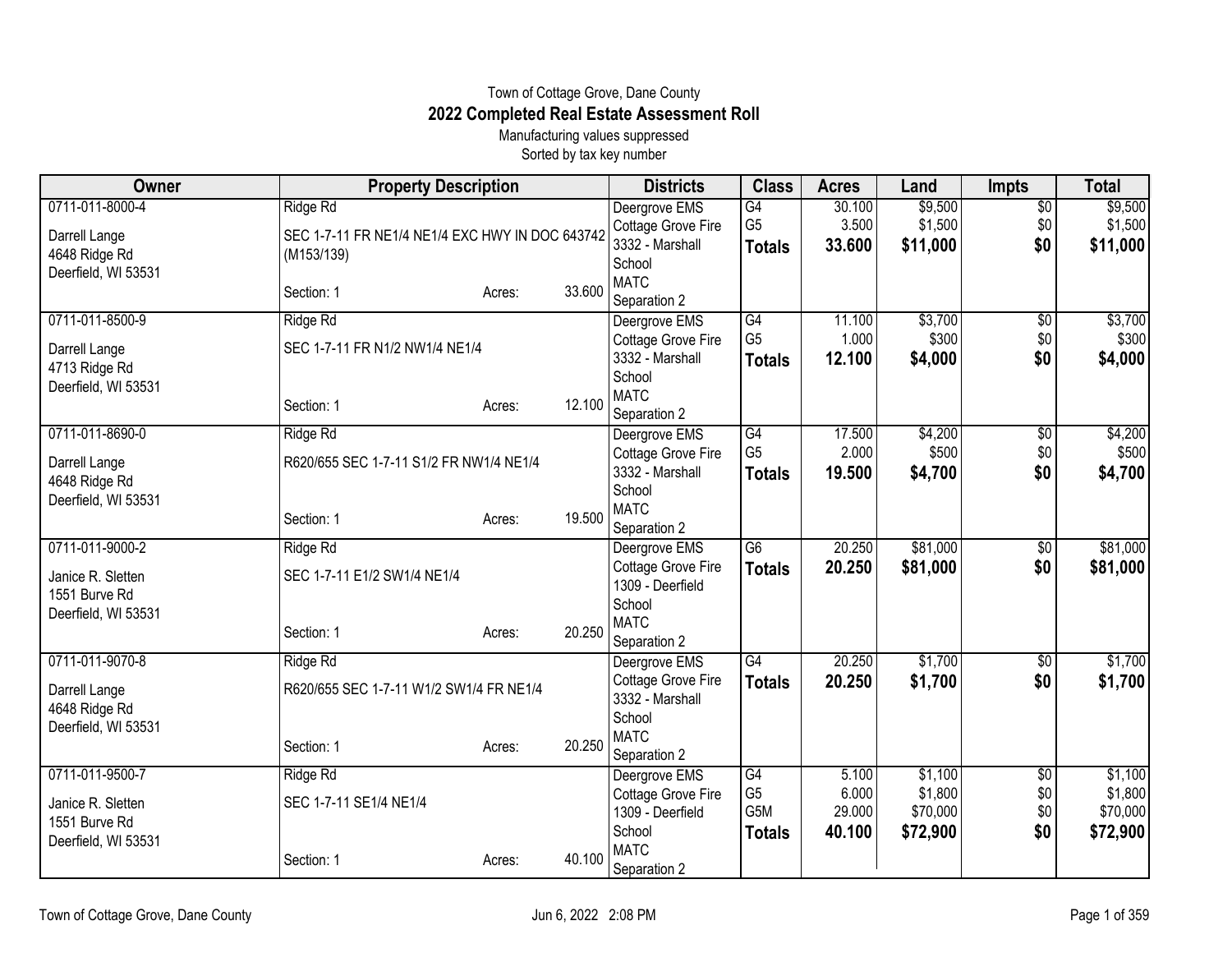| Owner               | <b>Property Description</b>                    |        |        | <b>Districts</b>                      | <b>Class</b>    | <b>Acres</b> | Land      | <b>Impts</b>    | <b>Total</b> |
|---------------------|------------------------------------------------|--------|--------|---------------------------------------|-----------------|--------------|-----------|-----------------|--------------|
| 0711-012-8001-0     | 4713 Ridge Rd                                  |        |        | Deergrove EMS                         | G4              | 22.467       | \$6,800   | $\overline{30}$ | \$6,800      |
| Darrell Lange       | SEC 1-7-11 FR NE1/4 NW1/4 EXC CSM 11295        |        |        | Cottage Grove Fire                    | G <sub>5</sub>  | 2.000        | \$300     | \$0             | \$300        |
| 4713 Ridge Rd       |                                                |        |        | Trash P/U                             | G7              | 2.100        | \$81,000  | \$83,900        | \$164,900    |
| Deerfield, WI 53531 |                                                |        |        | 3332 - Marshall                       | <b>Totals</b>   | 26.567       | \$88,100  | \$83,900        | \$172,000    |
|                     | Section: 1                                     | Acres: | 26.567 | School<br><b>MATC</b>                 |                 |              |           |                 |              |
| 0711-012-8290-0     | 4714 Ridge Rd                                  |        |        | Deergrove EMS                         | $\overline{G1}$ | 1.433        | \$99,000  | \$355,500       | \$454,500    |
| William A. Viken    | LOT 1 CSM 11295 CS68/176&177-1/6/2005 DESCR AS |        |        | Cottage Grove Fire                    | <b>Totals</b>   | 1.433        | \$99,000  | \$355,500       | \$454,500    |
| Melissa A. Viken    | SEC 1-7-11 PRT NE1/4NW1/4 (1.433 ACRES)        |        |        | Trash P/U                             |                 |              |           |                 |              |
| 4714 Ridge Rd       |                                                |        |        | 3332 - Marshall                       |                 |              |           |                 |              |
| Deerfield, WI 53531 | Section: 1                                     | Acres: | 1.433  | School                                |                 |              |           |                 |              |
|                     |                                                |        |        | <b>MATC</b>                           |                 |              |           |                 |              |
| 0711-012-8500-8     | Ridge Rd                                       |        |        | Deergrove EMS                         | G4              | 26.500       | \$5,800   | \$0             | \$5,800      |
| Darrell Lange       | SEC 1-7-11 FR NW1/4 NW1/4                      |        |        | Cottage Grove Fire                    | G <sub>5</sub>  | 3.000        | \$1,000   | \$0             | \$1,000      |
| 4713 Ridge Rd       |                                                |        |        | 3332 - Marshall                       | <b>Totals</b>   | 29.500       | \$6,800   | \$0             | \$6,800      |
| Deerfield, WI 53531 |                                                |        |        | School<br><b>MATC</b>                 |                 |              |           |                 |              |
|                     | Section: 1                                     | Acres: | 29.500 | Separation 3                          |                 |              |           |                 |              |
| 0711-012-9000-1     |                                                |        |        |                                       | G4              | 37.500       | \$9,400   | $\overline{50}$ | \$9,400      |
|                     | 4683 Ridge Rd                                  |        |        | Deergrove EMS                         | G <sub>5</sub>  | 1.000        | \$0       | \$0             | \$0          |
| Darrell Lange       | SEC 1-7-11 SW1/4 NW1/4 EXC S 33 FT             |        |        | Cottage Grove Fire<br>3332 - Marshall | G7              | 1.000        | \$12,000  | \$7,300         | \$19,300     |
| 4713 Ridge Rd       |                                                |        |        | School                                |                 | 39.500       | \$21,400  | \$7,300         | \$28,700     |
| Deerfield, WI 53531 |                                                |        |        | <b>MATC</b>                           | <b>Totals</b>   |              |           |                 |              |
|                     | Section: 1                                     | Acres: | 39.500 | Separation 3                          |                 |              |           |                 |              |
| 0711-012-9250-9     | Meadow View Ln                                 |        |        | Deergrove EMS                         | $\overline{G5}$ | 1.000        | \$500     | \$0             | \$500        |
|                     |                                                |        |        | Cottage Grove Fire                    | <b>Totals</b>   | 1.000        | \$500     | \$0             | \$500        |
| Sanford E. West     | SEC 1-7-11 S 33 FT SW1/4 NW1/4                 |        |        | 3332 - Marshall                       |                 |              |           |                 |              |
| Vicki E. West       |                                                |        |        | School                                |                 |              |           |                 |              |
| 1879 Meadow View Ln |                                                |        |        | <b>MATC</b>                           |                 |              |           |                 |              |
| Deerfield, WI 53531 | Section: 1                                     | Acres: | 1.000  | Separation 3                          |                 |              |           |                 |              |
| 0711-012-9500-6     | 4648 Ridge Rd                                  |        |        | Deergrove EMS                         | $\overline{G4}$ | 37.000       | \$11,200  | $\overline{50}$ | \$11,200     |
|                     | R620/655 SEC 1-7-11 SE1/4 NW1/4                |        |        | Cottage Grove Fire                    | G <sub>5</sub>  | 0.500        | \$0       | \$0             | \$0          |
| Darrell Lange       |                                                |        |        | Trash P/U                             | G7              | 3.000        | \$100,000 | \$252,600       | \$352,600    |
| 4648 Ridge Rd       |                                                |        |        | 3332 - Marshall                       | <b>Totals</b>   | 40.500       | \$111,200 | \$252,600       | \$363,800    |
| Deerfield, WI 53531 | Section: 1                                     | Acres: | 40.500 | School                                |                 |              |           |                 |              |
|                     |                                                |        |        | <b>MATC</b>                           |                 |              |           |                 |              |
|                     |                                                |        |        | Separation 2                          |                 |              |           |                 |              |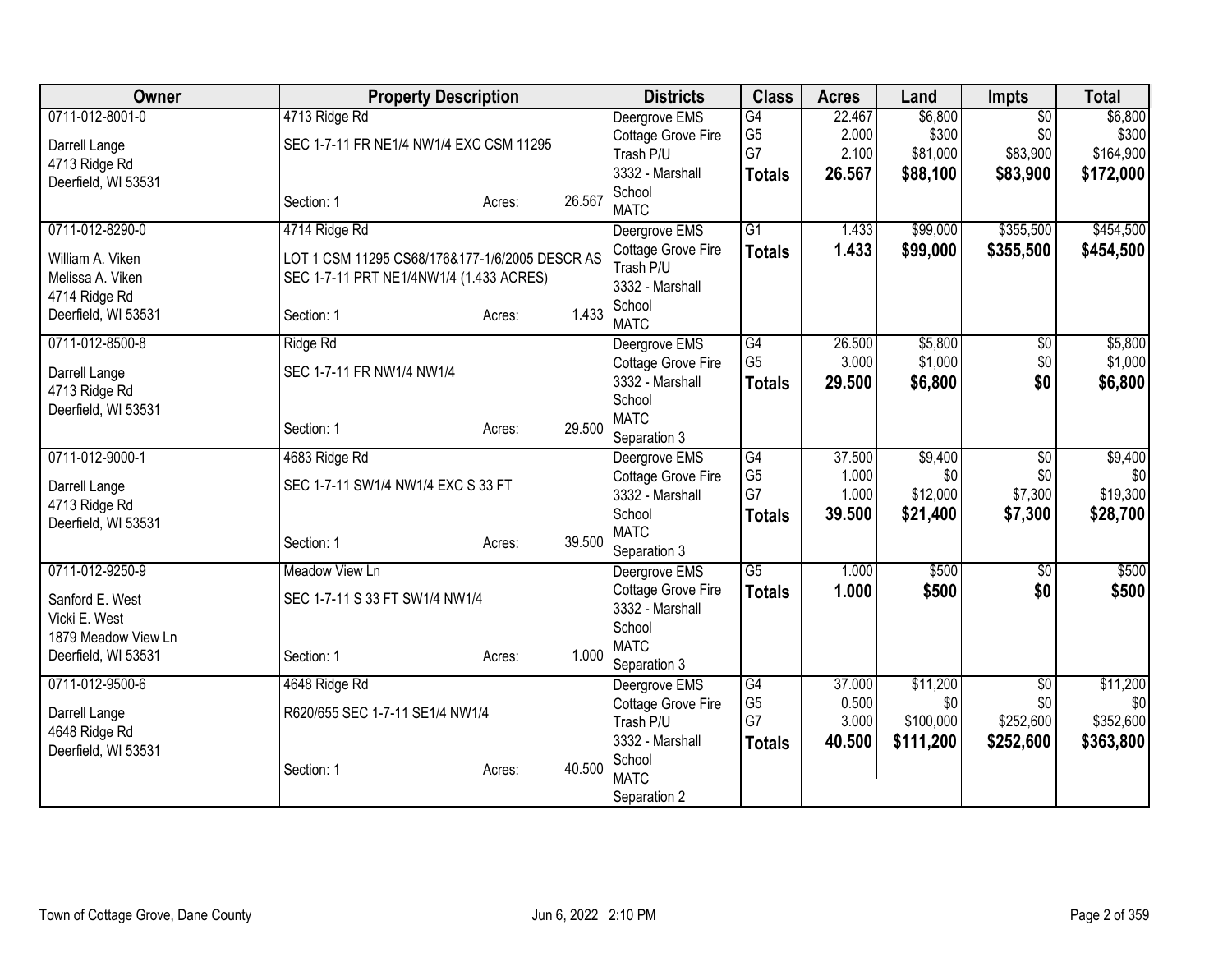| Owner                              | <b>Property Description</b>                       | <b>Districts</b>      | <b>Class</b>    | <b>Acres</b> | Land            | <b>Impts</b>    | <b>Total</b>  |
|------------------------------------|---------------------------------------------------|-----------------------|-----------------|--------------|-----------------|-----------------|---------------|
| 0711-013-8000-2                    | 4558 Ridge Rd                                     | Deergrove EMS         | G4              | 35.500       | \$9,400         | $\overline{50}$ | \$9,400       |
| Kurt Rev Tr, Silvin F & Rosemary C | SEC 1-7-11 NE1/4 SW1/4                            | Cottage Grove Fire    | G <sub>5</sub>  | 1.000        | \$0             | \$0             | \$0           |
| 4498 Ridge Rd                      |                                                   | Trash P/U             | G7              | 4.000        | \$120,000       | \$619,500       | \$739,500     |
| Deerfield, WI 53531                |                                                   | 3332 - Marshall       | <b>Totals</b>   | 40.500       | \$129,400       | \$619,500       | \$748,900     |
|                                    | 40.500<br>Section: 1<br>Acres:                    | School                |                 |              |                 |                 |               |
|                                    |                                                   | <b>MATC</b>           |                 |              |                 |                 |               |
|                                    |                                                   | Separation 2          |                 |              |                 |                 |               |
| 0711-013-8500-7                    | 1788 Meadow Vw Ln                                 | Deergrove EMS         | G4              | 32.500       | \$9,400         | \$0             | \$9,400       |
| Wayne L. Wollin                    | SEC 1-7-11 NW1/4SW1/4 EXC BEG 1113 FT S OF NE     | Cottage Grove Fire    | G <sub>5</sub>  | 4.360        | \$1,100         | \$0             | \$1,100       |
| Patricia L. Wollin                 | COR TH W 153 FT TH S 124.75 FT TH E 153 FT TH N   | 3332 - Marshall       | G7              | 2.000        | \$24,000        | \$51,900        | \$75,900      |
| 4489 Ridge Rd                      | 124.75 FT TO POB EXC R6897/28                     | School                | <b>Totals</b>   | 38.860       | \$34,500        | \$51,900        | \$86,400      |
| Deerfield, WI 53531                | 38.860<br>Section: 1<br>Acres:                    | <b>MATC</b>           |                 |              |                 |                 |               |
| 0711-013-8860-2                    | 1787 Meadow Vw Ln                                 | Deergrove EMS         | $\overline{G5}$ | 0.240        | $\overline{50}$ | $\overline{50}$ | $\frac{1}{6}$ |
|                                    |                                                   | Cottage Grove Fire    | <b>Totals</b>   | 0.240        | \$0             | \$0             | \$0           |
| Wayne L. Wollin                    | SEC 1-7-11 PRT NW1/4SW1/4 COM SEC W1/4 COR TH     | 3332 - Marshall       |                 |              |                 |                 |               |
| Patricia L. Wollin                 | S3DEG04'E 1113 FT (REC IN ERROR AS 1181.15 FT)    | School                |                 |              |                 |                 |               |
| 4489 Ridge Rd                      | TH N85DEG18'19"E 1103.41 FT TO POB TH             | <b>MATC</b>           |                 |              |                 |                 |               |
| Deerfield, WI 53531                | 0.240<br>Section: 1<br>Acres:                     |                       |                 |              |                 |                 |               |
| 0711-013-8890-6                    | 1783 Meadow Vw Ln                                 | Deergrove EMS         | $\overline{G5}$ | 0.440        | \$300           | $\overline{30}$ | \$300         |
| Wayne L. Wollin                    | SEC 1-7-11 PRT NW1/4 SW1/4 BEG 1182.25 FT (REC    | Cottage Grove Fire    | <b>Totals</b>   | 0.440        | \$300           | \$0             | \$300         |
| Patricia L. Wollin                 | IN ERROR AS 1113 FT) S OF NE COR TH W 153FT TH    | 3332 - Marshall       |                 |              |                 |                 |               |
| 4489 Ridge Rd                      | S 124.75 FT TH E 153 FT TH N 124.75 FT TO POB .44 | School<br><b>MATC</b> |                 |              |                 |                 |               |
| Deerfield, WI 53531                | 0.440<br>Section: 1<br>Acres:                     |                       |                 |              |                 |                 |               |
| 0711-013-9001-0                    | Ridge Rd                                          | Deergrove EMS         | G4              | 17.800       | \$5,000         | \$0             | \$5,000       |
| Wayne L. Wollin                    | SEC 1-7-11 SW1/4 SW1/4 EXC CSM 5302 & EXC CSM     | Cottage Grove Fire    | G <sub>5</sub>  | 18.890       | \$5,300         | \$0             | \$5,300       |
| Patricia L. Wollin                 | 11005                                             | 3332 - Marshall       | <b>Totals</b>   | 36.690       | \$10,300        | \$0             | \$10,300      |
| 4489 Ridge Rd                      |                                                   | School                |                 |              |                 |                 |               |
| Deerfield, WI 53531                | 36.690<br>Section: 1<br>Acres:                    | <b>MATC</b>           |                 |              |                 |                 |               |
|                                    |                                                   | Separation 3          |                 |              |                 |                 |               |
| 0711-013-9330-1                    | 4489 Ridge Rd                                     | Deergrove EMS         | G1              | 2.411        | \$113,000       | \$212,000       | \$325,000     |
| Wayne L. Wollin                    | LOT 1 CSM 5302 CS24/117 R10369/3 SEC 1-7-11 PRT   | Cottage Grove Fire    | <b>Totals</b>   | 2.411        | \$113,000       | \$212,000       | \$325,000     |
| Patricia L. Wollin                 | SW1/4SW1/4 C ONT 111,403 SQ FT SUBJ TO PUBLIC     | Trash P/U             |                 |              |                 |                 |               |
| 4489 Ridge Rd                      | R/W OVER ELY 33 FT                                | 3332 - Marshall       |                 |              |                 |                 |               |
| Deerfield, WI 53531                | 2.411<br>Section: 1<br>Acres:                     | School                |                 |              |                 |                 |               |
|                                    |                                                   | <b>MATC</b>           |                 |              |                 |                 |               |
|                                    |                                                   | Separation 3          |                 |              |                 |                 |               |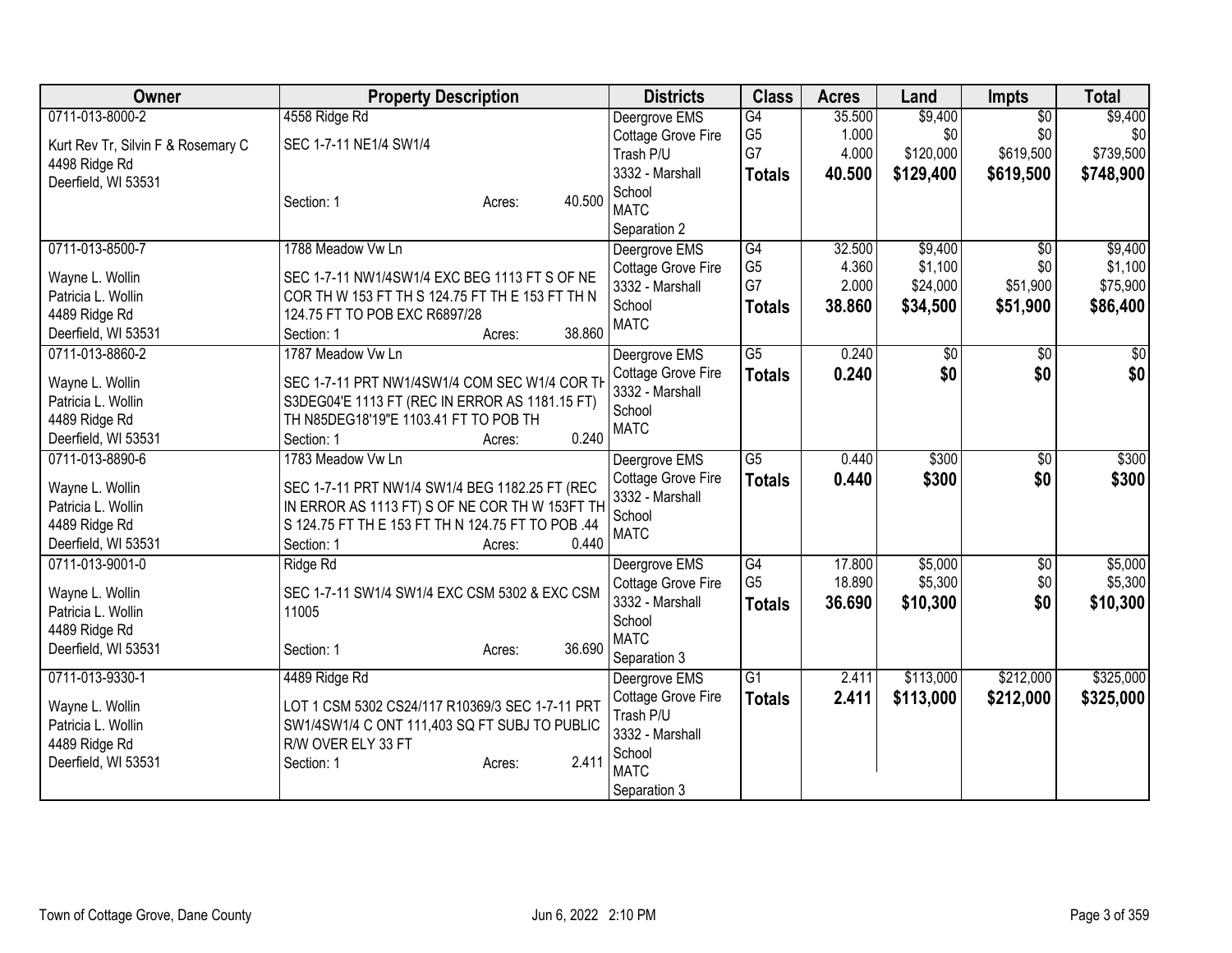| Owner                              | <b>Property Description</b>                     |        | <b>Districts</b>                | <b>Class</b>         | <b>Acres</b>    | Land             | <b>Impts</b>    | <b>Total</b>     |
|------------------------------------|-------------------------------------------------|--------|---------------------------------|----------------------|-----------------|------------------|-----------------|------------------|
| 0711-013-9501-0                    | 4544 Ridge Rd                                   |        | Deergrove EMS                   | G4                   | 33.300          | \$10,600         | $\overline{50}$ | \$10,600         |
| Kurt Rev Tr, Silvin F & Rosemary C | SEC 1-7-11 SE1/4SW1/4 EXC CSM 11005             |        | Cottage Grove Fire              | G5M                  | 0.500           | \$1,000          | \$0             | \$1,000          |
| 4498 Ridge Rd                      |                                                 |        | 3332 - Marshall                 | G7                   | 4.000           | \$48,000         | \$107,200       | \$155,200        |
| Deerfield, WI 53531                |                                                 |        | School                          | <b>Totals</b>        | 37.800          | \$59,600         | \$107,200       | \$166,800        |
|                                    | Section: 1<br>Acres:                            | 37.800 | <b>MATC</b><br>Separation 2     |                      |                 |                  |                 |                  |
| 0711-013-9735-0                    | 4498 Ridge Rd                                   |        | Deergrove EMS                   | $\overline{G1}$      | 2.890           | \$87,500         | \$340,500       | \$428,000        |
|                                    |                                                 |        | Cottage Grove Fire              | <b>Totals</b>        | 2.890           | \$87,500         | \$340,500       | \$428,000        |
| Silvin F. Kurt et al               | LOT 1 CSM 11005 CS66/66-67 03-15-04 DESCR AS    |        | Trash P/U                       |                      |                 |                  |                 |                  |
| 4498 Ridge Rd                      | SEC 01-07-11 PRT OF SW1/4 SW1/4 & PRT SE1/4     |        | 3332 - Marshall                 |                      |                 |                  |                 |                  |
| Deerfield, WI 53531                | SW1/4 (2.89 ACRE)                               |        | School                          |                      |                 |                  |                 |                  |
|                                    | Section: 1<br>Acres:                            | 2.890  | <b>MATC</b>                     |                      |                 |                  |                 |                  |
|                                    |                                                 |        | Separation 2                    |                      |                 |                  |                 |                  |
| 0711-014-8000-1                    | Ridge Rd                                        |        | Deergrove EMS                   | $\overline{G1}$      | 2.000           | \$8,000          | \$0             | \$8,000          |
| Janice R. Sletten                  | SEC 1-7-11 PRT NE1/4SE1/4BEG SEC E1/4 COR TH    |        | Cottage Grove Fire              | <b>Totals</b>        | 2.000           | \$8,000          | \$0             | \$8,000          |
| 1551 Burve Rd                      | S0DEG14'4"W 486.88 FT TH S88DEG30'15"W 66 FT TH |        | 1309 - Deerfield                |                      |                 |                  |                 |                  |
| Deerfield, WI 53531                | N0DEG14'4"E 489.93 FT TH E TO POB               |        | School                          |                      |                 |                  |                 |                  |
|                                    | Section: 1<br>Acres:                            | 2.000  | <b>MATC</b>                     |                      |                 |                  |                 |                  |
|                                    |                                                 |        | Separation 2                    |                      |                 |                  |                 |                  |
| 0711-014-8010-9                    | 1551 Burve Rd                                   |        | Deergrove EMS                   | $\overline{G1}$      | 6.000           | \$154,500        | \$438,100       | \$592,600        |
| Janice R. Sletten                  | SEC 1-7-11 PRT NE1/4SE1/4 COM SEC E1/4 COR TH   |        | Cottage Grove Fire<br>Trash P/U | G4<br>G <sub>5</sub> | 26.360<br>2.000 | \$6,500<br>\$500 | \$0<br>\$0      | \$6,500<br>\$500 |
| 1551 Burve Rd                      | N88DEGW 66.01 FT TO POB TH S 489.93 FT TH       |        | 3332 - Marshall                 | G5M                  | 2.000           | \$5,000          | \$0             | \$5,000          |
| Deerfield, WI 53531                | N88DEGE TO SEC E LN TH STO PT 470 FT N OF SD    |        | School                          | <b>Totals</b>        | 36.360          | \$166,500        | \$438,100       | \$604,600        |
|                                    | Section: 1<br>Acres:                            | 36.360 | <b>MATC</b>                     |                      |                 |                  |                 |                  |
|                                    |                                                 |        | Separation 2                    |                      |                 |                  |                 |                  |
| 0711-014-8340-0                    | 1545 Burve Rd                                   |        | Deergrove EMS                   | $\overline{G1}$      | 4.159           | \$123,500        | \$289,800       | \$413,300        |
| Julia R. Wiedmeyer                 | SEC 1-7-11 PRT NE1/4SE1/4 BEG SE COR SD 1/41/4  |        | Cottage Grove Fire              | <b>Totals</b>        | 4.159           | \$123,500        | \$289,800       | \$413,300        |
| 1545 Burve Rd                      | TH W 390 FT TH N 470 FT TH E TO CL BURVE RD TH  |        | Trash P/U                       |                      |                 |                  |                 |                  |
| Deerfield, WI 53531                | S TO POB EXC THAT PRT LYING WITHIN THE TOWN     |        | 1309 - Deerfield                |                      |                 |                  |                 |                  |
|                                    | Section: 1<br>Acres:                            | 4.159  | School                          |                      |                 |                  |                 |                  |
|                                    |                                                 |        | <b>MATC</b>                     |                      |                 |                  |                 |                  |
| 0711-014-8500-6                    | Ridge Rd                                        |        | Separation 2<br>Deergrove EMS   | G4                   | 40.400          | \$8,400          | $\overline{50}$ | \$8,400          |
|                                    |                                                 |        | Cottage Grove Fire              | <b>Totals</b>        | 40.400          | \$8,400          | \$0             | \$8,400          |
| Badger Farms, LLC                  | SEC 1-7-11 NW1/4 SE1/4                          |        | 3332 - Marshall                 |                      |                 |                  |                 |                  |
| 1682 County Highway Bb             |                                                 |        | School                          |                      |                 |                  |                 |                  |
| Deerfield, WI 53531                |                                                 |        | <b>MATC</b>                     |                      |                 |                  |                 |                  |
|                                    | Section: 1<br>Acres:                            | 40.400 | Separation 2                    |                      |                 |                  |                 |                  |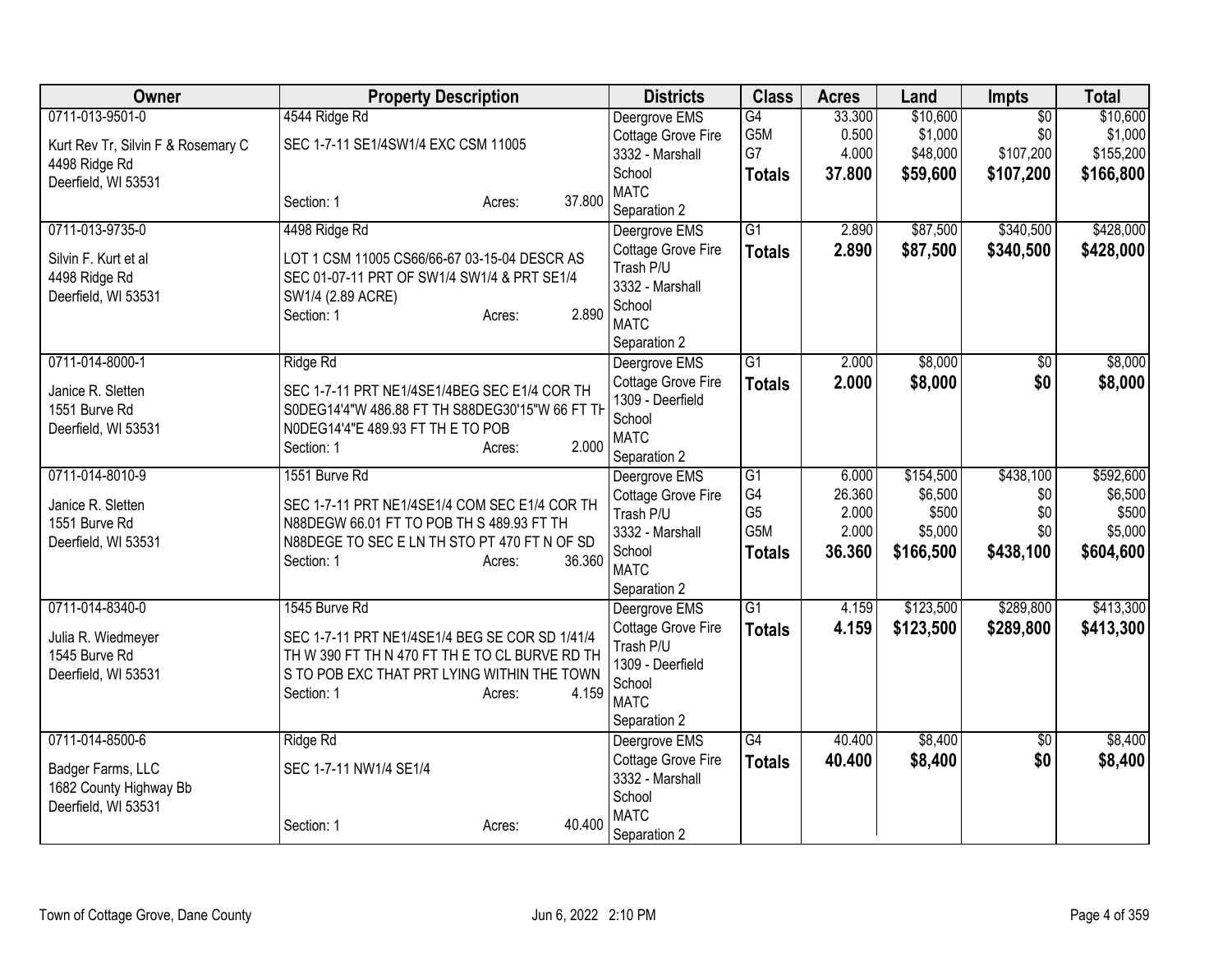| Owner                           | <b>Property Description</b>                         |        |        | <b>Districts</b>                    | <b>Class</b>                      | <b>Acres</b>    | Land               | <b>Impts</b>           | <b>Total</b>       |
|---------------------------------|-----------------------------------------------------|--------|--------|-------------------------------------|-----------------------------------|-----------------|--------------------|------------------------|--------------------|
| 0711-014-9000-9                 | Ridge Rd                                            |        |        | Deergrove EMS                       | G4                                | 40.200          | \$8,300            | $\overline{60}$        | \$8,300            |
| Badger Farms, LLC               | SEC 1-7-11 SW1/4 SE1/4                              |        |        | Cottage Grove Fire                  | <b>Totals</b>                     | 40.200          | \$8,300            | \$0                    | \$8,300            |
| 1682 County Highway Bb          |                                                     |        |        | 3332 - Marshall                     |                                   |                 |                    |                        |                    |
| Deerfield, WI 53531             |                                                     |        |        | School<br><b>MATC</b>               |                                   |                 |                    |                        |                    |
|                                 | Section: 1                                          | Acres: | 40.200 | Separation 2                        |                                   |                 |                    |                        |                    |
| 0711-014-9500-4                 | 1539 Burve Rd                                       |        |        | Deergrove EMS                       | $\overline{G1}$                   | 4.571           | \$126,000          | \$258,800              | \$384,800          |
|                                 |                                                     |        |        | Cottage Grove Fire                  | <b>Totals</b>                     | 4.571           | \$126,000          | \$258,800              | \$384,800          |
| William F. Davis                | LOT 1 CSM 5580 CS26/18&19 R11644/18-7/1/88          |        |        | Trash P/U                           |                                   |                 |                    |                        |                    |
| Nancy J. Davis<br>1539 Burve Rd | DESCR AS SEC 1-7-11 PRT SE1/4SE1/4 199,113 SQ<br>FT |        |        | 1309 - Deerfield                    |                                   |                 |                    |                        |                    |
| Deerfield, WI 53531             | Section: 1                                          | Acres: | 5.000  | School                              |                                   |                 |                    |                        |                    |
|                                 |                                                     |        |        | <b>MATC</b>                         |                                   |                 |                    |                        |                    |
|                                 |                                                     |        |        | Separation 2                        |                                   |                 |                    |                        |                    |
| 0711-014-9540-6                 | 1515 Burve Rd                                       |        |        | Deergrove EMS                       | $\overline{G1}$                   | 5.000           | \$150,500          | \$399,400              | \$549,900          |
| Michael A. Wagner               | SEC 1-7-11 SE1/4SE1/4 EXC COM 751 FT N OF SE        |        |        | Cottage Grove Fire                  | G4                                | 30.100          | \$6,200            | \$0                    | \$6,200            |
| Kimberly M. Dubois              | COR TH N 564.7 FT TH W 385.6 FT TH S 564.7 FT TH    |        |        | Trash P/U<br>1309 - Deerfield       | <b>Totals</b>                     | 35.100          | \$156,700          | \$399,400              | \$556,100          |
| 1515 Burve Rd                   | E 385.6 FT TO POB                                   |        |        | School                              |                                   |                 |                    |                        |                    |
| Deerfield, WI 53531             | Section: 1                                          | Acres: | 35.100 | <b>MATC</b>                         |                                   |                 |                    |                        |                    |
|                                 |                                                     |        |        | Separation 2                        |                                   |                 |                    |                        |                    |
| 0711-021-8000-2                 | Interstate 94                                       |        |        | Deergrove EMS                       | G4                                | 21.100          | \$5,700            | \$0                    | \$5,700            |
| Darrell Lange                   | SEC 2-7-11 FR NE1/4 NE1/4                           |        |        | Cottage Grove Fire                  | G <sub>5</sub> M                  | 9.000           | \$27,000           | \$0                    | \$27,000           |
| 4713 Ridge Rd                   |                                                     |        |        | 3332 - Marshall                     | <b>Totals</b>                     | 30.100          | \$32,700           | \$0                    | \$32,700           |
| Deerfield, WI 53531             |                                                     |        |        | School                              |                                   |                 |                    |                        |                    |
|                                 | Section: 2                                          | Acres: | 30.100 | <b>MATC</b>                         |                                   |                 |                    |                        |                    |
|                                 |                                                     |        |        | Separation 3                        |                                   |                 |                    |                        |                    |
| 0711-021-8500-7                 | Interstate 94                                       |        |        | Deergrove EMS<br>Cottage Grove Fire | $\overline{G5}$<br>G <sub>6</sub> | 21.300<br>2.300 | \$6,500<br>\$9,000 | $\overline{60}$<br>\$0 | \$6,500<br>\$9,000 |
| Trent F. Dorshorst et al        | SEC 2-7-11 FR NW1/4 NE1/4 EXC S 500 FT OF E 550     |        |        | 3332 - Marshall                     | Totals                            | 23,600          | \$15,500           | \$0                    | \$15,500           |
| 6s076 Country Dr                | FT SUBJ TO CONSERVATION ESMT IN DOC 3094466         |        |        | School                              |                                   |                 |                    |                        |                    |
| Naperville, IL 60540            |                                                     |        |        | <b>MATC</b>                         |                                   |                 |                    |                        |                    |
|                                 | Section: 2                                          | Acres: | 23.600 | Separation 3                        |                                   |                 |                    |                        |                    |
| 0711-021-8830-8                 | Ridge Rd                                            |        |        | Deergrove EMS                       | G5                                | 6.310           | \$2,800            | \$0                    | \$2,800            |
| Trent F. Dorshorst et al        | SEC 2-7-11 S 500 FT OF E 550 FT OF NW1/4 NE1/4      |        |        | Cottage Grove Fire                  | <b>Totals</b>                     | 6.310           | \$2,800            | \$0                    | \$2,800            |
| 6s076 Country Dr                | SUBJ TO CONSERVATION ESMT IN DOC 3094466            |        |        | 3332 - Marshall                     |                                   |                 |                    |                        |                    |
| Naperville, IL 60540            |                                                     |        |        | School                              |                                   |                 |                    |                        |                    |
|                                 | Section: 2                                          | Acres: | 6.310  | <b>MATC</b>                         |                                   |                 |                    |                        |                    |
|                                 |                                                     |        |        | Separation 3                        |                                   |                 |                    |                        |                    |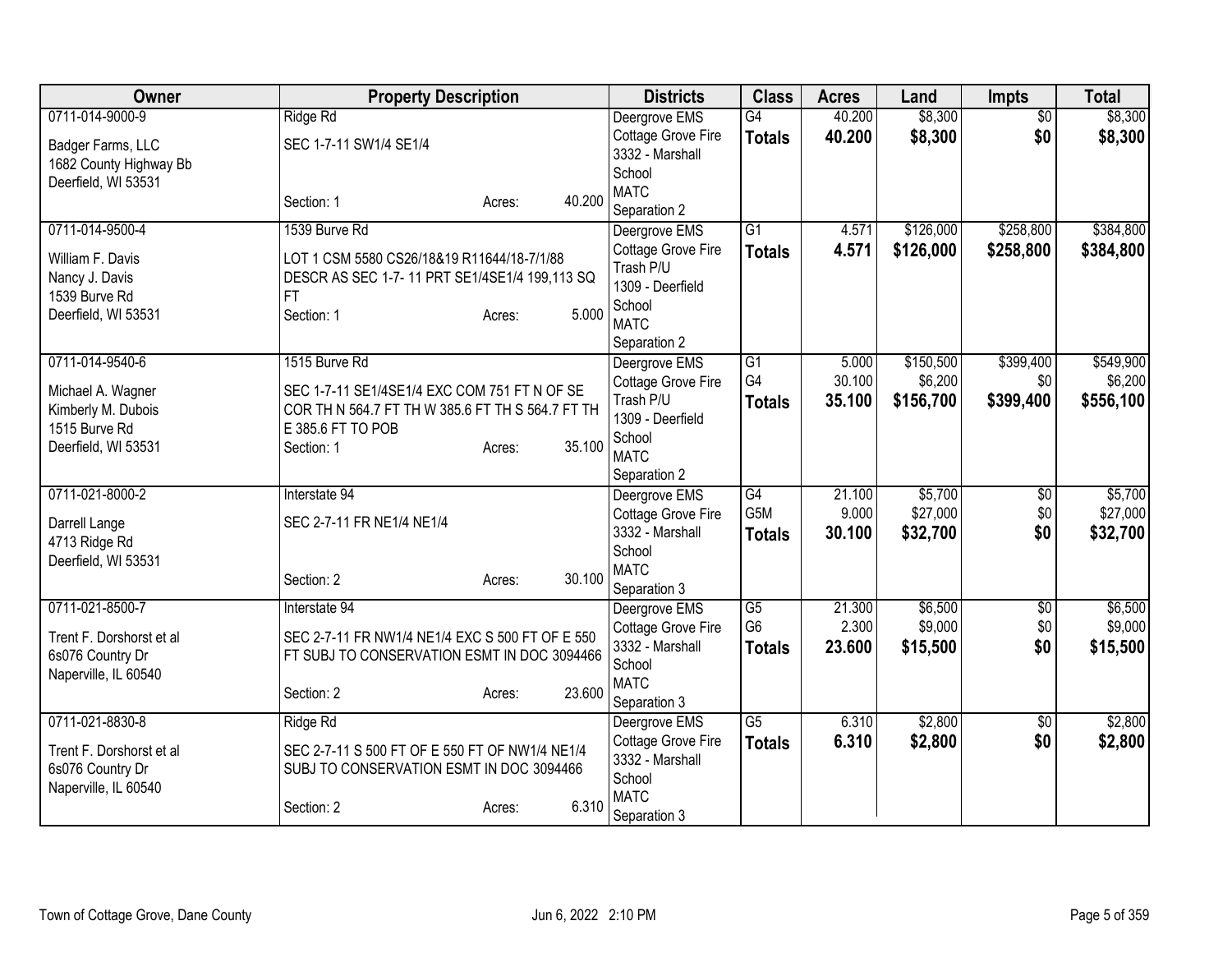| <b>Owner</b>                                                                                           | <b>Property Description</b>                                                                                                                                                                           | <b>Districts</b>                                                                                 | <b>Class</b>                                              | <b>Acres</b>                       | Land                                     | <b>Impts</b>                         | <b>Total</b>                             |
|--------------------------------------------------------------------------------------------------------|-------------------------------------------------------------------------------------------------------------------------------------------------------------------------------------------------------|--------------------------------------------------------------------------------------------------|-----------------------------------------------------------|------------------------------------|------------------------------------------|--------------------------------------|------------------------------------------|
| 0711-021-9000-0                                                                                        | Ridge Rd                                                                                                                                                                                              | Deergrove EMS                                                                                    | $\overline{G5}$                                           | 3.890                              | \$1,800                                  | $\overline{60}$                      | \$1,800                                  |
| Trent F. Dorshorst et al<br>6s076 Country Dr<br>Naperville, IL 60540                                   | SEC 2-7-11 N 300 FT OF E 550 FT OF SW1/4 NE1/4<br>SUBJ TO CONSERVATION ESMT IN DOC 3094466                                                                                                            | Cottage Grove Fire<br>3332 - Marshall<br>School<br><b>MATC</b>                                   | <b>Totals</b>                                             | 3.890                              | \$1,800                                  | \$0                                  | \$1,800                                  |
|                                                                                                        | 3.890<br>Section: 2<br>Acres:                                                                                                                                                                         | Separation 3                                                                                     |                                                           |                                    |                                          |                                      |                                          |
| 0711-021-9061-7                                                                                        | Ridge Rd                                                                                                                                                                                              | Deergrove EMS                                                                                    | $\overline{G5}$                                           | 34.540                             | \$10,600                                 | $\overline{50}$                      | \$10,600                                 |
| Trent F. Dorshorst et al<br>6s076 Country Dr<br>Naperville, IL 60540                                   | SEC 2-7-11 SW1/4NE1/4 EXC N 300 FT OF E 550 FT &<br>EXC DOC #2873725 SUBJ TO CONSERVATION ESMT<br>IN DOC 3094466<br>34.540<br>Section: 2<br>Acres:                                                    | Cottage Grove Fire<br>3332 - Marshall<br>School<br><b>MATC</b><br>Separation 3                   | <b>Totals</b>                                             | 34.540                             | \$10,600                                 | \$0                                  | \$10,600                                 |
| 0711-021-9501-0                                                                                        | Meadow View Ln                                                                                                                                                                                        | Deergrove EMS                                                                                    | G4                                                        | 36.320                             | \$8,300                                  | \$0                                  | \$8,300                                  |
| Sanford E. West<br>Vicki E. West<br>1879 Meadow View Ln                                                | SEC 2-7-11 SE1/4NE1/4 EXC CSM 13574                                                                                                                                                                   | Cottage Grove Fire<br>3332 - Marshall<br>School<br><b>MATC</b>                                   | G5M<br><b>Totals</b>                                      | 3.200<br>39.520                    | \$6,500<br>\$14,800                      | \$0<br>\$0                           | \$6,500<br>\$14,800                      |
| Deerfield, WI 53531                                                                                    | 39.520<br>Section: 2<br>Acres:                                                                                                                                                                        | Separation 3                                                                                     |                                                           |                                    |                                          |                                      |                                          |
| 0711-022-8160-8                                                                                        | <b>Baxter Rd</b>                                                                                                                                                                                      | Deergrove EMS                                                                                    | G5                                                        | 5.100                              | \$1,500                                  | \$0                                  | \$1,500                                  |
| Timothy M. Polich<br>Michelle T. Polich<br>4726 Baxter Rd<br>Cottage Grove, WI 53527                   | SEC 2-7-11 PRT N1/2 NW1/4 COM INTERS N LN SD<br>1/21/4 & CL RD 1174.8 FT E OF NW COR SD 1/4 TH<br>S17DEGW 616.44 FT TH E 825 F T TH N 57.75 FT TH<br>5.100<br>Section: 2<br>Acres:                    | Cottage Grove Fire<br>1309 - Deerfield<br>School<br><b>MATC</b>                                  | <b>Totals</b>                                             | 5.100                              | \$1,500                                  | \$0                                  | \$1,500                                  |
| 0711-022-8180-4<br>Brian D. Olson<br>Teresa L. Olson<br>4716 Baxter Rd<br>Cottage Grove, WI 53527      | 4716 Baxter Rd<br>SEC 2-7-11 PRT N1/2 NW1/4 BEG 604 FT N SE COR<br>TH W 722 FT TH S78DEGW 229 FT TH N89DEGW 717<br>FT TO CL HWY TH NELY ALG CL 308.5 FT TH E TO E<br>Section: 2<br>9.600<br>Acres:    | Deergrove EMS<br>Cottage Grove Fire<br>Trash P/U<br>1309 - Deerfield<br>School<br><b>MATC</b>    | $\overline{G1}$<br>G <sub>5</sub><br><b>Totals</b>        | 1.000<br>8.600<br>9.600            | \$90,500<br>\$2,500<br>\$93,000          | \$282,100<br>\$0<br>\$282,100        | \$372,600<br>\$2,500<br>\$375,100        |
| 0711-022-8200-9<br>Brian D. Olson<br>Teresa L. Olson<br>4716 Baxter Rd<br>Cottage Grove, WI 53527      | 4716 Baxter Rd<br>SEC 2-7-11 FR NE1/4 NW1/4 EXC COM NE COR TH S<br>535.3 FT TH W 722 FT TH S78DEGW 229 FT TH<br>N89DEGW 367 FT TO W LN TH N TO N W COR TH E<br>17.300<br>Section: 2<br>Acres:         | Deergrove EMS<br>Cottage Grove Fire<br>1309 - Deerfield<br>School<br><b>MATC</b><br>Separation 3 | $\overline{G5}$<br><b>Totals</b>                          | 17.300<br>17.300                   | \$5,300<br>\$5,300                       | $\overline{30}$<br>\$0               | \$5,300<br>\$5,300                       |
| 0711-022-8560-4<br>Richard J. Holmes<br>Mary Holmes-Havey<br>4695 Baxter Rd<br>Cottage Grove, WI 53527 | 4695 Baxter Rd<br>SEC 2-7-11 PRT NW1/4 NW1/4 LYG WLY OF BAXTER<br>RD EXC COM INTS HWY C/L & S LN SD1/41/4 TH ALG<br>C/L SD HWY TO PT 132 FT N OF SD S LN W 396 FT S<br>18.000<br>Section: 2<br>Acres: | Deergrove EMS<br>Cottage Grove Fire<br>1309 - Deerfield<br>School<br><b>MATC</b>                 | $\overline{G4}$<br>G <sub>5</sub><br>G5M<br><b>Totals</b> | 15.000<br>2.000<br>1.000<br>18.000 | \$4,900<br>\$1,000<br>\$2,500<br>\$8,400 | $\overline{50}$<br>\$0<br>\$0<br>\$0 | \$4,900<br>\$1,000<br>\$2,500<br>\$8,400 |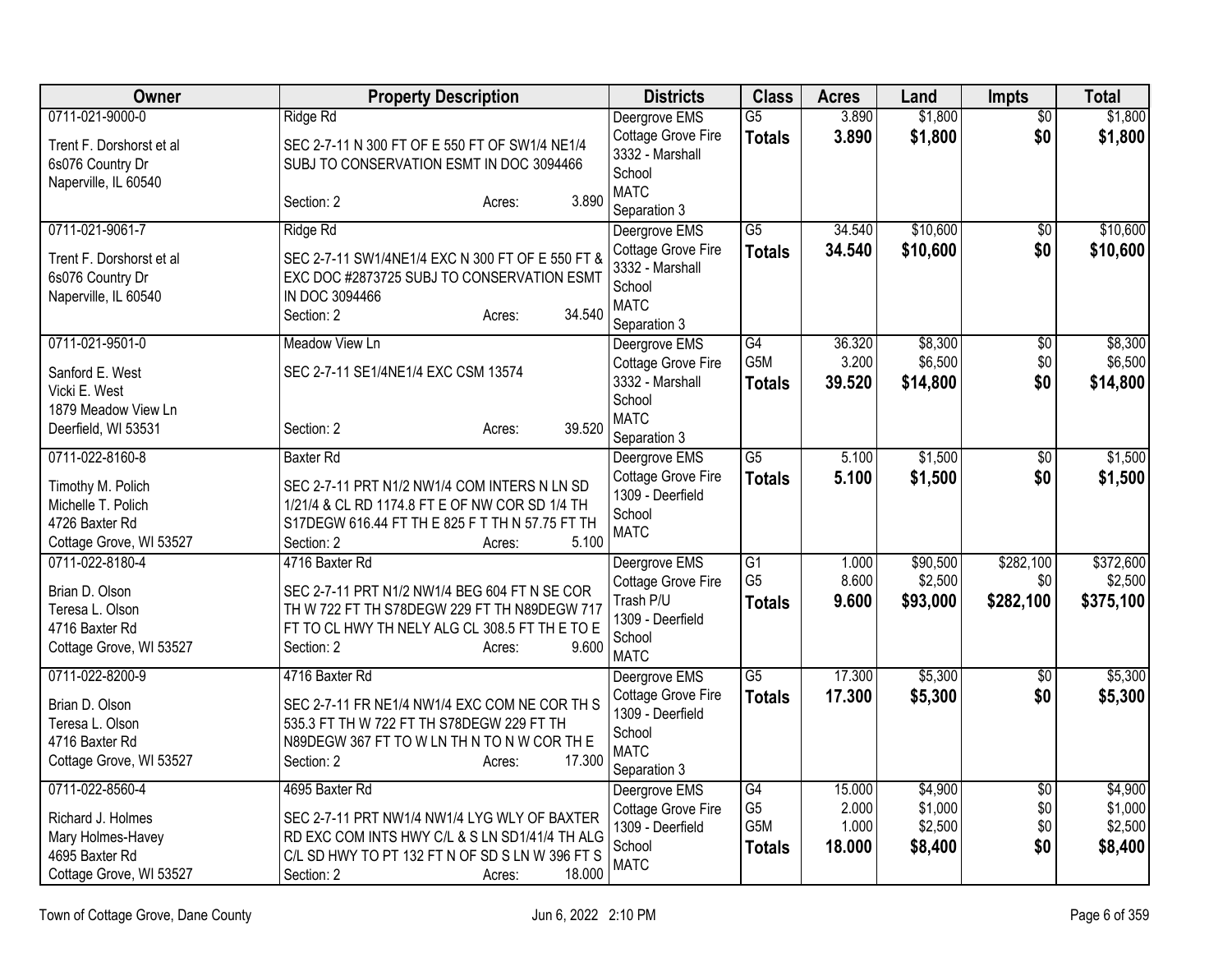| Owner                    | <b>Property Description</b>                   | <b>Districts</b>                       | <b>Class</b>    | <b>Acres</b> | Land      | <b>Impts</b>    | <b>Total</b> |
|--------------------------|-----------------------------------------------|----------------------------------------|-----------------|--------------|-----------|-----------------|--------------|
| 0711-022-8730-8          | 4695 Baxter Rd                                | Deergrove EMS                          | $\overline{G1}$ | 2.574        | \$155,500 | \$81,000        | \$236,500    |
| Richard J. Holmes        | LOT 1 CSM 3940 CS16/191&193-7/21/82 DESCR AS  | Cottage Grove Fire                     | <b>Totals</b>   | 2.574        | \$155,500 | \$81,000        | \$236,500    |
| 4695 Baxter Rd           | SEC 2-7-11PRT NW1/4NW1/4 2.574 ACRES          | Trash P/U                              |                 |              |           |                 |              |
| Cottage Grove, WI 53527  |                                               | 1309 - Deerfield                       |                 |              |           |                 |              |
|                          | 2.574<br>Section: 2<br>Acres:                 | School<br><b>MATC</b>                  |                 |              |           |                 |              |
| 0711-022-8820-9          | 4687 Baxter Rd                                | Deergrove EMS                          | G1              | 1.200        | \$94,500  | \$244,000       | \$338,500    |
| Daniel R. Williams       | SEC 2-7-11 PRT NW1/4NW1/4 DESCR AS COM        | Cottage Grove Fire                     | <b>Totals</b>   | 1.200        | \$94,500  | \$244,000       | \$338,500    |
| 4687 Baxter Rd           | INTERSECTION OF C/L TOWN HWY WITH S LN SD     | Trash P/U                              |                 |              |           |                 |              |
| Cottage Grove, WI 53527  | NW1/4NW1/4 TH NELY ALG SD CL TO A PT WHICH IS | 1309 - Deerfield                       |                 |              |           |                 |              |
|                          | 1.200<br>Section: 2<br>Acres:                 | School                                 |                 |              |           |                 |              |
|                          |                                               | <b>MATC</b>                            |                 |              |           |                 |              |
| 0711-022-8840-5          | 4692 Baxter Rd                                | Deergrove EMS                          | $\overline{G1}$ | 3.050        | \$117,000 | \$184,700       | \$301,700    |
| Duane D. Schumacher      | LOT 1 CSM 1228 CS5/135-8/8/73 DESCR AS SEC    | Cottage Grove Fire                     | <b>Totals</b>   | 3.050        | \$117,000 | \$184,700       | \$301,700    |
| Pamela M. Schumacher     | 2-7-11 PRT N1/2 NW1/4 3.05 ACRES              | Trash P/U                              |                 |              |           |                 |              |
| 4692 Baxter Rd           |                                               | 1309 - Deerfield                       |                 |              |           |                 |              |
| Cottage Grove, WI 53527  | 3.050<br>Section: 2<br>Acres:                 | School                                 |                 |              |           |                 |              |
|                          |                                               | <b>MATC</b>                            |                 |              |           |                 |              |
| 0711-022-8900-2          | 4716 Baxter Rd                                | Separation 3<br>Deergrove EMS          | G1              | 2.000        | \$26,000  | $\overline{30}$ | \$26,000     |
|                          |                                               | Cottage Grove Fire                     | G <sub>5</sub>  | 1.600        | \$500     | \$0             | \$500        |
| Brian D. Olson           | SEC 2-7-11 FR NW1/4 NW1/4 ELY OF HWY EXC COM  | 1309 - Deerfield                       | <b>Totals</b>   | 3.600        | \$26,500  | \$0             | \$26,500     |
| Teresa L. Olson          | NE COR TH S 600 FT M/L TH W TO CL HWY TH NELY | School                                 |                 |              |           |                 |              |
| 4716 Baxter Rd           | ALG CL TO N LN TH E TO POB & EXC CSM 1228     | <b>MATC</b>                            |                 |              |           |                 |              |
| Cottage Grove, WI 53527  | 3.600<br>Section: 2<br>Acres:                 |                                        |                 |              |           |                 |              |
| 0711-022-8940-4          | 4726 Baxter Rd                                | Deergrove EMS                          | G1              | 0.500        | \$66,000  | \$222,500       | \$288,500    |
| Timothy M. Polich        | SEC 2-7-11 PRT NW1/4NW1/4 COM S16DEG24'W 193  | Cottage Grove Fire                     | <b>Totals</b>   | 0.500        | \$66,000  | \$222,500       | \$288,500    |
| Michelle T. Polich       | FT FR INTS S LN HWY 30 & CL BAXTER RD TH      | Trash P/U                              |                 |              |           |                 |              |
| 4726 Baxter Rd           | N87DEG27'E 200 FT TH S22DEG24' W 185.7 FT TH  | 1309 - Deerfield                       |                 |              |           |                 |              |
| Cottage Grove, WI 53527  | 0.500<br>Section: 2<br>Acres:                 | School                                 |                 |              |           |                 |              |
|                          |                                               | <b>MATC</b>                            |                 |              |           |                 |              |
| 0711-022-9004-0          | <b>Baxter Rd</b>                              | Deergrove EMS                          | $\overline{G5}$ | 4.195        | \$2,000   | $\overline{50}$ | \$2,000      |
| Trent F. Dorshorst et al | SEC 2-7-11 SW1/4NW1/4 EXC CSM'S 7778, 8179 &  | Cottage Grove Fire<br>1309 - Deerfield | <b>Totals</b>   | 4.195        | \$2,000   | \$0             | \$2,000      |
| 6s076 Country Dr         | 8180 & EXC DOC #2873725 & EXC DOC #2873726 &  | School                                 |                 |              |           |                 |              |
| Naperville, IL 60540     | EXC DOC #2854853 SUBJ TO CONSERVATION ESMT    | <b>MATC</b>                            |                 |              |           |                 |              |
|                          | 4.195<br>Section: 2<br>Acres:                 | Separation 3                           |                 |              |           |                 |              |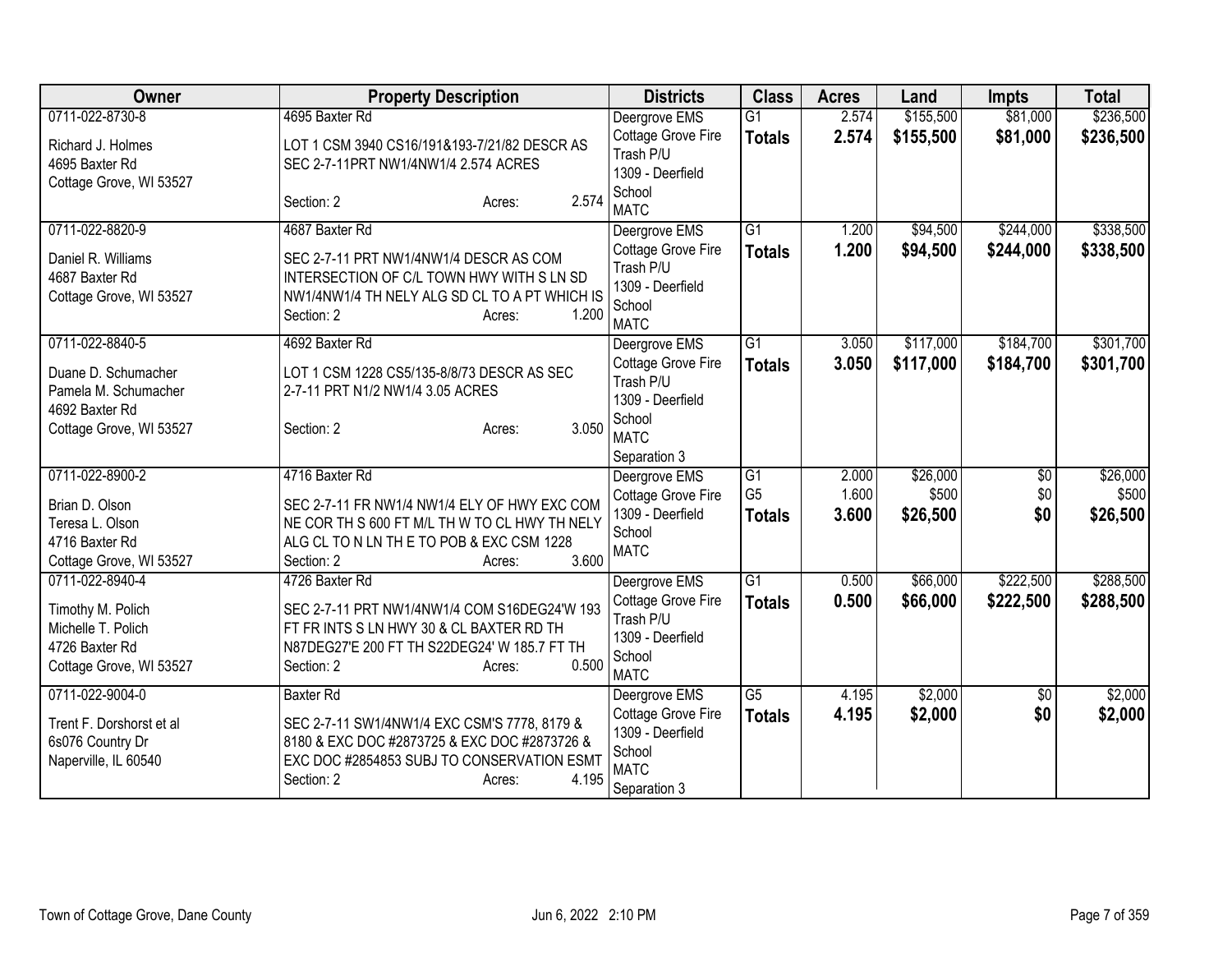| \$322,300<br>\$438,800<br>0711-022-9030-3<br>4659 Baxter Rd<br>2.996<br>\$116,500<br>Deergrove EMS<br>$\overline{G1}$<br>Cottage Grove Fire<br>2.996<br>\$116,500<br>\$322,300<br>\$438,800<br><b>Totals</b><br>Steven P. Siewert<br>LOT 1 CSM 9159 CS51/251-252 1-5-99 DESCR AS<br>Trash P/U<br>Lynda A. Siewert<br>SEC 2-7-11 PRT SW1/4NW1/4 (3.116 ACRES INCL<br>1309 - Deerfield<br>4659 Baxter Rd<br>R/W) EXC DOC 3072466<br>School<br>2.996<br>Cottage Grove, WI 53527<br>Section: 2<br>Acres:<br><b>MATC</b><br>Separation 3<br>$\overline{G1}$<br>\$330,400<br>0711-022-9055-4<br>4664 Baxter Rd<br>Deergrove EMS<br>2.776<br>\$115,000<br>2.776<br>\$115,000<br>\$330,400<br>Cottage Grove Fire<br><b>Totals</b><br>LOT 1 CSM 7778 CS41/21&22-3/20/95 DESCR AS SEC<br>Doug C. Kammann<br>Trash P/U<br>Cheryl L. Kammann<br>2-7-11 PRT SW1/4NW1/4 (2.776 ACRES INCL R/W)<br>1309 - Deerfield<br>4664 Baxter Rd<br>School<br>2.776<br>Cottage Grove, WI 53527<br>Section: 2<br>Acres:<br><b>MATC</b><br>Separation 3<br>0711-022-9076-9<br>4663 Baxter Rd<br>G1<br>\$116,000<br>\$287,500<br>2.877<br>Deergrove EMS<br>Cottage Grove Fire<br>2.877<br>\$116,000<br>\$287,500<br><b>Totals</b><br>Glenn J. Komtved<br>LOT 1 CSM 8179 CS44/59&60 R32641/26&27-4/22/96<br>Trash P/U<br>4663 Baxter Rd<br>DESCR AS SEC 2-7-11 PRT SW1/4NW1/4 (2.757<br>1309 - Deerfield<br>Cottage Grove, WI 53527<br>ACRES INCL R/W & TO CL CREEK) & ALSO PRT LOT<br>School<br>2.877<br>Section: 2<br>Acres:<br><b>MATC</b><br>Separation 3<br>4640 Baxter Rd<br>\$113,000<br>\$241,500<br>0711-022-9205-2<br>$\overline{G1}$<br>2.426<br>Deergrove EMS<br>Cottage Grove Fire<br>2.426<br>\$113,000<br>\$241,500<br><b>Totals</b><br>LOT 1 CSM 8180 CS44/61&62 R32641/28&29-4/22/96<br>Thomas L. Bender II<br>Trash P/U<br>Susan A. Bender<br>DESCR AS SEC 2-7-11 PRT SW1/4NW1/4 (2.426)<br>1309 - Deerfield<br>4640 Baxter Rd<br>ACRES INCL R/W)<br>School<br>2.426<br>Cottage Grove, WI 53527<br>Section: 2<br>Acres:<br><b>MATC</b><br>Separation 3<br>0711-022-9404-0<br>$\overline{G5}$<br>\$1,000<br>Ridge Rd<br>Deergrove EMS<br>3.400<br>$\overline{50}$<br>Cottage Grove Fire<br>3.400<br>\$1,000<br>\$0<br><b>Totals</b><br>Trent F. Dorshorst et al<br>SEC 2-7-11 PRT SW1/4NW1/4 PRT SE1/4NW1/4 PRT<br>1309 - Deerfield<br>6s076 Country Dr<br>SW1/4NE1/4 PRT NW1/4SE1/4 PRT NE1/4SW1/4<br>School<br>DESCR AS BEG AT SW COR CSM 7778 TH<br>Naperville, IL 60540<br><b>MATC</b><br>3.400<br>Section: 2<br>Acres:<br>$\overline{G5}$<br>0711-022-9405-0<br>1.900<br>\$500<br>$\overline{50}$<br>\$500<br>Deergrove EMS<br><b>Baxter Rd</b><br>Cottage Grove Fire<br>1.900<br>\$500<br>\$0<br><b>Totals</b><br>SEC 2-7-11 PRT SW1/4NW1/4 PRT SE1/4NW1/4 PRT<br>Trent F. Dorshorst et al<br>3332 - Marshall<br>6s076 Country Dr<br>SW1/4NE1/4 PRT NW1/4SE1/4 PRT NE1/4SW1/4<br>School<br>Naperville, IL 60540<br>DESCR AS BEG AT SW COR CSM 7778 TH<br><b>MATC</b><br>1.900<br>Section: 2<br>Acres: | Owner | <b>Property Description</b> | <b>Districts</b> | <b>Class</b> | <b>Acres</b> | Land | <b>Impts</b> | <b>Total</b> |
|------------------------------------------------------------------------------------------------------------------------------------------------------------------------------------------------------------------------------------------------------------------------------------------------------------------------------------------------------------------------------------------------------------------------------------------------------------------------------------------------------------------------------------------------------------------------------------------------------------------------------------------------------------------------------------------------------------------------------------------------------------------------------------------------------------------------------------------------------------------------------------------------------------------------------------------------------------------------------------------------------------------------------------------------------------------------------------------------------------------------------------------------------------------------------------------------------------------------------------------------------------------------------------------------------------------------------------------------------------------------------------------------------------------------------------------------------------------------------------------------------------------------------------------------------------------------------------------------------------------------------------------------------------------------------------------------------------------------------------------------------------------------------------------------------------------------------------------------------------------------------------------------------------------------------------------------------------------------------------------------------------------------------------------------------------------------------------------------------------------------------------------------------------------------------------------------------------------------------------------------------------------------------------------------------------------------------------------------------------------------------------------------------------------------------------------------------------------------------------------------------------------------------------------------------------------------------------------------------------------------------------------------------------------------------------------------------------------------------------------------------------------------------------------------------------------------------------------------------------------------------------------------------------------------------------------------------------------------------------------------|-------|-----------------------------|------------------|--------------|--------------|------|--------------|--------------|
|                                                                                                                                                                                                                                                                                                                                                                                                                                                                                                                                                                                                                                                                                                                                                                                                                                                                                                                                                                                                                                                                                                                                                                                                                                                                                                                                                                                                                                                                                                                                                                                                                                                                                                                                                                                                                                                                                                                                                                                                                                                                                                                                                                                                                                                                                                                                                                                                                                                                                                                                                                                                                                                                                                                                                                                                                                                                                                                                                                                                |       |                             |                  |              |              |      |              |              |
| \$445,400<br>\$403,500<br>\$354,500<br>\$354,500<br>\$500                                                                                                                                                                                                                                                                                                                                                                                                                                                                                                                                                                                                                                                                                                                                                                                                                                                                                                                                                                                                                                                                                                                                                                                                                                                                                                                                                                                                                                                                                                                                                                                                                                                                                                                                                                                                                                                                                                                                                                                                                                                                                                                                                                                                                                                                                                                                                                                                                                                                                                                                                                                                                                                                                                                                                                                                                                                                                                                                      |       |                             |                  |              |              |      |              |              |
|                                                                                                                                                                                                                                                                                                                                                                                                                                                                                                                                                                                                                                                                                                                                                                                                                                                                                                                                                                                                                                                                                                                                                                                                                                                                                                                                                                                                                                                                                                                                                                                                                                                                                                                                                                                                                                                                                                                                                                                                                                                                                                                                                                                                                                                                                                                                                                                                                                                                                                                                                                                                                                                                                                                                                                                                                                                                                                                                                                                                |       |                             |                  |              |              |      |              |              |
|                                                                                                                                                                                                                                                                                                                                                                                                                                                                                                                                                                                                                                                                                                                                                                                                                                                                                                                                                                                                                                                                                                                                                                                                                                                                                                                                                                                                                                                                                                                                                                                                                                                                                                                                                                                                                                                                                                                                                                                                                                                                                                                                                                                                                                                                                                                                                                                                                                                                                                                                                                                                                                                                                                                                                                                                                                                                                                                                                                                                |       |                             |                  |              |              |      |              |              |
| \$445,400<br>\$403,500                                                                                                                                                                                                                                                                                                                                                                                                                                                                                                                                                                                                                                                                                                                                                                                                                                                                                                                                                                                                                                                                                                                                                                                                                                                                                                                                                                                                                                                                                                                                                                                                                                                                                                                                                                                                                                                                                                                                                                                                                                                                                                                                                                                                                                                                                                                                                                                                                                                                                                                                                                                                                                                                                                                                                                                                                                                                                                                                                                         |       |                             |                  |              |              |      |              |              |
|                                                                                                                                                                                                                                                                                                                                                                                                                                                                                                                                                                                                                                                                                                                                                                                                                                                                                                                                                                                                                                                                                                                                                                                                                                                                                                                                                                                                                                                                                                                                                                                                                                                                                                                                                                                                                                                                                                                                                                                                                                                                                                                                                                                                                                                                                                                                                                                                                                                                                                                                                                                                                                                                                                                                                                                                                                                                                                                                                                                                |       |                             |                  |              |              |      |              |              |
|                                                                                                                                                                                                                                                                                                                                                                                                                                                                                                                                                                                                                                                                                                                                                                                                                                                                                                                                                                                                                                                                                                                                                                                                                                                                                                                                                                                                                                                                                                                                                                                                                                                                                                                                                                                                                                                                                                                                                                                                                                                                                                                                                                                                                                                                                                                                                                                                                                                                                                                                                                                                                                                                                                                                                                                                                                                                                                                                                                                                |       |                             |                  |              |              |      |              |              |
|                                                                                                                                                                                                                                                                                                                                                                                                                                                                                                                                                                                                                                                                                                                                                                                                                                                                                                                                                                                                                                                                                                                                                                                                                                                                                                                                                                                                                                                                                                                                                                                                                                                                                                                                                                                                                                                                                                                                                                                                                                                                                                                                                                                                                                                                                                                                                                                                                                                                                                                                                                                                                                                                                                                                                                                                                                                                                                                                                                                                |       |                             |                  |              |              |      |              |              |
|                                                                                                                                                                                                                                                                                                                                                                                                                                                                                                                                                                                                                                                                                                                                                                                                                                                                                                                                                                                                                                                                                                                                                                                                                                                                                                                                                                                                                                                                                                                                                                                                                                                                                                                                                                                                                                                                                                                                                                                                                                                                                                                                                                                                                                                                                                                                                                                                                                                                                                                                                                                                                                                                                                                                                                                                                                                                                                                                                                                                |       |                             |                  |              |              |      |              |              |
|                                                                                                                                                                                                                                                                                                                                                                                                                                                                                                                                                                                                                                                                                                                                                                                                                                                                                                                                                                                                                                                                                                                                                                                                                                                                                                                                                                                                                                                                                                                                                                                                                                                                                                                                                                                                                                                                                                                                                                                                                                                                                                                                                                                                                                                                                                                                                                                                                                                                                                                                                                                                                                                                                                                                                                                                                                                                                                                                                                                                |       |                             |                  |              |              |      |              |              |
|                                                                                                                                                                                                                                                                                                                                                                                                                                                                                                                                                                                                                                                                                                                                                                                                                                                                                                                                                                                                                                                                                                                                                                                                                                                                                                                                                                                                                                                                                                                                                                                                                                                                                                                                                                                                                                                                                                                                                                                                                                                                                                                                                                                                                                                                                                                                                                                                                                                                                                                                                                                                                                                                                                                                                                                                                                                                                                                                                                                                |       |                             |                  |              |              |      |              |              |
|                                                                                                                                                                                                                                                                                                                                                                                                                                                                                                                                                                                                                                                                                                                                                                                                                                                                                                                                                                                                                                                                                                                                                                                                                                                                                                                                                                                                                                                                                                                                                                                                                                                                                                                                                                                                                                                                                                                                                                                                                                                                                                                                                                                                                                                                                                                                                                                                                                                                                                                                                                                                                                                                                                                                                                                                                                                                                                                                                                                                |       |                             |                  |              |              |      |              |              |
|                                                                                                                                                                                                                                                                                                                                                                                                                                                                                                                                                                                                                                                                                                                                                                                                                                                                                                                                                                                                                                                                                                                                                                                                                                                                                                                                                                                                                                                                                                                                                                                                                                                                                                                                                                                                                                                                                                                                                                                                                                                                                                                                                                                                                                                                                                                                                                                                                                                                                                                                                                                                                                                                                                                                                                                                                                                                                                                                                                                                |       |                             |                  |              |              |      |              |              |
|                                                                                                                                                                                                                                                                                                                                                                                                                                                                                                                                                                                                                                                                                                                                                                                                                                                                                                                                                                                                                                                                                                                                                                                                                                                                                                                                                                                                                                                                                                                                                                                                                                                                                                                                                                                                                                                                                                                                                                                                                                                                                                                                                                                                                                                                                                                                                                                                                                                                                                                                                                                                                                                                                                                                                                                                                                                                                                                                                                                                |       |                             |                  |              |              |      |              |              |
|                                                                                                                                                                                                                                                                                                                                                                                                                                                                                                                                                                                                                                                                                                                                                                                                                                                                                                                                                                                                                                                                                                                                                                                                                                                                                                                                                                                                                                                                                                                                                                                                                                                                                                                                                                                                                                                                                                                                                                                                                                                                                                                                                                                                                                                                                                                                                                                                                                                                                                                                                                                                                                                                                                                                                                                                                                                                                                                                                                                                |       |                             |                  |              |              |      |              |              |
|                                                                                                                                                                                                                                                                                                                                                                                                                                                                                                                                                                                                                                                                                                                                                                                                                                                                                                                                                                                                                                                                                                                                                                                                                                                                                                                                                                                                                                                                                                                                                                                                                                                                                                                                                                                                                                                                                                                                                                                                                                                                                                                                                                                                                                                                                                                                                                                                                                                                                                                                                                                                                                                                                                                                                                                                                                                                                                                                                                                                |       |                             |                  |              |              |      |              |              |
|                                                                                                                                                                                                                                                                                                                                                                                                                                                                                                                                                                                                                                                                                                                                                                                                                                                                                                                                                                                                                                                                                                                                                                                                                                                                                                                                                                                                                                                                                                                                                                                                                                                                                                                                                                                                                                                                                                                                                                                                                                                                                                                                                                                                                                                                                                                                                                                                                                                                                                                                                                                                                                                                                                                                                                                                                                                                                                                                                                                                |       |                             |                  |              |              |      |              |              |
|                                                                                                                                                                                                                                                                                                                                                                                                                                                                                                                                                                                                                                                                                                                                                                                                                                                                                                                                                                                                                                                                                                                                                                                                                                                                                                                                                                                                                                                                                                                                                                                                                                                                                                                                                                                                                                                                                                                                                                                                                                                                                                                                                                                                                                                                                                                                                                                                                                                                                                                                                                                                                                                                                                                                                                                                                                                                                                                                                                                                |       |                             |                  |              |              |      |              |              |
|                                                                                                                                                                                                                                                                                                                                                                                                                                                                                                                                                                                                                                                                                                                                                                                                                                                                                                                                                                                                                                                                                                                                                                                                                                                                                                                                                                                                                                                                                                                                                                                                                                                                                                                                                                                                                                                                                                                                                                                                                                                                                                                                                                                                                                                                                                                                                                                                                                                                                                                                                                                                                                                                                                                                                                                                                                                                                                                                                                                                |       |                             |                  |              |              |      |              |              |
| \$1,000<br>\$1,000                                                                                                                                                                                                                                                                                                                                                                                                                                                                                                                                                                                                                                                                                                                                                                                                                                                                                                                                                                                                                                                                                                                                                                                                                                                                                                                                                                                                                                                                                                                                                                                                                                                                                                                                                                                                                                                                                                                                                                                                                                                                                                                                                                                                                                                                                                                                                                                                                                                                                                                                                                                                                                                                                                                                                                                                                                                                                                                                                                             |       |                             |                  |              |              |      |              |              |
|                                                                                                                                                                                                                                                                                                                                                                                                                                                                                                                                                                                                                                                                                                                                                                                                                                                                                                                                                                                                                                                                                                                                                                                                                                                                                                                                                                                                                                                                                                                                                                                                                                                                                                                                                                                                                                                                                                                                                                                                                                                                                                                                                                                                                                                                                                                                                                                                                                                                                                                                                                                                                                                                                                                                                                                                                                                                                                                                                                                                |       |                             |                  |              |              |      |              |              |
|                                                                                                                                                                                                                                                                                                                                                                                                                                                                                                                                                                                                                                                                                                                                                                                                                                                                                                                                                                                                                                                                                                                                                                                                                                                                                                                                                                                                                                                                                                                                                                                                                                                                                                                                                                                                                                                                                                                                                                                                                                                                                                                                                                                                                                                                                                                                                                                                                                                                                                                                                                                                                                                                                                                                                                                                                                                                                                                                                                                                |       |                             |                  |              |              |      |              |              |
|                                                                                                                                                                                                                                                                                                                                                                                                                                                                                                                                                                                                                                                                                                                                                                                                                                                                                                                                                                                                                                                                                                                                                                                                                                                                                                                                                                                                                                                                                                                                                                                                                                                                                                                                                                                                                                                                                                                                                                                                                                                                                                                                                                                                                                                                                                                                                                                                                                                                                                                                                                                                                                                                                                                                                                                                                                                                                                                                                                                                |       |                             |                  |              |              |      |              |              |
|                                                                                                                                                                                                                                                                                                                                                                                                                                                                                                                                                                                                                                                                                                                                                                                                                                                                                                                                                                                                                                                                                                                                                                                                                                                                                                                                                                                                                                                                                                                                                                                                                                                                                                                                                                                                                                                                                                                                                                                                                                                                                                                                                                                                                                                                                                                                                                                                                                                                                                                                                                                                                                                                                                                                                                                                                                                                                                                                                                                                |       |                             |                  |              |              |      |              |              |
|                                                                                                                                                                                                                                                                                                                                                                                                                                                                                                                                                                                                                                                                                                                                                                                                                                                                                                                                                                                                                                                                                                                                                                                                                                                                                                                                                                                                                                                                                                                                                                                                                                                                                                                                                                                                                                                                                                                                                                                                                                                                                                                                                                                                                                                                                                                                                                                                                                                                                                                                                                                                                                                                                                                                                                                                                                                                                                                                                                                                |       |                             |                  |              |              |      |              |              |
|                                                                                                                                                                                                                                                                                                                                                                                                                                                                                                                                                                                                                                                                                                                                                                                                                                                                                                                                                                                                                                                                                                                                                                                                                                                                                                                                                                                                                                                                                                                                                                                                                                                                                                                                                                                                                                                                                                                                                                                                                                                                                                                                                                                                                                                                                                                                                                                                                                                                                                                                                                                                                                                                                                                                                                                                                                                                                                                                                                                                |       |                             |                  |              |              |      |              |              |
|                                                                                                                                                                                                                                                                                                                                                                                                                                                                                                                                                                                                                                                                                                                                                                                                                                                                                                                                                                                                                                                                                                                                                                                                                                                                                                                                                                                                                                                                                                                                                                                                                                                                                                                                                                                                                                                                                                                                                                                                                                                                                                                                                                                                                                                                                                                                                                                                                                                                                                                                                                                                                                                                                                                                                                                                                                                                                                                                                                                                |       |                             |                  |              |              |      |              |              |
|                                                                                                                                                                                                                                                                                                                                                                                                                                                                                                                                                                                                                                                                                                                                                                                                                                                                                                                                                                                                                                                                                                                                                                                                                                                                                                                                                                                                                                                                                                                                                                                                                                                                                                                                                                                                                                                                                                                                                                                                                                                                                                                                                                                                                                                                                                                                                                                                                                                                                                                                                                                                                                                                                                                                                                                                                                                                                                                                                                                                |       |                             |                  |              |              |      |              |              |
|                                                                                                                                                                                                                                                                                                                                                                                                                                                                                                                                                                                                                                                                                                                                                                                                                                                                                                                                                                                                                                                                                                                                                                                                                                                                                                                                                                                                                                                                                                                                                                                                                                                                                                                                                                                                                                                                                                                                                                                                                                                                                                                                                                                                                                                                                                                                                                                                                                                                                                                                                                                                                                                                                                                                                                                                                                                                                                                                                                                                |       |                             |                  |              |              |      |              |              |
|                                                                                                                                                                                                                                                                                                                                                                                                                                                                                                                                                                                                                                                                                                                                                                                                                                                                                                                                                                                                                                                                                                                                                                                                                                                                                                                                                                                                                                                                                                                                                                                                                                                                                                                                                                                                                                                                                                                                                                                                                                                                                                                                                                                                                                                                                                                                                                                                                                                                                                                                                                                                                                                                                                                                                                                                                                                                                                                                                                                                |       |                             |                  |              |              |      |              |              |
|                                                                                                                                                                                                                                                                                                                                                                                                                                                                                                                                                                                                                                                                                                                                                                                                                                                                                                                                                                                                                                                                                                                                                                                                                                                                                                                                                                                                                                                                                                                                                                                                                                                                                                                                                                                                                                                                                                                                                                                                                                                                                                                                                                                                                                                                                                                                                                                                                                                                                                                                                                                                                                                                                                                                                                                                                                                                                                                                                                                                |       |                             |                  |              |              |      |              |              |
|                                                                                                                                                                                                                                                                                                                                                                                                                                                                                                                                                                                                                                                                                                                                                                                                                                                                                                                                                                                                                                                                                                                                                                                                                                                                                                                                                                                                                                                                                                                                                                                                                                                                                                                                                                                                                                                                                                                                                                                                                                                                                                                                                                                                                                                                                                                                                                                                                                                                                                                                                                                                                                                                                                                                                                                                                                                                                                                                                                                                |       |                             |                  |              |              |      |              |              |
|                                                                                                                                                                                                                                                                                                                                                                                                                                                                                                                                                                                                                                                                                                                                                                                                                                                                                                                                                                                                                                                                                                                                                                                                                                                                                                                                                                                                                                                                                                                                                                                                                                                                                                                                                                                                                                                                                                                                                                                                                                                                                                                                                                                                                                                                                                                                                                                                                                                                                                                                                                                                                                                                                                                                                                                                                                                                                                                                                                                                |       |                             |                  |              |              |      |              |              |
|                                                                                                                                                                                                                                                                                                                                                                                                                                                                                                                                                                                                                                                                                                                                                                                                                                                                                                                                                                                                                                                                                                                                                                                                                                                                                                                                                                                                                                                                                                                                                                                                                                                                                                                                                                                                                                                                                                                                                                                                                                                                                                                                                                                                                                                                                                                                                                                                                                                                                                                                                                                                                                                                                                                                                                                                                                                                                                                                                                                                |       |                             |                  |              |              |      |              |              |
|                                                                                                                                                                                                                                                                                                                                                                                                                                                                                                                                                                                                                                                                                                                                                                                                                                                                                                                                                                                                                                                                                                                                                                                                                                                                                                                                                                                                                                                                                                                                                                                                                                                                                                                                                                                                                                                                                                                                                                                                                                                                                                                                                                                                                                                                                                                                                                                                                                                                                                                                                                                                                                                                                                                                                                                                                                                                                                                                                                                                |       |                             |                  |              |              |      |              |              |
|                                                                                                                                                                                                                                                                                                                                                                                                                                                                                                                                                                                                                                                                                                                                                                                                                                                                                                                                                                                                                                                                                                                                                                                                                                                                                                                                                                                                                                                                                                                                                                                                                                                                                                                                                                                                                                                                                                                                                                                                                                                                                                                                                                                                                                                                                                                                                                                                                                                                                                                                                                                                                                                                                                                                                                                                                                                                                                                                                                                                |       |                             |                  |              |              |      |              |              |
|                                                                                                                                                                                                                                                                                                                                                                                                                                                                                                                                                                                                                                                                                                                                                                                                                                                                                                                                                                                                                                                                                                                                                                                                                                                                                                                                                                                                                                                                                                                                                                                                                                                                                                                                                                                                                                                                                                                                                                                                                                                                                                                                                                                                                                                                                                                                                                                                                                                                                                                                                                                                                                                                                                                                                                                                                                                                                                                                                                                                |       |                             |                  |              |              |      |              |              |
|                                                                                                                                                                                                                                                                                                                                                                                                                                                                                                                                                                                                                                                                                                                                                                                                                                                                                                                                                                                                                                                                                                                                                                                                                                                                                                                                                                                                                                                                                                                                                                                                                                                                                                                                                                                                                                                                                                                                                                                                                                                                                                                                                                                                                                                                                                                                                                                                                                                                                                                                                                                                                                                                                                                                                                                                                                                                                                                                                                                                |       |                             |                  |              |              |      |              |              |
|                                                                                                                                                                                                                                                                                                                                                                                                                                                                                                                                                                                                                                                                                                                                                                                                                                                                                                                                                                                                                                                                                                                                                                                                                                                                                                                                                                                                                                                                                                                                                                                                                                                                                                                                                                                                                                                                                                                                                                                                                                                                                                                                                                                                                                                                                                                                                                                                                                                                                                                                                                                                                                                                                                                                                                                                                                                                                                                                                                                                |       |                             | Separation 3     |              |              |      |              |              |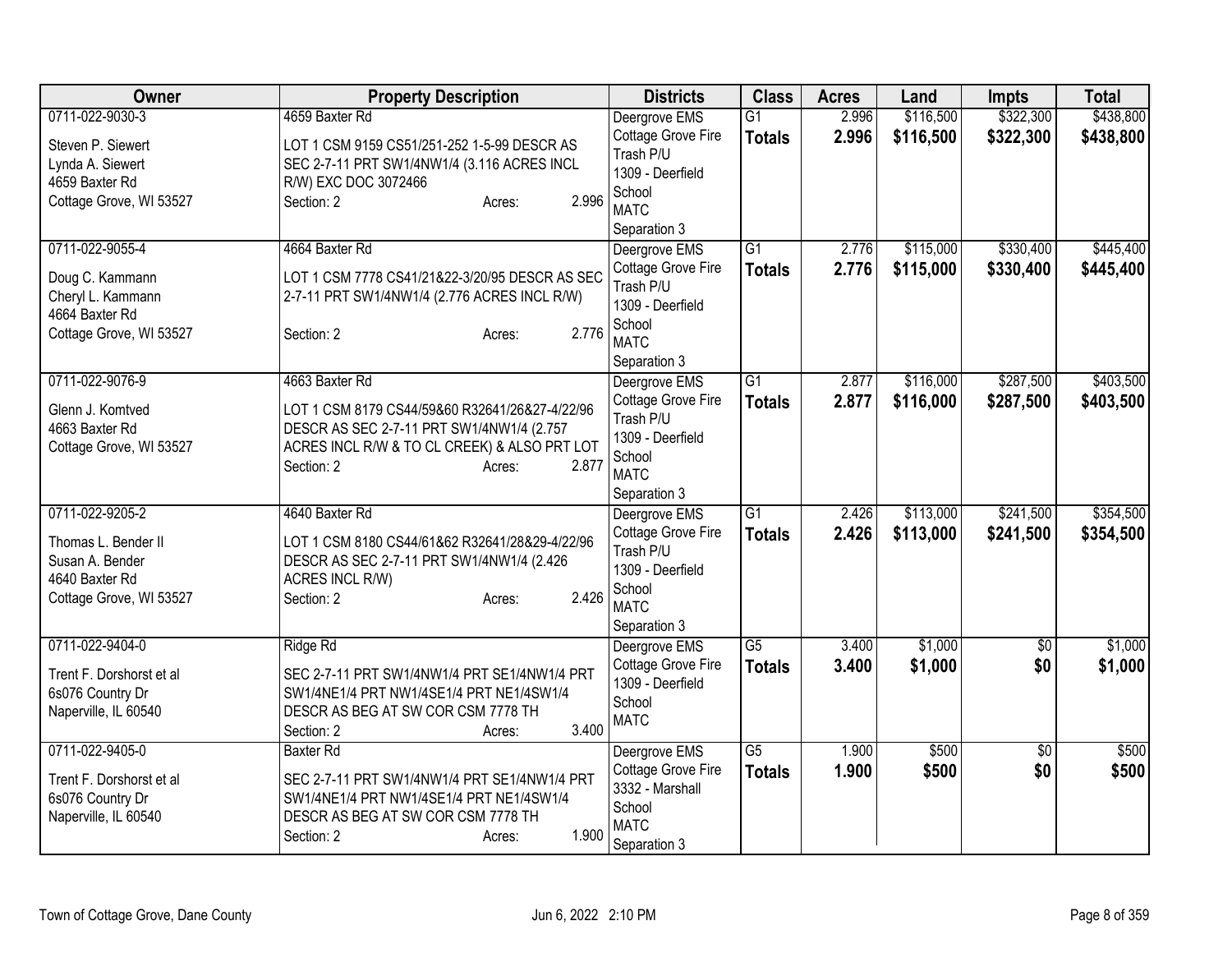| <b>Owner</b>                                 | <b>Property Description</b>                                                               | <b>Districts</b>                    | <b>Class</b>                     | <b>Acres</b>     | Land               | <b>Impts</b>           | <b>Total</b>       |
|----------------------------------------------|-------------------------------------------------------------------------------------------|-------------------------------------|----------------------------------|------------------|--------------------|------------------------|--------------------|
| 0711-022-9501-3                              | <b>Baxter Rd</b>                                                                          | Deergrove EMS<br>Cottage Grove Fire | $\overline{G5}$<br><b>Totals</b> | 22.040<br>22.040 | \$7,300<br>\$7,300 | $\overline{50}$<br>\$0 | \$7,300<br>\$7,300 |
| Trent F. Dorshorst et al<br>6s076 Country Dr | SEC 2-7-11 SE1/4NW1/4 EXC DOC #2873725 & EXC<br>DOC #2854853 SUBJ TO CONSERVATION ESMT IN | 1309 - Deerfield                    |                                  |                  |                    |                        |                    |
| Naperville, IL 60540                         | DOC 3094466                                                                               | School                              |                                  |                  |                    |                        |                    |
|                                              | 22.040<br>Section: 2<br>Acres:                                                            | <b>MATC</b><br>Separation 3         |                                  |                  |                    |                        |                    |
| 0711-022-9672-0                              | 4660 Baxter Rd                                                                            | Deergrove EMS                       | $\overline{G1}$                  | 3.000            | \$116,500          | \$335,500              | \$452,000          |
|                                              |                                                                                           | Cottage Grove Fire                  | G4                               | 5.820            | \$1,700            | \$0                    | \$1,700            |
| Brent L. Kinney                              | SEC 2-7-11 PRT SW1/4NW1/4, PRT SE1/4NW1/4, PRT                                            | Trash P/U                           | G <sub>5</sub>                   | 16.780           | \$5,500            | \$0                    | \$5,500            |
| Denise R. Kinney                             | SW1/4NE1/4, PRT NW1/4SE1/4 & PRT NE1/4SW1/4                                               | 1309 - Deerfield                    | <b>Totals</b>                    | 25.600           | \$123,700          | \$335,500              | \$459,200          |
| 4660 Baxter Rd<br>Cottage Grove, WI 53527    | DESCR AS BEG AT SW COR OF CSM 7778 TH<br>25.600<br>Section: 2<br>Acres:                   | School                              |                                  |                  |                    |                        |                    |
|                                              |                                                                                           | <b>MATC</b>                         |                                  |                  |                    |                        |                    |
| 0711-022-9673-0                              | 4660 Baxter Rd                                                                            | Deergrove EMS                       | $\overline{G5}$                  | 7.300            | \$2,300            | $\sqrt[6]{}$           | \$2,300            |
| Brent L. Kinney                              | SEC 2-7-11 PRT SW1/4NW1/4, PRT SE1/4NW1/4, PRT                                            | Cottage Grove Fire                  | <b>Totals</b>                    | 7.300            | \$2,300            | \$0                    | \$2,300            |
| Denise R. Kinney                             | SW1/4NE1/4, PRT NW1/4SE1/4 & PRT NE1/4SW1/4                                               | 3332 - Marshall<br>School           |                                  |                  |                    |                        |                    |
| 4660 Baxter Rd                               | DESCR AS BEG AT SW COR OF CSM 7778 TH                                                     | <b>MATC</b>                         |                                  |                  |                    |                        |                    |
| Cottage Grove, WI 53527                      | 7.300<br>Section: 2<br>Acres:                                                             | Separation 3                        |                                  |                  |                    |                        |                    |
| 0711-022-9674-0                              | <b>Baxter Rd</b>                                                                          | Deergrove EMS                       | $\overline{G5}$                  | 1.510            | \$500              | $\overline{50}$        | \$500              |
| Trent F. Dorshorst et al                     | SEC 2-7-11 PRT NW1/4SE1/4 & NE1/4SW1/4 DESCR                                              | Cottage Grove Fire                  | <b>Totals</b>                    | 1.510            | \$500              | \$0                    | \$500              |
| 6s076 Country Dr                             | AS COM SW COR CSM 7778 TH N87DEG43'23"E                                                   | 1309 - Deerfield                    |                                  |                  |                    |                        |                    |
| Naperville, IL 60540                         | 457.87 FT TO SE COR THF TH N16DEG31'49"E 186.71                                           | School                              |                                  |                  |                    |                        |                    |
|                                              | Section: 2<br>1.510<br>Acres:                                                             | <b>MATC</b>                         |                                  |                  |                    |                        |                    |
| 0711-022-9675-0                              | Baxter Rd                                                                                 | Deergrove EMS                       | $\overline{G5}$                  | 2.250            | \$800              | $\overline{50}$        | \$800              |
| Trent F. Dorshorst et al                     | SEC 2-7-11 PRT NW1/4SE1/4 & NE1/4SW1/4 DESCR                                              | <b>Cottage Grove Fire</b>           | <b>Totals</b>                    | 2.250            | \$800              | \$0                    | \$800              |
| 6s076 Country Dr                             | AS COM SW COR CSM 7778 TH N87DEG43'23"E                                                   | 3332 - Marshall                     |                                  |                  |                    |                        |                    |
| Naperville, IL 60540                         | 457.87 FT TO SE COR THF TH N16DEG31'49"E 186.71                                           | School                              |                                  |                  |                    |                        |                    |
|                                              | 2.250<br>Section: 2<br>Acres:                                                             | <b>MATC</b><br>Separation 3         |                                  |                  |                    |                        |                    |
| 0711-023-3101-0                              | 4560 Baxter Rd                                                                            | Deergrove EMS                       | $\overline{G1}$                  | 0.000            | \$35,000           | \$169,000              | \$204,000          |
|                                              |                                                                                           | Cottage Grove Fire                  | <b>Totals</b>                    | 0.000            | \$35,000           | \$169,000              | \$204,000          |
| Linda Vonallmen                              | WALNUT HEIGHTS CONDOMINIUM UNIT 1                                                         | Trash P/U                           |                                  |                  |                    |                        |                    |
| 4560 Baxter Rd                               |                                                                                           | 1309 - Deerfield                    |                                  |                  |                    |                        |                    |
| Cottage Grove, WI 53527                      | 0.000<br>Section: 2<br>Acres:                                                             | School                              |                                  |                  |                    |                        |                    |
|                                              |                                                                                           | <b>MATC</b>                         |                                  |                  |                    |                        |                    |
| 0711-023-3104-0                              | 4562 Baxter Rd                                                                            | Deergrove EMS                       | $\overline{G1}$                  | 0.000            | \$35,000           | \$161,000              | \$196,000          |
| Sarah Stillman                               | WALNUT HEIGHTS CONDOMINIUM UNIT 2                                                         | Cottage Grove Fire<br>Trash P/U     | <b>Totals</b>                    | 0.000            | \$35,000           | \$161,000              | \$196,000          |
| 4562 Baxter Rd                               |                                                                                           | 1309 - Deerfield                    |                                  |                  |                    |                        |                    |
| Cottage Grove, WI 53527                      |                                                                                           | School                              |                                  |                  |                    |                        |                    |
|                                              | 0.000<br>Section: 2<br>Acres:                                                             | <b>MATC</b>                         |                                  |                  |                    |                        |                    |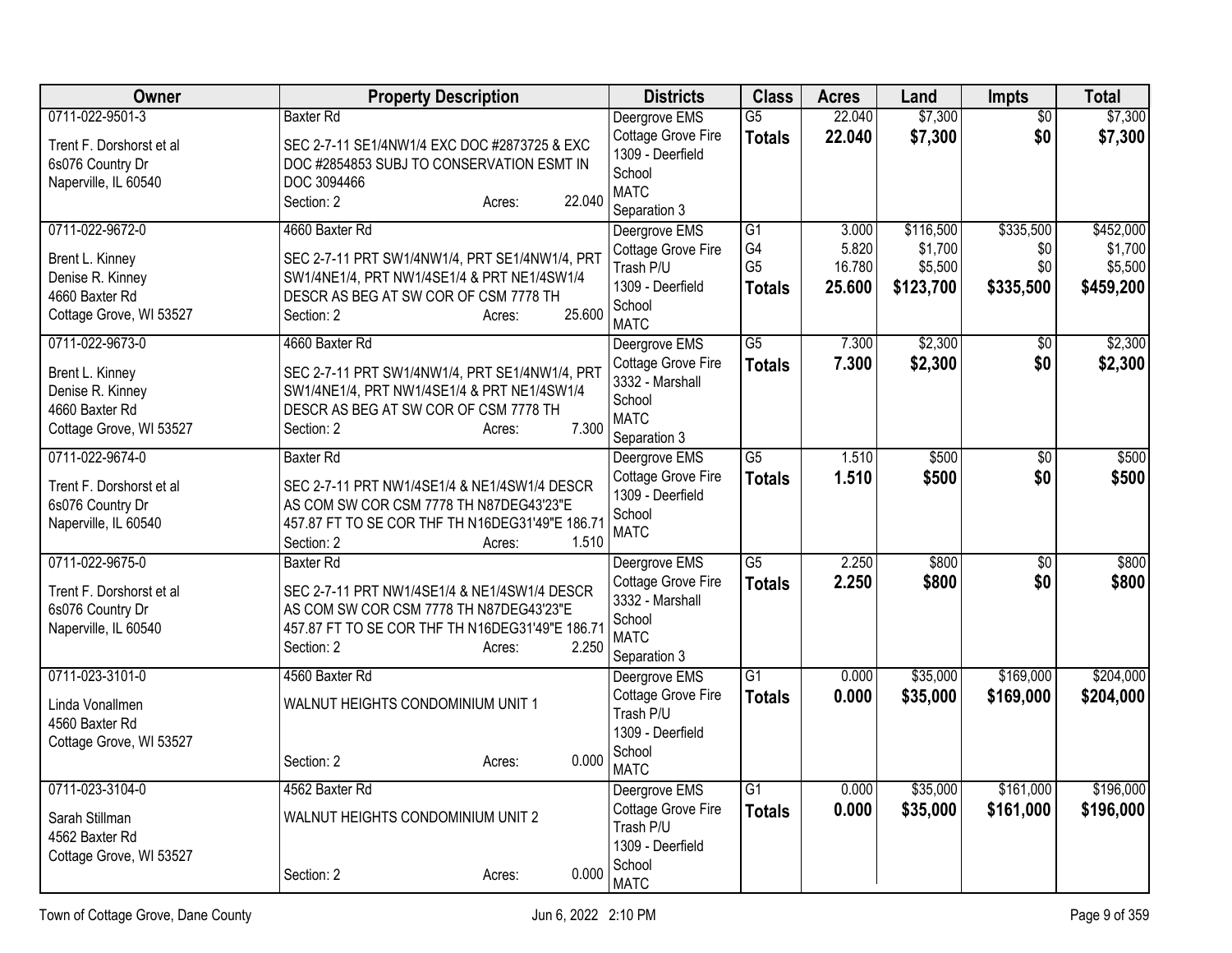| Owner                    | <b>Property Description</b>                      | <b>Districts</b>                    | <b>Class</b>    | <b>Acres</b> | Land            | <b>Impts</b>    | <b>Total</b> |
|--------------------------|--------------------------------------------------|-------------------------------------|-----------------|--------------|-----------------|-----------------|--------------|
| 0711-023-8012-0          | <b>Baxter Rd</b>                                 | Deergrove EMS                       | $\overline{G5}$ | 0.070        | $\overline{30}$ | $\overline{50}$ | \$0          |
| Thomas L. Bender II      | SEC 2-7-11 PRT SW1/4NW1/4 DESCR AS BEG AT SE     | Cottage Grove Fire                  | <b>Totals</b>   | 0.070        | \$0             | \$0             | \$0          |
| Susan A. Bender          | COR OF CSM 8180 TH S87DEG25'07"W 177.32 FT TH    | 1309 - Deerfield                    |                 |              |                 |                 |              |
| 4640 Baxter Rd           | N71DEG47'17"W 97.46 FT TO S LN OF SD CSM TH      | School<br><b>MATC</b>               |                 |              |                 |                 |              |
| Cottage Grove, WI 53527  | 0.070<br>Section: 2<br>Acres:                    | Separation 3                        |                 |              |                 |                 |              |
| 0711-023-8015-0          | <b>Baxter Rd</b>                                 | Deergrove EMS                       | G4              | 3.430        | \$700           | \$0             | \$700        |
|                          |                                                  | Cottage Grove Fire                  | <b>Totals</b>   | 3.430        | \$700           | \$0             | \$700        |
| Brent L. Kinney          | SEC 2-7-11 PRT SW1/4NW1/4 PRT SE1/4NW1/4         | 1309 - Deerfield                    |                 |              |                 |                 |              |
| Denise R. Kinney         | DESCR AS BEG NW COR CSM 8180 TH                  | School                              |                 |              |                 |                 |              |
| 4660 Baxter Rd           | N16DEG31'49"E ALG CL BAXTER RD 137.93 FT TH      | <b>MATC</b>                         |                 |              |                 |                 |              |
| Cottage Grove, WI 53527  | 3.430<br>Section: 2<br>Acres:                    | Separation 3                        |                 |              |                 |                 |              |
| 0711-023-8020-0          | 4610 Baxter Rd                                   | Deergrove EMS                       | G1              | 2.000        | \$110,500       | \$289,000       | \$399,500    |
| Sokdae Lee               | SEC 2-7-11 PRT SW1/4NW1/4 PRT SE1/4NW1/4 PRT     | Cottage Grove Fire                  | G <sub>5</sub>  | 33.700       | \$8,500         | \$0             | \$8,500      |
| Sonhwa Lee               | NE1/4SW1/4 DESCR AS COM AT W1/4 COR OF SEC 2     | Trash P/U                           | <b>Totals</b>   | 35.700       | \$119,000       | \$289,000       | \$408,000    |
| 4610 Baxter Rd           | TH N89DEG41'23"E ALG S LN OF SW1/4NW1/4 438.87   | 1309 - Deerfield                    |                 |              |                 |                 |              |
| Cottage Grove, WI 53527  | 35.700<br>Section: 2<br>Acres:                   | School                              |                 |              |                 |                 |              |
|                          |                                                  | <b>MATC</b>                         |                 |              |                 |                 |              |
| 0711-023-8360-5          | <b>Baxter Rd</b>                                 | Separation 3                        | G6              | 0.300        | \$1,000         | $\overline{50}$ | \$1,000      |
|                          |                                                  | Deergrove EMS<br>Cottage Grove Fire |                 | 0.300        | \$1,000         | \$0             | \$1,000      |
| Trent F. Dorshorst et al | SEC 2-7-11 NE1/4SW1/4 EXC DOC #2873725 & EXC     | 1309 - Deerfield                    | <b>Totals</b>   |              |                 |                 |              |
| 6s076 Country Dr         | DOC #2854853                                     | School                              |                 |              |                 |                 |              |
| Naperville, IL 60540     |                                                  | <b>MATC</b>                         |                 |              |                 |                 |              |
|                          | 0.300<br>Section: 2<br>Acres:                    | Separation 3                        |                 |              |                 |                 |              |
| 0711-023-8660-0          | 4586 Baxter Rd                                   | Deergrove EMS                       | $\overline{G2}$ | 8.270        | \$144,500       | \$604,700       | \$749,200    |
| Stueber Properties, LLC  | LOT 1 CSM 10691 CS 63/250&252-3/7/2003 F/K/A LOT | Cottage Grove Fire                  | <b>Totals</b>   | 8.270        | \$144,500       | \$604,700       | \$749,200    |
| 2651 Gaston Rd           | 4 CSM 5870 CS27/339-341 R12930/29-6/12/89 DESCR  | Street Lights 03                    |                 |              |                 |                 |              |
| Cottage Grove, WI 53527  | AS SEC 2-7-11 PRT NW1/4SW1/4 (8.270 ACRES)       | 1309 - Deerfield                    |                 |              |                 |                 |              |
|                          | 8.270<br>Section: 2<br>Acres:                    | School                              |                 |              |                 |                 |              |
|                          |                                                  | <b>MATC</b>                         |                 |              |                 |                 |              |
| 0711-023-8690-0          | <b>Baxter Rd</b>                                 | Deergrove EMS                       | G5              | 9.535        | \$33,800        | \$0             | \$33,800     |
| Dennis C. Midthun        | LOT 2 CSM 10691 CS 63/250&252-3/7/2003 F/K/A LOT | Cottage Grove Fire                  | <b>Totals</b>   | 9.535        | \$33,800        | \$0             | \$33,800     |
| 13845 Bullard Rd         | 4 CSM 5870 CS27/339-341 R12930/29-6/12/89 DESCR  | 1309 - Deerfield<br>School          |                 |              |                 |                 |              |
| Evansville, WI 53536     | AS SEC 2-7-11 PRT NW1/4SW1/4 (9.535 ACRES)       | <b>MATC</b>                         |                 |              |                 |                 |              |
|                          | 9.535<br>Section: 2<br>Acres:                    |                                     |                 |              |                 |                 |              |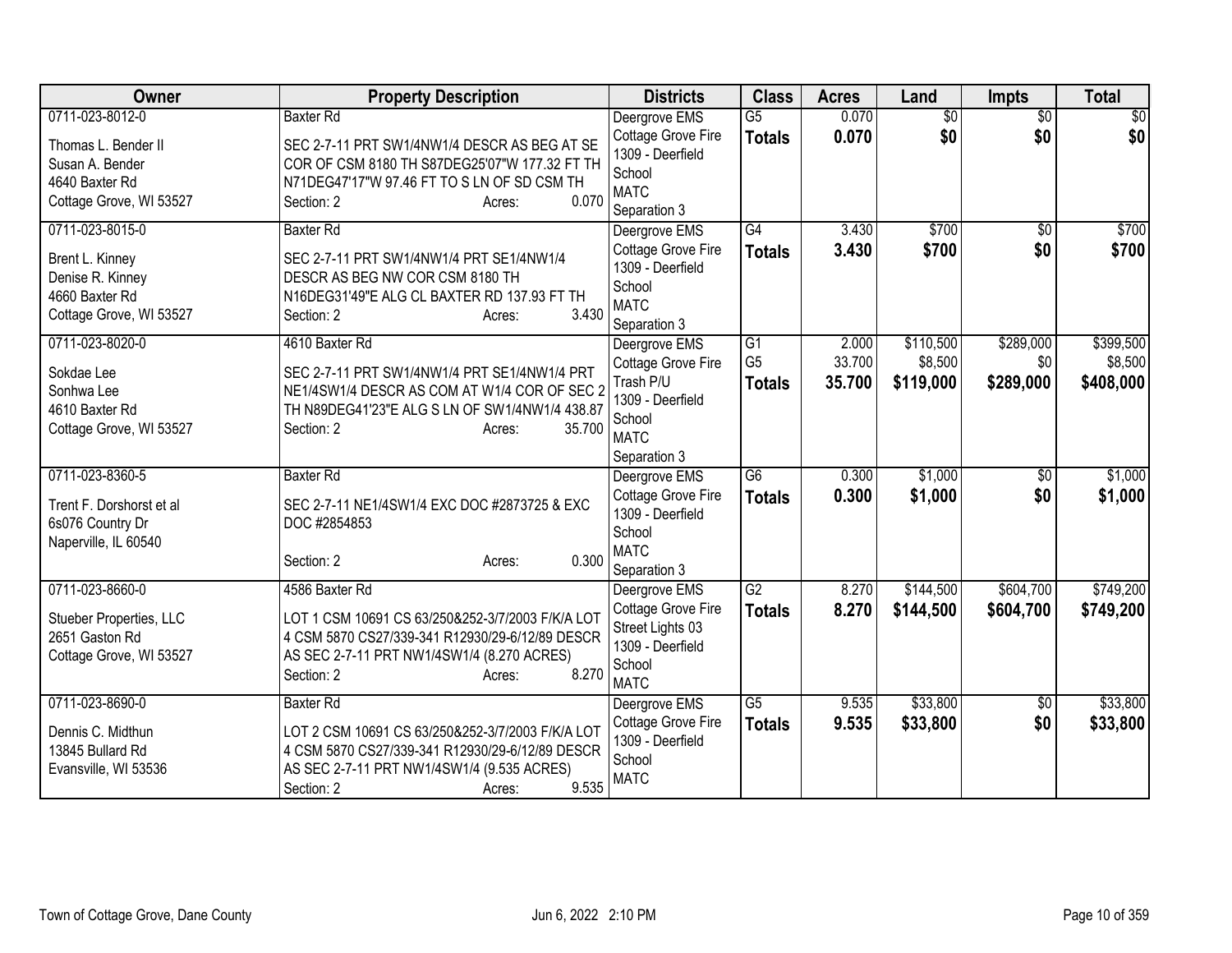| Owner                                | <b>Property Description</b>                                                    | <b>Districts</b>                | <b>Class</b>    | <b>Acres</b> | Land      | Impts           | <b>Total</b> |
|--------------------------------------|--------------------------------------------------------------------------------|---------------------------------|-----------------|--------------|-----------|-----------------|--------------|
| 0711-023-8705-8                      | 4578 Baxter Rd                                                                 | Deergrove EMS                   | $\overline{G1}$ | 0.950        | \$88,000  | \$222,000       | \$310,000    |
| Mark A. Stueber                      | LOT 1 CSM 5870 CS27/339-341 R12930/29-6/12/89                                  | Cottage Grove Fire              | <b>Totals</b>   | 0.950        | \$88,000  | \$222,000       | \$310,000    |
| 3644 Maxwell Ln                      | DESCR AS SEC 2-7-11 PRT NW1/4SW1/4 0.95 ACRE                                   | Trash P/U 2                     |                 |              |           |                 |              |
| Cottage Grove, WI 53527              | ALSO DRIVEWAY ESMT IN R17279/26                                                | 1309 - Deerfield                |                 |              |           |                 |              |
|                                      | 0.950<br>Section: 2<br>Acres:                                                  | School                          |                 |              |           |                 |              |
|                                      |                                                                                | <b>MATC</b>                     |                 |              |           |                 |              |
| 0711-023-8715-6                      | 4570 Baxter Rd                                                                 | Deergrove EMS                   | $\overline{G1}$ | 10.429       | \$161,000 | \$391,100       | \$552,100    |
| Scott E. Bronson Sr                  | LOT 2 CSM 5870 CS27/339-341 R12930/29-6/12/89                                  | Cottage Grove Fire<br>Trash P/U | <b>Totals</b>   | 10.429       | \$161,000 | \$391,100       | \$552,100    |
| 4570 Baxter Rd                       | DESCR AS SEC 2-7-11 PRT NW1/4SW1/4 10.4295                                     | 1309 - Deerfield                |                 |              |           |                 |              |
| Cottage Grove, WI 53527              | ACRES ALSO DRIVEWAY ESMT IN R17279/26                                          | School                          |                 |              |           |                 |              |
|                                      | 10.429<br>Section: 2<br>Acres:                                                 | <b>MATC</b>                     |                 |              |           |                 |              |
| 0711-023-9090-0                      | 4552 Baxter Rd                                                                 | Deergrove EMS                   | $\overline{G1}$ | 0.700        | \$77,000  | \$177,500       | \$254,500    |
|                                      |                                                                                | Cottage Grove Fire              | <b>Totals</b>   | 0.700        | \$77,000  | \$177,500       | \$254,500    |
| Harry H. Emerson Jr                  | R694/115 LOT 1 CSM 1891 CS7/348-350 DESCR AS                                   | Trash P/U                       |                 |              |           |                 |              |
| Joyce E. Emerson                     | SEC 2-7-11 PRT SW1/4SW1/4 COM SEC SW COR TH                                    | 1309 - Deerfield                |                 |              |           |                 |              |
| 4552 Baxter Rd                       | S81DEGW 31.25 FT TH N1DEGE 938. 13 FT TH<br>0.700                              | School                          |                 |              |           |                 |              |
| Cottage Grove, WI 53527              | Section: 2<br>Acres:                                                           | <b>MATC</b>                     |                 |              |           |                 |              |
| 0711-023-9140-9                      | 4546 Baxter Rd                                                                 | Deergrove EMS                   | $\overline{G1}$ | 0.700        | \$77,000  | \$215,500       | \$292,500    |
| James H. Krugman                     | LOT 2 & N1/2 OUTLOT 1 CSM 1891                                                 | Cottage Grove Fire              | <b>Totals</b>   | 0.700        | \$77,000  | \$215,500       | \$292,500    |
| Jeri A. Krugman                      | CS7/348&350-12/23/75 DESCR AS SEC 2-7-11 PRT                                   | Trash P/U                       |                 |              |           |                 |              |
| 4546 Baxter Rd                       | SW1/4SW1/4 SUBJ TO ACCESS ESMT IN R16679/16                                    | 1309 - Deerfield                |                 |              |           |                 |              |
| Cottage Grove, WI 53527              | 0.700<br>Section: 2<br>Acres:                                                  | School                          |                 |              |           |                 |              |
| 0711-023-9160-5                      | 4538 Baxter Rd                                                                 | <b>MATC</b><br>Deergrove EMS    | $\overline{G1}$ | 0.800        | \$81,500  | \$200,000       | \$281,500    |
|                                      |                                                                                | Cottage Grove Fire              |                 | 0.800        | \$81,500  | \$200,000       | \$281,500    |
| Britten H. Schlupp                   | LOT 3 & S1/2 OUTLOT 1 CSM 1891                                                 | Trash P/U                       | <b>Totals</b>   |              |           |                 |              |
| 4538 Baxter Rd                       | CS7/348&350-12/23/75 DESCR AS SEC 2-7-11 PRT                                   | 1309 - Deerfield                |                 |              |           |                 |              |
| Cottage Grove, WI 53527              | SW1/4SW1/4 SUBJ TO ACCESS ESMT IN R16679/17                                    | School                          |                 |              |           |                 |              |
|                                      | 0.800<br>Section: 2<br>Acres:                                                  | <b>MATC</b>                     |                 |              |           |                 |              |
| 0711-023-9170-3                      | <b>Baxter Rd</b>                                                               | Deergrove EMS                   | G4              | 4.230        | \$1,200   | $\overline{50}$ | \$1,200      |
|                                      |                                                                                | Cottage Grove Fire              | G7              | 1.000        | \$12,000  | \$22,400        | \$34,400     |
| Britten H. Schlupp<br>4538 Baxter Rd | LOT 1 CSM 1900 CS8/3&5-6/6/76 DESCR AS SEC<br>2-7-11 PRT SW1/4SW1/4 5.23 ACRES | 1309 - Deerfield                | <b>Totals</b>   | 5.230        | \$13,200  | \$22,400        | \$35,600     |
| Cottage Grove, WI 53527              |                                                                                | School                          |                 |              |           |                 |              |
|                                      | 5.230<br>Section: 2<br>Acres:                                                  | <b>MATC</b>                     |                 |              |           |                 |              |
| 0711-023-9200-6                      | 2037 Di Piazza Dr                                                              | Deergrove EMS                   | $\overline{G1}$ | 5.220        | \$130,000 | \$276,100       | \$406,100    |
|                                      |                                                                                | Cottage Grove Fire              | <b>Totals</b>   | 5.220        | \$130,000 | \$276,100       | \$406,100    |
| Ross M. Schuchardt                   | LOT 2 CSM 1900 CS8/3&5-1/6/76 DESCR AS SEC                                     | Trash P/U                       |                 |              |           |                 |              |
| Rylee S. Schuchardt                  | 2-7-11 PRT SW1/4SW1/4 (5.22 ACRES)                                             | 1309 - Deerfield                |                 |              |           |                 |              |
| 2037 Di Piazza Trl                   | 5.220<br>Section: 2                                                            | School                          |                 |              |           |                 |              |
| Cottage Grove, WI 53527              | Acres:                                                                         | <b>MATC</b>                     |                 |              |           |                 |              |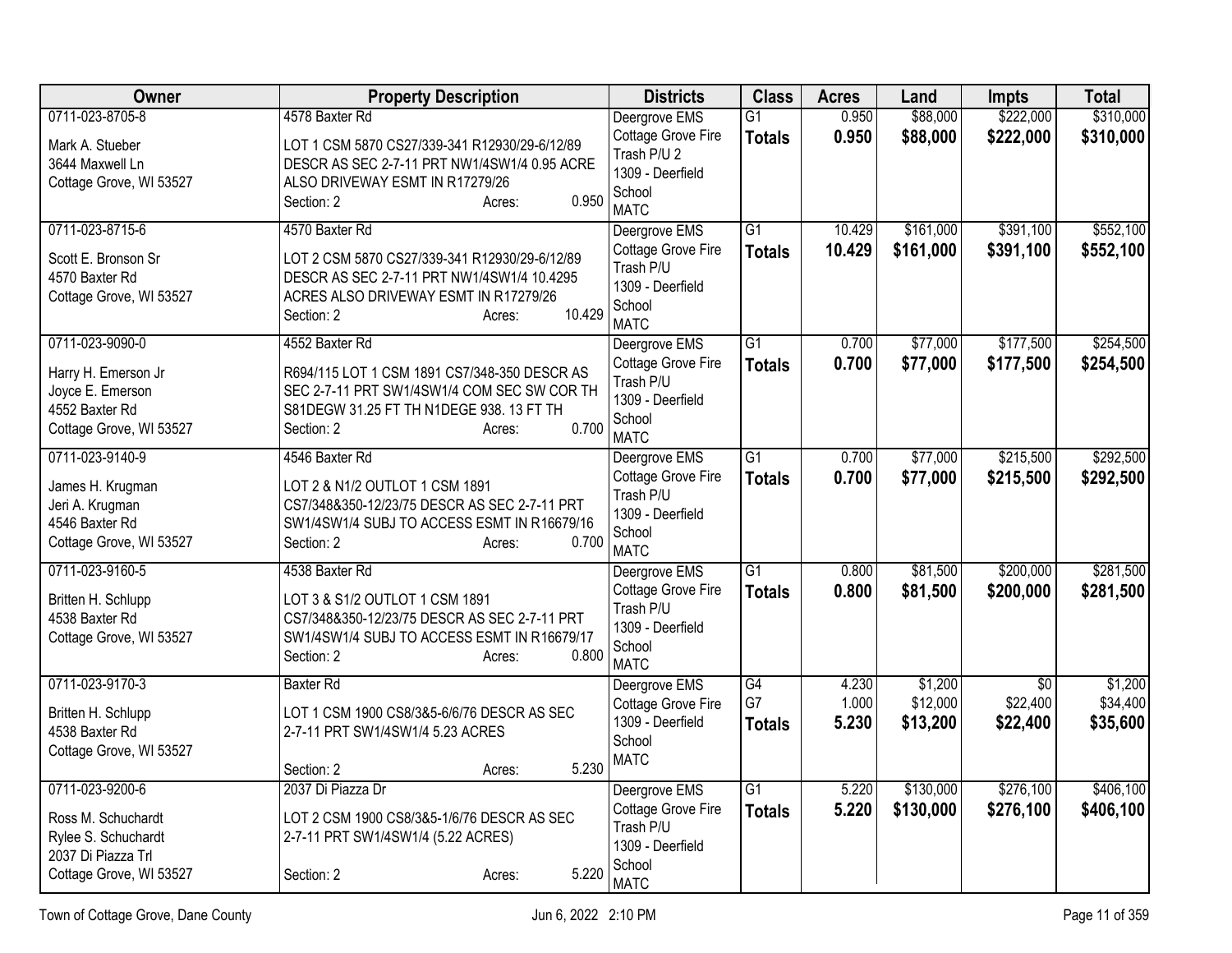| Owner                                | <b>Property Description</b>                                                        | <b>Districts</b>                | <b>Class</b>    | <b>Acres</b> | Land      | <b>Impts</b> | <b>Total</b> |
|--------------------------------------|------------------------------------------------------------------------------------|---------------------------------|-----------------|--------------|-----------|--------------|--------------|
| 0711-023-9230-0                      | 2033 Di Piazza Dr                                                                  | Deergrove EMS                   | $\overline{G1}$ | 5.220        | \$130,000 | \$202,100    | \$332,100    |
| David C. Alverson                    | LOT 3 CSM 1900 CS8/3-5 DESCR AS SEC 2-7-11 PRT                                     | Cottage Grove Fire              | <b>Totals</b>   | 5.220        | \$130,000 | \$202,100    | \$332,100    |
| Teresa L. Dreher                     | SW1/4SW1/4 (5.22 ACRES) ALSO ACCESS ESMT IN                                        | Trash P/U                       |                 |              |           |              |              |
| 2033 Di Piazza Dr                    | R16679/16&17                                                                       | 1309 - Deerfield                |                 |              |           |              |              |
| Cottage Grove, WI 53527              | 5.220<br>Section: 2<br>Acres:                                                      | School                          |                 |              |           |              |              |
|                                      |                                                                                    | <b>MATC</b>                     |                 |              |           |              |              |
| 0711-023-9500-3                      | 2074 Di Piazza Dr                                                                  | Deergrove EMS                   | $\overline{G1}$ | 15.200       | \$187,000 | \$190,400    | \$377,400    |
| Robert J. Lease                      | SEC 2-7-11 PRT S1/2 SW1/4 COM SEC SW COR TH                                        | Cottage Grove Fire<br>Trash P/U | <b>Totals</b>   | 15.200       | \$187,000 | \$190,400    | \$377,400    |
| Michael J. Lease                     | N7DEG22'45"W 193.21 FT TO C/L BAXTER RD TH ALG                                     | 1309 - Deerfield                |                 |              |           |              |              |
| 2074 Di Piazza Dr                    | SD C/L N1DEG47'02"E 741.9 FT & N2DEG42'44"E                                        | School                          |                 |              |           |              |              |
| Cottage Grove, WI 53527              | 15.200<br>Section: 2<br>Acres:                                                     | <b>MATC</b>                     |                 |              |           |              |              |
| 0711-023-9660-0                      | 2054 Di Piazza Dr                                                                  | Deergrove EMS                   | $\overline{G1}$ | 15.100       | \$186,500 | \$274,000    | \$460,500    |
|                                      |                                                                                    | Cottage Grove Fire              | <b>Totals</b>   | 15.100       | \$186,500 | \$274,000    | \$460,500    |
| Conrad C. Anderson                   | SEC 2-7-11 PRT S1/2 SW1/4 COM SEC SW COR TH                                        | Trash P/U                       |                 |              |           |              |              |
| Vicki M. Anderson                    | N07DEG22'45"W 193.21 FT TO C/L BAXTER RD TH<br>ALG SD C/L N01DEG47'02"E 741.9 FT & | 1309 - Deerfield                |                 |              |           |              |              |
| 2054 Di Piazza Dr                    | 15.100                                                                             | School                          |                 |              |           |              |              |
| Cottage Grove, WI 53527              | Section: 2<br>Acres:                                                               | <b>MATC</b>                     |                 |              |           |              |              |
| 0711-023-9690-4                      | 2030 Di Piazza Dr                                                                  | Deergrove EMS                   | $\overline{G1}$ | 15.000       | \$186,000 | \$312,700    | \$498,700    |
| Lynn A. Mellenthin                   | SEC 2-7-11 PRT S1/2 SW1/4 COM SEC SW COR TH                                        | Cottage Grove Fire              | <b>Totals</b>   | 15.000       | \$186,000 | \$312,700    | \$498,700    |
| Janet K. Mellenthin                  | N81-41-20E 664.31 FT TH N1-47-15E 335 FT TO POB                                    | Trash P/U                       |                 |              |           |              |              |
| 2030 Di Piazza Dr                    | TH N81-30-24E 201.34 FT TH N81-30-24E 1736.28 FT                                   | 1309 - Deerfield                |                 |              |           |              |              |
| Cottage Grove, WI 53527              | 15.000<br>Section: 2<br>Acres:                                                     | School                          |                 |              |           |              |              |
|                                      |                                                                                    | <b>MATC</b>                     |                 |              |           |              |              |
| 0711-023-9720-7                      | 2020 Di Piazza Dr                                                                  | Deergrove EMS                   | $\overline{G1}$ | 15.000       | \$186,000 | \$283,300    | \$469,300    |
| James A. Schmitt                     | R1038/243 SEC 2-7-11 PRT S1/2 SW1/4 COM SEC SW                                     | Cottage Grove Fire<br>Trash P/U | <b>Totals</b>   | 15.000       | \$186,000 | \$283,300    | \$469,300    |
| Jacquelyn S. Schmitt                 | COR TH ALG S LN N81DEGE 664.31 FT TO POB TH                                        | 1309 - Deerfield                |                 |              |           |              |              |
| 2020 Di Piazza Dr                    | N1DEGE 335 FT TH N81DEGE 1937 .62 FT TO SEC                                        | School                          |                 |              |           |              |              |
| Cottage Grove, WI 53527              | 15.000<br>Section: 2<br>Acres:                                                     | <b>MATC</b>                     |                 |              |           |              |              |
| 0711-024-8001-0                      | Meadow View Ln                                                                     | Deergrove EMS                   | $\overline{G4}$ | 5.000        | \$1,400   | \$0          | \$1,400      |
|                                      |                                                                                    | Cottage Grove Fire              | <b>Totals</b>   | 5.000        | \$1,400   | \$0          | \$1,400      |
| Sanford E. West                      | SEC 2-7-11 N1/2 NE1/4SE1/4 EXC DOC 1602422                                         | 3332 - Marshall                 |                 |              |           |              |              |
| Vicki E. West<br>1879 Meadow View Ln | (R1018/492) & ALSO EXC CSM 13574                                                   | School                          |                 |              |           |              |              |
| Deerfield, WI 53531                  | 0.000<br>Section: 2                                                                | <b>MATC</b>                     |                 |              |           |              |              |
|                                      | Acres:                                                                             | Separation 3                    |                 |              |           |              |              |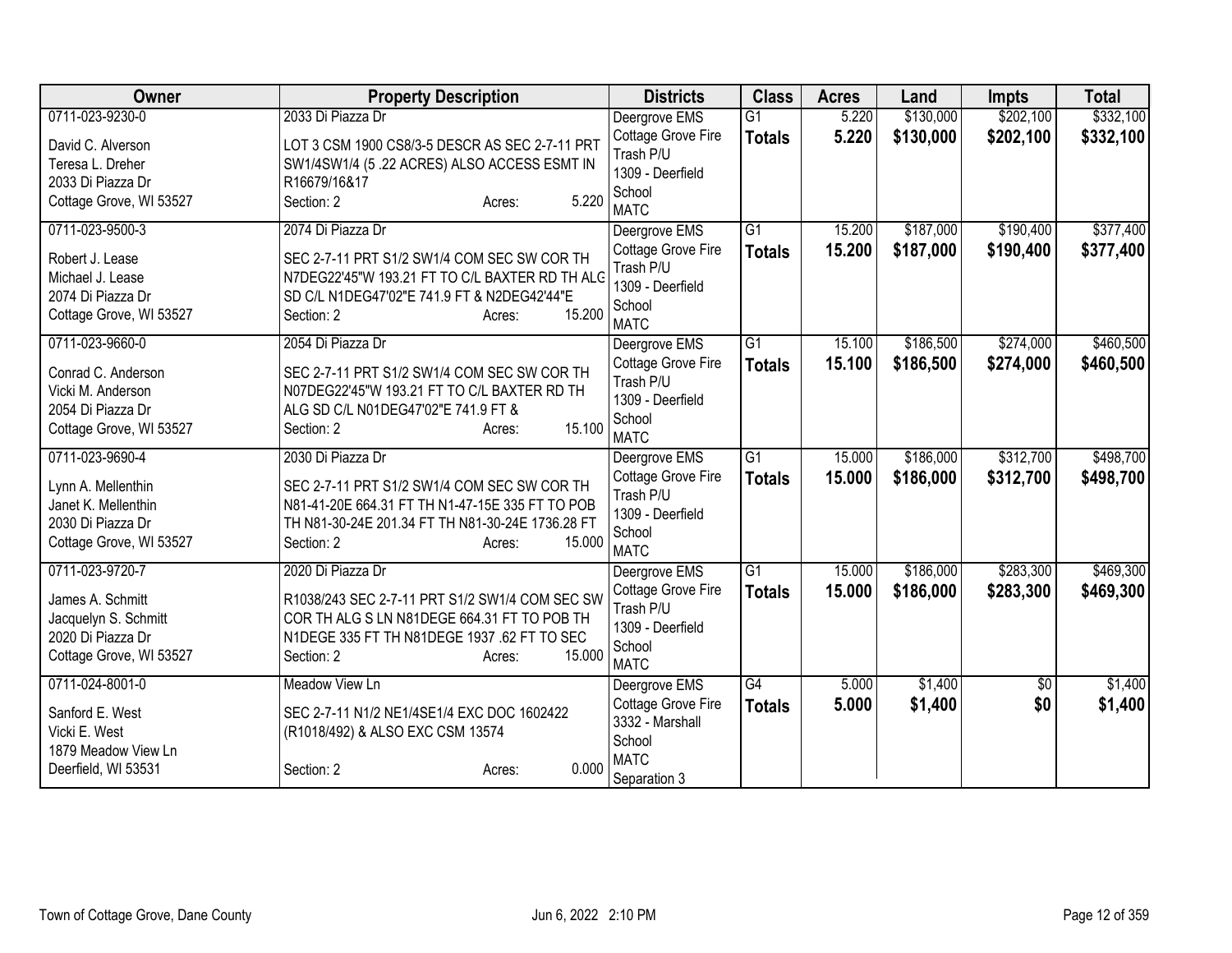| Owner                   | <b>Property Description</b>                     | <b>Districts</b>   | <b>Class</b>    | <b>Acres</b> | Land      | <b>Impts</b>    | <b>Total</b> |
|-------------------------|-------------------------------------------------|--------------------|-----------------|--------------|-----------|-----------------|--------------|
| 0711-024-8030-0         | 1879 Meadow Vw Ln                               | Deergrove EMS      | $\overline{G7}$ | 2.002        | \$80,000  | \$190,300       | \$270,300    |
| Sanford E. West         | LOT 1 CSM 13574 CS89/1&4-8/22/2013 DESCR AS     | Cottage Grove Fire | <b>Totals</b>   | 2.002        | \$80,000  | \$190,300       | \$270,300    |
| Vicki E. West           | SEC 2-7-11 PRT NE1/4SE1/4 & PRT SE1/4NE1/4      | Trash P/U          |                 |              |           |                 |              |
| 1879 Meadow View Ln     | (2.002 ACRES EXCL R/W)                          | 3332 - Marshall    |                 |              |           |                 |              |
| Deerfield, WI 53531     | 2.002<br>Section: 2<br>Acres:                   | School             |                 |              |           |                 |              |
|                         |                                                 | <b>MATC</b>        |                 |              |           |                 |              |
|                         |                                                 | Separation 3       |                 |              |           |                 |              |
| 0711-024-8060-0         | <b>Meadow View Ln</b>                           | Deergrove EMS      | G4              | 12.405       | \$2,900   | $\sqrt{6}$      | \$2,900      |
| Sanford E. West         | LOT 2 CSM 13574 CS89/1&4-8/22/2013 DESCR AS     | Cottage Grove Fire | <b>Totals</b>   | 12.405       | \$2,900   | \$0             | \$2,900      |
| Vicki E. West           | SEC 2-7-11 PRT NE1/4SE1/4 & PRT SE1/4NE1/4      | 3332 - Marshall    |                 |              |           |                 |              |
| 1879 Meadow View Ln     | (12.405 ACRES)                                  | School             |                 |              |           |                 |              |
| Deerfield, WI 53531     | 12.405<br>Section: 2<br>Acres:                  | <b>MATC</b>        |                 |              |           |                 |              |
|                         |                                                 | Separation 3       |                 |              |           |                 |              |
| 0711-024-8090-0         | 1878 Meadow Vw Ln                               | Deergrove EMS      | $\overline{G1}$ | 2.300        | \$112,500 | \$346,600       | \$459,100    |
| Matthew E. Browne       | LOT 3 CSM 13574 CS89/1&4-8/22/2013 DESCR AS     | Cottage Grove Fire | G4              | 3.500        | \$700     | \$0             | \$700        |
| Jennifer L. Browne      | SEC 2-7-11 PRT NE1/4SE1/4 & PRT SE1/4NE1/4      | Trash P/U          | G <sub>5</sub>  | 6.000        | \$2,800   | \$0             | \$2,800      |
| 1878 Meadowview Ln      | (14.839 ACRES EXCL R/W)                         | 3332 - Marshall    | G5M             | 3.039        | \$7,500   | \$0             | \$7,500      |
| Deerfield, WI 53531     | 14.839<br>Section: 2<br>Acres:                  | School             | <b>Totals</b>   | 14.839       | \$123,500 | \$346,600       | \$470,100    |
|                         |                                                 | <b>MATC</b>        |                 |              |           |                 |              |
|                         |                                                 | Separation 3       |                 |              |           |                 |              |
| 0711-024-8193-0         | Meadow View Ln                                  | Deergrove EMS      | G4              | 1.450        | \$500     | $\overline{50}$ | \$500        |
| Sanford E. West         | SEC 2-7-11 S1/2 NE1/4SE1/4 EXC S 104.35 FT OF N | Cottage Grove Fire | <b>Totals</b>   | 1.450        | \$500     | \$0             | \$500        |
| Vicki E. West           | 1285.5 FT OF E 208.71 FT THF EXC DOC 1703700    | 3332 - Marshall    |                 |              |           |                 |              |
| 1879 Meadow View Ln     | (R2731/13) & ALSO EXC CSM 3821 & ALSO EXC CSM   | School             |                 |              |           |                 |              |
| Deerfield, WI 53531     | 0.000<br>Section: 2<br>Acres:                   | <b>MATC</b>        |                 |              |           |                 |              |
|                         |                                                 | Separation 3       |                 |              |           |                 |              |
| 0711-024-8350-6         | 1860 Meadow Vw Ln                               | Deergrove EMS      | $\overline{G1}$ | 0.460        | \$62,500  | \$151,600       | \$214,100    |
| Daniel L. Schoebel      | LOT 1 CSM 3821 CS15/350 R3213/5-11/6/81 DESCR   | Cottage Grove Fire | <b>Totals</b>   | 0.460        | \$62,500  | \$151,600       | \$214,100    |
| 1860 Meadow View Ln     | AS SEC 2-7-11 PRT NE1/4SE1/4 (0.46 ACRES)       | Trash P/U          |                 |              |           |                 |              |
| Deerfield, WI 53531     |                                                 | 3332 - Marshall    |                 |              |           |                 |              |
|                         | 0.460<br>Section: 2<br>Acres:                   | School             |                 |              |           |                 |              |
|                         |                                                 | <b>MATC</b>        |                 |              |           |                 |              |
|                         |                                                 | Separation 3       |                 |              |           |                 |              |
| 0711-024-8365-0         | 1858 Meadow Vw Ln                               | Deergrove EMS      | G1              | 0.808        | \$82,000  | \$116,200       | \$198,200    |
| <b>Tyler Bronkhorst</b> | LOT 1 CSM 14670 CS102/40&42-12/4/2017 F/K/A PRT | Cottage Grove Fire | <b>Totals</b>   | 0.808        | \$82,000  | \$116,200       | \$198,200    |
| 1858 Meadowview Ln      | LOT 1 CSM 5878 CS28/10&11-7/5/89 DESCR AS SEC   | Trash P/U          |                 |              |           |                 |              |
| Deerfield, WI 53531     | 2-7-11 PRT NE1/4SE1/4 (0.808 ACRES)             | 3332 - Marshall    |                 |              |           |                 |              |
|                         | 0.808<br>Section: 2<br>Acres:                   | School             |                 |              |           |                 |              |
|                         |                                                 | <b>MATC</b>        |                 |              |           |                 |              |
|                         |                                                 | Separation 3       |                 |              |           |                 |              |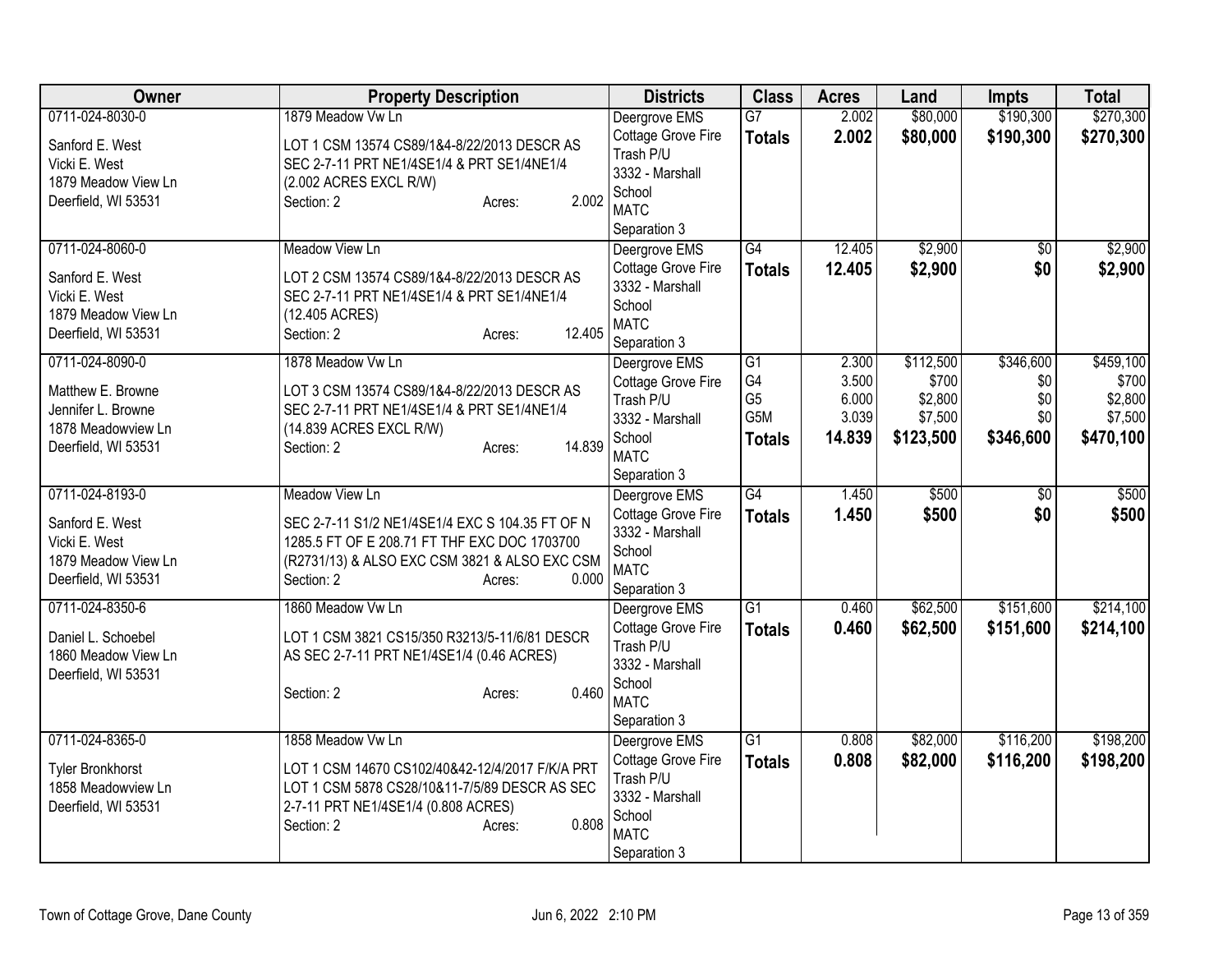| <b>Owner</b>                        | <b>Property Description</b>                    |                  | <b>Districts</b>              | <b>Class</b>     | <b>Acres</b> | Land      | Impts           | <b>Total</b> |
|-------------------------------------|------------------------------------------------|------------------|-------------------------------|------------------|--------------|-----------|-----------------|--------------|
| 0711-024-8391-7                     | 1864 Meadow Vw Ln                              |                  | Deergrove EMS                 | $\overline{G1}$  | 2.620        | \$114,000 | \$338,400       | \$452,400    |
| Robert O'Neill                      | LOT 1 CSM 5878 CS28/10&11 R13011/48&49-7/5/89  |                  | Cottage Grove Fire            | <b>Totals</b>    | 2.620        | \$114,000 | \$338,400       | \$452,400    |
| Erin O'Neill                        | DESCR AS SEC 2-7-11 PRT NE1/4SE1/4 CONT 2.62   |                  | Trash P/U                     |                  |              |           |                 |              |
| 1864 Meadow View Ln                 | <b>ACRES EXC R13926/68</b>                     |                  | 3332 - Marshall               |                  |              |           |                 |              |
| Deerfield, WI 53531                 | Section: 2                                     | 2.620<br>Acres:  | School<br><b>MATC</b>         |                  |              |           |                 |              |
|                                     |                                                |                  | Separation 3                  |                  |              |           |                 |              |
| 0711-024-8501-3                     | Meadow View Ln                                 |                  | Deergrove EMS                 | $\overline{G5}$  | 17.490       | \$5,300   | $\sqrt{6}$      | \$5,300      |
|                                     |                                                |                  | Cottage Grove Fire            | G5M              | 14.000       | \$42,000  | \$0             | \$42,000     |
| Trent F. Dorshorst et al            | SEC 2-7-11 NW1/4SE1/4 EXC DOC #2873725 SUBJ TO |                  | 3332 - Marshall               | <b>Totals</b>    | 31.490       | \$47,300  | \$0             | \$47,300     |
| 6s076 Country Dr                    | CONSERVATION ESMT IN DOC 3094466               |                  | School                        |                  |              |           |                 |              |
| Naperville, IL 60540                | Section: 2                                     | 31.490<br>Acres: | <b>MATC</b>                   |                  |              |           |                 |              |
|                                     |                                                |                  | Separation 3                  |                  |              |           |                 |              |
| 0711-024-9000-7                     | Meadow View Ln                                 |                  | Deergrove EMS                 | $\overline{G4}$  | 35.400       | \$9,300   | \$0             | \$9,300      |
| Wayne L. Wollin                     | SEC 2-7-11 SW1/4 SE1/4                         |                  | Cottage Grove Fire            | G <sub>5</sub>   | 3.000        | \$1,000   | \$0             | \$1,000      |
| Patricia L. Wollin                  |                                                |                  | 3332 - Marshall               | G <sub>5</sub> M | 2.000        | \$4,000   | \$0             | \$4,000      |
| 4489 Ridge Rd                       |                                                |                  | School<br><b>MATC</b>         | <b>Totals</b>    | 40.400       | \$14,300  | \$0             | \$14,300     |
| Deerfield, WI 53531                 | Section: 2                                     | 40.400<br>Acres: | Separation 3                  |                  |              |           |                 |              |
| 0711-024-9500-2                     | <b>Meadow View Ln</b>                          |                  | Deergrove EMS                 | G4               | 40.400       | \$9,000   | $\overline{50}$ | \$9,000      |
|                                     |                                                |                  | Cottage Grove Fire            | <b>Totals</b>    | 40.400       | \$9,000   | \$0             | \$9,000      |
| Wayne L. Wollin                     | SEC 2-7-11 SE1/4 SE1/4                         |                  | 3332 - Marshall               |                  |              |           |                 |              |
| Patricia L. Wollin<br>4489 Ridge Rd |                                                |                  | School                        |                  |              |           |                 |              |
| Deerfield, WI 53531                 | Section: 2                                     | 40.400<br>Acres: | <b>MATC</b>                   |                  |              |           |                 |              |
|                                     |                                                |                  | Separation 3                  |                  |              |           |                 |              |
| 0711-031-5011-3                     | 4584 Conestoga Trl                             |                  | Deergrove EMS                 | $\overline{G1}$  | 0.506        | \$66,000  | \$220,500       | \$286,500    |
| Daniel TIEDEMAN                     | WEST RIDGE ADDITION TO AMERICAN HERITAGE       |                  | <b>Cottage Grove Fire</b>     | <b>Totals</b>    | 0.506        | \$66,000  | \$220,500       | \$286,500    |
| 4584 Conestoga Trl                  | SUBDIVISION LOT 11                             |                  | Trash P/U                     |                  |              |           |                 |              |
| Cottage Grove, WI 53527             |                                                |                  | 3675 - Monona<br>Grove School |                  |              |           |                 |              |
|                                     | Section: 3                                     | 0.510<br>Acres:  | <b>MATC</b>                   |                  |              |           |                 |              |
| 0711-031-5022-0                     | 4588 Conestoga Trl                             |                  | Deergrove EMS                 | $\overline{G1}$  | 0.540        | \$68,000  | \$217,000       | \$285,000    |
| Mark R. Henry                       | WEST RIDGE ADDITION TO AMERICAN HERITAGE       |                  | Cottage Grove Fire            | <b>Totals</b>    | 0.540        | \$68,000  | \$217,000       | \$285,000    |
| Cheryl A. Henry                     | SUBDIVISION LOT 12                             |                  | Trash P/U                     |                  |              |           |                 |              |
| 4588 Conestoga Trl                  |                                                |                  | 3675 - Monona                 |                  |              |           |                 |              |
| Cottage Grove, WI 53527             | Section: 3                                     | 0.490<br>Acres:  | Grove School                  |                  |              |           |                 |              |
|                                     |                                                |                  | <b>MATC</b>                   |                  |              |           |                 |              |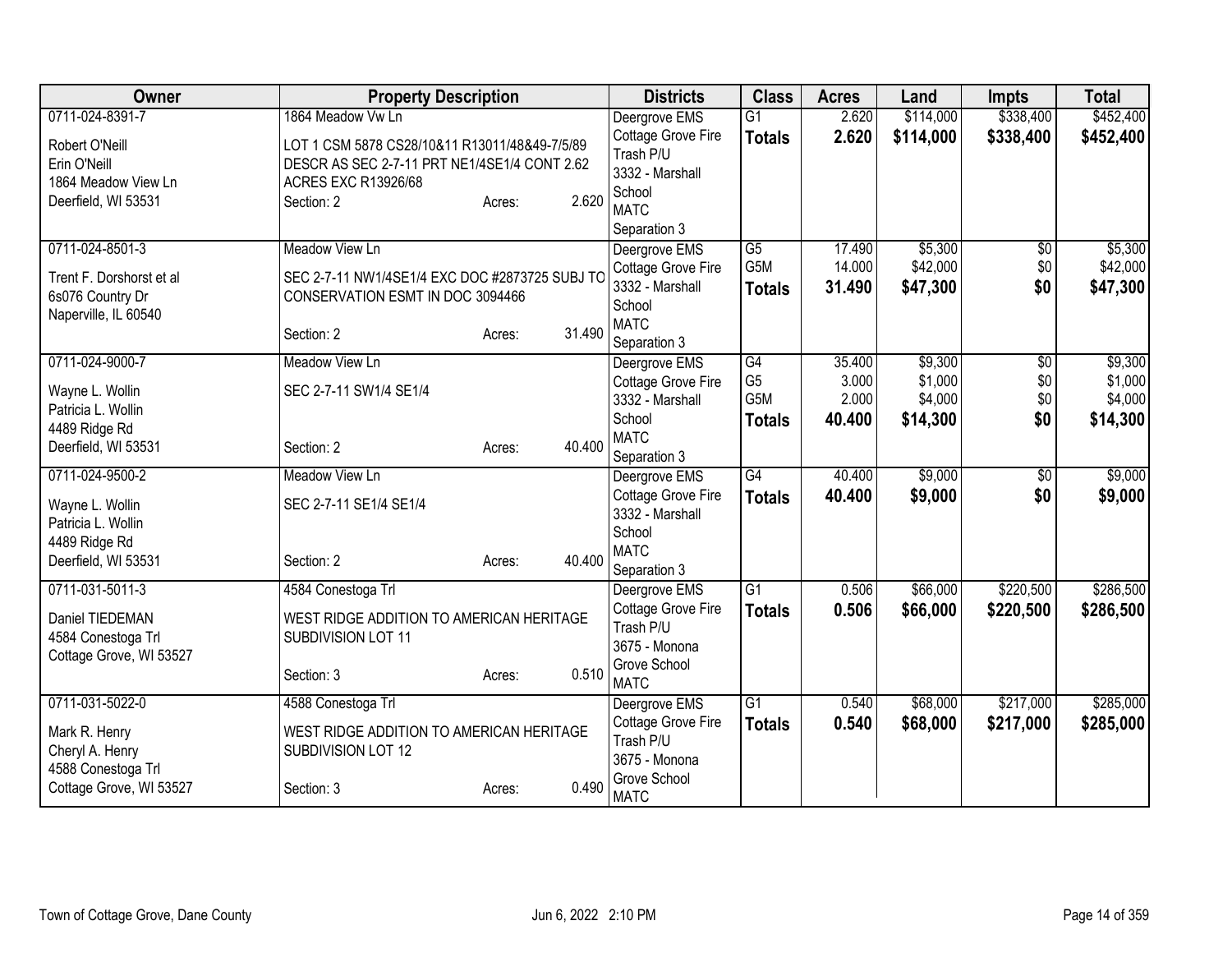| Owner                                  | <b>Property Description</b>              |                 | <b>Districts</b>                | <b>Class</b>    | <b>Acres</b> | Land     | <b>Impts</b> | <b>Total</b> |
|----------------------------------------|------------------------------------------|-----------------|---------------------------------|-----------------|--------------|----------|--------------|--------------|
| 0711-031-5033-7                        | 4590 Conestoga Trl                       |                 | Deergrove EMS                   | $\overline{G1}$ | 0.655        | \$74,500 | \$289,000    | \$363,500    |
| Jody L. Grossman                       | WEST RIDGE ADDITION TO AMERICAN HERITAGE |                 | Cottage Grove Fire              | <b>Totals</b>   | 0.655        | \$74,500 | \$289,000    | \$363,500    |
| Jody J. Grossman                       | SUBDIVISION LOT 13                       |                 | Trash P/U                       |                 |              |          |              |              |
| 4590 Conestoga Trl                     |                                          |                 | 3675 - Monona                   |                 |              |          |              |              |
| Cottage Grove, WI 53527                | Section: 3                               | 0.560<br>Acres: | Grove School<br><b>MATC</b>     |                 |              |          |              |              |
| 0711-031-5044-4                        | 4592 Conestoga Trl                       |                 | Deergrove EMS                   | $\overline{G1}$ | 0.931        | \$87,500 | \$253,400    | \$340,900    |
|                                        |                                          |                 | Cottage Grove Fire              | <b>Totals</b>   | 0.931        | \$87,500 | \$253,400    | \$340,900    |
| Craig A. Cheney                        | WEST RIDGE ADDITION TO AMERICAN HERITAGE |                 | Trash P/U                       |                 |              |          |              |              |
| Pamela K. Cheney<br>4592 Conestoga Trl | SUBDIVISION LOT 14                       |                 | 3675 - Monona                   |                 |              |          |              |              |
| Cottage Grove, WI 53527                | Section: 3                               | 0.931<br>Acres: | Grove School                    |                 |              |          |              |              |
|                                        |                                          |                 | <b>MATC</b>                     |                 |              |          |              |              |
| 0711-031-5055-1                        | 4594 Conestoga Trl                       |                 | Deergrove EMS                   | $\overline{G1}$ | 0.870        | \$84,500 | \$202,500    | \$287,000    |
| Thomas A. Knickmeier                   | WEST RIDGE ADDITION TO AMERICAN HERITAGE |                 | Cottage Grove Fire              | <b>Totals</b>   | 0.870        | \$84,500 | \$202,500    | \$287,000    |
| Tammy R. Knickmeier                    | SUBDIVISION LOT 15                       |                 | Trash P/U                       |                 |              |          |              |              |
| 4594 Conestoga Trl                     |                                          |                 | 3675 - Monona                   |                 |              |          |              |              |
| Cottage Grove, WI 53527                | Section: 3                               | 0.830<br>Acres: | Grove School<br><b>MATC</b>     |                 |              |          |              |              |
| 0711-031-5066-8                        | 4596 Conestoga Trl                       |                 | Deergrove EMS                   | G1              | 0.935        | \$87,500 | \$208,000    | \$295,500    |
|                                        |                                          |                 | Cottage Grove Fire              |                 | 0.935        | \$87,500 | \$208,000    | \$295,500    |
| Kathleen E. Schlimgen                  | WEST RIDGE ADDITION TO AMERICAN HERITAGE |                 | Trash P/U                       | <b>Totals</b>   |              |          |              |              |
| 4596 Conestoga Trl                     | SUBDIVISION LOT 16                       |                 | 3675 - Monona                   |                 |              |          |              |              |
| Cottage Grove, WI 53527                |                                          |                 | Grove School                    |                 |              |          |              |              |
|                                        | Section: 3                               | 0.840<br>Acres: | <b>MATC</b>                     |                 |              |          |              |              |
| 0711-031-5077-5                        | 4598 Conestoga Trl                       |                 | Deergrove EMS                   | G1              | 1.147        | \$95,000 | \$306,000    | \$401,000    |
| Megan Bower                            | WEST RIDGE ADDITION TO AMERICAN HERITAGE |                 | Cottage Grove Fire              | <b>Totals</b>   | 1.147        | \$95,000 | \$306,000    | \$401,000    |
| 4598 Conestoga Trl                     | SUBDIVISION LOT 17                       |                 | Trash P/U                       |                 |              |          |              |              |
| Cottage Grove, WI 53527                |                                          |                 | 3675 - Monona                   |                 |              |          |              |              |
|                                        | Section: 3                               | 1.147<br>Acres: | Grove School                    |                 |              |          |              |              |
|                                        |                                          |                 | <b>MATC</b>                     |                 |              |          |              |              |
| 0711-031-5088-2                        | 4600 Conestoga Trl                       |                 | Deergrove EMS                   | $\overline{G1}$ | 1.186        | \$96,000 | \$269,600    | \$365,600    |
| David R. Fry                           | WEST RIDGE ADDITION TO AMERICAN HERITAGE |                 | Cottage Grove Fire<br>Trash P/U | <b>Totals</b>   | 1.186        | \$96,000 | \$269,600    | \$365,600    |
| Marcia E. Fry                          | SUBDIVISION LOT 18                       |                 | 3675 - Monona                   |                 |              |          |              |              |
| 4600 Conestoga Trl                     |                                          |                 | Grove School                    |                 |              |          |              |              |
| Cottage Grove, WI 53527                | Section: 3                               | 1.190<br>Acres: | <b>MATC</b>                     |                 |              |          |              |              |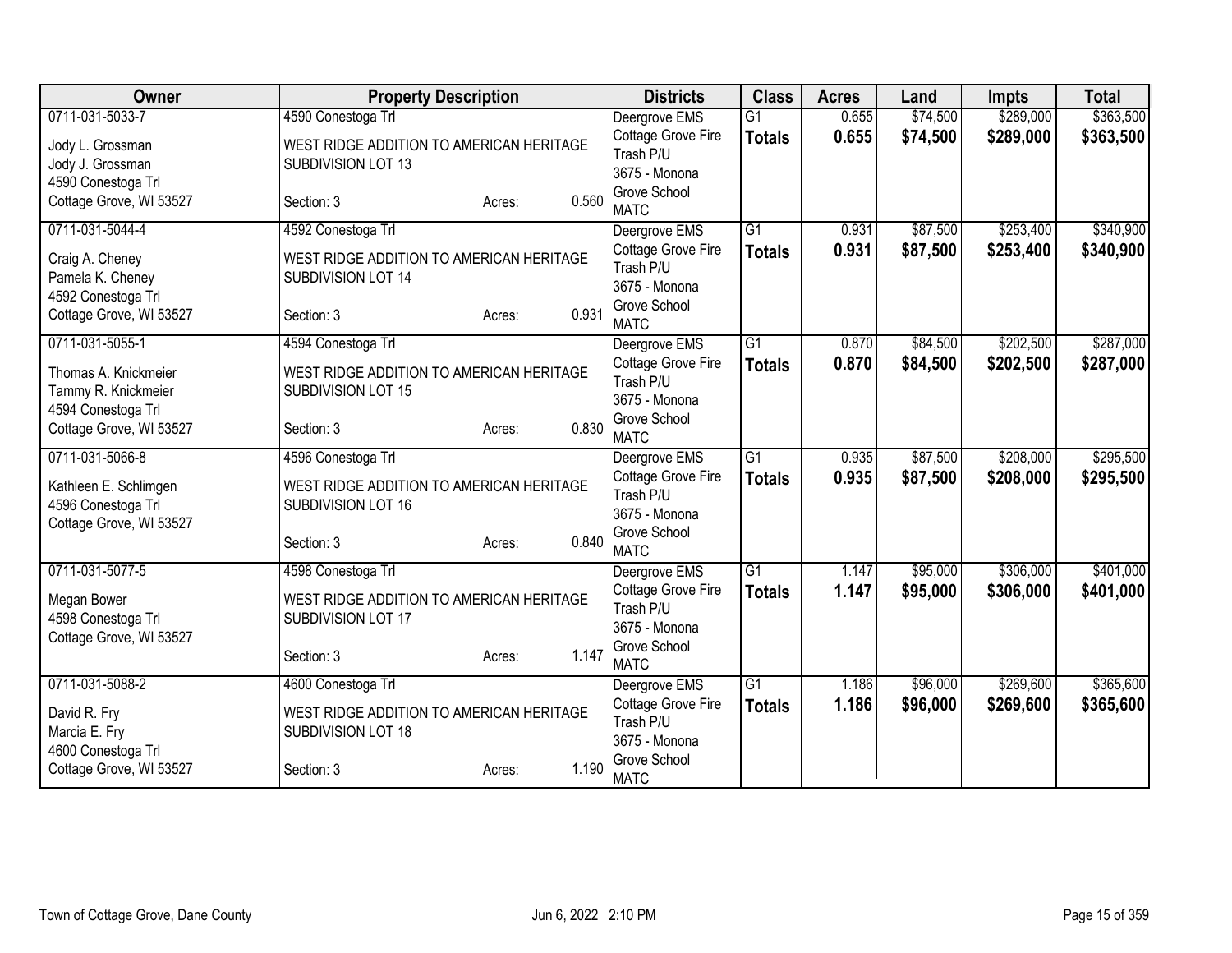| Owner                                     | <b>Property Description</b>              |                 | <b>Districts</b>                    | <b>Class</b>    | <b>Acres</b> | Land     | <b>Impts</b> | <b>Total</b> |
|-------------------------------------------|------------------------------------------|-----------------|-------------------------------------|-----------------|--------------|----------|--------------|--------------|
| 0711-031-5099-9                           | 4602 Conestoga Trl                       |                 | Deergrove EMS                       | $\overline{G1}$ | 0.824        | \$82,500 | \$211,000    | \$293,500    |
| Terry L. Schoenherr                       | WEST RIDGE ADDITION TO AMERICAN HERITAGE |                 | Cottage Grove Fire                  | <b>Totals</b>   | 0.824        | \$82,500 | \$211,000    | \$293,500    |
| Lisa M. Schoenherr                        | SUBDIVISION LOT 19                       |                 | Trash P/U                           |                 |              |          |              |              |
| 4602 Conestoga Trl                        |                                          |                 | 3675 - Monona                       |                 |              |          |              |              |
| Cottage Grove, WI 53527                   | Section: 3                               | 0.880<br>Acres: | Grove School                        |                 |              |          |              |              |
|                                           |                                          |                 | <b>MATC</b>                         |                 |              |          |              |              |
| 0711-031-5110-3                           | 4606 Conestoga Trl                       |                 | Deergrove EMS                       | $\overline{G1}$ | 0.722        | \$78,000 | \$236,900    | \$314,900    |
| <b>Bates Rev Tr</b>                       | WEST RIDGE ADDITION TO AMERICAN HERITAGE |                 | Cottage Grove Fire                  | <b>Totals</b>   | 0.722        | \$78,000 | \$236,900    | \$314,900    |
| 4606 Conestoga Trl                        | SUBDIVISION LOT 20                       |                 | Trash P/U<br>3675 - Monona          |                 |              |          |              |              |
| Cottage Grove, WI 53527                   |                                          |                 | Grove School                        |                 |              |          |              |              |
|                                           | Section: 3                               | 0.722<br>Acres: | <b>MATC</b>                         |                 |              |          |              |              |
| 0711-031-5121-0                           | 4610 Conestoga Trl                       |                 | Deergrove EMS                       | $\overline{G1}$ | 0.672        | \$75,500 | \$200,100    | \$275,600    |
|                                           |                                          |                 | Cottage Grove Fire                  | <b>Totals</b>   | 0.672        | \$75,500 | \$200,100    | \$275,600    |
| <b>Tresner Rev Tr</b>                     | WEST RIDGE ADDITION TO AMERICAN HERITAGE |                 | Trash P/U                           |                 |              |          |              |              |
| Toga Trail Conestoga Trl                  | SUBDIVISION LOT 21                       |                 | 3675 - Monona                       |                 |              |          |              |              |
| Cottage Grove, WI 53527                   |                                          |                 | Grove School                        |                 |              |          |              |              |
|                                           | Section: 3                               | 0.680<br>Acres: | <b>MATC</b>                         |                 |              |          |              |              |
| 0711-031-5342-3                           | 4607 Conestoga Trl                       |                 | Deergrove EMS                       | G1              | 0.599        | \$71,500 | \$272,500    | \$344,000    |
|                                           | WEST RIDGE ADDITION TO AMERICAN HERITAGE |                 | Cottage Grove Fire                  | <b>Totals</b>   | 0.599        | \$71,500 | \$272,500    | \$344,000    |
| Douglas J. Dunlap<br>Beth Richmond-Dunlap | SUBDIVISION LOT 42                       |                 | Trash P/U                           |                 |              |          |              |              |
| 4607 Conestoga Trl                        |                                          |                 | 3675 - Monona                       |                 |              |          |              |              |
| Cottage Grove, WI 53527                   | Section: 3                               | 0.560<br>Acres: | Grove School                        |                 |              |          |              |              |
|                                           |                                          |                 | <b>MATC</b>                         |                 |              |          |              |              |
| 0711-031-5353-0                           | 4601 Conestoga Trl                       |                 | Deergrove EMS                       | G1              | 0.656        | \$74,500 | \$272,900    | \$347,400    |
| Bower Living Tr                           | WEST RIDGE ADDITION TO AMERICAN HERITAGE |                 | Cottage Grove Fire                  | <b>Totals</b>   | 0.656        | \$74,500 | \$272,900    | \$347,400    |
| 4601 Conestoga Trl                        | SUBDIVISION LOT 43                       |                 | Trash P/U                           |                 |              |          |              |              |
| Cottage Grove, WI 53527                   |                                          |                 | 3675 - Monona                       |                 |              |          |              |              |
|                                           | Section: 3                               | 0.670<br>Acres: | Grove School<br><b>MATC</b>         |                 |              |          |              |              |
| 0711-031-5364-7                           |                                          |                 |                                     | $\overline{G1}$ | 0.709        | \$77,500 | \$217,800    | \$295,300    |
|                                           | 4593 Conestoga Trl                       |                 | Deergrove EMS<br>Cottage Grove Fire |                 |              |          |              |              |
| Ryan M. Johnson                           | WEST RIDGE ADDITION TO AMERICAN HERITAGE |                 | Trash P/U                           | <b>Totals</b>   | 0.709        | \$77,500 | \$217,800    | \$295,300    |
| Angela L. Johnson                         | SUBDIVISION LOT 44                       |                 | 3675 - Monona                       |                 |              |          |              |              |
| 4593 Conestoga Trl                        |                                          |                 | Grove School                        |                 |              |          |              |              |
| Cottage Grove, WI 53527                   | Section: 3                               | 0.640<br>Acres: | <b>MATC</b>                         |                 |              |          |              |              |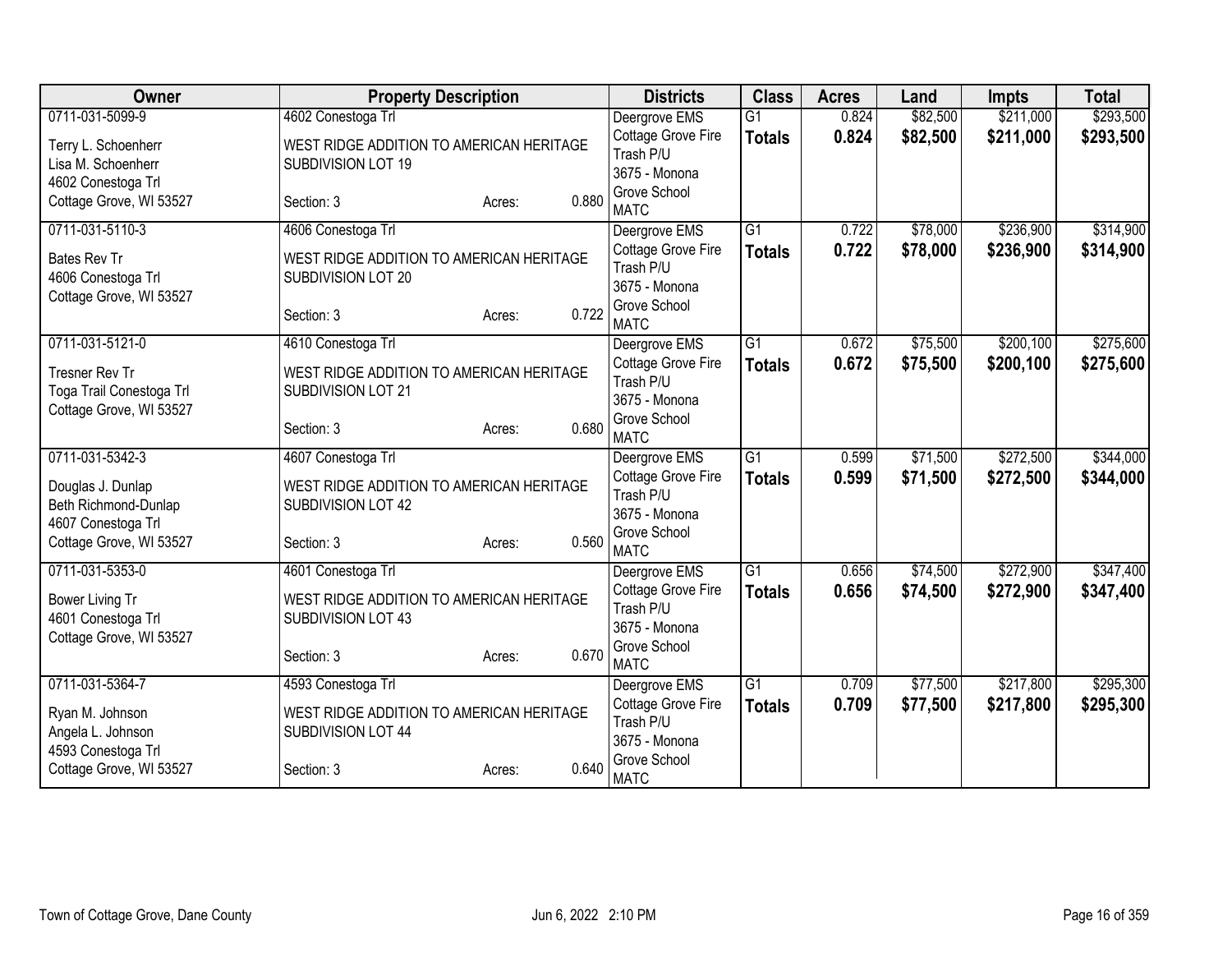| <b>Owner</b>                                                       | <b>Property Description</b>                                    | <b>Districts</b>                                 | <b>Class</b>                       | <b>Acres</b>    | Land                | <b>Impts</b>           | <b>Total</b>        |
|--------------------------------------------------------------------|----------------------------------------------------------------|--------------------------------------------------|------------------------------------|-----------------|---------------------|------------------------|---------------------|
| 0711-031-5375-4                                                    | 4587 Conestoga Trl                                             | Deergrove EMS                                    | $\overline{G1}$                    | 0.561           | \$69,000            | \$214,500              | \$283,500           |
| Michael J. Cordes<br>4587 Conestoga Trl<br>Cottage Grove, WI 53527 | WEST RIDGE ADDITION TO AMERICAN HERITAGE<br>SUBDIVISION LOT 45 | Cottage Grove Fire<br>Trash P/U<br>3675 - Monona | <b>Totals</b>                      | 0.561           | \$69,000            | \$214,500              | \$283,500           |
|                                                                    | 0.580<br>Section: 3<br>Acres:                                  | Grove School<br><b>MATC</b>                      |                                    |                 |                     |                        |                     |
| 0711-031-5386-1                                                    | 4583 Conestoga Trl                                             | Deergrove EMS                                    | G1                                 | 0.655           | \$74,500            | \$225,800              | \$300,300           |
| <b>Brad Maeder</b><br>Ann Maeder<br>4583 Conestoga Trl             | WEST RIDGE ADDITION TO AMERICAN HERITAGE<br><b>LOT 46</b>      | Cottage Grove Fire<br>Trash P/U<br>3675 - Monona | <b>Totals</b>                      | 0.655           | \$74,500            | \$225,800              | \$300,300           |
| Cottage Grove, WI 53527                                            | 0.610<br>Section: 3<br>Acres:                                  | Grove School<br><b>MATC</b>                      |                                    |                 |                     |                        |                     |
| 0711-031-8000-0                                                    | Interstate 94                                                  | Deergrove EMS                                    | G4                                 | 14.600          | \$4,600             | $\overline{50}$        | \$4,600             |
| Glenn A. Sitts                                                     | SEC 3-7-11 FR NE1/4NE1/4                                       | Cottage Grove Fire<br>3675 - Monona              | G <sub>5</sub><br>G <sub>5</sub> M | 10.000<br>5.000 | \$2,500<br>\$15,000 | \$0<br>\$0             | \$2,500<br>\$15,000 |
| Virginia L. Sitts                                                  |                                                                | Grove School                                     | <b>Totals</b>                      | 29.600          | \$22,100            | \$0                    | \$22,100            |
| 21482 Callowy Ln                                                   |                                                                | <b>MATC</b>                                      |                                    |                 |                     |                        |                     |
| Gays Mills, WI 54631                                               | 29.600<br>Section: 3<br>Acres:                                 |                                                  |                                    |                 |                     |                        |                     |
| 0711-031-8500-5                                                    | 4708 Kennedy Rd                                                | Deergrove EMS                                    | G4<br>G <sub>5</sub>               | 25.000<br>1.000 | \$7,200<br>\$0      | $\overline{30}$<br>\$0 | \$7,200<br>\$0      |
| Glenn A. Sitts                                                     | SEC 3-7-11 FR NW1/4 NE1/4 SUBJ TO ESMT TO                      | Cottage Grove Fire<br>Trash P/U                  | G7                                 | 2.000           | \$80,000            | \$123,800              | \$203,800           |
| Virginia L. Sitts                                                  | GENERAL TELE CO IN R8128/95 INCL VAC ROW                       | 3675 - Monona                                    | <b>Totals</b>                      | 28.000          | \$87,200            | \$123,800              | \$211,000           |
| 21482 Callowy Ln                                                   | <b>DESC IN DOC 4811972</b>                                     | Grove School                                     |                                    |                 |                     |                        |                     |
| Gays Mills, WI 54631                                               | 28.000<br>Section: 3<br>Acres:                                 | <b>MATC</b>                                      |                                    |                 |                     |                        |                     |
| 0711-031-9000-8                                                    | Kennedy Rd                                                     | Deergrove EMS                                    | $\overline{G4}$                    | 13.000          | \$4,100             | $\overline{50}$        | \$4,100             |
| Rhonda L. Rogers                                                   | SEC 3-7-11 PRT SW1/4NE1/4 COM SEC N1/4 COR TH                  | Cottage Grove Fire                               | G <sub>5</sub>                     | 7.000           | \$3,300             | \$0                    | \$3,300             |
| 1089 Hoover Cir                                                    | S0-2-4E 1114 FT TO POB TH CONT S0-2-4E 667.06                  | 3675 - Monona                                    | <b>Totals</b>                      | 20.000          | \$7,400             | \$0                    | \$7,400             |
| Nokomis, FL 34275                                                  | FT TH N89-06-42E 1332.19 FT TH N0-2-27W 667.35                 | Grove School<br><b>MATC</b>                      |                                    |                 |                     |                        |                     |
|                                                                    | 20.000<br>Section: 3<br>Acres:                                 |                                                  |                                    |                 |                     |                        |                     |
| 0711-031-9121-2                                                    | Kennedy Rd                                                     | Deergrove EMS                                    | X4                                 | 0.295           | $\overline{50}$     | $\overline{50}$        | $\sqrt{50}$         |
| Cottage Grove, Town of                                             | SEC 3-7-11 W 16.5 FT SW1/4 NE1/4 EXC TH PRT                    | Cottage Grove Fire                               | <b>Totals</b>                      | 0.295           | \$0                 | \$0                    | \$0                 |
| 4058 County Highway N                                              | ANNEXED TO VIL IN DOC 2700671 (R30704/27)                      | 3675 - Monona<br>Grove School                    |                                    |                 |                     |                        |                     |
| Cottage Grove, WI 53527                                            | (TOWN RD)                                                      | <b>MATC</b>                                      |                                    |                 |                     |                        |                     |
|                                                                    | 0.000<br>Section: 3<br>Acres:                                  |                                                  |                                    |                 |                     |                        |                     |
| 0711-031-9190-9                                                    | Kennedy Rd                                                     | Deergrove EMS                                    | $\overline{G1}$                    | 4.020           | \$122,500           | $\overline{50}$        | \$122,500           |
| Beverly A. Wiseman                                                 | LOT 3 CSM 2735 CS11/18&19 DESCR AS SEC 3-7-11                  | Cottage Grove Fire<br>3675 - Monona              | <b>Totals</b>                      | 4.020           | \$122,500           | \$0                    | \$122,500           |
| 4598 Kennedy Rd                                                    | PRT W1/2 E1/4 (4.02 ACRES INCL R/W)                            | Grove School                                     |                                    |                 |                     |                        |                     |
| Cottage Grove, WI 53527                                            |                                                                | <b>MATC</b>                                      |                                    |                 |                     |                        |                     |
|                                                                    | 4.020<br>Section: 3<br>Acres:                                  |                                                  |                                    |                 |                     |                        |                     |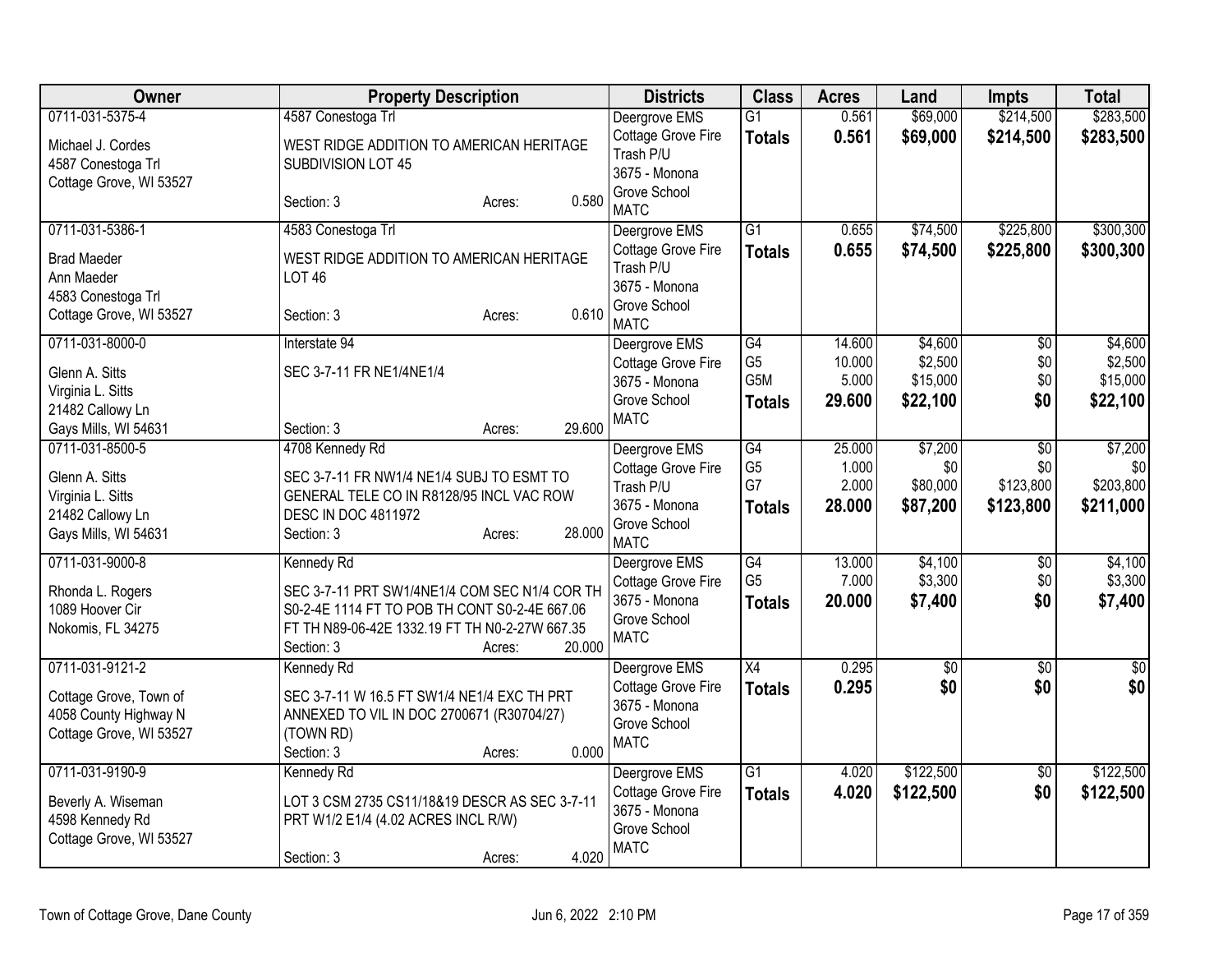| Owner                                  | <b>Property Description</b>                                                        | <b>Districts</b>                           | <b>Class</b>    | <b>Acres</b> | Land      | <b>Impts</b>    | <b>Total</b> |
|----------------------------------------|------------------------------------------------------------------------------------|--------------------------------------------|-----------------|--------------|-----------|-----------------|--------------|
| 0711-031-9230-0                        | 4598 Kennedy Rd                                                                    | Deergrove EMS                              | $\overline{G1}$ | 3.640        | \$120,500 | \$193,200       | \$313,700    |
| Beverly A. Wiseman                     | LOT 2 CSM 2735 CS11/18&19 DESCR AS SEC 3-7-11                                      | Cottage Grove Fire                         | <b>Totals</b>   | 3.640        | \$120,500 | \$193,200       | \$313,700    |
| 4598 Kennedy Rd                        | PRT W1/2 E1/2 (3.64 ACRES INCL R/W)                                                | Trash P/U                                  |                 |              |           |                 |              |
| Cottage Grove, WI 53527                |                                                                                    | 3675 - Monona<br>Grove School              |                 |              |           |                 |              |
|                                        | 3.600<br>Section: 3<br>Acres:                                                      | <b>MATC</b>                                |                 |              |           |                 |              |
| 0711-031-9875-0                        | <b>Baxter Rd</b>                                                                   | Deergrove EMS                              | G4              | 39.500       | \$12,900  | $\overline{50}$ | \$12,900     |
| Rademacher Living Tr, Brian K & Nicole | SEC 2-7-11 PRT SW1/4NW1/4 & SEC 3-7-11 PRT                                         | Cottage Grove Fire                         | G <sub>5</sub>  | 2.780        | \$800     | \$0             | \$800        |
| R                                      | SE1/4NE1/4 DESCR AS BEG AT E1/4 COR OF SEC 3                                       | 1309 - Deerfield<br>School                 | <b>Totals</b>   | 42.280       | \$13,700  | \$0             | \$13,700     |
| 4930 Town Hall Dr                      | TH S88DEG59'17"W 1332.61 FT TO SW COR OF                                           | <b>MATC</b>                                |                 |              |           |                 |              |
| Cottage Grove, WI 53527                | 0.000<br>Section: 3<br>Acres:                                                      |                                            |                 |              |           |                 |              |
| 0711-031-9876-0                        | <b>Baxter Rd</b>                                                                   | Deergrove EMS                              | $\overline{G4}$ | 10.757       | \$3,600   | $\overline{50}$ | \$3,600      |
| Rademacher Living Tr, Brian K & Nicole | SEC 2-7-11 PRT SW1/4NW1/4 & SEC 3-7-11 PRT                                         | Cottage Grove Fire                         | G <sub>5</sub>  | 1.000        | \$300     | \$0             | \$300        |
| R                                      | SE1/4NE1/4 DESCR AS BEG AT E1/4 COR OF SEC 3                                       | 3675 - Monona                              | <b>Totals</b>   | 11.757       | \$3,900   | \$0             | \$3,900      |
| 4930 Town Hall Dr                      | TH S88DEG59'17"W 1332.61 FT TO SW COR OF                                           | Grove School<br><b>MATC</b>                |                 |              |           |                 |              |
| Cottage Grove, WI 53527                | 0.000<br>Section: 2<br>Acres:                                                      | Separation 3                               |                 |              |           |                 |              |
| 0711-032-8000-9                        | 4685 Kennedy Rd                                                                    | Deergrove EMS                              | $\overline{G1}$ | 15.100       | \$186,500 | \$288,900       | \$475,400    |
|                                        |                                                                                    | Cottage Grove Fire                         | <b>Totals</b>   | 15.100       | \$186,500 | \$288,900       | \$475,400    |
| Jeffrey J. Kappel                      | SEC 3-7-11 PRT FR NE1/4NW1/4 BEG SEC N1/4 COR<br>TH SODEG10MIN1 4SECW 908.95 FT TH | Trash P/U                                  |                 |              |           |                 |              |
| Debra J. Kappel<br>4685 Kennedy Rd     | S88DEG51MIN44SECW 723.84 FT TH N0DEG10MIN                                          | 3675 - Monona                              |                 |              |           |                 |              |
| Cottage Grove, WI 53527                | 15.100<br>Section: 3<br>Acres:                                                     | Grove School                               |                 |              |           |                 |              |
|                                        |                                                                                    | <b>MATC</b>                                |                 |              |           |                 |              |
| 0711-032-9181-9                        | Kennedy Rd                                                                         | Deergrove EMS                              | G2              | 0.050        | \$100     | $\overline{50}$ | \$100        |
| Blackhawk Airfield, Inc                | LOT 2 CSM 3994 CS16/297&298 R3954/40-10/29/82                                      | <b>Cottage Grove Fire</b><br>3675 - Monona | <b>Totals</b>   | 0.050        | \$100     | \$0             | \$100        |
| 2534 S Fish Hatchery Rd                | DESCR AS SEC 3-7-11 PRT S1/2 NW1/4 & NE1/4SW1/                                     | Grove School                               |                 |              |           |                 |              |
| Madison, WI 53711                      | EXC TH PRT ANNEXED IN R30704/27                                                    | <b>MATC</b>                                |                 |              |           |                 |              |
|                                        | 0.050<br>Section: 3<br>Acres:                                                      |                                            |                 |              |           |                 |              |
| 0711-032-9300-4                        | 4597 Kennedy Rd                                                                    | Deergrove EMS                              | $\overline{G1}$ | 4.913        | \$128,000 | \$288,800       | \$416,800    |
| Joseph M. Soderholm                    | LOT 4 CSM 3497 CS14/60 R1988/25-6/18/80 DESCR                                      | Cottage Grove Fire<br>Trash P/U            | <b>Totals</b>   | 4.913        | \$128,000 | \$288,800       | \$416,800    |
| Stacey L. Soderholm                    | AS SEC 3-7-11 PRT SE1/4NW1/4 (4.913 ACRES INCL                                     | 3675 - Monona                              |                 |              |           |                 |              |
| 4597 Kennedy Rd                        | RD R/W) ALSO AGRMT IN R4979/74                                                     | Grove School                               |                 |              |           |                 |              |
| Cottage Grove, WI 53527                | 4.913<br>Section: 3<br>Acres:                                                      | <b>MATC</b>                                |                 |              |           |                 |              |
| 0711-032-9391-5                        | 4633 Kennedy Rd                                                                    | Deergrove EMS                              | G1              | 4.810        | \$127,500 | \$297,000       | \$424,500    |
| Dylan Hanson                           | LOT 3 CSM 3497 CS14/60-6/18/80 DESCR AS SEC                                        | Cottage Grove Fire                         | <b>Totals</b>   | 4.810        | \$127,500 | \$297,000       | \$424,500    |
| Holly Hanson                           | 3-7-11 PRT SE1/4NW1/4 (4.918 ACRES INCL RD R/W)                                    | Trash P/U                                  |                 |              |           |                 |              |
| 4633 Kennedy Rd                        | & ALSO PRT LOT 2 CSM 3497 CS14/60-6/18/80                                          | 3675 - Monona                              |                 |              |           |                 |              |
| Cottage Grove, WI 53527                | 4.810<br>Section: 3<br>Acres:                                                      | Grove School<br><b>MATC</b>                |                 |              |           |                 |              |
|                                        |                                                                                    |                                            |                 |              |           |                 |              |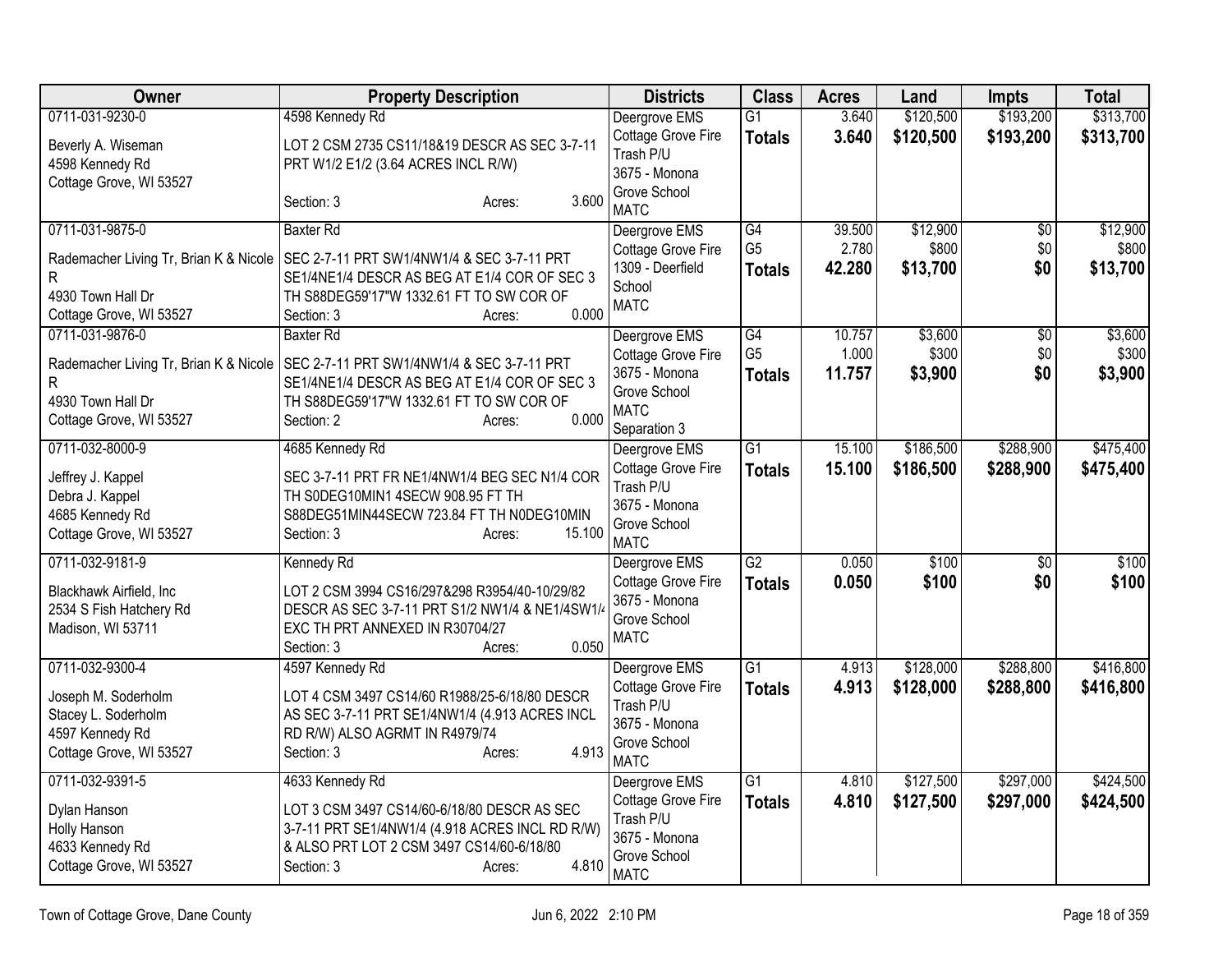| Owner                                                                                                          | <b>Property Description</b>                                                                                                                                                                             | <b>Districts</b>                                                                                 | <b>Class</b>                                       | <b>Acres</b>             | Land                              | Impts                                 | <b>Total</b>                      |
|----------------------------------------------------------------------------------------------------------------|---------------------------------------------------------------------------------------------------------------------------------------------------------------------------------------------------------|--------------------------------------------------------------------------------------------------|----------------------------------------------------|--------------------------|-----------------------------------|---------------------------------------|-----------------------------------|
| 0711-032-9401-2<br>Duwayne A. Zimmerman<br>Marcia L. Zimmerman<br>3714 Sky High Rd                             | 4669 Kennedy Rd<br>LOT 2 CSM 3497 CS14/60 R1988/25-6/18/80 DESCR<br>AS SEC 3-7-11 PRT SE1/4NW1/4 (4.912 ACRES INCL<br>RD R/W) & ALSO INCL PRT LOT 3 CSM 3497 DESCR                                      | Deergrove EMS<br>Cottage Grove Fire<br>3675 - Monona<br>Grove School                             | $\overline{G1}$<br>G <sub>2</sub><br><b>Totals</b> | 4.392<br>0.630<br>5.022  | \$67,500<br>\$16,000<br>\$83,500  | $\overline{30}$<br>\$4,100<br>\$4,100 | \$67,500<br>\$20,100<br>\$87,600  |
| Cottage Grove, WI 53527                                                                                        | 5.022<br>Section: 3<br>Acres:                                                                                                                                                                           | <b>MATC</b>                                                                                      |                                                    |                          |                                   |                                       |                                   |
| 0711-032-9440-5<br>Duwayne A. Zimmermann<br>Marcia L. Zimmermann<br>3713 Skyhigh Rd<br>Cottage Grove, WI 53527 | 4673 Kennedy Rd<br>LOT 1 CSM 3497 CS14/60 R1988/25-6/18/80 DESCR<br>AS SEC 3-7-11 PRT SE1/4NW1/4 (1.004 ACRES INC<br>RD R/W)<br>1.004<br>Section: 3<br>Acres:                                           | Deergrove EMS<br>Cottage Grove Fire<br>3675 - Monona<br>Grove School<br><b>MATC</b>              | $\overline{G2}$<br><b>Totals</b>                   | 1.004<br>1.004           | \$78,000<br>\$78,000              | \$59,500<br>\$59,500                  | \$137,500<br>\$137,500            |
| 0711-032-9501-1<br>Cottage Grove, Town of<br>4058 County Highway N<br>Cottage Grove, WI 53527                  | Kennedy Rd<br>SEC 3-7-11 E 16.5 FT SE1/4 NW1/4 EXC TH PRT<br>ANNEXED IN R30704/27 (TOWN RD)<br>0.000<br>Section: 3<br>Acres:                                                                            | Deergrove EMS<br>Cottage Grove Fire<br>3675 - Monona<br>Grove School<br><b>MATC</b>              | $\overline{X4}$<br><b>Totals</b>                   | 0.000<br>0.000           | \$0<br>\$0                        | \$0<br>\$0                            | $\overline{50}$<br>\$0            |
| 0711-033-8000-8<br>Cottage Grove, Town of<br>4058 County Highway N<br>Cottage Grove, WI 53527                  | Kennedy Rd<br>SEC 3-7-11 E 16.5 FT NE1/4 SW1/4 TOWN ROAD<br>0.500<br>Section: 3<br>Acres:                                                                                                               | Deergrove EMS<br>Cottage Grove Fire<br>3675 - Monona<br>Grove School<br><b>MATC</b>              | X4<br><b>Totals</b>                                | 0.500<br>0.500           | \$0<br>\$0                        | \$0<br>\$0                            | \$0<br>\$0                        |
| 0711-033-8100-7<br>Eric O. Wick<br>Penny D. Wick<br>4593 Kennedy Rd<br>Cottage Grove, WI 53527                 | 4593 Kennedy Rd<br>LOT 1 CSM 6704 CS33/111-113 R18616/23-4/21/92<br>F/K/A PRT LOT 1 CSM 3994 DESCR AS SEC 3-7-11<br>PRT NE1/4SW1/4 (13.00 ACRES)<br>13.208<br>Section: 3<br>Acres:                      | Deergrove EMS<br>Cottage Grove Fire<br>Trash P/U<br>3675 - Monona<br>Grove School<br><b>MATC</b> | G1<br>G4<br><b>Totals</b>                          | 8.000<br>5.000<br>13,000 | \$146,500<br>\$1,700<br>\$148,200 | \$239,400<br>\$0<br>\$239,400         | \$385,900<br>\$1,700<br>\$387,600 |
| 0711-033-8210-4<br>Brian M. Schroeder<br>Amy L. Schroeder<br>2302 Whitting Rd<br>Cottage Grove, WI 53527       | 2302 Whiting Rd<br>LOT 2 CSM 6704 CS33/111&113 R18616/23-4/21/92<br>F/K/A PRT LOT 1 CSM 3994 CS16/297&298-10/29/82 &<br>ALSO INCL & DESCR AS SEC 3-7-11 PRT NE1/4SW1/4<br>6.790<br>Section: 3<br>Acres: | Deergrove EMS<br>Cottage Grove Fire<br>Trash P/U<br>3675 - Monona<br>Grove School<br><b>MATC</b> | G1<br><b>Totals</b>                                | 6.794<br>6.794           | \$179,000<br>\$179,000            | \$294,200<br>\$294,200                | \$473,200<br>\$473,200            |
| 0711-033-8300-5<br>Douglas J. Archer<br>Jean A. Archer<br>2278 Whiting Rd<br>Cottage Grove, WI 53527           | 2278 Whiting Rd<br>R698/667 LOT 1 CSM 1992 CS8/140&141 DESCR AS<br>SEC 3-7-11 PRT NE1/4SW1/4 COM SEC S1/4 COR TH<br>N 1340.28 FT TH S88DEGW 549.4 5 FT TO POB TH<br>8.700<br>Section: 3<br>Acres:       | Deergrove EMS<br>Cottage Grove Fire<br>Trash P/U<br>3675 - Monona<br>Grove School<br><b>MATC</b> | $\overline{G1}$<br><b>Totals</b>                   | 8.700<br>8.700           | \$150,500<br>\$150,500            | \$425,900<br>\$425,900                | \$576,400<br>\$576,400            |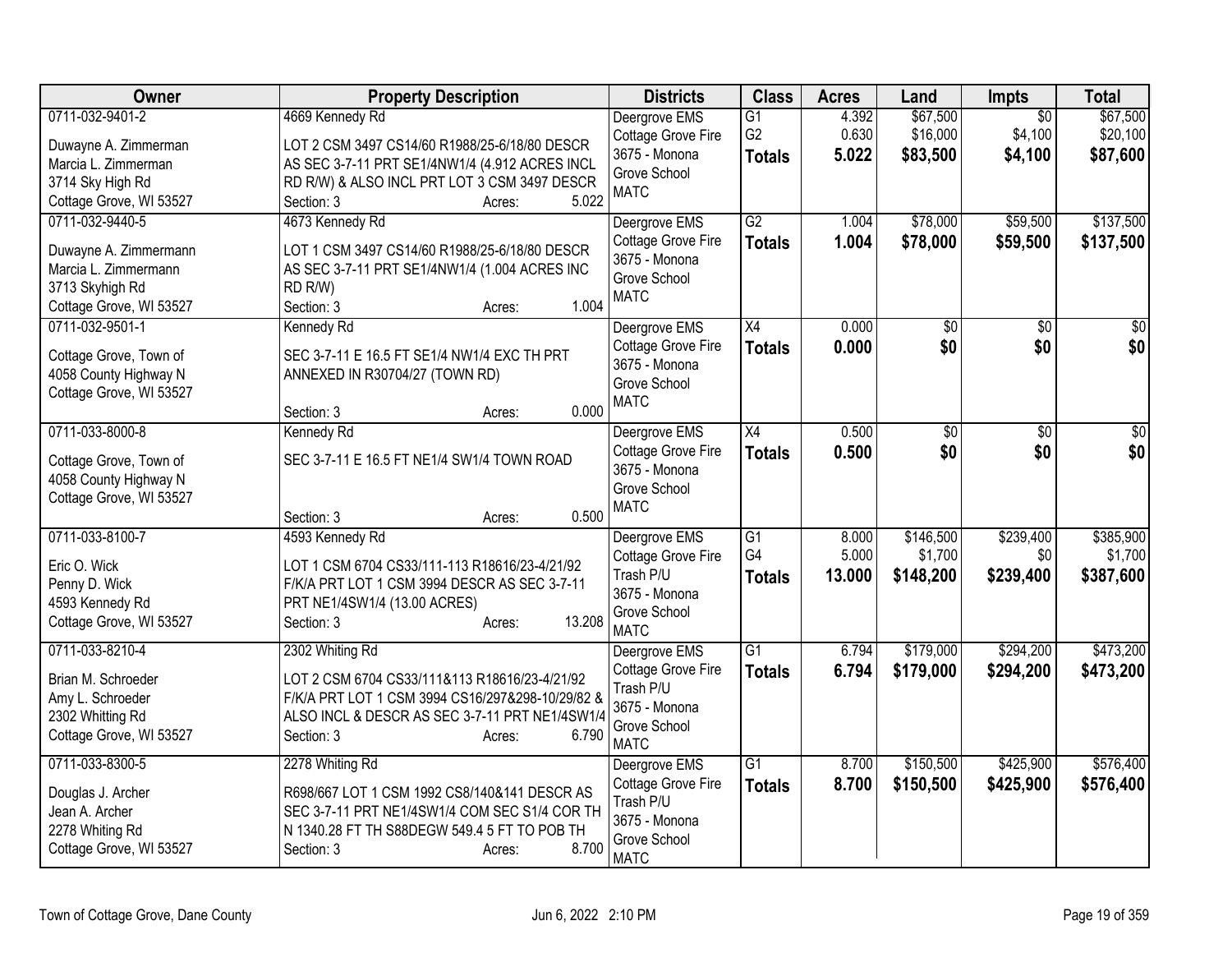| Owner                                 | <b>Property Description</b>                                                     |                 | <b>Districts</b>                | <b>Class</b>    | <b>Acres</b> | Land      | Impts     | <b>Total</b> |
|---------------------------------------|---------------------------------------------------------------------------------|-----------------|---------------------------------|-----------------|--------------|-----------|-----------|--------------|
| 0711-033-8330-9                       | 2268 Whiting Rd                                                                 |                 | Deergrove EMS                   | $\overline{G1}$ | 1.146        | \$93,500  | \$217,700 | \$311,200    |
| Donald B. Schasse                     | LOT 2 CSM 1992 CS8/140&141 DESCR AS SEC 3-7-11                                  |                 | Cottage Grove Fire              | <b>Totals</b>   | 1.146        | \$93,500  | \$217,700 | \$311,200    |
| Sharon I. Schasse                     | PRT NE1/4SW1/4                                                                  |                 | Trash P/U                       |                 |              |           |           |              |
| 2268 Whiting Rd                       |                                                                                 |                 | 3675 - Monona<br>Grove School   |                 |              |           |           |              |
| Cottage Grove, WI 53527               | Section: 3                                                                      | 1.370<br>Acres: | <b>MATC</b>                     |                 |              |           |           |              |
| 0711-033-8340-7                       | 2260 Whiting Rd                                                                 |                 | Deergrove EMS                   | $\overline{G1}$ | 1.146        | \$93,500  | \$276,300 | \$369,800    |
| Dominick D. Derosa                    | LOT 3 CSM 1992 CS8/140&141-5/4/76 DESCR AS SEC                                  |                 | Cottage Grove Fire              | <b>Totals</b>   | 1.146        | \$93,500  | \$276,300 | \$369,800    |
| 2260 Whiting Rd                       | 3-7-11 PRT NE1/4SW1/4                                                           |                 | Trash P/U                       |                 |              |           |           |              |
| Cottage Grove, WI 53527               |                                                                                 |                 | 3675 - Monona                   |                 |              |           |           |              |
|                                       | Section: 3                                                                      | 1.370<br>Acres: | Grove School<br><b>MATC</b>     |                 |              |           |           |              |
| 0711-033-8390-7                       | 4569 Kennedy Rd                                                                 |                 | Deergrove EMS                   | G1              | 0.701        | \$77,000  | \$312,000 | \$389,000    |
|                                       |                                                                                 |                 | Cottage Grove Fire              | <b>Totals</b>   | 0.701        | \$77,000  | \$312,000 | \$389,000    |
| Steven S. Walters                     | LOT 1 CSM 6421 CS31/151&152 R15980/49-5/30/91                                   |                 | Trash P/U                       |                 |              |           |           |              |
| Rebecca A. Walters<br>4569 Kennedy Rd | F/K/A PRT LOT 4 CSM 1992 DESCR AS SEC 3-7-11<br>PRT NE1/4SW1/4 (30,513.7 SQ FT) |                 | 3675 - Monona                   |                 |              |           |           |              |
| Cottage Grove, WI 53527               | Section: 3                                                                      | 0.701<br>Acres: | Grove School                    |                 |              |           |           |              |
|                                       |                                                                                 |                 | <b>MATC</b>                     |                 |              |           |           |              |
| 0711-033-8400-4                       | 4559 Kennedy Rd                                                                 |                 | Deergrove EMS                   | $\overline{G1}$ | 1.012        | \$90,500  | \$291,200 | \$381,700    |
| Mark G. Morningstar                   | LOT 2 CSM 6421 CS31/151&152 R15980/49-5/30/91                                   |                 | Cottage Grove Fire              | <b>Totals</b>   | 1.012        | \$90,500  | \$291,200 | \$381,700    |
| Deborah A. Morningstar                | F/K/A PRT LOT 4 CSM 1992 DESCR AS SEC 3-7-11                                    |                 | Trash P/U                       |                 |              |           |           |              |
| 4559 Kennedy Rd                       | PRT NE1/4SW1/4 (1.01 ACRE)                                                      |                 | 3675 - Monona<br>Grove School   |                 |              |           |           |              |
| Cottage Grove, WI 53527               | Section: 3                                                                      | 1.010<br>Acres: | <b>MATC</b>                     |                 |              |           |           |              |
| 0711-033-8420-0                       | 4577 Kennedy Rd                                                                 |                 | Deergrove EMS                   | G1              | 2.012        | \$110,500 | \$223,400 | \$333,900    |
| Timothy P. Jorris                     | LOT 4 CSM 3100 CS12/120 DESCR AS SEC 3-7-11                                     |                 | Cottage Grove Fire              | <b>Totals</b>   | 2.012        | \$110,500 | \$223,400 | \$333,900    |
| 84 Poelkings Dr                       | PRT NE1/4SW1/4 (2.121 ACRES INCL R/W)                                           |                 | Trash P/U                       |                 |              |           |           |              |
| Depuniak Springs, FL 32435            |                                                                                 |                 | 3675 - Monona                   |                 |              |           |           |              |
|                                       | Section: 3                                                                      | 2.012<br>Acres: | Grove School                    |                 |              |           |           |              |
|                                       |                                                                                 |                 | <b>MATC</b>                     |                 |              |           |           |              |
| 0711-033-8430-8                       | 4581 Kennedy Rd                                                                 |                 | Deergrove EMS                   | $\overline{G1}$ | 2.131        | \$111,500 | \$412,500 | \$524,000    |
| Michael Blake                         | LOT 3 CSM 3100 CS12/120-2/2/79 DESCR AS SEC                                     |                 | Cottage Grove Fire<br>Trash P/U | <b>Totals</b>   | 2.131        | \$111,500 | \$412,500 | \$524,000    |
| Sally Blake                           | 3-7-11 PRT NE1/4 SW1/4 (2.131 ACRES INCL R/W)                                   |                 | 3675 - Monona                   |                 |              |           |           |              |
| 4581 Kennedy Rd                       |                                                                                 |                 | Grove School                    |                 |              |           |           |              |
| Cottage Grove, WI 53527               | Section: 3                                                                      | 2.131<br>Acres: | <b>MATC</b>                     |                 |              |           |           |              |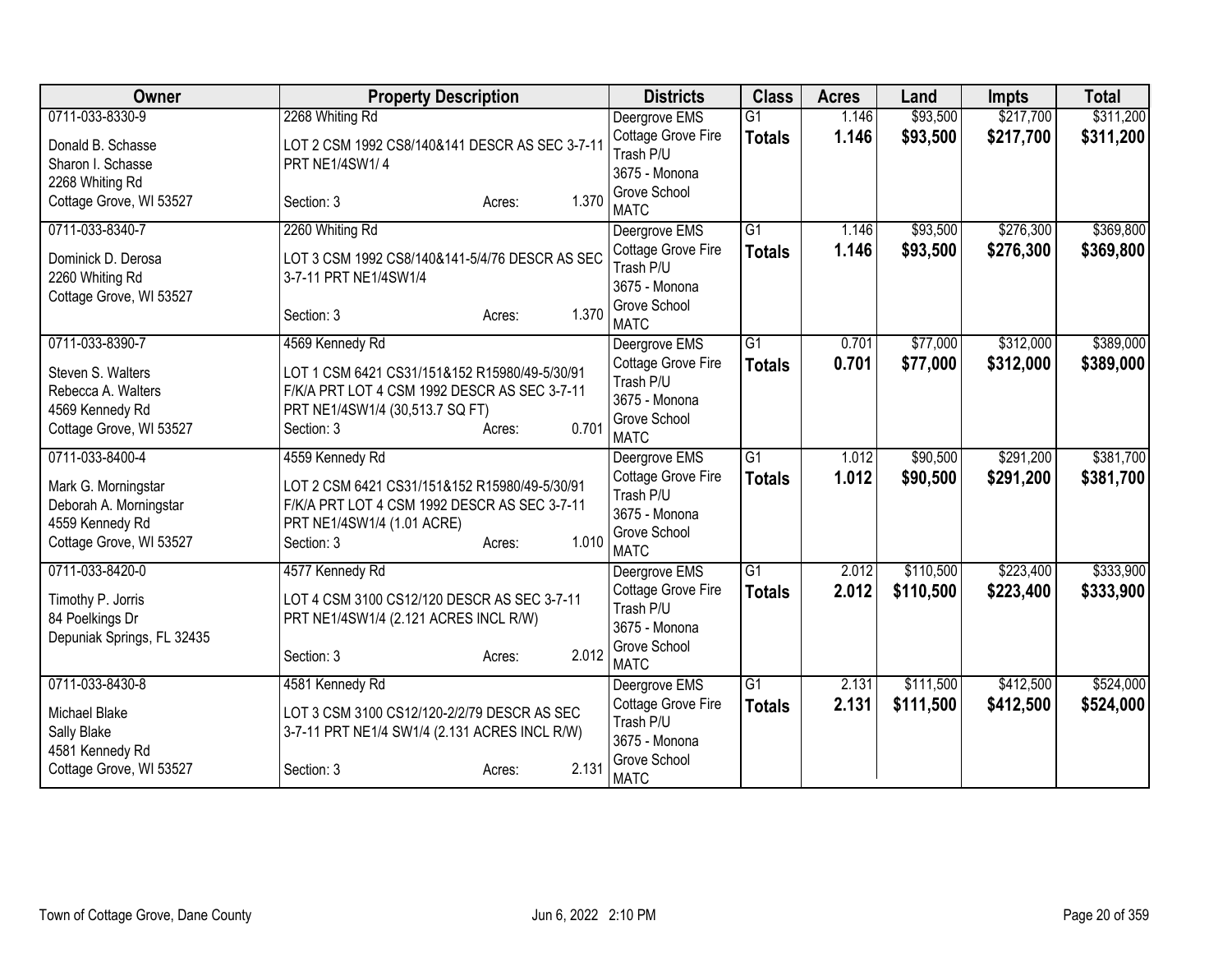| Owner                                                                           | <b>Property Description</b>                                                                                                                                          | <b>Districts</b>                                                                                 | <b>Class</b>                      | <b>Acres</b>    | Land                   | <b>Impts</b>           | <b>Total</b>           |
|---------------------------------------------------------------------------------|----------------------------------------------------------------------------------------------------------------------------------------------------------------------|--------------------------------------------------------------------------------------------------|-----------------------------------|-----------------|------------------------|------------------------|------------------------|
| 0711-033-8450-4                                                                 | 4585 Kennedy Rd                                                                                                                                                      | Deergrove EMS                                                                                    | $\overline{G1}$                   | 2.141           | \$111,500              | \$179,000              | \$290,500              |
| Nathan E. Marks<br>Lisa M. Marks<br>4585 Kennedy Rd                             | LOT 2 CSM 3100 CS12/120-2/2/79 DESCR AS SEC<br>3-7-11 PRT NE1/4SW1/4 (2.141 ACRES INCL R/W)                                                                          | Cottage Grove Fire<br>Trash P/U<br>3675 - Monona                                                 | <b>Totals</b>                     | 2.141           | \$111,500              | \$179,000              | \$290,500              |
| Cottage Grove, WI 53527                                                         | 2.141<br>Section: 3<br>Acres:                                                                                                                                        | Grove School<br><b>MATC</b>                                                                      |                                   |                 |                        |                        |                        |
| 0711-033-8460-2                                                                 | 4591 Kennedy Rd                                                                                                                                                      | Deergrove EMS                                                                                    | $\overline{G1}$                   | 2.152           | \$111,500              | \$214,000              | \$325,500              |
| Dennis A. Krizan<br>Beverly J. Krizan<br>4591 Kennedy Rd                        | LOT 1 CSM 3100 CS12/120 DESCR AS SEC 3-7-11<br>PRT NE1/4 SW1/4 (2.152 ACRES INCL R/W)                                                                                | Cottage Grove Fire<br>Trash P/U<br>3675 - Monona                                                 | <b>Totals</b>                     | 2.152           | \$111,500              | \$214,000              | \$325,500              |
| Cottage Grove, WI 53527                                                         | 2.152<br>Section: 3<br>Acres:                                                                                                                                        | Grove School<br><b>MATC</b>                                                                      |                                   |                 |                        |                        |                        |
| 0711-033-8500-3                                                                 | <b>Whiting Rd</b>                                                                                                                                                    | Deergrove EMS                                                                                    | G4                                | 16.000          | \$4,900                | \$0                    | \$4,900                |
| Lindstrom Acres, LLC<br>1019 N World Third St<br>Milwaukee, WI 53202            | SEC 3-7-11 E1/2 NW1/4SW1/4                                                                                                                                           | Cottage Grove Fire<br>3675 - Monona<br>Grove School                                              | G <sub>5</sub> M<br><b>Totals</b> | 4.400<br>20.400 | \$13,300<br>\$18,200   | \$0<br>\$0             | \$13,300<br>\$18,200   |
|                                                                                 | 20.400<br>Section: 3<br>Acres:                                                                                                                                       | <b>MATC</b>                                                                                      |                                   |                 |                        |                        |                        |
| 0711-033-8570-9                                                                 | Myer Rd                                                                                                                                                              | Deergrove EMS                                                                                    | $\overline{G4}$                   | 17.000          | \$5,400                | \$0                    | \$5,400                |
| Lindstrom Acres, LLC<br>1019 N World Third St<br>Milwaukee, WI 53202            | SEC 3-7-11 W1/2 NW1/4SW1/4                                                                                                                                           | Cottage Grove Fire<br>3675 - Monona<br>Grove School                                              | G <sub>5</sub><br><b>Totals</b>   | 3.400<br>20.400 | \$1,500<br>\$6,900     | \$0<br>\$0             | \$1,500<br>\$6,900     |
|                                                                                 | 20.400<br>Section: 3<br>Acres:                                                                                                                                       | <b>MATC</b>                                                                                      |                                   |                 |                        |                        |                        |
| 0711-033-9000-6                                                                 | Myer Rd                                                                                                                                                              | Deergrove EMS                                                                                    | $\overline{G4}$                   | 34.000          | \$10,400               | $\overline{50}$        | \$10,400               |
| Lindstrom Acres, LLC<br>1019 N World Third St<br>Milwaukee, WI 53202            | SEC 3-7-11 SW1/4SW1/4 EXC N 577.5 FT OF W 82.5<br>FT ALSO EXC S 16.5 FT EXC CSM 5364<br>37.660<br>Section: 3                                                         | Cottage Grove Fire<br>3675 - Monona<br>Grove School<br><b>MATC</b>                               | G <sub>5</sub> M<br><b>Totals</b> | 3.660<br>37.660 | \$11,000<br>\$21,400   | \$0<br>\$0             | \$11,000<br>\$21,400   |
| 0711-033-9120-1                                                                 | Acres:<br>4525 Myer Rd                                                                                                                                               | Deergrove EMS                                                                                    | $\overline{G7}$                   | 1.100           | \$13,000               | \$18,500               | \$31,500               |
| Lindstrom Acres, LLC<br>1019 N World Third St<br>Milwaukee, WI 53202            | SEC 3-7-11 N 577.5 FT OF W 82.5 FT OF SW1/4SW1/4                                                                                                                     | Cottage Grove Fire<br>3675 - Monona<br>Grove School<br><b>MATC</b>                               | <b>Totals</b>                     | 1.100           | \$13,000               | \$18,500               | \$31,500               |
|                                                                                 | 1.100<br>Section: 3<br>Acres:                                                                                                                                        |                                                                                                  |                                   |                 |                        |                        |                        |
| 0711-033-9180-9<br>Banigan Living Tr<br>4522 Myer Rd<br>Cottage Grove, WI 53527 | 4522 Myer Rd<br>LOT 1 CSM 5364 CS24/248&249-9/24/87 DESCR AS<br>SEC 3-7-11 PRT SW1/4SW1/4 & SEC 4-7-11 PRT<br>SE1/4SE1/4 2.34 ACRES<br>2.340<br>Section: 3<br>Acres: | Deergrove EMS<br>Cottage Grove Fire<br>Trash P/U<br>3675 - Monona<br>Grove School<br><b>MATC</b> | $\overline{G1}$<br><b>Totals</b>  | 2.339<br>2.339  | \$112,500<br>\$112,500 | \$210,300<br>\$210,300 | \$322,800<br>\$322,800 |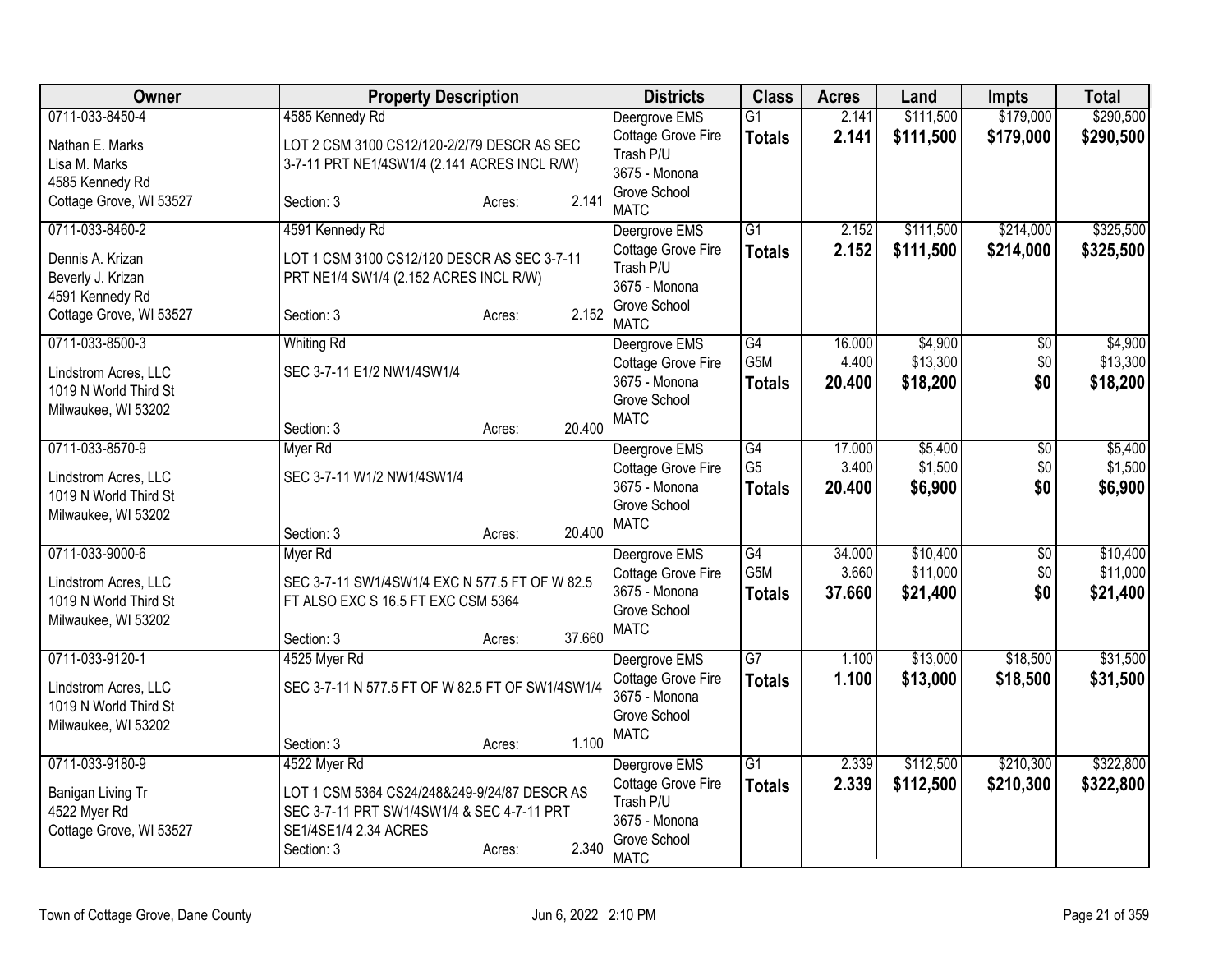| <b>Owner</b>                                                                                                    | <b>Property Description</b>                                                                                         | <b>Districts</b>                                                                                 | <b>Class</b>                          | <b>Acres</b>              | Land                          | Impts                         | <b>Total</b>                  |
|-----------------------------------------------------------------------------------------------------------------|---------------------------------------------------------------------------------------------------------------------|--------------------------------------------------------------------------------------------------|---------------------------------------|---------------------------|-------------------------------|-------------------------------|-------------------------------|
| 0711-033-9250-4<br>Sara M. Steele<br>2323 County Highway Bb<br>Cottage Grove, WI 53527                          | Myer Rd<br>R499/686, R533/431&432, R628/469&470, & R634/129<br>SEC 3-7-11 S 16.5 FT SW1/4 SW1/4                     | Deergrove EMS<br>Cottage Grove Fire<br>3675 - Monona<br>Grove School                             | G4<br><b>Totals</b>                   | 0.500<br>0.500            | \$200<br>\$200                | $\overline{50}$<br>\$0        | \$200<br>\$200                |
|                                                                                                                 | 0.500<br>Section: 3<br>Acres:                                                                                       | <b>MATC</b>                                                                                      |                                       |                           |                               |                               |                               |
| 0711-033-9500-1<br>Sara M. Steele<br>2323 County Highway Bb<br>Cottage Grove, WI 53527                          | Kennedy Rd<br>SEC 3-7-11 SE1/4SW1/4 EXC ELY 33FT R/W<br>40.400<br>Section: 3<br>Acres:                              | Deergrove EMS<br>Cottage Grove Fire<br>3675 - Monona<br>Grove School<br><b>MATC</b>              | G4<br>G <sub>5</sub><br><b>Totals</b> | 35.900<br>4.500<br>40.400 | \$11,000<br>\$800<br>\$11,800 | $\overline{50}$<br>\$0<br>\$0 | \$11,000<br>\$800<br>\$11,800 |
| 0711-034-1001-0<br>Dorothy G. Affholder<br>4554 American Way<br>Cottage Grove, WI 53527                         | 4554 American Way<br>WEST RIDGE ADDITION TO AMERICAN HERITAGE<br>SUBDIVISION LOT 1<br>0.710<br>Section: 3<br>Acres: | Deergrove EMS<br>Cottage Grove Fire<br>Trash P/U<br>3675 - Monona<br>Grove School<br><b>MATC</b> | $\overline{G1}$<br><b>Totals</b>      | 0.712<br>0.712            | \$77,500<br>\$77,500          | \$162,900<br>\$162,900        | \$240,400<br>\$240,400        |
| 0711-034-1012-7<br>Megan Kaech<br>4558 American Way<br>Cottage Grove, WI 53527                                  | 4558 American Way<br>WEST RIDGE ADDITION TO AMERICAN HERITAGE<br>SUBDIVISION LOT 2<br>0.710<br>Section: 3<br>Acres: | Deergrove EMS<br>Cottage Grove Fire<br>Trash P/U<br>3675 - Monona<br>Grove School<br><b>MATC</b> | $\overline{G1}$<br><b>Totals</b>      | 0.709<br>0.709            | \$77,500<br>\$77,500          | \$183,500<br>\$183,500        | \$261,000<br>\$261,000        |
| 0711-034-1023-4<br>Scott J. Smith<br>Linda T. Smith<br>4562 American Way<br>Cottage Grove, WI 53527             | 4562 American Way<br>WEST RIDGE ADDITION TO AMERICAN HERITAGE<br>SUBDIVISION LOT 3<br>0.710<br>Section: 3<br>Acres: | Deergrove EMS<br>Cottage Grove Fire<br>Trash P/U<br>3675 - Monona<br>Grove School<br><b>MATC</b> | G1<br><b>Totals</b>                   | 0.707<br>0.707            | \$77,000<br>\$77,000          | \$215,300<br>\$215,300        | \$292,300<br>\$292,300        |
| 0711-034-1034-1<br>Paul A. Janda<br>Dana S. King<br>4566 American Way<br>Cottage Grove, WI 53527                | 4566 American Way<br>WEST RIDGE ADDITION TO AMERICAN HERITAGE<br>SUBDIVISION LOT 4<br>0.710<br>Section: 3<br>Acres: | Deergrove EMS<br>Cottage Grove Fire<br>Trash P/U<br>3675 - Monona<br>Grove School<br><b>MATC</b> | $\overline{G1}$<br><b>Totals</b>      | 0.705<br>0.705            | \$77,000<br>\$77,000          | \$203,000<br>\$203,000        | \$280,000<br>\$280,000        |
| 0711-034-1045-8<br>Leonard J. Komorowski<br>Terri L. Komorowski<br>4570 American Way<br>Cottage Grove, WI 53527 | 4570 American Way<br>WEST RIDGE ADDN TO AMERICAN HERITAGE SUBD<br>LOT <sub>5</sub><br>0.700<br>Section: 3<br>Acres: | Deergrove EMS<br>Cottage Grove Fire<br>Trash P/U<br>3675 - Monona<br>Grove School<br><b>MATC</b> | G1<br><b>Totals</b>                   | 0.705<br>0.705            | \$77,000<br>\$77,000          | \$159,700<br>\$159,700        | \$236,700<br>\$236,700        |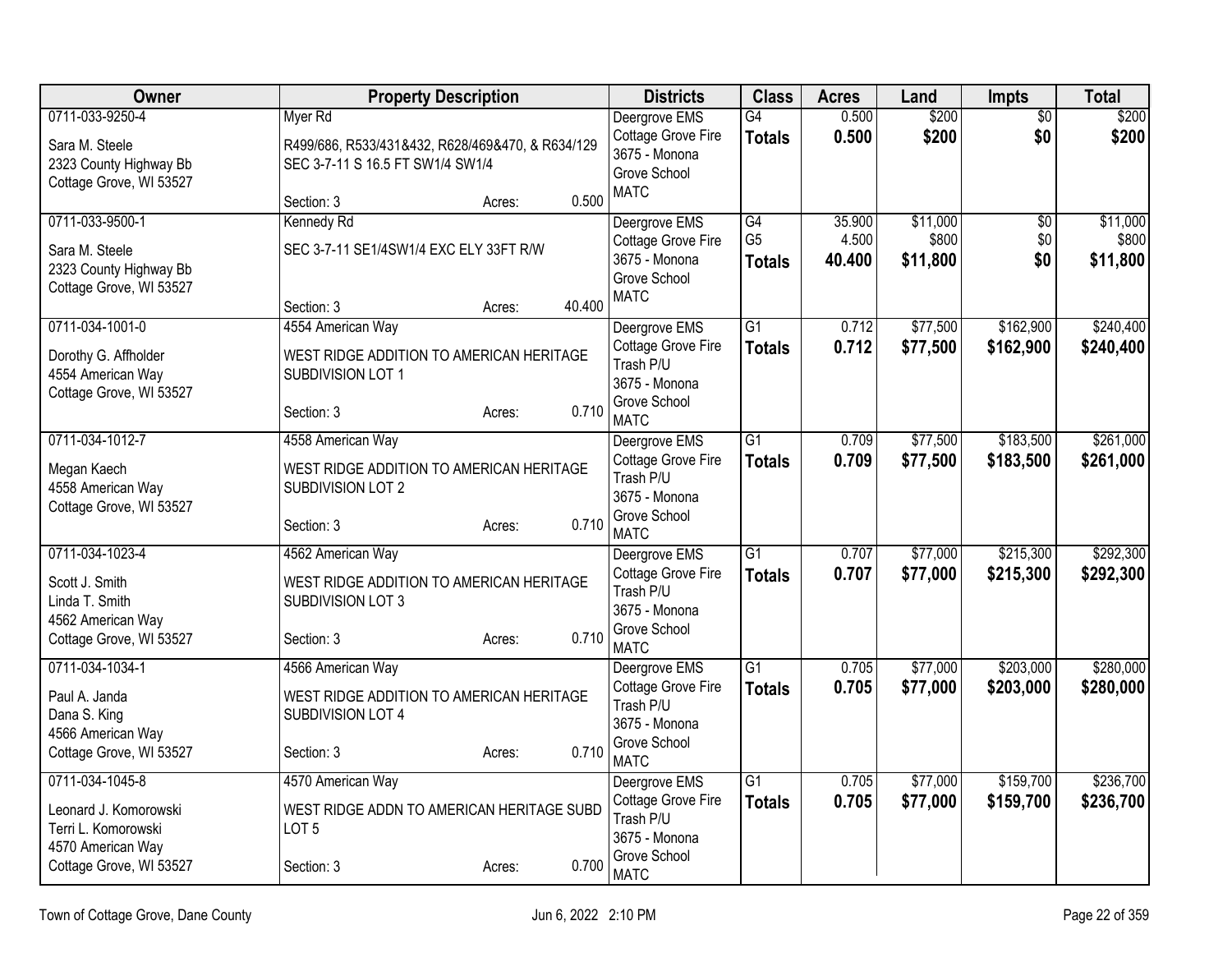| Owner                                        | <b>Property Description</b>                                   |       | <b>Districts</b>                | <b>Class</b>    | <b>Acres</b> | Land      | <b>Impts</b>    | <b>Total</b>    |
|----------------------------------------------|---------------------------------------------------------------|-------|---------------------------------|-----------------|--------------|-----------|-----------------|-----------------|
| 0711-034-1056-5                              | 4574 American Way                                             |       | Deergrove EMS                   | $\overline{G1}$ | 0.729        | \$78,500  | \$210,500       | \$289,000       |
| Andrew B. Mckinney                           | WEST RIDGE ADDN TO AMERICAN HERITAGE LOT 6                    |       | Cottage Grove Fire<br>Trash P/U | <b>Totals</b>   | 0.729        | \$78,500  | \$210,500       | \$289,000       |
| Rhoda Mckinney                               |                                                               |       | 3675 - Monona                   |                 |              |           |                 |                 |
| 4574 American Way<br>Cottage Grove, WI 53527 | Section: 3                                                    | 0.730 | Grove School                    |                 |              |           |                 |                 |
|                                              | Acres:                                                        |       | <b>MATC</b>                     |                 |              |           |                 |                 |
| 0711-034-1067-2                              | 4578 American Way                                             |       | Deergrove EMS                   | $\overline{G1}$ | 0.845        | \$83,500  | \$243,500       | \$327,000       |
| Michael J. Strawn                            | WEST RIDGE ADDITION TO AMERICAN HERITAGE                      |       | Cottage Grove Fire              | <b>Totals</b>   | 0.845        | \$83,500  | \$243,500       | \$327,000       |
| Lisa F. Strawn                               | SUBDIVISION LOT 7                                             |       | Trash P/U                       |                 |              |           |                 |                 |
| 4578 American Way                            |                                                               |       | 3675 - Monona<br>Grove School   |                 |              |           |                 |                 |
| Cottage Grove, WI 53527                      | Section: 3<br>Acres:                                          | 0.720 | <b>MATC</b>                     |                 |              |           |                 |                 |
| 0711-034-1078-9                              | 4582 American Way                                             |       | Deergrove EMS                   | G1              | 1.347        | \$101,000 | \$263,600       | \$364,600       |
|                                              |                                                               |       | Cottage Grove Fire              | <b>Totals</b>   | 1.347        | \$101,000 | \$263,600       | \$364,600       |
| Alexei Tarasov                               | WEST RIDGE ADDITION TO AMERICAN HERITAGE<br>SUBDIVISION LOT 8 |       | Trash P/U                       |                 |              |           |                 |                 |
| Karyna Prymova<br>4582 American Way          |                                                               |       | 3675 - Monona                   |                 |              |           |                 |                 |
| Cottage Grove, WI 53527                      | Section: 3<br>Acres:                                          | 1.510 | Grove School                    |                 |              |           |                 |                 |
|                                              |                                                               |       | <b>MATC</b>                     |                 |              |           |                 |                 |
| 0711-034-1089-6                              | 4590 American Way                                             |       | Deergrove EMS                   | G1              | 1.737        | \$112,500 | \$215,300       | \$327,800       |
| William C. Albright                          | WEST RIDGE ADDITION TO AMERICAN HERITAGE                      |       | Cottage Grove Fire              | <b>Totals</b>   | 1.737        | \$112,500 | \$215,300       | \$327,800       |
| Kathy A. Zanella Albright                    | SUBDIVISION LOT 9                                             |       | Trash P/U<br>3675 - Monona      |                 |              |           |                 |                 |
| 4590 American Way                            |                                                               |       | Grove School                    |                 |              |           |                 |                 |
| Cottage Grove, WI 53527                      | Section: 3<br>Acres:                                          | 1.720 | <b>MATC</b>                     |                 |              |           |                 |                 |
| 0711-034-1100-0                              | 4594 American Way                                             |       | Deergrove EMS                   | $\overline{G1}$ | 0.704        | \$77,000  | \$180,500       | \$257,500       |
| David C. Panas                               | WEST RIDGE ADDITION TO AMERICAN HERITAGE                      |       | Cottage Grove Fire              | <b>Totals</b>   | 0.704        | \$77,000  | \$180,500       | \$257,500       |
| Dawn-Marie Panas                             | SUBDIVISION LOT 10                                            |       | Trash P/U                       |                 |              |           |                 |                 |
| 4594 American Way                            |                                                               |       | 3675 - Monona                   |                 |              |           |                 |                 |
| Cottage Grove, WI 53527                      | Section: 3<br>Acres:                                          | 0.650 | Grove School<br><b>MATC</b>     |                 |              |           |                 |                 |
| 0711-034-1201-8                              | American Way                                                  |       | Deergrove EMS                   | X4              | 1.282        | \$0       | \$0             | $\overline{50}$ |
|                                              |                                                               |       | Cottage Grove Fire              | <b>Totals</b>   | 1.282        | \$0       | \$0             | \$0             |
| Cottage Grove, Town of                       | WEST RIDGE ADDITION TO AMERICAN HERITAGE                      |       | 3675 - Monona                   |                 |              |           |                 |                 |
| 4058 County Highway N                        | SUBDIVISION OUTLOT 1 PUBLIC PARK & DRAINAGE                   |       | Grove School                    |                 |              |           |                 |                 |
| Cottage Grove, WI 53527                      | <b>WAY</b>                                                    | 0.000 | <b>MATC</b>                     |                 |              |           |                 |                 |
| 0711-034-1302-6                              | Section: 3<br>Acres:<br>4591 American Way                     |       | Deergrove EMS                   | $\overline{X4}$ | 5.270        | \$0       | $\overline{50}$ | $\overline{50}$ |
|                                              |                                                               |       | Cottage Grove Fire              |                 | 5.270        | \$0       | \$0             | \$0             |
| Cottage Grove, Town of                       | WEST RIDGE ADDITION TO AMERICAN HERITAGE                      |       | 3675 - Monona                   | <b>Totals</b>   |              |           |                 |                 |
| 4058 County Highway N                        | SUBDIVISION OUTLOT 2 PUBLIC PARK & DRAINAGE                   |       | Grove School                    |                 |              |           |                 |                 |
| Cottage Grove, WI 53527                      | <b>WAY</b>                                                    |       | <b>MATC</b>                     |                 |              |           |                 |                 |
|                                              | Section: 3<br>Acres:                                          | 0.000 |                                 |                 |              |           |                 |                 |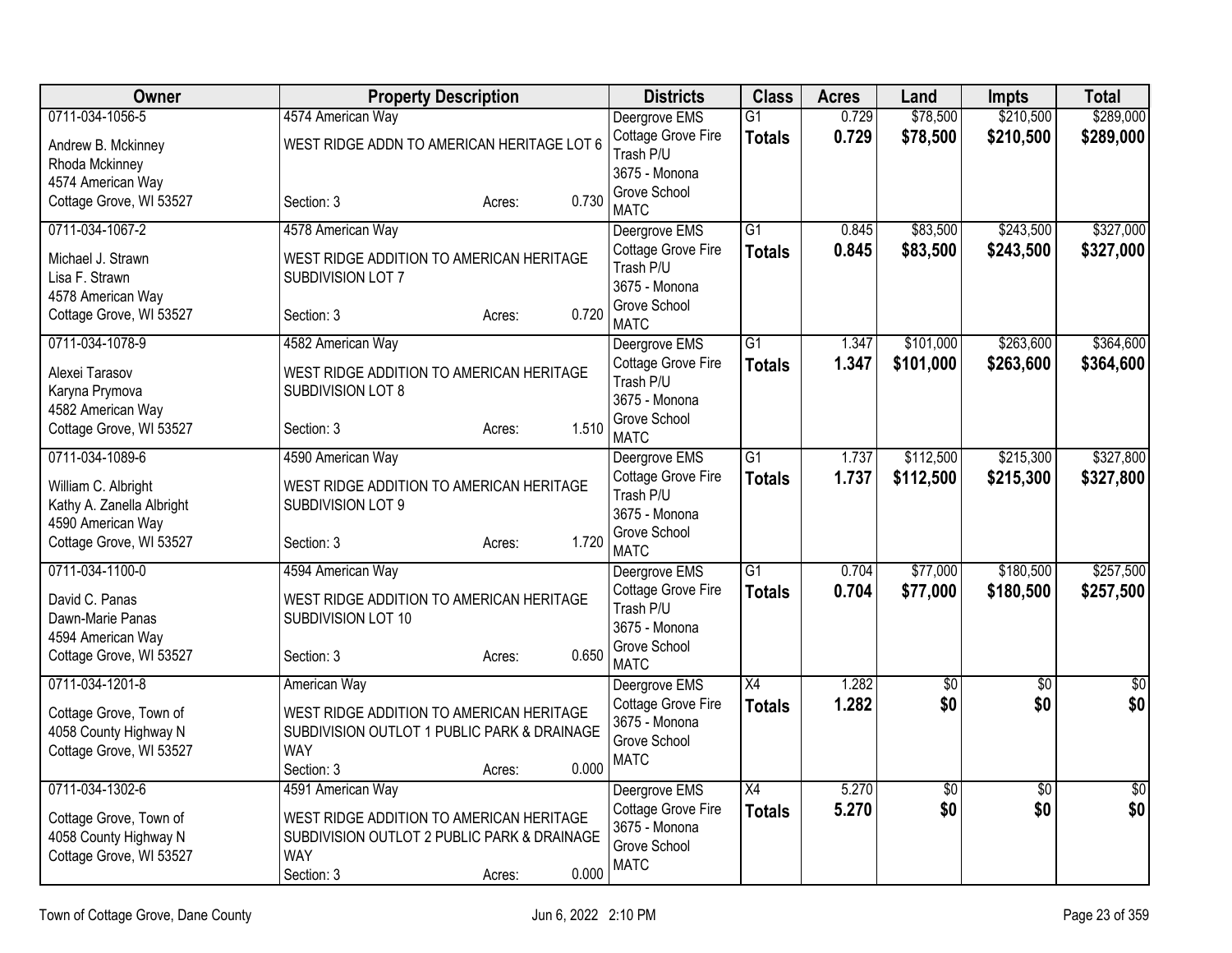| Owner                   | <b>Property Description</b>              |                 | <b>Districts</b>                    | <b>Class</b>    | <b>Acres</b> | Land     | <b>Impts</b> | <b>Total</b> |
|-------------------------|------------------------------------------|-----------------|-------------------------------------|-----------------|--------------|----------|--------------|--------------|
| 0711-034-1458-9         | 4573 American Way                        |                 | Deergrove EMS                       | $\overline{G1}$ | 1.256        | \$98,000 | \$220,500    | \$318,500    |
| Lea F. Burger           | WEST RIDGE ADDITION TO AMERICAN HERITAGE |                 | Cottage Grove Fire                  | <b>Totals</b>   | 1.256        | \$98,000 | \$220,500    | \$318,500    |
| 4573 American Way       | SUBDIVISION LOT 58                       |                 | Trash P/U                           |                 |              |          |              |              |
| Cottage Grove, WI 53527 |                                          |                 | 3675 - Monona                       |                 |              |          |              |              |
|                         | Section: 3                               | 0.900<br>Acres: | Grove School<br><b>MATC</b>         |                 |              |          |              |              |
| 0711-034-1469-6         | 4569 American Way                        |                 | Deergrove EMS                       | $\overline{G1}$ | 0.979        | \$89,500 | \$205,900    | \$295,400    |
| Michael G. Sherry       | WEST RIDGE ADDITION TO AMERICAN HERITAGE |                 | Cottage Grove Fire                  | <b>Totals</b>   | 0.979        | \$89,500 | \$205,900    | \$295,400    |
| Heather A. Sherry       | SUBDIVISION LOT 59                       |                 | Trash P/U                           |                 |              |          |              |              |
| 4569 American Way       |                                          |                 | 3675 - Monona                       |                 |              |          |              |              |
| Cottage Grove, WI 53527 | Section: 3                               | 0.980<br>Acres: | Grove School<br><b>MATC</b>         |                 |              |          |              |              |
| 0711-034-1480-1         | 4565 American Way                        |                 | Deergrove EMS                       | $\overline{G1}$ | 0.979        | \$89,500 | \$294,200    | \$383,700    |
|                         |                                          |                 | Cottage Grove Fire                  |                 | 0.979        | \$89,500 | \$294,200    | \$383,700    |
| Gregory P. Sefcik       | WEST RIDGE ADDITION TO AMERICAN HERITAGE |                 | Trash P/U                           | <b>Totals</b>   |              |          |              |              |
| Diane J. Sefcik         | SUBDIVISION LOT 60                       |                 | 3675 - Monona                       |                 |              |          |              |              |
| 4565 American Way       |                                          |                 | Grove School                        |                 |              |          |              |              |
| Cottage Grove, WI 53527 | Section: 3                               | 0.980<br>Acres: | <b>MATC</b>                         |                 |              |          |              |              |
| 0711-034-1491-8         | 4561 American Way                        |                 | Deergrove EMS                       | G1              | 0.934        | \$87,500 | \$356,000    | \$443,500    |
| Daniel J. Herheim       | WEST RIDGE ADDITION TO AMERICAN HERITAGE |                 | Cottage Grove Fire                  | <b>Totals</b>   | 0.934        | \$87,500 | \$356,000    | \$443,500    |
| Amy K. Lauersdorf       | SUBDIVISION LOT 61                       |                 | Trash P/U                           |                 |              |          |              |              |
| 4561 American Way       |                                          |                 | 3675 - Monona                       |                 |              |          |              |              |
| Cottage Grove, WI 53527 | Section: 3                               | 0.900<br>Acres: | Grove School                        |                 |              |          |              |              |
| 0711-034-1502-4         | 4557 American Way                        |                 | <b>MATC</b>                         | $\overline{G1}$ | 0.940        | \$88,000 | \$263,700    | \$351,700    |
|                         |                                          |                 | Deergrove EMS<br>Cottage Grove Fire |                 | 0.940        | \$88,000 | \$263,700    |              |
| Thomas J. Engels        | WEST RIDGE ADDITION TO AMERICAN HERITAGE |                 | Trash P/U                           | <b>Totals</b>   |              |          |              | \$351,700    |
| 4557 American Way       | SUBDIVISION LOT 62                       |                 | 3675 - Monona                       |                 |              |          |              |              |
| Cottage Grove, WI 53527 |                                          |                 | Grove School                        |                 |              |          |              |              |
|                         | Section: 3                               | 0.960<br>Acres: | <b>MATC</b>                         |                 |              |          |              |              |
| 0711-034-1513-1         | 4553 American Way                        |                 | Deergrove EMS                       | $\overline{G1}$ | 0.912        | \$86,500 | \$276,700    | \$363,200    |
| Mark A. Beebe           | WEST RIDGE ADDITION TO AMERICAN HERITAGE |                 | Cottage Grove Fire                  | <b>Totals</b>   | 0.912        | \$86,500 | \$276,700    | \$363,200    |
| Debra E. Beebe          | SUBDIVISION LOT 63                       |                 | Trash P/U                           |                 |              |          |              |              |
| 4553 American Way       |                                          |                 | 3675 - Monona                       |                 |              |          |              |              |
| Cottage Grove, WI 53527 | Section: 3                               | 0.912<br>Acres: | Grove School<br><b>MATC</b>         |                 |              |          |              |              |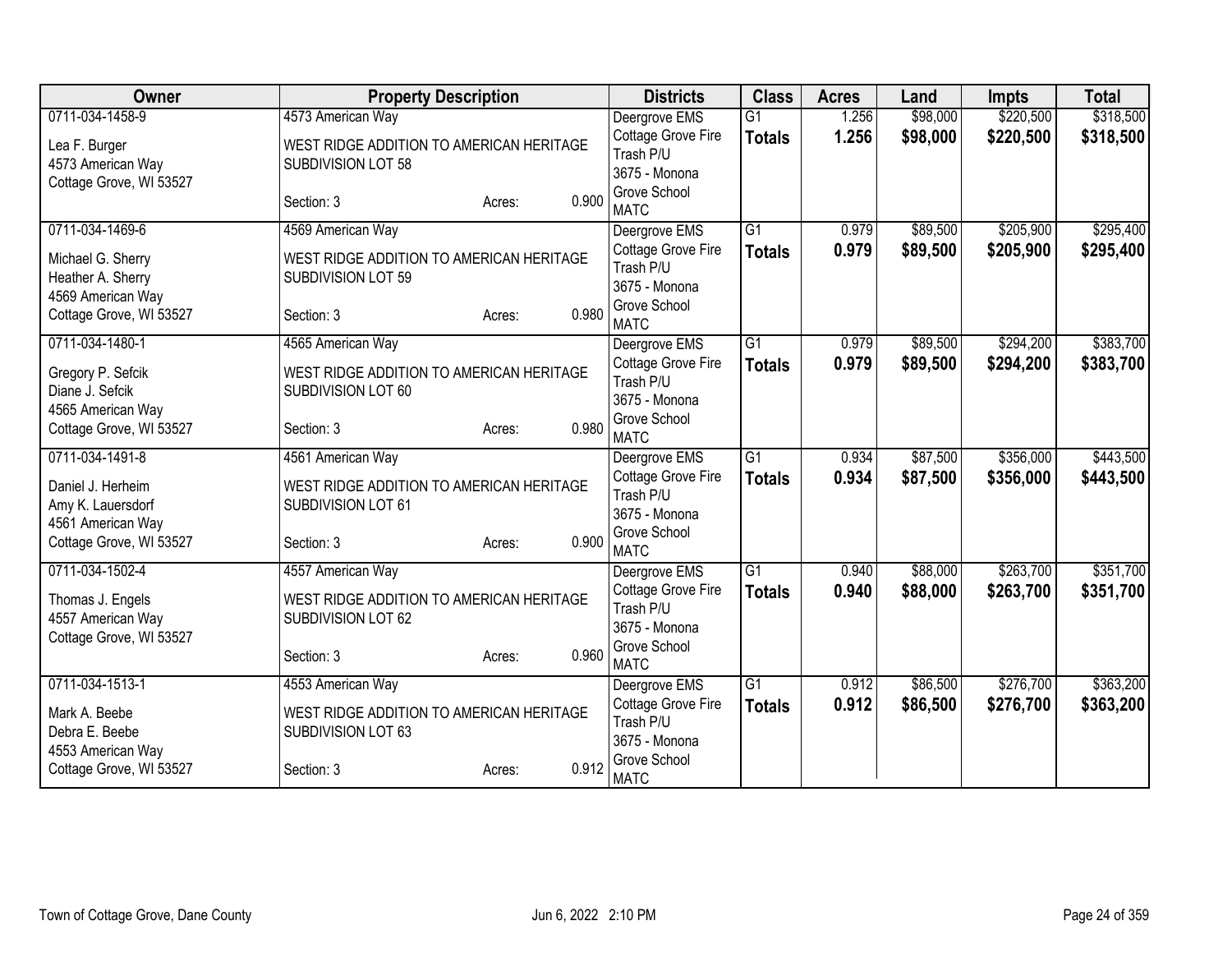| Owner                   | <b>Property Description</b>              |                 | <b>Districts</b>            | <b>Class</b>    | <b>Acres</b> | Land     | <b>Impts</b> | <b>Total</b> |
|-------------------------|------------------------------------------|-----------------|-----------------------------|-----------------|--------------|----------|--------------|--------------|
| 0711-034-2522-8         | 4614 Conestoga Trl                       |                 | Deergrove EMS               | $\overline{G1}$ | 1.063        | \$92,500 | \$226,300    | \$318,800    |
| Timothy J. Meehan       | WEST RIDGE ADDITION TO AMERICAN HERITAGE |                 | Cottage Grove Fire          | <b>Totals</b>   | 1.063        | \$92,500 | \$226,300    | \$318,800    |
| Jeani A. Meehan         | SUBDIVISION LOT 22                       |                 | Trash P/U                   |                 |              |          |              |              |
| 4614 Conestoga Trl      |                                          |                 | 3675 - Monona               |                 |              |          |              |              |
| Cottage Grove, WI 53527 | Section: 3                               | 1.063<br>Acres: | Grove School                |                 |              |          |              |              |
|                         |                                          |                 | <b>MATC</b>                 |                 |              |          |              |              |
| 0711-034-2533-5         | 4618 Conestoga Trl                       |                 | Deergrove EMS               | $\overline{G1}$ | 0.824        | \$82,500 | \$255,400    | \$337,900    |
| Dave M. Geishert        | WEST RIDGE ADDITION TO AMERICAN HERITAGE |                 | Cottage Grove Fire          | <b>Totals</b>   | 0.824        | \$82,500 | \$255,400    | \$337,900    |
| Shawn L. Geishert       | SUBDIVISION LOT 23                       |                 | Trash P/U<br>3675 - Monona  |                 |              |          |              |              |
| 4618 Conestoga Trl      |                                          |                 | Grove School                |                 |              |          |              |              |
| Cottage Grove, WI 53527 | Section: 3                               | 0.820<br>Acres: | <b>MATC</b>                 |                 |              |          |              |              |
| 0711-034-2544-2         | 2226 Appaloosa Ln                        |                 | Deergrove EMS               | $\overline{G1}$ | 0.909        | \$86,500 | \$271,000    | \$357,500    |
|                         |                                          |                 | Cottage Grove Fire          | <b>Totals</b>   | 0.909        | \$86,500 | \$271,000    | \$357,500    |
| Eric P. Thomsen         | WEST RIDGE ADDITION TO AMERICAN HERITAGE |                 | Trash P/U                   |                 |              |          |              |              |
| Julianna R. Thomsen     | SUBDIVISION LOT 24                       |                 | 3675 - Monona               |                 |              |          |              |              |
| 2226 Appaloosa Ln       |                                          |                 | Grove School                |                 |              |          |              |              |
| Cottage Grove, WI 53527 | Section: 3                               | 0.950<br>Acres: | <b>MATC</b>                 |                 |              |          |              |              |
| 0711-034-2555-9         | 2235 Appaloosa Ln                        |                 | Deergrove EMS               | $\overline{G1}$ | 1.278        | \$99,000 | \$196,000    | \$295,000    |
| Mark D. Faust           | WEST RIDGE ADDITION TO AMERICAN HERITAGE |                 | Cottage Grove Fire          | <b>Totals</b>   | 1.278        | \$99,000 | \$196,000    | \$295,000    |
| Tracy M. Faust          | SUBDIVISION LOT 25                       |                 | Trash P/U                   |                 |              |          |              |              |
| 2235 Appaloosa Ln       |                                          |                 | 3675 - Monona               |                 |              |          |              |              |
| Cottage Grove, WI 53527 | Section: 3                               | 1.200<br>Acres: | Grove School                |                 |              |          |              |              |
|                         |                                          |                 | <b>MATC</b>                 |                 |              |          |              |              |
| 0711-034-2566-6         | 4580 Kennedy Rd                          |                 | Deergrove EMS               | $\overline{G1}$ | 0.963        | \$89,000 | \$309,900    | \$398,900    |
| Jason A. Tolley         | WEST RIDGE ADDITION TO AMERICAN HERITAGE |                 | Cottage Grove Fire          | <b>Totals</b>   | 0.963        | \$89,000 | \$309,900    | \$398,900    |
| Anna L. Tolley          | SUBDIVISION LOT 26                       |                 | Trash P/U                   |                 |              |          |              |              |
| 4580 Kennedy Rd         |                                          |                 | 3675 - Monona               |                 |              |          |              |              |
| Cottage Grove, WI 53527 | Section: 3                               | 0.980<br>Acres: | Grove School<br><b>MATC</b> |                 |              |          |              |              |
| 0711-034-2577-3         | 4576 Kennedy Rd                          |                 | Deergrove EMS               | $\overline{G1}$ | 0.841        | \$83,500 | \$192,200    | \$275,700    |
|                         |                                          |                 | Cottage Grove Fire          |                 | 0.841        | \$83,500 | \$192,200    | \$275,700    |
| Tara M. Groth           | WEST RIDGE ADDITION TO AMERICAN HERITAGE |                 | Trash P/U                   | <b>Totals</b>   |              |          |              |              |
| Clayton D. Groth        | SUBDIVISION LOT 27                       |                 | 3675 - Monona               |                 |              |          |              |              |
| 4576 Kennedy Rd         |                                          |                 | Grove School                |                 |              |          |              |              |
| Cottage Grove, WI 53527 | Section: 3                               | 0.810<br>Acres: | <b>MATC</b>                 |                 |              |          |              |              |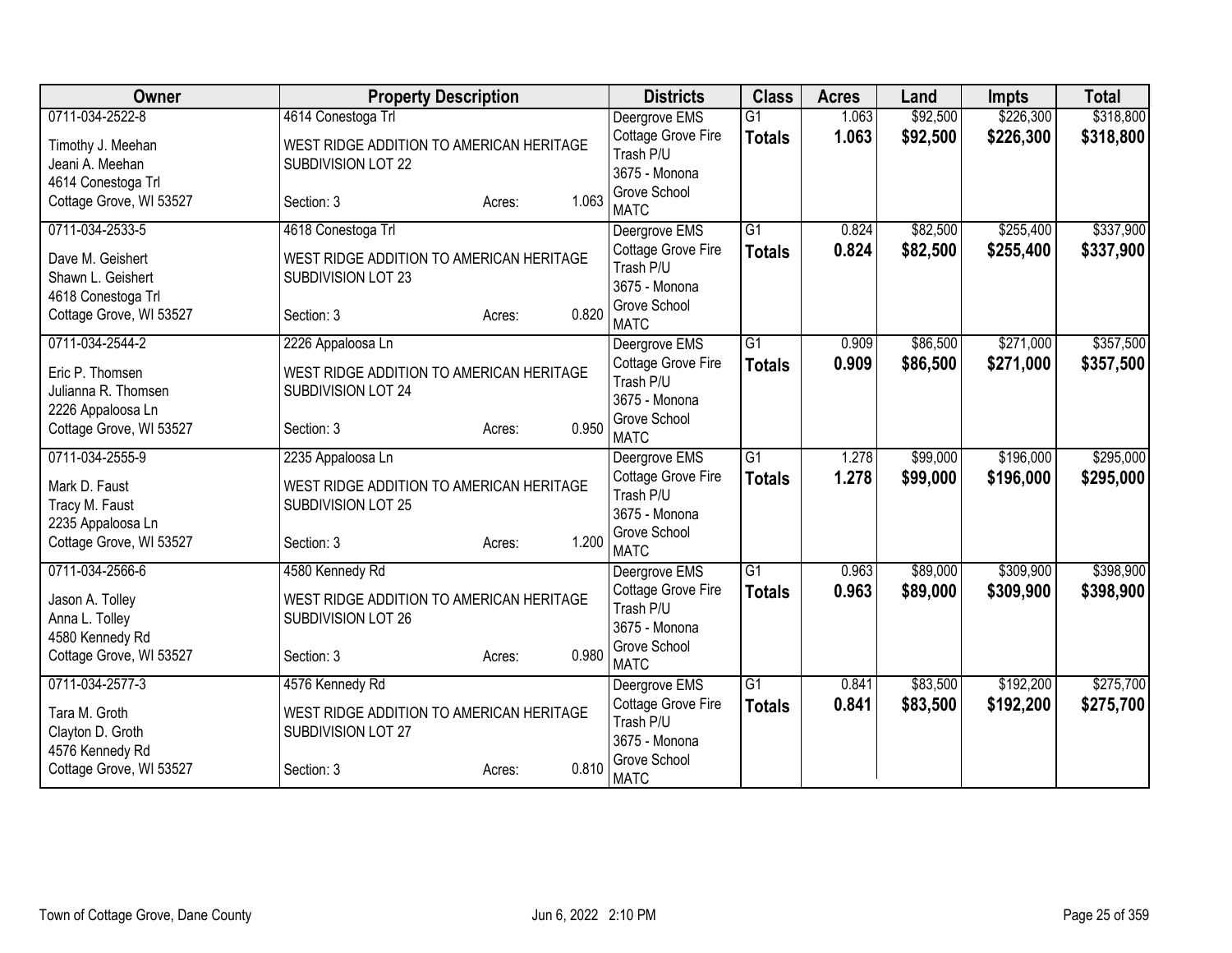| Owner                   | <b>Property Description</b>              |                 | <b>Districts</b>              | <b>Class</b>    | <b>Acres</b> | Land     | <b>Impts</b> | <b>Total</b> |
|-------------------------|------------------------------------------|-----------------|-------------------------------|-----------------|--------------|----------|--------------|--------------|
| 0711-034-2588-0         | 4624 Conestoga Trl                       |                 | Deergrove EMS                 | $\overline{G1}$ | 0.692        | \$76,500 | \$276,000    | \$352,500    |
| Eric M. Heling          | WEST RIDGE ADDITION TO AMERICAN HERITAGE |                 | Cottage Grove Fire            | <b>Totals</b>   | 0.692        | \$76,500 | \$276,000    | \$352,500    |
| Angelina C. Waller      | SUBDIVISION LOT 28                       |                 | Trash P/U                     |                 |              |          |              |              |
| 4624 Conestoga Trl      |                                          |                 | 3675 - Monona                 |                 |              |          |              |              |
| Cottage Grove, WI 53527 | Section: 3                               | 0.580<br>Acres: | Grove School                  |                 |              |          |              |              |
|                         |                                          |                 | <b>MATC</b>                   |                 |              |          |              |              |
| 0711-034-2599-7         | 4628 Conestoga Trl                       |                 | Deergrove EMS                 | $\overline{G1}$ | 0.572        | \$70,000 | \$238,300    | \$308,300    |
| Harry W. Treu           | WEST RIDGE ADDITION TO AMERICAN HERITAGE |                 | Cottage Grove Fire            | <b>Totals</b>   | 0.572        | \$70,000 | \$238,300    | \$308,300    |
| Lisa M. Treu            | SUBDIVISION LOT 29                       |                 | Trash P/U                     |                 |              |          |              |              |
| 4628 Conestoga Trl      |                                          |                 | 3675 - Monona<br>Grove School |                 |              |          |              |              |
| Cottage Grove, WI 53527 | Section: 3                               | 0.580<br>Acres: | <b>MATC</b>                   |                 |              |          |              |              |
| 0711-034-2610-1         | 4632 Conestoga Trl                       |                 | Deergrove EMS                 | $\overline{G1}$ | 0.597        | \$71,000 | \$300,000    | \$371,000    |
|                         |                                          |                 | Cottage Grove Fire            |                 | 0.597        | \$71,000 | \$300,000    | \$371,000    |
| Zachary Foy             | WEST RIDGE ADDITION TO AMERICAN HERITAGE |                 | Trash P/U                     | <b>Totals</b>   |              |          |              |              |
| Alexandra Foy           | SUBDIVISION LOT 30                       |                 | 3675 - Monona                 |                 |              |          |              |              |
| 4632 Conestoga Trl      |                                          |                 | Grove School                  |                 |              |          |              |              |
| Cottage Grove, WI 53527 | Section: 3                               | 0.610<br>Acres: | <b>MATC</b>                   |                 |              |          |              |              |
| 0711-034-2621-8         | 4636 Conestoga Trl                       |                 | Deergrove EMS                 | $\overline{G1}$ | 0.517        | \$67,000 | \$243,000    | \$310,000    |
| Laura A. Kerwin Clement | WEST RIDGE ADDN TO AMERICAN HERITAGE LOT |                 | Cottage Grove Fire            | <b>Totals</b>   | 0.517        | \$67,000 | \$243,000    | \$310,000    |
| 4636 Conestoga Trl      | 31                                       |                 | Trash P/U                     |                 |              |          |              |              |
| Cottage Grove, WI 53527 |                                          |                 | 3675 - Monona                 |                 |              |          |              |              |
|                         | Section: 3                               | 0.570<br>Acres: | Grove School                  |                 |              |          |              |              |
|                         |                                          |                 | <b>MATC</b>                   |                 |              |          |              |              |
| 0711-034-2632-5         | 4638 Conestoga Trl                       |                 | Deergrove EMS                 | $\overline{G1}$ | 0.916        | \$86,500 | \$261,300    | \$347,800    |
| <b>Martin Westley</b>   | WEST RIDGE ADDITION TO AMERICAN HERITAGE |                 | Cottage Grove Fire            | <b>Totals</b>   | 0.916        | \$86,500 | \$261,300    | \$347,800    |
| Brenda L. Popp          | SUBDIVISION LOT 32                       |                 | Trash P/U                     |                 |              |          |              |              |
| 4638 Conestoga Trl      |                                          |                 | 3675 - Monona                 |                 |              |          |              |              |
| Cottage Grove, WI 53527 | Section: 3                               | 1.030<br>Acres: | Grove School                  |                 |              |          |              |              |
|                         |                                          |                 | <b>MATC</b>                   |                 |              |          |              |              |
| 0711-034-2643-2         | 4639 Conestoga Trl                       |                 | Deergrove EMS                 | G <sub>1</sub>  | 1.015        | \$91,000 | \$239,500    | \$330,500    |
| Robert Cole             | WEST RIDGE ADDITION TO AMERICAN HERITAGE |                 | Cottage Grove Fire            | <b>Totals</b>   | 1.015        | \$91,000 | \$239,500    | \$330,500    |
| Mary E. Cole            | SUBDIVISION LOT 33                       |                 | Trash P/U<br>3675 - Monona    |                 |              |          |              |              |
| 4639 Conestoga Trl      |                                          |                 | Grove School                  |                 |              |          |              |              |
| Cottage Grove, WI 53527 | Section: 3                               | 1.015<br>Acres: | <b>MATC</b>                   |                 |              |          |              |              |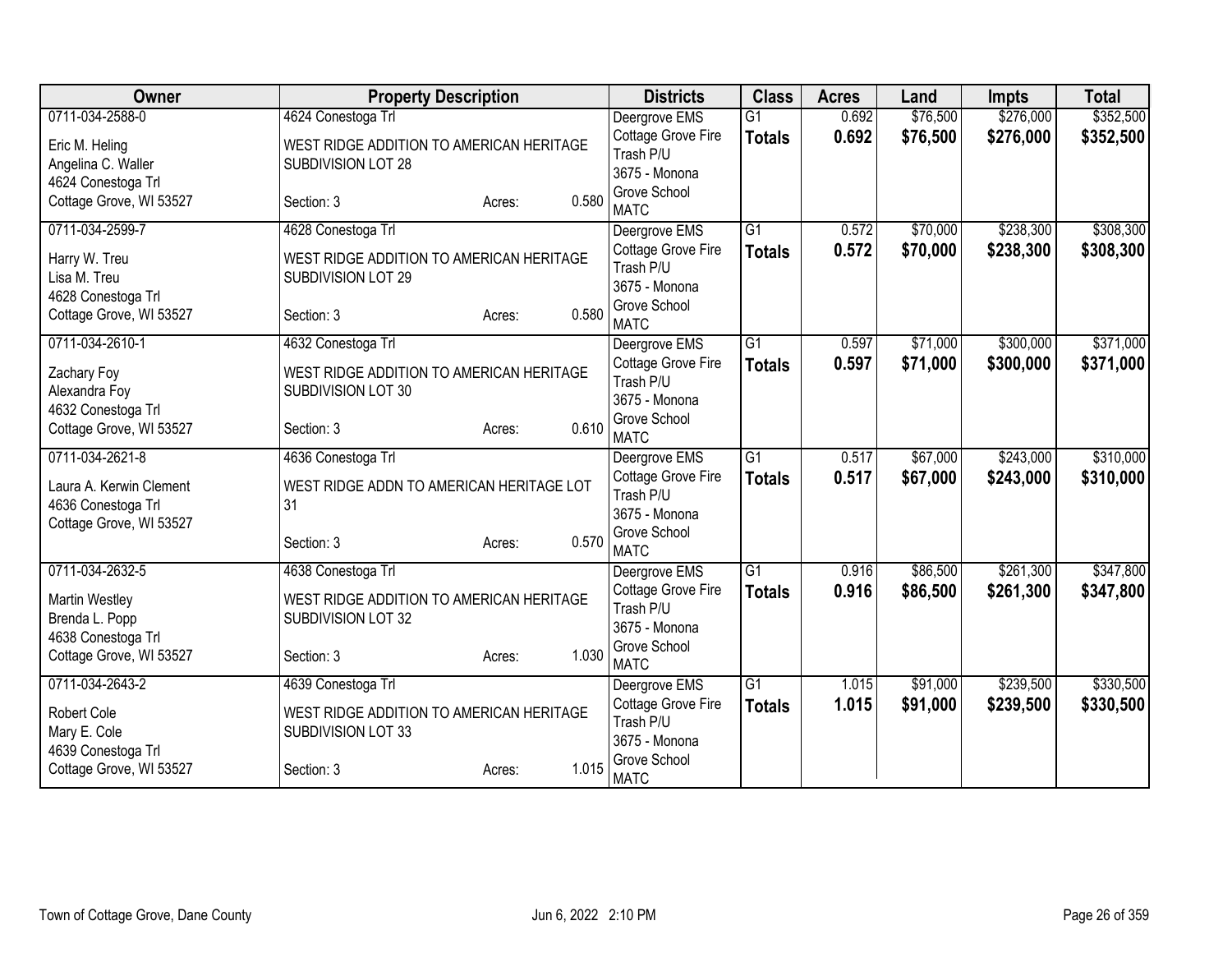| Owner                   | <b>Property Description</b>              |                 | <b>Districts</b>                | <b>Class</b>    | <b>Acres</b> | Land     | <b>Impts</b> | <b>Total</b> |
|-------------------------|------------------------------------------|-----------------|---------------------------------|-----------------|--------------|----------|--------------|--------------|
| 0711-034-2654-9         | 4635 Conestoga Trl                       |                 | Deergrove EMS                   | $\overline{G1}$ | 0.830        | \$83,000 | \$283,700    | \$366,700    |
| Daniel J. Dresen        | WEST RIDGE ADDITION TO AMERICAN HERITAGE |                 | Cottage Grove Fire              | <b>Totals</b>   | 0.830        | \$83,000 | \$283,700    | \$366,700    |
| Tammy J. Dresen         | SUBDIVISION LOT 34                       |                 | Trash P/U                       |                 |              |          |              |              |
| 4635 Conestoga Trl      |                                          |                 | 3675 - Monona                   |                 |              |          |              |              |
| Cottage Grove, WI 53527 | Section: 3                               | 0.710<br>Acres: | Grove School                    |                 |              |          |              |              |
|                         |                                          |                 | <b>MATC</b>                     |                 |              |          |              |              |
| 0711-034-2665-6         | 4631 Conestoga Trl                       |                 | Deergrove EMS                   | $\overline{G1}$ | 0.520        | \$67,000 | \$223,900    | \$290,900    |
| Bryon M. Reihms         | WEST RIDGE ADDITION TO AMERICAN HERITAGE |                 | Cottage Grove Fire              | <b>Totals</b>   | 0.520        | \$67,000 | \$223,900    | \$290,900    |
| Benjamin C. Faden       | SUBDIVISION LOT 35                       |                 | Trash P/U                       |                 |              |          |              |              |
| 4631 Conestoga Trl      |                                          |                 | 3675 - Monona                   |                 |              |          |              |              |
| Cottage Grove, WI 53527 | Section: 3                               | 0.520<br>Acres: | Grove School<br><b>MATC</b>     |                 |              |          |              |              |
| 0711-034-2676-3         | 4627 Conestoga Trl                       |                 |                                 | $\overline{G1}$ | 0.596        | \$71,000 | \$264,900    | \$335,900    |
|                         |                                          |                 | Deergrove EMS                   |                 |              |          |              |              |
| Scott T. Zegadlo        | WEST RIDGE ADDITION TO AMERICAN HERITAGE |                 | Cottage Grove Fire<br>Trash P/U | <b>Totals</b>   | 0.596        | \$71,000 | \$264,900    | \$335,900    |
| Sarah J. Zegadlo        | SUBDIVISION LOT 36                       |                 | 3675 - Monona                   |                 |              |          |              |              |
| 4627 Conestoga Trl      |                                          |                 | Grove School                    |                 |              |          |              |              |
| Cottage Grove, WI 53527 | Section: 3                               | 0.600<br>Acres: | <b>MATC</b>                     |                 |              |          |              |              |
| 0711-034-2687-0         | 4623 Conestoga Trl                       |                 | Deergrove EMS                   | $\overline{G1}$ | 0.596        | \$71,000 | \$320,600    | \$391,600    |
| Steven G. Hornbeck      | WEST RIDGE ADDITION TO AMERICAN HERITAGE |                 | Cottage Grove Fire              | <b>Totals</b>   | 0.596        | \$71,000 | \$320,600    | \$391,600    |
| Debbi J. Hornbeck       | SUBDIVISION LOT 37                       |                 | Trash P/U                       |                 |              |          |              |              |
| 4623 Conestoga Trl      |                                          |                 | 3675 - Monona                   |                 |              |          |              |              |
| Cottage Grove, WI 53527 | Section: 3                               | 0.596<br>Acres: | Grove School                    |                 |              |          |              |              |
|                         |                                          |                 | <b>MATC</b>                     |                 |              |          |              |              |
| 0711-034-2698-7         | 4621 Conestoga Trl                       |                 | Deergrove EMS                   | G1              | 0.596        | \$71,000 | \$267,800    | \$338,800    |
| Kathleen O'Brien Kim    | WEST RIDGE ADDITION TO AMERICAN HERITAGE |                 | Cottage Grove Fire              | <b>Totals</b>   | 0.596        | \$71,000 | \$267,800    | \$338,800    |
| 4621 Conestoga Trl      | SUBDIVISION LOT 38                       |                 | Trash P/U                       |                 |              |          |              |              |
| Cottage Grove, WI 53527 |                                          |                 | 3675 - Monona                   |                 |              |          |              |              |
|                         | Section: 3                               | 0.596<br>Acres: | Grove School                    |                 |              |          |              |              |
|                         |                                          |                 | <b>MATC</b>                     |                 |              |          |              |              |
| 0711-034-2709-3         | 4617 Conestoga Trl                       |                 | Deergrove EMS                   | $\overline{G1}$ | 0.655        | \$74,500 | \$231,400    | \$305,900    |
| Kevin R. Koch           | WEST RIDGE ADDITION TO AMERICAN HERITAGE |                 | Cottage Grove Fire              | <b>Totals</b>   | 0.655        | \$74,500 | \$231,400    | \$305,900    |
| Kimberly A. Koch        | SUBDIVISION LOT 39                       |                 | Trash P/U<br>3675 - Monona      |                 |              |          |              |              |
| 4617 Conestoga Trl      |                                          |                 | Grove School                    |                 |              |          |              |              |
| Cottage Grove, WI 53527 | Section: 3                               | 0.740<br>Acres: | <b>MATC</b>                     |                 |              |          |              |              |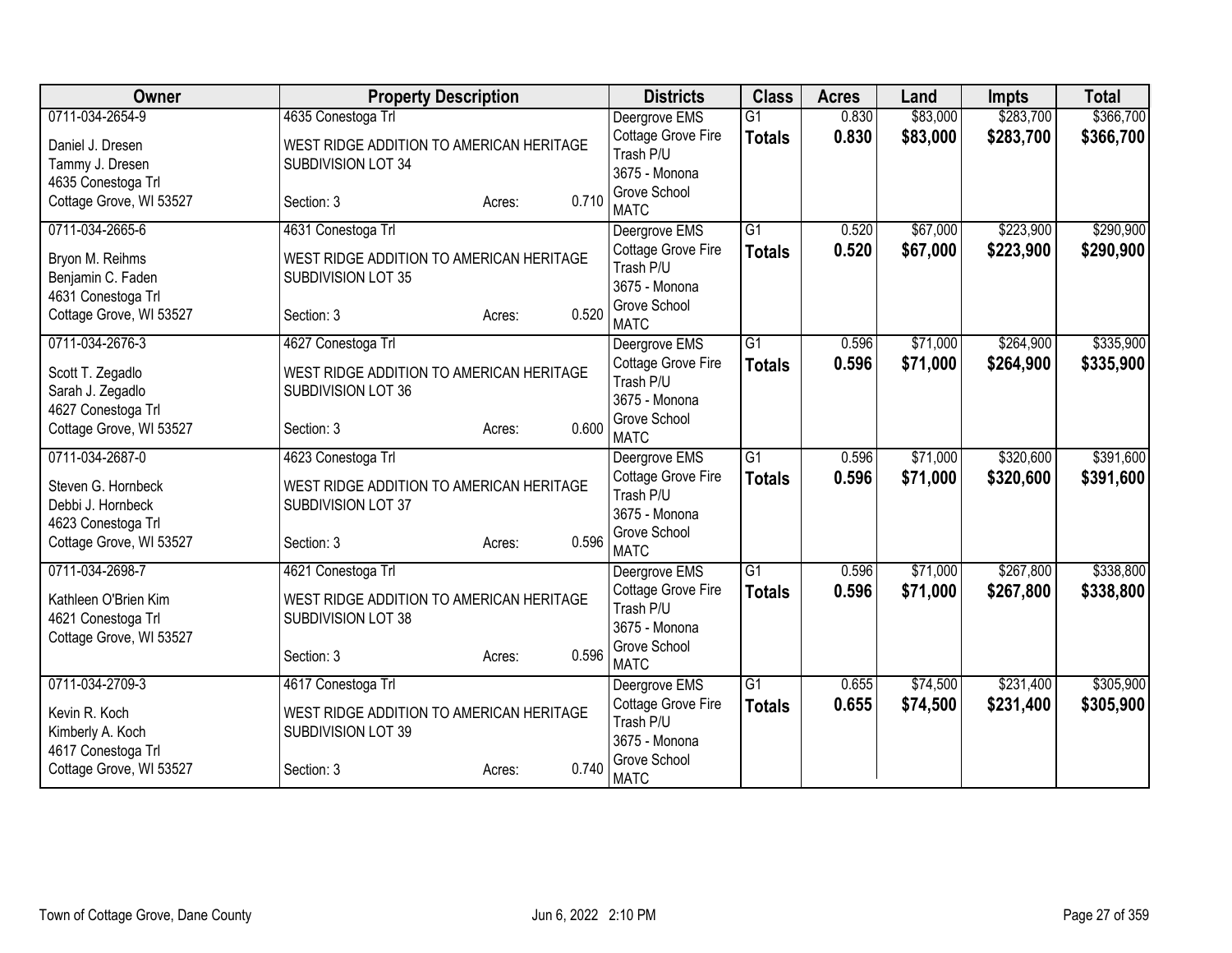| Owner                                               | <b>Property Description</b>                                    |                 | <b>Districts</b>                | <b>Class</b>    | <b>Acres</b> | Land     | <b>Impts</b> | <b>Total</b> |
|-----------------------------------------------------|----------------------------------------------------------------|-----------------|---------------------------------|-----------------|--------------|----------|--------------|--------------|
| 0711-034-2720-8                                     | 4615 Conestoga Trl                                             |                 | Deergrove EMS                   | $\overline{G1}$ | 0.808        | \$82,000 | \$300,500    | \$382,500    |
| Jason Lee                                           | WEST RIDGE ADDITION TO AMERICAN HERITAGE                       |                 | Cottage Grove Fire              | <b>Totals</b>   | 0.808        | \$82,000 | \$300,500    | \$382,500    |
| Houa Yang                                           | SUBDIVISION LOT 40                                             |                 | Trash P/U                       |                 |              |          |              |              |
| 4615 Conestoga Trl                                  |                                                                |                 | 3675 - Monona<br>Grove School   |                 |              |          |              |              |
| Cottage Grove, WI 53527                             | Section: 3                                                     | 0.810<br>Acres: | <b>MATC</b>                     |                 |              |          |              |              |
| 0711-034-2731-5                                     | 4611 Conestoga Trl                                             |                 | Deergrove EMS                   | $\overline{G1}$ | 0.763        | \$80,000 | \$254,500    | \$334,500    |
| Marcia R. Beckwith                                  | WEST RIDGE ADDITION TO AMERICAN HERITAGE                       |                 | Cottage Grove Fire              | <b>Totals</b>   | 0.763        | \$80,000 | \$254,500    | \$334,500    |
| 4611 Conestoga Trl                                  | SUBDIVISION LOT 41                                             |                 | Trash P/U                       |                 |              |          |              |              |
| Cottage Grove, WI 53527                             |                                                                |                 | 3675 - Monona                   |                 |              |          |              |              |
|                                                     | Section: 3                                                     | 0.760<br>Acres: | Grove School<br><b>MATC</b>     |                 |              |          |              |              |
| 0711-034-2807-4                                     | 4579 Conestoga Trl                                             |                 | Deergrove EMS                   | G1              | 0.630        | \$73,000 | \$182,200    | \$255,200    |
| Melissa E. Roman                                    | WEST RIDGE ADDITION TO AMERICAN HERITAGE                       |                 | Cottage Grove Fire              | <b>Totals</b>   | 0.630        | \$73,000 | \$182,200    | \$255,200    |
| 4579 Conestoga Trl                                  | SUBDIVISION LOT 47                                             |                 | Trash P/U                       |                 |              |          |              |              |
| Cottage Grove, WI 53527                             |                                                                |                 | 3675 - Monona                   |                 |              |          |              |              |
|                                                     | Section: 3                                                     | 0.630<br>Acres: | Grove School<br><b>MATC</b>     |                 |              |          |              |              |
| 0711-034-2818-1                                     | 4575 Conestoga Trl                                             |                 | Deergrove EMS                   | G1              | 0.634        | \$73,000 | \$299,000    | \$372,000    |
|                                                     |                                                                |                 | Cottage Grove Fire              | <b>Totals</b>   | 0.634        | \$73,000 | \$299,000    | \$372,000    |
| Rentschler Rev Living Tr, Douglas P &<br>Patricia a | WEST RIDGE ADDITION TO AMERICAN HERITAGE<br>SUBDIVISION LOT 48 |                 | Trash P/U                       |                 |              |          |              |              |
| 4575 Conestoga Trl                                  |                                                                |                 | 3675 - Monona                   |                 |              |          |              |              |
| Cottage Grove, WI 53527                             | Section: 3                                                     | 0.630<br>Acres: | Grove School                    |                 |              |          |              |              |
|                                                     |                                                                |                 | <b>MATC</b>                     |                 |              |          |              |              |
| 0711-034-2829-8                                     | 4571 Conestoga Trl                                             |                 | Deergrove EMS                   | $\overline{G1}$ | 0.643        | \$73,500 | \$220,100    | \$293,600    |
| Jeanne E. Stankey                                   | WEST RIDGE ADDITION TO AMERICAN HERITAGE                       |                 | Cottage Grove Fire<br>Trash P/U | <b>Totals</b>   | 0.643        | \$73,500 | \$220,100    | \$293,600    |
| 4571 Conestoga Trl                                  | SUBDIVISION LOT 49                                             |                 | 3675 - Monona                   |                 |              |          |              |              |
| Cottage Grove, WI 53527                             |                                                                |                 | Grove School                    |                 |              |          |              |              |
|                                                     | Section: 3                                                     | 0.643<br>Acres: | <b>MATC</b>                     |                 |              |          |              |              |
| 0711-034-2840-3                                     | 4567 Conestoga Trl                                             |                 | Deergrove EMS                   | $\overline{G1}$ | 0.641        | \$73,500 | \$284,700    | \$358,200    |
| Barbara L. Boran                                    | WEST RIDGE ADDITION TO AMERICAN HERITAGE                       |                 | Cottage Grove Fire              | <b>Totals</b>   | 0.641        | \$73,500 | \$284,700    | \$358,200    |
| Scott S. Boran                                      | SUBDIVISION LOT 50                                             |                 | Trash P/U                       |                 |              |          |              |              |
| 4567 Conestoga Trl                                  |                                                                |                 | 3675 - Monona<br>Grove School   |                 |              |          |              |              |
| Cottage Grove, WI 53527                             | Section: 3                                                     | 0.620<br>Acres: | <b>MATC</b>                     |                 |              |          |              |              |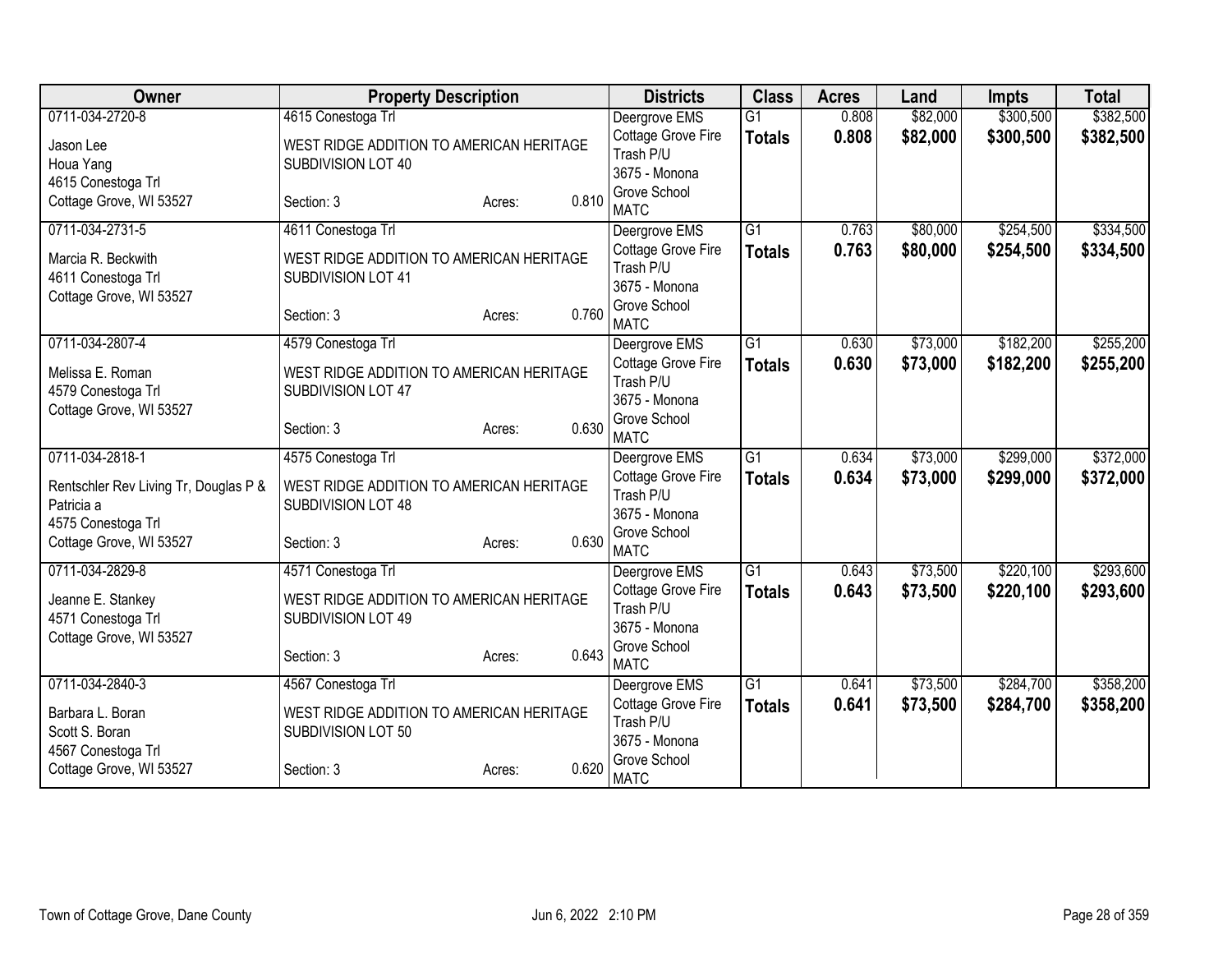| Owner                   | <b>Property Description</b>                |                 | <b>Districts</b>                | <b>Class</b>    | <b>Acres</b> | Land     | <b>Impts</b> | <b>Total</b> |
|-------------------------|--------------------------------------------|-----------------|---------------------------------|-----------------|--------------|----------|--------------|--------------|
| 0711-034-2851-0         | 4563 Conestoga Trl                         |                 | Deergrove EMS                   | $\overline{G1}$ | 0.627        | \$73,000 | \$297,500    | \$370,500    |
| Michael A. Gastreich    | WEST RIDGE ADDITION TO AMERICAN HERITAGE   |                 | Cottage Grove Fire              | <b>Totals</b>   | 0.627        | \$73,000 | \$297,500    | \$370,500    |
| Cynthia S. Gastreich    | SUBDIVISION LOT 51                         |                 | Trash P/U                       |                 |              |          |              |              |
| 4563 Conestoga Trl      |                                            |                 | 3675 - Monona                   |                 |              |          |              |              |
| Cottage Grove, WI 53527 | Section: 3                                 | 0.600<br>Acres: | Grove School<br><b>MATC</b>     |                 |              |          |              |              |
| 0711-034-2862-7         | 4559 Conestoga Trl                         |                 | Deergrove EMS                   | $\overline{G1}$ | 0.620        | \$72,500 | \$248,300    | \$320,800    |
| Jeffrey J. Lohr         | WEST RIDGE ADDITION TO AMERICAN HERITAGE   |                 | Cottage Grove Fire              | <b>Totals</b>   | 0.620        | \$72,500 | \$248,300    | \$320,800    |
| Judith A. Brasda-Lohr   | SUBDIVISION LOT 52                         |                 | Trash P/U                       |                 |              |          |              |              |
| 4559 Conestoga Trl      |                                            |                 | 3675 - Monona                   |                 |              |          |              |              |
| Cottage Grove, WI 53527 | Section: 3                                 | 0.580<br>Acres: | Grove School                    |                 |              |          |              |              |
|                         |                                            |                 | <b>MATC</b>                     |                 |              |          |              |              |
| 0711-034-2873-4         | 4555 Conestoga Trl                         |                 | Deergrove EMS                   | $\overline{G1}$ | 0.779        | \$81,000 | \$254,000    | \$335,000    |
| Timothy J. Karls        | WEST RIDGE ADDITION TO AMERICAN HERITAGE   |                 | Cottage Grove Fire<br>Trash P/U | <b>Totals</b>   | 0.779        | \$81,000 | \$254,000    | \$335,000    |
| Brenda J. Karls         | SUBDIVISION LOT 53                         |                 | 3675 - Monona                   |                 |              |          |              |              |
| 4555 Conestoga Trl      |                                            |                 | Grove School                    |                 |              |          |              |              |
| Cottage Grove, WI 53527 | Section: 3                                 | 0.810<br>Acres: | <b>MATC</b>                     |                 |              |          |              |              |
| 0711-034-2884-1         | 4551 Conestoga Trl                         |                 | Deergrove EMS                   | G1              | 1.027        | \$91,500 | \$276,000    | \$367,500    |
| David C. Walhovd        | WEST RIDGE ADDITION TO AMERICAN HERITAGE   |                 | Cottage Grove Fire              | <b>Totals</b>   | 1.027        | \$91,500 | \$276,000    | \$367,500    |
| 4551 Conestoga Trl      | SUBDIVISION LOT 54                         |                 | Trash P/U                       |                 |              |          |              |              |
| Cottage Grove, WI 53527 |                                            |                 | 3675 - Monona                   |                 |              |          |              |              |
|                         | Section: 3                                 | 1.027<br>Acres: | Grove School                    |                 |              |          |              |              |
|                         |                                            |                 | <b>MATC</b>                     |                 |              |          |              |              |
| 0711-034-2895-8         | 4545 Conestoga Trl                         |                 | Deergrove EMS                   | $\overline{G1}$ | 0.740        | \$79,000 | \$335,900    | \$414,900    |
| <b>Tricia Higgins</b>   | WEST RIDGE ADDITION TO AMERICAN HERITAGE   |                 | Cottage Grove Fire<br>Trash P/U | <b>Totals</b>   | 0.740        | \$79,000 | \$335,900    | \$414,900    |
| 4545 Conestoga Trl      | SUBDIVISION LOT 55 SUBJ TO JT WELL AGRMT & |                 | 3675 - Monona                   |                 |              |          |              |              |
| Cottage Grove, WI 53527 | ESMT IN R3517/84-4/15/82                   |                 | Grove School                    |                 |              |          |              |              |
|                         | Section: 3                                 | 0.740<br>Acres: | <b>MATC</b>                     |                 |              |          |              |              |
| 0711-034-2906-4         | 4548 Conestoga Trl                         |                 | Deergrove EMS                   | $\overline{G1}$ | 0.648        | \$74,000 | \$218,100    | \$292,100    |
| Jeffery S. Shaw         | WEST RIDGE ADDITION TO AMERICAN HERITAGE   |                 | Cottage Grove Fire              | <b>Totals</b>   | 0.648        | \$74,000 | \$218,100    | \$292,100    |
| Terry A. Hiltz          | SUBDIVISION LOT 56                         |                 | Trash P/U                       |                 |              |          |              |              |
| 4548 Conestoga Trl      |                                            |                 | 3675 - Monona                   |                 |              |          |              |              |
| Cottage Grove, WI 53527 | Section: 3                                 | 0.690<br>Acres: | Grove School<br><b>MATC</b>     |                 |              |          |              |              |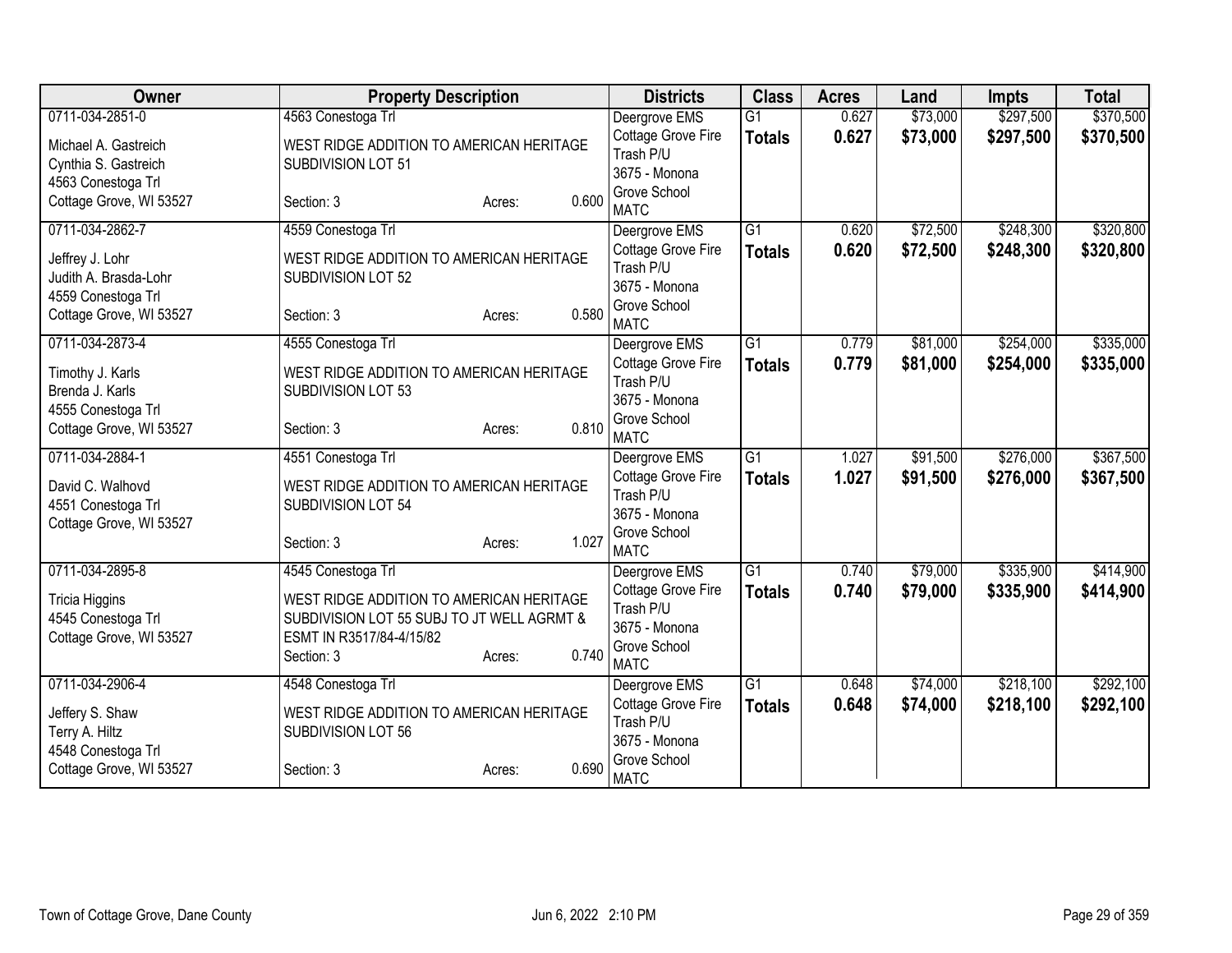| Owner                            |                                           | <b>Property Description</b> |       | <b>Districts</b>                    | <b>Class</b>    | <b>Acres</b>   | Land            | <b>Impts</b>    | <b>Total</b>    |
|----------------------------------|-------------------------------------------|-----------------------------|-------|-------------------------------------|-----------------|----------------|-----------------|-----------------|-----------------|
| 0711-034-2917-1                  | 4552 Conestoga Trl                        |                             |       | Deergrove EMS                       | $\overline{G1}$ | 1.329          | \$100,500       | \$166,800       | \$267,300       |
| Helen A. Czerepinski             | WEST RIDGE ADDN TO AMERICAN HERITAGE SUBD |                             |       | Cottage Grove Fire                  | <b>Totals</b>   | 1.329          | \$100,500       | \$166,800       | \$267,300       |
| 4552 Conestoga Trl               | <b>LOT 57</b>                             |                             |       | Trash P/U<br>3675 - Monona          |                 |                |                 |                 |                 |
| Cottage Grove, WI 53527          |                                           |                             |       | Grove School                        |                 |                |                 |                 |                 |
|                                  | Section: 3                                | Acres:                      | 0.750 | <b>MATC</b>                         |                 |                |                 |                 |                 |
| 0711-034-3003-4                  | Conestoga Trl                             |                             |       | Deergrove EMS                       | $\overline{X4}$ | 0.094          | $\overline{50}$ | $\overline{50}$ | $\overline{50}$ |
| Cottage Grove, Town of           | WEST RIDGE ADDITION TO AMERICAN HERITAGE  |                             |       | Cottage Grove Fire                  | <b>Totals</b>   | 0.094          | \$0             | \$0             | \$0             |
| 4058 County Highway N            | SUBDIVISION OUTLOT 3 PUBLIC 10 FT WALKWAY |                             |       | 3675 - Monona<br>Grove School       |                 |                |                 |                 |                 |
| Cottage Grove, WI 53527          | LYG BETW LOTS 38&39 & BETW LOTS 50&51     |                             |       | <b>MATC</b>                         |                 |                |                 |                 |                 |
|                                  | Section: 3                                | Acres:                      | 0.000 |                                     |                 |                |                 |                 |                 |
| 0711-034-3104-2                  | 4556 Conestoga Trl                        |                             |       | Deergrove EMS                       | $\overline{G1}$ | 1.376          | \$102,000       | \$241,500       | \$343,500       |
| Mark J. Steckel                  | WEST RIDGE ADDITION TO AMERICAN HERITAGE  |                             |       | Cottage Grove Fire                  | <b>Totals</b>   | 1.376          | \$102,000       | \$241,500       | \$343,500       |
| Lana R. Steckel                  | SUBDIVISION OUTLOT 4                      |                             |       | Trash P/U                           |                 |                |                 |                 |                 |
| 4556 Conestoga Trl               |                                           |                             |       | 3675 - Monona                       |                 |                |                 |                 |                 |
| Cottage Grove, WI 53527          | Section: 3                                | Acres:                      | 1.430 | Grove School<br><b>MATC</b>         |                 |                |                 |                 |                 |
| 0711-034-6001-0                  | 2116 Liberty Dr                           |                             |       | Deergrove EMS                       | $\overline{G1}$ | 0.722          | \$78,000        | \$210,000       | \$288,000       |
|                                  |                                           |                             |       | Cottage Grove Fire                  | <b>Totals</b>   | 0.722          | \$78,000        | \$210,000       | \$288,000       |
| Kyle C. Pekul<br>Ashley C. Pekul | AMERICAN HERITAGE LOT 1                   |                             |       | Trash P/U                           |                 |                |                 |                 |                 |
| 2116 Liberty Dr                  |                                           |                             |       | 3675 - Monona                       |                 |                |                 |                 |                 |
| Cottage Grove, WI 53527          | Section: 3                                | Acres:                      | 0.722 | Grove School                        |                 |                |                 |                 |                 |
|                                  |                                           |                             |       | <b>MATC</b>                         |                 |                |                 |                 |                 |
| 0711-034-6012-7                  | 4533 Baxter Rd                            |                             |       | Deergrove EMS<br>Cottage Grove Fire | $\overline{G1}$ | 0.643<br>0.643 | \$73,500        | \$168,800       | \$242,300       |
| Joseph J. Starr                  | AMERICAN HERITAGE LOT 2 SUBJ TO & TOG     |                             |       | Trash P/U                           | <b>Totals</b>   |                | \$73,500        | \$168,800       | \$242,300       |
| Sarah M. Bammel                  | W/DRIVEWAY ESMT IN DOC #5256595           |                             |       | 3675 - Monona                       |                 |                |                 |                 |                 |
| 4533 Baxter Rd                   |                                           |                             |       | Grove School                        |                 |                |                 |                 |                 |
| Cottage Grove, WI 53527          | Section: 3                                | Acres:                      | 0.640 | <b>MATC</b>                         |                 |                |                 |                 |                 |
| 0711-034-6023-4                  | 4537 Baxter Rd                            |                             |       | Deergrove EMS                       | $\overline{G1}$ | 0.646          | \$74,000        | \$197,000       | \$271,000       |
| Jason Aldrich                    | AMERICAN HERITAGE LOT 3 SUBJ TO & TOG     |                             |       | Cottage Grove Fire                  | <b>Totals</b>   | 0.646          | \$74,000        | \$197,000       | \$271,000       |
| Jennifer Hein-Aldrich            | W/DRIVEWAY ESMT IN DOC #5256595           |                             |       | Trash P/U                           |                 |                |                 |                 |                 |
| 4537 Baxter Rd                   |                                           |                             |       | 3675 - Monona<br>Grove School       |                 |                |                 |                 |                 |
| Cottage Grove, WI 53527          | Section: 3                                | Acres:                      | 0.640 | <b>MATC</b>                         |                 |                |                 |                 |                 |
| 0711-034-6034-1                  | 4541 Baxter Rd                            |                             |       | Deergrove EMS                       | $\overline{G1}$ | 0.653          | \$74,000        | \$210,700       | \$284,700       |
| <b>Matthew Russell</b>           | AMERICAN HERITAGE LOT 4 SUBJ TO DRIVEWAY  |                             |       | Cottage Grove Fire                  | <b>Totals</b>   | 0.653          | \$74,000        | \$210,700       | \$284,700       |
| Anne Pecard                      | ESMT IN R19696/24                         |                             |       | Trash P/U                           |                 |                |                 |                 |                 |
| 4541 Baxter Rd                   |                                           |                             |       | 3675 - Monona                       |                 |                |                 |                 |                 |
| Cottage Grove, WI 53527          | Section: 3                                | Acres:                      | 0.650 | Grove School<br><b>MATC</b>         |                 |                |                 |                 |                 |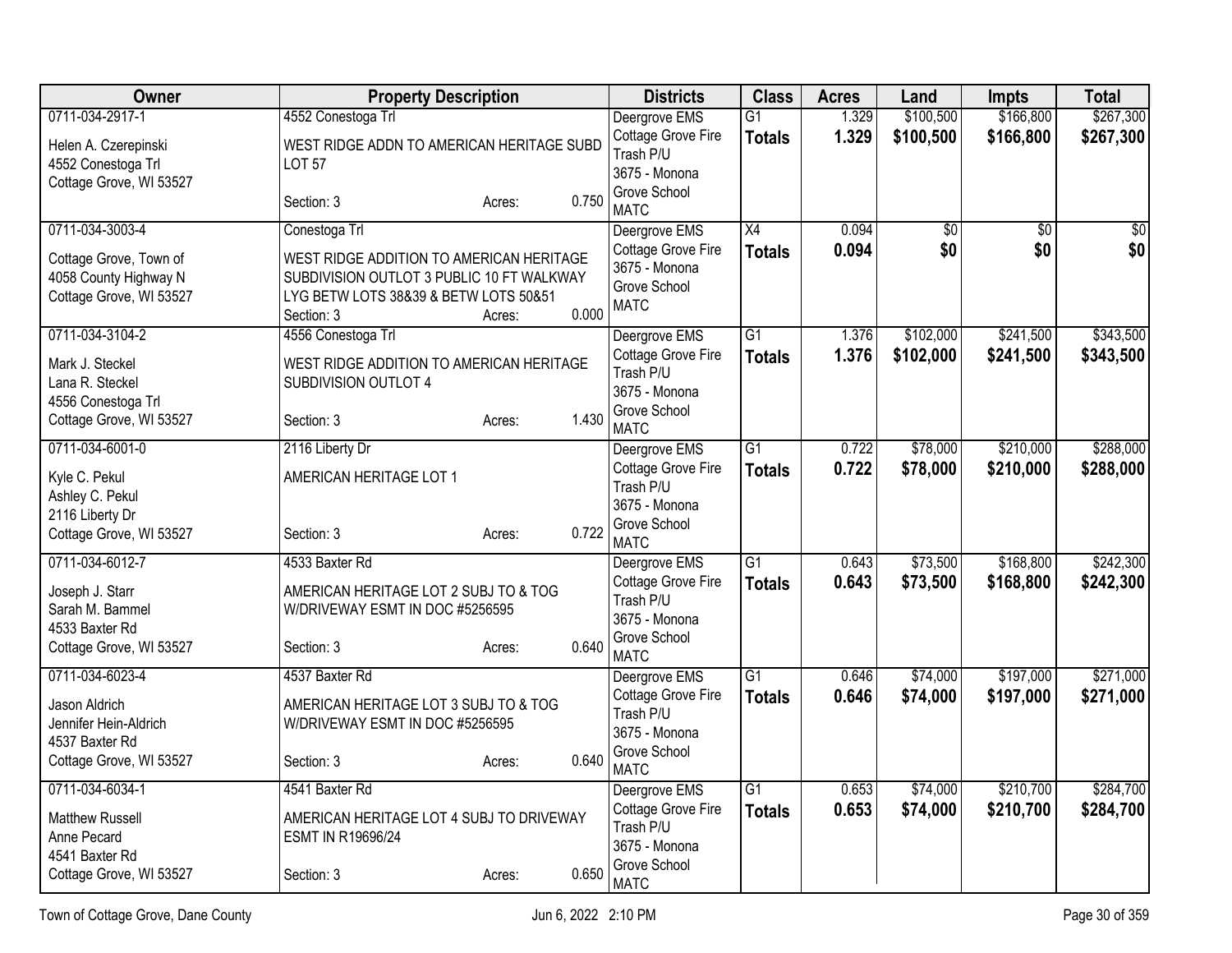| Owner                           | <b>Property Description</b>                |                 | <b>Districts</b>                    | <b>Class</b>    | <b>Acres</b> | Land     | Impts     | <b>Total</b> |
|---------------------------------|--------------------------------------------|-----------------|-------------------------------------|-----------------|--------------|----------|-----------|--------------|
| 0711-034-6045-8                 | 4545 Baxter Rd                             |                 | Deergrove EMS                       | $\overline{G1}$ | 0.674        | \$75,500 | \$170,000 | \$245,500    |
| Steven A. Pfeffer               | AMERICAN HERITAGE LOT 5 ALSO DRIVEWAY ESM1 |                 | Cottage Grove Fire                  | <b>Totals</b>   | 0.674        | \$75,500 | \$170,000 | \$245,500    |
| Rhonda Pfeffer                  | IN R19696/24                               |                 | Trash P/U                           |                 |              |          |           |              |
| 4545 Baxter Rd                  |                                            |                 | 3675 - Monona<br>Grove School       |                 |              |          |           |              |
| Cottage Grove, WI 53527         | Section: 3                                 | 0.600<br>Acres: | <b>MATC</b>                         |                 |              |          |           |              |
| 0711-034-6056-5                 | 2124 Liberty Dr                            |                 | Deergrove EMS                       | G <sub>1</sub>  | 0.761        | \$80,000 | \$294,200 | \$374,200    |
| James D. Schaffer               | AMERICAN HERITAGE LOT 6                    |                 | Cottage Grove Fire                  | <b>Totals</b>   | 0.761        | \$80,000 | \$294,200 | \$374,200    |
| 2124 Liberty Dr                 |                                            |                 | Trash P/U                           |                 |              |          |           |              |
| Cottage Grove, WI 53527         |                                            |                 | 3675 - Monona                       |                 |              |          |           |              |
|                                 | Section: 3                                 | 0.660<br>Acres: | Grove School<br><b>MATC</b>         |                 |              |          |           |              |
| 0711-034-6067-2                 | 4530 Sundance Ct                           |                 | Deergrove EMS                       | G1              | 0.735        | \$78,500 | \$243,000 | \$321,500    |
|                                 |                                            |                 | Cottage Grove Fire                  | <b>Totals</b>   | 0.735        | \$78,500 | \$243,000 | \$321,500    |
| Steven M. Poskie                | AMERICAN HERITAGE LOT 7                    |                 | Trash P/U                           |                 |              |          |           |              |
| 4530 Sundance Ct                |                                            |                 | 3675 - Monona                       |                 |              |          |           |              |
| Cottage Grove, WI 53527         | Section: 3                                 | 0.840           | Grove School                        |                 |              |          |           |              |
|                                 |                                            | Acres:          | <b>MATC</b>                         |                 |              |          |           |              |
| 0711-034-6078-9                 | 4538 Sundance Ct                           |                 | Deergrove EMS                       | G <sub>1</sub>  | 0.740        | \$79,000 | \$250,700 | \$329,700    |
| Zale Tr, Gerold a               | AMERICAN HERITAGE LOT 8                    |                 | Cottage Grove Fire                  | <b>Totals</b>   | 0.740        | \$79,000 | \$250,700 | \$329,700    |
| Zale Tr, Patricia               |                                            |                 | Trash P/U                           |                 |              |          |           |              |
| 4538 Sundance Ct                |                                            |                 | 3675 - Monona<br>Grove School       |                 |              |          |           |              |
| Cottage Grove, WI 53527         | Section: 3                                 | 0.610<br>Acres: | <b>MATC</b>                         |                 |              |          |           |              |
| 0711-034-6089-6                 | 4542 Sundance Ct                           |                 | Deergrove EMS                       | G1              | 0.749        | \$79,500 | \$314,500 | \$394,000    |
| Moen Jt Rev Tr, Norman & Yvonne | AMERICAN HERITAGE LOT 9                    |                 | Cottage Grove Fire                  | <b>Totals</b>   | 0.749        | \$79,500 | \$314,500 | \$394,000    |
| 4542 Sundance Ct                |                                            |                 | Trash P/U                           |                 |              |          |           |              |
| Cottage Grove, WI 53527         |                                            |                 | 3675 - Monona                       |                 |              |          |           |              |
|                                 | Section: 3                                 | 1.160<br>Acres: | Grove School                        |                 |              |          |           |              |
| 0711-034-6100-0                 | 4546 Sundance Ct                           |                 | <b>MATC</b>                         | G <sub>1</sub>  | 0.856        | \$84,000 | \$286,600 | \$370,600    |
|                                 |                                            |                 | Deergrove EMS<br>Cottage Grove Fire |                 | 0.856        |          |           |              |
| Edward L. Gaudet                | AMERICAN HERITAGE LOT 10                   |                 | Trash P/U                           | <b>Totals</b>   |              | \$84,000 | \$286,600 | \$370,600    |
| Danita A. Gaudet                |                                            |                 | 3675 - Monona                       |                 |              |          |           |              |
| 4546 Sundance Ct                |                                            |                 | Grove School                        |                 |              |          |           |              |
| Cottage Grove, WI 53527         | Section: 3                                 | 1.130<br>Acres: | <b>MATC</b>                         |                 |              |          |           |              |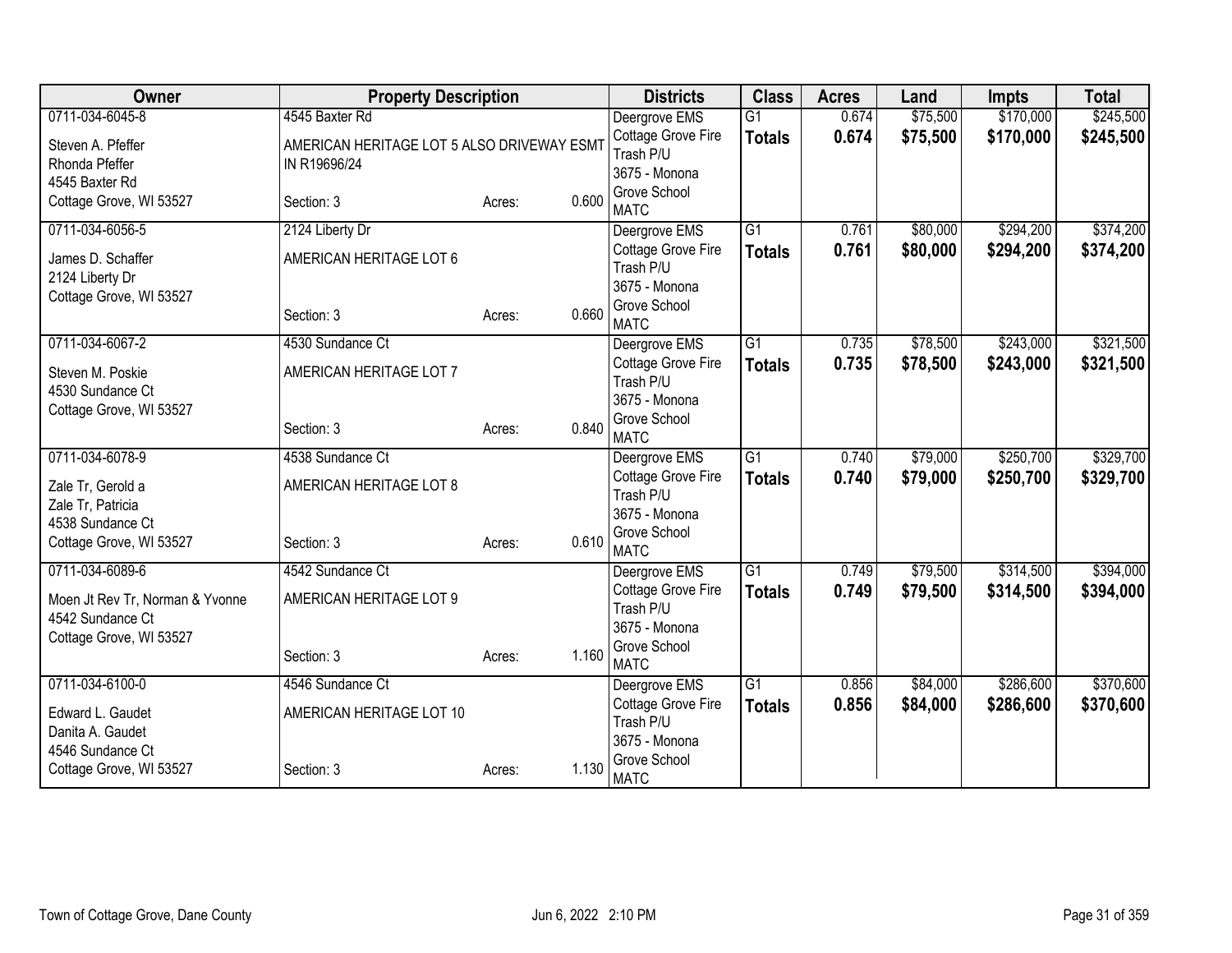| Owner                                       | <b>Property Description</b> |                 | <b>Districts</b>              | <b>Class</b>    | <b>Acres</b> | Land     | <b>Impts</b> | <b>Total</b> |
|---------------------------------------------|-----------------------------|-----------------|-------------------------------|-----------------|--------------|----------|--------------|--------------|
| 0711-034-6111-7                             | 4550 Sundance Ct            |                 | Deergrove EMS                 | $\overline{G1}$ | 0.665        | \$75,000 | \$316,600    | \$391,600    |
| Brian R. Pray                               | AMERICAN HERITAGE LOT 11    |                 | Cottage Grove Fire            | <b>Totals</b>   | 0.665        | \$75,000 | \$316,600    | \$391,600    |
| Kathy L. Pray                               |                             |                 | Trash P/U                     |                 |              |          |              |              |
| 4550 Sundance Ct                            |                             |                 | 3675 - Monona<br>Grove School |                 |              |          |              |              |
| Cottage Grove, WI 53527                     | Section: 3                  | 0.780<br>Acres: | <b>MATC</b>                   |                 |              |          |              |              |
| 0711-034-6122-4                             | 4545 Sundance Ct            |                 | Deergrove EMS                 | $\overline{G1}$ | 0.759        | \$80,000 | \$305,500    | \$385,500    |
| Kyle Grandahl                               | AMERICAN HERITAGE LOT 12    |                 | Cottage Grove Fire            | <b>Totals</b>   | 0.759        | \$80,000 | \$305,500    | \$385,500    |
| Natalie Grandahl                            |                             |                 | Trash P/U                     |                 |              |          |              |              |
| 4545 Sundance Ct                            |                             |                 | 3675 - Monona                 |                 |              |          |              |              |
| Cottage Grove, WI 53527                     | Section: 3                  | 0.630<br>Acres: | Grove School<br><b>MATC</b>   |                 |              |          |              |              |
| 0711-034-6133-1                             | 4539 Sundance Ct            |                 | Deergrove EMS                 | $\overline{G1}$ | 0.684        | \$76,000 | \$239,200    | \$315,200    |
|                                             |                             |                 | Cottage Grove Fire            | <b>Totals</b>   | 0.684        | \$76,000 | \$239,200    | \$315,200    |
| Troy T. Coonen                              | AMERICAN HERITAGE LOT 13    |                 | Trash P/U                     |                 |              |          |              |              |
| Jennifer M. Coonen                          |                             |                 | 3675 - Monona                 |                 |              |          |              |              |
| 4539 Sundance Ct                            |                             | 0.700           | Grove School                  |                 |              |          |              |              |
| Cottage Grove, WI 53527                     | Section: 3                  | Acres:          | <b>MATC</b>                   |                 |              |          |              |              |
| 0711-034-6144-8                             | 4535 Sundance Ct            |                 | Deergrove EMS                 | $\overline{G1}$ | 0.696        | \$76,500 | \$279,000    | \$355,500    |
| Graydon W. Giesfeldt                        | AMERICAN HERITAGE LOT 14    |                 | <b>Cottage Grove Fire</b>     | <b>Totals</b>   | 0.696        | \$76,500 | \$279,000    | \$355,500    |
| Patricia M. Giesfeldt                       |                             |                 | Trash P/U                     |                 |              |          |              |              |
| 4535 Sundance Ct                            |                             |                 | 3675 - Monona                 |                 |              |          |              |              |
| Cottage Grove, WI 53527                     | Section: 3                  | 0.560<br>Acres: | Grove School<br><b>MATC</b>   |                 |              |          |              |              |
| 0711-034-6155-5                             | 4525 Sundance Ct            |                 | Deergrove EMS                 | $\overline{G1}$ | 0.611        | \$72,000 | \$260,000    | \$332,000    |
|                                             |                             |                 | Cottage Grove Fire            | <b>Totals</b>   | 0.611        | \$72,000 | \$260,000    | \$332,000    |
| Richard M. Kobus                            | AMERICAN HERITAGE LOT 15    |                 | Trash P/U                     |                 |              |          |              |              |
| Nancy H. Kobus                              |                             |                 | 3675 - Monona                 |                 |              |          |              |              |
| 4525 Sundance Ct<br>Cottage Grove, WI 53527 | Section: 3                  | 0.611<br>Acres: | Grove School                  |                 |              |          |              |              |
|                                             |                             |                 | <b>MATC</b>                   |                 |              |          |              |              |
| 0711-034-6166-2                             | 4540 American Way           |                 | Deergrove EMS                 | G1              | 0.816        | \$82,500 | \$380,500    | \$463,000    |
| John T. Shivick                             | AMERICAN HERITAGE LOT 16    |                 | Cottage Grove Fire            | <b>Totals</b>   | 0.816        | \$82,500 | \$380,500    | \$463,000    |
| Mark T. Taylor                              |                             |                 | Trash P/U<br>3675 - Monona    |                 |              |          |              |              |
| 4540 American Way                           |                             |                 | Grove School                  |                 |              |          |              |              |
| Cottage Grove, WI 53527                     | Section: 3                  | 0.816<br>Acres: | <b>MATC</b>                   |                 |              |          |              |              |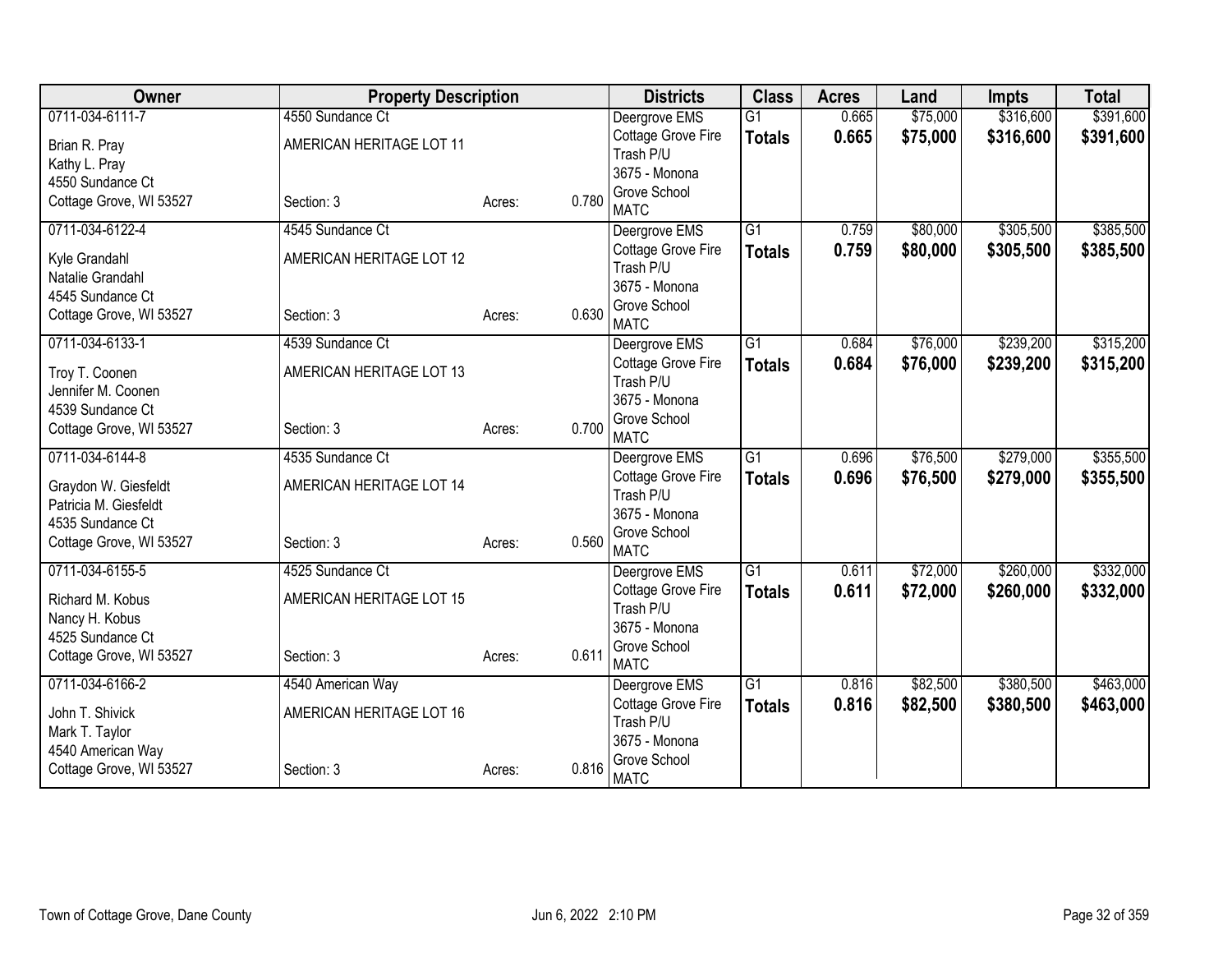| Owner                   | <b>Property Description</b> |                 | <b>Districts</b>                    | <b>Class</b>    | <b>Acres</b> | Land     | <b>Impts</b> | <b>Total</b> |
|-------------------------|-----------------------------|-----------------|-------------------------------------|-----------------|--------------|----------|--------------|--------------|
| 0711-034-6177-9         | 4546 American Way           |                 | Deergrove EMS                       | $\overline{G1}$ | 0.824        | \$82,500 | \$207,800    | \$290,300    |
| Steven M. Schmit        | AMERICAN HERITAGE LOT 17    |                 | Cottage Grove Fire                  | <b>Totals</b>   | 0.824        | \$82,500 | \$207,800    | \$290,300    |
| Angela R. Schmit        |                             |                 | Trash P/U                           |                 |              |          |              |              |
| 4546 American Way       |                             |                 | 3675 - Monona                       |                 |              |          |              |              |
| Cottage Grove, WI 53527 | Section: 3                  | 0.880<br>Acres: | Grove School<br><b>MATC</b>         |                 |              |          |              |              |
| 0711-034-6188-6         | 4550 American Way           |                 | Deergrove EMS                       | $\overline{G1}$ | 0.879        | \$85,000 | \$259,200    | \$344,200    |
|                         |                             |                 | Cottage Grove Fire                  | <b>Totals</b>   | 0.879        | \$85,000 | \$259,200    | \$344,200    |
| Kurt R. Femrite         | AMERICAN HERITAGE LOT 18    |                 | Trash P/U                           |                 |              |          |              |              |
| Kira L. Femrite         |                             |                 | 3675 - Monona                       |                 |              |          |              |              |
| 4550 American Way       |                             | 0.870           | Grove School                        |                 |              |          |              |              |
| Cottage Grove, WI 53527 | Section: 3                  | Acres:          | <b>MATC</b>                         |                 |              |          |              |              |
| 0711-034-6199-3         | 4549 American Way           |                 | Deergrove EMS                       | $\overline{G1}$ | 0.872        | \$85,000 | \$182,500    | \$267,500    |
| Janine M. Wiest         | AMERICAN HERITAGE LOT 19    |                 | Cottage Grove Fire                  | <b>Totals</b>   | 0.872        | \$85,000 | \$182,500    | \$267,500    |
| 4549 American Way       |                             |                 | Trash P/U                           |                 |              |          |              |              |
| Cottage Grove, WI 53527 |                             |                 | 3675 - Monona                       |                 |              |          |              |              |
|                         | Section: 3                  | 0.870<br>Acres: | Grove School                        |                 |              |          |              |              |
| 0711-034-6210-7         | 4545 American Way           |                 | <b>MATC</b>                         | $\overline{G1}$ | 0.884        | \$85,500 | \$205,800    | \$291,300    |
|                         |                             |                 | Deergrove EMS<br>Cottage Grove Fire |                 | 0.884        | \$85,500 |              | \$291,300    |
| Richard S. Boyes        | AMERICAN HERITAGE LOT 20    |                 | Trash P/U                           | <b>Totals</b>   |              |          | \$205,800    |              |
| Lynne M. Boyes          |                             |                 | 3675 - Monona                       |                 |              |          |              |              |
| 4545 American Way       |                             |                 | Grove School                        |                 |              |          |              |              |
| Cottage Grove, WI 53527 | Section: 3                  | 0.880<br>Acres: | <b>MATC</b>                         |                 |              |          |              |              |
| 0711-034-6221-4         | 2158 Independence Cir       |                 | Deergrove EMS                       | G1              | 0.741        | \$79,000 | \$188,600    | \$267,600    |
| Dennis J. Buss          | AMERICAN HERITAGE LOT 21    |                 | Cottage Grove Fire                  | <b>Totals</b>   | 0.741        | \$79,000 | \$188,600    | \$267,600    |
| Debra A. Buss           |                             |                 | Trash P/U                           |                 |              |          |              |              |
| 2158 Independence Cir   |                             |                 | 3675 - Monona                       |                 |              |          |              |              |
| Cottage Grove, WI 53527 | Section: 3                  | 0.600<br>Acres: | Grove School                        |                 |              |          |              |              |
| 0711-034-6232-1         | 2162 Independence Cir       |                 | <b>MATC</b>                         | $\overline{G1}$ | 0.842        | \$83,500 | \$184,300    | \$267,800    |
|                         |                             |                 | Deergrove EMS<br>Cottage Grove Fire |                 | 0.842        |          |              |              |
| Randall G. Smith        | AMERICAN HERITAGE LOT 22    |                 | Trash P/U                           | <b>Totals</b>   |              | \$83,500 | \$184,300    | \$267,800    |
| Barbara Smith           |                             |                 | 3675 - Monona                       |                 |              |          |              |              |
| 2162 Independence Cir   |                             |                 | Grove School                        |                 |              |          |              |              |
| Cottage Grove, WI 53527 | Section: 3                  | 0.800<br>Acres: | <b>MATC</b>                         |                 |              |          |              |              |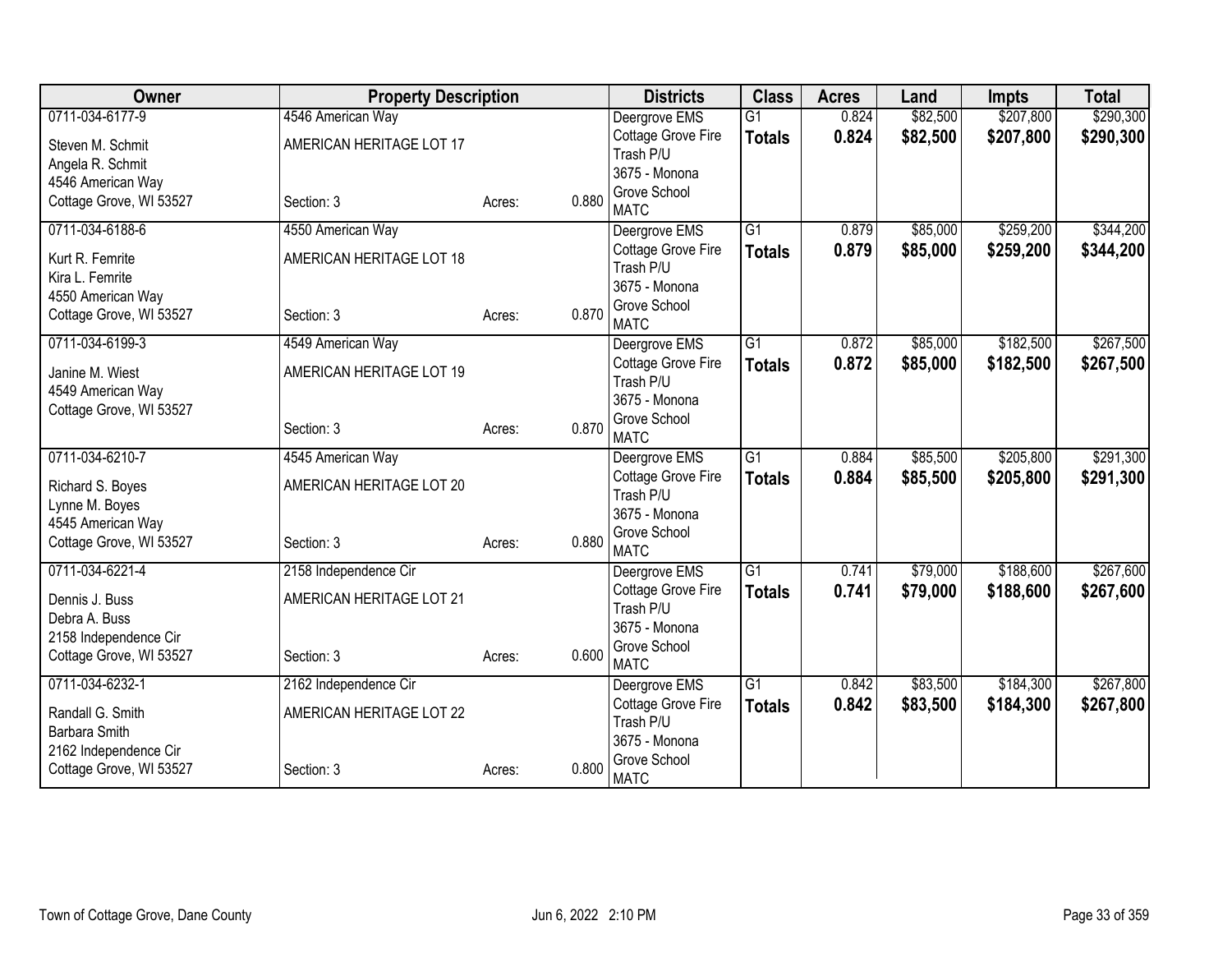| Owner                   | <b>Property Description</b>                  |                 | <b>Districts</b>                    | <b>Class</b>    | <b>Acres</b> | Land     | <b>Impts</b> | <b>Total</b> |
|-------------------------|----------------------------------------------|-----------------|-------------------------------------|-----------------|--------------|----------|--------------|--------------|
| 0711-034-6243-8         | 2166 Independence Cir                        |                 | Deergrove EMS                       | $\overline{G1}$ | 0.767        | \$80,500 | \$145,500    | \$226,000    |
| Jeffrey K. Page         | AMERICAN HERITAGE LOT 23                     |                 | Cottage Grove Fire                  | <b>Totals</b>   | 0.767        | \$80,500 | \$145,500    | \$226,000    |
| Lesa M. Page            |                                              |                 | Trash P/U                           |                 |              |          |              |              |
| 2166 Independence Cir   |                                              |                 | 3675 - Monona                       |                 |              |          |              |              |
| Cottage Grove, WI 53527 | Section: 3                                   | 0.620<br>Acres: | Grove School<br><b>MATC</b>         |                 |              |          |              |              |
| 0711-034-6252-0         | 2170 Independence Cir                        |                 | Deergrove EMS                       | $\overline{G1}$ | 0.624        | \$72,500 | \$159,900    | \$232,400    |
| Kathy A. Wollschlager   | LOT 1 CSM 14356 CS98/115&117-10/6/2016 F/K/A |                 | Cottage Grove Fire                  | <b>Totals</b>   | 0.624        | \$72,500 | \$159,900    | \$232,400    |
| 2170 Independence Cir   | LOTS 1 & 2 CSM 6255 CS30/146&148             |                 | Trash P/U                           |                 |              |          |              |              |
| Cottage Grove, WI 53527 | R15079/23-11/21/90 F/K/A AMERICAN HERITAGE   |                 | 3675 - Monona                       |                 |              |          |              |              |
|                         | Section: 3                                   | 0.624<br>Acres: | Grove School                        |                 |              |          |              |              |
| 0711-034-6259-0         |                                              |                 | <b>MATC</b>                         | $\overline{G1}$ |              |          | \$242,300    |              |
|                         | 2165 Independence Cir                        |                 | Deergrove EMS<br>Cottage Grove Fire |                 | 0.999        | \$90,500 |              | \$332,800    |
| Daniel R. Koppes        | LOT 2 CSM 14356 CS98/115&117-10/6/2016 F/K/A |                 | Trash P/U                           | <b>Totals</b>   | 0.999        | \$90,500 | \$242,300    | \$332,800    |
| Amy L. Koppes           | LOTS 1 & 2 CSM 6255 CS30/146&148             |                 | 3675 - Monona                       |                 |              |          |              |              |
| 2165 Independence Cir   | R15079/23-11/21/90 F/K/A AMERICAN HERITAGE   |                 | Grove School                        |                 |              |          |              |              |
| Cottage Grove, WI 53527 | Section: 3                                   | 0.999<br>Acres: | <b>MATC</b>                         |                 |              |          |              |              |
| 0711-034-6276-9         | 2163 Independence Cir                        |                 | Deergrove EMS                       | $\overline{G1}$ | 0.763        | \$80,000 | \$201,100    | \$281,100    |
| Sandra Huston           | AMERICAN HERITAGE LOT 26                     |                 | Cottage Grove Fire                  | <b>Totals</b>   | 0.763        | \$80,000 | \$201,100    | \$281,100    |
| 2163 Independence Cir   |                                              |                 | Trash P/U                           |                 |              |          |              |              |
| Cottage Grove, WI 53527 |                                              |                 | 3675 - Monona                       |                 |              |          |              |              |
|                         | Section: 3                                   | 0.910<br>Acres: | Grove School                        |                 |              |          |              |              |
|                         |                                              |                 | <b>MATC</b>                         |                 |              |          |              |              |
| 0711-034-6287-6         | 4493 American Way                            |                 | Deergrove EMS                       | G1              | 0.637        | \$73,500 | \$234,300    | \$307,800    |
| Dennis P. Larson        | AMERICAN HERITAGE LOT 27                     |                 | Cottage Grove Fire<br>Trash P/U     | <b>Totals</b>   | 0.637        | \$73,500 | \$234,300    | \$307,800    |
| Kathy R. Larson         |                                              |                 | 3675 - Monona                       |                 |              |          |              |              |
| 4493 American Way       |                                              |                 | Grove School                        |                 |              |          |              |              |
| Cottage Grove, WI 53527 | Section: 3                                   | 0.637<br>Acres: | <b>MATC</b>                         |                 |              |          |              |              |
| 0711-034-6298-3         | 2159 Independence Cir                        |                 | Deergrove EMS                       | $\overline{G1}$ | 0.580        | \$70,500 | \$184,600    | \$255,100    |
| Josh R. Geishirt        | AMERICAN HERITAGE LOT 28                     |                 | Cottage Grove Fire                  | <b>Totals</b>   | 0.580        | \$70,500 | \$184,600    | \$255,100    |
| 2159 Independence Cir   |                                              |                 | Trash P/U                           |                 |              |          |              |              |
| Cottage Grove, WI 53527 |                                              |                 | 3675 - Monona                       |                 |              |          |              |              |
|                         | Section: 3                                   | 0.000<br>Acres: | Grove School<br><b>MATC</b>         |                 |              |          |              |              |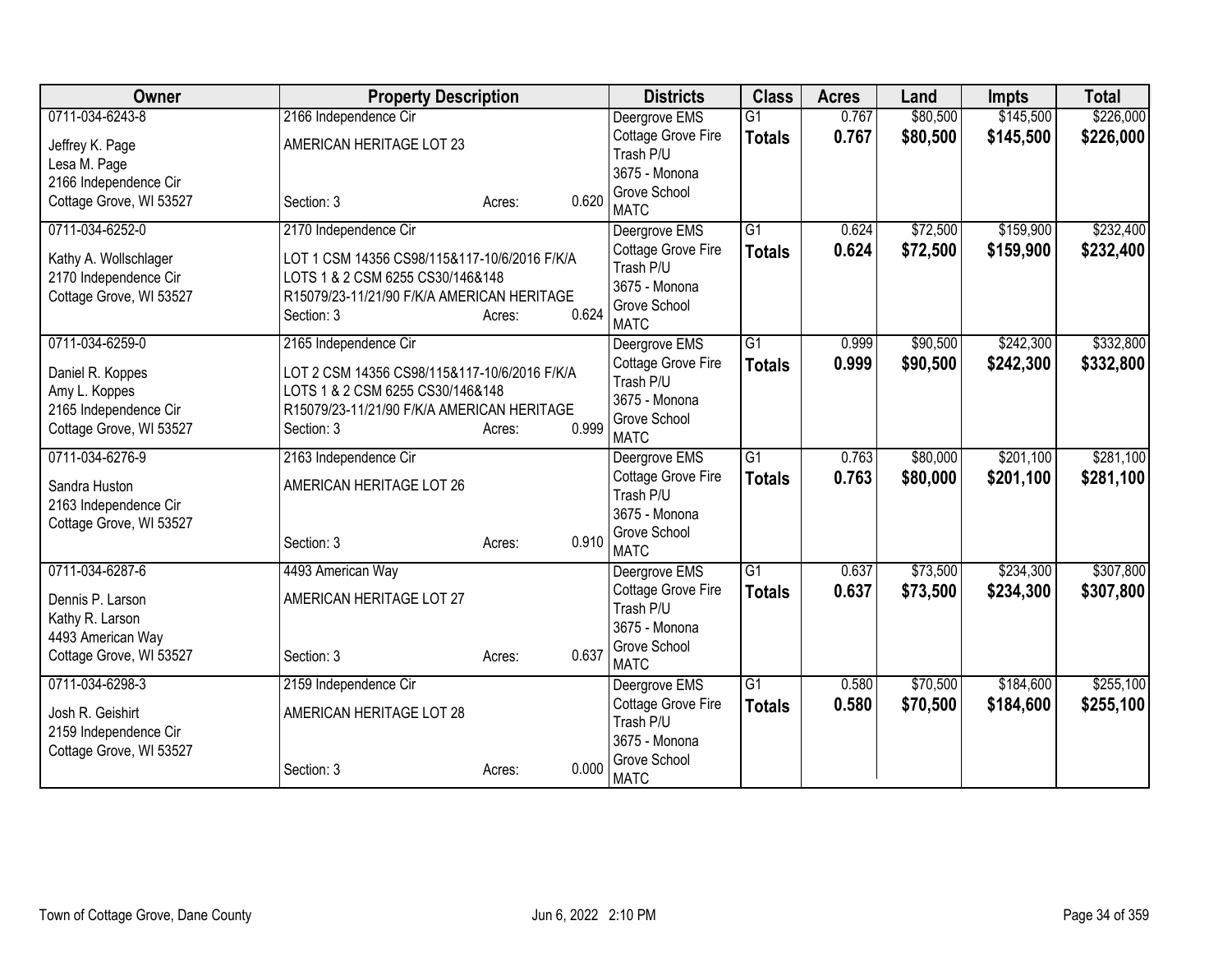| Owner                   | <b>Property Description</b> |                 | <b>Districts</b>                | <b>Class</b>    | <b>Acres</b> | Land     | <b>Impts</b> | <b>Total</b> |
|-------------------------|-----------------------------|-----------------|---------------------------------|-----------------|--------------|----------|--------------|--------------|
| 0711-034-6309-9         | 2145 Native PI              |                 | Deergrove EMS                   | $\overline{G1}$ | 0.608        | \$72,000 | \$168,400    | \$240,400    |
| Mark A. Newkirk         | AMERICAN HERITAGE LOT 29    |                 | Cottage Grove Fire              | <b>Totals</b>   | 0.608        | \$72,000 | \$168,400    | \$240,400    |
| 2145 Native Pl          |                             |                 | Trash P/U                       |                 |              |          |              |              |
| Cottage Grove, WI 53527 |                             |                 | 3675 - Monona                   |                 |              |          |              |              |
|                         | Section: 3                  | 0.530<br>Acres: | Grove School<br><b>MATC</b>     |                 |              |          |              |              |
| 0711-034-6320-4         | 2135 Native PI              |                 | Deergrove EMS                   | $\overline{G1}$ | 0.621        | \$72,500 | \$196,000    | \$268,500    |
| Eric T. Ciula           | AMERICAN HERITAGE LOT 30    |                 | Cottage Grove Fire              | <b>Totals</b>   | 0.621        | \$72,500 | \$196,000    | \$268,500    |
| Joni M. Ciula           |                             |                 | Trash P/U                       |                 |              |          |              |              |
| 2135 Native PI          |                             |                 | 3675 - Monona                   |                 |              |          |              |              |
| Cottage Grove, WI 53527 | Section: 3                  | 0.710<br>Acres: | Grove School                    |                 |              |          |              |              |
|                         |                             |                 | <b>MATC</b>                     |                 |              |          |              |              |
| 0711-034-6331-1         | 2131 Native PI              |                 | Deergrove EMS                   | $\overline{G1}$ | 0.819        | \$82,500 | \$203,900    | \$286,400    |
| Michael A. Klaus        | AMERICAN HERITAGE LOT 31    |                 | Cottage Grove Fire<br>Trash P/U | <b>Totals</b>   | 0.819        | \$82,500 | \$203,900    | \$286,400    |
| Michele Davanis Klaus   |                             |                 | 3675 - Monona                   |                 |              |          |              |              |
| 2131 Native PI          |                             |                 | Grove School                    |                 |              |          |              |              |
| Cottage Grove, WI 53527 | Section: 3                  | 0.819<br>Acres: | <b>MATC</b>                     |                 |              |          |              |              |
| 0711-034-6342-8         | 2130 Native PI              |                 | Deergrove EMS                   | G1              | 0.701        | \$77,000 | \$238,300    | \$315,300    |
| Gerald V. Waara         | AMERICAN HERITAGE LOT 32    |                 | Cottage Grove Fire              | <b>Totals</b>   | 0.701        | \$77,000 | \$238,300    | \$315,300    |
| Barbara M. Waara        |                             |                 | Trash P/U                       |                 |              |          |              |              |
| 2130 Native Pl          |                             |                 | 3675 - Monona                   |                 |              |          |              |              |
| Cottage Grove, WI 53527 | Section: 3                  | 0.590<br>Acres: | Grove School                    |                 |              |          |              |              |
|                         |                             |                 | <b>MATC</b>                     |                 |              |          |              |              |
| 0711-034-6353-5         | 2134 Native PI              |                 | Deergrove EMS                   | $\overline{G1}$ | 0.768        | \$80,500 | \$326,700    | \$407,200    |
| Alan Skram              | AMERICAN HERITAGE LOT 33    |                 | Cottage Grove Fire<br>Trash P/U | <b>Totals</b>   | 0.768        | \$80,500 | \$326,700    | \$407,200    |
| Joanne Skram            |                             |                 | 3675 - Monona                   |                 |              |          |              |              |
| 2134 Native Pl          |                             |                 | Grove School                    |                 |              |          |              |              |
| Cottage Grove, WI 53527 | Section: 3                  | 0.620<br>Acres: | <b>MATC</b>                     |                 |              |          |              |              |
| 0711-034-6364-2         | 2138 Native PI              |                 | Deergrove EMS                   | $\overline{G1}$ | 0.686        | \$76,000 | \$213,200    | \$289,200    |
| Michele N. Yeater       | AMERICAN HERITAGE LOT 34    |                 | Cottage Grove Fire              | <b>Totals</b>   | 0.686        | \$76,000 | \$213,200    | \$289,200    |
| Andrew K. Yeater        |                             |                 | Trash P/U                       |                 |              |          |              |              |
| 2138 Native Pl          |                             |                 | 3675 - Monona                   |                 |              |          |              |              |
| Cottage Grove, WI 53527 | Section: 3                  | 0.490<br>Acres: | Grove School<br><b>MATC</b>     |                 |              |          |              |              |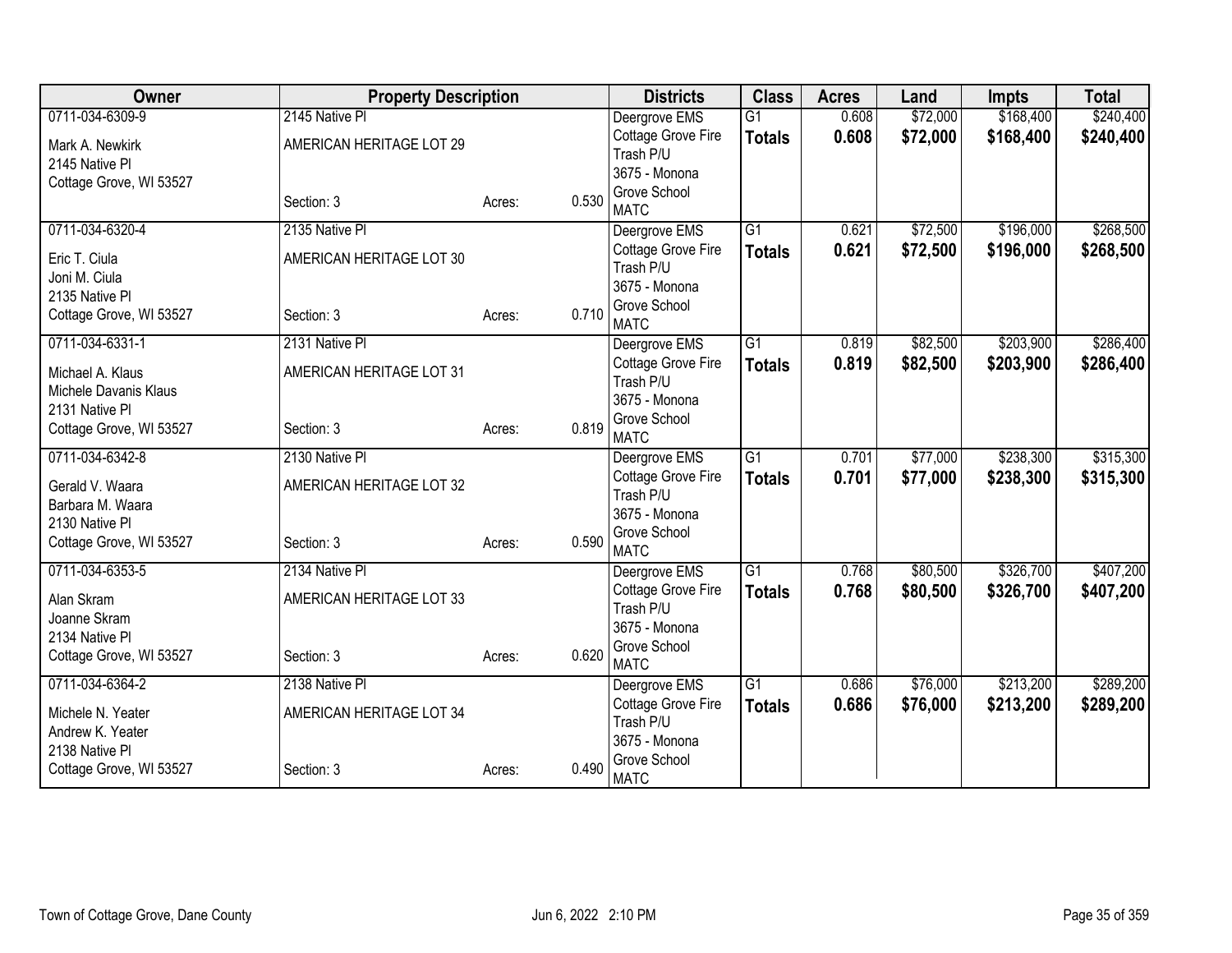| Owner                                      | <b>Property Description</b> |                 | <b>Districts</b>            | <b>Class</b>    | <b>Acres</b> | Land     | <b>Impts</b> | <b>Total</b> |
|--------------------------------------------|-----------------------------|-----------------|-----------------------------|-----------------|--------------|----------|--------------|--------------|
| 0711-034-6375-9                            | 2146 Native PI              |                 | Deergrove EMS               | $\overline{G1}$ | 0.668        | \$75,000 | \$167,500    | \$242,500    |
| Newkirk Rev Living Tr, Harold a &          | AMERICAN HERITAGE LOT 35    |                 | Cottage Grove Fire          | <b>Totals</b>   | 0.668        | \$75,000 | \$167,500    | \$242,500    |
| Jacqueline a                               |                             |                 | Trash P/U                   |                 |              |          |              |              |
| 2146 Native PI                             |                             |                 | 3675 - Monona               |                 |              |          |              |              |
| Cottage Grove, WI 53527                    | Section: 3                  | 0.630<br>Acres: | Grove School<br><b>MATC</b> |                 |              |          |              |              |
| 0711-034-6386-6                            | 4512 American Way           |                 | Deergrove EMS               | $\overline{G1}$ | 0.667        | \$75,000 | \$171,300    | \$246,300    |
| Kevin Burmester                            | AMERICAN HERITAGE LOT 36    |                 | Cottage Grove Fire          | <b>Totals</b>   | 0.667        | \$75,000 | \$171,300    | \$246,300    |
| 4512 American Way                          |                             |                 | Trash P/U                   |                 |              |          |              |              |
| Cottage Grove, WI 53527                    |                             |                 | 3675 - Monona               |                 |              |          |              |              |
|                                            | Section: 3                  | 0.700<br>Acres: | Grove School                |                 |              |          |              |              |
|                                            |                             |                 | <b>MATC</b>                 |                 |              |          |              |              |
| 0711-034-6397-3                            | 4524 American Way           |                 | Deergrove EMS               | $\overline{G1}$ | 0.807        | \$82,000 | \$183,900    | \$265,900    |
| John A. Leja                               | AMERICAN HERITAGE LOT 37    |                 | Cottage Grove Fire          | <b>Totals</b>   | 0.807        | \$82,000 | \$183,900    | \$265,900    |
| Elizabeth K. Leja                          |                             |                 | Trash P/U<br>3675 - Monona  |                 |              |          |              |              |
| 4524 American Way                          |                             |                 | Grove School                |                 |              |          |              |              |
| Cottage Grove, WI 53527                    | Section: 3                  | 0.670<br>Acres: | <b>MATC</b>                 |                 |              |          |              |              |
| 0711-034-6408-9                            | 2147 Liberty Dr             |                 | Deergrove EMS               | G1              | 0.750        | \$79,500 | \$216,400    | \$295,900    |
| Daniel T. Cook                             | AMERICAN HERITAGE LOT 38    |                 | Cottage Grove Fire          | <b>Totals</b>   | 0.750        | \$79,500 | \$216,400    | \$295,900    |
| Elizabeth M. Korolewicz                    |                             |                 | Trash P/U                   |                 |              |          |              |              |
| 2147 Liberty Dr                            |                             |                 | 3675 - Monona               |                 |              |          |              |              |
| Cottage Grove, WI 53527                    | Section: 3                  | 0.750<br>Acres: | Grove School                |                 |              |          |              |              |
|                                            |                             |                 | <b>MATC</b>                 |                 |              |          |              |              |
| 0711-034-6419-6                            | 2141 Liberty Dr             |                 | Deergrove EMS               | $\overline{G1}$ | 0.722        | \$78,000 | \$234,400    | \$312,400    |
| Jeffery J. Williams                        | AMERICAN HERITAGE LOT 39    |                 | Cottage Grove Fire          | <b>Totals</b>   | 0.722        | \$78,000 | \$234,400    | \$312,400    |
| Cynthia J. Williams                        |                             |                 | Trash P/U<br>3675 - Monona  |                 |              |          |              |              |
| 2141 Liberty Dr                            |                             |                 | Grove School                |                 |              |          |              |              |
| Cottage Grove, WI 53527                    | Section: 3                  | 0.722<br>Acres: | <b>MATC</b>                 |                 |              |          |              |              |
| 0711-034-6430-1                            | 2133 Liberty Dr             |                 | Deergrove EMS               | $\overline{G1}$ | 0.659        | \$74,500 | \$277,600    | \$352,100    |
|                                            |                             |                 | Cottage Grove Fire          | <b>Totals</b>   | 0.659        | \$74,500 | \$277,600    | \$352,100    |
| Deborah F. Ersland                         | AMERICAN HERITAGE LOT 40    |                 | Trash P/U                   |                 |              |          |              |              |
| 2133 Liberty Dr<br>Cottage Grove, WI 53527 |                             |                 | 3675 - Monona               |                 |              |          |              |              |
|                                            | Section: 3                  | 0.659<br>Acres: | Grove School                |                 |              |          |              |              |
|                                            |                             |                 | <b>MATC</b>                 |                 |              |          |              |              |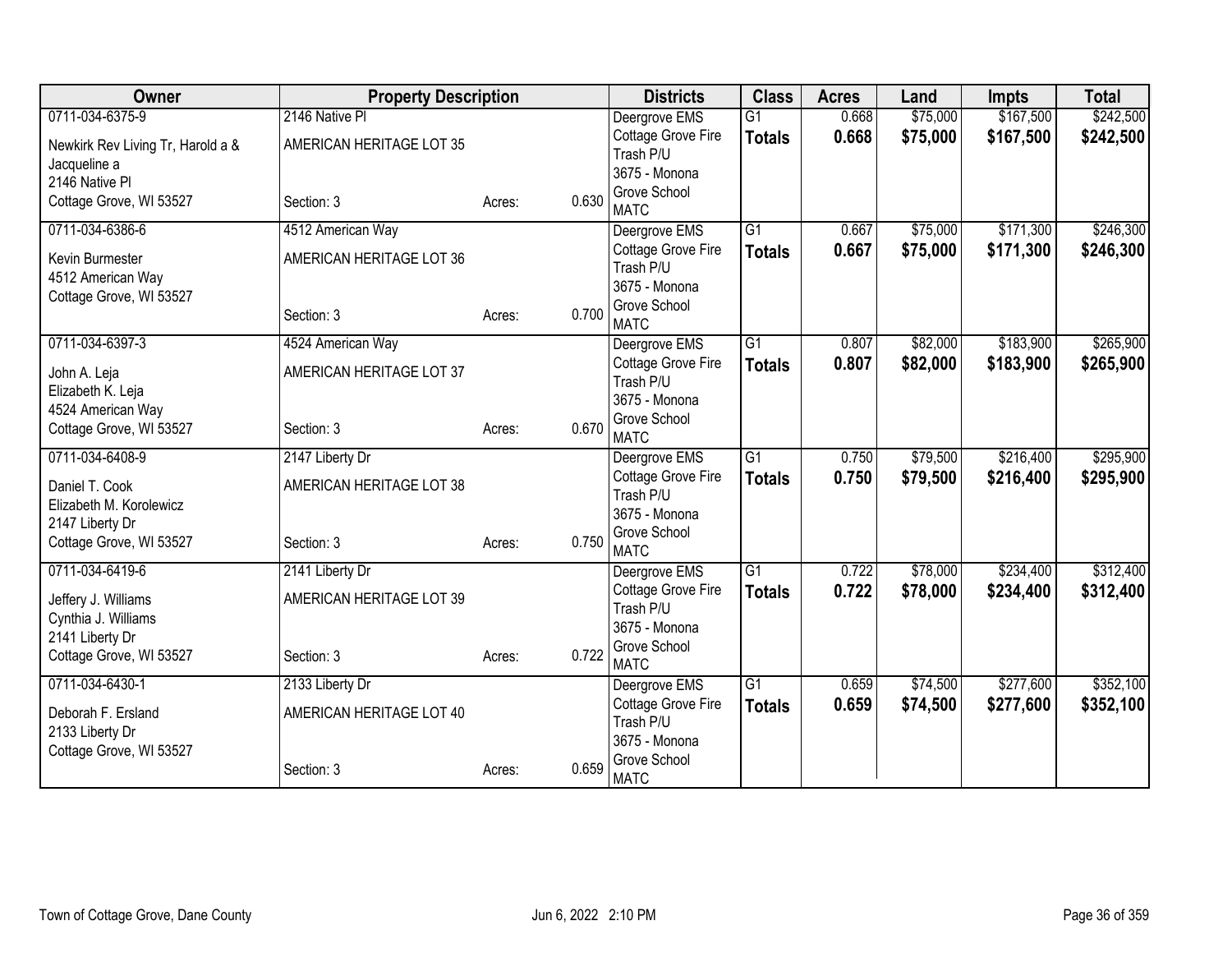| Owner                                                                                  | <b>Property Description</b>                                                                                                                                 |                 | <b>Districts</b>                                                             | <b>Class</b>        | <b>Acres</b>   | Land                 | <b>Impts</b>           | <b>Total</b>         |
|----------------------------------------------------------------------------------------|-------------------------------------------------------------------------------------------------------------------------------------------------------------|-----------------|------------------------------------------------------------------------------|---------------------|----------------|----------------------|------------------------|----------------------|
| 0711-034-6441-8                                                                        | 2123 Liberty Dr                                                                                                                                             |                 | Deergrove EMS                                                                | $\overline{G1}$     | 0.644          | \$73,500             | \$308,500              | \$382,000            |
| Randolph P. Reed<br>Lori L. Reed                                                       | AMERICAN HERITAGE LOT 41                                                                                                                                    |                 | Cottage Grove Fire<br>Trash P/U                                              | <b>Totals</b>       | 0.644          | \$73,500             | \$308,500              | \$382,000            |
| 2123 Liberty Dr                                                                        |                                                                                                                                                             |                 | 3675 - Monona                                                                |                     |                |                      |                        |                      |
| Cottage Grove, WI 53527                                                                | Section: 3                                                                                                                                                  | 0.650<br>Acres: | Grove School<br><b>MATC</b>                                                  |                     |                |                      |                        |                      |
| 0711-034-6452-5                                                                        | 4513 Baxter Rd                                                                                                                                              |                 | Deergrove EMS                                                                | $\overline{G1}$     | 0.850          | \$84,000             | \$174,900              | \$258,900            |
| Alexis Padilla-Rodriguez<br>4513 Baxter Rd                                             | AMERICAN HERITAGE LOT 42                                                                                                                                    |                 | Cottage Grove Fire<br>Trash P/U                                              | <b>Totals</b>       | 0.850          | \$84,000             | \$174,900              | \$258,900            |
| Cottage Grove, WI 53527                                                                | Section: 3                                                                                                                                                  | 0.790<br>Acres: | 3675 - Monona<br>Grove School<br><b>MATC</b>                                 |                     |                |                      |                        |                      |
| 0711-034-6460-0                                                                        | 4503 Baxter Rd                                                                                                                                              |                 | Deergrove EMS                                                                | G1                  | 1.314          | \$100,000            | \$298,000              | \$398,000            |
| Peckham Rev Tr, Donald A & Leslie A<br>4503 Baxter Rd<br>Cottage Grove, WI 53527       | LOT 1 CSM 12013 CS74/49&51-12/13/2006 F/K/A<br>AMERICAN HERITAGE LOT 43 & OL 2 AMERICAN<br>HERITAGE DESCR AS SEC 3-7-11 PRT OF SE1/4<br>Section: 3          | 1.314<br>Acres: | Cottage Grove Fire<br>Trash P/U<br>3675 - Monona<br>Grove School             | <b>Totals</b>       | 1.314          | \$100,000            | \$298,000              | \$398,000            |
|                                                                                        |                                                                                                                                                             |                 | <b>MATC</b>                                                                  |                     |                |                      |                        |                      |
| 0711-034-6483-8<br>Walter J. Olson<br>Albert J. Fuchs                                  | <b>Native PI</b><br>AMERICAN HERITAGE OUTLOT 3 DRG ESMT                                                                                                     |                 | Deergrove EMS<br>Cottage Grove Fire<br>3675 - Monona                         | G1<br><b>Totals</b> | 0.093<br>0.093 | \$17,000<br>\$17,000 | $\overline{60}$<br>\$0 | \$17,000<br>\$17,000 |
| 217 N Main St                                                                          |                                                                                                                                                             |                 | Grove School                                                                 |                     |                |                      |                        |                      |
| Deerfield, WI 53531                                                                    | Section: 3                                                                                                                                                  | 0.093<br>Acres: | <b>MATC</b>                                                                  |                     |                |                      |                        |                      |
| 0711-034-6501-5                                                                        | 4539 American Way                                                                                                                                           |                 | Deergrove EMS                                                                | $\overline{X4}$     | 4.731          | \$0                  | $\overline{50}$        | $\overline{50}$      |
| Cottage Grove, Town of<br>4058 County Highway N<br>Cottage Grove, WI 53527             | AMERICAN HERITAGE OUTLOT 1 PUBLIC PARK &<br><b>GREENWAY</b><br>Section: 3                                                                                   | 0.000<br>Acres: | Cottage Grove Fire<br>3675 - Monona<br>Grove School<br><b>MATC</b>           | <b>Totals</b>       | 4.731          | \$0                  | \$0                    | \$0                  |
| 0711-034-8330-8                                                                        | 4559 Baxter Rd                                                                                                                                              |                 | Deergrove EMS                                                                | $\overline{G1}$     | 4.143          | \$123,500            | \$244,000              | \$367,500            |
| Robin Shepard<br>Kristi Shepard<br>4559 Baxter Rd<br>Cottage Grove, WI 53527           | LOT 4 CSM 2873 CS11/235&236 DESCR AS LOT 1<br>CSM 753 CS3/299 & ADJ LANDS IN SEC 2-7-11 PRT<br>SW1/4 & SEC 3-7-11 PRT SE1/4 CO M SEC 3 NE COR<br>Section: 3 | 4.143<br>Acres: | Cottage Grove Fire<br>Trash P/U<br>1309 - Deerfield<br>School<br><b>MATC</b> | <b>Totals</b>       | 4.143          | \$123,500            | \$244,000              | \$367,500            |
| 0711-034-8400-3                                                                        | 4567 Baxter Rd                                                                                                                                              |                 | Deergrove EMS                                                                | $\overline{G1}$     | 3.120          | \$117,000            | \$230,000              | \$347,000            |
| Michael F. Steen<br>Laura S. Redman-Steen<br>4567 Baxter Rd<br>Cottage Grove, WI 53527 | LOT 3 CSM 2873 CS11/235&236 DESCR AS LOT 1<br>CSM 627 CS3/141 & ADJ LANDS IN SEC 2-7-11 PRT<br>SW1/4 & SEC 3-7-11 PRT SE1/4 3.12 ACRES<br>Section: 3        | 3.120<br>Acres: | Cottage Grove Fire<br>Trash P/U<br>1309 - Deerfield<br>School<br><b>MATC</b> | <b>Totals</b>       | 3.120          | \$117,000            | \$230,000              | \$347,000            |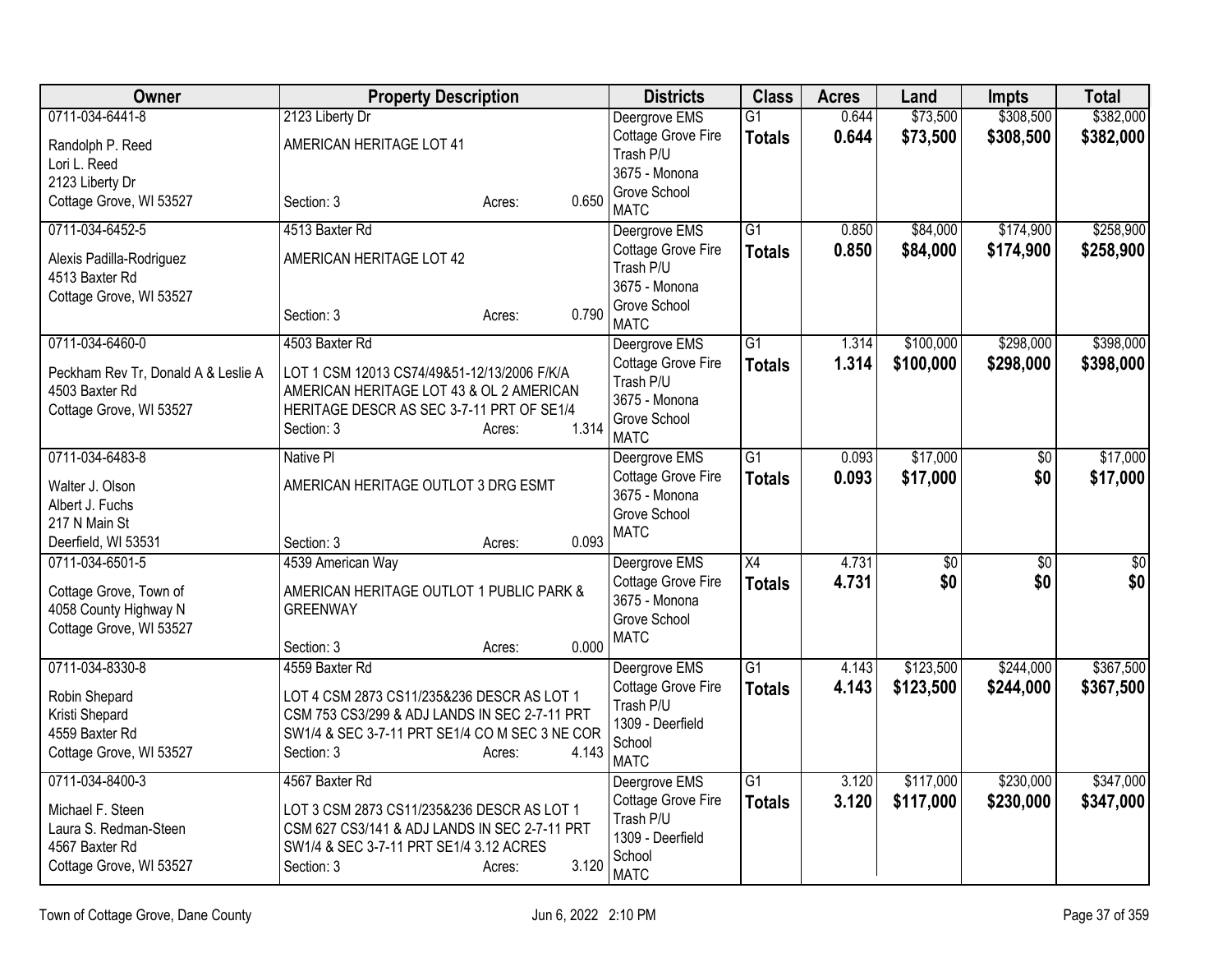| Owner                            | <b>Property Description</b>                                                              | <b>Districts</b>                       | <b>Class</b>    | <b>Acres</b> | Land      | <b>Impts</b> | <b>Total</b> |
|----------------------------------|------------------------------------------------------------------------------------------|----------------------------------------|-----------------|--------------|-----------|--------------|--------------|
| 0711-034-8410-1                  | 4573 Baxter Rd                                                                           | Deergrove EMS                          | $\overline{G1}$ | 2.933        | \$116,000 | \$233,400    | \$349,400    |
| Mark R. Heine                    | LOT 2 CSM 2873 CS11/235&236 DESCR AS LOT 2                                               | Cottage Grove Fire                     | <b>Totals</b>   | 2.933        | \$116,000 | \$233,400    | \$349,400    |
| Angela L. Gilbert                | CSM 627 CS3/141 & ADJ LANDS IN SEC 2-7-11 PRT                                            | Trash P/U                              |                 |              |           |              |              |
| 4573 Baxter Rd                   | SW1/4 & SEC 3-7-11 PRT SE1/4 2. 933 ACRES                                                | 1309 - Deerfield                       |                 |              |           |              |              |
| Cottage Grove, WI 53527          | 2.933<br>Section: 3<br>Acres:                                                            | School                                 |                 |              |           |              |              |
| 0711-034-8430-7                  | 4579 Baxter Rd                                                                           | <b>MATC</b>                            | $\overline{G1}$ |              | \$114,000 | \$370,600    |              |
|                                  |                                                                                          | Deergrove EMS                          |                 | 2.605        |           |              | \$484,600    |
| Sponem Rev Tr, James & Constance | LOT 1 CSM 2873 CS11/235&236-6/28/78 F/K/A LOT 1                                          | <b>Cottage Grove Fire</b><br>Trash P/U | <b>Totals</b>   | 2.605        | \$114,000 | \$370,600    | \$484,600    |
| 4579 Baxter Rd                   | CSM 752 CS3/298-1/6/72 & F/K/A LOT 1 CSM 753                                             | 1309 - Deerfield                       |                 |              |           |              |              |
| Cottage Grove, WI 53527          | CS3/299-1/6/72 & ALSO INCL & DESCR AS SEC 2-7-11                                         | School                                 |                 |              |           |              |              |
|                                  | Section: 3<br>2.605<br>Acres:                                                            | <b>MATC</b>                            |                 |              |           |              |              |
| 0711-034-8441-4                  | 4587 Baxter Rd                                                                           | Deergrove EMS                          | $\overline{G1}$ | 5.608        | \$132,000 | \$355,500    | \$487,500    |
|                                  |                                                                                          | Cottage Grove Fire                     | <b>Totals</b>   | 5.608        | \$132,000 | \$355,500    | \$487,500    |
| Gary F. Beck                     | SEC 2-7-11 PRT NW1/4SW1/4 & SEC 3-7-11 PRT<br>NE1/4SE1/4 DESCR AS COM AT NE COR SD SEC 3 | Trash P/U                              |                 |              |           |              |              |
| Karen M. Denu<br>4587 Baxter Rd  | TH S17DEG46'53"E 2483.18 FT TO PT ON C/L                                                 | 1309 - Deerfield                       |                 |              |           |              |              |
| Cottage Grove, WI 53527          | 5.608<br>Section: 3<br>Acres:                                                            | School                                 |                 |              |           |              |              |
|                                  |                                                                                          | <b>MATC</b>                            |                 |              |           |              |              |
| 0711-034-8460-1                  | 4593 Baxter Rd                                                                           | Deergrove EMS                          | $\overline{G1}$ | 5.550        | \$132,000 | \$180,900    | \$312,900    |
| Michael Mood                     | SEC 2-7-11 PRT SW1/4 & SEC 3 PRT SE1/4 COM SEC                                           | Cottage Grove Fire                     | <b>Totals</b>   | 5.550        | \$132,000 | \$180,900    | \$312,900    |
| Jennifer S. Mood                 | 3 NE COR TH S17DEG46'53"E 2483.16 FT TO CL                                               | Trash P/U                              |                 |              |           |              |              |
| 4593 Baxter Rd                   | BAXTER RD TH S03DEG05'04"W ALG SD CL 229.59                                              | 1309 - Deerfield                       |                 |              |           |              |              |
| Cottage Grove, WI 53527          | 5.550<br>Section: 3<br>Acres:                                                            | School                                 |                 |              |           |              |              |
|                                  |                                                                                          | <b>MATC</b>                            |                 |              |           |              |              |
| 0711-034-8480-7                  | 4603 Baxter Rd                                                                           | Deergrove EMS                          | $\overline{G1}$ | 5.600        | \$132,000 | \$304,700    | \$436,700    |
| Steven E. Goldsmith              | SEC 2-7-11 PRT SW1/4 & SEC 3-7-11 PRT SE1/4 COM                                          | Cottage Grove Fire<br>Trash P/U        | <b>Totals</b>   | 5.600        | \$132,000 | \$304,700    | \$436,700    |
| Teresa R. Goldsmith              | SEC 3 NE COR TH S17DEG45'53"E 2483.18 FT TO                                              | 1309 - Deerfield                       |                 |              |           |              |              |
| 4603 Baxter Rd                   | POB ON C/L BAXTER RD TH ALG SD C/L                                                       | School                                 |                 |              |           |              |              |
| Cottage Grove, WI 53527          | 5.600<br>Section: 3<br>Acres:                                                            | <b>MATC</b>                            |                 |              |           |              |              |
| 0711-034-8600-1                  | 4596 Kennedy Rd                                                                          | Deergrove EMS                          | $\overline{G1}$ | 3.700        | \$99,000  | \$234,500    | \$333,500    |
| Ross W. Heister                  | LOT 1 CSM 2735 CS11/18&19-2/1/78 DESCR AS SEC                                            | Cottage Grove Fire                     | <b>Totals</b>   | 3.700        | \$99,000  | \$234,500    | \$333,500    |
| Jane F. Meyer                    | 3-7-11 PRT W1/2 E1/4 (3.7 ACRES EXCL R/W)                                                | Trash P/U                              |                 |              |           |              |              |
| 4596 Kennedy Rd                  |                                                                                          | 3675 - Monona                          |                 |              |           |              |              |
| Cottage Grove, WI 53527          | 3.700<br>Section: 3<br>Acres:                                                            | Grove School<br><b>MATC</b>            |                 |              |           |              |              |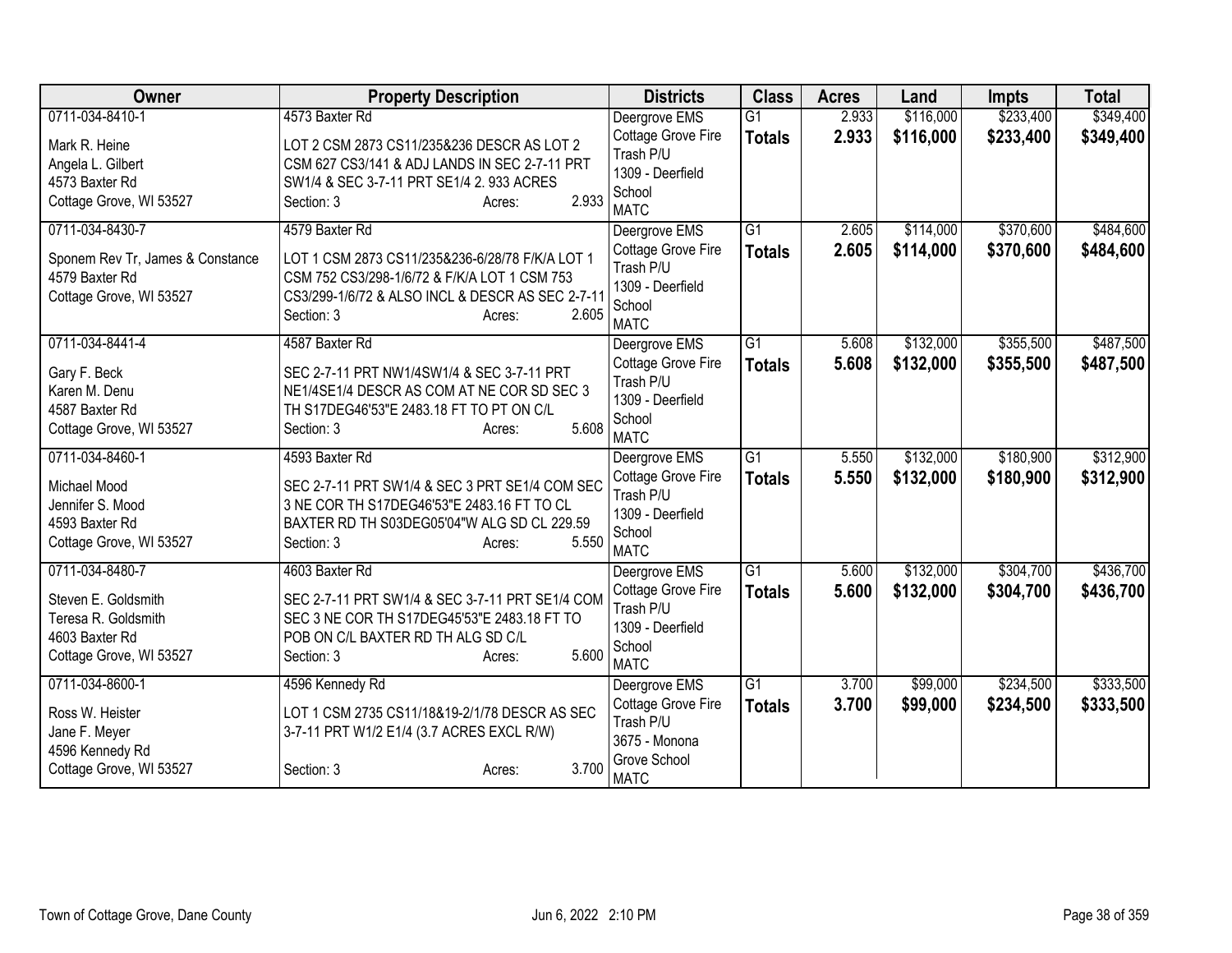| <b>Owner</b>                                                               | <b>Property Description</b>                                                                                                                                                             | <b>Districts</b>                                                   | <b>Class</b>                     | <b>Acres</b>    | Land                 | <b>Impts</b>           | <b>Total</b>           |
|----------------------------------------------------------------------------|-----------------------------------------------------------------------------------------------------------------------------------------------------------------------------------------|--------------------------------------------------------------------|----------------------------------|-----------------|----------------------|------------------------|------------------------|
| 0711-034-8720-6                                                            | 4572 Kennedy Rd                                                                                                                                                                         | Deergrove EMS<br>Cottage Grove Fire                                | $\overline{G1}$<br><b>Totals</b> | 0.600<br>0.600  | \$71,500<br>\$71,500 | \$223,100<br>\$223,100 | \$294,600<br>\$294,600 |
| Wendy A. Jahsmann<br>4572 Kennedy Rd<br>Cottage Grove, WI 53527            | LOT 3 CSM 2081 CS8/272&273-7/6/76 DESCR AS SEC<br>3-7-11 PRT NW1/4SE1/4                                                                                                                 | Trash P/U<br>3675 - Monona                                         |                                  |                 |                      |                        |                        |
|                                                                            | 0.600<br>Section: 3<br>Acres:                                                                                                                                                           | Grove School<br><b>MATC</b>                                        |                                  |                 |                      |                        |                        |
| 0711-034-8730-4                                                            | 4566 Kennedy Rd                                                                                                                                                                         | Deergrove EMS                                                      | $\overline{G1}$                  | 0.800           | \$81,500             | \$180,500              | \$262,000              |
| Robert J. Beaudette<br>Laura Beaudette                                     | LOT 2 CSM 2081 CS8/272&273-7/6/76 DESCR AS SEC<br>3-7-11 PRT NW1/4SE1/4                                                                                                                 | Cottage Grove Fire<br>Trash P/U<br>3675 - Monona                   | <b>Totals</b>                    | 0.800           | \$81,500             | \$180,500              | \$262,000              |
| 4566 Kennedy Rd<br>Cottage Grove, WI 53527                                 | 0.800<br>Section: 3<br>Acres:                                                                                                                                                           | Grove School<br><b>MATC</b>                                        |                                  |                 |                      |                        |                        |
| 0711-034-8740-2                                                            | 4560 Kennedy Rd                                                                                                                                                                         | Deergrove EMS                                                      | G <sub>1</sub>                   | 0.853           | \$84,000             | \$213,000              | \$297,000              |
| Joshua M. Fassl<br>Angela M. Fassl<br>604 W Dean Ave                       | LOT 1 CSM 2081 CS8/272&273 DESCR AS SEC 3-7-11<br>PRT NW1/4SE1/4                                                                                                                        | Cottage Grove Fire<br>Trash P/U<br>3675 - Monona                   | <b>Totals</b>                    | 0.853           | \$84,000             | \$213,000              | \$297,000              |
| Monona, WI 53716                                                           | 0.853<br>Section: 3<br>Acres:                                                                                                                                                           | Grove School<br><b>MATC</b>                                        |                                  |                 |                      |                        |                        |
| 0711-034-9001-0                                                            | 4506 Kennedy Rd                                                                                                                                                                         | Deergrove EMS                                                      | G4                               | 29.840          | \$9,600              | $\overline{50}$        | \$9,600                |
| Kennedy Hills,, LLC                                                        | SEC 3-7-11 SW1/4 SE1/4 EXC CSM 10354                                                                                                                                                    | Cottage Grove Fire                                                 | G <sub>5</sub>                   | 6.000           | \$2,800              | \$0                    | \$2,800                |
| 306 W Quarry St                                                            |                                                                                                                                                                                         | 3675 - Monona<br>Grove School                                      | G7                               | 2.000<br>37.840 | \$24,000<br>\$36,400 | \$1,900<br>\$1,900     | \$25,900               |
| Deerfield, WI 53531                                                        |                                                                                                                                                                                         | <b>MATC</b>                                                        | <b>Totals</b>                    |                 |                      |                        | \$38,300               |
|                                                                            | 37.840<br>Section: 3<br>Acres:                                                                                                                                                          |                                                                    |                                  |                 |                      |                        |                        |
| 0711-034-9200-0                                                            | 4506 Kennedy Rd                                                                                                                                                                         | Deergrove EMS<br>Cottage Grove Fire                                | G1                               | 0.744<br>0.744  | \$79,000             | \$250,700              | \$329,700              |
| Sean-Patrick Sirinek                                                       | LOT 1 CSM 10354 CS61/62&65-4/4/2002 DESCR AS                                                                                                                                            | Trash P/U                                                          | <b>Totals</b>                    |                 | \$79,000             | \$250,700              | \$329,700              |
| 4506 Kennedy Rd                                                            | SEC 3-7-11 PRT SW1/4SE1/4 & SEC 10-7-11 PRT                                                                                                                                             | 3675 - Monona                                                      |                                  |                 |                      |                        |                        |
| Cottage Grove, WI 53527                                                    | NW1/4NE1/4 (0.744 ACRES EXCL R/W)<br>0.000<br>Section: 3<br>Acres:                                                                                                                      | Grove School                                                       |                                  |                 |                      |                        |                        |
|                                                                            |                                                                                                                                                                                         | <b>MATC</b>                                                        |                                  |                 |                      |                        |                        |
| 0711-034-9250-0                                                            | 4500 Kennedy Rd                                                                                                                                                                         | Deergrove EMS                                                      | $\overline{G1}$                  | 0.744           | \$79,000             | \$349,000              | \$428,000              |
| Robb A. Burke                                                              | LOT 2 CSM 10354 CS61/62-65 4/4/2002 DESCR AS                                                                                                                                            | Cottage Grove Fire<br>Trash P/U                                    | <b>Totals</b>                    | 0.744           | \$79,000             | \$349,000              | \$428,000              |
| Sherri L. Burke                                                            | SEC 3-7-11 PRT SW1/4SE1/4 & SEC 10-7-11 PRT                                                                                                                                             | 3675 - Monona                                                      |                                  |                 |                      |                        |                        |
| 4500 Kennedy Rd                                                            | NW1/4NE1/4 (0.744 ACRES EXCL R/W)                                                                                                                                                       | Grove School                                                       |                                  |                 |                      |                        |                        |
| Cottage Grove, WI 53527                                                    | 0.000<br>Section: 3<br>Acres:                                                                                                                                                           | <b>MATC</b>                                                        |                                  |                 |                      |                        |                        |
| 0711-041-8000-8                                                            | Gaston Rd                                                                                                                                                                               | Deergrove EMS                                                      | X4                               | 0.000           | \$0                  | $\overline{50}$        | \$0                    |
| Cottage Grove, Town of<br>4058 County Highway N<br>Cottage Grove, WI 53527 | SEC 4-7-11 PRT NE1/4NE1/4 BEG SEC NE COR TH S<br>1117.83 FT TO SE COR SD 1/41/4 TH S88-01-10W ALG<br>S LN 62.82 FT TH N2-40-40E 432.04 FT TH N6-28-00E<br>0.000<br>Section: 4<br>Acres: | Cottage Grove Fire<br>3675 - Monona<br>Grove School<br><b>MATC</b> | <b>Totals</b>                    | 0.000           | \$0                  | \$0                    | \$0                    |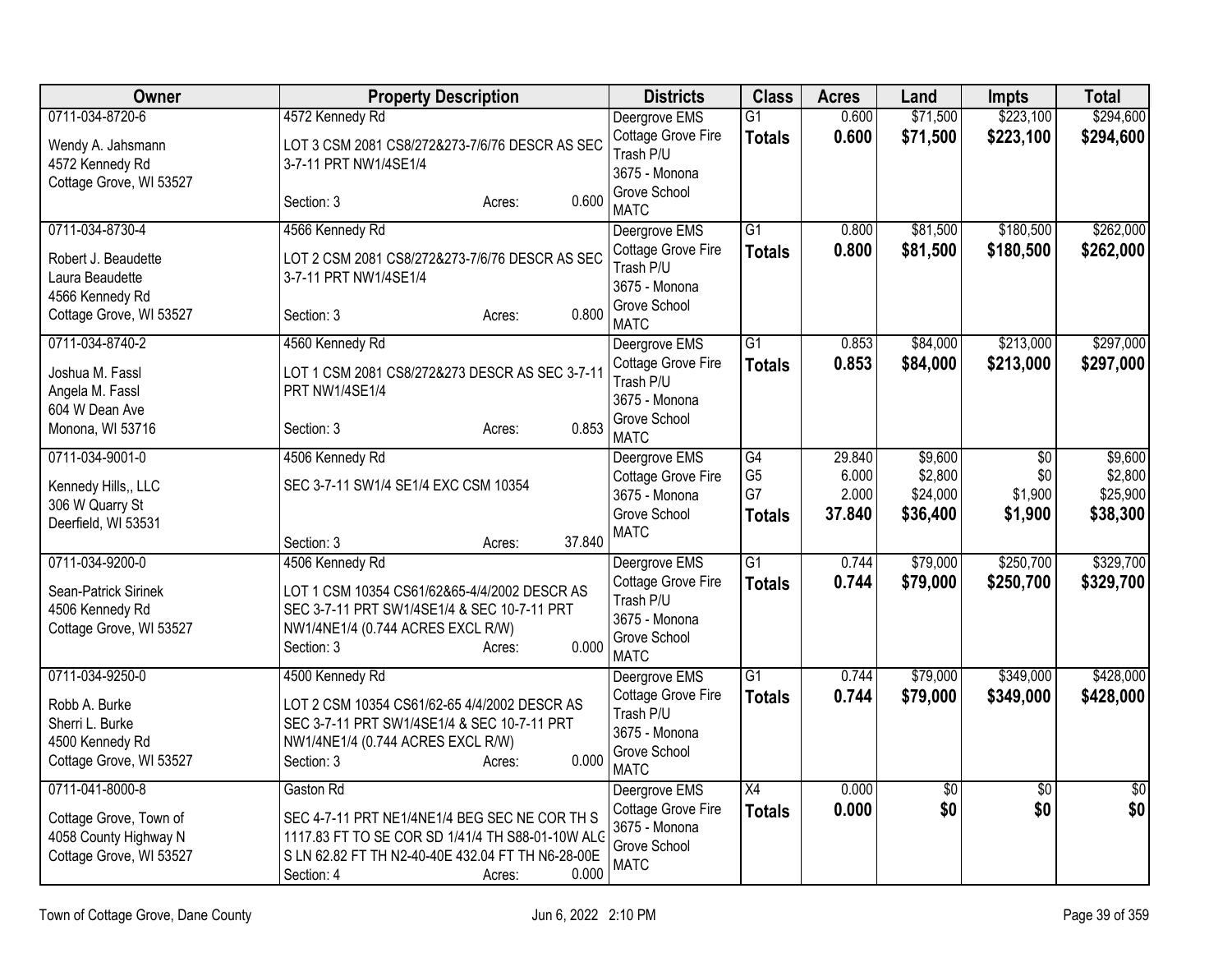| Owner                            | <b>Property Description</b>                      | <b>Districts</b>                    | <b>Class</b>    | <b>Acres</b> | Land      | <b>Impts</b>    | <b>Total</b> |
|----------------------------------|--------------------------------------------------|-------------------------------------|-----------------|--------------|-----------|-----------------|--------------|
| 0711-041-8012-0                  | Gaston Rd                                        | Deergrove EMS                       | G4              | 19.430       | \$5,900   | $\overline{50}$ | \$5,900      |
| David J. Hoekstra                | SEC 4-7-11 FR NE1/4 NE1/4 COM NE COR TH S        | Cottage Grove Fire                  | <b>Totals</b>   | 19.430       | \$5,900   | \$0             | \$5,900      |
| Elizabeth A. Fredenberg          | 1113.4 FT TO SE COR TH W 418.5 FT TH             | 3675 - Monona                       |                 |              |           |                 |              |
| 1077 Virdon Dr                   | N38DEG05'W 1350 FT TO C/L HWY TH ALG C/L HWY     | Grove School                        |                 |              |           |                 |              |
| Sun Prairie, WI 53590            | 0.000<br>Section: 4<br>Acres:                    | <b>MATC</b>                         |                 |              |           |                 |              |
| 0711-041-8120-0                  | 2445 Gaston Rd                                   | Deergrove EMS                       | G1              | 1.690        | \$104,500 | \$387,300       | \$491,800    |
| Anthony Ahrens                   | LOT 1 CSM 14238 CS96/293&295-5/11/2016 F/K/A LOT | Cottage Grove Fire                  | <b>Totals</b>   | 1.690        | \$104,500 | \$387,300       | \$491,800    |
| Vanessa Ahrens                   | 1 CSM 7173 CS36/208&209-7/23/93 & ALSO INCL &    | Trash P/U                           |                 |              |           |                 |              |
| 2445 Gaston Rd                   | DESCR AS SEC 4-7-11 PRT NE1/4NE1/4 (1.690        | 3675 - Monona                       |                 |              |           |                 |              |
| Cottage Grove, WI 53527          | 1.690<br>Section: 4<br>Acres:                    | Grove School                        |                 |              |           |                 |              |
|                                  |                                                  | <b>MATC</b>                         |                 |              |           |                 |              |
| 0711-041-8505-0                  | Gaston Rd                                        | Deergrove EMS                       | $\overline{G5}$ | 0.394        | \$300     | $\overline{30}$ | \$300        |
| Dean Kalmerton                   | LOT 1 CSM 12396 CS77/126&128-2/21/2008 F/K/A LOT | Cottage Grove Fire<br>3675 - Monona | <b>Totals</b>   | 0.394        | \$300     | \$0             | \$300        |
| Lisa M. Kalmerton                | 1 CSM 5517 CS25/133&135 R11287/23-4/13/88 & ALSC | Grove School                        |                 |              |           |                 |              |
| 4920 Kramer Ct                   | INCL & DESCR AS SEC 4-7-11 PRT NW1/4NE1/4 &      | <b>MATC</b>                         |                 |              |           |                 |              |
| Cottage Grove, WI 53527          | 0.394<br>Section: 4<br>Acres:                    |                                     |                 |              |           |                 |              |
| 0711-041-8510-1                  | 2454 Gaston Rd                                   | Deergrove EMS                       | $\overline{G1}$ | 0.900        | \$86,000  | \$333,300       | \$419,300    |
| Thomas H. Olson                  | R870/550 LOT 1 CSM 741 CS3/285 DESCR AS SEC      | Cottage Grove Fire                  | <b>Totals</b>   | 0.900        | \$86,000  | \$333,300       | \$419,300    |
| Virginia J. Olson                | 4-7-11 PRT FR NW 1/4 NE1/4 NW OF HWY EXC COM     | Trash P/U                           |                 |              |           |                 |              |
| 2454 Gaston Rd                   | NW COR TH S 1129.2 FT TO CL HWY TH NELY ALG      | 3675 - Monona                       |                 |              |           |                 |              |
| Cottage Grove, WI 53527          | 0.900<br>Section: 4<br>Acres:                    | Grove School                        |                 |              |           |                 |              |
|                                  |                                                  | <b>MATC</b>                         |                 |              |           |                 |              |
| 0711-041-9252-2                  | County Rd N                                      | Deergrove EMS                       | $\overline{G1}$ | 0.057        | \$10,500  | $\overline{50}$ | \$10,500     |
| Counihan Rev Living Tr, Graham J | SEC 4-7-11 PRT SW1/4NE1/4 DESCR AS BEG AT NW     | Cottage Grove Fire<br>3675 - Monona | <b>Totals</b>   | 0.057        | \$10,500  | \$0             | \$10,500     |
| N333 County Highway J            | COR CSM 6893 AKA CTR COR 1/4 SEC 4 TH            | Grove School                        |                 |              |           |                 |              |
| Poynette, WI 53955               | S88DEG41'09"E ALG N LN SD CSM 6893 493.51 FT TH  | <b>MATC</b>                         |                 |              |           |                 |              |
|                                  | Section: 4<br>0.057<br>Acres:                    |                                     |                 |              |           |                 |              |
| 0711-042-0251-0                  | 2579 King Dr                                     | Deergrove EMS                       | $\overline{G1}$ | 0.705        | \$77,000  | \$160,800       | \$237,800    |
| Russell A. Speigle               | <b>GASTON HILLS LOT 1</b>                        | Cottage Grove Fire                  | <b>Totals</b>   | 0.705        | \$77,000  | \$160,800       | \$237,800    |
| Anne G. Speigle                  |                                                  | Trash P/U                           |                 |              |           |                 |              |
| W6401 Hall Rd                    |                                                  | 3675 - Monona                       |                 |              |           |                 |              |
| Poynette, WI 53955               | 0.705<br>Section: 4<br>Acres:                    | Grove School<br><b>MATC</b>         |                 |              |           |                 |              |
| 0711-042-0262-7                  | 2585 King Dr                                     | Deergrove EMS                       | G1              | 0.703        | \$77,000  | \$242,000       | \$319,000    |
|                                  |                                                  | Cottage Grove Fire                  | <b>Totals</b>   | 0.703        | \$77,000  | \$242,000       | \$319,000    |
| Huber & Rudy Rev Tr, John L Jr & | <b>GASTON HILLS LOT 2</b>                        | Trash P/U                           |                 |              |           |                 |              |
| Stacie L                         |                                                  | 3675 - Monona                       |                 |              |           |                 |              |
| 2585 King Dr                     |                                                  | Grove School                        |                 |              |           |                 |              |
| Cottage Grove, WI 53527          | 0.700<br>Section: 4<br>Acres:                    | <b>MATC</b>                         |                 |              |           |                 |              |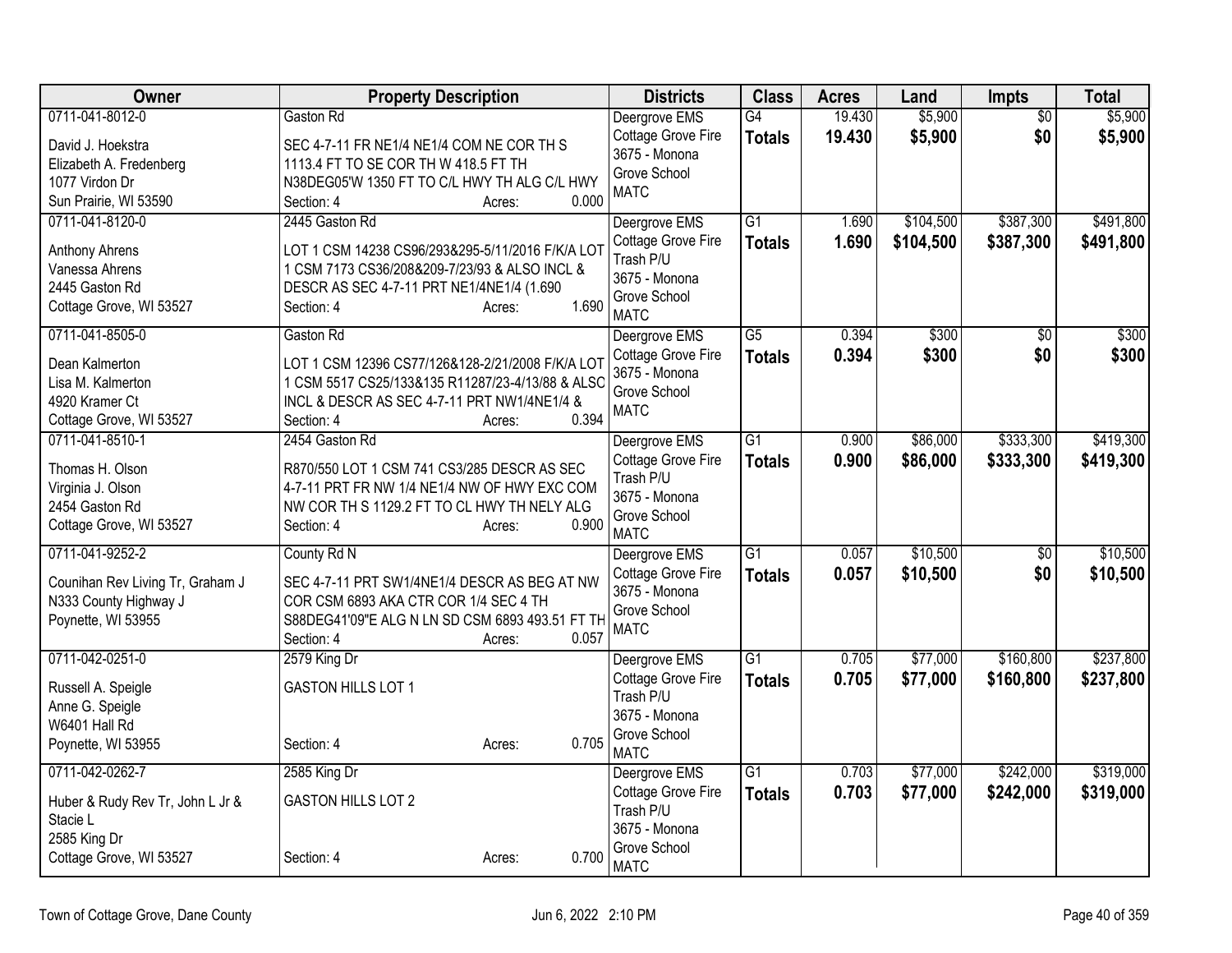| <b>Owner</b>                               | <b>Property Description</b> |        |       | <b>Districts</b>              | <b>Class</b>    | <b>Acres</b> | Land     | <b>Impts</b>   | <b>Total</b> |
|--------------------------------------------|-----------------------------|--------|-------|-------------------------------|-----------------|--------------|----------|----------------|--------------|
| 0711-042-0273-4                            | 2591 King Dr                |        |       | Deergrove EMS                 | $\overline{G1}$ | 0.706        | \$77,000 | \$193,200      | \$270,200    |
| Natalie M. Pitroski                        | <b>GASTON HILLS LOT 3</b>   |        |       | Cottage Grove Fire            | <b>Totals</b>   | 0.706        | \$77,000 | \$193,200      | \$270,200    |
| 2591 King Dr                               |                             |        |       | Trash P/U                     |                 |              |          |                |              |
| Cottage Grove, WI 53527                    |                             |        |       | 3675 - Monona<br>Grove School |                 |              |          |                |              |
|                                            | Section: 4                  | Acres: | 0.700 | <b>MATC</b>                   |                 |              |          |                |              |
| 0711-042-0284-1                            | 2595 King Dr                |        |       | Deergrove EMS                 | $\overline{G1}$ | 0.699        | \$76,500 | \$230,200      | \$306,700    |
| Richard R. Pirkl                           | <b>GASTON HILLS LOT 4</b>   |        |       | Cottage Grove Fire            | <b>Totals</b>   | 0.699        | \$76,500 | \$230,200      | \$306,700    |
| Marian L. Pirkl                            |                             |        |       | Trash P/U                     |                 |              |          |                |              |
| 2595 King Dr                               |                             |        |       | 3675 - Monona                 |                 |              |          |                |              |
| Cottage Grove, WI 53527                    | Section: 4                  | Acres: | 0.690 | Grove School<br><b>MATC</b>   |                 |              |          |                |              |
| 0711-042-0295-8                            | 2622 Simpson Dr             |        |       | Deergrove EMS                 | $\overline{G1}$ | 0.704        | \$77,000 | \$409,500      | \$486,500    |
|                                            | <b>GASTON HILLS LOT 5</b>   |        |       | Cottage Grove Fire            | <b>Totals</b>   | 0.704        | \$77,000 | \$409,500      | \$486,500    |
| Gary R. Garczynski<br>Donna M. Garczynski  |                             |        |       | 3675 - Monona                 |                 |              |          |                |              |
| 2622 Simpson Dr                            |                             |        |       | Grove School                  |                 |              |          |                |              |
| Cottage Grove, WI 53527                    | Section: 4                  | Acres: | 0.720 | <b>MATC</b>                   |                 |              |          |                |              |
| 0711-042-0306-4                            | Simpson Dr                  |        |       | Deergrove EMS                 | $\overline{G1}$ | 0.474        | \$19,500 | $\frac{1}{20}$ | \$19,500     |
|                                            |                             |        |       | Cottage Grove Fire            | <b>Totals</b>   | 0.474        | \$19,500 | \$0            | \$19,500     |
| Gary R. Garczynski                         | GASTON HILLS LOT 6          |        |       | 3675 - Monona                 |                 |              |          |                |              |
| Donna M. Garczynski                        |                             |        |       | Grove School                  |                 |              |          |                |              |
| 2622 Simpson Dr<br>Cottage Grove, WI 53527 | Section: 4                  |        | 0.470 | <b>MATC</b>                   |                 |              |          |                |              |
| 0711-042-0317-1                            | 2610 Simpson Dr             | Acres: |       | Deergrove EMS                 | $\overline{G1}$ | 0.716        | \$77,500 | \$150,800      | \$228,300    |
|                                            |                             |        |       | Cottage Grove Fire            |                 | 0.716        | \$77,500 | \$150,800      | \$228,300    |
| Gerald B. Gaudet                           | GASTON HILLS LOT 7          |        |       | Trash P/U                     | <b>Totals</b>   |              |          |                |              |
| 2610 Simpson Dr                            |                             |        |       | 3675 - Monona                 |                 |              |          |                |              |
| Cottage Grove, WI 53527                    |                             |        |       | Grove School                  |                 |              |          |                |              |
|                                            | Section: 4                  | Acres: | 0.710 | <b>MATC</b>                   |                 |              |          |                |              |
| 0711-042-0328-8                            | 2598 Simpson Dr             |        |       | Deergrove EMS                 | $\overline{G1}$ | 0.855        | \$83,500 | \$162,000      | \$245,500    |
| Mindy M. Manke                             | <b>GASTON HILLS LOT 8</b>   |        |       | Cottage Grove Fire            | <b>Totals</b>   | 0.855        | \$83,500 | \$162,000      | \$245,500    |
| Christopher R. Manke                       |                             |        |       | Trash P/U                     |                 |              |          |                |              |
| 2598 Simpson Dr                            |                             |        |       | 3675 - Monona                 |                 |              |          |                |              |
| Cottage Grove, WI 53527                    | Section: 4                  | Acres: | 0.840 | Grove School<br><b>MATC</b>   |                 |              |          |                |              |
| 0711-042-0339-5                            | 2594 Simpson Dr             |        |       | Deergrove EMS                 | G1              | 0.761        | \$80,000 | \$162,000      | \$242,000    |
|                                            |                             |        |       | Cottage Grove Fire            | <b>Totals</b>   | 0.761        | \$80,000 | \$162,000      | \$242,000    |
| Daniel Ohlson<br>Kelli A. Ohlson           | <b>GASTON HILLS LOT 9</b>   |        |       | Trash P/U                     |                 |              |          |                |              |
| 2594 Simpson Dr                            |                             |        |       | 3675 - Monona                 |                 |              |          |                |              |
| Cottage Grove, WI 53527                    | Section: 4                  | Acres: | 0.750 | Grove School<br><b>MATC</b>   |                 |              |          |                |              |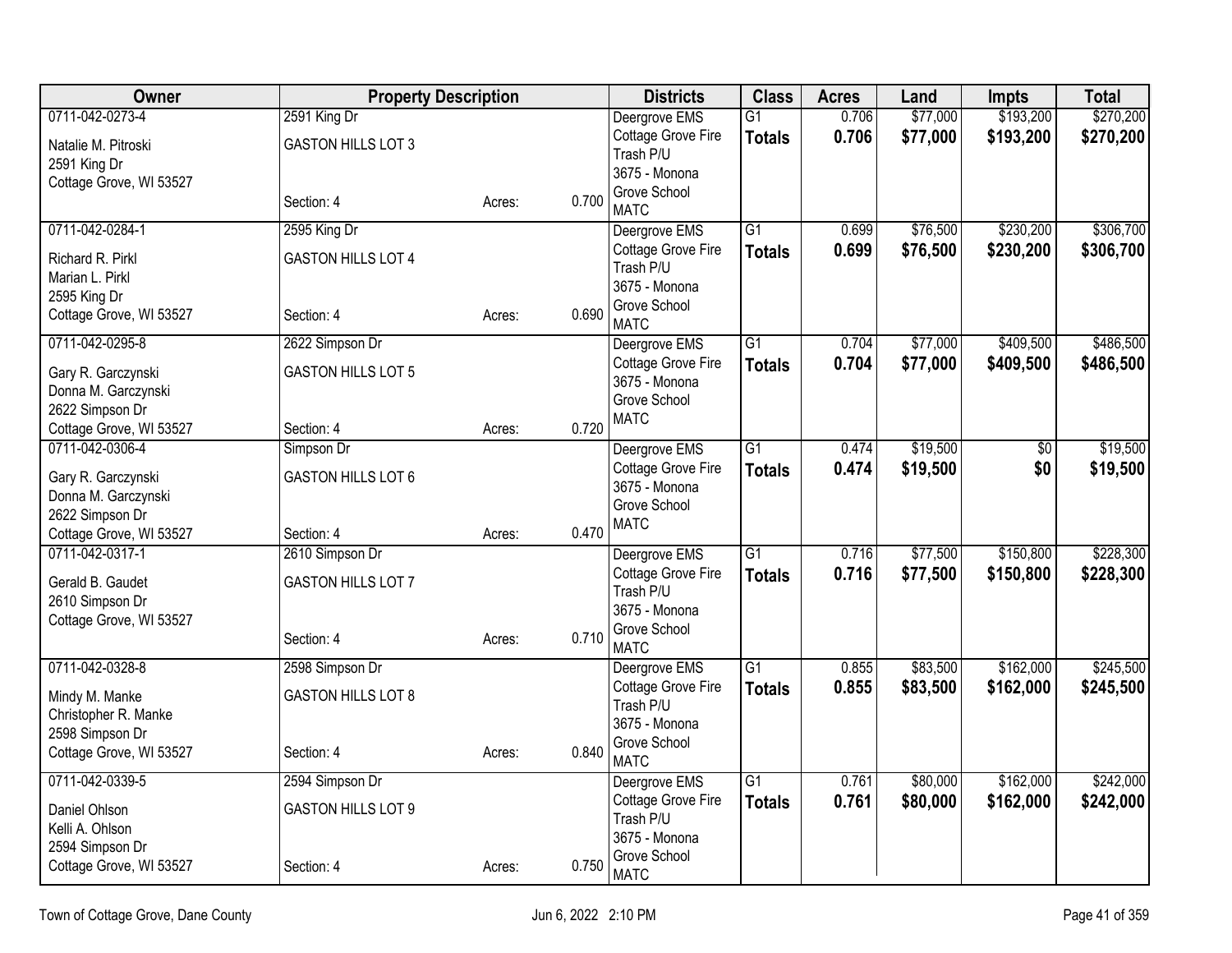| <b>Owner</b>                               | <b>Property Description</b>              |        |       | <b>Districts</b>                                 | <b>Class</b>                     | <b>Acres</b>   | Land                 | <b>Impts</b>           | <b>Total</b>           |
|--------------------------------------------|------------------------------------------|--------|-------|--------------------------------------------------|----------------------------------|----------------|----------------------|------------------------|------------------------|
| 0711-042-0350-0<br>Alexander Ohlson        | Simpson Dr<br><b>GASTON HILLS LOT 10</b> |        |       | Deergrove EMS<br>Cottage Grove Fire              | G1<br><b>Totals</b>              | 0.473<br>0.473 | \$19,000<br>\$19,000 | $\overline{50}$<br>\$0 | \$19,000<br>\$19,000   |
| 2594 Simpson Dr                            |                                          |        |       | 3675 - Monona<br>Grove School                    |                                  |                |                      |                        |                        |
| Cottage Grove, WI 53527                    | Section: 4                               | Acres: | 0.460 | <b>MATC</b>                                      |                                  |                |                      |                        |                        |
| 0711-042-0361-7                            | 2584 Simpson Dr                          |        |       | Deergrove EMS                                    | $\overline{G1}$                  | 0.472          | \$63,500             | \$165,700              | \$229,200              |
| Jacklynn Bah<br>Kalifa Bah                 | GASTON HILLS LOT 11                      |        |       | Cottage Grove Fire<br>Trash P/U<br>3675 - Monona | <b>Totals</b>                    | 0.472          | \$63,500             | \$165,700              | \$229,200              |
| 2584 Simpson Dr<br>Cottage Grove, WI 53527 | Section: 4                               | Acres: | 0.470 | Grove School<br><b>MATC</b>                      |                                  |                |                      |                        |                        |
| 0711-042-0372-4                            | 2578 Simpson Dr                          |        |       | Deergrove EMS                                    | $\overline{G1}$                  | 0.544          | \$68,500             | \$162,900              | \$231,400              |
| Xai Thao<br>2578 Simpson Dr                | <b>GASTON HILLS LOT 12</b>               |        |       | Cottage Grove Fire<br>Trash P/U                  | <b>Totals</b>                    | 0.544          | \$68,500             | \$162,900              | \$231,400              |
| Cottage Grove, WI 53527                    | Section: 4                               | Acres: | 0.540 | 3675 - Monona<br>Grove School                    |                                  |                |                      |                        |                        |
|                                            |                                          |        |       | <b>MATC</b>                                      |                                  |                |                      |                        |                        |
| 0711-042-0383-1                            | 4744 Gaston Cir                          |        |       | Deergrove EMS<br>Cottage Grove Fire              | $\overline{G1}$<br><b>Totals</b> | 0.587<br>0.587 | \$70,500<br>\$70,500 | \$198,000<br>\$198,000 | \$268,500<br>\$268,500 |
| Joseph M. Licari                           | GASTON HILLS LOT 13                      |        |       | Trash P/U                                        |                                  |                |                      |                        |                        |
| Tamara K. Licari<br>4744 Gaston Cir        |                                          |        |       | 3675 - Monona                                    |                                  |                |                      |                        |                        |
| Cottage Grove, WI 53527                    | Section: 4                               | Acres: | 0.590 | Grove School<br><b>MATC</b>                      |                                  |                |                      |                        |                        |
| 0711-042-0394-8                            | 2575 Simpson Dr                          |        |       | Deergrove EMS                                    | $\overline{G1}$                  | 0.837          | \$83,000             | \$246,100              | \$329,100              |
| Amy M. Bliss<br>Bradley G. Bliss           | <b>GASTON HILLS LOT 14</b>               |        |       | Cottage Grove Fire<br>Trash P/U<br>3675 - Monona | <b>Totals</b>                    | 0.837          | \$83,000             | \$246,100              | \$329,100              |
| 2575 Simpson Dr                            |                                          |        |       | Grove School                                     |                                  |                |                      |                        |                        |
| Cottage Grove, WI 53527                    | Section: 4                               | Acres: | 0.810 | <b>MATC</b>                                      |                                  |                |                      |                        |                        |
| 0711-042-0405-4                            | 2581 Simpson Dr                          |        |       | Deergrove EMS                                    | $\overline{G1}$                  | 0.702          | \$77,000             | \$189,500              | \$266,500              |
| Wayne H. Kiehnau<br>Gail J. Kelln          | <b>GASTON HILLS LOT 15</b>               |        |       | Cottage Grove Fire<br>Trash P/U                  | <b>Totals</b>                    | 0.702          | \$77,000             | \$189,500              | \$266,500              |
| 2581 Simpson Dr                            |                                          |        |       | 3675 - Monona                                    |                                  |                |                      |                        |                        |
| Cottage Grove, WI 53527                    | Section: 4                               | Acres: | 0.990 | Grove School<br><b>MATC</b>                      |                                  |                |                      |                        |                        |
| 0711-042-0416-1                            | 2605 Simpson Dr                          |        |       | Deergrove EMS                                    | $\overline{G1}$                  | 0.794          | \$81,500             | \$183,900              | \$265,400              |
| Adam D. Seed<br>2605 Simpson Dr            | <b>GASTON HILLS LOT 16</b>               |        |       | Cottage Grove Fire<br>Trash P/U                  | <b>Totals</b>                    | 0.794          | \$81,500             | \$183,900              | \$265,400              |
| Cottage Grove, WI 53527                    |                                          |        |       | 3675 - Monona<br>Grove School                    |                                  |                |                      |                        |                        |
|                                            | Section: 4                               | Acres: | 0.800 | <b>MATC</b>                                      |                                  |                |                      |                        |                        |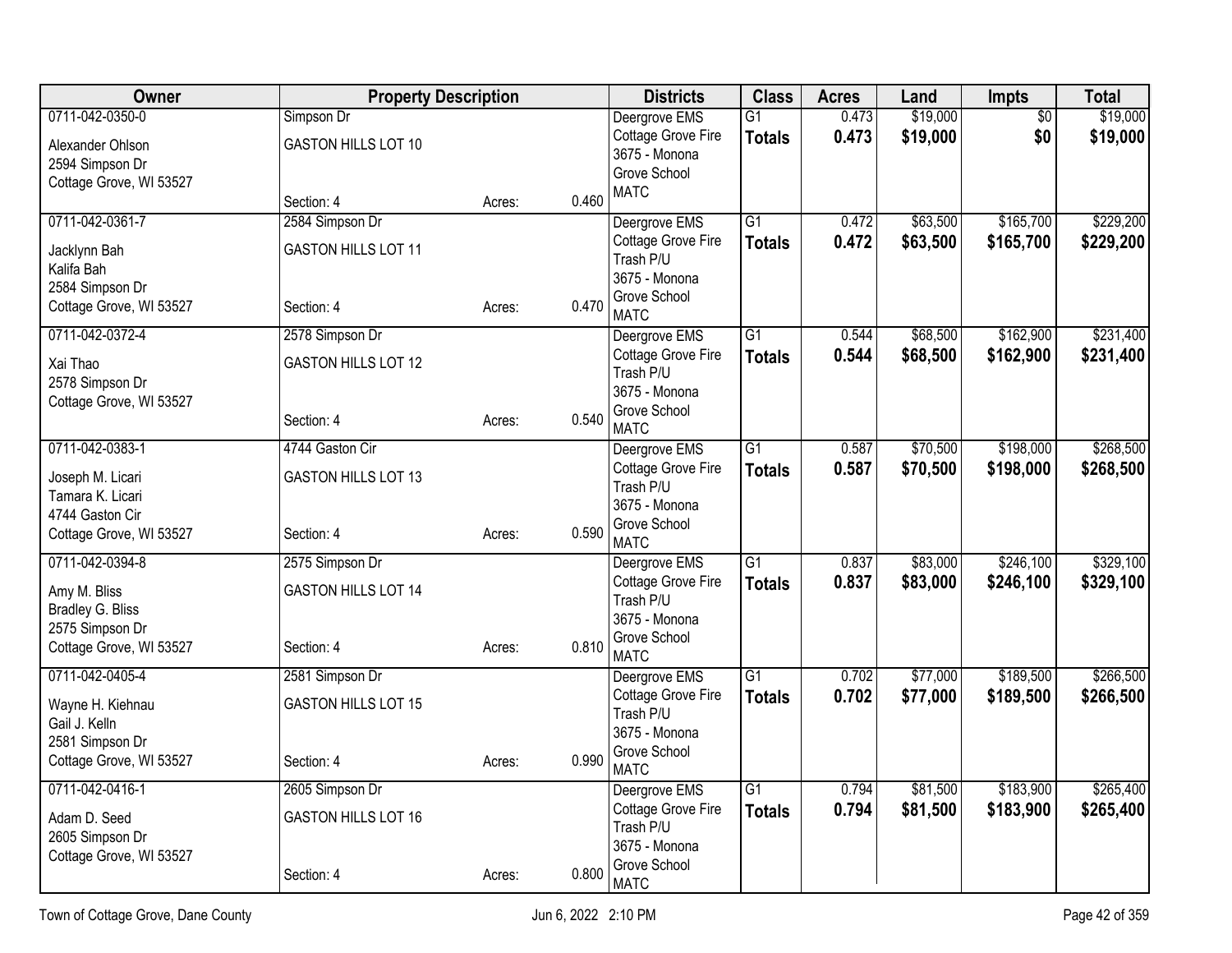| <b>Owner</b>                            | <b>Property Description</b>                   |                 | <b>Districts</b>              | <b>Class</b>    | <b>Acres</b> | Land     | <b>Impts</b>    | <b>Total</b> |
|-----------------------------------------|-----------------------------------------------|-----------------|-------------------------------|-----------------|--------------|----------|-----------------|--------------|
| 0711-042-0427-8                         | 2615 Simpson Dr                               |                 | Deergrove EMS                 | $\overline{G1}$ | 0.838        | \$83,000 | \$139,000       | \$222,000    |
| Leo Webb Jr                             | GASTON HILLS LOT 17 SUBJ TO WELL AGRMT &      |                 | Cottage Grove Fire            | <b>Totals</b>   | 0.838        | \$83,000 | \$139,000       | \$222,000    |
| Marlene D. Lewis                        | ESMT IN R3442/53-3/8/82                       |                 | Trash P/U                     |                 |              |          |                 |              |
| 2615 Simpson Dr                         |                                               |                 | 3675 - Monona<br>Grove School |                 |              |          |                 |              |
| Cottage Grove, WI 53527                 | Section: 4                                    | 0.840<br>Acres: | <b>MATC</b>                   |                 |              |          |                 |              |
| 0711-042-0438-5                         | 2592 King Dr                                  |                 | Deergrove EMS                 | $\overline{G1}$ | 1.092        | \$91,500 | \$245,000       | \$336,500    |
| Sean D. Royston                         | GASTON HILLS LOT 18 SUBJ TO WELL AGRMT &      |                 | Cottage Grove Fire            | <b>Totals</b>   | 1.092        | \$91,500 | \$245,000       | \$336,500    |
| Maura L. Royston                        | ESMT IN R3442/53-3/8/82                       |                 | Trash P/U                     |                 |              |          |                 |              |
| 2592 King Dr                            |                                               |                 | 3675 - Monona                 |                 |              |          |                 |              |
| Cottage Grove, WI 53527                 | Section: 4                                    | 1.070<br>Acres: | Grove School<br><b>MATC</b>   |                 |              |          |                 |              |
| 0711-042-0449-2                         | 2580 King Dr                                  |                 | Deergrove EMS                 | $\overline{G1}$ | 0.791        | \$81,000 | \$149,000       | \$230,000    |
| Jeffrey P. Michels                      | GASTON HILLS LOT 19                           |                 | Cottage Grove Fire            | <b>Totals</b>   | 0.791        | \$81,000 | \$149,000       | \$230,000    |
| 2580 King Dr                            |                                               |                 | Trash P/U                     |                 |              |          |                 |              |
| Cottage Grove, WI 53527                 |                                               |                 | 3675 - Monona                 |                 |              |          |                 |              |
|                                         | Section: 4                                    | 0.800<br>Acres: | Grove School<br><b>MATC</b>   |                 |              |          |                 |              |
| 0711-042-0460-7                         | King Dr                                       |                 | Deergrove EMS                 | G1              | 0.752        | \$36,000 | $\overline{50}$ | \$36,000     |
| Randolph L. Green                       | GASTON HILLS LOT 20 EXC R9127/24              |                 | Cottage Grove Fire            | <b>Totals</b>   | 0.752        | \$36,000 | \$0             | \$36,000     |
| Sally J. Green                          |                                               |                 | 3675 - Monona                 |                 |              |          |                 |              |
| 4770 Gaston Cir                         |                                               |                 | Grove School                  |                 |              |          |                 |              |
| Cottage Grove, WI 53527                 | Section: 4                                    | 0.240<br>Acres: | <b>MATC</b>                   |                 |              |          |                 |              |
| 0711-042-0470-5                         | King Dr                                       |                 | Deergrove EMS                 | $\overline{G1}$ | 0.040        | \$3,000  | $\overline{50}$ | \$3,000      |
| Randolph L. Green                       | GASTON HILLS PRT LOT 20 LYG N OF A LN WHICH   |                 | <b>Cottage Grove Fire</b>     | <b>Totals</b>   | 0.040        | \$3,000  | \$0             | \$3,000      |
| Sally J. Green                          | COMMENCES AT A PT 12 FT S OF NE COR SD LOT &  |                 | 3675 - Monona                 |                 |              |          |                 |              |
| 4770 Gaston Cir                         | EXTENDS WLY PARA TO E 147 FT OF N LN OF SD    |                 | Grove School                  |                 |              |          |                 |              |
| Cottage Grove, WI 53527                 | Section: 4                                    | 0.540<br>Acres: | <b>MATC</b>                   |                 |              |          |                 |              |
| 0711-042-0481-2                         | 4764 Gaston Cir                               |                 | Deergrove EMS                 | $\overline{G1}$ | 0.585        | \$70,500 | \$251,000       | \$321,500    |
|                                         |                                               |                 | Cottage Grove Fire            | <b>Totals</b>   | 0.585        | \$70,500 | \$251,000       | \$321,500    |
| Laurie Chapman                          | <b>GASTON HILLS LOT 21</b>                    |                 | Trash P/U                     |                 |              |          |                 |              |
| <b>Mitch Andrews</b><br>4764 Gaston Cir |                                               |                 | 3675 - Monona                 |                 |              |          |                 |              |
| Cottage Grove, WI 53527                 | Section: 4                                    | 0.600<br>Acres: | Grove School                  |                 |              |          |                 |              |
|                                         |                                               |                 | <b>MATC</b>                   |                 |              |          |                 |              |
| 0711-042-0501-7                         | 2564 Simpson Dr                               |                 | Deergrove EMS                 | G1              | 0.766        | \$80,000 | \$291,000       | \$371,000    |
| Daniel Klonsinski                       | LOT 1 CSM 6934 CS34/300&301 R20942/1-11/18/92 |                 | Cottage Grove Fire            | <b>Totals</b>   | 0.766        | \$80,000 | \$291,000       | \$371,000    |
| Corinne Klonsinski                      | F/K/A OUTLOT 1 GASTON HILLS DESCR AS SEC      |                 | Trash P/U                     |                 |              |          |                 |              |
| 2564 Simpson Dr                         | 4-7-11 PRT NE1/4NW1/4 (33,360 SQ FT)          |                 | 3675 - Monona                 |                 |              |          |                 |              |
| Cottage Grove, WI 53527                 | Section: 4                                    | 0.770<br>Acres: | Grove School<br><b>MATC</b>   |                 |              |          |                 |              |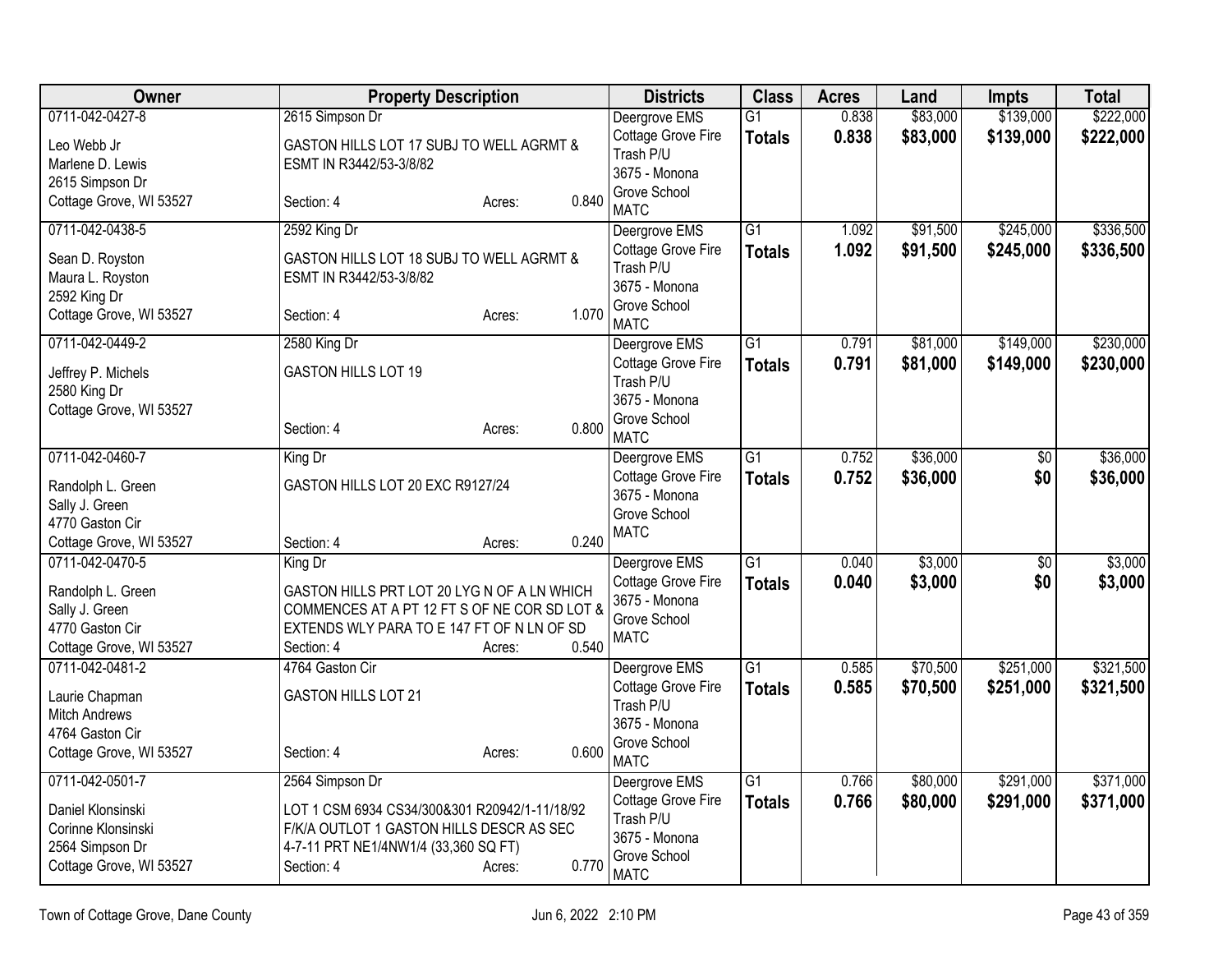| Owner                     | <b>Property Description</b>                     | <b>Districts</b>                    | <b>Class</b>    | <b>Acres</b>   | Land       | <b>Impts</b>    | <b>Total</b>    |
|---------------------------|-------------------------------------------------|-------------------------------------|-----------------|----------------|------------|-----------------|-----------------|
| 0711-042-8010-0           | County Rd N                                     | Deergrove EMS                       | $\overline{G5}$ | 8.211          | \$20,500   | $\overline{50}$ | \$20,500        |
| KLM Grove Holdings, LLC   | LOT 1 CSM 13768 CS91/52&54-7/24/2014 DESCR AS   | Cottage Grove Fire                  | G <sub>6</sub>  | 2.215          | \$13,500   | \$0             | \$13,500        |
| 401 Tyanna Ct             | SEC 4-7-11 PRT NE1/4NW1/4 & PRT SE1/4NW1/4      | 3675 - Monona                       | <b>Totals</b>   | 10.426         | \$34,000   | \$0             | \$34,000        |
| Cottage Grove, WI 53527   | (12.196 ACRES EXCL R/W)                         | Grove School                        |                 |                |            |                 |                 |
|                           | 12.196<br>Section: 4<br>Acres:                  | <b>MATC</b>                         |                 |                |            |                 |                 |
| 0711-042-8060-5           | Gaston Rd                                       | Deergrove EMS                       | G1              | 0.107          | \$20,000   | $\overline{50}$ | \$20,000        |
| Edward M. Olson Sr        | SEC 4-7-11 W1/2 FR NE1/4 NW1/4 EXC D798/42,     | Cottage Grove Fire                  | <b>Totals</b>   | 0.107          | \$20,000   | \$0             | \$20,000        |
| c/o Olson Edward Jr       | D836/507, R57/38 0, R513/219&220, R534/769,     | 3675 - Monona                       |                 |                |            |                 |                 |
|                           | R582/98, R759/7, R880/221, CSMS 4 30,1726&2054, | Grove School                        |                 |                |            |                 |                 |
|                           | 0.107<br>Section: 4<br>Acres:                   | <b>MATC</b>                         |                 |                |            |                 |                 |
| 0711-042-8070-3           | 4738 Gaston Cir                                 | Deergrove EMS                       | $\overline{G1}$ | 0.880          | \$84,500   | \$188,000       | \$272,500       |
| Lynn M. Arneson           | SEC 4-7-11 PRT NE1/4 NW1/4 COM NW COR TH E      | Cottage Grove Fire                  | <b>Totals</b>   | 0.880          | \$84,500   | \$188,000       | \$272,500       |
| Kenneth R. Rasmussen      | 1787.5 FT TH S20 FT TO POB TH S 169.73 FT TH E  | Trash P/U                           |                 |                |            |                 |                 |
| 4738 Gaston Cir           | 229.24 FT TH N1DEGE 169.78 FT TH W 233 FT TO    | 3675 - Monona                       |                 |                |            |                 |                 |
| Cottage Grove, WI 53527   | 0.900<br>Section: 4<br>Acres:                   | Grove School                        |                 |                |            |                 |                 |
| 0711-042-8077-0           | 4728 Gaston Cir                                 | <b>MATC</b>                         | $\overline{G1}$ |                |            | \$259,400       | \$336,400       |
|                           |                                                 | Deergrove EMS<br>Cottage Grove Fire |                 | 0.706<br>0.706 | \$77,000   |                 |                 |
| Daniel J. Kroninger       | LOT 1 CSM 9686 CS56/29&30-5/11/2000 DESCR AS    | Trash P/U                           | <b>Totals</b>   |                | \$77,000   | \$259,400       | \$336,400       |
| Jennifer S. Mandich       | SEC 4-7-11 PRT NE1/4NW1/4 (0.706 ACRES)         | 3675 - Monona                       |                 |                |            |                 |                 |
| 4728 Gaston Cir           |                                                 | Grove School                        |                 |                |            |                 |                 |
| Cottage Grove, WI 53527   | 0.706<br>Section: 4<br>Acres:                   | <b>MATC</b>                         |                 |                |            |                 |                 |
| 0711-042-8084-0           | 4720 Gaston Cir                                 | Deergrove EMS                       | $\overline{X4}$ | 0.574          | $\sqrt{6}$ | $\overline{50}$ | $\overline{50}$ |
| Cottage Grove, Village of | LOT 2 CSM 9686 CS56/29&30-5/11/2000 DESCR AS    | Cottage Grove Fire                  | <b>Totals</b>   | 0.574          | \$0        | \$0             | \$0             |
| 221 E Cottage Grove Rd    | SEC 4-7-11 PRT NE1/4NW1/4 (0.574 ACRES) INCL    | 3675 - Monona                       |                 |                |            |                 |                 |
| Cottage Grove, WI 53527   | ACCESS ESMT IN DOC 5032355                      | Grove School                        |                 |                |            |                 |                 |
|                           | 0.574<br>Section: 4<br>Acres:                   | <b>MATC</b>                         |                 |                |            |                 |                 |
| 0711-042-8090-9           | 4729 Gaston Cir                                 | Deergrove EMS                       | G1              | 0.333          | \$53,000   | \$248,500       | \$301,500       |
| Manjula Yandapalli        | SEC 4-7-11 PRT NE1/4NW1/4 COM SEC NW COR TH     | Cottage Grove Fire                  | <b>Totals</b>   | 0.333          | \$53,000   | \$248,500       | \$301,500       |
| 4729 Gaston Cir           | E 1787.5 FT TH S 222.73 FT TH E 25.56 FT TO POB | Trash P/U                           |                 |                |            |                 |                 |
| Cottage Grove, WI 53527   | TH W 183.05 FT ALG C/L RD TH S1DEG14'W 174.79   | 3675 - Monona                       |                 |                |            |                 |                 |
|                           | 0.400<br>Section: 4<br>Acres:                   | Grove School                        |                 |                |            |                 |                 |
|                           |                                                 | <b>MATC</b>                         |                 |                |            |                 |                 |
| 0711-042-8160-4           | 4756 Gaston Cir                                 | Deergrove EMS                       | G1              | 0.470          | \$63,500   | \$173,800       | \$237,300       |
| Aaron T. Blom             | LOT 1 CSM 2054 CS8/234&235 DESCR AS SEC 4-7-11  | Cottage Grove Fire<br>Trash P/U     | <b>Totals</b>   | 0.470          | \$63,500   | \$173,800       | \$237,300       |
| Andrea Scopel             | PRT NE1/4NW1/4 (0.47 ACRE)                      | 3675 - Monona                       |                 |                |            |                 |                 |
| 4756 Gaston Cir           |                                                 | Grove School                        |                 |                |            |                 |                 |
| Cottage Grove, WI 53527   | 0.470<br>Section: 4<br>Acres:                   | <b>MATC</b>                         |                 |                |            |                 |                 |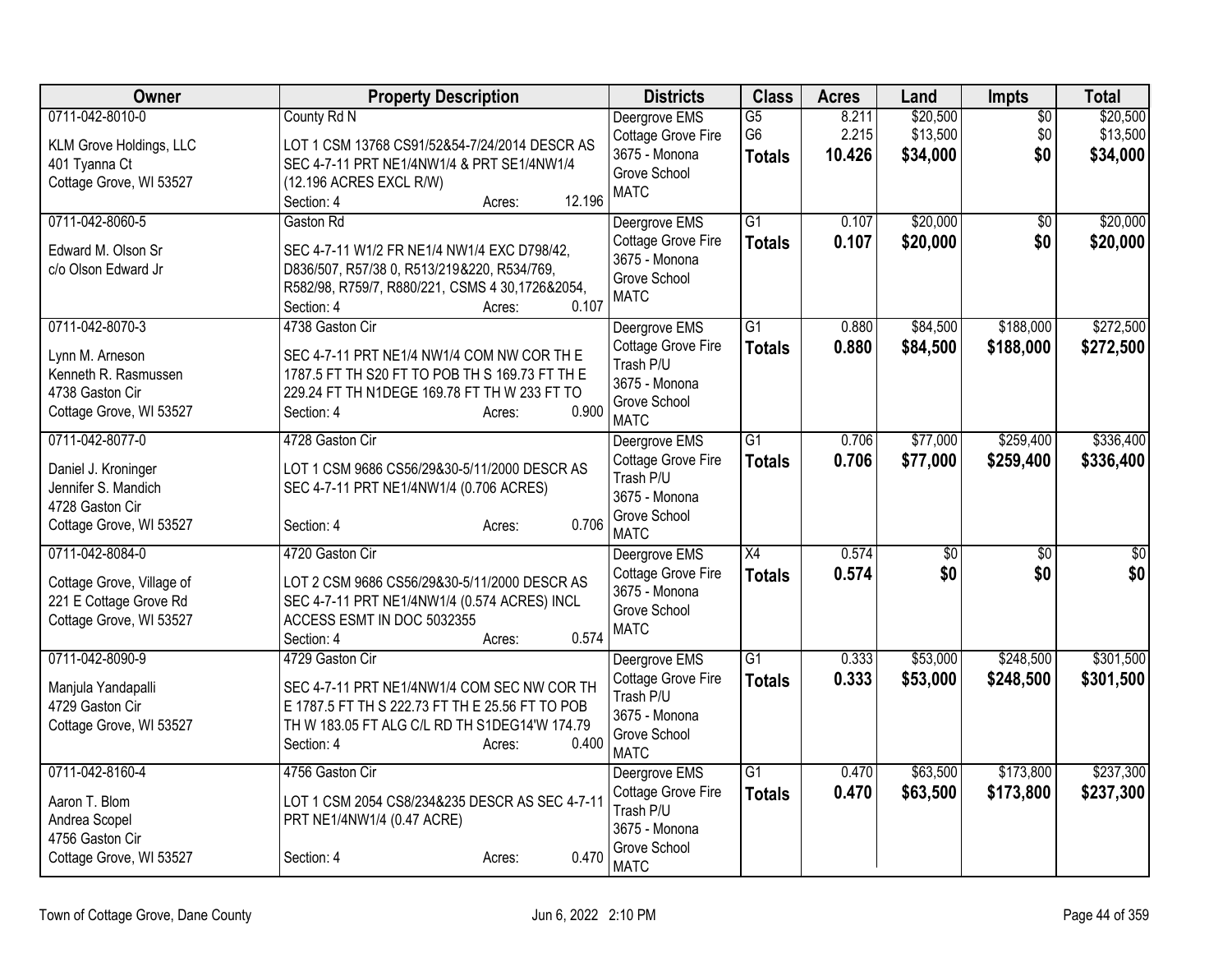| Owner                    | <b>Property Description</b>                    | <b>Districts</b>              | <b>Class</b>    | <b>Acres</b> | Land     | <b>Impts</b>    | <b>Total</b> |
|--------------------------|------------------------------------------------|-------------------------------|-----------------|--------------|----------|-----------------|--------------|
| 0711-042-8180-0          | 4721 Gaston Cir                                | Deergrove EMS                 | G1              | 0.473        | \$64,000 | \$200,700       | \$264,700    |
| Dalton J. Sommers        | LOT 1 CSM 6734 CS33/183&185 R18950/51-5/21/92  | Cottage Grove Fire            | <b>Totals</b>   | 0.473        | \$64,000 | \$200,700       | \$264,700    |
| 4721 Gaston Cir          | DESCR AS SEC 4-7-11 PRT NE1/4NW1/4 (20,613 SQ  | Trash P/U                     |                 |              |          |                 |              |
| Cottage Grove, WI 53527  | FT)                                            | 3675 - Monona<br>Grove School |                 |              |          |                 |              |
|                          | 0.470<br>Section: 4<br>Acres:                  | <b>MATC</b>                   |                 |              |          |                 |              |
| 0711-042-8190-8          | 4770 Gaston Cir                                | Deergrove EMS                 | $\overline{G1}$ | 0.439        | \$61,000 | \$254,500       | \$315,500    |
| Randolph L. Green        | CSM 430 CS2/215&216-11/10/70 DESCR AS SEC      | Cottage Grove Fire            | <b>Totals</b>   | 0.439        | \$61,000 | \$254,500       | \$315,500    |
| Sally J. Green           | 4-7-11 PRT NE1/4NW 1/4 (.56 ACRE) EXC 534/769  | Trash P/U                     |                 |              |          |                 |              |
| 4770 Gaston Cir          |                                                | 3675 - Monona<br>Grove School |                 |              |          |                 |              |
| Cottage Grove, WI 53527  | 0.410<br>Section: 4<br>Acres:                  | <b>MATC</b>                   |                 |              |          |                 |              |
| 0711-042-8200-5          | 4701 Gaston Cir                                | Deergrove EMS                 | $\overline{G1}$ | 0.564        | \$69,500 | \$224,500       | \$294,000    |
| Tracy H. Klute           | LOT 2 CSM 6734 CS33/183-185 R18950/51-5/21/92  | Cottage Grove Fire            | <b>Totals</b>   | 0.564        | \$69,500 | \$224,500       | \$294,000    |
| Michelle P. Klute        | DESCR AS SEC 4 -7-11 PRT NE1/4NW1/4 (24,575 SQ | Trash P/U                     |                 |              |          |                 |              |
| 4701 Gaston Cir          | FT)                                            | 3675 - Monona<br>Grove School |                 |              |          |                 |              |
| Cottage Grove, WI 53527  | 0.560<br>Section: 4<br>Acres:                  | <b>MATC</b>                   |                 |              |          |                 |              |
| 0711-042-8220-1          | 4692 Gaston Cir                                | Deergrove EMS                 | G1              | 0.470        | \$63,500 | \$201,400       | \$264,900    |
| Richard A. Smith         | LOT 3 CSM 1726 CS7/105&106 DESCR AS SEC 4-7-11 | Cottage Grove Fire            | <b>Totals</b>   | 0.470        | \$63,500 | \$201,400       | \$264,900    |
| Marlene A. Smith         | PRT NE1/4NW1/4 (0.470 ACRE M/L)                | Trash P/U                     |                 |              |          |                 |              |
| 4692 Gaston Cir          |                                                | 3675 - Monona<br>Grove School |                 |              |          |                 |              |
| Cottage Grove, WI 53527  | 0.470<br>Section: 4<br>Acres:                  | <b>MATC</b>                   |                 |              |          |                 |              |
| 0711-042-8230-9          | 4686 Gaston Cir                                | Deergrove EMS                 | $\overline{G1}$ | 0.470        | \$63,500 | \$180,200       | \$243,700    |
| Richard S. Reines        | LOT 2 CSM 1726 CS7/105&106 DESCR AS SEC 4-7-11 | Cottage Grove Fire            | <b>Totals</b>   | 0.470        | \$63,500 | \$180,200       | \$243,700    |
| Christine A. Reines      | PRT (0.470 ACRE)                               | Trash P/U                     |                 |              |          |                 |              |
| 4686 Gaston Cir          |                                                | 3675 - Monona<br>Grove School |                 |              |          |                 |              |
| Cottage Grove, WI 53527  | 0.470<br>Section: 4<br>Acres:                  | <b>MATC</b>                   |                 |              |          |                 |              |
| 0711-042-8260-3          | Gaston Cir                                     | Deergrove EMS                 | X4              | 4.600        | \$0      | $\overline{50}$ | \$0          |
| Cottage Grove, Town of   | R534/769 SEC 4-7-11 66 FT PUBLIC R/W LYG IN    | Cottage Grove Fire            | <b>Totals</b>   | 4.600        | \$0      | \$0             | \$0          |
| 4058 County Highway N    | NE1/4NW1/4 EXTER IOR BDRY DESCR AS BEG CL      | 3675 - Monona                 |                 |              |          |                 |              |
| Cottage Grove, WI 53527  | GASTON RD 1146.5 FT W SE COR SD 1/4 1/4 TH     | Grove School<br><b>MATC</b>   |                 |              |          |                 |              |
|                          | 0.000<br>Section: 4<br>Acres:                  |                               |                 |              |          |                 |              |
| 0711-042-8270-1          | 4680 Gaston Cir                                | Deergrove EMS                 | $\overline{G1}$ | 0.690        | \$76,000 | \$220,700       | \$296,700    |
| Nathan Bollhorst         | LOT 1 CSM 1726 CS7/105&106-7/2/75 DESCR AS SEC | Cottage Grove Fire            | <b>Totals</b>   | 0.690        | \$76,000 | \$220,700       | \$296,700    |
| <b>Britany Bollhorst</b> | 4-7-11 PRT NE1/4NW1/4 (0.693 ACRES M/L)        | Trash P/U<br>3675 - Monona    |                 |              |          |                 |              |
| 4680 Gaston Cir          |                                                | Grove School                  |                 |              |          |                 |              |
| Cottage Grove, WI 53527  | 0.693<br>Section: 4<br>Acres:                  | <b>MATC</b>                   |                 |              |          |                 |              |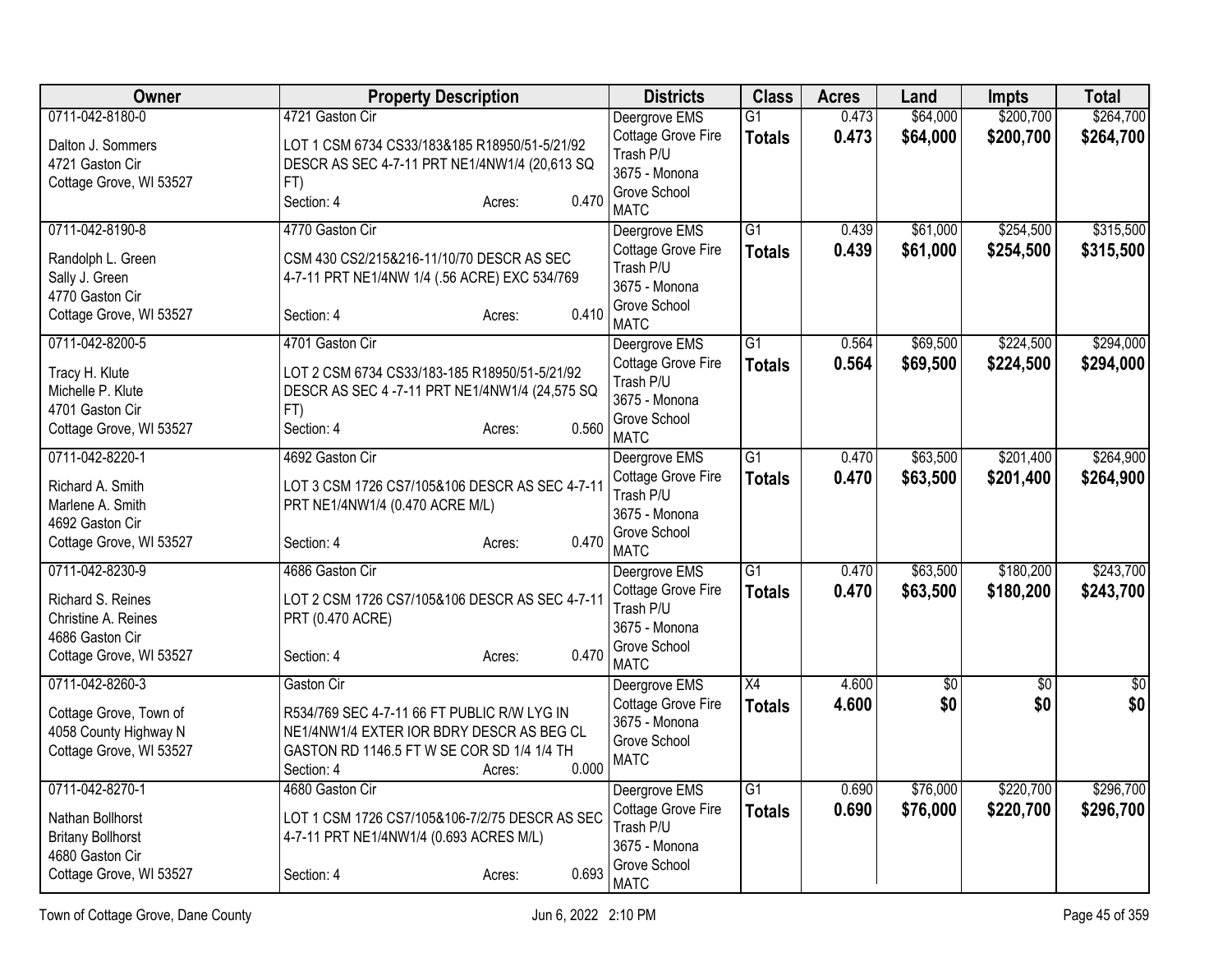| Owner                                              | <b>Property Description</b>                      | <b>Districts</b>                    | <b>Class</b>    | <b>Acres</b> | Land      | <b>Impts</b>    | <b>Total</b>    |
|----------------------------------------------------|--------------------------------------------------|-------------------------------------|-----------------|--------------|-----------|-----------------|-----------------|
| 0711-042-8290-7                                    | 2546 Gaston Rd                                   | Deergrove EMS                       | $\overline{G1}$ | 2.567        | \$114,000 | \$360,400       | \$474,400       |
| Benjamin D. Specht                                 | SEC 4-7-11 PRT NW1/4 COM SEC NW COR TH           | Cottage Grove Fire                  | <b>Totals</b>   | 2.567        | \$114,000 | \$360,400       | \$474,400       |
| Gwendelyn Specht                                   | S1DEG52'39"W 1209.37FT TH E 1735.92 FT ALG C/L   | Trash P/U                           |                 |              |           |                 |                 |
| 2549 Gaston Rd                                     | GASTON RD TO POB TH CONT E 283.85 FT TH          | 3675 - Monona                       |                 |              |           |                 |                 |
| Cottage Grove, WI 53527                            | 3.000<br>Section: 4<br>Acres:                    | Grove School<br><b>MATC</b>         |                 |              |           |                 |                 |
| 0711-042-8310-2                                    | 4714 Gaston Cir                                  | Deergrove EMS                       | $\overline{G1}$ | 0.628        | \$73,000  | \$270,000       | \$343,000       |
| Jeffrey D. Utter                                   | SEC 4-7-11 PRT NE1/4 NW1/4 COM AT NW COR SEC     | Cottage Grove Fire                  | <b>Totals</b>   | 0.628        | \$73,000  | \$270,000       | \$343,000       |
| 4714 Gaston Cir                                    | 4 TH E 1787.5 FT TH S 222.73 FT TH E 25.56 FT TH | Trash P/U                           |                 |              |           |                 |                 |
| Cottage Grove, WI 53527                            | S1DEG14'W 324.00 FT TO POB TH CONT S1DEG14'W     | 3675 - Monona                       |                 |              |           |                 |                 |
|                                                    | 0.700<br>Section: 4<br>Acres:                    | Grove School                        |                 |              |           |                 |                 |
| 0711-042-8410-1                                    | 4707 County Highway N                            | <b>MATC</b>                         | $\overline{G1}$ | 0.711        | \$77,500  | \$174,000       | \$251,500       |
|                                                    |                                                  | Deergrove EMS<br>Cottage Grove Fire |                 |              |           |                 |                 |
| Adam Drover                                        | SEC 4-7-11 PRT FR NE1/4 NW1/4 COM 2696.7 FT E &  | Trash P/U                           | <b>Totals</b>   | 0.711        | \$77,500  | \$174,000       | \$251,500       |
| Kathleen A. Brown                                  | 634 FT S OF NW COR SEC TH S 174 FT S87DEGW       | 3675 - Monona                       |                 |              |           |                 |                 |
| 4707 County Rd N                                   | 178 FT N 174 FT E 178 FT TO POB                  | Grove School                        |                 |              |           |                 |                 |
| Cottage Grove, WI 53527                            | 0.711<br>Section: 4<br>Acres:                    | <b>MATC</b>                         |                 |              |           |                 |                 |
| 0711-042-8430-7                                    | 4711 County Highway N                            | Deergrove EMS                       | $\overline{G1}$ | 2.300        | \$53,000  | \$13,400        | \$66,400        |
| Adam Drover                                        | SEC 4-7-11 COM N1/4 COR TH S2DEG09'E 399 FT TO   | Cottage Grove Fire                  | <b>Totals</b>   | 2.300        | \$53,000  | \$13,400        | \$66,400        |
| Kathleen A. Brown                                  | POB TH S87DEG06'W 320 FT TH S2DEG09'E 409 FT     | 3675 - Monona                       |                 |              |           |                 |                 |
| 4707 County Highway N                              | TH N87DEG06'E 142 FT TH N2DEG09'W 174 FT TH      | Grove School                        |                 |              |           |                 |                 |
| Cottage Grove, WI 53527                            | 2.300<br>Section: 4<br>Acres:                    | <b>MATC</b>                         |                 |              |           |                 |                 |
| 0711-042-8571-0                                    | Gaston Rd                                        | Deergrove EMS                       | X4              | 5.120        | \$0       | $\overline{50}$ | $\overline{50}$ |
|                                                    | LOT 1 CSM 9606 CS55/123&125 2/14/00 DESCR AS     | Cottage Grove Fire                  | <b>Totals</b>   | 5.120        | \$0       | \$0             | \$0             |
| Wisconsin Power & Light Co<br>c/o Real Estate Dept | SEC 4-7-11 PRT NW1/4NW1/4 (5.12 ACRES)           | 3675 - Monona                       |                 |              |           |                 |                 |
| 4902 N Biltmore Ln Ste 1000                        |                                                  | Grove School                        |                 |              |           |                 |                 |
| Madison, WI 53718-2148                             | 5.120<br>Section: 4<br>Acres:                    | <b>MATC</b>                         |                 |              |           |                 |                 |
| 0711-042-8770-6                                    | 2620 Gaston Rd                                   | Deergrove EMS                       | $\overline{G1}$ | 1.002        | \$90,500  | \$243,300       | \$333,800       |
| Patti K. Helgeland                                 | LOT 1 CSM 4160 CS17/244-7/25/83 DESCR AS SEC     | Cottage Grove Fire                  | <b>Totals</b>   | 1.002        | \$90,500  | \$243,300       | \$333,800       |
| 2620 Gaston Rd                                     | 4-7-11 PRT NW1/4NW1/4 SUBJ TO 33.00 FT RD R/W    | Trash P/U                           |                 |              |           |                 |                 |
| Cottage Grove, WI 53527                            | <b>OVER SLY PART</b>                             | 3675 - Monona                       |                 |              |           |                 |                 |
|                                                    | 1.000<br>Section: 4<br>Acres:                    | Grove School<br><b>MATC</b>         |                 |              |           |                 |                 |
| 0711-042-8790-0                                    | 2608 Gaston Rd                                   | Deergrove EMS                       | $\overline{G1}$ | 1.750        | \$75,000  | \$472,900       | \$547,900       |
| Jason G. Helgeland                                 | LOT 1 CSM 14892 CS104/268&269-8/22/2018 F/K/A    | Cottage Grove Fire                  | G4              | 2.000        | \$700     | \$0             | \$700           |
| Jessica R. Helgeland                               | LOT 2 CSM 9606 CS55/123&125-2/14/2000 DESCR AS   | 3675 - Monona                       | <b>Totals</b>   | 3.750        | \$75,700  | \$472,900       | \$548,600       |
| 2608 Gaston Rd                                     | SEC 4-7-11 PRT NW1/4NW1/4 (3.75 ACRES)           | Grove School                        |                 |              |           |                 |                 |
| Cottage Grove, WI 53527                            | 3.750<br>Section: 4<br>Acres:                    | <b>MATC</b>                         |                 |              |           |                 |                 |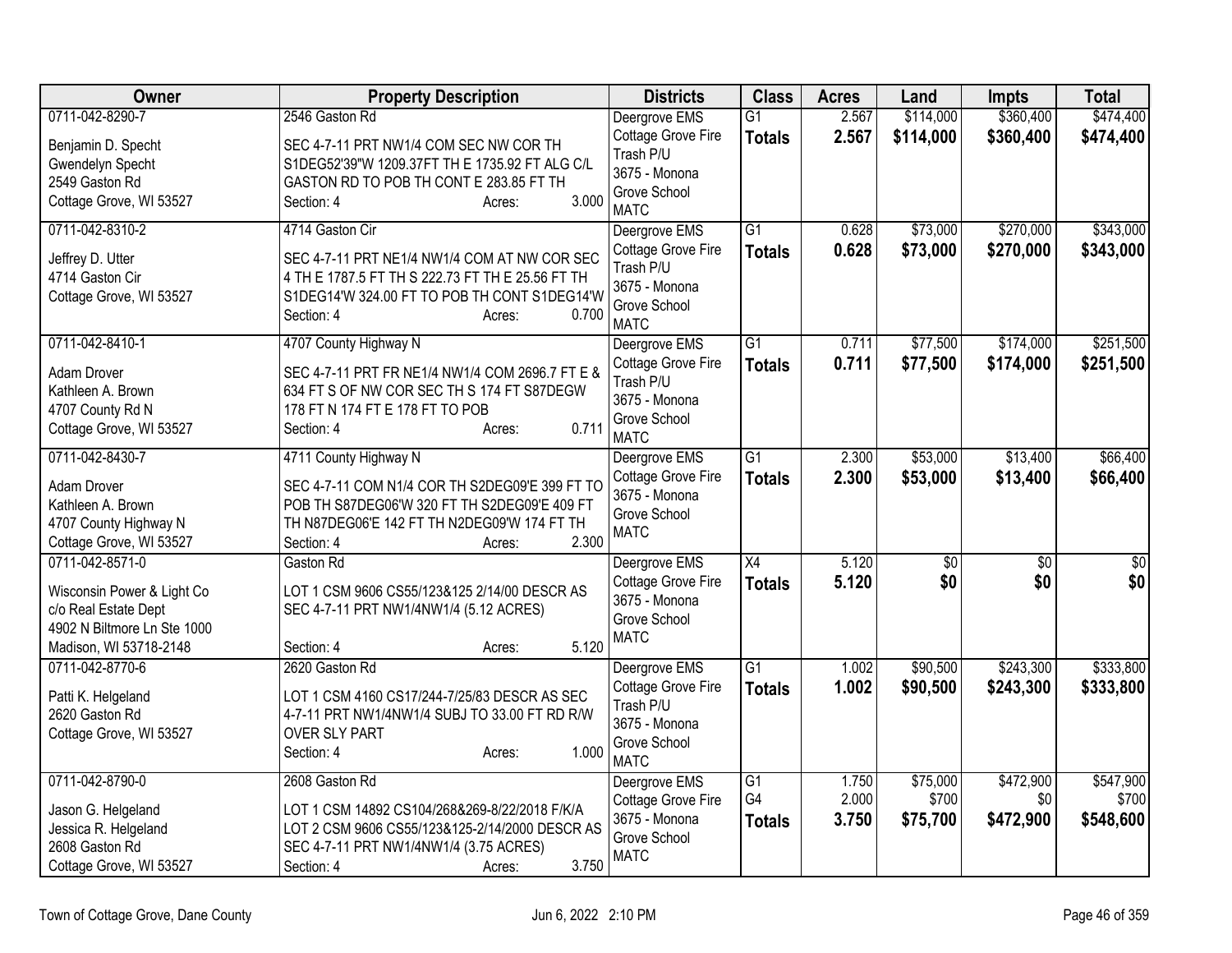| Owner                                                                                                     | <b>Property Description</b>                                                                                                                                                               | <b>Districts</b>                                                                                 | <b>Class</b>                     | <b>Acres</b>   | Land                   | <b>Impts</b>           | <b>Total</b>           |
|-----------------------------------------------------------------------------------------------------------|-------------------------------------------------------------------------------------------------------------------------------------------------------------------------------------------|--------------------------------------------------------------------------------------------------|----------------------------------|----------------|------------------------|------------------------|------------------------|
| 0711-042-8805-0<br>Patti K. Helgeland<br>2620 Gaston Rd<br>Cottage Grove, WI 53527                        | Gaston Rd<br>LOT 2 CSM 14892 CS104/268&269-8/22/2018 F/K/A<br>LOT 2 CSM 9606 CS55/123&125-2/14/2000 DESCR AS<br>SEC 4-7-11 PRT NW1/4NW1/4 (8.51 ACRES)<br>8.510<br>Section: 4<br>Acres:   | Deergrove EMS<br>Cottage Grove Fire<br>3675 - Monona<br>Grove School<br><b>MATC</b>              | G4<br><b>Totals</b>              | 8.510<br>8.510 | \$2,900<br>\$2,900     | $\overline{50}$<br>\$0 | \$2,900<br>\$2,900     |
| 0711-042-8820-5<br>Richard D. Ergish<br>2592 Gaston Rd<br>Cottage Grove, WI 53527                         | 2592 Gaston Rd<br>LOT 1 CSM 1648 CS6/420 DESCR AS SEC 4-7-11 PRT<br>NW1/4 CONT 1.61 ACRES<br>1.610<br>Section: 4<br>Acres:                                                                | Deergrove EMS<br>Cottage Grove Fire<br>Trash P/U<br>3675 - Monona<br>Grove School<br><b>MATC</b> | $\overline{G1}$<br><b>Totals</b> | 1.610<br>1.610 | \$101,500<br>\$101,500 | \$138,900<br>\$138,900 | \$240,400<br>\$240,400 |
| 0711-042-8840-1<br>Steven R. Blazer<br>Bernice J. Blazer<br>2590 Gaston Rd<br>Cottage Grove, WI 53527     | 2590 Gaston Rd<br>LOT 2 CSM 1648 CS6/420-3/27/75 DESCR AS SEC<br>4-7-11 PRT NW1/4 1.61 ACRES<br>1.610<br>Section: 4<br>Acres:                                                             | Deergrove EMS<br>Cottage Grove Fire<br>Trash P/U<br>3675 - Monona<br>Grove School<br><b>MATC</b> | $\overline{G1}$<br><b>Totals</b> | 1.610<br>1.610 | \$101,500<br>\$101,500 | \$215,300<br>\$215,300 | \$316,800<br>\$316,800 |
| 0711-042-8960-6<br><b>Bryor Larson</b><br>2574 Gaston Rd<br>Cottage Grove, WI 53527                       | 2574 Gaston Rd<br>SEC 4-7-11 PRT NW1/4 COM SEC NW COR TH<br>S1DEG52'39"W 1209.37 FT ALG W LN SEC 4 TH E<br>1216.38 FT ALG C/L GASTON RD TO POB TH CONT E<br>1.530<br>Section: 4<br>Acres: | Deergrove EMS<br>Cottage Grove Fire<br>Trash P/U<br>3675 - Monona<br>Grove School<br><b>MATC</b> | $\overline{G1}$<br><b>Totals</b> | 1.525<br>1.525 | \$100,000<br>\$100,000 | \$104,100<br>\$104,100 | \$204,100<br>\$204,100 |
| 0711-042-9000-5<br>Ying Yang<br>Ker Thao<br>2575 Gaston Rd<br>Cottage Grove, WI 53527                     | 2575 Gaston Rd<br>LOT 4 CSM 1415 CS6/88&90-4/22/74 DESCR AS SEC<br>4-7-11 PRT NW1/4<br>1.980<br>Section: 4<br>Acres:                                                                      | Deergrove EMS<br>Cottage Grove Fire<br>Trash P/U<br>3675 - Monona<br>Grove School<br><b>MATC</b> | $\overline{G1}$<br><b>Totals</b> | 1.738<br>1.738 | \$104,500<br>\$104,500 | \$202,000<br>\$202,000 | \$306,500<br>\$306,500 |
| 0711-042-9020-1<br>Kurt A. Schmudlach<br>Peggy S. Schmudlach<br>2583 Gaston Rd<br>Cottage Grove, WI 53527 | 2583 Gaston Rd<br>LOT 3 CSM 1415 CS6/88-90 DESCR AS SEC 4-7-11<br>PRT NW1/4<br>1.000<br>Section: 4<br>Acres:                                                                              | Deergrove EMS<br>Cottage Grove Fire<br>Trash P/U<br>3675 - Monona<br>Grove School<br><b>MATC</b> | $\overline{G1}$<br><b>Totals</b> | 0.881<br>0.881 | \$85,000<br>\$85,000   | \$220,700<br>\$220,700 | \$305,700<br>\$305,700 |
| 0711-042-9030-9<br>Theresa E. Licari<br>2591 Gaston Rd<br>Cottage Grove, WI 53527                         | 2591 Gaston Rd<br>LOT 2 CSM 1415 CS6/88-90 DESCR AS SEC 4-7-11<br>PRT NW1/4<br>1.000<br>Section: 4<br>Acres:                                                                              | Deergrove EMS<br>Cottage Grove Fire<br>Trash P/U<br>3675 - Monona<br>Grove School<br><b>MATC</b> | $\overline{G1}$<br><b>Totals</b> | 0.881<br>0.881 | \$85,000<br>\$85,000   | \$194,900<br>\$194,900 | \$279,900<br>\$279,900 |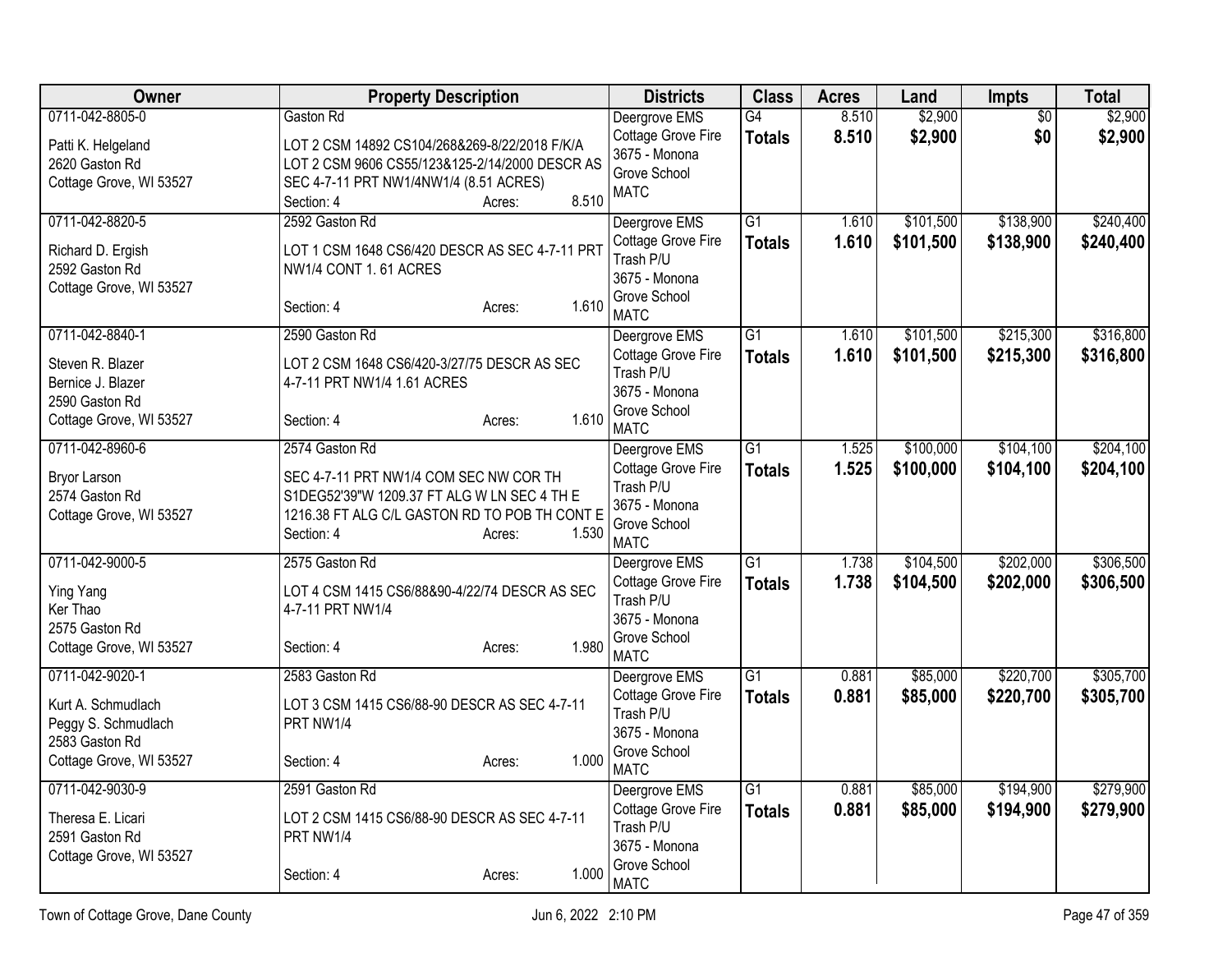| Owner                                                                               | <b>Property Description</b>                                                                                                                                                     | <b>Districts</b>                                                                | <b>Class</b>        | <b>Acres</b>   | Land                 | <b>Impts</b>           | <b>Total</b>         |
|-------------------------------------------------------------------------------------|---------------------------------------------------------------------------------------------------------------------------------------------------------------------------------|---------------------------------------------------------------------------------|---------------------|----------------|----------------------|------------------------|----------------------|
| 0711-042-9050-5                                                                     | 2601 Gaston Rd                                                                                                                                                                  | Deergrove EMS                                                                   | $\overline{G1}$     | 0.929          | \$86,500             | \$218,300              | \$304,800            |
| Kaylin Wayne<br>2601 Gaston Rd<br>Cottage Grove, WI 53527                           | LOT 1 CSM 1415 CS6/88&90-4/22/74 DESCR AS SEC<br>4-7-11 PRT NW1/4                                                                                                               | Cottage Grove Fire<br>Trash P/U<br>3675 - Monona<br>Grove School                | <b>Totals</b>       | 0.929          | \$86,500             | \$218,300              | \$304,800            |
|                                                                                     | 1.060<br>Section: 4<br>Acres:                                                                                                                                                   | <b>MATC</b>                                                                     |                     |                |                      |                        |                      |
| 0711-042-9320-8                                                                     | 2543 Gaston Rd                                                                                                                                                                  | Deergrove EMS                                                                   | G2                  | 24.170         | \$224,000            | \$0                    | \$224,000            |
| Dwight D. Huston<br>Dale R. Huston<br>2561 Coffeytown Rd<br>Cottage Grove, WI 53527 | LOT 2 CSM 3982 CS16/275-10/13/82 DESCR AS SEC<br>4-7-11 PRT S1/2 NW1/4<br>24.170<br>Section: 4<br>Acres:                                                                        | Cottage Grove Fire<br>3675 - Monona<br>Grove School<br><b>MATC</b>              | <b>Totals</b>       | 24.170         | \$224,000            | \$0                    | \$224,000            |
| 0711-042-9460-9                                                                     | Gaston Rd                                                                                                                                                                       | Deergrove EMS                                                                   | $\overline{G4}$     | 4.170          | \$1,200              | $\overline{30}$        | \$1,200              |
| Dwight D. Huston<br>Dale R. Huston<br>2561 Coffeytown Rd                            | LOT 1 CSM 3982 CS16/275-10/13/82 DESCR AS SEC<br>4-7-11 PRT S1/2 NW1/4 4.17 ACRES                                                                                               | Cottage Grove Fire<br>3675 - Monona<br>Grove School<br><b>MATC</b>              | <b>Totals</b>       | 4.170          | \$1,200              | \$0                    | \$1,200              |
| Cottage Grove, WI 53527                                                             | 4.170<br>Section: 4<br>Acres:                                                                                                                                                   |                                                                                 |                     |                |                      |                        |                      |
| 0711-042-9560-8                                                                     | Gaston Rd                                                                                                                                                                       | Deergrove EMS<br>Cottage Grove Fire                                             | G2<br><b>Totals</b> | 5.070<br>5.070 | \$45,500<br>\$45,500 | $\overline{50}$<br>\$0 | \$45,500<br>\$45,500 |
| Dwight D. Huston<br>Dale R. Huston<br>2561 Coffeytown Rd                            | LOT 3 CSM 3982 CS16/275-10/13/82 DESCR AS SEC<br>4-7-11 PRT SE1/4NW1/4                                                                                                          | 3675 - Monona<br>Grove School                                                   |                     |                |                      |                        |                      |
| Cottage Grove, WI 53527                                                             | 5.070<br>Section: 4<br>Acres:                                                                                                                                                   | <b>MATC</b>                                                                     |                     |                |                      |                        |                      |
| 0711-042-9600-9                                                                     | 2565 Gaston Rd                                                                                                                                                                  | Deergrove EMS                                                                   | $\overline{G1}$     | 0.558          | \$69,000             | \$108,600              | \$177,600            |
| Brice B. Haas<br>Julie A. Haas<br>2565 Gaston Rd<br>Cottage Grove, WI 53527         | LOT 1 CSM 1290 CS5/230&232-9/19/73 DESCR AS<br>SEC 4-7-11 PRT NW1/4<br>0.600<br>Section: 4<br>Acres:                                                                            | Cottage Grove Fire<br>Trash P/U<br>3675 - Monona<br>Grove School<br><b>MATC</b> | <b>Totals</b>       | 0.558          | \$69,000             | \$108,600              | \$177,600            |
| 0711-044-8001-0                                                                     | County Rd N                                                                                                                                                                     | Deergrove EMS                                                                   | $\overline{G1}$     | 1.900          | $\overline{50}$      | $\overline{50}$        | $\overline{50}$      |
| A&M Management, LLC<br>4312 Vilas Hope Rd<br>Cottage Grove, WI 53527                | SEC 4-7-11 NE1/4SE1/4 EXC PRT ANNEXED TO VIL<br>OF COTTAGE GROVE IN RES 12-2000                                                                                                 | Cottage Grove Fire<br>3675 - Monona<br>Grove School<br><b>MATC</b>              | <b>Totals</b>       | 1.900          | \$0                  | \$0                    | \$0                  |
|                                                                                     | 1.900<br>Section: 4<br>Acres:                                                                                                                                                   |                                                                                 |                     |                |                      |                        |                      |
| 0711-044-8503-0                                                                     | Landmark Rd                                                                                                                                                                     | Deergrove EMS                                                                   | $\overline{G1}$     | 1.100          | $\overline{60}$      | $\overline{30}$        | $\overline{50}$      |
| A&M Management, LLC<br>4312 Vilas Hope Rd<br>Cottage Grove, WI 53527                | SEC 4-7-11 PRT NW1/4SE1/4 COM SEC CTR TH E 200<br>FT TO POB TH CONT E 1120 FT TO NE COR SD<br>1/41/4 TH S 584 FT TH W 1320 FT TH N 444 FT TH E<br>1.100<br>Section: 4<br>Acres: | Cottage Grove Fire<br>3675 - Monona<br>Grove School<br><b>MATC</b>              | <b>Totals</b>       | 1.100          | \$0                  | \$0                    | \$0                  |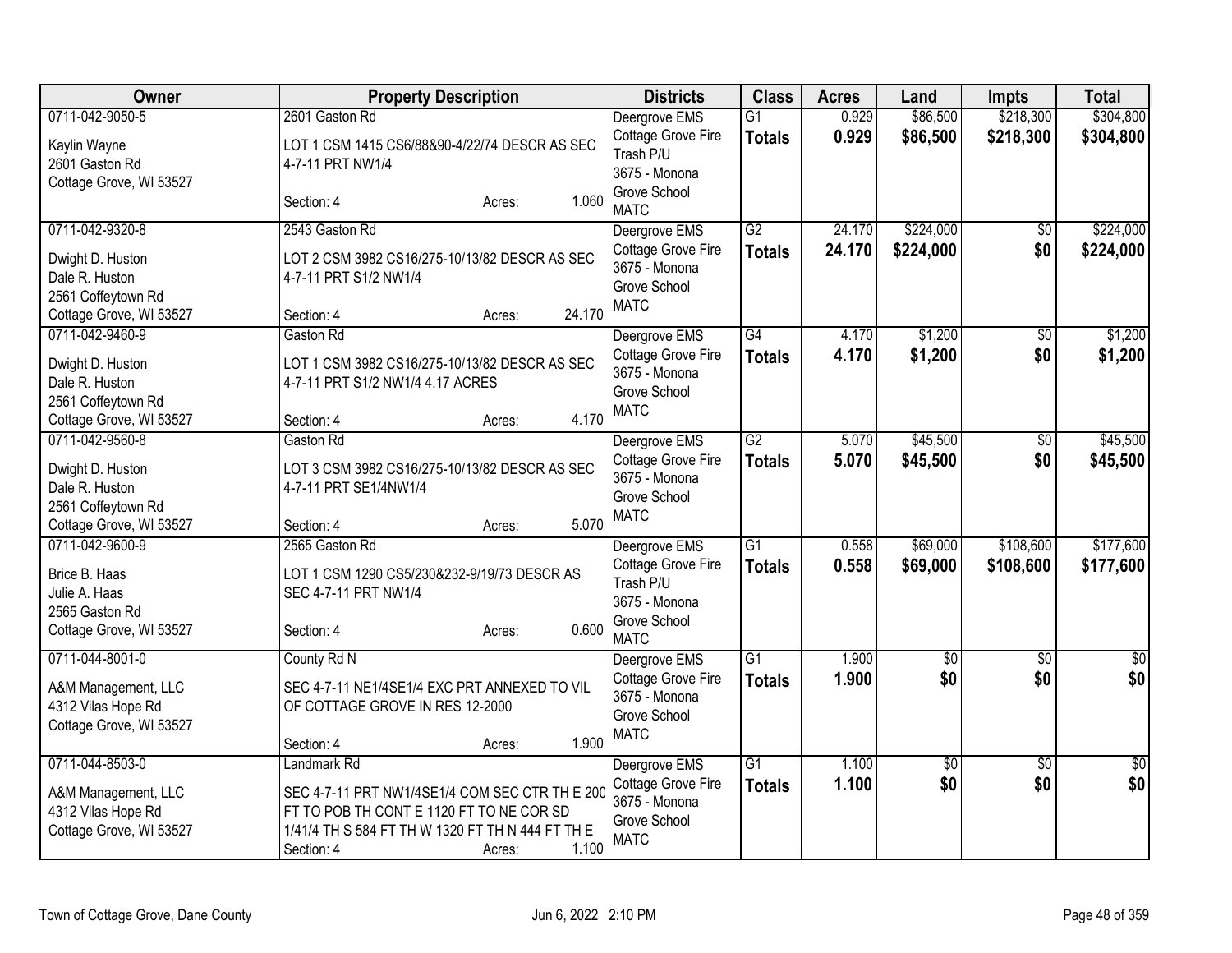| Owner                                                                                                        | <b>Property Description</b>                                                                                                                                                    |                  | <b>Districts</b>                                                                                                     | <b>Class</b>                                | <b>Acres</b>                       | Land                                        | Impts                                | <b>Total</b>                                |
|--------------------------------------------------------------------------------------------------------------|--------------------------------------------------------------------------------------------------------------------------------------------------------------------------------|------------------|----------------------------------------------------------------------------------------------------------------------|---------------------------------------------|------------------------------------|---------------------------------------------|--------------------------------------|---------------------------------------------|
| 0711-044-8590-2<br>Counihan Rev Living Tr, Graham J<br>N333 County Highway J<br>Poynette, WI 53955           | 4618 County Highway N<br>LOT 1 CSM 6893 CS34/212&216-10/7/92 DESCR AS<br>SEC 4-7-11 PRT NW1/4SE1/4 (1.35 ACRES)                                                                |                  | Deergrove EMS<br>Cottage Grove Fire<br>3675 - Monona<br>Grove School<br><b>MATC</b>                                  | $\overline{G2}$<br><b>Totals</b>            | 1.347<br>1.347                     | \$126,500<br>\$126,500                      | \$963,600<br>\$963,600               | \$1,090,100<br>\$1,090,100                  |
|                                                                                                              | Section: 4                                                                                                                                                                     | 1.347<br>Acres:  |                                                                                                                      |                                             |                                    |                                             |                                      |                                             |
| 0711-044-8600-9<br>Jeffrey A. Bowers<br>Joseph D. Bowers<br>4600 County Highway N<br>Cottage Grove, WI 53527 | 4600 County Highway N<br>LOT 2 CSM 6893 CS34/212-216 R20415/67-10/7/92<br>F/K/A AS LOT 1 CSM 6104 & ADJ LANDS DESCR AS<br>SEC 4-7-11 PRT NW1/4SE1/4 (3.41 ACRES)<br>Section: 4 | 3.410<br>Acres:  | Deergrove EMS<br>Cottage Grove Fire<br>Trash P/U<br>3675 - Monona<br>Grove School<br><b>MATC</b>                     | $\overline{G1}$<br><b>Totals</b>            | 3.407<br>3.407                     | \$119,000<br>\$119,000                      | \$288,100<br>\$288,100               | \$407,100<br>\$407,100                      |
| 0711-044-9500-8<br>Lindstrom Acres, LLC<br>1019 N World Third St<br>Milwaukee, WI 53202                      | 4525 Myer Rd<br>SEC 4-7-11 SE1/4SE1/4 EXC CSM 5364<br>Section: 4                                                                                                               | 40.000<br>Acres: | Deergrove EMS<br>Cottage Grove Fire<br>Trash P/U<br>3675 - Monona<br>Grove School<br><b>MATC</b>                     | G1<br>G4<br>G <sub>5</sub><br><b>Totals</b> | 2.000<br>36.250<br>1.750<br>40.000 | \$110,500<br>\$12,300<br>\$300<br>\$123,100 | \$191,100<br>\$0<br>\$0<br>\$191,100 | \$301,600<br>\$12,300<br>\$300<br>\$314,200 |
| 0711-051-4001-3<br>Michael D. Wallace<br>Margaret C. Wallace<br>4677 Raven Way<br>Cottage Grove, WI 53527    | 4677 Raven Way<br>RAVENWOOD ESTATES LOT 1<br>Section: 5                                                                                                                        | 0.627<br>Acres:  | Deergrove EMS<br>Cottage Grove Fire<br>Street Lights 02<br>Trash P/U<br>3675 - Monona<br>Grove School<br><b>MATC</b> | $\overline{G1}$<br><b>Totals</b>            | 0.627<br>0.627                     | \$73,000<br>\$73,000                        | \$168,300<br>\$168,300               | \$241,300<br>\$241,300                      |
| 0711-051-4012-0<br>Matthew Schneider<br>4683 Raven Way<br>Cottage Grove, WI 53527                            | 4683 Raven Way<br>RAVENWOOD ESTATES LOT 2<br>Section: 5                                                                                                                        | 0.620<br>Acres:  | Deergrove EMS<br>Cottage Grove Fire<br>Street Lights 02<br>Trash P/U<br>3675 - Monona<br>Grove School<br><b>MATC</b> | $\overline{G1}$<br><b>Totals</b>            | 0.632<br>0.632                     | \$73,000<br>\$73,000                        | \$202,800<br>\$202,800               | \$275,800<br>\$275,800                      |
| 0711-051-4023-7<br>Holly L. Alexander<br>4674 Raven Way<br>Cottage Grove, WI 53527                           | Raven Way<br>RAVENWOOD ESTATES LOT 3<br>Section: 5                                                                                                                             | 1.270<br>Acres:  | Deergrove EMS<br>Cottage Grove Fire<br>Street Lights 02<br>3675 - Monona<br>Grove School<br><b>MATC</b>              | $\overline{G1}$<br><b>Totals</b>            | 1.219<br>1.219                     | \$21,000<br>\$21,000                        | $\overline{50}$<br>\$0               | \$21,000<br>\$21,000                        |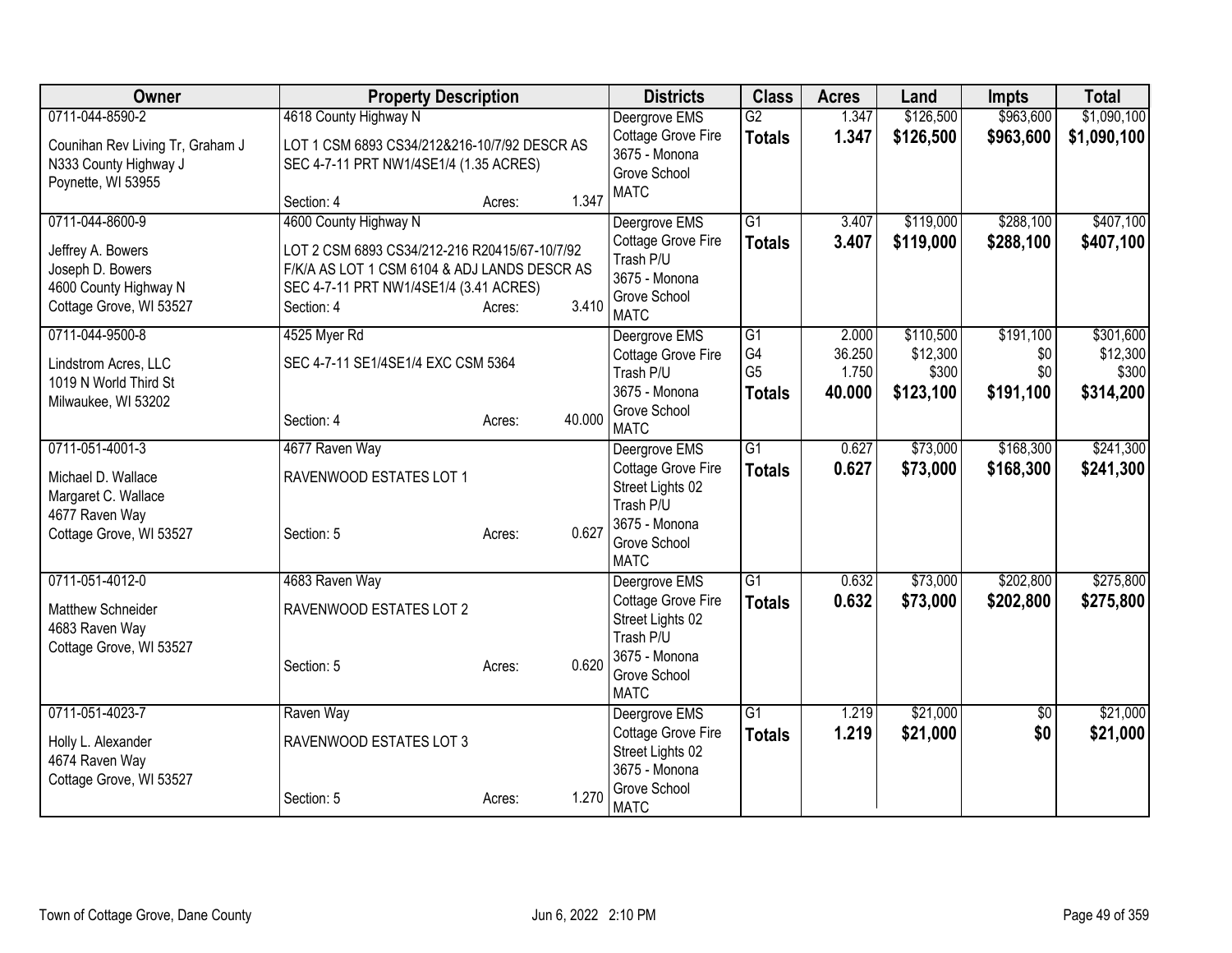| Owner                                                           | <b>Property Description</b>               |                 | <b>Districts</b>                                                     | <b>Class</b>                     | <b>Acres</b>   | Land                 | <b>Impts</b>           | <b>Total</b>           |
|-----------------------------------------------------------------|-------------------------------------------|-----------------|----------------------------------------------------------------------|----------------------------------|----------------|----------------------|------------------------|------------------------|
| 0711-051-4034-4<br>Holly L. Alexander                           | 4674 Raven Way<br>RAVENWOOD ESTATES LOT 4 |                 | Deergrove EMS<br>Cottage Grove Fire<br>Street Lights 02              | $\overline{G1}$<br><b>Totals</b> | 1.009<br>1.009 | \$90,500<br>\$90,500 | \$342,400<br>\$342,400 | \$432,900<br>\$432,900 |
| 4674 Raven Way<br>Cottage Grove, WI 53527                       | Section: 5                                | 1.070<br>Acres: | Trash P/U<br>3675 - Monona<br>Grove School<br><b>MATC</b>            |                                  |                |                      |                        |                        |
| 0711-051-4045-1                                                 | 4670 Raven Way                            |                 | Deergrove EMS                                                        | $\overline{G1}$                  | 0.517          | \$67,000             | \$174,000              | \$241,000              |
| Thomas P. Blandino<br>4670 Raven Way<br>Cottage Grove, WI 53527 | RAVENWOOD ESTATES LOT 5                   |                 | Cottage Grove Fire<br>Street Lights 02<br>Trash P/U<br>3675 - Monona | <b>Totals</b>                    | 0.517          | \$67,000             | \$174,000              | \$241,000              |
|                                                                 | Section: 5                                | 0.517<br>Acres: | Grove School<br><b>MATC</b>                                          |                                  |                |                      |                        |                        |
| 0711-051-4056-8                                                 | 2718 Bluebird Ln                          |                 | Deergrove EMS                                                        | $\overline{G1}$                  | 0.598          | \$71,000             | \$226,300              | \$297,300              |
| Howard A. Davis<br>Kari L. Davis                                | RAVENWOOD ESTATES LOT 6                   |                 | Cottage Grove Fire<br>Street Lights 02<br>Trash P/U                  | <b>Totals</b>                    | 0.598          | \$71,000             | \$226,300              | \$297,300              |
| 2718 Bluebird Ln<br>Cottage Grove, WI 53527                     | Section: 5                                | 0.598<br>Acres: | 3675 - Monona<br>Grove School<br><b>MATC</b>                         |                                  |                |                      |                        |                        |
| 0711-051-4067-5                                                 | 2714 Bluebird Ln                          |                 | Deergrove EMS                                                        | G1                               | 0.655          | \$74,500             | \$205,500              | \$280,000              |
| Jeff Lee<br>Mai C. Thao<br>2714 Bluebird Ln                     | RAVENWOOD ESTATES LOT 7                   |                 | Cottage Grove Fire<br>Street Lights 02<br>Trash P/U                  | <b>Totals</b>                    | 0.655          | \$74,500             | \$205,500              | \$280,000              |
| Cottage Grove, WI 53527                                         | Section: 5                                | 0.660<br>Acres: | 3675 - Monona<br>Grove School<br><b>MATC</b>                         |                                  |                |                      |                        |                        |
| 0711-051-4078-2                                                 | 2708 Bluebird Ln                          |                 | Deergrove EMS                                                        | $\overline{G1}$                  | 0.711          | \$77,500             | \$202,000              | \$279,500              |
| James T. Swiggum<br>Leanna J. Swiggum<br>2708 Bluebird Ln       | RAVENWOOD ESTATES LOT 8                   |                 | Cottage Grove Fire<br>Street Lights 02<br>Trash P/U                  | <b>Totals</b>                    | 0.711          | \$77,500             | \$202,000              | \$279,500              |
| Cottage Grove, WI 53527                                         | Section: 5                                | 0.690<br>Acres: | 3675 - Monona<br>Grove School<br><b>MATC</b>                         |                                  |                |                      |                        |                        |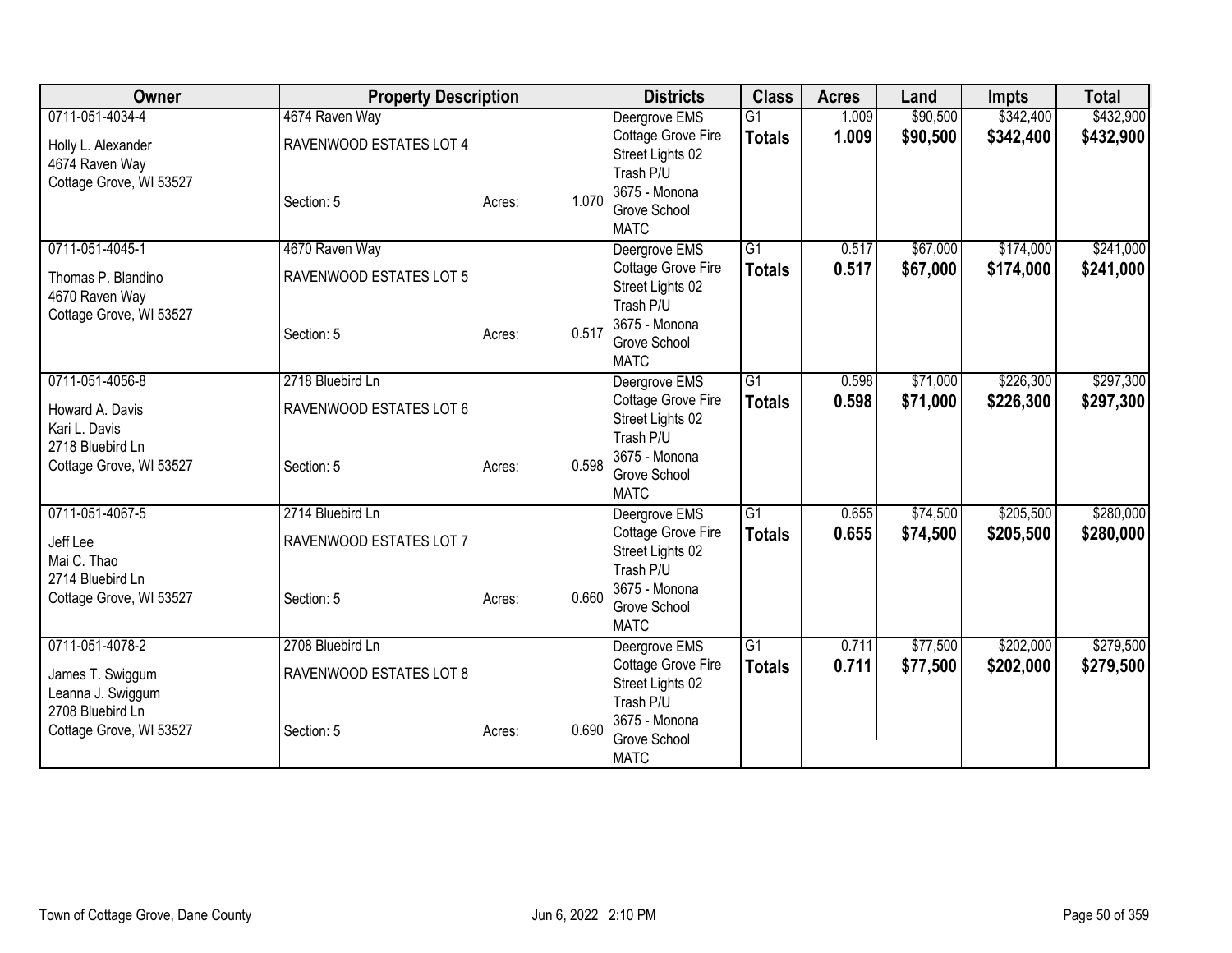| 0711-051-4089-9<br>2705 Bluebird Ln<br>0.779<br>\$81,000<br>\$331,500<br>Deergrove EMS<br>$\overline{G1}$<br>Cottage Grove Fire<br>0.779<br>\$81,000<br>\$331,500<br>\$412,500<br><b>Totals</b><br>RAVENWOOD ESTATES LOT 9<br>Daniel J. Crane<br>Street Lights 02<br>Nina A. Crane<br>Trash P/U<br>2705 Bluebird Ln<br>3675 - Monona<br>0.779<br>Cottage Grove, WI 53527<br>Section: 5<br>Acres:<br>Grove School<br><b>MATC</b><br>0711-051-4100-3<br>4630 Sandpiper Trl<br>G1<br>\$94,500<br>\$213,400<br>Deergrove EMS<br>1.204<br>Cottage Grove Fire<br>1.204<br>\$94,500<br>\$213,400<br><b>Totals</b><br>RAVENWOOD ESTATES LOT 10 SUBJ JT WL AGRMT<br>Carlos Spinelli<br>Street Lights 02<br>Danielle Spinelli<br>IN R1002/637<br>Trash P/U<br>4630 Sandpiper Trl<br>3675 - Monona<br>1.180<br>Cottage Grove, WI 53527<br>Section: 5<br>Acres:<br>Grove School<br><b>MATC</b><br>0711-051-4232-4<br>2733 Killdeer Ct<br>$\overline{G1}$<br>\$77,500<br>\$207,200<br>Deergrove EMS<br>0.713<br>Cottage Grove Fire<br>0.713<br>\$77,500<br>\$207,200<br><b>Totals</b><br>RAVENWOOD ESTATES LOT 32<br>Lisa L. Chapman<br>Street Lights 02<br>2733 Killdeer Ct<br>Trash P/U<br>Cottage Grove, WI 53527<br>3675 - Monona<br>0.713<br>Section: 5<br>Acres:<br>Grove School<br><b>MATC</b><br>0711-051-4243-1<br>G1<br>2737 Killdeer Ct<br>0.649<br>\$74,000<br>\$229,200<br>Deergrove EMS<br>Cottage Grove Fire<br>0.649<br>\$74,000<br>\$229,200<br><b>Totals</b><br>RAVENWOOD ESTATES LOT 33<br>Daniel R. Hunter<br>Street Lights 02<br>2737 Killdeer Ct<br>Trash P/U<br>Cottage Grove, WI 53527<br>3675 - Monona<br>0.600<br>Section: 5<br>Acres:<br>Grove School<br><b>MATC</b><br>0711-051-4254-8<br>2738 Killdeer Ct<br>$\overline{G1}$<br>\$68,000<br>\$191,500<br>Deergrove EMS<br>0.541<br>Cottage Grove Fire<br>0.541<br>\$68,000<br>\$191,500<br><b>Totals</b><br>RAVENWOOD ESTATES LOT 34<br>Ronald G. Karow<br>Street Lights 02<br>Deborah J. Karow<br>Trash P/U<br>2738 Killdeer Ct<br>3675 - Monona<br>0.570<br>Cottage Grove, WI 53527<br>Section: 5<br>Acres:<br>Grove School<br><b>MATC</b> | Owner | <b>Property Description</b> | <b>Districts</b> | <b>Class</b> | <b>Acres</b> | Land | <b>Impts</b> | <b>Total</b> |
|--------------------------------------------------------------------------------------------------------------------------------------------------------------------------------------------------------------------------------------------------------------------------------------------------------------------------------------------------------------------------------------------------------------------------------------------------------------------------------------------------------------------------------------------------------------------------------------------------------------------------------------------------------------------------------------------------------------------------------------------------------------------------------------------------------------------------------------------------------------------------------------------------------------------------------------------------------------------------------------------------------------------------------------------------------------------------------------------------------------------------------------------------------------------------------------------------------------------------------------------------------------------------------------------------------------------------------------------------------------------------------------------------------------------------------------------------------------------------------------------------------------------------------------------------------------------------------------------------------------------------------------------------------------------------------------------------------------------------------------------------------------------------------------------------------------------------------------------------------------------------------------------------------------------------------------------------------------------------------------------------------------------------------------------------------------------------------------------------------------|-------|-----------------------------|------------------|--------------|--------------|------|--------------|--------------|
|                                                                                                                                                                                                                                                                                                                                                                                                                                                                                                                                                                                                                                                                                                                                                                                                                                                                                                                                                                                                                                                                                                                                                                                                                                                                                                                                                                                                                                                                                                                                                                                                                                                                                                                                                                                                                                                                                                                                                                                                                                                                                                              |       |                             |                  |              |              |      |              | \$412,500    |
| \$307,900<br>\$307,900<br>\$284,700<br>\$303,200<br>\$259,500                                                                                                                                                                                                                                                                                                                                                                                                                                                                                                                                                                                                                                                                                                                                                                                                                                                                                                                                                                                                                                                                                                                                                                                                                                                                                                                                                                                                                                                                                                                                                                                                                                                                                                                                                                                                                                                                                                                                                                                                                                                |       |                             |                  |              |              |      |              |              |
|                                                                                                                                                                                                                                                                                                                                                                                                                                                                                                                                                                                                                                                                                                                                                                                                                                                                                                                                                                                                                                                                                                                                                                                                                                                                                                                                                                                                                                                                                                                                                                                                                                                                                                                                                                                                                                                                                                                                                                                                                                                                                                              |       |                             |                  |              |              |      |              |              |
|                                                                                                                                                                                                                                                                                                                                                                                                                                                                                                                                                                                                                                                                                                                                                                                                                                                                                                                                                                                                                                                                                                                                                                                                                                                                                                                                                                                                                                                                                                                                                                                                                                                                                                                                                                                                                                                                                                                                                                                                                                                                                                              |       |                             |                  |              |              |      |              |              |
|                                                                                                                                                                                                                                                                                                                                                                                                                                                                                                                                                                                                                                                                                                                                                                                                                                                                                                                                                                                                                                                                                                                                                                                                                                                                                                                                                                                                                                                                                                                                                                                                                                                                                                                                                                                                                                                                                                                                                                                                                                                                                                              |       |                             |                  |              |              |      |              |              |
|                                                                                                                                                                                                                                                                                                                                                                                                                                                                                                                                                                                                                                                                                                                                                                                                                                                                                                                                                                                                                                                                                                                                                                                                                                                                                                                                                                                                                                                                                                                                                                                                                                                                                                                                                                                                                                                                                                                                                                                                                                                                                                              |       |                             |                  |              |              |      |              |              |
|                                                                                                                                                                                                                                                                                                                                                                                                                                                                                                                                                                                                                                                                                                                                                                                                                                                                                                                                                                                                                                                                                                                                                                                                                                                                                                                                                                                                                                                                                                                                                                                                                                                                                                                                                                                                                                                                                                                                                                                                                                                                                                              |       |                             |                  |              |              |      |              |              |
|                                                                                                                                                                                                                                                                                                                                                                                                                                                                                                                                                                                                                                                                                                                                                                                                                                                                                                                                                                                                                                                                                                                                                                                                                                                                                                                                                                                                                                                                                                                                                                                                                                                                                                                                                                                                                                                                                                                                                                                                                                                                                                              |       |                             |                  |              |              |      |              |              |
|                                                                                                                                                                                                                                                                                                                                                                                                                                                                                                                                                                                                                                                                                                                                                                                                                                                                                                                                                                                                                                                                                                                                                                                                                                                                                                                                                                                                                                                                                                                                                                                                                                                                                                                                                                                                                                                                                                                                                                                                                                                                                                              |       |                             |                  |              |              |      |              |              |
|                                                                                                                                                                                                                                                                                                                                                                                                                                                                                                                                                                                                                                                                                                                                                                                                                                                                                                                                                                                                                                                                                                                                                                                                                                                                                                                                                                                                                                                                                                                                                                                                                                                                                                                                                                                                                                                                                                                                                                                                                                                                                                              |       |                             |                  |              |              |      |              |              |
|                                                                                                                                                                                                                                                                                                                                                                                                                                                                                                                                                                                                                                                                                                                                                                                                                                                                                                                                                                                                                                                                                                                                                                                                                                                                                                                                                                                                                                                                                                                                                                                                                                                                                                                                                                                                                                                                                                                                                                                                                                                                                                              |       |                             |                  |              |              |      |              |              |
|                                                                                                                                                                                                                                                                                                                                                                                                                                                                                                                                                                                                                                                                                                                                                                                                                                                                                                                                                                                                                                                                                                                                                                                                                                                                                                                                                                                                                                                                                                                                                                                                                                                                                                                                                                                                                                                                                                                                                                                                                                                                                                              |       |                             |                  |              |              |      |              |              |
| \$284,700<br>\$303,200<br>\$259,500                                                                                                                                                                                                                                                                                                                                                                                                                                                                                                                                                                                                                                                                                                                                                                                                                                                                                                                                                                                                                                                                                                                                                                                                                                                                                                                                                                                                                                                                                                                                                                                                                                                                                                                                                                                                                                                                                                                                                                                                                                                                          |       |                             |                  |              |              |      |              |              |
|                                                                                                                                                                                                                                                                                                                                                                                                                                                                                                                                                                                                                                                                                                                                                                                                                                                                                                                                                                                                                                                                                                                                                                                                                                                                                                                                                                                                                                                                                                                                                                                                                                                                                                                                                                                                                                                                                                                                                                                                                                                                                                              |       |                             |                  |              |              |      |              |              |
|                                                                                                                                                                                                                                                                                                                                                                                                                                                                                                                                                                                                                                                                                                                                                                                                                                                                                                                                                                                                                                                                                                                                                                                                                                                                                                                                                                                                                                                                                                                                                                                                                                                                                                                                                                                                                                                                                                                                                                                                                                                                                                              |       |                             |                  |              |              |      |              |              |
|                                                                                                                                                                                                                                                                                                                                                                                                                                                                                                                                                                                                                                                                                                                                                                                                                                                                                                                                                                                                                                                                                                                                                                                                                                                                                                                                                                                                                                                                                                                                                                                                                                                                                                                                                                                                                                                                                                                                                                                                                                                                                                              |       |                             |                  |              |              |      |              |              |
|                                                                                                                                                                                                                                                                                                                                                                                                                                                                                                                                                                                                                                                                                                                                                                                                                                                                                                                                                                                                                                                                                                                                                                                                                                                                                                                                                                                                                                                                                                                                                                                                                                                                                                                                                                                                                                                                                                                                                                                                                                                                                                              |       |                             |                  |              |              |      |              |              |
|                                                                                                                                                                                                                                                                                                                                                                                                                                                                                                                                                                                                                                                                                                                                                                                                                                                                                                                                                                                                                                                                                                                                                                                                                                                                                                                                                                                                                                                                                                                                                                                                                                                                                                                                                                                                                                                                                                                                                                                                                                                                                                              |       |                             |                  |              |              |      |              |              |
|                                                                                                                                                                                                                                                                                                                                                                                                                                                                                                                                                                                                                                                                                                                                                                                                                                                                                                                                                                                                                                                                                                                                                                                                                                                                                                                                                                                                                                                                                                                                                                                                                                                                                                                                                                                                                                                                                                                                                                                                                                                                                                              |       |                             |                  |              |              |      |              |              |
|                                                                                                                                                                                                                                                                                                                                                                                                                                                                                                                                                                                                                                                                                                                                                                                                                                                                                                                                                                                                                                                                                                                                                                                                                                                                                                                                                                                                                                                                                                                                                                                                                                                                                                                                                                                                                                                                                                                                                                                                                                                                                                              |       |                             |                  |              |              |      |              |              |
|                                                                                                                                                                                                                                                                                                                                                                                                                                                                                                                                                                                                                                                                                                                                                                                                                                                                                                                                                                                                                                                                                                                                                                                                                                                                                                                                                                                                                                                                                                                                                                                                                                                                                                                                                                                                                                                                                                                                                                                                                                                                                                              |       |                             |                  |              |              |      |              |              |
|                                                                                                                                                                                                                                                                                                                                                                                                                                                                                                                                                                                                                                                                                                                                                                                                                                                                                                                                                                                                                                                                                                                                                                                                                                                                                                                                                                                                                                                                                                                                                                                                                                                                                                                                                                                                                                                                                                                                                                                                                                                                                                              |       |                             |                  |              |              |      |              |              |
|                                                                                                                                                                                                                                                                                                                                                                                                                                                                                                                                                                                                                                                                                                                                                                                                                                                                                                                                                                                                                                                                                                                                                                                                                                                                                                                                                                                                                                                                                                                                                                                                                                                                                                                                                                                                                                                                                                                                                                                                                                                                                                              |       |                             |                  |              |              |      |              |              |
|                                                                                                                                                                                                                                                                                                                                                                                                                                                                                                                                                                                                                                                                                                                                                                                                                                                                                                                                                                                                                                                                                                                                                                                                                                                                                                                                                                                                                                                                                                                                                                                                                                                                                                                                                                                                                                                                                                                                                                                                                                                                                                              |       |                             |                  |              |              |      |              |              |
|                                                                                                                                                                                                                                                                                                                                                                                                                                                                                                                                                                                                                                                                                                                                                                                                                                                                                                                                                                                                                                                                                                                                                                                                                                                                                                                                                                                                                                                                                                                                                                                                                                                                                                                                                                                                                                                                                                                                                                                                                                                                                                              |       |                             |                  |              |              |      |              |              |
|                                                                                                                                                                                                                                                                                                                                                                                                                                                                                                                                                                                                                                                                                                                                                                                                                                                                                                                                                                                                                                                                                                                                                                                                                                                                                                                                                                                                                                                                                                                                                                                                                                                                                                                                                                                                                                                                                                                                                                                                                                                                                                              |       |                             |                  |              |              |      |              |              |
|                                                                                                                                                                                                                                                                                                                                                                                                                                                                                                                                                                                                                                                                                                                                                                                                                                                                                                                                                                                                                                                                                                                                                                                                                                                                                                                                                                                                                                                                                                                                                                                                                                                                                                                                                                                                                                                                                                                                                                                                                                                                                                              |       |                             |                  |              |              |      |              |              |
|                                                                                                                                                                                                                                                                                                                                                                                                                                                                                                                                                                                                                                                                                                                                                                                                                                                                                                                                                                                                                                                                                                                                                                                                                                                                                                                                                                                                                                                                                                                                                                                                                                                                                                                                                                                                                                                                                                                                                                                                                                                                                                              |       |                             |                  |              |              |      |              |              |
|                                                                                                                                                                                                                                                                                                                                                                                                                                                                                                                                                                                                                                                                                                                                                                                                                                                                                                                                                                                                                                                                                                                                                                                                                                                                                                                                                                                                                                                                                                                                                                                                                                                                                                                                                                                                                                                                                                                                                                                                                                                                                                              |       |                             |                  |              |              |      |              |              |
|                                                                                                                                                                                                                                                                                                                                                                                                                                                                                                                                                                                                                                                                                                                                                                                                                                                                                                                                                                                                                                                                                                                                                                                                                                                                                                                                                                                                                                                                                                                                                                                                                                                                                                                                                                                                                                                                                                                                                                                                                                                                                                              |       |                             |                  |              |              |      |              |              |
|                                                                                                                                                                                                                                                                                                                                                                                                                                                                                                                                                                                                                                                                                                                                                                                                                                                                                                                                                                                                                                                                                                                                                                                                                                                                                                                                                                                                                                                                                                                                                                                                                                                                                                                                                                                                                                                                                                                                                                                                                                                                                                              |       |                             |                  |              |              |      |              |              |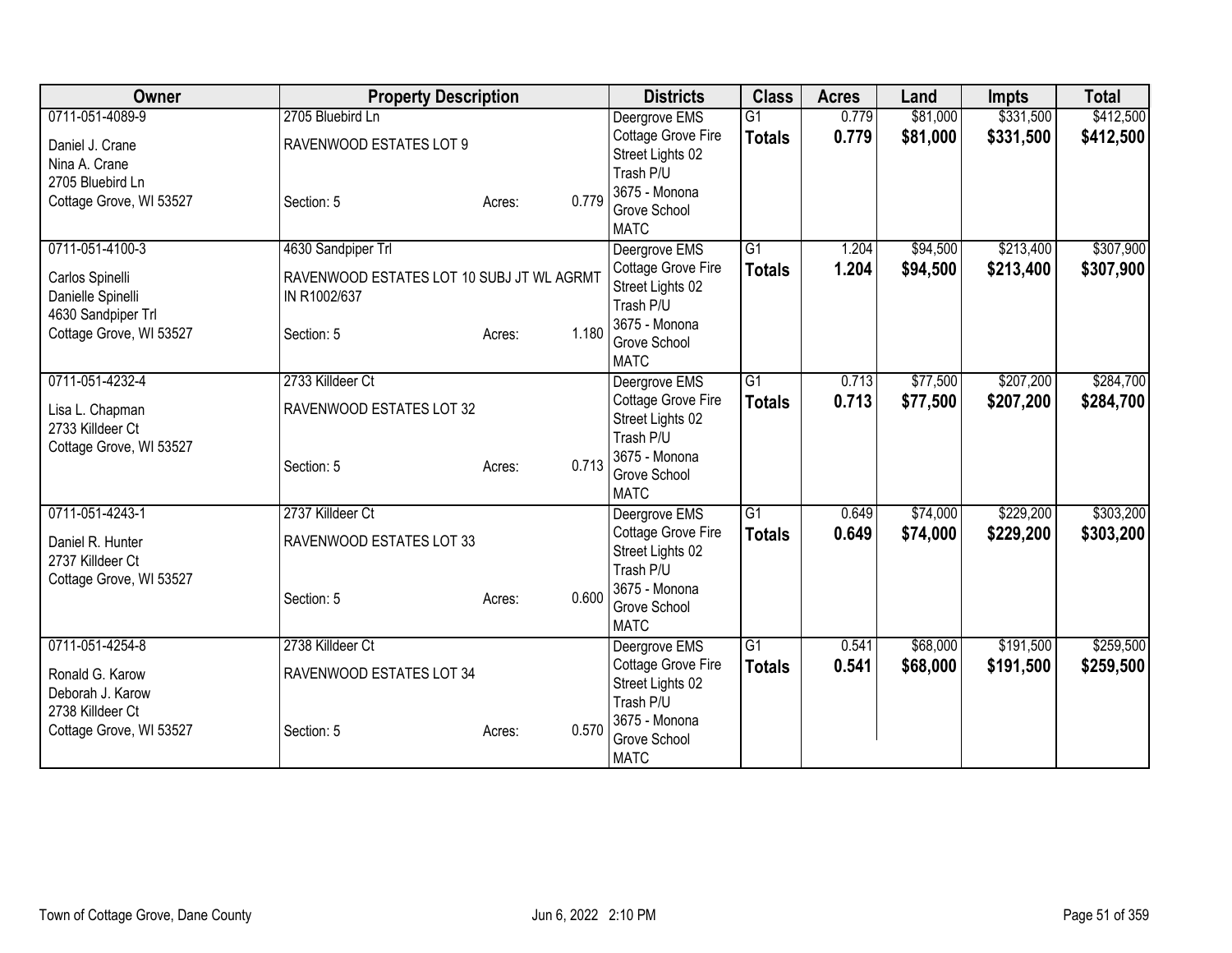| Owner                   | <b>Property Description</b> |        |       | <b>Districts</b>              | <b>Class</b>    | <b>Acres</b> | Land     | <b>Impts</b> | <b>Total</b> |
|-------------------------|-----------------------------|--------|-------|-------------------------------|-----------------|--------------|----------|--------------|--------------|
| 0711-051-4265-5         | 2734 Killdeer Ct            |        |       | Deergrove EMS                 | $\overline{G1}$ | 0.462        | \$63,000 | \$254,200    | \$317,200    |
| David W. Mccormick      | RAVENWOOD ESTATES LOT 35    |        |       | Cottage Grove Fire            | <b>Totals</b>   | 0.462        | \$63,000 | \$254,200    | \$317,200    |
| Linda K. Mccormick      |                             |        |       | Street Lights 02              |                 |              |          |              |              |
| 2734 Killdeer Ct        |                             |        |       | Trash P/U                     |                 |              |          |              |              |
| Cottage Grove, WI 53527 | Section: 5                  | Acres: | 0.462 | 3675 - Monona<br>Grove School |                 |              |          |              |              |
|                         |                             |        |       | <b>MATC</b>                   |                 |              |          |              |              |
| 0711-051-4276-2         | 2730 Killdeer Ct            |        |       | Deergrove EMS                 | $\overline{G1}$ | 0.489        | \$65,000 | \$243,500    | \$308,500    |
| Nicholas L. Newman      | RAVENWOOD ESTATES LOT 36    |        |       | Cottage Grove Fire            | <b>Totals</b>   | 0.489        | \$65,000 | \$243,500    | \$308,500    |
| 2730 Killdeer Ct        |                             |        |       | Street Lights 02              |                 |              |          |              |              |
| Cottage Grove, WI 53527 |                             |        |       | Trash P/U                     |                 |              |          |              |              |
|                         | Section: 5                  | Acres: | 0.489 | 3675 - Monona<br>Grove School |                 |              |          |              |              |
|                         |                             |        |       | <b>MATC</b>                   |                 |              |          |              |              |
| 0711-051-4287-9         | 4645 Sandpiper Trl          |        |       | Deergrove EMS                 | $\overline{G1}$ | 0.559        | \$69,000 | \$184,000    | \$253,000    |
| James E. Chadwick       | RAVENWOOD ESTATES LOT 37    |        |       | Cottage Grove Fire            | <b>Totals</b>   | 0.559        | \$69,000 | \$184,000    | \$253,000    |
| Linda L. Chadwick       |                             |        |       | Street Lights 02              |                 |              |          |              |              |
| 4645 Sandpiper Trl      |                             |        |       | Trash P/U                     |                 |              |          |              |              |
| Cottage Grove, WI 53527 | Section: 5                  | Acres: | 0.560 | 3675 - Monona                 |                 |              |          |              |              |
|                         |                             |        |       | Grove School<br><b>MATC</b>   |                 |              |          |              |              |
| 0711-051-4298-6         | 4652 Canary Cir             |        |       | Deergrove EMS                 | G1              | 0.496        | \$65,500 | \$230,800    | \$296,300    |
|                         |                             |        |       | Cottage Grove Fire            | <b>Totals</b>   | 0.496        | \$65,500 | \$230,800    | \$296,300    |
| Isaac M. Droster        | RAVENWOOD ESTATES LOT 38    |        |       | Street Lights 02              |                 |              |          |              |              |
| 4652 Canary Cir         |                             |        |       | Trash P/U                     |                 |              |          |              |              |
| Cottage Grove, WI 53527 | Section: 5                  | Acres: | 0.490 | 3675 - Monona                 |                 |              |          |              |              |
|                         |                             |        |       | Grove School                  |                 |              |          |              |              |
|                         |                             |        |       | <b>MATC</b>                   |                 |              |          |              |              |
| 0711-051-4309-2         | 4646 Canary Cir             |        |       | Deergrove EMS                 | $\overline{G1}$ | 0.650        | \$74,000 | \$231,500    | \$305,500    |
| Quesnell Rev Tr, June M | RAVENWOOD ESTATES LOT 39    |        |       | Cottage Grove Fire            | <b>Totals</b>   | 0.650        | \$74,000 | \$231,500    | \$305,500    |
| 4646 Canary Cir         |                             |        |       | Street Lights 02<br>Trash P/U |                 |              |          |              |              |
| Cottage Grove, WI 53527 |                             |        |       | 3675 - Monona                 |                 |              |          |              |              |
|                         | Section: 5                  | Acres: | 0.650 | Grove School                  |                 |              |          |              |              |
|                         |                             |        |       | <b>MATC</b>                   |                 |              |          |              |              |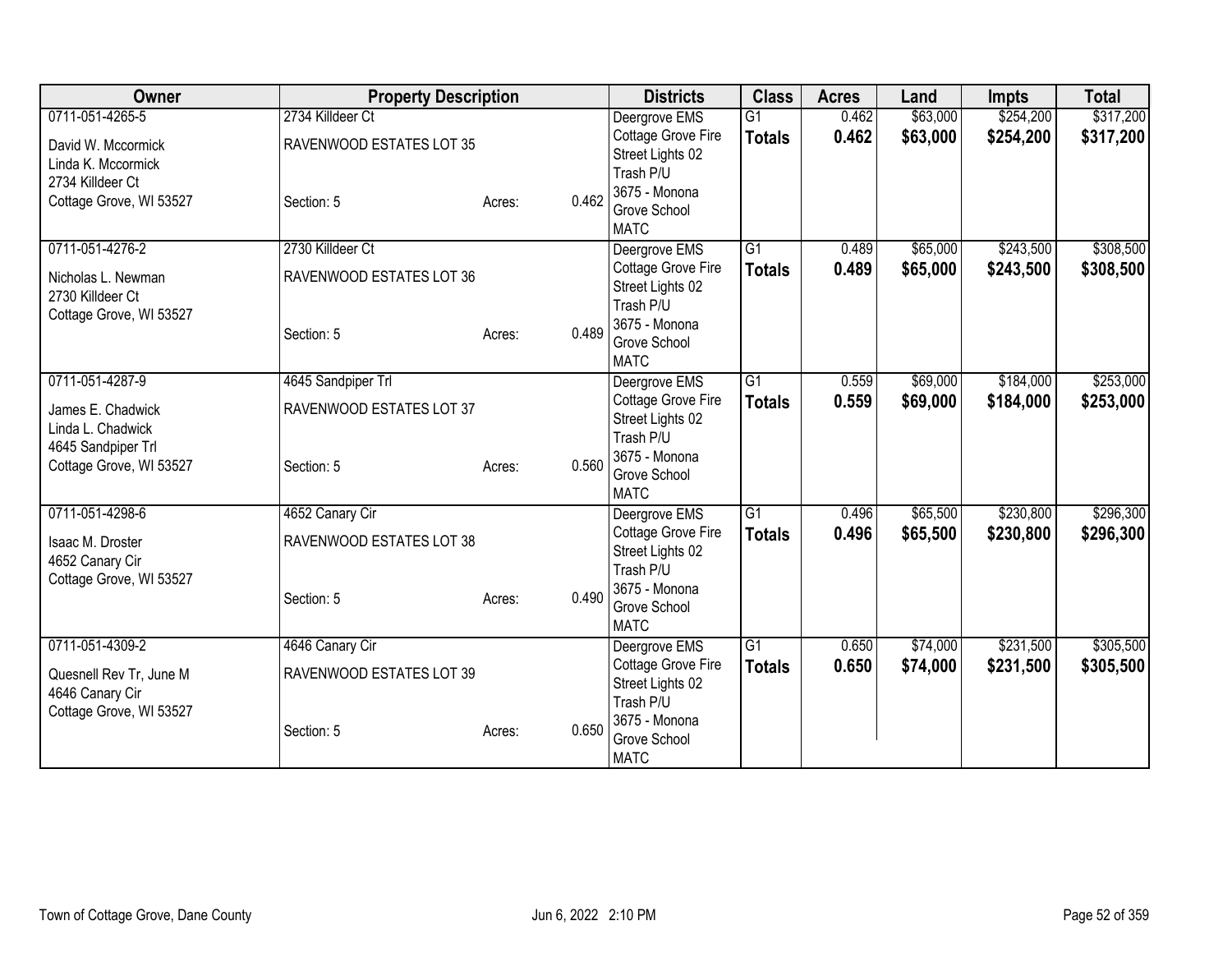| Owner                   | <b>Property Description</b>  |                 | <b>Districts</b>              | <b>Class</b>    | <b>Acres</b> | Land     | <b>Impts</b> | <b>Total</b> |
|-------------------------|------------------------------|-----------------|-------------------------------|-----------------|--------------|----------|--------------|--------------|
| 0711-051-4320-7         | 4649 Canary Cir              |                 | Deergrove EMS                 | $\overline{G1}$ | 0.614        | \$72,000 | \$134,500    | \$206,500    |
| Thomas W. Gallagher     | RAVENWOOD ESTATES LOT 40     |                 | Cottage Grove Fire            | <b>Totals</b>   | 0.614        | \$72,000 | \$134,500    | \$206,500    |
| 4649 Canary Cir         |                              |                 | Street Lights 02              |                 |              |          |              |              |
| Cottage Grove, WI 53527 |                              |                 | Trash P/U<br>3675 - Monona    |                 |              |          |              |              |
|                         | Section: 5                   | 0.614<br>Acres: | Grove School                  |                 |              |          |              |              |
|                         |                              |                 | <b>MATC</b>                   |                 |              |          |              |              |
| 0711-051-4331-4         | 4655 Canary Cir              |                 | Deergrove EMS                 | $\overline{G1}$ | 0.528        | \$67,500 | \$210,700    | \$278,200    |
| Karoline H. Smith       | RAVENWOOD ESTATES LOT 41     |                 | Cottage Grove Fire            | <b>Totals</b>   | 0.528        | \$67,500 | \$210,700    | \$278,200    |
| 4655 Canary Cir         |                              |                 | Street Lights 02              |                 |              |          |              |              |
| Cottage Grove, WI 53527 |                              |                 | Trash P/U<br>3675 - Monona    |                 |              |          |              |              |
|                         | Section: 5                   | 0.350<br>Acres: | Grove School                  |                 |              |          |              |              |
|                         |                              |                 | <b>MATC</b>                   |                 |              |          |              |              |
| 0711-051-5001-1         | 2744 Bluebird Ln             |                 | Deergrove EMS                 | G1              | 0.774        | \$80,500 | \$273,100    | \$353,600    |
| Teri A. Borzewski       | ELMARGO ESTATES LOT 1        |                 | Cottage Grove Fire            | <b>Totals</b>   | 0.774        | \$80,500 | \$273,100    | \$353,600    |
| Deborah K. Peters       |                              |                 | Trash P/U<br>3675 - Monona    |                 |              |          |              |              |
| 2744 Bluebird Ln        |                              |                 | Grove School                  |                 |              |          |              |              |
| Cottage Grove, WI 53527 | Section: 5                   | 0.770<br>Acres: | <b>MATC</b>                   |                 |              |          |              |              |
| 0711-051-5012-8         | 2751 Bluebird Ln             |                 | Deergrove EMS                 | $\overline{G1}$ | 0.707        | \$77,000 | \$197,100    | \$274,100    |
| Kenneth L. Arndt        | ELMARGO ESTATES LOT 2        |                 | Cottage Grove Fire            | <b>Totals</b>   | 0.707        | \$77,000 | \$197,100    | \$274,100    |
| Jeanne M. Arndt         |                              |                 | Trash P/U                     |                 |              |          |              |              |
| 2751 Bluebird Ln        |                              |                 | 3675 - Monona<br>Grove School |                 |              |          |              |              |
| Cottage Grove, WI 53527 | Section: 5                   | 0.707<br>Acres: | <b>MATC</b>                   |                 |              |          |              |              |
| 0711-051-5023-5         | 2743 Bluebird Ln             |                 | Deergrove EMS                 | $\overline{G1}$ | 0.709        | \$77,500 | \$167,500    | \$245,000    |
| Kevin E. Metz           | <b>ELMARGO ESTATES LOT 3</b> |                 | Cottage Grove Fire            | <b>Totals</b>   | 0.709        | \$77,500 | \$167,500    | \$245,000    |
| Tari L. Metz            |                              |                 | Trash P/U                     |                 |              |          |              |              |
| 2743 Bluebird Ln        |                              |                 | 3675 - Monona<br>Grove School |                 |              |          |              |              |
| Cottage Grove, WI 53527 | Section: 5                   | 0.709<br>Acres: | <b>MATC</b>                   |                 |              |          |              |              |
| 0711-051-5034-2         | 4656 Meadowlark St           |                 | Deergrove EMS                 | $\overline{G1}$ | 0.955        | \$88,500 | \$224,000    | \$312,500    |
| Kailey White            | ELMARGO ESTATES LOT 4        |                 | Cottage Grove Fire            | <b>Totals</b>   | 0.955        | \$88,500 | \$224,000    | \$312,500    |
| Steven White            |                              |                 | Trash P/U                     |                 |              |          |              |              |
| 4656 Meadowlark St      |                              |                 | 3675 - Monona<br>Grove School |                 |              |          |              |              |
| Cottage Grove, WI 53527 | Section: 5                   | 0.955<br>Acres: | <b>MATC</b>                   |                 |              |          |              |              |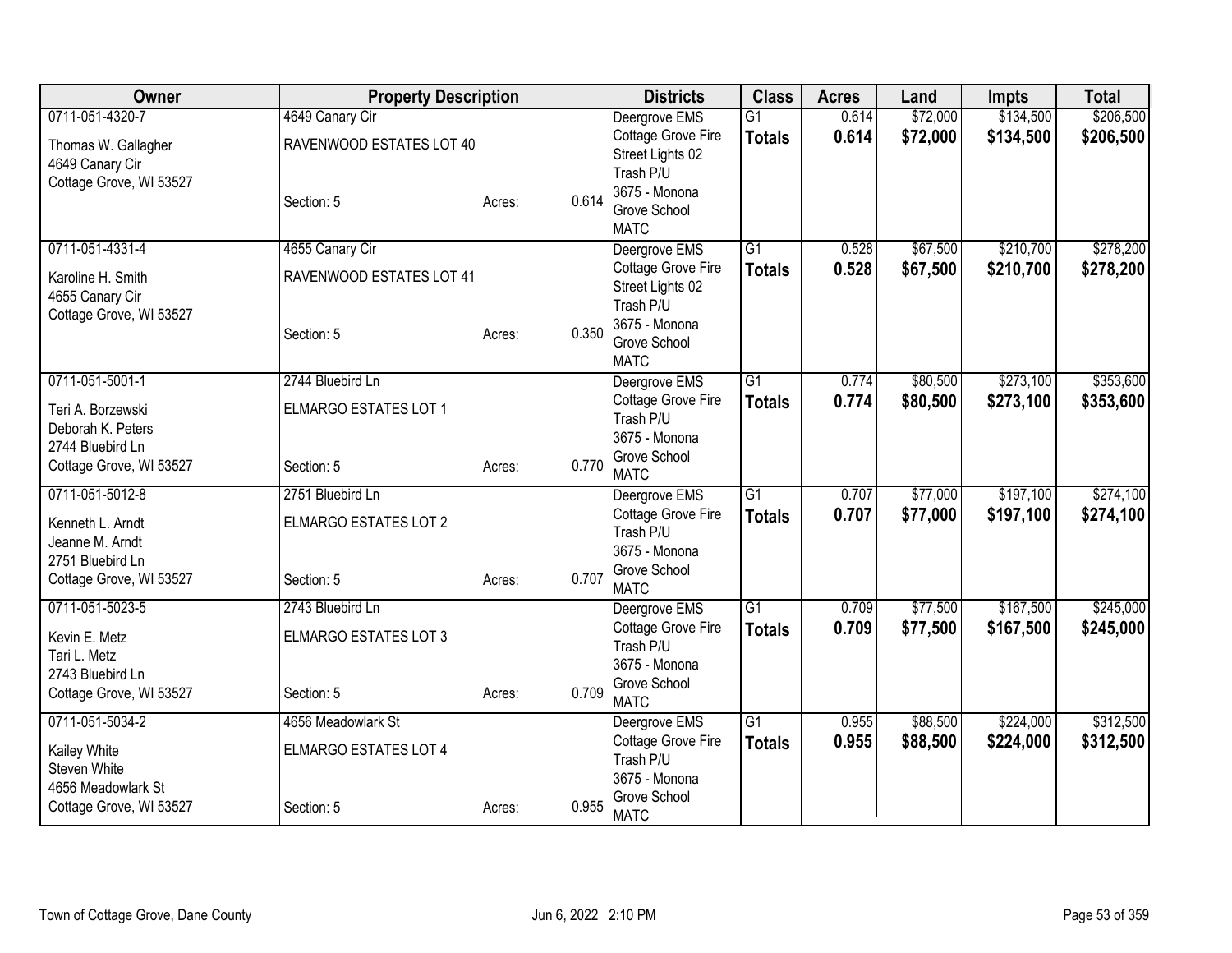| Owner                                      | <b>Property Description</b>              |        |       | <b>Districts</b>                | <b>Class</b>    | <b>Acres</b> | Land     | <b>Impts</b>    | <b>Total</b> |
|--------------------------------------------|------------------------------------------|--------|-------|---------------------------------|-----------------|--------------|----------|-----------------|--------------|
| 0711-051-5045-9                            | 4648 Meadowlark St                       |        |       | Deergrove EMS                   | $\overline{G1}$ | 0.953        | \$88,500 | \$207,500       | \$296,000    |
| Troy J. Clifcorn                           | <b>ELMARGO ESTATES LOT 5</b>             |        |       | Cottage Grove Fire              | <b>Totals</b>   | 0.953        | \$88,500 | \$207,500       | \$296,000    |
| Tara J. Ritchard-Clifcorn                  |                                          |        |       | Trash P/U                       |                 |              |          |                 |              |
| 4648 Meadowlark St                         |                                          |        |       | 3675 - Monona<br>Grove School   |                 |              |          |                 |              |
| Cottage Grove, WI 53527                    | Section: 5                               | Acres: | 0.990 | <b>MATC</b>                     |                 |              |          |                 |              |
| 0711-051-5056-6                            | 4642 Meadowlark St                       |        |       | Deergrove EMS                   | $\overline{G1}$ | 0.765        | \$80,000 | \$209,600       | \$289,600    |
| Thomas R. Van Maren                        | ELMARGO ESTATES LOT 6                    |        |       | Cottage Grove Fire              | <b>Totals</b>   | 0.765        | \$80,000 | \$209,600       | \$289,600    |
| Nancy L. Van Maren                         |                                          |        |       | Trash P/U                       |                 |              |          |                 |              |
| 4642 Meadowlark St                         |                                          |        |       | 3675 - Monona                   |                 |              |          |                 |              |
| Cottage Grove, WI 53527                    | Section: 5                               | Acres: | 0.790 | Grove School<br><b>MATC</b>     |                 |              |          |                 |              |
| 0711-051-5067-3                            | 4634 Meadowlark St                       |        |       | Deergrove EMS                   | G1              | 0.816        | \$82,500 | \$242,300       | \$324,800    |
|                                            |                                          |        |       | Cottage Grove Fire              | <b>Totals</b>   | 0.816        | \$82,500 | \$242,300       | \$324,800    |
| Daniel S. Debraal                          | ELMARGO ESTATES LOT 7                    |        |       | Trash P/U                       |                 |              |          |                 |              |
| Katherine M. Debraal<br>4634 Meadowlark St |                                          |        |       | 3675 - Monona                   |                 |              |          |                 |              |
| Cottage Grove, WI 53527                    | Section: 5                               | Acres: | 0.816 | Grove School                    |                 |              |          |                 |              |
|                                            |                                          |        |       | <b>MATC</b>                     |                 |              |          |                 |              |
| 0711-051-5078-0                            | 4628 Meadowlark St                       |        |       | Deergrove EMS                   | $\overline{G1}$ | 0.761        | \$80,000 | \$193,000       | \$273,000    |
| Charles E. Veith                           | ELMARGO ESTATES LOT 8                    |        |       | Cottage Grove Fire<br>Trash P/U | <b>Totals</b>   | 0.761        | \$80,000 | \$193,000       | \$273,000    |
| Nancy A. Veith                             |                                          |        |       | 3675 - Monona                   |                 |              |          |                 |              |
| 4628 Meadowlark St                         |                                          |        |       | Grove School                    |                 |              |          |                 |              |
| Cottage Grove, WI 53527                    | Section: 5                               | Acres: | 0.770 | <b>MATC</b>                     |                 |              |          |                 |              |
| 0711-051-5089-7                            | 4623 Meadowlark St                       |        |       | Deergrove EMS                   | $\overline{G1}$ | 0.782        | \$81,000 | \$287,900       | \$368,900    |
| John Brandl                                | ELMARGO ESTATES LOT 9                    |        |       | Cottage Grove Fire              | <b>Totals</b>   | 0.782        | \$81,000 | \$287,900       | \$368,900    |
| 4623 Meadowlark St                         |                                          |        |       | Trash P/U                       |                 |              |          |                 |              |
| Cottage Grove, WI 53527                    |                                          |        |       | 3675 - Monona<br>Grove School   |                 |              |          |                 |              |
|                                            | Section: 5                               | Acres: | 0.840 | <b>MATC</b>                     |                 |              |          |                 |              |
| 0711-051-6500-5                            | 2659 Bluebird Ln                         |        |       | Deergrove EMS                   | $\overline{X4}$ | 1.660        | \$0      | $\overline{50}$ | \$0          |
| Cottage Grove, Town of                     | FIRST ADDITION TO ELMARGO ESTATES PUBLIC |        |       | Cottage Grove Fire              | <b>Totals</b>   | 1.660        | \$0      | \$0             | \$0          |
| 4058 County Highway N                      | <b>USE LANDS</b>                         |        |       | 3675 - Monona                   |                 |              |          |                 |              |
| Cottage Grove, WI 53527                    |                                          |        |       | Grove School                    |                 |              |          |                 |              |
|                                            | Section: 5                               | Acres: | 0.000 | <b>MATC</b>                     |                 |              |          |                 |              |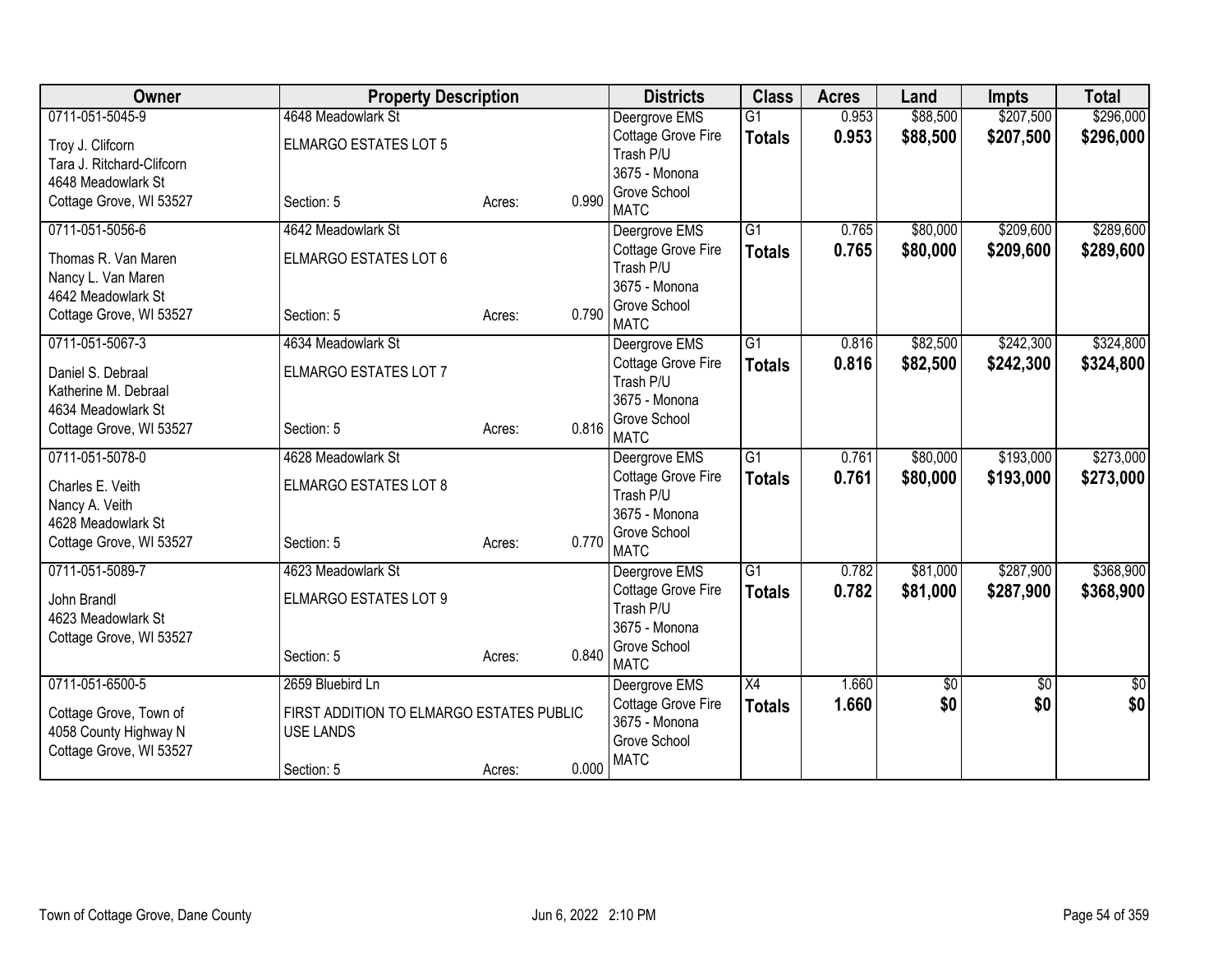| Owner                    | <b>Property Description</b>              |        |       | <b>Districts</b>              | <b>Class</b>    | <b>Acres</b> | Land     | <b>Impts</b> | <b>Total</b> |
|--------------------------|------------------------------------------|--------|-------|-------------------------------|-----------------|--------------|----------|--------------|--------------|
| 0711-051-6510-3          | 4679 Brown Thrush Trl                    |        |       | Deergrove EMS                 | $\overline{G1}$ | 0.489        | \$65,000 | \$231,600    | \$296,600    |
| Steven Grosse            | FIRST ADDITION TO ELMARGO ESTATES LOT 10 |        |       | Cottage Grove Fire            | <b>Totals</b>   | 0.489        | \$65,000 | \$231,600    | \$296,600    |
| Amanda Grosse            |                                          |        |       | Street Lights 01              |                 |              |          |              |              |
| 4679 Brown Thrush Trl    |                                          |        |       | Trash P/U                     |                 |              |          |              |              |
| Cottage Grove, WI 53527  | Section: 5                               | Acres: | 0.490 | 3675 - Monona<br>Grove School |                 |              |          |              |              |
|                          |                                          |        |       | <b>MATC</b>                   |                 |              |          |              |              |
| 0711-051-6521-0          | 4673 Brown Thrush Trl                    |        |       | Deergrove EMS                 | $\overline{G1}$ | 0.480        | \$64,500 | \$213,800    | \$278,300    |
| Christopher H. Rindy     | FIRST ADDITION TO ELMARGO ESTATES LOT 11 |        |       | Cottage Grove Fire            | <b>Totals</b>   | 0.480        | \$64,500 | \$213,800    | \$278,300    |
| Julie M. Rindy           |                                          |        |       | Street Lights 01              |                 |              |          |              |              |
| 4673 Brown Thrush Trl    |                                          |        |       | Trash P/U<br>3675 - Monona    |                 |              |          |              |              |
| Cottage Grove, WI 53527  | Section: 5                               | Acres: | 0.480 | Grove School                  |                 |              |          |              |              |
|                          |                                          |        |       | <b>MATC</b>                   |                 |              |          |              |              |
| 0711-051-6532-7          | 4667 Brown Thrush Trl                    |        |       | Deergrove EMS                 | $\overline{G1}$ | 0.480        | \$64,500 | \$199,700    | \$264,200    |
| James A. Schwab          | FIRST ADDITION TO ELMARGO ESTATES LOT 12 |        |       | Cottage Grove Fire            | <b>Totals</b>   | 0.480        | \$64,500 | \$199,700    | \$264,200    |
| 4667 Brown Thrush Trl    |                                          |        |       | Street Lights 01              |                 |              |          |              |              |
| Cottage Grove, WI 53527  |                                          |        |       | Trash P/U<br>3675 - Monona    |                 |              |          |              |              |
|                          | Section: 5                               | Acres: | 0.480 | Grove School                  |                 |              |          |              |              |
|                          |                                          |        |       | <b>MATC</b>                   |                 |              |          |              |              |
| 0711-051-6543-4          | 4661 Brown Thrush Trl                    |        |       | Deergrove EMS                 | $\overline{G1}$ | 0.531        | \$67,500 | \$189,100    | \$256,600    |
| Jeffrey M. Kerwin        | FIRST ADDITION TO ELMARGO ESTATES LOT 13 |        |       | Cottage Grove Fire            | <b>Totals</b>   | 0.531        | \$67,500 | \$189,100    | \$256,600    |
| 4661 Brown Thrush Trl    |                                          |        |       | Street Lights 01              |                 |              |          |              |              |
| Cottage Grove, WI 53527  |                                          |        |       | Trash P/U<br>3675 - Monona    |                 |              |          |              |              |
|                          | Section: 5                               | Acres: | 0.510 | Grove School                  |                 |              |          |              |              |
|                          |                                          |        |       | <b>MATC</b>                   |                 |              |          |              |              |
| 0711-051-6554-1          | 4655 Brown Thrush Trl                    |        |       | Deergrove EMS                 | $\overline{G1}$ | 0.740        | \$79,000 | \$196,800    | \$275,800    |
| William J. Nitzke        | FIRST ADDITION TO ELMARGO ESTATES LOT 14 |        |       | Cottage Grove Fire            | <b>Totals</b>   | 0.740        | \$79,000 | \$196,800    | \$275,800    |
| 4655 Brown Thrush Trl    |                                          |        |       | Street Lights 01              |                 |              |          |              |              |
| Cottage Grove5, WI 53527 |                                          |        |       | Trash P/U<br>3675 - Monona    |                 |              |          |              |              |
|                          | Section: 5                               | Acres: | 0.840 | Grove School                  |                 |              |          |              |              |
|                          |                                          |        |       | <b>MATC</b>                   |                 |              |          |              |              |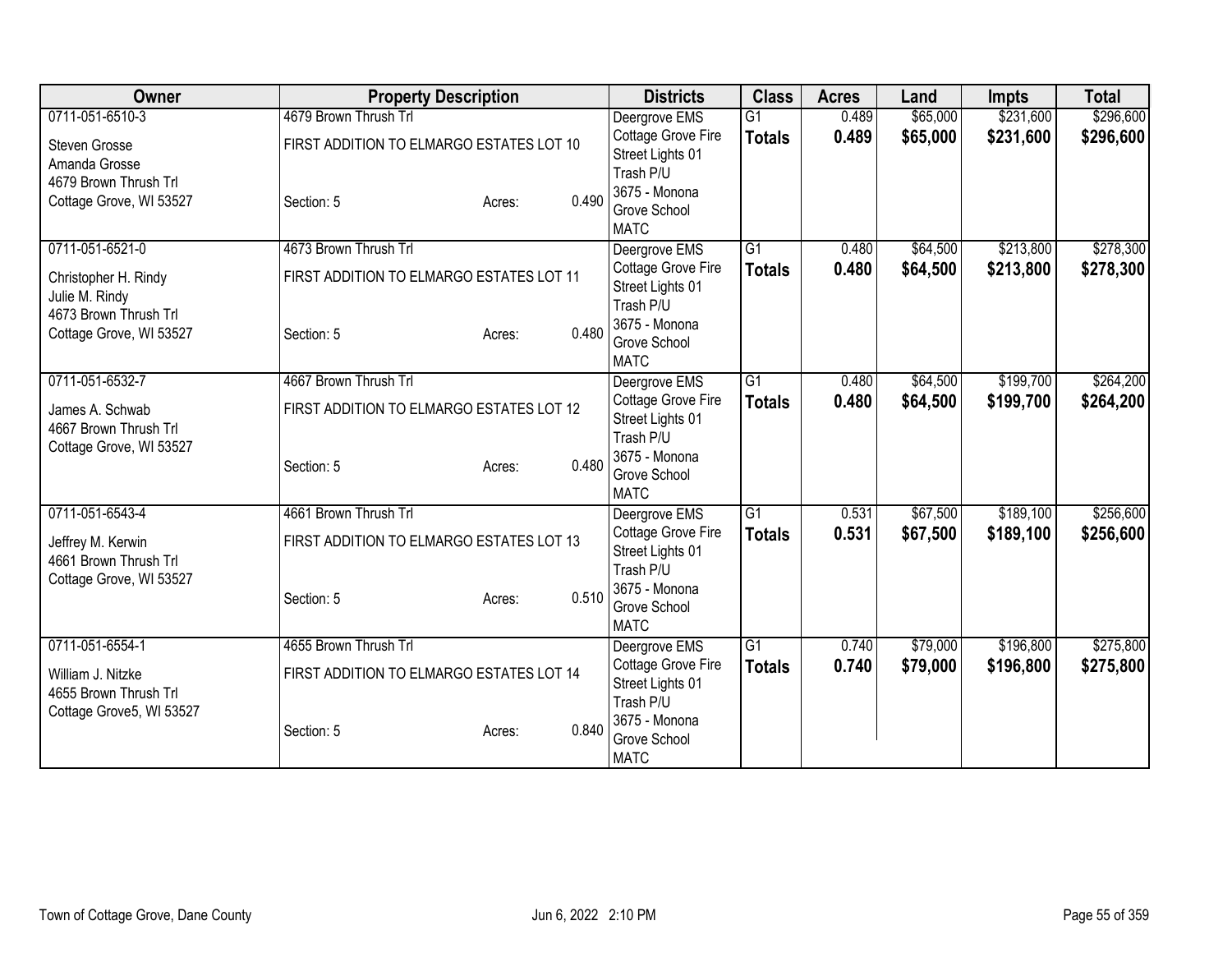| Owner                                 | <b>Property Description</b>              |        |       | <b>Districts</b>                    | <b>Class</b>    | <b>Acres</b>   | Land     | <b>Impts</b> | <b>Total</b> |
|---------------------------------------|------------------------------------------|--------|-------|-------------------------------------|-----------------|----------------|----------|--------------|--------------|
| 0711-051-6565-8                       | 4649 Brown Thrush Trl                    |        |       | Deergrove EMS                       | $\overline{G1}$ | 0.799          | \$81,500 | \$168,400    | \$249,900    |
| James D. Thompson                     | FIRST ADDITION TO ELMARGO ESTATES LOT 15 |        |       | Cottage Grove Fire                  | <b>Totals</b>   | 0.799          | \$81,500 | \$168,400    | \$249,900    |
| 4649 Brown Thrush Trl                 |                                          |        |       | Street Lights 01                    |                 |                |          |              |              |
| Cottage Grove, WI 53527               |                                          |        |       | Trash P/U                           |                 |                |          |              |              |
|                                       | Section: 5                               | Acres: | 0.740 | 3675 - Monona<br>Grove School       |                 |                |          |              |              |
|                                       |                                          |        |       | <b>MATC</b>                         |                 |                |          |              |              |
| 0711-051-6576-5                       | 4643 Brown Thrush Trl                    |        |       | Deergrove EMS                       | $\overline{G1}$ | 0.589          | \$70,500 | \$205,600    | \$276,100    |
| Jeffrey P. Steenis                    | FIRST ADDITION TO ELMARGO ESTATES LOT 16 |        |       | Cottage Grove Fire                  | <b>Totals</b>   | 0.589          | \$70,500 | \$205,600    | \$276,100    |
| Tracy J. Steenis                      |                                          |        |       | Street Lights 01                    |                 |                |          |              |              |
| 4643 Brown Thrush Trl                 |                                          |        |       | Trash P/U                           |                 |                |          |              |              |
| Cottage Grove, WI 53527               | Section: 5                               | Acres: | 0.580 | 3675 - Monona<br>Grove School       |                 |                |          |              |              |
|                                       |                                          |        |       | <b>MATC</b>                         |                 |                |          |              |              |
| 0711-051-6587-2                       | 2672 Bluebird Ln                         |        |       | Deergrove EMS                       | $\overline{G1}$ | 0.550          | \$68,500 | \$161,500    | \$230,000    |
|                                       |                                          |        |       | Cottage Grove Fire                  | <b>Totals</b>   | 0.550          | \$68,500 | \$161,500    | \$230,000    |
| Dennis G. Daggett<br>2672 Bluebird Ln | FIRST ADDITION TO ELMARGO ESTATES LOT 17 |        |       | Street Lights 01                    |                 |                |          |              |              |
| Cottage Grove, WI 53527               |                                          |        |       | Trash P/U                           |                 |                |          |              |              |
|                                       | Section: 5                               | Acres: | 0.550 | 3675 - Monona                       |                 |                |          |              |              |
|                                       |                                          |        |       | Grove School                        |                 |                |          |              |              |
| 0711-051-6598-9                       | 2676 Bluebird Ln                         |        |       | <b>MATC</b>                         | G1              |                | \$70,000 | \$262,400    |              |
|                                       |                                          |        |       | Deergrove EMS<br>Cottage Grove Fire |                 | 0.574<br>0.574 | \$70,000 |              | \$332,400    |
| James L. Thompson                     | FIRST ADDITION TO ELMARGO ESTATES LOT 18 |        |       | Street Lights 01                    | <b>Totals</b>   |                |          | \$262,400    | \$332,400    |
| Dena L. Gorichs                       |                                          |        |       | Trash P/U                           |                 |                |          |              |              |
| 2676 Bluebird Ln                      |                                          |        |       | 3675 - Monona                       |                 |                |          |              |              |
| Cottage Grove, WI 53527               | Section: 5                               | Acres: | 0.574 | Grove School                        |                 |                |          |              |              |
|                                       |                                          |        |       | <b>MATC</b>                         |                 |                |          |              |              |
| 0711-051-6609-5                       | 2677 Bluebird Ln                         |        |       | Deergrove EMS                       | $\overline{G1}$ | 0.557          | \$69,000 | \$284,200    | \$353,200    |
| Russell W. Notstad                    | FIRST ADDITION TO ELMARGO ESTATES LOT 19 |        |       | Cottage Grove Fire                  | <b>Totals</b>   | 0.557          | \$69,000 | \$284,200    | \$353,200    |
| Connie J. Notstad                     |                                          |        |       | Street Lights 01                    |                 |                |          |              |              |
| 2720 Gaston Rd                        |                                          |        |       | Trash P/U<br>3675 - Monona          |                 |                |          |              |              |
| Cottage Grove, WI 53527               | Section: 5                               | Acres: | 0.557 | Grove School                        |                 |                |          |              |              |
|                                       |                                          |        |       | <b>MATC</b>                         |                 |                |          |              |              |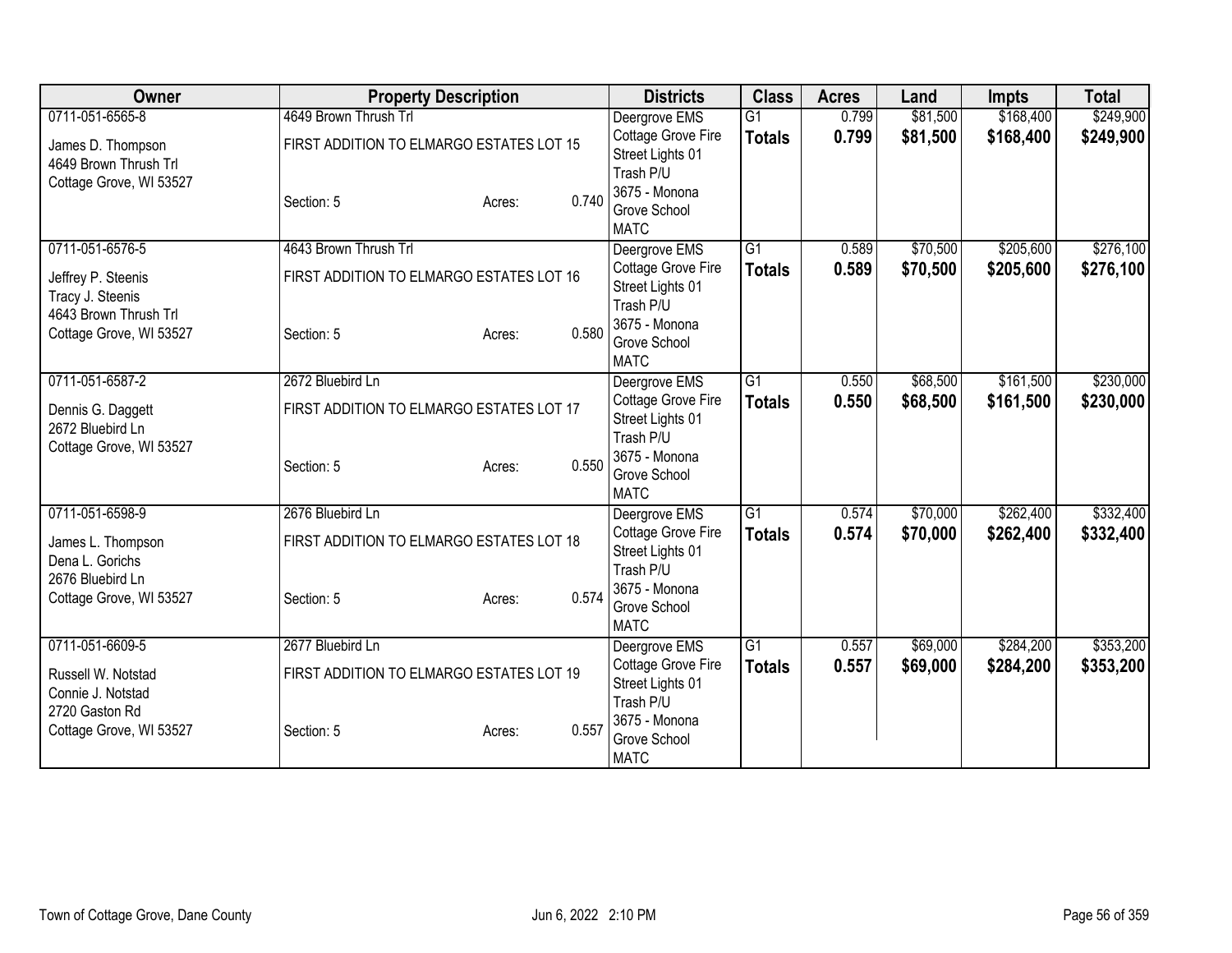| Owner                   | <b>Property Description</b>              |        |       | <b>Districts</b>              | <b>Class</b>    | <b>Acres</b> | Land     | <b>Impts</b> | <b>Total</b> |
|-------------------------|------------------------------------------|--------|-------|-------------------------------|-----------------|--------------|----------|--------------|--------------|
| 0711-051-6620-0         | 2673 Bluebird Ln                         |        |       | Deergrove EMS                 | $\overline{G1}$ | 0.618        | \$72,500 | \$207,900    | \$280,400    |
| William L. Gower        | FIRST ADDITION TO ELMARGO ESTATES LOT 20 |        |       | Cottage Grove Fire            | <b>Totals</b>   | 0.618        | \$72,500 | \$207,900    | \$280,400    |
| Patricia A. Gower       |                                          |        |       | Street Lights 01              |                 |              |          |              |              |
| 2673 Bluebird Ln        |                                          |        |       | Trash P/U                     |                 |              |          |              |              |
| Cottage Grove, WI 53527 | Section: 5                               | Acres: | 0.618 | 3675 - Monona<br>Grove School |                 |              |          |              |              |
|                         |                                          |        |       | <b>MATC</b>                   |                 |              |          |              |              |
| 0711-051-6631-7         | 2669 Bluebird Ln                         |        |       | Deergrove EMS                 | $\overline{G1}$ | 0.633        | \$73,000 | \$224,500    | \$297,500    |
| Lance L. Fleming        | FIRST ADDITION TO ELMARGO ESTATES LOT 21 |        |       | Cottage Grove Fire            | <b>Totals</b>   | 0.633        | \$73,000 | \$224,500    | \$297,500    |
| Joellen R. Fleming      |                                          |        |       | Street Lights 01              |                 |              |          |              |              |
| 2669 Bluebird Ln        |                                          |        |       | Trash P/U                     |                 |              |          |              |              |
| Cottage Grove, WI 53527 | Section: 5                               | Acres: | 0.633 | 3675 - Monona<br>Grove School |                 |              |          |              |              |
|                         |                                          |        |       | <b>MATC</b>                   |                 |              |          |              |              |
| 0711-051-6642-4         | 2665 Bluebird Ln                         |        |       | Deergrove EMS                 | $\overline{G1}$ | 0.697        | \$76,500 | \$223,900    | \$300,400    |
|                         |                                          |        |       | Cottage Grove Fire            | <b>Totals</b>   | 0.697        | \$76,500 | \$223,900    | \$300,400    |
| Reinwand Living Tr      | FIRST ADDITION TO ELMARGO ESTATES LOT 22 |        |       | Street Lights 01              |                 |              |          |              |              |
| 2665 Bluebird Ln        |                                          |        |       | Trash P/U                     |                 |              |          |              |              |
| Cottage Grove, WI 53527 | Section: 5                               | Acres: | 0.697 | 3675 - Monona                 |                 |              |          |              |              |
|                         |                                          |        |       | Grove School                  |                 |              |          |              |              |
|                         |                                          |        |       | <b>MATC</b>                   |                 |              |          |              |              |
| 0711-051-6653-1         | 2661 Bluebird Ln                         |        |       | Deergrove EMS                 | G1              | 0.672        | \$75,000 | \$247,200    | \$322,200    |
| Jeremy Doyle            | FIRST ADDITION TO ELMARGO ESTATES LOT 23 |        |       | Cottage Grove Fire            | <b>Totals</b>   | 0.672        | \$75,000 | \$247,200    | \$322,200    |
| Sara Doyle              |                                          |        |       | Street Lights 01<br>Trash P/U |                 |              |          |              |              |
| 2661 Bluebird Ln        |                                          |        |       | 3675 - Monona                 |                 |              |          |              |              |
| Cottage Grove, WI 53527 | Section: 5                               | Acres: | 0.672 | Grove School                  |                 |              |          |              |              |
|                         |                                          |        |       | <b>MATC</b>                   |                 |              |          |              |              |
| 0711-051-6664-8         | 2655 Bluebird Ln                         |        |       | Deergrove EMS                 | $\overline{G1}$ | 0.575        | \$70,000 | \$203,300    | \$273,300    |
| Jeffrey P. Klinkner     | FIRST ADDITION TO ELMARGO ESTATES LOT 24 |        |       | Cottage Grove Fire            | <b>Totals</b>   | 0.575        | \$70,000 | \$203,300    | \$273,300    |
| 2655 Bluebird Ln        |                                          |        |       | Street Lights 01              |                 |              |          |              |              |
| Cottage Grove, WI 53527 |                                          |        |       | Trash P/U                     |                 |              |          |              |              |
|                         | Section: 5                               | Acres: | 0.575 | 3675 - Monona<br>Grove School |                 |              |          |              |              |
|                         |                                          |        |       | <b>MATC</b>                   |                 |              |          |              |              |
|                         |                                          |        |       |                               |                 |              |          |              |              |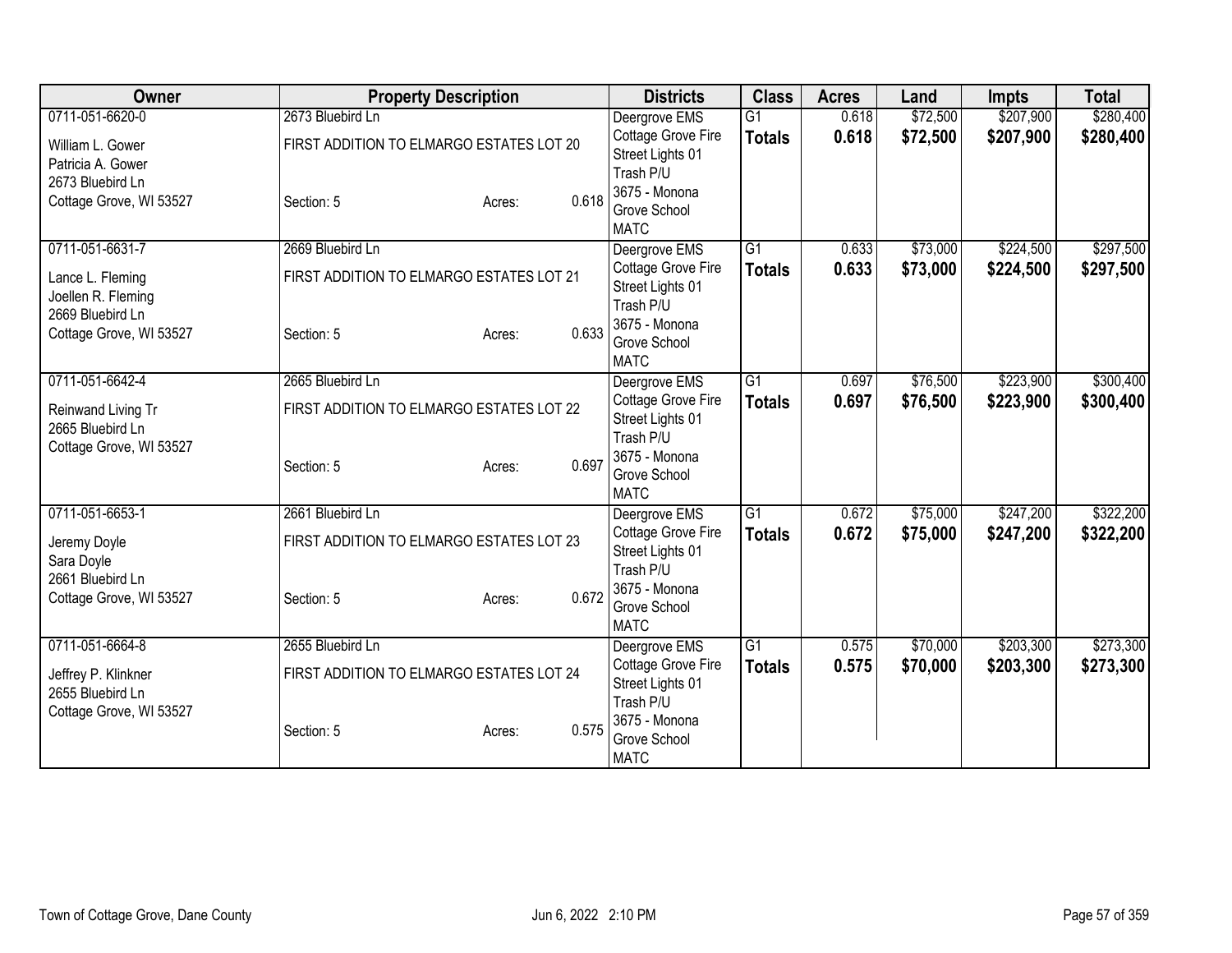| Owner                                                                                                           | <b>Property Description</b>                                                                                                                                                                   | <b>Districts</b>                                                                                                     | <b>Class</b>                     | <b>Acres</b>   | Land                 | <b>Impts</b>           | <b>Total</b>           |
|-----------------------------------------------------------------------------------------------------------------|-----------------------------------------------------------------------------------------------------------------------------------------------------------------------------------------------|----------------------------------------------------------------------------------------------------------------------|----------------------------------|----------------|----------------------|------------------------|------------------------|
| 0711-051-6675-5<br><b>Brian Weinkauf</b><br>2649 Bluebird Ln                                                    | 2649 Bluebird Ln<br>FIRST ADDITION TO ELMARGO ESTATES LOT 25                                                                                                                                  | Deergrove EMS<br>Cottage Grove Fire<br>Street Lights 01<br>Trash P/U                                                 | $\overline{G1}$<br><b>Totals</b> | 0.590<br>0.590 | \$71,000<br>\$71,000 | \$202,000<br>\$202,000 | \$273,000<br>\$273,000 |
| Cottage Grove, WI 53527                                                                                         | 0.590<br>Section: 5<br>Acres:                                                                                                                                                                 | 3675 - Monona<br>Grove School<br><b>MATC</b>                                                                         |                                  |                |                      |                        |                        |
| 0711-051-6686-2<br>Thomas F. Lehmann<br>Stephanie E. Lehmann<br>2643 Bluebird Ln<br>Cottage Grove, WI 53527     | 2643 Bluebird Ln<br>FIRST ADDITION TO ELMARGO ESTATES LOT 26<br>0.578<br>Section: 5<br>Acres:                                                                                                 | Deergrove EMS<br>Cottage Grove Fire<br>Street Lights 01<br>Trash P/U<br>3675 - Monona<br>Grove School<br><b>MATC</b> | $\overline{G1}$<br><b>Totals</b> | 0.578<br>0.578 | \$70,000<br>\$70,000 | \$166,500<br>\$166,500 | \$236,500<br>\$236,500 |
| 0711-051-6697-9<br>Alyssa A. Zellner<br>Jacob T. Nieting<br>2640 Blue Bird Ln<br>Cottage Grove, WI 53527        | 2640 Bluebird Ln<br>FIRST ADDITION TO ELMARGO ESTATES LOT 27 &<br>PRT LOT 28 BEG NE COR TH S6DEGE 204.6 FT TH<br>S71DEGW 10.22 FT TH N6DEGW 207.66 FT TH<br>0.568<br>Section: 5<br>Acres:     | Deergrove EMS<br>Cottage Grove Fire<br>Street Lights 01<br>Trash P/U<br>3675 - Monona<br>Grove School<br><b>MATC</b> | $\overline{G1}$<br><b>Totals</b> | 0.568<br>0.568 | \$69,500<br>\$69,500 | \$288,800<br>\$288,800 | \$358,300<br>\$358,300 |
| 0711-051-6708-5<br>Lonnie Annen<br>Kirsten Lendborg<br>2646 Bluebird Ln<br>Cottage Grove, WI 53527              | 2646 Bluebird Ln<br>FIRST ADDITION TO ELMARGO ESTATES PRT LOTS<br>28 & 29 DESCR AS BEG NW COR SD LOT 28 TH<br>N88DEG40'55"E 119.99 FT TH S6DEG51'00"E 207.66<br>0.563<br>Section: 5<br>Acres: | Deergrove EMS<br>Cottage Grove Fire<br>Street Lights 01<br>Trash P/U<br>3675 - Monona<br>Grove School<br><b>MATC</b> | G1<br><b>Totals</b>              | 0.563<br>0.563 | \$69,500<br>\$69,500 | \$175,100<br>\$175,100 | \$244,600<br>\$244,600 |
| 0711-051-6719-2<br>Philip D. Anderson<br>Jeanne L. Smth Anderson<br>2650 Bluebird Ln<br>Cottage Grove, WI 53527 | 2650 Bluebird Ln<br>FIRST ADDITION TO ELMARGO ESTATES LOT 29<br>EXC BEG NE COR SD LOT TH S13DEGE 250.08 FT<br>TH ALG CRV TO L RAD 500 FT L/C S59DEGW 1.05 FT<br>0.715<br>Section: 5<br>Acres: | Deergrove EMS<br>Cottage Grove Fire<br>Street Lights 01<br>Trash P/U<br>3675 - Monona<br>Grove School<br><b>MATC</b> | $\overline{G1}$<br><b>Totals</b> | 0.715<br>0.715 | \$77,500<br>\$77,500 | \$263,800<br>\$263,800 | \$341,300<br>\$341,300 |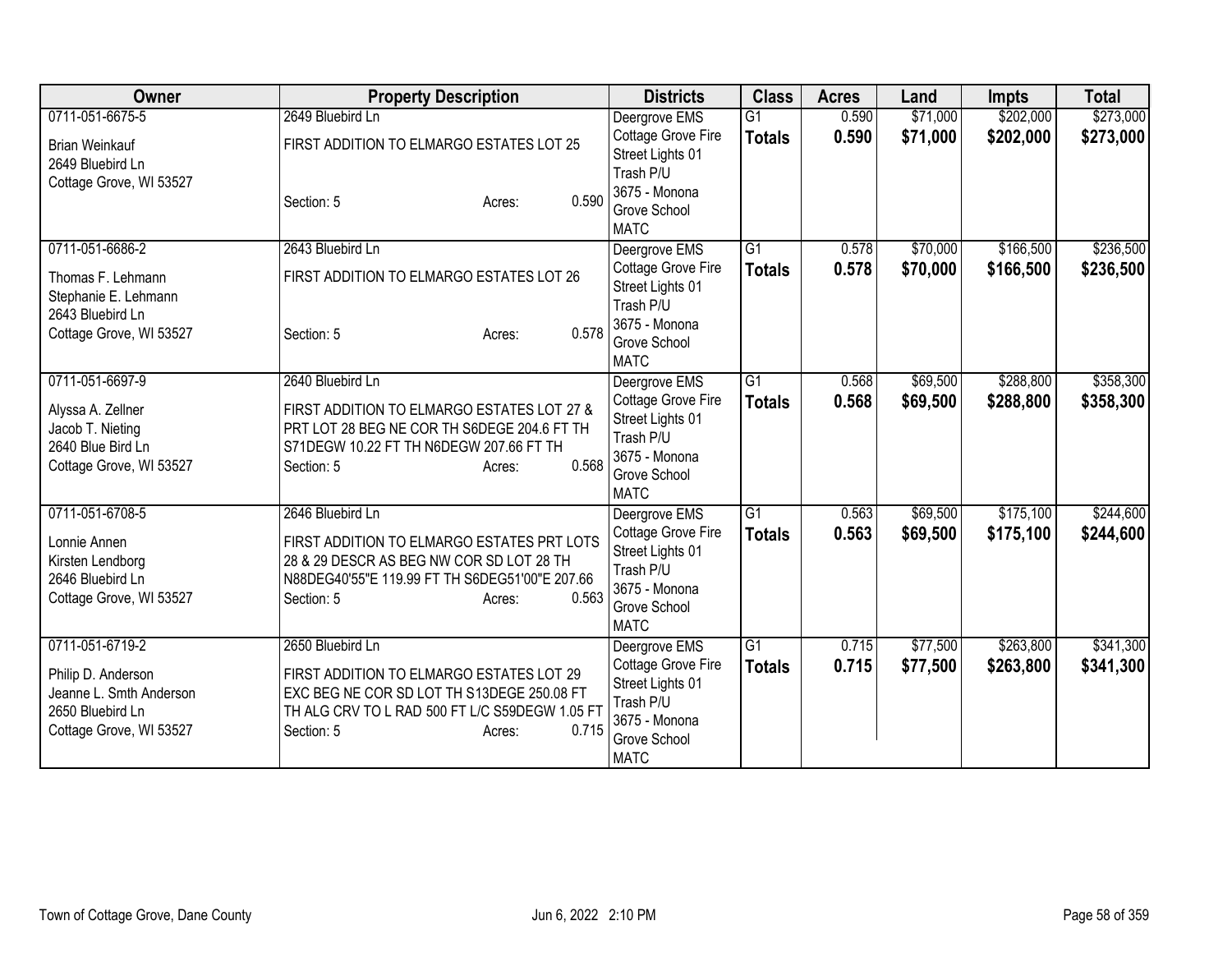| 4648 Brown Thrush Trl<br>\$68,000<br>\$203,600<br>$\overline{G1}$<br>0.538<br>Deergrove EMS<br>Cottage Grove Fire<br>0.538<br>\$68,000<br>\$203,600<br><b>Totals</b><br>FIRST ADDITION TO ELMARGO ESTATES LOT 30<br>Jessica Parkos<br>Street Lights 01<br><b>Brian Parkos</b><br>Trash P/U<br>4648 Brown Thrush Trl<br>3675 - Monona<br>0.538<br>Cottage Grove, WI 53527<br>Section: 5<br>Acres:<br>Grove School<br><b>MATC</b><br>4652 Brown Thrush Trl<br>$\overline{G1}$<br>\$66,500<br>\$222,900<br>0711-051-6741-4<br>0.515<br>Deergrove EMS<br>Cottage Grove Fire<br>0.515<br>\$66,500<br>\$222,900<br><b>Totals</b><br>FIRST ADDITION TO ELMARGO ESTATES LOT 31<br>Matthew V. Porcelli<br>Street Lights 01<br>Jessica L. Porcelli<br>Trash P/U<br>4652 Brown Thrush Trl<br>3675 - Monona<br>0.515<br>Cottage Grove, WI 53527<br>Section: 5<br>Acres:<br>Grove School<br><b>MATC</b><br>\$218,000<br>0711-051-6752-1<br>4658 Brown Thrush Trl<br>$\overline{G1}$<br>\$65,500<br>Deergrove EMS<br>0.498<br>Cottage Grove Fire<br>0.498<br>\$65,500<br>\$218,000<br><b>Totals</b><br>FIRST ADDITION TO ELMARGO ESTATES LOT 32<br>James E. Mcintosh<br>Street Lights 01<br>4658 Brown Thrush Trl<br>Trash P/U<br>Cottage Grove, WI 53527<br>3675 - Monona<br>0.498<br>Section: 5<br>Acres:<br>Grove School<br><b>MATC</b><br>0711-051-6763-8<br>4664 Brown Thrush Trl<br>G1<br>\$63,500<br>\$194,500<br>Deergrove EMS<br>0.468 | <b>Owner</b>    | <b>Property Description</b> |  | <b>Districts</b>          | <b>Class</b>  | <b>Acres</b> | Land     | <b>Impts</b> | <b>Total</b> |
|-----------------------------------------------------------------------------------------------------------------------------------------------------------------------------------------------------------------------------------------------------------------------------------------------------------------------------------------------------------------------------------------------------------------------------------------------------------------------------------------------------------------------------------------------------------------------------------------------------------------------------------------------------------------------------------------------------------------------------------------------------------------------------------------------------------------------------------------------------------------------------------------------------------------------------------------------------------------------------------------------------------------------------------------------------------------------------------------------------------------------------------------------------------------------------------------------------------------------------------------------------------------------------------------------------------------------------------------------------------------------------------------------------------------------------------|-----------------|-----------------------------|--|---------------------------|---------------|--------------|----------|--------------|--------------|
|                                                                                                                                                                                                                                                                                                                                                                                                                                                                                                                                                                                                                                                                                                                                                                                                                                                                                                                                                                                                                                                                                                                                                                                                                                                                                                                                                                                                                                   | 0711-051-6730-7 |                             |  |                           |               |              |          |              | \$271,600    |
|                                                                                                                                                                                                                                                                                                                                                                                                                                                                                                                                                                                                                                                                                                                                                                                                                                                                                                                                                                                                                                                                                                                                                                                                                                                                                                                                                                                                                                   |                 |                             |  |                           |               |              |          |              | \$271,600    |
|                                                                                                                                                                                                                                                                                                                                                                                                                                                                                                                                                                                                                                                                                                                                                                                                                                                                                                                                                                                                                                                                                                                                                                                                                                                                                                                                                                                                                                   |                 |                             |  |                           |               |              |          |              |              |
|                                                                                                                                                                                                                                                                                                                                                                                                                                                                                                                                                                                                                                                                                                                                                                                                                                                                                                                                                                                                                                                                                                                                                                                                                                                                                                                                                                                                                                   |                 |                             |  |                           |               |              |          |              |              |
|                                                                                                                                                                                                                                                                                                                                                                                                                                                                                                                                                                                                                                                                                                                                                                                                                                                                                                                                                                                                                                                                                                                                                                                                                                                                                                                                                                                                                                   |                 |                             |  |                           |               |              |          |              |              |
|                                                                                                                                                                                                                                                                                                                                                                                                                                                                                                                                                                                                                                                                                                                                                                                                                                                                                                                                                                                                                                                                                                                                                                                                                                                                                                                                                                                                                                   |                 |                             |  |                           |               |              |          |              |              |
|                                                                                                                                                                                                                                                                                                                                                                                                                                                                                                                                                                                                                                                                                                                                                                                                                                                                                                                                                                                                                                                                                                                                                                                                                                                                                                                                                                                                                                   |                 |                             |  |                           |               |              |          |              | \$289,400    |
|                                                                                                                                                                                                                                                                                                                                                                                                                                                                                                                                                                                                                                                                                                                                                                                                                                                                                                                                                                                                                                                                                                                                                                                                                                                                                                                                                                                                                                   |                 |                             |  |                           |               |              |          |              | \$289,400    |
|                                                                                                                                                                                                                                                                                                                                                                                                                                                                                                                                                                                                                                                                                                                                                                                                                                                                                                                                                                                                                                                                                                                                                                                                                                                                                                                                                                                                                                   |                 |                             |  |                           |               |              |          |              |              |
|                                                                                                                                                                                                                                                                                                                                                                                                                                                                                                                                                                                                                                                                                                                                                                                                                                                                                                                                                                                                                                                                                                                                                                                                                                                                                                                                                                                                                                   |                 |                             |  |                           |               |              |          |              |              |
|                                                                                                                                                                                                                                                                                                                                                                                                                                                                                                                                                                                                                                                                                                                                                                                                                                                                                                                                                                                                                                                                                                                                                                                                                                                                                                                                                                                                                                   |                 |                             |  |                           |               |              |          |              |              |
|                                                                                                                                                                                                                                                                                                                                                                                                                                                                                                                                                                                                                                                                                                                                                                                                                                                                                                                                                                                                                                                                                                                                                                                                                                                                                                                                                                                                                                   |                 |                             |  |                           |               |              |          |              |              |
|                                                                                                                                                                                                                                                                                                                                                                                                                                                                                                                                                                                                                                                                                                                                                                                                                                                                                                                                                                                                                                                                                                                                                                                                                                                                                                                                                                                                                                   |                 |                             |  |                           |               |              |          |              | \$283,500    |
|                                                                                                                                                                                                                                                                                                                                                                                                                                                                                                                                                                                                                                                                                                                                                                                                                                                                                                                                                                                                                                                                                                                                                                                                                                                                                                                                                                                                                                   |                 |                             |  |                           |               |              |          |              | \$283,500    |
|                                                                                                                                                                                                                                                                                                                                                                                                                                                                                                                                                                                                                                                                                                                                                                                                                                                                                                                                                                                                                                                                                                                                                                                                                                                                                                                                                                                                                                   |                 |                             |  |                           |               |              |          |              |              |
|                                                                                                                                                                                                                                                                                                                                                                                                                                                                                                                                                                                                                                                                                                                                                                                                                                                                                                                                                                                                                                                                                                                                                                                                                                                                                                                                                                                                                                   |                 |                             |  |                           |               |              |          |              |              |
|                                                                                                                                                                                                                                                                                                                                                                                                                                                                                                                                                                                                                                                                                                                                                                                                                                                                                                                                                                                                                                                                                                                                                                                                                                                                                                                                                                                                                                   |                 |                             |  |                           |               |              |          |              |              |
|                                                                                                                                                                                                                                                                                                                                                                                                                                                                                                                                                                                                                                                                                                                                                                                                                                                                                                                                                                                                                                                                                                                                                                                                                                                                                                                                                                                                                                   |                 |                             |  |                           |               |              |          |              |              |
|                                                                                                                                                                                                                                                                                                                                                                                                                                                                                                                                                                                                                                                                                                                                                                                                                                                                                                                                                                                                                                                                                                                                                                                                                                                                                                                                                                                                                                   |                 |                             |  |                           |               |              |          |              | \$258,000    |
| FIRST ADDITION TO ELMARGO ESTATES LOT 33<br>David T. Huff                                                                                                                                                                                                                                                                                                                                                                                                                                                                                                                                                                                                                                                                                                                                                                                                                                                                                                                                                                                                                                                                                                                                                                                                                                                                                                                                                                         |                 |                             |  | <b>Cottage Grove Fire</b> | <b>Totals</b> | 0.468        | \$63,500 | \$194,500    | \$258,000    |
| Street Lights 01<br>Tammy R. Huff                                                                                                                                                                                                                                                                                                                                                                                                                                                                                                                                                                                                                                                                                                                                                                                                                                                                                                                                                                                                                                                                                                                                                                                                                                                                                                                                                                                                 |                 |                             |  |                           |               |              |          |              |              |
| Trash P/U<br>4664 Brown Thrush Trl<br>3675 - Monona                                                                                                                                                                                                                                                                                                                                                                                                                                                                                                                                                                                                                                                                                                                                                                                                                                                                                                                                                                                                                                                                                                                                                                                                                                                                                                                                                                               |                 |                             |  |                           |               |              |          |              |              |
| 0.468<br>Cottage Grove, WI 53527<br>Section: 5<br>Acres:<br>Grove School                                                                                                                                                                                                                                                                                                                                                                                                                                                                                                                                                                                                                                                                                                                                                                                                                                                                                                                                                                                                                                                                                                                                                                                                                                                                                                                                                          |                 |                             |  |                           |               |              |          |              |              |
| <b>MATC</b>                                                                                                                                                                                                                                                                                                                                                                                                                                                                                                                                                                                                                                                                                                                                                                                                                                                                                                                                                                                                                                                                                                                                                                                                                                                                                                                                                                                                                       |                 |                             |  |                           |               |              |          |              |              |
| 0711-051-6774-5<br>4670 Brown Thrush Trl<br>\$197,300<br>Deergrove EMS<br>$\overline{G1}$<br>\$63,500<br>0.467                                                                                                                                                                                                                                                                                                                                                                                                                                                                                                                                                                                                                                                                                                                                                                                                                                                                                                                                                                                                                                                                                                                                                                                                                                                                                                                    |                 |                             |  |                           |               |              |          |              | \$260,800    |
| Cottage Grove Fire<br>0.467<br>\$63,500<br>\$197,300<br><b>Totals</b><br>FIRST ADDITION TO ELMARGO ESTATES LOT 34<br>Ronald J. Scalissi                                                                                                                                                                                                                                                                                                                                                                                                                                                                                                                                                                                                                                                                                                                                                                                                                                                                                                                                                                                                                                                                                                                                                                                                                                                                                           |                 |                             |  |                           |               |              |          |              | \$260,800    |
| Street Lights 01<br>Julie K. Scalissi                                                                                                                                                                                                                                                                                                                                                                                                                                                                                                                                                                                                                                                                                                                                                                                                                                                                                                                                                                                                                                                                                                                                                                                                                                                                                                                                                                                             |                 |                             |  |                           |               |              |          |              |              |
| Trash P/U<br>4670 Brown Thrush Trl                                                                                                                                                                                                                                                                                                                                                                                                                                                                                                                                                                                                                                                                                                                                                                                                                                                                                                                                                                                                                                                                                                                                                                                                                                                                                                                                                                                                |                 |                             |  |                           |               |              |          |              |              |
| 3675 - Monona<br>0.467<br>Cottage Grove, WI 53527<br>Section: 5<br>Acres:<br>Grove School                                                                                                                                                                                                                                                                                                                                                                                                                                                                                                                                                                                                                                                                                                                                                                                                                                                                                                                                                                                                                                                                                                                                                                                                                                                                                                                                         |                 |                             |  |                           |               |              |          |              |              |
| <b>MATC</b>                                                                                                                                                                                                                                                                                                                                                                                                                                                                                                                                                                                                                                                                                                                                                                                                                                                                                                                                                                                                                                                                                                                                                                                                                                                                                                                                                                                                                       |                 |                             |  |                           |               |              |          |              |              |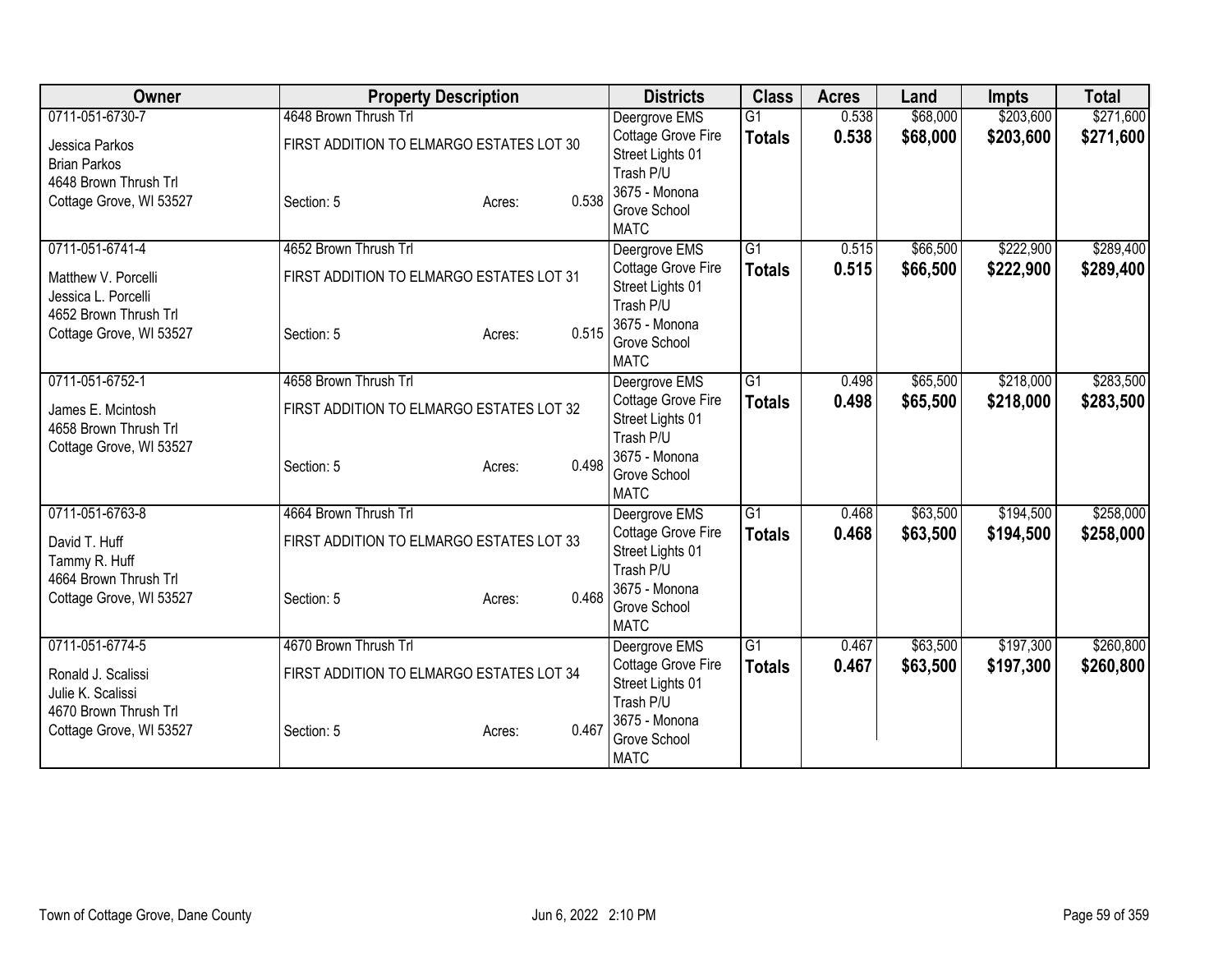| Owner                                                    | <b>Property Description</b>                                              | <b>Districts</b>                                    | <b>Class</b>    | <b>Acres</b> | Land      | <b>Impts</b>    | <b>Total</b> |
|----------------------------------------------------------|--------------------------------------------------------------------------|-----------------------------------------------------|-----------------|--------------|-----------|-----------------|--------------|
| 0711-051-6785-2                                          | 4676 Brown Thrush Trl                                                    | Deergrove EMS                                       | $\overline{G1}$ | 0.467        | \$63,500  | \$180,200       | \$243,700    |
| Parks Living Tr, George & Debra<br>4676 Brown Thrush Trl | FIRST ADDITION TO ELMARGO ESTATES LOT 35                                 | Cottage Grove Fire<br>Street Lights 01<br>Trash P/U | <b>Totals</b>   | 0.467        | \$63,500  | \$180,200       | \$243,700    |
| Cottage Grove, WI 53527-9769                             | 0.467<br>Section: 5<br>Acres:                                            | 3675 - Monona<br>Grove School<br><b>MATC</b>        |                 |              |           |                 |              |
| 0711-051-6796-9                                          | 4682 Brown Thrush Trl                                                    | Deergrove EMS                                       | $\overline{G1}$ | 0.485        | \$64,500  | \$248,800       | \$313,300    |
| Ed Rabuck<br>Susan Rabuck                                | FIRST ADDITION TO ELMARGO ESTATES LOT 36                                 | Cottage Grove Fire<br>Street Lights 01<br>Trash P/U | <b>Totals</b>   | 0.485        | \$64,500  | \$248,800       | \$313,300    |
| 4682 Brown Thrush Trl<br>Cottage Grove, WI 53527         | 0.485<br>Section: 5<br>Acres:                                            | 3675 - Monona<br>Grove School<br><b>MATC</b>        |                 |              |           |                 |              |
| 0711-051-8000-6                                          | 2695 Gaston Rd                                                           | Deergrove EMS                                       | G4              | 27.250       | \$9,200   | \$0             | \$9,200      |
| Gaston Road, LLC                                         | SEC 5-7-11 PRT E1/2 NE1/4 BEG SEC NE COR TH                              | Cottage Grove Fire                                  | G <sub>5</sub>  | 2.750        | \$800     | \$0             | \$800        |
| 3950 Commercial Ave                                      | S0-35-1W 1000.63 FT TH S88-40-55W 208.71 FT TH                           | 3675 - Monona<br>Grove School                       | <b>Totals</b>   | 30.000       | \$10,000  | \$0             | \$10,000     |
| Madison, WI 53714                                        | S0-35-1W 208.71 FT TO C/L GASTON RD TH<br>30.000<br>Section: 5<br>Acres: | <b>MATC</b>                                         |                 |              |           |                 |              |
| 0711-051-8170-1                                          | 2698 Gaston Rd                                                           | Deergrove EMS                                       | $\overline{G4}$ | 2.500        | \$800     | $\overline{30}$ | \$800        |
| Gaston Road, LLC                                         | LOT 1 CSM 2333 CS9/193-4/4/77 DESCR AS SEC                               | Cottage Grove Fire                                  | G7              | 4.080        | \$121,500 | \$148,700       | \$270,200    |
| 3950 Commercial Ave<br>Madison, WI 53714                 | 5-7-11 PRT E1/2 NE1/4 6.58 ACRES INCL RD R/W                             | Trash P/U<br>3675 - Monona                          | <b>Totals</b>   | 6.580        | \$122,300 | \$148,700       | \$271,000    |
|                                                          | 6.580<br>Section: 5<br>Acres:                                            | Grove School<br><b>MATC</b>                         |                 |              |           |                 |              |
| 0711-051-8390-5                                          | 2646 Gaston Rd                                                           | Deergrove EMS                                       | $\overline{G1}$ | 1.000        | \$90,500  | \$232,800       | \$323,300    |
| Nathen J. Bett                                           | SEC 5-7-11 PRT E1/2 NE1/4 COM SEC NE COR TH S                            | Cottage Grove Fire                                  | <b>Totals</b>   | 1.000        | \$90,500  | \$232,800       | \$323,300    |
| Kellie M. Bett                                           | 1001.38 FT TO POB TH CONT S ALG SEC LN 208.71                            | Trash P/U<br>3675 - Monona                          |                 |              |           |                 |              |
| 2646 Gaston Rd                                           | FT TO C/L GASTON RD TH S88DEG5'38"W ALG SD                               | Grove School                                        |                 |              |           |                 |              |
| Cottage Grove, WI 53527                                  | 1.000<br>Section: 5<br>Acres:                                            | <b>MATC</b>                                         |                 |              |           |                 |              |
| 0711-051-8500-1                                          | 2695 Gaston Rd                                                           | Deergrove EMS                                       | $\overline{G4}$ | 25.726       | \$8,700   | $\overline{50}$ | \$8,700      |
| Gaston Road, LLC                                         | SEC 5-7-11 PRT W1/2NE1/4 LYG N OF C/L GASTON                             | Cottage Grove Fire                                  | G <sub>5</sub>  | 2.000        | \$500     | \$0             | \$500        |
| 3950 Commercial Ave                                      | RD DESC AS BEG N1/4 COR SD SEC TH                                        | 3675 - Monona                                       | <b>Totals</b>   | 27.726       | \$9,200   | \$0             | \$9,200      |
| Madison, WI 53714                                        | N89DEG24'19"E 1345.88 FT ALG N LN TO NE COR                              | Grove School<br><b>MATC</b>                         |                 |              |           |                 |              |
|                                                          | 27.726<br>Section: 5<br>Acres:                                           |                                                     |                 |              |           |                 |              |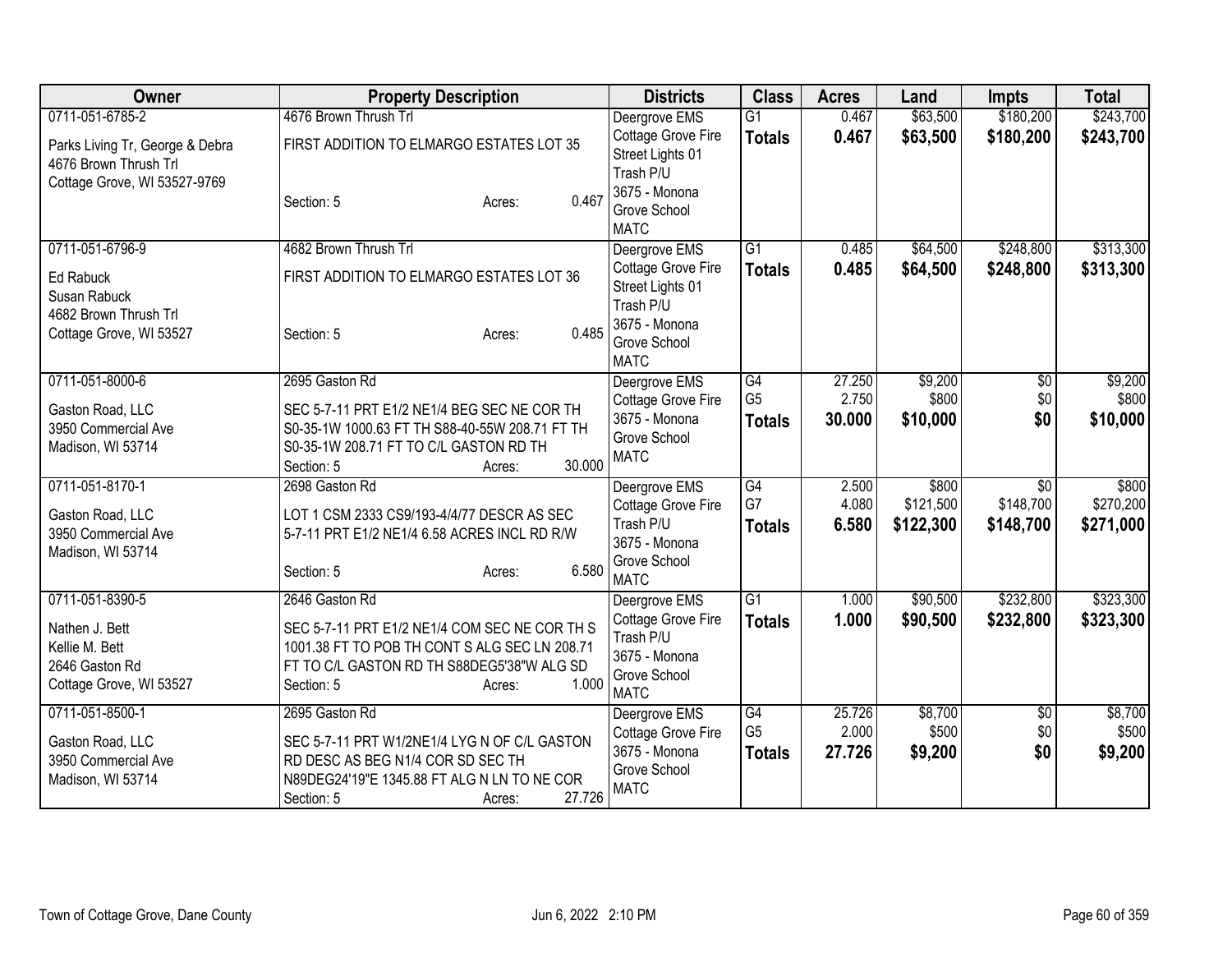| Owner                   | <b>Property Description</b>                     | <b>Districts</b>                    | <b>Class</b>    | <b>Acres</b> | Land      | <b>Impts</b> | <b>Total</b> |
|-------------------------|-------------------------------------------------|-------------------------------------|-----------------|--------------|-----------|--------------|--------------|
| 0711-051-8700-9         | 2748 Gaston Rd                                  | Deergrove EMS                       | $\overline{G1}$ | 6.014        | \$129,500 | \$194,200    | \$323,700    |
| Garrie L. Schneider     | LOT 1 CSM 3107 CS12/133-2/9/79 DESCR AS SEC     | Cottage Grove Fire                  | <b>Totals</b>   | 6.014        | \$129,500 | \$194,200    | \$323,700    |
| Susan J. Schneider      | 5-7-11 PRT W1/2 NE1/4 6 ACRES                   | Trash P/U                           |                 |              |           |              |              |
| 2748 Gaston Rd          |                                                 | 3675 - Monona                       |                 |              |           |              |              |
| Cottage Grove, WI 53527 | 6.014<br>Section: 5<br>Acres:                   | Grove School<br><b>MATC</b>         |                 |              |           |              |              |
| 0711-051-8720-5         | 2768 Gaston Rd                                  | Deergrove EMS                       | $\overline{G1}$ | 1.149        | \$93,500  | \$158,900    | \$252,400    |
| <b>Howard Lohaus</b>    | SEC 5-7-11 PRT NW1/4NE1/4 COM AT N1/4 COR OF    | Cottage Grove Fire                  | <b>Totals</b>   | 1.149        | \$93,500  | \$158,900    | \$252,400    |
| Susan Lohaus            | SD SEC 5 TH S 987.73 FT TO POB TH CONT S 255.50 | Trash P/U                           |                 |              |           |              |              |
| 2768 Gaston Rd          | FT TO C/L GASTON RD TH N88DEG21'E ALG SD C/L    | 3675 - Monona                       |                 |              |           |              |              |
| Cottage Grove, WI 53527 | 1.149<br>Section: 5<br>Acres:                   | Grove School                        |                 |              |           |              |              |
| 0711-051-8780-3         | 2756 Gaston Rd                                  | <b>MATC</b>                         | $\overline{G1}$ | 1.000        | \$90,500  | \$149,800    | \$240,300    |
|                         |                                                 | Deergrove EMS                       |                 |              |           |              |              |
| Anita B. Olson          | CSM 486 CS2/291&292-2/11/71 F/K/A CSM 481 DESCR | Cottage Grove Fire<br>Trash P/U     | <b>Totals</b>   | 1.000        | \$90,500  | \$149,800    | \$240,300    |
| 2756 Gaston Rd          | AS SEC 5-7-11 PRT W1/2 NE1/4 (1.00 ACRE)        | 3675 - Monona                       |                 |              |           |              |              |
| Cottage Grove, WI 53527 |                                                 | Grove School                        |                 |              |           |              |              |
|                         | 1.000<br>Section: 5<br>Acres:                   | <b>MATC</b>                         |                 |              |           |              |              |
| 0711-051-8830-2         | 2730 Gaston Rd                                  | Deergrove EMS                       | $\overline{G1}$ | 1.234        | \$95,000  | \$163,900    | \$258,900    |
| John E. Klaus           | SEC 5-7-11 PRT W1/2 NE1/4 BEG 1243.29 FT S &    | Cottage Grove Fire                  | <b>Totals</b>   | 1.234        | \$95,000  | \$163,900    | \$258,900    |
| 2730 Gaston Rd          | 784.12 FT E OF SEC N1/4 COR TH N88DEGE 210.8 FT | Trash P/U                           |                 |              |           |              |              |
| Cottage Grove, WI 53527 | TH N1DEGW 255 FT TH S88DEGW 210.8 FT TH         | 3675 - Monona                       |                 |              |           |              |              |
|                         | 1.234<br>Section: 5<br>Acres:                   | Grove School                        |                 |              |           |              |              |
|                         |                                                 | <b>MATC</b>                         |                 |              |           |              |              |
| 0711-051-8850-8         | 2720 Gaston Rd                                  | Deergrove EMS                       | $\overline{G1}$ | 1.000        | \$90,500  | \$177,000    | \$267,500    |
| Russell W. Notstad      | SEC 5-7-11 PRT NW1/4 NE1/4 COM AT PT INTERS OF  | Cottage Grove Fire                  | <b>Totals</b>   | 1.000        | \$90,500  | \$177,000    | \$267,500    |
| Connie J. Notstad       | N-S 1/4 LN SD SEC WITH C/L GASTON RD TH         | Trash P/U                           |                 |              |           |              |              |
| 2720 Gaston Rd          | N88DEGE 995.2 FT TO POB TH N88DEGE 170.8 FT     | 3675 - Monona                       |                 |              |           |              |              |
| Cottage Grove, WI 53527 | 1.000<br>Section: 5<br>Acres:                   | Grove School                        |                 |              |           |              |              |
| 0711-051-9020-0         | 4671 Raven Way                                  | <b>MATC</b>                         | $\overline{G1}$ | 0.576        | \$70,000  | \$213,500    | \$283,500    |
|                         |                                                 | Deergrove EMS<br>Cottage Grove Fire |                 | 0.576        |           |              |              |
| Alan Johnson            | LOT 2 CSM 2198 CS8/450&451-10/11/76 DESCR AS    | Trash P/U                           | <b>Totals</b>   |              | \$70,000  | \$213,500    | \$283,500    |
| 4671 Raven Way          | SEC 5-7-11 PRT SW1/4NE1/4 (0.576 ACRES)         | 3675 - Monona                       |                 |              |           |              |              |
| Cottage Grove, WI 53527 |                                                 | Grove School                        |                 |              |           |              |              |
|                         | 0.576<br>Section: 5<br>Acres:                   | <b>MATC</b>                         |                 |              |           |              |              |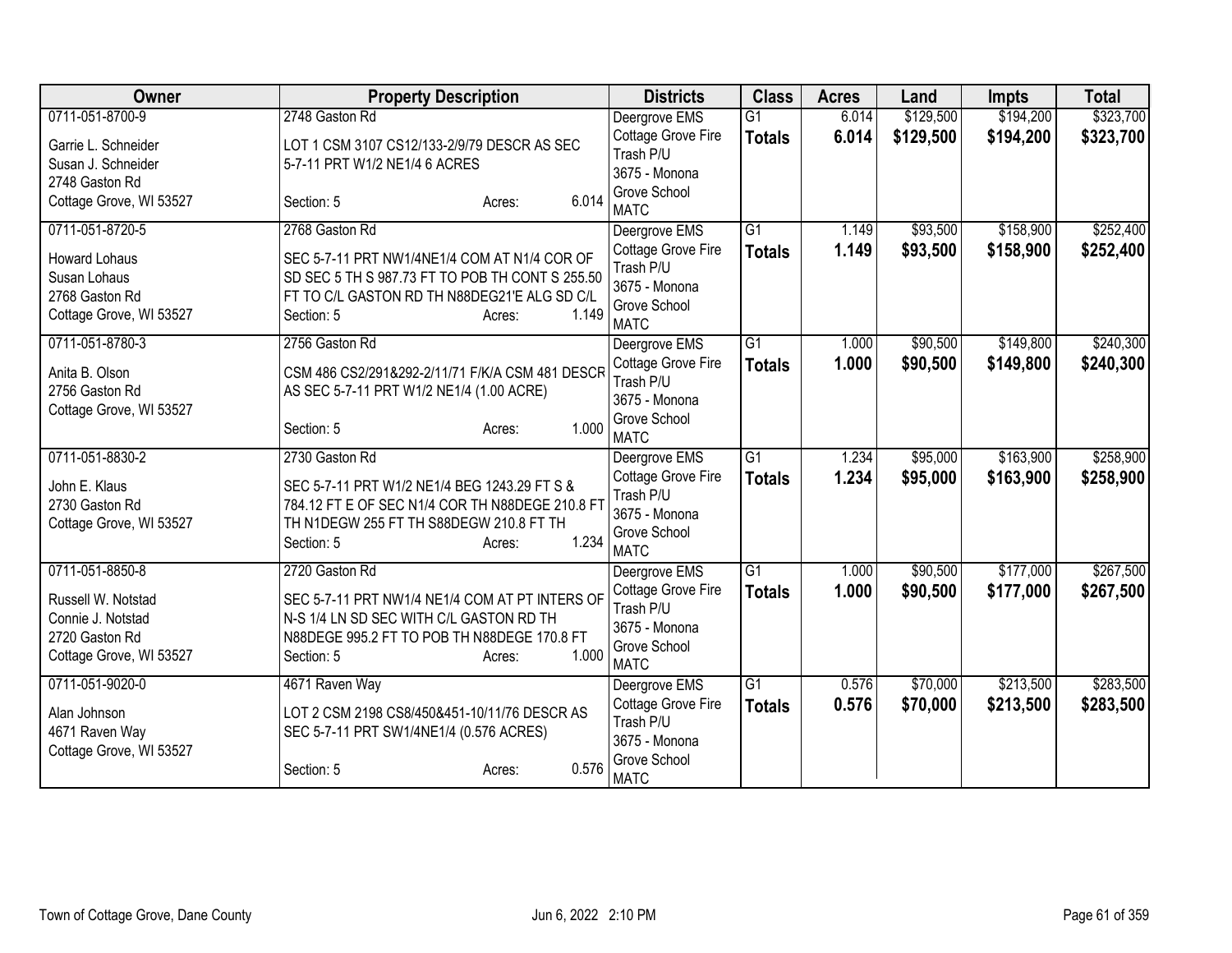| Owner                   | <b>Property Description</b>                      | <b>Districts</b>            | <b>Class</b>    | <b>Acres</b> | Land      | <b>Impts</b> | <b>Total</b> |
|-------------------------|--------------------------------------------------|-----------------------------|-----------------|--------------|-----------|--------------|--------------|
| 0711-051-9030-8         | 2727 Bluebird Ln                                 | Deergrove EMS               | $\overline{G1}$ | 0.542        | \$68,000  | \$235,700    | \$303,700    |
| Sean Borzewski et al    | LOT 4 CSM 2198 CS8/450&451-10/11/76 DESCR AS     | Cottage Grove Fire          | <b>Totals</b>   | 0.542        | \$68,000  | \$235,700    | \$303,700    |
| 2727 Bluebird Ln        | SEC 5-7-11 PRT SW1/4NE1/4 (0.542 ACRES)          | Trash P/U                   |                 |              |           |              |              |
| Cottage Grove, WI 53527 |                                                  | 3675 - Monona               |                 |              |           |              |              |
|                         | 0.542<br>Section: 5<br>Acres:                    | Grove School<br><b>MATC</b> |                 |              |           |              |              |
| 0711-051-9040-6         | 2733 Bluebird Ln                                 | Deergrove EMS               | $\overline{G1}$ | 0.585        | \$70,500  | \$294,800    | \$365,300    |
| James R. Ellis          | LOT 3 CSM 2198 CS8/450&451-10/11/76 DESCR AS     | Cottage Grove Fire          | <b>Totals</b>   | 0.585        | \$70,500  | \$294,800    | \$365,300    |
| Cindy R. Ellis          | SEC 5-7-11 PRT SW1/4NE1/4 (0.585 ACRES)          | Trash P/U                   |                 |              |           |              |              |
| 2733 Bluebird Ln        |                                                  | 3675 - Monona               |                 |              |           |              |              |
| Cottage Grove, WI 53527 | 0.585<br>Section: 5<br>Acres:                    | Grove School<br><b>MATC</b> |                 |              |           |              |              |
| 0711-051-9050-4         | 2734 Bluebird Ln                                 | Deergrove EMS               | $\overline{G1}$ | 0.582        | \$70,500  | \$193,200    | \$263,700    |
| Richard A. Sorenson     | LOT 1 CSM 2198 CS8/450&451-10/11/76 DESCR AS     | Cottage Grove Fire          | <b>Totals</b>   | 0.582        | \$70,500  | \$193,200    | \$263,700    |
| Geralyn M. Sorenson     | SEC 5-7-11 PRT SW1/4NE1/4 (0.582 ACRES)          | Trash P/U                   |                 |              |           |              |              |
| 2734 Bluebird Ln        |                                                  | 3675 - Monona               |                 |              |           |              |              |
| Cottage Grove, WI 53527 | 0.582<br>Section: 5<br>Acres:                    | Grove School<br><b>MATC</b> |                 |              |           |              |              |
| 0711-051-9080-8         | 4678 Meadowlark St                               | Deergrove EMS               | $\overline{G1}$ | 0.600        | \$71,500  | \$238,100    | \$309,600    |
| Jamie M. Zenger         | LOT 1 CSM 946 CS4/188-192 DESCR AS SEC 5-7-11    | Cottage Grove Fire          | <b>Totals</b>   | 0.600        | \$71,500  | \$238,100    | \$309,600    |
| Renee L. Zenger         | PRT NE1/4                                        | Trash P/U                   |                 |              |           |              |              |
| 4678 Meadowlark St      |                                                  | 3675 - Monona               |                 |              |           |              |              |
| Cottage Grove, WI 53527 | 0.600<br>Section: 5<br>Acres:                    | Grove School<br><b>MATC</b> |                 |              |           |              |              |
| 0711-051-9095-0         | 4675 Meadowlark St                               | Deergrove EMS               | $\overline{G1}$ | 0.801        | \$81,500  | \$460,000    | \$541,500    |
|                         |                                                  | Cottage Grove Fire          | <b>Totals</b>   | 0.801        | \$81,500  | \$460,000    | \$541,500    |
| Jay A. Slominski        | LOT 1 CSM 11838 CS72/258&260-6/30/2006 F/K/A LOT | Trash P/U                   |                 |              |           |              |              |
| Patricia A. Jackson     | 1 CSM 5257 CS24/38&39 R10174/9-6/15/87 DESCR AS  | 3675 - Monona               |                 |              |           |              |              |
| 4675 Meadowlark St      | SEC 5-7-11 PRT SW1/4NE1/4 (0.801 ACRES)          | Grove School                |                 |              |           |              |              |
| Cottage Grove, WI 53527 | 0.801<br>Section: 5<br>Acres:                    | <b>MATC</b>                 |                 |              |           |              |              |
| 0711-051-9105-0         | 4667 Meadowlark St                               | Deergrove EMS               | G1              | 2.476        | \$113,000 | \$271,500    | \$384,500    |
| David A. Morrow         | LOT 2 CSM 11838 CS72/258&260-6/30/2006 F/K/A LOT | Cottage Grove Fire          | <b>Totals</b>   | 2.476        | \$113,000 | \$271,500    | \$384,500    |
| <b>Elizabeth Ellis</b>  | 1 CSM 5257 CS24/38&39-6/15/87 DESCR AS SEC       | Trash P/U                   |                 |              |           |              |              |
| 4667 Meadowlark St      | 5-7-11 PRT SW1/4NE1/4 (2.476 ACRES)              | 3675 - Monona               |                 |              |           |              |              |
| Cottage Grove, WI 53527 | 2.476<br>Section: 5<br>Acres:                    | Grove School<br><b>MATC</b> |                 |              |           |              |              |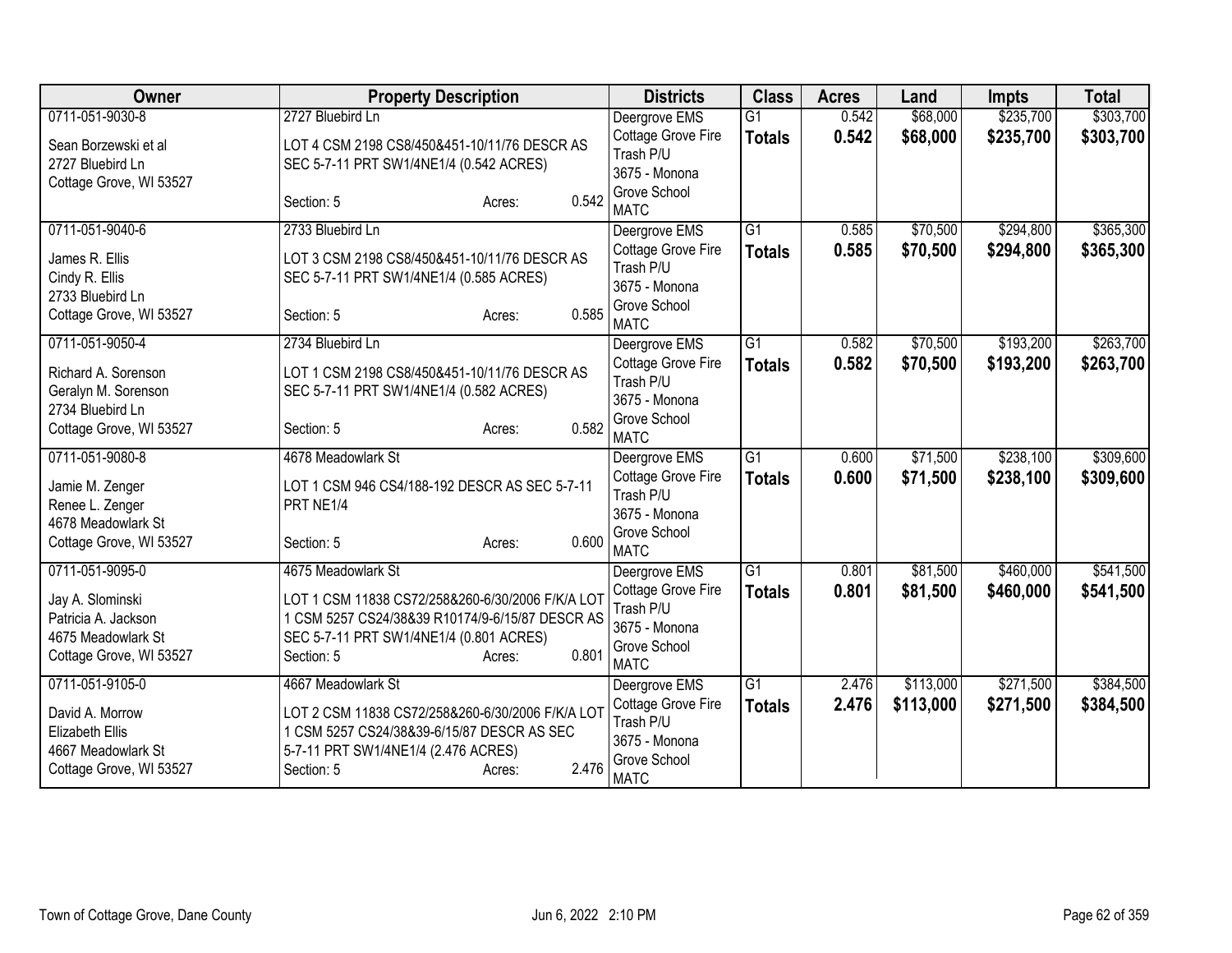| <b>Owner</b>                                                                               | <b>Property Description</b>                                                                                                                                                     | <b>Districts</b>                                                                | <b>Class</b>                     | <b>Acres</b>   | Land                   | Impts                  | <b>Total</b>           |
|--------------------------------------------------------------------------------------------|---------------------------------------------------------------------------------------------------------------------------------------------------------------------------------|---------------------------------------------------------------------------------|----------------------------------|----------------|------------------------|------------------------|------------------------|
| 0711-051-9115-0                                                                            | 4657 Meadowlark St                                                                                                                                                              | Deergrove EMS                                                                   | $\overline{G1}$                  | 0.751          | \$79,500               | \$363,500              | \$443,000              |
| Christopher D. Bennett<br>Kate M. Bennett<br>4657 Meadowlark St<br>Cottage Grove, WI 53527 | LOT 3 CSM 11838 CS72/258&260-6/30/2006 F/K/A LOT<br>1 CSM 5257 CS24/38&39 R10174/9-6/15/87 DESCR AS<br>SEC 5-7-11 PRT SW1/4NE1/4 (0.751 ACRES)<br>0.751<br>Section: 5<br>Acres: | Cottage Grove Fire<br>Trash P/U<br>3675 - Monona<br>Grove School<br><b>MATC</b> | <b>Totals</b>                    | 0.751          | \$79,500               | \$363,500              | \$443,000              |
| 0711-051-9200-2                                                                            | 4647 Meadowlark St                                                                                                                                                              | Deergrove EMS                                                                   | $\overline{G1}$                  | 1.400          | \$98,500               | \$197,300              | \$295,800              |
| Marlyn N. Klongland<br>Jo Ann Klongland<br>4647 Meadowlark St<br>Cottage Grove, WI 53527   | LOT 2 CSM 946 CS4/188-192 DESCR AS SEC 5-7-11<br>PRT NE1/4<br>1.400<br>Section: 5<br>Acres:                                                                                     | Cottage Grove Fire<br>Trash P/U<br>3675 - Monona<br>Grove School<br><b>MATC</b> | <b>Totals</b>                    | 1.400          | \$98,500               | \$197,300              | \$295,800              |
| 0711-051-9210-0                                                                            | 4639 Meadowlark St                                                                                                                                                              | Deergrove EMS                                                                   | $\overline{G1}$                  | 0.800          | \$81,500               | \$259,700              | \$341,200              |
| John M. Sevilla<br>Hannah R. Sevilla<br>4639 Meadowlark St                                 | LOT 3 CSM 946 CS4/188&192-10/3/72 DESCR AS SEC<br>5-7-11 PRT NE1/4                                                                                                              | Cottage Grove Fire<br>Trash P/U<br>3675 - Monona<br>Grove School                | <b>Totals</b>                    | 0.800          | \$81,500               | \$259,700              | \$341,200              |
| Cottage Grove, WI 53527                                                                    | 0.800<br>Section: 5<br>Acres:                                                                                                                                                   | <b>MATC</b>                                                                     |                                  |                |                        |                        |                        |
| 0711-051-9225-0                                                                            | Meadowlark St                                                                                                                                                                   | Deergrove EMS                                                                   | G1                               | 0.570          | \$3,500                | $\overline{50}$        | \$3,500                |
| Terrence L. Wisneski<br>Rita E. Wisneski<br>4633 Meadowlark St<br>Cottage Grove, WI 53527  | SEC 5-7-11 PRTSW1/4NE1/4 & PRT SE1/4NW1/4<br>DESC AS COMM N1/4 COR SD SEC 5 TH<br>S0DEG18'49"W 2556.50 FT ALG N-S 1/4 LN SD SEC 5<br>0.570<br>Section: 5<br>Acres:              | Cottage Grove Fire<br>3675 - Monona<br>Grove School<br><b>MATC</b>              | <b>Totals</b>                    | 0.570          | \$3,500                | \$0                    | \$3,500                |
| 0711-051-9230-6                                                                            | 4633 Meadowlark St                                                                                                                                                              | Deergrove EMS                                                                   | $\overline{G1}$                  | 0.900          | \$86,000               | \$216,500              | \$302,500              |
| Terrence L. Wisneski<br>Rita E. Wisneski<br>4633 Meadowlark St<br>Cottage Grove, WI 53527  | LOT 4 CSM 946 CS4/188-192 DESCR AS SEC 5-7-11<br>PRT NE1/4 COM SEC N1/4 COR TH S 1236.5 FT TH<br>N88DEGE 277.4 FT TH S 42.1 FT TH ALG CRV TO R<br>0.900<br>Section: 5<br>Acres: | Cottage Grove Fire<br>Trash P/U<br>3675 - Monona<br>Grove School<br><b>MATC</b> | <b>Totals</b>                    | 0.900          | \$86,000               | \$216,500              | \$302,500              |
| 0711-051-9290-4                                                                            | 4620 Meadowlark St                                                                                                                                                              | Deergrove EMS                                                                   | $\overline{G1}$                  | 0.568          | \$69,500               | \$235,900              | \$305,400              |
| Jean M. Daggett<br>Ronald L. Daggett<br>4620 Meadowlark St<br>Cottage Grove, WI 53527      | LOT 1 CSM 6809 CS34/26&27 R19491/1-7/15/92<br>DESCR AS SEC 5-7-11 PRT SW1/4NE1/4 & PRT<br>NW1/4SE1/4 (24,751 SQ FT)<br>0.568<br>Section: 5<br>Acres:                            | Cottage Grove Fire<br>Trash P/U<br>3675 - Monona<br>Grove School<br><b>MATC</b> | <b>Totals</b>                    | 0.568          | \$69,500               | \$235,900              | \$305,400              |
| 0711-051-9500-9                                                                            | Gaston Rd                                                                                                                                                                       | Deergrove EMS<br>Cottage Grove Fire                                             | $\overline{X4}$<br><b>Totals</b> | 2.050<br>2.050 | $\overline{50}$<br>\$0 | $\overline{50}$<br>\$0 | $\overline{50}$<br>\$0 |
| <b>Irving Smith</b><br>Helen Smith<br>4058 County Highway N<br>Cottage Grove, WI 53527     | SEC 5-7-11 N 66 FT SE1/4 NE1/4 GASTON RD<br>2.050<br>Section: 5<br>Acres:                                                                                                       | 3675 - Monona<br>Grove School<br><b>MATC</b>                                    |                                  |                |                        |                        |                        |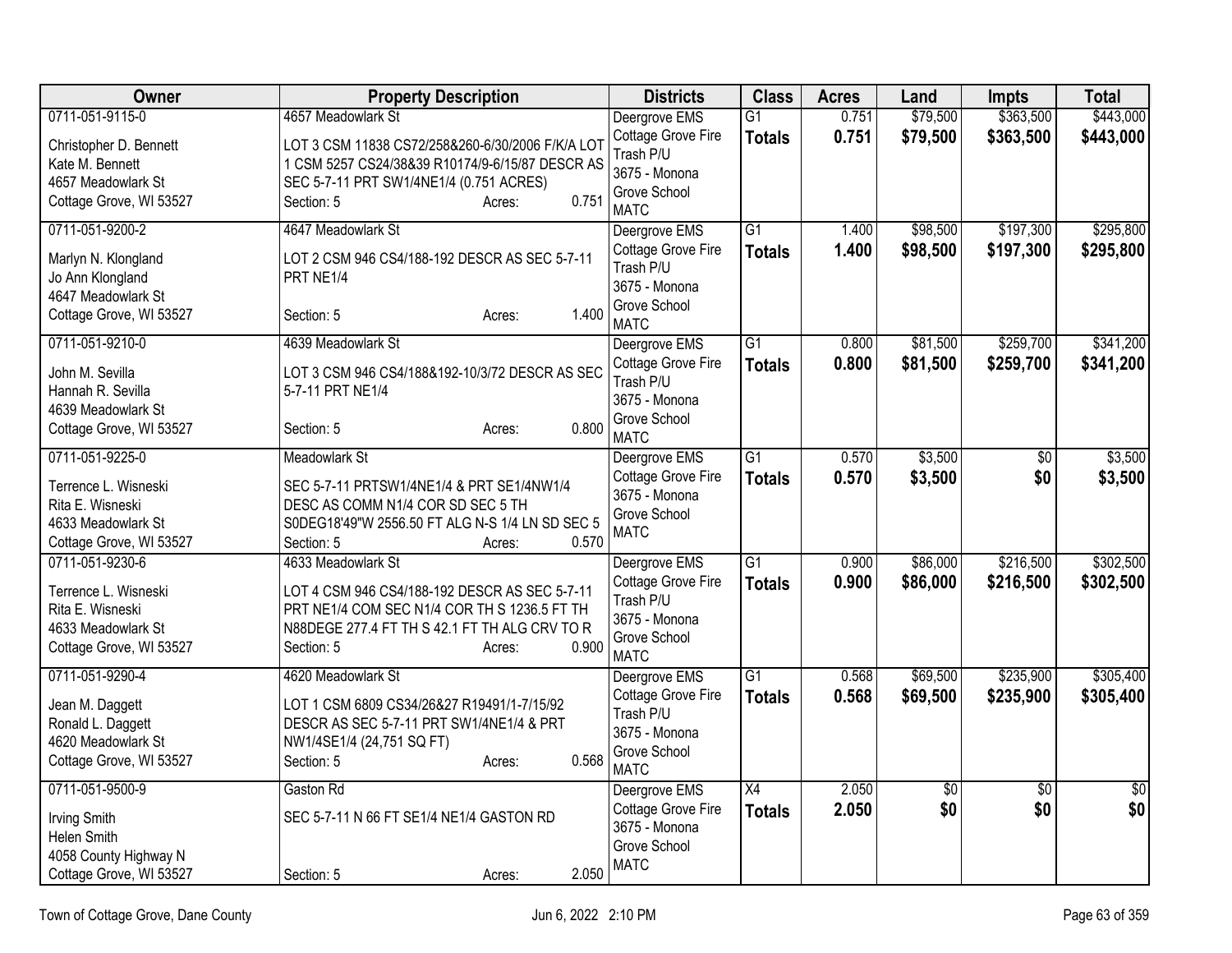| Owner                                                  | <b>Property Description</b>                    |                  | <b>Districts</b>              | <b>Class</b>    | <b>Acres</b> | Land      | <b>Impts</b>    | <b>Total</b> |
|--------------------------------------------------------|------------------------------------------------|------------------|-------------------------------|-----------------|--------------|-----------|-----------------|--------------|
| 0711-051-9520-5                                        | 2651 Gaston Rd                                 |                  | Deergrove EMS                 | $\overline{G1}$ | 2.650        | \$113,000 | \$209,300       | \$322,300    |
| Gary F. Stueber                                        | LOT 1 CSM 2980 CS11/395&396 DESCR AS SEC       |                  | Cottage Grove Fire            | <b>Totals</b>   | 2.650        | \$113,000 | \$209,300       | \$322,300    |
| Debra K. Stueber                                       | 5-7-11 PRT SE1/4NE1 /4 2.65 ACRES              |                  | Trash P/U                     |                 |              |           |                 |              |
| 2651 Gaston Rd                                         |                                                |                  | 3675 - Monona                 |                 |              |           |                 |              |
| Cottage Grove, WI 53527                                | Section: 5                                     | 2.650<br>Acres:  | Grove School                  |                 |              |           |                 |              |
|                                                        |                                                |                  | <b>MATC</b>                   |                 |              |           |                 |              |
| 0711-051-9640-0                                        | 2695 Gaston Rd                                 |                  | Deergrove EMS                 | G4              | 10.750       | \$3,200   | $\overline{30}$ | \$3,200      |
| Mcallen Living Tr                                      | SEC 5-7-11 PRT SE1/4NE1/4 BEG SW COR SD1/41/4  |                  | Cottage Grove Fire            | G <sub>5</sub>  | 1.000        | \$300     | \$0             | \$300        |
| 2695 Gaston Rd                                         | TH N 1290 FT TO C/L GASTON RD TH ELY 540 FT    |                  | Trash P/U                     | G7              | 2.250        | \$85,000  | \$326,900       | \$411,900    |
| Cottage Grove, WI 53527                                | ALG SD C/L TH S 491.98 FT TH S45DEGW 168.07 FT |                  | 3675 - Monona                 | <b>Totals</b>   | 14.000       | \$88,500  | \$326,900       | \$415,400    |
|                                                        | Section: 5                                     | 14.000<br>Acres: | Grove School<br><b>MATC</b>   |                 |              |           |                 |              |
| 0711-051-9950-5                                        | 2641 Gaston Rd                                 |                  | Deergrove EMS                 | G1              | 1.640        | \$103,500 | \$197,800       | \$301,300    |
|                                                        |                                                |                  | Cottage Grove Fire            |                 |              |           |                 |              |
| Gregory L. Arthur                                      | LOT 2 CSM 2980 CS11/395&396-9/26/78 DESCR AS   |                  | Trash P/U                     | <b>Totals</b>   | 1.640        | \$103,500 | \$197,800       | \$301,300    |
| Jean H. Arthur                                         | SEC 5-7-11 PRT SE1/4NE1/4 (1.64 ACRES)         |                  | 3675 - Monona                 |                 |              |           |                 |              |
| 2641 Gaston Rd                                         |                                                |                  | Grove School                  |                 |              |           |                 |              |
| Cottage Grove, WI 53527                                | Section: 5                                     | 1.640<br>Acres:  | <b>MATC</b>                   |                 |              |           |                 |              |
| 0711-052-1501-3                                        | 2826 Busston Rd                                |                  | Deergrove EMS                 | $\overline{G1}$ | 0.681        | \$67,500  | \$230,300       | \$297,800    |
|                                                        | CEDAR KNOLLS PLAT LOT 1                        |                  | Cottage Grove Fire            | <b>Totals</b>   | 0.681        | \$67,500  | \$230,300       | \$297,800    |
| Stang Living Tr, Elden J & Judith A<br>2826 Busston Rd |                                                |                  | Trash P/U                     |                 |              |           |                 |              |
| Cottage Grove, WI 53527                                |                                                |                  | 3675 - Monona                 |                 |              |           |                 |              |
|                                                        | Section: 5                                     | 0.681<br>Acres:  | Grove School                  |                 |              |           |                 |              |
|                                                        |                                                |                  | <b>MATC</b>                   |                 |              |           |                 |              |
| 0711-052-1512-0                                        | 2832 Busston Rd                                |                  | Deergrove EMS                 | G1              | 0.666        | \$67,000  | \$165,800       | \$232,800    |
| <b>Todd Behling</b>                                    | CEDAR KNOLLS PLAT LOT 2                        |                  | Cottage Grove Fire            | <b>Totals</b>   | 0.666        | \$67,000  | \$165,800       | \$232,800    |
| 2832 Busston Rd                                        |                                                |                  | Trash P/U                     |                 |              |           |                 |              |
| Cottage Grove, WI 53527                                |                                                |                  | 3675 - Monona                 |                 |              |           |                 |              |
|                                                        | Section: 5                                     | 0.666<br>Acres:  | Grove School                  |                 |              |           |                 |              |
|                                                        |                                                |                  | <b>MATC</b>                   |                 |              |           |                 |              |
| 0711-052-1523-7                                        | 2838 Busston Rd                                |                  | Deergrove EMS                 | G1              | 0.666        | \$66,500  | \$213,100       | \$279,600    |
| Gordon Bischel                                         | CEDAR KNOLLS PLAT LOT 3                        |                  | Cottage Grove Fire            | <b>Totals</b>   | 0.666        | \$66,500  | \$213,100       | \$279,600    |
| Lynne A. Beth                                          |                                                |                  | Trash P/U                     |                 |              |           |                 |              |
| 2838 Busston Rd                                        |                                                |                  | 3675 - Monona<br>Grove School |                 |              |           |                 |              |
| Cottage Grove, WI 53527                                | Section: 5                                     | 0.666<br>Acres:  | <b>MATC</b>                   |                 |              |           |                 |              |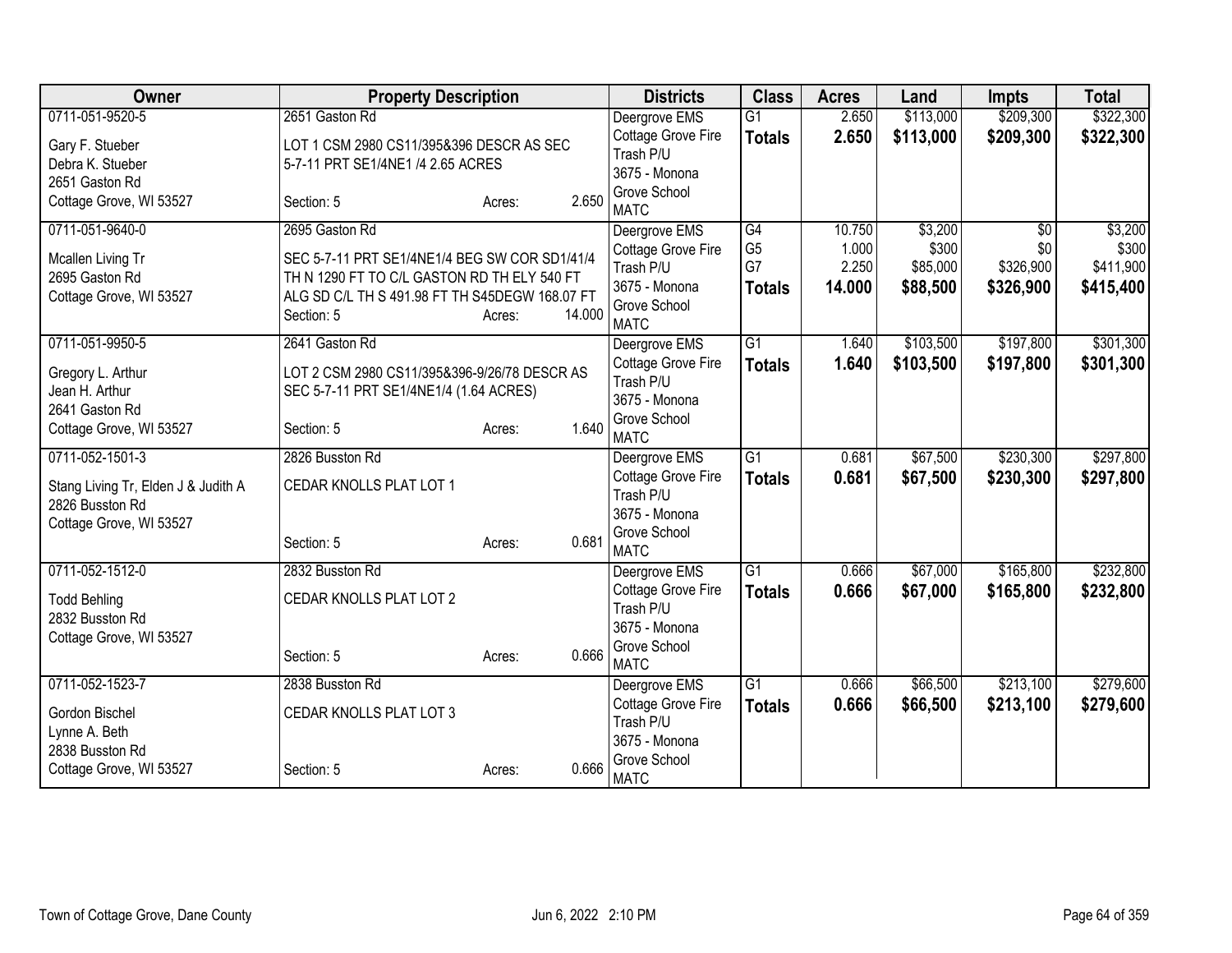| <b>Owner</b>                           | <b>Property Description</b>            |        |       | <b>Districts</b>                    | <b>Class</b>    | <b>Acres</b> | Land       | Impts      | <b>Total</b>    |
|----------------------------------------|----------------------------------------|--------|-------|-------------------------------------|-----------------|--------------|------------|------------|-----------------|
| 0711-052-1534-4                        | 4742 Willmore Way                      |        |       | Deergrove EMS                       | $\overline{G1}$ | 1.127        | \$83,000   | \$154,700  | \$237,700       |
| Ronald E. Goodrich                     | CEDAR KNOLLS PLAT LOT 4                |        |       | Cottage Grove Fire                  | <b>Totals</b>   | 1.127        | \$83,000   | \$154,700  | \$237,700       |
| 4742 Willmore Way                      |                                        |        |       | Trash P/U<br>3675 - Monona          |                 |              |            |            |                 |
| Cottage Grove, WI 53527                |                                        |        |       | Grove School                        |                 |              |            |            |                 |
|                                        | Section: 5                             | Acres: | 1.127 | <b>MATC</b>                         |                 |              |            |            |                 |
| 0711-052-1545-1                        | 4750 Willmore Way                      |        |       | Deergrove EMS                       | $\overline{G1}$ | 0.891        | \$77,500   | \$213,400  | \$290,900       |
| Grant M. Lorang                        | CEDAR KNOLLS PLAT LOT 5                |        |       | Cottage Grove Fire<br>Trash P/U     | <b>Totals</b>   | 0.891        | \$77,500   | \$213,400  | \$290,900       |
| <b>Emily Lorang</b>                    |                                        |        |       | 3675 - Monona                       |                 |              |            |            |                 |
| 4750 Willmore Way                      |                                        |        |       | Grove School                        |                 |              |            |            |                 |
| Cottage Grove, WI 53527                | Section: 5                             | Acres: | 0.891 | <b>MATC</b>                         |                 |              |            |            |                 |
| 0711-052-1556-8                        | 4749 Willmore Way                      |        |       | Deergrove EMS                       | G1              | 1.333        | \$85,000   | \$152,500  | \$237,500       |
| Adam L. Behnke                         | CEDAR KNOLLS PLAT LOT 6                |        |       | Cottage Grove Fire<br>Trash P/U     | <b>Totals</b>   | 1.333        | \$85,000   | \$152,500  | \$237,500       |
| 4749 Willmore Way                      |                                        |        |       | 3675 - Monona                       |                 |              |            |            |                 |
| Cottage Grove, WI 53527                |                                        |        |       | Grove School                        |                 |              |            |            |                 |
|                                        | Section: 5                             | Acres: | 1.333 | <b>MATC</b>                         |                 |              |            |            |                 |
| 0711-052-1567-5                        | 4741 Willmore Way                      |        |       | Deergrove EMS                       | $\overline{G1}$ | 0.633        | \$65,000   | \$255,500  | \$320,500       |
| Jeff N. Sandmire                       | CEDAR KNOLLS PLAT LOT 7                |        |       | Cottage Grove Fire                  | <b>Totals</b>   | 0.633        | \$65,000   | \$255,500  | \$320,500       |
| 4741 Willmore Way                      |                                        |        |       | Trash P/U<br>3675 - Monona          |                 |              |            |            |                 |
| Cottage Grove, WI 53527                |                                        |        |       | Grove School                        |                 |              |            |            |                 |
|                                        | Section: 5                             | Acres: | 0.633 | <b>MATC</b>                         |                 |              |            |            |                 |
| 0711-052-1591-5                        | 4690 Mulhall St                        |        |       | Deergrove EMS                       | $\overline{X4}$ | 2.690        | $\sqrt{6}$ | $\sqrt{6}$ | $\overline{50}$ |
| Cottage Grove, Town of                 | CEDAR KNOLLS PLAT OUTLOT 1 PUBLIC PARK |        |       | Cottage Grove Fire<br>3675 - Monona | <b>Totals</b>   | 2.690        | \$0        | \$0        | \$0             |
| 4058 County Highway N                  |                                        |        |       | Grove School                        |                 |              |            |            |                 |
| Cottage Grove, WI 53527                |                                        |        |       | <b>MATC</b>                         |                 |              |            |            |                 |
| 0711-052-2008-9                        | Section: 5<br>4737 Willmore Way        | Acres: | 0.000 | Deergrove EMS                       | $\overline{G1}$ | 0.625        | \$64,500   | \$415,500  | \$480,000       |
|                                        |                                        |        |       | Cottage Grove Fire                  | <b>Totals</b>   | 0.625        | \$64,500   | \$415,500  | \$480,000       |
| Rusty J. Miller                        | CEDAR KNOLLS PLAT LOT 8                |        |       | Trash P/U                           |                 |              |            |            |                 |
| Janice J. Miller<br>4737 Willmore Way  |                                        |        |       | 3675 - Monona                       |                 |              |            |            |                 |
| Cottage Grove, WI 53527                | Section: 5                             | Acres: | 0.625 | Grove School                        |                 |              |            |            |                 |
| 0711-052-2017-8                        | 4733 Willmore Way                      |        |       | <b>MATC</b><br>Deergrove EMS        | $\overline{G1}$ | 0.863        | \$76,500   | \$179,300  | \$255,800       |
|                                        |                                        |        |       | Cottage Grove Fire                  | <b>Totals</b>   | 0.863        | \$76,500   | \$179,300  | \$255,800       |
| Joseph M. Whitford                     | CEDAR KNOLLS PLAT LOT 9                |        |       | Trash P/U                           |                 |              |            |            |                 |
| Diane M. Whitford<br>4733 Willmore Way |                                        |        |       | 3675 - Monona                       |                 |              |            |            |                 |
| Cottage Grove, WI 53527                | Section: 5                             | Acres: | 0.863 | Grove School                        |                 |              |            |            |                 |
|                                        |                                        |        |       | <b>MATC</b>                         |                 |              |            |            |                 |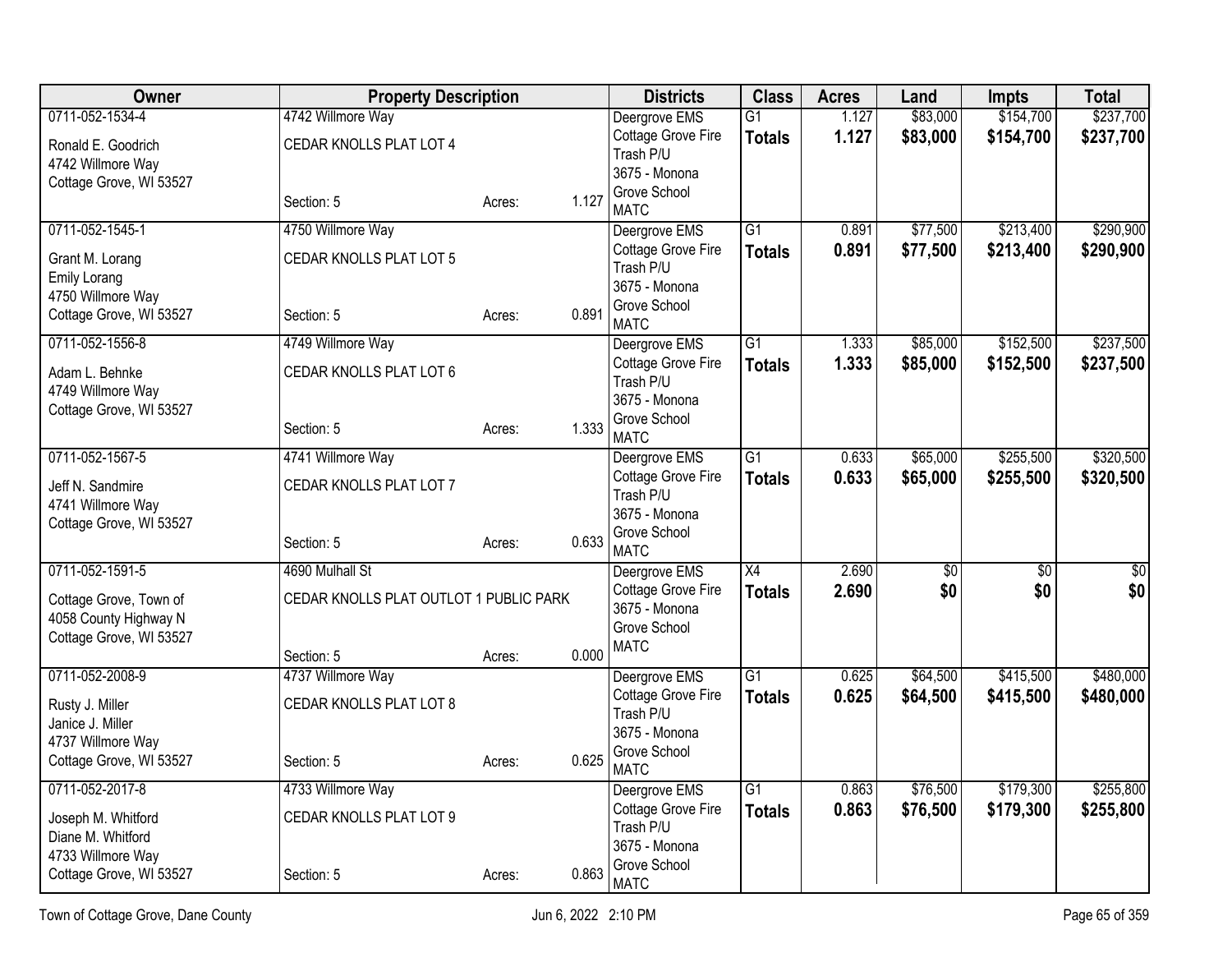| Owner                                   | <b>Property Description</b> |        |       | <b>Districts</b>              | <b>Class</b>    | <b>Acres</b> | Land     | <b>Impts</b> | <b>Total</b> |
|-----------------------------------------|-----------------------------|--------|-------|-------------------------------|-----------------|--------------|----------|--------------|--------------|
| 0711-052-2030-1                         | 4725 Willmore Way           |        |       | Deergrove EMS                 | $\overline{G1}$ | 1.381        | \$85,500 | \$291,900    | \$377,400    |
| Mullarkey Family Tr, William & Virginia | CEDAR KNOLLS PLAT LOT 10    |        |       | Cottage Grove Fire            | <b>Totals</b>   | 1.381        | \$85,500 | \$291,900    | \$377,400    |
| 4725 Willmore Way                       |                             |        |       | Trash P/U                     |                 |              |          |              |              |
| Cottage Grove, WI 53527                 |                             |        |       | 3675 - Monona<br>Grove School |                 |              |          |              |              |
|                                         | Section: 5                  | Acres: | 1.381 | <b>MATC</b>                   |                 |              |          |              |              |
| 0711-052-2041-8                         | 4721 Willmore Way           |        |       | Deergrove EMS                 | $\overline{G1}$ | 1.244        | \$84,000 | \$232,400    | \$316,400    |
| Michael J. Morgan                       | CEDAR KNOLLS PLAT LOT 11    |        |       | Cottage Grove Fire            | <b>Totals</b>   | 1.244        | \$84,000 | \$232,400    | \$316,400    |
| Georgia M. Morgan                       |                             |        |       | Trash P/U                     |                 |              |          |              |              |
| 4721 Willmore Way                       |                             |        |       | 3675 - Monona                 |                 |              |          |              |              |
| Cottage Grove, WI 53527                 | Section: 5                  | Acres: | 1.244 | Grove School<br><b>MATC</b>   |                 |              |          |              |              |
| 0711-052-2052-5                         | 4736 Willmore Ct            |        |       | Deergrove EMS                 | $\overline{G1}$ | 1.068        | \$82,000 | \$183,700    | \$265,700    |
|                                         |                             |        |       | Cottage Grove Fire            | <b>Totals</b>   | 1.068        | \$82,000 | \$183,700    | \$265,700    |
| Jerrold D. Blevins                      | CEDAR KNOLLS PLAT LOT 12    |        |       | Trash P/U                     |                 |              |          |              |              |
| Joan L. Blevins                         |                             |        |       | 3675 - Monona                 |                 |              |          |              |              |
| 4736 Willmore Ct                        |                             |        |       | Grove School                  |                 |              |          |              |              |
| Cottage Grove, WI 53527                 | Section: 5                  | Acres: | 1.068 | <b>MATC</b>                   |                 |              |          |              |              |
| 0711-052-2063-2                         | 4740 Buss Rd                |        |       | Deergrove EMS                 | $\overline{G1}$ | 1.189        | \$83,500 | \$211,000    | \$294,500    |
| Randy L. Kissane                        | CEDAR KNOLLS PLAT LOT 13    |        |       | Cottage Grove Fire            | <b>Totals</b>   | 1.189        | \$83,500 | \$211,000    | \$294,500    |
| Sharon L. Kissane                       |                             |        |       | Trash P/U                     |                 |              |          |              |              |
| 4740 Buss Rd                            |                             |        |       | 3675 - Monona                 |                 |              |          |              |              |
| Cottage Grove, WI 53527                 | Section: 5                  | Acres: | 1.189 | Grove School<br><b>MATC</b>   |                 |              |          |              |              |
| 0711-052-2074-9                         | 4730 Buss Rd                |        |       | Deergrove EMS                 | $\overline{G1}$ | 0.878        | \$77,000 | \$155,000    | \$232,000    |
|                                         |                             |        |       | <b>Cottage Grove Fire</b>     | <b>Totals</b>   | 0.878        | \$77,000 | \$155,000    | \$232,000    |
| Michael S. Quirt                        | CEDAR KNOLLS PLAT LOT 14    |        |       | Trash P/U                     |                 |              |          |              |              |
| 4730 Buss Rd                            |                             |        |       | 3675 - Monona                 |                 |              |          |              |              |
| Cottage Grove, WI 53527                 |                             |        |       | Grove School                  |                 |              |          |              |              |
|                                         | Section: 5                  | Acres: | 0.878 | <b>MATC</b>                   |                 |              |          |              |              |
| 0711-052-2085-6                         | 4735 Willmore Ct            |        |       | Deergrove EMS                 | $\overline{G1}$ | 0.827        | \$74,500 | \$282,300    | \$356,800    |
| Dustin Galbraith                        | CEDAR KNOLLS PLAT LOT 15    |        |       | <b>Cottage Grove Fire</b>     | <b>Totals</b>   | 0.827        | \$74,500 | \$282,300    | \$356,800    |
| Jessica Galbraith                       |                             |        |       | Trash P/U                     |                 |              |          |              |              |
| 4735 Wilmore Ct                         |                             |        |       | 3675 - Monona                 |                 |              |          |              |              |
| Cottage Grove, WI 53527                 | Section: 5                  | Acres: | 0.827 | Grove School<br><b>MATC</b>   |                 |              |          |              |              |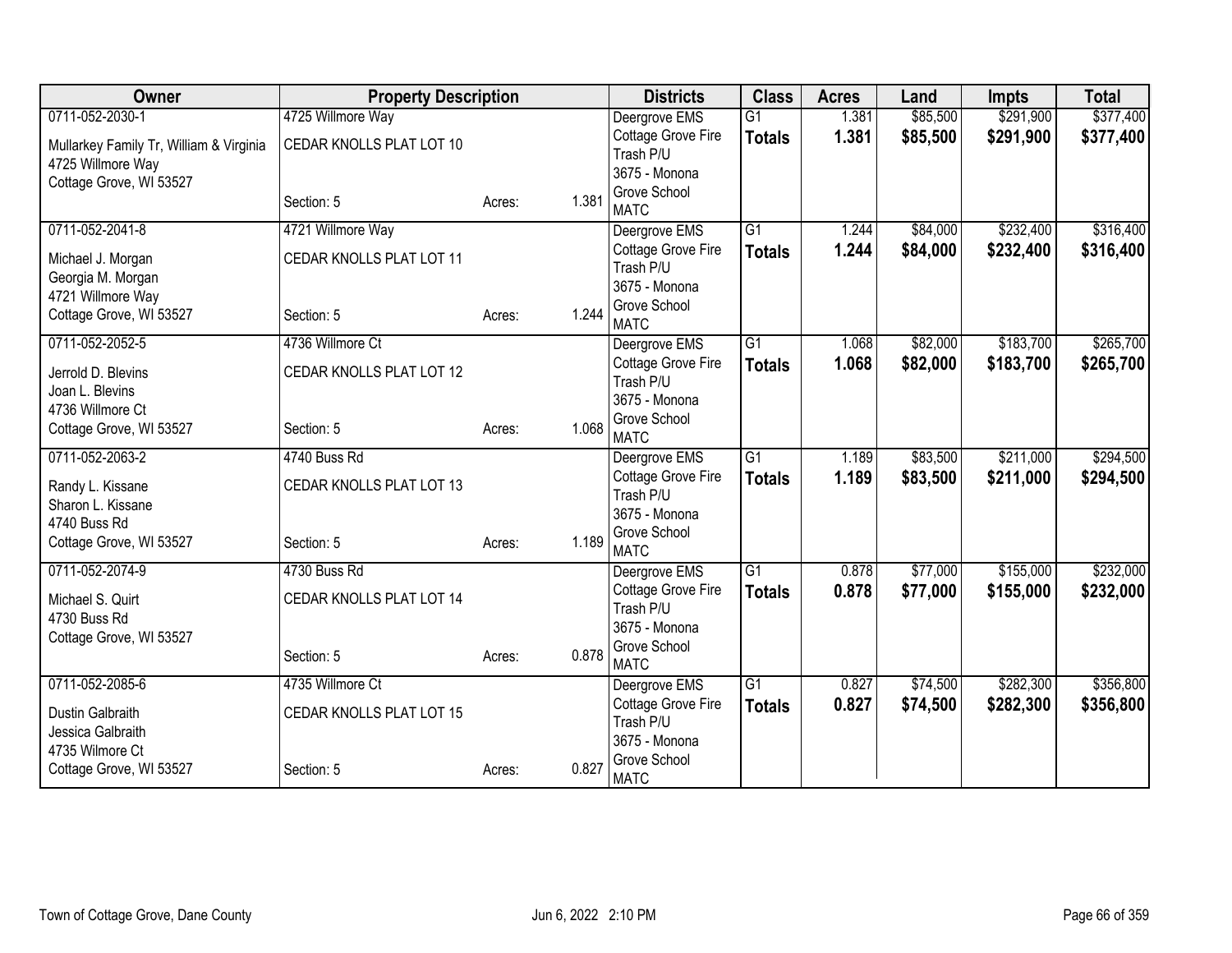| Owner                   | <b>Property Description</b> |        |       | <b>Districts</b>            | <b>Class</b>    | <b>Acres</b> | Land     | <b>Impts</b> | <b>Total</b> |
|-------------------------|-----------------------------|--------|-------|-----------------------------|-----------------|--------------|----------|--------------|--------------|
| 0711-052-2096-3         | 4729 Willmore Ct            |        |       | Deergrove EMS               | $\overline{G1}$ | 0.931        | \$79,000 | \$209,500    | \$288,500    |
| Tetzloff Living Tr      | CEDAR KNOLLS PLAT LOT 16    |        |       | Cottage Grove Fire          | <b>Totals</b>   | 0.931        | \$79,000 | \$209,500    | \$288,500    |
| 4729 Willmore Ct        |                             |        |       | Trash P/U                   |                 |              |          |              |              |
| Cottage Grove, WI 53527 |                             |        |       | 3675 - Monona               |                 |              |          |              |              |
|                         | Section: 5                  | Acres: | 0.931 | Grove School<br><b>MATC</b> |                 |              |          |              |              |
| 0711-052-2107-9         | 4717 Willmore Way           |        |       | Deergrove EMS               | $\overline{G1}$ | 0.853        | \$76,000 | \$194,700    | \$270,700    |
| Shirley A. Pokorski     | CEDAR KNOLLS PLAT LOT 17    |        |       | Cottage Grove Fire          | <b>Totals</b>   | 0.853        | \$76,000 | \$194,700    | \$270,700    |
| David J. Pokorski       |                             |        |       | Trash P/U                   |                 |              |          |              |              |
| 4717 Willmore Way       |                             |        |       | 3675 - Monona               |                 |              |          |              |              |
| Cottage Grove, WI 53527 | Section: 5                  | Acres: | 0.853 | Grove School<br><b>MATC</b> |                 |              |          |              |              |
| 0711-052-2118-6         | 2880 Busston Rd             |        |       | Deergrove EMS               | $\overline{G1}$ | 0.818        | \$74,500 | \$170,500    | \$245,000    |
| Jeremiah C. Strong      | CEDAR KNOLLS PLAT LOT 18    |        |       | Cottage Grove Fire          | <b>Totals</b>   | 0.818        | \$74,500 | \$170,500    | \$245,000    |
| Caroline E. Strong      |                             |        |       | Trash P/U                   |                 |              |          |              |              |
| 2880 Busston Rd         |                             |        |       | 3675 - Monona               |                 |              |          |              |              |
| Cottage Grove, WI 53527 | Section: 5                  | Acres: | 0.818 | Grove School<br><b>MATC</b> |                 |              |          |              |              |
| 0711-052-2129-3         | 2888 Busston Rd             |        |       | Deergrove EMS               | $\overline{G1}$ | 0.820        | \$74,500 | \$201,700    | \$276,200    |
| Kyle Duerst             | CEDAR KNOLLS PLAT LOT 19    |        |       | Cottage Grove Fire          | <b>Totals</b>   | 0.820        | \$74,500 | \$201,700    | \$276,200    |
| Nichole Duerst          |                             |        |       | Trash P/U                   |                 |              |          |              |              |
| 2888 Busston Rd         |                             |        |       | 3675 - Monona               |                 |              |          |              |              |
| Cottage Grove, WI 53527 | Section: 5                  | Acres: | 0.820 | Grove School<br><b>MATC</b> |                 |              |          |              |              |
| 0711-052-2140-8         | 2897 Busston Rd             |        |       | Deergrove EMS               | $\overline{G1}$ | 0.928        | \$79,000 | \$240,900    | \$319,900    |
|                         |                             |        |       | <b>Cottage Grove Fire</b>   | <b>Totals</b>   | 0.928        | \$79,000 | \$240,900    | \$319,900    |
| Charles Karpelenia      | CEDAR KNOLLS PLAT LOT 20    |        |       | Trash P/U                   |                 |              |          |              |              |
| 2897 Busston Rd         |                             |        |       | 3675 - Monona               |                 |              |          |              |              |
| Cottage Grove, WI 53527 |                             |        | 0.928 | Grove School                |                 |              |          |              |              |
|                         | Section: 5                  | Acres: |       | <b>MATC</b>                 |                 |              |          |              |              |
| 0711-052-2151-5         | 2889 Busston Rd             |        |       | Deergrove EMS               | G1              | 0.605        | \$63,500 | \$202,500    | \$266,000    |
| Jeffrey A. Button       | CEDAR KNOLLS PLAT LOT 21    |        |       | <b>Cottage Grove Fire</b>   | <b>Totals</b>   | 0.605        | \$63,500 | \$202,500    | \$266,000    |
| Beth C. Button          |                             |        |       | Trash P/U                   |                 |              |          |              |              |
| 2889 Busston Rd         |                             |        |       | 3675 - Monona               |                 |              |          |              |              |
| Cottage Grove, WI 53527 | Section: 5                  | Acres: | 0.605 | Grove School<br><b>MATC</b> |                 |              |          |              |              |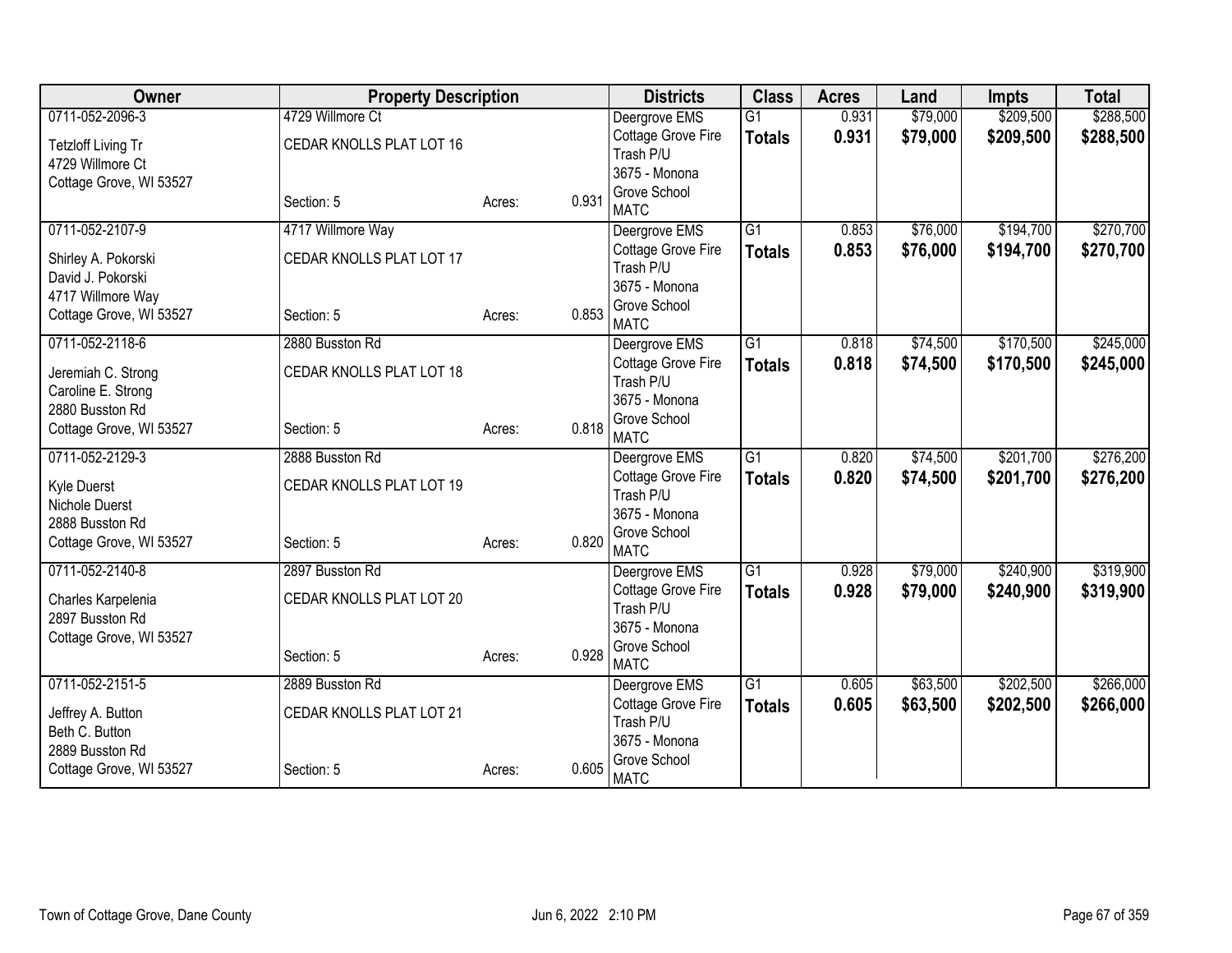| Owner                   | <b>Property Description</b> |                 | <b>Districts</b>                | <b>Class</b>    | <b>Acres</b> | Land     | <b>Impts</b> | <b>Total</b> |
|-------------------------|-----------------------------|-----------------|---------------------------------|-----------------|--------------|----------|--------------|--------------|
| 0711-052-2162-2         | 2881 Busston Rd             |                 | Deergrove EMS                   | $\overline{G1}$ | 0.492        | \$57,000 | \$187,800    | \$244,800    |
| Thomas L. Gritzmacher   | CEDAR KNOLLS PLAT LOT 22    |                 | Cottage Grove Fire              | <b>Totals</b>   | 0.492        | \$57,000 | \$187,800    | \$244,800    |
| 2881 Busston Rd         |                             |                 | Trash P/U                       |                 |              |          |              |              |
| Cottage Grove, WI 53527 |                             |                 | 3675 - Monona                   |                 |              |          |              |              |
|                         | Section: 5                  | 0.492<br>Acres: | Grove School<br><b>MATC</b>     |                 |              |          |              |              |
| 0711-052-2173-9         | 2875 Busston Rd             |                 | Deergrove EMS                   | $\overline{G1}$ | 0.492        | \$57,000 | \$182,500    | \$239,500    |
| Ronald E. Berd          | CEDAR KNOLLS PLAT LOT 23    |                 | Cottage Grove Fire              | <b>Totals</b>   | 0.492        | \$57,000 | \$182,500    | \$239,500    |
| Sandra K. Berd          |                             |                 | Trash P/U                       |                 |              |          |              |              |
| 2875 Busston Rd         |                             |                 | 3675 - Monona                   |                 |              |          |              |              |
| Cottage Grove, WI 53527 | Section: 5                  | 0.492<br>Acres: | Grove School                    |                 |              |          |              |              |
|                         |                             |                 | <b>MATC</b>                     |                 |              |          |              |              |
| 0711-052-2184-6         | 2869 Busston Rd             |                 | Deergrove EMS                   | $\overline{G1}$ | 0.492        | \$57,000 | \$162,500    | \$219,500    |
| Stevens Rev Tr          | CEDAR KNOLLS PLAT LOT 24    |                 | Cottage Grove Fire<br>Trash P/U | <b>Totals</b>   | 0.492        | \$57,000 | \$162,500    | \$219,500    |
| 2869 Busston Rd         |                             |                 | 3675 - Monona                   |                 |              |          |              |              |
| Cottage Grove, WI 53527 |                             |                 | Grove School                    |                 |              |          |              |              |
|                         | Section: 5                  | 0.492<br>Acres: | <b>MATC</b>                     |                 |              |          |              |              |
| 0711-052-2195-3         | 2865 Busston Rd             |                 | Deergrove EMS                   | G1              | 0.597        | \$63,000 | \$191,400    | \$254,400    |
| Madelyn A. Alt          | CEDAR KNOLLS PLAT LOT 25    |                 | Cottage Grove Fire              | <b>Totals</b>   | 0.597        | \$63,000 | \$191,400    | \$254,400    |
| 2865 Busston Rd         |                             |                 | Trash P/U                       |                 |              |          |              |              |
| Cottage Grove, WI 53527 |                             |                 | 3675 - Monona                   |                 |              |          |              |              |
|                         | Section: 5                  | 0.597<br>Acres: | Grove School                    |                 |              |          |              |              |
|                         |                             |                 | <b>MATC</b>                     |                 |              |          |              |              |
| 0711-052-2206-9         | 2861 Busston Rd             |                 | Deergrove EMS                   | $\overline{G1}$ | 0.736        | \$70,500 | \$166,700    | \$237,200    |
| Yvonn Boyce             | CEDAR KNOLLS PLAT LOT 26    |                 | Cottage Grove Fire<br>Trash P/U | <b>Totals</b>   | 0.736        | \$70,500 | \$166,700    | \$237,200    |
| Paul Boyce              |                             |                 | 3675 - Monona                   |                 |              |          |              |              |
| 2861 Busston Rd         |                             |                 | Grove School                    |                 |              |          |              |              |
| Cottage Grove, WI 53527 | Section: 5                  | 0.736<br>Acres: | <b>MATC</b>                     |                 |              |          |              |              |
| 0711-052-2217-6         | 2855 Busston Rd             |                 | Deergrove EMS                   | G1              | 0.753        | \$71,500 | \$172,000    | \$243,500    |
| Paulette A. Thompson    | CEDAR KNOLLS PLAT LOT 27    |                 | Cottage Grove Fire              | <b>Totals</b>   | 0.753        | \$71,500 | \$172,000    | \$243,500    |
| 2855 Busston Rd         |                             |                 | Trash P/U                       |                 |              |          |              |              |
| Cottage Grove, WI 53527 |                             |                 | 3675 - Monona                   |                 |              |          |              |              |
|                         | Section: 5                  | 0.753<br>Acres: | Grove School<br><b>MATC</b>     |                 |              |          |              |              |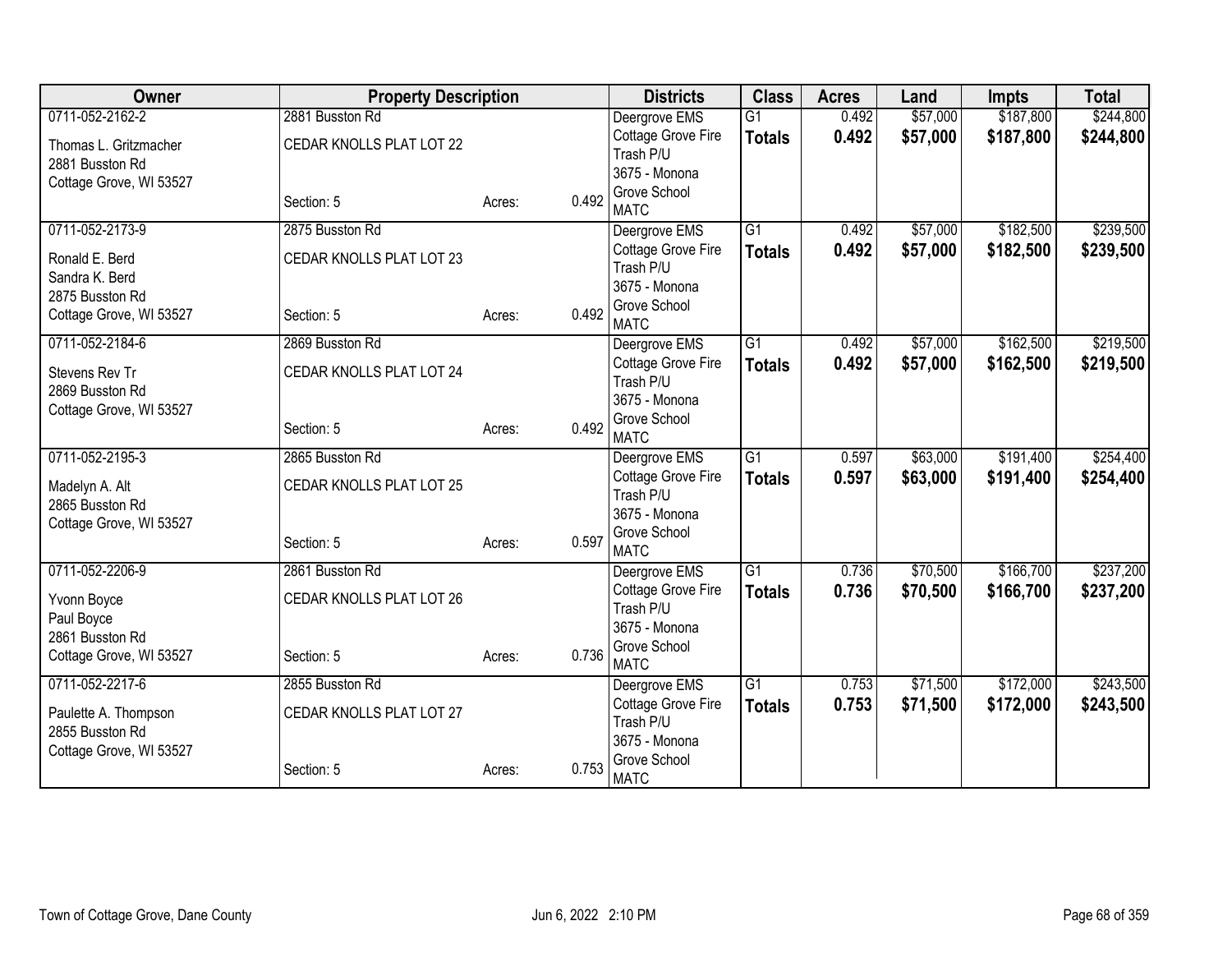| Owner                                      | <b>Property Description</b> |        |       | <b>Districts</b>                    | <b>Class</b>                     | <b>Acres</b>   | Land                 | <b>Impts</b>           | <b>Total</b>           |
|--------------------------------------------|-----------------------------|--------|-------|-------------------------------------|----------------------------------|----------------|----------------------|------------------------|------------------------|
| 0711-052-2228-3                            | 2842 Gaston Rd              |        |       | Deergrove EMS                       | G1                               | 1.508          | \$86,500             | \$101,000              | \$187,500              |
| Raymond L. Tenebruso                       | CEDAR KNOLLS PLAT LOT 28    |        |       | Cottage Grove Fire                  | <b>Totals</b>                    | 1.508          | \$86,500             | \$101,000              | \$187,500              |
| Margaret K. Newton                         |                             |        |       | Trash P/U<br>3675 - Monona          |                                  |                |                      |                        |                        |
| 2842 Gaston Rd                             |                             |        |       | Grove School                        |                                  |                |                      |                        |                        |
| Cottage Grove, WI 53527                    | Section: 5                  | Acres: | 1.508 | <b>MATC</b>                         |                                  |                |                      |                        |                        |
| 0711-052-2239-0                            | 2844 Busston Rd             |        |       | Deergrove EMS                       | $\overline{G1}$                  | 0.990          | \$82,000             | \$30,200               | \$112,200              |
| Prairie Storage 2844, LLC                  | CEDAR KNOLLS PLAT LOT 29    |        |       | Cottage Grove Fire                  | <b>Totals</b>                    | 0.990          | \$82,000             | \$30,200               | \$112,200              |
| 1 Woodvale Cir                             |                             |        |       | 3675 - Monona<br>Grove School       |                                  |                |                      |                        |                        |
| Madison, WI 53716                          |                             |        |       | <b>MATC</b>                         |                                  |                |                      |                        |                        |
|                                            | Section: 5                  | Acres: | 0.990 |                                     |                                  |                |                      |                        |                        |
| 0711-052-2250-5                            | 2852 Busston Rd             |        |       | Deergrove EMS<br>Cottage Grove Fire | $\overline{G1}$<br><b>Totals</b> | 0.685<br>0.685 | \$68,000<br>\$68,000 | \$182,200<br>\$182,200 | \$250,200<br>\$250,200 |
| Thomas L. Hayner                           | CEDAR KNOLLS PLAT LOT 30    |        |       | Trash P/U                           |                                  |                |                      |                        |                        |
| Ann J. Hayner                              |                             |        |       | 3675 - Monona                       |                                  |                |                      |                        |                        |
| 2852 Busston Rd<br>Cottage Grove, WI 53527 | Section: 5                  | Acres: | 0.685 | Grove School                        |                                  |                |                      |                        |                        |
|                                            |                             |        |       | <b>MATC</b>                         |                                  |                |                      |                        |                        |
| 0711-052-2261-2                            | 2860 Busston Rd             |        |       | Deergrove EMS                       | $\overline{G1}$                  | 0.649          | \$66,000             | \$179,000              | \$245,000              |
| Skibba Rev Tr, Dennis a & Rose G           | CEDAR KNOLLS PLAT LOT 31    |        |       | Cottage Grove Fire<br>Trash P/U     | <b>Totals</b>                    | 0.649          | \$66,000             | \$179,000              | \$245,000              |
| 2860 Busston Rd                            |                             |        |       | 3675 - Monona                       |                                  |                |                      |                        |                        |
| Cottage Grove, WI 53527                    | Section: 5                  |        | 0.649 | Grove School                        |                                  |                |                      |                        |                        |
|                                            |                             | Acres: |       | <b>MATC</b>                         |                                  |                |                      |                        |                        |
| 0711-052-2272-9                            | 2870 Busston Rd             |        |       | Deergrove EMS                       | $\overline{G1}$                  | 0.803          | \$73,500             | \$206,000              | \$279,500              |
| Daniel F. Mungovan                         | CEDAR KNOLLS PLAT LOT 32    |        |       | Cottage Grove Fire<br>Trash P/U     | <b>Totals</b>                    | 0.803          | \$73,500             | \$206,000              | \$279,500              |
| Rosana S. Mungovan                         |                             |        |       | 3675 - Monona                       |                                  |                |                      |                        |                        |
| 2870 Busston Rd                            |                             |        | 0.803 | Grove School                        |                                  |                |                      |                        |                        |
| Cottage Grove, WI 53527                    | Section: 5                  | Acres: |       | <b>MATC</b>                         |                                  |                |                      |                        |                        |
| 0711-052-2283-6                            | 4714 Willmore Way           |        |       | Deergrove EMS                       | $\overline{G1}$                  | 0.611          | \$64,000             | \$173,200              | \$237,200              |
| Scott A. Edmonston                         | CEDAR KNOLLS PLAT LOT 33    |        |       | Cottage Grove Fire<br>Trash P/U     | <b>Totals</b>                    | 0.611          | \$64,000             | \$173,200              | \$237,200              |
| Monica L. Edmonston                        |                             |        |       | 3675 - Monona                       |                                  |                |                      |                        |                        |
| 4714 Willmore Way                          |                             |        |       | Grove School                        |                                  |                |                      |                        |                        |
| Cottage Grove, WI 53527                    | Section: 5                  | Acres: | 0.611 | <b>MATC</b>                         |                                  |                |                      |                        |                        |
| 0711-052-2294-3                            | 4718 Willmore Way           |        |       | Deergrove EMS                       | G1                               | 0.591          | \$62,500             | \$155,000              | \$217,500              |
| Sharon L. Delong                           | CEDAR KNOLLS PLAT LOT 34    |        |       | Cottage Grove Fire                  | <b>Totals</b>                    | 0.591          | \$62,500             | \$155,000              | \$217,500              |
| 4718 Willmore Way                          |                             |        |       | Trash P/U<br>3675 - Monona          |                                  |                |                      |                        |                        |
| Cottage Grove, WI 53527                    |                             |        |       | Grove School                        |                                  |                |                      |                        |                        |
|                                            | Section: 5                  | Acres: | 0.591 | <b>MATC</b>                         |                                  |                |                      |                        |                        |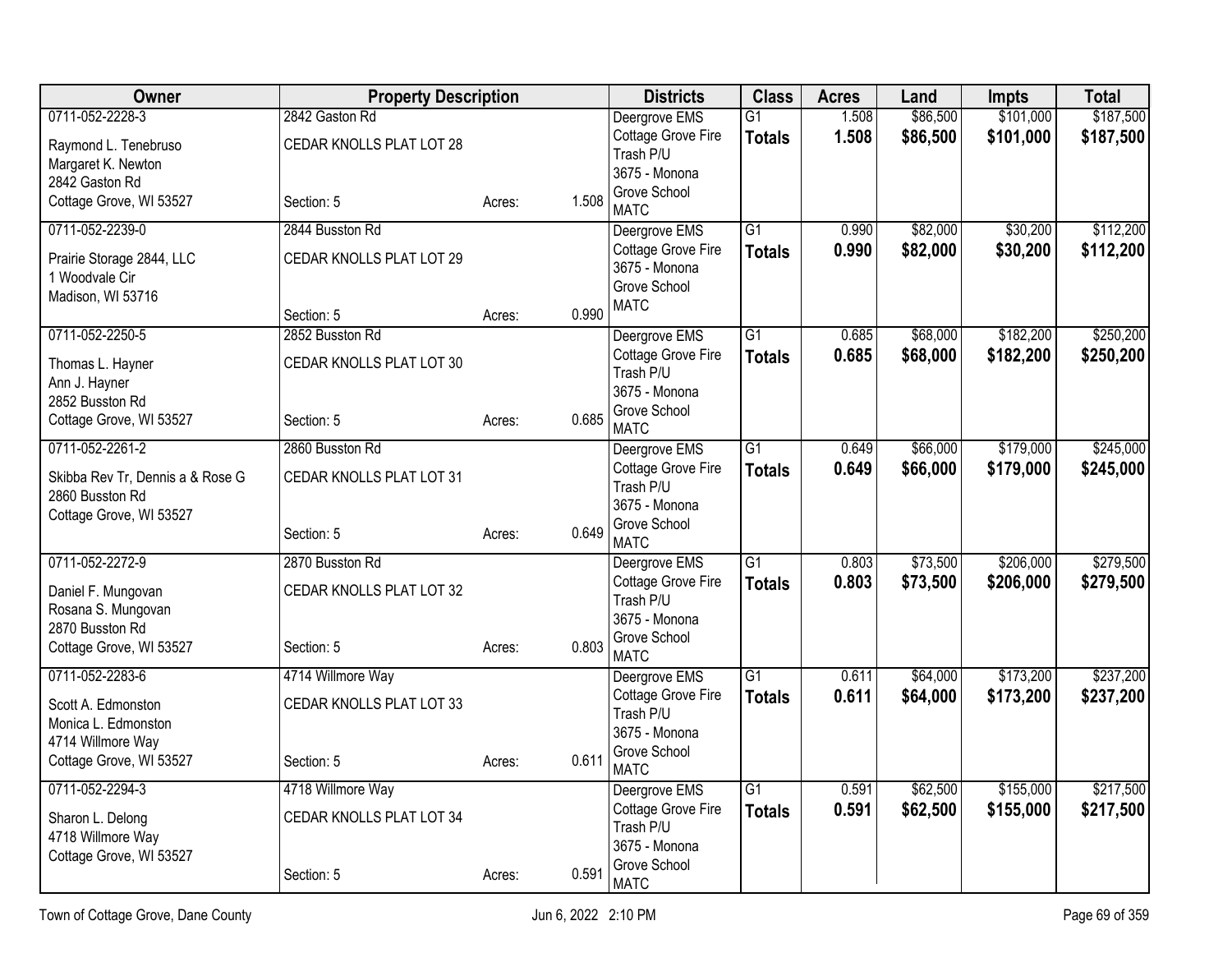| Owner                                                                      | <b>Property Description</b>                                                                                                                                |                  | <b>Districts</b>                                                   | <b>Class</b>         | <b>Acres</b>    | Land                 | <b>Impts</b>           | <b>Total</b>           |
|----------------------------------------------------------------------------|------------------------------------------------------------------------------------------------------------------------------------------------------------|------------------|--------------------------------------------------------------------|----------------------|-----------------|----------------------|------------------------|------------------------|
| 0711-052-2305-9                                                            | 4722 Willmore Way                                                                                                                                          |                  | Deergrove EMS                                                      | $\overline{G1}$      | 0.597           | \$63,000             | \$160,600              | \$223,600              |
| Timothy P. Seals<br>Mary J. Seals                                          | CEDAR KNOLLS PLAT LOT 35                                                                                                                                   |                  | Cottage Grove Fire<br>Trash P/U                                    | <b>Totals</b>        | 0.597           | \$63,000             | \$160,600              | \$223,600              |
| 4722 Wilmore Way                                                           |                                                                                                                                                            |                  | 3675 - Monona                                                      |                      |                 |                      |                        |                        |
| Cottage Grove, WI 53527                                                    | Section: 5                                                                                                                                                 | 0.597<br>Acres:  | Grove School<br><b>MATC</b>                                        |                      |                 |                      |                        |                        |
| 0711-052-2316-6                                                            | 4726 Willmore Way                                                                                                                                          |                  | Deergrove EMS                                                      | $\overline{G1}$      | 0.592           | \$62,500             | \$185,900              | \$248,400              |
| Carla M. Rowley<br>4726 Wilmore Way                                        | CEDAR KNOLLS PLAT LOT 36                                                                                                                                   |                  | Cottage Grove Fire<br>Trash P/U                                    | <b>Totals</b>        | 0.592           | \$62,500             | \$185,900              | \$248,400              |
| Cottage Grove, WI 53527                                                    | Section: 5                                                                                                                                                 | 0.592<br>Acres:  | 3675 - Monona<br>Grove School<br><b>MATC</b>                       |                      |                 |                      |                        |                        |
| 0711-052-2327-3                                                            | 4730 Willmore Way                                                                                                                                          |                  | Deergrove EMS                                                      | $\overline{G1}$      | 0.753           | \$71,500             | \$235,100              | \$306,600              |
| Daniel A. Seib<br>Susan L. Seib<br>4730 Willmore Way                       | CEDAR KNOLLS PLAT LOT 37                                                                                                                                   |                  | Cottage Grove Fire<br>Trash P/U<br>3675 - Monona                   | <b>Totals</b>        | 0.753           | \$71,500             | \$235,100              | \$306,600              |
| Cottage Grove, WI 53527                                                    | Section: 5                                                                                                                                                 | 0.753<br>Acres:  | Grove School<br><b>MATC</b>                                        |                      |                 |                      |                        |                        |
| 0711-052-2338-0                                                            | 4721 Mulhall St                                                                                                                                            |                  | Deergrove EMS                                                      | G1                   | 0.682           | \$67,500             | \$226,000              | \$293,500              |
| Wade A. Steuck<br>Colette M. Steuck<br>4721 Mulhall St                     | CEDAR KNOLLS PLAT LOT 38                                                                                                                                   |                  | Cottage Grove Fire<br>Trash P/U<br>3675 - Monona                   | <b>Totals</b>        | 0.682           | \$67,500             | \$226,000              | \$293,500              |
| Cottage Grove, WI 53527                                                    | Section: 5                                                                                                                                                 | 0.682<br>Acres:  | Grove School<br><b>MATC</b>                                        |                      |                 |                      |                        |                        |
| 0711-052-2392-4                                                            | <b>Willmore Way</b>                                                                                                                                        |                  | Deergrove EMS                                                      | $\overline{X4}$      | 1.870           | $\overline{60}$      | $\overline{30}$        | $\overline{50}$        |
| Cottage Grove, Town of<br>4058 County Highway N<br>Cottage Grove, WI 53527 | CEDAR KNOLLS PLAT OUTLOT 2 PUBLIC<br><b>GREENWAY</b>                                                                                                       |                  | Cottage Grove Fire<br>3675 - Monona<br>Grove School<br><b>MATC</b> | <b>Totals</b>        | 1.870           | \$0                  | \$0                    | \$0                    |
|                                                                            | Section: 5                                                                                                                                                 | 0.000<br>Acres:  |                                                                    |                      |                 |                      |                        |                        |
| 0711-052-8000-5                                                            | 2852 Gaston Rd                                                                                                                                             |                  | Deergrove EMS                                                      | G2                   | 0.250           | $\overline{50}$      | $\overline{30}$        | $\overline{30}$        |
| Ellery R. Jensen Jr                                                        | SEC 5-7-11 E3/4 FR NE1/4 NW1/4 R231/517                                                                                                                    |                  | Cottage Grove Fire<br>3675 - Monona                                | G4<br>G <sub>5</sub> | 25.450<br>2.000 | \$8,500<br>\$500     | \$0<br>\$0             | \$8,500<br>\$500       |
| Margaret Jensen                                                            |                                                                                                                                                            |                  | Grove School                                                       | <b>Totals</b>        | 27.700          | \$9,000              | \$0                    | \$9,000                |
| 2852 Gaston Rd                                                             |                                                                                                                                                            |                  | <b>MATC</b>                                                        |                      |                 |                      |                        |                        |
| Cottage Grove, WI 53527<br>0711-052-8690-1                                 | Section: 5                                                                                                                                                 | 27.700<br>Acres: |                                                                    |                      |                 |                      |                        |                        |
| Stanley G. Rockweiler<br>4724 Buss Rd<br>Cottage Grove, WI 53527           | 4724 Buss Rd<br>R663/211 LOT 4 CSM 1682 CS7/41 DESCR AS SEC<br>5-7-11 PRT NW1/4 NW1/4 COM SEC NW COR TH S<br>510 FT TH E 33 FT TO POB TH CON E 200 FT TH S |                  | Deergrove EMS<br>Cottage Grove Fire<br>Trash P/U<br>3675 - Monona  | G1<br><b>Totals</b>  | 0.459<br>0.459  | \$62,500<br>\$62,500 | \$179,000<br>\$179,000 | \$241,500<br>\$241,500 |
|                                                                            | Section: 5                                                                                                                                                 | 0.459<br>Acres:  | Grove School<br><b>MATC</b>                                        |                      |                 |                      |                        |                        |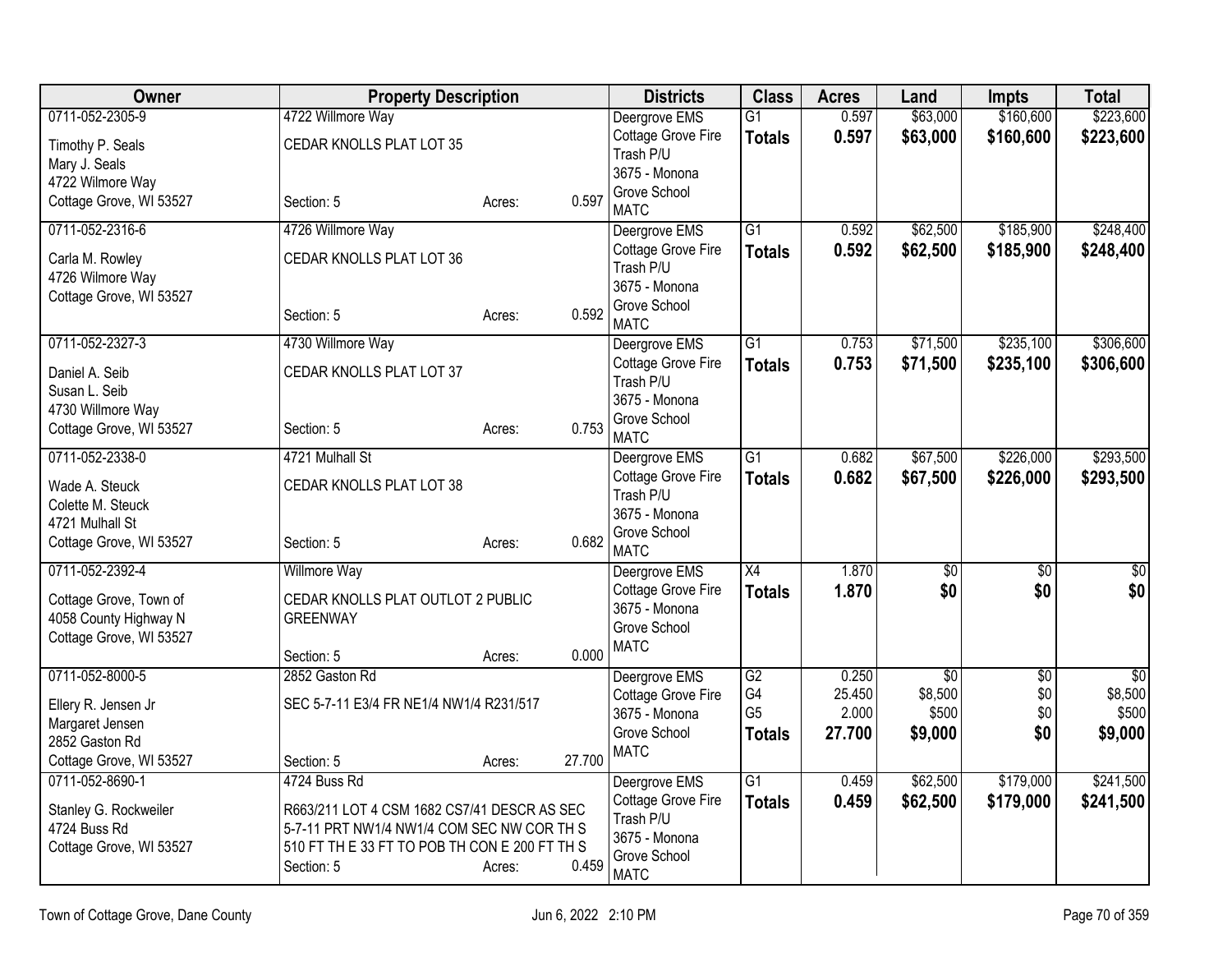| <b>Owner</b>                          | <b>Property Description</b>                    |        |       | <b>Districts</b>            | <b>Class</b>    | <b>Acres</b> | Land      | <b>Impts</b>    | <b>Total</b> |
|---------------------------------------|------------------------------------------------|--------|-------|-----------------------------|-----------------|--------------|-----------|-----------------|--------------|
| 0711-052-8700-8                       | 4718 Buss Rd                                   |        |       | Deergrove EMS               | $\overline{G1}$ | 0.459        | \$62,500  | \$181,400       | \$243,900    |
| <b>Jarrod Miller</b>                  | LOT 3 CSM 1682 CS7/41 DESCR AS SEC 5-7-11 PRT  |        |       | Cottage Grove Fire          | <b>Totals</b>   | 0.459        | \$62,500  | \$181,400       | \$243,900    |
| Amy Miller                            | NW1/4NW1/4 COM SEC NW COR TH S 610 FT TH E 33  |        |       | Trash P/U                   |                 |              |           |                 |              |
| 4718 Buss Rd                          | FT TO POB TH CON E 200 FT TH S 100 FT TH W 200 |        |       | 3675 - Monona               |                 |              |           |                 |              |
| Cottage Grove, WI 53527               | Section: 5                                     | Acres: | 0.459 | Grove School<br><b>MATC</b> |                 |              |           |                 |              |
| 0711-052-8710-6                       | 4714 Buss Rd                                   |        |       | Deergrove EMS               | $\overline{G1}$ | 0.459        | \$62,500  | \$242,500       | \$305,000    |
| Van S. Beecher                        | LOT 2 CSM 1682 CS7/41-5/9/75 DESCR AS SEC      |        |       | Cottage Grove Fire          | <b>Totals</b>   | 0.459        | \$62,500  | \$242,500       | \$305,000    |
| Vicki L. Beecher                      | 5-7-11 PRT NW1/4NW1/4                          |        |       | Trash P/U                   |                 |              |           |                 |              |
| 4714 Buss Rd                          |                                                |        |       | 3675 - Monona               |                 |              |           |                 |              |
| Cottage Grove, WI 53527               | Section: 5                                     | Acres: | 0.459 | Grove School<br><b>MATC</b> |                 |              |           |                 |              |
| 0711-052-8720-4                       | 4708 Buss Rd                                   |        |       | Deergrove EMS               | G1              | 0.551        | \$68,500  | \$299,400       | \$367,900    |
| Kevin Kessenich                       | LOT 1 CSM 1682 CS7/41-5/9/75 DESCR AS SEC      |        |       | Cottage Grove Fire          | <b>Totals</b>   | 0.551        | \$68,500  | \$299,400       | \$367,900    |
| Mindi Kessenich                       | 5-7-11 PRT NW1/4NW1/4                          |        |       | Trash P/U                   |                 |              |           |                 |              |
| 4708 Buss Rd                          |                                                |        |       | 3675 - Monona               |                 |              |           |                 |              |
| Cottage Grove, WI 53527               | Section: 5                                     | Acres: | 0.551 | Grove School<br><b>MATC</b> |                 |              |           |                 |              |
| 0711-054-2000-5                       | 4595 Sandpiper Trl                             |        |       | Deergrove EMS               | X4              | 2.084        | \$0       | $\overline{50}$ | \$0          |
| Cottage Grove, Town of                | RAVENWOOD ESTATES PUBLIC PARK                  |        |       | Cottage Grove Fire          | <b>Totals</b>   | 2.084        | \$0       | \$0             | \$0          |
| 4058 County Highway N                 |                                                |        |       | 3675 - Monona               |                 |              |           |                 |              |
| Cottage Grove, WI 53527               |                                                |        |       | Grove School                |                 |              |           |                 |              |
|                                       | Section: 5                                     | Acres: | 0.000 | <b>MATC</b>                 |                 |              |           |                 |              |
| 0711-054-2011-2                       | 4618 Sandpiper Trl                             |        |       | Deergrove EMS               | $\overline{G1}$ | 1.472        | \$100,000 | \$238,400       | \$338,400    |
| Karlie R. Dipietra                    | RAVENWOOD ESTATES LOT 11                       |        |       | Cottage Grove Fire          | <b>Totals</b>   | 1.472        | \$100,000 | \$238,400       | \$338,400    |
| Antonino N. Dipietra                  |                                                |        |       | Street Lights 02            |                 |              |           |                 |              |
| 4618 Sandpiper Trl                    |                                                |        |       | Trash P/U<br>3675 - Monona  |                 |              |           |                 |              |
| Cottage Grove, WI 53527               | Section: 5                                     | Acres: | 1.472 | Grove School                |                 |              |           |                 |              |
|                                       |                                                |        |       | <b>MATC</b>                 |                 |              |           |                 |              |
| 0711-054-2022-9                       | 4610 Sandpiper Trl                             |        |       | Deergrove EMS               | $\overline{G1}$ | 0.594        | \$71,000  | \$255,500       | \$326,500    |
|                                       | RAVENWOOD ESTATES LOT 12                       |        |       | Cottage Grove Fire          | <b>Totals</b>   | 0.594        | \$71,000  | \$255,500       | \$326,500    |
| <b>Teresa Riley</b><br>Kathleen Riley |                                                |        |       | Street Lights 02            |                 |              |           |                 |              |
| 4610 Sandpiper Trl                    |                                                |        |       | Trash P/U                   |                 |              |           |                 |              |
| Cottage Grove, WI 53527               | Section: 5                                     | Acres: | 0.594 | 3675 - Monona               |                 |              |           |                 |              |
|                                       |                                                |        |       | Grove School                |                 |              |           |                 |              |
|                                       |                                                |        |       | <b>MATC</b>                 |                 |              |           |                 |              |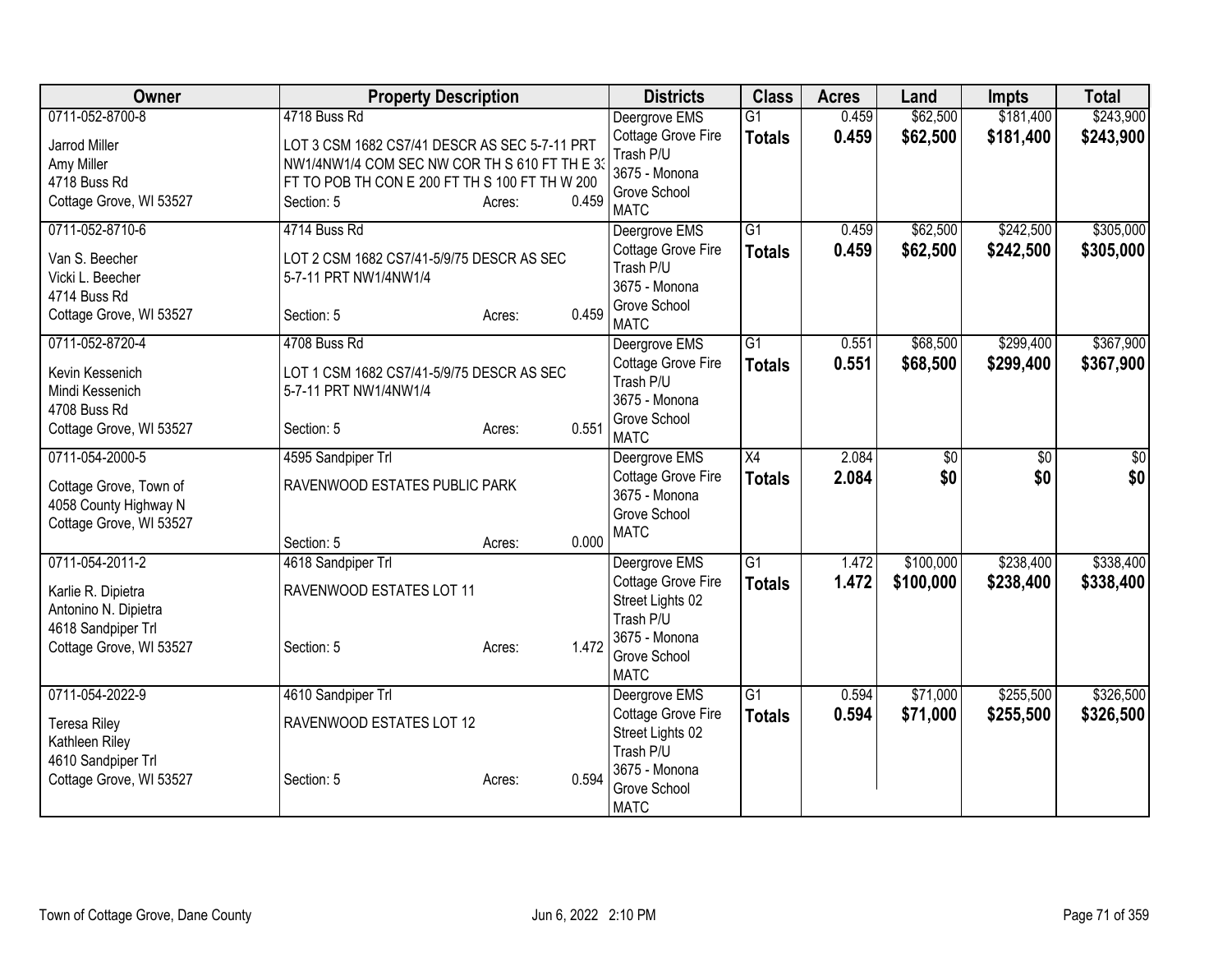| Owner                   | <b>Property Description</b> |        |       | <b>Districts</b>              | <b>Class</b>    | <b>Acres</b> | Land     | <b>Impts</b> | <b>Total</b> |
|-------------------------|-----------------------------|--------|-------|-------------------------------|-----------------|--------------|----------|--------------|--------------|
| 0711-054-2033-6         | 4606 Sandpiper Trl          |        |       | Deergrove EMS                 | $\overline{G1}$ | 0.591        | \$71,000 | \$279,900    | \$350,900    |
| David M. Speer          | RAVENWOOD ESTATES LOT 13    |        |       | Cottage Grove Fire            | <b>Totals</b>   | 0.591        | \$71,000 | \$279,900    | \$350,900    |
| Stefany A. Trevino      |                             |        |       | Street Lights 02              |                 |              |          |              |              |
| 4606 Sandpiper Trl      |                             |        |       | Trash P/U                     |                 |              |          |              |              |
| Cottage Grove, WI 53527 | Section: 5                  | Acres: | 0.591 | 3675 - Monona<br>Grove School |                 |              |          |              |              |
|                         |                             |        |       | <b>MATC</b>                   |                 |              |          |              |              |
| 0711-054-2044-3         | 4600 Sandpiper Trl          |        |       | Deergrove EMS                 | $\overline{G1}$ | 0.681        | \$75,500 | \$201,000    | \$276,500    |
| Jeffrey A. Perry        | RAVENWOOD ESTATES LOT 14    |        |       | Cottage Grove Fire            | <b>Totals</b>   | 0.681        | \$75,500 | \$201,000    | \$276,500    |
| Tina L. Perry           |                             |        |       | Street Lights 02              |                 |              |          |              |              |
| 4600 Sandpiper Trl      |                             |        |       | Trash P/U<br>3675 - Monona    |                 |              |          |              |              |
| Cottage Grove, WI 53527 | Section: 5                  | Acres: | 0.681 | Grove School                  |                 |              |          |              |              |
|                         |                             |        |       | <b>MATC</b>                   |                 |              |          |              |              |
| 0711-054-2055-0         | 4594 Sandpiper Trl          |        |       | Deergrove EMS                 | $\overline{G1}$ | 0.461        | \$63,000 | \$206,500    | \$269,500    |
| Erika A. Nelson         | RAVENWOOD ESTATES LOT 15    |        |       | Cottage Grove Fire            | <b>Totals</b>   | 0.461        | \$63,000 | \$206,500    | \$269,500    |
| 4594 Sandpiper Trl      |                             |        |       | Street Lights 02<br>Trash P/U |                 |              |          |              |              |
| Cottage Grove, WI 53527 |                             |        |       | 3675 - Monona                 |                 |              |          |              |              |
|                         | Section: 5                  | Acres: | 0.461 | Grove School                  |                 |              |          |              |              |
|                         |                             |        |       | <b>MATC</b>                   |                 |              |          |              |              |
| 0711-054-2066-7         | 2712 Nightingale Ln         |        |       | Deergrove EMS                 | $\overline{G1}$ | 0.461        | \$63,000 | \$207,800    | \$270,800    |
| Elizabeth K. Duplayee   | RAVENWOOD ESTATES LOT 16    |        |       | Cottage Grove Fire            | <b>Totals</b>   | 0.461        | \$63,000 | \$207,800    | \$270,800    |
| Michael J. Duplayee     |                             |        |       | Street Lights 02<br>Trash P/U |                 |              |          |              |              |
| 2712 Nightingale Ln     |                             |        |       | 3675 - Monona                 |                 |              |          |              |              |
| Cottage Grove, WI 53527 | Section: 5                  | Acres: | 0.461 | Grove School                  |                 |              |          |              |              |
|                         |                             |        |       | <b>MATC</b>                   |                 |              |          |              |              |
| 0711-054-2077-4         | 2706 Nightingale Ln         |        |       | Deergrove EMS                 | $\overline{G1}$ | 0.471        | \$63,500 | \$230,400    | \$293,900    |
| Michael Hecht           | RAVENWOOD ESTATES LOT 17    |        |       | Cottage Grove Fire            | <b>Totals</b>   | 0.471        | \$63,500 | \$230,400    | \$293,900    |
| Lisa Hecht              |                             |        |       | Street Lights 02<br>Trash P/U |                 |              |          |              |              |
| 2706 Nightingale Ln     |                             |        |       | 3675 - Monona                 |                 |              |          |              |              |
| Cottage Grove, WI 53527 | Section: 5                  | Acres: | 0.490 | Grove School                  |                 |              |          |              |              |
|                         |                             |        |       | <b>MATC</b>                   |                 |              |          |              |              |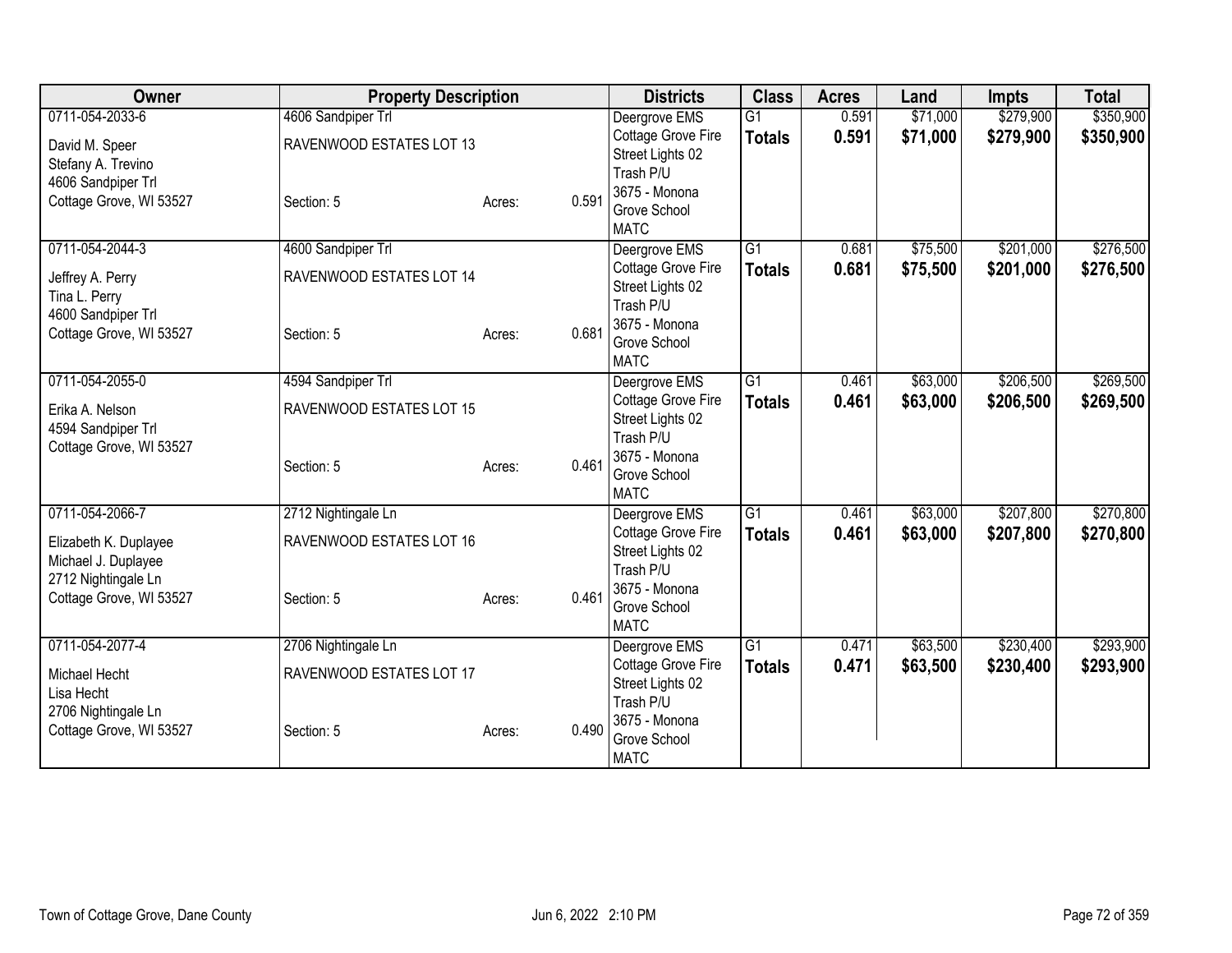| Owner                                                                                                      | <b>Property Description</b>                                   |        |       | <b>Districts</b>                                                                                                     | <b>Class</b>                     | <b>Acres</b>   | Land                 | <b>Impts</b>           | <b>Total</b>           |
|------------------------------------------------------------------------------------------------------------|---------------------------------------------------------------|--------|-------|----------------------------------------------------------------------------------------------------------------------|----------------------------------|----------------|----------------------|------------------------|------------------------|
| 0711-054-2088-1<br>David W. Olson<br>Theresa J. Olson                                                      | 2705 Nightingale Ln<br>RAVENWOOD ESTATES LOT 18               |        |       | Deergrove EMS<br>Cottage Grove Fire<br>Street Lights 02<br>Trash P/U                                                 | $\overline{G1}$<br><b>Totals</b> | 0.521<br>0.521 | \$67,000<br>\$67,000 | \$275,500<br>\$275,500 | \$342,500<br>\$342,500 |
| 2705 Nightingale Ln<br>Cottage Grove, WI 53527                                                             | Section: 5                                                    | Acres: | 0.521 | 3675 - Monona<br>Grove School<br><b>MATC</b>                                                                         |                                  |                |                      |                        |                        |
| 0711-054-2099-8<br>Marcia C. Anderson<br>2709 Nightingale Ln<br>Cottage Grove, WI 53527                    | 2709 Nightingale Ln<br>RAVENWOOD ESTATES LOT 19<br>Section: 5 | Acres: | 0.576 | Deergrove EMS<br>Cottage Grove Fire<br>Street Lights 02<br>Trash P/U<br>3675 - Monona<br>Grove School<br><b>MATC</b> | $\overline{G1}$<br><b>Totals</b> | 0.576<br>0.576 | \$70,000<br>\$70,000 | \$207,500<br>\$207,500 | \$277,500<br>\$277,500 |
| 0711-054-2110-2<br>Mohlman Rev Living Tr<br>2713 Nightingale Ln<br>Cottage Grove, WI 53527                 | 2713 Nightingale Ln<br>RAVENWOOD ESTATES LOT 20<br>Section: 5 | Acres: | 0.466 | Deergrove EMS<br>Cottage Grove Fire<br>Street Lights 02<br>Trash P/U<br>3675 - Monona<br>Grove School<br><b>MATC</b> | G1<br><b>Totals</b>              | 0.466<br>0.466 | \$63,000<br>\$63,000 | \$200,900<br>\$200,900 | \$263,900<br>\$263,900 |
| 0711-054-2121-9<br>John A. Mirenda<br>Kristeen A. Mirenda<br>4580 Sandpiper Trl<br>Cottage Grove, WI 53527 | 4580 Sandpiper Trl<br>RAVENWOOD ESTATES LOT 21<br>Section: 5  | Acres: | 0.556 | Deergrove EMS<br>Cottage Grove Fire<br>Street Lights 02<br>Trash P/U<br>3675 - Monona<br>Grove School<br><b>MATC</b> | G1<br><b>Totals</b>              | 0.556<br>0.556 | \$69,000<br>\$69,000 | \$197,700<br>\$197,700 | \$266,700<br>\$266,700 |
| 0711-054-2132-6<br>Jerry P. Meylor<br>Deborah A. Meylor<br>4572 Sandpiper Trl<br>Cottage Grove, WI 53527   | 4572 Sandpiper Trl<br>RAVENWOOD ESTATES LOT 22<br>Section: 5  | Acres: | 0.476 | Deergrove EMS<br>Cottage Grove Fire<br>Street Lights 02<br>Trash P/U<br>3675 - Monona<br>Grove School<br><b>MATC</b> | G1<br><b>Totals</b>              | 0.476<br>0.476 | \$64,000<br>\$64,000 | \$238,400<br>\$238,400 | \$302,400<br>\$302,400 |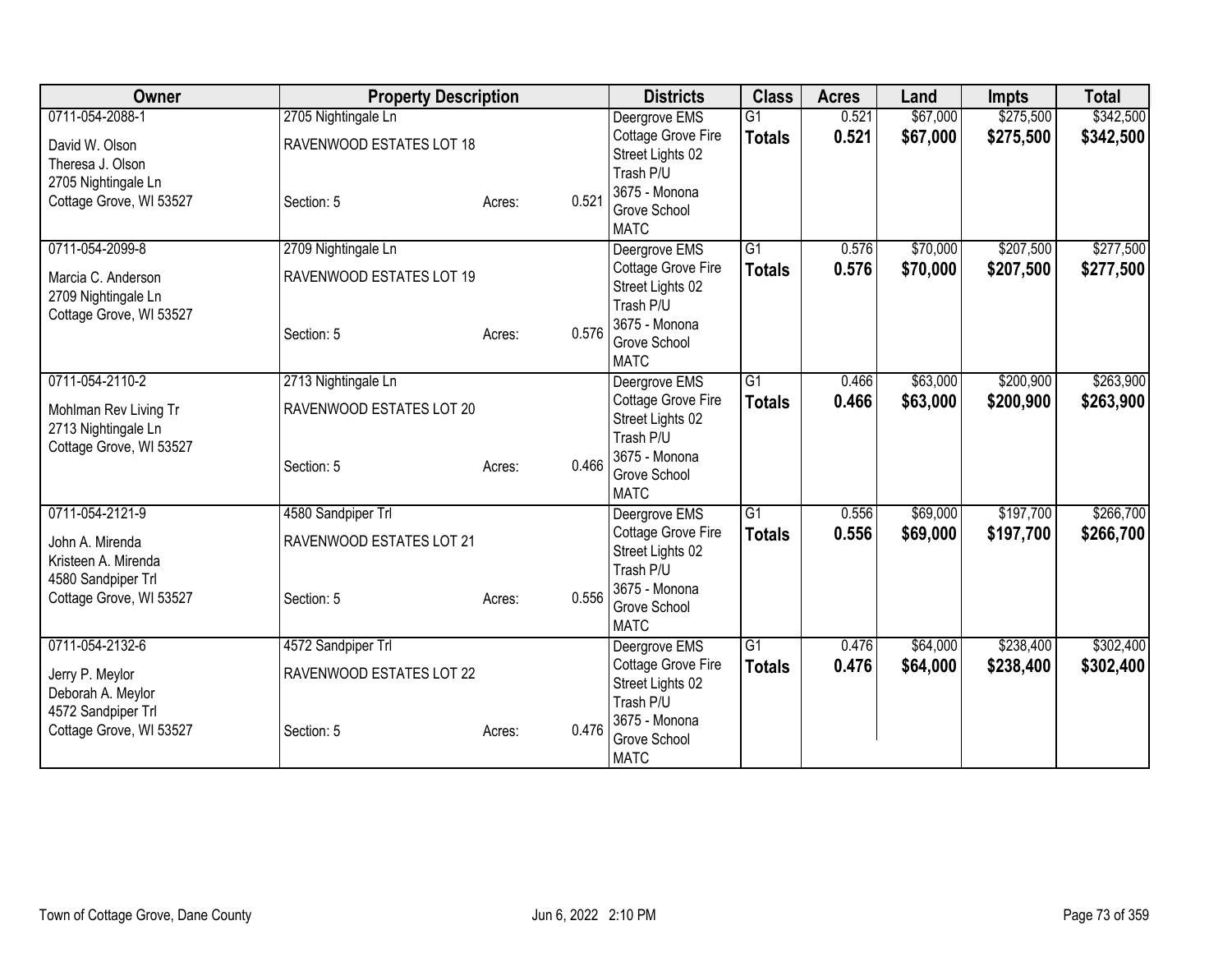| Owner                                                                                                     | <b>Property Description</b>                                                                                                                                                                             | <b>Districts</b>                                                                                                                    | <b>Class</b>                     | <b>Acres</b>   | Land                   | <b>Impts</b>           | <b>Total</b>           |
|-----------------------------------------------------------------------------------------------------------|---------------------------------------------------------------------------------------------------------------------------------------------------------------------------------------------------------|-------------------------------------------------------------------------------------------------------------------------------------|----------------------------------|----------------|------------------------|------------------------|------------------------|
| 0711-054-2155-0<br>Norman D. Farnam<br>Kristin H. Farnam<br>4564 Sandpiper Trl<br>Cottage Grove, WI 53527 | 4564 Sandpiper Trl<br>LOT 1 CSM 14017 CS94/11&14-7/13/2015 F/K/A LOT<br>23 RAVENWOOD ESTATES & ALSO F/K/A LOT 1 CSM<br>6744 CS33/206&207 R19048/43-6/1/92 DESCR AS SEC<br>1.730<br>Section: 5<br>Acres: | Deergrove EMS<br>Cottage Grove Fire<br>Street Lights 02<br>Trash P/U<br>3675 - Monona<br>Grove School                               | $\overline{G1}$<br><b>Totals</b> | 1.730<br>1.730 | \$105,000<br>\$105,000 | \$321,300<br>\$321,300 | \$426,300<br>\$426,300 |
| 0711-054-2178-0<br>Cody Vial<br>Jenna Vial<br>4560 Sandpiper Trl<br>Cottage Grove, WI 53527               | 4560 Sandpiper Trl<br>LOT 2 CSM 14017 CS94/11&14-7/13/2015 F/K/A LOT<br>23 RAVENWOOD ESTATES & ALSO F/K/A LOT 1 CSM<br>6744 CS33/206&207 R19048/43-6/1/92 DESCR AS SEC<br>Section: 5<br>1.670<br>Acres: | <b>MATC</b><br>Deergrove EMS<br>Cottage Grove Fire<br>Street Lights 02<br>Trash P/U<br>3675 - Monona<br>Grove School<br><b>MATC</b> | G1<br><b>Totals</b>              | 1.670<br>1.670 | \$104,000<br>\$104,000 | \$686,700<br>\$686,700 | \$790,700<br>\$790,700 |
| 0711-054-2201-0<br>Gregory C. Kulow<br>Lisa C. Kulow<br>4558 Sandpiper Trl<br>Cottage Grove, WI 53527     | 4558 Sandpiper Trl<br>LOT 3 CSM 14017 CS94/11&14-7/13/2015 F/K/A LOT<br>23 RAVENWOOD ESTATES & ALSO F/K/A LOT 1 CSM<br>6744 CS33/206&207 R19048/43-6/1/92 DESCR AS SEC<br>0.780<br>Section: 5<br>Acres: | Deergrove EMS<br>Cottage Grove Fire<br>Street Lights 02<br>Trash P/U<br>3675 - Monona<br>Grove School<br><b>MATC</b>                | $\overline{G1}$<br><b>Totals</b> | 0.780<br>0.780 | \$81,000<br>\$81,000   | \$287,100<br>\$287,100 | \$368,100<br>\$368,100 |
| 0711-054-2224-5<br>Scott M. Graham<br>4555 Sandpiper Trl<br>Cottage Grove, WI 53527                       | 4555 Sandpiper Trl<br>RAVENWOOD ESTATES LOT 24<br>0.507<br>Section: 5<br>Acres:                                                                                                                         | Deergrove EMS<br><b>Cottage Grove Fire</b><br>Street Lights 02<br>Trash P/U<br>3675 - Monona<br>Grove School<br><b>MATC</b>         | G1<br><b>Totals</b>              | 0.507<br>0.507 | \$66,500<br>\$66,500   | \$175,500<br>\$175,500 | \$242,000<br>\$242,000 |
| 0711-054-2235-2<br>James M. Gayton<br>Lisa Gayton<br>4561 Sandpiper Trl<br>Cottage Grove, WI 53527        | 4561 Sandpiper Trl<br>RAVENWOOD ESTATES LOT 25<br>0.500<br>Section: 5<br>Acres:                                                                                                                         | Deergrove EMS<br>Cottage Grove Fire<br>Street Lights 02<br>Trash P/U<br>3675 - Monona<br>Grove School<br><b>MATC</b>                | $\overline{G1}$<br><b>Totals</b> | 0.499<br>0.499 | \$66,000<br>\$66,000   | \$287,000<br>\$287,000 | \$353,000<br>\$353,000 |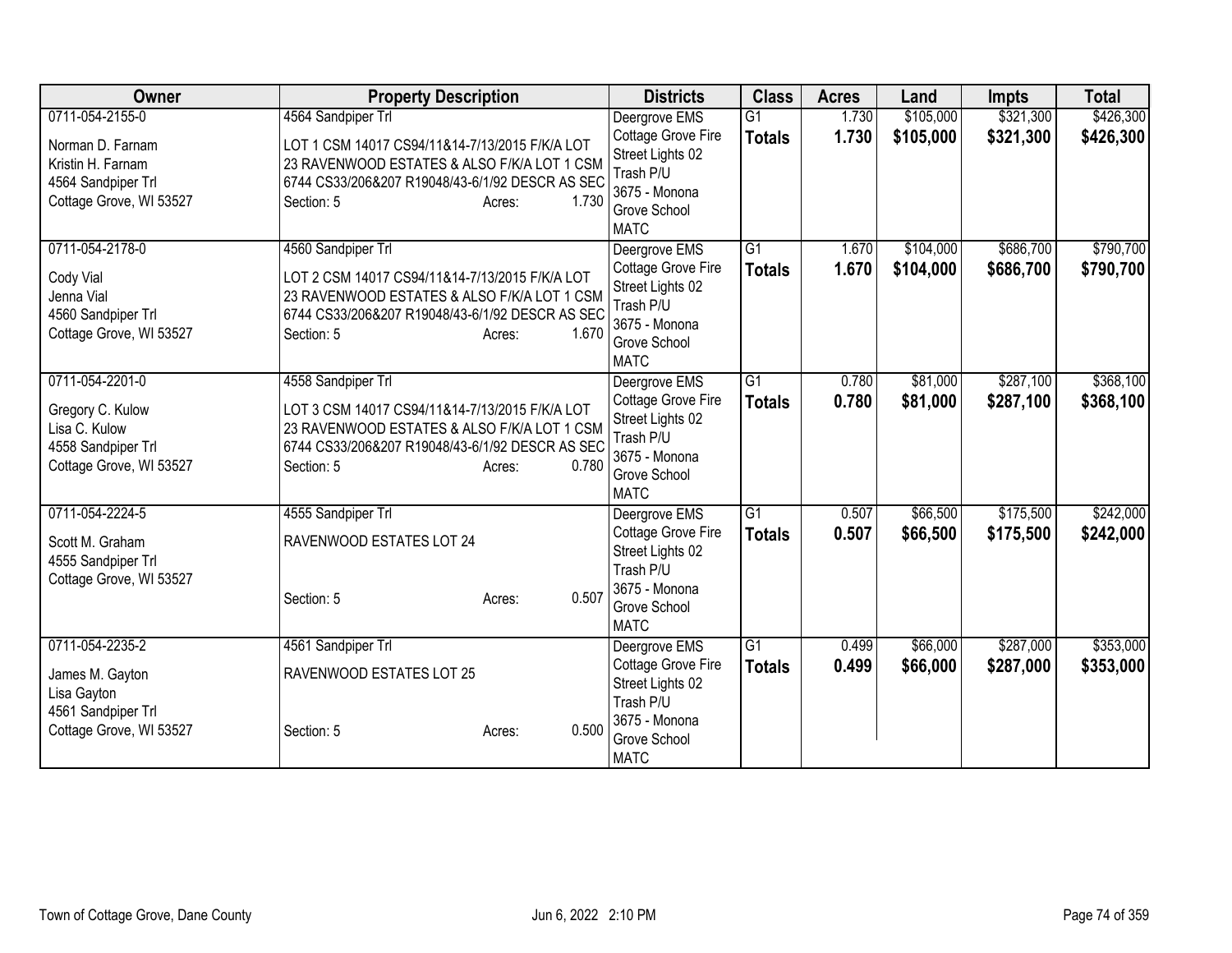| Owner                   | <b>Property Description</b> |                 | <b>Districts</b>              | <b>Class</b>    | <b>Acres</b> | Land     | <b>Impts</b> | <b>Total</b> |
|-------------------------|-----------------------------|-----------------|-------------------------------|-----------------|--------------|----------|--------------|--------------|
| 0711-054-2246-9         | 4567 Sandpiper Trl          |                 | Deergrove EMS                 | $\overline{G1}$ | 0.470        | \$63,500 | \$228,200    | \$291,700    |
| John E. Trainor         | RAVENWOOD ESTATES LOT 26    |                 | Cottage Grove Fire            | <b>Totals</b>   | 0.470        | \$63,500 | \$228,200    | \$291,700    |
| Pauline A. Trainor      |                             |                 | Street Lights 02              |                 |              |          |              |              |
| 4567 Sandpiper Trl      |                             |                 | Trash P/U                     |                 |              |          |              |              |
| Cottage Grove, WI 53527 | Section: 5                  | 0.470<br>Acres: | 3675 - Monona<br>Grove School |                 |              |          |              |              |
|                         |                             |                 | <b>MATC</b>                   |                 |              |          |              |              |
| 0711-054-2257-6         | 4573 Sandpiper Trl          |                 | Deergrove EMS                 | $\overline{G1}$ | 0.464        | \$63,000 | \$283,900    | \$346,900    |
| Jonathan L. Crye        | RAVENWOOD ESTATES LOT 27    |                 | Cottage Grove Fire            | <b>Totals</b>   | 0.464        | \$63,000 | \$283,900    | \$346,900    |
| Michelle R. Crye        |                             |                 | Street Lights 02              |                 |              |          |              |              |
| 4573 Sandpiper Trl      |                             |                 | Trash P/U<br>3675 - Monona    |                 |              |          |              |              |
| Cottage Grove, WI 53527 | Section: 5                  | 0.450<br>Acres: | Grove School                  |                 |              |          |              |              |
|                         |                             |                 | <b>MATC</b>                   |                 |              |          |              |              |
| 0711-054-2268-3         | 4577 Sandpiper Trl          |                 | Deergrove EMS                 | G <sub>1</sub>  | 0.465        | \$63,000 | \$263,400    | \$326,400    |
| David T. Maday          | RAVENWOOD ESTATES LOT 28    |                 | Cottage Grove Fire            | <b>Totals</b>   | 0.465        | \$63,000 | \$263,400    | \$326,400    |
| Jamie R. Maday          |                             |                 | Street Lights 02<br>Trash P/U |                 |              |          |              |              |
| 4577 Sandpiper Trl      |                             |                 | 3675 - Monona                 |                 |              |          |              |              |
| Cottage Grove, WI 53527 | Section: 5                  | 0.450<br>Acres: | Grove School                  |                 |              |          |              |              |
|                         |                             |                 | <b>MATC</b>                   |                 |              |          |              |              |
| 0711-054-2279-0         | 2727 Nightingale Ln         |                 | Deergrove EMS                 | G <sub>1</sub>  | 0.470        | \$63,500 | \$275,600    | \$339,100    |
| Rodney Adamski          | RAVENWOOD ESTATES LOT 29    |                 | Cottage Grove Fire            | <b>Totals</b>   | 0.470        | \$63,500 | \$275,600    | \$339,100    |
| Tonia Adamski           |                             |                 | Street Lights 02<br>Trash P/U |                 |              |          |              |              |
| 2727 Nightingale Ln     |                             |                 | 3675 - Monona                 |                 |              |          |              |              |
| Cottage Grove, WI 53527 | Section: 5                  | 0.470<br>Acres: | Grove School                  |                 |              |          |              |              |
|                         |                             |                 | <b>MATC</b>                   |                 |              |          |              |              |
| 0711-054-2290-5         | 2730 Nightingale Ln         |                 | Deergrove EMS                 | $\overline{G1}$ | 0.546        | \$68,500 | \$259,100    | \$327,600    |
| Norman J. Schmelzer     | RAVENWOOD ESTATES LOT 30    |                 | Cottage Grove Fire            | <b>Totals</b>   | 0.546        | \$68,500 | \$259,100    | \$327,600    |
| Diane M. Schmelzer      |                             |                 | Street Lights 02              |                 |              |          |              |              |
| 2730 Nightingale Ln     |                             |                 | Trash P/U<br>3675 - Monona    |                 |              |          |              |              |
| Cottage Grove, WI 53527 | Section: 5                  | 0.546<br>Acres: | Grove School                  |                 |              |          |              |              |
|                         |                             |                 | <b>MATC</b>                   |                 |              |          |              |              |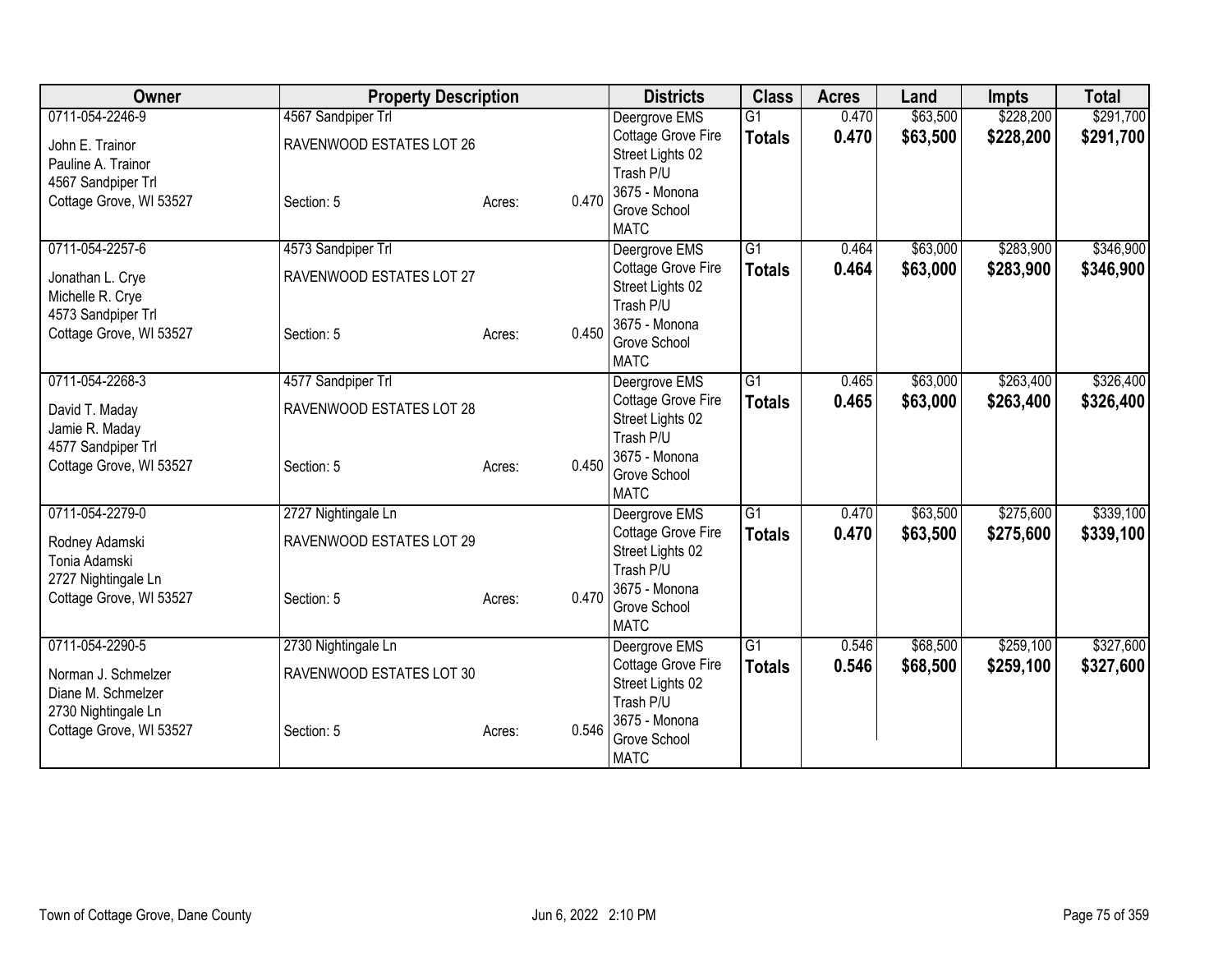| Owner                                | <b>Property Description</b>                |                 | <b>Districts</b>                       | <b>Class</b>    | <b>Acres</b> | Land     | <b>Impts</b> | <b>Total</b> |
|--------------------------------------|--------------------------------------------|-----------------|----------------------------------------|-----------------|--------------|----------|--------------|--------------|
| 0711-054-2301-1                      | 4617 Sandpiper Trl                         |                 | Deergrove EMS                          | $\overline{G1}$ | 1.171        | \$94,000 | \$183,500    | \$277,500    |
| Margherita Miller                    | RAVENWOOD ESTATES LOT 31                   |                 | Cottage Grove Fire                     | <b>Totals</b>   | 1.171        | \$94,000 | \$183,500    | \$277,500    |
| Timothy J. Miller                    |                                            |                 | Street Lights 02                       |                 |              |          |              |              |
| 4617 Sandpiper Trl                   |                                            |                 | Trash P/U                              |                 |              |          |              |              |
| Cottage Grove, WI 53527              | Section: 5                                 | 1.200<br>Acres: | 3675 - Monona<br>Grove School          |                 |              |          |              |              |
|                                      |                                            |                 | <b>MATC</b>                            |                 |              |          |              |              |
| 0711-054-5042-9                      | 2744 Thrush Ln                             |                 | Deergrove EMS                          | G1              | 0.857        | \$84,000 | \$272,000    | \$356,000    |
| Gregory Boyer                        | FIRST ADDITION TO RAVENWOOD ESTATES LOT 42 |                 | Cottage Grove Fire                     | <b>Totals</b>   | 0.857        | \$84,000 | \$272,000    | \$356,000    |
| 2744 Thrush Ln                       |                                            |                 | Street Lights 02                       |                 |              |          |              |              |
| Cottage Grove, WI 53527              |                                            |                 | Trash P/U                              |                 |              |          |              |              |
|                                      | Section: 5                                 | 0.857<br>Acres: | 3675 - Monona<br>Grove School          |                 |              |          |              |              |
|                                      |                                            |                 | <b>MATC</b>                            |                 |              |          |              |              |
| 0711-054-5053-6                      | 2736 Thrush Ln                             |                 | Deergrove EMS                          | $\overline{G1}$ | 0.457        | \$62,500 | \$173,400    | \$235,900    |
|                                      |                                            |                 | Cottage Grove Fire                     | <b>Totals</b>   | 0.457        | \$62,500 | \$173,400    | \$235,900    |
| Debra L. Imhoff                      | FIRST ADDITION TO RAVENWOOD ESTATES LOT 43 |                 | Street Lights 02                       |                 |              |          |              |              |
| Jason E. Landphier<br>2736 Thrush Ln |                                            |                 | Trash P/U                              |                 |              |          |              |              |
| Cottage Grove, WI 53527              | Section: 5                                 | 0.470<br>Acres: | 3675 - Monona                          |                 |              |          |              |              |
|                                      |                                            |                 | Grove School                           |                 |              |          |              |              |
|                                      |                                            |                 | <b>MATC</b>                            |                 |              |          |              |              |
| 0711-054-5064-3                      | 2732 Thrush Ln                             |                 | Deergrove EMS                          | G1              | 0.516        | \$67,000 | \$199,300    | \$266,300    |
| Kathleen S. Knapp                    | FIRST ADDITION TO RAVENWOOD ESTATES LOT 44 |                 | Cottage Grove Fire<br>Street Lights 02 | <b>Totals</b>   | 0.516        | \$67,000 | \$199,300    | \$266,300    |
| 2732 Thrush Ln                       |                                            |                 | Trash P/U                              |                 |              |          |              |              |
| Cottage Grove, WI 53527              |                                            |                 | 3675 - Monona                          |                 |              |          |              |              |
|                                      | Section: 5                                 | 0.520<br>Acres: | Grove School                           |                 |              |          |              |              |
|                                      |                                            |                 | <b>MATC</b>                            |                 |              |          |              |              |
| 0711-054-5075-0                      | 2759 Thrush Ln                             |                 | Deergrove EMS                          | $\overline{G1}$ | 0.489        | \$65,000 | \$234,800    | \$299,800    |
| Charlene J. Dolfen                   | FIRST ADDITION TO RAVENWOOD ESTATES LOT 45 |                 | Cottage Grove Fire                     | <b>Totals</b>   | 0.489        | \$65,000 | \$234,800    | \$299,800    |
| D M. Dolfen                          |                                            |                 | Street Lights 02                       |                 |              |          |              |              |
| 2759 Thrush Ln                       |                                            |                 | Trash P/U<br>3675 - Monona             |                 |              |          |              |              |
| Cottage Grove, WI 53527              | Section: 5                                 | 0.560<br>Acres: | Grove School                           |                 |              |          |              |              |
|                                      |                                            |                 | <b>MATC</b>                            |                 |              |          |              |              |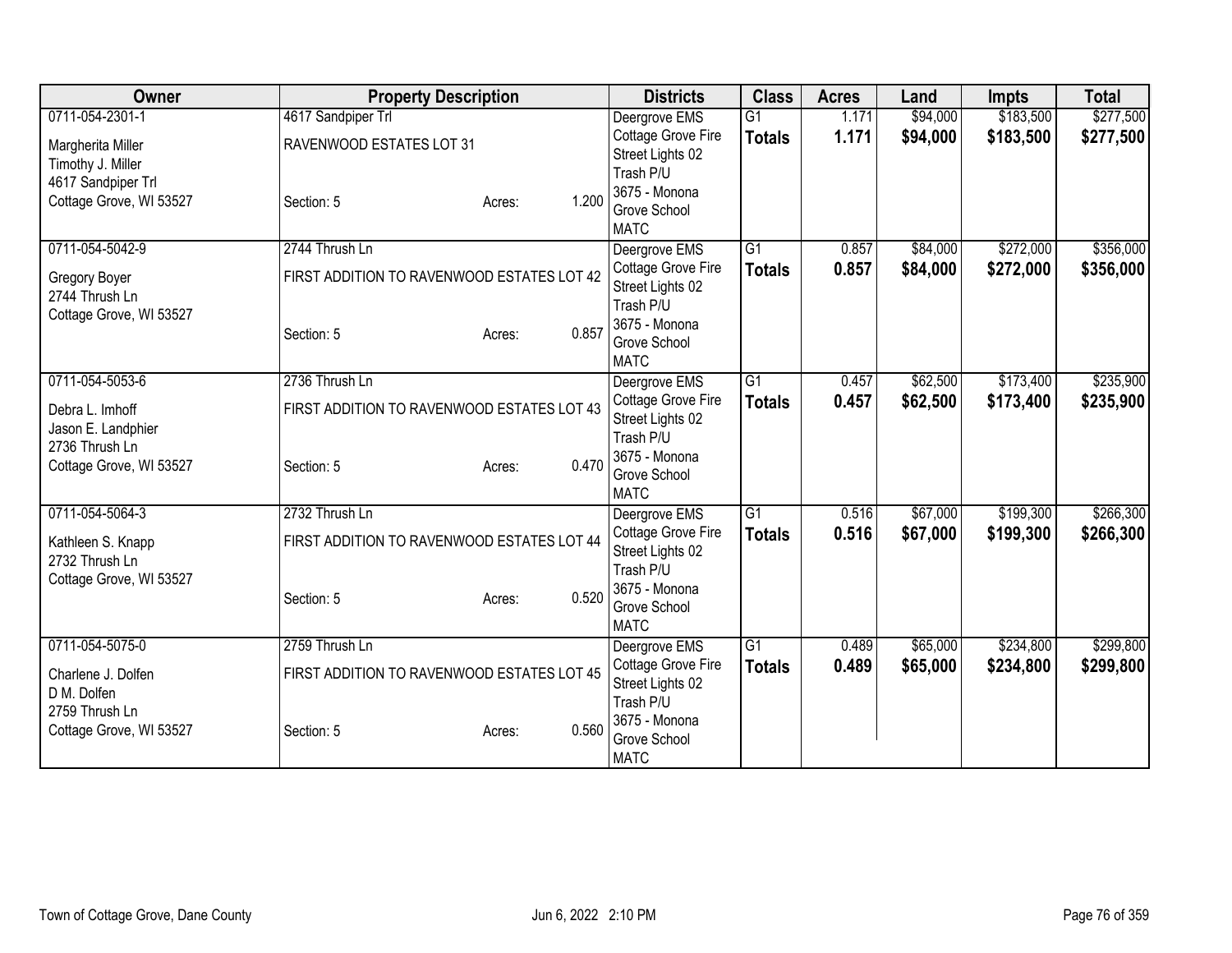| Owner                                    | <b>Property Description</b>                | <b>Districts</b>              | <b>Class</b>    | <b>Acres</b> | Land     | <b>Impts</b> | <b>Total</b> |
|------------------------------------------|--------------------------------------------|-------------------------------|-----------------|--------------|----------|--------------|--------------|
| 0711-054-5086-7                          | 2753 Thrush Ln                             | Deergrove EMS                 | $\overline{G1}$ | 0.484        | \$64,500 | \$220,000    | \$284,500    |
| Dwight D. Schuster                       | FIRST ADDITION TO RAVENWOOD ESTATES LOT 46 | Cottage Grove Fire            | <b>Totals</b>   | 0.484        | \$64,500 | \$220,000    | \$284,500    |
| 2753 Thrush Ln                           |                                            | Street Lights 02              |                 |              |          |              |              |
| Cottage Grove, WI 53527                  |                                            | Trash P/U<br>3675 - Monona    |                 |              |          |              |              |
|                                          | 0.480<br>Section: 5<br>Acres:              | Grove School                  |                 |              |          |              |              |
|                                          |                                            | <b>MATC</b>                   |                 |              |          |              |              |
| 0711-054-5097-4                          | 2747 Thrush Ln                             | Deergrove EMS                 | G1              | 0.486        | \$65,000 | \$229,000    | \$294,000    |
| Andrew D. Mokros                         | FIRST ADDITION TO RAVENWOOD ESTATES LOT 47 | Cottage Grove Fire            | <b>Totals</b>   | 0.486        | \$65,000 | \$229,000    | \$294,000    |
| Gretchen E. Mokros                       |                                            | Street Lights 02              |                 |              |          |              |              |
| 2747 Thrush Ln                           |                                            | Trash P/U<br>3675 - Monona    |                 |              |          |              |              |
| Cottage Grove, WI 53527                  | 0.480<br>Section: 5<br>Acres:              | Grove School                  |                 |              |          |              |              |
|                                          |                                            | <b>MATC</b>                   |                 |              |          |              |              |
| 0711-054-5108-0                          | 2741 Thrush Ln                             | Deergrove EMS                 | G1              | 0.479        | \$64,000 | \$237,200    | \$301,200    |
|                                          | FIRST ADDN TO RAVENWOOD ESTATES LOT 48     | Cottage Grove Fire            | <b>Totals</b>   | 0.479        | \$64,000 | \$237,200    | \$301,200    |
| Steven G. Krueger<br>Patricia A. Krueger |                                            | Street Lights 02              |                 |              |          |              |              |
| 2741 Thrush Ln                           |                                            | Trash P/U                     |                 |              |          |              |              |
| Cottage Grove, WI 53527                  | 0.470<br>Section: 5<br>Acres:              | 3675 - Monona                 |                 |              |          |              |              |
|                                          |                                            | Grove School<br><b>MATC</b>   |                 |              |          |              |              |
| 0711-054-5119-7                          | 2735 Thrush Ln                             | Deergrove EMS                 | G1              | 0.474        | \$64,000 | \$186,800    | \$250,800    |
|                                          |                                            | Cottage Grove Fire            | <b>Totals</b>   | 0.474        | \$64,000 | \$186,800    | \$250,800    |
| Manthei Rev Tr                           | FIRST ADDITION TO RAVENWOOD ESTATES LOT 49 | Street Lights 02              |                 |              |          |              |              |
| 2735 Thrush Ln                           |                                            | Trash P/U                     |                 |              |          |              |              |
| Cottage Grove, WI 53527                  | 0.460                                      | 3675 - Monona                 |                 |              |          |              |              |
|                                          | Section: 5<br>Acres:                       | Grove School                  |                 |              |          |              |              |
|                                          |                                            | <b>MATC</b>                   |                 |              |          |              |              |
| 0711-054-5130-2                          | 4547 Sandpiper Trl                         | Deergrove EMS                 | G1              | 0.517        | \$67,000 | \$200,400    | \$267,400    |
| Chad J. Yttri                            | FIRST ADDITION TO RAVENWOOD ESTATES LOT 50 | Cottage Grove Fire            | <b>Totals</b>   | 0.517        | \$67,000 | \$200,400    | \$267,400    |
| 4547 Sandpiper Trl                       |                                            | Street Lights 02<br>Trash P/U |                 |              |          |              |              |
| Cottage Grove, WI 53527                  |                                            | 3675 - Monona                 |                 |              |          |              |              |
|                                          | 0.517<br>Section: 5<br>Acres:              | Grove School                  |                 |              |          |              |              |
|                                          |                                            | <b>MATC</b>                   |                 |              |          |              |              |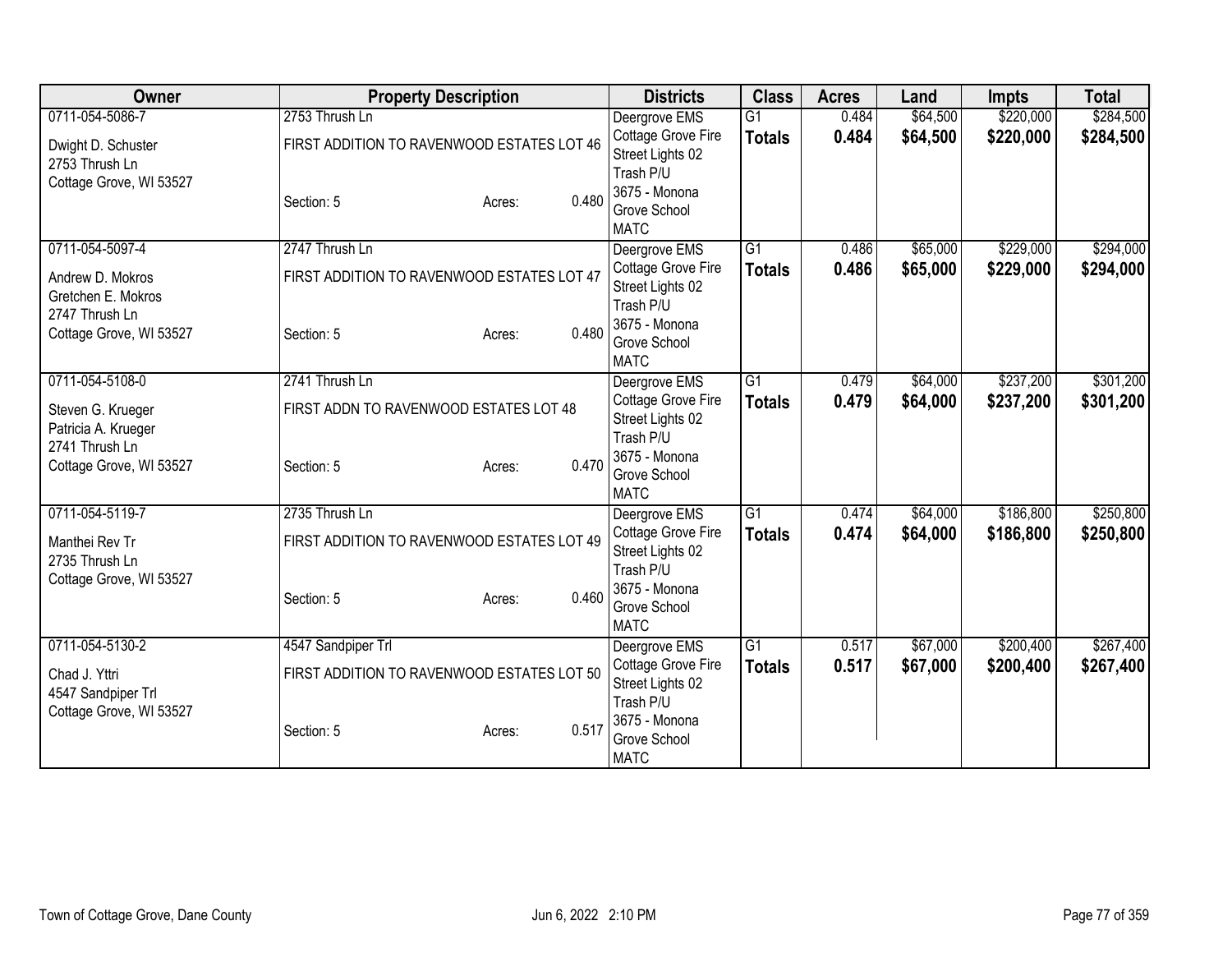| Owner                                                                  | <b>Property Description</b>                                                           | <b>Districts</b>                                                     | <b>Class</b>    | <b>Acres</b> | Land     | <b>Impts</b> | <b>Total</b> |
|------------------------------------------------------------------------|---------------------------------------------------------------------------------------|----------------------------------------------------------------------|-----------------|--------------|----------|--------------|--------------|
| 0711-054-5141-9                                                        | 2734 Mourning Dove Dr                                                                 | Deergrove EMS                                                        | $\overline{G1}$ | 0.691        | \$76,500 | \$189,000    | \$265,500    |
| James C. Haidinger<br>2734 Mourning Dove Dr<br>Cottage Grove, WI 53527 | FIRST ADDITION TO RAVENWOOD ESTATES LOT 51<br>SUBJ TO WL AGRMT IN R3953/26 & R4723/76 | Cottage Grove Fire<br>Street Lights 02<br>Trash P/U                  | <b>Totals</b>   | 0.691        | \$76,500 | \$189,000    | \$265,500    |
|                                                                        | 0.691<br>Section: 5<br>Acres:                                                         | 3675 - Monona<br>Grove School<br><b>MATC</b>                         |                 |              |          |              |              |
| 0711-054-5152-6                                                        | 2738 Mourning Dove Dr                                                                 | Deergrove EMS                                                        | $\overline{G1}$ | 0.470        | \$63,500 | \$213,000    | \$276,500    |
| Linda S. Elsberry<br>2738 Mourning Dove Dr<br>Cottage Grove, WI 53527  | FIRST ADDITION TO RAVENWOOD ESTATES LOT 52                                            | Cottage Grove Fire<br>Street Lights 02<br>Trash P/U<br>3675 - Monona | <b>Totals</b>   | 0.470        | \$63,500 | \$213,000    | \$276,500    |
|                                                                        | 0.470<br>Section: 5<br>Acres:                                                         | Grove School<br><b>MATC</b>                                          |                 |              |          |              |              |
| 0711-054-5163-3                                                        | 2742 Mourning Dove Dr                                                                 | Deergrove EMS                                                        | $\overline{G1}$ | 0.512        | \$66,500 | \$199,000    | \$265,500    |
| <b>German Cortes</b><br>Eida Pisco-Gonzalez                            | FIRST ADDITION TO RAVENWOOD ESTATES LOT 53                                            | Cottage Grove Fire<br>Street Lights 02<br>Trash P/U                  | <b>Totals</b>   | 0.512        | \$66,500 | \$199,000    | \$265,500    |
| 2742 Mourning Dove Dr<br>Cottage Grove, WI 53527                       | 0.512<br>Section: 5<br>Acres:                                                         | 3675 - Monona<br>Grove School<br><b>MATC</b>                         |                 |              |          |              |              |
| 0711-054-5174-0                                                        | 4540 Falcon Ct                                                                        | Deergrove EMS                                                        | G1              | 0.461        | \$63,000 | \$269,800    | \$332,800    |
| Stephanie Calloway<br>Sandra Crowder                                   | FIRST ADDITION TO RAVENWOOD ESTATES LOT 54                                            | Cottage Grove Fire<br>Street Lights 02<br>Trash P/U                  | <b>Totals</b>   | 0.461        | \$63,000 | \$269,800    | \$332,800    |
| 4540 Falcon Ct<br>Cottage Grove, WI 53527                              | 0.480<br>Section: 5<br>Acres:                                                         | 3675 - Monona<br>Grove School<br><b>MATC</b>                         |                 |              |          |              |              |
| 0711-054-5185-7                                                        | 4544 Falcon Ct                                                                        | Deergrove EMS                                                        | $\overline{G1}$ | 0.494        | \$65,500 | \$210,200    | \$275,700    |
| Matthew P. Jenson<br>Stacey A. Jenson                                  | FIRST ADDITION TO RAVENWOOD ESTATES LOT 55                                            | Cottage Grove Fire<br>Street Lights 02<br>Trash P/U                  | <b>Totals</b>   | 0.494        | \$65,500 | \$210,200    | \$275,700    |
| 4544 Falcon Ct<br>Cottage Grove, WI 53527                              | 0.494<br>Section: 5<br>Acres:                                                         | 3675 - Monona<br>Grove School<br><b>MATC</b>                         |                 |              |          |              |              |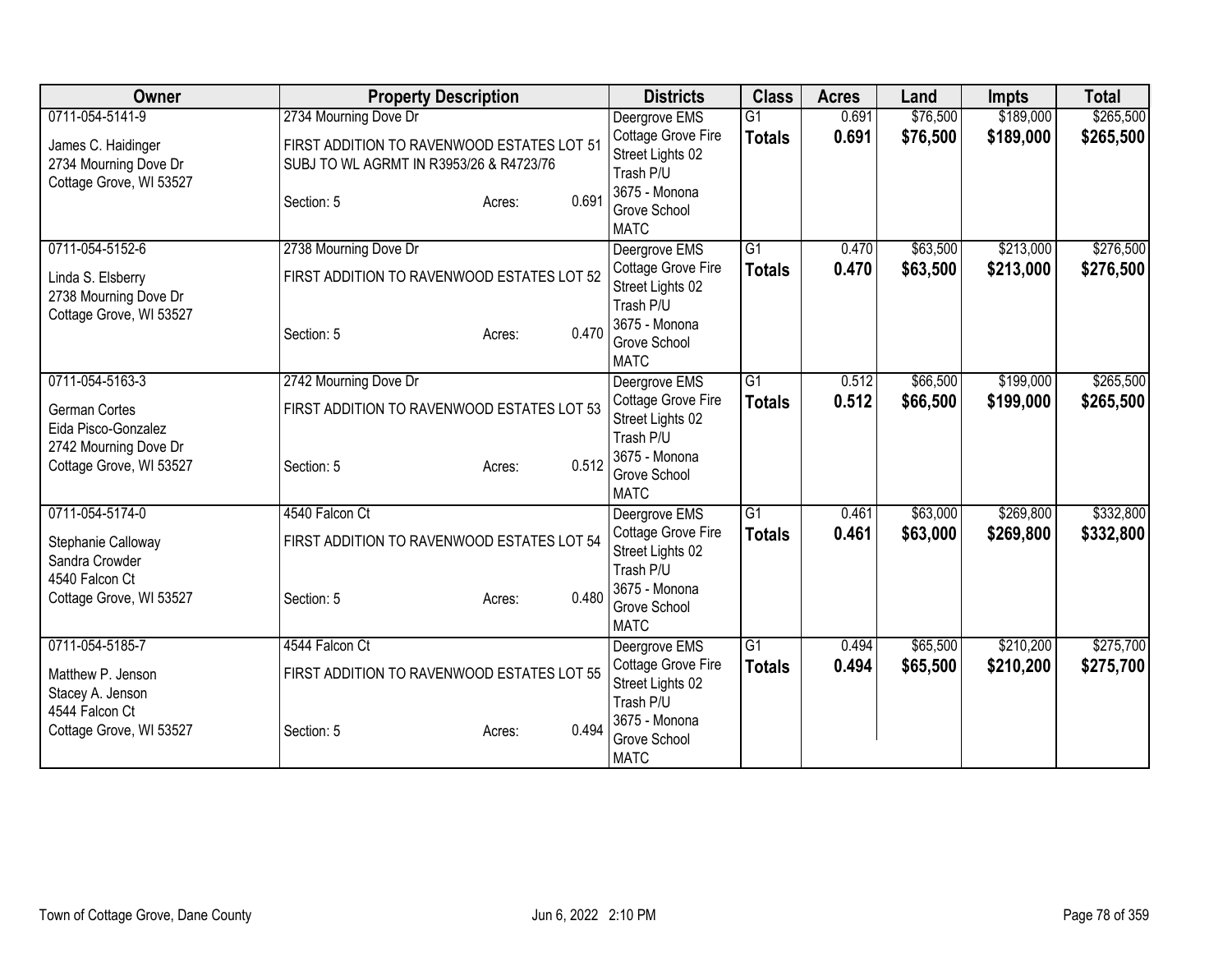| <b>Owner</b>            | <b>Property Description</b>                | <b>Districts</b>                    | <b>Class</b>    | <b>Acres</b> | Land     | <b>Impts</b> | <b>Total</b> |
|-------------------------|--------------------------------------------|-------------------------------------|-----------------|--------------|----------|--------------|--------------|
| 0711-054-5196-4         | 4548 Falcon Ct                             | Deergrove EMS                       | $\overline{G1}$ | 0.477        | \$64,000 | \$266,500    | \$330,500    |
| David P. Doelger        | FIRST ADDN TO RAVENWOOD ESTATES LOT 56     | Cottage Grove Fire                  | <b>Totals</b>   | 0.477        | \$64,000 | \$266,500    | \$330,500    |
| Claire L. Doelger       |                                            | Street Lights 02                    |                 |              |          |              |              |
| 4548 Falcon Ct          |                                            | Trash P/U                           |                 |              |          |              |              |
| Cottage Grove, WI 53527 | 0.470<br>Section: 5<br>Acres:              | 3675 - Monona                       |                 |              |          |              |              |
|                         |                                            | Grove School<br><b>MATC</b>         |                 |              |          |              |              |
| 0711-054-5207-0         | 4552 Falcon Ct                             | Deergrove EMS                       | G1              | 0.645        | \$74,000 | \$240,500    | \$314,500    |
|                         |                                            | Cottage Grove Fire                  | <b>Totals</b>   | 0.645        | \$74,000 | \$240,500    | \$314,500    |
| Quam Living Tr, Byron A | FIRST ADDITION TO RAVENWOOD ESTATES LOT 57 | Street Lights 02                    |                 |              |          |              |              |
| 4552 Falcon Ct          |                                            | Trash P/U                           |                 |              |          |              |              |
| Cottage Grove, WI 53527 |                                            | 3675 - Monona                       |                 |              |          |              |              |
|                         | 0.645<br>Section: 5<br>Acres:              | Grove School                        |                 |              |          |              |              |
|                         |                                            | <b>MATC</b>                         |                 |              |          |              |              |
| 0711-054-5218-7         | 4549 Falcon Ct                             | Deergrove EMS<br>Cottage Grove Fire | $\overline{G1}$ | 0.497        | \$65,500 | \$184,200    | \$249,700    |
| Js Tr                   | FIRST ADDITION TO RAVENWOOD ESTATES LOT 58 |                                     | <b>Totals</b>   | 0.497        | \$65,500 | \$184,200    | \$249,700    |
| 4549 Falcon Ct          |                                            | Street Lights 02                    |                 |              |          |              |              |
| Cottage Grove, WI 53527 |                                            | Trash P/U                           |                 |              |          |              |              |
|                         | 0.497<br>Section: 5<br>Acres:              | 3675 - Monona                       |                 |              |          |              |              |
|                         |                                            | Grove School<br><b>MATC</b>         |                 |              |          |              |              |
| 0711-054-5229-4         | 2760 Mourning Dove Dr                      | Deergrove EMS                       | G1              | 0.486        | \$65,000 | \$193,400    | \$258,400    |
|                         |                                            | Cottage Grove Fire                  | <b>Totals</b>   | 0.486        | \$65,000 | \$193,400    | \$258,400    |
| Deborah A. Feiner       | FIRST ADDITION TO RAVENWOOD ESTATES LOT 59 | Street Lights 02                    |                 |              |          |              |              |
| 2760 Mourning Dove Dr   |                                            | Trash P/U                           |                 |              |          |              |              |
| Cottage Grove, WI 53527 |                                            | 3675 - Monona                       |                 |              |          |              |              |
|                         | 0.486<br>Section: 5<br>Acres:              | Grove School                        |                 |              |          |              |              |
|                         |                                            | <b>MATC</b>                         |                 |              |          |              |              |
| 0711-054-5240-9         | 2756 Mourning Dove Dr                      | Deergrove EMS                       | G1              | 0.488        | \$65,000 | \$407,600    | \$472,600    |
| Joey J. Heiman          | FIRST ADDITION TO RAVENWOOD ESTATES LOT 60 | Cottage Grove Fire                  | <b>Totals</b>   | 0.488        | \$65,000 | \$407,600    | \$472,600    |
| Lynn M. Heiman          |                                            | Street Lights 02                    |                 |              |          |              |              |
| 2756 Mourning Dove Dr   |                                            | Trash P/U                           |                 |              |          |              |              |
| Cottage Grove, WI 53527 | 0.510<br>Section: 5<br>Acres:              | 3675 - Monona                       |                 |              |          |              |              |
|                         |                                            | Grove School                        |                 |              |          |              |              |
|                         |                                            | <b>MATC</b>                         |                 |              |          |              |              |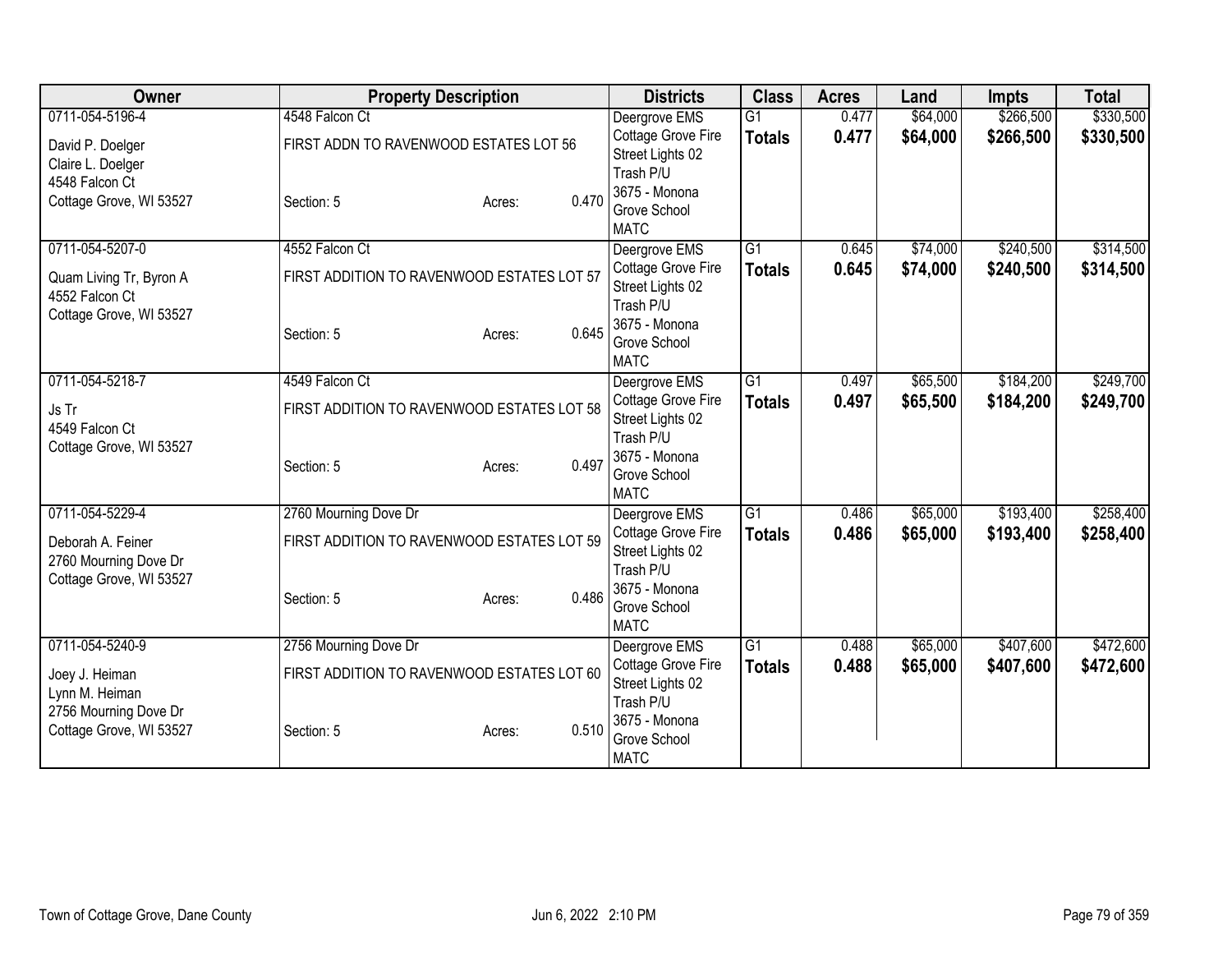| Owner                    | <b>Property Description</b>                |                 | <b>Districts</b>              | <b>Class</b>    | <b>Acres</b> | Land     | <b>Impts</b> | <b>Total</b> |
|--------------------------|--------------------------------------------|-----------------|-------------------------------|-----------------|--------------|----------|--------------|--------------|
| 0711-054-5251-6          | 2759 Mourning Dove Dr                      |                 | Deergrove EMS                 | $\overline{G1}$ | 0.597        | \$71,000 | \$270,800    | \$341,800    |
| Sifeddine S. Baataoui    | FIRST ADDITION TO RAVENWOOD ESTATES LOT 61 |                 | Cottage Grove Fire            | <b>Totals</b>   | 0.597        | \$71,000 | \$270,800    | \$341,800    |
| Rosie N. Baataoui        |                                            |                 | Street Lights 02              |                 |              |          |              |              |
| 2759 Mourning Dove Dr    |                                            |                 | Trash P/U<br>3675 - Monona    |                 |              |          |              |              |
| Cottage Grove, WI 53527  | Section: 5                                 | 0.597<br>Acres: | Grove School                  |                 |              |          |              |              |
|                          |                                            |                 | <b>MATC</b>                   |                 |              |          |              |              |
| 0711-054-5262-3          | 2755 Mourning Dove Dr                      |                 | Deergrove EMS                 | $\overline{G1}$ | 0.497        | \$65,500 | \$228,500    | \$294,000    |
| Amanda M. Whitford       | FIRST ADDITION TO RAVENWOOD ESTATES LOT 62 |                 | Cottage Grove Fire            | <b>Totals</b>   | 0.497        | \$65,500 | \$228,500    | \$294,000    |
| 2755 Mourning Dove Dr    |                                            |                 | Street Lights 02<br>Trash P/U |                 |              |          |              |              |
| Cottage Grove, WI 53527  |                                            |                 | 3675 - Monona                 |                 |              |          |              |              |
|                          | Section: 5                                 | 0.460<br>Acres: | Grove School                  |                 |              |          |              |              |
|                          |                                            |                 | <b>MATC</b>                   |                 |              |          |              |              |
| 0711-054-5273-0          | 2751 Mourning Dove Dr                      |                 | Deergrove EMS                 | G1              | 0.465        | \$63,000 | \$224,200    | \$287,200    |
| Randy B. Thompson        | FIRST ADDITION TO RAVENWOOD ESTATES LOT 63 |                 | Cottage Grove Fire            | <b>Totals</b>   | 0.465        | \$63,000 | \$224,200    | \$287,200    |
| Diane C. Thompson        |                                            |                 | Street Lights 02<br>Trash P/U |                 |              |          |              |              |
| 2751 Mourning Dove Dr    |                                            |                 | 3675 - Monona                 |                 |              |          |              |              |
| Cottage Grove, WI 53527  | Section: 5                                 | 0.465<br>Acres: | Grove School                  |                 |              |          |              |              |
|                          |                                            |                 | <b>MATC</b>                   |                 |              |          |              |              |
| 0711-054-5284-7          | 2747 Mourning Dove Dr                      |                 | Deergrove EMS                 | $\overline{G1}$ | 0.477        | \$64,000 | \$423,500    | \$487,500    |
| Peter Strassburg         | FIRST ADDN TO RAVENWOOD ESTATES LOT 64     |                 | Cottage Grove Fire            | <b>Totals</b>   | 0.477        | \$64,000 | \$423,500    | \$487,500    |
| Katie Strassburg         |                                            |                 | Street Lights 02<br>Trash P/U |                 |              |          |              |              |
| 2747 Mourning Dove Dr    |                                            |                 | 3675 - Monona                 |                 |              |          |              |              |
| Cottage Grove, WI 53527  | Section: 5                                 | 0.480<br>Acres: | Grove School                  |                 |              |          |              |              |
|                          |                                            |                 | <b>MATC</b>                   |                 |              |          |              |              |
| 0711-054-5295-4          | 2739 Mourning Dove Dr                      |                 | Deergrove EMS                 | $\overline{G1}$ | 0.588        | \$70,500 | \$299,500    | \$370,000    |
| Ronald J. Christianson   | FIRST ADDITION TO RAVENWOOD ESTATES LOT 65 |                 | Cottage Grove Fire            | <b>Totals</b>   | 0.588        | \$70,500 | \$299,500    | \$370,000    |
| Kathleen M. Christianson |                                            |                 | Street Lights 02              |                 |              |          |              |              |
| 2739 Mourning Dove Dr    |                                            |                 | Trash P/U<br>3675 - Monona    |                 |              |          |              |              |
| Cottage Grove, WI 53527  | Section: 5                                 | 0.588<br>Acres: | Grove School                  |                 |              |          |              |              |
|                          |                                            |                 | <b>MATC</b>                   |                 |              |          |              |              |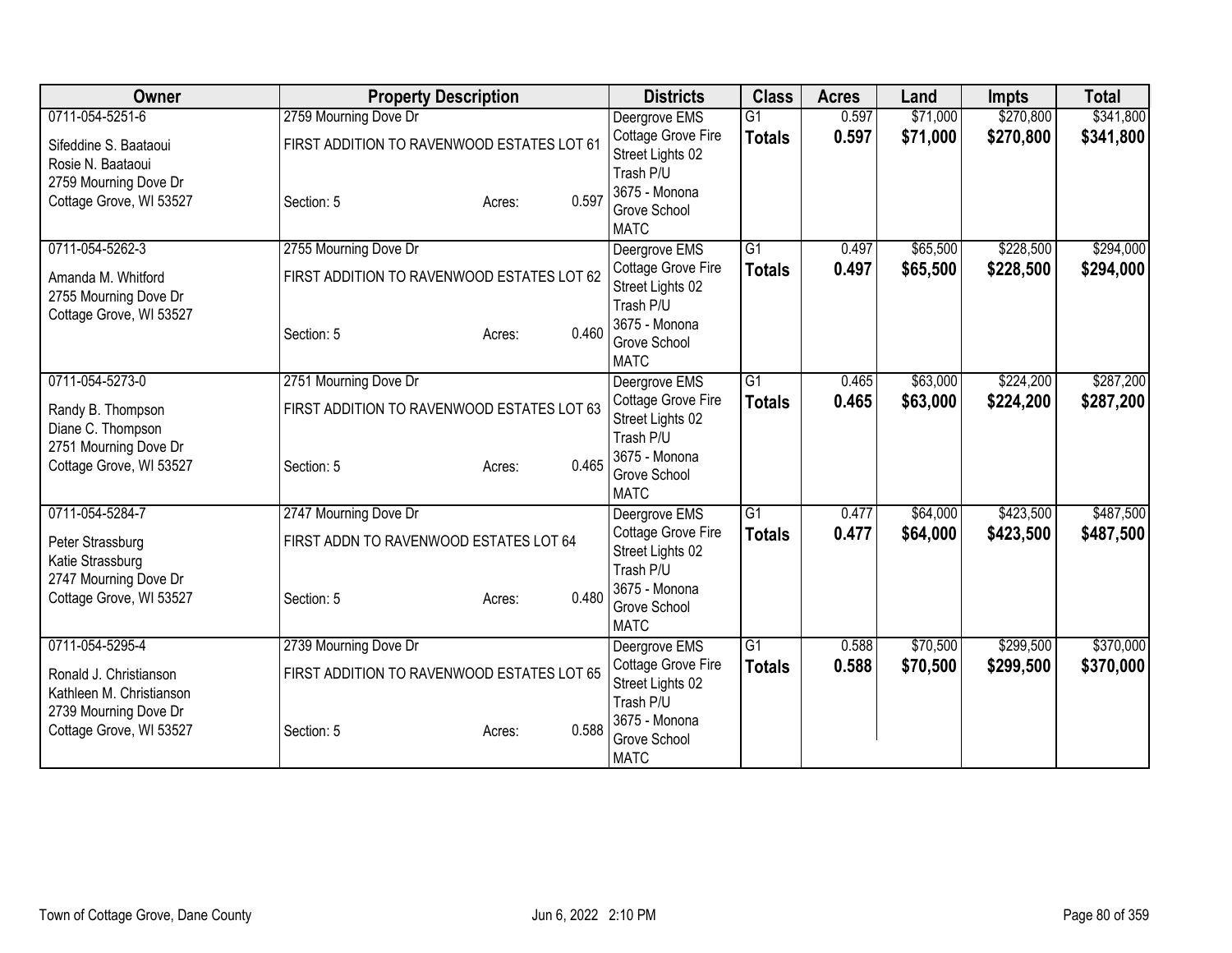| Owner                   |                                            | <b>Property Description</b> |       | <b>Districts</b>              | <b>Class</b>    | <b>Acres</b> | Land     | <b>Impts</b> | <b>Total</b> |
|-------------------------|--------------------------------------------|-----------------------------|-------|-------------------------------|-----------------|--------------|----------|--------------|--------------|
| 0711-054-5306-0         | 4533 Sandpiper Trl                         |                             |       | Deergrove EMS                 | $\overline{G1}$ | 0.614        | \$72,000 | \$178,500    | \$250,500    |
| Gerald E. Briggs        | FIRST ADDITION TO RAVENWOOD ESTATES LOT 66 |                             |       | Cottage Grove Fire            | <b>Totals</b>   | 0.614        | \$72,000 | \$178,500    | \$250,500    |
| Kim B. Briggs           |                                            |                             |       | Street Lights 02              |                 |              |          |              |              |
| 4533 Sandpiper Trl      |                                            |                             |       | Trash P/U<br>3675 - Monona    |                 |              |          |              |              |
| Cottage Grove, WI 53527 | Section: 5                                 | Acres:                      | 0.600 | Grove School                  |                 |              |          |              |              |
|                         |                                            |                             |       | <b>MATC</b>                   |                 |              |          |              |              |
| 0711-054-5317-7         | 2736 Pheasant Run                          |                             |       | Deergrove EMS                 | $\overline{G1}$ | 0.517        | \$67,000 | \$258,100    | \$325,100    |
| Julie A. Schultz        | RAVENWOOD ESTATES FIRST ADDN LOT 67        |                             |       | Cottage Grove Fire            | <b>Totals</b>   | 0.517        | \$67,000 | \$258,100    | \$325,100    |
| 2736 Pheasant run       |                                            |                             |       | Street Lights 02<br>Trash P/U |                 |              |          |              |              |
| Cottage Grove, WI 53527 |                                            |                             |       | 3675 - Monona                 |                 |              |          |              |              |
|                         | Section: 5                                 | Acres:                      | 0.540 | Grove School                  |                 |              |          |              |              |
|                         |                                            |                             |       | <b>MATC</b>                   |                 |              |          |              |              |
| 0711-054-5328-4         | 2740 Pheasant Run                          |                             |       | Deergrove EMS                 | $\overline{G1}$ | 0.493        | \$65,500 | \$297,000    | \$362,500    |
| David B. Toso           | FIRST ADDITION TO RAVENWOOD ESTATES LOT 68 |                             |       | Cottage Grove Fire            | <b>Totals</b>   | 0.493        | \$65,500 | \$297,000    | \$362,500    |
| Laura R. Toso           |                                            |                             |       | Street Lights 02<br>Trash P/U |                 |              |          |              |              |
| 2740 Pheasant run       |                                            |                             |       | 3675 - Monona                 |                 |              |          |              |              |
| Cottage Grove, WI 53527 | Section: 5                                 | Acres:                      | 0.500 | Grove School                  |                 |              |          |              |              |
|                         |                                            |                             |       | <b>MATC</b>                   |                 |              |          |              |              |
| 0711-054-5339-1         | 2744 Pheasant Run                          |                             |       | Deergrove EMS                 | G1              | 0.485        | \$64,500 | \$250,000    | \$314,500    |
| Kevin R. Anderson       | FIRST ADDITION TO RAVENWOOD ESTATES LOT 69 |                             |       | Cottage Grove Fire            | <b>Totals</b>   | 0.485        | \$64,500 | \$250,000    | \$314,500    |
| Sherry L. Anderson      |                                            |                             |       | Street Lights 02              |                 |              |          |              |              |
| 2744 Pheasant run       |                                            |                             |       | Trash P/U<br>3675 - Monona    |                 |              |          |              |              |
| Cottage Grove, WI 53527 | Section: 5                                 | Acres:                      | 0.490 | Grove School                  |                 |              |          |              |              |
|                         |                                            |                             |       | <b>MATC</b>                   |                 |              |          |              |              |
| 0711-054-5350-6         | 2748 Pheasant Run                          |                             |       | Deergrove EMS                 | $\overline{G1}$ | 0.501        | \$66,000 | \$221,000    | \$287,000    |
| Jeffrey L. Ottelien     | FIRST ADDITION TO RAVENWOOD ESTATES LOT 70 |                             |       | Cottage Grove Fire            | <b>Totals</b>   | 0.501        | \$66,000 | \$221,000    | \$287,000    |
| Karen S. Ottelien       |                                            |                             |       | Street Lights 02              |                 |              |          |              |              |
| 2748 Pheasant run       |                                            |                             |       | Trash P/U<br>3675 - Monona    |                 |              |          |              |              |
| Cottage Grove, WI 53527 | Section: 5                                 | Acres:                      | 0.510 | Grove School                  |                 |              |          |              |              |
|                         |                                            |                             |       | <b>MATC</b>                   |                 |              |          |              |              |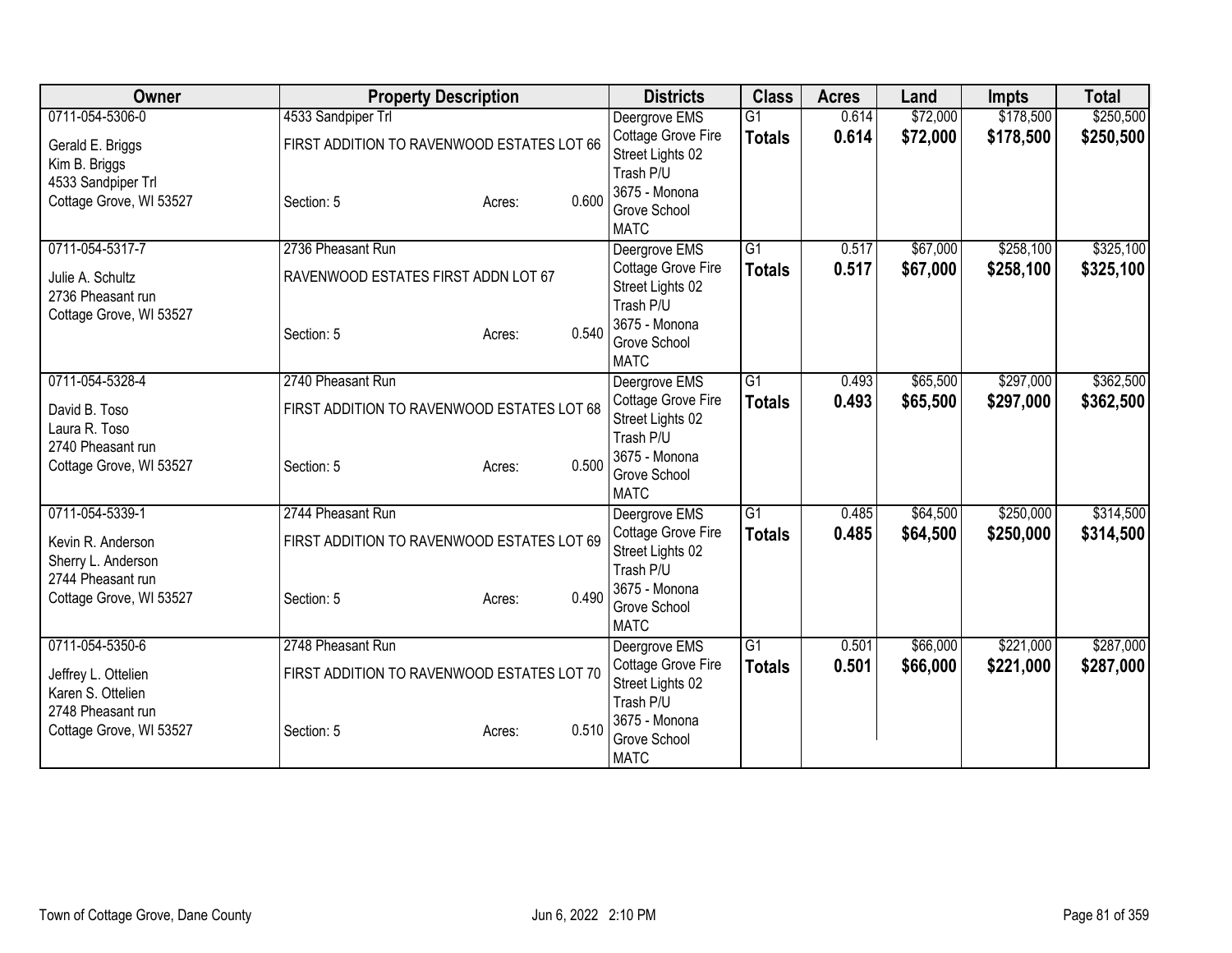| Owner                    | <b>Property Description</b>                |                 | <b>Districts</b>              | <b>Class</b>    | <b>Acres</b> | Land     | <b>Impts</b> | <b>Total</b> |
|--------------------------|--------------------------------------------|-----------------|-------------------------------|-----------------|--------------|----------|--------------|--------------|
| 0711-054-5361-3          | 2754 Pheasant Run                          |                 | Deergrove EMS                 | $\overline{G1}$ | 0.485        | \$64,500 | \$276,000    | \$340,500    |
| Josue Fernandez-Montalvo | FIRST ADDITION TO RAVENWOOD ESTATES LOT 71 |                 | Cottage Grove Fire            | <b>Totals</b>   | 0.485        | \$64,500 | \$276,000    | \$340,500    |
| Kristin Fernandez        |                                            |                 | Street Lights 02              |                 |              |          |              |              |
| 2754 Pheasant run        |                                            |                 | Trash P/U                     |                 |              |          |              |              |
| Cottage Grove, WI 53527  | Section: 5                                 | 0.500<br>Acres: | 3675 - Monona<br>Grove School |                 |              |          |              |              |
|                          |                                            |                 | <b>MATC</b>                   |                 |              |          |              |              |
| 0711-054-5372-0          | 2760 Pheasant Run                          |                 | Deergrove EMS                 | $\overline{G1}$ | 0.483        | \$64,500 | \$232,900    | \$297,400    |
| Dennis R. Jones          | FIRST ADDITION TO RAVENWOOD ESTATES LOT 72 |                 | Cottage Grove Fire            | <b>Totals</b>   | 0.483        | \$64,500 | \$232,900    | \$297,400    |
| Lisa M. Jones            |                                            |                 | Street Lights 02              |                 |              |          |              |              |
| 2760 Pheasant run        |                                            |                 | Trash P/U                     |                 |              |          |              |              |
| Cottage Grove, WI 53527  | Section: 5                                 | 0.490<br>Acres: | 3675 - Monona<br>Grove School |                 |              |          |              |              |
|                          |                                            |                 | <b>MATC</b>                   |                 |              |          |              |              |
| 0711-054-5383-7          | 2764 Pheasant Run                          |                 | Deergrove EMS                 | $\overline{G1}$ | 0.594        | \$71,000 | \$283,900    | \$354,900    |
|                          |                                            |                 | Cottage Grove Fire            | <b>Totals</b>   | 0.594        | \$71,000 | \$283,900    | \$354,900    |
| Jason R. Bree            | FIRST ADDITION TO RAVENWOOD ESTATES LOT 73 |                 | Street Lights 02              |                 |              |          |              |              |
| 2764 Pheasant run        |                                            |                 | Trash P/U                     |                 |              |          |              |              |
| Cottage Grove, WI 53527  | Section: 5                                 | 0.594           | 3675 - Monona                 |                 |              |          |              |              |
|                          |                                            | Acres:          | Grove School                  |                 |              |          |              |              |
|                          |                                            |                 | <b>MATC</b>                   |                 |              |          |              |              |
| 0711-054-5394-4          | 2765 Pheasant Run                          |                 | Deergrove EMS                 | G1              | 0.474        | \$64,000 | \$215,800    | \$279,800    |
| Timothy L. Peak          | FIRST ADDITION TO RAVENWOOD ESTATES LOT 74 |                 | Cottage Grove Fire            | <b>Totals</b>   | 0.474        | \$64,000 | \$215,800    | \$279,800    |
| Roseann Peak             |                                            |                 | Street Lights 02<br>Trash P/U |                 |              |          |              |              |
| 2765 Pheasant run        |                                            |                 | 3675 - Monona                 |                 |              |          |              |              |
| Cottage Grove, WI 53527  | Section: 5                                 | 0.480<br>Acres: | Grove School                  |                 |              |          |              |              |
|                          |                                            |                 | <b>MATC</b>                   |                 |              |          |              |              |
| 0711-054-5405-0          | 2759 Pheasant Run                          |                 | Deergrove EMS                 | $\overline{G1}$ | 0.471        | \$63,500 | \$247,700    | \$311,200    |
| David C. Hayward         | FIRST ADDITION TO RAVENWOOD ESTATES LOT 75 |                 | Cottage Grove Fire            | <b>Totals</b>   | 0.471        | \$63,500 | \$247,700    | \$311,200    |
| Heather E. Hayward       |                                            |                 | Street Lights 02              |                 |              |          |              |              |
| 2759 Pheasant run        |                                            |                 | Trash P/U                     |                 |              |          |              |              |
| Cottage Grove, WI 53527  | Section: 5                                 | 0.480<br>Acres: | 3675 - Monona                 |                 |              |          |              |              |
|                          |                                            |                 | Grove School<br><b>MATC</b>   |                 |              |          |              |              |
|                          |                                            |                 |                               |                 |              |          |              |              |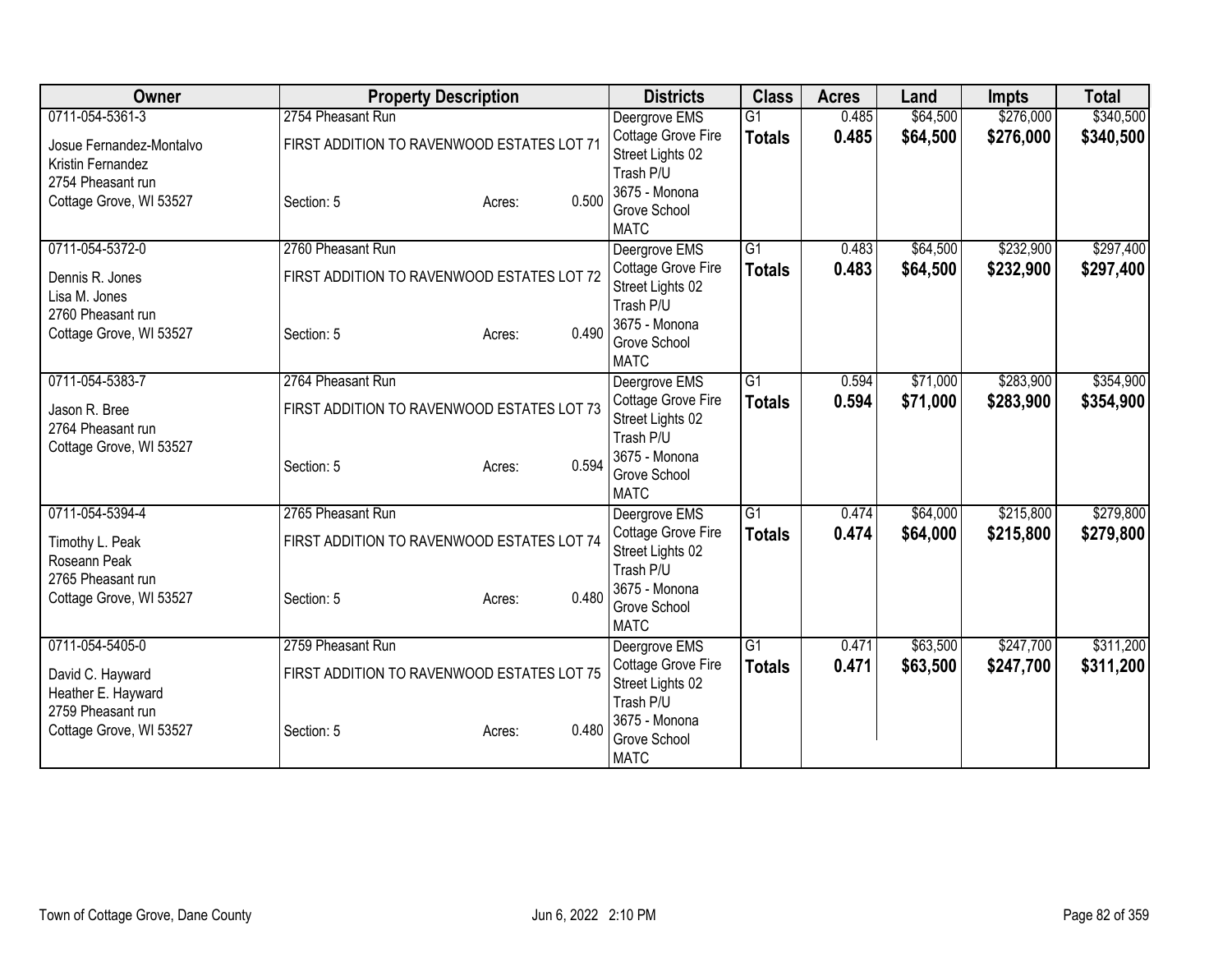| Owner                                |                                            | <b>Property Description</b> |       | <b>Districts</b>                       | <b>Class</b>    | <b>Acres</b> | Land     | <b>Impts</b> | <b>Total</b> |
|--------------------------------------|--------------------------------------------|-----------------------------|-------|----------------------------------------|-----------------|--------------|----------|--------------|--------------|
| 0711-054-5416-7                      | 2757 Pheasant Run                          |                             |       | Deergrove EMS                          | $\overline{G1}$ | 0.484        | \$64,500 | \$230,200    | \$294,700    |
| Otto W. Oemig IV                     | FIRST ADDITION TO RAVENWOOD ESTATES LOT 76 |                             |       | Cottage Grove Fire                     | <b>Totals</b>   | 0.484        | \$64,500 | \$230,200    | \$294,700    |
| Sarah K. Eklund                      |                                            |                             |       | Street Lights 02                       |                 |              |          |              |              |
| 2757 Phesant run                     |                                            |                             |       | Trash P/U                              |                 |              |          |              |              |
| Cottage Grove, WI 53527              | Section: 5                                 | Acres:                      | 0.490 | 3675 - Monona<br>Grove School          |                 |              |          |              |              |
|                                      |                                            |                             |       | <b>MATC</b>                            |                 |              |          |              |              |
| 0711-054-5427-4                      | 2753 Pheasant Run                          |                             |       | Deergrove EMS                          | $\overline{G1}$ | 0.528        | \$67,500 | \$194,000    | \$261,500    |
| Susan K. Phillips                    | FIRST ADDITION TO RAVENWOOD ESTATES LOT 77 |                             |       | Cottage Grove Fire                     | <b>Totals</b>   | 0.528        | \$67,500 | \$194,000    | \$261,500    |
| 2753 Pheasant run                    |                                            |                             |       | Street Lights 02                       |                 |              |          |              |              |
| Cottage Grove, WI 53527              |                                            |                             |       | Trash P/U                              |                 |              |          |              |              |
|                                      | Section: 5                                 | Acres:                      | 0.528 | 3675 - Monona<br>Grove School          |                 |              |          |              |              |
|                                      |                                            |                             |       | <b>MATC</b>                            |                 |              |          |              |              |
| 0711-054-5438-1                      | 2751 Pheasant Run                          |                             |       | Deergrove EMS                          | $\overline{G1}$ | 0.647        | \$74,000 | \$252,000    | \$326,000    |
| Justin Madsen                        | FIRST ADDITION TO RAVENWOOD ESTATES LOT 78 |                             |       | Cottage Grove Fire                     | <b>Totals</b>   | 0.647        | \$74,000 | \$252,000    | \$326,000    |
| Samantha Madsen                      |                                            |                             |       | Street Lights 02                       |                 |              |          |              |              |
| 2751 Pheasant run                    |                                            |                             |       | Trash P/U                              |                 |              |          |              |              |
| Cottage Grove, WI 53527              | Section: 5                                 | Acres:                      | 0.650 | 3675 - Monona<br>Grove School          |                 |              |          |              |              |
|                                      |                                            |                             |       | <b>MATC</b>                            |                 |              |          |              |              |
| 0711-054-5449-8                      | 2747 Pheasant Run                          |                             |       | Deergrove EMS                          | G1              | 0.520        | \$67,000 | \$316,800    | \$383,800    |
|                                      |                                            |                             |       | Cottage Grove Fire                     | <b>Totals</b>   | 0.520        | \$67,000 | \$316,800    | \$383,800    |
| Michael W. Stern                     | FIRST ADDITION TO RAVENWOOD ESTATES LOT 79 |                             |       | Street Lights 02                       |                 |              |          |              |              |
| Meghan A. Stern<br>2747 Pheasant run |                                            |                             |       | Trash P/U                              |                 |              |          |              |              |
| Cottage Grove, WI 53527              | Section: 5                                 | Acres:                      | 0.520 | 3675 - Monona                          |                 |              |          |              |              |
|                                      |                                            |                             |       | Grove School                           |                 |              |          |              |              |
|                                      |                                            |                             |       | <b>MATC</b>                            |                 |              |          |              |              |
| 0711-054-5460-3                      | 2743 Pheasant Run                          |                             |       | Deergrove EMS                          | $\overline{G1}$ | 0.490        | \$65,000 | \$244,500    | \$309,500    |
| Jeffrey S. Robbins                   | FIRST ADDITION TO RAVENWOOD ESTATES LOT 80 |                             |       | Cottage Grove Fire<br>Street Lights 02 | <b>Totals</b>   | 0.490        | \$65,000 | \$244,500    | \$309,500    |
| Keri S. Robbins                      |                                            |                             |       | Trash P/U                              |                 |              |          |              |              |
| 2743 Pheasant run                    |                                            |                             |       | 3675 - Monona                          |                 |              |          |              |              |
| Cottage Grove, WI 53527              | Section: 5                                 | Acres:                      | 0.510 | Grove School                           |                 |              |          |              |              |
|                                      |                                            |                             |       | <b>MATC</b>                            |                 |              |          |              |              |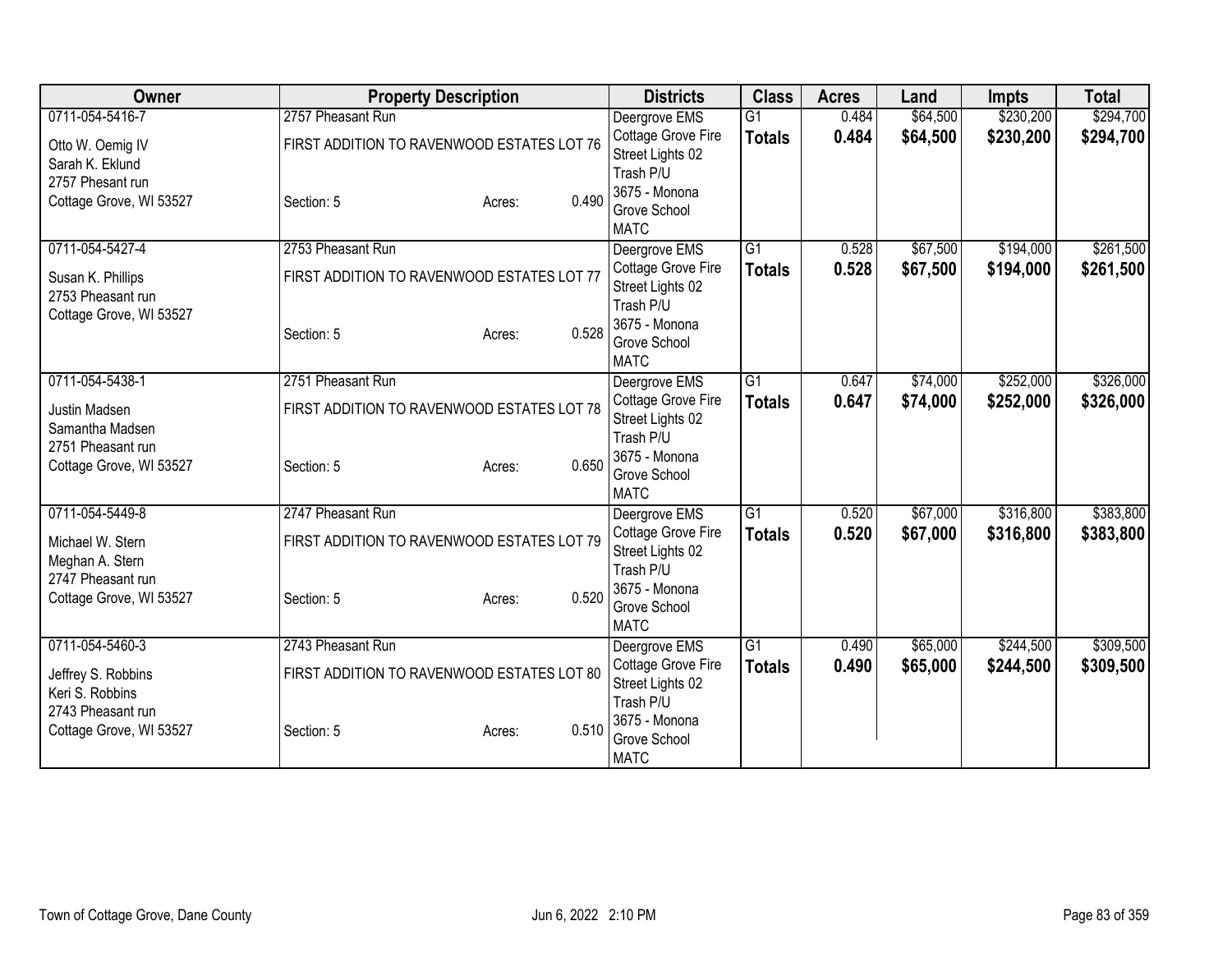| Owner                                          | <b>Property Description</b>                |                 | <b>Districts</b>                       | <b>Class</b>    | <b>Acres</b> | Land     | <b>Impts</b> | <b>Total</b> |
|------------------------------------------------|--------------------------------------------|-----------------|----------------------------------------|-----------------|--------------|----------|--------------|--------------|
| 0711-054-5471-0                                | 2737 Pheasant Run                          |                 | Deergrove EMS                          | $\overline{G1}$ | 0.459        | \$62,500 | \$243,100    | \$305,600    |
| Mary J. Voeck                                  | FIRST ADDITION TO RAVENWOOD ESTATES LOT 81 |                 | Cottage Grove Fire                     | <b>Totals</b>   | 0.459        | \$62,500 | \$243,100    | \$305,600    |
| 2737 Pheasant run                              |                                            |                 | Street Lights 02                       |                 |              |          |              |              |
| Cottage Grove, WI 53527                        |                                            |                 | Trash P/U                              |                 |              |          |              |              |
|                                                | Section: 5                                 | 0.480<br>Acres: | 3675 - Monona<br>Grove School          |                 |              |          |              |              |
|                                                |                                            |                 | <b>MATC</b>                            |                 |              |          |              |              |
| 0711-054-5482-7                                | 2733 Pheasant Run                          |                 | Deergrove EMS                          | G1              | 0.479        | \$64,000 | \$241,000    | \$305,000    |
| Scott A. Zollin                                | FIRST ADDITION TO RAVENWOOD ESTATES LOT 82 |                 | Cottage Grove Fire                     | <b>Totals</b>   | 0.479        | \$64,000 | \$241,000    | \$305,000    |
| Elissa D. Zollin                               |                                            |                 | Street Lights 02                       |                 |              |          |              |              |
| 2733 Pheasant run                              |                                            |                 | Trash P/U                              |                 |              |          |              |              |
| Cottage Grove, WI 53527                        | Section: 5                                 | 0.490<br>Acres: | 3675 - Monona<br>Grove School          |                 |              |          |              |              |
|                                                |                                            |                 | <b>MATC</b>                            |                 |              |          |              |              |
| 0711-054-5493-4                                | 4511 Sandpiper Trl                         |                 | Deergrove EMS                          | $\overline{G1}$ | 0.495        | \$65,500 | \$163,300    | \$228,800    |
|                                                |                                            |                 | Cottage Grove Fire                     | <b>Totals</b>   | 0.495        | \$65,500 | \$163,300    | \$228,800    |
| Lori Dahlhauser                                | FIRST ADDITION TO RAVENWOOD ESTATES LOT 83 |                 | Street Lights 02                       |                 |              |          |              |              |
| 4511 Sand Piper Trl<br>Cottage Grove, WI 53527 |                                            |                 | Trash P/U                              |                 |              |          |              |              |
|                                                | Section: 5                                 | 0.495<br>Acres: | 3675 - Monona                          |                 |              |          |              |              |
|                                                |                                            |                 | Grove School                           |                 |              |          |              |              |
|                                                |                                            |                 | <b>MATC</b>                            |                 |              |          |              |              |
| 0711-054-5504-0                                | 4507 Sandpiper Trl                         |                 | Deergrove EMS                          | G1              | 0.616        | \$72,000 | \$218,500    | \$290,500    |
| Larry G. Frahmann                              | FIRST ADDITION TO RAVENWOOD ESTATES LOT 84 |                 | Cottage Grove Fire<br>Street Lights 02 | <b>Totals</b>   | 0.616        | \$72,000 | \$218,500    | \$290,500    |
| 4507 Sandpiper Trl                             |                                            |                 | Trash P/U                              |                 |              |          |              |              |
| Cottage Grove, WI 53527                        |                                            |                 | 3675 - Monona                          |                 |              |          |              |              |
|                                                | Section: 5                                 | 0.710<br>Acres: | Grove School                           |                 |              |          |              |              |
|                                                |                                            |                 | <b>MATC</b>                            |                 |              |          |              |              |
| 0711-054-5515-7                                | 4506 Sandpiper Trl                         |                 | Deergrove EMS                          | $\overline{G1}$ | 0.497        | \$65,500 | \$227,300    | \$292,800    |
| Jaime D. Prickett                              | FIRST ADDITION TO RAVENWOOD ESTATES LOT 85 |                 | Cottage Grove Fire                     | <b>Totals</b>   | 0.497        | \$65,500 | \$227,300    | \$292,800    |
| Kristin R. Elliott                             |                                            |                 | Street Lights 02                       |                 |              |          |              |              |
| 4506 Sandpiper Trl                             |                                            |                 | Trash P/U<br>3675 - Monona             |                 |              |          |              |              |
| Cottage Grove, WI 53527                        | Section: 5                                 | 0.500<br>Acres: | Grove School                           |                 |              |          |              |              |
|                                                |                                            |                 | <b>MATC</b>                            |                 |              |          |              |              |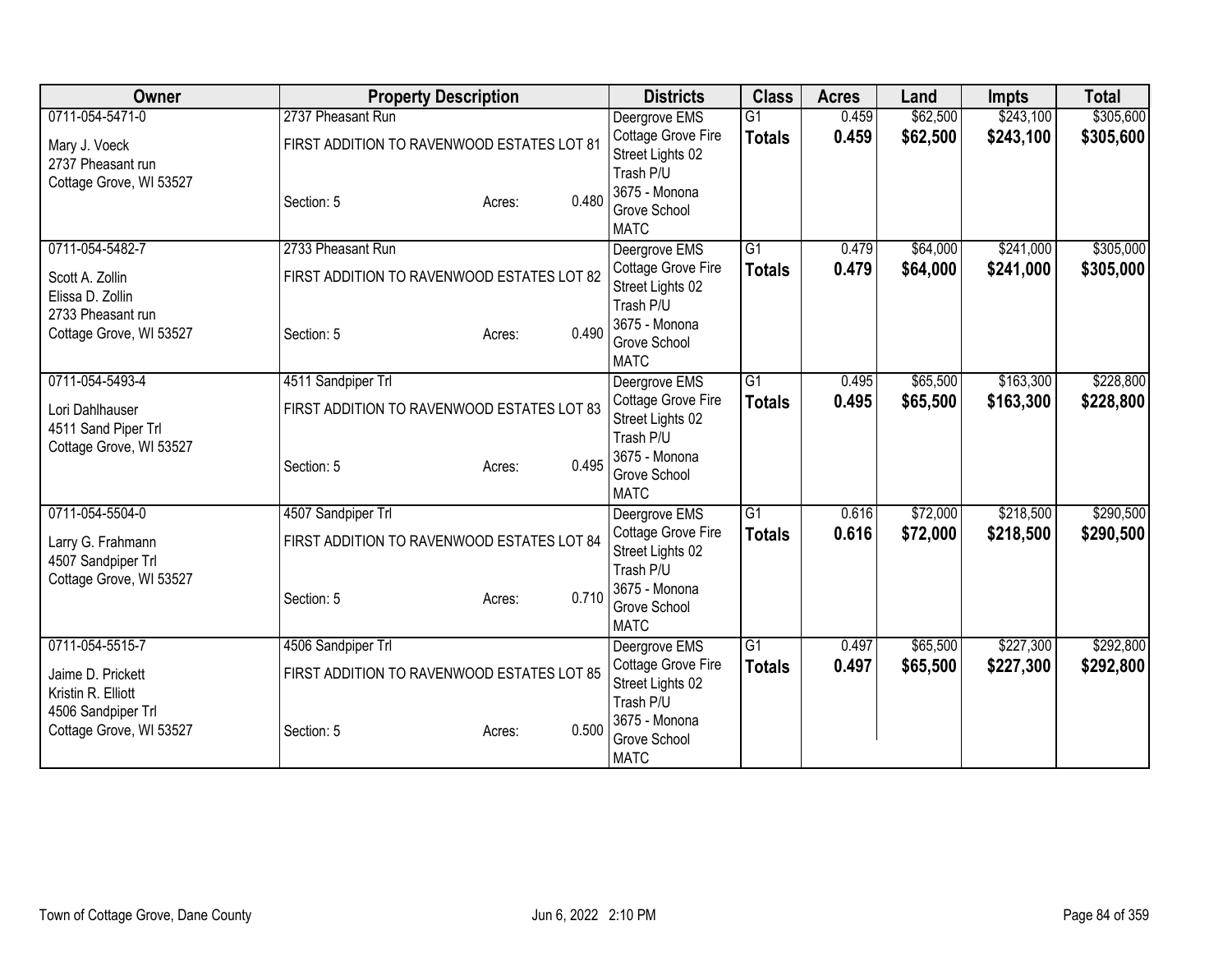| Owner                                                               | <b>Property Description</b>                                                   |                 | <b>Districts</b>                                                              | <b>Class</b>                     | <b>Acres</b>   | Land                 | <b>Impts</b>           | <b>Total</b>           |
|---------------------------------------------------------------------|-------------------------------------------------------------------------------|-----------------|-------------------------------------------------------------------------------|----------------------------------|----------------|----------------------|------------------------|------------------------|
| 0711-054-5526-4<br>Richard A. Nesthus                               | 4512 Sandpiper Trl<br>FIRST ADDITION TO RAVENWOOD ESTATES LOT 86              |                 | Deergrove EMS<br>Cottage Grove Fire                                           | $\overline{G1}$<br><b>Totals</b> | 0.473<br>0.473 | \$64,000<br>\$64,000 | \$277,300<br>\$277,300 | \$341,300<br>\$341,300 |
| Darlene G. Nesthus<br>4512 Sandpiper Trl<br>Cottage Grove, WI 53527 | Section: 5                                                                    | 0.480<br>Acres: | Street Lights 02<br>Trash P/U<br>3675 - Monona<br>Grove School<br><b>MATC</b> |                                  |                |                      |                        |                        |
| 0711-054-5537-1                                                     | 4516 Sandpiper Trl                                                            |                 | Deergrove EMS                                                                 | $\overline{G1}$                  | 0.473          | \$64,000             | \$252,800              | \$316,800              |
| Reuter Tr, Matthew & Sandra<br>4516 Sandpiper Trl                   | FIRST ADDITION TO RAVENWOOD ESTATES LOT 87                                    |                 | Cottage Grove Fire<br>Street Lights 02<br>Trash P/U                           | <b>Totals</b>                    | 0.473          | \$64,000             | \$252,800              | \$316,800              |
| Cottage Grove, WI 53527                                             | Section: 5                                                                    | 0.480<br>Acres: | 3675 - Monona<br>Grove School<br><b>MATC</b>                                  |                                  |                |                      |                        |                        |
| 0711-054-5548-8                                                     | 4520 Sandpiper Trl                                                            |                 | Deergrove EMS                                                                 | $\overline{G1}$                  | 0.473          | \$64,000             | \$276,400              | \$340,400              |
| Mark G. Hermanson<br>Mallory H. Hermanson                           | FIRST ADDITION TO RAVENWOOD ESTATES LOT 88                                    |                 | Cottage Grove Fire<br>Street Lights 02                                        | <b>Totals</b>                    | 0.473          | \$64,000             | \$276,400              | \$340,400              |
| 4520 Sandpiper Trl<br>Cottage Grove, WI 53527                       | Section: 5                                                                    | 0.480<br>Acres: | Trash P/U<br>3675 - Monona<br>Grove School<br><b>MATC</b>                     |                                  |                |                      |                        |                        |
| 0711-054-5559-5                                                     | 4526 Sandpiper Trl                                                            |                 | Deergrove EMS                                                                 | $\overline{G1}$                  | 0.935          | \$87,500             | \$228,100              | \$315,600              |
| Thomas J. Voit<br>Kay A. Voit                                       | FIRST ADDITION TO RAVENWOOD ESTATES LOT 89                                    |                 | Cottage Grove Fire<br>Street Lights 02<br>Trash P/U                           | <b>Totals</b>                    | 0.935          | \$87,500             | \$228,100              | \$315,600              |
| 4526 Sandpiper Trl<br>Cottage Grove, WI 53527                       | Section: 5                                                                    | 0.935<br>Acres: | 3675 - Monona<br>Grove School<br><b>MATC</b>                                  |                                  |                |                      |                        |                        |
| 0711-054-5890-3                                                     | 4534 Sandpiper Trl                                                            |                 | Deergrove EMS                                                                 | $\overline{G1}$                  | 0.694          | \$76,500             | \$259,500              | \$336,000              |
| Charles E. Duncan<br>Helen M. Duncan                                | FIRST ADDITION TO RAVENWOOD ESTATES LOT 90                                    |                 | Cottage Grove Fire<br>Street Lights 02<br>Trash P/U                           | <b>Totals</b>                    | 0.694          | \$76,500             | \$259,500              | \$336,000              |
| 4534 Sandpiper Trl<br>Cottage Grove, WI 53527                       | Section: 5                                                                    | 0.650<br>Acres: | 3675 - Monona<br>Grove School<br><b>MATC</b>                                  |                                  |                |                      |                        |                        |
| 0711-054-8150-2                                                     | 2692 Nightingale Ln                                                           |                 | Deergrove EMS                                                                 | G1                               | 5.010          | \$128,500            | \$285,400              | \$413,900              |
| Robert T. Bonner<br>Terri L. Bonner<br>2692 Nightingale Ln          | LOT 1 CSM 3004 CS11/437&438 DESCR AS SEC<br>5-7-11 PRT NE1/4SE1 /4 5.01 ACRES |                 | Cottage Grove Fire<br>Trash P/U<br>3675 - Monona                              | <b>Totals</b>                    | 5.010          | \$128,500            | \$285,400              | \$413,900              |
| Cottage Grove, WI 53527                                             | Section: 5                                                                    | 5.010<br>Acres: | Grove School<br><b>MATC</b>                                                   |                                  |                |                      |                        |                        |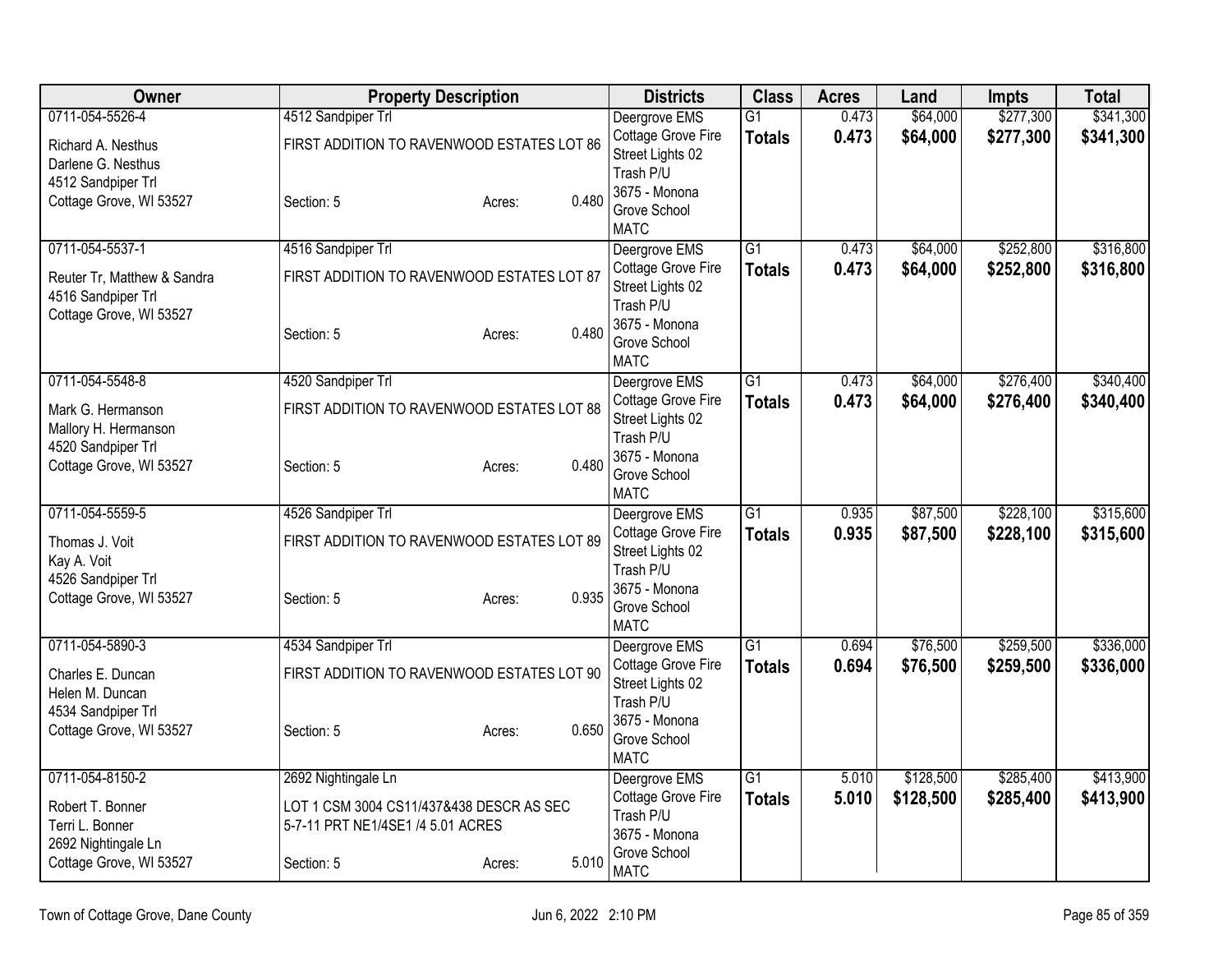| Owner                   | <b>Property Description</b>                       | <b>Districts</b>            | <b>Class</b>    | <b>Acres</b> | Land      | <b>Impts</b> | <b>Total</b> |
|-------------------------|---------------------------------------------------|-----------------------------|-----------------|--------------|-----------|--------------|--------------|
| 0711-054-8200-1         | 2695 Nightingale Ln                               | Deergrove EMS               | $\overline{G1}$ | 5.010        | \$128,500 | \$237,900    | \$366,400    |
| Marlus D. Wohlers       | R969/682 LOT 1 CSM 2694 CS10/353&354 DESCR AS     | Cottage Grove Fire          | <b>Totals</b>   | 5.010        | \$128,500 | \$237,900    | \$366,400    |
| Donna M. Wohlers        | SEC 5-7-11 PRT NE1/4SE1/4 BEG SE COR LOT 23       | Trash P/U                   |                 |              |           |              |              |
| PO Box 280              | RAVENWOOD ESTATES TH N 573.32 FT TH               | 3675 - Monona               |                 |              |           |              |              |
| Cottage Grove, WI 53527 | 5.010<br>Section: 5<br>Acres:                     | Grove School                |                 |              |           |              |              |
|                         |                                                   | <b>MATC</b>                 |                 |              |           |              |              |
| 0711-054-9030-5         | 4554 Sandpiper Trl                                | Deergrove EMS               | $\overline{G1}$ | 0.727        | \$78,000  | \$244,300    | \$322,300    |
| Sharon A. Walsvik       | LOT 2 CSM 6744 CS33/206&207 R19048/43-6/1/92      | Cottage Grove Fire          | <b>Totals</b>   | 0.727        | \$78,000  | \$244,300    | \$322,300    |
| Arnold R. Walsvik       | DESCR AS SEC 5-7-11 PRT SW1/4SE1/4 (0.72 ACRE)    | Trash P/U                   |                 |              |           |              |              |
| 4554 Sandpiper Trl      |                                                   | 3675 - Monona               |                 |              |           |              |              |
| Cottage Grove, WI 53527 | 0.727<br>Section: 5<br>Acres:                     | Grove School                |                 |              |           |              |              |
|                         |                                                   | <b>MATC</b>                 |                 |              |           |              |              |
| 0711-054-9040-3         | 4548 Sandpiper Trl                                | Deergrove EMS               | $\overline{G1}$ | 0.670        | \$75,000  | \$230,400    | \$305,400    |
| Steven K. Grinde        | LOT 3 CSM 6744 CS33/206&207-6/1/92 DESCR AS       | Cottage Grove Fire          | <b>Totals</b>   | 0.670        | \$75,000  | \$230,400    | \$305,400    |
| Dianne L. Grinde        | SEC 5-7-11 PRT SW1/4SE1/4 (0.67 ACRES)            | Trash P/U                   |                 |              |           |              |              |
| 4548 Sandpiper Trl      |                                                   | 3675 - Monona               |                 |              |           |              |              |
| Cottage Grove, WI 53527 | 0.670<br>Section: 5<br>Acres:                     | Grove School                |                 |              |           |              |              |
|                         |                                                   | <b>MATC</b>                 |                 |              |           |              |              |
| 0711-054-9050-1         | 4540 Sandpiper Trl                                | Deergrove EMS               | $\overline{G1}$ | 0.658        | \$74,500  | \$228,500    | \$303,000    |
| Donald J. Gehin         | LOT 4 CSM 6744 CS33/206&207 R19048/43-6/1/92      | Cottage Grove Fire          | <b>Totals</b>   | 0.658        | \$74,500  | \$228,500    | \$303,000    |
| Stephanie P. Gehin      | DESCR AS SEC 5-7-11 PRT SW1/4SE1/4 (0.65 ACRE)    | Trash P/U                   |                 |              |           |              |              |
| 4540 Sandpiper Trl      |                                                   | 3675 - Monona               |                 |              |           |              |              |
| Cottage Grove, WI 53527 | 0.650<br>Section: 5<br>Acres:                     | Grove School<br><b>MATC</b> |                 |              |           |              |              |
| 0711-061-8000-4         | 4733 Buss Rd                                      |                             | $\overline{G1}$ |              | \$112,500 | \$398,200    | \$510,700    |
|                         |                                                   | Deergrove EMS               |                 | 1.914        |           |              |              |
| Paul Kapugi             | SEC 6-7-11 PRT NE1/4 NE1/4 DESCR AS COM AT SE     | Cottage Grove Fire          | <b>Totals</b>   | 1.914        | \$112,500 | \$398,200    | \$510,700    |
| Amanda Kapugi           | COR OF NE1/4NE1/4 OF SD SEC 6 TH N ALG E LN OF    | Trash P/U<br>3675 - Monona  |                 |              |           |              |              |
| 4733 Buss Rd            | SD SEC 6 & C/L OF BUSS RD 851.55 FT TO POB TH     |                             |                 |              |           |              |              |
| Cottage Grove, WI 53527 | 1.914<br>Section: 6<br>Acres:                     | Grove School<br><b>MATC</b> |                 |              |           |              |              |
| 0711-061-8030-8         | 4716 Kristy Rd                                    | Deergrove EMS               | $\overline{G1}$ | 2.030        | \$114,500 | \$356,500    | \$471,000    |
|                         |                                                   | Cottage Grove Fire          |                 | 2.030        | \$114,500 | \$356,500    | \$471,000    |
| Adam J. Beckwith        | LOT 2 CSM 1925 CS8/44-2/12/76 F/K/A LOT 3 CSM 745 | Trash P/U                   | <b>Totals</b>   |              |           |              |              |
| Valerie M. Beckwith     | CS3/290 DESCR AS SEC 6-7-11 PRT NE1/4NE1/4 2.03   | 3675 - Monona               |                 |              |           |              |              |
| 4716 Kristy Rd          | <b>ACRES</b>                                      | Grove School                |                 |              |           |              |              |
| Madison, WI 53718       | 2.030<br>Section: 6<br>Acres:                     | <b>MATC</b>                 |                 |              |           |              |              |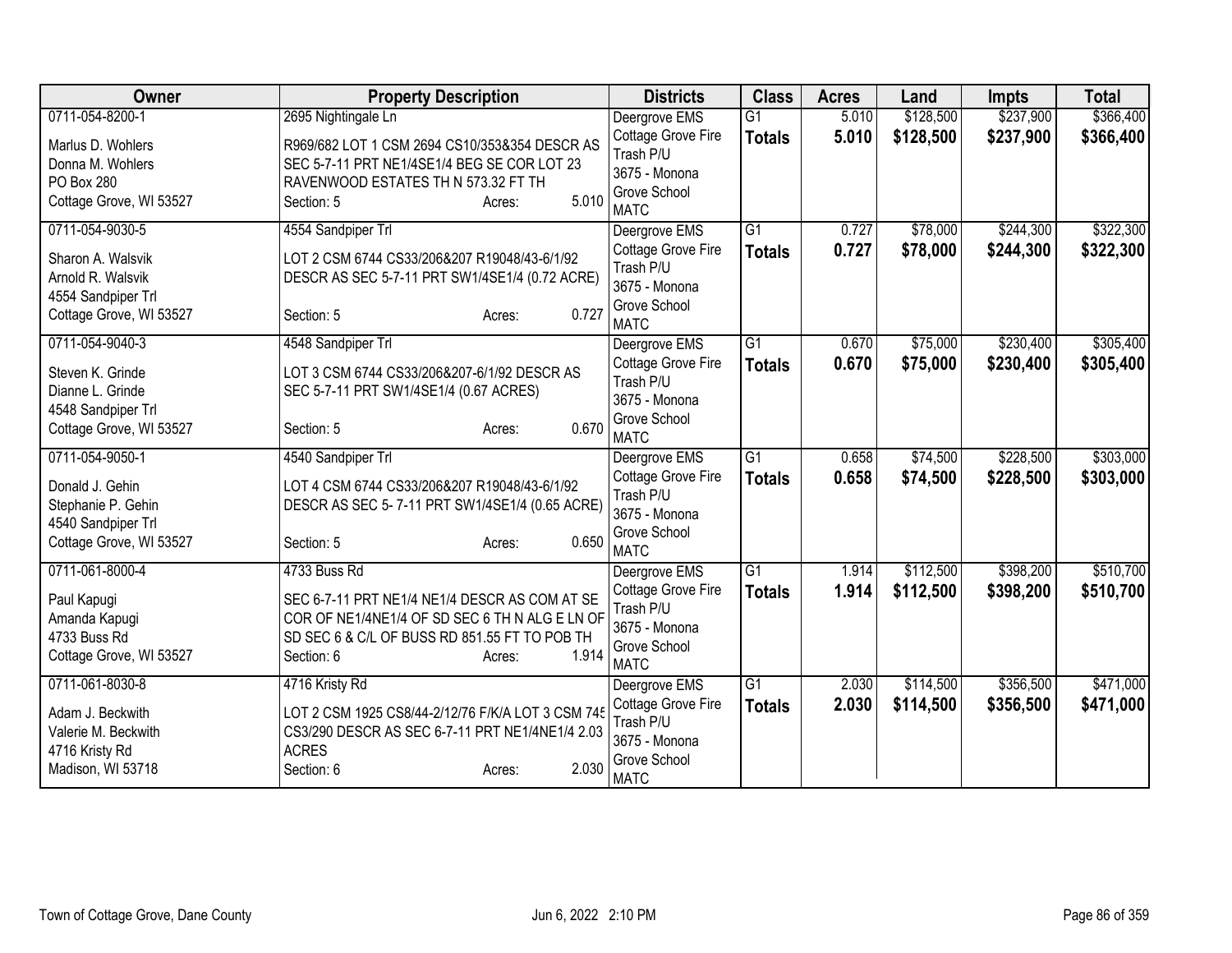| <b>Owner</b>                          | <b>Property Description</b>                                                                    | <b>Districts</b>              | <b>Class</b>    | <b>Acres</b> | Land      | Impts           | <b>Total</b> |
|---------------------------------------|------------------------------------------------------------------------------------------------|-------------------------------|-----------------|--------------|-----------|-----------------|--------------|
| 0711-061-8050-4                       | 4720 Kristy Rd                                                                                 | Deergrove EMS                 | $\overline{G1}$ | 2.972        | \$119,500 | \$205,400       | \$324,900    |
| Francis Rev Tr                        | LOT 1 CSM 1925 CS8/44 F/K/A LOT 3 CSM 720                                                      | Cottage Grove Fire            | <b>Totals</b>   | 2.972        | \$119,500 | \$205,400       | \$324,900    |
| 4720 Kristy Rd                        | CS3/259 & 260 & ALSO AS CSM 745 CS3/290&291                                                    | Trash P/U                     |                 |              |           |                 |              |
| Madison, WI 53718                     | DESCR AS SEC 6-7-11 PRT NE1/4NE1/4 2.97 ACRES                                                  | 3675 - Monona<br>Grove School |                 |              |           |                 |              |
|                                       | 2.970<br>Section: 6<br>Acres:                                                                  | <b>MATC</b>                   |                 |              |           |                 |              |
| 0711-061-8080-8                       | Gaston Rd                                                                                      | Deergrove EMS                 | $\overline{G4}$ | 9.070        | \$2,800   | $\overline{50}$ | \$2,800      |
| Romayn W. Rote                        | SEC 6-7-11 PRT NE1/4NE1/4 COM SEC E1/4 COR TH                                                  | Cottage Grove Fire            | <b>Totals</b>   | 9.070        | \$2,800   | \$0             | \$2,800      |
| Nancy J. Rote                         | N0DEG05'25"E 1320 FT TH S86DEG02'05"W 796.38 FT                                                | 3675 - Monona<br>Grove School |                 |              |           |                 |              |
| 2964 Gaston Rd                        | TO POB TH N 1073.86 FT TH ALG CRV TO L RAD                                                     | <b>MATC</b>                   |                 |              |           |                 |              |
| Madison, WI 53718                     | 9.070<br>Section: 6<br>Acres:                                                                  |                               |                 |              |           |                 |              |
| 0711-061-8160-1                       | 2964 Gaston Rd                                                                                 | Deergrove EMS                 | G1              | 2.000        | \$110,500 | \$175,100       | \$285,600    |
| Romayn W. Rote                        | SEC 6-7-11 PRT N1/2 NE1/4 COM SEC E1/4 COR TH                                                  | Cottage Grove Fire            | G4              | 3.000        | \$900     | \$0             | \$900        |
| Nancy J. Rote                         | N0DEG05'25"E 1320.0 FT TH S86DEG02'05"W 1176.38                                                | Trash P/U                     | <b>Totals</b>   | 5.000        | \$111,400 | \$175,100       | \$286,500    |
| 2964 Gaston Rd                        | FT TO POB TH N 1008.32 FT TH S75DEG28'40"W                                                     | 3675 - Monona<br>Grove School |                 |              |           |                 |              |
| Madison, WI 53718                     | 5.300<br>Section: 6<br>Acres:                                                                  | <b>MATC</b>                   |                 |              |           |                 |              |
| 0711-061-8300-1                       | 4695 Kristy Rd                                                                                 | Deergrove EMS                 | $\overline{G1}$ | 1.265        | \$97,000  | \$356,200       | \$453,200    |
| Traverse Rev Tr, Elvin G & Bonnie Lee | LOT 1 CSM 1003 CS4/271-12/4/72 F/K/A LOT 1 CSM                                                 | Cottage Grove Fire            | <b>Totals</b>   | 1.265        | \$97,000  | \$356,200       | \$453,200    |
| 4695 Kristy Rd                        | 745 CS3/290&291-12/30/71 DESCR AS SEC 6-7-11                                                   | Trash P/U                     |                 |              |           |                 |              |
| Madison, WI 53718                     | PRT NE1/4 NE1/4 (1.265 ACRES)                                                                  | 3675 - Monona                 |                 |              |           |                 |              |
|                                       | 1.265<br>Section: 6<br>Acres:                                                                  | Grove School<br><b>MATC</b>   |                 |              |           |                 |              |
| 0711-061-8310-9                       | 4707 Kristy Rd                                                                                 | Deergrove EMS                 | $\overline{G1}$ | 1.039        | \$91,500  | \$207,000       | \$298,500    |
| James L. Thompson                     | LOT 2 CSM 1003 CS4/271-12/4/72 F/K/A LOT 1 CSM                                                 | Cottage Grove Fire            | <b>Totals</b>   | 1.039        | \$91,500  | \$207,000       | \$298,500    |
| 4707 Kristy Rd                        | 745 CS3/290&291-12/30/71 F/K/A LOT 1 CSM 720                                                   | Trash P/U                     |                 |              |           |                 |              |
| Madison, WI 53718                     | CS3/259&260-11/19/71 SEC 6-7-11 PRT NE1/4NE1/4                                                 | 3675 - Monona                 |                 |              |           |                 |              |
|                                       | 1.039<br>Section: 6<br>Acres:                                                                  | Grove School<br><b>MATC</b>   |                 |              |           |                 |              |
| 0711-061-8320-7                       | 4717 Kristy Rd                                                                                 | Deergrove EMS                 | $\overline{G1}$ | 0.666        | \$75,000  | \$279,800       | \$354,800    |
|                                       |                                                                                                | Cottage Grove Fire            | <b>Totals</b>   | 0.666        | \$75,000  | \$279,800       | \$354,800    |
| Eric N. Oldenburg                     | LOT 3 CSM 1003 CS4/271-12/4/72 F/K/A LOT 1 CSM                                                 | Trash P/U                     |                 |              |           |                 |              |
| Lynn M. Oldenburg<br>4717 Kristy Rd   | 745 CS3/290&291-12/30/71 F/K/A LOT 1 CSM 720<br>CS3/259&260-11/19/71 SEC 6-7-11 PRT NE1/4NE1/4 | 3675 - Monona                 |                 |              |           |                 |              |
| Madison, WI 53718                     | 0.666<br>Section: 6<br>Acres:                                                                  | Grove School                  |                 |              |           |                 |              |
|                                       |                                                                                                | <b>MATC</b>                   |                 |              |           |                 |              |
| 0711-061-8330-5                       | 4700 Kristy Rd                                                                                 | Deergrove EMS                 | $\overline{G1}$ | 1.154        | \$94,000  | \$444,400       | \$538,400    |
| Robert K. Rodefeld                    | SEC 6-7-11 PRT NE1/4NE1/4 COM SEC E1/4 COR TH                                                  | Cottage Grove Fire            | <b>Totals</b>   | 1.154        | \$94,000  | \$444,400       | \$538,400    |
| Janice A. Rodefeld                    | N0DEG05'25"E 1320 FT TH S86DEG02'05"W 297.28 FT                                                | Trash P/U<br>3675 - Monona    |                 |              |           |                 |              |
| 4700 Kristy Rd                        | TO POB TH N 55.05 FT TO NLY R/W GASTON RD TH                                                   | Grove School                  |                 |              |           |                 |              |
| Madison, WI 53718                     | 1.154<br>Section: 6<br>Acres:                                                                  | <b>MATC</b>                   |                 |              |           |                 |              |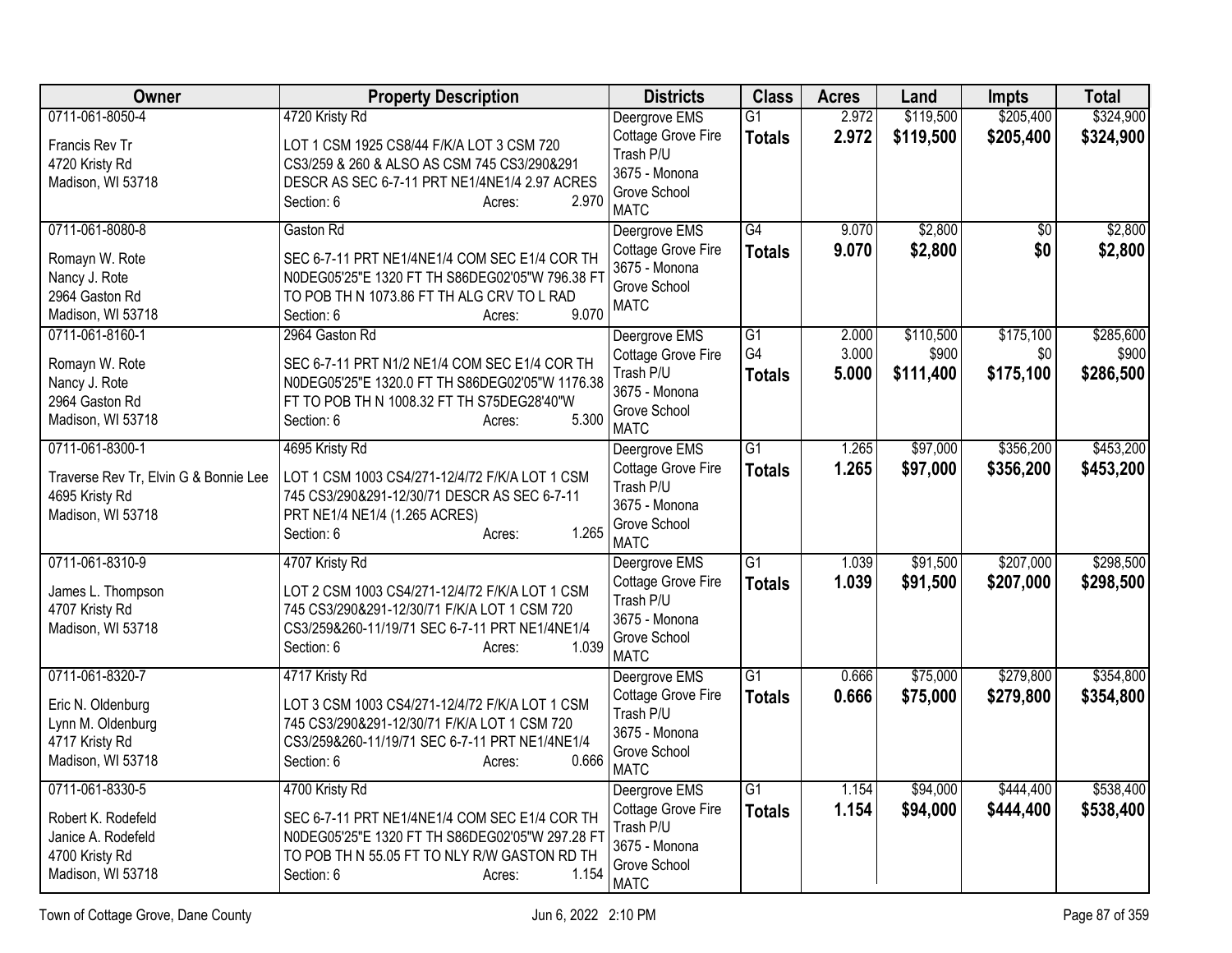| Owner                           | <b>Property Description</b>                      | <b>Districts</b>                    | <b>Class</b>                      | <b>Acres</b>   | Land            | <b>Impts</b>     | <b>Total</b>     |
|---------------------------------|--------------------------------------------------|-------------------------------------|-----------------------------------|----------------|-----------------|------------------|------------------|
| 0711-061-8340-3                 | 4704 Kristy Rd                                   | Deergrove EMS                       | $\overline{G1}$                   | 0.550          | \$68,500        | \$182,500        | \$251,000        |
| Jon W. Edwards                  | LOT 3 CSM 2268 CS9/86 DESCR AS PRT LOT 2 CSM     | Cottage Grove Fire                  | <b>Totals</b>                     | 0.550          | \$68,500        | \$182,500        | \$251,000        |
| Kathleen A. Johnson             | 745 & CSM 720 S EC 6-7-11 PRT NE1/4NE1/4 COM     | Trash P/U<br>3675 - Monona          |                                   |                |                 |                  |                  |
| 4704 Kristy Rd                  | SEC E1/4 COR TH N 1320 FT TH S8 6DEGW 497.05     | Grove School                        |                                   |                |                 |                  |                  |
| Madison, WI 53718-6451          | 0.550<br>Section: 6<br>Acres:                    | <b>MATC</b>                         |                                   |                |                 |                  |                  |
| 0711-061-8350-1                 | 2910 Gaston Rd                                   | Deergrove EMS                       | $\overline{G1}$<br>G <sub>5</sub> | 0.800<br>0.200 | \$81,500<br>\$0 | \$198,500<br>\$0 | \$280,000        |
| Miller Rev Living Tr, Beverly R | SEC 6-7-11 PRT NE1/4NE1/4 DESCR AS COM AT        | Cottage Grove Fire<br>Trash P/U     |                                   | 1.000          | \$81,500        | \$198,500        | \$0<br>\$280,000 |
| 2735 Dodge St                   | INTERS OF C/L GASTON RD WITH ELY 1/4 SEC LN      | 3675 - Monona                       | <b>Totals</b>                     |                |                 |                  |                  |
| Dubuque, IA 52003               | OF SD NE1/4NE1/4 TH S86DEG45'W ALG C/L OF        | Grove School                        |                                   |                |                 |                  |                  |
|                                 | 0.800<br>Section: 6<br>Acres:                    | <b>MATC</b>                         |                                   |                |                 |                  |                  |
| 0711-061-8360-9                 | 2908 Gaston Rd                                   | Deergrove EMS                       | $\overline{G1}$                   | 0.700          | \$77,000        | \$172,300        | \$249,300        |
| Eric A. Christensen             | SEC 6-7-11 S 264 FT OF E 165 FT OF NE1/4 NE1/4   | Cottage Grove Fire                  | G <sub>5</sub>                    | 0.300          | \$100           | \$0              | \$100            |
| Brenda A. Christensen           |                                                  | Trash P/U<br>3675 - Monona          | <b>Totals</b>                     | 1.000          | \$77,100        | \$172,300        | \$249,400        |
| 2908 Gaston Rd                  |                                                  | Grove School                        |                                   |                |                 |                  |                  |
| Madison, WI 53718               | 0.700<br>Section: 6<br>Acres:                    | <b>MATC</b>                         |                                   |                |                 |                  |                  |
| 0711-061-8375-0                 | 4707 Buss Rd                                     | Deergrove EMS                       | $\overline{G1}$                   | 0.799          | \$81,500        | \$444,300        | \$525,800        |
| Chad Kelsey                     | LOT 1 CSM 9545 CS54/273&274-12/10/99 DESCR AS    | Cottage Grove Fire<br>3675 - Monona | <b>Totals</b>                     | 0.799          | \$81,500        | \$444,300        | \$525,800        |
| <b>Christine Kelsey</b>         | SEC 6-7-11 PRT NE1/4NE1/4 (0.799 ACRES)          | Grove School                        |                                   |                |                 |                  |                  |
| 4707 Buss Rd                    |                                                  | <b>MATC</b>                         |                                   |                |                 |                  |                  |
| Cottage Grove, WI 53527         | 0.799<br>Section: 6<br>Acres:                    |                                     |                                   |                |                 |                  |                  |
| 0711-061-8390-0                 | 4703 Buss Rd                                     | Deergrove EMS                       | $\overline{G1}$                   | 0.979          | \$89,500        | \$295,300        | \$384,800        |
| <b>Brett Moyer</b>              | LOT 2 CSM 9545 CS54/273&274-12/10/99 DESCR AS    | Cottage Grove Fire<br>Trash P/U     | <b>Totals</b>                     | 0.979          | \$89,500        | \$295,300        | \$384,800        |
| Dawn Moyer                      | SEC 6-7-11 PRT NE1/4NE1/4 (0.979 ACRES)          | 3675 - Monona                       |                                   |                |                 |                  |                  |
| 4703 Buss Rd                    |                                                  | Grove School                        |                                   |                |                 |                  |                  |
| Cottage Grove, WI 53527         | 0.979<br>Section: 6<br>Acres:                    | <b>MATC</b>                         |                                   |                |                 |                  |                  |
| 0711-061-8410-8                 | 4708 Kristy Rd                                   | Deergrove EMS                       | $\overline{G1}$                   | 0.550          | \$68,500        | \$240,300        | \$308,800        |
| Mcfadden Irrev Tr               | LOT 2 CSM 2268 CS9/86-1/5/77 F/K/A PRT LOT 2 CSM | Cottage Grove Fire                  | <b>Totals</b>                     | 0.550          | \$68,500        | \$240,300        | \$308,800        |
| 4708 Kristy Rd                  | 745 CS3/290&291-12/30/71 & F/K/A CSM 720         | Trash P/U<br>3675 - Monona          |                                   |                |                 |                  |                  |
| Madison, WI 53718               | CS3/259&260-11/19/71 & ALSO INCL & DESCR AS      | Grove School                        |                                   |                |                 |                  |                  |
|                                 | 0.550<br>Section: 6<br>Acres:                    | <b>MATC</b>                         |                                   |                |                 |                  |                  |
| 0711-061-8420-6                 | 4712 Kristy Rd                                   | Deergrove EMS                       | $\overline{G1}$                   | 0.910          | \$86,500        | \$189,200        | \$275,700        |
| Donald J. Ruhland               | LOT 1 CSM 2268 CS9/86 F/K/A PRT LOT 2 CSM 745 &  | Cottage Grove Fire                  | <b>Totals</b>                     | 0.910          | \$86,500        | \$189,200        | \$275,700        |
| Janice M. Ruhland               | CSM 720 DESC R AS SEC 6-7-11 PRT NE1/4NE1/4 .91  | Trash P/U                           |                                   |                |                 |                  |                  |
| 4712 Kristy Rd                  | <b>ACRE</b>                                      | 3675 - Monona                       |                                   |                |                 |                  |                  |
| Madison, WI 53718               | 0.910<br>Section: 6<br>Acres:                    | Grove School<br><b>MATC</b>         |                                   |                |                 |                  |                  |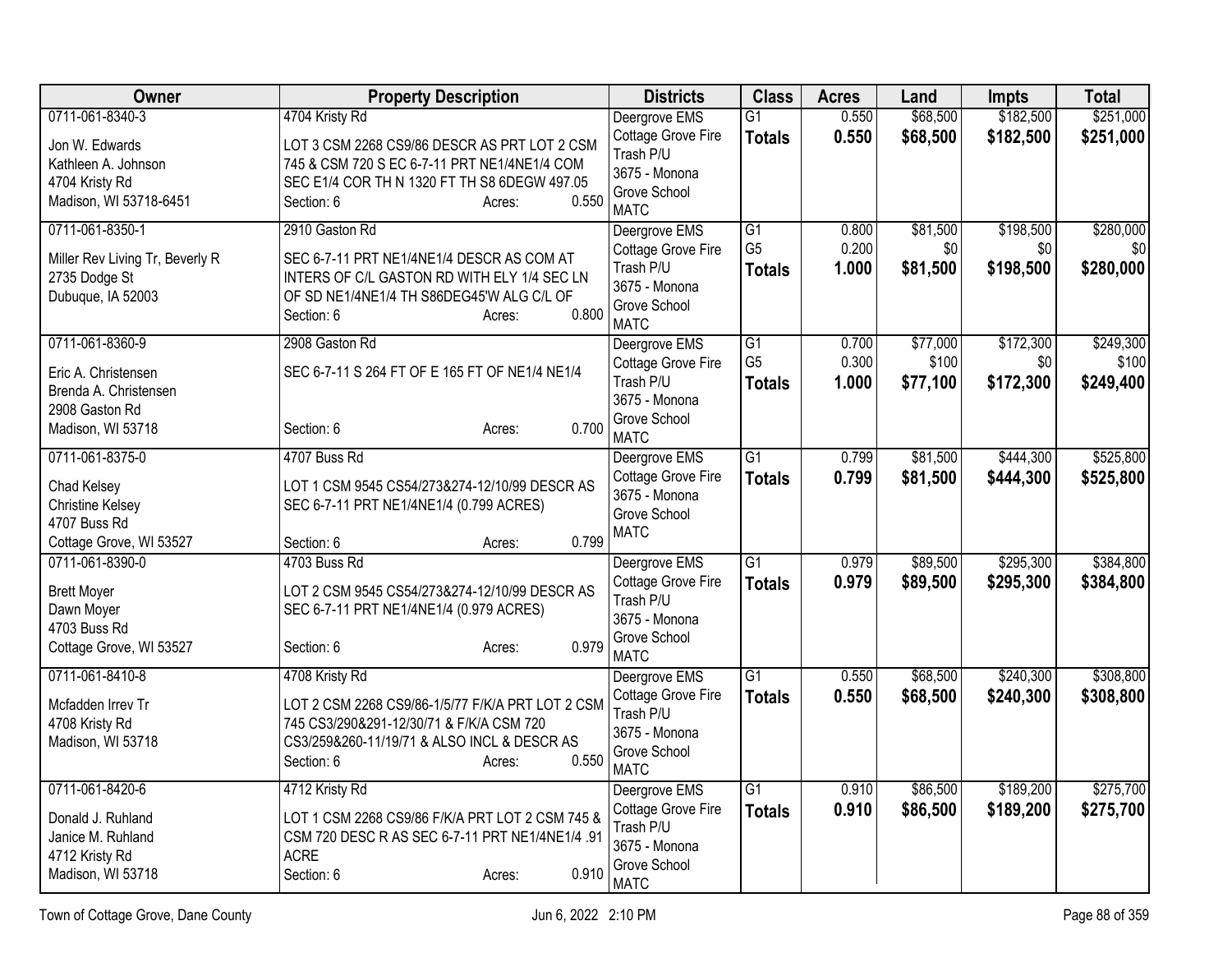| Owner                   | <b>Property Description</b>                     | <b>Districts</b>              | <b>Class</b>    | <b>Acres</b> | Land      | Impts           | <b>Total</b> |
|-------------------------|-------------------------------------------------|-------------------------------|-----------------|--------------|-----------|-----------------|--------------|
| 0711-061-8440-2         | 4717 Buss Rd                                    | Deergrove EMS                 | $\overline{G1}$ | 1.158        | \$94,500  | \$143,800       | \$238,300    |
| Julie M. Carter         | LOT 1 CSM 6682 CS33/57&58 R18158/57-3/10/92     | Cottage Grove Fire            | <b>Totals</b>   | 1.158        | \$94,500  | \$143,800       | \$238,300    |
| 4717 Buss Rd            | DESCR AS SEC 6-7-11 PRT NE1/4NE1/4 (1.16        | Trash P/U                     |                 |              |           |                 |              |
| Cottage Grove, WI 53527 | ACRES)                                          | 3675 - Monona<br>Grove School |                 |              |           |                 |              |
|                         | 1.160<br>Section: 6<br>Acres:                   | <b>MATC</b>                   |                 |              |           |                 |              |
| 0711-061-8450-0         | 4711 Buss Rd                                    | Deergrove EMS                 | $\overline{G1}$ | 0.839        | \$83,500  | \$257,800       | \$341,300    |
| Mary L. Hardy           | LOT 2 CSM 6682 CS33/57&58 R18158/57-3/10/92     | Cottage Grove Fire            | <b>Totals</b>   | 0.839        | \$83,500  | \$257,800       | \$341,300    |
| 4711 Buss Rd            | DESCR AS SEC 6-7-11 PRT NE1/4NE1/4 (0.84        | Trash P/U                     |                 |              |           |                 |              |
| Cottage Grove, WI 53527 | ACRES)                                          | 3675 - Monona<br>Grove School |                 |              |           |                 |              |
|                         | 0.840<br>Section: 6<br>Acres:                   | <b>MATC</b>                   |                 |              |           |                 |              |
| 0711-061-8580-0         | Interstate 94                                   | Deergrove EMS                 | G5M             | 2.250        | \$4,500   | $\overline{50}$ | \$4,500      |
| Ellery R. Jensen Jr     | SEC 6-7-11 PRT N1/2 NE1/4 LYG N OF INT HWY 94 & | Cottage Grove Fire            | <b>Totals</b>   | 2.250        | \$4,500   | \$0             | \$4,500      |
| 2852 Gaston Rd          | PRT LYG S OF INT 94 ROW & W OF LN DESCR COM     | Trash P/U<br>3675 - Monona    |                 |              |           |                 |              |
| Cottage Grove, WI 53527 | E1/4 COR SEC TH N 1320 FT TH S86DEGW 1409.24    | Grove School                  |                 |              |           |                 |              |
|                         | 0.000<br>Section: 6<br>Acres:                   | <b>MATC</b>                   |                 |              |           |                 |              |
| 0711-061-8835-0         | 2998 Gaston Rd                                  | Deergrove EMS                 | G4              | 3.260        | \$900     | $\overline{30}$ | \$900        |
| Sonja Jensen            | LOT 1 CSM 14843 CS104/73&76-6/29/2018 DESCR AS  | Cottage Grove Fire            | G7              | 2.000        | \$80,000  | \$109,300       | \$189,300    |
| 2998 Gaston Rd          | SEC 6-7-11 PRT FR NW1/4NE1/4 (5.26 ACRES EXCL   | Trash P/U<br>3675 - Monona    | <b>Totals</b>   | 5.260        | \$80,900  | \$109,300       | \$190,200    |
| Madison, WI 53718       | R/W                                             | Grove School                  |                 |              |           |                 |              |
|                         | 5.260<br>Section: 6<br>Acres:                   | <b>MATC</b>                   |                 |              |           |                 |              |
| 0711-061-8865-0         | Gaston Rd                                       | Deergrove EMS                 | G4              | 15.240       | \$4,800   | $\overline{50}$ | \$4,800      |
| Ellery R. Jensen Jr     | LOT 2 CSM 14843 CS104/73&76-6/29/2018 DESCR AS  | Cottage Grove Fire            | G <sub>5</sub>  | 2.000        | \$500     | \$0             | \$500        |
| 2852 Gaston Rd          | SEC 6-7-11 PRT FR NW1/4NE1/4 (18.83 ACRES EXCL  | Trash P/U                     | G5M             | 1.590        | \$4,800   | \$0             | \$4,800      |
| Cottage Grove, WI 53527 | $R/W$ )                                         | 3675 - Monona<br>Grove School | <b>Totals</b>   | 18.830       | \$10,100  | \$0             | \$10,100     |
|                         | 18.830<br>Section: 6<br>Acres:                  | <b>MATC</b>                   |                 |              |           |                 |              |
| 0711-061-9000-2         | Gaston Rd                                       | Deergrove EMS                 | G4              | 36.500       | \$11,900  | $\overline{50}$ | \$11,900     |
| Vilas Road, LLC         | SEC 6-7-11 SW1/4NE1/4 EXC CSM 3521 SUBJ TO      | Cottage Grove Fire            | G <sub>5</sub>  | 1.230        | \$0       | \$0             | \$0          |
| 3950 Commercial Ave     | ACCESS ESMT IN DOC #5036365                     | 3675 - Monona                 | G7              | 1.000        | \$12,000  | \$0             | \$12,000     |
| Madison, WI 53714       |                                                 | Grove School<br><b>MATC</b>   | <b>Totals</b>   | 38.730       | \$23,900  | \$0             | \$23,900     |
|                         | 38.730<br>Section: 6<br>Acres:                  |                               |                 |              |           |                 |              |
| 0711-061-9110-9         | 4672 Vilas Rd                                   | Deergrove EMS                 | G1              | 1.570        | \$102,000 | \$164,500       | \$266,500    |
| Kent J. Staudt          | LOT 1 CSM 3521 CS14/101-103 R2102/79-81-8/5/80  | Cottage Grove Fire            | <b>Totals</b>   | 1.570        | \$102,000 | \$164,500       | \$266,500    |
| 4672 Vilas Rd           | DESCR AS SEC 6-7-11 PRT SW1/4NE1/4 1.57 ACRES   | Trash P/U<br>3675 - Monona    |                 |              |           |                 |              |
| Madison, WI 53718       |                                                 | Grove School                  |                 |              |           |                 |              |
|                         | 1.570<br>Section: 6<br>Acres:                   | <b>MATC</b>                   |                 |              |           |                 |              |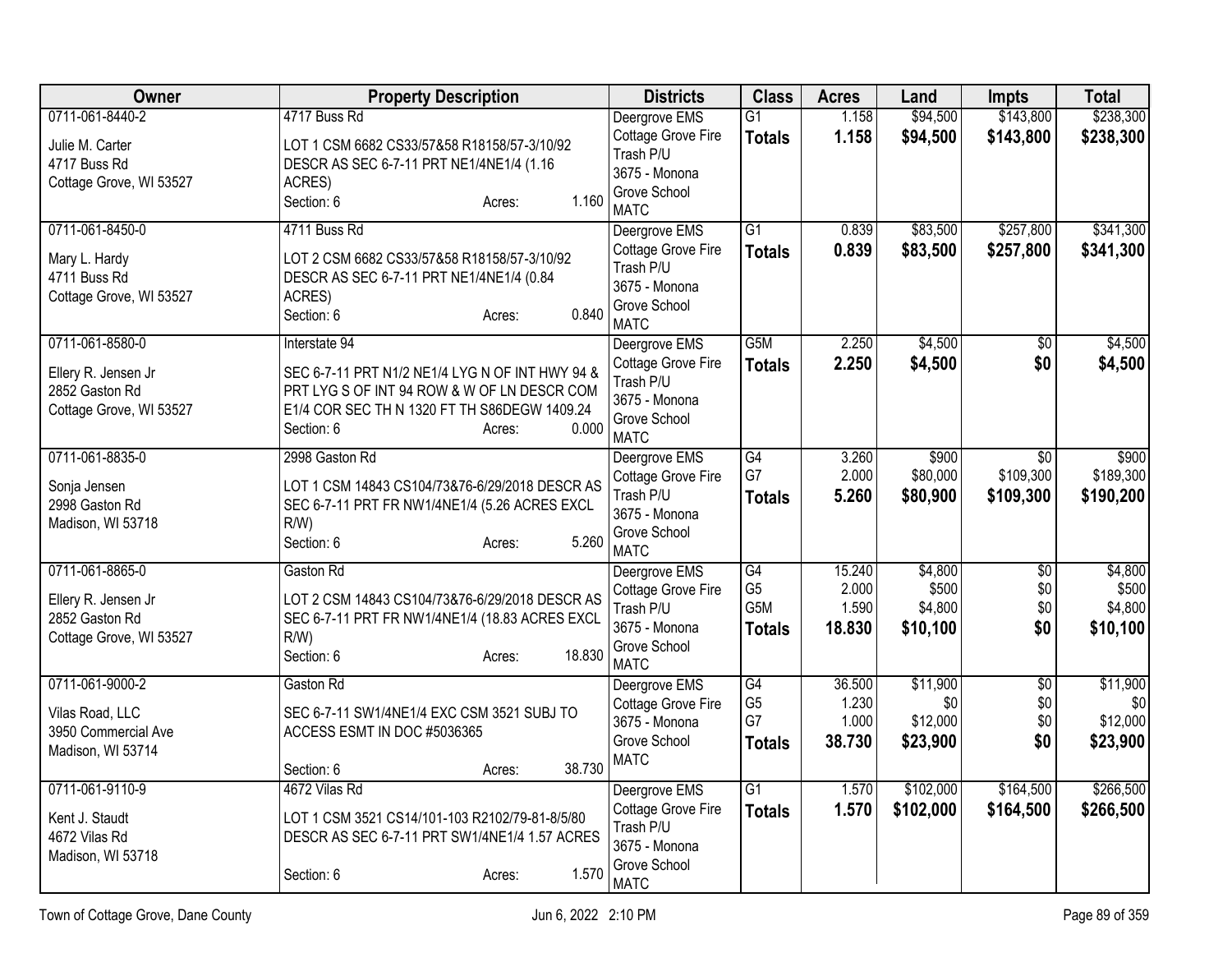| Owner                  | <b>Property Description</b>                      | <b>Districts</b>            | <b>Class</b>           | <b>Acres</b> | Land      | <b>Impts</b>    | <b>Total</b> |
|------------------------|--------------------------------------------------|-----------------------------|------------------------|--------------|-----------|-----------------|--------------|
| 0711-061-9500-7        | Gaston Rd                                        | Deergrove EMS               | G4                     | 37.400       | \$12,600  | $\overline{50}$ | \$12,600     |
| Vilas Road, LLC        | SEC 6-7-11 SE1/4NE1/4                            | Cottage Grove Fire          | G <sub>5</sub>         | 3.000        | \$1,000   | \$0             | \$1,000      |
| 3950 Commercial Ave    |                                                  | 3675 - Monona               | <b>Totals</b>          | 40.400       | \$13,600  | \$0             | \$13,600     |
| Madison, WI 53714      |                                                  | Grove School                |                        |              |           |                 |              |
|                        | 40.400<br>Section: 6<br>Acres:                   | <b>MATC</b>                 |                        |              |           |                 |              |
| 0711-062-8000-3        | 3108 Gaston Rd                                   | Deergrove EMS               | G4                     | 22.100       | \$7,500   | \$0             | \$7,500      |
| Donald O. Klongland    | SEC 6-7-11 FR NE1/4 NW1/4 EXC PRT SW OF HWY &    | Cottage Grove Fire          | G5M                    | 5.500        | \$16,500  | \$0             | \$16,500     |
| Judith R. Klongland    | EXC TO WI DOT IN DOC #4510245                    | Trash P/U                   | G7                     | 1.200        | \$24,000  | \$48,500        | \$72,500     |
| 3108 Gaston Rd         |                                                  | 5656 - Sun Prairie          | <b>Totals</b>          | 28.800       | \$48,000  | \$48,500        | \$96,500     |
| Madison, WI 53718      | 28.800<br>Section: 6<br>Acres:                   | School                      |                        |              |           |                 |              |
|                        |                                                  | <b>MATC</b>                 |                        |              |           |                 |              |
| 0711-062-8500-8        | 3108 Gaston Rd                                   | Deergrove EMS               | G4                     | 0.150        | \$100     | $\overline{50}$ | \$100        |
| Donald O. Klongland    | SEC 6-7-11 FR NW1/4 NW1/4 EXC PRT SW OF HWY      | Cottage Grove Fire          | G <sub>5</sub>         | 3.000        | \$1,300   | \$0             | \$1,300      |
| Judith R. Klongland    |                                                  | 5656 - Sun Prairie          | G7                     | 2.400        | \$88,000  | \$160,500       | \$248,500    |
| 3108 Gaston Rd         |                                                  | School                      | Totals                 | 5.550        | \$89,400  | \$160,500       | \$249,900    |
| Madison, WI 53718      | 5.550<br>Section: 6<br>Acres:                    | <b>MATC</b>                 |                        |              |           |                 |              |
| 0711-062-8640-9        | 3121 Gaston Rd                                   | Deergrove EMS               | $\overline{G1}$        | 1.110        | \$92,500  | \$129,300       | \$221,800    |
| Luke I. Gower          | SEC 6-7-11 PRT NW1/4 NW1/4 BEG 179.1 FT SOF NW   | Cottage Grove Fire          | <b>Totals</b>          | 1.110        | \$92,500  | \$129,300       | \$221,800    |
| Elizabeth A. Kepler    | COR TH S38DEG10'E 362.9 FT TH SWLY TO PT ON W    | Trash P/U                   |                        |              |           |                 |              |
| 3121 Gaston Rd         | LN 363.3 FT S OF POB TH N 363.3 FT TO POB        | 3675 - Monona               |                        |              |           |                 |              |
| Madison, WI 53718      | 1.950<br>Section: 6<br>Acres:                    | Grove School                |                        |              |           |                 |              |
|                        |                                                  | <b>MATC</b>                 |                        |              |           |                 |              |
| 0711-062-8680-1        | 3119 Gaston Rd                                   | Deergrove EMS               | $\overline{G1}$        | 1.209        | \$94,500  | \$195,500       | \$290,000    |
| Debra Petersen         | SEC 6-7-11 PRT NW1/4 NW1/4 BEG 542.4 FT S OF NW  | Cottage Grove Fire          | <b>Totals</b>          | 1.209        | \$94,500  | \$195,500       | \$290,000    |
| 3119 Gaston Rd         | COR TH S 177.3 FT TO N LN I-94 N 73-35-0 E 359.5 | Trash P/U                   |                        |              |           |                 |              |
| Madison, WI 53718      | FT TO SW LN VILAS RD TH N38-10-0 W ALG SD LN     | 3675 - Monona               |                        |              |           |                 |              |
|                        | 1.500<br>Section: 6<br>Acres:                    | Grove School<br><b>MATC</b> |                        |              |           |                 |              |
| 0711-062-8720-2        | 3105 Gaston Rd                                   | Deergrove EMS               | G1                     | 7.140        | \$141,500 | \$356,400       | \$497,900    |
|                        |                                                  | Cottage Grove Fire          | <b>Totals</b>          | 7.140        | \$141,500 | \$356,400       | \$497,900    |
| Kent W. Kelsey         | SEC 6-7-11 PRT N1/2 NW1/4 COM SEC NW COR TH S    | Trash P/U                   |                        |              |           |                 |              |
| Cyndee R. Kelsey       | ALG W LN SD SE C 1111.95 FT M/L TO SLY LN IH 94  | 3675 - Monona               |                        |              |           |                 |              |
| 3105 Gaston Rd         | TH N75DEG01MINE ALG SD SLY LN OF HWY 626.4 FT    | Grove School                |                        |              |           |                 |              |
| Madison, WI 53718      | 7.140<br>Section: 6<br>Acres:                    | <b>MATC</b>                 |                        |              |           |                 |              |
| 0711-062-9000-1        | Gaston Rd                                        | Deergrove EMS               | $\overline{\text{G5}}$ | 20.000       | \$6,000   | $\overline{50}$ | \$6,000      |
| Marks Farms Ltd        | R2867/20-6/18/81 SEC 6-7-11 FR SW1/4 NW1/4       | Cottage Grove Fire          | <b>Totals</b>          | 20.000       | \$6,000   | \$0             | \$6,000      |
| 3055 Gaston Rd         |                                                  | 3675 - Monona               |                        |              |           |                 |              |
| Madison, WI 53718-6474 |                                                  | Grove School                |                        |              |           |                 |              |
|                        | 20.000<br>Section: 6<br>Acres:                   | <b>MATC</b>                 |                        |              |           |                 |              |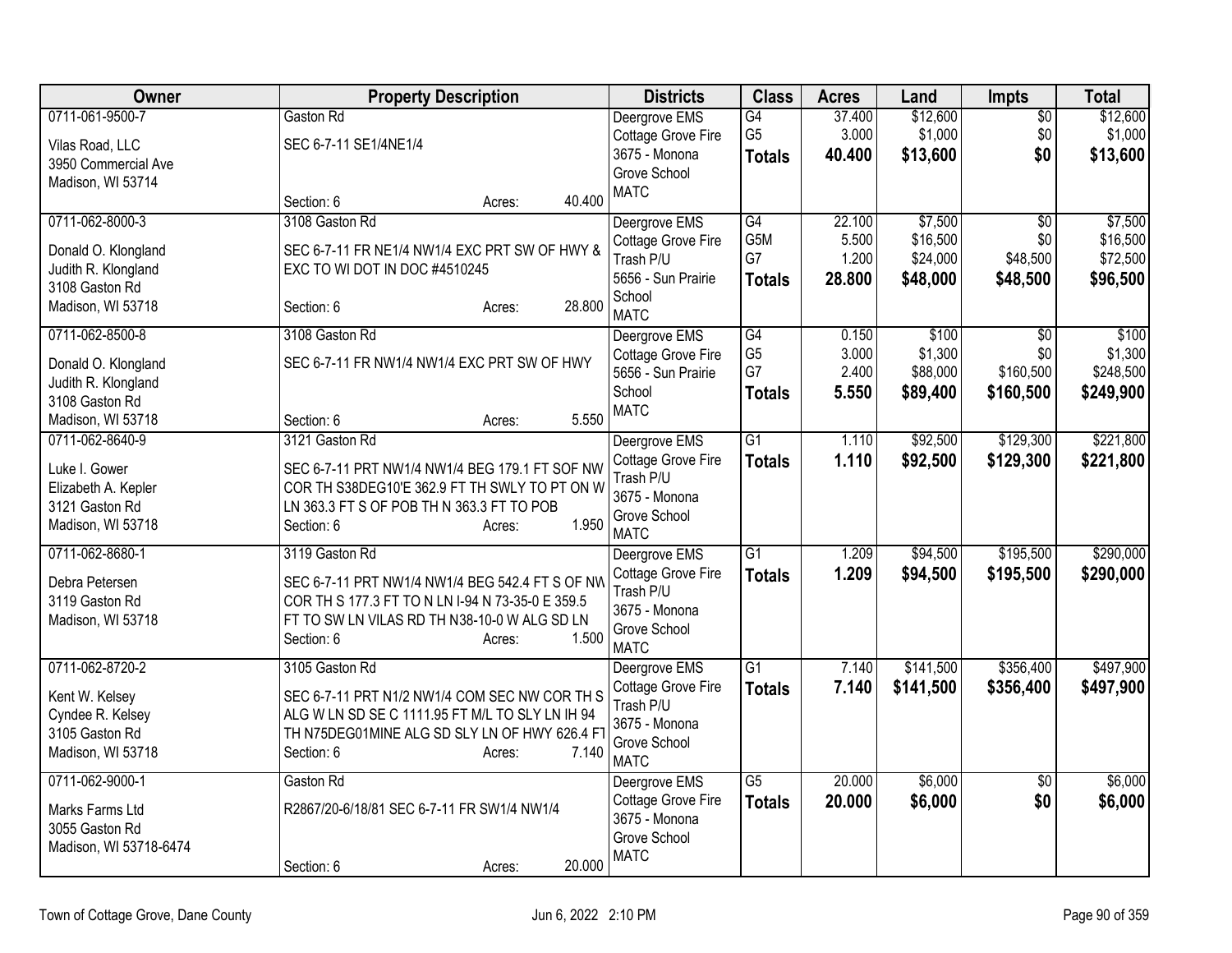| <b>Owner</b>                                                                                      |                                                                                                                                                                    | <b>Property Description</b> |        |                                                                                                      | <b>Class</b>                                                   | <b>Acres</b>                                | Land                                                    | <b>Impts</b>                                             | <b>Total</b>                                             |
|---------------------------------------------------------------------------------------------------|--------------------------------------------------------------------------------------------------------------------------------------------------------------------|-----------------------------|--------|------------------------------------------------------------------------------------------------------|----------------------------------------------------------------|---------------------------------------------|---------------------------------------------------------|----------------------------------------------------------|----------------------------------------------------------|
| 0711-062-9500-6<br>Marks Farms Ltd<br>3055 Gaston Rd<br>Madison, WI 53718-6474<br>0711-062-9530-0 | R2867/20-6/18/81 SEC 6-7-11 SE1/4 NW1/4 EXC DOC<br>(1355422) R416/121<br>Section: 6<br>3071 Gaston Rd                                                              | Acres:                      | 38.814 | Deergrove EMS<br>Cottage Grove Fire<br>3675 - Monona<br>Grove School<br><b>MATC</b><br>Deergrove EMS | G4<br>G <sub>5</sub><br>G7<br><b>Totals</b><br>$\overline{G1}$ | 33.250<br>4.564<br>1.000<br>38.814<br>1.186 | \$11,000<br>\$1,300<br>\$12,000<br>\$24,300<br>\$94,000 | $\overline{50}$<br>\$0<br>\$2,700<br>\$2,700<br>\$77,500 | \$11,000<br>\$1,300<br>\$14,700<br>\$27,000<br>\$171,500 |
| Marks Farms Ltd<br>3055 Gaston Rd<br>Madison, WI 53718-6474                                       | R2867/20-6/18/81 SEC 6-7-11 PRT SE1/4NW1/4 COM<br>CL VILAS RD 76 FT W OF SEC NW COR TH S 38-27-0<br>E 1731.75 FT TO E-W 1/4 LN TH N 85-26-0 E 380 FT<br>Section: 6 | Acres:                      | 1.186  | Cottage Grove Fire<br>Trash P/U<br>3675 - Monona<br>Grove School<br><b>MATC</b>                      | <b>Totals</b>                                                  | 1.186                                       | \$94,000                                                | \$77,500                                                 | \$171,500                                                |
| 0711-063-8000-2<br>Marks Farms Ltd<br>3055 Gaston Rd<br>Madison, WI 53718-6474                    | Vilas Rd<br>R2867/20-6/18/81 SEC 6-7-11 NE1/4 SW1/4<br>Section: 6                                                                                                  | Acres:                      | 40.000 | Deergrove EMS<br>Cottage Grove Fire<br>3675 - Monona<br>Grove School<br><b>MATC</b>                  | $\overline{G4}$<br>G <sub>5</sub><br><b>Totals</b>             | 37.250<br>2.750<br>40.000                   | \$11,200<br>\$800<br>\$12,000                           | $\overline{50}$<br>\$0<br>\$0                            | \$11,200<br>\$800<br>\$12,000                            |
| 0711-063-8500-7<br>Marks Farms Ltd<br>3055 Gaston Rd<br>Madison, WI 53718-6474                    | <b>Vilas Rd</b><br>SEC 6-7-11 FR NW1/4 SW1/4<br>Section: 6                                                                                                         | Acres:                      | 20.300 | Deergrove EMS<br>Cottage Grove Fire<br>3675 - Monona<br>Grove School<br><b>MATC</b>                  | G4<br>G <sub>5</sub><br><b>Totals</b>                          | 13.000<br>7.300<br>20.300                   | \$3,200<br>\$2,300<br>\$5,500                           | $\overline{50}$<br>\$0<br>\$0                            | \$3,200<br>\$2,300<br>\$5,500                            |
| 0711-063-9000-0<br>Marks Farms Ltd<br>3055 Gaston Rd<br>Madison, WI 53718-6474                    | County Rd BB<br>R2867/20-6/18/81 SEC 6-7-11 FR SW1/4 SW1/4<br>Section: 6                                                                                           | Acres:                      | 20.500 | Deergrove EMS<br>Cottage Grove Fire<br>3675 - Monona<br>Grove School<br><b>MATC</b>                  | G4<br>G5M<br><b>Totals</b>                                     | 15.500<br>5.000<br>20.500                   | \$3,500<br>\$15,000<br>\$18,500                         | \$0<br>\$0<br>\$0                                        | \$3,500<br>\$15,000<br>\$18,500                          |
| 0711-063-9500-5<br>Marks Farms Ltd<br>3055 Gaston Rd<br>Madison, WI 53718-6474                    | <b>Vilas Rd</b><br>SEC 6-7-11 SE1/4 SW1/4<br>Section: 6                                                                                                            | Acres:                      | 40.000 | Deergrove EMS<br>Cottage Grove Fire<br>3675 - Monona<br>Grove School<br><b>MATC</b>                  | G4<br><b>Totals</b>                                            | 40.000<br>40.000                            | \$13,400<br>\$13,400                                    | \$0<br>\$0                                               | \$13,400<br>\$13,400                                     |
| 0711-064-2000-3<br>Cottage Grove, Town of<br>4058 County Highway N<br>Cottage Grove, WI 53527     | 2986 Valley St<br>2ND ADDN TO NONDAHL HEIGHTS PUBLIC LANDS<br>TOG W/ACCESS ESMT IN DOC #5036365<br>Section: 6                                                      | Acres:                      | 0.000  | Deergrove EMS<br>Cottage Grove Fire<br>3675 - Monona<br>Grove School<br><b>MATC</b>                  | $\overline{X4}$<br><b>Totals</b>                               | 1.562<br>1.562                              | $\overline{50}$<br>\$0                                  | \$0<br>\$0                                               | $\overline{50}$<br>\$0                                   |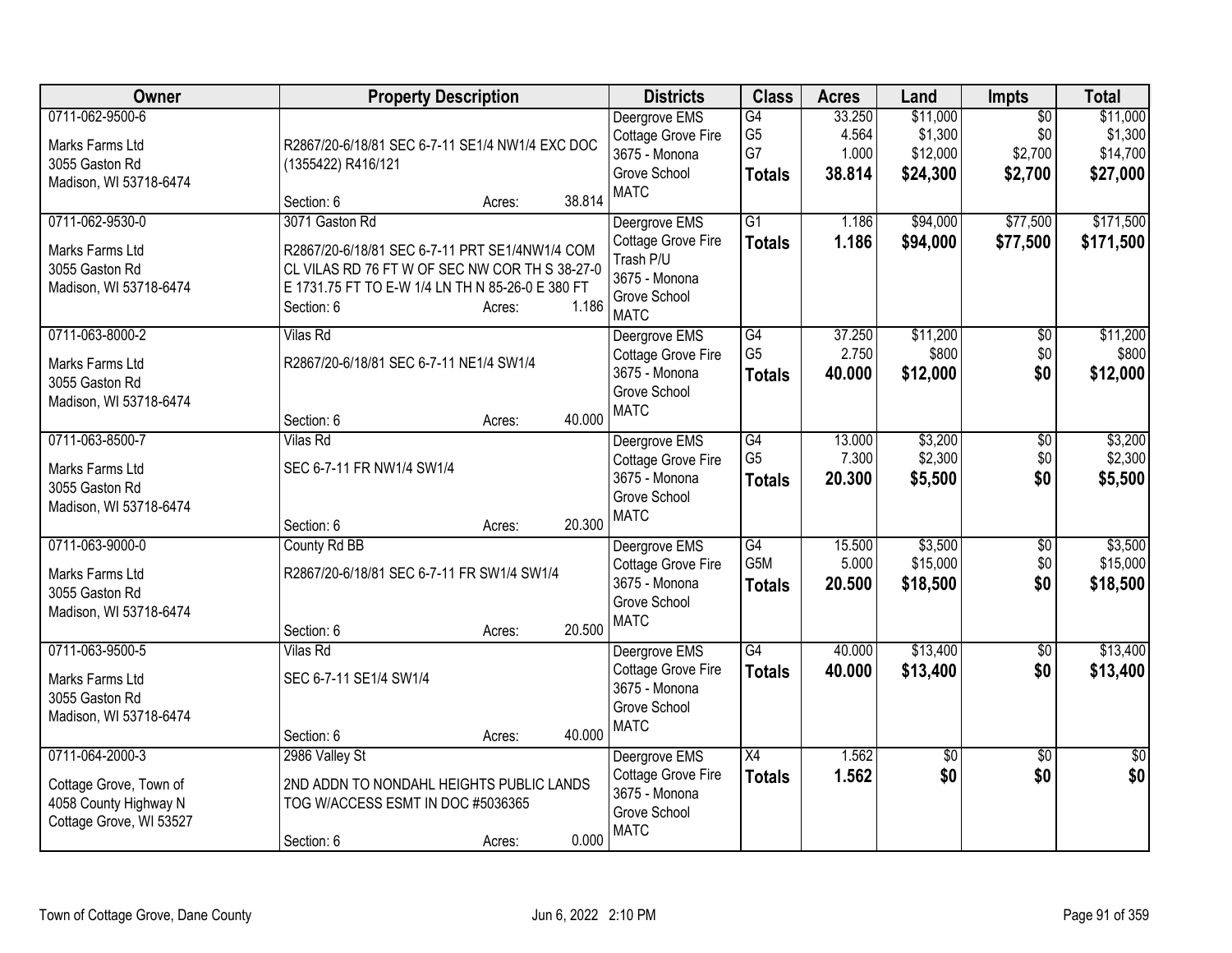| Owner                          | <b>Property Description</b> |        | <b>Districts</b> | <b>Class</b>                        | <b>Acres</b>    | Land  | Impts    | <b>Total</b> |           |
|--------------------------------|-----------------------------|--------|------------------|-------------------------------------|-----------------|-------|----------|--------------|-----------|
| 0711-064-2009-4                | 4552 Vilas Rd               |        |                  | Deergrove EMS                       | $\overline{G1}$ | 0.424 | \$60,000 | \$181,000    | \$241,000 |
| Joseph C. Rauch                | NONDAHL HEIGHTS LOT 9       |        |                  | Cottage Grove Fire                  | <b>Totals</b>   | 0.424 | \$60,000 | \$181,000    | \$241,000 |
| Alecia Rauch                   |                             |        |                  | Trash P/U                           |                 |       |          |              |           |
| 4552 Vilas Rd                  |                             |        |                  | 3675 - Monona                       |                 |       |          |              |           |
| Madison, WI 53718              | Section: 6                  | Acres: | 0.424            | Grove School                        |                 |       |          |              |           |
|                                |                             |        |                  | <b>MATC</b>                         |                 |       |          |              |           |
| 0711-064-2020-9                | 4558 Vilas Rd               |        |                  | Deergrove EMS                       | $\overline{G1}$ | 0.424 | \$60,000 | \$209,800    | \$269,800 |
| Duane D. Ring                  | NONDAHL HEIGHTS LOT 10      |        |                  | Cottage Grove Fire                  | <b>Totals</b>   | 0.424 | \$60,000 | \$209,800    | \$269,800 |
| Christine L. Ring              |                             |        |                  | Trash P/U                           |                 |       |          |              |           |
| 4558 Vilas Rd                  |                             |        |                  | 3675 - Monona                       |                 |       |          |              |           |
| Madison, WI 53718              | Section: 6                  | Acres: | 0.424            | Grove School                        |                 |       |          |              |           |
|                                |                             |        |                  | <b>MATC</b>                         |                 |       |          |              |           |
| 0711-064-2031-6                | <b>Vilas Rd</b>             |        |                  | Deergrove EMS                       | G1              | 0.424 | \$60,000 | \$0          | \$60,000  |
| Curtiss W. Nelson              | NONDAHL HEIGHTS LOT 11      |        |                  | Cottage Grove Fire<br>3675 - Monona | <b>Totals</b>   | 0.424 | \$60,000 | \$0          | \$60,000  |
| Kelly L. Nelson                |                             |        |                  | Grove School                        |                 |       |          |              |           |
| 4563 Bonnie Ave                |                             |        |                  | <b>MATC</b>                         |                 |       |          |              |           |
| Madison, WI 53718              | Section: 6                  | Acres: | 0.420            |                                     |                 |       |          |              |           |
| 0711-064-2042-3                | 4568 Vilas Rd               |        |                  | Deergrove EMS                       | G1              | 0.424 | \$60,000 | \$175,500    | \$235,500 |
| <b>Scott Listol</b>            | NONDAHL HEIGHTS LOT 12      |        |                  | Cottage Grove Fire                  | <b>Totals</b>   | 0.424 | \$60,000 | \$175,500    | \$235,500 |
|                                |                             |        |                  | Trash P/U                           |                 |       |          |              |           |
| Stacey Listol<br>4568 Vilas Rd |                             |        |                  | 3675 - Monona                       |                 |       |          |              |           |
| Madison, WI 53718              | Section: 6                  |        | 0.420            | Grove School                        |                 |       |          |              |           |
|                                |                             | Acres: |                  | <b>MATC</b>                         |                 |       |          |              |           |
| 0711-064-2053-0                | 4588 Vilas Rd               |        |                  | Deergrove EMS                       | G1              | 0.424 | \$60,000 | \$316,500    | \$376,500 |
| Christopher J. Nelson          | NONDAHL HEIGHTS LOT 13      |        |                  | Cottage Grove Fire                  | <b>Totals</b>   | 0.424 | \$60,000 | \$316,500    | \$376,500 |
| Serafina A. Nelson             |                             |        |                  | Trash P/U                           |                 |       |          |              |           |
| 4588 Vilas Rd                  |                             |        |                  | 3675 - Monona                       |                 |       |          |              |           |
| Madison, WI 53718              | Section: 6                  | Acres: | 0.424            | Grove School                        |                 |       |          |              |           |
|                                |                             |        |                  | <b>MATC</b>                         |                 |       |          |              |           |
| 0711-064-2064-7                | 4592 Vilas Rd               |        |                  | Deergrove EMS                       | $\overline{G1}$ | 0.424 | \$60,000 | \$166,200    | \$226,200 |
| Rebecka Voute                  | NONDAHL HEIGHTS LOT 14      |        |                  | Cottage Grove Fire                  | <b>Totals</b>   | 0.424 | \$60,000 | \$166,200    | \$226,200 |
| 4592 Vilas Rd                  |                             |        |                  | Trash P/U                           |                 |       |          |              |           |
| Madison, WI 53718              |                             |        |                  | 3675 - Monona                       |                 |       |          |              |           |
|                                | Section: 6                  | Acres: | 0.424            | Grove School                        |                 |       |          |              |           |
|                                |                             |        |                  | <b>MATC</b>                         |                 |       |          |              |           |
| 0711-064-2075-4                | <b>Vilas Rd</b>             |        |                  | Deergrove EMS                       | $\overline{G1}$ | 0.424 | \$24,000 | \$0          | \$24,000  |
| Ron Selje                      | NONDAHL HEIGHTS LOT 15      |        |                  | Cottage Grove Fire                  | <b>Totals</b>   | 0.424 | \$24,000 | \$0          | \$24,000  |
| Lara Selje                     |                             |        |                  | 3675 - Monona<br>Grove School       |                 |       |          |              |           |
| 4601 Bonnie Ave                |                             |        |                  | <b>MATC</b>                         |                 |       |          |              |           |
| Madison, WI 53718              | Section: 6                  | Acres: | 0.424            |                                     |                 |       |          |              |           |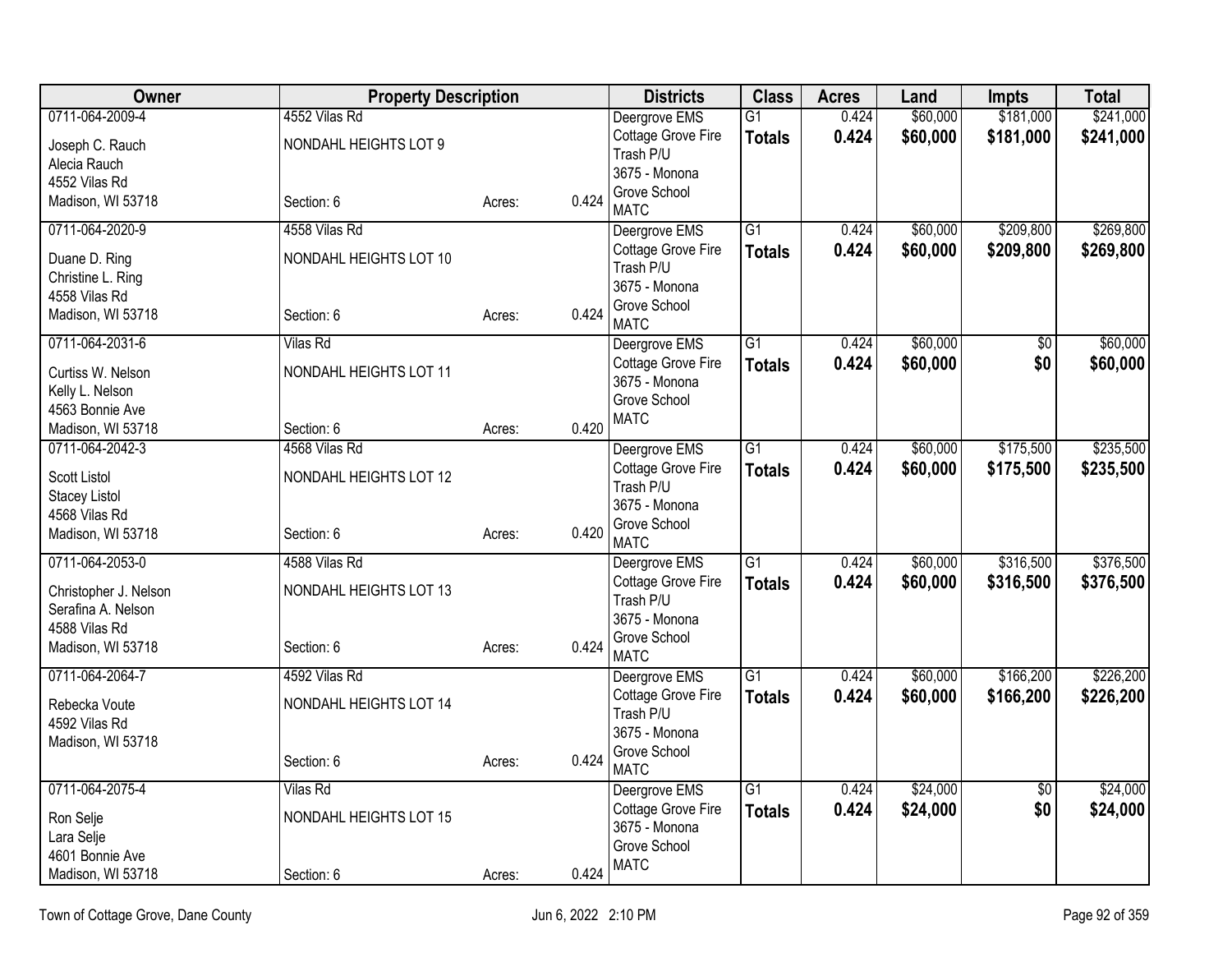| Owner                             |                                                | <b>Property Description</b> |       | <b>Districts</b>              | <b>Class</b>    | <b>Acres</b> | Land     | <b>Impts</b>    | <b>Total</b> |
|-----------------------------------|------------------------------------------------|-----------------------------|-------|-------------------------------|-----------------|--------------|----------|-----------------|--------------|
| 0711-064-2086-1                   | 4604 Vilas Rd                                  |                             |       | Deergrove EMS                 | $\overline{G1}$ | 0.418        | \$59,500 | \$143,800       | \$203,300    |
| Franke Living Tr                  | NONDAHL HEIGHTS LOT 16 694/367                 |                             |       | Cottage Grove Fire            | <b>Totals</b>   | 0.418        | \$59,500 | \$143,800       | \$203,300    |
| 4604 Vilas Rd                     |                                                |                             |       | Trash P/U                     |                 |              |          |                 |              |
| Madison, WI 53718                 |                                                |                             |       | 3675 - Monona<br>Grove School |                 |              |          |                 |              |
|                                   | Section: 6                                     | Acres:                      | 0.000 | <b>MATC</b>                   |                 |              |          |                 |              |
| 0711-064-2101-1                   | 4612 Vilas Rd                                  |                             |       | Deergrove EMS                 | $\overline{G1}$ | 1.095        | \$93,000 | \$207,800       | \$300,800    |
| Bryan J. Loney                    | LOT 1 CSM 8842 CS49/114&116-3/10/98 F/K/A LOTS |                             |       | Cottage Grove Fire            | <b>Totals</b>   | 1.095        | \$93,000 | \$207,800       | \$300,800    |
| Loney Tr, Steven R                | 17 & 18 NONDA HL HEIGHTS & VAC CREST ST        |                             |       | Trash P/U                     |                 |              |          |                 |              |
| 840 Bruce St                      | DESCR AS SEC 6-7-11 PRT NW1/4SE1/4 (1.095      |                             |       | 3675 - Monona                 |                 |              |          |                 |              |
| Sun Prairie, WI 53590             | Section: 6                                     | Acres:                      | 1.095 | Grove School<br><b>MATC</b>   |                 |              |          |                 |              |
| 0711-064-2119-1                   | <b>Bonnie Ave</b>                              |                             |       | Deergrove EMS                 | G1              | 0.379        | \$56,500 | \$0             | \$56,500     |
|                                   | NONDAHL HEIGHTS LOT 19                         |                             |       | Cottage Grove Fire            | <b>Totals</b>   | 0.379        | \$56,500 | \$0             | \$56,500     |
| Franke Living Tr<br>4604 Vilas Rd |                                                |                             |       | 3675 - Monona                 |                 |              |          |                 |              |
| Madison, WI 53718                 |                                                |                             |       | Grove School                  |                 |              |          |                 |              |
|                                   | Section: 6                                     | Acres:                      | 0.390 | <b>MATC</b>                   |                 |              |          |                 |              |
| 0711-064-2130-6                   | 4601 Bonnie Ave                                |                             |       | Deergrove EMS                 | G1              | 0.424        | \$60,000 | \$162,200       | \$222,200    |
|                                   |                                                |                             |       | Cottage Grove Fire            | <b>Totals</b>   | 0.424        | \$60,000 | \$162,200       | \$222,200    |
| Ron Selje                         | NONDAHL HEIGHTS LOT 20                         |                             |       | Trash P/U                     |                 |              |          |                 |              |
| Lara Selje<br>4601 Bonnie Ave     |                                                |                             |       | 3675 - Monona                 |                 |              |          |                 |              |
| Madison, WI 53718                 | Section: 6                                     |                             | 0.424 | Grove School                  |                 |              |          |                 |              |
|                                   |                                                | Acres:                      |       | <b>MATC</b>                   |                 |              |          |                 |              |
| 0711-064-2141-3                   | <b>Bonnie Ave</b>                              |                             |       | Deergrove EMS                 | $\overline{G1}$ | 0.424        | \$24,000 | $\overline{50}$ | \$24,000     |
| Rebecka Voute                     | NONDAHL HEIGHTS LOT 21                         |                             |       | Cottage Grove Fire            | <b>Totals</b>   | 0.424        | \$24,000 | \$0             | \$24,000     |
| 4592 Vilas Rd                     |                                                |                             |       | 3675 - Monona                 |                 |              |          |                 |              |
| Madison, WI 53718                 |                                                |                             |       | Grove School                  |                 |              |          |                 |              |
|                                   | Section: 6                                     | Acres:                      | 0.420 | <b>MATC</b>                   |                 |              |          |                 |              |
| 0711-064-2152-0                   | 4589 Bonnie Ave                                |                             |       | Deergrove EMS                 | $\overline{G1}$ | 0.424        | \$60,000 | \$166,900       | \$226,900    |
| Orazio Aiello                     | NONDAHL HEIGHTS LOT 22                         |                             |       | Cottage Grove Fire            | <b>Totals</b>   | 0.424        | \$60,000 | \$166,900       | \$226,900    |
| Sharon M. Aiello                  |                                                |                             |       | Trash P/U                     |                 |              |          |                 |              |
| 4589 Bonnie Ave                   |                                                |                             |       | 3675 - Monona                 |                 |              |          |                 |              |
| Madison, WI 53718                 | Section: 6                                     | Acres:                      | 0.424 | Grove School                  |                 |              |          |                 |              |
| 0711-064-2163-7                   | 4569 Bonnie Ave                                |                             |       | <b>MATC</b><br>Deergrove EMS  | $\overline{G1}$ | 0.424        | \$60,000 | \$155,400       | \$215,400    |
|                                   |                                                |                             |       | Cottage Grove Fire            |                 | 0.424        | \$60,000 | \$155,400       | \$215,400    |
| Patricia A. Gaustad               | NONDAHL HEIGHTS LOT 23                         |                             |       | Trash P/U                     | <b>Totals</b>   |              |          |                 |              |
| 4569 Bonnie Ave                   |                                                |                             |       | 3675 - Monona                 |                 |              |          |                 |              |
| Madison, WI 53718                 |                                                |                             |       | Grove School                  |                 |              |          |                 |              |
|                                   | Section: 6                                     | Acres:                      | 0.424 | <b>MATC</b>                   |                 |              |          |                 |              |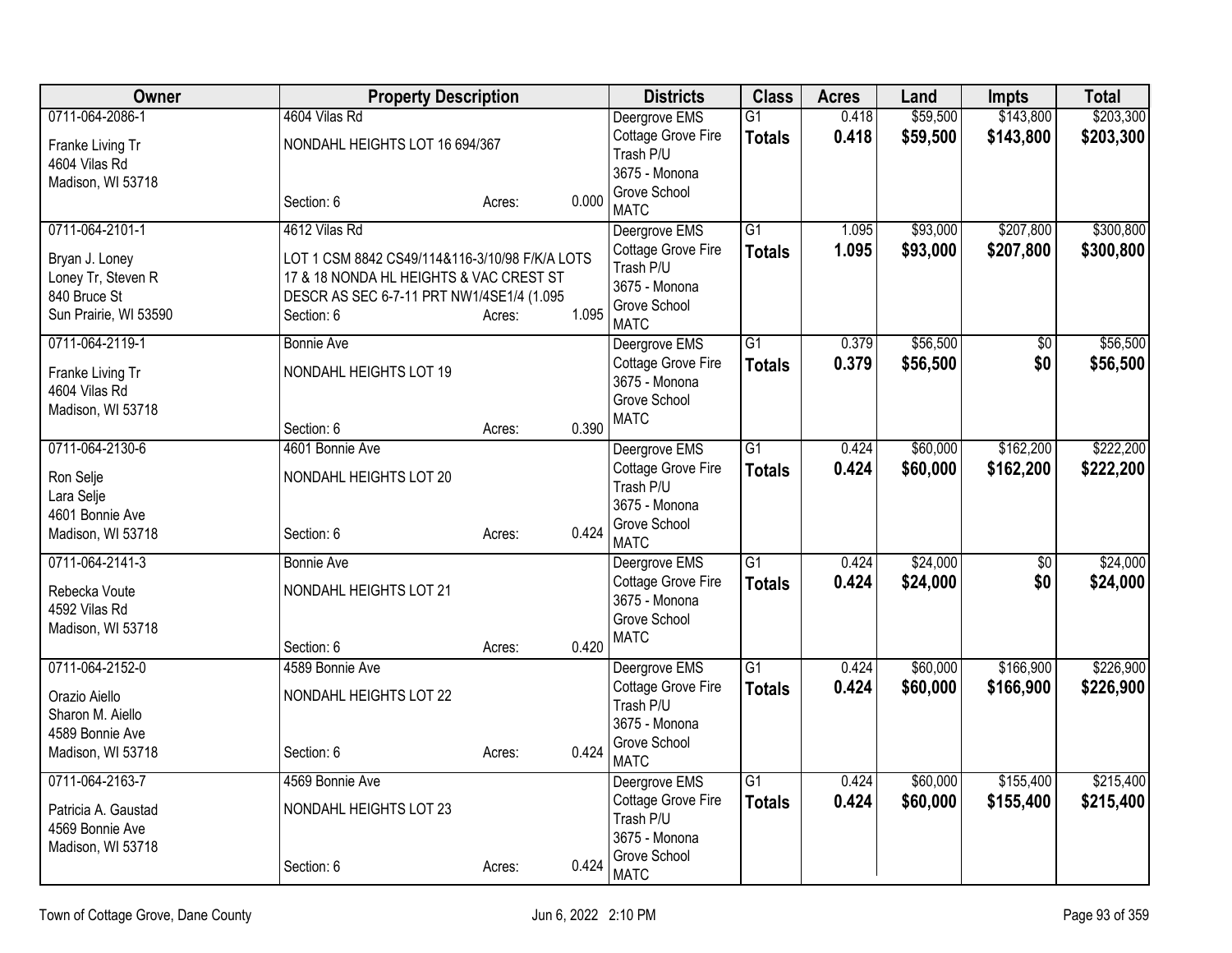| <b>Owner</b>            | <b>Property Description</b>          |        |       | <b>Districts</b>              | <b>Class</b>    | <b>Acres</b> | Land     | Impts           | <b>Total</b> |
|-------------------------|--------------------------------------|--------|-------|-------------------------------|-----------------|--------------|----------|-----------------|--------------|
| 0711-064-2174-4         | 4563 Bonnie Ave                      |        |       | Deergrove EMS                 | $\overline{G1}$ | 0.424        | \$60,000 | \$142,500       | \$202,500    |
| Curtiss W. Nelson       | NONDAHL HEIGHTS LOT 24               |        |       | Cottage Grove Fire            | <b>Totals</b>   | 0.424        | \$60,000 | \$142,500       | \$202,500    |
| Kelly L. Nelson         |                                      |        |       | Trash P/U                     |                 |              |          |                 |              |
| 4563 Bonnie Ave         |                                      |        |       | 3675 - Monona<br>Grove School |                 |              |          |                 |              |
| Madison, WI 53718       | Section: 6                           | Acres: | 0.424 | <b>MATC</b>                   |                 |              |          |                 |              |
| 0711-064-2185-1         | 4559 Bonnie Ave                      |        |       | Deergrove EMS                 | $\overline{G1}$ | 0.424        | \$60,000 | \$172,200       | \$232,200    |
| Laura Klein             | NONDAHL HEIGHTS LOT 25               |        |       | Cottage Grove Fire            | <b>Totals</b>   | 0.424        | \$60,000 | \$172,200       | \$232,200    |
| 4559 Bonnie Ave         |                                      |        |       | Trash P/U<br>3675 - Monona    |                 |              |          |                 |              |
| Madison, WI 53718       |                                      |        |       | Grove School                  |                 |              |          |                 |              |
|                         | Section: 6                           | Acres: | 0.424 | <b>MATC</b>                   |                 |              |          |                 |              |
| 0711-064-2196-8         | 4553 Bonnie Ave                      |        |       | Deergrove EMS                 | $\overline{G1}$ | 0.424        | \$60,000 | \$146,000       | \$206,000    |
| Matthew J. Bremser      | NONDAHL HEIGHTS LOT 26               |        |       | Cottage Grove Fire            | <b>Totals</b>   | 0.424        | \$60,000 | \$146,000       | \$206,000    |
| 4553 Bonnie Ave         |                                      |        |       | Trash P/U                     |                 |              |          |                 |              |
| Madison, WI 53718       |                                      |        |       | 3675 - Monona                 |                 |              |          |                 |              |
|                         | Section: 6                           | Acres: | 0.424 | Grove School<br><b>MATC</b>   |                 |              |          |                 |              |
| 0711-064-2243-0         | 4550 Bonnie Ave                      |        |       | Deergrove EMS                 | $\overline{G1}$ | 0.424        | \$60,000 | \$187,000       | \$247,000    |
| Mark V. Behl V          | FIRST ADDN TO NONDAHL HEIGHTS LOT 43 |        |       | Cottage Grove Fire            | <b>Totals</b>   | 0.424        | \$60,000 | \$187,000       | \$247,000    |
| Elizabeth J. Behl       |                                      |        |       | Trash P/U                     |                 |              |          |                 |              |
| 4550 Bonnie Ave         |                                      |        |       | 3675 - Monona                 |                 |              |          |                 |              |
| Madison, WI 53718       | Section: 6                           | Acres: | 0.420 | Grove School<br><b>MATC</b>   |                 |              |          |                 |              |
| 0711-064-2254-7         | 4556 Bonnie Ave                      |        |       | Deergrove EMS                 | $\overline{G1}$ | 0.424        | \$60,000 | \$170,200       | \$230,200    |
| Gregory R. Nelson       | FIRST ADDN TO NONDAHL HEIGHTS LOT 44 |        |       | Cottage Grove Fire            | <b>Totals</b>   | 0.424        | \$60,000 | \$170,200       | \$230,200    |
| Michele M. Nelson       |                                      |        |       | Trash P/U                     |                 |              |          |                 |              |
| 4556 Bonnie Ave         |                                      |        |       | 3675 - Monona                 |                 |              |          |                 |              |
| Madison, WI 53718       | Section: 6                           | Acres: | 0.424 | Grove School<br><b>MATC</b>   |                 |              |          |                 |              |
| 0711-064-2265-4         | 4562 Bonnie Ave                      |        |       | Deergrove EMS                 | $\overline{G1}$ | 0.424        | \$60,000 | \$178,000       | \$238,000    |
| Amy Surrarrer           | FIRST ADDN TO NONDAHL HEIGHTS LOT 45 |        |       | Cottage Grove Fire            | <b>Totals</b>   | 0.424        | \$60,000 | \$178,000       | \$238,000    |
| <b>Steven Surrarrer</b> |                                      |        |       | Trash P/U                     |                 |              |          |                 |              |
| 4562 Bonnie Ave         |                                      |        |       | 3675 - Monona                 |                 |              |          |                 |              |
| Madison, WI 53718       | Section: 6                           | Acres: | 0.420 | Grove School<br><b>MATC</b>   |                 |              |          |                 |              |
| 0711-064-2276-1         | <b>Bonnie Ave</b>                    |        |       | Deergrove EMS                 | G1              | 0.424        | \$60,000 | $\overline{60}$ | \$60,000     |
| Thomas B. Frederick     | FIRST ADDN TO NONDAHL HEIGHTS LOT 46 |        |       | Cottage Grove Fire            | <b>Totals</b>   | 0.424        | \$60,000 | \$0             | \$60,000     |
| Diane P. Frederick      |                                      |        |       | 3675 - Monona                 |                 |              |          |                 |              |
| 4575 Lotus Ln           |                                      |        |       | Grove School                  |                 |              |          |                 |              |
| Madison, WI 53718       | Section: 6                           | Acres: | 0.420 | <b>MATC</b>                   |                 |              |          |                 |              |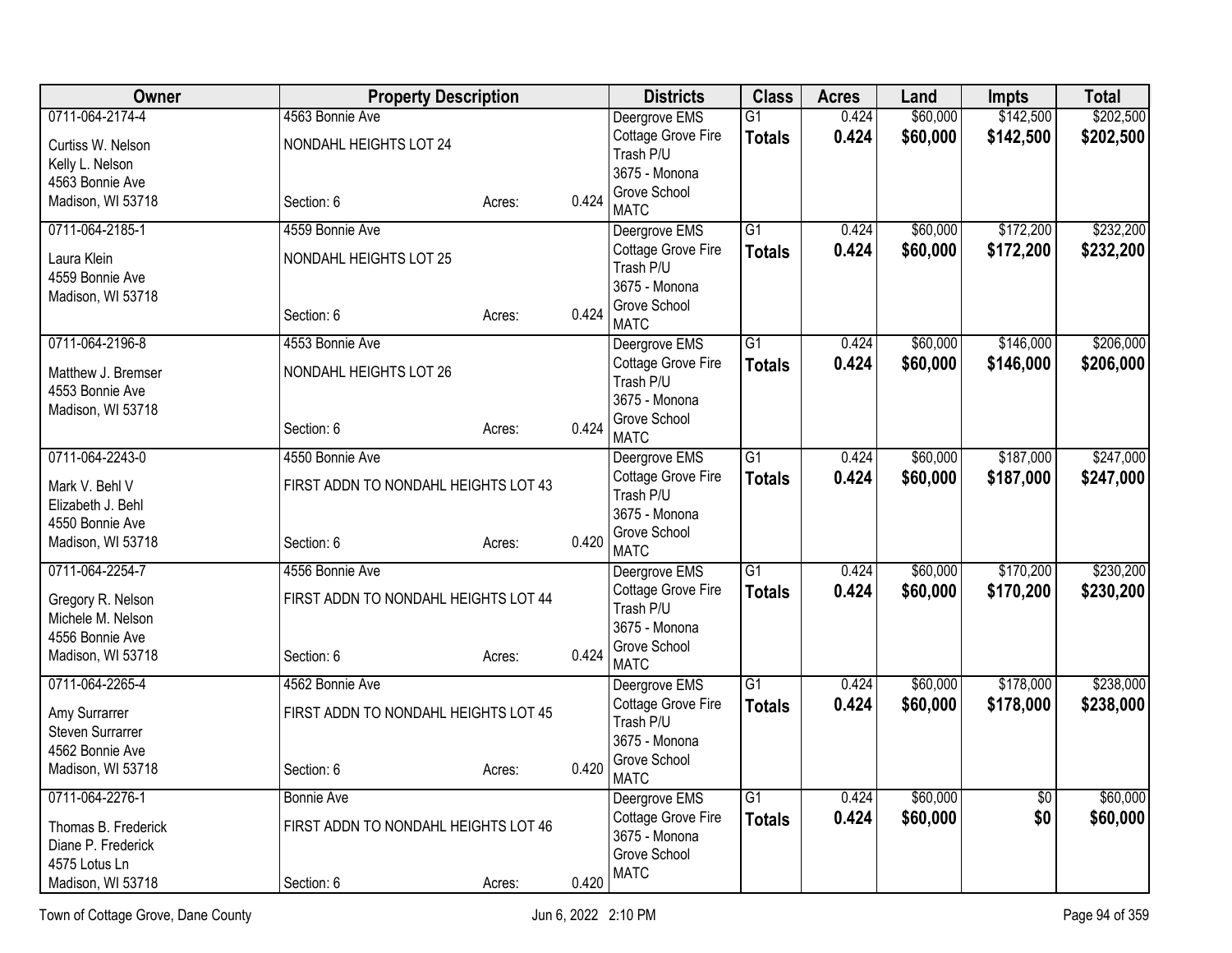| Owner                                   | <b>Property Description</b>                 |           |       | <b>Districts</b>            | <b>Class</b>    | <b>Acres</b> | Land     | <b>Impts</b> | <b>Total</b> |
|-----------------------------------------|---------------------------------------------|-----------|-------|-----------------------------|-----------------|--------------|----------|--------------|--------------|
| 0711-064-2287-8                         | 4574 Bonnie Ave                             |           |       | Deergrove EMS               | $\overline{G1}$ | 0.536        | \$68,000 | \$207,300    | \$275,300    |
| Ross J. Hewitt                          | FIRST ADDN TO NONDAHL HEIGHTS LOT 47        |           |       | Cottage Grove Fire          | <b>Totals</b>   | 0.536        | \$68,000 | \$207,300    | \$275,300    |
| 4574 Bonnie Ave                         |                                             |           |       | Trash P/U                   |                 |              |          |              |              |
| Madison, WI 53718                       |                                             |           |       | 3675 - Monona               |                 |              |          |              |              |
|                                         | Section: 6                                  | Acres:    | 0.536 | Grove School<br><b>MATC</b> |                 |              |          |              |              |
| 0711-064-2298-5                         | 4592 Bonnie Ave                             |           |       | Deergrove EMS               | $\overline{G1}$ | 0.425        | \$60,000 | \$201,100    | \$261,100    |
| Rremk Tr                                | FIRST ADDN TO NONDAHL HEIGHTS LOT 48        |           |       | Cottage Grove Fire          | <b>Totals</b>   | 0.425        | \$60,000 | \$201,100    | \$261,100    |
| 4592 Bonnie Ave                         |                                             |           |       | Trash P/U                   |                 |              |          |              |              |
| Madison, WI 53718                       |                                             |           |       | 3675 - Monona               |                 |              |          |              |              |
|                                         | Section: 6                                  | Acres:    | 0.425 | Grove School<br><b>MATC</b> |                 |              |          |              |              |
| 0711-064-2309-1                         | 4598 Bonnie Ave                             |           |       | Deergrove EMS               | $\overline{G1}$ | 0.585        | \$70,500 | \$152,200    | \$222,700    |
| Schleicher Living Tr, Joseph a & Mary K | FIRST ADDN TO NONDAHL HEIGHTS LOT 49 ALSO   |           |       | Cottage Grove Fire          | <b>Totals</b>   | 0.585        | \$70,500 | \$152,200    | \$222,700    |
| 4598 Bonnie Ave                         | SEC 6-7-11 PRT NW1/4SE1/4 COM NE COR LOT 49 | Trash P/U |       |                             |                 |              |          |              |              |
| Madison, WI 53718-6552                  | 1ST ADDN TO NONDAHL HGTS TH N66DEG3'E 50 FT |           |       | 3675 - Monona               |                 |              |          |              |              |
|                                         | Section: 6                                  | Acres:    | 0.585 | Grove School<br><b>MATC</b> |                 |              |          |              |              |
| 0711-064-2320-6                         | 4602 Bonnie Ave                             |           |       | Deergrove EMS               | $\overline{G1}$ | 0.424        | \$60,000 | \$195,000    | \$255,000    |
| David Malisch                           | FIRST ADDN TO NONDAHL HEIGHTS LOT 50        |           |       | Cottage Grove Fire          | <b>Totals</b>   | 0.424        | \$60,000 | \$195,000    | \$255,000    |
| <b>Heather Malisch</b>                  |                                             |           |       | Trash P/U                   |                 |              |          |              |              |
| 4602 Bonnie Ave                         |                                             |           |       | 3675 - Monona               |                 |              |          |              |              |
| Madison, WI 53718                       | Section: 6                                  | Acres:    | 0.420 | Grove School<br><b>MATC</b> |                 |              |          |              |              |
| 0711-064-2331-3                         | 4610 Bonnie Ave                             |           |       | Deergrove EMS               | $\overline{G1}$ | 0.524        | \$67,000 | \$208,000    | \$275,000    |
|                                         |                                             |           |       | Cottage Grove Fire          | <b>Totals</b>   | 0.524        | \$67,000 | \$208,000    | \$275,000    |
| Robbie C. Hanson                        | FIRST ADDN TO NONDAHL HEIGHTS LOT 51 ALSO   |           |       | Trash P/U                   |                 |              |          |              |              |
| 4610 Bonnie Ave                         | 33 FT OF VACATED CREST ST CONTIGUOUS & NLY  |           |       | 3675 - Monona               |                 |              |          |              |              |
| Madison, WI 53718                       | SD <sub>LOT</sub>                           |           |       | Grove School                |                 |              |          |              |              |
|                                         | Section: 6                                  | Acres:    | 0.420 | <b>MATC</b>                 |                 |              |          |              |              |
| 0711-064-2342-0                         | 4603 Lotus Ln                               |           |       | Deergrove EMS               | G1              | 0.578        | \$70,000 | \$149,400    | \$219,400    |
| Willard P. Petersen Jr                  | 2ND ADDN TO NONDAHL HEIGHTS LOT 52          |           |       | Cottage Grove Fire          | <b>Totals</b>   | 0.578        | \$70,000 | \$149,400    | \$219,400    |
| Brenda K. Petersen                      |                                             |           |       | Trash P/U                   |                 |              |          |              |              |
| 4603 Lotus Ln                           |                                             |           |       | 3675 - Monona               |                 |              |          |              |              |
| Madison, WI 53718                       | Section: 6                                  | Acres:    | 0.578 | Grove School<br><b>MATC</b> |                 |              |          |              |              |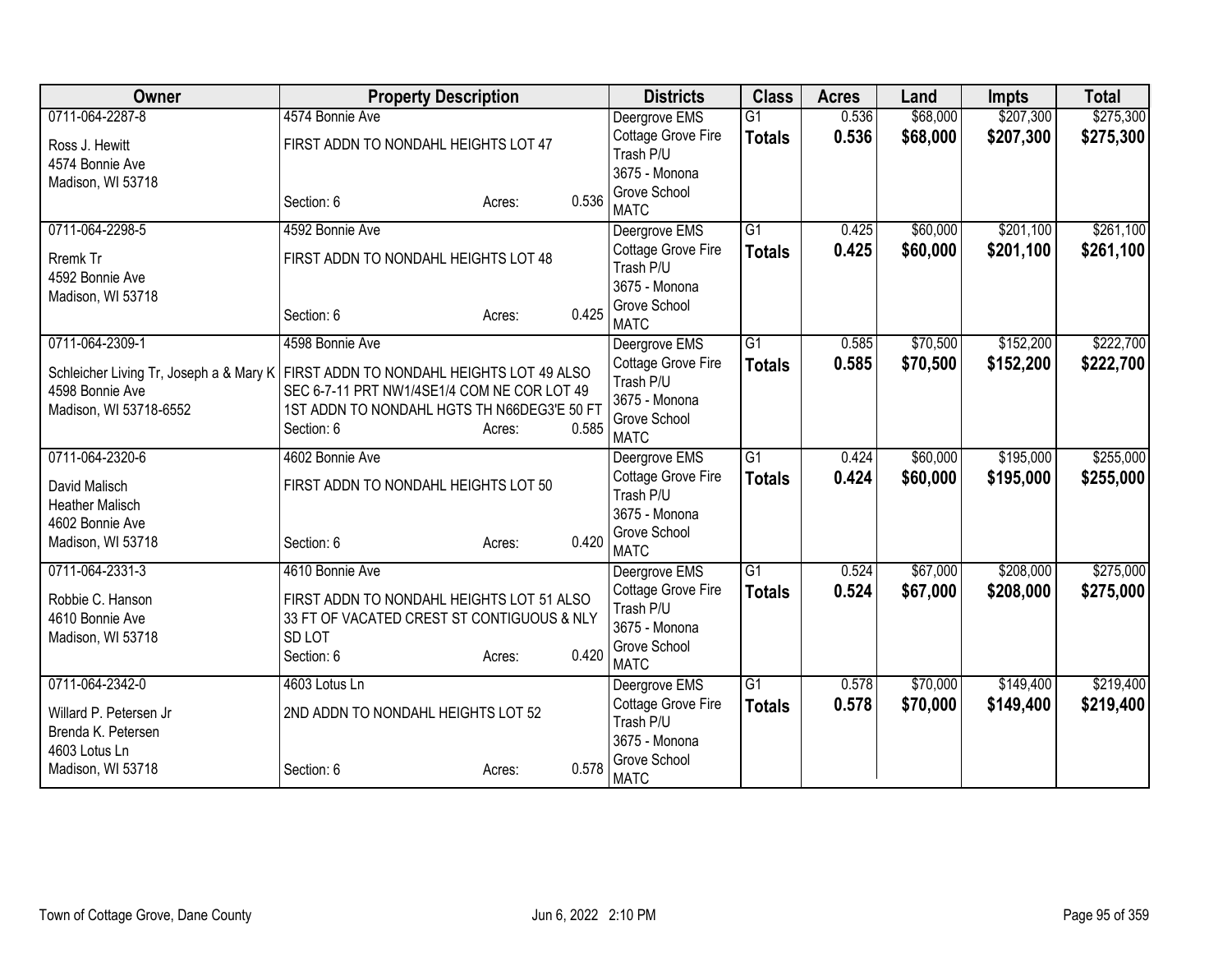| Owner                       | <b>Property Description</b>        |        |       | <b>Districts</b>                | <b>Class</b>    | <b>Acres</b> | Land     | <b>Impts</b> | <b>Total</b> |
|-----------------------------|------------------------------------|--------|-------|---------------------------------|-----------------|--------------|----------|--------------|--------------|
| 0711-064-2353-7             | 4607 Lotus Ln                      |        |       | Deergrove EMS                   | $\overline{G1}$ | 0.558        | \$69,000 | \$257,500    | \$326,500    |
| Robert C. Lightfoot         | 2ND ADDN TO NONDAHL HEIGHTS LOT 53 |        |       | Cottage Grove Fire              | <b>Totals</b>   | 0.558        | \$69,000 | \$257,500    | \$326,500    |
| Deborah K. Martin-Lightfoot |                                    |        |       | Trash P/U                       |                 |              |          |              |              |
| 4607 Lotus Ln               |                                    |        |       | 3675 - Monona                   |                 |              |          |              |              |
| Madison, WI 53718           | Section: 6                         | Acres: | 0.570 | Grove School<br><b>MATC</b>     |                 |              |          |              |              |
| 0711-064-2364-4             | 4614 Lotus Ln                      |        |       | Deergrove EMS                   | $\overline{G1}$ | 0.553        | \$69,000 | \$179,000    | \$248,000    |
| Nicole L. Anderson          | 2ND ADDN TO NONDAHL HEIGHTS LOT 54 |        |       | Cottage Grove Fire              | <b>Totals</b>   | 0.553        | \$69,000 | \$179,000    | \$248,000    |
| 4614 Lotus Ln               |                                    |        |       | Trash P/U                       |                 |              |          |              |              |
| Madison, WI 53718           |                                    |        |       | 3675 - Monona                   |                 |              |          |              |              |
|                             | Section: 6                         | Acres: | 0.550 | Grove School                    |                 |              |          |              |              |
| 0711-064-2375-1             | 4610 Lotus Ln                      |        |       | <b>MATC</b><br>Deergrove EMS    | $\overline{G1}$ | 0.466        | \$63,500 | \$182,300    | \$245,800    |
|                             |                                    |        |       | Cottage Grove Fire              |                 |              |          |              |              |
| Alex Cordova                | 2ND ADDN TO NONDAHL HEIGHTS LOT 55 |        |       | Trash P/U                       | <b>Totals</b>   | 0.466        | \$63,500 | \$182,300    | \$245,800    |
| Kelsey Cordova              |                                    |        |       | 3675 - Monona                   |                 |              |          |              |              |
| 4610 Lotus Ln               |                                    |        |       | Grove School                    |                 |              |          |              |              |
| Madison, WI 53718           | Section: 6                         | Acres: | 0.470 | <b>MATC</b>                     |                 |              |          |              |              |
| 0711-064-2386-8             | 4606 Lotus Ln                      |        |       | Deergrove EMS                   | $\overline{G1}$ | 0.572        | \$70,000 | \$162,900    | \$232,900    |
| Mitchell R. Strehlow        | 2ND ADDN TO NONDAHL HEIGHTS LOT 56 |        |       | Cottage Grove Fire              | <b>Totals</b>   | 0.572        | \$70,000 | \$162,900    | \$232,900    |
| 4606 Lotus Ln               |                                    |        |       | Trash P/U                       |                 |              |          |              |              |
| Madison, WI 53718           |                                    |        |       | 3675 - Monona                   |                 |              |          |              |              |
|                             | Section: 6                         | Acres: | 0.590 | Grove School                    |                 |              |          |              |              |
|                             |                                    |        |       | <b>MATC</b>                     |                 |              |          |              |              |
| 0711-064-2397-5             | 4591 Lotus Ln                      |        |       | Deergrove EMS                   | $\overline{G1}$ | 0.466        | \$63,000 | \$198,100    | \$261,100    |
| Matthew R. Van Straten      | 2ND ADDN TO NONDAHL HEIGHTS LOT 57 |        |       | Cottage Grove Fire<br>Trash P/U | <b>Totals</b>   | 0.466        | \$63,000 | \$198,100    | \$261,100    |
| Dimitria J. Van Straten     |                                    |        |       | 3675 - Monona                   |                 |              |          |              |              |
| 4591 Lotus Ln               |                                    |        |       | Grove School                    |                 |              |          |              |              |
| Madison, WI 53718           | Section: 6                         | Acres: | 0.480 | <b>MATC</b>                     |                 |              |          |              |              |
| 0711-064-2408-1             | 3001 Valley St                     |        |       | Deergrove EMS                   | $\overline{G1}$ | 0.520        | \$67,000 | \$138,700    | \$205,700    |
| Todd A. Parsons             | 2ND ADDN TO NONDAHL HEIGHTS LOT 58 |        |       | Cottage Grove Fire              | <b>Totals</b>   | 0.520        | \$67,000 | \$138,700    | \$205,700    |
| 3001 Valley St              |                                    |        |       | Trash P/U                       |                 |              |          |              |              |
| Madison, WI 53718           |                                    |        |       | 3675 - Monona                   |                 |              |          |              |              |
|                             | Section: 6                         | Acres: | 0.520 | Grove School<br><b>MATC</b>     |                 |              |          |              |              |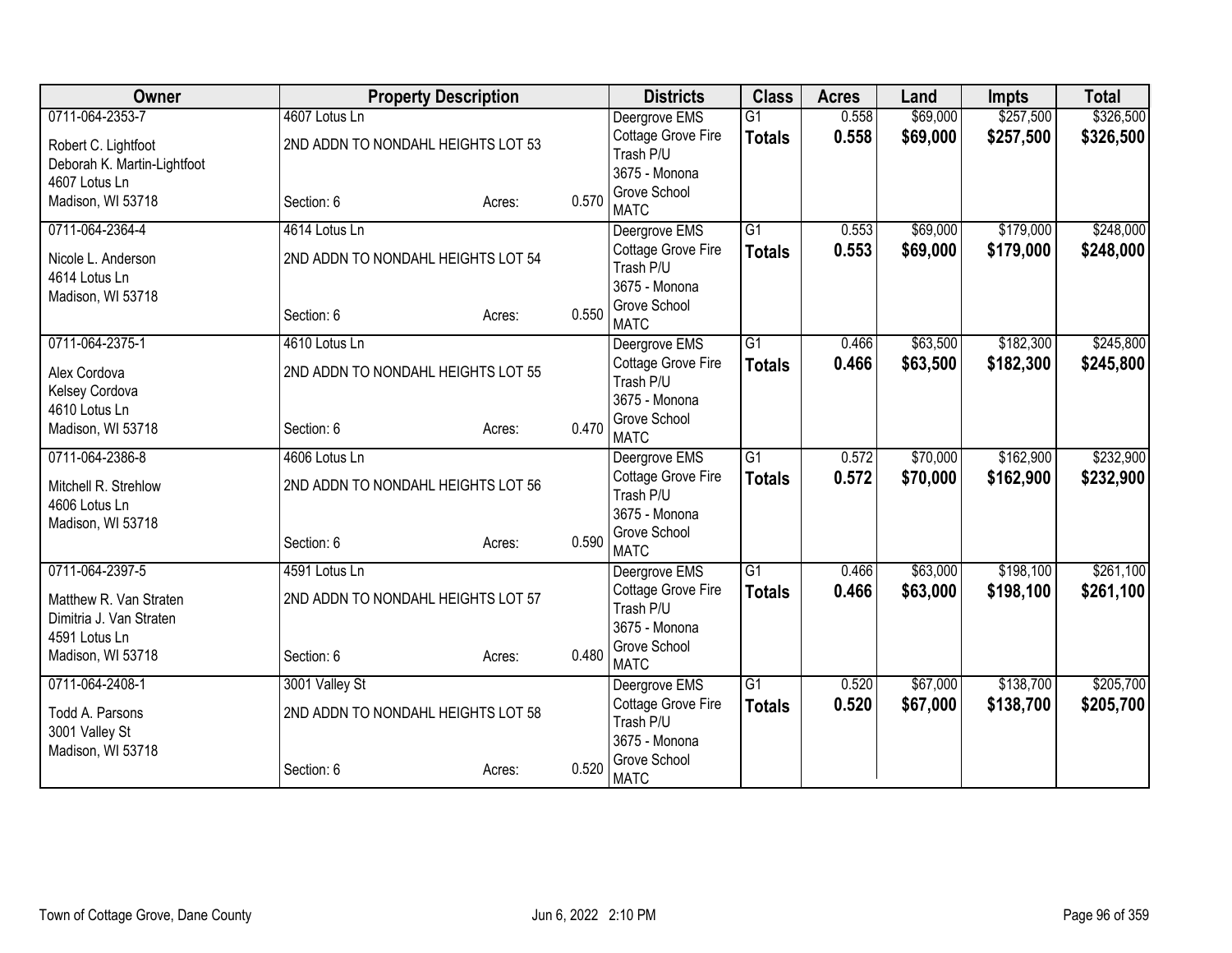| Owner                              | <b>Property Description</b>          |        |       | <b>Districts</b>                       | <b>Class</b>    | <b>Acres</b> | Land     | <b>Impts</b> | <b>Total</b> |
|------------------------------------|--------------------------------------|--------|-------|----------------------------------------|-----------------|--------------|----------|--------------|--------------|
| 0711-064-2419-8                    | 4590 Lotus Ln                        |        |       | Deergrove EMS                          | $\overline{G1}$ | 0.487        | \$65,000 | \$178,200    | \$243,200    |
| Rebecca A. Halverson               | 2ND ADDN TO NONDAHL HEIGHTS LOT 59   |        |       | Cottage Grove Fire                     | <b>Totals</b>   | 0.487        | \$65,000 | \$178,200    | \$243,200    |
| Kelly G. Schlicht                  |                                      |        |       | Trash P/U                              |                 |              |          |              |              |
| 4590 Lotus Ln                      |                                      |        |       | 3675 - Monona                          |                 |              |          |              |              |
| Madison, WI 53718                  | Section: 6                           | Acres: | 0.487 | Grove School<br><b>MATC</b>            |                 |              |          |              |              |
| 0711-064-2430-3                    | 2974 Valley St                       |        |       | Deergrove EMS                          | $\overline{G1}$ | 0.561        | \$69,000 | \$157,900    | \$226,900    |
| Knudtson Living Tr, Kieth & Judith | THIRD ADDN TO NONDAHL HEIGHTS LOT 60 |        |       | Cottage Grove Fire                     | <b>Totals</b>   | 0.561        | \$69,000 | \$157,900    | \$226,900    |
| 2974 Valley St                     |                                      |        |       | Trash P/U                              |                 |              |          |              |              |
| Madison, WI 53718                  |                                      |        |       | 3675 - Monona                          |                 |              |          |              |              |
|                                    | Section: 6                           | Acres: | 0.561 | Grove School                           |                 |              |          |              |              |
|                                    |                                      |        |       | <b>MATC</b>                            |                 |              |          |              |              |
| 0711-064-2441-0                    | 2973 Valley St                       |        |       | Deergrove EMS<br>Cottage Grove Fire    | $\overline{G1}$ | 0.465        | \$63,000 | \$185,500    | \$248,500    |
| Crispin Living Tr, Loretta M       | THIRD ADDN TO NONDAHL HEIGHTS LOT 61 |        |       | Trash P/U                              | <b>Totals</b>   | 0.465        | \$63,000 | \$185,500    | \$248,500    |
| 2973 Valley St                     |                                      |        |       | 3675 - Monona                          |                 |              |          |              |              |
| Madison, WI 53718                  |                                      |        |       | Grove School                           |                 |              |          |              |              |
|                                    | Section: 6                           | Acres: | 0.465 | <b>MATC</b>                            |                 |              |          |              |              |
| 0711-064-2452-7                    | 2979 Valley St                       |        |       | Deergrove EMS                          | $\overline{G1}$ | 0.467        | \$63,500 | \$165,500    | \$229,000    |
| Janet M. Yelk-Kenitz               | THIRD ADDN TO NONDAHL HEIGHTS LOT 62 |        |       | Cottage Grove Fire                     | <b>Totals</b>   | 0.467        | \$63,500 | \$165,500    | \$229,000    |
| 2979 Valley St                     |                                      |        |       | Trash P/U                              |                 |              |          |              |              |
| Madison, WI 53718                  |                                      |        |       | 3675 - Monona                          |                 |              |          |              |              |
|                                    | Section: 6                           | Acres: | 0.470 | Grove School                           |                 |              |          |              |              |
|                                    |                                      |        |       | <b>MATC</b>                            |                 |              |          |              |              |
| 0711-064-2463-4                    | 4582 Lotus Ln                        |        |       | Deergrove EMS                          | $\overline{G1}$ | 0.692        | \$76,500 | \$159,500    | \$236,000    |
| Michael J. Anderson                | THIRD ADDN TO NONDAHL HEIGHTS LOT 63 |        |       | <b>Cottage Grove Fire</b><br>Trash P/U | <b>Totals</b>   | 0.692        | \$76,500 | \$159,500    | \$236,000    |
| 4582 Lotus Ln                      |                                      |        |       | 3675 - Monona                          |                 |              |          |              |              |
| Madison, WI 53718                  |                                      |        |       | Grove School                           |                 |              |          |              |              |
|                                    | Section: 6                           | Acres: | 0.700 | <b>MATC</b>                            |                 |              |          |              |              |
| 0711-064-2474-1                    | 4578 Lotus Ln                        |        |       | Deergrove EMS                          | $\overline{G1}$ | 0.599        | \$71,500 | \$165,400    | \$236,900    |
| James N. Scholes                   | THIRD ADDN TO NONDAHL HEIGHTS LOT 64 |        |       | Cottage Grove Fire                     | <b>Totals</b>   | 0.599        | \$71,500 | \$165,400    | \$236,900    |
| Beatrice M. Scholes                |                                      |        |       | Trash P/U                              |                 |              |          |              |              |
| 4578 Lotus Ln                      |                                      |        |       | 3675 - Monona                          |                 |              |          |              |              |
| Madison, WI 53718                  | Section: 6                           | Acres: | 0.599 | Grove School<br><b>MATC</b>            |                 |              |          |              |              |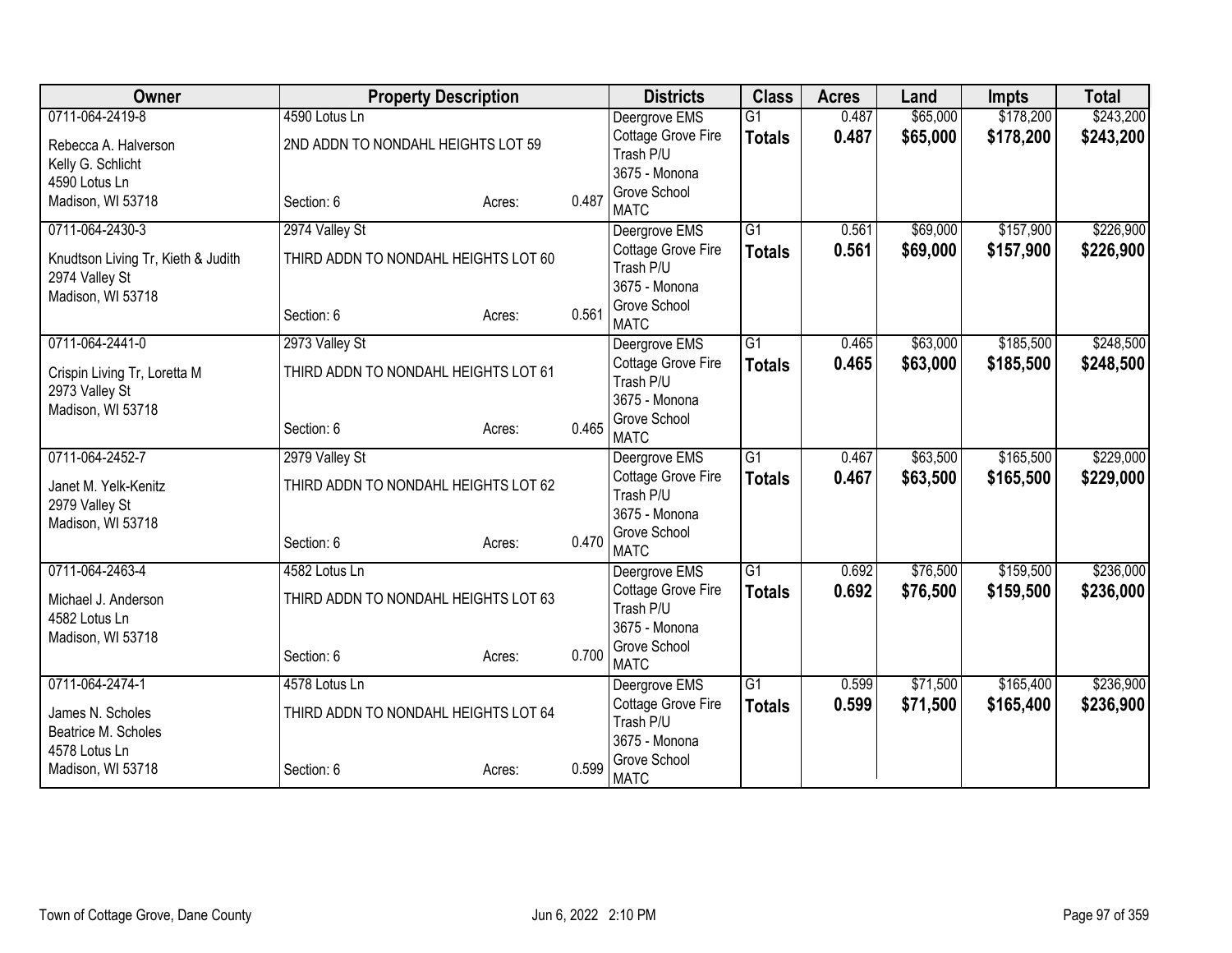| Owner                                 | <b>Property Description</b>          |        |       | <b>Districts</b>                | <b>Class</b>    | <b>Acres</b> | Land     | <b>Impts</b> | <b>Total</b> |
|---------------------------------------|--------------------------------------|--------|-------|---------------------------------|-----------------|--------------|----------|--------------|--------------|
| 0711-064-2485-8                       | 4572 Lotus Ln                        |        |       | Deergrove EMS                   | $\overline{G1}$ | 0.516        | \$67,000 | \$209,800    | \$276,800    |
| Richard D. Jackson                    | THIRD ADDN TO NONDAHL HEIGHTS LOT 65 |        |       | Cottage Grove Fire              | <b>Totals</b>   | 0.516        | \$67,000 | \$209,800    | \$276,800    |
| Marion J. Jackson                     |                                      |        |       | Trash P/U                       |                 |              |          |              |              |
| 4572 Lotus Ln                         |                                      |        |       | 3675 - Monona                   |                 |              |          |              |              |
| Madison, WI 53718                     | Section: 6                           | Acres: | 0.516 | Grove School<br><b>MATC</b>     |                 |              |          |              |              |
| 0711-064-2496-5                       | 4568 Lotus Ln                        |        |       | Deergrove EMS                   | $\overline{G1}$ | 0.507        | \$66,000 | \$201,500    | \$267,500    |
| Hanold Rev Living Tr<br>4568 Lotus Ln | THIRD ADDN TO NONDAHL HEIGHTS LOT 66 |        |       | Cottage Grove Fire<br>Trash P/U | <b>Totals</b>   | 0.507        | \$66,000 | \$201,500    | \$267,500    |
| Madison, WI 53718                     |                                      |        |       | 3675 - Monona                   |                 |              |          |              |              |
|                                       | Section: 6                           | Acres: | 0.507 | Grove School<br><b>MATC</b>     |                 |              |          |              |              |
| 0711-064-2507-1                       | 4562 Lotus Ln                        |        |       | Deergrove EMS                   | G <sub>1</sub>  | 0.561        | \$69,000 | \$215,400    | \$284,400    |
| Rajms Tr<br>4562 Lotus Ln             | THIRD ADDN TO NONDAHL HEIGHTS LOT 67 |        |       | Cottage Grove Fire<br>Trash P/U | <b>Totals</b>   | 0.561        | \$69,000 | \$215,400    | \$284,400    |
| Madison, WI 53718                     |                                      |        |       | 3675 - Monona                   |                 |              |          |              |              |
|                                       | Section: 6                           | Acres: | 0.561 | Grove School<br><b>MATC</b>     |                 |              |          |              |              |
| 0711-064-2518-8                       | 4558 Lotus Ln                        |        |       | Deergrove EMS                   | G1              | 0.762        | \$80,000 | \$178,000    | \$258,000    |
| Elaine L. Mittelsteadt                | THIRD ADDN TO NONDAHL HEIGHTS LOT 68 |        |       | Cottage Grove Fire<br>Trash P/U | <b>Totals</b>   | 0.762        | \$80,000 | \$178,000    | \$258,000    |
| 4558 Lotus Ln                         |                                      |        |       | 3675 - Monona                   |                 |              |          |              |              |
| Madison, WI 53718                     |                                      |        |       | Grove School                    |                 |              |          |              |              |
|                                       | Section: 6                           | Acres: | 0.762 | <b>MATC</b>                     |                 |              |          |              |              |
| 0711-064-2529-5                       | 4555 Lotus Ln                        |        |       | Deergrove EMS                   | $\overline{G1}$ | 0.794        | \$81,500 | \$195,100    | \$276,600    |
| <b>Tina Douglas</b>                   | THIRD ADDN TO NONDAHL HEIGHTS LOT 69 |        |       | Cottage Grove Fire              | <b>Totals</b>   | 0.794        | \$81,500 | \$195,100    | \$276,600    |
| 4555 Lotus Ln                         |                                      |        |       | Trash P/U<br>3675 - Monona      |                 |              |          |              |              |
| Madison, WI 53718                     |                                      |        |       | Grove School                    |                 |              |          |              |              |
|                                       | Section: 6                           | Acres: | 0.790 | <b>MATC</b>                     |                 |              |          |              |              |
| 0711-064-2540-0                       | 4559 Lotus Ln                        |        |       | Deergrove EMS                   | G1              | 0.508        | \$66,500 | \$146,900    | \$213,400    |
| Gregory J. Vigdal<br>4559 Lotus Ln    | THIRD ADDN TO NONDAHL HEIGHTS LOT 70 |        |       | Cottage Grove Fire<br>Trash P/U | <b>Totals</b>   | 0.508        | \$66,500 | \$146,900    | \$213,400    |
| Madison, WI 53718                     |                                      |        |       | 3675 - Monona                   |                 |              |          |              |              |
|                                       | Section: 6                           | Acres: | 0.510 | Grove School<br><b>MATC</b>     |                 |              |          |              |              |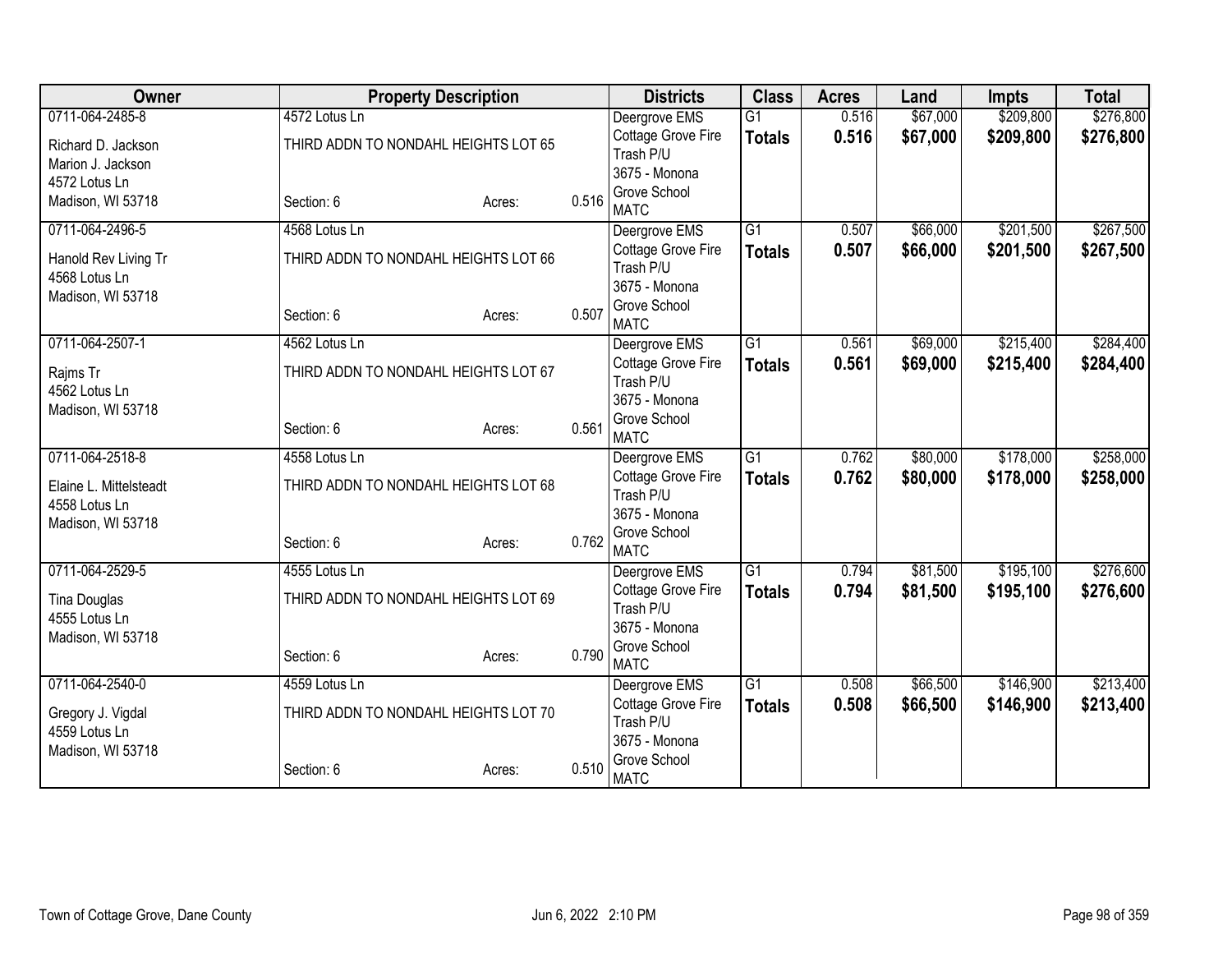| Owner                                                | <b>Property Description</b>                                                               |        |       | <b>Districts</b>                    | <b>Class</b>        | <b>Acres</b>   | Land                 | <b>Impts</b>           | <b>Total</b>           |
|------------------------------------------------------|-------------------------------------------------------------------------------------------|--------|-------|-------------------------------------|---------------------|----------------|----------------------|------------------------|------------------------|
| 0711-064-2552-0                                      | 4569 Lotus Ln                                                                             |        |       | Deergrove EMS<br>Cottage Grove Fire | G1<br><b>Totals</b> | 0.563<br>0.563 | \$69,500<br>\$69,500 | \$297,000<br>\$297,000 | \$366,500<br>\$366,500 |
| Davidson Rev Tr, Gerald R & Ellen J<br>4569 Lotus Ln | LOT 1 CSM 12356 CS77/1-3 DESCR AS THIRD ADD<br>TO NONDAHL HEIGHTS LOTS 71 & 72 CONT 0.563 |        |       | Trash P/U                           |                     |                |                      |                        |                        |
| Madison, WI 53718                                    | <b>ACRES</b>                                                                              |        |       | 3675 - Monona                       |                     |                |                      |                        |                        |
|                                                      | Section: 6                                                                                | Acres: | 0.563 | Grove School<br><b>MATC</b>         |                     |                |                      |                        |                        |
| 0711-064-2563-0                                      | Lotus Ln                                                                                  |        |       | Deergrove EMS                       | $\overline{G1}$     | 0.466          | \$63,000             | $\overline{50}$        | \$63,000               |
| Davidson Rev Tr, Gerald R & Ellen J                  | LOT 2 CSM 12356 CS77/1-3 DESCR AS THIRD ADD                                               |        |       | Cottage Grove Fire<br>3675 - Monona | <b>Totals</b>       | 0.466          | \$63,000             | \$0                    | \$63,000               |
| 4569 Lotus Ln                                        | TO NONDAHL HEIGHTS LOTS 71 & 72 CONT 0.466                                                |        |       | Grove School                        |                     |                |                      |                        |                        |
| Madison, WI 53718                                    | <b>ACRES</b><br>Section: 6                                                                |        | 0.466 | <b>MATC</b>                         |                     |                |                      |                        |                        |
| 0711-064-2573-1                                      | 4575 Lotus Ln                                                                             | Acres: |       | Deergrove EMS                       | $\overline{G1}$     | 0.643          | \$73,500             | \$222,500              | \$296,000              |
|                                                      |                                                                                           |        |       | Cottage Grove Fire                  | <b>Totals</b>       | 0.643          | \$73,500             | \$222,500              | \$296,000              |
| Thomas B. Frederick<br>Diane P. Frederick            | THIRD ADDN TO NONDAHL HEIGHTS LOT 73                                                      |        |       | Trash P/U                           |                     |                |                      |                        |                        |
| 4575 Lotus Ln                                        |                                                                                           |        |       | 3675 - Monona                       |                     |                |                      |                        |                        |
| Madison, WI 53718                                    | Section: 6                                                                                | Acres: | 0.620 | Grove School                        |                     |                |                      |                        |                        |
| 0711-064-2584-8                                      | 4581 Lotus Ln                                                                             |        |       | <b>MATC</b><br>Deergrove EMS        | $\overline{G1}$     | 0.510          | \$66,500             | \$190,800              | \$257,300              |
|                                                      |                                                                                           |        |       | Cottage Grove Fire                  | <b>Totals</b>       | 0.510          | \$66,500             | \$190,800              | \$257,300              |
| Karl Wirag<br>Jamie Wirag                            | THIRD ADDN TO NONDAHL HEIGHTS LOT 74                                                      |        |       | Trash P/U                           |                     |                |                      |                        |                        |
| 4581 Lotus Ln                                        |                                                                                           |        |       | 3675 - Monona                       |                     |                |                      |                        |                        |
| Madison, WI 53718                                    | Section: 6                                                                                | Acres: | 0.510 | Grove School<br><b>MATC</b>         |                     |                |                      |                        |                        |
| 0711-064-4001-8                                      | 2982 Lane St                                                                              |        |       | Deergrove EMS                       | $\overline{G1}$     | 0.461          | \$63,000             | \$190,800              | \$253,800              |
| Richard J. Murphy                                    | NONDAHL HEIGHTS LOT 1                                                                     |        |       | Cottage Grove Fire                  | <b>Totals</b>       | 0.461          | \$63,000             | \$190,800              | \$253,800              |
| 2982 Lane St                                         |                                                                                           |        |       | Trash P/U<br>3675 - Monona          |                     |                |                      |                        |                        |
| Madison, WI 53718                                    |                                                                                           |        |       | Grove School                        |                     |                |                      |                        |                        |
|                                                      | Section: 6                                                                                | Acres: | 0.470 | <b>MATC</b>                         |                     |                |                      |                        |                        |
| 0711-064-4012-5                                      | 4510 Vilas Rd                                                                             |        |       | Deergrove EMS                       | $\overline{G1}$     | 0.424          | \$60,000             | \$188,800              | \$248,800              |
| Michael G. Quall                                     | NONDAHL HEIGHTS LOT 2                                                                     |        |       | Cottage Grove Fire                  | <b>Totals</b>       | 0.424          | \$60,000             | \$188,800              | \$248,800              |
| 4510 Vilas Rd                                        |                                                                                           |        |       | Trash P/U<br>3675 - Monona          |                     |                |                      |                        |                        |
| Madison, WI 53718                                    |                                                                                           |        |       | Grove School                        |                     |                |                      |                        |                        |
|                                                      | Section: 6                                                                                | Acres: | 0.424 | <b>MATC</b>                         |                     |                |                      |                        |                        |
| 0711-064-4023-2                                      | 4516 Vilas Rd                                                                             |        |       | Deergrove EMS                       | $\overline{G1}$     | 0.424          | \$60,000             | \$182,500              | \$242,500              |
| Scott M. Mccann                                      | NONDAHL HEIGHTS LOT 3                                                                     |        |       | Cottage Grove Fire                  | <b>Totals</b>       | 0.424          | \$60,000             | \$182,500              | \$242,500              |
| Bonnie J. Mccann                                     |                                                                                           |        |       | Trash P/U<br>3675 - Monona          |                     |                |                      |                        |                        |
| 4516 Vilas Rd                                        |                                                                                           |        |       | Grove School                        |                     |                |                      |                        |                        |
| Madison, WI 53718                                    | Section: 6                                                                                | Acres: | 0.420 | <b>MATC</b>                         |                     |                |                      |                        |                        |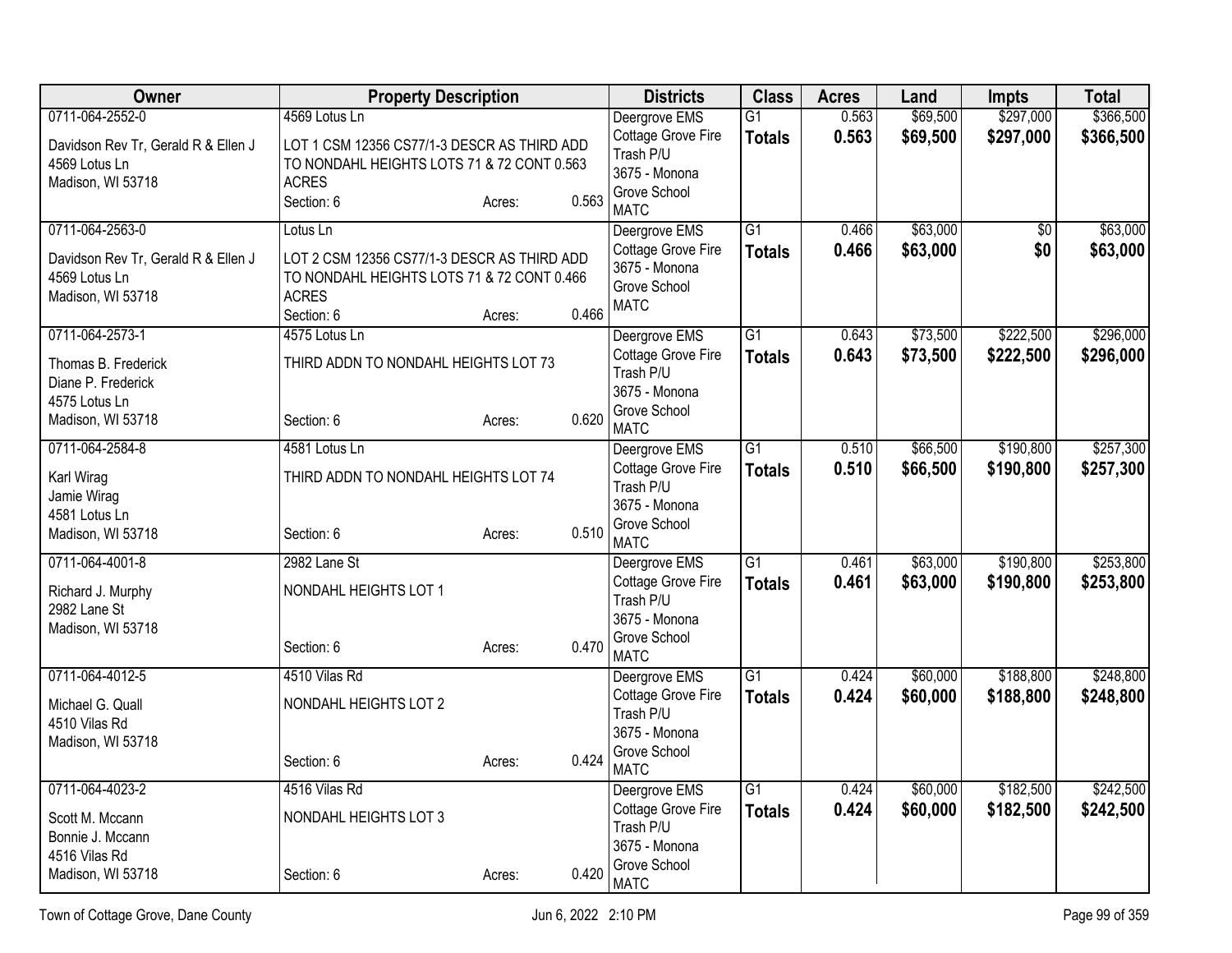| <b>Owner</b>                   | <b>Property Description</b> |        |       | <b>Districts</b>                | <b>Class</b>    | <b>Acres</b> | Land     | <b>Impts</b>    | <b>Total</b> |
|--------------------------------|-----------------------------|--------|-------|---------------------------------|-----------------|--------------|----------|-----------------|--------------|
| 0711-064-4034-9                | 4522 Vilas Rd               |        |       | Deergrove EMS                   | $\overline{G1}$ | 0.424        | \$60,000 | \$140,200       | \$200,200    |
| Michael J. Breitenfeldt        | NONDAHL HEIGHTS LOT 4       |        |       | Cottage Grove Fire              | <b>Totals</b>   | 0.424        | \$60,000 | \$140,200       | \$200,200    |
| Kathryn C. Norton-Breitenfeldt |                             |        |       | Trash P/U<br>3675 - Monona      |                 |              |          |                 |              |
| 4522 Vilas Rd                  |                             |        |       | Grove School                    |                 |              |          |                 |              |
| Madison, WI 53718              | Section: 6                  | Acres: | 0.420 | <b>MATC</b>                     |                 |              |          |                 |              |
| 0711-064-4045-6                | 4528 Vilas Rd               |        |       | Deergrove EMS                   | $\overline{G1}$ | 0.424        | \$60,000 | \$148,600       | \$208,600    |
| Gary J. Schmelzer              | NONDAHL HEIGHTS LOT 5       |        |       | Cottage Grove Fire<br>Trash P/U | <b>Totals</b>   | 0.424        | \$60,000 | \$148,600       | \$208,600    |
| Terri L. Schmelzer             |                             |        |       | 3675 - Monona                   |                 |              |          |                 |              |
| 4528 Vilas Rd                  |                             |        |       | Grove School                    |                 |              |          |                 |              |
| Madison, WI 53718              | Section: 6                  | Acres: | 0.420 | <b>MATC</b>                     |                 |              |          |                 |              |
| 0711-064-4056-3                | 4534 Vilas Rd               |        |       | Deergrove EMS                   | $\overline{G1}$ | 0.424        | \$60,000 | \$184,900       | \$244,900    |
| Amber D. Steele                | NONDAHL HEIGHTS LOT 6       |        |       | Cottage Grove Fire              | <b>Totals</b>   | 0.424        | \$60,000 | \$184,900       | \$244,900    |
| Brian P. Noone                 |                             |        |       | Trash P/U<br>3675 - Monona      |                 |              |          |                 |              |
| 4534 Vilas Rd                  |                             |        |       | Grove School                    |                 |              |          |                 |              |
| Madison, WI 53718              | Section: 6                  | Acres: | 0.420 | <b>MATC</b>                     |                 |              |          |                 |              |
| 0711-064-4067-0                | 4546 Vilas Rd               |        |       | Deergrove EMS                   | G1              | 0.424        | \$60,000 | $\overline{50}$ | \$60,000     |
| Johnson Living Tr              | NONDAHL HEIGHTS LOT 7       |        |       | Cottage Grove Fire              | <b>Totals</b>   | 0.424        | \$60,000 | \$0             | \$60,000     |
| 4546 Vilas Rd                  |                             |        |       | 3675 - Monona<br>Grove School   |                 |              |          |                 |              |
| Madison, WI 53718              |                             |        |       | <b>MATC</b>                     |                 |              |          |                 |              |
|                                | Section: 6                  | Acres: | 0.424 |                                 |                 |              |          |                 |              |
| 0711-064-4078-7                | 4546 Vilas Rd               |        |       | Deergrove EMS                   | G1              | 0.424        | \$60,000 | \$179,500       | \$239,500    |
| Johnson Living Tr              | NONDAHL HEIGHTS LOT 8       |        |       | Cottage Grove Fire<br>Trash P/U | <b>Totals</b>   | 0.424        | \$60,000 | \$179,500       | \$239,500    |
| 4546 Vilas Rd                  |                             |        |       | 3675 - Monona                   |                 |              |          |                 |              |
| Madison, WI 53718              |                             |        |       | Grove School                    |                 |              |          |                 |              |
|                                | Section: 6                  | Acres: | 0.424 | <b>MATC</b>                     |                 |              |          |                 |              |
| 0711-064-4127-7                | 4547 Bonnie Ave             |        |       | Deergrove EMS                   | $\overline{G1}$ | 0.424        | \$60,000 | \$180,600       | \$240,600    |
| Amanda Virtue                  | NONDAHL HEIGHTS LOT 27      |        |       | Cottage Grove Fire<br>Trash P/U | <b>Totals</b>   | 0.424        | \$60,000 | \$180,600       | \$240,600    |
| 4547 Bonnie Ave                |                             |        |       | 3675 - Monona                   |                 |              |          |                 |              |
| Madison, WI 53718              |                             |        |       | Grove School                    |                 |              |          |                 |              |
|                                | Section: 6                  | Acres: | 0.424 | <b>MATC</b>                     |                 |              |          |                 |              |
| 0711-064-4138-4                | 4541 Bonnie Ave             |        |       | Deergrove EMS                   | $\overline{G1}$ | 0.424        | \$60,000 | \$136,000       | \$196,000    |
| <b>Bruce Burrill</b>           | NONDAHL HEIGHTS LOT 28      |        |       | Cottage Grove Fire              | <b>Totals</b>   | 0.424        | \$60,000 | \$136,000       | \$196,000    |
| Christine O'Connor             |                             |        |       | Trash P/U<br>3675 - Monona      |                 |              |          |                 |              |
| 4541 Bonnie Ave                |                             |        |       | Grove School                    |                 |              |          |                 |              |
| Madison, WI 53718              | Section: 6                  | Acres: | 0.420 | <b>MATC</b>                     |                 |              |          |                 |              |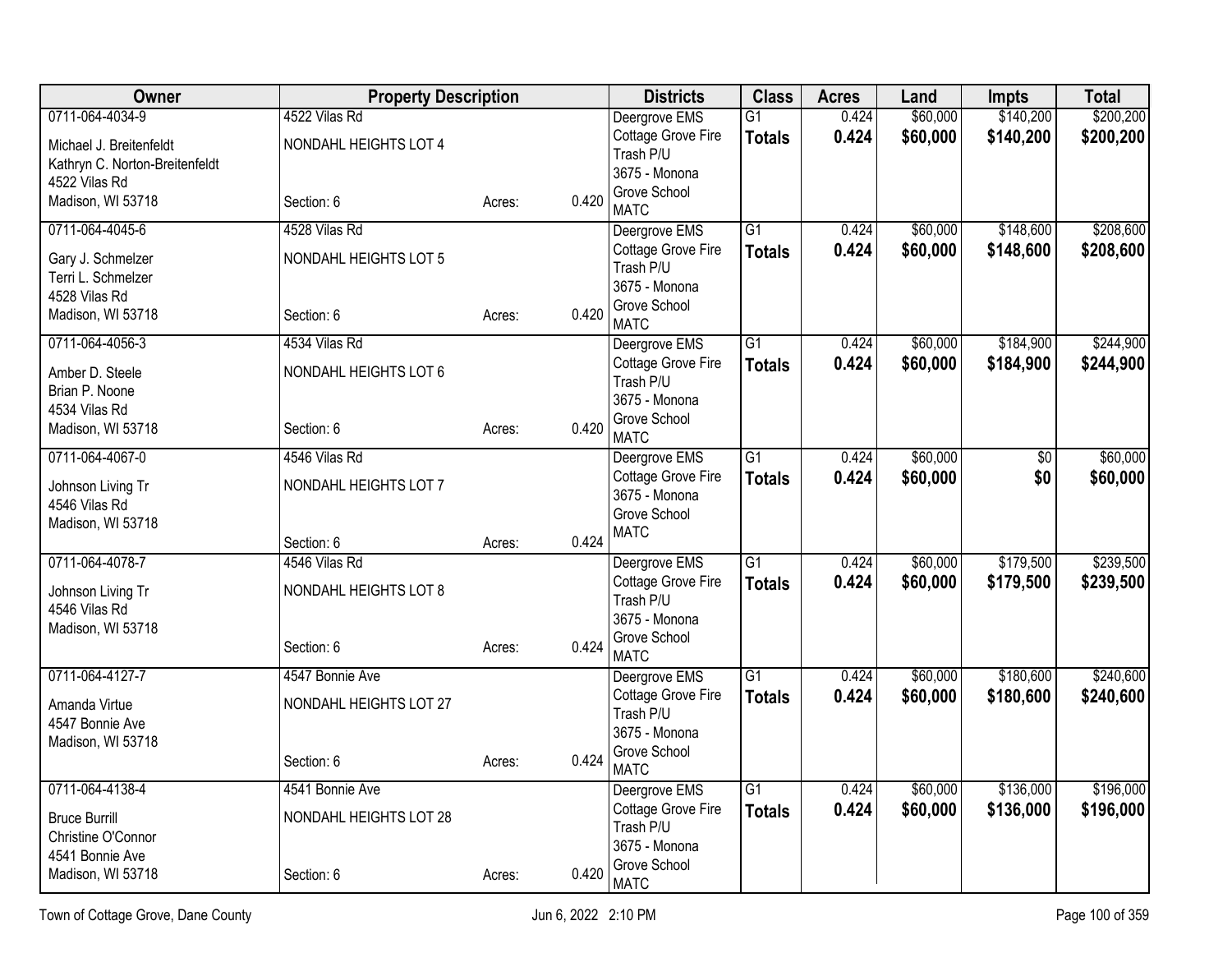| Owner                                          | <b>Property Description</b>    |                 | <b>Districts</b>                                 | <b>Class</b>    | <b>Acres</b> | Land     | <b>Impts</b> | <b>Total</b> |
|------------------------------------------------|--------------------------------|-----------------|--------------------------------------------------|-----------------|--------------|----------|--------------|--------------|
| 0711-064-4149-1                                | 4535 Bonnie Ave                |                 | Deergrove EMS                                    | $\overline{G1}$ | 0.424        | \$60,000 | \$168,800    | \$228,800    |
| Carol A. Hoveland                              | NONDAHL HEIGHTS LOT 29 724/367 |                 | Cottage Grove Fire                               | <b>Totals</b>   | 0.424        | \$60,000 | \$168,800    | \$228,800    |
| 4535 Bonnie Ave                                |                                |                 | Trash P/U                                        |                 |              |          |              |              |
| Madison, WI 53718                              |                                |                 | 3675 - Monona                                    |                 |              |          |              |              |
|                                                | Section: 6                     | 0.424<br>Acres: | Grove School<br><b>MATC</b>                      |                 |              |          |              |              |
| 0711-064-4160-6                                | 4529 Bonnie Ave                |                 | Deergrove EMS                                    | $\overline{G1}$ | 0.424        | \$60,000 | \$124,900    | \$184,900    |
| <b>Richard Martin</b><br><b>Russell Martin</b> | NONDAHL HEIGHTS LOT 30         |                 | Cottage Grove Fire<br>Trash P/U                  | <b>Totals</b>   | 0.424        | \$60,000 | \$124,900    | \$184,900    |
| 5548 Century Ave Unit 1                        |                                |                 | 3675 - Monona                                    |                 |              |          |              |              |
| Middleton, WI 53562                            | Section: 6                     | 0.424<br>Acres: | Grove School<br><b>MATC</b>                      |                 |              |          |              |              |
| 0711-064-4171-3                                | 4523 Bonnie Ave                |                 | Deergrove EMS                                    | G1              | 0.424        | \$60,000 | \$147,500    | \$207,500    |
| Matthew G. Bayer                               | NONDAHL HEIGHTS LOT 31         |                 | Cottage Grove Fire<br>Trash P/U                  | <b>Totals</b>   | 0.424        | \$60,000 | \$147,500    | \$207,500    |
| 4523 Bonnie Ave<br>Madison, WI 53718           |                                |                 | 3675 - Monona                                    |                 |              |          |              |              |
|                                                | Section: 6                     | 0.420<br>Acres: | Grove School<br><b>MATC</b>                      |                 |              |          |              |              |
| 0711-064-4182-0                                | 4517 Bonnie Ave                |                 | Deergrove EMS                                    | G1              | 0.424        | \$60,000 | \$235,300    | \$295,300    |
| Craig C. Buss<br>Rachel A. Buss                | NONDAHL HEIGHTS LOT 32         |                 | Cottage Grove Fire<br>Trash P/U<br>3675 - Monona | <b>Totals</b>   | 0.424        | \$60,000 | \$235,300    | \$295,300    |
| 4517 Bonnie Ave                                |                                |                 | Grove School                                     |                 |              |          |              |              |
| Madison, WI 53718                              | Section: 6                     | 0.420<br>Acres: | <b>MATC</b>                                      |                 |              |          |              |              |
| 0711-064-4193-7                                | 4511 Bonnie Ave                |                 | Deergrove EMS                                    | $\overline{G1}$ | 0.424        | \$60,000 | \$169,600    | \$229,600    |
| Steven M. Schulenburg<br>4511 Bonnie Ave       | NONDAHL HEIGHTS LOT 33         |                 | Cottage Grove Fire<br>Trash P/U                  | <b>Totals</b>   | 0.424        | \$60,000 | \$169,600    | \$229,600    |
| Madison, WI 53718                              |                                |                 | 3675 - Monona                                    |                 |              |          |              |              |
|                                                | Section: 6                     | 0.424<br>Acres: | Grove School<br><b>MATC</b>                      |                 |              |          |              |              |
| 0711-064-4204-3                                | 4505 Bonnie Ave                |                 | Deergrove EMS                                    | G1              | 0.535        | \$68,000 | \$181,000    | \$249,000    |
| Daniel R. Weisensel<br>Shirley M. Weisensel    | NONDAHL HEIGHTS LOT 34         |                 | Cottage Grove Fire<br>Trash P/U                  | <b>Totals</b>   | 0.535        | \$68,000 | \$181,000    | \$249,000    |
| 4505 Bonnie Ave                                |                                |                 | 3675 - Monona                                    |                 |              |          |              |              |
| Madison, WI 53718                              | Section: 6                     | 0.535<br>Acres: | Grove School<br><b>MATC</b>                      |                 |              |          |              |              |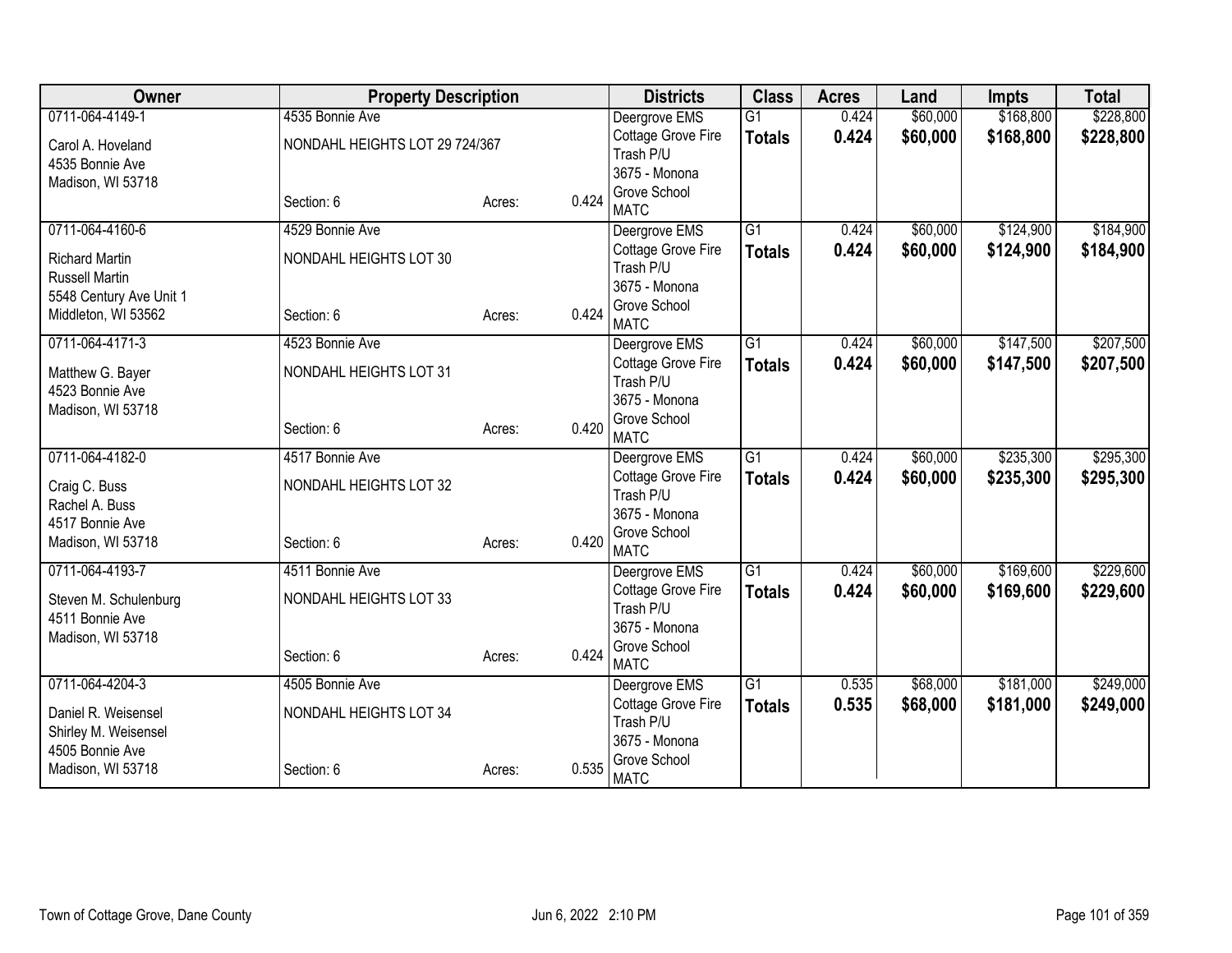| <b>Owner</b>            |                                      | <b>Property Description</b>                 | <b>Districts</b>                    | <b>Class</b>    | <b>Acres</b>   | Land            | <b>Impts</b>    | <b>Total</b>     |
|-------------------------|--------------------------------------|---------------------------------------------|-------------------------------------|-----------------|----------------|-----------------|-----------------|------------------|
| 0711-064-4215-0         | 4502 Bonnie Ave                      |                                             | Deergrove EMS                       | G1              | 0.408          | \$58,500        | \$137,200       | \$195,700        |
| Lewis R. Quam           |                                      | FIRST ADDN TO NONDAHL HEIGHTS LOT 35 EXC    | Cottage Grove Fire                  | <b>Totals</b>   | 0.408          | \$58,500        | \$137,200       | \$195,700        |
| Barbara J. Quam         | DOC 1332623 (R358/228) FOR R/W       |                                             | Trash P/U<br>3675 - Monona          |                 |                |                 |                 |                  |
| 4502 Bonnie Ave         |                                      |                                             | Grove School                        |                 |                |                 |                 |                  |
| Madison, WI 53718       | Section: 6                           | 0.408<br>Acres:                             | <b>MATC</b>                         |                 |                |                 |                 |                  |
| 0711-064-4225-8         | Lane St                              |                                             | Deergrove EMS                       | $\overline{X4}$ | 0.016          | $\overline{50}$ | $\overline{50}$ | $\overline{\$0}$ |
| Cottage Grove, Town of  |                                      | FIRST ADDN TO NONDAHL HEIGHTS PRT LOT 35    | Cottage Grove Fire<br>3675 - Monona | <b>Totals</b>   | 0.016          | \$0             | \$0             | \$0              |
| 4058 County Highway N   |                                      | COM S COR SD LOT TH N23DEGW 41.46 FT TH ALG | Grove School                        |                 |                |                 |                 |                  |
| Cottage Grove, WI 53527 |                                      | CRV TO L RAD 25 FT L/C S49DEGE 21.19 FT TH  | <b>MATC</b>                         |                 |                |                 |                 |                  |
|                         | Section: 6                           | 0.000<br>Acres:                             |                                     |                 |                |                 |                 |                  |
| 0711-064-4226-7         | 4508 Bonnie Ave                      |                                             | Deergrove EMS<br>Cottage Grove Fire | G <sub>1</sub>  | 0.424<br>0.424 | \$60,000        | \$177,200       | \$237,200        |
| Beverly D. Ferguson     | FIRST ADDN TO NONDAHL HEIGHTS LOT 36 |                                             | Trash P/U                           | <b>Totals</b>   |                | \$60,000        | \$177,200       | \$237,200        |
| 4508 Bonnie Ave         |                                      |                                             | 3675 - Monona                       |                 |                |                 |                 |                  |
| Madison, WI 53718       | Section: 6                           | 0.424                                       | Grove School                        |                 |                |                 |                 |                  |
|                         |                                      | Acres:                                      | <b>MATC</b>                         |                 |                |                 |                 |                  |
| 0711-064-4237-4         | 4514 Bonnie Ave                      |                                             | Deergrove EMS                       | $\overline{G1}$ | 0.424          | \$60,000        | \$201,000       | \$261,000        |
| Niehoff Income Tr       | FIRST ADDN TO NONDAHL HEIGHTS LOT 37 |                                             | Cottage Grove Fire<br>Trash P/U     | <b>Totals</b>   | 0.424          | \$60,000        | \$201,000       | \$261,000        |
| 4514 Bonnie Ave         |                                      |                                             | 3675 - Monona                       |                 |                |                 |                 |                  |
| Madison, WI 53718       |                                      |                                             | Grove School                        |                 |                |                 |                 |                  |
|                         | Section: 6                           | 0.424<br>Acres:                             | <b>MATC</b>                         |                 |                |                 |                 |                  |
| 0711-064-4270-3         | 4532 Bonnie Ave                      |                                             | Deergrove EMS                       | G <sub>1</sub>  | 0.424          | \$60,000        | \$146,400       | \$206,400        |
| <b>Brett Batura</b>     | FIRST ADDN TO NONDAHL HEIGHTS LOT 40 |                                             | Cottage Grove Fire                  | <b>Totals</b>   | 0.424          | \$60,000        | \$146,400       | \$206,400        |
| Jiseon Lee              |                                      |                                             | Trash P/U<br>3675 - Monona          |                 |                |                 |                 |                  |
| 4532 Bonnie Ave         |                                      |                                             | Grove School                        |                 |                |                 |                 |                  |
| Madison, WI 53718       | Section: 6                           | 0.420<br>Acres:                             | <b>MATC</b>                         |                 |                |                 |                 |                  |
| 0711-064-4292-7         | 4544 Bonnie Ave                      |                                             | Deergrove EMS                       | $\overline{G1}$ | 0.424          | \$60,000        | \$175,400       | \$235,400        |
| Jaimi Clementi          | FIRST ADDN TO NONDAHL HEIGHTS LOT 42 |                                             | Cottage Grove Fire                  | <b>Totals</b>   | 0.424          | \$60,000        | \$175,400       | \$235,400        |
| 4544 Bonnie Ave         |                                      |                                             | Trash P/U<br>3675 - Monona          |                 |                |                 |                 |                  |
| Madison, WI 53718       |                                      |                                             | Grove School                        |                 |                |                 |                 |                  |
|                         | Section: 6                           | 0.420<br>Acres:                             | <b>MATC</b>                         |                 |                |                 |                 |                  |
| 0711-064-6575-1         | 4539 Greengrass Rd                   |                                             | Deergrove EMS                       | G <sub>1</sub>  | 0.513          | \$66,500        | \$179,000       | \$245,500        |
| Diana R. Tonn           |                                      | FOURTH ADDITION TO NONDAHL HEIGHTS LOT 75   | Cottage Grove Fire                  | <b>Totals</b>   | 0.513          | \$66,500        | \$179,000       | \$245,500        |
| 4539 Greengrass Rd      |                                      |                                             | Trash P/U                           |                 |                |                 |                 |                  |
| Madison, WI 53718       |                                      |                                             | 3675 - Monona<br>Grove School       |                 |                |                 |                 |                  |
|                         | Section: 6                           | 0.500<br>Acres:                             | <b>MATC</b>                         |                 |                |                 |                 |                  |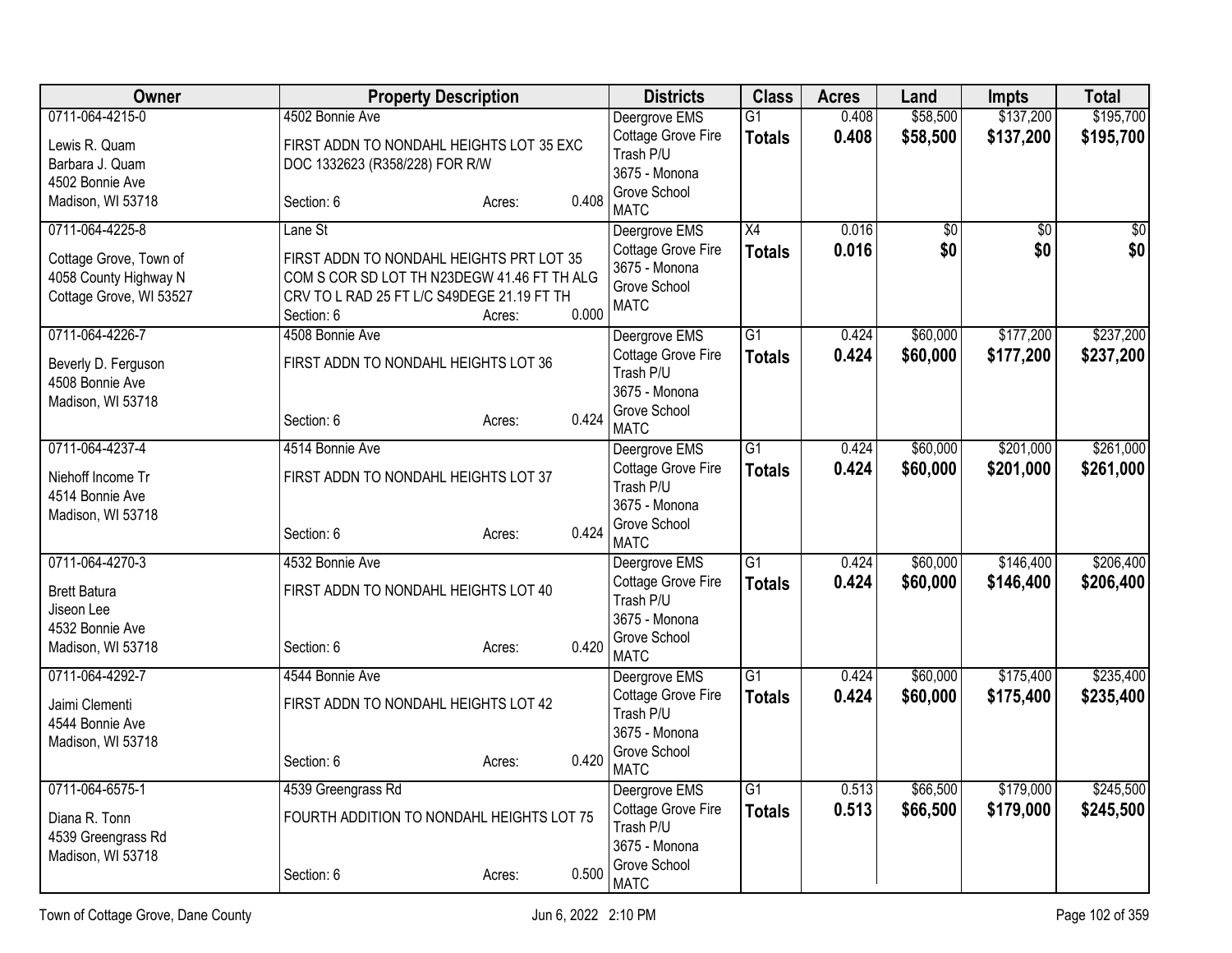| Owner                                |                                           | <b>Property Description</b> |       | <b>Districts</b>                    | <b>Class</b>    | <b>Acres</b> | Land      | <b>Impts</b>    | <b>Total</b> |
|--------------------------------------|-------------------------------------------|-----------------------------|-------|-------------------------------------|-----------------|--------------|-----------|-----------------|--------------|
| 0711-064-6586-8                      | 4533 Greengrass Rd                        |                             |       | Deergrove EMS                       | G1              | 0.498        | \$65,500  | \$164,000       | \$229,500    |
| Keith C. Strohbusch                  | FOURTH ADDITION TO NONDAHL HEIGHTS LOT 76 |                             |       | Cottage Grove Fire<br>Trash P/U     | <b>Totals</b>   | 0.498        | \$65,500  | \$164,000       | \$229,500    |
| Marilyn J. Strohbusch                |                                           |                             |       | 3675 - Monona                       |                 |              |           |                 |              |
| 4533 Greengrass Rd                   |                                           |                             |       | Grove School                        |                 |              |           |                 |              |
| Madison, WI 53718                    | Section: 6                                | Acres:                      | 0.498 | <b>MATC</b>                         |                 |              |           |                 |              |
| 0711-064-6597-5                      | 4527 Greengrass Rd                        |                             |       | Deergrove EMS                       | $\overline{G1}$ | 0.498        | \$65,500  | \$163,200       | \$228,700    |
| Micah J. Bristol                     | FOURTH ADDITION TO NONDAHL HEIGHTS LOT 77 |                             |       | Cottage Grove Fire<br>Trash P/U     | <b>Totals</b>   | 0.498        | \$65,500  | \$163,200       | \$228,700    |
| 4527 Greengrass Rd                   |                                           |                             |       | 3675 - Monona                       |                 |              |           |                 |              |
| Madison, WI 53718                    |                                           |                             |       | Grove School                        |                 |              |           |                 |              |
|                                      | Section: 6                                | Acres:                      | 0.498 | <b>MATC</b>                         |                 |              |           |                 |              |
| 0711-064-6608-1                      | 4523 Greengrass Rd                        |                             |       | Deergrove EMS                       | G1              | 0.498        | \$65,500  | \$176,200       | \$241,700    |
| <b>Traci Bates</b>                   | FOURTH ADDITION TO NONDAHL HEIGHTS LOT 78 |                             |       | Cottage Grove Fire<br>Trash P/U     | <b>Totals</b>   | 0.498        | \$65,500  | \$176,200       | \$241,700    |
| 4523 Greengrass Rd                   |                                           |                             |       | 3675 - Monona                       |                 |              |           |                 |              |
| Madison, WI 53718                    |                                           |                             |       | Grove School                        |                 |              |           |                 |              |
|                                      | Section: 6                                | Acres:                      | 0.498 | <b>MATC</b>                         |                 |              |           |                 |              |
| 0711-064-6619-8                      | 4519 Greengrass Rd                        |                             |       | Deergrove EMS                       | $\overline{G1}$ | 0.522        | \$67,000  | \$207,400       | \$274,400    |
| Brad A. Benson                       | FOURTH ADDITION TO NONDAHL HEIGHTS LOT 79 |                             |       | Cottage Grove Fire<br>Trash P/U     | <b>Totals</b>   | 0.522        | \$67,000  | \$207,400       | \$274,400    |
| Kristi C. Papcke-Benson              |                                           |                             |       | 3675 - Monona                       |                 |              |           |                 |              |
| 4519 Greengrass Rd                   |                                           |                             |       | Grove School                        |                 |              |           |                 |              |
| Madison, WI 53718                    | Section: 6                                | Acres:                      | 0.522 | <b>MATC</b>                         |                 |              |           |                 |              |
| 0711-064-6630-3                      | 4515 Greengrass Rd                        |                             |       | Deergrove EMS                       | G1              | 1.390        | \$100,000 | \$199,500       | \$299,500    |
| Duckert Rev Tr, Marvin J & Darlene M | FOURTH ADDITION TO NONDAHL HEIGHTS LOT 80 |                             |       | Cottage Grove Fire<br>Trash P/U     | <b>Totals</b>   | 1.390        | \$100,000 | \$199,500       | \$299,500    |
| 4515 Greengrass Rd                   |                                           |                             |       | 3675 - Monona                       |                 |              |           |                 |              |
| Madison, WI 53718                    |                                           |                             | 1.390 | Grove School                        |                 |              |           |                 |              |
|                                      | Section: 6                                | Acres:                      |       | <b>MATC</b>                         |                 |              |           |                 |              |
| 0711-064-6681-2                      | 2949 Lane St                              |                             |       | Deergrove EMS                       | $\overline{G1}$ | 0.475        | \$64,000  | \$184,000       | \$248,000    |
| Brian P. Moser                       | FOURTH ADDITION TO NONDAHL HEIGHTS LOT 81 |                             |       | Cottage Grove Fire<br>Trash P/U     | <b>Totals</b>   | 0.475        | \$64,000  | \$184,000       | \$248,000    |
| Lori A. Moser                        | EXC SLY 3 FT THF                          |                             |       | 3675 - Monona                       |                 |              |           |                 |              |
| 2949 Lane St                         |                                           |                             |       | Grove School                        |                 |              |           |                 |              |
| Madison, WI 53718                    | Section: 6                                | Acres:                      | 0.475 | <b>MATC</b>                         |                 |              |           |                 |              |
| 0711-064-6686-7                      | Greengrass Rd                             |                             |       | Deergrove EMS                       | $\overline{G1}$ | 0.014        | \$2,500   | $\overline{50}$ | \$2,500      |
| <b>Mary Showers</b>                  | NONDAHL HEIGHTS FOURTH ADDITION SLY 3 FT  |                             |       | Cottage Grove Fire<br>3675 - Monona | <b>Totals</b>   | 0.014        | \$2,500   | \$0             | \$2,500      |
| Attn: Art Voit                       | LOTS 81 & 82                              |                             |       | Grove School                        |                 |              |           |                 |              |
| 4526 Sandpiper Trl                   |                                           |                             | 0.014 | <b>MATC</b>                         |                 |              |           |                 |              |
| Cottage Grove, WI 53527              | Section: 6                                | Acres:                      |       |                                     |                 |              |           |                 |              |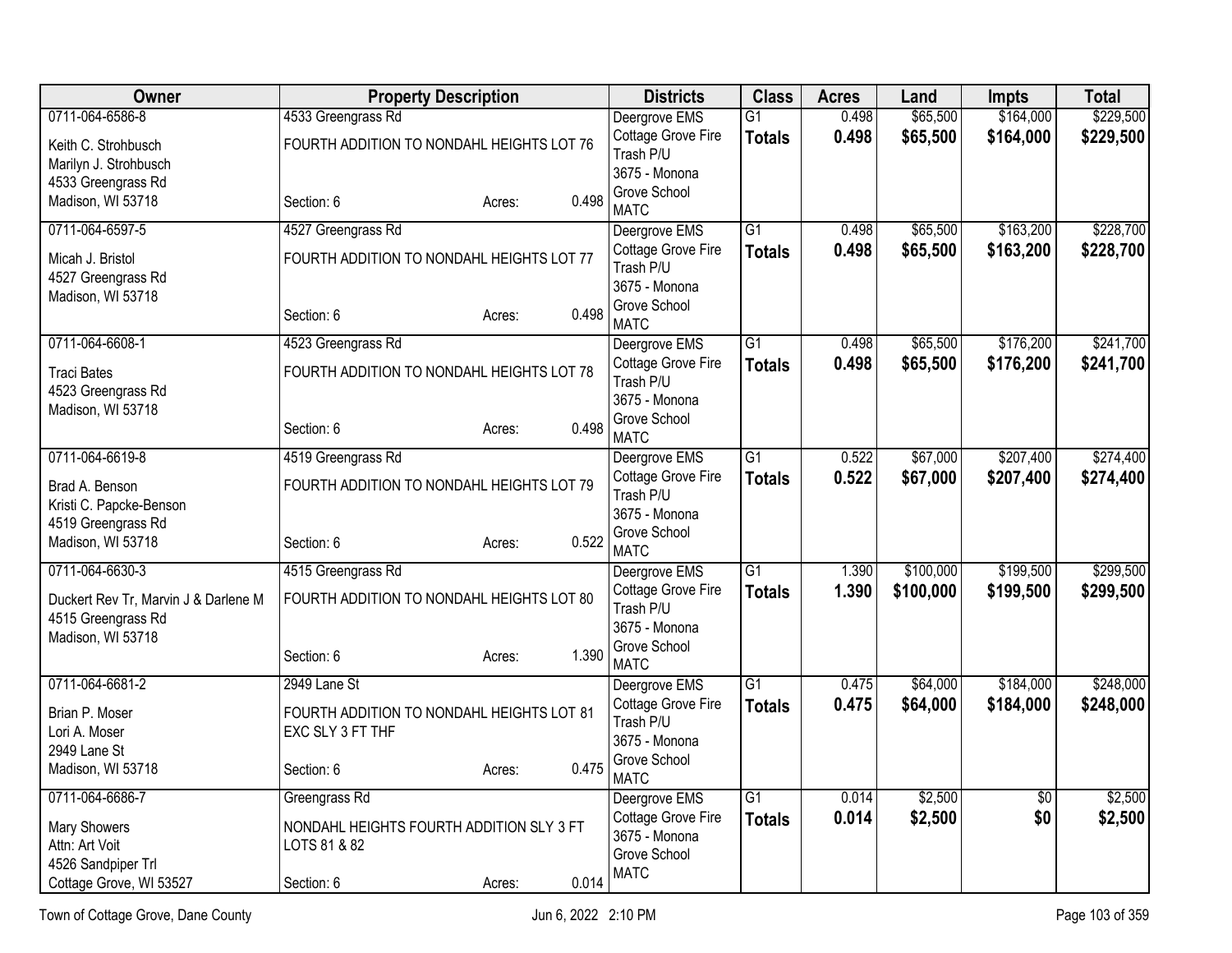| Owner                            | <b>Property Description</b>               |                 | <b>Districts</b>              | <b>Class</b>    | <b>Acres</b> | Land     | <b>Impts</b> | <b>Total</b> |
|----------------------------------|-------------------------------------------|-----------------|-------------------------------|-----------------|--------------|----------|--------------|--------------|
| 0711-064-6692-9                  | 2945 Lane St                              |                 | Deergrove EMS                 | $\overline{G1}$ | 0.453        | \$62,000 | \$173,100    | \$235,100    |
| <b>Christian Hoel</b>            | FOURTH ADDITION TO NONDAHL HEIGHTS LOT 82 |                 | Cottage Grove Fire            | <b>Totals</b>   | 0.453        | \$62,000 | \$173,100    | \$235,100    |
| Katrina Rosseter                 | EXC SLY 3 FT THF                          |                 | Trash P/U                     |                 |              |          |              |              |
| 2945 Lane St                     |                                           |                 | 3675 - Monona                 |                 |              |          |              |              |
| Madison, WI 53718                | Section: 6                                | 0.460<br>Acres: | Grove School                  |                 |              |          |              |              |
|                                  |                                           |                 | <b>MATC</b>                   |                 |              |          |              |              |
| 0711-064-6703-5                  | 2948 Lane St                              |                 | Deergrove EMS                 | $\overline{G1}$ | 0.480        | \$64,500 | \$162,400    | \$226,900    |
| Paul D. Sparks                   | FOURTH ADDITION TO NONDAHL HEIGHTS LOT 83 |                 | Cottage Grove Fire            | <b>Totals</b>   | 0.480        | \$64,500 | \$162,400    | \$226,900    |
| Debora L. Sparks                 |                                           |                 | Trash P/U<br>3675 - Monona    |                 |              |          |              |              |
| 2948 Lane St                     |                                           |                 | Grove School                  |                 |              |          |              |              |
| Madison, WI 53718                | Section: 6                                | 0.470<br>Acres: | <b>MATC</b>                   |                 |              |          |              |              |
| 0711-064-6714-2                  | 4506 Greengrass Rd                        |                 | Deergrove EMS                 | $\overline{G1}$ | 0.500        | \$66,000 | \$174,100    | \$240,100    |
|                                  |                                           |                 | Cottage Grove Fire            | <b>Totals</b>   | 0.500        | \$66,000 | \$174,100    | \$240,100    |
| Jon R. White                     | FOURTH ADDITION TO NONDAHL HEIGHTS LOT 84 |                 | Trash P/U                     |                 |              |          |              |              |
| 4506 Greengrass Rd               |                                           |                 | 3675 - Monona                 |                 |              |          |              |              |
| Madison, WI 53718                |                                           | 0.490           | Grove School                  |                 |              |          |              |              |
|                                  | Section: 6                                | Acres:          | <b>MATC</b>                   |                 |              |          |              |              |
| 0711-064-6725-9                  | 4514 Greengrass Rd                        |                 | Deergrove EMS                 | $\overline{G1}$ | 0.501        | \$66,000 | \$186,100    | \$252,100    |
| Stapleton Tr, Jeffery & Kathleen | FOURTH ADDITION TO NONDAHL HEIGHTS LOT 85 |                 | Cottage Grove Fire            | <b>Totals</b>   | 0.501        | \$66,000 | \$186,100    | \$252,100    |
| 4514 Greengrass Rd               |                                           |                 | Trash P/U                     |                 |              |          |              |              |
| Madison, WI 53718                |                                           |                 | 3675 - Monona                 |                 |              |          |              |              |
|                                  | Section: 6                                | 0.520<br>Acres: | Grove School                  |                 |              |          |              |              |
|                                  |                                           |                 | <b>MATC</b>                   |                 |              |          |              |              |
| 0711-064-6736-6                  | 4522 Greengrass Rd                        |                 | Deergrove EMS                 | $\overline{G1}$ | 0.513        | \$66,500 | \$194,000    | \$260,500    |
| Robert J. Stefl                  | FOURTH ADDITION TO NONDAHL HEIGHTS LOT 86 |                 | Cottage Grove Fire            | <b>Totals</b>   | 0.513        | \$66,500 | \$194,000    | \$260,500    |
| Lealisa M. Stefl                 |                                           |                 | Trash P/U                     |                 |              |          |              |              |
| 4522 Greengrass Rd               |                                           |                 | 3675 - Monona<br>Grove School |                 |              |          |              |              |
| Madison, WI 53718                | Section: 6                                | 0.513<br>Acres: | <b>MATC</b>                   |                 |              |          |              |              |
| 0711-064-6747-3                  | 4528 Greengrass Rd                        |                 | Deergrove EMS                 | G1              | 0.510        | \$66,500 | \$231,900    | \$298,400    |
|                                  |                                           |                 | Cottage Grove Fire            | <b>Totals</b>   | 0.510        | \$66,500 | \$231,900    | \$298,400    |
| George W. Clark                  | FOURTH ADDITION TO NONDAHL HEIGHTS LOT 87 |                 | Trash P/U                     |                 |              |          |              |              |
| Judy A. Clark                    |                                           |                 | 3675 - Monona                 |                 |              |          |              |              |
| 4528 Greengrass Rd               |                                           |                 | Grove School                  |                 |              |          |              |              |
| Madison, WI 53718                | Section: 6                                | 0.510<br>Acres: | <b>MATC</b>                   |                 |              |          |              |              |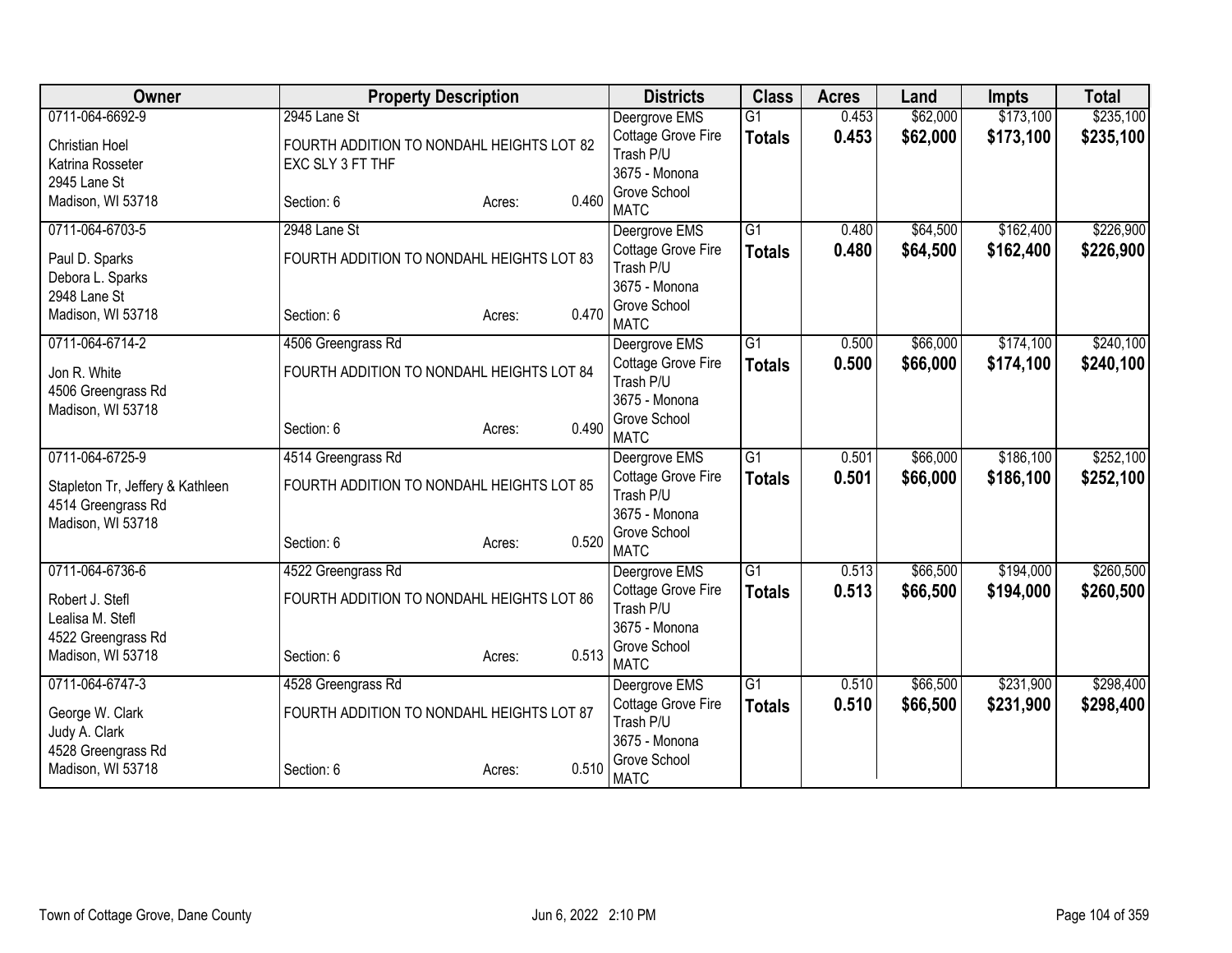| Owner              | <b>Property Description</b>               |        |       | <b>Districts</b>            | <b>Class</b>    | <b>Acres</b> | Land     | <b>Impts</b> | <b>Total</b> |
|--------------------|-------------------------------------------|--------|-------|-----------------------------|-----------------|--------------|----------|--------------|--------------|
| 0711-064-6758-0    | 4534 Greengrass Rd                        |        |       | Deergrove EMS               | $\overline{G1}$ | 0.521        | \$67,000 | \$171,400    | \$238,400    |
| Chris M. Neft      | FOURTH ADDITION TO NONDAHL HEIGHTS LOT 88 |        |       | Cottage Grove Fire          | <b>Totals</b>   | 0.521        | \$67,000 | \$171,400    | \$238,400    |
| Lori A. Neft       |                                           |        |       | Trash P/U                   |                 |              |          |              |              |
| 4534 Greengrass Rd |                                           |        |       | 3675 - Monona               |                 |              |          |              |              |
| Madison, WI 53718  | Section: 6                                | Acres: | 0.520 | Grove School<br><b>MATC</b> |                 |              |          |              |              |
| 0711-064-6769-7    | 4540 Greengrass Rd                        |        |       | Deergrove EMS               | $\overline{G1}$ | 0.521        | \$67,000 | \$168,400    | \$235,400    |
| Rossing Rev Tr     | FOURTH ADDITION TO NONDAHL HEIGHTS LOT 89 |        |       | Cottage Grove Fire          | <b>Totals</b>   | 0.521        | \$67,000 | \$168,400    | \$235,400    |
| 4540 Greengrass Rd |                                           |        |       | Trash P/U                   |                 |              |          |              |              |
| Madison, WI 53718  |                                           |        |       | 3675 - Monona               |                 |              |          |              |              |
|                    | Section: 6                                | Acres: | 0.521 | Grove School<br><b>MATC</b> |                 |              |          |              |              |
| 0711-064-6780-2    | 2939 Lane St                              |        |       | Deergrove EMS               | $\overline{G1}$ | 0.459        | \$62,500 | \$217,500    | \$280,000    |
|                    |                                           |        |       | Cottage Grove Fire          | <b>Totals</b>   | 0.459        | \$62,500 | \$217,500    | \$280,000    |
| Raasch Living Tr   | FIFTH ADDITION TO NONDAHL HEIGHTS LOT 90  |        |       | Trash P/U                   |                 |              |          |              |              |
| 2939 Lane St       |                                           |        |       | 3675 - Monona               |                 |              |          |              |              |
| Madison, WI 53718  |                                           |        | 0.460 | Grove School                |                 |              |          |              |              |
|                    | Section: 6                                | Acres: |       | <b>MATC</b>                 |                 |              |          |              |              |
| 0711-064-6791-9    | 2935 Lane St                              |        |       | Deergrove EMS               | $\overline{G1}$ | 0.605        | \$71,500 | \$233,000    | \$304,500    |
| John E. Schuchart  | FIFTH ADDITION TO NONDAHL HEIGHTS LOT 91  |        |       | Cottage Grove Fire          | <b>Totals</b>   | 0.605        | \$71,500 | \$233,000    | \$304,500    |
| 2935 Lane St       |                                           |        |       | Trash P/U                   |                 |              |          |              |              |
| Madison, WI 53718  |                                           |        |       | 3675 - Monona               |                 |              |          |              |              |
|                    | Section: 6                                | Acres: | 0.570 | Grove School<br><b>MATC</b> |                 |              |          |              |              |
| 0711-064-6802-5    | 2933 Lane St                              |        |       | Deergrove EMS               | $\overline{G1}$ | 0.741        | \$79,000 | \$204,500    | \$283,500    |
|                    |                                           |        |       | Cottage Grove Fire          | <b>Totals</b>   | 0.741        | \$79,000 | \$204,500    | \$283,500    |
| Cheryl L. Lord     | FIFTH ADDITION TO NONDAHL HEIGHTS LOT 92  |        |       | Trash P/U                   |                 |              |          |              |              |
| 2933 Lane St       |                                           |        |       | 3675 - Monona               |                 |              |          |              |              |
| Madison, WI 53718  |                                           |        |       | Grove School                |                 |              |          |              |              |
|                    | Section: 6                                | Acres: | 0.741 | <b>MATC</b>                 |                 |              |          |              |              |
| 0711-064-6813-2    | 2931 Lane St                              |        |       | Deergrove EMS               | $\overline{G1}$ | 0.680        | \$75,500 | \$223,100    | \$298,600    |
| Ivan Andrewjeski   | FIFTH ADDITION TO NONDAHL HEIGHTS LOT 93  |        |       | Cottage Grove Fire          | <b>Totals</b>   | 0.680        | \$75,500 | \$223,100    | \$298,600    |
| Sasha Andrewjeski  | <b>EXC CSM 2520</b>                       |        |       | Trash P/U                   |                 |              |          |              |              |
| 2931 Lane St       |                                           |        |       | 3675 - Monona               |                 |              |          |              |              |
| Madison, WI 53718  | Section: 6                                | Acres: | 0.970 | Grove School<br><b>MATC</b> |                 |              |          |              |              |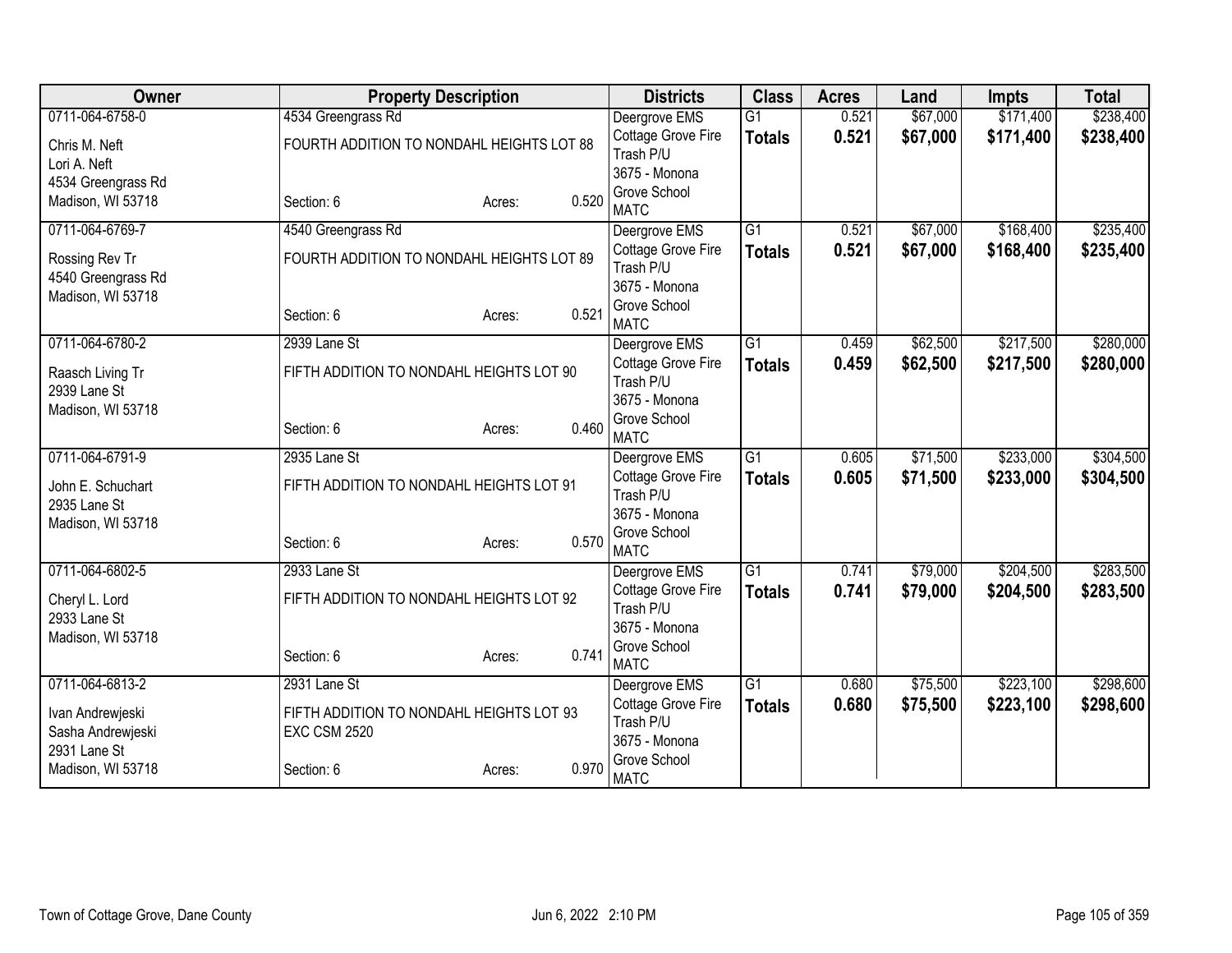| Owner                             | <b>Property Description</b>              |                 | <b>Districts</b>                    | <b>Class</b>    | <b>Acres</b> | Land     | <b>Impts</b> | <b>Total</b> |
|-----------------------------------|------------------------------------------|-----------------|-------------------------------------|-----------------|--------------|----------|--------------|--------------|
| 0711-064-6824-9                   | 2929 Lane St                             |                 | Deergrove EMS                       | $\overline{G1}$ | 0.585        | \$70,500 | \$244,300    | \$314,800    |
| Thomas R. Young                   | FIFTH ADDITION TO NONDAHL HEIGHTS LOT 94 |                 | Cottage Grove Fire                  | <b>Totals</b>   | 0.585        | \$70,500 | \$244,300    | \$314,800    |
| Amber M. Ganus                    |                                          |                 | Trash P/U                           |                 |              |          |              |              |
| 2929 Lane St                      |                                          |                 | 3675 - Monona                       |                 |              |          |              |              |
| Madison, WI 53718                 | Section: 6                               | 0.585<br>Acres: | Grove School<br><b>MATC</b>         |                 |              |          |              |              |
| 0711-064-6835-6                   | 2925 Lane St                             |                 | Deergrove EMS                       | $\overline{G1}$ | 0.461        | \$63,000 | \$185,200    | \$248,200    |
| Carl N. Pulvermacher              | FIFTH ADDITION TO NONDAHL HEIGHTS LOT 95 |                 | Cottage Grove Fire                  | <b>Totals</b>   | 0.461        | \$63,000 | \$185,200    | \$248,200    |
| Lisa A. Pulvermacher              |                                          |                 | Trash P/U                           |                 |              |          |              |              |
| 2925 Lane St                      |                                          |                 | 3675 - Monona                       |                 |              |          |              |              |
| Madison, WI 53718                 | Section: 6                               | 0.470<br>Acres: | Grove School<br><b>MATC</b>         |                 |              |          |              |              |
| 0711-064-6846-3                   | 2915 Lane St                             |                 | Deergrove EMS                       | $\overline{G1}$ | 0.569        | \$69,500 | \$275,100    | \$344,600    |
| Adam D. Baier                     | FIFTH ADDITION TO NONDAHL HEIGHTS LOT 96 |                 | Cottage Grove Fire<br>Trash P/U     | <b>Totals</b>   | 0.569        | \$69,500 | \$275,100    | \$344,600    |
| Melissa J. Baier                  |                                          |                 | 3675 - Monona                       |                 |              |          |              |              |
| 2915 Lane St                      |                                          |                 | Grove School                        |                 |              |          |              |              |
| Madison, WI 53718                 | Section: 6                               | 0.590<br>Acres: | <b>MATC</b>                         |                 |              |          |              |              |
| 0711-064-6857-0                   | 2912 Lane St                             |                 | Deergrove EMS                       | G1              | 0.674        | \$75,500 | \$201,700    | \$277,200    |
| <b>Marcus Etter</b>               | FIFTH ADDITION TO NONDAHL HEIGHTS LOT 97 |                 | Cottage Grove Fire                  | <b>Totals</b>   | 0.674        | \$75,500 | \$201,700    | \$277,200    |
| Jessica Zuber                     |                                          |                 | Trash P/U                           |                 |              |          |              |              |
| 2912 Lane St                      |                                          |                 | 3675 - Monona                       |                 |              |          |              |              |
| Madison, WI 53718                 | Section: 6                               | 0.660<br>Acres: | Grove School                        |                 |              |          |              |              |
|                                   | 2916 Lane St                             |                 | <b>MATC</b>                         | G1              |              |          | \$213,000    | \$282,500    |
| 0711-064-6868-7                   |                                          |                 | Deergrove EMS<br>Cottage Grove Fire |                 | 0.566        | \$69,500 |              |              |
| Richard T. Proost                 | FIFTH ADDITION TO NONDAHL HEIGHTS LOT 98 |                 | Trash P/U                           | <b>Totals</b>   | 0.566        | \$69,500 | \$213,000    | \$282,500    |
| Margaret Proost                   |                                          |                 | 3675 - Monona                       |                 |              |          |              |              |
| 2916 Lane St                      |                                          |                 | Grove School                        |                 |              |          |              |              |
| Madison, WI 53718                 | Section: 6                               | 0.580<br>Acres: | <b>MATC</b>                         |                 |              |          |              |              |
| 0711-064-6879-4                   | 2922 Lane St                             |                 | Deergrove EMS                       | G1              | 0.561        | \$69,000 | \$238,600    | \$307,600    |
| Jon R. Engelhart                  | FIFTH ADDITION TO NONDAHL HEIGHTS LOT 99 |                 | Cottage Grove Fire<br>Trash P/U     | <b>Totals</b>   | 0.561        | \$69,000 | \$238,600    | \$307,600    |
| Patricia K. Engelhart             |                                          |                 | 3675 - Monona                       |                 |              |          |              |              |
| 2922 Lane St<br>Madison, WI 53718 | Section: 6                               | 0.561<br>Acres: | Grove School<br><b>MATC</b>         |                 |              |          |              |              |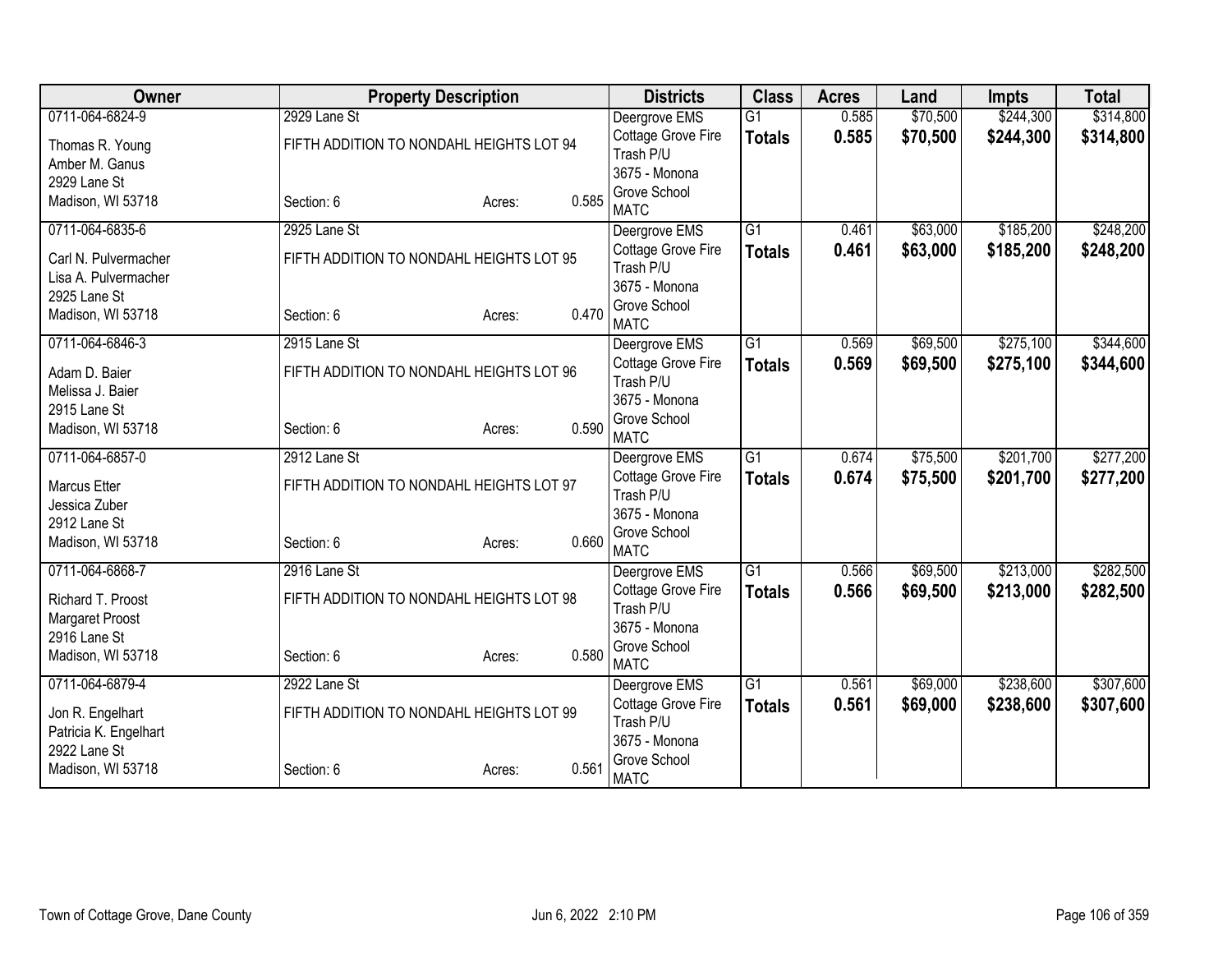| Owner                  | <b>Property Description</b>               |        |       | <b>Districts</b>                    | <b>Class</b>    | <b>Acres</b> | Land     | <b>Impts</b> | <b>Total</b> |
|------------------------|-------------------------------------------|--------|-------|-------------------------------------|-----------------|--------------|----------|--------------|--------------|
| 0711-064-6890-9        | 2928 Lane St                              |        |       | Deergrove EMS                       | $\overline{G1}$ | 0.542        | \$68,000 | \$204,000    | \$272,000    |
| James W. Jantzen       | FIFTH ADDITION TO NONDAHL HEIGHTS LOT 100 |        |       | Cottage Grove Fire                  | <b>Totals</b>   | 0.542        | \$68,000 | \$204,000    | \$272,000    |
| Julia A. Groce         |                                           |        |       | Trash P/U                           |                 |              |          |              |              |
| 2928 Lane St           |                                           |        |       | 3675 - Monona<br>Grove School       |                 |              |          |              |              |
| Madison, WI 53718      | Section: 6                                | Acres: | 0.560 | <b>MATC</b>                         |                 |              |          |              |              |
| 0711-064-6901-5        | 2934 Lane St                              |        |       | Deergrove EMS                       | $\overline{G1}$ | 0.587        | \$70,500 | \$177,200    | \$247,700    |
| Bradley A. Krause      | FIFTH ADDITION TO NONDAHL HEIGHTS LOT 101 |        |       | Cottage Grove Fire                  | <b>Totals</b>   | 0.587        | \$70,500 | \$177,200    | \$247,700    |
| Kristen L. Krause      |                                           |        |       | Trash P/U                           |                 |              |          |              |              |
| 2934 Lane St           |                                           |        |       | 3675 - Monona                       |                 |              |          |              |              |
| Madison, WI 53718      | Section: 6                                | Acres: | 0.630 | Grove School<br><b>MATC</b>         |                 |              |          |              |              |
| 0711-064-6912-2        | 2940 Lane St                              |        |       | Deergrove EMS                       | G1              | 0.508        | \$66,500 | \$170,600    | \$237,100    |
|                        |                                           |        |       | Cottage Grove Fire                  | <b>Totals</b>   | 0.508        | \$66,500 | \$170,600    | \$237,100    |
| Scott Nielsen          | FIFTH ADDITION TO NONDAHL HEIGHTS LOT 102 |        |       | Trash P/U                           |                 |              |          |              |              |
| Angela Nielsen         |                                           |        |       | 3675 - Monona                       |                 |              |          |              |              |
| 2940 Lane St           |                                           |        |       | Grove School                        |                 |              |          |              |              |
| Madison, WI 53718      | Section: 6                                | Acres: | 0.490 | <b>MATC</b>                         |                 |              |          |              |              |
| 0711-064-6923-9        | 2945 Nondahl Cir                          |        |       | Deergrove EMS                       | $\overline{G1}$ | 0.658        | \$74,500 | \$128,500    | \$203,000    |
| Carol M. Tetzlaff      | FIFTH ADDITION TO NONDAHL HEIGHTS LOT 103 |        |       | Cottage Grove Fire                  | <b>Totals</b>   | 0.658        | \$74,500 | \$128,500    | \$203,000    |
| 2945 Nondahl Cir       |                                           |        |       | Trash P/U                           |                 |              |          |              |              |
| Madison, WI 53718      |                                           |        |       | 3675 - Monona                       |                 |              |          |              |              |
|                        | Section: 6                                | Acres: | 0.658 | Grove School                        |                 |              |          |              |              |
| 0711-064-6934-6        | 2941 Nondahl Cir                          |        |       | <b>MATC</b>                         | $\overline{G1}$ | 0.519        | \$67,000 | \$207,800    | \$274,800    |
|                        |                                           |        |       | Deergrove EMS<br>Cottage Grove Fire | <b>Totals</b>   | 0.519        | \$67,000 | \$207,800    | \$274,800    |
| Robert K. Lex          | FIFTH ADDITION TO NONDAHL HEIGHTS LOT 104 |        |       | Trash P/U                           |                 |              |          |              |              |
| Cindy L. Zaemisch      |                                           |        |       | 3675 - Monona                       |                 |              |          |              |              |
| 2941 Nondahl Cir       |                                           |        |       | Grove School                        |                 |              |          |              |              |
| Madison, WI 53718-6525 | Section: 6                                | Acres: | 0.550 | <b>MATC</b>                         |                 |              |          |              |              |
| 0711-064-6945-3        | 2933 Nondahl Cir                          |        |       | Deergrove EMS                       | G1              | 0.511        | \$66,500 | \$190,100    | \$256,600    |
| Scott S. Schwandt      | FIFTH ADDITION TO NONDAHL HEIGHTS LOT 105 |        |       | Cottage Grove Fire                  | <b>Totals</b>   | 0.511        | \$66,500 | \$190,100    | \$256,600    |
| 2933 Nondahl Cir       |                                           |        |       | Trash P/U                           |                 |              |          |              |              |
| Madison, WI 53718      |                                           |        |       | 3675 - Monona                       |                 |              |          |              |              |
|                        | Section: 6                                | Acres: | 0.510 | Grove School<br><b>MATC</b>         |                 |              |          |              |              |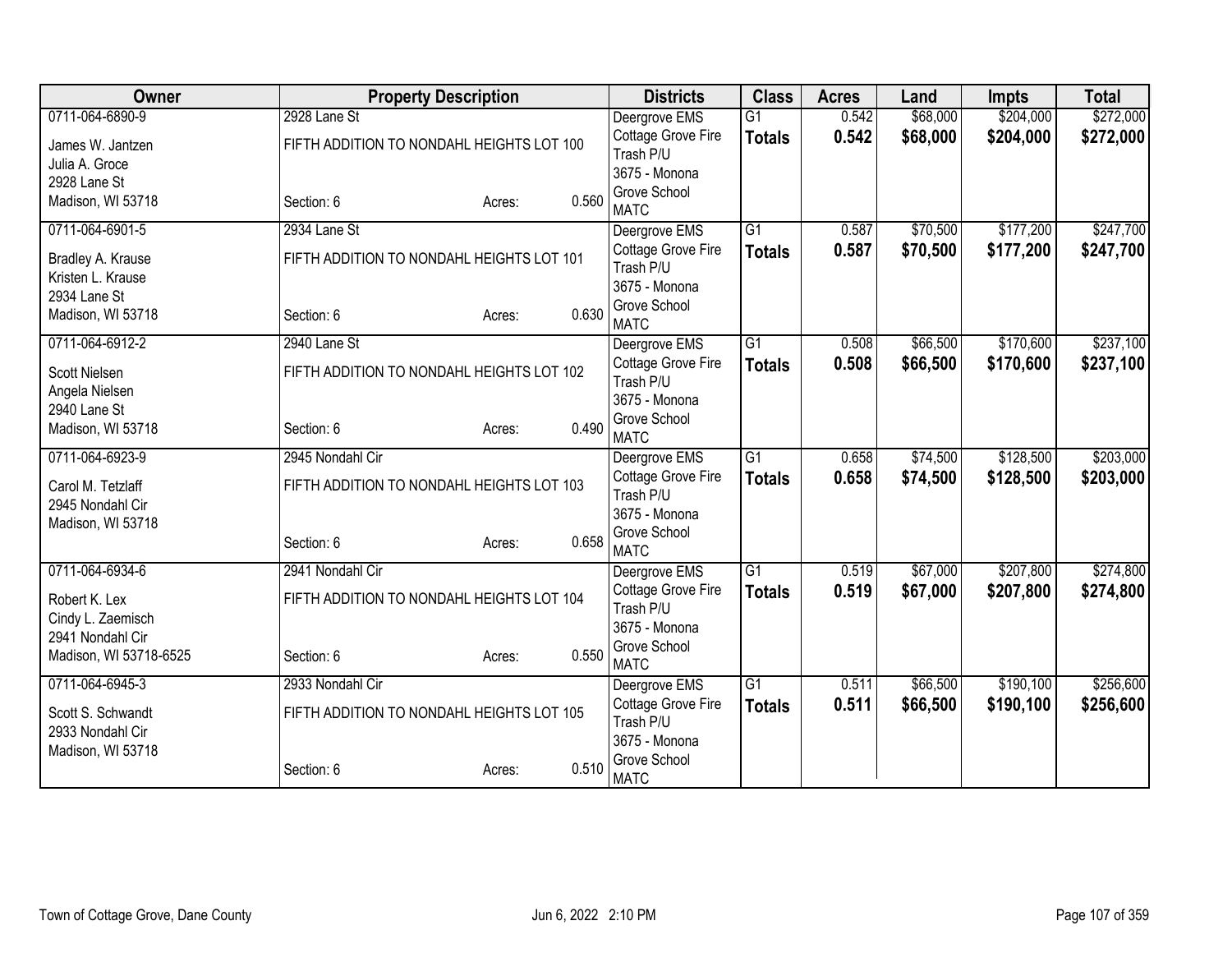| <b>Owner</b>            |                       | <b>Property Description</b>               |       | <b>Districts</b>                    | <b>Class</b>    | <b>Acres</b> | Land     | <b>Impts</b>    | <b>Total</b> |
|-------------------------|-----------------------|-------------------------------------------|-------|-------------------------------------|-----------------|--------------|----------|-----------------|--------------|
| 0711-064-6956-0         | 2931 Nondahl Cir      |                                           |       | Deergrove EMS                       | $\overline{G1}$ | 0.576        | \$70,000 | \$271,400       | \$341,400    |
| Zebulon Pitney          |                       | FIFTH ADDITION TO NONDAHL HEIGHTS LOT 106 |       | Cottage Grove Fire<br>Trash P/U     | <b>Totals</b>   | 0.576        | \$70,000 | \$271,400       | \$341,400    |
| Melissa Pitney          |                       |                                           |       | 3675 - Monona                       |                 |              |          |                 |              |
| 2931 Nondahl Cir        |                       |                                           |       | Grove School                        |                 |              |          |                 |              |
| Madison, WI 53718       | Section: 6            | Acres:                                    | 0.576 | <b>MATC</b>                         |                 |              |          |                 |              |
| 0711-064-6967-7         | 2932 Nondahl Cir      |                                           |       | Deergrove EMS                       | $\overline{G1}$ | 0.695        | \$76,500 | \$230,600       | \$307,100    |
| Gerald J. Wiest         |                       | FIFTH ADDITION TO NONDAHL HEIGHTS LOT 107 |       | Cottage Grove Fire                  | <b>Totals</b>   | 0.695        | \$76,500 | \$230,600       | \$307,100    |
| Ann M. Wiest            |                       |                                           |       | Trash P/U<br>3675 - Monona          |                 |              |          |                 |              |
| 2932 Nondahl Cir        |                       |                                           |       | Grove School                        |                 |              |          |                 |              |
| Madison, WI 53718       | Section: 6            | Acres:                                    | 0.695 | <b>MATC</b>                         |                 |              |          |                 |              |
| 0711-064-6978-4         | 2936 Nondahl Cir      |                                           |       | Deergrove EMS                       | G <sub>1</sub>  | 0.689        | \$76,000 | \$165,000       | \$241,000    |
| Daniel L. Kraft         |                       | FIFTH ADDITION TO NONDAHL HEIGHTS LOT 108 |       | Cottage Grove Fire                  | <b>Totals</b>   | 0.689        | \$76,000 | \$165,000       | \$241,000    |
| 2936 Nondahl Cir        |                       |                                           |       | Trash P/U                           |                 |              |          |                 |              |
| Madison, WI 53718       |                       |                                           |       | 3675 - Monona                       |                 |              |          |                 |              |
|                         | Section: 6            | Acres:                                    | 0.680 | Grove School<br><b>MATC</b>         |                 |              |          |                 |              |
| 0711-064-6989-1         | 2940 Nondahl Cir      |                                           |       | Deergrove EMS                       | G1              | 0.518        | \$67,000 | \$176,500       | \$243,500    |
| Aaron M. Brown          |                       | FIFTH ADDITION TO NONDAHL HEIGHTS LOT 109 |       | Cottage Grove Fire                  | <b>Totals</b>   | 0.518        | \$67,000 | \$176,500       | \$243,500    |
| Pamela S. Brown         |                       |                                           |       | Trash P/U                           |                 |              |          |                 |              |
| 2940 Nondahl Cir        |                       |                                           |       | 3675 - Monona                       |                 |              |          |                 |              |
| Madison, WI 53718       | Section: 6            | Acres:                                    | 0.590 | Grove School                        |                 |              |          |                 |              |
| 0711-064-7000-3         | 2944 Nondahl Cir      |                                           |       | <b>MATC</b><br>Deergrove EMS        | $\overline{G1}$ | 0.514        | \$66,500 | \$172,000       | \$238,500    |
|                         |                       |                                           |       | Cottage Grove Fire                  | <b>Totals</b>   | 0.514        | \$66,500 | \$172,000       | \$238,500    |
| Jeffrey L. Schultz      |                       | FIFTH ADDITION TO NONDAHL HEIGHTS LOT 110 |       | Trash P/U                           |                 |              |          |                 |              |
| Lori J. Schultz         |                       |                                           |       | 3675 - Monona                       |                 |              |          |                 |              |
| 2944 Nondahl Cir        | Section: 6            |                                           | 0.510 | Grove School                        |                 |              |          |                 |              |
| Madison, WI 53718       |                       | Acres:                                    |       | <b>MATC</b>                         |                 |              |          |                 |              |
| 0711-064-7020-9         | Greenway              |                                           |       | Deergrove EMS                       | X4              | 0.133        | \$0      | \$0             | \$0          |
| Cottage Grove, Town of  |                       | FIFTH ADDITION TO NONDAHL HEIGHTS PUBLIC  |       | Cottage Grove Fire<br>3675 - Monona | <b>Totals</b>   | 0.133        | \$0      | \$0             | \$0          |
| 4058 County Highway N   | <b>GREENWAY</b>       |                                           |       | Grove School                        |                 |              |          |                 |              |
| Cottage Grove, WI 53527 |                       |                                           |       | <b>MATC</b>                         |                 |              |          |                 |              |
|                         | Section: 6            | Acres:                                    | 0.000 |                                     |                 |              |          |                 |              |
| 0711-064-7030-7         | <b>Future Roadway</b> |                                           |       | Deergrove EMS                       | X4              | 0.303        | \$0      | $\overline{50}$ | \$0          |
| Cottage Grove, Town of  |                       | FOURTH ADDITION TO NONDAHL HEIGHTS OUTLOT |       | Cottage Grove Fire<br>3675 - Monona | <b>Totals</b>   | 0.303        | \$0      | \$0             | \$0          |
| 4058 County Highway N   |                       |                                           |       | Grove School                        |                 |              |          |                 |              |
| Cottage Grove, WI 53527 |                       |                                           |       | <b>MATC</b>                         |                 |              |          |                 |              |
|                         | Section: 6            | Acres:                                    | 0.000 |                                     |                 |              |          |                 |              |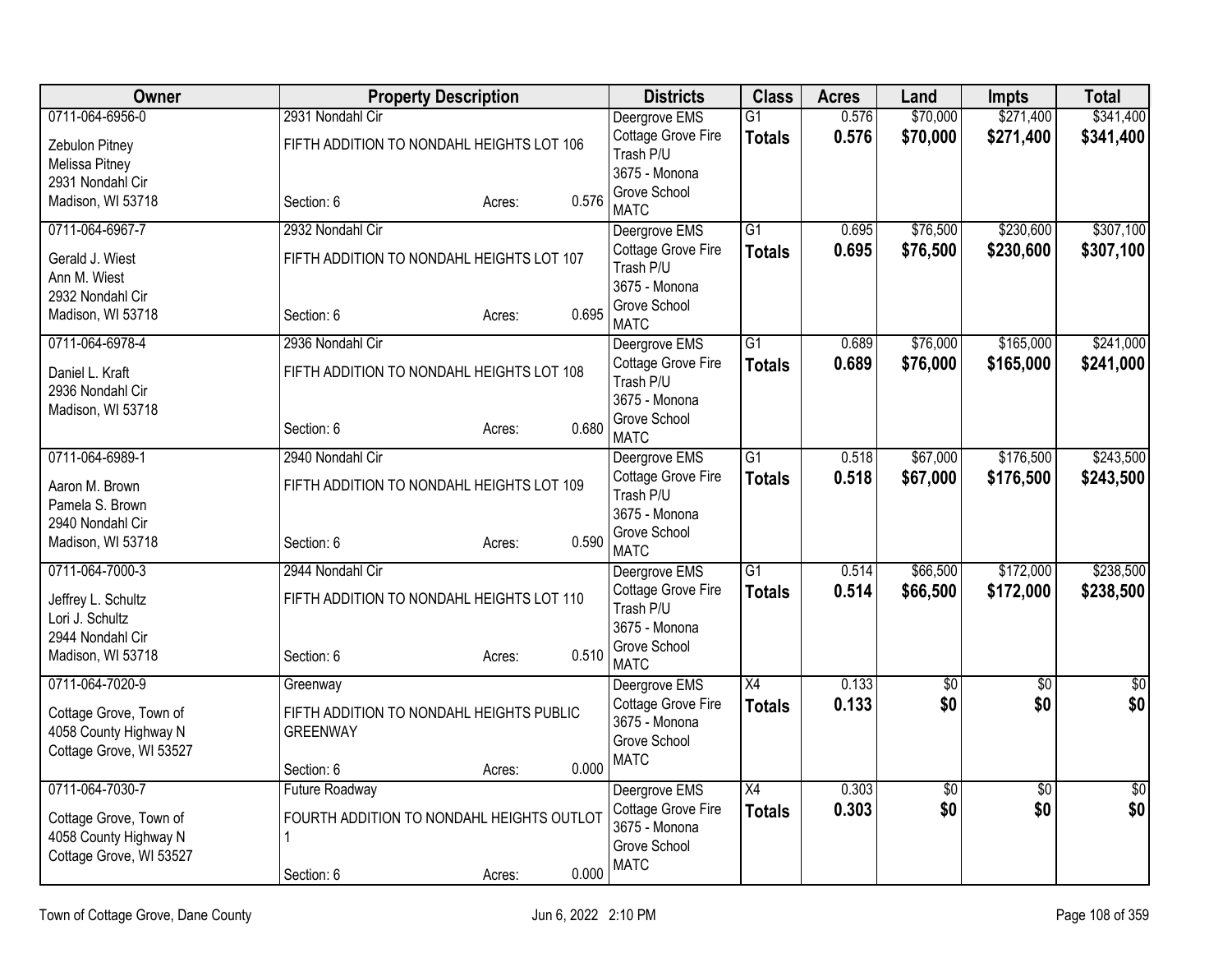| Owner                   | <b>Property Description</b>                         | <b>Districts</b>   | <b>Class</b>    | <b>Acres</b> | Land            | <b>Impts</b>    | <b>Total</b> |
|-------------------------|-----------------------------------------------------|--------------------|-----------------|--------------|-----------------|-----------------|--------------|
| 0711-064-7040-5         | 2957 Lane St                                        | Deergrove EMS      | X4              | 1.450        | $\overline{50}$ | $\overline{50}$ | $\sqrt{30}$  |
| Cottage Grove, Town of  | FOURTH ADDITION TO NONDAHL HEIGHTS PUBLIC           | Cottage Grove Fire | <b>Totals</b>   | 1.450        | \$0             | \$0             | \$0          |
| 4058 County Highway N   | <b>LANDS</b>                                        | 3675 - Monona      |                 |              |                 |                 |              |
| Cottage Grove, WI 53527 |                                                     | Grove School       |                 |              |                 |                 |              |
|                         | 0.000<br>Section: 6<br>Acres:                       | <b>MATC</b>        |                 |              |                 |                 |              |
| 0711-064-8565-9         | <b>Valley St</b>                                    | Deergrove EMS      | $\overline{G1}$ | 0.119        | \$8,500         | $\overline{50}$ | \$8,500      |
| Rremk Tr                | SEC 6-7-11 PRT NW1/4 SE1/4 COM NE COR LOT 48        | Cottage Grove Fire | <b>Totals</b>   | 0.119        | \$8,500         | \$0             | \$8,500      |
| 4592 Bonnie Ave         | 1ST ADDN TO NONDAHL HEIGHTS TH N 66DEG3'0"E         | 3675 - Monona      |                 |              |                 |                 |              |
| Madison, WI 53718       | 50 FT TH S23DEG57'0"E TO INTER WITH LN              | Grove School       |                 |              |                 |                 |              |
|                         | 0.130<br>Section: 6<br>Acres:                       | <b>MATC</b>        |                 |              |                 |                 |              |
| 0711-064-8575-7         | <b>Bonnie Ave</b>                                   | Deergrove EMS      | G1              | 0.161        | \$10,500        | \$0             | \$10,500     |
| David Malisch           | SEC 6-7-11 PRT NW1/4SE1/4 COM NE COR LOT 50         | Cottage Grove Fire | <b>Totals</b>   | 0.161        | \$10,500        | \$0             | \$10,500     |
| <b>Heather Malisch</b>  | 1ST ADDTO NONDAHL HEIGHTS TH N66DEG3'E 50           | 3675 - Monona      |                 |              |                 |                 |              |
| 4602 Bonnie Ave         | FT TH S23DEG57'E 140 FT TH S66DEG3'W 50 FT TH       | Grove School       |                 |              |                 |                 |              |
| Madison, WI 53718       | 0.160<br>Section: 6<br>Acres:                       | <b>MATC</b>        |                 |              |                 |                 |              |
| 0711-064-8580-0         | Bonnie Ave                                          | Deergrove EMS      | $\overline{G1}$ | 0.160        | \$8,500         | \$0             | \$8,500      |
|                         |                                                     | Cottage Grove Fire |                 | 0.160        | \$8,500         | \$0             | \$8,500      |
| Robbie C. Hanson        | SEC 6-7-11 PRT NW1/4SE1/4 BEG NE COR LOT 51         | 3675 - Monona      | <b>Totals</b>   |              |                 |                 |              |
| 4610 Bonnie Ave         | 1ST ADD TO NONDAHL HGTS TH N 0-58-0 E 33.07 FT      | Grove School       |                 |              |                 |                 |              |
| Madison, WI 53718       | TH N 87-08-00 E 50.1 FT TH S 0-58-0 W & S 23-57-0 E | <b>MATC</b>        |                 |              |                 |                 |              |
|                         | 0.159<br>Section: 6<br>Acres:                       |                    |                 |              |                 |                 |              |
| 0711-064-8650-5         | Vilas Rd                                            | Deergrove EMS      | $\overline{G4}$ | 5.700        | \$1,900         | $\overline{50}$ | \$1,900      |
| Marks Farms Ltd         | SEC 6-7-11 PRT NW1/4 SE1/4 SWLY OF HWY              | Cottage Grove Fire | G <sub>5</sub>  | 1.000        | \$300           | \$0             | \$300        |
| 3055 Gaston Rd          |                                                     | 3675 - Monona      | <b>Totals</b>   | 6.700        | \$2,200         | \$0             | \$2,200      |
| Madison, WI 53718-6474  |                                                     | Grove School       |                 |              |                 |                 |              |
|                         | 6.700<br>Section: 6<br>Acres:                       | <b>MATC</b>        |                 |              |                 |                 |              |
| 0711-064-8830-7         | <b>Valley St</b>                                    | Deergrove EMS      | G1              | 0.161        | \$10,500        | $\sqrt{6}$      | \$10,500     |
| Amy Surrarrer           | SEC 6-7-11 PRT NW1/4SE1/4 COM NE COR LOT 45         | Cottage Grove Fire | <b>Totals</b>   | 0.161        | \$10,500        | \$0             | \$10,500     |
| <b>Steven Surrarrer</b> | 1ST ADDN TO NONDAHL HEIGHTS TH N66DEGE 50           | 3675 - Monona      |                 |              |                 |                 |              |
| 4562 Bonnie Ave         | FT TH S23DEGE 140 FT TH S66DEGW 50 FT TH            | Grove School       |                 |              |                 |                 |              |
| Madison, WI 53718       | 0.161<br>Section: 6<br>Acres:                       | <b>MATC</b>        |                 |              |                 |                 |              |
| 0711-064-8840-5         | <b>Bonnie Ave</b>                                   | Deergrove EMS      | $\overline{G1}$ | 0.161        | \$30,000        | $\overline{50}$ | \$30,000     |
| Gregory R. Nelson       | SEC 6-7-11 PRT NW1/4SE1/4 BEG NE COR LOT 44         | Cottage Grove Fire | <b>Totals</b>   | 0.161        | \$30,000        | \$0             | \$30,000     |
| Michele M. Nelson       | 1ST ADDN TO NOND AHL HEIGHTS TH                     | 3675 - Monona      |                 |              |                 |                 |              |
| 4556 Bonnie Ave         | N66DEG3MINE 50 FT TH S23DEG57MINE 140 FT TH         | Grove School       |                 |              |                 |                 |              |
| Madison, WI 53718       | 0.161<br>Section: 6<br>Acres:                       | <b>MATC</b>        |                 |              |                 |                 |              |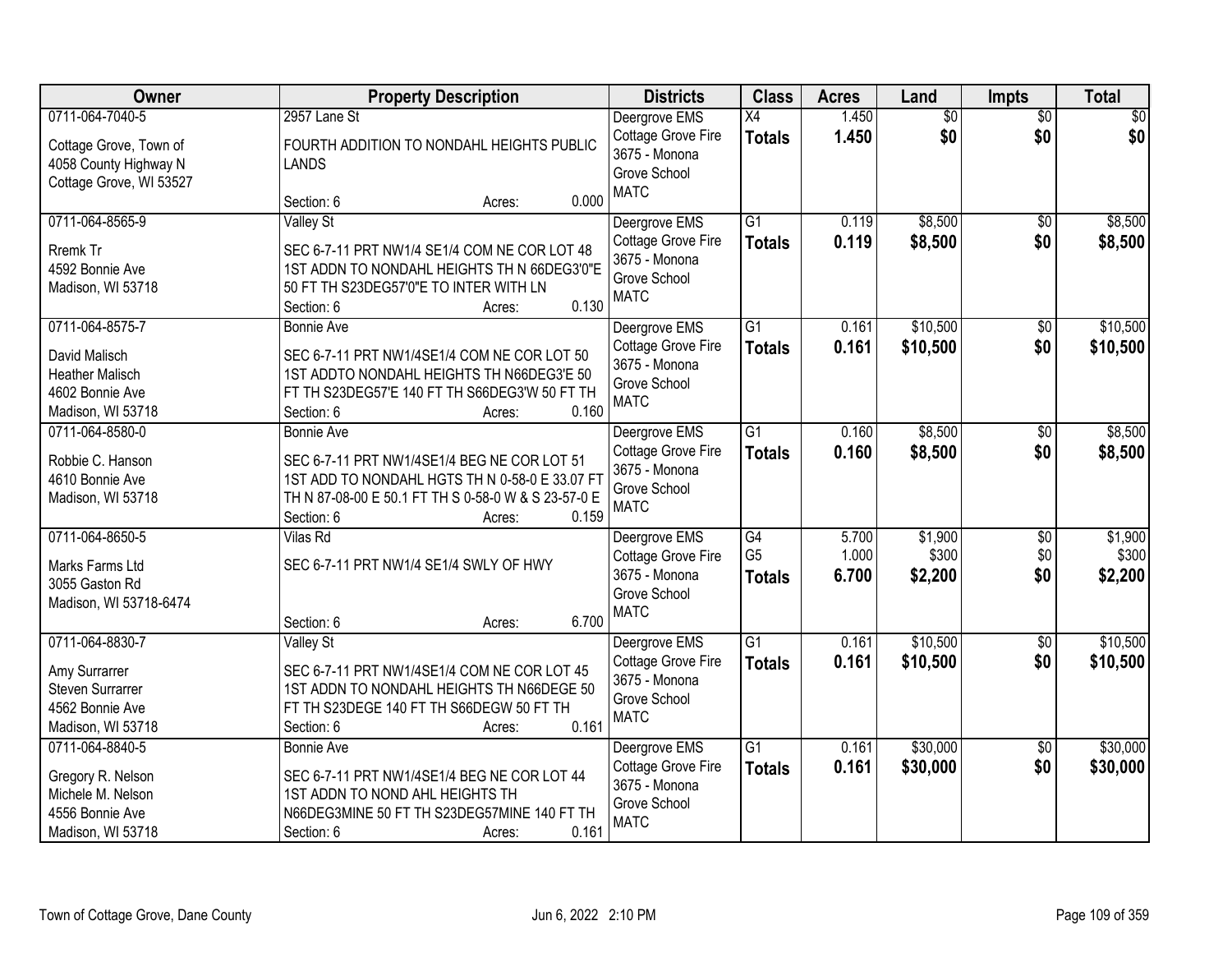| Owner                            | <b>Property Description</b>                                                                      | <b>Districts</b>                | <b>Class</b>    | <b>Acres</b> | Land     | Impts           | <b>Total</b> |
|----------------------------------|--------------------------------------------------------------------------------------------------|---------------------------------|-----------------|--------------|----------|-----------------|--------------|
| 0711-064-8850-3                  | <b>Bonnie Ave</b>                                                                                | Deergrove EMS                   | $\overline{G1}$ | 0.161        | \$10,500 | $\overline{50}$ | \$10,500     |
| Mark V. Behl V                   | SEC 6-7-11 PRT NW1/4SE1/4 BEG NE COR LOT 43,                                                     | Cottage Grove Fire              | <b>Totals</b>   | 0.161        | \$10,500 | \$0             | \$10,500     |
| Elizabeth J. Behl                | 1ST ADD TO NOND AHL HGTS TH N66DEGE 50 FT                                                        | 3675 - Monona                   |                 |              |          |                 |              |
| 4550 Bonnie Ave                  | TH S23DEGE 140 FT TH S66DEGW 50 FT TH                                                            | Grove School<br><b>MATC</b>     |                 |              |          |                 |              |
| Madison, WI 53718                | 0.161<br>Section: 6<br>Acres:                                                                    |                                 |                 |              |          |                 |              |
| 0711-064-8860-1                  | <b>Bonnie Ave</b>                                                                                | Deergrove EMS                   | $\overline{G1}$ | 0.161        | \$10,500 | $\overline{50}$ | \$10,500     |
| Jaimi Clementi                   | SEC 6-7-11 PRT W1/2 SE1/4 BEG NE COR LOT 42 1ST                                                  | Cottage Grove Fire              | <b>Totals</b>   | 0.161        | \$10,500 | \$0             | \$10,500     |
| 4544 Bonnie Ave                  | ADDN NONDAHL HEIGHTS TH N66DEG03'E 50 FT TH                                                      | 3675 - Monona                   |                 |              |          |                 |              |
| Madison, WI 53718                | S23DEG57'E 140 FT TH S66DEG03'W 50 FT TH                                                         | Grove School                    |                 |              |          |                 |              |
|                                  | 0.161<br>Section: 6<br>Acres:                                                                    | <b>MATC</b>                     |                 |              |          |                 |              |
| 0711-064-9080-3                  | <b>Vilas Rd</b>                                                                                  | Deergrove EMS                   | $\overline{G4}$ | 16.500       | \$5,200  | \$0             | \$5,200      |
| Marks Farms Ltd                  | SEC 6-7-11 PRT SW1/4 SE1/4 WLY OF HWY                                                            | Cottage Grove Fire              | G <sub>5</sub>  | 7.500        | \$2,300  | \$0             | \$2,300      |
| 3055 Gaston Rd                   |                                                                                                  | 3675 - Monona                   | <b>Totals</b>   | 24.000       | \$7,500  | \$0             | \$7,500      |
| Madison, WI 53718-6474           |                                                                                                  | Grove School                    |                 |              |          |                 |              |
|                                  | 24.000<br>Section: 6<br>Acres:                                                                   | <b>MATC</b>                     |                 |              |          |                 |              |
| 0711-064-9350-6                  | Roads                                                                                            | Deergrove EMS                   | X4              | 10.000       | \$0      | \$0             | \$0          |
| Cottage Grove, Town of           | SEC 6-7-11 PRT S1/2 SE1/4 COM SEC SE COR TH                                                      | Cottage Grove Fire              | <b>Totals</b>   | 10.000       | \$0      | \$0             | \$0          |
| 4058 County Highway N            | N87DEGW 1371.06 FT TH N25DEGW 138 FT TH                                                          | 3675 - Monona                   |                 |              |          |                 |              |
| Cottage Grove, WI 53527          | N8DEGW 122.51 FT TH N76DEGE 18.3 FT TO POB TH                                                    | Grove School                    |                 |              |          |                 |              |
|                                  | Section: 6<br>0.000<br>Acres:                                                                    | <b>MATC</b>                     |                 |              |          |                 |              |
| 0711-064-9360-4                  | 4498 Vilas Rd                                                                                    | Deergrove EMS                   | G1              | 0.504        | \$66,000 | \$204,700       | \$270,700    |
|                                  |                                                                                                  | Cottage Grove Fire              | <b>Totals</b>   | 0.504        | \$66,000 | \$204,700       | \$270,700    |
| Matthew C. Hull<br>4498 Vilas Rd | SEC 6-7-11 PRT SW1/4 SE1/4 BEG AT TOWN RD C/L<br>1100 FT E OF S1/4 COR TH E ALG SEC LN 148 FT TH | Trash P/U                       |                 |              |          |                 |              |
| Madison, WI 53718                | N8DEG26'0"W 251 FT TH S76DEG30'0"W 202.6 FT TH                                                   | 3675 - Monona                   |                 |              |          |                 |              |
|                                  | 0.500<br>Section: 6<br>Acres:                                                                    | Grove School                    |                 |              |          |                 |              |
|                                  |                                                                                                  | <b>MATC</b>                     |                 |              |          |                 |              |
| 0711-064-9370-2                  | 4492 Vilas Rd                                                                                    | Deergrove EMS                   | $\overline{G1}$ | 0.494        | \$65,500 | \$158,300       | \$223,800    |
| Jenny Lynn Properties, LLC       | SEC 6-7-11 PRT SW1/4 SE1/4 BEG 1098.9 FT E OF                                                    | Cottage Grove Fire<br>Trash P/U | <b>Totals</b>   | 0.494        | \$65,500 | \$158,300       | \$223,800    |
| 9525 Blue Heron Dr               | S1/4 COR TH N 20-46-0 W 109.7 FT TH N 23-57-0 W                                                  | 3675 - Monona                   |                 |              |          |                 |              |
| Middleton, WI 53562              | 2.95 FT N 80-44-0 E 171.7 FT TH S 8-17-0 E 128.0 FT                                              | Grove School                    |                 |              |          |                 |              |
|                                  | 0.461<br>Section: 6<br>Acres:                                                                    | <b>MATC</b>                     |                 |              |          |                 |              |
| 0711-064-9380-0                  | 2971 Lane St                                                                                     | Deergrove EMS                   | $\overline{G1}$ | 0.624        | \$72,500 | \$106,800       | \$179,300    |
| Peter H. Ersland                 | SEC 6-7-11 PRT S1/2 SE1/4 COM SE COR SD SEC,                                                     | Cottage Grove Fire              | <b>Totals</b>   | 0.624        | \$72,500 | \$106,800       | \$179,300    |
| Joan R. Ersland                  | TH S87DEG30'W 1329.25 FT TO POB TH CONT                                                          | Trash P/U                       |                 |              |          |                 |              |
| 2971 Lane St                     | S87DEG30'W 41.81 FT TH N25DEG11'W 138.0 FT TH                                                    | 3675 - Monona                   |                 |              |          |                 |              |
| Madison, WI 53718                | 0.624<br>Section: 6<br>Acres:                                                                    | Grove School                    |                 |              |          |                 |              |
|                                  |                                                                                                  | <b>MATC</b>                     |                 |              |          |                 |              |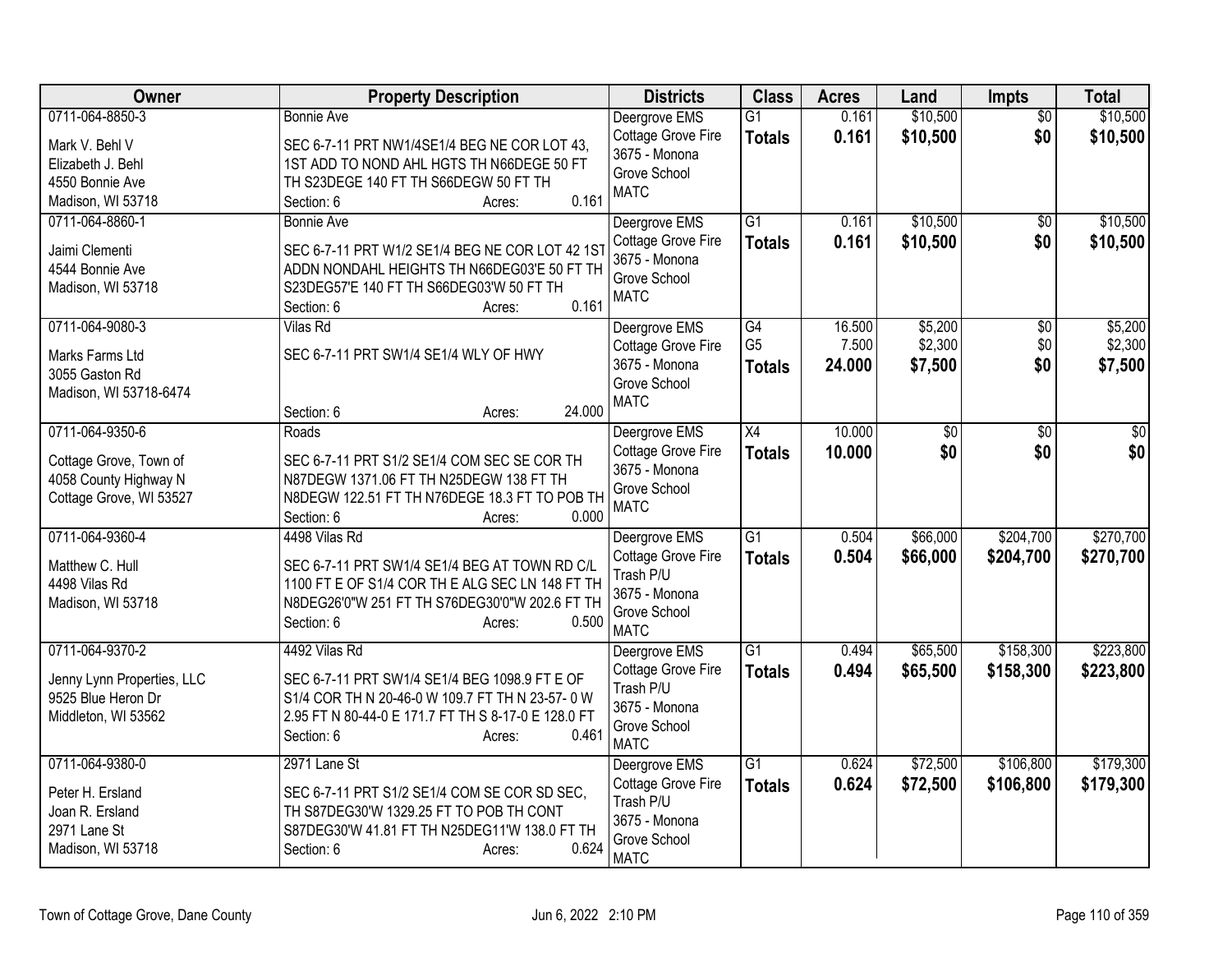| <b>Owner</b>            | <b>Property Description</b>                       | <b>Districts</b>                    | <b>Class</b>    | <b>Acres</b> | Land      | Impts           | <b>Total</b> |
|-------------------------|---------------------------------------------------|-------------------------------------|-----------------|--------------|-----------|-----------------|--------------|
| 0711-064-9400-5         | Lane St                                           | Deergrove EMS                       | $\overline{G1}$ | 0.005        | \$500     | $\overline{50}$ | \$500        |
| Peter H. Ersland        | SEC 6-7-11 PRT S1/2 SE1/4 COM SEC SE COR TH       | Cottage Grove Fire                  | <b>Totals</b>   | 0.005        | \$500     | \$0             | \$500        |
| 2971 Lane St            | S87DEG30'W 1329.25 FT TH N6DEG25'50"E 233.66 FT   | 3675 - Monona                       |                 |              |           |                 |              |
| Madison, WI 53718       | TO POB TH ALG CRV TO R RAD 60 FT L/C              | Grove School                        |                 |              |           |                 |              |
|                         | 0.010<br>Section: 6<br>Acres:                     | <b>MATC</b>                         |                 |              |           |                 |              |
| 0711-064-9415-0         | 4520 Bonnie Ave                                   | Deergrove EMS                       | $\overline{G1}$ | 0.587        | \$70,500  | \$191,600       | \$262,100    |
| Donald A. Kraft         | LOT 1 CSM 15707 CS114/112&115-5/12/2021 F/K/A     | Cottage Grove Fire                  | <b>Totals</b>   | 0.587        | \$70,500  | \$191,600       | \$262,100    |
| Diane L. Kraft          | LOT 1 CSM 6784 CS33/371&372-6/30/92 F/K/A LOTS    | Trash P/U                           |                 |              |           |                 |              |
| 4520 Bonnie Ave         | 38 & 39 FIRST ADDITION TO NONDAHL HEIGHTS &       | 3675 - Monona                       |                 |              |           |                 |              |
| Madison, WI 53718       | 0.587<br>Section: 6<br>Acres:                     | Grove School                        |                 |              |           |                 |              |
|                         |                                                   | <b>MATC</b>                         |                 |              |           |                 |              |
| 0711-064-9430-0         | 4526 Bonnie Ave                                   | Deergrove EMS                       | $\overline{G1}$ | 0.793        | \$81,500  | \$204,800       | \$286,300    |
| <b>Troy Dieter</b>      | LOT 2 CSM 15707 CS114/112&115-5/12/2021 F/K/A     | Cottage Grove Fire                  | <b>Totals</b>   | 0.793        | \$81,500  | \$204,800       | \$286,300    |
| <b>Christine Dieter</b> | LOT 1 CSM 6784 CS33/371&372-6/30/92 F/K/A LOTS    | Trash P/U                           |                 |              |           |                 |              |
| 4526 Bonnie Ave         | 38 & 39 FIRST ADDITION TO NONDAHL HEIGHTS &       | 3675 - Monona                       |                 |              |           |                 |              |
| Madison, WI 53718       | 0.793<br>Section: 6<br>Acres:                     | Grove School<br><b>MATC</b>         |                 |              |           |                 |              |
| 0711-064-9470-1         | <b>Bonnie Ave</b>                                 |                                     | $\overline{G1}$ | 0.563        | \$30,000  | \$0             | \$30,000     |
|                         |                                                   | Deergrove EMS<br>Cottage Grove Fire |                 |              |           |                 |              |
| <b>Brett Batura</b>     | SEC 6-7-11 PRT SW1/4SE1/4 COM NE COR LOT 40       | 3675 - Monona                       | <b>Totals</b>   | 0.563        | \$30,000  | \$0             | \$30,000     |
| Jiseon Lee              | 1ST ADDN TO NONDAHL HEIGHTS TH N66DEG3'E          | Grove School                        |                 |              |           |                 |              |
| 4532 Bonnie Ave         | TO E LN SD1/41/4 TH S ALG SD E LN TO PT           | <b>MATC</b>                         |                 |              |           |                 |              |
| Madison, WI 53718       | 0.580<br>Section: 6<br>Acres:                     |                                     |                 |              |           |                 |              |
| 0711-064-9501-0         | 4555 Buss Rd                                      | Deergrove EMS                       | G1              | 3.899        | \$122,000 | \$407,000       | \$529,000    |
| Kelly E. Gallagher      | SEC 6-7-11 PRT SE1/4SE1/4 COM SEC SE COR TH       | Cottage Grove Fire                  | <b>Totals</b>   | 3.899        | \$122,000 | \$407,000       | \$529,000    |
| Carolyn O. Gallagher    | N1DEG08'E 1120.22 FT TO POB TH CONT N1DEG08'E     | Trash P/U                           |                 |              |           |                 |              |
| 4555 Buss Rd            | 215.00 FT ALG C/L BUSS RD TH S87DEG19'W 825.00    | 3675 - Monona                       |                 |              |           |                 |              |
| Cottage Grove, WI 53527 | 3.899<br>Section: 6<br>Acres:                     | Grove School                        |                 |              |           |                 |              |
|                         |                                                   | <b>MATC</b>                         |                 |              |           |                 |              |
| 0711-064-9610-1         | 4538 Bonnie Ave                                   | Deergrove EMS                       | $\overline{G1}$ | 1.214        | \$95,500  | \$147,600       | \$243,100    |
| Walter L. Wagner Jr     | LOT 1 CSM 6683 CS33/59&60 R18170/70-3/11/92 F/K/A | Cottage Grove Fire                  | <b>Totals</b>   | 1.214        | \$95,500  | \$147,600       | \$243,100    |
| Katrinka L. Wagner      | LOT 1 CSM 6451 DESCR AS SEC 6-7-11 LOT 41         | Trash P/U                           |                 |              |           |                 |              |
| 4538 Bonnie Ave         | FIRST ADD TO NONDAHL HEIGHTS & SEC 6-7-11         | 3675 - Monona                       |                 |              |           |                 |              |
| Madison, WI 53718       | 1.214<br>Section: 6<br>Acres:                     | Grove School                        |                 |              |           |                 |              |
| 0711-064-9620-9         |                                                   | <b>MATC</b>                         | $\overline{G1}$ | 0.884        | \$85,500  | \$330,500       | \$416,000    |
|                         | 4545 Greengrass Rd                                | Deergrove EMS                       |                 |              |           |                 |              |
| James Brunker           | LOT 2 CSM 6683 CS33/59&60 R18170/70-3/11/92 F/K/A | Cottage Grove Fire<br>Trash P/U     | <b>Totals</b>   | 0.884        | \$85,500  | \$330,500       | \$416,000    |
| Toni Brunker            | LOT 2 CSM 6451 DESCR AS SEC 6-7-11 LOT 41         | 3675 - Monona                       |                 |              |           |                 |              |
| 4545 Green Grass Rd     | FIRST ADD TO NONDAHL HEIGHTS & SEC 6-7-11         | Grove School                        |                 |              |           |                 |              |
| Madison, WI 53718       | 0.884<br>Section: 6<br>Acres:                     | <b>MATC</b>                         |                 |              |           |                 |              |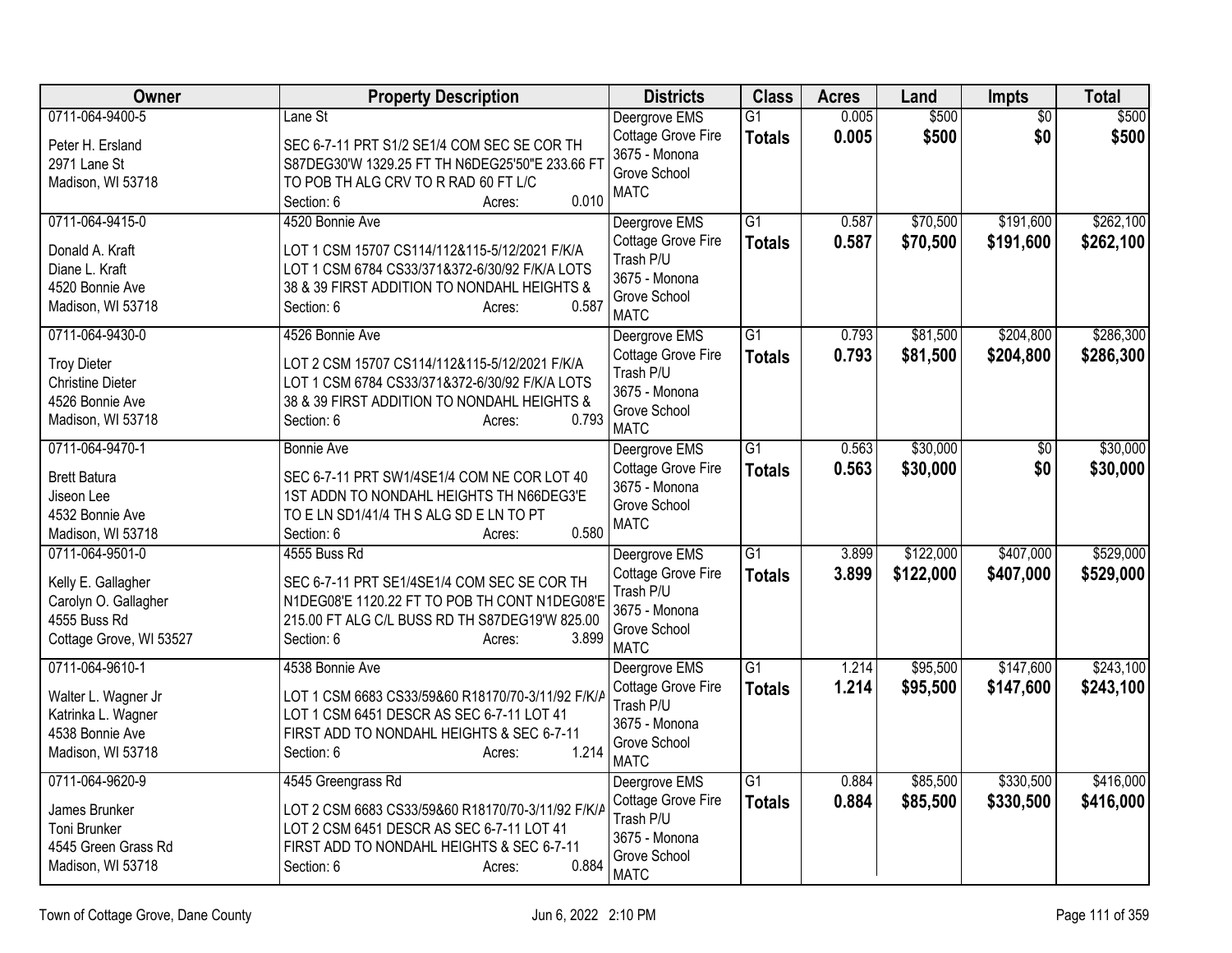| Owner                                                                                           | <b>Property Description</b>                                                                                                                                                                        | <b>Districts</b>                                                                                 | <b>Class</b>                     | <b>Acres</b>   | Land                   | <b>Impts</b>           | <b>Total</b>           |
|-------------------------------------------------------------------------------------------------|----------------------------------------------------------------------------------------------------------------------------------------------------------------------------------------------------|--------------------------------------------------------------------------------------------------|----------------------------------|----------------|------------------------|------------------------|------------------------|
| 0711-064-9630-7                                                                                 | 4546 Greengrass Rd                                                                                                                                                                                 | Deergrove EMS                                                                                    | $\overline{G1}$                  | 0.927          | \$87,000               | \$224,900              | \$311,900              |
| Logan Dean<br>Jodi Dean<br>4546 Greengrass Rd                                                   | LOT 3 CSM 6683 CS33/59&60 R18170/70-3/11/92 F/K/A<br>LOT 3 CSM 6451 DESCR AS SEC 6-7-11 LOT 41<br>FIRST ADD TO NONDAHL HEIGHTS & SEC 6-7-11                                                        | Cottage Grove Fire<br>Trash P/U<br>3675 - Monona                                                 | <b>Totals</b>                    | 0.927          | \$87,000               | \$224,900              | \$311,900              |
| Madison, WI 53718                                                                               | 0.927<br>Section: 6<br>Acres:                                                                                                                                                                      | Grove School<br><b>MATC</b>                                                                      |                                  |                |                        |                        |                        |
| 0711-064-9725-3<br>Lewis R. Quam<br>Barbara J. Quam<br>4502 Bonnie Ave<br>Madison, WI 53718     | 4502 Bonnie Ave<br>SEC 6-7-11 PRT S1/2 SE1/4 COM E COR LOT 35 1ST<br>ADD TO NONDAHL HGTS TH S 23-57-00 E 44.06 FT<br>TH S 87-30-00 W 8.93 FT TH ALG CRV TO R RAD<br>0.040<br>Section: 6<br>Acres:  | Deergrove EMS<br>Cottage Grove Fire<br>3675 - Monona<br>Grove School<br><b>MATC</b>              | $\overline{G1}$<br><b>Totals</b> | 0.047<br>0.047 | \$3,500<br>\$3,500     | $\overline{50}$<br>\$0 | \$3,500<br>\$3,500     |
| 0711-064-9861-0<br>Bonnie S. Goth<br>Michael G. Goth<br>4495 Buss Rd<br>Cottage Grove, WI 53527 | 4495 Buss Rd<br>LOT 2 CSM 2520 CS10/70&71-8/9/77 DESCR AS PRT<br>CSM 1467 CS6/160-6/26/74 F/K/A PRT LOT 93 FIFTH<br>ADDN TO NONDAHL HEIGHTS DESCR AS SEC 6-7-11<br>1.157<br>Section: 6<br>Acres:   | Deergrove EMS<br>Cottage Grove Fire<br>Trash P/U<br>3675 - Monona<br>Grove School<br><b>MATC</b> | $\overline{G1}$<br><b>Totals</b> | 1.157<br>1.157 | \$94,500<br>\$94,500   | \$169,300<br>\$169,300 | \$263,800<br>\$263,800 |
| 0711-064-9901-0<br>Darcy L. Ellestad<br>4497 Buss Rd<br>Cottage Grove, WI 53527                 | 4497 Buss Rd<br>LOT 1 CSM 2520 CS10/70&71-8/9/77 DESCR AS PRT<br>CSM 1467 CS6/160-6/26/74 F/K/A PRT LOT 93 FIFTH<br>ADDN TO NONDAHL HEIGHTS DESCR AS SEC 6-7-11<br>0.461<br>Section: 6<br>Acres:   | Deergrove EMS<br>Cottage Grove Fire<br>Trash P/U<br>3675 - Monona<br>Grove School<br><b>MATC</b> | $\overline{G1}$<br><b>Totals</b> | 0.461<br>0.461 | \$63,000<br>\$63,000   | \$163,600<br>\$163,600 | \$226,600<br>\$226,600 |
| 0711-064-9911-0<br>Nicholas Ring<br>4505 Buss Rd<br>Cottage Grove, WI 53527                     | 4505 Buss Rd<br>SEC 6-7-11 PRT SE1/4 SE1/4 COM AT NE COR OF SD<br>1/4 1/4 TH S1DEG08'W 862.18 FT TO POB TH CONT<br>S1DEG08'W 150.00 FT TH S87DEG19'W 213.07 FT TH<br>Section: 6<br>0.000<br>Acres: | Deergrove EMS<br>Cottage Grove Fire<br>Trash P/U<br>3675 - Monona<br>Grove School<br><b>MATC</b> | $\overline{G1}$<br><b>Totals</b> | 0.619<br>0.619 | \$72,500<br>\$72,500   | \$197,200<br>\$197,200 | \$269,700<br>\$269,700 |
| 0711-064-9921-0<br>David L. Ring<br>Jane M. Ring<br>4513 Buss Rd<br>Cottage Grove, WI 53527     | 4513 Buss Rd<br>SEC 6-7-11 PRT SE1/4 SE1/4 COM SE COR TH<br>N1DEG08'E 473.04 FT TO POB TH N1DEG08'E 150 FT<br>TH S87DEG19'W 213.07 FT TH S1DEG08'W 150 FT TH<br>Section: 6<br>0.000<br>Acres:      | Deergrove EMS<br>Cottage Grove Fire<br>Trash P/U<br>3675 - Monona<br>Grove School<br><b>MATC</b> | $\overline{G1}$<br><b>Totals</b> | 0.616<br>0.616 | \$72,000<br>\$72,000   | \$226,600<br>\$226,600 | \$298,600<br>\$298,600 |
| 0711-064-9930-4<br>Cottage Grove, Town of<br>4058 County Highway N<br>Cottage Grove, WI 53527   | Road<br>SEC 6-7-11 PRT SE1/4 SE1/4 COM AT SE COR SD<br>SEC TH N1DEGE 689.19 FT TO POB TH S87DEGW<br>213.07 FT TH S1DEGW 66.15 FT TH N87DEGE 213.07<br>0.000<br>Section: 6<br>Acres:                | Deergrove EMS<br>Cottage Grove Fire<br>3675 - Monona<br>Grove School<br><b>MATC</b>              | $\overline{X4}$<br><b>Totals</b> | 0.000<br>0.000 | $\overline{60}$<br>\$0 | $\overline{50}$<br>\$0 | $\overline{50}$<br>\$0 |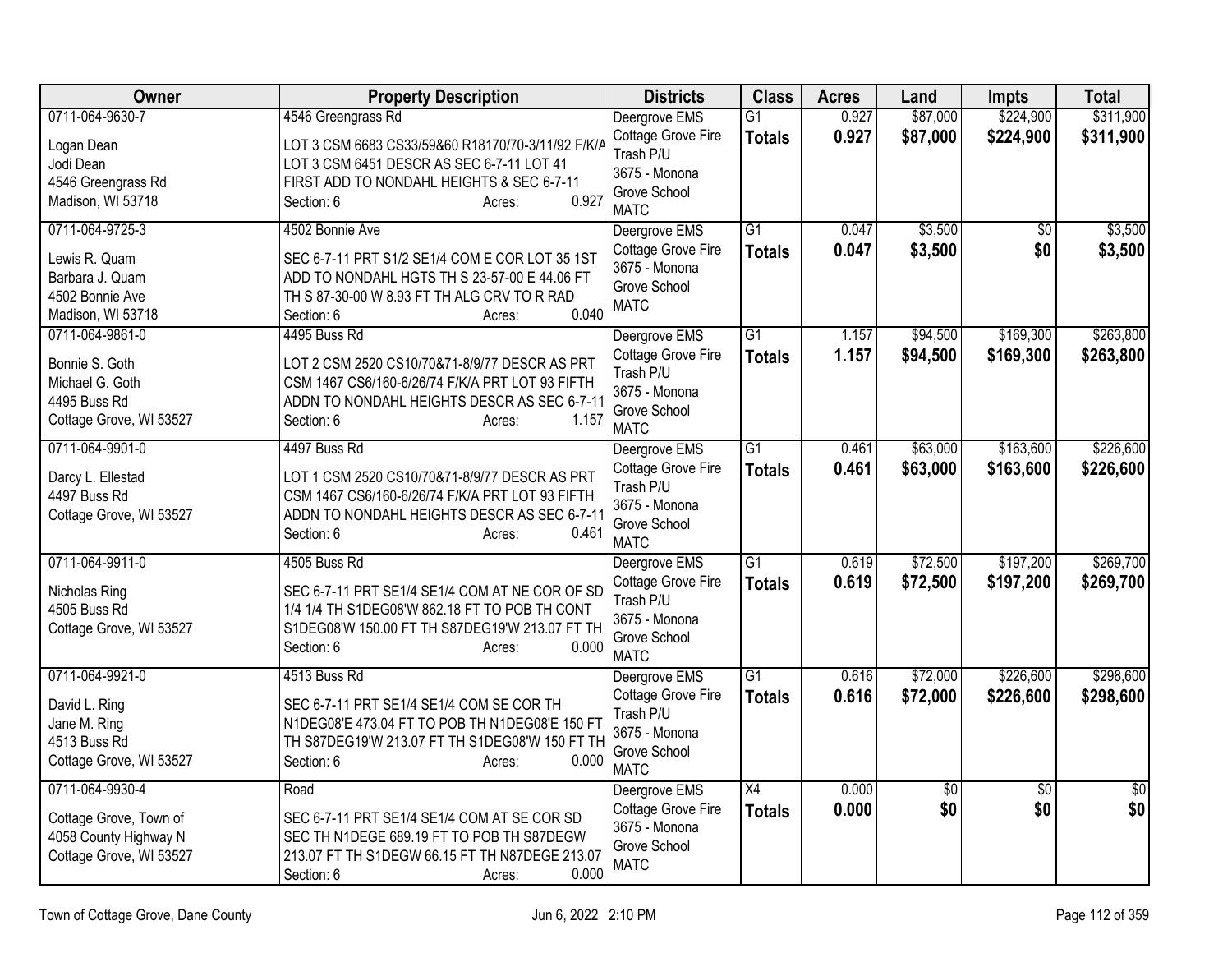| <b>Owner</b>                                                                                                | <b>Property Description</b>                                                                                                                                                                      | <b>Districts</b>                                                                                 | <b>Class</b>                           | <b>Acres</b>              | Land                            | <b>Impts</b>                  | <b>Total</b>                    |
|-------------------------------------------------------------------------------------------------------------|--------------------------------------------------------------------------------------------------------------------------------------------------------------------------------------------------|--------------------------------------------------------------------------------------------------|----------------------------------------|---------------------------|---------------------------------|-------------------------------|---------------------------------|
| 0711-064-9941-0<br>Laura A. Miller<br>2908 Lane St<br>Madison, WI 53718                                     | 2908 Lane St<br>SEC 6-7-11 PRT SE1/4 SE1/4 COM SEC SE COR TH<br>N1DEGE 689.19 FT TO POB TH CONT N1DEGE<br>209.35 FT TH S87DEGW 213.07 FT TH S1DEGW<br>Section: 6<br>0.000<br>Acres:              | Deergrove EMS<br>Cottage Grove Fire<br>Trash P/U<br>3675 - Monona<br>Grove School<br><b>MATC</b> | G1<br><b>Totals</b>                    | 0.860<br>0.860            | \$84,500<br>\$84,500            | \$193,700<br>\$193,700        | \$278,200<br>\$278,200          |
| 0711-064-9961-0<br>Ri Barnes<br>Alicia Barnes<br>4537 Buss Rd<br>Cottage Grove, WI 53527                    | 4537 Buss Rd<br>SEC 6-7-11 PRT SE1/4SE1/4 COM SE COR SEC 6 TH<br>N1DEG08'E 898.54 FT TO POB TH CONT N1DEG08'E<br>221.68 FT ALG C/L BUSS RD TH S87DEG19'W 393.07<br>1.824<br>Section: 6<br>Acres: | Deergrove EMS<br>Cottage Grove Fire<br>Trash P/U<br>3675 - Monona<br>Grove School<br><b>MATC</b> | $\overline{G1}$<br><b>Totals</b>       | 1.824<br>1.824            | \$110,500<br>\$110,500          | \$352,100<br>\$352,100        | \$462,600<br>\$462,600          |
| 0711-071-8001-0<br>Mary Showers Farm Prtnsp<br>4526 Sandpiper Trl<br>Cottage Grove, WI 53527                | Cottage Grove Rd<br>SEC 7-7-11 PRT NE1/4 NE1/4 LYG N OF CTH BB EXC<br><b>CSM 10086</b><br>33.800<br>Section: 7<br>Acres:                                                                         | Deergrove EMS<br>Cottage Grove Fire<br>3675 - Monona<br>Grove School<br><b>MATC</b>              | $\overline{G4}$<br><b>Totals</b>       | 33.800<br>33.800          | \$11,400<br>\$11,400            | \$0<br>\$0                    | \$11,400<br>\$11,400            |
| 0711-071-8200-0<br>Arthur E. Voit Jr<br>2974 County Highway Bb<br>Cottage Grove, WI 53527                   | 2974 County Highway Bb<br>LOT 1 CSM 10086 CS59/60&62-6/28/2001 DESCR AS<br>SEC 7-7-11 PRT NE1/4NE1/4 & PRT NW1/4NE1/4 (3.10<br>ACRES)<br>3.100<br>Section: 7<br>Acres:                           | Deergrove EMS<br>Cottage Grove Fire<br>Trash P/U<br>3675 - Monona<br>Grove School<br><b>MATC</b> | $\overline{G1}$<br>G4<br><b>Totals</b> | 2.000<br>1.100<br>3.100   | \$110,500<br>\$400<br>\$110,900 | \$371,700<br>\$0<br>\$371,700 | \$482,200<br>\$400<br>\$482,600 |
| 0711-071-8501-0<br>Mary Showers Farm Prtnsp<br>4526 Sandpiper Trl<br>Cottage Grove, WI 53527                | County Rd BB<br>SEC 7-7-11 PRT NW1/4 NE1/4 LYG N OF CTH BB EXC<br><b>CSM 10086</b><br>32.700<br>Section: 7<br>Acres:                                                                             | Deergrove EMS<br>Cottage Grove Fire<br>3675 - Monona<br>Grove School<br><b>MATC</b>              | G4<br>G5M<br><b>Totals</b>             | 30.300<br>2.400<br>32.700 | \$10,200<br>\$6,000<br>\$16,200 | $\overline{50}$<br>\$0<br>\$0 | \$10,200<br>\$6,000<br>\$16,200 |
| 0711-071-8790-7<br>Donovan Peckham<br>6551 Lake Rd<br>Windsor, WI 53598                                     | 3013 County Highway Bb<br>SEC 7-7-11 PRT W1/2 NE1/4 COM S LN HWY BB 423<br>FT E OF W LN TH S 99 FT E PARA HWY 98.5 FT N 99<br>FTW 98.5 FT TO POB<br>0.224<br>Section: 7<br>Acres:                | Deergrove EMS<br>Cottage Grove Fire<br>3675 - Monona<br>Grove School<br><b>MATC</b>              | G1<br><b>Totals</b>                    | 0.224<br>0.224            | \$5,000<br>\$5,000              | $\overline{50}$<br>\$0        | \$5,000<br>\$5,000              |
| 0711-071-8800-4<br>Shannon L. Mandeville<br><b>Tina Mandeville</b><br>234 Merryturn Rd<br>Madison, WI 53714 | 2999 County Highway Bb<br>SEC 7-7-11 PRT W1/2 NE1/4 DESCR AS COM 115.5<br>FT W OF NW COR OF LAND DEEDED BY ESTHER<br>BOOTH TO AMOS BEECHER 12/10/1877 IN DOC<br>0.600<br>Section: 7<br>Acres:    | Deergrove EMS<br>Cottage Grove Fire<br>Trash P/U<br>3675 - Monona<br>Grove School<br><b>MATC</b> | $\overline{G1}$<br><b>Totals</b>       | 0.638<br>0.638            | \$75,500<br>\$75,500            | \$82,100<br>\$82,100          | \$157,600<br>\$157,600          |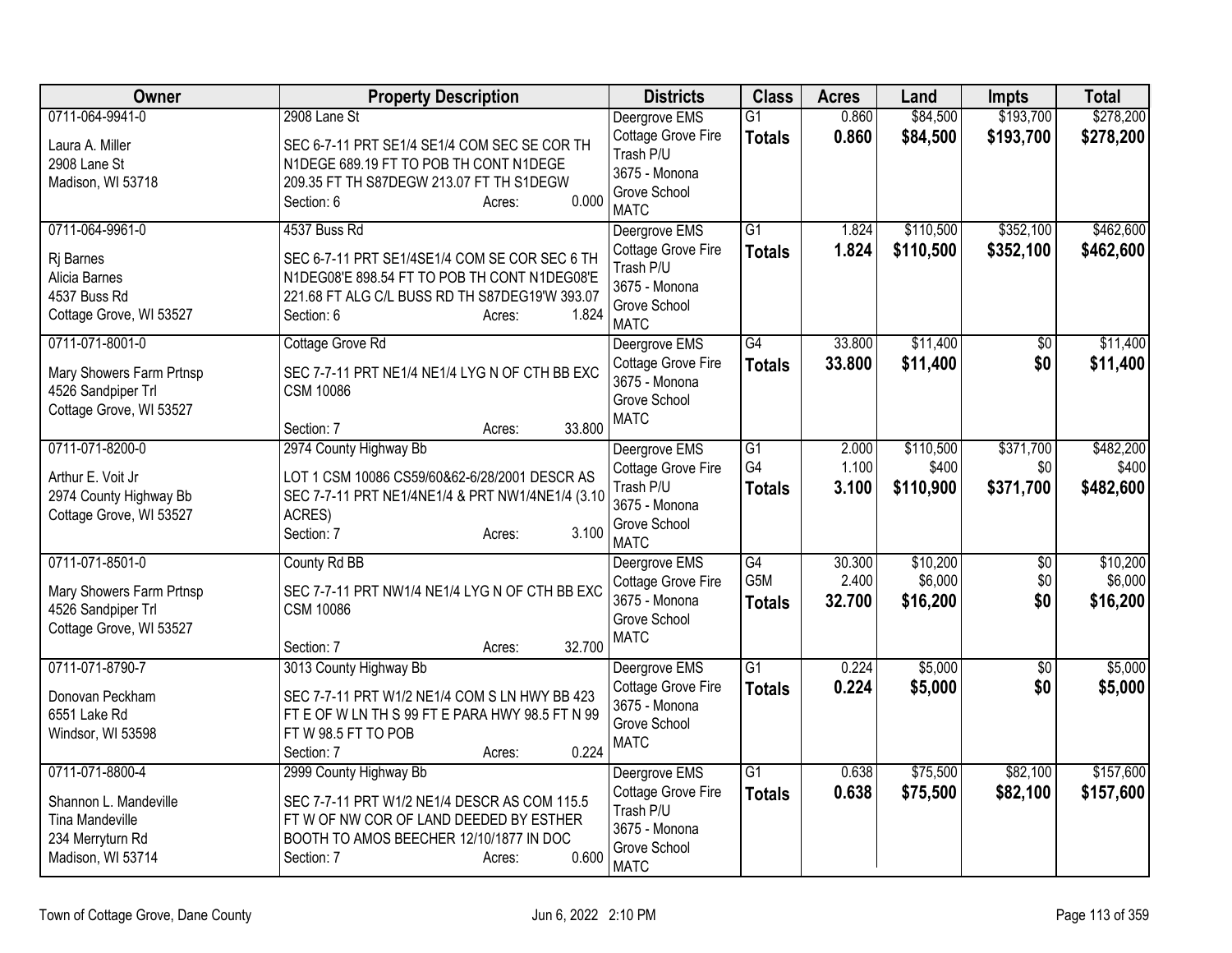| Owner                                                                                                       | <b>Property Description</b>                                                                                                                                                                              | <b>Districts</b>                                                                                 | <b>Class</b>                          | <b>Acres</b>            | Land                              | <b>Impts</b>                        | <b>Total</b>                        |
|-------------------------------------------------------------------------------------------------------------|----------------------------------------------------------------------------------------------------------------------------------------------------------------------------------------------------------|--------------------------------------------------------------------------------------------------|---------------------------------------|-------------------------|-----------------------------------|-------------------------------------|-------------------------------------|
| 0711-071-8830-8                                                                                             | 2995 County Highway Bb                                                                                                                                                                                   | Deergrove EMS                                                                                    | $\overline{G1}$                       | 0.259                   | \$47,000                          | \$70,100                            | \$117,100                           |
| Jennifer L. Peterson<br>Lance B. Peterson<br>2995 County Highway Bb<br>Madison, WI 53718                    | SEC 7-7-11 PRT W1/2 NE1/4 COM S LN HWY 30 AT PT<br>800.5 FT E OF INTERS W LN TH E ALG S LN HWY 113<br>FT S 100 FT W PARA HWY 113 FT N TO POB<br>0.259<br>Section: 7<br>Acres:                            | Cottage Grove Fire<br>Trash P/U<br>3675 - Monona<br>Grove School<br><b>MATC</b>                  | <b>Totals</b>                         | 0.259                   | \$47,000                          | \$70,100                            | \$117,100                           |
| 0711-071-8840-6<br>Jennifer L. Peterson<br>Lance B. Peterson<br>2995 County Highway Bb<br>Madison, WI 53718 | County Rd BB<br>SEC 7-7-11 PRT NE1/4 COM SEC N1/4 COR TH S<br>24DEG43'52"W 1018.96 FT TH S68DEG29'08"E 656.52<br>FT TH N87DEG54'42"E 649.8 FT TO POB TH CONT<br>0.821<br>Section: 7<br>Acres:            | Deergrove EMS<br>Cottage Grove Fire<br>3675 - Monona<br>Grove School<br><b>MATC</b>              | $\overline{G1}$<br><b>Totals</b>      | 0.802<br>0.802          | \$82,000<br>\$82,000              | $\overline{50}$<br>\$0              | \$82,000<br>\$82,000                |
| 0711-071-8850-4<br>Michael S. Cutrano<br>1101 Connery Cir Apt 111<br>Waunakee, WI 53597                     | 2983 County Highway Bb<br>SEC 7-7-11 PRT W1/2 NE1/4 COM CL HWY 30 916 FT<br>E OFW LN TH E 231 FT S8DEGE 141.9 FT S80DEGW<br>97.68 FT TH N10DEGW 26 FT TH W 130.6 FT TH<br>0.383<br>Section: 7<br>Acres:  | Deergrove EMS<br>Cottage Grove Fire<br>Trash P/U<br>3675 - Monona<br>Grove School<br><b>MATC</b> | $\overline{G1}$<br><b>Totals</b>      | 0.342<br>0.342          | \$53,500<br>\$53,500              | \$57,700<br>\$57,700                | \$111,200<br>\$111,200              |
| 0711-071-8860-2<br>Olivia Sealy<br>2979 County Highway Bb<br>Madison, WI 53718                              | 2979 County Highway Bb<br>SEC 7-7-11 PRT W1/2 NE1/4 BEG INTER S LN CTH BB<br>& W LN N & S HWY TH S11DEGE ALG HWY 99 FT TH<br>S81DEGW 99 FT N9DEGW 114.18 FT TO S LN HWY<br>0.225<br>Section: 7<br>Acres: | Deergrove EMS<br>Cottage Grove Fire<br>Trash P/U<br>3675 - Monona<br>Grove School<br><b>MATC</b> | $\overline{G1}$<br><b>Totals</b>      | 0.225<br>0.225          | \$41,500<br>\$41,500              | \$160,500<br>\$160,500              | \$202,000<br>\$202,000              |
| 0711-071-9010-8<br>J Viaene Properties, LLC<br>201 Kingston Way<br>Waunakee, WI 53597                       | 4409 Vilas Rd<br>SEC 7-7-11 PRT W1/2 NE1/4 DESCR AS COM AT PT<br>132 FT S OF C/L OF OLD HWY 30 NOW CTH BB & 33<br>FT E OF W LN OF NE1/4 TH N88DEG42'E 1038.5 FT<br>0.900<br>Section: 7<br>Acres:         | Deergrove EMS<br>Cottage Grove Fire<br>Trash P/U<br>3675 - Monona<br>Grove School<br><b>MATC</b> | G1<br>G <sub>2</sub><br><b>Totals</b> | 0.400<br>0.500<br>0.900 | \$58,000<br>\$66,000<br>\$124,000 | \$172,000<br>\$178,000<br>\$350,000 | \$230,000<br>\$244,000<br>\$474,000 |
| 0711-071-9015-0<br>Unknown Owner<br>Not Provided<br>Not Provided, WI 99999                                  | <b>Vilas Rd</b><br>SEC 7-7-11 PRT W1/2 NE1/4 DESCR AS BEG AT NW<br>COR OF LANDS DESCR IN DOC #3240061 TH<br>S10DEG49'59"E 198.00 FT TO SW COR OF SD LANDS<br>0.000<br>Section: 7<br>Acres:               | Deergrove EMS<br>Cottage Grove Fire<br>3675 - Monona<br>Grove School<br><b>MATC</b>              | $\overline{G1}$<br><b>Totals</b>      | 0.081<br>0.081          | $\overline{60}$<br>\$0            | $\overline{30}$<br>\$0              | $\overline{50}$<br>\$0              |
| 0711-071-9040-2<br>Jennifer L. Peterson<br>Lance B. Peterson<br>2995 County Highway Bb<br>Madison, WI 53718 | 2995 County Highway Bb<br>SEC 7-7-11 PRT NE1/4 COM INTERS W LN SD 1/4 &<br>CL CTH BB TH S 351.14 FT TH N87DEGE 858.83 FT<br>TO POB TH N11DEGW 224.16 FT TH N87DEGE 132<br>0.700<br>Section: 7<br>Acres:  | Deergrove EMS<br>Cottage Grove Fire<br>3675 - Monona<br>Grove School<br><b>MATC</b>              | $\overline{G1}$<br><b>Totals</b>      | 0.673<br>0.673          | \$75,500<br>\$75,500              | $\overline{50}$<br>\$0              | \$75,500<br>\$75,500                |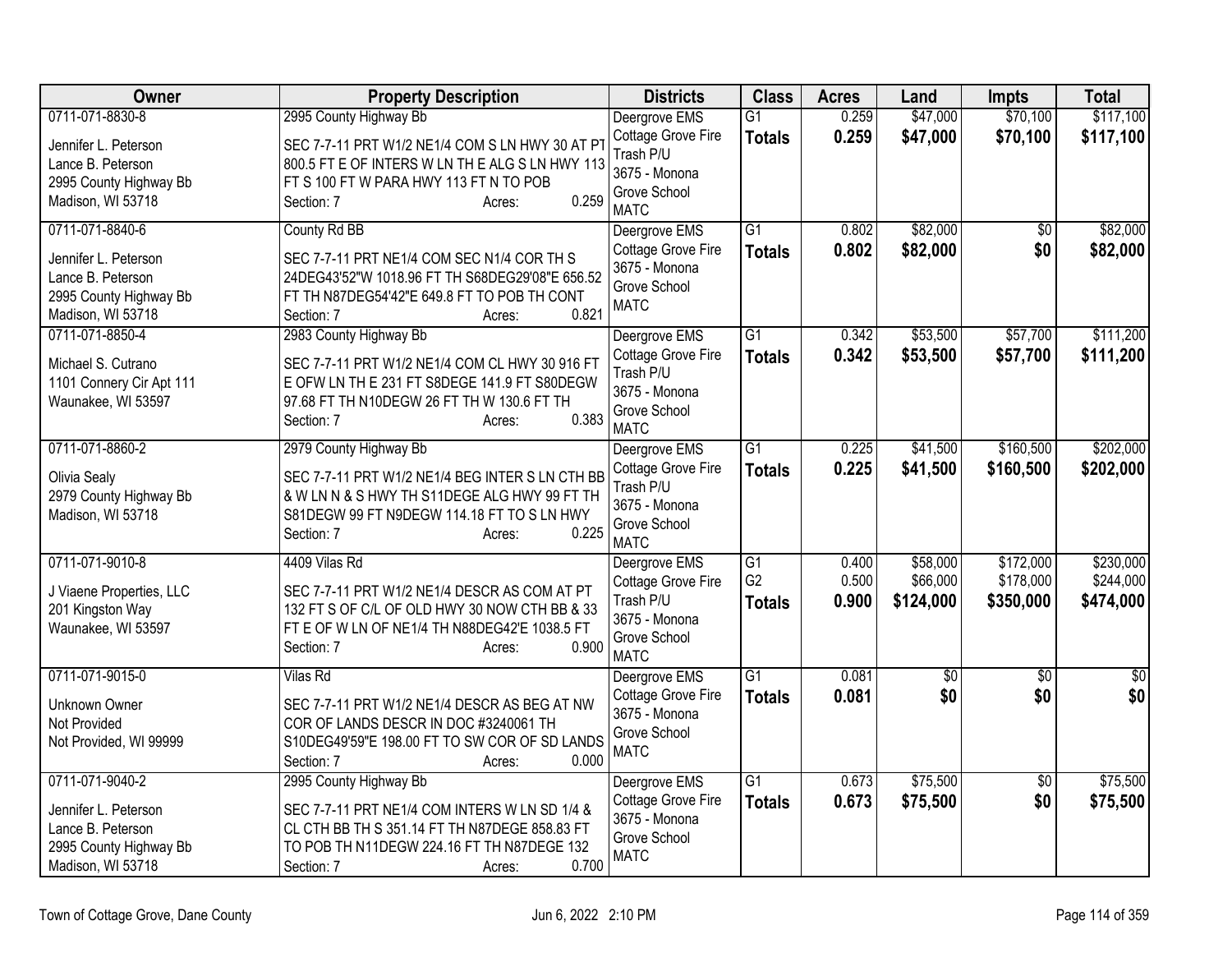| <b>Owner</b>            | <b>Property Description</b>                     | <b>Districts</b>                    | <b>Class</b>    | <b>Acres</b> | Land      | <b>Impts</b> | <b>Total</b> |
|-------------------------|-------------------------------------------------|-------------------------------------|-----------------|--------------|-----------|--------------|--------------|
| 0711-071-9050-0         | 3013 County Highway Bb                          | Deergrove EMS                       | G1              | 1.959        | \$109,500 | \$47,300     | \$156,800    |
| Donovan Peckham         | SEC 7-7-11 PRT W1/2 NE1/4 COM INTERS W LN       | Cottage Grove Fire                  | <b>Totals</b>   | 1.959        | \$109,500 | \$47,300     | \$156,800    |
| 6551 Lake Rd            | SD1/4 & CL CTH BB TH S 351.14 FT TH N87DEGE     | 3675 - Monona                       |                 |              |           |              |              |
| Windsor, WI 53598       | 465.8 FT TO POB TH N7DEGW 222.16 FT TH          | Grove School<br><b>MATC</b>         |                 |              |           |              |              |
|                         | Section: 7<br>1.950<br>Acres:                   |                                     |                 |              |           |              |              |
| 0711-071-9070-0         | 3023 County Highway Bb                          | Deergrove EMS                       | $\overline{G1}$ | 0.772        | \$80,500  | \$135,400    | \$215,900    |
| Michael L. Johnson      | LOT 1 CSM 12804 CS81/101&103-11/18/2009 F/K/A   | Cottage Grove Fire                  | <b>Totals</b>   | 0.772        | \$80,500  | \$135,400    | \$215,900    |
| Jane A. Johnson         | LOT 1 CSM 11911 CS73/107&110-9/13/2006 DESCR    | Trash P/U                           |                 |              |           |              |              |
| 4342 Old Stage Rd       | AS SEC 7-7-11 PRT NW1/4 NE1/4 & PRT SW1/4NE1/4  | 3675 - Monona                       |                 |              |           |              |              |
| Brooklyn, WI 53521      | 0.772<br>Section: 7<br>Acres:                   | Grove School                        |                 |              |           |              |              |
| 0711-071-9080-0         | 3019 County Rd BB                               | <b>MATC</b>                         | $\overline{G2}$ | 0.797        | \$81,000  | \$150,500    | \$231,500    |
|                         |                                                 | Deergrove EMS<br>Cottage Grove Fire | <b>Totals</b>   | 0.797        | \$81,000  | \$150,500    | \$231,500    |
| Michael L. Johnson      | LOT 2 CSM 12804 CS81/101&103-11/18/2009 F/K/A   | 3675 - Monona                       |                 |              |           |              |              |
| Brady J. Johnson        | LOT 1 CSM 11911 CS73/107&110-9/13/2006 DESCR    | Grove School                        |                 |              |           |              |              |
| 4342 Old Stage Rd       | AS SEC 7-7-11 PRT NW1/4NE1/4 & PRT SW1/4NE1/4   | <b>MATC</b>                         |                 |              |           |              |              |
| Brooklyn, WI 53521      | 0.797<br>Section: 7<br>Acres:                   |                                     |                 |              |           |              |              |
| 0711-071-9120-5         | 3031 County Highway Bb                          | Deergrove EMS                       | $\overline{G1}$ | 0.765        | \$80,000  | \$148,000    | \$228,000    |
| <b>Mark Lewis</b>       | SEC 7-7-11 PRT NE1/4 COM INTERS W LN SD 1/4 &   | Cottage Grove Fire                  | <b>Totals</b>   | 0.765        | \$80,000  | \$148,000    | \$228,000    |
| Lori Lewis              | C/L CTH BB TH S 351.14 FT TH N87DEGE 33.01 FT   | Trash P/U                           |                 |              |           |              |              |
| 3031 County Highway Bb  | TO POB TH N 262.81 FT TH N41-12-32E 62.14 FT TH | 3675 - Monona                       |                 |              |           |              |              |
| Cottage Grove, WI 53527 | 0.777<br>Section: 7<br>Acres:                   | Grove School<br><b>MATC</b>         |                 |              |           |              |              |
| 0711-071-9130-3         | 4410 Vilas Hope Rd                              | Deergrove EMS                       | $\overline{G1}$ | 0.649        | \$74,000  | \$212,000    | \$286,000    |
|                         |                                                 | Cottage Grove Fire                  | <b>Totals</b>   | 0.649        | \$74,000  | \$212,000    | \$286,000    |
| Michael L. Viken        | LOT 1 CSM 5478 CS25/45&46 R11107/77-2/18/88     | Trash P/U                           |                 |              |           |              |              |
| 4410 Vilas Hope Rd      | DESCR AS SEC 7-7-11 PRT NE1/4 28,292 SQ FT      | 3675 - Monona                       |                 |              |           |              |              |
| Cottage Grove, WI 53527 |                                                 | Grove School                        |                 |              |           |              |              |
|                         | 0.649<br>Section: 7<br>Acres:                   | <b>MATC</b>                         |                 |              |           |              |              |
| 0711-071-9150-9         | 4402 Vilas Hope Rd                              | Deergrove EMS                       | G1              | 1.120        | \$93,000  | \$10,100     | \$103,100    |
| Zapp Family Irrev Tr    | LOT 1 CSM 3113 CS12/142&143 DESCR AS SEC        | Cottage Grove Fire                  | <b>Totals</b>   | 1.120        | \$93,000  | \$10,100     | \$103,100    |
| 5306 Terminal Dr        | 7-7-11 PRT SW1/4NE1/4 1.12 ACRES INCL RD R/W    | 3675 - Monona                       |                 |              |           |              |              |
| Mcfarland, WI 53558     |                                                 | Grove School                        |                 |              |           |              |              |
|                         | 1.120<br>Section: 7<br>Acres:                   | <b>MATC</b>                         |                 |              |           |              |              |
| 0711-071-9160-7         | 4396 Vilas Hope Rd                              | Deergrove EMS                       | $\overline{G1}$ | 1.150        | \$93,500  | \$332,000    | \$425,500    |
|                         |                                                 | Cottage Grove Fire                  | <b>Totals</b>   | 1.150        | \$93,500  | \$332,000    | \$425,500    |
| Donald L. Selmer        | LOT 2 CSM 3113 CS12/142&143 DESCR AS SEC        | Trash P/U                           |                 |              |           |              |              |
| 4396 Vilas Hope Rd      | 7-7-11 PRT SW1/4NE1 /4 (1.15 ACRES INCL RD R/W) | 3675 - Monona                       |                 |              |           |              |              |
| Cottage Grove, WI 53527 | 1.150                                           | Grove School                        |                 |              |           |              |              |
|                         | Section: 7<br>Acres:                            | <b>MATC</b>                         |                 |              |           |              |              |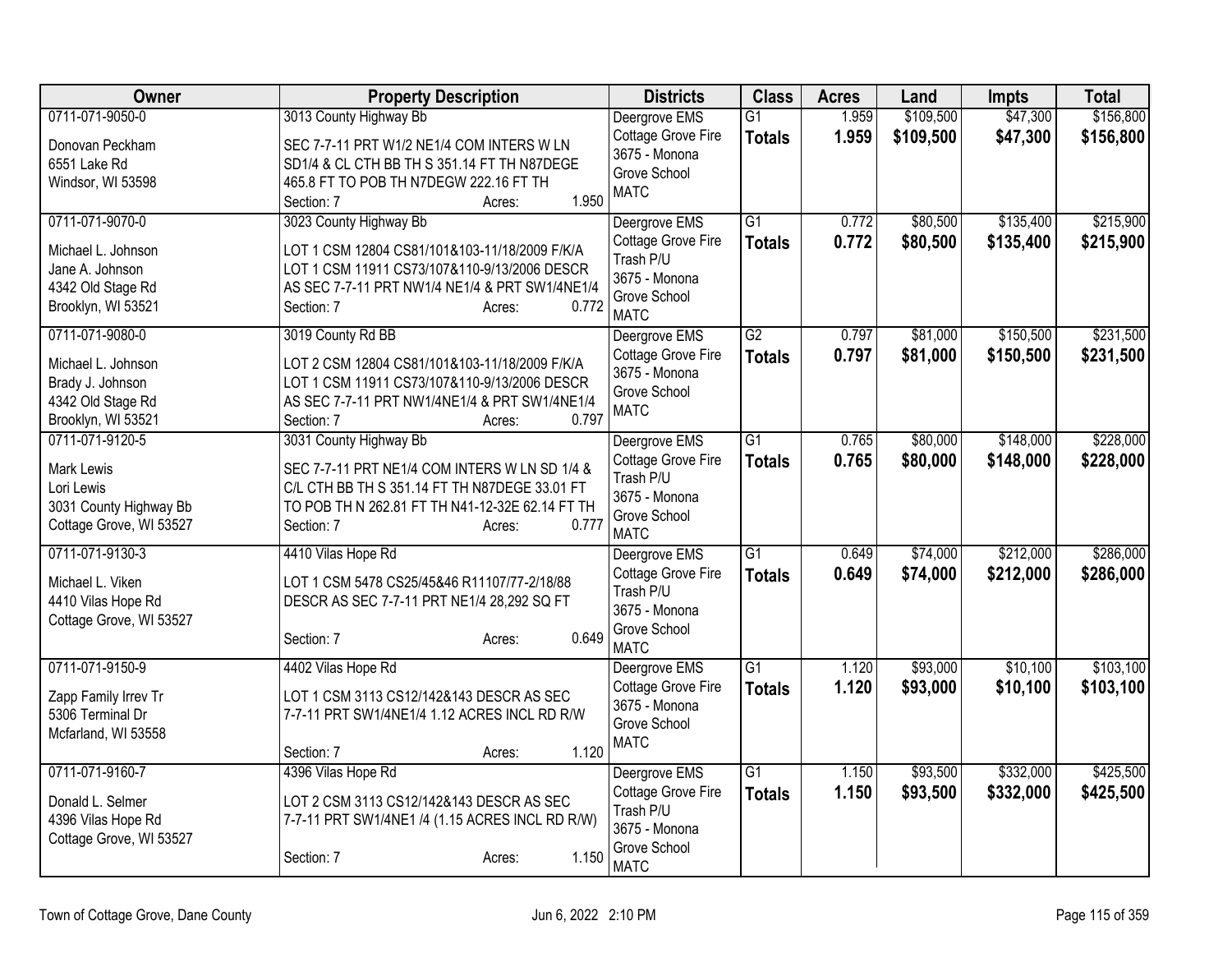| <b>Owner</b>                | <b>Property Description</b>                     | <b>Districts</b>                    | <b>Class</b>    | <b>Acres</b> | Land                          | <b>Impts</b>    | <b>Total</b>    |
|-----------------------------|-------------------------------------------------|-------------------------------------|-----------------|--------------|-------------------------------|-----------------|-----------------|
| 0711-071-9170-5             | 4392 Vilas Hope Rd                              | Deergrove EMS                       | $\overline{G1}$ | 1.150        | \$93,500                      | \$256,300       | \$349,800       |
| <b>Trevor Munn</b>          | LOT 3 CSM 3113 CS12/142&143-2/15/79 DESCR AS    | Cottage Grove Fire                  | <b>Totals</b>   | 1.150        | \$93,500                      | \$256,300       | \$349,800       |
| Rita Munn                   | SEC 7-7-11 PRT SW1/4NE1/4 (1.15 ACRES INCL RD   | Trash P/U                           |                 |              |                               |                 |                 |
| 4392 Vilas Hope Rd          | R/W                                             | 3675 - Monona                       |                 |              |                               |                 |                 |
| Cottage Grove, WI 53527     | 1.150<br>Section: 7<br>Acres:                   | Grove School<br><b>MATC</b>         |                 |              |                               |                 |                 |
| 0711-071-9180-3             | 4321 Vilas Rd                                   | Deergrove EMS                       |                 |              | Assessed with 0711-074-9500-2 |                 |                 |
| Door Creek Golf Course, Inc | SEC 7-7-11 PRT SW1/4NE1/4 S OF HWY & S OF LN    | Cottage Grove Fire<br>3675 - Monona |                 |              |                               |                 |                 |
| 4321 Vilas Rd               | DESCR AS COM W LN SD 1/41/4 354.1 FT S OF CL    | Grove School                        |                 |              |                               |                 |                 |
| Cottage Grove, WI 53527     | CTH BB TH N88DEG42MINE 1106.4 FT TH N80DEGE     | <b>MATC</b>                         |                 |              |                               |                 |                 |
|                             | 0.000<br>Section: 7<br>Acres:                   |                                     |                 |              |                               |                 |                 |
| 0711-071-9500-5             | 2911 County Highway Bb                          | Deergrove EMS                       | X4              | 1.015        | $\overline{50}$               | $\overline{50}$ | $\overline{50}$ |
| Cottage Grove, Town of      | SALEM CHURCH CEMETERY PLAT DESCR AS SEC         | Cottage Grove Fire                  | <b>Totals</b>   | 1.015        | \$0                           | \$0             | \$0             |
| 4058 County Highway N       | 7-7-11 PRT SE1/4NE1/4 DESCR AS COM E1/4 COR     | 3675 - Monona                       |                 |              |                               |                 |                 |
| Cottage Grove, WI 53527     | SEC 7 TH ALG E LN SD NE1/4 N00DEG31'38"W        | Grove School<br><b>MATC</b>         |                 |              |                               |                 |                 |
|                             | 1.000<br>Section: 7<br>Acres:                   |                                     |                 |              |                               |                 |                 |
| 0711-071-9520-1             | 2917 County Highway Bb                          | Deergrove EMS                       | G1              | 2.000        | \$116,500                     | \$348,700       | \$465,200       |
| Micah J. Zielke             | SEC 7-7-11 E1/2 NE1/4 S OF HWY EXC PRT          | Cottage Grove Fire                  | G4              | 9.000        | \$2,600                       | \$0             | \$2,600         |
| Kimberly J. Zielke          | SE1/4NE1/4 DESCR AS COM E1/4 COR SEC 7 TH ALG   | Trash P/U                           | G5M             | 7.200        | \$18,000                      | \$0             | \$18,000        |
| 2917 County Highway Bb      | E LN SD NE1/4 N00DEG31'38"W 1070.79 FT TO POB   | 3675 - Monona                       | <b>Totals</b>   | 18.200       | \$137,100                     | \$348,700       | \$485,800       |
| Cottage Grove, WI 53527     | 18.200<br>Section: 7<br>Acres:                  | Grove School                        |                 |              |                               |                 |                 |
| 0711-071-9585-0             |                                                 | <b>MATC</b>                         | $\overline{G1}$ | 7.130        | \$141,500                     | \$238,400       | \$379,900       |
|                             | 2953 County Highway Bb                          | Deergrove EMS<br>Cottage Grove Fire |                 | 7.130        |                               | \$238,400       |                 |
| Michael F. Fonger           | LOT 1 CSM 15101 CS107/24&26-4/10/2019 F/K/A LOT | Trash P/U                           | <b>Totals</b>   |              | \$141,500                     |                 | \$379,900       |
| Linda S. Fonger             | 3 CSM 2739 CS11/24&25-2/7/78 & ALSO INCL &      | 3675 - Monona                       |                 |              |                               |                 |                 |
| 2953 County Highway Bb      | DESCR AS SEC 7-7-11 PRT NE1/4 & PRT SE1/4NE1/4  | Grove School                        |                 |              |                               |                 |                 |
| Cottage Grove, WI 53527     | 7.130<br>Section: 7<br>Acres:                   | <b>MATC</b>                         |                 |              |                               |                 |                 |
| 0711-071-9595-0             | 2939 Cottage Grove Rd                           | Deergrove EMS                       | $\overline{G1}$ | 1.520        | \$101,000                     | \$145,000       | \$246,000       |
| Michael Poland              | LOT 2 CSM 15101 CS107/24&26-4/10/2019 F/K/A LOT | Cottage Grove Fire                  | <b>Totals</b>   | 1.520        | \$101,000                     | \$145,000       | \$246,000       |
| 2939 Cottage Grove Rd       | 3 CSM 2739 CS11/24&25-2/7/78 & ALSO INCL &      | Trash P/U                           |                 |              |                               |                 |                 |
| Cottage Grove, WI 53527     | DESCR AS SEC 7-7-11 PRT NE1/4 & PRT SE1/4NE1/4  | 3675 - Monona                       |                 |              |                               |                 |                 |
|                             | 1.520<br>Section: 7<br>Acres:                   | Grove School                        |                 |              |                               |                 |                 |
|                             |                                                 | <b>MATC</b>                         |                 |              |                               |                 |                 |
| 0711-071-9610-2             | 2967 Cottage Grove Rd                           | Deergrove EMS                       | G1              | 0.680        | \$75,500                      | \$188,500       | \$264,000       |
| Darryl G. Hall              | LOT 1 CSM 2739 CS11/24&25 DESCR AS SEC 7-7-11   | Cottage Grove Fire                  | <b>Totals</b>   | 0.680        | \$75,500                      | \$188,500       | \$264,000       |
| Ann M. Hall                 | PRT NE1/4 .68 ACRE                              | Trash P/U<br>3675 - Monona          |                 |              |                               |                 |                 |
| 2967 Cottage Grove Rd       |                                                 | Grove School                        |                 |              |                               |                 |                 |
| Cottage Grove, WI 53527     | 0.700<br>Section: 7<br>Acres:                   | <b>MATC</b>                         |                 |              |                               |                 |                 |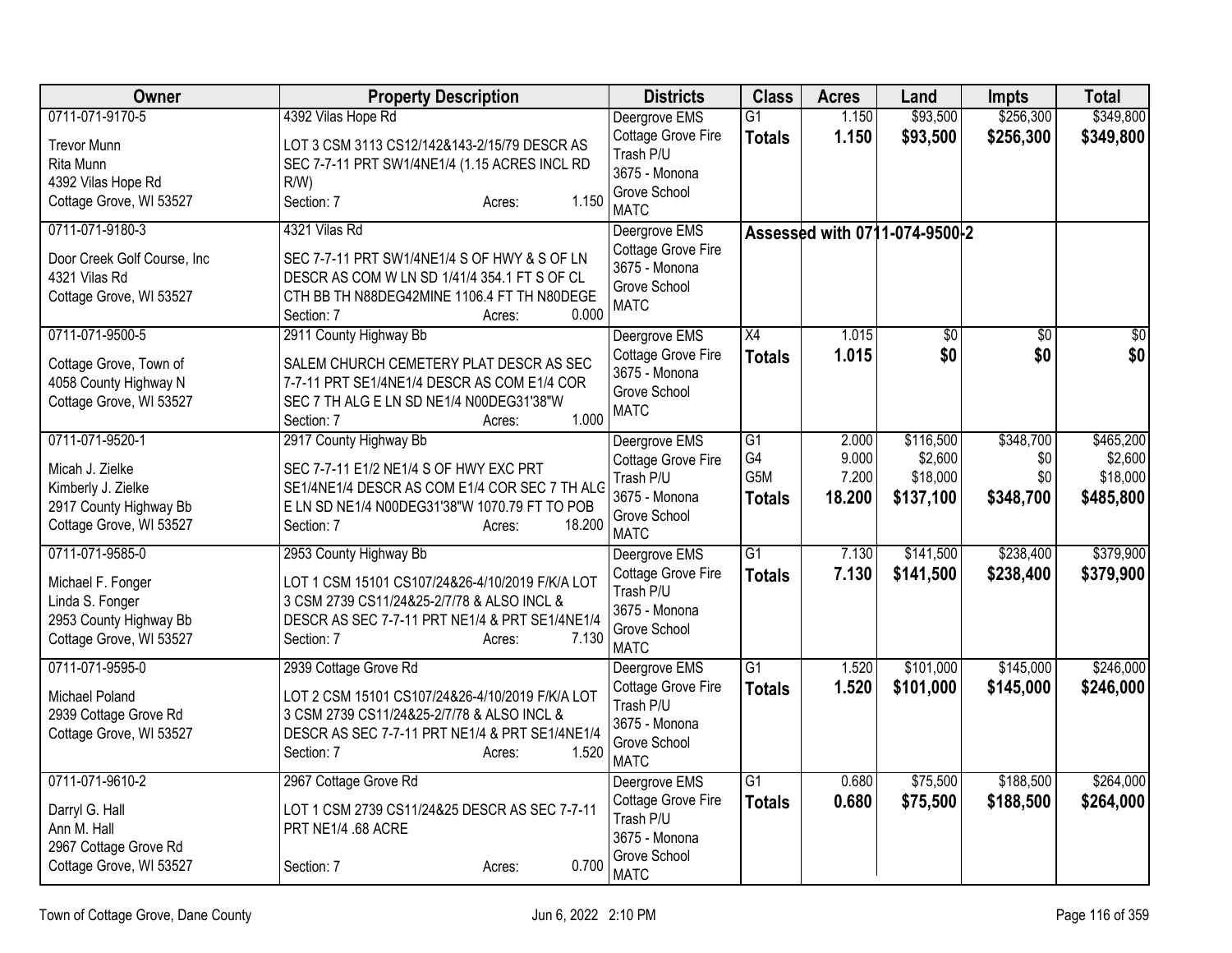| <b>Owner</b>                                                                                                 | <b>Property Description</b>                                                                                                                                                                   | <b>Districts</b>                                                                                 | <b>Class</b>                     | <b>Acres</b>   | Land                          | <b>Impts</b>           | <b>Total</b>           |
|--------------------------------------------------------------------------------------------------------------|-----------------------------------------------------------------------------------------------------------------------------------------------------------------------------------------------|--------------------------------------------------------------------------------------------------|----------------------------------|----------------|-------------------------------|------------------------|------------------------|
| 0711-071-9641-5                                                                                              | 4408 Vilas Rd                                                                                                                                                                                 | Deergrove EMS                                                                                    | G1                               | 0.398          | \$58,000                      | \$173,400              | \$231,400              |
| <b>Gary Duerst</b><br>Ann Badeau<br>1108 Birch Haven Cir<br>Monona, WI 53716                                 | LOT 2 CSM 2739 CS11/24&25-2/7/78 DESCR AS SEC<br>7-7-11 PRT NE1/4 (0.39 ACRES) & ALSO INCL ADDL<br>LANDS DESCR AS SEC 7-7-11 PRT SE1/4NE1/4<br>Section: 7<br>0.398<br>Acres:                  | Cottage Grove Fire<br>Trash P/U<br>3675 - Monona<br>Grove School<br><b>MATC</b>                  | <b>Totals</b>                    | 0.398          | \$58,000                      | \$173,400              | \$231,400              |
| 0711-071-9651-3                                                                                              | 4400 Vilas Rd                                                                                                                                                                                 | Deergrove EMS                                                                                    | $\overline{G1}$                  | 0.480          | \$64,500                      | \$8,600                | \$73,100               |
| Parks Living Tr, George & Debra<br>4676 Brown Thrush Trl<br>Cottage Grove, WI 53527-9769                     | SEC 7-7-11 PRT SE1/4 NE1/4 COM SEC E 1/4 COR TH<br>S 86-16-0 W 817.0 FT ALG 1/4 LN TO E LN HWY TH N<br>25-11-00 W 1002.2 FT ALG HWY TO POB TH N<br>0.522<br>Section: 7<br>Acres:              | Cottage Grove Fire<br>3675 - Monona<br>Grove School<br><b>MATC</b>                               | <b>Totals</b>                    | 0.480          | \$64,500                      | \$8,600                | \$73,100               |
| 0711-071-9660-2<br>Door Creek Golf Course, Inc<br>4321 Vilas Rd<br>Cottage Grove, WI 53527                   | <b>Vilas Rd</b><br>SEC 7-7-11 PRT SE1/4NE1/4 LYG SWLY OF HWY<br>0.000<br>Section: 7<br>Acres:                                                                                                 | Deergrove EMS<br>Cottage Grove Fire<br>3675 - Monona<br>Grove School<br><b>MATC</b>              |                                  |                | Assessed with 0711-074-9500-2 |                        |                        |
| 0711-071-9666-6<br>Michael F. Fonger<br>Linda S. Fonger<br>2953 County Highway Bb<br>Cottage Grove, WI 53527 | 4394 Vilas Rd<br>SEC 7-7-11 PRT SE1/4 NE1/4 DESCR AS COM AT NW<br>COR OF PRESBYTERIAN CHURCH LOT TH<br>RUNNING NWLY ALG E LN OF HWY TO SW COR OF<br>0.570<br>Section: 7<br>Acres:             | Deergrove EMS<br>Cottage Grove Fire<br>Trash P/U<br>3675 - Monona<br>Grove School<br><b>MATC</b> | $\overline{G1}$<br><b>Totals</b> | 0.528<br>0.528 | \$68,000<br>\$68,000          | \$60,000<br>\$60,000   | \$128,000<br>\$128,000 |
| 0711-071-9680-8<br>Tim W. Mcdonald<br>Jennifer A. Mcdonald<br>4390 Vilas Rd<br>Cottage Grove, WI 53527       | 4390 Vilas Rd<br>LOT 1 CSM 7455 CS38/229&230<br>R27485/24&25-5/20/94 DESCR AS SEC 7-7-11 PRT<br>SE1/4NE1/4 (1.14 ACRES INCL R/W)<br>1.140<br>Section: 7<br>Acres:                             | Deergrove EMS<br>Cottage Grove Fire<br>Trash P/U<br>3675 - Monona<br>Grove School<br><b>MATC</b> | $\overline{G1}$<br><b>Totals</b> | 1.144<br>1.144 | \$93,500<br>\$93,500          | \$328,000<br>\$328,000 | \$421,500<br>\$421,500 |
| 0711-071-9690-6<br>William J. Utech<br>Sarah M. Utech<br>4374 Vilas Rd<br>Cottage Grove, WI 53527            | 4374 Vilas Rd<br>LOT 2 CSM 7455 CS38/229&230<br>R27485/24&25-5/20/94 DESCR AS SE C 7-7-11 PRT<br>SE1/4NE1/4 (.59 ACRES INCL R/W)<br>0.593<br>Section: 7<br>Acres:                             | Deergrove EMS<br>Cottage Grove Fire<br>Trash P/U<br>3675 - Monona<br>Grove School<br><b>MATC</b> | G1<br><b>Totals</b>              | 0.593<br>0.593 | \$71,000<br>\$71,000          | \$209,400<br>\$209,400 | \$280,400<br>\$280,400 |
| 0711-071-9800-2<br>Linda T. Brown et al<br>8109 Skillman St Apt 2013<br>Dallas, TX 75231                     | 4364 Vilas Rd<br>SEC 7-7-11 PRT SE1/4 NE1/4 COM SE COR TH W<br>824.2 FT TO E LN HWY TH N23DEGW ALG E LN HWY<br>391.25 FT TH N67DEGE 165 FT TH S23DEGE 132 FT<br>1.200<br>Section: 7<br>Acres: | Deergrove EMS<br>Cottage Grove Fire<br>3675 - Monona<br>Grove School<br><b>MATC</b>              | $\overline{G1}$<br><b>Totals</b> | 1.466<br>1.466 | \$100,000<br>\$100,000        | $\overline{50}$<br>\$0 | \$100,000<br>\$100,000 |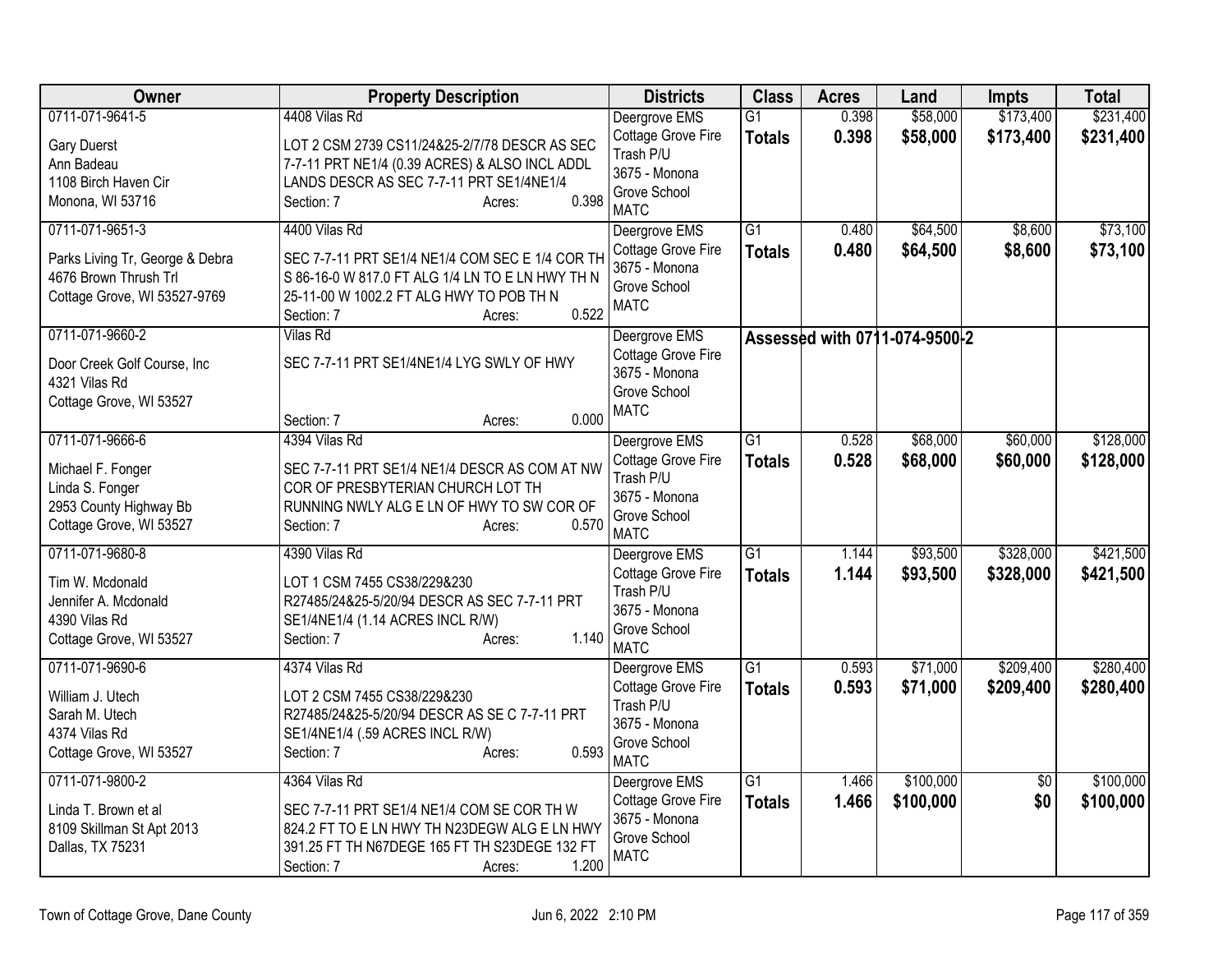| <b>Owner</b>                                                                    | <b>Property Description</b>                                                                                                                                                                                  | <b>Districts</b>                                                                                 | <b>Class</b>                     | <b>Acres</b>    | Land                 | <b>Impts</b>         | <b>Total</b>           |
|---------------------------------------------------------------------------------|--------------------------------------------------------------------------------------------------------------------------------------------------------------------------------------------------------------|--------------------------------------------------------------------------------------------------|----------------------------------|-----------------|----------------------|----------------------|------------------------|
| 0711-071-9810-0                                                                 | 4364 Vilas Rd                                                                                                                                                                                                | Deergrove EMS                                                                                    | $\overline{G1}$                  | 1.677           | \$104,000            | \$73,000             | \$177,000              |
| Linda T. Brown et al<br>8109 Skillman St Apt 2013<br>Dallas, TX 75231           | SEC 7-7-11 PRT SE1/4 NE1/4 BEG 629 FT W OF E1/4<br>COR TH CONT W ALG 1/4 LN 95.7 FT N 14 DEG W<br>312.4 FT N 23 DEG W 132 FT N67DEGE 234.2 FT S<br>1.780<br>Section: 7<br>Acres:                             | Cottage Grove Fire<br>Trash P/U<br>3675 - Monona<br>Grove School<br><b>MATC</b>                  | <b>Totals</b>                    | 1.677           | \$104,000            | \$73,000             | \$177,000              |
| 0711-072-8001-0                                                                 | 3054 County Highway Bb                                                                                                                                                                                       | Deergrove EMS                                                                                    | X4                               | 20.478          | $\overline{50}$      | $\overline{50}$      | $\overline{30}$        |
| Stonemor Wisconsin, LLC<br>3331 Street Rd Ste 200<br>Bensalem, PA 19020         | SEC 7-7-11 PRT NE1/4NW1/4 DESCR AS BEG N1/4<br>COR SEC 7 TH S01DEG00'E ALG N-S 1/4 LN SEC 7<br>1129.60 FT TO NLY LN CTH BB TH WLY ON NLY LN<br>20.478<br>Section: 7<br>Acres:                                | Cottage Grove Fire<br>3675 - Monona<br>Grove School<br><b>MATC</b>                               | <b>Totals</b>                    | 20.478          | \$0                  | \$0                  | \$0                    |
| 0711-072-8080-5                                                                 | 3058 County Highway Bb                                                                                                                                                                                       | Deergrove EMS                                                                                    | $\overline{X4}$                  | 16.500          | $\sqrt{$0}$          | $\overline{50}$      | $\overline{30}$        |
| Stonemor Wisconsin, LLC<br>3331 Street Rd Ste 200<br>Bensalem, PA 19020         | SEC 7-7-11 NE1/4 NW1/4 EXC LYG E OF LN EXT S<br>1-0-0 E FR PT S 84-49-0 W 759.57 FT FR SEC N1/4<br><b>COR</b><br>16.500<br>Section: 7<br>Acres:                                                              | Cottage Grove Fire<br>3675 - Monona<br>Grove School<br><b>MATC</b>                               | <b>Totals</b>                    | 16.500          | \$0                  | \$0                  | \$0                    |
| 0711-072-8500-6                                                                 | County Rd BB                                                                                                                                                                                                 | Deergrove EMS                                                                                    | G4                               | 3.600           | \$1,000              | $\overline{50}$      | \$1,000                |
| Stonemor Wisconsin, LLC<br>3331 Street Rd Ste 200<br>Bensalem, PA 19020         | SEC 7-7-11 FR NW1/4 NW1/4 EXC DOC 1508075<br>(R781/1)<br>3.600<br>Section: 7<br>Acres:                                                                                                                       | Cottage Grove Fire<br>3675 - Monona<br>Grove School<br><b>MATC</b>                               | <b>Totals</b>                    | 3.600           | \$1,000              | \$0                  | \$1,000                |
| 0711-072-8520-2                                                                 | County Rd BB                                                                                                                                                                                                 | Deergrove EMS                                                                                    | G4                               | 10.000          | \$3,000              | \$0                  | \$3,000                |
| Stonemor Wisconsin, LLC<br>3331 Street Rd Ste 200<br>Bensalem, PA 19020         | SEC 7-7-11 PRT NW1/4NW1/4 COM SEC NW COR TH<br>N85DEG01'37"E 561.98 FT TH S00DEG41'13"E<br>1318.66 FT TH S84DEG46'53"W 562.17 FT TH<br>17.000<br>Section: 7<br>Acres:                                        | Cottage Grove Fire<br>3675 - Monona<br>Grove School<br><b>MATC</b>                               | G5M<br><b>Totals</b>             | 7.000<br>17.000 | \$17,500<br>\$20,500 | \$0<br>\$0           | \$17,500<br>\$20,500   |
| 0711-072-9000-9<br>Daniel Hutchinson<br>614 Clear Spring Ct<br>Monona, WI 53716 | 3126 County Highway Bb<br>SEC 7-7-11 PRT S1/2 NW1/4 BEG AT PT ON N LN SD<br>S1/2 NW 1/4 N86DEG0'E 104 FT FR SW COR NW1/4<br>NW1/4 TH N86DEG0'E 685.5 FT ALG N LN SD S1/2 TO<br>1.000<br>Section: 7<br>Acres: | Deergrove EMS<br>Cottage Grove Fire<br>Trash P/U<br>3675 - Monona<br>Grove School<br><b>MATC</b> | $\overline{G1}$<br><b>Totals</b> | 1.000<br>1.000  | \$90,500<br>\$90,500 | \$22,700<br>\$22,700 | \$113,200<br>\$113,200 |
| 0711-072-9060-7                                                                 | 3130 Cottage Grove Rd                                                                                                                                                                                        | Deergrove EMS                                                                                    | $\overline{G1}$                  | 0.431           | \$60,500             | \$49,000             | \$109,500              |
| Daniel Hutchinson<br>Sandra I. Hutchinson<br>614 Clear Spring Ct                | SEC 7-7-11 PRT FR SW1/4 NW1/4 NW HWY C/L EXC<br>DOC 1273942 (R202/385)                                                                                                                                       | Cottage Grove Fire<br>Trash P/U<br>3675 - Monona                                                 | <b>Totals</b>                    | 0.431           | \$60,500             | \$49,000             | \$109,500              |
| Monona, WI 53716                                                                | 0.140<br>Section: 7<br>Acres:                                                                                                                                                                                | Grove School<br><b>MATC</b>                                                                      |                                  |                 |                      |                      |                        |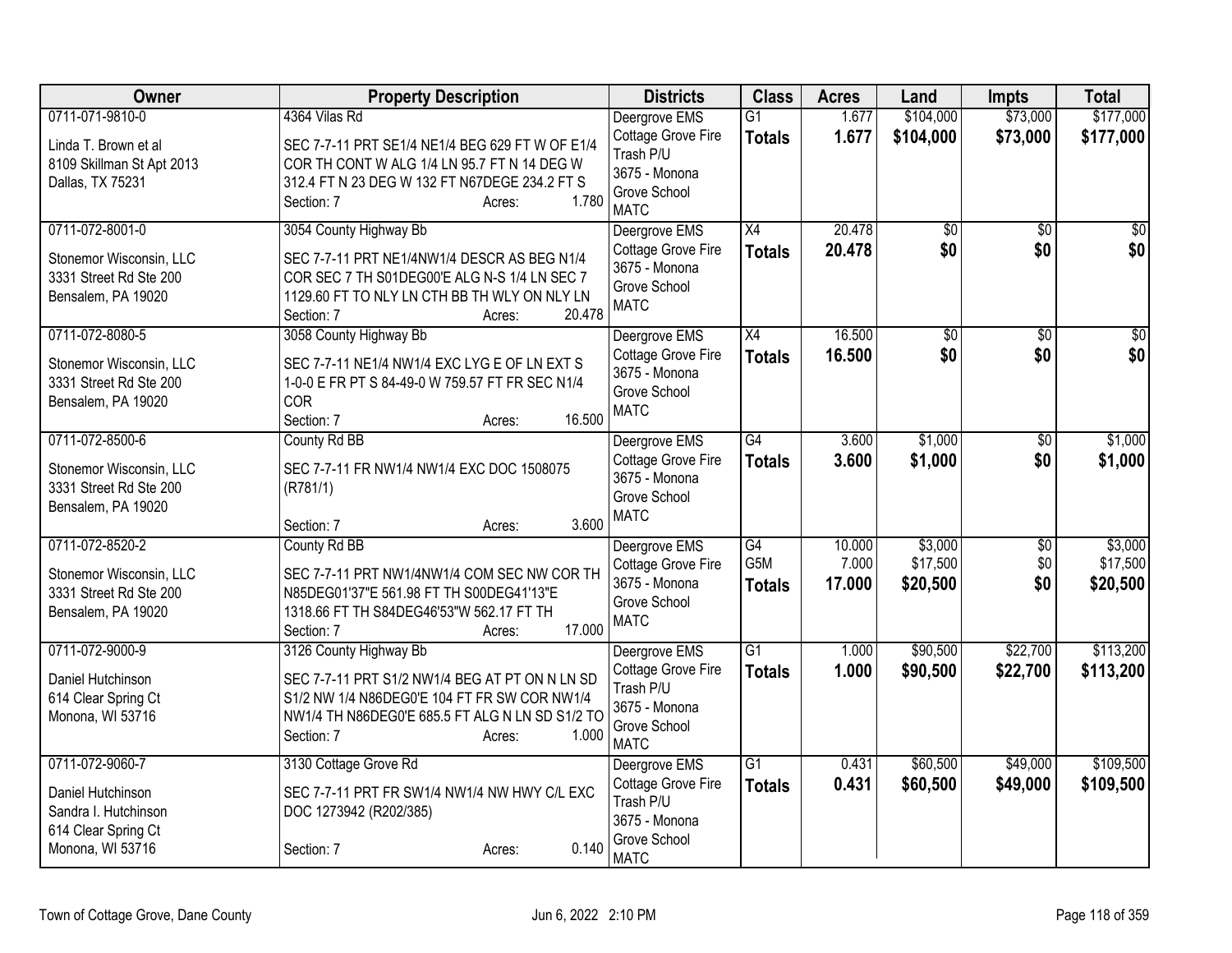| County Rd BB<br>Deergrove EMS<br>G4<br>11.500<br>$\overline{50}$<br>G <sub>5</sub><br>6.000<br>\$1,800<br>\$1,800<br>Cottage Grove Fire<br>\$0<br>SEC 7-7-11 FR SW1/4 NW1/4 S OF HWY R340/399<br>Krizan Living Tr<br>\$0<br>3675 - Monona<br>17.500<br>\$5,200<br>\$5,200<br><b>Totals</b><br>4547 Stein Ave<br>Grove School<br>Madison, WI 53714<br><b>MATC</b><br>17.500<br>Section: 7<br>Acres:<br>\$6,200<br>0711-072-9570-0<br>County Rd BB<br>Deergrove EMS<br>G4<br>18.300<br>$\overline{50}$<br>G <sub>5</sub><br>0.500<br>\$300<br>\$0<br>Cottage Grove Fire<br>SEC 7-7-11 SE1/4 NW1/4 EXC CSM 9338 R264/95<br>Krizan Living Tr<br>3675 - Monona<br>18.800<br>\$6,500<br>\$0<br>\$6,500<br><b>Totals</b><br>4547 Stein Ave<br>R324/228<br>Grove School<br>Madison, WI 53714<br><b>MATC</b><br>18.800<br>Section: 7<br>Acres:<br>\$5,800<br>0711-072-9901-9<br>County Rd BB<br>Deergrove EMS<br>G4<br>17.256<br>\$0<br>G <sub>5</sub><br>1.750<br>\$500<br>\$0<br>Cottage Grove Fire<br>LOT 1 CSM 9338 CS53/55&56 6/22/99 F/K/A CSM 9121<br>Copenhaver Family Tr<br>3675 - Monona<br>19.006<br>\$6,300<br>\$0<br>\$6,300<br><b>Totals</b><br>DESCR AS SE C 7-7-11 PRT NE1/4NW1/4 &<br>3526 Swoboda Rd<br>Grove School<br>SE1/4NW1/4 (19.006 ACRES INCL R/W)<br>Verona, WI 53593<br><b>MATC</b><br>19.006<br>Section: 7<br>Acres:<br>0711-072-9971-5<br>4407 Vilas Hope Rd<br>Deergrove EMS<br>$\overline{G1}$<br>2.313<br>\$112,500<br>\$384,700<br>Cottage Grove Fire<br>2.313<br>\$112,500<br>\$384,700<br>\$497,200<br><b>Totals</b><br>LOT 2 CSM 9338 CS53/55&56 6/22/99 F/K/A CSM 9121<br>Thomas M. Willan<br>Trash P/U<br>DESCR AS SEC 7-7-11 PRT NE1/4NW1/4 &<br>Julia A. Willan<br>3675 - Monona<br>4407 Vilas Hope Rd<br>SE1/4NW1/4 (2.313 ACRES INCL R/W)<br>Grove School<br>2.313<br>Cottage Grove, WI 53527<br>Section: 7<br>Acres:<br><b>MATC</b><br>0711-073-8000-0<br>G <sub>1</sub><br>0.442<br>\$61,500<br>\$245,100<br>4347 Vilas Hope Rd<br>Deergrove EMS | Owner           | <b>Property Description</b> | <b>Districts</b>          | <b>Class</b>  | <b>Acres</b> | Land     | <b>Impts</b> | <b>Total</b> |
|--------------------------------------------------------------------------------------------------------------------------------------------------------------------------------------------------------------------------------------------------------------------------------------------------------------------------------------------------------------------------------------------------------------------------------------------------------------------------------------------------------------------------------------------------------------------------------------------------------------------------------------------------------------------------------------------------------------------------------------------------------------------------------------------------------------------------------------------------------------------------------------------------------------------------------------------------------------------------------------------------------------------------------------------------------------------------------------------------------------------------------------------------------------------------------------------------------------------------------------------------------------------------------------------------------------------------------------------------------------------------------------------------------------------------------------------------------------------------------------------------------------------------------------------------------------------------------------------------------------------------------------------------------------------------------------------------------------------------------------------------------------------------------------------------------------------------------------------------------------------------------------------------------------------------------------------------------------------------------------|-----------------|-----------------------------|---------------------------|---------------|--------------|----------|--------------|--------------|
|                                                                                                                                                                                                                                                                                                                                                                                                                                                                                                                                                                                                                                                                                                                                                                                                                                                                                                                                                                                                                                                                                                                                                                                                                                                                                                                                                                                                                                                                                                                                                                                                                                                                                                                                                                                                                                                                                                                                                                                      | 0711-072-9160-6 |                             |                           |               |              | \$3,400  |              | \$3,400      |
|                                                                                                                                                                                                                                                                                                                                                                                                                                                                                                                                                                                                                                                                                                                                                                                                                                                                                                                                                                                                                                                                                                                                                                                                                                                                                                                                                                                                                                                                                                                                                                                                                                                                                                                                                                                                                                                                                                                                                                                      |                 |                             |                           |               |              |          |              |              |
|                                                                                                                                                                                                                                                                                                                                                                                                                                                                                                                                                                                                                                                                                                                                                                                                                                                                                                                                                                                                                                                                                                                                                                                                                                                                                                                                                                                                                                                                                                                                                                                                                                                                                                                                                                                                                                                                                                                                                                                      |                 |                             |                           |               |              |          |              |              |
| \$6,200<br>\$300<br>\$5,800<br>\$500                                                                                                                                                                                                                                                                                                                                                                                                                                                                                                                                                                                                                                                                                                                                                                                                                                                                                                                                                                                                                                                                                                                                                                                                                                                                                                                                                                                                                                                                                                                                                                                                                                                                                                                                                                                                                                                                                                                                                 |                 |                             |                           |               |              |          |              |              |
|                                                                                                                                                                                                                                                                                                                                                                                                                                                                                                                                                                                                                                                                                                                                                                                                                                                                                                                                                                                                                                                                                                                                                                                                                                                                                                                                                                                                                                                                                                                                                                                                                                                                                                                                                                                                                                                                                                                                                                                      |                 |                             |                           |               |              |          |              |              |
|                                                                                                                                                                                                                                                                                                                                                                                                                                                                                                                                                                                                                                                                                                                                                                                                                                                                                                                                                                                                                                                                                                                                                                                                                                                                                                                                                                                                                                                                                                                                                                                                                                                                                                                                                                                                                                                                                                                                                                                      |                 |                             |                           |               |              |          |              |              |
|                                                                                                                                                                                                                                                                                                                                                                                                                                                                                                                                                                                                                                                                                                                                                                                                                                                                                                                                                                                                                                                                                                                                                                                                                                                                                                                                                                                                                                                                                                                                                                                                                                                                                                                                                                                                                                                                                                                                                                                      |                 |                             |                           |               |              |          |              |              |
|                                                                                                                                                                                                                                                                                                                                                                                                                                                                                                                                                                                                                                                                                                                                                                                                                                                                                                                                                                                                                                                                                                                                                                                                                                                                                                                                                                                                                                                                                                                                                                                                                                                                                                                                                                                                                                                                                                                                                                                      |                 |                             |                           |               |              |          |              |              |
|                                                                                                                                                                                                                                                                                                                                                                                                                                                                                                                                                                                                                                                                                                                                                                                                                                                                                                                                                                                                                                                                                                                                                                                                                                                                                                                                                                                                                                                                                                                                                                                                                                                                                                                                                                                                                                                                                                                                                                                      |                 |                             |                           |               |              |          |              |              |
|                                                                                                                                                                                                                                                                                                                                                                                                                                                                                                                                                                                                                                                                                                                                                                                                                                                                                                                                                                                                                                                                                                                                                                                                                                                                                                                                                                                                                                                                                                                                                                                                                                                                                                                                                                                                                                                                                                                                                                                      |                 |                             |                           |               |              |          |              |              |
|                                                                                                                                                                                                                                                                                                                                                                                                                                                                                                                                                                                                                                                                                                                                                                                                                                                                                                                                                                                                                                                                                                                                                                                                                                                                                                                                                                                                                                                                                                                                                                                                                                                                                                                                                                                                                                                                                                                                                                                      |                 |                             |                           |               |              |          |              |              |
|                                                                                                                                                                                                                                                                                                                                                                                                                                                                                                                                                                                                                                                                                                                                                                                                                                                                                                                                                                                                                                                                                                                                                                                                                                                                                                                                                                                                                                                                                                                                                                                                                                                                                                                                                                                                                                                                                                                                                                                      |                 |                             |                           |               |              |          |              |              |
|                                                                                                                                                                                                                                                                                                                                                                                                                                                                                                                                                                                                                                                                                                                                                                                                                                                                                                                                                                                                                                                                                                                                                                                                                                                                                                                                                                                                                                                                                                                                                                                                                                                                                                                                                                                                                                                                                                                                                                                      |                 |                             |                           |               |              |          |              |              |
|                                                                                                                                                                                                                                                                                                                                                                                                                                                                                                                                                                                                                                                                                                                                                                                                                                                                                                                                                                                                                                                                                                                                                                                                                                                                                                                                                                                                                                                                                                                                                                                                                                                                                                                                                                                                                                                                                                                                                                                      |                 |                             |                           |               |              |          |              |              |
| \$497,200<br>\$306,600                                                                                                                                                                                                                                                                                                                                                                                                                                                                                                                                                                                                                                                                                                                                                                                                                                                                                                                                                                                                                                                                                                                                                                                                                                                                                                                                                                                                                                                                                                                                                                                                                                                                                                                                                                                                                                                                                                                                                               |                 |                             |                           |               |              |          |              |              |
|                                                                                                                                                                                                                                                                                                                                                                                                                                                                                                                                                                                                                                                                                                                                                                                                                                                                                                                                                                                                                                                                                                                                                                                                                                                                                                                                                                                                                                                                                                                                                                                                                                                                                                                                                                                                                                                                                                                                                                                      |                 |                             |                           |               |              |          |              |              |
|                                                                                                                                                                                                                                                                                                                                                                                                                                                                                                                                                                                                                                                                                                                                                                                                                                                                                                                                                                                                                                                                                                                                                                                                                                                                                                                                                                                                                                                                                                                                                                                                                                                                                                                                                                                                                                                                                                                                                                                      |                 |                             |                           |               |              |          |              |              |
|                                                                                                                                                                                                                                                                                                                                                                                                                                                                                                                                                                                                                                                                                                                                                                                                                                                                                                                                                                                                                                                                                                                                                                                                                                                                                                                                                                                                                                                                                                                                                                                                                                                                                                                                                                                                                                                                                                                                                                                      |                 |                             |                           |               |              |          |              |              |
|                                                                                                                                                                                                                                                                                                                                                                                                                                                                                                                                                                                                                                                                                                                                                                                                                                                                                                                                                                                                                                                                                                                                                                                                                                                                                                                                                                                                                                                                                                                                                                                                                                                                                                                                                                                                                                                                                                                                                                                      |                 |                             |                           |               |              |          |              |              |
|                                                                                                                                                                                                                                                                                                                                                                                                                                                                                                                                                                                                                                                                                                                                                                                                                                                                                                                                                                                                                                                                                                                                                                                                                                                                                                                                                                                                                                                                                                                                                                                                                                                                                                                                                                                                                                                                                                                                                                                      |                 |                             |                           |               |              |          |              |              |
|                                                                                                                                                                                                                                                                                                                                                                                                                                                                                                                                                                                                                                                                                                                                                                                                                                                                                                                                                                                                                                                                                                                                                                                                                                                                                                                                                                                                                                                                                                                                                                                                                                                                                                                                                                                                                                                                                                                                                                                      |                 |                             |                           |               |              |          |              |              |
|                                                                                                                                                                                                                                                                                                                                                                                                                                                                                                                                                                                                                                                                                                                                                                                                                                                                                                                                                                                                                                                                                                                                                                                                                                                                                                                                                                                                                                                                                                                                                                                                                                                                                                                                                                                                                                                                                                                                                                                      |                 |                             |                           |               |              |          |              |              |
| SEC 7-7-11 N 140.12 FT OF E 170.73 FT OF NE1/4<br>David W. Bilsky                                                                                                                                                                                                                                                                                                                                                                                                                                                                                                                                                                                                                                                                                                                                                                                                                                                                                                                                                                                                                                                                                                                                                                                                                                                                                                                                                                                                                                                                                                                                                                                                                                                                                                                                                                                                                                                                                                                    |                 |                             | <b>Cottage Grove Fire</b> | <b>Totals</b> | 0.442        | \$61,500 | \$245,100    | \$306,600    |
| Trash P/U<br>SW1/4 ALSO SEPTIC ESMT IN R668/17<br>Amy A. Bilsky                                                                                                                                                                                                                                                                                                                                                                                                                                                                                                                                                                                                                                                                                                                                                                                                                                                                                                                                                                                                                                                                                                                                                                                                                                                                                                                                                                                                                                                                                                                                                                                                                                                                                                                                                                                                                                                                                                                      |                 |                             |                           |               |              |          |              |              |
| 3675 - Monona<br>4347 Vilas Hope Rd                                                                                                                                                                                                                                                                                                                                                                                                                                                                                                                                                                                                                                                                                                                                                                                                                                                                                                                                                                                                                                                                                                                                                                                                                                                                                                                                                                                                                                                                                                                                                                                                                                                                                                                                                                                                                                                                                                                                                  |                 |                             |                           |               |              |          |              |              |
| Grove School<br>0.442<br>Cottage Grove, WI 53527<br>Section: 7<br>Acres:                                                                                                                                                                                                                                                                                                                                                                                                                                                                                                                                                                                                                                                                                                                                                                                                                                                                                                                                                                                                                                                                                                                                                                                                                                                                                                                                                                                                                                                                                                                                                                                                                                                                                                                                                                                                                                                                                                             |                 |                             |                           |               |              |          |              |              |
| <b>MATC</b>                                                                                                                                                                                                                                                                                                                                                                                                                                                                                                                                                                                                                                                                                                                                                                                                                                                                                                                                                                                                                                                                                                                                                                                                                                                                                                                                                                                                                                                                                                                                                                                                                                                                                                                                                                                                                                                                                                                                                                          |                 |                             |                           |               |              |          |              |              |
| G4<br>\$1,800<br>0711-073-8020-6<br>4319 Vilas Hope Rd<br>Deergrove EMS<br>6.250<br>\$1,800<br>$\overline{50}$                                                                                                                                                                                                                                                                                                                                                                                                                                                                                                                                                                                                                                                                                                                                                                                                                                                                                                                                                                                                                                                                                                                                                                                                                                                                                                                                                                                                                                                                                                                                                                                                                                                                                                                                                                                                                                                                       |                 |                             |                           |               |              |          |              |              |
| G <sub>5</sub><br>\$2,300<br>\$2,300<br>7.190<br>\$0<br>Cottage Grove Fire<br>SEC 7-7-11 PRT NE1/4SW1/4 COM SEC W1/4 COR TH<br>Robert J. Hammond<br>G5M<br>4.200                                                                                                                                                                                                                                                                                                                                                                                                                                                                                                                                                                                                                                                                                                                                                                                                                                                                                                                                                                                                                                                                                                                                                                                                                                                                                                                                                                                                                                                                                                                                                                                                                                                                                                                                                                                                                     |                 |                             |                           |               |              |          |              |              |
| \$10,500<br>\$0<br>\$10,500<br>Trash P/U<br>Mary J. Hammond<br>N85DEG30'31"E ALG E-W 1/4 LN SD SEC 7 1037.44 FT<br>G7<br>3.000<br>\$100,000<br>\$177,800<br>\$277,800                                                                                                                                                                                                                                                                                                                                                                                                                                                                                                                                                                                                                                                                                                                                                                                                                                                                                                                                                                                                                                                                                                                                                                                                                                                                                                                                                                                                                                                                                                                                                                                                                                                                                                                                                                                                                |                 |                             |                           |               |              |          |              |              |
| 3675 - Monona<br>4319 Vilas Hope Rd<br>TO POB TH CONT N85DEG30'31"E ON SD 1/4 LN                                                                                                                                                                                                                                                                                                                                                                                                                                                                                                                                                                                                                                                                                                                                                                                                                                                                                                                                                                                                                                                                                                                                                                                                                                                                                                                                                                                                                                                                                                                                                                                                                                                                                                                                                                                                                                                                                                     |                 |                             |                           |               |              |          |              |              |
| 20.640<br>\$114,600<br>\$177,800<br>\$292,400<br>Grove School<br><b>Totals</b><br>20.640<br>Cottage Grove, WI 53527<br>Section: 7<br>Acres:<br><b>MATC</b>                                                                                                                                                                                                                                                                                                                                                                                                                                                                                                                                                                                                                                                                                                                                                                                                                                                                                                                                                                                                                                                                                                                                                                                                                                                                                                                                                                                                                                                                                                                                                                                                                                                                                                                                                                                                                           |                 |                             |                           |               |              |          |              |              |
| \$379,100<br>0711-073-8090-2<br>G2<br>\$129,500<br>\$249,600<br>4311 Vilas Hope Rd<br>Deergrove EMS<br>5.330                                                                                                                                                                                                                                                                                                                                                                                                                                                                                                                                                                                                                                                                                                                                                                                                                                                                                                                                                                                                                                                                                                                                                                                                                                                                                                                                                                                                                                                                                                                                                                                                                                                                                                                                                                                                                                                                         |                 |                             |                           |               |              |          |              |              |
| G4<br>\$7,000<br>22.000<br>\$7,000<br>Cottage Grove Fire<br>\$0<br>SEC 7-7-11 PRT N1/2 SW1/4 COM SEC W1/4 COR TH<br>Carol J. Knapton                                                                                                                                                                                                                                                                                                                                                                                                                                                                                                                                                                                                                                                                                                                                                                                                                                                                                                                                                                                                                                                                                                                                                                                                                                                                                                                                                                                                                                                                                                                                                                                                                                                                                                                                                                                                                                                 |                 |                             |                           |               |              |          |              |              |
| G <sub>5</sub><br>4.000<br>\$1,300<br>\$1,300<br>3675 - Monona<br>\$0<br>4311 Vilas Hope Rd<br>N85DEG30'31"E 585.11 FT TO POB TH CONT                                                                                                                                                                                                                                                                                                                                                                                                                                                                                                                                                                                                                                                                                                                                                                                                                                                                                                                                                                                                                                                                                                                                                                                                                                                                                                                                                                                                                                                                                                                                                                                                                                                                                                                                                                                                                                                |                 |                             |                           |               |              |          |              |              |
| G5M<br>1.000<br>\$2,500<br>\$2,500<br>\$0<br>Grove School<br>N85DEG30'31"E 452.33 FT TH S0DEG47'51"E 947.87<br>Madison, WI 53527                                                                                                                                                                                                                                                                                                                                                                                                                                                                                                                                                                                                                                                                                                                                                                                                                                                                                                                                                                                                                                                                                                                                                                                                                                                                                                                                                                                                                                                                                                                                                                                                                                                                                                                                                                                                                                                     |                 |                             |                           |               |              |          |              |              |
| <b>MATC</b><br>32.330<br>\$140,300<br>\$249,600<br>\$389,900<br><b>Totals</b><br>32.330<br>Section: 7<br>Acres:                                                                                                                                                                                                                                                                                                                                                                                                                                                                                                                                                                                                                                                                                                                                                                                                                                                                                                                                                                                                                                                                                                                                                                                                                                                                                                                                                                                                                                                                                                                                                                                                                                                                                                                                                                                                                                                                      |                 |                             |                           |               |              |          |              |              |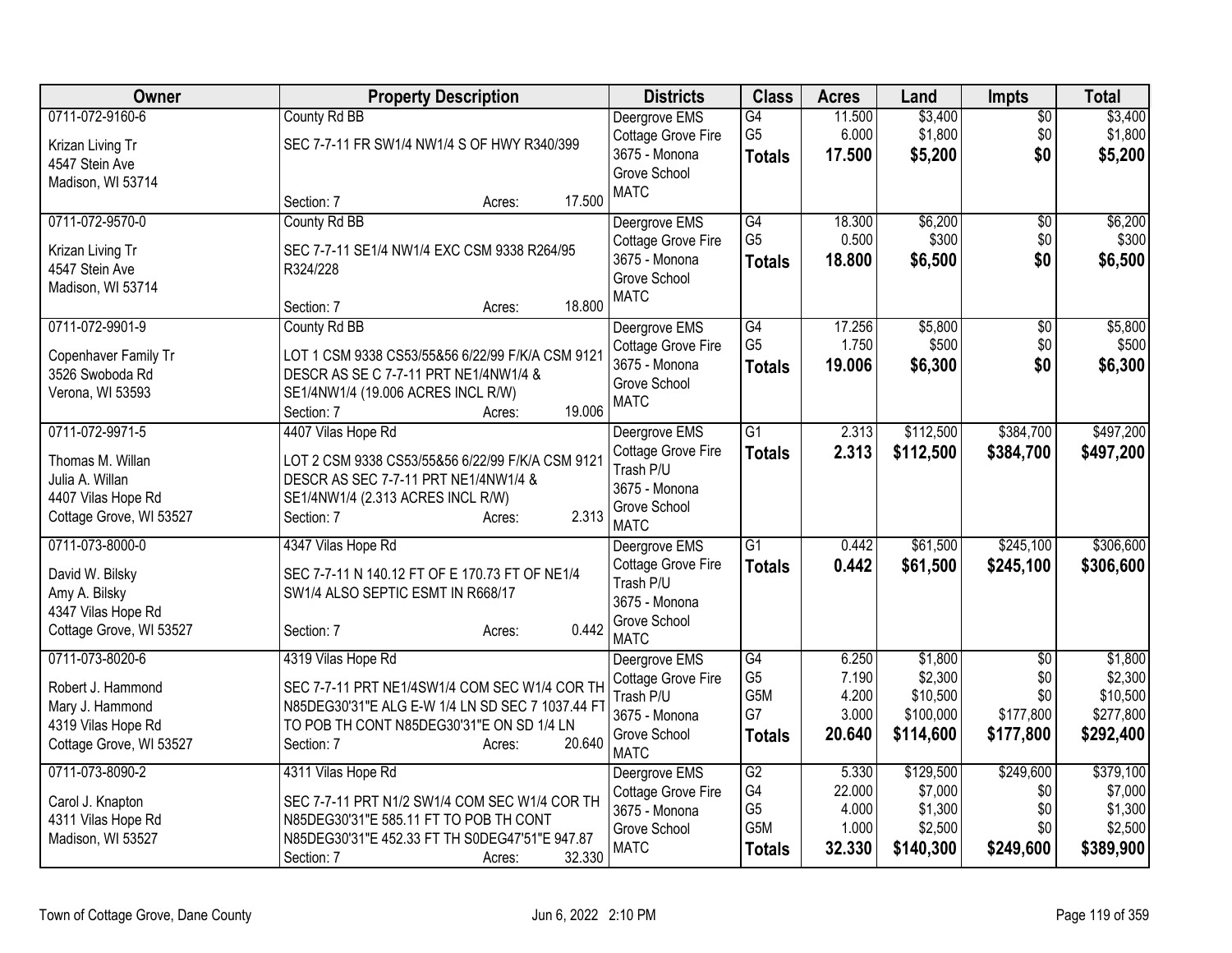| <b>Owner</b>                                                            | <b>Property Description</b>                                                                                                                                                 | <b>Districts</b>                                                                  | <b>Class</b>                          | <b>Acres</b>             | Land                            | <b>Impts</b>                | <b>Total</b>                    |
|-------------------------------------------------------------------------|-----------------------------------------------------------------------------------------------------------------------------------------------------------------------------|-----------------------------------------------------------------------------------|---------------------------------------|--------------------------|---------------------------------|-----------------------------|---------------------------------|
| 0711-073-8350-7                                                         | 4295 Vilas Hope Rd                                                                                                                                                          | Deergrove EMS                                                                     | G1                                    | 0.879                    | \$85,000                        | \$275,800                   | \$360,800                       |
| Edward D. Eklof et al<br>c/o Wisconsin Management                       | LOT 2 CSM 2479 CS10/2&4-7/13/77 DESCR AS SEC<br>7-7-11 PRT NE1/4SW1/4 (0.88 ACRES EXCL R/W)                                                                                 | Cottage Grove Fire<br>Trash P/U 2<br>3675 - Monona                                | <b>Totals</b>                         | 0.879                    | \$85,000                        | \$275,800                   | \$360,800                       |
|                                                                         | 0.880<br>Section: 7<br>Acres:                                                                                                                                               | Grove School<br><b>MATC</b>                                                       |                                       |                          |                                 |                             |                                 |
| 0711-073-8390-9                                                         | 4311 Vilas Hope Rd                                                                                                                                                          | Deergrove EMS                                                                     | $\overline{G1}$                       | 0.879                    | \$85,000                        | \$275,500                   | \$360,500                       |
| Carol J. Knapton<br>4311 Vilas Hope Rd<br>Madison, WI 53527             | LOT 1 CSM 2479 CS10/2&4-7/13/77 DESCR AS SEC<br>7-7-11 PRT NE1/4SW1/4 (0.88 ACRES) ALSO INCL<br>LANDS DESCR IN DOC 2333292 PARCEL 2 AS COM<br>0.880<br>Section: 7<br>Acres: | Cottage Grove Fire<br>Trash P/U<br>3675 - Monona<br>Grove School<br><b>MATC</b>   | <b>Totals</b>                         | 0.879                    | \$85,000                        | \$275,500                   | \$360,500                       |
| 0711-073-8510-3                                                         | County Rd BB                                                                                                                                                                | Deergrove EMS                                                                     | $\overline{G5}$                       | 4.325                    | \$1,800                         | \$0                         | \$1,800                         |
| Krizan Living Tr<br>4547 Stein Ave<br>Madison, WI 53714                 | R340/399 SEC 7-7-11 PRT NW1/4 SW1/4 COM W1/4<br>COR TH S 305.74 FT E 585.82 FT N 341.58 FT W TO<br>POB<br>4.325                                                             | Cottage Grove Fire<br>3675 - Monona<br>Grove School<br><b>MATC</b>                | <b>Totals</b>                         | 4.325                    | \$1,800                         | \$0                         | \$1,800                         |
| 0711-073-9000-8                                                         | Section: 7<br>Acres:<br>Vilas Hope Rd                                                                                                                                       | Deergrove EMS                                                                     | $\overline{G4}$                       | 20.000                   | \$6,100                         | $\overline{30}$             | \$6,100                         |
| Homburg Living Tr, Bruce M<br>6002 Milwaukee St<br>Madison, WI 53718    | SEC 7-7-11 FR SW1/4 SW1/4                                                                                                                                                   | Cottage Grove Fire<br>3675 - Monona<br>Grove School                               | <b>Totals</b>                         | 20.000                   | \$6,100                         | \$0                         | \$6,100                         |
|                                                                         | 20.000<br>Section: 7<br>Acres:                                                                                                                                              | <b>MATC</b>                                                                       |                                       |                          |                                 |                             |                                 |
| 0711-073-9500-3                                                         | 4281 Vilas Hope Rd                                                                                                                                                          | Deergrove EMS                                                                     | $\overline{G1}$                       | 1.836                    | \$107,000                       | \$207,800                   | \$314,800                       |
| Greg M. Zukowski<br>Ann M. Zukowski<br>4281 Vilas Hope Rd               | LOT 1 CSM 4137 CS17/207,208 R4628/51-6/24/83<br>DESCR AS SEC 7-7-11 PRT S1/2 SW1/4 79,961 SQ FT                                                                             | Cottage Grove Fire<br>Trash P/U<br>3675 - Monona<br>Grove School                  | <b>Totals</b>                         | 1.836                    | \$107,000                       | \$207,800                   | \$314,800                       |
| Cottage Grove, WI 53527                                                 | 1.840<br>Section: 7<br>Acres:                                                                                                                                               | <b>MATC</b>                                                                       |                                       |                          |                                 |                             |                                 |
| 0711-073-9531-6                                                         | 4277 Vilas Hope Rd                                                                                                                                                          | Deergrove EMS                                                                     | G4                                    | 32.130                   | \$10,400                        | $\overline{50}$             | \$10,400                        |
| Homburg Living Tr, Bruce M<br>6002 Milwaukee St                         | SEC 7-7-11 SE1/4 SW1/4 EXC CSM 4137 EXC CSM<br>6751                                                                                                                         | Cottage Grove Fire<br>3675 - Monona<br>Grove School                               | G <sub>5</sub><br>G7<br><b>Totals</b> | 2.170<br>3.000<br>37.300 | \$800<br>\$100,000<br>\$111,200 | \$0<br>\$48,700<br>\$48,700 | \$800<br>\$148,700<br>\$159,900 |
| Madison, WI 53718                                                       | 37.300<br>Section: 7<br>Acres:                                                                                                                                              | <b>MATC</b>                                                                       |                                       |                          |                                 |                             |                                 |
| 0711-073-9940-1                                                         | 4259 Vilas Hope Rd                                                                                                                                                          | Deergrove EMS                                                                     | G1                                    | 0.864                    | \$84,500                        | \$331,500                   | \$416,000                       |
| Steven J. Lawver et al<br>4259 Vilas Hope Rd<br>Cottage Grove, WI 53527 | LOT 1 CSM 6751 CS33/219-221 R19103/70-6/4/92<br>F/K/A LOT 1 CSM 6627 DESCR AS SEC 7-7-11 PRT<br>SE1/4SW1/4 (0.864 ACRE)<br>0.864<br>Section: 7<br>Acres:                    | Cottage Grove Fire<br>Trash P/U 2<br>3675 - Monona<br>Grove School<br><b>MATC</b> | <b>Totals</b>                         | 0.864                    | \$84,500                        | \$331,500                   | \$416,000                       |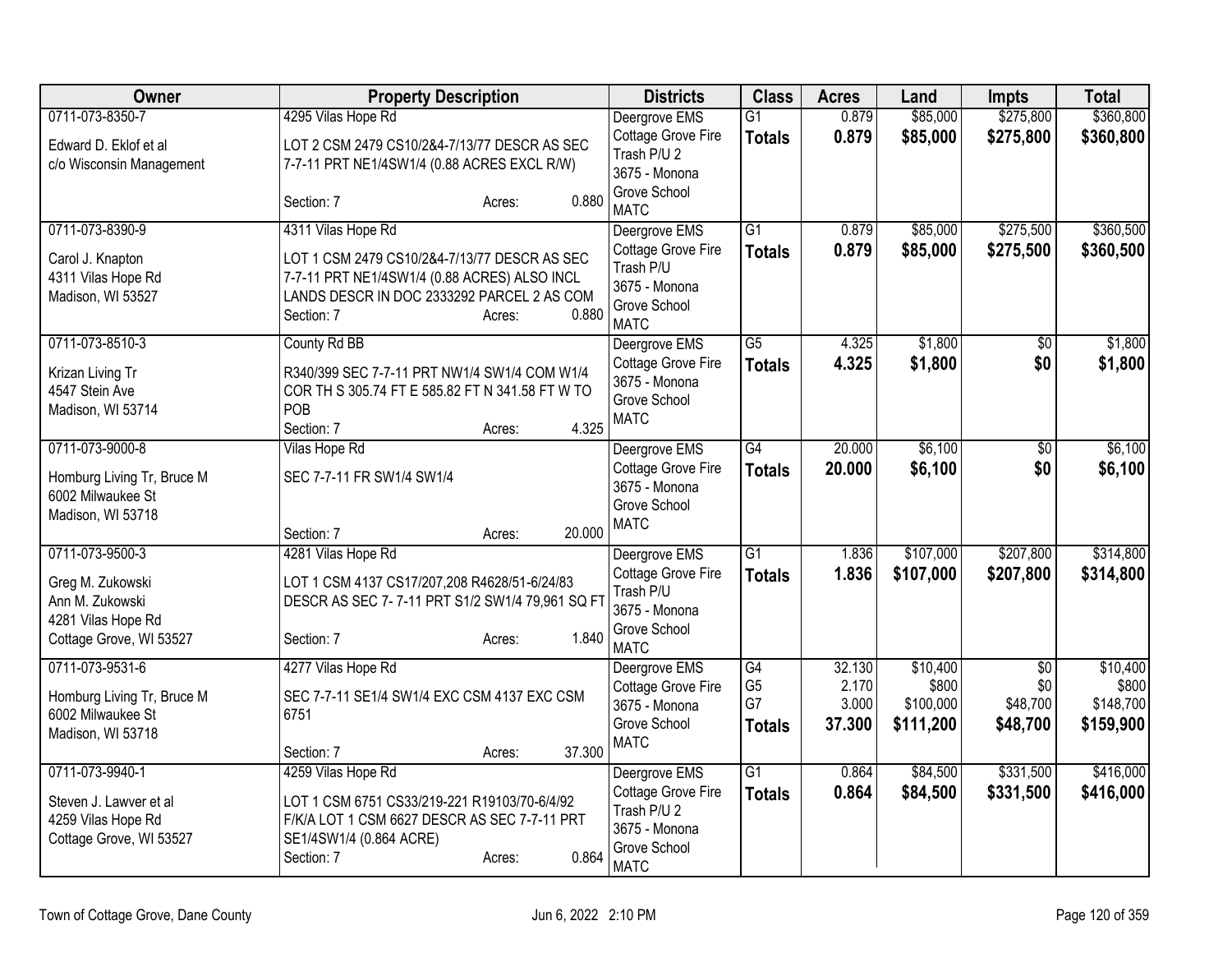| Owner                   | <b>Property Description</b>                       | <b>Districts</b>              | <b>Class</b>    | <b>Acres</b> | Land      | <b>Impts</b>    | <b>Total</b> |
|-------------------------|---------------------------------------------------|-------------------------------|-----------------|--------------|-----------|-----------------|--------------|
| 0711-074-8000-9         | Vilas Rd                                          | Deergrove EMS                 | $\overline{G1}$ | 6.220        | \$136,000 | $\overline{50}$ | \$136,000    |
| Mark C. Ricter          | LOT 2 CSM 1882 CS7/333&334 DESCR AS SEC 7-7-11    | Cottage Grove Fire            | <b>Totals</b>   | 6.220        | \$136,000 | \$0             | \$136,000    |
| Joan M. Ricter          | PRT NE1/4SE1/4 (6.22 ACRES)                       | 3675 - Monona<br>Grove School |                 |              |           |                 |              |
| 4350 Vilas Rd           |                                                   | <b>MATC</b>                   |                 |              |           |                 |              |
| Cottage Grove, WI 53527 | 6.220<br>Section: 7<br>Acres:                     |                               |                 |              |           |                 |              |
| 0711-074-8040-1         | 4350 Vilas Rd                                     | Deergrove EMS                 | $\overline{G1}$ | 1.920        | \$109,000 | \$177,800       | \$286,800    |
| Mark C. Ricter          | LOT 1 CSM 1882 CS7/333&334 DESCR AS SEC 7-7-11    | Cottage Grove Fire            | <b>Totals</b>   | 1.920        | \$109,000 | \$177,800       | \$286,800    |
| Joan M. Ricter          | PRT NE1/4SE1/4 1.92 ACRES                         | Trash P/U<br>3675 - Monona    |                 |              |           |                 |              |
| 4350 Vilas Rd           |                                                   | Grove School                  |                 |              |           |                 |              |
| Cottage Grove, WI 53527 | 1.920<br>Section: 7<br>Acres:                     | <b>MATC</b>                   |                 |              |           |                 |              |
| 0711-074-8055-4         | 4341 Vilas Rd                                     | Deergrove EMS                 | $\overline{G1}$ | 1.100        | \$92,500  | \$181,700       | \$274,200    |
| Loren J. Kyllo          | LOT 1 CSM 2898 CS11/272&273-7/20/78 DESCR AS      | Cottage Grove Fire            | <b>Totals</b>   | 1.100        | \$92,500  | \$181,700       | \$274,200    |
| Grace M. Kyllo          | SEC 7-7-11 PRT NE1/4SE1/4 1.1 ACRES               | Trash P/U                     |                 |              |           |                 |              |
| 4341 Vilas Rd           |                                                   | 3675 - Monona                 |                 |              |           |                 |              |
| Cottage Grove, WI 53527 | 1.100<br>Section: 7<br>Acres:                     | Grove School<br><b>MATC</b>   |                 |              |           |                 |              |
| 0711-074-8075-0         | 4343 Vilas Rd                                     | Deergrove EMS                 | $\overline{G1}$ | 2.197        | \$120,500 | \$280,300       | \$400,800    |
| Thomas R. Streich       | LOT 1 CSM 4118 CS17/176,177 R4541/96-6/2/83 F/K/A | Cottage Grove Fire            | <b>Totals</b>   | 2.197        | \$120,500 | \$280,300       | \$400,800    |
| Rebecca W. Streich      | LOT 1 CSM 4083 CS17/110,111 DESCR AS SEC 7-7-11   | Trash P/U<br>3675 - Monona    |                 |              |           |                 |              |
| 4343 Vilas Rd           | PRT NE1/4SE1/4 TOG WITH INGRESS-EGRESS ESMT       | Grove School                  |                 |              |           |                 |              |
| Cottage Grove, WI 53527 | 2.197<br>Section: 7<br>Acres:                     | <b>MATC</b>                   |                 |              |           |                 |              |
| 0711-074-8080-3         | 4345 Vilas Rd                                     | Deergrove EMS                 | G5              | 3.729        | \$13,300  | $\overline{50}$ | \$13,300     |
| Loren J. Kyllo et al    | LOT 1 CSM 5234 CS23/344&345 R10020/33-5/18/87     | Cottage Grove Fire            | G <sub>6</sub>  | 6.100        | \$36,500  | \$0             | \$36,500     |
| 4341 Vilas Rd           | DESCR AS SEC 7-7-11 PRT N1/2 SE1/4 10.829 ACRES   | 3675 - Monona                 | G7              | 1.000        | \$12,000  | \$800           | \$12,800     |
| Cottage Grove, WI 53527 |                                                   | Grove School<br><b>MATC</b>   | <b>Totals</b>   | 10.829       | \$61,800  | \$800           | \$62,600     |
|                         | 10.829<br>Section: 7<br>Acres:                    |                               |                 |              |           |                 |              |
| 0711-074-8180-2         | <b>Vilas Rd</b>                                   | Deergrove EMS                 | $\overline{G1}$ | 0.480        | \$26,000  | \$0             | \$26,000     |
| Allen W. Schmidt        | SEC 7-7-11 PRT NE1/4SE1/4 & PRT NW1/4SE1/4 COM    | Cottage Grove Fire            | G4              | 2.607        | \$900     | \$0             | \$900        |
| Caryn S. Schmidt        | SW COR CSM 4118 TH S90DEG00'00"W 533.98 FT TH     | 3675 - Monona                 | <b>Totals</b>   | 3.087        | \$26,900  | \$0             | \$26,900     |
| 4346 Vilas Rd           | N00DEG03'07"W 195.03 FT TH N86DEG59'54"E 225.00   | Grove School<br><b>MATC</b>   |                 |              |           |                 |              |
| Cottage Grove, WI 53527 | 2.690<br>Section: 7<br>Acres:                     |                               |                 |              |           |                 |              |
| 0711-074-8205-2         | 4345 Vilas Rd                                     | Deergrove EMS                 | G1              | 2.220        | \$121,000 | \$280,400       | \$401,400    |
| Allen W. Schmidt        | LOT 2 CSM 4118 CS17/176,177 R4541/96-6/2/83 F/K/A | Cottage Grove Fire            | <b>Totals</b>   | 2.220        | \$121,000 | \$280,400       | \$401,400    |
| Caryn S. Schmidt        | LOT 2 CSM 4083 CS17/110,111 DESCR AS SEC 7-7-11   | Trash P/U                     |                 |              |           |                 |              |
| 4345 Vilas Rd           | PRT NE1/4SE1/4TOG WITH INGRESS-EGRESS ESMT        | 3675 - Monona                 |                 |              |           |                 |              |
| Cottage Grove, WI 53527 | 2.220<br>Section: 7<br>Acres:                     | Grove School<br><b>MATC</b>   |                 |              |           |                 |              |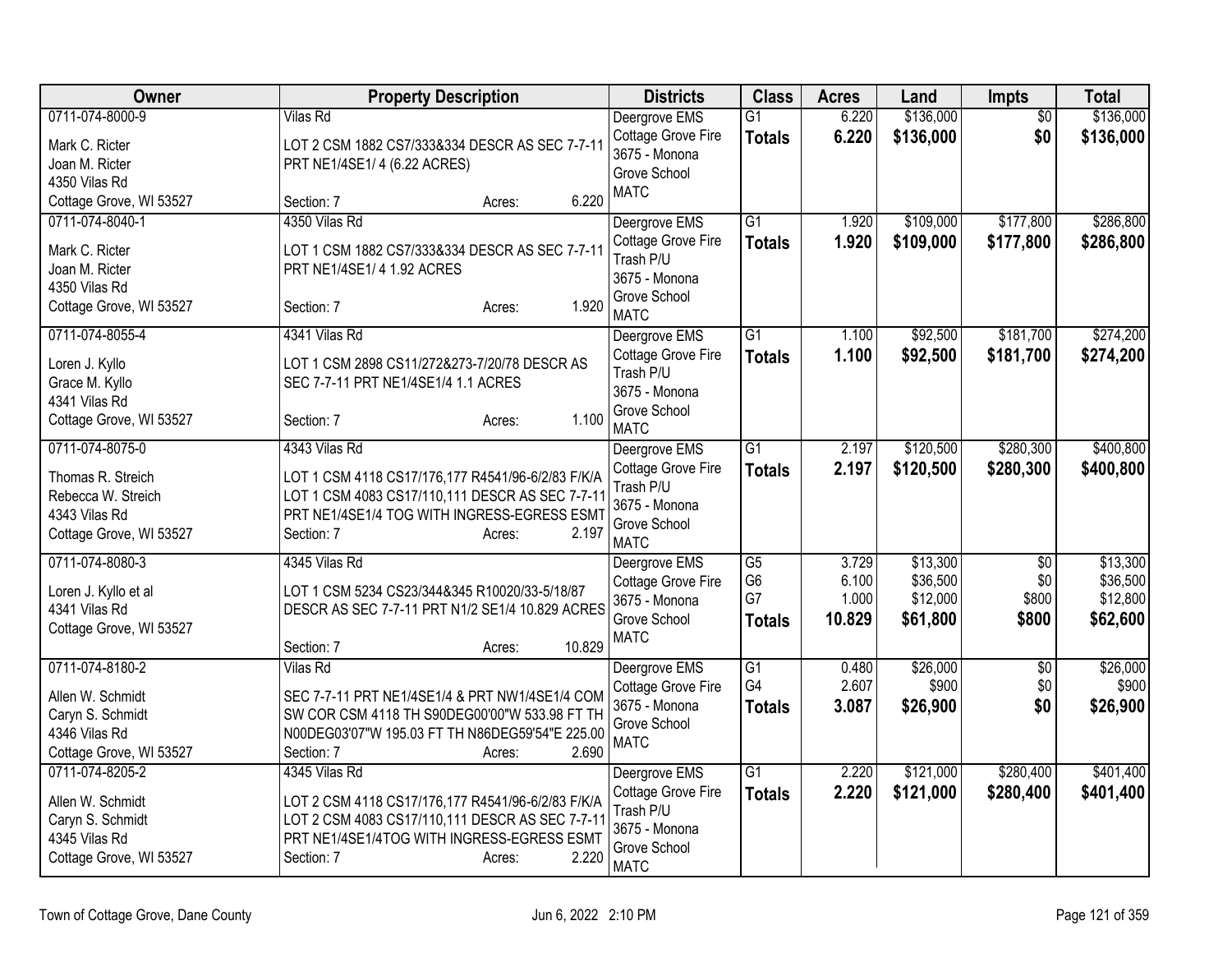| <b>Owner</b>                                                                                                  | <b>Property Description</b>                                                                                                                                                                            | <b>Districts</b>                                                                                   | <b>Class</b>                     | <b>Acres</b>   | Land                          | <b>Impts</b>           | <b>Total</b>           |
|---------------------------------------------------------------------------------------------------------------|--------------------------------------------------------------------------------------------------------------------------------------------------------------------------------------------------------|----------------------------------------------------------------------------------------------------|----------------------------------|----------------|-------------------------------|------------------------|------------------------|
| 0711-074-8210-5<br>Door Creek Golf Course, Inc<br>4321 Vilas Rd<br>Cottage Grove, WI 53527                    | 4321 Vilas Rd<br>SEC 7-7-11 PRT NE1/4SE1/4 LYG SWLY CL VILAS RD<br>EXC CSM 2898 EXC CSM 4118 EXC R9140/34 EXC<br><b>CSM 5234</b><br>0.000<br>Section: 7<br>Acres:                                      | Deergrove EMS<br>Cottage Grove Fire<br>3675 - Monona<br>Grove School<br><b>MATC</b>                |                                  |                | Assessed with 0711-074-9500-2 |                        |                        |
| 0711-074-8420-1<br>Cheryl Imoehl<br>3813 S Brook Pl<br>Saint Francis, WI 53235                                | 4325 Vilas Rd<br>LOT 3 CSM 4118 CS17/176&177-6/2/83 F/K/A LOT 3<br>CSM 4083 CS17/110&111-4/18/83 DESCR AS SEC<br>7-7-11 PRT NE1/4SE1/4 TOG WITH INGRESS-EGRESS<br>1.570<br>Section: 7<br>Acres:        | Deergrove EMS<br>Cottage Grove Fire<br>Trash P/U 2<br>3675 - Monona<br>Grove School<br><b>MATC</b> | G1<br><b>Totals</b>              | 1.698<br>1.698 | \$110,500<br>\$110,500        | \$304,500<br>\$304,500 | \$415,000<br>\$415,000 |
| 0711-074-8445-2<br>Allen W. Schmidt<br>Caryn S. Schmidt<br>4346 Vilas Rd<br>Cottage Grove, WI 53527           | <b>Vilas Rd</b><br>PRT LOT 2 CSM 4118 CS17/176,177 DESCR SEC<br>7-7-11 PRT NE1/4SE1/4 COM SEC E1/4 COR TH<br>S00DEG00MIN00SECE ALG E LN SD SEC 698.25 FT<br>1.460<br>Section: 7<br>Acres:              | Deergrove EMS<br>Cottage Grove Fire<br>3675 - Monona<br>Grove School<br><b>MATC</b>                | $\overline{G1}$<br><b>Totals</b> | 1.460<br>1.460 | \$20,500<br>\$20,500          | $\overline{50}$<br>\$0 | \$20,500<br>\$20,500   |
| 0711-074-8521-9<br>Door Creek Golf Course, Inc<br>4321 Vilas Rd<br>Cottage Grove, WI 53527                    | Vilas Rd<br>SEC 7-7-11 NW1/4SE1/4 EXC PRT LYG SWLY OF CL<br>DOOR CREEK & EXC DOC 1980123 (R9140/34) & EXC<br><b>CSM 5234</b><br>0.000<br>Section: 7<br>Acres:                                          | Deergrove EMS<br>Cottage Grove Fire<br>3675 - Monona<br>Grove School<br><b>MATC</b>                |                                  |                | Assessed with 0711-074-9500-2 |                        |                        |
| 0711-074-8700-2<br>Peter A. Sersch<br>Danielle R. Sersch<br>4316 Vilas Hope Rd<br>Cottage Grove, WI 53527     | 4316 Vilas Hope Rd<br>SEC 7-7-11 PRT NW1/4 SE1/4 COM SW COR TH E<br>242.55 FT N3 DEG 17 MIN E 411 FT TO POB TH N3<br>DEG 17 MIN E 100 FT N 53 DEG 10 MIN W 109.4 FT W<br>0.854<br>Section: 7<br>Acres: | Deergrove EMS<br>Cottage Grove Fire<br>Trash P/U<br>3675 - Monona<br>Grove School<br><b>MATC</b>   | G1<br><b>Totals</b>              | 0.849<br>0.849 | \$84,000<br>\$84,000          | \$158,100<br>\$158,100 | \$242,100<br>\$242,100 |
| 0711-074-8718-2<br>Nathaniel P. Snyder<br>Martha Jahn Snyder<br>4312 Vilas Hope Rd<br>Cottage Grove, WI 53527 | 4312 Vilas Hope Rd<br>LOT 1 CSM 6738 CS33/191&192 R18975/59-5/26/92<br>DESCR AS SEC 7 -7-11 PRT NW1/4SE1/4 (0.94 ACRE)<br>0.940<br>Section: 7<br>Acres:                                                | Deergrove EMS<br>Cottage Grove Fire<br>3675 - Monona<br>Grove School<br><b>MATC</b>                | $\overline{G2}$<br><b>Totals</b> | 0.940<br>0.940 | \$73,500<br>\$73,500          | \$164,300<br>\$164,300 | \$237,800<br>\$237,800 |
| 0711-074-8728-0<br>Martha Snyder<br>Nathaniel P. Snyder<br>4312 Vilas Hope Rd<br>Cottage Grove, WI 53527      | 4300 Vilas Hope Rd<br>LOT 2 CSM 6738 CS33/191&192-5/26/92 DESCR AS<br>SEC 7-7-11 PRT NW1/4SE1/4 (0.74 ACRES)<br>0.740<br>Section: 7<br>Acres:                                                          | Deergrove EMS<br>Cottage Grove Fire<br>Trash P/U<br>3675 - Monona<br>Grove School<br><b>MATC</b>   | $\overline{G1}$<br><b>Totals</b> | 0.736<br>0.736 | \$78,500<br>\$78,500          | \$203,700<br>\$203,700 | \$282,200<br>\$282,200 |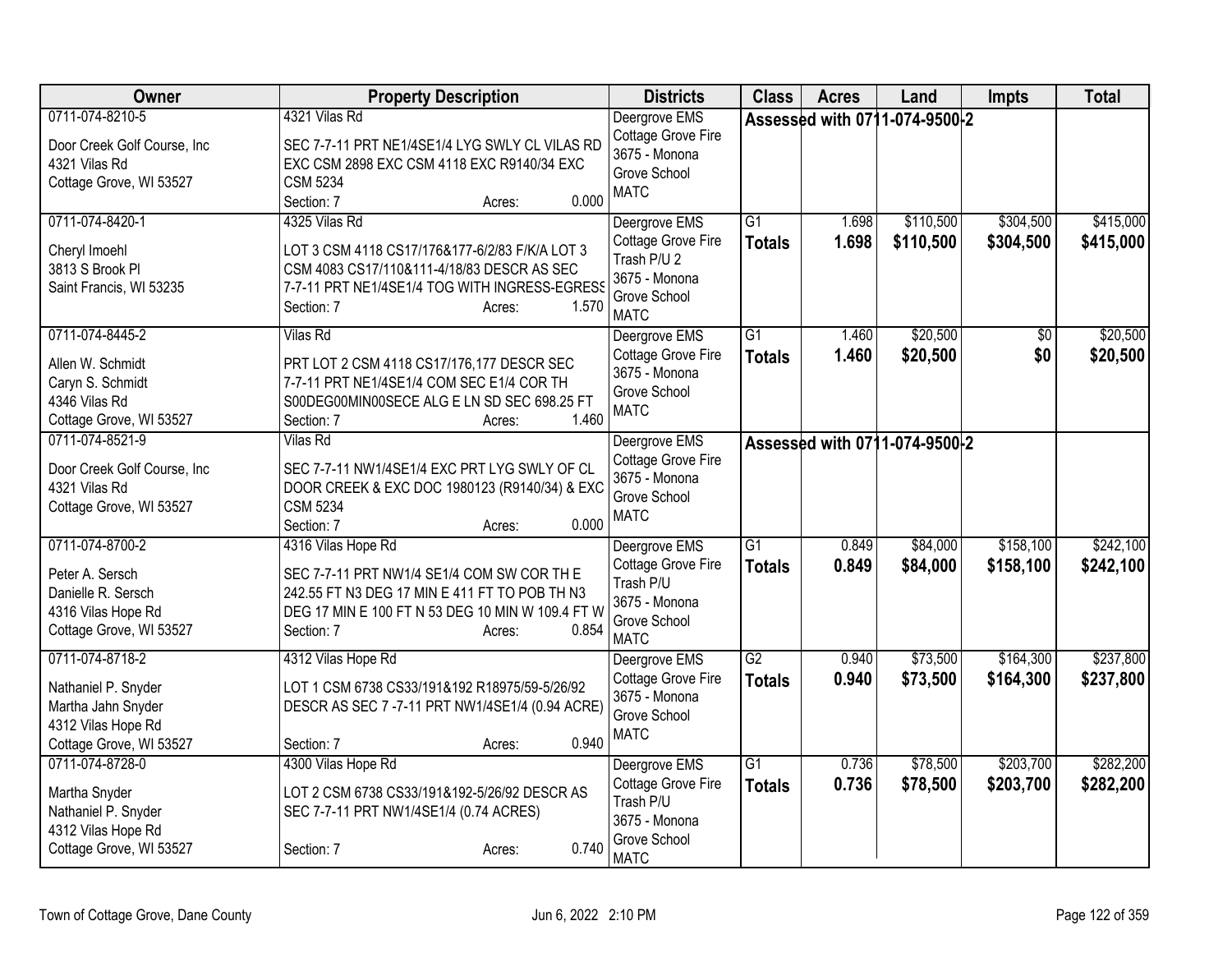| <b>Owner</b>                                                                                    | <b>Property Description</b>                                                                                                                                                      | <b>Districts</b>                                                                | <b>Class</b>    | <b>Acres</b> | Land                          | <b>Impts</b> | <b>Total</b> |
|-------------------------------------------------------------------------------------------------|----------------------------------------------------------------------------------------------------------------------------------------------------------------------------------|---------------------------------------------------------------------------------|-----------------|--------------|-------------------------------|--------------|--------------|
| 0711-074-8740-4                                                                                 | 4292 Vilas Hope Rd                                                                                                                                                               | Deergrove EMS                                                                   | $\overline{G1}$ | 0.557        | \$69,000                      | \$300,000    | \$369,000    |
| Vilas Hope Rd Properties, LLC<br>4312 Vilas Hope Rd<br>Cottage Grove, WI 53527                  | SEC 7-7-11 THE N 100 FT OF W 242.5 FT OF S 111 FT<br>OF NW1/4 S E1/4 WLY 33 FT R/W                                                                                               | Cottage Grove Fire<br>Trash P/U 2<br>3675 - Monona                              | <b>Totals</b>   | 0.557        | \$69,000                      | \$300,000    | \$369,000    |
|                                                                                                 | 0.560<br>Section: 7<br>Acres:                                                                                                                                                    | Grove School<br><b>MATC</b>                                                     |                 |              |                               |              |              |
| 0711-074-9000-7                                                                                 | <b>Vilas Rd</b>                                                                                                                                                                  | Deergrove EMS                                                                   |                 |              | Assessed with 0711-074-9500-2 |              |              |
| Door Creek Golf Course, Inc<br>4321 Vilas Rd<br>Cottage Grove, WI 53527                         | SEC 7-7-11 PRT SW1/4SE1/4 E 148.5 FT THF & ALSO<br>INCL PRT OF SW1/4SE1/4 LYG SELY OF C/L OF<br><b>DOOR CREEK</b><br>0.000<br>Section: 7<br>Acres:                               | Cottage Grove Fire<br>3675 - Monona<br>Grove School<br><b>MATC</b>              |                 |              |                               |              |              |
| 0711-074-9021-2                                                                                 | <b>Vilas Rd</b>                                                                                                                                                                  | Deergrove EMS                                                                   |                 |              | Assessed with 0711-074-9500-2 |              |              |
| Door Creek Golf Course, Inc<br>4321 Vilas Rd<br>Cottage Grove, WI 53527                         | SEC 7-7-11 TH PRT SW1/4SE1/4 LYG SELY OF CL<br>DOOR CREEK & ALSO TH PRT SW1/4SE1/4 LYG NEL'<br>CL DOOR CREEK EXC R12590/96<br>0.000<br>Section: 7<br>Acres:                      | Cottage Grove Fire<br>3675 - Monona<br>Grove School<br><b>MATC</b>              |                 |              |                               |              |              |
| 0711-074-9125-0                                                                                 | 4282 Vilas Hope Rd                                                                                                                                                               | Deergrove EMS                                                                   | $\overline{G1}$ | 4.243        | \$124,000                     | \$718,600    | \$842,600    |
| Ryan W. Huemmer                                                                                 | LOT 1 CSM 15434 CS111/26&32-6/30/2020 DESCR AS                                                                                                                                   | Cottage Grove Fire                                                              | G4              | 16.483       | \$5,000                       | \$0          | \$5,000      |
| Amber M. Huemmer                                                                                | SEC 7-7-11 PRT SW1/4SE1/4 & PRT NW1/4SE1/4                                                                                                                                       | 3675 - Monona                                                                   | G <sub>5</sub>  | 4.000        | \$1,300                       | \$0          | \$1,300      |
| 4282 Vilas Hope Rd                                                                              | (30.56 ACRES EXCL R/W)                                                                                                                                                           | Grove School                                                                    | G5M             | 5.834        | \$17,500                      | \$0          | \$17,500     |
| Cottage Grove, WI 53527                                                                         | 30.560<br>Section: 7<br>Acres:                                                                                                                                                   | <b>MATC</b>                                                                     | <b>Totals</b>   | 30.560       | \$147,800                     | \$718,600    | \$866,400    |
| 0711-074-9140-0                                                                                 | 4278 Vilas Hope Rd                                                                                                                                                               | Deergrove EMS                                                                   | $\overline{G1}$ | 0.910        | \$86,500                      | \$217,700    | \$304,200    |
| Strand Family Farm, LLC<br>Katherine A. Strand<br>4278 Vilas Hope Rd<br>Cottage Grove, WI 53527 | LOT 2 CSM 15434 CS111/26&32-6/30/2020 DESCR AS<br>SEC 7-7-11 PRT SW1/4SE1/4 & PRT NW1/4SE1/4 (0.91<br>ACRES EXCL R/W)<br>0.910<br>Section: 7<br>Acres:                           | Cottage Grove Fire<br>Trash P/U<br>3675 - Monona<br>Grove School<br><b>MATC</b> | <b>Totals</b>   | 0.910        | \$86,500                      | \$217,700    | \$304,200    |
| 0711-074-9161-3                                                                                 | 4270 Vilas Hope Rd                                                                                                                                                               | Deergrove EMS                                                                   | $\overline{G1}$ | 0.744        | \$79,000                      | \$234,000    | \$313,000    |
| Elizabeth C. Aloisi<br>Robert J. Aloisi<br>4270 Vilas Hope Rd<br>Cottage Grove, WI 53527        | SEC 7-7-11 PRT SW1/4SE1/4 BEG 834.8 FT N OF S1/4<br>COR TH N88DEG39'30"E 250 FT TH N 108 FT TH<br>S88DEG39'30"W 250 FT TH S 108 FT TO POB .6A &<br>0.744<br>Section: 7<br>Acres: | Cottage Grove Fire<br>Trash P/U<br>3675 - Monona<br>Grove School<br><b>MATC</b> | <b>Totals</b>   | 0.744        | \$79,000                      | \$234,000    | \$313,000    |
| 0711-074-9170-2                                                                                 | 4264 Vilas Hope Rd                                                                                                                                                               | Deergrove EMS                                                                   | $\overline{G1}$ | 0.950        | \$88,000                      | \$126,200    | \$214,200    |
| Jeffrey D. Richart<br>4264 Vilas Hope Rd<br>Cottage Grove, WI 53527                             | SEC 7-7-11 PRT SW1/4 SE1/4 COM 696.8 FT N OF S<br>1/4 COR TH N 138 FT TH E 300 FT TH S 138 FT TH W<br>300 FT TO POB<br>0.950<br>Section: 7<br>Acres:                             | Cottage Grove Fire<br>Trash P/U<br>3675 - Monona<br>Grove School<br><b>MATC</b> | <b>Totals</b>   | 0.950        | \$88,000                      | \$126,200    | \$214,200    |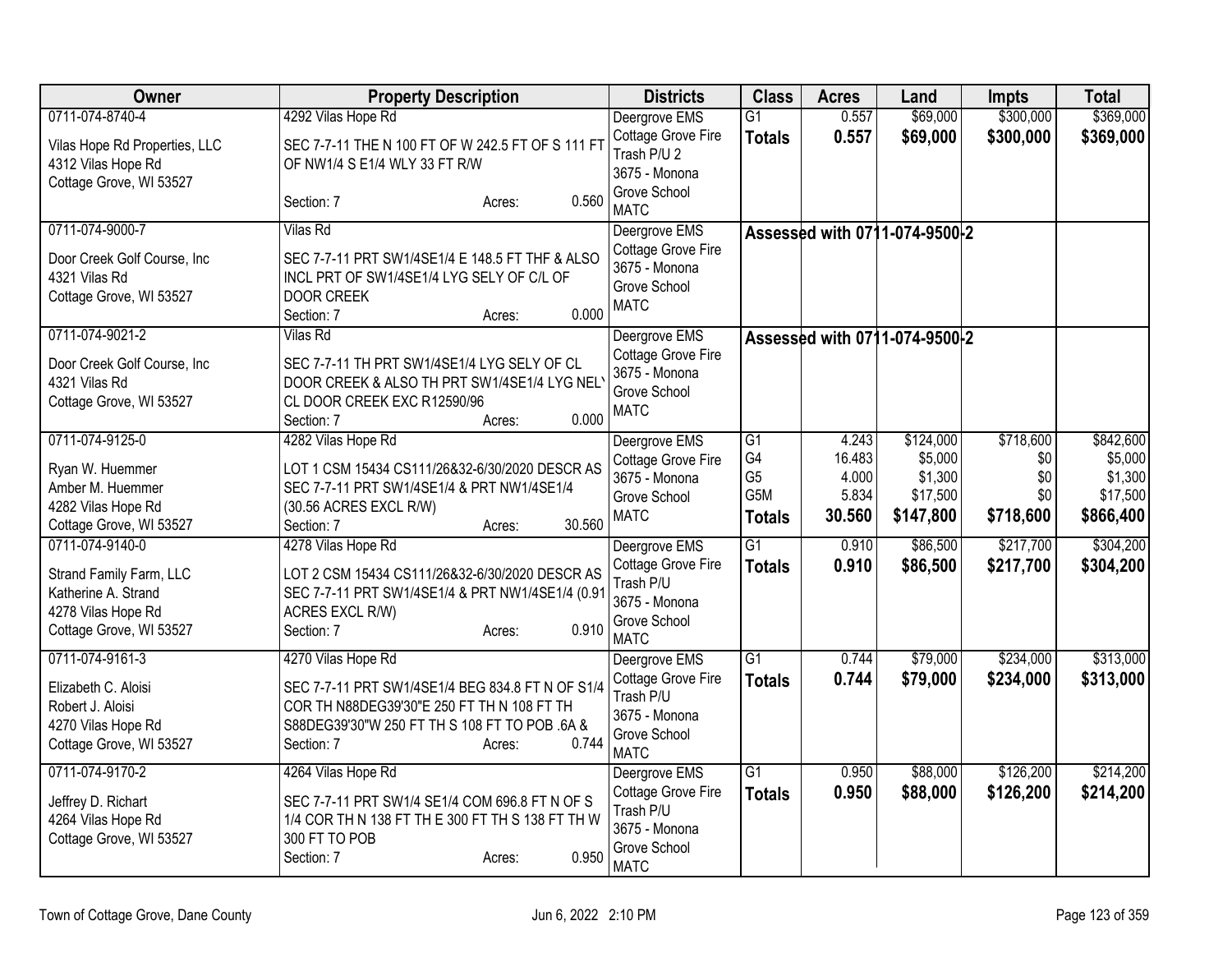| Owner                       | <b>Property Description</b>                       | <b>Districts</b>                | <b>Class</b>    | <b>Acres</b> | Land                | <b>Impts</b> | <b>Total</b> |
|-----------------------------|---------------------------------------------------|---------------------------------|-----------------|--------------|---------------------|--------------|--------------|
| 0711-074-9190-8             | 4258 Vilas Hope Rd                                | Deergrove EMS                   | $\overline{G1}$ | 0.950        | \$88,000            | \$196,600    | \$284,600    |
| Ryan R. Bemowski            | SEC 7-7-11 N 138 FT OF S 696.8 FT OF W 300 FT OF  | Cottage Grove Fire              | <b>Totals</b>   | 0.950        | \$88,000            | \$196,600    | \$284,600    |
| 4258 Vilas Hope Rd          | SW1/4 SE1/4                                       | Trash P/U<br>3675 - Monona      |                 |              |                     |              |              |
| Cottage Grove, WI 53527     |                                                   | Grove School                    |                 |              |                     |              |              |
|                             | 1.000<br>Section: 7<br>Acres:                     | <b>MATC</b>                     |                 |              |                     |              |              |
| 0711-074-9200-5             | 4248 Vilas Hope Rd                                | Deergrove EMS                   | $\overline{G1}$ | 0.950        | \$88,000            | \$209,800    | \$297,800    |
| Anthony W. Heaslip          | SEC 7-7-11 PRT SW1/4SE1/4 COM SEC S1/4 COR TH     | Cottage Grove Fire<br>Trash P/U | <b>Totals</b>   | 0.950        | \$88,000            | \$209,800    | \$297,800    |
| 4248 Vilas Hope Rd          | N ALG W LN SD SE1/4 420.8 FT TO POB TH CONT N     | 3675 - Monona                   |                 |              |                     |              |              |
| Cottage Grove, WI 53527     | 138 FT TH N88DEG39'30"E 300 FT TH S 138 FT TH S   | Grove School                    |                 |              |                     |              |              |
|                             | 0.950<br>Section: 7<br>Acres:                     | <b>MATC</b>                     |                 |              |                     |              |              |
| 0711-074-9210-3             | 4242 Vilas Hope Rd                                | Deergrove EMS                   | G <sub>1</sub>  | 0.950        | \$88,000            | \$162,200    | \$250,200    |
| Kenneth L. Hendrickson      | SEC 7-7-11 PRT SW1/4SE1/4 N 138 FT OF S 420 FT    | Cottage Grove Fire              | <b>Totals</b>   | 0.950        | \$88,000            | \$162,200    | \$250,200    |
| Helen M. Hendrickson        | OF W 300 FT A LSO COM SEC S1/4 COR SD SEC TH      | Trash P/U<br>3675 - Monona      |                 |              |                     |              |              |
| 4242 Vilas Hope Rd          | N00DEG47'51"W ALG CL VILAS HO PE RD 420.69 FT     | Grove School                    |                 |              |                     |              |              |
| Cottage Grove, WI 53527     | 0.950<br>Section: 7<br>Acres:                     | <b>MATC</b>                     |                 |              |                     |              |              |
| 0711-074-9230-9             | 4234 Vilas Hope Rd                                | Deergrove EMS                   | $\overline{G1}$ | 0.950        | \$88,000            | \$212,100    | \$300,100    |
| Jason L. Virnig             | SEC 7-7-11 THE N 138 FT OF S 282.8 FT OF W 300 FT | Cottage Grove Fire              | <b>Totals</b>   | 0.950        | \$88,000            | \$212,100    | \$300,100    |
| Alicia A. Smith             | OF SW1/4 SE1/4                                    | Trash P/U<br>3675 - Monona      |                 |              |                     |              |              |
| 4234 Vilas Hoperd Rd        |                                                   | Grove School                    |                 |              |                     |              |              |
| Cottage Grove, WI 53527     | 1.000<br>Section: 7<br>Acres:                     | <b>MATC</b>                     |                 |              |                     |              |              |
| 0711-074-9240-7             | 4230 Vilas Hope Rd                                | Deergrove EMS                   | $\overline{G1}$ | 0.954        | \$88,500            | \$197,200    | \$285,700    |
| Jerry A. Gust               | SEC 7-7-11 PRT SW1/4 SE1/4 COM SW COR TH N        | Cottage Grove Fire              | <b>Totals</b>   | 0.954        | \$88,500            | \$197,200    | \$285,700    |
| Nancy G. Gust               | ALG W LN OF SD SE1/4 144.8 FT TH N89DEG39'33"E    | Trash P/U<br>3675 - Monona      |                 |              |                     |              |              |
| 4230 Vilas Hope Rd          | 300.0 FT TH S 132.3 FT TO S LN OF SD SEC TH       | Grove School                    |                 |              |                     |              |              |
| Cottage Grove, WI 53527     | 1.000<br>Section: 7<br>Acres:                     | <b>MATC</b>                     |                 |              |                     |              |              |
| 0711-074-9500-2             | 4321 Vilas Rd                                     | Deergrove EMS                   | $\overline{G1}$ | 0.500        | \$60,000            | \$255,000    | \$315,000    |
| Door Creek Golf Course, Inc | SEC 7-7-11 SE1/4SE1/4                             | Cottage Grove Fire              | G <sub>2</sub>  | 202.288      | \$1,212,000         | \$788,400    | \$2,000,400  |
| 4321 Vilas Rd               |                                                   | 3675 - Monona<br>Grove School   | <b>Totals</b>   |              | 202.788 \$1,272,000 | \$1,043,400  | \$2,315,400  |
| Cottage Grove, WI 53527     |                                                   | <b>MATC</b>                     |                 |              |                     |              |              |
|                             | 202.788<br>Section: 7<br>Acres:                   |                                 |                 |              |                     |              |              |
| 0711-081-9160-5             | 2759 County Highway Bb                            | Deergrove EMS                   | $\overline{G1}$ | 2.890        | \$125,000           | \$208,000    | \$333,000    |
| Terry L. Wilcox             | LOT 1 CSM 1767 CS7/162-164 DESCR AS SEC 8-7-11    | Cottage Grove Fire<br>Trash P/U | <b>Totals</b>   | 2.890        | \$125,000           | \$208,000    | \$333,000    |
| Deborah L. Wilcox           | PRT SW1/4NE1/ 4 COM SEC N1/4 COR TH S 1710.43     | 3675 - Monona                   |                 |              |                     |              |              |
| 2759 County Highway Bb      | FT TO POB ON S ROW LN CTH BB TH ALG SD ROW        | Grove School                    |                 |              |                     |              |              |
| Cottage Grove, WI 53527     | 2.900<br>Section: 8<br>Acres:                     | <b>MATC</b>                     |                 |              |                     |              |              |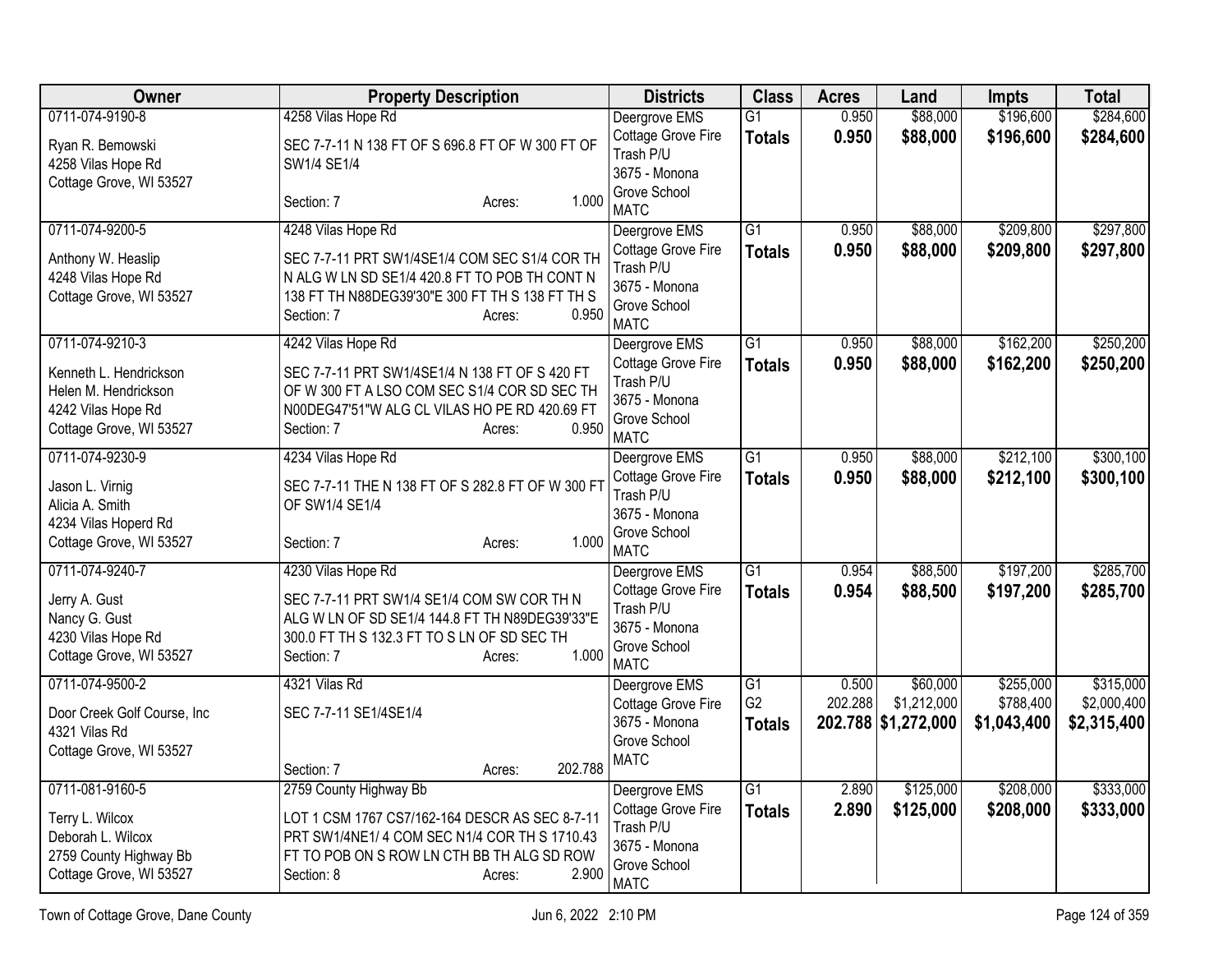| Owner                   | <b>Property Description</b>               |                 | <b>Districts</b>            | <b>Class</b>    | <b>Acres</b> | Land     | <b>Impts</b> | <b>Total</b> |
|-------------------------|-------------------------------------------|-----------------|-----------------------------|-----------------|--------------|----------|--------------|--------------|
| 0711-082-7048-5         | 4364 Secretariat Ct                       |                 | Deergrove EMS               | $\overline{G1}$ | 0.588        | \$70,500 | \$188,700    | \$259,200    |
| Edward D. Long          | KUHLE ADDITION TO MEADOW GROVE LOT 48     |                 | Cottage Grove Fire          | <b>Totals</b>   | 0.588        | \$70,500 | \$188,700    | \$259,200    |
| 4364 Secretariat Ct     |                                           |                 | Trash P/U                   |                 |              |          |              |              |
| Cottage Grove, WI 53527 |                                           |                 | 3675 - Monona               |                 |              |          |              |              |
|                         | Section: 8                                | 0.440<br>Acres: | Grove School<br><b>MATC</b> |                 |              |          |              |              |
| 0711-082-7059-2         | 4368 Secretariat Ct                       |                 | Deergrove EMS               | $\overline{G1}$ | 0.483        | \$64,500 | \$256,500    | \$321,000    |
| Benjamin M. Malcheski   | KUHLE ADDITION TO MEADOW GROVE LOT 49     |                 | Cottage Grove Fire          | <b>Totals</b>   | 0.483        | \$64,500 | \$256,500    | \$321,000    |
| Caitlin I. Rafferty     |                                           |                 | Trash P/U                   |                 |              |          |              |              |
| 4368 Secretariat Ct     |                                           |                 | 3675 - Monona               |                 |              |          |              |              |
| Cottage Grove, WI 53527 | Section: 8                                | 0.483<br>Acres: | Grove School<br><b>MATC</b> |                 |              |          |              |              |
| 0711-082-7070-7         | 4374 Secretariat Ct                       |                 | Deergrove EMS               | $\overline{G1}$ | 0.755        | \$79,500 | \$178,500    | \$258,000    |
|                         |                                           |                 | Cottage Grove Fire          |                 | 0.755        | \$79,500 | \$178,500    | \$258,000    |
| Larry G. Skaar          | KUHLE ADDITION TO MEADOW GROVE LOT 50     |                 | Trash P/U                   | <b>Totals</b>   |              |          |              |              |
| 4374 Secretariat Ct     |                                           |                 | 3675 - Monona               |                 |              |          |              |              |
| Cottage Grove, WI 53527 |                                           |                 | Grove School                |                 |              |          |              |              |
|                         | Section: 8                                | 0.700<br>Acres: | <b>MATC</b>                 |                 |              |          |              |              |
| 0711-082-7081-4         | 4382 Secretariat Ct                       |                 | Deergrove EMS               | $\overline{G1}$ | 0.941        | \$88,000 | \$231,000    | \$319,000    |
| Austin E. Lemke         | KUHLE ADDITION TO MEADOW GROVE LOT 51     |                 | Cottage Grove Fire          | <b>Totals</b>   | 0.941        | \$88,000 | \$231,000    | \$319,000    |
| Julie A. Lemke          |                                           |                 | Trash P/U                   |                 |              |          |              |              |
| 4382 Secretariat Ct     |                                           |                 | 3675 - Monona               |                 |              |          |              |              |
| Cottage Grove, WI 53527 | Section: 8                                | 0.941<br>Acres: | Grove School<br><b>MATC</b> |                 |              |          |              |              |
| 0711-082-7092-1         | 4404 Damascus Trl                         |                 | Deergrove EMS               | $\overline{G1}$ | 0.585        | \$70,500 | \$182,000    | \$252,500    |
|                         |                                           |                 | Cottage Grove Fire          | <b>Totals</b>   | 0.585        | \$70,500 | \$182,000    | \$252,500    |
| Marilyn R. Klotzbach    | KUHLE ADDN TO MEADOW GROVE LOT 52 SUBJ TO |                 | Trash P/U                   |                 |              |          |              |              |
| 4404 Damascus Trl       | WELL AGRMT DESCR IN R9494/75              |                 | 3675 - Monona               |                 |              |          |              |              |
| Cottage Grove, WI 53527 |                                           |                 | Grove School                |                 |              |          |              |              |
|                         | Section: 8                                | 0.640<br>Acres: | <b>MATC</b>                 |                 |              |          |              |              |
| 0711-082-7103-7         | 4414 Damascus Trl                         |                 | Deergrove EMS               | $\overline{G1}$ | 0.649        | \$74,000 | \$225,300    | \$299,300    |
| Aaron C. Welsh          | KUHLE ADDN TO MEADOW GROVE LOT 53         |                 | Cottage Grove Fire          | <b>Totals</b>   | 0.649        | \$74,000 | \$225,300    | \$299,300    |
| Kelly L. Schippers      |                                           |                 | Trash P/U                   |                 |              |          |              |              |
| 4414 Damascus Trl       |                                           |                 | 3675 - Monona               |                 |              |          |              |              |
| Cottage Grove, WI 53527 | Section: 8                                | 0.680<br>Acres: | Grove School<br><b>MATC</b> |                 |              |          |              |              |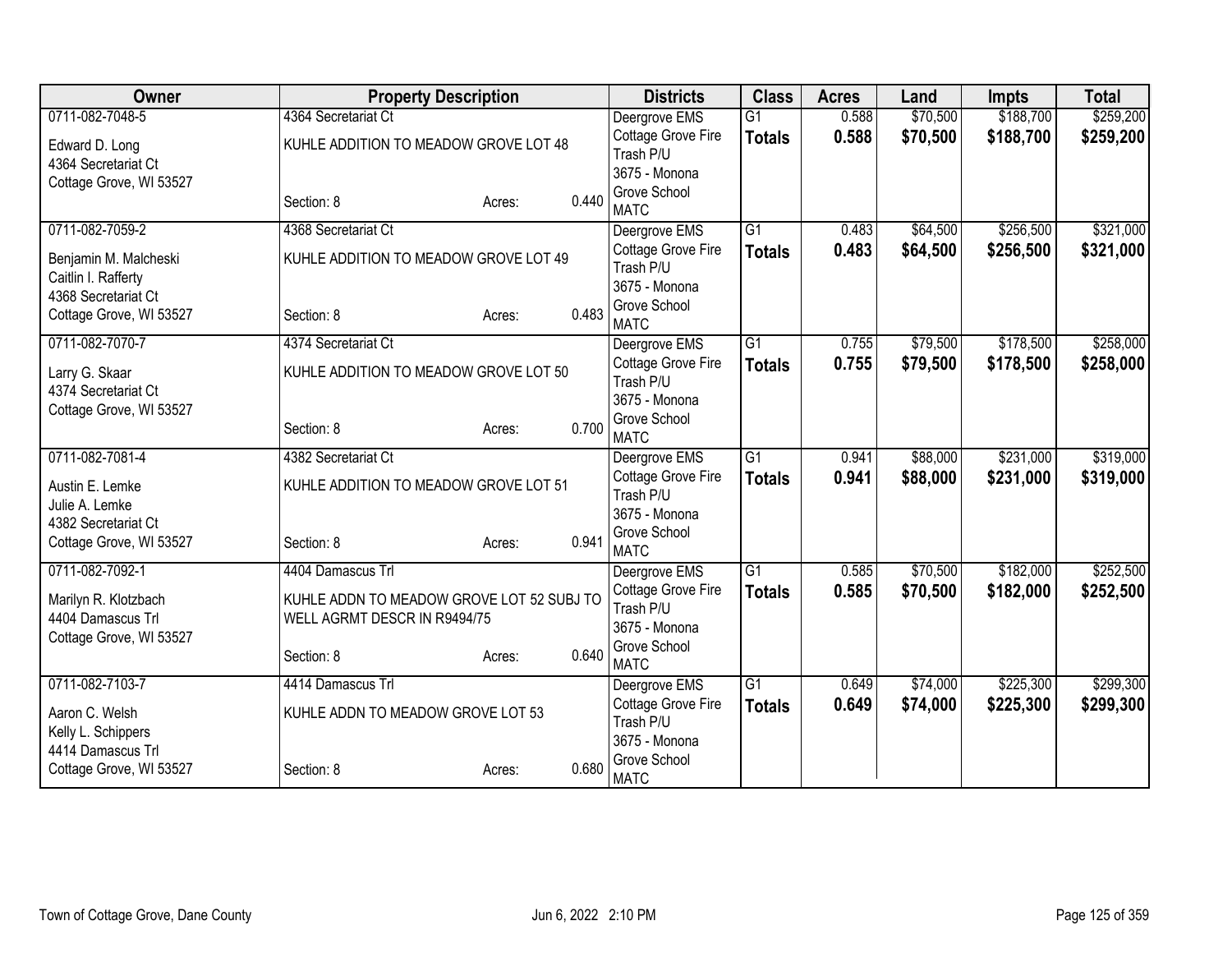| Owner                   | <b>Property Description</b>                |                 | <b>Districts</b>                           | <b>Class</b>    | <b>Acres</b> | Land     | <b>Impts</b> | <b>Total</b> |
|-------------------------|--------------------------------------------|-----------------|--------------------------------------------|-----------------|--------------|----------|--------------|--------------|
| 0711-082-7114-4         | 4390 Damascus Trl                          |                 | Deergrove EMS                              | $\overline{G1}$ | 0.597        | \$71,000 | \$273,000    | \$344,000    |
| Todd M. Whitbeck        | KUHLE ADDITION TO MEADOW GROVE LOT 54      |                 | Cottage Grove Fire                         | <b>Totals</b>   | 0.597        | \$71,000 | \$273,000    | \$344,000    |
| Susan M. Whitbeck       |                                            |                 | Trash P/U                                  |                 |              |          |              |              |
| 4390 Damascus Trl       |                                            |                 | 3675 - Monona<br>Grove School              |                 |              |          |              |              |
| Cottage Grove, WI 53527 | Section: 8                                 | 0.620<br>Acres: | <b>MATC</b>                                |                 |              |          |              |              |
| 0711-082-7125-1         | 4384 Damascus Trl                          |                 | Deergrove EMS                              | $\overline{G1}$ | 0.461        | \$63,000 | \$311,100    | \$374,100    |
| Paula R. Veltum         | KUHLE ADDITION TO MEADOW GROVE LOT 55      |                 | Cottage Grove Fire                         | <b>Totals</b>   | 0.461        | \$63,000 | \$311,100    | \$374,100    |
| Lea A. Veltum           |                                            |                 | Trash P/U                                  |                 |              |          |              |              |
| 4384 Damascus Trl       |                                            |                 | 3675 - Monona<br>Grove School              |                 |              |          |              |              |
| Cottage Grove, WI 53527 | Section: 8                                 | 0.500<br>Acres: | <b>MATC</b>                                |                 |              |          |              |              |
| 0711-082-7136-8         | 4378 Damascus Trl                          |                 | Deergrove EMS                              | $\overline{G1}$ | 0.459        | \$62,500 | \$252,500    | \$315,000    |
| <b>Gary Skiles</b>      | KUHLE ADDITION TO MEADOW GROVE LOT 56 SUBJ |                 | Cottage Grove Fire                         | <b>Totals</b>   | 0.459        | \$62,500 | \$252,500    | \$315,000    |
| Anna Skiles             | TO WELL AGRMT IN R6771/38                  |                 | Trash P/U                                  |                 |              |          |              |              |
| 4378 Damascus Trl       |                                            |                 | 3675 - Monona                              |                 |              |          |              |              |
| Cottage Grove, WI 53527 | Section: 8                                 | 0.590<br>Acres: | Grove School<br><b>MATC</b>                |                 |              |          |              |              |
| 0711-082-7147-5         | 4372 Damascus Trl                          |                 | Deergrove EMS                              | $\overline{G1}$ | 0.462        | \$63,000 | \$233,200    | \$296,200    |
| James C. Brickbauer     | KUHLE ADDITION TO MEADOW GROVE LOT 57      |                 | Cottage Grove Fire                         | <b>Totals</b>   | 0.462        | \$63,000 | \$233,200    | \$296,200    |
| Judith M. Brickbauer    |                                            |                 | Trash P/U                                  |                 |              |          |              |              |
| 4372 Damascus Trl       |                                            |                 | 3675 - Monona                              |                 |              |          |              |              |
| Cottage Grove, WI 53527 | Section: 8                                 | 0.470<br>Acres: | Grove School                               |                 |              |          |              |              |
| 0711-082-7158-2         | 4366 Damascus Trl                          |                 | <b>MATC</b>                                | $\overline{G1}$ | 0.461        | \$63,000 | \$246,200    | \$309,200    |
|                         |                                            |                 | Deergrove EMS<br><b>Cottage Grove Fire</b> | <b>Totals</b>   | 0.461        | \$63,000 | \$246,200    | \$309,200    |
| Drew T. Crook           | KUHLE ADDITION TO MEADOW GROVE LOT 58      |                 | Trash P/U                                  |                 |              |          |              |              |
| Dena L. Crook           |                                            |                 | 3675 - Monona                              |                 |              |          |              |              |
| 4366 Damascus Trl       |                                            | 0.461           | Grove School                               |                 |              |          |              |              |
| Cottage Grove, WI 53527 | Section: 8                                 | Acres:          | <b>MATC</b>                                |                 |              |          |              |              |
| 0711-082-7169-9         | 4363 Damascus Trl                          |                 | Deergrove EMS                              | $\overline{G1}$ | 0.470        | \$63,500 | \$245,000    | \$308,500    |
| Frank J. Salvi          | KUHLE ADDITION TO MEADOW GROVE LOT 59      |                 | Cottage Grove Fire                         | <b>Totals</b>   | 0.470        | \$63,500 | \$245,000    | \$308,500    |
| Mary E. Salvi           |                                            |                 | Trash P/U<br>3675 - Monona                 |                 |              |          |              |              |
| 4363 Damascus Trl       |                                            |                 | Grove School                               |                 |              |          |              |              |
| Cottage Grove, WI 53527 | Section: 8                                 | 0.470<br>Acres: | <b>MATC</b>                                |                 |              |          |              |              |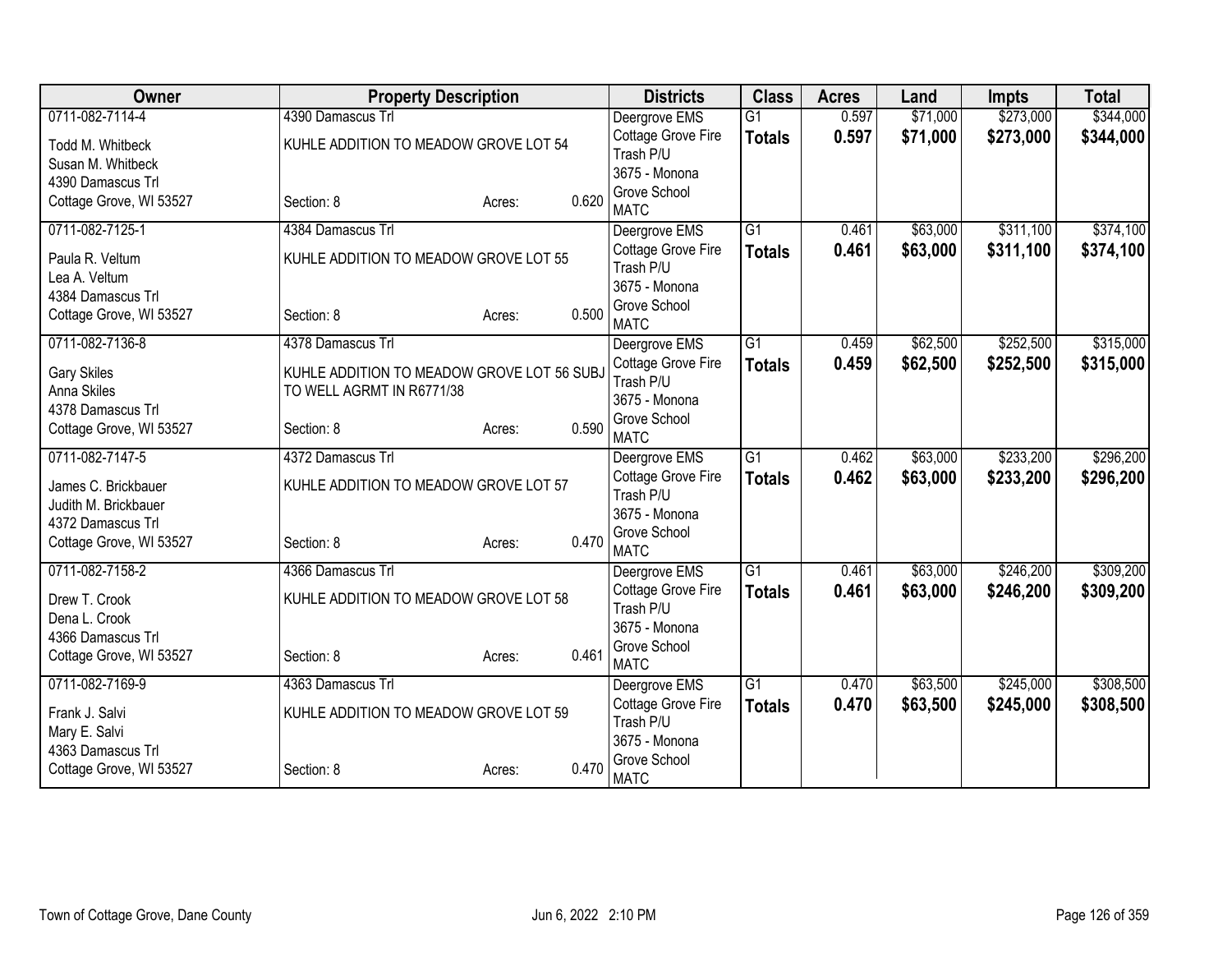| <b>Owner</b>                                | <b>Property Description</b>                                                                 |       | <b>Districts</b>                    | <b>Class</b>                     | <b>Acres</b>   | Land                 | <b>Impts</b>           | <b>Total</b>           |
|---------------------------------------------|---------------------------------------------------------------------------------------------|-------|-------------------------------------|----------------------------------|----------------|----------------------|------------------------|------------------------|
| 0711-082-7180-4                             | 4365 Damascus Trl                                                                           |       | Deergrove EMS<br>Cottage Grove Fire | $\overline{G1}$<br><b>Totals</b> | 0.467<br>0.467 | \$63,500<br>\$63,500 | \$262,000<br>\$262,000 | \$325,500<br>\$325,500 |
| Denise L. Pernetti<br>4365 Damascus Trl     | KUHLE ADDITION TO MEADOW GROVE LOT 60 EXC<br>BEG AT NE COR SD LOT 60 TH S79DEG32'31"W 24.88 |       | Trash P/U                           |                                  |                |                      |                        |                        |
| Cottage Grove, WI 53527                     | FT TH N86DEG27'29"W 42.03 FT TO THE COMMON                                                  |       | 3675 - Monona<br>Grove School       |                                  |                |                      |                        |                        |
|                                             | Section: 8<br>Acres:                                                                        | 0.470 | <b>MATC</b>                         |                                  |                |                      |                        |                        |
| 0711-082-7191-1                             | 2870 Alydar Way                                                                             |       | Deergrove EMS                       | $\overline{G1}$                  | 0.463          | \$63,000             | \$304,700              | \$367,700              |
| Mark A. Hering                              | KUHLE ADDITION TO MEADOW GROVE LOT 61 &                                                     |       | Cottage Grove Fire<br>Trash P/U     | <b>Totals</b>                    | 0.463          | \$63,000             | \$304,700              | \$367,700              |
| Jacalyn M. Hering                           | PRT LOT 60 DESCR AS BEG NE COR SD LOT 60 TH                                                 |       | 3675 - Monona                       |                                  |                |                      |                        |                        |
| 2870 Alydar Way<br>Cottage Grove, WI 53527  | S79DEG32'31"W 24.88 FT TH N86DEG27'29"W 42.03<br>Section: 8                                 | 0.470 | Grove School                        |                                  |                |                      |                        |                        |
|                                             | Acres:                                                                                      |       | <b>MATC</b>                         |                                  |                |                      |                        |                        |
| 0711-082-7202-7                             | 2866 Alydar Way                                                                             |       | Deergrove EMS                       | G1                               | 0.460          | \$63,000             | \$221,000              | \$284,000              |
| Dennis A. Coyier                            | KUHLE ADDITION TO MEADOW GROVE LOT 62                                                       |       | Cottage Grove Fire<br>Trash P/U     | <b>Totals</b>                    | 0.460          | \$63,000             | \$221,000              | \$284,000              |
| Karen R. Coyier                             |                                                                                             |       | 3675 - Monona                       |                                  |                |                      |                        |                        |
| 2866 Alydar Way<br>Cottage Grove, WI 53527  | Section: 8                                                                                  | 0.460 | Grove School                        |                                  |                |                      |                        |                        |
|                                             | Acres:                                                                                      |       | <b>MATC</b>                         |                                  |                |                      |                        |                        |
| 0711-082-7213-4                             | 4384 Citation Ct                                                                            |       | Deergrove EMS                       | $\overline{G1}$                  | 0.460          | \$63,000             | \$384,000              | \$447,000              |
| Lawless Living Tr, James W                  | KUHLE ADDITION TO MEADOW GROVE LOT 63                                                       |       | Cottage Grove Fire<br>Trash P/U     | <b>Totals</b>                    | 0.460          | \$63,000             | \$384,000              | \$447,000              |
| 4384 Citation Ct                            |                                                                                             |       | 3675 - Monona                       |                                  |                |                      |                        |                        |
| Cottage Grove, WI 53527                     | Section: 8<br>Acres:                                                                        | 0.440 | Grove School                        |                                  |                |                      |                        |                        |
|                                             |                                                                                             |       | <b>MATC</b>                         |                                  |                |                      |                        |                        |
| 0711-082-7224-1                             | 4376 Citation Ct                                                                            |       | Deergrove EMS                       | $\overline{G1}$                  | 0.493          | \$65,500             | \$262,900              | \$328,400              |
| Matthew R. Schoeffler                       | KUHLE ADDITION TO MEADOW GROVE LOT 64                                                       |       | Cottage Grove Fire<br>Trash P/U     | <b>Totals</b>                    | 0.493          | \$65,500             | \$262,900              | \$328,400              |
| Sadie L. Derouin                            |                                                                                             |       | 3675 - Monona                       |                                  |                |                      |                        |                        |
| 4376 Citation Ct<br>Cottage Grove, WI 53527 | Section: 8<br>Acres:                                                                        | 0.500 | Grove School                        |                                  |                |                      |                        |                        |
|                                             |                                                                                             |       | <b>MATC</b>                         |                                  |                |                      |                        |                        |
| 0711-082-7235-8                             | 4370 Citation Ct                                                                            |       | Deergrove EMS<br>Cottage Grove Fire | $\overline{G1}$                  | 0.597<br>0.597 | \$71,000<br>\$71,000 | \$298,000<br>\$298,000 | \$369,000<br>\$369,000 |
| Thomas E. List                              | KUHLE ADDITION TO MEADOW GROVE LOT 65                                                       |       | Trash P/U                           | <b>Totals</b>                    |                |                      |                        |                        |
| Mary J. Colelia                             |                                                                                             |       | 3675 - Monona                       |                                  |                |                      |                        |                        |
| 4370 Citation Ct<br>Cottage Grove, WI 53527 | Section: 8<br>Acres:                                                                        | 0.520 | Grove School                        |                                  |                |                      |                        |                        |
|                                             |                                                                                             |       | <b>MATC</b>                         |                                  |                |                      |                        |                        |
| 0711-082-7246-5                             | <b>Citation Ct</b>                                                                          |       | Deergrove EMS<br>Cottage Grove Fire | $\overline{G1}$                  | 0.494<br>0.494 | \$22,000<br>\$22,000 | $\overline{60}$<br>\$0 | \$22,000<br>\$22,000   |
| Thomas B. Stodola                           | KUHLE ADDITION TO MEADOW GROVE LOT 66                                                       |       | 3675 - Monona                       | <b>Totals</b>                    |                |                      |                        |                        |
| Lavonne A. Stodola<br>4369 Citation Ct      |                                                                                             |       | Grove School                        |                                  |                |                      |                        |                        |
| Cottage Grove, WI 53527                     | Section: 8<br>Acres:                                                                        | 0.480 | <b>MATC</b>                         |                                  |                |                      |                        |                        |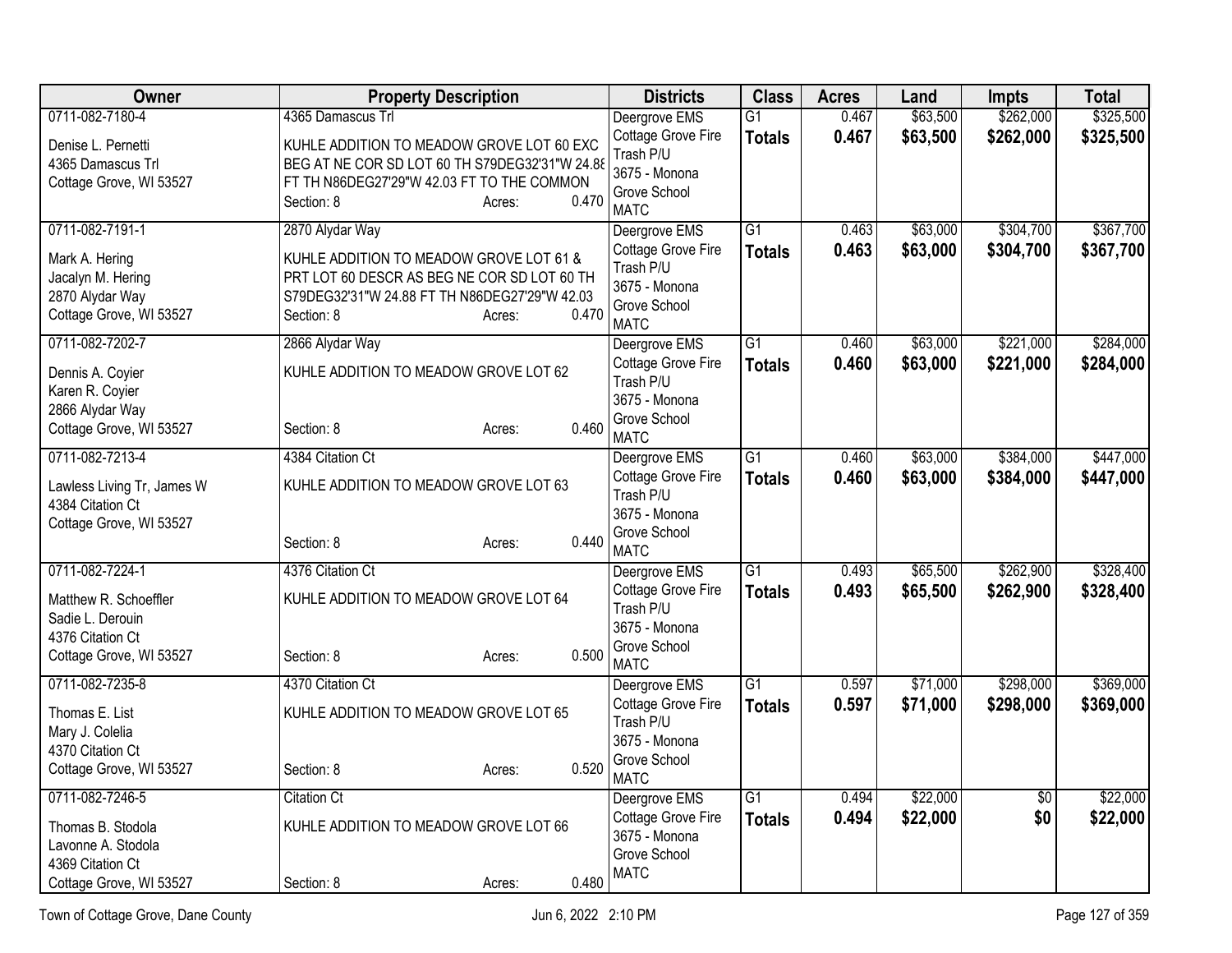| Owner                    | <b>Property Description</b>           |                 | <b>Districts</b>                    | <b>Class</b>    | <b>Acres</b> | Land     | <b>Impts</b> | <b>Total</b> |
|--------------------------|---------------------------------------|-----------------|-------------------------------------|-----------------|--------------|----------|--------------|--------------|
| 0711-082-7257-2          | 4369 Citation Ct                      |                 | Deergrove EMS                       | $\overline{G1}$ | 0.718        | \$78,000 | \$291,700    | \$369,700    |
| Thomas B. Stodola        | KUHLE ADDITION TO MEADOW GROVE LOT 67 |                 | Cottage Grove Fire                  | <b>Totals</b>   | 0.718        | \$78,000 | \$291,700    | \$369,700    |
| Lavonne A. Stodola       |                                       |                 | Trash P/U                           |                 |              |          |              |              |
| 4369 Citation Ct         |                                       |                 | 3675 - Monona<br>Grove School       |                 |              |          |              |              |
| Cottage Grove, WI 53527  | Section: 8                            | 0.640<br>Acres: | <b>MATC</b>                         |                 |              |          |              |              |
| 0711-082-7268-9          | 4377 Citation Ct                      |                 | Deergrove EMS                       | $\overline{G1}$ | 0.713        | \$77,500 | \$303,900    | \$381,400    |
| Gerhard H. Pechmann      | KUHLE ADDITION TO MEADOW GROVE LOT 68 |                 | Cottage Grove Fire                  | <b>Totals</b>   | 0.713        | \$77,500 | \$303,900    | \$381,400    |
| Joan M. Pechmann         |                                       |                 | Trash P/U                           |                 |              |          |              |              |
| 4377 Citation Ct         |                                       |                 | 3675 - Monona                       |                 |              |          |              |              |
| Cottage Grove, WI 53527  | Section: 8                            | 0.750<br>Acres: | Grove School<br><b>MATC</b>         |                 |              |          |              |              |
| 0711-082-7279-6          | 4383 Citation Ct                      |                 | Deergrove EMS                       | $\overline{G1}$ | 0.571        | \$69,500 | \$271,700    | \$341,200    |
|                          |                                       |                 | Cottage Grove Fire                  |                 | 0.571        | \$69,500 | \$271,700    | \$341,200    |
| Holly Wing               | KUHLE ADDITION TO MEADOW GROVE LOT 69 |                 | Trash P/U                           | <b>Totals</b>   |              |          |              |              |
| 4383 Citation Ct         |                                       |                 | 3675 - Monona                       |                 |              |          |              |              |
| Cottage Grove, WI 53527  |                                       |                 | Grove School                        |                 |              |          |              |              |
|                          | Section: 8                            | 0.610<br>Acres: | <b>MATC</b>                         |                 |              |          |              |              |
| 0711-082-7290-1          | 2850 Alydar Way                       |                 | Deergrove EMS                       | $\overline{G1}$ | 0.552        | \$68,500 | \$227,500    | \$296,000    |
| Jeffrey L. Trentadue     | KUHLE ADDITION TO MEADOW GROVE LOT 70 |                 | Cottage Grove Fire                  | <b>Totals</b>   | 0.552        | \$68,500 | \$227,500    | \$296,000    |
| Susan Westcott-Trentadue |                                       |                 | Trash P/U                           |                 |              |          |              |              |
| 2850 Alydar Way          |                                       |                 | 3675 - Monona                       |                 |              |          |              |              |
| Cottage Grove, WI 53527  | Section: 8                            | 0.500<br>Acres: | Grove School                        |                 |              |          |              |              |
| 0711-082-7301-7          | 2844 Alydar Way                       |                 | <b>MATC</b>                         | G1              | 0.504        | \$66,000 | \$224,300    | \$290,300    |
|                          |                                       |                 | Deergrove EMS<br>Cottage Grove Fire |                 | 0.504        | \$66,000 | \$224,300    | \$290,300    |
| Ithipol Yang             | KUHLE ADDITION TO MEADOW GROVE LOT 71 |                 | Trash P/U                           | <b>Totals</b>   |              |          |              |              |
| Maly Yang                |                                       |                 | 3675 - Monona                       |                 |              |          |              |              |
| 2844 Alydar Way          |                                       |                 | Grove School                        |                 |              |          |              |              |
| Cottage Grove, WI 53527  | Section: 8                            | 0.500<br>Acres: | <b>MATC</b>                         |                 |              |          |              |              |
| 0711-082-7312-4          | 2838 Alydar Way                       |                 | Deergrove EMS                       | $\overline{G1}$ | 0.563        | \$69,500 | \$205,500    | \$275,000    |
| Robert P. Priem          | KUHLE ADDITION TO MEADOW GROVE LOT 72 |                 | Cottage Grove Fire                  | <b>Totals</b>   | 0.563        | \$69,500 | \$205,500    | \$275,000    |
| Rebecca K. Priem         |                                       |                 | Trash P/U                           |                 |              |          |              |              |
| 2838 Alydar Way          |                                       |                 | 3675 - Monona                       |                 |              |          |              |              |
| Cottage Grove, WI 53527  | Section: 8                            | 0.560<br>Acres: | Grove School<br><b>MATC</b>         |                 |              |          |              |              |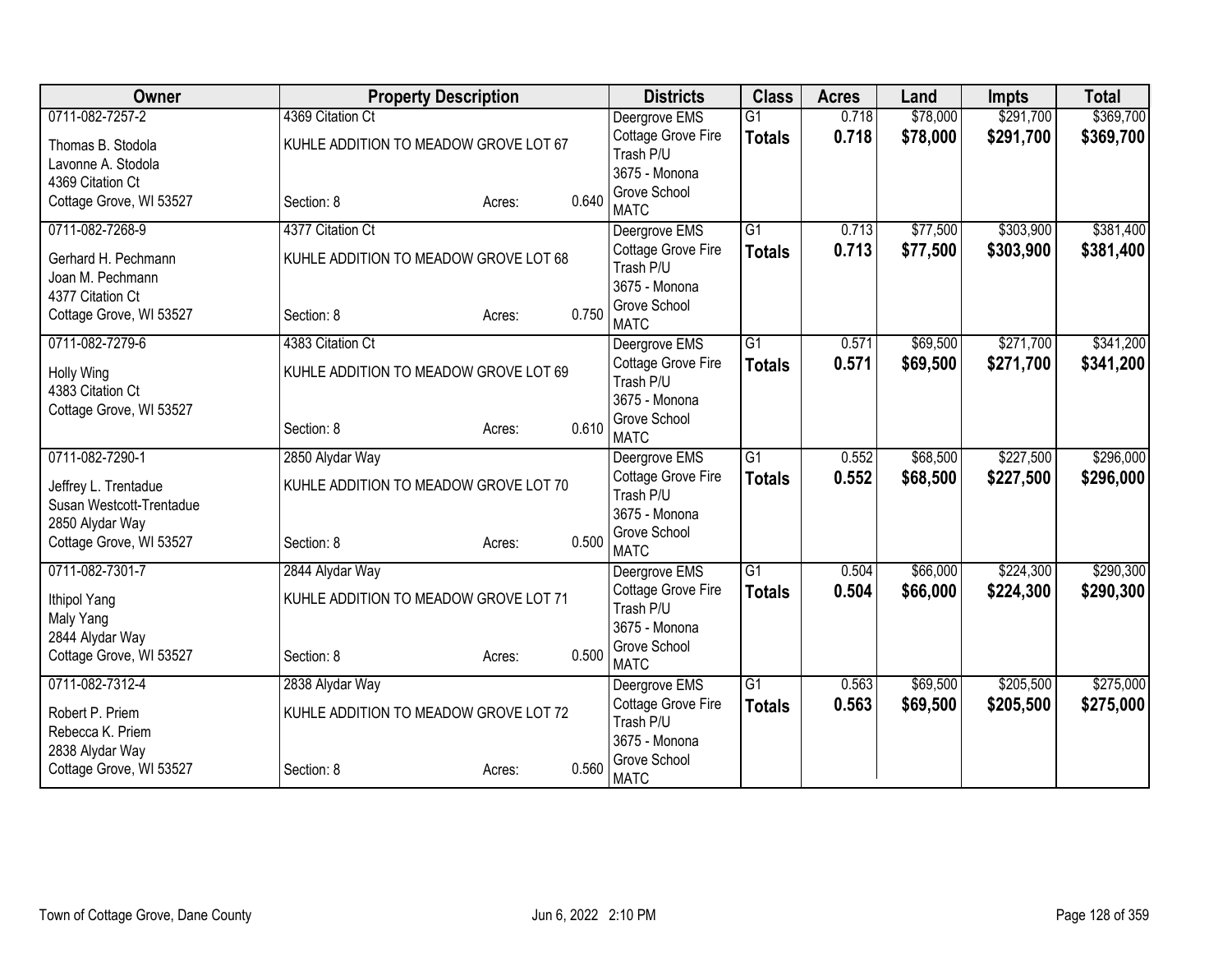| Owner                   | <b>Property Description</b>                |                 | <b>Districts</b>                | <b>Class</b>    | <b>Acres</b> | Land      | <b>Impts</b> | <b>Total</b> |
|-------------------------|--------------------------------------------|-----------------|---------------------------------|-----------------|--------------|-----------|--------------|--------------|
| 0711-082-7323-1         | 2834 Alydar Way                            |                 | Deergrove EMS                   | $\overline{G1}$ | 0.962        | \$88,500  | \$242,000    | \$330,500    |
| Kevin E. Farwell        | KUHLE ADDITION TO MEADOW GROVE LOT 73      |                 | Cottage Grove Fire              | <b>Totals</b>   | 0.962        | \$88,500  | \$242,000    | \$330,500    |
| Kathy A. Farwell        |                                            |                 | Trash P/U                       |                 |              |           |              |              |
| 2834 Alydar Way         |                                            |                 | 3675 - Monona                   |                 |              |           |              |              |
| Cottage Grove, WI 53527 | Section: 8                                 | 0.962<br>Acres: | Grove School                    |                 |              |           |              |              |
|                         |                                            |                 | <b>MATC</b>                     |                 |              |           |              |              |
| 0711-082-7334-8         | 2828 Alydar Way                            |                 | Deergrove EMS                   | $\overline{G1}$ | 0.774        | \$80,500  | \$210,500    | \$291,000    |
| Phillip A. Bultman      | KUHLE ADDITION TO MEADOW GROVE LOT 74      |                 | Cottage Grove Fire<br>Trash P/U | <b>Totals</b>   | 0.774        | \$80,500  | \$210,500    | \$291,000    |
| 2828 Alydar Way         |                                            |                 | 3675 - Monona                   |                 |              |           |              |              |
| Cottage Grove, WI 53527 |                                            |                 | Grove School                    |                 |              |           |              |              |
|                         | Section: 8                                 | 0.770<br>Acres: | <b>MATC</b>                     |                 |              |           |              |              |
| 0711-082-7345-5         | 2820 Alydar Way                            |                 | Deergrove EMS                   | $\overline{G1}$ | 1.203        | \$96,500  | \$333,000    | \$429,500    |
|                         |                                            |                 | Cottage Grove Fire              | <b>Totals</b>   | 1.203        | \$96,500  | \$333,000    | \$429,500    |
| Steven L. Anderson      | KUHLE ADDITION TO MEADOW GROVE LOT 75      |                 | Trash P/U                       |                 |              |           |              |              |
| Debra L. Anderson       |                                            |                 | 3675 - Monona                   |                 |              |           |              |              |
| 2820 Alydar Way         |                                            | 1.200           | Grove School                    |                 |              |           |              |              |
| Cottage Grove, WI 53527 | Section: 8                                 | Acres:          | <b>MATC</b>                     |                 |              |           |              |              |
| 0711-082-7356-2         | 2808 Alydar Way                            |                 | Deergrove EMS                   | $\overline{G1}$ | 1.412        | \$103,000 | \$324,500    | \$427,500    |
| Pamela Phillips         | KUHLE ADDITION TO MEADOW GROVE LOT 76 SUBJ |                 | Cottage Grove Fire              | <b>Totals</b>   | 1.412        | \$103,000 | \$324,500    | \$427,500    |
| C R. Phillips           | TO WELL AGRMT IN R9036/69                  |                 | Trash P/U                       |                 |              |           |              |              |
| 2808 Alydar Way         |                                            |                 | 3675 - Monona                   |                 |              |           |              |              |
| Cottage Grove, WI 53527 | Section: 8                                 | 1.412<br>Acres: | Grove School                    |                 |              |           |              |              |
|                         |                                            |                 | <b>MATC</b>                     |                 |              |           |              |              |
| 0711-082-7367-9         | 2798 Alydar Way                            |                 | Deergrove EMS                   | $\overline{G1}$ | 0.611        | \$72,000  | \$250,500    | \$322,500    |
| Roland C. Halverson     | KUHLE ADDN TO MEADOW GROVE LOT 77          |                 | Cottage Grove Fire              | <b>Totals</b>   | 0.611        | \$72,000  | \$250,500    | \$322,500    |
| Mayda Halverson         |                                            |                 | Trash P/U<br>3675 - Monona      |                 |              |           |              |              |
| 2798 Alydar Way         |                                            |                 | Grove School                    |                 |              |           |              |              |
| Cottage Grove, WI 53527 | Section: 8                                 | 0.710<br>Acres: | <b>MATC</b>                     |                 |              |           |              |              |
| 0711-082-7378-6         | 4415 Damascus Trl                          |                 | Deergrove EMS                   | $\overline{G1}$ | 0.566        | \$69,500  | \$290,500    | \$360,000    |
|                         |                                            |                 | Cottage Grove Fire              | <b>Totals</b>   | 0.566        | \$69,500  | \$290,500    | \$360,000    |
| Steven J. Coogan        | KUHLE ADDITION TO MEADOW GROVE LOT 78      |                 | Trash P/U                       |                 |              |           |              |              |
| Mary J. Coogan          |                                            |                 | 3675 - Monona                   |                 |              |           |              |              |
| 4415 Damascus Trl       |                                            | 0.570           | Grove School                    |                 |              |           |              |              |
| Cottage Grove, WI 53527 | Section: 8                                 | Acres:          | <b>MATC</b>                     |                 |              |           |              |              |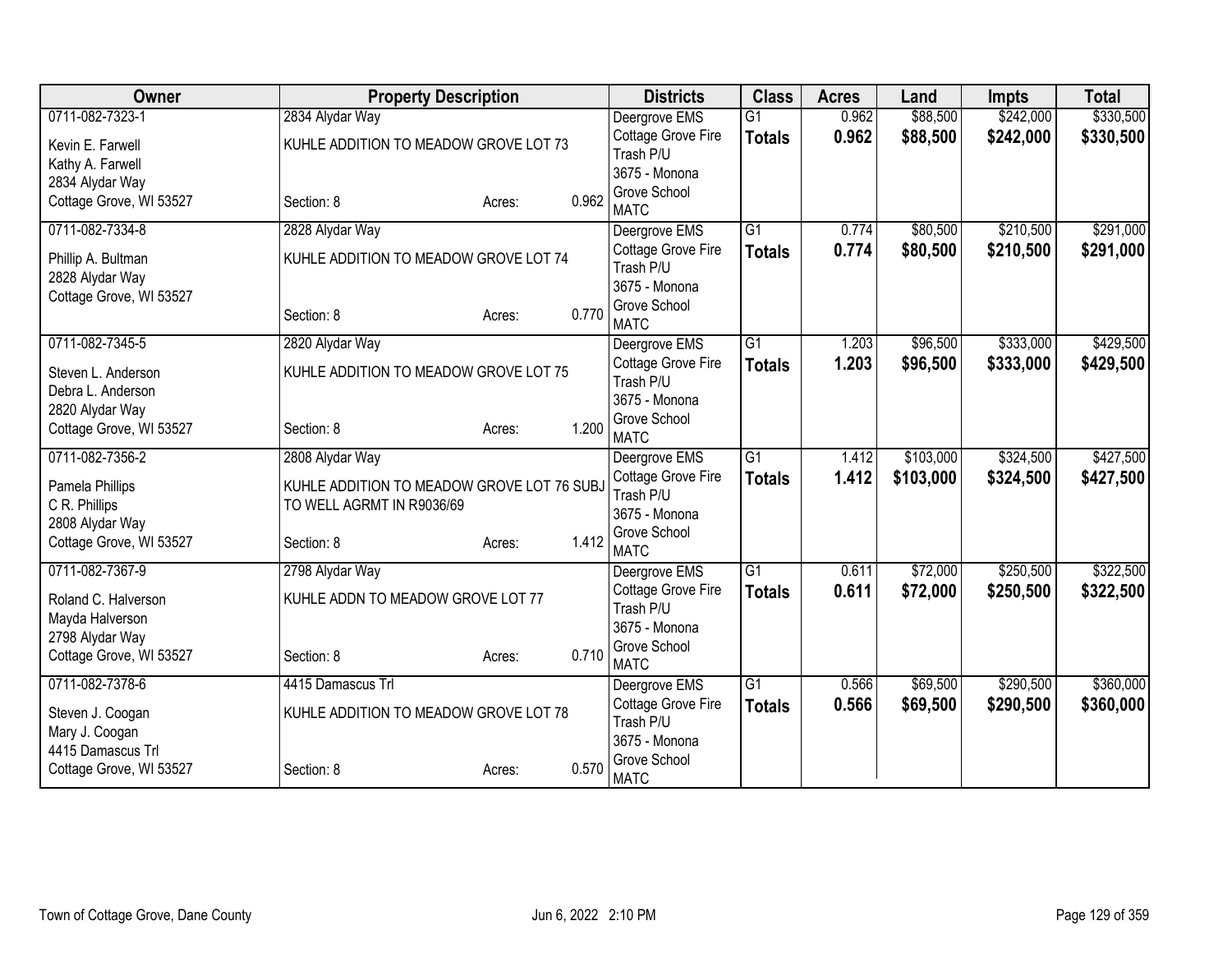| <b>Owner</b>                               | <b>Property Description</b>                 |                 | <b>Districts</b>              | <b>Class</b>    | <b>Acres</b> | Land     | <b>Impts</b> | <b>Total</b> |
|--------------------------------------------|---------------------------------------------|-----------------|-------------------------------|-----------------|--------------|----------|--------------|--------------|
| 0711-082-7389-3                            | 4407 Damascus Trl                           |                 | Deergrove EMS                 | $\overline{G1}$ | 0.525        | \$67,000 | \$219,000    | \$286,000    |
| Jewel A. Galvani                           | KUHLE ADDITION TO MEADOW GROVE LOT 79       |                 | Cottage Grove Fire            | <b>Totals</b>   | 0.525        | \$67,000 | \$219,000    | \$286,000    |
| 4407 Damascus Trl                          |                                             |                 | Trash P/U                     |                 |              |          |              |              |
| Cottage Grove, WI 53527                    |                                             |                 | 3675 - Monona<br>Grove School |                 |              |          |              |              |
|                                            | Section: 8                                  | 0.610<br>Acres: | <b>MATC</b>                   |                 |              |          |              |              |
| 0711-082-7400-7                            | 2792 Alydar Way                             |                 | Deergrove EMS                 | $\overline{G1}$ | 0.482        | \$64,500 | \$263,600    | \$328,100    |
| Horsfall Joint Rev Tr                      | KUHLE ADDN TO MEADOW GROVE LOT 80           |                 | Cottage Grove Fire            | <b>Totals</b>   | 0.482        | \$64,500 | \$263,600    | \$328,100    |
| 2792 Alydar Way                            |                                             |                 | Trash P/U                     |                 |              |          |              |              |
| Cottage Grove, WI 53527                    |                                             |                 | 3675 - Monona                 |                 |              |          |              |              |
|                                            | Section: 8                                  | 0.520<br>Acres: | Grove School<br><b>MATC</b>   |                 |              |          |              |              |
| 0711-082-7411-4                            | 2795 Alydar Way                             |                 | Deergrove EMS                 | G1              | 0.507        | \$66,500 | \$296,000    | \$362,500    |
|                                            |                                             |                 | Cottage Grove Fire            | <b>Totals</b>   | 0.507        | \$66,500 | \$296,000    | \$362,500    |
| Elizabeth A. Churchill                     | KUHLE ADDITION TO MEADOW GROVE LOT 81       | Trash P/U       |                               |                 |              |          |              |              |
| Stephen E. Schmid                          |                                             |                 | 3675 - Monona                 |                 |              |          |              |              |
| 2795 Alydar Way<br>Cottage Grove, WI 53527 | Section: 8                                  | 0.507           | Grove School                  |                 |              |          |              |              |
|                                            |                                             | Acres:          | <b>MATC</b>                   |                 |              |          |              |              |
| 0711-082-7422-1                            | 2803 Alydar Way                             |                 | Deergrove EMS                 | $\overline{G1}$ | 0.494        | \$65,500 | \$303,500    | \$369,000    |
| Davidson Living Tr, Elwood & Doreen        | KUHLE ADDITION TO MEADOW GROVE LOT 82       |                 | <b>Cottage Grove Fire</b>     | <b>Totals</b>   | 0.494        | \$65,500 | \$303,500    | \$369,000    |
| 2803 Alydar Way                            |                                             |                 | Trash P/U                     |                 |              |          |              |              |
| Cottage Grove, WI 53527                    |                                             |                 | 3675 - Monona                 |                 |              |          |              |              |
|                                            | Section: 8                                  | 0.540<br>Acres: | Grove School<br><b>MATC</b>   |                 |              |          |              |              |
| 0711-082-7433-8                            | 2811 Alydar Way                             |                 | Deergrove EMS                 | $\overline{G1}$ | 0.598        | \$71,000 | \$209,000    | \$280,000    |
|                                            |                                             |                 | <b>Cottage Grove Fire</b>     | <b>Totals</b>   | 0.598        | \$71,000 | \$209,000    | \$280,000    |
| Janine A. Anderson                         | KUHLE ADDITION TO MEADOW GROVE LOT 83 & E   |                 | Trash P/U                     |                 |              |          |              |              |
| 2811 Alydar Way                            | 30 FT LOT 84                                |                 | 3675 - Monona                 |                 |              |          |              |              |
| Cottage Grove, WI 53527                    | Section: 8                                  | 0.560<br>Acres: | Grove School                  |                 |              |          |              |              |
|                                            |                                             |                 | <b>MATC</b>                   |                 |              |          |              |              |
| 0711-082-7444-5                            | 2823 Alydar Way                             |                 | Deergrove EMS                 | $\overline{G1}$ | 0.460        | \$62,500 | \$197,500    | \$260,000    |
| Amy E. Smith                               | KUHLE ADDITION TO MEADOW GROVE LOT 84 EXC   |                 | <b>Cottage Grove Fire</b>     | <b>Totals</b>   | 0.460        | \$62,500 | \$197,500    | \$260,000    |
| 2823 Alydar Way                            | BEG AT NE COR OF SD LOT 84 TH S02DEG02'40"W |                 | Trash P/U<br>3675 - Monona    |                 |              |          |              |              |
| Cottage Grove, WI 53527                    | ALG E LN OF SD LOT 84 176.56 FT TH          |                 | Grove School                  |                 |              |          |              |              |
|                                            | Section: 8                                  | 0.510<br>Acres: | <b>MATC</b>                   |                 |              |          |              |              |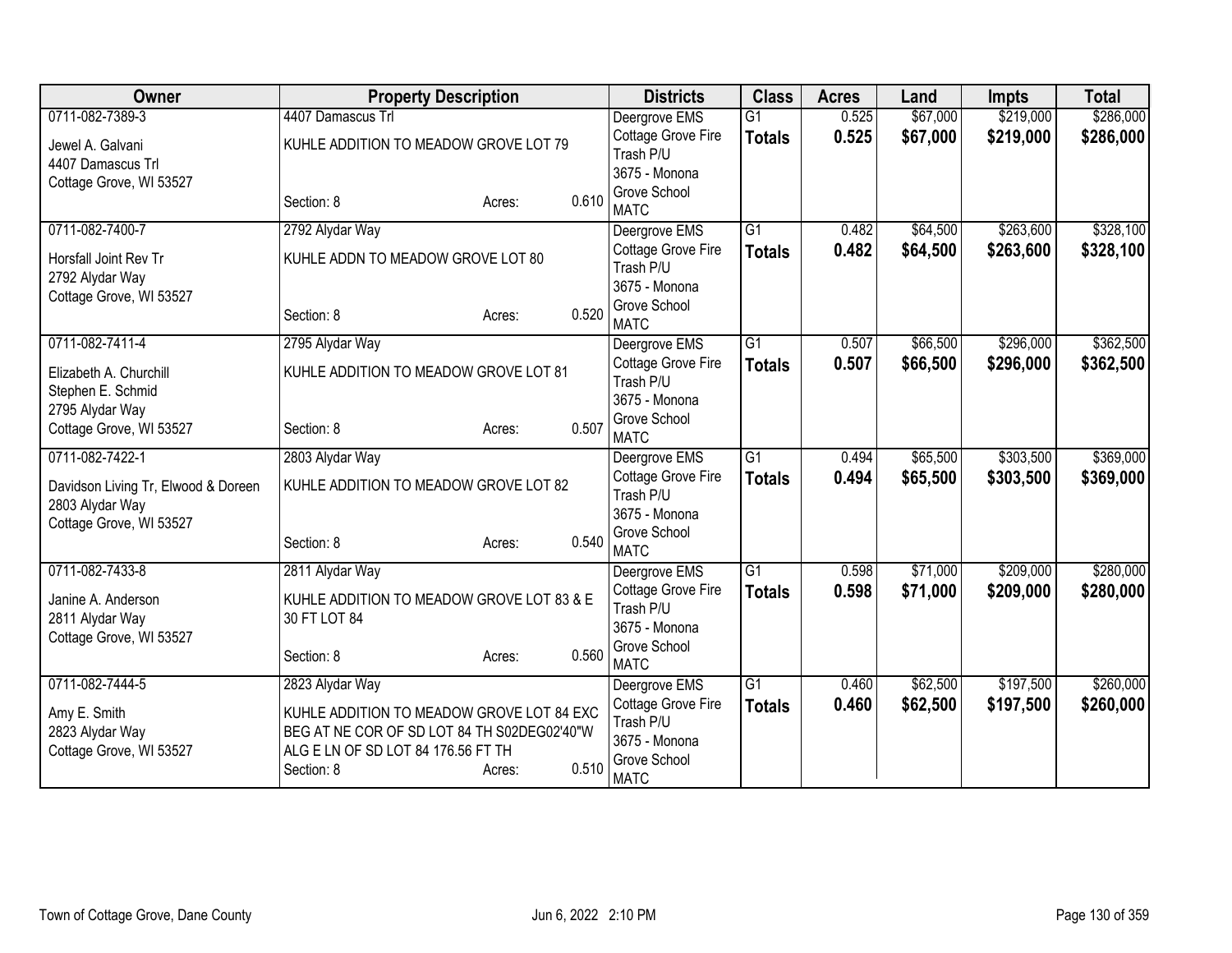| Owner                                                                                         |                                                                                                                                                          | <b>Property Description</b> |       | <b>Districts</b>                                                   | <b>Class</b>                     | <b>Acres</b>   | Land                          | <b>Impts</b>           | <b>Total</b>           |
|-----------------------------------------------------------------------------------------------|----------------------------------------------------------------------------------------------------------------------------------------------------------|-----------------------------|-------|--------------------------------------------------------------------|----------------------------------|----------------|-------------------------------|------------------------|------------------------|
| 0711-082-7455-2                                                                               | 2829 Alydar Way                                                                                                                                          |                             |       | Deergrove EMS<br>Cottage Grove Fire                                | $\overline{G1}$<br><b>Totals</b> | 0.635<br>0.635 | \$73,000<br>\$73,000          | \$242,500<br>\$242,500 | \$315,500<br>\$315,500 |
| Craig A. Schroeder<br>2829 Alydar Way<br>Cottage Grove, WI 53527                              | KUHLE ADDITION TO MEADOW GROVE LOT 85 EXC<br>R6014/54                                                                                                    |                             |       | Trash P/U<br>3675 - Monona                                         |                                  |                |                               |                        |                        |
|                                                                                               | Section: 8                                                                                                                                               | Acres:                      | 0.800 | Grove School<br><b>MATC</b>                                        |                                  |                |                               |                        |                        |
| 0711-082-7466-9                                                                               | Alydar Way                                                                                                                                               |                             |       | Deergrove EMS                                                      | $\overline{G1}$                  | 0.080          | \$15,000                      | $\overline{50}$        | \$15,000               |
| James J. Giarusso<br>Alice M. Giarusso<br>15124 Upper Delaware Rd<br>Henderson, KY 42420-8812 | KUHLE ADDITION TO MEADOW GROVE PRT LOT 86<br>BEG SW COR LOT 86 TH N54DEG40'00"E ALG NWLY<br>LN SD LOT 86 188.01 FT TH S43DEG30'00"W 192.19<br>Section: 8 | Acres:                      | 0.080 | Cottage Grove Fire<br>3675 - Monona<br>Grove School<br><b>MATC</b> | <b>Totals</b>                    | 0.080          | \$15,000                      | \$0                    | \$15,000               |
| 0711-082-7476-7                                                                               | 2855 Alydar Way                                                                                                                                          |                             |       | Deergrove EMS                                                      | $\overline{G1}$                  | 0.528          | \$67,500                      | \$232,000              | \$299,500              |
| Robert W. Barta<br>Dalee Barta<br>2855 Alydar Way                                             | KUHLE ADDITION TO MEADOW GROVE LOT 86 EXC<br>R5964/34                                                                                                    |                             |       | Cottage Grove Fire<br>Trash P/U<br>3675 - Monona                   | <b>Totals</b>                    | 0.528          | \$67,500                      | \$232,000              | \$299,500              |
| Cottage Grove, WI 53527                                                                       | Section: 8                                                                                                                                               | Acres:                      | 0.528 | Grove School<br><b>MATC</b>                                        |                                  |                |                               |                        |                        |
| 0711-082-7487-4                                                                               | 2865 Alydar Way                                                                                                                                          |                             |       | Deergrove EMS                                                      | $\overline{G1}$                  | 0.970          | \$89,000                      | \$247,000              | \$336,000              |
| James R. Peterson<br>2865 Alydar Way                                                          | KUHLE ADDITION TO MEADOW GROVE LOT 87                                                                                                                    |                             |       | Cottage Grove Fire<br>Trash P/U<br>3675 - Monona                   | <b>Totals</b>                    | 0.970          | \$89,000                      | \$247,000              | \$336,000              |
| Cottage Grove, WI 53527                                                                       | Section: 8                                                                                                                                               | Acres:                      | 0.960 | Grove School<br><b>MATC</b>                                        |                                  |                |                               |                        |                        |
| 0711-082-7498-1                                                                               | Alydar Way                                                                                                                                               |                             |       | Deergrove EMS                                                      |                                  |                | Assessed with 0711-082-7487-4 |                        |                        |
| James R. Peterson<br>2865 Alydar Way                                                          | KUHLE ADDITION TO MEADOW GROVE LOT 88                                                                                                                    |                             |       | Cottage Grove Fire<br>3675 - Monona<br>Grove School                |                                  |                |                               |                        |                        |
| Cottage Grove, WI 53527                                                                       | Section: 8                                                                                                                                               | Acres:                      | 0.000 | <b>MATC</b>                                                        |                                  |                |                               |                        |                        |
| 0711-082-7509-7                                                                               | 4385 Damascus Trl                                                                                                                                        |                             |       | Deergrove EMS                                                      | G1                               | 0.508          | \$66,500                      | \$208,000              | \$274,500              |
| Greg A. Strangstalien<br>Amy J. Strangstalien<br>4385 Damascus Trl                            | KUHLE ADDITION TO MEADOW GROVE LOT 89                                                                                                                    |                             |       | Cottage Grove Fire<br>Trash P/U<br>3675 - Monona                   | <b>Totals</b>                    | 0.508          | \$66,500                      | \$208,000              | \$274,500              |
| Cottage Grove, WI 53527                                                                       | Section: 8                                                                                                                                               | Acres:                      | 0.390 | Grove School<br><b>MATC</b>                                        |                                  |                |                               |                        |                        |
| 0711-082-7531-9                                                                               | Secretariat Ct                                                                                                                                           |                             |       | Deergrove EMS                                                      | $\overline{G1}$                  | 0.774          | \$33,500                      | $\overline{50}$        | \$33,500               |
| Carl Trickle<br>Kathryn Trickle                                                               | KUHLE ADDITION TO MEADOW GROVE OUTLOT 1                                                                                                                  |                             |       | Cottage Grove Fire<br>3675 - Monona<br>Grove School                | <b>Totals</b>                    | 0.774          | \$33,500                      | \$0                    | \$33,500               |
| 4365 Secretariat Ct<br>Cottage Grove, WI 53527                                                | Section: 8                                                                                                                                               | Acres:                      | 0.774 | <b>MATC</b>                                                        |                                  |                |                               |                        |                        |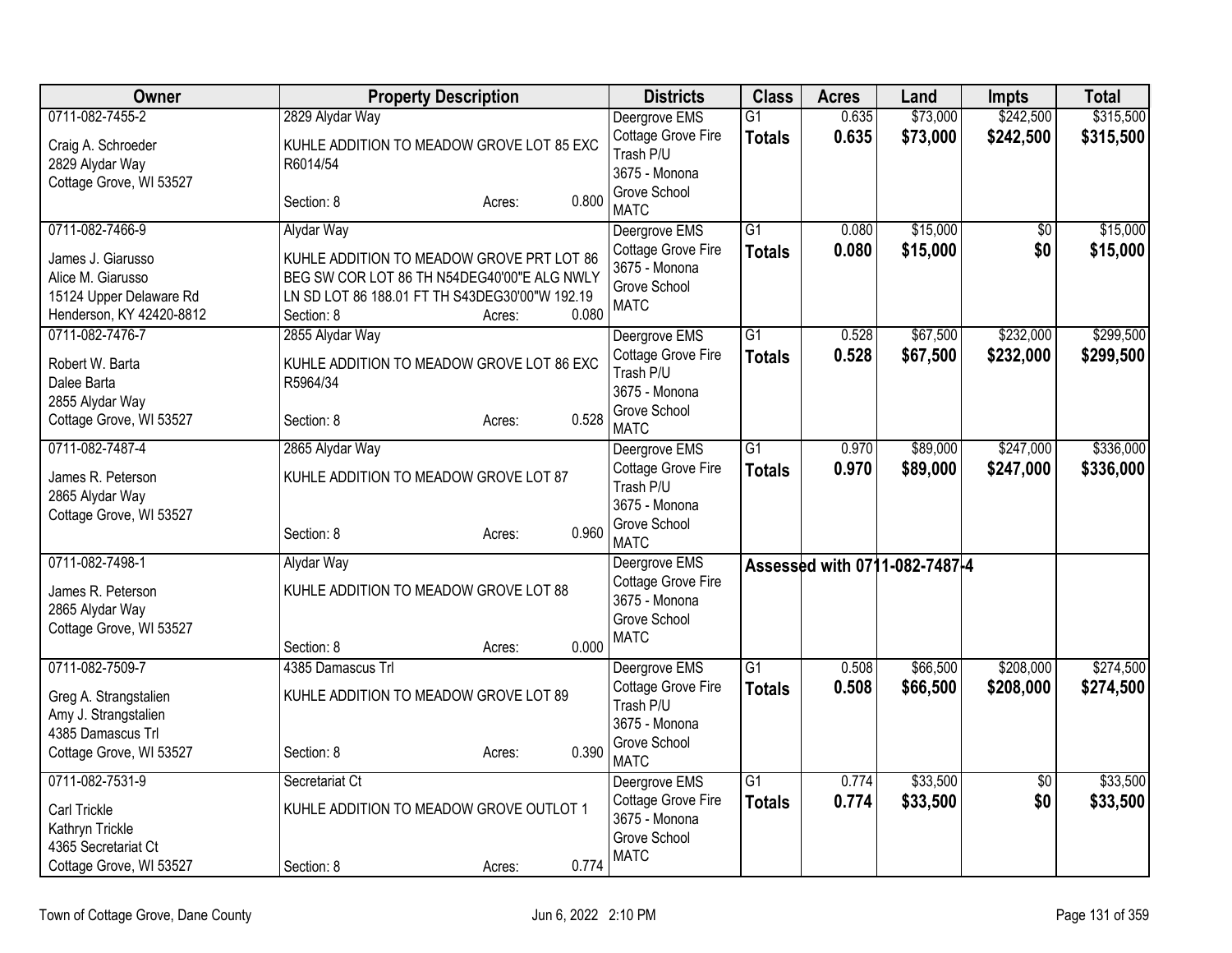| Owner                   | <b>Property Description</b>             |                 | <b>Districts</b>                | <b>Class</b>    | <b>Acres</b> | Land     | <b>Impts</b> | <b>Total</b> |
|-------------------------|-----------------------------------------|-----------------|---------------------------------|-----------------|--------------|----------|--------------|--------------|
| 0711-082-7542-6         | 4365 Secretariat Ct                     |                 | Deergrove EMS                   | $\overline{G1}$ | 0.914        | \$86,500 | \$304,200    | \$390,700    |
| Carl Trickle            | KUHLE ADDITION TO MEADOW GROVE OUTLOT 2 |                 | Cottage Grove Fire              | <b>Totals</b>   | 0.914        | \$86,500 | \$304,200    | \$390,700    |
| Kathryn Trickle         |                                         |                 | Trash P/U                       |                 |              |          |              |              |
| 4365 Secretariat Ct     |                                         |                 | 3675 - Monona                   |                 |              |          |              |              |
| Cottage Grove, WI 53527 | Section: 8                              | 0.780<br>Acres: | Grove School<br><b>MATC</b>     |                 |              |          |              |              |
| 0711-083-0151-2         | 2813 Ruffian Cir                        |                 | Deergrove EMS                   | $\overline{G1}$ | 0.823        | \$82,500 | \$226,000    | \$308,500    |
|                         |                                         |                 | Cottage Grove Fire              | <b>Totals</b>   | 0.823        | \$82,500 | \$226,000    | \$308,500    |
| Kjersten M. Starr       | MEADOW GROVE LOT 1                      |                 | Trash P/U                       |                 |              |          |              |              |
| Ruth L. Barry           |                                         |                 | 3675 - Monona                   |                 |              |          |              |              |
| 2813 Ruffian Cir        |                                         |                 | Grove School                    |                 |              |          |              |              |
| Cottage Grove, WI 53527 | Section: 8                              | 1.150<br>Acres: | <b>MATC</b>                     |                 |              |          |              |              |
| 0711-083-0162-9         | 2809 Ruffian Cir                        |                 | Deergrove EMS                   | $\overline{G1}$ | 1.003        | \$90,500 | \$208,000    | \$298,500    |
| Holler 2018 Jt Rev Tr   | MEADOW GROVE LOT 2                      |                 | Cottage Grove Fire              | <b>Totals</b>   | 1.003        | \$90,500 | \$208,000    | \$298,500    |
| 2809 Ruffian Cir        |                                         |                 | Trash P/U                       |                 |              |          |              |              |
| Cottage Grove, WI 53527 |                                         |                 | 3675 - Monona                   |                 |              |          |              |              |
|                         | Section: 8                              | 1.110<br>Acres: | Grove School                    |                 |              |          |              |              |
|                         |                                         |                 | <b>MATC</b>                     |                 |              |          |              |              |
| 0711-083-0173-6         | 2805 Ruffian Cir                        |                 | Deergrove EMS                   | G1              | 0.870        | \$84,500 | \$192,500    | \$277,000    |
| Timothy J. Aure         | MEADOW GROVE LOT 3                      |                 | Cottage Grove Fire<br>Trash P/U | <b>Totals</b>   | 0.870        | \$84,500 | \$192,500    | \$277,000    |
| Nancy R. Aure           |                                         |                 | 3675 - Monona                   |                 |              |          |              |              |
| 2805 Ruffian Cir        |                                         |                 | Grove School                    |                 |              |          |              |              |
| Cottage Grove, WI 53527 | Section: 8                              | 0.860<br>Acres: | <b>MATC</b>                     |                 |              |          |              |              |
| 0711-083-0184-3         | 2801 Ruffian Cir                        |                 | Deergrove EMS                   | G1              | 0.605        | \$71,500 | \$244,000    | \$315,500    |
| Alexandre Moulin        | MEADOW GROVE LOT 4                      |                 | Cottage Grove Fire              | <b>Totals</b>   | 0.605        | \$71,500 | \$244,000    | \$315,500    |
| Elizabeth Moulin        |                                         |                 | Trash P/U                       |                 |              |          |              |              |
| 2801 Ruffian Cir        |                                         |                 | 3675 - Monona                   |                 |              |          |              |              |
| Cottage Grove, WI 53527 | Section: 8                              | 0.605<br>Acres: | Grove School                    |                 |              |          |              |              |
|                         |                                         |                 | <b>MATC</b>                     |                 |              |          |              |              |
| 0711-083-0195-0         | 2797 Ruffian Cir                        |                 | Deergrove EMS                   | $\overline{G1}$ | 0.533        | \$67,500 | \$243,800    | \$311,300    |
| Scott R. Pohlman        | MEADOW GROVE LOT 5                      |                 | Cottage Grove Fire<br>Trash P/U | <b>Totals</b>   | 0.533        | \$67,500 | \$243,800    | \$311,300    |
| Amy M. Fosdick          |                                         |                 | 3675 - Monona                   |                 |              |          |              |              |
| 2797 Ruffian Cir        |                                         |                 | Grove School                    |                 |              |          |              |              |
| Cottage Grove, WI 53527 | Section: 8                              | 0.520<br>Acres: | <b>MATC</b>                     |                 |              |          |              |              |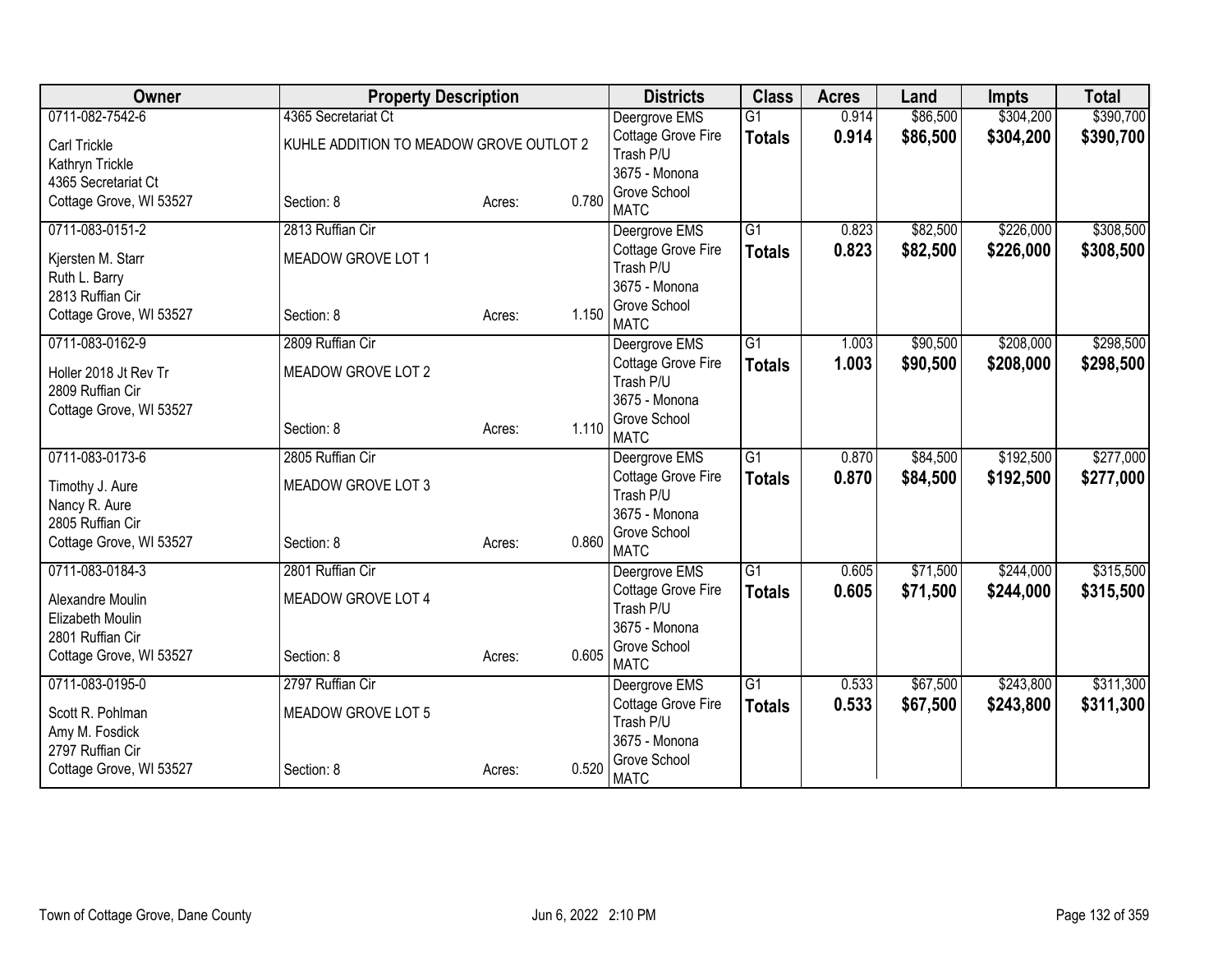| Owner                                    | <b>Property Description</b>          |        |       | <b>Districts</b>                | <b>Class</b>    | <b>Acres</b> | Land     | <b>Impts</b> | <b>Total</b> |
|------------------------------------------|--------------------------------------|--------|-------|---------------------------------|-----------------|--------------|----------|--------------|--------------|
| 0711-083-0206-6                          | 2793 Ruffian Cir                     |        |       | Deergrove EMS                   | $\overline{G1}$ | 0.512        | \$66,500 | \$251,000    | \$317,500    |
| Roger A. Hamilton                        | MEADOW GROVE LOT 6                   |        |       | Cottage Grove Fire              | <b>Totals</b>   | 0.512        | \$66,500 | \$251,000    | \$317,500    |
| Janice L. Hamilton                       |                                      |        |       | Trash P/U                       |                 |              |          |              |              |
| 2793 Ruffian Cir                         |                                      |        |       | 3675 - Monona                   |                 |              |          |              |              |
| Cottage Grove, WI 53527                  | Section: 8                           | Acres: | 0.490 | Grove School                    |                 |              |          |              |              |
| 0711-083-0217-3                          | 2789 Ruffian Cir                     |        |       | <b>MATC</b>                     | $\overline{G1}$ | 0.637        |          | \$199,500    | \$273,000    |
|                                          |                                      |        |       | Deergrove EMS                   |                 |              | \$73,500 |              |              |
| Aaron F. Nolan                           | MEADOW GROVE LOT 7                   |        |       | Cottage Grove Fire<br>Trash P/U | <b>Totals</b>   | 0.637        | \$73,500 | \$199,500    | \$273,000    |
| Gina M. Nolan                            |                                      |        |       | 3675 - Monona                   |                 |              |          |              |              |
| 2789 Ruffian Cir                         |                                      |        |       | Grove School                    |                 |              |          |              |              |
| Cottage Grove, WI 53527                  | Section: 8                           | Acres: | 0.637 | <b>MATC</b>                     |                 |              |          |              |              |
| 0711-083-0228-0                          | 2790 Ruffian Cir                     |        |       | Deergrove EMS                   | $\overline{G1}$ | 0.507        | \$66,500 | \$216,100    | \$282,600    |
|                                          | MEADOW GROVE LOT 8                   |        |       | Cottage Grove Fire              | <b>Totals</b>   | 0.507        | \$66,500 | \$216,100    | \$282,600    |
| Mary Lee Steinmuller<br>2790 Ruffian Cir |                                      |        |       | Trash P/U                       |                 |              |          |              |              |
| Cottage Grove, WI 53527                  |                                      |        |       | 3675 - Monona                   |                 |              |          |              |              |
|                                          | Section: 8                           | Acres: | 0.490 | Grove School                    |                 |              |          |              |              |
|                                          |                                      |        |       | <b>MATC</b>                     |                 |              |          |              |              |
| 0711-083-0239-7                          | 2794 Ruffian Cir                     |        |       | Deergrove EMS                   | $\overline{G1}$ | 0.504        | \$66,000 | \$227,500    | \$293,500    |
| Jeffrey A. Newman                        | MEADOW GROVE LOT 9                   |        |       | Cottage Grove Fire              | <b>Totals</b>   | 0.504        | \$66,000 | \$227,500    | \$293,500    |
| Leslie J. Newman                         |                                      |        |       | Trash P/U                       |                 |              |          |              |              |
| 2794 Ruffian Cir                         |                                      |        |       | 3675 - Monona<br>Grove School   |                 |              |          |              |              |
| Cottage Grove, WI 53527                  | Section: 8                           | Acres: | 0.480 | <b>MATC</b>                     |                 |              |          |              |              |
| 0711-083-0250-2                          | 2798 Ruffian Cir                     |        |       | Deergrove EMS                   | G1              | 0.507        | \$66,500 | \$231,700    | \$298,200    |
|                                          |                                      |        |       | Cottage Grove Fire              | <b>Totals</b>   | 0.507        | \$66,500 | \$231,700    | \$298,200    |
| Robert J. Blakley                        | MEADOW GROVE LOT 10                  |        |       | Trash P/U                       |                 |              |          |              |              |
| Theresa D. Blakley                       |                                      |        |       | 3675 - Monona                   |                 |              |          |              |              |
| 2798 Ruffian Cir                         |                                      |        | 0.630 | Grove School                    |                 |              |          |              |              |
| Cottage Grove, WI 53527                  | Section: 8                           | Acres: |       | <b>MATC</b>                     |                 |              |          |              |              |
| 0711-083-0261-9                          | 2810 Ruffian Cir                     |        |       | Deergrove EMS                   | G1              | 0.521        | \$67,000 | \$351,500    | \$418,500    |
| James D. Sellers                         | MEADOW GROVE LOT 11 SUBJ JT WL AGRMT |        |       | Cottage Grove Fire              | <b>Totals</b>   | 0.521        | \$67,000 | \$351,500    | \$418,500    |
| Valerie L. Sellers                       |                                      |        |       | Trash P/U                       |                 |              |          |              |              |
| 2810 Ruffian Cir                         |                                      |        |       | 3675 - Monona                   |                 |              |          |              |              |
| Cottage Grove, WI 53527                  | Section: 8                           | Acres: | 0.560 | Grove School<br><b>MATC</b>     |                 |              |          |              |              |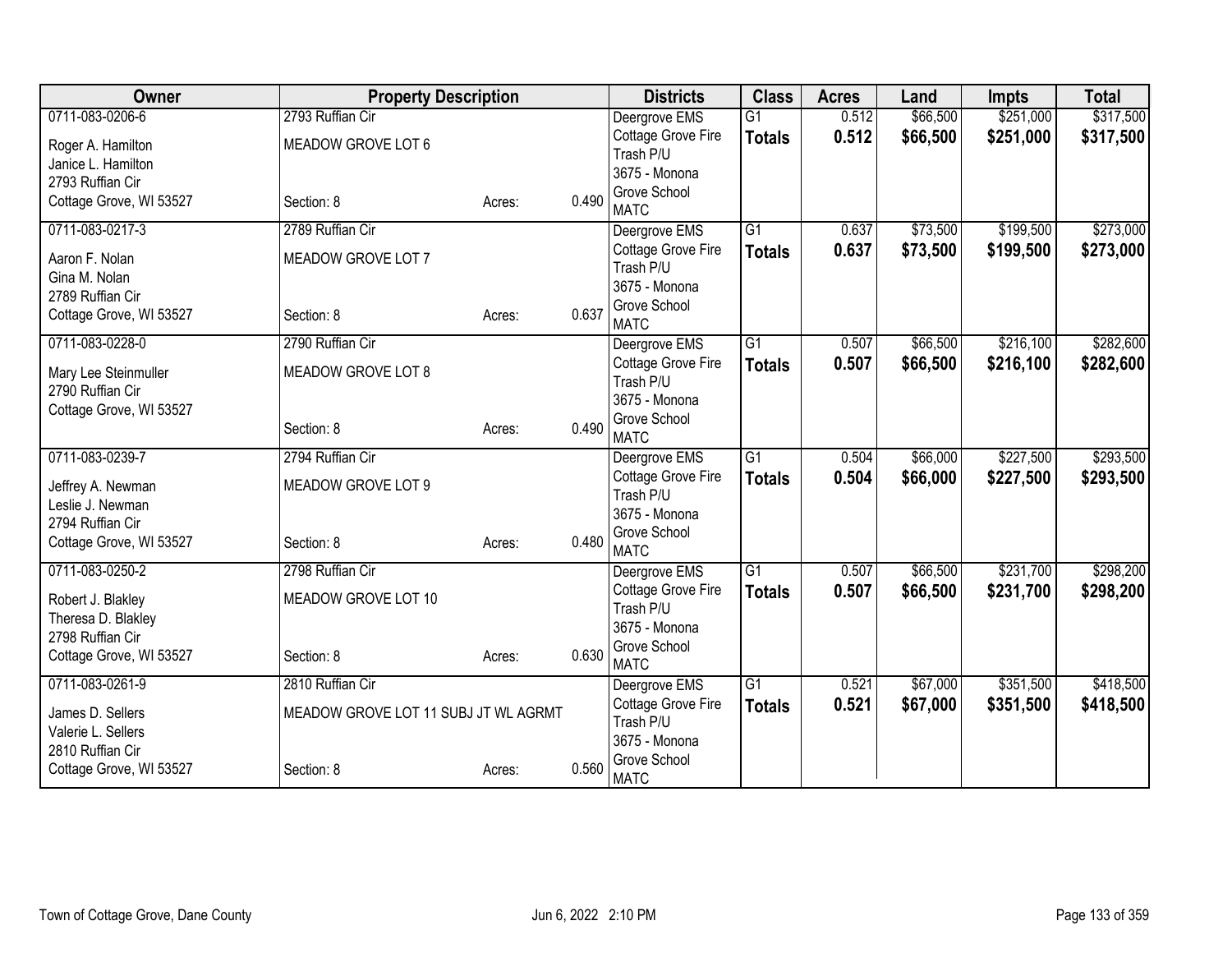| Owner                                      | <b>Property Description</b> |        |                                      | <b>Districts</b> | <b>Class</b>    | <b>Acres</b> | Land     | <b>Impts</b> | <b>Total</b> |
|--------------------------------------------|-----------------------------|--------|--------------------------------------|------------------|-----------------|--------------|----------|--------------|--------------|
| 0711-083-0272-6                            | 4314 Damascus Trl           |        | Deergrove EMS                        |                  | $\overline{G1}$ | 0.530        | \$67,500 | \$243,500    | \$311,000    |
| Thompson Rev Tr                            | MEADOW GROVE LOT 12         |        | Cottage Grove Fire                   |                  | <b>Totals</b>   | 0.530        | \$67,500 | \$243,500    | \$311,000    |
| 4314 Damascus Trl                          |                             |        | Trash P/U                            |                  |                 |              |          |              |              |
| Cottage Grove, WI 53527                    |                             |        | 3675 - Monona                        |                  |                 |              |          |              |              |
|                                            | Section: 8                  | Acres: | Grove School<br>0.530<br><b>MATC</b> |                  |                 |              |          |              |              |
| 0711-083-0283-3                            | 4320 Damascus Trl           |        | Deergrove EMS                        |                  | $\overline{G1}$ | 0.510        | \$66,500 | \$234,800    | \$301,300    |
| James Johnson                              | MEADOW GROVE LOT 13         |        | Cottage Grove Fire                   |                  | <b>Totals</b>   | 0.510        | \$66,500 | \$234,800    | \$301,300    |
| Judy A. Johnson                            |                             |        | Trash P/U                            |                  |                 |              |          |              |              |
| 4320 Damascus Trl                          |                             |        | 3675 - Monona                        |                  |                 |              |          |              |              |
| Cottage Grove, WI 53527                    | Section: 8                  | Acres: | Grove School<br>0.530                |                  |                 |              |          |              |              |
|                                            |                             |        | <b>MATC</b>                          |                  |                 |              |          |              |              |
| 0711-083-0294-0                            | 4324 Damascus Trl           |        | Deergrove EMS                        |                  | $\overline{G1}$ | 0.651        | \$74,000 | \$229,200    | \$303,200    |
| David Dorst                                | MEADOW GROVE LOT 14         |        | Cottage Grove Fire                   |                  | <b>Totals</b>   | 0.651        | \$74,000 | \$229,200    | \$303,200    |
| Kimberlee Dorst                            |                             |        | Trash P/U<br>3675 - Monona           |                  |                 |              |          |              |              |
| 4324 Damascus Trl                          |                             |        | Grove School                         |                  |                 |              |          |              |              |
| Cottage Grove, WI 53527                    | Section: 8                  | Acres: | 0.660<br><b>MATC</b>                 |                  |                 |              |          |              |              |
| 0711-083-0305-6                            | 4330 Damascus Trl           |        | Deergrove EMS                        |                  | G1              | 0.910        | \$86,500 | \$248,000    | \$334,500    |
| David G. Trine                             | MEADOW GROVE LOT 15         |        | Cottage Grove Fire                   |                  | <b>Totals</b>   | 0.910        | \$86,500 | \$248,000    | \$334,500    |
| Marlene A. Trine                           |                             |        | Trash P/U                            |                  |                 |              |          |              |              |
| 4330 Damascus Trl                          |                             |        | 3675 - Monona                        |                  |                 |              |          |              |              |
| Cottage Grove, WI 53527                    | Section: 8                  | Acres: | Grove School<br>0.950                |                  |                 |              |          |              |              |
|                                            |                             |        | <b>MATC</b>                          |                  |                 |              |          |              |              |
| 0711-083-0316-3                            | 4334 Damascus Trl           |        | Deergrove EMS                        |                  | G1              | 0.808        | \$82,000 | \$290,400    | \$372,400    |
| Samuel M. Johnson                          | MEADOW GROVE LOT 16         |        | Cottage Grove Fire                   |                  | <b>Totals</b>   | 0.808        | \$82,000 | \$290,400    | \$372,400    |
| Dominica J. Bartnik                        |                             |        | Trash P/U                            |                  |                 |              |          |              |              |
| 4334 Damascus Trl                          |                             |        | 3675 - Monona                        |                  |                 |              |          |              |              |
| Cottage Grove, WI 53527                    | Section: 8                  | Acres: | Grove School<br>0.780<br><b>MATC</b> |                  |                 |              |          |              |              |
| 0711-083-0327-0                            | 4338 Damascus Trl           |        | Deergrove EMS                        |                  | $\overline{G1}$ | 0.614        | \$72,000 | \$258,900    | \$330,900    |
|                                            |                             |        | Cottage Grove Fire                   |                  | <b>Totals</b>   | 0.614        | \$72,000 | \$258,900    | \$330,900    |
| Mercier D. Le, Sharon et al                | MEADOW GROVE LOT 17         |        | Trash P/U                            |                  |                 |              |          |              |              |
| c/o Sharon D. Mercier<br>4338 Damascus Trl |                             |        | 3675 - Monona                        |                  |                 |              |          |              |              |
| Cottage Grove, WI 53527                    | Section: 8                  |        | Grove School<br>0.600                |                  |                 |              |          |              |              |
|                                            |                             | Acres: | <b>MATC</b>                          |                  |                 |              |          |              |              |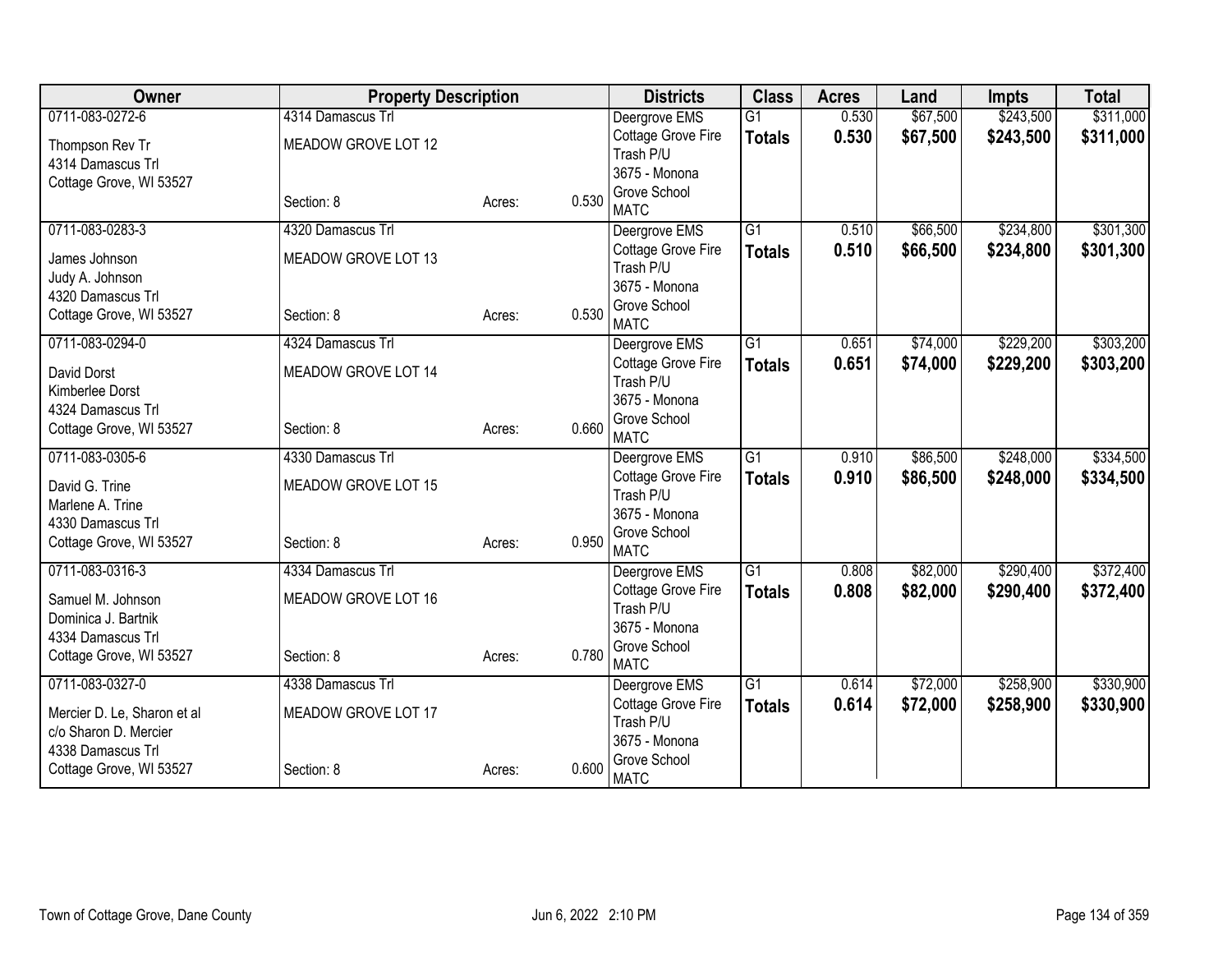| 0711-083-0338-7<br>4342 Damascus Trl<br>0.550<br>\$68,500<br>\$206,800<br>Deergrove EMS<br>$\overline{G1}$<br>Cottage Grove Fire<br>0.550<br>\$68,500<br>\$206,800<br>\$275,300<br><b>Totals</b><br>MEADOW GROVE LOT 18<br>Leroy D. Ebert<br>Trash P/U<br>Delores M. Ebert<br>3675 - Monona<br>4342 Damascus Trl<br>Grove School<br>0.530<br>Cottage Grove, WI 53527<br>Section: 8<br>Acres:<br><b>MATC</b><br>\$217,000<br>0711-083-0349-4<br>4346 Damascus Trl<br>$\overline{G1}$<br>\$65,500<br>Deergrove EMS<br>0.495<br>0.495<br>\$65,500<br>Cottage Grove Fire<br>\$217,000<br>\$282,500<br><b>Totals</b><br>MEADOW GROVE LOT 19<br>Wynne P. Williams<br>Trash P/U<br>Margaret W. Williams<br>3675 - Monona<br>4346 Damascus Trl<br>Grove School<br>0.490<br>Cottage Grove, WI 53527<br>Section: 8<br>Acres:<br><b>MATC</b><br>\$240,500<br>0711-083-0360-9<br>4350 Damascus Trl<br>$\overline{G1}$<br>\$65,000<br>Deergrove EMS<br>0.486<br>Cottage Grove Fire<br>\$65,000<br>0.486<br>\$240,500<br><b>Totals</b><br>MEADOW GROVE LOT 20<br>Jeffrey P. Otto<br>Trash P/U<br>Brittany L. Otto<br>3675 - Monona<br>4350 Damascus Trl<br>Grove School<br>0.480<br>Cottage Grove, WI 53527<br>Section: 8<br>Acres:<br><b>MATC</b><br>4354 Damascus Trl<br>G1<br>\$70,000<br>\$215,000<br>0711-083-0371-6<br>0.575<br>Deergrove EMS<br>0.575<br>\$70,000<br>Cottage Grove Fire<br>\$215,000<br><b>Totals</b><br>MEADOW GROVE LOT 21<br>Gregory T. Olson<br>Trash P/U<br>Katherine E. Vigdal-Olson<br>3675 - Monona<br>4354 Damascus Trl<br>Grove School<br>0.570<br>Cottage Grove, WI 53527<br>Section: 8<br>Acres:<br><b>MATC</b><br>0711-083-0382-3<br>4360 Damascus Trl<br>$\overline{G1}$<br>\$69,500<br>\$251,500<br>0.566<br>Deergrove EMS<br>\$251,500<br>Cottage Grove Fire<br>0.566<br>\$69,500<br><b>Totals</b><br>MEADOW GROVE LOT 22<br>Dulce Fischbach<br>Trash P/U<br>Corey Fischbach<br>3675 - Monona<br>4360 Damascus Trl<br>Grove School<br>0.560<br>Cottage Grove, WI 53527<br>Section: 8<br>Acres:<br><b>MATC</b><br>0711-083-0393-0<br>\$76,500<br>\$251,000<br>2826 Riva Ridge Cir<br>G1<br>0.691<br>Deergrove EMS<br>Cottage Grove Fire<br>0.691<br>\$76,500<br>\$251,000<br><b>Totals</b><br>MEADOW GROVE LOT 23<br>Rapp Tr, Maxine V<br>Trash P/U<br>2826 Riva Ridge Cir<br>3675 - Monona<br>Cottage Grove, WI 53527<br>Grove School<br>0.690<br>Acres: | Owner | <b>Property Description</b> |  | <b>Districts</b> | <b>Class</b> | <b>Acres</b> | Land | <b>Impts</b> | <b>Total</b> |
|-----------------------------------------------------------------------------------------------------------------------------------------------------------------------------------------------------------------------------------------------------------------------------------------------------------------------------------------------------------------------------------------------------------------------------------------------------------------------------------------------------------------------------------------------------------------------------------------------------------------------------------------------------------------------------------------------------------------------------------------------------------------------------------------------------------------------------------------------------------------------------------------------------------------------------------------------------------------------------------------------------------------------------------------------------------------------------------------------------------------------------------------------------------------------------------------------------------------------------------------------------------------------------------------------------------------------------------------------------------------------------------------------------------------------------------------------------------------------------------------------------------------------------------------------------------------------------------------------------------------------------------------------------------------------------------------------------------------------------------------------------------------------------------------------------------------------------------------------------------------------------------------------------------------------------------------------------------------------------------------------------------------------------------------------------------------------------------------------------------------------------------------------------------------------------------------------------------------------------------------------------------------------------------------------------------------------------------------------------------------------------------|-------|-----------------------------|--|------------------|--------------|--------------|------|--------------|--------------|
| \$285,000                                                                                                                                                                                                                                                                                                                                                                                                                                                                                                                                                                                                                                                                                                                                                                                                                                                                                                                                                                                                                                                                                                                                                                                                                                                                                                                                                                                                                                                                                                                                                                                                                                                                                                                                                                                                                                                                                                                                                                                                                                                                                                                                                                                                                                                                                                                                                                         |       |                             |  |                  |              |              |      |              | \$275,300    |
|                                                                                                                                                                                                                                                                                                                                                                                                                                                                                                                                                                                                                                                                                                                                                                                                                                                                                                                                                                                                                                                                                                                                                                                                                                                                                                                                                                                                                                                                                                                                                                                                                                                                                                                                                                                                                                                                                                                                                                                                                                                                                                                                                                                                                                                                                                                                                                                   |       |                             |  |                  |              |              |      |              |              |
| \$282,500                                                                                                                                                                                                                                                                                                                                                                                                                                                                                                                                                                                                                                                                                                                                                                                                                                                                                                                                                                                                                                                                                                                                                                                                                                                                                                                                                                                                                                                                                                                                                                                                                                                                                                                                                                                                                                                                                                                                                                                                                                                                                                                                                                                                                                                                                                                                                                         |       |                             |  |                  |              |              |      |              |              |
|                                                                                                                                                                                                                                                                                                                                                                                                                                                                                                                                                                                                                                                                                                                                                                                                                                                                                                                                                                                                                                                                                                                                                                                                                                                                                                                                                                                                                                                                                                                                                                                                                                                                                                                                                                                                                                                                                                                                                                                                                                                                                                                                                                                                                                                                                                                                                                                   |       |                             |  |                  |              |              |      |              |              |
|                                                                                                                                                                                                                                                                                                                                                                                                                                                                                                                                                                                                                                                                                                                                                                                                                                                                                                                                                                                                                                                                                                                                                                                                                                                                                                                                                                                                                                                                                                                                                                                                                                                                                                                                                                                                                                                                                                                                                                                                                                                                                                                                                                                                                                                                                                                                                                                   |       |                             |  |                  |              |              |      |              |              |
|                                                                                                                                                                                                                                                                                                                                                                                                                                                                                                                                                                                                                                                                                                                                                                                                                                                                                                                                                                                                                                                                                                                                                                                                                                                                                                                                                                                                                                                                                                                                                                                                                                                                                                                                                                                                                                                                                                                                                                                                                                                                                                                                                                                                                                                                                                                                                                                   |       |                             |  |                  |              |              |      |              |              |
| \$305,500<br>\$305,500<br>\$285,000<br>\$321,000<br>\$321,000<br>\$327,500<br>\$327,500                                                                                                                                                                                                                                                                                                                                                                                                                                                                                                                                                                                                                                                                                                                                                                                                                                                                                                                                                                                                                                                                                                                                                                                                                                                                                                                                                                                                                                                                                                                                                                                                                                                                                                                                                                                                                                                                                                                                                                                                                                                                                                                                                                                                                                                                                           |       |                             |  |                  |              |              |      |              |              |
|                                                                                                                                                                                                                                                                                                                                                                                                                                                                                                                                                                                                                                                                                                                                                                                                                                                                                                                                                                                                                                                                                                                                                                                                                                                                                                                                                                                                                                                                                                                                                                                                                                                                                                                                                                                                                                                                                                                                                                                                                                                                                                                                                                                                                                                                                                                                                                                   |       |                             |  |                  |              |              |      |              |              |
|                                                                                                                                                                                                                                                                                                                                                                                                                                                                                                                                                                                                                                                                                                                                                                                                                                                                                                                                                                                                                                                                                                                                                                                                                                                                                                                                                                                                                                                                                                                                                                                                                                                                                                                                                                                                                                                                                                                                                                                                                                                                                                                                                                                                                                                                                                                                                                                   |       |                             |  |                  |              |              |      |              |              |
|                                                                                                                                                                                                                                                                                                                                                                                                                                                                                                                                                                                                                                                                                                                                                                                                                                                                                                                                                                                                                                                                                                                                                                                                                                                                                                                                                                                                                                                                                                                                                                                                                                                                                                                                                                                                                                                                                                                                                                                                                                                                                                                                                                                                                                                                                                                                                                                   |       |                             |  |                  |              |              |      |              |              |
|                                                                                                                                                                                                                                                                                                                                                                                                                                                                                                                                                                                                                                                                                                                                                                                                                                                                                                                                                                                                                                                                                                                                                                                                                                                                                                                                                                                                                                                                                                                                                                                                                                                                                                                                                                                                                                                                                                                                                                                                                                                                                                                                                                                                                                                                                                                                                                                   |       |                             |  |                  |              |              |      |              |              |
|                                                                                                                                                                                                                                                                                                                                                                                                                                                                                                                                                                                                                                                                                                                                                                                                                                                                                                                                                                                                                                                                                                                                                                                                                                                                                                                                                                                                                                                                                                                                                                                                                                                                                                                                                                                                                                                                                                                                                                                                                                                                                                                                                                                                                                                                                                                                                                                   |       |                             |  |                  |              |              |      |              |              |
|                                                                                                                                                                                                                                                                                                                                                                                                                                                                                                                                                                                                                                                                                                                                                                                                                                                                                                                                                                                                                                                                                                                                                                                                                                                                                                                                                                                                                                                                                                                                                                                                                                                                                                                                                                                                                                                                                                                                                                                                                                                                                                                                                                                                                                                                                                                                                                                   |       |                             |  |                  |              |              |      |              |              |
|                                                                                                                                                                                                                                                                                                                                                                                                                                                                                                                                                                                                                                                                                                                                                                                                                                                                                                                                                                                                                                                                                                                                                                                                                                                                                                                                                                                                                                                                                                                                                                                                                                                                                                                                                                                                                                                                                                                                                                                                                                                                                                                                                                                                                                                                                                                                                                                   |       |                             |  |                  |              |              |      |              |              |
|                                                                                                                                                                                                                                                                                                                                                                                                                                                                                                                                                                                                                                                                                                                                                                                                                                                                                                                                                                                                                                                                                                                                                                                                                                                                                                                                                                                                                                                                                                                                                                                                                                                                                                                                                                                                                                                                                                                                                                                                                                                                                                                                                                                                                                                                                                                                                                                   |       |                             |  |                  |              |              |      |              |              |
|                                                                                                                                                                                                                                                                                                                                                                                                                                                                                                                                                                                                                                                                                                                                                                                                                                                                                                                                                                                                                                                                                                                                                                                                                                                                                                                                                                                                                                                                                                                                                                                                                                                                                                                                                                                                                                                                                                                                                                                                                                                                                                                                                                                                                                                                                                                                                                                   |       |                             |  |                  |              |              |      |              |              |
|                                                                                                                                                                                                                                                                                                                                                                                                                                                                                                                                                                                                                                                                                                                                                                                                                                                                                                                                                                                                                                                                                                                                                                                                                                                                                                                                                                                                                                                                                                                                                                                                                                                                                                                                                                                                                                                                                                                                                                                                                                                                                                                                                                                                                                                                                                                                                                                   |       |                             |  |                  |              |              |      |              |              |
|                                                                                                                                                                                                                                                                                                                                                                                                                                                                                                                                                                                                                                                                                                                                                                                                                                                                                                                                                                                                                                                                                                                                                                                                                                                                                                                                                                                                                                                                                                                                                                                                                                                                                                                                                                                                                                                                                                                                                                                                                                                                                                                                                                                                                                                                                                                                                                                   |       |                             |  |                  |              |              |      |              |              |
|                                                                                                                                                                                                                                                                                                                                                                                                                                                                                                                                                                                                                                                                                                                                                                                                                                                                                                                                                                                                                                                                                                                                                                                                                                                                                                                                                                                                                                                                                                                                                                                                                                                                                                                                                                                                                                                                                                                                                                                                                                                                                                                                                                                                                                                                                                                                                                                   |       |                             |  |                  |              |              |      |              |              |
|                                                                                                                                                                                                                                                                                                                                                                                                                                                                                                                                                                                                                                                                                                                                                                                                                                                                                                                                                                                                                                                                                                                                                                                                                                                                                                                                                                                                                                                                                                                                                                                                                                                                                                                                                                                                                                                                                                                                                                                                                                                                                                                                                                                                                                                                                                                                                                                   |       |                             |  |                  |              |              |      |              |              |
|                                                                                                                                                                                                                                                                                                                                                                                                                                                                                                                                                                                                                                                                                                                                                                                                                                                                                                                                                                                                                                                                                                                                                                                                                                                                                                                                                                                                                                                                                                                                                                                                                                                                                                                                                                                                                                                                                                                                                                                                                                                                                                                                                                                                                                                                                                                                                                                   |       |                             |  |                  |              |              |      |              |              |
|                                                                                                                                                                                                                                                                                                                                                                                                                                                                                                                                                                                                                                                                                                                                                                                                                                                                                                                                                                                                                                                                                                                                                                                                                                                                                                                                                                                                                                                                                                                                                                                                                                                                                                                                                                                                                                                                                                                                                                                                                                                                                                                                                                                                                                                                                                                                                                                   |       |                             |  |                  |              |              |      |              |              |
|                                                                                                                                                                                                                                                                                                                                                                                                                                                                                                                                                                                                                                                                                                                                                                                                                                                                                                                                                                                                                                                                                                                                                                                                                                                                                                                                                                                                                                                                                                                                                                                                                                                                                                                                                                                                                                                                                                                                                                                                                                                                                                                                                                                                                                                                                                                                                                                   |       |                             |  |                  |              |              |      |              |              |
|                                                                                                                                                                                                                                                                                                                                                                                                                                                                                                                                                                                                                                                                                                                                                                                                                                                                                                                                                                                                                                                                                                                                                                                                                                                                                                                                                                                                                                                                                                                                                                                                                                                                                                                                                                                                                                                                                                                                                                                                                                                                                                                                                                                                                                                                                                                                                                                   |       |                             |  |                  |              |              |      |              |              |
|                                                                                                                                                                                                                                                                                                                                                                                                                                                                                                                                                                                                                                                                                                                                                                                                                                                                                                                                                                                                                                                                                                                                                                                                                                                                                                                                                                                                                                                                                                                                                                                                                                                                                                                                                                                                                                                                                                                                                                                                                                                                                                                                                                                                                                                                                                                                                                                   |       |                             |  |                  |              |              |      |              |              |
|                                                                                                                                                                                                                                                                                                                                                                                                                                                                                                                                                                                                                                                                                                                                                                                                                                                                                                                                                                                                                                                                                                                                                                                                                                                                                                                                                                                                                                                                                                                                                                                                                                                                                                                                                                                                                                                                                                                                                                                                                                                                                                                                                                                                                                                                                                                                                                                   |       |                             |  |                  |              |              |      |              |              |
|                                                                                                                                                                                                                                                                                                                                                                                                                                                                                                                                                                                                                                                                                                                                                                                                                                                                                                                                                                                                                                                                                                                                                                                                                                                                                                                                                                                                                                                                                                                                                                                                                                                                                                                                                                                                                                                                                                                                                                                                                                                                                                                                                                                                                                                                                                                                                                                   |       |                             |  |                  |              |              |      |              |              |
|                                                                                                                                                                                                                                                                                                                                                                                                                                                                                                                                                                                                                                                                                                                                                                                                                                                                                                                                                                                                                                                                                                                                                                                                                                                                                                                                                                                                                                                                                                                                                                                                                                                                                                                                                                                                                                                                                                                                                                                                                                                                                                                                                                                                                                                                                                                                                                                   |       |                             |  |                  |              |              |      |              |              |
|                                                                                                                                                                                                                                                                                                                                                                                                                                                                                                                                                                                                                                                                                                                                                                                                                                                                                                                                                                                                                                                                                                                                                                                                                                                                                                                                                                                                                                                                                                                                                                                                                                                                                                                                                                                                                                                                                                                                                                                                                                                                                                                                                                                                                                                                                                                                                                                   |       |                             |  |                  |              |              |      |              |              |
|                                                                                                                                                                                                                                                                                                                                                                                                                                                                                                                                                                                                                                                                                                                                                                                                                                                                                                                                                                                                                                                                                                                                                                                                                                                                                                                                                                                                                                                                                                                                                                                                                                                                                                                                                                                                                                                                                                                                                                                                                                                                                                                                                                                                                                                                                                                                                                                   |       | Section: 8                  |  | <b>MATC</b>      |              |              |      |              |              |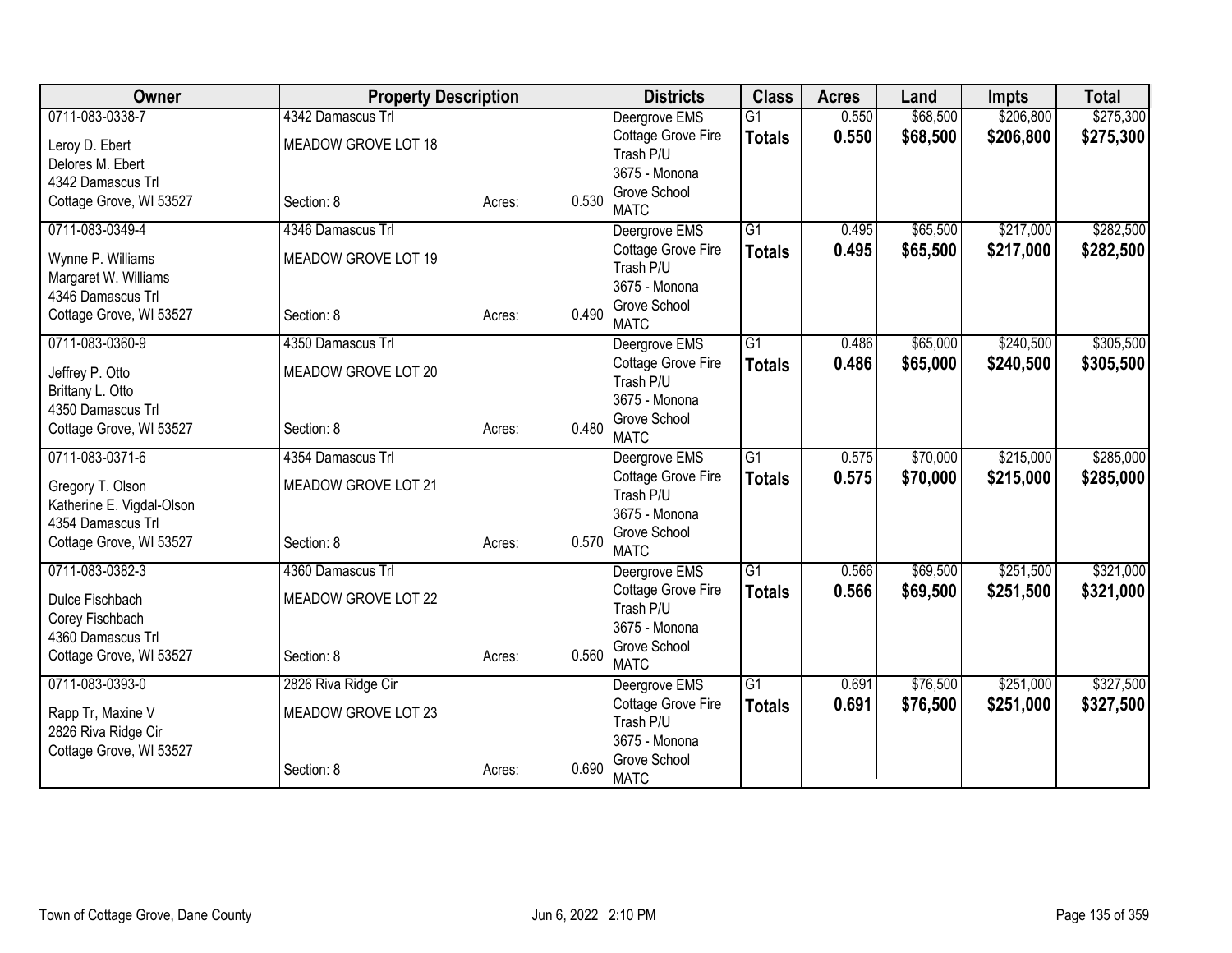| Owner                   | <b>Property Description</b>                    | <b>Districts</b>                | <b>Class</b>    | <b>Acres</b> | Land     | <b>Impts</b> | <b>Total</b> |
|-------------------------|------------------------------------------------|---------------------------------|-----------------|--------------|----------|--------------|--------------|
| 0711-083-0404-6         | 2832 Riva Ridge Cir                            | Deergrove EMS                   | $\overline{G1}$ | 0.462        | \$63,000 | \$254,500    | \$317,500    |
| Susan A. Mauel          | MEADOW GROVE LOT 24                            | Cottage Grove Fire              | <b>Totals</b>   | 0.462        | \$63,000 | \$254,500    | \$317,500    |
| David L. Mauel Jr       |                                                | Trash P/U                       |                 |              |          |              |              |
| 2832 Riva Ridge Cir     |                                                | 3675 - Monona                   |                 |              |          |              |              |
| Cottage Grove, WI 53527 | 0.460<br>Section: 8<br>Acres:                  | Grove School<br><b>MATC</b>     |                 |              |          |              |              |
| 0711-083-0415-3         | 2838 Riva Ridge Cir                            | Deergrove EMS                   | $\overline{G1}$ | 0.462        | \$63,000 | \$223,100    | \$286,100    |
| James Koski             | MEADOW GROVE LOT 25                            | Cottage Grove Fire              | <b>Totals</b>   | 0.462        | \$63,000 | \$223,100    | \$286,100    |
| Jennifer Koski          |                                                | Trash P/U                       |                 |              |          |              |              |
| 2838 Riva Ridge Cir     |                                                | 3675 - Monona                   |                 |              |          |              |              |
| Cottage Grove, WI 53527 | 0.462<br>Section: 8<br>Acres:                  | Grove School<br><b>MATC</b>     |                 |              |          |              |              |
| 0711-083-0426-0         | 2844 Riva Ridge Cir                            | Deergrove EMS                   | $\overline{G1}$ | 0.692        | \$76,500 | \$264,900    | \$341,400    |
| Leonard J. Coffey       | MEADOW GROVE LOT 26 EXC COM AT NW COR SD       | Cottage Grove Fire              | <b>Totals</b>   | 0.692        | \$76,500 | \$264,900    | \$341,400    |
| Brenda L. Coffey        | LOT 27 & POB TH S55DEG04'24"E 230.86 FT TH ALG | Trash P/U                       |                 |              |          |              |              |
| 2844 Riva Ridge Cir     | ARC OF 287.00 FT RAD CRV TO L L/C              | 3675 - Monona                   |                 |              |          |              |              |
| Cottage Grove, WI 53527 | 0.610<br>Section: 8<br>Acres:                  | Grove School                    |                 |              |          |              |              |
|                         |                                                | <b>MATC</b>                     |                 |              |          |              |              |
| 0711-083-0437-7         | 2848 Riva Ridge Cir                            | Deergrove EMS                   | $\overline{G1}$ | 0.517        | \$67,000 | \$233,400    | \$300,400    |
| Philip M. Hatfield      | MEADOW GROVE LOT 27 & PRT OF LOT 26 DESCR      | Cottage Grove Fire<br>Trash P/U | <b>Totals</b>   | 0.517        | \$67,000 | \$233,400    | \$300,400    |
| Cherilyn A. Hatfield    | AS COM NW COR SD LOT 27 & POB TH               | 3675 - Monona                   |                 |              |          |              |              |
| 2848 Riva Ridge Cir     | S55DEG04'24"E 230.86 FT TH ALG ARC OF A 287.00 | Grove School                    |                 |              |          |              |              |
| Cottage Grove, WI 53527 | 0.480<br>Section: 8<br>Acres:                  | <b>MATC</b>                     |                 |              |          |              |              |
| 0711-083-0448-4         | 2845 Riva Ridge Cir                            | Deergrove EMS                   | $\overline{G1}$ | 0.622        | \$72,500 | \$268,100    | \$340,600    |
| Donald V. Martinson V   | MEADOW GROVE LOT 28 & PRT LOT 27 DESCR AS      | Cottage Grove Fire              | <b>Totals</b>   | 0.622        | \$72,500 | \$268,100    | \$340,600    |
| Heather K. Martinson    | COM SW COR SD LOT 27 & POB TH N84DEG30'27"E    | Trash P/U                       |                 |              |          |              |              |
| 2845 Riva Ridge Cir     | 154.61 FT TH ALG ARC OF A 287.00 FT RAD CRV TO | 3675 - Monona                   |                 |              |          |              |              |
| Cottage Grove, WI 53527 | 0.700<br>Section: 8<br>Acres:                  | Grove School                    |                 |              |          |              |              |
|                         |                                                | <b>MATC</b>                     |                 |              |          |              |              |
| 0711-083-0459-1         | 2841 Riva Ridge Cir                            | Deergrove EMS                   | $\overline{G1}$ | 0.501        | \$66,000 | \$266,100    | \$332,100    |
| Sidney G. Manthe        | MEADOW GROVE LOT 29 EXC BEG SW COR SD LOT      | Cottage Grove Fire              | <b>Totals</b>   | 0.501        | \$66,000 | \$266,100    | \$332,100    |
| Jean M. Manthe          | TH N41DEGE 5.28 FT TH S77DEGE 82.31 FT TO NE   | Trash P/U                       |                 |              |          |              |              |
| 2841 Riva Ridge Cir     | COR LOT 40 SD PLAT TH N80DEGW 85.01 FT TO POE  | 3675 - Monona                   |                 |              |          |              |              |
| Cottage Grove, WI 53527 | 0.501<br>Section: 8<br>Acres:                  | Grove School<br><b>MATC</b>     |                 |              |          |              |              |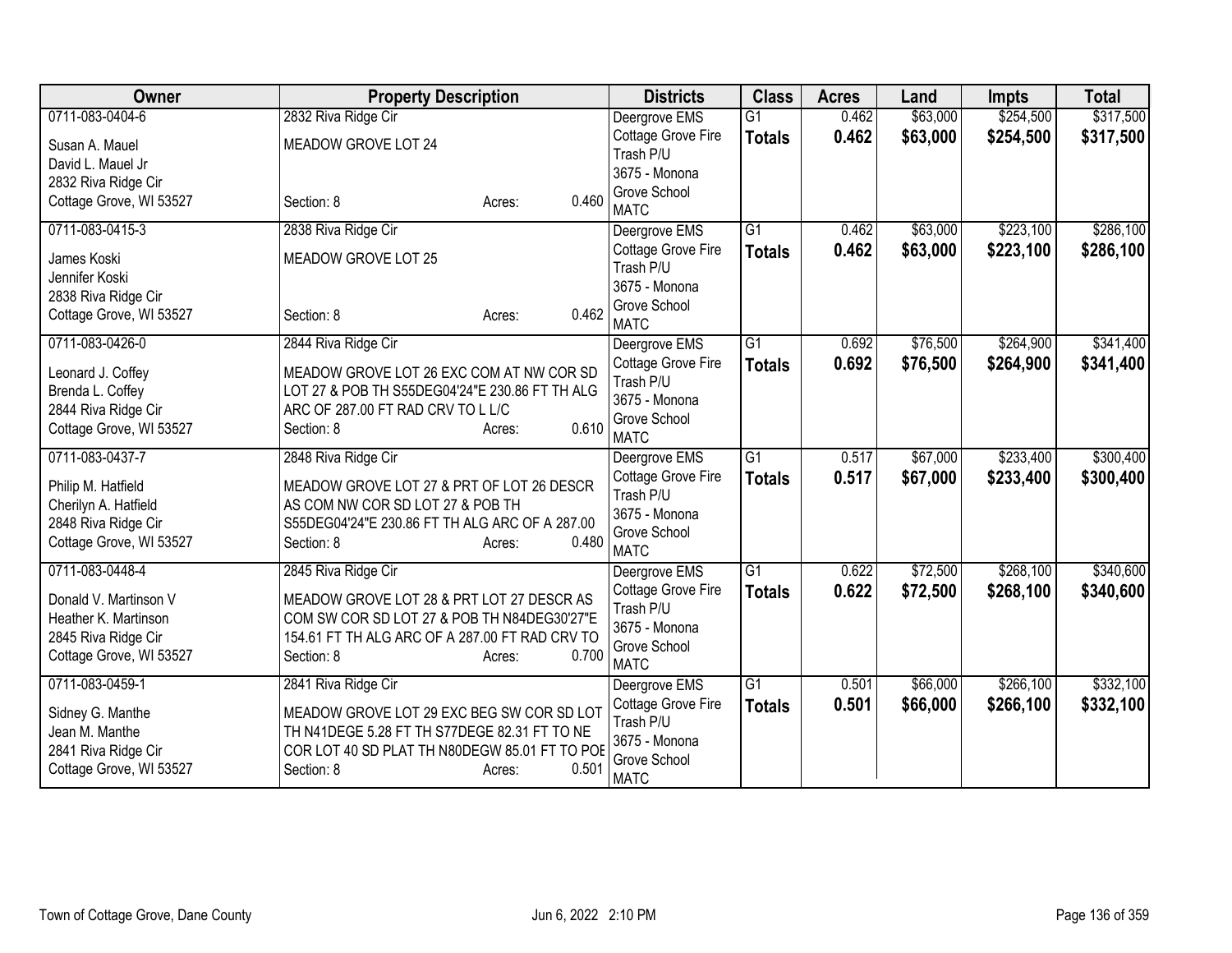| Owner                       | <b>Property Description</b>             |        |       | <b>Districts</b>                | <b>Class</b>    | <b>Acres</b> | Land     | <b>Impts</b> | <b>Total</b> |
|-----------------------------|-----------------------------------------|--------|-------|---------------------------------|-----------------|--------------|----------|--------------|--------------|
| 0711-083-0470-6             | 2839 Riva Ridge Cir                     |        |       | Deergrove EMS                   | $\overline{G1}$ | 0.639        | \$73,500 | \$267,500    | \$341,000    |
| Bee Xiong                   | MEADOW GROVE LOT 30                     |        |       | Cottage Grove Fire              | <b>Totals</b>   | 0.639        | \$73,500 | \$267,500    | \$341,000    |
| Pang A. Xiong               |                                         |        |       | Trash P/U                       |                 |              |          |              |              |
| 2839 Riva Ridge Cir         |                                         |        |       | 3675 - Monona                   |                 |              |          |              |              |
| Cottage Grove, WI 53527     | Section: 8                              | Acres: | 0.580 | Grove School<br><b>MATC</b>     |                 |              |          |              |              |
| 0711-083-0481-3             | 2835 Riva Ridge Cir                     |        |       | Deergrove EMS                   | $\overline{G1}$ | 0.551        | \$68,500 | \$225,500    | \$294,000    |
|                             |                                         |        |       | Cottage Grove Fire              | <b>Totals</b>   | 0.551        | \$68,500 | \$225,500    | \$294,000    |
| Joseph W. Byrne             | MEADOW GROVE LOT 31 SUBJ TO JT WL AGRMT |        |       | Trash P/U                       |                 |              |          |              |              |
| Ann Krebs-Byrne             | R881/232                                |        |       | 3675 - Monona                   |                 |              |          |              |              |
| 2835 Riva Ridge Cir         |                                         |        |       | Grove School                    |                 |              |          |              |              |
| Cottage Grove, WI 53527     | Section: 8                              | Acres: | 0.600 | <b>MATC</b>                     |                 |              |          |              |              |
| 0711-083-0492-0             | 2831 Riva Ridge Cir                     |        |       | Deergrove EMS                   | $\overline{G1}$ | 0.479        | \$64,500 | \$201,900    | \$266,400    |
| Brenda B. Hunter            | MEADOW GROVE LOT 32                     |        |       | Cottage Grove Fire              | <b>Totals</b>   | 0.479        | \$64,500 | \$201,900    | \$266,400    |
| 2831 Riva Ridge Cir         |                                         |        |       | Trash P/U                       |                 |              |          |              |              |
| Cottage Grove, WI 53527     |                                         |        |       | 3675 - Monona                   |                 |              |          |              |              |
|                             | Section: 8                              | Acres: | 0.590 | Grove School                    |                 |              |          |              |              |
|                             |                                         |        |       | <b>MATC</b>                     |                 |              |          |              |              |
| 0711-083-0503-6             | 2825 Riva Ridge Cir                     |        |       | Deergrove EMS                   | $\overline{G1}$ | 0.469        | \$63,500 | \$236,500    | \$300,000    |
| <b>K&amp;T Living Trust</b> | MEADOW GROVE LOT 33                     |        |       | Cottage Grove Fire<br>Trash P/U | <b>Totals</b>   | 0.469        | \$63,500 | \$236,500    | \$300,000    |
| 2825 Riva Ridge Cir         |                                         |        |       | 3675 - Monona                   |                 |              |          |              |              |
| Cottage Grove, WI 53527     |                                         |        |       | Grove School                    |                 |              |          |              |              |
|                             | Section: 8                              | Acres: | 0.470 | <b>MATC</b>                     |                 |              |          |              |              |
| 0711-083-0514-3             | 4345 Damascus Trl                       |        |       | Deergrove EMS                   | G1              | 0.461        | \$63,000 | \$220,300    | \$283,300    |
| Donald L. Mccosky           | MEADOW GROVE LOT 34                     |        |       | Cottage Grove Fire              | <b>Totals</b>   | 0.461        | \$63,000 | \$220,300    | \$283,300    |
| Deborah B. Mccosky          |                                         |        |       | Trash P/U                       |                 |              |          |              |              |
| 4345 Damascus Trl           |                                         |        |       | 3675 - Monona                   |                 |              |          |              |              |
| Cottage Grove, WI 53527     | Section: 8                              | Acres: | 0.461 | Grove School                    |                 |              |          |              |              |
|                             |                                         |        |       | <b>MATC</b>                     |                 |              |          |              |              |
| 0711-083-0525-0             | 4339 Damascus Trl                       |        |       | Deergrove EMS                   | G1              | 0.754        | \$79,500 | \$242,000    | \$321,500    |
| Mostafa Kachchaf            | MEADOW GROVE LOT 35                     |        |       | Cottage Grove Fire<br>Trash P/U | <b>Totals</b>   | 0.754        | \$79,500 | \$242,000    | \$321,500    |
| Rachel R. Kachchaf          |                                         |        |       | 3675 - Monona                   |                 |              |          |              |              |
| 4339 Damascus Trl           |                                         |        |       | Grove School                    |                 |              |          |              |              |
| Cottage Grove, WI 53527     | Section: 8                              | Acres: | 0.750 | <b>MATC</b>                     |                 |              |          |              |              |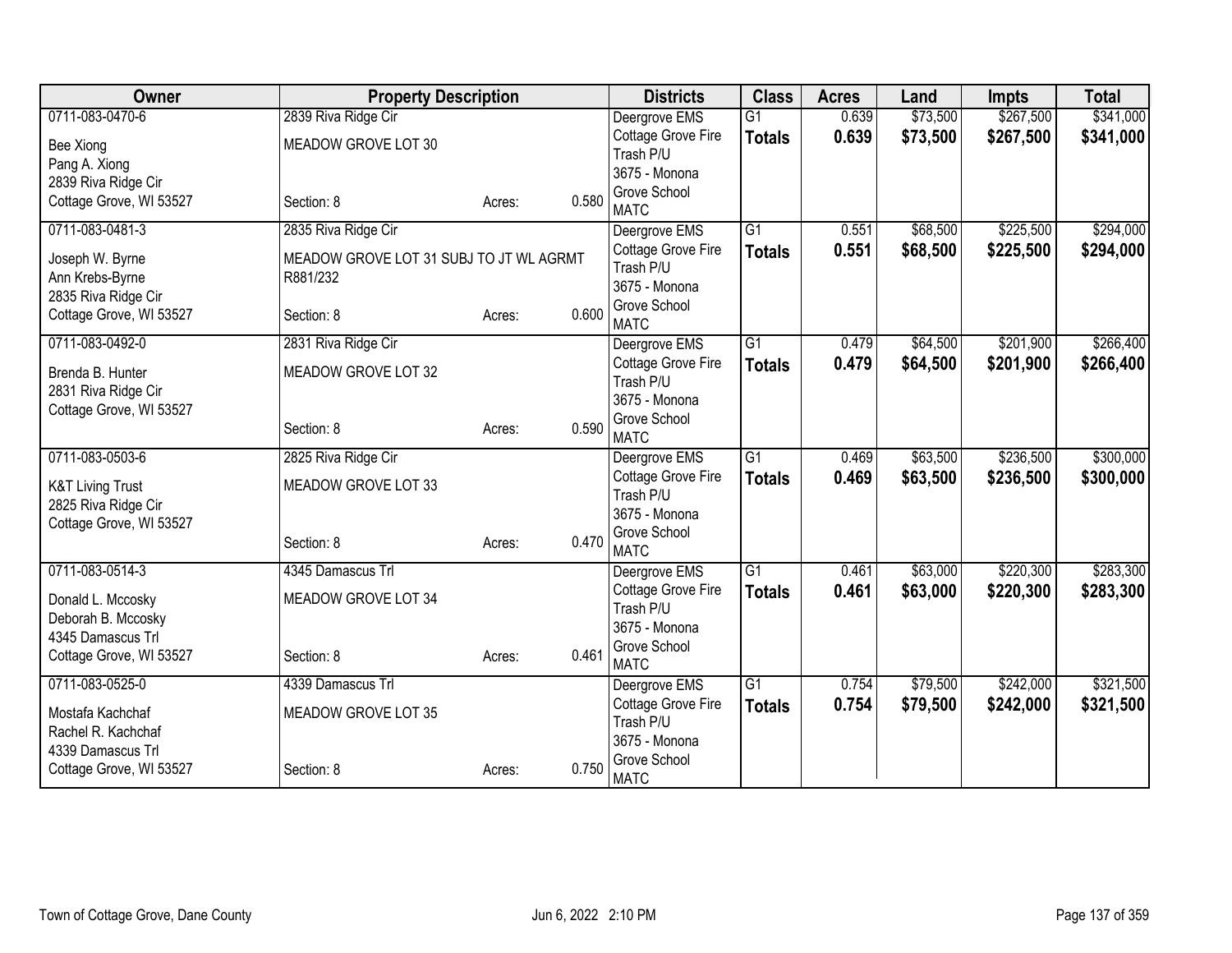| Owner                   | <b>Property Description</b>                    |                 | <b>Districts</b>                | <b>Class</b>    | <b>Acres</b> | Land     | <b>Impts</b> | <b>Total</b> |
|-------------------------|------------------------------------------------|-----------------|---------------------------------|-----------------|--------------|----------|--------------|--------------|
| 0711-083-0536-7         | 4333 Damascus Trl                              |                 | Deergrove EMS                   | $\overline{G1}$ | 0.643        | \$73,500 | \$316,000    | \$389,500    |
| <b>Eric Hewitt</b>      | MEADOW GROVE LOT 36                            |                 | Cottage Grove Fire              | <b>Totals</b>   | 0.643        | \$73,500 | \$316,000    | \$389,500    |
| Sarah Hewitt            |                                                |                 | Trash P/U                       |                 |              |          |              |              |
| 4333 Damascus Trl       |                                                |                 | 3675 - Monona                   |                 |              |          |              |              |
| Cottage Grove, WI 53527 | Section: 8                                     | 0.590<br>Acres: | Grove School                    |                 |              |          |              |              |
|                         |                                                |                 | <b>MATC</b>                     |                 |              |          |              |              |
| 0711-083-0547-4         | 4327 Damascus Trl                              |                 | Deergrove EMS                   | $\overline{G1}$ | 0.732        | \$78,500 | \$221,700    | \$300,200    |
| <b>Timothy Tucker</b>   | MEADOW GROVE LOT 37                            |                 | Cottage Grove Fire              | <b>Totals</b>   | 0.732        | \$78,500 | \$221,700    | \$300,200    |
| Diane Tucker            |                                                |                 | Trash P/U                       |                 |              |          |              |              |
| 4327 Damascus Trl       |                                                |                 | 3675 - Monona                   |                 |              |          |              |              |
| Cottage Grove, WI 53527 | Section: 8                                     | 0.760<br>Acres: | Grove School                    |                 |              |          |              |              |
|                         |                                                |                 | <b>MATC</b>                     |                 |              |          |              |              |
| 0711-083-0558-1         | 2828 Nashua Ln                                 |                 | Deergrove EMS                   | $\overline{G1}$ | 0.483        | \$64,500 | \$191,200    | \$255,700    |
| Teresa O'Donnell        | MEADOW GROVE LOT 38                            |                 | Cottage Grove Fire              | <b>Totals</b>   | 0.483        | \$64,500 | \$191,200    | \$255,700    |
| 2828 Nashua Ln          |                                                |                 | Trash P/U                       |                 |              |          |              |              |
| Cottage Grove, WI 53527 |                                                |                 | 3675 - Monona                   |                 |              |          |              |              |
|                         | Section: 8                                     | 0.470<br>Acres: | Grove School                    |                 |              |          |              |              |
|                         |                                                |                 | <b>MATC</b>                     |                 |              |          |              |              |
| 0711-083-0569-8         | 2830 Nashua Ln                                 |                 | Deergrove EMS                   | $\overline{G1}$ | 0.463        | \$63,000 | \$182,300    | \$245,300    |
| Nicholas Jarmusz        | MEADOW GROVE LOT 39                            |                 | Cottage Grove Fire              | <b>Totals</b>   | 0.463        | \$63,000 | \$182,300    | \$245,300    |
| Carrie Jarmusz          |                                                |                 | Trash P/U                       |                 |              |          |              |              |
| 2830 Nashua Ln          |                                                |                 | 3675 - Monona                   |                 |              |          |              |              |
| Cottage Grove, WI 53527 | Section: 8                                     | 0.450<br>Acres: | Grove School<br><b>MATC</b>     |                 |              |          |              |              |
|                         |                                                |                 |                                 |                 |              |          |              | \$241,600    |
| 0711-083-0580-3         | 2834 Nashua Ln                                 |                 | Deergrove EMS                   | $\overline{G1}$ | 0.470        | \$63,500 | \$178,100    |              |
| Scott K. Wardle         | MEADOW GROVE LOT 40 & PRTS LOTS 28 & 29 SD     |                 | Cottage Grove Fire<br>Trash P/U | <b>Totals</b>   | 0.470        | \$63,500 | \$178,100    | \$241,600    |
| 2834 Nashua Ln          | PLAT BEG SW COR LOT 28 TH S80DEG52'00"E 1.3 FT |                 | 3675 - Monona                   |                 |              |          |              |              |
| Cottage Grove, WI 53527 | TO POB TH CONT S80DEG52'00"E 124.76 FT TH      |                 | Grove School                    |                 |              |          |              |              |
|                         | Section: 8                                     | 0.470<br>Acres: | <b>MATC</b>                     |                 |              |          |              |              |
| 0711-083-0591-0         | 2833 Nashua Ln                                 |                 | Deergrove EMS                   | $\overline{G1}$ | 0.465        | \$63,000 | \$223,000    | \$286,000    |
|                         |                                                |                 | Cottage Grove Fire              | <b>Totals</b>   | 0.465        | \$63,000 | \$223,000    | \$286,000    |
| Jeffrey D. Fine         | MEADOW GROVE LOT 41 EXC R876/314 SUBJ TO JT    |                 | Trash P/U                       |                 |              |          |              |              |
| Terri L. Fine           | WELL AGRMT & ESMT IN R8278/40                  |                 | 3675 - Monona                   |                 |              |          |              |              |
| 2833 Nashua Ln          |                                                |                 | Grove School                    |                 |              |          |              |              |
| Cottage Grove, WI 53527 | Section: 8                                     | 0.500<br>Acres: | <b>MATC</b>                     |                 |              |          |              |              |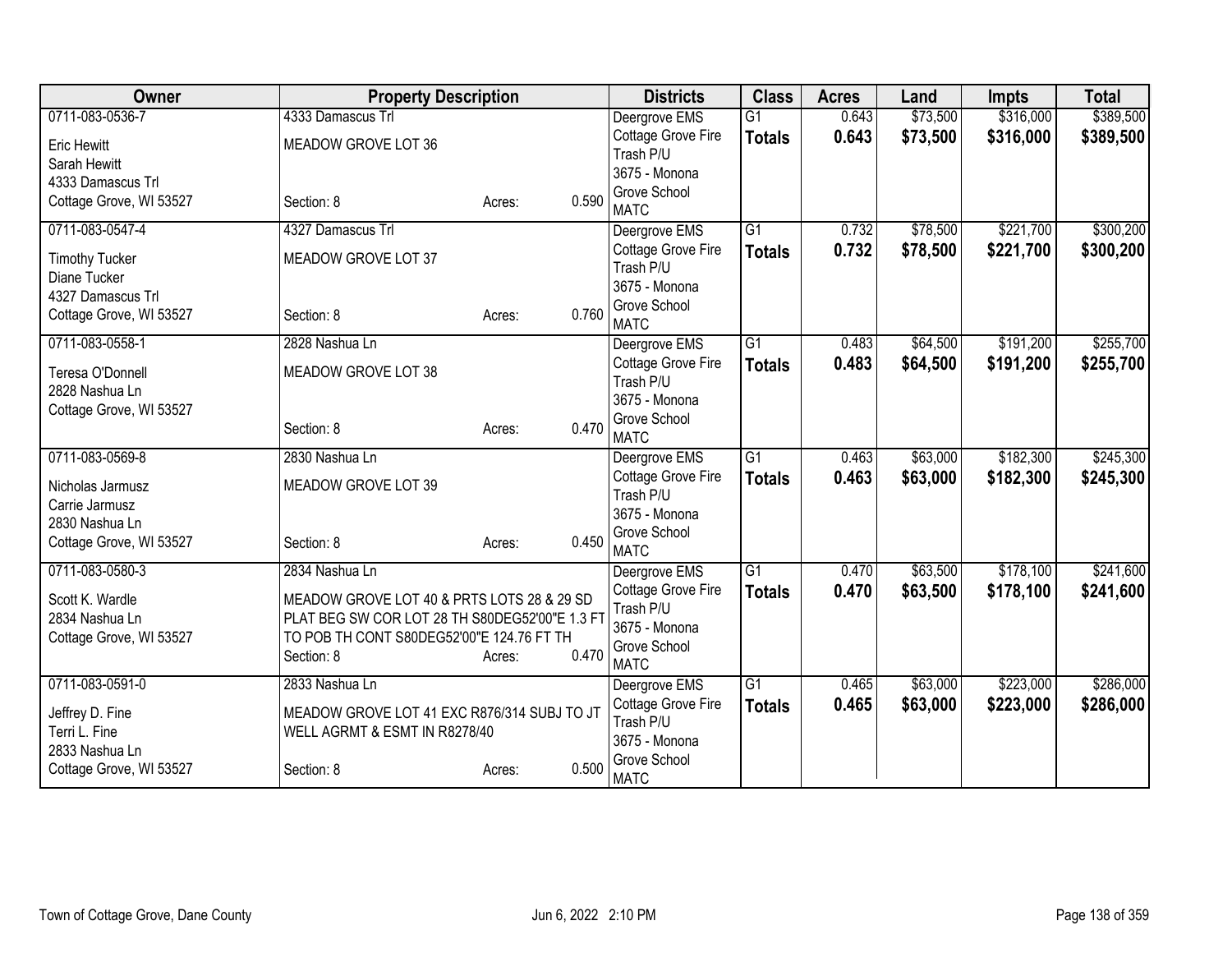| Owner                                                                | <b>Property Description</b>                                          |                 | <b>Districts</b>                                    | <b>Class</b>                     | <b>Acres</b>   | Land                 | <b>Impts</b>           | <b>Total</b>           |
|----------------------------------------------------------------------|----------------------------------------------------------------------|-----------------|-----------------------------------------------------|----------------------------------|----------------|----------------------|------------------------|------------------------|
| 0711-083-0612-4                                                      | 2829 Nashua Ln                                                       |                 | Deergrove EMS<br>Cottage Grove Fire                 | $\overline{G1}$<br><b>Totals</b> | 0.476<br>0.476 | \$64,000<br>\$64,000 | \$294,500<br>\$294,500 | \$358,500<br>\$358,500 |
| Ronald J. Pulvermacher<br>Patricia L. Pulvermacher<br>2829 Nashua Ln | MEADOW GROVE LOT 42 SUBJ TO JT WELL AGRMT<br><b>ESMT IN R8278/40</b> |                 | Trash P/U<br>3675 - Monona                          |                                  |                |                      |                        |                        |
| Cottage Grove, WI 53527                                              | Section: 8                                                           | 0.490<br>Acres: | Grove School<br><b>MATC</b>                         |                                  |                |                      |                        |                        |
| 0711-083-0623-1                                                      | 4323 Damascus Trl                                                    |                 | Deergrove EMS                                       | $\overline{G1}$                  | 0.494          | \$65,500             | \$319,500              | \$385,000              |
| Thomas M. Vetter<br>Joann M. Vetter                                  | MEADOW GROVE LOT 43 SUBJ TO JT WELL AGRMT<br><b>ESMT IN R8278/40</b> |                 | Cottage Grove Fire<br>Trash P/U<br>3675 - Monona    | <b>Totals</b>                    | 0.494          | \$65,500             | \$319,500              | \$385,000              |
| 4323 Damascus Trl<br>Cottage Grove, WI 53527                         | Section: 8                                                           | 0.510<br>Acres: | Grove School<br><b>MATC</b>                         |                                  |                |                      |                        |                        |
| 0711-083-0634-8                                                      | 4317 Damascus Trl                                                    |                 | Deergrove EMS                                       | $\overline{G1}$                  | 0.506          | \$66,000             | \$309,000              | \$375,000              |
| Doucette Survivors Tr, Jill M<br>4317 Damascus Trl                   | MEADOW GROVE LOT 44 SUBJ TO JT WELL AGRMT<br><b>ESMT IN R8278/40</b> |                 | Cottage Grove Fire<br>Trash P/U<br>3675 - Monona    | <b>Totals</b>                    | 0.506          | \$66,000             | \$309,000              | \$375,000              |
| Cottage Grove, WI 53527                                              | Section: 8                                                           | 0.500<br>Acres: | Grove School<br><b>MATC</b>                         |                                  |                |                      |                        |                        |
| 0711-083-0645-5                                                      | Damascus Trl                                                         |                 | Deergrove EMS                                       | X4                               | 0.482          | \$0                  | $\overline{60}$        | $\overline{50}$        |
| Cottage Grove, Town of<br>4058 County Highway N                      | MEADOW GROVE LOT 45                                                  |                 | Cottage Grove Fire<br>3675 - Monona<br>Grove School | <b>Totals</b>                    | 0.482          | \$0                  | \$0                    | \$0                    |
| Cottage Grove, WI 53527                                              | Section: 8                                                           | 0.000<br>Acres: | <b>MATC</b>                                         |                                  |                |                      |                        |                        |
| 0711-083-0656-2                                                      | 4274 Vilas Rd                                                        |                 | Deergrove EMS                                       | $\overline{G1}$                  | 0.817          | \$82,500             | \$341,100              | \$423,600              |
| Steven C. Anders                                                     | MEADOW GROVE LOT 46                                                  |                 | Cottage Grove Fire                                  | <b>Totals</b>                    | 0.817          | \$82,500             | \$341,100              | \$423,600              |
| Sheryl K. Albers                                                     |                                                                      |                 | Trash P/U<br>3675 - Monona                          |                                  |                |                      |                        |                        |
| 4274 Vilas Rd                                                        |                                                                      |                 | Grove School                                        |                                  |                |                      |                        |                        |
| Cottage Grove, WI 53527                                              | Section: 8                                                           | 0.840<br>Acres: | <b>MATC</b>                                         |                                  |                |                      |                        |                        |
| 0711-083-0667-9                                                      | 4268 Vilas Rd                                                        |                 | Deergrove EMS                                       | $\overline{G1}$                  | 1.426          | \$103,500            | \$177,000              | \$280,500              |
| Mark F. Kudrna                                                       | MEADOW GROVE LOT 47                                                  |                 | Cottage Grove Fire                                  | <b>Totals</b>                    | 1.426          | \$103,500            | \$177,000              | \$280,500              |
| 4454 Baxter Rd                                                       |                                                                      |                 | Trash P/U 2<br>3675 - Monona                        |                                  |                |                      |                        |                        |
| Cottage Grove, WI 53527                                              |                                                                      |                 | Grove School                                        |                                  |                |                      |                        |                        |
|                                                                      | Section: 8                                                           | 1.490<br>Acres: | <b>MATC</b>                                         |                                  |                |                      |                        |                        |
| 0711-083-0689-3                                                      | Damascus Trl                                                         |                 | Deergrove EMS                                       | $\overline{G1}$                  | 0.317          | \$16,500             | \$0                    | \$16,500               |
| Doucette Survivors Tr, Jill M                                        | MEADOW GROVE PRT PUBLIC PARK LOC IN SEC                              |                 | Cottage Grove Fire<br>3675 - Monona                 | <b>Totals</b>                    | 0.317          | \$16,500             | \$0                    | \$16,500               |
| 4317 Damascus Trl                                                    | 8-7-11 PRT SE1/4SW1/4 COM SW COR LOT 44 SD                           |                 | Grove School                                        |                                  |                |                      |                        |                        |
| Cottage Grove, WI 53527                                              | PLAT TH N84DEGW 126.91 FT TH N 133.03 FT TH<br>Section: 8            | 0.330<br>Acres: | <b>MATC</b>                                         |                                  |                |                      |                        |                        |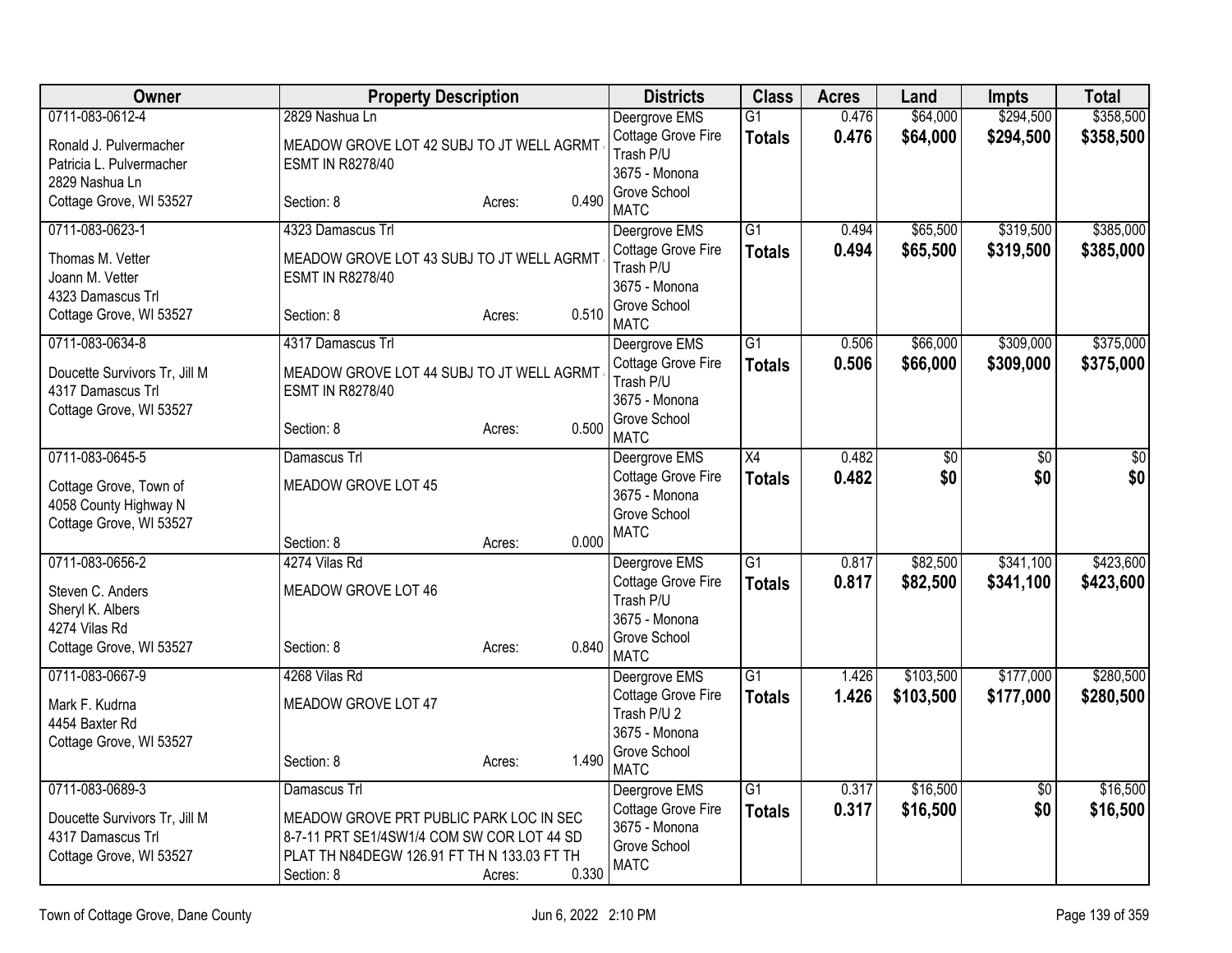| Owner                                                                                         | <b>Property Description</b>                                                                                                                                                                          | <b>Districts</b>                                                                                 | <b>Class</b>                                | <b>Acres</b>                       | Land                                        | <b>Impts</b>                                     | <b>Total</b>                                |
|-----------------------------------------------------------------------------------------------|------------------------------------------------------------------------------------------------------------------------------------------------------------------------------------------------------|--------------------------------------------------------------------------------------------------|---------------------------------------------|------------------------------------|---------------------------------------------|--------------------------------------------------|---------------------------------------------|
| 0711-083-0699-1<br>Cottage Grove, Town of<br>4058 County Highway N<br>Cottage Grove, WI 53527 | 4309 Damascus Trl<br>P46/48 MEADOW GROVE PUBLIC PARK & GREENWA<br>EXC R1020/465 & R1240/12<br>0.000<br>Section: 8<br>Acres:                                                                          | Deergrove EMS<br>Cottage Grove Fire<br>3675 - Monona<br>Grove School<br><b>MATC</b>              | X4<br><b>Totals</b>                         | 2.063<br>2.063                     | $\overline{60}$<br>\$0                      | $\overline{50}$<br>\$0                           | $\sqrt{50}$<br>\$0                          |
| 0711-083-8501-2<br>Steven A. Bork<br>4318 Vilas Rd<br>Cottage Grove, WI 53527                 | 4318 Vilas Rd<br>SEC 8-7-11 NW1/4SW1/4 ALSO PRT LOTS 28, 40 & 41<br>DESCR AS BEG SW COR SD LOT 28 TH N0DEG29'E<br>83.85 FT TH S0DEG23'E 84.06 FT TO N LN SD LOT 40<br>41.000<br>Section: 8<br>Acres: | Deergrove EMS<br>Cottage Grove Fire<br>Trash P/U<br>3675 - Monona<br>Grove School<br><b>MATC</b> | G4<br>G <sub>5</sub><br>G7<br><b>Totals</b> | 37.000<br>1.000<br>3.000<br>41.000 | \$12,500<br>\$300<br>\$100,000<br>\$112,800 | $\overline{50}$<br>\$0<br>\$121,200<br>\$121,200 | \$12,500<br>\$300<br>\$221,200<br>\$234,000 |
| 0711-083-9002-0<br>Steven A. Bork<br>4318 Vilas Rd<br>Cottage Grove, WI 53527                 | <b>Vilas Rd</b><br>SEC 8-7-11 PRT SW1/4 SW1/4 LYG N OF VILAS RD<br>0.000<br>Section: 8<br>Acres:                                                                                                     | Deergrove EMS<br>Cottage Grove Fire<br>3675 - Monona<br>Grove School<br><b>MATC</b>              | $\overline{G4}$<br><b>Totals</b>            | 0.473<br>0.473                     | \$200<br>\$200                              | $\overline{30}$<br>\$0                           | \$200<br>\$200                              |
| 0711-083-9075-0<br>Bork Rev Tr, Vernon F & Rita A<br>4318 Vilas Rd<br>Cottage Grove, WI 53527 | <b>Vilas Rd</b><br>SEC 8-7-11 SW1/4 SW1/4 EXC CSM 2301 EXC<br>R17117/52 & ALSO EXC PRT LYG N OF VILAS RD<br>38.602<br>Section: 8<br>Acres:                                                           | Deergrove EMS<br>Cottage Grove Fire<br>3675 - Monona<br>Grove School<br><b>MATC</b>              | $\overline{G4}$<br><b>Totals</b>            | 38.602<br>38.602                   | \$12,500<br>\$12,500                        | $\overline{50}$<br>\$0                           | \$12,500<br>\$12,500                        |
| 0711-083-9461-9<br>Gloria J. Welniak<br>4275 Vilas Rd<br>Cottage Grove, WI 53527              | 4275 Vilas Rd<br>LOT 1 CSM 2301 CS9/141&142 DESCR AS SEC 8-7-11<br>PRT SW1/4SW1/4 (0.52 ACRES) ALSO BEG AT SE<br>COR CSM 2301 TH S00DEG01'15"W 61.55 FT TH<br>0.760<br>Section: 8<br>Acres:          | Deergrove EMS<br>Cottage Grove Fire<br>Trash P/U<br>3675 - Monona<br>Grove School<br><b>MATC</b> | $\overline{G1}$<br><b>Totals</b>            | 0.743<br>0.743                     | \$79,000<br>\$79,000                        | \$87,200<br>\$87,200                             | \$166,200<br>\$166,200                      |
| 0711-083-9535-0<br>Amerell Rev Tr, Kevin & Jodie<br>4256 Vilas Rd<br>Cottage Grove, WI 53527  | 4256 Vilas Rd<br>SEC 8-7-11 PRT SE1/4 SW1/4 COM AT PT ON C/L<br>NWLY & SELY HWY 791 FT SELY FR W LN TH SELY<br>ALG C/L SD ROAD 315.7 FT N 397.5 FT W 273.4 FT S<br>Section: 8<br>2.300<br>Acres:     | Deergrove EMS<br>Cottage Grove Fire<br>Trash P/U<br>3675 - Monona<br>Grove School<br><b>MATC</b> | $\overline{G1}$<br><b>Totals</b>            | 2.300<br>2.300                     | \$112,500<br>\$112,500                      | \$243,600<br>\$243,600                           | \$356,100<br>\$356,100                      |
| 0711-083-9565-4<br>Anton J. Reichenbach<br>4260 Vilas Rd<br>Cottage Grove, WI 53527           | 4260 Vilas Rd<br>LOT 1 CSM 2153 CS8/387 A/K/A LOT 1 CSM 2135<br>CS8/358 & 359 DESCR AS SEC 8-7-11 PRT<br>SE1/4SW1/4<br>1.145<br>Section: 8<br>Acres:                                                 | Deergrove EMS<br>Cottage Grove Fire<br>Trash P/U<br>3675 - Monona<br>Grove School<br><b>MATC</b> | $\overline{G1}$<br><b>Totals</b>            | 0.981<br>0.981                     | \$89,500<br>\$89,500                        | \$131,700<br>\$131,700                           | \$221,200<br>\$221,200                      |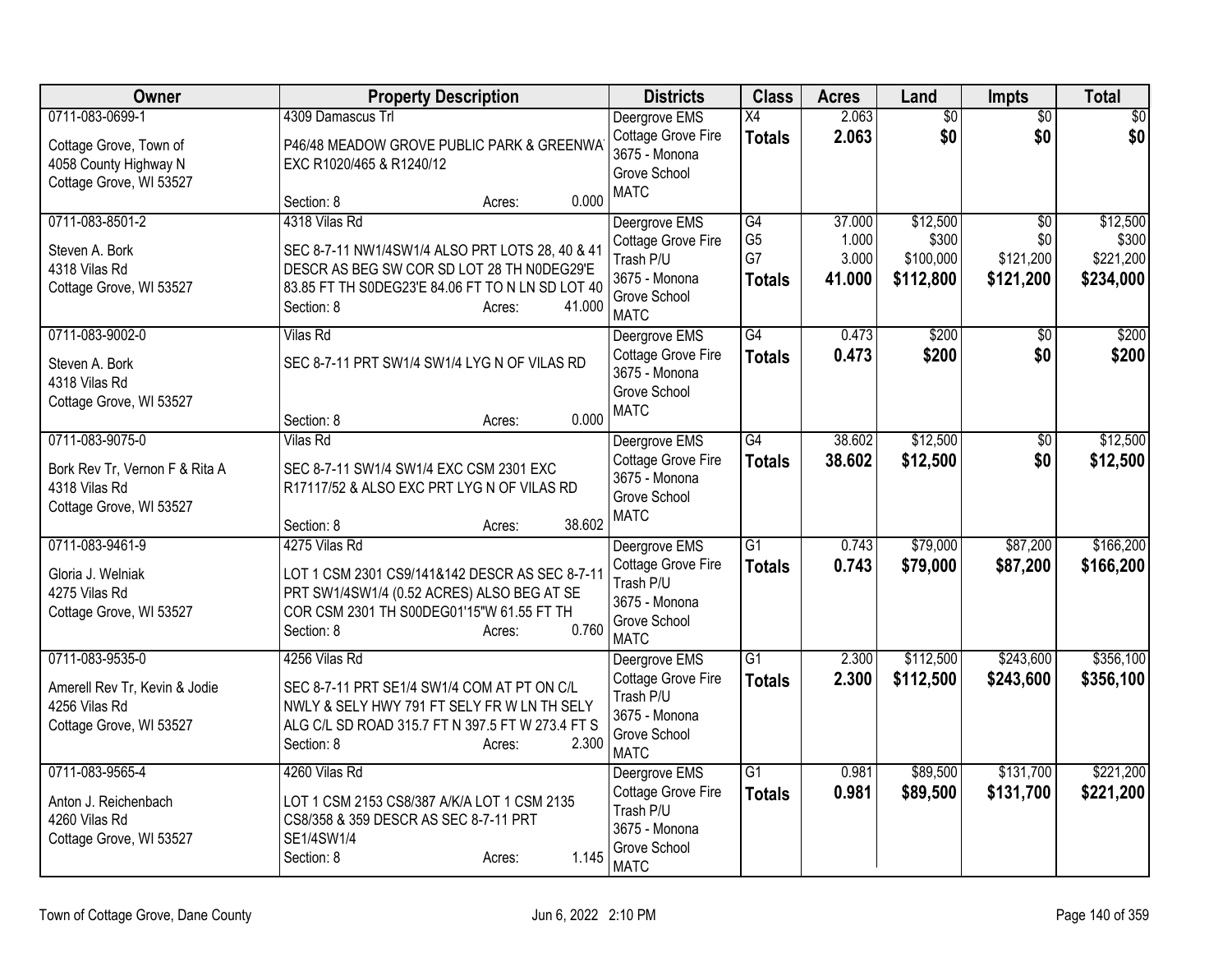| Owner                              | <b>Property Description</b>                                                                      | <b>Districts</b>                    | <b>Class</b>    | <b>Acres</b> | Land      | <b>Impts</b>    | <b>Total</b> |
|------------------------------------|--------------------------------------------------------------------------------------------------|-------------------------------------|-----------------|--------------|-----------|-----------------|--------------|
| 0711-083-9650-0                    | 4269 Vilas Rd                                                                                    | Deergrove EMS                       | $\overline{G1}$ | 0.679        | \$28,000  | \$15,800        | \$43,800     |
| Alexander M. Bedinghaus            | SEC 8-7-11 PRT SE1/4 SW1/4 COM INTS W LN & C/L                                                   | Cottage Grove Fire                  | <b>Totals</b>   | 0.679        | \$28,000  | \$15,800        | \$43,800     |
| 4269 Vilas Rd                      | NWLY & SELY HWY TH SELY ALG C/L TO PT 132 FT E                                                   | 3675 - Monona                       |                 |              |           |                 |              |
| Cottage Grove, WI 53527            | OF W LN S 198 FT W 132 FT TH N TO POB                                                            | Grove School<br><b>MATC</b>         |                 |              |           |                 |              |
|                                    | 0.600<br>Section: 8<br>Acres:                                                                    |                                     |                 |              |           |                 |              |
| 0711-083-9660-8                    | 4269 Vilas Rd                                                                                    | Deergrove EMS                       | $\overline{G1}$ | 0.517        | \$67,000  | \$84,500        | \$151,500    |
| Alexander M. Bedinghaus            | SEC 8-7-11 PRT SE1/4 SW1/4 COM 132 FT E OF W LN                                                  | Cottage Grove Fire                  | <b>Totals</b>   | 0.517        | \$67,000  | \$84,500        | \$151,500    |
| 4269 Vilas Rd                      | ON C/L HWY TH S 198 FT NELY TO PT 165 FT S OF                                                    | Trash P/U<br>3675 - Monona          |                 |              |           |                 |              |
| Cottage Grove, WI 53527            | HWY C/L & 198 FT E OF W LN SELY PARA HWY TO P                                                    | Grove School                        |                 |              |           |                 |              |
|                                    | 0.900<br>Section: 8<br>Acres:                                                                    | <b>MATC</b>                         |                 |              |           |                 |              |
| 0711-083-9670-6                    | 4265 Vilas Rd                                                                                    | Deergrove EMS                       | $\overline{G1}$ | 0.499        | \$66,000  | \$153,900       | \$219,900    |
|                                    |                                                                                                  | Cottage Grove Fire                  | <b>Totals</b>   | 0.499        | \$66,000  | \$153,900       | \$219,900    |
| Jeffrey S. Miller<br>4265 Vilas Rd | SEC 8-7-11 PRT SE1/4 SW1/4 COM CL HWY 264 FT E<br>OF W LN S 165 FT SE PARA HWY TO PT 396 FT E OF | Trash P/U                           |                 |              |           |                 |              |
| Cottage Grove, WI 53527            | W LN N 165 FT NW ALG CL HW Y TO POB                                                              | 3675 - Monona                       |                 |              |           |                 |              |
|                                    | 0.520<br>Section: 8<br>Acres:                                                                    | Grove School                        |                 |              |           |                 |              |
| 0711-083-9690-2                    | 4255 Vilas Rd                                                                                    | <b>MATC</b>                         | G1              | 2.000        | \$110,500 | \$199,100       | \$309,600    |
|                                    |                                                                                                  | Deergrove EMS<br>Cottage Grove Fire | G4              | 10.000       | \$3,400   | \$0             | \$3,400      |
| Douglas R. Schenck                 | SEC 8-7-11 PRT SE1/4 SW1/4 SWLY OF HWY COM SV                                                    | Trash P/U                           | G <sub>5</sub>  | 1.000        | \$300     | \$0             | \$300        |
| 4255 Vilas Rd                      | COR TH E 680 FT M/L NELY 598 FT TO CLN HWY                                                       | 3675 - Monona                       | <b>Totals</b>   | 13.000       | \$114,200 | \$199,100       | \$313,300    |
| Cottage Grove, WI 53527            | NWLY ALG CLN 1038.8 FT TO W LN S TO POB EXC                                                      | Grove School                        |                 |              |           |                 |              |
|                                    | 13.000<br>Section: 8<br>Acres:                                                                   | <b>MATC</b>                         |                 |              |           |                 |              |
| 0711-083-9780-0                    | 4261 Vilas Rd                                                                                    | Deergrove EMS                       | $\overline{G1}$ | 0.531        | \$67,500  | \$177,600       | \$245,100    |
| <b>Steve Billings</b>              | LOT 1 CSM 11510 CS70/112&115-9/2/2005 DESCR AS                                                   | Cottage Grove Fire                  | <b>Totals</b>   | 0.531        | \$67,500  | \$177,600       | \$245,100    |
| Sally Billings                     | SEC 8-7-11 PRT SE1/4SW1/4 (0.53 ACRES INCL R/W)                                                  | Trash P/U                           |                 |              |           |                 |              |
| 4261 Vilas Rd                      |                                                                                                  | 3675 - Monona<br>Grove School       |                 |              |           |                 |              |
| Cottage Grove, WI 53527            | 0.531<br>Section: 8<br>Acres:                                                                    | <b>MATC</b>                         |                 |              |           |                 |              |
| 0711-083-9820-4                    | <b>Vilas Rd</b>                                                                                  | Deergrove EMS                       | G4              | 0.591        | \$200     | $\overline{30}$ | \$200        |
|                                    | SEC 8-7-11 PRT SE1/4 SW1/4 COM 651 FT M/L W OF                                                   | <b>Cottage Grove Fire</b>           | <b>Totals</b>   | 0.591        | \$200     | \$0             | \$200        |
| M&V Enterprises<br>c/o Gary Voss   | SE COR THE TO SE CORN TO C/L HWY NWLY ALG                                                        | 3675 - Monona                       |                 |              |           |                 |              |
| 6190 Crook Hill Rd                 | C/L 490 FT M/L SWLY 598 FT M/L TO POB EXC COM                                                    | Grove School                        |                 |              |           |                 |              |
| Spring Green, WI 53588             | 0.591<br>Section: 8<br>Acres:                                                                    | <b>MATC</b>                         |                 |              |           |                 |              |
| 0711-083-9835-7                    | 4249 Vilas Rd                                                                                    | Deergrove EMS                       | $\overline{G1}$ | 0.459        | \$62,500  | \$105,600       | \$168,100    |
| Sara D. Risser                     | SEC 8-7-11 PRT SE1/4 SW1/4 COM SEC S1/4 COR TH                                                   | Cottage Grove Fire                  | <b>Totals</b>   | 0.459        | \$62,500  | \$105,600       | \$168,100    |
| Douglas C. Falck                   | N 242.7 FT TH N59DEG02DEG50MINW 333.21 FT TH                                                     | Trash P/U                           |                 |              |           |                 |              |
| 4249 Vilas Rd                      | S20DEG54MIN40SECW 165 FT TO POB TH                                                               | 3675 - Monona                       |                 |              |           |                 |              |
| Cottage Grove, WI 53527            | 0.459<br>Section: 8<br>Acres:                                                                    | Grove School                        |                 |              |           |                 |              |
|                                    |                                                                                                  | <b>MATC</b>                         |                 |              |           |                 |              |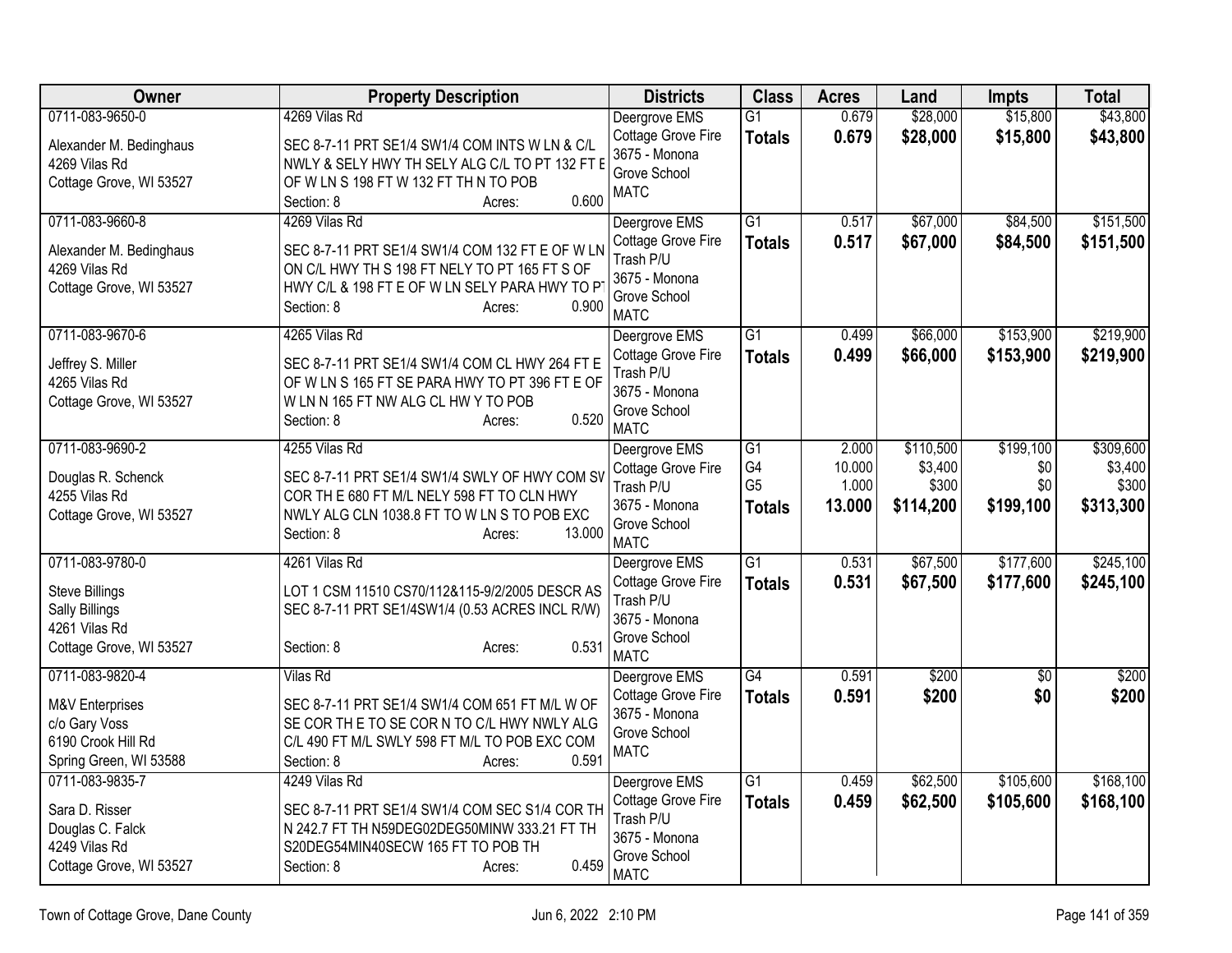| Owner                                                                                               | <b>Property Description</b>                                                                                                                                                                   | <b>Districts</b>                                                                                 | <b>Class</b>                     | <b>Acres</b>                       | Land                                       | <b>Impts</b>                                   | <b>Total</b>                               |
|-----------------------------------------------------------------------------------------------------|-----------------------------------------------------------------------------------------------------------------------------------------------------------------------------------------------|--------------------------------------------------------------------------------------------------|----------------------------------|------------------------------------|--------------------------------------------|------------------------------------------------|--------------------------------------------|
| 0711-083-9840-0                                                                                     | 4251 Vilas Rd                                                                                                                                                                                 | Deergrove EMS                                                                                    | $\overline{G1}$                  | 0.658                              | \$74,500                                   | \$158,100                                      | \$232,600                                  |
| Kevin H. Russell<br>Kelly A. Russell<br>4251 Vilas Rd<br>Cottage Grove, WI 53527                    | LOT 1 CSM 6285 CS30/220&221 R15214/61-12/27/90<br>DESCR AS SEC 8-7-11 PRT SE1/4SW1/4 & SEC<br>17-7-11 PRT NE1/4NW1/4 (0.658 AC RE)<br>0.658<br>Section: 8<br>Acres:                           | Cottage Grove Fire<br>Trash P/U<br>3675 - Monona<br>Grove School<br><b>MATC</b>                  | <b>Totals</b>                    | 0.658                              | \$74,500                                   | \$158,100                                      | \$232,600                                  |
| 0711-083-9850-8                                                                                     | 4243 Vilas Rd                                                                                                                                                                                 | Deergrove EMS                                                                                    | $\overline{G1}$                  | 0.941                              | \$88,000                                   | \$144,000                                      | \$232,000                                  |
| Patricia Mccurdy<br>Thomas Burdey<br>4243 Vilas Rd<br>Cottage Grove, WI 53527                       | LOT 2 CSM 6285 CS30/220&221 R15214/61-12/27/90<br>DESCR AS SEC 8-7-11 PRT SE1/4SW1/4 & SEC<br>17-7-11 PRT NE1/4NW1/4 (0.94 ACRE)<br>0.940<br>Section: 8<br>Acres:                             | Cottage Grove Fire<br>Trash P/U<br>3675 - Monona<br>Grove School<br><b>MATC</b>                  | <b>Totals</b>                    | 0.941                              | \$88,000                                   | \$144,000                                      | \$232,000                                  |
| 0711-083-9870-4<br>Sara D. Risser<br>Douglas C. Falck<br>4249 Vilas Rd<br>Cottage Grove, WI 53527   | 4249 Vilas Rd<br>LOT 3 CSM 6285 CS30/220&221 R15214/61-12/27/90<br>DESCR AS SEC 8-7-11 PRT SE1/4SW1/4 & SEC<br>17-7-11 PRT NE1/4NW1/4 (2.10 ACR ES)<br>2.100<br>Section: 8<br>Acres:          | Deergrove EMS<br>Cottage Grove Fire<br>3675 - Monona<br>Grove School<br><b>MATC</b>              | $\overline{G1}$<br><b>Totals</b> | 2.100<br>2.100                     | \$111,000<br>\$111,000                     | \$23,500<br>\$23,500                           | \$134,500<br>\$134,500                     |
| 0711-083-9880-2<br>Rpsp Tr<br>4235 Vilas Rd<br>Cottage Grove, WI 53527                              | 4235 Vilas Rd<br>SEC 8-7-11 PRT SE1/4SW1/4 & SW1/4SE1/4 BEG<br>1493.9 FT SE ALG C/L VILAS RD FR INTERS W LN<br>SE1/4 SW1/4 TH S20DEGW 255.4 FT S69DEGE 133.5<br>Section: 8<br>0.800<br>Acres: | Deergrove EMS<br>Cottage Grove Fire<br>Trash P/U<br>3675 - Monona<br>Grove School<br><b>MATC</b> | $\overline{G1}$<br><b>Totals</b> | 0.751<br>0.751                     | \$79,500<br>\$79,500                       | \$193,500<br>\$193,500                         | \$273,000<br>\$273,000                     |
| 0711-084-9250-3<br>M&V Enterprises<br>c/o Gary Voss<br>6190 Crook Hill Rd<br>Spring Green, WI 53588 | 720 Weald Bridge Rd<br>SEC 8-7-11 PRT SW1/4SE1/4 LYG SW OF HWY EXC<br>R914/168<br>0.860<br>Section: 8<br>Acres:                                                                               | Deergrove EMS<br>Cottage Grove Fire<br>3675 - Monona<br>Grove School<br><b>MATC</b>              | G4<br><b>Totals</b>              | 0.860<br>0.860                     | \$200<br>\$200                             | $\overline{50}$<br>\$0                         | \$200<br>\$200                             |
| 0711-091-8000-8<br>Larry J. Nelson<br>4485 Myer Rd<br>Cottage Grove, WI 53527                       | 4485 Myer Rd<br>SEC 9-7-11 PRT NE1/4NE1/4 DESC AS COM NE COR<br>SD SEC 9 TH N90 DEG00'00"W ALG N LN SD SEC<br>33.01 FT TO W LN MYER RD & POB TH<br>3.046<br>Section: 9<br>Acres:              | Deergrove EMS<br>Cottage Grove Fire<br>Trash P/U<br>3675 - Monona<br>Grove School<br><b>MATC</b> | G1<br><b>Totals</b>              | 3.046<br>3.046                     | \$117,000<br>\$117,000                     | \$290,500<br>\$290,500                         | \$407,500<br>\$407,500                     |
| 0711-091-8030-2<br>Larry J. Nelson<br>Lou A. Nelson<br>4485 Meyer Rd<br>Cottage Grove, WI 53527     | Myer Rd<br>SEC 9-7-11 NE1/4NE1/4 EXC DOC 2026169<br>(R10189/48)<br>37.954<br>Section: 9<br>Acres:                                                                                             | Deergrove EMS<br><b>Cottage Grove Fire</b><br>3675 - Monona<br>Grove School<br><b>MATC</b>       | G4<br>G5M<br>G7<br><b>Totals</b> | 34.000<br>2.954<br>1.000<br>37.954 | \$9,700<br>\$8,800<br>\$12,000<br>\$30,500 | $\overline{50}$<br>\$0<br>\$32,000<br>\$32,000 | \$9,700<br>\$8,800<br>\$44,000<br>\$62,500 |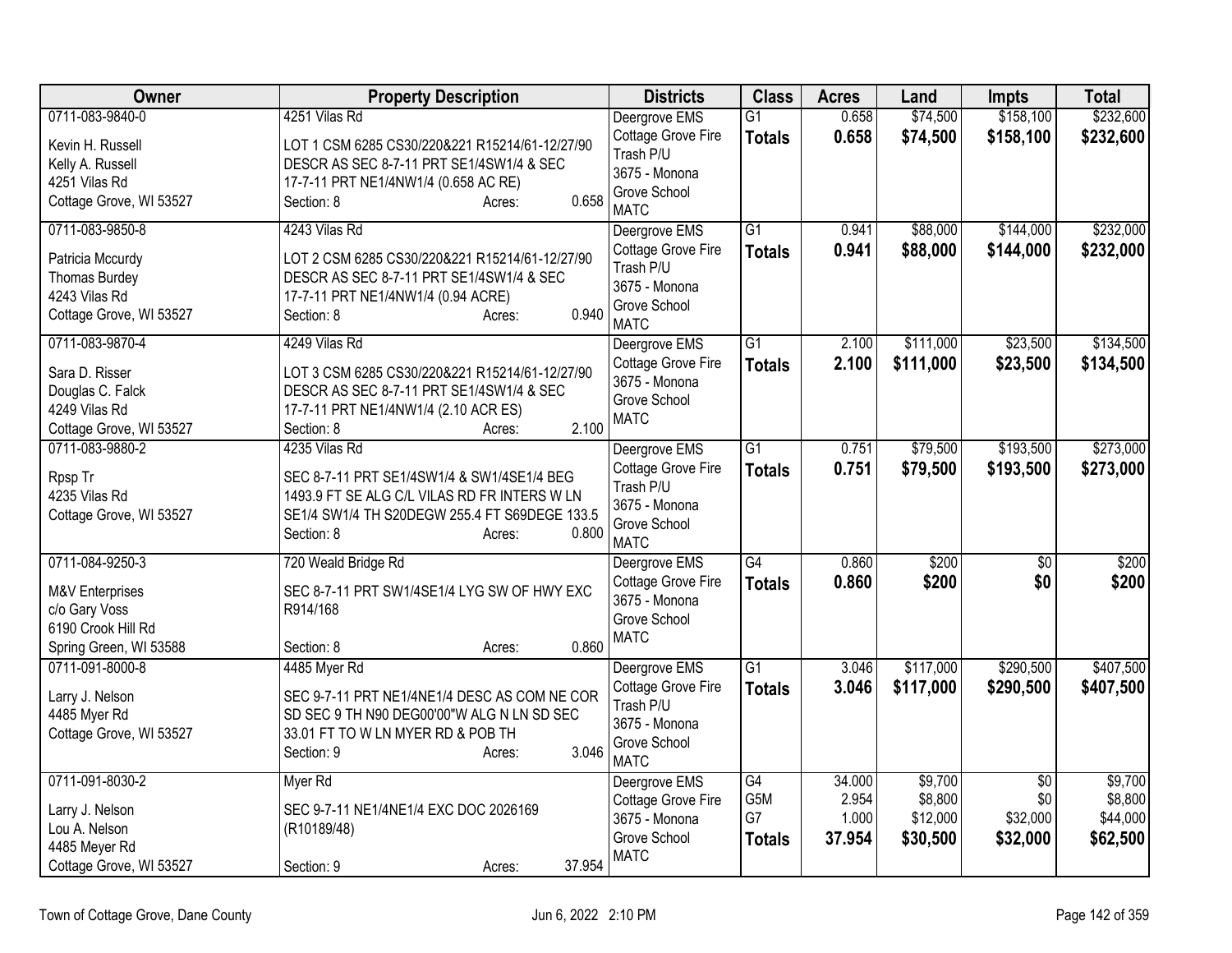| <b>Owner</b>            | <b>Property Description</b>                       | <b>Districts</b>              | <b>Class</b>         | <b>Acres</b> | Land            | <b>Impts</b>    | <b>Total</b>    |
|-------------------------|---------------------------------------------------|-------------------------------|----------------------|--------------|-----------------|-----------------|-----------------|
| 0711-091-9670-6         | 2429 Cottage Grove Rd                             | Deergrove EMS                 | G1                   | 2.000        | \$110,500       | \$283,200       | \$393,700       |
| Eugene M. Brodd         | SEC 9-7-11 SE1/4 NE1/4 EXC R1073/195 & R1558/18   | Cottage Grove Fire            | G4<br>G <sub>5</sub> | 7.500        | \$2,100         | \$0             | \$2,100         |
| Cheryl A. Brodd         |                                                   | Trash P/U<br>3675 - Monona    |                      | 9.940        | \$4,500         | \$0             | \$4,500         |
| 2429 Cottage Grove Rd   |                                                   | Grove School                  | <b>Totals</b>        | 19.440       | \$117,100       | \$283,200       | \$400,300       |
| Cottage Grove, WI 53527 | 19.440<br>Section: 9<br>Acres:                    | <b>MATC</b>                   |                      |              |                 |                 |                 |
| 0711-091-9860-6         | 2395 County Rd BB                                 | Deergrove EMS                 | G1                   | 1.000        | \$78,000        | \$71,100        | \$149,100       |
| Chippewa Crossing, LLC  | SEC 9-7-11 PRT SE1/4NE1/4 BEG SEC E1/4 COR TH     | Cottage Grove Fire            | G <sub>2</sub>       | 1.000        | \$78,000        | \$187,500       | \$265,500       |
| PO Box 326              | N89DEGW 204.56 FT TH N1DEGE 226.8 FT TH           | Trash P/U                     | G4                   | 13.020       | \$2,700         | \$0             | \$2,700         |
| Cottage Grove, WI 53527 | S88DEGW 465 FT TH N2DEGE 856.78 FT TO S R/W       | 3675 - Monona<br>Grove School | <b>Totals</b>        | 15.020       | \$158,700       | \$258,600       | \$417,300       |
|                         | 15.020<br>Section: 9<br>Acres:                    | <b>MATC</b>                   |                      |              |                 |                 |                 |
| 0711-094-8000-5         | <b>Taylor Rd</b>                                  | Deergrove EMS                 | X4                   | 33.500       | \$0             | $\sqrt[6]{30}$  | \$0             |
| Monona Grove Dist 4     | SEC 9-7-11 NE1/4 SE1/4 EXC COM NW COR TH S        | Cottage Grove Fire            | <b>Totals</b>        | 33.500       | \$0             | \$0             | \$0             |
| 5301 Monona Dr          | 528.8 FT E 528 FT N 528.8 FT W 528 FT TO POB ALSO | 3675 - Monona                 |                      |              |                 |                 |                 |
| Monona, WI 53716        | EXC S 90 FT OF W 460.5 FT 7 06/520                | Grove School<br><b>MATC</b>   |                      |              |                 |                 |                 |
|                         | 33.500<br>Section: 9<br>Acres:                    |                               |                      |              |                 |                 |                 |
| 0711-094-8080-9         | Taylor Rd                                         | Deergrove EMS                 | X4                   | 2.900        | \$0             | \$0             | $\sqrt{50}$     |
| Monona Grove Dist 4     | SEC 9-7-11 E 239.25 FT OF W 528 FT OF N 528 FT OF | Cottage Grove Fire            | <b>Totals</b>        | 2.900        | \$0             | \$0             | \$0             |
| 5301 Monona Dr          | <b>NE1/4 SE1/4</b>                                | 3675 - Monona                 |                      |              |                 |                 |                 |
| Monona, WI 53716        |                                                   | Grove School<br><b>MATC</b>   |                      |              |                 |                 |                 |
|                         | 2.900<br>Section: 9<br>Acres:                     |                               |                      |              |                 |                 |                 |
| 0711-094-8100-4         | <b>Taylor Rd</b>                                  | Deergrove EMS                 | $\overline{X4}$      | 3.500        | $\sqrt{$0}$     | \$0             | $\sqrt{50}$     |
| Village O Cottage Grove | SEC 9-7-11 PRT NE1/4SE1/4 W 288.75 FT OF N 528    | Cottage Grove Fire            | <b>Totals</b>        | 3.500        | \$0             | \$0             | \$0             |
| 221 E Cottage Grove Rd  | FT THF                                            | 3675 - Monona                 |                      |              |                 |                 |                 |
| Cottage Grove, WI 53527 |                                                   | Grove School<br><b>MATC</b>   |                      |              |                 |                 |                 |
|                         | 3.500<br>Section: 9<br>Acres:                     |                               |                      |              |                 |                 |                 |
| 0711-094-9500-8         | Taylor Rd                                         | Deergrove EMS                 | $\overline{X4}$      | 6.500        | $\overline{50}$ | $\overline{30}$ | $\overline{30}$ |
| Monona Grove Dist 4     | SEC 9-7-11 PRT SE1/4 SE1/4 N OF HWY EXC W 460.5   | Cottage Grove Fire            | <b>Totals</b>        | 6.500        | \$0             | \$0             | \$0             |
| 5301 Monona Dr          | FT 706/520                                        | 3675 - Monona                 |                      |              |                 |                 |                 |
| Monona, WI 53716        |                                                   | Grove School<br><b>MATC</b>   |                      |              |                 |                 |                 |
|                         | 6.500<br>Section: 9<br>Acres:                     |                               |                      |              |                 |                 |                 |
| 0711-094-9580-2         | <b>Taylor St</b>                                  | Deergrove EMS                 | G4                   | 4.100        | \$1,300         | $\overline{50}$ | \$1,300         |
| Nfpah Tr                | SEC 9-7-11 PRT E1/2 SE1/4 BEG 90 FT N SW COR      | Cottage Grove Fire            | <b>Totals</b>        | 4.100        | \$1,300         | \$0             | \$1,300         |
| 233 Taylor St           | NE1/4SE1/4 TH ELY 460.5 FT TH SLY 386.4 FT TO C/L | 3675 - Monona                 |                      |              |                 |                 |                 |
| Cottage Grove, WI 53527 | HWY TH WLY ALG SD C/L 460.5 FT TH NLY 386.4 FT    | Grove School<br><b>MATC</b>   |                      |              |                 |                 |                 |
|                         | 4.100<br>Section: 9<br>Acres:                     |                               |                      |              |                 |                 |                 |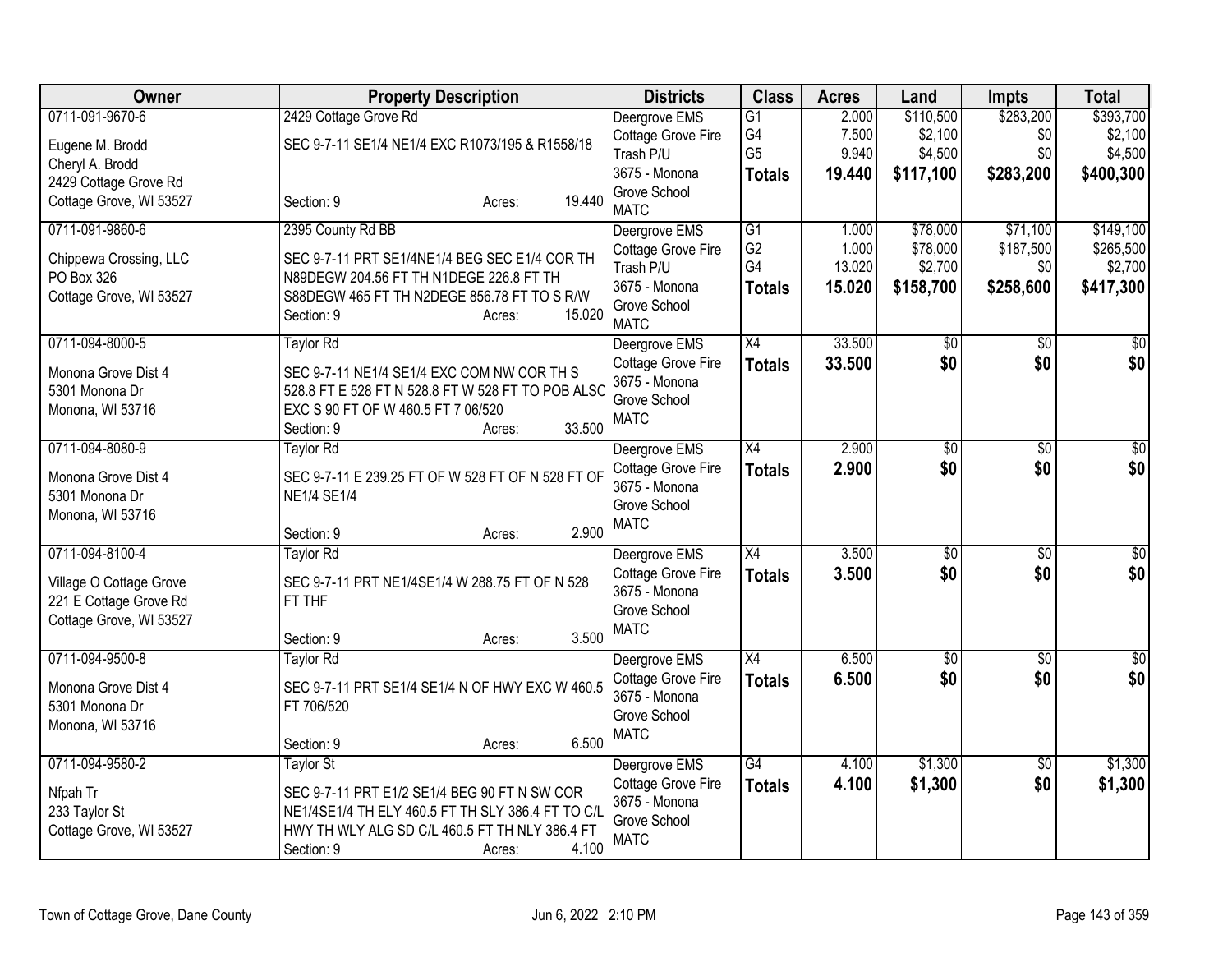| Owner                                   | <b>Property Description</b>                                                     | <b>Districts</b>                | <b>Class</b>    | <b>Acres</b> | Land      | <b>Impts</b> | <b>Total</b> |
|-----------------------------------------|---------------------------------------------------------------------------------|---------------------------------|-----------------|--------------|-----------|--------------|--------------|
| 0711-101-1001-8                         | 2169 Southern Ct                                                                | Deergrove EMS                   | $\overline{G1}$ | 1.313        | \$100,000 | \$344,200    | \$444,200    |
| <b>Barrett Allman</b>                   | SOUTH SLOPE ADDN TO AMERICAN HERITAGE LOT                                       | Cottage Grove Fire              | <b>Totals</b>   | 1.313        | \$100,000 | \$344,200    | \$444,200    |
| Lisa Allman                             |                                                                                 | Trash P/U                       |                 |              |           |              |              |
| 2169 Southern Ct                        |                                                                                 | 3675 - Monona                   |                 |              |           |              |              |
| Cottage Grove, WI 53527                 | 1.420<br>Section: 10<br>Acres:                                                  | Grove School<br><b>MATC</b>     |                 |              |           |              |              |
| 0711-101-1012-5                         | 2170 Southern Ct                                                                | Deergrove EMS                   | $\overline{G1}$ | 0.906        | \$86,500  | \$250,800    | \$337,300    |
| Edward M. Chwae<br>Susan Peterson-Chwae | SOUTH SLOPE ADDITION TO AMERICAN HERITAGE<br>LOT <sub>2</sub>                   | Cottage Grove Fire<br>Trash P/U | <b>Totals</b>   | 0.906        | \$86,500  | \$250,800    | \$337,300    |
| 2170 Southern Ct                        |                                                                                 | 3675 - Monona                   |                 |              |           |              |              |
| Cottage Grove, WI 53527                 | 0.600<br>Section: 10<br>Acres:                                                  | Grove School<br><b>MATC</b>     |                 |              |           |              |              |
| 0711-101-1028-7                         | 4481 American Way                                                               | Deergrove EMS                   | G1              | 1.139        | \$94,500  | \$402,600    | \$497,100    |
| Lucas B. Pechacek                       | LOT 1 CSM 6490 CS31/317 R16459/29-8/5/91 F/K/A                                  | Cottage Grove Fire<br>Trash P/U | <b>Totals</b>   | 1.139        | \$94,500  | \$402,600    | \$497,100    |
| Kinga A. Pechacek<br>4481 American Way  | SOUTH SLOPE ADDN TO AMERICAN HERITAGE<br>LOTS 3, 4 & 5 DESCR AS SEC 10-7-11 PRT | 3675 - Monona                   |                 |              |           |              |              |
| Cottage Grove, WI 53527                 | 1.140<br>Section: 10<br>Acres:                                                  | Grove School                    |                 |              |           |              |              |
|                                         |                                                                                 | <b>MATC</b>                     |                 |              |           |              |              |
| 0711-101-1038-5                         | 2166 Southern Ct                                                                | Deergrove EMS                   | $\overline{G1}$ | 0.979        | \$89,500  | \$270,000    | \$359,500    |
| John K. Kappel                          | LOT 2 CSM 6490 CS31/317-8/5/91 F/K/A SOUTH                                      | Cottage Grove Fire              | <b>Totals</b>   | 0.979        | \$89,500  | \$270,000    | \$359,500    |
| Min Nie                                 | SLOPE ADDN TO AMERICAN HERITAGE LOTS 3, 4 &                                     | Trash P/U<br>3675 - Monona      |                 |              |           |              |              |
| 430 8th Ave N #317                      | 5 DESCR AS SEC 10-7-11 PRT NE1/4NE1/4 (42,654                                   | Grove School                    |                 |              |           |              |              |
| Seattle, WA 98109                       | 0.979<br>Section: 10<br>Acres:                                                  | <b>MATC</b>                     |                 |              |           |              |              |
| 0711-101-1056-3                         | 4472 American Way                                                               | Deergrove EMS                   | $\overline{G1}$ | 0.742        | \$79,000  | \$245,800    | \$324,800    |
| David Hernandez                         | SOUTH SLOPE ADDITION TO AMERICAN HERITAGE                                       | Cottage Grove Fire              | <b>Totals</b>   | 0.742        | \$79,000  | \$245,800    | \$324,800    |
| Theresa Whiting                         | LOT <sub>6</sub>                                                                | Trash P/U                       |                 |              |           |              |              |
| 4472 American Way                       |                                                                                 | 3675 - Monona                   |                 |              |           |              |              |
| Cottage Grove, WI 53527                 | 0.710<br>Section: 10<br>Acres:                                                  | Grove School                    |                 |              |           |              |              |
|                                         |                                                                                 | <b>MATC</b>                     |                 |              |           |              |              |
| 0711-101-1067-0                         | 4480 American Way                                                               | Deergrove EMS                   | G1              | 0.702        | \$77,000  | \$192,100    | \$269,100    |
| David A. Arndt Jr                       | SOUTH SLOPE ADDITION TO AMERICAN HERITAGE                                       | Cottage Grove Fire<br>Trash P/U | <b>Totals</b>   | 0.702        | \$77,000  | \$192,100    | \$269,100    |
| Andrea R. Arndt                         | LOT <sub>7</sub>                                                                | 3675 - Monona                   |                 |              |           |              |              |
| 4480 American Way                       |                                                                                 | Grove School                    |                 |              |           |              |              |
| Cottage Grove, WI 53527                 | 0.700<br>Section: 10<br>Acres:                                                  | <b>MATC</b>                     |                 |              |           |              |              |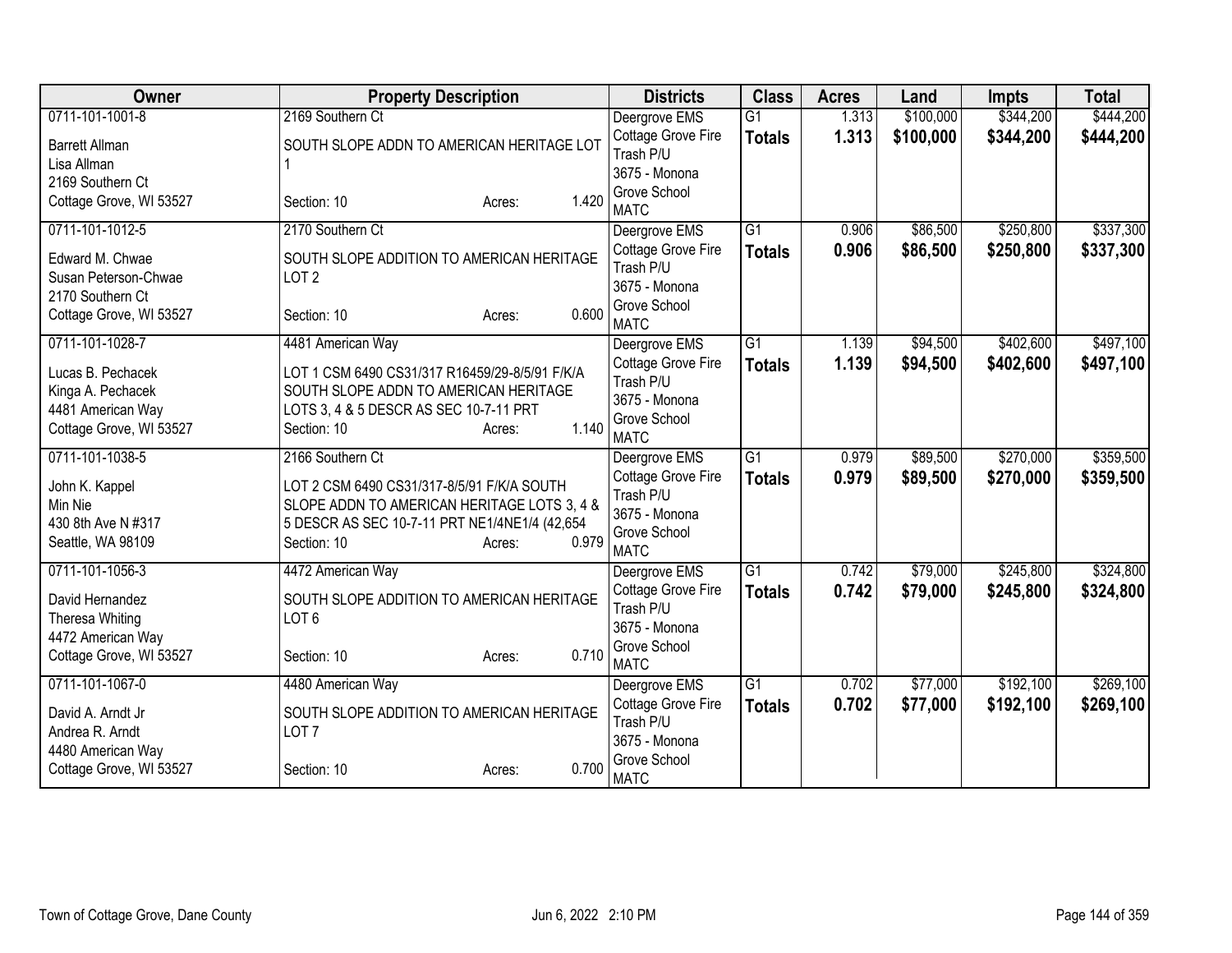| Owner                                                                               | <b>Property Description</b>                                                                                                                                                 | <b>Districts</b>                                                                | <b>Class</b>    | <b>Acres</b> | Land      | <b>Impts</b> | <b>Total</b> |
|-------------------------------------------------------------------------------------|-----------------------------------------------------------------------------------------------------------------------------------------------------------------------------|---------------------------------------------------------------------------------|-----------------|--------------|-----------|--------------|--------------|
| 0711-101-1078-7                                                                     | 2136 Southern Ct                                                                                                                                                            | Deergrove EMS                                                                   | $\overline{G1}$ | 0.728        | \$78,500  | \$193,000    | \$271,500    |
| Sam Stein<br>Kenna Stein<br>2136 Southern Ct                                        | SOUTH SLOPE ADDITION TO AMERICAN HERITAGE<br>LOT 8 SUBJ TO JT WELL AGRMT IN R8912/35                                                                                        | Cottage Grove Fire<br>Trash P/U<br>3675 - Monona                                | <b>Totals</b>   | 0.728        | \$78,500  | \$193,000    | \$271,500    |
| Cottage Grove, WI 53527                                                             | 0.830<br>Section: 10<br>Acres:                                                                                                                                              | Grove School<br><b>MATC</b>                                                     |                 |              |           |              |              |
| 0711-101-1089-4                                                                     | 2132 Southern Ct                                                                                                                                                            | Deergrove EMS                                                                   | $\overline{G1}$ | 0.857        | \$84,000  | \$198,800    | \$282,800    |
| Pamela S. Hoeksema<br>2132 South Ct<br>Cottage Grove, WI 53527                      | SOUTH SLOPE ADDITION TO AMERICAN HERITAGE<br>LOT <sub>9</sub>                                                                                                               | Cottage Grove Fire<br>Trash P/U<br>3675 - Monona                                | <b>Totals</b>   | 0.857        | \$84,000  | \$198,800    | \$282,800    |
|                                                                                     | 0.857<br>Section: 10<br>Acres:                                                                                                                                              | Grove School<br><b>MATC</b>                                                     |                 |              |           |              |              |
| 0711-101-1110-0                                                                     | 2128 Southern Ct                                                                                                                                                            | Deergrove EMS                                                                   | $\overline{G1}$ | 1.608        | \$108,500 | \$198,300    | \$306,800    |
| Brendan A. Kruszka<br>2128 Southern Ct<br>Cottage Grove, WI 53527                   | LOT 1 CSM 12070 CS74/217&219-2/19/2007 F/K/A<br>SOUTH SLOPE ADDITION TO AMERICAN HERITAGE<br>LOT 10 & OUTLOT 6 DESCR AS SEC 10-07-11 PRT<br>1.608<br>Section: 10<br>Acres:  | Cottage Grove Fire<br>Trash P/U<br>3675 - Monona<br>Grove School<br><b>MATC</b> | <b>Totals</b>   | 1.608        | \$108,500 | \$198,300    | \$306,800    |
| 0711-101-1120-4                                                                     | 2131 Southern Ct                                                                                                                                                            | Deergrove EMS                                                                   | G1              | 0.842        | \$83,500  | \$288,200    | \$371,700    |
| Kladnik Living Tr, Mary S<br>2131 Southern Ct<br>Cottage Grove, WI 53527            | LOT 1 CSM 6613 CS32/249&251-12/12/91 F/K/A<br>SOUTH SLOPE ADDITION TO AMERICAN HERITAGE<br>LOTS 11, 12, 13 DESCR AS SEC 10-7-11 PRT<br>0.841<br>Section: 10<br>Acres:       | Cottage Grove Fire<br>Trash P/U<br>3675 - Monona<br>Grove School<br><b>MATC</b> | <b>Totals</b>   | 0.842        | \$83,500  | \$288,200    | \$371,700    |
| 0711-101-1132-0                                                                     | 2135 Southern Ct                                                                                                                                                            | Deergrove EMS                                                                   | $\overline{G1}$ | 1.122        | \$94,000  | \$196,500    | \$290,500    |
| Patricia M. Gorman<br>2135 Southern Ct<br>Cottage Grove, WI 53527                   | LOT 2 CSM 6613 CS32/249&251 R17352/38-12/12/91<br>F/K/A SOUTH SLOPE ADDITION TO AMERICAN<br>HERITAGE LOTS 11, 12, 13 DESCR AS SEC 10-7-11<br>1.122<br>Section: 10<br>Acres: | Cottage Grove Fire<br>Trash P/U<br>3675 - Monona<br>Grove School<br><b>MATC</b> | <b>Totals</b>   | 1.122        | \$94,000  | \$196,500    | \$290,500    |
| 0711-101-1143-7                                                                     | 2145 Southern Ct                                                                                                                                                            | Deergrove EMS                                                                   | G1              | 0.594        | \$71,000  | \$255,500    | \$326,500    |
| Michael W. Meikle<br>Penny S. Meikle<br>2145 Southern Ct<br>Cottage Grove, WI 53527 | LOT 3 CSM 6613 CS32/249&251-12/12/91 F/K/A<br>SOUTH SLOPE ADDITION TO AMERICAN HERITAGE<br>LOTS 11, 12, 13 DESCR AS SEC 10-7-11 PRT<br>0.593<br>Section: 10<br>Acres:       | Cottage Grove Fire<br>Trash P/U<br>3675 - Monona<br>Grove School<br><b>MATC</b> | <b>Totals</b>   | 0.594        | \$71,000  | \$255,500    | \$326,500    |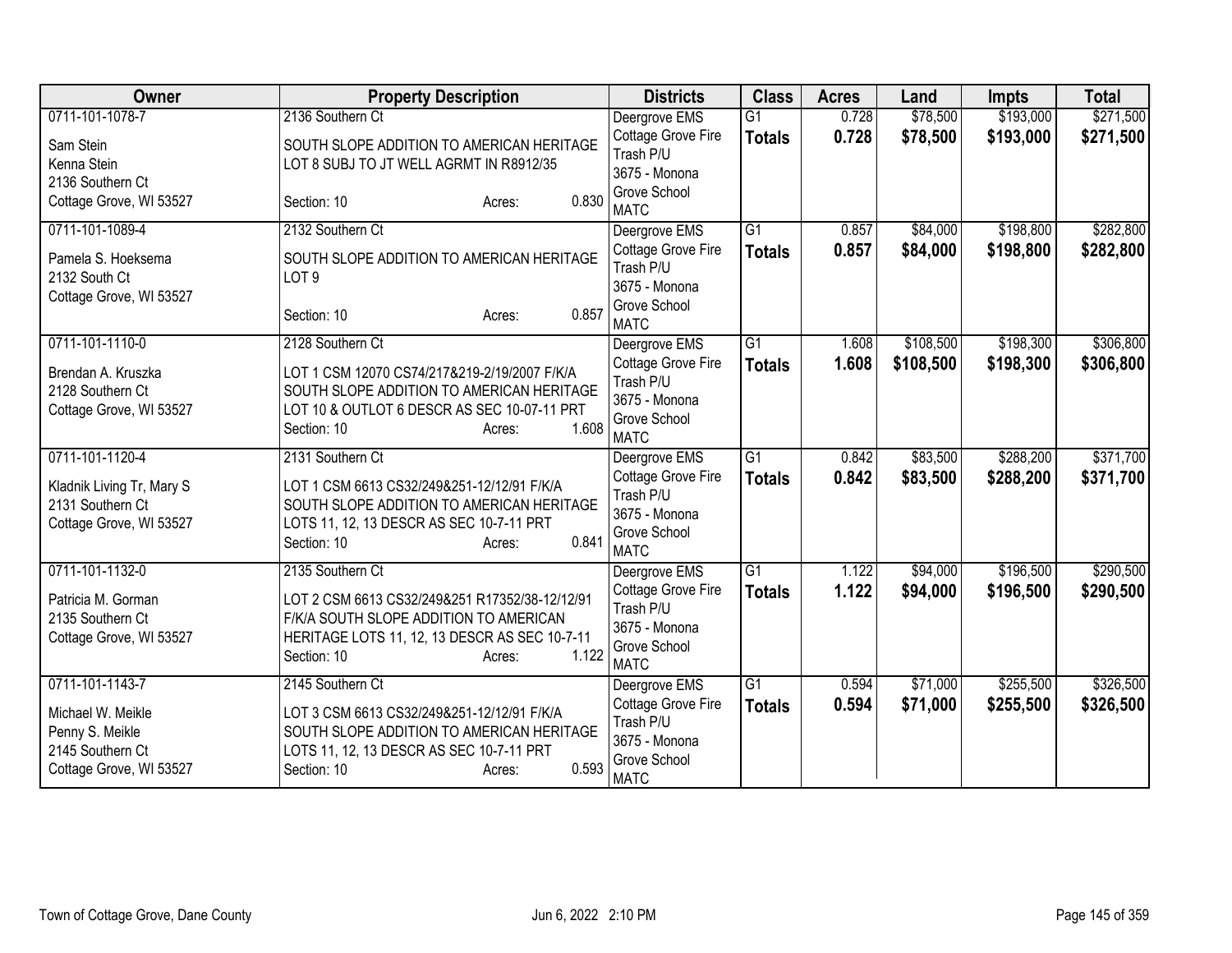| Owner                                                                    | <b>Property Description</b>                                                                                                                                                     | <b>Districts</b>                                                                  | <b>Class</b>    | <b>Acres</b> | Land      | <b>Impts</b> | <b>Total</b> |
|--------------------------------------------------------------------------|---------------------------------------------------------------------------------------------------------------------------------------------------------------------------------|-----------------------------------------------------------------------------------|-----------------|--------------|-----------|--------------|--------------|
| 0711-101-1154-4                                                          | 2151 Southern Ct                                                                                                                                                                | Deergrove EMS                                                                     | $\overline{G1}$ | 0.694        | \$76,500  | \$192,700    | \$269,200    |
| Jeremy D. Fischer<br>Chessa L. Fischer<br>2151 Southern Ct               | SOUTH SLOPE ADDITION TO AMERICAN HERITAGE<br><b>LOT 14</b>                                                                                                                      | Cottage Grove Fire<br>Trash P/U<br>3675 - Monona                                  | <b>Totals</b>   | 0.694        | \$76,500  | \$192,700    | \$269,200    |
| Cottage Grove, WI 53527                                                  | 0.570<br>Section: 10<br>Acres:                                                                                                                                                  | Grove School<br><b>MATC</b>                                                       |                 |              |           |              |              |
| 0711-101-1165-1                                                          | 2150 Heritage Ct                                                                                                                                                                | Deergrove EMS                                                                     | $\overline{G1}$ | 1.204        | \$96,500  | \$245,800    | \$342,300    |
| Norman C. Peterson<br>Marita J. Peterson<br>2150 Heritage Ct             | SOUTH SLOPE ADDITION TO AMERICAN HERITAGE<br><b>LOT 15</b>                                                                                                                      | Cottage Grove Fire<br>Trash P/U<br>3675 - Monona                                  | <b>Totals</b>   | 1.204        | \$96,500  | \$245,800    | \$342,300    |
| Cottage Grove, WI 53527                                                  | 1.020<br>Section: 10<br>Acres:                                                                                                                                                  | Grove School<br><b>MATC</b>                                                       |                 |              |           |              |              |
| 0711-101-1176-8                                                          | 2144 Heritage Ct                                                                                                                                                                | Deergrove EMS                                                                     | $\overline{G1}$ | 0.567        | \$69,500  | \$207,700    | \$277,200    |
| Rock A. Taylor<br>Jean M. Taylor<br>2144 Heritage Ct                     | SOUTH SLOPE ADDITION TO AMERICAN HERITAGE<br><b>LOT 16</b>                                                                                                                      | Cottage Grove Fire<br>Trash P/U<br>3675 - Monona                                  | <b>Totals</b>   | 0.567        | \$69,500  | \$207,700    | \$277,200    |
| Cottage Grove, WI 53527                                                  | 0.560<br>Section: 10<br>Acres:                                                                                                                                                  | Grove School<br><b>MATC</b>                                                       |                 |              |           |              |              |
| 0711-101-1187-5                                                          | 2140 Heritage Ct                                                                                                                                                                | Deergrove EMS                                                                     | $\overline{G1}$ | 1.128        | \$94,500  | \$251,800    | \$346,300    |
| Doug Field<br>Aimee Ojeda<br>2140 Heritage Ct<br>Cottage Grove, WI 53527 | SOUTH SLOPE ADDITION TO AMERICAN HERITAGE<br>LOT 17 & ALSO PRT OUTLOT 5 COM SE COR LOT 17<br>SD PLAT TH S03DEG56'01"W 12.03 FT ALG E LN SD<br>1.090<br>Section: 10<br>Acres:    | Cottage Grove Fire<br>Trash P/U<br>3675 - Monona<br>Grove School<br><b>MATC</b>   | <b>Totals</b>   | 1.128        | \$94,500  | \$251,800    | \$346,300    |
| 0711-101-1199-1                                                          | 4443 Baxter Rd                                                                                                                                                                  | Deergrove EMS                                                                     | $\overline{G1}$ | 0.679        | \$75,500  | \$275,000    | \$350,500    |
| Neal Prokop<br>Sarah Prokop<br>4443 Baxter Rd<br>Cottage Grove, WI 53527 | LOT 1 CSM 6783 CS33/368-370 R19322/43-6/29/92<br>DESCR AS PRT L OT 18 SOUTH SLOPE ADDITION TO<br>AMERICAN HERITAGE SEC 10-7-11 PRT NE1/4NE1/4<br>0.680<br>Section: 10<br>Acres: | Cottage Grove Fire<br>Trash P/U 2<br>3675 - Monona<br>Grove School<br><b>MATC</b> | <b>Totals</b>   | 0.679        | \$75,500  | \$275,000    | \$350,500    |
| 0711-101-1201-6                                                          | 2163 Southern Ct                                                                                                                                                                | Deergrove EMS                                                                     | G <sub>1</sub>  | 2.082        | \$120,500 | \$391,000    | \$511,500    |
| Joseph A. Czajkowski<br>Cheryl L. Czajkowski<br>2163 Southern Ct         | SOUTH SLOPE ADDITION TO AMERICAN HERITAGE<br><b>OUTLOT 1</b>                                                                                                                    | Cottage Grove Fire<br>Trash P/U<br>3675 - Monona                                  | <b>Totals</b>   | 2.082        | \$120,500 | \$391,000    | \$511,500    |
| Cottage Grove, WI 53527                                                  | 2.082<br>Section: 10<br>Acres:                                                                                                                                                  | Grove School<br><b>MATC</b>                                                       |                 |              |           |              |              |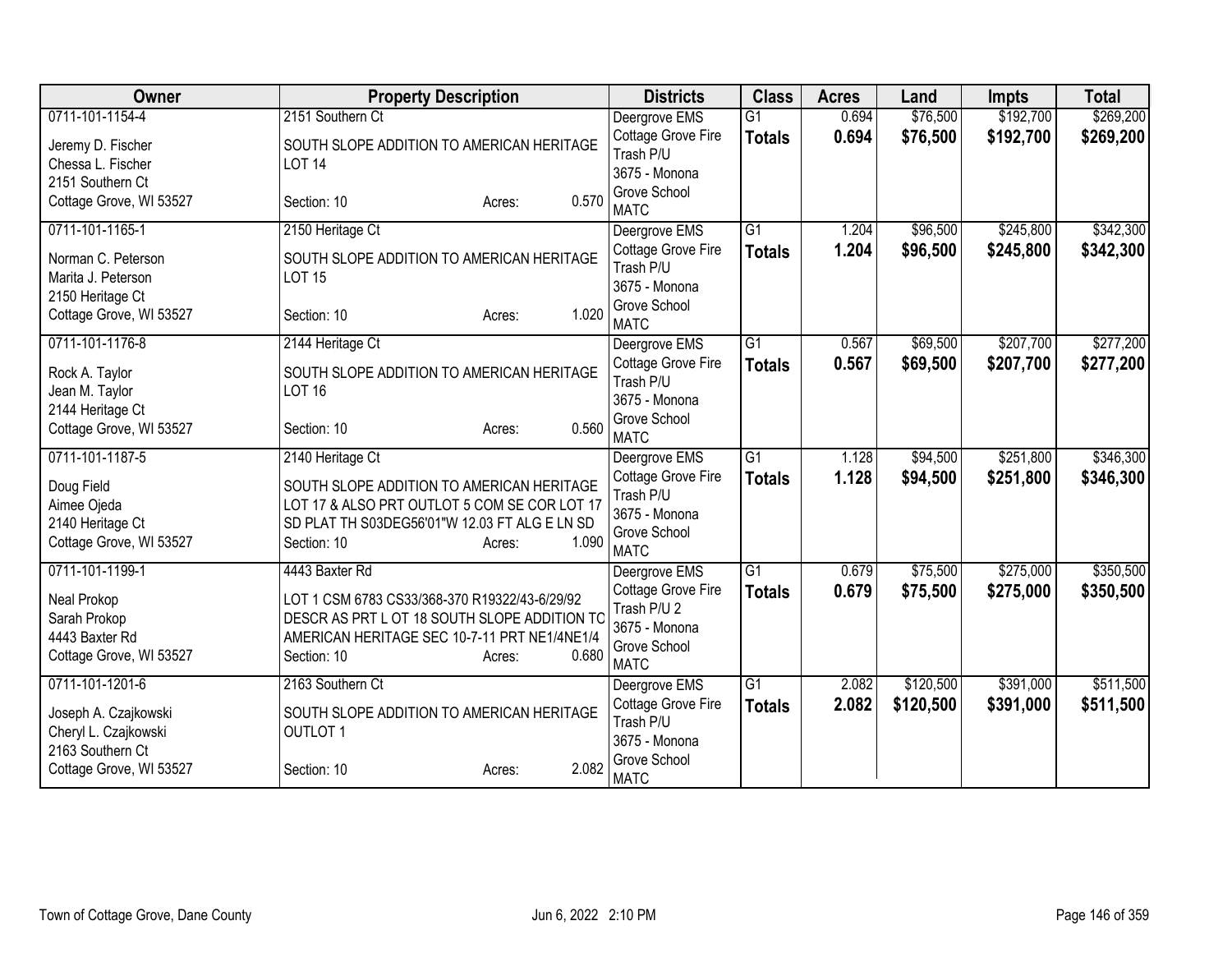| Owner                   | <b>Property Description</b>                       | <b>Districts</b>                    | <b>Class</b>    | <b>Acres</b> | Land      | <b>Impts</b> | <b>Total</b> |
|-------------------------|---------------------------------------------------|-------------------------------------|-----------------|--------------|-----------|--------------|--------------|
| 0711-101-1250-0         | 4435 Baxter Rd                                    | Deergrove EMS                       | $\overline{G1}$ | 0.000        | \$55,000  | \$167,700    | \$222,700    |
| Kayla A. Hauser         | BAXTER ROAD CONDOMINIUMS UNIT 4435                | Cottage Grove Fire                  | <b>Totals</b>   | 0.000        | \$55,000  | \$167,700    | \$222,700    |
| Jamie Scholl            |                                                   | Trash P/U                           |                 |              |           |              |              |
| 4435 Baxter Rd          |                                                   | 3675 - Monona                       |                 |              |           |              |              |
| Cottage Grove, WI 53527 | 0.000<br>Section: 10<br>Acres:                    | Grove School<br><b>MATC</b>         |                 |              |           |              |              |
| 0711-101-1252-0         | 4437 Baxter Rd                                    | Deergrove EMS                       | $\overline{G1}$ | 0.000        | \$55,000  | \$168,500    | \$223,500    |
| Karen M. Woodson        | BAXTER ROAD CONDOMINIUMS UNIT 4437                | Cottage Grove Fire                  | <b>Totals</b>   | 0.000        | \$55,000  | \$168,500    | \$223,500    |
| 4437 Baxter Rd          |                                                   | Trash P/U                           |                 |              |           |              |              |
| Cottage Grove, WI 53527 |                                                   | 3675 - Monona                       |                 |              |           |              |              |
|                         | 0.000<br>Section: 10<br>Acres:                    | Grove School<br><b>MATC</b>         |                 |              |           |              |              |
| 0711-101-1311-3         | 4429 American Way                                 | Deergrove EMS                       | $\overline{G1}$ | 1.303        | \$99,500  | \$237,000    | \$336,500    |
| Kenneth J. Leclair      | LOT 1 CSM 6310 CS30/271-273 R15378/9-2/1/91       | Cottage Grove Fire                  | <b>Totals</b>   | 1.303        | \$99,500  | \$237,000    | \$336,500    |
| Joann M. Leclair        | DESCR AS SOUTH SLOPE ADD TO AMERICAN              | Trash P/U                           |                 |              |           |              |              |
| 4429 American Way       | HERITAGE OUTLOTS 2 & 3 SEC 10-7-11 PRT            | 3675 - Monona                       |                 |              |           |              |              |
| Cottage Grove, WI 53527 | 1.303<br>Section: 10<br>Acres:                    | Grove School<br><b>MATC</b>         |                 |              |           |              |              |
| 0711-101-1332-8         | 4435 American Way                                 | Deergrove EMS                       | $\overline{G1}$ | 1.316        | \$100,000 | \$285,100    | \$385,100    |
|                         |                                                   | Cottage Grove Fire                  |                 | 1.316        | \$100,000 | \$285,100    | \$385,100    |
| Charles J. Schwarting   | LOT 2 CSM 6310 CS30/271&273 R15378/9-2/1/91 F/K/A | Trash P/U                           | <b>Totals</b>   |              |           |              |              |
| 4435 American Way       | SOUTH SLOPE ADDN TO AMERICAN HERITAGE             | 3675 - Monona                       |                 |              |           |              |              |
| Cottage Grove, WI 53527 | OUTLOTS 2 & 3 DESCR AS SEC 10-7-11 PRT            | Grove School                        |                 |              |           |              |              |
|                         | 1.316<br>Section: 10<br>Acres:                    | <b>MATC</b>                         |                 |              |           |              |              |
| 0711-101-1353-3         | 4441 American Way                                 | Deergrove EMS                       | $\overline{G1}$ | 1.382        | \$102,000 | \$269,700    | \$371,700    |
| Kari Lee-Zimmermann     | LOT 3 CSM 6310 CS30/271-273 R15378/9-2/1/91       | Cottage Grove Fire                  | <b>Totals</b>   | 1.382        | \$102,000 | \$269,700    | \$371,700    |
| 4441 American Way       | DESCR AS SOUTH SLOPE ADD TO AMERICAN              | Trash P/U                           |                 |              |           |              |              |
| Cottage Grove, WI 53527 | HERITAGE OUTLOTS 2 & 3 SEC 10-7-11 PRT            | 3675 - Monona                       |                 |              |           |              |              |
|                         | 1.382<br>Section: 10<br>Acres:                    | Grove School                        |                 |              |           |              |              |
| 0711-101-1374-8         | 4451 American Way                                 | <b>MATC</b>                         | G <sub>1</sub>  | 1.210        | \$97,000  | \$322,100    | \$419,100    |
|                         |                                                   | Deergrove EMS<br>Cottage Grove Fire | <b>Totals</b>   | 1.210        | \$97,000  | \$322,100    | \$419,100    |
| Timothy J. Ryan         | LOT 4 CSM 6310 CS30/271-273 R15378/9-2/1/91       | Trash P/U                           |                 |              |           |              |              |
| Renee H. Ryan           | DESCR AS SOUTH S LOPE ADD TO AMERICAN             | 3675 - Monona                       |                 |              |           |              |              |
| 4451 American Way       | HERITAGE OUTLOTS 2 & 3 SEC 10-7-11 PRT            | Grove School                        |                 |              |           |              |              |
| Cottage Grove, WI 53527 | 1.210<br>Section: 10<br>Acres:                    | <b>MATC</b>                         |                 |              |           |              |              |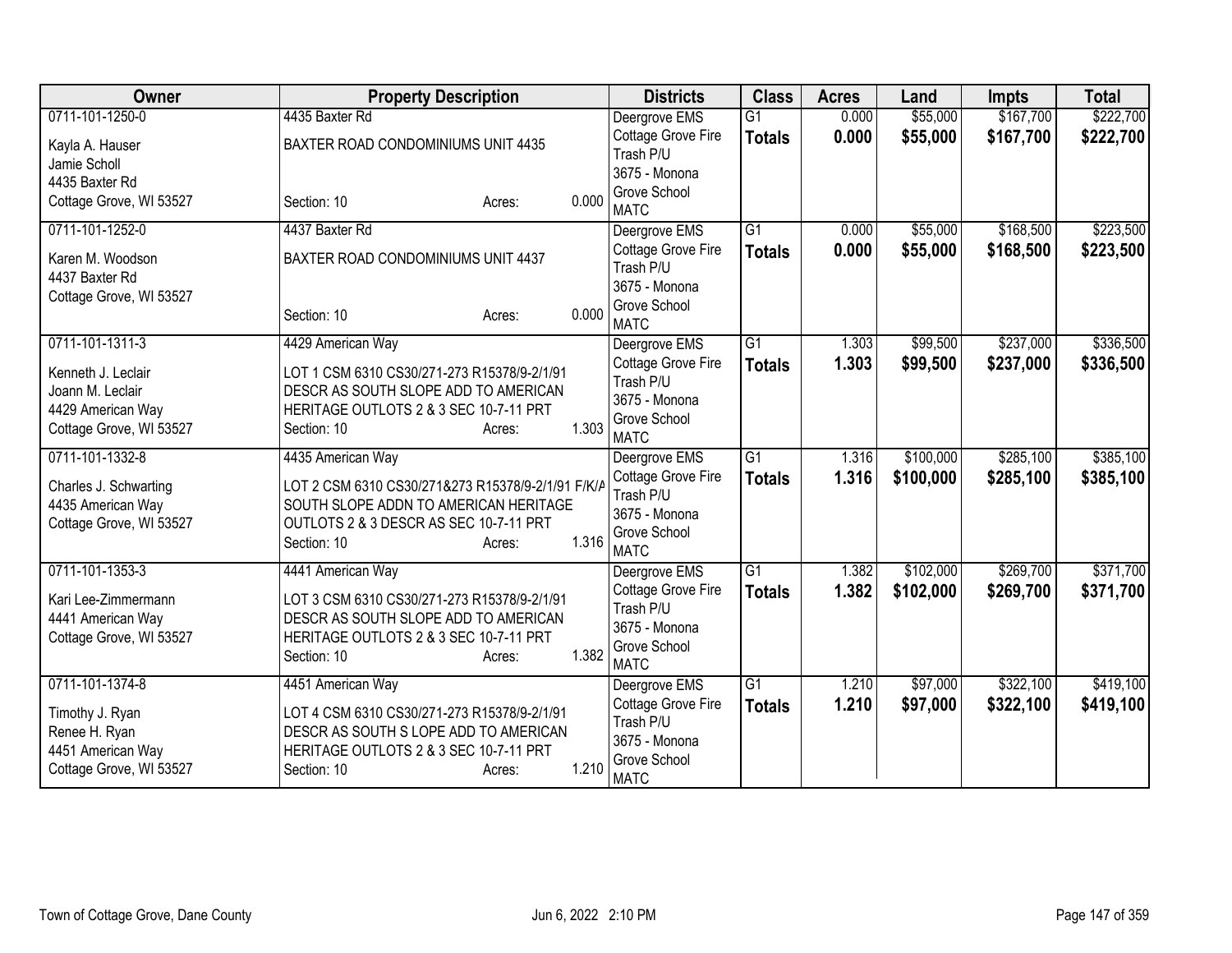| <b>Owner</b>                                                                                    | <b>Property Description</b>                                                                                                                                                  | <b>Districts</b>                                                                  | <b>Class</b>    | <b>Acres</b> | Land            | <b>Impts</b>    | <b>Total</b>    |
|-------------------------------------------------------------------------------------------------|------------------------------------------------------------------------------------------------------------------------------------------------------------------------------|-----------------------------------------------------------------------------------|-----------------|--------------|-----------------|-----------------|-----------------|
| 0711-101-1531-7                                                                                 | 4422 American Way                                                                                                                                                            | Deergrove EMS                                                                     | $\overline{G1}$ | 1.660        | \$110,500       | \$260,500       | \$371,000       |
| Patrick J. Ceithamer<br>4422 American Way<br>Cottage Grove, WI 53527                            | LOT 1 CSM 6309 CS30/268&270-2/1/91 F/K/A SOUTH<br>SLOPE ADDN TO AMERICAN HERITAGE OUTLOT 4 &<br>PRT OUTLOT 5 DESCR AS SEC 10-7-11 PRT<br>1.660<br>Section: 10<br>Acres:      | Cottage Grove Fire<br>Trash P/U<br>3675 - Monona<br>Grove School<br><b>MATC</b>   | <b>Totals</b>   | 1.660        | \$110,500       | \$260,500       | \$371,000       |
| 0711-101-1552-2                                                                                 | 2149 Heritage Ct                                                                                                                                                             | Deergrove EMS                                                                     | $\overline{G1}$ | 1.090        | \$93,000        | \$243,000       | \$336,000       |
| Russell J. Anderson<br>Vicki L. Anderson<br>2149 Heritage Ct<br>Cottage Grove, WI 53527         | LOT 2 CSM 6309 CS30/268&270 R15378/6-2/1/91 F/K/A<br>SOUTH SLOPE ADDN TO AMERICAN HERITAGE<br>OUTLOT 4 & PRT OUTLOT 5 DESCR AS SEC 10-7-11<br>1.090<br>Section: 10<br>Acres: | Cottage Grove Fire<br>Trash P/U<br>3675 - Monona<br>Grove School<br><b>MATC</b>   | <b>Totals</b>   | 1.090        | \$93,000        | \$243,000       | \$336,000       |
| 0711-101-1573-7                                                                                 | 2137 Heritage Ct                                                                                                                                                             | Deergrove EMS                                                                     | $\overline{G1}$ | 1.231        | \$97,500        | \$181,800       | \$279,300       |
| James C. Rosenberger<br>Stephanie E. Rosenberger<br>2137 Heritage Ct<br>Cottage Grove, WI 53527 | LOT 3 CSM 6309 CS30/268-270 R15378/6-2/1/91<br>DESCR AS SOUTH SLOPE ADD TO AMERICAN<br>HERITAGE OUTLOT 4 & PRT OUTLOT 5 SEC 10-7-11<br>1.231<br>Section: 10<br>Acres:        | Cottage Grove Fire<br>Trash P/U<br>3675 - Monona<br>Grove School<br><b>MATC</b>   | <b>Totals</b>   | 1.231        | \$97,500        | \$181,800       | \$279,300       |
| 0711-101-1603-0                                                                                 | 4463 Baxter Rd                                                                                                                                                               | Deergrove EMS                                                                     | G1              | 0.000        | \$55,000        | \$171,900       | \$226,900       |
| Benjamin J. Richards<br>4463 Baxter Rd<br>Cottage Grove, WI 53527                               | BAXTER ROAD COTTAGE GROVE CONDOMINIUM<br><b>UNIT4463</b><br>0.000<br>Section: 10<br>Acres:                                                                                   | Cottage Grove Fire<br>Trash P/U 2<br>3675 - Monona<br>Grove School<br><b>MATC</b> | <b>Totals</b>   | 0.000        | \$55,000        | \$171,900       | \$226,900       |
| 0711-101-1605-0                                                                                 | 4465 Baxter Rd                                                                                                                                                               | Deergrove EMS                                                                     | $\overline{G1}$ | 0.000        | \$55,000        | \$170,300       | \$225,300       |
| Gene J. Arndt<br>4465 Baxter Rd<br>Cottage Grove, WI 53527                                      | BAXTER ROAD COTTAGE GROVE CONDOMINIUM<br><b>UNIT4465</b><br>0.000<br>Section: 10<br>Acres:                                                                                   | Cottage Grove Fire<br>Trash P/U 2<br>3675 - Monona<br>Grove School<br><b>MATC</b> | <b>Totals</b>   | 0.000        | \$55,000        | \$170,300       | \$225,300       |
| 0711-101-2001-0                                                                                 | Wooded Ridge Tr                                                                                                                                                              | Deergrove EMS                                                                     | $\overline{X4}$ | 4.772        | $\overline{60}$ | $\overline{50}$ | $\overline{50}$ |
| Cottage Grove, Town of<br>4058 County Highway N<br>Cottage Grove, WI 53527                      | KENNEDY HILLS OUTLOT 1<br>4.772<br>Section: 10<br>Acres:                                                                                                                     | Cottage Grove Fire<br>3675 - Monona<br>Grove School<br><b>MATC</b>                | <b>Totals</b>   | 4.772        | \$0             | \$0             | \$0             |
| 0711-101-2012-0                                                                                 | 2194 Wooded Ridge Tr                                                                                                                                                         | Deergrove EMS                                                                     | X4              | 2.228        | $\overline{60}$ | $\overline{50}$ | $\overline{50}$ |
| Cottage Grove, Town of<br>4058 County Highway N<br>Cottage Grove, WI 53527                      | KENNEDY HILLS OUTLOT 2<br>2.228<br>Section: 10<br>Acres:                                                                                                                     | Cottage Grove Fire<br>3675 - Monona<br>Grove School<br><b>MATC</b>                | <b>Totals</b>   | 2.228        | \$0             | \$0             | \$0             |
|                                                                                                 |                                                                                                                                                                              |                                                                                   |                 |              |                 |                 |                 |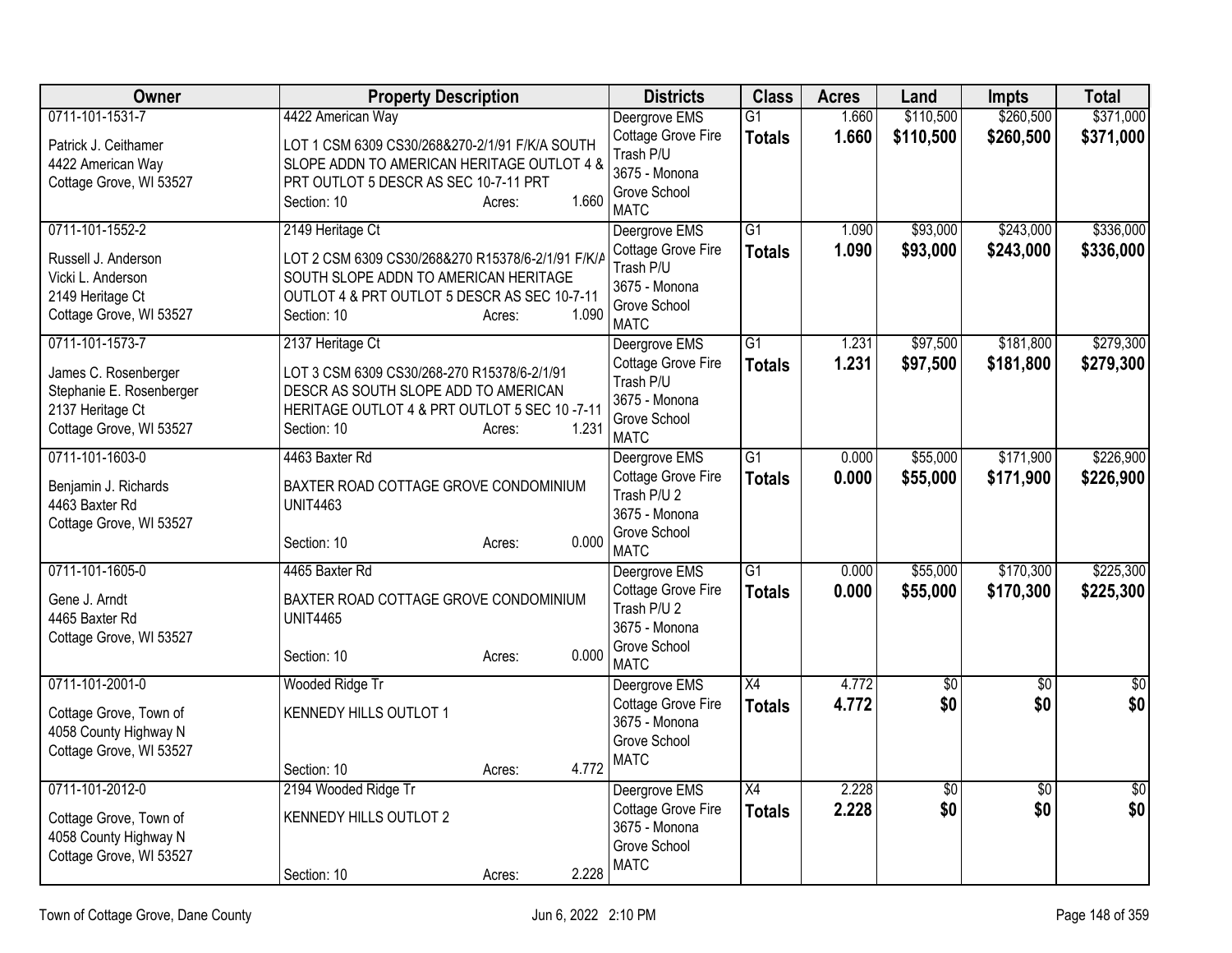| Owner                            | <b>Property Description</b> |        |       | <b>Districts</b>              | <b>Class</b>    | <b>Acres</b> | Land            | <b>Impts</b>    | <b>Total</b>    |
|----------------------------------|-----------------------------|--------|-------|-------------------------------|-----------------|--------------|-----------------|-----------------|-----------------|
| 0711-101-2101-0                  | 2217 Wooded Ridge Tr        |        |       | Deergrove EMS                 | $\overline{G1}$ | 0.799        | \$106,000       | $\overline{50}$ | \$106,000       |
| Tim Obrien Homes of Madison, LLC | KENNEDY HILLS LOT 1         |        |       | Cottage Grove Fire            | <b>Totals</b>   | 0.799        | \$106,000       | \$0             | \$106,000       |
| N27 W24075 Paul Ct               |                             |        |       | 3675 - Monona                 |                 |              |                 |                 |                 |
| Pewaukee, WI 53072               |                             |        |       | Grove School                  |                 |              |                 |                 |                 |
|                                  | Section: 10                 | Acres: | 0.799 | <b>MATC</b>                   |                 |              |                 |                 |                 |
| 0711-101-2112-0                  | 2231 Wooded Ridge Trl       |        |       | Deergrove EMS                 | $\overline{G1}$ | 1.059        | \$111,000       | \$332,000       | \$443,000       |
| Tony Arts                        | <b>KENNEDY HILLS LOT 2</b>  |        |       | Cottage Grove Fire            | <b>Totals</b>   | 1.059        | \$111,000       | \$332,000       | \$443,000       |
| 249 Cotton Grass Ln              |                             |        |       | 3675 - Monona                 |                 |              |                 |                 |                 |
| Walworth, WI 53184               |                             |        |       | Grove School                  |                 |              |                 |                 |                 |
|                                  | Section: 10                 | Acres: | 1.059 | <b>MATC</b>                   |                 |              |                 |                 |                 |
| 0711-101-2123-0                  | 2225 Wooded Ridge Trl       |        |       | Deergrove EMS                 | G1              | 1.017        | \$109,000       | \$458,000       | \$567,000       |
| <b>Josh Newkirk</b>              | KENNEDY HILLS LOT 3         |        |       | Cottage Grove Fire            | <b>Totals</b>   | 1.017        | \$109,000       | \$458,000       | \$567,000       |
| <b>Amber Newkirk</b>             |                             |        |       | 3675 - Monona                 |                 |              |                 |                 |                 |
| 2225 Wooded Ridge Trl            |                             |        |       | Grove School                  |                 |              |                 |                 |                 |
| Cottage Grove, WI 53527          | Section: 10                 | Acres: | 1.017 | <b>MATC</b>                   |                 |              |                 |                 |                 |
| 0711-101-2134-0                  | 2219 Wooded Ridge Trl       |        |       | Deergrove EMS                 | $\overline{G1}$ | 0.000        | $\overline{50}$ | \$0             | $\overline{30}$ |
| Lauren Lazarz                    | <b>KENNEDY HILLS LOT 4</b>  |        |       | Cottage Grove Fire            | G4              | 0.810        | \$300           | \$0             | \$300           |
| Kyle Lazarz                      |                             |        |       | 3675 - Monona                 | <b>Totals</b>   | 0.810        | \$300           | \$0             | \$300           |
| 1213 Painted Post Dr             |                             |        |       | Grove School                  |                 |              |                 |                 |                 |
| Madison, WI 53716                | Section: 10                 | Acres: | 0.810 | <b>MATC</b>                   |                 |              |                 |                 |                 |
| 0711-101-2145-0                  | 2213 Wooded Ridge Tr        |        |       | Deergrove EMS                 | $\overline{G4}$ | 0.794        | \$300           | \$0             | \$300           |
|                                  |                             |        |       | Cottage Grove Fire            | <b>Totals</b>   | 0.794        | \$300           | \$0             | \$300           |
| Kennedy Hills,, LLC              | KENNEDY HILLS LOT 5         |        |       | 3675 - Monona                 |                 |              |                 |                 |                 |
| 306 W Quarry St                  |                             |        |       | Grove School                  |                 |              |                 |                 |                 |
| Deerfield, WI 53531              | Section: 10                 |        | 0.794 | <b>MATC</b>                   |                 |              |                 |                 |                 |
| 0711-101-2156-0                  | 2207 Wooded Ridge Trl       | Acres: |       | Deergrove EMS                 | $\overline{G1}$ | 0.860        | \$107,000       | \$134,000       | \$241,000       |
|                                  |                             |        |       | Cottage Grove Fire            | <b>Totals</b>   | 0.860        | \$107,000       | \$134,000       | \$241,000       |
| Gannon Construction, Inc         | KENNEDY HILLS LOT 6         |        |       | 3675 - Monona                 |                 |              |                 |                 |                 |
| PO Box 75                        |                             |        |       | Grove School                  |                 |              |                 |                 |                 |
| Mcfarland, WI 53558              |                             |        |       | <b>MATC</b>                   |                 |              |                 |                 |                 |
|                                  | Section: 10                 | Acres: | 0.860 |                               |                 |              |                 |                 |                 |
| 0711-101-2167-0                  | 2201 Wooded Ridge Trl       |        |       | Deergrove EMS                 | $\overline{G1}$ | 0.689        | \$105,000       | \$498,500       | \$603,500       |
| Steven Petri                     | <b>KENNEDY HILLS LOT 7</b>  |        |       | Cottage Grove Fire            | <b>Totals</b>   | 0.689        | \$105,000       | \$498,500       | \$603,500       |
| Kerry L. Martin                  |                             |        |       | 3675 - Monona<br>Grove School |                 |              |                 |                 |                 |
| 2201 Wooded Ridge Trl            |                             |        |       | <b>MATC</b>                   |                 |              |                 |                 |                 |
| Cottage Grove, WI 53527          | Section: 10                 | Acres: | 0.689 |                               |                 |              |                 |                 |                 |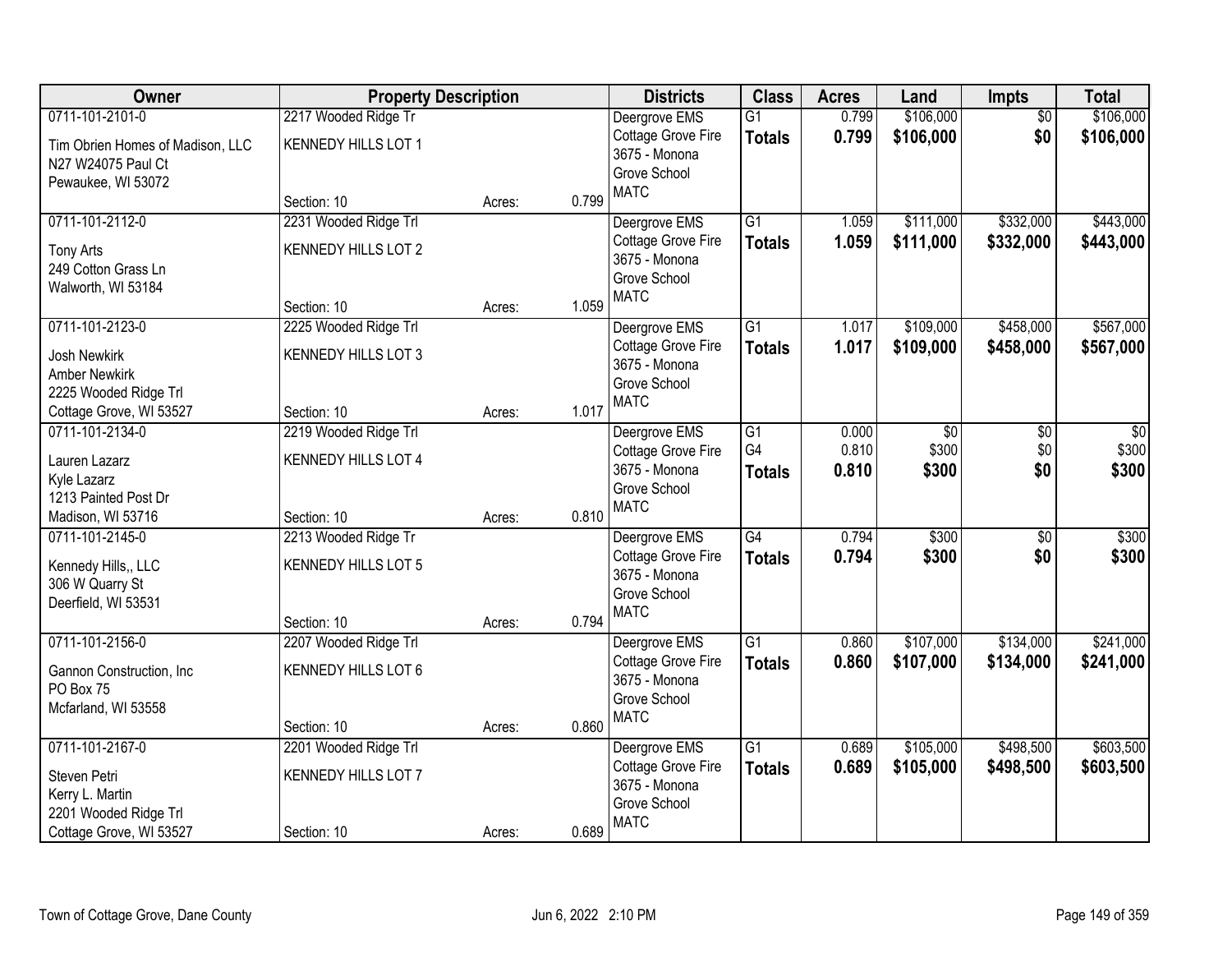| Owner                                                          | <b>Property Description</b>          |        |       | <b>Districts</b>                    | <b>Class</b>    | <b>Acres</b> | Land      | <b>Impts</b> | <b>Total</b> |
|----------------------------------------------------------------|--------------------------------------|--------|-------|-------------------------------------|-----------------|--------------|-----------|--------------|--------------|
| 0711-101-2178-0                                                | 2195 Wooded Ridge Trl                |        |       | Deergrove EMS                       | $\overline{G1}$ | 0.689        | \$105,000 | \$461,500    | \$566,500    |
| Todd R. Christensen                                            | KENNEDY HILLS LOT 8                  |        |       | Cottage Grove Fire                  | <b>Totals</b>   | 0.689        | \$105,000 | \$461,500    | \$566,500    |
| 2195 Wooded Ridge Trl                                          |                                      |        |       | 3675 - Monona                       |                 |              |           |              |              |
| Cottage Grove, WI 53527                                        |                                      |        |       | Grove School                        |                 |              |           |              |              |
|                                                                | Section: 10                          | Acres: | 0.689 | <b>MATC</b>                         |                 |              |           |              |              |
| 0711-101-2189-0                                                | 2177 Wooded Ridge Trl                |        |       | Deergrove EMS                       | $\overline{G1}$ | 0.689        | \$105,000 | \$473,000    | \$578,000    |
| Barbara E. Pauplis                                             | KENNEDY HILLS LOT 9                  |        |       | Cottage Grove Fire                  | <b>Totals</b>   | 0.689        | \$105,000 | \$473,000    | \$578,000    |
| 43 Estabrook Rd                                                |                                      |        |       | 3675 - Monona                       |                 |              |           |              |              |
| Carlisle, MA 01741                                             |                                      |        |       | Grove School                        |                 |              |           |              |              |
|                                                                | Section: 10                          | Acres: | 0.689 | <b>MATC</b>                         |                 |              |           |              |              |
| 0711-101-2200-0                                                | 2190 Wooded Ridge Tr                 |        |       | Deergrove EMS                       | $\overline{G1}$ | 0.711        | \$105,000 | \$0          | \$105,000    |
| Dolfen Construction, Inc.                                      | KENNEDY HILLS LOT 10                 |        |       | Cottage Grove Fire                  | <b>Totals</b>   | 0.711        | \$105,000 | \$0          | \$105,000    |
| 1971 Circle High                                               |                                      |        |       | 3675 - Monona                       |                 |              |           |              |              |
| Cottage Grove, WI 53527                                        |                                      |        |       | Grove School                        |                 |              |           |              |              |
|                                                                | Section: 10                          | Acres: | 0.711 | <b>MATC</b>                         |                 |              |           |              |              |
| 0711-101-2211-0                                                | 2196 Wooded Ridge Tr                 |        |       | Deergrove EMS                       | $\overline{G1}$ | 0.693        | \$105,000 | \$0          | \$105,000    |
| Carlos U. Aranda                                               | KENNEDY HILLS LOT 11                 |        |       | Cottage Grove Fire                  | <b>Totals</b>   | 0.693        | \$105,000 | \$0          | \$105,000    |
| Chelsea J. Aranda                                              |                                      |        |       | 3675 - Monona                       |                 |              |           |              |              |
| 6017 Gateway Grn                                               |                                      |        |       | Grove School                        |                 |              |           |              |              |
| Monona, WI 53716                                               | Section: 10                          | Acres: | 0.693 | <b>MATC</b>                         |                 |              |           |              |              |
| 0711-101-2222-0                                                | 2202 Wooded Ridge Tr                 |        |       | Deergrove EMS                       | $\overline{G1}$ | 0.699        | \$105,000 | \$0          | \$105,000    |
|                                                                |                                      |        |       | Cottage Grove Fire                  | <b>Totals</b>   | 0.699        | \$105,000 | \$0          | \$105,000    |
| Tim Obrien Homes of Madison, LLC<br>N27 W24075 Paul Ct Ste 100 | KENNEDY HILLS LOT 12                 |        |       | 3675 - Monona                       |                 |              |           |              |              |
| Pewaukee, WI 53072                                             |                                      |        |       | Grove School                        |                 |              |           |              |              |
|                                                                | Section: 10                          | Acres: | 0.699 | <b>MATC</b>                         |                 |              |           |              |              |
| 0711-101-2233-0                                                | 2208 Wooded Ridge Trl                |        |       | Deergrove EMS                       | $\overline{G1}$ | 0.731        | \$105,500 | \$398,000    | \$503,500    |
|                                                                |                                      |        |       | Cottage Grove Fire                  | <b>Totals</b>   | 0.731        | \$105,500 | \$398,000    | \$503,500    |
| Jared M. Boucher                                               | KENNEDY HILLS LOT 13                 |        |       | 3675 - Monona                       |                 |              |           |              |              |
| Michelle W. Boucher                                            |                                      |        |       | Grove School                        |                 |              |           |              |              |
| 2208 Wooded Ridge Trl                                          |                                      |        | 0.731 | <b>MATC</b>                         |                 |              |           |              |              |
| Cottage Grove, WI 53527<br>0711-101-2244-0                     | Section: 10<br>2214 Wooded Ridge Trl | Acres: |       |                                     | $\overline{G1}$ | 0.690        | \$105,000 | \$330,500    | \$435,500    |
|                                                                |                                      |        |       | Deergrove EMS<br>Cottage Grove Fire |                 |              |           |              |              |
| Bill Weber Jr Homes, Inc                                       | <b>KENNEDY HILLS LOT 14</b>          |        |       | 3675 - Monona                       | <b>Totals</b>   | 0.690        | \$105,000 | \$330,500    | \$435,500    |
| PO Box 10                                                      |                                      |        |       | Grove School                        |                 |              |           |              |              |
| Cottage Grove, WI 53527                                        |                                      |        |       | <b>MATC</b>                         |                 |              |           |              |              |
|                                                                | Section: 10                          | Acres: | 0.690 |                                     |                 |              |           |              |              |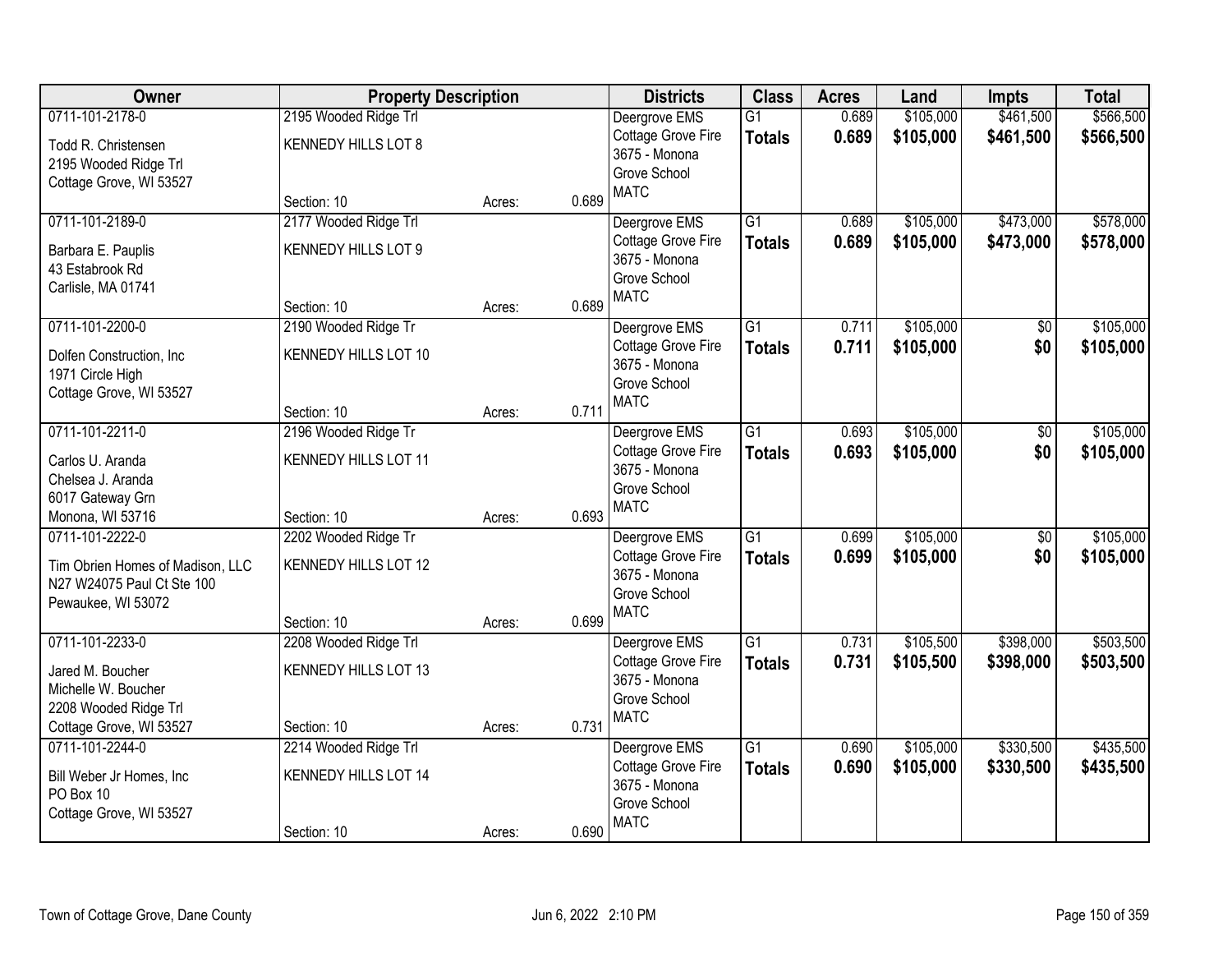| <b>Owner</b>                                      | <b>Property Description</b> |        |       | <b>Districts</b>                | <b>Class</b>    | <b>Acres</b> | Land      | <b>Impts</b>    | <b>Total</b> |
|---------------------------------------------------|-----------------------------|--------|-------|---------------------------------|-----------------|--------------|-----------|-----------------|--------------|
| 0711-101-2255-0                                   | 4466 Scenic Oak Dr          |        |       | Deergrove EMS                   | G1              | 0.689        | \$105,000 | \$507,000       | \$612,000    |
| Jeffrey W. Eversoll                               | KENNEDY HILLS LOT 15        |        |       | Cottage Grove Fire              | <b>Totals</b>   | 0.689        | \$105,000 | \$507,000       | \$612,000    |
| Kathleen H. Otten                                 |                             |        |       | 3675 - Monona                   |                 |              |           |                 |              |
| 4466 Scenic Oak Dr                                |                             |        |       | Grove School<br><b>MATC</b>     |                 |              |           |                 |              |
| Cottage Grove, WI 53527                           | Section: 10                 | Acres: | 0.689 |                                 |                 |              |           |                 |              |
| 0711-101-2266-0                                   | 4465 Scenic Oak Dr          |        |       | Deergrove EMS                   | G <sub>1</sub>  | 0.865        | \$107,000 | $\overline{50}$ | \$107,000    |
| Tim Obrien Homes of Madison, LLC                  | KENNEDY HILLS LOT 16        |        |       | Cottage Grove Fire              | <b>Totals</b>   | 0.865        | \$107,000 | \$0             | \$107,000    |
| N27 W24075 Paul Ct                                |                             |        |       | 3675 - Monona                   |                 |              |           |                 |              |
| Pewaukee, WI 53072                                |                             |        |       | Grove School<br><b>MATC</b>     |                 |              |           |                 |              |
|                                                   | Section: 10                 | Acres: | 0.865 |                                 |                 |              |           |                 |              |
| 0711-101-4001-0                                   | 4437 Buckley Ridge Cir      |        |       | Deergrove EMS                   | G1              | 1.510        | \$103,000 | \$412,500       | \$515,500    |
| Rhonda S. Gaudreau                                | <b>BUCKLEY RIDGE LOT 1</b>  |        |       | Cottage Grove Fire              | <b>Totals</b>   | 1.510        | \$103,000 | \$412,500       | \$515,500    |
| Mark A. Gaudreau                                  |                             |        |       | Trash P/U                       |                 |              |           |                 |              |
| 4437 Buckley Ridge Trl                            |                             |        |       | 3675 - Monona<br>Grove School   |                 |              |           |                 |              |
| Cottage Grove, WI 53527                           | Section: 10                 | Acres: | 0.000 | <b>MATC</b>                     |                 |              |           |                 |              |
| 0711-101-4012-0                                   | 4427 Buckley Ridge Cir      |        |       | Deergrove EMS                   | $\overline{G1}$ | 1.510        | \$103,000 | \$439,500       | \$542,500    |
| Philip J. Klun                                    | <b>BUCKLEY RIDGE LOT 2</b>  |        |       | Cottage Grove Fire              | <b>Totals</b>   | 1.510        | \$103,000 | \$439,500       | \$542,500    |
| Marcia A. Klun                                    |                             |        |       | Trash P/U                       |                 |              |           |                 |              |
| 4426 Buckley Ridge Cir                            |                             |        |       | 3675 - Monona                   |                 |              |           |                 |              |
| Cottage Grove, WI 53527                           | Section: 10                 | Acres: | 1.510 | Grove School<br><b>MATC</b>     |                 |              |           |                 |              |
| 0711-101-4023-0                                   | 4417 Buckley Ridge Cir      |        |       | Deergrove EMS                   | G1              | 1.410        | \$100,500 | \$587,700       | \$688,200    |
|                                                   |                             |        |       | Cottage Grove Fire              | <b>Totals</b>   | 1.410        | \$100,500 | \$587,700       | \$688,200    |
| Bliming Rev Tr, Janet G<br>4417 Buckley Ridge Cir | <b>BUCKLEY RIDGE LOT 3</b>  |        |       | Trash P/U                       |                 |              |           |                 |              |
| Cottage Grove, WI 53527                           |                             |        |       | 3675 - Monona                   |                 |              |           |                 |              |
|                                                   | Section: 10                 | Acres: | 1.410 | Grove School                    |                 |              |           |                 |              |
|                                                   |                             |        |       | <b>MATC</b>                     |                 |              |           |                 |              |
| 0711-101-4034-0                                   | 4409 Buckley Ridge Cir      |        |       | Deergrove EMS                   | $\overline{G1}$ | 1.631        | \$106,000 | \$335,000       | \$441,000    |
| Kirk A. Wick                                      | <b>BUCKLEY RIDGE LOT 4</b>  |        |       | Cottage Grove Fire<br>Trash P/U | <b>Totals</b>   | 1.631        | \$106,000 | \$335,000       | \$441,000    |
| Laura K. Wick                                     |                             |        |       | 3675 - Monona                   |                 |              |           |                 |              |
| 4409 Buckley Ridge Cir                            |                             |        |       | Grove School                    |                 |              |           |                 |              |
| Cottage Grove, WI 53527                           | Section: 10                 | Acres: | 1.631 | <b>MATC</b>                     |                 |              |           |                 |              |
| 0711-101-4045-0                                   | 4403 Buckley Ridge Cir      |        |       | Deergrove EMS                   | G1              | 1.905        | \$112,500 | \$428,500       | \$541,000    |
| Randy J. Hilgart                                  | <b>BUCKLEY RIDGE LOT 5</b>  |        |       | Cottage Grove Fire              | <b>Totals</b>   | 1.905        | \$112,500 | \$428,500       | \$541,000    |
| Kristine M. Hilgart                               |                             |        |       | Trash P/U                       |                 |              |           |                 |              |
| 4403 Buckley Ridge Cir                            |                             |        |       | 3675 - Monona<br>Grove School   |                 |              |           |                 |              |
| Cottage Grove, WI 53527                           | Section: 10                 | Acres: | 0.000 | <b>MATC</b>                     |                 |              |           |                 |              |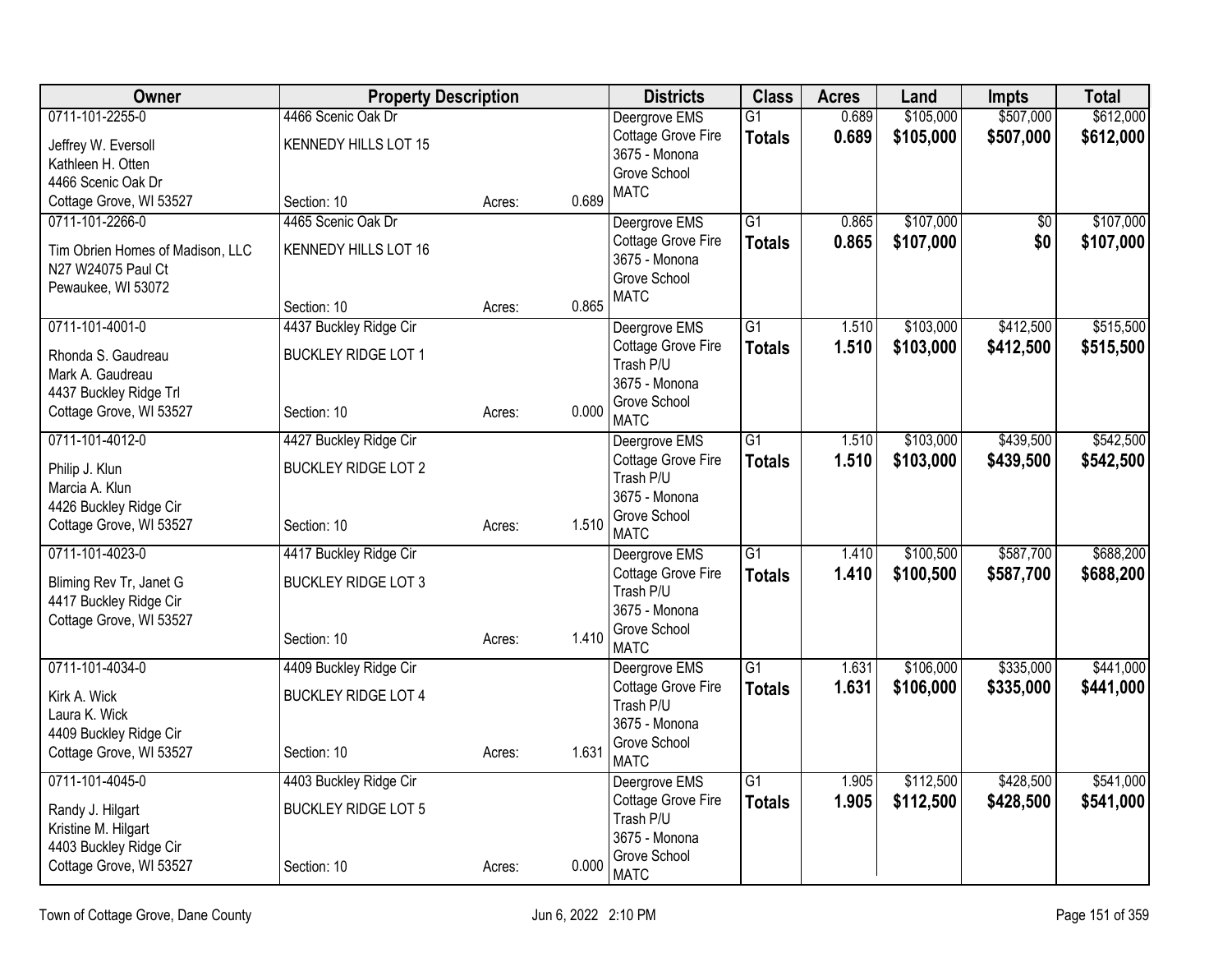| Owner                                           | <b>Property Description</b>                  |        |       | <b>Districts</b>                    | <b>Class</b>    | <b>Acres</b> | Land        | <b>Impts</b>    | <b>Total</b>    |
|-------------------------------------------------|----------------------------------------------|--------|-------|-------------------------------------|-----------------|--------------|-------------|-----------------|-----------------|
| 0711-101-4056-0                                 | 4397 Buckley Ridge Cir                       |        |       | Deergrove EMS                       | $\overline{G1}$ | 1.696        | \$107,500   | \$490,400       | \$597,900       |
| James P. Jozwiakowski                           | <b>BUCKLEY RIDGE LOT 6</b>                   |        |       | Cottage Grove Fire<br>Trash P/U     | <b>Totals</b>   | 1.696        | \$107,500   | \$490,400       | \$597,900       |
| Karla M. Jozwiakowski<br>4397 Buckley Ridge Cir |                                              |        |       | 3675 - Monona                       |                 |              |             |                 |                 |
| Cottage Grove, WI 53527                         | Section: 10                                  | Acres: | 0.000 | Grove School<br><b>MATC</b>         |                 |              |             |                 |                 |
| 0711-101-4067-0                                 | 4392 Buckley Ridge Cir                       |        |       | Deergrove EMS                       | $\overline{G1}$ | 1.802        | \$110,000   | \$437,600       | \$547,600       |
| Richard L. Duval                                | <b>BUCKLEY RIDGE LOT 7</b>                   |        |       | Cottage Grove Fire                  | <b>Totals</b>   | 1.802        | \$110,000   | \$437,600       | \$547,600       |
| Jean M. Duval                                   |                                              |        |       | Trash P/U                           |                 |              |             |                 |                 |
| 4392 Buckley Ridge Cir                          |                                              |        |       | 3675 - Monona<br>Grove School       |                 |              |             |                 |                 |
| Cottage Grove, WI 53527                         | Section: 10                                  | Acres: | 0.000 | <b>MATC</b>                         |                 |              |             |                 |                 |
| 0711-101-4078-0                                 | 4398 Buckley Ridge Cir                       |        |       | Deergrove EMS                       | G1              | 1.604        | \$105,500   | \$433,500       | \$539,000       |
| Todd J. Anderson                                | <b>BUCKLEY RIDGE LOT 8</b>                   |        |       | Cottage Grove Fire                  | <b>Totals</b>   | 1.604        | \$105,500   | \$433,500       | \$539,000       |
| Jonlyn Anderson                                 |                                              |        |       | Trash P/U<br>3675 - Monona          |                 |              |             |                 |                 |
| 4398 Buckley Ridge Cir                          |                                              |        |       | Grove School                        |                 |              |             |                 |                 |
| Cottage Grove, WI 53527                         | Section: 10                                  | Acres: | 0.000 | <b>MATC</b>                         |                 |              |             |                 |                 |
| 0711-101-4089-0                                 | 4410 Buckley Ridge Cir                       |        |       | Deergrove EMS                       | $\overline{G1}$ | 1.510        | \$103,000   | \$419,800       | \$522,800       |
| Loeder Rev Tr, Daniel & Kristia                 | <b>BUCKLEY RIDGE LOT 9</b>                   |        |       | Cottage Grove Fire                  | <b>Totals</b>   | 1.510        | \$103,000   | \$419,800       | \$522,800       |
| 4410 Buckley Ridge Cir                          |                                              |        |       | Trash P/U<br>3675 - Monona          |                 |              |             |                 |                 |
| Cottage Grove, WI 53527                         |                                              |        |       | Grove School                        |                 |              |             |                 |                 |
|                                                 | Section: 10                                  | Acres: | 0.000 | <b>MATC</b>                         |                 |              |             |                 |                 |
| 0711-101-4100-0                                 | <b>Buckley Ridge Cir</b>                     |        |       | Deergrove EMS                       | $\overline{X4}$ | 1.527        | $\sqrt{50}$ | $\overline{60}$ | $\overline{50}$ |
| Cottage Grove, Town of                          | <b>BUCKLEY RIDGE OUTLOT 1</b>                |        |       | Cottage Grove Fire                  | <b>Totals</b>   | 1.527        | \$0         | \$0             | \$0             |
| 4058 County Highway N                           |                                              |        |       | 3675 - Monona<br>Grove School       |                 |              |             |                 |                 |
| Cottage Grove, WI 53527                         |                                              |        |       | <b>MATC</b>                         |                 |              |             |                 |                 |
|                                                 | Section: 10                                  | Acres: | 0.000 |                                     |                 |              |             |                 |                 |
| 0711-101-8340-4                                 | 4429 Baxter Rd                               |        |       | Deergrove EMS<br>Cottage Grove Fire | $\overline{G1}$ | 1.020        | \$91,000    | \$242,500       | \$333,500       |
| David S. Laundrie                               | SEC 10-7-11 PRT NE1/4NE1/4 DESCR AS COM AT A |        |       | Trash P/U                           | <b>Totals</b>   | 1.020        | \$91,000    | \$242,500       | \$333,500       |
| 4429 Baxter Rd                                  | PT OF INTERS OF C/L BAXTER RD & N LN NEWLY   |        |       | 3675 - Monona                       |                 |              |             |                 |                 |
| Cottage Grove, WI 53527                         | WIDENED CTH BB TH N2DEG39'30"E ALG C/L       |        | 1.000 | Grove School                        |                 |              |             |                 |                 |
|                                                 | Section: 10                                  | Acres: |       | <b>MATC</b>                         |                 |              |             |                 |                 |
| 0711-101-8420-7                                 | 4453 Baxter Rd                               |        |       | Deergrove EMS                       | $\overline{G1}$ | 1.010        | \$91,000    | \$293,000       | \$384,000       |
| Rodney A. Jewell                                | LOT 1 CSM 2857 CS11/213&214 DESCR AS SEC     |        |       | Cottage Grove Fire                  | <b>Totals</b>   | 1.010        | \$91,000    | \$293,000       | \$384,000       |
| 4453 Baxter Rd                                  | 10-7-11 PRT NE1/4NE 1/4 (1.01 ACRES)         |        |       | Trash P/U 2<br>3675 - Monona        |                 |              |             |                 |                 |
| Cottage Grove, WI 53527                         |                                              |        |       | Grove School                        |                 |              |             |                 |                 |
|                                                 | Section: 10                                  | Acres: | 1.000 | <b>MATC</b>                         |                 |              |             |                 |                 |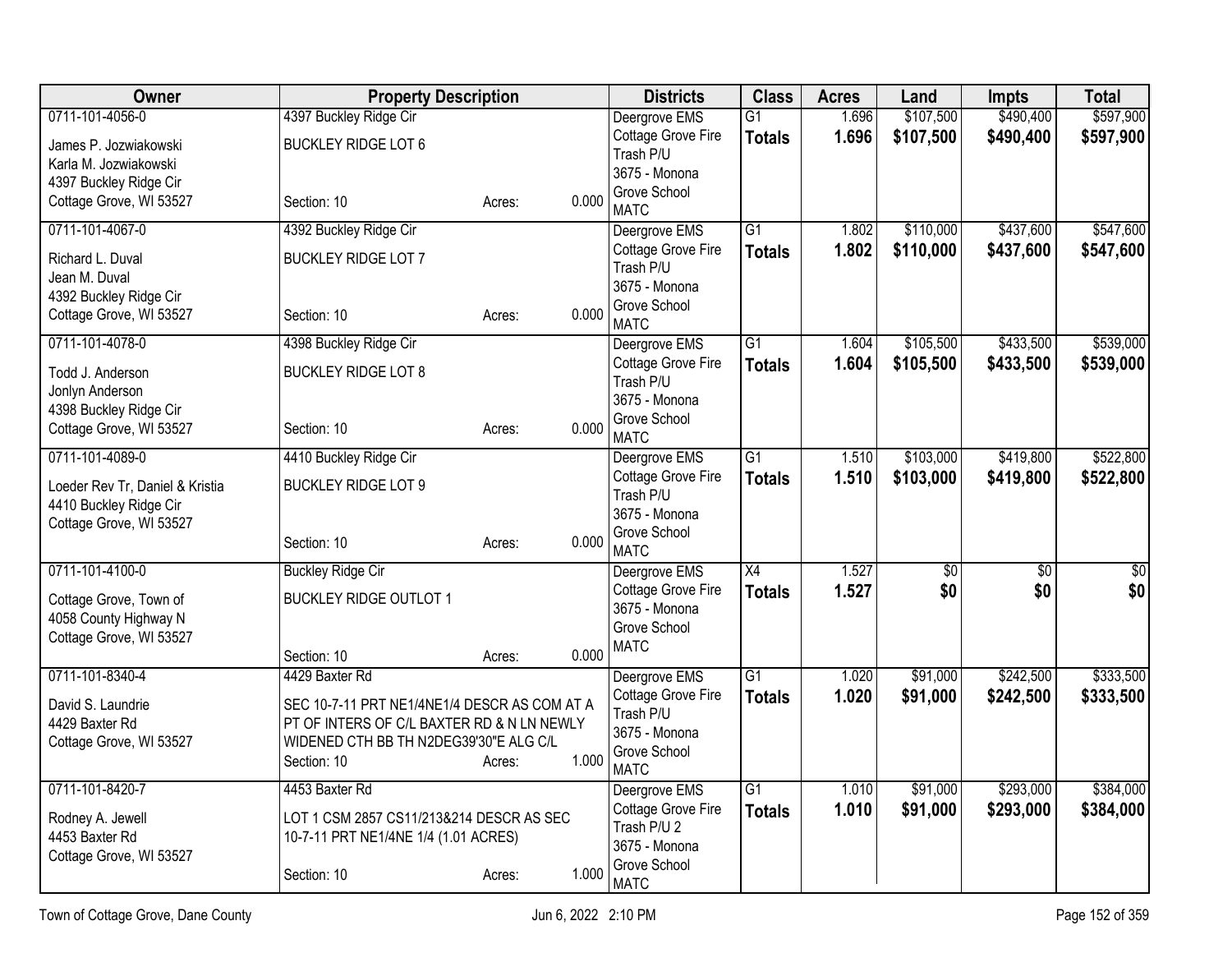| Owner                   | <b>Property Description</b>                     | <b>Districts</b>                    | <b>Class</b>    | <b>Acres</b> | Land      | <b>Impts</b>    | <b>Total</b> |
|-------------------------|-------------------------------------------------|-------------------------------------|-----------------|--------------|-----------|-----------------|--------------|
| 0711-101-8460-9         | 4473 Baxter Rd                                  | Deergrove EMS                       | G1              | 1.040        | \$91,500  | \$287,000       | \$378,500    |
| Weston J. Romuald       | LOT 1 CSM 3418 CS13/244&245-2/7/80 F/K/A LOT 3  | Cottage Grove Fire                  | <b>Totals</b>   | 1.040        | \$91,500  | \$287,000       | \$378,500    |
| Trinity M. Romuald      | CSM 2857 CS11/213&214-6/20/78 & ALSO INCL &     | Trash P/U 2                         |                 |              |           |                 |              |
| 4473 Baxter Rd          | DESCR AS SEC 10-7-11 PRT NE1/4NE1/4 CONT 1.04   | 3675 - Monona<br>Grove School       |                 |              |           |                 |              |
| Cottage Grove, WI 53527 | 1.000<br>Section: 10<br>Acres:                  | <b>MATC</b>                         |                 |              |           |                 |              |
| 0711-101-8502-0         | Wooded Ridge Tr                                 | Deergrove EMS                       | G4              | 9.794        | \$3,000   | \$0             | \$3,000      |
| Kennedy Hills,, LLC     | SEC 10-7-11 NW1/4 NE1/4 N OF HWY EXC CSM 10354  | Cottage Grove Fire<br>3675 - Monona | <b>Totals</b>   | 9.794        | \$3,000   | \$0             | \$3,000      |
| 306 W Quarry St         | EXC KENNEDY HILLS PLAT                          | Grove School                        |                 |              |           |                 |              |
| Deerfield, WI 53531     |                                                 | <b>MATC</b>                         |                 |              |           |                 |              |
|                         | 9.794<br>Section: 10<br>Acres:                  |                                     |                 |              |           |                 |              |
| 0711-101-8801-6         | County Rd BB                                    | Deergrove EMS                       | $\overline{G4}$ | 0.961        | \$300     | $\overline{50}$ | \$300        |
| Barbara M. Ring         | SEC 10-7-11 PRT NW1/4NE1/4 LYG S OF HWY EXC W   | Cottage Grove Fire                  | <b>Totals</b>   | 0.961        | \$300     | \$0             | \$300        |
| 2236 W Ridge Rd         | 555.5 FT THF & EXC CSM 3790 & EXC CSM 8444      | 3675 - Monona<br>Grove School       |                 |              |           |                 |              |
| Cottage Grove, WI 53527 |                                                 | <b>MATC</b>                         |                 |              |           |                 |              |
|                         | 0.961<br>Section: 10<br>Acres:                  |                                     |                 |              |           |                 |              |
| 0711-101-9001-2         | County Rd BB                                    | Deergrove EMS                       | G4              | 21.365       | \$6,300   | $\overline{50}$ | \$6,300      |
| Barbara M. Ring         | SEC 10-7-11 SW1/4NE1/4 EXC W 555.5 FT THF & EXC | Cottage Grove Fire                  | G5M             | 1.000        | \$3,000   | \$0             | \$3,000      |
| 2236 W Ridge Rd         | CSM 3790 & E XC CSM 8444                        | 3675 - Monona                       | <b>Totals</b>   | 22.365       | \$9,300   | \$0             | \$9,300      |
| Cottage Grove, WI 53527 |                                                 | Grove School<br><b>MATC</b>         |                 |              |           |                 |              |
|                         | 22.365<br>Section: 10<br>Acres:                 |                                     |                 |              |           |                 |              |
| 0711-101-9025-4         | 2191 County Highway Bb                          | Deergrove EMS                       | $\overline{G1}$ | 1.004        | \$90,500  | \$101,600       | \$192,100    |
| George R. Ring          | LOT 1 CSM 8444 CS46/69&70-12/18/96 DESCR AS     | Cottage Grove Fire                  | <b>Totals</b>   | 1.004        | \$90,500  | \$101,600       | \$192,100    |
| 2193 County Highway Bb  | SEC 10-7-11 PRT W1/2NE1/4 (1.004 ACRES)         | Trash P/U<br>3675 - Monona          |                 |              |           |                 |              |
| Cottage Grove, WI 53527 |                                                 | Grove School                        |                 |              |           |                 |              |
|                         | 1.000<br>Section: 10<br>Acres:                  | <b>MATC</b>                         |                 |              |           |                 |              |
| 0711-101-9050-3         | 2193 County Highway Bb                          | Deergrove EMS                       | $\overline{G1}$ | 0.620        | \$72,500  | \$33,300        | \$105,800    |
| George R. Ring          | LOT 1 CSM 3790 CS15/299-301 R3102/66-68-9/18/81 | Cottage Grove Fire                  | <b>Totals</b>   | 0.620        | \$72,500  | \$33,300        | \$105,800    |
| 2193 County Highway Bb  | DESCR AS SEC 10-7-11 PRT NE1/4 SUBJ TO DR       | Trash P/U                           |                 |              |           |                 |              |
| Cottage Grove, WI 53527 | ESMT (.62 ACRE EXCL R/W)                        | 3675 - Monona                       |                 |              |           |                 |              |
|                         | 0.620<br>Section: 10<br>Acres:                  | Grove School<br><b>MATC</b>         |                 |              |           |                 |              |
| 0711-101-9140-0         | 2225 Cottage Grove Rd                           | Deergrove EMS                       | G1              | 1.580        | \$104,500 | \$391,100       | \$495,600    |
| Kenneth D. Buckley      | LOT 1 CSM 8511 CS46/249&251-3/18/97 DESCR AS    | Cottage Grove Fire                  | <b>Totals</b>   | 1.580        | \$104,500 | \$391,100       | \$495,600    |
| Shirley M. Buckley      | SEC 10-7-11 PRT NW1/4NE1/4 & PRT SW1/4NE1/4     | Trash P/U                           |                 |              |           |                 |              |
| 2225 County Highway Bb  | (1.083 ACRES) TOG W/DRIVEWAY ESMT IN DOC        | 3675 - Monona                       |                 |              |           |                 |              |
| Cottage Grove, WI 53527 | 1.580<br>Section: 10<br>Acres:                  | Grove School                        |                 |              |           |                 |              |
|                         |                                                 | <b>MATC</b>                         |                 |              |           |                 |              |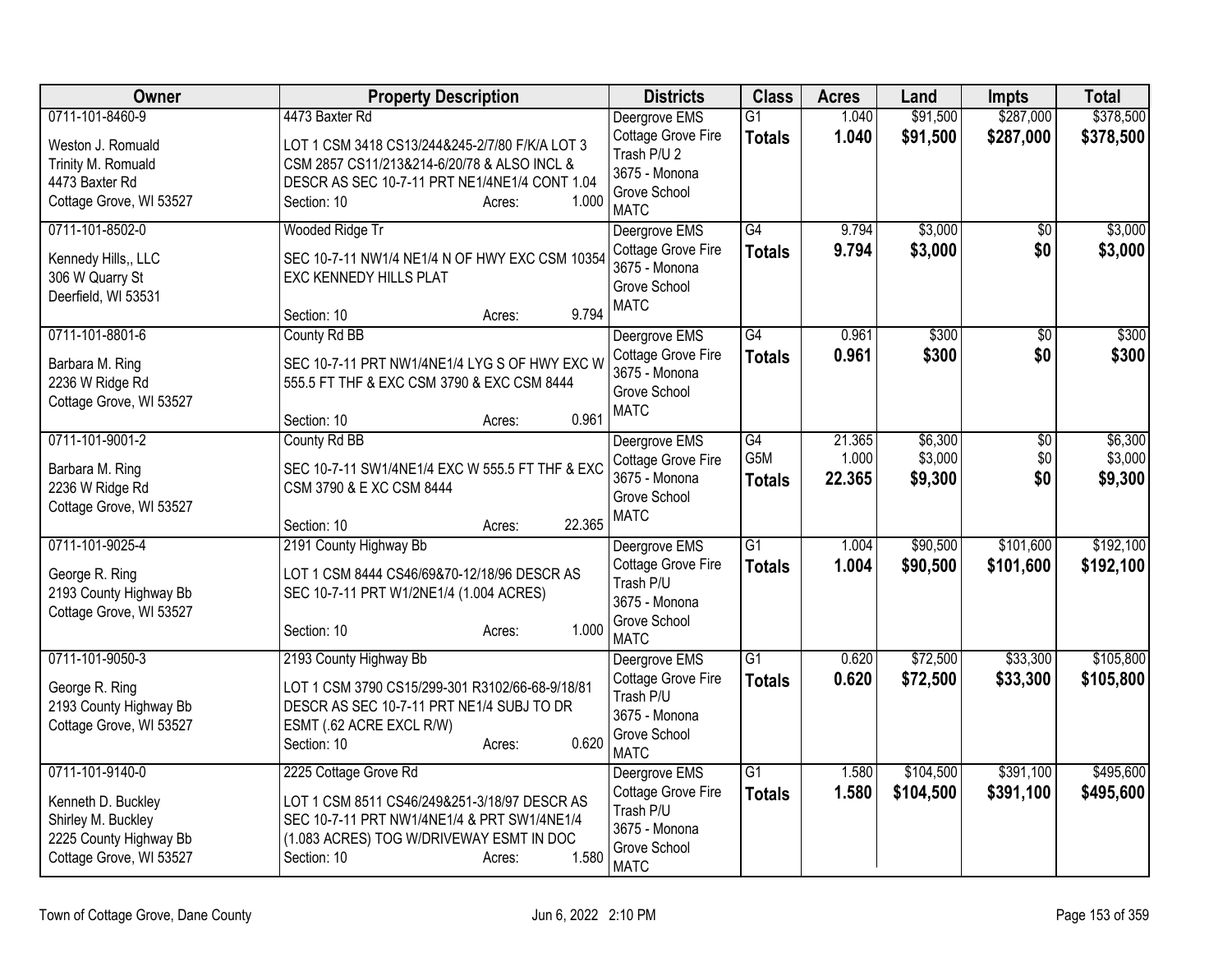| Owner                                                                                                   | <b>Property Description</b>                                                                                                                                                                                  | <b>Districts</b>                                                                                    | <b>Class</b>                                  | <b>Acres</b>                       | Land                                         | Impts                                            | <b>Total</b>                                  |
|---------------------------------------------------------------------------------------------------------|--------------------------------------------------------------------------------------------------------------------------------------------------------------------------------------------------------------|-----------------------------------------------------------------------------------------------------|-----------------------------------------------|------------------------------------|----------------------------------------------|--------------------------------------------------|-----------------------------------------------|
| 0711-101-9501-0<br>Barbara M. Ring<br>2236 W Ridge Rd<br>Cottage Grove, WI 53527                        | SEC 10-7-11 SE1/4 NE1/4 EXC DOC #5252771                                                                                                                                                                     | Deergrove EMS<br>Cottage Grove Fire<br>3675 - Monona<br>Grove School                                | G4<br>G <sub>5</sub><br>G5M<br><b>Totals</b>  | 32.730<br>1.000<br>0.700<br>34.430 | \$9,300<br>\$300<br>\$1,500<br>\$11,100      | $\overline{50}$<br>\$0<br>\$0<br>\$0             | \$9,300<br>\$300<br>\$1,500<br>\$11,100       |
|                                                                                                         | 0.000<br>Section: 10<br>Acres:                                                                                                                                                                               | <b>MATC</b><br>Separation 3                                                                         |                                               |                                    |                                              |                                                  |                                               |
| 0711-101-9850-0<br><b>Buchholz Living Tr</b><br>2089 County Highway Bb<br>Cottage Grove, WI 53527       | SEC 10-7-11 PRT SE1/4 NE1/4 DESCR AS BEG AT<br>E1/4 COR OF SD SEC 10 TH S89DEG10'10"W 412.50<br>FT (25 RODS) ALG S LN OF NE1/4 OF SD SEC 10 TO<br>Section: 10<br>3.300<br>Acres:                             | Deergrove EMS<br>Cottage Grove Fire<br>3675 - Monona<br>Grove School<br><b>MATC</b><br>Separation 3 | G5M<br><b>Totals</b>                          | 3.300<br>3.300                     | \$6,500<br>\$6,500                           | $\overline{50}$<br>\$0                           | \$6,500<br>\$6,500                            |
| 0711-102-8010-2<br>Acorn Hill Tr<br>PO Box 306<br>Cottage Grove, WI 53527                               | 4485 Kennedy Rd<br>LOT 1 CSM 6491 CS31/318 R16459/30-8/5/91 DESCR<br>AS SEC 10-7-11 PRT NE1/4NW1/4 (2.025 ACRES)<br>2.025<br>Section: 10<br>Acres:                                                           | Deergrove EMS<br>Cottage Grove Fire<br>Trash P/U<br>3675 - Monona<br>Grove School<br><b>MATC</b>    | $\overline{G1}$<br><b>Totals</b>              | 2.026<br>2.026                     | \$117,000<br>\$117,000                       | \$261,500<br>\$261,500                           | \$378,500<br>\$378,500                        |
| 0711-102-8111-0<br>Bradt Family Tr, James & Sandra<br>2256 County Highway Bb<br>Cottage Grove, WI 53527 | 2256 Cottage Grove Rd<br>SEC 10-7-11 NE1/4 NW1/4 EXC W 591.5 FT S OF HWY<br>ALSO EXC 741/539 EXC 743/281 EXC R66/551 EXC<br>R524/768 EXC CSM 6491 & ALSO EXC CSM 9730<br>30.972<br>Section: 10<br>Acres:     | Deergrove EMS<br>Cottage Grove Fire<br>Trash P/U<br>3675 - Monona<br>Grove School<br><b>MATC</b>    | G4<br>G <sub>5</sub> M<br>G7<br><b>Totals</b> | 22.472<br>6.000<br>2.500<br>30.972 | \$7,300<br>\$18,000<br>\$90,000<br>\$115,300 | $\overline{50}$<br>\$0<br>\$441,800<br>\$441,800 | \$7,300<br>\$18,000<br>\$531,800<br>\$557,100 |
| 0711-102-8230-6<br>Sheya Hopperstad<br>2308 County Highway Bb<br>Cottage Grove, WI 53527                | 2308 County Highway Bb<br>SEC 10-7-11 PRT NE1/4 NW1/4 COM N1/4 COR SEC<br>TH S 968.48 FT TH S79DEG W 1185.7 FT TO POB TH<br>S79DEGW 150 FT TH N 145.2 FT TH N79DEGE 150 FT<br>0.500<br>Section: 10<br>Acres: | Deergrove EMS<br>Cottage Grove Fire<br>Trash P/U<br>3675 - Monona<br>Grove School<br><b>MATC</b>    | $\overline{G1}$<br><b>Totals</b>              | 0.448<br>0.448                     | \$62,000<br>\$62,000                         | \$156,600<br>\$156,600                           | \$218,600<br>\$218,600                        |
| 0711-102-8240-4<br>Sara M. Steele<br>2323 County Highway Bb<br>Cottage Grove, WI 53527                  | County Rd BB<br>SEC 10-7-11 PRT NE1/4 NW1/4 W 591.5 FT LYG S<br>CTH BB CL<br>2.207<br>Section: 10<br>Acres:                                                                                                  | Deergrove EMS<br>Cottage Grove Fire<br>3675 - Monona<br>Grove School<br><b>MATC</b>                 | G4<br><b>Totals</b>                           | 2.207<br>2.207                     | \$600<br>\$600                               | \$0<br>\$0                                       | \$600<br>\$600                                |
| 0711-102-8390-3<br>Emilie M. Boehm<br>2251 County Highway Bb<br>Cottage Grove, WI 53527                 | 2251 County Highway Bb<br>SEC 10-7-11 PRT NE1/4 NW1/4 COM 75.8 FT N OF SE<br>COR TH W 109 FT N 212 FT ELY ALG C/L BB 109 FT S<br>ALG E LN 208 FT TO POB<br>0.500<br>Section: 10<br>Acres:                    | Deergrove EMS<br>Cottage Grove Fire<br>Trash P/U<br>3675 - Monona<br>Grove School<br><b>MATC</b>    | $\overline{G1}$<br><b>Totals</b>              | 0.525<br>0.525                     | \$67,500<br>\$67,500                         | \$146,000<br>\$146,000                           | \$213,500<br>\$213,500                        |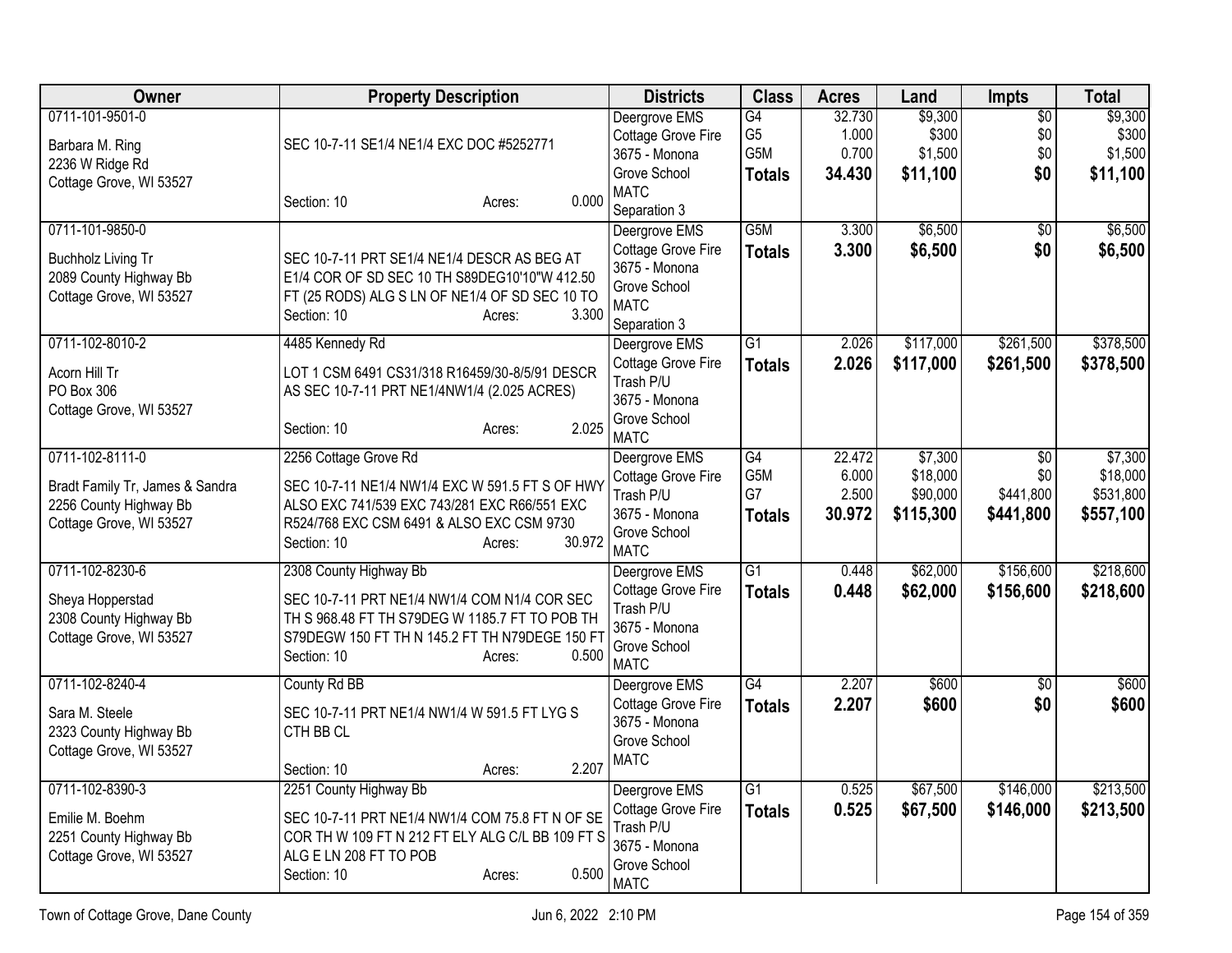| Owner                                                                                  | <b>Property Description</b>                                                                                                                                                            | <b>Districts</b>                                                                | <b>Class</b>                                               | <b>Acres</b>                       | Land                                        | <b>Impts</b>                                     | <b>Total</b>                                  |
|----------------------------------------------------------------------------------------|----------------------------------------------------------------------------------------------------------------------------------------------------------------------------------------|---------------------------------------------------------------------------------|------------------------------------------------------------|------------------------------------|---------------------------------------------|--------------------------------------------------|-----------------------------------------------|
| 0711-102-8455-0<br><b>Brett Cook</b>                                                   | 4469 Kennedy Rd<br>LOT 1 CSM 9730 CS56/139&141-7/5/2000 F/K/A LOT 1                                                                                                                    | Deergrove EMS<br>Cottage Grove Fire<br>Trash P/U                                | $\overline{G1}$<br>G4<br><b>Totals</b>                     | 1.455<br>1.000<br>2.455            | \$99,500<br>\$300<br>\$99,800               | \$257,600<br>\$0<br>\$257,600                    | \$357,100<br>\$300<br>\$357,400               |
| April Cook<br>4469 Kennedy Rd<br>Cottage Grove, WI 53527                               | CSM 1458 CS6/150-6/14/74 & ALSO INCL & DESCR AS<br>SEC 10-7-11 PRT NE1/4NW1/4 (2.455 ACRES INCL<br>2.455<br>Section: 10<br>Acres:                                                      | 3675 - Monona<br>Grove School<br><b>MATC</b>                                    |                                                            |                                    |                                             |                                                  |                                               |
| 0711-102-8500-9                                                                        | 2332 Cottage Grove Rd                                                                                                                                                                  | Deergrove EMS                                                                   | G4                                                         | 31.000                             | \$9,300                                     | $\overline{50}$                                  | \$9,300                                       |
| Sara M. Steele<br>2323 Cottage Grove Rd<br>Cottage Grove, WI 53527                     | SEC 10-7-11 NW1/4 NW1/4 NLY OF HWY, EXC W 1<br><b>ROD</b><br>38.005<br>Section: 10<br>Acres:                                                                                           | Cottage Grove Fire<br>Trash P/U<br>3675 - Monona<br>Grove School<br><b>MATC</b> | G <sub>5</sub><br>G <sub>5</sub> M<br>G7<br><b>Totals</b>  | 0.705<br>4.300<br>2.000<br>38.005  | \$300<br>\$13,000<br>\$80,000<br>\$102,600  | \$0<br>\$0<br>\$161,900<br>\$161,900             | \$300<br>\$13,000<br>\$241,900<br>\$264,500   |
| 0711-102-8840-8                                                                        | County Rd BB                                                                                                                                                                           | Deergrove EMS                                                                   | G4                                                         | 0.700                              | \$100                                       | \$0                                              | \$100                                         |
| Sara M. Steele<br>2323 County Highway Bb<br>Cottage Grove, WI 53527                    | R2384/36-11/12/80 & R2693/4&5-4/6/81 SEC 10-7-11<br>PRT NW1/4 N W1/4 LYG S OF CTH BB CL                                                                                                | Cottage Grove Fire<br>3675 - Monona<br>Grove School<br><b>MATC</b>              | <b>Totals</b>                                              | 0.700                              | \$100                                       | \$0                                              | \$100                                         |
|                                                                                        | 0.700<br>Section: 10<br>Acres:                                                                                                                                                         |                                                                                 |                                                            |                                    |                                             |                                                  |                                               |
| 0711-102-9000-2<br>Sara M. Steele<br>2323 County Highway Bb<br>Cottage Grove, WI 53527 | 2323 County Highway Bb<br>R2384/36-11/12/80 & R2693/4&5-4/6/81 SEC 10-7-11<br>PRT SW1/4 N W1/4 LYG S OF CTH BB CL                                                                      | Deergrove EMS<br>Cottage Grove Fire<br>Trash P/U<br>3675 - Monona               | $\overline{G4}$<br>G <sub>5</sub> M<br>G7<br><b>Totals</b> | 34.000<br>3.100<br>2.000<br>39.100 | \$10,100<br>\$9,300<br>\$80,000<br>\$99,400 | $\overline{30}$<br>\$0<br>\$164,700<br>\$164,700 | \$10,100<br>\$9,300<br>\$244,700<br>\$264,100 |
|                                                                                        | 39.100<br>Section: 10<br>Acres:                                                                                                                                                        | Grove School<br><b>MATC</b>                                                     |                                                            |                                    |                                             |                                                  |                                               |
| 0711-102-9100-1                                                                        | County Rd BB                                                                                                                                                                           | Deergrove EMS                                                                   | G4                                                         | 0.069                              | \$100                                       | $\overline{50}$                                  | \$100                                         |
| Sara M. Steele<br>2323 County Highway Bb<br>Cottage Grove, WI 53527                    | SEC 10-7-11 PRT SW1/4 NW1/4 NWLY OF HWY EXC V<br>1 ROD<br>0.069<br>Section: 10<br>Acres:                                                                                               | Cottage Grove Fire<br>3675 - Monona<br>Grove School<br><b>MATC</b>              | <b>Totals</b>                                              | 0.069                              | \$100                                       | \$0                                              | \$100                                         |
| 0711-102-9500-7                                                                        | County Rd BB                                                                                                                                                                           | Deergrove EMS                                                                   | $\overline{G1}$                                            | 0.768                              | \$29,500                                    | \$20,700                                         | \$50,200                                      |
| Emilie M. Boehm<br>2251 County Highway Bb<br>Cottage Grove, WI 53527                   | SEC 10-7-11 PRT E1/2 NW1/4 BEG AT NE COR TH S<br>174.35 FT TH S87DEGW 124.1 FT TH N 454.6 FT TH<br>NELY 15.5 FT TH S 212 TH E 109 FT TH S 75.8 FT TO<br>0.700<br>Section: 10<br>Acres: | Cottage Grove Fire<br>3675 - Monona<br>Grove School<br><b>MATC</b>              | <b>Totals</b>                                              | 0.768                              | \$29,500                                    | \$20,700                                         | \$50,200                                      |
| 0711-102-9520-3                                                                        | County Rd BB                                                                                                                                                                           | Deergrove EMS                                                                   | G4                                                         | 2.459                              | \$800                                       | \$0                                              | \$800                                         |
| Bradt Family Tr, James & Sandra<br>2256 County Highway Bb<br>Cottage Grove, WI 53527   | SEC 10-7-11 PRT SE1/4NW1/4 BEG NE COR TH S<br>174.3 FT TH W 737 FT TH N 174.3 FT TH E 737 FT TO<br>POB EXC R66/551<br>2.459<br>Section: 10<br>Acres:                                   | Cottage Grove Fire<br>3675 - Monona<br>Grove School<br><b>MATC</b>              | <b>Totals</b>                                              | 2.459                              | \$800                                       | \$0                                              | \$800                                         |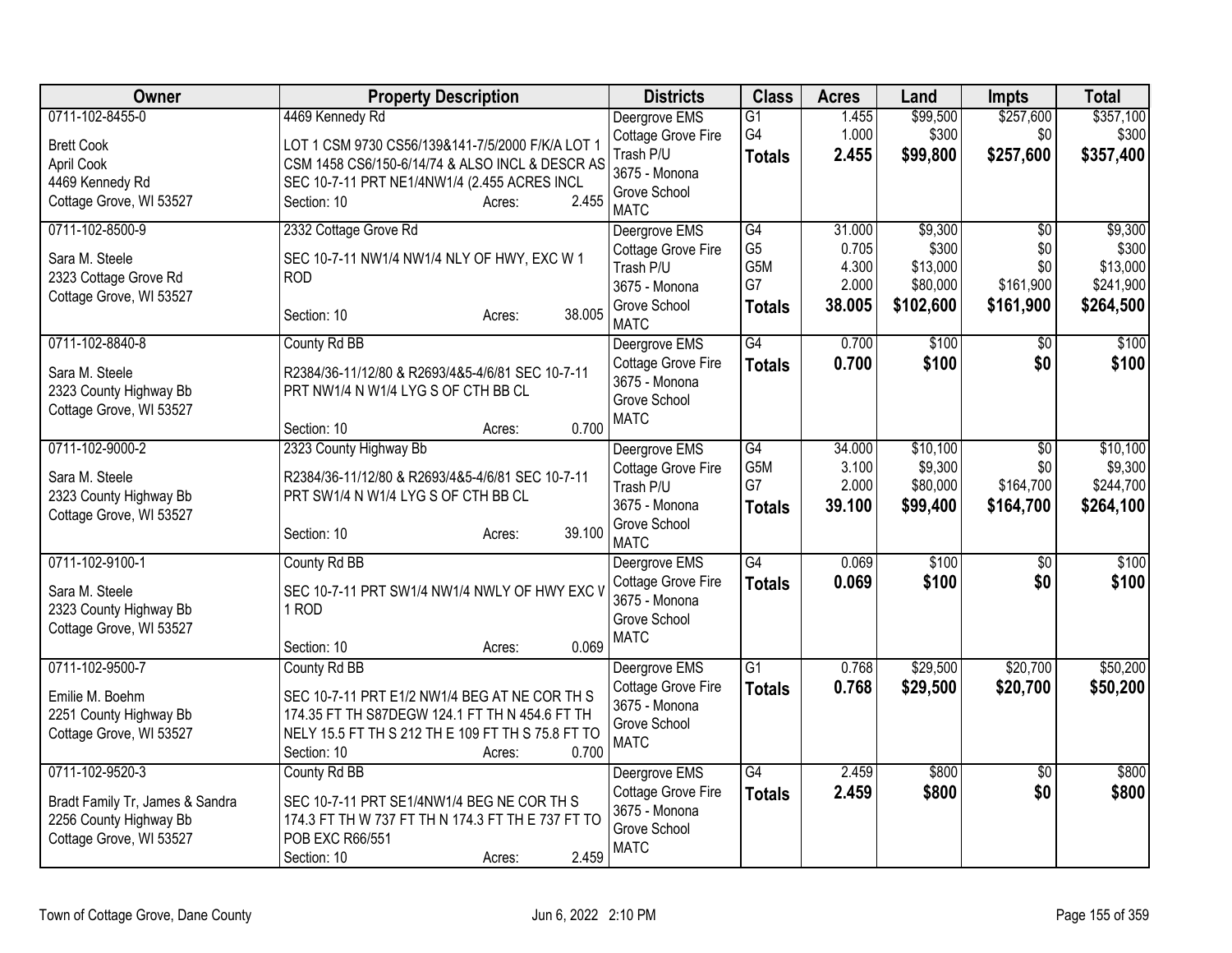| Owner                               | <b>Property Description</b>                                                                        | <b>Districts</b>                    | <b>Class</b>           | <b>Acres</b>   | Land                       | <b>Impts</b>           | <b>Total</b>               |
|-------------------------------------|----------------------------------------------------------------------------------------------------|-------------------------------------|------------------------|----------------|----------------------------|------------------------|----------------------------|
| 0711-102-9570-3                     | County Rd BB                                                                                       | Deergrove EMS                       | $\overline{G4}$        | 36.700         | \$11,300                   | $\overline{50}$        | \$11,300                   |
| Sara M. Steele                      | R2384/36-11/12/80, & R2693/4&5-4/6/81 &                                                            | Cottage Grove Fire                  | G5M                    | 1.000          | \$3,000                    | \$0                    | \$3,000                    |
| 2323 County Highway Bb              | R2694/40-4/7/81 SEC 10-7-11 SE1/4 NW1/4 EXC BEG                                                    | 3675 - Monona                       | <b>Totals</b>          | 37.700         | \$14,300                   | \$0                    | \$14,300                   |
| Cottage Grove, WI 53527             | NE COR TH S 174.35 FT W 737 FT N 174.35 FT E 737                                                   | Grove School<br><b>MATC</b>         |                        |                |                            |                        |                            |
|                                     | 37.700<br>Section: 10<br>Acres:                                                                    |                                     |                        |                |                            |                        |                            |
| 0711-103-9735-0                     | 2305 W Ridge Rd                                                                                    | Deergrove EMS                       | $\overline{G1}$        | 0.729          | \$78,500                   | \$233,000              | \$311,500                  |
| Joanne B. Schultz                   | LOT 1 CSM 14021 CS94/26&27-7/17/2015 DESCR AS                                                      | Cottage Grove Fire                  | <b>Totals</b>          | 0.729          | \$78,500                   | \$233,000              | \$311,500                  |
| Schultz Rev Tr, Ronald A & Joanne B | SEC 10-7-11 PRT SE1/4SW1/4 (0.729 ACRES EXCL                                                       | Trash P/U                           |                        |                |                            |                        |                            |
| 2305 W Ridge Rd                     | $R/W$ )                                                                                            | 3675 - Monona<br>Grove School       |                        |                |                            |                        |                            |
| Cottage Grove, WI 53527             | 0.729<br>Section: 10<br>Acres:                                                                     | <b>MATC</b>                         |                        |                |                            |                        |                            |
| 0711-104-8000-2                     | 2089 County Highway Bb                                                                             | Deergrove EMS                       | $\overline{G1}$        | 2.000          | \$110,500                  | \$879,100              | \$989,600                  |
| Buchholz Living Tr                  | SEC 10-7-11 PRT NE1/4 SE1/4 BEG NE COR SD 1/4                                                      | Cottage Grove Fire                  | G4                     | 18.300         | \$5,700                    | \$0                    | \$5,700                    |
| 2089 County Highway Bb              | 1/4 TH W 412.5 FT TH SWLY TO PT ON S LN 907.5 FT                                                   | 3675 - Monona                       | <b>Totals</b>          | 20.300         | \$116,200                  | \$879,100              | \$995,300                  |
| Cottage Grove, WI 53527             | W OF SE CORE TO SE COR THIN ON ELN TO POB                                                          | Grove School                        |                        |                |                            |                        |                            |
|                                     | 20.300<br>Section: 10<br>Acres:                                                                    | <b>MATC</b><br>Separation 3         |                        |                |                            |                        |                            |
| 0711-104-8041-0                     |                                                                                                    | Deergrove EMS                       | G4                     | 17.500         | \$5,000                    | $\sqrt[6]{3}$          | \$5,000                    |
|                                     |                                                                                                    | Cottage Grove Fire                  | G <sub>5</sub>         | 0.566          | \$300                      | \$0                    | \$300                      |
| Barbara M. Ring<br>2236 W Ridge Rd  | SEC 10-7-11 PRT NE1/4 SE1/4 EXC BEG NE COR SD<br>1/4 1/4 TH W 412.5 FT TH SWLY TO PT ON S LN 907.5 | 3675 - Monona                       | <b>Totals</b>          | 18.066         | \$5,300                    | \$0                    | \$5,300                    |
| Cottage Grove, WI 53527             | FTW OF SE CORE TO SE CORN ON ELN TO POB &                                                          | Grove School                        |                        |                |                            |                        |                            |
|                                     | 0.000<br>Section: 10<br>Acres:                                                                     | <b>MATC</b>                         |                        |                |                            |                        |                            |
|                                     |                                                                                                    | Separation 3                        |                        |                |                            |                        |                            |
| 0711-104-8290-0                     |                                                                                                    | Deergrove EMS<br>Cottage Grove Fire | $\overline{G5}$<br>G5M | 0.370<br>2.000 | $\overline{50}$<br>\$4,000 | $\overline{50}$<br>\$0 | $\overline{50}$<br>\$4,000 |
| <b>Buchholz Living Tr</b>           | SEC 10-7-11 PRT NE1/4SE1/4 COM AT E1/4 COR OF                                                      | 3675 - Monona                       | <b>Totals</b>          | 2.370          | \$4,000                    | \$0                    | \$4,000                    |
| 2089 County Highway Bb              | SD SEC 10 TH S89DEG10'10"W 412.50 FT (25 RODS)                                                     | Grove School                        |                        |                |                            |                        |                            |
| Cottage Grove, WI 53527             | ALG N LN OF SE1/4 OF SD SEC 10 TO C/L OF CRK &                                                     | <b>MATC</b>                         |                        |                |                            |                        |                            |
|                                     | Section: 10<br>2.370<br>Acres:                                                                     | Separation 3                        |                        |                |                            |                        |                            |
| 0711-104-8500-7                     | <b>Buckley Ridge Cir</b>                                                                           | Deergrove EMS                       | G4                     | 39.500         | \$10,800                   | $\overline{50}$        | \$10,800                   |
| Barbara M. Ring                     | R2014/48-6/30/80 SEC 10-7-11 NW1/4 SE1/4                                                           | Cottage Grove Fire                  | G <sub>5</sub>         | 1.000          | \$300                      | \$0                    | \$300                      |
| 2236 W Ridge Rd                     |                                                                                                    | 3675 - Monona                       | <b>Totals</b>          | 40.500         | \$11,100                   | \$0                    | \$11,100                   |
| Cottage Grove, WI 53527             |                                                                                                    | Grove School<br><b>MATC</b>         |                        |                |                            |                        |                            |
|                                     | 40.500<br>Section: 10<br>Acres:                                                                    | Separation 3                        |                        |                |                            |                        |                            |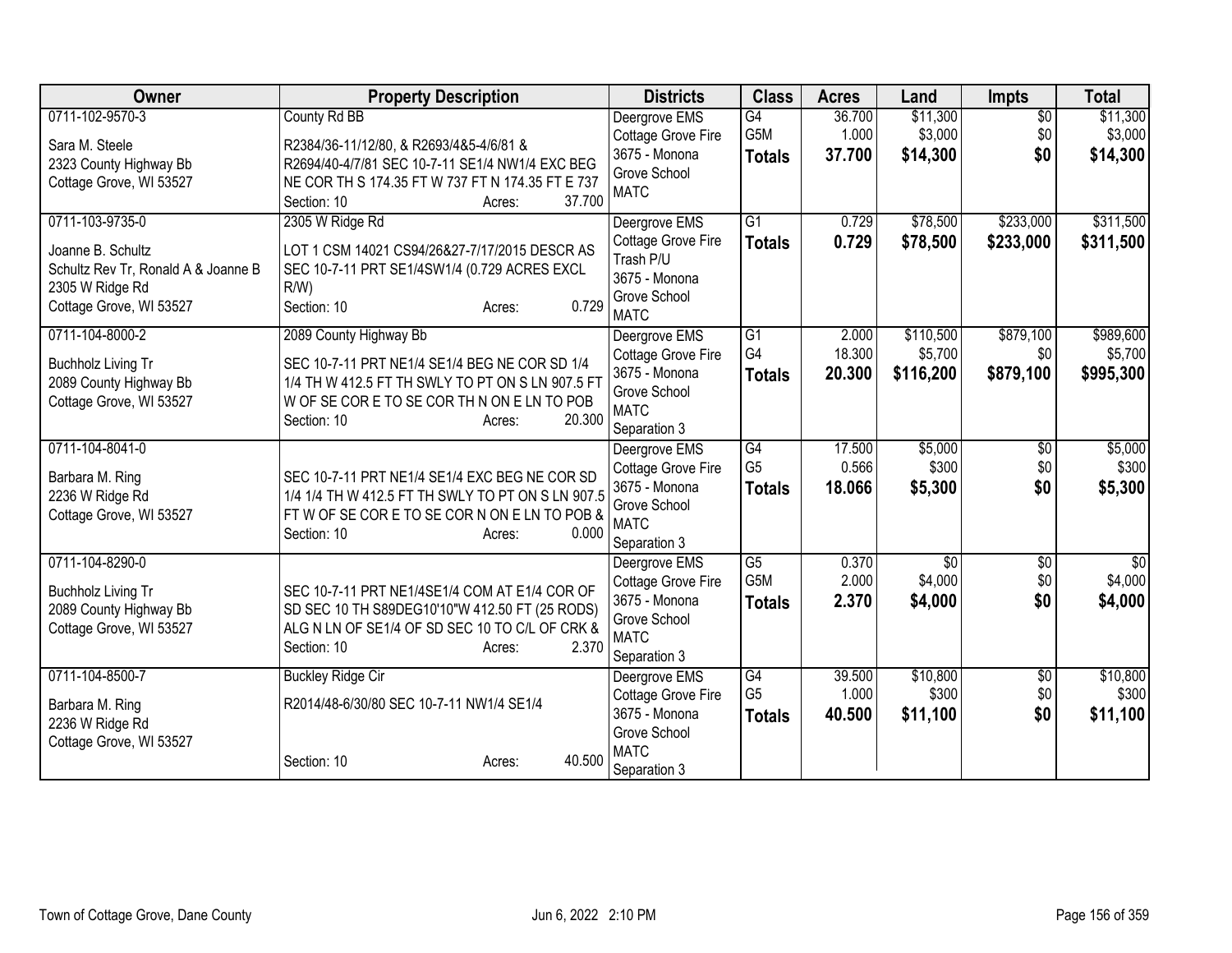| <b>Owner</b>                                                                                            | <b>Property Description</b>                                                                                                                                                                                   | <b>Districts</b>                                                                                                 | <b>Class</b>                                       | <b>Acres</b>                                | Land                                                   | Impts                                                   | <b>Total</b>                                            |
|---------------------------------------------------------------------------------------------------------|---------------------------------------------------------------------------------------------------------------------------------------------------------------------------------------------------------------|------------------------------------------------------------------------------------------------------------------|----------------------------------------------------|---------------------------------------------|--------------------------------------------------------|---------------------------------------------------------|---------------------------------------------------------|
| 0711-104-9001-9<br>Barbara M. Ring<br>2236 W Ridge Rd<br>Cottage Grove, WI 53527                        | 2236 W Ridge Rd<br>SEC 10-7-11 SW1/4SE1/4 EXC CSM 8853 & ALSO INCI<br>VAC RD IN DOC #3864520                                                                                                                  | Deergrove EMS<br>Cottage Grove Fire<br>Trash P/U<br>3675 - Monona<br>Grove School                                | G4<br>G <sub>5</sub><br>G5M<br>G7<br><b>Totals</b> | 31.000<br>1.000<br>5.600<br>2.000<br>39.600 | \$9,100<br>\$300<br>\$11,300<br>\$80,000<br>\$100,700  | $\overline{50}$<br>\$0<br>\$0<br>\$165,200<br>\$165,200 | \$9,100<br>\$300<br>\$11,300<br>\$245,200<br>\$265,900  |
|                                                                                                         | 39.600<br>Section: 10<br>Acres:                                                                                                                                                                               | <b>MATC</b><br>Separation 3                                                                                      |                                                    |                                             |                                                        |                                                         |                                                         |
| 0711-104-9330-1<br>Michael P. Jenkins<br>Linda M. Jenkins<br>2190 W Ridge Rd<br>Cottage Grove, WI 53527 | 2190 W Ridge Rd<br>LOT 1 CSM 8853 CS49/147&148 3/25/98 DESCR AS<br>SEC 10-7-11 PRT SW1/4SE1/4 (1 ACRES INCL R/W)<br>1.000<br>Section: 10<br>Acres:                                                            | Deergrove EMS<br>Cottage Grove Fire<br>Trash P/U<br>3675 - Monona<br>Grove School<br><b>MATC</b><br>Separation 3 | $\overline{G1}$<br><b>Totals</b>                   | 1.000<br>1.000                              | \$90,500<br>\$90,500                                   | \$325,400<br>\$325,400                                  | \$415,900<br>\$415,900                                  |
| 0711-104-9501-0<br>Nelson Schrock<br>2180 W Ridge Rd<br>Cottage Grove, WI 53527                         | 2180 W Ridge Rd<br>SEC 10-7-11 SE1/4 SE1/4 & ALSO SEC 15-7-11 THAT<br>PRT NE1/4NE1/4 LYG N C/L W RIDGE RD<br>48.000<br>Section: 10<br>Acres:                                                                  | Deergrove EMS<br>Cottage Grove Fire<br>Trash P/U<br>3675 - Monona<br>Grove School<br><b>MATC</b><br>Separation 3 | G4<br>G <sub>5</sub><br>G7<br><b>Totals</b>        | 23.500<br>20.500<br>4.000<br>48.000         | \$6,600<br>\$6,300<br>\$120,000<br>\$132,900           | $\overline{50}$<br>\$0<br>\$300,500<br>\$300,500        | \$6,600<br>\$6,300<br>\$420,500<br>\$433,400            |
| 0711-111-8000-3<br>Purdy Rev Tr, Phillip L<br>1796 Strawberry Rd<br>Deerfield, WI 53531                 | Ridge Rd<br>SEC 11-7-11 NE1/4 NE1/4 TOG W/ESMT IN R32696/47<br>41.000<br>Section: 11<br>Acres:                                                                                                                | Deergrove EMS<br>Cottage Grove Fire<br>1309 - Deerfield<br>School<br><b>MATC</b><br>Separation 3                 | G4<br>G <sub>5</sub><br><b>Totals</b>              | 20.000<br>21.000<br>41.000                  | \$4,100<br>\$9,500<br>\$13,600                         | $\overline{50}$<br>\$0<br>\$0                           | \$4,100<br>\$9,500<br>\$13,600                          |
| 0711-111-8500-8<br>Daniel F. Henderson<br>16660 Leon Ter<br>Brookfield, WI 53005                        | County Rd BB<br>SEC 11-7-11 NW1/4 NE1/4 ALSO INGRESS-EGRESS<br><b>ESMT IN R7873/6</b><br>41.100<br>Section: 11<br>Acres:                                                                                      | Deergrove EMS<br>Cottage Grove Fire<br>1309 - Deerfield<br>School<br><b>MATC</b><br>Separation 3                 | G <sub>5</sub><br>G7<br><b>Totals</b>              | 40.100<br>1.000<br>41.100                   | \$18,000<br>\$12,000<br>\$30,000                       | $\overline{50}$<br>\$8,300<br>\$8,300                   | \$18,000<br>\$20,300<br>\$38,300                        |
| 0711-111-9400-0<br>Brad R. Gausmann<br>1908 Strawberry Rd<br>Deerfield, WI 53531                        | 1908 Strawberry Rd<br>LOT 2 CSM 13484 CS88/8&12-4/2/2013 F/K/A LOT 3<br>CSM 11615 CS71/43&46-11/30/2005 & ALSO F/K/A LOT<br>2 CSM 12862 CS81/279&283-2/24/2010 F/K/A LOT 2<br>19.960<br>Section: 11<br>Acres: | Deergrove EMS<br>Cottage Grove Fire<br>Trash P/U<br>1309 - Deerfield<br>School<br><b>MATC</b><br>Separation 3    | G1<br>G4<br>G <sub>5</sub><br>G5M<br><b>Totals</b> | 1.080<br>8.000<br>6.120<br>4.880<br>20.080  | \$92,000<br>\$2,300<br>\$1,800<br>\$9,800<br>\$105,900 | \$283,900<br>\$0<br>\$0<br>\$0<br>\$283,900             | \$375,900<br>\$2,300<br>\$1,800<br>\$9,800<br>\$389,800 |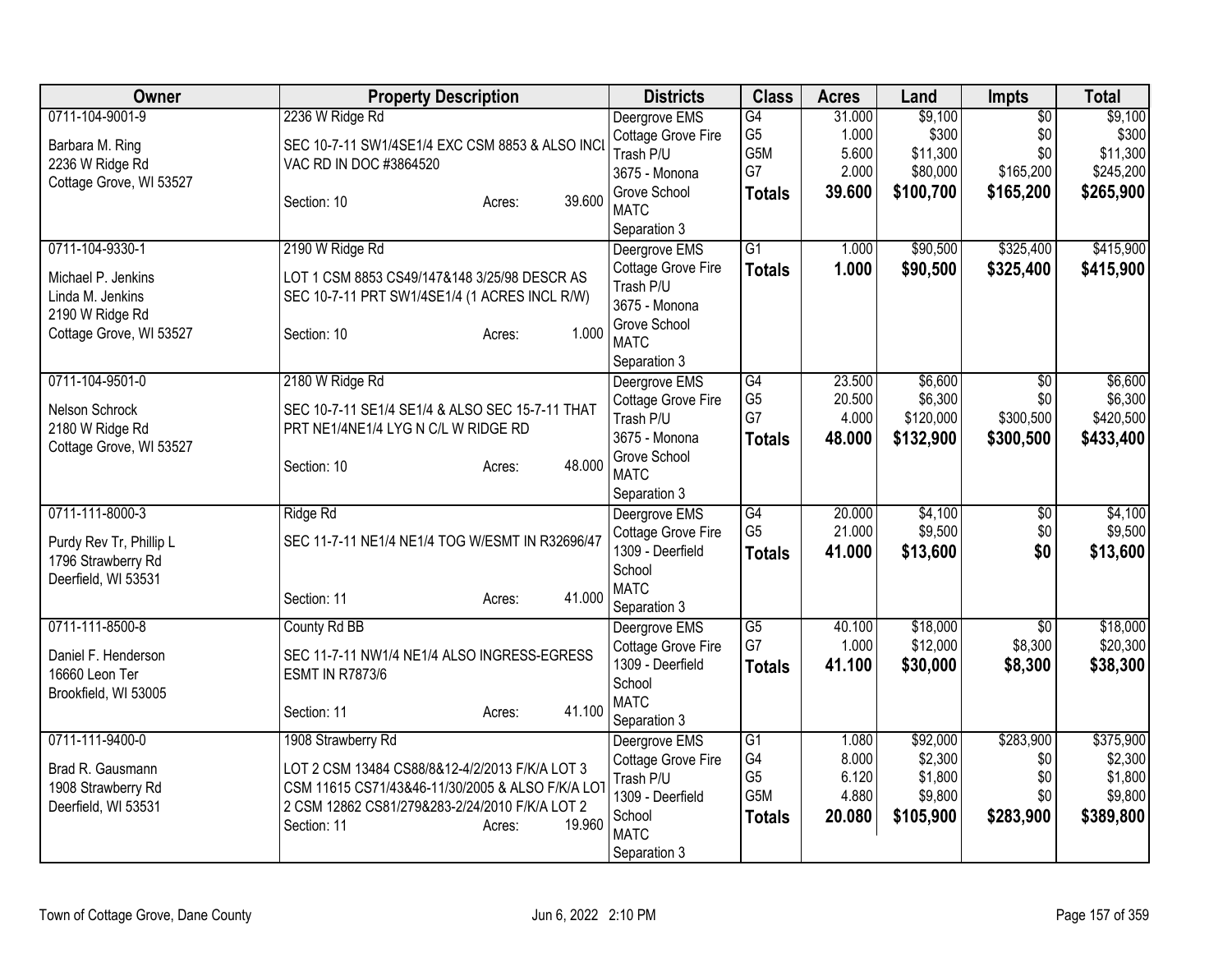| <b>Owner</b><br><b>Districts</b><br><b>Class</b><br><b>Acres</b><br><b>Property Description</b><br>Land<br><b>Impts</b>                 | <b>Total</b>     |
|-----------------------------------------------------------------------------------------------------------------------------------------|------------------|
| 0711-111-9500-6<br>\$2,000<br>1848 Strawberry Rd<br>G4<br>6.000<br>$\overline{50}$<br>Deergrove EMS                                     | \$2,000          |
| G <sub>5</sub><br>11.216<br>\$5,000<br>\$0<br>Cottage Grove Fire<br>SEC 11-7-11 E1/2 SE1/4 NE1/4 EXC S 12 FT<br>Alice J. Bohn et al     | \$5,000          |
| G7<br>3.000<br>\$100,000<br>\$198,700<br>Trash P/U 2<br>1850 Strawberry Rd                                                              | \$298,700        |
| 1309 - Deerfield<br>\$107,000<br>20.216<br>\$198,700<br><b>Totals</b><br>Deerfield, WI 53531                                            | \$305,700        |
| School<br>20.216<br>Section: 11<br>Acres:<br><b>MATC</b>                                                                                |                  |
| Separation 3                                                                                                                            |                  |
| 0711-111-9801-0<br>$\overline{G5}$<br>0.306<br>Strawberry Rd<br>Deergrove EMS<br>$\sqrt{6}$<br>$\overline{50}$                          | $\overline{\$0}$ |
| \$0<br>0.306<br>\$0<br>Cottage Grove Fire<br><b>Totals</b>                                                                              | \$0              |
| Brad R. Gausmann<br>SEC 11-7-11 S 12 FT E1/2 SE1/4 NE1/4 EXC CSM<br>1309 - Deerfield                                                    |                  |
| 1908 Strawberry Rd<br>12862<br>School<br>Deerfield, WI 53531                                                                            |                  |
| <b>MATC</b><br>0.306<br>Section: 11<br>Acres:                                                                                           |                  |
| Separation 3                                                                                                                            |                  |
| G1<br>\$76,500<br>\$233,400<br>0711-112-3001-1<br>4430 Wind Chime Way<br>0.699<br>Deergrove EMS                                         | \$309,900        |
| Cottage Grove Fire<br>0.699<br>\$76,500<br>\$233,400<br><b>Totals</b><br>EAST RIDGE ADDITION TO AMERICAN HERITAGE<br>Kerry Riese        | \$309,900        |
| Trash P/U<br><b>Thomas Riese</b><br>LOT <sub>1</sub><br>1309 - Deerfield                                                                |                  |
| 4430 Wind Chime Way<br>School                                                                                                           |                  |
| 0.699<br>Cottage Grove, WI 53527<br>Section: 11<br>Acres:<br><b>MATC</b>                                                                |                  |
| Separation 3                                                                                                                            |                  |
| 0711-112-3012-8<br>4434 Wind Chime Way<br>$\overline{G1}$<br>0.675<br>\$75,500<br>\$316,200<br>Deergrove EMS                            | \$391,700        |
| Cottage Grove Fire<br>0.675<br>\$75,500<br>\$316,200<br><b>Totals</b><br>Matthew H. Barteck<br>EAST RIDGE ADDITION TO AMERICAN HERITAGE | \$391,700        |
| Trash P/U<br>Kayla L. Barteck<br>LOT <sub>2</sub>                                                                                       |                  |
| 1309 - Deerfield<br>4434 Wind Chime Way                                                                                                 |                  |
| School<br>0.770<br>Cottage Grove, WI 53527<br>Section: 11<br>Acres:                                                                     |                  |
| <b>MATC</b>                                                                                                                             |                  |
| Separation 3<br>0711-112-3023-5<br>4438 Wind Chime Way<br>$\overline{G1}$<br>\$82,000<br>\$241,500<br>0.808                             | \$323,500        |
| Deergrove EMS<br>Cottage Grove Fire<br>0.808<br>\$82,000<br>\$241,500                                                                   | \$323,500        |
| <b>Totals</b><br>Timothy D. Feit<br>EAST RIDGE ADDITION TO AMERICAN HERITAGE<br>Trash P/U                                               |                  |
| LOT <sub>3</sub><br>Jennifer J. Feit<br>1309 - Deerfield                                                                                |                  |
| 4438 Wind Chime Way<br>School                                                                                                           |                  |
| 0.840<br>Cottage Grove, WI 53527<br>Section: 11<br>Acres:<br><b>MATC</b>                                                                |                  |
| Separation 3                                                                                                                            |                  |
| \$270,200<br>0711-112-3034-2<br>4442 Wind Chime Way<br>$\overline{G1}$<br>0.709<br>\$77,500<br>Deergrove EMS                            | \$347,700        |
| Cottage Grove Fire<br>0.709<br>\$77,500<br>\$270,200<br><b>Totals</b><br>EAST RIDGE ADDITION TO AMERICAN HERITAGE<br>Loren Miller       | \$347,700        |
| Trash P/U<br>Cora Miller<br>LOT <sub>4</sub>                                                                                            |                  |
| 1309 - Deerfield<br>4442 Wind Chime Way                                                                                                 |                  |
| School<br>0.730<br>Cottage Grove, WI 53527<br>Section: 11<br>Acres:<br><b>MATC</b>                                                      |                  |
| Separation 3                                                                                                                            |                  |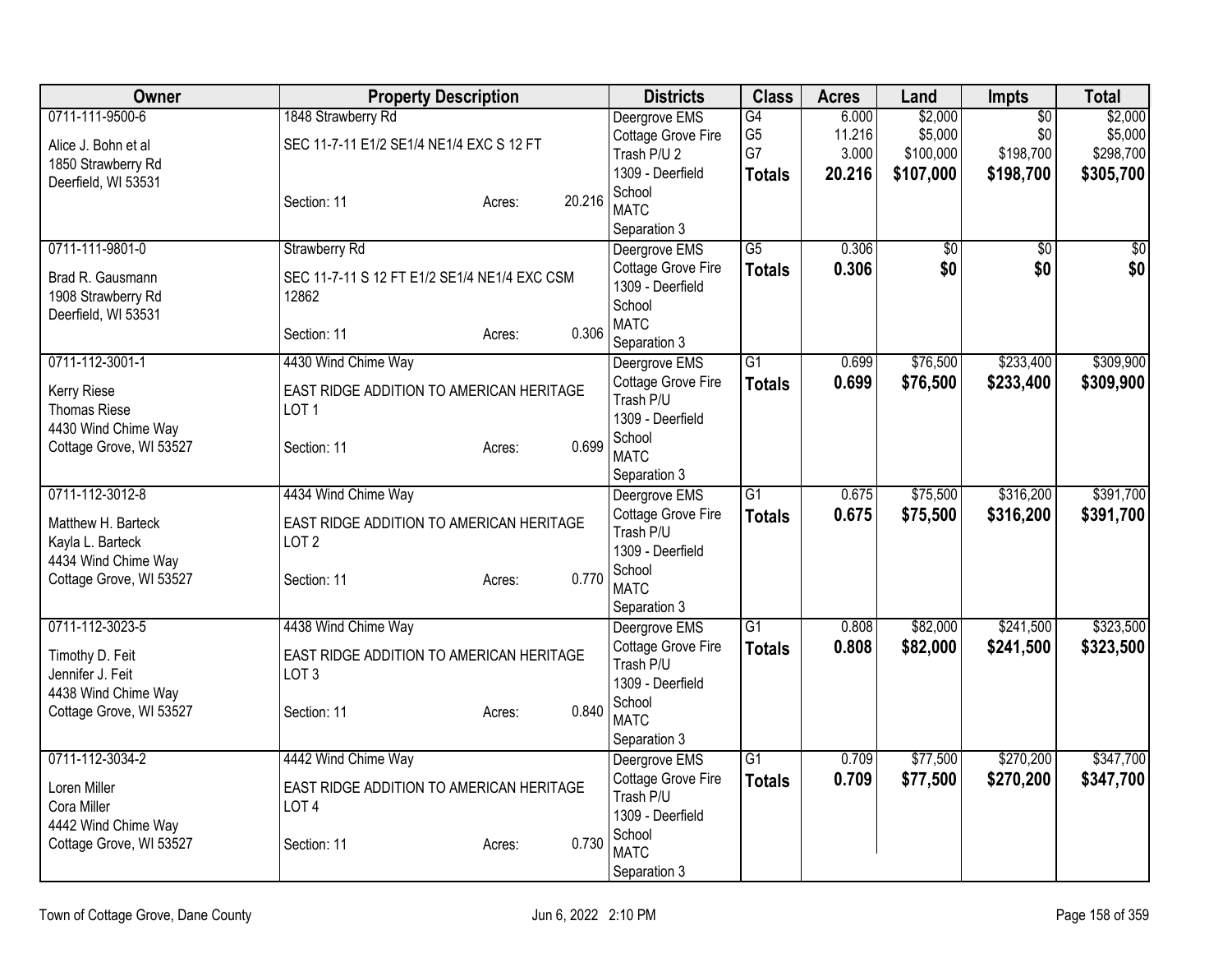| 0711-112-3045-9<br>0.904<br>\$86,000<br>4450 Wind Chime Way<br>Deergrove EMS<br>$\overline{G1}$<br>Cottage Grove Fire<br>0.904<br>\$86,000<br>\$250,700<br>\$336,700<br><b>Totals</b><br>EAST RIDGE ADDITION TO AMERICAN HERITAGE<br>Howe Rev Tr Est<br>Trash P/U<br>4450 Wind Chime Way<br>LOT <sub>5</sub><br>1309 - Deerfield<br>Cottage Grove, WI 53527<br>School<br>0.910<br>Section: 11<br>Acres:<br><b>MATC</b><br>Separation 3<br>0711-112-3050-2<br>Wind Chime Way<br>$\overline{G1}$<br>\$500<br>Deergrove EMS<br>0.151<br>$\overline{30}$<br>\$500<br>Cottage Grove Fire<br>0.151<br>\$500<br>\$0<br><b>Totals</b><br>EAST RIDGE ADDITION TO AMERICAN HERITAGE<br>Richard O. Blomker<br>1309 - Deerfield<br>PRT LOT 6 BEG SW COR SD LOT TH N77DEGE<br>Kathryn B. Blomker<br>School<br>4454 Wind Chime Way<br>225.33 FT TH S12DEGW 64.55 FT TH N86DEGW<br><b>MATC</b><br>0.150<br>Cottage Grove, WI 53527<br>Section: 11<br>Acres:<br>Separation 3<br>0711-112-3056-6<br>\$87,500<br>\$467,500<br>4458 Wind Chime Way<br>Deergrove EMS<br>G1<br>0.934<br>Cottage Grove Fire<br>0.934<br>\$87,500<br>\$467,500<br><b>Totals</b><br>EAST RIDGE ADDITION TO AMERICAN HERITAGE<br>Michelle L. Tennant<br>Trash P/U<br>LOT 6 EXC R2139/79<br>4458 Windchime Way<br>1309 - Deerfield<br>Cottage Grove, WI 53527<br>School<br>0.950<br>Section: 11<br>Acres:<br><b>MATC</b><br>Separation 3<br>0711-112-3067-3<br>4462 Wind Chime Way<br>G1<br>0.850<br>\$84,000<br>\$200,500<br>Deergrove EMS<br>Cottage Grove Fire<br>0.850<br>\$84,000<br>\$200,500<br><b>Totals</b><br>Kay J. Caldwell<br>EAST RIDGE ADDITION TO AMERICAN HERITAGE<br>Trash P/U<br>4462 Wind Chime Way<br>LOT <sub>7</sub><br>1309 - Deerfield<br>Cottage Grove, WI 53527<br>School<br>1.010<br>Section: 11<br>Acres:<br><b>MATC</b><br>Separation 3<br>0711-112-3078-0<br>4472 Wind Chime Way<br>$\overline{G1}$<br>\$310,300<br>0.851<br>\$84,000<br>Deergrove EMS<br>Cottage Grove Fire<br>0.851<br>\$310,300<br>\$84,000<br><b>Totals</b><br>James M. Stitt<br>EAST RIDGE ADDITION TO AMERICAN HERITAGE<br>Trash P/U<br>Maia K. Stitt<br>LOT <sub>8</sub><br>1309 - Deerfield<br>4472 Wind Chime Way<br>School<br>0.870<br>Cottage Grove, WI 53527<br>Section: 11<br>Acres:<br><b>MATC</b><br>Separation 3<br>0711-112-3089-7<br>4476 Wind Chime Way<br>G1<br>1.275<br>\$99,000<br>\$236,000<br>Deergrove EMS<br>Cottage Grove Fire<br>1.275<br>\$99,000<br>\$236,000<br><b>Totals</b><br>EAST RIDGE ADDITION TO AMERICAN HERITAGE<br>Kangas Tr, Edward & Deb<br>Trash P/U<br>4476 Wind Chime Way<br>LOT <sub>9</sub><br>1309 - Deerfield<br>Cottage Grove, WI 53527<br>School<br>1.020<br>Section: 11<br>Acres:<br><b>MATC</b> | <b>Owner</b> | <b>Property Description</b> | <b>Districts</b> | <b>Class</b> | <b>Acres</b> | Land | <b>Impts</b> | <b>Total</b> |
|------------------------------------------------------------------------------------------------------------------------------------------------------------------------------------------------------------------------------------------------------------------------------------------------------------------------------------------------------------------------------------------------------------------------------------------------------------------------------------------------------------------------------------------------------------------------------------------------------------------------------------------------------------------------------------------------------------------------------------------------------------------------------------------------------------------------------------------------------------------------------------------------------------------------------------------------------------------------------------------------------------------------------------------------------------------------------------------------------------------------------------------------------------------------------------------------------------------------------------------------------------------------------------------------------------------------------------------------------------------------------------------------------------------------------------------------------------------------------------------------------------------------------------------------------------------------------------------------------------------------------------------------------------------------------------------------------------------------------------------------------------------------------------------------------------------------------------------------------------------------------------------------------------------------------------------------------------------------------------------------------------------------------------------------------------------------------------------------------------------------------------------------------------------------------------------------------------------------------------------------------------------------------------------------------------------------------------------------------------------------------------------------------------------------------------------------------------------------------------------------------------------------------------------------------------------------------------------------------------------------------------------------------------------------------------------------------------|--------------|-----------------------------|------------------|--------------|--------------|------|--------------|--------------|
|                                                                                                                                                                                                                                                                                                                                                                                                                                                                                                                                                                                                                                                                                                                                                                                                                                                                                                                                                                                                                                                                                                                                                                                                                                                                                                                                                                                                                                                                                                                                                                                                                                                                                                                                                                                                                                                                                                                                                                                                                                                                                                                                                                                                                                                                                                                                                                                                                                                                                                                                                                                                                                                                                                            |              |                             |                  |              |              |      | \$250,700    | \$336,700    |
|                                                                                                                                                                                                                                                                                                                                                                                                                                                                                                                                                                                                                                                                                                                                                                                                                                                                                                                                                                                                                                                                                                                                                                                                                                                                                                                                                                                                                                                                                                                                                                                                                                                                                                                                                                                                                                                                                                                                                                                                                                                                                                                                                                                                                                                                                                                                                                                                                                                                                                                                                                                                                                                                                                            |              |                             |                  |              |              |      |              |              |
|                                                                                                                                                                                                                                                                                                                                                                                                                                                                                                                                                                                                                                                                                                                                                                                                                                                                                                                                                                                                                                                                                                                                                                                                                                                                                                                                                                                                                                                                                                                                                                                                                                                                                                                                                                                                                                                                                                                                                                                                                                                                                                                                                                                                                                                                                                                                                                                                                                                                                                                                                                                                                                                                                                            |              |                             |                  |              |              |      |              |              |
| \$500                                                                                                                                                                                                                                                                                                                                                                                                                                                                                                                                                                                                                                                                                                                                                                                                                                                                                                                                                                                                                                                                                                                                                                                                                                                                                                                                                                                                                                                                                                                                                                                                                                                                                                                                                                                                                                                                                                                                                                                                                                                                                                                                                                                                                                                                                                                                                                                                                                                                                                                                                                                                                                                                                                      |              |                             |                  |              |              |      |              |              |
|                                                                                                                                                                                                                                                                                                                                                                                                                                                                                                                                                                                                                                                                                                                                                                                                                                                                                                                                                                                                                                                                                                                                                                                                                                                                                                                                                                                                                                                                                                                                                                                                                                                                                                                                                                                                                                                                                                                                                                                                                                                                                                                                                                                                                                                                                                                                                                                                                                                                                                                                                                                                                                                                                                            |              |                             |                  |              |              |      |              |              |
|                                                                                                                                                                                                                                                                                                                                                                                                                                                                                                                                                                                                                                                                                                                                                                                                                                                                                                                                                                                                                                                                                                                                                                                                                                                                                                                                                                                                                                                                                                                                                                                                                                                                                                                                                                                                                                                                                                                                                                                                                                                                                                                                                                                                                                                                                                                                                                                                                                                                                                                                                                                                                                                                                                            |              |                             |                  |              |              |      |              |              |
|                                                                                                                                                                                                                                                                                                                                                                                                                                                                                                                                                                                                                                                                                                                                                                                                                                                                                                                                                                                                                                                                                                                                                                                                                                                                                                                                                                                                                                                                                                                                                                                                                                                                                                                                                                                                                                                                                                                                                                                                                                                                                                                                                                                                                                                                                                                                                                                                                                                                                                                                                                                                                                                                                                            |              |                             |                  |              |              |      |              |              |
|                                                                                                                                                                                                                                                                                                                                                                                                                                                                                                                                                                                                                                                                                                                                                                                                                                                                                                                                                                                                                                                                                                                                                                                                                                                                                                                                                                                                                                                                                                                                                                                                                                                                                                                                                                                                                                                                                                                                                                                                                                                                                                                                                                                                                                                                                                                                                                                                                                                                                                                                                                                                                                                                                                            |              |                             |                  |              |              |      |              |              |
| \$555,000<br>\$555,000<br>\$284,500<br>\$284,500<br>\$394,300<br>\$394,300<br>\$335,000<br>\$335,000                                                                                                                                                                                                                                                                                                                                                                                                                                                                                                                                                                                                                                                                                                                                                                                                                                                                                                                                                                                                                                                                                                                                                                                                                                                                                                                                                                                                                                                                                                                                                                                                                                                                                                                                                                                                                                                                                                                                                                                                                                                                                                                                                                                                                                                                                                                                                                                                                                                                                                                                                                                                       |              |                             |                  |              |              |      |              |              |
|                                                                                                                                                                                                                                                                                                                                                                                                                                                                                                                                                                                                                                                                                                                                                                                                                                                                                                                                                                                                                                                                                                                                                                                                                                                                                                                                                                                                                                                                                                                                                                                                                                                                                                                                                                                                                                                                                                                                                                                                                                                                                                                                                                                                                                                                                                                                                                                                                                                                                                                                                                                                                                                                                                            |              |                             |                  |              |              |      |              |              |
|                                                                                                                                                                                                                                                                                                                                                                                                                                                                                                                                                                                                                                                                                                                                                                                                                                                                                                                                                                                                                                                                                                                                                                                                                                                                                                                                                                                                                                                                                                                                                                                                                                                                                                                                                                                                                                                                                                                                                                                                                                                                                                                                                                                                                                                                                                                                                                                                                                                                                                                                                                                                                                                                                                            |              |                             |                  |              |              |      |              |              |
|                                                                                                                                                                                                                                                                                                                                                                                                                                                                                                                                                                                                                                                                                                                                                                                                                                                                                                                                                                                                                                                                                                                                                                                                                                                                                                                                                                                                                                                                                                                                                                                                                                                                                                                                                                                                                                                                                                                                                                                                                                                                                                                                                                                                                                                                                                                                                                                                                                                                                                                                                                                                                                                                                                            |              |                             |                  |              |              |      |              |              |
|                                                                                                                                                                                                                                                                                                                                                                                                                                                                                                                                                                                                                                                                                                                                                                                                                                                                                                                                                                                                                                                                                                                                                                                                                                                                                                                                                                                                                                                                                                                                                                                                                                                                                                                                                                                                                                                                                                                                                                                                                                                                                                                                                                                                                                                                                                                                                                                                                                                                                                                                                                                                                                                                                                            |              |                             |                  |              |              |      |              |              |
|                                                                                                                                                                                                                                                                                                                                                                                                                                                                                                                                                                                                                                                                                                                                                                                                                                                                                                                                                                                                                                                                                                                                                                                                                                                                                                                                                                                                                                                                                                                                                                                                                                                                                                                                                                                                                                                                                                                                                                                                                                                                                                                                                                                                                                                                                                                                                                                                                                                                                                                                                                                                                                                                                                            |              |                             |                  |              |              |      |              |              |
|                                                                                                                                                                                                                                                                                                                                                                                                                                                                                                                                                                                                                                                                                                                                                                                                                                                                                                                                                                                                                                                                                                                                                                                                                                                                                                                                                                                                                                                                                                                                                                                                                                                                                                                                                                                                                                                                                                                                                                                                                                                                                                                                                                                                                                                                                                                                                                                                                                                                                                                                                                                                                                                                                                            |              |                             |                  |              |              |      |              |              |
|                                                                                                                                                                                                                                                                                                                                                                                                                                                                                                                                                                                                                                                                                                                                                                                                                                                                                                                                                                                                                                                                                                                                                                                                                                                                                                                                                                                                                                                                                                                                                                                                                                                                                                                                                                                                                                                                                                                                                                                                                                                                                                                                                                                                                                                                                                                                                                                                                                                                                                                                                                                                                                                                                                            |              |                             |                  |              |              |      |              |              |
|                                                                                                                                                                                                                                                                                                                                                                                                                                                                                                                                                                                                                                                                                                                                                                                                                                                                                                                                                                                                                                                                                                                                                                                                                                                                                                                                                                                                                                                                                                                                                                                                                                                                                                                                                                                                                                                                                                                                                                                                                                                                                                                                                                                                                                                                                                                                                                                                                                                                                                                                                                                                                                                                                                            |              |                             |                  |              |              |      |              |              |
|                                                                                                                                                                                                                                                                                                                                                                                                                                                                                                                                                                                                                                                                                                                                                                                                                                                                                                                                                                                                                                                                                                                                                                                                                                                                                                                                                                                                                                                                                                                                                                                                                                                                                                                                                                                                                                                                                                                                                                                                                                                                                                                                                                                                                                                                                                                                                                                                                                                                                                                                                                                                                                                                                                            |              |                             |                  |              |              |      |              |              |
|                                                                                                                                                                                                                                                                                                                                                                                                                                                                                                                                                                                                                                                                                                                                                                                                                                                                                                                                                                                                                                                                                                                                                                                                                                                                                                                                                                                                                                                                                                                                                                                                                                                                                                                                                                                                                                                                                                                                                                                                                                                                                                                                                                                                                                                                                                                                                                                                                                                                                                                                                                                                                                                                                                            |              |                             |                  |              |              |      |              |              |
|                                                                                                                                                                                                                                                                                                                                                                                                                                                                                                                                                                                                                                                                                                                                                                                                                                                                                                                                                                                                                                                                                                                                                                                                                                                                                                                                                                                                                                                                                                                                                                                                                                                                                                                                                                                                                                                                                                                                                                                                                                                                                                                                                                                                                                                                                                                                                                                                                                                                                                                                                                                                                                                                                                            |              |                             |                  |              |              |      |              |              |
|                                                                                                                                                                                                                                                                                                                                                                                                                                                                                                                                                                                                                                                                                                                                                                                                                                                                                                                                                                                                                                                                                                                                                                                                                                                                                                                                                                                                                                                                                                                                                                                                                                                                                                                                                                                                                                                                                                                                                                                                                                                                                                                                                                                                                                                                                                                                                                                                                                                                                                                                                                                                                                                                                                            |              |                             |                  |              |              |      |              |              |
|                                                                                                                                                                                                                                                                                                                                                                                                                                                                                                                                                                                                                                                                                                                                                                                                                                                                                                                                                                                                                                                                                                                                                                                                                                                                                                                                                                                                                                                                                                                                                                                                                                                                                                                                                                                                                                                                                                                                                                                                                                                                                                                                                                                                                                                                                                                                                                                                                                                                                                                                                                                                                                                                                                            |              |                             |                  |              |              |      |              |              |
|                                                                                                                                                                                                                                                                                                                                                                                                                                                                                                                                                                                                                                                                                                                                                                                                                                                                                                                                                                                                                                                                                                                                                                                                                                                                                                                                                                                                                                                                                                                                                                                                                                                                                                                                                                                                                                                                                                                                                                                                                                                                                                                                                                                                                                                                                                                                                                                                                                                                                                                                                                                                                                                                                                            |              |                             |                  |              |              |      |              |              |
|                                                                                                                                                                                                                                                                                                                                                                                                                                                                                                                                                                                                                                                                                                                                                                                                                                                                                                                                                                                                                                                                                                                                                                                                                                                                                                                                                                                                                                                                                                                                                                                                                                                                                                                                                                                                                                                                                                                                                                                                                                                                                                                                                                                                                                                                                                                                                                                                                                                                                                                                                                                                                                                                                                            |              |                             |                  |              |              |      |              |              |
|                                                                                                                                                                                                                                                                                                                                                                                                                                                                                                                                                                                                                                                                                                                                                                                                                                                                                                                                                                                                                                                                                                                                                                                                                                                                                                                                                                                                                                                                                                                                                                                                                                                                                                                                                                                                                                                                                                                                                                                                                                                                                                                                                                                                                                                                                                                                                                                                                                                                                                                                                                                                                                                                                                            |              |                             |                  |              |              |      |              |              |
|                                                                                                                                                                                                                                                                                                                                                                                                                                                                                                                                                                                                                                                                                                                                                                                                                                                                                                                                                                                                                                                                                                                                                                                                                                                                                                                                                                                                                                                                                                                                                                                                                                                                                                                                                                                                                                                                                                                                                                                                                                                                                                                                                                                                                                                                                                                                                                                                                                                                                                                                                                                                                                                                                                            |              |                             |                  |              |              |      |              |              |
|                                                                                                                                                                                                                                                                                                                                                                                                                                                                                                                                                                                                                                                                                                                                                                                                                                                                                                                                                                                                                                                                                                                                                                                                                                                                                                                                                                                                                                                                                                                                                                                                                                                                                                                                                                                                                                                                                                                                                                                                                                                                                                                                                                                                                                                                                                                                                                                                                                                                                                                                                                                                                                                                                                            |              |                             |                  |              |              |      |              |              |
|                                                                                                                                                                                                                                                                                                                                                                                                                                                                                                                                                                                                                                                                                                                                                                                                                                                                                                                                                                                                                                                                                                                                                                                                                                                                                                                                                                                                                                                                                                                                                                                                                                                                                                                                                                                                                                                                                                                                                                                                                                                                                                                                                                                                                                                                                                                                                                                                                                                                                                                                                                                                                                                                                                            |              |                             |                  |              |              |      |              |              |
|                                                                                                                                                                                                                                                                                                                                                                                                                                                                                                                                                                                                                                                                                                                                                                                                                                                                                                                                                                                                                                                                                                                                                                                                                                                                                                                                                                                                                                                                                                                                                                                                                                                                                                                                                                                                                                                                                                                                                                                                                                                                                                                                                                                                                                                                                                                                                                                                                                                                                                                                                                                                                                                                                                            |              |                             |                  |              |              |      |              |              |
|                                                                                                                                                                                                                                                                                                                                                                                                                                                                                                                                                                                                                                                                                                                                                                                                                                                                                                                                                                                                                                                                                                                                                                                                                                                                                                                                                                                                                                                                                                                                                                                                                                                                                                                                                                                                                                                                                                                                                                                                                                                                                                                                                                                                                                                                                                                                                                                                                                                                                                                                                                                                                                                                                                            |              |                             |                  |              |              |      |              |              |
|                                                                                                                                                                                                                                                                                                                                                                                                                                                                                                                                                                                                                                                                                                                                                                                                                                                                                                                                                                                                                                                                                                                                                                                                                                                                                                                                                                                                                                                                                                                                                                                                                                                                                                                                                                                                                                                                                                                                                                                                                                                                                                                                                                                                                                                                                                                                                                                                                                                                                                                                                                                                                                                                                                            |              |                             |                  |              |              |      |              |              |
|                                                                                                                                                                                                                                                                                                                                                                                                                                                                                                                                                                                                                                                                                                                                                                                                                                                                                                                                                                                                                                                                                                                                                                                                                                                                                                                                                                                                                                                                                                                                                                                                                                                                                                                                                                                                                                                                                                                                                                                                                                                                                                                                                                                                                                                                                                                                                                                                                                                                                                                                                                                                                                                                                                            |              |                             |                  |              |              |      |              |              |
|                                                                                                                                                                                                                                                                                                                                                                                                                                                                                                                                                                                                                                                                                                                                                                                                                                                                                                                                                                                                                                                                                                                                                                                                                                                                                                                                                                                                                                                                                                                                                                                                                                                                                                                                                                                                                                                                                                                                                                                                                                                                                                                                                                                                                                                                                                                                                                                                                                                                                                                                                                                                                                                                                                            |              |                             |                  |              |              |      |              |              |
|                                                                                                                                                                                                                                                                                                                                                                                                                                                                                                                                                                                                                                                                                                                                                                                                                                                                                                                                                                                                                                                                                                                                                                                                                                                                                                                                                                                                                                                                                                                                                                                                                                                                                                                                                                                                                                                                                                                                                                                                                                                                                                                                                                                                                                                                                                                                                                                                                                                                                                                                                                                                                                                                                                            |              |                             |                  |              |              |      |              |              |
| Separation 3                                                                                                                                                                                                                                                                                                                                                                                                                                                                                                                                                                                                                                                                                                                                                                                                                                                                                                                                                                                                                                                                                                                                                                                                                                                                                                                                                                                                                                                                                                                                                                                                                                                                                                                                                                                                                                                                                                                                                                                                                                                                                                                                                                                                                                                                                                                                                                                                                                                                                                                                                                                                                                                                                               |              |                             |                  |              |              |      |              |              |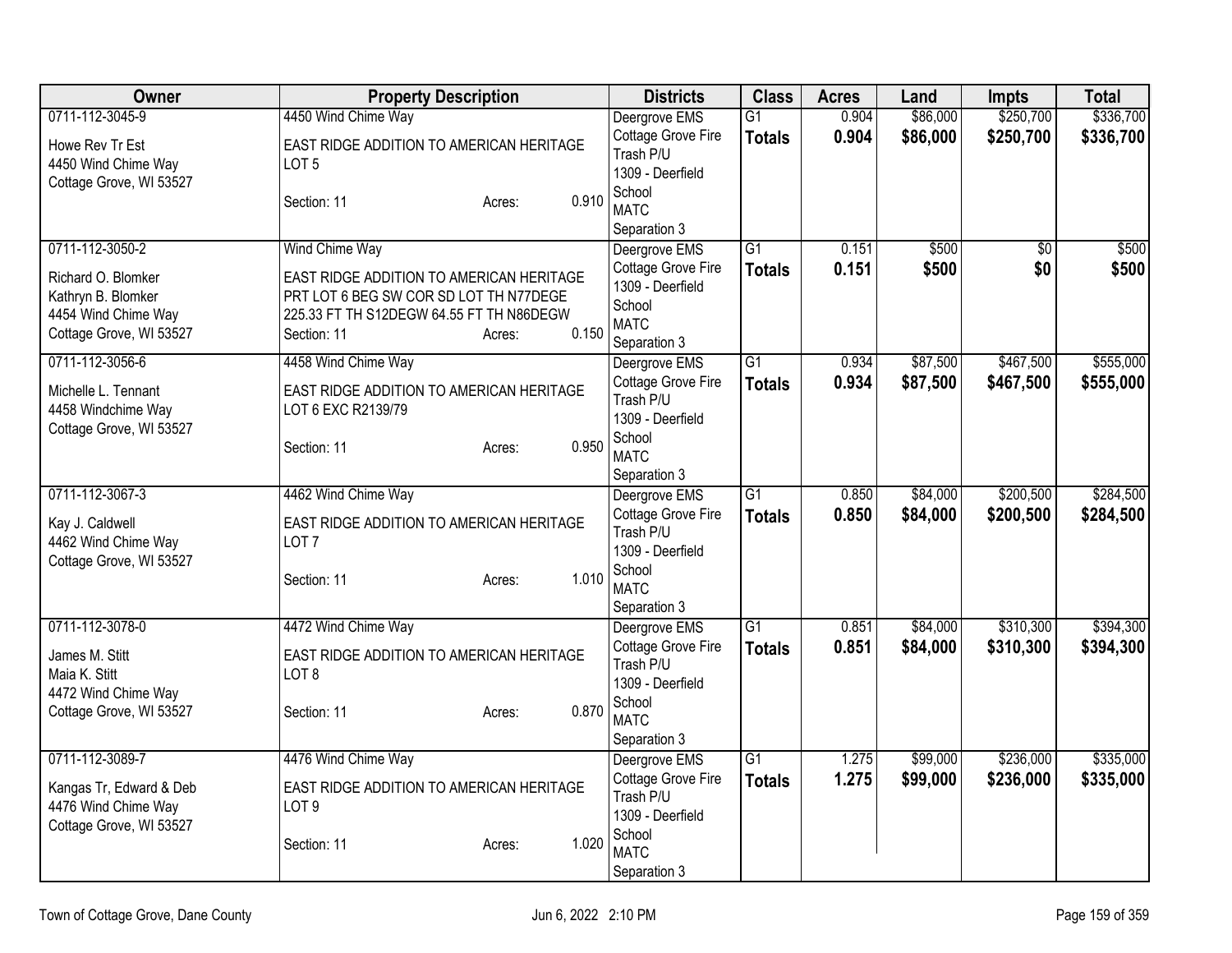| Owner                                    | <b>Property Description</b>                     | <b>Districts</b>                | <b>Class</b>    | <b>Acres</b> | Land     | <b>Impts</b> | <b>Total</b> |
|------------------------------------------|-------------------------------------------------|---------------------------------|-----------------|--------------|----------|--------------|--------------|
| 0711-112-3100-1                          | 4480 Wind Chime Way                             | Deergrove EMS                   | $\overline{G1}$ | 0.830        | \$83,000 | \$320,700    | \$403,700    |
| Jason Shortreed                          | EAST RIDGE ADDITION TO AMERICAN HERITAGE        | Cottage Grove Fire              | <b>Totals</b>   | 0.830        | \$83,000 | \$320,700    | \$403,700    |
| Jennifer Shortreed                       | <b>LOT 10</b>                                   | Trash P/U                       |                 |              |          |              |              |
| 4480 Wind Chime Way                      |                                                 | 1309 - Deerfield                |                 |              |          |              |              |
| Cottage Grove, WI 53527                  | Section: 11<br>Acres:                           | School<br>0.830                 |                 |              |          |              |              |
|                                          |                                                 | <b>MATC</b>                     |                 |              |          |              |              |
|                                          |                                                 | Separation 3                    |                 |              |          |              |              |
| 0711-112-3111-8                          | 4484 Wind Chime Way                             | Deergrove EMS                   | G1              | 0.794        | \$81,500 | \$208,700    | \$290,200    |
| Edward J. Pooch                          | EAST RIDGE ADDITION TO AMERICAN HERITAGE        | Cottage Grove Fire<br>Trash P/U | <b>Totals</b>   | 0.794        | \$81,500 | \$208,700    | \$290,200    |
| Judith A. Pooch                          | <b>LOT 11</b>                                   | 1309 - Deerfield                |                 |              |          |              |              |
| 4484 Wind Chime Way                      |                                                 | School                          |                 |              |          |              |              |
| Cottage Grove, WI 53527                  | Section: 11<br>Acres:                           | 0.800<br><b>MATC</b>            |                 |              |          |              |              |
|                                          |                                                 | Separation 3                    |                 |              |          |              |              |
| 0711-112-3122-5                          | 4473 Wind Chime Way                             | Deergrove EMS                   | $\overline{G1}$ | 0.748        | \$79,500 | \$378,800    | \$458,300    |
|                                          |                                                 | Cottage Grove Fire              | <b>Totals</b>   | 0.748        | \$79,500 | \$378,800    | \$458,300    |
| Paulson Rev Living Tr, Jeffrey L & Bette | <b>EAST RIDGE ADDITION TO AMERICAN HERITAGE</b> | Trash P/U                       |                 |              |          |              |              |
| A                                        | <b>LOT 12</b>                                   | 1309 - Deerfield                |                 |              |          |              |              |
| 4473 Wind Chime Way                      |                                                 | School                          |                 |              |          |              |              |
| Cottage Grove, WI 53527                  | Section: 11<br>Acres:                           | 0.760<br><b>MATC</b>            |                 |              |          |              |              |
|                                          |                                                 | Separation 3                    |                 |              |          |              |              |
| 0711-112-3133-2                          | 4465 Wind Chime Way                             | Deergrove EMS                   | G1              | 0.678        | \$75,500 | \$352,500    | \$428,000    |
| Lawrence R. Morris                       | EAST RIDGE ADDITION TO AMERICAN HERITAGE        | Cottage Grove Fire              | <b>Totals</b>   | 0.678        | \$75,500 | \$352,500    | \$428,000    |
| Lynn M. Morris                           | <b>LOT 13</b>                                   | Trash P/U                       |                 |              |          |              |              |
| 4465 Wind Chime Way                      |                                                 | 1309 - Deerfield                |                 |              |          |              |              |
| Cottage Grove, WI 53527                  | Section: 11<br>Acres:                           | School<br>0.780                 |                 |              |          |              |              |
|                                          |                                                 | <b>MATC</b>                     |                 |              |          |              |              |
|                                          |                                                 | Separation 3                    |                 |              |          |              |              |
| 0711-112-3144-9                          | 4459 Wind Chime Way                             | Deergrove EMS                   | $\overline{G1}$ | 0.568        | \$69,500 | \$186,400    | \$255,900    |
| Greg Anderson                            | EAST RIDGE ADDITION TO AMERICAN HERITAGE        | <b>Cottage Grove Fire</b>       | <b>Totals</b>   | 0.568        | \$69,500 | \$186,400    | \$255,900    |
| Rachel Anderson                          | <b>LOT 14</b>                                   | Trash P/U                       |                 |              |          |              |              |
| 4459 Wind Chime Way                      |                                                 | 1309 - Deerfield                |                 |              |          |              |              |
| Cottage Grove, WI 53527                  | Section: 11<br>Acres:                           | School<br>0.570<br><b>MATC</b>  |                 |              |          |              |              |
|                                          |                                                 | Separation 3                    |                 |              |          |              |              |
|                                          |                                                 |                                 |                 |              |          |              |              |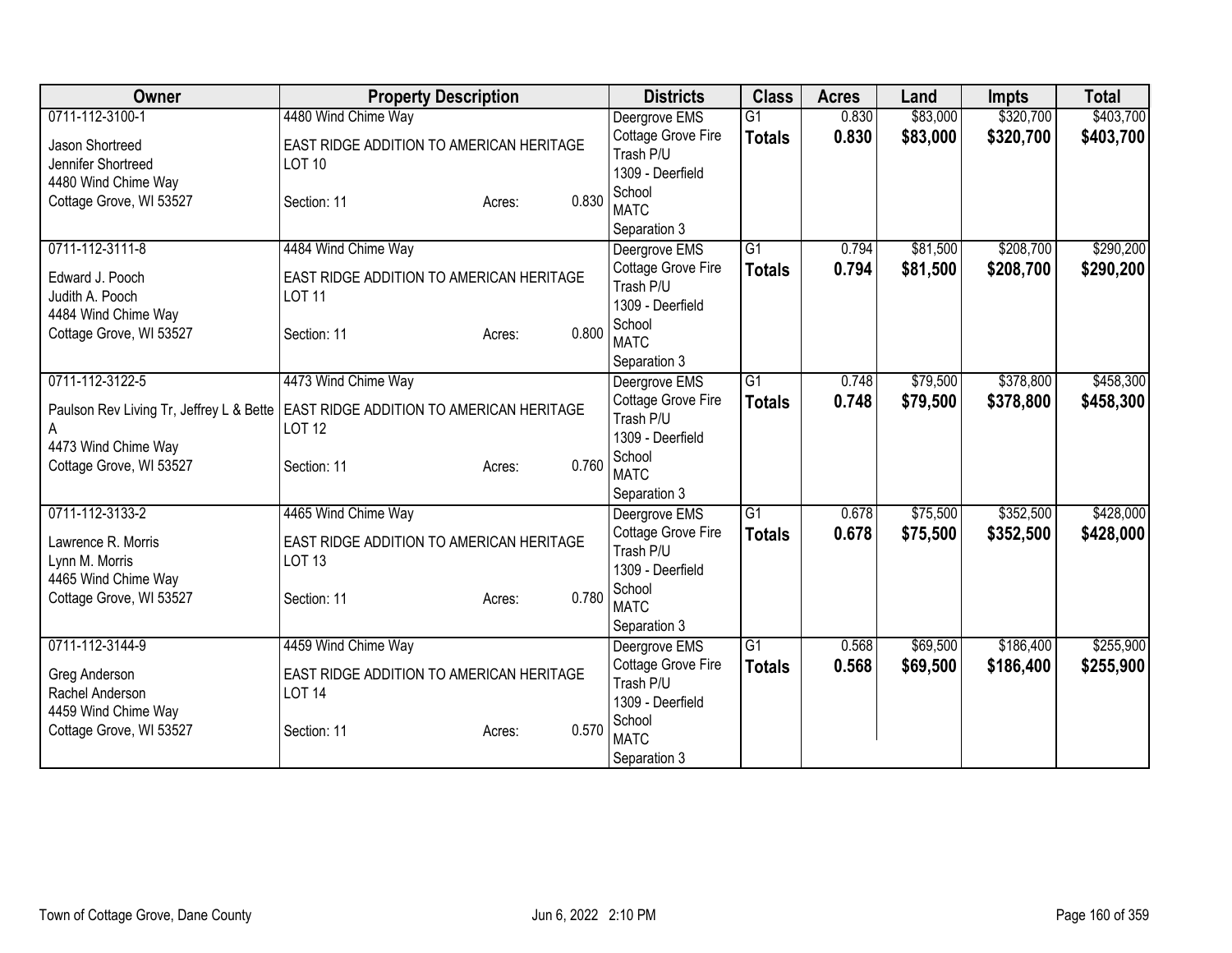| Owner                                      | <b>Property Description</b>                                                                    | <b>Districts</b>                    | <b>Class</b>    | <b>Acres</b> | Land      | <b>Impts</b> | <b>Total</b> |
|--------------------------------------------|------------------------------------------------------------------------------------------------|-------------------------------------|-----------------|--------------|-----------|--------------|--------------|
| 0711-112-3155-6                            | 4455 Wind Chime Way                                                                            | Deergrove EMS                       | $\overline{G1}$ | 0.570        | \$69,500  | \$249,000    | \$318,500    |
| <b>Byron Klumpers</b>                      | EAST RIDGE ADDITION TO AMERICAN HERITAGE                                                       | Cottage Grove Fire                  | <b>Totals</b>   | 0.570        | \$69,500  | \$249,000    | \$318,500    |
| Anita Klumpers                             | <b>LOT 15</b>                                                                                  | Trash P/U                           |                 |              |           |              |              |
| 4455 Wind Chime Way                        |                                                                                                | 1309 - Deerfield                    |                 |              |           |              |              |
| Cottage Grove, WI 53527                    | 0.570<br>Section: 11<br>Acres:                                                                 | School                              |                 |              |           |              |              |
|                                            |                                                                                                | <b>MATC</b>                         |                 |              |           |              |              |
| 0711-112-3166-3                            |                                                                                                | Separation 3                        | $\overline{G1}$ | 0.640        | \$73,500  | \$276,800    | \$350,300    |
|                                            | 4449 Wind Chime Way                                                                            | Deergrove EMS<br>Cottage Grove Fire |                 |              |           |              |              |
| Shawn A. Hoffmann                          | EAST RIDGE ADDITION TO AMERICAN HERITAGE                                                       | Trash P/U                           | <b>Totals</b>   | 0.640        | \$73,500  | \$276,800    | \$350,300    |
| Diane L. Brown                             | <b>LOT 16</b>                                                                                  | 1309 - Deerfield                    |                 |              |           |              |              |
| 4449 Wind Chime Way                        |                                                                                                | School                              |                 |              |           |              |              |
| Cottage Grove, WI 53527                    | 0.640<br>Section: 11<br>Acres:                                                                 | <b>MATC</b>                         |                 |              |           |              |              |
|                                            |                                                                                                | Separation 3                        |                 |              |           |              |              |
| 0711-112-3177-0                            | 4433 Wind Chime Way                                                                            | Deergrove EMS                       | $\overline{G1}$ | 0.697        | \$76,500  | \$209,000    | \$285,500    |
|                                            |                                                                                                | Cottage Grove Fire                  | <b>Totals</b>   | 0.697        | \$76,500  | \$209,000    | \$285,500    |
| Kenneth R. Funnemark<br>Carol A. Funnemark | EAST RIDGE ADDITION TO AMERICAN HERITAGE<br><b>LOT 17</b>                                      | Trash P/U                           |                 |              |           |              |              |
| 4433 Wind Chime Way                        |                                                                                                | 1309 - Deerfield                    |                 |              |           |              |              |
| Cottage Grove, WI 53527                    | 0.697<br>Section: 11<br>Acres:                                                                 | School                              |                 |              |           |              |              |
|                                            |                                                                                                | <b>MATC</b>                         |                 |              |           |              |              |
|                                            |                                                                                                | Separation 3                        |                 |              |           |              |              |
| 0711-112-3188-7                            | 4429 Wind Chime Way                                                                            | Deergrove EMS                       | G1              | 0.651        | \$74,000  | \$213,500    | \$287,500    |
| David D. Kind                              | EAST RIDGE ADDITION TO AMERICAN HERITAGE                                                       | Cottage Grove Fire<br>Trash P/U     | <b>Totals</b>   | 0.651        | \$74,000  | \$213,500    | \$287,500    |
| 4429 Wind Chime Way                        | LOT 18 EXC NLY 12 FT                                                                           | 1309 - Deerfield                    |                 |              |           |              |              |
| Cottage Grove, WI 53527                    |                                                                                                | School                              |                 |              |           |              |              |
|                                            | 0.570<br>Section: 11<br>Acres:                                                                 | <b>MATC</b>                         |                 |              |           |              |              |
|                                            |                                                                                                | Separation 3                        |                 |              |           |              |              |
| 0711-112-8000-2                            | 4468 Wind Chime Way                                                                            | Deergrove EMS                       | $\overline{G1}$ | 15.414       | \$147,500 | \$324,300    | \$471,800    |
|                                            |                                                                                                | Cottage Grove Fire                  | <b>Totals</b>   | 15.414       | \$147,500 | \$324,300    | \$471,800    |
| Smith Rev Tr<br>4468 Wind Chime Way        | SEC 11-7-11 PRT N1/2 NW1/4 BEG SEC N1/4 COR TH<br>S 330 FT TH S89DEGW 2060.19 FT TH N6DEGE 330 | Trash P/U                           |                 |              |           |              |              |
| Cottage Grove, WI 53527                    | FT TH N89DEGE 2024.08 FT TO POB SUBJ TO ESMT                                                   | 1309 - Deerfield                    |                 |              |           |              |              |
|                                            | 15.470<br>Section: 11<br>Acres:                                                                | School                              |                 |              |           |              |              |
|                                            |                                                                                                | <b>MATC</b>                         |                 |              |           |              |              |
|                                            |                                                                                                | Separation 3                        |                 |              |           |              |              |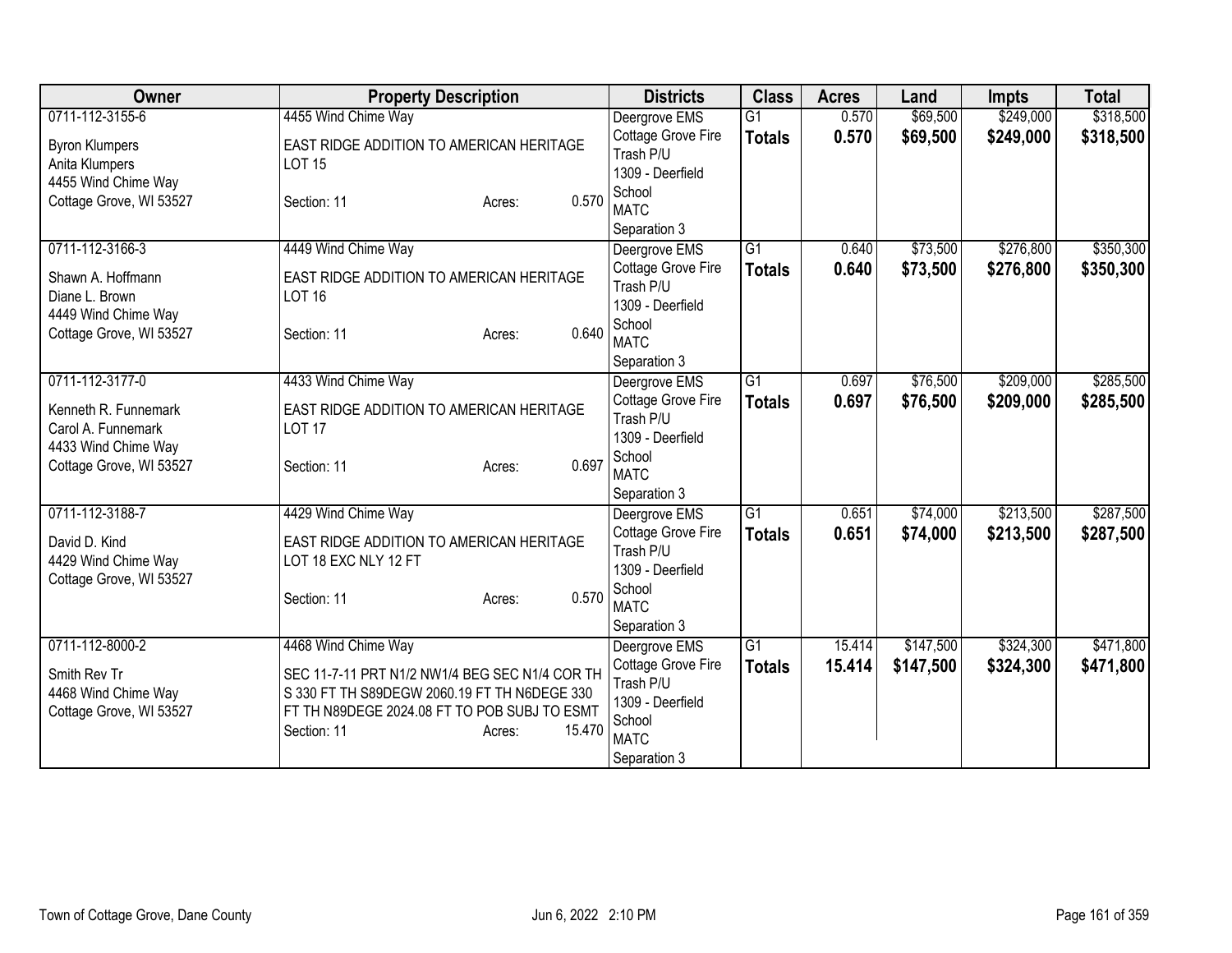| <b>Owner</b>                                                                               | <b>Property Description</b>                                                                                                                                                           | <b>Districts</b>                                                                             | <b>Class</b>    | <b>Acres</b> | Land      | <b>Impts</b>    | <b>Total</b> |
|--------------------------------------------------------------------------------------------|---------------------------------------------------------------------------------------------------------------------------------------------------------------------------------------|----------------------------------------------------------------------------------------------|-----------------|--------------|-----------|-----------------|--------------|
| 0711-112-8160-9                                                                            | 4466 Wind Chime Way                                                                                                                                                                   | Deergrove EMS                                                                                | $\overline{G1}$ | 15.686       | \$148,000 | \$273,000       | \$421,000    |
| Glacial Drumlin House, LLC<br>1625 Capital Ave<br>Madison, WI 53705                        | SEC 11-7-11 PRT N1/2 NW1/4 COM SEC N1/4 COR TH<br>S00DEG02'22"W ALG N-S 1/4 LN 330.0 FT TO POB TH<br>CONT S00DEG02'22"W 330.00 FT TH S89DEG24'12"W<br>Section: 11<br>15.686<br>Acres: | Cottage Grove Fire<br>Trash P/U<br>1309 - Deerfield<br>School<br><b>MATC</b><br>Separation 3 | <b>Totals</b>   | 15.686       | \$148,000 | \$273,000       | \$421,000    |
| 0711-112-8190-3                                                                            | 4454 Wind Chime Way                                                                                                                                                                   | Deergrove EMS                                                                                | $\overline{G1}$ | 16.300       | \$149,000 | \$249,000       | \$398,000    |
| Richard O. Blomker<br>Kathryn B. Blomker<br>4454 Wind Chime Way<br>Cottage Grove, WI 53527 | R756/596 SEC 11-7-11 PRT N1/2 NW1/4 COM SEC<br>N1/4 COR TH S 66 0 FT TO POB TH S89DEGW<br>2096.32 FT TH S12DEGW 64.55 FT TH N86 DEGW<br>16.300<br>Section: 11<br>Acres:               | Cottage Grove Fire<br>Trash P/U<br>1309 - Deerfield<br>School<br><b>MATC</b><br>Separation 3 | <b>Totals</b>   | 16.300       | \$149,000 | \$249,000       | \$398,000    |
| 0711-112-8660-0                                                                            | Wind Chime Way                                                                                                                                                                        | Deergrove EMS                                                                                | $\overline{G1}$ | 0.180        | \$500     | $\overline{50}$ | \$500        |
| Gretta Gribble et al<br>1625 Capital Ave<br>Madison, WI 53705                              | SEC 11-7-11 PRT NW1/4NW1/4 BDD ON N BY S LN OF<br>LOT 8 EAST RIDGE ADDN TO AMERICAN HERITAGE,<br>BDD ON W BY E LN OF WIND CHIME WAY, BDD ON S<br>0.000<br>Section: 11<br>Acres:       | Cottage Grove Fire<br>1309 - Deerfield<br>School<br><b>MATC</b><br>Separation 3              | <b>Totals</b>   | 0.180        | \$500     | \$0             | \$500        |
| 0711-112-8670-2                                                                            | 4464 Baxter Rd                                                                                                                                                                        | Deergrove EMS                                                                                | G1              | 1.240        | \$97,500  | \$227,600       | \$325,100    |
| Robert E. Banta<br>Jane E. Loomis-Banta<br>4464 Baxter Rd<br>Cottage Grove, WI 53527       | SEC 10-7-11 PRT NE1/4NE1/4 & SEC 11-7-11 PRT<br>NW1/4NW1/4 COM INTERS N LN & C/L BAXTER RD<br>TH SW ALG SD C/L 452.5 FT TO POB TH<br>1.240<br>Section: 11<br>Acres:                   | Cottage Grove Fire<br>Trash P/U<br>1309 - Deerfield<br>School<br><b>MATC</b><br>Separation 3 | <b>Totals</b>   | 1.240        | \$97,500  | \$227,600       | \$325,100    |
| 0711-112-8700-5                                                                            | 4454 Baxter Rd                                                                                                                                                                        | Deergrove EMS                                                                                | $\overline{G1}$ | 0.785        | \$81,000  | \$164,600       | \$245,600    |
| Mark F. Kudrna<br>4454 Baxter Rd<br>Cottage Grove, WI 53527                                | LOT 1 CSM 2340 CS9/203&204-4/6/77 DESCR AS SEC<br>10-7-11 PRT NE1/4NE1/4 & SEC 11-7-11 PRT<br>NW1/4NW1/4 CONT .73 ACRE INCL RD R/W & ALSO<br>0.770<br>Section: 11<br>Acres:           | Cottage Grove Fire<br>Trash P/U<br>1309 - Deerfield<br>School<br><b>MATC</b><br>Separation 3 | <b>Totals</b>   | 0.785        | \$81,000  | \$164,600       | \$245,600    |
| 0711-112-8810-0                                                                            | 4446 Wind Chime Way                                                                                                                                                                   | Deergrove EMS                                                                                | G1              | 18.087       | \$152,500 | \$355,500       | \$508,000    |
| Jerome D. Jansen<br>Andrea L. Jansen<br>4446 Wind Chime Way<br>Cottage Grove, WI 53527     | SEC 11-7-11 PRT N1/2 NW1/4 COM AT N1/4 COR OF<br>SD SEC 11 TH S00DEG02'22"W ALG N-S 1/4 LN 990.00<br>FT TO POB TH CONT S00DEG02'22"W 358.42 FT TO<br>18.087<br>Section: 11<br>Acres:  | Cottage Grove Fire<br>Trash P/U<br>1309 - Deerfield<br>School<br><b>MATC</b><br>Separation 3 | <b>Totals</b>   | 18.087       | \$152,500 | \$355,500       | \$508,000    |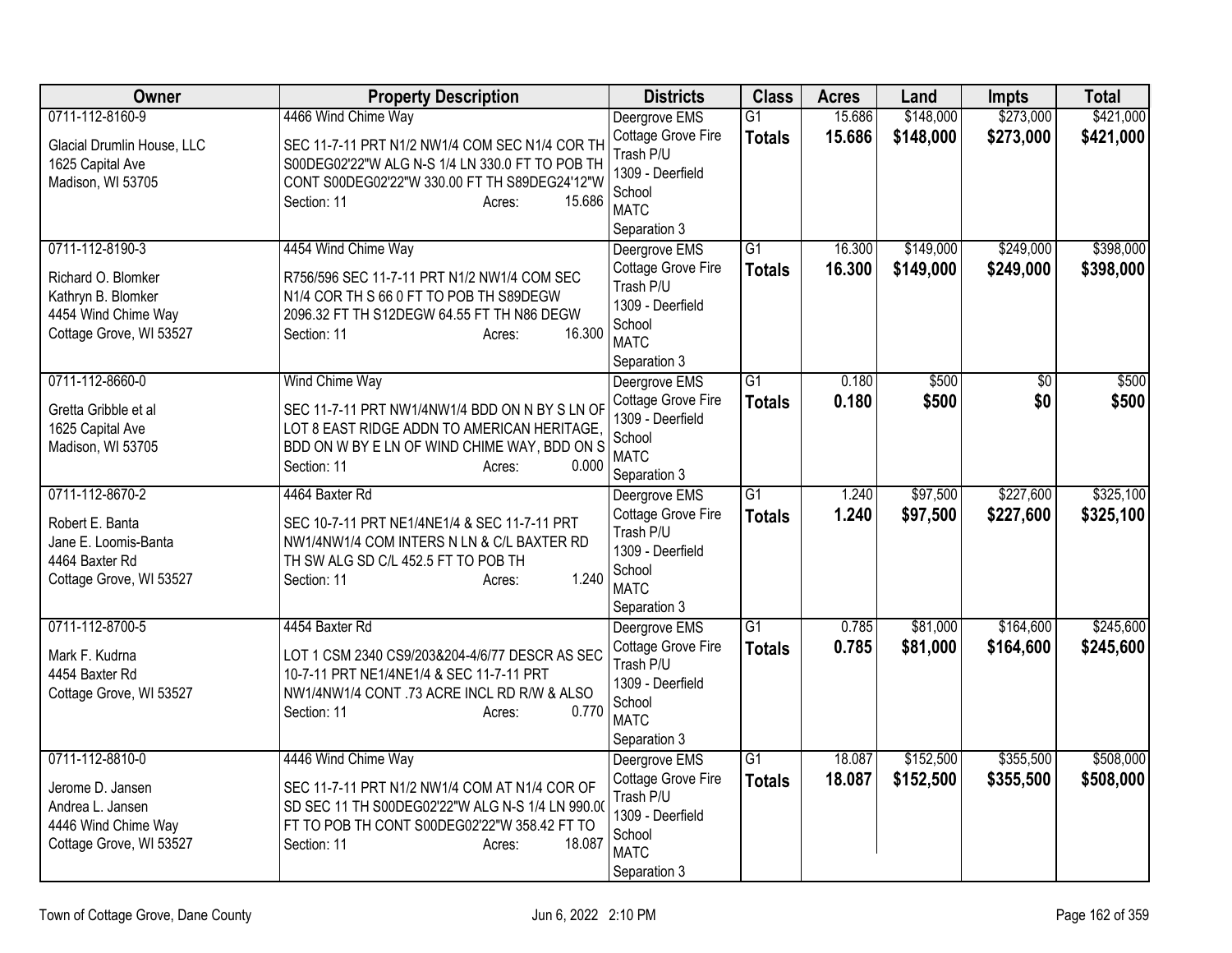| <b>Owner</b>                                                                                | <b>Property Description</b>                                                                                                                                                                        | <b>Districts</b>                                                                                                 | <b>Class</b>                     | <b>Acres</b>   | Land                 | Impts                  | <b>Total</b>           |
|---------------------------------------------------------------------------------------------|----------------------------------------------------------------------------------------------------------------------------------------------------------------------------------------------------|------------------------------------------------------------------------------------------------------------------|----------------------------------|----------------|----------------------|------------------------|------------------------|
| 0711-112-9000-0                                                                             | County Rd BB                                                                                                                                                                                       | Deergrove EMS<br>Cottage Grove Fire                                                                              | $\overline{G5}$<br><b>Totals</b> | 1.500<br>1.500 | \$500<br>\$500       | $\overline{50}$<br>\$0 | \$500<br>\$500         |
| Daniel F. Henderson<br>16660 Leon Ter<br>Brookfield, WI 53005                               | SEC 11-7-11 PRT SW1/4NW1/4 STRIP OF LAND 3 RDS<br>WIDE LYG ALG S & SE LN KOSHKONONG CREEK<br>RNG FR CTH BB TO NW COR SE1/4NW1/4<br>1.500<br>Section: 11<br>Acres:                                  | 3675 - Monona<br>Grove School<br><b>MATC</b><br>Separation 3                                                     |                                  |                |                      |                        |                        |
| 0711-112-9020-6                                                                             | 2098 Cottage Grove Rd                                                                                                                                                                              | Deergrove EMS                                                                                                    | $\overline{G1}$                  | 6.800          | \$139,500            | \$244,200              | \$383,700              |
| David M. Johnson<br>Tenielle R. Johnson<br>2098 Cottage Grove Rd<br>Cottage Grove, WI 53527 | SEC 11-7-11 PRT SW1/4NW1/4 COM NW COR SD<br>1/41/4 TH S TO C/L CTH BB TH SELY ALG C/L TO C/L<br>OF CREEK TH NELY ALG CRK C/L TO N LN SD1/41/4<br>6.800<br>Section: 11<br>Acres:                    | Cottage Grove Fire<br>Trash P/U<br>3675 - Monona<br>Grove School<br><b>MATC</b><br>Separation 3                  | <b>Totals</b>                    | 6.800          | \$139,500            | \$244,200              | \$383,700              |
| 0711-112-9170-5<br>Chad M. Warecki<br>2095 County Highway Bb<br>Cottage Grove, WI 53527     | 2095 Cottage Grove Rd<br>SEC 11-7-11 PRT SW1/4NW1/4 COM INTERS C/L CTH<br>BB & SEC W LN TH S TO PT 180 FT S OF C/L<br>KOSHKONONG CRK THE TO C/L CTH BB TH NW ALG<br>1.090<br>Section: 11<br>Acres: | Deergrove EMS<br>Cottage Grove Fire<br>Trash P/U<br>3675 - Monona<br>Grove School<br><b>MATC</b><br>Separation 3 | $\overline{G1}$<br><b>Totals</b> | 1.090<br>1.090 | \$92,500<br>\$92,500 | \$154,000<br>\$154,000 | \$246,500<br>\$246,500 |
| 0711-112-9200-8                                                                             | 2095 Cottage Grove Rd                                                                                                                                                                              | Deergrove EMS                                                                                                    | $\overline{G1}$                  | 1.354          | \$21,000             | \$10,200               | \$31,200               |
| Chad M. Warecki<br>2095 County Highway Bb<br>Cottage Grove, WI 53527                        | SEC 11-7-11 PRT SW1/4NW1/4 COM SW COR SD<br>1/41/4 TH NE TO PT ON S LN R404/91 210 FT E OF W<br>LN SD 1/41/4 TH W 210 FT TO SD W LN TH S TO POB<br>0.000<br>Section: 11<br>Acres:                  | Cottage Grove Fire<br>3675 - Monona<br>Grove School<br><b>MATC</b><br>Separation 3                               | <b>Totals</b>                    | 1.354          | \$21,000             | \$10,200               | \$31,200               |
| 0711-112-9250-8                                                                             | 2089 County Rd BB                                                                                                                                                                                  | Deergrove EMS                                                                                                    | $\overline{G1}$                  | 2.576          | \$14,000             | \$66,700               | \$80,700               |
| <b>Buchholz Living Tr</b><br>2089 County Highway Bb<br>Cottage Grove, WI 53527              | SEC 11-7-11 SW1/4NW1/4 EXC STRIP OF LAND 3 RDS<br>WIDE FR HWY TO SE1/4NW1/4 EXC R496/523,<br>R404/91 & R508/658 EXC CSM 3520 EXC CSM 5021<br>2.576<br>Section: 11<br>Acres:                        | Cottage Grove Fire<br>3675 - Monona<br>Grove School<br><b>MATC</b><br>Separation 3                               | <b>Totals</b>                    | 2.576          | \$14,000             | \$66,700               | \$80,700               |
| 0711-112-9300-7                                                                             | 2083 Cottage Grove Rd                                                                                                                                                                              | Deergrove EMS                                                                                                    | G1                               | 1.232          | \$95,000             | \$170,400              | \$265,400              |
| Paul J. Goodman<br>2083 Cottage Grove Rd<br>Cottage Grove, WI 53527                         | LOT 1 CSM 5021 CS22/236&237 R8681/71-8/26/86<br>DESCR AS SEC 11-7-11 PRT SW1/4NW1/4 1.232<br><b>ACRES</b><br>1.232<br>Section: 11<br>Acres:                                                        | Cottage Grove Fire<br>Trash P/U<br>3675 - Monona<br>Grove School<br><b>MATC</b><br>Separation 3                  | <b>Totals</b>                    | 1.232          | \$95,000             | \$170,400              | \$265,400              |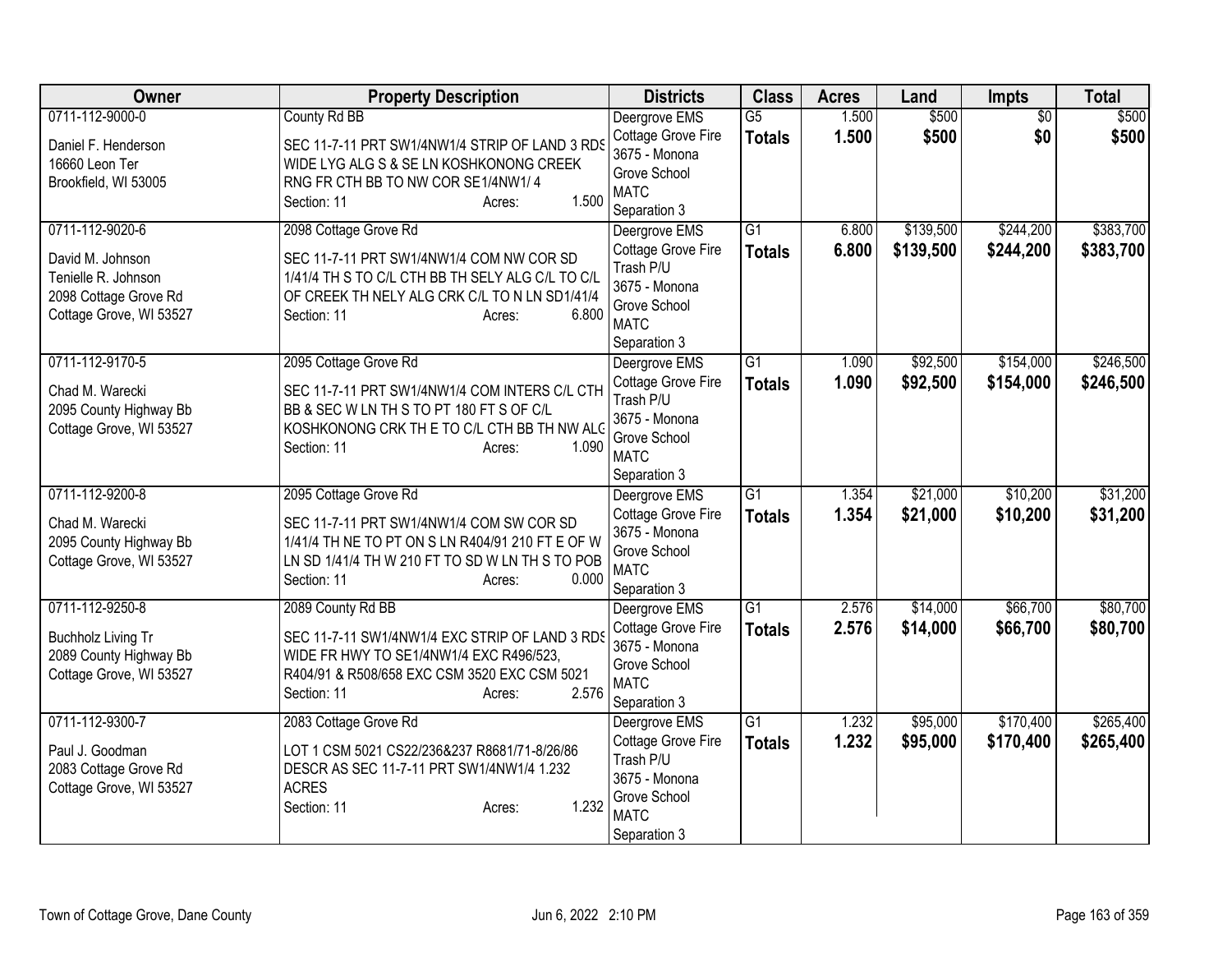| <b>Owner</b>            | <b>Property Description</b>                   |                  | <b>Districts</b>                | <b>Class</b>    | <b>Acres</b> | Land      | <b>Impts</b>    | <b>Total</b> |
|-------------------------|-----------------------------------------------|------------------|---------------------------------|-----------------|--------------|-----------|-----------------|--------------|
| 0711-112-9310-5         | 2081 Cottage Grove Rd                         |                  | Deergrove EMS                   | $\overline{G1}$ | 1.263        | \$96,000  | \$83,000        | \$179,000    |
| Patrick M. Clifton      | LOT 1 CSM 3520 CS14/99&100 R2101/13&14-8/5/80 |                  | Cottage Grove Fire              | <b>Totals</b>   | 1.263        | \$96,000  | \$83,000        | \$179,000    |
| Beatriz M. Clifton      | DESCR AS SEC 11-7-11 PRT W1/4 1.263 ACRES     |                  | Trash P/U                       |                 |              |           |                 |              |
| 2081 Cottage Grove Rd   |                                               |                  | 3675 - Monona                   |                 |              |           |                 |              |
| Cottage Grove, WI 53527 | Section: 11                                   | 1.263<br>Acres:  | Grove School<br><b>MATC</b>     |                 |              |           |                 |              |
|                         |                                               |                  | Separation 3                    |                 |              |           |                 |              |
| 0711-112-9340-9         | 2080 County Highway Bb                        |                  | Deergrove EMS                   | G4              | 39.560       | \$3,300   | $\overline{50}$ | \$3,300      |
|                         |                                               |                  | Cottage Grove Fire              | G5M             | 3.740        | \$11,300  | \$0             | \$11,300     |
| Terry L. Peckham        | SEC 11-7-11 PRT SW1/4NW1/4 PRT NW1/4SW1/4 &   |                  | Trash P/U                       | G7              | 2.000        | \$80,000  | \$75,100        | \$155,100    |
| c/o Bruce Peckham       | PRT NE1/4SW1/4 COM SEC S1/4 COR TH N ALG N-S  |                  | 3675 - Monona                   | <b>Totals</b>   | 45.300       | \$94,600  | \$75,100        | \$169,700    |
| N2007 Morter Rd         | 1/4 LN SD SEC 2016.84 FT TO POB TH            |                  | Grove School                    |                 |              |           |                 |              |
| Lodi, WI 53555          | Section: 11                                   | 45.300<br>Acres: | <b>MATC</b>                     |                 |              |           |                 |              |
|                         |                                               |                  | Separation 3                    |                 |              |           |                 |              |
| 0711-112-9500-5         | County Rd BB                                  |                  | Deergrove EMS                   | G1              | 1.000        | \$8,500   | \$100           | \$8,600      |
| Daniel F. Henderson     | SEC 11-7-11 SE1/4NW1/4                        |                  | Cottage Grove Fire              | G <sub>5</sub>  | 37.000       | \$11,000  | \$0             | \$11,000     |
| 16660 Leon Ter          |                                               |                  | 1309 - Deerfield                | G5M             | 3.000        | \$9,000   | \$0             | \$9,000      |
| Brookfield, WI 53005    |                                               |                  | School                          | <b>Totals</b>   | 41.000       | \$28,500  | \$100           | \$28,600     |
|                         | Section: 11                                   | 41.000<br>Acres: | <b>MATC</b>                     |                 |              |           |                 |              |
| 0711-113-7201-0         | 4255 Sunset Rdg                               |                  | Separation 3<br>Deergrove EMS   | G1              | 1.530        | \$108,500 | \$222,200       | \$330,700    |
|                         |                                               |                  | Cottage Grove Fire              |                 | 1.530        | \$108,500 | \$222,200       | \$330,700    |
| Kyle Norsetter          | NORTHRIDGE PARK LOT 1                         |                  | Trash P/U                       | <b>Totals</b>   |              |           |                 |              |
| 4255 Sunset Rdg         |                                               |                  | 3675 - Monona                   |                 |              |           |                 |              |
| Cottage Grove, WI 53527 |                                               |                  | Grove School                    |                 |              |           |                 |              |
|                         | Section: 11                                   | 1.530<br>Acres:  | <b>MATC</b>                     |                 |              |           |                 |              |
| 0711-113-7212-7         | 4249 Sunset Rdg                               |                  | Deergrove EMS                   | $\overline{G1}$ | 1.337        | \$102,000 | \$191,500       | \$293,500    |
| Terry L. Armstrong      | NORTHRIDGE PARK LOT 2                         |                  | Cottage Grove Fire              | <b>Totals</b>   | 1.337        | \$102,000 | \$191,500       | \$293,500    |
| 4249 Sunset Rdg         |                                               |                  | Trash P/U                       |                 |              |           |                 |              |
| Cottage Grove, WI 53527 |                                               |                  | 3675 - Monona                   |                 |              |           |                 |              |
|                         | Section: 11                                   | 1.300<br>Acres:  | Grove School                    |                 |              |           |                 |              |
|                         |                                               |                  | <b>MATC</b>                     |                 |              |           |                 |              |
| 0711-113-7223-4         | 4243 Sunset Rdg                               |                  | Deergrove EMS                   | $\overline{G1}$ | 1.010        | \$91,000  | \$247,300       | \$338,300    |
| Donald J. Bindl         | NORTHRIDGE PARK LOT 3                         |                  | Cottage Grove Fire<br>Trash P/U | <b>Totals</b>   | 1.010        | \$91,000  | \$247,300       | \$338,300    |
| Margaret M. Bindl       |                                               |                  | 3675 - Monona                   |                 |              |           |                 |              |
| 4243 Sunset Rdg         |                                               |                  | Grove School                    |                 |              |           |                 |              |
| Cottage Grove, WI 53527 | Section: 11                                   | 1.010<br>Acres:  | <b>MATC</b>                     |                 |              |           |                 |              |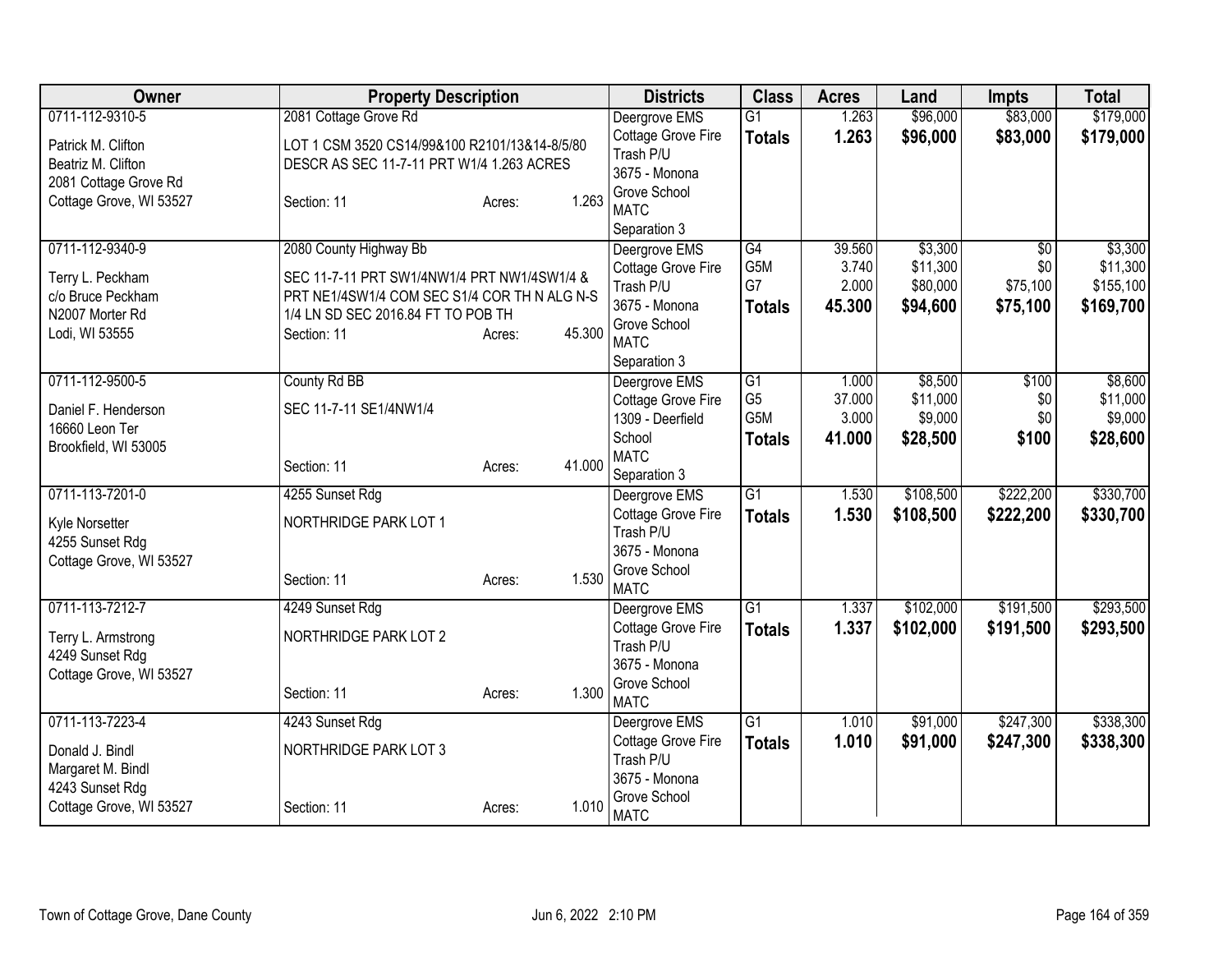| Owner                                                                                | <b>Property Description</b>                    |                 | <b>Districts</b>                | <b>Class</b>    | <b>Acres</b> | Land      | <b>Impts</b> | <b>Total</b> |
|--------------------------------------------------------------------------------------|------------------------------------------------|-----------------|---------------------------------|-----------------|--------------|-----------|--------------|--------------|
| 0711-113-7234-1                                                                      | 4239 Sunset Rdg                                |                 | Deergrove EMS                   | $\overline{G1}$ | 1.549        | \$109,000 | \$190,400    | \$299,400    |
| Karen M. Benoy                                                                       | NORTHRIDGE PARK LOT 4                          |                 | Cottage Grove Fire              | <b>Totals</b>   | 1.549        | \$109,000 | \$190,400    | \$299,400    |
| 4239 Sunset Rdg                                                                      |                                                |                 | Trash P/U                       |                 |              |           |              |              |
| Cottage Grove, WI 53527                                                              |                                                |                 | 3675 - Monona                   |                 |              |           |              |              |
|                                                                                      | Section: 11                                    | 1.510<br>Acres: | Grove School                    |                 |              |           |              |              |
|                                                                                      |                                                |                 | <b>MATC</b>                     |                 |              |           |              |              |
| 0711-113-7245-8                                                                      | 4233 Sunset Rdg                                |                 | Deergrove EMS                   | $\overline{G1}$ | 1.713        | \$112,500 | \$253,000    | \$365,500    |
| Patricia M. Johnson                                                                  | NORTHRIDGE PARK LOT 5                          |                 | Cottage Grove Fire              | <b>Totals</b>   | 1.713        | \$112,500 | \$253,000    | \$365,500    |
| Robert E. Johnson                                                                    |                                                |                 | Trash P/U                       |                 |              |           |              |              |
| 4233 Sunset Rdg                                                                      |                                                |                 | 3675 - Monona                   |                 |              |           |              |              |
| Cottage Grove, WI 53527                                                              | Section: 11                                    | 1.713<br>Acres: | Grove School                    |                 |              |           |              |              |
|                                                                                      |                                                |                 | <b>MATC</b>                     |                 |              |           |              |              |
| 0711-113-7256-5                                                                      | 4227 Sunset Rdg                                |                 | Deergrove EMS                   | $\overline{G1}$ | 1.430        | \$105,000 | \$222,000    | \$327,000    |
| David J. Mertz                                                                       | NORTHRIDGE PARK LOT 6                          |                 | Cottage Grove Fire              | <b>Totals</b>   | 1.430        | \$105,000 | \$222,000    | \$327,000    |
| Mallorie L. Mertz                                                                    |                                                |                 | Trash P/U                       |                 |              |           |              |              |
| 4227 Sunset Ridge                                                                    |                                                |                 | 3675 - Monona                   |                 |              |           |              |              |
| Cottage Grove, WI 53527                                                              | Section: 11                                    | 1.430<br>Acres: | Grove School<br><b>MATC</b>     |                 |              |           |              |              |
| 0711-113-7267-2                                                                      |                                                |                 |                                 |                 | 0.763        |           |              |              |
|                                                                                      | 1981 Circle High                               |                 | Deergrove EMS                   | $\overline{G1}$ |              | \$80,000  | \$177,800    | \$257,800    |
| Mary A. Lueck                                                                        | NORTHRIDGE PARK LOT 7                          |                 | Cottage Grove Fire<br>Trash P/U | <b>Totals</b>   | 0.763        | \$80,000  | \$177,800    | \$257,800    |
| 1981 Circle High                                                                     |                                                |                 | 3675 - Monona                   |                 |              |           |              |              |
| Cottage Grove, WI 53527                                                              |                                                |                 | Grove School                    |                 |              |           |              |              |
|                                                                                      | Section: 11                                    | 0.850<br>Acres: | <b>MATC</b>                     |                 |              |           |              |              |
| 0711-113-8190-2                                                                      | County Rd BB                                   |                 | Deergrove EMS                   | G4              | 4.800        | \$1,000   | $\sqrt{6}$   | \$1,000      |
|                                                                                      |                                                |                 | Cottage Grove Fire              |                 |              |           | \$0          |              |
| <b>Buchholz Living Tr</b>                                                            | SEC 11-7-11 NE1/4 SW1/4 EXC S 24 FT E OF HWY   |                 | 3675 - Monona                   | <b>Totals</b>   | 4.800        | \$1,000   |              | \$1,000      |
| 2089 County Highway Bb                                                               | FOR TOWN RD EXC CSM 1136 EXC R653/534 EXC      |                 | Grove School                    |                 |              |           |              |              |
| Cottage Grove, WI 53527                                                              | R10557/60 & EXC PRT LYG NELY OF HWY            |                 | <b>MATC</b>                     |                 |              |           |              |              |
|                                                                                      | Section: 11                                    | 4.800<br>Acres: | Separation 3                    |                 |              |           |              |              |
| 0711-113-8310-6                                                                      | County Rd BB                                   |                 | Deergrove EMS                   | $\overline{G1}$ | 4.282        | \$25,500  | \$700        | \$26,200     |
|                                                                                      |                                                |                 | Cottage Grove Fire              | <b>Totals</b>   | 4.282        | \$25,500  | \$700        | \$26,200     |
| Nachtigal Living Tr, Francis G & Marie A SEC 11-7-11 PRT NE1/4SW1/4 COM SEC S1/4 COR |                                                |                 | 3675 - Monona                   |                 |              |           |              |              |
| 2012 Rathert Rd                                                                      | TH N 1370.34 FT TH S89DEG10'W 533.18 FT TO POB |                 | Grove School                    |                 |              |           |              |              |
| Cottage Grove, WI 53527                                                              | TH S89DEG10'W 113.55 FT ALG C/L RATHERT RD TH  |                 | <b>MATC</b>                     |                 |              |           |              |              |
|                                                                                      | Section: 11                                    | 4.282<br>Acres: | Separation 3                    |                 |              |           |              |              |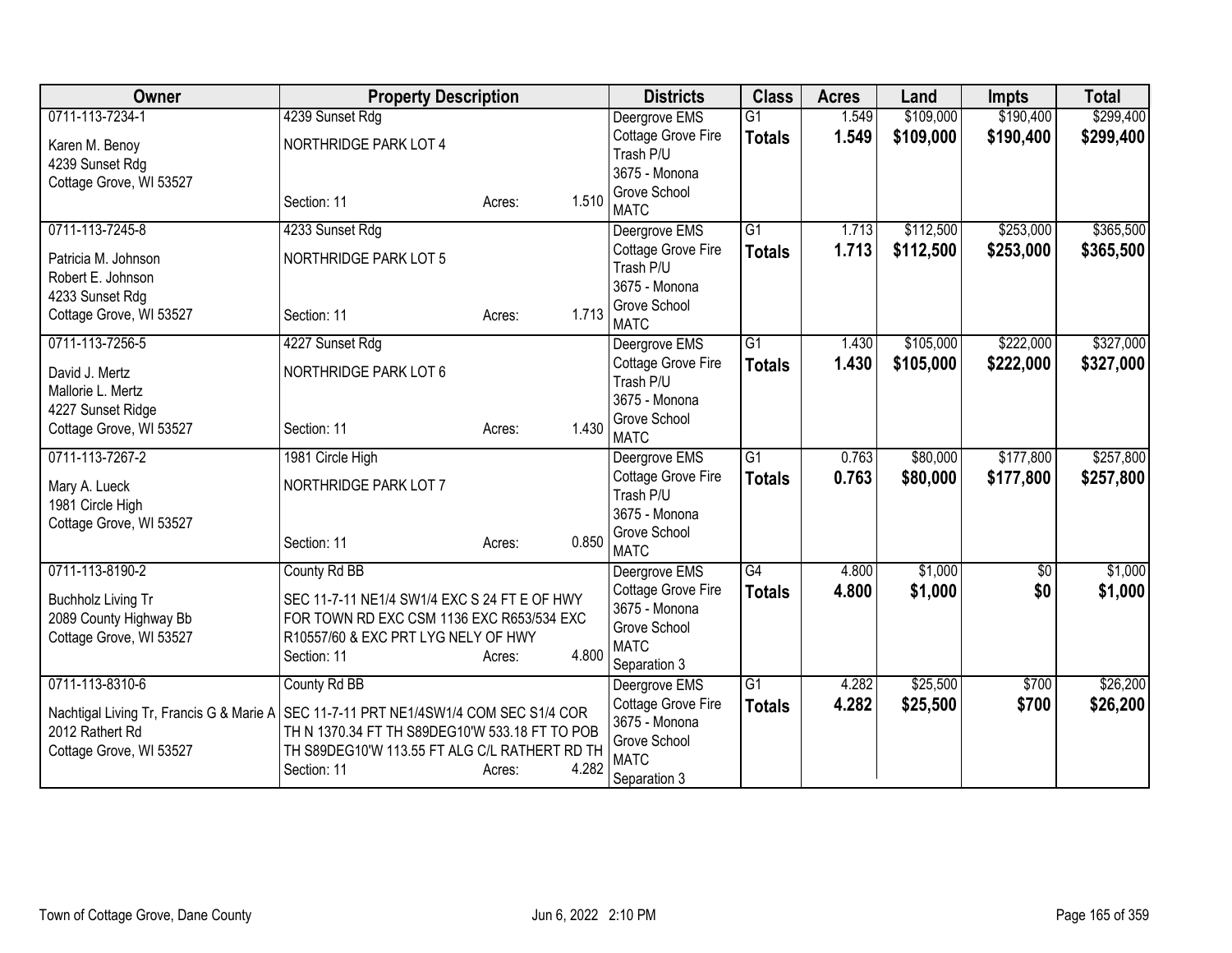| <b>Owner</b>                                        | <b>Property Description</b>                                                        | <b>Districts</b>                    | <b>Class</b>                      | <b>Acres</b>    | Land              | <b>Impts</b>           | <b>Total</b>      |
|-----------------------------------------------------|------------------------------------------------------------------------------------|-------------------------------------|-----------------------------------|-----------------|-------------------|------------------------|-------------------|
| 0711-113-8330-2                                     | 2012 Rathert Rd                                                                    | Deergrove EMS                       | $\overline{G1}$                   | 2.127           | \$111,500         | \$180,900              | \$292,400         |
|                                                     | Nachtigal Living Tr, Francis G & Marie A LOT 1 CSM 1136 CS5/12-5/3/73 DESCR AS SEC | Cottage Grove Fire                  | <b>Totals</b>                     | 2.127           | \$111,500         | \$180,900              | \$292,400         |
| 2012 Rathert Rd                                     | 11-7-11 PRT NE1/4SW1/4 (2.16 ACRES INCL R/W)                                       | Trash P/U                           |                                   |                 |                   |                        |                   |
| Cottage Grove, WI 53527                             |                                                                                    | 3675 - Monona                       |                                   |                 |                   |                        |                   |
|                                                     | 2.160<br>Section: 11<br>Acres:                                                     | Grove School<br><b>MATC</b>         |                                   |                 |                   |                        |                   |
|                                                     |                                                                                    | Separation 3                        |                                   |                 |                   |                        |                   |
| 0711-113-8350-8                                     | 2002 Rathert Rd                                                                    | Deergrove EMS                       | $\overline{G1}$                   | 3.129           | \$117,500         | \$245,500              | \$363,000         |
|                                                     |                                                                                    | Cottage Grove Fire                  | <b>Totals</b>                     | 3.129           | \$117,500         | \$245,500              | \$363,000         |
| Heise Rev Tr                                        | R570/643 LOT 2 CSM 1136 CS5/12 DESCR AS SEC                                        | Trash P/U                           |                                   |                 |                   |                        |                   |
| 2002 Rathert Rd                                     | 11-7-11 PRT NE1/4SW1/4 COM SEC S1/4 COR TH N                                       | 3675 - Monona                       |                                   |                 |                   |                        |                   |
| Cottage Grove, WI 53527                             | 2016.84 FT TH S81DEGW 209.03 FT TO POB TH<br>2.700<br>Section: 11<br>Acres:        | Grove School                        |                                   |                 |                   |                        |                   |
|                                                     |                                                                                    | <b>MATC</b>                         |                                   |                 |                   |                        |                   |
|                                                     |                                                                                    | Separation 3                        |                                   |                 |                   |                        |                   |
| 0711-113-8370-4                                     | 1992 Rathert Rd                                                                    | Deergrove EMS                       | $\overline{G1}$                   | 3.010           | \$19,000          | \$63,000               | \$82,000          |
| Heise Rev Tr                                        | LOT 3 CSM 1136 CS5/12 DESCR AS SEC 11-7-11 PRT                                     | Cottage Grove Fire                  | <b>Totals</b>                     | 3.010           | \$19,000          | \$63,000               | \$82,000          |
| 2002 Rathert Rd                                     | <b>NE1/4SW1/4</b>                                                                  | 3675 - Monona<br>Grove School       |                                   |                 |                   |                        |                   |
| Cottage Grove, WI 53527                             |                                                                                    | <b>MATC</b>                         |                                   |                 |                   |                        |                   |
|                                                     | 2.700<br>Section: 11<br>Acres:                                                     | Separation 3                        |                                   |                 |                   |                        |                   |
| 0711-113-8590-8                                     | 2045 County Highway Bb                                                             | Deergrove EMS                       | G4                                | 35.370          | \$9,800           | $\overline{60}$        | \$9,800           |
|                                                     | SEC 11-7-11 NW1/4 SW1/4 EXC CSM 3520 EXC                                           | Cottage Grove Fire                  | G <sub>5</sub>                    | 1.250           | \$500             | \$0                    | \$500             |
| <b>Buchholz Living Tr</b><br>2089 County Highway Bb | R10557/60 & EXC PRT LYG NELY OF HWY                                                | Trash P/U                           | <b>Totals</b>                     | 36.620          | \$10,300          | \$0                    | \$10,300          |
| Cottage Grove, WI 53527                             |                                                                                    | 3675 - Monona                       |                                   |                 |                   |                        |                   |
|                                                     | 36.620<br>Section: 11<br>Acres:                                                    | Grove School                        |                                   |                 |                   |                        |                   |
|                                                     |                                                                                    | <b>MATC</b>                         |                                   |                 |                   |                        |                   |
|                                                     |                                                                                    | Separation 3                        |                                   |                 |                   |                        |                   |
| 0711-113-9000-9                                     | 4142 W Ridge Rd                                                                    | Deergrove EMS                       | $\overline{G4}$<br>G <sub>5</sub> | 39.200<br>2.000 | \$11,200<br>\$500 | $\overline{50}$<br>\$0 | \$11,200<br>\$500 |
| Kendal D. Uphoff                                    | SEC 11-7-11 SW1/4 SW1/4                                                            | Cottage Grove Fire<br>3675 - Monona | <b>Totals</b>                     | 41.200          | \$11,700          | \$0                    | \$11,700          |
| Donna J. Uphoff                                     |                                                                                    | Grove School                        |                                   |                 |                   |                        |                   |
| 4142 Ridge Rd                                       |                                                                                    | <b>MATC</b>                         |                                   |                 |                   |                        |                   |
| Deerfield, WI 53531                                 | 41.200<br>Section: 11<br>Acres:                                                    |                                     |                                   |                 |                   |                        |                   |
| 0711-113-9500-4                                     | 1997 Rathert Rd                                                                    | Deergrove EMS                       | $\overline{G1}$                   | 1.546           | \$101,500         | \$268,700              | \$370,200         |
| Floyd J. Kessler                                    | R524/734 SEC 11-7-11 PRT SE1/4SW1/4 COM SEC                                        | Cottage Grove Fire<br>Trash P/U     | <b>Totals</b>                     | 1.546           | \$101,500         | \$268,700              | \$370,200         |
| Merry L. Kessler                                    | S1/4 COR TH N 82 8.4 FT TO CL CTH BB & POB TH                                      | 3675 - Monona                       |                                   |                 |                   |                        |                   |
| 1997 Rathert Rd                                     | CON N 508 FT TO NE COR SD 1/41/ 4 TH W 147.6 FT                                    | Grove School                        |                                   |                 |                   |                        |                   |
| Cottage Grove, WI 53527                             | 1.550<br>Section: 11<br>Acres:                                                     | <b>MATC</b>                         |                                   |                 |                   |                        |                   |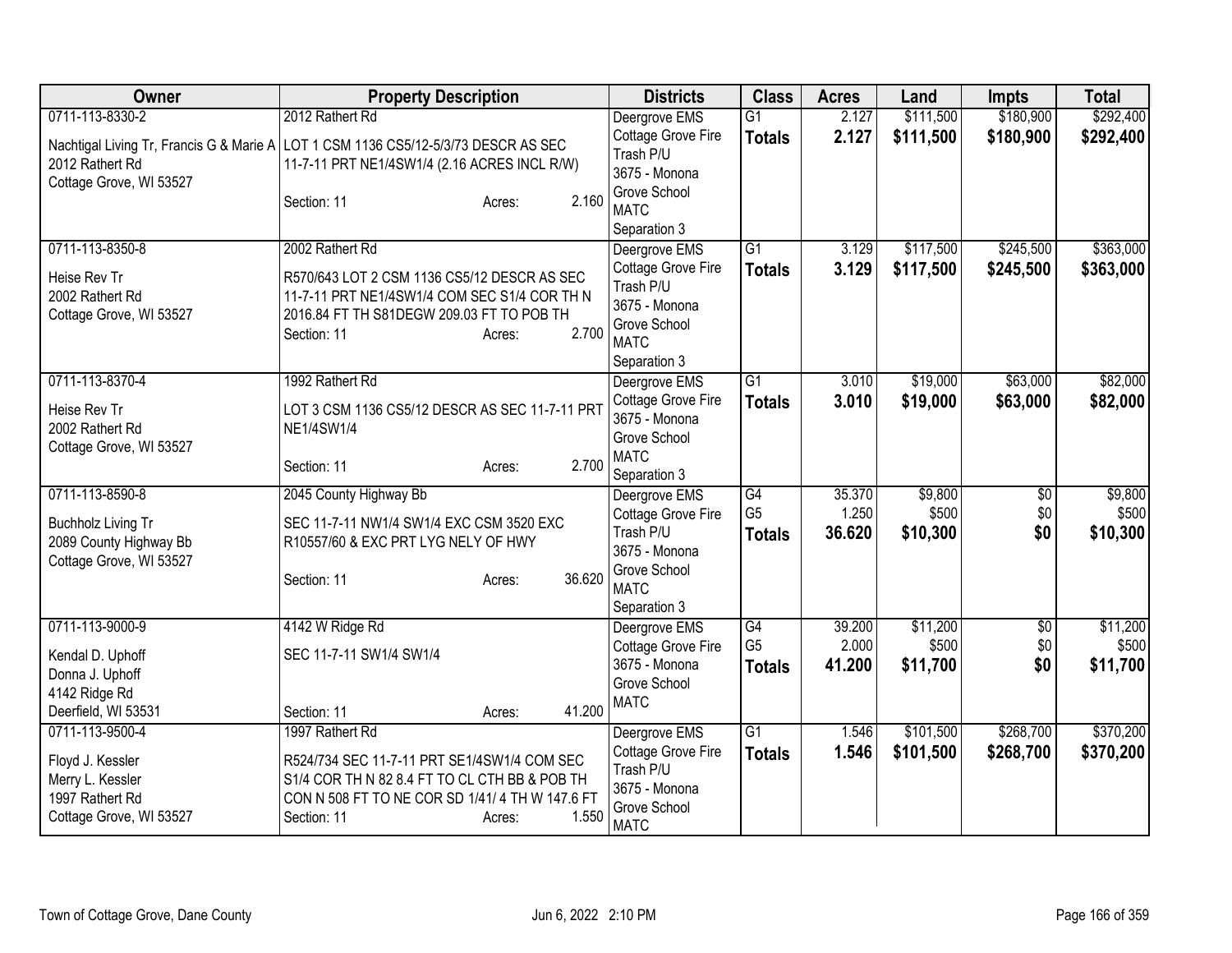| Owner                              | <b>Property Description</b>                     |        | <b>Districts</b>                    | <b>Class</b>    | <b>Acres</b> | Land     | <b>Impts</b>    | <b>Total</b> |
|------------------------------------|-------------------------------------------------|--------|-------------------------------------|-----------------|--------------|----------|-----------------|--------------|
| 0711-113-9515-7                    | County Rd BB                                    |        | Deergrove EMS                       | G1              | 0.519        | \$9,500  | $\overline{50}$ | \$9,500      |
| Floyd J. Kessler                   | D845/393 & R393/196 SEC 11-7-11 PRT SE1/4 SW1/4 |        | Cottage Grove Fire                  | <b>Totals</b>   | 0.519        | \$9,500  | \$0             | \$9,500      |
| Merry L. Kessler                   | COM AT NE CO R SD 1/41/4, TH W 150 FT TO POB,   |        | 3675 - Monona<br>Grove School       |                 |              |          |                 |              |
| 1997 Rathert Rd                    | TH S 404.5 FT, TH ALG CLN H WY ON 1 DEG CURV    |        | <b>MATC</b>                         |                 |              |          |                 |              |
| Cottage Grove, WI 53527            | Section: 11<br>Acres:                           | 0.500  |                                     |                 |              |          |                 |              |
| 0711-113-9520-0                    | 2001 Rathert Rd                                 |        | Deergrove EMS                       | G1              | 0.924        | \$87,000 | \$200,800       | \$287,800    |
| Kyle R. Herritz                    | SEC 11-7-11 PRT SE1/4SW1/4 COM SEC S1/4 COR TH  |        | Cottage Grove Fire                  | <b>Totals</b>   | 0.924        | \$87,000 | \$200,800       | \$287,800    |
| 2001 Rathert Rd                    | N0DEG48'E 936.45 FT TH N54DEG36'21"W 70.26 FT   |        | Trash P/U                           |                 |              |          |                 |              |
| Cottage Grove, WI 53527            | TH S35DEG56'02"W 5.00 FT TH N51DEG27'31"W       |        | 3675 - Monona                       |                 |              |          |                 |              |
|                                    | Section: 11<br>Acres:                           | 1.000  | Grove School<br><b>MATC</b>         |                 |              |          |                 |              |
| 0711-113-9570-0                    | County Rd BB                                    |        | Deergrove EMS                       | G4              | 23.450       | \$6,900  | $\overline{50}$ | \$6,900      |
| Donald F. Jenkins                  | SEC 11-7-11 PRT SE1/4SW1/4 LYG S OF SW R/W LN   |        | Cottage Grove Fire                  | G <sub>5</sub>  | 0.250        | \$0      | \$0             | \$0          |
| Frances J. Jenkins                 | CTH BB EXC NOR THRIDGE PARK PLAT                |        | 1309 - Deerfield                    | <b>Totals</b>   | 23.700       | \$6,900  | \$0             | \$6,900      |
| 2177 Uphoff Rd                     |                                                 |        | School                              |                 |              |          |                 |              |
| Cottage Grove, WI 53527            | Section: 11<br>Acres:                           | 23.700 | <b>MATC</b>                         |                 |              |          |                 |              |
| 0711-114-5008-8                    | 1977 Circle High                                |        | Deergrove EMS                       | $\overline{G1}$ | 0.516        | \$66,500 | \$531,000       | \$597,500    |
| Randall Dolfen                     | NORTHRIDGE PARK LOT 8                           |        | Cottage Grove Fire                  | <b>Totals</b>   | 0.516        | \$66,500 | \$531,000       | \$597,500    |
| <b>Bridget Dolfen</b>              |                                                 |        | 3675 - Monona                       |                 |              |          |                 |              |
| 1971 Circle High                   |                                                 |        | Grove School                        |                 |              |          |                 |              |
| Cottage Grove, WI 53527            | Section: 11<br>Acres:                           | 0.520  | <b>MATC</b>                         |                 |              |          |                 |              |
| 0711-114-5019-5                    | 1971 Circle High                                |        | Deergrove EMS                       | $\overline{G1}$ | 0.612        | \$72,000 | \$307,600       | \$379,600    |
| <b>Micah Korthals</b>              | NORTHRIDGE PARK LOT 9                           |        | Cottage Grove Fire                  | <b>Totals</b>   | 0.612        | \$72,000 | \$307,600       | \$379,600    |
| 1971 Circle High                   |                                                 |        | Trash P/U                           |                 |              |          |                 |              |
| Cottage Grove, WI 53527            |                                                 |        | 3675 - Monona                       |                 |              |          |                 |              |
|                                    | Section: 11<br>Acres:                           | 0.580  | Grove School                        |                 |              |          |                 |              |
| 0711-114-5030-0                    | 1967 Circle High                                |        | <b>MATC</b>                         | $\overline{G1}$ | 0.545        | \$68,500 | \$478,500       | \$547,000    |
|                                    |                                                 |        | Deergrove EMS<br>Cottage Grove Fire | <b>Totals</b>   | 0.545        | \$68,500 | \$478,500       | \$547,000    |
| Brandon S. Nontelle                | NORTHRIDGE PARK LOT 10                          |        | Trash P/U                           |                 |              |          |                 |              |
| Brooke E. Nontelle                 |                                                 |        | 3675 - Monona                       |                 |              |          |                 |              |
| 1967 Circle High                   |                                                 |        | Grove School                        |                 |              |          |                 |              |
| Cottage Grove, WI 53527            | Section: 11<br>Acres:                           | 0.550  | <b>MATC</b>                         |                 |              |          |                 |              |
| 0711-114-5041-7                    | 1963 Circle High                                |        | Deergrove EMS                       | G1              | 0.741        | \$79,000 | \$271,000       | \$350,000    |
| Marks Living Tr, George a & Lisa F | NORTHRIDGE PARK LOT 11                          |        | Cottage Grove Fire                  | <b>Totals</b>   | 0.741        | \$79,000 | \$271,000       | \$350,000    |
| 1963 Circle High                   |                                                 |        | Trash P/U                           |                 |              |          |                 |              |
| Cottage Grove, WI 53527            |                                                 |        | 3675 - Monona                       |                 |              |          |                 |              |
|                                    | Section: 11<br>Acres:                           | 0.750  | Grove School<br><b>MATC</b>         |                 |              |          |                 |              |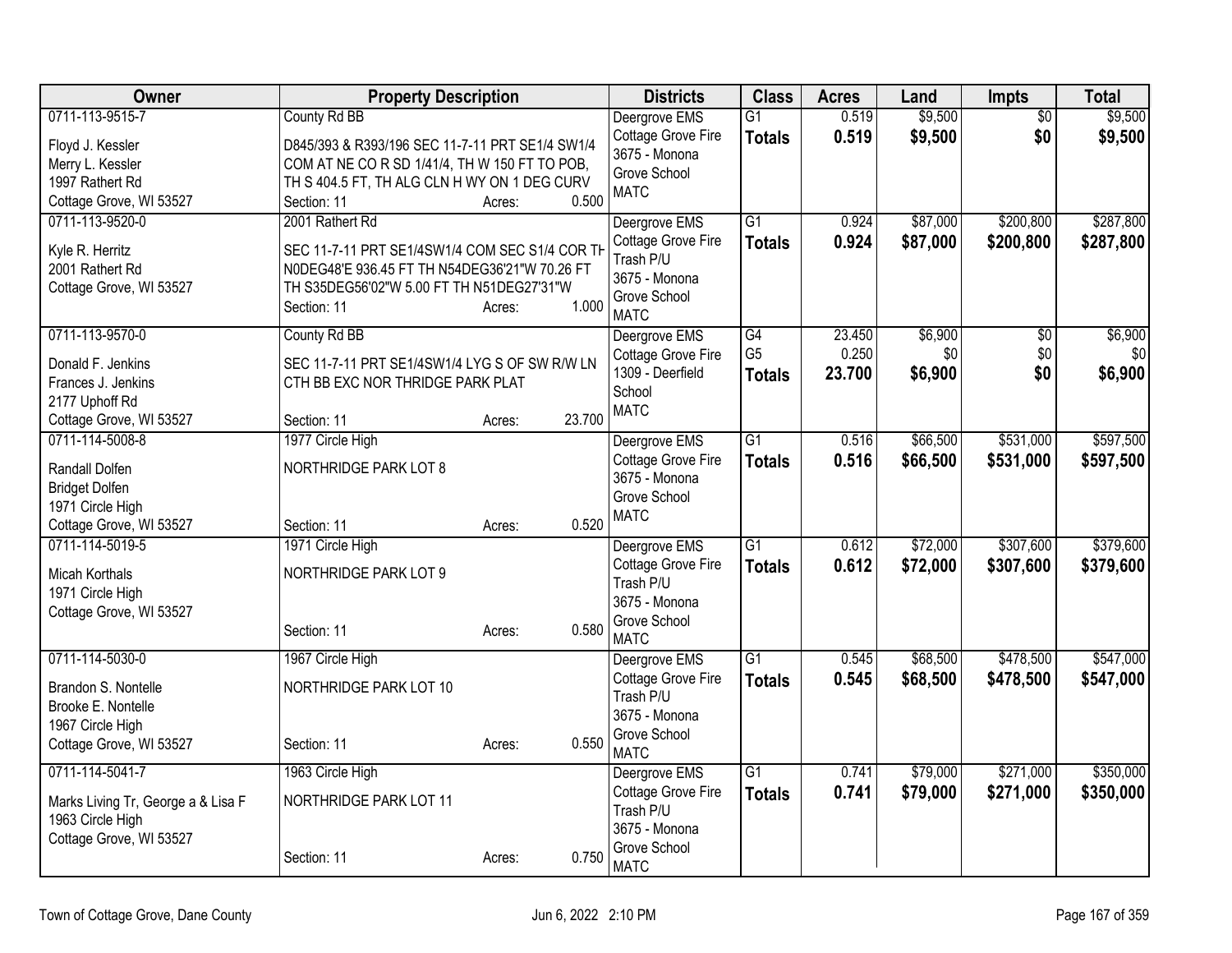| Owner                                                  | <b>Property Description</b> |        |        | <b>Districts</b>                | <b>Class</b>    | <b>Acres</b> | Land     | <b>Impts</b> | <b>Total</b> |
|--------------------------------------------------------|-----------------------------|--------|--------|---------------------------------|-----------------|--------------|----------|--------------|--------------|
| 0711-114-5052-4                                        | 1960 Circle High            |        |        | Deergrove EMS                   | $\overline{G1}$ | 0.580        | \$70,000 | \$273,300    | \$343,300    |
| Steven D. Rathert                                      | NORTHRIDGE PARK LOT 12      |        |        | Cottage Grove Fire              | <b>Totals</b>   | 0.580        | \$70,000 | \$273,300    | \$343,300    |
| Karolyn Hanson-Rathert                                 |                             |        |        | Trash P/U<br>3675 - Monona      |                 |              |          |              |              |
| 1960 Circle High                                       |                             |        |        | Grove School                    |                 |              |          |              |              |
| Cottage Grove, WI 53527                                | Section: 11                 | Acres: | 0.580  | <b>MATC</b>                     |                 |              |          |              |              |
| 0711-114-5063-1                                        | 1966 Circle High            |        |        | Deergrove EMS                   | G1              | 0.536        | \$68,000 | \$210,500    | \$278,500    |
| Nathan C. Krause                                       | NORTHRIDGE PARK LOT 13      |        |        | Cottage Grove Fire              | <b>Totals</b>   | 0.536        | \$68,000 | \$210,500    | \$278,500    |
| Sheryl A. Krause                                       |                             |        |        | Trash P/U                       |                 |              |          |              |              |
| 1966 Circle High                                       |                             |        |        | 3675 - Monona                   |                 |              |          |              |              |
| Cottage Grove, WI 53527                                | Section: 11                 | Acres: | 0.536  | Grove School<br><b>MATC</b>     |                 |              |          |              |              |
| 0711-114-5074-8                                        | 1972 Circle High            |        |        | Deergrove EMS                   | G1              | 0.578        | \$70,000 | \$283,000    | \$353,000    |
|                                                        |                             |        |        | Cottage Grove Fire              | <b>Totals</b>   | 0.578        | \$70,000 | \$283,000    | \$353,000    |
| Freund Family Tr, Dale T & Sally a<br>1972 Circle High | NORTHRIDGE PARK LOT 14      |        |        | Trash P/U                       |                 |              |          |              |              |
| Cottage Grove, WI 53527                                |                             |        |        | 3675 - Monona                   |                 |              |          |              |              |
|                                                        | Section: 11                 | Acres: | 0.578  | Grove School                    |                 |              |          |              |              |
|                                                        |                             |        |        | <b>MATC</b>                     |                 |              |          |              |              |
| 0711-114-5085-5                                        | 1980 Circle High            |        |        | Deergrove EMS                   | $\overline{G1}$ | 0.827        | \$83,000 | \$259,100    | \$342,100    |
| Todd G. Gray                                           | NORTHRIDGE PARK LOT 15      |        |        | Cottage Grove Fire<br>Trash P/U | <b>Totals</b>   | 0.827        | \$83,000 | \$259,100    | \$342,100    |
| Raeann L. Gray                                         |                             |        |        | 3675 - Monona                   |                 |              |          |              |              |
| 1980 Circle High                                       |                             |        |        | Grove School                    |                 |              |          |              |              |
| Cottage Grove, WI 53527                                | Section: 11                 | Acres: | 0.827  | <b>MATC</b>                     |                 |              |          |              |              |
| 0711-114-5096-2                                        | 4256 Sunset Rdg             |        |        | Deergrove EMS                   | $\overline{G1}$ | 0.892        | \$85,500 | \$280,000    | \$365,500    |
| Robert E. Shields et al                                | NORTHRIDGE PARK LOT 16      |        |        | Cottage Grove Fire              | <b>Totals</b>   | 0.892        | \$85,500 | \$280,000    | \$365,500    |
| 4256 Sunset Rdg                                        |                             |        |        | Trash P/U                       |                 |              |          |              |              |
| Cottage Grove, WI 53527                                |                             |        |        | 3675 - Monona                   |                 |              |          |              |              |
|                                                        | Section: 11                 | Acres: | 0.850  | Grove School<br><b>MATC</b>     |                 |              |          |              |              |
| 0711-114-8000-0                                        | <b>Strawberry Rd</b>        |        |        | Deergrove EMS                   | G4              | 35.700       | \$11,600 | \$0          | \$11,600     |
|                                                        |                             |        |        | Cottage Grove Fire              | G <sub>5</sub>  | 1.000        | \$300    | \$0          | \$300        |
| Alice J. Bohn et al                                    | SEC 11-7-11 NE1/4 SE1/4     |        |        | 1309 - Deerfield                | G5M             | 2.000        | \$5,000  | \$0          | \$5,000      |
| 1850 Strawberry Rd<br>Deerfield, WI 53531              |                             |        |        | School                          | G7              | 2.000        | \$24,000 | \$16,100     | \$40,100     |
|                                                        | Section: 11                 | Acres: | 40.700 | <b>MATC</b>                     | <b>Totals</b>   | 40.700       | \$40,900 | \$16,100     | \$57,000     |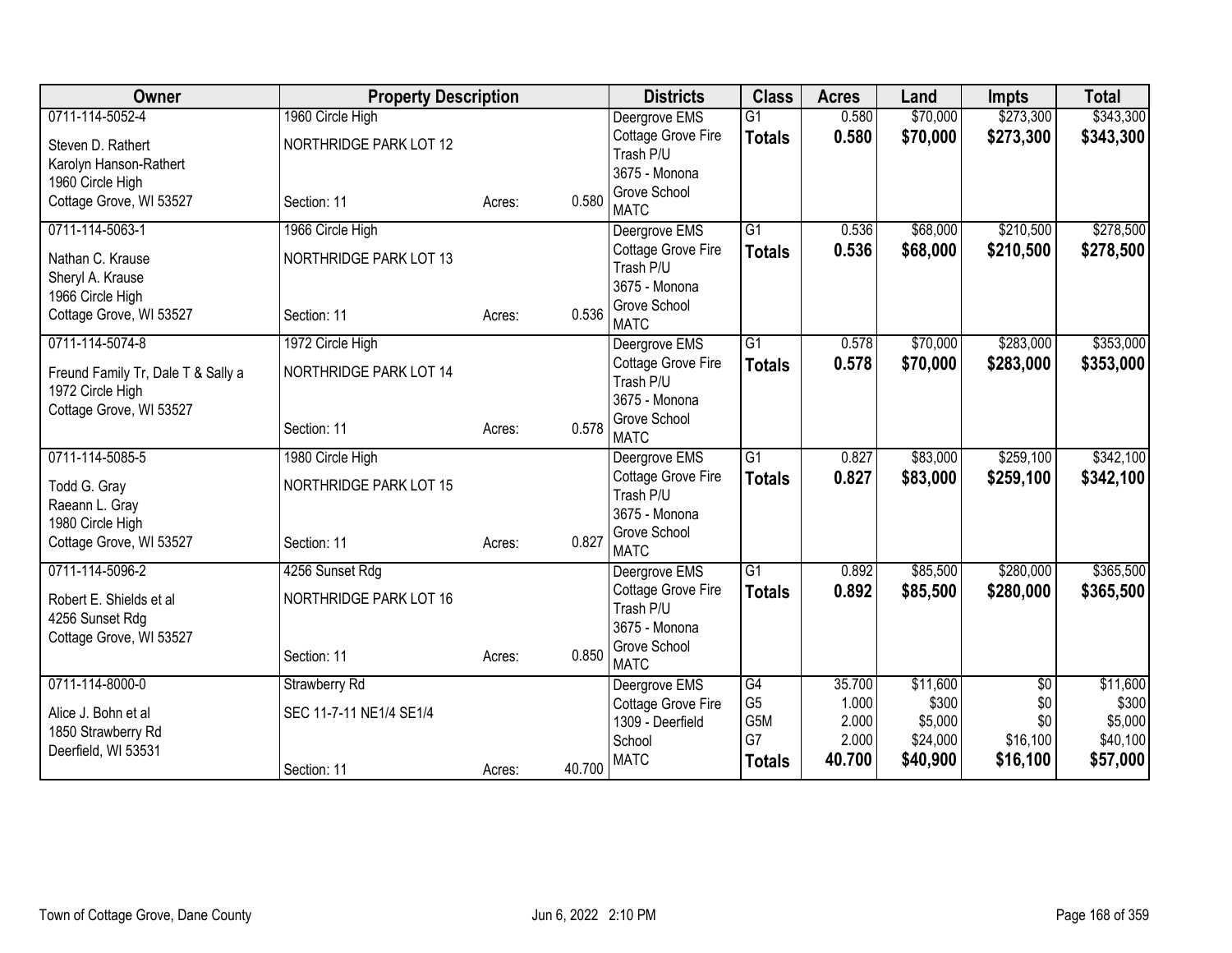| Owner                    | <b>Property Description</b>                      | <b>Districts</b>                | <b>Class</b>    | <b>Acres</b>    | Land                | <b>Impts</b>           | <b>Total</b> |
|--------------------------|--------------------------------------------------|---------------------------------|-----------------|-----------------|---------------------|------------------------|--------------|
| 0711-114-8770-0          | 1979 Rathert Rd                                  | Deergrove EMS                   | $\overline{G1}$ | 2.000           | \$110,500           | \$219,500              | \$330,000    |
| Daniel J. Priebusch      | LOT 1 CSM 11615 CS71/43-46 11-30-05 DESCR AS     | Cottage Grove Fire              | <b>Totals</b>   | 2.000           | \$110,500           | \$219,500              | \$330,000    |
| Michelle A. Priebusch    | SEC 11-07-11 PRT OF SW1/4 NE1/4 & PRT NW1/4      | Trash P/U                       |                 |                 |                     |                        |              |
| 1979 Rathert Rd          | SE1/4 (2.000 ACRE)                               | 3675 - Monona                   |                 |                 |                     |                        |              |
| Cottage Grove, WI 53527  | 2.000<br>Section: 11<br>Acres:                   | Grove School                    |                 |                 |                     |                        |              |
|                          |                                                  | <b>MATC</b>                     |                 |                 |                     |                        |              |
|                          |                                                  | Separation 3                    |                 |                 |                     |                        |              |
| 0711-114-8785-0          | <b>Rathert Rd</b>                                | Deergrove EMS                   | G1              | 1.000           | \$90,500            | \$32,400               | \$122,900    |
| Scott B. Frank           | LOT 1 CSM 14785 CS103/161&164-4/27/2018 F/K/A    | Cottage Grove Fire              | G <sub>5</sub>  | 42.010          | \$19,000            | \$0                    | \$19,000     |
| Sharon L. Frank          | LOT 1 CSM 13484 CS88/8&12-4/2/2013 F/K/A LOT 3   | Trash P/U                       | G <sub>6</sub>  | 23.330          | \$140,000           | \$0                    | \$140,000    |
| 1986 Rathert Rd          | CSM 11615 CS71/43&46-11/30/2005 & ALSO F/K/A LOT | 3675 - Monona                   | <b>Totals</b>   | 66.340          | \$249,500           | \$32,400               | \$281,900    |
| Cottage Grove, WI 53527  | 66.340<br>Section: 11<br>Acres:                  | Grove School                    |                 |                 |                     |                        |              |
|                          |                                                  | <b>MATC</b>                     |                 |                 |                     |                        |              |
|                          |                                                  | Separation 3                    |                 |                 |                     |                        |              |
| 0711-114-8805-0          | 1980 Rathert Rd                                  | Deergrove EMS                   | $\overline{G1}$ | 2.000           | \$110,500           | \$576,500              | \$687,000    |
| Jameson L. Frank         | LOT 2 CSM 14785 CS103/161&164-4/27/2018 F/K/A    | Cottage Grove Fire              | <b>Totals</b>   | 2.000           | \$110,500           | \$576,500              | \$687,000    |
| Lindsey Z. Frank         | LOT 1 CSM 13484 CS88/8&12-4/2/2013 F/K/A LOT 3   | Trash P/U                       |                 |                 |                     |                        |              |
| 1986 Rather Rd           | CSM 11615 CS71/43&46-11/30/2005 & ALSO F/K/A LOT | 3675 - Monona                   |                 |                 |                     |                        |              |
| Cottage Grove, WI 53527  | 2.000<br>Section: 11<br>Acres:                   | Grove School                    |                 |                 |                     |                        |              |
|                          |                                                  | <b>MATC</b>                     |                 |                 |                     |                        |              |
|                          |                                                  | Separation 3                    |                 |                 |                     |                        |              |
| 0711-114-8950-0          | 1986 Rathert Rd                                  | Deergrove EMS                   | $\overline{G1}$ | 2.000           | \$150,000           | \$671,900              | \$821,900    |
| Scott B. Frank           | LOT 1 CSM 12862 CS81/279&283-2/24/2010 F/K/A LOT | Cottage Grove Fire              | G <sub>5</sub>  | 4.112           | \$1,800             | \$0                    | \$1,800      |
| Sharon L. Frank          | 2 CSM 11615 CS71/43&46-11/30/2005 DESCR AS SEC   | Trash P/U                       | G <sub>6</sub>  | 5.000           | \$30,000            | \$0                    | \$30,000     |
| 1986 Rathert Rd          | 11-7-11 PRT SW1/4 NE1/4, PRT NW1/4SE1/4 & PRT    | 3675 - Monona                   | <b>Totals</b>   | 11.112          | \$181,800           | \$671,900              | \$853,700    |
| Cottage Grove, WI 53527  | 11.112<br>Section: 11<br>Acres:                  | Grove School<br><b>MATC</b>     |                 |                 |                     |                        |              |
|                          |                                                  |                                 |                 |                 |                     |                        |              |
| 0711-114-9000-8          |                                                  | Separation 3                    | $\overline{G4}$ |                 |                     |                        | \$4,200      |
|                          | 1942 County Highway Bb                           | Deergrove EMS                   | G5M             | 13.600<br>9.000 | \$4,200<br>\$27,000 | $\overline{50}$<br>\$0 | \$27,000     |
| Knutson Rev Tr, Robert C | SEC 11-7-11 PRT SW1/4SE1/4 LYING NLY OF NELY     | Cottage Grove Fire<br>Trash P/U | G7              | 3.000           | \$100,000           | \$267,400              | \$367,400    |
| 1942 County Rd Bb        | R/W CTH BB EXC R376/259                          | 3675 - Monona                   |                 | 25.600          | \$131,200           | \$267,400              |              |
| Cottage Grove, WI 53527  |                                                  | Grove School                    | <b>Totals</b>   |                 |                     |                        | \$398,600    |
|                          | 25.600<br>Section: 11<br>Acres:                  | <b>MATC</b>                     |                 |                 |                     |                        |              |
| 0711-114-9280-0          | County Rd BB                                     | Deergrove EMS                   | $\overline{G4}$ | 5.020           | \$1,700             | \$0                    | \$1,700      |
|                          |                                                  | Cottage Grove Fire              |                 | 5.020           | \$1,700             | \$0                    | \$1,700      |
| Wilmer A. Larson         | SEC 11-7-11 PRT SW1/4SE1/4 LYG S OF SW R/W LN    | 3675 - Monona                   | <b>Totals</b>   |                 |                     |                        |              |
| 2254 Uphoff Rd           | CTH BB EXC NOR THRIDGE PARK PLAT                 | Grove School                    |                 |                 |                     |                        |              |
| Cottage Grove, WI 53527  |                                                  | <b>MATC</b>                     |                 |                 |                     |                        |              |
|                          | 5.020<br>Section: 11<br>Acres:                   |                                 |                 |                 |                     |                        |              |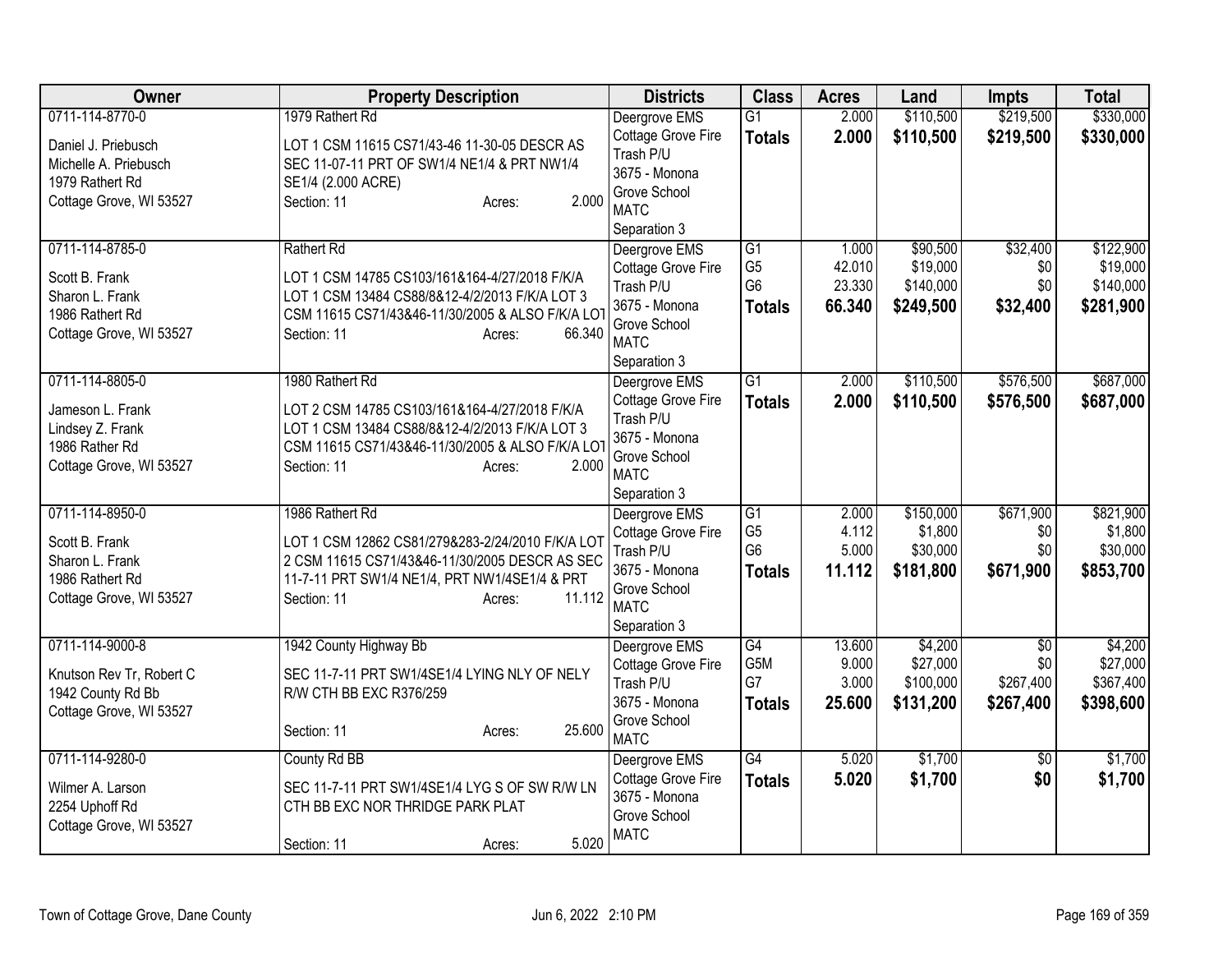| 0711-114-9400-4<br>1914 Cottage Grove Rd<br>\$91,500<br>$\overline{G1}$<br>\$157,800<br>Deergrove EMS<br>1.056<br>Cottage Grove Fire<br>1.056<br>\$91,500<br>\$157,800<br>\$249,300<br><b>Totals</b><br>SEC 11-7-11 PRT SW1/4 SE1/4 COM SE COR SD<br>Guy D. Nelson<br>Trash P/U<br>1914 Cottage Grove Rd<br>1/41/4 TH N 107.2 FT TO POB TH N 350 FT TH W<br>1309 - Deerfield<br>Deerfield, WI 53531<br>147.15 FT TH S 275.4 FT TO CL HWY TH SE ALG SD<br>School<br>1.060<br>Section: 11<br>Acres:<br><b>MATC</b><br>0711-114-9500-3<br>\$3,100<br>Ridge Rd<br>Deergrove EMS<br>G4<br>10.000<br>\$0<br>G5M<br>22.800<br>\$68,500<br>\$0<br>Cottage Grove Fire<br>SEC 11-7-11 SE1/4 SE1/4 EXC PRT SE OF HWY & EXC<br>Alice J. Bohn et al<br>1309 - Deerfield<br>\$0<br>32.800<br>\$71,600<br><b>Totals</b><br>1850 Strawberry Rd<br>R404/471<br>School<br>Deerfield, WI 53531<br><b>MATC</b><br>32.800<br>Section: 11<br>Acres:<br>0711-114-9710-9<br>$\overline{G1}$<br>\$92,000<br>\$204,400<br>1912 Cottage Grove Rd<br>Deergrove EMS<br>1.074<br>1.074<br>Cottage Grove Fire<br>\$92,000<br>\$204,400<br><b>Totals</b><br>Michael G. Leeder<br>SEC 11-7-11 PRT SE1/4 SE1/4 COM SW COR SD<br>Trash P/U<br>Michelle L. Leeder<br>1/41/4 TH N 107.2 FT TO POB TH N 350 FT TH<br>1309 - Deerfield<br>1912 County Highway Bb<br>S63DEGE 150 FT TH S 350 FT TH N63DEGW 150 FT<br>School<br>1.074<br>Deerfield, WI 53531<br>Section: 11<br>Acres:<br><b>MATC</b><br>0711-114-9930-0<br>$\overline{G1}$<br>\$110,500<br>\$532,800<br>4246 Ridge Rd<br>Deergrove EMS<br>2.000<br>Cottage Grove Fire<br>2.000<br>\$110,500<br>\$532,800<br><b>Totals</b><br>Hector R. Deluca<br>LOT 1 CSM 12253 CS75/349&350-9/11/2007 DESCR<br>Trash P/U<br>Margaret C. Dame<br>AS SEC 11-7-11 PRT SE1/4SE1/4, SEC 12-7-11 PRT<br>1309 - Deerfield<br>1809 County Highway Bb<br>SW1/4SW1/4, SEC 13-7-11 PRT NW1/4NW1/4, SEC<br>School<br>2.000<br>Deerfield, WI 53531<br>Section: 11<br>Acres:<br><b>MATC</b><br>Separation 2<br>20.150<br>\$4,200<br>0711-121-8000-1<br>G4<br><b>Burve Rd</b><br>Deergrove EMS<br>$\sqrt{6}$<br>Cottage Grove Fire<br>\$0<br>20.150<br>\$4,200<br>\$4,200<br><b>Totals</b><br>Nicholas R. Brattlie<br>SEC 12-7-11 N1/2 NE1/4 NE1/4 20.5 ACRES M/L (SUBJ<br>1309 - Deerfield<br>Brent A. Brattlie<br>TO MINERAL RIGHTS CLAIM IN R10186/53 & DOC<br>School<br>4231 Bannon Rd<br>#4306724)<br><b>MATC</b><br>20.150<br>Marshall, WI 53559<br>Section: 12<br>Acres:<br>Separation 2<br>G4<br>\$4,200<br>0711-121-8190-2<br>20.150<br><b>Burve Rd</b><br>Deergrove EMS<br>$\overline{50}$<br>Cottage Grove Fire<br>\$0<br>20.150<br>\$4,200<br>\$4,200<br><b>Totals</b><br>Badger Farms, LLC<br>SEC 12-7-11 S1/2 NE1/4 NE1/4 (SUBJ TO MINERAL<br>1309 - Deerfield<br>1682 County Highway Bb<br>RIGHTS CLAIM IN R10186/53 & DOC #4306724)<br>School<br>Deerfield, WI 53531<br><b>MATC</b><br>20.150<br>Section: 12<br>Acres:<br>Separation 2 | Owner | <b>Property Description</b> | <b>Districts</b> | <b>Class</b> | <b>Acres</b> | Land | <b>Impts</b> | <b>Total</b> |
|--------------------------------------------------------------------------------------------------------------------------------------------------------------------------------------------------------------------------------------------------------------------------------------------------------------------------------------------------------------------------------------------------------------------------------------------------------------------------------------------------------------------------------------------------------------------------------------------------------------------------------------------------------------------------------------------------------------------------------------------------------------------------------------------------------------------------------------------------------------------------------------------------------------------------------------------------------------------------------------------------------------------------------------------------------------------------------------------------------------------------------------------------------------------------------------------------------------------------------------------------------------------------------------------------------------------------------------------------------------------------------------------------------------------------------------------------------------------------------------------------------------------------------------------------------------------------------------------------------------------------------------------------------------------------------------------------------------------------------------------------------------------------------------------------------------------------------------------------------------------------------------------------------------------------------------------------------------------------------------------------------------------------------------------------------------------------------------------------------------------------------------------------------------------------------------------------------------------------------------------------------------------------------------------------------------------------------------------------------------------------------------------------------------------------------------------------------------------------------------------------------------------------------------------------------------------------------------------------------------------------------------------------------------------------------------------------------------------------------------------------------------------------------------------------------------------------------------------------------------------------------------------------------------------------------------------------|-------|-----------------------------|------------------|--------------|--------------|------|--------------|--------------|
|                                                                                                                                                                                                                                                                                                                                                                                                                                                                                                                                                                                                                                                                                                                                                                                                                                                                                                                                                                                                                                                                                                                                                                                                                                                                                                                                                                                                                                                                                                                                                                                                                                                                                                                                                                                                                                                                                                                                                                                                                                                                                                                                                                                                                                                                                                                                                                                                                                                                                                                                                                                                                                                                                                                                                                                                                                                                                                                                                  |       |                             |                  |              |              |      |              | \$249,300    |
|                                                                                                                                                                                                                                                                                                                                                                                                                                                                                                                                                                                                                                                                                                                                                                                                                                                                                                                                                                                                                                                                                                                                                                                                                                                                                                                                                                                                                                                                                                                                                                                                                                                                                                                                                                                                                                                                                                                                                                                                                                                                                                                                                                                                                                                                                                                                                                                                                                                                                                                                                                                                                                                                                                                                                                                                                                                                                                                                                  |       |                             |                  |              |              |      |              |              |
|                                                                                                                                                                                                                                                                                                                                                                                                                                                                                                                                                                                                                                                                                                                                                                                                                                                                                                                                                                                                                                                                                                                                                                                                                                                                                                                                                                                                                                                                                                                                                                                                                                                                                                                                                                                                                                                                                                                                                                                                                                                                                                                                                                                                                                                                                                                                                                                                                                                                                                                                                                                                                                                                                                                                                                                                                                                                                                                                                  |       |                             |                  |              |              |      |              |              |
| \$3,100<br>\$68,500<br>\$71,600                                                                                                                                                                                                                                                                                                                                                                                                                                                                                                                                                                                                                                                                                                                                                                                                                                                                                                                                                                                                                                                                                                                                                                                                                                                                                                                                                                                                                                                                                                                                                                                                                                                                                                                                                                                                                                                                                                                                                                                                                                                                                                                                                                                                                                                                                                                                                                                                                                                                                                                                                                                                                                                                                                                                                                                                                                                                                                                  |       |                             |                  |              |              |      |              |              |
|                                                                                                                                                                                                                                                                                                                                                                                                                                                                                                                                                                                                                                                                                                                                                                                                                                                                                                                                                                                                                                                                                                                                                                                                                                                                                                                                                                                                                                                                                                                                                                                                                                                                                                                                                                                                                                                                                                                                                                                                                                                                                                                                                                                                                                                                                                                                                                                                                                                                                                                                                                                                                                                                                                                                                                                                                                                                                                                                                  |       |                             |                  |              |              |      |              |              |
|                                                                                                                                                                                                                                                                                                                                                                                                                                                                                                                                                                                                                                                                                                                                                                                                                                                                                                                                                                                                                                                                                                                                                                                                                                                                                                                                                                                                                                                                                                                                                                                                                                                                                                                                                                                                                                                                                                                                                                                                                                                                                                                                                                                                                                                                                                                                                                                                                                                                                                                                                                                                                                                                                                                                                                                                                                                                                                                                                  |       |                             |                  |              |              |      |              |              |
|                                                                                                                                                                                                                                                                                                                                                                                                                                                                                                                                                                                                                                                                                                                                                                                                                                                                                                                                                                                                                                                                                                                                                                                                                                                                                                                                                                                                                                                                                                                                                                                                                                                                                                                                                                                                                                                                                                                                                                                                                                                                                                                                                                                                                                                                                                                                                                                                                                                                                                                                                                                                                                                                                                                                                                                                                                                                                                                                                  |       |                             |                  |              |              |      |              |              |
| \$296,400<br>\$296,400<br>\$643,300<br>\$643,300<br>\$4,200<br>\$4,200                                                                                                                                                                                                                                                                                                                                                                                                                                                                                                                                                                                                                                                                                                                                                                                                                                                                                                                                                                                                                                                                                                                                                                                                                                                                                                                                                                                                                                                                                                                                                                                                                                                                                                                                                                                                                                                                                                                                                                                                                                                                                                                                                                                                                                                                                                                                                                                                                                                                                                                                                                                                                                                                                                                                                                                                                                                                           |       |                             |                  |              |              |      |              |              |
|                                                                                                                                                                                                                                                                                                                                                                                                                                                                                                                                                                                                                                                                                                                                                                                                                                                                                                                                                                                                                                                                                                                                                                                                                                                                                                                                                                                                                                                                                                                                                                                                                                                                                                                                                                                                                                                                                                                                                                                                                                                                                                                                                                                                                                                                                                                                                                                                                                                                                                                                                                                                                                                                                                                                                                                                                                                                                                                                                  |       |                             |                  |              |              |      |              |              |
|                                                                                                                                                                                                                                                                                                                                                                                                                                                                                                                                                                                                                                                                                                                                                                                                                                                                                                                                                                                                                                                                                                                                                                                                                                                                                                                                                                                                                                                                                                                                                                                                                                                                                                                                                                                                                                                                                                                                                                                                                                                                                                                                                                                                                                                                                                                                                                                                                                                                                                                                                                                                                                                                                                                                                                                                                                                                                                                                                  |       |                             |                  |              |              |      |              |              |
|                                                                                                                                                                                                                                                                                                                                                                                                                                                                                                                                                                                                                                                                                                                                                                                                                                                                                                                                                                                                                                                                                                                                                                                                                                                                                                                                                                                                                                                                                                                                                                                                                                                                                                                                                                                                                                                                                                                                                                                                                                                                                                                                                                                                                                                                                                                                                                                                                                                                                                                                                                                                                                                                                                                                                                                                                                                                                                                                                  |       |                             |                  |              |              |      |              |              |
|                                                                                                                                                                                                                                                                                                                                                                                                                                                                                                                                                                                                                                                                                                                                                                                                                                                                                                                                                                                                                                                                                                                                                                                                                                                                                                                                                                                                                                                                                                                                                                                                                                                                                                                                                                                                                                                                                                                                                                                                                                                                                                                                                                                                                                                                                                                                                                                                                                                                                                                                                                                                                                                                                                                                                                                                                                                                                                                                                  |       |                             |                  |              |              |      |              |              |
|                                                                                                                                                                                                                                                                                                                                                                                                                                                                                                                                                                                                                                                                                                                                                                                                                                                                                                                                                                                                                                                                                                                                                                                                                                                                                                                                                                                                                                                                                                                                                                                                                                                                                                                                                                                                                                                                                                                                                                                                                                                                                                                                                                                                                                                                                                                                                                                                                                                                                                                                                                                                                                                                                                                                                                                                                                                                                                                                                  |       |                             |                  |              |              |      |              |              |
|                                                                                                                                                                                                                                                                                                                                                                                                                                                                                                                                                                                                                                                                                                                                                                                                                                                                                                                                                                                                                                                                                                                                                                                                                                                                                                                                                                                                                                                                                                                                                                                                                                                                                                                                                                                                                                                                                                                                                                                                                                                                                                                                                                                                                                                                                                                                                                                                                                                                                                                                                                                                                                                                                                                                                                                                                                                                                                                                                  |       |                             |                  |              |              |      |              |              |
|                                                                                                                                                                                                                                                                                                                                                                                                                                                                                                                                                                                                                                                                                                                                                                                                                                                                                                                                                                                                                                                                                                                                                                                                                                                                                                                                                                                                                                                                                                                                                                                                                                                                                                                                                                                                                                                                                                                                                                                                                                                                                                                                                                                                                                                                                                                                                                                                                                                                                                                                                                                                                                                                                                                                                                                                                                                                                                                                                  |       |                             |                  |              |              |      |              |              |
|                                                                                                                                                                                                                                                                                                                                                                                                                                                                                                                                                                                                                                                                                                                                                                                                                                                                                                                                                                                                                                                                                                                                                                                                                                                                                                                                                                                                                                                                                                                                                                                                                                                                                                                                                                                                                                                                                                                                                                                                                                                                                                                                                                                                                                                                                                                                                                                                                                                                                                                                                                                                                                                                                                                                                                                                                                                                                                                                                  |       |                             |                  |              |              |      |              |              |
|                                                                                                                                                                                                                                                                                                                                                                                                                                                                                                                                                                                                                                                                                                                                                                                                                                                                                                                                                                                                                                                                                                                                                                                                                                                                                                                                                                                                                                                                                                                                                                                                                                                                                                                                                                                                                                                                                                                                                                                                                                                                                                                                                                                                                                                                                                                                                                                                                                                                                                                                                                                                                                                                                                                                                                                                                                                                                                                                                  |       |                             |                  |              |              |      |              |              |
|                                                                                                                                                                                                                                                                                                                                                                                                                                                                                                                                                                                                                                                                                                                                                                                                                                                                                                                                                                                                                                                                                                                                                                                                                                                                                                                                                                                                                                                                                                                                                                                                                                                                                                                                                                                                                                                                                                                                                                                                                                                                                                                                                                                                                                                                                                                                                                                                                                                                                                                                                                                                                                                                                                                                                                                                                                                                                                                                                  |       |                             |                  |              |              |      |              |              |
|                                                                                                                                                                                                                                                                                                                                                                                                                                                                                                                                                                                                                                                                                                                                                                                                                                                                                                                                                                                                                                                                                                                                                                                                                                                                                                                                                                                                                                                                                                                                                                                                                                                                                                                                                                                                                                                                                                                                                                                                                                                                                                                                                                                                                                                                                                                                                                                                                                                                                                                                                                                                                                                                                                                                                                                                                                                                                                                                                  |       |                             |                  |              |              |      |              |              |
|                                                                                                                                                                                                                                                                                                                                                                                                                                                                                                                                                                                                                                                                                                                                                                                                                                                                                                                                                                                                                                                                                                                                                                                                                                                                                                                                                                                                                                                                                                                                                                                                                                                                                                                                                                                                                                                                                                                                                                                                                                                                                                                                                                                                                                                                                                                                                                                                                                                                                                                                                                                                                                                                                                                                                                                                                                                                                                                                                  |       |                             |                  |              |              |      |              |              |
|                                                                                                                                                                                                                                                                                                                                                                                                                                                                                                                                                                                                                                                                                                                                                                                                                                                                                                                                                                                                                                                                                                                                                                                                                                                                                                                                                                                                                                                                                                                                                                                                                                                                                                                                                                                                                                                                                                                                                                                                                                                                                                                                                                                                                                                                                                                                                                                                                                                                                                                                                                                                                                                                                                                                                                                                                                                                                                                                                  |       |                             |                  |              |              |      |              |              |
|                                                                                                                                                                                                                                                                                                                                                                                                                                                                                                                                                                                                                                                                                                                                                                                                                                                                                                                                                                                                                                                                                                                                                                                                                                                                                                                                                                                                                                                                                                                                                                                                                                                                                                                                                                                                                                                                                                                                                                                                                                                                                                                                                                                                                                                                                                                                                                                                                                                                                                                                                                                                                                                                                                                                                                                                                                                                                                                                                  |       |                             |                  |              |              |      |              |              |
|                                                                                                                                                                                                                                                                                                                                                                                                                                                                                                                                                                                                                                                                                                                                                                                                                                                                                                                                                                                                                                                                                                                                                                                                                                                                                                                                                                                                                                                                                                                                                                                                                                                                                                                                                                                                                                                                                                                                                                                                                                                                                                                                                                                                                                                                                                                                                                                                                                                                                                                                                                                                                                                                                                                                                                                                                                                                                                                                                  |       |                             |                  |              |              |      |              |              |
|                                                                                                                                                                                                                                                                                                                                                                                                                                                                                                                                                                                                                                                                                                                                                                                                                                                                                                                                                                                                                                                                                                                                                                                                                                                                                                                                                                                                                                                                                                                                                                                                                                                                                                                                                                                                                                                                                                                                                                                                                                                                                                                                                                                                                                                                                                                                                                                                                                                                                                                                                                                                                                                                                                                                                                                                                                                                                                                                                  |       |                             |                  |              |              |      |              |              |
|                                                                                                                                                                                                                                                                                                                                                                                                                                                                                                                                                                                                                                                                                                                                                                                                                                                                                                                                                                                                                                                                                                                                                                                                                                                                                                                                                                                                                                                                                                                                                                                                                                                                                                                                                                                                                                                                                                                                                                                                                                                                                                                                                                                                                                                                                                                                                                                                                                                                                                                                                                                                                                                                                                                                                                                                                                                                                                                                                  |       |                             |                  |              |              |      |              |              |
|                                                                                                                                                                                                                                                                                                                                                                                                                                                                                                                                                                                                                                                                                                                                                                                                                                                                                                                                                                                                                                                                                                                                                                                                                                                                                                                                                                                                                                                                                                                                                                                                                                                                                                                                                                                                                                                                                                                                                                                                                                                                                                                                                                                                                                                                                                                                                                                                                                                                                                                                                                                                                                                                                                                                                                                                                                                                                                                                                  |       |                             |                  |              |              |      |              |              |
|                                                                                                                                                                                                                                                                                                                                                                                                                                                                                                                                                                                                                                                                                                                                                                                                                                                                                                                                                                                                                                                                                                                                                                                                                                                                                                                                                                                                                                                                                                                                                                                                                                                                                                                                                                                                                                                                                                                                                                                                                                                                                                                                                                                                                                                                                                                                                                                                                                                                                                                                                                                                                                                                                                                                                                                                                                                                                                                                                  |       |                             |                  |              |              |      |              |              |
|                                                                                                                                                                                                                                                                                                                                                                                                                                                                                                                                                                                                                                                                                                                                                                                                                                                                                                                                                                                                                                                                                                                                                                                                                                                                                                                                                                                                                                                                                                                                                                                                                                                                                                                                                                                                                                                                                                                                                                                                                                                                                                                                                                                                                                                                                                                                                                                                                                                                                                                                                                                                                                                                                                                                                                                                                                                                                                                                                  |       |                             |                  |              |              |      |              |              |
|                                                                                                                                                                                                                                                                                                                                                                                                                                                                                                                                                                                                                                                                                                                                                                                                                                                                                                                                                                                                                                                                                                                                                                                                                                                                                                                                                                                                                                                                                                                                                                                                                                                                                                                                                                                                                                                                                                                                                                                                                                                                                                                                                                                                                                                                                                                                                                                                                                                                                                                                                                                                                                                                                                                                                                                                                                                                                                                                                  |       |                             |                  |              |              |      |              |              |
|                                                                                                                                                                                                                                                                                                                                                                                                                                                                                                                                                                                                                                                                                                                                                                                                                                                                                                                                                                                                                                                                                                                                                                                                                                                                                                                                                                                                                                                                                                                                                                                                                                                                                                                                                                                                                                                                                                                                                                                                                                                                                                                                                                                                                                                                                                                                                                                                                                                                                                                                                                                                                                                                                                                                                                                                                                                                                                                                                  |       |                             |                  |              |              |      |              |              |
|                                                                                                                                                                                                                                                                                                                                                                                                                                                                                                                                                                                                                                                                                                                                                                                                                                                                                                                                                                                                                                                                                                                                                                                                                                                                                                                                                                                                                                                                                                                                                                                                                                                                                                                                                                                                                                                                                                                                                                                                                                                                                                                                                                                                                                                                                                                                                                                                                                                                                                                                                                                                                                                                                                                                                                                                                                                                                                                                                  |       |                             |                  |              |              |      |              |              |
|                                                                                                                                                                                                                                                                                                                                                                                                                                                                                                                                                                                                                                                                                                                                                                                                                                                                                                                                                                                                                                                                                                                                                                                                                                                                                                                                                                                                                                                                                                                                                                                                                                                                                                                                                                                                                                                                                                                                                                                                                                                                                                                                                                                                                                                                                                                                                                                                                                                                                                                                                                                                                                                                                                                                                                                                                                                                                                                                                  |       |                             |                  |              |              |      |              |              |
|                                                                                                                                                                                                                                                                                                                                                                                                                                                                                                                                                                                                                                                                                                                                                                                                                                                                                                                                                                                                                                                                                                                                                                                                                                                                                                                                                                                                                                                                                                                                                                                                                                                                                                                                                                                                                                                                                                                                                                                                                                                                                                                                                                                                                                                                                                                                                                                                                                                                                                                                                                                                                                                                                                                                                                                                                                                                                                                                                  |       |                             |                  |              |              |      |              |              |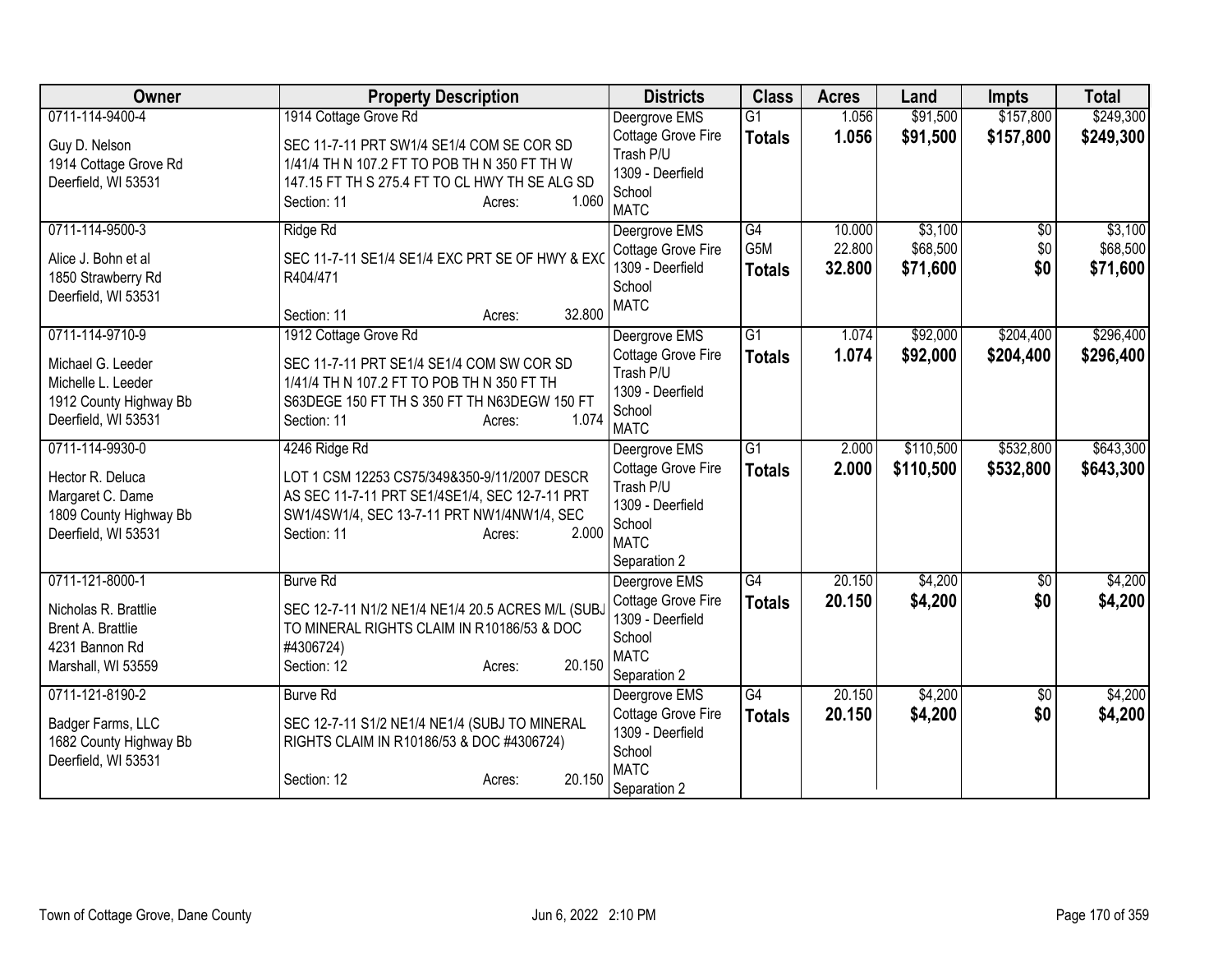| Owner                                         | <b>Property Description</b>                                                         | <b>Districts</b>                       | <b>Class</b>           | <b>Acres</b>   | Land             | <b>Impts</b>    | <b>Total</b>     |
|-----------------------------------------------|-------------------------------------------------------------------------------------|----------------------------------------|------------------------|----------------|------------------|-----------------|------------------|
| 0711-121-8500-6                               | Ridge Rd                                                                            | Deergrove EMS                          | $\overline{G4}$        | 40.500         | \$8,400          | $\overline{50}$ | \$8,400          |
| Badger Farms, LLC                             | SEC 12-7-11 NW1/4 NE1/4                                                             | Cottage Grove Fire                     | <b>Totals</b>          | 40.500         | \$8,400          | \$0             | \$8,400          |
| 1682 County Highway Bb                        |                                                                                     | 1309 - Deerfield                       |                        |                |                  |                 |                  |
| Deerfield, WI 53531                           |                                                                                     | School<br><b>MATC</b>                  |                        |                |                  |                 |                  |
|                                               | 40.500<br>Section: 12<br>Acres:                                                     | Separation 2                           |                        |                |                  |                 |                  |
| 0711-121-9000-9                               | <b>Strawberry Rd</b>                                                                | Deergrove EMS                          | $\overline{G4}$        | 40.500         | \$8,400          | \$0             | \$8,400          |
|                                               |                                                                                     | Cottage Grove Fire                     | <b>Totals</b>          | 40.500         | \$8,400          | \$0             | \$8,400          |
| Badger Farms, LLC                             | SEC 12-7-11 SW1/4 NE1/4                                                             | 1309 - Deerfield                       |                        |                |                  |                 |                  |
| 1682 County Highway Bb<br>Deerfield, WI 53531 |                                                                                     | School                                 |                        |                |                  |                 |                  |
|                                               | 40.500<br>Section: 12<br>Acres:                                                     | <b>MATC</b>                            |                        |                |                  |                 |                  |
|                                               |                                                                                     | Separation 2                           |                        |                |                  |                 |                  |
| 0711-121-9500-4                               | <b>Burve Rd</b>                                                                     | Deergrove EMS                          | G4                     | 36.000         | \$7,500          | $\frac{1}{20}$  | \$7,500          |
| Badger Farms, LLC                             | SEC 12-7-11 SE1/4 NE1/4                                                             | Cottage Grove Fire                     | G <sub>5</sub>         | 4.300          | \$1,300          | \$0             | \$1,300          |
| 1682 County Highway Bb                        |                                                                                     | 1309 - Deerfield<br>School             | <b>Totals</b>          | 40.300         | \$8,800          | \$0             | \$8,800          |
| Deerfield, WI 53531                           |                                                                                     | <b>MATC</b>                            |                        |                |                  |                 |                  |
|                                               | 40.300<br>Section: 12<br>Acres:                                                     | Separation 2                           |                        |                |                  |                 |                  |
| 0711-122-8001-0                               | <b>Ridge Rd</b>                                                                     | Deergrove EMS                          | G4                     | 24.359         | \$5,600          | $\overline{50}$ | \$5,600          |
|                                               |                                                                                     | Cottage Grove Fire                     | G <sub>5</sub>         | 14.000         | \$4,300          | \$0             | \$4,300          |
| Badger Farms, LLC<br>1682 County Highway Bb   | SEC 12-7-11 NE1/4 NW1/4 EXC LANDS IN FOLL<br>DESCR: COM AT N1/4 COR OF SD SEC 12 TH | 1309 - Deerfield                       | <b>Totals</b>          | 38.359         | \$9,900          | \$0             | \$9,900          |
| Deerfield, WI 53531                           | N89DEG06'25"W (REC AS S89DEG09'40"E) 860.19 FT                                      | School                                 |                        |                |                  |                 |                  |
|                                               | 38.359<br>Section: 12<br>Acres:                                                     | <b>MATC</b>                            |                        |                |                  |                 |                  |
|                                               |                                                                                     | Separation 2                           |                        |                |                  |                 |                  |
| 0711-122-8110-0                               | Ridge Rd                                                                            | Deergrove EMS                          | G4<br>G <sub>5</sub> M | 2.850<br>1.000 | \$800<br>\$3,000 | \$0<br>\$0      | \$800<br>\$3,000 |
| Kurt Rev Tr, Silvin F & Rosemary C            | SEC 12-7-11 PRT NW1/4NW1/4 & PRT NE1/4NW1/4                                         | Cottage Grove Fire<br>1309 - Deerfield |                        | 3.850          | \$3,800          | \$0             | \$3,800          |
| 4498 Ridge Rd                                 | DESCR AS COM AT N1/4 COR OF SD SEC 12 TH                                            | School                                 | <b>Totals</b>          |                |                  |                 |                  |
| Deerfield, WI 53531                           | N89DEG06'25"W (REC AS S89DEG09'40"E) 860.19 FT                                      | <b>MATC</b>                            |                        |                |                  |                 |                  |
|                                               | Section: 12<br>3.850<br>Acres:                                                      | Separation 2                           |                        |                |                  |                 |                  |
| 0711-122-8750-0                               | 4433 Ridge Rd                                                                       | Deergrove EMS                          | G1                     | 2.107          | \$111,000        | \$377,600       | \$488,600        |
| Knocke Rev Tr, Jeri L                         | LOT 1 CSM 13112 CS84/97&98-6/6/2011 DESCR AS                                        | Cottage Grove Fire                     | <b>Totals</b>          | 2.107          | \$111,000        | \$377,600       | \$488,600        |
| 4433 Ridge Dr                                 | SEC 12-7-11 PRT NW1/4NW1/4 (2.107 ACRES INCL                                        | Trash P/U                              |                        |                |                  |                 |                  |
| Deerfield, WI 53531                           | R/W) TOG W/JT DRIVEWAY AGRMT IN DOC #4768593                                        | 1309 - Deerfield                       |                        |                |                  |                 |                  |
|                                               | 2.107<br>Section: 12<br>Acres:                                                      | School                                 |                        |                |                  |                 |                  |
|                                               |                                                                                     | <b>MATC</b>                            |                        |                |                  |                 |                  |
|                                               |                                                                                     | Separation 3                           |                        |                |                  |                 |                  |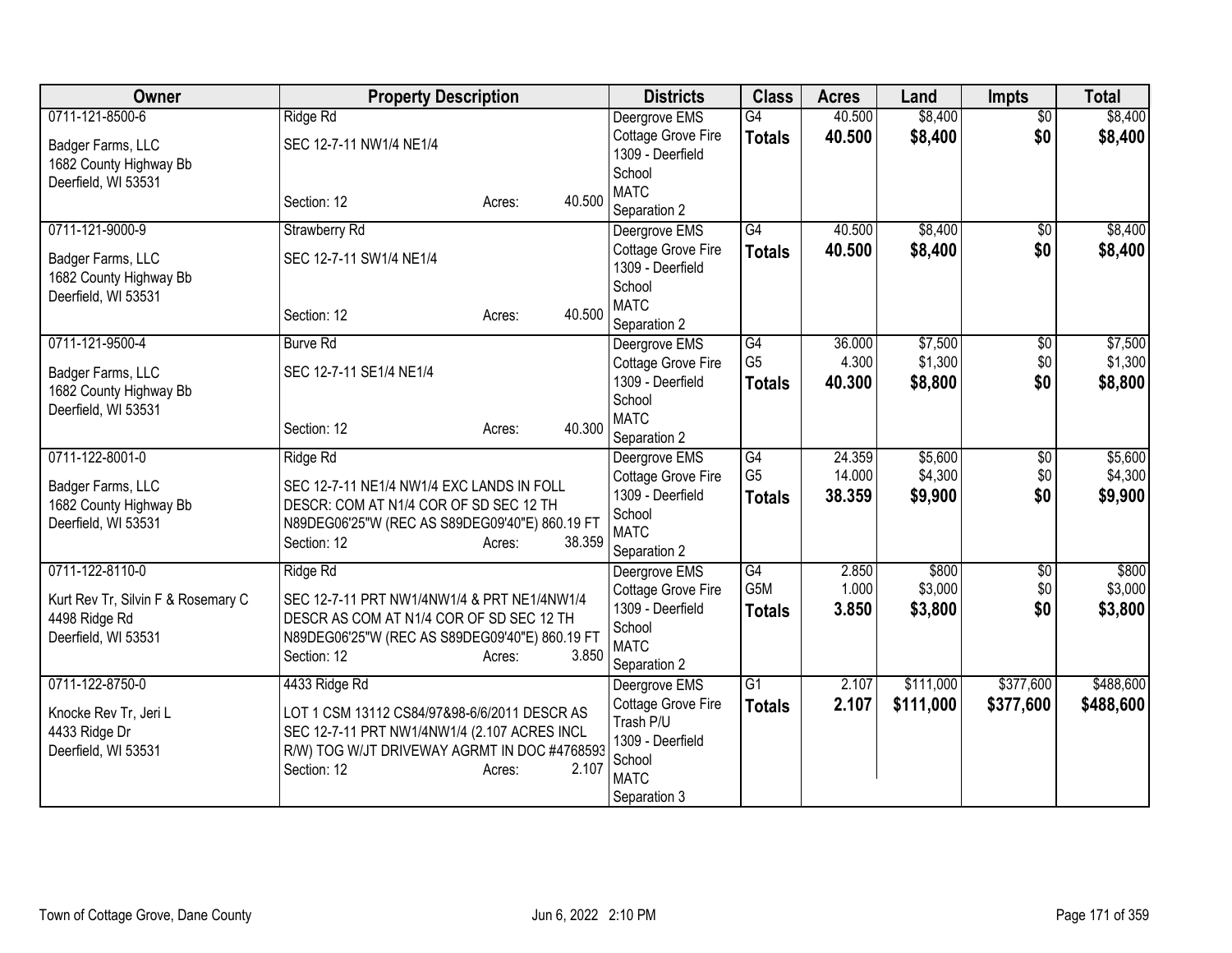| <b>Owner</b>                       | <b>Property Description</b>                    | <b>Districts</b>           | <b>Class</b>    | <b>Acres</b> | Land      | <b>Impts</b>    | <b>Total</b> |
|------------------------------------|------------------------------------------------|----------------------------|-----------------|--------------|-----------|-----------------|--------------|
| 0711-122-8780-0                    |                                                | Deergrove EMS              | $\overline{G4}$ | 15.500       | \$5,200   | $\overline{50}$ | \$5,200      |
| Kurt Rev Tr, Silvin F & Rosemary C | LOT 1 CSM 14128 CS95/161&162-12/02/2015 F/K/A  | Cottage Grove Fire         | G <sub>5</sub>  | 5.000        | \$1,500   | \$0             | \$1,500      |
| 4498 Ridge Rd                      | LOTS 2 & 3 CSM 13112 CS84/97&98-6/6/2011 DESCR | 1309 - Deerfield           | G5M             | 2.100        | \$6,300   | \$0             | \$6,300      |
| Deerfield, WI 53531                | AS SEC 12-7-11 PRT NW1/4NW1/4 (23.51 NET       | School<br><b>MATC</b>      | <b>Totals</b>   | 22.600       | \$13,000  | \$0             | \$13,000     |
|                                    | 22.600<br>Section: 12<br>Acres:                | Separation 3               |                 |              |           |                 |              |
| 0711-122-8790-0                    | 4437 Ridge Rd                                  | Deergrove EMS              | $\overline{G1}$ | 2.090        | \$111,000 | \$384,900       | \$495,900    |
| Peter J. Miller                    | LOT 2 CSM 14128 CS95/161-162 12/02/2015 F/K/A  | Cottage Grove Fire         | <b>Totals</b>   | 2.090        | \$111,000 | \$384,900       | \$495,900    |
| Rachel M. Miller                   | PRT LOTS 2 & 3 CSM 13112 CS84/97&98-6/6/2011   | Trash P/U                  |                 |              |           |                 |              |
| 4437 Ridge Rd                      | DESCR AS SEC 12-7-11 PRT NW1/4NW1/4 SUBJ TO 8  | 1309 - Deerfield           |                 |              |           |                 |              |
| Deerfield, WI 53531                | 2.090<br>Section: 12<br>Acres:                 | School<br><b>MATC</b>      |                 |              |           |                 |              |
|                                    |                                                | Separation 3               |                 |              |           |                 |              |
| 0711-122-8830-0                    | 4452 Ridge Rd                                  | Deergrove EMS              | G4              | 6.418        | \$2,200   | \$0             | \$2,200      |
|                                    |                                                | Cottage Grove Fire         | G7              | 3.112        | \$102,000 | \$233,000       | \$335,000    |
| Badger Farms, LLC                  | SEC 12-7-11 NW1/4 NW1/4 EXC CSM 13112 & ALSO   | Trash P/U                  | <b>Totals</b>   | 9.530        | \$104,200 | \$233,000       | \$337,200    |
| 1682 County Highway Bb             | EXC ADDL LANDS IN FOLL DESCR: COM AT N1/4      | 1309 - Deerfield           |                 |              |           |                 |              |
| Deerfield, WI 53531                | COR OF SD SEC 12 TH N89DEG06'25"W (REC AS      | School                     |                 |              |           |                 |              |
|                                    | 9.530<br>Section: 12<br>Acres:                 | <b>MATC</b>                |                 |              |           |                 |              |
|                                    |                                                | Separation 3               |                 |              |           |                 |              |
| 0711-122-9001-7                    | 1796 Strawberry Rd                             | Deergrove EMS              | $\overline{G1}$ | 2.000        | \$110,500 | \$489,300       | \$599,800    |
| Purdy Rev Tr, Phillip L            | SEC 12-7-11 SW1/4 NW1/4 EXC CSM 8226           | Cottage Grove Fire         | G4              | 29.750       | \$9,700   | \$0             | \$9,700      |
| 1796 Strawberry Rd                 |                                                | Trash P/U                  | G5M             | 6.500        | \$19,500  | \$0             | \$19,500     |
| Deerfield, WI 53531                |                                                | 1309 - Deerfield<br>School | <b>Totals</b>   | 38.250       | \$139,700 | \$489,300       | \$629,000    |
|                                    | 38.250<br>Section: 12<br>Acres:                | <b>MATC</b>                |                 |              |           |                 |              |
| 0711-122-9055-3                    | Ridge Rd                                       | Deergrove EMS              | $\overline{G4}$ | 2.050        | \$700     | $\overline{30}$ | \$700        |
| Purdy Rev Tr, Phillip L            | LOT 1 CSM 8226 CS44/172&174 R33018/3&5-5/29/96 | Cottage Grove Fire         | <b>Totals</b>   | 2.050        | \$700     | \$0             | \$700        |
| 1796 Strawberry Rd                 | DESCR AS SEC 12-7-11 PRT SW1/4NW1/4 (2.05      | 1309 - Deerfield           |                 |              |           |                 |              |
| Deerfield, WI 53531                | ACRES INCL R/W) SUBJ TO ESMT IN R32696/47      | School                     |                 |              |           |                 |              |
|                                    | Section: 12<br>2.050<br>Acres:                 | <b>MATC</b>                |                 |              |           |                 |              |
| 0711-122-9500-3                    | Strawberry Rd                                  | Deergrove EMS              | $\overline{G4}$ | 20.250       | \$4,200   | $\overline{50}$ | \$4,200      |
| Badger Farms, LLC                  | SEC 12-7-11 E1/2 SE1/4 NW1/4                   | Cottage Grove Fire         | <b>Totals</b>   | 20.250       | \$4,200   | \$0             | \$4,200      |
| 1682 County Highway Bb             |                                                | 1309 - Deerfield           |                 |              |           |                 |              |
| Deerfield, WI 53531                |                                                | School                     |                 |              |           |                 |              |
|                                    | 20.250<br>Section: 12<br>Acres:                | <b>MATC</b>                |                 |              |           |                 |              |
|                                    |                                                | Separation 2               |                 |              |           |                 |              |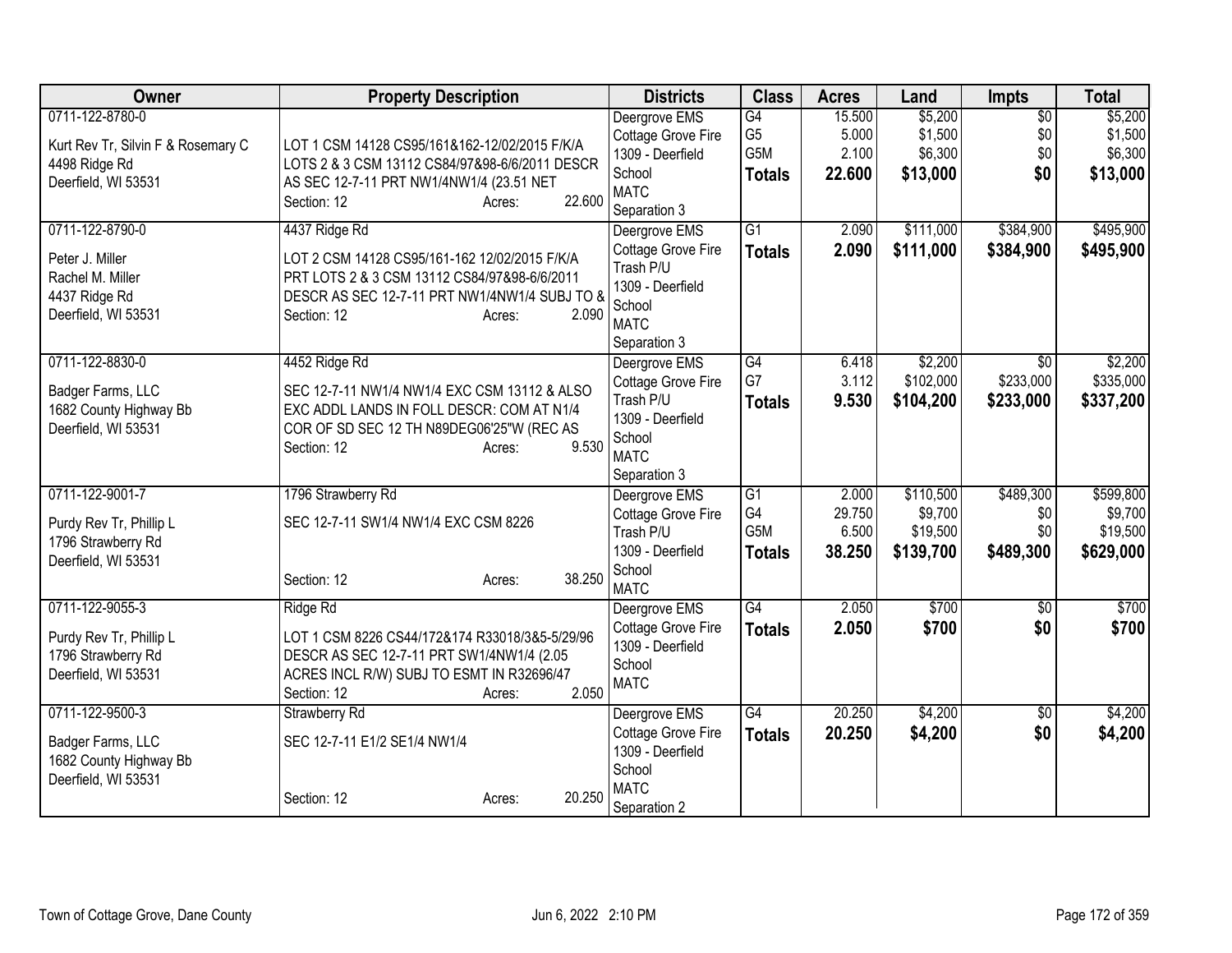| Owner                  | <b>Property Description</b>                      |        | <b>Districts</b>                    | <b>Class</b>    | <b>Acres</b> | Land      | <b>Impts</b>           | <b>Total</b> |
|------------------------|--------------------------------------------------|--------|-------------------------------------|-----------------|--------------|-----------|------------------------|--------------|
| 0711-122-9571-0        | 1754 Strawberry Rd                               |        | Deergrove EMS                       | $\overline{G5}$ | 14.700       | \$6,500   | $\overline{50}$        | \$6,500      |
| Theresa K. Chamberlain | LOT 2 CSM 9581 CS55/53-56 1/14/00 DESCR AS SEC   |        | Cottage Grove Fire                  | <b>Totals</b>   | 14.700       | \$6,500   | \$0                    | \$6,500      |
| Gary E. Chamberlain    | 12-7-11 PRT SE1/4NW1/4 & NE1/4SW1/4 (14.70       |        | 1309 - Deerfield                    |                 |              |           |                        |              |
| 1754 Strawberry Rd     | ACRES)                                           |        | School<br><b>MATC</b>               |                 |              |           |                        |              |
| Deerfield, WI 53531    | Section: 12<br>Acres:                            | 14.700 | Separation 2                        |                 |              |           |                        |              |
| 0711-122-9601-0        | 1754 Strawberry Rd                               |        | Deergrove EMS                       | $\overline{G1}$ | 1.000        | \$90,500  | \$159,200              | \$249,700    |
| Theresa K. Chamberlain | LOT 1 CSM 9581 CS55/53-56 1/14/00 DESCR AS SEC   |        | Cottage Grove Fire                  | <b>Totals</b>   | 1.000        | \$90,500  | \$159,200              | \$249,700    |
| Gary E. Chamberlain    | 12-7-11 PRT SE1/4NW1/4 & NE1/4SW1/4 (1.0 ACRES)  |        | Trash P/U                           |                 |              |           |                        |              |
| 1754 Strawberry Rd     |                                                  |        | 1309 - Deerfield                    |                 |              |           |                        |              |
| Deerfield, WI 53531    | Section: 12<br>Acres:                            | 1.000  | School<br><b>MATC</b>               |                 |              |           |                        |              |
|                        |                                                  |        | Separation 2                        |                 |              |           |                        |              |
| 0711-122-9640-4        | 1778 Strawberry Rd                               |        | Deergrove EMS                       | $\overline{G1}$ | 4.566        | \$147,500 | \$346,200              | \$493,700    |
| Charles L. Smith       | LOT 1 CSM 1975 CS8/116 DESCR AS SEC 12-7-11      |        | Cottage Grove Fire                  | <b>Totals</b>   | 4.566        | \$147,500 | \$346,200              | \$493,700    |
| Paulette M. Smith      | PRT SE1/4NW1/4 (4.63 ACRES) EXC SLY 16.5 FT TO   |        | Trash P/U                           |                 |              |           |                        |              |
| 1778 Strawberry Rd     | TOWN FOR HWY IN R700/540                         |        | 1309 - Deerfield<br>School          |                 |              |           |                        |              |
| Deerfield, WI 53531    | Section: 12<br>Acres:                            | 4.600  | <b>MATC</b>                         |                 |              |           |                        |              |
|                        |                                                  |        | Separation 2                        |                 |              |           |                        |              |
| 0711-123-8000-9        | <b>Strawberry Rd</b>                             |        | Deergrove EMS                       | G4              | 29.700       | \$6,100   | $\overline{50}$        | \$6,100      |
| Badger Farms, LLC      | SEC 12-7-11 E 3/4 OF NE1/4SW1/4 EXC N 33 FT OF W |        | Cottage Grove Fire                  | <b>Totals</b>   | 29.700       | \$6,100   | \$0                    | \$6,100      |
| 1682 County Highway Bb | 1/3 THF                                          |        | 1309 - Deerfield                    |                 |              |           |                        |              |
| Deerfield, WI 53531    |                                                  |        | School                              |                 |              |           |                        |              |
|                        | Section: 12<br>Acres:                            | 29.700 | <b>MATC</b>                         |                 |              |           |                        |              |
| 0711-123-8130-2        | 1754 Strawberry Rd                               |        | Separation 2                        | $\overline{G4}$ | 3.000        | \$900     |                        | \$900        |
|                        |                                                  |        | Deergrove EMS<br>Cottage Grove Fire | G5M             | 5.783        | \$17,300  | $\overline{50}$<br>\$0 | \$17,300     |
| Gary F. Chamberlain    | SEC 12-7-11 NE1/4SW1/4 EXC N 33 FT THF & EXC E   |        | 1309 - Deerfield                    | G7              | 1.000        | \$12,000  | \$8,600                | \$20,600     |
| Theresa K. Chamberlain | 3/4 OF SD 1/4 1/4 & EXC CSM 2042                 |        | School                              | <b>Totals</b>   | 9.783        | \$30,200  | \$8,600                | \$38,800     |
| 1779 Strawberry Rd     |                                                  |        | <b>MATC</b>                         |                 |              |           |                        |              |
| Deerfield, WI 53531    | Section: 12<br>Acres:                            | 9.783  | Separation 2                        |                 |              |           |                        |              |
| 0711-123-8500-4        | 1783 Strawberry Rd                               |        | Deergrove EMS                       | G1              | 5.500        | \$129,500 | \$340,400              | \$469,900    |
| David W. Glaeser       | LOT 1 CSM 2042 CS8/218 DESCR AS SEC 12-7-11      |        | Cottage Grove Fire                  | <b>Totals</b>   | 5.500        | \$129,500 | \$340,400              | \$469,900    |
| Jessie A. Glaeser      | PRT SW1/4 5.5 ACRES                              |        | Trash P/U                           |                 |              |           |                        |              |
| 1783 Strawberry Rd     |                                                  |        | 1309 - Deerfield                    |                 |              |           |                        |              |
| Deerfield, WI 53531    | Section: 12<br>Acres:                            | 5.500  | School<br><b>MATC</b>               |                 |              |           |                        |              |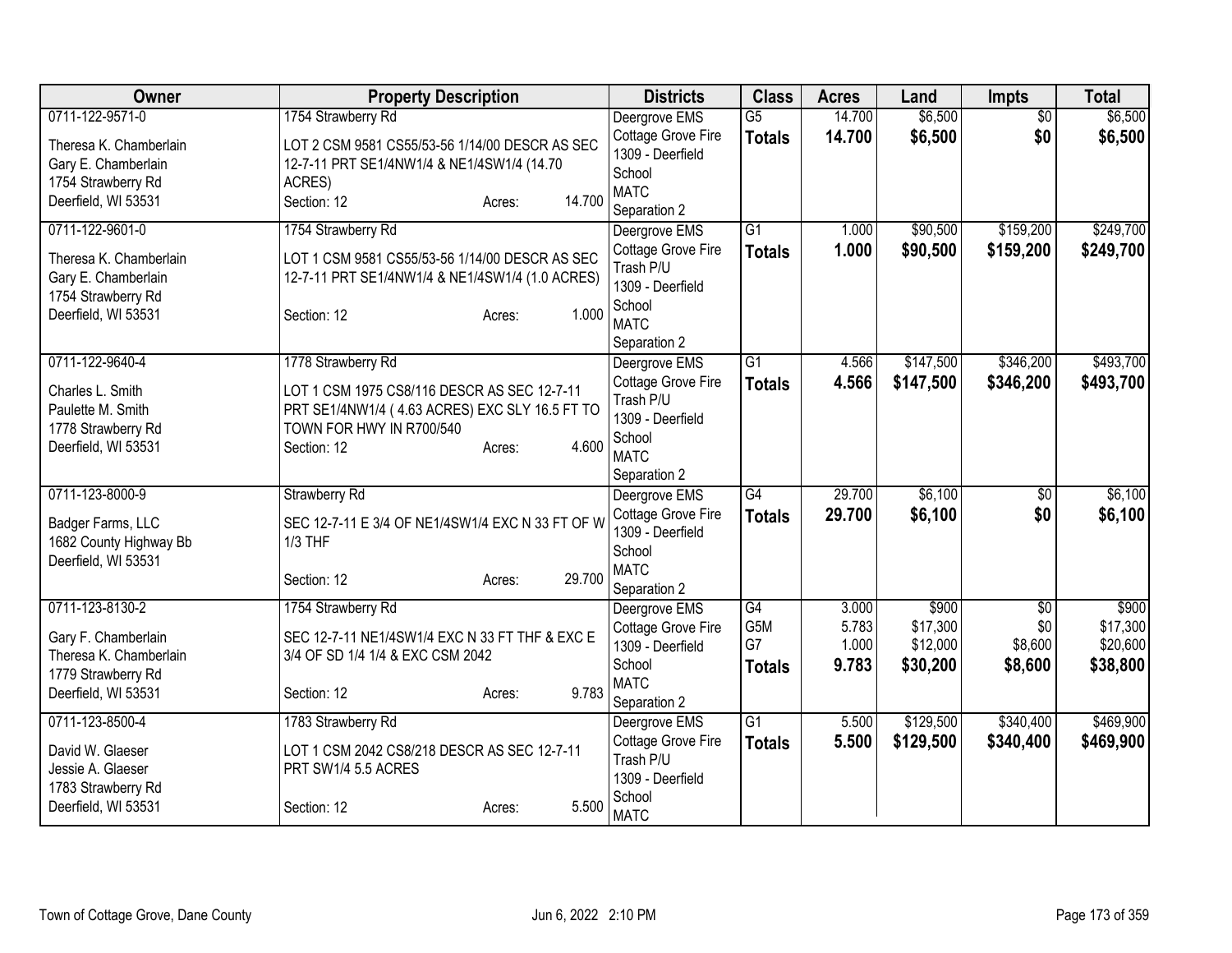| <b>Owner</b>             | <b>Property Description</b>                      | <b>Districts</b>                | <b>Class</b>    | <b>Acres</b>   | Land           | <b>Impts</b>    | <b>Total</b>   |
|--------------------------|--------------------------------------------------|---------------------------------|-----------------|----------------|----------------|-----------------|----------------|
| 0711-123-8510-2          | 1787 Strawberry Rd                               | Deergrove EMS                   | $\overline{G1}$ | 5.490          | \$152,500      | \$20,500        | \$173,000      |
| Aaron A. Neuman          | LOT 2 CSM 2042 CS8/218-6/9/76 DESCR AS SEC       | Cottage Grove Fire              | <b>Totals</b>   | 5.490          | \$152,500      | \$20,500        | \$173,000      |
| Neuman Rev Tr, Charles M | 12-7-11 PRT SW1/4 5.49 ACRES                     | Trash P/U                       |                 |                |                |                 |                |
| 1321 Black Stallion Dr   |                                                  | 1309 - Deerfield                |                 |                |                |                 |                |
| Madison, WI 53718        | 5.500<br>Section: 12<br>Acres:                   | School<br><b>MATC</b>           |                 |                |                |                 |                |
|                          |                                                  | Separation 2                    |                 |                |                |                 |                |
| 0711-123-8520-0          | 4294 Ridge Rd                                    | Deergrove EMS                   | $\overline{G1}$ | 2.000          | \$110,500      | \$153,200       | \$263,700      |
|                          |                                                  | Cottage Grove Fire              | G4              | 17.140         | \$4,900        | \$0             | \$4,900        |
| Daniel G. Lampman        | SEC 12-7-11 NW1/4 SW1/4 E OF HWY EXC N 33 FT     | Trash P/U                       | <b>Totals</b>   | 19.140         | \$115,400      | \$153,200       | \$268,600      |
| Kathleen M. Lampman      | ALSO EXC CSM 2042                                | 1309 - Deerfield                |                 |                |                |                 |                |
| 4294 Ridge Rd            |                                                  | School                          |                 |                |                |                 |                |
| Deerfield, WI 53531      | 19.140<br>Section: 12<br>Acres:                  | <b>MATC</b>                     |                 |                |                |                 |                |
| 0711-123-8580-8          | Ridge Ln                                         | Deergrove EMS                   | $\overline{G4}$ | 4.500          | \$1,400        | \$0             | \$1,400        |
| Alice J. Bohn et al      | SEC 12-7-11 PRT W1/2 SW1/4 W OF HWY              | Cottage Grove Fire              | G <sub>5</sub>  | 0.500          | \$300          | \$0             | \$300          |
| 1850 Strawberry Rd       |                                                  | 1309 - Deerfield                | G5M             | 6.200          | \$18,500       | \$0             | \$18,500       |
| Deerfield, WI 53531      |                                                  | School                          | <b>Totals</b>   | 11.200         | \$20,200       | \$0             | \$20,200       |
|                          | 11.200<br>Section: 12<br>Acres:                  | <b>MATC</b>                     |                 |                |                |                 |                |
| 0711-123-9030-1          | Ridge Rd                                         | Deergrove EMS                   | $\overline{G1}$ | 0.908          | \$500          | $\overline{50}$ | \$500          |
| Daniel G. Lampman        | R856/64 SEC 12-7-11 N1/2 SW1/4 SW1/4 EXC D759/8. | Cottage Grove Fire              | <b>Totals</b>   | 0.908          | \$500          | \$0             | \$500          |
| Kathleen M. Lampman      | R28/8 & CSM 2042                                 | 1309 - Deerfield                |                 |                |                |                 |                |
| 4294 Ridge Rd            |                                                  | School                          |                 |                |                |                 |                |
| Deerfield, WI 53531      | 0.100<br>Section: 12<br>Acres:                   | <b>MATC</b>                     |                 |                |                |                 |                |
|                          |                                                  | Separation 2                    |                 |                |                |                 |                |
| 0711-123-9111-3          | 4264 Ridge Rd                                    | Deergrove EMS                   | G1<br>G4        | 2.000<br>8.460 | \$110,500      | \$316,900       | \$427,400      |
| Scott J. Mancheski       | LOT 1 CSM 7955 CS42/142&144                      | Cottage Grove Fire<br>Trash P/U | G <sub>5</sub>  | 0.250          | \$2,500<br>\$0 | \$0<br>\$0      | \$2,500<br>\$0 |
| Lavonne G. Mancheski     | R30819/54&56-9/14/95 DESCR AS SEC 11-7-11 PRT    | 1309 - Deerfield                | G5M             | 5.000          | \$15,000       | \$0             | \$15,000       |
| 4264 Ridge Rd            | SE1/4SE1/4 & SEC 12-7-11 PRT SW1/4SW1/4 (15.71   | School                          | <b>Totals</b>   | 15.710         | \$128,000      | \$316,900       | \$444,900      |
| Deerfield, WI 53531      | 15.710<br>Section: 12<br>Acres:                  | <b>MATC</b>                     |                 |                |                |                 |                |
|                          |                                                  | Separation 2                    |                 |                |                |                 |                |
| 0711-123-9142-6          | 4254 Ridge Rd                                    | Deergrove EMS                   | G1              | 2.380          | \$113,000      | \$87,400        | \$200,400      |
| Sheng V. Lee             | LOT 2 CSM 7955 CS42/142&144-9/14/95 DESCR AS     | Cottage Grove Fire              | <b>Totals</b>   | 2.380          | \$113,000      | \$87,400        | \$200,400      |
| 4254 Ridge Rd            | SEC 11-7-11 PRT SE1/4SE1/4 & SEC 12-7-11 PRT     | Trash P/U                       |                 |                |                |                 |                |
| Deerfield, WI 53531      | SW1/4SW1/4 (2.38 ACRES INCL R/W)                 | 1309 - Deerfield                |                 |                |                |                 |                |
|                          | 2.380<br>Section: 12<br>Acres:                   | School                          |                 |                |                |                 |                |
|                          |                                                  | <b>MATC</b>                     |                 |                |                |                 |                |
|                          |                                                  | Separation 2                    |                 |                |                |                 |                |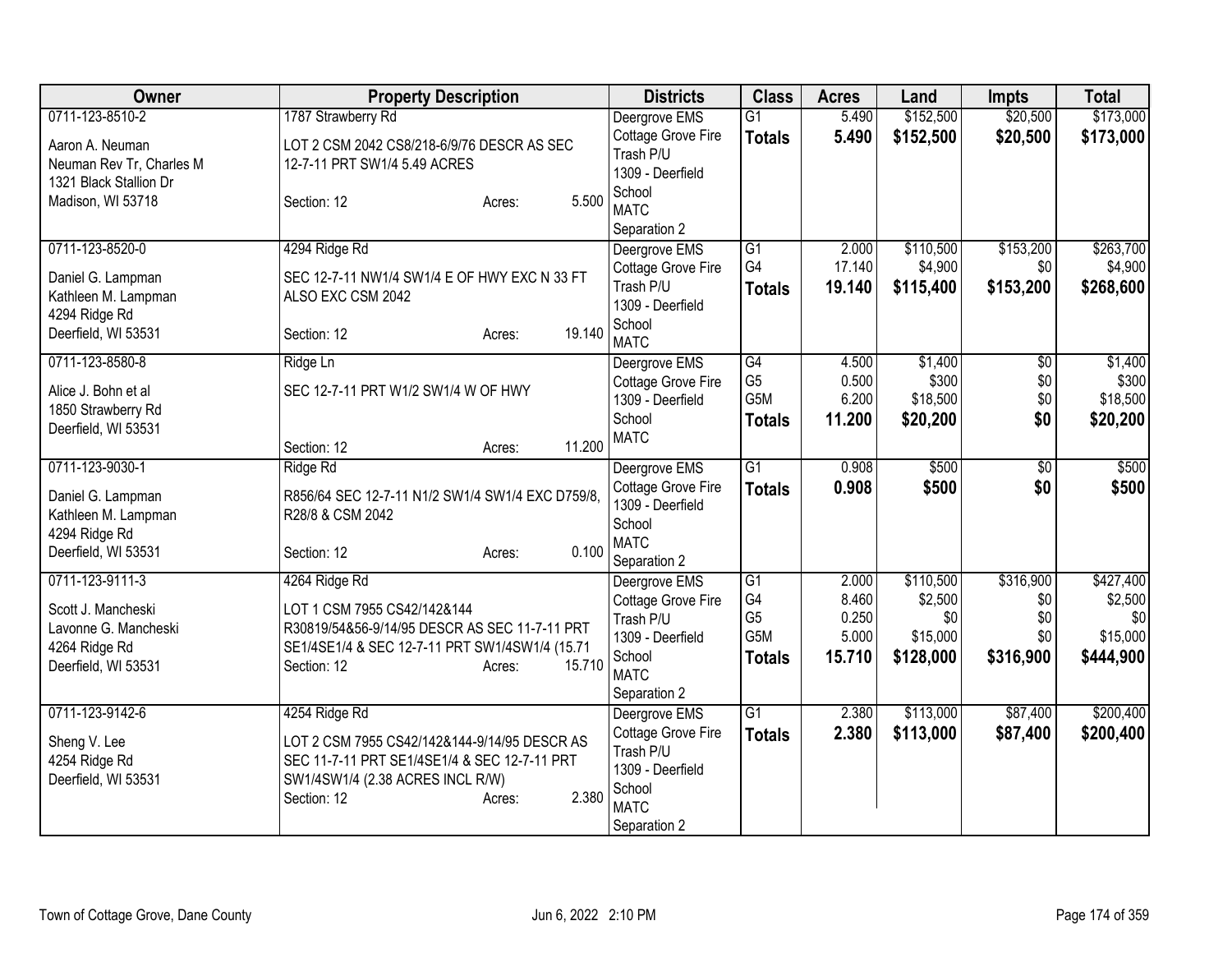| <b>Owner</b>                         | <b>Property Description</b>                     |        |        | <b>Districts</b>                       | <b>Class</b>    | <b>Acres</b> | Land     | Impts           | <b>Total</b> |
|--------------------------------------|-------------------------------------------------|--------|--------|----------------------------------------|-----------------|--------------|----------|-----------------|--------------|
| 0711-123-9200-0                      | Ridge Rd                                        |        |        | Deergrove EMS                          | G4              | 27.215       | \$8,100  | $\overline{50}$ | \$8,100      |
| Hector R. Deluca                     | LOT 2 CSM 12253 CS75/349&350-9/11/2007 DESCR    |        |        | Cottage Grove Fire                     | G5M             | 4.610        | \$13,800 | \$0             | \$13,800     |
| Margaret C. Dame                     | AS SEC 11-7-11 PRT SE1/4SE1/4, SEC 12-7-11 PRT  |        |        | 1309 - Deerfield                       | G7              | 1.000        | \$12,000 | \$1,500         | \$13,500     |
| 1809 County Highway Bb               | SW1/4SW1/4, SEC 13-7-11 PRT NW1/4NW1/4, SEC     |        |        | School                                 | <b>Totals</b>   | 32.825       | \$33,900 | \$1,500         | \$35,400     |
| Deerfield, WI 53531                  | Section: 11                                     | Acres: | 32.825 | <b>MATC</b>                            |                 |              |          |                 |              |
|                                      |                                                 |        |        | Separation 2                           |                 |              |          |                 |              |
| 0711-123-9500-2                      | Ridge Rd                                        |        |        | Deergrove EMS                          | $\overline{G4}$ | 15.100       | \$3,100  | $\overline{50}$ | \$3,100      |
| Badger Farms, LLC                    | SEC 12-7-11 E 3/4 OF N1/2 OF SE1/4SW1/4         |        |        | Cottage Grove Fire                     | <b>Totals</b>   | 15.100       | \$3,100  | \$0             | \$3,100      |
| 1682 County Highway Bb               |                                                 |        |        | 1309 - Deerfield<br>School             |                 |              |          |                 |              |
| Deerfield, WI 53531                  |                                                 |        |        | <b>MATC</b>                            |                 |              |          |                 |              |
|                                      | Section: 12                                     | Acres: | 15.100 | Separation 2                           |                 |              |          |                 |              |
| 0711-123-9600-1                      | 1754 Strawberry Rd                              |        |        | Deergrove EMS                          | G4              | 3.000        | \$600    | $\overline{50}$ | \$600        |
|                                      |                                                 |        |        | Cottage Grove Fire                     | G5M             | 2.000        | \$6,000  | \$0             | \$6,000      |
| Gary F. Chamberlain                  | SEC 12-7-11 N1/2 SE1/4SW1/4 EXC E 3/4 OF SD 1/4 |        |        | 1309 - Deerfield                       | <b>Totals</b>   | 5.000        | \$6,600  | \$0             | \$6,600      |
| Theresa K. Chamberlain               | 1/4 & EXC CSM 2042                              |        |        | School                                 |                 |              |          |                 |              |
| 1779 Strawberry Rd                   |                                                 |        |        | <b>MATC</b>                            |                 |              |          |                 |              |
| Deerfield, WI 53531                  | Section: 12                                     | Acres: | 5.000  | Separation 2                           |                 |              |          |                 |              |
| 0711-124-8000-8                      | County Rd BB                                    |        |        | Deergrove EMS                          | G4              | 35.000       | \$7,200  | $\overline{60}$ | \$7,200      |
| Badger Farms, LLC                    | SEC 12-7-11 NE1/4 SE1/4                         |        |        | Cottage Grove Fire                     | G <sub>5</sub>  | 5.300        | \$1,500  | \$0             | \$1,500      |
| 1682 County Highway Bb               |                                                 |        |        | 1309 - Deerfield                       | <b>Totals</b>   | 40.300       | \$8,700  | \$0             | \$8,700      |
| Deerfield, WI 53531                  |                                                 |        |        | School                                 |                 |              |          |                 |              |
|                                      | Section: 12                                     | Acres: | 40.300 | <b>MATC</b>                            |                 |              |          |                 |              |
|                                      |                                                 |        |        | Separation 2                           |                 |              |          |                 |              |
| 0711-124-8500-3                      | <b>Strawberry Rd</b>                            |        |        | Deergrove EMS                          | $\overline{G4}$ | 40.200       | \$8,300  | $\overline{50}$ | \$8,300      |
| Badger Farms, LLC                    | SEC 12-7-11 NW1/4 SE1/4                         |        |        | Cottage Grove Fire<br>1309 - Deerfield | <b>Totals</b>   | 40.200       | \$8,300  | \$0             | \$8,300      |
| 1682 County Highway Bb               |                                                 |        |        | School                                 |                 |              |          |                 |              |
| Deerfield, WI 53531                  |                                                 |        |        | <b>MATC</b>                            |                 |              |          |                 |              |
|                                      | Section: 12                                     | Acres: | 40.200 | Separation 2                           |                 |              |          |                 |              |
| 0711-124-9000-6                      | County Rd BB                                    |        |        | Deergrove EMS                          | G4              | 40.300       | \$8,300  | $\overline{50}$ | \$8,300      |
|                                      |                                                 |        |        | Cottage Grove Fire                     | <b>Totals</b>   | 40.300       | \$8,300  | \$0             | \$8,300      |
| Badger Farms, LLC                    | SEC 12-7-11 SW1/4 SE1/4                         |        |        | 1309 - Deerfield                       |                 |              |          |                 |              |
| 1682 County Highway Bb               |                                                 |        |        | School                                 |                 |              |          |                 |              |
| Deerfield, WI 53531                  |                                                 |        | 40.300 | <b>MATC</b>                            |                 |              |          |                 |              |
|                                      | Section: 12                                     | Acres: |        | Separation 2                           |                 |              |          |                 |              |
| 0711-124-9500-1                      | County Rd BB                                    |        |        | Deergrove EMS                          | G4              | 40.300       | \$8,300  | $\overline{50}$ | \$8,300      |
| Fedkenheuer Irrev Tr, Jerome & Joann | SEC 12-7-11 SE1/4 SE1/4                         |        |        | Cottage Grove Fire                     | <b>Totals</b>   | 40.300       | \$8,300  | \$0             | \$8,300      |
| 1556 County Highway Bb               |                                                 |        |        | 1309 - Deerfield                       |                 |              |          |                 |              |
| Deerfield, WI 53531                  |                                                 |        |        | School                                 |                 |              |          |                 |              |
|                                      | Section: 12                                     | Acres: | 40.300 | <b>MATC</b>                            |                 |              |          |                 |              |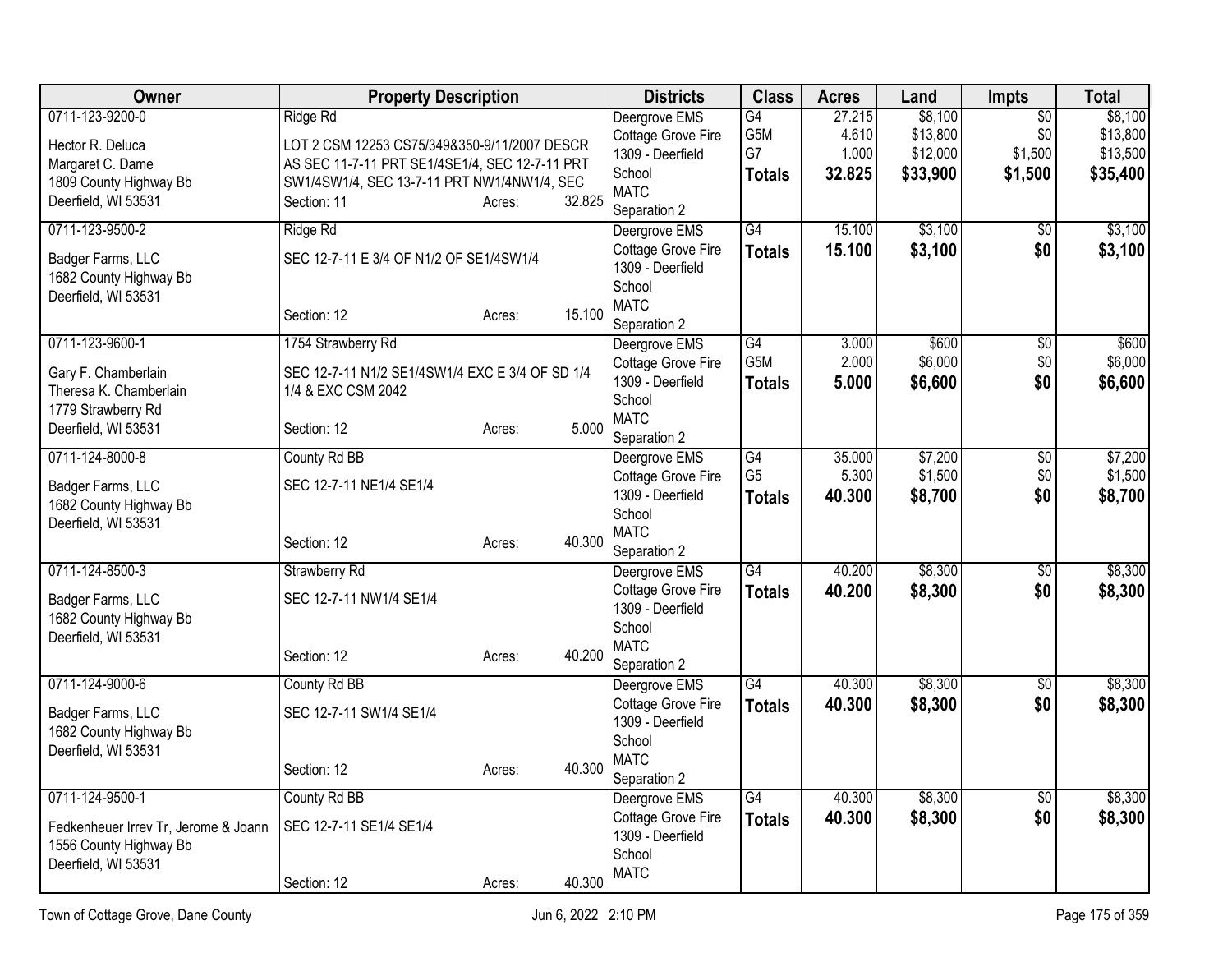| Owner                                         | <b>Property Description</b>                       |        | <b>Districts</b>                       | <b>Class</b>     | <b>Acres</b> | Land      | <b>Impts</b>    | <b>Total</b> |
|-----------------------------------------------|---------------------------------------------------|--------|----------------------------------------|------------------|--------------|-----------|-----------------|--------------|
| 0711-131-8000-9                               | County Rd BB                                      |        | Deergrove EMS                          | G4               | 39.200       | \$9,000   | $\overline{60}$ | \$9,000      |
| Fedkenheuer Irrev Tr, Jerome & Joann          | SEC 13-7-11 NE1/4 NE1/4                           |        | Cottage Grove Fire                     | G <sub>5</sub>   | 2.000        | \$500     | \$0             | \$500        |
| 1556 County Highway Bb                        |                                                   |        | 1309 - Deerfield                       | <b>Totals</b>    | 41.200       | \$9,500   | \$0             | \$9,500      |
| Deerfield, WI 53531                           |                                                   |        | School                                 |                  |              |           |                 |              |
|                                               | Section: 13<br>Acres:                             | 41.200 | <b>MATC</b>                            |                  |              |           |                 |              |
| 0711-131-8500-4                               | 1682 County Highway Bb                            |        | Deergrove EMS                          | G2               | 1.000        | \$18,000  | \$201,500       | \$219,500    |
| Badger Farms, LLC                             | SEC 13-7-11 E 2/3 NW1/4 NE1/4 SUB TO A R/W 33 FT  |        | Cottage Grove Fire                     | G4               | 21.200       | \$4,400   | \$0             | \$4,400      |
| 1682 County Highway Bb                        | IN WIDTH ALG TH WLY SIDE DD & ACROSS N 1/2        |        | Trash P/U                              | G <sub>5</sub> M | 2.000        | \$5,000   | \$0             | \$5,000      |
| Deerfield, WI 53531                           | NE1/4 EXT TO CO HWY SUBJ TO ESMT IN DOC           |        | 1309 - Deerfield                       | G7               | 3.000        | \$100,000 | \$189,600       | \$289,600    |
|                                               | Section: 13<br>Acres:                             | 27.200 | School<br><b>MATC</b>                  | <b>Totals</b>    | 27.200       | \$127,400 | \$391,100       | \$518,500    |
| 0711-131-8590-6                               | 1712 County Highway Bb                            |        | Deergrove EMS                          | $\overline{G1}$  | 3.500        | \$119,500 | \$59,300        | \$178,800    |
|                                               |                                                   |        | Cottage Grove Fire                     | G4               | 10.000       | \$2,100   | \$0             | \$2,100      |
| David R. Muehl                                | SEC 13-7-11 W 1/3 NW1/4 NE1/4                     |        | Trash P/U                              | <b>Totals</b>    | 13.500       | \$121,600 | \$59,300        | \$180,900    |
| Elizabeth A. Muehl                            |                                                   |        | 1309 - Deerfield                       |                  |              |           |                 |              |
| 1712 County Highway Bb                        |                                                   |        | School                                 |                  |              |           |                 |              |
| Deerfield, WI 53531                           | Section: 13<br>Acres:                             | 13.500 | <b>MATC</b>                            |                  |              |           |                 |              |
| 0711-131-9010-0                               | 1643 County Highway Bb                            |        | Deergrove EMS                          | G4               | 44.929       | \$10,100  | $\overline{50}$ | \$10,100     |
| Dennis J. Prince                              | LOT 1 CSM 11680 CS71/220-225 02-22-06 F/K/A LOT 1 |        | Cottage Grove Fire                     | G <sub>5</sub>   | 9.800        | \$3,000   | \$0             | \$3,000      |
| Cylvia L. Prince                              | CSM 11645 CS71/124-129 01-06-06 DESCR AS SEC      |        | Trash P/U                              | G7               | 3.000        | \$100,000 | \$231,400       | \$331,400    |
| 7400 E Windlake Rd                            | 13-07-11 PRT CSM 10539 & PRT OF S1/2 NE1/4, PRT   |        | 1309 - Deerfield                       | <b>Totals</b>    | 57.729       | \$113,100 | \$231,400       | \$344,500    |
| Wind Lake, WI 53185                           | Section: 13<br>Acres:                             | 57.729 | School                                 |                  |              |           |                 |              |
|                                               |                                                   |        | <b>MATC</b>                            |                  |              |           |                 |              |
| 0711-131-9090-9                               | Cottage Grove Rd                                  |        | Deergrove EMS                          | $\overline{G1}$  | 0.700        | \$1,000   | $\overline{50}$ | \$1,000      |
| David R. Muehl                                | SEC 13-7-11 PRT SW1/4 NE1/4 N OF HWY              |        | Cottage Grove Fire<br>1309 - Deerfield | <b>Totals</b>    | 0.700        | \$1,000   | \$0             | \$1,000      |
| Elizabeth A. Muehl                            |                                                   |        | School                                 |                  |              |           |                 |              |
| 1712 County Highway Bb                        |                                                   |        | <b>MATC</b>                            |                  |              |           |                 |              |
| Deerfield, WI 53531                           | Section: 13<br>Acres:                             | 0.700  |                                        |                  |              |           |                 |              |
| 0711-131-9150-0                               | 1703 County Highway Bb                            |        | Deergrove EMS                          | G <sub>1</sub>   | 3.030        | \$116,500 | \$377,000       | \$493,500    |
| Richard A. Wyman                              | LOT 1 CSM 10538 CS62/205-207 9/24/02 DESCR AS     |        | <b>Cottage Grove Fire</b>              | <b>Totals</b>    | 3.030        | \$116,500 | \$377,000       | \$493,500    |
| Carolyn L. Wyman                              | SEC 13-7-11 PRT SW1/4NE1/4 (3.03 ACRES) INCL      |        | Trash P/U<br>1309 - Deerfield          |                  |              |           |                 |              |
| 1703 County Highway Bb                        | LANDS BTWN MEANDER LINE & CL KOSHKONONG           |        | School                                 |                  |              |           |                 |              |
| Deerfield, WI 53531                           | Section: 13<br>Acres:                             | 3.030  | <b>MATC</b>                            |                  |              |           |                 |              |
| 0711-131-9501-1                               | 1585 Cottage Grove Rd                             |        | Deergrove EMS                          | G4               | 15.450       | \$4,000   | $\overline{50}$ | \$4,000      |
|                                               |                                                   |        | Cottage Grove Fire                     | G5M              | 1.000        | \$2,500   | \$0             | \$2,500      |
| Eugene C. Wagner                              | SEC 13-7-11 E1/2 SE1/4NE1/4 EXC CSM 6174 & ALSO   |        | Trash P/U                              | G7               | 2.000        | \$80,000  | \$138,300       | \$218,300    |
| Kayleen M. Wagner                             | INCL VAC WAGNER RD IN DOC #4691746                |        | 1309 - Deerfield                       | <b>Totals</b>    | 18.450       | \$86,500  | \$138,300       | \$224,800    |
| 1585 County Highway Bb<br>Deerfield, WI 53531 | Section: 13<br>Acres:                             | 18.450 | School                                 |                  |              |           |                 |              |
|                                               |                                                   |        | <b>MATC</b>                            |                  |              |           |                 |              |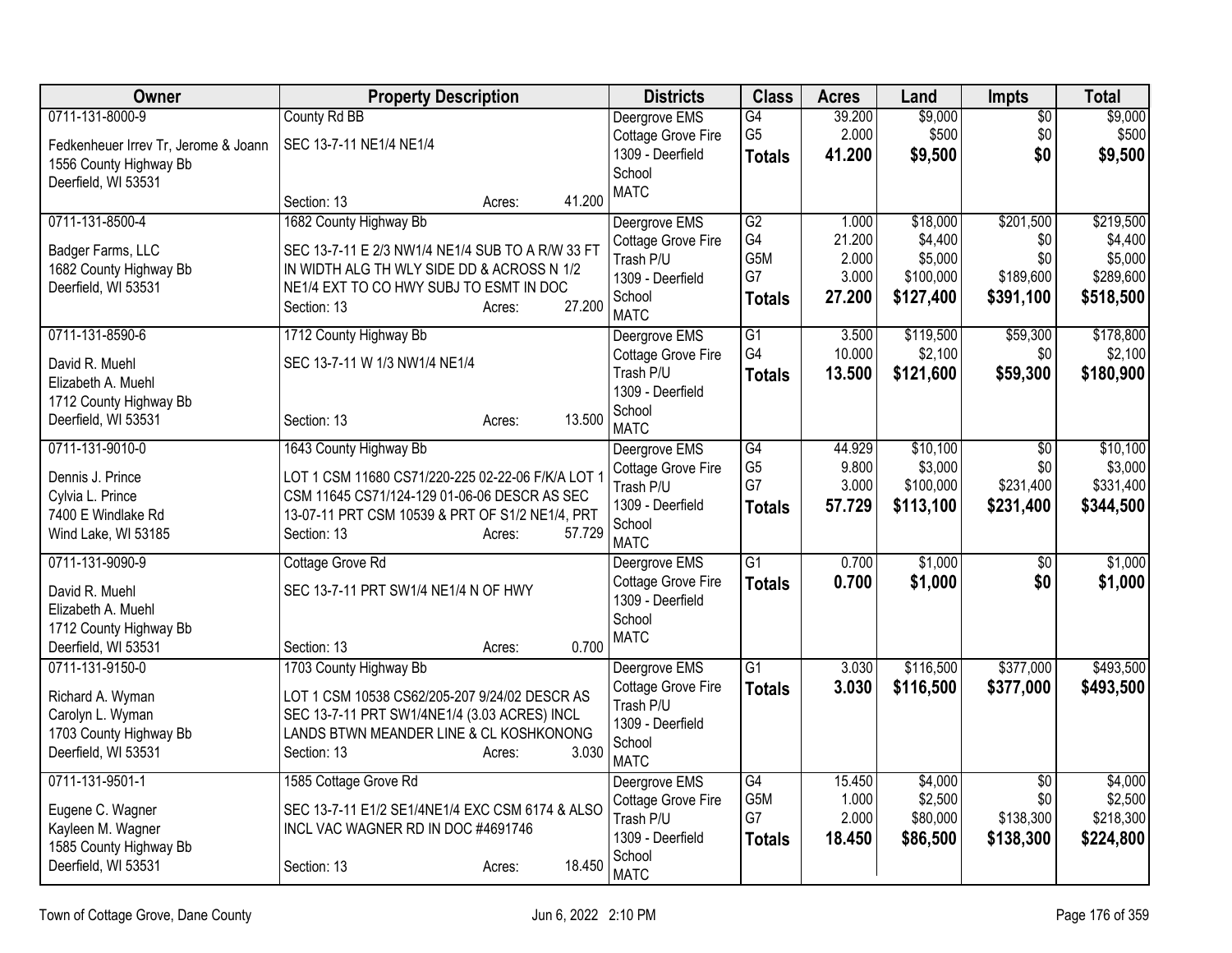| <b>Owner</b>                           | <b>Property Description</b>                                                                     | <b>Districts</b>                    | <b>Class</b>         | <b>Acres</b>    | Land               | <b>Impts</b>    | <b>Total</b>       |
|----------------------------------------|-------------------------------------------------------------------------------------------------|-------------------------------------|----------------------|-----------------|--------------------|-----------------|--------------------|
| 0711-131-9550-2                        | 1605 Cottage Grove Rd                                                                           | Deergrove EMS                       | $\overline{G1}$      | 2.104           | \$111,000          | \$260,000       | \$371,000          |
| Drew Hjelm                             | LOT 1 CSM 6174 CS29/276&277 R14517/44-7/31/90<br>DESCR AS SEC 13-7-11 PRT E1/4 NE1/4 (91,632 SQ | Cottage Grove Fire<br>Trash P/U     | <b>Totals</b>        | 2.104           | \$111,000          | \$260,000       | \$371,000          |
| Rebecca Hjelm<br>1605 Cottage Grove Rd | FT)                                                                                             | 1309 - Deerfield                    |                      |                 |                    |                 |                    |
| Deerfield, WI 53531                    | 2.150<br>Section: 13<br>Acres:                                                                  | School                              |                      |                 |                    |                 |                    |
|                                        |                                                                                                 | <b>MATC</b>                         |                      |                 |                    |                 |                    |
| 0711-131-9650-0                        | 1625 County Highway Bb                                                                          | Deergrove EMS                       | $\overline{G7}$      | 2.000           | \$80,000           | \$461,500       | \$541,500          |
| Kirk W. Gillespie                      | LOT 1 CSM 11681 CS71/226-228 02-22-06 F/K/A LOT 1                                               | Cottage Grove Fire                  | <b>Totals</b>        | 2.000           | \$80,000           | \$461,500       | \$541,500          |
| Suzanne Gillespie                      | CSM 11644 CS71/121-123 01-06-06 F/K/A LOT 1 CSM                                                 | Trash P/U                           |                      |                 |                    |                 |                    |
| 1625 Cottage Grove Rd                  | 10539 CS62/208-210 9/24/02 DESCR AS SEC 13-07-11                                                | 1309 - Deerfield                    |                      |                 |                    |                 |                    |
| Deerfield, WI 53531                    | 2.000<br>Section: 13<br>Acres:                                                                  | School                              |                      |                 |                    |                 |                    |
| 0711-131-9720-0                        |                                                                                                 | <b>MATC</b>                         |                      |                 |                    |                 |                    |
|                                        | County Rd BB                                                                                    | Deergrove EMS<br>Cottage Grove Fire | G4<br>G <sub>5</sub> | 32.000<br>4.000 | \$9,000<br>\$1,300 | \$0<br>\$0      | \$9,000<br>\$1,300 |
| Kirk W. Gillespie                      | LOT 2 CSM 11680 CS71/220-225 02-22-06 F/K/A LOT 2                                               | 1309 - Deerfield                    | G7                   | 2.000           | \$24,000           | \$43,800        | \$67,800           |
| Suzanne Gillespie                      | CSM 11645 CS71/124-129 01-06-06 DESCR AS SEC                                                    | School                              | <b>Totals</b>        | 38.000          | \$34,300           | \$43,800        | \$78,100           |
| 1625 Cottage Grove Rd                  | 13-07-11 PRT CSM 10539 & PRT OF S1/2 NE1/4, PRT                                                 | <b>MATC</b>                         |                      |                 |                    |                 |                    |
| Deerfield, WI 53531                    | 38.000<br>Section: 13<br>Acres:                                                                 |                                     |                      |                 |                    |                 |                    |
| 0711-132-8010-6                        | 1750 County Highway Bb                                                                          | Deergrove EMS                       | G1                   | 2.000           | \$110,500          | \$358,000       | \$468,500          |
| Thomas R. Klein                        | SEC 12-7-11 PRT SE1/4SW1/4 & SEC 13-7-11 PRT                                                    | Cottage Grove Fire                  | G4                   | 24.500          | \$5,900            | \$0             | \$5,900            |
| Gail A. Klein                          | E1/2 NW1/4 BEG AT S1/4 COR SD SEC 12 TH                                                         | Trash P/U                           | G <sub>5</sub>       | 11.520          | \$3,500            | \$0             | \$3,500            |
| 1750 County Highway Bb                 | S00DEG50'32"W ALG E LN ANTHONY THOUSAND                                                         | 1309 - Deerfield                    | <b>Totals</b>        | 38.020          | \$119,900          | \$358,000       | \$477,900          |
| Deerfield, WI 53531                    | 38.020<br>Section: 13<br>Acres:                                                                 | School<br><b>MATC</b>               |                      |                 |                    |                 |                    |
|                                        |                                                                                                 | Separation 2                        |                      |                 |                    |                 |                    |
| 0711-132-8510-1                        | 1830 County Highway Bb                                                                          | Deergrove EMS                       | $\overline{G4}$      | 42.450          | \$11,900           | $\overline{30}$ | \$11,900           |
|                                        |                                                                                                 | Cottage Grove Fire                  | G7                   | 2.000           | \$80,000           | \$67,500        | \$147,500          |
| Marc M. Mccarville                     | SEC 13-7-11 PRT N1/2 NW1/4 & SEC 12-7-11 PRT                                                    | Trash P/U                           | <b>Totals</b>        | 44.450          | \$91,900           | \$67,500        | \$159,400          |
| 1830 County Highway Bb                 | S1/2 SW1/4 BEG AT S1/4 COR SD SEC 12 TH                                                         | 1309 - Deerfield                    |                      |                 |                    |                 |                    |
| Deerfield, WI 53531                    | N0DEG05'37"E ALG E LN SD SW1/4 SD SEC 12 683.48                                                 | School                              |                      |                 |                    |                 |                    |
|                                        | Section: 12<br>44.450<br>Acres:                                                                 | <b>MATC</b>                         |                      |                 |                    |                 |                    |
|                                        |                                                                                                 | Separation 2                        |                      |                 |                    |                 |                    |
| 0711-132-8675-3                        | 1801 Cottage Grove Rd                                                                           | Deergrove EMS                       | $\overline{G1}$      | 2.200           | \$111,500          | \$339,800       | \$451,300          |
| Keaton D. Uphoff                       | SEC 13-7-11 PRT N1/2 NW1/4 COM N1/4 COR SEC 13                                                  | Cottage Grove Fire                  | <b>Totals</b>        | 2.200           | \$111,500          | \$339,800       | \$451,300          |
| Kaley K. Vial                          | TH S41DEG16'52"W 1747.93 FT TO POB TH                                                           | Trash P/U                           |                      |                 |                    |                 |                    |
| 1801 Cottage Grove Rd                  | N89DEG22'56"W 661.80 FT TH N00DEG46'16"E 288.47                                                 | 3675 - Monona                       |                      |                 |                    |                 |                    |
| Deerfield, WI 53531                    | 2.200<br>Section: 13<br>Acres:                                                                  | Grove School                        |                      |                 |                    |                 |                    |
|                                        |                                                                                                 | <b>MATC</b>                         |                      |                 |                    |                 |                    |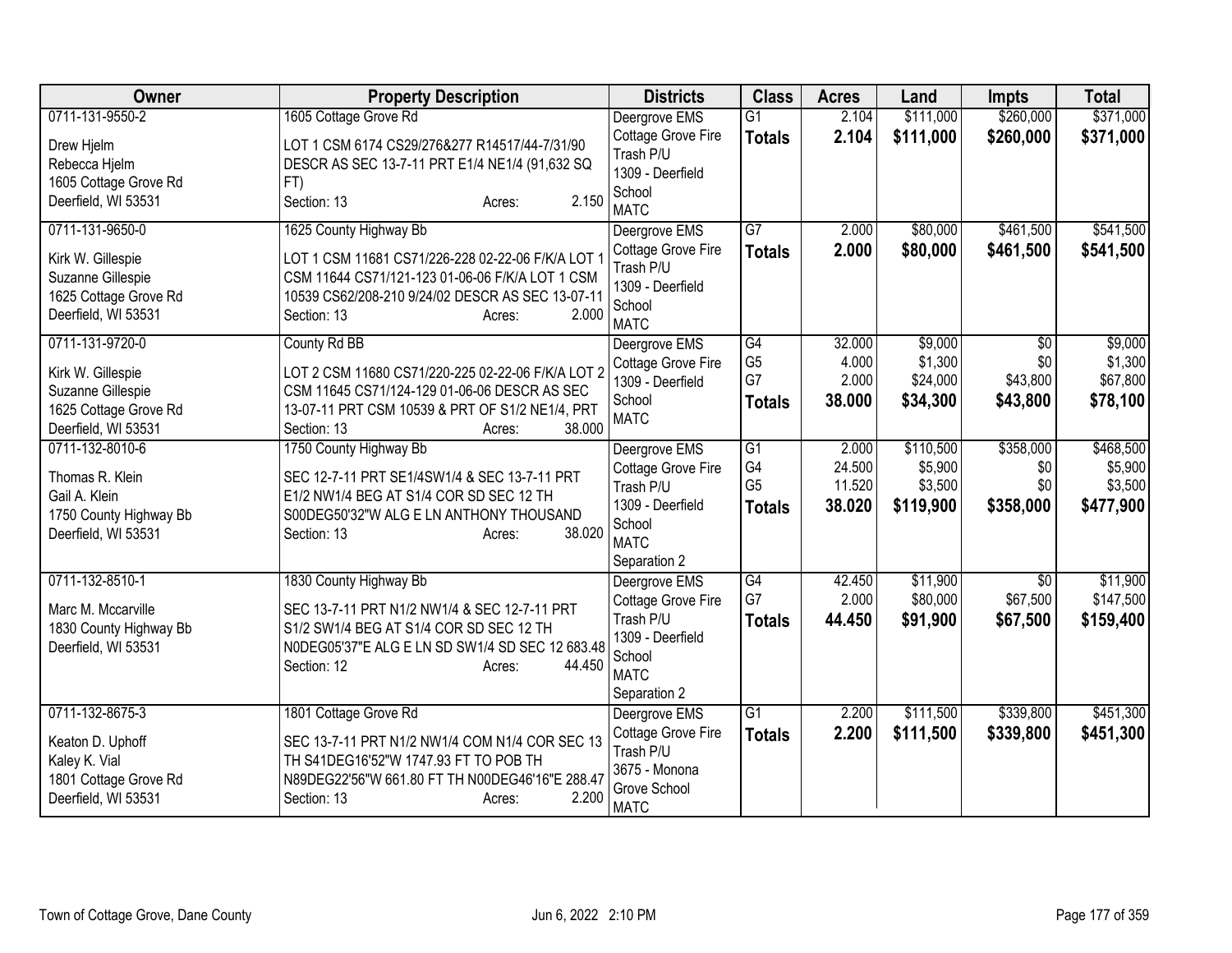| Owner                  | <b>Property Description</b>                     | <b>Districts</b>                       | <b>Class</b>     | <b>Acres</b> | Land      | <b>Impts</b>    | <b>Total</b> |
|------------------------|-------------------------------------------------|----------------------------------------|------------------|--------------|-----------|-----------------|--------------|
| 0711-132-8690-4        | Cottage Grove Rd                                | Deergrove EMS                          | G4               | 2.783        | \$900     | $\overline{50}$ | \$900        |
| Hector F. Deluca       | SEC 13-7-11 PRT NW1/4NW1/4 COM SEC N1/4 COR     | Cottage Grove Fire<br>1309 - Deerfield | <b>Totals</b>    | 2.783        | \$900     | \$0             | \$900        |
| Margaret C. Dame       | TH S63DEG58'11"W 2160.85 FT TO POB TH           | School                                 |                  |              |           |                 |              |
| 1809 County Highway Bb | N88DEG08'10"W 740.79 FT TH N02DEG04'12 "E       | <b>MATC</b>                            |                  |              |           |                 |              |
| Deerfield, WI 53531    | 2.783<br>Section: 13<br>Acres:                  |                                        |                  |              |           |                 |              |
| 0711-132-8720-7        | 1809 County Highway Bb                          | Deergrove EMS                          | $\overline{G4}$  | 7.200        | \$2,200   | $\overline{50}$ | \$2,200      |
| Hector F. Deluca       | SEC 13-7-11 PRT NW1/4 NW1/4 COM SW COR TH N     | Cottage Grove Fire                     | <b>Totals</b>    | 7.200        | \$2,200   | \$0             | \$2,200      |
| Margaret C. Dame       | 359.7 FT E 879.1 FT S 359.7 W 879.1 FT TO POB   | 3675 - Monona                          |                  |              |           |                 |              |
| 1809 County Highway Bb |                                                 | Grove School                           |                  |              |           |                 |              |
| Deerfield, WI 53531    | 7.200<br>Section: 13<br>Acres:                  | <b>MATC</b>                            |                  |              |           |                 |              |
| 0711-132-9000-6        | 1809 County Highway Bb                          | Deergrove EMS                          | $\overline{G4}$  | 11.600       | \$3,300   | $\overline{30}$ | \$3,300      |
| Hector F. Deluca       | SEC 13-7-11 PRT SW1/4 NW1/4 COM NW COR TH E     | Cottage Grove Fire                     | G <sub>5</sub> M | 1.000        | \$2,500   | \$0             | \$2,500      |
| Margaret C. Dame       | TO NE COR S 750 FT N 75 DEG 70 MIN W TO W LN N  | 3675 - Monona                          | G7               | 1.000        | \$12,000  | \$300           | \$12,300     |
| 1809 County Highway Bb | TO POB EXC R785/580                             | Grove School                           | <b>Totals</b>    | 13.600       | \$17,800  | \$300           | \$18,100     |
| Deerfield, WI 53531    | 13.600<br>Section: 13<br>Acres:                 | <b>MATC</b>                            |                  |              |           |                 |              |
| 0711-132-9090-8        | 1809 County Highway Bb                          | Deergrove EMS                          | G1               | 5.000        | \$150,500 | \$779,100       | \$929,600    |
|                        |                                                 | Cottage Grove Fire                     | <b>Totals</b>    | 5.000        | \$150,500 | \$779,100       | \$929,600    |
| Hector F. Deluca       | SEC 13-7-11 PRT NW1/4 COM NW COR SW1/4NW1/4     | Trash P/U                              |                  |              |           |                 |              |
| Margaret C. Dame       | TH E 460 FT TH S TO PT ON LN RNG N75DEGW FR A   | 3675 - Monona                          |                  |              |           |                 |              |
| 1809 County Highway Bb | PT LOC 750 FT S OF NE COR SD 1 /41/4 TO W LN SD | Grove School                           |                  |              |           |                 |              |
| Deerfield, WI 53531    | Section: 13<br>5.000<br>Acres:                  | <b>MATC</b>                            |                  |              |           |                 |              |
| 0711-132-9170-1        | 4142 Ridge Rd                                   | Deergrove EMS                          | G4               | 17.000       | \$4,800   | \$0             | \$4,800      |
| Kendal D. Uphoff       | SEC 13-7-11 PRT SW1/4 NW1/4 COM SW COR TH E     | Cottage Grove Fire                     | G <sub>5</sub>   | 4.800        | \$1,500   | \$0             | \$1,500      |
| Donna J. Uphoff        | TO E LN TH N 575 FT TH N75DEG71'W TO W LN TH S  | 3675 - Monona                          | <b>Totals</b>    | 21.800       | \$6,300   | \$0             | \$6,300      |
| 4142 Ridge Rd          | TO POB                                          | Grove School                           |                  |              |           |                 |              |
| Deerfield, WI 53531    | 21.800<br>Section: 13<br>Acres:                 | <b>MATC</b>                            |                  |              |           |                 |              |
| 0711-132-9600-0        | 1809 County Highway Bb                          | Deergrove EMS                          | G4               | 9.000        | \$1,900   | \$0             | \$1,900      |
| Hector F. Deluca       | SEC 13-7-11 PRT SE1/4 NW1/4 COM NW COR TH E     | Cottage Grove Fire                     | G <sub>5</sub>   | 2.600        | \$800     | \$0             | \$800        |
| Margaret C. Dame       | TO NE COR S 660 FT TO CL OF CREEK S 56 DEG W    | 3675 - Monona                          | <b>Totals</b>    | 11.600       | \$2,700   | \$0             | \$2,700      |
| 1809 County Highway Bb | 369 FT ALG CRK N 75 DEG 70 MIN W TO W LN N 750  | Grove School                           |                  |              |           |                 |              |
| Deerfield, WI 53531    | 11.600<br>Section: 13<br>Acres:                 | <b>MATC</b>                            |                  |              |           |                 |              |
| 0711-132-9700-9        | 4142 Ridge Rd                                   | Deergrove EMS                          | G4               | 6.700        | \$1,400   | \$0             | \$1,400      |
|                        |                                                 | Cottage Grove Fire                     | G <sub>5</sub>   | 2.000        | \$500     | \$0             | \$500        |
| Kendal D. Uphoff       | SEC 13-7-11 PRT SE1/4 NW1/4 COM SW COR TH N     | 3675 - Monona                          | <b>Totals</b>    | 8.700        | \$1,900   | \$0             | \$1,900      |
| Donna J. Uphoff        | 575 FT TH S75DEG 70'E TO CL CRK TH SW ALG CL    | Grove School                           |                  |              |           |                 |              |
| 4142 Ridge Rd          | CK TO S LN TH W TO POB                          | <b>MATC</b>                            |                  |              |           |                 |              |
| Deerfield, WI 53531    | 8.700<br>Section: 13<br>Acres:                  |                                        |                  |              |           |                 |              |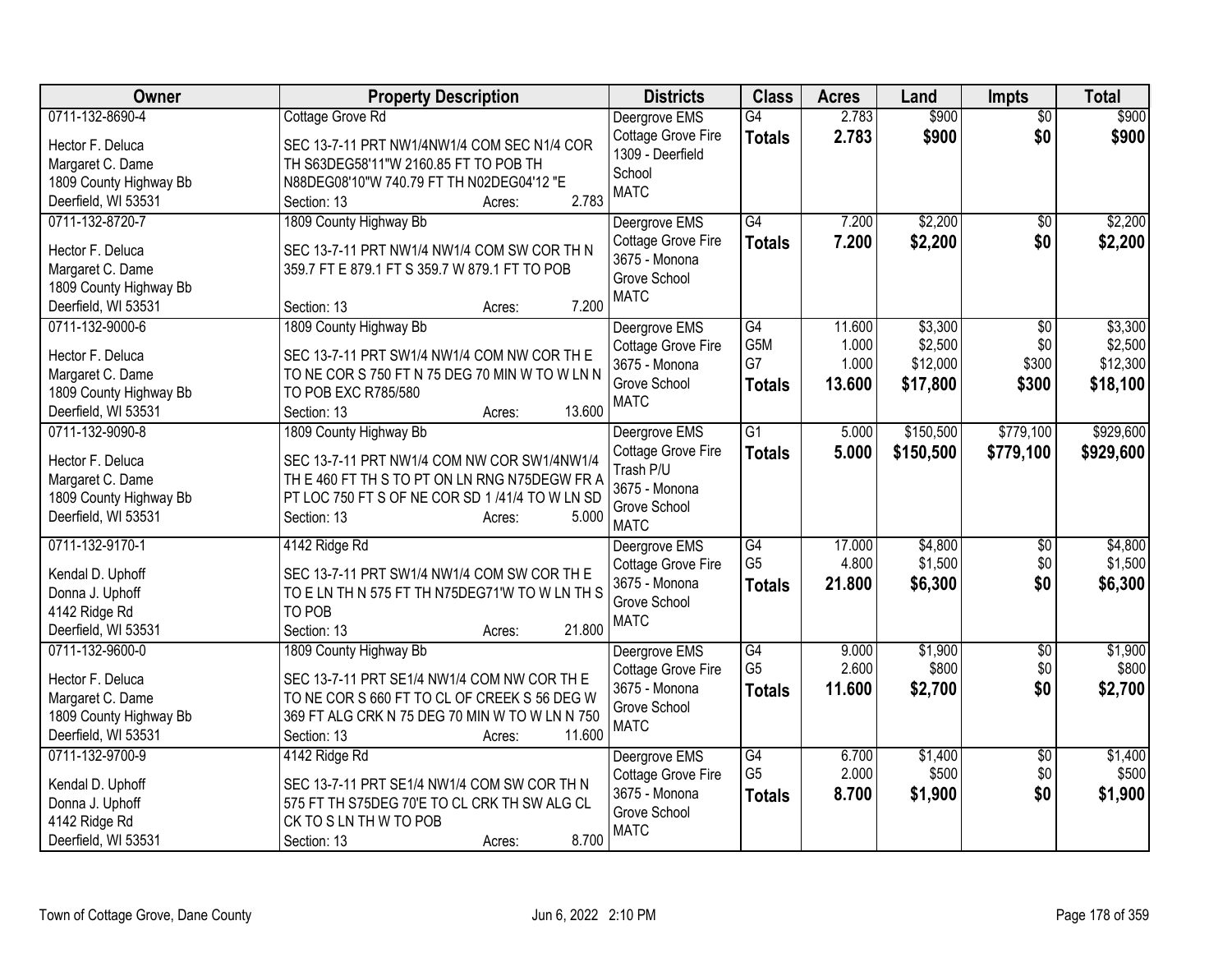| Owner                                                                                                     | <b>Property Description</b>                                                                                                                                                     | <b>Districts</b>                                                                | <b>Class</b>                    | <b>Acres</b>    | Land               | <b>Impts</b>    | <b>Total</b>       |
|-----------------------------------------------------------------------------------------------------------|---------------------------------------------------------------------------------------------------------------------------------------------------------------------------------|---------------------------------------------------------------------------------|---------------------------------|-----------------|--------------------|-----------------|--------------------|
| 0711-132-9930-1                                                                                           | 1717 County Highway Bb                                                                                                                                                          | Deergrove EMS                                                                   | $\overline{G1}$                 | 12.000          | \$169,500          | \$155,600       | \$325,100          |
| Michael D. Bonds<br>1717 County Highway Bb<br>Deerfield, WI 53531                                         | SEC 13-7-11 PRT SE1/4NW1/4 LYG NELY OF DD, NLY<br>OF KOSHKONONG CRK & SLY OF CTH BB EXC TO<br>DANE CO IN D790/388<br>12.000<br>Section: 13<br>Acres:                            | Cottage Grove Fire<br>Trash P/U<br>3675 - Monona<br>Grove School<br><b>MATC</b> | <b>Totals</b>                   | 12.000          | \$169,500          | \$155,600       | \$325,100          |
| 0711-133-8001-0                                                                                           | County Rd BB                                                                                                                                                                    | Deergrove EMS                                                                   | G4                              | 12.700          | \$2,600            | $\overline{50}$ | \$2,600            |
| Michael J. Knipfer<br>Laura D. Knipfer<br>1770 N Jargo Rd<br>Deerfield, WI 53531                          | SEC 13-7-11 PRT NE1/4 SW1/4 ELY OF CRK EXC<br>COM AT INTS S LN N1/2SW1/4 & CL KOSHKONONG<br>CRK TH E ALG S LN N1/2 SW1/4 330 FT NELY 1122<br>16.700<br>Section: 13<br>Acres:    | Cottage Grove Fire<br>1309 - Deerfield<br>School<br><b>MATC</b>                 | G <sub>5</sub><br><b>Totals</b> | 4.000<br>16.700 | \$1,300<br>\$3,900 | \$0<br>\$0      | \$1,300<br>\$3,900 |
| 0711-133-8080-1                                                                                           | 4142 Ridge Rd                                                                                                                                                                   | Deergrove EMS                                                                   | $\overline{G4}$                 | 2.000           | \$400              | $\overline{50}$ | \$400              |
| Kendal D. Uphoff                                                                                          | SEC 13-7-11 PRT NE1/4 SW1/4 NWLY OF CRK                                                                                                                                         | Cottage Grove Fire<br>3675 - Monona                                             | G <sub>5</sub>                  | 2.500           | \$800              | \$0             | \$800              |
| Donna J. Uphoff                                                                                           |                                                                                                                                                                                 | Grove School                                                                    | <b>Totals</b>                   | 4.500           | \$1,200            | \$0             | \$1,200            |
| 4142 Ridge Rd                                                                                             |                                                                                                                                                                                 | <b>MATC</b>                                                                     |                                 |                 |                    |                 |                    |
| Deerfield, WI 53531                                                                                       | 4.500<br>Section: 13<br>Acres:                                                                                                                                                  |                                                                                 |                                 |                 |                    |                 |                    |
| 0711-133-8251-0                                                                                           | County Rd BB                                                                                                                                                                    | Deergrove EMS                                                                   | $\overline{G5}$                 | 8.500           | \$2,500            | $\overline{50}$ | \$2,500            |
| Michael J. Knipfer<br>Laura D. Knipfer<br>1770 N Jargo Rd<br>Deerfield, WI 53531                          | SEC 13-7-11 PRT NE1/4 SW1/4 COM AT INTS S 1 N<br>1/2 SW1/4 & CL KOSHKONONG CRK TH E ALG S LN N<br>1/2 SW1/4 330 FT NELY 1122 FT ALG CENTER OF<br>8.500<br>Section: 13<br>Acres: | Cottage Grove Fire<br>1309 - Deerfield<br>School<br><b>MATC</b>                 | <b>Totals</b>                   | 8.500           | \$2,500            | \$0             | \$2,500            |
| 0711-133-8500-2                                                                                           | 4142 Ridge Rd                                                                                                                                                                   | Deergrove EMS                                                                   | G4                              | 36.300          | \$8,500            | $\overline{60}$ | \$8,500            |
| Kendal D. Uphoff<br>Donna J. Uphoff<br>4142 Ridge Rd<br>Deerfield, WI 53531                               | SEC 13-7-11 PRT NW1/4 SW1/4 LYG NE OF RR SUBJ<br>TO ESMT IN DOC #4965433<br>39.300<br>Section: 13<br>Acres:                                                                     | Cottage Grove Fire<br>3675 - Monona<br>Grove School<br><b>MATC</b>              | G <sub>5</sub><br><b>Totals</b> | 3.000<br>39.300 | \$1,000<br>\$9,500 | \$0<br>\$0      | \$1,000<br>\$9,500 |
| 0711-133-8740-2                                                                                           | Ridge Rd                                                                                                                                                                        | Deergrove EMS                                                                   | $\overline{X2}$                 | 0.900           | $\overline{50}$    | $\sqrt[6]{}$    | $\sqrt{50}$        |
| WI Dnr<br>PO Box 7921<br>Madison, WI 53701-7921                                                           | SEC 13-7-11 FMR RR R/W THR NW1/4 SW1/4<br>0.900<br>Section: 13<br>Acres:                                                                                                        | Cottage Grove Fire<br>3675 - Monona<br>Grove School<br><b>MATC</b>              | <b>Totals</b>                   | 0.900           | \$0                | \$0             | \$0                |
| 0711-133-8750-0                                                                                           | Ridge Rd                                                                                                                                                                        | Deergrove EMS                                                                   | G5                              | 0.150           | \$0                | \$0             | \$0                |
| Christian S. Hollenberger<br>Tina H. Hollenberger<br>W148 N6964 Terriwood Dr<br>Menomonee Falls, WI 53051 | SEC 13-7-11 PRT NW1/4 SW1/4 SW OF RR<br>0.150<br>Section: 13<br>Acres:                                                                                                          | <b>Cottage Grove Fire</b><br>3675 - Monona<br>Grove School<br><b>MATC</b>       | <b>Totals</b>                   | 0.150           | \$0                | \$0             | \$0                |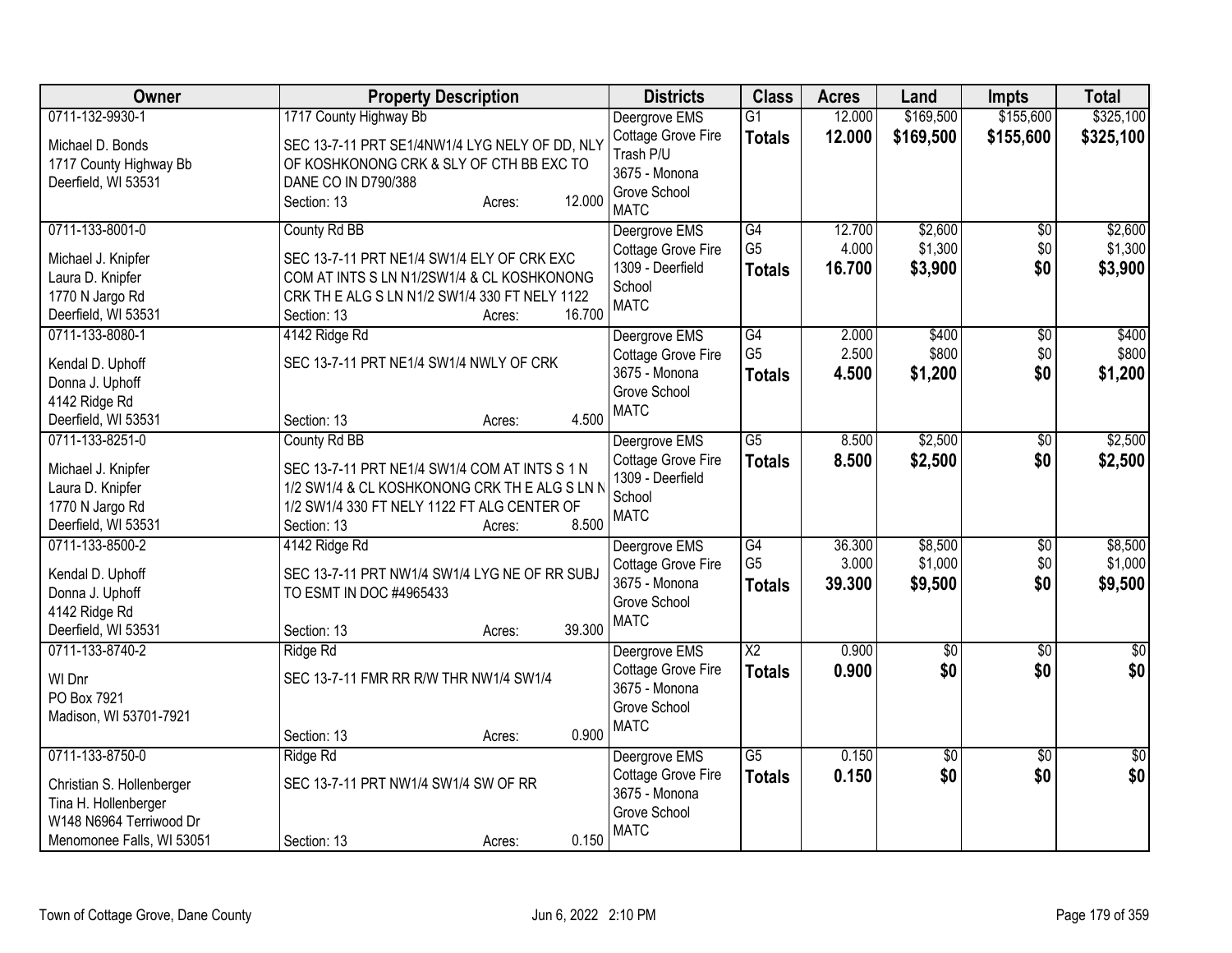| Owner                                                                                                                        | <b>Property Description</b>                                                                                                                                                                             | <b>Districts</b>                                                                              | <b>Class</b>                                             | <b>Acres</b>                      | Land                                          | <b>Impts</b>                              | <b>Total</b>                                  |
|------------------------------------------------------------------------------------------------------------------------------|---------------------------------------------------------------------------------------------------------------------------------------------------------------------------------------------------------|-----------------------------------------------------------------------------------------------|----------------------------------------------------------|-----------------------------------|-----------------------------------------------|-------------------------------------------|-----------------------------------------------|
| 0711-133-9010-3<br>Kendal D. Uphoff<br>Donna J. Uphoff<br>4142 Ridge Rd                                                      | 4142 Ridge Rd<br>SEC 13-7-11 PRT SW1/4 SW1/4 W OF KOSH CRK & N<br>OF RR SUBJ TO ESMT IN DOC #4965433                                                                                                    | Deergrove EMS<br>Cottage Grove Fire<br>3675 - Monona<br>Grove School<br><b>MATC</b>           | $\overline{G5}$<br>G <sub>6</sub><br><b>Totals</b>       | 1.400<br>1.000<br>2.400           | \$500<br>\$4,000<br>\$4,500                   | $\overline{50}$<br>\$0<br>\$0             | \$500<br>\$4,000<br>\$4,500                   |
| Deerfield, WI 53531                                                                                                          | 2.400<br>Section: 13<br>Acres:                                                                                                                                                                          |                                                                                               |                                                          |                                   |                                               |                                           |                                               |
| 0711-133-9080-9<br>WI Dnr<br>PO Box 7921<br>Madison, WI 53701-7921                                                           | Ridge Rd<br>SEC 13-7-11 FMR RR R/W THRU SW1/4 SW1/4<br>4.500<br>Section: 13<br>Acres:                                                                                                                   | Deergrove EMS<br>Cottage Grove Fire<br>1309 - Deerfield<br>School<br><b>MATC</b>              | $\overline{X2}$<br><b>Totals</b>                         | 4.000<br>4.000                    | $\overline{50}$<br>\$0                        | \$0<br>\$0                                | $\overline{50}$<br>\$0                        |
| 0711-133-9100-4<br>Christian S. Hollenberger<br>Tina H. Hollenberger<br>W148 N6964 Terriwood Dr<br>Menomonee Falls, WI 53051 | Ridge Rd<br>SEC 13-7-11 PRT SW1/4 SW1/4 S OF RR & N OF<br>KOSHKONONG CREEK<br>14.100<br>Section: 13<br>Acres:                                                                                           | Deergrove EMS<br>Cottage Grove Fire<br>1309 - Deerfield<br>School<br><b>MATC</b>              | $\overline{G5}$<br><b>Totals</b>                         | 14.100<br>14.100                  | \$4,300<br>\$4,300                            | $\overline{50}$<br>\$0                    | \$4,300<br>\$4,300                            |
| 0711-133-9500-0<br>Michael J. Knipfer<br>Laura D. Knipfer<br>1770 N Jargo Rd<br>Deerfield, WI 53531                          | 1770 N Jargo Rd<br>SEC 13-7-11 SE1/4 SW1/4 LYG NLY OF RR & ELY OF<br>CREEK SUBJ TO ESMT IN DOC #4965433 TOG W/JT<br>DRIVEWAY AGRMT IN DOC #5277883<br>12.200<br>Section: 13<br>Acres:                   | Deergrove EMS<br>Cottage Grove Fire<br>Trash P/U<br>1309 - Deerfield<br>School<br><b>MATC</b> | $\overline{G1}$<br>G4<br>G <sub>6</sub><br><b>Totals</b> | 3.000<br>4.000<br>5.200<br>12.200 | \$136,500<br>\$1,400<br>\$21,000<br>\$158,900 | \$282,700<br>\$0<br>\$0<br>\$282,700      | \$419,200<br>\$1,400<br>\$21,000<br>\$441,600 |
| 0711-133-9650-9<br>WI Dnr<br>PO Box 7921<br>Madison, WI 53701-7921                                                           | Ridge Rd<br>SEC 13-7-11 R/W THRU SE1/4 SW1/4<br>3.200<br>Section: 13<br>Acres:                                                                                                                          | Deergrove EMS<br>Cottage Grove Fire<br>1309 - Deerfield<br>School<br><b>MATC</b>              | $\overline{X2}$<br><b>Totals</b>                         | 3.200<br>3.200                    | $\overline{50}$<br>\$0                        | $\overline{50}$<br>\$0                    | $\sqrt{50}$<br>\$0                            |
| 0711-133-9771-3<br>Kendal D. Uphoff<br>Donna J. Uphoff<br>4142 Ridge Rd<br>Deerfield, WI 53531                               | Ridge Rd<br>SEC 13-7-11 SE1/4 SW1/4 LYG SLY OF RR EXC<br>R12224/59 EXC R18773/57 EXC R21258/27 ALSO<br>DESC AS SEC 13-7-11 SE1/4 SW1/4 LYG SLY OF RR<br>6.640<br>Section: 13<br>Acres:                  | Deergrove EMS<br>Cottage Grove Fire<br>1309 - Deerfield<br>School<br><b>MATC</b>              | G4<br><b>Totals</b>                                      | 6.640<br>6.640                    | \$2,200<br>\$2,200                            | $\overline{50}$<br>\$0                    | \$2,200<br>\$2,200                            |
| 0711-133-9795-0<br>Michael J. Knipfer<br>Laura D. Knipfer<br>1770 N Jargo Rd<br>Deerfield, WI 53531                          | 1776 N Jargo Rd<br>LOT 1 CSM 14363 CS98/133&134-10/21/2016 DESCR<br>AS SEC 13-7-11 PRT SE1/4SW1/4 & SEC 24-7-11 PRT<br>NE1/4NW1/4 (18.267 ACRES INCL R/W) SUBJ TO JT<br>18.267<br>Section: 13<br>Acres: | Deergrove EMS<br>Cottage Grove Fire<br>Trash P/U<br>1309 - Deerfield<br>School<br><b>MATC</b> | G4<br>G7<br><b>Totals</b>                                | 15.267<br>3.000<br>18.267         | \$4,400<br>\$0<br>\$4,400                     | $\overline{30}$<br>\$442,900<br>\$442,900 | \$4,400<br>\$442,900<br>\$447,300             |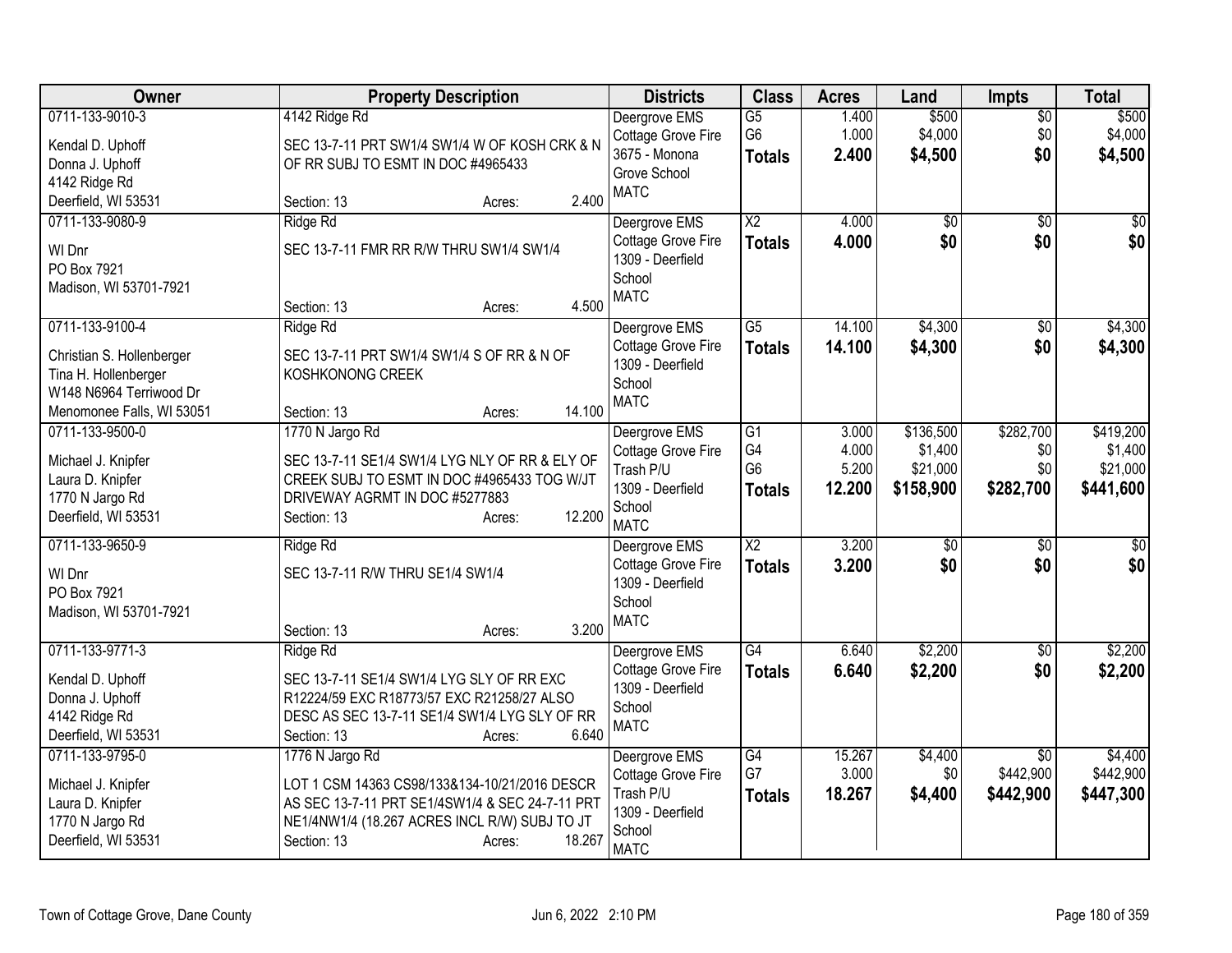| Owner                  | <b>Property Description</b>                    |                  | <b>Districts</b>   | <b>Class</b>           | <b>Acres</b> | Land            | <b>Impts</b>    | <b>Total</b>    |
|------------------------|------------------------------------------------|------------------|--------------------|------------------------|--------------|-----------------|-----------------|-----------------|
| 0711-134-8000-6        | Ridge Rd                                       |                  | Deergrove EMS      | G4                     | 38.400       | \$10,900        | \$0             | \$10,900        |
| Eugene C. Wagner       | SEC 13-7-11 NE1/4 SE1/4                        |                  | Cottage Grove Fire | G <sub>5</sub>         | 2.000        | \$500           | \$0             | \$500           |
| Kayleen M. Wagner      |                                                |                  | 1309 - Deerfield   | <b>Totals</b>          | 40.400       | \$11,400        | \$0             | \$11,400        |
| 1585 County Highway Bb |                                                |                  | School             |                        |              |                 |                 |                 |
| Deerfield, WI 53531    | Section: 13                                    | 40.400<br>Acres: | <b>MATC</b>        |                        |              |                 |                 |                 |
| 0711-134-8690-2        | Ridge Rd                                       |                  | Deergrove EMS      | G4                     | 19.200       | \$5,200         | \$0             | \$5,200         |
|                        |                                                |                  | Cottage Grove Fire | G <sub>5</sub> M       | 1.000        | \$2,500         | \$0             | \$2,500         |
| Michael J. Knipfer     | SEC 13-7-11 S1/2 NW1/4 SE1/4 TOG W/JT DRIVEWAY |                  | 1309 - Deerfield   | <b>Totals</b>          | 20.200       | \$7,700         | \$0             | \$7,700         |
| Laura D. Knipfer       | <b>AGRMT IN DOC #5277883</b>                   |                  | School             |                        |              |                 |                 |                 |
| 1770 N Jargo Rd        |                                                |                  | <b>MATC</b>        |                        |              |                 |                 |                 |
| Deerfield, WI 53531    | Section: 13                                    | 20.200<br>Acres: |                    |                        |              |                 |                 |                 |
| 0711-134-9000-4        | 1770 N Jargo Rd                                |                  | Deergrove EMS      | G4                     | 20.400       | \$5,800         | \$0             | \$5,800         |
| Michael J. Knipfer     | SEC 13-7-11 SW1/4 SE1/4 LYG NLY OF RR SUBJ TO  |                  | Cottage Grove Fire | G <sub>5</sub>         | 4.600        | \$1,500         | \$0             | \$1,500         |
| Laura D. Knipfer       | ESMT IN DOC #4965433 TOG W/JT DRIVEWAY         |                  | 1309 - Deerfield   | <b>Totals</b>          | 25.000       | \$7,300         | \$0             | \$7,300         |
| 1770 N Jargo Rd        | <b>AGRMT IN DOC #5277883</b>                   |                  | School             |                        |              |                 |                 |                 |
| Deerfield, WI 53531    | Section: 13                                    | 25.000<br>Acres: | <b>MATC</b>        |                        |              |                 |                 |                 |
| 0711-134-9200-2        | Ridge Rd                                       |                  | Deergrove EMS      | $\overline{X2}$        | 3.200        | \$0             | $\sqrt[6]{3}$   | $\sqrt{50}$     |
|                        |                                                |                  | Cottage Grove Fire | <b>Totals</b>          | 3.200        | \$0             | \$0             | \$0             |
| WI Dnr                 | SEC 13-7-11 R/W THRU SW1/4 SE1/4               |                  | 1309 - Deerfield   |                        |              |                 |                 |                 |
| PO Box 7921            |                                                |                  | School             |                        |              |                 |                 |                 |
| Madison, WI 53701-7921 |                                                |                  | <b>MATC</b>        |                        |              |                 |                 |                 |
|                        | Section: 13                                    | 3.200<br>Acres:  |                    |                        |              |                 |                 |                 |
| 0711-134-9210-0        | Ridge Rd                                       |                  | Deergrove EMS      | G4                     | 8.200        | \$2,600         | $\overline{50}$ | \$2,600         |
| Kendal D. Uphoff       | SEC 13-7-11 PRT SW1/4 SE1/4 LYG S OF RR        |                  | Cottage Grove Fire | G <sub>5</sub>         | 4.000        | \$1,300         | \$0             | \$1,300         |
| Donna J. Uphoff        |                                                |                  | 1309 - Deerfield   | <b>Totals</b>          | 12.200       | \$3,900         | \$0             | \$3,900         |
| 4142 Ridge Rd          |                                                |                  | School             |                        |              |                 |                 |                 |
| Deerfield, WI 53531    | Section: 13                                    | 12.200<br>Acres: | <b>MATC</b>        |                        |              |                 |                 |                 |
| 0711-134-9500-9        | Ridge Rd                                       |                  | Deergrove EMS      | G4                     | 30.200       | \$5,400         | $\overline{50}$ | \$5,400         |
|                        |                                                |                  | Cottage Grove Fire | G <sub>5</sub>         | 6.000        | \$1,500         | \$0             | \$1,500         |
| Eugene C. Wagner       | SEC 13-7-7 SE1/4 SE1/4 EXC RR & PRT SW OF RR   |                  | 1309 - Deerfield   | G <sub>5</sub> M       | 2.000        | \$4,000         | \$0             | \$4,000         |
| Kayleen M. Wagner      | SUBJ TO ESMT IN DOC #4965433                   |                  | School             | <b>Totals</b>          | 38.200       | \$10,900        | \$0             | \$10,900        |
| 1585 County Highway Bb |                                                |                  | <b>MATC</b>        |                        |              |                 |                 |                 |
| Deerfield, WI 53531    | Section: 13                                    | 38.200<br>Acres: |                    |                        |              |                 |                 |                 |
| 0711-134-9730-1        | Ridge Rd                                       |                  | Deergrove EMS      | $\overline{\text{X2}}$ | 1.400        | $\overline{50}$ | $\overline{50}$ | $\overline{50}$ |
| WI Dnr                 | SEC 13-7-11 R/W THRU SE1/4 SE1/4               |                  | Cottage Grove Fire | <b>Totals</b>          | 1.400        | \$0             | \$0             | \$0             |
| PO Box 7921            |                                                |                  | 1309 - Deerfield   |                        |              |                 |                 |                 |
| Madison, WI 53701-7921 |                                                |                  | School             |                        |              |                 |                 |                 |
|                        | Section: 13                                    | 1.400<br>Acres:  | <b>MATC</b>        |                        |              |                 |                 |                 |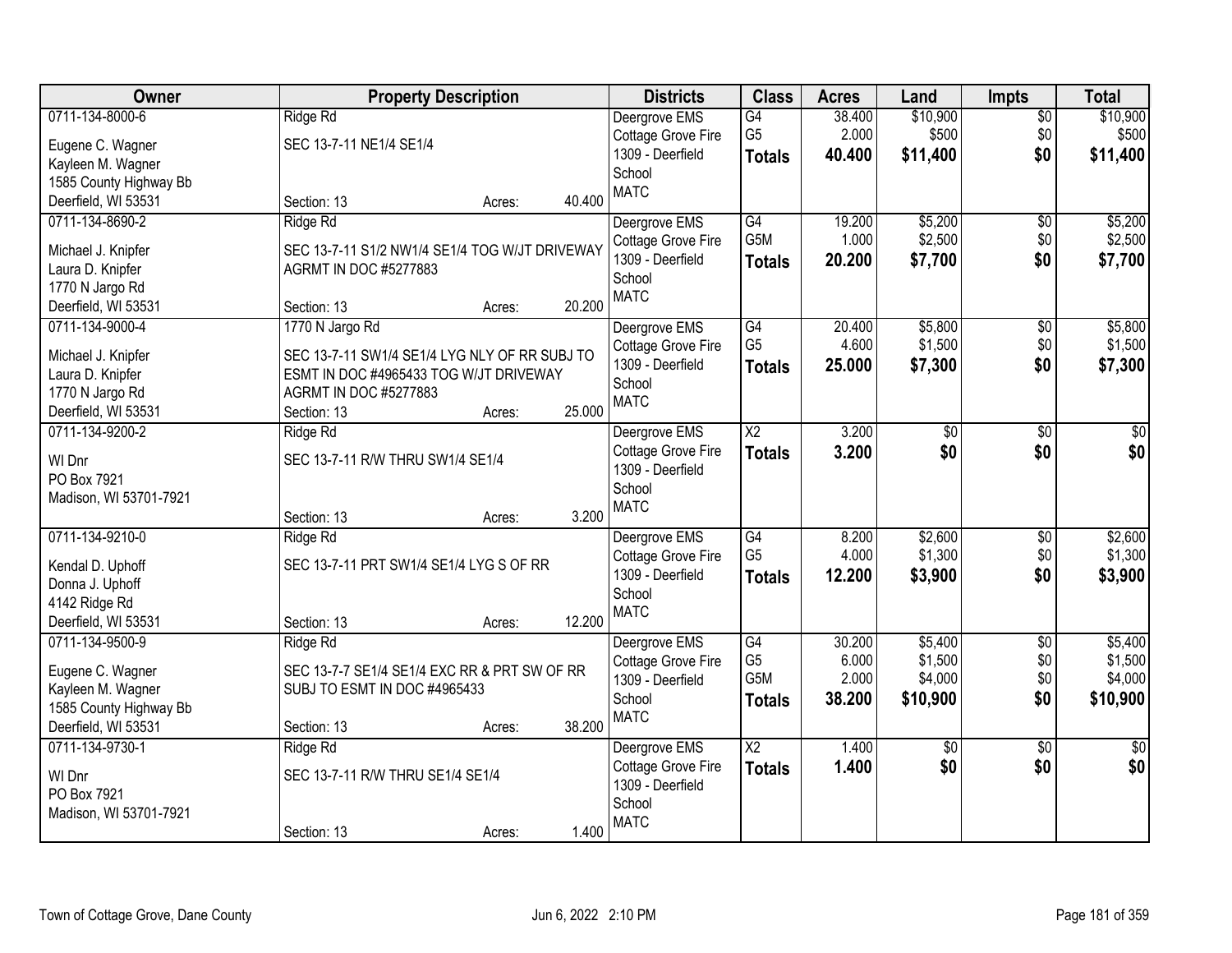| Owner                                        | <b>Property Description</b>                                                                    | <b>Districts</b>            | <b>Class</b>    | <b>Acres</b> | Land     | <b>Impts</b>    | <b>Total</b> |
|----------------------------------------------|------------------------------------------------------------------------------------------------|-----------------------------|-----------------|--------------|----------|-----------------|--------------|
| 0711-134-9740-9                              | Ridge Rd                                                                                       | Deergrove EMS               | $\overline{G5}$ | 0.700        | \$300    | $\overline{50}$ | \$300        |
| Lyle C. Neerland                             | SEC 13-7-11 PRT SE1/4 SE1/4 S OF RR                                                            | Cottage Grove Fire          | <b>Totals</b>   | 0.700        | \$300    | \$0             | \$300        |
| <b>Elsie Neerland</b>                        |                                                                                                | 1309 - Deerfield            |                 |              |          |                 |              |
| 1656 N Jargo Rd                              |                                                                                                | School<br><b>MATC</b>       |                 |              |          |                 |              |
| Deerfield, WI 53531                          | 0.700<br>Section: 13<br>Acres:                                                                 |                             |                 |              |          |                 |              |
| 0711-141-8070-3                              | Cottage Grove Rd                                                                               | Deergrove EMS               | G4              | 1.600        | \$500    | \$0             | \$500        |
| Alice J. Bohn et al                          | SEC 14-7-11 PRT OF NE1/4 NE1/4 NE OF HWY 30 &                                                  | Cottage Grove Fire          | <b>Totals</b>   | 1.600        | \$500    | \$0             | \$500        |
| 1850 Strawberry Rd                           | NW OF N & S HWY                                                                                | 1309 - Deerfield            |                 |              |          |                 |              |
| Deerfield, WI 53531                          |                                                                                                | School                      |                 |              |          |                 |              |
|                                              | 1.600<br>Section: 14<br>Acres:                                                                 | <b>MATC</b>                 |                 |              |          |                 |              |
| 0711-141-8085-6                              | 4205 Ridge Rd                                                                                  | Deergrove EMS               | $\overline{G1}$ | 0.500        | \$66,000 | \$33,000        | \$99,000     |
|                                              |                                                                                                | Cottage Grove Fire          | Totals          | 0.500        | \$66,000 | \$33,000        | \$99,000     |
| Wollin Tr, Geraldine A<br>c/o Arlene Johnson | SEC 14-7-11 PRT NE1/4 NE1/4 COM INTS OF 2 HWYS<br>TH SW ALG C/L HWY 165 FT NW AT R < 132 FT NE | Trash P/U                   |                 |              |          |                 |              |
| 4815 Cottage Grove Rd Apt 310                | PARA HWY 165 FT TO C/L HWY 30 SE ALG HWY 30                                                    | 1309 - Deerfield            |                 |              |          |                 |              |
| Madison, WI 53716                            | 0.500<br>Section: 14<br>Acres:                                                                 | School                      |                 |              |          |                 |              |
|                                              |                                                                                                | <b>MATC</b>                 |                 |              |          |                 |              |
| 0711-141-8120-2                              | Ridge Rd                                                                                       | Deergrove EMS               | G4              | 3.120        | \$900    | $\overline{30}$ | \$900        |
| Wilmer A. Larson                             | SEC 14-7-11 PRT NE1/4NE1/4 LYG N OF WEST RIDGE                                                 | Cottage Grove Fire          | <b>Totals</b>   | 3.120        | \$900    | \$0             | \$900        |
| 2254 Uphoff Rd                               | RD CL LYG W O F RIDGE RD CL & LYG SW CTH BB                                                    | 3675 - Monona               |                 |              |          |                 |              |
| Cottage Grove, WI 53527                      | EXC D843/354, R487/546 & CSM 1 306                                                             | Grove School                |                 |              |          |                 |              |
|                                              | 3.120<br>Section: 14<br>Acres:                                                                 | <b>MATC</b>                 |                 |              |          |                 |              |
| 0711-141-8145-3                              | Ridge Rd                                                                                       | Deergrove EMS               | G4              | 2.300        | \$700    | \$0             | \$700        |
| Geraldine A. Wollin                          | SEC 14-7-11 PRT NE1/4NE1/4 COM SEC N1/4 COR                                                    | Cottage Grove Fire          | <b>Totals</b>   | 2.300        | \$700    | \$0             | \$700        |
| c/o Arlene J. Tre                            | TH S89DEGE 1582. 27 FT TH S63DEGE 156.41 FT TH                                                 | 3675 - Monona               |                 |              |          |                 |              |
| 4815 Cottage Grove Rd Apt 310                | S29DEGW 60.05 FT TO POB TH S63 DEGE 132.15 FT                                                  | Grove School                |                 |              |          |                 |              |
| Madison, WI 53716                            | 2.300<br>Section: 14<br>Acres:                                                                 | <b>MATC</b>                 |                 |              |          |                 |              |
| 0711-141-8175-7                              | 4191 Ridge Rd                                                                                  | Deergrove EMS               | G1              | 0.986        | \$90,000 | \$233,600       | \$323,600    |
|                                              |                                                                                                | Cottage Grove Fire          | <b>Totals</b>   | 0.986        | \$90,000 | \$233,600       | \$323,600    |
| Samuel J. Gascho                             | LOT 1 CSM 1306 CS5/254 & 255 DESCR AS SEC                                                      | Trash P/U                   |                 |              |          |                 |              |
| Jean L. Gascho<br>4191 Ridge Rd              | 14-7-11 PRT N1/2 N E1/4 COM SEC N1/4 COR TH<br>S89DEGE 1582.27 FT TH S63DEGE 156.4 1 FT TH     | 3675 - Monona               |                 |              |          |                 |              |
| Deerfield, WI 53531                          | 0.986<br>Section: 14<br>Acres:                                                                 | Grove School                |                 |              |          |                 |              |
|                                              |                                                                                                | <b>MATC</b>                 |                 |              |          |                 |              |
| 0711-141-8200-5                              | 4185 Ridge Rd                                                                                  | Deergrove EMS               | $\overline{G1}$ | 1.400        | \$98,500 | \$200,600       | \$299,100    |
| Allison K. Rodriguez                         | LOT 2 CSM 1306 CS5/254&255-10/10/73 DESCR AS                                                   | Cottage Grove Fire          | <b>Totals</b>   | 1.400        | \$98,500 | \$200,600       | \$299,100    |
| Josue R. Rodriguez Moreno                    | SEC 14-7-11 PRT N1/2 NE1/4                                                                     | Trash P/U                   |                 |              |          |                 |              |
| 4185 Ridge Rd                                |                                                                                                | 3675 - Monona               |                 |              |          |                 |              |
| Deerfield, WI 53531                          | 1.400<br>Section: 14<br>Acres:                                                                 | Grove School<br><b>MATC</b> |                 |              |          |                 |              |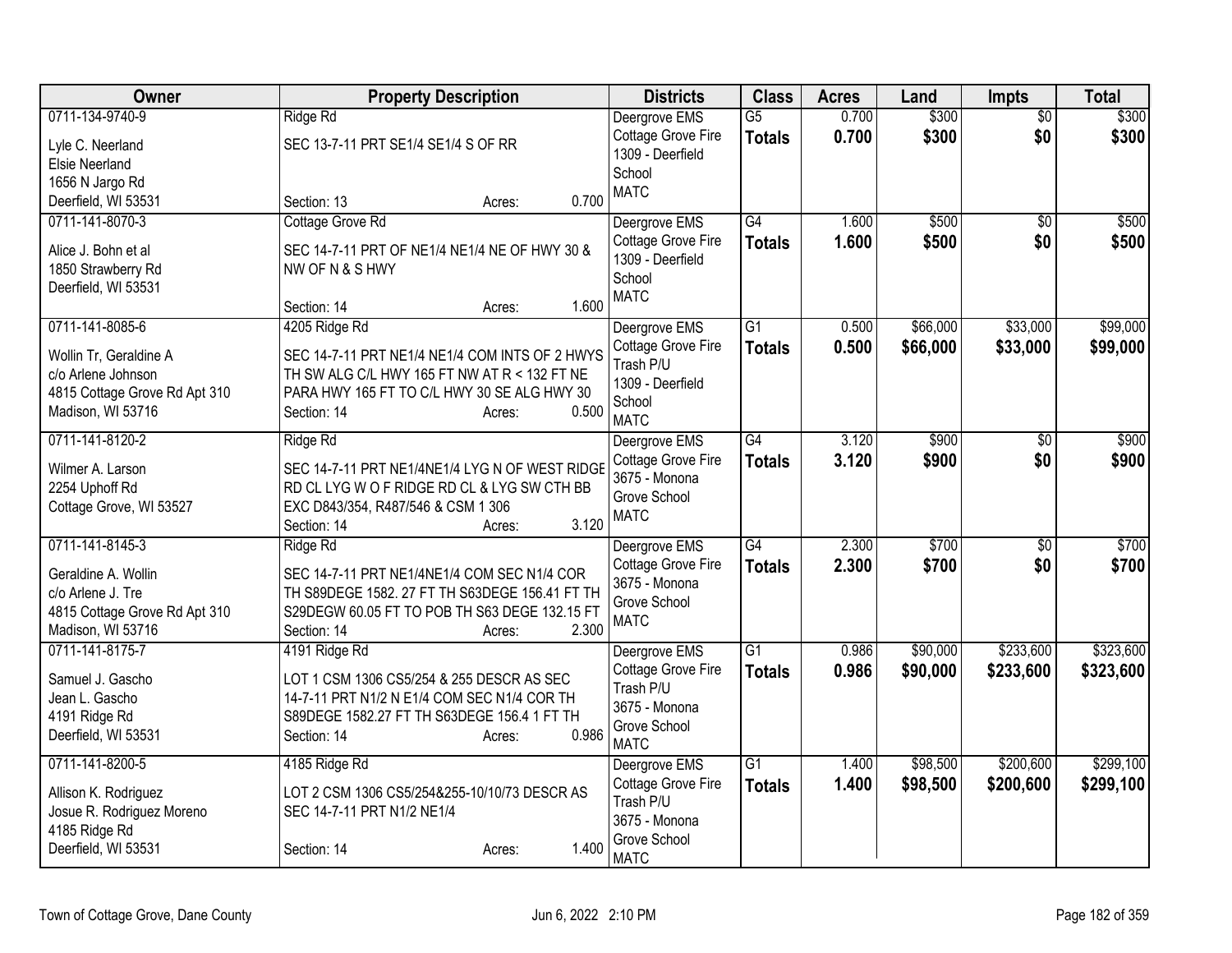| Owner                   | <b>Property Description</b>                    | <b>Districts</b>                    | <b>Class</b>    | <b>Acres</b> | Land      | Impts           | <b>Total</b> |
|-------------------------|------------------------------------------------|-------------------------------------|-----------------|--------------|-----------|-----------------|--------------|
| 0711-141-8220-1         | 4142 W Ridge Rd                                | Deergrove EMS                       | G4              | 11.300       | \$3,600   | $\overline{50}$ | \$3,600      |
| Kendal D. Uphoff        | SEC 14-7-11 S 370 FT OF NE1/4 NE1/4            | Cottage Grove Fire                  | <b>Totals</b>   | 11.300       | \$3,600   | \$0             | \$3,600      |
| Donna J. Uphoff         |                                                | 3675 - Monona                       |                 |              |           |                 |              |
| 4142 Ridge Rd           |                                                | Grove School<br><b>MATC</b>         |                 |              |           |                 |              |
| Deerfield, WI 53531     | 11.300<br>Section: 14<br>Acres:                |                                     |                 |              |           |                 |              |
| 0711-141-8410-1         | 4178 Ridge Rd                                  | Deergrove EMS                       | G1              | 3.000        | \$116,500 | \$215,600       | \$332,100    |
| Joseph G. Lange         | SEC 14-7-11 PRT NE1/4NE1/4 LYG SWLY CTH BB &   | Cottage Grove Fire                  | G4              | 8.000        | \$2,500   | \$0             | \$2,500      |
| Sandra E. Lange         | SELY RIDGE RD E XC S 370 FT THF                | Trash P/U                           | <b>Totals</b>   | 11.000       | \$119,000 | \$215,600       | \$334,600    |
| 4178 Ridge Rd           |                                                | 3675 - Monona                       |                 |              |           |                 |              |
| Deerfield, WI 53531     | 11.000<br>Section: 14<br>Acres:                | Grove School                        |                 |              |           |                 |              |
|                         |                                                | <b>MATC</b>                         |                 |              |           |                 |              |
| 0711-141-8500-2         | Ridge Rd                                       | Deergrove EMS                       | G4              | 23.900       | \$8,100   | $\overline{50}$ | \$8,100      |
| Wilmer A. Larson        | SEC 14-7-11 PRT OF NW1/4 NE1/4 N OF HWY EXC    | Cottage Grove Fire<br>3675 - Monona | <b>Totals</b>   | 23.900       | \$8,100   | \$0             | \$8,100      |
| 2254 Uphoff Rd          | R11638/15                                      | Grove School                        |                 |              |           |                 |              |
| Cottage Grove, WI 53527 |                                                | <b>MATC</b>                         |                 |              |           |                 |              |
|                         | 23.900<br>Section: 14<br>Acres:                |                                     |                 |              |           |                 |              |
| 0711-141-8610-9         | 1965 W Ridge Rd                                | Deergrove EMS                       | G <sub>1</sub>  | 5.017        | \$128,500 | \$243,600       | \$372,100    |
| Richard H. Wood         | SEC 14-7-11 PRT N1/2 NE1/4 BEG SEC N1/4 COR TH | Cottage Grove Fire                  | <b>Totals</b>   | 5.017        | \$128,500 | \$243,600       | \$372,100    |
| Joy F. Wood             | S 903.03 FT T H S88DEGE 241.09 FT ALG CL W     | Trash P/U                           |                 |              |           |                 |              |
| 1965 W Ridge Rd         | RIDGE RD TH N 910.53 FT TH N89D EGW 241 FT TO  | 3675 - Monona                       |                 |              |           |                 |              |
| Cottage Grove, WI 53527 | 0.500<br>Section: 14<br>Acres:                 | Grove School                        |                 |              |           |                 |              |
| 0711-141-8720-6         |                                                | <b>MATC</b>                         | $\overline{G4}$ | 11.700       | \$3,800   |                 | \$3,800      |
|                         | 4142 W Ridge Rd                                | Deergrove EMS<br>Cottage Grove Fire |                 | 11.700       |           | $\overline{50}$ |              |
| Kendal D. Uphoff        | SEC 14-7-11 PRT NW1/4 NE1/4 S OF HWY           | 3675 - Monona                       | <b>Totals</b>   |              | \$3,800   | \$0             | \$3,800      |
| Donna J. Uphoff         |                                                | Grove School                        |                 |              |           |                 |              |
| 4142 Ridge Rd           |                                                | <b>MATC</b>                         |                 |              |           |                 |              |
| Deerfield, WI 53531     | 11.700<br>Section: 14<br>Acres:                |                                     |                 |              |           |                 |              |
| 0711-141-9001-0         | 4142 Ridge Rd                                  | Deergrove EMS                       | $\overline{G4}$ | 31.000       | \$10,000  | $\overline{50}$ | \$10,000     |
| Kendal D. Uphoff        | SEC 14-7-11 SW1/4 NE1/4 EXC CSM 13089          | Cottage Grove Fire                  | G5M             | 0.965        | \$2,500   | \$0             | \$2,500      |
| Donna J. Uphoff         |                                                | Trash P/U                           | G7              | 4.000        | \$120,000 | \$314,900       | \$434,900    |
| 4142 Ridge Rd           |                                                | 3675 - Monona                       | <b>Totals</b>   | 35.965       | \$132,500 | \$314,900       | \$447,400    |
| Deerfield, WI 53531     | 35.965<br>Section: 14<br>Acres:                | Grove School<br><b>MATC</b>         |                 |              |           |                 |              |
| 0711-141-9330-0         | Ridge Rd                                       | Deergrove EMS                       | G4              | 2.000        | \$200     | \$0             | \$200        |
|                         |                                                | Cottage Grove Fire                  | <b>Totals</b>   | 2.000        | \$200     | \$0             | \$200        |
| Kendal D. Uphoff        | LOT 1 CSM 13089 CS84/18&20-4/29/2011 DESCR AS  | 3675 - Monona                       |                 |              |           |                 |              |
| Donna J. Uphoff         | SEC 14-7-11 PRT SE1/4NE1/4 & PRT SW1/4 NE1/4   | Grove School                        |                 |              |           |                 |              |
| 4142 Ridge Rd           | (2.000 ACRES)                                  | <b>MATC</b>                         |                 |              |           |                 |              |
| Deerfield, WI 53531     | 2.000<br>Section: 14<br>Acres:                 |                                     |                 |              |           |                 |              |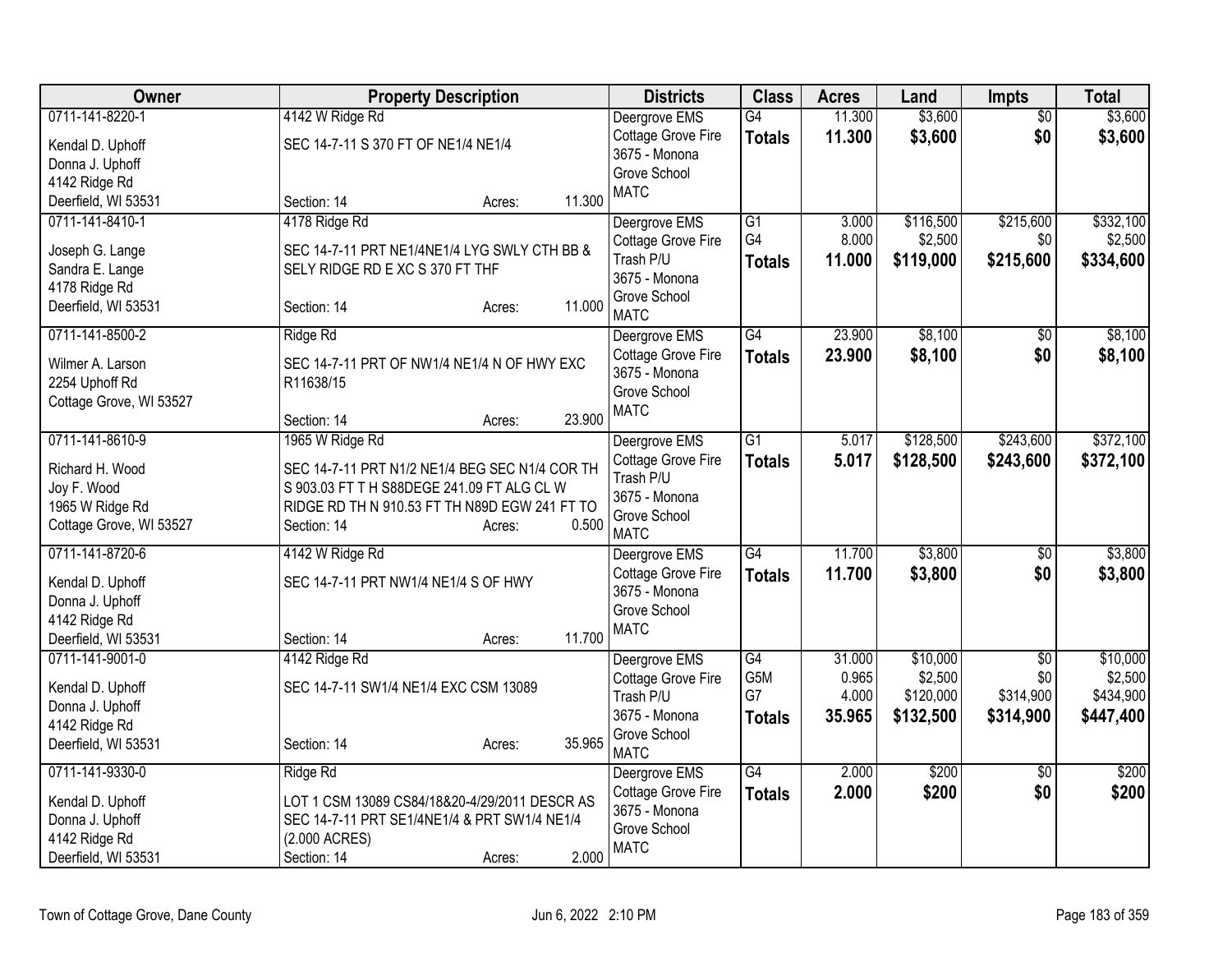| <b>Owner</b>                         | <b>Property Description</b>                   | <b>Districts</b>              | <b>Class</b>     | <b>Acres</b> | Land      | <b>Impts</b> | <b>Total</b> |
|--------------------------------------|-----------------------------------------------|-------------------------------|------------------|--------------|-----------|--------------|--------------|
| 0711-141-9360-0                      | Ridge Rd                                      | Deergrove EMS                 | G4               | 2.006        | \$200     | \$0          | \$200        |
| Kendal D. Uphoff                     | LOT 2 CSM 13089 CS84/18&20-4/29/2011 DESCR AS | Cottage Grove Fire            | <b>Totals</b>    | 2.006        | \$200     | \$0          | \$200        |
| Donna J. Uphoff                      | SEC 14-7-11 PRT SE1/4NE1/4 & PRT SW1/4 NE1/4  | 3675 - Monona<br>Grove School |                  |              |           |              |              |
| 4142 Ridge Rd                        | (2.006 ACRES)                                 | <b>MATC</b>                   |                  |              |           |              |              |
| Deerfield, WI 53531                  | 2.006<br>Section: 14<br>Acres:                |                               |                  |              |           |              |              |
| 0711-141-9501-0                      | Ridge Rd                                      | Deergrove EMS                 | G4               | 30.000       | \$9,100   | \$0          | \$9,100      |
| Kendal D. Uphoff                     | SEC 14-7-11 SE1/4 NE1/4 EXC CSM 13089         | Cottage Grove Fire            | G <sub>5</sub>   | 2.000        | \$500     | \$0          | \$500        |
| Donna J. Uphoff                      |                                               | 3675 - Monona                 | G <sub>5</sub> M | 2.723        | \$6,800   | \$0          | \$6,800      |
| 4142 Ridge Rd                        |                                               | Grove School                  | G7               | 4.000        | \$48,000  | \$16,800     | \$64,800     |
| Deerfield, WI 53531                  | 38.723<br>Section: 14<br>Acres:               | <b>MATC</b>                   | <b>Totals</b>    | 38.723       | \$64,400  | \$16,800     | \$81,200     |
| 0711-141-9760-0                      | Ridge Rd                                      | Deergrove EMS                 | G4               | 2.006        | \$200     | \$0          | \$200        |
| Kendal D. Uphoff                     | LOT 3 CSM 13089 CS84/18&20-4/29/2011 DESCR AS | Cottage Grove Fire            | <b>Totals</b>    | 2.006        | \$200     | \$0          | \$200        |
| Donna J. Uphoff                      | SEC 14-7-11 PRT SE1/4NE1/4 & PRT SW1/4 NE1/4  | 3675 - Monona                 |                  |              |           |              |              |
| 4142 Ridge Rd                        | (2.006 ACRES)                                 | Grove School                  |                  |              |           |              |              |
| Deerfield, WI 53531                  | 2.006<br>Section: 14<br>Acres:                | <b>MATC</b>                   |                  |              |           |              |              |
| 0711-142-8015-9                      | 4221 Sunset Rdg                               | Deergrove EMS                 | $\overline{G1}$  | 1.876        | \$113,500 | \$430,500    | \$544,000    |
|                                      |                                               | Cottage Grove Fire            | <b>Totals</b>    | 1.876        | \$113,500 | \$430,500    | \$544,000    |
| Mary L. Johnson                      | LOT 1 CSM 9287 CS52/268&269-5/7/99 DESCR AS   | Trash P/U                     |                  |              |           |              |              |
| Jaimes T. Johnson<br>4221 Sunset Rdg | SEC 14-7-11 PRT NE1/4NW1/4 (1.876 ACRES)      | 3675 - Monona                 |                  |              |           |              |              |
| Cottage Grove, WI 53527              | 1.876<br>Section: 14<br>Acres:                | Grove School                  |                  |              |           |              |              |
|                                      |                                               | <b>MATC</b>                   |                  |              |           |              |              |
| 0711-142-8030-0                      | 4215 Sunset Rdg                               | Deergrove EMS                 | $\overline{G1}$  | 2.207        | \$116,500 | \$460,500    | \$577,000    |
| Robert L. Hagan                      | LOT 2 CSM 9287 CS52/268&269-5/7/99 DESCR AS   | Cottage Grove Fire            | <b>Totals</b>    | 2.207        | \$116,500 | \$460,500    | \$577,000    |
| Raelene S. Miller-Hagan              | SEC 14-7-11 PRT NE1/4NW1/4 (2.207 ACRES)      | Trash P/U                     |                  |              |           |              |              |
| 4215 Sunset Rdg                      |                                               | 3675 - Monona<br>Grove School |                  |              |           |              |              |
| Cottage Grove, WI 53527              | 2.207<br>Section: 14<br>Acres:                | <b>MATC</b>                   |                  |              |           |              |              |
| 0711-142-8045-3                      | 4209 Sunset Rdg                               | Deergrove EMS                 | G1               | 2.162        | \$116,000 | \$459,000    | \$575,000    |
|                                      |                                               | Cottage Grove Fire            | <b>Totals</b>    | 2.162        | \$116,000 | \$459,000    | \$575,000    |
| Peter Lotowski                       | LOT 3 CSM 9287 CS52/268&269-5/7/99 DESCR AS   | Trash P/U                     |                  |              |           |              |              |
| Agnieszka Lotowski                   | SEC 14-7-11 PRT NE1/4NW1/4 (2.162 ACRES)      | 3675 - Monona                 |                  |              |           |              |              |
| 4209 Sunset Rdg                      | 2.162                                         | Grove School                  |                  |              |           |              |              |
| Cottage Grove, WI 53527              | Section: 14<br>Acres:                         | <b>MATC</b>                   |                  |              |           |              |              |
| 0711-142-8060-4                      | 4203 Sunset Rdg                               | Deergrove EMS                 | $\overline{G1}$  | 1.635        | \$112,000 | \$513,900    | \$625,900    |
| Kevin J. Dahlhauser                  | LOT 4 CSM 9287 CS52/268&269-5/7/99 DESCR AS   | Cottage Grove Fire            | <b>Totals</b>    | 1.635        | \$112,000 | \$513,900    | \$625,900    |
| Christine M. Dahlhauser              | SEC 14-7-11 PRT NE1/4NW1/4 (1.635 ACRES)      | Trash P/U                     |                  |              |           |              |              |
| 4203 Sunset Rdg                      |                                               | 3675 - Monona                 |                  |              |           |              |              |
| Cottage Grove, WI 53527              | 1.635<br>Section: 14<br>Acres:                | Grove School                  |                  |              |           |              |              |
|                                      |                                               | <b>MATC</b>                   |                  |              |           |              |              |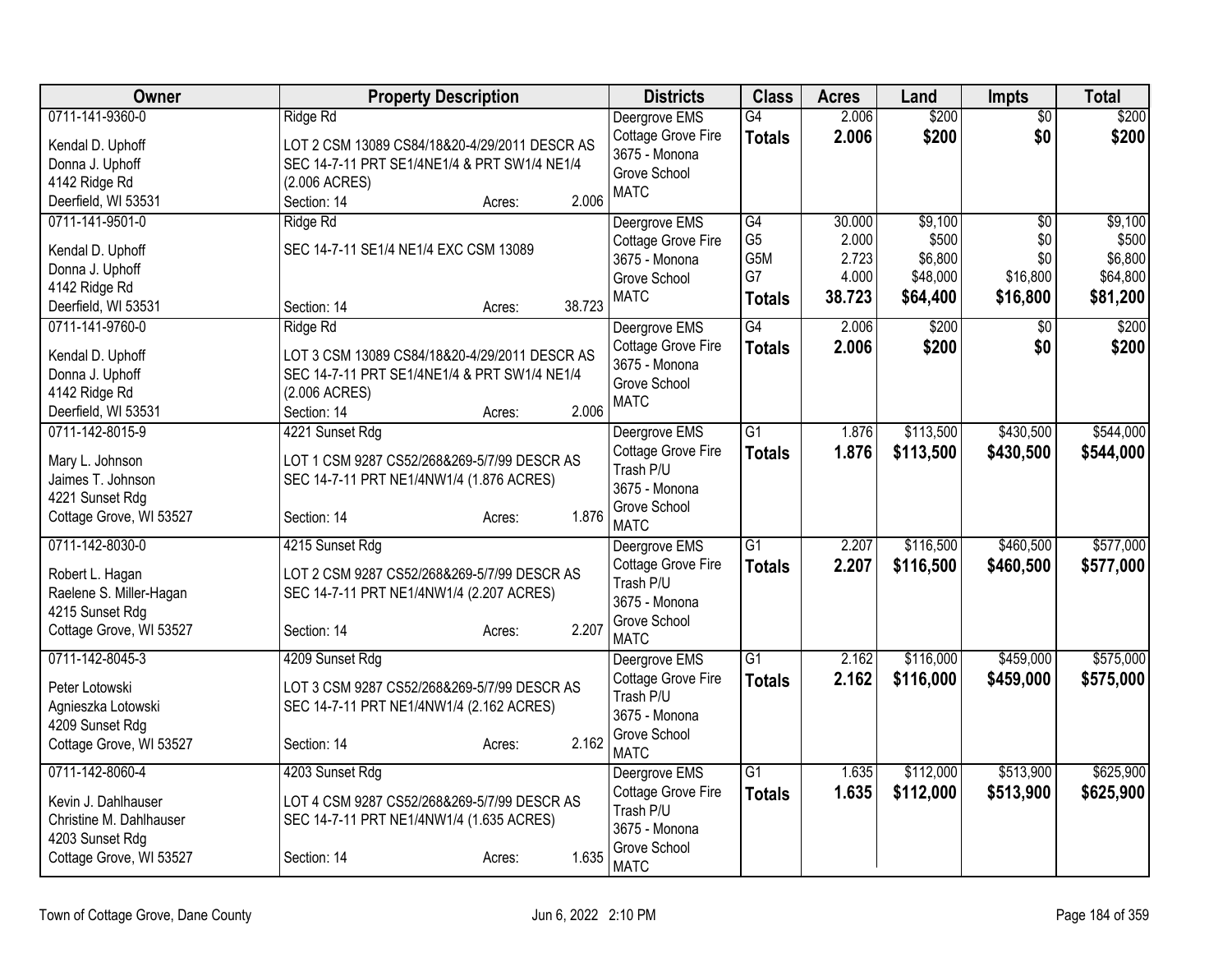| Owner                               | <b>Property Description</b>                                                                      | <b>Districts</b>              | <b>Class</b>    | <b>Acres</b> | Land      | Impts           | <b>Total</b> |
|-------------------------------------|--------------------------------------------------------------------------------------------------|-------------------------------|-----------------|--------------|-----------|-----------------|--------------|
| 0711-142-8070-2                     | 4142 W Ridge Rd                                                                                  | Deergrove EMS                 | G4              | 29.190       | \$8,700   | $\overline{50}$ | \$8,700      |
| Kendal D. Uphoff                    | SEC 14-7-11 NE1/4NW1/4 EXC CSM 9287                                                              | Cottage Grove Fire            | G5M             | 3.600        | \$9,000   | \$0             | \$9,000      |
| Donna J. Uphoff                     |                                                                                                  | 3675 - Monona                 | <b>Totals</b>   | 32.790       | \$17,700  | \$0             | \$17,700     |
| 4142 Ridge Rd                       |                                                                                                  | Grove School                  |                 |              |           |                 |              |
| Deerfield, WI 53531                 | 32.790<br>Section: 14<br>Acres:                                                                  | <b>MATC</b>                   |                 |              |           |                 |              |
| 0711-142-8500-1                     | 2063 W Ridge Rd                                                                                  | Deergrove EMS                 | $\overline{G4}$ | 29.200       | \$7,500   | \$0             | \$7,500      |
| Kendal D. Uphoff                    | SEC 14-7-11 NW1/4 NW1/4                                                                          | Cottage Grove Fire            | G <sub>5</sub>  | 9.000        | \$2,800   | \$0             | \$2,800      |
| Donna J. Uphoff                     |                                                                                                  | Trash P/U                     | G7              | 3.000        | \$100,000 | \$101,600       | \$201,600    |
| 4142 Ridge Rd                       |                                                                                                  | 3675 - Monona                 | <b>Totals</b>   | 41.200       | \$110,300 | \$101,600       | \$211,900    |
| Deerfield, WI 53531                 | 41.200<br>Section: 14<br>Acres:                                                                  | Grove School                  |                 |              |           |                 |              |
|                                     |                                                                                                  | <b>MATC</b>                   |                 |              |           |                 |              |
|                                     |                                                                                                  | Separation 3                  |                 |              |           |                 |              |
| 0711-142-9003-0                     | 2018 Uphoff Rd                                                                                   | Deergrove EMS                 | $\overline{G1}$ | 2.000        | \$116,500 | \$641,200       | \$757,700    |
| Heath P. Straka                     | LOT 1 CSM 10648 CS63/143&145-1/15/03 F/K/A LOT 2                                                 | Cottage Grove Fire            | <b>Totals</b>   | 2.000        | \$116,500 | \$641,200       | \$757,700    |
| Kim Straka                          | CSM 9037 CS50/265&268-9/18/98 DESCR AS SEC                                                       | Trash P/U                     |                 |              |           |                 |              |
| 2018 Uphof Rd                       | 14-7-11 PRT SW1/4NW1/4 (2.00 ACRES EXCL R/W)                                                     | 3675 - Monona                 |                 |              |           |                 |              |
| Cottage Grove, WI 53527             | 2.000<br>Section: 14<br>Acres:                                                                   | Grove School                  |                 |              |           |                 |              |
|                                     |                                                                                                  | <b>MATC</b>                   |                 |              |           |                 |              |
|                                     |                                                                                                  | Separation 3                  |                 |              |           |                 |              |
| 0711-142-9023-0                     | 2022 Uphoff Rd                                                                                   | Deergrove EMS                 | $\overline{G1}$ | 2.000        | \$116,500 | \$753,100       | \$869,600    |
| Russell L. Wolff                    | LOT 2 CSM 10648 CS63/143&145-1/15/2003 F/K/A LOT                                                 | Cottage Grove Fire            | <b>Totals</b>   | 2.000        | \$116,500 | \$753,100       | \$869,600    |
| Sheila L. Wolff                     | 2 CSM 9037 CS50/265&268-9/18/98 DESCR AS SEC                                                     | Trash P/U                     |                 |              |           |                 |              |
| 2022 Uphoff Rd                      | 14-7-11 PRT SW1/4NW1/4 (2.00 ACRES EXCL R/W)                                                     | 3675 - Monona                 |                 |              |           |                 |              |
| Cottage Grove, WI 53527             | 2.000<br>Section: 14<br>Acres:                                                                   | Grove School<br><b>MATC</b>   |                 |              |           |                 |              |
|                                     |                                                                                                  |                               |                 |              |           |                 |              |
| 0711-142-9043-0                     | 2026 Uphoff Rd                                                                                   | Separation 3<br>Deergrove EMS | $\overline{G1}$ | 2.000        | \$116,500 | \$470,000       | \$586,500    |
|                                     |                                                                                                  | Cottage Grove Fire            |                 | 2.000        | \$116,500 | \$470,000       | \$586,500    |
| Robert J. Schlaefer                 | LOT 3 CSM 10648 CS63/143&145-1/15/2003 F/K/A LOT                                                 | Trash P/U                     | <b>Totals</b>   |              |           |                 |              |
| Barbara E. Kosak-Schlaefer          | 2 CSM 9037 CS50/265&268-9/18/98 DESCR AS SEC                                                     | 3675 - Monona                 |                 |              |           |                 |              |
| 2026 Uphoff Rd                      | 14-7-11 PRT SW1/4NW1/4 (2.00 ACRES EXCL R/W)                                                     | Grove School                  |                 |              |           |                 |              |
| Cottage Grove, WI 53527             | 2.000<br>Section: 14<br>Acres:                                                                   | <b>MATC</b>                   |                 |              |           |                 |              |
|                                     |                                                                                                  | Separation 3                  |                 |              |           |                 |              |
| 0711-142-9063-0                     | <b>Uphoff Rd</b>                                                                                 | Deergrove EMS                 | $\overline{G5}$ | 22.325       | \$61,600  | $\overline{50}$ | \$61,600     |
|                                     |                                                                                                  | Cottage Grove Fire            | <b>Totals</b>   | 22.325       | \$61,600  | \$0             | \$61,600     |
| Russell L. Wolff<br>Sheila L. Wolff | LOT 4 CSM 10648 CS63/143&145-1/15/2003 F/K/A LOT<br>2 CSM 9037 CS50/265&268-9/18/98 DESCR AS SEC | 3675 - Monona                 |                 |              |           |                 |              |
| 2022 Uphoff Rd                      | 14-7-11 PRT SW1/4NW1/4 (22.325 ACRES EXCL R/W)                                                   | Grove School                  |                 |              |           |                 |              |
| Cottage Grove, WI 53527             | 22.325<br>Section: 14<br>Acres:                                                                  | <b>MATC</b>                   |                 |              |           |                 |              |
|                                     |                                                                                                  | Separation 3                  |                 |              |           |                 |              |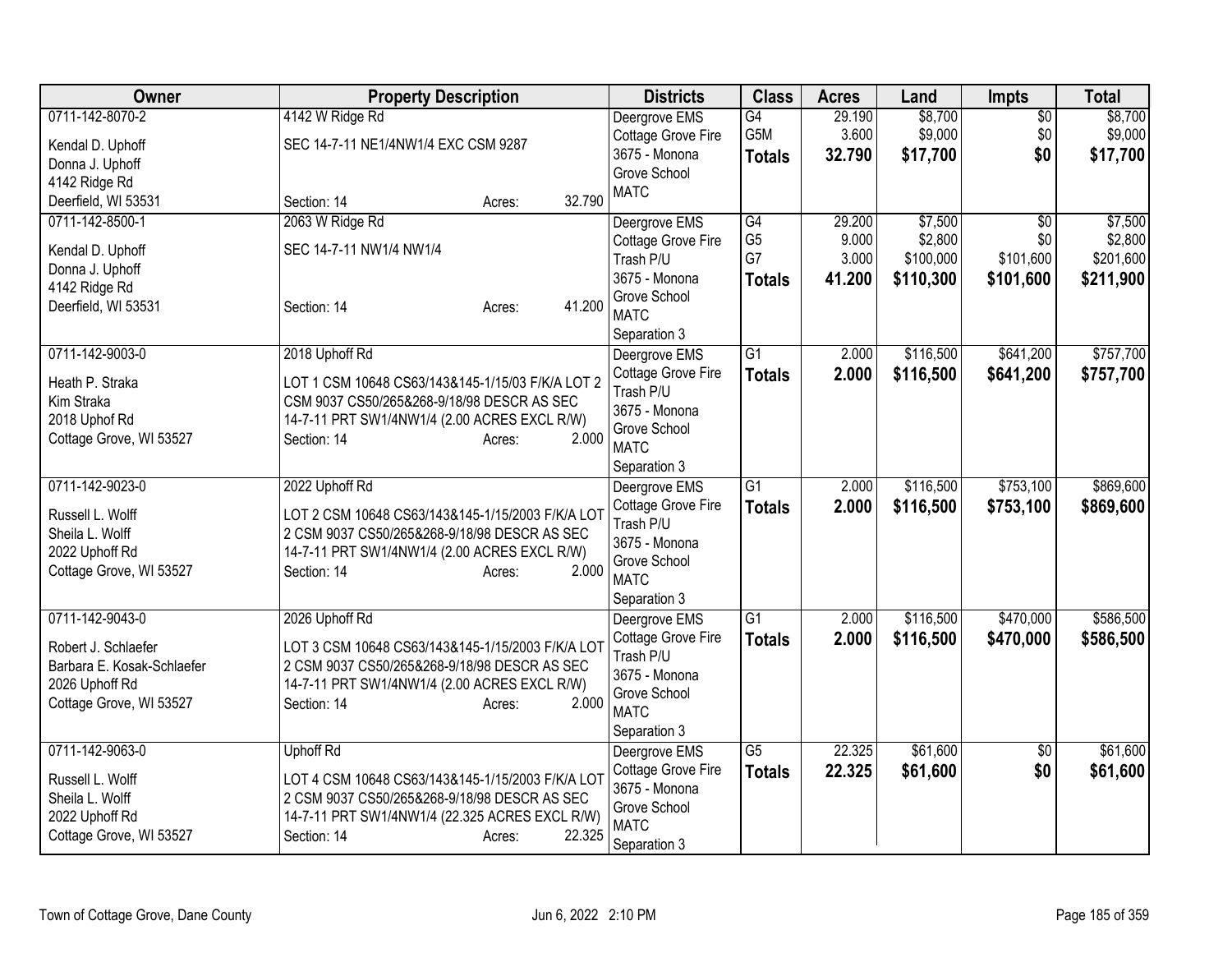| Owner                                        | <b>Property Description</b>                                                                      | <b>Districts</b>              | <b>Class</b>           | <b>Acres</b> | Land            | Impts           | <b>Total</b>    |
|----------------------------------------------|--------------------------------------------------------------------------------------------------|-------------------------------|------------------------|--------------|-----------------|-----------------|-----------------|
| 0711-142-9200-2                              | <b>Uphoff Rd</b>                                                                                 | Deergrove EMS                 | $\overline{\text{X2}}$ | 4.100        | $\overline{60}$ | $\overline{50}$ | $\overline{50}$ |
| WI Dnr                                       | SEC 14-7-11 R/W THRU SW1/4 NW1/4                                                                 | Cottage Grove Fire            | <b>Totals</b>          | 4.100        | \$0             | \$0             | \$0             |
| PO Box 7921                                  |                                                                                                  | 3675 - Monona                 |                        |              |                 |                 |                 |
| Madison, WI 53701-7921                       |                                                                                                  | Grove School<br><b>MATC</b>   |                        |              |                 |                 |                 |
|                                              | 4.100<br>Section: 14<br>Acres:                                                                   | Separation 3                  |                        |              |                 |                 |                 |
| 0711-142-9215-5                              | 2108 Uphoff Rd                                                                                   | Deergrove EMS                 | $\overline{G1}$        | 3.636        | \$120,500       | \$898,900       | \$1,019,400     |
| Kristen Mabie                                | LOT 1 CSM 9037 CS50/265&268-9/18/98 DESCR AS                                                     | Cottage Grove Fire            | <b>Totals</b>          | 3.636        | \$120,500       | \$898,900       | \$1,019,400     |
| Matthew R. Mabie                             | SEC 14-7-11 PRT SW1/4NW1/4 (3.636 ACRES INCL                                                     | Trash P/U                     |                        |              |                 |                 |                 |
| 2108 Uphoff Rd                               | R/W                                                                                              | 3675 - Monona                 |                        |              |                 |                 |                 |
| Cottage Grove, WI 53527                      | 3.636<br>Section: 14<br>Acres:                                                                   | Grove School                  |                        |              |                 |                 |                 |
|                                              |                                                                                                  | <b>MATC</b>                   |                        |              |                 |                 |                 |
| 0711-142-9321-6                              | 2092 Uphoff Rd                                                                                   | Separation 3<br>Deergrove EMS | G1                     | 2.040        | \$110,500       | \$191,000       | \$301,500       |
|                                              |                                                                                                  | Cottage Grove Fire            | G4                     | 2.470        | \$800           | \$0             | \$800           |
| James T. Christoph                           | LOT 1 CSM 8808 CS49/30&32-2/2/98 F/K/A PRT LOT 1                                                 | Trash P/U                     | <b>Totals</b>          | 4.510        | \$111,300       | \$191,000       | \$302,300       |
| Kathleen L. Christoph                        | CSM 1052 CS4/335&336-1/30/73 & ALSO INCL &                                                       | 3675 - Monona                 |                        |              |                 |                 |                 |
| 2092 Uphoff Rd                               | DESCR AS SEC 14-7-11 PRT SW1/4NW1/4 (4.51                                                        | Grove School                  |                        |              |                 |                 |                 |
| Cottage Grove, WI 53527                      | 4.510<br>Section: 14<br>Acres:                                                                   | <b>MATC</b>                   |                        |              |                 |                 |                 |
|                                              |                                                                                                  | Separation 3                  |                        |              |                 |                 |                 |
| 0711-142-9375-2                              | <b>Uphoff Rd</b>                                                                                 | Deergrove EMS                 | G5                     | 0.279        | \$100           | $\overline{50}$ | \$100           |
| Kenneth O. Larson                            | OUTLOT 2 CSM 9037 CS50/265&268-9/18/98 DESCR                                                     | Cottage Grove Fire            | <b>Totals</b>          | 0.279        | \$100           | \$0             | \$100           |
| 2181 Uphoff Rd                               | AS SEC 14-7-11 PRT SW1/4NW1/4 EXC TO TN OF                                                       | 1309 - Deerfield              |                        |              |                 |                 |                 |
| Cottage Grove, WI 53527                      | COTTAGE GROVE FOR RD R/W IN DOC #5763680                                                         | School<br><b>MATC</b>         |                        |              |                 |                 |                 |
|                                              | 0.279<br>Section: 14<br>Acres:                                                                   | Separation 3                  |                        |              |                 |                 |                 |
| 0711-142-9395-8                              | <b>Uphoff Rd</b>                                                                                 | Deergrove EMS                 | $\overline{G5}$        | 0.300        | $\sqrt{$0}$     | $\overline{30}$ | $\overline{50}$ |
|                                              |                                                                                                  | Cottage Grove Fire            | <b>Totals</b>          | 0.300        | \$0             | \$0             | \$0             |
| <b>Donald Geddeis</b><br>Matthew R. Mabie    | OUTLOT 1 CSM 9037 CS50/265&268-9/18/98 DESCR<br>AS SEC 14-7-11 PRT SW1/4NW1/4 (0.3 ACRES INCL    | 3675 - Monona                 |                        |              |                 |                 |                 |
| 2108 Uphoff Rd                               | R/W) SUBJ TO ESMT IN DOC #4965433                                                                | Grove School                  |                        |              |                 |                 |                 |
| Cottage Grove, WI 53527                      | 0.300<br>Section: 14<br>Acres:                                                                   | <b>MATC</b>                   |                        |              |                 |                 |                 |
| 0711-142-9500-9                              | 2015 Uphoff Rd                                                                                   | Deergrove EMS                 | $\overline{G1}$        | 8.194        | \$147,500       | \$312,100       | \$459,600       |
|                                              |                                                                                                  | Cottage Grove Fire            | W <sub>8</sub>         | 11.000       | (\$66,000)      | \$0             | \$0             |
| William G. Burmester<br>Beverly L. Burmester | SEC 14-7-11 PRT SE1/4NW1/4 COM NE COR SD1/41/4<br>TH S 652.06 F T TH S89DEG W 1335.41 FT TO W LN | Trash P/U                     | <b>Totals</b>          | 19.194       | \$147,500       | \$312,100       | \$459,600       |
| 2015 Uphoff Rd                               | TH N 652.06 FT TO NW COR TH N89DEG E 1336.84                                                     | 1309 - Deerfield              |                        |              |                 |                 |                 |
| Cottage Grove, WI 53527                      | 19.194<br>Section: 14<br>Acres:                                                                  | School                        |                        |              |                 |                 |                 |
|                                              |                                                                                                  | <b>MATC</b>                   |                        |              |                 |                 |                 |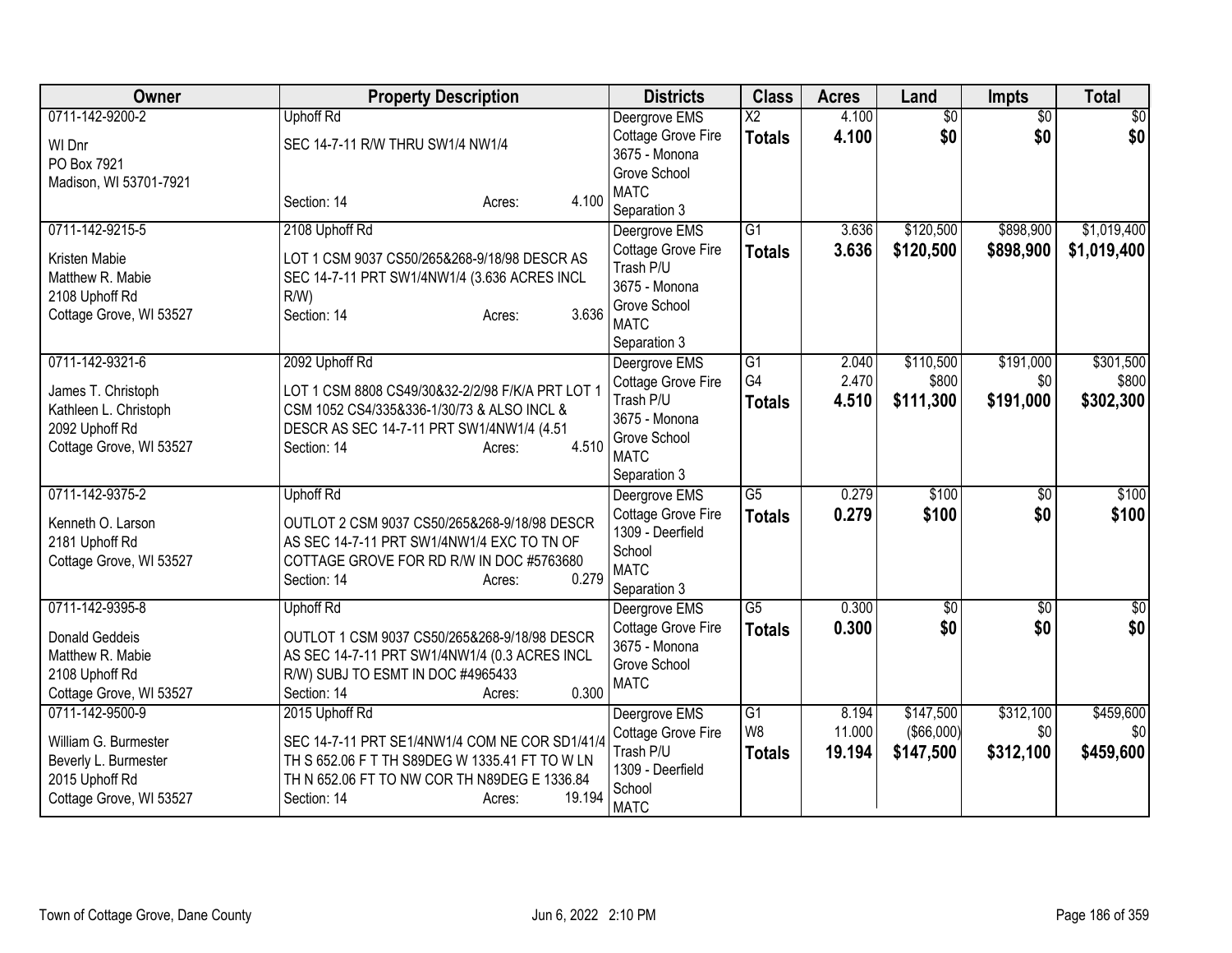| Owner                                                                                                  | <b>Property Description</b>                                                                                                                                                                          | <b>Districts</b>                                                                                 | <b>Class</b>                                                         | <b>Acres</b>                        | Land                                          | <b>Impts</b>                         | <b>Total</b>                                  |
|--------------------------------------------------------------------------------------------------------|------------------------------------------------------------------------------------------------------------------------------------------------------------------------------------------------------|--------------------------------------------------------------------------------------------------|----------------------------------------------------------------------|-------------------------------------|-----------------------------------------------|--------------------------------------|-----------------------------------------------|
| 0711-142-9730-1<br>WI Dnr<br>PO Box 7921<br>Madison, WI 53701-7921                                     | <b>Uphoff Rd</b><br>SEC 14-7-11 R/W THRU SE1/4 NW1/4<br>0.900<br>Section: 14<br>Acres:                                                                                                               | Deergrove EMS<br>Cottage Grove Fire<br>1309 - Deerfield<br>School<br><b>MATC</b>                 | $\overline{\text{X2}}$<br><b>Totals</b>                              | 0.900<br>0.900                      | $\overline{50}$<br>\$0                        | $\overline{50}$<br>\$0               | $\overline{50}$<br>\$0                        |
| 0711-142-9810-0<br>Simpson Living Tr<br>2035 Uphoff Rd<br>Cottage Grove, WI 53527                      | 2035 Uphoff Rd<br>LOT 1 CSM 11100 CS66/348&349-6/14/2004 F/K/A<br>LOTS 1 & 2 CSM 4648 CS20/219 R6788/17-5/14/85<br>F/K/A PRT LOT 1 CSM 4028 CS17/17&18-12/16/82 &<br>7.471<br>Section: 14<br>Acres:  | Deergrove EMS<br>Cottage Grove Fire<br>Trash P/U<br>3675 - Monona<br>Grove School<br><b>MATC</b> | $\overline{G1}$<br>G4<br><b>Totals</b>                               | 4.141<br>3.330<br>7.471             | \$123,500<br>\$900<br>\$124,400               | \$447,000<br>\$0<br>\$447,000        | \$570,500<br>\$900<br>\$571,400               |
| 0711-142-9825-0<br>Curtis C. Clark<br>Robin L. Carl-Clark<br>2043 Uphoff Rd<br>Cottage Grove, WI 53527 | 2043 Uphoff Rd<br>LOT 2 CSM 11100 CS66/348&349-6/14/2004 F/K/A<br>LOTS 1 & 2 CSM 4648 CS20/219 R6788/17-5/14/85<br>F/K/A PRT LOT 1 CSM 4028 & ALSO INCL & DESCR<br>10.622<br>Section: 14<br>Acres:   | Deergrove EMS<br>Cottage Grove Fire<br>Trash P/U<br>3675 - Monona<br>Grove School<br><b>MATC</b> | $\overline{G1}$<br>G <sub>5</sub><br><b>Totals</b>                   | 4.940<br>5.682<br>10.622            | \$150,000<br>\$20,300<br>\$170,300            | \$447,900<br>\$0<br>\$447,900        | \$597,900<br>\$20,300<br>\$618,200            |
| 0711-142-9840-0<br>Robin L. Carl-Clark<br>Curtis C. Clark<br>2043 Uphoff Rd<br>Cottage Grove, WI 53527 | <b>Uphoff Rd</b><br>LOT 3 CSM 11100 CS66/348&349-6/14/2004 F/K/A<br>LOTS 1 & 2 CSM 4648 CS20/219-5/14/85 F/K/A LOT 1<br>CSM 4028 CS17/17&18-12/16/82 & ALSO INCL &<br>3.883<br>Section: 14<br>Acres: | Deergrove EMS<br>Cottage Grove Fire<br>3675 - Monona<br>Grove School<br><b>MATC</b>              | $\overline{G1}$<br><b>Totals</b>                                     | 3.883<br>3.883                      | \$67,000<br>\$67,000                          | \$0<br>\$0                           | \$67,000<br>\$67,000                          |
| 0711-143-8080-9<br>WI Dnr<br>PO Box 7921<br>Madison, WI 53701-7921                                     | <b>Uphoff Rd</b><br>SEC 14-7-11 R/W THRU NE1/4 SW1/4<br>0.000<br>Section: 14<br>Acres:                                                                                                               | Deergrove EMS<br>Cottage Grove Fire<br>1309 - Deerfield<br>School<br><b>MATC</b>                 | $\overline{\text{X2}}$<br><b>Totals</b>                              | 2.200<br>2.200                      | $\sqrt{6}$<br>\$0                             | $\overline{50}$<br>\$0               | $\sqrt{50}$<br>\$0                            |
| 0711-143-8101-3<br>Kenneth D. Larson<br>2181 Uphoff Rd<br>Cottage Grove, WI 53527                      | <b>Uphoff Rd</b><br>SEC 14-7-11 PRT W1/2 COM SEC W1/4 COR TH<br>N89DEGE 1333.91 FT TH N 51.66 FT TO POB TH<br>N71DEGW 123.4 FT TH S44DEGW 94.18 FT ALG C/L<br>22.100<br>Section: 14<br>Acres:        | Deergrove EMS<br>Cottage Grove Fire<br>1309 - Deerfield<br>School<br><b>MATC</b>                 | G4<br>G <sub>5</sub><br><b>Totals</b>                                | 9.700<br>12.400<br>22.100           | \$2,800<br>\$5,500<br>\$8,300                 | $\overline{50}$<br>\$0<br>\$0        | \$2,800<br>\$5,500<br>\$8,300                 |
| 0711-143-8520-6<br>Russell H. Allen<br>Nancy A. Allen<br>2077 Uphoff Rd<br>Cottage Grove, WI 53527     | 2077 Uphoff Rd<br>SEC 14-7-11 PRT N1/2 SW1/4 COM SEC W1/4 COR TH<br>N89DEGE 773.15 FT TO POB TH CONT N89DEGE<br>382.67 FT ALG N LN SD 1/21/4 TH S42DEGE 176.35<br>25.000<br>Section: 14<br>Acres:    | Deergrove EMS<br>Cottage Grove Fire<br>Trash P/U<br>3675 - Monona<br>Grove School<br><b>MATC</b> | $\overline{G1}$<br>G <sub>5</sub><br>G <sub>6</sub><br><b>Totals</b> | 1.500<br>12.000<br>11.500<br>25.000 | \$100,500<br>\$5,500<br>\$46,000<br>\$152,000 | \$148,400<br>\$0<br>\$0<br>\$148,400 | \$248,900<br>\$5,500<br>\$46,000<br>\$300,400 |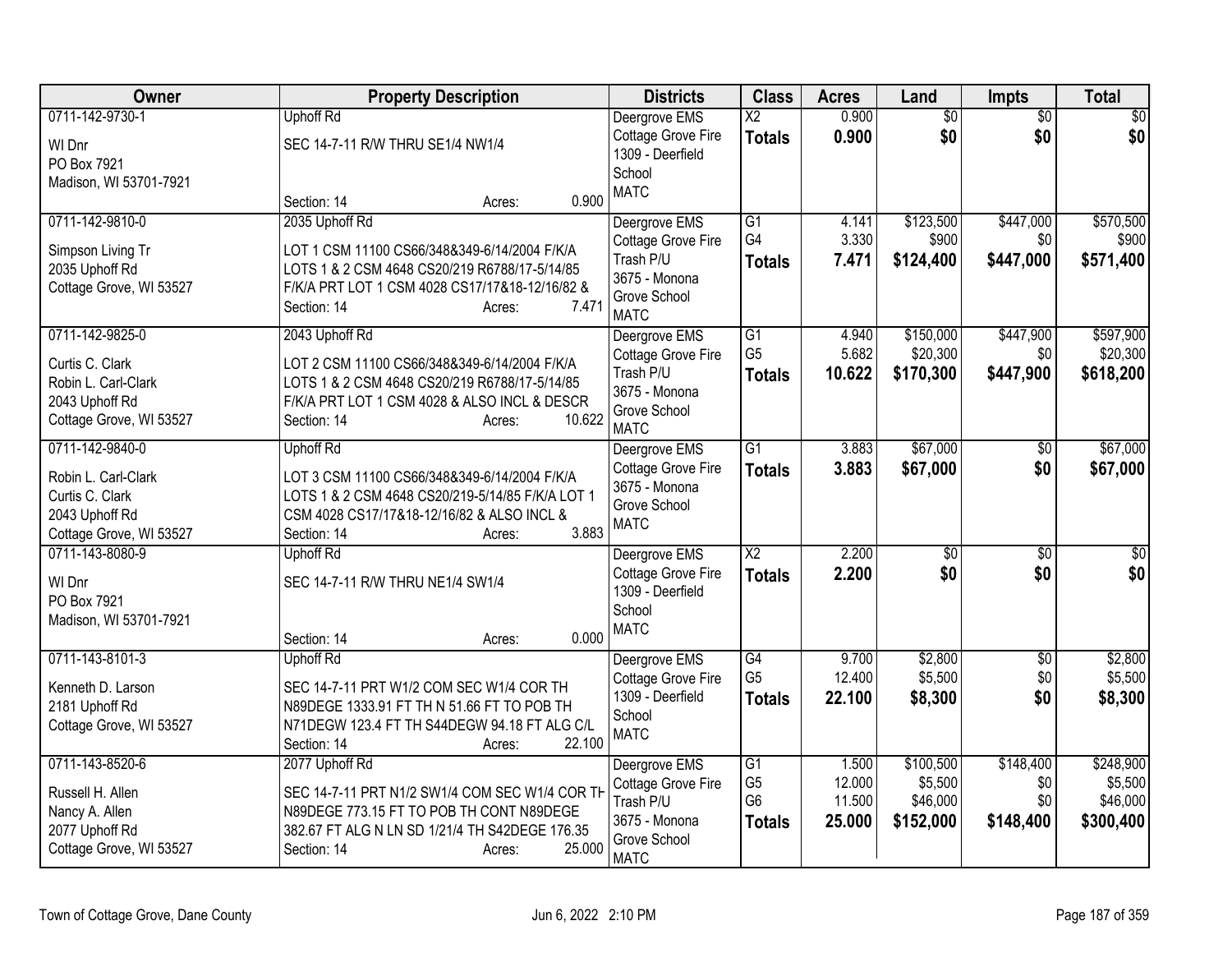| Owner                   | <b>Property Description</b>                     | <b>Districts</b>                    | <b>Class</b>          | <b>Acres</b>    | Land                | <b>Impts</b>           | <b>Total</b>         |
|-------------------------|-------------------------------------------------|-------------------------------------|-----------------------|-----------------|---------------------|------------------------|----------------------|
| 0711-143-8560-8         | 2095 Uphoff Rd                                  | Deergrove EMS                       | $\overline{G1}$       | 10.000          | \$158,500           | \$393,500              | \$552,000            |
| Jsks Tr                 | SEC 14-7-11 PRT NW1/4 SW1/4 COM SEC W1/4 COR    | Cottage Grove Fire                  | G <sub>6</sub>        | 11.155          | \$56,000            | \$0                    | \$56,000             |
| 2095 Uphoff Rd          | TH N89DEGE 100 FT TO POB TH S9DEGE 912.44 FT    | Trash P/U                           | <b>Totals</b>         | 21.155          | \$214,500           | \$393,500              | \$608,000            |
| Cottage Grove, WI 53527 | TH S 432.39 FT TH N89DEGE 839.47 FT ALG S LN SD | 1309 - Deerfield<br>School          |                       |                 |                     |                        |                      |
|                         | Section: 14<br>21.155<br>Acres:                 | <b>MATC</b>                         |                       |                 |                     |                        |                      |
| 0711-143-8630-3         | 2109 Uphoff Rd                                  | Deergrove EMS                       | $\overline{G1}$       | 6.000           | \$175,000           | \$14,500               | \$189,500            |
| <b>Justin Smolarek</b>  | SEC 14-7-11 PRT NW1/4SW1/4 BEG AT W1/4 COR SD   | Cottage Grove Fire                  | <b>Totals</b>         | 6.000           | \$175,000           | \$14,500               | \$189,500            |
| 753 Willow Run St       | SEC 14 TH S89DEG10'E 100.00 FT TH S9DEG09'40"E  | Trash P/U                           |                       |                 |                     |                        |                      |
| Cottage Grove, WI 53527 | 51.28 FT TO SLY R/W OF UPHOFF RD TH CONT        | 1309 - Deerfield<br>School          |                       |                 |                     |                        |                      |
|                         | 6.000<br>Section: 14<br>Acres:                  | <b>MATC</b>                         |                       |                 |                     |                        |                      |
| 0711-143-9000-3         | 2060 Savage Ct                                  | Deergrove EMS                       | $\overline{G1}$       | 9.715           | \$157,000           | \$151,700              | \$308,700            |
| Donald R. Matheus       | LOT 1 CSM 5006 CS22/202&203 R8614/89-8/12/86    | Cottage Grove Fire                  | <b>Totals</b>         | 9.715           | \$157,000           | \$151,700              | \$308,700            |
| 3895 Ridge Rd           | DESCR AS SEC 14 -7-11 PRT SW1/4SW1/4 & PRT      | Trash P/U 2                         |                       |                 |                     |                        |                      |
| Deerfield, WI 53531     | SE1/4SW1/4 9.715 ACRES                          | 3675 - Monona                       |                       |                 |                     |                        |                      |
|                         | 9.715<br>Section: 14<br>Acres:                  | Grove School                        |                       |                 |                     |                        |                      |
| 0711-143-9030-7         |                                                 | <b>MATC</b>                         | G4                    | 30.000          | \$8,600             |                        | \$8,600              |
|                         | Savage Ct                                       | Deergrove EMS<br>Cottage Grove Fire | G <sub>5</sub>        | 5.000           | \$1,500             | $\overline{30}$<br>\$0 | \$1,500              |
| D & D Olson Farm, Inc.  | SEC 14-7-11 SW1/4 SW1/4 EXC R6491/31            | 3675 - Monona                       | <b>Totals</b>         | 35.000          | \$10,100            | \$0                    | \$10,100             |
| c/o David M. Olson      |                                                 | Grove School                        |                       |                 |                     |                        |                      |
| 1690 County Highway B   |                                                 | <b>MATC</b>                         |                       |                 |                     |                        |                      |
| Stoughton, WI 53589     | 35.000<br>Section: 14<br>Acres:                 |                                     |                       |                 |                     |                        |                      |
| 0711-143-9500-8         | Savage Ct                                       | Deergrove EMS                       | G4<br>G <sub>5</sub>  | 29.210<br>5.700 | \$9,200<br>\$1,800  | $\overline{50}$<br>\$0 | \$9,200<br>\$1,800   |
| D & D Olson Farm, Inc   | SEC 14-7-11 SE1/4 SW1/4 EXC R241/332 EXC        | Cottage Grove Fire<br>3675 - Monona | <b>Totals</b>         | 34.910          | \$11,000            | \$0                    | \$11,000             |
| c/o David M. Olson      | R6491/31                                        | Grove School                        |                       |                 |                     |                        |                      |
| 1690 County Highway B   |                                                 | <b>MATC</b>                         |                       |                 |                     |                        |                      |
| Stoughton, WI 53589     | 34.910<br>Section: 14<br>Acres:                 |                                     |                       |                 |                     |                        |                      |
| 0711-143-9930-8         | <b>Uphoff Rd</b>                                | Deergrove EMS                       | X4                    | 1.700           | $\overline{50}$     | $\overline{30}$        | $\overline{50}$      |
| Cottage Grove, Town of  | SEC 14-7-11 PRT SE1/4SW1/4 COM SEC S1/4 COR TH  | Cottage Grove Fire<br>3675 - Monona | <b>Totals</b>         | 1.700           | \$0                 | \$0                    | \$0                  |
| 4058 County Highway N   | N 517 FT TH N 85DEG W 65 FT TO CLN RIDGE RD &   | Grove School                        |                       |                 |                     |                        |                      |
| Cottage Grove, WI 53527 | POB TH CON N85DEG W 1124.2 F T TO END OF CLN    | <b>MATC</b>                         |                       |                 |                     |                        |                      |
|                         | 0.000<br>Section: 14<br>Acres:                  |                                     |                       |                 |                     |                        |                      |
| 0711-144-8001-0         | 4082 Ridge Rd                                   | Deergrove EMS                       | G4                    | 15.000          | \$4,300             | $\overline{30}$        | \$4,300              |
| Kirk K. Eilenfeldt      | SEC 14-7-11 PRT N1/2 SE1/4 LYG N OF RR EXC RR & | Cottage Grove Fire                  | G <sub>5</sub><br>G5M | 15.700          | \$4,800             | \$0<br>\$0             | \$4,800              |
| Heidi A. Eilenfeldt     | EXC CSM 10700 SUBJ TO ESMT IN DOC #4965433      | 1309 - Deerfield<br>School          | G7                    | 5.800<br>0.500  | \$17,500<br>\$6,000 | \$41,700               | \$17,500<br>\$47,700 |
| 3710 Ridge Rd           |                                                 | <b>MATC</b>                         | <b>Totals</b>         | 37.000          | \$32,600            | \$41,700               | \$74,300             |
| Deerfield, WI 53531     | 37.000<br>Section: 14<br>Acres:                 |                                     |                       |                 |                     |                        |                      |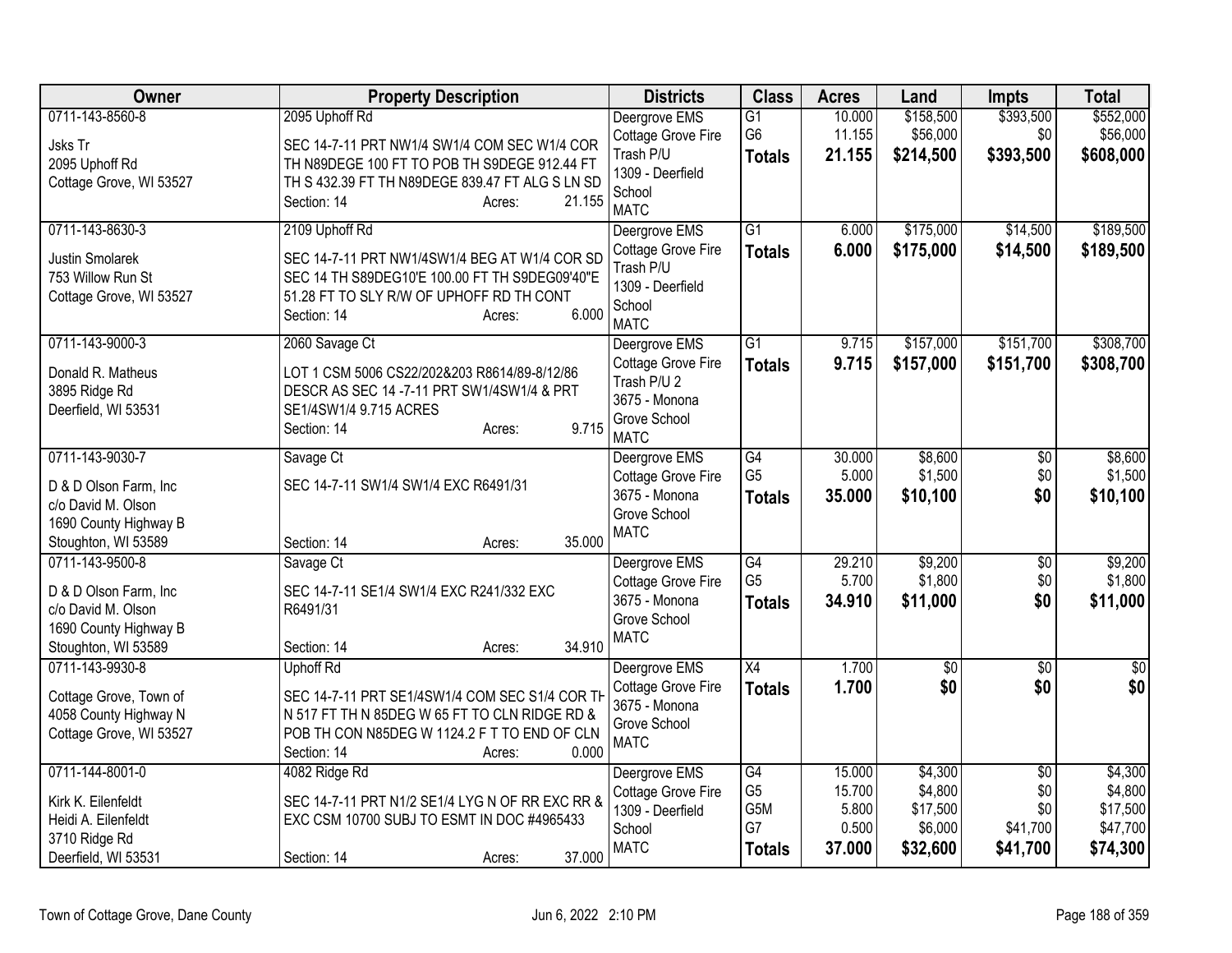| Owner                              | <b>Property Description</b>                     |                  | <b>Districts</b>           | <b>Class</b>     | <b>Acres</b> | Land            | Impts           | <b>Total</b> |
|------------------------------------|-------------------------------------------------|------------------|----------------------------|------------------|--------------|-----------------|-----------------|--------------|
| 0711-144-8190-5                    | Ridge Rd                                        |                  | Deergrove EMS              | $\overline{X2}$  | 3.200        | $\overline{50}$ | $\overline{50}$ | \$0          |
| WI Dnr                             | SEC 14-7-11 R/W THRU NE1/4 SE1/4                |                  | Cottage Grove Fire         | <b>Totals</b>    | 3.200        | \$0             | \$0             | \$0          |
| PO Box 7921                        |                                                 |                  | 1309 - Deerfield           |                  |              |                 |                 |              |
| Madison, WI 53701-7921             |                                                 |                  | School                     |                  |              |                 |                 |              |
|                                    | Section: 14                                     | 3.200<br>Acres:  | <b>MATC</b>                |                  |              |                 |                 |              |
| 0711-144-8600-0                    | 4085 Ridge Rd                                   |                  | Deergrove EMS              | $\overline{G1}$  | 2.781        | \$115,000       | \$140,500       | \$255,500    |
| Farwell Family Investment Company, | LOT 1 CSM 10700 CS63/275&276-3/20/2003 DESCR    |                  | Cottage Grove Fire         | <b>Totals</b>    | 2.781        | \$115,000       | \$140,500       | \$255,500    |
| <b>LLC</b>                         | AS SEC 14-7-11 PRT NW1/4SE1/4 (2.781 ACRES INCL |                  | Trash P/U                  |                  |              |                 |                 |              |
| 4073 Ridge Rd                      | $R/W$ )                                         |                  | 1309 - Deerfield           |                  |              |                 |                 |              |
| Deerfield, WI 53531                | Section: 14                                     | 2.781<br>Acres:  | School                     |                  |              |                 |                 |              |
|                                    |                                                 |                  | <b>MATC</b>                |                  |              |                 |                 |              |
| 0711-144-8640-0                    | 4073 Ridge Rd                                   |                  | Deergrove EMS              | G1               | 2.869        | \$115,500       | \$511,200       | \$626,700    |
| Duane Farwell                      | LOT 2 CSM 10700 CS63/275&276-3/20/2003 DESCR    |                  | Cottage Grove Fire         | <b>Totals</b>    | 2.869        | \$115,500       | \$511,200       | \$626,700    |
| Camilla Farwell                    | AS SEC 14-7-11 PRT NW1/4SE1/4 (2.869 ACRES INCL |                  | Trash P/U                  |                  |              |                 |                 |              |
| 4073 Ridge Rd                      | R/W) SUBJ TO ESMT IN DOC #4965433               |                  | 1309 - Deerfield           |                  |              |                 |                 |              |
| Deerfield, WI 53531                | Section: 14                                     | 2.869<br>Acres:  | School                     |                  |              |                 |                 |              |
|                                    |                                                 |                  | <b>MATC</b>                |                  |              |                 |                 |              |
| 0711-144-8650-8                    | Ridge Rd                                        |                  | Deergrove EMS              | X2               | 3.200        | \$0             | $\sqrt[6]{30}$  | $\sqrt{50}$  |
| WI Dnr                             | SEC 14-7-11 R/W THRU NW1/4 SE1/4                |                  | Cottage Grove Fire         | <b>Totals</b>    | 3.200        | \$0             | \$0             | \$0          |
| PO Box 7921                        |                                                 |                  | 1309 - Deerfield<br>School |                  |              |                 |                 |              |
| Madison, WI 53701-7921             |                                                 |                  | <b>MATC</b>                |                  |              |                 |                 |              |
|                                    | Section: 14                                     | 3.200<br>Acres:  |                            |                  |              |                 |                 |              |
| 0711-144-8670-0                    |                                                 |                  | Deergrove EMS              | G4               | 28.450       | \$8,200         | $\sqrt{$0}$     | \$8,200      |
| Farwell Family Investment Company, | SEC 14-7-11 N1/2 SE1/4 EXC RR & EXC CSM 10700 & |                  | Cottage Grove Fire         | G <sub>5</sub>   | 3.000        | \$1,300         | \$0             | \$1,300      |
| <b>LLC</b>                         | EXC PRT LYG N OF RR                             |                  | 1309 - Deerfield           | <b>Totals</b>    | 31.450       | \$9,500         | \$0             | \$9,500      |
| 4073 Ridge Rd                      |                                                 |                  | School                     |                  |              |                 |                 |              |
| Deerfield, WI 53531                | Section: 14                                     | 31.450<br>Acres: | <b>MATC</b>                |                  |              |                 |                 |              |
| 0711-144-9000-2                    | Ridge Rd                                        |                  | Deergrove EMS              | G4               | 10.200       | \$3,100         | $\overline{30}$ | \$3,100      |
|                                    |                                                 |                  | Cottage Grove Fire         | G <sub>5</sub>   | 13.000       | \$4,000         | \$0             | \$4,000      |
| Christian S. Hollenberger          | SEC 14-7-11 PRT SW1/4 SE1/4 N OF CRK            |                  | 1309 - Deerfield           | G <sub>5</sub> M | 4.000        | \$10,000        | \$0             | \$10,000     |
| Tina H. Hollenberger               |                                                 |                  | School                     | <b>Totals</b>    | 27.200       | \$17,100        | \$0             | \$17,100     |
| W148 N6964 Terriwood Dr            |                                                 |                  | <b>MATC</b>                |                  |              |                 |                 |              |
| Menomonee Falls, WI 53051          | Section: 14                                     | 27.200<br>Acres: |                            |                  |              |                 |                 |              |
| 0711-144-9190-3                    | Ridge Rd                                        |                  | Deergrove EMS              | $\overline{G4}$  | 5.000        | \$400           | $\overline{30}$ | \$400        |
| Kirk K. Eilenfeldt                 | SEC 14-7-11 PRT SW1/4 SE1/4 S OF CRK            |                  | Cottage Grove Fire         | G <sub>5</sub>   | 8.600        | \$2,300         | \$0             | \$2,300      |
| Heidi A. Eilenfeldt                |                                                 |                  | 1309 - Deerfield           | <b>Totals</b>    | 13.600       | \$2,700         | \$0             | \$2,700      |
| 3710 Ridge Rd                      |                                                 |                  | School                     |                  |              |                 |                 |              |
| Deerfield, WI 53531                | Section: 14                                     | 13.600<br>Acres: | <b>MATC</b>                |                  |              |                 |                 |              |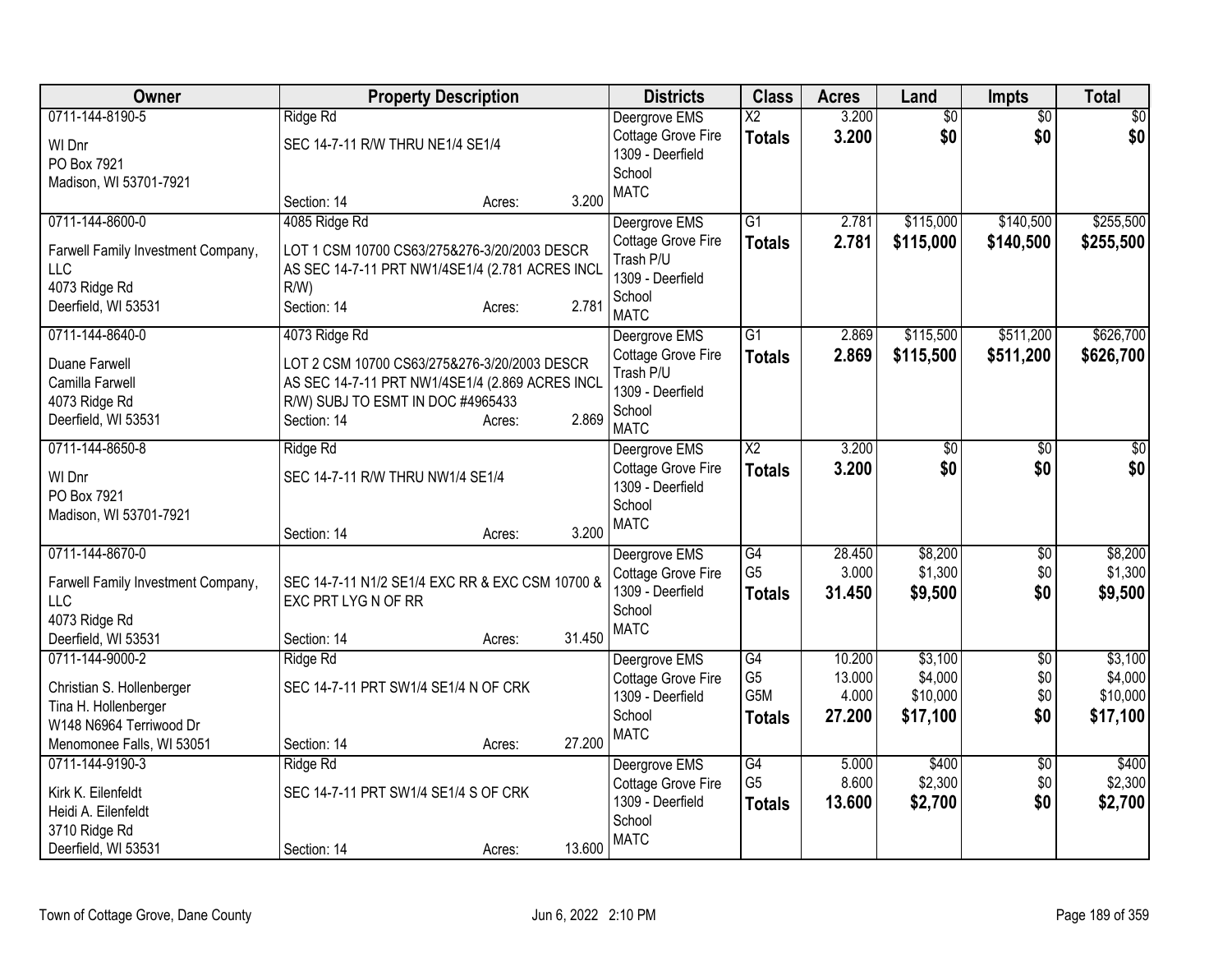| <b>Owner</b>                 | <b>Property Description</b>                    | <b>Districts</b>                    | <b>Class</b>         | <b>Acres</b> | Land      | <b>Impts</b>    | <b>Total</b> |
|------------------------------|------------------------------------------------|-------------------------------------|----------------------|--------------|-----------|-----------------|--------------|
| 0711-144-9500-7              | Ridge Rd                                       | Deergrove EMS                       | $\overline{G5}$      | 30.600       | \$13,800  | $\overline{50}$ | \$13,800     |
| Christian S. Hollenberger    | SEC 14-7-11 PRT SE1/4 SE1/4 N OF CRK           | Cottage Grove Fire                  | <b>Totals</b>        | 30.600       | \$13,800  | \$0             | \$13,800     |
| Tina H. Hollenberger         |                                                | 1309 - Deerfield<br>School          |                      |              |           |                 |              |
| W148 N6964 Terriwood Dr      |                                                | <b>MATC</b>                         |                      |              |           |                 |              |
| Menomonee Falls, WI 53051    | 30.600<br>Section: 14<br>Acres:                |                                     |                      |              |           |                 |              |
| 0711-144-9700-5              | Ridge Rd                                       | Deergrove EMS                       | $\overline{G4}$      | 4.000        | \$300     | $\overline{50}$ | \$300        |
| Kirk K. Eilenfeldt           | SEC 14-7-11 PRT SE1/4 SE1/4 S OF CRK           | Cottage Grove Fire                  | G <sub>5</sub>       | 6.200        | \$1,500   | \$0             | \$1,500      |
| Heidi A. Eilenfeldt          |                                                | 1309 - Deerfield                    | <b>Totals</b>        | 10.200       | \$1,800   | \$0             | \$1,800      |
| 3710 Ridge Rd                |                                                | School                              |                      |              |           |                 |              |
| Deerfield, WI 53531          | 10.200<br>Section: 14<br>Acres:                | <b>MATC</b>                         |                      |              |           |                 |              |
| 0711-151-8071-0              | 2167 W Ridge Rd                                | Deergrove EMS                       | $\overline{G1}$      | 2.000        | \$110,500 | \$419,900       | \$530,400    |
| Melissa A. Hauge             | LOT 1 CSM 8539 CS46/324&325 4/9/97 DESCR AS    | Cottage Grove Fire                  | <b>Totals</b>        | 2.000        | \$110,500 | \$419,900       | \$530,400    |
| Chad E. Hauge                | SEC 15-7-11 PRT NE1/4NE1/4 (2 ACRES)           | Trash P/U                           |                      |              |           |                 |              |
| 2167 W Ridge Rd              |                                                | 3675 - Monona                       |                      |              |           |                 |              |
| Cottage Grove, WI 53527      | 2.000<br>Section: 15<br>Acres:                 | Grove School                        |                      |              |           |                 |              |
|                              |                                                | <b>MATC</b>                         |                      |              |           |                 |              |
| 0711-151-8140-0              | Ridge Rd                                       | Separation 3                        | $\overline{G5}$      | 26.398       | \$8,000   | $\overline{50}$ | \$8,000      |
|                              |                                                | Deergrove EMS<br>Cottage Grove Fire | G <sub>6</sub>       | 3.000        | \$15,000  | \$0             | \$15,000     |
| Chad E. Hauge                | LOT 1 CSM 13523 CS88/137&138-6/18/2013 DESCR   | 3675 - Monona                       | <b>Totals</b>        | 29.398       | \$23,000  | \$0             | \$23,000     |
| Melissa A. Hauge             | AS SEC 15-7-11 PRT NE1/4NE1/4 (29.398 ACRES    | Grove School                        |                      |              |           |                 |              |
| 2167 W Ridge Rd              | EXCL R/W)                                      | <b>MATC</b>                         |                      |              |           |                 |              |
| Cottage Grove, WI 53527      | 29.398<br>Section: 15<br>Acres:                | Separation 3                        |                      |              |           |                 |              |
| 0711-151-8501-0              | 2215 W Ridge Rd                                | Deergrove EMS                       | $\overline{G1}$      | 2.000        | \$110,500 | \$387,000       | \$497,500    |
| Steven R. Martinelli         | SEC 15-7-11 PRT W1/2 NE1/4 DESCR AS COM AT     | Cottage Grove Fire                  | G <sub>5</sub>       | 32.800       | \$10,300  | \$0             | \$10,300     |
| Cynthia J. Martinelli        | N1/4 COR OF SD SEC 15 TH ALG N LN OF SD SEC 15 | Trash P/U                           | <b>Totals</b>        | 34.800       | \$120,800 | \$387,000       | \$507,800    |
| 2215 W Ridge Rd              | N88DEG18'29"E 334.51 FT TO POB TH CONT ALG SD  | 3675 - Monona                       |                      |              |           |                 |              |
| Cottage Grove, WI 53527-8846 | 34.800<br>Section: 15<br>Acres:                | Grove School<br><b>MATC</b>         |                      |              |           |                 |              |
| 0711-151-9130-6              | Rr                                             | Deergrove EMS                       | $\overline{X2}$      | 3.100        | \$0       | $\overline{50}$ | \$0          |
|                              |                                                | Cottage Grove Fire                  | <b>Totals</b>        | 3.100        | \$0       | \$0             | \$0          |
| WI Dnr                       | SEC 15-7-11 FMR RR R/W THRU SW1/4 NE1/4 SUBJ   | 3675 - Monona                       |                      |              |           |                 |              |
| PO Box 7921                  | TO ACCESS ESMT IN DOC 3120830                  | Grove School                        |                      |              |           |                 |              |
| Madison, WI 53701-7921       |                                                | <b>MATC</b>                         |                      |              |           |                 |              |
|                              | 3.100<br>Section: 15<br>Acres:                 |                                     |                      |              |           |                 |              |
| 0711-151-9500-8              | <b>Uphoff Rd</b>                               | Deergrove EMS                       | G5<br>G <sub>6</sub> | 27.000       | \$12,300  | \$0             | \$12,300     |
| Matthew R. Mabie             | SEC 15-7-11 SE1/4 NE1/4 EXC RR SUBJ TO ESMT IN | Cottage Grove Fire<br>3675 - Monona |                      | 10.900       | \$43,500  | \$0             | \$43,500     |
| <b>Donald Geddeis</b>        | DOC #4965433                                   | Grove School                        | <b>Totals</b>        | 37.900       | \$55,800  | \$0             | \$55,800     |
| 2108 Uphoff Rd               |                                                | <b>MATC</b>                         |                      |              |           |                 |              |
| Cottage Grove, WI 53527      | 37.900<br>Section: 15<br>Acres:                |                                     |                      |              |           |                 |              |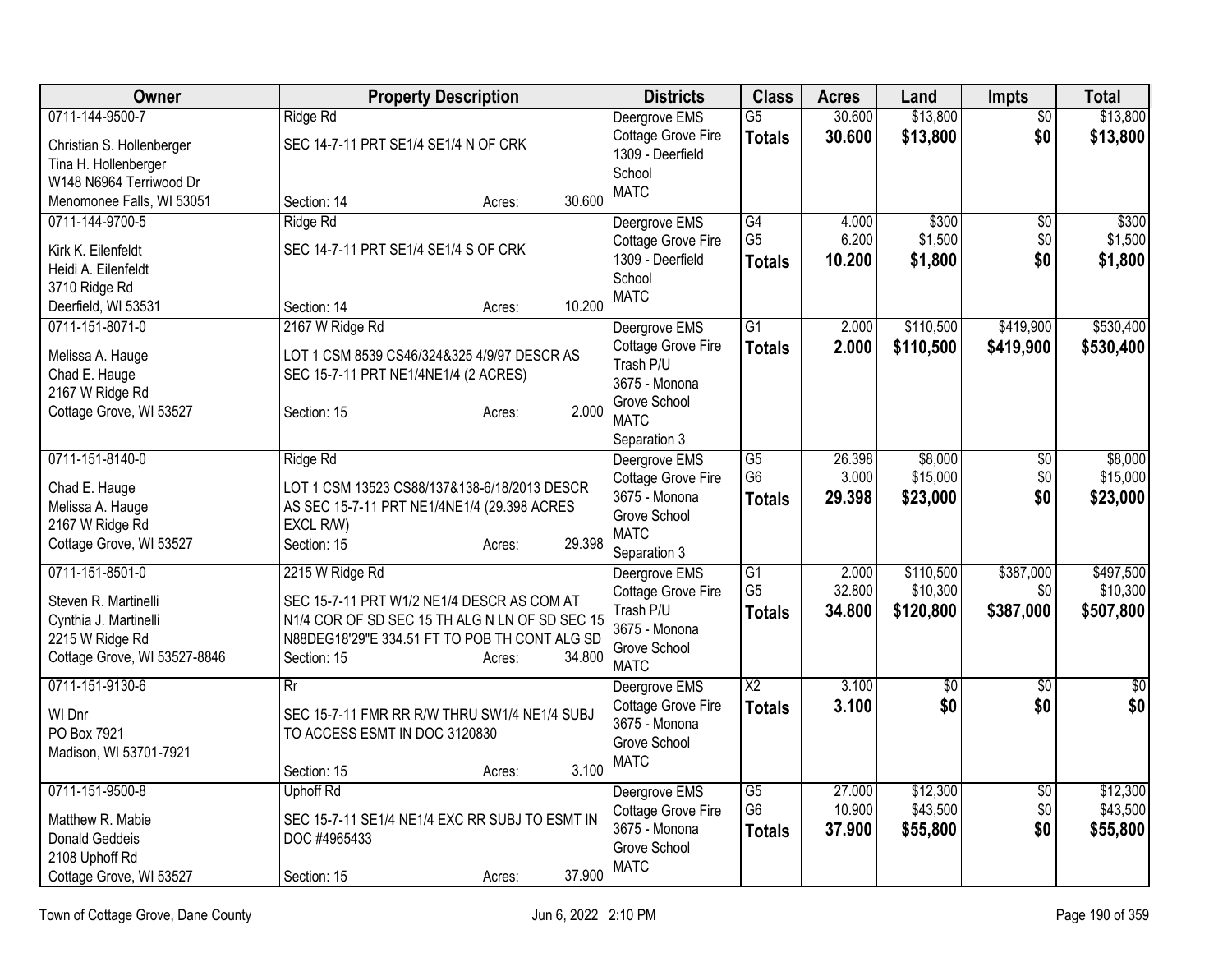| Owner                                                                                                     | <b>Property Description</b>                                                                                                                                                                         | <b>Districts</b>                                                                                 | <b>Class</b>                                             | <b>Acres</b>                        | Land                                         | <b>Impts</b>                                     | <b>Total</b>                                 |
|-----------------------------------------------------------------------------------------------------------|-----------------------------------------------------------------------------------------------------------------------------------------------------------------------------------------------------|--------------------------------------------------------------------------------------------------|----------------------------------------------------------|-------------------------------------|----------------------------------------------|--------------------------------------------------|----------------------------------------------|
| 0711-151-9660-5<br>WI Dnr<br>PO Box 7921<br>Madison, WI 53701-7921                                        | $\overline{Rr}$<br>SEC 15-7-11 R/W THRU SE1/4 NE1/4<br>3.100<br>Section: 15<br>Acres:                                                                                                               | Deergrove EMS<br>Cottage Grove Fire<br>3675 - Monona<br>Grove School<br><b>MATC</b>              | $\overline{\text{X2}}$<br><b>Totals</b>                  | 3.100<br>3.100                      | $\overline{50}$<br>\$0                       | $\overline{50}$<br>\$0                           | $\sqrt{50}$<br>\$0                           |
| 0711-152-8130-0<br>W Ridge Farm, LLC<br>2284 Uphoff Rd<br>Cottage Grove, WI 53527                         | 2293 W Ridge Rd<br>SEC 10-7-11 PRT SE1/4SW1/4 & SEC 15-7-11 PRT<br>NW1/4NE1/4, PRT SW1/4NE1/4, PRT SE1/4NW1/4 &<br>PRT NE1/4NW1/4 DESCR AS BEG AT N1/4 COR OF<br>48.310<br>Section: 15<br>Acres:    | Deergrove EMS<br>Cottage Grove Fire<br>Trash P/U<br>3675 - Monona<br>Grove School<br><b>MATC</b> | $\overline{G4}$<br>G <sub>5</sub><br>G7<br><b>Totals</b> | 33.876<br>11.174<br>3.260<br>48.310 | \$8,300<br>\$3,300<br>\$105,000<br>\$116,600 | $\overline{50}$<br>\$0<br>\$224,900<br>\$224,900 | \$8,300<br>\$3,300<br>\$329,900<br>\$341,500 |
| 0711-152-8230-6<br>WI Dnr<br>PO Box 7921<br>Madison, WI 53701-7921                                        | Ridge Rd<br>SEC 15-7-11 FMR RR R/W THRU NE1/4 NW1/4 SUBJ<br>TO ACCESS ESMT IN DOC 3120830<br>1.600<br>Section: 15<br>Acres:                                                                         | Deergrove EMS<br>Cottage Grove Fire<br>3675 - Monona<br>Grove School<br><b>MATC</b>              | $\overline{\text{X2}}$<br><b>Totals</b>                  | 1.600<br>1.600                      | $\overline{50}$<br>\$0                       | $\overline{50}$<br>\$0                           | $\frac{1}{6}$<br>\$0                         |
| 0711-152-9000-2<br>Russell Development, LLC<br>1745 Rinden Rd<br>Deerfield, WI 53531                      | Heritage Ct<br>SEC 15-7-11 SW1/4 NW1/4<br>40.600<br>Section: 15<br>Acres:                                                                                                                           | Deergrove EMS<br>Cottage Grove Fire<br>3675 - Monona<br>Grove School<br><b>MATC</b>              | $\overline{G5}$<br>G <sub>6</sub><br><b>Totals</b>       | 35.000<br>5.600<br>40.600           | \$10,500<br>\$22,500<br>\$33,000             | $\overline{50}$<br>\$0<br>\$0                    | \$10,500<br>\$22,500<br>\$33,000             |
| 0711-152-9530-1<br>WI Dnr<br>PO Box 7921<br>Madison, WI 53701-7921                                        | Ridge Rd<br>SEC 15-7-11 FMR RR R/W THRU SE1/4 NW1/4<br>1.500<br>Section: 15<br>Acres:                                                                                                               | Deergrove EMS<br>Cottage Grove Fire<br>3675 - Monona<br>Grove School<br><b>MATC</b>              | $\overline{X2}$<br><b>Totals</b>                         | 1.500<br>1.500                      | $\overline{50}$<br>\$0                       | \$0<br>\$0                                       | $\overline{50}$<br>\$0                       |
| 0711-152-9580-0<br><b>Donald Geddeis</b><br>Matthew R. Mabie<br>2108 Uphoff Rd<br>Cottage Grove, WI 53527 | <b>Uphoff Rd</b><br>SEC 15-7-11 PRT SW1/4NE1/4 & PRT E1/2 NW1/4<br>DESCR AS BEG AT CTR E 1/16 COR OF SEC 15 TH<br>ALG E-W CTR LN OF SEC 15 S88DEG35'50"W 1333.43<br>71.000<br>Section: 15<br>Acres: | Deergrove EMS<br>Cottage Grove Fire<br>3675 - Monona<br>Grove School<br><b>MATC</b>              | $\overline{G5}$<br><b>Totals</b>                         | 71.000<br>71.000                    | \$17,800<br>\$17,800                         | \$0<br>\$0                                       | \$17,800<br>\$17,800                         |
| 0711-153-8000-3<br>Wilmer A. Larson<br>2254 Uphoff Rd<br>Cottage Grove, WI 53527                          | 2240 Uphoff Rd<br>SEC 15-7-11 E1/2 NE1/4 SW1/4 SUBJ TO ESMT IN<br>DOC #3336647<br>20.300<br>Section: 15<br>Acres:                                                                                   | Deergrove EMS<br><b>Cottage Grove Fire</b><br>3675 - Monona<br>Grove School<br><b>MATC</b>       | $\overline{G4}$<br>G <sub>5</sub><br>G7<br><b>Totals</b> | 17.000<br>2.300<br>1.000<br>20.300  | \$5,000<br>\$800<br>\$12,000<br>\$17,800     | \$0<br>\$0<br>\$93,700<br>\$93,700               | \$5,000<br>\$800<br>\$105,700<br>\$111,500   |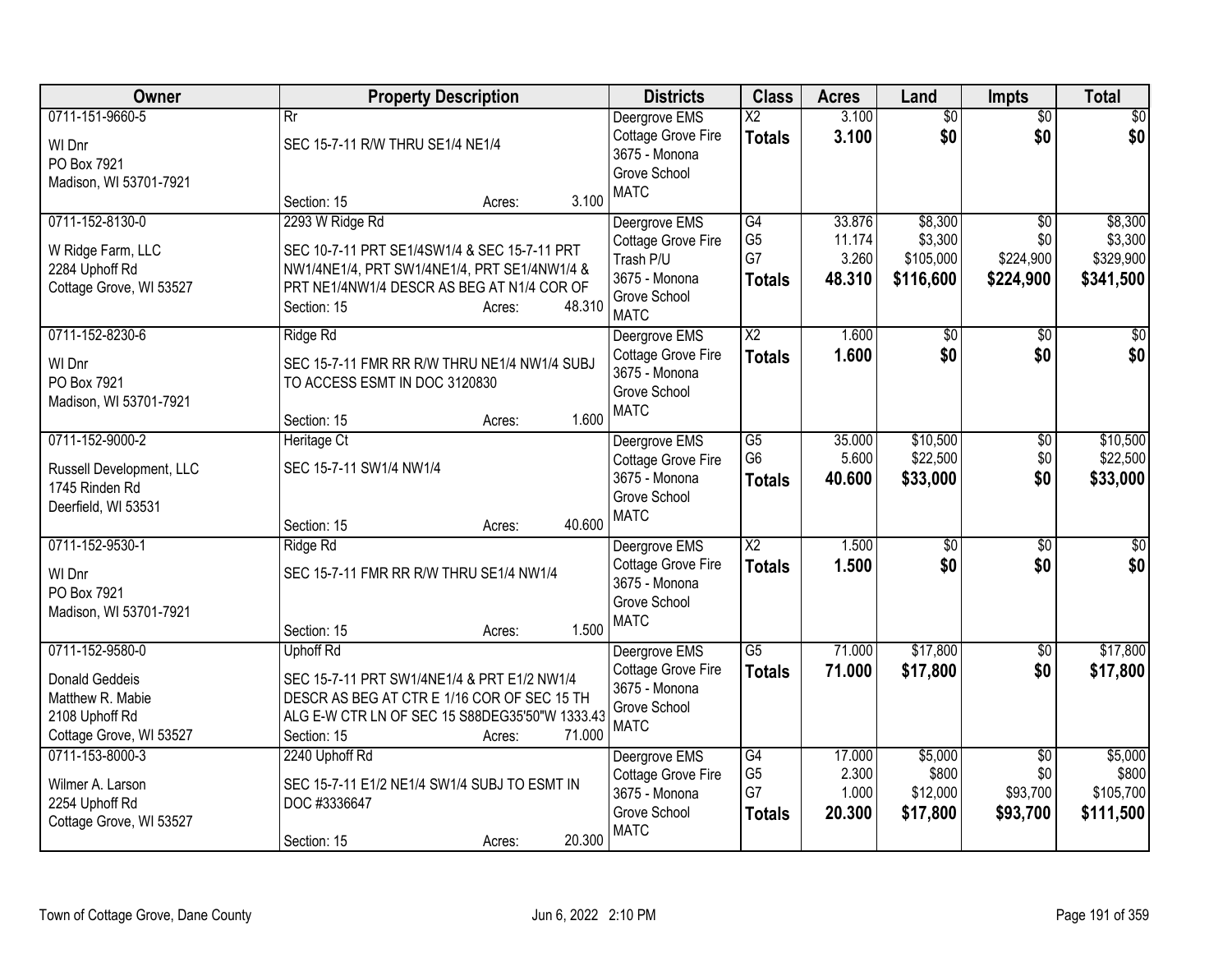| Owner                                                                                      | <b>Property Description</b>                                                                                                                                                       | <b>Districts</b>                                                                    | <b>Class</b>                          | <b>Acres</b>              | Land                          | Impts                         | <b>Total</b>                  |
|--------------------------------------------------------------------------------------------|-----------------------------------------------------------------------------------------------------------------------------------------------------------------------------------|-------------------------------------------------------------------------------------|---------------------------------------|---------------------------|-------------------------------|-------------------------------|-------------------------------|
| 0711-153-8070-9<br>Djh Land Holdings, LLC<br>2561 Coffeytown Rd<br>Cottage Grove, WI 53527 | Coffeytown Rd<br>SEC 15-7-11 W1/2 NE1/4SW1/4                                                                                                                                      | Deergrove EMS<br>Cottage Grove Fire<br>3675 - Monona<br>Grove School<br><b>MATC</b> | G4<br>G <sub>5</sub><br><b>Totals</b> | 6.300<br>14.000<br>20.300 | \$1,300<br>\$4,300<br>\$5,600 | $\overline{50}$<br>\$0<br>\$0 | \$1,300<br>\$4,300<br>\$5,600 |
| 0711-153-8500-8                                                                            | 20.300<br>Section: 15<br>Acres:<br>Coffeytown Rd                                                                                                                                  | Deergrove EMS                                                                       | G4                                    | 12.000                    | \$3,400                       | $\overline{50}$               | \$3,400                       |
| Dih Land Holdings, LLC<br>2561 Coffeytown Rd<br>Cottage Grove, WI 53527                    | SEC 15-7-11 NW1/4 SW1/4<br>40.600<br>Section: 15<br>Acres:                                                                                                                        | Cottage Grove Fire<br>3675 - Monona<br>Grove School<br><b>MATC</b>                  | G <sub>5</sub><br><b>Totals</b>       | 28.600<br>40.600          | \$8,500<br>\$11,900           | \$0<br>\$0                    | \$8,500<br>\$11,900           |
| 0711-153-9002-0                                                                            | Coffeytown Rd                                                                                                                                                                     | Deergrove EMS                                                                       | G4                                    | 30.125                    | \$9,500                       | $\overline{50}$               | \$9,500                       |
| Djh Land Holdings, LLC<br>2561 Coffeytown Rd<br>Cottage Grove, WI 53527                    | SEC 15-7-11 SW1/4SW1/4 EXC W 532 FT OF S 410 FT<br>& EXC LOT 1 CSM 779 CS3/333 EXC R11745/45 SUBJ<br>TO ACCESS ESMT IN DOC #3658446 & ALSO EXC<br>31.341<br>Section: 15<br>Acres: | Cottage Grove Fire<br>3675 - Monona<br>Grove School<br><b>MATC</b>                  | G <sub>5</sub><br><b>Totals</b>       | 1.216<br>31.341           | \$300<br>\$9,800              | \$0<br>\$0                    | \$300<br>\$9,800              |
| 0711-153-9270-5                                                                            | 2360 Uphoff Rd                                                                                                                                                                    | Deergrove EMS                                                                       | $\overline{G1}$                       | 0.810                     | \$82,000                      | \$303,000                     | \$385,000                     |
| Bronson L. Blum<br>2360 Uphoff Rd<br>Cottage Grove, WI 53527                               | LOT 1 CSM 9363 CS53/122&123-7/9/99 DESCR AS<br>SEC 15-7-11 PRT SW1/4SW1/4 (.810 ACRES)<br>0.810<br>Section: 15<br>Acres:                                                          | Cottage Grove Fire<br>Trash P/U<br>3675 - Monona<br>Grove School<br><b>MATC</b>     | <b>Totals</b>                         | 0.810                     | \$82,000                      | \$303,000                     | \$385,000                     |
| 0711-153-9290-1                                                                            | 2362 Uphoff Rd                                                                                                                                                                    | Deergrove EMS                                                                       | G1                                    | 3.794                     | \$121,500                     | \$151,100                     | \$272,600                     |
| Elmer Irrev Tr<br>5521 N Cook St<br>Mcfarland, WI 53558                                    | LOT 2 CSM 9363 CS53/122&123-7/9/99 DESCR AS<br>SEC 15-7-11 PRT SW1/4SW1/4 (3.794 ACRES)<br>3.794<br>Section: 15<br>Acres:                                                         | Cottage Grove Fire<br>Trash P/U<br>3675 - Monona<br>Grove School<br><b>MATC</b>     | <b>Totals</b>                         | 3.794                     | \$121,500                     | \$151,100                     | \$272,600                     |
| 0711-153-9315-0                                                                            | 2342 Uphoff Rd                                                                                                                                                                    | Deergrove EMS                                                                       | $\overline{G1}$                       | 1.749                     | \$105,500                     | \$299,900                     | \$405,400                     |
| Devine Rev Tr<br>2342 Uphoff Rd<br>Cottage Grove, WI 53527                                 | LOT 1 CSM 15421 CS110/307&308-6/16/2020 F/K/A<br>LOT 1 CSM 779 CS3/333-3/9/72 & ALSO INCL &<br>DESCR AS SEC 15-7-11 PRT SW1/4SW1/4 (1.749<br>1.749<br>Section: 15<br>Acres:       | Cottage Grove Fire<br>Trash P/U<br>3675 - Monona<br>Grove School<br><b>MATC</b>     | <b>Totals</b>                         | 1.749                     | \$105,500                     | \$299,900                     | \$405,400                     |
| 0711-153-9350-0                                                                            | 2316 Uphoff Rd                                                                                                                                                                    | Deergrove EMS                                                                       | $\overline{G1}$                       | 2.000                     | \$110,500                     | \$828,500                     | \$939,000                     |
| Bradley D. Huston<br>2561 Coffeytown Rd<br>Cottage Grove, WI 53527                         | LOT 1 CSM 15268 CS109/37&38-10/23/2019 DESCR<br>AS SEC 15-7-11 PRT SW1/4SW1/4 (2.000 ACRES<br>EXCL R/W)<br>2.000<br>Section: 15<br>Acres:                                         | Cottage Grove Fire<br>3675 - Monona<br>Grove School<br><b>MATC</b>                  | <b>Totals</b>                         | 2.000                     | \$110,500                     | \$828,500                     | \$939,000                     |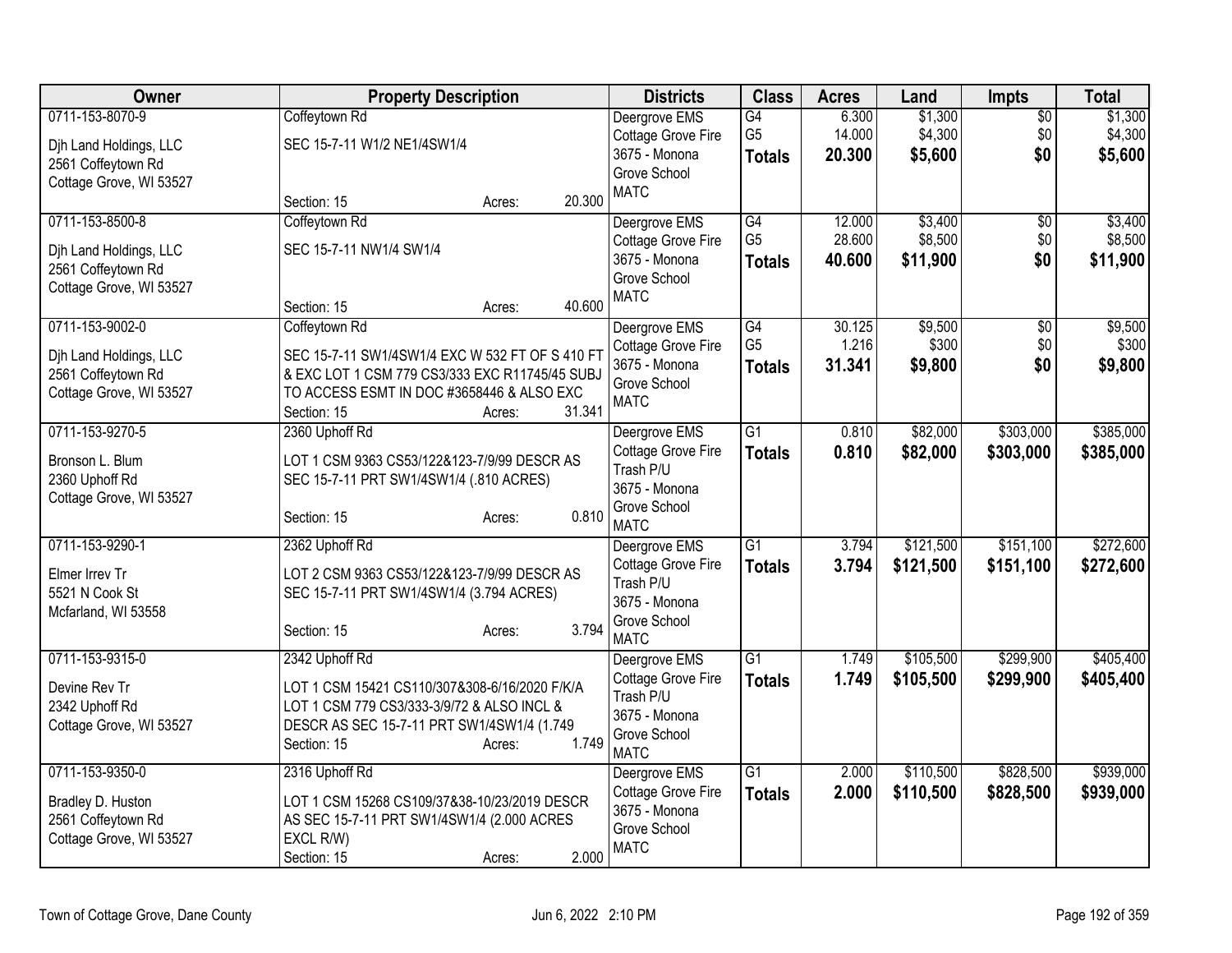| <b>Owner</b>                              |                                           | <b>Property Description</b>                                                                    |        | <b>Districts</b>              | <b>Class</b>    | <b>Acres</b> | Land      | <b>Impts</b>    | <b>Total</b> |
|-------------------------------------------|-------------------------------------------|------------------------------------------------------------------------------------------------|--------|-------------------------------|-----------------|--------------|-----------|-----------------|--------------|
| 0711-153-9500-6                           | 2260 Uphoff Rd                            |                                                                                                |        | Deergrove EMS                 | $\overline{G1}$ | 10.000       | \$158,500 | \$388,800       | \$547,300    |
| Wilmer A. Larson                          | SEC 15-7-11 N 333 FT SE1/4 SW1/4          |                                                                                                |        | Cottage Grove Fire            | <b>Totals</b>   | 10.000       | \$158,500 | \$388,800       | \$547,300    |
| 2254 Uphoff Rd                            |                                           |                                                                                                |        | Trash P/U 2<br>3675 - Monona  |                 |              |           |                 |              |
| Cottage Grove, WI 53527                   |                                           |                                                                                                |        | Grove School                  |                 |              |           |                 |              |
|                                           | Section: 15                               | Acres:                                                                                         | 10.000 | <b>MATC</b>                   |                 |              |           |                 |              |
| 0711-153-9660-3                           | 2274 Uphoff Rd                            |                                                                                                |        | Deergrove EMS                 | $\overline{G1}$ | 10.000       | \$158,500 | \$209,000       | \$367,500    |
| Penny Andrews                             |                                           | SEC 15-7-11 N 10 A OF S 30.5 A SE1/4 SW1/4 INCL                                                |        | Cottage Grove Fire            | <b>Totals</b>   | 10.000       | \$158,500 | \$209,000       | \$367,500    |
| 2274 Uphoff Rd                            | VAC ROW PER DOC 4811972                   |                                                                                                |        | Trash P/U                     |                 |              |           |                 |              |
| Cottage Grove, WI 53527                   |                                           |                                                                                                |        | 3675 - Monona<br>Grove School |                 |              |           |                 |              |
|                                           | Section: 15                               | Acres:                                                                                         | 10.000 | <b>MATC</b>                   |                 |              |           |                 |              |
| 0711-153-9691-0                           | 2284 Uphoff Rd                            |                                                                                                |        | Deergrove EMS                 | $\overline{G1}$ | 2.045        | \$111,000 | \$264,100       | \$375,100    |
| Jesse T. Hurley                           |                                           | LOT 1 CSM 9589 CS55/79-81 1/26/00 DESCR AS SEC                                                 |        | Cottage Grove Fire            | <b>Totals</b>   | 2.045        | \$111,000 | \$264,100       | \$375,100    |
| Sarah J. Hurley                           |                                           | 15-7-11 PRT SE1/4SW1/4 (2.05 ACRES) INCL VAC                                                   |        | Trash P/U                     |                 |              |           |                 |              |
| 2284 Uphoff Rd                            | <b>ROW PER DOC 4811972</b>                |                                                                                                |        | 3675 - Monona                 |                 |              |           |                 |              |
| Cottage Grove, WI 53527                   | Section: 15                               | Acres:                                                                                         | 2.045  | Grove School<br><b>MATC</b>   |                 |              |           |                 |              |
| 0711-153-9751-0                           | 2282 Uphoff Rd                            |                                                                                                |        | Deergrove EMS                 | G4              | 8.349        | \$2,400   | $\overline{50}$ | \$2,400      |
|                                           |                                           |                                                                                                |        | Cottage Grove Fire            | G5M             | 2.500        | \$7,500   | \$0             | \$7,500      |
| Oak Ridge Farm, LLC                       |                                           | LOT 1 CSM 9687 CS56/31&33-5/11/2000 F/K/A LOT 2                                                |        | 3675 - Monona                 | G7              | 2.000        | \$24,000  | \$22,800        | \$46,800     |
| 2284 Uphoff Rd                            |                                           | CSM 9589 CS55/79&81-1/26/2000 DESCR AS SEC                                                     |        | Grove School                  | <b>Totals</b>   | 12.849       | \$33,900  | \$22,800        | \$56,700     |
| Cottage Grove, WI 53527                   | Section: 15                               | 15-7-11 PRT SE1/4SW1/4 (12.85 ACRES) INCL VAC<br>Acres:                                        | 12.849 | <b>MATC</b>                   |                 |              |           |                 |              |
| 0711-153-9901-0                           | Nora Rd                                   |                                                                                                |        | Deergrove EMS                 | G4              | 2.254        | \$600     | \$0             | \$600        |
|                                           |                                           |                                                                                                |        | Cottage Grove Fire            | <b>Totals</b>   | 2.254        | \$600     | \$0             | \$600        |
| Oak Ridge Farm, LLC                       |                                           | SEC 15-7-11 S 20.5 A SE1/4 SW1/4 EXC CSM 9589 &<br>ALSO EXC RD R/W IN DOC #4550503 & ALSO INCL |        | 3675 - Monona                 |                 |              |           |                 |              |
| 2284 Uphoff Rd<br>Cottage Grove, WI 53527 | VAC R/W IN DOC #4641878                   |                                                                                                |        | Grove School                  |                 |              |           |                 |              |
|                                           | Section: 15                               | Acres:                                                                                         | 2.254  | <b>MATC</b>                   |                 |              |           |                 |              |
| 0711-154-8001-0                           | <b>Uphoff Rd</b>                          |                                                                                                |        | Deergrove EMS                 | G4              | 15.200       | \$4,100   | \$0             | \$4,100      |
| Kenneth D. Larson                         |                                           | SEC 15-7-11 NE1/4 SE1/4 EXC W 208.7 FT OF S 104.3                                              |        | Cottage Grove Fire            | G <sub>5</sub>  | 20.900       | \$6,300   | \$0             | \$6,300      |
| 2181 Uphoff Rd                            | FT & EXC D843/353 & EXC CSM 13642         |                                                                                                |        | 3675 - Monona                 | <b>Totals</b>   | 36.100       | \$10,400  | \$0             | \$10,400     |
| Cottage Grove, WI 53527                   |                                           |                                                                                                |        | Grove School                  |                 |              |           |                 |              |
|                                           | Section: 15                               | Acres:                                                                                         | 0.000  | <b>MATC</b>                   |                 |              |           |                 |              |
| 0711-154-8050-0                           | 2145 Uphoff Rd                            |                                                                                                |        | Deergrove EMS                 | $\overline{G1}$ | 1.800        | \$106,500 | \$548,500       | \$655,000    |
| Jeremy M. Potter                          |                                           | LOT 1 CSM 13642 CS89/242&243-1/6/2014 DESCR AS                                                 |        | Cottage Grove Fire            | <b>Totals</b>   | 1.800        | \$106,500 | \$548,500       | \$655,000    |
| Krista M. Potter                          | SEC 15-7-11 PRT NE1/4 SE1/4 (1.800 ACRES) |                                                                                                |        | Trash P/U                     |                 |              |           |                 |              |
| 2145 Uphoff Rd                            |                                           |                                                                                                |        | 3675 - Monona                 |                 |              |           |                 |              |
| Cottage Grove, WI 53527                   | Section: 15                               | Acres:                                                                                         | 1.800  | Grove School<br><b>MATC</b>   |                 |              |           |                 |              |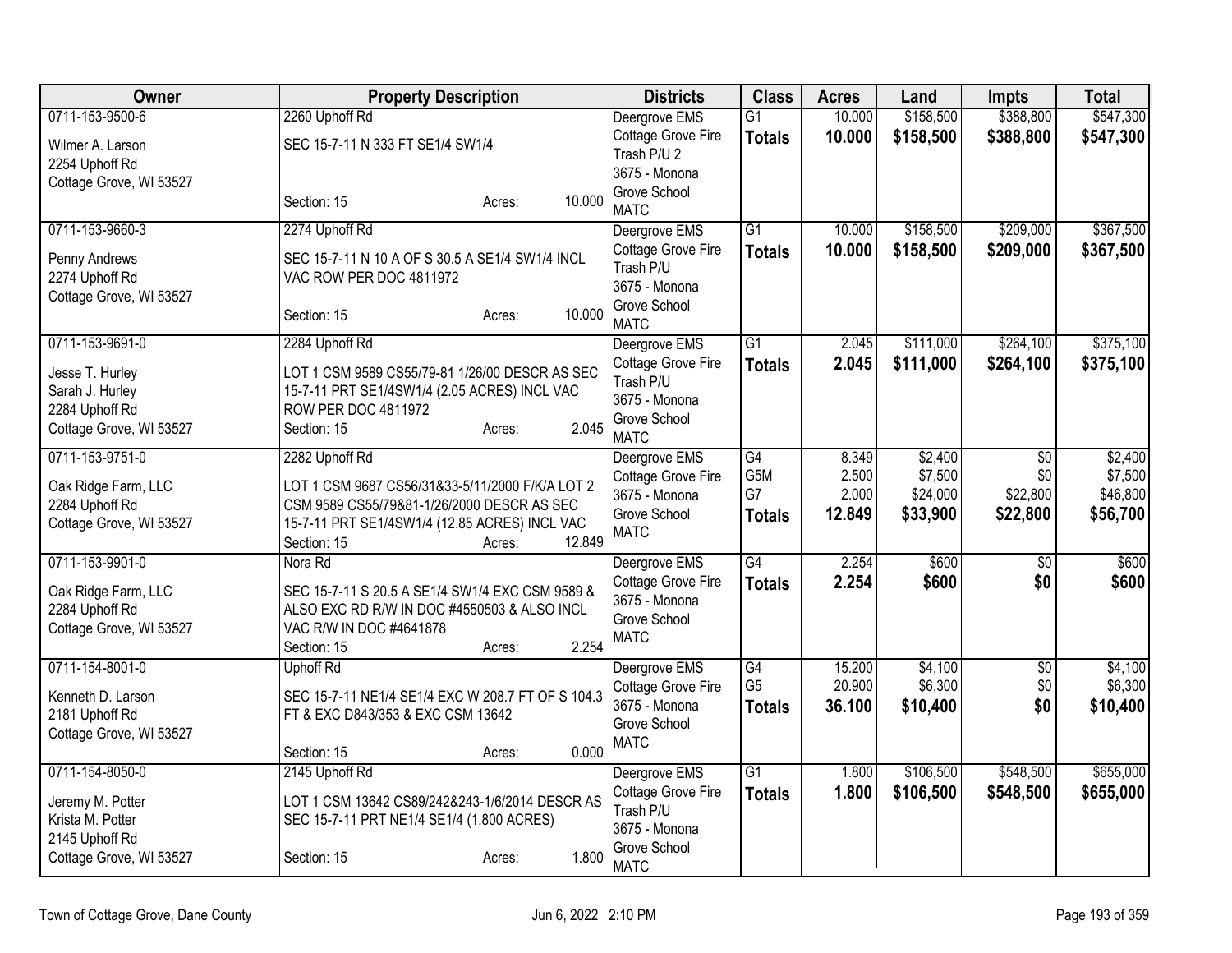| Owner                                  | <b>Property Description</b>                       | <b>Districts</b>            | <b>Class</b>    | <b>Acres</b> | Land      | <b>Impts</b>    | <b>Total</b> |
|----------------------------------------|---------------------------------------------------|-----------------------------|-----------------|--------------|-----------|-----------------|--------------|
| 0711-154-8200-0                        | 2177 Uphoff Rd                                    | Deergrove EMS               | G1              | 1.999        | \$110,500 | \$179,900       | \$290,400    |
| Donald F. Jenkins                      | SEC 15-7-11 PRT NE1/4 SE1/4 COM AT SW COR SD      | Cottage Grove Fire          | <b>Totals</b>   | 1.999        | \$110,500 | \$179,900       | \$290,400    |
| Frances J. Jenkins                     | 1/41/4, TH N 104.35 FT TO POB, TH CONT N 417.4 FT | Trash P/U                   |                 |              |           |                 |              |
| 2177 Uphoff Rd                         | TH N89DEGE 208.7 FT, TH S 417.4 FT, TH S89DEGW    | 3675 - Monona               |                 |              |           |                 |              |
| Cottage Grove, WI 53527                | 1.999<br>Section: 15<br>Acres:                    | Grove School<br><b>MATC</b> |                 |              |           |                 |              |
| 0711-154-8240-2                        | 2181 Uphoff Rd                                    | Deergrove EMS               | $\overline{G1}$ | 0.500        | \$66,000  | \$105,900       | \$171,900    |
| Kenneth D. Larson                      | SEC 15-7-11 PRT NE1/4 SE1/4 COM SW COR TH N       | Cottage Grove Fire          | <b>Totals</b>   | 0.500        | \$66,000  | \$105,900       | \$171,900    |
| 2181 Uphoff Rd                         | 104.35 FT N89DEGE 208.7 FT S 104.35 FT S89DEGW    | Trash P/U                   |                 |              |           |                 |              |
| Cottage Grove, WI 53527                | 208.7 FT TO POB                                   | 3675 - Monona               |                 |              |           |                 |              |
|                                        | 0.500<br>Section: 15<br>Acres:                    | Grove School<br><b>MATC</b> |                 |              |           |                 |              |
| 0711-154-8502-5                        | <b>Uphoff Rd</b>                                  | Deergrove EMS               | $\overline{G4}$ | 31.120       | \$9,100   | \$0             | \$9,100      |
| Wilmer A. Larson                       | SEC 15-7-11 NW1/4 SE1/4 EXC CSM 7892 & EXC CSM    | Cottage Grove Fire          | G <sub>5</sub>  | 5.925        | \$1,800   | \$0             | \$1,800      |
| Barbara A. Larson                      | 8225 TOG W/JT DRIVEWAY ESMT IN R31669/49 SUBJ     | 3675 - Monona               | G7              | 1.000        | \$12,000  | \$37,900        | \$49,900     |
| 2254 Uphoff Rd                         | TO ESMT IN DOC #3336647                           | Grove School                | <b>Totals</b>   | 38.045       | \$22,900  | \$37,900        | \$60,800     |
| Cottage Grove, WI 53527                | 38.045<br>Section: 15<br>Acres:                   | <b>MATC</b>                 |                 |              |           |                 |              |
| 0711-154-8740-7                        | 2240 Uphoff Rd                                    | Deergrove EMS               | $\overline{G1}$ | 1.066        | \$92,000  | \$103,500       | \$195,500    |
|                                        | LOT 1 CSM 7892 CS41/315&316                       | Cottage Grove Fire          | <b>Totals</b>   | 1.066        | \$92,000  | \$103,500       | \$195,500    |
| Jeffrey L. Schultz<br>Robin M. Schultz | R30334/11&12-7/19/95 DESCR AS SEC 15-7-11 PRT     | Trash P/U                   |                 |              |           |                 |              |
| 2240 Uphoff Rd                         | NW1/4SE1/4 (1.017 ACRES) SUBJ TO JT DRIVEWAY      | 3675 - Monona               |                 |              |           |                 |              |
| Cottage Grove, WI 53527                | 1.066<br>Section: 15<br>Acres:                    | Grove School                |                 |              |           |                 |              |
|                                        |                                                   | <b>MATC</b>                 |                 |              |           |                 |              |
| 0711-154-8850-4                        | 2190 Uphoff Rd                                    | Deergrove EMS               | G1              | 1.489        | \$100,500 | \$252,800       | \$353,300    |
| Heidi L. Krekel                        | LOT 1 CSM 8225 CS44/170&171 R33018/1&2-5/29/96    | Cottage Grove Fire          | <b>Totals</b>   | 1.489        | \$100,500 | \$252,800       | \$353,300    |
| Robert J. Krekel                       | DESCR AS SEC 15-7-11 PRT NW1/4SE1/4 (1.48         | Trash P/U<br>3675 - Monona  |                 |              |           |                 |              |
| 2190 Uphoff Rd                         | ACRES INCL R/W)                                   | Grove School                |                 |              |           |                 |              |
| Cottage Grove, WI 53527                | 1.489<br>Section: 15<br>Acres:                    | <b>MATC</b>                 |                 |              |           |                 |              |
| 0711-154-9000-0                        | Nora Rd                                           | Deergrove EMS               | G4              | 38.500       | \$12,100  | $\overline{50}$ | \$12,100     |
| Homburg Living Tr, Bruce M             | SEC 15-7-11 SW1/4 SE1/4                           | Cottage Grove Fire          | G <sub>5</sub>  | 2.000        | \$500     | \$0             | \$500        |
| 6002 Milwaukee St                      |                                                   | 3675 - Monona               | <b>Totals</b>   | 40.500       | \$12,600  | \$0             | \$12,600     |
| Madison, WI 53718                      |                                                   | Grove School                |                 |              |           |                 |              |
|                                        | 40.500<br>Section: 15<br>Acres:                   | <b>MATC</b>                 |                 |              |           |                 |              |
| 0711-154-9500-5                        | <b>Uphoff Rd</b>                                  | Deergrove EMS               | G4              | 30.000       | \$9,200   | $\overline{50}$ | \$9,200      |
| Wilmer A. Larson                       | R1095/796 SEC 15-7-11 SE1/4 SE1/4                 | Cottage Grove Fire          | G <sub>5</sub>  | 10.300       | \$3,000   | \$0             | \$3,000      |
| 2254 Uphoff Rd                         |                                                   | 3675 - Monona               | <b>Totals</b>   | 40.300       | \$12,200  | \$0             | \$12,200     |
| Cottage Grove, WI 53527                |                                                   | Grove School                |                 |              |           |                 |              |
|                                        | 40.300<br>Section: 15<br>Acres:                   | <b>MATC</b>                 |                 |              |           |                 |              |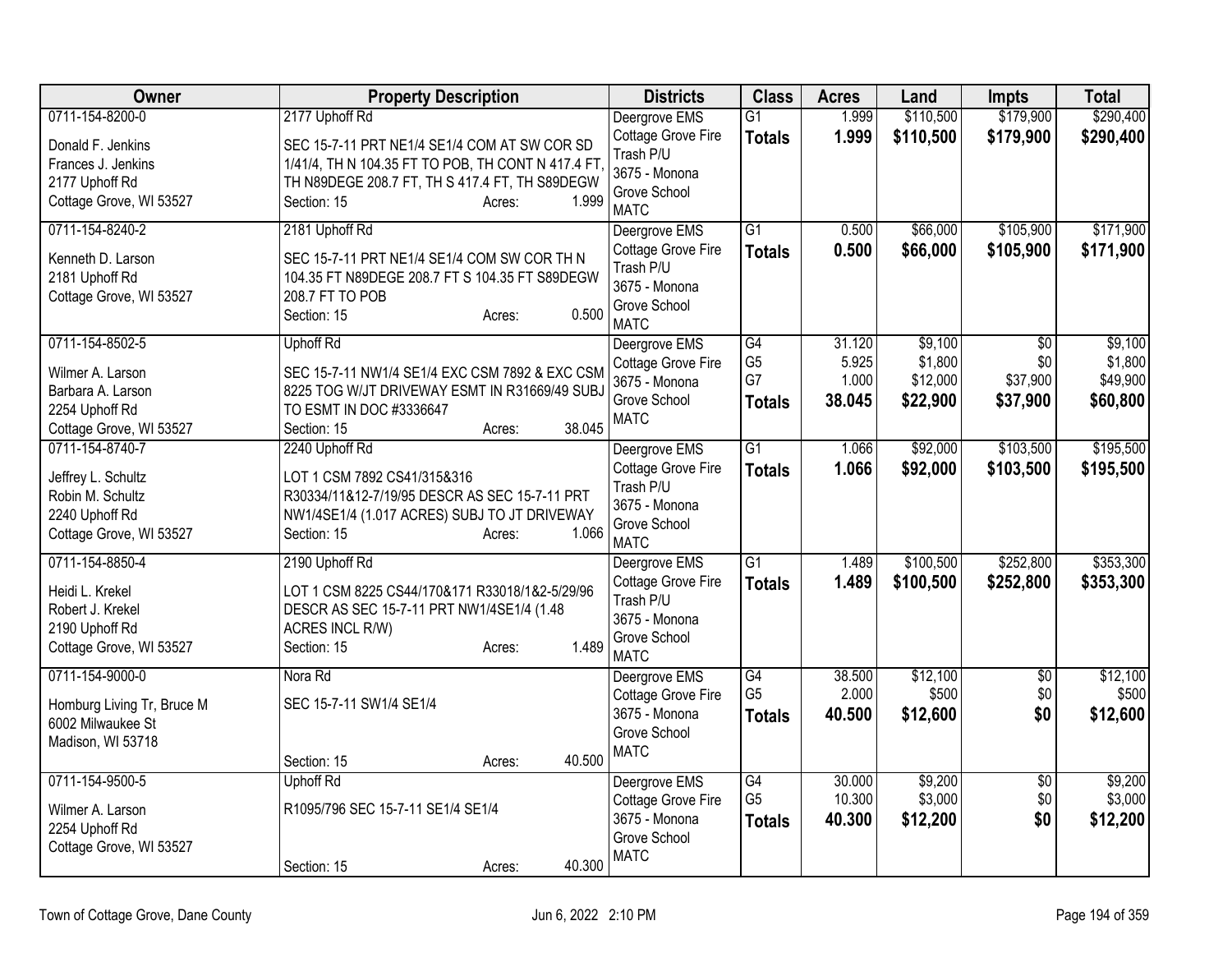| Owner                                                                                                   | <b>Property Description</b>                                                                                                                                                                    | <b>Districts</b>                                                                                 | <b>Class</b>                                 | <b>Acres</b>                       | Land                                       | <b>Impts</b>                  | <b>Total</b>                               |
|---------------------------------------------------------------------------------------------------------|------------------------------------------------------------------------------------------------------------------------------------------------------------------------------------------------|--------------------------------------------------------------------------------------------------|----------------------------------------------|------------------------------------|--------------------------------------------|-------------------------------|--------------------------------------------|
| 0711-161-8191-3<br>WI Dnr<br>PO Box 7921<br>Madison, WI 53701-7921                                      | Ridge Rd<br>SEC 16-7-11 R/W THRU NE1/4 NE1/4 EXC TH PRT<br>ANNEXED TO VILLAGE OF COTTAGE GROVE<br>2.840<br>Section: 16<br>Acres:                                                               | Deergrove EMS<br>Cottage Grove Fire<br>3675 - Monona<br>Grove School<br><b>MATC</b>              | $\overline{X2}$<br><b>Totals</b>             | 2.840<br>2.840                     | $\overline{50}$<br>\$0                     | $\overline{50}$<br>\$0        | $\sqrt{50}$<br>\$0                         |
| 0711-161-8301-9<br>Djh Land Holdings, LLC<br>2561 Coffeytown Rd<br>Cottage Grove, WI 53527              | Heritage Ct<br>SEC 16-7-11 NE1/4NE1/4 EXC RR R/W & EXC TH PRT<br>N OF RR ANNEXED TO VILLAGE OF COTTAGE<br>GROVE & EXC ADDITIONAL LAND ANNEXED TO<br>10.220<br>Section: 16<br>Acres:            | Deergrove EMS<br>Cottage Grove Fire<br>3675 - Monona<br>Grove School<br><b>MATC</b>              | $\overline{G5}$<br>G5M<br><b>Totals</b>      | 4.520<br>5.700<br>10.220           | \$1,300<br>\$11,500<br>\$12,800            | $\overline{50}$<br>\$0<br>\$0 | \$1,300<br>\$11,500<br>\$12,800            |
| 0711-161-9550-6<br>Dih Land Holdings, LLC<br>2561 Coffeytown Rd<br>Cottage Grove, WI 53527              | Heritage Ct<br>SEC 16-7-11 SE1/4NE1/4 EXC TH PRT ANNEXED TO<br>VILLAGE OF COTTAGE GROVE IN R28449/12<br>30.200<br>Section: 16<br>Acres:                                                        | Deergrove EMS<br>Cottage Grove Fire<br>3675 - Monona<br>Grove School<br><b>MATC</b>              | G4<br>G <sub>5</sub><br>G5M<br><b>Totals</b> | 18.200<br>6.000<br>6.000<br>30.200 | \$1,500<br>\$1,500<br>\$12,000<br>\$15,000 | \$0<br>\$0<br>\$0<br>\$0      | \$1,500<br>\$1,500<br>\$12,000<br>\$15,000 |
| 0711-162-9240-0<br>Richard J. Bollig<br>Deborah L. Bollig<br>4089 Vilas Rd<br>Cottage Grove, WI 53527   | <b>Vilas Rd</b><br>SEC 16-7-11 PRT SW1/4NW1/4 DESCR AS BEG W1/4<br>COR SEC 16 TH ALG W LN NW1/4 N00DEG04'29"W<br>165.98 FT TH N88DEG11'39"E 233.65 FT TO C/L<br>0.870<br>Section: 16<br>Acres: | Deergrove EMS<br><b>Cottage Grove Fire</b><br>3675 - Monona<br>Grove School<br><b>MATC</b>       | $\overline{G1}$<br><b>Totals</b>             | 0.870<br>0.870                     | \$21,000<br>\$21,000                       | \$16,900<br>\$16,900          | \$37,900<br>\$37,900                       |
| 0711-163-8000-1<br>Clement Living Tr, Michelle M<br>393 S Main St<br>Cottage Grove, WI 53527            | County Rd N<br>SEC 16-7-11 PRT NE1/4 SW1/4 COM NE COR TH S 36<br>FTW 165 FTN TON LNE TO POB<br>0.140<br>Section: 16<br>Acres:                                                                  | Deergrove EMS<br>Cottage Grove Fire<br>3675 - Monona<br>Grove School<br><b>MATC</b>              | $\overline{G1}$<br><b>Totals</b>             | 0.136<br>0.136                     | \$7,500<br>\$7,500                         | \$0<br>\$0                    | \$7,500<br>\$7,500                         |
| 0711-163-8501-5<br>Edward R. Zabel Sr<br>Karen Zabel<br>4030 Vilas Rd<br>Cottage Grove, WI 53527        | 4030 Vilas Rd<br>LOT 2 CSM 5855 CS27/303-305 R12848/21-5/19/89<br>DESCR AS SEC 16-7-11 PRT SW1/4 SUBJ TO & TOG<br>W/ESMT & DRIVEWAY AGRMT IN R12862/62<br>14.170<br>Section: 16<br>Acres:      | Deergrove EMS<br>Cottage Grove Fire<br>Trash P/U<br>3675 - Monona<br>Grove School<br><b>MATC</b> | $\overline{G1}$<br>G4<br><b>Totals</b>       | 2.000<br>12.170<br>14.170          | \$116,500<br>\$2,500<br>\$119,000          | \$251,200<br>\$0<br>\$251,200 | \$367,700<br>\$2,500<br>\$370,200          |
| 0711-163-8550-6<br>Jon D. Martinson<br>Janelle A. Martinson<br>4090 Vilas Rd<br>Cottage Grove, WI 53527 | 4090 Vilas Rd<br>LOT 1 CSM 5855 CS27/303-305 R12848/21-5/19/89<br>DESCR AS SEC 16-7-11 PRT SW1/4<br>4.004<br>Section: 16<br>Acres:                                                             | Deergrove EMS<br>Cottage Grove Fire<br>Trash P/U<br>3675 - Monona<br>Grove School<br><b>MATC</b> | $\overline{G1}$<br><b>Totals</b>             | 4.004<br>4.004                     | \$122,500<br>\$122,500                     | \$216,100<br>\$216,100        | \$338,600<br>\$338,600                     |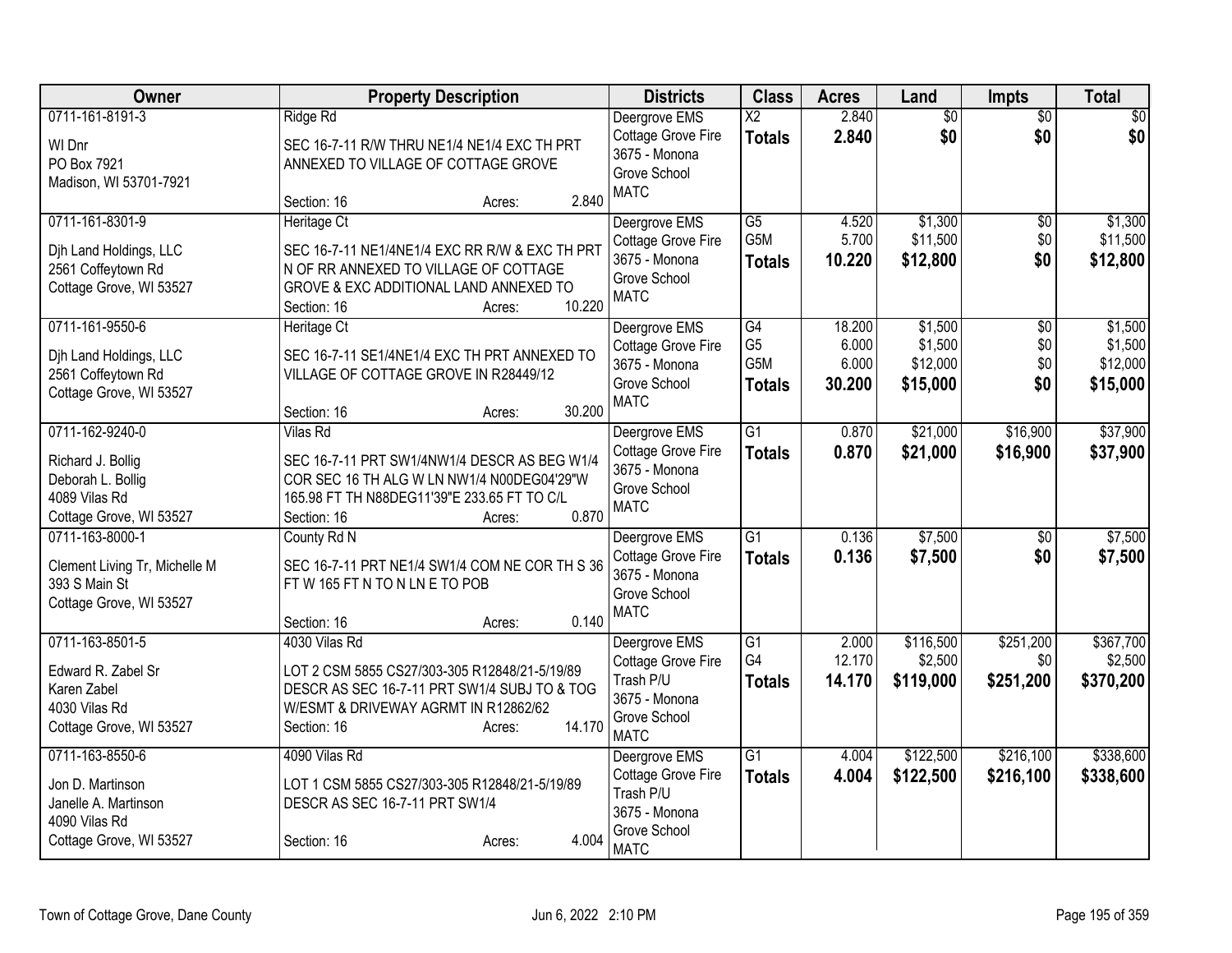| Owner                                                                                                 | <b>Property Description</b>                                                                                                                                                                                    | <b>Districts</b>                                                                                                        | <b>Class</b>                     | <b>Acres</b>   | Land                   | <b>Impts</b>           | <b>Total</b>           |
|-------------------------------------------------------------------------------------------------------|----------------------------------------------------------------------------------------------------------------------------------------------------------------------------------------------------------------|-------------------------------------------------------------------------------------------------------------------------|----------------------------------|----------------|------------------------|------------------------|------------------------|
| 0711-163-8610-3                                                                                       | 4089 Vilas Rd                                                                                                                                                                                                  | Deergrove EMS                                                                                                           | $\overline{G1}$                  | 0.913          | \$86,500               | \$249,500              | \$336,000              |
| Richard J. Bollig<br>Deborah L. Bollig<br>4089 Vilas Rd<br>Cottage Grove, WI 53527                    | LOT 1 CSM 3542 CS14/137-9/2/80 DESCR AS SEC<br>16-7-11 PRT NW1/4SW1/4 (1.043 ACRES) SUBJ TO RD<br><b>ESMT IN DOC 3638980</b><br>1.043<br>Section: 16<br>Acres:                                                 | Cottage Grove Fire<br>Trash P/U<br>3675 - Monona<br>Grove School                                                        | <b>Totals</b>                    | 0.913          | \$86,500               | \$249,500              | \$336,000              |
|                                                                                                       |                                                                                                                                                                                                                | <b>MATC</b>                                                                                                             |                                  |                |                        |                        |                        |
| 0711-163-8650-5<br>Christopher M. Dyer<br>Heather L. Dyer<br>4075 Vilas Rd<br>Cottage Grove, WI 53527 | 4075 Vilas Rd<br>LOT 2 CSM 3542 CS14/137-9/2/80 DESCR AS SEC<br>17-7-11 PRT NE1/4SE1/4 & SEC 16-7-11 PRT<br>NW1/4SW1/4 EXC THAT PORTION LOT 2 DESCR AS<br>5.010<br>Section: 16<br>Acres:                       | Deergrove EMS<br>Cottage Grove Fire<br>Trash P/U<br>3675 - Monona<br>Grove School<br><b>MATC</b><br>Door Creek Drainage | $\overline{G1}$<br><b>Totals</b> | 5.368<br>5.368 | \$130,500<br>\$130,500 | \$714,900<br>\$714,900 | \$845,400<br>\$845,400 |
| 0711-163-8740-0<br>2001 Realty et al<br>2725 Coffeytown Rd<br>Cottage Grove, WI 53527                 | <b>Vilas Rd</b><br>SEC 16-7-11 NW1/4SW1/4 EXC R990/1 EXC CSM 3542<br>EXC R10171/44 EXC CSM 5855 ALSO DRIVEWAY<br>ESMT IN R12862/62 EXC R13071/13 EXC PRT<br>0.000<br>Section: 16<br>Acres:                     | Deergrove EMS<br>Cottage Grove Fire<br>3675 - Monona<br>Grove School<br><b>MATC</b>                                     | $\overline{G5}$<br><b>Totals</b> | 2.390<br>2.390 | \$1,000<br>\$1,000     | \$0<br>\$0             | \$1,000<br>\$1,000     |
| 0711-163-8850-3<br>Djh Land Holdings, LLC<br>2561 Coffeytown Rd<br>Cottage Grove, WI 53527            | 4029 County Highway N<br>SEC 16-7-11 PRT NE1/4 SW1/4 COM 1334 FT N OF<br>S1/4 COR SEC TH N 265.1 FT N89DEGW 304 FT S<br>265.1 FT S89DEGE 304 FT TO POB<br>1.850<br>Section: 16<br>Acres:                       | Deergrove EMS<br>Cottage Grove Fire<br>Trash P/U<br>3675 - Monona<br>Grove School<br><b>MATC</b>                        | $\overline{G1}$<br><b>Totals</b> | 1.850<br>1.850 | \$107,500<br>\$107,500 | \$142,500<br>\$142,500 | \$250,000<br>\$250,000 |
| 0711-163-8910-0<br>Lfdls Tr<br>3403 County Highway Jg<br>Mount Horeb, WI 53572                        | 4033 County Highway N<br>SEC 16-7-11 PRT NE1/4 SW1/4 COM 900 FT S & 40 FT<br>W OF NE COR TH W 264 FT S 161.5 FT E 259 FT N 37<br>FT E 12 FT N 101 FT W 7 FT N 23.5 FT TO POB<br>1.000<br>Section: 16<br>Acres: | Deergrove EMS<br>Cottage Grove Fire<br>Trash P/U<br>3675 - Monona<br>Grove School<br><b>MATC</b>                        | $\overline{G1}$<br><b>Totals</b> | 0.991<br>0.991 | \$90,000<br>\$90,000   | \$66,700<br>\$66,700   | \$156,700<br>\$156,700 |
| 0711-163-8920-8<br>Howard A. Norsetter Jr<br>10 Rosemary St<br>Ascot Vale Australia                   | County Rd N<br>SEC 16-7-11 PRT NE1/4SW1/4 COM 250.5 FT S & 170<br>FT W OF NE C OR TH W 27.9 FT N 190.3 FT W 106 FT<br>S 826.2 FT E 264 FT N 17 .5 FT S89 DEG W ALG HWY<br>2.000<br>Section: 16<br>Acres:       | Deergrove EMS<br>Cottage Grove Fire<br>3675 - Monona<br>Grove School<br><b>MATC</b>                                     | $\overline{G1}$<br><b>Totals</b> | 2.468<br>2.468 | \$29,000<br>\$29,000   | $\overline{50}$<br>\$0 | \$29,000<br>\$29,000   |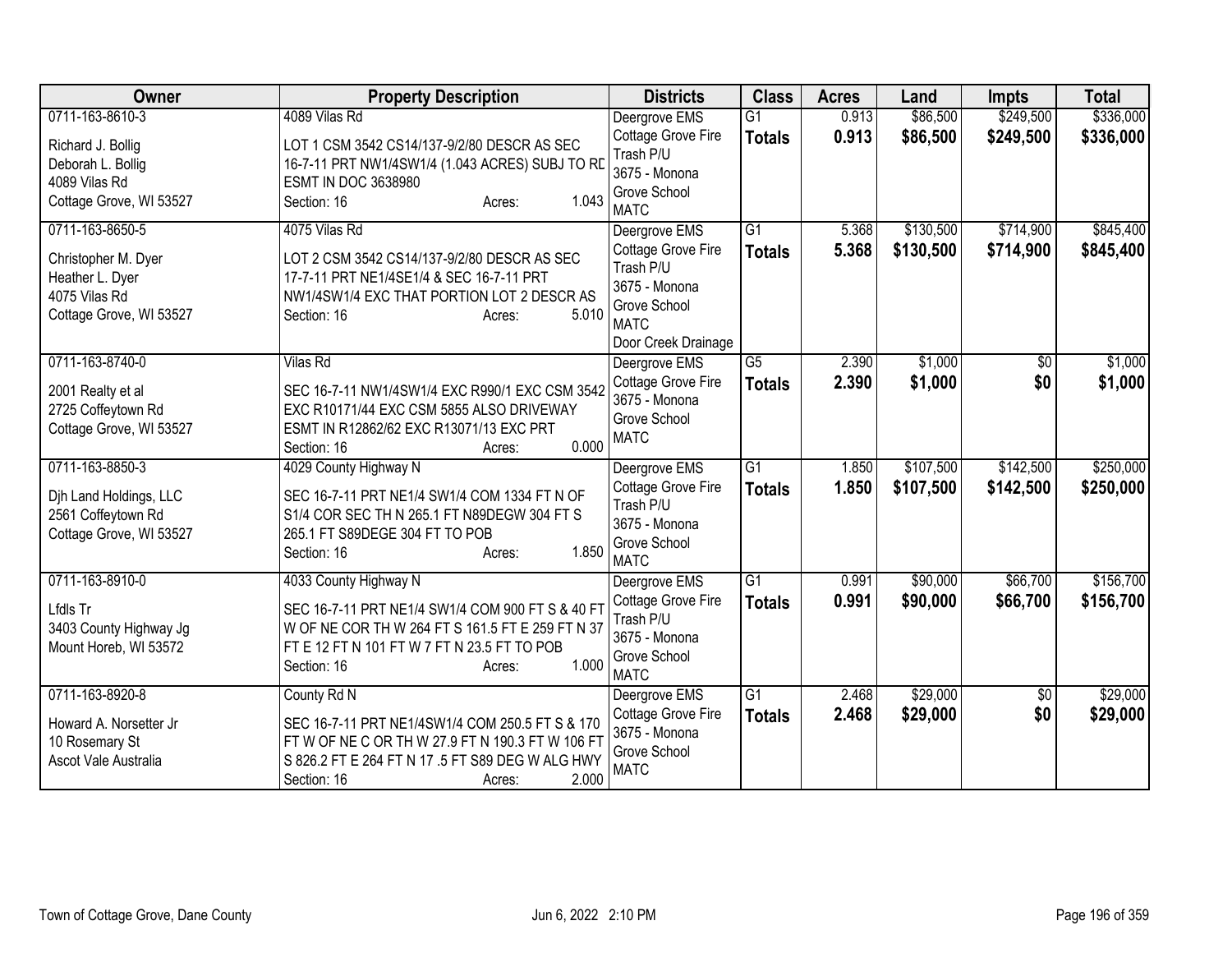| Owner                                                                                           |                                                                                                                                      | <b>Property Description</b> |        | <b>Districts</b>                                                                    | <b>Class</b>                    | <b>Acres</b>    | Land                   | <b>Impts</b>               | <b>Total</b>               |
|-------------------------------------------------------------------------------------------------|--------------------------------------------------------------------------------------------------------------------------------------|-----------------------------|--------|-------------------------------------------------------------------------------------|---------------------------------|-----------------|------------------------|----------------------------|----------------------------|
| 0711-163-8980-6                                                                                 | 4083 County Highway N                                                                                                                |                             |        | Deergrove EMS                                                                       | $\overline{G1}$                 | 0.312           | \$51,000               | \$152,700                  | \$203,700                  |
| Howard A. Norsetter Jr<br>10 Rosemary St<br>Ascot Vale Australia                                | SEC 16-7-11 PRT NE1/4SW14 COM 168 FT S & 33 FT<br>W OF NE COR TH W 165 FT S 82.4 FT E 165 FT N 82.5<br>FT TO POB<br>Section: 16      | Acres:                      | 0.312  | Cottage Grove Fire<br>Trash P/U<br>3675 - Monona<br>Grove School<br><b>MATC</b>     | <b>Totals</b>                   | 0.312           | \$51,000               | \$152,700                  | \$203,700                  |
| 0711-163-8990-4                                                                                 | 4091 County Highway N                                                                                                                |                             |        | Deergrove EMS                                                                       | X4                              | 0.497           | $\overline{50}$        | $\overline{50}$            | $\overline{50}$            |
| Cottage Grove, Town of<br>4058 County Highway N<br>Cottage Grove, WI 53527                      | SEC 16-7-11 PRT NE1/4 SW1/4 COM S 36 FT FR NE<br>COR & W 33 FT FR NE COR TH W 165 FT S 132 FT E<br>165 FT N TO POB<br>Section: 16    | Acres:                      | 0.500  | Cottage Grove Fire<br>3675 - Monona<br>Grove School<br><b>MATC</b>                  | <b>Totals</b>                   | 0.497           | \$0                    | \$0                        | \$0                        |
| 0711-163-9100-8                                                                                 | <b>Vilas Rd</b>                                                                                                                      |                             |        | Deergrove EMS                                                                       | $\overline{G4}$                 | 7.000           | \$2,000                | $\overline{50}$            | \$2,000                    |
| Peter R. Smart<br>2670 Coffeytown Rd<br>Cottage Grove, WI 53527                                 | SEC 16-7-11 PRT SW1/4SW1/4 LYG W OF VILAS ROAI<br>10.1 ACRES                                                                         |                             |        | Cottage Grove Fire<br>3675 - Monona<br>Grove School                                 | G <sub>5</sub><br><b>Totals</b> | 3.100<br>10.100 | \$1,300<br>\$3,300     | \$0<br>\$0                 | \$1,300<br>\$3,300         |
|                                                                                                 | Section: 16                                                                                                                          | Acres:                      | 10.100 | <b>MATC</b>                                                                         |                                 |                 |                        |                            |                            |
| 0711-163-9280-1                                                                                 | 3972 Vilas Rd                                                                                                                        |                             |        | Deergrove EMS                                                                       | $\overline{G1}$                 | 1.000           | \$90,500               | \$256,500                  | \$347,000                  |
| Lawrence D. Cooper et al<br>357 Grove St<br>Cottage Grove, WI 53527                             | LOT 1 CSM 2858 CS11/215&216-6/20/78 DESCR AS<br>SEC 16-7-11 PRT SW1/4SW1/4 (1 ACRE)                                                  |                             |        | Cottage Grove Fire<br>Trash P/U<br>3675 - Monona                                    | <b>Totals</b>                   | 1.000           | \$90,500               | \$256,500                  | \$347,000                  |
|                                                                                                 | Section: 16                                                                                                                          | Acres:                      | 1.000  | Grove School<br><b>MATC</b>                                                         |                                 |                 |                        |                            |                            |
| 0711-163-9815-0                                                                                 | 3977 County Rd N                                                                                                                     |                             |        | Deergrove EMS                                                                       | $\overline{G2}$                 | 6.220           | \$134,000              | \$491,500                  | \$625,500                  |
| Landmark Services Cooperative<br>1401 Landmark Dr<br>Cottage Grove, WI 53527                    | SEC 16-7-11 SE1/4SW1/4 EXC S 861.9 FT OF E 462.5<br>FT THF EXC PRT ANNEXED TO VIL OF COTTAGE<br>GROVE IN DOC #4251403<br>Section: 16 | Acres:                      | 6.220  | Cottage Grove Fire<br>3675 - Monona<br>Grove School<br><b>MATC</b>                  | <b>Totals</b>                   | 6.220           | \$134,000              | \$491,500                  | \$625,500                  |
| 0711-163-9830-5                                                                                 | 2560 Nora Rd                                                                                                                         |                             |        | Deergrove EMS                                                                       | $\overline{G2}$                 | 4.800           | \$126,000              | \$590,500                  | \$716,500                  |
| Landmark Services Cooperative<br>1401 Landmark Dr<br>Cottage Grove, WI 53527                    | SEC 16-7-11 PRT SE1/4SW1/4 THE S 450.5 FT OF E<br>462.5 FT                                                                           |                             |        | Cottage Grove Fire<br>3675 - Monona<br>Grove School<br><b>MATC</b>                  | <b>Totals</b>                   | 4.800           | \$126,000              | \$590,500                  | \$716,500                  |
|                                                                                                 | Section: 16                                                                                                                          | Acres:                      | 4.800  |                                                                                     |                                 |                 |                        |                            |                            |
| 0711-163-9920-6<br>Landmark Services Cooperative<br>1401 Landmark Dr<br>Cottage Grove, WI 53527 | 3977 County Rd N<br>SEC 16-7-11 PRT SE1/4SW1/4 N 411.4 FT OF S 861.9<br>FT OF E 462.5 FT<br>Section: 16                              | Acres:                      | 4.400  | Deergrove EMS<br>Cottage Grove Fire<br>3675 - Monona<br>Grove School<br><b>MATC</b> | G2<br><b>Totals</b>             | 4.400<br>4.400  | \$122,500<br>\$122,500 | \$2,257,200<br>\$2,257,200 | \$2,379,700<br>\$2,379,700 |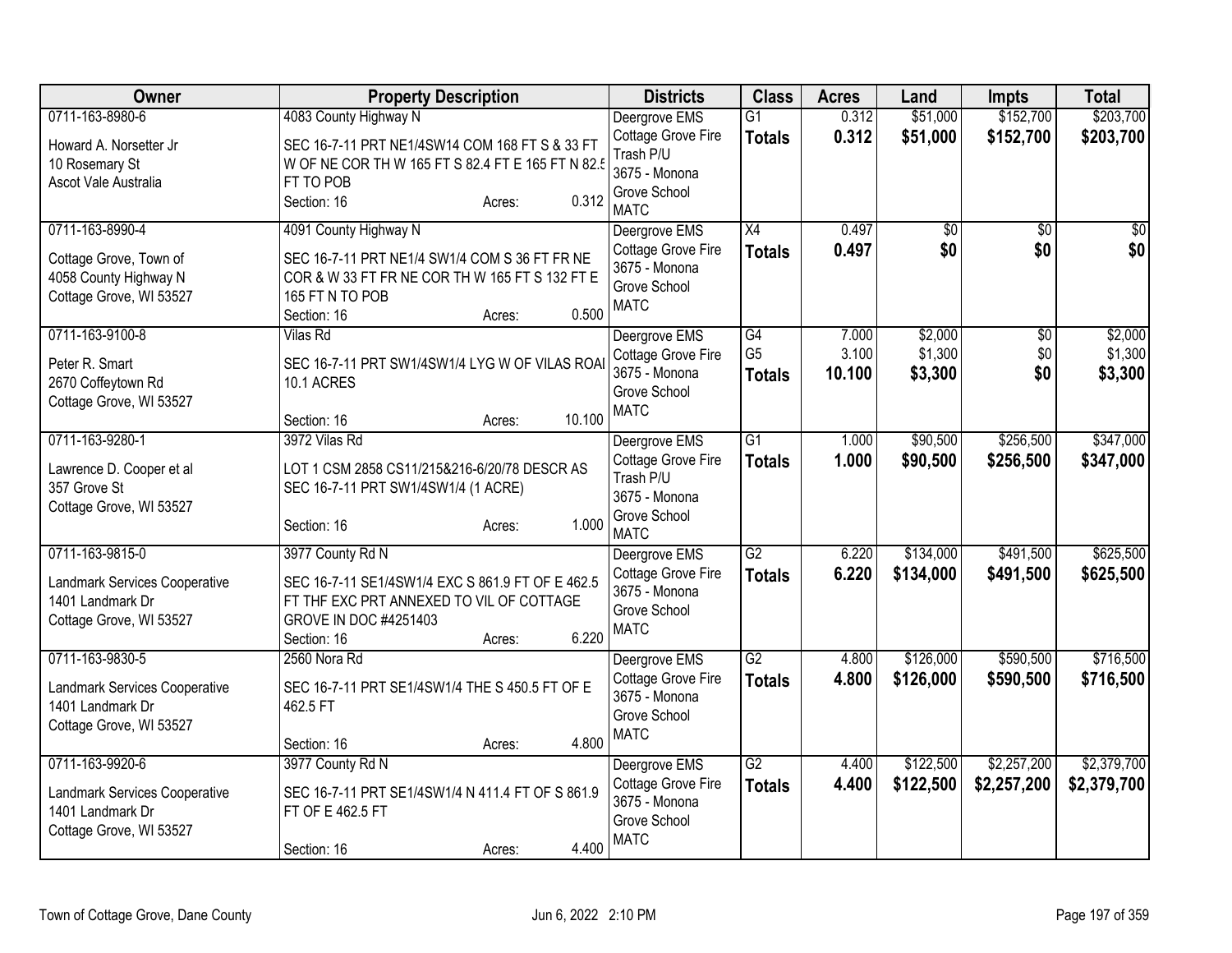| Owner                                              | <b>Property Description</b>                                                                  | <b>Districts</b>                    | <b>Class</b>    | <b>Acres</b> | Land            | <b>Impts</b>    | <b>Total</b> |
|----------------------------------------------------|----------------------------------------------------------------------------------------------|-------------------------------------|-----------------|--------------|-----------------|-----------------|--------------|
| 0711-164-8000-0                                    | Nora Rd                                                                                      | Deergrove EMS                       | $\overline{G5}$ | 1.000        | \$300           | $\overline{50}$ | \$300        |
| Russell Development, LLC                           | SEC 16-7-11 PRT SE1/4 E 16.5 FT                                                              | Cottage Grove Fire                  | <b>Totals</b>   | 1.000        | \$300           | \$0             | \$300        |
| 1745 Rinden Rd                                     |                                                                                              | 3675 - Monona                       |                 |              |                 |                 |              |
| Deerfield, WI 53531                                |                                                                                              | Grove School                        |                 |              |                 |                 |              |
|                                                    | 1.000<br>Section: 16<br>Acres:                                                               | <b>MATC</b>                         |                 |              |                 |                 |              |
| 0711-164-8011-7                                    | 4026 County Highway N                                                                        | Deergrove EMS                       | G5              | 30.260       | \$34,100        | $\overline{50}$ | \$34,100     |
| Dih Land Holdings, LLC                             | SEC 16-7-11 NE1/4SE1/4 EXC E 16.5 FT & EXC                                                   | Cottage Grove Fire                  | G7              | 1.000        | \$3,000         | \$78,200        | \$81,200     |
| 2561 Coffeytown Rd                                 | R32290/72                                                                                    | 3675 - Monona                       | <b>Totals</b>   | 31.260       | \$37,100        | \$78,200        | \$115,300    |
| Cottage Grove, WI 53527                            |                                                                                              | Grove School                        |                 |              |                 |                 |              |
|                                                    | 31.260<br>Section: 16<br>Acres:                                                              | <b>MATC</b>                         |                 |              |                 |                 |              |
| 0711-164-8502-3                                    | 4026 County Highway N                                                                        | Deergrove EMS                       | $\overline{G1}$ | 3.000        | \$116,500       | \$766,000       | \$882,500    |
| Huston Living Tr, Dale R & Joan M                  | SEC 16-7-11 PRT N1/2 SE1/4 DESCR AS COM S1/4                                                 | Cottage Grove Fire                  | G4              | 7.000        | \$2,000         | \$0             | \$2,000      |
| 4026 County Highway N                              | COR SEC 16 TH ALG W LN SD SE1/4 N00DEG25'05"W                                                | Trash P/U                           | G <sub>5</sub>  | 25.200       | \$6,300         | \$0             | \$6,300      |
| Cottage Grove, WI 53527                            | 1395.57 FT TH N87DEG53'29"E 55.02 FT TO ELY R/W                                              | 3675 - Monona                       | <b>Totals</b>   | 35.200       | \$124,800       | \$766,000       | \$890,800    |
|                                                    | 35.200<br>Section: 16<br>Acres:                                                              | Grove School<br><b>MATC</b>         |                 |              |                 |                 |              |
| 0711-164-8600-4                                    | 4062 County Highway N                                                                        | Deergrove EMS                       | $\overline{X4}$ | 0.660        | $\overline{50}$ | $\overline{50}$ | \$0          |
|                                                    |                                                                                              | Cottage Grove Fire                  | <b>Totals</b>   | 0.660        | \$0             | \$0             | \$0          |
| Wisconsin Power & Light Co<br>c/o Real Estate Dept | SEC 16-7-11 PRT NW1/4 SE1/4 COM INTERS C/L CTH<br>N & E-W1/4 LN, TH N88DEGE 133 FT TO POB TH | 3675 - Monona                       |                 |              |                 |                 |              |
| 4902 N Biltmore Ln Ste 1000                        | CONT N88DEGE 100 FT TH S1DEGE 312 FT TH                                                      | Grove School                        |                 |              |                 |                 |              |
| Madison, WI 53718-2148                             | 0.660<br>Section: 16<br>Acres:                                                               | <b>MATC</b>                         |                 |              |                 |                 |              |
| 0711-164-8610-2                                    | 4080 County Highway N                                                                        | Deergrove EMS                       | X4              | 0.305        | $\overline{50}$ | \$0             | \$0          |
|                                                    |                                                                                              | Cottage Grove Fire                  | <b>Totals</b>   | 0.305        | \$0             | \$0             | \$0          |
| Wisconsin Power & Light Co                         | SEC 16-7-11 PRT NW1/4 SE1/4 N 100 FT OF E 100 FT                                             | 3675 - Monona                       |                 |              |                 |                 |              |
| c/o Real Estate Dept                               | OF W 133 FT THF                                                                              | Grove School                        |                 |              |                 |                 |              |
| 4902 N Biltmore Ln Ste 1000                        | 0.000                                                                                        | <b>MATC</b>                         |                 |              |                 |                 |              |
| Madison, WI 53718-2148<br>0711-164-8642-0          | Section: 16<br>Acres:                                                                        |                                     |                 |              |                 |                 |              |
|                                                    | 4058 County Highway N                                                                        | Deergrove EMS<br>Cottage Grove Fire | X4              | 8.512        | \$0             | $\sqrt[6]{}$    | \$0          |
| Cottage Grove, Town of                             | LOT 2 CSM 9508 CS54/161&162-11/10/99 F/K/A CSM                                               | 3675 - Monona                       | <b>Totals</b>   | 8.512        | \$0             | \$0             | \$0          |
| 4058 County Highway N                              | 9328 CS53/34&35-6/15/99 DESCR AS SEC 16-7-11                                                 | Grove School                        |                 |              |                 |                 |              |
| Cottage Grove, WI 53527                            | PRT NW1/4SE1/4 (8.512 ACRES)                                                                 | <b>MATC</b>                         |                 |              |                 |                 |              |
|                                                    | 8.512<br>Section: 16<br>Acres:                                                               |                                     |                 |              |                 |                 |              |
| 0711-164-8702-0                                    | 4030 County Highway N                                                                        | Deergrove EMS                       | $\overline{X4}$ | 3.353        | $\overline{50}$ | \$0             | \$0          |
| Cottage Grove, Town of                             | LOT 1 CSM 9508 CS54/161&162-11/10/99 F/K/A CSM                                               | <b>Cottage Grove Fire</b>           | <b>Totals</b>   | 3.353        | \$0             | \$0             | \$0          |
| Cottage Grove, Village of                          | 9328 CS53/34&35-6/15/99 DESCR AS SEC 16-7-11                                                 | 3675 - Monona                       |                 |              |                 |                 |              |
| 4058 County Highway N                              | PRT NW1/4SE1/4 (3.353 ACRES) TOG W/DRIVEWAY                                                  | Grove School<br><b>MATC</b>         |                 |              |                 |                 |              |
| Cottage Grove, WI 53527                            | 3.353<br>Section: 16<br>Acres:                                                               |                                     |                 |              |                 |                 |              |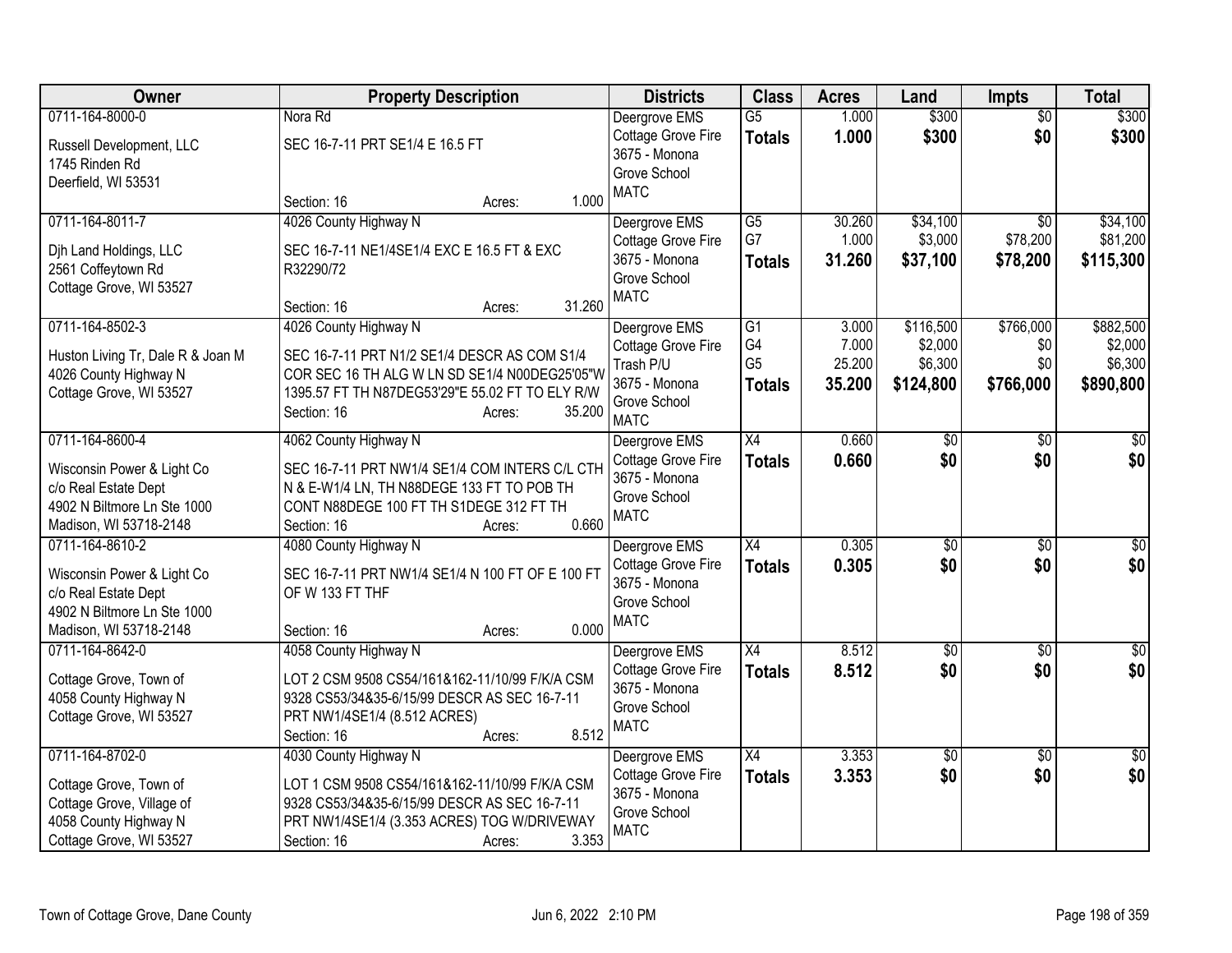| <b>Owner</b>                                                                                       | <b>Property Description</b>                                                                                                                                                                     | <b>Districts</b>                                                                                 | <b>Class</b>                                       | <b>Acres</b>               | Land                              | <b>Impts</b>                  | <b>Total</b>                       |
|----------------------------------------------------------------------------------------------------|-------------------------------------------------------------------------------------------------------------------------------------------------------------------------------------------------|--------------------------------------------------------------------------------------------------|----------------------------------------------------|----------------------------|-----------------------------------|-------------------------------|------------------------------------|
| 0711-164-9000-8<br>Dih Land Holdings, LLC<br>2561 Coffeytown Rd<br>Cottage Grove, WI 53527         | 2560 Nora Rd<br>SEC 16-7-11 SW1/4SE1/4 EXC CSM 1480                                                                                                                                             | Deergrove EMS<br>Cottage Grove Fire<br>3675 - Monona<br>Grove School<br><b>MATC</b>              | G2<br>G4<br><b>Totals</b>                          | 2.000<br>36.400<br>38.400  | \$96,000<br>\$10,400<br>\$106,400 | \$390,600<br>\$0<br>\$390,600 | \$486,600<br>\$10,400<br>\$497,000 |
| 0711-164-9300-5<br>Orville Freudenberg<br>2542 Nora Rd                                             | 38.400<br>Section: 16<br>Acres:<br>2542 Nora Rd<br>LOT 1 CSM 1480 CS6/177-7/17/74 F/K/A CSM 1143<br>CS5/20-5/4/73 DESCR AS SEC 16-7-11 PRT                                                      | Deergrove EMS<br>Cottage Grove Fire<br>Trash P/U<br>3675 - Monona                                | $\overline{G1}$<br><b>Totals</b>                   | 0.662<br>0.662             | \$74,500<br>\$74,500              | \$140,000<br>\$140,000        | \$214,500<br>\$214,500             |
| Cottage Grove, WI 53527<br>0711-164-9310-3                                                         | SW1/4SE1/4<br>0.660<br>Section: 16<br>Acres:<br>2542 Nora Rd                                                                                                                                    | Grove School<br><b>MATC</b><br>Deergrove EMS                                                     | $\overline{G1}$                                    | 0.662                      | \$74,500                          | \$9,300                       | \$83,800                           |
| Orville Freudenberg<br>2542 Nora Rd<br>Cottage Grove, WI 53527                                     | LOT 2 CSM 1480 CS6/177-7/17/74 F/K/A CSM 1143<br>CS5/20-5/4/73 DESCR AS SEC 16-7-11 PRT<br>SW1/4SE1/4<br>0.663<br>Section: 16<br>Acres:                                                         | Cottage Grove Fire<br>3675 - Monona<br>Grove School<br><b>MATC</b>                               | <b>Totals</b>                                      | 0.662                      | \$74,500                          | \$9,300                       | \$83,800                           |
| 0711-164-9320-1<br>Orville Freudenberg<br>2542 Nora Rd<br>Cottage Grove, WI 53527                  | 2532 Nora Rd<br>LOT 3 CSM 1480 CS6/177-7/17/74 F/K/A CSM 1143<br>CS5/20-5/4/73 DESCR AS SEC 16-7-11 PRT<br>SW1/4SE1/4<br>0.700<br>Section: 16<br>Acres:                                         | Deergrove EMS<br>Cottage Grove Fire<br>3675 - Monona<br>Grove School<br><b>MATC</b>              | $\overline{G1}$<br><b>Totals</b>                   | 0.716<br>0.716             | \$77,500<br>\$77,500              | $\overline{50}$<br>\$0        | \$77,500<br>\$77,500               |
| 0711-164-9500-3<br>Dih Land Holdings, LLC<br>2561 Coffeytown Rd<br>Cottage Grove, WI 53527         | 2494 Uphoff Rd<br>SEC 16-7-11 SE1/4SE1/4 EXC E 16.5 FT EXC S 315 FT<br>OF W 110 FT & EXC S 99 FT OF E 82.5 FT THF SUBJ<br>TO ESMT TO GEN TELE CO IN R4854/52<br>39.400<br>Section: 16<br>Acres: | Deergrove EMS<br>Cottage Grove Fire<br>3675 - Monona<br>Grove School<br><b>MATC</b>              | $\overline{G4}$<br>G <sub>5</sub><br><b>Totals</b> | 27.900<br>11.500<br>39.400 | \$8,500<br>\$3,500<br>\$12,000    | \$0<br>\$0<br>\$0             | \$8,500<br>\$3,500<br>\$12,000     |
| 0711-164-9720-7<br>Douglas R. Bean<br>Lauren B. Praksti<br>2500 Nora Rd<br>Cottage Grove, WI 53527 | 2500 Nora Rd<br>SEC 16-7-11 PRT SE1/4 SE1/4 BEG SW COR TH N 315<br>FT TH E 110 FT TH S 315 FT TH W 110 FT TO POB<br>0.795<br>Section: 16<br>Acres:                                              | Deergrove EMS<br>Cottage Grove Fire<br>Trash P/U<br>3675 - Monona<br>Grove School<br><b>MATC</b> | $\overline{G1}$<br><b>Totals</b>                   | 0.795<br>0.795             | \$81,500<br>\$81,500              | \$157,700<br>\$157,700        | \$239,200<br>\$239,200             |
| 0711-164-9880-4<br>Dih Land Holdings, LLC<br>2561 Coffeytown Rd<br>Cottage Grove, WI 53527         | Nora Rd<br>SEC 16-7-11 PRT SE1/4SE1/4 S 99 FT OF E 82.5 FT<br>EXC E 16.5 FT THF<br>0.150<br>Section: 16<br>Acres:                                                                               | Deergrove EMS<br>Cottage Grove Fire<br>3675 - Monona<br>Grove School<br><b>MATC</b>              | $\overline{G4}$<br><b>Totals</b>                   | 0.150<br>0.150             | \$100<br>\$100                    | $\overline{30}$<br>\$0        | \$100<br>\$100                     |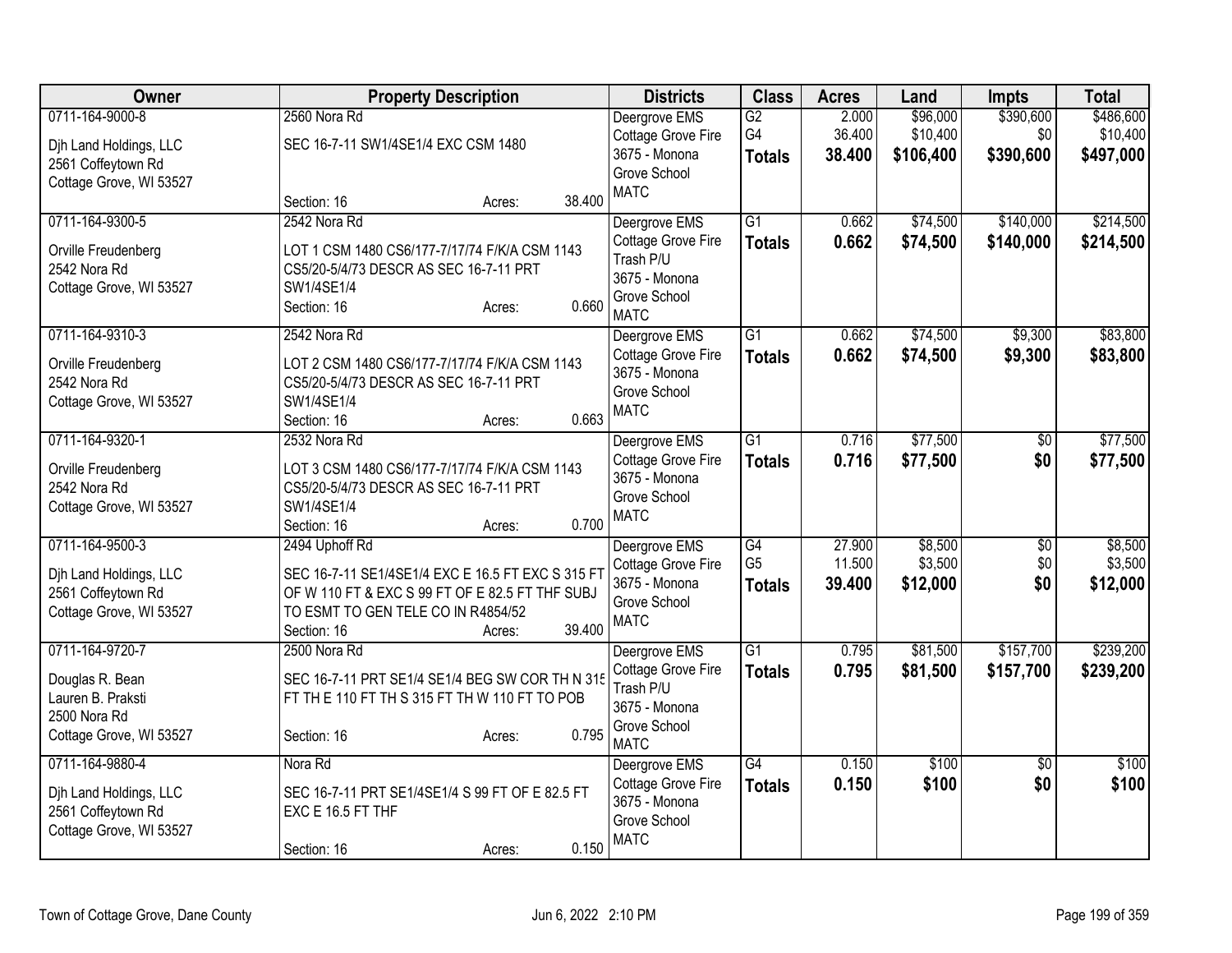| Owner                                                                                                          | <b>Property Description</b>                                                                                                                                                                        | <b>Districts</b>                                                                                                        | <b>Class</b>                                              | <b>Acres</b>                      | Land                                      | Impts                                | <b>Total</b>                              |
|----------------------------------------------------------------------------------------------------------------|----------------------------------------------------------------------------------------------------------------------------------------------------------------------------------------------------|-------------------------------------------------------------------------------------------------------------------------|-----------------------------------------------------------|-----------------------------------|-------------------------------------------|--------------------------------------|-------------------------------------------|
| 0711-171-8190-2<br>Cottage Grove, Village of<br>221 E Cottage Grove Rd<br>Cottage Grove, WI 53527              | 4195 Vilas Rd<br>SEC 17-7-11 PRT NE1/4 NE1/4 COM NLY LN RR & W<br>LN NE1/4NE1/4 TH NLY TO CL HWY SELY 400 FT<br>SWLY TO PT 200 FT SELY FR POB NWLY TO POB<br>2.090<br>Section: 17<br>Acres:        | Deergrove EMS<br>Cottage Grove Fire<br>3675 - Monona<br>Grove School<br><b>MATC</b>                                     | $\overline{X4}$<br><b>Totals</b>                          | 2.090<br>2.090                    | $\overline{50}$<br>\$0                    | $\overline{60}$<br>\$0               | $\overline{50}$<br>\$0                    |
| 0711-171-8220-5<br>WI Dot<br>2101 Wright St<br>Madison, WI 53704                                               | Clark St<br>SEC 17-7-11 R/W THRU NE1/4 NE1/4 SUBJ TO<br>FREIGHT ESMT DEED IN DOC #5123698<br>3.000<br>Section: 17<br>Acres:                                                                        | Deergrove EMS<br>Cottage Grove Fire<br>3675 - Monona<br>Grove School<br><b>MATC</b>                                     | $\overline{X2}$<br><b>Totals</b>                          | 3.000<br>3.000                    | \$0<br>\$0                                | $\overline{50}$<br>\$0               | $\overline{50}$<br>\$0                    |
| 0711-171-8230-3<br>Farmland of O's, LLC<br>4177 Vilas Rd<br>Cottage Grove, WI 53527                            | 4155 Vilas Rd<br>SEC 17-7-11 PRT NE1/4NE1/4 LYG S OF RR R/W W<br>OF VILAS ROAD & N OF LANDS DESCR AS BEG SW<br>COR SD1/41/4 TH N 204 FT TH SE TO S LN SD 1/41/4<br>Section: 17<br>1.360<br>Acres:  | Deergrove EMS<br>Cottage Grove Fire<br>3675 - Monona<br>Grove School<br><b>MATC</b><br>Door Creek Drainage              | $\overline{G7}$<br><b>Totals</b>                          | 1.360<br>1.360                    | \$16,500<br>\$16,500                      | \$38,400<br>\$38,400                 | \$54,900<br>\$54,900                      |
| 0711-171-8250-0<br>Widen Rev Tr, Reed C & Leanne M<br>4141 Vilas Rd<br>Cottage Grove, WI 53527                 | Vilas Rd<br>SEC 16-7-11 PRT SW1/4NW1/4 & SEC 17-7-11 PRT<br>NE1/4NE1/4 & SE1/4NE1/4 DESCR AS BEG E1/4 COR<br>SEC 17 TH S87DEG47'40"W ALG S LN NE1/4 SEC 17<br>Section: 17<br>0.000<br>Acres:       | Deergrove EMS<br>Cottage Grove Fire<br>Trash P/U<br>3675 - Monona<br>Grove School<br><b>MATC</b><br>Door Creek Drainage | G4<br>G5M<br><b>Totals</b>                                | 1.071<br>1.000<br>2.071           | \$300<br>\$2,500<br>\$2,800               | $\overline{50}$<br>\$0<br>\$0        | \$300<br>\$2,500<br>\$2,800               |
| 0711-171-8590-8<br><b>M&amp;V</b> Enterprises<br>c/o Gary Voss<br>6190 Crook Hill Rd<br>Spring Green, WI 53588 | <b>Vilas Rd</b><br>SEC 17-7-11 PRT NW1/4 NE1/4 COM NW COR TH S<br>TO N LN RR ELY ALG RR TO PT 568 FT W OF E LN N<br>760 FT TO C/L HWY NWLY ALG HWY TO N LN W TO<br>13.700<br>Section: 17<br>Acres: | Deergrove EMS<br>Cottage Grove Fire<br>3675 - Monona<br>Grove School<br><b>MATC</b>                                     | G4<br>G <sub>5</sub><br>G <sub>5</sub> M<br><b>Totals</b> | 6.000<br>4.000<br>3.700<br>13.700 | \$1,700<br>\$1,300<br>\$9,300<br>\$12,300 | $\overline{50}$<br>\$0<br>\$0<br>\$0 | \$1,700<br>\$1,300<br>\$9,300<br>\$12,300 |
| 0711-171-8711-0<br>WI Dot<br>2101 Wright St<br>Madison, WI 53704                                               | Clark St<br>SEC 17-7-11 R/W THRU NW1/4 NE1/4 EXC PRT<br>ANNEXED TO VIL OF COTTAGE GROVE SUBJ TO<br>FREIGHT ESMT DEED IN DOC #5123698<br>0.000<br>Section: 17<br>Acres:                             | Deergrove EMS<br>Cottage Grove Fire<br>3675 - Monona<br>Grove School<br><b>MATC</b>                                     | $\overline{\text{X2}}$<br><b>Totals</b>                   | 1.500<br>1.500                    | $\overline{60}$<br>\$0                    | $\overline{30}$<br>\$0               | $\overline{50}$<br>\$0                    |
| 0711-171-8725-0<br>WI Dnr<br>101 S Webster St<br>Madison, WI 53703                                             | <b>Vilas St</b><br>LOT 1 CSM 12249 CS75/338&340-9/10/2007 DESCR<br>AS SEC 17-7-11 PRT SW1/4NE1/4 & PRT NW1/4NE1/4<br>(1.520 ACRES)<br>1.520<br>Section: 17<br>Acres:                               | Deergrove EMS<br>Cottage Grove Fire<br>3675 - Monona<br>Grove School<br><b>MATC</b><br>Door Creek Drainage              | $\overline{X2}$<br><b>Totals</b>                          | 1.520<br>1.520                    | $\overline{50}$<br>\$0                    | $\overline{50}$<br>\$0               | \$0<br>\$0                                |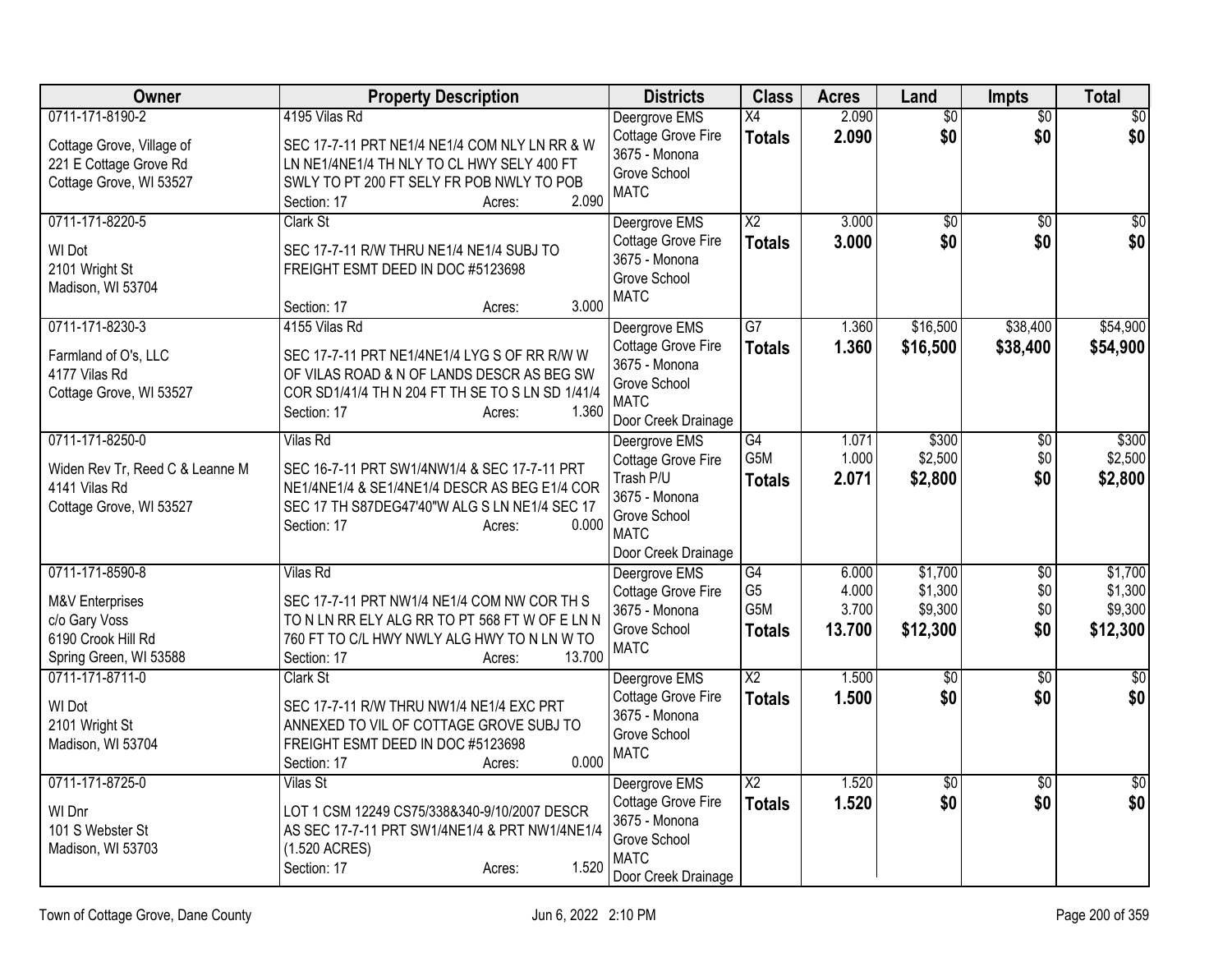| <b>Owner</b>                                                                                              | <b>Property Description</b>                                                                                                                                                                        | <b>Districts</b>                                                                                                        | <b>Class</b>                                         | <b>Acres</b>              | Land                            | Impts                         | <b>Total</b>                    |
|-----------------------------------------------------------------------------------------------------------|----------------------------------------------------------------------------------------------------------------------------------------------------------------------------------------------------|-------------------------------------------------------------------------------------------------------------------------|------------------------------------------------------|---------------------------|---------------------------------|-------------------------------|---------------------------------|
| 0711-171-8750-0<br>Farmland of O's, LLC                                                                   | Clark St<br>LOT 2 CSM 12249 CS75/338&340-9/10/2007 DESCR                                                                                                                                           | Deergrove EMS<br>Cottage Grove Fire                                                                                     | G4<br>G5M                                            | 38.710<br>4.480           | \$8,900<br>\$11,300             | $\overline{50}$<br>\$0        | \$8,900<br>\$11,300             |
| 4177 Vilas Rd<br>Cottage Grove, WI 53527                                                                  | AS SEC 17-7-11 PRT SW1/4NE1/4 & PRT NW1/4NE1/4<br>(42.650 ACRES) SUBJ TO STATE TRL ESMT IN DOC<br>43.190<br>Section: 17<br>Acres:                                                                  | 3675 - Monona<br>Grove School<br><b>MATC</b><br>Door Creek Drainage                                                     | <b>Totals</b>                                        | 43.190                    | \$20,200                        | \$0                           | \$20,200                        |
| 0711-171-9190-0<br>Cottage Grove, Village of<br>221 E Cottage Grove Rd<br>Cottage Grove, WI 53527         | Clark St<br>SEC 17-7-11 PRT SW1/4 NE1/4 COM SW COR TH N<br>665 FT E 130 FT SELY 640 FT SLY 175 FT W 575 FT<br>TO POB SUBJ TO STATE TRL ESMT IN DOC<br>0.000<br>Section: 17<br>Acres:               | Deergrove EMS<br>Cottage Grove Fire<br>3675 - Monona<br>Grove School<br><b>MATC</b><br>Door Creek Drainage              | $\overline{X4}$<br><b>Totals</b>                     | 6.270<br>6.270            | \$0<br>\$0                      | $\overline{50}$<br>\$0        | \$0<br>\$0                      |
| 0711-171-9500-4<br>Jeffrey R. Evensen<br>2643 Clark St<br>Cottage Grove, WI 53527                         | 2643 Clark St<br>SEC 17-7-11 PRT E1/2 NE1/4 DESCR AS BEG<br>INTERSECTION CL E-W TOWN HIGHWAY & E LN SD<br>SEC 17 TH S ALG SD E LN SEC 17 264.0 FT TH W<br>1.000<br>Section: 17<br>Acres:           | Deergrove EMS<br>Cottage Grove Fire<br>Trash P/U<br>3675 - Monona<br>Grove School<br><b>MATC</b><br>Door Creek Drainage | $\overline{G1}$<br><b>Totals</b>                     | 1.000<br>1.000            | \$90,500<br>\$90,500            | \$87,700<br>\$87,700          | \$178,200<br>\$178,200          |
| 0711-171-9520-0<br>Cynthia M. Butteris<br>Charles K. Butteris<br>4136 Vilas Rd<br>Cottage Grove, WI 53527 | 4136 Vilas Rd<br>SEC 17-7-11 PRT SE1/4 NE1/4 NE OF HWY EXC COM<br>NE COR S TO PT 264 FT S OF CL OF E & W HWY IN<br>NE1/4 NE1/4 W 165 FT N TO N LN E TO POB<br>3.600<br>Section: 17<br>Acres:       | Deergrove EMS<br>Cottage Grove Fire<br>Trash P/U<br>3675 - Monona<br>Grove School<br><b>MATC</b><br>Door Creek Drainage | $\overline{G1}$<br><b>Totals</b>                     | 3.600<br>3.600            | \$120,000<br>\$120,000          | \$119,200<br>\$119,200        | \$239,200<br>\$239,200          |
| 0711-172-8000-0<br>M&V Enterprises<br>c/o Gary Voss<br>6190 Crook Hill Rd<br>Spring Green, WI 53588       | <b>Vilas Rd</b><br>SEC 17-7-11 NE1/4 NW1/4 EXC RR & EXC COM 132<br>FT E OF SW COR TH NELY TO N LN AT PT 680 FT E<br>OF NW COR W TO NW COR S TO SW COR E 132 FT<br>24.100<br>Section: 17<br>Acres:  | Deergrove EMS<br>Cottage Grove Fire<br>3675 - Monona<br>Grove School<br><b>MATC</b><br>Door Creek Drainage              | $\overline{G5}$<br>G <sub>5</sub> M<br><b>Totals</b> | 22.000<br>2.100<br>24.100 | \$10,000<br>\$5,300<br>\$15,300 | $\overline{50}$<br>\$0<br>\$0 | \$10,000<br>\$5,300<br>\$15,300 |
| 0711-172-8070-6<br>Douglas R. Schenck<br>4255 Vilas Rd<br>Cottage Grove, WI 53527                         | 4255 Vilas Rd<br>SEC 17-7-11 PRT NE1/4 NW1/4 COM 132 FT E OF SW<br>COR TH NELY TO N LN AT PT 680 FT E OF NW COR<br>W TO NW COR S TO SW COR E 132 FT TO POB SUBJ<br>13.200<br>Section: 17<br>Acres: | Deergrove EMS<br>Cottage Grove Fire<br>3675 - Monona<br>Grove School<br><b>MATC</b><br>Door Creek Drainage              | G5<br><b>Totals</b>                                  | 13.200<br>13.200          | \$6,000<br>\$6,000              | \$0<br>\$0                    | \$6,000<br>\$6,000              |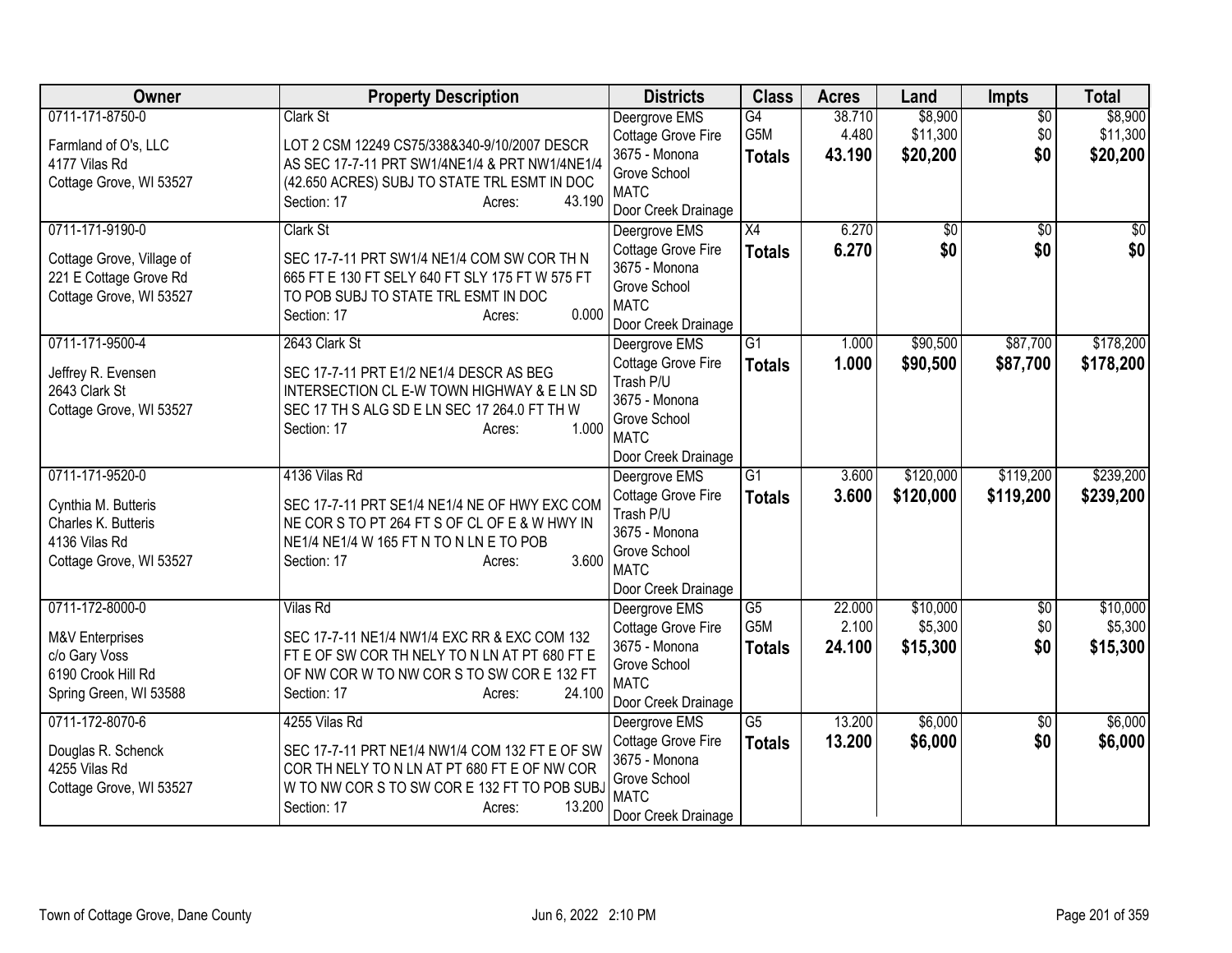| Owner                                             |                                                                               | <b>Property Description</b> |        | <b>Districts</b>                                                   | <b>Class</b>          | <b>Acres</b>    | Land                | <b>Impts</b>    | <b>Total</b>        |
|---------------------------------------------------|-------------------------------------------------------------------------------|-----------------------------|--------|--------------------------------------------------------------------|-----------------------|-----------------|---------------------|-----------------|---------------------|
| 0711-172-8500-5<br>Bork Rev Tr, Vernon F & Rita A | <b>Vilas Rd</b><br>SEC 17-7-11 NW1/4 NW1/4 EXC RR SUBJ TO ESMT IN             |                             |        | Deergrove EMS<br>Cottage Grove Fire                                | G4<br>G <sub>5</sub>  | 34.000<br>4.000 | \$9,600<br>\$1,800  | \$0<br>\$0      | \$9,600<br>\$1,800  |
| 4318 Vilas Rd<br>Cottage Grove, WI 53527          | DOC #4965434                                                                  |                             |        | 3675 - Monona<br>Grove School                                      | <b>Totals</b>         | 38.000          | \$11,400            | \$0             | \$11,400            |
|                                                   | Section: 17                                                                   | Acres:                      | 38.000 | <b>MATC</b><br>Door Creek Drainage                                 |                       |                 |                     |                 |                     |
| 0711-172-8730-7                                   | Vilas Rd                                                                      |                             |        | Deergrove EMS                                                      | $\overline{\chi_2}$   | 3.100           | $\overline{50}$     | $\overline{50}$ | $\overline{\$0}$    |
| WI Dot<br>2101 Wright St<br>Madison, WI 53704     | SEC 17-7-11 R/W THRU NE1/4 NW1/4 SUBJ TO<br>FREIGHT ESMT DEED IN DOC #5123698 |                             |        | Cottage Grove Fire<br>3675 - Monona<br>Grove School<br><b>MATC</b> | <b>Totals</b>         | 3.100           | \$0                 | \$0             | \$0                 |
|                                                   | Section: 17                                                                   | Acres:                      | 3.100  |                                                                    |                       |                 |                     |                 |                     |
| 0711-172-8760-1                                   | <b>Vilas Rd</b>                                                               |                             |        | Deergrove EMS                                                      | $\overline{X2}$       | 2.500           | $\overline{50}$     | $\overline{50}$ | $\overline{30}$     |
| WI Dot                                            | SEC 17-7-11 R/W THRU NW1/4 NW1/4 SUBJ TO                                      |                             |        | Cottage Grove Fire<br>3675 - Monona                                | <b>Totals</b>         | 2.500           | \$0                 | \$0             | \$0                 |
| 2101 Wright St                                    | FREIGHT ESMT DEED IN DOC #5123698                                             |                             |        | Grove School                                                       |                       |                 |                     |                 |                     |
| Madison, WI 53704                                 |                                                                               |                             | 2.500  | <b>MATC</b>                                                        |                       |                 |                     |                 |                     |
| 0711-172-9000-8                                   | Section: 17<br>Vilas Rd                                                       | Acres:                      |        | Deergrove EMS                                                      | $\overline{G4}$       | 39.900          | \$8,300             | $\overline{50}$ | \$8,300             |
|                                                   |                                                                               |                             |        | Cottage Grove Fire                                                 | <b>Totals</b>         | 39.900          | \$8,300             | \$0             | \$8,300             |
| Oakcrest Farm, LLC                                | SEC 17-7-11 PRT SW1/4NW1/4 LYG S OF RR R/W                                    |                             |        | 3675 - Monona                                                      |                       |                 |                     |                 |                     |
| c/o John D. Sprecher<br>2402 Woodfern Way         | SUBJ TO TRL ESMT IN DOC #4119792 SUBJ TO<br>ESMT IN DOC #4965434              |                             |        | Grove School                                                       |                       |                 |                     |                 |                     |
| Rockford, IL 61108                                | Section: 17                                                                   | Acres:                      | 39.900 | <b>MATC</b><br>Door Creek Drainage                                 |                       |                 |                     |                 |                     |
| 0711-172-9080-2                                   | Vilas Rd                                                                      |                             |        | Deergrove EMS                                                      | $\overline{X2}$       | 0.500           | $\overline{60}$     | $\overline{30}$ | $\sqrt{30}$         |
| WI Dot                                            | SEC 17-7-11 R/W THRU SW1/4 NW1/4 SUBJ TO                                      |                             |        | Cottage Grove Fire                                                 | <b>Totals</b>         | 0.500           | \$0                 | \$0             | \$0                 |
| 2101 Wright St                                    | FREIGHT ESMT DEED IN DOC #5123698                                             |                             |        | 3675 - Monona                                                      |                       |                 |                     |                 |                     |
| Madison, WI 53704                                 |                                                                               |                             |        | Grove School<br><b>MATC</b>                                        |                       |                 |                     |                 |                     |
|                                                   | Section: 17                                                                   | Acres:                      | 0.500  | Door Creek Drainage                                                |                       |                 |                     |                 |                     |
| 0711-172-9125-0                                   |                                                                               |                             |        | Deergrove EMS                                                      | $\overline{G5}$       | 0.100           | $\overline{50}$     | \$0             | $\overline{\$0}$    |
| <b>Unknown Owner</b>                              | SEC 17-7-11 PRT SW1/4NW1/4 LYG N OF RR R/W                                    |                             |        | Cottage Grove Fire                                                 | <b>Totals</b>         | 0.100           | \$0                 | \$0             | \$0                 |
| Not Provided                                      |                                                                               |                             |        | 3675 - Monona                                                      |                       |                 |                     |                 |                     |
| Not Provided, WI 99999                            |                                                                               |                             |        | Grove School<br><b>MATC</b>                                        |                       |                 |                     |                 |                     |
|                                                   | Section: 17                                                                   | Acres:                      | 0.100  |                                                                    |                       |                 |                     |                 |                     |
| 0711-172-9500-3                                   | <b>Vilas Rd</b>                                                               |                             |        | Deergrove EMS                                                      | G4                    | 8.000           | \$2,300             | $\overline{60}$ | \$2,300             |
| M&V Enterprises                                   | SEC 17-7-11 SE1/4 NW1/4 EXC 5.6 A TO VILLAGE                                  |                             |        | Cottage Grove Fire                                                 | G <sub>5</sub><br>G5M | 24.761<br>2.000 | \$11,300            | \$0             | \$11,300            |
| c/o Gary Voss                                     |                                                                               |                             |        | 3675 - Monona<br>Grove School                                      | <b>Totals</b>         | 34.761          | \$5,000<br>\$18,600 | \$0<br>\$0      | \$5,000<br>\$18,600 |
| 6190 Crook Hill Rd                                |                                                                               |                             |        | <b>MATC</b>                                                        |                       |                 |                     |                 |                     |
| Spring Green, WI 53588                            | Section: 17                                                                   | Acres:                      | 34.761 | Door Creek Drainage                                                |                       |                 |                     |                 |                     |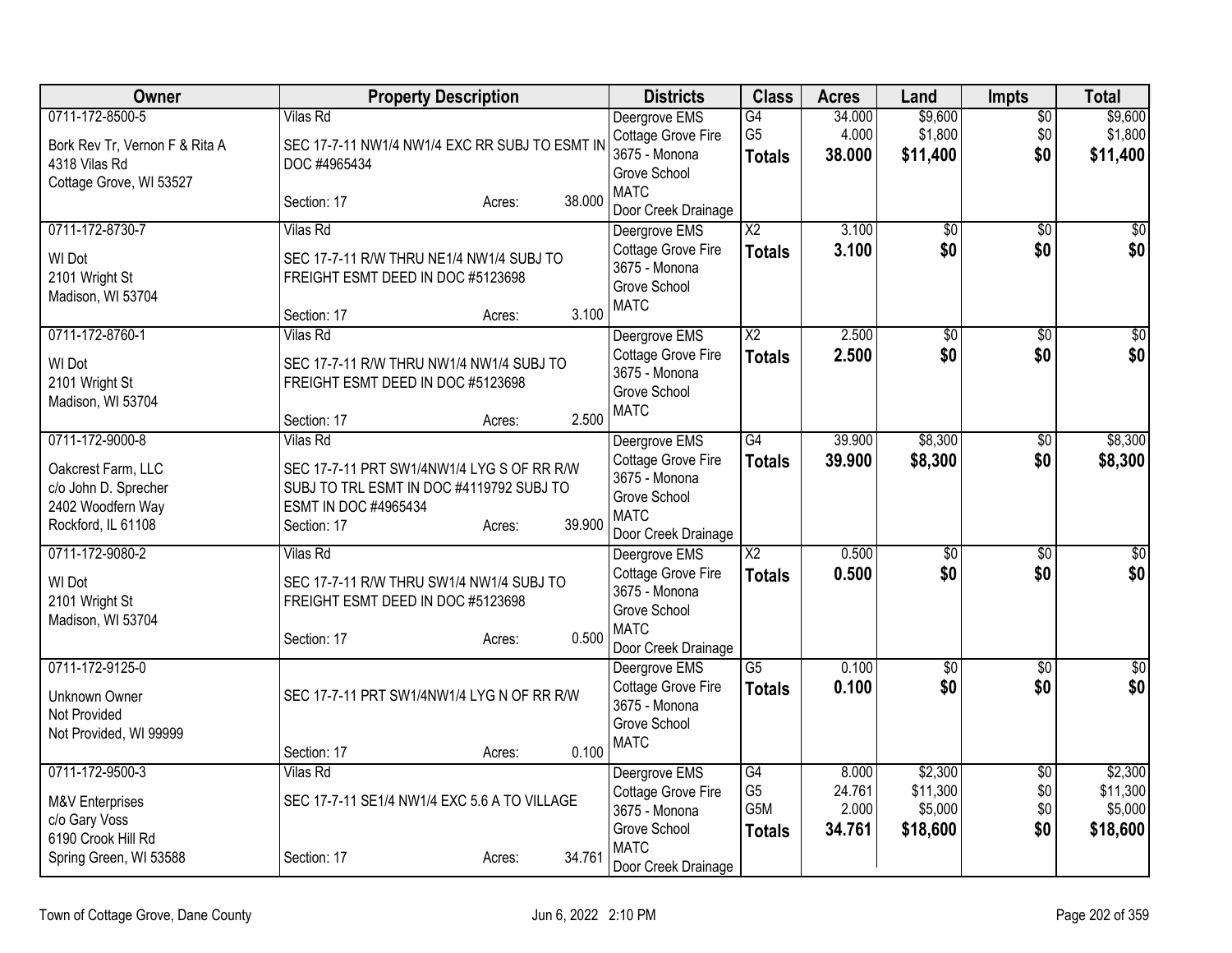| Owner                                 | <b>Property Description</b>                     | <b>Districts</b>                | <b>Class</b>          | <b>Acres</b>   | Land                | <b>Impts</b>    | <b>Total</b>        |
|---------------------------------------|-------------------------------------------------|---------------------------------|-----------------------|----------------|---------------------|-----------------|---------------------|
| 0711-172-9840-2                       | <b>Vilas Rd</b>                                 | Deergrove EMS                   | $\overline{X4}$       | 5.639          | $\overline{50}$     | $\overline{50}$ | $\overline{30}$     |
| Cottage Grove, Village of             | SEC 17-7-11 PRT SE1/4 NW1/4 COM SE COR TH N     | Cottage Grove Fire              | <b>Totals</b>         | 5.639          | \$0                 | \$0             | \$0                 |
| 221 E Cottage Grove Rd                | 665 FT W 285 FT SWLY 495 FT SLY 200 FT E 415 FT | 3675 - Monona                   |                       |                |                     |                 |                     |
| Cottage Grove, WI 53527               | TO POB SUBJ TO STATE TRL ESMT IN DOC            | Grove School                    |                       |                |                     |                 |                     |
|                                       | 0.000<br>Section: 17<br>Acres:                  | <b>MATC</b>                     |                       |                |                     |                 |                     |
|                                       |                                                 | Door Creek Drainage             |                       |                |                     |                 |                     |
| 0711-173-8000-9                       | Coffeytown Rd                                   | Deergrove EMS                   | G4                    | 32.000         | \$6,800             | \$0             | \$6,800             |
| Kenneth D. Larson                     | SEC 17-7-11 NE1/4SW1/4 TOG/W STATE TRAIL ESMT   | Cottage Grove Fire              | G <sub>5</sub><br>G5M | 4.000<br>4.300 | \$1,800<br>\$10,800 | \$0             | \$1,800<br>\$10,800 |
| Wilmer A. Larson                      | IN DOC #4144944                                 | 3675 - Monona<br>Grove School   |                       |                |                     | \$0             |                     |
| 2254 Uphoff Rd                        |                                                 | <b>MATC</b>                     | <b>Totals</b>         | 40.300         | \$19,400            | \$0             | \$19,400            |
| Cottage Grove, WI 53527               | 40.300<br>Section: 17<br>Acres:                 | Door Creek Drainage             |                       |                |                     |                 |                     |
| 0711-173-8500-4                       | Vilas Hope Rd                                   | Deergrove EMS                   | G4                    | 40.200         | \$8,300             | \$0             | \$8,300             |
|                                       |                                                 | Cottage Grove Fire              | <b>Totals</b>         | 40.200         | \$8,300             | \$0             | \$8,300             |
| Oakcrest Farm, LLC                    | SEC 17-7-11 NW1/4SW1/4 SUBJ TO TRL ESMT IN      | 3675 - Monona                   |                       |                |                     |                 |                     |
| c/o John D. Sprecher                  | DOC #4119792                                    | Grove School                    |                       |                |                     |                 |                     |
| 2402 Woodfern Way                     |                                                 | <b>MATC</b>                     |                       |                |                     |                 |                     |
| Rockford, IL 61108                    | 40.200<br>Section: 17<br>Acres:                 | Door Creek Drainage             |                       |                |                     |                 |                     |
| 0711-173-9000-7                       | Vilas Hope Rd                                   | Deergrove EMS                   | G4                    | 8.000          | \$2,000             | $\overline{50}$ | \$2,000             |
|                                       | SEC 17-7-11 E1/2 SW1/4SW1/4                     | Cottage Grove Fire              | G <sub>5</sub>        | 10.000         | \$3,000             | \$0             | \$3,000             |
| Kenneth D. Larson<br>Wilmer A. Larson |                                                 | 3675 - Monona                   | G <sub>5</sub> M      | 2.100          | \$5,300             | \$0             | \$5,300             |
| 2254 Uphoff Rd                        |                                                 | Grove School                    | <b>Totals</b>         | 20.100         | \$10,300            | \$0             | \$10,300            |
| Cottage Grove, WI 53527               | 20.100<br>Section: 17<br>Acres:                 | <b>MATC</b>                     |                       |                |                     |                 |                     |
|                                       |                                                 | Door Creek Drainage             |                       |                |                     |                 |                     |
| 0711-173-9500-2                       | Coffeytown Rd                                   | Deergrove EMS                   | G4                    | 37.000         | \$11,500            | $\overline{50}$ | \$11,500            |
| Kenneth D. Larson                     | SEC 17-7-11 SE1/4SW1/4                          | Cottage Grove Fire              | G <sub>5</sub> M      | 3.200          | \$8,000             | \$0             | \$8,000             |
| Wilmer A. Larson                      |                                                 | 3675 - Monona                   | <b>Totals</b>         | 40.200         | \$19,500            | \$0             | \$19,500            |
| 2254 Uphoff Rd                        |                                                 | Grove School                    |                       |                |                     |                 |                     |
| Cottage Grove, WI 53527               | 40.200<br>Section: 17<br>Acres:                 | <b>MATC</b>                     |                       |                |                     |                 |                     |
|                                       |                                                 | Door Creek Drainage             |                       |                |                     |                 |                     |
| 0711-174-8045-0                       | 4061 Vilas Rd                                   | Deergrove EMS                   | G1                    | 7.210          | \$159,500           | \$556,100       | \$715,600           |
| <b>Timothy Vial</b>                   | LOT 1 CSM 15166 CS107/270&272-6/26/2019 F/K/A   | Cottage Grove Fire<br>Trash P/U | <b>Totals</b>         | 7.210          | \$159,500           | \$556,100       | \$715,600           |
| <b>Brooke Vial</b>                    | LOT 3 & PRT LOT 2 CSM 3542 CS14/137-9/2/80      | 3675 - Monona                   |                       |                |                     |                 |                     |
| 4061 Vilas Rd                         | DESCR AS SEC 17-7-11 PRT NE1/4SE1/4 & SEC       | Grove School                    |                       |                |                     |                 |                     |
| Cottage Grove, WI 53527               | 7.210<br>Section: 17<br>Acres:                  | <b>MATC</b>                     |                       |                |                     |                 |                     |
|                                       |                                                 | Door Creek Drainage             |                       |                |                     |                 |                     |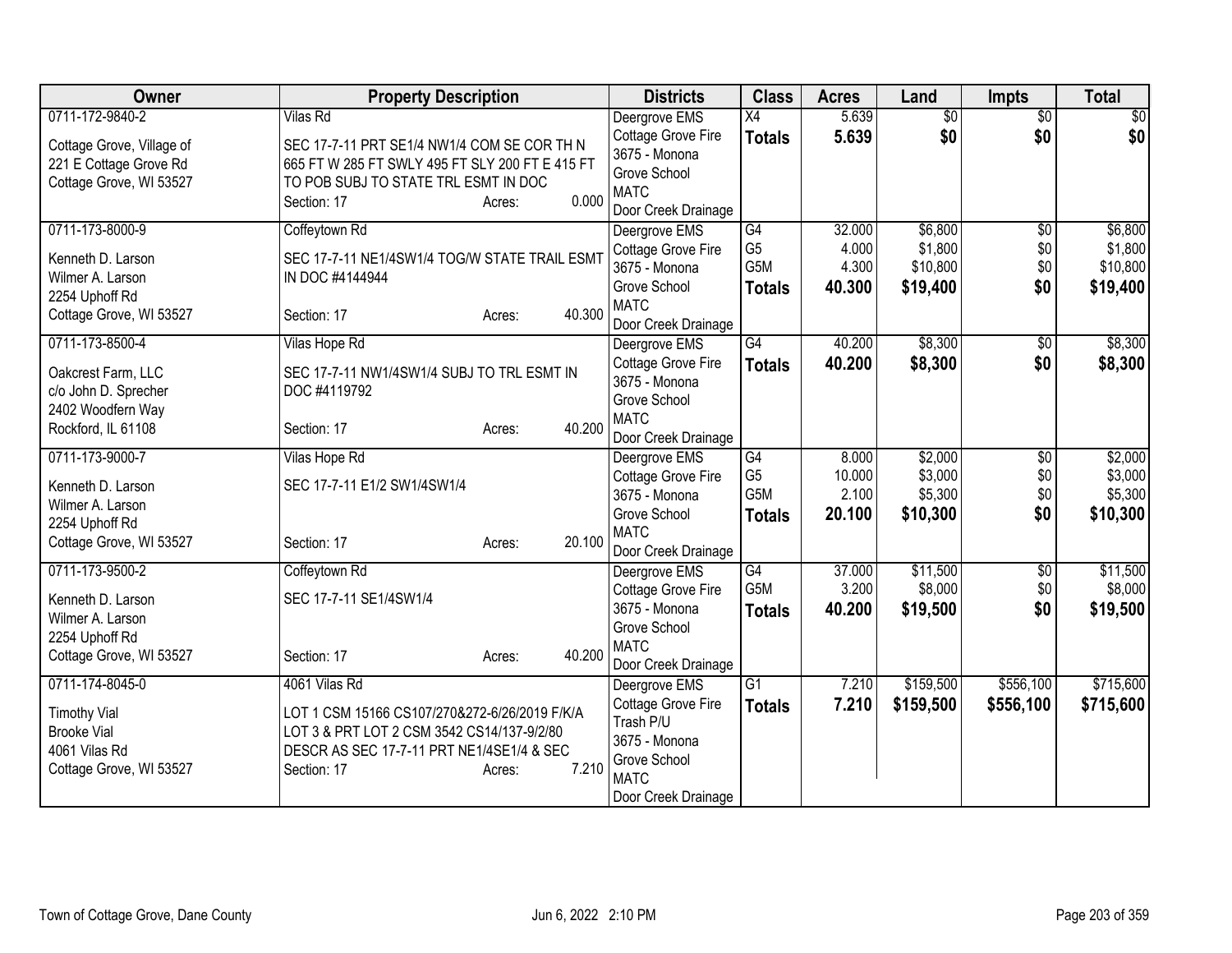| Owner                   | <b>Property Description</b>                      | <b>Districts</b>                    | <b>Class</b>     | <b>Acres</b> | Land      | Impts           | <b>Total</b> |
|-------------------------|--------------------------------------------------|-------------------------------------|------------------|--------------|-----------|-----------------|--------------|
| 0711-174-8500-3         | 2728 Coffeytown Rd                               | Deergrove EMS                       | G4               | 30.000       | \$7,700   | $\overline{50}$ | \$7,700      |
| 2001 Realty             | SEC 17-7-11 NW1/4 SE1/4                          | Cottage Grove Fire                  | G <sub>5</sub>   | 6.000        | \$2,800   | \$0             | \$2,800      |
| 2729 Coffeytown Rd      |                                                  | 3675 - Monona                       | G5M              | 4.200        | \$10,500  | \$0             | \$10,500     |
| Cottage Grove, WI 53527 |                                                  | Grove School                        | <b>Totals</b>    | 40.200       | \$21,000  | \$0             | \$21,000     |
|                         | 40.200<br>Section: 17<br>Acres:                  | <b>MATC</b>                         |                  |              |           |                 |              |
|                         |                                                  | Door Creek Drainage                 |                  |              |           |                 |              |
| 0711-174-9002-4         | Coffeytown Rd                                    | Deergrove EMS                       | $\overline{G4}$  | 30.500       | \$9,200   | $\overline{50}$ | \$9,200      |
| 2001 Realty             | SEC 17-7-11 SW1/4 SE1/4 EXC R1080/426&427 & CSM  | Cottage Grove Fire                  | G <sub>5</sub> M | 1.352        | \$3,500   | \$0             | \$3,500      |
| c/o Tim Olson           | 6820 & CSM 8032                                  | 3675 - Monona                       | <b>Totals</b>    | 31.852       | \$12,700  | \$0             | \$12,700     |
| 2729 Coffeytown Rd      |                                                  | Grove School                        |                  |              |           |                 |              |
| Cottage Grove, WI 53527 | 31.852<br>Section: 17<br>Acres:                  | <b>MATC</b>                         |                  |              |           |                 |              |
|                         |                                                  | Door Creek Drainage                 |                  |              |           |                 |              |
| 0711-174-9076-6         | 2725 Coffeytown Rd                               | Deergrove EMS                       | $\overline{G1}$  | 2.380        | \$113,000 | \$277,500       | \$390,500    |
| Timothy R. Olson        | LOT 1 CSM 8032 CS43/5&6-12/5/95 F/K/A LOTS 1 & 2 | Cottage Grove Fire                  | <b>Totals</b>    | 2.380        | \$113,000 | \$277,500       | \$390,500    |
| 2729 Coffeytown Rd      | CSM 6820 CS34/49&50-8/4/92 & ALSO INCL & DESCR   | Trash P/U                           |                  |              |           |                 |              |
| Cottage Grove, WI 53527 | AS SEC 17-7-11 PRT SW1/4SE1/4 (2.380 ACRES)      | 3675 - Monona                       |                  |              |           |                 |              |
|                         | 2.380<br>Section: 17<br>Acres:                   | Grove School                        |                  |              |           |                 |              |
|                         |                                                  | <b>MATC</b>                         |                  |              |           |                 |              |
|                         |                                                  | Door Creek Drainage                 |                  |              |           |                 |              |
| 0711-174-9086-4         | 2729 Coffeytown Rd                               | Deergrove EMS                       | G1               | 2.016        | \$110,500 | \$288,200       | \$398,700    |
| Timothy R. Olson        | LOT 2 CSM 8032 CS43/5&6-12/5/95 F/K/A LOTS 1 & 2 | Cottage Grove Fire                  | <b>Totals</b>    | 2.016        | \$110,500 | \$288,200       | \$398,700    |
| 2729 Coffeytown Rd      | CSM 6820 CS34/49&50-8/4/92 & SEC 17-7-11 PRT     | Trash P/U                           |                  |              |           |                 |              |
| Cottage Grove, WI 53527 | SW1/4SE1/4 (2.016 ACRES)                         | 3675 - Monona                       |                  |              |           |                 |              |
|                         | 2.016<br>Section: 17<br>Acres:                   | Grove School                        |                  |              |           |                 |              |
|                         |                                                  | <b>MATC</b>                         |                  |              |           |                 |              |
|                         |                                                  | Door Creek Drainage                 |                  |              |           |                 |              |
| 0711-174-9096-2         | 2728 Coffeytown Rd                               | Deergrove EMS                       | $\overline{G1}$  | 1.682        | \$104,000 | \$159,600       | \$263,600    |
| Lisa A. Olson           | LOT 3 CSM 8032 CS43/5&6-12/5/95 F/K/A LOTS 1 & 2 | Cottage Grove Fire                  | <b>Totals</b>    | 1.682        | \$104,000 | \$159,600       | \$263,600    |
| 2728 Coffeytown Rd      | CSM 6820 CS34/49&50-8/4/92 & SEC 17-7-11 PRT     | Trash P/U 2<br>3675 - Monona        |                  |              |           |                 |              |
| Cottage Grove, WI 53527 | SW1/4SE1/4 (1.682 ACRES)                         |                                     |                  |              |           |                 |              |
|                         | 1.682<br>Section: 17<br>Acres:                   | Grove School<br><b>MATC</b>         |                  |              |           |                 |              |
|                         |                                                  |                                     |                  |              |           |                 |              |
| 0711-174-9250-4         | Coffeytown Rd                                    | Door Creek Drainage                 | $\overline{G5}$  | 1.220        | \$300     | \$0             | \$300        |
|                         |                                                  | Deergrove EMS                       |                  |              |           |                 |              |
| Kenneth D. Larson       | SEC 17-7-11 PRT W1/2 SE1/4 S 70 FT OF W 762 FT   | Cottage Grove Fire<br>3675 - Monona | <b>Totals</b>    | 1.220        | \$300     | \$0             | \$300        |
| Wilmer A. Larson        | <b>THF</b>                                       | Grove School                        |                  |              |           |                 |              |
| 2254 Uphoff Rd          |                                                  | <b>MATC</b>                         |                  |              |           |                 |              |
| Cottage Grove, WI 53527 | 1.220<br>Section: 17<br>Acres:                   |                                     |                  |              |           |                 |              |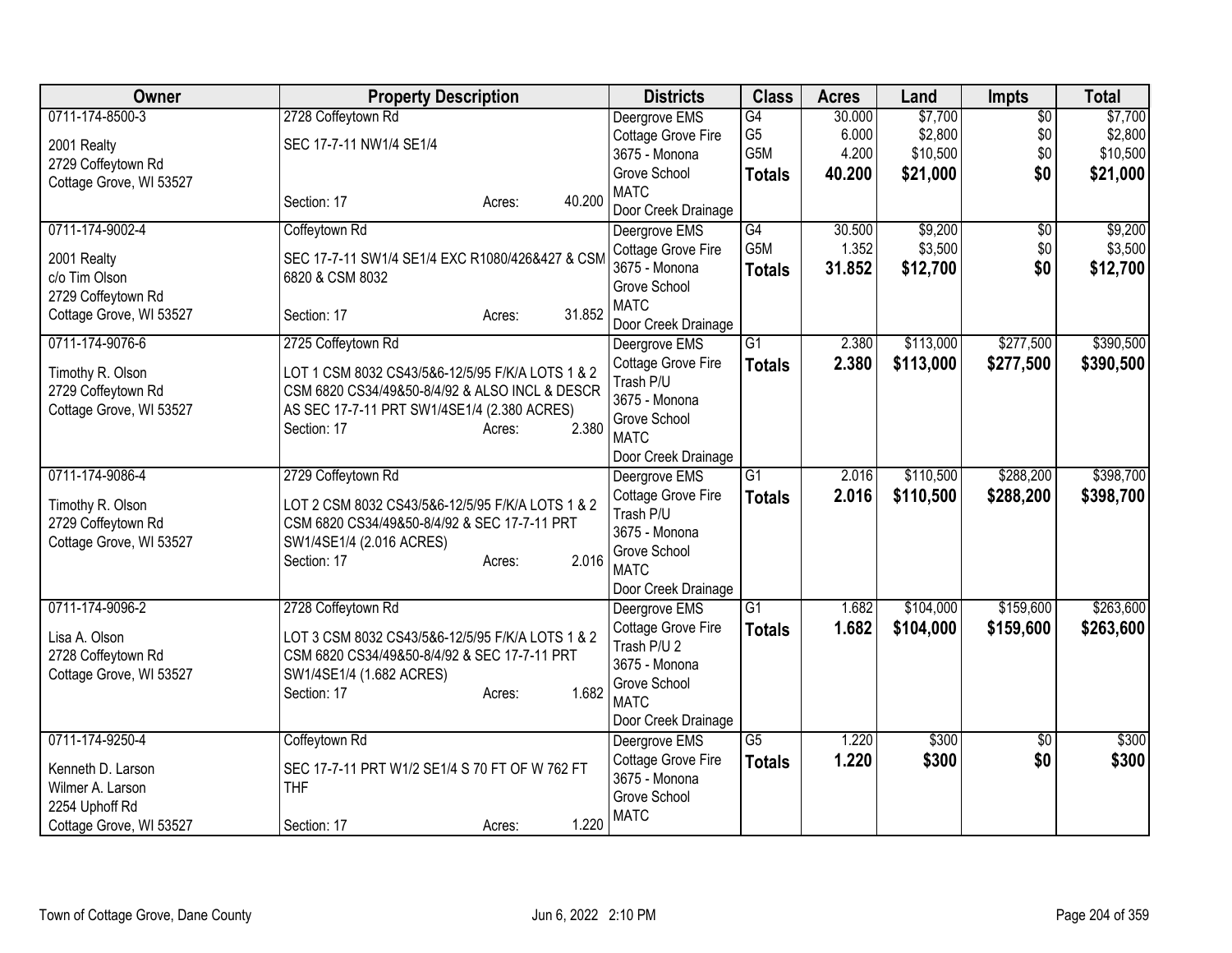| Owner                                                                              | <b>Property Description</b>                     |                  | <b>Districts</b>              | <b>Class</b>         | <b>Acres</b>   | Land                          | Impts           | <b>Total</b> |
|------------------------------------------------------------------------------------|-------------------------------------------------|------------------|-------------------------------|----------------------|----------------|-------------------------------|-----------------|--------------|
| 0711-174-9500-1                                                                    | 2670 Coffeytown Rd                              |                  | Deergrove EMS                 | G1                   | 2.000          | \$116,500                     | \$258,700       | \$375,200    |
| Peter R. Smart                                                                     | SEC 17-7-11 SE1/4 SE1/4                         |                  | Cottage Grove Fire            | G4                   | 19.300         | \$5,400                       | \$0             | \$5,400      |
| 2670 Coffeytown Rd                                                                 |                                                 |                  | Trash P/U                     | G <sub>5</sub>       | 5.100          | \$2,500                       | \$0             | \$2,500      |
| Cottage Grove, WI 53527                                                            |                                                 |                  | 3675 - Monona                 | G5M                  | 13.800         | \$41,500                      | \$0             | \$41,500     |
|                                                                                    | Section: 17                                     | 40.200<br>Acres: | Grove School                  | <b>Totals</b>        | 40.200         | \$165,900                     | \$258,700       | \$424,600    |
|                                                                                    |                                                 |                  | <b>MATC</b>                   |                      |                |                               |                 |              |
| 0711-181-8000-9                                                                    | 4321 Vilas Rd                                   |                  | Deergrove EMS                 |                      |                | Assessed with 0711-074-9500-2 |                 |              |
| Door Creek Golf Course, Inc                                                        | SEC 18-7-11 NE1/4NE1/4                          |                  | Cottage Grove Fire            |                      |                |                               |                 |              |
| 4321 Vilas Rd                                                                      |                                                 |                  | 3675 - Monona                 |                      |                |                               |                 |              |
| Cottage Grove, WI 53527                                                            |                                                 |                  | Grove School                  |                      |                |                               |                 |              |
|                                                                                    | Section: 18                                     | 0.000<br>Acres:  | <b>MATC</b>                   |                      |                |                               |                 |              |
| 0711-181-8500-4                                                                    | a/W 074-9500-2                                  |                  | Deergrove EMS                 |                      |                | Assessed with 0711-074-9500-2 |                 |              |
|                                                                                    |                                                 |                  | Cottage Grove Fire            |                      |                |                               |                 |              |
| Door Creek Golf Course, Inc                                                        | SEC 18-7-11 NW1/4NE1/4 EXC S 264 FT OF W 330 FT |                  | 3675 - Monona                 |                      |                |                               |                 |              |
| 4321 Vilas Rd                                                                      | <b>THF</b>                                      |                  | Grove School                  |                      |                |                               |                 |              |
| Cottage Grove, WI 53527                                                            |                                                 |                  | <b>MATC</b>                   |                      |                |                               |                 |              |
|                                                                                    | Section: 18                                     | 0.000<br>Acres:  |                               |                      |                |                               |                 |              |
| 0711-181-9001-0                                                                    | 4156 Vilas Hope Rd                              |                  | Deergrove EMS                 | G1<br>G <sub>4</sub> | 3.500<br>9.270 | \$119,500                     | \$330,700       | \$450,200    |
| Arthur H. Mackesey                                                                 | LOT 1 CSM 4503 CS19/240-242 R6181/10-10/16/84   |                  | Cottage Grove Fire            |                      |                | \$1,900                       | \$0             | \$1,900      |
| 4156 Vilas Hope Rd                                                                 | DESCR AS SEC 1 8-7-11 PRT NW1/4NE1/4 &          |                  | Trash P/U                     | <b>Totals</b>        | 12.770         | \$121,400                     | \$330,700       | \$452,100    |
| Cottage Grove, WI 53527                                                            | SW1/4NE1/4 EXC TO VIL OF COTTAGE GROVE IN       |                  | 3675 - Monona<br>Grove School |                      |                |                               |                 |              |
|                                                                                    | Section: 18                                     | 12.770<br>Acres: | <b>MATC</b>                   |                      |                |                               |                 |              |
| 0711-181-9175-0                                                                    | Vilas Hope Rd                                   |                  | Deergrove EMS                 | X4                   | 1.530          | $\overline{60}$               | $\overline{50}$ | \$0          |
|                                                                                    |                                                 |                  | Cottage Grove Fire            |                      | 1.530          | \$0                           | \$0             | \$0          |
| Cottage Grove, Village of                                                          | PRT OF LOT 1 CSM 4503 CS19/240-242              |                  | 3675 - Monona                 | <b>Totals</b>        |                |                               |                 |              |
| 221 E Cottage Grove Rd                                                             | R6181/10-10/16/84 DESCR AS SEC 1 8-7-11 PRT     |                  | Grove School                  |                      |                |                               |                 |              |
| Cottage Grove, WI 53527                                                            | NW1/4NE1/4 & SW1/4NE1/4 COM AT N1/4 COR OF      |                  | <b>MATC</b>                   |                      |                |                               |                 |              |
|                                                                                    | Section: 18                                     | 1.530<br>Acres:  |                               |                      |                |                               |                 |              |
| 0711-181-9180-0                                                                    | Vilas Hope Rd                                   |                  | Deergrove EMS                 | $\overline{X2}$      | 3.100          | $\overline{50}$               | $\overline{30}$ | \$0          |
| WI Dot                                                                             | SEC 18-7-11 R/W THRU SW1/4 NE1/4 SUBJ TO        |                  | Cottage Grove Fire            | <b>Totals</b>        | 3.100          | \$0                           | \$0             | \$0          |
| 2101 Wright St                                                                     | FREIGHT ESMT DEED IN DOC #5123698               |                  | 3675 - Monona                 |                      |                |                               |                 |              |
| Madison, WI 53704                                                                  |                                                 |                  | Grove School                  |                      |                |                               |                 |              |
|                                                                                    | Section: 18                                     | 3.100<br>Acres:  | <b>MATC</b>                   |                      |                |                               |                 |              |
|                                                                                    |                                                 |                  | Door Creek Drainage           |                      |                |                               |                 |              |
| 0711-181-9195-0                                                                    | Jahnke Rd                                       |                  | Deergrove EMS                 | X4                   | 0.940          | \$0                           | \$0             | \$0          |
| Madison, City of                                                                   | OUTLOT 1 CSM 12759 CS80/298&300-9/3/2009        |                  | Cottage Grove Fire            | <b>Totals</b>        | 0.940          | \$0                           | \$0             | \$0          |
| c/o City Engineer Walkways & Bikepaths   DESCR AS SEC 18-7-11 PRT SW1/4NE1/4 (0.94 |                                                 |                  | 3675 - Monona                 |                      |                |                               |                 |              |
| 536                                                                                | ACRES INCL R/W) SUBJ TO ESMT IN DOC #4626780    |                  | Grove School                  |                      |                |                               |                 |              |
| 210 Martin Luther King Jr Blvd                                                     | Section: 18                                     | 0.940<br>Acres:  | <b>MATC</b>                   |                      |                |                               |                 |              |
| Madison, WI 53703-3342                                                             |                                                 |                  | Door Creek Drainage           |                      |                |                               |                 |              |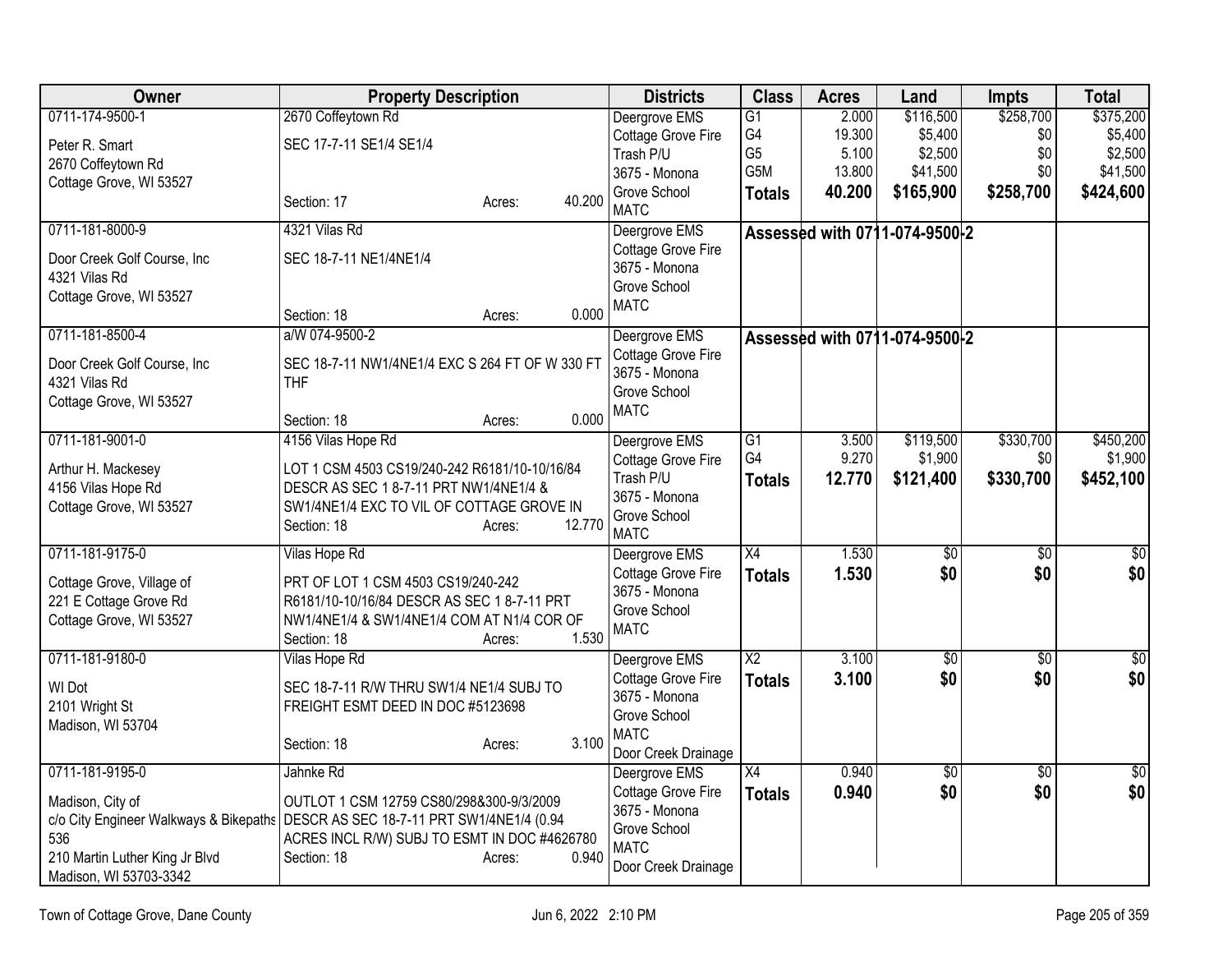| <b>Owner</b>                                            | <b>Property Description</b>                      | <b>Districts</b>          | <b>Class</b>    | <b>Acres</b> | Land            | Impts           | <b>Total</b>     |
|---------------------------------------------------------|--------------------------------------------------|---------------------------|-----------------|--------------|-----------------|-----------------|------------------|
| 0711-181-9220-0                                         | Jahnke Rd                                        | Deergrove EMS             | G4              | 23.760       | \$7,100         | $\overline{50}$ | \$7,100          |
| Homburg Farms, LLC                                      | LOT 1 CSM 12759 CS80/298&300-9/3/2009 DESCR AS   | Cottage Grove Fire        | <b>Totals</b>   | 23.760       | \$7,100         | \$0             | \$7,100          |
| 6106 Milwaukee St                                       | SEC 18-7-11 PRT SW1/4NE1/4 (23.76 ACRES INCL     | 3675 - Monona             |                 |              |                 |                 |                  |
| Madison, WI 53718                                       | $R/W$ )                                          | Grove School              |                 |              |                 |                 |                  |
|                                                         | 23.760<br>Section: 18<br>Acres:                  | <b>MATC</b>               |                 |              |                 |                 |                  |
|                                                         |                                                  | Door Creek Drainage       |                 |              |                 |                 |                  |
| 0711-181-9250-5                                         | Jahnke Rd                                        | Deergrove EMS             | $\overline{G5}$ | 0.600        | $\overline{50}$ | $\overline{30}$ | $\overline{\$0}$ |
| Oakcrest Farm, LLC                                      | SEC 18-7-11 S 12 FT OF SW1/4NE1/4 & N 8 FT       | Cottage Grove Fire        | <b>Totals</b>   | 0.600        | \$0             | \$0             | \$0              |
| c/o John D. Sprecher                                    | NW1/4SE1/4 (JAHNKE RD)                           | 3675 - Monona             |                 |              |                 |                 |                  |
| 2402 Woodfern Way                                       |                                                  | Grove School              |                 |              |                 |                 |                  |
| Rockford, IL 61108                                      | 0.000<br>Section: 18<br>Acres:                   | <b>MATC</b>               |                 |              |                 |                 |                  |
| 0711-181-9500-2                                         | 2972 Jahnke Rd                                   | Deergrove EMS             | G4              | 35.500       | \$8,600         | $\overline{50}$ | \$8,600          |
|                                                         |                                                  | Cottage Grove Fire        | G7              | 2.000        | \$80,000        | \$135,900       | \$215,900        |
| Oakcrest Farm, LLC                                      | SEC 18-7-11 SE1/4NE1/4 EXC RR R/W SUBJ TO TRL    | Trash P/U                 | <b>Totals</b>   | 37,500       | \$88,600        | \$135,900       | \$224,500        |
| c/o John D. Sprecher                                    | ESMT IN DOC #4119792 & SUBJ TO STORAGE &         | 3675 - Monona             |                 |              |                 |                 |                  |
| 2402 Woodfern Way                                       | ACCESS ESMT IN DOC #4950790 SUBJ TO ESMT IN      | Grove School              |                 |              |                 |                 |                  |
| Rockford, IL 61108                                      | 37.500<br>Section: 18<br>Acres:                  | <b>MATC</b>               |                 |              |                 |                 |                  |
|                                                         |                                                  | Door Creek Drainage       |                 |              |                 |                 |                  |
| 0711-181-9660-9                                         | Vilas Hope Rd                                    | Deergrove EMS             | X <sub>2</sub>  | 3.100        | \$0             | \$0             | \$0              |
|                                                         |                                                  | Cottage Grove Fire        | <b>Totals</b>   | 3.100        | \$0             | \$0             | \$0              |
| WI Dot                                                  | SEC 18-7-11 RR R/W THRU SE1/4 NE1/4 SUBJ TO      | 3675 - Monona             |                 |              |                 |                 |                  |
| 2101 Wright St                                          | FREIGHT ESMT DEED IN DOC #5123698                | Grove School              |                 |              |                 |                 |                  |
| Madison, WI 53704                                       | 3.100                                            | <b>MATC</b>               |                 |              |                 |                 |                  |
|                                                         | Section: 18<br>Acres:                            | Door Creek Drainage       |                 |              |                 |                 |                  |
| 0711-182-8001-7                                         | Vilas Hope Rd                                    | Deergrove EMS             | G4              | 26.000       | \$8,100         | $\overline{60}$ | \$8,100          |
|                                                         | SEC 18-7-11 NE1/4NW1/4 EXC CSM 8907              | <b>Cottage Grove Fire</b> | G <sub>5</sub>  | 11.310       | \$3,500         | \$0             | \$3,500          |
| Madison Pentecostal Assembly, Inc.<br>5109 E Buckeye Rd |                                                  | 3675 - Monona             | <b>Totals</b>   | 37.310       | \$11,600        | \$0             | \$11,600         |
| Madison, WI 53716                                       |                                                  | Grove School              |                 |              |                 |                 |                  |
|                                                         | 37.310<br>Section: 18<br>Acres:                  | <b>MATC</b>               |                 |              |                 |                 |                  |
| 0711-182-8441-5                                         | 4195 Vilas Hope Rd                               | Deergrove EMS             | $\overline{G1}$ | 2.591        | \$114,000       | \$67,000        | \$181,000        |
|                                                         |                                                  | Cottage Grove Fire        |                 | 2.591        | \$114,000       | \$67,000        | \$181,000        |
| John R. Schultz                                         | LOT 1 CSM 9339 CS53/57-60 6/22/99 F/K/A CSM 8907 | Trash P/U                 | <b>Totals</b>   |              |                 |                 |                  |
| 4195 Vilas Hope Rd                                      | DESCR AS SE C 18-7-11 PRT NE1/4NW1/4 (2.59       | 3675 - Monona             |                 |              |                 |                 |                  |
| Cottage Grove, WI 53527                                 | ACRES INCL R/W)                                  | Grove School              |                 |              |                 |                 |                  |
|                                                         | 2.590<br>Section: 18<br>Acres:                   | <b>MATC</b>               |                 |              |                 |                 |                  |
| 0711-182-8500-3                                         | Jahnke Rd                                        | Deergrove EMS             | G4              | 17.000       | \$5,500         | $\overline{50}$ | \$5,500          |
|                                                         |                                                  | Cottage Grove Fire        | G <sub>5</sub>  | 2.400        | \$800           | \$0             | \$800            |
| Madison Pentecostal Assembly, Inc.                      | SEC 18-7-11 FR NW1/4 NW1/4                       | 3675 - Monona             | <b>Totals</b>   | 19.400       | \$6,300         | \$0             | \$6,300          |
| 5109 E Buckeye Rd                                       |                                                  | Grove School              |                 |              |                 |                 |                  |
| Madison, WI 53716                                       |                                                  | <b>MATC</b>               |                 |              |                 |                 |                  |
|                                                         | 19.400<br>Section: 18<br>Acres:                  |                           |                 |              |                 |                 |                  |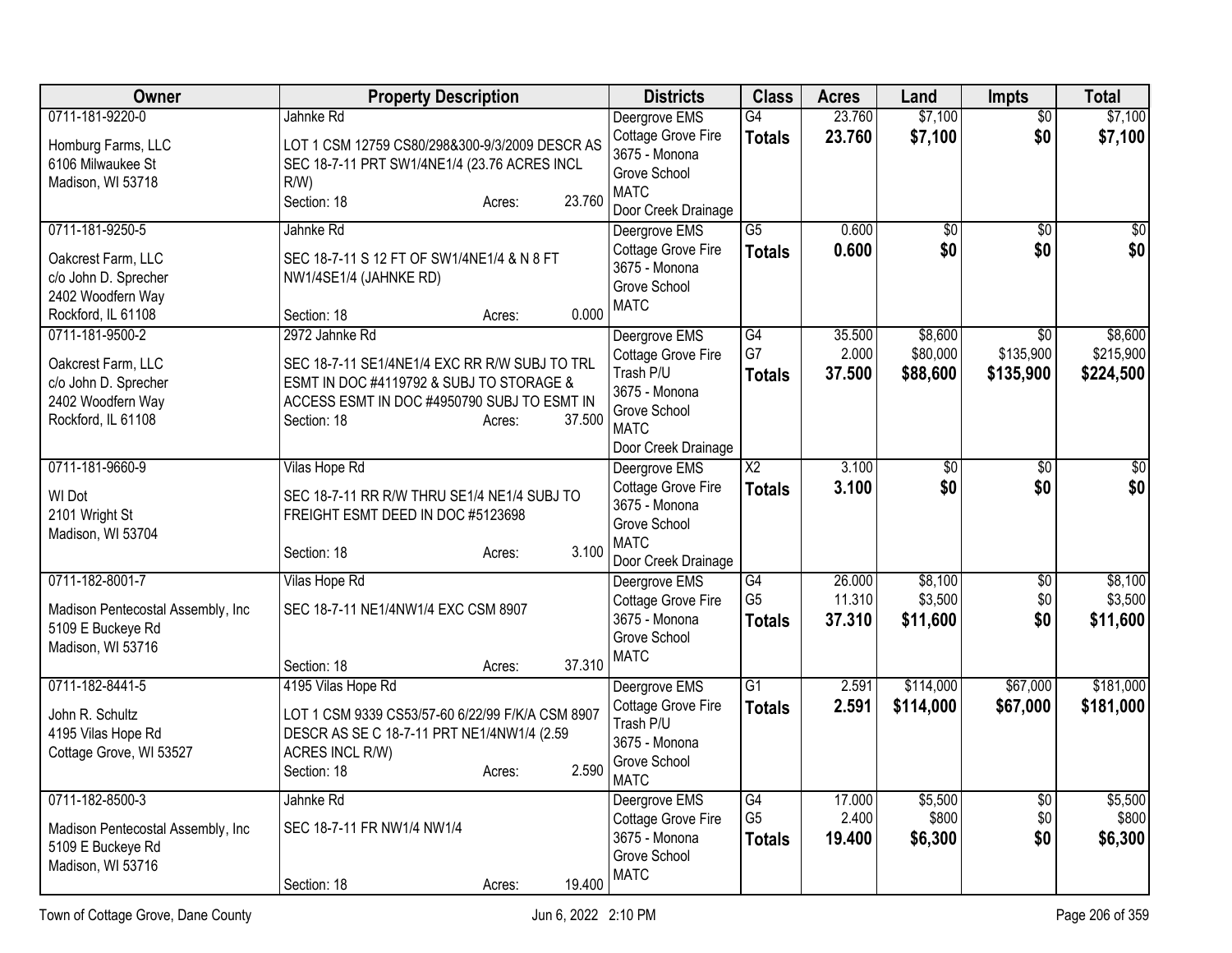| Owner                                                                                                                                            | <b>Property Description</b>                                                                                                                                                                                  | <b>Districts</b>                                                                                                  | <b>Class</b>                            | <b>Acres</b>              | Land                           | <b>Impts</b>                  | <b>Total</b>                   |
|--------------------------------------------------------------------------------------------------------------------------------------------------|--------------------------------------------------------------------------------------------------------------------------------------------------------------------------------------------------------------|-------------------------------------------------------------------------------------------------------------------|-----------------------------------------|---------------------------|--------------------------------|-------------------------------|--------------------------------|
| 0711-182-9175-0<br>Homburg Farms, LLC<br>6106 Milwaukee St<br>Madison, WI 53718                                                                  | Vilas Hope Rd<br>LOT 1 CSM 12758 CS80/295&297-9/3/2009 DESCR AS<br>SEC 18-7-11 PRT SE1/4NW1/4 & PRT FR SW1/4NW1/4<br>(24.45 ACRES INCL R/W) SUBJ TO ESMT IN DOC<br>24.450<br>Section: 18<br>Acres:           | Deergrove EMS<br>Cottage Grove Fire<br>3675 - Monona<br>Grove School<br><b>MATC</b>                               | $\overline{G4}$<br><b>Totals</b>        | 24.450<br>24.450          | \$7,800<br>\$7,800             | $\overline{50}$<br>\$0        | \$7,800<br>\$7,800             |
| 0711-182-9195-0<br>Madison, City of<br>c/o City Engineer Walkways & Bikepaths<br>536<br>210 Martin Luther King Jr Blvd<br>Madison, WI 53703-3342 | Vilas Hope Rd<br>OUTLOT 1 CSM 12758 CS80/295&297-9/3/2009<br>DESCR AS SEC 18-7-11 PRT SE1/4NW1/4 & PRT FR<br>SW1/4NW1/4 (2.32 ACRES INCL R/W) SUBJ TO ESMT<br>2.320<br>Section: 18<br>Acres:                 | Deergrove EMS<br>Cottage Grove Fire<br>3675 - Monona<br>Grove School<br><b>MATC</b>                               | $\overline{X4}$<br><b>Totals</b>        | 2.320<br>2.320            | \$0<br>\$0                     | $\overline{50}$<br>\$0        | \$0<br>\$0                     |
| 0711-182-9210-2<br>WI Dot<br>2101 Wright St<br>Madison, WI 53704                                                                                 | Frankhauser Rd<br>SEC 18-7-11 R/W THRU SW1/4 NW1/4 SUBJ TO<br>FREIGHT ESMT DEED IN DOC #5123698<br>1.500<br>Section: 18<br>Acres:                                                                            | Deergrove EMS<br><b>Cottage Grove Fire</b><br>3675 - Monona<br>Grove School<br><b>MATC</b><br>Door Creek Drainage | $\overline{\text{X2}}$<br><b>Totals</b> | 1.500<br>1.500            | \$0<br>\$0                     | $\sqrt{6}$<br>\$0             | \$0<br>\$0                     |
| 0711-182-9230-0<br>Homburg Farms, LLC<br>6106 Milwaukee St<br>Madison, WI 53718                                                                  | Vilas Hope Rd<br>LOT 2 CSM 12758 CS80/295&297-9/3/2009 DESCR AS<br>SEC 18-7-11 PRT SE1/4NW1/4 & PRT FR SW1/4NW1/4<br>(23.52 ACRES INCL R/W) SUBJ TO ESMT IN DOC<br>23.520<br>Section: 18<br>Acres:           | Deergrove EMS<br>Cottage Grove Fire<br>3675 - Monona<br>Grove School<br><b>MATC</b><br>Door Creek Drainage        | G4<br>G5M<br><b>Totals</b>              | 21.220<br>2.300<br>23.520 | \$6,500<br>\$7,000<br>\$13,500 | $\overline{50}$<br>\$0<br>\$0 | \$6,500<br>\$7,000<br>\$13,500 |
| 0711-182-9510-9<br>Kyle H. Russell<br>4147 Vilas Hope Rd<br>Cottage Grove, WI 53527                                                              | 4147 Vilas Hope Rd<br>LOT 1 CSM 6146 CS29/242&245-7/3/90 F/K/A LOT 2<br>CSM 4503 CS19/240&242-10/16/84 & F/K/A LOT 1 CSM<br>3436 CS13/282&283-2/27/80 DESCR AS SEC 18-7-11<br>0.700<br>Section: 18<br>Acres: | Deergrove EMS<br><b>Cottage Grove Fire</b><br>Trash P/U 2<br>3675 - Monona<br>Grove School<br><b>MATC</b>         | G <sub>1</sub><br><b>Totals</b>         | 0.700<br>0.700            | \$77,000<br>\$77,000           | \$150,500<br>\$150,500        | \$227,500<br>\$227,500         |
| 0711-182-9530-5<br>Rodney K. Homburg<br>Beverly K. Homburg<br>4137 Vilas Hope Rd<br>Cottage Grove, WI 53527                                      | 4137 Vilas Hope Rd<br>LOT 2 CSM 6146 CS29/242&245-7/3/90 F/K/A LOT 2<br>CSM 4503 CS19/240&242-10/16/84 & F/K/A LOT 1 CSM<br>3436 CS13/282&283-2/27/80 DESCR AS SEC 18-7-11<br>3.650<br>Section: 18<br>Acres: | Deergrove EMS<br>Cottage Grove Fire<br>Trash P/U<br>3675 - Monona<br>Grove School<br><b>MATC</b>                  | G1<br><b>Totals</b>                     | 3.650<br>3.650            | \$120,500<br>\$120,500         | \$220,400<br>\$220,400        | \$340,900<br>\$340,900         |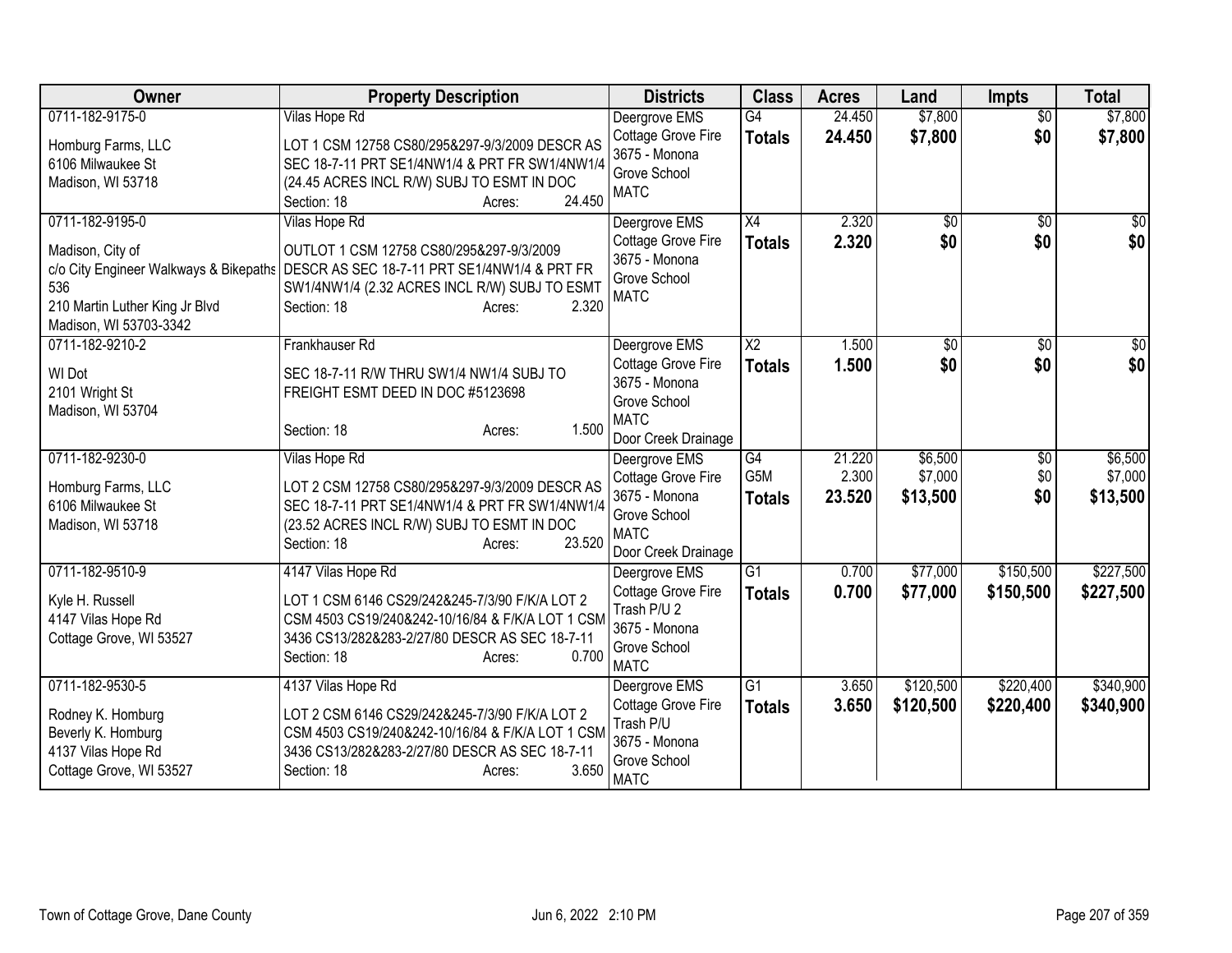| <b>Owner</b>            | <b>Property Description</b>                    |        |        | <b>Districts</b>                    | <b>Class</b>     | <b>Acres</b>    | Land            | <b>Impts</b>    | <b>Total</b>    |
|-------------------------|------------------------------------------------|--------|--------|-------------------------------------|------------------|-----------------|-----------------|-----------------|-----------------|
| 0711-182-9700-9         | Frankhauser Rd                                 |        |        | Deergrove EMS                       | $\overline{X2}$  | 3.100           | $\overline{60}$ | $\overline{50}$ | $\overline{50}$ |
| WI Dot                  | SEC 18-7-11 R/W THRU SE1/4 NW1/4 SUBJ TO       |        |        | Cottage Grove Fire<br>3675 - Monona | <b>Totals</b>    | 3.100           | \$0             | \$0             | \$0             |
| 2101 Wright St          | FREIGHT ESMT DEED IN DOC #5123698              |        |        | Grove School                        |                  |                 |                 |                 |                 |
| Madison, WI 53704       |                                                |        |        | <b>MATC</b>                         |                  |                 |                 |                 |                 |
|                         | Section: 18                                    | Acres: | 3.100  | Door Creek Drainage                 |                  |                 |                 |                 |                 |
| 0711-182-9980-1         | 4143 Vilas Hope Rd                             |        |        | Deergrove EMS                       | $\overline{G1}$  | 0.073           | \$5,500         | $\overline{50}$ | \$5,500         |
| Daniel C. Devault       | SEC 18-7-11 PRT SE1/4 NW1/4 BEG CL TWN RD 1631 |        |        | Cottage Grove Fire<br>3675 - Monona | <b>Totals</b>    | 0.073           | \$5,500         | \$0             | \$5,500         |
| Sandra Devault          | FT S OF N1/4 COR TH W 160 FT TH S4DEGW 20 FT   |        |        | Grove School                        |                  |                 |                 |                 |                 |
| 4143 Vilas Hope Rd      | TH E 160 FT TH N4DEGE 20 FT TO POB             |        |        | <b>MATC</b>                         |                  |                 |                 |                 |                 |
| Cottage Grove, WI 53527 | Section: 18                                    | Acres: | 0.070  |                                     |                  |                 |                 |                 |                 |
| 0711-182-9990-9         | 4143 Vilas Hope Rd                             |        |        | Deergrove EMS                       | $\overline{G1}$  | 0.425           | \$60,000        | \$276,600       | \$336,600       |
| Daniel C. Devault       | SEC 18-7-11 PRT SE1/4 NW1/4 BEG 1515 FT S OF   |        |        | Cottage Grove Fire<br>Trash P/U     | <b>Totals</b>    | 0.425           | \$60,000        | \$276,600       | \$336,600       |
| Sandra Devault          | SEC N1/4 COR TH W 160 FT S4DEGW 116 FT E 160   |        |        | 3675 - Monona                       |                  |                 |                 |                 |                 |
| 4143 Vilas Hope Rd      | FT N4DEGE 116 FT TO POB                        |        |        | Grove School                        |                  |                 |                 |                 |                 |
| Cottage Grove, WI 53527 | Section: 18                                    | Acres: | 0.430  | <b>MATC</b>                         |                  |                 |                 |                 |                 |
| 0711-183-8000-7         | Vilas Hope Rd                                  |        |        | Deergrove EMS                       | G4               | 36.000          | \$11,300        | $\overline{50}$ | \$11,300        |
| Windsor Quarry, LLC     | SEC 18-7-11 NE1/4 SW1/4                        |        |        | Cottage Grove Fire                  | G5M              | 3.900           | \$9,800         | \$0             | \$9,800         |
| 4607 Oak Springs Cir    |                                                |        |        | 3675 - Monona<br>Grove School       | <b>Totals</b>    | 39.900          | \$21,100        | \$0             | \$21,100        |
| Deforest, WI 53532      |                                                |        |        | <b>MATC</b>                         |                  |                 |                 |                 |                 |
|                         | Section: 18                                    | Acres: | 39.900 | Door Creek Drainage                 |                  |                 |                 |                 |                 |
| 0711-183-8500-2         | Vilas Hope Rd                                  |        |        | Deergrove EMS                       | G4               | 17.000          | \$5,700         | $\overline{50}$ | \$5,700         |
| Windsor Quarry, LLC     | SEC 18-7-11 FR NW1/4 SW1/4                     |        |        | Cottage Grove Fire                  | G <sub>5</sub> M | 1.600           | \$4,000         | \$0             | \$4,000         |
| 4607 Oak Springs Cir    |                                                |        |        | 3675 - Monona                       | <b>Totals</b>    | 18.600          | \$9,700         | \$0             | \$9,700         |
| Deforest, WI 53532      |                                                |        |        | Grove School<br><b>MATC</b>         |                  |                 |                 |                 |                 |
|                         | Section: 18                                    | Acres: | 18.600 | Door Creek Drainage                 |                  |                 |                 |                 |                 |
| 0711-183-9000-5         | 3973 Vilas Hope Rd                             |        |        | Deergrove EMS                       | $\overline{G4}$  | 9.000           | \$3,000         | $\overline{50}$ | \$3,000         |
| Windsor Quarry, LLC     | SEC 18-7-11 FR SW1/4 SW1/4                     |        |        | Cottage Grove Fire                  | G5M              | 7.400           | \$22,300        | \$0             | \$22,300        |
| 4607 Oak Springs Cir    |                                                |        |        | Trash P/U                           | G7               | 2.000           | \$80,000        | \$88,500        | \$168,500       |
| Deforest, WI 53532      |                                                |        |        | 3675 - Monona                       | <b>Totals</b>    | 18.400          | \$105,300       | \$88,500        | \$193,800       |
|                         | Section: 18                                    | Acres: | 18.400 | Grove School<br><b>MATC</b>         |                  |                 |                 |                 |                 |
| 0711-183-9500-0         | Vilas Hope Rd                                  |        |        | Deergrove EMS                       | G4               | 36.000          | \$11,100        | $\overline{30}$ | \$11,100        |
| Windsor Quarry, LLC     | SEC 18-7-11 SE1/4 SW1/4 & ALSO INCL VAC        |        |        | Cottage Grove Fire                  | G <sub>5</sub>   | 1.000           | \$300           | \$0             | \$300           |
| 4607 Oak Springs Cir    | HOPPMAN DR IN DOC #4691746                     |        |        | 3675 - Monona                       | G5M              | 1.900           | \$4,800         | \$0             | \$4,800         |
| Deforest, WI 53532      |                                                |        |        | Grove School<br><b>MATC</b>         | G7               | 1.000<br>39.900 | \$12,000        | \$18,400        | \$30,400        |
|                         | Section: 18                                    | Acres: | 39.900 |                                     | <b>Totals</b>    |                 | \$28,200        | \$18,400        | \$46,600        |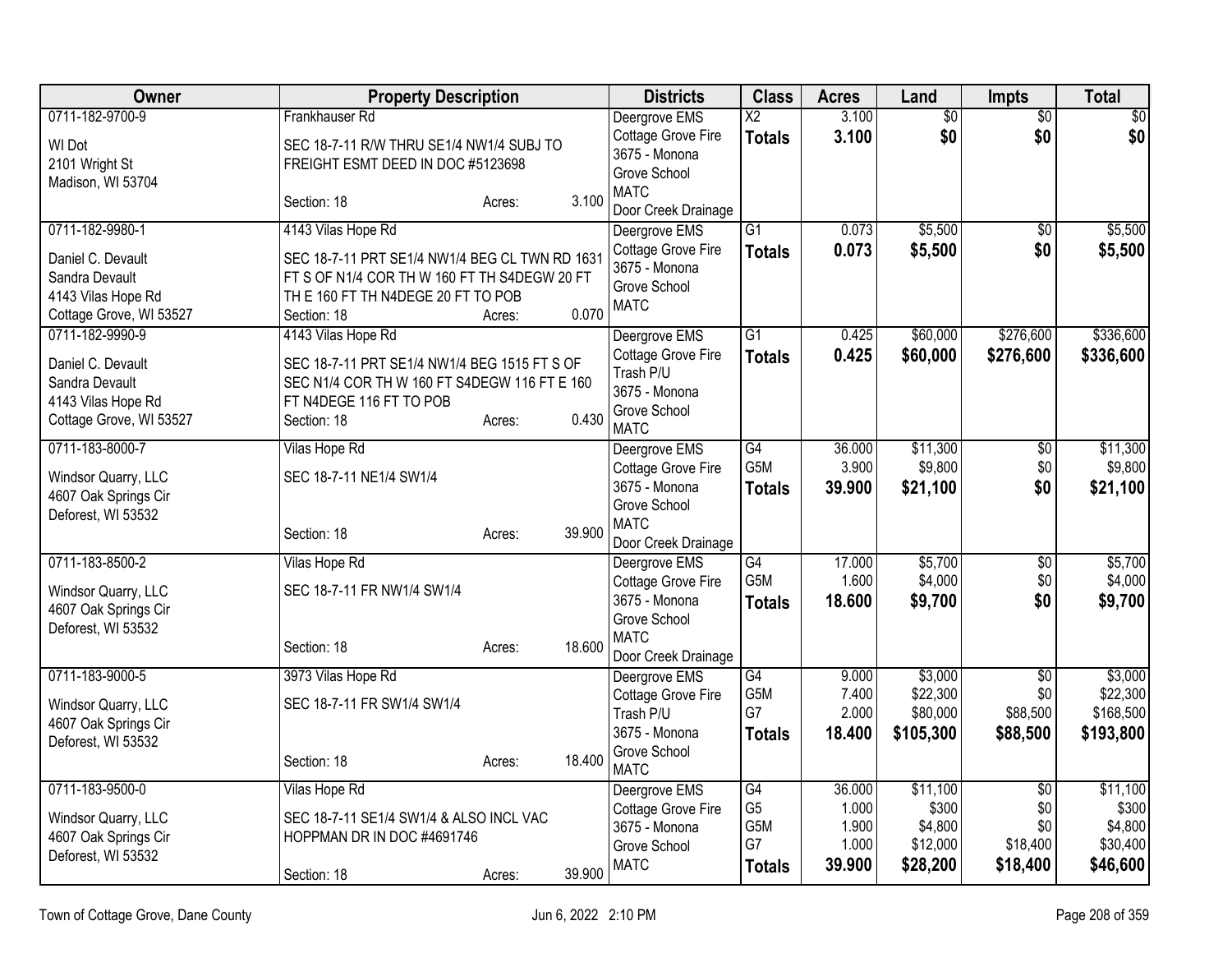| <b>Owner</b>            | <b>Property Description</b>                                |        | <b>Districts</b>                | <b>Class</b>    | <b>Acres</b> | Land      | Impts           | <b>Total</b> |
|-------------------------|------------------------------------------------------------|--------|---------------------------------|-----------------|--------------|-----------|-----------------|--------------|
| 0711-184-8000-6         | Jahnke Rd                                                  |        | Deergrove EMS                   | G4              | 36.000       | \$10,200  | $\overline{50}$ | \$10,200     |
| Oakcrest Farm, LLC      | SEC 18-7-11 NE1/4SE1/4                                     |        | Cottage Grove Fire              | G5M             | 4.000        | \$8,000   | \$0             | \$8,000      |
| c/o John D. Sprecher    |                                                            |        | 3675 - Monona                   | G7              | 0.500        | \$6,000   | \$9,300         | \$15,300     |
| 2402 Woodfern Way       |                                                            |        | Grove School                    | <b>Totals</b>   | 40.500       | \$24,200  | \$9,300         | \$33,500     |
| Rockford, IL 61108      | Section: 18<br>Acres:                                      | 40.500 | <b>MATC</b>                     |                 |              |           |                 |              |
|                         |                                                            |        | Door Creek Drainage             |                 |              |           |                 |              |
| 0711-184-8500-1         | 2973 Jahnke Rd                                             |        | Deergrove EMS                   | $\overline{G1}$ | 0.836        | \$83,000  | \$136,600       | \$219,600    |
| Ronald F. Triggs        | SEC 18-7-11 THE E 130 FT MEAS ALG S LN HWY OF              |        | Cottage Grove Fire              | <b>Totals</b>   | 0.836        | \$83,000  | \$136,600       | \$219,600    |
| Virginia Triggs         | THAT PRT LYG N OF CRK OF NW1/4 SE1/4 HWY R/W               |        | Trash P/U<br>3675 - Monona      |                 |              |           |                 |              |
| 2973 Jahnke Rd          | OVER N 8 FT R187/291                                       |        | Grove School                    |                 |              |           |                 |              |
| Cottage Grove, WI 53527 | Section: 18<br>Acres:                                      | 0.800  | <b>MATC</b>                     |                 |              |           |                 |              |
|                         |                                                            |        | Door Creek Drainage             |                 |              |           |                 |              |
| 0711-184-8510-9         | 2977 Jahnke Rd                                             |        | Deergrove EMS                   | G1              | 0.479        | \$64,500  | \$272,500       | \$337,000    |
|                         |                                                            |        | Cottage Grove Fire              | <b>Totals</b>   | 0.479        | \$64,500  | \$272,500       | \$337,000    |
| Jerrold M. Sainsbury    | SEC 18-7-11 PRT NW1/4 SE1/4 COM 8 FT S NE COR              |        | Trash P/U                       |                 |              |           |                 |              |
| 2977 Jahnke Rd          | TH S86-37-00W 130 FT ALG CL TO POB TH CONTD W              |        | 3675 - Monona                   |                 |              |           |                 |              |
| Cottage Grove, WI 53527 | ALG SD LN TH W 92 FT TH S 196.47 FT TH S57-32-0E           |        | Grove School                    |                 |              |           |                 |              |
|                         | Section: 18<br>Acres:                                      | 0.479  | <b>MATC</b>                     |                 |              |           |                 |              |
|                         |                                                            |        | Door Creek Drainage             |                 |              |           |                 |              |
| 0711-184-8520-7         | 2987 Jahnke Rd                                             |        | Deergrove EMS                   | $\overline{G1}$ | 2.585        | \$114,000 | \$191,200       | \$305,200    |
|                         |                                                            |        | Cottage Grove Fire              | <b>Totals</b>   | 2.585        | \$114,000 | \$191,200       | \$305,200    |
| Mary E. Reed            | SEC 18-7-11 N 660 FT OF E 264 FT OF NW1/4 SE1/4            |        | Trash P/U                       |                 |              |           |                 |              |
| 2987 Jahnke Rd          | EXC E 222 FT MEAS ALG S LN HWY OF THAT PRT<br>LYG N OF CRK |        | 3675 - Monona                   |                 |              |           |                 |              |
| Cottage Grove, WI 53527 | Section: 18                                                | 2.300  | Grove School                    |                 |              |           |                 |              |
|                         | Acres:                                                     |        | <b>MATC</b>                     |                 |              |           |                 |              |
|                         |                                                            |        | Door Creek Drainage             |                 |              |           |                 |              |
| 0711-184-8530-5         | 4040 Vilas Hope Rd                                         |        | Deergrove EMS                   | G1              | 4.000        | \$122,500 | \$710,100       | \$832,600    |
| Roger M. Bruns          | SEC 18-7-11 NW1/4SE1/4 EXC N 660 FT OF E 264 FT            |        | Cottage Grove Fire              | G4              | 20.000       | \$6,000   | \$0             | \$6,000      |
| Mary T. Bruns           | & N 8 FT THF EXC CSM 4807                                  |        | Trash P/U                       | G <sub>5</sub>  | 5.250        | \$1,500   | \$0             | \$1,500      |
| 4040 Vilas Hope Rd      |                                                            |        | 3675 - Monona                   | G5M             | 6.500        | \$16,300  | \$0             | \$16,300     |
| Cottage Grove, WI 53527 | Section: 18<br>Acres:                                      | 35.750 | Grove School                    | <b>Totals</b>   | 35.750       | \$146,300 | \$710,100       | \$856,400    |
|                         |                                                            |        | <b>MATC</b>                     |                 |              |           |                 |              |
|                         |                                                            |        | Door Creek Drainage             |                 |              |           |                 |              |
| 0711-184-8560-9         | 3011 Jahnke Rd                                             |        | Deergrove EMS                   | $\overline{G1}$ | 0.753        | \$79,500  | \$320,100       | \$399,600    |
| Jonathan T. Hoelter     | LOT 1 CSM 4807 CS21/177&178-11/8/85 DESCR AS               |        | Cottage Grove Fire<br>Trash P/U | <b>Totals</b>   | 0.753        | \$79,500  | \$320,100       | \$399,600    |
| Elizabeth Hoelter       | SEC 18-7-11 PRT NW1/4SE1/4 (0.75 ACRES EXCL                |        | 3675 - Monona                   |                 |              |           |                 |              |
| 3011 Jahnke Rd          | $R/W$ )                                                    |        | Grove School                    |                 |              |           |                 |              |
| Cottage Grove, WI 53527 | Section: 18<br>Acres:                                      | 0.750  | <b>MATC</b>                     |                 |              |           |                 |              |
|                         |                                                            |        | Door Creek Drainage             |                 |              |           |                 |              |
|                         |                                                            |        |                                 |                 |              |           |                 |              |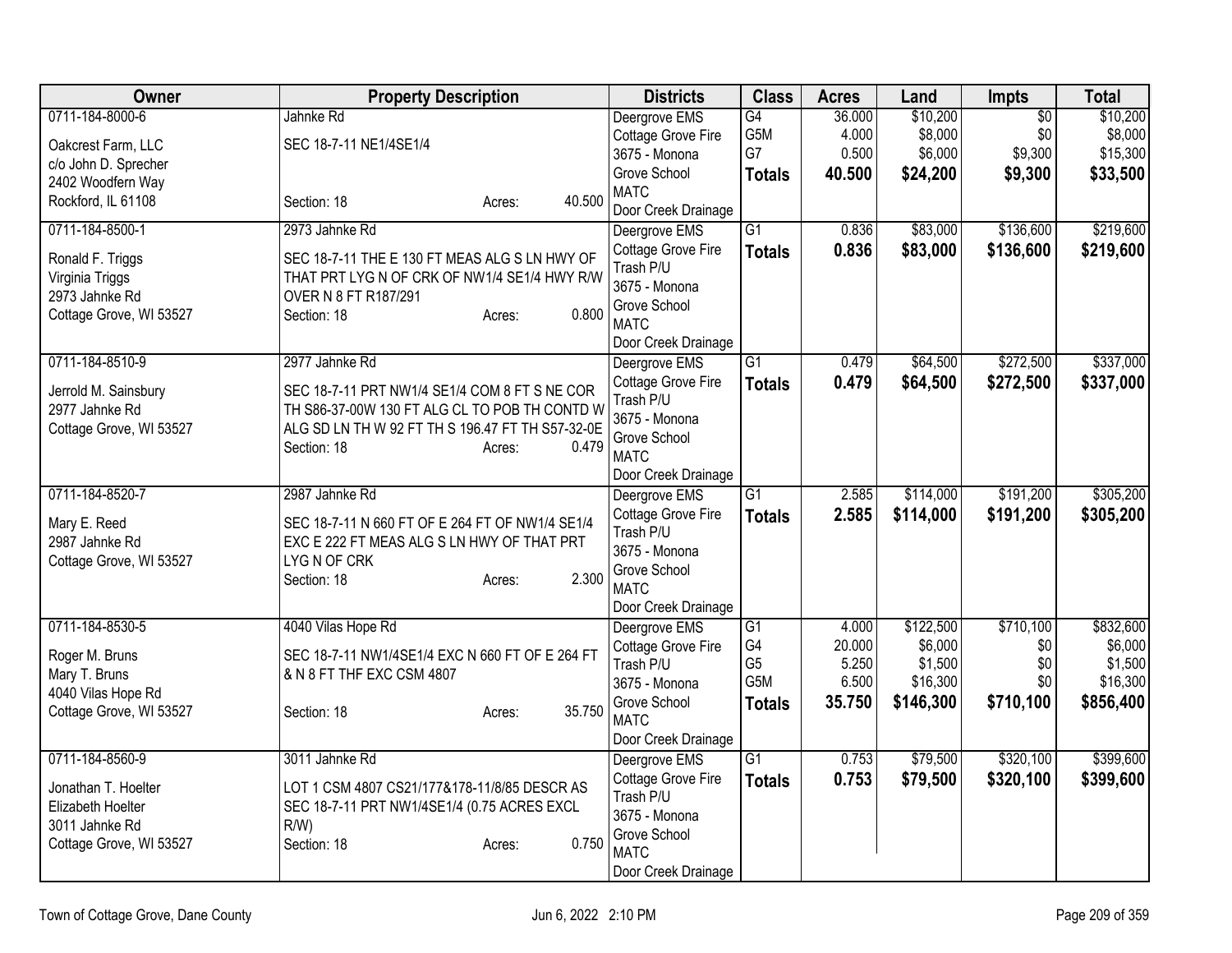| Owner                                 | <b>Property Description</b>                                           | <b>Districts</b>                    | <b>Class</b>           | <b>Acres</b> | Land      | <b>Impts</b>    | <b>Total</b> |
|---------------------------------------|-----------------------------------------------------------------------|-------------------------------------|------------------------|--------------|-----------|-----------------|--------------|
| 0711-184-9001-3                       | 4040 Vilas Hope Rd                                                    | Deergrove EMS                       | $\overline{G5}$        | 1.800        | \$800     | $\overline{50}$ | \$800        |
| Roger M. Bruns                        | SEC 18-7-11 SW1/4SE1/4 EXC DOC 3070505                                | Cottage Grove Fire                  | <b>Totals</b>          | 1.800        | \$800     | \$0             | \$800        |
| Mary T. Bruns                         |                                                                       | 3675 - Monona                       |                        |              |           |                 |              |
| 4040 Vilas Hope Rd                    |                                                                       | Grove School                        |                        |              |           |                 |              |
| Cottage Grove, WI 53527               | 1.800<br>Section: 18<br>Acres:                                        | <b>MATC</b>                         |                        |              |           |                 |              |
| 0711-184-9130-7                       | 3990 Vilas Hope Rd                                                    | Deergrove EMS                       | $\overline{G1}$        | 2.000        | \$110,500 | \$492,000       | \$602,500    |
| Debra W. Tomesh                       | SEC 17-7-11 PRT SW1/4SW1/4 & SEC 18-7-11 PRT                          | Cottage Grove Fire                  | G4                     | 54.250       | \$14,000  | \$0             | \$14,000     |
| 3990 Vilas Hope Rd                    | SW1/4SE1/4 & SE1/4SE1/4 DESCR AS BEG SE COR                           | Trash P/U                           | G <sub>5</sub>         | 3.750        | \$1,800   | \$0             | \$1,800      |
| Cottage Grove, WI 53527               | SEC 18 TH S86DEG41'52"W ALG S LN SE1/4 2655.82                        | 3675 - Monona                       | <b>Totals</b>          | 60.000       | \$126,300 | \$492,000       | \$618,300    |
|                                       | 60.000<br>Section: 18<br>Acres:                                       | Grove School                        |                        |              |           |                 |              |
|                                       |                                                                       | <b>MATC</b>                         |                        |              |           |                 |              |
|                                       |                                                                       | Door Creek Drainage                 | $\overline{G4}$        |              |           |                 |              |
| 0711-184-9500-9                       | Vilas Hope Rd                                                         | Deergrove EMS                       |                        | 38.784       | \$11,000  | $\sqrt{$0}$     | \$11,000     |
| Oakcrest Farm, LLC                    | SEC 18-7-11 SE1/4SE1/4 EXC S 49.5 FT THF                              | Cottage Grove Fire<br>3675 - Monona | <b>Totals</b>          | 38.784       | \$11,000  | \$0             | \$11,000     |
| c/o John D. Sprecher                  |                                                                       | Grove School                        |                        |              |           |                 |              |
| 2402 Woodfern Way                     |                                                                       | <b>MATC</b>                         |                        |              |           |                 |              |
| Rockford, IL 61108                    | 38.784<br>Section: 18<br>Acres:                                       | Door Creek Drainage                 |                        |              |           |                 |              |
| 0711-191-8000-7                       | Vilas Hope Rd                                                         | Deergrove EMS                       | $\overline{G5}$        | 40.200       | \$12,000  | \$0             | \$12,000     |
|                                       |                                                                       | Cottage Grove Fire                  | <b>Totals</b>          | 40.200       | \$12,000  | \$0             | \$12,000     |
| Laura A. Weber<br>William H. Weber Jr | SEC 19-7-11 NE1/4NE1/4 & ACCESS ESMT OVER N<br>16.5 FT OF SW1/4 NE1/4 | 3675 - Monona                       |                        |              |           |                 |              |
| PO Box 10                             |                                                                       | Grove School                        |                        |              |           |                 |              |
| Cottage Grove, WI 53527               | 40.200<br>Section: 19<br>Acres:                                       | <b>MATC</b>                         |                        |              |           |                 |              |
|                                       |                                                                       | Door Creek Drainage                 |                        |              |           |                 |              |
| 0711-191-8500-2                       | 3960 Vilas Hope Rd                                                    | Deergrove EMS                       | G1                     | 2.500        | \$113,500 | \$614,000       | \$727,500    |
| William H. Weber Jr                   | SEC 19-7-11 NW1/4NE1/4                                                | Cottage Grove Fire                  | G4<br>G <sub>5</sub>   | 22.100       | \$6,900   | \$0             | \$6,900      |
| Laura A. Weber                        |                                                                       | Trash P/U<br>3675 - Monona          |                        | 17.700       | \$8,000   | \$0             | \$8,000      |
| 3960 Vilas Hope Rd                    |                                                                       | Grove School                        | <b>Totals</b>          | 42.300       | \$128,400 | \$614,000       | \$742,400    |
| Cottage Grove, WI 53527               | 42.300<br>Section: 19<br>Acres:                                       | <b>MATC</b>                         |                        |              |           |                 |              |
| 0711-191-9000-5                       | Vilas Hope Rd                                                         | Deergrove EMS                       | $\overline{\text{G5}}$ | 0.502        | \$300     | $\overline{50}$ | \$300        |
|                                       |                                                                       | Cottage Grove Fire                  | <b>Totals</b>          | 0.502        | \$300     | \$0             | \$300        |
| Kyle J. Mathews                       | SEC 19-7-11 N 16.5 FT OF SW1/4NE1/4                                   | 3675 - Monona                       |                        |              |           |                 |              |
| 3646 County Highway Ab                |                                                                       | Grove School                        |                        |              |           |                 |              |
| Mcfarland, WI 53558                   |                                                                       | <b>MATC</b>                         |                        |              |           |                 |              |
|                                       | 0.502<br>Section: 19<br>Acres:                                        |                                     |                        |              |           |                 |              |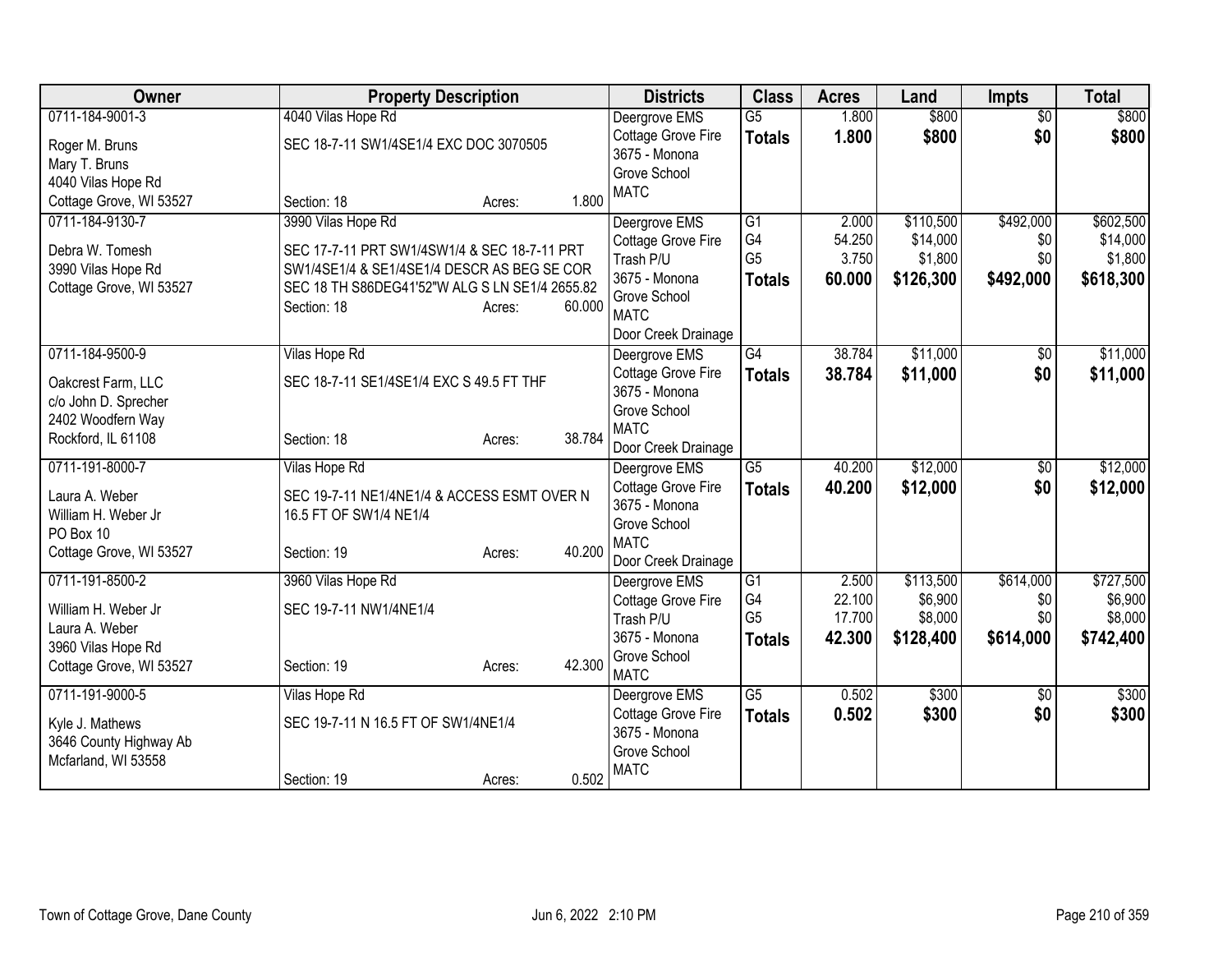| Owner                                |                                         | <b>Property Description</b>                                                                 | <b>Districts</b>                     | <b>Class</b>     | <b>Acres</b> | Land      | Impts           | <b>Total</b> |
|--------------------------------------|-----------------------------------------|---------------------------------------------------------------------------------------------|--------------------------------------|------------------|--------------|-----------|-----------------|--------------|
| 0711-191-9130-8                      | <b>Vilas Hope Rd</b>                    |                                                                                             | Deergrove EMS                        | G4               | 36.200       | \$9,000   | $\overline{50}$ | \$9,000      |
| Kyle J. Mathews                      | SEC 19-7-11 SW1/4 NE1/4 EXC N 16.5 FT   |                                                                                             | Cottage Grove Fire                   | G5M              | 3.500        | \$8,800   | \$0             | \$8,800      |
| 3646 County Highway Ab               |                                         |                                                                                             | 3675 - Monona                        | <b>Totals</b>    | 39.700       | \$17,800  | \$0             | \$17,800     |
| Mcfarland, WI 53558                  |                                         |                                                                                             | Grove School                         |                  |              |           |                 |              |
|                                      | Section: 19                             | 39.700<br>Acres:                                                                            | <b>MATC</b>                          |                  |              |           |                 |              |
| 0711-191-9500-0                      | Vilas Hope Rd                           |                                                                                             | Door Creek Drainage<br>Deergrove EMS | $\overline{G5}$  | 40.200       | \$18,000  | $\sqrt{6}$      | \$18,000     |
|                                      |                                         |                                                                                             | Cottage Grove Fire                   | <b>Totals</b>    | 40.200       | \$18,000  | \$0             | \$18,000     |
| Kyle J. Mathews                      | SEC 19-7-11 SE1/4NE1/4                  |                                                                                             | 3675 - Monona                        |                  |              |           |                 |              |
| 3646 County Highway Ab               |                                         |                                                                                             | Grove School                         |                  |              |           |                 |              |
| Mcfarland, WI 53558                  |                                         |                                                                                             | <b>MATC</b>                          |                  |              |           |                 |              |
|                                      | Section: 19                             | 40.200<br>Acres:                                                                            | Door Creek Drainage                  |                  |              |           |                 |              |
| 0711-192-8280-0                      | 3893 Vilas Hope Rd                      |                                                                                             | Deergrove EMS                        | G1               | 0.853        | \$84,000  | \$188,500       | \$272,500    |
| Margaret Hart-Schlueter              |                                         | LOT 2 CSM 13065 CS83/289&294-4/19/2011 F/K/A LOT                                            | Cottage Grove Fire                   | G <sub>6</sub>   | 0.718        | \$3,000   | \$0             | \$3,000      |
| Melroy C. Schlueter                  |                                         | 1 CSM 4801 CS21/166&167 R7472/77-11/6/85 DESCR                                              | Trash P/U                            | <b>Totals</b>    | 1.571        | \$87,000  | \$188,500       | \$275,500    |
| 3893 Vilas Hope Rd                   |                                         | AS SEC 19-7-11 PRT NW1/4NE1/4, PRT NE1/4NW1/4 8                                             | 3675 - Monona                        |                  |              |           |                 |              |
| Cottage Grove, WI 53527              | Section: 19                             | 1.571<br>Acres:                                                                             | Grove School                         |                  |              |           |                 |              |
|                                      |                                         |                                                                                             | <b>MATC</b>                          |                  |              |           |                 |              |
| 0711-192-8290-0                      | 3895 Vilas Hope Rd                      |                                                                                             | Deergrove EMS                        | G1               | 2.000        | \$110,500 | \$612,500       | \$723,000    |
| Randall J. Gaber                     |                                         | LOT 3 CSM 13065 CS83/289-294 04/19/2011 F/K/A                                               | Cottage Grove Fire                   | <b>Totals</b>    | 2.000        | \$110,500 | \$612,500       | \$723,000    |
| Maureen F. Gaber                     |                                         | SEC 19-7-11 NE1/4NW1/4 EXC CSM 4801 & EXC DOC                                               | Trash P/U<br>3675 - Monona           |                  |              |           |                 |              |
| 3895 Vilas Hope Rd                   | 4756215 (2.000ACRES)                    |                                                                                             | Grove School                         |                  |              |           |                 |              |
| Cottage Grove, WI 53527              | Section: 19                             | 2.000<br>Acres:                                                                             | <b>MATC</b>                          |                  |              |           |                 |              |
| 0711-192-8370-0                      | Vilas Hope Rd                           |                                                                                             | Deergrove EMS                        | $\overline{G4}$  | 17.718       | \$5,600   | $\sqrt{6}$      | \$5,600      |
| Victory Hmong Alliance Church        |                                         | LOT 4 CSM 13065 CS83/289&294-3/10/2011 F/K/A LOT                                            | Cottage Grove Fire                   | G <sub>5</sub> M | 0.350        | \$1,000   | \$0             | \$1,000      |
| 602 Acewood Blvd                     |                                         | 1 CSM 4801 CS21/166&167-11/6/85 DESCR AS SEC                                                | 3675 - Monona                        | <b>Totals</b>    | 18.068       | \$6,600   | \$0             | \$6,600      |
| Madison, WI 53714                    |                                         | 19-7-11 PRT NE1/4NW1/4, PRT NW1/4NW1/4 & PRT                                                | Grove School                         |                  |              |           |                 |              |
|                                      | Section: 19                             | 18.068<br>Acres:                                                                            | <b>MATC</b>                          |                  |              |           |                 |              |
| 0711-192-8600-0                      | 3897 Vilas Hope Rd                      |                                                                                             | Deergrove EMS                        | $\overline{G4}$  | 24.247       | \$7,900   | $\overline{30}$ | \$7,900      |
|                                      |                                         |                                                                                             | Cottage Grove Fire                   | G5M              | 11.000       | \$22,000  | \$0             | \$22,000     |
| Randall J. Gaber<br>Maureen F. Gaber |                                         | LOT 1 CSM 13065 CS83/289-294 04/19/2011 F/K/A<br>SEC 19-7-11 FR NW1/4 NW1/4 540/525 EXC DOC | 3675 - Monona                        | G7               | 2.000        | \$24,000  | \$33,800        | \$57,800     |
| 3895 Vilas Hope Rd                   |                                         | 4756215 & SEC 19-7-11 NE1/4NW1/4 EXC CSM 4801 &                                             | Grove School                         | <b>Totals</b>    | 37.247       | \$53,900  | \$33,800        | \$87,700     |
| Cottage Grove, WI 53527              | Section: 19                             | 37.247<br>Acres:                                                                            | <b>MATC</b>                          |                  |              |           |                 |              |
| 0711-192-9002-2                      | Vilas Hope Rd                           |                                                                                             | Deergrove EMS                        | G4               | 3.154        | \$900     | $\overline{50}$ | \$900        |
|                                      |                                         |                                                                                             | Cottage Grove Fire                   | <b>Totals</b>    | 3.154        | \$900     | \$0             | \$900        |
| Steven R. Gausmann                   |                                         | LOT 1 CSM 8583 CS47/102-104 5/27/97 F/K/A LOTS 1,                                           | 3675 - Monona                        |                  |              |           |                 |              |
| Patricia R. Gausmann                 | 3 & 4 CSM 2395 DESCR AS SEC 19-7-11 PRT |                                                                                             | Grove School                         |                  |              |           |                 |              |
| 7646 E Buckeye Rd                    | SW1/4NW1/4 (3.154 ACRES)                |                                                                                             | <b>MATC</b>                          |                  |              |           |                 |              |
| Madison, WI 53718                    | Section: 19                             | 3.154<br>Acres:                                                                             |                                      |                  |              |           |                 |              |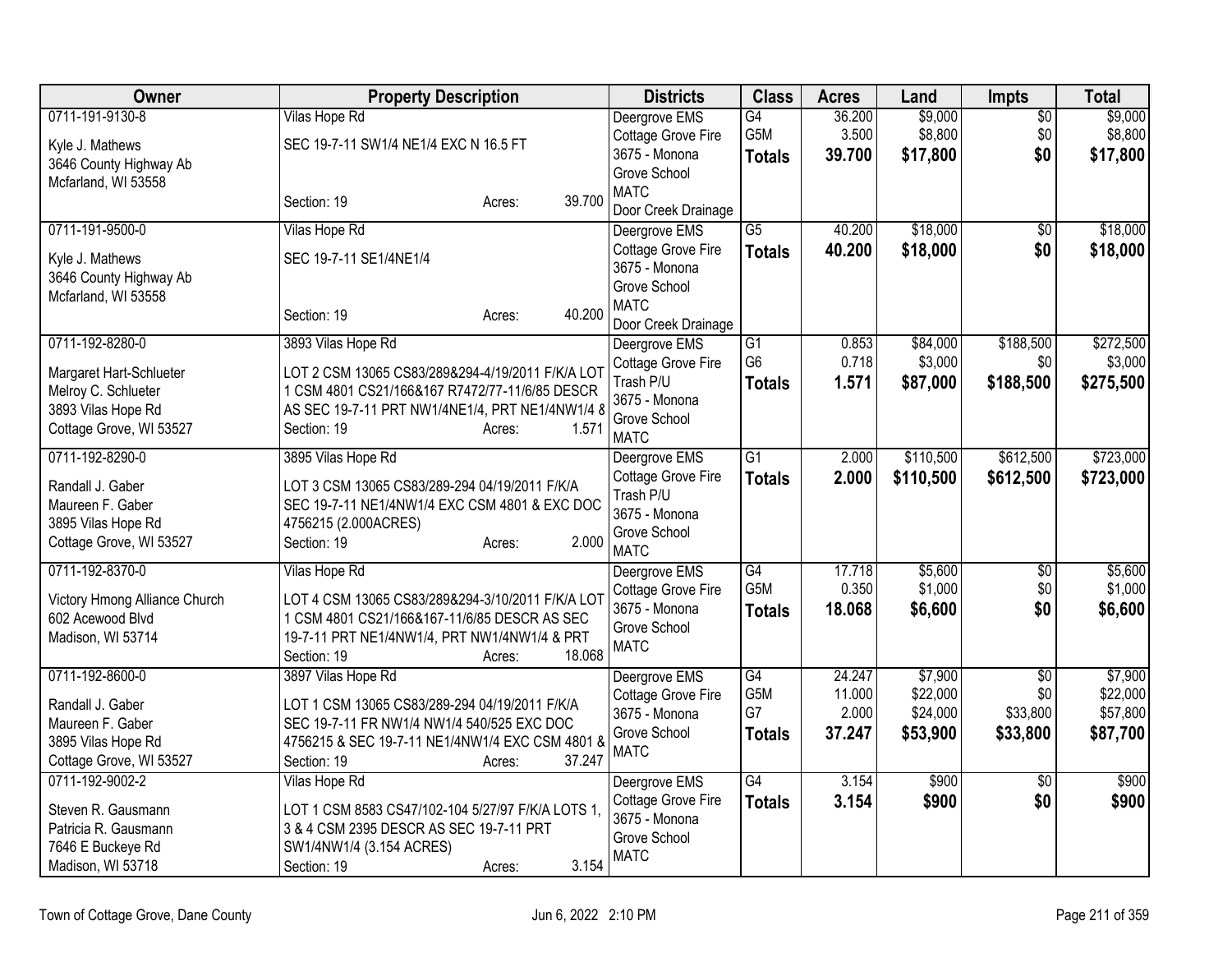| <b>Owner</b>                                                                                              | <b>Property Description</b>                                                                                                                                                                     | <b>Districts</b>                                                                                 | <b>Class</b>                     | <b>Acres</b>   | Land                   | <b>Impts</b>           | <b>Total</b>           |
|-----------------------------------------------------------------------------------------------------------|-------------------------------------------------------------------------------------------------------------------------------------------------------------------------------------------------|--------------------------------------------------------------------------------------------------|----------------------------------|----------------|------------------------|------------------------|------------------------|
| 0711-192-9030-8                                                                                           | 3887 Vilas Hope Rd                                                                                                                                                                              | Deergrove EMS                                                                                    | $\overline{G1}$                  | 0.920          | \$87,000               | \$196,000              | \$283,000              |
| Sarah E. Eaglin<br>3887 Vilas Hope Rd<br>Cottage Grove, WI 53527                                          | LOT 2 CSM 2395 CS9/282&283 DESCR AS SEC<br>19-7-11 PRT S1/2 NW1/4 EXC COM AT NW COR OF<br>SD SEC 19 TH S00DEG18'55"E 1323.58 FT ALG W LN<br>0.000<br>Section: 19<br>Acres:                      | Cottage Grove Fire<br>Trash P/U<br>3675 - Monona<br>Grove School<br><b>MATC</b>                  | <b>Totals</b>                    | 0.920          | \$87,000               | \$196,000              | \$283,000              |
| 0711-192-9041-5                                                                                           | 3881 Vilas Hope Rd                                                                                                                                                                              | Deergrove EMS                                                                                    | $\overline{G1}$                  | 2.566          | \$114,000              | \$261,500              | \$375,500              |
| James L. Pfeiffer<br>Lois A. Pfeiffer<br>3881 Vilas Hope Rd<br>Cottage Grove, WI 53527                    | LOT 2 CSM 8583 CS47/102-104 5/27/97 F/K/A LOTS 1,<br>3 & 4 CSM 2395 DESCR AS SEC 19-7-11 PRT<br>SW1/4NW1/4 (2.566 ACRES)<br>2.566<br>Section: 19<br>Acres:                                      | Cottage Grove Fire<br>Trash P/U<br>3675 - Monona<br>Grove School<br><b>MATC</b>                  | <b>Totals</b>                    | 2.566          | \$114,000              | \$261,500              | \$375,500              |
| 0711-192-9061-1                                                                                           | 3869 Vilas Hope Rd                                                                                                                                                                              | Deergrove EMS                                                                                    | $\overline{G1}$                  | 2.645          | \$114,500              | \$202,800              | \$317,300              |
| Joel D. Pfeiffer<br>Sandra K. Pfeiffer<br>3869 Vilas Hope Rd<br>Cottage Grove, WI 53527                   | LOT 3 CSM 8583 CS47/102-104 5/27/97 F/K/A LOTS 1,<br>3 & 4 CSM 2395 DESCR AS SEC 19-7-11 PRT<br>SW1/4NW1/4 (2.645 ACRES)<br>2.640<br>Section: 19<br>Acres:                                      | Cottage Grove Fire<br>Trash P/U<br>3675 - Monona<br>Grove School<br><b>MATC</b>                  | <b>Totals</b>                    | 2.645          | \$114,500              | \$202,800              | \$317,300              |
| 0711-192-9125-0                                                                                           |                                                                                                                                                                                                 | Deergrove EMS                                                                                    | $\overline{G5}$                  | 0.100          | \$0                    | $\overline{50}$        | $\overline{50}$        |
| Unknown Owner<br>Not Provided<br>Not Provided, WI 99999                                                   | SEC 19-07-11 PRT FR SW1/4 NW1/4 SLIVER OF LAND<br>RESULTING FROM DISCREPANCY BETW ACCEPTED<br>AND TRUE 40 LINES DESC AS BEG NW COR FR<br>0.000<br>Section: 19<br>Acres:                         | Cottage Grove Fire<br>3675 - Monona<br>Grove School<br><b>MATC</b>                               | <b>Totals</b>                    | 0.100          | \$0                    | \$0                    | \$0                    |
| 0711-192-9320-7<br>Allen C. Farwell<br>Sharon A. Farwell<br>3846 Vilas Hope Rd<br>Cottage Grove, WI 53527 | Vilas Hope Rd<br>SEC 19-7-11 PRT SW1/4NW1/4 & NW1/4SW1/4 BEG<br>SEC W1/4 COR TH N 263.05 FT TO CL VILAS HOPE<br>RD TH ALG SD CL NE 76.7 FT TH SE 183 FT TH SW<br>0.550<br>Section: 19<br>Acres: | Deergrove EMS<br>Cottage Grove Fire<br>3675 - Monona<br>Grove School<br><b>MATC</b>              | $\overline{G1}$<br><b>Totals</b> | 0.832<br>0.832 | \$18,000<br>\$18,000   | $\overline{30}$<br>\$0 | \$18,000<br>\$18,000   |
| 0711-192-9340-3                                                                                           | 3829 Coyt Dr                                                                                                                                                                                    | Deergrove EMS                                                                                    | $\overline{G1}$                  | 0.620          | \$72,500               | \$176,600              | \$249,100              |
| Darold G. Murray<br>Bernice M. Murray<br>3829 Coyt Dr<br>Cottage Grove, WI 53527                          | R57/64 SEC 19-7-11 PRT SW1/4 NW1/4 & NW1/4 SW1/<br>COM AT W 1/4 COR TH S1DEGW 114.97 FT TH<br>N81DEGE 115.61 FT TH ALG CRV TO L RAD 210.08<br>0.620<br>Section: 19<br>Acres:                    | Cottage Grove Fire<br>Trash P/U<br>3675 - Monona<br>Grove School<br><b>MATC</b>                  | <b>Totals</b>                    | 0.620          | \$72,500               | \$176,600              | \$249,100              |
| 0711-192-9385-0<br>Allen C. Farwell<br>Sharon A. Farwell<br>3846 Vilas Hope Rd<br>Cottage Grove, WI 53527 | 3846 Vilas Hope Rd<br>LOT 1 CSM 8982 CS50/133-135 7/29/98 DESCR AS<br>PRT LOT 2 CSM 7619 & SEC 19-7-11 PRT<br>SW1/4NW1/4 & SE1/4NW1/4 (1.525 ACRES INCL R/W)<br>1.525<br>Section: 19<br>Acres:  | Deergrove EMS<br>Cottage Grove Fire<br>Trash P/U<br>3675 - Monona<br>Grove School<br><b>MATC</b> | $\overline{G1}$<br><b>Totals</b> | 1.525<br>1.525 | \$101,000<br>\$101,000 | \$86,200<br>\$86,200   | \$187,200<br>\$187,200 |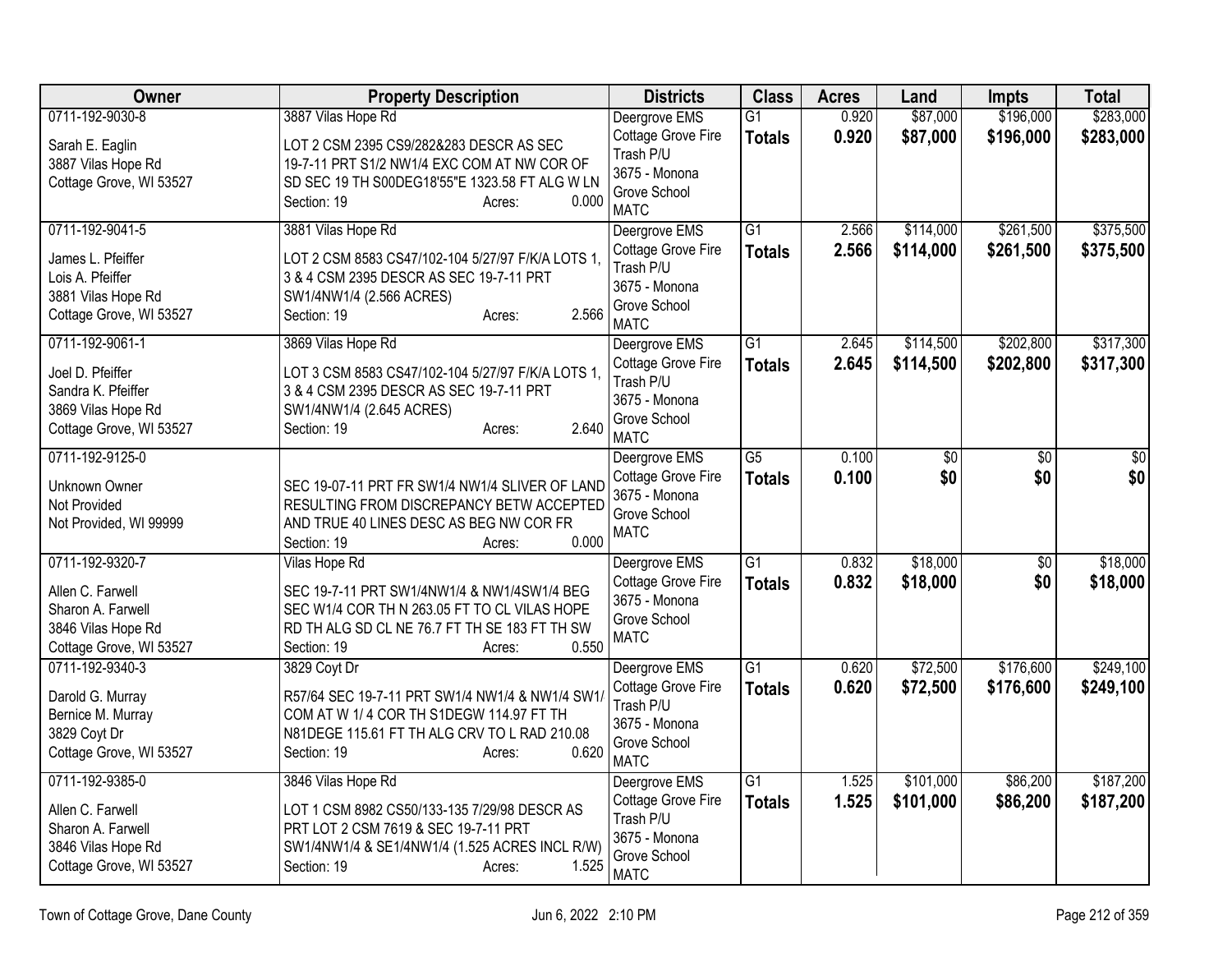| Owner                                                                                  | <b>Property Description</b>                                                                                                                                                        | <b>Districts</b>                                                                | <b>Class</b>        | <b>Acres</b>   | Land               | <b>Impts</b>     | <b>Total</b>       |
|----------------------------------------------------------------------------------------|------------------------------------------------------------------------------------------------------------------------------------------------------------------------------------|---------------------------------------------------------------------------------|---------------------|----------------|--------------------|------------------|--------------------|
| 0711-192-9395-8                                                                        | 3844 Coyt Dr                                                                                                                                                                       | Deergrove EMS                                                                   | $\overline{G1}$     | 5.791          | \$133,000          | \$393,900        | \$526,900          |
| Chandin A. Wilson<br>Susan G. Overlock<br>3844 Coyt Dr                                 | LOT 2 CSM 8982 CS50/133-135 7/29/98 DESCR AS<br>PRT LOT 2 CSM 7619 & SEC 19-7-11 PRT<br>SW1/4NW1/4 & SE1/4NW1/4 (5.791 ACRES)                                                      | Cottage Grove Fire<br>Trash P/U<br>3675 - Monona                                | <b>Totals</b>       | 5.791          | \$133,000          | \$393,900        | \$526,900          |
| Cottage Grove, WI 53527                                                                | 5.791<br>Section: 19<br>Acres:                                                                                                                                                     | Grove School<br><b>MATC</b>                                                     |                     |                |                    |                  |                    |
| 0711-192-9405-5                                                                        | Vilas Hope Rd                                                                                                                                                                      | Deergrove EMS                                                                   | $\overline{G1}$     | 0.371          | \$56,000           | \$4,700          | \$60,700           |
| Anne L. Maier<br>3854 Vilas Hope Rd<br>Cottage Grove, WI 53527                         | SEC 19-7-11 PRT SW1/4 NW1/4 COM AT W 1/4 COR<br>TH N0DEG42'42"W ALG W LN NW1/4 SEC 19 263.00<br>FT TO CL VILAS-HOPE RD TH N36D EG35'55"E ALG<br>0.371<br>Section: 19<br>Acres:     | Cottage Grove Fire<br>3675 - Monona<br>Grove School<br><b>MATC</b>              | <b>Totals</b>       | 0.371          | \$56,000           | \$4,700          | \$60,700           |
| 0711-192-9410-8                                                                        | 3854 Vilas Hope Rd                                                                                                                                                                 | Deergrove EMS                                                                   | $\overline{G1}$     | 0.504          | \$66,000           | \$182,100        | \$248,100          |
| Anne L. Maier<br>3854 Vilas Hope Rd<br>Cottage Grove, WI 53527                         | SEC 19-7-11 PRT S1/2 NW1/4 COM NE COR SD S1/2<br>TH W 1086.5 FT SWLY ALG CLN HWY 938 FT TO POB<br>TH SELY AT RT< 183 FT SWL Y PARA TO HWY 120 F<br>0.504<br>Section: 19<br>Acres:  | Cottage Grove Fire<br>Trash P/U<br>3675 - Monona<br>Grove School<br><b>MATC</b> | <b>Totals</b>       | 0.504          | \$66,000           | \$182,100        | \$248,100          |
| 0711-192-9420-6                                                                        | 3864 Vilas Hope Rd                                                                                                                                                                 | Deergrove EMS                                                                   | $\overline{G1}$     | 1.008          | \$90,500           | \$247,800        | \$338,300          |
| Eric M. Goodger<br>Krystal Goodger<br>3864 Vilas Hope Rd<br>Cottage Grove, WI 53527    | SEC 19-7-11 PRT S1/2 NW1/4 BEG NE COR TH W<br>1086.5 FT TH SWLY ALG C/L HWY 698 FT TO POB TH<br>SELY AT R < TO HWY 183 FT TH SWLY PARA TO HW<br>1.000<br>Section: 19<br>Acres:     | Cottage Grove Fire<br>Trash P/U<br>3675 - Monona<br>Grove School<br><b>MATC</b> | <b>Totals</b>       | 1.008          | \$90,500           | \$247,800        | \$338,300          |
| 0711-192-9450-0                                                                        | 3870 Vilas Hope Rd                                                                                                                                                                 | Deergrove EMS                                                                   | $\overline{G1}$     | 0.504          | \$66,000           | \$225,800        | \$291,800          |
| Aaron Olson<br>Kimberly L. Olson<br>3870 Vilas Home Rd<br>Cottage Grove, WI 53527      | SEC 19-7-11 PRT S1/2 NW1/4 BEG NE COR SD 1/2 1/4<br>TH W 1086.5 FT TH ALG HWY C/L SWLY 578 FT TO<br>POB TH SE AT R < 183 FT TH S PARA TO HWY C/L<br>0.504<br>Section: 19<br>Acres: | Cottage Grove Fire<br>Trash P/U<br>3675 - Monona<br>Grove School<br><b>MATC</b> | <b>Totals</b>       | 0.504          | \$66,000           | \$225,800        | \$291,800          |
| 0711-192-9500-9                                                                        | 3934 Vilas Hope Rd                                                                                                                                                                 | Deergrove EMS                                                                   | G2                  | 2.296          | \$100,000          | \$224,900        | \$324,900          |
| Kyle Matthews<br>3646 County Highway Ab<br>Mcfarland, WI 53558                         | SEC 19-7-11 PRT SE1/4NW1/4 BEG NE COR SD 1/41/4<br>TH W 200 FT TH S 500 FT TH E 200 FT TO E LN TH N<br>500 FT TO POB<br>2.296<br>Section: 19<br>Acres:                             | Cottage Grove Fire<br>3675 - Monona<br>Grove School<br><b>MATC</b>              | <b>Totals</b>       | 2.296          | \$100,000          | \$224,900        | \$324,900          |
| 0711-192-9521-4                                                                        | 3932 Vilas Hope Rd                                                                                                                                                                 | Deergrove EMS                                                                   | G1                  | 4.086          | \$123,000          | \$278,600        | \$401,600          |
| William A. Johnson<br>Lisa M. Johnson<br>3932 Vilas Hope Rd<br>Cottage Grove, WI 53527 | LOT 1 CSM 7697 CS40/164&168<br>R29111/34&38-12/29/94 DESCR AS SEC 19-7-11 PRT<br>SE1/4NW1/4 (5.586 ACRES INCL R/W) TOG/W ESMT<br>5.586<br>Section: 19<br>Acres:                    | Cottage Grove Fire<br>Trash P/U<br>3675 - Monona<br>Grove School<br><b>MATC</b> | G4<br><b>Totals</b> | 1.500<br>5.586 | \$500<br>\$123,500 | \$0<br>\$278,600 | \$500<br>\$402,100 |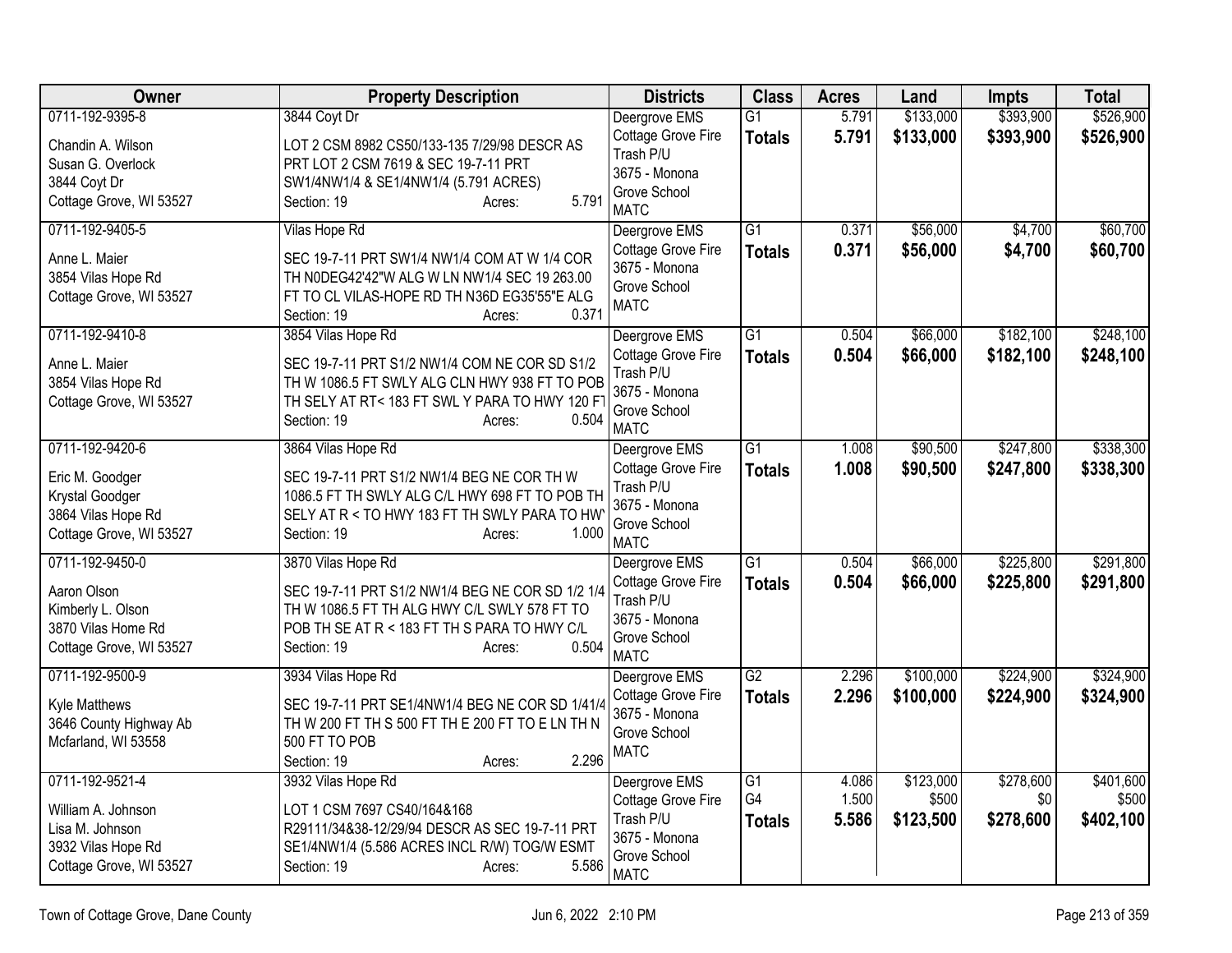| Owner                                                                                                      | <b>Property Description</b>                                                                                                                                                                           | <b>Districts</b>                                                                                 | <b>Class</b>                     | <b>Acres</b>            | Land                          | Impts                  | <b>Total</b>                  |
|------------------------------------------------------------------------------------------------------------|-------------------------------------------------------------------------------------------------------------------------------------------------------------------------------------------------------|--------------------------------------------------------------------------------------------------|----------------------------------|-------------------------|-------------------------------|------------------------|-------------------------------|
| 0711-192-9550-9<br>Galarowicz Rev Living Tr, Helen J<br>3779A Gala Way<br>Cottage Grove, WI 53527          | Gala Way<br>SEC 19-7-11 PRT SE1/4 NW1/4 PRT SELY OF HWY<br>COM NE COR TH W 668 FT TH S TO S LN AT PT 858<br>FTWOF SE COR THE TO SE COR THIN TO POB<br>7.114<br>Section: 19<br>Acres:                  | Deergrove EMS<br>Cottage Grove Fire<br>3675 - Monona<br>Grove School<br><b>MATC</b>              | G4<br>G5M<br><b>Totals</b>       | 5.414<br>1.700<br>7.114 | \$1,600<br>\$3,500<br>\$5,100 | \$0<br>\$0<br>\$0      | \$1,600<br>\$3,500<br>\$5,100 |
| 0711-192-9560-7<br>Kaella E. Meyers<br>3889 Gala Way<br>Cottage Grove, WI 53527                            | 3889 Gala Way<br>LOT 1 CSM 2123 CS8/338-340 DESCR AS SEC<br>19-7-11 PRT SE1/4NW1/4 .75 ACRE<br>0.750<br>Section: 19<br>Acres:                                                                         | Deergrove EMS<br>Cottage Grove Fire<br>Trash P/U<br>3675 - Monona<br>Grove School<br><b>MATC</b> | $\overline{G1}$<br><b>Totals</b> | 0.750<br>0.750          | \$70,500<br>\$70,500          | \$173,500<br>\$173,500 | \$244,000<br>\$244,000        |
| 0711-192-9570-5<br>Alan J. Vick<br>Linda L. Vick<br>3883 Gala Way<br>Cottage Grove, WI 53527               | 3883 Gala Way<br>LOT 2 CSM 2123 CS8/338-340 DESCR AS SEC<br>19-7-11 PRT SE1/4NW1 /4 .61 ACRE<br>0.610<br>Section: 19<br>Acres:                                                                        | Deergrove EMS<br>Cottage Grove Fire<br>Trash P/U<br>3675 - Monona<br>Grove School<br><b>MATC</b> | $\overline{G1}$<br><b>Totals</b> | 0.610<br>0.610          | \$62,000<br>\$62,000          | \$219,700<br>\$219,700 | \$281,700<br>\$281,700        |
| 0711-192-9580-3<br>Peter R. Lunde<br>Patricia J. Lunde<br>3892 Vilas Hope Rd<br>Cottage Grove, WI 53527    | 3892 Vilas Hope Rd<br>LOT 1 CSM 723 CS3/263 & 264 DESCR AS SEC<br>19-7-11 PRT SE1/4NW 1/4<br>0.960<br>Section: 19<br>Acres:                                                                           | Deergrove EMS<br>Cottage Grove Fire<br>Trash P/U<br>3675 - Monona<br>Grove School<br><b>MATC</b> | $\overline{G1}$<br><b>Totals</b> | 0.960<br>0.960          | \$88,500<br>\$88,500          | \$197,700<br>\$197,700 | \$286,200<br>\$286,200        |
| 0711-192-9620-0<br>Brian J. Ramos<br>Nicholas T. Ramos<br>3882 Vilas Hope Rd<br>Cottage Grove, WI 53527    | 3882 Vilas Hope Rd<br>SEC 19-7-11 PRT FR S1/2 NW1/4 DESCR AS COM AT<br>W1/4 COR OF SD SEC 19 TH N01DEG33'E 263.05 FT<br>TH N38DEG51'E 1059.95 FT TO POB TH CONT<br>0.000<br>Section: 19<br>Acres:     | Deergrove EMS<br>Cottage Grove Fire<br>Trash P/U<br>3675 - Monona<br>Grove School<br><b>MATC</b> | $\overline{G1}$<br><b>Totals</b> | 0.882<br>0.882          | \$85,500<br>\$85,500          | \$190,200<br>\$190,200 | \$275,700<br>\$275,700        |
| 0711-192-9660-6<br>Kevin J. Fassbind<br>Wendy A. Fassbind<br>3878 Vilas Hope Rd<br>Cottage Grove, WI 53527 | 3878 Vilas Hope Rd<br>SEC 19-7-11 PRT S1/2 NW1/4 COM NE COR W 1086.5<br>FT ALG C/L HWY SWLY ALG C/L 338 FT TO POB TH<br>SELY AT RT < TO C/L 183 FT SWLY PARA TO HWY<br>1.010<br>Section: 19<br>Acres: | Deergrove EMS<br>Cottage Grove Fire<br>Trash P/U<br>3675 - Monona<br>Grove School<br><b>MATC</b> | $\overline{G1}$<br><b>Totals</b> | 1.008<br>1.008          | \$90,500<br>\$90,500          | \$161,000<br>\$161,000 | \$251,500<br>\$251,500        |
| 0711-192-9680-2<br>Paul W. Lewis<br>Allison M. Lewis<br>3875 Gala Way<br>Cottage Grove, WI 53527           | 3875 Gala Way<br>LOT 1 CSM 7619 CS39/301&303<br>R28587/28&30-10/7/94 F/K/A LOT 3 CSM 2123<br>CS8/338&340-8/11/76 DESCR AS SEC 19-7-11 PRT<br>4.306<br>Section: 19<br>Acres:                           | Deergrove EMS<br>Cottage Grove Fire<br>Trash P/U<br>3675 - Monona<br>Grove School<br><b>MATC</b> | $\overline{G1}$<br><b>Totals</b> | 4.306<br>4.306          | \$111,500<br>\$111,500        | \$274,100<br>\$274,100 | \$385,600<br>\$385,600        |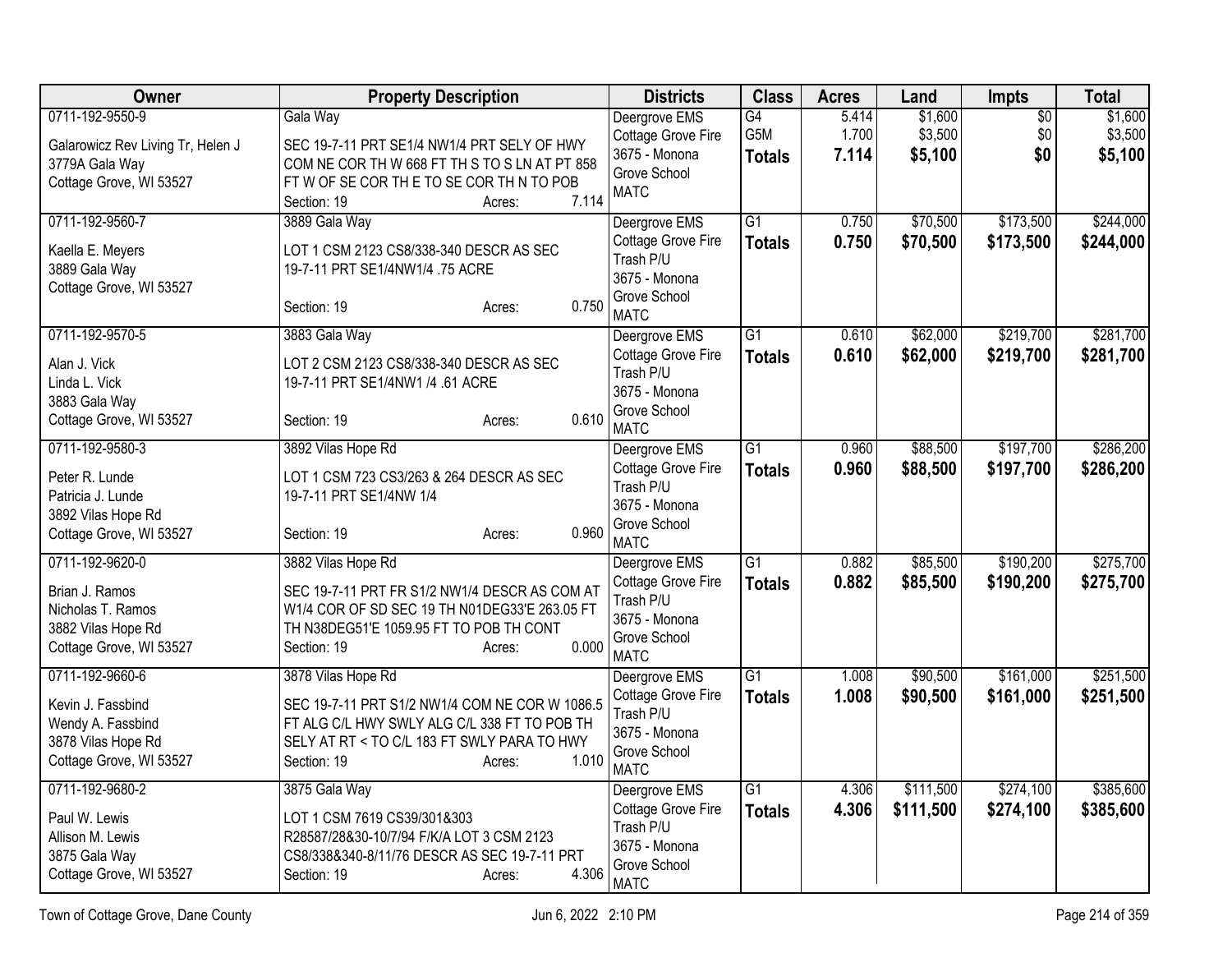| Owner                          | <b>Property Description</b>                    |        |       | <b>Districts</b>                    | <b>Class</b>    | <b>Acres</b> | Land     | <b>Impts</b> | <b>Total</b> |
|--------------------------------|------------------------------------------------|--------|-------|-------------------------------------|-----------------|--------------|----------|--------------|--------------|
| 0711-192-9800-6                | 3829 Gala Way                                  |        |       | Deergrove EMS                       | $\overline{G1}$ | 1.150        | \$83,000 | \$195,000    | \$278,000    |
| Van Handel Living Tr, Marjorie | LOT 2 CSM 350 CS2/112&113-7/6/70 DESCR AS SEC  |        |       | Cottage Grove Fire                  | <b>Totals</b>   | 1.150        | \$83,000 | \$195,000    | \$278,000    |
| 3829 Gala Way                  | 19-7-11 PRT SE1/4NW1/4 & PRT NE1/4SW1/4 EXC S  |        |       | Trash P/U                           |                 |              |          |              |              |
| Cottage Grove, WI 53527        | 25 FT & EXC DOC 1334641                        |        |       | 3675 - Monona<br>Grove School       |                 |              |          |              |              |
|                                | Section: 19                                    | Acres: | 1.150 | <b>MATC</b>                         |                 |              |          |              |              |
| 0711-192-9810-4                | 3847 Gala Way                                  |        |       | Deergrove EMS                       | $\overline{G1}$ | 0.700        | \$67,500 | \$142,000    | \$209,500    |
| Kathryn M. Lemke               | LOT 1 CSM 350 CS2/112 DESCR AS SEC 19-7-11 PRT |        |       | Cottage Grove Fire                  | <b>Totals</b>   | 0.700        | \$67,500 | \$142,000    | \$209,500    |
| 3847 Gala Way                  | SE1/4NW1/4                                     |        |       | Trash P/U                           |                 |              |          |              |              |
| Cottage Grove, WI 53527        |                                                |        |       | 3675 - Monona                       |                 |              |          |              |              |
|                                | Section: 19                                    | Acres: | 0.700 | Grove School                        |                 |              |          |              |              |
|                                |                                                |        |       | <b>MATC</b>                         |                 |              |          |              |              |
| 0711-192-9820-2                | 3830 Gala Way                                  |        |       | Deergrove EMS<br>Cottage Grove Fire | G1              | 0.464        | \$52,500 | \$162,300    | \$214,800    |
| Marc A. Smith                  | LOT 1 CSM 3210 CS12/293&294 DESCR AS SEC       |        |       | Trash P/U                           | <b>Totals</b>   | 0.464        | \$52,500 | \$162,300    | \$214,800    |
| Tammy J. Smith                 | 19-7-11 PRT SE1/4NW 1/4 & PRT NE1/4SW1/4 .464  |        |       | 3675 - Monona                       |                 |              |          |              |              |
| 3830 Gala Way                  | <b>ACRE</b>                                    |        |       | Grove School                        |                 |              |          |              |              |
| Cottage Grove, WI 53527        | Section: 19                                    | Acres: | 0.464 | <b>MATC</b>                         |                 |              |          |              |              |
| 0711-193-0301-7                | 3819 Gala Way                                  |        |       | Deergrove EMS                       | G1              | 0.435        | \$50,000 | \$195,700    | \$245,700    |
| James E. Neese                 | GALA HEIGHTS LOT 1                             |        |       | Cottage Grove Fire                  | <b>Totals</b>   | 0.435        | \$50,000 | \$195,700    | \$245,700    |
| Marilyn L. Neese               |                                                |        |       | Trash P/U                           |                 |              |          |              |              |
| 3819 Gala Way                  |                                                |        |       | 3675 - Monona                       |                 |              |          |              |              |
| Cottage Grove, WI 53527        | Section: 19                                    | Acres: | 0.430 | Grove School                        |                 |              |          |              |              |
| 0711-193-0312-4                | 3815 Gala Way                                  |        |       | <b>MATC</b><br>Deergrove EMS        | $\overline{G1}$ | 0.436        | \$50,500 | \$159,400    | \$209,900    |
|                                |                                                |        |       | Cottage Grove Fire                  | <b>Totals</b>   | 0.436        | \$50,500 | \$159,400    | \$209,900    |
| Cody F. Heyrman                | <b>GALA HEIGHTS LOT 2</b>                      |        |       | Trash P/U                           |                 |              |          |              |              |
| 3518 Gala Way                  |                                                |        |       | 3675 - Monona                       |                 |              |          |              |              |
| Cottage Grove, WI 53527        |                                                |        | 0.440 | Grove School                        |                 |              |          |              |              |
|                                | Section: 19                                    | Acres: |       | <b>MATC</b>                         |                 |              |          |              |              |
|                                |                                                |        |       | Door Creek Drainage                 |                 |              |          |              |              |
| 0711-193-0323-1                | 3807 Gala Way                                  |        |       | Deergrove EMS                       | $\overline{G1}$ | 0.436        | \$50,500 | \$141,700    | \$192,200    |
| Richard A. Gower               | GALA HEIGHTS LOT 3                             |        |       | Cottage Grove Fire                  | <b>Totals</b>   | 0.436        | \$50,500 | \$141,700    | \$192,200    |
| 3807 Gala Way                  |                                                |        |       | Trash P/U                           |                 |              |          |              |              |
| Cottage Grove, WI 53527        |                                                |        |       | 3675 - Monona                       |                 |              |          |              |              |
|                                | Section: 19                                    | Acres: | 0.440 | Grove School<br><b>MATC</b>         |                 |              |          |              |              |
|                                |                                                |        |       | Door Creek Drainage                 |                 |              |          |              |              |
|                                |                                                |        |       |                                     |                 |              |          |              |              |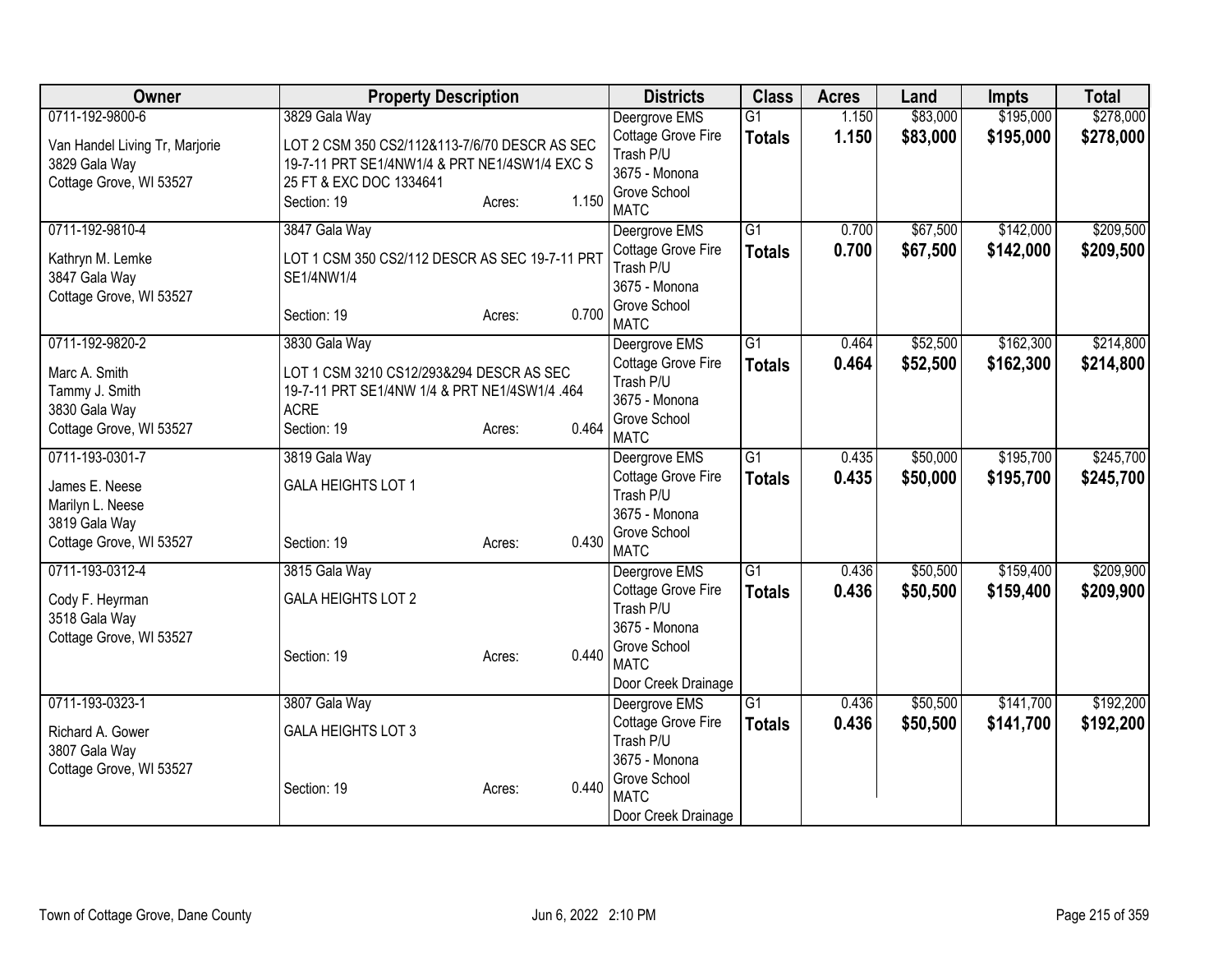| <b>Owner</b>                           | <b>Property Description</b> |        |       | <b>Districts</b>                     | <b>Class</b>    | <b>Acres</b> | Land     | <b>Impts</b>    | <b>Total</b> |
|----------------------------------------|-----------------------------|--------|-------|--------------------------------------|-----------------|--------------|----------|-----------------|--------------|
| 0711-193-0334-8                        | 3801 Gala Way               |        |       | Deergrove EMS                        | $\overline{G1}$ | 0.436        | \$50,500 | \$148,500       | \$199,000    |
| Richard L. Zamastil                    | <b>GALA HEIGHTS LOT 4</b>   |        |       | Cottage Grove Fire                   | <b>Totals</b>   | 0.436        | \$50,500 | \$148,500       | \$199,000    |
| Beverly J. Zamastil                    |                             |        |       | Trash P/U                            |                 |              |          |                 |              |
| 3801 Gala Way                          |                             |        |       | 3675 - Monona<br>Grove School        |                 |              |          |                 |              |
| Cottage Grove, WI 53527                | Section: 19                 | Acres: | 0.440 | <b>MATC</b>                          |                 |              |          |                 |              |
|                                        |                             |        |       | Door Creek Drainage                  |                 |              |          |                 |              |
| 0711-193-0345-5                        | 3795 Gala Way               |        |       | Deergrove EMS                        | $\overline{G1}$ | 0.436        | \$50,500 | \$147,800       | \$198,300    |
|                                        |                             |        |       | Cottage Grove Fire                   | <b>Totals</b>   | 0.436        | \$50,500 | \$147,800       | \$198,300    |
| Jack F. Kelln<br>Debra J. Werner-Kelln | <b>GALA HEIGHTS LOT 5</b>   |        |       | Trash P/U                            |                 |              |          |                 |              |
| 3795 Gala Way                          |                             |        |       | 3675 - Monona                        |                 |              |          |                 |              |
| Cottage Grove, WI 53527                | Section: 19                 | Acres: | 0.440 | Grove School                         |                 |              |          |                 |              |
|                                        |                             |        |       | <b>MATC</b>                          |                 |              |          |                 |              |
|                                        |                             |        |       | Door Creek Drainage                  |                 |              |          |                 |              |
| 0711-193-0356-2                        | 3791 Gala Way               |        |       | Deergrove EMS                        | G1              | 0.436        | \$50,500 | \$152,500       | \$203,000    |
| Seth B. Jawitz                         | <b>GALA HEIGHTS LOT 6</b>   |        |       | Cottage Grove Fire<br>Trash P/U      | <b>Totals</b>   | 0.436        | \$50,500 | \$152,500       | \$203,000    |
| 3791 Gala Way                          |                             |        |       | 3675 - Monona                        |                 |              |          |                 |              |
| Cottage Grove, WI 53527                |                             |        |       | Grove School                         |                 |              |          |                 |              |
|                                        | Section: 19                 | Acres: | 0.440 | <b>MATC</b>                          |                 |              |          |                 |              |
|                                        |                             |        |       | Door Creek Drainage                  |                 |              |          |                 |              |
| 0711-193-0367-9                        | Gala Way                    |        |       | Deergrove EMS                        | $\overline{G1}$ | 0.544        | \$29,500 | $\overline{50}$ | \$29,500     |
| Seth B. Jawitz                         | GALA HEIGHTS LOT 7          |        |       | Cottage Grove Fire                   | <b>Totals</b>   | 0.544        | \$29,500 | \$0             | \$29,500     |
| 3791 Gala Way                          |                             |        |       | 3675 - Monona                        |                 |              |          |                 |              |
| Cottage Grove, WI 53527                |                             |        |       | Grove School                         |                 |              |          |                 |              |
|                                        | Section: 19                 | Acres: | 0.550 | <b>MATC</b>                          |                 |              |          |                 |              |
| 0711-193-0378-6                        | 3784 Gala Way               |        |       | Door Creek Drainage<br>Deergrove EMS | G1              | 0.454        | \$52,000 | \$382,000       | \$434,000    |
|                                        |                             |        |       | Cottage Grove Fire                   | <b>Totals</b>   | 0.454        | \$52,000 | \$382,000       | \$434,000    |
| Charles D. Bader                       | <b>GALA HEIGHTS LOT 8</b>   |        |       | Trash P/U                            |                 |              |          |                 |              |
| Angela L. Bader                        |                             |        |       | 3675 - Monona                        |                 |              |          |                 |              |
| 3784 Gala Wy                           |                             |        |       | Grove School                         |                 |              |          |                 |              |
| Cottage Grove, WI 53527                | Section: 19                 | Acres: | 0.500 | <b>MATC</b>                          |                 |              |          |                 |              |
|                                        |                             |        |       | Door Creek Drainage                  |                 |              |          |                 |              |
| 0711-193-0389-3                        | 3790 Gala Way               |        |       | Deergrove EMS                        | $\overline{G1}$ | 0.436        | \$50,500 | \$270,000       | \$320,500    |
| Sara A. Leuthold                       | <b>GALA HEIGHTS LOT 9</b>   |        |       | Cottage Grove Fire                   | <b>Totals</b>   | 0.436        | \$50,500 | \$270,000       | \$320,500    |
| Christopher L. Leuthold                |                             |        |       | Trash P/U                            |                 |              |          |                 |              |
| 3790 Gala Way                          |                             |        |       | 3675 - Monona<br>Grove School        |                 |              |          |                 |              |
| Cottage Grove, WI 53527                | Section: 19                 | Acres: | 0.440 |                                      |                 |              |          |                 |              |
|                                        |                             |        |       | <b>MATC</b>                          |                 |              |          |                 |              |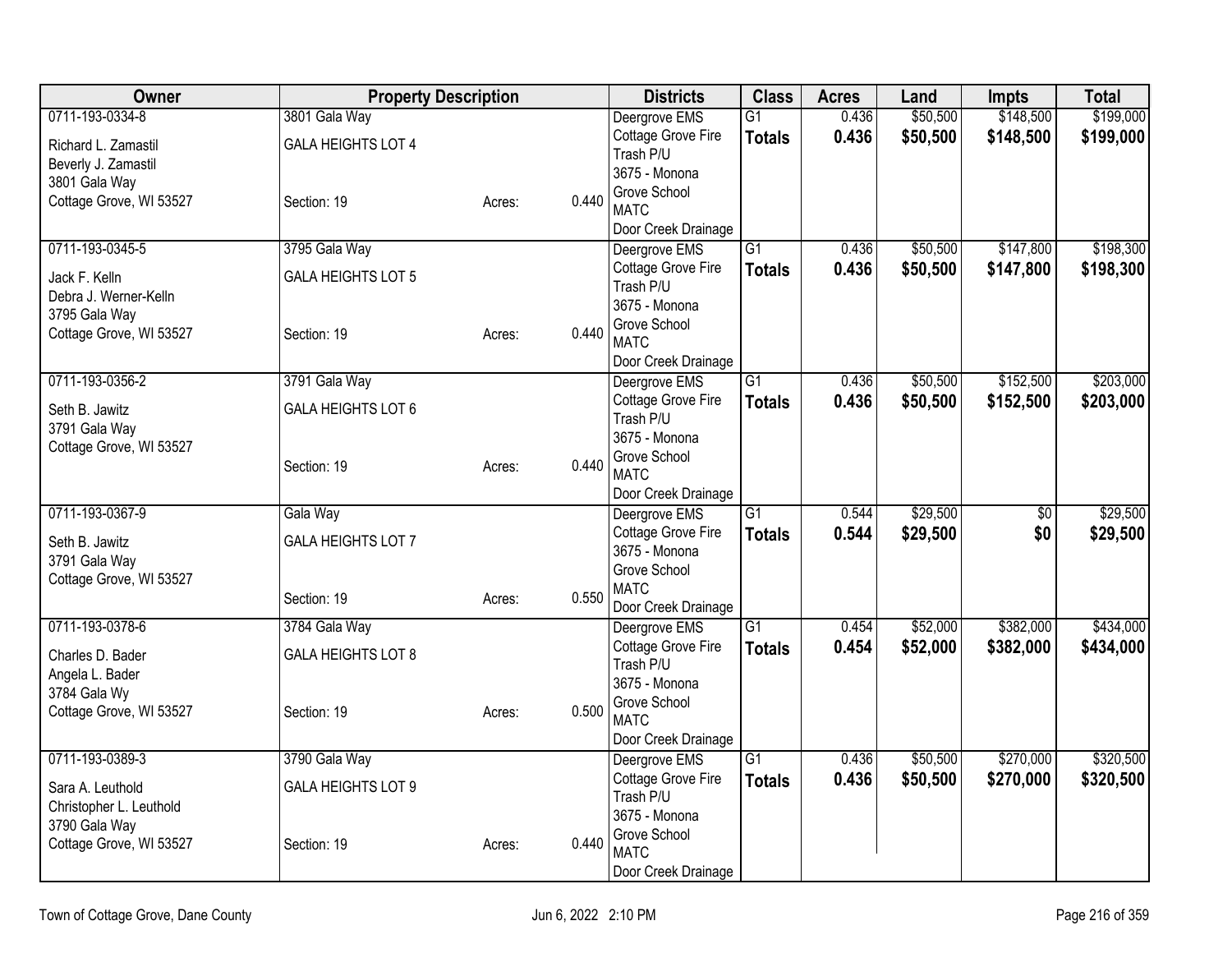| <b>Owner</b>                      | <b>Property Description</b>                       |                 | <b>Districts</b>                    | <b>Class</b>    | <b>Acres</b>   | Land                 | <b>Impts</b>           | <b>Total</b>           |
|-----------------------------------|---------------------------------------------------|-----------------|-------------------------------------|-----------------|----------------|----------------------|------------------------|------------------------|
| 0711-193-0400-7                   | 3796 Gala Way                                     |                 | Deergrove EMS                       | $\overline{G1}$ | 0.436          | \$50,500             | \$232,000              | \$282,500              |
| Adam J. Heinle                    | <b>GALA HEIGHTS LOT 10</b>                        |                 | Cottage Grove Fire                  | <b>Totals</b>   | 0.436          | \$50,500             | \$232,000              | \$282,500              |
| Jennifer A. Heinle                |                                                   |                 | Trash P/U                           |                 |                |                      |                        |                        |
| 3796 Gala Way                     |                                                   |                 | 3675 - Monona<br>Grove School       |                 |                |                      |                        |                        |
| Cottage Grove, WI 53527           | Section: 19                                       | 0.440<br>Acres: | <b>MATC</b>                         |                 |                |                      |                        |                        |
|                                   |                                                   |                 | Door Creek Drainage                 |                 |                |                      |                        |                        |
| 0711-193-0411-4                   | 3802 Gala Way                                     |                 | Deergrove EMS                       | $\overline{G1}$ | 0.436          | \$50,500             | \$213,600              | \$264,100              |
| Alar Rev Tr, Tre                  | <b>GALA HEIGHTS LOT 11</b>                        |                 | Cottage Grove Fire                  | <b>Totals</b>   | 0.436          | \$50,500             | \$213,600              | \$264,100              |
| 3802 Gala Way                     |                                                   |                 | Trash P/U                           |                 |                |                      |                        |                        |
| Cottage Grove, WI 53527           |                                                   |                 | 3675 - Monona                       |                 |                |                      |                        |                        |
|                                   | Section: 19                                       | 0.440<br>Acres: | Grove School<br><b>MATC</b>         |                 |                |                      |                        |                        |
|                                   |                                                   |                 | Door Creek Drainage                 |                 |                |                      |                        |                        |
| 0711-193-0422-1                   | 3808 Gala Way                                     |                 | Deergrove EMS                       | G1              | 0.436          | \$50,500             | \$142,700              | \$193,200              |
|                                   |                                                   |                 | Cottage Grove Fire                  | <b>Totals</b>   | 0.436          | \$50,500             | \$142,700              | \$193,200              |
| Reese Rev Tr<br>3808 Gala Way     | <b>GALA HEIGHTS LOT 12</b>                        |                 | Trash P/U                           |                 |                |                      |                        |                        |
| Cottage Grove, WI 53527           |                                                   |                 | 3675 - Monona                       |                 |                |                      |                        |                        |
|                                   | Section: 19                                       | 0.440<br>Acres: | Grove School                        |                 |                |                      |                        |                        |
|                                   |                                                   |                 | <b>MATC</b>                         |                 |                |                      |                        |                        |
|                                   |                                                   |                 | Door Creek Drainage                 | $\overline{G1}$ |                |                      |                        |                        |
| 0711-193-0433-8                   | 3814 Gala Way                                     |                 | Deergrove EMS<br>Cottage Grove Fire |                 | 0.436<br>0.436 | \$50,500<br>\$50,500 | \$228,500<br>\$228,500 | \$279,000<br>\$279,000 |
| Carley R. Barnes                  | <b>GALA HEIGHTS LOT 13</b>                        |                 | Trash P/U                           | <b>Totals</b>   |                |                      |                        |                        |
| 3814 Gala Way                     |                                                   |                 | 3675 - Monona                       |                 |                |                      |                        |                        |
| Cottage Grove, WI 53527           |                                                   |                 | Grove School                        |                 |                |                      |                        |                        |
|                                   | Section: 19                                       | 0.440<br>Acres: | <b>MATC</b>                         |                 |                |                      |                        |                        |
|                                   |                                                   |                 | Door Creek Drainage                 |                 |                |                      |                        |                        |
| 0711-193-0444-5                   | 3820 Gala Way                                     |                 | Deergrove EMS                       | $\overline{G1}$ | 0.435          | \$50,000             | \$237,400              | \$287,400              |
| Justin Reiser                     | <b>GALA HEIGHTS LOT 14</b>                        |                 | Cottage Grove Fire                  | <b>Totals</b>   | 0.435          | \$50,000             | \$237,400              | \$287,400              |
| 3820 Gala Way                     |                                                   |                 | Trash P/U<br>3675 - Monona          |                 |                |                      |                        |                        |
| Cottage Grove, WI 53527           |                                                   |                 | Grove School                        |                 |                |                      |                        |                        |
|                                   | Section: 19                                       | 0.430<br>Acres: | <b>MATC</b>                         |                 |                |                      |                        |                        |
|                                   |                                                   |                 | Door Creek Drainage                 |                 |                |                      |                        |                        |
| 0711-193-8000-5                   | 3779 Gala Way                                     |                 | Deergrove EMS                       | $\overline{G4}$ | 7.750          | \$1,600              | $\frac{1}{20}$         | \$1,600                |
| Galarowicz Rev Living Tr, Helen J | SEC 19-7-11 E 875 FT OF NE1/4 SW1/4 EXC S 500 FT. |                 | Cottage Grove Fire                  | <b>Totals</b>   | 7.750          | \$1,600              | \$0                    | \$1,600                |
| 3779A Gala Way                    | CSM 3210 & CSM 350 & EXC PLAT                     |                 | 3675 - Monona                       |                 |                |                      |                        |                        |
| Cottage Grove, WI 53527           |                                                   |                 | Grove School                        |                 |                |                      |                        |                        |
|                                   | Section: 19                                       | 7.750<br>Acres: | <b>MATC</b>                         |                 |                |                      |                        |                        |
|                                   |                                                   |                 | Door Creek Drainage                 |                 |                |                      |                        |                        |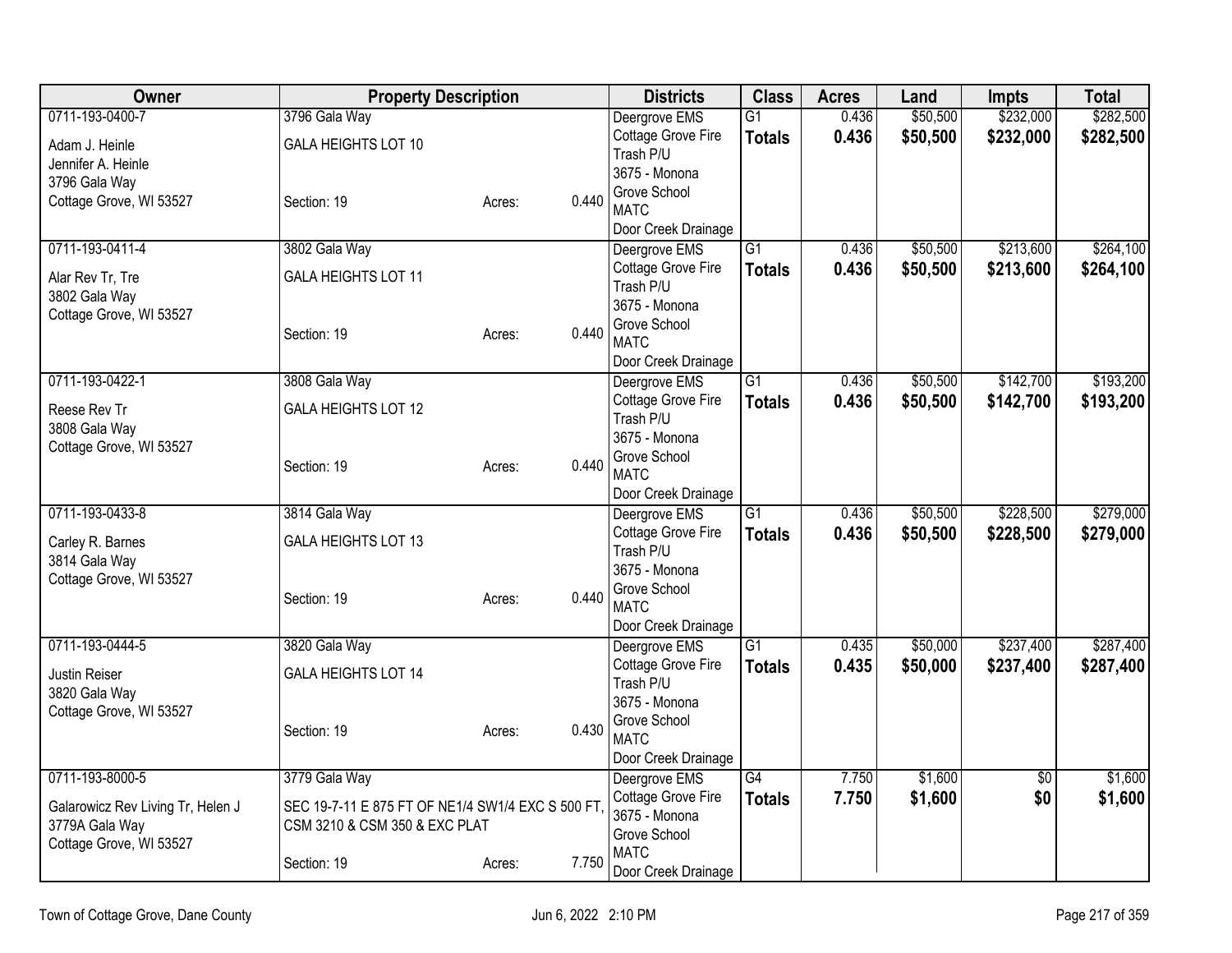| Owner                              | <b>Property Description</b>                       | <b>Districts</b>                    | <b>Class</b>    | <b>Acres</b> | Land            | Impts           | <b>Total</b> |
|------------------------------------|---------------------------------------------------|-------------------------------------|-----------------|--------------|-----------------|-----------------|--------------|
| 0711-193-8060-3                    | Gala Way                                          | Deergrove EMS                       | $\overline{G1}$ | 0.003        | $\overline{50}$ | $\overline{50}$ | \$0          |
| James E. Neese                     | PRT LOT 2 CSM 350 CS2/112&113 DESCR AS SEC        | Cottage Grove Fire                  | <b>Totals</b>   | 0.003        | \$0             | \$0             | \$0          |
| Marilyn L. Neese                   | 19-7-11 PRT NE1/4 SW1/4 COM SW COR SD LOT 2 TH    | 3675 - Monona                       |                 |              |                 |                 |              |
| 3819 Gala Way                      | S 87-19-12 E 175.0 FT TO POB TH CONT'D S 87-19-12 | Grove School                        |                 |              |                 |                 |              |
| Cottage Grove, WI 53527            | 0.000<br>Section: 19<br>Acres:                    | <b>MATC</b>                         |                 |              |                 |                 |              |
| 0711-193-8070-1                    | Gala Way                                          | Deergrove EMS                       | $\overline{G1}$ | 0.100        | \$7,500         | \$0             | \$7,500      |
|                                    |                                                   | Cottage Grove Fire                  | <b>Totals</b>   | 0.100        | \$7,500         | \$0             | \$7,500      |
| James E. Neese                     | S 25 FT OF LOT 2 CSM 350 CS2/112 DESCR AS SEC     | 3675 - Monona                       |                 |              |                 |                 |              |
| Marilyn L. Neese                   | 19-7-11 PRT NE1/4SW1/4 NOT INCL THAT PRT DESC     | Grove School                        |                 |              |                 |                 |              |
| 3819 Gala Way                      | IN DOC 1353924<br>0.000                           | <b>MATC</b>                         |                 |              |                 |                 |              |
| Cottage Grove, WI 53527            | Section: 19<br>Acres:                             |                                     | $\overline{G1}$ |              |                 |                 |              |
| 0711-193-8096-1                    | 3812 County Highway Ab                            | Deergrove EMS                       |                 | 1.001        | \$90,500        | \$0             | \$90,500     |
| Duacam Investments, LLC            | LOT 1 CSM 8981 CS50/129-132 7/29/98 DESCR AS      | Cottage Grove Fire<br>3675 - Monona | <b>Totals</b>   | 1.001        | \$90,500        | \$0             | \$90,500     |
| 4073 Ridge Rd                      | LOT 1 CSM 1006 & LOT 1 CSM 4095 & PRT LOT 2 &     | Grove School                        |                 |              |                 |                 |              |
| Deerfield, WI 53531                | ALL LOT 3 CSM 7619 & PRT SEC 19-7-11 PRT          | <b>MATC</b>                         |                 |              |                 |                 |              |
|                                    | 1.001<br>Section: 19<br>Acres:                    |                                     |                 |              |                 |                 |              |
| 0711-193-8106-8                    | 3818 County Rd AB                                 | Deergrove EMS                       | $\overline{G2}$ | 2.670        | \$105,500       | \$396,000       | \$501,500    |
|                                    |                                                   | Cottage Grove Fire                  | <b>Totals</b>   | 2.670        | \$105,500       | \$396,000       | \$501,500    |
| Duacam Investments, LLC            | LOT 2 CSM 8981 CS50/129-132 7/29/98 DESCR AS      | 3675 - Monona                       |                 |              |                 |                 |              |
| 4073 Ridge Rd                      | LOT 1 CSM 1006 & LOT 1 CSM 4095 & PRT LOT 2 &     | Grove School                        |                 |              |                 |                 |              |
| Deerfield, WI 53531                | ALL LOT 3 CSM 7619 & PRT SEC 19-7-11 PRT<br>2.670 | <b>MATC</b>                         |                 |              |                 |                 |              |
| 0711-193-8116-6                    | Section: 19<br>Acres:                             |                                     | $\overline{G1}$ |              | \$94,000        | \$117,000       | \$211,000    |
|                                    | 3826 Coyt Dr                                      | Deergrove EMS                       |                 | 1.168        |                 |                 |              |
| Farwell Family Investment Company, | LOT 3 CSM 8981 CS50/129-132 7/29/98 DESCR AS      | Cottage Grove Fire<br>Trash P/U     | <b>Totals</b>   | 1.168        | \$94,000        | \$117,000       | \$211,000    |
| <b>LLC</b>                         | LOT 1 CSM 1006 & LOT 1 CSM 4095 & PRT LOT 2 &     | 3675 - Monona                       |                 |              |                 |                 |              |
| 4073 Ridge Rd                      | ALL LOT 3 CSM 7619 & PRT SEC 19-7-11 PRT          | Grove School                        |                 |              |                 |                 |              |
| Deerfield, WI 53531                | 1.168<br>Section: 19<br>Acres:                    | <b>MATC</b>                         |                 |              |                 |                 |              |
| 0711-193-8126-4                    | 3836 Coyt Dr                                      | Deergrove EMS                       | $\overline{G1}$ | 9.181        | \$153,500       | \$554,100       | \$707,600    |
|                                    |                                                   | <b>Cottage Grove Fire</b>           | <b>Totals</b>   | 9.181        | \$153,500       | \$554,100       | \$707,600    |
| Paul T. Kulp                       | LOT 4 CSM 8981 CS50/129&132-7/29/98 F/K/A PRT     | Trash P/U                           |                 |              |                 |                 |              |
| Sarah T. Kulp                      | LOT 2 & ALL OF LOT 3 CSM 7619                     | 3675 - Monona                       |                 |              |                 |                 |              |
| 3836 Coyt Dr                       | CS39/301&303-10/7/94 & F/K/A LOT 1 CSM 4095       | Grove School                        |                 |              |                 |                 |              |
| Cottage Grove, WI 53527            | 9.181<br>Section: 19<br>Acres:                    | <b>MATC</b>                         |                 |              |                 |                 |              |
| 0711-193-8170-0                    | County Rd AB                                      | Deergrove EMS                       | $\overline{G4}$ | 9.150        | \$2,400         | $\overline{50}$ | \$2,400      |
|                                    |                                                   | Cottage Grove Fire                  | <b>Totals</b>   | 9.150        | \$2,400         | \$0             | \$2,400      |
| Kenneth J. Foust                   | SEC 19-7-11 W 462 FT OF NE1/4 SW1/4 EXC CSM       | 3675 - Monona                       |                 |              |                 |                 |              |
| Joy M. Foust                       | 8981                                              | Grove School                        |                 |              |                 |                 |              |
| 3788 County Highway Ab             |                                                   | <b>MATC</b>                         |                 |              |                 |                 |              |
| Madison, WI 53718                  | 9.150<br>Section: 19<br>Acres:                    |                                     |                 |              |                 |                 |              |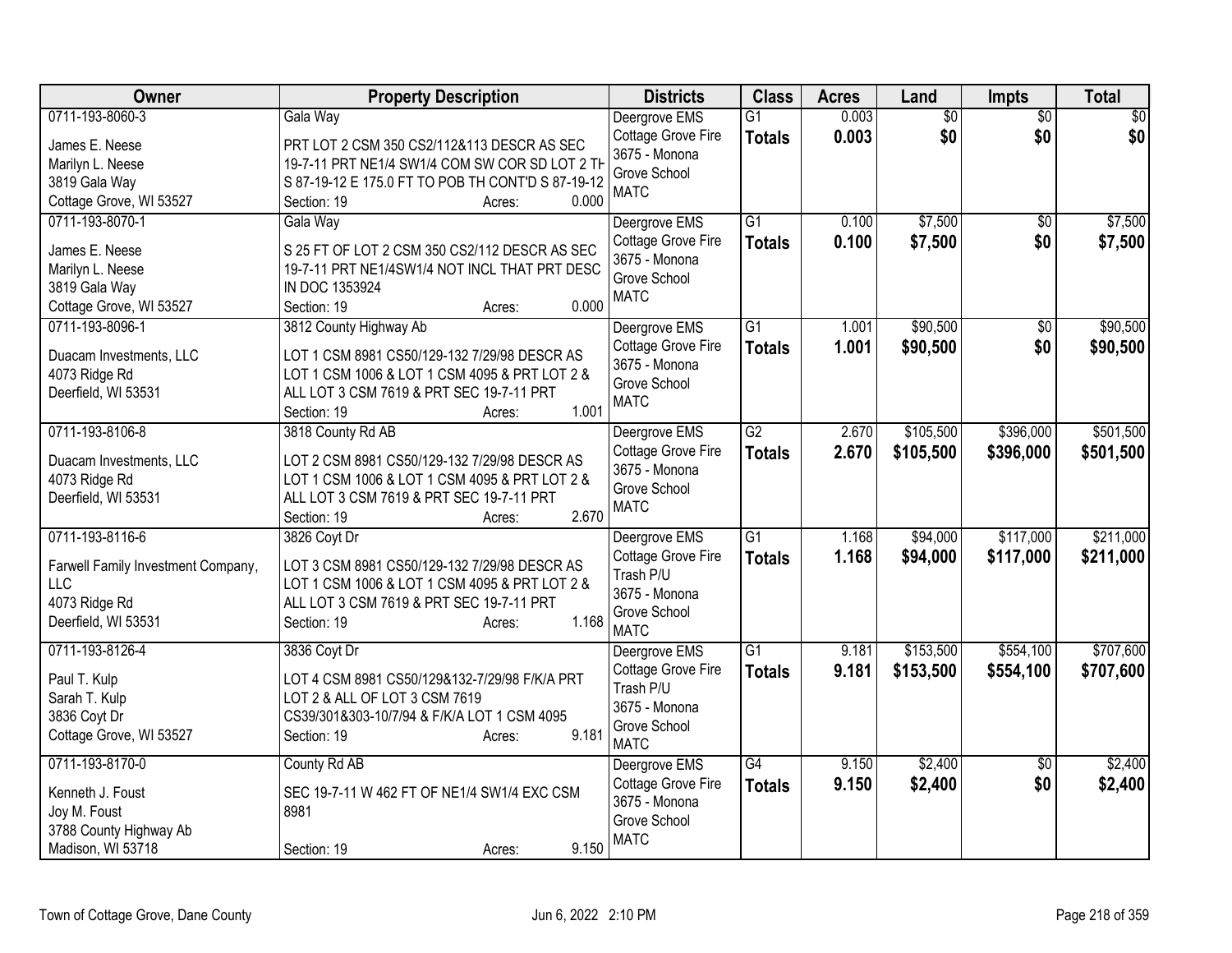| Owner                             | <b>Property Description</b>                                                                      | <b>Districts</b>                    | <b>Class</b>    | <b>Acres</b> | Land         | <b>Impts</b>           | <b>Total</b>    |
|-----------------------------------|--------------------------------------------------------------------------------------------------|-------------------------------------|-----------------|--------------|--------------|------------------------|-----------------|
| 0711-193-8305-0                   | 3779 Gala Way                                                                                    | Deergrove EMS                       | $\overline{G1}$ | 2.006        | \$100,000    | \$421,200              | \$521,200       |
| Donald G. Ehlenfeldt              | SEC 19-7-11 PRT NE1/4SW1/4 DESCR AS BEG AT SE                                                    | Cottage Grove Fire                  | <b>Totals</b>   | 2.006        | \$100,000    | \$421,200              | \$521,200       |
| Karen A. Ehlenfeldt               | COR OF LOT 7 GALA HEIGHTS TH S2DEG40'48"W                                                        | Trash P/U                           |                 |              |              |                        |                 |
| 3779 Gala Way                     | 460.00 FT TH S88DEG06'12"W 190.61 FT TH                                                          | 3675 - Monona                       |                 |              |              |                        |                 |
| Cottage Grove, WI 53527           | 2.006<br>Section: 19<br>Acres:                                                                   | Grove School                        |                 |              |              |                        |                 |
|                                   |                                                                                                  | <b>MATC</b>                         |                 |              |              |                        |                 |
| 0711-193-8320-0                   | Gala Way                                                                                         | Door Creek Drainage                 | G4              | 5.788        | \$1,700      |                        | \$1,700         |
|                                   |                                                                                                  | Deergrove EMS                       | G <sub>5</sub>  | 2.250        | \$3,100      | $\overline{50}$<br>\$0 | \$3,100         |
| Galarowicz Rev Living Tr, Helen J | SEC 19-7-11 PRT FOLL DESCR IN NE1/4SW1/4: BEG                                                    | Cottage Grove Fire<br>3675 - Monona |                 | 8.038        | \$4,800      | \$0                    | \$4,800         |
| 3779A Gala Way                    | AT PT ON E LN OF SD SW1/4 N04DEG33'E 660.0 FT                                                    | Grove School                        | <b>Totals</b>   |              |              |                        |                 |
| Cottage Grove, WI 53527           | FROM SE COR OF SD SW1/4 TH CONT N4DEG33'E                                                        | <b>MATC</b>                         |                 |              |              |                        |                 |
|                                   | 8.038<br>Section: 19<br>Acres:                                                                   | Door Creek Drainage                 |                 |              |              |                        |                 |
| 0711-193-8535-9                   | Gala Way                                                                                         | Deergrove EMS                       | $\overline{X4}$ | 0.615        | $\sqrt[6]{}$ | \$0                    | $\overline{30}$ |
|                                   |                                                                                                  | Cottage Grove Fire                  | <b>Totals</b>   | 0.615        | \$0          | \$0                    | \$0             |
| Cottage Grove, Town of            | 66 FT TOWN RD R/W CL DESCR AS SEC 19-7-11 PRT                                                    | 3675 - Monona                       |                 |              |              |                        |                 |
| 4058 County Highway N             | W1/2 COM SEC W1/4 COR TH S2-43-00W 53.55 FT TH<br>S10-04-00E 93.6 FT TO POB TH N81-28-16E 103.47 | Grove School                        |                 |              |              |                        |                 |
| Cottage Grove, WI 53527           | 0.000<br>Section: 19<br>Acres:                                                                   | <b>MATC</b>                         |                 |              |              |                        |                 |
| 0711-193-8540-2                   | 3823 Coyt Dr                                                                                     | Deergrove EMS                       | $\overline{G1}$ | 0.623        | \$72,500     | \$192,000              | \$264,500       |
|                                   |                                                                                                  | Cottage Grove Fire                  | <b>Totals</b>   | 0.623        | \$72,500     | \$192,000              | \$264,500       |
| Terry L. Benson-Donald            | SEC 19-7-11 PRT SW1/4NW1/4 & NW1/4SW1/4 COM                                                      | Trash P/U                           |                 |              |              |                        |                 |
| Jessica Benson-Donald             | SEC W1/4 COR TH S2DEGW 39.75 FT TO POB TH                                                        | 3675 - Monona                       |                 |              |              |                        |                 |
| 3823 Coyt Dr                      | N38DEG51'E 168.10 FT TH S51DEG09'E 180.00 FT TH                                                  | Grove School                        |                 |              |              |                        |                 |
| Cottage Grove, WI 53527           | 0.623<br>Section: 19<br>Acres:                                                                   | <b>MATC</b>                         |                 |              |              |                        |                 |
| 0711-193-8830-1                   | 3788 County Highway Ab                                                                           | Deergrove EMS                       | G4              | 9.800        | \$2,900      | \$0                    | \$2,900         |
| Kenneth J. Foust                  | SEC 19-7-11 FR NW1/4SW1/4 EXC CSM 8981 & EXC                                                     | Cottage Grove Fire                  | G7              | 1.000        | \$60,000     | \$92,000               | \$152,000       |
| Joy M. Foust                      | DOC 2671500 (R29706/8) SUBJ TO R/W                                                               | Trash P/U                           | <b>Totals</b>   | 10.800       | \$62,900     | \$92,000               | \$154,900       |
| 3788 County Highway Ab            |                                                                                                  | 3675 - Monona                       |                 |              |              |                        |                 |
| Madison, WI 53718                 | 10.800<br>Section: 19<br>Acres:                                                                  | Grove School                        |                 |              |              |                        |                 |
|                                   |                                                                                                  | <b>MATC</b>                         |                 |              |              |                        |                 |
| 0711-193-9001-2                   | County Rd AB                                                                                     | Deergrove EMS                       | G4              | 7.000        | \$2,000      | $\overline{30}$        | \$2,000         |
| Kenneth J. Foust                  | SEC 19-7-11 N 660 FT OF SW1/4 SW1/4 EXC COM                                                      | Cottage Grove Fire                  | G5M             | 1.392        | \$3,500      | \$0                    | \$3,500         |
| Joy M. Foust                      | INTS TWO HWYS TH N PARA HWY 60 FT ELY 100 FT                                                     | 3675 - Monona                       | <b>Totals</b>   | 8.392        | \$5,500      | \$0                    | \$5,500         |
| 3788 County Highway Ab            | SLY 40 FT TO HWY NWLY ALG HWY 100 FT TO POB                                                      | Grove School<br><b>MATC</b>         |                 |              |              |                        |                 |
| Madison, WI 53718                 | 8.392<br>Section: 19<br>Acres:                                                                   | Door Creek Drainage                 |                 |              |              |                        |                 |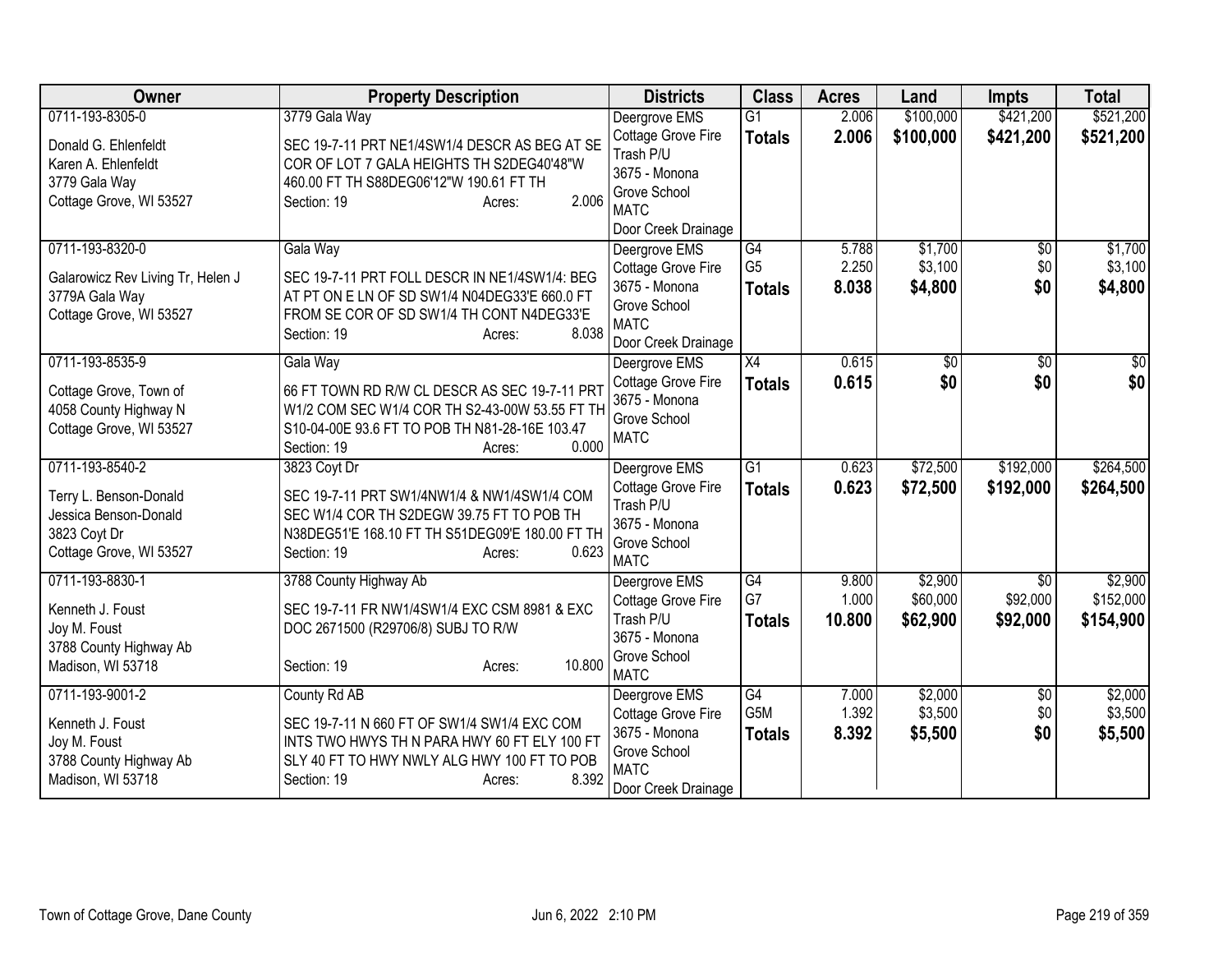| Owner                          | <b>Property Description</b>                       | <b>Districts</b>                    | <b>Class</b>           | <b>Acres</b>   | Land                   | <b>Impts</b>           | <b>Total</b> |
|--------------------------------|---------------------------------------------------|-------------------------------------|------------------------|----------------|------------------------|------------------------|--------------|
| 0711-193-9140-4                | County Rd AB                                      | Deergrove EMS                       | $\overline{\text{X3}}$ | 0.208          | $\overline{50}$        | $\overline{50}$        | \$0          |
| Dane County                    | SEC 19-7-11 PRT W1/2 SW1/4 DESCR AS COM SW        | Cottage Grove Fire                  | <b>Totals</b>          | 0.208          | \$0                    | \$0                    | \$0          |
| 210 Martin Luther King Jr Blvd | COR SEC 19 TH N00 DEG30'29"E ALG W LN SEC 19      | 3675 - Monona                       |                        |                |                        |                        |              |
| Madison, WI 53703-3342         | 983.53 FT TO POB TH ALG ARC OF CR V TO RIGHT      | Grove School<br><b>MATC</b>         |                        |                |                        |                        |              |
|                                | 0.200<br>Section: 19<br>Acres:                    | Door Creek Drainage                 |                        |                |                        |                        |              |
| 0711-193-9150-2                | Femrite Dr                                        | Deergrove EMS                       | $\overline{G2}$        | 0.110          | \$100                  | \$0                    | \$100        |
|                                |                                                   | Cottage Grove Fire                  | <b>Totals</b>          | 0.110          | \$100                  | \$0                    | \$100        |
| Michael D. Klinger             | SEC 19-7-11 PRT SW1/4SW1/4 COM INTS TWO HWYS      | 3675 - Monona                       |                        |                |                        |                        |              |
| 2629 Bass Rd                   | TH N PARA HWY 60 FT TH ELY 100 FT TH SLY 40 FT    | Grove School                        |                        |                |                        |                        |              |
| Cottage Grove, WI 53527        | TO HWY TH NWLY ALG HWY 100 FT TO POB              | <b>MATC</b>                         |                        |                |                        |                        |              |
|                                | 0.110<br>Section: 19<br>Acres:                    | Door Creek Drainage                 |                        |                |                        |                        |              |
| 0711-193-9160-0                | 3737 County Rd AB                                 | Deergrove EMS                       | $\overline{\text{X3}}$ | 0.370          | \$0                    | $\frac{1}{20}$         | \$0          |
| Dane County Waste & Renewables | SEC 19-7-11 PRT SW1/4SW1/4 W OF N & S HWY & S     | Cottage Grove Fire                  | <b>Totals</b>          | 0.370          | \$0                    | \$0                    | \$0          |
| 1919 Alliant Energy Center Way | OF USH 12 EXC S 205.5FT THF                       | 3675 - Monona                       |                        |                |                        |                        |              |
| Madison, WI 53713              |                                                   | Grove School                        |                        |                |                        |                        |              |
|                                | 0.370<br>Section: 19<br>Acres:                    | <b>MATC</b>                         |                        |                |                        |                        |              |
|                                |                                                   | Door Creek Drainage                 | $\overline{\text{X3}}$ |                |                        |                        |              |
| 0711-193-9190-4                | 3725 County Highway Ab                            | Deergrove EMS                       |                        | 0.138<br>0.138 | $\overline{50}$<br>\$0 | $\overline{50}$<br>\$0 | \$0          |
| Dane County                    | SEC 19-7-11 PRT SW1/4 SW1/4 COM SW COR TH N       | Cottage Grove Fire<br>Trash P/U     | <b>Totals</b>          |                |                        |                        | \$0          |
| 5201 Fen Oak Dr Rm 208         | 643 FT TO POB TH N86DEG7'E 79.6 FT TO C/L RD TH   | 3675 - Monona                       |                        |                |                        |                        |              |
| Madison, WI 53718              | N16DEG32'E 70.8 FT TH S86DEG7'W 101.1 FT TO W     | Grove School                        |                        |                |                        |                        |              |
|                                | 0.140<br>Section: 19<br>Acres:                    | <b>MATC</b>                         |                        |                |                        |                        |              |
|                                |                                                   | Door Creek Drainage                 |                        |                |                        |                        |              |
| 0711-193-9200-1                | 3702 County Highway Ab                            | Deergrove EMS                       | X4                     | 5.600          | $\sqrt{$0}$            | \$0                    | $\sqrt{30}$  |
| Hope Lutheran Church           | SEC 19-7-11 PRT S1/2 SW1/4 COM SEC SW COR TH      | Cottage Grove Fire                  | <b>Totals</b>          | 5.600          | \$0                    | \$0                    | \$0          |
| 3702 County Highway Ab         | N 401.3 FT TO POB TH CONT N 242.16 FT TH          | 3675 - Monona                       |                        |                |                        |                        |              |
| Mcfarland, WI 53558            | N85DEGE 80.1 FT TO C/L CTH AB (BRANDT RD) TH      | Grove School                        |                        |                |                        |                        |              |
|                                | 5.600<br>Section: 19<br>Acres:                    | <b>MATC</b>                         |                        |                |                        |                        |              |
|                                |                                                   | Door Creek Drainage                 |                        |                |                        |                        |              |
| 0711-193-9220-7                | County Rd AB                                      | Deergrove EMS                       | X4                     | 2.200          | \$0                    | \$0                    | \$0          |
| Hope Cottage Grove             | SEC 19-7-11 PRT SW1/4SW1/4 BEG SEC SW COR TH      | Cottage Grove Fire<br>3675 - Monona | <b>Totals</b>          | 2.200          | \$0                    | \$0                    | \$0          |
| 3702 County Highway Ab         | N ALG SEC W LN 401.3 FT TH N86-25-01E 122.0 FT    | Grove School                        |                        |                |                        |                        |              |
| Mcfarland, WI 53558            | TH S // SD W LN 20.0 FT TH N86-25-01E 61.65 FT TH | <b>MATC</b>                         |                        |                |                        |                        |              |
|                                | 0.000<br>Section: 19<br>Acres:                    | Door Creek Drainage                 |                        |                |                        |                        |              |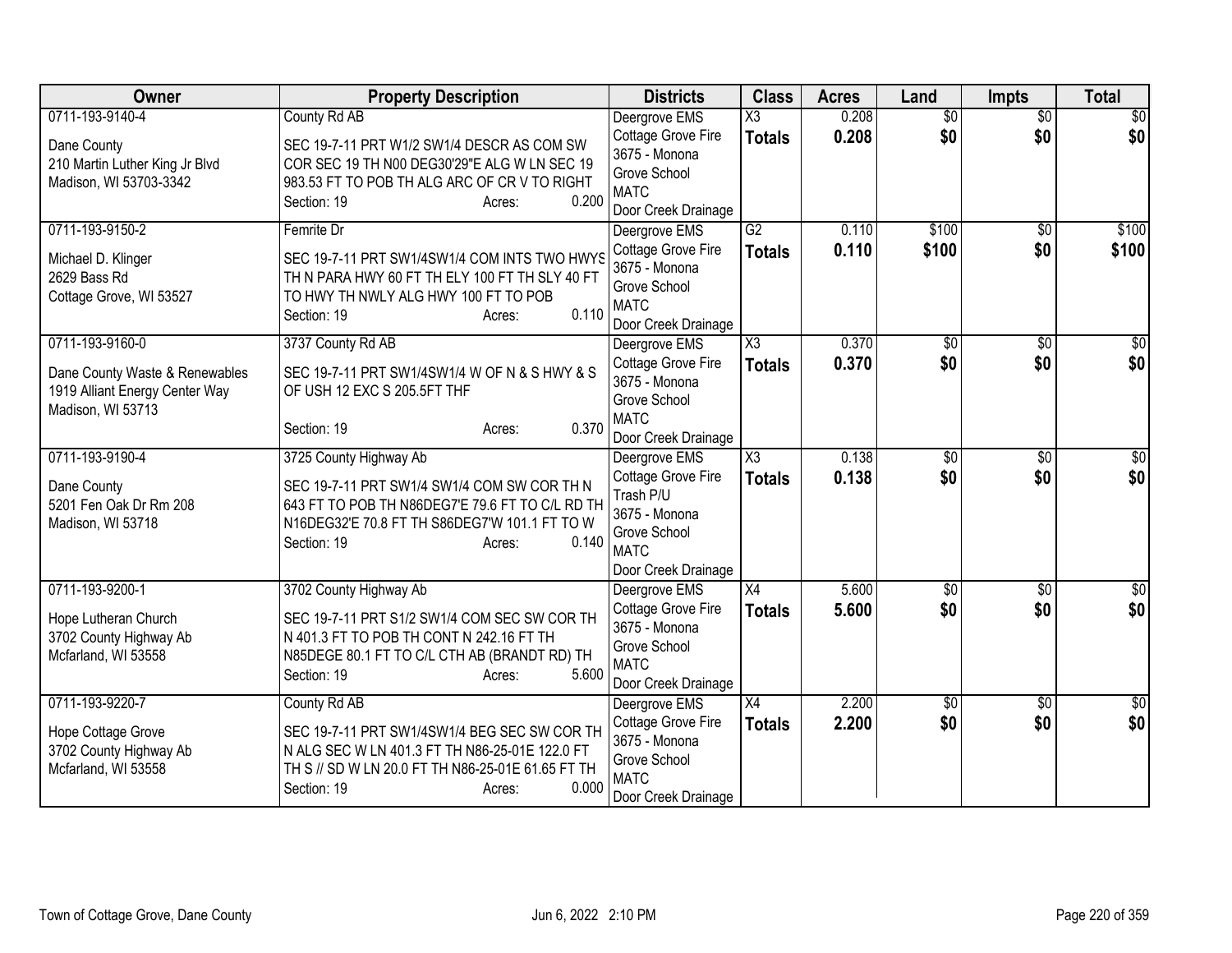| Femrite Dr<br>$\overline{\text{X3}}$<br>3.270<br>$\overline{50}$<br>$\overline{50}$<br>Deergrove EMS<br>\$0 <br>3.270<br>\$0<br>\$0<br>Cottage Grove Fire<br><b>Totals</b><br>SEC 19-7-11 PRT FR SW1/4SW1/4 BEG 336.5 FT E OF<br>Dane County<br>3675 - Monona<br>SW COR TH N 208 FT TH N45DEGE 262.91 FT TH<br>210 Martin Luther King Jr Blvd<br>Grove School<br>Madison, WI 53703-3342<br>N85DEGE TO E LN TH S TO SE COR TH W TO POB<br><b>MATC</b><br>3.270<br>Section: 19<br>Acres:<br>Door Creek Drainage<br>0711-193-9410-7<br>County Rd AB<br>$\overline{X4}$<br>0.430<br>Deergrove EMS<br>$\overline{50}$<br>$\overline{50}$<br>\$0<br>0.430<br>\$0<br>Cottage Grove Fire<br><b>Totals</b><br>SEC 19-7-11 PRT SW1/4SW1/4 COM SEC SW COR TH<br>Hope Lutheran Church of Cottage Grove<br>3675 - Monona<br>N86DEG10'33"E 336.78 FT TH N0DEG19'38"E 123.44<br>3702 County Highway Ab<br>Grove School<br>Mcfarland, WI 53558<br>FT TO POB TH CON N0DEG19'38"E 85.01 FT TH<br><b>MATC</b><br>0.430<br>Section: 19<br>Acres:<br>Door Creek Drainage<br>G4<br>12.000<br>\$2,500<br>0711-193-9500-8<br>Hope Rd<br>\$0<br>Deergrove EMS<br>G <sub>5</sub> M<br>\$2,500<br>Cottage Grove Fire<br>1.000<br>\$0<br>SEC 19-7-11 PRT SE1/4 SW1/4 N 660 FT OF E 875 FT<br>Galarowicz Rev Living Tr, Helen J<br>3675 - Monona<br>\$5,000<br>\$0<br>13.000<br>\$5,000<br><b>Totals</b><br><b>THF</b><br>3779A Gala Way<br>Grove School<br>Cottage Grove, WI 53527<br><b>MATC</b><br>13.000<br>Section: 19<br>Acres:<br>Door Creek Drainage<br>G4<br>\$2,000<br>Femrite Dr<br>0711-193-9590-0<br>Deergrove EMS<br>7.000<br>$\overline{50}$<br>7.000<br>\$2,000<br>\$0<br>Cottage Grove Fire<br>\$2,000<br><b>Totals</b><br>SEC 19-7-11 PRT SE1/4 SW1/4 W 462 FT OF N 660 FT<br>Kenneth J. Foust<br>3675 - Monona<br>Joy M. Foust<br>Grove School<br>3788 County Highway Ab<br><b>MATC</b><br>Madison, WI 53718<br>7.000<br>Section: 19<br>Acres:<br>Door Creek Drainage<br>\$2,600<br>0711-193-9691-0<br>G4<br>10.521<br>$\overline{50}$<br>Deergrove EMS<br>\$2,600<br>\$0<br>Cottage Grove Fire<br>10.521<br><b>Totals</b><br>SEC 19-7-11 PRT FR S1/2 SW1/4 LYG N OF HOPE RD<br>Ronald H. Foreyt<br>3675 - Monona<br>& NELY OF FEMRITE DR & S OF C/L OF DD EXC E<br>c/o Terri Frey<br>Grove School<br>16.5 FT EXC CSM 14747<br>W4834 Overlook Dr<br><b>MATC</b> | Owner             | <b>Property Description</b> | <b>Districts</b> | <b>Class</b> | <b>Acres</b> | Land | <b>Impts</b> | <b>Total</b> |
|-------------------------------------------------------------------------------------------------------------------------------------------------------------------------------------------------------------------------------------------------------------------------------------------------------------------------------------------------------------------------------------------------------------------------------------------------------------------------------------------------------------------------------------------------------------------------------------------------------------------------------------------------------------------------------------------------------------------------------------------------------------------------------------------------------------------------------------------------------------------------------------------------------------------------------------------------------------------------------------------------------------------------------------------------------------------------------------------------------------------------------------------------------------------------------------------------------------------------------------------------------------------------------------------------------------------------------------------------------------------------------------------------------------------------------------------------------------------------------------------------------------------------------------------------------------------------------------------------------------------------------------------------------------------------------------------------------------------------------------------------------------------------------------------------------------------------------------------------------------------------------------------------------------------------------------------------------------------------------------------------------------------------------------------------------------------------------------------------------------------------------------------------------------------------------------------------------------------------------------------------------------------------------------------------------------------------------------------------------|-------------------|-----------------------------|------------------|--------------|--------------|------|--------------|--------------|
|                                                                                                                                                                                                                                                                                                                                                                                                                                                                                                                                                                                                                                                                                                                                                                                                                                                                                                                                                                                                                                                                                                                                                                                                                                                                                                                                                                                                                                                                                                                                                                                                                                                                                                                                                                                                                                                                                                                                                                                                                                                                                                                                                                                                                                                                                                                                                       | 0711-193-9350-0   |                             |                  |              |              |      |              | \$0          |
|                                                                                                                                                                                                                                                                                                                                                                                                                                                                                                                                                                                                                                                                                                                                                                                                                                                                                                                                                                                                                                                                                                                                                                                                                                                                                                                                                                                                                                                                                                                                                                                                                                                                                                                                                                                                                                                                                                                                                                                                                                                                                                                                                                                                                                                                                                                                                       |                   |                             |                  |              |              |      |              |              |
|                                                                                                                                                                                                                                                                                                                                                                                                                                                                                                                                                                                                                                                                                                                                                                                                                                                                                                                                                                                                                                                                                                                                                                                                                                                                                                                                                                                                                                                                                                                                                                                                                                                                                                                                                                                                                                                                                                                                                                                                                                                                                                                                                                                                                                                                                                                                                       |                   |                             |                  |              |              |      |              |              |
|                                                                                                                                                                                                                                                                                                                                                                                                                                                                                                                                                                                                                                                                                                                                                                                                                                                                                                                                                                                                                                                                                                                                                                                                                                                                                                                                                                                                                                                                                                                                                                                                                                                                                                                                                                                                                                                                                                                                                                                                                                                                                                                                                                                                                                                                                                                                                       |                   |                             |                  |              |              |      |              |              |
| $\sqrt{30}$<br>\$0 <br>\$2,500<br>\$2,500<br>\$2,000<br>\$2,600<br>\$2,600                                                                                                                                                                                                                                                                                                                                                                                                                                                                                                                                                                                                                                                                                                                                                                                                                                                                                                                                                                                                                                                                                                                                                                                                                                                                                                                                                                                                                                                                                                                                                                                                                                                                                                                                                                                                                                                                                                                                                                                                                                                                                                                                                                                                                                                                            |                   |                             |                  |              |              |      |              |              |
|                                                                                                                                                                                                                                                                                                                                                                                                                                                                                                                                                                                                                                                                                                                                                                                                                                                                                                                                                                                                                                                                                                                                                                                                                                                                                                                                                                                                                                                                                                                                                                                                                                                                                                                                                                                                                                                                                                                                                                                                                                                                                                                                                                                                                                                                                                                                                       |                   |                             |                  |              |              |      |              |              |
|                                                                                                                                                                                                                                                                                                                                                                                                                                                                                                                                                                                                                                                                                                                                                                                                                                                                                                                                                                                                                                                                                                                                                                                                                                                                                                                                                                                                                                                                                                                                                                                                                                                                                                                                                                                                                                                                                                                                                                                                                                                                                                                                                                                                                                                                                                                                                       |                   |                             |                  |              |              |      |              |              |
|                                                                                                                                                                                                                                                                                                                                                                                                                                                                                                                                                                                                                                                                                                                                                                                                                                                                                                                                                                                                                                                                                                                                                                                                                                                                                                                                                                                                                                                                                                                                                                                                                                                                                                                                                                                                                                                                                                                                                                                                                                                                                                                                                                                                                                                                                                                                                       |                   |                             |                  |              |              |      |              |              |
|                                                                                                                                                                                                                                                                                                                                                                                                                                                                                                                                                                                                                                                                                                                                                                                                                                                                                                                                                                                                                                                                                                                                                                                                                                                                                                                                                                                                                                                                                                                                                                                                                                                                                                                                                                                                                                                                                                                                                                                                                                                                                                                                                                                                                                                                                                                                                       |                   |                             |                  |              |              |      |              |              |
|                                                                                                                                                                                                                                                                                                                                                                                                                                                                                                                                                                                                                                                                                                                                                                                                                                                                                                                                                                                                                                                                                                                                                                                                                                                                                                                                                                                                                                                                                                                                                                                                                                                                                                                                                                                                                                                                                                                                                                                                                                                                                                                                                                                                                                                                                                                                                       |                   |                             |                  |              |              |      |              |              |
|                                                                                                                                                                                                                                                                                                                                                                                                                                                                                                                                                                                                                                                                                                                                                                                                                                                                                                                                                                                                                                                                                                                                                                                                                                                                                                                                                                                                                                                                                                                                                                                                                                                                                                                                                                                                                                                                                                                                                                                                                                                                                                                                                                                                                                                                                                                                                       |                   |                             |                  |              |              |      |              |              |
|                                                                                                                                                                                                                                                                                                                                                                                                                                                                                                                                                                                                                                                                                                                                                                                                                                                                                                                                                                                                                                                                                                                                                                                                                                                                                                                                                                                                                                                                                                                                                                                                                                                                                                                                                                                                                                                                                                                                                                                                                                                                                                                                                                                                                                                                                                                                                       |                   |                             |                  |              |              |      |              |              |
|                                                                                                                                                                                                                                                                                                                                                                                                                                                                                                                                                                                                                                                                                                                                                                                                                                                                                                                                                                                                                                                                                                                                                                                                                                                                                                                                                                                                                                                                                                                                                                                                                                                                                                                                                                                                                                                                                                                                                                                                                                                                                                                                                                                                                                                                                                                                                       |                   |                             |                  |              |              |      |              |              |
|                                                                                                                                                                                                                                                                                                                                                                                                                                                                                                                                                                                                                                                                                                                                                                                                                                                                                                                                                                                                                                                                                                                                                                                                                                                                                                                                                                                                                                                                                                                                                                                                                                                                                                                                                                                                                                                                                                                                                                                                                                                                                                                                                                                                                                                                                                                                                       |                   |                             |                  |              |              |      |              |              |
|                                                                                                                                                                                                                                                                                                                                                                                                                                                                                                                                                                                                                                                                                                                                                                                                                                                                                                                                                                                                                                                                                                                                                                                                                                                                                                                                                                                                                                                                                                                                                                                                                                                                                                                                                                                                                                                                                                                                                                                                                                                                                                                                                                                                                                                                                                                                                       |                   |                             |                  |              |              |      |              |              |
|                                                                                                                                                                                                                                                                                                                                                                                                                                                                                                                                                                                                                                                                                                                                                                                                                                                                                                                                                                                                                                                                                                                                                                                                                                                                                                                                                                                                                                                                                                                                                                                                                                                                                                                                                                                                                                                                                                                                                                                                                                                                                                                                                                                                                                                                                                                                                       |                   |                             |                  |              |              |      |              |              |
|                                                                                                                                                                                                                                                                                                                                                                                                                                                                                                                                                                                                                                                                                                                                                                                                                                                                                                                                                                                                                                                                                                                                                                                                                                                                                                                                                                                                                                                                                                                                                                                                                                                                                                                                                                                                                                                                                                                                                                                                                                                                                                                                                                                                                                                                                                                                                       |                   |                             |                  |              |              |      |              |              |
|                                                                                                                                                                                                                                                                                                                                                                                                                                                                                                                                                                                                                                                                                                                                                                                                                                                                                                                                                                                                                                                                                                                                                                                                                                                                                                                                                                                                                                                                                                                                                                                                                                                                                                                                                                                                                                                                                                                                                                                                                                                                                                                                                                                                                                                                                                                                                       |                   |                             |                  |              |              |      |              |              |
|                                                                                                                                                                                                                                                                                                                                                                                                                                                                                                                                                                                                                                                                                                                                                                                                                                                                                                                                                                                                                                                                                                                                                                                                                                                                                                                                                                                                                                                                                                                                                                                                                                                                                                                                                                                                                                                                                                                                                                                                                                                                                                                                                                                                                                                                                                                                                       |                   |                             |                  |              |              |      |              |              |
|                                                                                                                                                                                                                                                                                                                                                                                                                                                                                                                                                                                                                                                                                                                                                                                                                                                                                                                                                                                                                                                                                                                                                                                                                                                                                                                                                                                                                                                                                                                                                                                                                                                                                                                                                                                                                                                                                                                                                                                                                                                                                                                                                                                                                                                                                                                                                       |                   |                             |                  |              |              |      |              |              |
|                                                                                                                                                                                                                                                                                                                                                                                                                                                                                                                                                                                                                                                                                                                                                                                                                                                                                                                                                                                                                                                                                                                                                                                                                                                                                                                                                                                                                                                                                                                                                                                                                                                                                                                                                                                                                                                                                                                                                                                                                                                                                                                                                                                                                                                                                                                                                       |                   |                             |                  |              |              |      |              |              |
|                                                                                                                                                                                                                                                                                                                                                                                                                                                                                                                                                                                                                                                                                                                                                                                                                                                                                                                                                                                                                                                                                                                                                                                                                                                                                                                                                                                                                                                                                                                                                                                                                                                                                                                                                                                                                                                                                                                                                                                                                                                                                                                                                                                                                                                                                                                                                       |                   |                             |                  |              |              |      |              |              |
|                                                                                                                                                                                                                                                                                                                                                                                                                                                                                                                                                                                                                                                                                                                                                                                                                                                                                                                                                                                                                                                                                                                                                                                                                                                                                                                                                                                                                                                                                                                                                                                                                                                                                                                                                                                                                                                                                                                                                                                                                                                                                                                                                                                                                                                                                                                                                       |                   |                             |                  |              |              |      |              |              |
|                                                                                                                                                                                                                                                                                                                                                                                                                                                                                                                                                                                                                                                                                                                                                                                                                                                                                                                                                                                                                                                                                                                                                                                                                                                                                                                                                                                                                                                                                                                                                                                                                                                                                                                                                                                                                                                                                                                                                                                                                                                                                                                                                                                                                                                                                                                                                       |                   |                             |                  |              |              |      |              |              |
|                                                                                                                                                                                                                                                                                                                                                                                                                                                                                                                                                                                                                                                                                                                                                                                                                                                                                                                                                                                                                                                                                                                                                                                                                                                                                                                                                                                                                                                                                                                                                                                                                                                                                                                                                                                                                                                                                                                                                                                                                                                                                                                                                                                                                                                                                                                                                       |                   |                             |                  |              |              |      |              |              |
|                                                                                                                                                                                                                                                                                                                                                                                                                                                                                                                                                                                                                                                                                                                                                                                                                                                                                                                                                                                                                                                                                                                                                                                                                                                                                                                                                                                                                                                                                                                                                                                                                                                                                                                                                                                                                                                                                                                                                                                                                                                                                                                                                                                                                                                                                                                                                       |                   |                             |                  |              |              |      |              |              |
|                                                                                                                                                                                                                                                                                                                                                                                                                                                                                                                                                                                                                                                                                                                                                                                                                                                                                                                                                                                                                                                                                                                                                                                                                                                                                                                                                                                                                                                                                                                                                                                                                                                                                                                                                                                                                                                                                                                                                                                                                                                                                                                                                                                                                                                                                                                                                       |                   |                             |                  |              |              |      |              |              |
| Section: 19<br>Acres:                                                                                                                                                                                                                                                                                                                                                                                                                                                                                                                                                                                                                                                                                                                                                                                                                                                                                                                                                                                                                                                                                                                                                                                                                                                                                                                                                                                                                                                                                                                                                                                                                                                                                                                                                                                                                                                                                                                                                                                                                                                                                                                                                                                                                                                                                                                                 | Elkhorn, WI 53121 | 0.000                       |                  |              |              |      |              |              |
| Door Creek Drainage                                                                                                                                                                                                                                                                                                                                                                                                                                                                                                                                                                                                                                                                                                                                                                                                                                                                                                                                                                                                                                                                                                                                                                                                                                                                                                                                                                                                                                                                                                                                                                                                                                                                                                                                                                                                                                                                                                                                                                                                                                                                                                                                                                                                                                                                                                                                   |                   |                             |                  |              |              |      |              |              |
| 0711-193-9720-2<br>X3<br>7.000<br>\$0<br>\$0<br>\$0<br>Femrite Dr<br>Deergrove EMS                                                                                                                                                                                                                                                                                                                                                                                                                                                                                                                                                                                                                                                                                                                                                                                                                                                                                                                                                                                                                                                                                                                                                                                                                                                                                                                                                                                                                                                                                                                                                                                                                                                                                                                                                                                                                                                                                                                                                                                                                                                                                                                                                                                                                                                                    |                   |                             |                  |              |              |      |              |              |
| \$0<br>\$0 <br>Cottage Grove Fire<br>7.000<br>\$0<br><b>Totals</b><br>SEC 19-7-11 PRT S1/2 SE1/4SW1/4 LYG SW HWY EXO<br>Dane County                                                                                                                                                                                                                                                                                                                                                                                                                                                                                                                                                                                                                                                                                                                                                                                                                                                                                                                                                                                                                                                                                                                                                                                                                                                                                                                                                                                                                                                                                                                                                                                                                                                                                                                                                                                                                                                                                                                                                                                                                                                                                                                                                                                                                   |                   |                             |                  |              |              |      |              |              |
| 3675 - Monona<br>210 Martin Luther King Jr Blvd<br>DOC 1376187 (R466/140) EXC DOC 1868884<br>Grove School                                                                                                                                                                                                                                                                                                                                                                                                                                                                                                                                                                                                                                                                                                                                                                                                                                                                                                                                                                                                                                                                                                                                                                                                                                                                                                                                                                                                                                                                                                                                                                                                                                                                                                                                                                                                                                                                                                                                                                                                                                                                                                                                                                                                                                             |                   |                             |                  |              |              |      |              |              |
| (R6526/61)<br>Madison, WI 53703-3342<br><b>MATC</b>                                                                                                                                                                                                                                                                                                                                                                                                                                                                                                                                                                                                                                                                                                                                                                                                                                                                                                                                                                                                                                                                                                                                                                                                                                                                                                                                                                                                                                                                                                                                                                                                                                                                                                                                                                                                                                                                                                                                                                                                                                                                                                                                                                                                                                                                                                   |                   |                             |                  |              |              |      |              |              |
| 7.000<br>Section: 19<br>Acres:<br>Door Creek Drainage                                                                                                                                                                                                                                                                                                                                                                                                                                                                                                                                                                                                                                                                                                                                                                                                                                                                                                                                                                                                                                                                                                                                                                                                                                                                                                                                                                                                                                                                                                                                                                                                                                                                                                                                                                                                                                                                                                                                                                                                                                                                                                                                                                                                                                                                                                 |                   |                             |                  |              |              |      |              |              |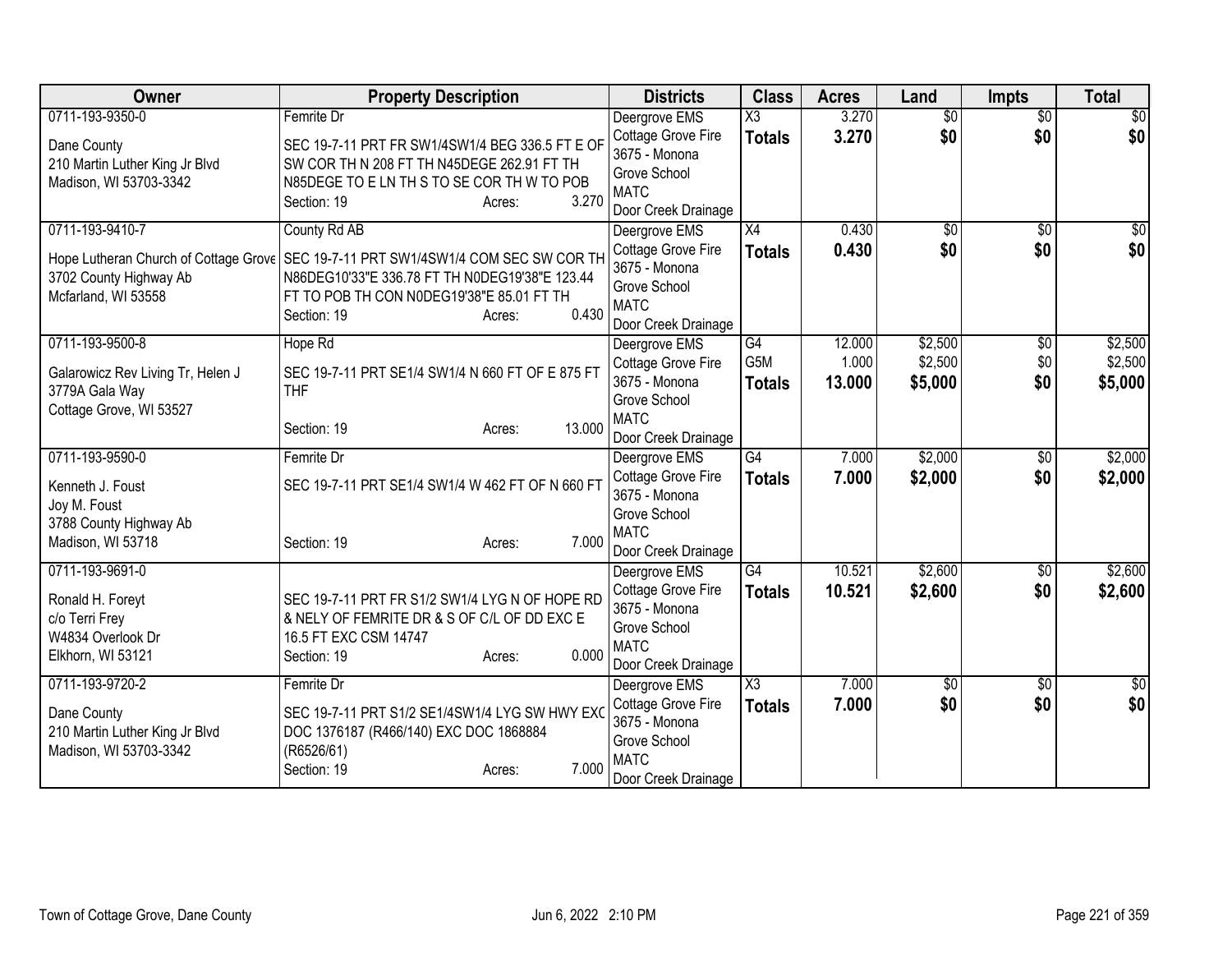| Owner                   | <b>Property Description</b>                     | <b>Districts</b>                    | <b>Class</b>    | <b>Acres</b> | Land     | <b>Impts</b>    | <b>Total</b> |
|-------------------------|-------------------------------------------------|-------------------------------------|-----------------|--------------|----------|-----------------|--------------|
| 0711-193-9920-0         |                                                 | Deergrove EMS                       | $\overline{G5}$ | 0.149        | \$100    | $\overline{50}$ | \$100        |
| Ronald Foreyt           | SEC 19-7-11 E 16.5 FT OF S1/2 SE1/4 SW1/4 EXC   | Cottage Grove Fire                  | <b>Totals</b>   | 0.149        | \$100    | \$0             | \$100        |
| c/o Terry Frey          | <b>CSM 14747</b>                                | 3675 - Monona                       |                 |              |          |                 |              |
| W4834 Overlook Dr       |                                                 | Grove School                        |                 |              |          |                 |              |
| Elkhorn, WI 53121       | 0.000<br>Section: 19<br>Acres:                  | <b>MATC</b>                         |                 |              |          |                 |              |
|                         |                                                 | Door Creek Drainage                 |                 |              |          |                 |              |
| 0711-194-8000-4         | Hope Rd                                         | Deergrove EMS                       | G4              | 20.000       | \$4,100  | $\overline{50}$ | \$4,100      |
| Ronald Foreyt           | SEC 19-7-11 NE1/4SE1/4 SUBJ TO CONSERVATION     | Cottage Grove Fire                  | G <sub>5</sub>  | 18.300       | \$4,500  | \$0             | \$4,500      |
| c/o Terry Frey          | <b>ESMT IN DOC 3146607</b>                      | 3675 - Monona                       | G5M             | 2.000        | \$5,000  | \$0             | \$5,000      |
| W4834 Overlook Dr       |                                                 | Grove School                        | <b>Totals</b>   | 40.300       | \$13,600 | \$0             | \$13,600     |
| Elkhorn, WI 53121       | 40.300<br>Section: 19<br>Acres:                 | <b>MATC</b>                         |                 |              |          |                 |              |
|                         |                                                 | Door Creek Drainage                 |                 |              |          |                 |              |
| 0711-194-8500-9         | Hope Rd                                         | Deergrove EMS                       | G4              | 39.200       | \$9,500  | \$0             | \$9,500      |
| Ronald Foreyt           | SEC 19-7-11 NW1/4 SE1/4                         | Cottage Grove Fire                  | G <sub>5</sub>  | 1.000        | \$300    | \$0             | \$300        |
| c/o Terry Frey          |                                                 | 3675 - Monona                       | <b>Totals</b>   | 40.200       | \$9,800  | \$0             | \$9,800      |
| W4834 Overlook Dr       |                                                 | Grove School<br><b>MATC</b>         |                 |              |          |                 |              |
| Elkhorn, WI 53121       | 40.200<br>Section: 19<br>Acres:                 |                                     |                 |              |          |                 |              |
|                         |                                                 | Door Creek Drainage                 |                 |              |          |                 |              |
| 0711-194-9001-0         | 3010 Hope Rd                                    | Deergrove EMS                       | G4<br>G7        | 32.000       | \$8,400  | $\overline{30}$ | \$8,400      |
| Ronald Foreyt           | SEC 19-7-11 SW1/4 SE1/4 EXC E 307.6 FT OF W 913 | Cottage Grove Fire                  |                 | 2.628        | \$31,500 | \$60,400        | \$91,900     |
| c/o Terry Frey          | FT OF S 165 FT ALSO EXC S 165 FT OF E 317.9 FT, | 3675 - Monona                       | <b>Totals</b>   | 34.628       | \$39,900 | \$60,400        | \$100,300    |
| W4834 Overlook Dr       | EXC E 87.8 FT OF W 1000.8 FT OF S 165 FT & EXC  | Grove School<br><b>MATC</b>         |                 |              |          |                 |              |
| Elkhorn, WI 53121       | 0.000<br>Section: 19<br>Acres:                  | Door Creek Drainage                 |                 |              |          |                 |              |
| 0711-194-9250-0         | 3010 Hope Rd                                    |                                     | G1              | 1.200        | \$94,500 | \$146,400       | \$240,900    |
|                         |                                                 | Deergrove EMS<br>Cottage Grove Fire | G4              | 3.330        | \$700    | \$0             | \$700        |
| Joshua F. Agate         | LOT 1 CSM 14747 CS103/10&13-3/23/2018 F/K/A LOT | Trash P/U                           |                 |              |          |                 |              |
| Lindy L. Agate          | 1 CSM 2488 CS10/14&15-7/19/77 & ALSO INCL &     | 3675 - Monona                       | <b>Totals</b>   | 4.530        | \$95,200 | \$146,400       | \$241,600    |
| 3010 Hope Rd            | DESCR AS SEC 19-7-11 PRT SW1/4SE1/4 & PRT       | Grove School                        |                 |              |          |                 |              |
| Cottage Grove, WI 53527 | 4.450<br>Section: 19<br>Acres:                  | <b>MATC</b>                         |                 |              |          |                 |              |
|                         |                                                 | Door Creek Drainage                 |                 |              |          |                 |              |
| 0711-194-9310-7         | 3002 Hope Rd                                    | Deergrove EMS                       | G1              | 0.500        | \$66,000 | \$141,000       | \$207,000    |
|                         |                                                 | Cottage Grove Fire                  | <b>Totals</b>   | 0.500        | \$66,000 | \$141,000       | \$207,000    |
| Ronald Foreyt           | SEC 19-7-11 PRT SW1/4 SE1/4 COM 605.35 FT E OF  | Trash P/U                           |                 |              |          |                 |              |
| c/o Terry Frey          | SW COR TH N 165 FT E 132 FT S 165 FT W TO POB   | 3675 - Monona                       |                 |              |          |                 |              |
| W4834 Overlook Dr       |                                                 | Grove School                        |                 |              |          |                 |              |
| Elkhorn, WI 53121       | 0.500<br>Section: 19<br>Acres:                  | <b>MATC</b>                         |                 |              |          |                 |              |
|                         |                                                 | Door Creek Drainage                 |                 |              |          |                 |              |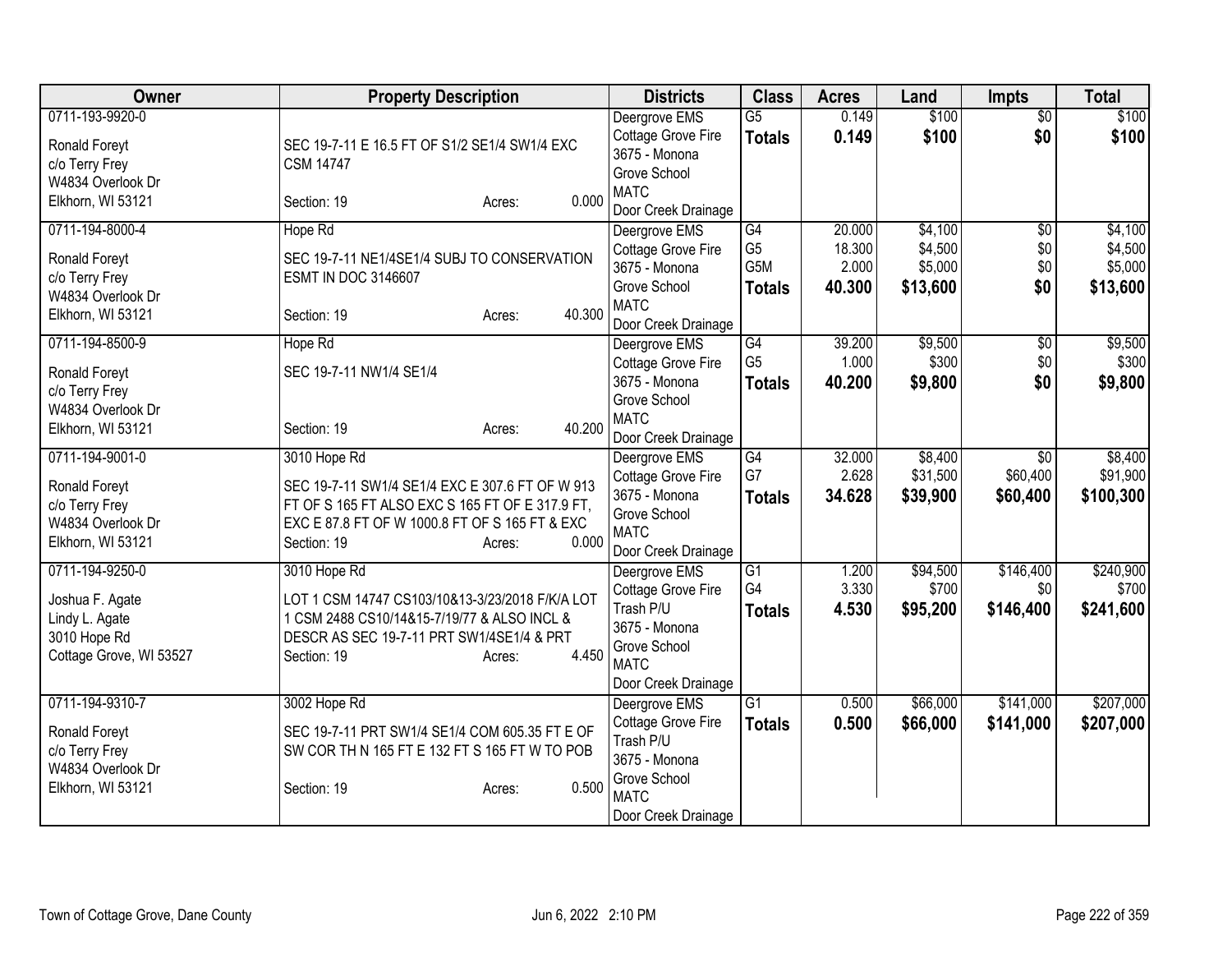| Owner                                       | <b>Property Description</b>                                                                     | <b>Districts</b>                | <b>Class</b>    | <b>Acres</b> | Land     | Impts           | <b>Total</b> |
|---------------------------------------------|-------------------------------------------------------------------------------------------------|---------------------------------|-----------------|--------------|----------|-----------------|--------------|
| 0711-194-9320-5                             | Hope Rd                                                                                         | Deergrove EMS                   | $\overline{G1}$ | 0.333        | \$9,000  | $\overline{50}$ | \$9,000      |
| Ronald H. Foreyt                            | SEC 19-7-11 E 87.8 FT OF W 824.8 FT OF S 165 FT                                                 | Cottage Grove Fire              | <b>Totals</b>   | 0.333        | \$9,000  | \$0             | \$9,000      |
| c/o Terri Frey                              | OF SW1/4 SE1/4                                                                                  | 3675 - Monona                   |                 |              |          |                 |              |
| W4834 Overlook Dr                           |                                                                                                 | Grove School<br><b>MATC</b>     |                 |              |          |                 |              |
| Elkhorn, WI 53121                           | 0.330<br>Section: 19<br>Acres:                                                                  | Door Creek Drainage             |                 |              |          |                 |              |
| 0711-194-9330-3                             | Hope Rd                                                                                         | Deergrove EMS                   | $\overline{G1}$ | 0.333        | \$9,000  | $\overline{50}$ | \$9,000      |
|                                             |                                                                                                 | Cottage Grove Fire              | <b>Totals</b>   | 0.333        | \$9,000  | \$0             | \$9,000      |
| Ronald H. Foreyt                            | SEC 19-7-11 E 87.8 FT OF W 913 FT OF S 165 FT OF                                                | 3675 - Monona                   |                 |              |          |                 |              |
| c/o Terri Frey<br>W4834 Overlook Dr         | SW1/4 SE1/4                                                                                     | Grove School                    |                 |              |          |                 |              |
| Elkhorn, WI 53121                           | 0.330<br>Section: 19<br>Acres:                                                                  | <b>MATC</b>                     |                 |              |          |                 |              |
|                                             |                                                                                                 | Door Creek Drainage             |                 |              |          |                 |              |
| 0711-194-9340-1                             | Hope Rd                                                                                         | Deergrove EMS                   | G1              | 0.333        | \$9,000  | $\overline{50}$ | \$9,000      |
| Ronald H. Foreyt                            | SEC 19-7-11 PRT SW1/4 SE1/4 COM AT S1/4 COR TH                                                  | Cottage Grove Fire              | <b>Totals</b>   | 0.333        | \$9,000  | \$0             | \$9,000      |
| c/o Terri Frey                              | E 913 FT TO POB TH CONT E 87.8 FT TH N 165 FT                                                   | 3675 - Monona                   |                 |              |          |                 |              |
| W4834 Overlook Dr                           | TH W 87.8 FT TH S 165 FT TO POB                                                                 | Grove School<br><b>MATC</b>     |                 |              |          |                 |              |
| Elkhorn, WI 53121                           | 0.330<br>Section: 19<br>Acres:                                                                  | Door Creek Drainage             |                 |              |          |                 |              |
| 0711-194-9350-9                             | 2980 Hope Rd                                                                                    | Deergrove EMS                   | G1              | 0.500        | \$66,000 | \$116,500       | \$182,500    |
|                                             |                                                                                                 | Cottage Grove Fire              | <b>Totals</b>   | 0.500        | \$66,000 | \$116,500       | \$182,500    |
| <b>Mitchell Meiller</b><br>Meredith Meiller | SEC 19-7-11 PRT SW1/4 SE1/4 COM 1000.8 FT E OF<br>SW COR TH N 165 FT E 132 FT S 165 FT W TO POB | Trash P/U                       |                 |              |          |                 |              |
| 2980 Hope Rd                                |                                                                                                 | 3675 - Monona                   |                 |              |          |                 |              |
| Cottage Grove, WI 53527                     | 0.500<br>Section: 19<br>Acres:                                                                  | Grove School                    |                 |              |          |                 |              |
|                                             |                                                                                                 | <b>MATC</b>                     |                 |              |          |                 |              |
|                                             |                                                                                                 | Door Creek Drainage             |                 |              |          |                 |              |
| 0711-194-9360-7                             | 2976 Hope Rd                                                                                    | Deergrove EMS                   | $\overline{G1}$ | 0.500        | \$66,000 | \$205,900       | \$271,900    |
| Markielewski Irrev Income Tr, Richard J     | SEC 19-7-11 PRT SW1/4 SE1/4 COM 1132 FT E OF SW                                                 | Cottage Grove Fire<br>Trash P/U | <b>Totals</b>   | 0.500        | \$66,000 | \$205,900       | \$271,900    |
| & Elizabeth G                               | COR TH N 165 FT E 132 FT S 165 FT W 132 FT TO                                                   | 3675 - Monona                   |                 |              |          |                 |              |
| 2976 Hope Rd                                | <b>POB</b>                                                                                      | Grove School                    |                 |              |          |                 |              |
| Cottage Grove, WI 53527                     | 0.500<br>Section: 19<br>Acres:                                                                  | <b>MATC</b>                     |                 |              |          |                 |              |
|                                             |                                                                                                 | Door Creek Drainage             |                 |              |          |                 |              |
| 0711-194-9370-5                             | 2968 Hope Rd                                                                                    | Deergrove EMS                   | $\overline{G1}$ | 0.500        | \$66,000 | \$163,800       | \$229,800    |
| Dean R. Zuba                                | SEC 19-7-11 PRT S1/2 SE1/4 BEG SW COR                                                           | Cottage Grove Fire              | <b>Totals</b>   | 0.500        | \$66,000 | \$163,800       | \$229,800    |
| Allison D. Champion                         | SE1/4SE1/4 TH E 78.1 FT TH N 165 FT TH W 132 FT                                                 | Trash P/U 2                     |                 |              |          |                 |              |
| 2968 Hope Rd                                | TH S 165 FT TH E 53.9 FT TO POB .5 ACRE                                                         | 3675 - Monona                   |                 |              |          |                 |              |
| Cottage Grove, WI 53527                     | 0.500<br>Section: 19<br>Acres:                                                                  | Grove School<br><b>MATC</b>     |                 |              |          |                 |              |
|                                             |                                                                                                 | Door Creek Drainage             |                 |              |          |                 |              |
|                                             |                                                                                                 |                                 |                 |              |          |                 |              |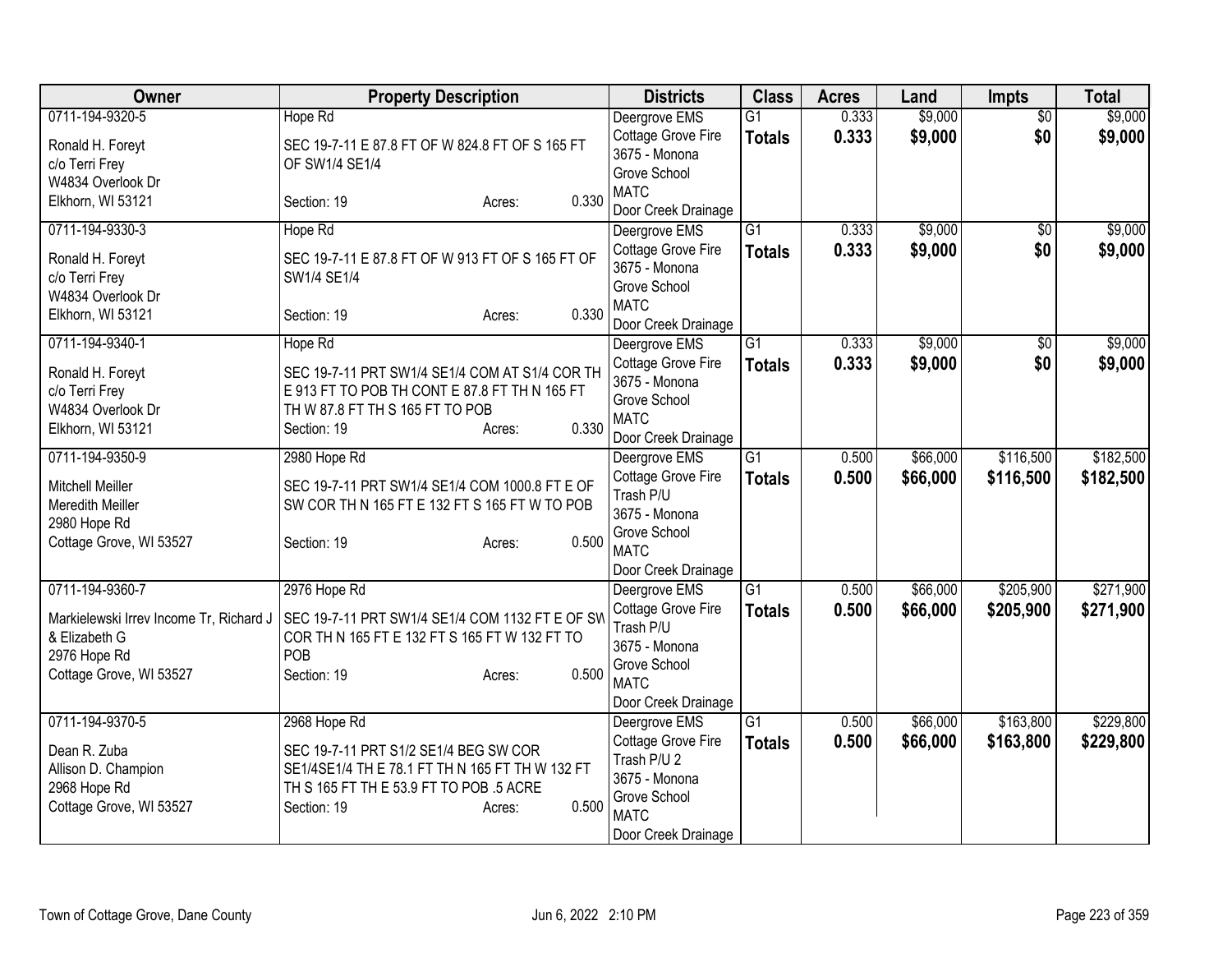| Owner                     | <b>Property Description</b>                     | <b>Districts</b>    | <b>Class</b>     | <b>Acres</b> | Land      | Impts           | <b>Total</b> |
|---------------------------|-------------------------------------------------|---------------------|------------------|--------------|-----------|-----------------|--------------|
| 0711-194-9500-7           | Hope Rd                                         | Deergrove EMS       | G4               | 8.000        | \$2,400   | $\overline{60}$ | \$2,400      |
| Fred H Witte & Sons, Inc. | SEC 19-7-11 E1/2 SE1/4 SE1/4 SUBJ TO            | Cottage Grove Fire  | G <sub>5</sub>   | 12.000       | \$4,800   | \$0             | \$4,800      |
| 5711 Pleasant Hill Rd     | CONSERVATION ESMT IN DOC #3196895 & DOC         | 3675 - Monona       | G5M              | 0.150        | \$500     | \$0             | \$500        |
| Monona, WI 53716          | #3205386                                        | Grove School        | <b>Totals</b>    | 20.150       | \$7,700   | \$0             | \$7,700      |
|                           | 20.150<br>Section: 19<br>Acres:                 | <b>MATC</b>         |                  |              |           |                 |              |
|                           |                                                 | Door Creek Drainage |                  |              |           |                 |              |
| 0711-194-9560-5           | Hope Rd                                         | Deergrove EMS       | $\overline{G5}$  | 19.900       | \$5,000   | $\overline{30}$ | \$5,000      |
| Ronald Foreyt             | SEC 19-7-11 W1/2 SE1/4 SE1/4 EXC W 78.1 FT OF S | Cottage Grove Fire  | <b>Totals</b>    | 19.900       | \$5,000   | \$0             | \$5,000      |
| c/o Terry Frey            | 165 FT                                          | 3675 - Monona       |                  |              |           |                 |              |
| W4834 Overlook Dr         |                                                 | Grove School        |                  |              |           |                 |              |
| Elkhorn, WI 53121         | 19.900<br>Section: 19<br>Acres:                 | <b>MATC</b>         |                  |              |           |                 |              |
|                           |                                                 | Door Creek Drainage |                  |              |           |                 |              |
| 0711-201-8000-4           | Coffeytown Rd                                   | Deergrove EMS       | $\overline{G1}$  | 0.499        | \$3,500   | \$0             | \$3,500      |
| Eno Tr                    | SEC 20-7-11 PRT NE1/4NE1/4 COM SEC NE COR TH    | Cottage Grove Fire  | <b>Totals</b>    | 0.499        | \$3,500   | \$0             | \$3,500      |
| 2667 Coffeytown Rd        | S 275.35 FT TH S88DEGW 79.1 FT TH N 275 FT TO N | 3675 - Monona       |                  |              |           |                 |              |
| Cottage Grove, WI 53527   | LN SD SEC TH E 79.1 FT TO POB                   | Grove School        |                  |              |           |                 |              |
|                           | 0.500<br>Section: 20<br>Acres:                  | <b>MATC</b>         |                  |              |           |                 |              |
| 0711-201-8010-2           | <b>Vilas Rd</b>                                 | Deergrove EMS       | $\overline{G4}$  | 21.000       | \$5,700   | $\overline{30}$ | \$5,700      |
|                           |                                                 | Cottage Grove Fire  | G <sub>5</sub>   | 10.000       | \$3,000   | \$0             | \$3,000      |
| Joel A. Hammond           | SEC 20-7-11 NE1/4 NE1/4 EXC CSM 12685 & EXC     | 3675 - Monona       | G <sub>5</sub> M | 1.300        | \$3,300   | \$0             | \$3,300      |
| Marie S. Hammond          | DOC 1361935 (R432/136)                          | Grove School        | <b>Totals</b>    | 32.300       | \$12,000  | \$0             | \$12,000     |
| 3857 Vilas Rd             |                                                 | <b>MATC</b>         |                  |              |           |                 |              |
| Cottage Grove, WI 53527   | 32.300<br>Section: 20<br>Acres:                 |                     |                  |              |           |                 |              |
| 0711-201-8405-0           | 3915 Vilas Rd                                   | Deergrove EMS       | $\overline{G1}$  | 2.417        | \$113,000 | \$148,100       | \$261,100    |
| Norman L. Skoien et al    | LOT 1 CSM 12685 CS80/60&61-5/15/2009 DESCR AS   | Cottage Grove Fire  | <b>Totals</b>    | 2.417        | \$113,000 | \$148,100       | \$261,100    |
| 3915 Vilas Rd             | SEC 20-7-11 PRT NE1/4NE1/4 & SEC 21-7-11 PRT    | Trash P/U           |                  |              |           |                 |              |
| Cottage Grove, WI 53527   | NW1/4NW1/4 (2.417 ACRES EXCL R/W)               | 3675 - Monona       |                  |              |           |                 |              |
|                           | 2.417<br>Section: 20<br>Acres:                  | Grove School        |                  |              |           |                 |              |
|                           |                                                 | <b>MATC</b>         |                  |              |           |                 |              |
| 0711-201-8435-0           | <b>Vilas Rd</b>                                 | Deergrove EMS       | $\overline{G5}$  | 6.817        | \$3,000   | \$0             | \$3,000      |
| Sean O'Brien              | LOT 2 CSM 12685 CS80/60&61-5/15/2009 DESCR AS   | Cottage Grove Fire  | <b>Totals</b>    | 6.817        | \$3,000   | \$0             | \$3,000      |
| Ellen N. O'Brien          | SEC 20-7-11 PRT NE1/4NE1/4 & SEC 21-7-11 PRT    | 3675 - Monona       |                  |              |           |                 |              |
| 2667 Coffeytown Rd        | NW1/4NW1/4 (6.817 ACRES EXCL R/W)               | Grove School        |                  |              |           |                 |              |
| Cottage Grove, WI 53527   | 6.817<br>Section: 20<br>Acres:                  | <b>MATC</b>         |                  |              |           |                 |              |
| 0711-201-8630-2           | 3951 Coffeytown Rd                              | Deergrove EMS       | G4               | 20.398       | \$4,800   | $\overline{50}$ | \$4,800      |
|                           |                                                 | Cottage Grove Fire  | G <sub>5</sub>   | 15.500       | \$4,800   | \$0             | \$4,800      |
| Strassman Farms, LLC      | SEC 20-7-11 NW1/4 NE1/4                         | Trash P/U           | G5M              | 1.500        | \$3,800   | \$0             | \$3,800      |
| 3951 Coffeytown Rd        |                                                 | 3675 - Monona       | G7               | 3.000        | \$100,000 | \$80,000        | \$180,000    |
| Cottage Grove, WI 53527   |                                                 | Grove School        | <b>Totals</b>    | 40.398       | \$113,400 | \$80,000        | \$193,400    |
|                           | 40.398<br>Section: 20<br>Acres:                 | <b>MATC</b>         |                  |              |           |                 |              |
|                           |                                                 | Door Creek Drainage |                  |              |           |                 |              |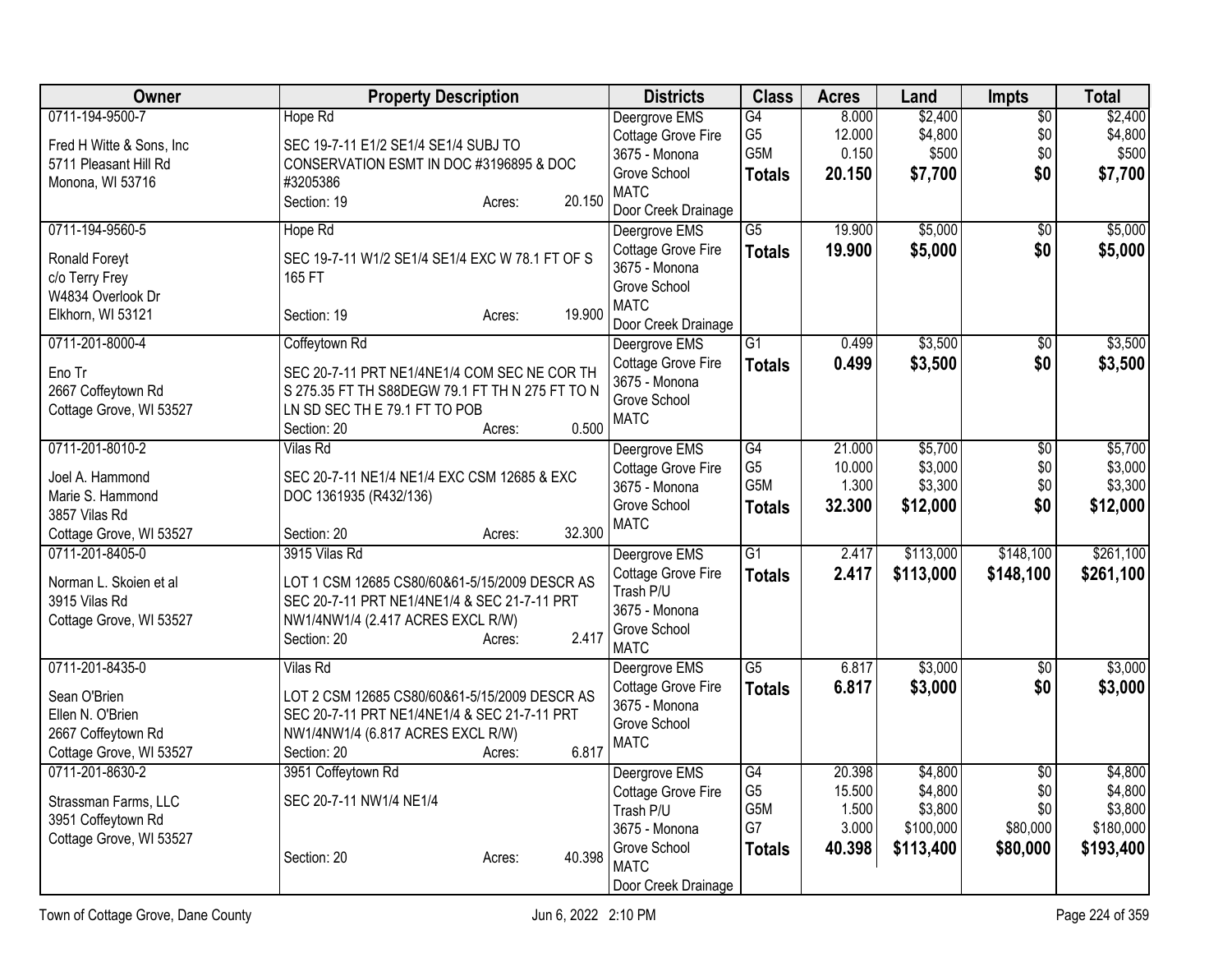| <b>Owner</b>                      | <b>Property Description</b>                                                        | <b>Districts</b>                    | <b>Class</b>    | <b>Acres</b>   | Land      | <b>Impts</b>    | <b>Total</b> |
|-----------------------------------|------------------------------------------------------------------------------------|-------------------------------------|-----------------|----------------|-----------|-----------------|--------------|
| 0711-201-9000-2                   | 3877 S Coffeytown Rd                                                               | Deergrove EMS                       | $\overline{G1}$ | 13.400         | \$177,000 | \$142,700       | \$319,700    |
| Newton A. Le, Roger et al         | SEC 20-7-11 N 443 FT SW1/4 NE1/4                                                   | Cottage Grove Fire<br>Trash P/U     | <b>Totals</b>   | 13.400         | \$177,000 | \$142,700       | \$319,700    |
| c/o Julie Hartung                 |                                                                                    | 3675 - Monona                       |                 |                |           |                 |              |
| 34 Arboredge Way                  |                                                                                    | Grove School                        |                 |                |           |                 |              |
| Fitchburg, WI 53711               | 13.400<br>Section: 20<br>Acres:                                                    | <b>MATC</b>                         |                 |                |           |                 |              |
|                                   |                                                                                    | Door Creek Drainage                 |                 |                |           |                 |              |
| 0711-201-9170-7                   | C Bar J Cir                                                                        | Deergrove EMS                       | $\overline{G5}$ | 11.512         | \$5,300   | $\overline{30}$ | \$5,300      |
| Cheryl A. Carryl                  | SEC 20-7-11 S 884 FT SW 1/4 NE1/4 EXC CSM 3978 &                                   | Cottage Grove Fire                  | <b>Totals</b>   | 11.512         | \$5,300   | \$0             | \$5,300      |
| Jill L. Olson Koch                | <b>EXC CSM 7610</b>                                                                | 3675 - Monona                       |                 |                |           |                 |              |
| 2740 C-Bar-J Cir                  |                                                                                    | Grove School<br><b>MATC</b>         |                 |                |           |                 |              |
| Cottage Grove, WI 53527           | 11.512<br>Section: 20<br>Acres:                                                    | Door Creek Drainage                 |                 |                |           |                 |              |
| 0711-201-9310-7                   | 2745 C Bar J Cir                                                                   | Deergrove EMS                       | G1              | 0.517          | \$67,000  | \$258,500       | \$325,500    |
|                                   |                                                                                    | Cottage Grove Fire                  | G4              | 2.500          | \$700     | \$0             | \$700        |
| Cheryl A. Carryl<br>Kim J. Carryl | R6596/54-2/12/85 QCD LOT 2 CSM 3978<br>CS16/268&269 R3892/42-10 /4/82 DESCR AS SEC | Trash P/U                           | <b>Totals</b>   | 3.017          | \$67,700  | \$258,500       | \$326,200    |
| 2745 C Bar J Cir                  | 20-7-11 PRT SW1/4NE1/4                                                             | 3675 - Monona                       |                 |                |           |                 |              |
| Cottage Grove, WI 53527           | 3.017<br>Section: 20<br>Acres:                                                     | Grove School                        |                 |                |           |                 |              |
|                                   |                                                                                    | <b>MATC</b>                         |                 |                |           |                 |              |
|                                   |                                                                                    | Door Creek Drainage                 |                 |                |           |                 |              |
| 0711-201-9340-1                   | 2727 C Bar J Cir                                                                   | Deergrove EMS<br>Cottage Grove Fire | $\overline{G1}$ | 3.889<br>3.889 | \$122,000 | \$212,200       | \$334,200    |
| Donna L. Smith                    | LOT 1 CSM 3978 CS16/268&269 R3892/42-10/4/82                                       | Trash P/U                           | <b>Totals</b>   |                | \$122,000 | \$212,200       | \$334,200    |
| Clayton L. Smith Jr               | DESCR AS SEC 20 -7-11 PRT SW1/4NE1/4                                               | 3675 - Monona                       |                 |                |           |                 |              |
| 2727 S Coffeytown Rd              |                                                                                    | Grove School                        |                 |                |           |                 |              |
| Cottage Grove, WI 53527           | 3.889<br>Section: 20<br>Acres:                                                     | <b>MATC</b>                         |                 |                |           |                 |              |
|                                   |                                                                                    | Door Creek Drainage                 |                 |                |           |                 |              |
| 0711-201-9410-6                   | 2740 C Bar J Cir                                                                   | Deergrove EMS                       | $\overline{G1}$ | 4.284          | \$124,000 | \$183,600       | \$307,600    |
| Mike A. Koch                      | LOT 1 CSM 7610 CS39/280 R28536/10 F/K/A LOTS 3 &                                   | Cottage Grove Fire                  | <b>Totals</b>   | 4.284          | \$124,000 | \$183,600       | \$307,600    |
| Jill L. Olson                     | 4 CSM 3978 DESCR AS SEC 20-7-11 PRT SW1/4NE1/4                                     | Trash P/U<br>3675 - Monona          |                 |                |           |                 |              |
| 2740 C Bar J Cir                  | (4.284 ACRES)                                                                      | Grove School                        |                 |                |           |                 |              |
| Cottage Grove, WI 53527           | 4.284<br>Section: 20<br>Acres:                                                     | <b>MATC</b>                         |                 |                |           |                 |              |
|                                   |                                                                                    | Door Creek Drainage                 |                 |                |           |                 |              |
| 0711-201-9430-2                   | 3861 S Coffeytown Rd                                                               | Deergrove EMS                       | G1              | 1.000          | \$90,500  | \$323,400       | \$413,900    |
| Wipperfurth Living Tr             | LOT 2 CSM 7610 CS39/280 R28536/10 F/K/A LOTS 3 &                                   | Cottage Grove Fire                  | G4              | 3.283          | \$1,100   | \$0             | \$1,100      |
| 3861 S Coffeytown Rd              | 4 CSM 3978 DESCR AS SEC 20-7-11 PRT SW1/4NE1/4                                     | Trash P/U                           | <b>Totals</b>   | 4.283          | \$91,600  | \$323,400       | \$415,000    |
| Cottage Grove, WI 53527           | (4.283 ACRES)                                                                      | 3675 - Monona                       |                 |                |           |                 |              |
|                                   | 4.283<br>Section: 20<br>Acres:                                                     | Grove School                        |                 |                |           |                 |              |
|                                   |                                                                                    | <b>MATC</b><br>Door Creek Drainage  |                 |                |           |                 |              |
|                                   |                                                                                    |                                     |                 |                |           |                 |              |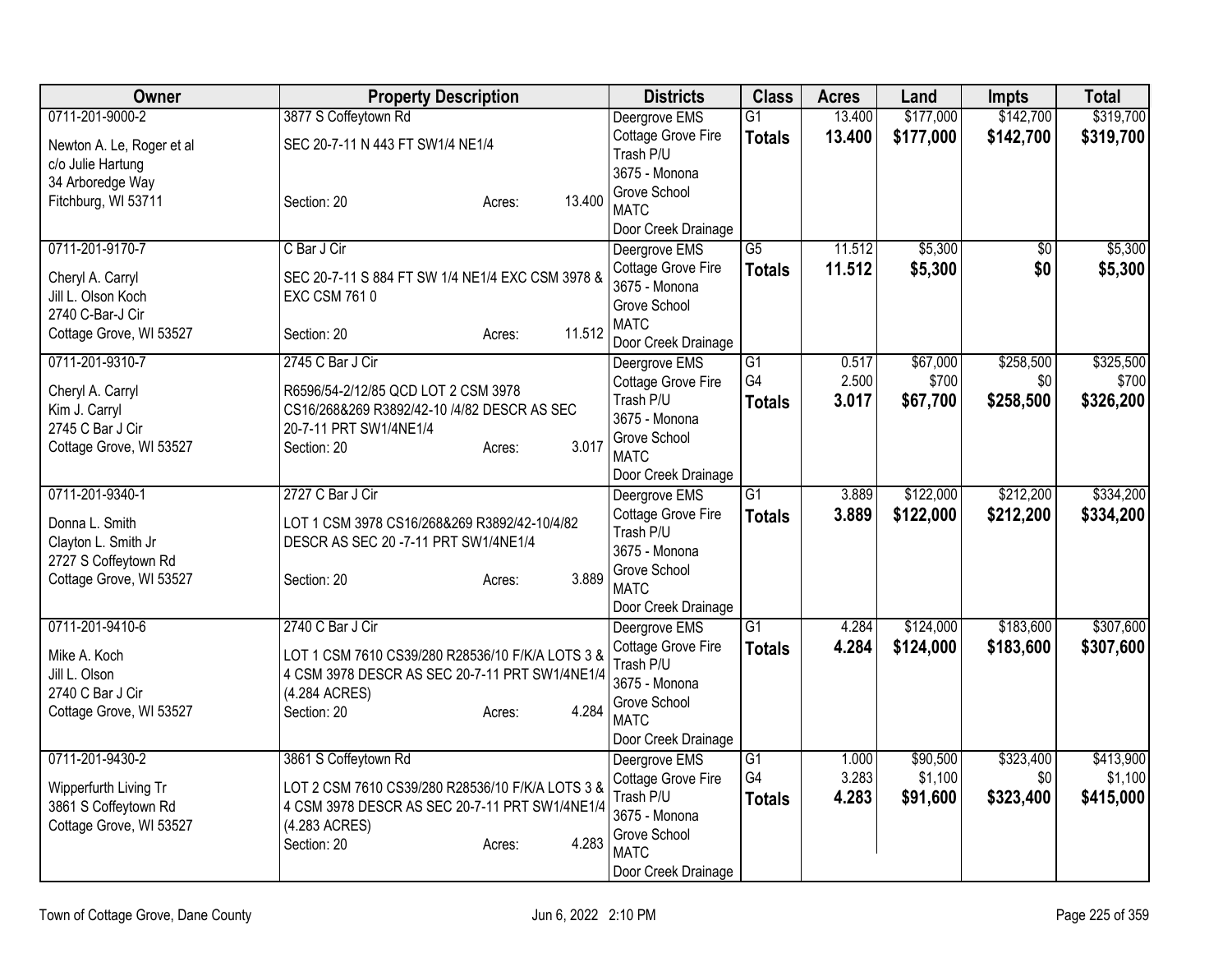| Owner                     | <b>Property Description</b>                  |        |        | <b>Districts</b>                    | <b>Class</b>                      | <b>Acres</b>    | Land               | <b>Impts</b>    | <b>Total</b> |
|---------------------------|----------------------------------------------|--------|--------|-------------------------------------|-----------------------------------|-----------------|--------------------|-----------------|--------------|
| 0711-201-9500-7           | 3859 Vilas Rd                                |        |        | Deergrove EMS                       | G4                                | 29.000          | \$7,900            | $\overline{50}$ | \$7,900      |
| Joel A. Hammond           | SEC 20-7-11 SE1/4NE1/4                       |        |        | Cottage Grove Fire                  | G <sub>5</sub>                    | 8.300           | \$2,800            | \$0             | \$2,800      |
| Marie S. Hammond          |                                              |        |        | Trash P/U 2                         | G7                                | 3.000           | \$100,000          | \$196,700       | \$296,700    |
| 3857 Vilas Rd             |                                              |        |        | 3675 - Monona                       | <b>Totals</b>                     | 40.300          | \$110,700          | \$196,700       | \$307,400    |
| Cottage Grove, WI 53527   | Section: 20                                  | Acres: | 40.300 | Grove School                        |                                   |                 |                    |                 |              |
|                           |                                              |        |        | <b>MATC</b>                         |                                   |                 |                    |                 |              |
| 0711-202-8130-6           | Coffeytown Rd                                |        |        | Deergrove EMS                       | G4                                | 37.900          | \$10,600           | $\overline{50}$ | \$10,600     |
| Strassman Farms, LLC      | SEC 20-7-11 NE1/4NW1/4                       |        |        | Cottage Grove Fire                  | G <sub>5</sub>                    | 2.000           | \$500              | \$0             | \$500        |
| 3951 Coffeytown Rd        |                                              |        |        | 3675 - Monona                       | <b>Totals</b>                     | 39.900          | \$11,100           | \$0             | \$11,100     |
| Cottage Grove, WI 53527   |                                              |        |        | Grove School                        |                                   |                 |                    |                 |              |
|                           | Section: 20                                  | Acres: | 39.900 | <b>MATC</b>                         |                                   |                 |                    |                 |              |
|                           |                                              |        |        | Door Creek Drainage                 |                                   |                 |                    |                 |              |
| 0711-202-8630-1           | Coffeytown Rd                                |        |        | Deergrove EMS                       | $\overline{G4}$<br>G <sub>5</sub> | 30.000<br>9.800 | \$7,800<br>\$3,000 | \$0<br>\$0      | \$7,800      |
| Strassman Farms, LLC      | SEC 20-7-11 NW1/4NW1/4                       |        |        | Cottage Grove Fire<br>3675 - Monona |                                   |                 |                    |                 | \$3,000      |
| 3951 Coffeytown Rd        |                                              |        |        | Grove School                        | <b>Totals</b>                     | 39.800          | \$10,800           | \$0             | \$10,800     |
| Cottage Grove, WI 53527   |                                              |        |        | <b>MATC</b>                         |                                   |                 |                    |                 |              |
|                           | Section: 20                                  | Acres: | 39.800 | Door Creek Drainage                 |                                   |                 |                    |                 |              |
| 0711-202-9000-1           | Vilas Hope Rd                                |        |        | Deergrove EMS                       | G4                                | 33.200          | \$9,500            | $\overline{50}$ | \$9,500      |
|                           |                                              |        |        | Cottage Grove Fire                  | G <sub>5</sub>                    | 7.000           | \$3,300            | \$0             | \$3,300      |
| Fred H Witte & Sons, Inc. | SEC 20-7-11 SW1/4 NW1/4 SUBJ TO CONSERVATION |        |        | 3675 - Monona                       | <b>Totals</b>                     | 40.200          | \$12,800           | \$0             | \$12,800     |
| 5711 Pleasant Hill Rd     | ESMT IN DOC #3196895 & DOC #3205386          |        |        | Grove School                        |                                   |                 |                    |                 |              |
| Monona, WI 53716          |                                              |        |        | <b>MATC</b>                         |                                   |                 |                    |                 |              |
|                           | Section: 20                                  | Acres: | 40.200 | Door Creek Drainage                 |                                   |                 |                    |                 |              |
| 0711-202-9500-6           | C Bar J Cir                                  |        |        | Deergrove EMS                       | $\overline{G5}$                   | 6.800           | \$3,000            | $\sqrt{$0}$     | \$3,000      |
|                           |                                              |        |        | Cottage Grove Fire                  | <b>Totals</b>                     | 6.800           | \$3,000            | \$0             | \$3,000      |
| Newton A. Le, Roger et al | SEC 20-7-11 PRT E1/2 SE1/4 NW1/4 N 443 FT    |        |        | 3675 - Monona                       |                                   |                 |                    |                 |              |
| c/o Julie Hartung         |                                              |        |        | Grove School                        |                                   |                 |                    |                 |              |
| 34 Arboredge Way          |                                              |        |        | <b>MATC</b>                         |                                   |                 |                    |                 |              |
| Fitchburg, WI 53711       | Section: 20                                  | Acres: | 6.800  | Door Creek Drainage                 |                                   |                 |                    |                 |              |
| 0711-202-9570-2           | C Bar J Cir                                  |        |        | Deergrove EMS                       | G4                                | 20.100          | \$4,300            | $\sqrt[6]{}$    | \$4,300      |
|                           |                                              |        |        | Cottage Grove Fire                  | <b>Totals</b>                     | 20.100          | \$4,300            | \$0             | \$4,300      |
| Fred H Witte & Sons, Inc. | SEC 20-7-11 W1/2 SE1/4 NW1/4 SUBJ TO         |        |        | 3675 - Monona                       |                                   |                 |                    |                 |              |
| 5711 Pleasant Hill Rd     | CONSERVATION ESMT IN DOC #3196895 & DOC      |        |        | Grove School                        |                                   |                 |                    |                 |              |
| Monona, WI 53716          | #3205386                                     |        |        | <b>MATC</b>                         |                                   |                 |                    |                 |              |
|                           | Section: 20                                  | Acres: | 20.100 | Door Creek Drainage                 |                                   |                 |                    |                 |              |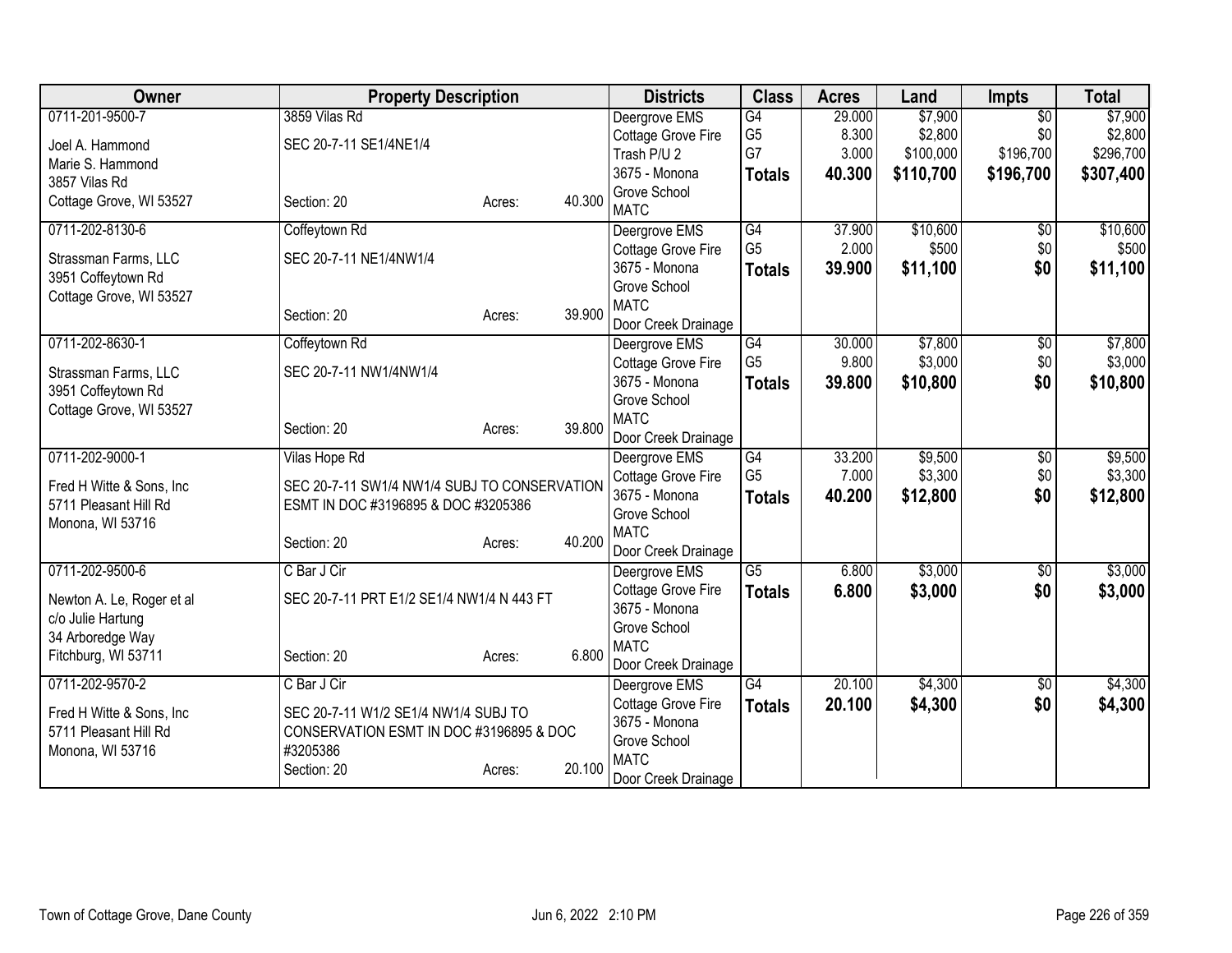| Owner                     | <b>Property Description</b>                    | <b>Districts</b>    | <b>Class</b>     | <b>Acres</b> | Land            | <b>Impts</b>    | <b>Total</b> |
|---------------------------|------------------------------------------------|---------------------|------------------|--------------|-----------------|-----------------|--------------|
| 0711-202-9810-1           | C Bar J Cir                                    | Deergrove EMS       | $\overline{G5}$  | 13.600       | \$6,000         | $\overline{50}$ | \$6,000      |
| Cheryl A. Carryl          | SEC 20-7-11 PRT E1/2 SE1/4 NW1/4 S 884 FT      | Cottage Grove Fire  | <b>Totals</b>    | 13.600       | \$6,000         | \$0             | \$6,000      |
| Jill L. Olson Koch        |                                                | 3675 - Monona       |                  |              |                 |                 |              |
| 2740 C-Bar-J Cir          |                                                | Grove School        |                  |              |                 |                 |              |
| Cottage Grove, WI 53527   | 13.600<br>Section: 20<br>Acres:                | <b>MATC</b>         |                  |              |                 |                 |              |
|                           |                                                | Door Creek Drainage |                  |              |                 |                 |              |
| 0711-203-8001-0           | Janelle Ln                                     | Deergrove EMS       | $\overline{G5}$  | 0.325        | $\overline{50}$ | $\overline{50}$ | $\sqrt{30}$  |
| F H Witte & Sons, Inc.    | SEC 20-7-11 NE1/4 SW1/4 TOG WITH R/W SUBJ TO   | Cottage Grove Fire  | <b>Totals</b>    | 0.325        | \$0             | \$0             | \$0          |
| c/o Thomas B. Richgels    | CONSERVATION ESMT IN DOC #3196895 & DOC        | 3675 - Monona       |                  |              |                 |                 |              |
|                           | #3205386 EXC DOC 5369457                       | Grove School        |                  |              |                 |                 |              |
|                           | 0.000<br>Section: 20<br>Acres:                 | <b>MATC</b>         |                  |              |                 |                 |              |
|                           |                                                | Door Creek Drainage |                  |              |                 |                 |              |
| 0711-203-8050-0           | Janelle Ln                                     | Deergrove EMS       | G4               | 35.000       | \$7,200         | \$0             | \$7,200      |
| Michael K. Sievert        | SEC 20-7-11 PRT NE1/4 SW1/4 DESC AS COM S 1/4  | Cottage Grove Fire  | G <sub>5</sub>   | 5.092        | \$1,500         | \$0             | \$1,500      |
| Jennifer L. Brockman      | COR SEC 20 TH N 0-20-27 E 1329.64 FT TO POB TH | 3675 - Monona       | <b>Totals</b>    | 40.092       | \$8,700         | \$0             | \$8,700      |
| 3781 Janelle Ln           | CONTD N 0-20-27 E 1329.64 FT TO SEC CTR TH S   | Grove School        |                  |              |                 |                 |              |
| Cottage Grove, WI 53527   | 0.000<br>Section: 20<br>Acres:                 | <b>MATC</b>         |                  |              |                 |                 |              |
|                           |                                                | Door Creek Drainage |                  |              |                 |                 |              |
| 0711-203-8500-7           | Janelle Ln                                     | Deergrove EMS       | G4               | 32.700       | \$8,100         | \$0             | \$8,100      |
| Fred H Witte & Sons, Inc. | SEC 20-7-11 NW1/4 SW1/4 SUBJ TO CONSERVATION   | Cottage Grove Fire  | G <sub>5</sub>   | 8.000        | \$3,300         | \$0             | \$3,300      |
| 5711 Pleasant Hill Rd     | ESMT IN DOC #3196895 & DOC #3205386            | 3675 - Monona       | <b>Totals</b>    | 40.700       | \$11,400        | \$0             | \$11,400     |
| Monona, WI 53716          |                                                | Grove School        |                  |              |                 |                 |              |
|                           | 40.700<br>Section: 20<br>Acres:                | <b>MATC</b>         |                  |              |                 |                 |              |
|                           |                                                | Door Creek Drainage |                  |              |                 |                 |              |
| 0711-203-9000-0           | Hope Rd                                        | Deergrove EMS       | G4               | 33.000       | \$8,000         | $\overline{50}$ | \$8,000      |
| Fred H Witte & Sons, Inc. | SEC 20-7-11 SW1/4 SW1/4 SUBJ TO CONSERVATION   | Cottage Grove Fire  | G <sub>5</sub>   | 4.800        | \$1,500         | \$0             | \$1,500      |
| 5711 Pleasant Hill Rd     | ESMT IN DOC #3196895 & DOC #3205386            | 3675 - Monona       | G <sub>5</sub> M | 3.000        | \$7,500         | \$0             | \$7,500      |
| Monona, WI 53716          |                                                | Grove School        | <b>Totals</b>    | 40.800       | \$17,000        | \$0             | \$17,000     |
|                           | 40.800<br>Section: 20<br>Acres:                | <b>MATC</b>         |                  |              |                 |                 |              |
|                           |                                                | Door Creek Drainage |                  |              |                 |                 |              |
| 0711-203-9500-5           | Hope Rd                                        | Deergrove EMS       | G4               | 1.700        | \$100           | \$0             | \$100        |
| F H Witte & Sons, Inc.    | SEC 20-7-11 PRT SE1/4SW1/4 E 1.5 RODS THF      | Cottage Grove Fire  | <b>Totals</b>    | 1.700        | \$100           | \$0             | \$100        |
| c/o Thomas B. Richgels    |                                                | 3675 - Monona       |                  |              |                 |                 |              |
|                           |                                                | Grove School        |                  |              |                 |                 |              |
|                           | 1.700<br>Section: 20<br>Acres:                 | <b>MATC</b>         |                  |              |                 |                 |              |
|                           |                                                | Door Creek Drainage |                  |              |                 |                 |              |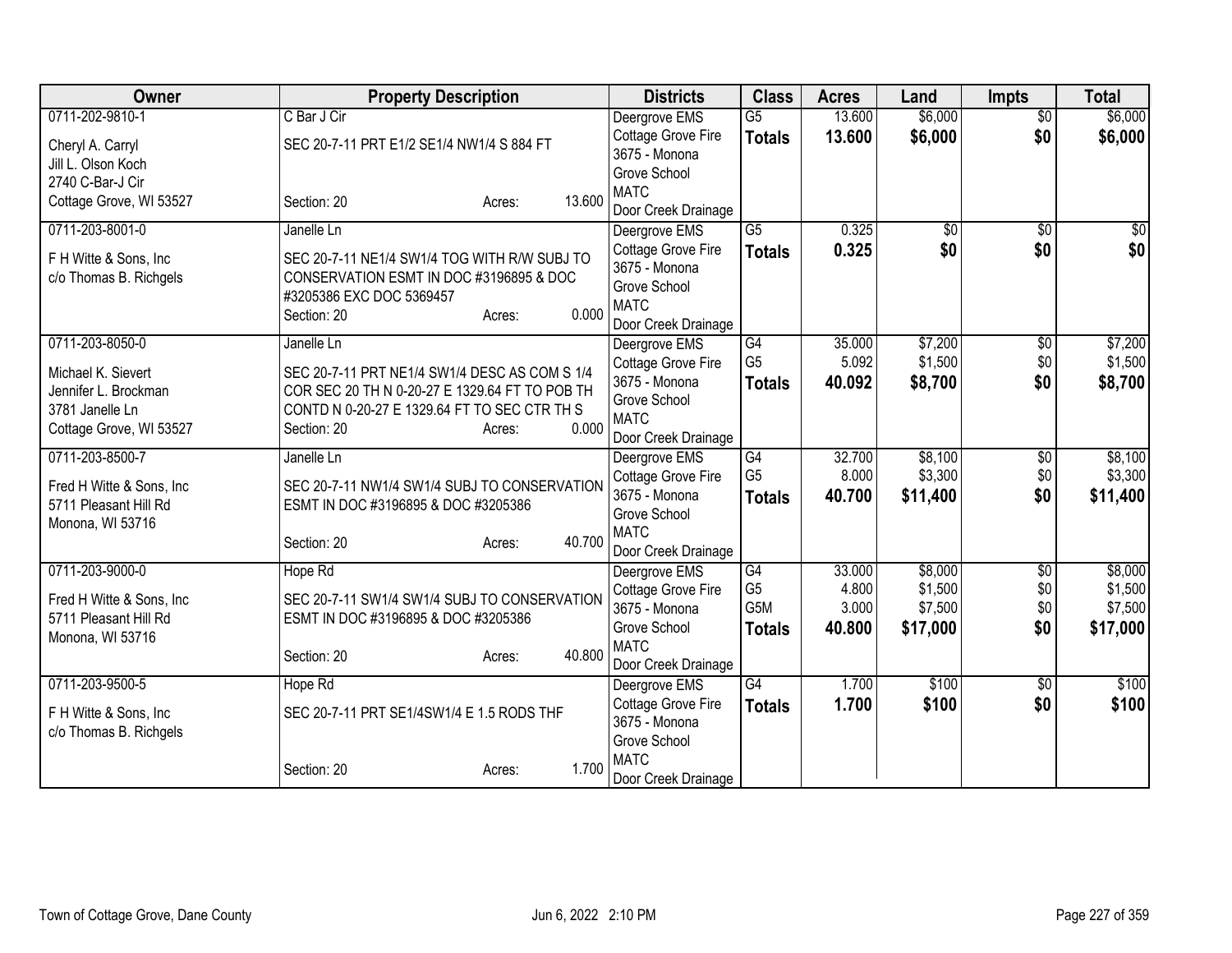| <b>Owner</b>                   | <b>Property Description</b>                     | <b>Districts</b>                | <b>Class</b>     | <b>Acres</b> | Land      | <b>Impts</b> | <b>Total</b> |
|--------------------------------|-------------------------------------------------|---------------------------------|------------------|--------------|-----------|--------------|--------------|
| 0711-203-9510-3                | 2772 Hope Rd                                    | Deergrove EMS                   | $\overline{G1}$  | 1.000        | \$90,500  | \$335,000    | \$425,500    |
| Bork Rev Tr, Dennis V & Anne P | SEC 20-7-11 SE1/4SW1/4 EXC E 1.5 RODS THF SUBJ  | Cottage Grove Fire              | G4               | 19.000       | \$5,100   | \$0          | \$5,100      |
| 2772 Hope Rd                   | TO CONSERVATION ESMT IN R31132/45 &             | Trash P/U                       | G <sub>5</sub>   | 12.000       | \$4,600   | \$0          | \$4,600      |
| Cottage Grove, WI 53527        | WETLANDS RESERVE PROGRAM IN DOC 2826129 &       | 3675 - Monona                   | G <sub>5</sub> M | 7.000        | \$17,500  | \$0          | \$17,500     |
|                                | 39.000<br>Section: 20<br>Acres:                 | Grove School<br><b>MATC</b>     | <b>Totals</b>    | 39.000       | \$117,700 | \$335,000    | \$452,700    |
|                                |                                                 | Door Creek Drainage             |                  |              |           |              |              |
| 0711-204-3003-8                | 3767 Janelle Ln                                 | Deergrove EMS                   | $\overline{G1}$  | 0.488        | \$65,000  | \$240,500    | \$305,500    |
| Andrea K. Clausen              | 1ST ADDN BOHNSACK SUBD LOT 3 BLOCK 3            | Cottage Grove Fire<br>Trash P/U | <b>Totals</b>    | 0.488        | \$65,000  | \$240,500    | \$305,500    |
| 3767 Janelle Ln                |                                                 | 3675 - Monona                   |                  |              |           |              |              |
| Cottage Grove, WI 53527        |                                                 | Grove School                    |                  |              |           |              |              |
|                                | 0.489<br>Section: 20<br>Acres:                  | <b>MATC</b>                     |                  |              |           |              |              |
| 0711-204-3014-5                | 3769 Janelle Ln                                 | Deergrove EMS                   | $\overline{G1}$  | 0.464        | \$63,000  | \$296,300    | \$359,300    |
| Nate Ensrud                    | 1ST ADDN BOHNSACK SUBD LOT 4 BLOCK 3            | Cottage Grove Fire              | <b>Totals</b>    | 0.464        | \$63,000  | \$296,300    | \$359,300    |
| Carrie Ensrud                  |                                                 | Trash P/U                       |                  |              |           |              |              |
| 3769 Janelle Ln                |                                                 | 3675 - Monona                   |                  |              |           |              |              |
| Cottage Grove, WI 53527        | 0.460<br>Section: 20<br>Acres:                  | Grove School                    |                  |              |           |              |              |
|                                |                                                 | <b>MATC</b>                     |                  |              |           |              |              |
| 0711-204-3025-2                | 3773 Janelle Ln                                 | Deergrove EMS                   | $\overline{G1}$  | 0.461        | \$63,000  | \$185,300    | \$248,300    |
| Jeffrey B. Anderson            | 1ST ADDN BOHNSACK SUBD LOT 5 BLOCK 3            | Cottage Grove Fire              | <b>Totals</b>    | 0.461        | \$63,000  | \$185,300    | \$248,300    |
| Julie J. Anderson              |                                                 | Trash P/U<br>3675 - Monona      |                  |              |           |              |              |
| 3773 Janelle Ln                |                                                 | Grove School                    |                  |              |           |              |              |
| Cottage Grove, WI 53527        | 0.460<br>Section: 20<br>Acres:                  | <b>MATC</b>                     |                  |              |           |              |              |
| 0711-204-3036-9                | 3779 Janelle Ln                                 | Deergrove EMS                   | $\overline{G1}$  | 0.458        | \$62,500  | \$217,500    | \$280,000    |
| Brian A. Shoup                 | 1ST ADDN BOHNSACK SUBD LOT 6 BLOCK 3            | Cottage Grove Fire              | <b>Totals</b>    | 0.458        | \$62,500  | \$217,500    | \$280,000    |
| 3779 Janelle Ln                |                                                 | Trash P/U                       |                  |              |           |              |              |
| Cottage Grove, WI 53527        |                                                 | 3675 - Monona                   |                  |              |           |              |              |
|                                | 0.460<br>Section: 20<br>Acres:                  | Grove School                    |                  |              |           |              |              |
|                                |                                                 | <b>MATC</b>                     |                  |              |           |              |              |
| 0711-204-3053-8                | 3781 Janelle Ln                                 | Deergrove EMS                   | G1               | 0.463        | \$63,000  | \$194,900    | \$257,900    |
| Michael K. Sievert             | LOT 1 CSM 8721 CS48/122&124-10/13/97 F/K/A LOTS | Cottage Grove Fire              | <b>Totals</b>    | 0.463        | \$63,000  | \$194,900    | \$257,900    |
| Jennifer L. Brockman           | 7 & 8 BLOCK 3 & LOTS 12 & 13 BLOCK 4 FIRST ADDN | Trash P/U<br>3675 - Monona      |                  |              |           |              |              |
| 3781 Janelle Ln                | TO BOHNSACK SUBD DESCR A S SEC 20-7-11 PRT      | Grove School                    |                  |              |           |              |              |
| Cottage Grove, WI 53527        | 0.463<br>Section: 20<br>Acres:                  | <b>MATC</b>                     |                  |              |           |              |              |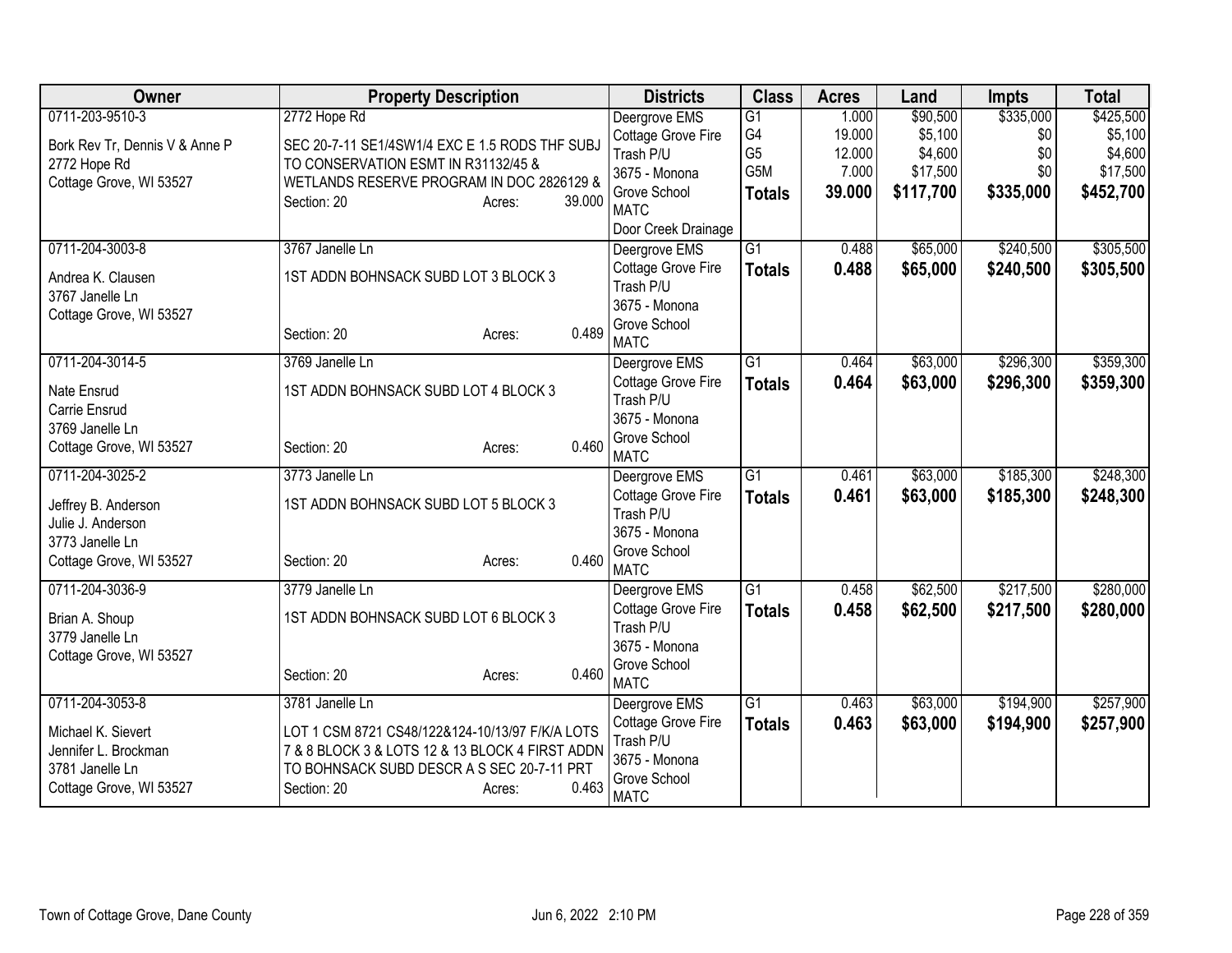| Owner                                                                                                 | <b>Property Description</b>                                                                                                                                              |       | <b>Districts</b>                                                                | <b>Class</b>    | <b>Acres</b> | Land     | Impts           | <b>Total</b> |
|-------------------------------------------------------------------------------------------------------|--------------------------------------------------------------------------------------------------------------------------------------------------------------------------|-------|---------------------------------------------------------------------------------|-----------------|--------------|----------|-----------------|--------------|
| 0711-204-3063-6                                                                                       | 3783 Janelle Ln                                                                                                                                                          |       | Deergrove EMS                                                                   | G1              | 0.488        | \$65,000 | \$276,500       | \$341,500    |
| Leonel Jaramillo Jaramillo<br>Marcelina Martinez Robles<br>3783 Janelle Ln<br>Cottage Grove, WI 53527 | LOT 2 CSM 8721 CS48/122&124-10/13/97 F/K/A LOTS<br>7 & 8 BLOCK 3 & LOTS 12 & 13 BLOCK 4 FIRST ADDN<br>TO BOHNSACK SUBD DESCR AS SEC 20-7-11 PRT<br>Section: 20<br>Acres: | 0.488 | Cottage Grove Fire<br>Trash P/U<br>3675 - Monona<br>Grove School<br><b>MATC</b> | <b>Totals</b>   | 0.488        | \$65,000 | \$276,500       | \$341,500    |
| 0711-204-3105-5                                                                                       | <b>Bohnsack Ln</b>                                                                                                                                                       |       | Deergrove EMS                                                                   | $\overline{G1}$ | 0.494        | \$65,500 | $\overline{50}$ | \$65,500     |
| Steven L. Kaukl<br>2746 Nadene Rd<br>Cottage Grove, WI 53527                                          | 1ST ADDN BOHNSACK SUBD LOT 5 BLOCK 4                                                                                                                                     | 0.490 | Cottage Grove Fire<br>3675 - Monona<br>Grove School<br><b>MATC</b>              | <b>Totals</b>   | 0.494        | \$65,500 | \$0             | \$65,500     |
| 0711-204-3116-2                                                                                       | Section: 20<br>Acres:<br>3771 Bohnsack Ln                                                                                                                                |       | Deergrove EMS                                                                   | $\overline{G1}$ | 0.473        | \$64,000 | \$179,000       | \$243,000    |
| Donald A. Kettinger<br>Linda S. Kettinger<br>3771 Bohnsack Ln<br>Cottage Grove, WI 53527              | 1ST ADDN BOHNSACK SUBD LOT 6 BLOCK 4<br>Section: 20<br>Acres:                                                                                                            | 0.470 | Cottage Grove Fire<br>Trash P/U<br>3675 - Monona<br>Grove School<br><b>MATC</b> | <b>Totals</b>   | 0.473        | \$64,000 | \$179,000       | \$243,000    |
| 0711-204-3127-9                                                                                       | 3775 Bohnsack Ln                                                                                                                                                         |       | Deergrove EMS                                                                   | $\overline{G1}$ | 0.473        | \$64,000 | \$202,000       | \$266,000    |
| Russell F. Harrison<br>Delores M. Harrison<br>3775 Bohnsack Ln<br>Cottage Grove, WI 53527             | 1ST ADDN BOHNSACK SUBD LOT 7 BLOCK 4<br>Section: 20<br>Acres:                                                                                                            | 0.470 | Cottage Grove Fire<br>Trash P/U<br>3675 - Monona<br>Grove School<br><b>MATC</b> | <b>Totals</b>   | 0.473        | \$64,000 | \$202,000       | \$266,000    |
| 0711-204-3138-6                                                                                       | 3777 Bohnsack Ln                                                                                                                                                         |       | Deergrove EMS                                                                   | $\overline{G1}$ | 0.473        | \$64,000 | \$221,400       | \$285,400    |
| Eric A. Melton-White<br>Amy S. Melton-White<br>3777 Bohnsack Ln<br>Cottage Grove, WI 53527            | 1ST ADDN BOHNSACK SUBD LOT 8 BLOCK 4<br>Section: 20<br>Acres:                                                                                                            | 0.470 | Cottage Grove Fire<br>Trash P/U<br>3675 - Monona<br>Grove School<br><b>MATC</b> | <b>Totals</b>   | 0.473        | \$64,000 | \$221,400       | \$285,400    |
| 0711-204-3149-3                                                                                       | 3779 Bohnsack Ln                                                                                                                                                         |       | Deergrove EMS                                                                   | $\overline{G1}$ | 0.473        | \$64,000 | \$199,000       | \$263,000    |
| Adam C. Phillips<br>Katie M. Phillips<br>3779 Bohnsack Ln<br>Cottage Grove, WI 53527                  | 1ST ADDN BOHNSACK SUBD LOT 9 BLOCK 4<br>Section: 20<br>Acres:                                                                                                            | 0.470 | Cottage Grove Fire<br>Trash P/U<br>3675 - Monona<br>Grove School                | <b>Totals</b>   | 0.473        | \$64,000 | \$199,000       | \$263,000    |
| 0711-204-3160-8                                                                                       | 3783 Bohnsack Ln                                                                                                                                                         |       | <b>MATC</b><br>Deergrove EMS                                                    | $\overline{G1}$ | 0.525        | \$67,500 | \$185,500       | \$253,000    |
| James D. McMillan<br>3783 Bohnsack Ln<br>Cottage Grove, WI 53527                                      | 1ST ADDN BOHNSACK SUBD LOT 10 BLOCK 4                                                                                                                                    |       | Cottage Grove Fire<br>Trash P/U<br>3675 - Monona<br>Grove School                | <b>Totals</b>   | 0.525        | \$67,500 | \$185,500       | \$253,000    |
|                                                                                                       | Section: 20<br>Acres:                                                                                                                                                    | 0.530 | <b>MATC</b>                                                                     |                 |              |          |                 |              |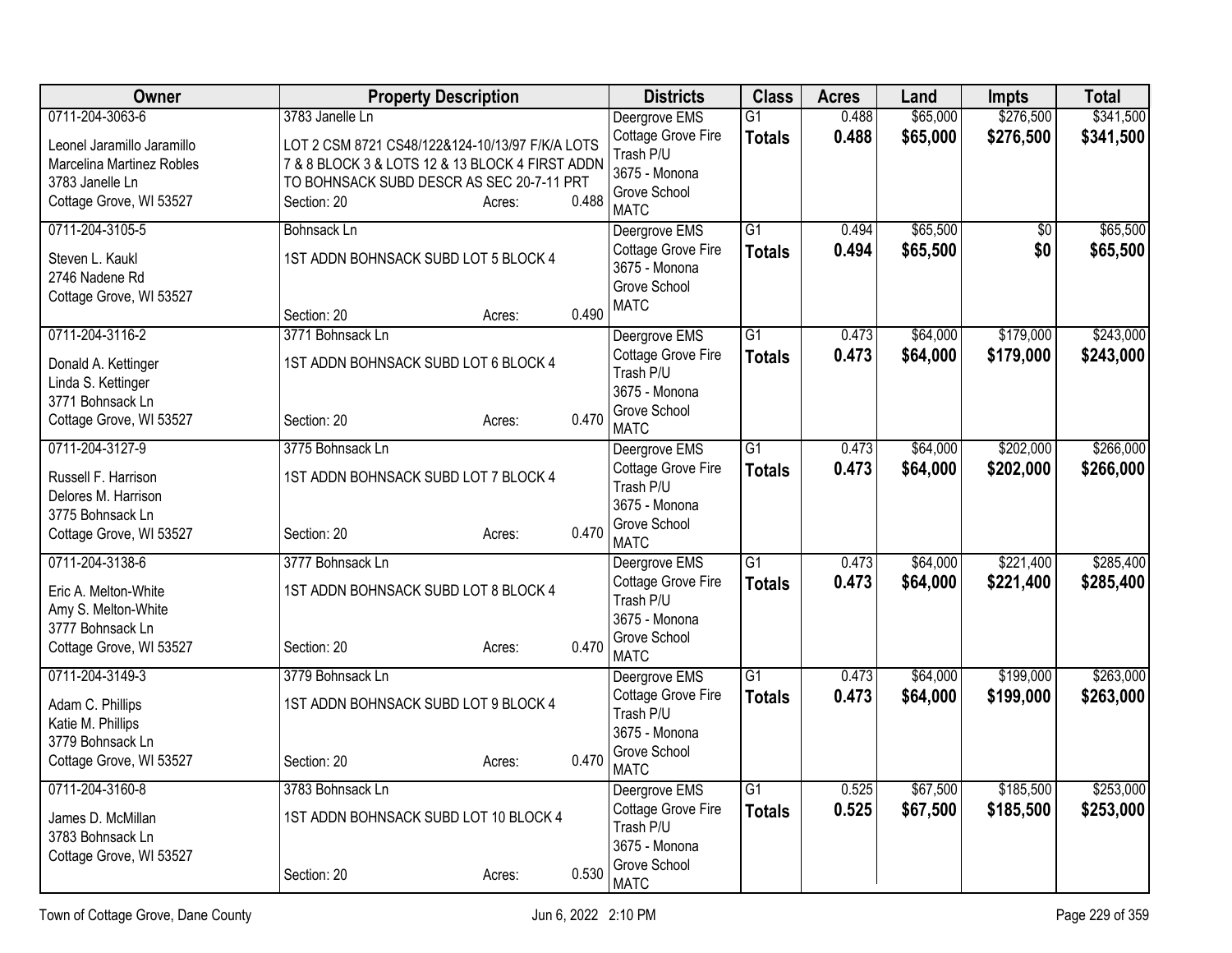| Owner                       | <b>Property Description</b>                     |                 | <b>Districts</b>              | <b>Class</b>    | <b>Acres</b> | Land     | <b>Impts</b> | <b>Total</b> |
|-----------------------------|-------------------------------------------------|-----------------|-------------------------------|-----------------|--------------|----------|--------------|--------------|
| 0711-204-3171-5             | 3786 Janelle Ln                                 |                 | Deergrove EMS                 | $\overline{G1}$ | 0.541        | \$68,000 | \$208,000    | \$276,000    |
| Roger A. Goppelt            | 1ST ADDN BOHNSACK SUBD LOT 11 BLOCK 4           |                 | Cottage Grove Fire            | <b>Totals</b>   | 0.541        | \$68,000 | \$208,000    | \$276,000    |
| Diane E. Schultz            |                                                 |                 | Trash P/U                     |                 |              |          |              |              |
| 3786 Janelle Ln             |                                                 |                 | 3675 - Monona                 |                 |              |          |              |              |
| Cottage Grove, WI 53527     | Section: 20                                     | 0.540<br>Acres: | Grove School                  |                 |              |          |              |              |
|                             |                                                 |                 | <b>MATC</b>                   |                 |              |          |              |              |
| 0711-204-3187-7             | 3780 Janelle Ln                                 |                 | Deergrove EMS                 | $\overline{G1}$ | 0.945        | \$88,000 | \$230,000    | \$318,000    |
| Matthew J. Wurz             | LOT 3 CSM 8721 CS48/122&124-10/13/97 F/K/A LOTS |                 | Cottage Grove Fire            | <b>Totals</b>   | 0.945        | \$88,000 | \$230,000    | \$318,000    |
| Leah E. Wurz                | 7 & 8 BLOCK 3 & LOTS 12 & 13 BLOCK 4 FIRST ADDN |                 | Trash P/U<br>3675 - Monona    |                 |              |          |              |              |
| 3780 Janelle Ln             | TO BOHNSACK SUBD DESCR A S SEC 20-7-11 PRT      |                 | Grove School                  |                 |              |          |              |              |
| Cottage Grove, WI 53527     | Section: 20                                     | 0.945<br>Acres: | <b>MATC</b>                   |                 |              |          |              |              |
| 0711-204-3204-5             | 3778 Janelle Ln                                 |                 | Deergrove EMS                 | $\overline{G1}$ | 0.473        | \$64,000 | \$202,000    | \$266,000    |
|                             |                                                 |                 | Cottage Grove Fire            | <b>Totals</b>   | 0.473        | \$64,000 | \$202,000    | \$266,000    |
| Phillip D. Hohensee         | 1ST ADDN BOHNSACK SUBD LOT 14 BLOCK 4           |                 | Trash P/U                     |                 |              |          |              |              |
| Dona J. Hohensee            |                                                 |                 | 3675 - Monona                 |                 |              |          |              |              |
| 3778 Janelle Ln             |                                                 | 0.470           | Grove School                  |                 |              |          |              |              |
| Cottage Grove, WI 53527     | Section: 20                                     | Acres:          | <b>MATC</b>                   |                 |              |          |              |              |
| 0711-204-3215-2             | 3772 Janelle Ln                                 |                 | Deergrove EMS                 | G <sub>1</sub>  | 0.473        | \$64,000 | \$269,800    | \$333,800    |
| Gerald G. Raether           | 1ST ADDN BOHNSACK SUBD LOT 15 BLOCK 4           |                 | Cottage Grove Fire            | <b>Totals</b>   | 0.473        | \$64,000 | \$269,800    | \$333,800    |
| Patricia Raether            |                                                 |                 | Trash P/U                     |                 |              |          |              |              |
| 3772 Janelle Ln             |                                                 |                 | 3675 - Monona                 |                 |              |          |              |              |
| Cottage Grove, WI 53527     | Section: 20                                     | 0.470<br>Acres: | Grove School                  |                 |              |          |              |              |
|                             |                                                 |                 | <b>MATC</b>                   |                 |              |          |              |              |
| 0711-204-3226-9             | 3768 Janelle Ln                                 |                 | Deergrove EMS                 | G1              | 0.477        | \$64,000 | \$253,500    | \$317,500    |
| Keith S. Wood               | 1ST ADDN BOHNSACK SUBD LOT 16 BLOCK 4           |                 | Cottage Grove Fire            | <b>Totals</b>   | 0.477        | \$64,000 | \$253,500    | \$317,500    |
| Jill P. Erickson            |                                                 |                 | Trash P/U                     |                 |              |          |              |              |
| 3768 Janelle Ln             |                                                 |                 | 3675 - Monona<br>Grove School |                 |              |          |              |              |
| Cottage Grove, WI 53527     | Section: 20                                     | 0.480<br>Acres: | <b>MATC</b>                   |                 |              |          |              |              |
| 0711-204-3303-5             | 3768 Bohnsack Ln                                |                 | Deergrove EMS                 | G1              | 0.477        | \$64,000 | \$211,000    | \$275,000    |
|                             |                                                 |                 | Cottage Grove Fire            | <b>Totals</b>   | 0.477        | \$64,000 | \$211,000    | \$275,000    |
| Williams Tr, Roger & Kristi | 1ST ADDN BOHNSACK SUBD LOT 3 BLOCK 5            |                 | Trash P/U                     |                 |              |          |              |              |
| 3768 Bohnsack Ln            |                                                 |                 | 3675 - Monona                 |                 |              |          |              |              |
| Cottage Grove, WI 53527     |                                                 | 0.480           | Grove School                  |                 |              |          |              |              |
|                             | Section: 20                                     | Acres:          | <b>MATC</b>                   |                 |              |          |              |              |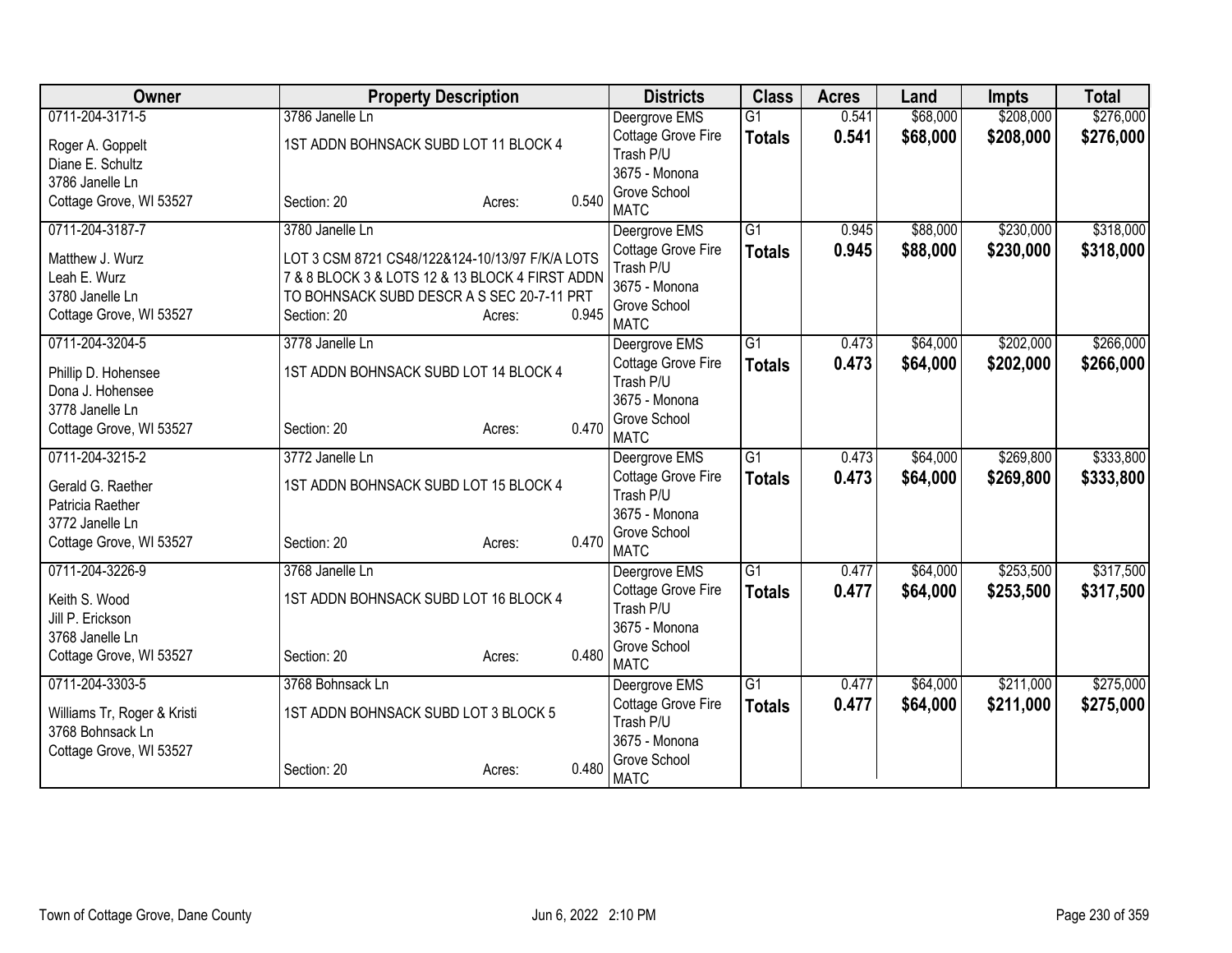| <b>Owner</b>            |                             | <b>Property Description</b>          |       | <b>Districts</b>              | <b>Class</b>    | <b>Acres</b> | Land     | <b>Impts</b>    | <b>Total</b> |
|-------------------------|-----------------------------|--------------------------------------|-------|-------------------------------|-----------------|--------------|----------|-----------------|--------------|
| 0711-204-3314-2         | 3772 Bohnsack Ln            |                                      |       | Deergrove EMS                 | $\overline{G1}$ | 0.473        | \$64,000 | \$162,600       | \$226,600    |
| Dale E. Bley            |                             | 1ST ADDN BOHNSACK SUBD LOT 4 BLOCK 5 |       | Cottage Grove Fire            | <b>Totals</b>   | 0.473        | \$64,000 | \$162,600       | \$226,600    |
| Jo A. Winkler-Bley      |                             |                                      |       | Trash P/U                     |                 |              |          |                 |              |
| 3772 Bohnsack Ln        |                             |                                      |       | 3675 - Monona<br>Grove School |                 |              |          |                 |              |
| Cottage Grove, WI 53527 | Section: 20                 | Acres:                               | 0.470 | <b>MATC</b>                   |                 |              |          |                 |              |
| 0711-204-3325-9         | 3776 Bohnsack Ln            |                                      |       | Deergrove EMS                 | $\overline{G1}$ | 0.473        | \$64,000 | \$216,000       | \$280,000    |
| Jessica R. Bell         |                             | 1ST ADDN BOHNSACK SUBD LOT 5 BLOCK 5 |       | Cottage Grove Fire            | <b>Totals</b>   | 0.473        | \$64,000 | \$216,000       | \$280,000    |
| Eric E. Northrop        |                             |                                      |       | Trash P/U<br>3675 - Monona    |                 |              |          |                 |              |
| 3776 Bohnsack Ln        |                             |                                      |       | Grove School                  |                 |              |          |                 |              |
| Cottage Grove, WI 53527 | Section: 20                 | Acres:                               | 0.473 | <b>MATC</b>                   |                 |              |          |                 |              |
| 0711-204-3336-6         | Bohnsack Ln                 |                                      |       | Deergrove EMS                 | $\overline{G1}$ | 0.473        | \$24,500 | \$400           | \$24,900     |
| Eric E. Northrop        |                             | 1ST ADDN BOHNSACK SUBD LOT 6 BLOCK 5 |       | Cottage Grove Fire            | <b>Totals</b>   | 0.473        | \$24,500 | \$400           | \$24,900     |
| Jessica R. Bell         |                             |                                      |       | 3675 - Monona                 |                 |              |          |                 |              |
| 3776 Bohnsack Ln        |                             |                                      |       | Grove School<br><b>MATC</b>   |                 |              |          |                 |              |
| Cottage Grove, WI 53527 | Section: 20                 | Acres:                               | 0.473 |                               |                 |              |          |                 |              |
| 0711-204-3347-3         | 3784 Bohnsack Ln            |                                      |       | Deergrove EMS                 | $\overline{G1}$ | 0.473        | \$25,000 | $\overline{60}$ | \$25,000     |
| Diane S. Swalheim       |                             | 1ST ADDN BOHNSACK SUBD LOT 7 BLOCK 5 |       | Cottage Grove Fire            | <b>Totals</b>   | 0.473        | \$25,000 | \$0             | \$25,000     |
| 3784 Bohnsack Ln        |                             |                                      |       | 3675 - Monona                 |                 |              |          |                 |              |
| Cottage Grove, WI 53527 |                             |                                      |       | Grove School                  |                 |              |          |                 |              |
|                         | Section: 20                 | Acres:                               | 0.470 | <b>MATC</b>                   |                 |              |          |                 |              |
| 0711-204-3358-0         | 3784 Bohnsack Ln            |                                      |       | Deergrove EMS                 | $\overline{G1}$ | 0.543        | \$68,000 | \$215,500       | \$283,500    |
| Diane S. Swalheim       |                             | 1ST ADDN BOHNSACK SUBD LOT 8 BLOCK 5 |       | Cottage Grove Fire            | <b>Totals</b>   | 0.543        | \$68,000 | \$215,500       | \$283,500    |
| 3784 Bohnsack Ln        |                             |                                      |       | Trash P/U                     |                 |              |          |                 |              |
| Cottage Grove, WI 53527 |                             |                                      |       | 3675 - Monona                 |                 |              |          |                 |              |
|                         | Section: 20                 | Acres:                               | 0.540 | Grove School<br><b>MATC</b>   |                 |              |          |                 |              |
| 0711-204-4001-8         | 2721 Nadene Rd              |                                      |       | Deergrove EMS                 | $\overline{G1}$ | 0.534        | \$67,500 | \$130,500       | \$198,000    |
|                         |                             |                                      |       | Cottage Grove Fire            | <b>Totals</b>   | 0.534        | \$67,500 | \$130,500       | \$198,000    |
| Cody Oliphant           | BOHNSACK SUBD LOT 1 BLOCK 1 |                                      |       | Trash P/U                     |                 |              |          |                 |              |
| Jena Oliphant           |                             |                                      |       | 3675 - Monona                 |                 |              |          |                 |              |
| 2721 Nadene Rd          |                             |                                      | 0.520 | Grove School                  |                 |              |          |                 |              |
| Cottage Grove, WI 53527 | Section: 20                 | Acres:                               |       | <b>MATC</b>                   |                 |              |          |                 |              |
| 0711-204-4012-5         | 2727 Nadene Rd              |                                      |       | Deergrove EMS                 | G1              | 0.507        | \$66,500 | \$468,000       | \$534,500    |
| David G. Ress           | BOHNSACK SUBD LOT 2 BLOCK 1 |                                      |       | Cottage Grove Fire            | <b>Totals</b>   | 0.507        | \$66,500 | \$468,000       | \$534,500    |
| Katherine J. Ress       |                             |                                      |       | Trash P/U                     |                 |              |          |                 |              |
| 2727 Nadene Rd          |                             |                                      |       | 3675 - Monona<br>Grove School |                 |              |          |                 |              |
| Cottage Grove, WI 53527 | Section: 20                 | Acres:                               | 0.500 | <b>MATC</b>                   |                 |              |          |                 |              |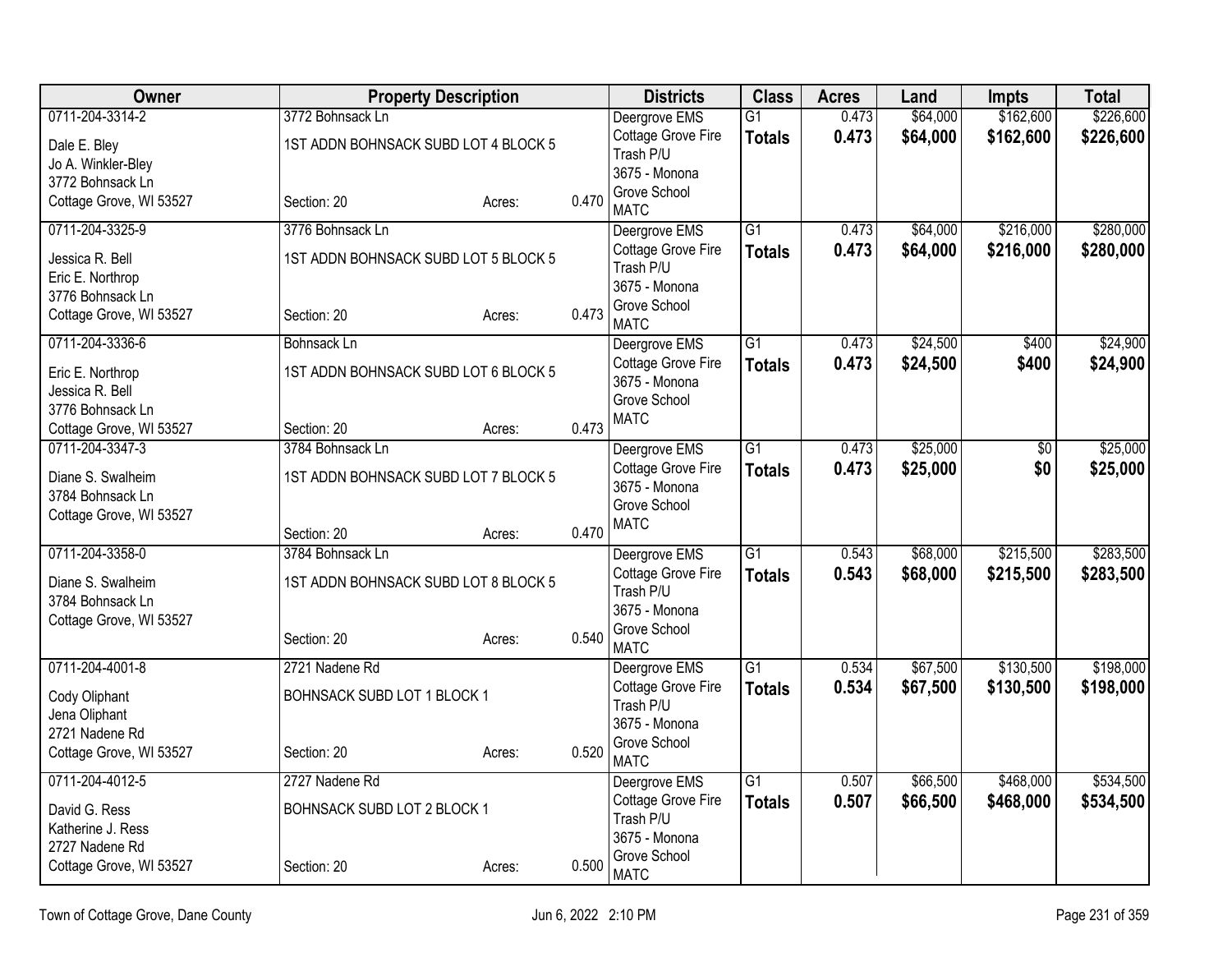| <b>Owner</b>            | <b>Property Description</b> |                 | <b>Districts</b>                | <b>Class</b>    | <b>Acres</b> | Land     | <b>Impts</b> | <b>Total</b> |
|-------------------------|-----------------------------|-----------------|---------------------------------|-----------------|--------------|----------|--------------|--------------|
| 0711-204-4023-2         | 2735 Nadene Rd              |                 | Deergrove EMS                   | $\overline{G1}$ | 0.546        | \$68,500 | \$202,400    | \$270,900    |
| Franklyn M. Boll        | BOHNSACK SUBD LOT 3 BLOCK 1 |                 | Cottage Grove Fire              | <b>Totals</b>   | 0.546        | \$68,500 | \$202,400    | \$270,900    |
| Joan Z. Boll            |                             |                 | Trash P/U                       |                 |              |          |              |              |
| 2735 Nadene Rd          |                             |                 | 3675 - Monona                   |                 |              |          |              |              |
| Cottage Grove, WI 53527 | Section: 20                 | 0.546<br>Acres: | Grove School<br><b>MATC</b>     |                 |              |          |              |              |
| 0711-204-4034-9         | 2739 Nadene Rd              |                 | Deergrove EMS                   | $\overline{G1}$ | 0.429        | \$60,500 | \$193,200    | \$253,700    |
| Richard L. Mackesey     | BOHNSACK SUBD LOT 4 BLOCK 1 |                 | Cottage Grove Fire              | <b>Totals</b>   | 0.429        | \$60,500 | \$193,200    | \$253,700    |
| Jacqueline L. Mackesey  |                             |                 | Trash P/U                       |                 |              |          |              |              |
| 2739 Nadene Rd          |                             |                 | 3675 - Monona                   |                 |              |          |              |              |
| Cottage Grove, WI 53527 | Section: 20                 | 0.429<br>Acres: | Grove School                    |                 |              |          |              |              |
|                         |                             |                 | <b>MATC</b>                     |                 |              |          |              |              |
| 0711-204-4045-6         | 2745 Nadene Rd              |                 | Deergrove EMS                   | G1              | 0.429        | \$60,500 | \$368,000    | \$428,500    |
| Shades Enterprises, LLC | BOHNSACK SUBD LOT 5 BLOCK 1 |                 | Cottage Grove Fire<br>Trash P/U | <b>Totals</b>   | 0.429        | \$60,500 | \$368,000    | \$428,500    |
| 2745 Nadene Rd          |                             |                 | 3675 - Monona                   |                 |              |          |              |              |
| Cottage Grove, WI 53527 |                             |                 | Grove School                    |                 |              |          |              |              |
|                         | Section: 20                 | 0.430<br>Acres: | <b>MATC</b>                     |                 |              |          |              |              |
| 0711-204-4056-3         | 2751 Nadene Rd              |                 | Deergrove EMS                   | G1              | 0.428        | \$60,500 | \$263,000    | \$323,500    |
| Lois G. Bence           | BOHNSACK SUBD LOT 6 BLOCK 1 |                 | Cottage Grove Fire              | <b>Totals</b>   | 0.428        | \$60,500 | \$263,000    | \$323,500    |
| 2751 Nadine Rd          |                             |                 | Trash P/U                       |                 |              |          |              |              |
| Cottage Grove, WI 53527 |                             |                 | 3675 - Monona                   |                 |              |          |              |              |
|                         | Section: 20                 | 0.380<br>Acres: | Grove School                    |                 |              |          |              |              |
| 0711-204-4101-7         |                             |                 | <b>MATC</b>                     |                 |              |          |              | \$309,500    |
|                         | 2761 Nadene Rd              |                 | Deergrove EMS                   | $\overline{G1}$ | 0.463        | \$63,000 | \$246,500    |              |
| Matthew J. Brabender    | BOHNSACK SUBD LOT 1 BLOCK 2 |                 | Cottage Grove Fire<br>Trash P/U | <b>Totals</b>   | 0.463        | \$63,000 | \$246,500    | \$309,500    |
| Lindsey R. Brabender    |                             |                 | 3675 - Monona                   |                 |              |          |              |              |
| 2761 Nadene Rd          |                             |                 | Grove School                    |                 |              |          |              |              |
| Cottage Grove, WI 53527 | Section: 20                 | 0.463<br>Acres: | <b>MATC</b>                     |                 |              |          |              |              |
| 0711-204-4112-4         | 2767 Nadene Rd              |                 | Deergrove EMS                   | G1              | 0.432        | \$60,500 | \$175,500    | \$236,000    |
| Corydon J. Kent         | BOHNSACK SUBD LOT 2 BLOCK 2 |                 | Cottage Grove Fire              | <b>Totals</b>   | 0.432        | \$60,500 | \$175,500    | \$236,000    |
| 2767 Nadene Rd          |                             |                 | Trash P/U                       |                 |              |          |              |              |
| Cottage Grove, WI 53527 |                             |                 | 3675 - Monona                   |                 |              |          |              |              |
|                         | Section: 20                 | 0.430<br>Acres: | Grove School<br><b>MATC</b>     |                 |              |          |              |              |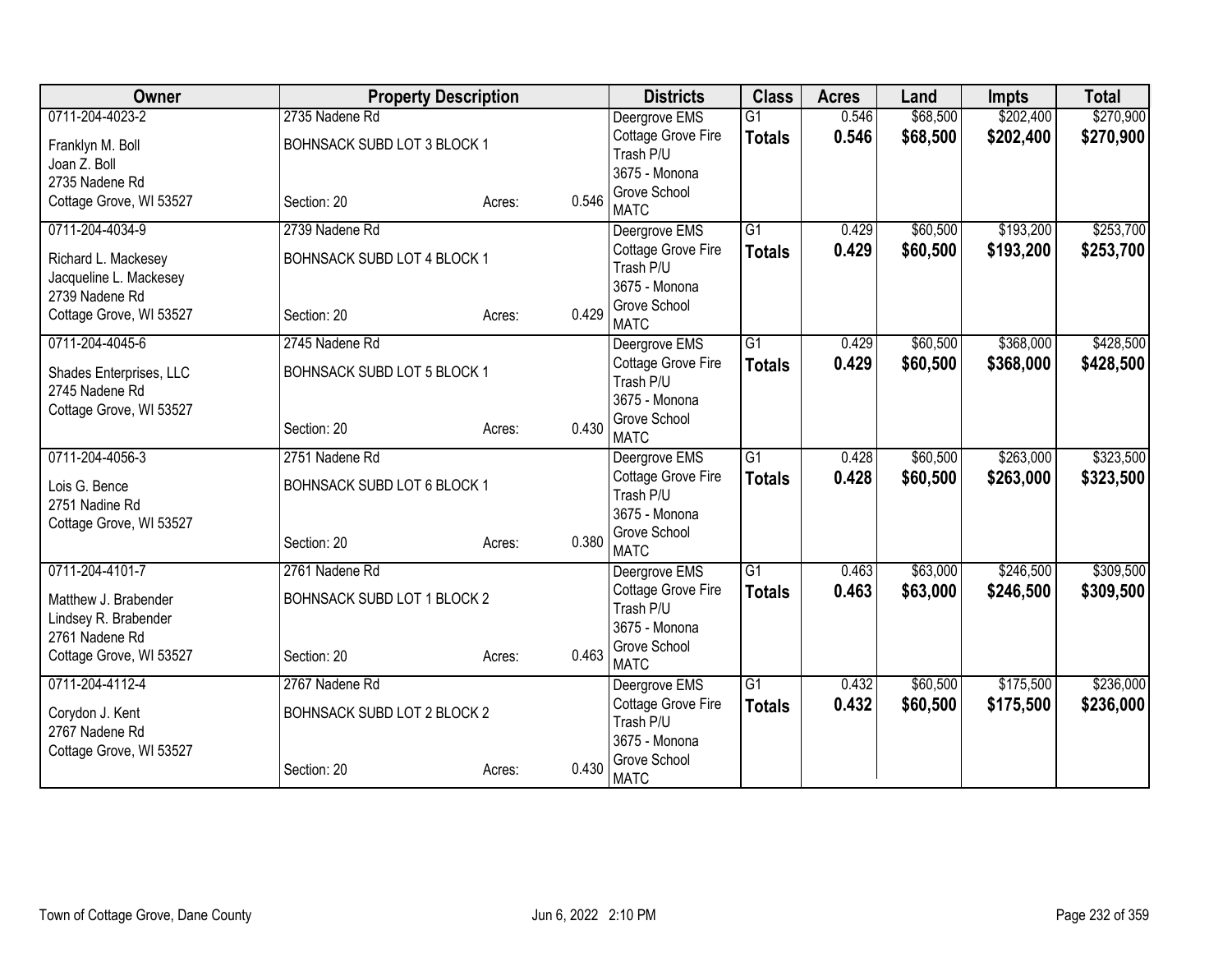| Owner                   |                                             | <b>Property Description</b> |       | <b>Districts</b>                | <b>Class</b>    | <b>Acres</b> | Land     | Impts           | <b>Total</b> |
|-------------------------|---------------------------------------------|-----------------------------|-------|---------------------------------|-----------------|--------------|----------|-----------------|--------------|
| 0711-204-4201-6         | 2766 Nadene Rd                              |                             |       | Deergrove EMS                   | G1              | 0.429        | \$60,500 | \$229,500       | \$290,000    |
| Clifford I. Olson       | BOHNSACK SUBD LOT 1 BLOCK 3 ALSO PRIVATE    |                             |       | Cottage Grove Fire              | <b>Totals</b>   | 0.429        | \$60,500 | \$229,500       | \$290,000    |
| Patricia Hoven Olson    | SEWAGE SYSTEM ESMT IN R8786/88              |                             |       | Trash P/U<br>3675 - Monona      |                 |              |          |                 |              |
| 2766 Nadene Rd          |                                             |                             |       | Grove School                    |                 |              |          |                 |              |
| Cottage Grove, WI 53527 | Section: 20                                 | Acres:                      | 0.430 | <b>MATC</b>                     |                 |              |          |                 |              |
| 0711-204-4212-3         | Nadene Rd                                   |                             |       | Deergrove EMS                   | $\overline{G1}$ | 0.455        | \$62,500 | $\overline{50}$ | \$62,500     |
| Sloan Rev Tr            | BOHNSACK SUBD LOT 2 BLOCK 3 SUBJ TO PRIVATE |                             |       | Cottage Grove Fire              | <b>Totals</b>   | 0.455        | \$62,500 | \$0             | \$62,500     |
| 2752 Nadene Rd          | SEWAGE SYSTEM ESMT IN R8786/88              |                             |       | 3675 - Monona<br>Grove School   |                 |              |          |                 |              |
| Cottage Grove, WI 53527 |                                             |                             |       | <b>MATC</b>                     |                 |              |          |                 |              |
|                         | Section: 20                                 | Acres:                      | 0.450 |                                 |                 |              |          |                 |              |
| 0711-204-4301-5         | 2752 Nadene Rd                              |                             |       | Deergrove EMS                   | $\overline{G1}$ | 0.428        | \$60,500 | \$252,000       | \$312,500    |
| Sloan Rev Tr            | BOHNSACK SUBD LOT 1 BLOCK 4                 |                             |       | Cottage Grove Fire<br>Trash P/U | <b>Totals</b>   | 0.428        | \$60,500 | \$252,000       | \$312,500    |
| 2752 Nadene Rd          |                                             |                             |       | 3675 - Monona                   |                 |              |          |                 |              |
| Cottage Grove, WI 53527 |                                             |                             |       | Grove School                    |                 |              |          |                 |              |
|                         | Section: 20                                 | Acres:                      | 0.420 | <b>MATC</b>                     |                 |              |          |                 |              |
| 0711-204-4312-2         | 2746 Nadene Rd                              |                             |       | Deergrove EMS                   | $\overline{G1}$ | 0.442        | \$61,500 | \$267,000       | \$328,500    |
| Steven L. Kaukl         | BOHNSACK SUBD LOT 2 BLOCK 4                 |                             |       | Cottage Grove Fire              | <b>Totals</b>   | 0.442        | \$61,500 | \$267,000       | \$328,500    |
| 2746 Nadene Rd          |                                             |                             |       | Trash P/U<br>3675 - Monona      |                 |              |          |                 |              |
| Cottage Grove, WI 53527 |                                             |                             |       | Grove School                    |                 |              |          |                 |              |
|                         | Section: 20                                 | Acres:                      | 0.440 | <b>MATC</b>                     |                 |              |          |                 |              |
| 0711-204-4323-9         | 2740 Nadene Rd                              |                             |       | Deergrove EMS                   | $\overline{G1}$ | 0.442        | \$61,500 | \$210,400       | \$271,900    |
| Kyle G. Curtis          | BOHNSACK SUBD LOT 3 BLOCK 4                 |                             |       | Cottage Grove Fire              | <b>Totals</b>   | 0.442        | \$61,500 | \$210,400       | \$271,900    |
| Michelle L. Curtis      |                                             |                             |       | Trash P/U                       |                 |              |          |                 |              |
| 2740 Nadene Rd          |                                             |                             |       | 3675 - Monona<br>Grove School   |                 |              |          |                 |              |
| Cottage Grove, WI 53527 | Section: 20                                 | Acres:                      | 0.440 | <b>MATC</b>                     |                 |              |          |                 |              |
| 0711-204-4334-6         | 2734 Nadene Rd                              |                             |       | Deergrove EMS                   | $\overline{G1}$ | 0.455        | \$62,500 | \$267,300       | \$329,800    |
| Vergil V. Peterson      | BOHNSACK SUBD LOT 4 BLOCK 4                 |                             |       | Cottage Grove Fire              | <b>Totals</b>   | 0.455        | \$62,500 | \$267,300       | \$329,800    |
| Carol A. Peterson       |                                             |                             |       | Trash P/U                       |                 |              |          |                 |              |
| 2734 Nadene Rd          |                                             |                             |       | 3675 - Monona<br>Grove School   |                 |              |          |                 |              |
| Cottage Grove, WI 53527 | Section: 20                                 | Acres:                      | 0.450 | <b>MATC</b>                     |                 |              |          |                 |              |
| 0711-204-4401-4         | 2728 Nadene Rd                              |                             |       | Deergrove EMS                   | $\overline{G1}$ | 0.476        | \$64,000 | \$186,900       | \$250,900    |
| Bradley D. Schueller    | BOHNSACK SUBD LOT 1 BLOCK 5                 |                             |       | Cottage Grove Fire              | <b>Totals</b>   | 0.476        | \$64,000 | \$186,900       | \$250,900    |
| 2728 Nadene Rd          |                                             |                             |       | Trash P/U                       |                 |              |          |                 |              |
| Cottage Grove, WI 53527 |                                             |                             |       | 3675 - Monona<br>Grove School   |                 |              |          |                 |              |
|                         | Section: 20                                 | Acres:                      | 0.470 | <b>MATC</b>                     |                 |              |          |                 |              |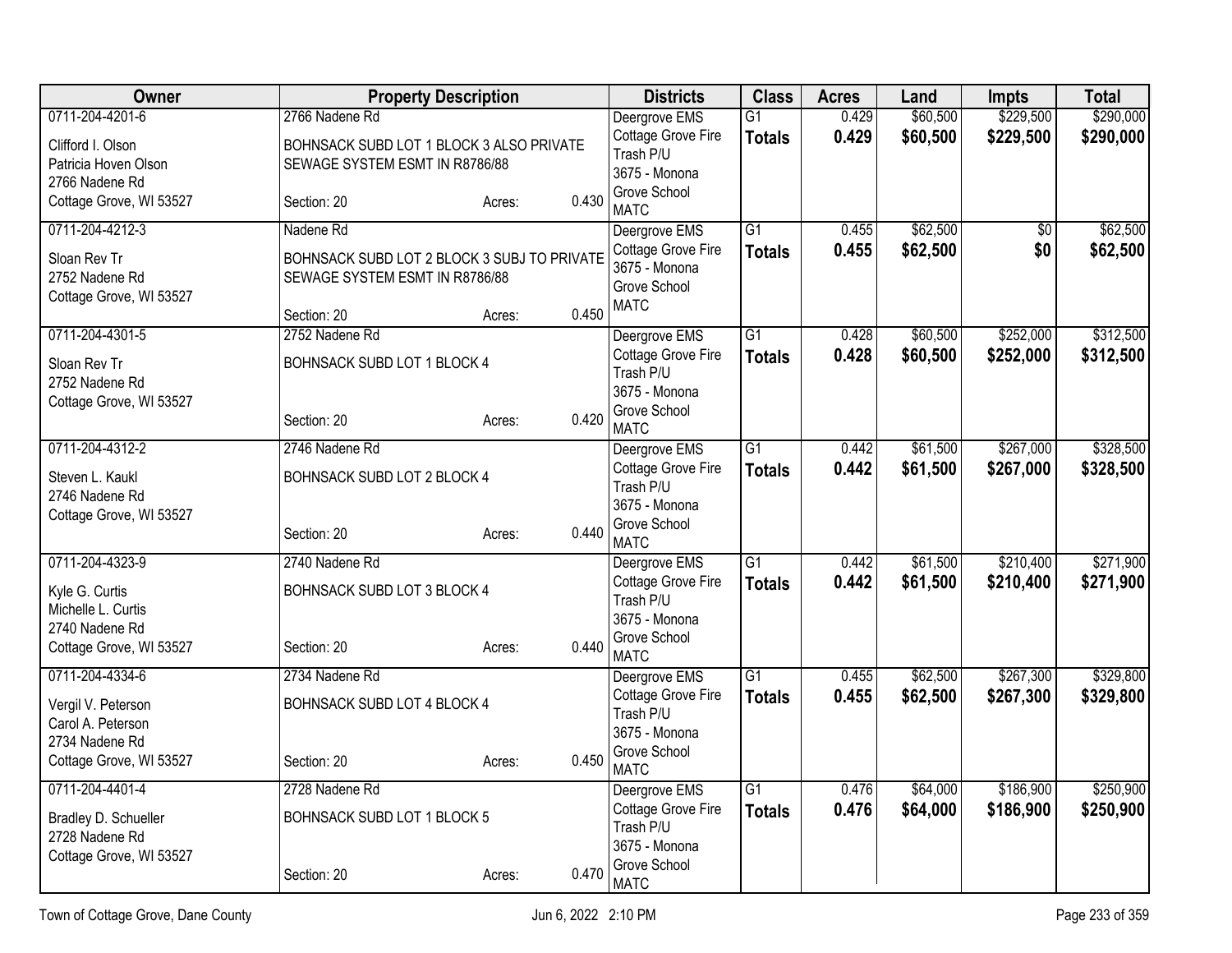| Owner                                | <b>Property Description</b> |        |       | <b>Districts</b>                    | <b>Class</b>    | <b>Acres</b> | Land     | Impts     | <b>Total</b> |
|--------------------------------------|-----------------------------|--------|-------|-------------------------------------|-----------------|--------------|----------|-----------|--------------|
| 0711-204-4412-1                      | 2722 Nadene Rd              |        |       | Deergrove EMS                       | $\overline{G1}$ | 0.528        | \$67,500 | \$211,500 | \$279,000    |
| Julia M. Gribbon                     | BOHNSACK SUBD LOT 2 BLOCK 5 |        |       | Cottage Grove Fire                  | <b>Totals</b>   | 0.528        | \$67,500 | \$211,500 | \$279,000    |
| 2722 Nadene Rd                       |                             |        |       | Trash P/U<br>3675 - Monona          |                 |              |          |           |              |
| Cottage Grove, WI 53527              |                             |        |       | Grove School                        |                 |              |          |           |              |
|                                      | Section: 20                 | Acres: | 0.560 | <b>MATC</b>                         |                 |              |          |           |              |
| 0711-204-5301-3                      | 3701 Oakwood Dr             |        |       | Deergrove EMS                       | $\overline{G1}$ | 0.617        | \$72,000 | \$212,500 | \$284,500    |
| Hokanson Living Tr                   | CAPITAL VIEW LOT 1          |        |       | Cottage Grove Fire                  | <b>Totals</b>   | 0.617        | \$72,000 | \$212,500 | \$284,500    |
| 3701 Oakwood Dr                      |                             |        |       | Trash P/U<br>3675 - Monona          |                 |              |          |           |              |
| Cottage Grove, WI 53527              |                             |        |       | Grove School                        |                 |              |          |           |              |
|                                      | Section: 20                 | Acres: | 0.620 | <b>MATC</b>                         |                 |              |          |           |              |
| 0711-204-5312-0                      | Oakwood Dr                  |        |       | Deergrove EMS                       | $\overline{G1}$ | 0.611        | \$72,000 | \$800     | \$72,800     |
| Hokanson Living Tr                   | CAPITAL VIEW LOT 2          |        |       | Cottage Grove Fire                  | <b>Totals</b>   | 0.611        | \$72,000 | \$800     | \$72,800     |
| 3701 Oakwood Dr                      |                             |        |       | 3675 - Monona                       |                 |              |          |           |              |
| Cottage Grove, WI 53527              |                             |        |       | Grove School<br><b>MATC</b>         |                 |              |          |           |              |
|                                      | Section: 20                 | Acres: | 0.610 |                                     |                 |              |          |           |              |
| 0711-204-5323-7                      | 3713 Oakwood Dr             |        |       | Deergrove EMS                       | $\overline{G1}$ | 0.611        | \$72,000 | \$293,200 | \$365,200    |
| Timothy K. Sullivan                  | CAPITAL VIEW LOT 3          |        |       | Cottage Grove Fire                  | <b>Totals</b>   | 0.611        | \$72,000 | \$293,200 | \$365,200    |
| Diane K. Sullivan                    |                             |        |       | Trash P/U                           |                 |              |          |           |              |
| 3713 Oakwood Dr                      |                             |        |       | 3675 - Monona<br>Grove School       |                 |              |          |           |              |
| Cottage Grove, WI 53527              | Section: 20                 | Acres: | 0.611 | <b>MATC</b>                         |                 |              |          |           |              |
| 0711-204-5334-4                      | 3719 Oakwood Dr             |        |       | Deergrove EMS                       | $\overline{G1}$ | 0.611        | \$72,000 | \$368,000 | \$440,000    |
| Slechta Rev Tr, Michael J & Sharon R | CAPITAL VIEW LOT 4          |        |       | Cottage Grove Fire                  | <b>Totals</b>   | 0.611        | \$72,000 | \$368,000 | \$440,000    |
| 3719 Oakwood Dr                      |                             |        |       | Trash P/U                           |                 |              |          |           |              |
| Cottage Grove, WI 53527              |                             |        |       | 3675 - Monona                       |                 |              |          |           |              |
|                                      | Section: 20                 | Acres: | 0.610 | Grove School<br><b>MATC</b>         |                 |              |          |           |              |
| 0711-204-5345-1                      | 3725 Oakwood Dr             |        |       | Deergrove EMS                       | $\overline{G1}$ | 0.611        | \$72,000 | \$373,900 | \$445,900    |
|                                      | CAPITAL VIEW LOT 5          |        |       | Cottage Grove Fire                  | <b>Totals</b>   | 0.611        | \$72,000 | \$373,900 | \$445,900    |
| Charles S. Coens<br>Sherry A. Coens  |                             |        |       | Trash P/U                           |                 |              |          |           |              |
| 3725 Oakwood Dr                      |                             |        |       | 3675 - Monona                       |                 |              |          |           |              |
| Cottage Grove, WI 53527              | Section: 20                 | Acres: | 0.610 | Grove School                        |                 |              |          |           |              |
| 0711-204-5356-8                      | 3731 Oakwood Dr             |        |       | <b>MATC</b>                         | $\overline{G1}$ | 0.611        | \$72,000 | \$315,700 | \$387,700    |
|                                      |                             |        |       | Deergrove EMS<br>Cottage Grove Fire |                 | 0.611        | \$72,000 | \$315,700 |              |
| Daniel M. Olivas                     | CAPITAL VIEW LOT 6          |        |       | Trash P/U                           | <b>Totals</b>   |              |          |           | \$387,700    |
| Mary P. Chvala                       |                             |        |       | 3675 - Monona                       |                 |              |          |           |              |
| 3731 Oakwood Dr                      |                             |        |       | Grove School                        |                 |              |          |           |              |
| Cottage Grove, WI 53527              | Section: 20                 | Acres: | 0.610 | <b>MATC</b>                         |                 |              |          |           |              |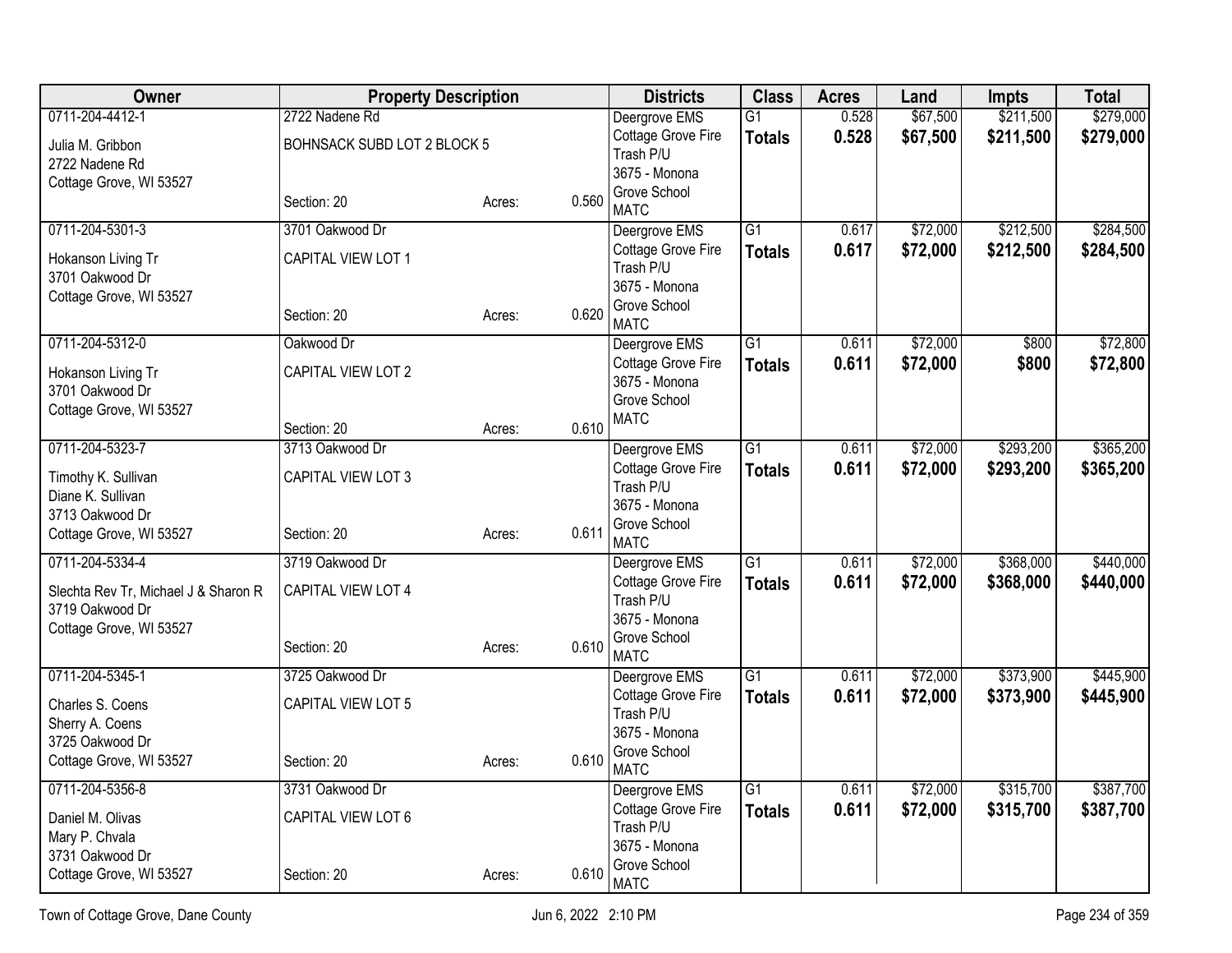| Owner                   | <b>Property Description</b> |        |       | <b>Districts</b>              | <b>Class</b>    | <b>Acres</b> | Land     | <b>Impts</b>    | <b>Total</b> |
|-------------------------|-----------------------------|--------|-------|-------------------------------|-----------------|--------------|----------|-----------------|--------------|
| 0711-204-5367-5         | 3737 Oakwood Dr             |        |       | Deergrove EMS                 | $\overline{G1}$ | 0.611        | \$72,000 | \$261,600       | \$333,600    |
| Scott G. Brozik         | CAPITAL VIEW LOT 7          |        |       | Cottage Grove Fire            | <b>Totals</b>   | 0.611        | \$72,000 | \$261,600       | \$333,600    |
| Carolyn M. Brozik       |                             |        |       | Trash P/U                     |                 |              |          |                 |              |
| 3737 Oakwood Dr         |                             |        |       | 3675 - Monona<br>Grove School |                 |              |          |                 |              |
| Cottage Grove, WI 53527 | Section: 20                 | Acres: | 0.610 | <b>MATC</b>                   |                 |              |          |                 |              |
| 0711-204-5378-2         | 3743 Oakwood Dr             |        |       | Deergrove EMS                 | $\overline{G1}$ | 0.617        | \$72,000 | \$435,800       | \$507,800    |
| Bradley A. Dietz        | CAPITAL VIEW LOT 8          |        |       | Cottage Grove Fire            | <b>Totals</b>   | 0.617        | \$72,000 | \$435,800       | \$507,800    |
| 3743 Oakwood Dr         |                             |        |       | Trash P/U<br>3675 - Monona    |                 |              |          |                 |              |
| Cottage Grove, WI 53527 |                             |        |       | Grove School                  |                 |              |          |                 |              |
|                         | Section: 20                 | Acres: | 0.610 | <b>MATC</b>                   |                 |              |          |                 |              |
| 0711-204-5389-9         | 3742 Oakwood Dr             |        |       | Deergrove EMS                 | $\overline{G1}$ | 0.761        | \$80,000 | \$185,500       | \$265,500    |
| Anthony J. Caruso       | CAPITAL VIEW LOT 9          |        |       | Cottage Grove Fire            | <b>Totals</b>   | 0.761        | \$80,000 | \$185,500       | \$265,500    |
| Judith C. Caruso        |                             |        |       | Trash P/U<br>3675 - Monona    |                 |              |          |                 |              |
| 3742 Oakwood Dr         |                             |        |       | Grove School                  |                 |              |          |                 |              |
| Cottage Grove, WI 53527 | Section: 20                 | Acres: | 0.760 | <b>MATC</b>                   |                 |              |          |                 |              |
| 0711-204-5400-3         | 3728 Oakwood Dr             |        |       | Deergrove EMS                 | G1              | 0.591        | \$27,500 | $\overline{50}$ | \$27,500     |
| Gregory D. Dustin       | CAPITAL VIEW LOT 10         |        |       | Cottage Grove Fire            | <b>Totals</b>   | 0.591        | \$27,500 | \$0             | \$27,500     |
| Kathleen M. Dustin      |                             |        |       | 3675 - Monona                 |                 |              |          |                 |              |
| 3728 Oakwood Dr         |                             |        |       | Grove School<br><b>MATC</b>   |                 |              |          |                 |              |
| Cottage Grove, WI 53527 | Section: 20                 | Acres: | 0.590 |                               |                 |              |          |                 |              |
| 0711-204-5411-0         | 3728 Oakwood Dr             |        |       | Deergrove EMS                 | $\overline{G1}$ | 0.591        | \$71,000 | \$223,000       | \$294,000    |
| Gregory D. Dustin       | CAPITAL VIEW LOT 11         |        |       | Cottage Grove Fire            | <b>Totals</b>   | 0.591        | \$71,000 | \$223,000       | \$294,000    |
| Kathleen M. Dustin      |                             |        |       | Trash P/U                     |                 |              |          |                 |              |
| 3728 Oakwood Dr         |                             |        |       | 3675 - Monona<br>Grove School |                 |              |          |                 |              |
| Cottage Grove, WI 53527 | Section: 20                 | Acres: | 0.590 | <b>MATC</b>                   |                 |              |          |                 |              |
| 0711-204-5422-7         | 3722 Oakwood Dr             |        |       | Deergrove EMS                 | $\overline{G1}$ | 0.591        | \$71,000 | \$342,900       | \$413,900    |
| Hubert J. Schneider     | CAPITAL VIEW LOT 12         |        |       | Cottage Grove Fire            | <b>Totals</b>   | 0.591        | \$71,000 | \$342,900       | \$413,900    |
| Debra M. Schneider      |                             |        |       | Trash P/U                     |                 |              |          |                 |              |
| 3722 Oakwood Dr         |                             |        |       | 3675 - Monona<br>Grove School |                 |              |          |                 |              |
| Cottage Grove, WI 53527 | Section: 20                 | Acres: | 0.590 | <b>MATC</b>                   |                 |              |          |                 |              |
| 0711-204-5433-4         | 3722 Oakwood Dr             |        |       | Deergrove EMS                 | $\overline{G1}$ | 0.591        | \$27,500 | \$0             | \$27,500     |
| Hubert J. Schneider     | CAPITAL VIEW LOT 13         |        |       | Cottage Grove Fire            | <b>Totals</b>   | 0.591        | \$27,500 | \$0             | \$27,500     |
| Debra M. Schneider      |                             |        |       | 3675 - Monona<br>Grove School |                 |              |          |                 |              |
| 3722 Oakwood Dr         |                             |        |       | <b>MATC</b>                   |                 |              |          |                 |              |
| Cottage Grove, WI 53527 | Section: 20                 | Acres: | 0.590 |                               |                 |              |          |                 |              |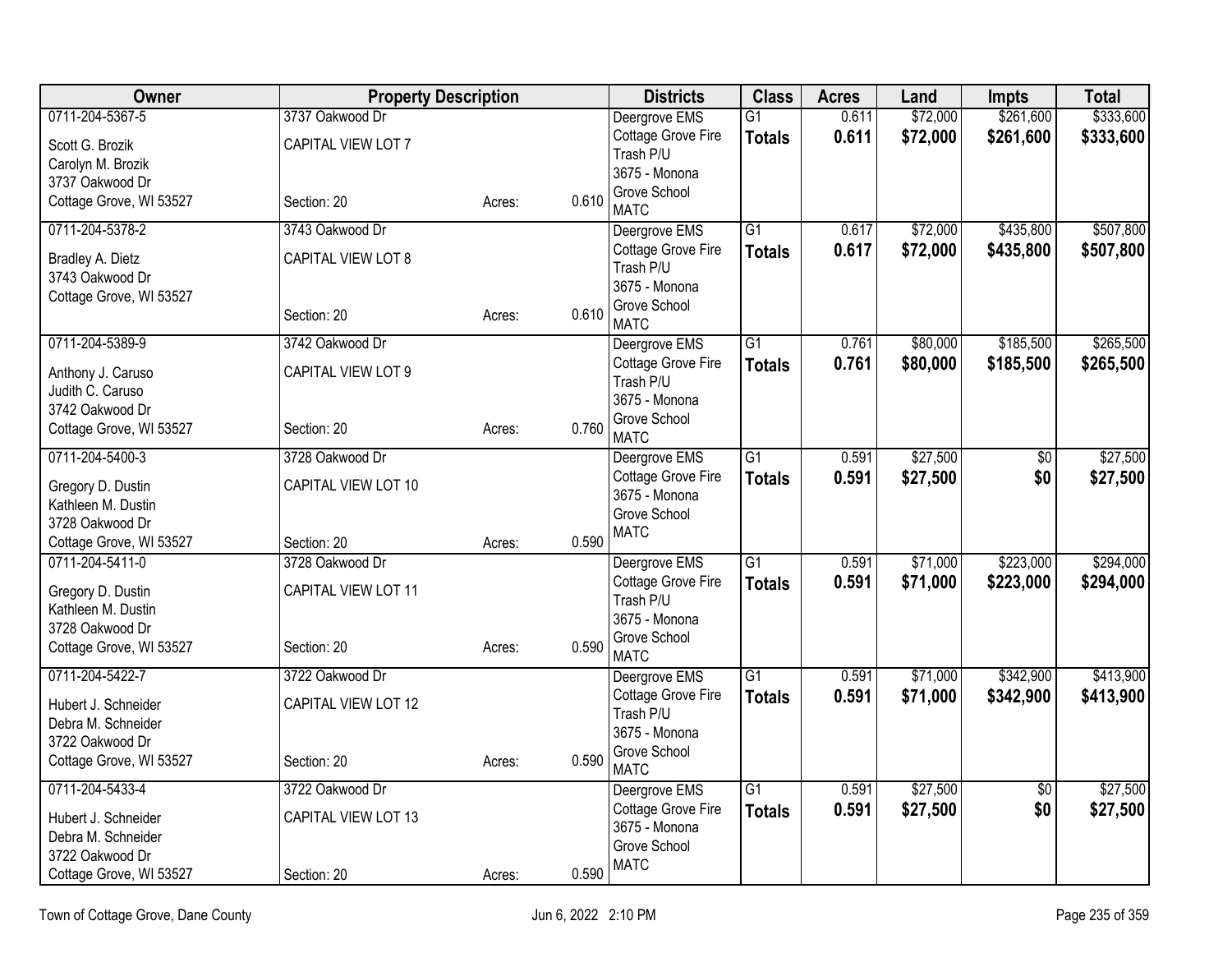| 0711-204-5444-1<br>\$341,500<br>3714 Oakwood Dr<br>Deergrove EMS<br>$\overline{G1}$<br>\$71,000<br>\$270,500<br>0.591<br>Cottage Grove Fire<br>\$71,000<br>\$270,500<br>0.591<br><b>Totals</b><br>CAPITAL VIEW LOT 14<br>Randy J. Helgerson<br>Trash P/U<br>3714 Oakwood Dr<br>3675 - Monona<br>Cottage Grove, WI 53527<br>Grove School<br>0.590<br>Section: 20<br>Acres:<br><b>MATC</b><br>$\overline{G1}$<br>\$27,500<br>\$21,900<br>0711-204-5455-8<br>3702 Oakwood Dr<br>Deergrove EMS<br>0.591<br>\$27,500<br>\$21,900<br>Cottage Grove Fire<br>0.591<br><b>Totals</b><br>CAPITAL VIEW LOT 15<br>William J. Regali<br>3675 - Monona<br>Karen L. Regali<br>Grove School<br>3702 Oakwood Dr<br><b>MATC</b><br>0.590<br>Cottage Grove, WI 53527<br>Section: 20<br>Acres:<br>0711-204-5466-5<br>$\overline{G1}$<br>\$216,000<br>3702 Oakwood Dr<br>Deergrove EMS<br>0.591<br>\$71,000<br>Cottage Grove Fire<br>0.591<br>\$71,000<br>\$216,000<br><b>Totals</b><br>CAPITAL VIEW LOT 16<br>William J. Regali<br>Trash P/U<br>3702 Oakwood Dr<br>3675 - Monona<br>Cottage Grove, WI 53527<br>Grove School<br>0.590<br>Section: 20<br>Acres:<br><b>MATC</b><br>\$6,500<br>0711-204-8000-1<br>$\overline{G4}$<br>20.000<br>$\overline{50}$<br><b>Vilas Rd</b><br>Deergrove EMS<br>G <sub>5</sub><br>8.854<br>\$4,000<br>\$0<br>Cottage Grove Fire<br>SEC 20-7-11 NE1/4 SE1/4 EXC CSM 4167<br>Joel A. Hammond<br>G <sub>5</sub> M<br>\$7,500<br>\$0<br>3675 - Monona<br>3.000<br>Marie S. Hammond<br>\$18,000<br>Grove School<br>31.854<br>\$0<br><b>Totals</b><br>3857 Vilas Rd<br><b>MATC</b><br>31.854<br>Cottage Grove, WI 53527<br>Section: 20<br>Acres:<br>\$85,000<br>0711-204-8501-5<br>G6<br>\$85,000<br>Deergrove EMS<br>16.956<br>$\sqrt{6}$<br>Oakwood Dr<br>\$0<br>Cottage Grove Fire<br>16.956<br>\$85,000<br><b>Totals</b><br>Joel A. Hammond<br>LOT 2 CSM 5862 CS27/319&321 R12874/27-5/30/89<br>3675 - Monona<br>F/K/A LOTS 2 & 3 CSM 4167 CS17/257&259-8/8/83<br>Marie S. Hammond<br>Grove School<br>F/K/A LOT 1 CSM 4037 CS17/30&31-1/4/83 DESCR AS<br>3857 Vilas Rd<br><b>MATC</b><br>16.956<br>Cottage Grove, WI 53527<br>Section: 20<br>Acres:<br>Door Creek Drainage<br>0711-204-8540-8<br>\$147,500<br>\$307,600<br>3787 Bohnsack Ln<br>$\overline{G1}$<br>7.379<br>Deergrove EMS<br>Cottage Grove Fire<br>7.379<br>\$147,500<br>\$307,600<br><b>Totals</b><br>LOT 1 CSM 5862 CS27/319&321 R12874/27-5/30/89<br>Jochmann Rev Living Tr<br>Trash P/U<br>F/K/A PRT LOTS 2 & 3 CSM 4167<br>3787 Bohnsack Ln<br>3675 - Monona<br>CS17/257&259-8/8/83 F/K/A LOT 1 CSM 4037<br>Cottage Grove, WI 53527<br>Grove School<br>7.390<br>Section: 20<br>Acres:<br><b>MATC</b> | Owner | <b>Property Description</b> | <b>Districts</b>    | <b>Class</b> | <b>Acres</b> | Land | <b>Impts</b> | <b>Total</b> |
|--------------------------------------------------------------------------------------------------------------------------------------------------------------------------------------------------------------------------------------------------------------------------------------------------------------------------------------------------------------------------------------------------------------------------------------------------------------------------------------------------------------------------------------------------------------------------------------------------------------------------------------------------------------------------------------------------------------------------------------------------------------------------------------------------------------------------------------------------------------------------------------------------------------------------------------------------------------------------------------------------------------------------------------------------------------------------------------------------------------------------------------------------------------------------------------------------------------------------------------------------------------------------------------------------------------------------------------------------------------------------------------------------------------------------------------------------------------------------------------------------------------------------------------------------------------------------------------------------------------------------------------------------------------------------------------------------------------------------------------------------------------------------------------------------------------------------------------------------------------------------------------------------------------------------------------------------------------------------------------------------------------------------------------------------------------------------------------------------------------------------------------------------------------------------------------------------------------------------------------------------------------------------------------------------------------------------------------------------------------------------------------------------------------------------------------------------------------------------------------------------------------------------------------------------------------------------------------------------------------------------------------------------------------------------------------|-------|-----------------------------|---------------------|--------------|--------------|------|--------------|--------------|
|                                                                                                                                                                                                                                                                                                                                                                                                                                                                                                                                                                                                                                                                                                                                                                                                                                                                                                                                                                                                                                                                                                                                                                                                                                                                                                                                                                                                                                                                                                                                                                                                                                                                                                                                                                                                                                                                                                                                                                                                                                                                                                                                                                                                                                                                                                                                                                                                                                                                                                                                                                                                                                                                                      |       |                             |                     |              |              |      |              |              |
| \$49,400<br>\$49,400<br>\$6,500<br>\$18,000<br>\$455,100                                                                                                                                                                                                                                                                                                                                                                                                                                                                                                                                                                                                                                                                                                                                                                                                                                                                                                                                                                                                                                                                                                                                                                                                                                                                                                                                                                                                                                                                                                                                                                                                                                                                                                                                                                                                                                                                                                                                                                                                                                                                                                                                                                                                                                                                                                                                                                                                                                                                                                                                                                                                                             |       |                             |                     |              |              |      |              | \$341,500    |
|                                                                                                                                                                                                                                                                                                                                                                                                                                                                                                                                                                                                                                                                                                                                                                                                                                                                                                                                                                                                                                                                                                                                                                                                                                                                                                                                                                                                                                                                                                                                                                                                                                                                                                                                                                                                                                                                                                                                                                                                                                                                                                                                                                                                                                                                                                                                                                                                                                                                                                                                                                                                                                                                                      |       |                             |                     |              |              |      |              |              |
|                                                                                                                                                                                                                                                                                                                                                                                                                                                                                                                                                                                                                                                                                                                                                                                                                                                                                                                                                                                                                                                                                                                                                                                                                                                                                                                                                                                                                                                                                                                                                                                                                                                                                                                                                                                                                                                                                                                                                                                                                                                                                                                                                                                                                                                                                                                                                                                                                                                                                                                                                                                                                                                                                      |       |                             |                     |              |              |      |              |              |
|                                                                                                                                                                                                                                                                                                                                                                                                                                                                                                                                                                                                                                                                                                                                                                                                                                                                                                                                                                                                                                                                                                                                                                                                                                                                                                                                                                                                                                                                                                                                                                                                                                                                                                                                                                                                                                                                                                                                                                                                                                                                                                                                                                                                                                                                                                                                                                                                                                                                                                                                                                                                                                                                                      |       |                             |                     |              |              |      |              |              |
| \$287,000<br>\$287,000<br>\$4,000<br>\$7,500<br>\$85,000<br>\$455,100                                                                                                                                                                                                                                                                                                                                                                                                                                                                                                                                                                                                                                                                                                                                                                                                                                                                                                                                                                                                                                                                                                                                                                                                                                                                                                                                                                                                                                                                                                                                                                                                                                                                                                                                                                                                                                                                                                                                                                                                                                                                                                                                                                                                                                                                                                                                                                                                                                                                                                                                                                                                                |       |                             |                     |              |              |      |              |              |
|                                                                                                                                                                                                                                                                                                                                                                                                                                                                                                                                                                                                                                                                                                                                                                                                                                                                                                                                                                                                                                                                                                                                                                                                                                                                                                                                                                                                                                                                                                                                                                                                                                                                                                                                                                                                                                                                                                                                                                                                                                                                                                                                                                                                                                                                                                                                                                                                                                                                                                                                                                                                                                                                                      |       |                             |                     |              |              |      |              |              |
|                                                                                                                                                                                                                                                                                                                                                                                                                                                                                                                                                                                                                                                                                                                                                                                                                                                                                                                                                                                                                                                                                                                                                                                                                                                                                                                                                                                                                                                                                                                                                                                                                                                                                                                                                                                                                                                                                                                                                                                                                                                                                                                                                                                                                                                                                                                                                                                                                                                                                                                                                                                                                                                                                      |       |                             |                     |              |              |      |              |              |
|                                                                                                                                                                                                                                                                                                                                                                                                                                                                                                                                                                                                                                                                                                                                                                                                                                                                                                                                                                                                                                                                                                                                                                                                                                                                                                                                                                                                                                                                                                                                                                                                                                                                                                                                                                                                                                                                                                                                                                                                                                                                                                                                                                                                                                                                                                                                                                                                                                                                                                                                                                                                                                                                                      |       |                             |                     |              |              |      |              |              |
|                                                                                                                                                                                                                                                                                                                                                                                                                                                                                                                                                                                                                                                                                                                                                                                                                                                                                                                                                                                                                                                                                                                                                                                                                                                                                                                                                                                                                                                                                                                                                                                                                                                                                                                                                                                                                                                                                                                                                                                                                                                                                                                                                                                                                                                                                                                                                                                                                                                                                                                                                                                                                                                                                      |       |                             |                     |              |              |      |              |              |
|                                                                                                                                                                                                                                                                                                                                                                                                                                                                                                                                                                                                                                                                                                                                                                                                                                                                                                                                                                                                                                                                                                                                                                                                                                                                                                                                                                                                                                                                                                                                                                                                                                                                                                                                                                                                                                                                                                                                                                                                                                                                                                                                                                                                                                                                                                                                                                                                                                                                                                                                                                                                                                                                                      |       |                             |                     |              |              |      |              |              |
|                                                                                                                                                                                                                                                                                                                                                                                                                                                                                                                                                                                                                                                                                                                                                                                                                                                                                                                                                                                                                                                                                                                                                                                                                                                                                                                                                                                                                                                                                                                                                                                                                                                                                                                                                                                                                                                                                                                                                                                                                                                                                                                                                                                                                                                                                                                                                                                                                                                                                                                                                                                                                                                                                      |       |                             |                     |              |              |      |              |              |
|                                                                                                                                                                                                                                                                                                                                                                                                                                                                                                                                                                                                                                                                                                                                                                                                                                                                                                                                                                                                                                                                                                                                                                                                                                                                                                                                                                                                                                                                                                                                                                                                                                                                                                                                                                                                                                                                                                                                                                                                                                                                                                                                                                                                                                                                                                                                                                                                                                                                                                                                                                                                                                                                                      |       |                             |                     |              |              |      |              |              |
|                                                                                                                                                                                                                                                                                                                                                                                                                                                                                                                                                                                                                                                                                                                                                                                                                                                                                                                                                                                                                                                                                                                                                                                                                                                                                                                                                                                                                                                                                                                                                                                                                                                                                                                                                                                                                                                                                                                                                                                                                                                                                                                                                                                                                                                                                                                                                                                                                                                                                                                                                                                                                                                                                      |       |                             |                     |              |              |      |              |              |
|                                                                                                                                                                                                                                                                                                                                                                                                                                                                                                                                                                                                                                                                                                                                                                                                                                                                                                                                                                                                                                                                                                                                                                                                                                                                                                                                                                                                                                                                                                                                                                                                                                                                                                                                                                                                                                                                                                                                                                                                                                                                                                                                                                                                                                                                                                                                                                                                                                                                                                                                                                                                                                                                                      |       |                             |                     |              |              |      |              |              |
|                                                                                                                                                                                                                                                                                                                                                                                                                                                                                                                                                                                                                                                                                                                                                                                                                                                                                                                                                                                                                                                                                                                                                                                                                                                                                                                                                                                                                                                                                                                                                                                                                                                                                                                                                                                                                                                                                                                                                                                                                                                                                                                                                                                                                                                                                                                                                                                                                                                                                                                                                                                                                                                                                      |       |                             |                     |              |              |      |              |              |
|                                                                                                                                                                                                                                                                                                                                                                                                                                                                                                                                                                                                                                                                                                                                                                                                                                                                                                                                                                                                                                                                                                                                                                                                                                                                                                                                                                                                                                                                                                                                                                                                                                                                                                                                                                                                                                                                                                                                                                                                                                                                                                                                                                                                                                                                                                                                                                                                                                                                                                                                                                                                                                                                                      |       |                             |                     |              |              |      |              |              |
|                                                                                                                                                                                                                                                                                                                                                                                                                                                                                                                                                                                                                                                                                                                                                                                                                                                                                                                                                                                                                                                                                                                                                                                                                                                                                                                                                                                                                                                                                                                                                                                                                                                                                                                                                                                                                                                                                                                                                                                                                                                                                                                                                                                                                                                                                                                                                                                                                                                                                                                                                                                                                                                                                      |       |                             |                     |              |              |      |              |              |
|                                                                                                                                                                                                                                                                                                                                                                                                                                                                                                                                                                                                                                                                                                                                                                                                                                                                                                                                                                                                                                                                                                                                                                                                                                                                                                                                                                                                                                                                                                                                                                                                                                                                                                                                                                                                                                                                                                                                                                                                                                                                                                                                                                                                                                                                                                                                                                                                                                                                                                                                                                                                                                                                                      |       |                             |                     |              |              |      |              |              |
|                                                                                                                                                                                                                                                                                                                                                                                                                                                                                                                                                                                                                                                                                                                                                                                                                                                                                                                                                                                                                                                                                                                                                                                                                                                                                                                                                                                                                                                                                                                                                                                                                                                                                                                                                                                                                                                                                                                                                                                                                                                                                                                                                                                                                                                                                                                                                                                                                                                                                                                                                                                                                                                                                      |       |                             |                     |              |              |      |              |              |
|                                                                                                                                                                                                                                                                                                                                                                                                                                                                                                                                                                                                                                                                                                                                                                                                                                                                                                                                                                                                                                                                                                                                                                                                                                                                                                                                                                                                                                                                                                                                                                                                                                                                                                                                                                                                                                                                                                                                                                                                                                                                                                                                                                                                                                                                                                                                                                                                                                                                                                                                                                                                                                                                                      |       |                             |                     |              |              |      |              |              |
|                                                                                                                                                                                                                                                                                                                                                                                                                                                                                                                                                                                                                                                                                                                                                                                                                                                                                                                                                                                                                                                                                                                                                                                                                                                                                                                                                                                                                                                                                                                                                                                                                                                                                                                                                                                                                                                                                                                                                                                                                                                                                                                                                                                                                                                                                                                                                                                                                                                                                                                                                                                                                                                                                      |       |                             |                     |              |              |      |              |              |
|                                                                                                                                                                                                                                                                                                                                                                                                                                                                                                                                                                                                                                                                                                                                                                                                                                                                                                                                                                                                                                                                                                                                                                                                                                                                                                                                                                                                                                                                                                                                                                                                                                                                                                                                                                                                                                                                                                                                                                                                                                                                                                                                                                                                                                                                                                                                                                                                                                                                                                                                                                                                                                                                                      |       |                             |                     |              |              |      |              |              |
|                                                                                                                                                                                                                                                                                                                                                                                                                                                                                                                                                                                                                                                                                                                                                                                                                                                                                                                                                                                                                                                                                                                                                                                                                                                                                                                                                                                                                                                                                                                                                                                                                                                                                                                                                                                                                                                                                                                                                                                                                                                                                                                                                                                                                                                                                                                                                                                                                                                                                                                                                                                                                                                                                      |       |                             |                     |              |              |      |              |              |
|                                                                                                                                                                                                                                                                                                                                                                                                                                                                                                                                                                                                                                                                                                                                                                                                                                                                                                                                                                                                                                                                                                                                                                                                                                                                                                                                                                                                                                                                                                                                                                                                                                                                                                                                                                                                                                                                                                                                                                                                                                                                                                                                                                                                                                                                                                                                                                                                                                                                                                                                                                                                                                                                                      |       |                             |                     |              |              |      |              |              |
|                                                                                                                                                                                                                                                                                                                                                                                                                                                                                                                                                                                                                                                                                                                                                                                                                                                                                                                                                                                                                                                                                                                                                                                                                                                                                                                                                                                                                                                                                                                                                                                                                                                                                                                                                                                                                                                                                                                                                                                                                                                                                                                                                                                                                                                                                                                                                                                                                                                                                                                                                                                                                                                                                      |       |                             |                     |              |              |      |              |              |
|                                                                                                                                                                                                                                                                                                                                                                                                                                                                                                                                                                                                                                                                                                                                                                                                                                                                                                                                                                                                                                                                                                                                                                                                                                                                                                                                                                                                                                                                                                                                                                                                                                                                                                                                                                                                                                                                                                                                                                                                                                                                                                                                                                                                                                                                                                                                                                                                                                                                                                                                                                                                                                                                                      |       |                             |                     |              |              |      |              |              |
|                                                                                                                                                                                                                                                                                                                                                                                                                                                                                                                                                                                                                                                                                                                                                                                                                                                                                                                                                                                                                                                                                                                                                                                                                                                                                                                                                                                                                                                                                                                                                                                                                                                                                                                                                                                                                                                                                                                                                                                                                                                                                                                                                                                                                                                                                                                                                                                                                                                                                                                                                                                                                                                                                      |       |                             |                     |              |              |      |              |              |
|                                                                                                                                                                                                                                                                                                                                                                                                                                                                                                                                                                                                                                                                                                                                                                                                                                                                                                                                                                                                                                                                                                                                                                                                                                                                                                                                                                                                                                                                                                                                                                                                                                                                                                                                                                                                                                                                                                                                                                                                                                                                                                                                                                                                                                                                                                                                                                                                                                                                                                                                                                                                                                                                                      |       |                             |                     |              |              |      |              |              |
|                                                                                                                                                                                                                                                                                                                                                                                                                                                                                                                                                                                                                                                                                                                                                                                                                                                                                                                                                                                                                                                                                                                                                                                                                                                                                                                                                                                                                                                                                                                                                                                                                                                                                                                                                                                                                                                                                                                                                                                                                                                                                                                                                                                                                                                                                                                                                                                                                                                                                                                                                                                                                                                                                      |       |                             |                     |              |              |      |              |              |
|                                                                                                                                                                                                                                                                                                                                                                                                                                                                                                                                                                                                                                                                                                                                                                                                                                                                                                                                                                                                                                                                                                                                                                                                                                                                                                                                                                                                                                                                                                                                                                                                                                                                                                                                                                                                                                                                                                                                                                                                                                                                                                                                                                                                                                                                                                                                                                                                                                                                                                                                                                                                                                                                                      |       |                             |                     |              |              |      |              |              |
|                                                                                                                                                                                                                                                                                                                                                                                                                                                                                                                                                                                                                                                                                                                                                                                                                                                                                                                                                                                                                                                                                                                                                                                                                                                                                                                                                                                                                                                                                                                                                                                                                                                                                                                                                                                                                                                                                                                                                                                                                                                                                                                                                                                                                                                                                                                                                                                                                                                                                                                                                                                                                                                                                      |       |                             |                     |              |              |      |              |              |
|                                                                                                                                                                                                                                                                                                                                                                                                                                                                                                                                                                                                                                                                                                                                                                                                                                                                                                                                                                                                                                                                                                                                                                                                                                                                                                                                                                                                                                                                                                                                                                                                                                                                                                                                                                                                                                                                                                                                                                                                                                                                                                                                                                                                                                                                                                                                                                                                                                                                                                                                                                                                                                                                                      |       |                             |                     |              |              |      |              |              |
|                                                                                                                                                                                                                                                                                                                                                                                                                                                                                                                                                                                                                                                                                                                                                                                                                                                                                                                                                                                                                                                                                                                                                                                                                                                                                                                                                                                                                                                                                                                                                                                                                                                                                                                                                                                                                                                                                                                                                                                                                                                                                                                                                                                                                                                                                                                                                                                                                                                                                                                                                                                                                                                                                      |       |                             | Door Creek Drainage |              |              |      |              |              |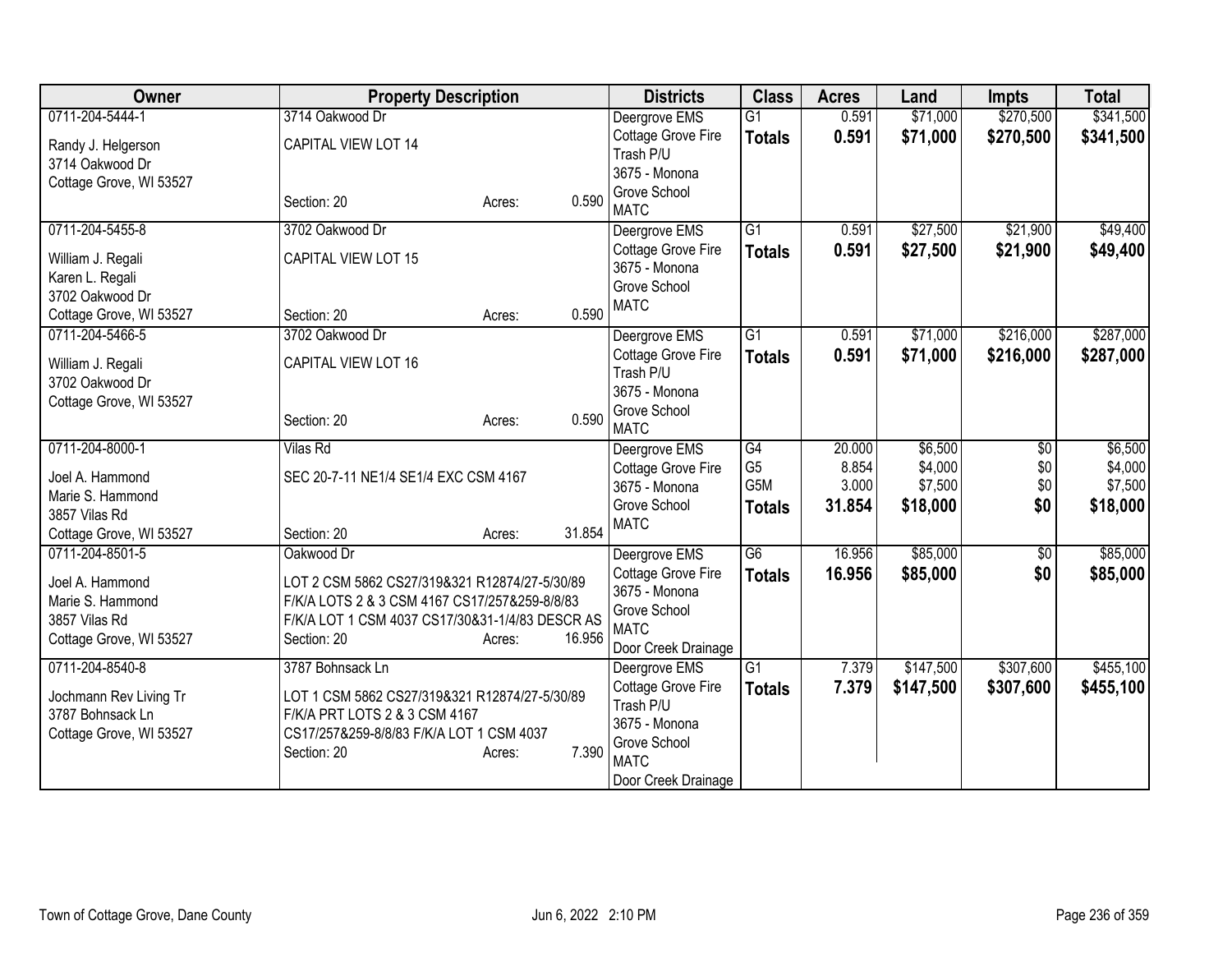| Owner                                   | <b>Property Description</b>                      | <b>Districts</b>                | <b>Class</b>    | <b>Acres</b> | Land            | <b>Impts</b>    | <b>Total</b> |
|-----------------------------------------|--------------------------------------------------|---------------------------------|-----------------|--------------|-----------------|-----------------|--------------|
| 0711-204-8580-0                         | 3785 Janelle Ln                                  | Deergrove EMS                   | $\overline{G1}$ | 7.854        | \$150,000       | \$333,400       | \$483,400    |
| Mark A. Hoenecke                        | LOT 1 CSM 4167 CS17/257,258,259 R4795/29-8/18/83 | Cottage Grove Fire              | <b>Totals</b>   | 7.854        | \$150,000       | \$333,400       | \$483,400    |
| Joan M. Hoenecke                        | F/K/A CSM 4 037 CS17/30,31 DESCR AS SEC 20-7-11  | Trash P/U                       |                 |              |                 |                 |              |
| 3785 Janelle Ln                         | PRT SE1/4                                        | 3675 - Monona                   |                 |              |                 |                 |              |
| Cottage Grove, WI 53527                 | 7.854<br>Section: 20<br>Acres:                   | Grove School                    |                 |              |                 |                 |              |
|                                         |                                                  | <b>MATC</b>                     |                 |              |                 |                 |              |
|                                         |                                                  | Door Creek Drainage             |                 |              |                 |                 |              |
| 0711-204-8700-4                         | Janelle Ln                                       | Deergrove EMS                   | $\overline{G6}$ | 0.384        | \$1,500         | \$0             | \$1,500      |
| Jennifer L. Brockman                    | SEC 20-7-11 NW1/4SE1/4 EXC S 657 FT M/L OF E 990 | Cottage Grove Fire              | <b>Totals</b>   | 0.384        | \$1,500         | \$0             | \$1,500      |
| Michael K. Sievert                      | FT OF W 1014.75 FT, R4109/88 & CSM 4167 & CSM    | 3675 - Monona                   |                 |              |                 |                 |              |
| 3781 Janelle Ln                         | 5862                                             | Grove School                    |                 |              |                 |                 |              |
| Cottage Grove, WI 53527                 | 0.384<br>Section: 20<br>Acres:                   | <b>MATC</b>                     |                 |              |                 |                 |              |
| 0711-204-8850-3                         | 2716 Nadene Rd                                   | Door Creek Drainage             | G1              |              |                 | \$308,800       | \$428,800    |
|                                         |                                                  | Deergrove EMS                   |                 | 1.984        | \$120,000       |                 |              |
| Axel J. Dahlberg                        | SEC 20-7-11 PRT W1/2 SE1/4 BEG SE COR L 2 B 5    | Cottage Grove Fire<br>Trash P/U | <b>Totals</b>   | 1.984        | \$120,000       | \$308,800       | \$428,800    |
| Abigail R. Dahlberg                     | BOHNSACK SUBD TH E 88 FT N31DEGE 267.45 FT       | 3675 - Monona                   |                 |              |                 |                 |              |
| 2716 Nadene Rd                          | TH N 220.45 FT S89DEGW 230 FT TH S 450.45 FT TO  | Grove School                    |                 |              |                 |                 |              |
| Cottage Grove, WI 53527                 | 2.050<br>Section: 20<br>Acres:                   | <b>MATC</b>                     |                 |              |                 |                 |              |
| 0711-204-8870-9                         | 3750 Oakwood Dr                                  | Deergrove EMS                   | G1              | 2.006        | \$120,500       | \$262,800       | \$383,300    |
|                                         |                                                  | Cottage Grove Fire              | <b>Totals</b>   | 2.006        | \$120,500       | \$262,800       | \$383,300    |
| Matthew T. Andringa                     | LOT 4 CSM 4167 CS17/257&259-8/8/83 F/K/A LOT 1   | Trash P/U                       |                 |              |                 |                 |              |
| Krista M. Pulver                        | CSM 4037 CS17/30&31-1/4/83 DESCR AS SEC 20-7-11  | 3675 - Monona                   |                 |              |                 |                 |              |
| 3750 Oakwood Dr                         | PRT SE1/4                                        | Grove School                    |                 |              |                 |                 |              |
| Cottage Grove, WI 53527                 | 2.006<br>Section: 20<br>Acres:                   | <b>MATC</b>                     |                 |              |                 |                 |              |
| 0711-204-9120-4                         | Nadene Rd                                        | Deergrove EMS                   | $\overline{G6}$ | 0.185        | \$500           | $\sqrt{6}$      | \$500        |
|                                         | SEC 20-7-11 PRT SW1/4SE1/4 W 24.75 FT OF N 333   | Cottage Grove Fire              | <b>Totals</b>   | 0.185        | \$500           | \$0             | \$500        |
| Corydon J. Kent et al<br>2766 Nadene Rd | <b>FT</b>                                        | 3675 - Monona                   |                 |              |                 |                 |              |
| Cottage Grove, WI 53527                 |                                                  | Grove School                    |                 |              |                 |                 |              |
|                                         | 0.185<br>Section: 20<br>Acres:                   | <b>MATC</b>                     |                 |              |                 |                 |              |
|                                         |                                                  | Door Creek Drainage             |                 |              |                 |                 |              |
| 0711-204-9160-6                         | 2755 Nadene Rd                                   | Deergrove EMS                   | X4              | 2.000        | $\overline{50}$ | $\overline{50}$ | $\sqrt{50}$  |
| Cottage Grove, Town of                  | LOT 1 CSM 4280 CS18/151 R5321/44-1/30/84 DESCR   | Cottage Grove Fire              | <b>Totals</b>   | 2.000        | \$0             | \$0             | \$0          |
| 4058 County Highway N                   | AS SEC 20-7-1 1 PRT SW1/4SE1/4 COM SEC S1/4      | 3675 - Monona                   |                 |              |                 |                 |              |
| Cottage Grove, WI 53527                 | COR TH NODEG29MIN16SECW 655.38 FT ALG N-S 1/4    | Grove School                    |                 |              |                 |                 |              |
|                                         | 2.000<br>Section: 20<br>Acres:                   | <b>MATC</b>                     |                 |              |                 |                 |              |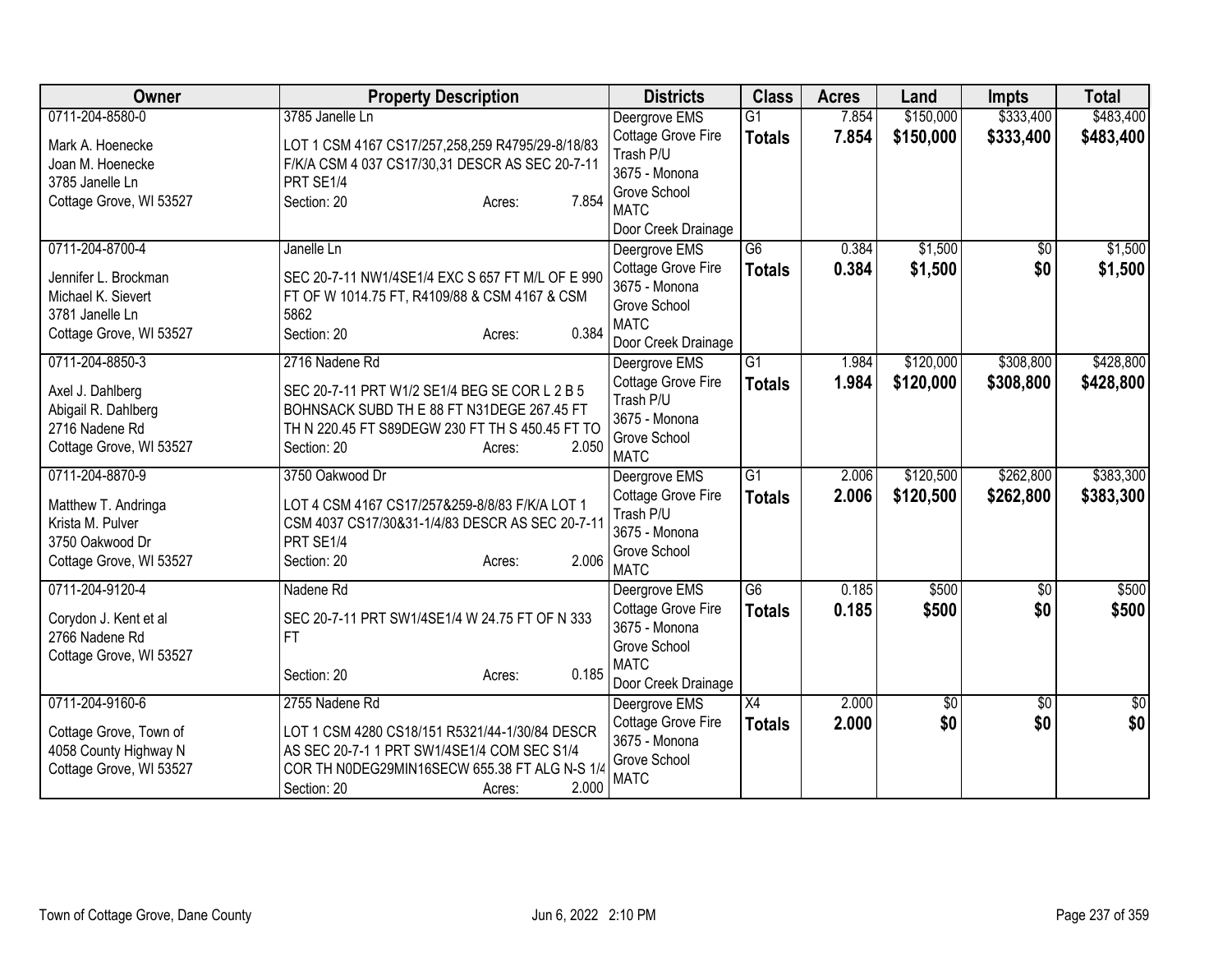| <b>Owner</b>                                  | <b>Property Description</b>                                                                     | <b>Districts</b>            | <b>Class</b>    | <b>Acres</b> | Land      | <b>Impts</b>    | <b>Total</b> |
|-----------------------------------------------|-------------------------------------------------------------------------------------------------|-----------------------------|-----------------|--------------|-----------|-----------------|--------------|
| 0711-204-9180-2                               | 2750 Hope Rd                                                                                    | Deergrove EMS               | $\overline{G1}$ | 7.722        | \$145,000 | \$131,700       | \$276,700    |
| Robert W. Evans                               | SEC 20-7-11 PRT SW1/4 SE1/4 W 996 FT OF S 1000                                                  | Cottage Grove Fire          | G4              | 9.100        | \$3,100   | \$0             | \$3,100      |
| Donna J. Evans                                | FT THF (AKA W 20A OF THE S 60A OF SW1/4) EXC                                                    | Trash P/U                   | <b>Totals</b>   | 16.822       | \$148,100 | \$131,700       | \$279,800    |
| 3825 Skyhigh Rd                               | CSM 2829 & CSM 4280                                                                             | 3675 - Monona               |                 |              |           |                 |              |
| Cottage Grove, WI 53527                       | 16.000<br>Section: 20<br>Acres:                                                                 | Grove School<br><b>MATC</b> |                 |              |           |                 |              |
| 0711-204-9230-1                               | 2764 Hope Rd                                                                                    | Deergrove EMS               | $\overline{G1}$ | 1.000        | \$90,500  | \$161,800       | \$252,300    |
| Lorraine M. Lacroix                           | LOT 1 CSM 2829 CS11/165&166 DESCR AS SEC                                                        | Cottage Grove Fire          | <b>Totals</b>   | 1.000        | \$90,500  | \$161,800       | \$252,300    |
| 2764 Hope Rd                                  | 20-7-11 PRT SW1/4SE1/4 (1 ACRE)                                                                 | Trash P/U                   |                 |              |           |                 |              |
| Cottage Grove, WI 53527                       |                                                                                                 | 3675 - Monona               |                 |              |           |                 |              |
|                                               | 1.000<br>Section: 20<br>Acres:                                                                  | Grove School<br><b>MATC</b> |                 |              |           |                 |              |
| 0711-204-9500-4                               | <b>Vilas Rd</b>                                                                                 | Deergrove EMS               | G4              | 8.000        | \$2,400   | \$0             | \$2,400      |
| Joel A. Hammond                               | SEC 20-7-11 N 316.5 FT SE1/4 SE1/4 EXC CSM 4167                                                 | Cottage Grove Fire          | <b>Totals</b>   | 8.000        | \$2,400   | \$0             | \$2,400      |
| Marie S. Hammond                              |                                                                                                 | 3675 - Monona               |                 |              |           |                 |              |
| 3857 Vilas Rd                                 |                                                                                                 | Grove School                |                 |              |           |                 |              |
| Cottage Grove, WI 53527                       | 8.000<br>Section: 20<br>Acres:                                                                  | <b>MATC</b>                 |                 |              |           |                 |              |
| 0711-204-9660-1                               | 2690 Hope Rd                                                                                    | Deergrove EMS               | $\overline{G1}$ | 3.550        | \$123,000 | \$361,700       | \$484,700    |
|                                               |                                                                                                 | Cottage Grove Fire          | G <sub>5</sub>  | 27.100       | \$115,300 | \$0             | \$115,300    |
| Terrence P. Clark                             | SEC 20-7-11 PRT SE1/4SE1/4 DESCR AS BEG AT SE                                                   | Trash P/U                   | <b>Totals</b>   | 30.650       | \$238,300 | \$361,700       | \$600,000    |
| Irina Clark<br>2690 Hope Rd                   | COR SEC 20 TH S87DEG00'W 391.03 FT ALG S LN SD<br>SEC 20 & C/L HOPE RD TH N5DEG52'W 274.5 FT TH | 3675 - Monona               |                 |              |           |                 |              |
| Cottage Grove, WI 53527                       | 30.650<br>Section: 20<br>Acres:                                                                 | Grove School                |                 |              |           |                 |              |
|                                               |                                                                                                 | <b>MATC</b>                 |                 |              |           |                 |              |
| 0711-204-9830-5                               | 2668 Hope Rd                                                                                    | Deergrove EMS               | $\overline{G1}$ | 1.000        | \$90,500  | \$150,900       | \$241,400    |
| Kevin J. Lemke                                | SEC 20-7-11 PRT SE1/4SE1/4 DESCR AS BEG ON S                                                    | Cottage Grove Fire          | <b>Totals</b>   | 1.000        | \$90,500  | \$150,900       | \$241,400    |
| Ann T. Lemke                                  | LN OF SD SEC 20 S87DEG00'W 391.03 FT FROM SE                                                    | Trash P/U                   |                 |              |           |                 |              |
| 2668 Hope Rd                                  | COR OF SD SEC TH CONT S87DEG00'W 158.75 FT                                                      | 3675 - Monona               |                 |              |           |                 |              |
| Cottage Grove, WI 53527                       | 1.000<br>Section: 20<br>Acres:                                                                  | Grove School<br><b>MATC</b> |                 |              |           |                 |              |
| 0711-211-8001-1                               | Nora Rd                                                                                         | Deergrove EMS               | G4              | 24.370       | \$7,900   | $\overline{50}$ | \$7,900      |
|                                               |                                                                                                 | Cottage Grove Fire          | <b>Totals</b>   | 24.370       | \$7,900   | \$0             | \$7,900      |
| Huston Farms, LLC                             | SEC 21-7-11 NE1/4NE1/4 EXC DOC 2844106                                                          | 3675 - Monona               |                 |              |           |                 |              |
| 2561 Coffeytown Rd<br>Cottage Grove, WI 53527 |                                                                                                 | Grove School                |                 |              |           |                 |              |
|                                               | 24.370<br>Section: 21<br>Acres:                                                                 | <b>MATC</b>                 |                 |              |           |                 |              |
| 0711-211-8200-0                               | 2465 Nora Rd                                                                                    | Deergrove EMS               | G4              | 31.390       | \$9,300   | $\overline{30}$ | \$9,300      |
|                                               |                                                                                                 | Cottage Grove Fire          | G7              | 4.500        | \$130,000 | \$626,000       | \$756,000    |
| Dwight D. Huston et al                        | SEC 21-7-11 PRT NE1/4NE1/4 & SE1/4NE1/4 DESCR                                                   | Trash P/U                   | <b>Totals</b>   | 35.890       | \$139,300 | \$626,000       | \$765,300    |
| c/o Huston Properties, Inc                    | AS COM NE COR SEC 21 TH ALG E LN                                                                | 3675 - Monona               |                 |              |           |                 |              |
| 2561 Coffeytown Rd<br>Cottage Grove, WI 53527 | S00DEG39'57"W 816.22 FT TO POB TH CONT ALG SD<br>35.890<br>Section: 21                          | Grove School                |                 |              |           |                 |              |
|                                               | Acres:                                                                                          | <b>MATC</b>                 |                 |              |           |                 |              |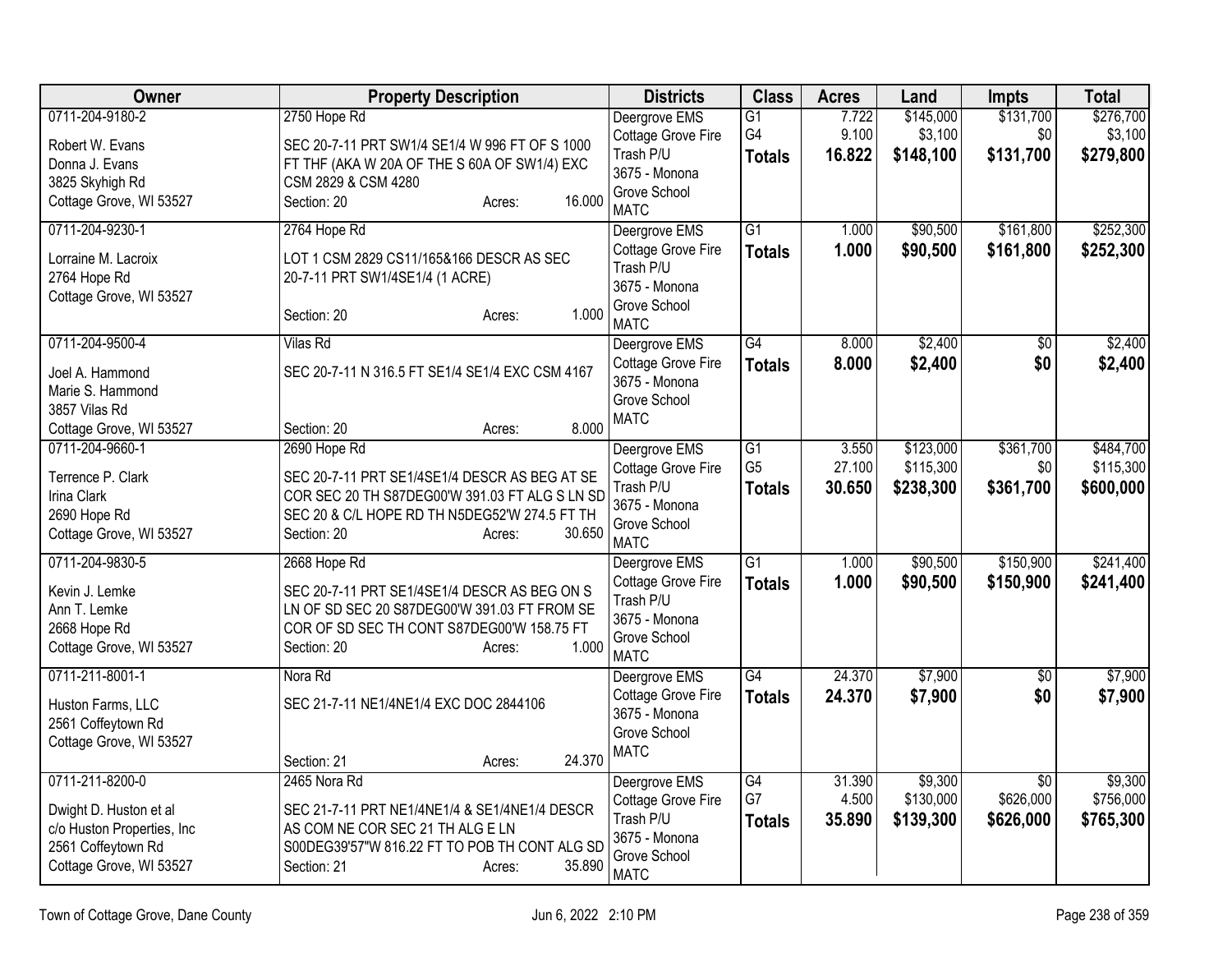| Owner                   | <b>Property Description</b>                      | <b>Districts</b>                    | <b>Class</b>                      | <b>Acres</b>    | Land             | <b>Impts</b>           | <b>Total</b>     |
|-------------------------|--------------------------------------------------|-------------------------------------|-----------------------------------|-----------------|------------------|------------------------|------------------|
| 0711-211-8500-7         | Nora Rd                                          | Deergrove EMS                       | G4                                | 39.300          | \$11,000         | $\overline{50}$        | \$11,000         |
| Huston Farms, LLC       | SEC 21-7-11 NW1/4NE1/4 EXC CSM 4765              | Cottage Grove Fire                  | <b>Totals</b>                     | 39.300          | \$11,000         | \$0                    | \$11,000         |
| 2561 Coffeytown Rd      |                                                  | 3675 - Monona                       |                                   |                 |                  |                        |                  |
| Cottage Grove, WI 53527 |                                                  | Grove School                        |                                   |                 |                  |                        |                  |
|                         | 39.300<br>Section: 21<br>Acres:                  | <b>MATC</b>                         |                                   |                 |                  |                        |                  |
| 0711-211-8600-6         | 2551 Nora Rd                                     | Deergrove EMS                       | G2                                | 0.470           | \$50,000         | \$92,800               | \$142,800        |
| David A. Dvorak         | LOT 2 CSM 4765 CS21/93&94 R7293/83-9/23/85       | Cottage Grove Fire                  | <b>Totals</b>                     | 0.470           | \$50,000         | \$92,800               | \$142,800        |
| Carol A. Dvorak         | DESCR AS SEC 21-7-11 PRT NW1/4NE1/4 0.47 ACRE    | 3675 - Monona                       |                                   |                 |                  |                        |                  |
| 1602 Hoel Ave           |                                                  | Grove School                        |                                   |                 |                  |                        |                  |
| Stoughton, WI 53589     | 0.470<br>Section: 21<br>Acres:                   | <b>MATC</b>                         |                                   |                 |                  |                        |                  |
| 0711-211-8610-4         | 3954 County Rd N                                 | Deergrove EMS                       | G2                                | 0.190           | \$25,000         | \$77,000               | \$102,000        |
|                         |                                                  | Cottage Grove Fire                  | <b>Totals</b>                     | 0.190           | \$25,000         | \$77,000               | \$102,000        |
| David A. Dvorak         | LOT 1 CSM 4765 CS21/93&94 R7293/83-9/23/85       | 3675 - Monona                       |                                   |                 |                  |                        |                  |
| Carol A. Dvorak         | DESCR AS SEC 21-7 -11 PRT NW1/4NE1/4 0.19 ACRE   | Grove School                        |                                   |                 |                  |                        |                  |
| 1602 Hoel Ave           |                                                  | <b>MATC</b>                         |                                   |                 |                  |                        |                  |
| Stoughton, WI 53589     | 0.190<br>Section: 21<br>Acres:                   |                                     |                                   |                 |                  |                        |                  |
| 0711-211-9000-0         | County Rd N                                      | Deergrove EMS                       | G4                                | 19.900          | \$6,000          | \$0                    | \$6,000          |
| Huston Farms, LLC       | SEC 21-7-11 N1/2 SW1/4NE1/4                      | Cottage Grove Fire                  | <b>Totals</b>                     | 19.900          | \$6,000          | \$0                    | \$6,000          |
| 2561 Coffeytown Rd      |                                                  | 3675 - Monona                       |                                   |                 |                  |                        |                  |
| Cottage Grove, WI 53527 |                                                  | Grove School                        |                                   |                 |                  |                        |                  |
|                         | 19.900<br>Section: 21<br>Acres:                  | <b>MATC</b>                         |                                   |                 |                  |                        |                  |
| 0711-211-9190-1         | County Rd N                                      | Deergrove EMS                       | G4                                | 19.900          | \$6,200          | \$0                    | \$6,200          |
|                         |                                                  | <b>Cottage Grove Fire</b>           | <b>Totals</b>                     | 19.900          | \$6,200          | \$0                    | \$6,200          |
| Huston Farms, LLC       | SEC 21-7-11 S1/2 SW1/4NE1/4                      | 3675 - Monona                       |                                   |                 |                  |                        |                  |
| 2561 Coffeytown Rd      |                                                  | Grove School                        |                                   |                 |                  |                        |                  |
| Cottage Grove, WI 53527 | 19.900<br>Section: 21                            | <b>MATC</b>                         |                                   |                 |                  |                        |                  |
|                         | Acres:                                           |                                     |                                   |                 |                  |                        |                  |
| 0711-211-9700-3         | 2429 Nora Rd                                     | Deergrove EMS                       | $\overline{G4}$<br>G <sub>5</sub> | 15.840<br>0.500 | \$5,400<br>\$300 | $\overline{50}$<br>\$0 | \$5,400<br>\$300 |
| Huston Farms, LLC       | SEC 21-7-11 SE1/4NE1/4 EXC DOC 2844106           | Cottage Grove Fire<br>3675 - Monona | G7                                | 3.000           | \$36,000         | \$39,700               | \$75,700         |
| 2561 Coffeytown Rd      |                                                  | Grove School                        |                                   |                 |                  |                        |                  |
| Cottage Grove, WI 53527 |                                                  | <b>MATC</b>                         | <b>Totals</b>                     | 19.340          | \$41,700         | \$39,700               | \$81,400         |
|                         | 19.340<br>Section: 21<br>Acres:                  |                                     |                                   |                 |                  |                        |                  |
| 0711-212-8000-1         | 3951 County Rd N                                 | Deergrove EMS                       | $\overline{G1}$                   | 1.000           | \$78,000         | \$113,000              | \$191,000        |
| Djh Land Holdings, LLC  | LOT 1 CSM 3344 CS13/120&121-10/26/79 F/K/A LOT 1 | Cottage Grove Fire                  | G <sub>2</sub>                    | 5.720           | \$58,500         | \$215,600              | \$274,100        |
| 2561 Coffeytown Rd      | CSM 1666 CS7/15&16-4/23/75 DESCR AS SEC 21-7-11  | Trash P/U                           | <b>Totals</b>                     | 6.720           | \$136,500        | \$328,600              | \$465,100        |
| Cottage Grove, WI 53527 | PRT NE1/4NW1/4 6.72 ACRES TOG W/JT DRIVEWAY      | 3675 - Monona                       |                                   |                 |                  |                        |                  |
|                         | 6.720<br>Section: 21<br>Acres:                   | Grove School                        |                                   |                 |                  |                        |                  |
|                         |                                                  | <b>MATC</b>                         |                                   |                 |                  |                        |                  |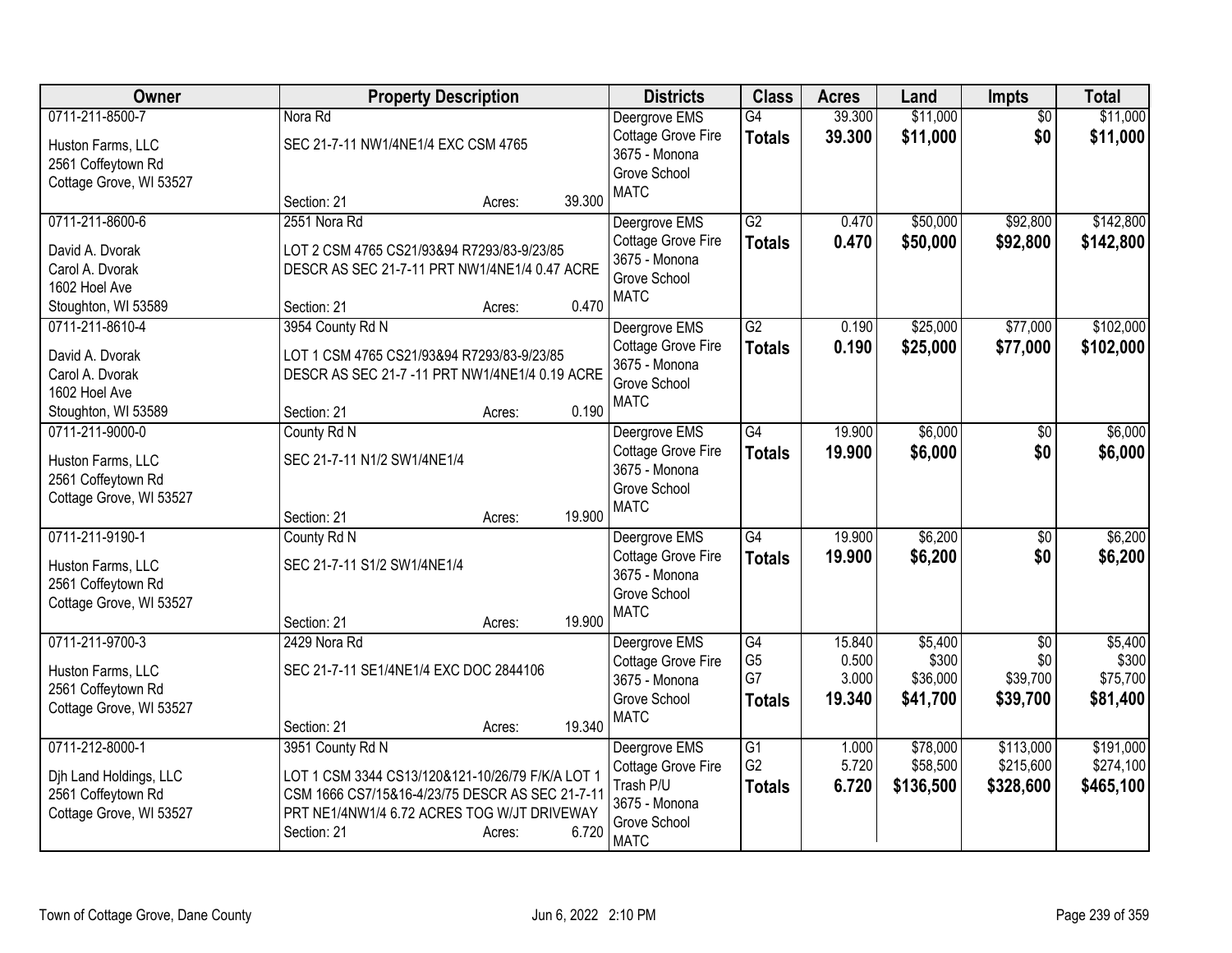| <b>Owner</b>            | <b>Property Description</b>                     | <b>Districts</b>   | <b>Class</b>     | <b>Acres</b> | Land      | <b>Impts</b>    | <b>Total</b> |
|-------------------------|-------------------------------------------------|--------------------|------------------|--------------|-----------|-----------------|--------------|
| 0711-212-8300-0         | 2539 Peiper Rd                                  | Deergrove EMS      | $\overline{G2}$  | 2.071        | \$97,000  | \$300,000       | \$397,000    |
| Huston Real Estate, LLC | LOT 1 CSM 10219 CS60/28&30-10/26/2001 DESCR AS  | Cottage Grove Fire | <b>Totals</b>    | 2.071        | \$97,000  | \$300,000       | \$397,000    |
| 2561 Coffeytown Rd      | SEC 21-7-11 PRT NE1/4NW1/4 (2.071 ACRES) SUBJ   | 3675 - Monona      |                  |              |           |                 |              |
| Cottage Grove, WI 53527 | TO ESMT AGRMT IN DOC #3399352                   | Grove School       |                  |              |           |                 |              |
|                         | 2.071<br>Section: 21<br>Acres:                  | <b>MATC</b>        |                  |              |           |                 |              |
| 0711-212-8320-0         | 2561 Coffeytown Rd                              | Deergrove EMS      | G2               | 23.235       | \$219,000 | \$1,313,100     | \$1,532,100  |
| Huston Real Estate, LLC | LOT 2 CSM 10219 CS60/28&30-10/26/2001 DESCR AS  | Cottage Grove Fire | G <sub>5</sub>   | 2.000        | \$1,000   | \$0             | \$1,000      |
| 2561 Coffeytown Rd      | SEC 21-7-11 PRT NE1/4NW1/4 (25.235 ACRES) SUBJ  | 3675 - Monona      | <b>Totals</b>    | 25.235       | \$220,000 | \$1,313,100     | \$1,533,100  |
| Cottage Grove, WI 53527 | TO ESMT AGRMT IN DOC #3399352                   | Grove School       |                  |              |           |                 |              |
|                         | 25.235<br>Section: 21<br>Acres:                 | <b>MATC</b>        |                  |              |           |                 |              |
| 0711-212-8335-7         | Hope Rd                                         | Deergrove EMS      | X4               | 0.270        | \$0       | $\sqrt{6}$      | \$0          |
| Cottage Grove, Town of  | SEC 21-7-11 PRT NE1/4NW1/4 COM AT NW COR SD     | Cottage Grove Fire | <b>Totals</b>    | 0.270        | \$0       | \$0             | \$0          |
| 4058 County Highway N   | SEC 21 TH N88DEG 10'41"E 2240.00 FT TH          | 3675 - Monona      |                  |              |           |                 |              |
| Cottage Grove, WI 53527 | S00DEG21'21"W 1082.60 FT TO NLY R/W OF PEIPER   | Grove School       |                  |              |           |                 |              |
|                         | 0.270<br>Section: 21<br>Acres:                  | <b>MATC</b>        |                  |              |           |                 |              |
| 0711-212-8340-0         | 2525 Peiper Rd                                  | Deergrove EMS      | $\overline{G2}$  | 2.015        | \$96,000  | \$417,500       | \$513,500    |
| Mac-Commercial, LLC     | LOT 1 CSM 2666 CS10/302&303 DESCR AS SEC        | Cottage Grove Fire | <b>Totals</b>    | 2.015        | \$96,000  | \$417,500       | \$513,500    |
| W9279 Ripley Rd         | 21-7-11 PRT NE1/4NW1/4 EXC CSM 3344             | 3675 - Monona      |                  |              |           |                 |              |
| Cambridge, WI 53523     |                                                 | Grove School       |                  |              |           |                 |              |
|                         | 2.015<br>Section: 21<br>Acres:                  | <b>MATC</b>        |                  |              |           |                 |              |
| 0711-212-8400-7         | 2520 Peiper Rd                                  | Deergrove EMS      | $\overline{G2}$  | 1.360        | \$84,500  | \$276,400       | \$360,900    |
| Huston Real Estate, LLC | LOT 3 CSM 3344 CS13/120&121 F/K/A PRT LOT 1     | Cottage Grove Fire | <b>Totals</b>    | 1.360        | \$84,500  | \$276,400       | \$360,900    |
| 2561 Coffeytown Rd      | CSM 1666 CS7/15 & PRT LOT 1 CSM 2666            | 3675 - Monona      |                  |              |           |                 |              |
| Cottage Grove, WI 53527 | CS10/302&303 DESCR AS SEC 21-7-11 PRT           | Grove School       |                  |              |           |                 |              |
|                         | 1.360<br>Section: 21<br>Acres:                  | <b>MATC</b>        |                  |              |           |                 |              |
| 0711-212-8415-0         | 2532 Peiper Rd                                  | Deergrove EMS      | $\overline{G2}$  | 1.340        | \$84,000  | \$650,100       | \$734,100    |
| C Grove Holdings, LLC   | LOT 2 CSM 3344 CS13/120&121-10/26/79 F/K/A PRT  | Cottage Grove Fire | <b>Totals</b>    | 1.340        | \$84,000  | \$650,100       | \$734,100    |
| 6701 Cty Rd R           | LOT 1 CSM 1666 CS7/15-4/23/75 & PRT LOT 1 CSM   | 3675 - Monona      |                  |              |           |                 |              |
| Denmark, WI 54208       | 2666 CS10/302&303-11/30/77 DESCR AS SEC 21-7-11 | Grove School       |                  |              |           |                 |              |
|                         | 1.340<br>Section: 21<br>Acres:                  | <b>MATC</b>        |                  |              |           |                 |              |
| 0711-212-8505-0         | Coffeytown Rd                                   | Deergrove EMS      | $\overline{G4}$  | 1.600        | \$500     | $\overline{50}$ | \$500        |
| Huston Real Estate, LLC | LOT 1 CSM 15031 CS106/111&113-1/24/2019 DESCR   | Cottage Grove Fire | G <sub>5</sub> M | 3.400        | \$8,300   | \$0             | \$8,300      |
| 2561 Coffeytown Rd      | AS SEC 21-7-11 PRT NW1/4NW1/4 (5.009 ACRES      | Trash P/U          | <b>Totals</b>    | 5.000        | \$8,800   | \$0             | \$8,800      |
| Cottage Groce, WI 53527 | EXCL R/W)                                       | 3675 - Monona      |                  |              |           |                 |              |
|                         | 5.009<br>Section: 21<br>Acres:                  | Grove School       |                  |              |           |                 |              |
|                         |                                                 | <b>MATC</b>        |                  |              |           |                 |              |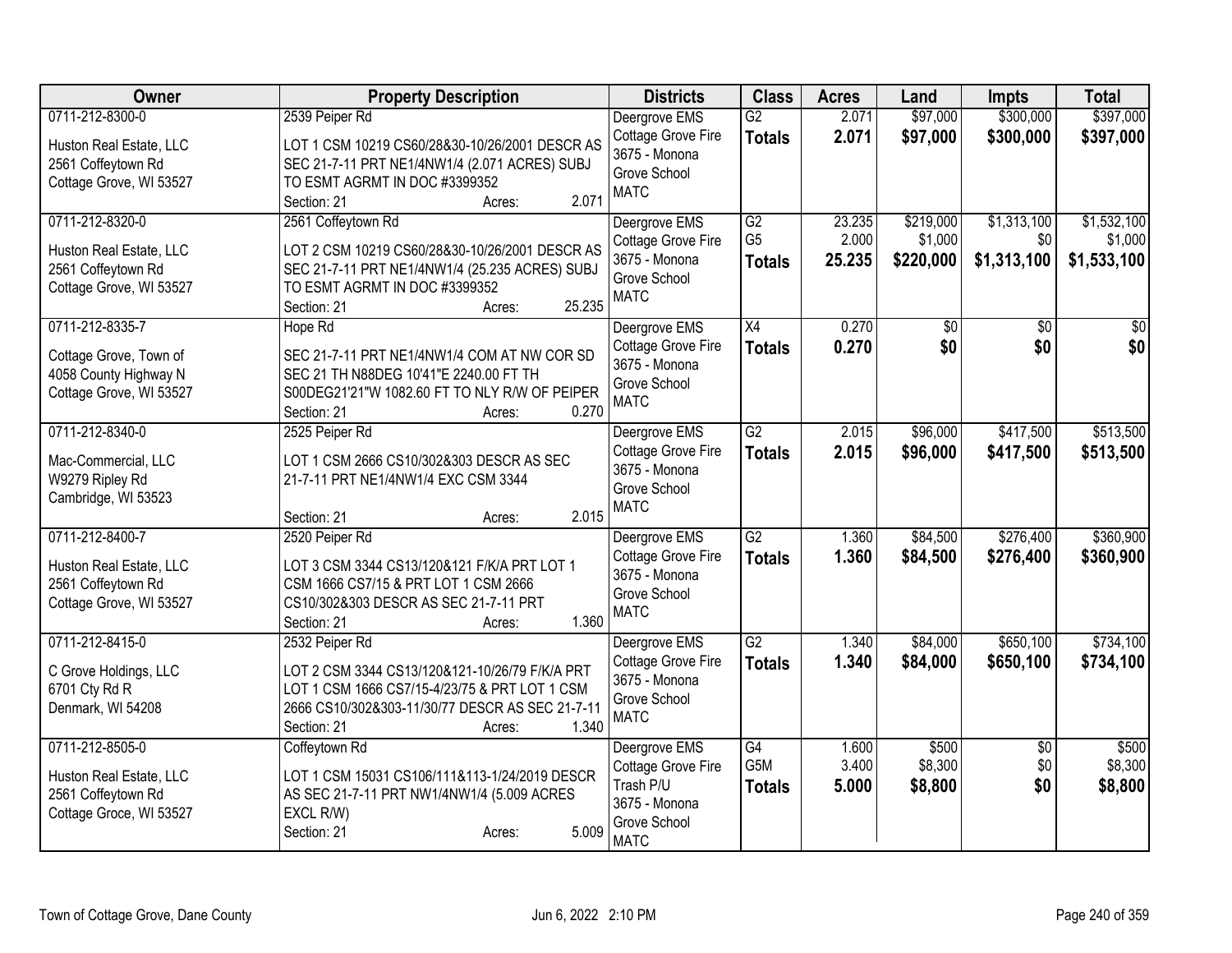| Owner                   | <b>Property Description</b>                      | <b>Districts</b>                | <b>Class</b>    | <b>Acres</b> | Land      | Impts           | <b>Total</b> |
|-------------------------|--------------------------------------------------|---------------------------------|-----------------|--------------|-----------|-----------------|--------------|
| 0711-212-8540-0         | 2621 Coffeytown Rd                               | Deergrove EMS                   | $\overline{G4}$ | 11.100       | \$3,400   | $\overline{50}$ | \$3,400      |
| Joseph G. Bessetti      | SEC 21-7-11 NW1/4 NW1/4 EXC PRT NW OF HWY C/L    | Cottage Grove Fire              | G <sub>5</sub>  | 3.048        | \$1,300   | \$0             | \$1,300      |
| Kimberly A. Huston      | & ALSO INCL VAC BRINKHOFF RD IN DOC #4691746     | Trash P/U                       | G5M             | 12.800       | \$29,300  | \$0             | \$29,300     |
| 2621 Coffeytown Rd      | & ALSO EXC CSM 15031                             | 3675 - Monona                   | G7              | 2.000        | \$80,000  | \$186,500       | \$266,500    |
| Cottage Grove, WI 53527 | 28.948<br>Section: 21<br>Acres:                  | Grove School                    | <b>Totals</b>   | 28.948       | \$114,000 | \$186,500       | \$300,500    |
|                         |                                                  | <b>MATC</b>                     |                 |              |           |                 |              |
| 0711-212-8630-9         | 2667 Coffeytown Rd                               | Deergrove EMS                   | $\overline{G1}$ | 1.960        | \$109,500 | \$215,000       | \$324,500    |
| Eno Tr                  | SEC 21-7-11 PRT NW1/4NW1/4 BEG SEC NW COR TH     | Cottage Grove Fire<br>Trash P/U | <b>Totals</b>   | 1.960        | \$109,500 | \$215,000       | \$324,500    |
| 2667 Coffeytown Rd      | N88DEG09'15"E 328.73 FT ALG N LN TO C/L VILAS    | 3675 - Monona                   |                 |              |           |                 |              |
| Cottage Grove, WI 53527 | RD TH ALG SD C/L S3DEG40'15"W 226.0 FT TH        | Grove School                    |                 |              |           |                 |              |
|                         | 1.960<br>Section: 21<br>Acres:                   | <b>MATC</b>                     |                 |              |           |                 |              |
| 0711-212-9130-0         | 3866 Vilas Rd                                    | Deergrove EMS                   | G <sub>1</sub>  | 2.000        | \$110,500 | \$234,500       | \$345,000    |
| Mark W. Huston          | LOT 1 CSM 9702 CS56/67&70-5/25/2000 F/K/A LOT 14 | Cottage Grove Fire              | G4              | 5.000        | \$1,400   | \$0             | \$1,400      |
| 3866 Vilas Rd           | & N1/2 LOT 13 FIRST ADDN TO SKY HIGH & ALSO      | Trash P/U                       | G <sub>5</sub>  | 7.390        | \$3,300   | \$0             | \$3,300      |
| Cottage Grove, WI 53527 | F/K/A LOTS 1, 2 & OUTLOT A CSM 3221              | 3675 - Monona                   | G5M             | 4.000        | \$8,000   | \$0             | \$8,000      |
|                         | 18.390<br>Section: 21<br>Acres:                  | Grove School<br><b>MATC</b>     | <b>Totals</b>   | 18.390       | \$123,200 | \$234,500       | \$357,700    |
| 0711-212-9200-0         | 3845 Warren St                                   | Deergrove EMS                   | $\overline{G1}$ | 3.500        | \$140,000 | \$468,100       | \$608,100    |
|                         |                                                  | Cottage Grove Fire              | G4              | 12.759       | \$2,600   | \$0             | \$2,600      |
| Jay A. Huston           | LOT 2 CSM 9702 CS56/67&70-5/25/2000 F/K/A LOT 14 | Trash P/U                       | <b>Totals</b>   | 16.259       | \$142,600 | \$468,100       | \$610,700    |
| Maria B. Huston         | & N1/2 LOT 13 FIRST ADDN TO SKY HIGH & ALSO      | 3675 - Monona                   |                 |              |           |                 |              |
| 3845 Warren St          | F/K/A LOTS 1, 2 & OUTLOT A CSM 3221              | Grove School                    |                 |              |           |                 |              |
| Cottage Grove, WI 53527 | 16.259<br>Section: 21<br>Acres:                  | <b>MATC</b>                     |                 |              |           |                 |              |
| 0711-212-9225-0         | 3829 Warren St                                   | Deergrove EMS                   | $\overline{G1}$ | 1.071        | \$92,500  | \$196,000       | \$288,500    |
| Bridget A. Byrnes       | LOT 3 CSM 9702 CS56/67&70-5/25/2000 F/K/A LOT 14 | Cottage Grove Fire              | <b>Totals</b>   | 1.071        | \$92,500  | \$196,000       | \$288,500    |
| Joseph R. Sincoular     | & N1/2 LOT 13 FIRST ADDN TO SKY HIGH & ALSO      | Trash P/U                       |                 |              |           |                 |              |
| 3829 Warren St          | F/K/A LOTS 1, 2 & OUTLOT A CSM 3221              | 3675 - Monona                   |                 |              |           |                 |              |
| Cottage Grove, WI 53527 | 1.071<br>Section: 21<br>Acres:                   | Grove School                    |                 |              |           |                 |              |
| 0711-212-9245-0         |                                                  | <b>MATC</b>                     |                 |              | \$126,500 | \$256,900       | \$383,400    |
|                         | 3826 Vilas Rd                                    | Deergrove EMS                   | G1              | 3.216        |           |                 |              |
| Nicholas J. Archibald   | LOT 4 CSM 9702 CS56/67&70-5/25/2000 F/K/A LOT 14 | Cottage Grove Fire<br>Trash P/U | <b>Totals</b>   | 3.216        | \$126,500 | \$256,900       | \$383,400    |
| April A. Hammond        | & N1/2 LOT 13 FIRST ADDN TO SKY HIGH & ALSO      | 3675 - Monona                   |                 |              |           |                 |              |
| 3826 Vilas Rd           | F/K/A LOTS 1, 2 & OUTLOT A CSM 3221              | Grove School                    |                 |              |           |                 |              |
| Cottage Grove, WI 53527 | 3.216<br>Section: 21<br>Acres:                   | <b>MATC</b>                     |                 |              |           |                 |              |
| 0711-212-9500-4         | 2525 Peiper Rd                                   | Deergrove EMS                   | G4              | 17.800       | \$4,800   | $\overline{50}$ | \$4,800      |
| Mac-Farm, LLC           | SEC 21-7-11 SE1/4NW14 EXC N 165 FT OF S 183.3 FT | Cottage Grove Fire              | G <sub>5</sub>  | 21.000       | \$9,500   | \$0             | \$9,500      |
| c/o Erin Casey Decker   | OF E 264 FT THF LYG W OF CTH N CL                | 3675 - Monona                   | <b>Totals</b>   | 38.800       | \$14,300  | \$0             | \$14,300     |
| W9279 Ripley Rd         |                                                  | Grove School                    |                 |              |           |                 |              |
| Cambridge, WI 53523     | 38.800<br>Section: 21<br>Acres:                  | <b>MATC</b>                     |                 |              |           |                 |              |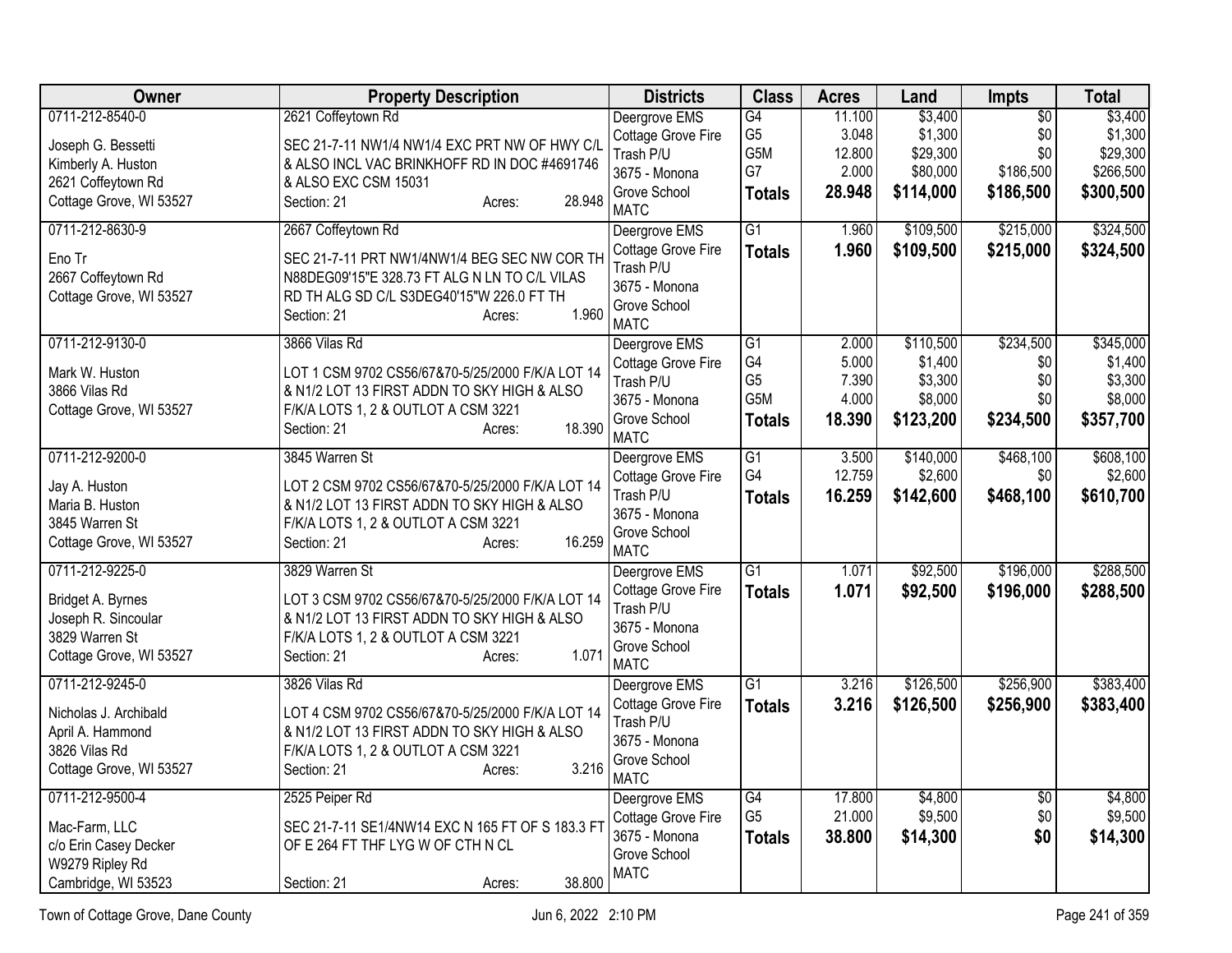| Owner                   |                                                 | <b>Property Description</b> |       | <b>Districts</b>                    | <b>Class</b>    | <b>Acres</b> | Land     | <b>Impts</b>    | <b>Total</b> |
|-------------------------|-------------------------------------------------|-----------------------------|-------|-------------------------------------|-----------------|--------------|----------|-----------------|--------------|
| 0711-212-9880-5         | 3841 County Highway N                           |                             |       | Deergrove EMS                       | $\overline{G1}$ | 1.000        | \$90,500 | \$124,900       | \$215,400    |
| Paul R. Oftedahl        | SEC 21-7-11 PRT SE1/4 NW1/4 COM 18.3 FT N OF SE |                             |       | Cottage Grove Fire                  | <b>Totals</b>   | 1.000        | \$90,500 | \$124,900       | \$215,400    |
| 3841 County Highway N   | COR TH N 165 FT W 264 FT S 165 FT E 264 FT TO   |                             |       | Trash P/U<br>3675 - Monona          |                 |              |          |                 |              |
| Cottage Grove, WI 53527 | POB                                             |                             |       | Grove School                        |                 |              |          |                 |              |
|                         | Section: 21                                     | Acres:                      | 1.000 | <b>MATC</b>                         |                 |              |          |                 |              |
| 0711-213-2851-3         | 3780 Vilas Rd                                   |                             |       | Deergrove EMS                       | $\overline{G1}$ | 0.831        | \$83,000 | \$145,500       | \$228,500    |
| Schwenn Rev Tr          | SKY HIGH LOT 1                                  |                             |       | Cottage Grove Fire<br>Trash P/U     | <b>Totals</b>   | 0.831        | \$83,000 | \$145,500       | \$228,500    |
| 3780 Vilas Rd           |                                                 |                             |       | 3675 - Monona                       |                 |              |          |                 |              |
| Cottage Grove, WI 53527 |                                                 |                             |       | Grove School                        |                 |              |          |                 |              |
|                         | Section: 21                                     | Acres:                      | 0.830 | <b>MATC</b>                         |                 |              |          |                 |              |
| 0711-213-2862-0         | 3772 Vilas Rd                                   |                             |       | Deergrove EMS                       | $\overline{G1}$ | 0.832        | \$83,000 | \$296,800       | \$379,800    |
| <b>Arick Harrier</b>    | SKY HIGH LOT 2                                  |                             |       | Cottage Grove Fire                  | <b>Totals</b>   | 0.832        | \$83,000 | \$296,800       | \$379,800    |
| Danica Harrier          |                                                 |                             |       | Trash P/U<br>3675 - Monona          |                 |              |          |                 |              |
| 3772 Vilas Rd           |                                                 |                             |       | Grove School                        |                 |              |          |                 |              |
| Cottage Grove, WI 53527 | Section: 21                                     | Acres:                      | 0.830 | <b>MATC</b>                         |                 |              |          |                 |              |
| 0711-213-2873-7         | 3764 Vilas Rd                                   |                             |       | Deergrove EMS                       | G1              | 0.832        | \$83,000 | \$237,000       | \$320,000    |
| Walter E. Ninneman      | SKY HIGH LOT 3                                  |                             |       | Cottage Grove Fire                  | <b>Totals</b>   | 0.832        | \$83,000 | \$237,000       | \$320,000    |
| 3758 Vilas Rd           |                                                 |                             |       | Trash P/U<br>3675 - Monona          |                 |              |          |                 |              |
| Cottage Grove, WI 53527 |                                                 |                             |       | Grove School                        |                 |              |          |                 |              |
|                         | Section: 21                                     | Acres:                      | 0.830 | <b>MATC</b>                         |                 |              |          |                 |              |
| 0711-213-2902-1         | 3812 Vilas Rd                                   |                             |       | Deergrove EMS                       | $\overline{G1}$ | 0.831        | \$83,000 | \$205,900       | \$288,900    |
| Hannah Hammond          | 1ST ADDN SKY HIGH LOT 12                        |                             |       | Cottage Grove Fire                  | <b>Totals</b>   | 0.831        | \$83,000 | \$205,900       | \$288,900    |
| <b>Todd Reuter</b>      |                                                 |                             |       | Trash P/U<br>3675 - Monona          |                 |              |          |                 |              |
| 3812 Vilas Rd           |                                                 |                             |       | Grove School                        |                 |              |          |                 |              |
| Cottage Grove, WI 53527 | Section: 21                                     | Acres:                      | 0.830 | <b>MATC</b>                         |                 |              |          |                 |              |
| 0711-213-2913-8         | 3812 Vilas Rd                                   |                             |       | Deergrove EMS                       | $\overline{G1}$ | 0.416        | \$18,000 | $\overline{50}$ | \$18,000     |
| Hannah Hammond          | 1ST ADDN SKY HIGH S1/2 LOT 13                   |                             |       | Cottage Grove Fire                  | <b>Totals</b>   | 0.416        | \$18,000 | \$0             | \$18,000     |
| <b>Todd Reuter</b>      |                                                 |                             |       | 3675 - Monona<br>Grove School       |                 |              |          |                 |              |
| 3812 Vilas Rd           |                                                 |                             |       | <b>MATC</b>                         |                 |              |          |                 |              |
| Cottage Grove, WI 53527 | Section: 21                                     | Acres:                      | 0.420 |                                     |                 |              |          |                 |              |
| 0711-213-3043-9         | 2573 Gladeview Rd                               |                             |       | Deergrove EMS<br>Cottage Grove Fire | $\overline{G1}$ | 1.002        | \$90,500 | \$198,300       | \$288,800    |
| Mark A. Brown           | FOURTH ADDN TO SKYHIGH LOT 43                   |                             |       | Trash P/U                           | <b>Totals</b>   | 1.002        | \$90,500 | \$198,300       | \$288,800    |
| Becky L. Brown          |                                                 |                             |       | 3675 - Monona                       |                 |              |          |                 |              |
| 2573 Gladeview Rd       |                                                 |                             |       | Grove School                        |                 |              |          |                 |              |
| Cottage Grove, WI 53527 | Section: 21                                     | Acres:                      | 1.250 | <b>MATC</b>                         |                 |              |          |                 |              |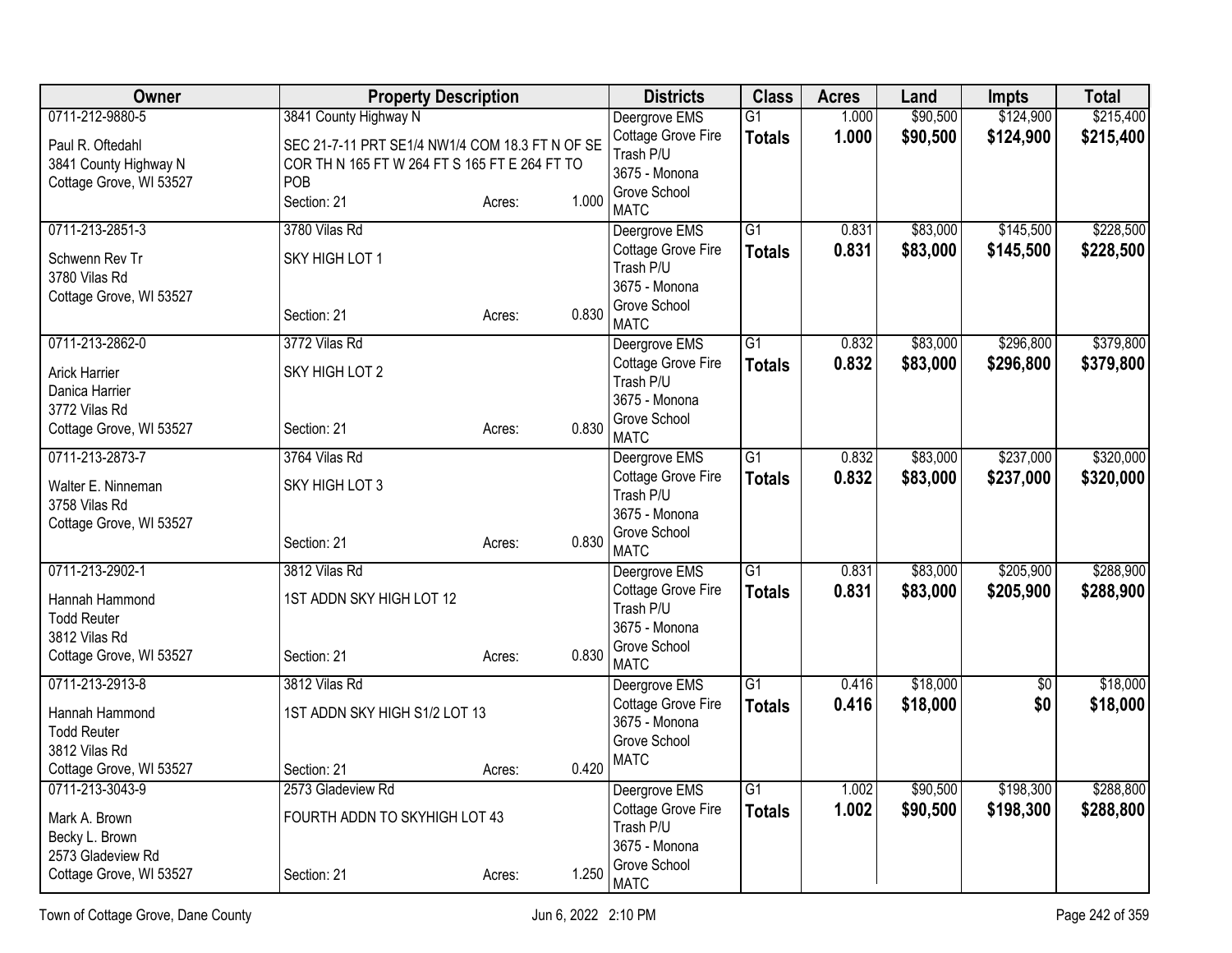| Owner                                   |                                   | <b>Property Description</b> |       | <b>Districts</b>                       | <b>Class</b>    | <b>Acres</b> | Land     | <b>Impts</b> | <b>Total</b> |
|-----------------------------------------|-----------------------------------|-----------------------------|-------|----------------------------------------|-----------------|--------------|----------|--------------|--------------|
| 0711-213-3054-6                         | 3774 Skyhigh Rd                   |                             |       | Deergrove EMS                          | $\overline{G1}$ | 0.965        | \$89,000 | \$152,000    | \$241,000    |
| Jennifer L. Amundsen                    | FOURTH ADDITION TO SKYHIGH LOT 44 |                             |       | Cottage Grove Fire                     | <b>Totals</b>   | 0.965        | \$89,000 | \$152,000    | \$241,000    |
| Michael J. Finnegan                     |                                   |                             |       | Trash P/U                              |                 |              |          |              |              |
| 3774 Skyhigh Rd                         |                                   |                             |       | 3675 - Monona<br>Grove School          |                 |              |          |              |              |
| Cottage Grove, WI 53527                 | Section: 21                       | Acres:                      | 0.980 | <b>MATC</b>                            |                 |              |          |              |              |
| 0711-213-3065-3                         | 2574 Gladeview Rd                 |                             |       | Deergrove EMS                          | $\overline{G1}$ | 1.179        | \$96,000 | \$230,800    | \$326,800    |
| Fritz Rev Tr                            | FOURTH ADDITION TO SKYHIGH LOT 45 |                             |       | Cottage Grove Fire                     | <b>Totals</b>   | 1.179        | \$96,000 | \$230,800    | \$326,800    |
| 2574 Gladeview Rd                       |                                   |                             |       | Trash P/U                              |                 |              |          |              |              |
| Cottage Grove, WI 53527                 |                                   |                             |       | 3675 - Monona                          |                 |              |          |              |              |
|                                         | Section: 21                       | Acres:                      | 1.080 | Grove School<br><b>MATC</b>            |                 |              |          |              |              |
| 0711-213-3076-0                         | 3790 Skyhigh Rd                   |                             |       | Deergrove EMS                          | G1              | 0.607        | \$71,500 | \$197,800    | \$269,300    |
|                                         | FIFTH ADDITION TO SKYHIGH LOT 46  |                             |       | Cottage Grove Fire                     | <b>Totals</b>   | 0.607        | \$71,500 | \$197,800    | \$269,300    |
| Christine H. Kingman<br>3790 Skyhigh Rd |                                   |                             |       | Trash P/U                              |                 |              |          |              |              |
| Cottage Grove, WI 53527                 |                                   |                             |       | 3675 - Monona                          |                 |              |          |              |              |
|                                         | Section: 21                       | Acres:                      | 0.670 | Grove School                           |                 |              |          |              |              |
|                                         |                                   |                             |       | <b>MATC</b>                            |                 |              |          |              |              |
| 0711-213-3087-7                         | 3794 Skyhigh Rd                   |                             |       | Deergrove EMS                          | $\overline{G1}$ | 0.520        | \$67,000 | \$216,400    | \$283,400    |
| Quelle Living Tr                        | FIFTH ADDITION TO SKYHIGH LOT 47  |                             |       | <b>Cottage Grove Fire</b><br>Trash P/U | <b>Totals</b>   | 0.520        | \$67,000 | \$216,400    | \$283,400    |
| 3794 Skyhigh Rd                         |                                   |                             |       | 3675 - Monona                          |                 |              |          |              |              |
| Cottage Grove, WI 53527                 |                                   |                             |       | Grove School                           |                 |              |          |              |              |
|                                         | Section: 21                       | Acres:                      | 0.530 | <b>MATC</b>                            |                 |              |          |              |              |
| 0711-213-3098-4                         | 3800 Skyhigh Rd                   |                             |       | Deergrove EMS                          | $\overline{G1}$ | 0.492        | \$65,500 | \$227,600    | \$293,100    |
| Jonathan G. Mallach                     | FIFTH ADDITION TO SKYHIGH LOT 48  |                             |       | <b>Cottage Grove Fire</b>              | <b>Totals</b>   | 0.492        | \$65,500 | \$227,600    | \$293,100    |
| Jennifer L. Jensen                      |                                   |                             |       | Trash P/U                              |                 |              |          |              |              |
| 3800 Skyhigh Rd                         |                                   |                             |       | 3675 - Monona<br>Grove School          |                 |              |          |              |              |
| Cottage Grove, WI 53527                 | Section: 21                       | Acres:                      | 0.480 | <b>MATC</b>                            |                 |              |          |              |              |
| 0711-213-3109-0                         | 3804 Skyhigh Rd                   |                             |       | Deergrove EMS                          | $\overline{G1}$ | 0.521        | \$67,000 | \$197,000    | \$264,000    |
| James Westphal                          | FIFTH ADDITION TO SKYHIGH LOT 49  |                             |       | Cottage Grove Fire                     | <b>Totals</b>   | 0.521        | \$67,000 | \$197,000    | \$264,000    |
| Kayla J. Westphal                       |                                   |                             |       | Trash P/U                              |                 |              |          |              |              |
| 3804 Skyhigh Rd                         |                                   |                             |       | 3675 - Monona                          |                 |              |          |              |              |
| Cottage Grove, WI 53527                 | Section: 21                       | Acres:                      | 0.500 | Grove School<br><b>MATC</b>            |                 |              |          |              |              |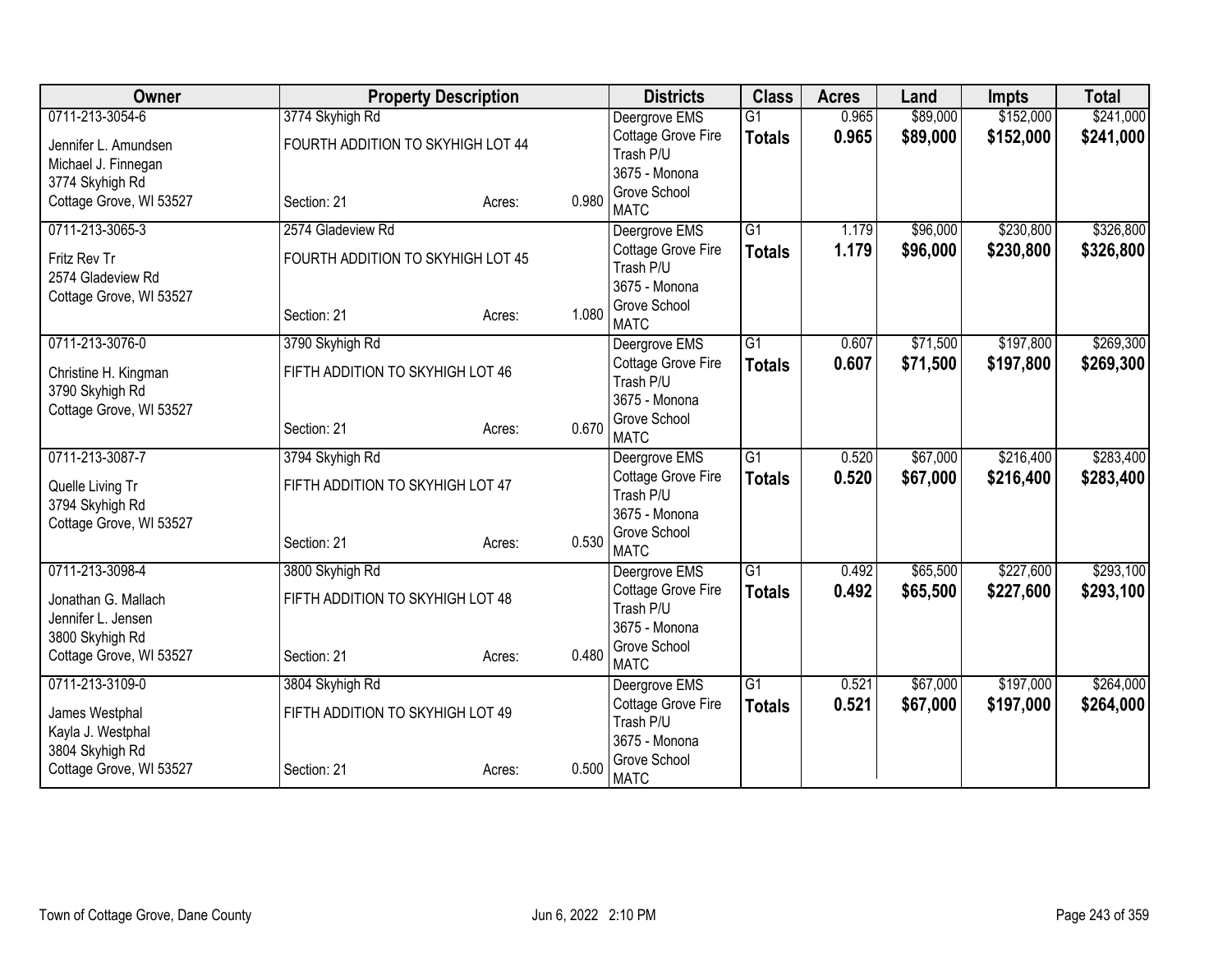| Owner                   |                                  | <b>Property Description</b> |       | <b>Districts</b>              | <b>Class</b>    | <b>Acres</b> | Land     | <b>Impts</b> | <b>Total</b> |
|-------------------------|----------------------------------|-----------------------------|-------|-------------------------------|-----------------|--------------|----------|--------------|--------------|
| 0711-213-3120-5         | 3810 Skyhigh Rd                  |                             |       | Deergrove EMS                 | $\overline{G1}$ | 0.981        | \$89,500 | \$282,600    | \$372,100    |
| Makjs Tr                | FIFTH ADDITION TO SKYHIGH LOT 50 |                             |       | Cottage Grove Fire            | <b>Totals</b>   | 0.981        | \$89,500 | \$282,600    | \$372,100    |
| 3810 Sky High Rd        |                                  |                             |       | Trash P/U                     |                 |              |          |              |              |
| Cottage Grove, WI 53527 |                                  |                             |       | 3675 - Monona<br>Grove School |                 |              |          |              |              |
|                         | Section: 21                      | Acres:                      | 1.040 | <b>MATC</b>                   |                 |              |          |              |              |
| 0711-213-3131-2         | 3816 Skyhigh Rd                  |                             |       | Deergrove EMS                 | $\overline{G1}$ | 0.895        | \$86,000 | \$184,000    | \$270,000    |
| Michael J. Buchanan     | FIFTH ADDITION TO SKYHIGH LOT 51 |                             |       | Cottage Grove Fire            | <b>Totals</b>   | 0.895        | \$86,000 | \$184,000    | \$270,000    |
| 3816 Skyhigh Rd         |                                  |                             |       | Trash P/U                     |                 |              |          |              |              |
| Cottage Grove, WI 53527 |                                  |                             |       | 3675 - Monona                 |                 |              |          |              |              |
|                         | Section: 21                      | Acres:                      | 0.900 | Grove School<br><b>MATC</b>   |                 |              |          |              |              |
| 0711-213-3142-9         | 3819 Bass Ln                     |                             |       | Deergrove EMS                 | G1              | 0.867        | \$84,500 | \$269,000    | \$353,500    |
|                         |                                  |                             |       | Cottage Grove Fire            |                 | 0.867        | \$84,500 | \$269,000    | \$353,500    |
| Gary R. Brendemuehl     | FIFTH ADDITION TO SKYHIGH LOT 52 |                             |       | Trash P/U                     | <b>Totals</b>   |              |          |              |              |
| Kathleen A. Brendemuehl |                                  |                             |       | 3675 - Monona                 |                 |              |          |              |              |
| 3819 Bass Ln            |                                  |                             |       | Grove School                  |                 |              |          |              |              |
| Cottage Grove, WI 53527 | Section: 21                      | Acres:                      | 0.910 | <b>MATC</b>                   |                 |              |          |              |              |
| 0711-213-3153-6         | 3813 Bass Ln                     |                             |       | Deergrove EMS                 | $\overline{G1}$ | 1.137        | \$94,500 | \$214,900    | \$309,400    |
| Jeffery C. Remy         | FIFTH ADDITION TO SKYHIGH LOT 53 |                             |       | Cottage Grove Fire            | <b>Totals</b>   | 1.137        | \$94,500 | \$214,900    | \$309,400    |
| 3813 Bass Ln            |                                  |                             |       | Trash P/U                     |                 |              |          |              |              |
| Cottage Grove, WI 53527 |                                  |                             |       | 3675 - Monona                 |                 |              |          |              |              |
|                         | Section: 21                      | Acres:                      | 0.830 | Grove School<br><b>MATC</b>   |                 |              |          |              |              |
| 0711-213-3164-3         | 3809 Bass Ln                     |                             |       | Deergrove EMS                 | $\overline{G1}$ | 0.590        | \$71,000 | \$219,000    | \$290,000    |
|                         |                                  |                             |       | Cottage Grove Fire            | <b>Totals</b>   | 0.590        | \$71,000 | \$219,000    | \$290,000    |
| William O. Toijala      | FIFTH ADDITION TO SKYHIGH LOT 54 |                             |       | Trash P/U                     |                 |              |          |              |              |
| Joyanne K. Toijala      |                                  |                             |       | 3675 - Monona                 |                 |              |          |              |              |
| 3809 Bass Ln            |                                  |                             | 0.650 | Grove School                  |                 |              |          |              |              |
| Cottage Grove, WI 53527 | Section: 21                      | Acres:                      |       | <b>MATC</b>                   |                 |              |          |              |              |
| 0711-213-3175-0         | 3805 Bass Ln                     |                             |       | Deergrove EMS                 | $\overline{G1}$ | 0.874        | \$85,000 | \$279,600    | \$364,600    |
| Jek Tr                  | FIFTH ADDITION TO SKYHIGH LOT 55 |                             |       | Cottage Grove Fire            | <b>Totals</b>   | 0.874        | \$85,000 | \$279,600    | \$364,600    |
| Joyce E. Krogman        |                                  |                             |       | Trash P/U                     |                 |              |          |              |              |
| 3805 Bass Ln            |                                  |                             |       | 3675 - Monona                 |                 |              |          |              |              |
| Cottage Grove, WI 53527 | Section: 21                      | Acres:                      | 0.940 | Grove School<br><b>MATC</b>   |                 |              |          |              |              |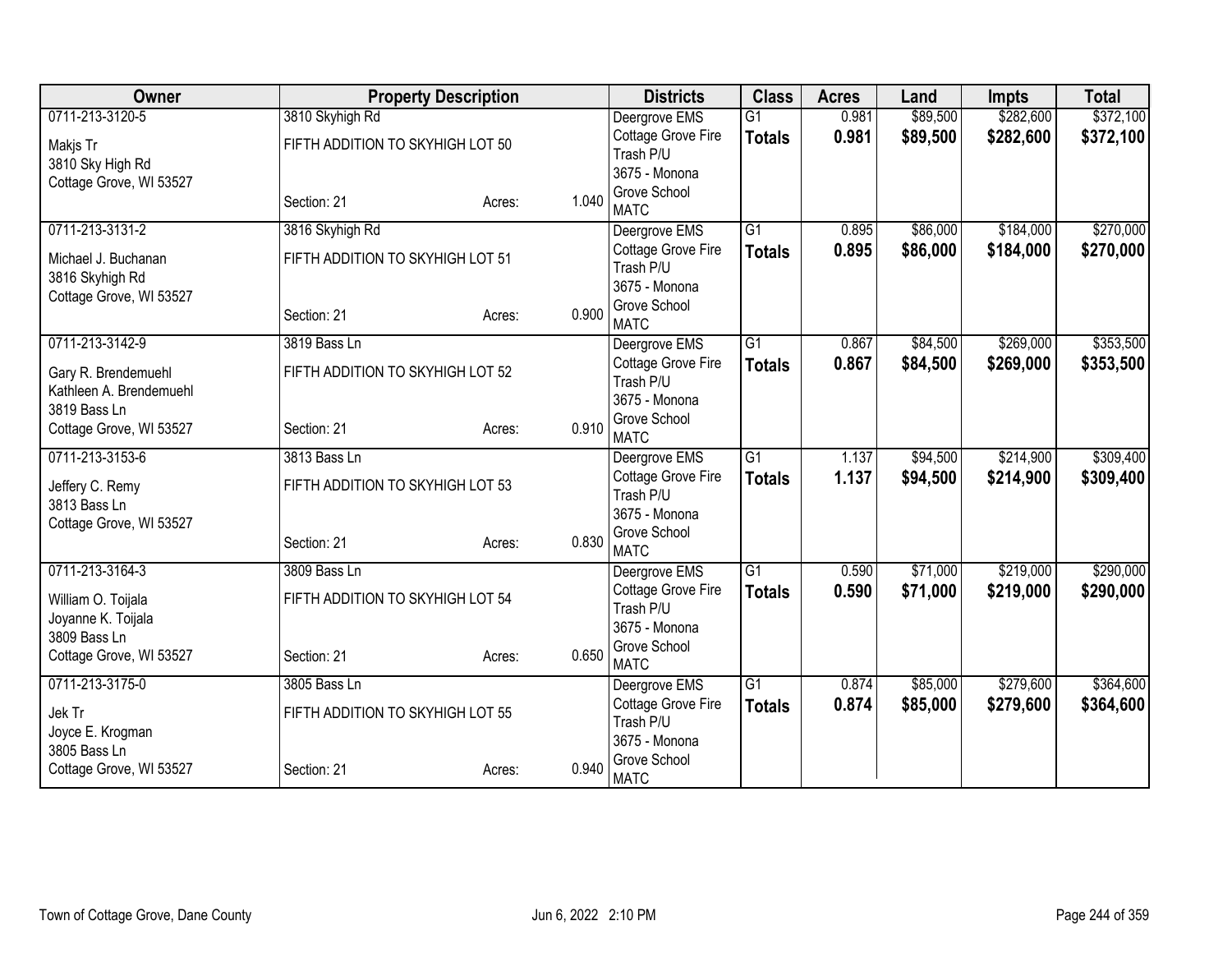| <b>Owner</b>            | <b>Property Description</b>                    |                 | <b>Districts</b>             | <b>Class</b>    | <b>Acres</b> | Land      | <b>Impts</b>    | <b>Total</b> |
|-------------------------|------------------------------------------------|-----------------|------------------------------|-----------------|--------------|-----------|-----------------|--------------|
| 0711-213-3188-5         | 3800 Vilas Rd                                  |                 | Deergrove EMS                | $\overline{G1}$ | 0.636        | \$73,500  | \$334,500       | \$408,000    |
| Sean R. Mchone          | FIFTH ADDN TO SKYHIGH LOT 56 EXC BEG NE COR    |                 | Cottage Grove Fire           | <b>Totals</b>   | 0.636        | \$73,500  | \$334,500       | \$408,000    |
| Ronda L. Solberg        | SD LOT 56 TH S22DEG03'40"E ALG ELY LN SD LOT   |                 | Trash P/U<br>3675 - Monona   |                 |              |           |                 |              |
| 3800 Vilas Rd           | 56 188.63 FT TO SE COR SD LOT 56 TH ALG SLY LN |                 | Grove School                 |                 |              |           |                 |              |
| Cottage Grove, WI 53527 | Section: 21                                    | 0.650<br>Acres: | <b>MATC</b>                  |                 |              |           |                 |              |
| 0711-213-3190-1         | Vilas Rd                                       |                 | Deergrove EMS                | $\overline{G1}$ | 0.155        | \$7,000   | $\overline{50}$ | \$7,000      |
| Jek Tr                  | FIFTH ADDN TO SKYHIGH PRT LOT 56 BEG NE COR    |                 | Cottage Grove Fire           | <b>Totals</b>   | 0.155        | \$7,000   | \$0             | \$7,000      |
| Joyce E. Krogman        | SD LOT 56 TH S22DEG03'40"E ALG ELY LN SD LOT   |                 | 3675 - Monona                |                 |              |           |                 |              |
| 3805 Bass Ln            | 56 188.63 FT TO SE COR SD LOT 56 TH ALG SLY LN |                 | Grove School<br><b>MATC</b>  |                 |              |           |                 |              |
| Cottage Grove, WI 53527 | Section: 21                                    | 0.160<br>Acres: |                              |                 |              |           |                 |              |
| 0711-213-3197-4         | 3786 Vilas Rd                                  |                 | Deergrove EMS                | $\overline{G1}$ | 1.316        | \$100,000 | \$226,300       | \$326,300    |
| Robert M. Slama         | FIFTH ADDITION TO SKYHIGH LOT 57               |                 | Cottage Grove Fire           | <b>Totals</b>   | 1.316        | \$100,000 | \$226,300       | \$326,300    |
| 3786 Vilas Rd           |                                                |                 | Trash P/U                    |                 |              |           |                 |              |
| Cottage Grove, WI 53527 |                                                |                 | 3675 - Monona                |                 |              |           |                 |              |
|                         | Section: 21                                    | 1.030<br>Acres: | Grove School                 |                 |              |           |                 |              |
| 0711-213-3208-0         | 3797 Bass Ln                                   |                 | <b>MATC</b><br>Deergrove EMS | $\overline{G1}$ | 0.505        | \$66,000  | \$279,000       | \$345,000    |
|                         |                                                |                 | Cottage Grove Fire           | <b>Totals</b>   | 0.505        | \$66,000  | \$279,000       | \$345,000    |
| Anthony Brejcha         | FIFTH ADDITION TO SKYHIGH LOT 58               |                 | Trash P/U                    |                 |              |           |                 |              |
| Maureen E. Brejcha      |                                                |                 | 3675 - Monona                |                 |              |           |                 |              |
| 3797 Bass Ln            |                                                |                 | Grove School                 |                 |              |           |                 |              |
| Cottage Grove, WI 53527 | Section: 21                                    | 0.505<br>Acres: | <b>MATC</b>                  |                 |              |           |                 |              |
| 0711-213-3219-7         | 2610 Gladeview Rd                              |                 | Deergrove EMS                | G1              | 0.664        | \$75,000  | \$197,100       | \$272,100    |
| Leah Fink               | FIFTH ADDITION TO SKYHIGH LOT 59               |                 | Cottage Grove Fire           | <b>Totals</b>   | 0.664        | \$75,000  | \$197,100       | \$272,100    |
| 2610 Gladeview Rd       |                                                |                 | Trash P/U                    |                 |              |           |                 |              |
| Cottage Grove, WI 53527 |                                                |                 | 3675 - Monona                |                 |              |           |                 |              |
|                         | Section: 21                                    | 0.700<br>Acres: | Grove School<br><b>MATC</b>  |                 |              |           |                 |              |
| 0711-213-3230-2         | 2613 Gladeview Rd                              |                 | Deergrove EMS                | $\overline{G1}$ | 0.907        | \$86,500  | \$295,200       | \$381,700    |
|                         |                                                |                 | Cottage Grove Fire           | <b>Totals</b>   | 0.907        | \$86,500  | \$295,200       | \$381,700    |
| Alyssa M. Kjin          | FIFTH ADDITION TO SKYHIGH LOT 60               |                 | Trash P/U                    |                 |              |           |                 |              |
| Matthew S. Kjin         |                                                |                 | 3675 - Monona                |                 |              |           |                 |              |
| 2613 Gladeview Rd       |                                                |                 | Grove School                 |                 |              |           |                 |              |
| Cottage Grove, WI 53527 | Section: 21                                    | 0.930<br>Acres: | <b>MATC</b>                  |                 |              |           |                 |              |
| 0711-213-3241-9         | 2607 Gladeview Rd                              |                 | Deergrove EMS                | $\overline{G1}$ | 0.491        | \$65,000  | \$181,500       | \$246,500    |
| Teresa L. Mason         | FIFTH ADDITION TO SKYHIGH LOT 61               |                 | Cottage Grove Fire           | <b>Totals</b>   | 0.491        | \$65,000  | \$181,500       | \$246,500    |
| 2607 Gladeview Rd       |                                                |                 | Trash P/U                    |                 |              |           |                 |              |
| Cottage Grove, WI 53527 |                                                |                 | 3675 - Monona                |                 |              |           |                 |              |
|                         | Section: 21                                    | 0.520<br>Acres: | Grove School<br><b>MATC</b>  |                 |              |           |                 |              |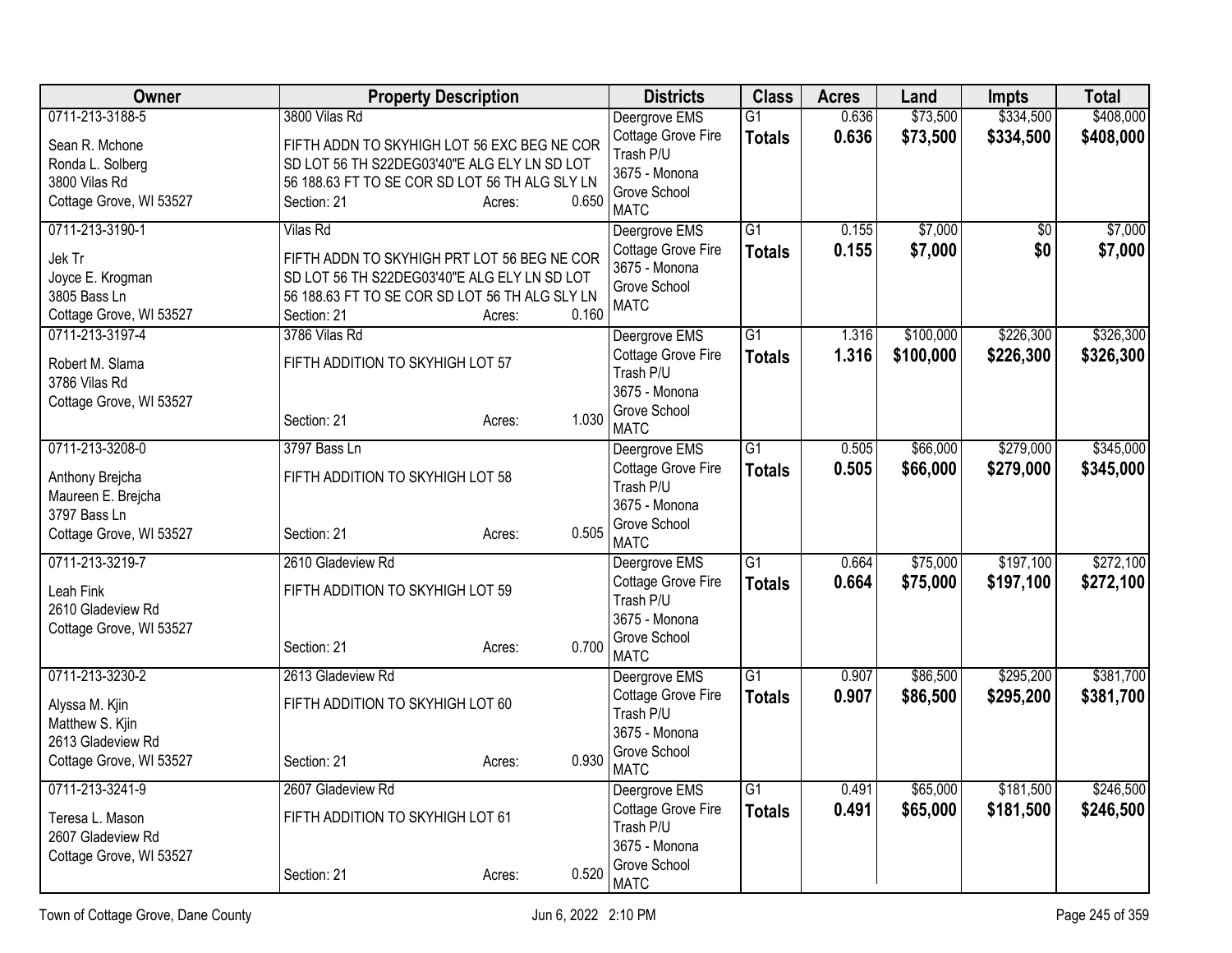| Owner                   | <b>Property Description</b>      |        |       | <b>Districts</b>                | <b>Class</b>    | <b>Acres</b> | Land     | <b>Impts</b> | <b>Total</b> |
|-------------------------|----------------------------------|--------|-------|---------------------------------|-----------------|--------------|----------|--------------|--------------|
| 0711-213-3252-6         | 2603 Gladeview Rd                |        |       | Deergrove EMS                   | $\overline{G1}$ | 0.468        | \$63,500 | \$184,200    | \$247,700    |
| Ryan Swalheim           | SKY HIGH FIFTH ADDN LOT 62       |        |       | Cottage Grove Fire              | <b>Totals</b>   | 0.468        | \$63,500 | \$184,200    | \$247,700    |
| 2608 Gladeview Rd       |                                  |        |       | Trash P/U                       |                 |              |          |              |              |
| Cottage Grove, WI 53527 |                                  |        |       | 3675 - Monona                   |                 |              |          |              |              |
|                         | Section: 21                      | Acres: | 0.480 | Grove School<br><b>MATC</b>     |                 |              |          |              |              |
| 0711-213-3263-3         | 2599 Gladeview Rd                |        |       | Deergrove EMS                   | $\overline{G1}$ | 0.541        | \$68,000 | \$188,000    | \$256,000    |
| David R. Breiby         | FIFTH ADDITION TO SKYHIGH LOT 63 |        |       | Cottage Grove Fire              | <b>Totals</b>   | 0.541        | \$68,000 | \$188,000    | \$256,000    |
| Susan K. Breiby         |                                  |        |       | Trash P/U                       |                 |              |          |              |              |
| 2599 Gladeview Rd       |                                  |        |       | 3675 - Monona                   |                 |              |          |              |              |
| Cottage Grove, WI 53527 | Section: 21                      | Acres: | 0.450 | Grove School<br><b>MATC</b>     |                 |              |          |              |              |
| 0711-213-3274-0         | 3781 Skyhigh Rd                  |        |       | Deergrove EMS                   | $\overline{G1}$ | 0.614        | \$72,000 | \$256,300    | \$328,300    |
|                         |                                  |        |       | Cottage Grove Fire              | <b>Totals</b>   | 0.614        | \$72,000 | \$256,300    | \$328,300    |
| David F. Conrad         | FIFTH ADDITION TO SKYHIGH LOT 64 |        |       | Trash P/U                       |                 |              |          |              |              |
| Gloria G. Conrad        |                                  |        |       | 3675 - Monona                   |                 |              |          |              |              |
| 3781 Skyhigh Rd         |                                  |        |       | Grove School                    |                 |              |          |              |              |
| Cottage Grove, WI 53527 | Section: 21                      | Acres: | 0.640 | <b>MATC</b>                     |                 |              |          |              |              |
| 0711-213-3285-7         | 2590 Gladeview Rd                |        |       | Deergrove EMS                   | $\overline{G1}$ | 0.565        | \$69,500 | \$198,800    | \$268,300    |
| Shannon Colwin          | FIFTH ADDITION TO SKYHIGH LOT 65 |        |       | Cottage Grove Fire              | <b>Totals</b>   | 0.565        | \$69,500 | \$198,800    | \$268,300    |
| Leslie Colwin           |                                  |        |       | Trash P/U                       |                 |              |          |              |              |
| 2590 Gladeview Rd       |                                  |        |       | 3675 - Monona                   |                 |              |          |              |              |
| Cottage Grove, WI 53527 | Section: 21                      | Acres: | 0.570 | Grove School                    |                 |              |          |              |              |
|                         |                                  |        |       | <b>MATC</b>                     |                 |              |          |              |              |
| 0711-213-3296-4         | 3788 Bass Ln                     |        |       | Deergrove EMS                   | $\overline{G1}$ | 0.520        | \$67,000 | \$168,500    | \$235,500    |
| Richard A. Engelbrecht  | FIFTH ADDITION TO SKYHIGH LOT 66 |        |       | Cottage Grove Fire<br>Trash P/U | <b>Totals</b>   | 0.520        | \$67,000 | \$168,500    | \$235,500    |
| Eve N. Engelbrecht      |                                  |        |       | 3675 - Monona                   |                 |              |          |              |              |
| 3788 Bass Ln            |                                  |        |       | Grove School                    |                 |              |          |              |              |
| Cottage Grove, WI 53527 | Section: 21                      | Acres: | 0.510 | <b>MATC</b>                     |                 |              |          |              |              |
| 0711-213-3307-0         | 3796 Bass Ln                     |        |       | Deergrove EMS                   | $\overline{G1}$ | 0.561        | \$69,000 | \$173,600    | \$242,600    |
| Steven J. Matthys       | FIFTH ADDITION TO SKYHIGH LOT 67 |        |       | <b>Cottage Grove Fire</b>       | <b>Totals</b>   | 0.561        | \$69,000 | \$173,600    | \$242,600    |
| Dolores A. Matthys      |                                  |        |       | Trash P/U                       |                 |              |          |              |              |
| 3796 Bass Ln            |                                  |        |       | 3675 - Monona                   |                 |              |          |              |              |
| Cottage Grove, WI 53527 | Section: 21                      | Acres: | 0.561 | Grove School<br><b>MATC</b>     |                 |              |          |              |              |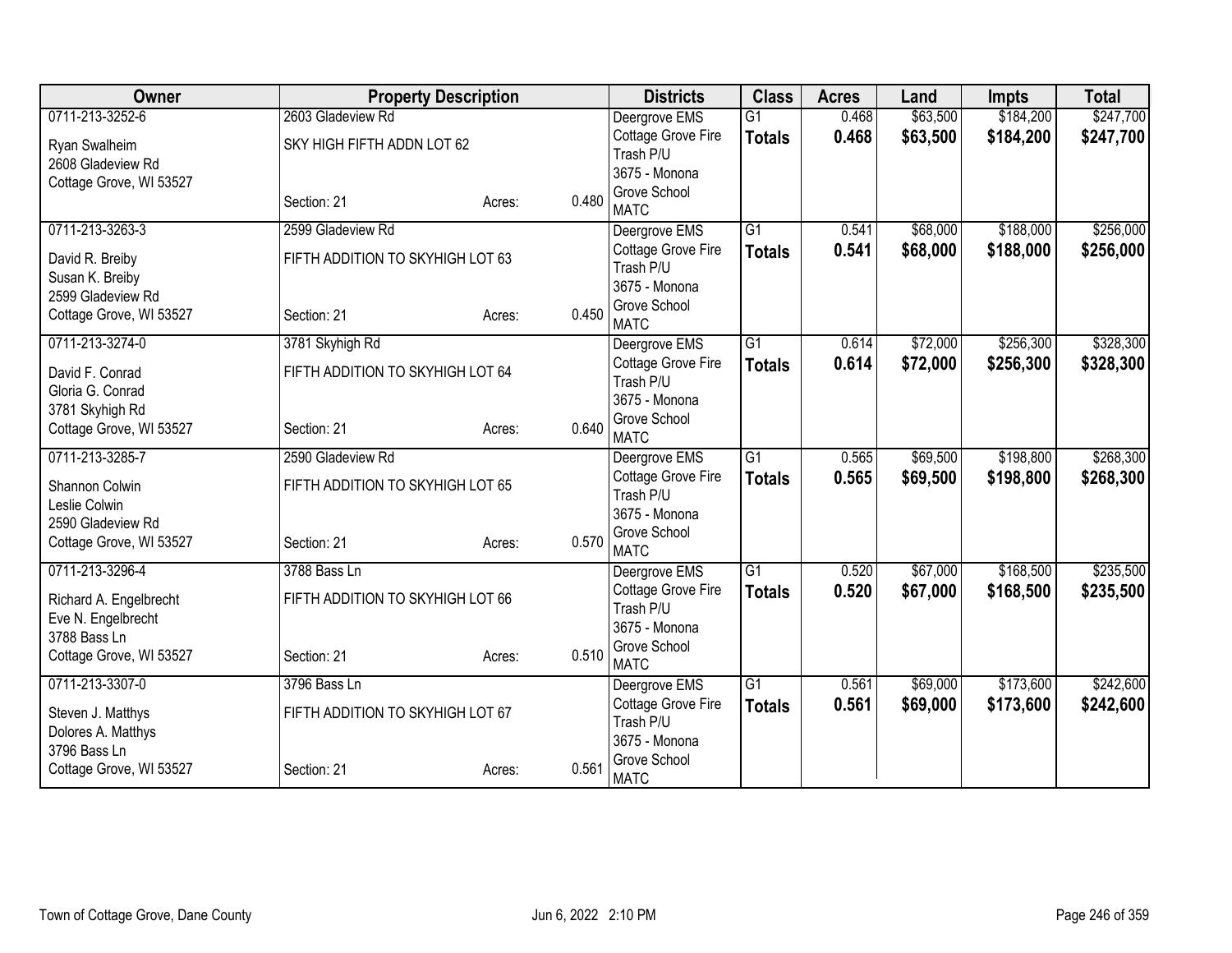| Owner                             | <b>Property Description</b>                   |                 | <b>Districts</b>                | <b>Class</b>    | <b>Acres</b> | Land     | <b>Impts</b> | <b>Total</b> |
|-----------------------------------|-----------------------------------------------|-----------------|---------------------------------|-----------------|--------------|----------|--------------|--------------|
| 0711-213-3318-7                   | 3802 Bass Ln                                  |                 | Deergrove EMS                   | $\overline{G1}$ | 0.536        | \$68,000 | \$212,900    | \$280,900    |
| Bruce A. Darkow                   | FIFTH ADDITION TO SKYHIGH LOT 68              |                 | Cottage Grove Fire              | <b>Totals</b>   | 0.536        | \$68,000 | \$212,900    | \$280,900    |
| Debra J. Darkow                   |                                               |                 | Trash P/U                       |                 |              |          |              |              |
| 3802 Bass Ln                      |                                               |                 | 3675 - Monona                   |                 |              |          |              |              |
| Cottage Grove, WI 53527           | Section: 21                                   | 0.660<br>Acres: | Grove School<br><b>MATC</b>     |                 |              |          |              |              |
| 0711-213-3329-4                   | 3810 Bass Ln                                  |                 | Deergrove EMS                   | $\overline{G1}$ | 0.702        | \$77,000 | \$225,600    | \$302,600    |
| James W. Fink Jr<br>Susan L. Fink | FIFTH ADDITION TO SKYHIGH LOT 69              |                 | Cottage Grove Fire<br>Trash P/U | <b>Totals</b>   | 0.702        | \$77,000 | \$225,600    | \$302,600    |
| 3810 Bass Ln                      |                                               |                 | 3675 - Monona                   |                 |              |          |              |              |
| Cottage Grove, WI 53527           | Section: 21                                   | 0.510<br>Acres: | Grove School<br><b>MATC</b>     |                 |              |          |              |              |
| 0711-213-3340-9                   | 3829 Skyhigh Rd                               |                 | Deergrove EMS                   | $\overline{G1}$ | 0.524        | \$67,000 | \$177,200    | \$244,200    |
| Jeffrey Schultz                   | FIFTH ADDITION TO SKYHIGH LOT 70              |                 | Cottage Grove Fire<br>Trash P/U | <b>Totals</b>   | 0.524        | \$67,000 | \$177,200    | \$244,200    |
| Cynthia L. Schultz                |                                               |                 | 3675 - Monona                   |                 |              |          |              |              |
| 3829 Skyhigh Rd                   |                                               | 0.550           | Grove School                    |                 |              |          |              |              |
| Cottage Grove, WI 53527           | Section: 21                                   | Acres:          | <b>MATC</b>                     |                 |              |          |              |              |
| 0711-213-3351-6                   | 3825 Skyhigh Rd                               |                 | Deergrove EMS                   | $\overline{G1}$ | 0.540        | \$68,000 | \$180,900    | \$248,900    |
| Donna J. Evans                    | FIFTH ADDITION TO SKYHIGH LOT 71              |                 | <b>Cottage Grove Fire</b>       | <b>Totals</b>   | 0.540        | \$68,000 | \$180,900    | \$248,900    |
| Robert W. Evans                   |                                               |                 | Trash P/U                       |                 |              |          |              |              |
| 3825 Skyhigh Rd                   |                                               |                 | 3675 - Monona                   |                 |              |          |              |              |
| Cottage Grove, WI 53527           | Section: 21                                   | 0.590<br>Acres: | Grove School<br><b>MATC</b>     |                 |              |          |              |              |
| 0711-213-3362-3                   | 3817 Skyhigh Rd                               |                 | Deergrove EMS                   | $\overline{G1}$ | 0.534        | \$67,500 | \$202,500    | \$270,000    |
|                                   |                                               |                 | <b>Cottage Grove Fire</b>       | <b>Totals</b>   | 0.534        | \$67,500 | \$202,500    | \$270,000    |
| Keip Tr, Gary & Patricia          | FIFTH ADDITION TO SKYHIGH LOT 72              |                 | Trash P/U                       |                 |              |          |              |              |
| 3817 Sky High Rd                  |                                               |                 | 3675 - Monona                   |                 |              |          |              |              |
| Cottage Grove, WI 53527           | Section: 21                                   | 0.440<br>Acres: | Grove School                    |                 |              |          |              |              |
|                                   |                                               |                 | <b>MATC</b>                     |                 |              |          |              |              |
| 0711-213-3373-0                   | 3803 Skyhigh Rd                               |                 | Deergrove EMS                   | $\overline{G1}$ | 0.567        | \$69,500 | \$197,800    | \$267,300    |
| Alan J. Riddle                    | FIFTH ADDITION TO SKYHIGH ALL OF LOT 73 & PRT |                 | Cottage Grove Fire              | <b>Totals</b>   | 0.567        | \$69,500 | \$197,800    | \$267,300    |
| Ching-Ling B. Riddle              | LOT 74 BEG NE COR LOT 74 TH N74DEG27'40"W     |                 | Trash P/U<br>3675 - Monona      |                 |              |          |              |              |
| 3803 Sky High Rd                  | 47.18 FT TH N66DEG21'00"W 168.53 FT TH        |                 | Grove School                    |                 |              |          |              |              |
| Cottage Grove, WI 53527           | Section: 21                                   | 0.600<br>Acres: | <b>MATC</b>                     |                 |              |          |              |              |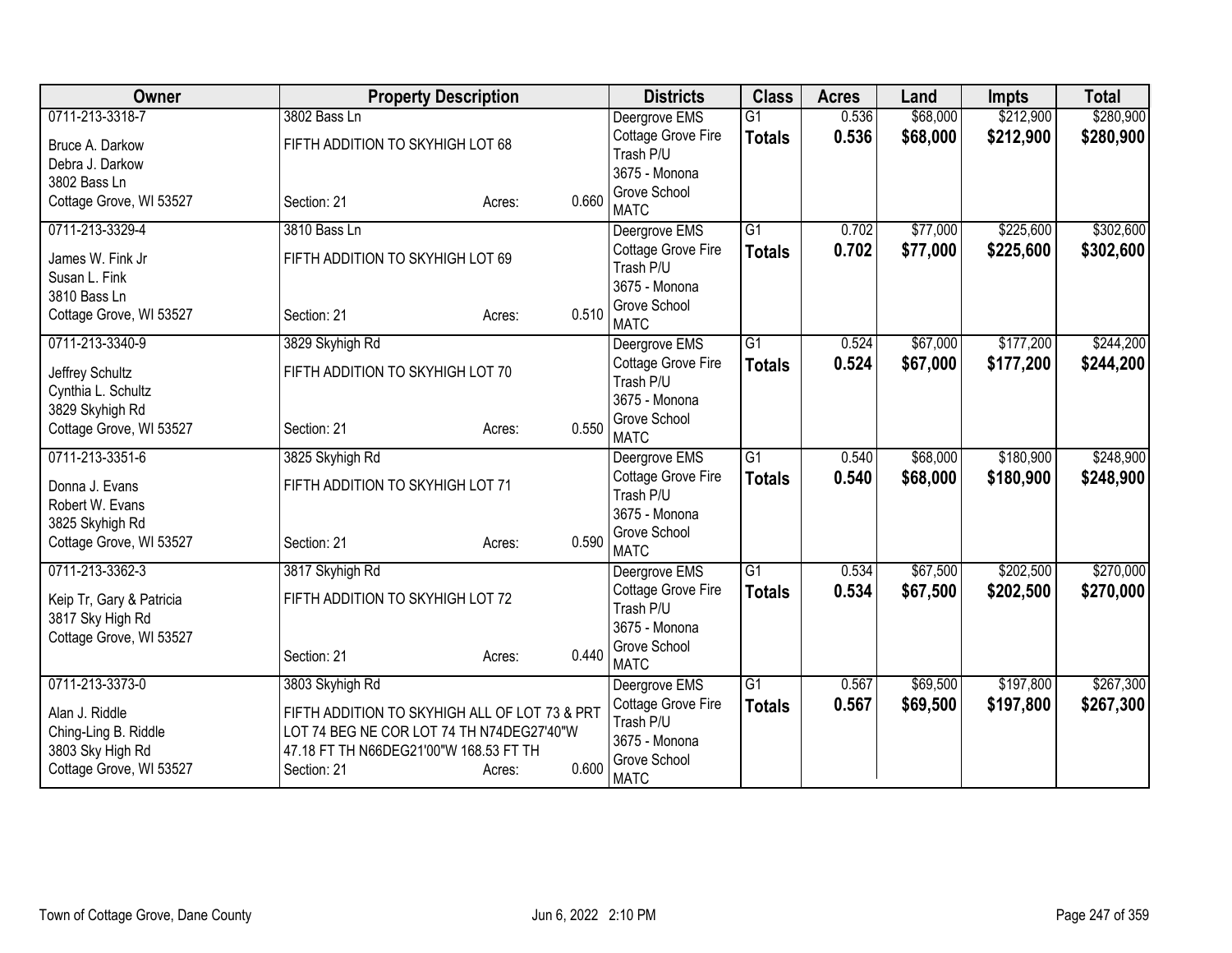| <b>Owner</b>            | <b>Property Description</b>                   |       | <b>Districts</b>              | <b>Class</b>    | <b>Acres</b> | Land            | <b>Impts</b>    | <b>Total</b>    |
|-------------------------|-----------------------------------------------|-------|-------------------------------|-----------------|--------------|-----------------|-----------------|-----------------|
| 0711-213-3384-7         | 3789 Skyhigh Rd                               |       | Deergrove EMS                 | $\overline{G1}$ | 0.652        | \$74,000        | \$165,600       | \$239,600       |
| Kimberly Stelzer        | FIFTH ADDITION TO SKYHIGH LOT 74 EXC BEG NE   |       | Cottage Grove Fire            | <b>Totals</b>   | 0.652        | \$74,000        | \$165,600       | \$239,600       |
| 3008 Mourning Dove Dr   | COR TH N74DEGW 47.18 FT TH N66DEGW 168.53 FT  |       | Trash P/U<br>3675 - Monona    |                 |              |                 |                 |                 |
| Cottage Grove, WI 53527 | TH S68DEGE 215.34 FT TO POB                   |       | Grove School                  |                 |              |                 |                 |                 |
|                         | Section: 21<br>Acres:                         | 0.660 | <b>MATC</b>                   |                 |              |                 |                 |                 |
| 0711-213-3399-0         | 3826 Skyhigh Rd                               |       | Deergrove EMS                 | $\overline{X4}$ | 2.755        | $\overline{30}$ | $\overline{50}$ | $\overline{50}$ |
| Cottage Grove, Town of  | FIFTH ADDITION TO SKYHIGH PUBLIC PARK OF      |       | Cottage Grove Fire            | <b>Totals</b>   | 2.755        | \$0             | \$0             | \$0             |
| 4058 County Highway N   | 2.755 ACRES LYG E OF WARREN ST, W OF LOT 51 & |       | 3675 - Monona<br>Grove School |                 |              |                 |                 |                 |
| Cottage Grove, WI 53527 | N OF SKYHIGH ROAD & PUBLIC GREENWAY           |       | <b>MATC</b>                   |                 |              |                 |                 |                 |
|                         | Section: 21<br>Acres:                         | 0.000 |                               |                 |              |                 |                 |                 |
| 0711-213-4504-9         | 3758 Vilas Rd                                 |       | Deergrove EMS                 | $\overline{G1}$ | 0.832        | \$83,000        | \$181,300       | \$264,300       |
| Patrick M. Lightfoot    | SKY HIGH LOT 4                                |       | Cottage Grove Fire            | <b>Totals</b>   | 0.832        | \$83,000        | \$181,300       | \$264,300       |
| Nathan Lightfoot        |                                               |       | Trash P/U<br>3675 - Monona    |                 |              |                 |                 |                 |
| 3758 Vilas Rd           |                                               |       | Grove School                  |                 |              |                 |                 |                 |
| Cottage Grove, WI 53527 | Section: 21<br>Acres:                         | 0.840 | <b>MATC</b>                   |                 |              |                 |                 |                 |
| 0711-213-4515-6         | 3752 Vilas Rd                                 |       | Deergrove EMS                 | $\overline{G1}$ | 0.832        | \$83,000        | \$200,900       | \$283,900       |
| Leung Living Tr         | SKY HIGH LOT 5                                |       | Cottage Grove Fire            | <b>Totals</b>   | 0.832        | \$83,000        | \$200,900       | \$283,900       |
| 3752 Vilas Rd           |                                               |       | Trash P/U                     |                 |              |                 |                 |                 |
| Cottage Grove, WI 53527 |                                               |       | 3675 - Monona<br>Grove School |                 |              |                 |                 |                 |
|                         | Section: 21<br>Acres:                         | 0.830 | <b>MATC</b>                   |                 |              |                 |                 |                 |
| 0711-213-4526-3         | 3744 Vilas Rd                                 |       | Deergrove EMS                 | $\overline{G1}$ | 0.826        | \$83,000        | \$186,500       | \$269,500       |
| Georgia A. Punswick     | SKY HIGH LOT 6                                |       | Cottage Grove Fire            | <b>Totals</b>   | 0.826        | \$83,000        | \$186,500       | \$269,500       |
| 3744 Vilas Rd           |                                               |       | Trash P/U                     |                 |              |                 |                 |                 |
| Cottage Grove, WI 53527 |                                               |       | 3675 - Monona<br>Grove School |                 |              |                 |                 |                 |
|                         | Section: 21<br>Acres:                         | 0.830 | <b>MATC</b>                   |                 |              |                 |                 |                 |
| 0711-213-4537-0         | 3736 Vilas Rd                                 |       | Deergrove EMS                 | $\overline{G1}$ | 0.826        | \$83,000        | \$138,200       | \$221,200       |
| Amundson Living Tr      | SKY HIGH LOT 7 SUBJ TO & TOG W/SHARED WELL    |       | Cottage Grove Fire            | <b>Totals</b>   | 0.826        | \$83,000        | \$138,200       | \$221,200       |
| 3736 Vilas Rd           | AGRMT IN DOC #5315840                         |       | Trash P/U                     |                 |              |                 |                 |                 |
| Cottage Grove, WI 53527 |                                               |       | 3675 - Monona                 |                 |              |                 |                 |                 |
|                         | Section: 21<br>Acres:                         | 0.830 | Grove School<br><b>MATC</b>   |                 |              |                 |                 |                 |
| 0711-213-4548-7         | 3728 Vilas Rd                                 |       | Deergrove EMS                 | $\overline{G1}$ | 0.826        | \$83,000        | \$220,500       | \$303,500       |
| Nathan Freesemann       | SKY HIGH LOT 8 TOG W/SHARED WELL AGRMT IN     |       | Cottage Grove Fire            | <b>Totals</b>   | 0.826        | \$83,000        | \$220,500       | \$303,500       |
| Melissa Scheck          | DOC #5315840                                  |       | Trash P/U                     |                 |              |                 |                 |                 |
| 3728 Vilas Rd           |                                               |       | 3675 - Monona                 |                 |              |                 |                 |                 |
| Cottage Grove, WI 53527 | Section: 21<br>Acres:                         | 0.830 | Grove School<br><b>MATC</b>   |                 |              |                 |                 |                 |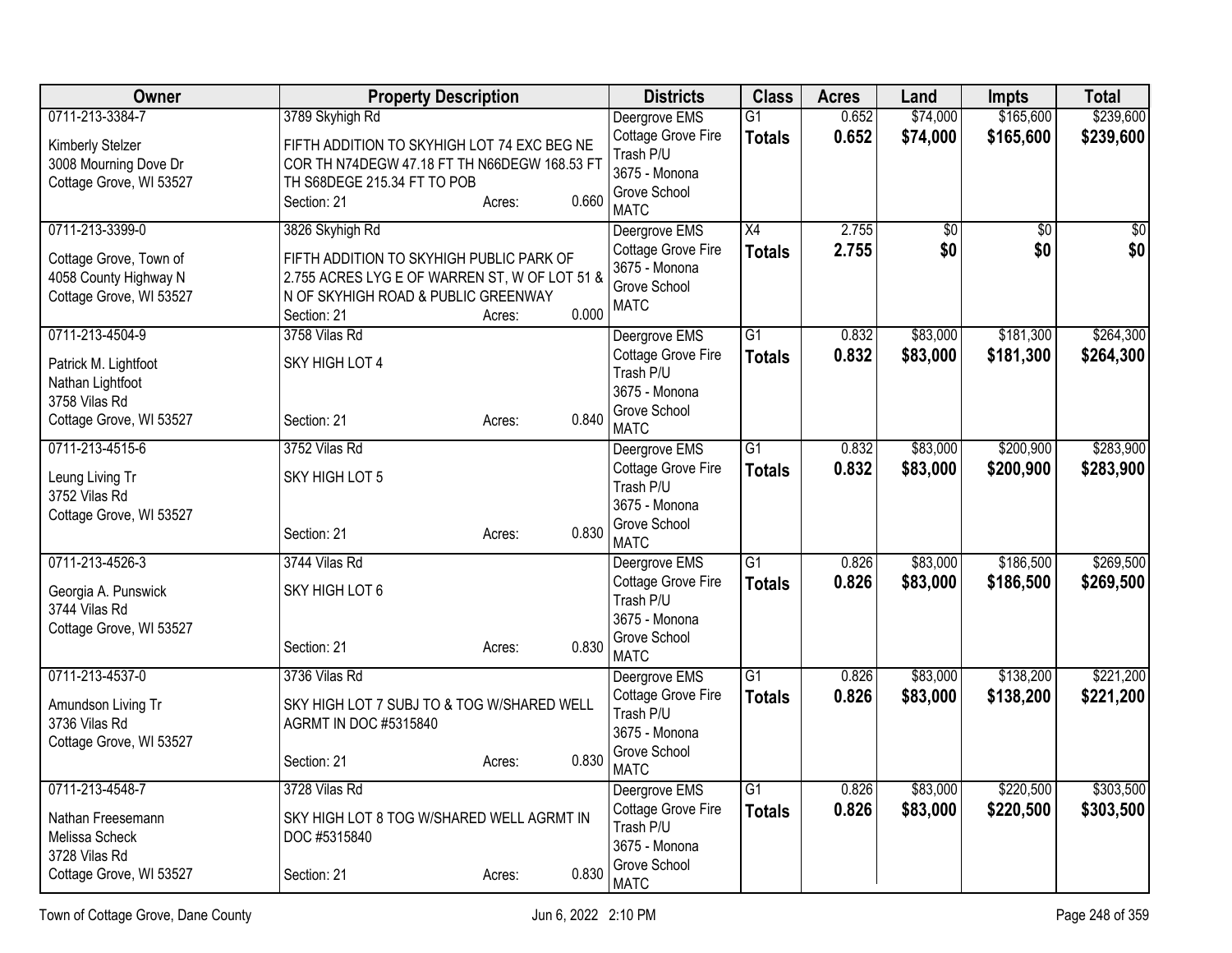| Owner                   | <b>Property Description</b>                 |                 | <b>Districts</b>                    | <b>Class</b>    | <b>Acres</b> | Land     | <b>Impts</b> | <b>Total</b> |
|-------------------------|---------------------------------------------|-----------------|-------------------------------------|-----------------|--------------|----------|--------------|--------------|
| 0711-213-4559-4         | 3720 Vilas Rd                               |                 | Deergrove EMS                       | $\overline{G1}$ | 0.826        | \$83,000 | \$195,100    | \$278,100    |
| Austin S. Dowd          | SKY HIGH LOT 9                              |                 | Cottage Grove Fire                  | <b>Totals</b>   | 0.826        | \$83,000 | \$195,100    | \$278,100    |
| 3720 Vilas Rd           |                                             |                 | Trash P/U                           |                 |              |          |              |              |
| Cottage Grove, WI 53527 |                                             |                 | 3675 - Monona                       |                 |              |          |              |              |
|                         | Section: 21                                 | 0.830<br>Acres: | Grove School<br><b>MATC</b>         |                 |              |          |              |              |
| 0711-213-4570-9         | 3712 Vilas Rd                               |                 | Deergrove EMS                       | $\overline{G1}$ | 0.815        | \$82,500 | \$170,500    | \$253,000    |
| Brent M. Hoth           | SKY HIGH LOT 10                             |                 | Cottage Grove Fire<br>Trash P/U     | <b>Totals</b>   | 0.815        | \$82,500 | \$170,500    | \$253,000    |
| Karen A. Hoth           |                                             |                 | 3675 - Monona                       |                 |              |          |              |              |
| 3712 Vilas Rd           |                                             |                 | Grove School                        |                 |              |          |              |              |
| Cottage Grove, WI 53527 | Section: 21                                 | 0.830<br>Acres: | <b>MATC</b>                         |                 |              |          |              |              |
| 0711-213-4581-6         | 2629 Bass Rd                                |                 | Deergrove EMS                       | $\overline{G1}$ | 0.854        | \$84,000 | \$170,400    | \$254,400    |
| Michael D. Klinger      | SKY HIGH LOT 11                             |                 | Cottage Grove Fire                  | <b>Totals</b>   | 0.854        | \$84,000 | \$170,400    | \$254,400    |
| Theresa M. Klinger      |                                             |                 | Trash P/U                           |                 |              |          |              |              |
| 2629 Bass Rd            |                                             |                 | 3675 - Monona                       |                 |              |          |              |              |
| Cottage Grove, WI 53527 | Section: 21                                 | 0.840<br>Acres: | Grove School                        |                 |              |          |              |              |
| 0711-213-4605-7         | 3713 Skyhigh Rd                             |                 | <b>MATC</b>                         | G1              | 0.837        | \$83,500 | \$203,500    | \$287,000    |
|                         |                                             |                 | Deergrove EMS<br>Cottage Grove Fire |                 | 0.837        | \$83,500 | \$203,500    | \$287,000    |
| Seman Living Tr         | 2ND ADDN SKYHIGH LOT 15 SUBJ JT WL AGRMT    |                 | Trash P/U                           | <b>Totals</b>   |              |          |              |              |
| 3713 Sky High Rd        | R832/358                                    |                 | 3675 - Monona                       |                 |              |          |              |              |
| Cottage Grove, WI 53527 |                                             |                 | Grove School                        |                 |              |          |              |              |
|                         | Section: 21                                 | 0.830<br>Acres: | <b>MATC</b>                         |                 |              |          |              |              |
| 0711-213-4616-4         | 3721 Skyhigh Rd                             |                 | Deergrove EMS                       | G1              | 0.832        | \$83,000 | \$217,000    | \$300,000    |
| Keith R. Lovell         | 2ND ADDN SKYHIGH LOT 16 SUBJ JT WL AGRMT IN |                 | Cottage Grove Fire                  | <b>Totals</b>   | 0.832        | \$83,000 | \$217,000    | \$300,000    |
| Sandra L. Lovell        | R832/358                                    |                 | Trash P/U                           |                 |              |          |              |              |
| 3721 Skyhigh Rd         |                                             |                 | 3675 - Monona                       |                 |              |          |              |              |
| Cottage Grove, WI 53527 | Section: 21                                 | 0.830<br>Acres: | Grove School                        |                 |              |          |              |              |
| 0711-213-4627-1         |                                             |                 | <b>MATC</b>                         | $\overline{G1}$ | 0.832        | \$83,000 | \$200,500    | \$283,500    |
|                         | 3729 Skyhigh Rd                             |                 | Deergrove EMS<br>Cottage Grove Fire |                 |              |          |              |              |
| David A. Lunde          | 2ND ADDN SKYHIGH LOT 17                     |                 | Trash P/U                           | <b>Totals</b>   | 0.832        | \$83,000 | \$200,500    | \$283,500    |
| Beth J. Lunde           |                                             |                 | 3675 - Monona                       |                 |              |          |              |              |
| 3729 Skyhigh Rd         |                                             |                 | Grove School                        |                 |              |          |              |              |
| Cottage Grove, WI 53527 | Section: 21                                 | 0.830<br>Acres: | <b>MATC</b>                         |                 |              |          |              |              |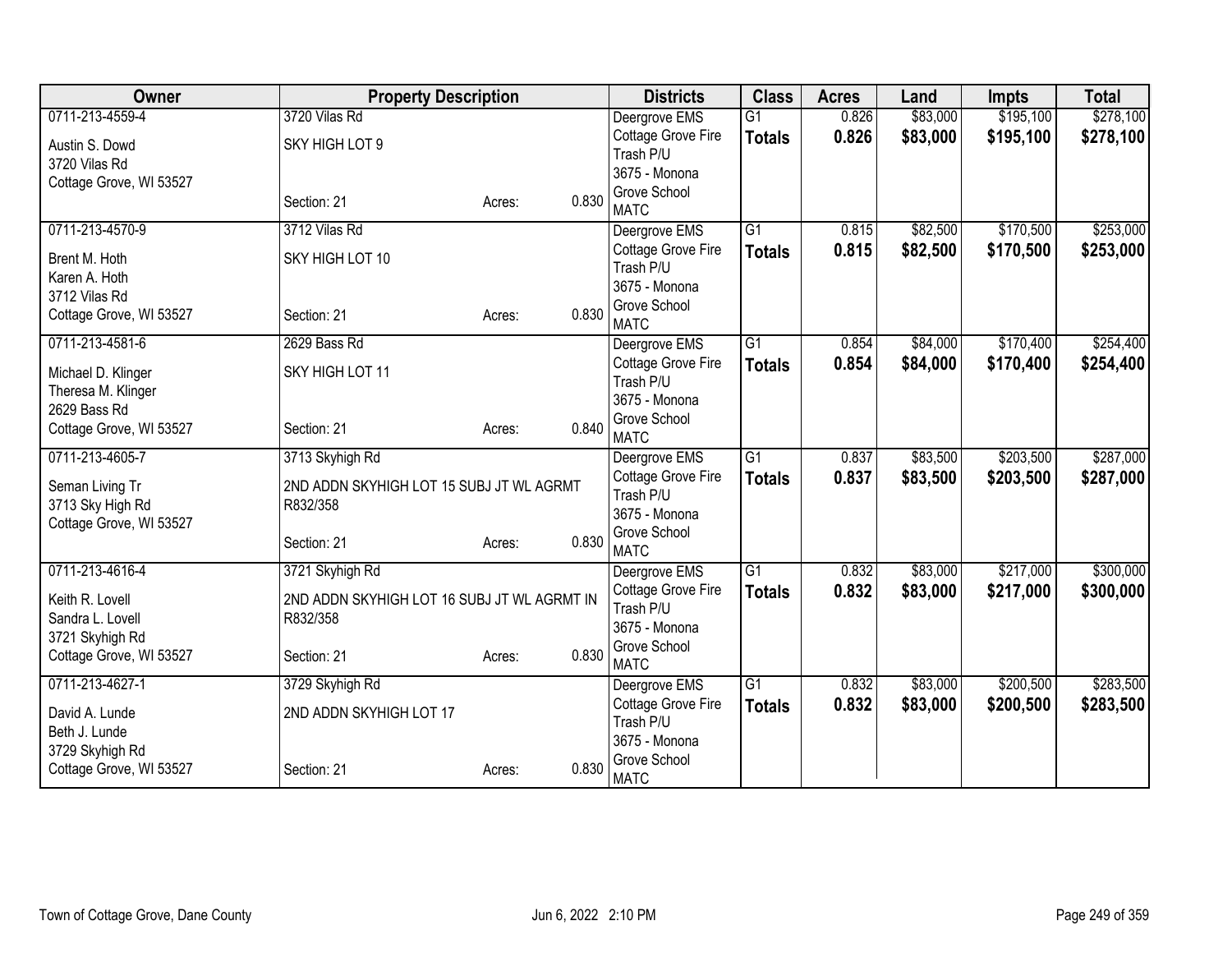| Owner                   | <b>Property Description</b>                  |                 | <b>Districts</b>                    | <b>Class</b>    | <b>Acres</b> | Land     | <b>Impts</b> | <b>Total</b> |
|-------------------------|----------------------------------------------|-----------------|-------------------------------------|-----------------|--------------|----------|--------------|--------------|
| 0711-213-4638-8         | 3735 Skyhigh Rd                              |                 | Deergrove EMS                       | $\overline{G1}$ | 0.850        | \$84,000 | \$206,800    | \$290,800    |
| Bill J. Messer          | 2ND ADDN SKYHIGH LOT 18                      |                 | Cottage Grove Fire                  | <b>Totals</b>   | 0.850        | \$84,000 | \$206,800    | \$290,800    |
| Lillyth J. Messer       |                                              |                 | Trash P/U                           |                 |              |          |              |              |
| 3735 Skyhigh Dr         |                                              |                 | 3675 - Monona                       |                 |              |          |              |              |
| Cottage Grove, WI 53527 | Section: 21                                  | 0.850<br>Acres: | Grove School<br><b>MATC</b>         |                 |              |          |              |              |
| 0711-213-4649-5         | 3734 Skyhigh Rd                              |                 | Deergrove EMS                       | $\overline{G1}$ | 0.938        | \$87,500 | \$170,100    | \$257,600    |
|                         |                                              |                 | Cottage Grove Fire                  | <b>Totals</b>   | 0.938        | \$87,500 | \$170,100    | \$257,600    |
| Wendricks Living Tr     | 2ND ADDN SKYHIGH LOT 19                      |                 | Trash P/U                           |                 |              |          |              |              |
| 3734 Sky High Rd        |                                              |                 | 3675 - Monona                       |                 |              |          |              |              |
| Cottage Grove, WI 53527 |                                              |                 | Grove School                        |                 |              |          |              |              |
|                         | Section: 21                                  | 0.950<br>Acres: | <b>MATC</b>                         |                 |              |          |              |              |
| 0711-213-4660-0         | 3724 Skyhigh Rd                              |                 | Deergrove EMS                       | $\overline{G1}$ | 0.890        | \$85,500 | \$166,300    | \$251,800    |
| Ashley R. Wiese         | 2ND ADDN SKYHIGH LOT 20                      |                 | Cottage Grove Fire                  | <b>Totals</b>   | 0.890        | \$85,500 | \$166,300    | \$251,800    |
| Bradley H. Wiese        |                                              |                 | Trash P/U                           |                 |              |          |              |              |
| 3724 Sky High Rd        |                                              |                 | 3675 - Monona                       |                 |              |          |              |              |
| Cottage Grove, WI 53527 | Section: 21                                  | 0.890<br>Acres: | Grove School                        |                 |              |          |              |              |
|                         |                                              |                 | <b>MATC</b>                         |                 |              |          |              |              |
| 0711-213-4671-7         | 3714 Skyhigh Rd                              |                 | Deergrove EMS<br>Cottage Grove Fire | $\overline{G1}$ | 1.052        | \$92,000 | \$238,500    | \$330,500    |
| Duwayne A. Zimmermann   | 2ND ADDN SKYHIGH LOT 21                      |                 | Trash P/U                           | <b>Totals</b>   | 1.052        | \$92,000 | \$238,500    | \$330,500    |
| Marcia L. Zimmermann    |                                              |                 | 3675 - Monona                       |                 |              |          |              |              |
| 3714 Skyhigh Rd         |                                              |                 | Grove School                        |                 |              |          |              |              |
| Cottage Grove, WI 53527 | Section: 21                                  | 1.060<br>Acres: | <b>MATC</b>                         |                 |              |          |              |              |
| 0711-213-4682-4         | 2621 Bass Rd                                 |                 | Deergrove EMS                       | $\overline{G1}$ | 0.818        | \$82,500 | \$344,000    | \$426,500    |
| Adam Oberfoell          | 3RD ADDN TO SKYHIGH LOT 22                   |                 | Cottage Grove Fire                  | <b>Totals</b>   | 0.818        | \$82,500 | \$344,000    | \$426,500    |
| Bridget M. Travnick     |                                              |                 | Trash P/U                           |                 |              |          |              |              |
| 2621 Bass Rd            |                                              |                 | 3675 - Monona                       |                 |              |          |              |              |
| Cottage Grove, WI 53527 | Section: 21                                  | 0.820<br>Acres: | Grove School                        |                 |              |          |              |              |
|                         |                                              |                 | <b>MATC</b>                         |                 |              |          |              |              |
| 0711-213-4694-0         | 2613 Bass Rd                                 |                 | Deergrove EMS                       | G1              | 0.870        | \$84,500 | \$189,900    | \$274,400    |
| Ruth E. Pertzborn       | LOT 1 CSM 6968 CS35/48&49 R21293/10-12/18/92 |                 | Cottage Grove Fire<br>Trash P/U     | <b>Totals</b>   | 0.870        | \$84,500 | \$189,900    | \$274,400    |
| 2613 Bass Rd            | F/K/A THIRD ADDITION TO SKYHIGH LOTS 23 & 24 |                 | 3675 - Monona                       |                 |              |          |              |              |
| Cottage Grove, WI 53527 | DESCR AS SEC 21-7-11 PRT SW1/4SW1/4 (0.86    |                 | Grove School                        |                 |              |          |              |              |
|                         | Section: 21                                  | 0.860<br>Acres: | <b>MATC</b>                         |                 |              |          |              |              |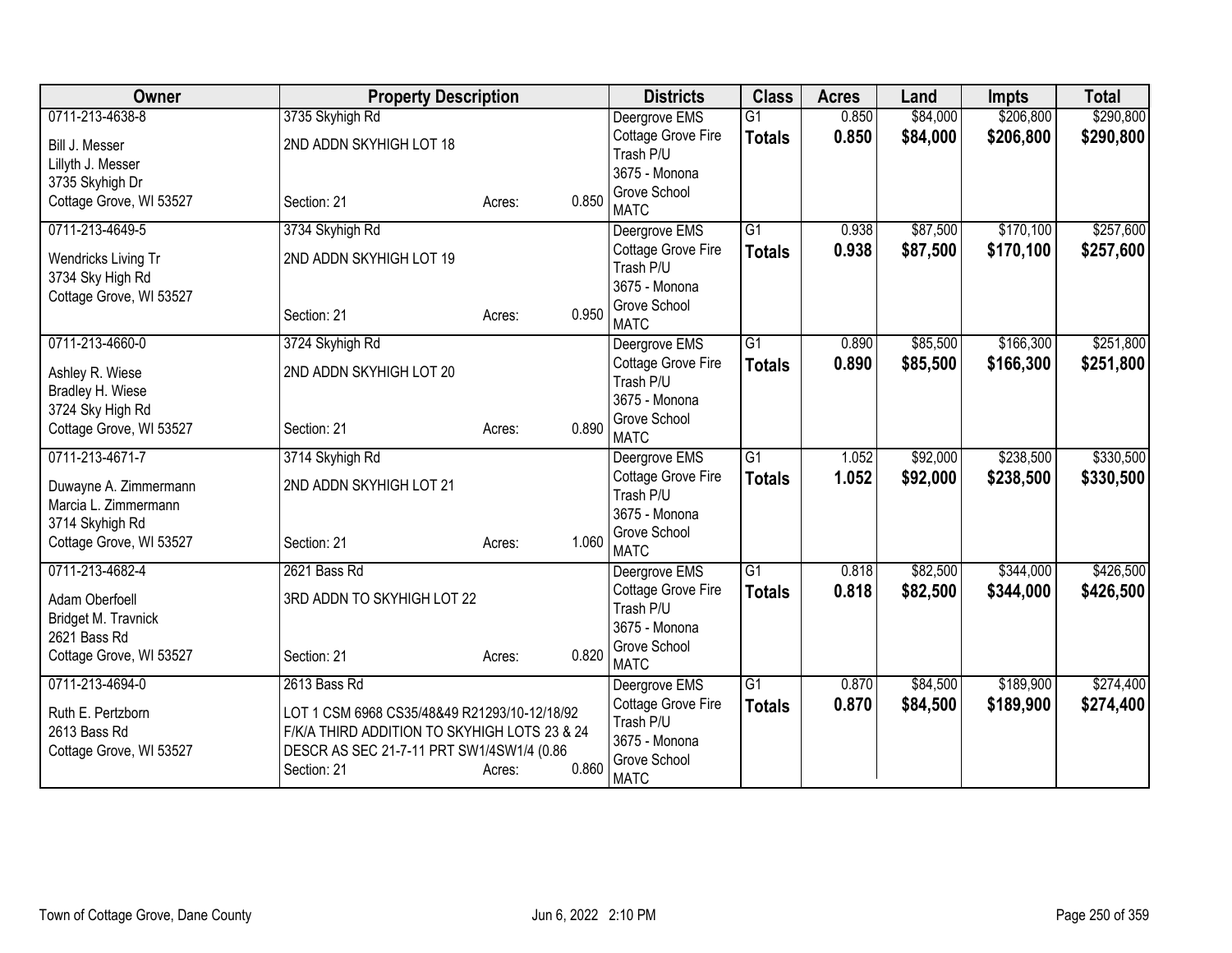| Owner                                      |                                                | <b>Property Description</b> |                                     |                 | <b>Acres</b> | Land     | <b>Impts</b>    | <b>Total</b> |
|--------------------------------------------|------------------------------------------------|-----------------------------|-------------------------------------|-----------------|--------------|----------|-----------------|--------------|
| 0711-213-4705-6                            | 2607 Bass Rd                                   |                             | Deergrove EMS                       | $\overline{G1}$ | 0.769        | \$80,500 | \$257,000       | \$337,500    |
| Mark A. Oconnell                           | LOT 2 CSM 6968 CS35/48&49-12/18/92 F/K/A THIRD |                             | Cottage Grove Fire                  | <b>Totals</b>   | 0.769        | \$80,500 | \$257,000       | \$337,500    |
| Therese M. Page                            | ADDITION TO SKYHIGH LOTS 23 & 24 DESCR AS      |                             | Trash P/U                           |                 |              |          |                 |              |
| 2607 Bass Rd                               | SEC 21-7-11 PRT SW1/4SW1/4 (0.76 ACRES)        |                             | 3675 - Monona<br>Grove School       |                 |              |          |                 |              |
| Cottage Grove, WI 53527                    | Section: 21                                    | 0.760<br>Acres:             | <b>MATC</b>                         |                 |              |          |                 |              |
| 0711-213-4715-4                            | 2599 Bass Rd                                   |                             | Deergrove EMS                       | $\overline{G1}$ | 0.898        | \$86,000 | \$177,300       | \$263,300    |
| Michael J. Sauk                            | 3RD ADDN TO SKYHIGH LOT 25                     |                             | Cottage Grove Fire                  | <b>Totals</b>   | 0.898        | \$86,000 | \$177,300       | \$263,300    |
| Patricia E. Sauk                           |                                                |                             | Trash P/U<br>3675 - Monona          |                 |              |          |                 |              |
| 2599 Bass Rd                               |                                                |                             | Grove School                        |                 |              |          |                 |              |
| Cottage Grove, WI 53527                    | Section: 21                                    | 0.900<br>Acres:             | <b>MATC</b>                         |                 |              |          |                 |              |
| 0711-213-4726-1                            | 2589 Bass Rd                                   |                             | Deergrove EMS                       | $\overline{G1}$ | 1.122        | \$94,000 | \$186,000       | \$280,000    |
| Terry J. Tourtillott                       | 3RD ADDN TO SKYHIGH LOT 26                     |                             | Cottage Grove Fire                  | <b>Totals</b>   | 1.122        | \$94,000 | \$186,000       | \$280,000    |
| Amy M. Tourtillott                         |                                                |                             | Trash P/U                           |                 |              |          |                 |              |
| 2589 Bass Rd                               |                                                |                             | 3675 - Monona                       |                 |              |          |                 |              |
| Cottage Grove, WI 53527                    | Section: 21                                    | 1.050<br>Acres:             | Grove School<br><b>MATC</b>         |                 |              |          |                 |              |
| 0711-213-4737-8                            | 2575 Bass Rd                                   |                             | Deergrove EMS                       | $\overline{G1}$ | 1.097        | \$93,500 | \$187,100       | \$280,600    |
| Marshall Tr, Carol Jean                    | 3RD ADDN TO SKYHIGH LOT 27                     |                             | Cottage Grove Fire                  | <b>Totals</b>   | 1.097        | \$93,500 | \$187,100       | \$280,600    |
| 2575 Bass Rd                               |                                                |                             | Trash P/U                           |                 |              |          |                 |              |
| Cottage Grove, WI 53527                    |                                                |                             | 3675 - Monona                       |                 |              |          |                 |              |
|                                            | Section: 21                                    | 1.030<br>Acres:             | Grove School<br><b>MATC</b>         |                 |              |          |                 |              |
| 0711-213-4748-5                            | 3716 Crestview Dr                              |                             | Deergrove EMS                       | $\overline{G1}$ | 0.870        | \$84,500 | \$262,000       | \$346,500    |
| James L. Weber                             | 3RD ADDN TO SKYHIGH LOT 28                     |                             | Cottage Grove Fire                  | <b>Totals</b>   | 0.870        | \$84,500 | \$262,000       | \$346,500    |
| Margaret A. Weber                          |                                                |                             | Trash P/U                           |                 |              |          |                 |              |
| 3716 Crestview Dr                          |                                                |                             | 3675 - Monona                       |                 |              |          |                 |              |
| Cottage Grove, WI 53527                    | Section: 21                                    | 0.800<br>Acres:             | Grove School                        |                 |              |          |                 |              |
| 0711-213-4759-2                            | <b>Crestview Dr</b>                            |                             | <b>MATC</b><br>Deergrove EMS        | G1              | 0.866        | \$84,500 | $\overline{50}$ | \$84,500     |
|                                            |                                                |                             | Cottage Grove Fire                  | <b>Totals</b>   | 0.866        | \$84,500 | \$0             | \$84,500     |
| James L. Weber                             | 3RD ADDN TO SKYHIGH LOT 29                     |                             | 3675 - Monona                       |                 |              |          |                 |              |
| Margaret A. Weber                          |                                                |                             | Grove School                        |                 |              |          |                 |              |
| 3716 Crestview Dr                          |                                                |                             | <b>MATC</b>                         |                 |              |          |                 |              |
| Cottage Grove, WI 53527<br>0711-213-4770-7 | Section: 21<br>3734 Crestview Dr               | 0.860<br>Acres:             |                                     | $\overline{G1}$ | 0.917        | \$86,500 | \$258,800       | \$345,300    |
|                                            |                                                |                             | Deergrove EMS<br>Cottage Grove Fire |                 |              |          |                 |              |
| Spalding Rev Tr                            | SKYHIGH, THIRD ADDN TO LOT 30                  |                             | Trash P/U                           | <b>Totals</b>   | 0.917        | \$86,500 | \$258,800       | \$345,300    |
| 3734 Crestview Dr                          |                                                |                             | 3675 - Monona                       |                 |              |          |                 |              |
| Cottage Grove, WI 53527                    |                                                |                             | Grove School                        |                 |              |          |                 |              |
|                                            | Section: 21                                    | 0.917<br>Acres:             | <b>MATC</b>                         |                 |              |          |                 |              |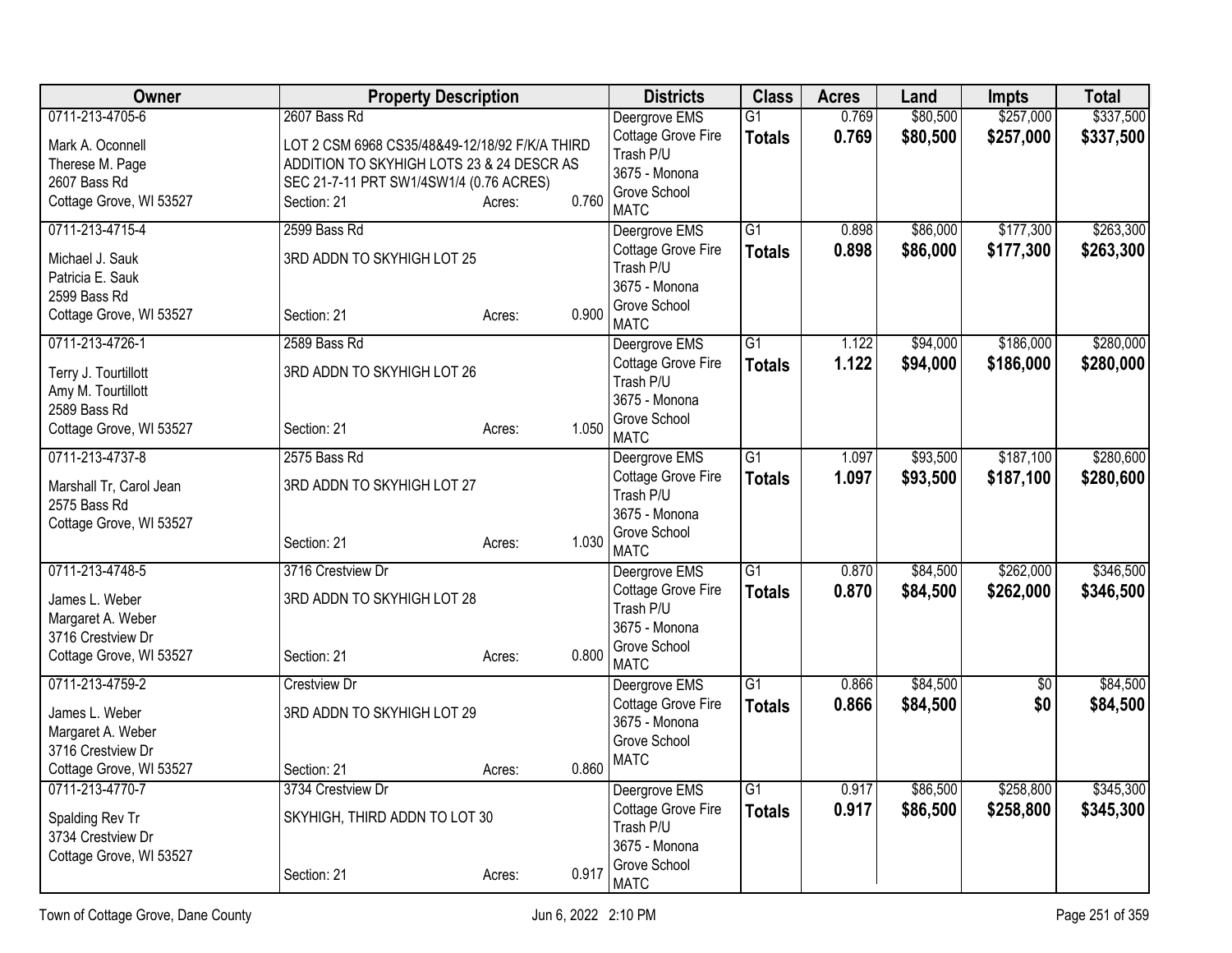| <b>Owner</b>                               |                                    | <b>Property Description</b> |       | <b>Districts</b>                    | <b>Class</b>    | <b>Acres</b>   | Land                 | Impts                  | <b>Total</b> |
|--------------------------------------------|------------------------------------|-----------------------------|-------|-------------------------------------|-----------------|----------------|----------------------|------------------------|--------------|
| 0711-213-4781-4                            | 3742 Crestview Dr                  |                             |       | Deergrove EMS                       | $\overline{G1}$ | 1.023          | \$91,000             | \$154,900              | \$245,900    |
| Dianne M. Riley                            | THIRD ADDN TO SKYHIGH LOT 31       |                             |       | Cottage Grove Fire                  | <b>Totals</b>   | 1.023          | \$91,000             | \$154,900              | \$245,900    |
| 3742 Crestview Dr                          |                                    |                             |       | Trash P/U<br>3675 - Monona          |                 |                |                      |                        |              |
| Cottage Grove, WI 53527                    |                                    |                             |       | Grove School                        |                 |                |                      |                        |              |
|                                            | Section: 21                        | Acres:                      | 1.040 | <b>MATC</b>                         |                 |                |                      |                        |              |
| 0711-213-4792-1                            | <b>Crestview Dr</b>                |                             |       | Deergrove EMS                       | $\overline{G1}$ | 1.150          | \$95,000             | $\overline{30}$        | \$95,000     |
| Duwayne Zimmermann                         | 3RD ADDN TO SKYHIGH LOT 32         |                             |       | Cottage Grove Fire<br>3675 - Monona | <b>Totals</b>   | 1.150          | \$95,000             | \$0                    | \$95,000     |
| Marcia Zimmermann                          |                                    |                             |       | Grove School                        |                 |                |                      |                        |              |
| 3714 Sky High Rd                           |                                    |                             |       | <b>MATC</b>                         |                 |                |                      |                        |              |
| Cottage Grove, WI 53527<br>0711-213-4803-7 | Section: 21<br>3731 Crestview Dr   | Acres:                      | 1.080 |                                     | $\overline{G1}$ |                |                      |                        | \$302,900    |
|                                            |                                    |                             |       | Deergrove EMS<br>Cottage Grove Fire | <b>Totals</b>   | 1.168<br>1.168 | \$95,500<br>\$95,500 | \$207,400<br>\$207,400 | \$302,900    |
| Michael W. Stone                           | 3RD ADDN TO SKYHIGH LOT 33         |                             |       | Trash P/U                           |                 |                |                      |                        |              |
| Janice G. Stone<br>3731 Crestview Dr       |                                    |                             |       | 3675 - Monona                       |                 |                |                      |                        |              |
| Cottage Grove, WI 53527-9533               | Section: 21                        | Acres:                      | 1.170 | Grove School                        |                 |                |                      |                        |              |
|                                            |                                    |                             |       | <b>MATC</b>                         |                 |                |                      |                        |              |
| 0711-213-4814-4                            | 3739 Crestview Dr                  |                             |       | Deergrove EMS                       | $\overline{G1}$ | 0.898          | \$86,000             | \$276,000              | \$362,000    |
| Alex M. Sell                               | 3RD ADDN TO SKYHIGH LOT 34         |                             |       | Cottage Grove Fire<br>Trash P/U     | <b>Totals</b>   | 0.898          | \$86,000             | \$276,000              | \$362,000    |
| Danielle P. Offord                         |                                    |                             |       | 3675 - Monona                       |                 |                |                      |                        |              |
| 3739 Crestview Dr                          | Section: 21                        |                             | 0.920 | Grove School                        |                 |                |                      |                        |              |
| Cottage Grove, WI 53527                    |                                    | Acres:                      |       | <b>MATC</b>                         |                 |                |                      |                        |              |
| 0711-213-4825-1                            | 3756 Skyhigh Rd                    |                             |       | Deergrove EMS                       | G1              | 1.399          | \$102,500            | \$157,500              | \$260,000    |
| Von K. Serig                               | FOURTH ADDITION TO SKYHIGH LOT 35  |                             |       | Cottage Grove Fire<br>Trash P/U     | <b>Totals</b>   | 1.399          | \$102,500            | \$157,500              | \$260,000    |
| 3756 Skyhigh Rd                            |                                    |                             |       | 3675 - Monona                       |                 |                |                      |                        |              |
| Cottage Grove, WI 53527                    |                                    |                             |       | Grove School                        |                 |                |                      |                        |              |
|                                            | Section: 21                        | Acres:                      | 1.040 | <b>MATC</b>                         |                 |                |                      |                        |              |
| 0711-213-4836-8                            | 3750 Skyhigh Rd                    |                             |       | Deergrove EMS                       | $\overline{G1}$ | 0.991          | \$90,000             | \$360,600              | \$450,600    |
| Dale E. Farwell                            | FOURTH ADDITION TO SKYHIGH LOT 36  |                             |       | Cottage Grove Fire<br>Trash P/U     | <b>Totals</b>   | 0.991          | \$90,000             | \$360,600              | \$450,600    |
| Kathryn J. Farwell                         |                                    |                             |       | 3675 - Monona                       |                 |                |                      |                        |              |
| 3750 Skyhigh Rd                            |                                    |                             |       | Grove School                        |                 |                |                      |                        |              |
| Cottage Grove, WI 53527                    | Section: 21                        | Acres:                      | 0.960 | <b>MATC</b>                         |                 |                |                      |                        |              |
| 0711-213-4847-5                            | 3745 Skyhigh Rd                    |                             |       | Deergrove EMS                       | $\overline{G1}$ | 1.022          | \$91,000             | \$231,100              | \$322,100    |
| John T. Schimming                          | SKYHIGH, FOURTH ADDITION TO LOT 37 |                             |       | Cottage Grove Fire                  | <b>Totals</b>   | 1.022          | \$91,000             | \$231,100              | \$322,100    |
| Mary K. Schimming                          |                                    |                             |       | Trash P/U<br>3675 - Monona          |                 |                |                      |                        |              |
| 3745 Skyhigh Rd                            |                                    |                             |       | Grove School                        |                 |                |                      |                        |              |
| Cottage Grove, WI 53527                    | Section: 21                        | Acres:                      | 1.022 | <b>MATC</b>                         |                 |                |                      |                        |              |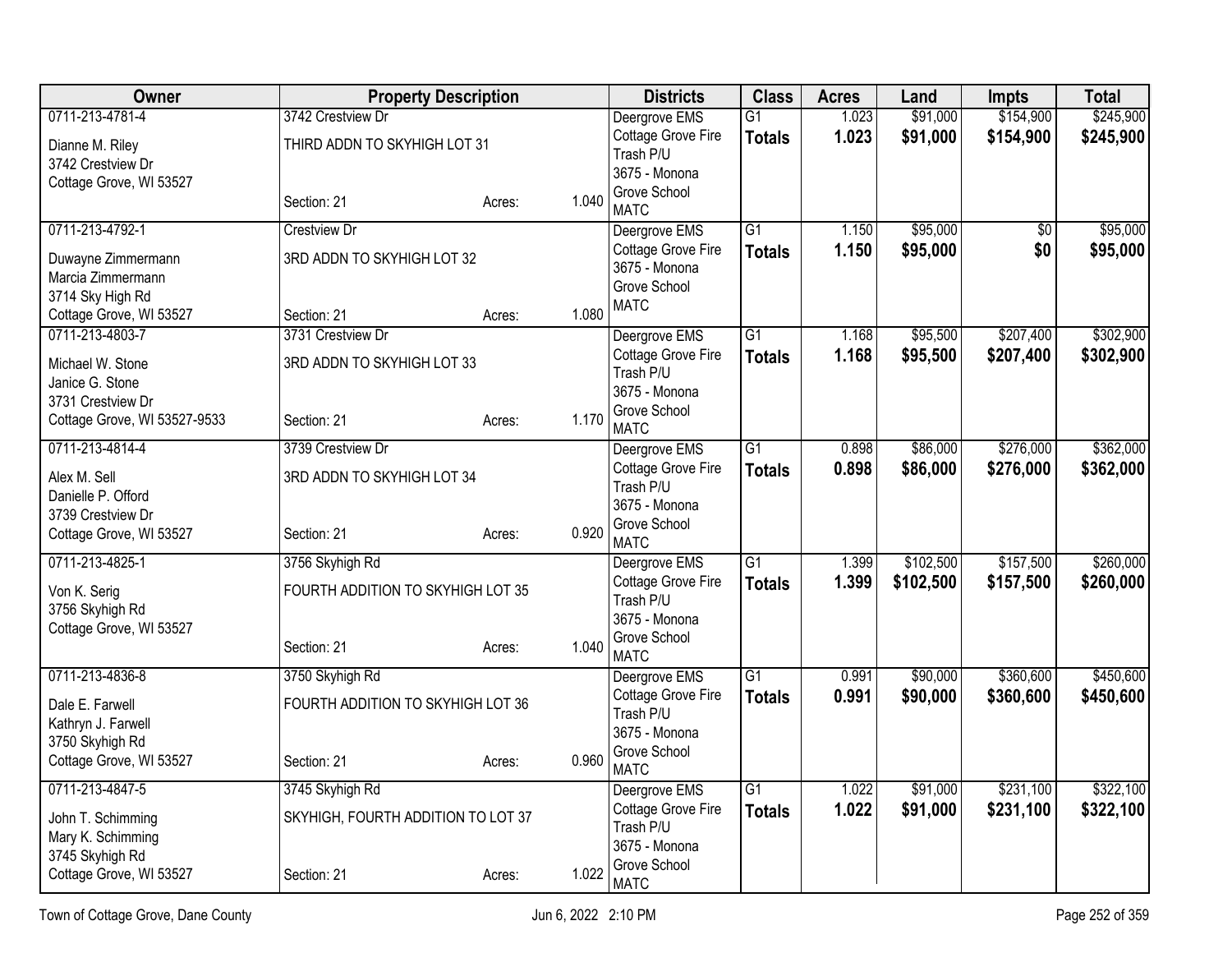| Owner                   |                                   | <b>Property Description</b>                  |       | <b>Districts</b>                    | <b>Class</b>    | <b>Acres</b> | Land      | <b>Impts</b> | <b>Total</b> |
|-------------------------|-----------------------------------|----------------------------------------------|-------|-------------------------------------|-----------------|--------------|-----------|--------------|--------------|
| 0711-213-4858-2         | 3753 Skyhigh Rd                   |                                              |       | Deergrove EMS                       | $\overline{G1}$ | 1.166        | \$95,500  | \$178,800    | \$274,300    |
| Roger C. Floerke        | FOURTH ADDITION TO SKYHIGH LOT 38 |                                              |       | Cottage Grove Fire                  | <b>Totals</b>   | 1.166        | \$95,500  | \$178,800    | \$274,300    |
| 3753 Skyhigh Rd         |                                   |                                              |       | Trash P/U<br>3675 - Monona          |                 |              |           |              |              |
| Cottage Grove, WI 53527 |                                   |                                              |       | Grove School                        |                 |              |           |              |              |
|                         | Section: 21                       | Acres:                                       | 1.260 | <b>MATC</b>                         |                 |              |           |              |              |
| 0711-213-4869-9         | 3757 Skyhigh Rd                   |                                              |       | Deergrove EMS                       | $\overline{G1}$ | 1.426        | \$103,500 | \$165,700    | \$269,200    |
| Wayne M. Wanta          |                                   | FOURTH ADDITION TO SKYHIGH LOT 39 SUBJ JT WL |       | Cottage Grove Fire                  | <b>Totals</b>   | 1.426        | \$103,500 | \$165,700    | \$269,200    |
| Jean M. Wanta           | <b>AGRMT</b>                      |                                              |       | Trash P/U<br>3675 - Monona          |                 |              |           |              |              |
| 3757 Skyhigh Rd         |                                   |                                              |       | Grove School                        |                 |              |           |              |              |
| Cottage Grove, WI 53527 | Section: 21                       | Acres:                                       | 1.040 | <b>MATC</b>                         |                 |              |           |              |              |
| 0711-213-4880-4         | 3761 Skyhigh Rd                   |                                              |       | Deergrove EMS                       | $\overline{G1}$ | 1.027        | \$91,500  | \$221,500    | \$313,000    |
| Michael J. Grob         | FOURTH ADDITION TO SKYHIGH LOT 40 |                                              |       | Cottage Grove Fire                  | <b>Totals</b>   | 1.027        | \$91,500  | \$221,500    | \$313,000    |
| Laura A. Schwoerer      |                                   |                                              |       | Trash P/U                           |                 |              |           |              |              |
| 3761 Skyhigh Rd         |                                   |                                              |       | 3675 - Monona<br>Grove School       |                 |              |           |              |              |
| Cottage Grove, WI 53527 | Section: 21                       | Acres:                                       | 1.027 | <b>MATC</b>                         |                 |              |           |              |              |
| 0711-213-4891-1         | 3764 Skyhigh Rd                   |                                              |       | Deergrove EMS                       | G1              | 1.002        | \$90,500  | \$171,600    | \$262,100    |
| Craig M. Zell           | FOURTH ADDITION TO SKYHIGH LOT 41 |                                              |       | Cottage Grove Fire                  | <b>Totals</b>   | 1.002        | \$90,500  | \$171,600    | \$262,100    |
| Heidi J. Zell           |                                   |                                              |       | Trash P/U<br>3675 - Monona          |                 |              |           |              |              |
| 3764 Skyhigh Rd         |                                   |                                              |       | Grove School                        |                 |              |           |              |              |
| Cottage Grove, WI 53527 | Section: 21                       | Acres:                                       | 0.990 | <b>MATC</b>                         |                 |              |           |              |              |
| 0711-213-4902-7         | 3750 Crestview Dr                 |                                              |       | Deergrove EMS                       | $\overline{G1}$ | 1.530        | \$106,500 | \$220,600    | \$327,100    |
| Jason R. Konz           | FOURTH ADDITION TO SKYHIGH LOT 42 |                                              |       | Cottage Grove Fire                  | <b>Totals</b>   | 1.530        | \$106,500 | \$220,600    | \$327,100    |
| Heather A. Konz         |                                   |                                              |       | Trash P/U<br>3675 - Monona          |                 |              |           |              |              |
| 3750 Crestview Dr       |                                   |                                              |       | Grove School                        |                 |              |           |              |              |
| Cottage Grove, WI 53527 | Section: 21                       | Acres:                                       | 1.450 | <b>MATC</b>                         |                 |              |           |              |              |
| 0711-213-7001-0         | 2574 Bass Rd                      |                                              |       | Deergrove EMS                       | $\overline{G1}$ | 0.512        | \$93,000  | \$496,700    | \$589,700    |
| Heather R. Conrad       | VINEYS ADDN TO SKYHIGH LOT 1      |                                              |       | Cottage Grove Fire                  | <b>Totals</b>   | 0.512        | \$93,000  | \$496,700    | \$589,700    |
| 2574 Bass Rd            |                                   |                                              |       | 3675 - Monona<br>Grove School       |                 |              |           |              |              |
| Cottage Grove, WI 53527 |                                   |                                              |       | <b>MATC</b>                         |                 |              |           |              |              |
|                         | Section: 21                       | Acres:                                       | 0.512 |                                     |                 |              |           |              |              |
| 0711-213-7012-0         | 2558 Bass Rd                      |                                              |       | Deergrove EMS                       | $\overline{G1}$ | 0.538        | \$94,500  | \$162,000    | \$256,500    |
| Rykker Erickson         | VINEYS ADDN TO SKYHIGH LOT 2      |                                              |       | Cottage Grove Fire<br>3675 - Monona | <b>Totals</b>   | 0.538        | \$94,500  | \$162,000    | \$256,500    |
| Karen Thomas            |                                   |                                              |       | Grove School                        |                 |              |           |              |              |
| 118 Charleen Ln         |                                   |                                              |       | <b>MATC</b>                         |                 |              |           |              |              |
| Madison, WI 53714       | Section: 21                       | Acres:                                       | 0.538 |                                     |                 |              |           |              |              |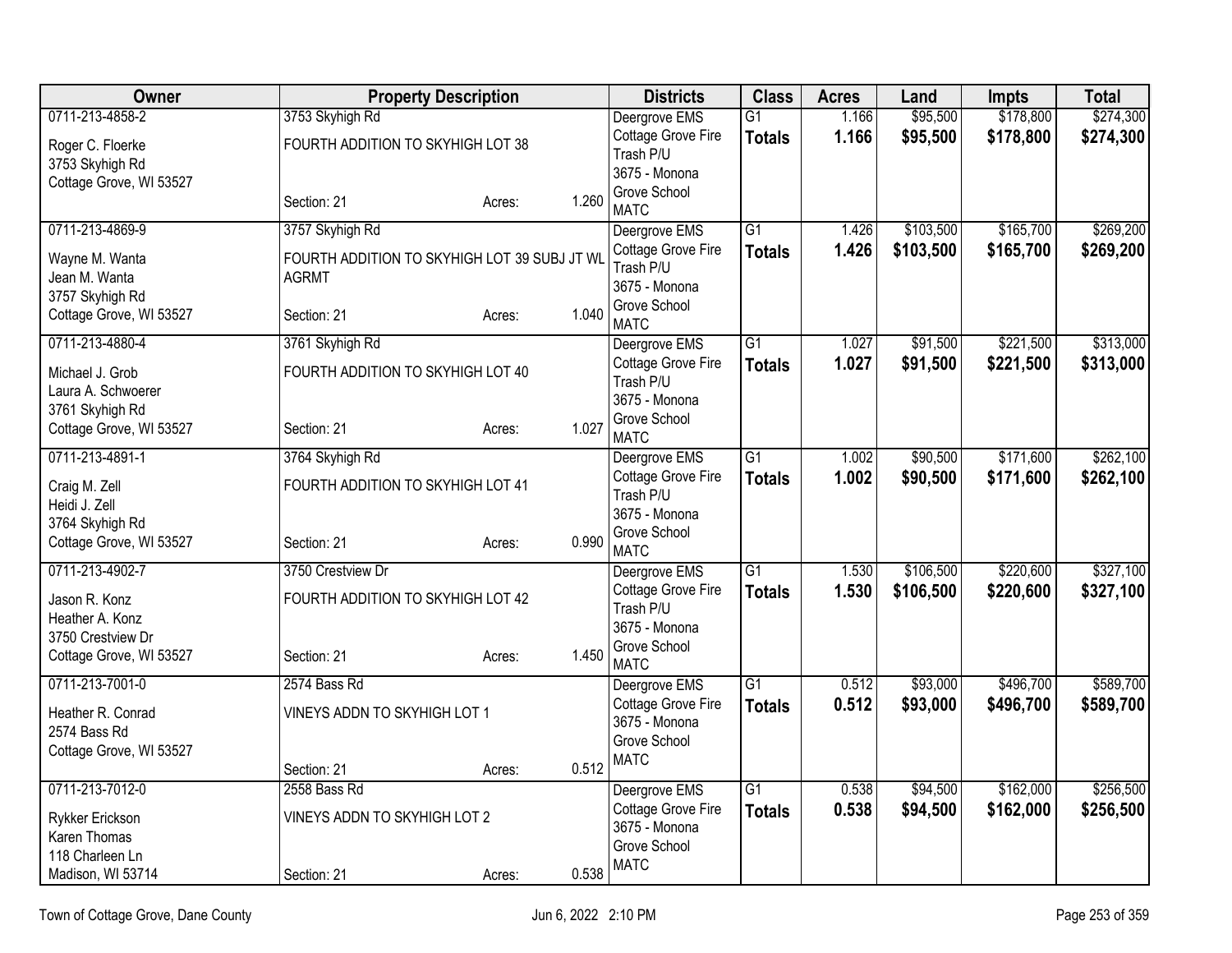| Owner                                      |                              | <b>Property Description</b> |       | <b>Districts</b>   | <b>Class</b>    | <b>Acres</b> | Land      | <b>Impts</b> | <b>Total</b> |
|--------------------------------------------|------------------------------|-----------------------------|-------|--------------------|-----------------|--------------|-----------|--------------|--------------|
| 0711-213-7023-0                            | 2550 Bass Rd                 |                             |       | Deergrove EMS      | $\overline{G1}$ | 0.528        | \$94,000  | \$498,500    | \$592,500    |
| John Underberg                             | VINEYS ADDN TO SKYHIGH LOT 3 |                             |       | Cottage Grove Fire | <b>Totals</b>   | 0.528        | \$94,000  | \$498,500    | \$592,500    |
| Angela Underberg                           |                              |                             |       | 3675 - Monona      |                 |              |           |              |              |
| 4617 Hermsmeier Ln                         |                              |                             |       | Grove School       |                 |              |           |              |              |
| Madison, WI 53714                          | Section: 21                  | Acres:                      | 0.528 | <b>MATC</b>        |                 |              |           |              |              |
| 0711-213-7034-0                            | 2542 Bass Rd                 |                             |       | Deergrove EMS      | $\overline{G1}$ | 0.528        | \$94,000  | \$332,000    | \$426,000    |
| Ryan J. Knocke                             | VINEYS ADDN TO SKYHIGH LOT 4 |                             |       | Cottage Grove Fire | <b>Totals</b>   | 0.528        | \$94,000  | \$332,000    | \$426,000    |
| Anna C. Schwarz                            |                              |                             |       | 3675 - Monona      |                 |              |           |              |              |
| 2542 Bass Rd                               |                              |                             |       | Grove School       |                 |              |           |              |              |
| Cottage Grove, WI 53527                    | Section: 21                  | Acres:                      | 0.528 | <b>MATC</b>        |                 |              |           |              |              |
| 0711-213-7045-0                            | 2534 Bass Rd                 |                             |       | Deergrove EMS      | $\overline{G1}$ | 0.539        | \$94,500  | \$430,500    | \$525,000    |
| <b>Terry Meissen</b>                       | VINEYS ADDN TO SKYHIGH LOT 5 |                             |       | Cottage Grove Fire | <b>Totals</b>   | 0.539        | \$94,500  | \$430,500    | \$525,000    |
| 3646 County Highway Ab                     |                              |                             |       | 3675 - Monona      |                 |              |           |              |              |
| Mcfarland, WI 53558                        |                              |                             |       | Grove School       |                 |              |           |              |              |
|                                            | Section: 21                  | Acres:                      | 0.528 | <b>MATC</b>        |                 |              |           |              |              |
| 0711-213-7056-0                            | <b>Bass Rd</b>               |                             |       | Deergrove EMS      | $\overline{G1}$ | 0.539        | \$94,500  | \$0          | \$94,500     |
| Donald K. Liddicoat                        | VINEYS ADDN TO SKYHIGH LOT 6 |                             |       | Cottage Grove Fire | <b>Totals</b>   | 0.539        | \$94,500  | \$0          | \$94,500     |
| Trina R. Keith                             |                              |                             |       | 3675 - Monona      |                 |              |           |              |              |
| 1988 Timber Lake Rd                        |                              |                             |       | Grove School       |                 |              |           |              |              |
| Fitchburg, WI 53575                        | Section: 21                  | Acres:                      | 0.539 | <b>MATC</b>        |                 |              |           |              |              |
| 0711-213-7067-0                            | 2518 Bass Rd                 |                             |       | Deergrove EMS      | $\overline{G1}$ | 1.106        | \$107,500 | \$460,500    | \$568,000    |
|                                            |                              |                             |       | Cottage Grove Fire | <b>Totals</b>   | 1.106        | \$107,500 | \$460,500    | \$568,000    |
| Donnal & Hartman Living Tr<br>2518 Bass Rd | VINEYS ADDN TO SKYHIGH LOT 7 |                             |       | 3675 - Monona      |                 |              |           |              |              |
| Cottage Grove, WI 53527                    |                              |                             |       | Grove School       |                 |              |           |              |              |
|                                            | Section: 21                  | Acres:                      | 1.108 | <b>MATC</b>        |                 |              |           |              |              |
| 0711-213-7078-0                            | 2515 Bass Rd                 |                             |       | Deergrove EMS      | $\overline{G1}$ | 0.536        | \$94,500  | \$396,000    | \$490,500    |
|                                            |                              |                             |       | Cottage Grove Fire | <b>Totals</b>   | 0.536        | \$94,500  | \$396,000    | \$490,500    |
| Tyler Ratkowski                            | VINEYS ADDN TO SKYHIGH LOT 8 |                             |       | 3675 - Monona      |                 |              |           |              |              |
| Dustin Barman                              |                              |                             |       | Grove School       |                 |              |           |              |              |
| 457 Longfellow Ave<br>Deerfield, IL 60015  | Section: 21                  | Acres:                      | 0.536 | <b>MATC</b>        |                 |              |           |              |              |
| 0711-213-7089-0                            | 2523 Bass Rd                 |                             |       | Deergrove EMS      | $\overline{G1}$ | 0.662        | \$100,500 | \$444,800    | \$545,300    |
|                                            |                              |                             |       | Cottage Grove Fire | <b>Totals</b>   | 0.662        | \$100,500 | \$444,800    | \$545,300    |
| Nicholas Raether                           | VINEYS ADDN TO SKYHIGH LOT 9 |                             |       | 3675 - Monona      |                 |              |           |              |              |
| Jilianne Raether                           |                              |                             |       | Grove School       |                 |              |           |              |              |
| 2523 Bass Rd                               |                              |                             |       | <b>MATC</b>        |                 |              |           |              |              |
| Cottage Grove, WI 53527                    | Section: 21                  | Acres:                      | 0.663 |                    |                 |              |           |              |              |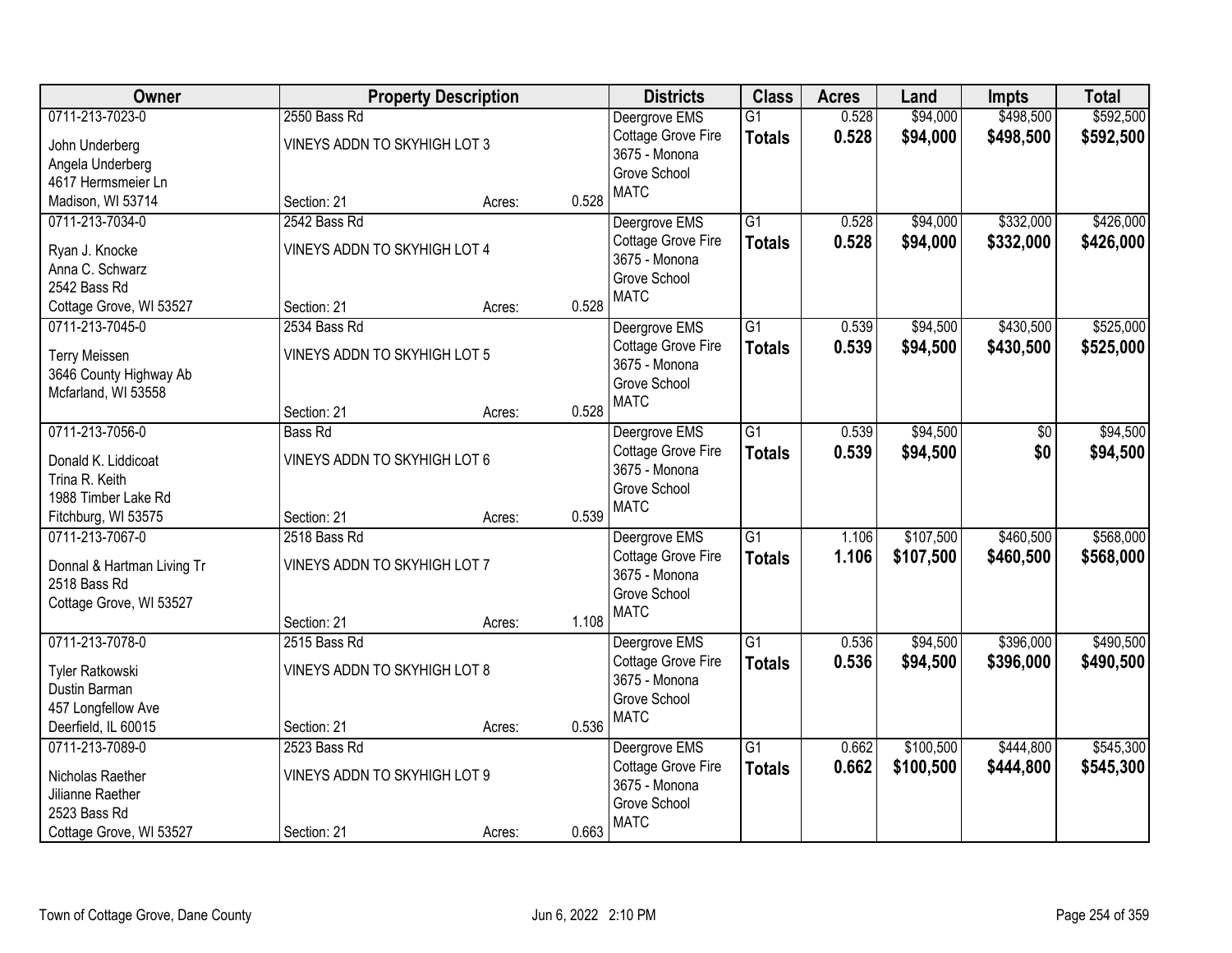| Owner                           |                                 | <b>Property Description</b> |       | <b>Districts</b>                    | <b>Class</b>    | <b>Acres</b> | Land            | <b>Impts</b>    | <b>Total</b>    |
|---------------------------------|---------------------------------|-----------------------------|-------|-------------------------------------|-----------------|--------------|-----------------|-----------------|-----------------|
| 0711-213-7100-0                 | 2531 Bass Rd                    |                             |       | Deergrove EMS                       | $\overline{G1}$ | 0.546        | \$95,000        | \$227,500       | \$322,500       |
| Vanessa Haggerty                | VINEYS ADDN TO SKYHIGH LOT 10   |                             |       | Cottage Grove Fire                  | <b>Totals</b>   | 0.546        | \$95,000        | \$227,500       | \$322,500       |
| Patrick Jennison                |                                 |                             |       | 3675 - Monona                       |                 |              |                 |                 |                 |
| 4610 Stein Ave                  |                                 |                             |       | Grove School                        |                 |              |                 |                 |                 |
| Madison, WI 53714               | Section: 21                     | Acres:                      | 0.547 | <b>MATC</b>                         |                 |              |                 |                 |                 |
| 0711-213-7111-0                 | 2539 Bass Rd                    |                             |       | Deergrove EMS                       | $\overline{G1}$ | 0.521        | \$93,500        | \$435,500       | \$529,000       |
| Christopher J. Larsh            | VINEYS ADDN TO SKYHIGH LOT 11   |                             |       | Cottage Grove Fire                  | <b>Totals</b>   | 0.521        | \$93,500        | \$435,500       | \$529,000       |
| Kathleen A. Larsh               |                                 |                             |       | 3675 - Monona                       |                 |              |                 |                 |                 |
| 2539 Bass Rd                    |                                 |                             |       | Grove School                        |                 |              |                 |                 |                 |
| Cottage Grove, WI 53527         | Section: 21                     | Acres:                      | 0.522 | <b>MATC</b>                         |                 |              |                 |                 |                 |
| 0711-213-7122-0                 | 2547 Bass Rd                    |                             |       | Deergrove EMS                       | G1              | 0.538        | \$94,500        | \$372,500       | \$467,000       |
| James Mckenzie                  | VINEYS ADDN TO SKYHIGH LOT 12   |                             |       | Cottage Grove Fire                  | <b>Totals</b>   | 0.538        | \$94,500        | \$372,500       | \$467,000       |
| <b>Tracy Phillippi</b>          |                                 |                             |       | 3675 - Monona                       |                 |              |                 |                 |                 |
| 2547 Bass Rd                    |                                 |                             |       | Grove School                        |                 |              |                 |                 |                 |
| Cottage Grove, WI 53527         | Section: 21                     | Acres:                      | 0.539 | <b>MATC</b>                         |                 |              |                 |                 |                 |
| 0711-213-7133-0                 | 2555 Bass Rd                    |                             |       | Deergrove EMS                       | $\overline{G1}$ | 0.538        | \$94,500        | \$351,500       | \$446,000       |
|                                 |                                 |                             |       | Cottage Grove Fire                  | <b>Totals</b>   | 0.538        | \$94,500        | \$351,500       | \$446,000       |
| Roger L. Quick                  | VINEYS ADDN TO SKYHIGH LOT 13   |                             |       | 3675 - Monona                       |                 |              |                 |                 |                 |
| Brenda L. Quick<br>2555 Bass Rd |                                 |                             |       | Grove School                        |                 |              |                 |                 |                 |
| Cottage Grove, WI 53527         | Section: 21                     | Acres:                      | 0.522 | <b>MATC</b>                         |                 |              |                 |                 |                 |
| 0711-213-7144-0                 | 2563 Bass Rd                    |                             |       | Deergrove EMS                       | $\overline{G1}$ | 0.603        | \$97,500        | \$447,500       | \$545,000       |
|                                 |                                 |                             |       | Cottage Grove Fire                  | <b>Totals</b>   | 0.603        | \$97,500        | \$447,500       | \$545,000       |
| Michael Swanson                 | VINEYS ADDN TO SKYHIGH LOT 14   |                             |       | 3675 - Monona                       |                 |              |                 |                 |                 |
| Meaghan Swanson                 |                                 |                             |       | Grove School                        |                 |              |                 |                 |                 |
| 2563 Bass Rd                    |                                 |                             |       | <b>MATC</b>                         |                 |              |                 |                 |                 |
| Cottage Grove, WI 53527         | Section: 21                     | Acres:                      | 0.605 |                                     |                 |              |                 |                 |                 |
| 0711-213-7155-0                 | 2571 Bass Rd                    |                             |       | Deergrove EMS                       | $\overline{G1}$ | 0.629        | \$99,000        | \$382,500       | \$481,500       |
| Kurt D. Reuland                 | VINEYS ADDN TO SKYHIGH LOT 15   |                             |       | Cottage Grove Fire<br>3675 - Monona | <b>Totals</b>   | 0.629        | \$99,000        | \$382,500       | \$481,500       |
| Cristina M. Reuland             |                                 |                             |       | Grove School                        |                 |              |                 |                 |                 |
| 2571 Bass Rd                    |                                 |                             |       | <b>MATC</b>                         |                 |              |                 |                 |                 |
| Cottage Grove, WI 53527         | Section: 21                     | Acres:                      | 0.630 |                                     |                 |              |                 |                 |                 |
| 0711-213-7175-0                 | County Rd N                     |                             |       | Deergrove EMS                       | X4              | 0.688        | $\overline{60}$ | $\overline{30}$ | $\overline{50}$ |
| Cottage Grove, Town of          | VINEYS ADDN TO SKYHIGH OUTLOT 1 |                             |       | Cottage Grove Fire                  | <b>Totals</b>   | 0.688        | \$0             | \$0             | \$0             |
| 4058 County Highway N           |                                 |                             |       | 3675 - Monona                       |                 |              |                 |                 |                 |
| Cottage Grove, WI 53527         |                                 |                             |       | Grove School                        |                 |              |                 |                 |                 |
|                                 | Section: 21                     | Acres:                      | 0.689 | <b>MATC</b>                         |                 |              |                 |                 |                 |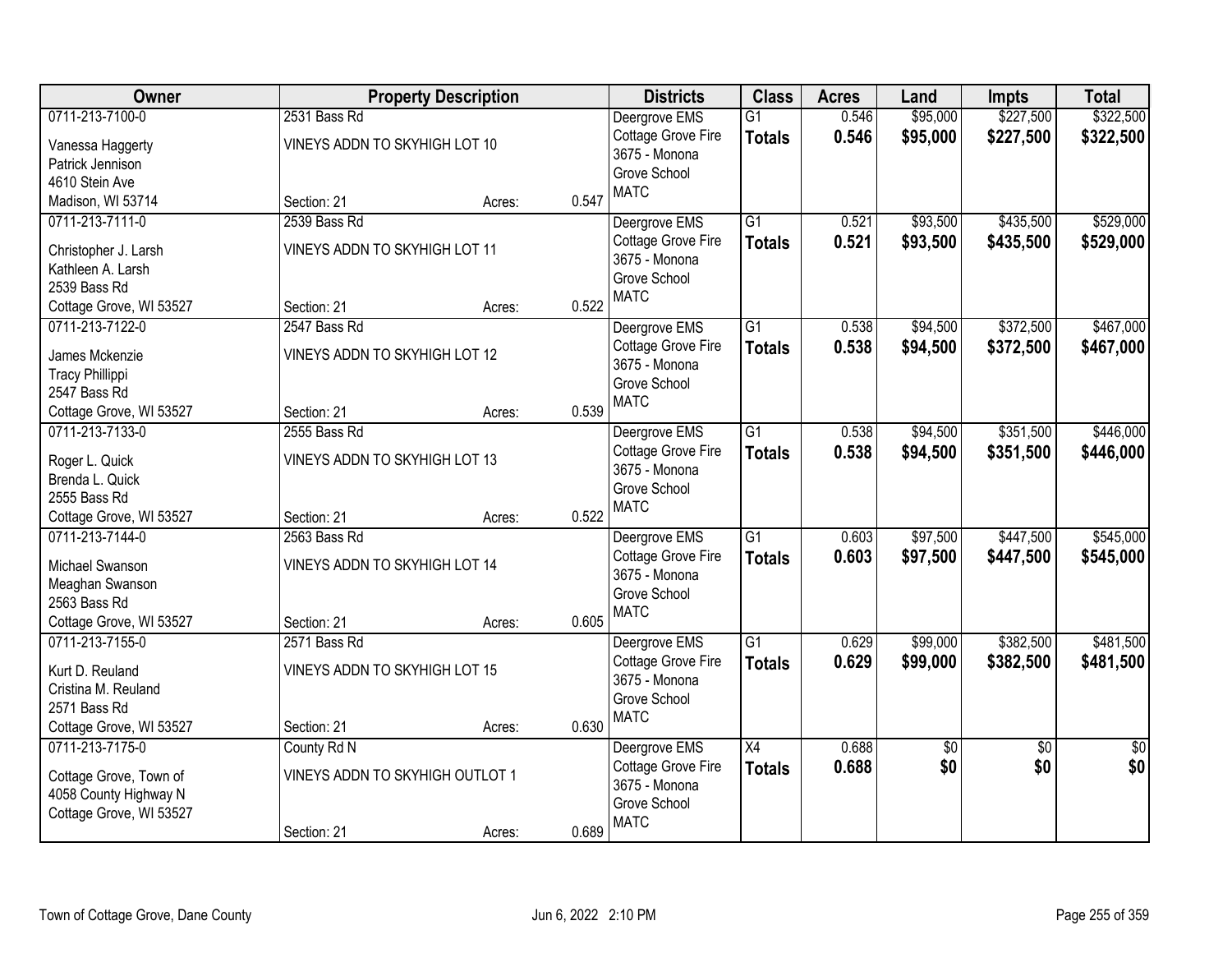| <b>Owner</b>               | <b>Property Description</b>                     | <b>Districts</b>                     | <b>Class</b>    | <b>Acres</b> | Land      | Impts           | <b>Total</b> |
|----------------------------|-------------------------------------------------|--------------------------------------|-----------------|--------------|-----------|-----------------|--------------|
| 0711-213-8000-0            | 2525 Peiper Rd                                  | Deergrove EMS                        | G4              | 37.600       | \$11,700  | $\overline{50}$ | \$11,700     |
| Mac-Farm, LLC              | SEC 21-7-11 NE1/4SW1/4                          | Cottage Grove Fire                   | G5M             | 2.300        | \$7,000   | \$0             | \$7,000      |
| c/o Erin Casey Decker      |                                                 | 3675 - Monona                        | <b>Totals</b>   | 39.900       | \$18,700  | \$0             | \$18,700     |
| W9279 Ripley Rd            |                                                 | Grove School<br><b>MATC</b>          |                 |              |           |                 |              |
| Cambridge, WI 53523        | Section: 21<br>Acres:                           | 39.900                               |                 |              |           |                 |              |
| 0711-213-8815-5            | 3767 Skyhigh Rd                                 | Deergrove EMS                        | $\overline{G1}$ | 0.509        | \$66,500  | \$183,900       | \$250,400    |
| Lance R. Severson          | LOT 2 CSM 2273 CS9/94-1/17/77 DESCR AS SEC      | Cottage Grove Fire                   | <b>Totals</b>   | 0.509        | \$66,500  | \$183,900       | \$250,400    |
| Amber L. Severson          | 21-7-11 PRT NW1/4SW1/4 .508 ACRE                | Trash P/U                            |                 |              |           |                 |              |
| 3767 Skyhigh Rd            |                                                 | 3675 - Monona<br>Grove School        |                 |              |           |                 |              |
| Cottage Grove, WI 53527    | Section: 21<br>Acres:                           | 0.508<br><b>MATC</b>                 |                 |              |           |                 |              |
| 0711-213-8825-3            | 3775 Skyhigh Rd                                 | Deergrove EMS                        | $\overline{G1}$ | 0.509        | \$66,500  | \$184,600       | \$251,100    |
| Kristen K. Wollin          | LOT 1 CSM 2273 CS9/94-1/17/77 DESCR AS SEC      | Cottage Grove Fire                   | <b>Totals</b>   | 0.509        | \$66,500  | \$184,600       | \$251,100    |
| 3775 Sky High Rd           | 21-7-11 PRT NW1/4SW1/4 (0.509 ACRES)            | Trash P/U                            |                 |              |           |                 |              |
| Cottage Grove, WI 53527    |                                                 | 3675 - Monona                        |                 |              |           |                 |              |
|                            | Section: 21<br>Acres:                           | Grove School<br>0.509<br><b>MATC</b> |                 |              |           |                 |              |
| 0711-213-9500-3            | 2525 Peiper Rd                                  | Deergrove EMS                        | $\overline{G4}$ | 17.679       | \$5,500   | $\overline{50}$ | \$5,500      |
| Mac-Farm, LLC              | SEC 21-7-11 SE1/4SW1/4EXC LOT 1 CSM 650 CS3/167 | Cottage Grove Fire                   | G <sub>5</sub>  | 0.500        | \$300     | \$0             | \$300        |
| c/o Erin Casey Decker      | & CSM 3894                                      | 3675 - Monona                        | <b>Totals</b>   | 18.179       | \$5,800   | \$0             | \$5,800      |
| W9279 Ripley Rd            |                                                 | Grove School                         |                 |              |           |                 |              |
| Cambridge, WI 53523        | Section: 21<br>Acres:                           | <b>MATC</b><br>18.179                |                 |              |           |                 |              |
| 0711-213-9690-4            | 3707 County Highway N                           | Deergrove EMS                        | $\overline{G1}$ | 2.000        | \$110,500 | \$357,700       | \$468,200    |
| Dennis J. Viney            | LOT 2 CSM 3894 CS16/114 R3451/29-3/11/82 DESCR  | Cottage Grove Fire                   | G4              | 7.000        | \$2,000   | \$0             | \$2,000      |
| Kami J. Viney              | AS SEC 21-7-1 1 PRT SE1/4SW1/4 9.008 ACRES EXCL | Trash P/U                            | <b>Totals</b>   | 9.000        | \$112,500 | \$357,700       | \$470,200    |
| 3707 County Highway N      | CTH N R/W ALG E LN DESCR                        | 3675 - Monona                        |                 |              |           |                 |              |
| Cottage Grove, WI 53527    | Section: 21<br>Acres:                           | Grove School<br>9.000<br><b>MATC</b> |                 |              |           |                 |              |
| 0711-213-9910-7            | 3703 County Highway N                           | Deergrove EMS                        | G1              | 1.160        | \$93,500  | \$219,200       | \$312,700    |
|                            |                                                 | Cottage Grove Fire                   | <b>Totals</b>   | 1.160        | \$93,500  | \$219,200       | \$312,700    |
| Cynda K. Solberg           | LOT 1 CSM 650 CS3/167 DESCR AS SEC 21-7-11 PRT  | Trash P/U                            |                 |              |           |                 |              |
| 3703 County Highway N      | SE1/4SW1/4 (1.16 ACRES)                         | 3675 - Monona                        |                 |              |           |                 |              |
| Cottage Grove, WI 53527    | Section: 21<br>Acres:                           | Grove School<br>1.160                |                 |              |           |                 |              |
|                            |                                                 | <b>MATC</b>                          |                 |              |           |                 |              |
| 0711-214-8000-9            | Nora Rd                                         | Deergrove EMS                        | G4              | 15.000       | \$5,100   | $\overline{50}$ | \$5,100      |
| M&V Enterprises of WI, LLC | SEC 21-7-11 PRT NE1/4 SE1/4 COM NE COR TH W     | Cottage Grove Fire                   | <b>Totals</b>   | 15.000       | \$5,100   | \$0             | \$5,100      |
| 6190 Crook Hill Rd         | 660 FT SELY TO PT 330 FT W OF SE COR E TO SE    | 3675 - Monona                        |                 |              |           |                 |              |
| Spring Green, WI 53588     | CORN TO POB                                     | Grove School<br><b>MATC</b>          |                 |              |           |                 |              |
|                            | Section: 21<br>Acres:                           | 15.000                               |                 |              |           |                 |              |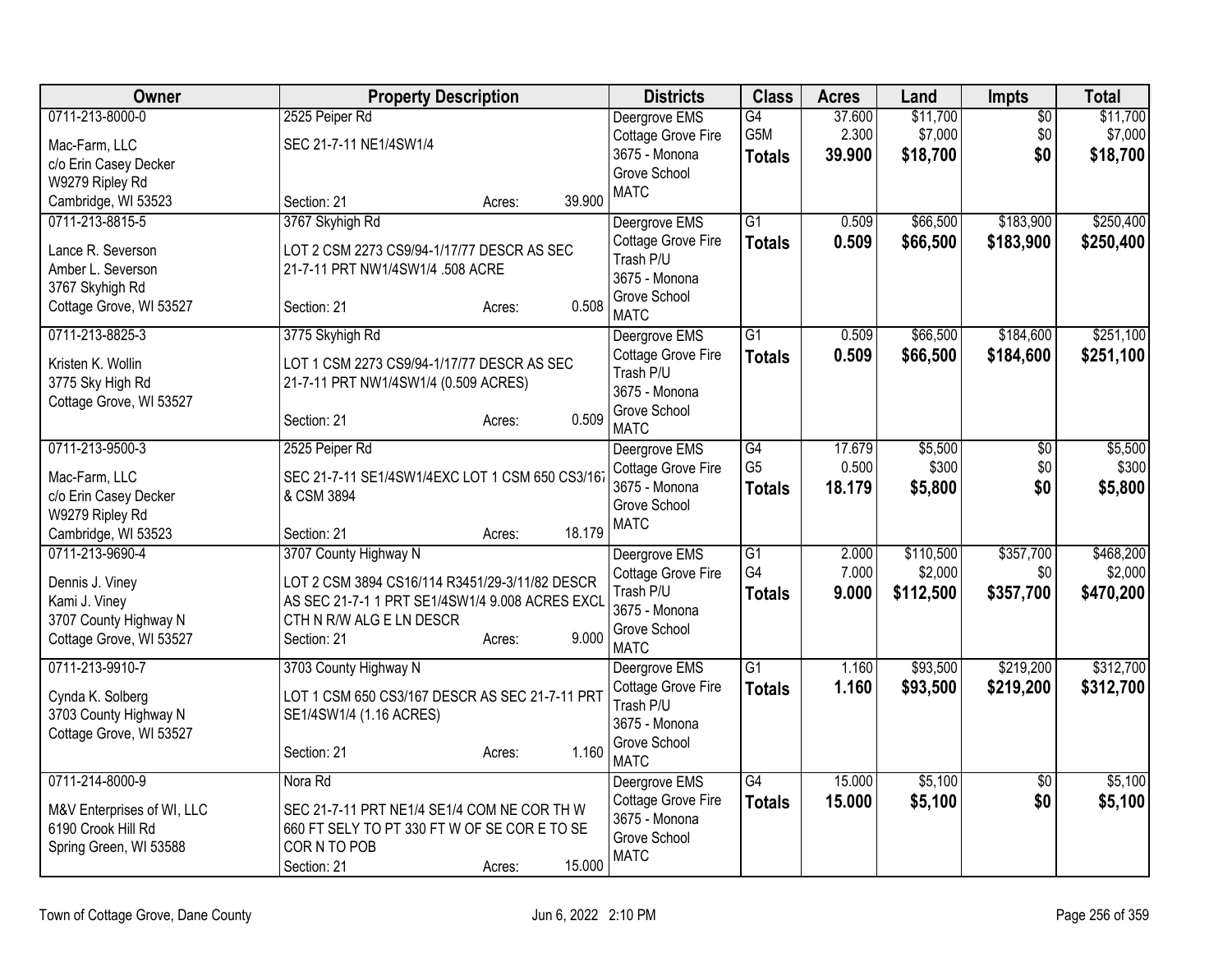| <b>Owner</b>                                                                                              | <b>Property Description</b>                                                                                                                                                                            | <b>Districts</b>                                                                                           | <b>Class</b>                                            | <b>Acres</b>                                 | Land                                                   | Impts                                               | <b>Total</b>                                           |
|-----------------------------------------------------------------------------------------------------------|--------------------------------------------------------------------------------------------------------------------------------------------------------------------------------------------------------|------------------------------------------------------------------------------------------------------------|---------------------------------------------------------|----------------------------------------------|--------------------------------------------------------|-----------------------------------------------------|--------------------------------------------------------|
| 0711-214-8060-7<br>Huston Farms, LLC<br>2561 Coffeytown Rd                                                | Nora Rd<br>SEC 21-7-11 PRT NE1/4SE1/4 EXC BEG NE COR TH<br>W 660 FT TH SELY TO PT 330 FT W OF SE COR TH E                                                                                              | Deergrove EMS<br>Cottage Grove Fire<br>3675 - Monona<br>Grove School                                       | G4<br>G <sub>5</sub><br><b>Totals</b>                   | 22.800<br>2.000<br>24.800                    | \$7,400<br>\$500<br>\$7,900                            | $\overline{50}$<br>\$0<br>\$0                       | \$7,400<br>\$500<br>\$7,900                            |
| Cottage Grove, WI 53527                                                                                   | TO SD SE COR TH N TO POB<br>24.800<br>Section: 21<br>Acres:                                                                                                                                            | <b>MATC</b>                                                                                                |                                                         |                                              |                                                        |                                                     |                                                        |
| 0711-214-8500-4<br>Huston Farms, LLC<br>2561 Coffeytown Rd<br>Cottage Grove, WI 53527                     | County Rd N<br>SEC 21-7-11 NW1/4SE1/4EXC N 474.21 FT OF W<br>208.71 FT OF S 2569.87 FT OF W1/2 SE1/4 EXC CSM<br>5212<br>18.976<br>Section: 21<br>Acres:                                                | Deergrove EMS<br>Cottage Grove Fire<br>3675 - Monona<br>Grove School<br><b>MATC</b>                        | G4<br><b>Totals</b>                                     | 18.976<br>18.976                             | \$6,400<br>\$6,400                                     | $\overline{50}$<br>\$0                              | \$6,400<br>\$6,400                                     |
| 0711-214-8640-5<br>Kenneth J. Boe<br>3822 County Highway N<br>Cottage Grove, WI 53527                     | 3822 County Highway N<br>SEC 21-7-11 PRT NW1/4SE1/4 DESCR AS COM AT<br>S1/4 COR OF SD SEC 21 TH N 2304.37 FT ALG N-S<br>1/4 LN OF SD SEC 21 & C/L OF CTH N TO POB TH<br>1.270<br>Section: 21<br>Acres: | Deergrove EMS<br>Cottage Grove Fire<br>Trash P/U<br>3675 - Monona<br>Grove School<br><b>MATC</b>           | G1<br><b>Totals</b>                                     | 1.270<br>1.270                               | \$96,000<br>\$96,000                                   | \$223,600<br>\$223,600                              | \$319,600<br>\$319,600                                 |
| 0711-214-8660-1<br>Daniel Graffin<br>Debra J. Ballweg<br>3804 County Highway N<br>Cottage Grove, WI 53527 | 3804 County Highway N<br>SEC 21-7-11 N 208.7 FT OF W 208.7 FT OF S 986.9 FT<br>OF NW1/4 SE1/4 ALSO THAT PRT VAC STREET LYG<br>S OF S LN IN R9816/18<br>1.000<br>Section: 21<br>Acres:                  | Deergrove EMS<br>Cottage Grove Fire<br>Trash P/U<br>3675 - Monona<br>Grove School<br><b>MATC</b>           | $\overline{G1}$<br><b>Totals</b>                        | 1.225<br>1.225                               | \$95,000<br>\$95,000                                   | \$124,300<br>\$124,300                              | \$219,300<br>\$219,300                                 |
| 0711-214-8690-5<br>Jay C. Sitts<br>3798 County Highway N<br>Cottage Grove, WI 53527                       | 3798 County Highway N<br>LOT 1 CSM 5212 CS23/302&303 R9835/19-4/15/87<br>DESCR AS SEC 21 -7-11 PRT NW1/4SE1/4 811,269 SC<br><b>FT</b><br>18.624<br>Section: 21<br>Acres:                               | Deergrove EMS<br>Cottage Grove Fire<br>Trash P/U<br>3675 - Monona<br>Grove School<br><b>MATC</b>           | G1<br>G <sub>5</sub><br>G <sub>6</sub><br><b>Totals</b> | 2.000<br>10.000<br>6.624<br>18.624           | \$110,500<br>\$3,100<br>\$33,000<br>\$146,600          | \$133,200<br>\$0<br>\$0<br>\$133,200                | \$243,700<br>\$3,100<br>\$33,000<br>\$279,800          |
| 0711-214-9000-7<br>M&V Enterprises<br>c/o Gary Voss<br>6190 Crook Hill Rd<br>Spring Green, WI 53588       | 3742 County Highway N<br>SEC 21-7-11 SW1/4 SE1/4<br>39.700<br>Section: 21<br>Acres:                                                                                                                    | Deergrove EMS<br>Cottage Grove Fire<br>3675 - Monona<br>Grove School<br><b>MATC</b>                        | G4<br>G <sub>5</sub><br>G5M<br>G7<br><b>Totals</b>      | 19.250<br>6.450<br>13.500<br>0.500<br>39.700 | \$5,400<br>\$2,000<br>\$33,800<br>\$30,000<br>\$71,200 | $\overline{50}$<br>\$0<br>\$0<br>\$1,600<br>\$1,600 | \$5,400<br>\$2,000<br>\$33,800<br>\$31,600<br>\$72,800 |
| 0711-214-9500-2<br>M&V Enterprises of WI, LLC<br>6190 Crook Hill Rd<br>Spring Green, WI 53588             | Nora Rd<br>SEC 21-7-11 PRT SE1/4 SE1/4 E OF DOOR CRK DD<br>8.500<br>Section: 21<br>Acres:                                                                                                              | Deergrove EMS<br>Cottage Grove Fire<br>3675 - Monona<br>Grove School<br><b>MATC</b><br>Door Creek Drainage | $\overline{G4}$<br>G <sub>5</sub><br><b>Totals</b>      | 3.000<br>5.500<br>8.500                      | \$600<br>\$2,500<br>\$3,100                            | \$0<br>\$0<br>\$0                                   | \$600<br>\$2,500<br>\$3,100                            |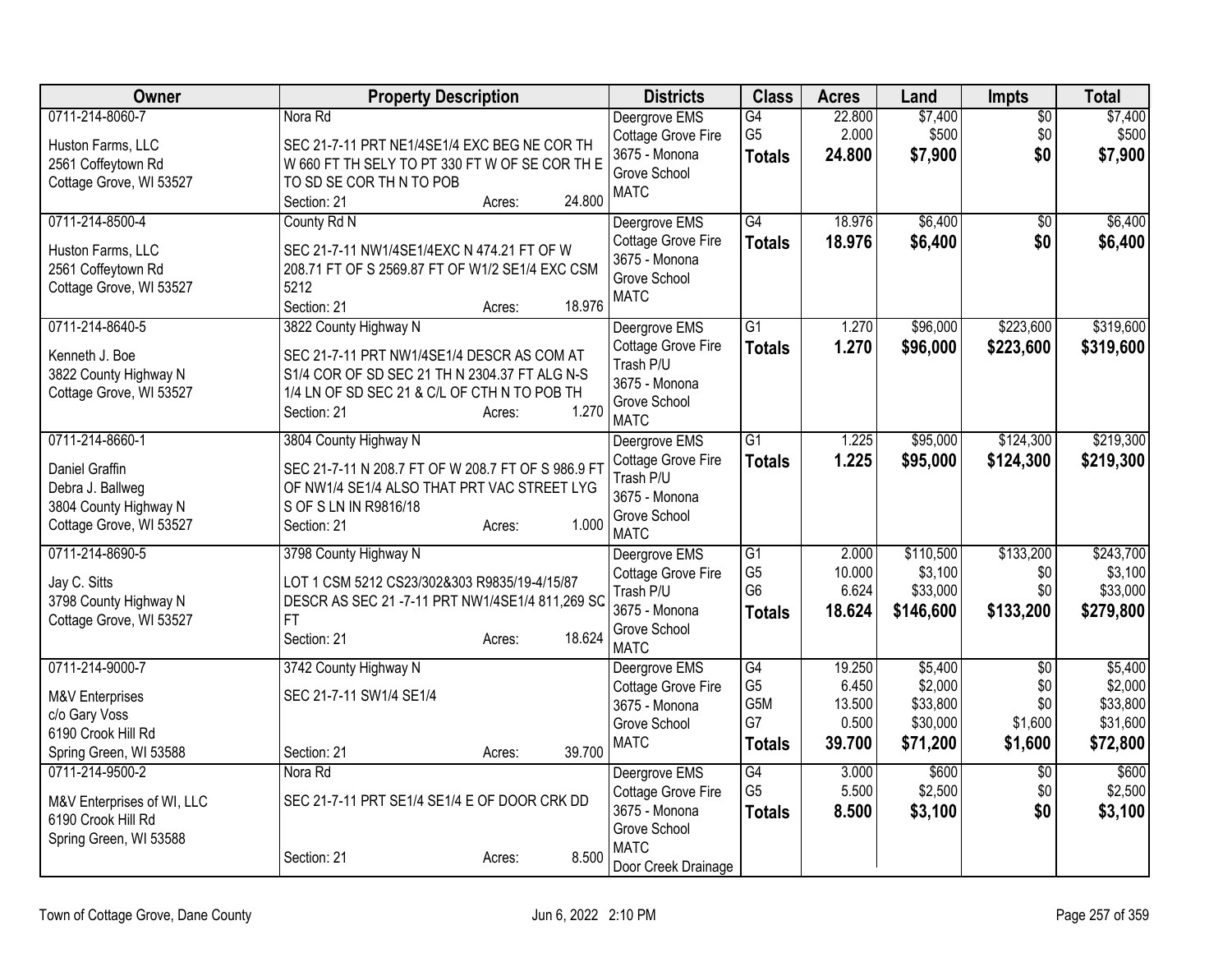| Owner                      | <b>Property Description</b>                    | <b>Districts</b>                | <b>Class</b>                       | <b>Acres</b>   | Land                 | Impts           | <b>Total</b>         |
|----------------------------|------------------------------------------------|---------------------------------|------------------------------------|----------------|----------------------|-----------------|----------------------|
| 0711-214-9540-4            | County Rd N                                    | Deergrove EMS                   | $\overline{G4}$                    | 19.000         | \$5,800              | $\overline{50}$ | \$5,800              |
| M&V Enterprises            | SEC 21-7-11 PRT SE1/4 SE1/4 LYG W OF DOOR CRK  | Cottage Grove Fire              | G <sub>5</sub>                     | 6.000          | \$1,800              | \$0             | \$1,800              |
| c/o Gary Voss              | DD.                                            | 3675 - Monona                   | G <sub>5</sub> M                   | 6.300          | \$15,800             | \$0             | \$15,800             |
| 6190 Crook Hill Rd         |                                                | Grove School                    | <b>Totals</b>                      | 31.300         | \$23,400             | \$0             | \$23,400             |
| Spring Green, WI 53588     | 31.300<br>Section: 21<br>Acres:                | <b>MATC</b>                     |                                    |                |                      |                 |                      |
|                            |                                                | Door Creek Drainage             |                                    |                |                      |                 |                      |
| 0711-221-8000-0            | Laudon Rd                                      | Deergrove EMS                   | $\overline{G4}$<br>G <sub>5</sub>  | 38.300         | \$11,100             | $\overline{50}$ | \$11,100             |
| Homburg Living Tr, Bruce M | SEC 22-7-11 NE1/4NE1/4                         | Cottage Grove Fire              |                                    | 2.000          | \$500                | \$0             | \$500                |
| 6002 Milwaukee St          |                                                | 3675 - Monona<br>Grove School   | <b>Totals</b>                      | 40.300         | \$11,600             | \$0             | \$11,600             |
| Madison, WI 53718          |                                                | <b>MATC</b>                     |                                    |                |                      |                 |                      |
|                            | 40.300<br>Section: 22<br>Acres:                |                                 |                                    |                |                      |                 |                      |
| 0711-221-8710-0            | 3892 Laudon Rd                                 | Deergrove EMS                   | $\overline{G1}$                    | 1.377          | \$104,000            | \$388,400       | \$492,400            |
| James D. Arnold            | LOT 1 CSM 10269 CS60/167&171-12/17/2001 DESCR  | Cottage Grove Fire              | <b>Totals</b>                      | 1.377          | \$104,000            | \$388,400       | \$492,400            |
| Heather L. Arnold          | AS SEC 22-7-11 PRT NW1/4NE1/4 (1.377 ACRES)    | Trash P/U                       |                                    |                |                      |                 |                      |
| 3892 Laudon Rd             |                                                | 3675 - Monona                   |                                    |                |                      |                 |                      |
| Cottage Grove, WI 53527    | 1.377<br>Section: 22<br>Acres:                 | Grove School                    |                                    |                |                      |                 |                      |
|                            |                                                | <b>MATC</b>                     |                                    |                |                      |                 |                      |
| 0711-221-8725-0            | 3902 Laudon Rd                                 | Deergrove EMS                   | G1                                 | 1.377          | \$104,000            | \$349,000       | \$453,000            |
| Charles H. Curran          | LOT 2 CSM 10269 CS60/167&171-12/17/2001 DESCR  | Cottage Grove Fire              | <b>Totals</b>                      | 1.377          | \$104,000            | \$349,000       | \$453,000            |
| Julie A. Curran            | AS SEC 22-7-11 PRT NW1/4NE1/4 (1.377 ACRES)    | Trash P/U                       |                                    |                |                      |                 |                      |
| 3902 Laudon Rd             |                                                | 3675 - Monona                   |                                    |                |                      |                 |                      |
| Cottage Grove, WI 53527    | 1.377<br>Section: 22<br>Acres:                 | Grove School<br><b>MATC</b>     |                                    |                |                      |                 |                      |
| 0711-221-8740-0            | 3924 Laudon Rd                                 |                                 | $\overline{G1}$                    | 1.377          | \$98,000             | \$348,500       | \$446,500            |
|                            |                                                | Deergrove EMS                   |                                    |                |                      |                 |                      |
| Nathan A. Hughes           | LOT 3 CSM 10269 CS60/167&171-12/17/2001 DESCR  | Cottage Grove Fire<br>Trash P/U | <b>Totals</b>                      | 1.377          | \$98,000             | \$348,500       | \$446,500            |
| Stacy M. Hughes            | AS SEC 22-7-11 PRT NW1/4NE1/4 (1.377 ACRES)    | 3675 - Monona                   |                                    |                |                      |                 |                      |
| 3924 Laudon Rd             |                                                | Grove School                    |                                    |                |                      |                 |                      |
| Cottage Grove, WI 53527    | 1.377<br>Section: 22<br>Acres:                 | <b>MATC</b>                     |                                    |                |                      |                 |                      |
| 0711-221-8755-0            | Laudon Rd                                      | Deergrove EMS                   | G4                                 | 31.205         | \$10,400             | $\overline{50}$ | \$10,400             |
|                            |                                                | Cottage Grove Fire              | G <sub>5</sub>                     | 1.065          | \$300                | \$0             | \$300                |
| Homburg Living Tr, Bruce M | LOT 4 CSM 10269 CS60/167&171-12/17/2001 DESCR  | 3675 - Monona                   | G <sub>5</sub> M                   | 4.000          | \$10,000             | \$0             | \$10,000             |
| 6002 Milwaukee St          | AS SEC 22-7-11 PRT NW1/4NE1/4 (36.205 ACRES) & | Grove School                    | <b>Totals</b>                      | 36.270         | \$20,700             | \$0             | \$20,700             |
| Madison, WI 53718          | ALSO INCL VAC R/W IN DOC #4641878              | <b>MATC</b>                     |                                    |                |                      |                 |                      |
|                            | 36.270<br>Section: 22<br>Acres:                |                                 |                                    |                |                      |                 |                      |
| 0711-221-9002-0            | Laudon Rd                                      | Deergrove EMS                   | G4                                 | 22.992         | \$6,300              | $\overline{50}$ | \$6,300              |
| Skaar Scattered Acres, Inc | SEC 22-7-11 SW1/4NE1/4 EXC CSM 8841 & ALSO EXC | Cottage Grove Fire              | G <sub>5</sub><br>G <sub>5</sub> M | 0.640          | \$300                | \$0             | \$300                |
| 2453 W Star Rd             | <b>CSM 12479</b>                               | 3675 - Monona                   | G7                                 | 8.000<br>1.000 | \$24,000<br>\$12,000 | \$0<br>\$44,100 | \$24,000<br>\$56,100 |
| Cottage Grove, WI 53527    |                                                | Grove School<br><b>MATC</b>     |                                    |                |                      |                 |                      |
|                            | 32.632<br>Section: 22<br>Acres:                |                                 | <b>Totals</b>                      | 32.632         | \$42,600             | \$44,100        | \$86,700             |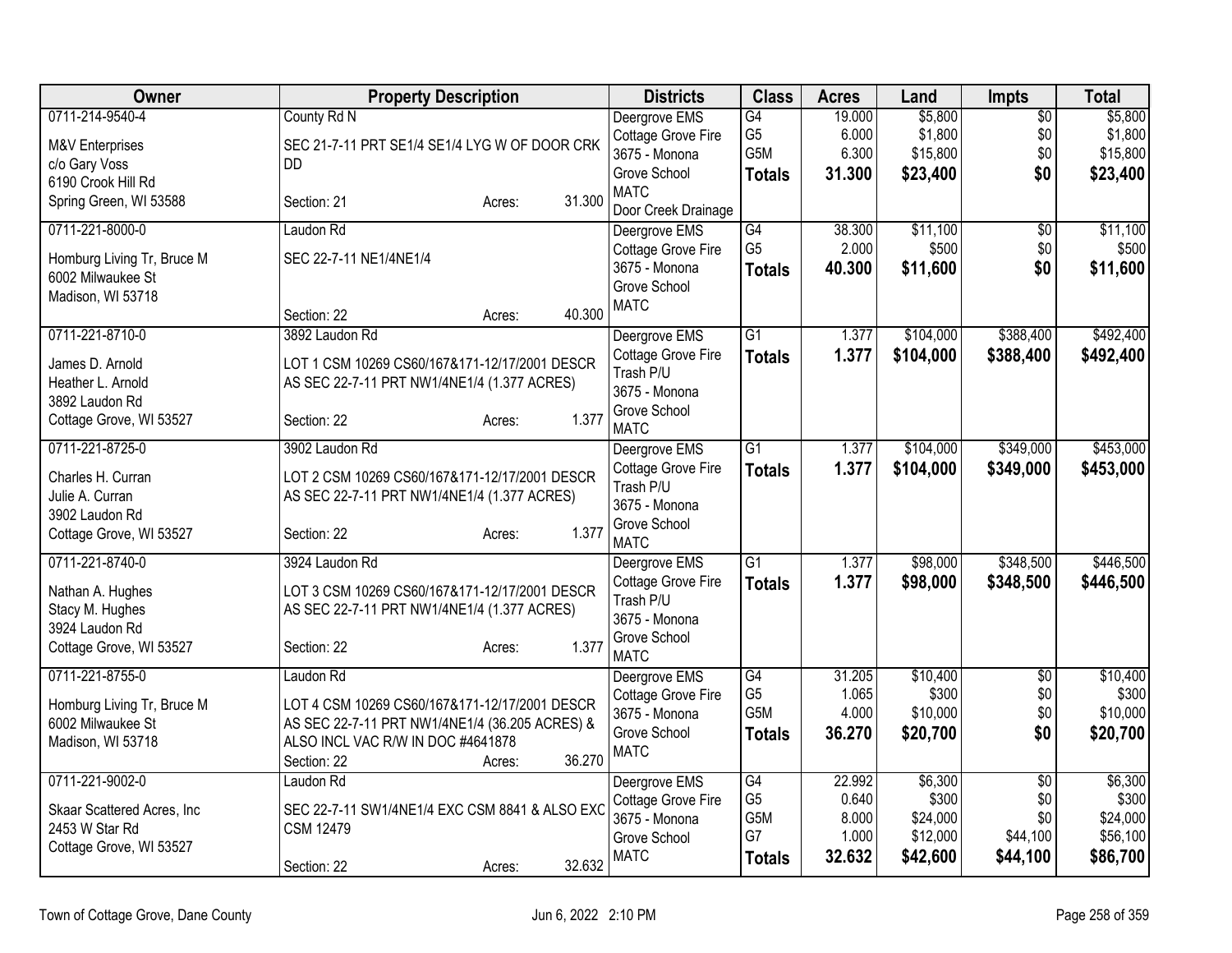| Owner                                                                   |                                                                                                                        | <b>Property Description</b> |        | <b>Districts</b>                                                                | <b>Class</b>                      | <b>Acres</b>    | Land                 | <b>Impts</b>    | <b>Total</b>         |
|-------------------------------------------------------------------------|------------------------------------------------------------------------------------------------------------------------|-----------------------------|--------|---------------------------------------------------------------------------------|-----------------------------------|-----------------|----------------------|-----------------|----------------------|
| 0711-221-9131-0                                                         | 3888 Laudon Rd                                                                                                         |                             |        | Deergrove EMS                                                                   | $\overline{G1}$                   | 1.377           | \$104,000            | \$368,700       | \$472,700            |
| Oleary Tr, Philip & Carol<br>3888 Laudon Rd<br>Cottage Grove, WI 53527  | LOT 1 CSM 8841 CS49/111&113-3/9/98 DESCR AS<br>SEC 22-7-11 PRT SW1/4NE1/4 (1.377 ACRES)                                |                             |        | Cottage Grove Fire<br>Trash P/U<br>3675 - Monona                                | <b>Totals</b>                     | 1.377           | \$104,000            | \$368,700       | \$472,700            |
|                                                                         | Section: 22                                                                                                            | Acres:                      | 1.377  | Grove School<br><b>MATC</b>                                                     |                                   |                 |                      |                 |                      |
| 0711-221-9152-5                                                         | 3882 Laudon Rd                                                                                                         |                             |        | Deergrove EMS                                                                   | $\overline{G1}$                   | 1.377           | \$104,000            | \$393,000       | \$497,000            |
| Michael D. Northouse<br>Jeannine M. Northouse<br>3882 Laudon Rd         | LOT 2 CSM 8841 CS49/111-113 3/9/98 DESCR AS SEC<br>22-7-11 PRT SW1/4NE1/4 (1.377 ACRES)                                |                             |        | Cottage Grove Fire<br>Trash P/U<br>3675 - Monona                                | <b>Totals</b>                     | 1.377           | \$104,000            | \$393,000       | \$497,000            |
| Cottage Grove, WI 53527                                                 | Section: 22                                                                                                            | Acres:                      | 1.377  | Grove School<br><b>MATC</b>                                                     |                                   |                 |                      |                 |                      |
| 0711-221-9173-0                                                         | Laudon Rd                                                                                                              |                             |        | Deergrove EMS                                                                   | $\overline{G1}$                   | 1.377           | \$98,000             | $\overline{50}$ | \$98,000             |
| Daniel W. Sainsbury<br>Keea Sainsbury                                   | LOT 3 CSM 8841 CS49/111-113 3/9/98 DESCR AS SEC<br>22-7-11 PRT SW1/4NE1/4 (1.377 ACRES)                                |                             |        | Cottage Grove Fire<br>3675 - Monona                                             | <b>Totals</b>                     | 1.377           | \$98,000             | \$0             | \$98,000             |
| 629 Cresthaven Dr                                                       |                                                                                                                        |                             |        | Grove School<br><b>MATC</b>                                                     |                                   |                 |                      |                 |                      |
| Cottage Grove, WI 53527                                                 | Section: 22                                                                                                            | Acres:                      | 1.377  |                                                                                 |                                   |                 |                      |                 |                      |
| 0711-221-9194-5                                                         | 3860 Laudon Rd                                                                                                         |                             |        | Deergrove EMS                                                                   | $\overline{G1}$                   | 1.377           | \$104,000            | \$339,500       | \$443,500            |
| Daniel D. Borgrud<br>Tena L. Borgrud                                    | LOT 4 CSM 8841 CS49/111-113 3/9/98 DESCR AS SEC<br>22-7-11 PRT SW1/4NE1/4 (1.377 ACRES)                                |                             |        | Cottage Grove Fire<br>Trash P/U<br>3675 - Monona                                | <b>Totals</b>                     | 1.377           | \$104,000            | \$339,500       | \$443,500            |
| 3860 Laudon Rd<br>Cottage Grove, WI 53527                               | Section: 22                                                                                                            | Acres:                      | 1.377  | Grove School<br><b>MATC</b>                                                     |                                   |                 |                      |                 |                      |
| 0711-221-9245-0                                                         | 3854 Laudon Rd                                                                                                         |                             |        | Deergrove EMS                                                                   | $\overline{G7}$                   | 2.160           | \$83,000             | \$264,300       | \$347,300            |
| Timothy M. Keyes<br>3854 Laudon Rd<br>Cottage Grove, WI 53527           | LOT 1 CSM 12479 CS78/63&66-6/10/2008 DESCR AS<br>SEC 22-7-11 PRT SW1/4NE1/4 (2.16 ACRES EXCL<br>$R/W$ )<br>Section: 22 | Acres:                      | 2.160  | Cottage Grove Fire<br>Trash P/U<br>3675 - Monona<br>Grove School<br><b>MATC</b> | <b>Totals</b>                     | 2.160           | \$83,000             | \$264,300       | \$347,300            |
| 0711-221-9501-2                                                         | Laudon Rd                                                                                                              |                             |        | Deergrove EMS                                                                   | $\overline{G4}$                   | 20.000          | \$5,700              | $\overline{50}$ | \$5,700              |
| Skaar Scattered Acres, Inc<br>2453 W Star Rd<br>Cottage Grove, WI 53527 | SEC 22-7-11 SE1/4 NE1/4 EXC R30972/1                                                                                   |                             |        | Cottage Grove Fire<br>3675 - Monona<br>Grove School                             | <b>Totals</b>                     | 20,000          | \$5,700              | \$0             | \$5,700              |
|                                                                         | Section: 22                                                                                                            | Acres:                      | 20.000 | <b>MATC</b>                                                                     |                                   |                 |                      |                 |                      |
| 0711-221-9600-2                                                         | Laudon Rd                                                                                                              |                             |        | Deergrove EMS                                                                   | G4                                | 16.000          | \$5,100              | $\overline{50}$ | \$5,100              |
| Skaar Scattered Acres, Inc<br>2453 W Star Rd<br>Cottage Grove, WI 53527 | SEC 22-7-11 W1/2 SE1/4NE1/4                                                                                            |                             |        | Cottage Grove Fire<br>3675 - Monona<br>Grove School                             | G <sub>5</sub> M<br><b>Totals</b> | 4.300<br>20.300 | \$10,800<br>\$15,900 | \$0<br>\$0      | \$10,800<br>\$15,900 |
|                                                                         | Section: 22                                                                                                            | Acres:                      | 20.300 | <b>MATC</b>                                                                     |                                   |                 |                      |                 |                      |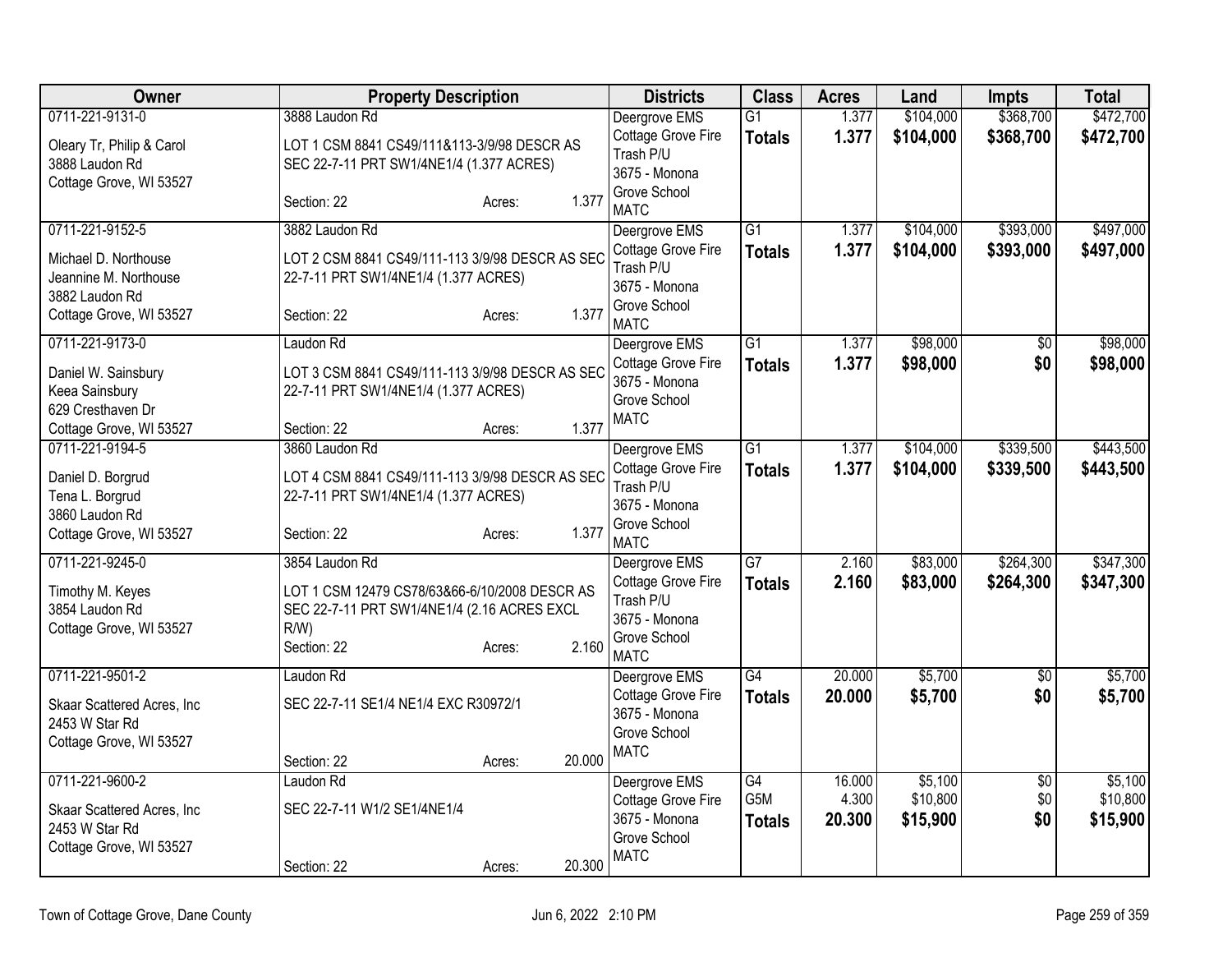| <b>Owner</b>                                | <b>Property Description</b>                                                                 | <b>Districts</b>                | <b>Class</b>    | <b>Acres</b> | Land      | Impts           | <b>Total</b> |
|---------------------------------------------|---------------------------------------------------------------------------------------------|---------------------------------|-----------------|--------------|-----------|-----------------|--------------|
| 0711-222-8001-0                             | Laudon Rd                                                                                   | Deergrove EMS                   | G4              | 35.966       | \$12,200  | $\overline{50}$ | \$12,200     |
| Everson Properties, LLC                     | SEC 22-7-11 NE1/4 NW1/4 EXC W 316.8 FT OF N 275                                             | Cottage Grove Fire              | <b>Totals</b>   | 35.966       | \$12,200  | \$0             | \$12,200     |
| N7886 State Highway 89                      | FT & EXC CSM 12365 & ALSO EXC RD R/W IN DOC                                                 | 3675 - Monona                   |                 |              |           |                 |              |
| Waterloo, WI 53594                          | #4550503 & ALSO INCL VAD R/W IN DOC #4641878                                                | Grove School<br><b>MATC</b>     |                 |              |           |                 |              |
|                                             | 35.966<br>Section: 22<br>Acres:                                                             |                                 |                 |              |           |                 |              |
| 0711-222-8050-0                             | 2291 Uphoff Rd                                                                              | Deergrove EMS                   | G1              | 2.561        | \$114,000 | \$159,900       | \$273,900    |
| Russell Development, LLC                    | LOT 1 CSM 12365 CS 77/23-26 DESCR AS SEC                                                    | Cottage Grove Fire              | <b>Totals</b>   | 2.561        | \$114,000 | \$159,900       | \$273,900    |
| 1745 Rinden Rd                              | 22-7-11 PRT NE1/4NW1/4 CONT 2.45 ACRES & ALSO                                               | Trash P/U                       |                 |              |           |                 |              |
| Deerfield, WI 53531                         | INCL VAC R/W IN DOC #4641878                                                                | 3675 - Monona<br>Grove School   |                 |              |           |                 |              |
|                                             | 2.561<br>Section: 22<br>Acres:                                                              | <b>MATC</b>                     |                 |              |           |                 |              |
| 0711-222-8100-8                             | 2297 Uphoff Rd                                                                              | Deergrove EMS                   | $\overline{G1}$ | 1.000        | \$90,500  | \$386,500       | \$477,000    |
|                                             |                                                                                             | Cottage Grove Fire              | <b>Totals</b>   | 1.000        | \$90,500  | \$386,500       | \$477,000    |
| Bertrand S. Lanher                          | LOT 1 CSM 1107 CS4/411 DESCR AS SEC 22-7-11                                                 | Trash P/U                       |                 |              |           |                 |              |
| 2297 Uphoff Rd<br>Cottage Grove, WI 53527   | PRT NE1/4NW1/4                                                                              | 3675 - Monona                   |                 |              |           |                 |              |
|                                             | 1.000<br>Section: 22<br>Acres:                                                              | Grove School                    |                 |              |           |                 |              |
|                                             |                                                                                             | <b>MATC</b>                     |                 |              |           |                 |              |
| 0711-222-8110-6                             | 2305 Uphoff Rd                                                                              | Deergrove EMS                   | $\overline{G1}$ | 1.000        | \$90,500  | \$201,500       | \$292,000    |
| Shelley M. Hammond                          | SEC 22-7-11 PRT N1/2 NW1/4 E 158.4 FT OF W 1491.9                                           | Cottage Grove Fire              | <b>Totals</b>   | 1.000        | \$90,500  | \$201,500       | \$292,000    |
| Daniel F. Lynaugh                           | FT OF N 275 FT THF                                                                          | Trash P/U<br>3675 - Monona      |                 |              |           |                 |              |
| 2305 Uphoff Rd                              |                                                                                             | Grove School                    |                 |              |           |                 |              |
| Cottage Grove, WI 53527                     | 1.000<br>Section: 22<br>Acres:                                                              | <b>MATC</b>                     |                 |              |           |                 |              |
| 0711-222-8502-0                             | Nora Rd                                                                                     | Deergrove EMS                   | $\overline{G4}$ | 34.099       | \$9,500   | $\overline{50}$ | \$9,500      |
|                                             |                                                                                             | Cottage Grove Fire              | <b>Totals</b>   | 34.099       | \$9,500   | \$0             | \$9,500      |
| Eugene C. Wagner<br>Kayleen M. Wagner       | SEC 22-7-11 NW1/4NW1/4 EXC CSM 12916 & ALSO<br>EXC CSM 13380 EXC TO TOWN FOR R/W            | 3675 - Monona                   |                 |              |           |                 |              |
| 1585 County Highway Bb                      |                                                                                             | Grove School                    |                 |              |           |                 |              |
| Deerfield, WI 53531                         | 34.099<br>Section: 22<br>Acres:                                                             | <b>MATC</b>                     |                 |              |           |                 |              |
| 0711-222-8515-0                             | 2313 Uphoff Rd                                                                              | Deergrove EMS                   | $\overline{G1}$ | 1.249        | \$95,500  | \$397,000       | \$492,500    |
|                                             |                                                                                             | Cottage Grove Fire              | <b>Totals</b>   | 1.249        | \$95,500  | \$397,000       | \$492,500    |
| Stuart D. Normington<br>Minka L. Normington | LOT 1 CSM 13380 CS86/331&333-10/16/2012 DESCR<br>AS SEC 22-7-11 PRT NW1/4NW1/4 (1.249 ACRES | Trash P/U                       |                 |              |           |                 |              |
| 2313 Uphoff Dr                              | EXCL R/W)                                                                                   | 3675 - Monona                   |                 |              |           |                 |              |
| Cottage Grove, WI 53527                     | 1.249<br>Section: 22<br>Acres:                                                              | Grove School                    |                 |              |           |                 |              |
|                                             |                                                                                             | <b>MATC</b>                     |                 |              |           |                 |              |
| 0711-222-8530-0                             | 2321 Uphoff Rd                                                                              | Deergrove EMS                   | G1              | 1.189        | \$94,500  | \$416,200       | \$510,700    |
| Anderson Joint Rev Tr, Dylan &              | LOT 2 CSM 13380 CS86/331&333-10/16/2012 DESCR                                               | Cottage Grove Fire<br>Trash P/U | <b>Totals</b>   | 1.189        | \$94,500  | \$416,200       | \$510,700    |
| Suzanne                                     | AS SEC 22-7-11 PRT NW1/4NW1/4 (1.189 ACRES                                                  | 3675 - Monona                   |                 |              |           |                 |              |
| 2321 Uphoff Rd                              | EXCL R/W)                                                                                   | Grove School                    |                 |              |           |                 |              |
| Cottage Grove, WI 53527                     | 1.189<br>Section: 22<br>Acres:                                                              | <b>MATC</b>                     |                 |              |           |                 |              |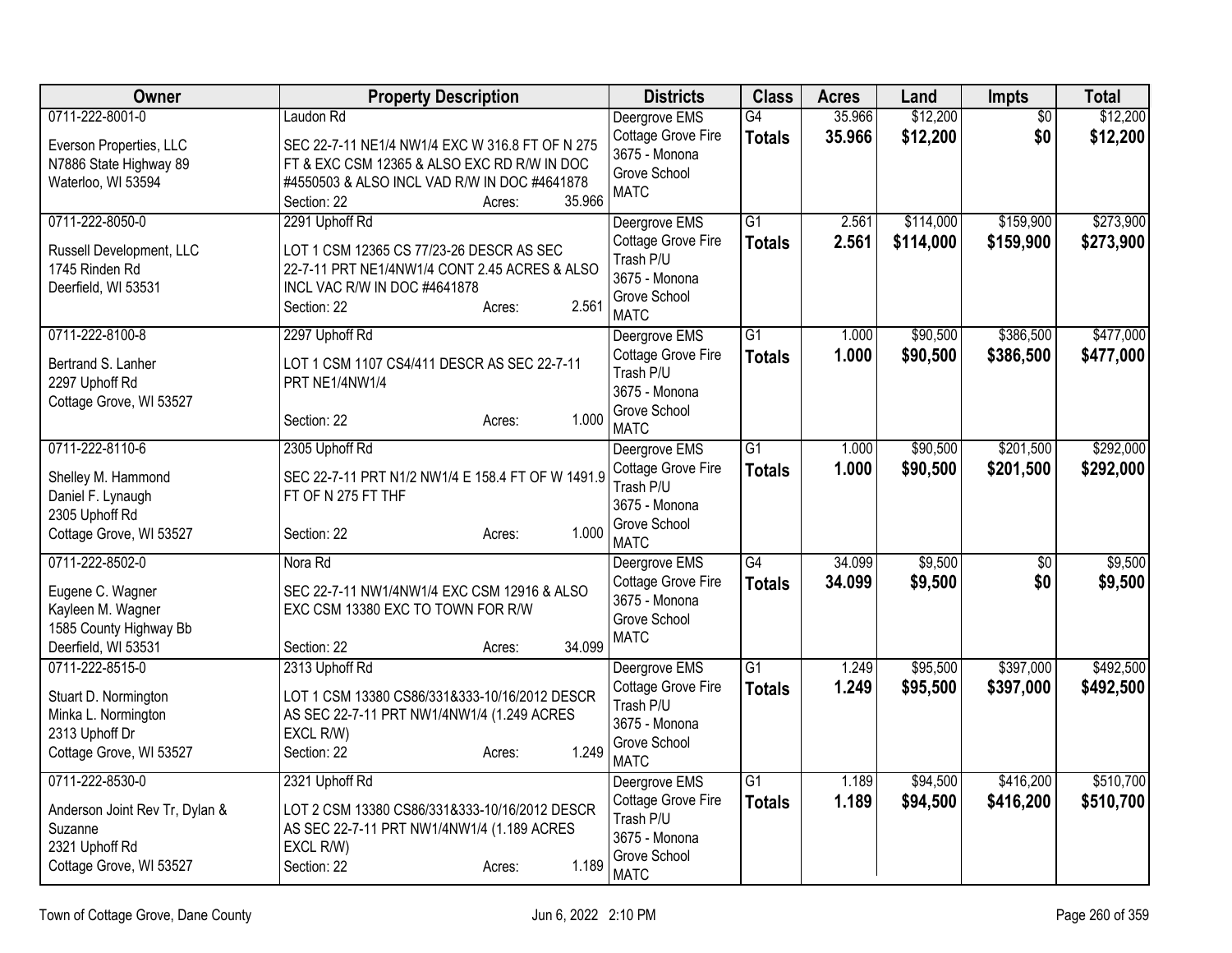| <b>Owner</b>                      | <b>Property Description</b>                             | <b>Districts</b>                    | <b>Class</b>                      | <b>Acres</b>    | Land                 | <b>Impts</b>           | <b>Total</b>           |
|-----------------------------------|---------------------------------------------------------|-------------------------------------|-----------------------------------|-----------------|----------------------|------------------------|------------------------|
| 0711-222-8545-0                   | 2329 Uphoff Rd                                          | Deergrove EMS<br>Cottage Grove Fire | $\overline{G1}$<br><b>Totals</b>  | 1.310<br>1.310  | \$96,500<br>\$96,500 | \$635,000<br>\$635,000 | \$731,500<br>\$731,500 |
| Brian D. Hahn                     | LOT 3 CSM 13380 CS86/331&333-10/16/2012 DESCR           | 3675 - Monona                       |                                   |                 |                      |                        |                        |
| Melissa M. Hahn<br>2329 Uphoff Rd | AS SEC 22-7-11 PRT NW1/4NW1/4 (1.310 ACRES<br>EXCL R/W) | Grove School                        |                                   |                 |                      |                        |                        |
| Cottage Grove, WI 53527           | 1.310<br>Section: 22<br>Acres:                          | <b>MATC</b>                         |                                   |                 |                      |                        |                        |
| 0711-222-8720-0                   | 2480 Nora Rd                                            | Deergrove EMS                       | G7                                | 2.253           | \$85,000             | \$169,800              | \$254,800              |
| Mark A. Olson                     | LOT 1 CSM 12916 CS82/113&114-6/10/2010 DESCR            | Cottage Grove Fire                  | <b>Totals</b>                     | 2.253           | \$85,000             | \$169,800              | \$254,800              |
| Sheila J. Forer                   | AS SEC 22-7-11 PRT NW1/4 NW1/4 (2.253 ACRE)             | Trash P/U                           |                                   |                 |                      |                        |                        |
| 2480 Nora Rd                      |                                                         | 3675 - Monona                       |                                   |                 |                      |                        |                        |
| Cottage Grove, WI 53527           | 2.253<br>Section: 22<br>Acres:                          | Grove School<br><b>MATC</b>         |                                   |                 |                      |                        |                        |
| 0711-222-9000-7                   | Nora Rd                                                 | Deergrove EMS                       | $\overline{G4}$                   | 10.000          | \$3,400              | $\overline{50}$        | \$3,400                |
| Eugene C. Wagner                  | SEC 22-7-11 PRT SW1/4 NW1/4 N 329 FT THF (10            | Cottage Grove Fire                  | <b>Totals</b>                     | 10.000          | \$3,400              | \$0                    | \$3,400                |
| Kayleen M. Wagner                 | ACRES M/L)                                              | 3675 - Monona<br>Grove School       |                                   |                 |                      |                        |                        |
| 1585 County Highway Bb            |                                                         | <b>MATC</b>                         |                                   |                 |                      |                        |                        |
| Deerfield, WI 53531               | 10.000<br>Section: 22<br>Acres:                         |                                     |                                   |                 |                      |                        |                        |
| 0711-222-9160-4                   | 2430 Nora Rd                                            | Deergrove EMS                       | $\overline{G4}$<br>G <sub>5</sub> | 25.400<br>1.500 | \$8,600<br>\$500     | $\overline{50}$<br>\$0 | \$8,600<br>\$500       |
| Randy L. Phillips                 | SEC 22-7-11 SW1/4 NW1/4 EXC N 329 FT & EXC S 110        | Cottage Grove Fire<br>Trash P/U     | G7                                | 2.000           | \$80,000             | \$131,000              | \$211,000              |
| 2430 Nora Rd                      | FT OF W 200 FT & EXC N 90 FT OF S 400 FT OF W           | 3675 - Monona                       | <b>Totals</b>                     | 28.900          | \$89,100             | \$131,000              | \$220,100              |
| Cottage Grove, WI 53527           | 200 FT ALSO 1 ROD ROW OVER SW COR SE1/4NW1/<br>28.900   | Grove School                        |                                   |                 |                      |                        |                        |
|                                   | Section: 22<br>Acres:                                   | <b>MATC</b>                         |                                   |                 |                      |                        |                        |
| 0711-222-9210-3                   | 2424 Nora Rd                                            | Deergrove EMS                       | $\overline{G1}$                   | 0.413           | \$59,000             | \$90,400               | \$149,400              |
| Michele Andringa                  | SEC 22-7-11 PRT SW1/4NW1/4 N 90 FT OF S 400 FT          | Cottage Grove Fire                  | <b>Totals</b>                     | 0.413           | \$59,000             | \$90,400               | \$149,400              |
| Peter J. Andringa                 | OF W 200 FT THF                                         | Trash P/U<br>3675 - Monona          |                                   |                 |                      |                        |                        |
| 2424 Nora Rd                      |                                                         | Grove School                        |                                   |                 |                      |                        |                        |
| Cottage Grove, WI 53527           | 0.400<br>Section: 22<br>Acres:                          | <b>MATC</b>                         |                                   |                 |                      |                        |                        |
| 0711-222-9220-1                   | 2414 Nora Rd                                            | Deergrove EMS                       | G1                                | 1.420           | \$99,000             | \$193,200              | \$292,200              |
| Judith A. Phillips                | SEC 22-7-11 PRT SW1/4NW1/4 S 110 FT OF W 200 FT         | Cottage Grove Fire                  | <b>Totals</b>                     | 1.420           | \$99,000             | \$193,200              | \$292,200              |
| 2414 Nora Rd                      | ALSO COM SEC W1/4 COR TH N ALG W LN SD SEC              | Trash P/U<br>3675 - Monona          |                                   |                 |                      |                        |                        |
| Cottage Grove, WI 53527           | 110 FT TO POB TH N88DEG33'E 200 FT TH N PARA            | Grove School                        |                                   |                 |                      |                        |                        |
|                                   | 1.420<br>Section: 22<br>Acres:                          | <b>MATC</b>                         |                                   |                 |                      |                        |                        |
| 0711-222-9501-0                   | Laudon Rd                                               | Deergrove EMS                       | G4                                | 33.270          | \$11,000             | $\overline{50}$        | \$11,000               |
| Everson Properties, LLC           | SEC 22-7-11 SE1/4 NW1/4 EXC 1 ROD R/W OVER SW           | Cottage Grove Fire                  | G <sub>5</sub>                    | 1.810           | \$500                | \$0                    | \$500                  |
| N7886 State Highway 89            | COR THE ALSO EXC CSM 12438 SUBJ TO PUBL RD              | 3675 - Monona                       | <b>Totals</b>                     | 35.080          | \$11,500             | \$0                    | \$11,500               |
| Waterloo, WI 53594                | RESERVATION ESMT IN DOC #4419108                        | Grove School<br><b>MATC</b>         |                                   |                 |                      |                        |                        |
|                                   | 35.080<br>Section: 22<br>Acres:                         |                                     |                                   |                 |                      |                        |                        |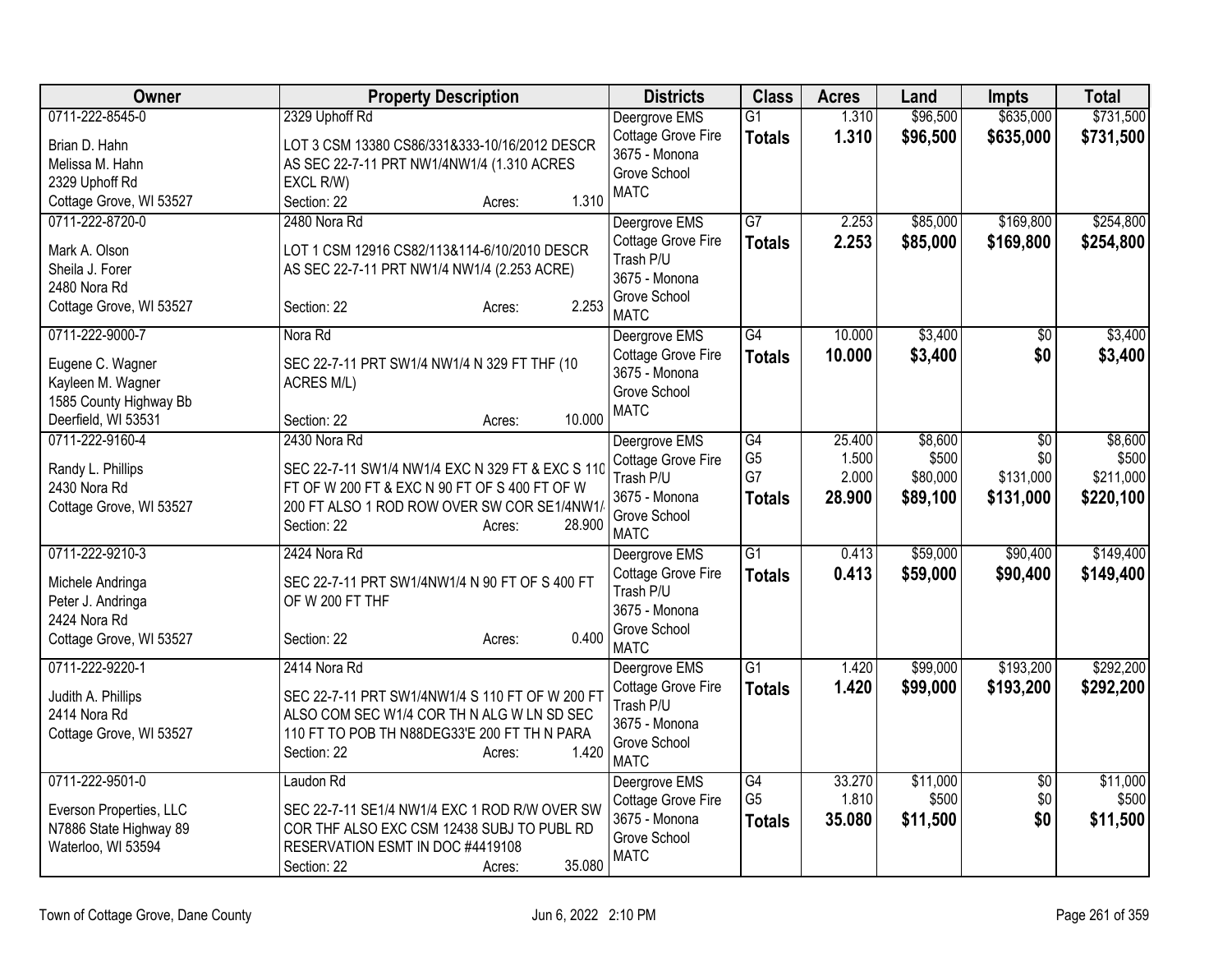| Owner                                                                                                           | <b>Property Description</b>                                                                                  |        |        | <b>Districts</b>                                                                    | <b>Class</b>                                 | <b>Acres</b>                       | Land                                    | <b>Impts</b>                         | <b>Total</b>                            |
|-----------------------------------------------------------------------------------------------------------------|--------------------------------------------------------------------------------------------------------------|--------|--------|-------------------------------------------------------------------------------------|----------------------------------------------|------------------------------------|-----------------------------------------|--------------------------------------|-----------------------------------------|
| 0711-222-9880-0                                                                                                 | 3849 Laudon Rd                                                                                               |        |        | Deergrove EMS                                                                       | $\overline{G1}$                              | 1.500                              | \$106,500                               | \$509,700                            | \$616,200                               |
| Parks Jt Irrev Living Tr, Kent R & Patrici: LOT 1 CSM 12438 CS77/268&271-4/15/2008 DESCR<br>Α<br>3849 Laudon Rd | AS SEC 22-7-11 PRT SE1/4NW1/4 (1.50 ACRES)                                                                   |        |        | Cottage Grove Fire<br>Trash P/U<br>3675 - Monona                                    | <b>Totals</b>                                | 1.500                              | \$106,500                               | \$509,700                            | \$616,200                               |
| Cottage Grove, WI 53527                                                                                         | Section: 22                                                                                                  | Acres: | 1.500  | Grove School<br><b>MATC</b>                                                         |                                              |                                    |                                         |                                      |                                         |
| 0711-222-9895-0                                                                                                 | 3837 Laudon Rd                                                                                               |        |        | Deergrove EMS                                                                       | $\overline{G1}$                              | 1.500                              | \$106,500                               | \$323,800                            | \$430,300                               |
| James M. Sheahan<br>Mindi S. Sheahan<br>3837 Laudon Rd                                                          | LOT 2 CSM 12438 CS77/268&271-4/15/2008 DESCR<br>AS SEC 22-7-11 PRT SE1/4NW1/4 (1.50 ACRES)                   |        |        | Cottage Grove Fire<br>Trash P/U<br>3675 - Monona                                    | <b>Totals</b>                                | 1.500                              | \$106,500                               | \$323,800                            | \$430,300                               |
| Cottage Grove, WI 53527                                                                                         | Section: 22                                                                                                  | Acres: | 1.500  | Grove School<br><b>MATC</b>                                                         |                                              |                                    |                                         |                                      |                                         |
| 0711-222-9910-0                                                                                                 | 3831 Laudon Rd                                                                                               |        |        | Deergrove EMS                                                                       | $\overline{G1}$                              | 1.530                              | \$107,000                               | \$458,600                            | \$565,600                               |
| Jeffrey C. Ruesch<br>Stephanie A. Ruesch<br>3831 Laudon Rd                                                      | LOT 3 CSM 12438 CS77/268&271-4/15/2008 DESCR<br>AS SEC 22-7-11 PRT SE1/4NW1/4 (1.53 ACRES)                   |        |        | Cottage Grove Fire<br>Trash P/U<br>3675 - Monona<br>Grove School                    | <b>Totals</b>                                | 1.530                              | \$107,000                               | \$458,600                            | \$565,600                               |
| Cottage Grove, WI 53527                                                                                         | Section: 22                                                                                                  | Acres: | 1.530  | <b>MATC</b>                                                                         |                                              |                                    |                                         |                                      |                                         |
| 0711-223-8000-8<br>Everson Properties, LLC<br>N7886 State Highway 89<br>Waterloo, WI 53594                      | Laudon Rd<br>SEC 22-7-11 E1/2 NE1/4 SW1/4 SUBJ TO PUBL RD<br>RESERVATION ESMT IN DOC #4419108<br>Section: 22 | Acres: | 20.200 | Deergrove EMS<br>Cottage Grove Fire<br>3675 - Monona<br>Grove School<br><b>MATC</b> | G4<br>G <sub>5</sub><br>G5M<br><b>Totals</b> | 17.000<br>1.000<br>2.200<br>20.200 | \$5,400<br>\$300<br>\$5,500<br>\$11,200 | $\overline{50}$<br>\$0<br>\$0<br>\$0 | \$5,400<br>\$300<br>\$5,500<br>\$11,200 |
| 0711-223-8070-4                                                                                                 | Laudon Rd                                                                                                    |        |        | Deergrove EMS                                                                       | G4                                           | 18.000                             | \$5,600                                 | $\overline{30}$                      | \$5,600                                 |
| Snyder Survivor's Tr, Mary E<br>5396 Hahn Rd<br>Deforest, WI 53532                                              | SEC 22-7-11 W1/2 NE1/4 SW1/4<br>Section: 22                                                                  | Acres: | 20.200 | <b>Cottage Grove Fire</b><br>3675 - Monona<br>Grove School<br><b>MATC</b>           | G <sub>5</sub><br><b>Totals</b>              | 2.200<br>20.200                    | \$1,000<br>\$6,600                      | \$0<br>\$0                           | \$1,000<br>\$6,600                      |
| 0711-223-8500-3                                                                                                 | Nora Rd                                                                                                      |        |        | Deergrove EMS                                                                       | G4                                           | 40.200                             | \$13,600                                | $\overline{50}$                      | \$13,600                                |
| M&V Enterprises of WI, LLC<br>6190 Crook Hill Rd<br>Spring Green, WI 53588                                      | SEC 22-7-11 NW1/4 SW1/4<br>Section: 22                                                                       |        | 40.200 | Cottage Grove Fire<br>3675 - Monona<br>Grove School<br><b>MATC</b>                  | <b>Totals</b>                                | 40.200                             | \$13,600                                | \$0                                  | \$13,600                                |
| 0711-223-9000-6                                                                                                 | 2353 Nora Rd                                                                                                 | Acres: |        | Deergrove EMS                                                                       | $\overline{G4}$                              | 19.000                             | \$5,700                                 | $\overline{50}$                      | \$5,700                                 |
| M&V Enterprises of WI, LLC<br>6190 Crook Hill Rd<br>Spring Green, WI 53588                                      | SEC 22-7-11 SW1/4 SW1/4<br>Section: 22                                                                       | Acres: | 40.500 | Cottage Grove Fire<br>3675 - Monona<br>Grove School<br><b>MATC</b>                  | G <sub>5</sub><br><b>Totals</b>              | 21.500<br>40.500                   | \$6,500<br>\$12,200                     | \$0<br>\$0                           | \$6,500<br>\$12,200                     |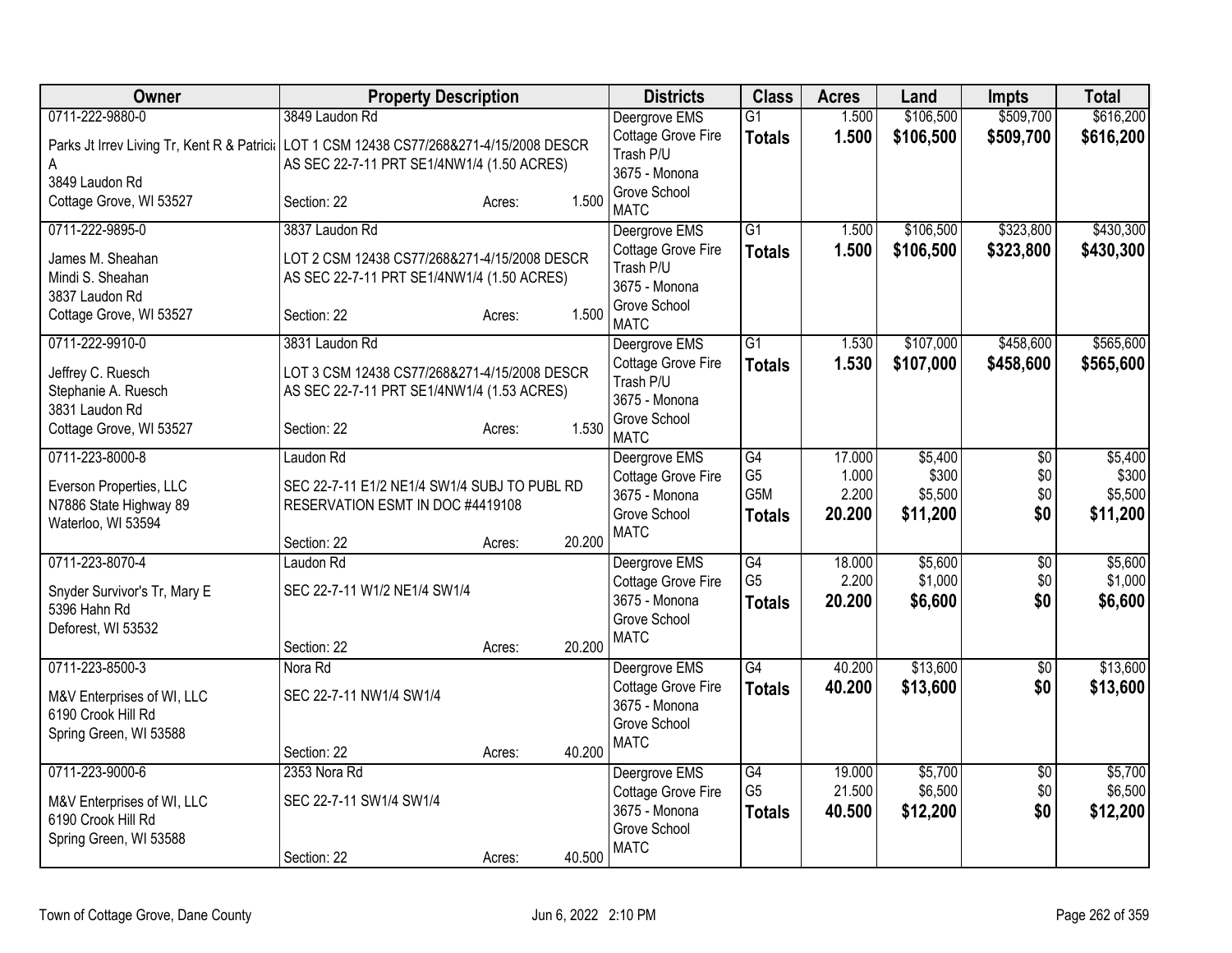| Owner                        | <b>Property Description</b>                    |        |        | <b>Districts</b>            | <b>Class</b>           | <b>Acres</b>    | Land                 | <b>Impts</b>         | <b>Total</b>         |
|------------------------------|------------------------------------------------|--------|--------|-----------------------------|------------------------|-----------------|----------------------|----------------------|----------------------|
| 0711-223-9500-1              | 3827 Laudon Rd                                 |        |        | Deergrove EMS               | G4                     | 9.000           | \$2,600              | $\overline{50}$      | \$2,600              |
| Snyder Survivor's Tr, Mary E | SEC 22-7-11 N1/2 SE1/4 SW1/4                   |        |        | Cottage Grove Fire          | G <sub>5</sub>         | 9.300           | \$2,800              | \$0                  | \$2,800              |
| 5396 Hahn Rd                 |                                                |        |        | 3675 - Monona               | G5M<br>G7              | 1.000           | \$2,500              | \$0                  | \$2,500              |
| Deforest, WI 53532           |                                                |        |        | Grove School<br><b>MATC</b> |                        | 1.000<br>20.300 | \$12,000<br>\$19,900 | \$53,700<br>\$53,700 | \$65,700<br>\$73,600 |
|                              | Section: 22                                    | Acres: | 20.300 |                             | <b>Totals</b>          |                 |                      |                      |                      |
| 0711-223-9700-9              | Nora Rd                                        |        |        | Deergrove EMS               | G4                     | 2.000           | \$600                | \$0                  | \$600                |
| M&V Enterprises of WI, LLC   | SEC 22-7-11 S1/2 SE1/4 SW1/4                   |        |        | Cottage Grove Fire          | G <sub>5</sub>         | 17.000          | \$5,000              | \$0                  | \$5,000              |
| 6190 Crook Hill Rd           |                                                |        |        | 3675 - Monona               | G <sub>5</sub> M       | 1.200           | \$2,500              | \$0                  | \$2,500              |
| Spring Green, WI 53588       |                                                |        |        | Grove School<br><b>MATC</b> | <b>Totals</b>          | 20.200          | \$8,100              | \$0                  | \$8,100              |
|                              | Section: 22                                    | Acres: | 20.200 |                             |                        |                 |                      |                      |                      |
| 0711-224-8000-7              | Laudon Rd                                      |        |        | Deergrove EMS               | G4                     | 38.300          | \$7,900              | \$0                  | \$7,900              |
| Skaar Scattered Acres, Inc   | SEC 22-7-11 NE1/4 SE1/4                        |        |        | Cottage Grove Fire          | G <sub>5</sub>         | 2.000           | \$500                | \$0                  | \$500                |
| 2453 W Star Rd               |                                                |        |        | 3675 - Monona               | <b>Totals</b>          | 40.300          | \$8,400              | \$0                  | \$8,400              |
| Cottage Grove, WI 53527      |                                                |        |        | Grove School<br><b>MATC</b> |                        |                 |                      |                      |                      |
|                              | Section: 22                                    | Acres: | 40.300 |                             |                        |                 |                      |                      |                      |
| 0711-224-8500-2              | Laudon Rd                                      |        |        | Deergrove EMS               | $\overline{G4}$        | 33.300          | \$9,000              | \$0                  | \$9,000              |
| Skaar Scattered Acres, Inc   | SEC 22-7-11 NW1/4SE1/4 EXC W 33 FT THF         |        |        | Cottage Grove Fire          | G <sub>5</sub>         | 6.000           | \$1,800              | \$0                  | \$1,800              |
| 2453 W Star Rd               |                                                |        |        | 3675 - Monona               | <b>Totals</b>          | 39.300          | \$10,800             | \$0                  | \$10,800             |
| Cottage Grove, WI 53527      |                                                |        |        | Grove School<br><b>MATC</b> |                        |                 |                      |                      |                      |
|                              | Section: 22                                    | Acres: | 39.300 |                             |                        |                 |                      |                      |                      |
| 0711-224-8620-7              | Laudon Rd                                      |        |        | Deergrove EMS               | $\overline{\text{X2}}$ | 1.000           | $\overline{50}$      | $\overline{50}$      | $\overline{50}$      |
| WI Dnr                       | SEC 22-7-11 PRT NW1/4SE1/4 W 33 FT THF R465/79 |        |        | <b>Cottage Grove Fire</b>   | <b>Totals</b>          | 1.000           | \$0                  | \$0                  | \$0                  |
| PO Box 7921                  |                                                |        |        | 3675 - Monona               |                        |                 |                      |                      |                      |
| Madison, WI 53701-7921       |                                                |        |        | Grove School                |                        |                 |                      |                      |                      |
|                              | Section: 22                                    | Acres: | 1.000  | <b>MATC</b>                 |                        |                 |                      |                      |                      |
| 0711-224-9000-5              | Laudon Rd                                      |        |        | Deergrove EMS               | $\overline{X2}$        | 40.400          | $\overline{60}$      | $\overline{50}$      | $\overline{30}$      |
| WI Dnr                       | SEC 22-7-11 SW1/4 SE1/4 R464/322               |        |        | Cottage Grove Fire          | <b>Totals</b>          | 40.400          | \$0                  | \$0                  | \$0                  |
| PO Box 7921                  |                                                |        |        | 3675 - Monona               |                        |                 |                      |                      |                      |
| Madison, WI 53701-7921       |                                                |        |        | Grove School<br><b>MATC</b> |                        |                 |                      |                      |                      |
|                              | Section: 22                                    | Acres: | 40.400 |                             |                        |                 |                      |                      |                      |
| 0711-224-9500-0              | Laudon Rd                                      |        |        | Deergrove EMS               | $\overline{\text{X2}}$ | 40.400          | $\sqrt{6}$           | $\overline{30}$      | \$0                  |
| WI Dnr                       | SEC 22-7-11 SE1/4 SE1/4 R465/80                |        |        | Cottage Grove Fire          | <b>Totals</b>          | 40.400          | \$0                  | \$0                  | \$0                  |
| PO Box 7921                  |                                                |        |        | 3675 - Monona               |                        |                 |                      |                      |                      |
| Madison, WI 53701-7921       |                                                |        |        | Grove School<br><b>MATC</b> |                        |                 |                      |                      |                      |
|                              | Section: 22                                    | Acres: | 40.400 |                             |                        |                 |                      |                      |                      |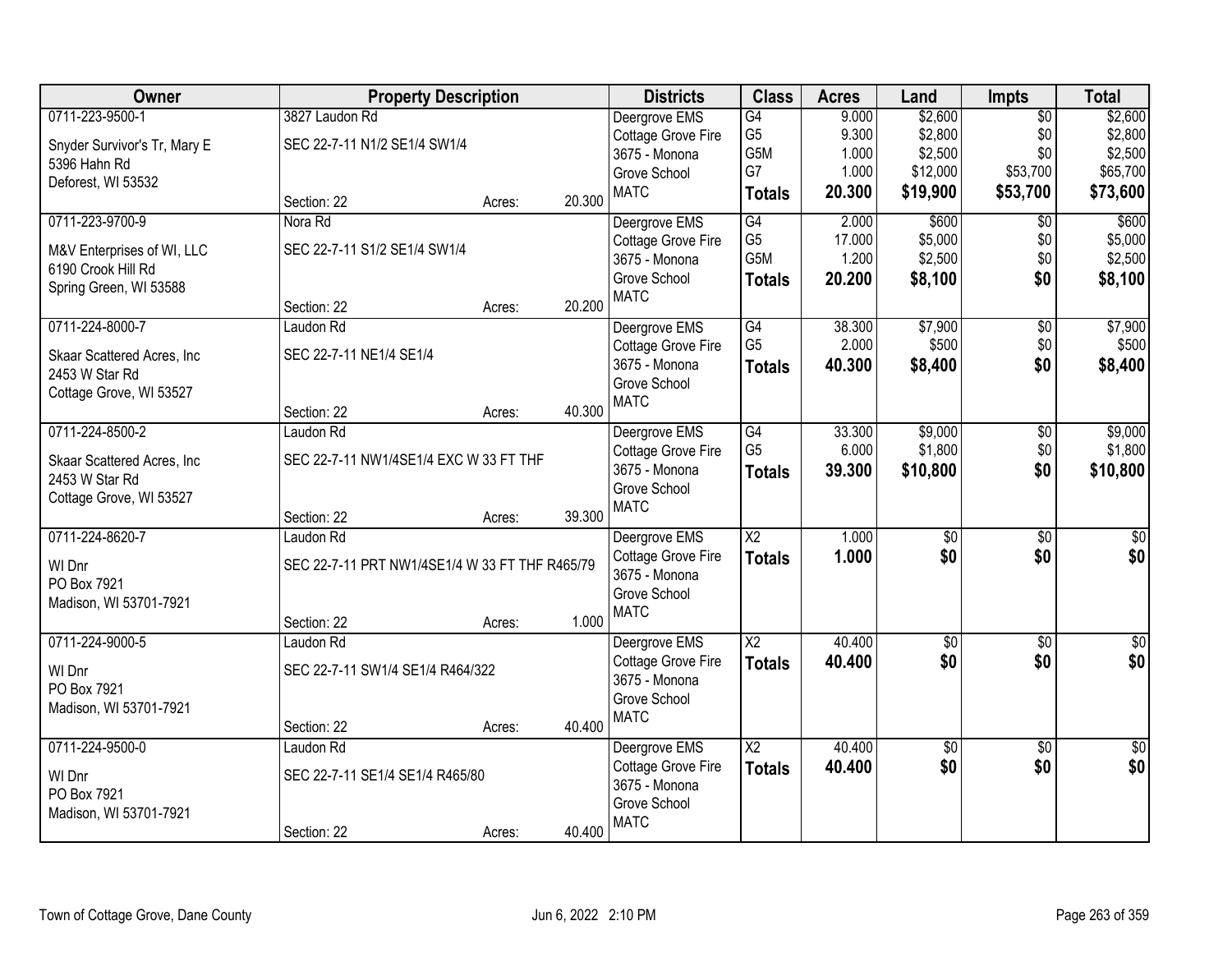| Owner                                | <b>Property Description</b>                    | <b>Districts</b>                       | <b>Class</b>    | <b>Acres</b> | Land                          | Impts           | <b>Total</b> |
|--------------------------------------|------------------------------------------------|----------------------------------------|-----------------|--------------|-------------------------------|-----------------|--------------|
| 0711-231-8010-6                      | 3710 Ridge Rd                                  | Deergrove EMS                          | G1              | 4.500        | \$147,000                     | \$320,000       | \$467,000    |
| Kirk K. Eilenfeldt                   | SEC 13-7-11 PRT SW1/4SW1/4 & SEC 23-7-11 PRT   | Cottage Grove Fire                     | G <sub>5</sub>  | 31.500       | \$12,500                      | \$0             | \$12,500     |
| Heidi A. Eilenfeldt                  | NE1/4NE1/4 & SEC 24-7-11 PRT NW1/4NW1/4 BEG AT | Trash P/U<br>1309 - Deerfield          | <b>Totals</b>   | 36.000       | \$159,500                     | \$320,000       | \$479,500    |
| 3710 Ridge Rd                        | SW COR SD SEC 13 TH N ALG W LN SD SEC 13 452   | School                                 |                 |              |                               |                 |              |
| Deerfield, WI 53531                  | 36.000<br>Section: 23<br>Acres:                | <b>MATC</b>                            |                 |              |                               |                 |              |
| 0711-231-8140-9                      | 3685 Ridge Rd                                  | Deergrove EMS                          | G1              | 2.000        | \$116,500                     | \$375,700       | \$492,200    |
| Karl H. Huber                        | SEC 23-7-11 NE1/4NE1/4 SW OF HWY               | Cottage Grove Fire                     | G <sub>5</sub>  | 41.800       | \$21,000                      | \$0             | \$21,000     |
| 3685 Ridge Rd                        |                                                | Trash P/U                              | <b>Totals</b>   | 43.800       | \$137,500                     | \$375,700       | \$513,200    |
| Deerfield, WI 53531                  |                                                | 1309 - Deerfield                       |                 |              |                               |                 |              |
|                                      | 43.800<br>Section: 23<br>Acres:                | School<br><b>MATC</b>                  |                 |              |                               |                 |              |
| 0711-231-8501-0                      | 3805 Ridge Rd                                  | Deergrove EMS                          | $\overline{G5}$ | 25.743       | \$11,500                      | \$0             | \$11,500     |
| Justin R. Lessner                    | SEC 23-7-11 NW1/4NE1/4 EXC CSM 14775           | Cottage Grove Fire                     | G <sub>6</sub>  | 10.000       | \$50,000                      | \$0             | \$50,000     |
| Sara J. Lessner                      |                                                | 1309 - Deerfield                       | <b>Totals</b>   | 35.743       | \$61,500                      | \$0             | \$61,500     |
| 3805 Ridge Rd                        |                                                | School                                 |                 |              |                               |                 |              |
| Deerfield, WI 53531                  | 35.743<br>Section: 23<br>Acres:                | <b>MATC</b>                            |                 |              |                               |                 |              |
| 0711-231-8580-0                      | 3805 Ridge Rd                                  | Deergrove EMS                          | $\overline{G1}$ | 4.560        | \$134,000                     | \$360,100       | \$494,100    |
|                                      |                                                | Cottage Grove Fire                     | <b>Totals</b>   | 4.560        | \$134,000                     | \$360,100       | \$494,100    |
| Justin R. Lessner                    | LOT 1 CSM 14775 CS103/119&121-4/20/2018 DESCR  | 1309 - Deerfield                       |                 |              |                               |                 |              |
| Sara J. Lessner                      | AS SEC 23-7-11 PRT NW1/4NE1/4 (4.56 ACRES INCL | School                                 |                 |              |                               |                 |              |
| 3805 Ridge Rd<br>Deerfield, WI 53531 | $R/W$ )<br>4.560<br>Section: 23<br>Acres:      | <b>MATC</b>                            |                 |              |                               |                 |              |
| 0711-231-9000-6                      | 1882 Hubred Ln                                 |                                        | $\overline{G5}$ | 30.600       | \$13,800                      |                 | \$13,800     |
|                                      |                                                | Deergrove EMS<br>Cottage Grove Fire    | G <sub>6</sub>  | 10.000       | \$40,000                      | \$0<br>\$0      | \$40,000     |
| Kristine D. Wells                    | SEC 23-7-11 SW1/4 NE1/4                        | 1309 - Deerfield                       | <b>Totals</b>   | 40.600       | \$53,800                      | \$0             | \$53,800     |
| Christopher R. Wells                 |                                                | School                                 |                 |              |                               |                 |              |
| 1882 Hubred Ln                       |                                                | <b>MATC</b>                            |                 |              |                               |                 |              |
| Deerfield, WI 53531                  | 40.600<br>Section: 23<br>Acres:                |                                        |                 |              |                               |                 |              |
| 0711-231-9500-1                      | 3685 Ridge Rd                                  | Deergrove EMS                          |                 |              | Assessed with 0711-231-8140-9 |                 |              |
| Karl H. Huber                        | SEC 23-7-11 SE1/4NE1/4 EXC COM SW COR TH N     | Cottage Grove Fire<br>1309 - Deerfield |                 |              |                               |                 |              |
| 3685 Ridge Rd                        | 25.5 FT SELY TO PT ON S LN 25.5 FT E OF SW COR | School                                 |                 |              |                               |                 |              |
| Deerfield, WI 53531                  | W TO POB & EXC DOC 1399483 (R515/104)          | <b>MATC</b>                            |                 |              |                               |                 |              |
|                                      | 0.000<br>Section: 23<br>Acres:                 |                                        |                 |              |                               |                 |              |
| 0711-231-9750-9                      | 1882 Hubred Ln                                 | Deergrove EMS                          | $\overline{G5}$ | 0.007        | $\overline{50}$               | $\overline{50}$ | $\sqrt{30}$  |
| Kristine D. Wells                    | SEC 23-7-11 PRT SE1/4 NE1/4 COM SW COR TH N    | Cottage Grove Fire                     | <b>Totals</b>   | 0.007        | \$0                           | \$0             | \$0          |
| Christopher R. Wells                 | 25.5 FT SELY TO PT ON S LN 25.5 FT E OF SW COR | 1309 - Deerfield                       |                 |              |                               |                 |              |
| 1882 Hubred Ln                       | W TO POB                                       | School<br><b>MATC</b>                  |                 |              |                               |                 |              |
| Deerfield, WI 53531                  | 0.007<br>Section: 23<br>Acres:                 |                                        |                 |              |                               |                 |              |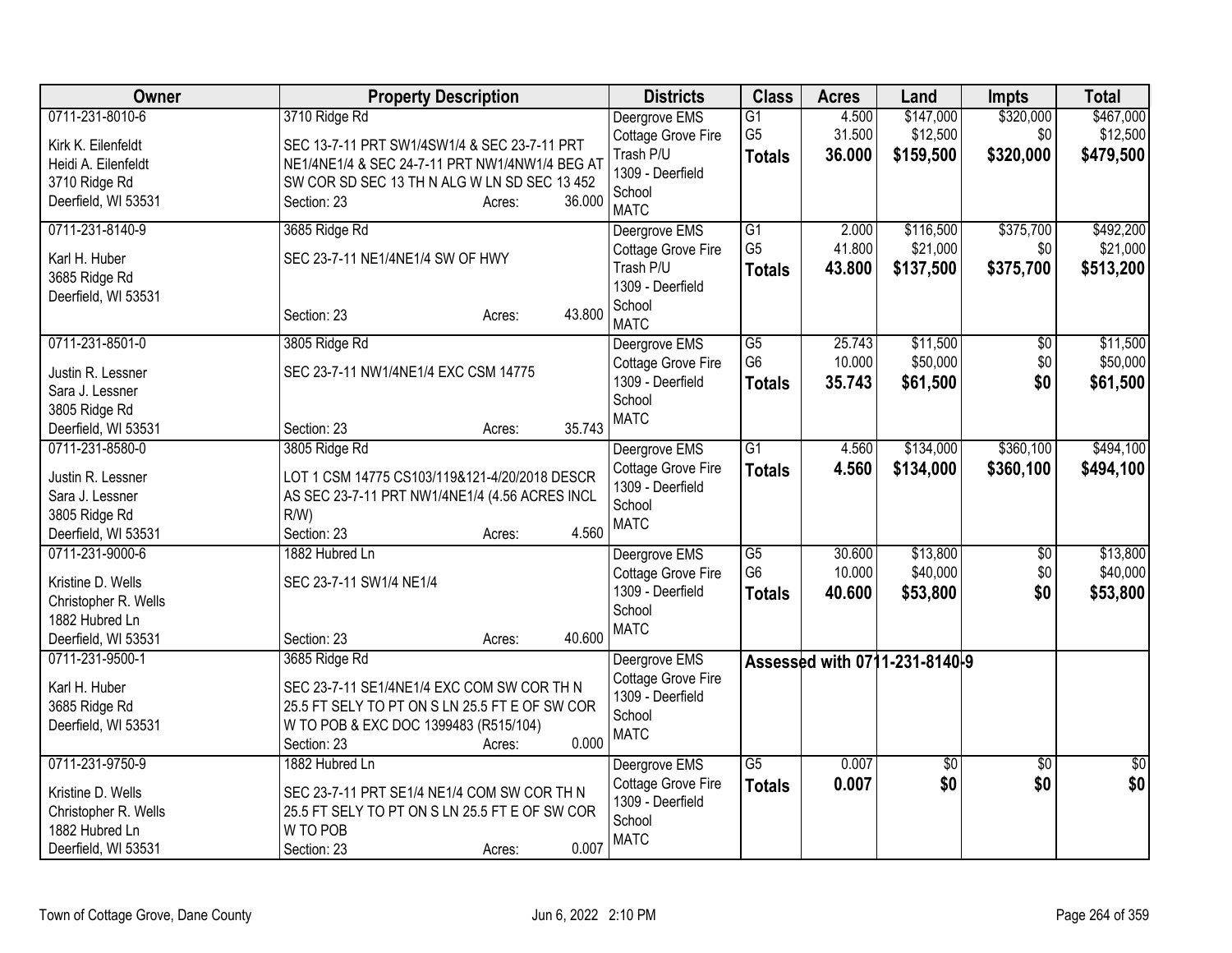| \$3,100<br>Deergrove EMS<br>$\overline{50}$<br>Jargo Rd<br>\$3,100<br>\$0<br>Cottage Grove Fire<br>9.560<br>\$3,100<br><b>Totals</b><br>Karl H. Huber<br>PRT LOT 2 CSM 3139 CS12/182-4/2/79 DESCR AS<br>1309 - Deerfield<br>SEC 23-7-11 PRT SE1/4NE1/4 BEG AT SW COR OF SD<br>3685 Ridge Dr<br>School<br>LOT 2 TH N ALG W LN SD LOT 700.0 FT TH<br>Deerfield, WI 53531<br><b>MATC</b><br>9.560<br>Section: 23<br>Acres:<br>\$11,800<br>\$11,800<br>0711-232-8000-7<br>G4<br>40.300<br>Ridge Rd<br>Deergrove EMS<br>\$0<br>Cottage Grove Fire<br>40.300<br>\$11,800<br>\$0<br>\$11,800<br><b>Totals</b><br>SEC 23-7-11 NE1/4 NW1/4<br>D & D Olson Farm, Inc.<br>3675 - Monona<br>c/o David M. Olson<br>Grove School<br>1690 County Highway B<br><b>MATC</b><br>40.300<br>Section: 23<br>Stoughton, WI 53589<br>Acres:<br>0711-232-8500-2<br>\$11,200<br>\$11,200<br>Ridge Rd<br>Deergrove EMS<br>G4<br>37.000<br>\$0<br>G <sub>5</sub><br>3.300<br>\$1,000<br>\$0<br>\$1,000<br>Cottage Grove Fire<br>SEC 23-7-11 NW1/4 NW1/4<br>D & D Olson Farm, Inc.<br>3675 - Monona<br>\$12,200<br>\$0<br>40.300<br>\$12,200<br>Totals<br>c/o David M. Olson<br>Grove School<br>1690 County Highway B<br><b>MATC</b><br>40.300<br>Stoughton, WI 53589<br>Section: 23<br>Acres:<br>0711-232-9000-5<br>\$8,700<br>\$8,700<br>$\overline{G4}$<br>34.500<br>Ridge Rd<br>Deergrove EMS<br>\$0<br>G <sub>5</sub><br>\$1,800<br>\$1,800<br>6.000<br>\$0<br>Cottage Grove Fire<br>SEC 23-7-11 SW1/4 NW1/4<br>Skaar Scattered Acres, Inc<br>1309 - Deerfield<br>\$0<br>40.500<br>\$10,500<br>\$10,500<br><b>Totals</b><br>2453 W Star Rd<br>School<br>Cottage Grove, WI 53527<br><b>MATC</b><br>40.500<br>Section: 23<br>Acres:<br>G4<br>30.000<br>\$7,000<br>\$7,000<br>0711-232-9500-0<br>1882 Hubred Ln<br>$\overline{50}$<br>Deergrove EMS<br>G5M<br>\$26,000<br>\$26,000<br>10.400<br>\$0<br>Cottage Grove Fire<br>SEC 23-7-11 SE1/4 NW1/4<br>Kristine D. Wells<br>\$0<br>1309 - Deerfield<br>40.400<br>\$33,000<br>\$33,000<br><b>Totals</b><br>Christopher R. Wells<br>School<br>1882 Hubred Ln<br><b>MATC</b><br>40.400<br>Deerfield, WI 53531<br>Section: 23<br>Acres:<br>\$6,000<br>0711-233-8010-0<br>G4<br>28.839<br>\$6,000<br><b>Hubred Ln</b><br>Deergrove EMS<br>$\sqrt{6}$<br>G <sub>5</sub><br>\$1,800<br>6.000<br>\$1,800<br>\$0<br>Cottage Grove Fire<br>Goemans Living Tr<br>SEC 23-7-11 PRT NE1/4SW1/4 & PRT NW1/4SE1/4<br>1309 - Deerfield<br>34.839<br>\$7,800<br>\$0<br>\$7,800<br><b>Totals</b><br>1934 Hubred Ln<br>DESCR AS COM AT W1/4 COR OF SEC 23 TH<br>School<br>N89DEG08'18"?E 1331.91 FT TO NW COR OF<br>Deerfield, WI 53531<br><b>MATC</b><br>0.000<br>Section: 23<br>Acres:<br>0711-233-8235-0<br>\$117,500<br>\$395,200<br>\$512,700<br>Deergrove EMS<br>G1<br>3.200<br>1939 Hubred Ln<br>G4<br>20.000<br>\$5,200<br>\$5,200<br>Cottage Grove Fire<br>\$0<br>SEC 23-7-11 PRT NE1/4SW1/4, PRT NW1/4SE1/4, PRT<br>Michael C. Christ<br>G <sub>5</sub><br>\$2,500<br>9.000<br>\$0<br>\$2,500<br>1309 - Deerfield<br>SE1/4SW1/4 & PRT SW1/4SE1/4 DESCR AS COM AT<br>Lisa L. Carmichael<br>G <sub>5</sub> M<br>6.000<br>\$15,000<br>\$15,000<br>\$0<br>School<br>1939 Hubred Ln<br>W1/4 COR OF SEC 23 TH N89DEG08'18"E 1331.91 FT<br><b>MATC</b><br>38.200<br>\$140,200<br>\$395,200<br>\$535,400<br><b>Totals</b><br>0.000 | Owner               | <b>Property Description</b> | <b>Districts</b> | <b>Class</b> | <b>Acres</b> | Land    | <b>Impts</b> | <b>Total</b> |
|-----------------------------------------------------------------------------------------------------------------------------------------------------------------------------------------------------------------------------------------------------------------------------------------------------------------------------------------------------------------------------------------------------------------------------------------------------------------------------------------------------------------------------------------------------------------------------------------------------------------------------------------------------------------------------------------------------------------------------------------------------------------------------------------------------------------------------------------------------------------------------------------------------------------------------------------------------------------------------------------------------------------------------------------------------------------------------------------------------------------------------------------------------------------------------------------------------------------------------------------------------------------------------------------------------------------------------------------------------------------------------------------------------------------------------------------------------------------------------------------------------------------------------------------------------------------------------------------------------------------------------------------------------------------------------------------------------------------------------------------------------------------------------------------------------------------------------------------------------------------------------------------------------------------------------------------------------------------------------------------------------------------------------------------------------------------------------------------------------------------------------------------------------------------------------------------------------------------------------------------------------------------------------------------------------------------------------------------------------------------------------------------------------------------------------------------------------------------------------------------------------------------------------------------------------------------------------------------------------------------------------------------------------------------------------------------------------------------------------------------------------------------------------------------------------------------------------------------------------------------------------------------------------------------------------------------------------------------------------------------------------------------------------------------------------------------------------------------------------------------------------------------------------------------------------------------------------------------------------------------------------------------------------------------------------------------------------------------|---------------------|-----------------------------|------------------|--------------|--------------|---------|--------------|--------------|
|                                                                                                                                                                                                                                                                                                                                                                                                                                                                                                                                                                                                                                                                                                                                                                                                                                                                                                                                                                                                                                                                                                                                                                                                                                                                                                                                                                                                                                                                                                                                                                                                                                                                                                                                                                                                                                                                                                                                                                                                                                                                                                                                                                                                                                                                                                                                                                                                                                                                                                                                                                                                                                                                                                                                                                                                                                                                                                                                                                                                                                                                                                                                                                                                                                                                                                                                         | 0711-231-9800-8     |                             |                  | G4           | 9.560        | \$3,100 |              |              |
|                                                                                                                                                                                                                                                                                                                                                                                                                                                                                                                                                                                                                                                                                                                                                                                                                                                                                                                                                                                                                                                                                                                                                                                                                                                                                                                                                                                                                                                                                                                                                                                                                                                                                                                                                                                                                                                                                                                                                                                                                                                                                                                                                                                                                                                                                                                                                                                                                                                                                                                                                                                                                                                                                                                                                                                                                                                                                                                                                                                                                                                                                                                                                                                                                                                                                                                                         |                     |                             |                  |              |              |         |              |              |
|                                                                                                                                                                                                                                                                                                                                                                                                                                                                                                                                                                                                                                                                                                                                                                                                                                                                                                                                                                                                                                                                                                                                                                                                                                                                                                                                                                                                                                                                                                                                                                                                                                                                                                                                                                                                                                                                                                                                                                                                                                                                                                                                                                                                                                                                                                                                                                                                                                                                                                                                                                                                                                                                                                                                                                                                                                                                                                                                                                                                                                                                                                                                                                                                                                                                                                                                         |                     |                             |                  |              |              |         |              |              |
|                                                                                                                                                                                                                                                                                                                                                                                                                                                                                                                                                                                                                                                                                                                                                                                                                                                                                                                                                                                                                                                                                                                                                                                                                                                                                                                                                                                                                                                                                                                                                                                                                                                                                                                                                                                                                                                                                                                                                                                                                                                                                                                                                                                                                                                                                                                                                                                                                                                                                                                                                                                                                                                                                                                                                                                                                                                                                                                                                                                                                                                                                                                                                                                                                                                                                                                                         |                     |                             |                  |              |              |         |              |              |
|                                                                                                                                                                                                                                                                                                                                                                                                                                                                                                                                                                                                                                                                                                                                                                                                                                                                                                                                                                                                                                                                                                                                                                                                                                                                                                                                                                                                                                                                                                                                                                                                                                                                                                                                                                                                                                                                                                                                                                                                                                                                                                                                                                                                                                                                                                                                                                                                                                                                                                                                                                                                                                                                                                                                                                                                                                                                                                                                                                                                                                                                                                                                                                                                                                                                                                                                         |                     |                             |                  |              |              |         |              |              |
|                                                                                                                                                                                                                                                                                                                                                                                                                                                                                                                                                                                                                                                                                                                                                                                                                                                                                                                                                                                                                                                                                                                                                                                                                                                                                                                                                                                                                                                                                                                                                                                                                                                                                                                                                                                                                                                                                                                                                                                                                                                                                                                                                                                                                                                                                                                                                                                                                                                                                                                                                                                                                                                                                                                                                                                                                                                                                                                                                                                                                                                                                                                                                                                                                                                                                                                                         |                     |                             |                  |              |              |         |              |              |
|                                                                                                                                                                                                                                                                                                                                                                                                                                                                                                                                                                                                                                                                                                                                                                                                                                                                                                                                                                                                                                                                                                                                                                                                                                                                                                                                                                                                                                                                                                                                                                                                                                                                                                                                                                                                                                                                                                                                                                                                                                                                                                                                                                                                                                                                                                                                                                                                                                                                                                                                                                                                                                                                                                                                                                                                                                                                                                                                                                                                                                                                                                                                                                                                                                                                                                                                         |                     |                             |                  |              |              |         |              |              |
|                                                                                                                                                                                                                                                                                                                                                                                                                                                                                                                                                                                                                                                                                                                                                                                                                                                                                                                                                                                                                                                                                                                                                                                                                                                                                                                                                                                                                                                                                                                                                                                                                                                                                                                                                                                                                                                                                                                                                                                                                                                                                                                                                                                                                                                                                                                                                                                                                                                                                                                                                                                                                                                                                                                                                                                                                                                                                                                                                                                                                                                                                                                                                                                                                                                                                                                                         |                     |                             |                  |              |              |         |              |              |
|                                                                                                                                                                                                                                                                                                                                                                                                                                                                                                                                                                                                                                                                                                                                                                                                                                                                                                                                                                                                                                                                                                                                                                                                                                                                                                                                                                                                                                                                                                                                                                                                                                                                                                                                                                                                                                                                                                                                                                                                                                                                                                                                                                                                                                                                                                                                                                                                                                                                                                                                                                                                                                                                                                                                                                                                                                                                                                                                                                                                                                                                                                                                                                                                                                                                                                                                         |                     |                             |                  |              |              |         |              |              |
|                                                                                                                                                                                                                                                                                                                                                                                                                                                                                                                                                                                                                                                                                                                                                                                                                                                                                                                                                                                                                                                                                                                                                                                                                                                                                                                                                                                                                                                                                                                                                                                                                                                                                                                                                                                                                                                                                                                                                                                                                                                                                                                                                                                                                                                                                                                                                                                                                                                                                                                                                                                                                                                                                                                                                                                                                                                                                                                                                                                                                                                                                                                                                                                                                                                                                                                                         |                     |                             |                  |              |              |         |              |              |
|                                                                                                                                                                                                                                                                                                                                                                                                                                                                                                                                                                                                                                                                                                                                                                                                                                                                                                                                                                                                                                                                                                                                                                                                                                                                                                                                                                                                                                                                                                                                                                                                                                                                                                                                                                                                                                                                                                                                                                                                                                                                                                                                                                                                                                                                                                                                                                                                                                                                                                                                                                                                                                                                                                                                                                                                                                                                                                                                                                                                                                                                                                                                                                                                                                                                                                                                         |                     |                             |                  |              |              |         |              |              |
|                                                                                                                                                                                                                                                                                                                                                                                                                                                                                                                                                                                                                                                                                                                                                                                                                                                                                                                                                                                                                                                                                                                                                                                                                                                                                                                                                                                                                                                                                                                                                                                                                                                                                                                                                                                                                                                                                                                                                                                                                                                                                                                                                                                                                                                                                                                                                                                                                                                                                                                                                                                                                                                                                                                                                                                                                                                                                                                                                                                                                                                                                                                                                                                                                                                                                                                                         |                     |                             |                  |              |              |         |              |              |
|                                                                                                                                                                                                                                                                                                                                                                                                                                                                                                                                                                                                                                                                                                                                                                                                                                                                                                                                                                                                                                                                                                                                                                                                                                                                                                                                                                                                                                                                                                                                                                                                                                                                                                                                                                                                                                                                                                                                                                                                                                                                                                                                                                                                                                                                                                                                                                                                                                                                                                                                                                                                                                                                                                                                                                                                                                                                                                                                                                                                                                                                                                                                                                                                                                                                                                                                         |                     |                             |                  |              |              |         |              |              |
|                                                                                                                                                                                                                                                                                                                                                                                                                                                                                                                                                                                                                                                                                                                                                                                                                                                                                                                                                                                                                                                                                                                                                                                                                                                                                                                                                                                                                                                                                                                                                                                                                                                                                                                                                                                                                                                                                                                                                                                                                                                                                                                                                                                                                                                                                                                                                                                                                                                                                                                                                                                                                                                                                                                                                                                                                                                                                                                                                                                                                                                                                                                                                                                                                                                                                                                                         |                     |                             |                  |              |              |         |              |              |
|                                                                                                                                                                                                                                                                                                                                                                                                                                                                                                                                                                                                                                                                                                                                                                                                                                                                                                                                                                                                                                                                                                                                                                                                                                                                                                                                                                                                                                                                                                                                                                                                                                                                                                                                                                                                                                                                                                                                                                                                                                                                                                                                                                                                                                                                                                                                                                                                                                                                                                                                                                                                                                                                                                                                                                                                                                                                                                                                                                                                                                                                                                                                                                                                                                                                                                                                         |                     |                             |                  |              |              |         |              |              |
|                                                                                                                                                                                                                                                                                                                                                                                                                                                                                                                                                                                                                                                                                                                                                                                                                                                                                                                                                                                                                                                                                                                                                                                                                                                                                                                                                                                                                                                                                                                                                                                                                                                                                                                                                                                                                                                                                                                                                                                                                                                                                                                                                                                                                                                                                                                                                                                                                                                                                                                                                                                                                                                                                                                                                                                                                                                                                                                                                                                                                                                                                                                                                                                                                                                                                                                                         |                     |                             |                  |              |              |         |              |              |
|                                                                                                                                                                                                                                                                                                                                                                                                                                                                                                                                                                                                                                                                                                                                                                                                                                                                                                                                                                                                                                                                                                                                                                                                                                                                                                                                                                                                                                                                                                                                                                                                                                                                                                                                                                                                                                                                                                                                                                                                                                                                                                                                                                                                                                                                                                                                                                                                                                                                                                                                                                                                                                                                                                                                                                                                                                                                                                                                                                                                                                                                                                                                                                                                                                                                                                                                         |                     |                             |                  |              |              |         |              |              |
|                                                                                                                                                                                                                                                                                                                                                                                                                                                                                                                                                                                                                                                                                                                                                                                                                                                                                                                                                                                                                                                                                                                                                                                                                                                                                                                                                                                                                                                                                                                                                                                                                                                                                                                                                                                                                                                                                                                                                                                                                                                                                                                                                                                                                                                                                                                                                                                                                                                                                                                                                                                                                                                                                                                                                                                                                                                                                                                                                                                                                                                                                                                                                                                                                                                                                                                                         |                     |                             |                  |              |              |         |              |              |
|                                                                                                                                                                                                                                                                                                                                                                                                                                                                                                                                                                                                                                                                                                                                                                                                                                                                                                                                                                                                                                                                                                                                                                                                                                                                                                                                                                                                                                                                                                                                                                                                                                                                                                                                                                                                                                                                                                                                                                                                                                                                                                                                                                                                                                                                                                                                                                                                                                                                                                                                                                                                                                                                                                                                                                                                                                                                                                                                                                                                                                                                                                                                                                                                                                                                                                                                         |                     |                             |                  |              |              |         |              |              |
|                                                                                                                                                                                                                                                                                                                                                                                                                                                                                                                                                                                                                                                                                                                                                                                                                                                                                                                                                                                                                                                                                                                                                                                                                                                                                                                                                                                                                                                                                                                                                                                                                                                                                                                                                                                                                                                                                                                                                                                                                                                                                                                                                                                                                                                                                                                                                                                                                                                                                                                                                                                                                                                                                                                                                                                                                                                                                                                                                                                                                                                                                                                                                                                                                                                                                                                                         |                     |                             |                  |              |              |         |              |              |
|                                                                                                                                                                                                                                                                                                                                                                                                                                                                                                                                                                                                                                                                                                                                                                                                                                                                                                                                                                                                                                                                                                                                                                                                                                                                                                                                                                                                                                                                                                                                                                                                                                                                                                                                                                                                                                                                                                                                                                                                                                                                                                                                                                                                                                                                                                                                                                                                                                                                                                                                                                                                                                                                                                                                                                                                                                                                                                                                                                                                                                                                                                                                                                                                                                                                                                                                         |                     |                             |                  |              |              |         |              |              |
|                                                                                                                                                                                                                                                                                                                                                                                                                                                                                                                                                                                                                                                                                                                                                                                                                                                                                                                                                                                                                                                                                                                                                                                                                                                                                                                                                                                                                                                                                                                                                                                                                                                                                                                                                                                                                                                                                                                                                                                                                                                                                                                                                                                                                                                                                                                                                                                                                                                                                                                                                                                                                                                                                                                                                                                                                                                                                                                                                                                                                                                                                                                                                                                                                                                                                                                                         |                     |                             |                  |              |              |         |              |              |
|                                                                                                                                                                                                                                                                                                                                                                                                                                                                                                                                                                                                                                                                                                                                                                                                                                                                                                                                                                                                                                                                                                                                                                                                                                                                                                                                                                                                                                                                                                                                                                                                                                                                                                                                                                                                                                                                                                                                                                                                                                                                                                                                                                                                                                                                                                                                                                                                                                                                                                                                                                                                                                                                                                                                                                                                                                                                                                                                                                                                                                                                                                                                                                                                                                                                                                                                         |                     |                             |                  |              |              |         |              |              |
|                                                                                                                                                                                                                                                                                                                                                                                                                                                                                                                                                                                                                                                                                                                                                                                                                                                                                                                                                                                                                                                                                                                                                                                                                                                                                                                                                                                                                                                                                                                                                                                                                                                                                                                                                                                                                                                                                                                                                                                                                                                                                                                                                                                                                                                                                                                                                                                                                                                                                                                                                                                                                                                                                                                                                                                                                                                                                                                                                                                                                                                                                                                                                                                                                                                                                                                                         |                     |                             |                  |              |              |         |              |              |
|                                                                                                                                                                                                                                                                                                                                                                                                                                                                                                                                                                                                                                                                                                                                                                                                                                                                                                                                                                                                                                                                                                                                                                                                                                                                                                                                                                                                                                                                                                                                                                                                                                                                                                                                                                                                                                                                                                                                                                                                                                                                                                                                                                                                                                                                                                                                                                                                                                                                                                                                                                                                                                                                                                                                                                                                                                                                                                                                                                                                                                                                                                                                                                                                                                                                                                                                         |                     |                             |                  |              |              |         |              |              |
|                                                                                                                                                                                                                                                                                                                                                                                                                                                                                                                                                                                                                                                                                                                                                                                                                                                                                                                                                                                                                                                                                                                                                                                                                                                                                                                                                                                                                                                                                                                                                                                                                                                                                                                                                                                                                                                                                                                                                                                                                                                                                                                                                                                                                                                                                                                                                                                                                                                                                                                                                                                                                                                                                                                                                                                                                                                                                                                                                                                                                                                                                                                                                                                                                                                                                                                                         |                     |                             |                  |              |              |         |              |              |
|                                                                                                                                                                                                                                                                                                                                                                                                                                                                                                                                                                                                                                                                                                                                                                                                                                                                                                                                                                                                                                                                                                                                                                                                                                                                                                                                                                                                                                                                                                                                                                                                                                                                                                                                                                                                                                                                                                                                                                                                                                                                                                                                                                                                                                                                                                                                                                                                                                                                                                                                                                                                                                                                                                                                                                                                                                                                                                                                                                                                                                                                                                                                                                                                                                                                                                                                         |                     |                             |                  |              |              |         |              |              |
|                                                                                                                                                                                                                                                                                                                                                                                                                                                                                                                                                                                                                                                                                                                                                                                                                                                                                                                                                                                                                                                                                                                                                                                                                                                                                                                                                                                                                                                                                                                                                                                                                                                                                                                                                                                                                                                                                                                                                                                                                                                                                                                                                                                                                                                                                                                                                                                                                                                                                                                                                                                                                                                                                                                                                                                                                                                                                                                                                                                                                                                                                                                                                                                                                                                                                                                                         |                     |                             |                  |              |              |         |              |              |
|                                                                                                                                                                                                                                                                                                                                                                                                                                                                                                                                                                                                                                                                                                                                                                                                                                                                                                                                                                                                                                                                                                                                                                                                                                                                                                                                                                                                                                                                                                                                                                                                                                                                                                                                                                                                                                                                                                                                                                                                                                                                                                                                                                                                                                                                                                                                                                                                                                                                                                                                                                                                                                                                                                                                                                                                                                                                                                                                                                                                                                                                                                                                                                                                                                                                                                                                         |                     |                             |                  |              |              |         |              |              |
|                                                                                                                                                                                                                                                                                                                                                                                                                                                                                                                                                                                                                                                                                                                                                                                                                                                                                                                                                                                                                                                                                                                                                                                                                                                                                                                                                                                                                                                                                                                                                                                                                                                                                                                                                                                                                                                                                                                                                                                                                                                                                                                                                                                                                                                                                                                                                                                                                                                                                                                                                                                                                                                                                                                                                                                                                                                                                                                                                                                                                                                                                                                                                                                                                                                                                                                                         |                     |                             |                  |              |              |         |              |              |
|                                                                                                                                                                                                                                                                                                                                                                                                                                                                                                                                                                                                                                                                                                                                                                                                                                                                                                                                                                                                                                                                                                                                                                                                                                                                                                                                                                                                                                                                                                                                                                                                                                                                                                                                                                                                                                                                                                                                                                                                                                                                                                                                                                                                                                                                                                                                                                                                                                                                                                                                                                                                                                                                                                                                                                                                                                                                                                                                                                                                                                                                                                                                                                                                                                                                                                                                         |                     |                             |                  |              |              |         |              |              |
|                                                                                                                                                                                                                                                                                                                                                                                                                                                                                                                                                                                                                                                                                                                                                                                                                                                                                                                                                                                                                                                                                                                                                                                                                                                                                                                                                                                                                                                                                                                                                                                                                                                                                                                                                                                                                                                                                                                                                                                                                                                                                                                                                                                                                                                                                                                                                                                                                                                                                                                                                                                                                                                                                                                                                                                                                                                                                                                                                                                                                                                                                                                                                                                                                                                                                                                                         |                     |                             |                  |              |              |         |              |              |
|                                                                                                                                                                                                                                                                                                                                                                                                                                                                                                                                                                                                                                                                                                                                                                                                                                                                                                                                                                                                                                                                                                                                                                                                                                                                                                                                                                                                                                                                                                                                                                                                                                                                                                                                                                                                                                                                                                                                                                                                                                                                                                                                                                                                                                                                                                                                                                                                                                                                                                                                                                                                                                                                                                                                                                                                                                                                                                                                                                                                                                                                                                                                                                                                                                                                                                                                         |                     |                             |                  |              |              |         |              |              |
|                                                                                                                                                                                                                                                                                                                                                                                                                                                                                                                                                                                                                                                                                                                                                                                                                                                                                                                                                                                                                                                                                                                                                                                                                                                                                                                                                                                                                                                                                                                                                                                                                                                                                                                                                                                                                                                                                                                                                                                                                                                                                                                                                                                                                                                                                                                                                                                                                                                                                                                                                                                                                                                                                                                                                                                                                                                                                                                                                                                                                                                                                                                                                                                                                                                                                                                                         |                     |                             |                  |              |              |         |              |              |
|                                                                                                                                                                                                                                                                                                                                                                                                                                                                                                                                                                                                                                                                                                                                                                                                                                                                                                                                                                                                                                                                                                                                                                                                                                                                                                                                                                                                                                                                                                                                                                                                                                                                                                                                                                                                                                                                                                                                                                                                                                                                                                                                                                                                                                                                                                                                                                                                                                                                                                                                                                                                                                                                                                                                                                                                                                                                                                                                                                                                                                                                                                                                                                                                                                                                                                                                         |                     |                             |                  |              |              |         |              |              |
|                                                                                                                                                                                                                                                                                                                                                                                                                                                                                                                                                                                                                                                                                                                                                                                                                                                                                                                                                                                                                                                                                                                                                                                                                                                                                                                                                                                                                                                                                                                                                                                                                                                                                                                                                                                                                                                                                                                                                                                                                                                                                                                                                                                                                                                                                                                                                                                                                                                                                                                                                                                                                                                                                                                                                                                                                                                                                                                                                                                                                                                                                                                                                                                                                                                                                                                                         | Deerfield, WI 53531 | Section: 23<br>Acres:       |                  |              |              |         |              |              |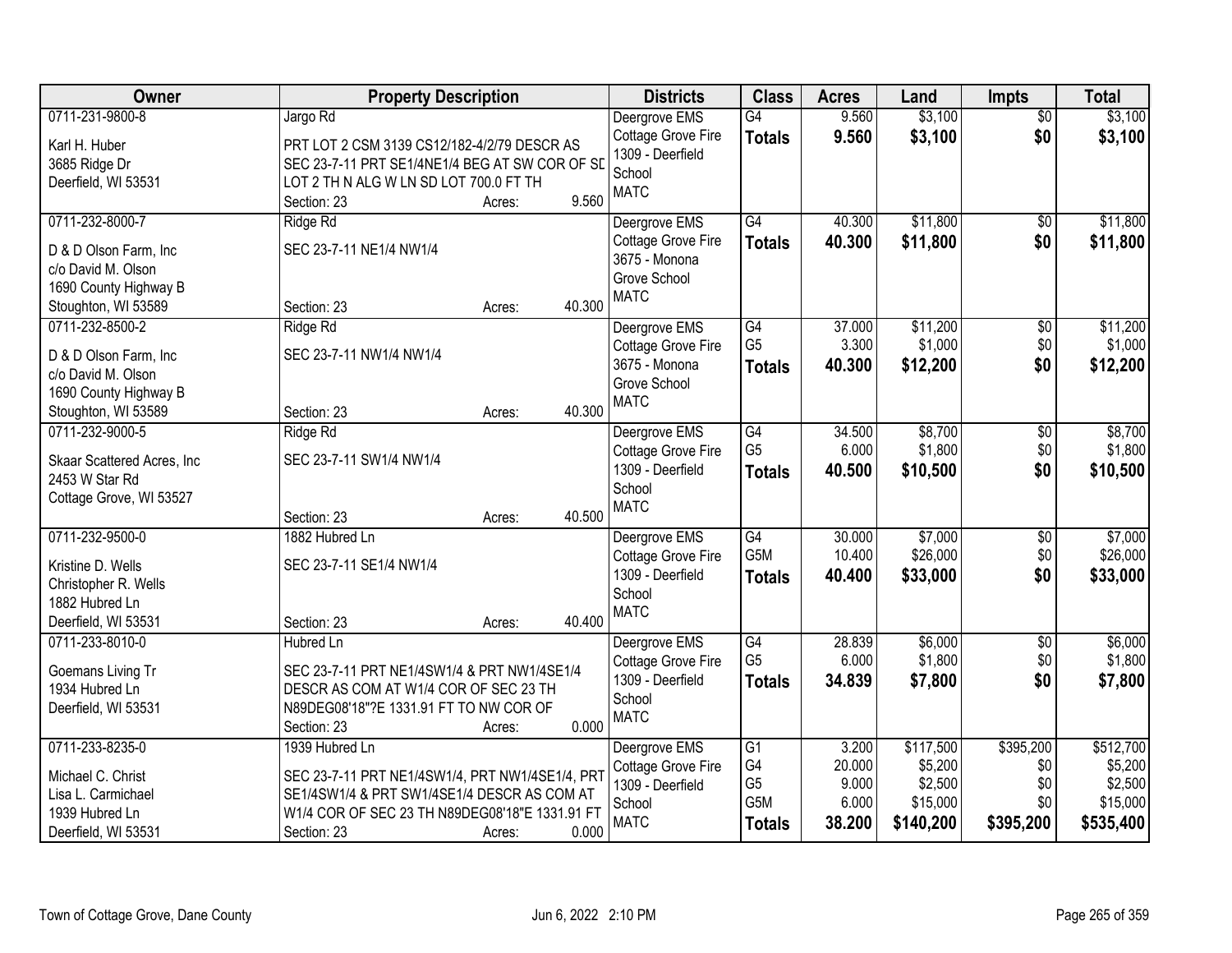| <b>Hubred Ln</b><br>Deergrove EMS<br>G4<br>$\overline{50}$<br>\$1,500<br>G <sub>5</sub><br>5.400<br>\$1,500<br>Cottage Grove Fire<br>\$0<br>SEC 23-7-11 NW1/4 SW1/4<br>Skaar Scattered Acres, Inc<br>1309 - Deerfield<br>\$0<br>\$8,700<br>\$8,700<br>40.400<br><b>Totals</b><br>2453 W Star Rd<br>School<br>Cottage Grove, WI 53527<br><b>MATC</b><br>40.400<br>Section: 23<br>Acres:<br>0711-233-9000-4<br>\$9,900<br>Earlwyn Rd<br>$\overline{G4}$<br>40.400<br>Deergrove EMS<br>$\sqrt{6}$<br>\$0<br>Cottage Grove Fire<br>40.400<br>\$9,900<br>\$9,900<br><b>Totals</b><br>SEC 23-7-11 SW1/4 SW1/4<br>Troy R. Eickhoff<br>1309 - Deerfield<br>Lynette M. Eickhoff<br>School<br>3632 Earlwyn Rd<br><b>MATC</b><br>40.400<br>Cottage Grove, WI 53527<br>Section: 23<br>Acres:<br>\$1,700<br>0711-233-9660-6<br>1909 Hubred Ln<br>G4<br>6.000<br>$\overline{50}$<br>Deergrove EMS<br>G <sub>5</sub><br>14.500<br>\$6,500<br>\$0<br>Cottage Grove Fire<br>SEC 23-7-11 SE1/4SW1/4 EXC N 340 FT<br>Frank L. Knipfer<br>G5M<br>10.000<br>\$20,000<br>\$0<br>1309 - Deerfield<br>Marilyn F. Knipfer<br>School<br>\$0<br>\$28,200<br>30.500<br><b>Totals</b><br>1909 Hubred Ln<br><b>MATC</b><br>30.500<br>Deerfield, WI 53531-9724<br>Section: 23<br>Acres:<br>$\overline{G1}$<br>\$133,000<br>\$307,200<br>0711-234-8000-5<br>3817 W Jargo Rd<br>5.760<br>Deergrove EMS<br>Cottage Grove Fire<br>5.760<br>\$133,000<br>\$307,200<br><b>Totals</b><br>SEC 23-7-11 PRT NE1/4SE1/4 N 400 FT OF E 460 FT<br>Thomas E. Pruno<br>Trash P/U<br>THF & SEC 24-7-11 PRT NW1/4SW1/4 LYG NWLY OF<br>Kathleen R. Pruno<br>1309 - Deerfield<br>3817 W Jargo Rd<br>W JARGO RD<br>School<br>5.760<br>Deerfield, WI 53531<br>Section: 23<br>Acres:<br><b>MATC</b><br>0711-234-8062-0<br>G4<br>5.000<br>\$1,700<br>1882 Hubred Ln<br>Deergrove EMS<br>$\overline{50}$<br>G5M<br>2.628<br>\$6,500<br>\$0<br>Cottage Grove Fire<br>SEC 23-7-11 NE1/4 SE1/4 EXC N 400 FT OF E 460 FT<br>Kristine D. Wells<br>1309 - Deerfield<br>\$0<br>7.628<br>\$8,200<br>\$8,200<br><b>Totals</b><br>EXC CSM 5783 & EXC CSM 10427 & EXC CSM 13151<br>Christopher R. Wells<br>School<br>1882 Hubred Ln<br><b>MATC</b><br>7.628<br>Deerfield, WI 53531<br>Section: 23<br>Acres:<br>G4<br>21.532<br>\$6,000<br>0711-234-8075-0<br>1882 Hubred Ln<br>Deergrove EMS<br>$\overline{50}$<br>G <sub>5</sub><br>1.140<br>\$300<br>\$0<br>Cottage Grove Fire<br>LOT 2 CSM 13151 CS84/224&227-8/23/2011 DESCR<br>Christopher R. Wells<br>G7<br>\$66,300<br>1.422<br>\$68,500<br>1309 - Deerfield<br>Kristine D. Wells<br>AS SEC 23-7-11 PRT NE1/4SE1/4 (24.094 ACRE)<br>School<br>24.094<br>\$74,800<br>\$66,300<br>\$141,100<br><b>Totals</b><br>1882 Hubred Ln<br><b>MATC</b><br>24.094<br>Section: 23<br>Deerfield, WI 53531<br>Acres:<br>$\overline{G1}$<br>\$110,500<br>\$327,600<br>0711-234-8210-0<br>1900 Hubred Ln<br>Deergrove EMS<br>2.000<br>Cottage Grove Fire<br>2.000<br>\$110,500<br>\$327,600<br><b>Totals</b><br>Colleen E. Cobey<br>LOT 1 CSM 10427 CS61/263&264-6/12/2002 DESCR<br>Trash P/U<br>Roanna J. Brazier<br>AS SEC 23-7-11 PRT NE1/4SE1/4 (2.00 ACRES EXCL<br>1309 - Deerfield<br>1900 Hubred Ln<br>R/W<br>School<br>0.000<br>Cottage Grove, WI 53527<br>Section: 23<br>Acres: | Owner           | <b>Property Description</b> | <b>Districts</b> | <b>Class</b> | <b>Acres</b> | Land    | <b>Impts</b> | <b>Total</b> |
|--------------------------------------------------------------------------------------------------------------------------------------------------------------------------------------------------------------------------------------------------------------------------------------------------------------------------------------------------------------------------------------------------------------------------------------------------------------------------------------------------------------------------------------------------------------------------------------------------------------------------------------------------------------------------------------------------------------------------------------------------------------------------------------------------------------------------------------------------------------------------------------------------------------------------------------------------------------------------------------------------------------------------------------------------------------------------------------------------------------------------------------------------------------------------------------------------------------------------------------------------------------------------------------------------------------------------------------------------------------------------------------------------------------------------------------------------------------------------------------------------------------------------------------------------------------------------------------------------------------------------------------------------------------------------------------------------------------------------------------------------------------------------------------------------------------------------------------------------------------------------------------------------------------------------------------------------------------------------------------------------------------------------------------------------------------------------------------------------------------------------------------------------------------------------------------------------------------------------------------------------------------------------------------------------------------------------------------------------------------------------------------------------------------------------------------------------------------------------------------------------------------------------------------------------------------------------------------------------------------------------------------------------------------------------------------------------------------------------------------------------------------------------------------------------------------------------------------------------------------------------------------------------------------------------------------------------------------------------------------------------------------------------------------------------------------------------------------------------------------------------------------------------------------------------------------------------------------------------------------------------------------|-----------------|-----------------------------|------------------|--------------|--------------|---------|--------------|--------------|
|                                                                                                                                                                                                                                                                                                                                                                                                                                                                                                                                                                                                                                                                                                                                                                                                                                                                                                                                                                                                                                                                                                                                                                                                                                                                                                                                                                                                                                                                                                                                                                                                                                                                                                                                                                                                                                                                                                                                                                                                                                                                                                                                                                                                                                                                                                                                                                                                                                                                                                                                                                                                                                                                                                                                                                                                                                                                                                                                                                                                                                                                                                                                                                                                                                                              | 0711-233-8500-1 |                             |                  |              | 35.000       | \$7,200 |              | \$7,200      |
|                                                                                                                                                                                                                                                                                                                                                                                                                                                                                                                                                                                                                                                                                                                                                                                                                                                                                                                                                                                                                                                                                                                                                                                                                                                                                                                                                                                                                                                                                                                                                                                                                                                                                                                                                                                                                                                                                                                                                                                                                                                                                                                                                                                                                                                                                                                                                                                                                                                                                                                                                                                                                                                                                                                                                                                                                                                                                                                                                                                                                                                                                                                                                                                                                                                              |                 |                             |                  |              |              |         |              |              |
| \$9,900<br>\$1,700<br>\$6,500<br>\$20,000<br>\$28,200<br>\$440,200<br>\$440,200<br>\$1,700<br>\$6,500<br>\$6,000<br>\$300<br>\$134,800<br>\$438,100<br>\$438,100                                                                                                                                                                                                                                                                                                                                                                                                                                                                                                                                                                                                                                                                                                                                                                                                                                                                                                                                                                                                                                                                                                                                                                                                                                                                                                                                                                                                                                                                                                                                                                                                                                                                                                                                                                                                                                                                                                                                                                                                                                                                                                                                                                                                                                                                                                                                                                                                                                                                                                                                                                                                                                                                                                                                                                                                                                                                                                                                                                                                                                                                                             |                 |                             |                  |              |              |         |              |              |
|                                                                                                                                                                                                                                                                                                                                                                                                                                                                                                                                                                                                                                                                                                                                                                                                                                                                                                                                                                                                                                                                                                                                                                                                                                                                                                                                                                                                                                                                                                                                                                                                                                                                                                                                                                                                                                                                                                                                                                                                                                                                                                                                                                                                                                                                                                                                                                                                                                                                                                                                                                                                                                                                                                                                                                                                                                                                                                                                                                                                                                                                                                                                                                                                                                                              |                 |                             |                  |              |              |         |              |              |
|                                                                                                                                                                                                                                                                                                                                                                                                                                                                                                                                                                                                                                                                                                                                                                                                                                                                                                                                                                                                                                                                                                                                                                                                                                                                                                                                                                                                                                                                                                                                                                                                                                                                                                                                                                                                                                                                                                                                                                                                                                                                                                                                                                                                                                                                                                                                                                                                                                                                                                                                                                                                                                                                                                                                                                                                                                                                                                                                                                                                                                                                                                                                                                                                                                                              |                 |                             |                  |              |              |         |              |              |
|                                                                                                                                                                                                                                                                                                                                                                                                                                                                                                                                                                                                                                                                                                                                                                                                                                                                                                                                                                                                                                                                                                                                                                                                                                                                                                                                                                                                                                                                                                                                                                                                                                                                                                                                                                                                                                                                                                                                                                                                                                                                                                                                                                                                                                                                                                                                                                                                                                                                                                                                                                                                                                                                                                                                                                                                                                                                                                                                                                                                                                                                                                                                                                                                                                                              |                 |                             |                  |              |              |         |              |              |
|                                                                                                                                                                                                                                                                                                                                                                                                                                                                                                                                                                                                                                                                                                                                                                                                                                                                                                                                                                                                                                                                                                                                                                                                                                                                                                                                                                                                                                                                                                                                                                                                                                                                                                                                                                                                                                                                                                                                                                                                                                                                                                                                                                                                                                                                                                                                                                                                                                                                                                                                                                                                                                                                                                                                                                                                                                                                                                                                                                                                                                                                                                                                                                                                                                                              |                 |                             |                  |              |              |         |              |              |
|                                                                                                                                                                                                                                                                                                                                                                                                                                                                                                                                                                                                                                                                                                                                                                                                                                                                                                                                                                                                                                                                                                                                                                                                                                                                                                                                                                                                                                                                                                                                                                                                                                                                                                                                                                                                                                                                                                                                                                                                                                                                                                                                                                                                                                                                                                                                                                                                                                                                                                                                                                                                                                                                                                                                                                                                                                                                                                                                                                                                                                                                                                                                                                                                                                                              |                 |                             |                  |              |              |         |              |              |
|                                                                                                                                                                                                                                                                                                                                                                                                                                                                                                                                                                                                                                                                                                                                                                                                                                                                                                                                                                                                                                                                                                                                                                                                                                                                                                                                                                                                                                                                                                                                                                                                                                                                                                                                                                                                                                                                                                                                                                                                                                                                                                                                                                                                                                                                                                                                                                                                                                                                                                                                                                                                                                                                                                                                                                                                                                                                                                                                                                                                                                                                                                                                                                                                                                                              |                 |                             |                  |              |              |         |              |              |
|                                                                                                                                                                                                                                                                                                                                                                                                                                                                                                                                                                                                                                                                                                                                                                                                                                                                                                                                                                                                                                                                                                                                                                                                                                                                                                                                                                                                                                                                                                                                                                                                                                                                                                                                                                                                                                                                                                                                                                                                                                                                                                                                                                                                                                                                                                                                                                                                                                                                                                                                                                                                                                                                                                                                                                                                                                                                                                                                                                                                                                                                                                                                                                                                                                                              |                 |                             |                  |              |              |         |              |              |
|                                                                                                                                                                                                                                                                                                                                                                                                                                                                                                                                                                                                                                                                                                                                                                                                                                                                                                                                                                                                                                                                                                                                                                                                                                                                                                                                                                                                                                                                                                                                                                                                                                                                                                                                                                                                                                                                                                                                                                                                                                                                                                                                                                                                                                                                                                                                                                                                                                                                                                                                                                                                                                                                                                                                                                                                                                                                                                                                                                                                                                                                                                                                                                                                                                                              |                 |                             |                  |              |              |         |              |              |
|                                                                                                                                                                                                                                                                                                                                                                                                                                                                                                                                                                                                                                                                                                                                                                                                                                                                                                                                                                                                                                                                                                                                                                                                                                                                                                                                                                                                                                                                                                                                                                                                                                                                                                                                                                                                                                                                                                                                                                                                                                                                                                                                                                                                                                                                                                                                                                                                                                                                                                                                                                                                                                                                                                                                                                                                                                                                                                                                                                                                                                                                                                                                                                                                                                                              |                 |                             |                  |              |              |         |              |              |
|                                                                                                                                                                                                                                                                                                                                                                                                                                                                                                                                                                                                                                                                                                                                                                                                                                                                                                                                                                                                                                                                                                                                                                                                                                                                                                                                                                                                                                                                                                                                                                                                                                                                                                                                                                                                                                                                                                                                                                                                                                                                                                                                                                                                                                                                                                                                                                                                                                                                                                                                                                                                                                                                                                                                                                                                                                                                                                                                                                                                                                                                                                                                                                                                                                                              |                 |                             |                  |              |              |         |              |              |
|                                                                                                                                                                                                                                                                                                                                                                                                                                                                                                                                                                                                                                                                                                                                                                                                                                                                                                                                                                                                                                                                                                                                                                                                                                                                                                                                                                                                                                                                                                                                                                                                                                                                                                                                                                                                                                                                                                                                                                                                                                                                                                                                                                                                                                                                                                                                                                                                                                                                                                                                                                                                                                                                                                                                                                                                                                                                                                                                                                                                                                                                                                                                                                                                                                                              |                 |                             |                  |              |              |         |              |              |
|                                                                                                                                                                                                                                                                                                                                                                                                                                                                                                                                                                                                                                                                                                                                                                                                                                                                                                                                                                                                                                                                                                                                                                                                                                                                                                                                                                                                                                                                                                                                                                                                                                                                                                                                                                                                                                                                                                                                                                                                                                                                                                                                                                                                                                                                                                                                                                                                                                                                                                                                                                                                                                                                                                                                                                                                                                                                                                                                                                                                                                                                                                                                                                                                                                                              |                 |                             |                  |              |              |         |              |              |
|                                                                                                                                                                                                                                                                                                                                                                                                                                                                                                                                                                                                                                                                                                                                                                                                                                                                                                                                                                                                                                                                                                                                                                                                                                                                                                                                                                                                                                                                                                                                                                                                                                                                                                                                                                                                                                                                                                                                                                                                                                                                                                                                                                                                                                                                                                                                                                                                                                                                                                                                                                                                                                                                                                                                                                                                                                                                                                                                                                                                                                                                                                                                                                                                                                                              |                 |                             |                  |              |              |         |              |              |
|                                                                                                                                                                                                                                                                                                                                                                                                                                                                                                                                                                                                                                                                                                                                                                                                                                                                                                                                                                                                                                                                                                                                                                                                                                                                                                                                                                                                                                                                                                                                                                                                                                                                                                                                                                                                                                                                                                                                                                                                                                                                                                                                                                                                                                                                                                                                                                                                                                                                                                                                                                                                                                                                                                                                                                                                                                                                                                                                                                                                                                                                                                                                                                                                                                                              |                 |                             |                  |              |              |         |              |              |
|                                                                                                                                                                                                                                                                                                                                                                                                                                                                                                                                                                                                                                                                                                                                                                                                                                                                                                                                                                                                                                                                                                                                                                                                                                                                                                                                                                                                                                                                                                                                                                                                                                                                                                                                                                                                                                                                                                                                                                                                                                                                                                                                                                                                                                                                                                                                                                                                                                                                                                                                                                                                                                                                                                                                                                                                                                                                                                                                                                                                                                                                                                                                                                                                                                                              |                 |                             |                  |              |              |         |              |              |
|                                                                                                                                                                                                                                                                                                                                                                                                                                                                                                                                                                                                                                                                                                                                                                                                                                                                                                                                                                                                                                                                                                                                                                                                                                                                                                                                                                                                                                                                                                                                                                                                                                                                                                                                                                                                                                                                                                                                                                                                                                                                                                                                                                                                                                                                                                                                                                                                                                                                                                                                                                                                                                                                                                                                                                                                                                                                                                                                                                                                                                                                                                                                                                                                                                                              |                 |                             |                  |              |              |         |              |              |
|                                                                                                                                                                                                                                                                                                                                                                                                                                                                                                                                                                                                                                                                                                                                                                                                                                                                                                                                                                                                                                                                                                                                                                                                                                                                                                                                                                                                                                                                                                                                                                                                                                                                                                                                                                                                                                                                                                                                                                                                                                                                                                                                                                                                                                                                                                                                                                                                                                                                                                                                                                                                                                                                                                                                                                                                                                                                                                                                                                                                                                                                                                                                                                                                                                                              |                 |                             |                  |              |              |         |              |              |
|                                                                                                                                                                                                                                                                                                                                                                                                                                                                                                                                                                                                                                                                                                                                                                                                                                                                                                                                                                                                                                                                                                                                                                                                                                                                                                                                                                                                                                                                                                                                                                                                                                                                                                                                                                                                                                                                                                                                                                                                                                                                                                                                                                                                                                                                                                                                                                                                                                                                                                                                                                                                                                                                                                                                                                                                                                                                                                                                                                                                                                                                                                                                                                                                                                                              |                 |                             |                  |              |              |         |              |              |
|                                                                                                                                                                                                                                                                                                                                                                                                                                                                                                                                                                                                                                                                                                                                                                                                                                                                                                                                                                                                                                                                                                                                                                                                                                                                                                                                                                                                                                                                                                                                                                                                                                                                                                                                                                                                                                                                                                                                                                                                                                                                                                                                                                                                                                                                                                                                                                                                                                                                                                                                                                                                                                                                                                                                                                                                                                                                                                                                                                                                                                                                                                                                                                                                                                                              |                 |                             |                  |              |              |         |              |              |
|                                                                                                                                                                                                                                                                                                                                                                                                                                                                                                                                                                                                                                                                                                                                                                                                                                                                                                                                                                                                                                                                                                                                                                                                                                                                                                                                                                                                                                                                                                                                                                                                                                                                                                                                                                                                                                                                                                                                                                                                                                                                                                                                                                                                                                                                                                                                                                                                                                                                                                                                                                                                                                                                                                                                                                                                                                                                                                                                                                                                                                                                                                                                                                                                                                                              |                 |                             |                  |              |              |         |              |              |
|                                                                                                                                                                                                                                                                                                                                                                                                                                                                                                                                                                                                                                                                                                                                                                                                                                                                                                                                                                                                                                                                                                                                                                                                                                                                                                                                                                                                                                                                                                                                                                                                                                                                                                                                                                                                                                                                                                                                                                                                                                                                                                                                                                                                                                                                                                                                                                                                                                                                                                                                                                                                                                                                                                                                                                                                                                                                                                                                                                                                                                                                                                                                                                                                                                                              |                 |                             |                  |              |              |         |              |              |
|                                                                                                                                                                                                                                                                                                                                                                                                                                                                                                                                                                                                                                                                                                                                                                                                                                                                                                                                                                                                                                                                                                                                                                                                                                                                                                                                                                                                                                                                                                                                                                                                                                                                                                                                                                                                                                                                                                                                                                                                                                                                                                                                                                                                                                                                                                                                                                                                                                                                                                                                                                                                                                                                                                                                                                                                                                                                                                                                                                                                                                                                                                                                                                                                                                                              |                 |                             |                  |              |              |         |              |              |
|                                                                                                                                                                                                                                                                                                                                                                                                                                                                                                                                                                                                                                                                                                                                                                                                                                                                                                                                                                                                                                                                                                                                                                                                                                                                                                                                                                                                                                                                                                                                                                                                                                                                                                                                                                                                                                                                                                                                                                                                                                                                                                                                                                                                                                                                                                                                                                                                                                                                                                                                                                                                                                                                                                                                                                                                                                                                                                                                                                                                                                                                                                                                                                                                                                                              |                 |                             |                  |              |              |         |              |              |
|                                                                                                                                                                                                                                                                                                                                                                                                                                                                                                                                                                                                                                                                                                                                                                                                                                                                                                                                                                                                                                                                                                                                                                                                                                                                                                                                                                                                                                                                                                                                                                                                                                                                                                                                                                                                                                                                                                                                                                                                                                                                                                                                                                                                                                                                                                                                                                                                                                                                                                                                                                                                                                                                                                                                                                                                                                                                                                                                                                                                                                                                                                                                                                                                                                                              |                 |                             |                  |              |              |         |              |              |
|                                                                                                                                                                                                                                                                                                                                                                                                                                                                                                                                                                                                                                                                                                                                                                                                                                                                                                                                                                                                                                                                                                                                                                                                                                                                                                                                                                                                                                                                                                                                                                                                                                                                                                                                                                                                                                                                                                                                                                                                                                                                                                                                                                                                                                                                                                                                                                                                                                                                                                                                                                                                                                                                                                                                                                                                                                                                                                                                                                                                                                                                                                                                                                                                                                                              |                 |                             |                  |              |              |         |              |              |
|                                                                                                                                                                                                                                                                                                                                                                                                                                                                                                                                                                                                                                                                                                                                                                                                                                                                                                                                                                                                                                                                                                                                                                                                                                                                                                                                                                                                                                                                                                                                                                                                                                                                                                                                                                                                                                                                                                                                                                                                                                                                                                                                                                                                                                                                                                                                                                                                                                                                                                                                                                                                                                                                                                                                                                                                                                                                                                                                                                                                                                                                                                                                                                                                                                                              |                 |                             |                  |              |              |         |              |              |
|                                                                                                                                                                                                                                                                                                                                                                                                                                                                                                                                                                                                                                                                                                                                                                                                                                                                                                                                                                                                                                                                                                                                                                                                                                                                                                                                                                                                                                                                                                                                                                                                                                                                                                                                                                                                                                                                                                                                                                                                                                                                                                                                                                                                                                                                                                                                                                                                                                                                                                                                                                                                                                                                                                                                                                                                                                                                                                                                                                                                                                                                                                                                                                                                                                                              |                 |                             |                  |              |              |         |              |              |
|                                                                                                                                                                                                                                                                                                                                                                                                                                                                                                                                                                                                                                                                                                                                                                                                                                                                                                                                                                                                                                                                                                                                                                                                                                                                                                                                                                                                                                                                                                                                                                                                                                                                                                                                                                                                                                                                                                                                                                                                                                                                                                                                                                                                                                                                                                                                                                                                                                                                                                                                                                                                                                                                                                                                                                                                                                                                                                                                                                                                                                                                                                                                                                                                                                                              |                 |                             |                  |              |              |         |              |              |
|                                                                                                                                                                                                                                                                                                                                                                                                                                                                                                                                                                                                                                                                                                                                                                                                                                                                                                                                                                                                                                                                                                                                                                                                                                                                                                                                                                                                                                                                                                                                                                                                                                                                                                                                                                                                                                                                                                                                                                                                                                                                                                                                                                                                                                                                                                                                                                                                                                                                                                                                                                                                                                                                                                                                                                                                                                                                                                                                                                                                                                                                                                                                                                                                                                                              |                 |                             |                  |              |              |         |              |              |
|                                                                                                                                                                                                                                                                                                                                                                                                                                                                                                                                                                                                                                                                                                                                                                                                                                                                                                                                                                                                                                                                                                                                                                                                                                                                                                                                                                                                                                                                                                                                                                                                                                                                                                                                                                                                                                                                                                                                                                                                                                                                                                                                                                                                                                                                                                                                                                                                                                                                                                                                                                                                                                                                                                                                                                                                                                                                                                                                                                                                                                                                                                                                                                                                                                                              |                 |                             |                  |              |              |         |              |              |
|                                                                                                                                                                                                                                                                                                                                                                                                                                                                                                                                                                                                                                                                                                                                                                                                                                                                                                                                                                                                                                                                                                                                                                                                                                                                                                                                                                                                                                                                                                                                                                                                                                                                                                                                                                                                                                                                                                                                                                                                                                                                                                                                                                                                                                                                                                                                                                                                                                                                                                                                                                                                                                                                                                                                                                                                                                                                                                                                                                                                                                                                                                                                                                                                                                                              |                 |                             |                  |              |              |         |              |              |
|                                                                                                                                                                                                                                                                                                                                                                                                                                                                                                                                                                                                                                                                                                                                                                                                                                                                                                                                                                                                                                                                                                                                                                                                                                                                                                                                                                                                                                                                                                                                                                                                                                                                                                                                                                                                                                                                                                                                                                                                                                                                                                                                                                                                                                                                                                                                                                                                                                                                                                                                                                                                                                                                                                                                                                                                                                                                                                                                                                                                                                                                                                                                                                                                                                                              |                 |                             |                  |              |              |         |              |              |
|                                                                                                                                                                                                                                                                                                                                                                                                                                                                                                                                                                                                                                                                                                                                                                                                                                                                                                                                                                                                                                                                                                                                                                                                                                                                                                                                                                                                                                                                                                                                                                                                                                                                                                                                                                                                                                                                                                                                                                                                                                                                                                                                                                                                                                                                                                                                                                                                                                                                                                                                                                                                                                                                                                                                                                                                                                                                                                                                                                                                                                                                                                                                                                                                                                                              |                 |                             | <b>MATC</b>      |              |              |         |              |              |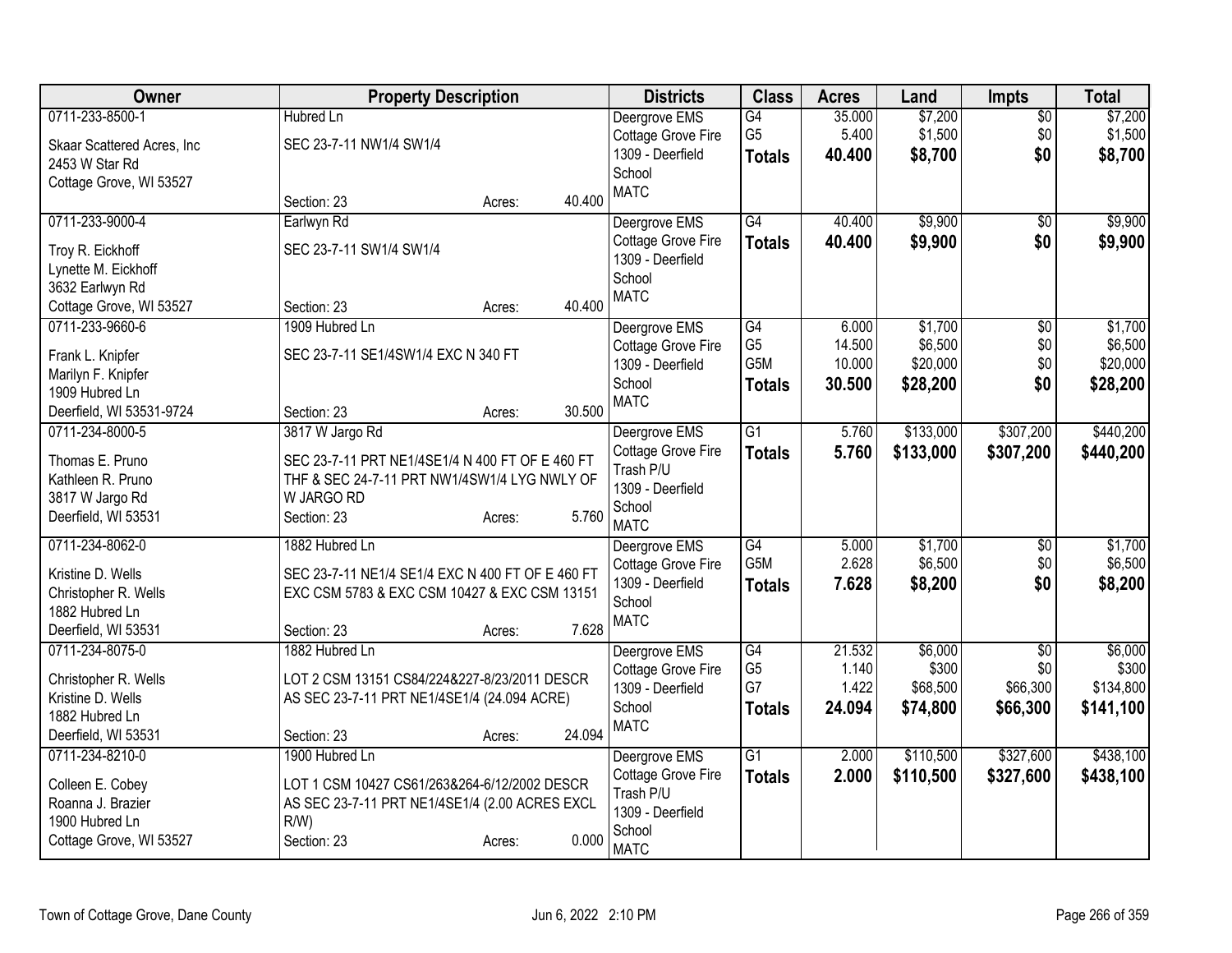| Owner                                                                                                   | <b>Property Description</b>                                                                                                                                                                 | <b>Districts</b>                                                                              | <b>Class</b>                                              | <b>Acres</b>                       | Land                                           | <b>Impts</b>                         | <b>Total</b>                                   |
|---------------------------------------------------------------------------------------------------------|---------------------------------------------------------------------------------------------------------------------------------------------------------------------------------------------|-----------------------------------------------------------------------------------------------|-----------------------------------------------------------|------------------------------------|------------------------------------------------|--------------------------------------|------------------------------------------------|
| 0711-234-8310-0                                                                                         | 1882 Hubred Ln                                                                                                                                                                              | Deergrove EMS                                                                                 | $\overline{G7}$                                           | 0.578                              | \$34,500                                       | \$161,500                            | \$196,000                                      |
| Christopher R. Wells<br>Kristine D. Wells<br>1882 Hubred Ln                                             | LOT 1 CSM 13151 CS84/224&227-8/23/2011 DESCR<br>AS SEC 23-7-11 PRT NE1/4SE1/4 (0.578 ACRE)                                                                                                  | Cottage Grove Fire<br>Trash P/U<br>1309 - Deerfield                                           | <b>Totals</b>                                             | 0.578                              | \$34,500                                       | \$161,500                            | \$196,000                                      |
| Deerfield, WI 53531                                                                                     | 0.578<br>Section: 23<br>Acres:                                                                                                                                                              | School<br><b>MATC</b>                                                                         |                                                           |                                    |                                                |                                      |                                                |
| 0711-234-8440-3                                                                                         | 3807 W Jargo Rd                                                                                                                                                                             | Deergrove EMS                                                                                 | $\overline{G1}$                                           | 2.640                              | \$114,500                                      | \$205,800                            | \$320,300                                      |
| John R. Zumstein<br>3807 W Jargo Rd<br>Deerfield, WI 53531                                              | LOT 1 CSM 5783 CS27/162&163-3/2/89 DESCR AS<br>SEC 23-7-11 PRT NE1/4SE1/4 2.64 ACRES<br>2.640<br>Section: 23<br>Acres:                                                                      | Cottage Grove Fire<br>Trash P/U<br>1309 - Deerfield<br>School                                 | <b>Totals</b>                                             | 2.640                              | \$114,500                                      | \$205,800                            | \$320,300                                      |
|                                                                                                         |                                                                                                                                                                                             | <b>MATC</b>                                                                                   |                                                           |                                    |                                                |                                      |                                                |
| 0711-234-8785-0<br>Goemans Living Tr<br>1934 Hubred Ln<br>Deerfield, WI 53531                           | 1934 Hubred Ln<br>LOT 1 CSM 14593 CS101/64&66-8/28/2017 DESCR AS<br>SEC 23-7-11 PRT NW1/4SE1/4 (2.000 ACRES) SUBJ<br>TO ACCESS ESMT AGRMT IN DOC #5352956<br>2.000<br>Section: 23<br>Acres: | Deergrove EMS<br>Cottage Grove Fire<br>1309 - Deerfield<br>School<br><b>MATC</b>              | $\overline{G1}$<br><b>Totals</b>                          | 2.000<br>2.000                     | \$110,500<br>\$110,500                         | \$576,200<br>\$576,200               | \$686,700<br>\$686,700                         |
| 0711-234-8800-0                                                                                         | 1928 Hubred Ln                                                                                                                                                                              | Deergrove EMS                                                                                 | $\overline{G1}$                                           | 1.000                              | \$90,500                                       | \$584,700                            | \$675,200                                      |
| <b>Truie Brobston</b><br>Kathleen Brobston<br>1928 Hubred Ln<br>Cottage Grove, WI 53527                 | LOT 2 CSM 14593 CS101/64&66-8/28/2017 DESCR AS<br>SEC 23-7-11 PRT NW1/4SE1/4 (2.000 ACRES) TOG<br>W/ACCESS ESMT AGRMT IN DOC #5352956<br>2.000<br>Section: 23<br>Acres:                     | Cottage Grove Fire<br>1309 - Deerfield<br>School<br><b>MATC</b>                               | G4<br><b>Totals</b>                                       | 1.000<br>2.000                     | \$300<br>\$90,800                              | \$0<br>\$584,700                     | \$300<br>\$675,500                             |
| 0711-234-8815-0<br>Truie Brobston<br>Kathleen Brobston<br>1928 Hubred Ln<br>Cottage Grove, WI 53527     | LOT 3 CSM 14593 CS101/64&66-8/28/2017 DESCR AS<br>SEC 23-7-11 PRT NW1/4SE1/4 (24.007 ACRES)<br>24.007<br>Section: 23<br>Acres:                                                              | Deergrove EMS<br>Cottage Grove Fire<br>1309 - Deerfield<br>School<br><b>MATC</b>              | $\overline{G4}$<br>G <sub>5</sub><br>G5M<br><b>Totals</b> | 10.000<br>8.600<br>5.400<br>24.000 | \$3,300<br>\$2,500<br>\$13,500<br>\$19,300     | $\overline{50}$<br>\$0<br>\$0<br>\$0 | \$3,300<br>\$2,500<br>\$13,500<br>\$19,300     |
| 0711-234-9160-0<br>Frank L. Knipfer<br>Marilyn F. Knipfer<br>1909 Hubred Ln<br>Deerfield, WI 53531-9724 | 1909 Hubred Ln<br>SEC 23-7-11 SW1/4SE1/4 EXC N 340 FT<br>30.500<br>Section: 23<br>Acres:                                                                                                    | Deergrove EMS<br>Cottage Grove Fire<br>Trash P/U<br>1309 - Deerfield<br>School<br><b>MATC</b> | G1<br>G <sub>5</sub><br>G <sub>6</sub><br><b>Totals</b>   | 2.000<br>20.500<br>8.000<br>30.500 | \$116,500<br>\$50,400<br>\$40,000<br>\$206,900 | \$586,000<br>\$0<br>\$0<br>\$586,000 | \$702,500<br>\$50,400<br>\$40,000<br>\$792,900 |
| 0711-234-9502-6                                                                                         | 1889 Hubred Ln                                                                                                                                                                              | Deergrove EMS                                                                                 | $\overline{G4}$                                           | 32.588                             | \$10,700                                       | $\overline{30}$                      | \$10,700                                       |
| Kim O. Hubred<br>Kae L. Hubred<br>1889 Hubred Ln<br>Deerfield, WI 53531                                 | SEC 23-7-11 SE1/4SE1/4 EXC BEG AT NW COR SD 1/4<br>1/4 TH S00DE G15'37"E ALG W LN SD 1/4 1/4 392.85<br>FT TO PT LYG 66 FT S OF SE COR OF N 10 A OF<br>39.588<br>Section: 23<br>Acres:       | Cottage Grove Fire<br>Trash P/U<br>1309 - Deerfield<br>School<br><b>MATC</b>                  | G5M<br>G7<br><b>Totals</b>                                | 2.000<br>5.000<br>39.588           | \$4,000<br>\$140,000<br>\$154,700              | \$0<br>\$146,600<br>\$146,600        | \$4,000<br>\$286,600<br>\$301,300              |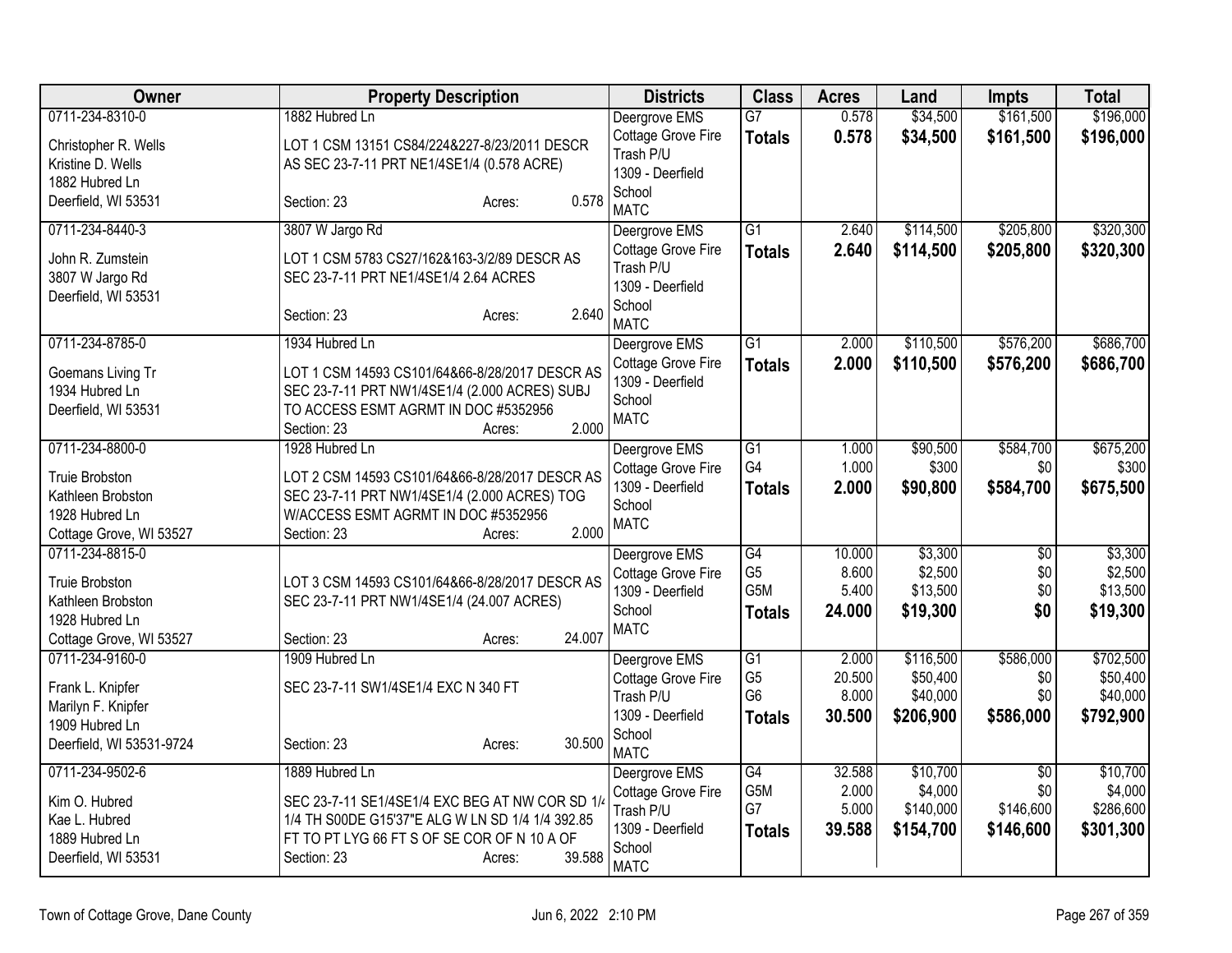| <b>Owner</b>                                                                                           | <b>Property Description</b>                                                                                                                                                                | <b>Districts</b>                                                                 | <b>Class</b>                                              | <b>Acres</b>                       | Land                                      | <b>Impts</b>             | <b>Total</b>                              |
|--------------------------------------------------------------------------------------------------------|--------------------------------------------------------------------------------------------------------------------------------------------------------------------------------------------|----------------------------------------------------------------------------------|-----------------------------------------------------------|------------------------------------|-------------------------------------------|--------------------------|-------------------------------------------|
| 0711-234-9570-4                                                                                        | 1891 Hubred Ln                                                                                                                                                                             | Deergrove EMS                                                                    | $\overline{G1}$                                           | 0.522                              | \$50,000                                  | \$162,000                | \$212,000                                 |
| Kae L. Uphoff-Hubred<br>Kim O. Hubred<br>1889 Hubred Ln                                                | LOT 1 CSM 8838 CS49/104&105 3/5/98 DESCR AS<br>SEC 23-7-11 PRT SE1/4SE1/4 (.522 ACRES)                                                                                                     | Cottage Grove Fire<br>Trash P/U<br>1309 - Deerfield                              | <b>Totals</b>                                             | 0.522                              | \$50,000                                  | \$162,000                | \$212,000                                 |
| Deerfield, WI 53531                                                                                    | 0.522<br>Section: 23<br>Acres:                                                                                                                                                             | School<br><b>MATC</b>                                                            |                                                           |                                    |                                           |                          |                                           |
| 0711-234-9620-3                                                                                        | <b>Hubred Ln</b>                                                                                                                                                                           | Deergrove EMS                                                                    | $\overline{G1}$                                           | 0.590                              | \$3,000                                   | \$0                      | \$3,000                                   |
| Frank L. Knipfer<br>Marilyn F. Knipfer<br>1909 Hubred Ln<br>Deerfield, WI 53531-9724                   | SEC 23-7-11 PRT SE1/4SE1/4 DESCR AS BEG AT NW<br>COR SD SE1/4SE 1/4 TH S00DEG15'37"E ALG W LN<br>SD 1/4 1/4 392.85 FT TO PT LYG 66 FT S OF SE COR<br>0.590<br>Section: 23<br>Acres:        | Cottage Grove Fire<br>1309 - Deerfield<br>School<br><b>MATC</b>                  | <b>Totals</b>                                             | 0.590                              | \$3,000                                   | \$0                      | \$3,000                                   |
| 0711-241-8000-6<br>Randall J. Kessenich<br>Karen E. Kessenich<br>3969 Dvorak Rd<br>Deerfield, WI 53531 | Dvorak Rd<br>SEC 24-7-11 PRT NE1/4 NE1/4 NELY OF RR SUBJ TO<br>ESMT IN DOC #4965433<br>0.844<br>Section: 24<br>Acres:                                                                      | Deergrove EMS<br>Cottage Grove Fire<br>1309 - Deerfield<br>School<br><b>MATC</b> | $\overline{G5}$<br><b>Totals</b>                          | 0.844<br>0.844                     | \$500<br>\$500                            | $\overline{50}$<br>\$0   | \$500<br>\$500                            |
| 0711-241-8060-4                                                                                        | Dvorak Rd                                                                                                                                                                                  | Deergrove EMS                                                                    | $\overline{X2}$                                           | 17.000                             | $\overline{50}$                           | $\overline{50}$          | \$0                                       |
| WI Dnr<br>PO Box 7921<br>Madison, WI 53701-7921                                                        | SEC 24-7-11 R/W THRU NE1/4 NE1/4<br>17.000<br>Section: 24<br>Acres:                                                                                                                        | Cottage Grove Fire<br>1309 - Deerfield<br>School<br><b>MATC</b>                  | <b>Totals</b>                                             | 17,000                             | \$0                                       | \$0                      | \$0                                       |
| 0711-241-8081-0<br>Lyle C. Neerland<br>1656 N Jargo Rd<br>Deerfield, WI 53531                          | Jargo Rd<br>SEC 24-7-11 NE1/4NE1/4 EXC RR & NELY OF RR<br>ALSO EXC S & E OF CRK & N & W OF RD RNG DIAG<br>THRU 1/41/4 EXC R9338/92 & ALSO EXC CSM 10671<br>20.681<br>Section: 24<br>Acres: | Deergrove EMS<br>Cottage Grove Fire<br>1309 - Deerfield<br>School<br><b>MATC</b> | G4<br>G <sub>5</sub><br>G <sub>5</sub> M<br><b>Totals</b> | 11.000<br>6.681<br>3.000<br>20.681 | \$3,100<br>\$1,800<br>\$6,000<br>\$10,900 | \$0<br>\$0<br>\$0<br>\$0 | \$3,100<br>\$1,800<br>\$6,000<br>\$10,900 |
| 0711-241-8360-0<br>Anthony Knipfer<br>Kathleen Knipfer<br>1585 N Jargo Rd<br>Deerfield, WI 53531       | 1585 N Jargo Rd<br>LOT 1 CSM 10671 CS63/199&200-2/7/2003 DESCR AS<br>SEC 24-7-11 PRT NE1/4NE1/4 & PRT SE1/4NE1/4<br>(2.251 ACRES INCL R/W)<br>2.251<br>Section: 24<br>Acres:               | Deergrove EMS<br>Cottage Grove Fire<br>1309 - Deerfield<br>School<br><b>MATC</b> | $\overline{G1}$<br><b>Totals</b>                          | 2.251<br>2.251                     | \$112,000<br>\$112,000                    | \$393,200<br>\$393,200   | \$505,200<br>\$505,200                    |
| 0711-241-8375-0<br>Anthony Knipfer<br>Kathleen Knipfer<br>1585 N Jargo Rd<br>Deerfield, WI 53531       | Jargo Rd<br>LOT 2 CSM 10671 CS63/199&200-2/7/2003 DESCR AS<br>SEC 24-7-11 PRT NE1/4NE1/4 & PRT SE1/4NE1/4<br>(4.489 ACRES INCL R/W)<br>4.489<br>Section: 24<br>Acres:                      | Deergrove EMS<br>Cottage Grove Fire<br>1309 - Deerfield<br>School<br><b>MATC</b> | $\overline{G5}$<br><b>Totals</b>                          | 4.489<br>4.489                     | \$1,300<br>\$1,300                        | \$0<br>\$0               | \$1,300<br>\$1,300                        |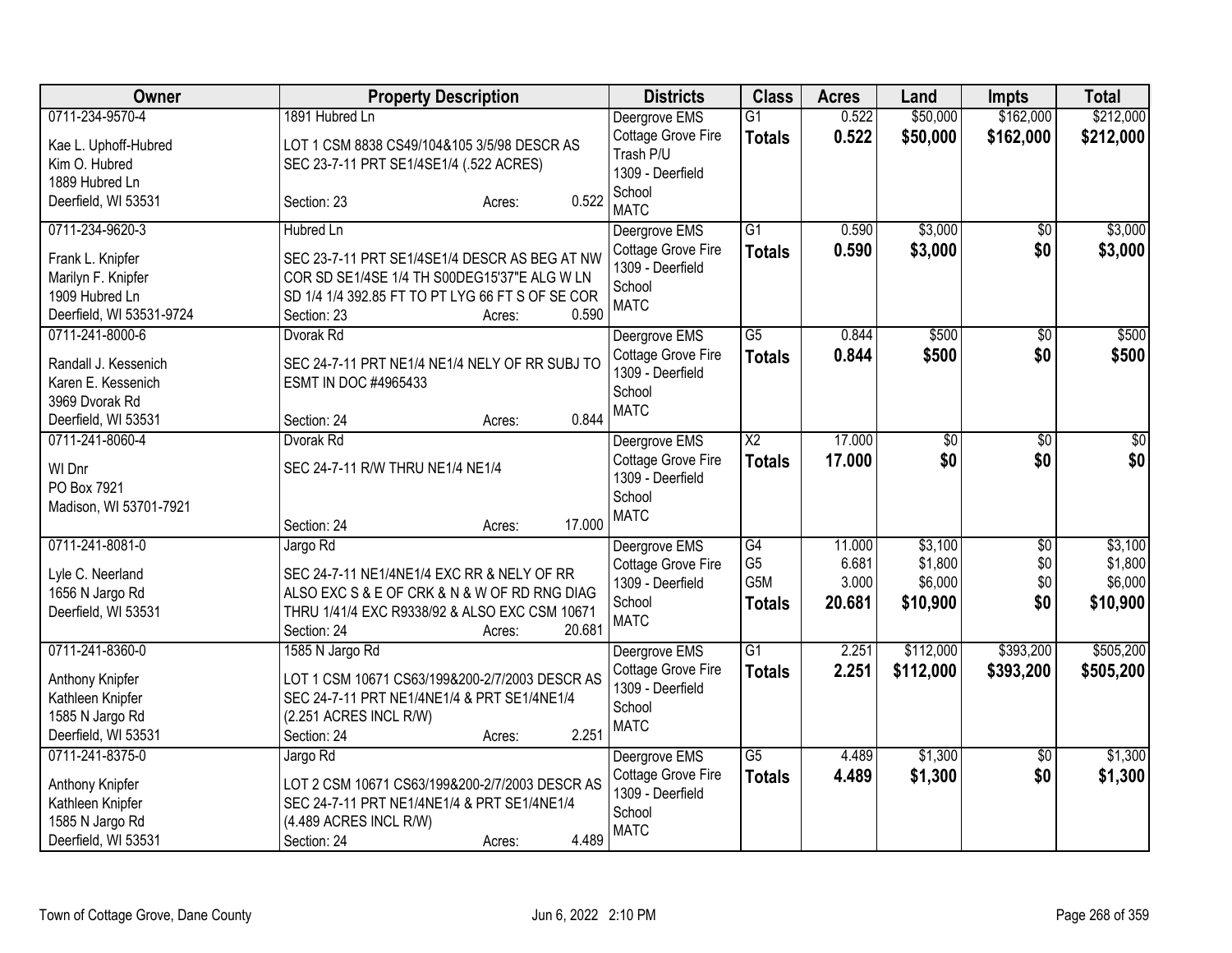| Owner                                    | <b>Property Description</b>                                                                      | <b>Districts</b>                    | <b>Class</b>     | <b>Acres</b> | Land      | Impts           | <b>Total</b> |
|------------------------------------------|--------------------------------------------------------------------------------------------------|-------------------------------------|------------------|--------------|-----------|-----------------|--------------|
| 0711-241-8390-0                          | 3860 Deerfield Rd                                                                                | Deergrove EMS                       | $\overline{G5}$  | 7.819        | \$10,800  | $\overline{50}$ | \$10,800     |
| David A. Baehr                           | LOT 3 CSM 10671 CS63/199&200-2/7/2003 DESCR AS                                                   | Cottage Grove Fire                  | <b>Totals</b>    | 7.819        | \$10,800  | \$0             | \$10,800     |
| 2616 Happy Valley Rd                     | SEC 24-7-11 PRT NE1/4NE1/4 & PRT SE1/4NE1/4                                                      | 1309 - Deerfield                    |                  |              |           |                 |              |
| Sun Prairie, WI 53590                    | (7.819 ACRES INCL R/W)                                                                           | School                              |                  |              |           |                 |              |
|                                          | 7.819<br>Section: 24<br>Acres:                                                                   | <b>MATC</b>                         |                  |              |           |                 |              |
| 0711-241-8436-0                          | Jargo Rd                                                                                         | Deergrove EMS                       | $\overline{G5}$  | 2.960        | \$1,000   | \$0             | \$1,000      |
| Lyle C. Neerland                         | SEC 24-7-11 PRT NE1/4 NE1/4 LYG S OF RR R/W, S &                                                 | Cottage Grove Fire                  | <b>Totals</b>    | 2.960        | \$1,000   | \$0             | \$1,000      |
| <b>Elsie Neerland</b>                    | E OF CRK & N & W OF TRN RD RUNG DIAGONALLY                                                       | 1309 - Deerfield                    |                  |              |           |                 |              |
| 1656 N Jargo Rd                          | THRU 1/41/4 EXC CSM 10671                                                                        | School                              |                  |              |           |                 |              |
| Deerfield, WI 53531                      | 2.960<br>Section: 24<br>Acres:                                                                   | <b>MATC</b>                         |                  |              |           |                 |              |
| 0711-241-8500-1                          | 1656 N Jargo Rd                                                                                  | Deergrove EMS                       | G1               | 1.000        | \$90,500  | \$194,700       | \$285,200    |
|                                          |                                                                                                  | Cottage Grove Fire                  | G4               | 36.700       | \$10,600  | \$0             | \$10,600     |
| Lyle C. Neerland                         | SEC 24-7-11 NW1/4 NE1/4                                                                          | Trash P/U                           | G <sub>5</sub> M | 3.000        | \$7,500   | \$0             | \$7,500      |
| <b>Elsie Neerland</b>                    |                                                                                                  | 1309 - Deerfield                    | <b>Totals</b>    | 40.700       | \$108,600 | \$194,700       | \$303,300    |
| 1656 N Jargo Rd                          | 40.700<br>Section: 24                                                                            | School                              |                  |              |           |                 |              |
| Deerfield, WI 53531                      | Acres:                                                                                           | <b>MATC</b>                         |                  |              |           |                 |              |
| 0711-241-9000-4                          | Jargo Rd                                                                                         | Deergrove EMS                       | G4               | 38.500       | \$10,500  | $\overline{30}$ | \$10,500     |
| Maunesha Farms, LLC                      | SEC 24-7-11 SW1/4NE1/4 EXC CSM 3974                                                              | Cottage Grove Fire                  | <b>Totals</b>    | 38.500       | \$10,500  | \$0             | \$10,500     |
| 3564 Egre Rd                             |                                                                                                  | 1309 - Deerfield                    |                  |              |           |                 |              |
| Deforest, WI 53532                       |                                                                                                  | School                              |                  |              |           |                 |              |
|                                          | 38.500<br>Section: 24<br>Acres:                                                                  | <b>MATC</b>                         |                  |              |           |                 |              |
| 0711-241-9350-1                          | 3840 Blazing Star Rd                                                                             | Deergrove EMS                       | $\overline{G1}$  | 7.100        | \$141,000 | \$124,300       | \$265,300    |
|                                          |                                                                                                  | Cottage Grove Fire                  | <b>Totals</b>    | 7.100        | \$141,000 | \$124,300       | \$265,300    |
| Gloria K. Nelson<br>3840 Blazing Star Rd | LOT 1 CSM 3974 CS16/260 R3859/89-9/20/82 DESCR<br>AS SEC 24-7-1 1 PRT NE1/4 & N1/2 SE1/4 COM SEC | Trash P/U                           |                  |              |           |                 |              |
| Deerfield, WI 53531                      | N1/4 COR TH S 2151.2 FT ALG N-S 1/4 LN TH                                                        | 1309 - Deerfield                    |                  |              |           |                 |              |
|                                          | 7.100<br>Section: 24<br>Acres:                                                                   | School                              |                  |              |           |                 |              |
|                                          |                                                                                                  | <b>MATC</b>                         |                  |              |           |                 |              |
| 0711-241-9550-9                          | 1629 N Jargo Rd                                                                                  | Deergrove EMS                       | $\overline{G1}$  | 18.300       | \$204,000 | \$515,100       | \$719,100    |
| Peter N. Friedericks                     | SEC 24-7-11 PRT NE1/4NE1/4 & N1/2 SE1/4NE1/4 LYG                                                 | Cottage Grove Fire                  | <b>Totals</b>    | 18.300       | \$204,000 | \$515,100       | \$719,100    |
| Jessica M. Friedericks                   | W OF C/L DEERFIELD RD & SE OF C/L JARGO RD                                                       | Trash P/U                           |                  |              |           |                 |              |
| 1629 N Jargo Rd                          |                                                                                                  | 1309 - Deerfield                    |                  |              |           |                 |              |
| Deerfield, WI 53531                      | 18.300<br>Section: 24<br>Acres:                                                                  | School                              |                  |              |           |                 |              |
| 0711-241-9691-9                          |                                                                                                  | <b>MATC</b>                         | $\overline{G5}$  | 2.620        | \$1,300   |                 | \$1,300      |
|                                          | <b>Blazing Star Rd</b>                                                                           | Deergrove EMS<br>Cottage Grove Fire | G <sub>6</sub>   | 13.300       | \$66,500  | \$0<br>\$0      | \$66,500     |
| Roger Hansen                             | SEC 24-7-11 S1/2 SE1/4NE1/4 EXC PRT NELY OF                                                      | 1309 - Deerfield                    |                  | 15.920       | \$67,800  | \$0             |              |
| 3848 Blazing Star Rd                     | HWY EXC CSM 3974 EXC CSM 6810                                                                    | School                              | <b>Totals</b>    |              |           |                 | \$67,800     |
| Deerfield, WI 53531                      |                                                                                                  | <b>MATC</b>                         |                  |              |           |                 |              |
|                                          | 15.920<br>Section: 24<br>Acres:                                                                  |                                     |                  |              |           |                 |              |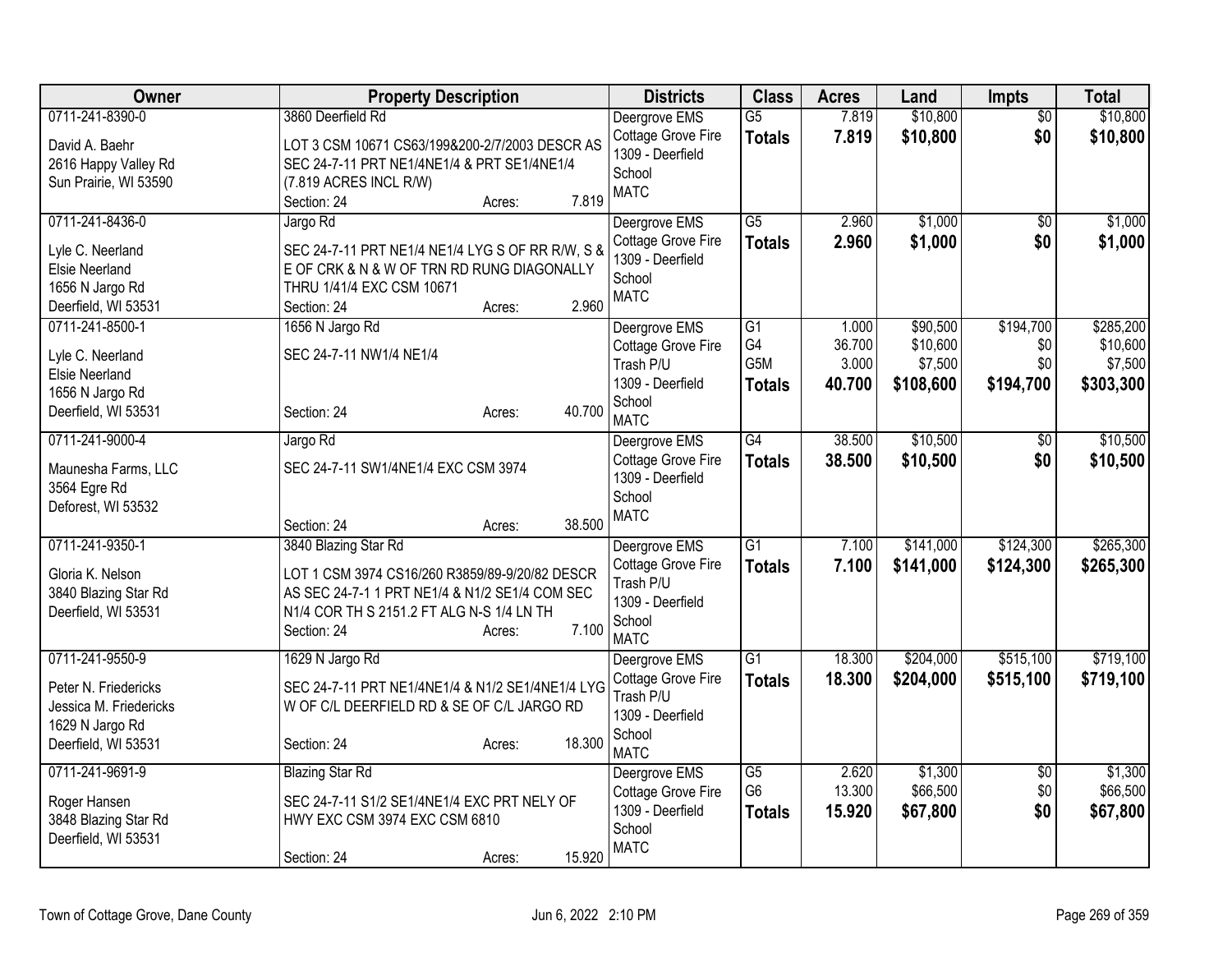| <b>Owner</b>          | <b>Property Description</b>                       | <b>Districts</b>           | <b>Class</b>    | <b>Acres</b> | Land      | Impts           | <b>Total</b> |
|-----------------------|---------------------------------------------------|----------------------------|-----------------|--------------|-----------|-----------------|--------------|
| 0711-241-9730-1       | 3848 Blazing Star Rd                              | Deergrove EMS              | $\overline{G1}$ | 1.278        | \$96,000  | \$295,200       | \$391,200    |
| Roger Hansen          | LOT 1 CSM 6810 CS34/28&29-7/15/92 DESCR AS SEC    | Cottage Grove Fire         | <b>Totals</b>   | 1.278        | \$96,000  | \$295,200       | \$391,200    |
| 3848 Blazing Star Rd  | 24-7-11 PRT SE1/4NE1/4 & PRT SW1/4NE1/4 (1.278    | Trash P/U                  |                 |              |           |                 |              |
| Deerfield, WI 53531   | ACRES)                                            | 1309 - Deerfield<br>School |                 |              |           |                 |              |
|                       | 1.280<br>Section: 24<br>Acres:                    | <b>MATC</b>                |                 |              |           |                 |              |
| 0711-241-9910-3       | 3854 Deerfield Rd                                 | Deergrove EMS              | $\overline{G1}$ | 0.560        | \$69,000  | \$338,500       | \$407,500    |
| Kenneth D. Miller     | SEC 24-7-11 PRT S1/2 SE1/4 NE1/4 BEG 63.7 FT S OF | Cottage Grove Fire         | <b>Totals</b>   | 0.560        | \$69,000  | \$338,500       | \$407,500    |
| c/o Kenneth D. Miller | NE COR SD S1/2 TH S 527.37 FT ALG CRV CONC TO     | Trash P/U                  |                 |              |           |                 |              |
| 1422 Delaware Blvd    | NE, RAD 955.37 FT N15DEGW 510.2 FT N75DEGE        | 1309 - Deerfield<br>School |                 |              |           |                 |              |
| Madison, WI 53704     | 0.560<br>Section: 24<br>Acres:                    | <b>MATC</b>                |                 |              |           |                 |              |
| 0711-241-9940-7       | 3860 Deerfield Rd                                 | Deergrove EMS              | $\overline{G1}$ | 0.636        | \$73,500  | \$132,300       | \$205,800    |
| Janice M. Derr        | SEC 24-7-11 PRT SE1/4NE1/4 COM NE COR S1/2        | Cottage Grove Fire         | <b>Totals</b>   | 0.636        | \$73,500  | \$132,300       | \$205,800    |
| 3860 Deerfield Rd     | 1/41/4 TH S 63.7 FT TH S75DEGW 140.8 FT TO CL     | Trash P/U                  |                 |              |           |                 |              |
| Deerfield, WI 53531   | DEERFIELD RD TH NW ALG SD CL TO N LN S1/2         | 1309 - Deerfield           |                 |              |           |                 |              |
|                       | 0.636<br>Section: 24<br>Acres:                    | School<br><b>MATC</b>      |                 |              |           |                 |              |
| 0711-242-8003-0       | 1754 N Jargo Rd                                   | Deergrove EMS              | G4              | 15.864       | \$5,400   | $\overline{50}$ | \$5,400      |
| Kendal D. Uphoff      | SEC 24-7-11 PRT NE1/4NW1/4 LYG E OF LN DESCR      | Cottage Grove Fire         | G <sub>5</sub>  | 1.257        | \$500     | \$0             | \$500        |
| Donna J. Uphoff       | AS FOL: COM INTERS RR S R/W LN & C/L              | Trash P/U                  | G5M             | 3.500        | \$10,500  | \$0             | \$10,500     |
| 4142 Ridge Rd         | KOSHKONONG CRK IN SEC 13-7-11 SW1/4SW1/4 TH       | 1309 - Deerfield           | G7              | 2.000        | \$80,000  | \$299,000       | \$379,000    |
| Deerfield, WI 53531   | Section: 24<br>22.621<br>Acres:                   | School<br><b>MATC</b>      | <b>Totals</b>   | 22.621       | \$96,400  | \$299,000       | \$395,400    |
| 0711-242-8110-2       | 1784 N Jargo Rd                                   | Deergrove EMS              | $\overline{G1}$ | 2.000        | \$116,500 | \$362,600       | \$479,100    |
| John R. Knipfer       | SEC 13-7-11 PRT SE1/4SW1/4 & PRT SW1/4SW1/4 &     | Cottage Grove Fire         | G4              | 9.000        | \$3,000   | \$0             | \$3,000      |
| Kay F. Knipfer        | SEC 24-7-11 PRT NE1/4NW1/4 & PRT NW1/4NW1/4       | Trash P/U                  | G <sub>5</sub>  | 22.590       | \$8,800   | \$0             | \$8,800      |
| 1784 N Jargo Rd       | COM AT SW COR SD SEC 13 TH S0DEG42'07"W           | 1309 - Deerfield           | G5M             | 7.720        | \$19,300  | \$0             | \$19,300     |
| Deerfield, WI 53531   | 41.310<br>Section: 24<br>Acres:                   | School<br><b>MATC</b>      | <b>Totals</b>   | 41.310       | \$147,600 | \$362,600       | \$510,200    |
| 0711-242-8310-0       | Jargo Rd                                          | Deergrove EMS              | $\overline{G6}$ | 4.243        | \$21,000  | $\overline{50}$ | \$21,000     |
| Anneve Munson         | LOT 1 CSM 12572 CS79/35-36 11-03-08 DESCR AS      | Cottage Grove Fire         | <b>Totals</b>   | 4.243        | \$21,000  | \$0             | \$21,000     |
| John R. Munson        | SEC 24-07-11 PRT OF NE1/4 NW1/4 (4.243 ACRE)      | 1309 - Deerfield           |                 |              |           |                 |              |
| 1714 N Jargo Rd       |                                                   | School<br><b>MATC</b>      |                 |              |           |                 |              |
| Deerfield, WI 53531   | 4.243<br>Section: 24<br>Acres:                    |                            |                 |              |           |                 |              |
| 0711-242-8350-2       | 1714 N Jargo Rd                                   | Deergrove EMS              | $\overline{G1}$ | 2.139        | \$119,500 | \$503,700       | \$623,200    |
| Anneve Munson         | LOT 1 CSM 7741 CS40/279&280                       | Cottage Grove Fire         | <b>Totals</b>   | 2.139        | \$119,500 | \$503,700       | \$623,200    |
| John R. Munson        | R29361/48&49-2/16/95 DESCR AS SEC 24-7-11 PRT     | Trash P/U                  |                 |              |           |                 |              |
| 1714 N Jargo Rd       | NE1/4NW1/4 (2.136 ACRES INCL R/W)                 | 1309 - Deerfield<br>School |                 |              |           |                 |              |
| Deerfield, WI 53531   | 2.139<br>Section: 24<br>Acres:                    | <b>MATC</b>                |                 |              |           |                 |              |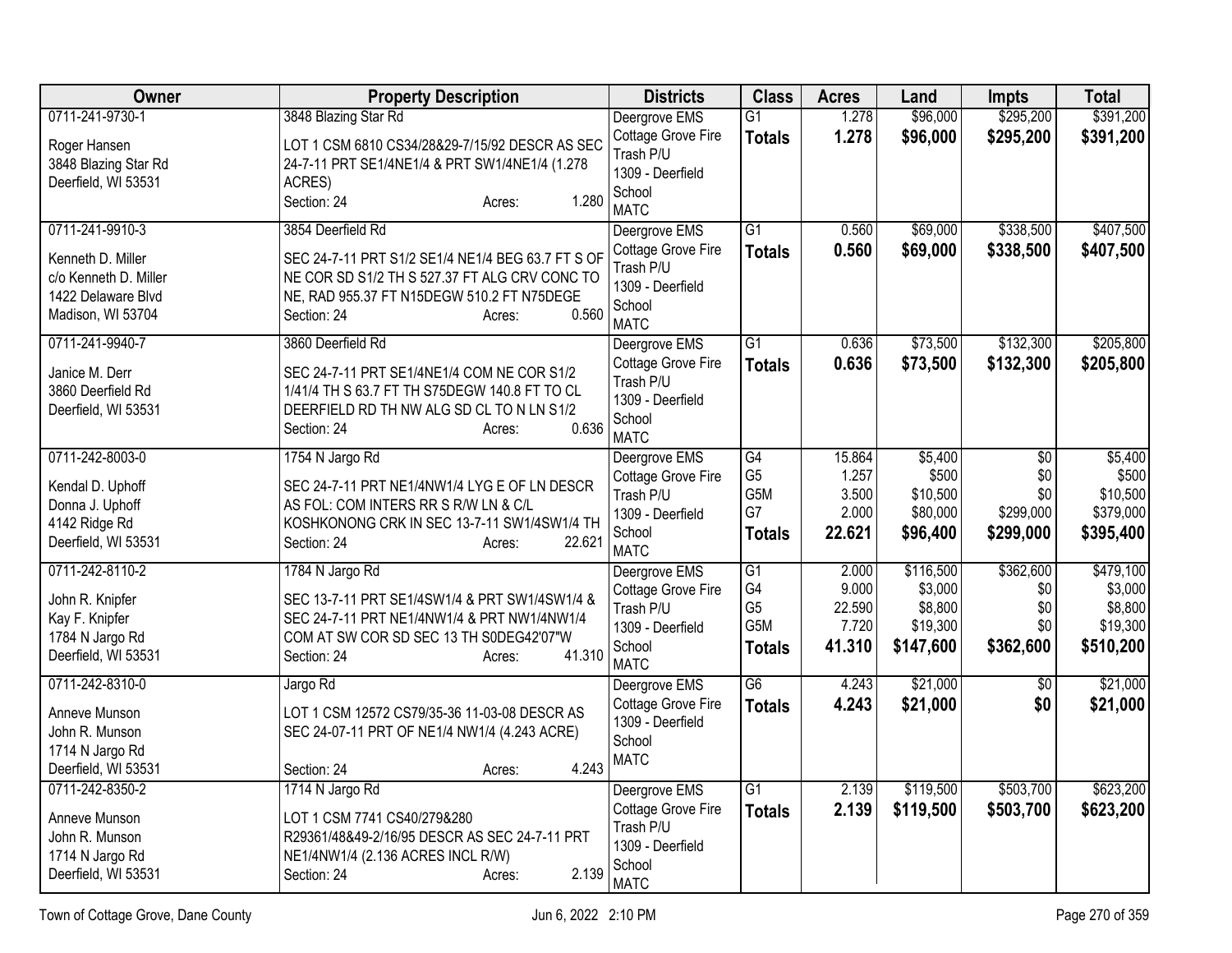| Owner               | <b>Property Description</b>                      | <b>Districts</b>           | <b>Class</b>    | <b>Acres</b> | Land                          | <b>Impts</b>    | <b>Total</b> |
|---------------------|--------------------------------------------------|----------------------------|-----------------|--------------|-------------------------------|-----------------|--------------|
| 0711-242-8700-8     | 3676 Ridge Rd                                    | Deergrove EMS              | $\overline{G1}$ | 5.680        | \$153,000                     | \$212,000       | \$365,000    |
| Paul K. Cunningham  | LOT 3 CSM 3455 CS13/317-319 DESCR AS SEC         | Cottage Grove Fire         | <b>Totals</b>   | 5.680        | \$153,000                     | \$212,000       | \$365,000    |
| 3676 Ridge Rd       | 24-7-11 PRT NW1/4NW1/4 & PRT SEC 23-7-11 PRT     | Trash P/U                  |                 |              |                               |                 |              |
| Deerfield, WI 53531 | NE1/4NE1/4 5.68 ACRES                            | 1309 - Deerfield<br>School |                 |              |                               |                 |              |
|                     | 5.680<br>Section: 24<br>Acres:                   | <b>MATC</b>                |                 |              |                               |                 |              |
| 0711-242-8720-4     | 3700 Ridge Rd                                    | Deergrove EMS              | $\overline{G1}$ | 3.917        | \$143,000                     | \$283,000       | \$426,000    |
| Jeremy L. Gorkowski | LOT 2 CSM 3455 CS13/317-319 DESCR AS SEC         | Cottage Grove Fire         | <b>Totals</b>   | 3.917        | \$143,000                     | \$283,000       | \$426,000    |
| Nicole J. Weisman   | 24-7-11 PRT NW1/4NW1/4 & PRT SEC 23-7-11 PRT     | Trash P/U                  |                 |              |                               |                 |              |
| 3700 Ridge Rd       | NE1/4NE1/4 EXC SE 20 FT SD LOT 2                 | 1309 - Deerfield<br>School |                 |              |                               |                 |              |
| Deerfield, WI 53531 | 3.917<br>Section: 24<br>Acres:                   | <b>MATC</b>                |                 |              |                               |                 |              |
| 0711-242-8780-2     | 3672 Ridge Rd                                    | Deergrove EMS              | $\overline{G1}$ | 3.253        | \$118,000                     | \$293,500       | \$411,500    |
| Cal L. Couillard    | LOT 1 CSM 3455 CS13/317-319 DESCR AS SEC         | Cottage Grove Fire         | <b>Totals</b>   | 3.253        | \$118,000                     | \$293,500       | \$411,500    |
| Lauren B. Couillard | 24-7-11 PRT NW1/4NW 1/4 & ALSO INCL SE 20 FT     | Trash P/U                  |                 |              |                               |                 |              |
| 3672 Ridge Rd       | LOT 2 CSM 3455                                   | 1309 - Deerfield           |                 |              |                               |                 |              |
| Deerfield, WI 53531 | 3.253<br>Section: 24<br>Acres:                   | School<br><b>MATC</b>      |                 |              |                               |                 |              |
| 0711-242-8830-1     | 3668 Ridge Rd                                    | Deergrove EMS              | $\overline{G1}$ | 4.730        | \$148,500                     | \$187,700       | \$336,200    |
| Louisa A. Murphy    | LOT 4 CSM 3455 CS13/317-319 DESCR AS SEC         | Cottage Grove Fire         | G <sub>2</sub>  | 0.500        | \$66,500                      | \$192,500       | \$259,000    |
| 3668 Ridge Rd       | 24-7-11 PRT NW1/4NW 1/4 5.23 ACRES               | Trash P/U                  | <b>Totals</b>   | 5.230        | \$215,000                     | \$380,200       | \$595,200    |
| Deerfield, WI 53531 |                                                  | 1309 - Deerfield           |                 |              |                               |                 |              |
|                     | 5.230<br>Section: 24<br>Acres:                   | School<br><b>MATC</b>      |                 |              |                               |                 |              |
| 0711-242-9000-3     | Jargo Rd                                         | Deergrove EMS              | $\overline{G4}$ | 14.000       | \$4,000                       | $\overline{50}$ | \$4,000      |
| Daniel A. Breunig   | R910/652 SEC 24-7-11 PRT SW1/4 NW1/4 ELY OF      | Cottage Grove Fire         | G <sub>5</sub>  | 9.100        | \$2,800                       | \$0             | \$2,800      |
| Judith A. Breunig   | HWY CL                                           | 1309 - Deerfield           | <b>Totals</b>   | 23.100       | \$6,800                       | \$0             | \$6,800      |
| 5490 Jan Dr         |                                                  | School                     |                 |              |                               |                 |              |
| Madison, WI 53711   | 23.100<br>Section: 24<br>Acres:                  | <b>MATC</b>                |                 |              |                               |                 |              |
| 0711-242-9070-9     | 3881 W Jargo Rd                                  | Deergrove EMS              | $\overline{G1}$ | 5.000        | \$128,500                     | \$128,800       | \$257,300    |
| Albert G. Taylor    | SEC 24-7-11 PRT NW1/4 COM SEC W1/4 COR TH E      | Cottage Grove Fire         | <b>Totals</b>   | 5.000        | \$128,500                     | \$128,800       | \$257,300    |
| 3881 W Jargo Rd     | 284 FT TO CL W JARGO RD TH NLY ALG SD CL 989     | Trash P/U                  |                 |              |                               |                 |              |
| Deerfield, WI 53531 | FT TO POB TH NLY 420.7 FT TH W 579.5 FT TH S     | 1309 - Deerfield           |                 |              |                               |                 |              |
|                     | 5.000<br>Section: 24<br>Acres:                   | School<br><b>MATC</b>      |                 |              |                               |                 |              |
| 0711-242-9120-8     | 242 N Jargo Rd                                   | Deergrove EMS              |                 |              | Assessed with 0711-231-8140-9 |                 |              |
| Karl H. Huber       | SEC 24-7-11 PRT SW1/4NW1/4 LYG S & W OF RIDGE    | Cottage Grove Fire         |                 |              |                               |                 |              |
| 3685 Ridge Rd       | RD & N & W OF FOL-DESCR LN BEG S LN NE1/4 SEC    | 1309 - Deerfield           |                 |              |                               |                 |              |
| Deerfield, WI 53531 | 23-7-11 855.2 FT W OF SEC 1/4 COR TH N 700 FT TH | School                     |                 |              |                               |                 |              |
|                     | 0.000<br>Section: 24<br>Acres:                   | <b>MATC</b>                |                 |              |                               |                 |              |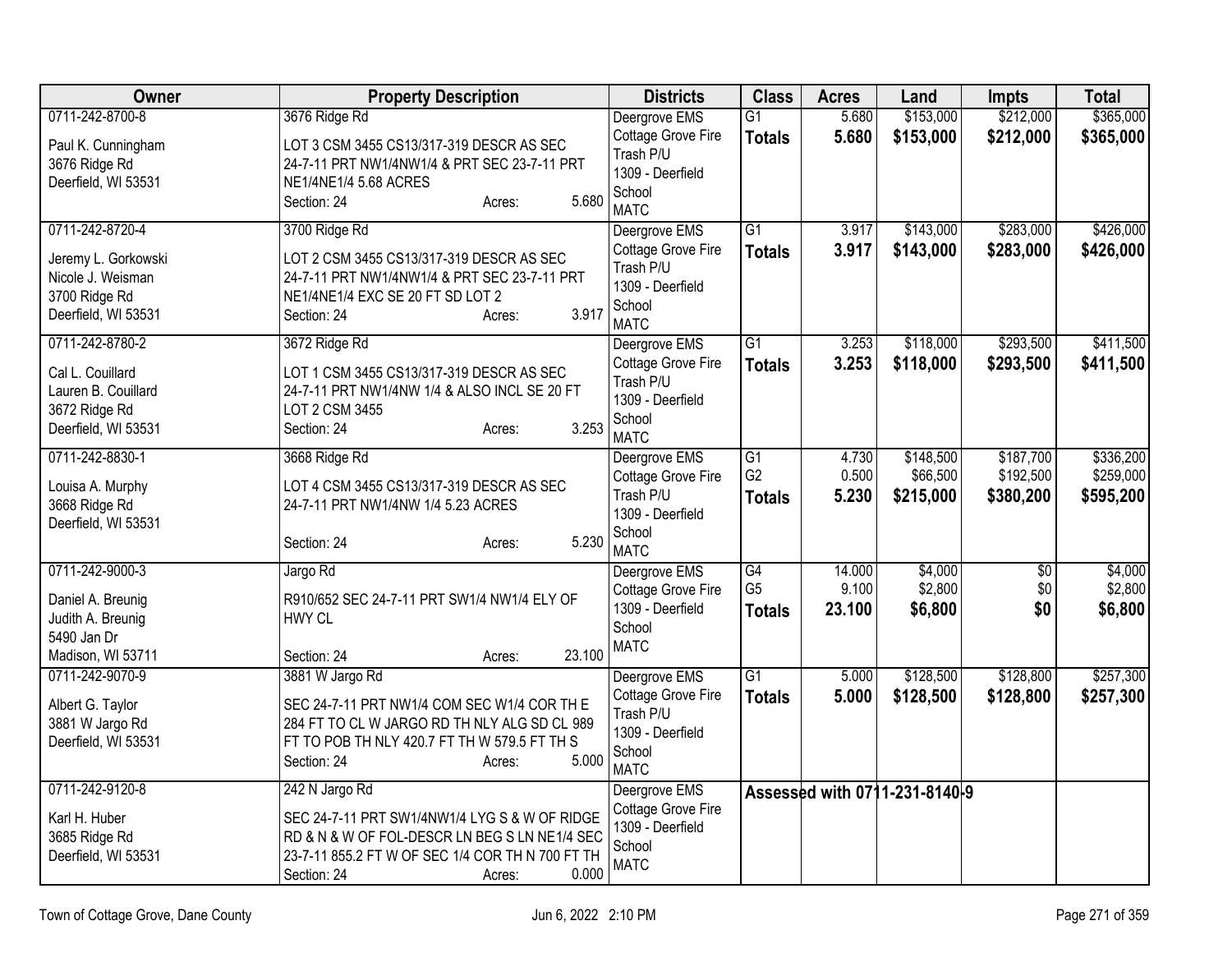| Owner                               | <b>Property Description</b>                   | <b>Districts</b>                    | <b>Class</b>          | <b>Acres</b>     | Land               | Impts                  | <b>Total</b>       |
|-------------------------------------|-----------------------------------------------|-------------------------------------|-----------------------|------------------|--------------------|------------------------|--------------------|
| 0711-242-9160-0                     | 3857 W Jargo Rd                               | Deergrove EMS                       | $\overline{G1}$       | 1.000            | \$90,500           | \$6,000                | \$96,500           |
| Olson Living Tr, Shaun & Jacqueline | LOT 3 CSM 3139 CS12/182-4/2/79 DESCR AS SEC   | Cottage Grove Fire                  | G4                    | 4.945            | \$1,700            | \$0                    | \$1,700            |
| 3857 W Jargo Rd                     | 23-7-11 PRT SE1/4NE1/4 & SEC 24-7-11 PRT      | 1309 - Deerfield                    | <b>Totals</b>         | 5.945            | \$92,200           | \$6,000                | \$98,200           |
| Deerfield, WI 53531                 | SW1/4NW1/4 EXC R1073/629                      | School                              |                       |                  |                    |                        |                    |
|                                     | 5.945<br>Section: 24<br>Acres:                | <b>MATC</b>                         |                       |                  |                    |                        |                    |
| 0711-242-9175-3                     | 3857 W Jargo Rd                               | Deergrove EMS                       | $\overline{G1}$       | 1.004            | \$90,500           | \$151,000              | \$241,500          |
| Olson Living Tr, Shaun & Jacqueline | PRT LOT 3 CSM 3139 CS12/182 DESCR AS SEC      | Cottage Grove Fire                  | <b>Totals</b>         | 1.004            | \$90,500           | \$151,000              | \$241,500          |
| 3857 W Jargo Rd                     | 24-7-11 PRT SW1/4NW1/4 COM SEC W1/4 COR TH    | Trash P/U                           |                       |                  |                    |                        |                    |
| Deerfield, WI 53531                 | S89DEGE 280.44 FT TH N32DEGE 344.35 FT TH     | 1309 - Deerfield                    |                       |                  |                    |                        |                    |
|                                     | 1.004<br>Section: 24<br>Acres:                | School                              |                       |                  |                    |                        |                    |
| 0711-242-9190-4                     | 3847 W Jargo Rd                               | <b>MATC</b><br>Deergrove EMS        | $\overline{G1}$       | 6.430            | \$137,000          | \$352,400              | \$489,400          |
|                                     |                                               | Cottage Grove Fire                  | <b>Totals</b>         | 6.430            | \$137,000          | \$352,400              | \$489,400          |
| Sarah C. Pingry                     | LOT 2 CSM 3139 CS12/182-4/2/79 DESCR AS SEC   | Trash P/U                           |                       |                  |                    |                        |                    |
| 3847 W Jargo Rd                     | 23-7-11 PRT SE1/4NE1/4 & SEC 24-7-11 PRT      | 1309 - Deerfield                    |                       |                  |                    |                        |                    |
| Deerfield, WI 53531                 | SW1/4NW1/4 EXC R8203/80                       | School                              |                       |                  |                    |                        |                    |
|                                     | 6.430<br>Section: 24<br>Acres:                | <b>MATC</b>                         |                       |                  |                    |                        |                    |
| 0711-242-9220-7                     | 3833 W Jargo Rd                               | Deergrove EMS                       | $\overline{G1}$       | 5.995            | \$134,500          | \$222,200              | \$356,700          |
| John R. Golliher                    | LOT 1 CSM 3139 CS12/182-4/2/79 DESCR AS SEC   | Cottage Grove Fire                  | <b>Totals</b>         | 5.995            | \$134,500          | \$222,200              | \$356,700          |
| Judith E. Golliher                  | 23-7-11 PRT SE1/4NE1/4 & SEC 24-7-11 PRT      | Trash P/U                           |                       |                  |                    |                        |                    |
| 3833 W Jargo Rd                     | SW1/4NW1/4 5.995 ACRES INCL RD R/W SUBJ TO JT | 1309 - Deerfield                    |                       |                  |                    |                        |                    |
| Deerfield, WI 53531                 | Section: 24<br>5.995<br>Acres:                | School                              |                       |                  |                    |                        |                    |
|                                     |                                               | <b>MATC</b>                         |                       |                  |                    |                        |                    |
| 0711-242-9500-8                     | Jargo Rd                                      | Deergrove EMS<br>Cottage Grove Fire | G4<br>G <sub>5</sub>  | 24.500<br>12.000 | \$6,900<br>\$3,500 | $\overline{50}$<br>\$0 | \$6,900<br>\$3,500 |
| Daniel A. Breunig                   | SEC 24-7-11 SE1/4 NW1/4 EXC R803/92           | 1309 - Deerfield                    | <b>Totals</b>         | 36.500           | \$10,400           | \$0                    | \$10,400           |
| Judith A. Breunig                   |                                               | School                              |                       |                  |                    |                        |                    |
| 5490 Jan Dr                         |                                               | <b>MATC</b>                         |                       |                  |                    |                        |                    |
| Madison, WI 53711                   | 36.500<br>Section: 24<br>Acres:               |                                     |                       |                  |                    |                        |                    |
| 0711-243-8000-4                     | 1717 N Jargo Rd                               | Deergrove EMS                       | $\overline{G4}$<br>G7 | 18.000           | \$5,800            | $\overline{50}$        | \$5,800            |
| Edwin R. Farnsworth                 | SEC 24-7-11 PRT NE1/4SW1/4 & PRT SE1/4NW1/4   | Cottage Grove Fire<br>Trash P/U     |                       | 2.000            | \$80,000           | \$232,200              | \$312,200          |
| Joanne D. Farnsworth                | COM SEC S1/4 COR TH N 1327.57 FT TO POB TH    | 1309 - Deerfield                    | <b>Totals</b>         | 20.000           | \$85,800           | \$232,200              | \$318,000          |
| 1717 N Jargo Rd                     | N89DEG52MIN09SECW 536.35 FT TH N0             | School                              |                       |                  |                    |                        |                    |
| Deerfield, WI 53531                 | 20.000<br>Section: 24<br>Acres:               | <b>MATC</b>                         |                       |                  |                    |                        |                    |
| 0711-243-8050-4                     | Jargo Rd                                      | Deergrove EMS                       | $\overline{G4}$       | 21.700           | \$6,700            | $\overline{50}$        | \$6,700            |
| Daniel A. Breunig                   | R910/652 SEC 24-7-11 NE1/4 SW1/4 EXC R803/92  | Cottage Grove Fire                  | G <sub>5</sub>        | 3.000            | \$1,000            | \$0                    | \$1,000            |
| Judith A. Breunig                   |                                               | 1309 - Deerfield                    | <b>Totals</b>         | 24.700           | \$7,700            | \$0                    | \$7,700            |
| 5490 Jan Dr                         |                                               | School                              |                       |                  |                    |                        |                    |
| Madison, WI 53711                   | 24.700<br>Section: 24<br>Acres:               | <b>MATC</b>                         |                       |                  |                    |                        |                    |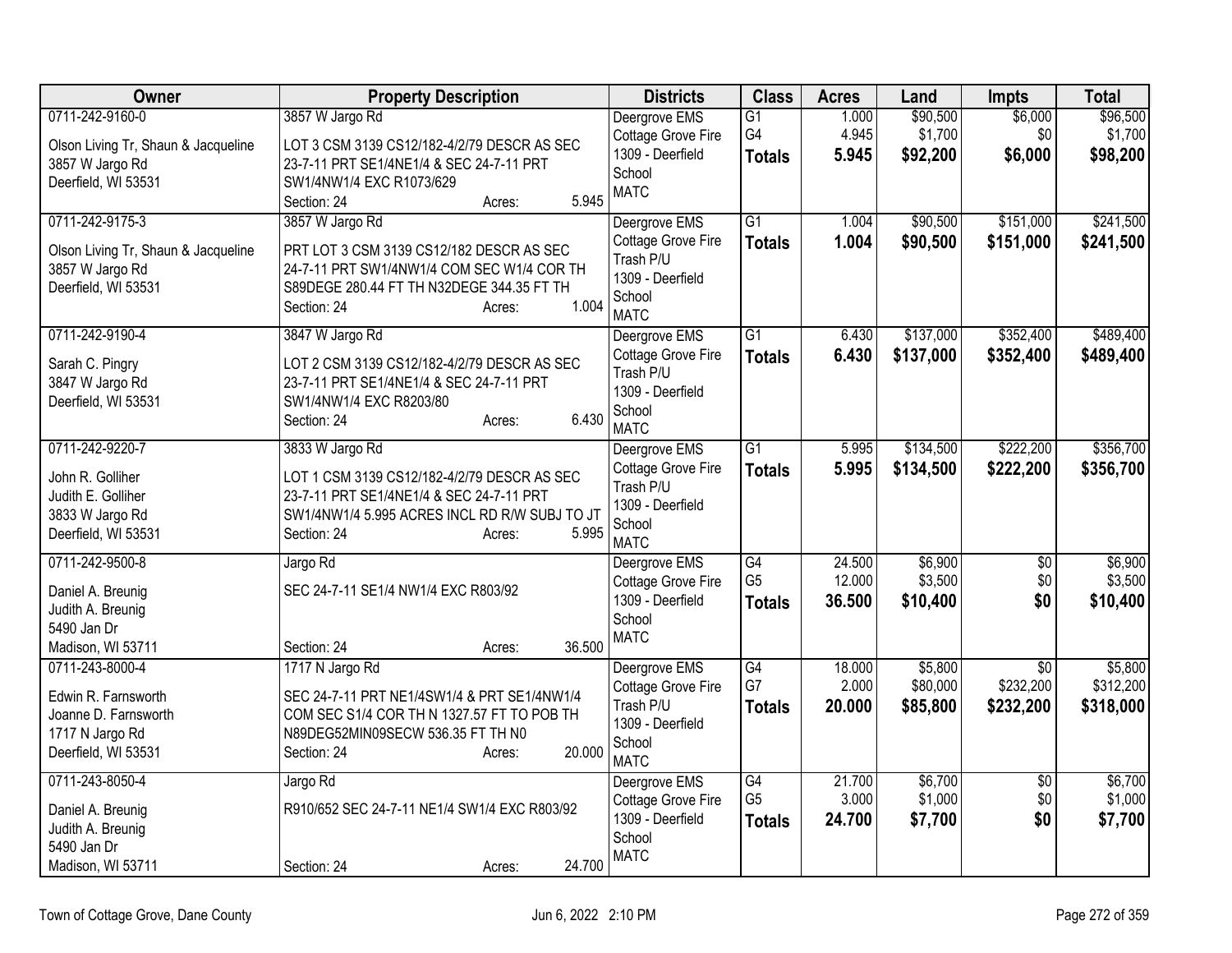| Owner                   | <b>Property Description</b>                         | <b>Districts</b>                    | <b>Class</b>     | <b>Acres</b>   | Land                   | Impts                  | <b>Total</b>           |
|-------------------------|-----------------------------------------------------|-------------------------------------|------------------|----------------|------------------------|------------------------|------------------------|
| 0711-243-8500-9         | 3800 W Jargo Rd                                     | Deergrove EMS                       | $\overline{G1}$  | 1.500          | \$100,500              | \$338,600              | \$439,100              |
| Stanley R. Schmidt      | SEC 24-7-11 NW1/4SW1/4 EXC THAT PRT LYG N & W       | Cottage Grove Fire                  | G <sub>5</sub>   | 36.300         | \$69,600               | \$0                    | \$69,600               |
| Michelle R. Schmidt     | OF HWY ALSO EXC COM AT SW COR SD NW1/4SW1           | Trash P/U                           | <b>Totals</b>    | 37.800         | \$170,100              | \$338,600              | \$508,700              |
| 3800 W Jargo Rd         | TH N ALG W LN SD 1/41/4 385.2 FT TH S89DEG00'E      | 1309 - Deerfield                    |                  |                |                        |                        |                        |
| Deerfield, WI 53531     | 37,800<br>Section: 24<br>Acres:                     | School<br><b>MATC</b>               |                  |                |                        |                        |                        |
| 0711-243-8710-5         | 3784 W Jargo Rd                                     | Deergrove EMS                       | $\overline{G1}$  | 1.100          | \$92,500               | \$269,200              | \$361,700              |
| Matthew Haugen          | SEC 24-7-11 PRT NW1/4SW1/4 COM SW COR SD            | Cottage Grove Fire                  | <b>Totals</b>    | 1.100          | \$92,500               | \$269,200              | \$361,700              |
| Kerry Haugen            | 1/41/4 TH N 189.6 FT TH S89DEG00'E 184.33 FT TO     | Trash P/U                           |                  |                |                        |                        |                        |
| 3784 W Jargo Rd         | POB TH N89DEG00'W 184.33 FT TH N ALG W LN SD        | 1309 - Deerfield<br>School          |                  |                |                        |                        |                        |
| Deerfield, WI 53531     | 1.100<br>Section: 24<br>Acres:                      | <b>MATC</b>                         |                  |                |                        |                        |                        |
| 0711-243-8730-1         | 3774 W Jargo Rd                                     | Deergrove EMS                       | $\overline{G1}$  | 0.522          | \$67,000               | \$78,500               | \$145,500              |
| Dustin E. Linnerud      | SEC 24-7-11 PRT NW1/4SW1/4 COM SW COR SD            | Cottage Grove Fire                  | <b>Totals</b>    | 0.522          | \$67,000               | \$78,500               | \$145,500              |
| 3774 W Jargo Rd         | 1/41/4 TH N 189.6 FT TO POB TH S89DEGE 121.7 FT     | Trash P/U                           |                  |                |                        |                        |                        |
| Deerfield, WI 53531     | TH CONT E 62.33 FT TH S1DEG58'W 187 FT 2.5 IN TH    | 1309 - Deerfield                    |                  |                |                        |                        |                        |
|                         | 0.522<br>Section: 24<br>Acres:                      | School<br><b>MATC</b>               |                  |                |                        |                        |                        |
| 0711-243-8740-9         | 3774 W Jargo Rd                                     | Deergrove EMS                       | $\overline{G1}$  | 0.600          | \$26,000               | $\overline{50}$        | \$26,000               |
|                         |                                                     | Cottage Grove Fire                  | <b>Totals</b>    | 0.600          | \$26,000               | \$0                    | \$26,000               |
| Dustin E. Linnerud      | SEC 24-7-11 PRT FR NW1/4SW1/4 COM SW COR SD         | 1309 - Deerfield                    |                  |                |                        |                        |                        |
| 3774 W Jargo Rd         | 1/41/4 TH N 181.5 FT TH E 115.5 FT TH S 181.5 FT TH | School                              |                  |                |                        |                        |                        |
| Deerfield, WI 53531     | W 115.5 FT TO POB<br>0.600                          | <b>MATC</b>                         |                  |                |                        |                        |                        |
| 0711-243-9000-2         | Section: 24<br>Acres:<br>Leon Ln                    | Deergrove EMS                       | G4               | 17.000         | \$5,300                | $\overline{50}$        | \$5,300                |
|                         |                                                     | Cottage Grove Fire                  | G <sub>5</sub>   | 7.846          | \$2,300                | \$0                    | \$2,300                |
| M & W Olson Partnership | SEC 24-7-11 SW1/4 SW1/4 EXC CSM 4395                | 1309 - Deerfield                    | G <sub>5</sub> M | 1.000          | \$3,000                | \$0                    | \$3,000                |
| 1690 County Highway B   |                                                     | School                              | G7               | 1.000          | \$12,000               | \$7,500                | \$19,500               |
| Stoughton, WI 53589     |                                                     | <b>MATC</b>                         | <b>Totals</b>    | 26.846         | \$22,600               | \$7,500                | \$30,100               |
| 0711-243-9010-0         | 26.846<br>Section: 24<br>Acres:<br>1784 Leon Ln     |                                     | G1               | 2.601          | \$114,000              | \$47,300               | \$161,300              |
|                         |                                                     | Deergrove EMS<br>Cottage Grove Fire | <b>Totals</b>    | 2.601          | \$114,000              | \$47,300               | \$161,300              |
| James C. Schmidt        | LOT 3 CSM 4395 CS19/56-58 R5859/15-7/5/84 DESCR     | 1309 - Deerfield                    |                  |                |                        |                        |                        |
| Mary K. Wick            | AS SEC 24-7-11 PRT SW1/4SW1/4                       | School                              |                  |                |                        |                        |                        |
| 1788 Leon Ln            |                                                     | <b>MATC</b>                         |                  |                |                        |                        |                        |
| Deerfield, WI 53531     | 2.601<br>Section: 24<br>Acres:                      |                                     | $\overline{G1}$  |                |                        |                        |                        |
| 0711-243-9040-4         | 1788 Leon Ln                                        | Deergrove EMS<br>Cottage Grove Fire |                  | 3.480<br>3.480 | \$119,500<br>\$119,500 | \$170,000<br>\$170,000 | \$289,500<br>\$289,500 |
| James C. Schmidt        | LOT 2 CSM 4395 CS19/56-58 R5859/15-7/5/84 DESCR     | Trash P/U                           | <b>Totals</b>    |                |                        |                        |                        |
| Mary K. Wick            | AS SEC 24-7-11 PRT SW1/4SW1/4                       | 1309 - Deerfield                    |                  |                |                        |                        |                        |
| 1788 Leon Ln            |                                                     | School                              |                  |                |                        |                        |                        |
| Deerfield, WI 53531     | 3.480<br>Section: 24<br>Acres:                      | <b>MATC</b>                         |                  |                |                        |                        |                        |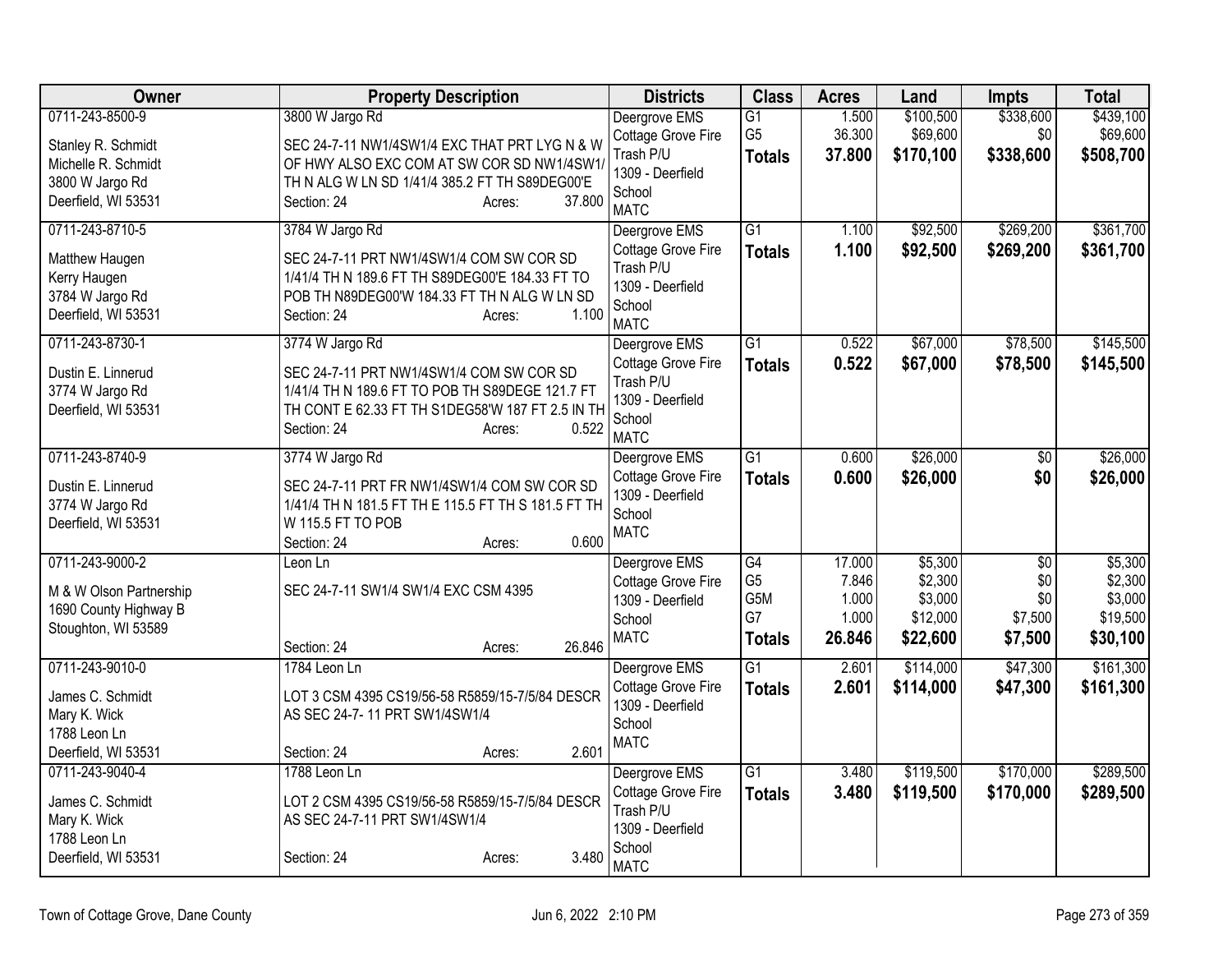| Owner                                                                                                | <b>Property Description</b>                                                                                                                                        | <b>Districts</b>                                                                              | <b>Class</b>                                                         | <b>Acres</b>                       | Land                                           | <b>Impts</b>                         | <b>Total</b>                                   |
|------------------------------------------------------------------------------------------------------|--------------------------------------------------------------------------------------------------------------------------------------------------------------------|-----------------------------------------------------------------------------------------------|----------------------------------------------------------------------|------------------------------------|------------------------------------------------|--------------------------------------|------------------------------------------------|
| 0711-243-9061-0<br>Cory P. Huschka<br>Ronni L. Huschka<br>1825 Leon Ln                               | 1825 Leon Ln<br>LOT 1 CSM 10781 CS64/142&144-6/16/2003 F/K/A LOT<br>1 CSM 4395 CS19/56&58 R5859/15-7/5/84 DESCR AS<br>SEC 24-7-11 PRT SW1/4SW1/4 (8.36 ACRES EXCL  | Deergrove EMS<br>Cottage Grove Fire<br>Trash P/U<br>1309 - Deerfield<br>School                | $\overline{G1}$<br>G <sub>5</sub><br><b>Totals</b>                   | 2.000<br>6.360<br>8.360            | \$110,500<br>\$2,000<br>\$112,500              | \$397,800<br>\$0<br>\$397,800        | \$508,300<br>\$2,000<br>\$510,300              |
| Deerfield, WI 53531                                                                                  | 8.360<br>Section: 24<br>Acres:                                                                                                                                     | <b>MATC</b>                                                                                   |                                                                      |                                    |                                                |                                      |                                                |
| 0711-243-9500-7<br>M & W Olson Partnership<br>1690 County Highway B<br>Stoughton, WI 53589           | Leon Ln<br>SEC 24-7-11 SE1/4 SW1/4<br>40.700<br>Section: 24<br>Acres:                                                                                              | Deergrove EMS<br>Cottage Grove Fire<br>1309 - Deerfield<br>School<br><b>MATC</b>              | $\overline{G4}$<br><b>Totals</b>                                     | 40.700<br>40.700                   | \$13,400<br>\$13,400                           | $\overline{50}$<br>\$0               | \$13,400<br>\$13,400                           |
| 0711-244-8000-3<br>Dean E. Roberts<br>Mary B. Leatherman<br>1600 Susan Ln<br>Deerfield, WI 53531     | 1600 Susan Ln<br>SEC 24-7-11 E1/2 NE1/4SE1/4<br>20.500<br>Section: 24<br>Acres:                                                                                    | Deergrove EMS<br>Cottage Grove Fire<br>Trash P/U<br>1309 - Deerfield<br>School<br><b>MATC</b> | $\overline{G1}$<br>G4<br>G5M<br><b>Totals</b>                        | 2.000<br>7.500<br>11.000<br>20.500 | \$110,500<br>\$2,500<br>\$24,500<br>\$137,500  | \$213,000<br>\$0<br>\$0<br>\$213,000 | \$323,500<br>\$2,500<br>\$24,500<br>\$350,500  |
| 0711-244-8080-0<br>Scott W. Lachance<br>Jennifer L. Lachance<br>1656 Susan Ln<br>Deerfield, WI 53531 | 1656 Susan Ln<br>LOT 1 CSM 10907 CS65/157&158-11/7/03 DESCR AS<br>SEC 24-7-11 PRT NW1/4SE1/4 & PRT NE1/4SE1/4<br>(0.946 ACRES)<br>0.946<br>Section: 24<br>Acres:   | Deergrove EMS<br>Cottage Grove Fire<br>Trash P/U<br>1309 - Deerfield<br>School<br><b>MATC</b> | $\overline{G1}$<br><b>Totals</b>                                     | 0.946<br>0.946                     | \$88,000<br>\$88,000                           | \$260,700<br>\$260,700               | \$348,700<br>\$348,700                         |
| 0711-244-8090-0<br>Donn G. Krueger<br>Joni M. Krueger<br>1644 Susan Ln<br>Deerfield, WI 53531        | 1644 Susan Ln<br>LOT 2 CSM 10907 CS65/157&158-11/7/03 DESCR AS<br>SEC 24-7-11 PRT NW1/4SE1/4 & PRT NE1/4SE1/4<br>(17.004 ACRES)<br>17.004<br>Section: 24<br>Acres: | Deergrove EMS<br>Cottage Grove Fire<br>Trash P/U<br>1309 - Deerfield<br>School<br><b>MATC</b> | $\overline{G1}$<br>G <sub>5</sub><br>G <sub>6</sub><br><b>Totals</b> | 2.000<br>6.004<br>9.000<br>17.004  | \$110,500<br>\$21,000<br>\$45,000<br>\$176,500 | \$278,400<br>\$0<br>\$0<br>\$278,400 | \$388,900<br>\$21,000<br>\$45,000<br>\$454,900 |
| 0711-244-8310-8<br>Renee L. Stodola<br>1618 Susan Ln<br>Deerfield, WI 53531                          | 1618 Susan Ln<br>LOT 1 CSM 733 CS3/276 DESCR AS SEC 24-7-11 PRT<br>NE1/4SE1/4 (1.5 ACRES)<br>1.500<br>Section: 24<br>Acres:                                        | Deergrove EMS<br>Cottage Grove Fire<br>Trash P/U<br>1309 - Deerfield<br>School<br><b>MATC</b> | $\overline{G1}$<br><b>Totals</b>                                     | 1.500<br>1.500                     | \$100,500<br>\$100,500                         | \$169,200<br>\$169,200               | \$269,700<br>\$269,700                         |
| 0711-244-9001-0<br>Skaar Tr, Neli<br>1872 Us Highway 12 & 18<br>Cottage Grove, WI 53527              | 1647 Susan Ln<br>SEC 24-7-11 SW1/4 SE1/4 EXC CSM 11531 TOG/W<br>ACCESS ESMT IN DOC 4144473<br>35.750<br>Section: 24<br>Acres:                                      | Deergrove EMS<br>Cottage Grove Fire<br>1309 - Deerfield<br>School<br><b>MATC</b>              | $\overline{G4}$<br><b>Totals</b>                                     | 35.750<br>35.750                   | \$11,400<br>\$11,400                           | \$0<br>\$0                           | \$11,400<br>\$11,400                           |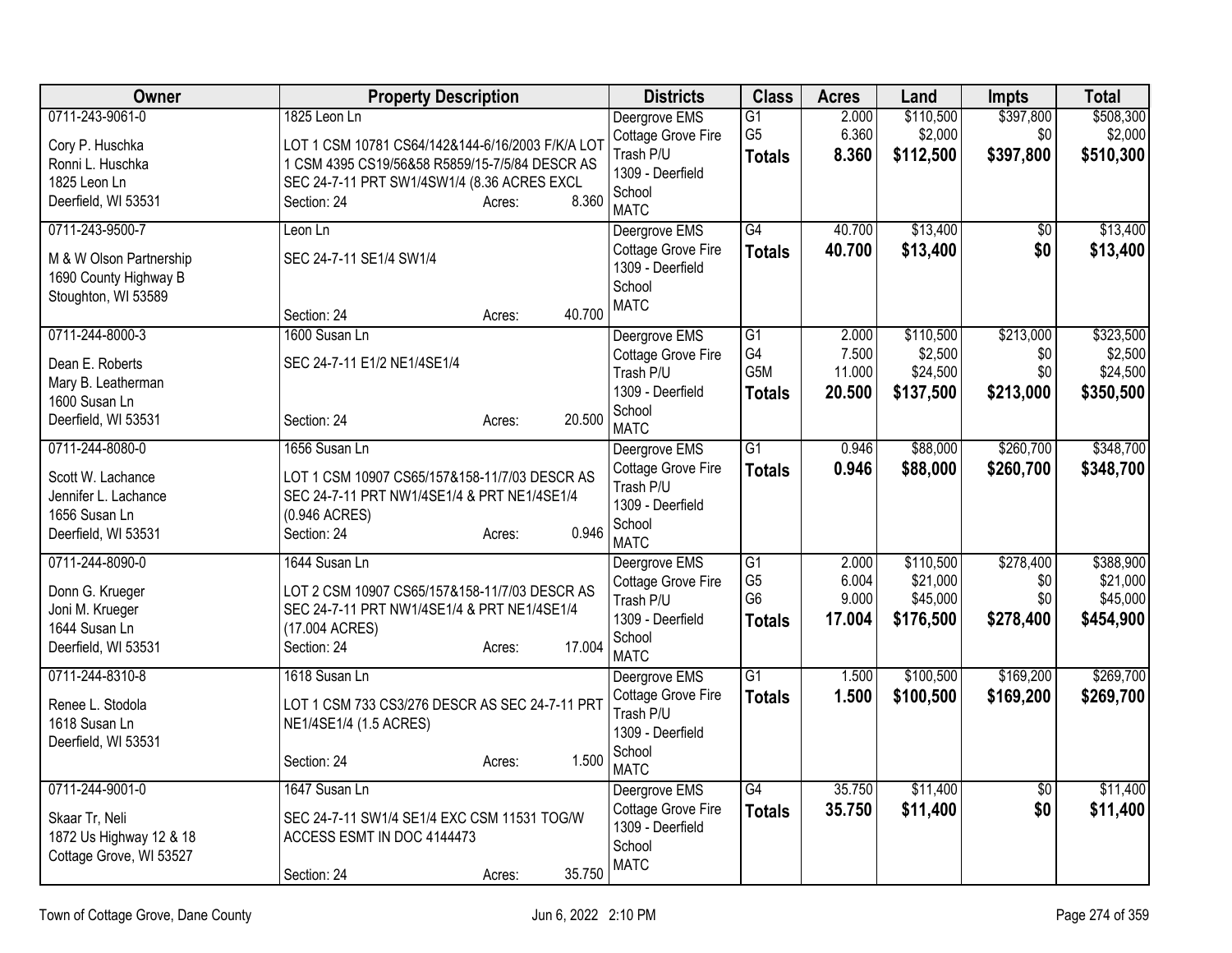| Owner                                                                                                   | <b>Property Description</b>                                                                                                                                                                      | <b>Districts</b>                                                                              | <b>Class</b>                                                         | <b>Acres</b>                     | Land                                        | Impts                                | <b>Total</b>                                |
|---------------------------------------------------------------------------------------------------------|--------------------------------------------------------------------------------------------------------------------------------------------------------------------------------------------------|-----------------------------------------------------------------------------------------------|----------------------------------------------------------------------|----------------------------------|---------------------------------------------|--------------------------------------|---------------------------------------------|
| 0711-244-9021-0<br>Julie A. Kreuger-Skjolaas<br>3008 Ursulines Ave<br>New Orleans, LA 70119             | 1647 Susan Ln<br>LOT 1 CSM 11531 CS70/166&167-9/19/2005 DESCR<br>AS SEC 24-7-11 PRT NW1/4SE1/4 & PRT SW1/4SE1/4<br>EXC DOC 4893539 TOG WITH ESMT AS DESC IN SD<br>4.943<br>Section: 24<br>Acres: | Deergrove EMS<br>Cottage Grove Fire<br>Trash P/U<br>1309 - Deerfield<br>School<br><b>MATC</b> | $\overline{G1}$<br>G <sub>4</sub><br>G <sub>6</sub><br><b>Totals</b> | 1.943<br>0.250<br>2.750<br>4.943 | \$109,500<br>\$100<br>\$14,000<br>\$123,600 | \$149,700<br>\$0<br>\$0<br>\$149,700 | \$259,200<br>\$100<br>\$14,000<br>\$273,300 |
| 0711-244-9025-0<br>Julie A. Kreuger-Skjolaas<br>3008 Ursulines Ave<br>New Orleans, LA 70119             | 1651 Susan Ln<br>PRT LOT 1 CSM 11531 CS70/166&167-9/19/2005<br>DESCR AS SEC 24-7-11 PRT SW/SE COM SE COR<br>SEC 24 TH N00DEG13'03"W 1330.53 FT TH<br>0.057<br>Section: 24<br>Acres:              | Deergrove EMS<br>Cottage Grove Fire<br>1309 - Deerfield<br>School<br><b>MATC</b>              | G2<br><b>Totals</b>                                                  | 0.057<br>0.057                   | \$4,000<br>\$4,000                          | $\overline{50}$<br>\$0               | \$4,000<br>\$4,000                          |
| 0711-244-9030-5<br>Maunesha Farms, LLC<br>3564 Egre Rd<br>Deforest, WI 53532                            | <b>Blazing Star Rd</b><br>SEC 24-7-11 NW1/4SE1/4 EXC COM SE COR TH N 330<br>FT TH SW TO PT 264 FT W OF SE COR TH E 264 FT<br>TO POB EXC CSM 3974<br>36.700<br>Section: 24<br>Acres:              | Deergrove EMS<br>Cottage Grove Fire<br>1309 - Deerfield<br>School<br><b>MATC</b>              | G4<br>G5M<br><b>Totals</b>                                           | 31.000<br>5.700<br>36.700        | \$10,500<br>\$14,300<br>\$24,800            | $\overline{50}$<br>\$0<br>\$0        | \$10,500<br>\$14,300<br>\$24,800            |
| 0711-244-9500-6<br>Screamin' Norwegian Farms, LLC<br>1893 Us Highway 12 & 18<br>Cottage Grove, WI 53527 | Susan Ln<br>SEC 24-7-11 SE1/4SE1/4 EXC CSM 3915 SUBJ TO<br>ACCESS ESMT IN DOC 4144473<br>35.800<br>Section: 24<br>Acres:                                                                         | Deergrove EMS<br>Cottage Grove Fire<br>1309 - Deerfield<br>School<br><b>MATC</b>              | G4<br>G <sub>5</sub><br><b>Totals</b>                                | 33.300<br>2.500<br>35.800        | \$9,400<br>\$800<br>\$10,200                | $\overline{50}$<br>\$0<br>\$0        | \$9,400<br>\$800<br>\$10,200                |
| 0711-244-9550-6<br>Nonn Family Rev Living Tr<br>1623 Susan Ln<br>Deerfield, WI 53531                    | 1623 Susan Ln<br>LOT 1 CSM 3915 CS16/148&149-5/5/82 DESCR AS<br>SEC 24-7-11 PRT SE1/4SE1/4 5.19 ACRES<br>5.190<br>Section: 24<br>Acres:                                                          | Deergrove EMS<br>Cottage Grove Fire<br>Trash P/U<br>1309 - Deerfield<br>School<br><b>MATC</b> | $\overline{G1}$<br>G4<br><b>Totals</b>                               | 2.190<br>3.000<br>5.190          | \$111,500<br>\$1,000<br>\$112,500           | \$114,700<br>\$0<br>\$114,700        | \$226,200<br>\$1,000<br>\$227,200           |
| 0711-251-8000-4<br>Screamin' Norwegian Farms, LLC<br>1893 Us Highway 12 & 18<br>Cottage Grove, WI 53527 | Deerfield Rd<br>SEC 25-7-11 NE1/4NE1/4<br>40.200<br>Section: 25<br>Acres:                                                                                                                        | Deergrove EMS<br>Cottage Grove Fire<br>1309 - Deerfield<br>School<br><b>MATC</b>              | G4<br>G <sub>5</sub><br><b>Totals</b>                                | 39.200<br>1.000<br>40.200        | \$10,400<br>\$300<br>\$10,700               | $\overline{50}$<br>\$0<br>\$0        | \$10,400<br>\$300<br>\$10,700               |
| 0711-251-8500-9<br>Skaar Tr, Neli<br>1872 Us Highway 12 & 18<br>Cottage Grove, WI 53527                 | Jargo Rd<br>SEC 25-7-11 NW1/4 NE1/4 TOG/W ACCESS ESMT IN<br>DOC 4144473<br>40.400<br>Section: 25<br>Acres:                                                                                       | Deergrove EMS<br>Cottage Grove Fire<br>1309 - Deerfield<br>School<br><b>MATC</b>              | G4<br>G <sub>5</sub><br><b>Totals</b>                                | 36.400<br>4.000<br>40.400        | \$9,400<br>\$1,300<br>\$10,700              | $\overline{50}$<br>\$0<br>\$0        | \$9,400<br>\$1,300<br>\$10,700              |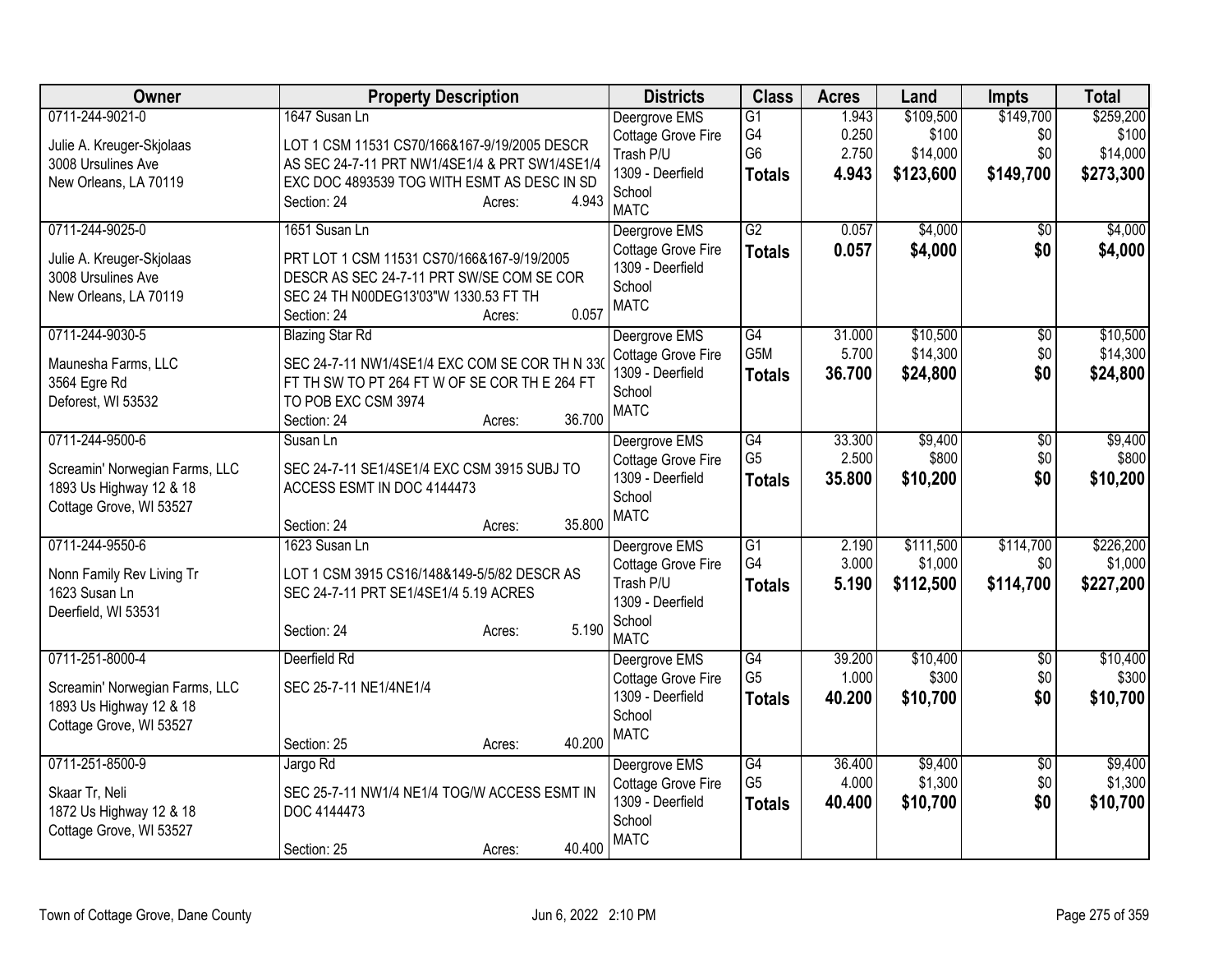| Owner                                  | <b>Property Description</b>                    |        |        | <b>Districts</b>                       | <b>Class</b>                      | <b>Acres</b>     | Land               | <b>Impts</b>    | <b>Total</b>       |
|----------------------------------------|------------------------------------------------|--------|--------|----------------------------------------|-----------------------------------|------------------|--------------------|-----------------|--------------------|
| 0711-251-9000-2                        | Jargo Rd                                       |        |        | Deergrove EMS                          | G4                                | 39.700           | \$9,800            | $\overline{50}$ | \$9,800            |
| Screamin' Norwegian Farms, LLC         | SEC 25-7-11 SW1/4 NE1/4                        |        |        | Cottage Grove Fire                     | G <sub>5</sub>                    | 0.500            | \$300              | \$0             | \$300              |
| 1893 Us Highway 12 & 18                |                                                |        |        | 1309 - Deerfield<br>School             | <b>Totals</b>                     | 40.200           | \$10,100           | \$0             | \$10,100           |
| Cottage Grove, WI 53527                |                                                |        |        | <b>MATC</b>                            |                                   |                  |                    |                 |                    |
|                                        | Section: 25                                    | Acres: | 40.200 |                                        |                                   |                  |                    |                 |                    |
| 0711-251-9500-7                        | Jargo Rd                                       |        |        | Deergrove EMS                          | G4                                | 35.000           | \$9,900            | $\overline{50}$ | \$9,900            |
| Screamin' Norwegian Farms, LLC         | SEC 25-7-11 SE1/4NE1/4                         |        |        | Cottage Grove Fire<br>1309 - Deerfield | G <sub>5</sub>                    | 5.000<br>40.000  | \$1,500            | \$0<br>\$0      | \$1,500            |
| 1893 Us Highway 12 & 18                |                                                |        |        | School                                 | <b>Totals</b>                     |                  | \$11,400           |                 | \$11,400           |
| Cottage Grove, WI 53527                |                                                |        |        | <b>MATC</b>                            |                                   |                  |                    |                 |                    |
|                                        | Section: 25                                    | Acres: | 40.000 |                                        |                                   |                  |                    |                 |                    |
| 0711-252-8000-3                        | Jargo Rd                                       |        |        | Deergrove EMS                          | G4                                | 30.300           | \$10,000           | \$0             | \$10,000           |
| M & W Olson Partnership                | SEC 25-7-11 NE1/4 NW1/4 EXC S 331 FT THF       |        |        | Cottage Grove Fire<br>1309 - Deerfield | <b>Totals</b>                     | 30.300           | \$10,000           | \$0             | \$10,000           |
| 1690 County Highway B                  |                                                |        |        | School                                 |                                   |                  |                    |                 |                    |
| Stoughton, WI 53589                    |                                                |        |        | <b>MATC</b>                            |                                   |                  |                    |                 |                    |
|                                        | Section: 25                                    | Acres: | 30.300 |                                        |                                   |                  |                    |                 |                    |
| 0711-252-8220-7                        | Jargo Rd                                       |        |        | Deergrove EMS<br>Cottage Grove Fire    | G4                                | 10.100<br>10.100 | \$3,100<br>\$3,100 | \$0<br>\$0      | \$3,100            |
| Screamin' Norwegian Farms, LLC         | SEC 25-7-11 S 331 FT OF NE1/4 NW1/4 10 ACRES   |        |        | 1309 - Deerfield                       | <b>Totals</b>                     |                  |                    |                 | \$3,100            |
| 1893 Us Highway 12 & 18                |                                                |        |        | School                                 |                                   |                  |                    |                 |                    |
| Cottage Grove, WI 53527                |                                                |        | 10.100 | <b>MATC</b>                            |                                   |                  |                    |                 |                    |
| 0711-252-8500-8                        | Section: 25<br>Jargo Rd                        | Acres: |        | Deergrove EMS                          | G4                                | 32.450           | \$10,300           | \$0             | \$10,300           |
|                                        |                                                |        |        | Cottage Grove Fire                     | G <sub>5</sub>                    | 4.750            | \$1,500            | \$0             | \$1,500            |
| M & W Olson Partnership                | SEC 25-7-11 NW1/4 NW1/4 EXC CSM 2474           |        |        | 1309 - Deerfield                       | <b>Totals</b>                     | 37.200           | \$11,800           | \$0             | \$11,800           |
| 1690 County Highway B                  |                                                |        |        | School                                 |                                   |                  |                    |                 |                    |
| Stoughton, WI 53589                    | Section: 25                                    | Acres: | 37.200 | <b>MATC</b>                            |                                   |                  |                    |                 |                    |
| 0711-252-8580-2                        | 3688 W Jargo Rd                                |        |        | Deergrove EMS                          | $\overline{G1}$                   | 3.160            | \$117,500          | \$121,200       | \$238,700          |
|                                        |                                                |        |        | <b>Cottage Grove Fire</b>              | <b>Totals</b>                     | 3.160            | \$117,500          | \$121,200       | \$238,700          |
| Thomas Knorr                           | LOT 1 CSM 2474 CS9/401 DESCR AS SEC 25-7-11    |        |        | Trash P/U                              |                                   |                  |                    |                 |                    |
| 3688 W Jargo Rd<br>Deerfield, WI 53531 | PRT NW1/4NW1/4 3 .16 ACRES TO CL W JARGO RD    |        |        | 1309 - Deerfield                       |                                   |                  |                    |                 |                    |
|                                        | Section: 25                                    | Acres: | 3.160  | School                                 |                                   |                  |                    |                 |                    |
|                                        |                                                |        |        | <b>MATC</b>                            |                                   |                  |                    |                 |                    |
| 0711-252-9001-0                        |                                                |        |        | Deergrove EMS                          | $\overline{G4}$<br>G <sub>5</sub> | 30.840<br>3.300  | \$9,600<br>\$1,000 | \$0<br>\$0      | \$9,600<br>\$1,000 |
| Screamin' Norwegian Farms, LLC         | SEC 25-7-11 SW1/4 NW1/4 EXC CSM 512 & ALSO EXC |        |        | Cottage Grove Fire<br>1309 - Deerfield |                                   | 34.140           | \$10,600           | \$0             | \$10,600           |
| 1893 Us Highway 12 & 18                | <b>CSM 13296</b>                               |        |        | School                                 | <b>Totals</b>                     |                  |                    |                 |                    |
| Cottage Grove, WI 53527                |                                                |        |        | <b>MATC</b>                            |                                   |                  |                    |                 |                    |
|                                        | Section: 25                                    | Acres: | 34.140 |                                        |                                   |                  |                    |                 |                    |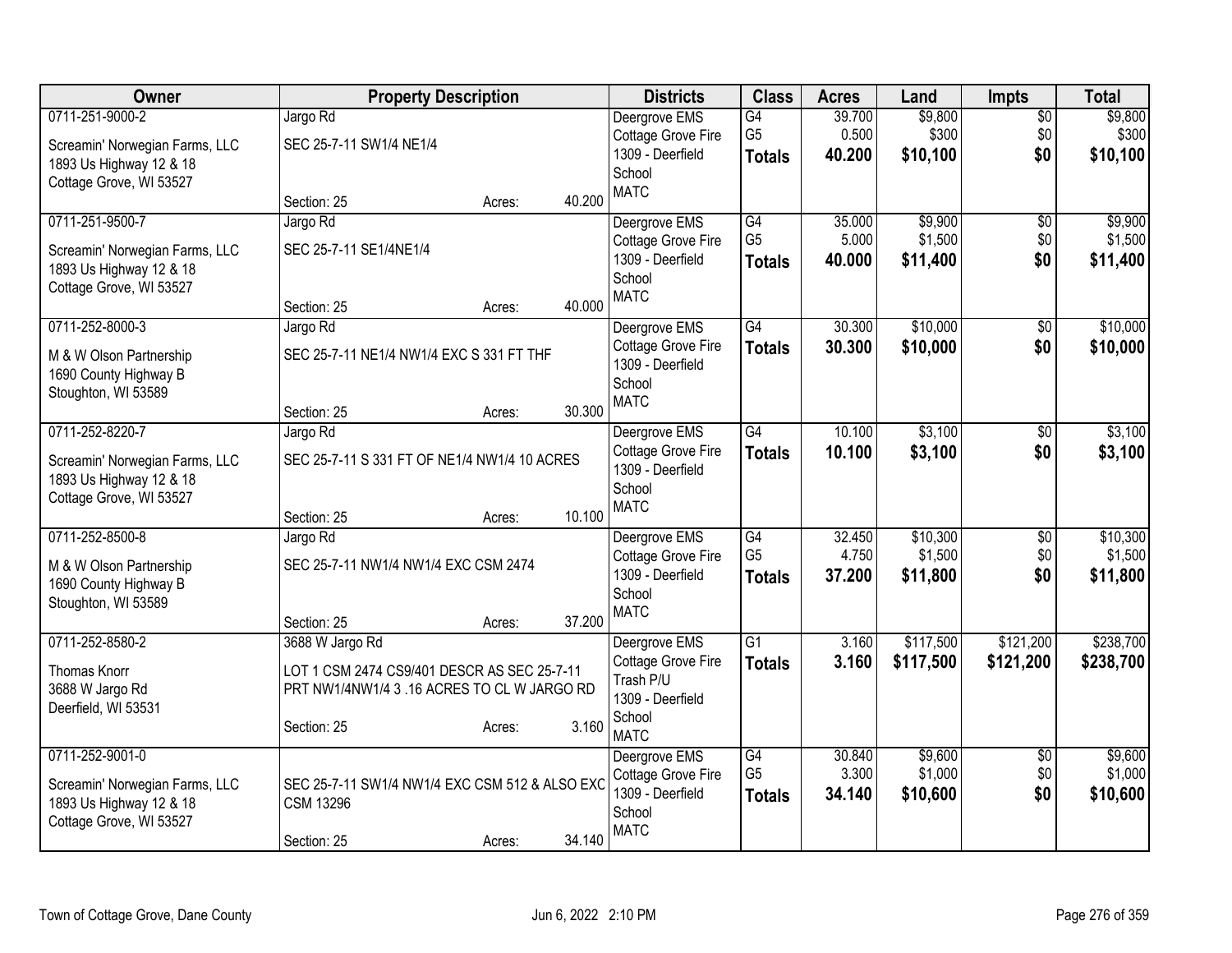| Owner                                                                                                   | <b>Property Description</b>                                                                                                                                                                             | <b>Districts</b>                                                                                | <b>Class</b>                           | <b>Acres</b>              | Land                              | <b>Impts</b>                              | <b>Total</b>                      |
|---------------------------------------------------------------------------------------------------------|---------------------------------------------------------------------------------------------------------------------------------------------------------------------------------------------------------|-------------------------------------------------------------------------------------------------|----------------------------------------|---------------------------|-----------------------------------|-------------------------------------------|-----------------------------------|
| 0711-252-9215-0<br>Screamin' Norwegian Farms, LLC<br>1893 Us Highway 12 & 18<br>Cottage Grove, WI 53527 | 3586 S Jargo Rd<br>LOT 1 CSM 13296 CS86/14&16-5/31/2012 DESCR AS<br>SEC 25-7-11 PRT SW1/4NW1/4 (3.16 ACRES EXCL<br>R/W<br>3.160<br>Section: 25<br>Acres:                                                | Deergrove EMS<br>Cottage Grove Fire<br>Trash P/U 2<br>1309 - Deerfield<br>School<br><b>MATC</b> | G4<br>G7<br><b>Totals</b>              | 1.160<br>2.000<br>3.160   | \$400<br>\$80,000<br>\$80,400     | $\overline{50}$<br>\$178,300<br>\$178,300 | \$400<br>\$258,300<br>\$258,700   |
| 0711-252-9230-3<br>Screamin' Norwegian Farms, LLC<br>1893 Us Highway 12 & 18<br>Cottage Grove, WI 53527 | 3586 S Jargo Rd<br>CSM 512 CS3/1 DESCR AS SEC 25-7-11 PRT SW1/4<br>NW1/4 BEG SEC W1/4 COR TH E 462 FT TH N29DEGE<br>291.8 FT TH W 604.4 FT TO W LN SD 1/4 TH S 254 FT<br>3.100<br>Section: 25<br>Acres: | Deergrove EMS<br>Cottage Grove Fire<br>1309 - Deerfield<br>School<br><b>MATC</b>                | $\overline{G4}$<br><b>Totals</b>       | 3.100<br>3.100            | \$1,000<br>\$1,000                | \$0<br>\$0                                | \$1,000<br>\$1,000                |
| 0711-252-9500-6<br>Screamin' Norwegian Farms, LLC<br>1893 Us Highway 12 & 18<br>Cottage Grove, WI 53527 | Jargo Rd<br>SEC 25-7-11 SE1/4 NW1/4<br>40.200<br>Section: 25<br>Acres:                                                                                                                                  | Deergrove EMS<br>Cottage Grove Fire<br>1309 - Deerfield<br>School<br><b>MATC</b>                | $\overline{G4}$<br><b>Totals</b>       | 40.200<br>40.200          | \$11,800<br>\$11,800              | $\overline{50}$<br>\$0                    | \$11,800<br>\$11,800              |
| 0711-253-8001-0<br>Nelson Tr<br>3800 N Lake Shore Dr 8d<br>Chicago, IL 60660                            | Jargo Rd<br>SEC 25-7-11 E1/2 NE1/4 SW1/4 EXC CSM 11246<br>16.820<br>Section: 25<br>Acres:                                                                                                               | Deergrove EMS<br>Cottage Grove Fire<br>1309 - Deerfield<br>School<br><b>MATC</b>                | G4<br>G <sub>5</sub><br><b>Totals</b>  | 14.720<br>2.100<br>16.820 | \$4,300<br>\$800<br>\$5,100       | $\sqrt{$0}$<br>\$0<br>\$0                 | \$4,300<br>\$800<br>\$5,100       |
| 0711-253-8050-0<br>Woodard D. Knox et al<br>2288 County Highway Ab<br>Mcfarland, WI 53558               | 1737 S Jargo Rd<br>LOT 1 CSM 11246 CS68/36 & 37 11-04-04 DESCR AS<br>SEC 25-07-11 PRT OF NE1/4 SW1/4 (3.280 ACRE)<br>3.280<br>Section: 25<br>Acres:                                                     | Deergrove EMS<br>Cottage Grove Fire<br>Trash P/U<br>1309 - Deerfield<br>School<br><b>MATC</b>   | $\overline{G1}$<br><b>Totals</b>       | 3.280<br>3.280            | \$118,000<br>\$118,000            | \$161,000<br>\$161,000                    | \$279,000<br>\$279,000            |
| 0711-253-8070-8<br>Timothy W. Payne<br>1751 S Jargo Rd<br>Deerfield, WI 53531                           | 1751 S Jargo Rd<br>SEC 25-7-11 PRT NE1/4SW1/4 COM AT NW COR SD<br>1/41/4 TH E 542.1 FT TO POB TH E 124 FT TH S 263.5<br>FT TH W 124 FT TH N 263.5 FT TO POB<br>0.750<br>Section: 25<br>Acres:           | Deergrove EMS<br>Cottage Grove Fire<br>Trash P/U<br>5621 - Stoughton<br>School<br><b>MATC</b>   | $\overline{G1}$<br><b>Totals</b>       | 0.750<br>0.750            | \$79,500<br>\$79,500              | \$174,700<br>\$174,700                    | \$254,200<br>\$254,200            |
| 0711-253-8080-6<br>Jonathan J. Grob<br>Kimberly M. Grob<br>1502 Olstad Rd<br>Deerfield, WI 53531        | 1763 S Jargo Rd<br>SEC 25-7-11 W1/2 NE1/4SW1/4 EXC R33246/51 & EXC<br>R713/480<br>17.700<br>Section: 25<br>Acres:                                                                                       | Deergrove EMS<br>Cottage Grove Fire<br>Trash P/U<br>5621 - Stoughton<br>School<br><b>MATC</b>   | $\overline{G1}$<br>G4<br><b>Totals</b> | 2.000<br>15.700<br>17.700 | \$110,500<br>\$4,900<br>\$115,400 | \$155,400<br>\$0<br>\$155,400             | \$265,900<br>\$4,900<br>\$270,800 |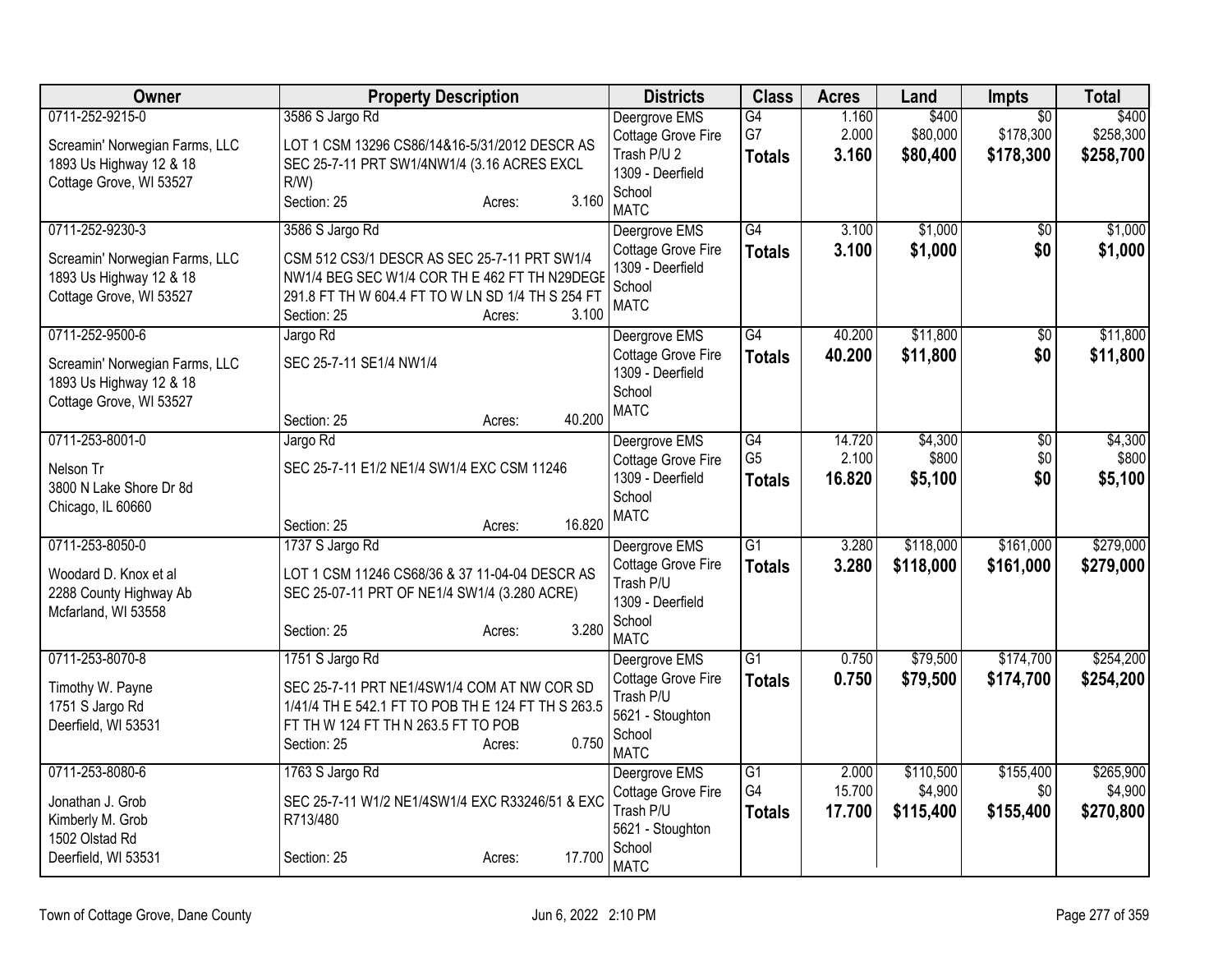| <b>Owner</b>                          | <b>Property Description</b>                     |        |        | <b>Districts</b>              | <b>Class</b>     | <b>Acres</b> | Land      | <b>Impts</b>    | <b>Total</b> |
|---------------------------------------|-------------------------------------------------|--------|--------|-------------------------------|------------------|--------------|-----------|-----------------|--------------|
| 0711-253-8110-9                       | 1779 S Jargo Rd                                 |        |        | Deergrove EMS                 | $\overline{G1}$  | 1.620        | \$103,000 | \$226,200       | \$329,200    |
| <b>Cornell Vance</b>                  | SEC 25-7-11 PRT NE1/4 SW1/4 BEG AT NW COR SD    |        |        | Cottage Grove Fire            | <b>Totals</b>    | 1.620        | \$103,000 | \$226,200       | \$329,200    |
| c/o Easter Seals Southeast Wisconsin, | 1/41/4 TH E 150 FT TH S 470 FT TH W 150 FT TH N |        |        | Trash P/U<br>5621 - Stoughton |                  |              |           |                 |              |
| Conservator                           | 470 FT TO POB                                   |        |        | School                        |                  |              |           |                 |              |
| 1016 E Milwaukee Ave                  | Section: 25                                     | Acres: | 1.620  | <b>MATC</b>                   |                  |              |           |                 |              |
| South Milwaukee, WI 53172             |                                                 |        |        |                               |                  |              |           |                 |              |
| 0711-253-8500-7                       | Jargo Rd                                        |        |        | Deergrove EMS                 | G4               | 40.200       | \$12,700  | $\overline{50}$ | \$12,700     |
| Screamin' Norwegian Farms, LLC        | SEC 25-7-11 NW1/4 SW1/4                         |        |        | Cottage Grove Fire            | <b>Totals</b>    | 40.200       | \$12,700  | \$0             | \$12,700     |
| 1893 Us Highway 12 & 18               |                                                 |        |        | 5621 - Stoughton<br>School    |                  |              |           |                 |              |
| Cottage Grove, WI 53527               |                                                 |        |        | <b>MATC</b>                   |                  |              |           |                 |              |
|                                       | Section: 25                                     | Acres: | 40.200 |                               |                  |              |           |                 |              |
| 0711-253-9000-0                       | Nora Rd                                         |        |        | Deergrove EMS                 | $\overline{G4}$  | 40.400       | \$12,200  | \$0             | \$12,200     |
| M & W Olson Partnership               | SEC 25-7-11 SW1/4 SW1/4                         |        |        | Cottage Grove Fire            | <b>Totals</b>    | 40.400       | \$12,200  | \$0             | \$12,200     |
| 1690 County Highway B                 |                                                 |        |        | 5621 - Stoughton              |                  |              |           |                 |              |
| Stoughton, WI 53589                   |                                                 |        |        | School<br><b>MATC</b>         |                  |              |           |                 |              |
|                                       | Section: 25                                     | Acres: | 40.400 |                               |                  |              |           |                 |              |
| 0711-253-9500-5                       | Nora Rd                                         |        |        | Deergrove EMS                 | G4               | 40.300       | \$12,100  | \$0             | \$12,100     |
| Nelson Tr                             | SEC 25-7-11 SE1/4 SW1/4                         |        |        | Cottage Grove Fire            | <b>Totals</b>    | 40.300       | \$12,100  | \$0             | \$12,100     |
| 3800 N Lake Shore Dr 8d               |                                                 |        |        | 1309 - Deerfield              |                  |              |           |                 |              |
| Chicago, IL 60660                     |                                                 |        |        | School                        |                  |              |           |                 |              |
|                                       | Section: 25                                     | Acres: | 40.300 | <b>MATC</b>                   |                  |              |           |                 |              |
| 0711-254-8280-0                       | 1635 S Jargo Rd                                 |        |        | Deergrove EMS                 | $\overline{G1}$  | 2.000        | \$110,500 | \$543,700       | \$654,200    |
| Dean Gille                            | LOT 1 CSM 10675 CS63/209&211-2/13/2003 DESCR    |        |        | Cottage Grove Fire            | G4               | 9.300        | \$3,100   | \$0             | \$3,100      |
| 1635 S Jargo Rd                       | AS SEC 25-7-11 PRTS OF NE1/4 SE1/4 & PRT        |        |        | Trash P/U                     | G <sub>5</sub>   | 22.704       | \$6,800   | \$0             | \$6,800      |
| Deerfield, WI 53531                   | SE1/4SE1/4 (34.004 ACRES INCL R/W)              |        |        | 5621 - Stoughton              | <b>Totals</b>    | 34.004       | \$120,400 | \$543,700       | \$664,100    |
|                                       | Section: 25                                     | Acres: | 34.004 | School<br><b>MATC</b>         |                  |              |           |                 |              |
| 0711-254-8330-0                       | 3497 Deerfield Rd                               |        |        | Deergrove EMS                 | $\overline{G1}$  | 7.000        | \$140,500 | \$216,400       | \$356,900    |
|                                       |                                                 |        |        | Cottage Grove Fire            | <b>Totals</b>    | 7.000        | \$140,500 | \$216,400       | \$356,900    |
| Ashley B. Grosshans                   | LOT 2 CSM 10675 CS63/209&211-2/13/2003 DESCR    |        |        | Trash P/U                     |                  |              |           |                 |              |
| Austin M. Rounds                      | AS SEC 25-7-11 PRTS OF NE1/4 SE1/4 & PRT        |        |        | 5621 - Stoughton              |                  |              |           |                 |              |
| 3497 Deerfield Rd                     | SE1/4SE1/4 (7.000 ACRES INCL R/W)               |        |        | School                        |                  |              |           |                 |              |
| Cottage Grove, WI 53527               | Section: 25                                     | Acres: | 7.000  | <b>MATC</b>                   |                  |              |           |                 |              |
| 0711-254-8501-0                       | 1657 S Jargo Rd                                 |        |        | Deergrove EMS                 | G4               | 12.000       | \$3,800   | $\overline{50}$ | \$3,800      |
| Lawrence E. Jungbluth                 | SEC 25-7-11 E1/2 NW1/4 SE1/4 EXC CSM 11635      |        |        | Cottage Grove Fire            | G <sub>5</sub>   | 3.000        | \$1,000   | \$0             | \$1,000      |
| 1657 S Jargo Rd                       |                                                 |        |        | Trash P/U                     | G <sub>5</sub> M | 2.100        | \$5,300   | \$0             | \$5,300      |
| Deerfield, WI 53531                   |                                                 |        |        | 1309 - Deerfield              | G7               | 1.000        | \$60,000  | \$174,500       | \$234,500    |
|                                       | Section: 25                                     | Acres: | 18.100 | School<br><b>MATC</b>         | <b>Totals</b>    | 18.100       | \$70,100  | \$174,500       | \$244,600    |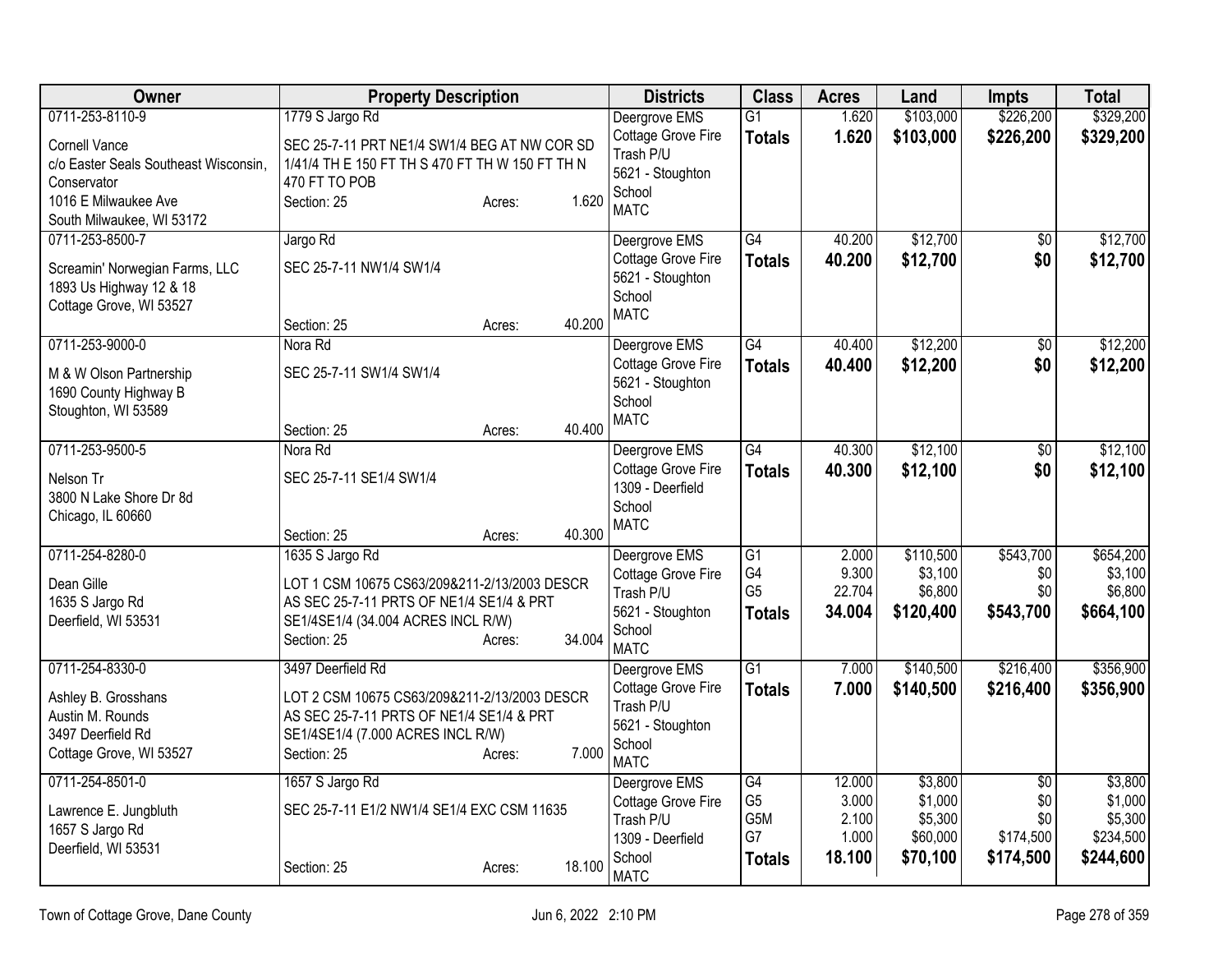| <b>Owner</b>                                            | <b>Property Description</b>                                                                  |        |        | <b>Districts</b>                                    | <b>Class</b>                           | <b>Acres</b>             | Land                           | <b>Impts</b>      | <b>Total</b>                   |
|---------------------------------------------------------|----------------------------------------------------------------------------------------------|--------|--------|-----------------------------------------------------|----------------------------------------|--------------------------|--------------------------------|-------------------|--------------------------------|
| 0711-254-8550-0                                         | 1669 S Jargo Rd                                                                              |        |        | Deergrove EMS                                       | $\overline{G1}$                        | 2.000                    | \$110,500                      | \$428,500         | \$539,000                      |
| Brandon M. Long<br>Katherine A. Long<br>1669 S Jargo Rd | LOT 1 CSM 11635 CS71/101&102-12/21/2005 DESCR<br>AS SEC 25-7-11 PRT NW1/4SE1/4 (2.000 ACRES) |        |        | Cottage Grove Fire<br>Trash P/U<br>1309 - Deerfield | <b>Totals</b>                          | 2.000                    | \$110,500                      | \$428,500         | \$539,000                      |
| Deerfield, WI 53531                                     | Section: 25                                                                                  | Acres: | 2.000  | School<br><b>MATC</b>                               |                                        |                          |                                |                   |                                |
| 0711-254-8570-2                                         | Jargo Rd                                                                                     |        |        | Deergrove EMS                                       | G4                                     | 14.500                   | \$4,200                        | $\overline{50}$   | \$4,200                        |
| Nelson Tr<br>3800 N Lake Shore Dr 8d                    | SEC 25-7-11 W1/2 NW1/4 SE1/4                                                                 |        |        | Cottage Grove Fire<br>1309 - Deerfield<br>School    | G <sub>5</sub><br>G5M<br><b>Totals</b> | 3.000<br>2.500<br>20.000 | \$1,000<br>\$6,300<br>\$11,500 | \$0<br>\$0<br>\$0 | \$1,000<br>\$6,300<br>\$11,500 |
| Chicago, IL 60660                                       | Section: 25                                                                                  | Acres: | 20.000 | <b>MATC</b>                                         |                                        |                          |                                |                   |                                |
| 0711-254-9000-9                                         | Jargo Rd                                                                                     |        |        | Deergrove EMS                                       | G4                                     | 19.000                   | \$6,000                        | $\overline{50}$   | \$6,000                        |
| Lawrence E. Jungbluth<br>1657 S Jargo Rd                | SEC 25-7-11 E1/2 SW1/4 SE1/4                                                                 |        |        | Cottage Grove Fire<br>1309 - Deerfield              | G5M<br><b>Totals</b>                   | 1.100<br>20.100          | \$2,300<br>\$8,300             | \$0<br>\$0        | \$2,300<br>\$8,300             |
| Deerfield, WI 53531                                     |                                                                                              |        |        | School<br><b>MATC</b>                               |                                        |                          |                                |                   |                                |
|                                                         | Section: 25                                                                                  | Acres: | 20.100 |                                                     |                                        |                          |                                |                   |                                |
| 0711-254-9070-5                                         | Jargo Rd                                                                                     |        |        | Deergrove EMS                                       | G4                                     | 15.600                   | \$4,700                        | $\overline{50}$   | \$4,700                        |
| Nelson Tr                                               | SEC 25-7-11 W1/2 SW1/4 SE1/4                                                                 |        |        | Cottage Grove Fire<br>1309 - Deerfield              | G <sub>5</sub><br>G5M                  | 4.000<br>0.500           | \$1,300<br>\$1,000             | \$0<br>\$0        | \$1,300<br>\$1,000             |
| 3800 N Lake Shore Dr 8d                                 |                                                                                              |        |        | School                                              | <b>Totals</b>                          | 20.100                   | \$7,000                        | \$0               | \$7,000                        |
| Chicago, IL 60660                                       |                                                                                              |        |        | <b>MATC</b>                                         |                                        |                          |                                |                   |                                |
| 0711-254-9531-0                                         | Section: 25<br>3473 Deerfield Rd                                                             | Acres: | 20.100 |                                                     | G1                                     | 2.000                    | \$110,500                      | \$464,200         | \$574,700                      |
|                                                         |                                                                                              |        |        | Deergrove EMS<br>Cottage Grove Fire                 | G4                                     | 10.000                   | \$3,400                        | \$0               | \$3,400                        |
| Ezzell Living Tr, Jeffrey and Kelli M                   | SEC 25-7-11 SE1/4 SE1/4 EXC E 264 FT OF N 33 FT &                                            |        |        | Trash P/U                                           | G <sub>5</sub>                         | 0.600                    | \$300                          | \$0               | \$300                          |
| 3473 Deerfield Rd<br>Deerfield, WI 53531                | ALSO EXC CSM 10675                                                                           |        |        | 1309 - Deerfield                                    | W <sub>6</sub>                         | 27.000                   | (\$108,000)                    | \$0               | \$0                            |
|                                                         | Section: 25                                                                                  | Acres: | 39.600 | School<br><b>MATC</b>                               | <b>Totals</b>                          | 39.600                   | \$114,200                      | \$464,200         | \$578,400                      |
| 0711-261-8001-1                                         | 3695 W Jargo Rd                                                                              |        |        | Deergrove EMS                                       | $\overline{G1}$                        | 2.000                    | \$110,500                      | \$246,200         | \$356,700                      |
| Kurt M. Schimelpfenig                                   | SEC 26-7-11 PRT NE1/4NE1/4 & NW1/4NE1/4 DESCR                                                |        |        | Cottage Grove Fire                                  | G4<br>G <sub>5</sub>                   | 18.600                   | \$5,900                        | \$0               | \$5,900<br>\$2,300             |
| Sandra L. Schimelpfenig                                 | AS BEG NE COR SEC 26 TH S00DEG13'08"E ALG E                                                  |        |        | Trash P/U<br>1309 - Deerfield                       | G5M                                    | 4.800<br>9.700           | \$2,300<br>\$24,300            | \$0<br>\$0        | \$24,300                       |
| 3695 W Jargo Rd                                         | LN SD NE1/4 75.00 FT TH S89DEG 17'57"W 330.00 FT                                             |        |        | School                                              | <b>Totals</b>                          | 35.100                   | \$143,000                      | \$246,200         | \$389,200                      |
| Deerfield, WI 53531                                     | Section: 26                                                                                  | Acres: | 35.100 | <b>MATC</b>                                         |                                        |                          |                                |                   |                                |
| 0711-261-8200-0                                         | 3671 W Jargo Rd                                                                              |        |        | Deergrove EMS                                       | G4                                     | 22.900                   | \$7,300                        | $\overline{50}$   | \$7,300                        |
| Schimelpfenig H. Le, Ruth                               | SEC 26-7-11 NE1/4NE1/4 EXC R25343/63                                                         |        |        | Cottage Grove Fire                                  | G7                                     | 2.500                    | \$90,000                       | \$77,100          | \$167,100                      |
| Nancy Schimelpfenig<br>4090 Oak Park Rd                 |                                                                                              |        |        | Trash P/U<br>1309 - Deerfield                       | Totals                                 | 25.400                   | \$97,300                       | \$77,100          | \$174,400                      |
| Deerfield, WI 53531                                     | Section: 26                                                                                  | Acres: | 25.400 | School<br><b>MATC</b>                               |                                        |                          |                                |                   |                                |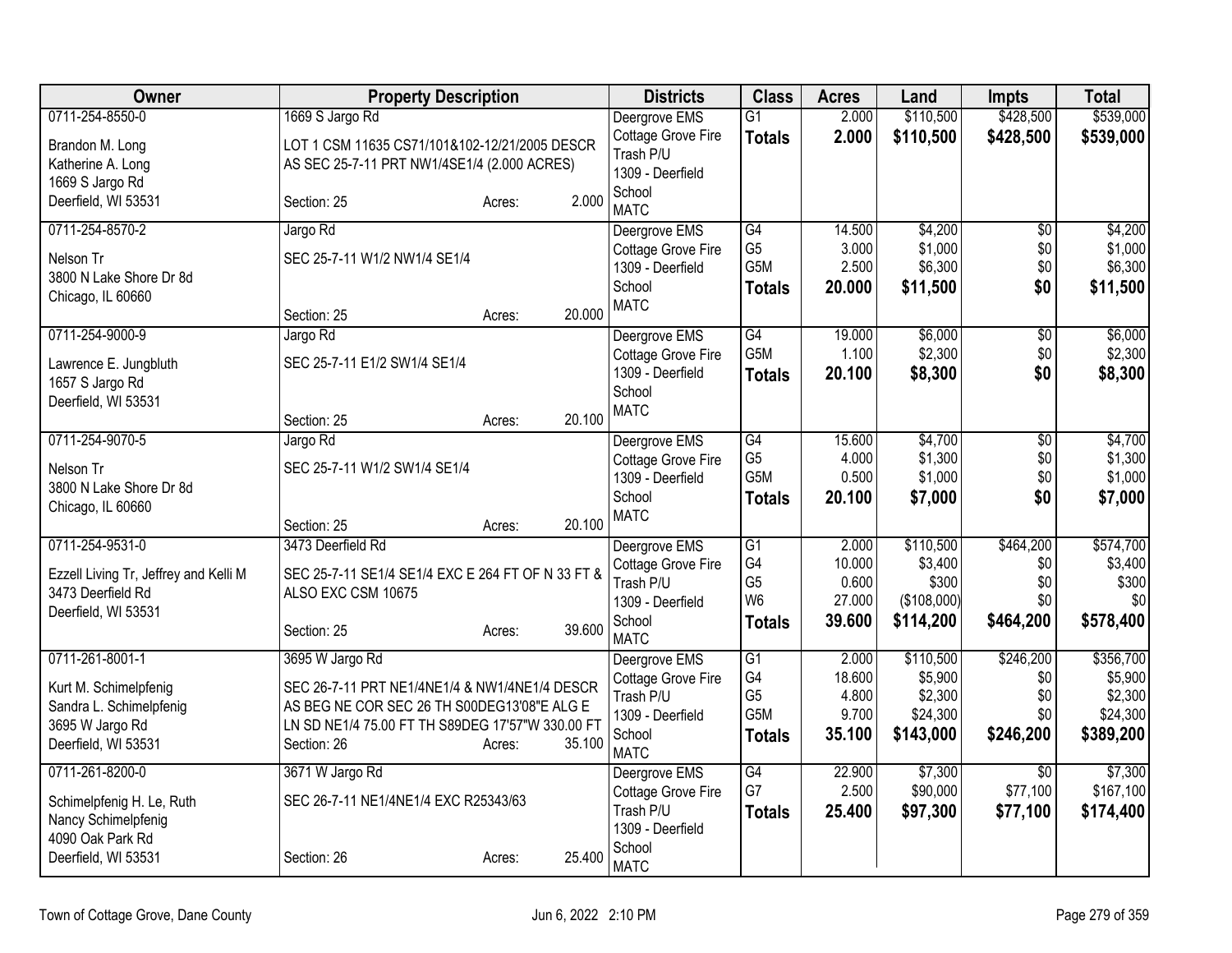| Owner                                                                                                           | <b>Property Description</b>                                                                                                                                                                 | <b>Districts</b>                                                                              | <b>Class</b>                            | <b>Acres</b>              | Land                            | Impts                         | <b>Total</b>                    |
|-----------------------------------------------------------------------------------------------------------------|---------------------------------------------------------------------------------------------------------------------------------------------------------------------------------------------|-----------------------------------------------------------------------------------------------|-----------------------------------------|---------------------------|---------------------------------|-------------------------------|---------------------------------|
| 0711-261-8700-5<br>Nancy Schimelpfenig<br>Schimelpfenig H. Le, Ruth<br>4090 Oak Park Rd<br>Deerfield, WI 53531  | Nora Rd<br>SEC 26-7-11 NW1/4NE1/4 EXC R25343/63<br>21.100<br>Section: 26<br>Acres:                                                                                                          | Deergrove EMS<br>Cottage Grove Fire<br>1309 - Deerfield<br>School<br><b>MATC</b>              | $\overline{G4}$<br>G5M<br><b>Totals</b> | 5.000<br>16.100<br>21.100 | \$1,400<br>\$40,300<br>\$41,700 | $\overline{50}$<br>\$0<br>\$0 | \$1,400<br>\$40,300<br>\$41,700 |
| 0711-261-9002-0<br>Screamin' Norwegian Farms, LLC<br>1893 Us Highway 12 & 18<br>Cottage Grove, WI 53527         | Nora Rd<br>SEC 26-7-11 SW1/4NE1/4 EXC CSM 8924 & ALSO EXC<br><b>CSM 9872</b><br>27.936<br>Section: 26<br>Acres:                                                                             | Deergrove EMS<br>Cottage Grove Fire<br>1309 - Deerfield<br>School<br><b>MATC</b>              | G4<br>G <sub>5</sub> M<br><b>Totals</b> | 25.936<br>2.000<br>27,936 | \$7,600<br>\$5,000<br>\$12,600  | \$0<br>\$0<br>\$0             | \$7,600<br>\$5,000<br>\$12,600  |
| 0711-261-9080-4<br>Matthew C. Schultz<br>Kassi K. Warner-Schultz<br>1976 Nora Rd<br>Cottage Grove, WI 53527     | 1976 Nora Rd<br>LOT 1 CSM 8924 CS49/314&317-5/28/98 DESCR AS<br>SEC 26-7-11 PRT SW1/4NE1/4 (3.497 ACRES INCL<br>R/W) SUBJ TO & TOG W/JT DRIVEWAY AGRMT IN<br>3.490<br>Section: 26<br>Acres: | Deergrove EMS<br>Cottage Grove Fire<br>Trash P/U<br>1309 - Deerfield<br>School<br><b>MATC</b> | $\overline{G1}$<br><b>Totals</b>        | 3.490<br>3.490            | \$140,000<br>\$140,000          | \$472,600<br>\$472,600        | \$612,600<br>\$612,600          |
| 0711-261-9120-5<br>Michael Duvernois<br>Anne Lies<br>1972 Nora Rd<br>Cottage Grove, WI 53527                    | 1972 Nora Rd<br>LOT 2 CSM 8924 CS49/314&317-5/28/98 DESCR AS<br>SEC 26-7-11 PRT SW1/4NE1/4 (3.479 ACRES INCL<br>R/W) SUBJ TO & TOG W/JT DRIVEWAY AGRMT IN<br>3.470<br>Section: 26<br>Acres: | Deergrove EMS<br>Cottage Grove Fire<br>Trash P/U<br>1309 - Deerfield<br>School<br><b>MATC</b> | $\overline{G1}$<br><b>Totals</b>        | 3.470<br>3.470            | \$140,000<br>\$140,000          | \$511,300<br>\$511,300        | \$651,300<br>\$651,300          |
| 0711-261-9160-7<br>Joseph W. Maginn<br>Angela L. Maginn<br>1968 Nora Rd<br>Cottage Grove, WI 53527              | 1968 Nora Rd<br>LOT 3 CSM 8924 CS49/314&317-5/28/98 DESCR AS<br>SEC 26-7-11 PRT SW1/4NE1/4 (3.168 ACRES INCL<br>R/W) SUBJ TO & TOG W/JT DRIVEWAY AGRMT IN<br>3.168<br>Section: 26<br>Acres: | Deergrove EMS<br>Cottage Grove Fire<br>Trash P/U<br>1309 - Deerfield<br>School<br><b>MATC</b> | $\overline{G1}$<br><b>Totals</b>        | 3.168<br>3.168            | \$137,500<br>\$137,500          | \$329,100<br>\$329,100        | \$466,600<br>\$466,600          |
| 0711-261-9270-0<br>Brandon D. Hasselberger<br>Ashley L. Hasselberger<br>1964 Nora Rd<br>Cottage Grove, WI 53527 | 1964 Nora Rd<br>LOT 1 CSM 9872 CS57/169&172-11/9/2000 DESCR AS<br>SEC 26-7-11 PRT SW1/4NE1/4 (2.82 ACRES) SUBJ TO<br>ESMT IN DOC #4209758<br>2.820<br>Section: 26<br>Acres:                 | Deergrove EMS<br>Cottage Grove Fire<br>Trash P/U<br>1309 - Deerfield<br>School<br><b>MATC</b> | G1<br>G4<br><b>Totals</b>               | 1.420<br>1.400<br>2.820   | \$105,000<br>\$400<br>\$105,400 | \$357,700<br>\$0<br>\$357,700 | \$462,700<br>\$400<br>\$463,100 |
| 0711-261-9501-0<br>Screamin' Norwegian Farms, LLC<br>1893 Us Highway 12 & 18<br>Cottage Grove, WI 53527         | SEC 26-7-11 SE1/4 NE1/4 EXC CSM 13297<br>35.800<br>Section: 26<br>Acres:                                                                                                                    | Deergrove EMS<br>Cottage Grove Fire<br>1309 - Deerfield<br>School<br><b>MATC</b>              | G4<br><b>Totals</b>                     | 35.800<br>35.800          | \$11,300<br>\$11,300            | $\overline{50}$<br>\$0        | \$11,300<br>\$11,300            |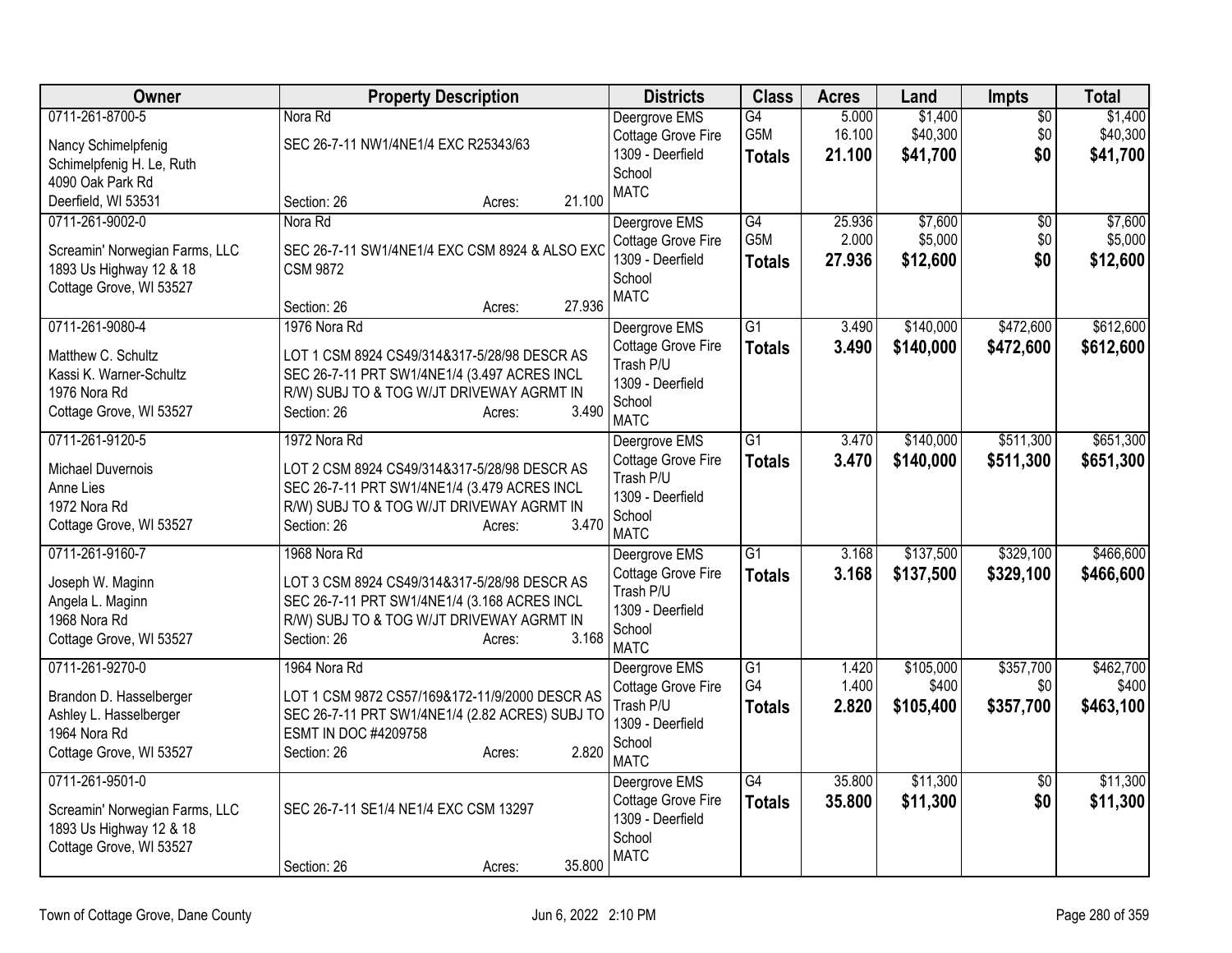| <b>Owner</b>            | <b>Property Description</b>                    | <b>Districts</b>                       | <b>Class</b>                       | <b>Acres</b>   | Land               | Impts           | <b>Total</b>       |
|-------------------------|------------------------------------------------|----------------------------------------|------------------------------------|----------------|--------------------|-----------------|--------------------|
| 0711-261-9775-0         | 1888 Nora Rd                                   | Deergrove EMS                          | G4                                 | 3.100          | \$900              | $\overline{30}$ | \$900              |
| Reon J. Rounds          | LOT 1 CSM 13297 CS86/17&19-5/31/2012 DESCR AS  | Cottage Grove Fire                     | G7                                 | 2.000          | \$80,000           | \$178,100       | \$258,100          |
| Nicole R. Rounds        | SEC 26-7-11 PRT SE1/4NE1/4 (5.10 ACRES EXCL    | Trash P/U                              | <b>Totals</b>                      | 5.100          | \$80,900           | \$178,100       | \$259,000          |
| 1888 Nora Rd            | R/W                                            | 1309 - Deerfield                       |                                    |                |                    |                 |                    |
| Cottage Grove, WI 53527 | 5.100<br>Section: 26<br>Acres:                 | School<br><b>MATC</b>                  |                                    |                |                    |                 |                    |
| 0711-262-8000-1         | 3632 Earlwyn Rd                                | Deergrove EMS                          | $\overline{G4}$                    | 36.000         | \$10,600           | $\overline{50}$ | \$10,600           |
|                         |                                                | Cottage Grove Fire                     | G <sub>5</sub>                     | 2.800          | \$800              | \$0             | \$800              |
| Troy R. Eickhoff        | SEC 26-7-11 NE1/4NW1/4                         | Trash P/U                              | G7                                 | 2.000          | \$80,000           | \$138,300       | \$218,300          |
| Lynette M. Eickhoff     |                                                | 1309 - Deerfield                       | <b>Totals</b>                      | 40.800         | \$91,400           | \$138,300       | \$229,700          |
| 3632 Earlwyn Rd         |                                                | School                                 |                                    |                |                    |                 |                    |
| Cottage Grove, WI 53527 | 40.800<br>Section: 26<br>Acres:                | <b>MATC</b>                            |                                    |                |                    |                 |                    |
| 0711-262-8500-6         | 3637 Earlwyn Rd                                | Deergrove EMS                          | $\overline{G4}$                    | 29.000         | \$7,800            | \$0             | \$7,800            |
| Karl K. Dahl            | SEC 26-7-11 NW1/4 NW1/4                        | Cottage Grove Fire                     | G <sub>5</sub>                     | 1.000          | \$300              | \$0             | \$300              |
| Cari C. Dahl            |                                                | Trash P/U                              | G <sub>5</sub> M                   | 8.700          | \$26,000           | \$0             | \$26,000           |
| 3637 Earlwyn Rd         |                                                | 1309 - Deerfield                       | G7                                 | 2.000          | \$80,000           | \$171,700       | \$251,700          |
| Cottage Grove, WI 53527 | 40.700<br>Section: 26<br>Acres:                | School                                 | <b>Totals</b>                      | 40.700         | \$114,100          | \$171,700       | \$285,800          |
|                         |                                                | <b>MATC</b>                            |                                    |                |                    |                 |                    |
| 0711-262-9001-8         | Earlwyn Rd                                     | Deergrove EMS                          | G4                                 | 30.900         | \$9,600            | $\overline{50}$ | \$9,600            |
| Karl K. Dahl            | SEC 26-7-11 SW1/4NW1/4 EXC CSM 8352            | Cottage Grove Fire<br>1309 - Deerfield | G <sub>5</sub><br>G <sub>5</sub> M | 5.005<br>2.500 | \$1,800<br>\$5,000 | \$0<br>\$0      | \$1,800<br>\$5,000 |
| Cari C. Dahl            |                                                | School                                 |                                    | 38.405         |                    | \$0             |                    |
| 3637 Earlwyn Rd         |                                                | <b>MATC</b>                            | <b>Totals</b>                      |                | \$16,400           |                 | \$16,400           |
| Cottage Grove, WI 53527 | 38.405<br>Section: 26<br>Acres:                |                                        |                                    |                |                    |                 |                    |
| 0711-262-9300-6         | 2100 Nora Rd                                   | Deergrove EMS                          | $\overline{G1}$                    | 2.295          | \$112,500          | \$158,900       | \$271,400          |
| Randy Hanson            | LOT 1 CSM 8352 CS45/160&162-9/23/96 DESCR AS   | Cottage Grove Fire                     | <b>Totals</b>                      | 2.295          | \$112,500          | \$158,900       | \$271,400          |
| 2100 Nora Rd            | SEC 26-7-11 PRT SW1/4NW1/4 (2.295 ACRES TO E/W | Trash P/U                              |                                    |                |                    |                 |                    |
| Cottage Grove, WI 53527 | 1/4 LN)                                        | 1309 - Deerfield                       |                                    |                |                    |                 |                    |
|                         | 2.295<br>Section: 26<br>Acres:                 | School<br><b>MATC</b>                  |                                    |                |                    |                 |                    |
| 0711-262-9501-0         | Earlwyn Rd                                     | Deergrove EMS                          | $\overline{G4}$                    | 35.333         | \$10,300           | $\overline{50}$ | \$10,300           |
|                         |                                                | Cottage Grove Fire                     | <b>Totals</b>                      | 35.333         | \$10,300           | \$0             | \$10,300           |
| Troy R. Eickhoff        | SEC 26-7-11 SE1/4NW1/4 EXC PRT S OF HWY EXC    | 1309 - Deerfield                       |                                    |                |                    |                 |                    |
| Lynette M. Eickhoff     | R136/121 & ALSO EXC CSM 9992                   | School                                 |                                    |                |                    |                 |                    |
| 3632 Earlwyn Rd         |                                                | <b>MATC</b>                            |                                    |                |                    |                 |                    |
| Cottage Grove, WI 53527 | 35.333<br>Section: 26<br>Acres:                |                                        |                                    |                |                    |                 |                    |
| 0711-262-9820-7         | 2045 Nora Rd                                   | Deergrove EMS                          | $\overline{G1}$                    | 1.000          | \$90,500           | \$287,000       | \$377,500          |
| Kurt Knipfer            | LOT 1 CSM 2936 CS11/327&328 DESCR AS PRT LOT   | Cottage Grove Fire<br>Trash P/U        | <b>Totals</b>                      | 1.000          | \$90,500           | \$287,000       | \$377,500          |
| 2045 Nora Rd            | 1 CSM 2438 CS9/344 & ADJ LANDS LOC IN SEC      | 1309 - Deerfield                       |                                    |                |                    |                 |                    |
| Cottage Grove, WI 53527 | 26-7-11 PRT E1/2 W1/2 ALG W/ACCES S ESMT IN    | School                                 |                                    |                |                    |                 |                    |
|                         | 1.000<br>Section: 26<br>Acres:                 | <b>MATC</b>                            |                                    |                |                    |                 |                    |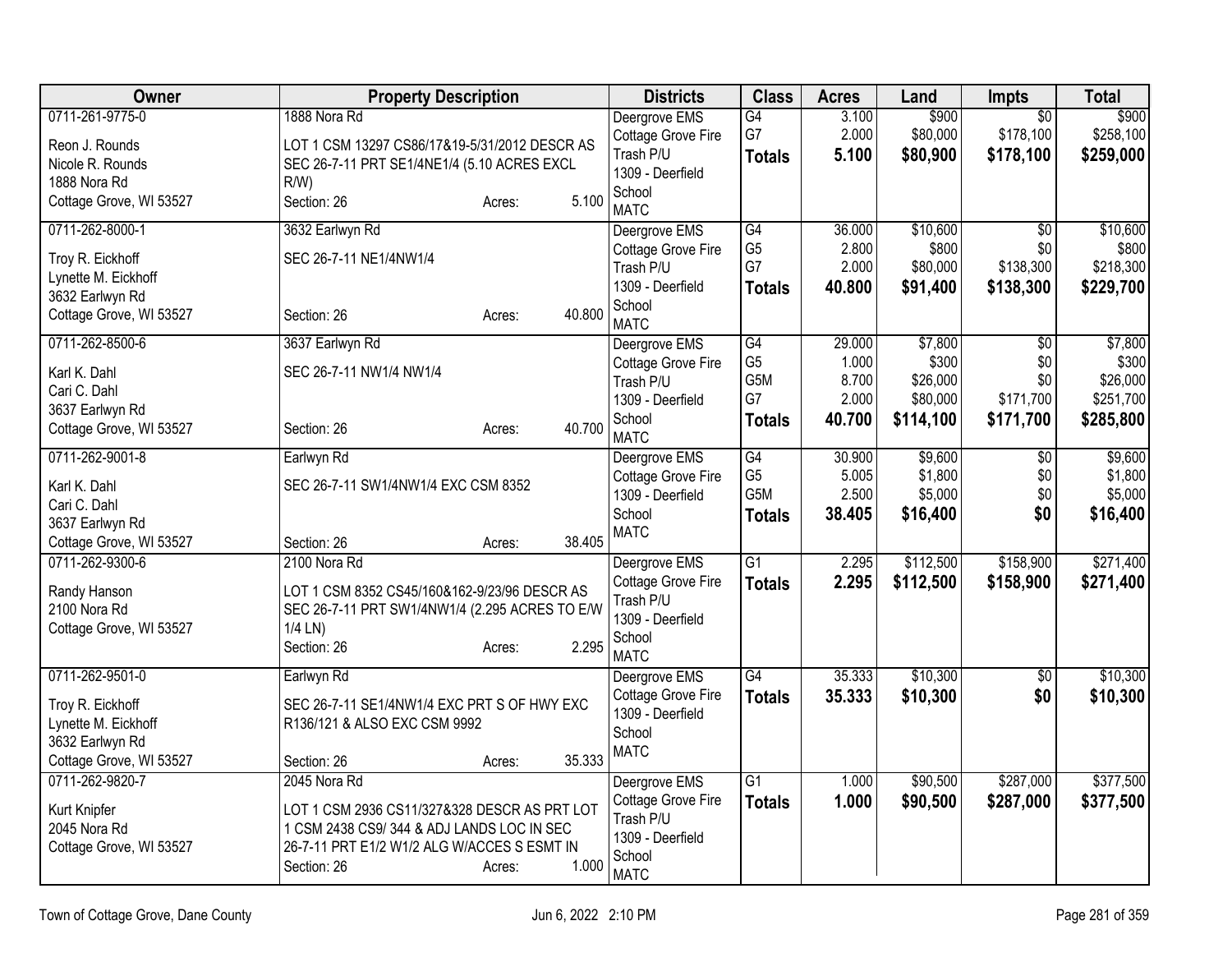| Owner                                | <b>Property Description</b>                                                                    | <b>Districts</b>                | <b>Class</b>          | <b>Acres</b>    | Land               | <b>Impts</b>    | <b>Total</b>       |
|--------------------------------------|------------------------------------------------------------------------------------------------|---------------------------------|-----------------------|-----------------|--------------------|-----------------|--------------------|
| 0711-262-9835-0                      | 2004 Nora Rd                                                                                   | Deergrove EMS                   | G1                    | 2.267           | \$112,000          | \$281,000       | \$393,000          |
| Patricia J. Eickhoff<br>2004 Nora Rd | LOT 1 CSM 9992 CS56/164&166-3/23/2001 DESCR AS<br>SEC 26-7-11 PRT SE1/4NW1/4 (2.267 ACRES INCL | Cottage Grove Fire<br>Trash P/U | <b>Totals</b>         | 2.267           | \$112,000          | \$281,000       | \$393,000          |
| Cottage Grove, WI 53527              | R/W                                                                                            | 1309 - Deerfield                |                       |                 |                    |                 |                    |
|                                      | 2.267<br>Section: 26<br>Acres:                                                                 | School<br><b>MATC</b>           |                       |                 |                    |                 |                    |
| 0711-262-9840-3                      | 2005 Nora Rd                                                                                   | Deergrove EMS                   | $\overline{G1}$       | 1.040           | \$91,500           | \$147,000       | \$238,500          |
| Andrea Quella                        | LOT 1 CSM 1808 CS7/220 DESCR AS SEC 26-7-11                                                    | Cottage Grove Fire              | <b>Totals</b>         | 1.040           | \$91,500           | \$147,000       | \$238,500          |
| Shane Quella                         | PRT SE1/4NW1/4 & PRT NE1/4SW1/4 1.04 ACRES                                                     | Trash P/U                       |                       |                 |                    |                 |                    |
| 2005 Nora Rd                         |                                                                                                | 1309 - Deerfield<br>School      |                       |                 |                    |                 |                    |
| Cottage Grove, WI 53527              | 1.040<br>Section: 26<br>Acres:                                                                 | <b>MATC</b>                     |                       |                 |                    |                 |                    |
| 0711-262-9890-3                      | 1986 Nora Rd                                                                                   | Deergrove EMS                   | G1                    | 1.510           | \$100,500          | \$222,100       | \$322,600          |
| Tofte Living Tr                      | SEC 26-7-11 PRT SE1/4NW1/4 LYG N OF HWY COM                                                    | Cottage Grove Fire              | <b>Totals</b>         | 1.510           | \$100,500          | \$222,100       | \$322,600          |
| 1986 Nora Rd                         | S1/4 COR TH N 2691.59 FT TO POB TH N 359.62 FT                                                 | Trash P/U<br>1309 - Deerfield   |                       |                 |                    |                 |                    |
| Cottage Grove, WI 53527              | TH W 262.00 FT TH S 205.25 FT TH S55DEG03'50"E                                                 | School                          |                       |                 |                    |                 |                    |
|                                      | 1.510<br>Section: 26<br>Acres:                                                                 | <b>MATC</b>                     |                       |                 |                    |                 |                    |
| 0711-263-8000-0                      | 1987 Nora Rd                                                                                   | Deergrove EMS                   | G1                    | 5.300           | \$130,500          | \$129,700       | \$260,200          |
| Douglas C. Allen                     | LOT 1 CSM 2438 CS9/344&345 DESCR AS SEC                                                        | Cottage Grove Fire              | <b>Totals</b>         | 5.300           | \$130,500          | \$129,700       | \$260,200          |
| 1987 Nora Rd                         | 26-7-11 PRT NE1/4SW1 /4 & PRT SE1/4NW1/4 EXC                                                   | Trash P/U                       |                       |                 |                    |                 |                    |
| Cottage Grove, WI 53527              | R925/517                                                                                       | 1309 - Deerfield                |                       |                 |                    |                 |                    |
|                                      | 5.300<br>Section: 26<br>Acres:                                                                 | School<br><b>MATC</b>           |                       |                 |                    |                 |                    |
| 0711-263-8070-0                      | 2047 Nora Rd                                                                                   | Deergrove EMS                   | G <sub>1</sub>        | 1.410           | \$98,500           | \$355,900       | \$454,400          |
|                                      |                                                                                                | Cottage Grove Fire              | <b>Totals</b>         | 1.410           | \$98,500           | \$355,900       | \$454,400          |
| Steven K. Bilsky                     | LOT 2 CSM 9788 CS56/283&286-8/18/2000 F/K/A LOT                                                | Trash P/U                       |                       |                 |                    |                 |                    |
| Deborah J. Bilsky<br>2047 Nora Rd    | 1 CSM 7713 CS40/207&208 & ALSO F/K/A PRT LOT 1<br>CSM 2438 CS9/344&345 & ALSO INCL & DESCR AS  | 1309 - Deerfield                |                       |                 |                    |                 |                    |
| Cottage Grove, WI 53527              | 1.410<br>Section: 26<br>Acres:                                                                 | School                          |                       |                 |                    |                 |                    |
|                                      |                                                                                                | <b>MATC</b>                     |                       |                 |                    |                 |                    |
| 0711-263-8095-0                      | 3526 Earlwyn Rd                                                                                | Deergrove EMS                   | $\overline{G1}$<br>G4 | 2.000           | \$110,500          | \$363,900       | \$474,400          |
| L'Sai Rev Tr, Cresent a              | LOT 1 CSM 9788 CS56/283&286-8/18/2000 F/K/A LOT                                                | Cottage Grove Fire<br>Trash P/U | G <sub>5</sub>        | 18.061<br>2.000 | \$5,100<br>\$1,000 | \$0<br>\$0      | \$5,100<br>\$1,000 |
| 3526 Earlwyn Rd                      | 1 CSM 7713 CS40/207&208 & ALSO F/K/A PRT LOT 1                                                 | 1309 - Deerfield                | W <sub>8</sub>        | 11.000          | $($ \$66,000) $ $  | \$0             | \$0                |
| Cottage Grove, WI 53527              | CSM 2438 CS9/344&345 & ALSO INCL & DESCR AS                                                    | School                          | <b>Totals</b>         | 33.061          | \$116,600          | \$363,900       | \$480,500          |
|                                      | 33.061<br>Section: 26<br>Acres:                                                                | <b>MATC</b>                     |                       |                 |                    |                 |                    |
| 0711-263-8460-4                      | Nora Rd                                                                                        | Deergrove EMS                   | G4                    | 0.205           | \$100              | $\overline{50}$ | \$100              |
| Douglas C. Allen                     | R1066/382 & R1077/791 SEC 26-7-11 PRT NE1/4SW1/4                                               | Cottage Grove Fire              | <b>Totals</b>         | 0.205           | \$100              | \$0             | \$100              |
| 1987 Nora Rd                         | COM SEC E1/4 COR TH S86DEGW 2608.45 FT TH                                                      | 1309 - Deerfield                |                       |                 |                    |                 |                    |
| Cottage Grove, WI 53527              | N65DEGW 72.95 FT TH S2DEGE 45 6.63 FT TO POB                                                   | School<br><b>MATC</b>           |                       |                 |                    |                 |                    |
|                                      | 0.205<br>Section: 26<br>Acres:                                                                 |                                 |                       |                 |                    |                 |                    |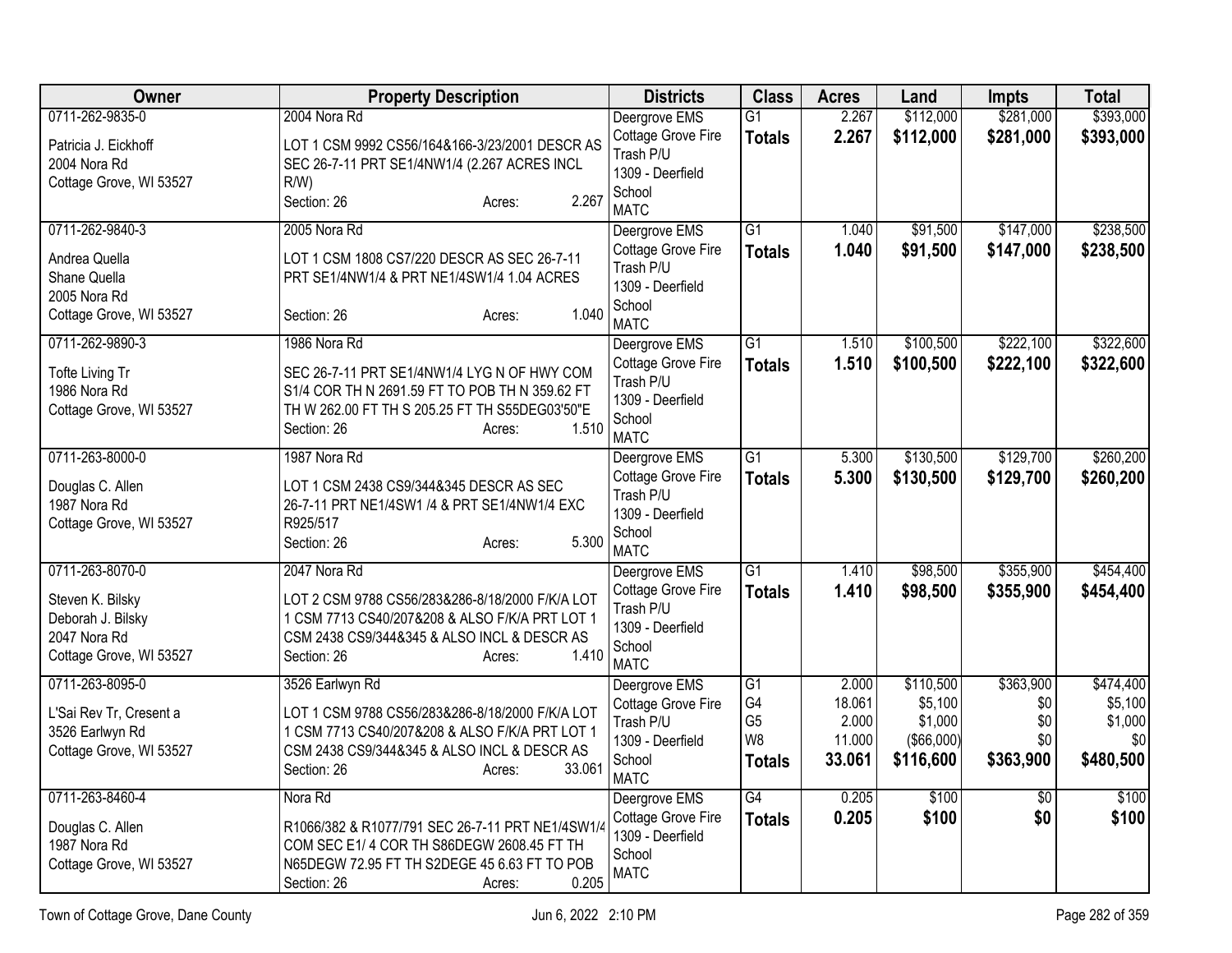| Owner                                                                                                     | <b>Property Description</b>                                                                                                                                                                  | <b>Districts</b>                                                                              | <b>Class</b>                                  | <b>Acres</b>                       | Land                                         | Impts                                            | <b>Total</b>                                  |
|-----------------------------------------------------------------------------------------------------------|----------------------------------------------------------------------------------------------------------------------------------------------------------------------------------------------|-----------------------------------------------------------------------------------------------|-----------------------------------------------|------------------------------------|----------------------------------------------|--------------------------------------------------|-----------------------------------------------|
| 0711-263-8501-0<br>Virgil C. Schroeder<br>Joan L. Schroeder<br>3471 Earlwyn Rd<br>Cottage Grove, WI 53527 | Earlwyn Rd<br>SEC 26-7-11 PRT NW1/4SW1/4 LYG S & E OF C/L CTH<br>N EXC CSM 11061 SUBJ TO CONSERVATION ESMT<br>IN DOC #3634904 & #3930110<br>37.100<br>Section: 26<br>Acres:                  | Deergrove EMS<br>Cottage Grove Fire<br>1309 - Deerfield<br>School<br><b>MATC</b>              | G4<br>G5M<br>G7<br><b>Totals</b>              | 29.000<br>7.100<br>1.000<br>37.100 | \$9,300<br>\$17,800<br>\$12,000<br>\$39,100  | $\overline{50}$<br>\$0<br>\$3,500<br>\$3,500     | \$9,300<br>\$17,800<br>\$15,500<br>\$42,600   |
| 0711-263-8580-9<br>Karl K. Dahl<br>Cari C. Dahl<br>3637 Earlwyn Rd<br>Cottage Grove, WI 53527             | Nora Rd<br>SEC 26-7-11 PRT NW1/4 SW1/4 LYG NLY OF C/L HWY<br>1.000<br>Section: 26<br>Acres:                                                                                                  | Deergrove EMS<br>Cottage Grove Fire<br>1309 - Deerfield<br>School<br><b>MATC</b>              | G4<br><b>Totals</b>                           | 1.000<br>1.000                     | \$200<br>\$200                               | \$0<br>\$0                                       | \$200<br>\$200                                |
| 0711-263-8910-0<br>Dean E. Howell<br>Tammi C. Howell<br>3511 Earlwyn Rd<br>Cottage Grove, WI 53527        | 3511 Earlwyn Rd<br>LOT 1 CSM 11061 CS66/232&233-5/6/2004 DESCR AS<br>SEC 26-7-12 PRT NW1/4SW1/4 (2.302 ACRES EXCL<br>R/W) SUBJ TO CONSERVATION ESMT IN DOC<br>2.302<br>Section: 26<br>Acres: | Deergrove EMS<br>Cottage Grove Fire<br>Trash P/U<br>1309 - Deerfield<br>School<br><b>MATC</b> | $\overline{G1}$<br><b>Totals</b>              | 2.302<br>2.302                     | \$112,500<br>\$112,500                       | \$368,000<br>\$368,000                           | \$480,500<br>\$480,500                        |
| 0711-263-9000-8<br>Virgil C. Schroeder<br>Joan L. Schroeder<br>3471 Earlwyn Rd<br>Cottage Grove, WI 53527 | Earlwyn Rd<br>SEC 26-7-11 SW1/4SW1/4 SUBJ TO CONSERVATION<br>ESMT IN DOC #3634904 & #3930110<br>40.400<br>Section: 26<br>Acres:                                                              | Deergrove EMS<br>Cottage Grove Fire<br>1309 - Deerfield<br>School<br><b>MATC</b>              | G4<br>G5M<br><b>Totals</b>                    | 29.400<br>11.000<br>40.400         | \$8,200<br>\$27,500<br>\$35,700              | $\overline{50}$<br>\$0<br>\$0                    | \$8,200<br>\$27,500<br>\$35,700               |
| 0711-263-9500-3<br>Virgil C. Schroeder<br>Joan L. Schroeder<br>3471 Earlwyn Rd<br>Cottage Grove, WI 53527 | 3471 Earlwyn Rd<br>SEC 26-7-11 SE1/4SW1/4 EXC CSM 1164 SUBJ TO<br>CONSERVATION ESMT IN DOC #3634904 & #3930110<br>39.600<br>Section: 26<br>Acres:                                            | Deergrove EMS<br>Cottage Grove Fire<br>Trash P/U<br>1309 - Deerfield<br>School<br><b>MATC</b> | G4<br>G <sub>5</sub> M<br>G7<br><b>Totals</b> | 29.000<br>8.600<br>2.000<br>39.600 | \$8,500<br>\$21,500<br>\$80,000<br>\$110,000 | $\overline{50}$<br>\$0<br>\$183,300<br>\$183,300 | \$8,500<br>\$21,500<br>\$263,300<br>\$293,300 |
| 0711-263-9600-2<br>Joshua D. Howell<br>Tiffany R. Howell<br>3492 Earlwyn Rd<br>Cottage Grove, WI 53527    | 3492 Earlwyn Rd<br>LOT 1 CSM 1164 CS5/47-6/1/73 DESCR AS SEC<br>26-7-11 PRT SE1/4SW1/4 CONT 1.01 ACRES INCL<br>R/W<br>1.010<br>Section: 26<br>Acres:                                         | Deergrove EMS<br>Cottage Grove Fire<br>Trash P/U<br>1309 - Deerfield<br>School<br><b>MATC</b> | $\overline{G1}$<br><b>Totals</b>              | 1.010<br>1.010                     | \$90,500<br>\$90,500                         | \$163,200<br>\$163,200                           | \$253,700<br>\$253,700                        |
| 0711-264-8002-0<br>Screamin' Norwegian Farms, LLC<br>1893 Us Highway 12 & 18<br>Cottage Grove, WI 53527   | Skaar Rd<br>SEC 26-7-11 NE1/4SE1/4 EXC CSM 4055 EXC CSM<br>11690 & ALSO EXC RD R/W IN DOC #4381146 & ALSO<br><b>EXC CSM 15752</b><br>30.220<br>Section: 26<br>Acres:                         | Deergrove EMS<br>Cottage Grove Fire<br>5621 - Stoughton<br>School<br><b>MATC</b>              | $\overline{G4}$<br>G7<br><b>Totals</b>        | 29.220<br>1.000<br>30.220          | \$9,600<br>\$12,000<br>\$21,600              | \$0<br>\$5,400<br>\$5,400                        | \$9,600<br>\$17,400<br>\$27,000               |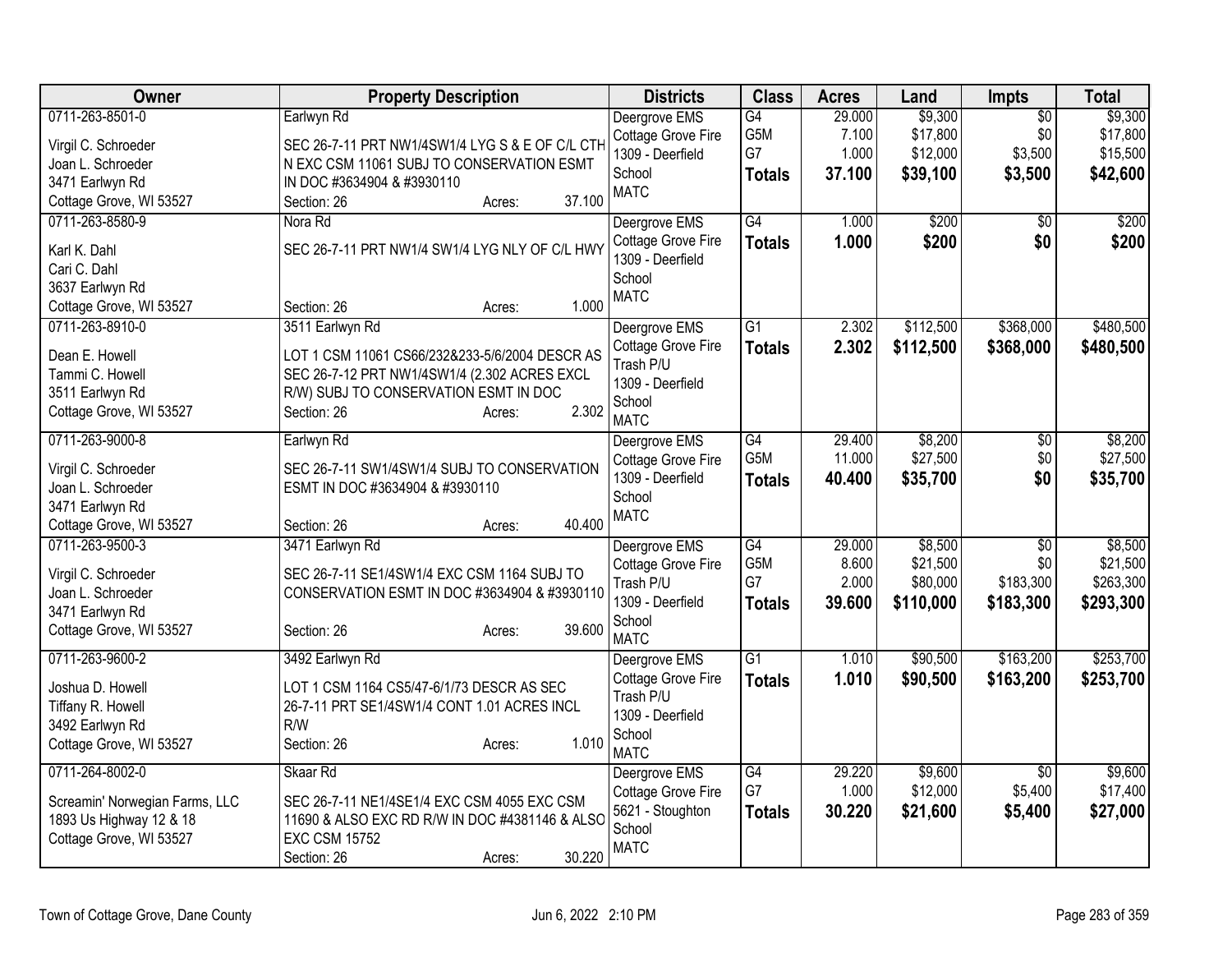| Owner                                                                                                       | <b>Property Description</b>                                                                                                                                                                                                            | <b>Districts</b>                                                                                     | <b>Class</b>                                         | <b>Acres</b>              | Land                            | <b>Impts</b>                  | <b>Total</b>                    |
|-------------------------------------------------------------------------------------------------------------|----------------------------------------------------------------------------------------------------------------------------------------------------------------------------------------------------------------------------------------|------------------------------------------------------------------------------------------------------|------------------------------------------------------|---------------------------|---------------------------------|-------------------------------|---------------------------------|
| 0711-264-8270-0<br>Screamin' Norwegian Farms, LLC<br>1893 Us Highway 12 & 18<br>Cottage Grove, WI 53527     | Skaar Rd<br>LOT 1 CSM 15752 CS114/302&303-7/6/2021 DESCR<br>AS SEC 26-7-11 PRT NE1/4SE1/4 (1.993 ACRES)                                                                                                                                | Deergrove EMS<br>Cottage Grove Fire<br>5621 - Stoughton<br>School<br><b>MATC</b>                     | G4<br><b>Totals</b>                                  | 1.994<br>1.994            | \$700<br>\$700                  | $\overline{50}$<br>\$0        | \$700<br>\$700                  |
| 0711-264-8400-0<br><b>Tracy Brooks</b><br>Shawn D. Brooks<br>3808 Skarstinden Rd<br>Cottage Grove, WI 53527 | 1.993<br>Section: 26<br>Acres:<br>3808 Skarstinden Rd<br>LOT 1 CSM 11690 CS71/254&256-2/28/2006 DESCR<br>AS SEC 26-7-11 PRT NE1/4SE1/4 & PRT SE1/4SE1/4<br>EXC RD R/W IN DOC #4319110 & DOC #4381146<br>1.991<br>Section: 26<br>Acres: | Deergrove EMS<br>Cottage Grove Fire<br>5621 - Stoughton<br>School<br><b>MATC</b>                     | G1<br><b>Totals</b>                                  | 1.991<br>1.991            | \$110,500<br>\$110,500          | \$444,000<br>\$444,000        | \$554,500<br>\$554,500          |
| 0711-264-8420-1<br>Michelle S. Thompson<br>1884 Skaar Rd<br>Cottage Grove, WI 53527                         | 1884 Skaar Rd<br>LOT 1 CSM 4055 CS17/61&62 R4192/55-2/3/83 DESCR<br>AS SEC 26-7-11 PRT NE1/4SE1/4 (2.01 ACRES EXCL<br>$R/W$ )<br>2.010<br>Section: 26<br>Acres:                                                                        | Deergrove EMS<br>Cottage Grove Fire<br>Trash P/U<br>5621 - Stoughton<br>School<br><b>MATC</b>        | G1<br><b>Totals</b>                                  | 2.024<br>2.024            | \$110,500<br>\$110,500          | \$143,500<br>\$143,500        | \$254,000<br>\$254,000          |
| 0711-264-8535-0<br>Douglas Lange<br>1923 Nora Rd<br>Cottage Grove, WI 53527                                 | 1923 Nora Rd<br>LOT 1 CSM 14350 CS98/91&94-9/28/2016 F/K/A LOT 1<br>CSM 10241 CS60/89&90-11/27/2001 DESCR AS SEC<br>26-7-11 PRT NW1/4SE1/4 (2.299 ACRES INCL R/W)<br>2.299<br>Section: 26<br>Acres:                                    | Deergrove EMS<br>Cottage Grove Fire<br>Trash P/U<br>1309 - Deerfield<br>School<br><b>MATC</b>        | $\overline{G1}$<br><b>Totals</b>                     | 2.299<br>2.299            | \$112,500<br>\$112,500          | \$144,300<br>\$144,300        | \$256,800<br>\$256,800          |
| 0711-264-8590-0<br>Viney Acres, LLC<br>2093 Us Highway 12&18<br>Cottage Grove, WI 53527                     | Nora Rd<br>LOT 2 CSM 14350 CS98/91&94-9/28/2016 F/K/A LOT 1<br>CSM 10241 CS60/89&90-11/27/2001 DESCR AS SEC<br>26-7-11 PRT NW1/4SE1/4 (38.585 ACRES INCL R/W)<br>38.585<br>Section: 26<br>Acres:                                       | Deergrove EMS<br>Cottage Grove Fire<br>1309 - Deerfield<br>School<br><b>MATC</b>                     | $\overline{G4}$<br><b>Totals</b>                     | 37.835<br>37,835          | \$12,600<br>\$12,600            | $\overline{60}$<br>\$0        | \$12,600<br>\$12,600            |
| 0711-264-9000-7<br>Viney Acres, LLC<br>2093 Us Highway 12&18<br>Cottage Grove, WI 53527                     | Nora Rd<br>SEC 26-7-11 SW1/4SE1/4<br>40.600<br>Section: 26<br>Acres:                                                                                                                                                                   | Deergrove EMS<br>Cottage Grove Fire<br>1309 - Deerfield<br>School<br><b>MATC</b>                     | $\overline{G4}$<br>G <sub>5</sub> M<br><b>Totals</b> | 36.100<br>4.500<br>40.600 | \$11,300<br>\$9,000<br>\$20,300 | $\overline{60}$<br>\$0<br>\$0 | \$11,300<br>\$9,000<br>\$20,300 |
| 0711-264-9550-0<br>Kenneth R. Smith<br>Deborah L. Smith<br>3796 Skarstinden Rd<br>Cottage Grove, WI 53527   | 3796 Skarstinden Rd<br>LOT 2 CSM 11690 CS71/254-256 02-28-06 DESCR AS<br>SEC 26-07-11 PRT OF NE1/4 SE1/4 & PRT SE1/4<br>SE1/4 (1.515 ACRE)<br>1.515<br>Section: 26<br>Acres:                                                           | Deergrove EMS<br><b>Cottage Grove Fire</b><br>Trash P/U<br>5621 - Stoughton<br>School<br><b>MATC</b> | $\overline{G1}$<br><b>Totals</b>                     | 1.515<br>1.515            | \$107,000<br>\$107,000          | \$424,500<br>\$424,500        | \$531,500<br>\$531,500          |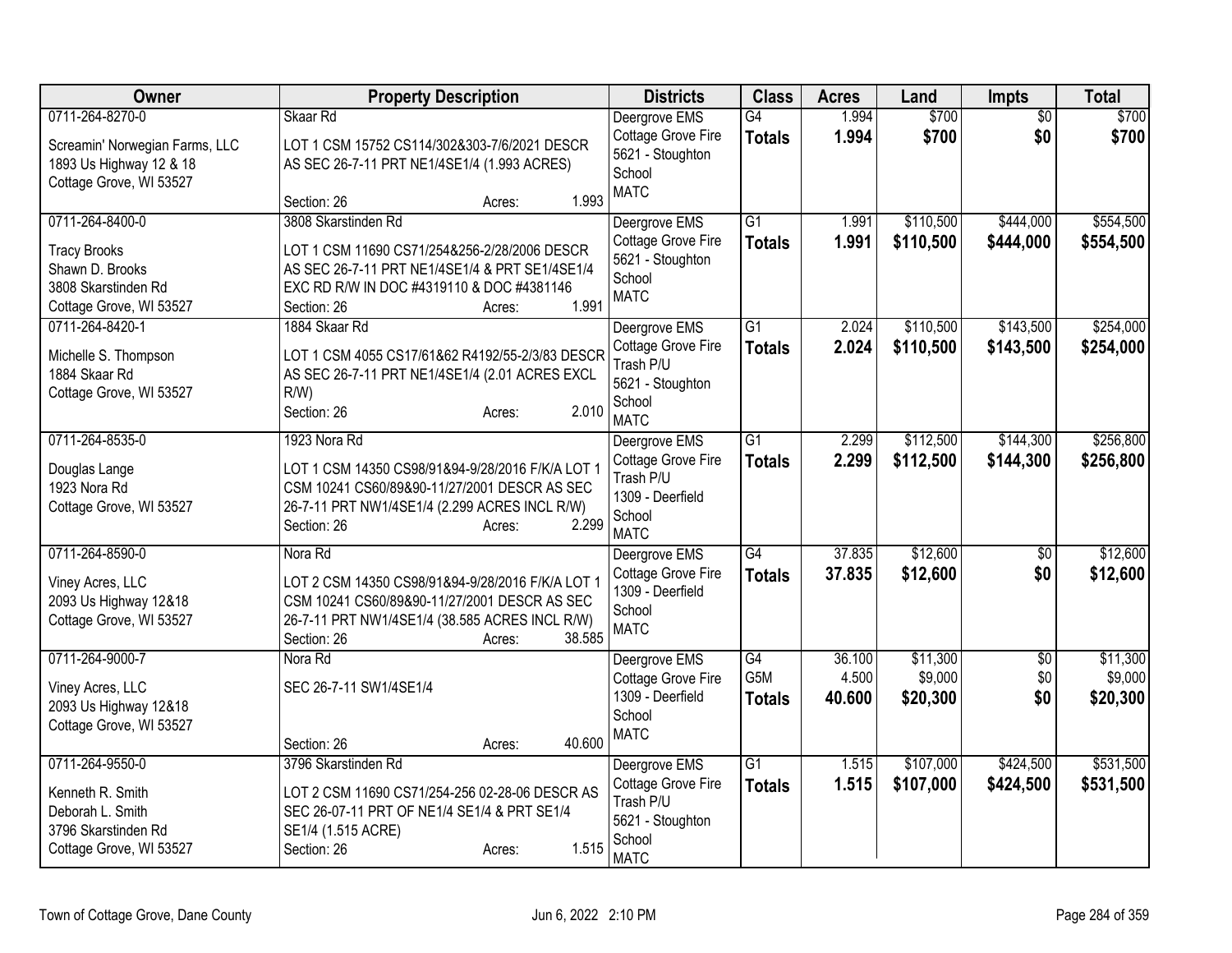| Owner                                                                                                   | <b>Property Description</b>                                                                                                                                                              | <b>Districts</b>                                                                              | <b>Class</b>                     | <b>Acres</b>     | Land                   | Impts                  | <b>Total</b>           |
|---------------------------------------------------------------------------------------------------------|------------------------------------------------------------------------------------------------------------------------------------------------------------------------------------------|-----------------------------------------------------------------------------------------------|----------------------------------|------------------|------------------------|------------------------|------------------------|
| 0711-264-9560-0                                                                                         | 3490 Skarstinden Rd                                                                                                                                                                      | Deergrove EMS                                                                                 | G1                               | 1.515            | \$107,000              | \$548,500              | \$655,500              |
| Kuckuk Tr, Robert C & Jennifer L<br>3490 Skarstinden Rd<br>Cottage Grove, WI 53527                      | LOT 3 CSM 11690 CS71/254&256-2/28/2006 DESCR<br>AS SEC 26-7-11 PRT NE1/4SE1/4 & PRT SE1/4SE1/4<br>(1.515 ACRES)<br>Section: 26<br>1.515<br>Acres:                                        | Cottage Grove Fire<br>Trash P/U<br>5621 - Stoughton<br>School<br><b>MATC</b>                  | <b>Totals</b>                    | 1.515            | \$107,000              | \$548,500              | \$655,500              |
| 0711-264-9570-0                                                                                         | 3476 Skarstinden Rd                                                                                                                                                                      | Deergrove EMS                                                                                 | $\overline{G1}$                  | 1.517            | \$107,000              | \$578,000              | \$685,000              |
| Jon D. Robb<br>Connie S. Robb<br>3476 Skarstinden Rd<br>Cottage Grove, WI 53527                         | LOT 4 CSM 11690 CS71/254-256 02-28-06 DESCR AS<br>SEC 26-07-11 PRT OF NE1/4 SE1/4 & PRT SE1/4<br>SE1/4 (1.517 ACRE)<br>1.517<br>Section: 26<br>Acres:                                    | Cottage Grove Fire<br>Trash P/U<br>5621 - Stoughton<br>School<br><b>MATC</b>                  | <b>Totals</b>                    | 1.517            | \$107,000              | \$578,000              | \$685,000              |
| 0711-264-9585-0<br>Screamin' Norwegian Farms, LLC<br>1893 Us Highway 12 & 18<br>Cottage Grove, WI 53527 | Skarstinden Rd<br>SEC 26-7-11 SE1/4SE1/4 EXC CSM 1829 EXC CSM<br>11690 & ALSO EXC CSM 13349 & ALSO EXC CSM<br>14723<br>0.000<br>Section: 26<br>Acres:                                    | Deergrove EMS<br>Cottage Grove Fire<br>5621 - Stoughton<br>School<br><b>MATC</b>              | $\overline{G4}$<br><b>Totals</b> | 16.252<br>16.252 | \$5,000<br>\$5,000     | \$0<br>\$0             | \$5,000<br>\$5,000     |
| 0711-264-9720-6                                                                                         | 1801 Nora Rd                                                                                                                                                                             | Deergrove EMS                                                                                 | $\overline{G4}$                  | 5.210            | \$1,500                | \$0                    | \$1,500                |
| Screamin' Norwegian Farms, LLC<br>1893 Us Highway 12 & 18<br>Cottage Grove, WI 53527                    | LOT 1 CSM 1829 CS7/251 DESCR AS SEC 26-7-11<br>PRT SE1/4SE1/4 (10 ACRES) EXC CSM 2923                                                                                                    | Cottage Grove Fire<br>5621 - Stoughton<br>School<br><b>MATC</b>                               | <b>Totals</b>                    | 5.210            | \$1,500                | \$0                    | \$1,500                |
| 0711-264-9810-7                                                                                         | 5.210<br>Section: 26<br>Acres:                                                                                                                                                           |                                                                                               |                                  |                  |                        | \$110,300              | \$223,300              |
| Daniel W. Deppe<br>Mary J. Deppe<br>1695 Nora Rd<br>Cottage Grove, WI 53527                             | 1695 Nora Rd<br>LOT 2 CSM 2923 CS11/306 DESCR AS PRT CSM 1829<br>CS7/251 SEC 26 -7-11 PRT SE1/4 2.391 ACRES SUBJ<br>TO JT DRIVEWAY ESMT<br>2.391<br>Section: 26<br>Acres:                | Deergrove EMS<br>Cottage Grove Fire<br>Trash P/U<br>5621 - Stoughton<br>School<br><b>MATC</b> | $\overline{G1}$<br><b>Totals</b> | 2.391<br>2.391   | \$113,000<br>\$113,000 | \$110,300              | \$223,300              |
| 0711-264-9835-0                                                                                         | 3471 Skarstinden Rd                                                                                                                                                                      | Deergrove EMS                                                                                 | $\overline{G1}$                  | 0.000            | $\overline{50}$        | $\overline{50}$        | $\sqrt{50}$            |
| Frederick W. Hyde<br>Jacqueline L. Hyde<br>5902 Winnequah Rd<br>Monona, WI 53716                        | LOT 1 CSM 14723 CS102/245&247-2/15/2018 DESCR<br>AS SEC 26-7-11 PRT SE1/4SE1/4 (2.54 ACRES)<br>2.540<br>Section: 26<br>Acres:                                                            | Cottage Grove Fire<br>5621 - Stoughton<br>School<br><b>MATC</b>                               | G4<br><b>Totals</b>              | 2.540<br>2.540   | \$900<br>\$900         | \$0<br>\$0             | \$900<br>\$900         |
| 0711-264-9900-8<br>Steven E. Fehringer<br>Lori G. Hersrud<br>1703 Nora Rd<br>Cottage Grove, WI 53527    | 1703 Nora Rd<br>LOT 1 CSM 2923 CS11/306 DESCR AS PRT LOT 1<br>CSM 1829 CS7/251 SEC 26-7-11 PRT SE1/4SE1/4<br>2.391 ACRES SUBJ TO JT DRIVEWAY ESMT & JT<br>2.391<br>Section: 26<br>Acres: | Deergrove EMS<br>Cottage Grove Fire<br>Trash P/U<br>5621 - Stoughton<br>School<br><b>MATC</b> | G1<br><b>Totals</b>              | 2.391<br>2.391   | \$113,000<br>\$113,000 | \$162,100<br>\$162,100 | \$275,100<br>\$275,100 |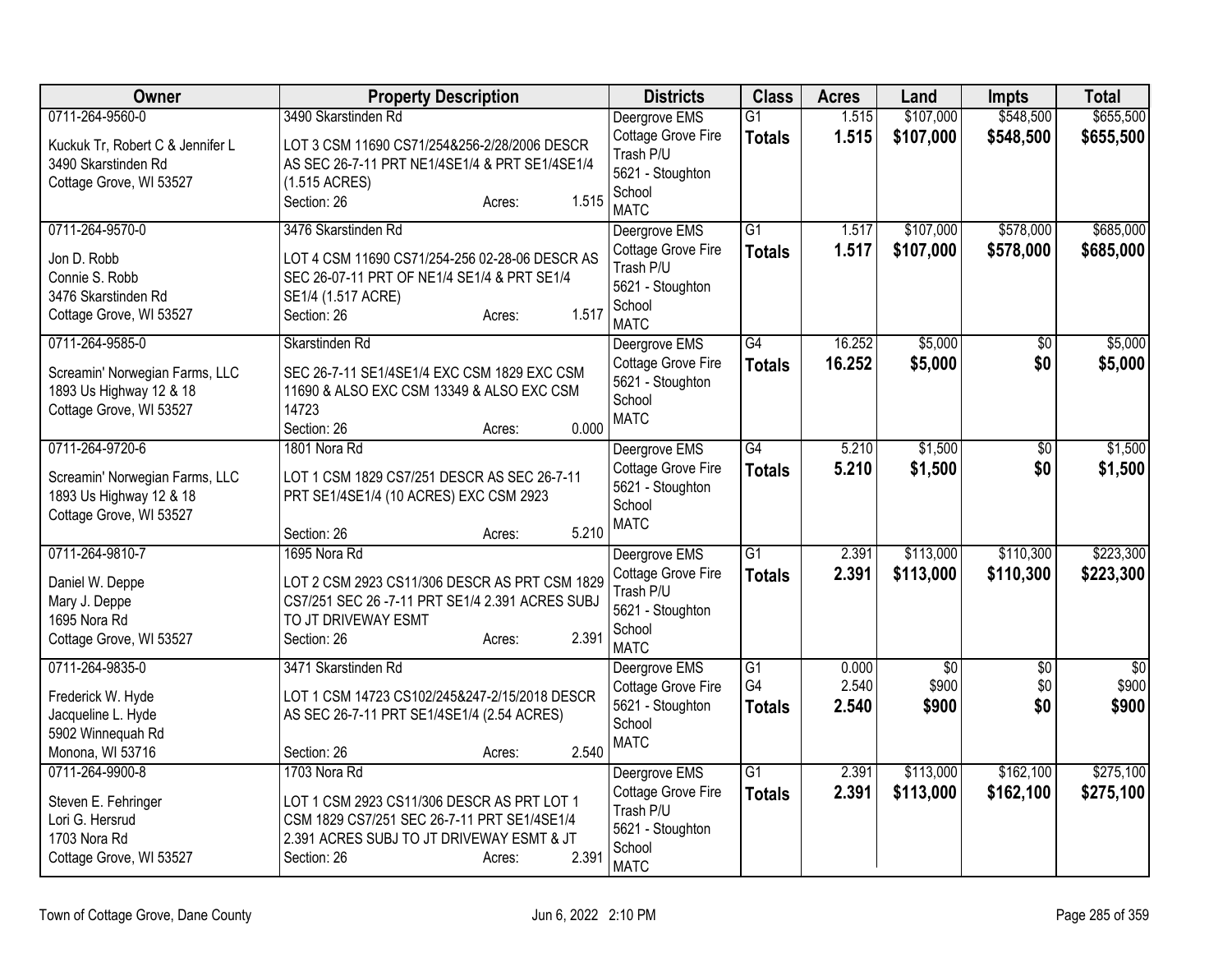| <b>Owner</b>                          | <b>Property Description</b>                               | <b>Districts</b>                    | <b>Class</b>         | <b>Acres</b>    | Land              | <b>Impts</b>           | <b>Total</b>      |
|---------------------------------------|-----------------------------------------------------------|-------------------------------------|----------------------|-----------------|-------------------|------------------------|-------------------|
| 0711-264-9915-0                       | 3474 Skarstinden Rd                                       | Deergrove EMS                       | $\overline{G1}$      | 2.050           | \$117,500         | \$574,400              | \$691,900         |
| Dale R. Carmichael                    | LOT 1 CSM 13349 CS86/223&225-8/30/2012 DESCR              | Cottage Grove Fire                  | <b>Totals</b>        | 2.050           | \$117,500         | \$574,400              | \$691,900         |
| Kay L. Carmichael                     | AS SEC 26-7-11 PRT SE1/4SE1/4 (2.05 ACRES EXCL            | 5621 - Stoughton                    |                      |                 |                   |                        |                   |
| 3474 Skarstinden Rd                   | $R/W$ )                                                   | School                              |                      |                 |                   |                        |                   |
| Deerfield, WI 53531                   | 2.050<br>Section: 26<br>Acres:                            | <b>MATC</b>                         |                      |                 |                   |                        |                   |
| 0711-264-9930-0                       | 3470 Skarstinden Rd                                       | Deergrove EMS                       | $\overline{G1}$      | 2.250           | \$121,500         | \$725,500              | \$847,000         |
| Paul M. Hager                         | LOT 2 CSM 13349 CS86/223&225-8/30/2012 DESCR              | Cottage Grove Fire                  | <b>Totals</b>        | 2.250           | \$121,500         | \$725,500              | \$847,000         |
| Angela M. Hager                       | AS SEC 26-7-11 PRT SE1/4SE1/4 (2.25 ACRES EXCL            | Trash P/U                           |                      |                 |                   |                        |                   |
| 3470 Skarstinden Rd                   | $R/W$ )                                                   | 5621 - Stoughton                    |                      |                 |                   |                        |                   |
| Cottage Grove, WI 53527               | 2.250<br>Section: 26<br>Acres:                            | School                              |                      |                 |                   |                        |                   |
|                                       |                                                           | <b>MATC</b>                         |                      |                 |                   |                        |                   |
| 0711-264-9945-0                       | 3475 Skarstinden Rd                                       | Deergrove EMS                       | $\overline{G1}$      | 1.240           | \$101,500         | \$788,900              | \$890,400         |
| Jourdan Living Tr, Jennifer H         | LOT 3 CSM 13349 CS86/223&225-8/30/2012 DESCR              | Cottage Grove Fire<br>Trash P/U     | <b>Totals</b>        | 1.240           | \$101,500         | \$788,900              | \$890,400         |
| 3475 Skarstinden Rd                   | AS SEC 26-7-11 PRT SE1/4SE1/4 (1.24 ACRES EXCL            | 5621 - Stoughton                    |                      |                 |                   |                        |                   |
| Cottage Grove, WI 53527               | R/W                                                       | School                              |                      |                 |                   |                        |                   |
|                                       | 1.240<br>Section: 26<br>Acres:                            | <b>MATC</b>                         |                      |                 |                   |                        |                   |
| 0711-264-9960-0                       | 1885 Skarstinden Rd                                       | Deergrove EMS                       | G4                   | 1.390           | \$400             | \$0                    | \$400             |
|                                       |                                                           | Cottage Grove Fire                  | <b>Totals</b>        | 1.390           | \$400             | \$0                    | \$400             |
| Kosnar Tr, Tina                       | LOT 4 CSM 13349 CS86/223&225-8/30/2012 DESCR              | 5621 - Stoughton                    |                      |                 |                   |                        |                   |
| 6311 Merritt Rdg<br>Madison, WI 53718 | AS SEC 26-7-11 PRT SE1/4SE1/4 (1.39 ACRES EXCL<br>$R/W$ ) | School                              |                      |                 |                   |                        |                   |
|                                       | 1.390<br>Section: 26<br>Acres:                            | <b>MATC</b>                         |                      |                 |                   |                        |                   |
| 0711-271-8000-0                       | Nora Rd                                                   | Deergrove EMS                       | $\overline{G5}$      | 40.600          | \$12,300          | $\overline{30}$        | \$12,300          |
|                                       |                                                           | Cottage Grove Fire                  | <b>Totals</b>        | 40.600          | \$12,300          | \$0                    | \$12,300          |
| Delbert S. Dahl                       | SEC 27-7-11 NE1/4 NE1/4 M 418/522                         | 1309 - Deerfield                    |                      |                 |                   |                        |                   |
| 44010 N Garden Ave                    |                                                           | School                              |                      |                 |                   |                        |                   |
| Cable, WI 54821-4631                  |                                                           | <b>MATC</b>                         |                      |                 |                   |                        |                   |
|                                       | 40.600<br>Section: 27<br>Acres:                           |                                     |                      |                 |                   |                        |                   |
| 0711-271-8100-0                       | Nora Rd                                                   | Deergrove EMS<br>Cottage Grove Fire | G4<br>G <sub>5</sub> | 39.380<br>2.620 | \$10,600<br>\$800 | $\overline{50}$<br>\$0 | \$10,600<br>\$800 |
| Dave R. Hanson                        | SEC 27-7-11 PRT NE1/4 NW1/4 & PRT NW1/4 NE1/4             | 3675 - Monona                       | G5M                  | 0.700           | \$1,500           | \$0                    | \$1,500           |
| Kathy J. Hanson                       | DESC AS BEG AT N COR SEC 27 TH N89DEG03'31"E              | Grove School                        | G7                   | 0.500           | \$30,000          | \$74,300               | \$104,300         |
| 2242 Nora Rd                          | ALG N LN NW1/4NE1/4 1132.29 FT TH S0730'59"W              | <b>MATC</b>                         | <b>Totals</b>        | 43.200          | \$42,900          | \$74,300               | \$117,200         |
| Cottage Grove, WI 53527               | 43.200<br>Section: 27<br>Acres:                           |                                     |                      |                 |                   |                        |                   |
| 0711-271-8501-0                       | Nora Rd                                                   | Deergrove EMS                       | G4                   | 0.900           | \$200             | $\overline{50}$        | \$200             |
| Marc Lea Farms, LLC                   | SEC 27-7-11 NW1/4 NE1/4 EXC CSM 13169 & ALSO              | Cottage Grove Fire                  | <b>Totals</b>        | 0.900           | \$200             | \$0                    | \$200             |
| PO Box 202                            | <b>EXC CSM 13204</b>                                      | 3675 - Monona                       |                      |                 |                   |                        |                   |
| Cottage Grove, WI 53527               |                                                           | Grove School<br><b>MATC</b>         |                      |                 |                   |                        |                   |
|                                       | 0.900<br>Section: 27<br>Acres:                            |                                     |                      |                 |                   |                        |                   |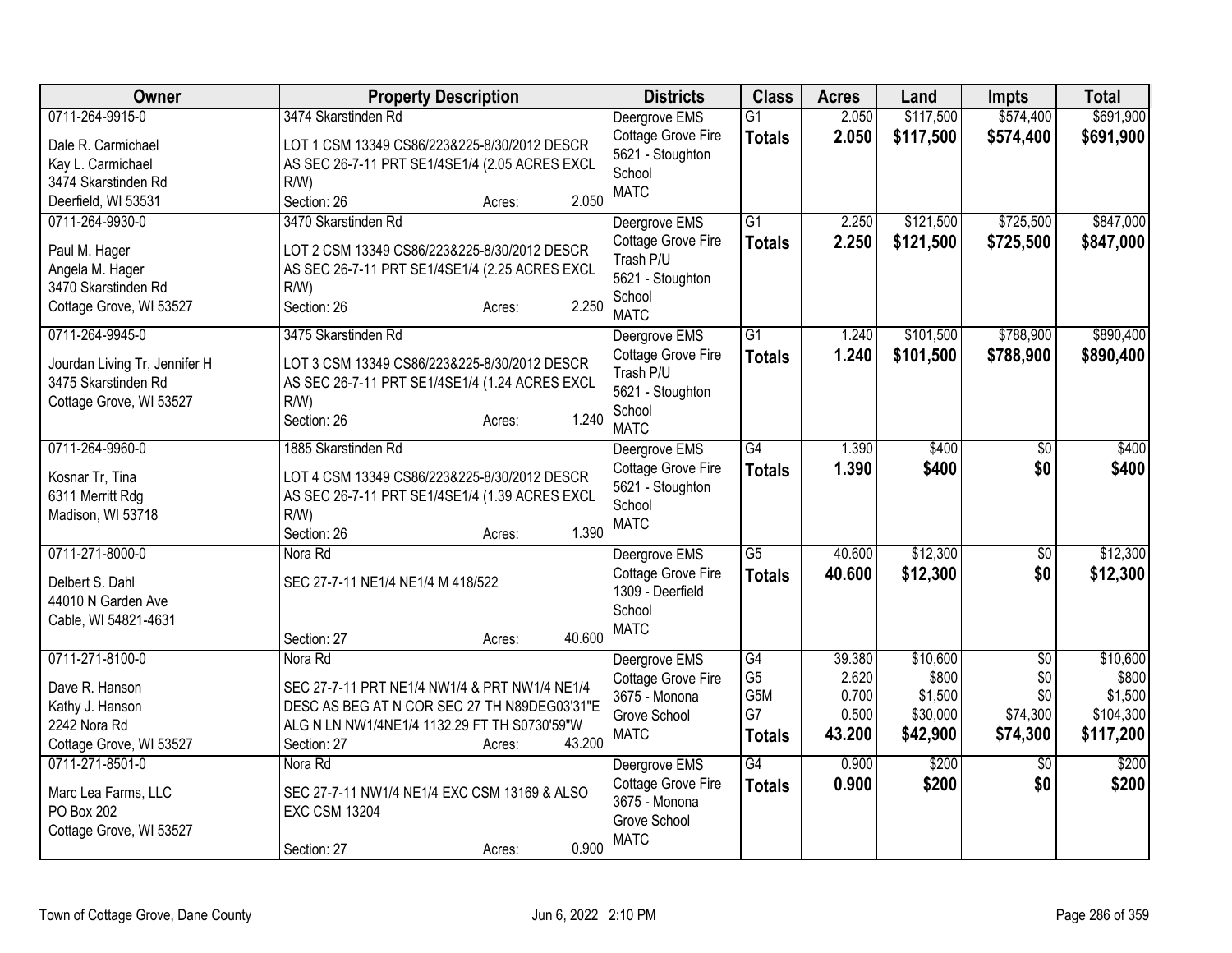| Owner                                                                                           | <b>Property Description</b>                                                                                                                                                                      | <b>Districts</b>                                                                                 | <b>Class</b>                                              | <b>Acres</b>                       | Land                                       | <b>Impts</b>                         | <b>Total</b>                               |
|-------------------------------------------------------------------------------------------------|--------------------------------------------------------------------------------------------------------------------------------------------------------------------------------------------------|--------------------------------------------------------------------------------------------------|-----------------------------------------------------------|------------------------------------|--------------------------------------------|--------------------------------------|--------------------------------------------|
| 0711-271-8725-0<br>Marc Lea Farms, LLC<br>PO Box 202<br>Cottage Grove, WI 53527                 | Nora Rd<br>LOT 3 CSM 13204 CS85/52&54-12/7/2011 DESCR AS<br>SEC 27-7-11 PRT NW1/4NE1/4 & PRT SW1/4NE1/4<br>(21.064 ACRES EXCL R/W)<br>21.064<br>Section: 27<br>Acres:                            | Deergrove EMS<br>Cottage Grove Fire<br>3675 - Monona<br>Grove School<br><b>MATC</b>              | G4<br>G <sub>5</sub><br><b>Totals</b>                     | 15.600<br>5.464<br>21.064          | \$4,000<br>\$1,300<br>\$5,300              | $\sqrt{$0}$<br>\$0<br>\$0            | \$4,000<br>\$1,300<br>\$5,300              |
| 0711-271-8745-0<br>Dave R. Hanson<br>Kathy J. Hanson<br>2242 Nora Rd<br>Cottage Grove, WI 53527 | 2242 Nora Rd<br>LOT 1 CSM 13169 CS84/283&285-10/4/2011 DESCR<br>AS SEC 27-7-11 PRT NW1/4NE1/4 (2.000 ACRES<br>EXCL R/W)<br>2.000<br>Section: 27<br>Acres:                                        | Deergrove EMS<br>Cottage Grove Fire<br>Trash P/U<br>3675 - Monona<br>Grove School<br><b>MATC</b> | $\overline{G1}$<br><b>Totals</b>                          | 2.000<br>2.000                     | \$116,500<br>\$116,500                     | \$685,000<br>\$685,000               | \$801,500<br>\$801,500                     |
| 0711-271-9125-0<br>Marc Lea Farms, LLC<br>PO Box 202<br>Cottage Grove, WI 53527                 | 2257 Nora Rd<br>SEC 27-7-11 SW1/4 NE1/4 EXC CSM 13204<br>22.900<br>Section: 27<br>Acres:                                                                                                         | Deergrove EMS<br>Cottage Grove Fire<br>3675 - Monona<br>Grove School<br><b>MATC</b>              | G4<br>G <sub>5</sub><br>G <sub>5</sub> M<br><b>Totals</b> | 9.000<br>4.514<br>9.386<br>22.900  | \$3,000<br>\$1,300<br>\$18,800<br>\$23,100 | $\overline{60}$<br>\$0<br>\$0<br>\$0 | \$3,000<br>\$1,300<br>\$18,800<br>\$23,100 |
| 0711-271-9350-5<br>Lloyd E. Lea<br>c/o Michael Lea<br>302 Broodmoor Dr<br>Louisburg, KS 66053   | 2187 Nora Rd<br>SEC 27-7-11 PRT SW1/4NE1/4 COM SEC E1/4 COR<br>TH W ALG 1/4 SEC LN 1462.00 FT TO C/L NORA RD &<br>POB TH CONT W ALG SD 1/4 SEC LN 369.60 FT TH<br>1.000<br>Section: 27<br>Acres: | Deergrove EMS<br>Cottage Grove Fire<br>Trash P/U<br>3675 - Monona<br>Grove School<br><b>MATC</b> | $\overline{G1}$<br><b>Totals</b>                          | 1.314<br>1.314                     | \$97,000<br>\$97,000                       | \$108,500<br>\$108,500               | \$205,500<br>\$205,500                     |
| 0711-271-9445-0<br>Ryan Stodola<br>Katherine Stodola<br>2204 Nora Rd<br>Cottage Grove, WI 53527 | 2204 Nora Rd<br>LOT 1 CSM 13204 CS85/52&54-12/7/2011 DESCR AS<br>SEC 27-7-11 PRT NW1/4NE1/4 & PRT SW1/4NE1/4<br>(2.000 ACRES EXCL R/W)<br>2.000<br>Section: 27<br>Acres:                         | Deergrove EMS<br>Cottage Grove Fire<br>Trash P/U<br>3675 - Monona<br>Grove School<br><b>MATC</b> | $\overline{G1}$<br><b>Totals</b>                          | 2.000<br>2.000                     | \$116,500<br>\$116,500                     | \$576,000<br>\$576,000               | \$692,500<br>\$692,500                     |
| 0711-271-9485-0<br>Ryan Stodola<br>Katherine Stodola<br>2204 Nora Rd<br>Cottage Grove, WI 53527 | Nora Rd<br>LOT 2 CSM 13204 CS85/52&54-12/7/2011 DESCR AS<br>SEC 27-7-11 PRT NW1/4NE1/4 & PRT SW1/4NE1/4<br>(12.544 ACRES EXCL R/W)<br>12.544<br>Acres:<br>Section: 27                            | Deergrove EMS<br>Cottage Grove Fire<br>3675 - Monona<br>Grove School<br><b>MATC</b>              | G4<br>G <sub>5</sub><br><b>Totals</b>                     | 7.000<br>5.544<br>12.544           | \$2,100<br>\$1,800<br>\$3,900              | $\overline{50}$<br>\$0<br>\$0        | \$2,100<br>\$1,800<br>\$3,900              |
| 0711-271-9501-0<br>Travis J. Gavinski<br>Wendy Gavinski<br>4011 Monona Dr<br>Madison, WI 53716  | Nora Rd<br>SEC 27-7-11 SE1/4 NE1/4 EXC CSM 15565<br>40.576<br>Section: 27<br>Acres:                                                                                                              | Deergrove EMS<br>Cottage Grove Fire<br>1309 - Deerfield<br>School<br><b>MATC</b>                 | G4<br>G <sub>5</sub><br>G5M<br><b>Totals</b>              | 23.076<br>8.500<br>9.000<br>40.576 | \$6,700<br>\$2,500<br>\$18,000<br>\$27,200 | $\overline{50}$<br>\$0<br>\$0<br>\$0 | \$6,700<br>\$2,500<br>\$18,000<br>\$27,200 |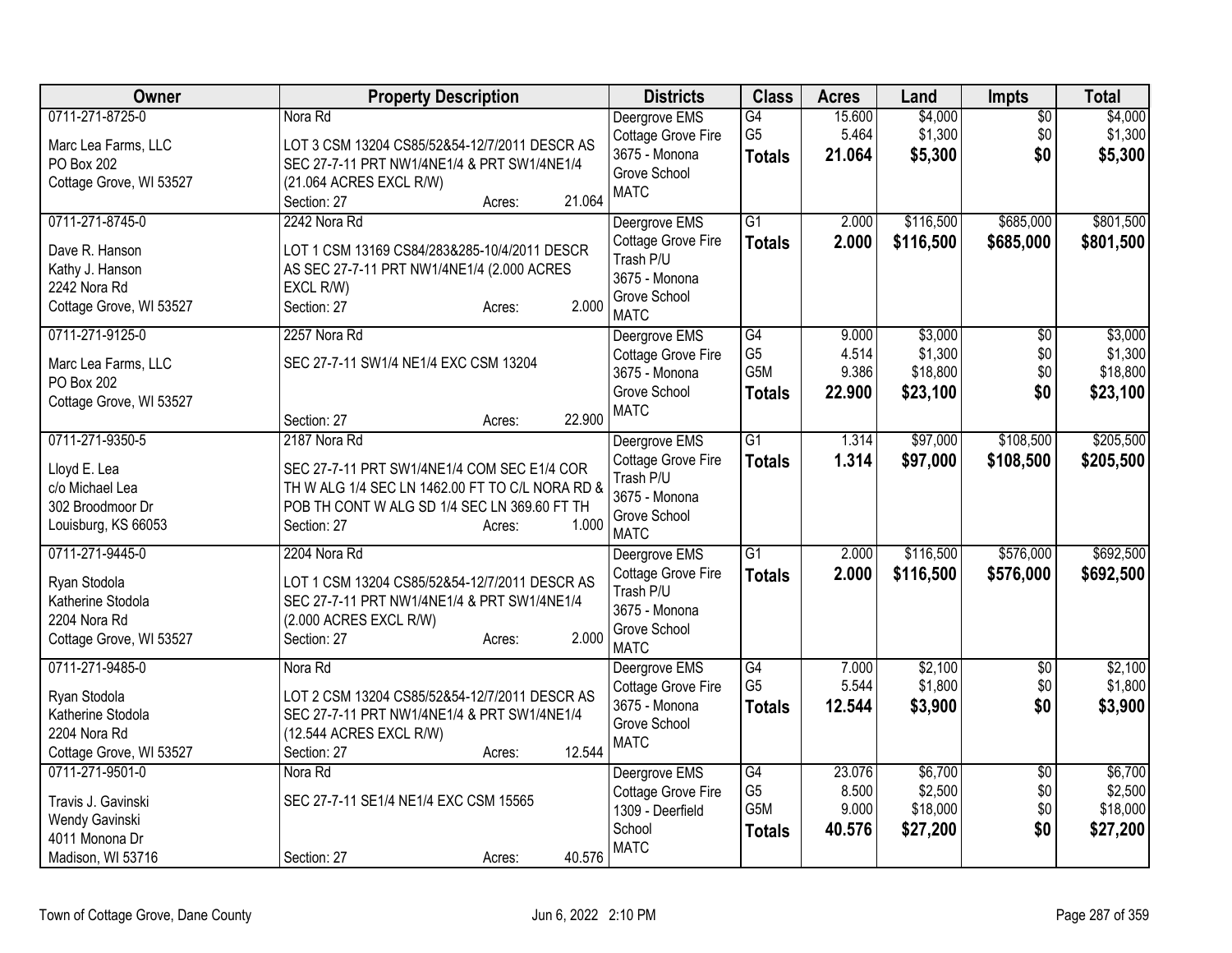| Owner                                 | <b>Property Description</b>                                                 |                  | <b>Districts</b>                       | <b>Class</b>         | <b>Acres</b>    | Land             | <b>Impts</b>           | <b>Total</b>     |
|---------------------------------------|-----------------------------------------------------------------------------|------------------|----------------------------------------|----------------------|-----------------|------------------|------------------------|------------------|
| 0711-271-9865-0                       | 2122 Nora Rd                                                                |                  | Deergrove EMS                          | $\overline{G1}$      | 3.001           | \$116,500        | \$196,500              | \$313,000        |
| Travis J. Gavinski                    | LOT 1 CSM 15565 CS112/223&224-12/17/2020 DESCR                              |                  | Cottage Grove Fire                     | <b>Totals</b>        | 3.001           | \$116,500        | \$196,500              | \$313,000        |
| Wendy Gavinski                        | AS SEC 27-7-11 PRT SE1/4NE1/4 & PRT NE1/4SE1/4                              |                  | 1309 - Deerfield                       |                      |                 |                  |                        |                  |
| 4011 Monona Dr                        | (3.001 ACRES EXCL R/W)                                                      |                  | School<br><b>MATC</b>                  |                      |                 |                  |                        |                  |
| Madison, WI 53716                     | Section: 27                                                                 | 3.001<br>Acres:  |                                        |                      |                 |                  |                        |                  |
| 0711-272-8001-0                       | 2257 Nora Rd                                                                |                  | Deergrove EMS                          | $\overline{G1}$      | 1.000           | \$90,500         | \$368,700              | \$459,200        |
| Marc Lea Farms, LLC                   | SEC 27-7-11 NE1/4 NW1/4 EXC DOC #4809027                                    |                  | Cottage Grove Fire                     | G4                   | 8.722           | \$2,500          | \$0                    | \$2,500          |
| PO Box 202                            |                                                                             |                  | Trash P/U                              | G <sub>5</sub>       | 0.878           | \$300            | \$0                    | \$300            |
| Cottage Grove, WI 53527               |                                                                             |                  | 3675 - Monona                          | G5M                  | 5.478           | \$11,000         | \$0                    | \$11,000         |
|                                       | Section: 27                                                                 | 16.078<br>Acres: | Grove School<br><b>MATC</b>            | <b>Totals</b>        | 16.078          | \$104,300        | \$368,700              | \$473,000        |
| 0711-272-8500-4                       | Nora Rd                                                                     |                  |                                        | $\overline{G5}$      | 26.250          | \$6,500          | $\overline{50}$        | \$6,500          |
|                                       |                                                                             |                  | Deergrove EMS<br>Cottage Grove Fire    | G <sub>5</sub> M     | 14.250          | \$35,800         | \$0                    | \$35,800         |
| M&V Enterprises of WI, LLC            | SEC 27-7-11 NW1/4 NW1/4                                                     |                  | 3675 - Monona                          | <b>Totals</b>        | 40.500          | \$42,300         | \$0                    | \$42,300         |
| 6190 Crook Hill Rd                    |                                                                             |                  | Grove School                           |                      |                 |                  |                        |                  |
| Spring Green, WI 53588                |                                                                             |                  | <b>MATC</b>                            |                      |                 |                  |                        |                  |
|                                       | Section: 27                                                                 | 40.500<br>Acres: | Door Creek Drainage                    |                      |                 |                  |                        |                  |
| 0711-272-9000-7                       | North Star Rd                                                               |                  | Deergrove EMS                          | G4                   | 9.000           | \$2,200          | $\frac{1}{20}$         | \$2,200          |
| Kirk K. Eilenfeldt                    | SEC 27-7-11 N1/2 SW1/4 NW1/4 TOG W/ACCESS                                   |                  | Cottage Grove Fire                     | G5M                  | 11.300          | \$28,300         | \$0                    | \$28,300         |
| Heidi A. Eilenfeldt                   | ESMT AGRMT IN DOC #4991464 & DOC #5033741 &                                 |                  | 5621 - Stoughton                       | <b>Totals</b>        | 20.300          | \$30,500         | \$0                    | \$30,500         |
| 3710 Ridge Rd                         | 5041241                                                                     |                  | School                                 |                      |                 |                  |                        |                  |
| Deerfield, WI 53531                   | Section: 27                                                                 | 20.300<br>Acres: | <b>MATC</b>                            |                      |                 |                  |                        |                  |
|                                       |                                                                             |                  | Door Creek Drainage                    |                      |                 |                  |                        |                  |
| 0711-272-9190-8                       | North Star Rd                                                               |                  | Deergrove EMS                          | G4<br>G <sub>5</sub> | 19.000<br>1.300 | \$5,400<br>\$300 | $\overline{50}$<br>\$0 | \$5,400<br>\$300 |
| Larry G. Skaar                        | SEC 27-7-11 S1/2 SW1/4 NW1/4 SUBJ TO ESMT                                   |                  | Cottage Grove Fire<br>5621 - Stoughton |                      | 20.300          | \$5,700          | \$0                    | \$5,700          |
| 4374 Secretariat Ct                   | AGRMT IN DOC #5033741 & 5041241                                             |                  | School                                 | <b>Totals</b>        |                 |                  |                        |                  |
| Cottage Grove, WI 53527               |                                                                             |                  | <b>MATC</b>                            |                      |                 |                  |                        |                  |
|                                       | Section: 27                                                                 | 20.300<br>Acres: | Door Creek Drainage                    |                      |                 |                  |                        |                  |
| 0711-272-9500-2                       | 2257 Nora Rd                                                                |                  | Deergrove EMS                          | G4                   | 32.000          | \$10,400         | $\overline{50}$        | \$10,400         |
|                                       |                                                                             |                  | Cottage Grove Fire                     | G5M                  | 7.700           | \$19,300         | \$0                    | \$19,300         |
| Marc Lea Farms, LLC<br>PO Box 202     | SEC 27-7-11 SE1/4 NW1/4 SUBJ TO ACCESS ESMT<br><b>AGRMT IN DOC #4991464</b> |                  | 3675 - Monona                          | G7                   | 1.000           | \$12,000         | \$14,600               | \$26,600         |
| Cottage Grove, WI 53527               |                                                                             |                  | Grove School                           | <b>Totals</b>        | 40.700          | \$41,700         | \$14,600               | \$56,300         |
|                                       | Section: 27                                                                 | 40.700<br>Acres: | <b>MATC</b>                            |                      |                 |                  |                        |                  |
| 0711-273-8000-8                       | North Star Rd                                                               |                  | Deergrove EMS                          | G4                   | 31.600          | \$8,200          | $\overline{50}$        | \$8,200          |
|                                       |                                                                             |                  | Cottage Grove Fire                     | <b>Totals</b>        | 31.600          | \$8,200          | \$0                    | \$8,200          |
| Larry G. Skaar<br>4374 Secretariat Ct | SEC 27-7-11 PRT NE1/4 SW1/4 LYG N OF E&W DD                                 |                  | 5621 - Stoughton                       |                      |                 |                  |                        |                  |
| Cottage Grove, WI 53527               |                                                                             |                  | School                                 |                      |                 |                  |                        |                  |
|                                       | Section: 27                                                                 | 31.600<br>Acres: | <b>MATC</b>                            |                      |                 |                  |                        |                  |
|                                       |                                                                             |                  | Door Creek Drainage                    |                      |                 |                  |                        |                  |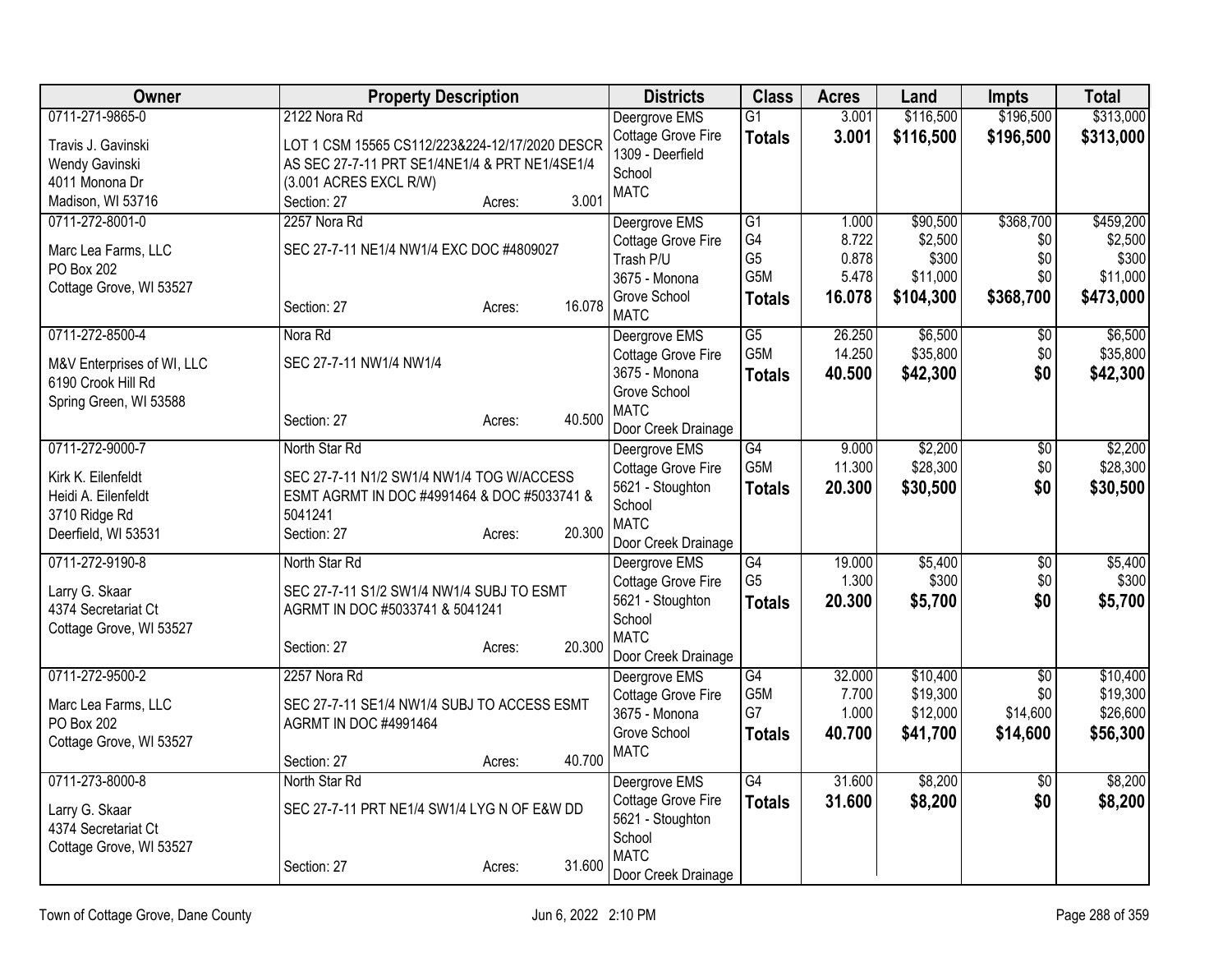| Owner                                                                                                | <b>Property Description</b>                                                                                                                                                                        | <b>Districts</b>                                                                                        | <b>Class</b>                                       | <b>Acres</b>              | Land                            | Impts                                     | <b>Total</b>                    |
|------------------------------------------------------------------------------------------------------|----------------------------------------------------------------------------------------------------------------------------------------------------------------------------------------------------|---------------------------------------------------------------------------------------------------------|----------------------------------------------------|---------------------------|---------------------------------|-------------------------------------------|---------------------------------|
| 0711-273-8500-3<br>Larry G. Skaar<br>4374 Secretariat Ct<br>Cottage Grove, WI 53527                  | North Star Rd<br>SEC 27-7-11 NW1/4 SW1/4 SUBJ TO ESMT AGRMT IN<br>DOC #5033741                                                                                                                     | Deergrove EMS<br>Cottage Grove Fire<br>5621 - Stoughton<br>School                                       | $\overline{G4}$<br>G <sub>5</sub><br><b>Totals</b> | 35.000<br>5.500<br>40.500 | \$9,500<br>\$1,500<br>\$11,000  | $\overline{50}$<br>\$0<br>\$0             | \$9,500<br>\$1,500<br>\$11,000  |
|                                                                                                      | 40.500<br>Section: 27<br>Acres:                                                                                                                                                                    | <b>MATC</b><br>Door Creek Drainage                                                                      |                                                    |                           |                                 |                                           |                                 |
| 0711-273-9000-6                                                                                      | North Star Rd                                                                                                                                                                                      | Deergrove EMS                                                                                           | G4                                                 | 31.000                    | \$9,400                         | $\sqrt{6}$                                | \$9,400                         |
| Swalheim 2011 Rev Tr, Duane P &<br>Candace J<br>436 Connie St                                        | SEC 27-7-11 SW1/4 SW1/4 EXC S 264 FT OF W 759 F<br>EXC RD R/W IN DOC #5492705                                                                                                                      | Cottage Grove Fire<br>5621 - Stoughton<br>School                                                        | G5M<br><b>Totals</b>                               | 4.800<br>35.800           | \$9,500<br>\$18,900             | \$0<br>\$0                                | \$9,500<br>\$18,900             |
| Cottage Grove, WI 53527                                                                              | 35.800<br>Section: 27<br>Acres:                                                                                                                                                                    | <b>MATC</b><br>Door Creek Drainage                                                                      |                                                    |                           |                                 |                                           |                                 |
| 0711-273-9535-0<br>Rocky Rights, LLC<br>2401 Vondron Rd<br>Madison, WI 53718                         | North Star Rd<br>SEC 27-7-11 PRT SE1/4SW1/4, PRT NE1/4SW1/4, &<br>PRT SW1/4SE1/4 DESCR AS COM AT SW COR OF SD<br>SEC 27 TH N88DEG30'19"E 2038.48 FT TO POB TH<br>35.000<br>Section: 27<br>Acres:   | Deergrove EMS<br>Cottage Grove Fire<br>5621 - Stoughton<br>School<br><b>MATC</b><br>Door Creek Drainage | G4<br>G5M<br><b>Totals</b>                         | 28.000<br>7.000<br>35.000 | \$9,000<br>\$17,500<br>\$26,500 | \$0<br>\$0<br>\$0                         | \$9,000<br>\$17,500<br>\$26,500 |
| 0711-273-9600-0<br>Kirk K. Eilenfeldt<br>Heidi A. Eilenfeldt<br>3710 Ridge Rd<br>Deerfield, WI 53531 | North Star Rd<br>SEC 27-7-11 SE1/4SW1/4, PRT NE1/4SW1/4 & PRT<br>SW1/4SE1/4 DESCR AS COM AT SW COR OF SD SEC<br>27 TH ALG S LN OF SD SW1/4 N88DEG30'19"E<br>0.000<br>Section: 27<br>Acres:         | Deergrove EMS<br>Cottage Grove Fire<br>5621 - Stoughton<br>School<br><b>MATC</b><br>Door Creek Drainage | G4<br>G <sub>5</sub><br><b>Totals</b>              | 22.750<br>2.250<br>25.000 | \$7,400<br>\$1,000<br>\$8,400   | $\overline{50}$<br>\$0<br>\$0             | \$7,400<br>\$1,000<br>\$8,400   |
| 0711-274-8065-0<br>Travis J. Gavinski<br>Wendy Gavinski<br>4011 Monona Dr<br>Madison, WI 53716       | Nora Rd<br>SEC 27-7-11 PRT NE1/4 SE1/4 LYG N OF NORA RD<br><b>EXC CSM 15565</b><br>6.848<br>Section: 27<br>Acres:                                                                                  | Deergrove EMS<br>Cottage Grove Fire<br>1309 - Deerfield<br>School<br><b>MATC</b>                        | $\overline{G5}$<br><b>Totals</b>                   | 6.848<br>6.848            | \$9,300<br>\$9,300              | \$0<br>\$0                                | \$9,300<br>\$9,300              |
| 0711-274-8205-0<br>Kathryn A. Nekola<br>2171 Nora Rd<br>Cottage Grove, WI 53527                      | 2171 Nora Rd<br>LOT 1 CSM 15564 CS112/221&222-12/17/2020 F/K/A<br>LOT 1 CSM 13178 CS84/314&315-10/25/2011 & ALSO<br>INCL & DESCR AS SEC 27-7-11 PRT NE1/4SE1/4 &<br>3.004<br>Section: 27<br>Acres: | Deergrove EMS<br>Cottage Grove Fire<br>Trash P/U<br>1309 - Deerfield<br>School<br><b>MATC</b>           | G4<br>G7<br><b>Totals</b>                          | 1.004<br>2.000<br>3.004   | \$300<br>\$100,000<br>\$100,300 | $\overline{50}$<br>\$164,000<br>\$164,000 | \$300<br>\$264,000<br>\$264,300 |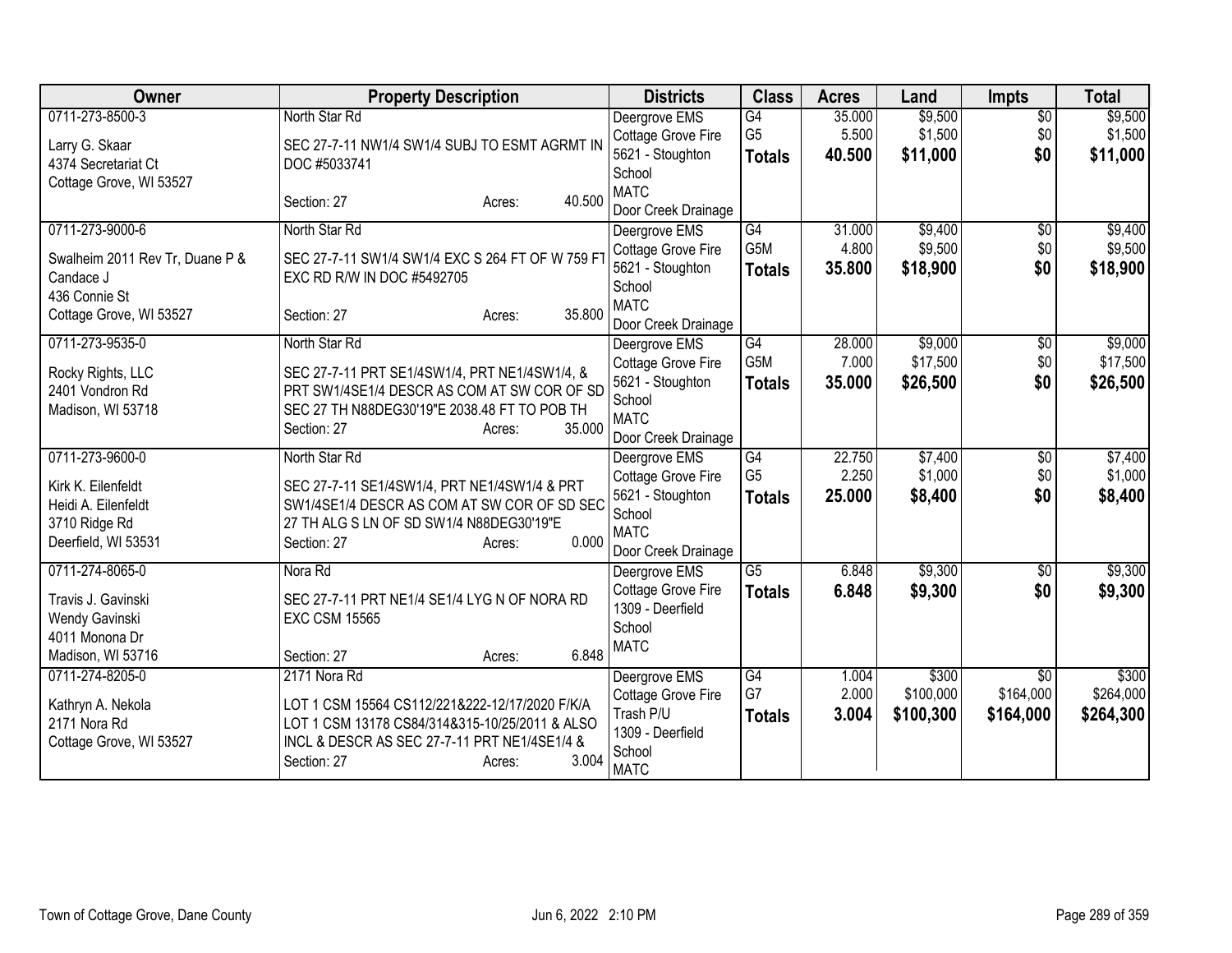| Owner                                       | <b>Property Description</b>                                                                   | <b>Districts</b>           | <b>Class</b>          | <b>Acres</b>   | Land             | Impts           | <b>Total</b>     |
|---------------------------------------------|-----------------------------------------------------------------------------------------------|----------------------------|-----------------------|----------------|------------------|-----------------|------------------|
| 0711-274-8220-0                             | Nora Rd                                                                                       | Deergrove EMS              | G4                    | 1.571          | \$500            | $\overline{50}$ | \$500            |
| Viney Acres, LLC                            | LOT 2 CSM 15564 CS112/221&222-12/17/2020 F/K/A                                                | Cottage Grove Fire         | G7                    | 0.800          | \$6,000          | \$16,400        | \$22,400         |
| 2093 Us Highway 12 & 18                     | LOT 1 CSM 13178 CS84/314&315-10/25/2011 & ALSO                                                | Trash P/U                  | <b>Totals</b>         | 2.371          | \$6,500          | \$16,400        | \$22,900         |
| Cottage Grove, WI 53527                     | INCL & DESCR AS SEC 27-7-11 PRT NE1/4SE1/4 &                                                  | 1309 - Deerfield           |                       |                |                  |                 |                  |
|                                             | 2.371<br>Section: 27<br>Acres:                                                                | School                     |                       |                |                  |                 |                  |
|                                             |                                                                                               | <b>MATC</b>                |                       |                |                  |                 |                  |
|                                             |                                                                                               | Door Creek Drainage        |                       |                |                  |                 |                  |
| 0711-274-8295-0                             | Nora Rd                                                                                       | Deergrove EMS              | G4                    | 23.619         | \$6,700          | $\overline{50}$ | \$6,700          |
| Viney Acres, LLC                            | SEC 27-7-11 NE1/4 SE1/4 EXC DOC 822146                                                        | Cottage Grove Fire         | G5M                   | 1.200          | \$3,000          | \$0             | \$3,000          |
| 2093 Us Highway 12 & 18                     | (D567/372) & PRT NE1/4SE1/4 & NW1/4SE1/4 LYG W                                                | 1309 - Deerfield           | <b>Totals</b>         | 24.819         | \$9,700          | \$0             | \$9,700          |
| Cottage Grove, WI 53527                     | OF DRIVEWAY 200 FT BY 396 FT EXC CSM 13178 &                                                  | School                     |                       |                |                  |                 |                  |
|                                             | 24.819<br>Section: 27<br>Acres:                                                               | <b>MATC</b>                |                       |                |                  |                 |                  |
| 0711-274-8501-0                             | Nora Rd                                                                                       | Deergrove EMS              | G4                    | 10.829         | \$3,400          | $\overline{50}$ | \$3,400          |
|                                             |                                                                                               | Cottage Grove Fire         | G <sub>5</sub>        | 5.411          | \$1,500          | \$0             | \$1,500          |
| Viney Acres, LLC<br>2093 Us Highway 12 & 18 | SEC 27-7-11 NW1/4 SE1/4 EXC PRT NE1/4SE1/4 &<br>NW1/4SE1/4 LYG W OF DRIVEWAY 200 FT BY 396 FT | 1309 - Deerfield           | G5M                   | 21.700         | \$54,300         | \$0             | \$54,300         |
| Cottage Grove, WI 53527                     | <b>EXC CSM 13178</b>                                                                          | School                     | G7                    | 1.000          | \$12,000         | \$3,700         | \$15,700         |
|                                             | 38.940<br>Section: 27<br>Acres:                                                               | <b>MATC</b>                | <b>Totals</b>         | 38.940         | \$71,200         | \$3,700         | \$74,900         |
|                                             |                                                                                               | Door Creek Drainage        |                       |                |                  |                 |                  |
| 0711-274-8970-4                             | 2173 Nora Rd                                                                                  | Deergrove EMS              | $\overline{G1}$       | 1.818          | \$107,000        | \$247,800       | \$354,800        |
| Kirsten Ray                                 | SEC 27-7-11 PRT NE1/4SE1/4 & NW1/4SE1/4 LYG W                                                 | Cottage Grove Fire         | <b>Totals</b>         | 1.818          | \$107,000        | \$247,800       | \$354,800        |
| James Schoenemann                           | OF DRIVEWAY 200 FT BY 396 FT N/K/A PRT                                                        | Trash P/U                  |                       |                |                  |                 |                  |
| 2173 Nora Rd                                | NE1/4SE1/4 & PRT SE1/4NE1/4 COM AT E1/4 COR OF                                                | 1309 - Deerfield           |                       |                |                  |                 |                  |
| Cottage Gove, WI 53527                      | 1.818<br>Section: 27<br>Acres:                                                                | School                     |                       |                |                  |                 |                  |
|                                             |                                                                                               | <b>MATC</b>                |                       |                |                  |                 |                  |
| 0711-274-9010-3                             | Nora Rd                                                                                       | Deergrove EMS              | G4                    | 1.000          | \$300            | $\overline{60}$ | \$300            |
| Viney Acres, LLC                            | SEC 27-7-11 ALL THAT PRT SW1/4SE1/4 LYG ELY OF                                                | Cottage Grove Fire         | G <sub>5</sub><br>G5M | 1.000<br>3.400 | \$300<br>\$6,800 | \$0<br>\$0      | \$300<br>\$6,800 |
| 2093 Us Highway 12&18                       | THE C/L OF TH E DRAINAGE DITCH                                                                | 5621 - Stoughton<br>School |                       |                |                  | \$0             |                  |
| Cottage Grove, WI 53527                     |                                                                                               | <b>MATC</b>                | <b>Totals</b>         | 5.400          | \$7,400          |                 | \$7,400          |
|                                             | 5.400<br>Section: 27<br>Acres:                                                                |                            |                       |                |                  |                 |                  |
| 0711-274-9500-0                             | Nora Rd                                                                                       | Deergrove EMS              | G4                    | 39.200         | \$13,000         | $\overline{50}$ | \$13,000         |
| Viney Acres, LLC                            | SEC 27-7-11 SE1/4 SE1/4                                                                       | Cottage Grove Fire         | G5M                   | 1.500          | \$3,000          | \$0             | \$3,000          |
| 2093 Us Highway 12 & 18                     |                                                                                               | 1309 - Deerfield           | <b>Totals</b>         | 40.700         | \$16,000         | \$0             | \$16,000         |
| Cottage Grove, WI 53527                     |                                                                                               | School                     |                       |                |                  |                 |                  |
|                                             | 40.700<br>Section: 27<br>Acres:                                                               | <b>MATC</b>                |                       |                |                  |                 |                  |
| 0711-281-8000-8                             | County Rd N                                                                                   | Deergrove EMS              | G <sub>5</sub>        | 1.000          | \$300            | \$0             | \$300            |
|                                             |                                                                                               | Cottage Grove Fire         | <b>Totals</b>         | 1.000          | \$300            | \$0             | \$300            |
| M&V Enterprises of WI, LLC                  | SEC 28-7-11 PRT NE1/4 NE1/4 COM NE COR TH W                                                   | 3675 - Monona              |                       |                |                  |                 |                  |
| 6190 Crook Hill Rd                          | 219 FT SELY 305 FT ALG C/L DD TO E LN N 219 FT                                                | Grove School               |                       |                |                  |                 |                  |
| Spring Green, WI 53588                      | TO POB                                                                                        | <b>MATC</b>                |                       |                |                  |                 |                  |
|                                             | 1.000<br>Section: 28<br>Acres:                                                                | Door Creek Drainage        |                       |                |                  |                 |                  |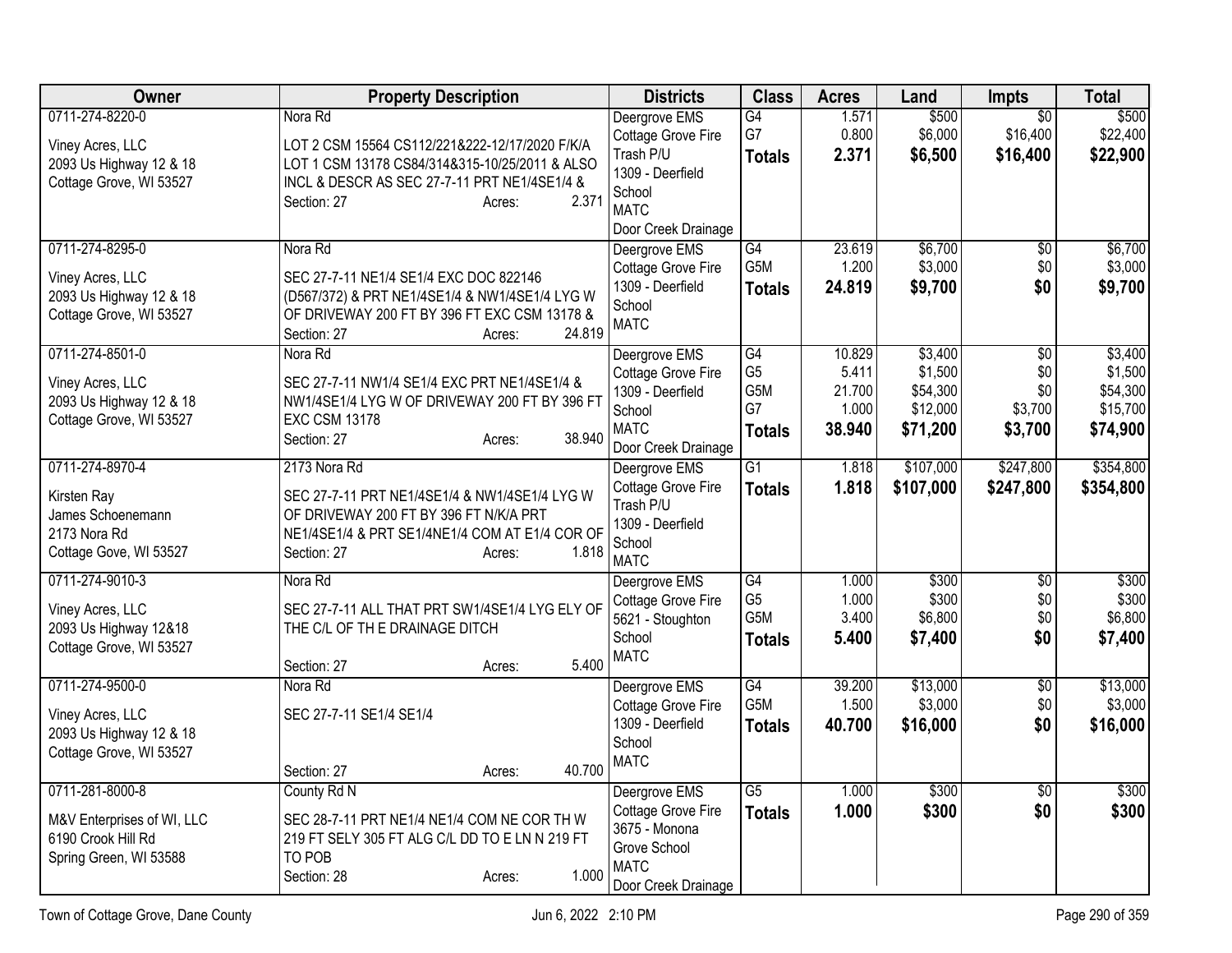| G4<br>$\overline{50}$<br>Deergrove EMS<br>36.100<br>G5M<br>3.000<br>\$6,000<br>\$6,000<br>\$0<br>Cottage Grove Fire<br>SEC 28-7-11 NE1/4 NE1/4 EXC BEG NE COR TH W<br>M&V Enterprises<br>\$0<br>3675 - Monona<br>\$13,500<br>39.100<br><b>Totals</b><br>219 FT SELY 305 FT ALG C/L DD TO E LN N 219 FT<br>c/o Gary Voss<br>Grove School<br>6190 Crook Hill Rd<br>TO POB<br><b>MATC</b><br>39.100<br>Spring Green, WI 53588<br>Section: 28<br>Acres:<br>Door Creek Drainage<br>\$9,800<br>\$9,800<br>0711-281-8501-0<br>3682 County Highway N<br>$\overline{G4}$<br>35.370<br>$\overline{60}$<br>Deergrove EMS<br>G <sub>5</sub> M<br>2.000<br>\$6,000<br>\$0<br>Cottage Grove Fire<br>SEC 28-7-11 NW1/4 NE1/4 EXC CSM 12980<br><b>VLKJH Skaar, LLC</b><br>3675 - Monona<br>37,370<br>\$15,800<br>\$0<br><b>Totals</b><br>c/o Vicki L. Kraus<br>Grove School<br>3682 County Highway N<br><b>MATC</b><br>37.370<br>Cottage Grove, WI 53527<br>Section: 28<br>Acres:<br>Door Creek Drainage<br>0711-281-8640-0<br>G1<br>\$113,500<br>\$457,400<br>3682 County Highway N<br>Deergrove EMS<br>2.530<br>Cottage Grove Fire<br>2.530<br>\$113,500<br>\$457,400<br><b>Totals</b><br>LOT 1 CSM 12980 CS83/7&9-9/16/2010 DESCR AS<br>Kraus Living Tr<br>Trash P/U<br>3682 County Highway N<br>SEC 28-7-11 PRT NW1/4 NE1/4 (2.530 ACRE)<br>3675 - Monona<br>Cottage Grove, WI 53527<br>Grove School<br>2.530<br>Section: 28<br>Acres:<br><b>MATC</b><br>Door Creek Drainage<br>G4<br>39.900<br>\$9,400<br>0711-281-9000-6<br>County Rd N<br>$\overline{30}$<br>Deergrove EMS<br>Cottage Grove Fire<br>39.900<br>\$0<br>\$9,400<br><b>Totals</b><br>SEC 28-7-11 SW1/4 NE1/4<br>Larry G. Skaar<br>3675 - Monona<br>4374 Secretariat Ct<br>Grove School<br>Cottage Grove, WI 53527<br><b>MATC</b><br>39.900<br>Section: 28<br>Acres:<br>Door Creek Drainage<br>$\overline{G4}$<br>39.900<br>\$8,300<br>0711-281-9500-1<br>$\overline{60}$<br>County Rd N<br>Deergrove EMS<br>Cottage Grove Fire<br>39.900<br>\$8,300<br>\$0<br><b>Totals</b><br>SEC 28-7-11 SE1/4 NE1/4<br>M&V Enterprises<br>3675 - Monona<br>c/o Gary Voss<br>Grove School<br>6190 Crook Hill Rd<br><b>MATC</b><br>39.900<br>Spring Green, WI 53588<br>Section: 28<br>Acres:<br>Door Creek Drainage<br>0711-282-0001-2<br>$\overline{G1}$<br>0.781<br>\$81,000<br>\$263,000<br>\$344,000<br>2578 Hupmobile Dr<br>Deergrove EMS<br>Cottage Grove Fire<br>0.781<br>\$81,000<br>\$263,000<br><b>Totals</b><br>ROLLING WHEELS-2ND ADDITION LOT 37<br>Richard R. Schumal<br>Trash P/U<br>Becky M. Schumal<br>3675 - Monona<br>2578 Hupmobile Dr<br>Grove School<br>0.780<br>Section: 28<br>Acres: | Owner                   | <b>Property Description</b> |  | <b>Districts</b> | <b>Class</b> | <b>Acres</b> | Land    | Impts | <b>Total</b> |
|--------------------------------------------------------------------------------------------------------------------------------------------------------------------------------------------------------------------------------------------------------------------------------------------------------------------------------------------------------------------------------------------------------------------------------------------------------------------------------------------------------------------------------------------------------------------------------------------------------------------------------------------------------------------------------------------------------------------------------------------------------------------------------------------------------------------------------------------------------------------------------------------------------------------------------------------------------------------------------------------------------------------------------------------------------------------------------------------------------------------------------------------------------------------------------------------------------------------------------------------------------------------------------------------------------------------------------------------------------------------------------------------------------------------------------------------------------------------------------------------------------------------------------------------------------------------------------------------------------------------------------------------------------------------------------------------------------------------------------------------------------------------------------------------------------------------------------------------------------------------------------------------------------------------------------------------------------------------------------------------------------------------------------------------------------------------------------------------------------------------------------------------------------------------------------------------------------------------------------------------------------------------------------------------------------------------------------------------------------------------------------------------------------------------------------------------------------------------------------------------------------------------------------------------------------------------------------------------------------------------------------------------------|-------------------------|-----------------------------|--|------------------|--------------|--------------|---------|-------|--------------|
| \$13,500                                                                                                                                                                                                                                                                                                                                                                                                                                                                                                                                                                                                                                                                                                                                                                                                                                                                                                                                                                                                                                                                                                                                                                                                                                                                                                                                                                                                                                                                                                                                                                                                                                                                                                                                                                                                                                                                                                                                                                                                                                                                                                                                                                                                                                                                                                                                                                                                                                                                                                                                                                                                                                         | 0711-281-8020-4         | County Rd N                 |  |                  |              |              | \$7,500 |       | \$7,500      |
|                                                                                                                                                                                                                                                                                                                                                                                                                                                                                                                                                                                                                                                                                                                                                                                                                                                                                                                                                                                                                                                                                                                                                                                                                                                                                                                                                                                                                                                                                                                                                                                                                                                                                                                                                                                                                                                                                                                                                                                                                                                                                                                                                                                                                                                                                                                                                                                                                                                                                                                                                                                                                                                  |                         |                             |  |                  |              |              |         |       |              |
|                                                                                                                                                                                                                                                                                                                                                                                                                                                                                                                                                                                                                                                                                                                                                                                                                                                                                                                                                                                                                                                                                                                                                                                                                                                                                                                                                                                                                                                                                                                                                                                                                                                                                                                                                                                                                                                                                                                                                                                                                                                                                                                                                                                                                                                                                                                                                                                                                                                                                                                                                                                                                                                  |                         |                             |  |                  |              |              |         |       |              |
|                                                                                                                                                                                                                                                                                                                                                                                                                                                                                                                                                                                                                                                                                                                                                                                                                                                                                                                                                                                                                                                                                                                                                                                                                                                                                                                                                                                                                                                                                                                                                                                                                                                                                                                                                                                                                                                                                                                                                                                                                                                                                                                                                                                                                                                                                                                                                                                                                                                                                                                                                                                                                                                  |                         |                             |  |                  |              |              |         |       |              |
|                                                                                                                                                                                                                                                                                                                                                                                                                                                                                                                                                                                                                                                                                                                                                                                                                                                                                                                                                                                                                                                                                                                                                                                                                                                                                                                                                                                                                                                                                                                                                                                                                                                                                                                                                                                                                                                                                                                                                                                                                                                                                                                                                                                                                                                                                                                                                                                                                                                                                                                                                                                                                                                  |                         |                             |  |                  |              |              |         |       |              |
| \$6,000<br>\$15,800<br>\$570,900<br>\$570,900<br>\$9,400<br>\$9,400<br>\$8,300<br>\$8,300<br>\$344,000                                                                                                                                                                                                                                                                                                                                                                                                                                                                                                                                                                                                                                                                                                                                                                                                                                                                                                                                                                                                                                                                                                                                                                                                                                                                                                                                                                                                                                                                                                                                                                                                                                                                                                                                                                                                                                                                                                                                                                                                                                                                                                                                                                                                                                                                                                                                                                                                                                                                                                                                           |                         |                             |  |                  |              |              |         |       |              |
|                                                                                                                                                                                                                                                                                                                                                                                                                                                                                                                                                                                                                                                                                                                                                                                                                                                                                                                                                                                                                                                                                                                                                                                                                                                                                                                                                                                                                                                                                                                                                                                                                                                                                                                                                                                                                                                                                                                                                                                                                                                                                                                                                                                                                                                                                                                                                                                                                                                                                                                                                                                                                                                  |                         |                             |  |                  |              |              |         |       |              |
|                                                                                                                                                                                                                                                                                                                                                                                                                                                                                                                                                                                                                                                                                                                                                                                                                                                                                                                                                                                                                                                                                                                                                                                                                                                                                                                                                                                                                                                                                                                                                                                                                                                                                                                                                                                                                                                                                                                                                                                                                                                                                                                                                                                                                                                                                                                                                                                                                                                                                                                                                                                                                                                  |                         |                             |  |                  |              |              |         |       |              |
|                                                                                                                                                                                                                                                                                                                                                                                                                                                                                                                                                                                                                                                                                                                                                                                                                                                                                                                                                                                                                                                                                                                                                                                                                                                                                                                                                                                                                                                                                                                                                                                                                                                                                                                                                                                                                                                                                                                                                                                                                                                                                                                                                                                                                                                                                                                                                                                                                                                                                                                                                                                                                                                  |                         |                             |  |                  |              |              |         |       |              |
|                                                                                                                                                                                                                                                                                                                                                                                                                                                                                                                                                                                                                                                                                                                                                                                                                                                                                                                                                                                                                                                                                                                                                                                                                                                                                                                                                                                                                                                                                                                                                                                                                                                                                                                                                                                                                                                                                                                                                                                                                                                                                                                                                                                                                                                                                                                                                                                                                                                                                                                                                                                                                                                  |                         |                             |  |                  |              |              |         |       |              |
|                                                                                                                                                                                                                                                                                                                                                                                                                                                                                                                                                                                                                                                                                                                                                                                                                                                                                                                                                                                                                                                                                                                                                                                                                                                                                                                                                                                                                                                                                                                                                                                                                                                                                                                                                                                                                                                                                                                                                                                                                                                                                                                                                                                                                                                                                                                                                                                                                                                                                                                                                                                                                                                  |                         |                             |  |                  |              |              |         |       |              |
|                                                                                                                                                                                                                                                                                                                                                                                                                                                                                                                                                                                                                                                                                                                                                                                                                                                                                                                                                                                                                                                                                                                                                                                                                                                                                                                                                                                                                                                                                                                                                                                                                                                                                                                                                                                                                                                                                                                                                                                                                                                                                                                                                                                                                                                                                                                                                                                                                                                                                                                                                                                                                                                  |                         |                             |  |                  |              |              |         |       |              |
|                                                                                                                                                                                                                                                                                                                                                                                                                                                                                                                                                                                                                                                                                                                                                                                                                                                                                                                                                                                                                                                                                                                                                                                                                                                                                                                                                                                                                                                                                                                                                                                                                                                                                                                                                                                                                                                                                                                                                                                                                                                                                                                                                                                                                                                                                                                                                                                                                                                                                                                                                                                                                                                  |                         |                             |  |                  |              |              |         |       |              |
|                                                                                                                                                                                                                                                                                                                                                                                                                                                                                                                                                                                                                                                                                                                                                                                                                                                                                                                                                                                                                                                                                                                                                                                                                                                                                                                                                                                                                                                                                                                                                                                                                                                                                                                                                                                                                                                                                                                                                                                                                                                                                                                                                                                                                                                                                                                                                                                                                                                                                                                                                                                                                                                  |                         |                             |  |                  |              |              |         |       |              |
|                                                                                                                                                                                                                                                                                                                                                                                                                                                                                                                                                                                                                                                                                                                                                                                                                                                                                                                                                                                                                                                                                                                                                                                                                                                                                                                                                                                                                                                                                                                                                                                                                                                                                                                                                                                                                                                                                                                                                                                                                                                                                                                                                                                                                                                                                                                                                                                                                                                                                                                                                                                                                                                  |                         |                             |  |                  |              |              |         |       |              |
|                                                                                                                                                                                                                                                                                                                                                                                                                                                                                                                                                                                                                                                                                                                                                                                                                                                                                                                                                                                                                                                                                                                                                                                                                                                                                                                                                                                                                                                                                                                                                                                                                                                                                                                                                                                                                                                                                                                                                                                                                                                                                                                                                                                                                                                                                                                                                                                                                                                                                                                                                                                                                                                  |                         |                             |  |                  |              |              |         |       |              |
|                                                                                                                                                                                                                                                                                                                                                                                                                                                                                                                                                                                                                                                                                                                                                                                                                                                                                                                                                                                                                                                                                                                                                                                                                                                                                                                                                                                                                                                                                                                                                                                                                                                                                                                                                                                                                                                                                                                                                                                                                                                                                                                                                                                                                                                                                                                                                                                                                                                                                                                                                                                                                                                  |                         |                             |  |                  |              |              |         |       |              |
|                                                                                                                                                                                                                                                                                                                                                                                                                                                                                                                                                                                                                                                                                                                                                                                                                                                                                                                                                                                                                                                                                                                                                                                                                                                                                                                                                                                                                                                                                                                                                                                                                                                                                                                                                                                                                                                                                                                                                                                                                                                                                                                                                                                                                                                                                                                                                                                                                                                                                                                                                                                                                                                  |                         |                             |  |                  |              |              |         |       |              |
|                                                                                                                                                                                                                                                                                                                                                                                                                                                                                                                                                                                                                                                                                                                                                                                                                                                                                                                                                                                                                                                                                                                                                                                                                                                                                                                                                                                                                                                                                                                                                                                                                                                                                                                                                                                                                                                                                                                                                                                                                                                                                                                                                                                                                                                                                                                                                                                                                                                                                                                                                                                                                                                  |                         |                             |  |                  |              |              |         |       |              |
|                                                                                                                                                                                                                                                                                                                                                                                                                                                                                                                                                                                                                                                                                                                                                                                                                                                                                                                                                                                                                                                                                                                                                                                                                                                                                                                                                                                                                                                                                                                                                                                                                                                                                                                                                                                                                                                                                                                                                                                                                                                                                                                                                                                                                                                                                                                                                                                                                                                                                                                                                                                                                                                  |                         |                             |  |                  |              |              |         |       |              |
|                                                                                                                                                                                                                                                                                                                                                                                                                                                                                                                                                                                                                                                                                                                                                                                                                                                                                                                                                                                                                                                                                                                                                                                                                                                                                                                                                                                                                                                                                                                                                                                                                                                                                                                                                                                                                                                                                                                                                                                                                                                                                                                                                                                                                                                                                                                                                                                                                                                                                                                                                                                                                                                  |                         |                             |  |                  |              |              |         |       |              |
|                                                                                                                                                                                                                                                                                                                                                                                                                                                                                                                                                                                                                                                                                                                                                                                                                                                                                                                                                                                                                                                                                                                                                                                                                                                                                                                                                                                                                                                                                                                                                                                                                                                                                                                                                                                                                                                                                                                                                                                                                                                                                                                                                                                                                                                                                                                                                                                                                                                                                                                                                                                                                                                  |                         |                             |  |                  |              |              |         |       |              |
|                                                                                                                                                                                                                                                                                                                                                                                                                                                                                                                                                                                                                                                                                                                                                                                                                                                                                                                                                                                                                                                                                                                                                                                                                                                                                                                                                                                                                                                                                                                                                                                                                                                                                                                                                                                                                                                                                                                                                                                                                                                                                                                                                                                                                                                                                                                                                                                                                                                                                                                                                                                                                                                  |                         |                             |  |                  |              |              |         |       |              |
|                                                                                                                                                                                                                                                                                                                                                                                                                                                                                                                                                                                                                                                                                                                                                                                                                                                                                                                                                                                                                                                                                                                                                                                                                                                                                                                                                                                                                                                                                                                                                                                                                                                                                                                                                                                                                                                                                                                                                                                                                                                                                                                                                                                                                                                                                                                                                                                                                                                                                                                                                                                                                                                  |                         |                             |  |                  |              |              |         |       |              |
|                                                                                                                                                                                                                                                                                                                                                                                                                                                                                                                                                                                                                                                                                                                                                                                                                                                                                                                                                                                                                                                                                                                                                                                                                                                                                                                                                                                                                                                                                                                                                                                                                                                                                                                                                                                                                                                                                                                                                                                                                                                                                                                                                                                                                                                                                                                                                                                                                                                                                                                                                                                                                                                  |                         |                             |  |                  |              |              |         |       |              |
|                                                                                                                                                                                                                                                                                                                                                                                                                                                                                                                                                                                                                                                                                                                                                                                                                                                                                                                                                                                                                                                                                                                                                                                                                                                                                                                                                                                                                                                                                                                                                                                                                                                                                                                                                                                                                                                                                                                                                                                                                                                                                                                                                                                                                                                                                                                                                                                                                                                                                                                                                                                                                                                  |                         |                             |  |                  |              |              |         |       |              |
|                                                                                                                                                                                                                                                                                                                                                                                                                                                                                                                                                                                                                                                                                                                                                                                                                                                                                                                                                                                                                                                                                                                                                                                                                                                                                                                                                                                                                                                                                                                                                                                                                                                                                                                                                                                                                                                                                                                                                                                                                                                                                                                                                                                                                                                                                                                                                                                                                                                                                                                                                                                                                                                  |                         |                             |  |                  |              |              |         |       |              |
|                                                                                                                                                                                                                                                                                                                                                                                                                                                                                                                                                                                                                                                                                                                                                                                                                                                                                                                                                                                                                                                                                                                                                                                                                                                                                                                                                                                                                                                                                                                                                                                                                                                                                                                                                                                                                                                                                                                                                                                                                                                                                                                                                                                                                                                                                                                                                                                                                                                                                                                                                                                                                                                  |                         |                             |  |                  |              |              |         |       |              |
|                                                                                                                                                                                                                                                                                                                                                                                                                                                                                                                                                                                                                                                                                                                                                                                                                                                                                                                                                                                                                                                                                                                                                                                                                                                                                                                                                                                                                                                                                                                                                                                                                                                                                                                                                                                                                                                                                                                                                                                                                                                                                                                                                                                                                                                                                                                                                                                                                                                                                                                                                                                                                                                  |                         |                             |  |                  |              |              |         |       |              |
|                                                                                                                                                                                                                                                                                                                                                                                                                                                                                                                                                                                                                                                                                                                                                                                                                                                                                                                                                                                                                                                                                                                                                                                                                                                                                                                                                                                                                                                                                                                                                                                                                                                                                                                                                                                                                                                                                                                                                                                                                                                                                                                                                                                                                                                                                                                                                                                                                                                                                                                                                                                                                                                  |                         |                             |  |                  |              |              |         |       |              |
|                                                                                                                                                                                                                                                                                                                                                                                                                                                                                                                                                                                                                                                                                                                                                                                                                                                                                                                                                                                                                                                                                                                                                                                                                                                                                                                                                                                                                                                                                                                                                                                                                                                                                                                                                                                                                                                                                                                                                                                                                                                                                                                                                                                                                                                                                                                                                                                                                                                                                                                                                                                                                                                  |                         |                             |  |                  |              |              |         |       |              |
|                                                                                                                                                                                                                                                                                                                                                                                                                                                                                                                                                                                                                                                                                                                                                                                                                                                                                                                                                                                                                                                                                                                                                                                                                                                                                                                                                                                                                                                                                                                                                                                                                                                                                                                                                                                                                                                                                                                                                                                                                                                                                                                                                                                                                                                                                                                                                                                                                                                                                                                                                                                                                                                  |                         |                             |  |                  |              |              |         |       |              |
|                                                                                                                                                                                                                                                                                                                                                                                                                                                                                                                                                                                                                                                                                                                                                                                                                                                                                                                                                                                                                                                                                                                                                                                                                                                                                                                                                                                                                                                                                                                                                                                                                                                                                                                                                                                                                                                                                                                                                                                                                                                                                                                                                                                                                                                                                                                                                                                                                                                                                                                                                                                                                                                  |                         |                             |  |                  |              |              |         |       |              |
|                                                                                                                                                                                                                                                                                                                                                                                                                                                                                                                                                                                                                                                                                                                                                                                                                                                                                                                                                                                                                                                                                                                                                                                                                                                                                                                                                                                                                                                                                                                                                                                                                                                                                                                                                                                                                                                                                                                                                                                                                                                                                                                                                                                                                                                                                                                                                                                                                                                                                                                                                                                                                                                  |                         |                             |  |                  |              |              |         |       |              |
|                                                                                                                                                                                                                                                                                                                                                                                                                                                                                                                                                                                                                                                                                                                                                                                                                                                                                                                                                                                                                                                                                                                                                                                                                                                                                                                                                                                                                                                                                                                                                                                                                                                                                                                                                                                                                                                                                                                                                                                                                                                                                                                                                                                                                                                                                                                                                                                                                                                                                                                                                                                                                                                  | Cottage Grove, WI 53527 |                             |  | <b>MATC</b>      |              |              |         |       |              |
| Door Creek Drainage                                                                                                                                                                                                                                                                                                                                                                                                                                                                                                                                                                                                                                                                                                                                                                                                                                                                                                                                                                                                                                                                                                                                                                                                                                                                                                                                                                                                                                                                                                                                                                                                                                                                                                                                                                                                                                                                                                                                                                                                                                                                                                                                                                                                                                                                                                                                                                                                                                                                                                                                                                                                                              |                         |                             |  |                  |              |              |         |       |              |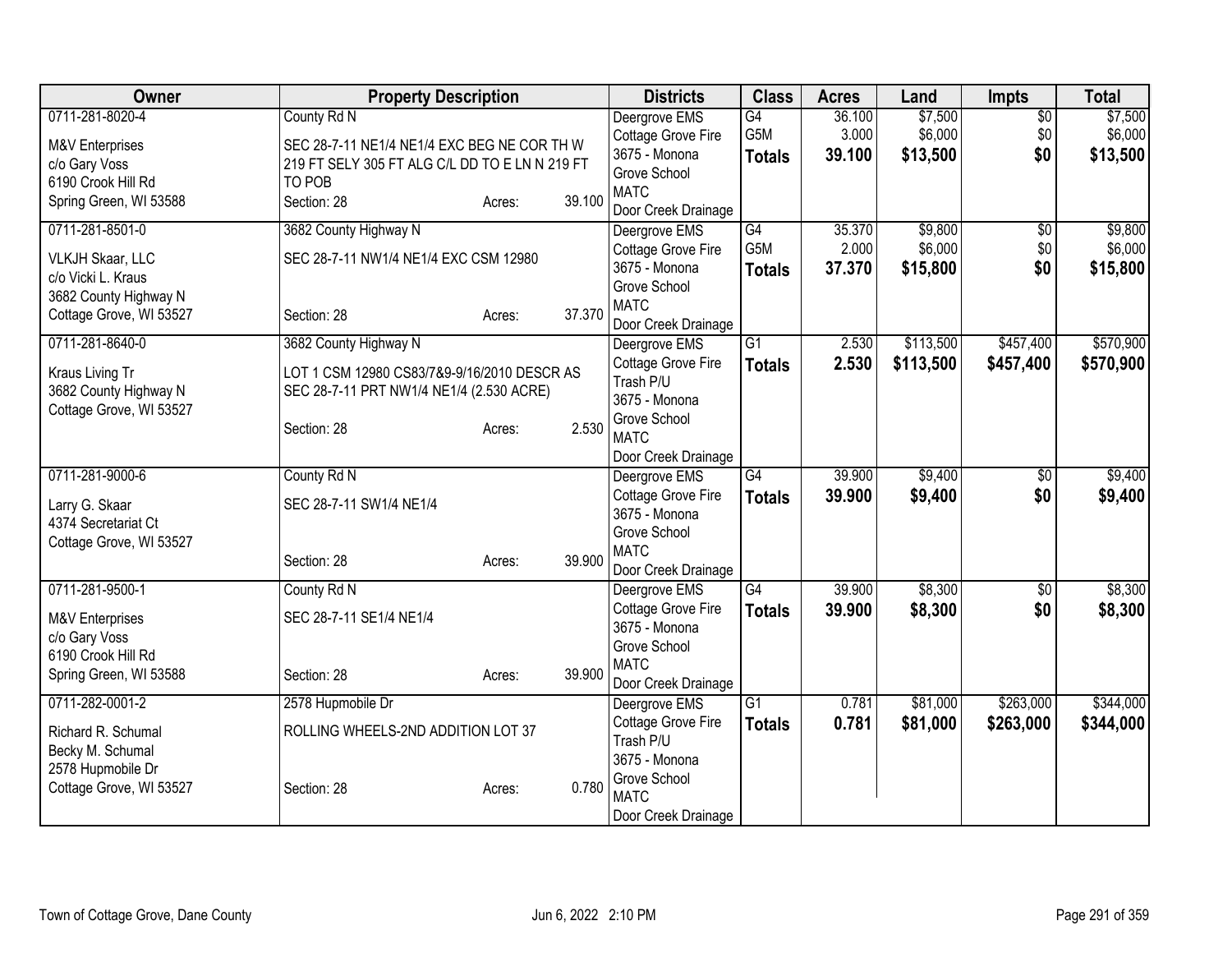| Owner                   | <b>Property Description</b>        |        |       | <b>Districts</b>                    | <b>Class</b>    | <b>Acres</b> | Land     | <b>Impts</b> | <b>Total</b> |
|-------------------------|------------------------------------|--------|-------|-------------------------------------|-----------------|--------------|----------|--------------|--------------|
| 0711-282-0012-9         | 2574 Hupmobile Dr                  |        |       | Deergrove EMS                       | $\overline{G1}$ | 0.781        | \$81,000 | \$408,600    | \$489,600    |
| Jegjl Tr                | ROLLING WHEELS-2ND ADDITION LOT 38 |        |       | Cottage Grove Fire                  | <b>Totals</b>   | 0.781        | \$81,000 | \$408,600    | \$489,600    |
| 2574 Hupmobile Dr       |                                    |        |       | Trash P/U                           |                 |              |          |              |              |
| Cottage Grove, WI 53527 |                                    |        |       | 3675 - Monona                       |                 |              |          |              |              |
|                         | Section: 28                        | Acres: | 0.780 | Grove School                        |                 |              |          |              |              |
|                         |                                    |        |       | <b>MATC</b><br>Door Creek Drainage  |                 |              |          |              |              |
| 0711-282-0023-6         | 2570 Hupmobile Dr                  |        |       | Deergrove EMS                       | G1              | 0.781        | \$81,000 | \$415,000    | \$496,000    |
|                         |                                    |        |       | Cottage Grove Fire                  | <b>Totals</b>   | 0.781        | \$81,000 | \$415,000    | \$496,000    |
| Michael D. Goke         | ROLLING WHEELS-2ND ADDITION LOT 39 |        |       | Trash P/U                           |                 |              |          |              |              |
| Sandra L. Goke          |                                    |        |       | 3675 - Monona                       |                 |              |          |              |              |
| 2570 Hupmobile Dr       |                                    |        |       | Grove School                        |                 |              |          |              |              |
| Cottage Grove, WI 53527 | Section: 28                        | Acres: | 0.780 | <b>MATC</b>                         |                 |              |          |              |              |
|                         |                                    |        |       | Door Creek Drainage                 |                 |              |          |              |              |
| 0711-282-0034-3         | 2566 Hupmobile Dr                  |        |       | Deergrove EMS                       | G1              | 0.817        | \$82,500 | \$399,500    | \$482,000    |
| Gary J. Loeffler        | ROLLING WHEELS-2ND ADDITION LOT 40 |        |       | Cottage Grove Fire                  | <b>Totals</b>   | 0.817        | \$82,500 | \$399,500    | \$482,000    |
| Betty K. Loeffler       |                                    |        |       | Trash P/U                           |                 |              |          |              |              |
| 2566 Hupmobile Dr       |                                    |        |       | 3675 - Monona                       |                 |              |          |              |              |
| Cottage Grove, WI 53527 | Section: 28                        | Acres: | 0.817 | Grove School                        |                 |              |          |              |              |
|                         |                                    |        |       | <b>MATC</b>                         |                 |              |          |              |              |
| 0711-282-0045-0         |                                    |        |       | Door Creek Drainage                 |                 |              | \$84,000 |              | \$505,000    |
|                         | 2562 Hupmobile Dr                  |        |       | Deergrove EMS<br>Cottage Grove Fire | G1              | 0.848        |          | \$421,000    |              |
| Eric Hallingstad        | ROLLING WHEELS-2ND ADDITION LOT 41 |        |       | Trash P/U                           | <b>Totals</b>   | 0.848        | \$84,000 | \$421,000    | \$505,000    |
| Cheryl Hallingstad      |                                    |        |       | 3675 - Monona                       |                 |              |          |              |              |
| 2562 Hupmobile Dr       |                                    |        |       | Grove School                        |                 |              |          |              |              |
| Cottage Grove, WI 53527 | Section: 28                        | Acres: | 0.848 | <b>MATC</b>                         |                 |              |          |              |              |
|                         |                                    |        |       | Door Creek Drainage                 |                 |              |          |              |              |
| 0711-282-0056-7         | 3677 Graham Paige Rd               |        |       | Deergrove EMS                       | $\overline{G1}$ | 0.937        | \$87,500 | \$398,000    | \$485,500    |
| Mitchel T. Hanson       | ROLLING WHEELS-2ND ADDITION LOT 42 |        |       | Cottage Grove Fire                  | <b>Totals</b>   | 0.937        | \$87,500 | \$398,000    | \$485,500    |
| Gayle C. Hanson         |                                    |        |       | Trash P/U                           |                 |              |          |              |              |
| 3677 Graham Paige Rd    |                                    |        |       | 3675 - Monona                       |                 |              |          |              |              |
| Cottage Grove, WI 53527 | Section: 28                        | Acres: | 0.937 | Grove School                        |                 |              |          |              |              |
|                         |                                    |        |       | <b>MATC</b>                         |                 |              |          |              |              |
|                         |                                    |        |       | Door Creek Drainage                 |                 |              |          |              |              |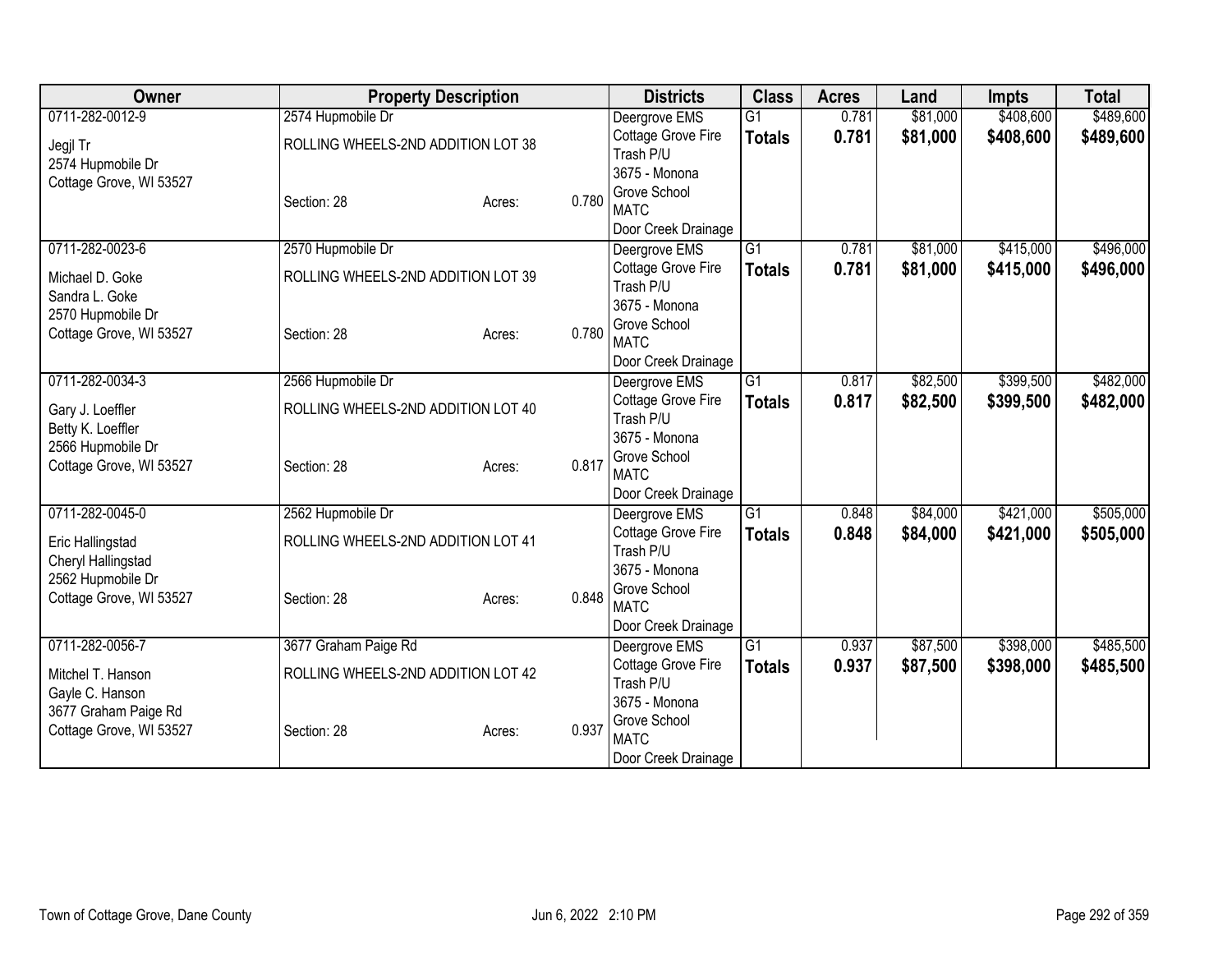| Owner                   | <b>Property Description</b>        |        |       | <b>Districts</b>                   | <b>Class</b>    | <b>Acres</b> | Land     | <b>Impts</b> | <b>Total</b> |
|-------------------------|------------------------------------|--------|-------|------------------------------------|-----------------|--------------|----------|--------------|--------------|
| 0711-282-0067-4         | 3673 Graham Paige Rd               |        |       | Deergrove EMS                      | $\overline{G1}$ | 1.084        | \$93,000 | \$411,000    | \$504,000    |
| Mark J. Robers          | ROLLING WHEELS-2ND ADDITION LOT 43 |        |       | Cottage Grove Fire                 | <b>Totals</b>   | 1.084        | \$93,000 | \$411,000    | \$504,000    |
| Barbara E. Robers       |                                    |        |       | Trash P/U                          |                 |              |          |              |              |
| 3673 Graham Paige Rd    |                                    |        |       | 3675 - Monona                      |                 |              |          |              |              |
| Cottage Grove, WI 53527 | Section: 28                        | Acres: | 1.084 | Grove School                       |                 |              |          |              |              |
|                         |                                    |        |       | <b>MATC</b><br>Door Creek Drainage |                 |              |          |              |              |
| 0711-282-0078-1         | 3670 Graham Paige Rd               |        |       | Deergrove EMS                      | $\overline{G1}$ | 0.966        | \$89,000 | \$375,000    | \$464,000    |
|                         |                                    |        |       | Cottage Grove Fire                 | <b>Totals</b>   | 0.966        | \$89,000 | \$375,000    | \$464,000    |
| Craig M. Havertape      | ROLLING WHEELS-2ND ADDITION LOT 44 |        |       | Trash P/U                          |                 |              |          |              |              |
| Leanne M. Havertape     |                                    |        |       | 3675 - Monona                      |                 |              |          |              |              |
| 3670 Graham Paige Rd    |                                    |        |       | Grove School                       |                 |              |          |              |              |
| Cottage Grove, WI 53527 | Section: 28                        | Acres: | 0.966 | <b>MATC</b>                        |                 |              |          |              |              |
|                         |                                    |        |       | Door Creek Drainage                |                 |              |          |              |              |
| 0711-282-0089-8         | 3666 Graham Paige Rd               |        |       | Deergrove EMS                      | $\overline{G1}$ | 1.051        | \$92,000 | \$322,500    | \$414,500    |
| Peter M. Yundt          | ROLLING WHEELS-2ND ADDITION LOT 45 |        |       | Cottage Grove Fire                 | <b>Totals</b>   | 1.051        | \$92,000 | \$322,500    | \$414,500    |
| Laura M. Fiez           |                                    |        |       | Trash P/U                          |                 |              |          |              |              |
| 3666 Graham Paige Rd    |                                    |        |       | 3675 - Monona                      |                 |              |          |              |              |
| Cottage Grove, WI 53527 | Section: 28                        | Acres: | 1.050 | Grove School                       |                 |              |          |              |              |
|                         |                                    |        |       | <b>MATC</b>                        |                 |              |          |              |              |
| 0711-282-0100-2         |                                    |        |       | Door Creek Drainage                |                 |              |          |              | \$474,500    |
|                         | 3662 Graham Paige Rd               |        |       | Deergrove EMS                      | G1              | 1.043        | \$87,000 | \$387,500    |              |
| Christopher J. Buechler | ROLLING WHEELS-2ND ADDITION LOT 46 |        |       | Cottage Grove Fire<br>Trash P/U    | <b>Totals</b>   | 1.043        | \$87,000 | \$387,500    | \$474,500    |
| Ellen M. Buechler       |                                    |        |       | 3675 - Monona                      |                 |              |          |              |              |
| 3662 Graham Paige Rd    |                                    |        |       | Grove School                       |                 |              |          |              |              |
| Cottage Grove, WI 53527 | Section: 28                        | Acres: | 1.040 | <b>MATC</b>                        |                 |              |          |              |              |
|                         |                                    |        |       | Door Creek Drainage                |                 |              |          |              |              |
| 0711-282-0111-9         | 3658 Graham Paige Rd               |        |       | Deergrove EMS                      | $\overline{G1}$ | 1.004        | \$90,500 | \$330,000    | \$420,500    |
| Thomas A. Lex           | ROLLING WHEELS-2ND ADDITION LOT 47 |        |       | Cottage Grove Fire                 | <b>Totals</b>   | 1.004        | \$90,500 | \$330,000    | \$420,500    |
| Karen M. Lex            |                                    |        |       | Trash P/U                          |                 |              |          |              |              |
| 3658 Graham Paige Rd    |                                    |        |       | 3675 - Monona                      |                 |              |          |              |              |
| Cottage Grove, WI 53527 | Section: 28                        | Acres: | 1.003 | Grove School                       |                 |              |          |              |              |
|                         |                                    |        |       | <b>MATC</b>                        |                 |              |          |              |              |
|                         |                                    |        |       | Door Creek Drainage                |                 |              |          |              |              |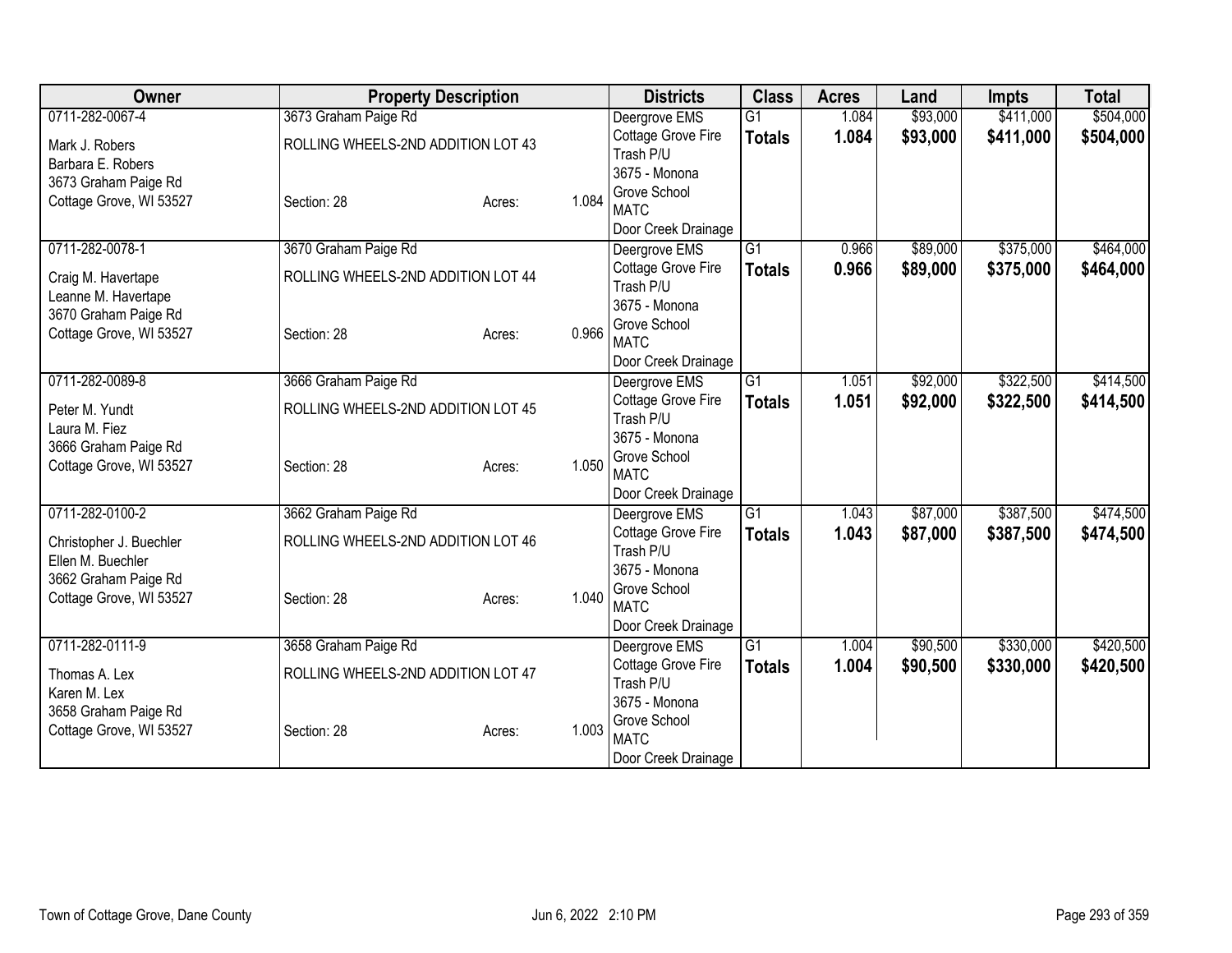| 3654 Graham Paige Rd<br>Deergrove EMS<br>$\overline{G1}$<br>1.004<br>Cottage Grove Fire<br>1.004<br>\$90,500<br>\$416,100<br>\$506,600<br><b>Totals</b><br>ROLLING WHEELS-2ND ADDITION LOT 48<br>George S. Marino<br>Trash P/U<br>Jodi R. Marino<br>3675 - Monona<br>3654 Graham Paige Rd<br>Grove School<br>1.003<br>Cottage Grove, WI 53527<br>Section: 28<br>Acres:<br><b>MATC</b><br>Door Creek Drainage<br>$\overline{G1}$<br>\$87,500<br>\$330,500<br>\$418,000<br>0711-282-0129-9<br>3652 Graham Paige Rd<br>0.932<br>Deergrove EMS<br>0.932<br>\$87,500<br>\$330,500<br>Cottage Grove Fire<br><b>Totals</b><br>Brian E. Storms<br>ROLLING WHEELS-2ND ADDITION LOT 49 EXC BEG<br>Trash P/U<br>Michele A. Storms<br>AT MOST SLY COR OF LOT 49 TH N32DEG20'00"E 40<br>3675 - Monona<br>FT TH N57DEG40'00"W TO NWLY LN OF LOT 49 TH<br>3652 Graham Paige Rd<br>Grove School<br>0.930<br>Cottage Grove, WI 53527<br>Section: 28<br>Acres:<br><b>MATC</b><br>Door Creek Drainage<br>0711-282-0132-0<br>Graham Paige Rd<br>G1<br>0.150<br>\$11,500<br>$\overline{50}$<br>Deergrove EMS<br>Cottage Grove Fire<br>0.150<br>\$11,500<br>\$0<br><b>Totals</b><br>Michael R. Mckenna<br>ROLLING WHEELS-2ND ADDITION PRT LOT 49<br>3675 - Monona<br>Amanda L. Mckenna<br>DESCR AS BEG AT MOST WLY COR OF LOT 49 TH<br>Grove School<br>3650 Graham Paige Rd<br>S57DEG40'00"E 164.05 FT TO CORNER OF LOTS 1<br><b>MATC</b><br>0.150<br>Cottage Grove, WI 53527<br>Section: 28<br>Acres:<br>Door Creek Drainage<br>0711-282-0136-0<br>G1<br>\$28,000<br>\$28,000<br>Maxwell Ln<br>0.150<br>$\overline{50}$<br>Deergrove EMS<br>0.150<br>\$28,000<br>\$0<br>Cottage Grove Fire<br><b>Totals</b><br>Mark A. Stueber<br>ROLLING WHEELS-2ND ADDITION PRT LOT 49<br>3675 - Monona<br>Anna M. Stueber<br>DESCR AS SELY 160 FT OF SWLY 40 FT<br>Grove School<br>3644 Maxwell Ln<br><b>MATC</b><br>0.150<br>Cottage Grove, WI 53527<br>Section: 28<br>Acres:<br>Door Creek Drainage<br>0711-282-0144-0<br>$\overline{G1}$<br>\$86,500<br>\$311,000<br>2569 Hupmobile Dr<br>0.908<br>Deergrove EMS<br>Cottage Grove Fire<br>0.908<br>\$86,500<br>\$311,000<br><b>Totals</b><br>ROLLING WHEELS-2ND ADDITION LOT 50<br>Brian D. Bellford<br>Trash P/U<br>Heather C. Bellford<br>3675 - Monona<br>2569 Hupmobile Dr<br>Grove School<br>0.907<br>Cottage Grove, WI 53527<br>Section: 28<br>Acres:<br><b>MATC</b><br>Door Creek Drainage<br>0711-282-0155-7<br>G1<br>0.934<br>\$87,500<br>\$471,000<br>2573 Hupmobile Dr<br>Deergrove EMS<br>Cottage Grove Fire<br>\$87,500<br>\$471,000<br>0.934<br><b>Totals</b><br>ROLLING WHEELS-2ND ADDITION LOT 51<br>Joseph Keenan<br>Trash P/U<br>Brooke Keenan<br>3675 - Monona<br>2753 Hupmobile Dr<br>Grove School<br>0.934<br>Cottage Grove, WI 53527<br>Section: 28<br>Acres: | Owner           | <b>Property Description</b> | <b>Districts</b> | <b>Class</b> | <b>Acres</b> | Land     | <b>Impts</b> | <b>Total</b> |
|------------------------------------------------------------------------------------------------------------------------------------------------------------------------------------------------------------------------------------------------------------------------------------------------------------------------------------------------------------------------------------------------------------------------------------------------------------------------------------------------------------------------------------------------------------------------------------------------------------------------------------------------------------------------------------------------------------------------------------------------------------------------------------------------------------------------------------------------------------------------------------------------------------------------------------------------------------------------------------------------------------------------------------------------------------------------------------------------------------------------------------------------------------------------------------------------------------------------------------------------------------------------------------------------------------------------------------------------------------------------------------------------------------------------------------------------------------------------------------------------------------------------------------------------------------------------------------------------------------------------------------------------------------------------------------------------------------------------------------------------------------------------------------------------------------------------------------------------------------------------------------------------------------------------------------------------------------------------------------------------------------------------------------------------------------------------------------------------------------------------------------------------------------------------------------------------------------------------------------------------------------------------------------------------------------------------------------------------------------------------------------------------------------------------------------------------------------------------------------------------------------------------------------------------------------------------------------------------------------------------------------------------------------------------------------------------------------------------------------------------------------------------------------------------------|-----------------|-----------------------------|------------------|--------------|--------------|----------|--------------|--------------|
|                                                                                                                                                                                                                                                                                                                                                                                                                                                                                                                                                                                                                                                                                                                                                                                                                                                                                                                                                                                                                                                                                                                                                                                                                                                                                                                                                                                                                                                                                                                                                                                                                                                                                                                                                                                                                                                                                                                                                                                                                                                                                                                                                                                                                                                                                                                                                                                                                                                                                                                                                                                                                                                                                                                                                                                                      | 0711-282-0122-6 |                             |                  |              |              | \$90,500 | \$416,100    | \$506,600    |
| \$418,000<br>\$28,000<br>\$397,500                                                                                                                                                                                                                                                                                                                                                                                                                                                                                                                                                                                                                                                                                                                                                                                                                                                                                                                                                                                                                                                                                                                                                                                                                                                                                                                                                                                                                                                                                                                                                                                                                                                                                                                                                                                                                                                                                                                                                                                                                                                                                                                                                                                                                                                                                                                                                                                                                                                                                                                                                                                                                                                                                                                                                                   |                 |                             |                  |              |              |          |              |              |
| \$11,500<br>\$11,500<br>\$397,500<br>\$558,500<br>\$558,500                                                                                                                                                                                                                                                                                                                                                                                                                                                                                                                                                                                                                                                                                                                                                                                                                                                                                                                                                                                                                                                                                                                                                                                                                                                                                                                                                                                                                                                                                                                                                                                                                                                                                                                                                                                                                                                                                                                                                                                                                                                                                                                                                                                                                                                                                                                                                                                                                                                                                                                                                                                                                                                                                                                                          |                 |                             |                  |              |              |          |              |              |
|                                                                                                                                                                                                                                                                                                                                                                                                                                                                                                                                                                                                                                                                                                                                                                                                                                                                                                                                                                                                                                                                                                                                                                                                                                                                                                                                                                                                                                                                                                                                                                                                                                                                                                                                                                                                                                                                                                                                                                                                                                                                                                                                                                                                                                                                                                                                                                                                                                                                                                                                                                                                                                                                                                                                                                                                      |                 |                             |                  |              |              |          |              |              |
|                                                                                                                                                                                                                                                                                                                                                                                                                                                                                                                                                                                                                                                                                                                                                                                                                                                                                                                                                                                                                                                                                                                                                                                                                                                                                                                                                                                                                                                                                                                                                                                                                                                                                                                                                                                                                                                                                                                                                                                                                                                                                                                                                                                                                                                                                                                                                                                                                                                                                                                                                                                                                                                                                                                                                                                                      |                 |                             |                  |              |              |          |              |              |
|                                                                                                                                                                                                                                                                                                                                                                                                                                                                                                                                                                                                                                                                                                                                                                                                                                                                                                                                                                                                                                                                                                                                                                                                                                                                                                                                                                                                                                                                                                                                                                                                                                                                                                                                                                                                                                                                                                                                                                                                                                                                                                                                                                                                                                                                                                                                                                                                                                                                                                                                                                                                                                                                                                                                                                                                      |                 |                             |                  |              |              |          |              |              |
|                                                                                                                                                                                                                                                                                                                                                                                                                                                                                                                                                                                                                                                                                                                                                                                                                                                                                                                                                                                                                                                                                                                                                                                                                                                                                                                                                                                                                                                                                                                                                                                                                                                                                                                                                                                                                                                                                                                                                                                                                                                                                                                                                                                                                                                                                                                                                                                                                                                                                                                                                                                                                                                                                                                                                                                                      |                 |                             |                  |              |              |          |              |              |
|                                                                                                                                                                                                                                                                                                                                                                                                                                                                                                                                                                                                                                                                                                                                                                                                                                                                                                                                                                                                                                                                                                                                                                                                                                                                                                                                                                                                                                                                                                                                                                                                                                                                                                                                                                                                                                                                                                                                                                                                                                                                                                                                                                                                                                                                                                                                                                                                                                                                                                                                                                                                                                                                                                                                                                                                      |                 |                             |                  |              |              |          |              |              |
|                                                                                                                                                                                                                                                                                                                                                                                                                                                                                                                                                                                                                                                                                                                                                                                                                                                                                                                                                                                                                                                                                                                                                                                                                                                                                                                                                                                                                                                                                                                                                                                                                                                                                                                                                                                                                                                                                                                                                                                                                                                                                                                                                                                                                                                                                                                                                                                                                                                                                                                                                                                                                                                                                                                                                                                                      |                 |                             |                  |              |              |          |              |              |
|                                                                                                                                                                                                                                                                                                                                                                                                                                                                                                                                                                                                                                                                                                                                                                                                                                                                                                                                                                                                                                                                                                                                                                                                                                                                                                                                                                                                                                                                                                                                                                                                                                                                                                                                                                                                                                                                                                                                                                                                                                                                                                                                                                                                                                                                                                                                                                                                                                                                                                                                                                                                                                                                                                                                                                                                      |                 |                             |                  |              |              |          |              |              |
|                                                                                                                                                                                                                                                                                                                                                                                                                                                                                                                                                                                                                                                                                                                                                                                                                                                                                                                                                                                                                                                                                                                                                                                                                                                                                                                                                                                                                                                                                                                                                                                                                                                                                                                                                                                                                                                                                                                                                                                                                                                                                                                                                                                                                                                                                                                                                                                                                                                                                                                                                                                                                                                                                                                                                                                                      |                 |                             |                  |              |              |          |              |              |
|                                                                                                                                                                                                                                                                                                                                                                                                                                                                                                                                                                                                                                                                                                                                                                                                                                                                                                                                                                                                                                                                                                                                                                                                                                                                                                                                                                                                                                                                                                                                                                                                                                                                                                                                                                                                                                                                                                                                                                                                                                                                                                                                                                                                                                                                                                                                                                                                                                                                                                                                                                                                                                                                                                                                                                                                      |                 |                             |                  |              |              |          |              |              |
|                                                                                                                                                                                                                                                                                                                                                                                                                                                                                                                                                                                                                                                                                                                                                                                                                                                                                                                                                                                                                                                                                                                                                                                                                                                                                                                                                                                                                                                                                                                                                                                                                                                                                                                                                                                                                                                                                                                                                                                                                                                                                                                                                                                                                                                                                                                                                                                                                                                                                                                                                                                                                                                                                                                                                                                                      |                 |                             |                  |              |              |          |              |              |
|                                                                                                                                                                                                                                                                                                                                                                                                                                                                                                                                                                                                                                                                                                                                                                                                                                                                                                                                                                                                                                                                                                                                                                                                                                                                                                                                                                                                                                                                                                                                                                                                                                                                                                                                                                                                                                                                                                                                                                                                                                                                                                                                                                                                                                                                                                                                                                                                                                                                                                                                                                                                                                                                                                                                                                                                      |                 |                             |                  |              |              |          |              |              |
|                                                                                                                                                                                                                                                                                                                                                                                                                                                                                                                                                                                                                                                                                                                                                                                                                                                                                                                                                                                                                                                                                                                                                                                                                                                                                                                                                                                                                                                                                                                                                                                                                                                                                                                                                                                                                                                                                                                                                                                                                                                                                                                                                                                                                                                                                                                                                                                                                                                                                                                                                                                                                                                                                                                                                                                                      |                 |                             |                  |              |              |          |              |              |
|                                                                                                                                                                                                                                                                                                                                                                                                                                                                                                                                                                                                                                                                                                                                                                                                                                                                                                                                                                                                                                                                                                                                                                                                                                                                                                                                                                                                                                                                                                                                                                                                                                                                                                                                                                                                                                                                                                                                                                                                                                                                                                                                                                                                                                                                                                                                                                                                                                                                                                                                                                                                                                                                                                                                                                                                      |                 |                             |                  |              |              |          |              |              |
|                                                                                                                                                                                                                                                                                                                                                                                                                                                                                                                                                                                                                                                                                                                                                                                                                                                                                                                                                                                                                                                                                                                                                                                                                                                                                                                                                                                                                                                                                                                                                                                                                                                                                                                                                                                                                                                                                                                                                                                                                                                                                                                                                                                                                                                                                                                                                                                                                                                                                                                                                                                                                                                                                                                                                                                                      |                 |                             |                  |              |              |          |              |              |
|                                                                                                                                                                                                                                                                                                                                                                                                                                                                                                                                                                                                                                                                                                                                                                                                                                                                                                                                                                                                                                                                                                                                                                                                                                                                                                                                                                                                                                                                                                                                                                                                                                                                                                                                                                                                                                                                                                                                                                                                                                                                                                                                                                                                                                                                                                                                                                                                                                                                                                                                                                                                                                                                                                                                                                                                      |                 |                             |                  |              |              |          |              |              |
|                                                                                                                                                                                                                                                                                                                                                                                                                                                                                                                                                                                                                                                                                                                                                                                                                                                                                                                                                                                                                                                                                                                                                                                                                                                                                                                                                                                                                                                                                                                                                                                                                                                                                                                                                                                                                                                                                                                                                                                                                                                                                                                                                                                                                                                                                                                                                                                                                                                                                                                                                                                                                                                                                                                                                                                                      |                 |                             |                  |              |              |          |              |              |
|                                                                                                                                                                                                                                                                                                                                                                                                                                                                                                                                                                                                                                                                                                                                                                                                                                                                                                                                                                                                                                                                                                                                                                                                                                                                                                                                                                                                                                                                                                                                                                                                                                                                                                                                                                                                                                                                                                                                                                                                                                                                                                                                                                                                                                                                                                                                                                                                                                                                                                                                                                                                                                                                                                                                                                                                      |                 |                             |                  |              |              |          |              |              |
|                                                                                                                                                                                                                                                                                                                                                                                                                                                                                                                                                                                                                                                                                                                                                                                                                                                                                                                                                                                                                                                                                                                                                                                                                                                                                                                                                                                                                                                                                                                                                                                                                                                                                                                                                                                                                                                                                                                                                                                                                                                                                                                                                                                                                                                                                                                                                                                                                                                                                                                                                                                                                                                                                                                                                                                                      |                 |                             |                  |              |              |          |              |              |
|                                                                                                                                                                                                                                                                                                                                                                                                                                                                                                                                                                                                                                                                                                                                                                                                                                                                                                                                                                                                                                                                                                                                                                                                                                                                                                                                                                                                                                                                                                                                                                                                                                                                                                                                                                                                                                                                                                                                                                                                                                                                                                                                                                                                                                                                                                                                                                                                                                                                                                                                                                                                                                                                                                                                                                                                      |                 |                             |                  |              |              |          |              |              |
|                                                                                                                                                                                                                                                                                                                                                                                                                                                                                                                                                                                                                                                                                                                                                                                                                                                                                                                                                                                                                                                                                                                                                                                                                                                                                                                                                                                                                                                                                                                                                                                                                                                                                                                                                                                                                                                                                                                                                                                                                                                                                                                                                                                                                                                                                                                                                                                                                                                                                                                                                                                                                                                                                                                                                                                                      |                 |                             |                  |              |              |          |              |              |
|                                                                                                                                                                                                                                                                                                                                                                                                                                                                                                                                                                                                                                                                                                                                                                                                                                                                                                                                                                                                                                                                                                                                                                                                                                                                                                                                                                                                                                                                                                                                                                                                                                                                                                                                                                                                                                                                                                                                                                                                                                                                                                                                                                                                                                                                                                                                                                                                                                                                                                                                                                                                                                                                                                                                                                                                      |                 |                             |                  |              |              |          |              |              |
|                                                                                                                                                                                                                                                                                                                                                                                                                                                                                                                                                                                                                                                                                                                                                                                                                                                                                                                                                                                                                                                                                                                                                                                                                                                                                                                                                                                                                                                                                                                                                                                                                                                                                                                                                                                                                                                                                                                                                                                                                                                                                                                                                                                                                                                                                                                                                                                                                                                                                                                                                                                                                                                                                                                                                                                                      |                 |                             |                  |              |              |          |              |              |
|                                                                                                                                                                                                                                                                                                                                                                                                                                                                                                                                                                                                                                                                                                                                                                                                                                                                                                                                                                                                                                                                                                                                                                                                                                                                                                                                                                                                                                                                                                                                                                                                                                                                                                                                                                                                                                                                                                                                                                                                                                                                                                                                                                                                                                                                                                                                                                                                                                                                                                                                                                                                                                                                                                                                                                                                      |                 |                             |                  |              |              |          |              |              |
|                                                                                                                                                                                                                                                                                                                                                                                                                                                                                                                                                                                                                                                                                                                                                                                                                                                                                                                                                                                                                                                                                                                                                                                                                                                                                                                                                                                                                                                                                                                                                                                                                                                                                                                                                                                                                                                                                                                                                                                                                                                                                                                                                                                                                                                                                                                                                                                                                                                                                                                                                                                                                                                                                                                                                                                                      |                 |                             |                  |              |              |          |              |              |
|                                                                                                                                                                                                                                                                                                                                                                                                                                                                                                                                                                                                                                                                                                                                                                                                                                                                                                                                                                                                                                                                                                                                                                                                                                                                                                                                                                                                                                                                                                                                                                                                                                                                                                                                                                                                                                                                                                                                                                                                                                                                                                                                                                                                                                                                                                                                                                                                                                                                                                                                                                                                                                                                                                                                                                                                      |                 |                             |                  |              |              |          |              |              |
|                                                                                                                                                                                                                                                                                                                                                                                                                                                                                                                                                                                                                                                                                                                                                                                                                                                                                                                                                                                                                                                                                                                                                                                                                                                                                                                                                                                                                                                                                                                                                                                                                                                                                                                                                                                                                                                                                                                                                                                                                                                                                                                                                                                                                                                                                                                                                                                                                                                                                                                                                                                                                                                                                                                                                                                                      |                 |                             |                  |              |              |          |              |              |
|                                                                                                                                                                                                                                                                                                                                                                                                                                                                                                                                                                                                                                                                                                                                                                                                                                                                                                                                                                                                                                                                                                                                                                                                                                                                                                                                                                                                                                                                                                                                                                                                                                                                                                                                                                                                                                                                                                                                                                                                                                                                                                                                                                                                                                                                                                                                                                                                                                                                                                                                                                                                                                                                                                                                                                                                      |                 |                             |                  |              |              |          |              |              |
|                                                                                                                                                                                                                                                                                                                                                                                                                                                                                                                                                                                                                                                                                                                                                                                                                                                                                                                                                                                                                                                                                                                                                                                                                                                                                                                                                                                                                                                                                                                                                                                                                                                                                                                                                                                                                                                                                                                                                                                                                                                                                                                                                                                                                                                                                                                                                                                                                                                                                                                                                                                                                                                                                                                                                                                                      |                 |                             |                  |              |              |          |              |              |
|                                                                                                                                                                                                                                                                                                                                                                                                                                                                                                                                                                                                                                                                                                                                                                                                                                                                                                                                                                                                                                                                                                                                                                                                                                                                                                                                                                                                                                                                                                                                                                                                                                                                                                                                                                                                                                                                                                                                                                                                                                                                                                                                                                                                                                                                                                                                                                                                                                                                                                                                                                                                                                                                                                                                                                                                      |                 |                             |                  |              |              |          |              |              |
|                                                                                                                                                                                                                                                                                                                                                                                                                                                                                                                                                                                                                                                                                                                                                                                                                                                                                                                                                                                                                                                                                                                                                                                                                                                                                                                                                                                                                                                                                                                                                                                                                                                                                                                                                                                                                                                                                                                                                                                                                                                                                                                                                                                                                                                                                                                                                                                                                                                                                                                                                                                                                                                                                                                                                                                                      |                 |                             |                  |              |              |          |              |              |
|                                                                                                                                                                                                                                                                                                                                                                                                                                                                                                                                                                                                                                                                                                                                                                                                                                                                                                                                                                                                                                                                                                                                                                                                                                                                                                                                                                                                                                                                                                                                                                                                                                                                                                                                                                                                                                                                                                                                                                                                                                                                                                                                                                                                                                                                                                                                                                                                                                                                                                                                                                                                                                                                                                                                                                                                      |                 |                             |                  |              |              |          |              |              |
|                                                                                                                                                                                                                                                                                                                                                                                                                                                                                                                                                                                                                                                                                                                                                                                                                                                                                                                                                                                                                                                                                                                                                                                                                                                                                                                                                                                                                                                                                                                                                                                                                                                                                                                                                                                                                                                                                                                                                                                                                                                                                                                                                                                                                                                                                                                                                                                                                                                                                                                                                                                                                                                                                                                                                                                                      |                 |                             | <b>MATC</b>      |              |              |          |              |              |
| Door Creek Drainage                                                                                                                                                                                                                                                                                                                                                                                                                                                                                                                                                                                                                                                                                                                                                                                                                                                                                                                                                                                                                                                                                                                                                                                                                                                                                                                                                                                                                                                                                                                                                                                                                                                                                                                                                                                                                                                                                                                                                                                                                                                                                                                                                                                                                                                                                                                                                                                                                                                                                                                                                                                                                                                                                                                                                                                  |                 |                             |                  |              |              |          |              |              |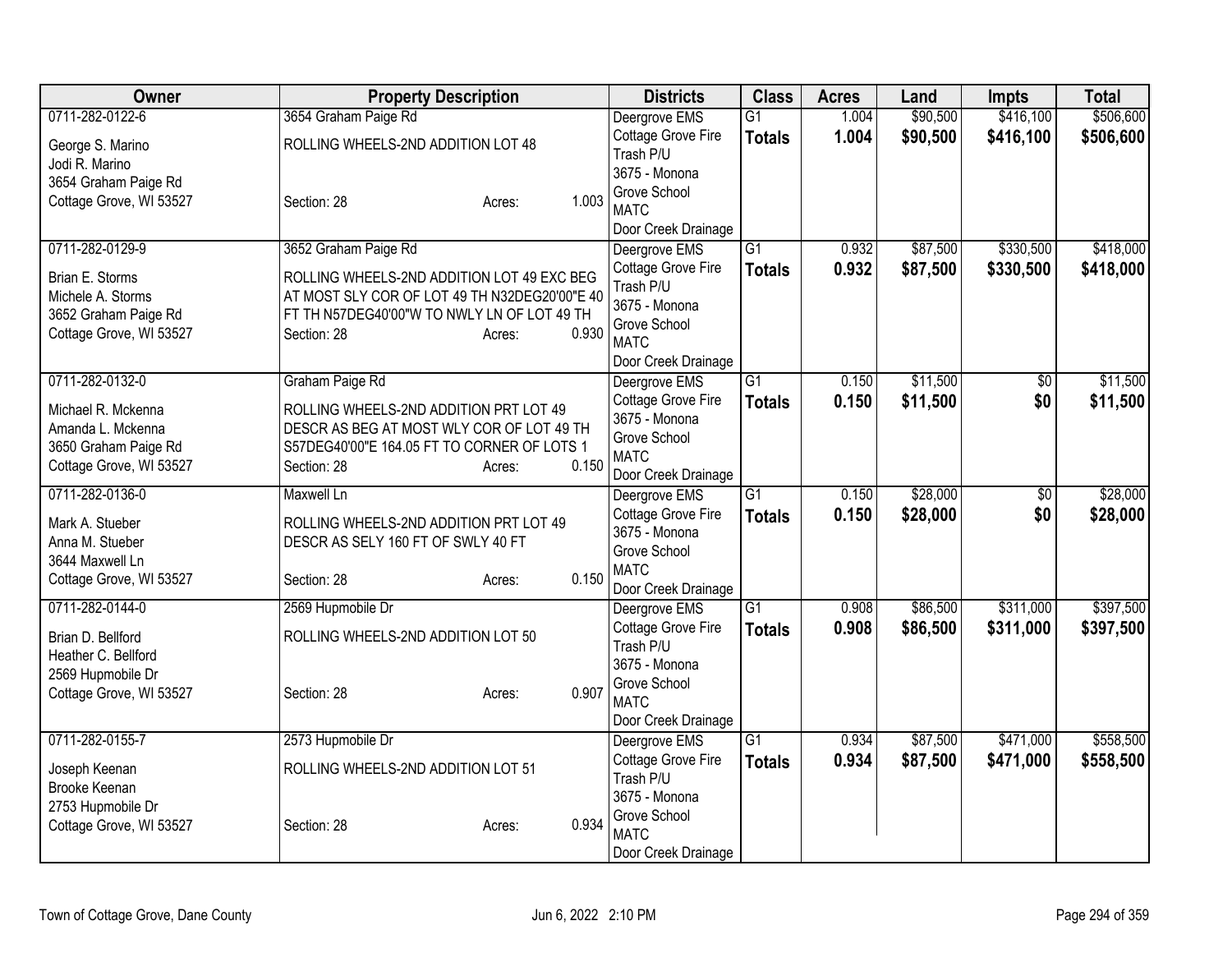| Owner                                      | <b>Property Description</b>          |        |        | <b>Districts</b>                    | <b>Class</b>    | <b>Acres</b> | Land     | <b>Impts</b>    | <b>Total</b> |
|--------------------------------------------|--------------------------------------|--------|--------|-------------------------------------|-----------------|--------------|----------|-----------------|--------------|
| 0711-282-0166-4                            | 2577 Hupmobile Dr                    |        |        | Deergrove EMS                       | $\overline{G1}$ | 0.934        | \$87,500 | \$317,500       | \$405,000    |
| Gary C. Smith                              | ROLLING WHEELS-2ND ADDITION LOT 52   |        |        | Cottage Grove Fire                  | <b>Totals</b>   | 0.934        | \$87,500 | \$317,500       | \$405,000    |
| Sandra F. Smith                            |                                      |        |        | Trash P/U                           |                 |              |          |                 |              |
| 2577 Hupmobile Dr                          |                                      |        |        | 3675 - Monona                       |                 |              |          |                 |              |
| Cottage Grove, WI 53527                    | Section: 28                          | Acres: | 0.934  | Grove School<br><b>MATC</b>         |                 |              |          |                 |              |
|                                            |                                      |        |        | Door Creek Drainage                 |                 |              |          |                 |              |
| 0711-282-0177-1                            | 2581 Hupmobile Dr                    |        |        | Deergrove EMS                       | $\overline{G1}$ | 1.012        | \$91,000 | \$370,600       | \$461,600    |
|                                            |                                      |        |        | Cottage Grove Fire                  | <b>Totals</b>   | 1.012        | \$91,000 | \$370,600       | \$461,600    |
| Schiro Jt Irrev Living Tr, Michael P &     | ROLLING WHEELS-2ND ADDITION LOT 53   |        |        | Trash P/U                           |                 |              |          |                 |              |
| Nancy M                                    |                                      |        |        | 3675 - Monona                       |                 |              |          |                 |              |
| 2581 Hupmobile Dr                          |                                      |        |        | Grove School                        |                 |              |          |                 |              |
| Cottage Grove, WI 53527                    | Section: 28                          | Acres: | 1.010  | <b>MATC</b>                         |                 |              |          |                 |              |
| 0711-282-0188-8                            | 2563 Hupmobile Dr                    |        |        | Deergrove EMS                       | X4              | 0.866        | \$0      | $\overline{50}$ | \$0          |
| Cottage Grove, Town of                     | ROLLING WHEELS-2ND ADDITION OUTLOT 1 |        |        | Cottage Grove Fire                  | <b>Totals</b>   | 0.866        | \$0      | \$0             | \$0          |
| 4058 County Highway N                      |                                      |        |        | 3675 - Monona                       |                 |              |          |                 |              |
| Cottage Grove, WI 53527                    |                                      |        |        | Grove School                        |                 |              |          |                 |              |
|                                            | Section: 28                          | Acres: | 0.866  | <b>MATC</b>                         |                 |              |          |                 |              |
|                                            |                                      |        |        | Door Creek Drainage                 |                 |              |          |                 |              |
| 0711-282-0199-5                            | Graham Paige Rd                      |        |        | Deergrove EMS                       | G4              | 0.819        | \$200    | $\overline{30}$ | \$200        |
| T-Bird Holdings, LLC                       | ROLLING WHEELS-2ND ADDITION OUTLOT 2 |        |        | Cottage Grove Fire<br>3675 - Monona | <b>Totals</b>   | 0.819        | \$200    | \$0             | \$200        |
| 3663 T Bird Way                            |                                      |        |        | Grove School                        |                 |              |          |                 |              |
| Cottage Grove, WI 53527                    |                                      |        |        | <b>MATC</b>                         |                 |              |          |                 |              |
|                                            | Section: 28                          | Acres: | 0.819  | Door Creek Drainage                 |                 |              |          |                 |              |
| 0711-282-0210-9                            | 3595 Natvig Rd                       |        |        | Deergrove EMS                       | G4              | 21.499       | \$4,900  | $\overline{50}$ | \$4,900      |
|                                            |                                      |        |        | <b>Cottage Grove Fire</b>           | G7              | 1.000        | \$12,000 | \$12,600        | \$24,600     |
| T-Bird Holdings, LLC                       | ROLLING WHEELS-2ND ADDITION OUTLOT 3 |        |        | 3675 - Monona                       | <b>Totals</b>   | 22.499       | \$16,900 | \$12,600        | \$29,500     |
| 3663 T Bird Way<br>Cottage Grove, WI 53527 |                                      |        |        | Grove School                        |                 |              |          |                 |              |
|                                            | Section: 28                          | Acres: | 22.499 | <b>MATC</b>                         |                 |              |          |                 |              |
|                                            |                                      |        |        | Door Creek Drainage                 |                 |              |          |                 |              |
| 0711-282-3301-3                            | 3644 Maxwell Ln                      |        |        | Deergrove EMS                       | $\overline{G1}$ | 0.366        | \$55,500 | \$219,000       | \$274,500    |
| Mark A. Stueber                            | ROLLING WHEELS LOT 1                 |        |        | Cottage Grove Fire                  | <b>Totals</b>   | 0.366        | \$55,500 | \$219,000       | \$274,500    |
| Anna M. Stueber                            |                                      |        |        | Trash P/U                           |                 |              |          |                 |              |
| 3644 Maxwell Ln                            |                                      |        |        | 3675 - Monona                       |                 |              |          |                 |              |
| Cottage Grove, WI 53527                    | Section: 28                          | Acres: | 0.323  | Grove School<br><b>MATC</b>         |                 |              |          |                 |              |
|                                            |                                      |        |        | Door Creek Drainage                 |                 |              |          |                 |              |
|                                            |                                      |        |        |                                     |                 |              |          |                 |              |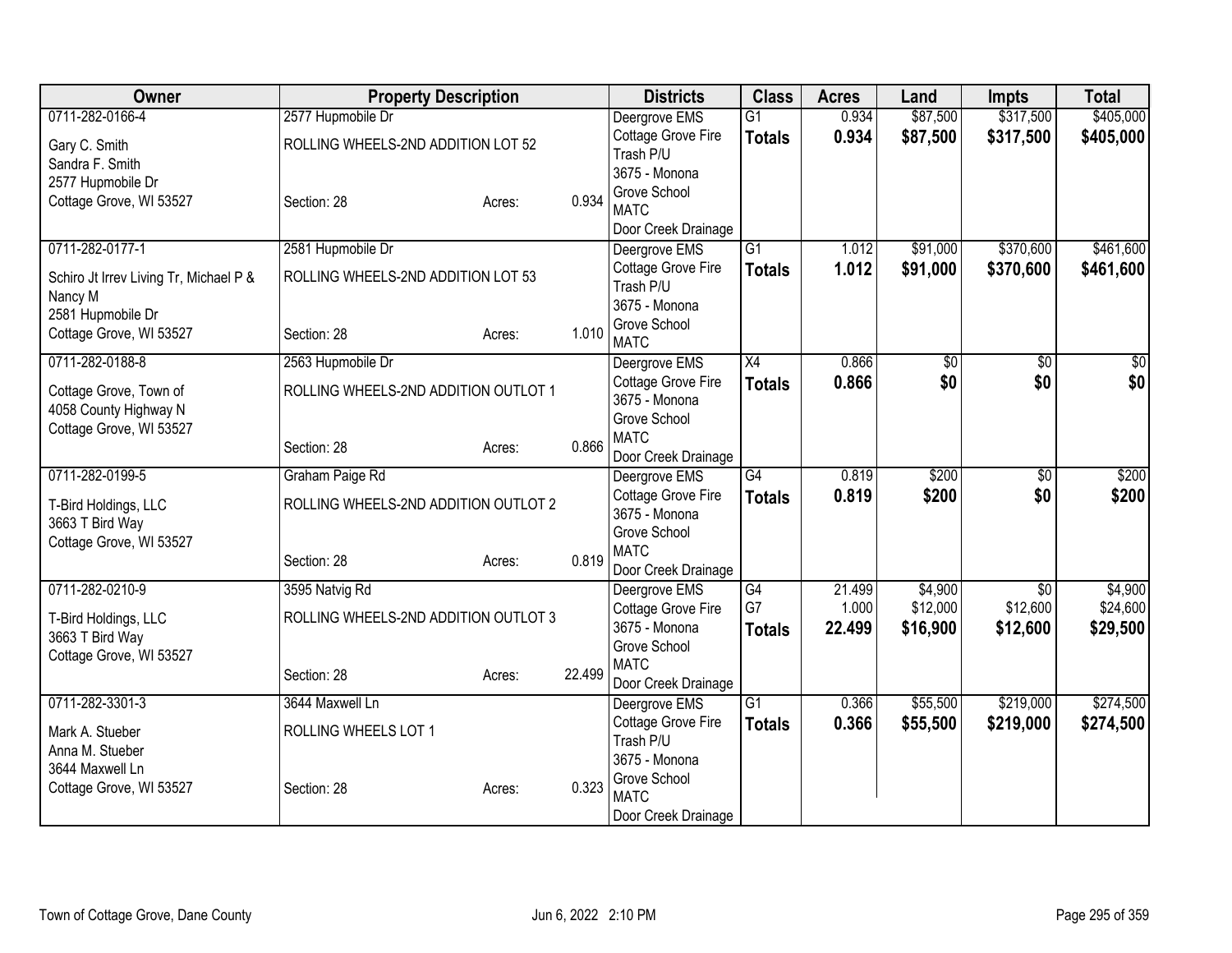| Owner                   | <b>Property Description</b> |        |       | <b>Districts</b>                     | <b>Class</b>    | <b>Acres</b> | Land     | <b>Impts</b> | <b>Total</b> |
|-------------------------|-----------------------------|--------|-------|--------------------------------------|-----------------|--------------|----------|--------------|--------------|
| 0711-282-3312-0         | 3637 Natvig Rd              |        |       | Deergrove EMS                        | $\overline{G1}$ | 0.460        | \$62,500 | \$213,800    | \$276,300    |
| Gregory F. Scalissi     | ROLLING WHEELS LOT 2        |        |       | Cottage Grove Fire                   | <b>Totals</b>   | 0.460        | \$62,500 | \$213,800    | \$276,300    |
| Mary E. Scalissi        |                             |        |       | Trash P/U                            |                 |              |          |              |              |
| 3637 Natvig Rd          |                             |        |       | 3675 - Monona                        |                 |              |          |              |              |
| Cottage Grove, WI 53527 | Section: 28                 | Acres: | 0.460 | Grove School                         |                 |              |          |              |              |
|                         |                             |        |       | <b>MATC</b>                          |                 |              |          |              |              |
|                         |                             |        |       | Door Creek Drainage                  |                 |              |          |              |              |
| 0711-282-3323-7         | 3631 Natvig Rd              |        |       | Deergrove EMS                        | G1              | 0.459        | \$62,500 | \$239,100    | \$301,600    |
| Paul D. Ruplinger       | ROLLING WHEELS LOT 3        |        |       | Cottage Grove Fire<br>Trash P/U      | <b>Totals</b>   | 0.459        | \$62,500 | \$239,100    | \$301,600    |
| Amanda M. Ruplinger     |                             |        |       | 3675 - Monona                        |                 |              |          |              |              |
| 3631 Natvig Rd          |                             |        |       | Grove School                         |                 |              |          |              |              |
| Cottage Grove, WI 53527 | Section: 28                 | Acres: | 0.459 | <b>MATC</b>                          |                 |              |          |              |              |
|                         |                             |        |       | Door Creek Drainage                  |                 |              |          |              |              |
| 0711-282-3334-4         | 3625 Natvig Rd              |        |       | Deergrove EMS                        | G1              | 0.365        | \$55,500 | \$237,500    | \$293,000    |
|                         |                             |        |       | Cottage Grove Fire                   | <b>Totals</b>   | 0.365        | \$55,500 | \$237,500    | \$293,000    |
| Carol A. Wettstein      | ROLLING WHEELS LOT 4        |        |       | Trash P/U                            |                 |              |          |              |              |
| 3625 Natvig Rd          |                             |        |       | 3675 - Monona                        |                 |              |          |              |              |
| Cottage Grove, WI 53527 |                             |        | 0.370 | Grove School                         |                 |              |          |              |              |
|                         | Section: 28                 | Acres: |       | <b>MATC</b>                          |                 |              |          |              |              |
|                         |                             |        |       | Door Creek Drainage                  |                 |              |          |              |              |
| 0711-282-3345-1         | 3619 Natvig Rd              |        |       | Deergrove EMS                        | G1              | 0.367        | \$55,500 | \$169,600    | \$225,100    |
| Richard T. Perez        | ROLLING WHEELS LOT 5        |        |       | Cottage Grove Fire                   | <b>Totals</b>   | 0.367        | \$55,500 | \$169,600    | \$225,100    |
| 3619 Natvig Rd          |                             |        |       | Trash P/U                            |                 |              |          |              |              |
| Cottage Grove, WI 53527 |                             |        |       | 3675 - Monona                        |                 |              |          |              |              |
|                         | Section: 28                 | Acres: | 0.370 | Grove School                         |                 |              |          |              |              |
|                         |                             |        |       | <b>MATC</b>                          |                 |              |          |              |              |
| 0711-282-3356-8         | 3630 Graham Paige Rd        |        |       | Door Creek Drainage<br>Deergrove EMS | G1              | 0.367        | \$55,500 | \$121,500    | \$177,000    |
|                         |                             |        |       | Cottage Grove Fire                   |                 | 0.367        | \$55,500 | \$121,500    | \$177,000    |
| Thomas W. Moe           | ROLLING WHEELS LOT 6        |        |       | Trash P/U                            | <b>Totals</b>   |              |          |              |              |
| 3630 Graham Paige Rd    |                             |        |       | 3675 - Monona                        |                 |              |          |              |              |
| Cottage Grove, WI 53527 |                             |        |       | Grove School                         |                 |              |          |              |              |
|                         | Section: 28                 | Acres: | 0.370 | <b>MATC</b>                          |                 |              |          |              |              |
|                         |                             |        |       | Door Creek Drainage                  |                 |              |          |              |              |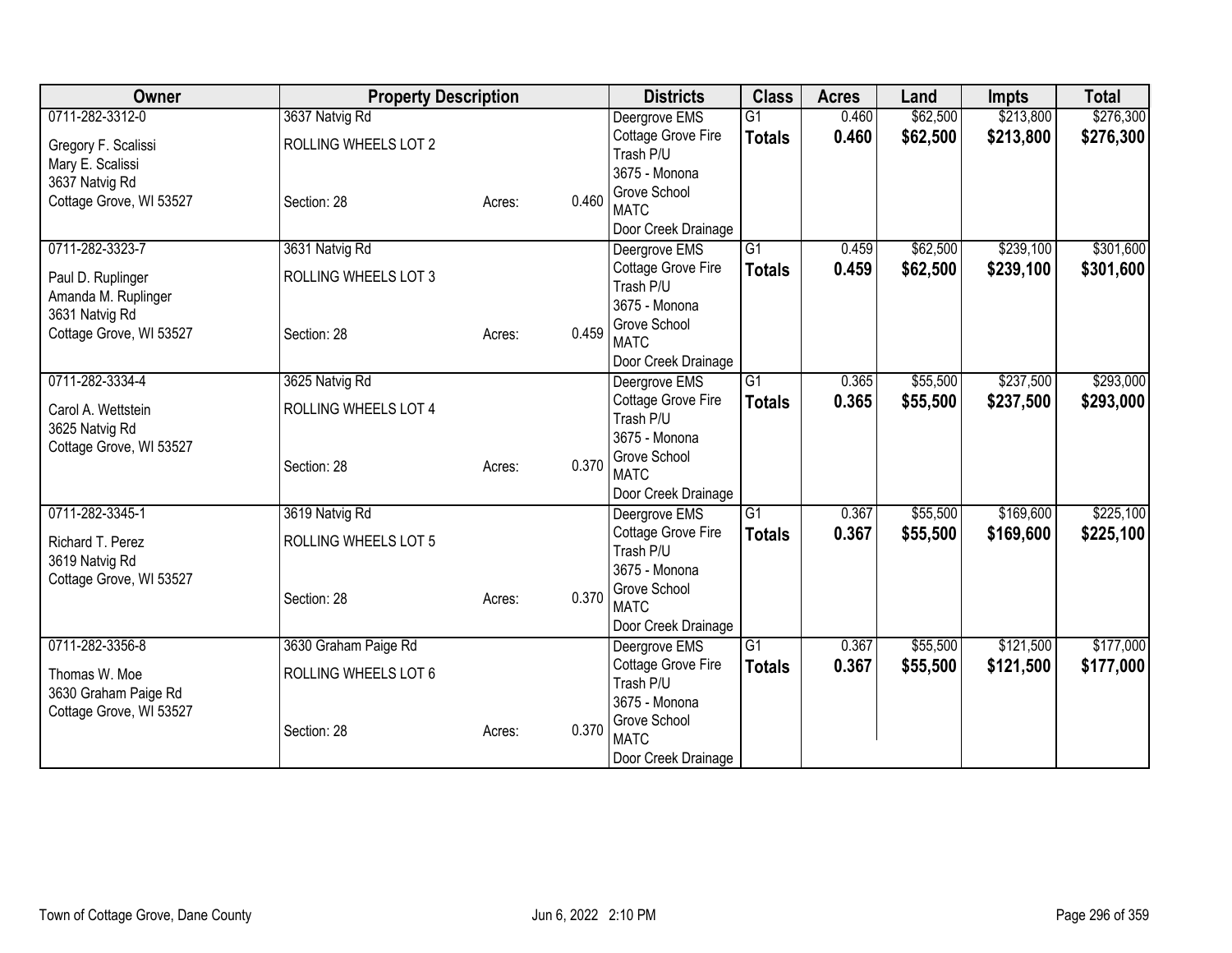| 0711-282-3367-5<br>0.365<br>\$55,500<br>\$199,200<br>3634 Graham Paige Rd<br>$\overline{G1}$<br>Deergrove EMS<br>0.365<br>\$199,200<br>Cottage Grove Fire<br>\$55,500<br><b>Totals</b><br>ROLLING WHEELS LOT 7<br>Childs Baker Tre Karen<br>Trash P/U<br>3634 Graham Paige Rd<br>3675 - Monona<br>Cottage Grove, WI 53527<br>Grove School<br>0.370<br>Section: 28<br>Acres:<br><b>MATC</b><br>Door Creek Drainage<br>\$240,300<br>0711-282-3378-2<br>3638 Graham Paige Rd<br>$\overline{G1}$<br>\$62,500<br>0.459<br>Deergrove EMS<br>0.459<br>\$62,500<br>\$240,300<br>Cottage Grove Fire<br><b>Totals</b><br>ROLLING WHEELS LOT 8<br>Ehren Tresner<br>Trash P/U | \$254,700<br>\$254,700<br>\$302,800<br>\$302,800 |
|-------------------------------------------------------------------------------------------------------------------------------------------------------------------------------------------------------------------------------------------------------------------------------------------------------------------------------------------------------------------------------------------------------------------------------------------------------------------------------------------------------------------------------------------------------------------------------------------------------------------------------------------------------------------|--------------------------------------------------|
|                                                                                                                                                                                                                                                                                                                                                                                                                                                                                                                                                                                                                                                                   |                                                  |
|                                                                                                                                                                                                                                                                                                                                                                                                                                                                                                                                                                                                                                                                   |                                                  |
|                                                                                                                                                                                                                                                                                                                                                                                                                                                                                                                                                                                                                                                                   |                                                  |
|                                                                                                                                                                                                                                                                                                                                                                                                                                                                                                                                                                                                                                                                   |                                                  |
|                                                                                                                                                                                                                                                                                                                                                                                                                                                                                                                                                                                                                                                                   |                                                  |
|                                                                                                                                                                                                                                                                                                                                                                                                                                                                                                                                                                                                                                                                   |                                                  |
|                                                                                                                                                                                                                                                                                                                                                                                                                                                                                                                                                                                                                                                                   |                                                  |
|                                                                                                                                                                                                                                                                                                                                                                                                                                                                                                                                                                                                                                                                   |                                                  |
| 3638 Graham Paige Rd                                                                                                                                                                                                                                                                                                                                                                                                                                                                                                                                                                                                                                              |                                                  |
| 3675 - Monona<br>Cottage Grove, WI 53527                                                                                                                                                                                                                                                                                                                                                                                                                                                                                                                                                                                                                          |                                                  |
| Grove School<br>0.460<br>Section: 28<br>Acres:<br><b>MATC</b>                                                                                                                                                                                                                                                                                                                                                                                                                                                                                                                                                                                                     |                                                  |
| Door Creek Drainage                                                                                                                                                                                                                                                                                                                                                                                                                                                                                                                                                                                                                                               |                                                  |
| 0711-282-3389-9<br>$\overline{G1}$<br>\$62,500<br>\$219,000<br>3642 Graham Paige Rd<br>0.460<br>Deergrove EMS                                                                                                                                                                                                                                                                                                                                                                                                                                                                                                                                                     | \$281,500                                        |
| Cottage Grove Fire<br>0.460<br>\$62,500<br>\$219,000<br><b>Totals</b><br>ROLLING WHEELS LOT 9                                                                                                                                                                                                                                                                                                                                                                                                                                                                                                                                                                     | \$281,500                                        |
| Richard A. Nelson<br>Trash P/U<br>Bonnie J. Nelson                                                                                                                                                                                                                                                                                                                                                                                                                                                                                                                                                                                                                |                                                  |
| 3675 - Monona<br>3642 Graham Paige Rd                                                                                                                                                                                                                                                                                                                                                                                                                                                                                                                                                                                                                             |                                                  |
| Grove School<br>0.460<br>Cottage Grove, WI 53527<br>Section: 28<br>Acres:                                                                                                                                                                                                                                                                                                                                                                                                                                                                                                                                                                                         |                                                  |
| <b>MATC</b><br>Door Creek Drainage                                                                                                                                                                                                                                                                                                                                                                                                                                                                                                                                                                                                                                |                                                  |
| 0711-282-3400-3<br>\$55,500<br>\$271,000<br>3650 Graham Paige Rd<br>G1<br>0.368<br>Deergrove EMS                                                                                                                                                                                                                                                                                                                                                                                                                                                                                                                                                                  | \$326,500                                        |
| Cottage Grove Fire<br>0.368<br>\$55,500<br>\$271,000<br><b>Totals</b>                                                                                                                                                                                                                                                                                                                                                                                                                                                                                                                                                                                             | \$326,500                                        |
| ROLLING WHEELS LOT 10<br>Michael R. Mckenna<br>Trash P/U                                                                                                                                                                                                                                                                                                                                                                                                                                                                                                                                                                                                          |                                                  |
| Amanda L. Mckenna<br>3675 - Monona                                                                                                                                                                                                                                                                                                                                                                                                                                                                                                                                                                                                                                |                                                  |
| 3650 Graham Paige Rd<br>Grove School<br>0.380<br>Cottage Grove, WI 53527<br>Section: 28<br>Acres:                                                                                                                                                                                                                                                                                                                                                                                                                                                                                                                                                                 |                                                  |
| <b>MATC</b>                                                                                                                                                                                                                                                                                                                                                                                                                                                                                                                                                                                                                                                       |                                                  |
| Door Creek Drainage                                                                                                                                                                                                                                                                                                                                                                                                                                                                                                                                                                                                                                               |                                                  |
| 0711-282-3411-0<br>3627 T-Bird Way<br>$\overline{G1}$<br>\$85,500<br>\$394,500<br>0.888<br>Deergrove EMS                                                                                                                                                                                                                                                                                                                                                                                                                                                                                                                                                          | \$480,000                                        |
| 0.888<br>Cottage Grove Fire<br>\$85,500<br>\$394,500<br><b>Totals</b><br>G&R Dynasty Tr<br>ROLLING WHEELS 1ST ADDN LOT 11 EXC ELY 68.60<br>Trash P/U                                                                                                                                                                                                                                                                                                                                                                                                                                                                                                              | \$480,000                                        |
| 3627 T Bird Way<br><b>FT</b><br>3675 - Monona                                                                                                                                                                                                                                                                                                                                                                                                                                                                                                                                                                                                                     |                                                  |
| Cottage Grove, WI 53527<br>Grove School                                                                                                                                                                                                                                                                                                                                                                                                                                                                                                                                                                                                                           |                                                  |
| 0.887<br>Section: 28<br>Acres:<br><b>MATC</b>                                                                                                                                                                                                                                                                                                                                                                                                                                                                                                                                                                                                                     |                                                  |
| G1<br>0711-282-3422-7<br>3633 T-Bird Way<br>0.889<br>\$85,500<br>\$357,000<br>Deergrove EMS                                                                                                                                                                                                                                                                                                                                                                                                                                                                                                                                                                       | \$442,500                                        |
| Cottage Grove Fire<br>0.889<br>\$85,500<br>\$357,000<br><b>Totals</b><br>ROLLING WHEELS 1ST ADDN LOT 12<br>Justin Janisch                                                                                                                                                                                                                                                                                                                                                                                                                                                                                                                                         | \$442,500                                        |
| Trash P/U<br>Mariah Janisch                                                                                                                                                                                                                                                                                                                                                                                                                                                                                                                                                                                                                                       |                                                  |
| 3675 - Monona<br>3633 T Bird Way<br>Grove School                                                                                                                                                                                                                                                                                                                                                                                                                                                                                                                                                                                                                  |                                                  |
| 0.843<br>Cottage Grove, WI 53527<br>Section: 28<br>Acres:<br><b>MATC</b>                                                                                                                                                                                                                                                                                                                                                                                                                                                                                                                                                                                          |                                                  |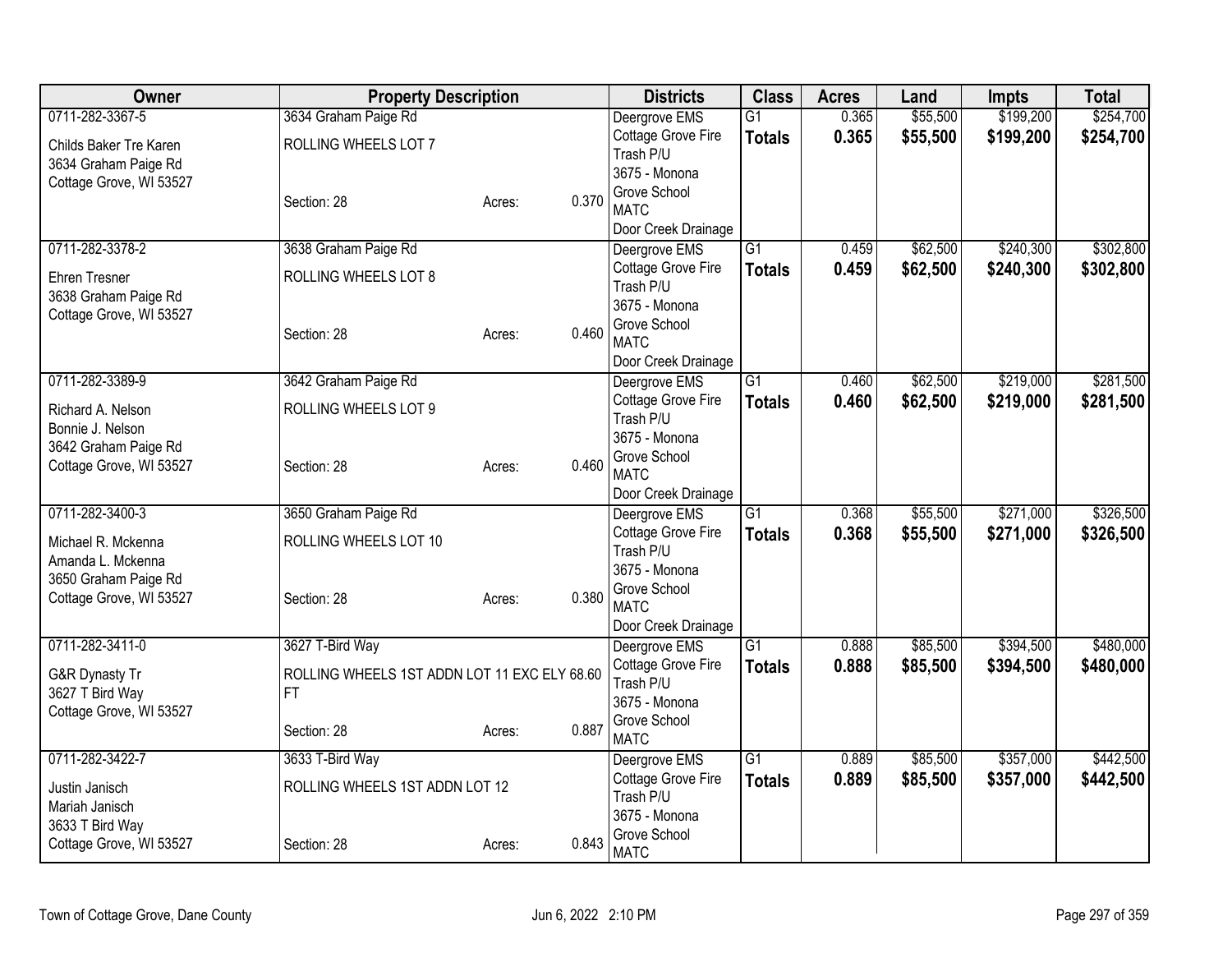| Owner                   |                                | <b>Property Description</b> |       | <b>Districts</b>                | <b>Class</b>    | <b>Acres</b> | Land     | <b>Impts</b> | <b>Total</b> |
|-------------------------|--------------------------------|-----------------------------|-------|---------------------------------|-----------------|--------------|----------|--------------|--------------|
| 0711-282-3433-4         | 3639 T-Bird Way                |                             |       | Deergrove EMS                   | $\overline{G1}$ | 0.781        | \$81,000 | \$419,500    | \$500,500    |
| Richard W. Spangenberg  | ROLLING WHEELS 1ST ADDN LOT 13 |                             |       | Cottage Grove Fire              | <b>Totals</b>   | 0.781        | \$81,000 | \$419,500    | \$500,500    |
| Dana S. Spangenberg     |                                |                             |       | Trash P/U                       |                 |              |          |              |              |
| 3639 T-Bird Way         |                                |                             |       | 3675 - Monona                   |                 |              |          |              |              |
| Cottage Grove, WI 53527 | Section: 28                    | Acres:                      | 0.781 | Grove School<br><b>MATC</b>     |                 |              |          |              |              |
| 0711-282-3444-1         | 3645 T-Bird Way                |                             |       | Deergrove EMS                   | $\overline{G1}$ | 0.721        | \$78,000 | \$413,000    | \$491,000    |
| Scott T. Offerdahl      | ROLLING WHEELS 1ST ADDN LOT 14 |                             |       | Cottage Grove Fire              | <b>Totals</b>   | 0.721        | \$78,000 | \$413,000    | \$491,000    |
| 3645 T Bird Way         |                                |                             |       | Trash P/U                       |                 |              |          |              |              |
| Cottage Grove, WI 53527 |                                |                             |       | 3675 - Monona                   |                 |              |          |              |              |
|                         | Section: 28                    | Acres:                      | 0.720 | Grove School                    |                 |              |          |              |              |
| 0711-282-3455-8         |                                |                             |       | <b>MATC</b>                     | $\overline{G1}$ | 0.750        |          | \$431,500    |              |
|                         | 3651 T-Bird Way                |                             |       | Deergrove EMS                   |                 |              | \$79,500 |              | \$511,000    |
| Thomas A. Retzlaff      | ROLLING WHEELS 1ST ADDN LOT 15 |                             |       | Cottage Grove Fire<br>Trash P/U | <b>Totals</b>   | 0.750        | \$79,500 | \$431,500    | \$511,000    |
| Cheryl Retzlaff         |                                |                             |       | 3675 - Monona                   |                 |              |          |              |              |
| 3651 T-Bird Way         |                                |                             |       | Grove School                    |                 |              |          |              |              |
| Cottage Grove, WI 53527 | Section: 28                    | Acres:                      | 0.750 | <b>MATC</b>                     |                 |              |          |              |              |
| 0711-282-3466-5         | 3657 T-Bird Way                |                             |       | Deergrove EMS                   | $\overline{G1}$ | 0.923        | \$87,000 | \$314,000    | \$401,000    |
| Donald H. Huibregtse Jr | ROLLING WHEELS 1ST ADDN LOT 16 |                             |       | Cottage Grove Fire              | <b>Totals</b>   | 0.923        | \$87,000 | \$314,000    | \$401,000    |
| Azin Huibregtse         |                                |                             |       | Trash P/U                       |                 |              |          |              |              |
| 3657 T-Bird Way         |                                |                             |       | 3675 - Monona                   |                 |              |          |              |              |
| Cottage Grove, WI 53527 | Section: 28                    | Acres:                      | 0.920 | Grove School                    |                 |              |          |              |              |
|                         |                                |                             |       | <b>MATC</b>                     |                 |              |          |              |              |
| 0711-282-3477-2         | 3663 T-Bird Way                |                             |       | Deergrove EMS                   | $\overline{G1}$ | 1.154        | \$95,000 | \$273,500    | \$368,500    |
| Michael G. Dahl         | ROLLING WHEELS 1ST ADDN LOT 17 |                             |       | Cottage Grove Fire<br>Trash P/U | <b>Totals</b>   | 1.154        | \$95,000 | \$273,500    | \$368,500    |
| Carolyn A. Dahl         |                                |                             |       | 3675 - Monona                   |                 |              |          |              |              |
| 3663 T-Bird Way         |                                |                             |       | Grove School                    |                 |              |          |              |              |
| Cottage Grove, WI 53527 | Section: 28                    | Acres:                      | 1.150 | <b>MATC</b>                     |                 |              |          |              |              |
| 0711-282-3488-9         | 3667 T-Bird Way                |                             |       | Deergrove EMS                   | G1              | 0.891        | \$85,500 | \$398,000    | \$483,500    |
| Andrew J. Platz         | ROLLING WHEELS 1ST ADDN LOT 18 |                             |       | Cottage Grove Fire              | <b>Totals</b>   | 0.891        | \$85,500 | \$398,000    | \$483,500    |
| Janice A. Platz         |                                |                             |       | Trash P/U                       |                 |              |          |              |              |
| 3667 T-Bird Way         |                                |                             |       | 3675 - Monona                   |                 |              |          |              |              |
| Cottage Grove, WI 53527 | Section: 28                    | Acres:                      | 0.890 | Grove School<br><b>MATC</b>     |                 |              |          |              |              |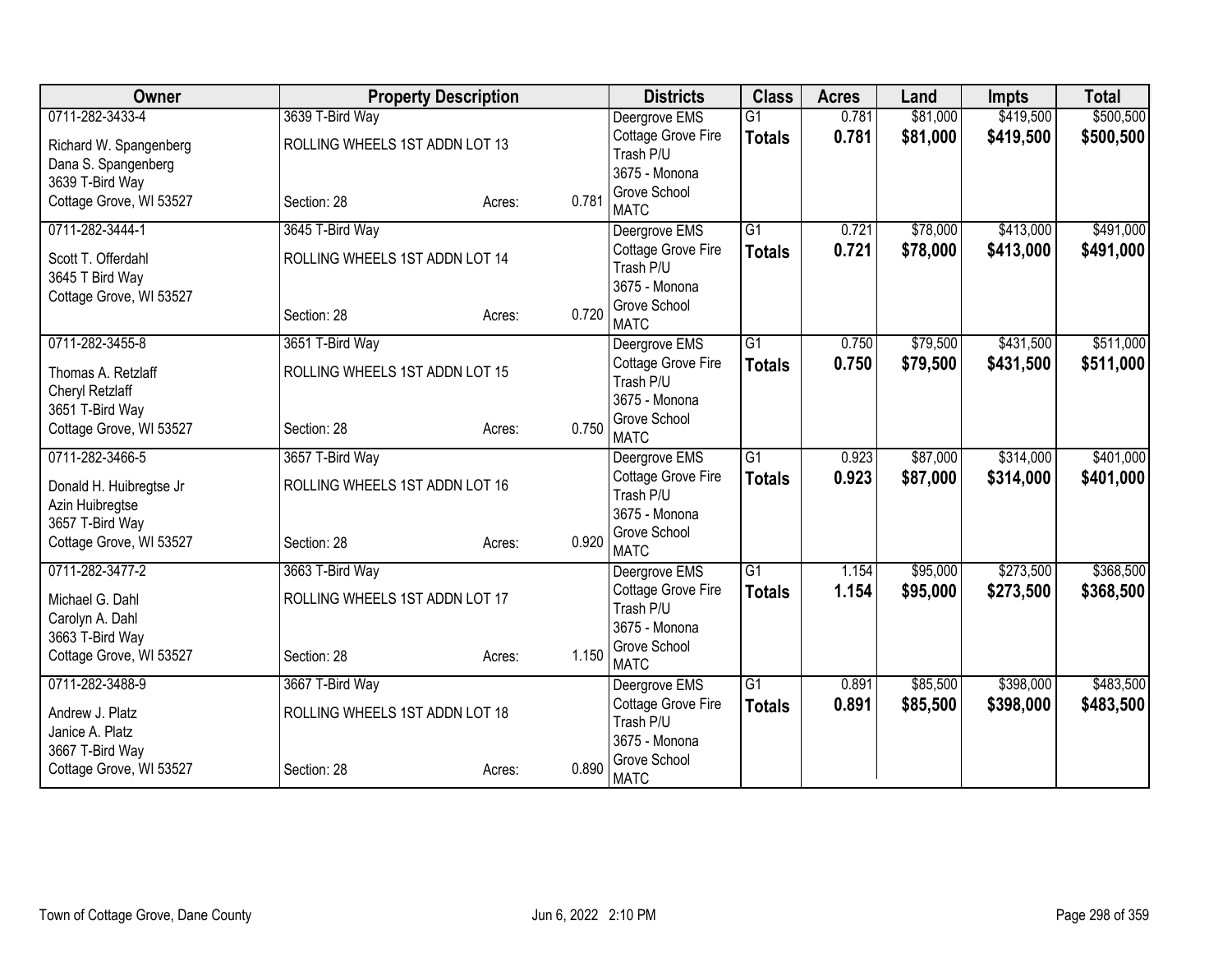| Owner                   | <b>Property Description</b>    |        |       | <b>Districts</b>                | <b>Class</b>    | <b>Acres</b> | Land     | <b>Impts</b> | <b>Total</b> |
|-------------------------|--------------------------------|--------|-------|---------------------------------|-----------------|--------------|----------|--------------|--------------|
| 0711-282-3499-6         | 3673 T-Bird Way                |        |       | Deergrove EMS                   | $\overline{G1}$ | 0.750        | \$79,500 | \$351,500    | \$431,000    |
| Linda C. Foley          | ROLLING WHEELS 1ST ADDN LOT 19 |        |       | Cottage Grove Fire              | <b>Totals</b>   | 0.750        | \$79,500 | \$351,500    | \$431,000    |
| C D. Foley              |                                |        |       | Trash P/U                       |                 |              |          |              |              |
| 3673 T-Bird Way         |                                |        |       | 3675 - Monona                   |                 |              |          |              |              |
| Cottage Grove, WI 53527 | Section: 28                    | Acres: | 0.750 | Grove School                    |                 |              |          |              |              |
|                         |                                |        |       | <b>MATC</b>                     |                 |              |          |              |              |
| 0711-282-3510-0         | 3679 T-Bird Way                |        |       | Deergrove EMS                   | $\overline{G1}$ | 0.845        | \$83,500 | \$265,500    | \$349,000    |
| Brent R. Pertzborn      | ROLLING WHEELS 1ST ADDN LOT 20 |        |       | Cottage Grove Fire              | <b>Totals</b>   | 0.845        | \$83,500 | \$265,500    | \$349,000    |
| Jessica A. Reynolds     |                                |        |       | Trash P/U                       |                 |              |          |              |              |
| 3679 T-Bird Way         |                                |        |       | 3675 - Monona<br>Grove School   |                 |              |          |              |              |
| Cottage Grove, WI 53527 | Section: 28                    | Acres: | 0.840 | <b>MATC</b>                     |                 |              |          |              |              |
| 0711-282-3521-7         | 3685 T-Bird Way                |        |       | Deergrove EMS                   | $\overline{G1}$ | 0.721        | \$78,000 | \$390,000    | \$468,000    |
|                         |                                |        |       | Cottage Grove Fire              |                 | 0.721        | \$78,000 | \$390,000    | \$468,000    |
| Robert J. Brown         | ROLLING WHEELS 1ST ADDN LOT 21 |        |       | Trash P/U                       | <b>Totals</b>   |              |          |              |              |
| Patti S. Brown          |                                |        |       | 3675 - Monona                   |                 |              |          |              |              |
| 3685 T-Bird Way         |                                |        |       | Grove School                    |                 |              |          |              |              |
| Cottage Grove, WI 53527 | Section: 28                    | Acres: | 0.720 | <b>MATC</b>                     |                 |              |          |              |              |
| 0711-282-3522-6         | 3691 T-Bird Way                |        |       | Deergrove EMS                   | $\overline{G1}$ | 0.740        | \$79,000 | \$285,000    | \$364,000    |
| Janis J. Elmer          | ROLLING WHEELS 1ST ADDN LOT 22 |        |       | Cottage Grove Fire              | <b>Totals</b>   | 0.740        | \$79,000 | \$285,000    | \$364,000    |
| 3691 T Bird Way         |                                |        |       | Trash P/U                       |                 |              |          |              |              |
| Cottage Grove, WI 53527 |                                |        |       | 3675 - Monona                   |                 |              |          |              |              |
|                         | Section: 28                    | Acres: | 0.740 | Grove School                    |                 |              |          |              |              |
|                         |                                |        |       | <b>MATC</b>                     |                 |              |          |              |              |
| 0711-282-3543-1         | 2625 Hupmobile Dr              |        |       | Deergrove EMS                   | G1              | 0.850        | \$84,000 | \$309,500    | \$393,500    |
| David J. Guelzow        | ROLLING WHEELS 1ST ADDN LOT 23 |        |       | Cottage Grove Fire              | <b>Totals</b>   | 0.850        | \$84,000 | \$309,500    | \$393,500    |
| Leana L. Guelzow        |                                |        |       | Trash P/U                       |                 |              |          |              |              |
| 2625 Hupmobile Dr       |                                |        |       | 3675 - Monona                   |                 |              |          |              |              |
| Cottage Grove, WI 53527 | Section: 28                    | Acres: | 0.850 | Grove School                    |                 |              |          |              |              |
|                         |                                |        |       | <b>MATC</b>                     |                 |              |          |              |              |
| 0711-282-3554-8         | 2619 Hupmobile Dr              |        |       | Deergrove EMS                   | $\overline{G1}$ | 0.740        | \$79,000 | \$250,500    | \$329,500    |
| Karen A. Poppa          | ROLLING WHEELS 1ST ADDN LOT 24 |        |       | Cottage Grove Fire<br>Trash P/U | <b>Totals</b>   | 0.740        | \$79,000 | \$250,500    | \$329,500    |
| 2619 Hupmobile Dr       |                                |        |       | 3675 - Monona                   |                 |              |          |              |              |
| Cottage Grove, WI 53527 |                                |        |       | Grove School                    |                 |              |          |              |              |
|                         | Section: 28                    | Acres: | 0.740 | <b>MATC</b>                     |                 |              |          |              |              |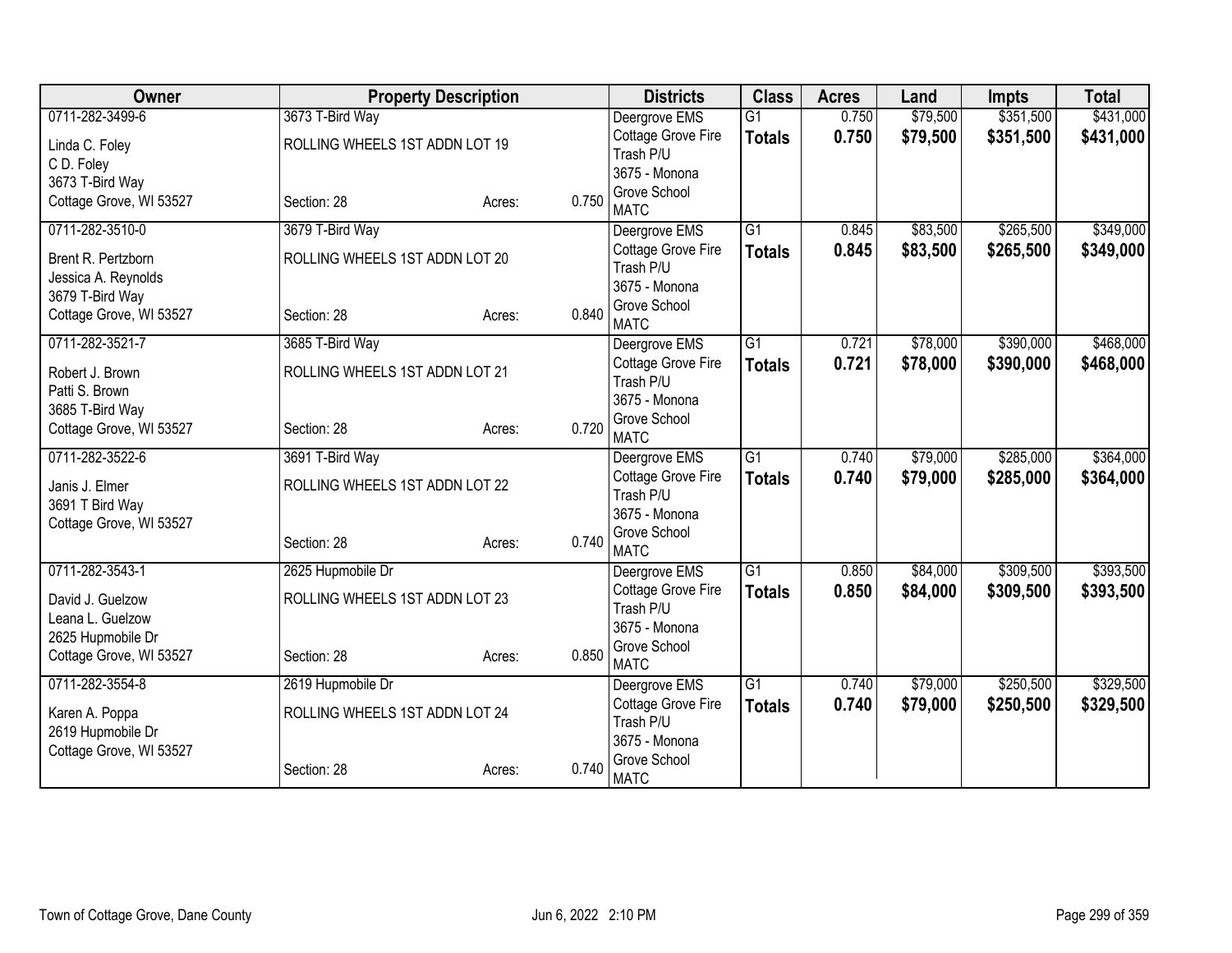| Owner                   | <b>Property Description</b>    |        |       | <b>Districts</b>                | <b>Class</b>    | <b>Acres</b> | Land     | <b>Impts</b> | <b>Total</b> |
|-------------------------|--------------------------------|--------|-------|---------------------------------|-----------------|--------------|----------|--------------|--------------|
| 0711-282-3565-5         | 3630 T-Bird Way                |        |       | Deergrove EMS                   | $\overline{G1}$ | 0.836        | \$83,000 | \$398,500    | \$481,500    |
| George J. Koury         | ROLLING WHEELS 1ST ADDN LOT 25 |        |       | Cottage Grove Fire              | <b>Totals</b>   | 0.836        | \$83,000 | \$398,500    | \$481,500    |
| Terri L. Koury          |                                |        |       | Trash P/U                       |                 |              |          |              |              |
| 3630 T-Bird Way         |                                |        |       | 3675 - Monona                   |                 |              |          |              |              |
| Cottage Grove, WI 53527 | Section: 28                    | Acres: | 0.836 | Grove School                    |                 |              |          |              |              |
|                         |                                |        |       | <b>MATC</b>                     |                 |              |          |              |              |
| 0711-282-3576-2         | 3636 T-Bird Way                |        |       | Deergrove EMS                   | $\overline{G1}$ | 0.847        | \$83,500 | \$441,500    | \$525,000    |
| Mark D. Hetzel          | ROLLING WHEELS 1ST ADDN LOT 26 |        |       | Cottage Grove Fire              | <b>Totals</b>   | 0.847        | \$83,500 | \$441,500    | \$525,000    |
| Jennifer M. Hetzel      |                                |        |       | Trash P/U<br>3675 - Monona      |                 |              |          |              |              |
| 3636 T-Bird Way         |                                |        |       | Grove School                    |                 |              |          |              |              |
| Cottage Grove, WI 53527 | Section: 28                    | Acres: | 0.840 | <b>MATC</b>                     |                 |              |          |              |              |
| 0711-282-3587-9         | 3648 T-Bird Way                |        |       | Deergrove EMS                   | $\overline{G1}$ | 0.760        | \$80,000 | \$293,500    | \$373,500    |
|                         |                                |        |       | Cottage Grove Fire              |                 | 0.760        | \$80,000 | \$293,500    | \$373,500    |
| James R. Hessling       | ROLLING WHEELS 1ST ADDN LOT 27 |        |       | Trash P/U                       | <b>Totals</b>   |              |          |              |              |
| Diedra A. Hessling      |                                |        |       | 3675 - Monona                   |                 |              |          |              |              |
| 3648 T-Bird Way         |                                |        |       | Grove School                    |                 |              |          |              |              |
| Cottage Grove, WI 53527 | Section: 28                    | Acres: | 0.760 | <b>MATC</b>                     |                 |              |          |              |              |
| 0711-282-3598-6         | 3656 T-Bird Way                |        |       | Deergrove EMS                   | G1              | 1.100        | \$93,500 | \$439,000    | \$532,500    |
| Dana Beck               | ROLLING WHEELS 1ST ADDN LOT 28 |        |       | Cottage Grove Fire              | <b>Totals</b>   | 1.100        | \$93,500 | \$439,000    | \$532,500    |
| Sharon Beck             |                                |        |       | Trash P/U                       |                 |              |          |              |              |
| 3656 T-Bird Way         |                                |        |       | 3675 - Monona                   |                 |              |          |              |              |
| Cottage Grove, WI 53527 | Section: 28                    | Acres: | 1.080 | Grove School                    |                 |              |          |              |              |
|                         |                                |        |       | <b>MATC</b>                     |                 |              |          |              |              |
| 0711-282-3609-2         | 3684 T-Bird Way                |        |       | Deergrove EMS                   | $\overline{G1}$ | 0.922        | \$87,000 | \$287,000    | \$374,000    |
| James D. Johanns        | ROLLING WHEELS 1ST ADDN LOT 29 |        |       | Cottage Grove Fire              | <b>Totals</b>   | 0.922        | \$87,000 | \$287,000    | \$374,000    |
| Susan D. Johanns        |                                |        |       | Trash P/U                       |                 |              |          |              |              |
| 3684 T-Bird Way         |                                |        |       | 3675 - Monona                   |                 |              |          |              |              |
| Cottage Grove, WI 53527 | Section: 28                    | Acres: | 0.921 | Grove School                    |                 |              |          |              |              |
| 0711-282-3620-7         |                                |        |       | <b>MATC</b>                     | $\overline{G1}$ |              |          | \$410,500    |              |
|                         | 2636 Hupmobile Dr              |        |       | Deergrove EMS                   |                 | 1.000        | \$90,500 |              | \$501,000    |
| Matthew M. Hartenstein  | ROLLING WHEELS 1ST ADDN LOT 30 |        |       | Cottage Grove Fire<br>Trash P/U | <b>Totals</b>   | 1.000        | \$90,500 | \$410,500    | \$501,000    |
| Holly A. Hartenstein    |                                |        |       | 3675 - Monona                   |                 |              |          |              |              |
| 2636 Hupmobile Dr       |                                |        |       | Grove School                    |                 |              |          |              |              |
| Cottage Grove, WI 53527 | Section: 28                    | Acres: | 1.000 | <b>MATC</b>                     |                 |              |          |              |              |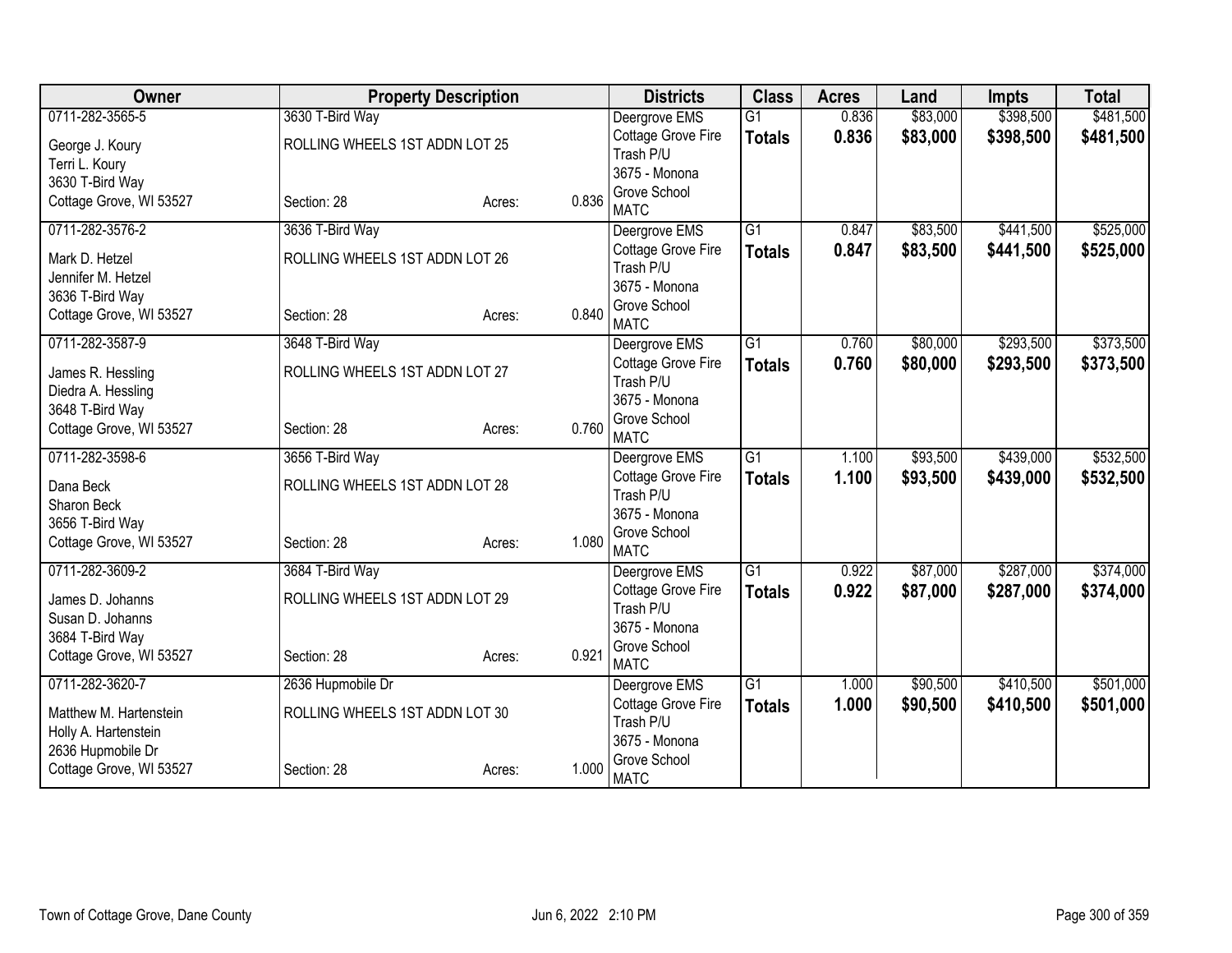| Owner                   | <b>Property Description</b>                    |                 | <b>Districts</b>           | <b>Class</b>    | <b>Acres</b> | Land     | <b>Impts</b> | <b>Total</b> |
|-------------------------|------------------------------------------------|-----------------|----------------------------|-----------------|--------------|----------|--------------|--------------|
| 0711-282-3631-4         | 2628 Hupmobile Dr                              |                 | Deergrove EMS              | $\overline{G1}$ | 0.750        | \$79,500 | \$322,000    | \$401,500    |
| Andre E. Bloesch        | ROLLING WHEELS 1ST ADDN LOT 31                 |                 | Cottage Grove Fire         | <b>Totals</b>   | 0.750        | \$79,500 | \$322,000    | \$401,500    |
| Julie F. Bloesch        |                                                |                 | Trash P/U                  |                 |              |          |              |              |
| 2628 Hupmobile Dr       |                                                |                 | 3675 - Monona              |                 |              |          |              |              |
| Cottage Grove, WI 53527 | Section: 28                                    | 0.750<br>Acres: | Grove School               |                 |              |          |              |              |
|                         |                                                |                 | <b>MATC</b>                |                 |              |          |              |              |
| 0711-282-3642-1         | 2622 Hupmobile Dr                              |                 | Deergrove EMS              | $\overline{G1}$ | 0.730        | \$78,500 | \$375,500    | \$454,000    |
| Jason Mathison          | ROLLING WHEELS 1ST ADDN LOT 32                 |                 | Cottage Grove Fire         | <b>Totals</b>   | 0.730        | \$78,500 | \$375,500    | \$454,000    |
| Megan Mathison          |                                                |                 | Trash P/U<br>3675 - Monona |                 |              |          |              |              |
| 2622 Hupmobile Dr       |                                                |                 | Grove School               |                 |              |          |              |              |
| Cottage Grove, WI 53527 | Section: 28                                    | 0.730<br>Acres: | <b>MATC</b>                |                 |              |          |              |              |
| 0711-282-3653-8         | 2616 Hupmobile Dr                              |                 | Deergrove EMS              | $\overline{G1}$ | 0.710        | \$77,500 | \$253,000    | \$330,500    |
|                         |                                                |                 | Cottage Grove Fire         | <b>Totals</b>   | 0.710        | \$77,500 | \$253,000    | \$330,500    |
| Lisa A. Creeron         | ROLLING WHEELS 1ST ADDN LOT 33                 |                 | Trash P/U                  |                 |              |          |              |              |
| 2616 Hupmobile Dr       |                                                |                 | 3675 - Monona              |                 |              |          |              |              |
| Cottage Grove, WI 53527 |                                                | 0.710           | Grove School               |                 |              |          |              |              |
|                         | Section: 28                                    | Acres:          | <b>MATC</b>                |                 |              |          |              |              |
| 0711-282-3664-5         | 2610 Hupmobile Dr                              |                 | Deergrove EMS              | $\overline{G1}$ | 0.730        | \$78,500 | \$311,500    | \$390,000    |
| Kristofor M. Seraphine  | ROLLING WHEELS 1ST ADDN LOT 34                 |                 | Cottage Grove Fire         | <b>Totals</b>   | 0.730        | \$78,500 | \$311,500    | \$390,000    |
| Susie K. Seraphine      |                                                |                 | Trash P/U                  |                 |              |          |              |              |
| 2610 Hupmobile Dr       |                                                |                 | 3675 - Monona              |                 |              |          |              |              |
| Cottage Grove, WI 53527 | Section: 28                                    | 0.730<br>Acres: | Grove School               |                 |              |          |              |              |
|                         |                                                |                 | <b>MATC</b>                |                 |              |          |              |              |
| 0711-282-3675-2         | 3701 Crestview Dr                              |                 | Deergrove EMS              | $\overline{G1}$ | 0.810        | \$82,000 | \$254,500    | \$336,500    |
| Richard E. Crary        | ROLLING WHEELS 1ST ADDN LOT 35                 |                 | Cottage Grove Fire         | <b>Totals</b>   | 0.810        | \$82,000 | \$254,500    | \$336,500    |
| Sandi A. Crary          |                                                |                 | Trash P/U<br>3675 - Monona |                 |              |          |              |              |
| 3701 Crestview Dr       |                                                |                 | Grove School               |                 |              |          |              |              |
| Cottage Grove, WI 53527 | Section: 28                                    | 0.810<br>Acres: | <b>MATC</b>                |                 |              |          |              |              |
| 0711-282-3687-8         | 3702 Crestview Dr                              |                 | Deergrove EMS              | $\overline{G1}$ | 0.770        | \$80,500 | \$413,500    | \$494,000    |
|                         |                                                |                 | Cottage Grove Fire         | <b>Totals</b>   | 0.770        | \$80,500 | \$413,500    | \$494,000    |
| Timothy D. Connery      | LOT 1 CSM 7766 CS40/340&341 R29472/6&7-3/10/95 |                 | Trash P/U                  |                 |              |          |              |              |
| Randy S. Connery        | DESCR AS FIRS T ADD TO ROLLING WHEELS LOT 36   |                 | 3675 - Monona              |                 |              |          |              |              |
| 3702 Crestview Dr       | & SEC 28-7-11 PRT NW1/4NW1/4 (0.77 ACRES)      |                 | Grove School               |                 |              |          |              |              |
| Cottage Grove, WI 53527 | Section: 28                                    | 0.770<br>Acres: | <b>MATC</b>                |                 |              |          |              |              |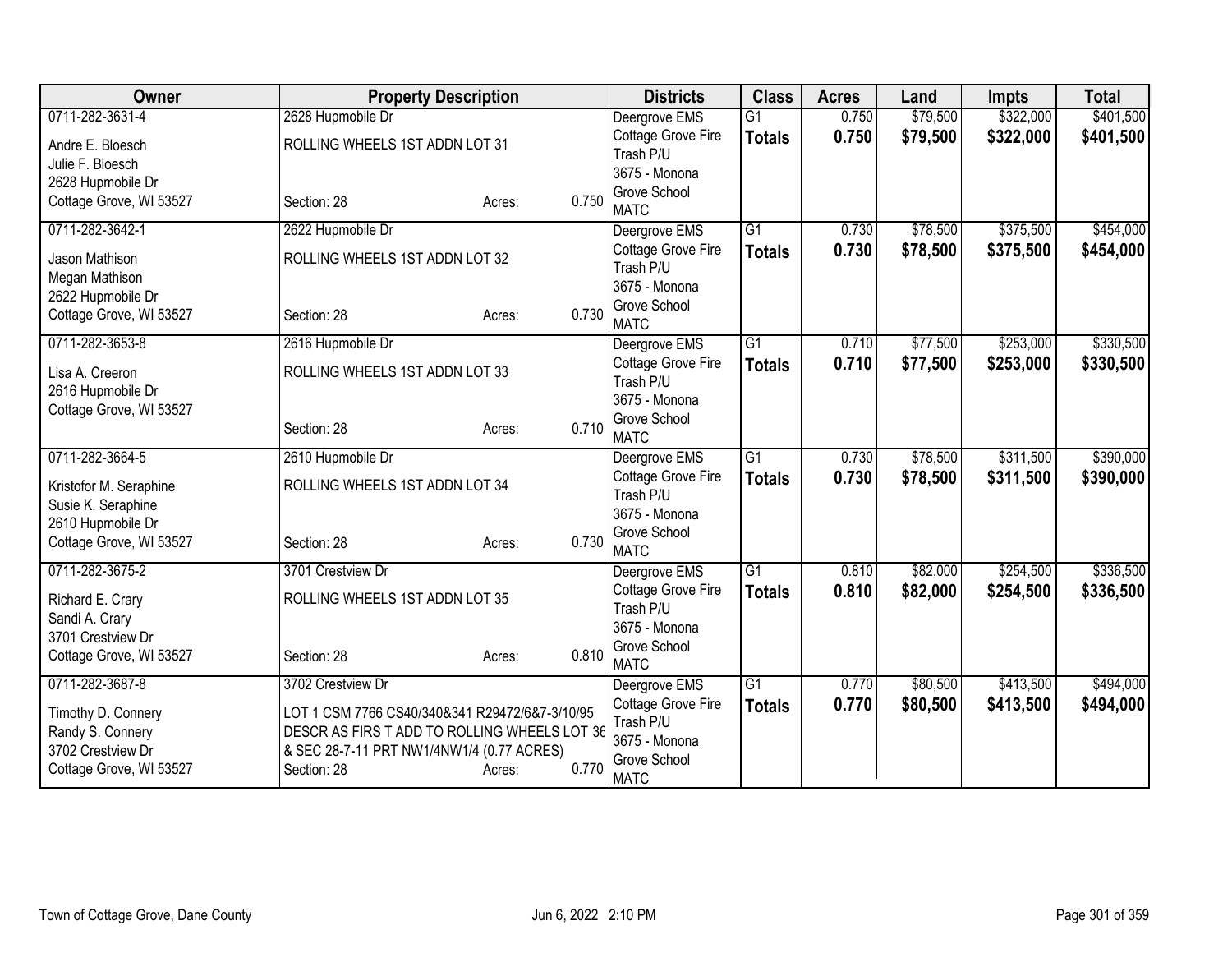| Owner                                             | <b>Property Description</b>                                                                 | <b>Districts</b>                       | <b>Class</b>                     | <b>Acres</b>   | Land                   | <b>Impts</b>           | <b>Total</b>           |
|---------------------------------------------------|---------------------------------------------------------------------------------------------|----------------------------------------|----------------------------------|----------------|------------------------|------------------------|------------------------|
| 0711-282-8390-6                                   | County Rd N                                                                                 | Deergrove EMS<br>Cottage Grove Fire    | $\overline{X4}$<br><b>Totals</b> | 5.960<br>5.960 | $\overline{50}$<br>\$0 | $\overline{50}$<br>\$0 | $\overline{30}$<br>\$0 |
| Cottage Grove, Town of<br>4058 County Highway N   | LOT 1 CSM 4140 CS17/213&214 R4656/60-7/1/83<br>DESCR AS SEC 28-7-11 PRT NE1/4NW1/4 ALSO PRT | 3675 - Monona                          |                                  |                |                        |                        |                        |
| Cottage Grove, WI 53527                           | NE1/4NW1/4 & SE1/4NW1/4 SEC 28-7-11 COM SE<br>5.960<br>Section: 28<br>Acres:                | Grove School<br><b>MATC</b>            |                                  |                |                        |                        |                        |
|                                                   |                                                                                             | Door Creek Drainage                    |                                  |                |                        |                        |                        |
| 0711-282-8690-3                                   | Natvig Rd                                                                                   | Deergrove EMS                          | $\overline{G6}$                  | 2.300          | \$9,000                | $\overline{30}$        | \$9,000                |
| Skaar Scattered Acres, Inc, LLC<br>2453 W Star Rd | SEC 28-7-11 PRT NW1/4 NW1/4 SWLY OF HWY                                                     | Cottage Grove Fire<br>5621 - Stoughton | <b>Totals</b>                    | 2.300          | \$9,000                | \$0                    | \$9,000                |
| Cottage Grove, WI 53527                           |                                                                                             | School                                 |                                  |                |                        |                        |                        |
|                                                   | 2.300<br>Section: 28<br>Acres:                                                              | <b>MATC</b>                            |                                  |                |                        |                        |                        |
| 0711-282-9050-5                                   | 3593 Natvig Rd                                                                              | Deergrove EMS                          | $\overline{G1}$                  | 5.000          | \$135,500              | \$144,000              | \$279,500              |
| Michael A. Graf                                   | SEC 28-7-11 PRT NW1/4 COM SEC N1/4 COR TH                                                   | Cottage Grove Fire                     | <b>Totals</b>                    | 5.000          | \$135,500              | \$144,000              | \$279,500              |
| 3593 Natvig Rd                                    | S3DEGE 508.5 FT TH S86DEGW 150 FT TH S32DEGW                                                | Trash P/U                              |                                  |                |                        |                        |                        |
| Cottage Grove, WI 53527                           | 1230 FT TH S31DEGW 603.64 FT TO POB TH ALG                                                  | 3675 - Monona<br>Grove School          |                                  |                |                        |                        |                        |
|                                                   | 5.000<br>Section: 28<br>Acres:                                                              | <b>MATC</b>                            |                                  |                |                        |                        |                        |
|                                                   |                                                                                             | Door Creek Drainage                    |                                  |                |                        |                        |                        |
| 0711-282-9080-9                                   | Natvig Rd                                                                                   | Deergrove EMS                          | $\overline{G4}$                  | 35.000         | \$11,400               | $\overline{50}$        | \$11,400               |
| Skaar Scattered Acres, Inc, LLC                   | SEC 28-7-11 PRT SW1/4 NW1/4 SWLY OF HWY                                                     | Cottage Grove Fire                     | G <sub>5</sub> M                 | 2.500          | \$5,000                | \$0                    | \$5,000                |
| 2453 W Star Rd                                    |                                                                                             | 5621 - Stoughton                       | <b>Totals</b>                    | 37,500         | \$16,400               | \$0                    | \$16,400               |
| Cottage Grove, WI 53527                           |                                                                                             | School<br><b>MATC</b>                  |                                  |                |                        |                        |                        |
|                                                   | 37.500<br>Section: 28<br>Acres:                                                             |                                        |                                  |                |                        |                        |                        |
| 0711-282-9501-9                                   | County Rd N                                                                                 | Deergrove EMS                          | X4                               | 5.002          | $\overline{50}$        | $\sqrt{6}$             | $\sqrt{50}$            |
| Cottage Grove, Town of                            | SEC 28-7-11 PRT E1/2 NW1/4 & PRT LOT 1 CSM 4140                                             | Cottage Grove Fire                     | <b>Totals</b>                    | 5.002          | \$0                    | \$0                    | \$0                    |
| 4058 County Highway N                             | DESCR AS COM N1/4 COR SEC 28 TH                                                             | 3675 - Monona<br>Grove School          |                                  |                |                        |                        |                        |
| Cottage Grove, WI 53527                           | S03DEG43'23"E 1218.84 FT TH S86DEG16'37" W 45.0                                             | <b>MATC</b>                            |                                  |                |                        |                        |                        |
|                                                   | 0.000<br>Section: 28<br>Acres:                                                              | Door Creek Drainage                    |                                  |                |                        |                        |                        |
| 0711-282-9550-0                                   | Natvig Rd                                                                                   | Deergrove EMS                          | G4                               | 18.388         | \$5,700                | \$0                    | \$5,700                |
| Skaar Scattered Acres, Inc, LLC                   | SEC 28-7-11 PRT E1/2 NW1/4 COM SEC N1/4 COR TH                                              | Cottage Grove Fire                     | <b>Totals</b>                    | 18.388         | \$5,700                | \$0                    | \$5,700                |
| 2453 W Star Rd                                    | S3-43-23E 1218.84 FT TO POB TH CON S3-43-23E                                                | 3675 - Monona                          |                                  |                |                        |                        |                        |
| Cottage Grove, WI 53527                           | 1107.41 FT TH W 1225.51 FT TH ALG CRV TO R RAD                                              | Grove School<br><b>MATC</b>            |                                  |                |                        |                        |                        |
|                                                   | 18.388<br>Section: 28<br>Acres:                                                             | Door Creek Drainage                    |                                  |                |                        |                        |                        |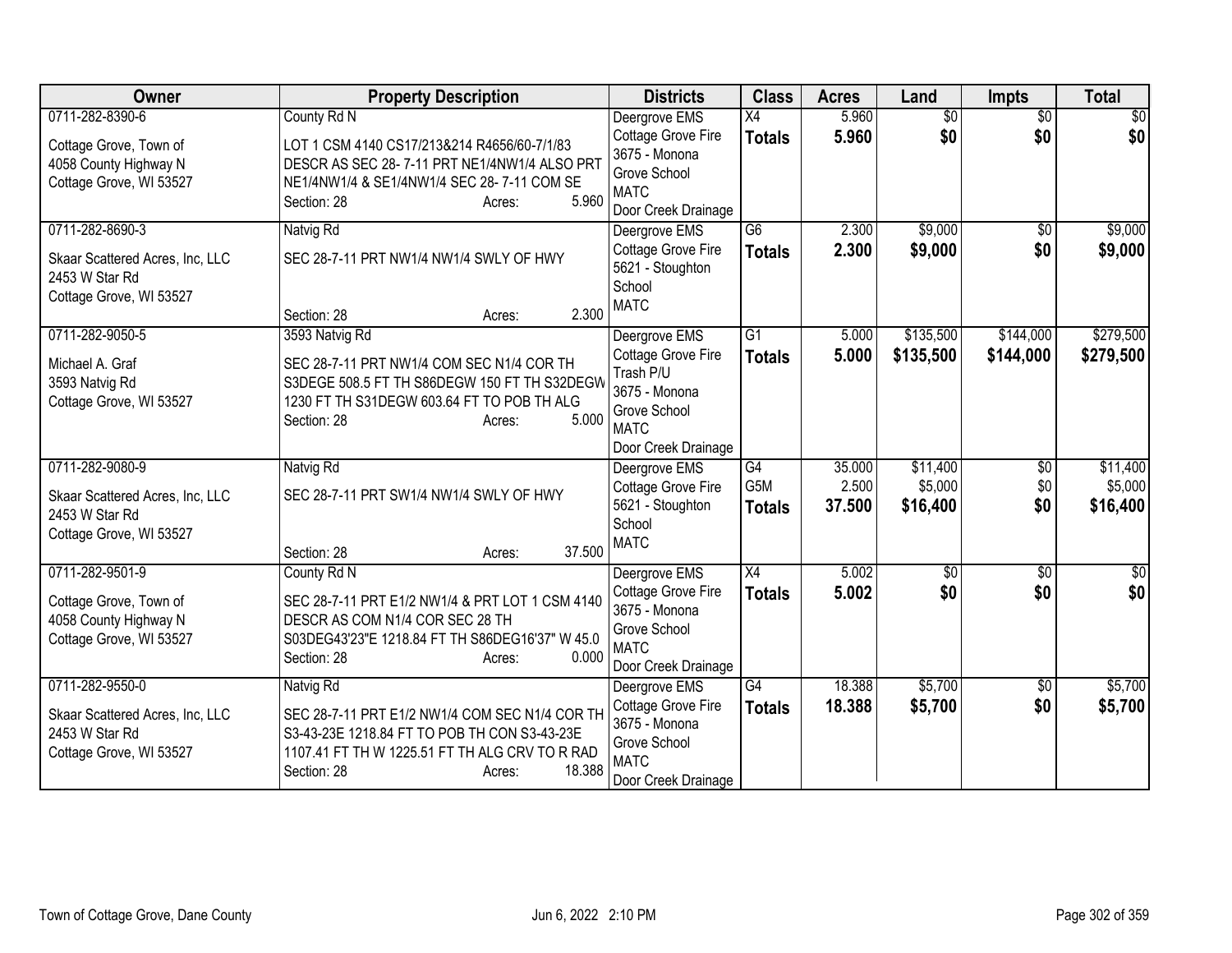| Owner                                     | <b>Property Description</b>                    | <b>Districts</b>                       | <b>Class</b>         | <b>Acres</b>   | Land             | <b>Impts</b>    | <b>Total</b>     |
|-------------------------------------------|------------------------------------------------|----------------------------------------|----------------------|----------------|------------------|-----------------|------------------|
| 0711-282-9710-6                           | Natvig Rd                                      | Deergrove EMS                          | $\overline{G4}$      | 1.700          | \$500            | $\overline{50}$ | \$500            |
| Skaar Scattered Acres, Inc, LLC           | SEC 28-7-11 PRT SE1/4 NW1/4 SWLY OF HWY IN SW  | Cottage Grove Fire                     | <b>Totals</b>        | 1.700          | \$500            | \$0             | \$500            |
| 2453 W Star Rd                            | <b>COR</b>                                     | 5621 - Stoughton<br>School             |                      |                |                  |                 |                  |
| Cottage Grove, WI 53527                   |                                                | <b>MATC</b>                            |                      |                |                  |                 |                  |
|                                           | 1.700<br>Section: 28<br>Acres:                 | Door Creek Drainage                    |                      |                |                  |                 |                  |
| 0711-283-8000-6                           | Natvig Rd                                      | Deergrove EMS                          | G4                   | 16.250         | \$4,000          | $\overline{50}$ | \$4,000          |
| Skaar Scattered Acres, Inc, LLC           | SEC 28-7-11 PRT SE1/4NW1/4 & NE1/4SW1/4 COM    | Cottage Grove Fire                     | G <sub>5</sub>       | 7.000          | \$2,000          | \$0             | \$2,000          |
| 2453 W Star Rd                            | SEC N1/4 COR TH S03DEG43'23"E 2326.25 FT TO    | 3675 - Monona                          | <b>Totals</b>        | 23.250         | \$6,000          | \$0             | \$6,000          |
| Cottage Grove, WI 53527                   | POB TH CONT S03DEG43'23"E 1364.34 FT TH        | Grove School                           |                      |                |                  |                 |                  |
|                                           | 23.250<br>Section: 28<br>Acres:                | <b>MATC</b><br>Door Creek Drainage     |                      |                |                  |                 |                  |
| 0711-283-8100-5                           | Natvig Rd                                      | Deergrove EMS                          | G4                   | 11.600         | \$2,700          | \$0             | \$2,700          |
|                                           |                                                | Cottage Grove Fire                     | <b>Totals</b>        | 11.600         | \$2,700          | \$0             | \$2,700          |
| Skaar Scattered Acres, Inc, LLC           | SEC 28-7-11 PRT NE1/4 SW1/4 WLY OF HWY & NWLY  | 5621 - Stoughton                       |                      |                |                  |                 |                  |
| 2453 W Star Rd<br>Cottage Grove, WI 53527 | OF DD                                          | School                                 |                      |                |                  |                 |                  |
|                                           | 11.600<br>Section: 28<br>Acres:                | <b>MATC</b>                            |                      |                |                  |                 |                  |
|                                           |                                                | Door Creek Drainage                    |                      |                |                  |                 |                  |
| 0711-283-8261-0                           | Natvig Rd                                      | Deergrove EMS                          | G4<br>G <sub>5</sub> | 2.000          | \$600            | $\overline{50}$ | \$600            |
| Everson Properties, LLC                   | SEC 28-7-11 PRT NE1/4 SW1/4 SWLY OF HWY & SE   | Cottage Grove Fire<br>5621 - Stoughton | G <sub>5</sub> M     | 1.000<br>1.077 | \$300<br>\$2,300 | \$0<br>\$0      | \$300<br>\$2,300 |
| N7886 State Highway 89                    | OF DD EXC DOC 4157527                          | School                                 | <b>Totals</b>        | 4.077          | \$3,200          | \$0             | \$3,200          |
| Waterloo, WI 53594                        |                                                | <b>MATC</b>                            |                      |                |                  |                 |                  |
|                                           | 4.077<br>Section: 28<br>Acres:                 | Door Creek Drainage                    |                      |                |                  |                 |                  |
| 0711-283-8310-1                           | 3479 Natvig Rd                                 | Deergrove EMS                          | $\overline{G1}$      | 3.440          | \$119,000        | \$271,300       | \$390,300        |
| John A. Leonhardt                         | SEC 28-7-11 PRT E1/2 SW1/4 COM S1/4 COR TH     | Cottage Grove Fire                     | <b>Totals</b>        | 3.440          | \$119,000        | \$271,300       | \$390,300        |
| Patricia A. Leonhardt                     | N2DEG57'E 515.63 FT TH N25DEG00'W 491.83 FT TO | Trash P/U                              |                      |                |                  |                 |                  |
| 3479 Natvig Rd                            | POB TH N25DEG00'W 849.00 FT TH N20DEG32'W      | 5621 - Stoughton<br>School             |                      |                |                  |                 |                  |
| Cottage Grove, WI 53527                   | 3.440<br>Section: 28<br>Acres:                 | <b>MATC</b>                            |                      |                |                  |                 |                  |
|                                           |                                                | Door Creek Drainage                    |                      |                |                  |                 |                  |
| 0711-283-8341-0                           | Natvig Rd                                      | Deergrove EMS                          | G4                   | 4.500          | \$1,300          | \$0             | \$1,300          |
| Everson Properties, LLC                   | SEC 28-7-11 PRT NE1/4 SW1/4 LYG NE OF HWY & SW | Cottage Grove Fire                     | G <sub>5</sub>       | 1.945          | \$500            | \$0             | \$500            |
| N7886 State Highway 89                    | OF DD EXC R23/433 & DOC 4272455 ALSO INCL SEC  | 5621 - Stoughton                       | <b>Totals</b>        | 6.445          | \$1,800          | \$0             | \$1,800          |
| Waterloo, WI 53594                        | 28-7-11 PRT NE1/4 SW1/4 DESC AS COM S1/4 COR   | School                                 |                      |                |                  |                 |                  |
|                                           | 6.445<br>Section: 28<br>Acres:                 | <b>MATC</b><br>Door Creek Drainage     |                      |                |                  |                 |                  |
|                                           |                                                |                                        |                      |                |                  |                 |                  |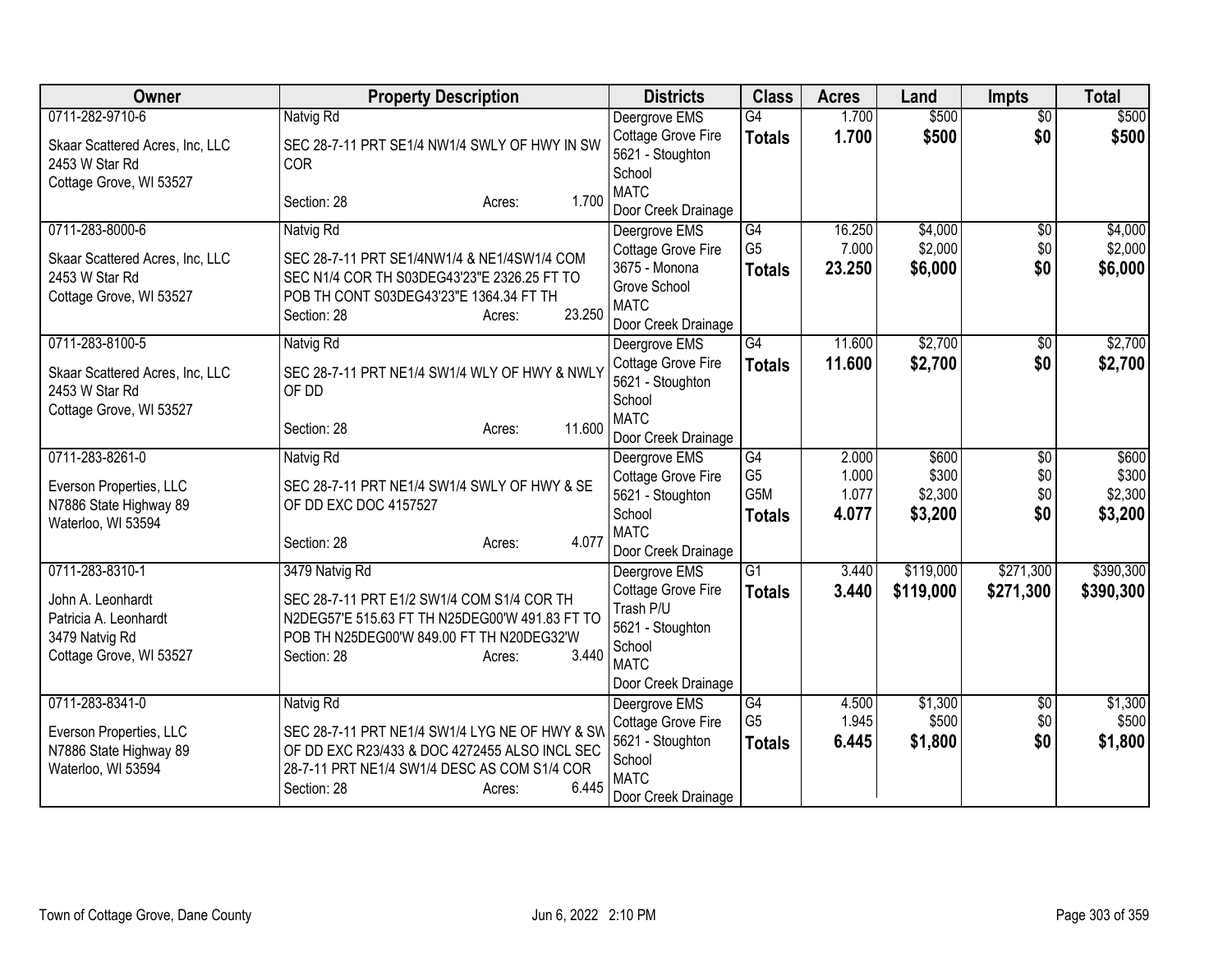| Owner                                        | <b>Property Description</b>                       |                  | <b>Districts</b>                       | <b>Class</b>         | <b>Acres</b>     | Land                | <b>Impts</b>    | <b>Total</b>         |
|----------------------------------------------|---------------------------------------------------|------------------|----------------------------------------|----------------------|------------------|---------------------|-----------------|----------------------|
| 0711-283-8426-0                              | 3520 Natvig Rd                                    |                  | Deergrove EMS                          | $\overline{G1}$      | 1.278            | \$96,000            | \$199,300       | \$295,300            |
| Darin L. Kalisak                             | SEC 28-7-11 THAT PRT SE1/4 OF NE1/4 OF SW1/4      |                  | Cottage Grove Fire                     | <b>Totals</b>        | 1.278            | \$96,000            | \$199,300       | \$295,300            |
| 3520 Natvig Rd                               | BOUNDED ON N & NE BY N LN SD SE1/4 & DD &         |                  | Trash P/U                              |                      |                  |                     |                 |                      |
| Cottage Grove, WI 53527                      | BOUNDED ON W & SW BY W LN SE1/4 & C/L OLD CTI     |                  | 5621 - Stoughton                       |                      |                  |                     |                 |                      |
|                                              | Section: 28                                       | 0.000<br>Acres:  | School                                 |                      |                  |                     |                 |                      |
|                                              |                                                   |                  | <b>MATC</b>                            |                      |                  |                     |                 |                      |
|                                              |                                                   |                  | Door Creek Drainage                    |                      |                  |                     |                 |                      |
| 0711-283-8500-1                              | Natvig Rd                                         |                  | Deergrove EMS                          | G4<br>G <sub>5</sub> | 36.600<br>2.000  | \$10,100<br>\$500   | $\overline{50}$ | \$10,100<br>\$500    |
| Skaar Scattered Acres, Inc, LLC              | SEC 28-7-11 NW1/4 SW1/4                           |                  | Cottage Grove Fire                     | G5M                  | 1.000            | \$2,000             | \$0<br>\$0      | \$2,000              |
| 2453 W Star Rd                               |                                                   |                  | 5621 - Stoughton<br>School             |                      |                  |                     | \$0             |                      |
| Cottage Grove, WI 53527                      |                                                   |                  | <b>MATC</b>                            | <b>Totals</b>        | 39.600           | \$12,600            |                 | \$12,600             |
|                                              | Section: 28                                       | 39.600<br>Acres: | Door Creek Drainage                    |                      |                  |                     |                 |                      |
| 0711-283-9000-4                              | Natvig Rd                                         |                  | Deergrove EMS                          | G4                   | 24.300           | \$5,300             | \$0             | \$5,300              |
|                                              |                                                   |                  | Cottage Grove Fire                     | G <sub>5</sub>       | 2.000            | \$500               | \$0             | \$500                |
| Skaar Scattered Acres, Inc, LLC              | SEC 28-7-11 PRT SW1/4 SW1/4 NLY & WLY OF DD       |                  | 5621 - Stoughton                       | <b>Totals</b>        | 26.300           | \$5,800             | \$0             | \$5,800              |
| 2453 W Star Rd                               |                                                   |                  | School                                 |                      |                  |                     |                 |                      |
| Cottage Grove, WI 53527                      |                                                   |                  | <b>MATC</b>                            |                      |                  |                     |                 |                      |
|                                              | Section: 28                                       | 26.300<br>Acres: | Door Creek Drainage                    |                      |                  |                     |                 |                      |
| 0711-283-9220-8                              | Natvig Rd                                         |                  | Deergrove EMS                          | G4                   | 11.000           | \$2,700             | $\overline{50}$ | \$2,700              |
|                                              | R2833/34-6/3/81 SEC 28-7-11 PRT SW1/4 SW1/4 SLY & |                  | Cottage Grove Fire                     | G <sub>5</sub>       | 2.200            | \$500               | \$0             | \$500                |
| Skaar Scattered Acres, Inc<br>2453 W Star Rd | ELY OF DD                                         |                  | 5621 - Stoughton                       | <b>Totals</b>        | 13.200           | \$3,200             | \$0             | \$3,200              |
| Cottage Grove, WI 53527                      |                                                   |                  | School                                 |                      |                  |                     |                 |                      |
|                                              | Section: 28                                       | 13.200<br>Acres: | <b>MATC</b>                            |                      |                  |                     |                 |                      |
|                                              |                                                   |                  | Door Creek Drainage                    |                      |                  |                     |                 |                      |
| 0711-283-9501-8                              | Natvig Rd                                         |                  | Deergrove EMS                          | $\overline{G4}$      | 15.300           | \$3,200             | \$0             | \$3,200              |
| Everson Properties, LLC                      | SEC 28-7-11 SE1/4SW1/4 EXC DOC 4157527 & EXC      |                  | Cottage Grove Fire                     | <b>Totals</b>        | 15.300           | \$3,200             | \$0             | \$3,200              |
| N7886 State Highway 89                       | DOC 3119538                                       |                  | 5621 - Stoughton                       |                      |                  |                     |                 |                      |
| Waterloo, WI 53594                           |                                                   |                  | School                                 |                      |                  |                     |                 |                      |
|                                              | Section: 28                                       | 15.300<br>Acres: | <b>MATC</b>                            |                      |                  |                     |                 |                      |
|                                              |                                                   |                  | Door Creek Drainage                    |                      |                  |                     |                 |                      |
| 0711-283-9800-6                              | 3355 County Highway N                             |                  | Deergrove EMS                          | G2<br>G4             | 14.500<br>31.020 | \$87,000<br>\$6,400 | \$18,200<br>\$0 | \$105,200<br>\$6,400 |
| Skaar Pit, LLC                               | SEC 28-7-11 PRT SE1/4SW1/4 & SEC 33-7-11 PRT      |                  | Cottage Grove Fire<br>5621 - Stoughton |                      |                  |                     |                 |                      |
| 2561 Coffeytown Rd                           | NE1/4NW1/4 DESCR AS COM S1/4 COR SEC 28 TH        |                  | School                                 | <b>Totals</b>        | 45.520           | \$93,400            | \$18,200        | \$111,600            |
| Cottage Grove, WI 53527                      | S87DEG48'15"W 23.76 FT TO W R/W CTH N & POB TH    |                  | <b>MATC</b>                            |                      |                  |                     |                 |                      |
|                                              | Section: 28                                       | 45.520<br>Acres: | Door Creek Drainage                    |                      |                  |                     |                 |                      |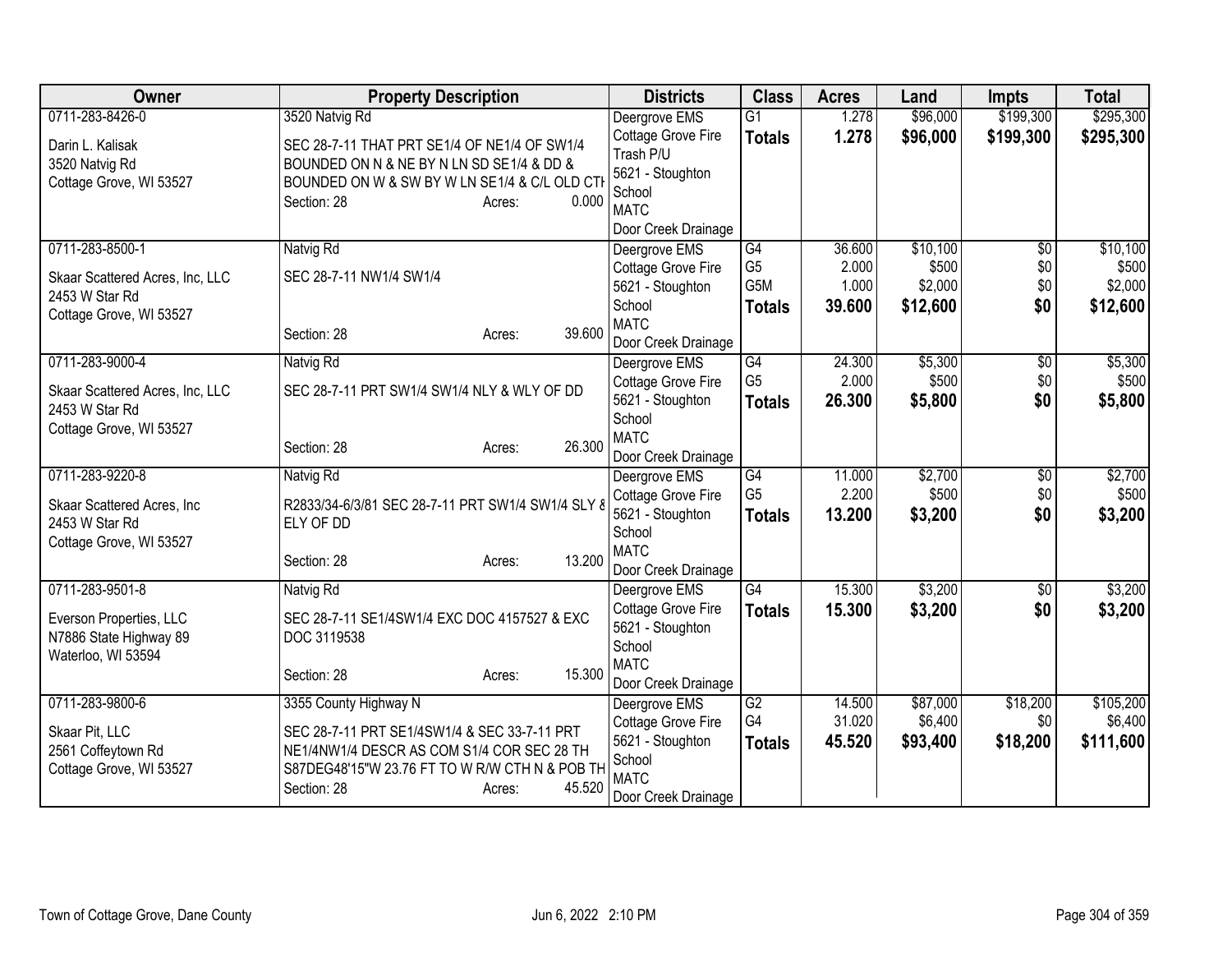| Owner                                                   | <b>Property Description</b>                     |                  | <b>Districts</b>                       | <b>Class</b>     | <b>Acres</b> | Land     | <b>Impts</b>    | <b>Total</b> |
|---------------------------------------------------------|-------------------------------------------------|------------------|----------------------------------------|------------------|--------------|----------|-----------------|--------------|
| 0711-284-7501-0                                         | 3447 North Star Rd                              |                  | Deergrove EMS                          | $\overline{G2}$  | 1.000        | \$78,000 | \$149,600       | \$227,600    |
| North Star Road Investments, LLC                        | NORTH STAR INVESTMENTS CONDOMINIUM UNIT *       |                  | Cottage Grove Fire                     | G4               | 0.850        | \$300    | \$0             | \$300        |
| 714 Weald Bridge Rd                                     |                                                 |                  | 5621 - Stoughton                       | <b>Totals</b>    | 1.850        | \$78,300 | \$149,600       | \$227,900    |
| Cottage Grove, WI 53527                                 |                                                 |                  | School                                 |                  |              |          |                 |              |
|                                                         | Section: 28                                     | 1.850<br>Acres:  | <b>MATC</b>                            |                  |              |          |                 |              |
| 0711-284-7506-0                                         | 3447 North Star Rd                              |                  | Door Creek Drainage                    | $\overline{G4}$  | 1.800        | \$600    |                 | \$600        |
|                                                         |                                                 |                  | Deergrove EMS                          |                  |              |          | $\overline{50}$ |              |
| North Star Road Investments, LLC<br>714 Weald Bridge Rd | NORTH STAR INVESTMENTS CONDOMINIUM UNIT 2       |                  | Cottage Grove Fire<br>5621 - Stoughton | <b>Totals</b>    | 1.800        | \$600    | \$0             | \$600        |
| Cottage Grove, WI 53527                                 |                                                 |                  | School                                 |                  |              |          |                 |              |
|                                                         | Section: 28                                     | 1.800<br>Acres:  | <b>MATC</b>                            |                  |              |          |                 |              |
|                                                         |                                                 |                  | Door Creek Drainage                    |                  |              |          |                 |              |
| 0711-284-7511-0                                         | 3447 North Star Rd                              |                  | Deergrove EMS                          | G4               | 4.000        | \$1,400  | \$0             | \$1,400      |
| Oremus 3447, LLC                                        | NORTH STAR INVESTMENTS CONDOMINIUM UNIT 3       |                  | Cottage Grove Fire                     | G <sub>5</sub> M | 2.000        | \$5,000  | \$0             | \$5,000      |
| 1229 Alexandria Ln                                      |                                                 |                  | 5621 - Stoughton<br>School             | <b>Totals</b>    | 6.000        | \$6,400  | \$0             | \$6,400      |
| Madison, WI 53718                                       |                                                 |                  | <b>MATC</b>                            |                  |              |          |                 |              |
|                                                         | Section: 28                                     | 6.000<br>Acres:  | Door Creek Drainage                    |                  |              |          |                 |              |
| 0711-284-8001-0                                         | North Star Rd                                   |                  | Deergrove EMS                          | G4               | 10.000       | \$2,900  | $\overline{60}$ | \$2,900      |
| Larry G. Skaar                                          | SEC 28-7-11 E 330 FT OF NE1/4 SE1/4             |                  | Cottage Grove Fire                     | <b>Totals</b>    | 10.000       | \$2,900  | \$0             | \$2,900      |
| 4374 Secretariat Ct                                     |                                                 |                  | 5621 - Stoughton                       |                  |              |          |                 |              |
| Cottage Grove, WI 53527                                 |                                                 |                  | School                                 |                  |              |          |                 |              |
|                                                         | Section: 28                                     | 10.000<br>Acres: | <b>MATC</b>                            |                  |              |          |                 |              |
|                                                         |                                                 |                  | Door Creek Drainage                    |                  |              |          |                 |              |
| 0711-284-8251-0                                         | N North Star Rd                                 |                  | Deergrove EMS                          | G4               | 27.100       | \$6,600  | $\overline{50}$ | \$6,600      |
| Larry G. Skaar                                          | SEC 28-7-11 PRT SE1/4 SE1/4 NORTH 30 ACRES THF  |                  | Cottage Grove Fire                     | G <sub>5</sub>   | 6.000        | \$1,500  | \$0             | \$1,500      |
| 4374 Secretariat Ct                                     | AND PRT NE1/4 SE1/4 W 30 ACRES THF EXC DOCS     |                  | 5621 - Stoughton                       | G5M              | 5.750        | \$17,300 | \$0             | \$17,300     |
| Cottage Grove, WI 53527                                 | 4704903 & 4704904 ALSO DESC AS SEC 28-7-11 N 10 |                  | School<br><b>MATC</b>                  | <b>Totals</b>    | 38.850       | \$25,400 | \$0             | \$25,400     |
|                                                         | Section: 28                                     | 38.850<br>Acres: |                                        |                  |              |          |                 |              |
| 0711-284-8500-0                                         | County Rd N                                     |                  | Door Creek Drainage<br>Deergrove EMS   | G4               | 37.650       | \$8,400  | \$0             | \$8,400      |
|                                                         |                                                 |                  | Cottage Grove Fire                     | G <sub>5</sub>   | 2.250        | \$500    | \$0             | \$500        |
| Everson Properties, LLC                                 | SEC 28-7-11 NW1/4 SE1/4 SUBJ TO 33 FT R/W TO    |                  | 5621 - Stoughton                       |                  | 39.900       | \$8,900  | \$0             | \$8,900      |
| N7886 State Highway 89                                  | SW1/4 SE1/4                                     |                  | School                                 | <b>Totals</b>    |              |          |                 |              |
| Waterloo, WI 53594                                      |                                                 |                  | <b>MATC</b>                            |                  |              |          |                 |              |
|                                                         | Section: 28                                     | 39.900<br>Acres: | Door Creek Drainage                    |                  |              |          |                 |              |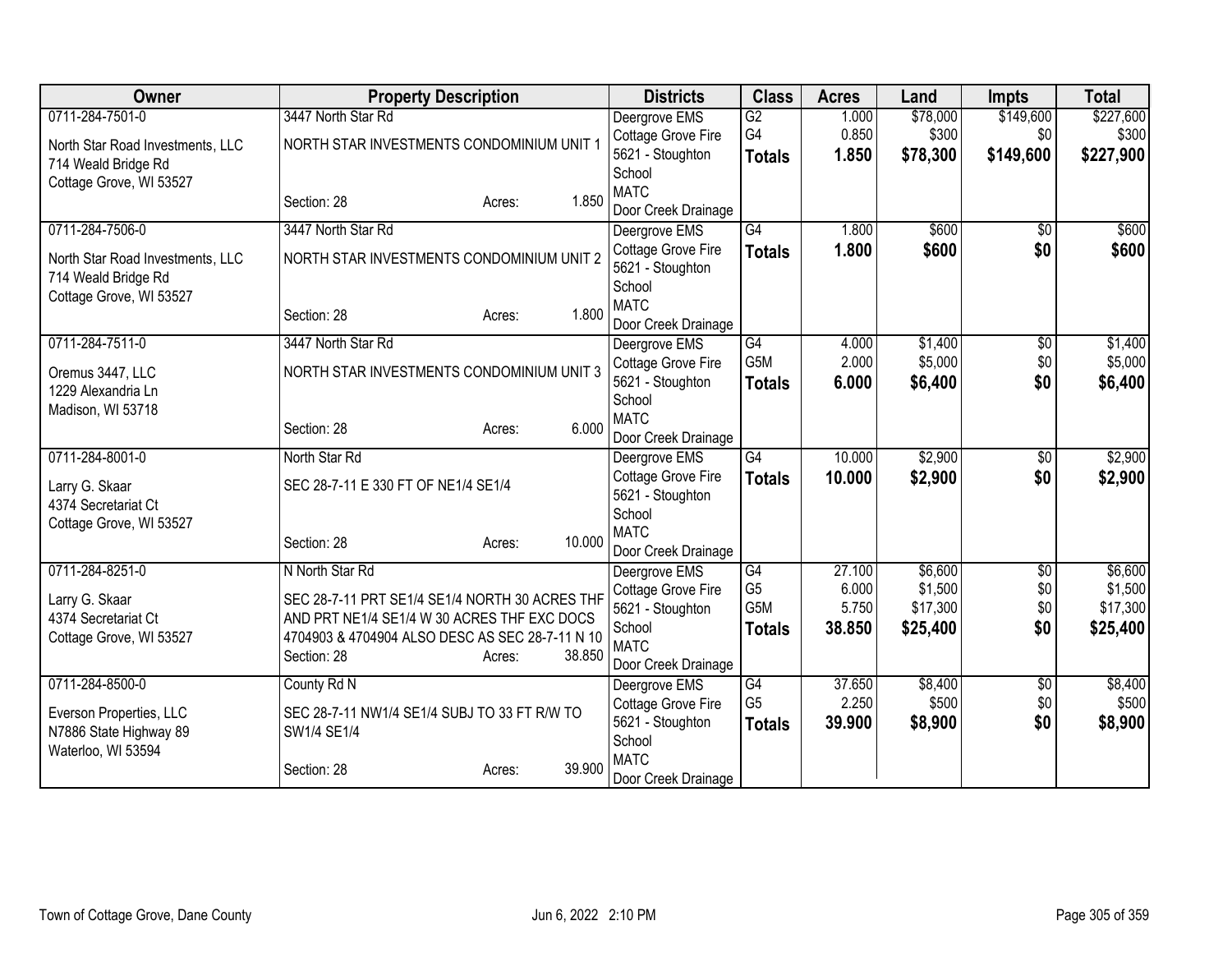| Owner                                    | <b>Property Description</b>                      |                  | <b>Districts</b>                    | <b>Class</b>     | <b>Acres</b>    | Land                  | <b>Impts</b>           | <b>Total</b>          |
|------------------------------------------|--------------------------------------------------|------------------|-------------------------------------|------------------|-----------------|-----------------------|------------------------|-----------------------|
| 0711-284-9000-3                          | County Rd N                                      |                  | Deergrove EMS                       | G4               | 9.500           | \$2,700               | $\overline{50}$        | \$2,700               |
| Everson Properties, LLC                  | SEC 28-7-11 PRT SW1/4SE1/4 N 330 FT THF          |                  | Cottage Grove Fire                  | G <sub>5</sub>   | 0.500           | \$300                 | \$0                    | \$300                 |
| N7886 State Highway 89                   |                                                  |                  | 5621 - Stoughton<br>School          | Totals           | 10.000          | \$3,000               | \$0                    | \$3,000               |
| Waterloo, WI 53594                       |                                                  |                  | <b>MATC</b>                         |                  |                 |                       |                        |                       |
|                                          | Section: 28                                      | 10.000<br>Acres: | Door Creek Drainage                 |                  |                 |                       |                        |                       |
| 0711-284-9160-0                          | 3440 County Highway N                            |                  | Deergrove EMS                       | $\overline{G4}$  | 20.000          | \$5,000               | $\overline{50}$        | \$5,000               |
| Skaar Pit, LLC                           | SEC 28-7-11 SW1/4 SE1/4 EXC N 330 FT THF ALSO 33 |                  | Cottage Grove Fire                  | G <sub>5</sub>   | 4.000           | \$16,000              | \$0                    | \$16,000              |
| 3440 County Highway N                    | FT ACCESS R/W IN NW1/4SE1/4 SUBJ TO SIGNAGE 8    |                  | Trash P/U                           | G5M<br>G7        | 4.000<br>2.000  | \$10,000<br>\$80,000  | \$0<br>\$188,200       | \$10,000<br>\$268,200 |
| Cottage Grove, WI 53527                  | ACCESS ESMT IN DOC #4814403                      |                  | 5621 - Stoughton<br>School          | <b>Totals</b>    | 30.000          | \$111,000             | \$188,200              | \$299,200             |
|                                          | Section: 28                                      | 30.000<br>Acres: | <b>MATC</b>                         |                  |                 |                       |                        |                       |
| 0711-284-9700-0                          | North Star Rd                                    |                  | Deergrove EMS                       | G4               | 8.000           | \$2,700               | \$0                    | \$2,700               |
| <b>VLKJH Skaar, LLC</b>                  | SEC 28-7-11 PRT SE1/4 SE1/4 S 10 ACRES OF N 15   |                  | Cottage Grove Fire                  | G <sub>5</sub> M | 2.000           | \$6,000               | \$0                    | \$6,000               |
| c/o Vicki L. Kraus                       | ACRES OF W1/2 THF F/K/A NORTH 30 ACRES THF       |                  | 5621 - Stoughton                    | <b>Totals</b>    | 10.000          | \$8,700               | \$0                    | \$8,700               |
| 3682 County Highway N                    |                                                  |                  | School<br><b>MATC</b>               |                  |                 |                       |                        |                       |
| Cottage Grove, WI 53527                  | Section: 28                                      | 0.000<br>Acres:  |                                     |                  |                 |                       |                        |                       |
| 0711-284-9950-0                          | 3475 North Star Rd                               |                  | Deergrove EMS                       | $\overline{G2}$  | 6.800           | \$137,000             | \$679,500              | \$816,500             |
| Capitol Holdings, LLC                    | LOT 1 CSM 15099 CS107/19&21-4/10/2019 DESCR AS   |                  | Cottage Grove Fire                  | G4               | 5.204           | \$1,800               | \$0                    | \$1,800               |
| 782 Lois Dr                              | SEC 28-7-11 PRT SE1/4SE1/4 (12.004 ACRES)        |                  | 5621 - Stoughton<br>School          | <b>Totals</b>    | 12.004          | \$138,800             | \$679,500              | \$818,300             |
| Sun Prairie, WI 53590                    |                                                  |                  | <b>MATC</b>                         |                  |                 |                       |                        |                       |
|                                          | Section: 28                                      | 12.004<br>Acres: |                                     |                  |                 |                       |                        |                       |
| 0711-291-8000-6                          | 3647 Vilas Rd                                    |                  | Deergrove EMS                       | G4<br>G5M        | 28.000<br>5.600 | \$8,400<br>\$16,800   | $\overline{30}$<br>\$0 | \$8,400<br>\$16,800   |
| Anderson Rev Tr, Dorothy E               | SEC 29-7-11 NE1/4 NE1/4                          |                  | Cottage Grove Fire<br>Trash P/U     | G7               | 2.000           | \$80,000              | \$62,600               | \$142,600             |
| c/o Dennis Enger                         |                                                  |                  | 3675 - Monona                       | W8               | 5.000           | (\$15,000)            | \$0                    | \$0                   |
| W6411 Patchin Rd                         |                                                  |                  | Grove School                        | Totals           | 40.600          | \$105,200             | \$62,600               | \$167,800             |
| Pardeeville, WI 53954                    | Section: 29                                      | 40.600<br>Acres: | <b>MATC</b>                         |                  |                 |                       |                        |                       |
| 0711-291-8500-1                          | Hope Rd                                          |                  | Deergrove EMS                       | G4               | 17.250          | \$4,900               | $\overline{50}$        | \$4,900               |
| Anderson Rev Tr, Dorothy E               | SEC 29-7-11 NW1/4NE1/4 EXC R192/305, R593/380,   |                  | Cottage Grove Fire<br>3675 - Monona | G5M<br>W8        | 3.350<br>13.000 | \$8,500<br>(\$39,000) | \$0<br>\$0             | \$8,500<br>\$0        |
| c/o Dennis Enger                         | R855/362 & R5741/93                              |                  | Grove School                        | <b>Totals</b>    | 33.600          | \$13,400              | \$0                    | \$13,400              |
| W6411 Patchin Rd                         |                                                  |                  | <b>MATC</b>                         |                  |                 |                       |                        |                       |
| Pardeeville, WI 53954<br>0711-291-8600-0 | Section: 29                                      | 33.600<br>Acres: |                                     | G1               | 2.000           | \$116,500             | \$243,500              | \$360,000             |
|                                          | 2759 Hope Rd                                     |                  | Deergrove EMS<br>Cottage Grove Fire |                  | 2.000           | \$116,500             | \$243,500              | \$360,000             |
| Kenneth C. Gehring                       | SEC 29-7-11 PRT NW1/4 NE1/4 COM AT N1/4 COR TH   |                  | Trash P/U                           | <b>Totals</b>    |                 |                       |                        |                       |
| Mary A. Gehring                          | N 87DEGE 165 FT TO POB, TH S 580.8 FT TH         |                  | 3675 - Monona                       |                  |                 |                       |                        |                       |
| 2759 Hope Rd                             | N87DEGE 150 FT TH N 580.8 FT TH S87DEGW 150 FT   | 2.000            | Grove School                        |                  |                 |                       |                        |                       |
| Cottage Grove, WI 53527                  | Section: 29                                      | Acres:           | <b>MATC</b>                         |                  |                 |                       |                        |                       |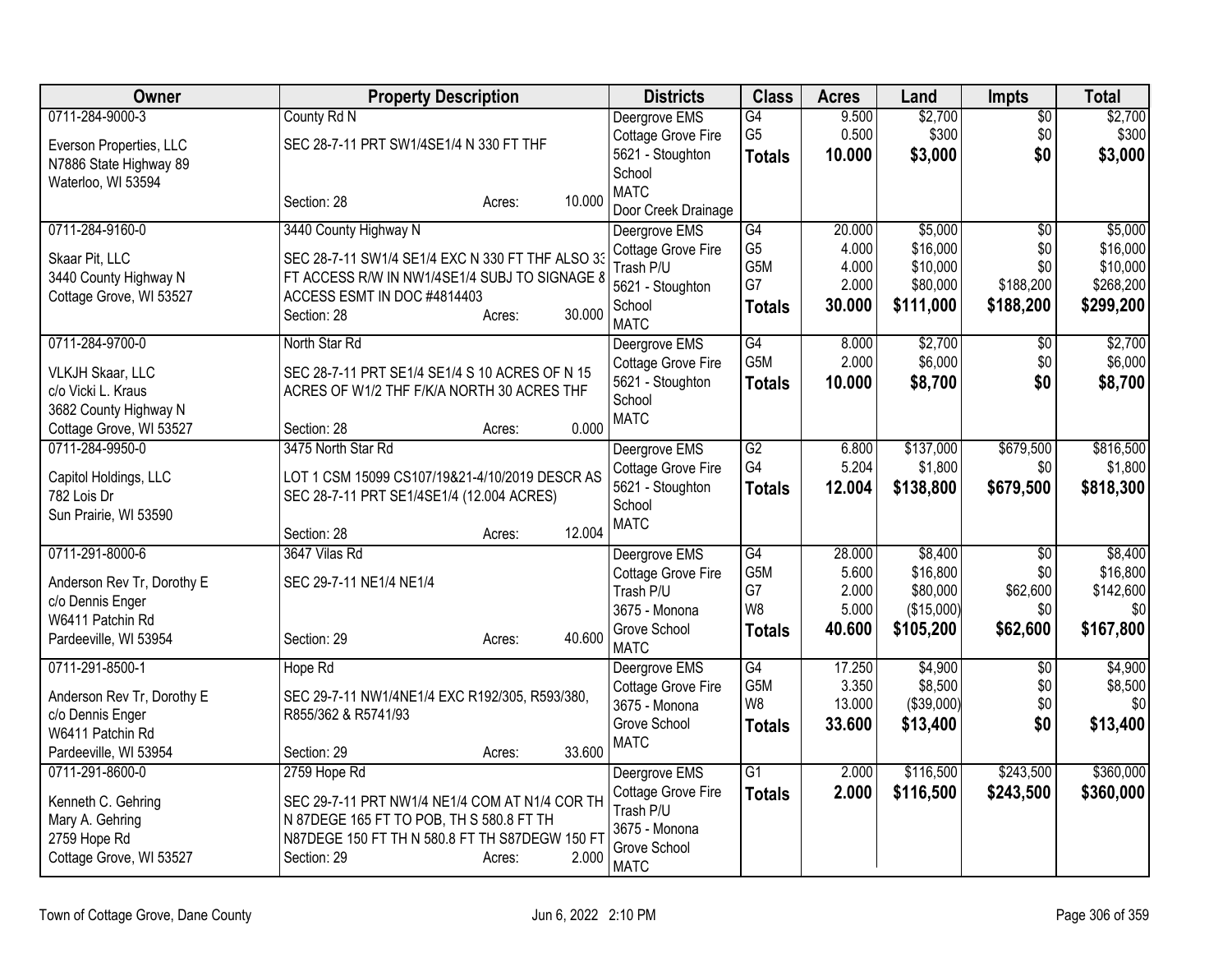| <b>Owner</b>                                                                                | <b>Property Description</b>                                                                                                                                                        | <b>Districts</b>                                                                | <b>Class</b>               | <b>Acres</b>              | Land                          | <b>Impts</b>      | <b>Total</b>                  |
|---------------------------------------------------------------------------------------------|------------------------------------------------------------------------------------------------------------------------------------------------------------------------------------|---------------------------------------------------------------------------------|----------------------------|---------------------------|-------------------------------|-------------------|-------------------------------|
| 0711-291-8610-8                                                                             | 2767 Hope Rd                                                                                                                                                                       | Deergrove EMS                                                                   | $\overline{G1}$            | 3.300                     | \$138,500                     | \$142,600         | \$281,100                     |
| James T. Gilbertson<br>2767 Hope Rd<br>Cottage Grove, WI 53527                              | 11/22/85 QCD SEC 29-7-11 PRT NW1/4NE1/4 W 165<br>FT OF N871.5 FT THF                                                                                                               | Cottage Grove Fire<br>Trash P/U<br>3675 - Monona                                | <b>Totals</b>              | 3.300                     | \$138,500                     | \$142,600         | \$281,100                     |
|                                                                                             | 3.300<br>Section: 29<br>Acres:                                                                                                                                                     | Grove School<br><b>MATC</b>                                                     |                            |                           |                               |                   |                               |
| 0711-291-8675-1                                                                             | 2751 Hope Rd                                                                                                                                                                       | Deergrove EMS                                                                   | G1                         | 1.001                     | \$90,500                      | \$106,000         | \$196,500                     |
| Scott W. Hungsberg<br>2751 Hope Rd<br>Cottage Grove, WI 53527                               | SEC 29-7-11 PRT NW1/4 NE1/4 COM N 1/4 COR TH<br>N87DEGE 165 FT TH S 580.8 FT TO POB TH CON S<br>290.7 FT TH N87DEGE 150 FT TH N 290.7 FT TH<br>1.001<br>Section: 29<br>Acres:      | Cottage Grove Fire<br>Trash P/U<br>3675 - Monona<br>Grove School<br><b>MATC</b> | <b>Totals</b>              | 1.001                     | \$90,500                      | \$106,000         | \$196,500                     |
| 0711-291-8685-9                                                                             | Hope Rd                                                                                                                                                                            | Deergrove EMS                                                                   | $\overline{G6}$            | 1.000                     | \$6,000                       | \$0               | \$6,000                       |
| Anderson Rev Tr, Dorothy E<br>c/o Dennis Enger<br>W6411 Patchin Rd<br>Pardeeville, WI 53954 | SEC 29-7-11 PRT NW1/4 NE1/4 COM N 1/4 COR TH<br>N87DEGE 165 FT TH S0DEG28'E 580.8 FT TH<br>N87DEGE 183 FT TO POB TH N87DEGE 150 FT TH<br>1.000<br>Section: 29<br>Acres:            | Cottage Grove Fire<br>3675 - Monona<br>Grove School<br><b>MATC</b>              | <b>Totals</b>              | 1.000                     | \$6,000                       | \$0               | \$6,000                       |
| 0711-291-9010-2                                                                             | Sime Rd                                                                                                                                                                            | Deergrove EMS                                                                   | G4                         | 14.500                    | \$4,600                       | $\overline{50}$   | \$4,600                       |
| Wayne K. Galaworicz<br>Vicky L. Galaworicz<br>2724 Sime Rd<br>Cottage Grove, WI 53527       | SEC 29-7-11 ALL THAT PRT SW1/4NE1/4 LYG N OF<br>CL SIME RD & E OF THE FOLL DESCR LN COM SEC<br>E1/4 COR TH S88DEG46'52"W 1528.12 FT TH<br>14.500<br>Section: 29<br>Acres:          | Cottage Grove Fire<br>3675 - Monona<br>Grove School<br><b>MATC</b>              | <b>Totals</b>              | 14.500                    | \$4,600                       | \$0               | \$4,600                       |
| 0711-291-9070-0                                                                             | Sime Rd                                                                                                                                                                            | Deergrove EMS                                                                   | $\overline{G4}$            | 23.030                    | \$7,700                       | $\overline{50}$   | \$7,700                       |
| Henry J. Handzel Jr<br>Charlotte A. Handzel<br>2791 Sime Rd<br>Cottage Grove, WI 53527      | SEC 29-7-11 PRT SW1/4NE1/4 & PRT NW1/4SE1/4<br>LYG N OF SIME RD CL EXC CSM 3470 EXC<br>R17769/11<br>23.030<br>Section: 29<br>Acres:                                                | Cottage Grove Fire<br>3675 - Monona<br>Grove School<br><b>MATC</b>              | <b>Totals</b>              | 23.030                    | \$7,700                       | \$0               | \$7,700                       |
| 0711-291-9320-7                                                                             | 2724 Sime Rd                                                                                                                                                                       | Deergrove EMS                                                                   | $\overline{G1}$            | 3.067                     | \$117,000                     | \$154,600         | \$271,600                     |
| Wayne K. Galarowicz<br>Vicky L. Galarowicz<br>2724 Sime Rd<br>Cottage Grove, WI 53527       | LOT 1 CSM 3470 CS14/23&24 DESCR AS SEC 29-7-11<br>PRT SW1/4NE1/ 4 COM SEC E1/4 COR TH S88DEGW<br>1528.12 FT TH N 99.8 FT TO POB TH ALG N LN SIME<br>3.067<br>Section: 29<br>Acres: | Cottage Grove Fire<br>Trash P/U<br>3675 - Monona<br>Grove School<br><b>MATC</b> | <b>Totals</b>              | 3.067                     | \$117,000                     | \$154,600         | \$271,600                     |
| 0711-291-9500-9<br>Anderson Rev Tr, Dorothy E<br>c/o Dennis Enger                           | Vilas Rd<br>SEC 29-7-11 N1/2 SE1/4 NE1/4                                                                                                                                           | Deergrove EMS<br>Cottage Grove Fire<br>3675 - Monona                            | G4<br>G5M<br><b>Totals</b> | 19.300<br>1.000<br>20.300 | \$6,500<br>\$2,000<br>\$8,500 | \$0<br>\$0<br>\$0 | \$6,500<br>\$2,000<br>\$8,500 |
| W6411 Patchin Rd                                                                            |                                                                                                                                                                                    | Grove School<br><b>MATC</b>                                                     |                            |                           |                               |                   |                               |
| Pardeeville, WI 53954                                                                       | 20.300<br>Section: 29<br>Acres:                                                                                                                                                    |                                                                                 |                            |                           |                               |                   |                               |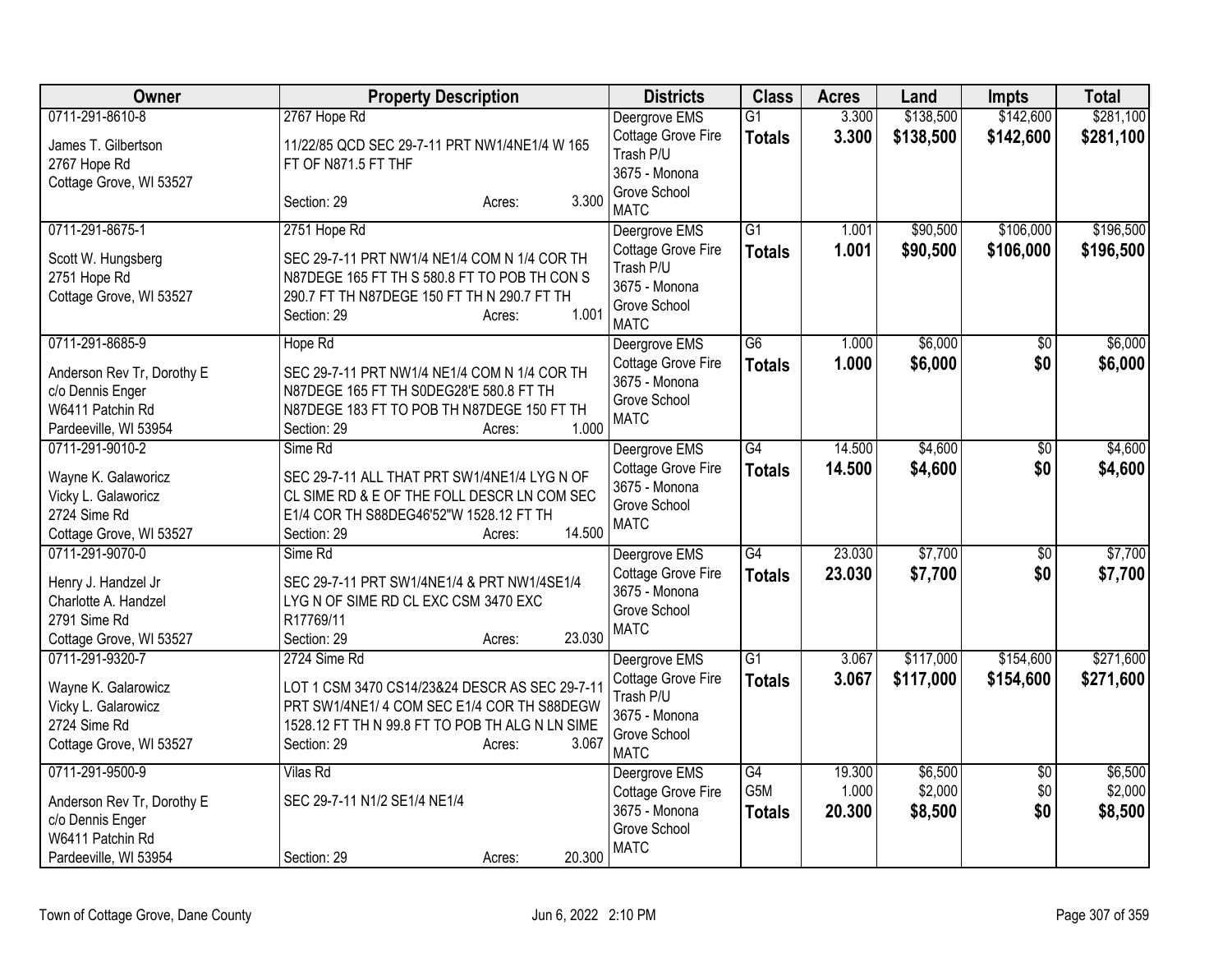| Owner                                             | <b>Property Description</b>                    |                  | <b>Districts</b>                    | <b>Class</b>     | <b>Acres</b> | Land      | <b>Impts</b>    | <b>Total</b> |
|---------------------------------------------------|------------------------------------------------|------------------|-------------------------------------|------------------|--------------|-----------|-----------------|--------------|
| 0711-291-9690-0                                   | <b>Vilas Rd</b>                                |                  | Deergrove EMS                       | G4               | 18.000       | \$5,700   | $\overline{50}$ | \$5,700      |
| Anderson Rev Tr, Dorothy E                        | SEC 29-7-11 S1/2 SE1/4 NE1/4                   |                  | Cottage Grove Fire                  | G5M              | 2.300        | \$4,500   | \$0             | \$4,500      |
| c/o Dennis Enger                                  |                                                |                  | 3675 - Monona<br>Grove School       | <b>Totals</b>    | 20.300       | \$10,200  | \$0             | \$10,200     |
| W6411 Patchin Rd                                  |                                                |                  | <b>MATC</b>                         |                  |              |           |                 |              |
| Pardeeville, WI 53954                             | Section: 29                                    | 20.300<br>Acres: |                                     |                  |              |           |                 |              |
| 0711-292-8010-3                                   | Hope Rd                                        |                  | Deergrove EMS                       | G4               | 1.560        | \$500     | $\sqrt{6}$      | \$500        |
| Bork Rev Tr, Dennis V & Anne P                    | SEC 29-7-11 PRT NE1/4NW1/4 BEG NE COR SD       |                  | Cottage Grove Fire                  | <b>Totals</b>    | 1.560        | \$500     | \$0             | \$500        |
| 2772 Hope Rd                                      | NE1/4NW1/4 TH W 520.0 FT ALG N LN SD SEC 29 TH |                  | 3675 - Monona<br>Grove School       |                  |              |           |                 |              |
| Cottage Grove, WI 53527                           | S 261.9 FT AT RT ANGLES TO SD N LN SEC 29 TO   |                  | <b>MATC</b>                         |                  |              |           |                 |              |
|                                                   | Section: 29                                    | 1.560<br>Acres:  |                                     |                  |              |           |                 |              |
| 0711-292-8060-3                                   | 2827 Hope Rd                                   |                  | Deergrove EMS                       | G4               | 26.440       | \$8,200   | \$0             | \$8,200      |
| Larry Gausmann                                    | SEC 29-7-11 NE1/4 NW1/4 EXC R15469/1 SUBJ TO   |                  | Cottage Grove Fire                  | G5M              | 10.500       | \$21,000  | \$0             | \$21,000     |
| Deborah Gausmann                                  | WETLANDS RESERVE PROGRAM ESMT IN DOC           |                  | Trash P/U                           | G7               | 2.000        | \$80,000  | \$109,900       | \$189,900    |
| 2827 Hope Rd                                      | 3461979                                        |                  | 3675 - Monona<br>Grove School       | <b>Totals</b>    | 38.940       | \$109,200 | \$109,900       | \$219,100    |
| Cottage Grove, WI 53527                           | Section: 29                                    | 38.940<br>Acres: | <b>MATC</b>                         |                  |              |           |                 |              |
| 0711-292-8500-0                                   | Hope Rd                                        |                  | Deergrove EMS                       | G4               | 25.250       | \$7,400   | $\overline{50}$ | \$7,400      |
|                                                   | SEC 29-7-11 NW1/4 NW1/4 EXC CSM 2646 SUBJ TO   |                  | Cottage Grove Fire                  | G <sub>5</sub>   | 6.250        | \$1,500   | \$0             | \$1,500      |
| Fred H Witte & Sons, Inc<br>5711 Pleasant Hill Rd | CONSERVATION ESMT IN DOC #3196895 & DOC        |                  | 3675 - Monona                       | G <sub>5</sub> M | 6.000        | \$15,000  | \$0             | \$15,000     |
| Monona, WI 53716                                  | #3205386                                       |                  | Grove School                        | <b>Totals</b>    | 37.500       | \$23,900  | \$0             | \$23,900     |
|                                                   | Section: 29                                    | 37.500<br>Acres: | <b>MATC</b>                         |                  |              |           |                 |              |
|                                                   |                                                |                  | Door Creek Drainage                 |                  |              |           |                 |              |
| 0711-292-8760-6                                   | 2881 Wittewood Ln                              |                  | Deergrove EMS<br>Cottage Grove Fire | $\overline{G1}$  | 1.500        | \$106,500 | \$400,000       | \$506,500    |
| Mike Kersels                                      | LOT 2 CSM 2646 CS10/269&271-11/11/77 DESCR AS  |                  | Trash P/U                           | <b>Totals</b>    | 1.500        | \$106,500 | \$400,000       | \$506,500    |
| Kathryn Grassl                                    | SEC 29-7-11 PRT NW1/4NW1/4 & SEC 30-7-11 PRT   |                  | 3675 - Monona                       |                  |              |           |                 |              |
| 2881 Wittewood Ln                                 | E1/2 NE1/4 1.5 ACRES                           |                  | Grove School                        |                  |              |           |                 |              |
| Cottage Grove, WI 53527                           | Section: 29                                    | 1.500<br>Acres:  | <b>MATC</b>                         |                  |              |           |                 |              |
|                                                   |                                                |                  | Door Creek Drainage                 |                  |              |           |                 |              |
| 0711-292-8810-5                                   | 2867 Wittewood Ln                              |                  | Deergrove EMS                       | G1               | 0.760        | \$83,500  | \$405,500       | \$489,000    |
| Burton Rev Tr, Doreen Helen                       | LOT 3 CSM 2646 CS10/269&271-11/11/77 DESCR AS  |                  | Cottage Grove Fire                  | <b>Totals</b>    | 0.760        | \$83,500  | \$405,500       | \$489,000    |
| 2867 Wittewood Ln                                 | SEC 29-7-11 PRT NW1/4NW1/4 & SEC 30-7-11 PRT   |                  | Trash P/U                           |                  |              |           |                 |              |
| Cottage Grove, WI 53527                           | NE1/4NE1/4 & PRT SE1/4NE1/4 (0.76 ACRES)       |                  | 3675 - Monona                       |                  |              |           |                 |              |
|                                                   | Section: 29                                    | 0.760<br>Acres:  | Grove School<br><b>MATC</b>         |                  |              |           |                 |              |
|                                                   |                                                |                  | Door Creek Drainage                 |                  |              |           |                 |              |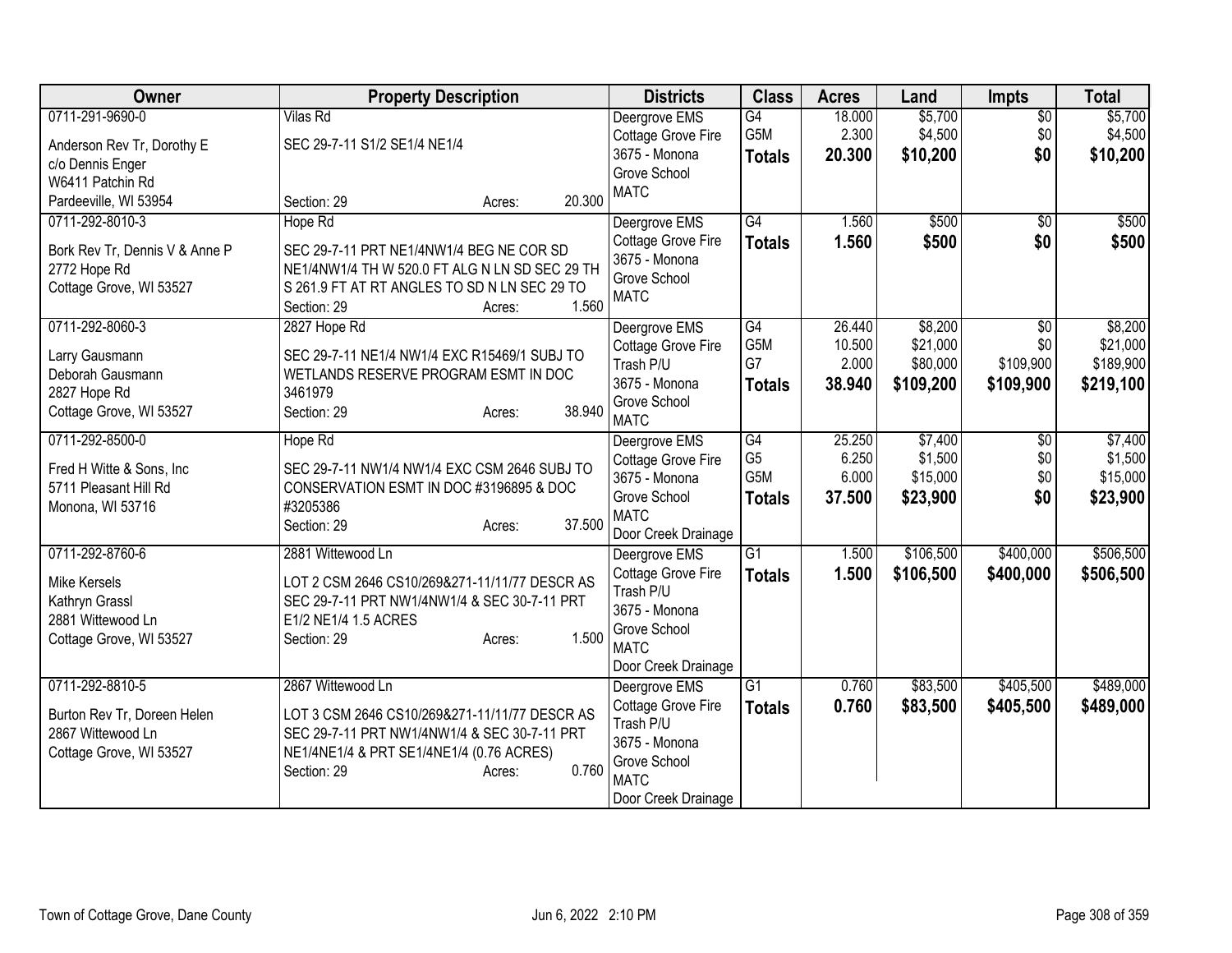| Owner                           | <b>Property Description</b>                     | <b>Districts</b>    | <b>Class</b>     | <b>Acres</b> | Land      | <b>Impts</b> | <b>Total</b> |
|---------------------------------|-------------------------------------------------|---------------------|------------------|--------------|-----------|--------------|--------------|
| 0711-292-8820-3                 | 2859 Wittewood Ln                               | Deergrove EMS       | $\overline{G1}$  | 0.760        | \$83,500  | \$365,500    | \$449,000    |
| Jeffrey Rhodes                  | LOT 4 CSM 2646 CS10/269&271-11/11/77 DESCR AS   | Cottage Grove Fire  | <b>Totals</b>    | 0.760        | \$83,500  | \$365,500    | \$449,000    |
| Leah Rhodes                     | SEC 29-7-11 PRT NW1/4NW1/4 & SEC 30-7-11 PRT    | Trash P/U           |                  |              |           |              |              |
| 2859 Wittewood Ln               | NE1/4NE1/4 & PRT SE1/4NE1/4 (0.76 ACRES)        | 3675 - Monona       |                  |              |           |              |              |
| Cottage Grove, WI 53527         | 0.760<br>Section: 29<br>Acres:                  | Grove School        |                  |              |           |              |              |
|                                 |                                                 | <b>MATC</b>         |                  |              |           |              |              |
|                                 |                                                 | Door Creek Drainage |                  |              |           |              |              |
| 0711-292-9000-3                 | 3606 S Hope Rd                                  | Deergrove EMS       | G1               | 2.000        | \$110,500 | \$366,700    | \$477,200    |
| Jeffrey M. Zapp                 | SEC 29-7-11 SW1/4 NW1/4                         | Cottage Grove Fire  | G4               | 29.000       | \$7,700   | \$0          | \$7,700      |
| Amy J. Zapp                     |                                                 | Trash P/U           | G <sub>5</sub> M | 9.400        | \$23,500  | \$0          | \$23,500     |
| 3606 S Hope Rd                  |                                                 | 3675 - Monona       | <b>Totals</b>    | 40.400       | \$141,700 | \$366,700    | \$508,400    |
| Cottage Grove, WI 53527         | 40.400<br>Section: 29<br>Acres:                 | Grove School        |                  |              |           |              |              |
|                                 |                                                 | <b>MATC</b>         |                  |              |           |              |              |
| 0711-292-9500-8                 | Sime Rd                                         | Deergrove EMS       | G4               | 32.000       | \$10,500  | \$0          | \$10,500     |
| Henry J. Handzel                | SEC 29-7-11 SE1/4 NW1/4                         | Cottage Grove Fire  | G5M              | 8.500        | \$21,300  | \$0          | \$21,300     |
| Charlotte A. Handzel            |                                                 | 3675 - Monona       | <b>Totals</b>    | 40.500       | \$31,800  | \$0          | \$31,800     |
| 2791 Sime Rd                    |                                                 | Grove School        |                  |              |           |              |              |
| Cottage Grove, WI 53527         | 40.500<br>Section: 29<br>Acres:                 | <b>MATC</b>         |                  |              |           |              |              |
| 0711-293-8000-4                 | Sime Rd                                         | Deergrove EMS       | G4               | 3.000        | \$1,000   | \$0          | \$1,000      |
| Henry J. Handzel                | SEC 29-7-11 PRT NE1/4SW1/4 BEG NE COR SD 1/41/4 | Cottage Grove Fire  | <b>Totals</b>    | 3.000        | \$1,000   | \$0          | \$1,000      |
| Charlotte A. Handzel            | TH S 90 FT T O CL DRIVEWAY TH WLY TO PT 90 FT S | 3675 - Monona       |                  |              |           |              |              |
| 2791 Sime Rd                    | OF NW COR SD 1/41/4 TH NL Y TO SD NW COR TH     | Grove School        |                  |              |           |              |              |
| Cottage Grove, WI 53527         | 3.000<br>Section: 29<br>Acres:                  | <b>MATC</b>         |                  |              |           |              |              |
| 0711-293-8140-5                 | 2791 Sime Rd                                    | Deergrove EMS       | G4               | 25.200       | \$6,800   | $\sqrt{$0}$  | \$6,800      |
|                                 |                                                 | Cottage Grove Fire  | G5M              | 11.000       | \$27,500  | \$0          | \$27,500     |
| Henry J. Handzel Jr             | SEC 29-7-11 NE1/4 SW1/4 EXC N 90 FT THF SUBJ TO | Trash P/U           | G7               | 1.000        | \$60,000  | \$250,300    | \$310,300    |
| Charlotte A. Handzel            | R/WS                                            | 3675 - Monona       | <b>Totals</b>    | 37.200       | \$94,300  | \$250,300    | \$344,600    |
| 2791 Sime Rd                    |                                                 | Grove School        |                  |              |           |              |              |
| Cottage Grove, WI 53527         | 37.200<br>Section: 29<br>Acres:                 | <b>MATC</b>         |                  |              |           |              |              |
| 0711-293-8540-0                 | 2896 Femrite Dr                                 | Deergrove EMS       | G4               | 6.183        | \$1,500   | \$0          | \$1,500      |
|                                 |                                                 | Cottage Grove Fire  | <b>Totals</b>    | 6.183        | \$1,500   | \$0          | \$1,500      |
| Brian R. Korfmacher             | LOT 1 CSM 11829 CS72/232&233-6/16/2006 DESCR    | 3675 - Monona       |                  |              |           |              |              |
| Tara L. Ripp<br>2896 Femrite Dr | AS SEC 29-7-11 PRT NW1/4SW1/4 (6.183 ACRES      | Grove School        |                  |              |           |              |              |
| Cottage Grove, WI 53527         | EXCL R/W)<br>6.183<br>Section: 29<br>Acres:     | <b>MATC</b>         |                  |              |           |              |              |
|                                 |                                                 | Door Creek Drainage |                  |              |           |              |              |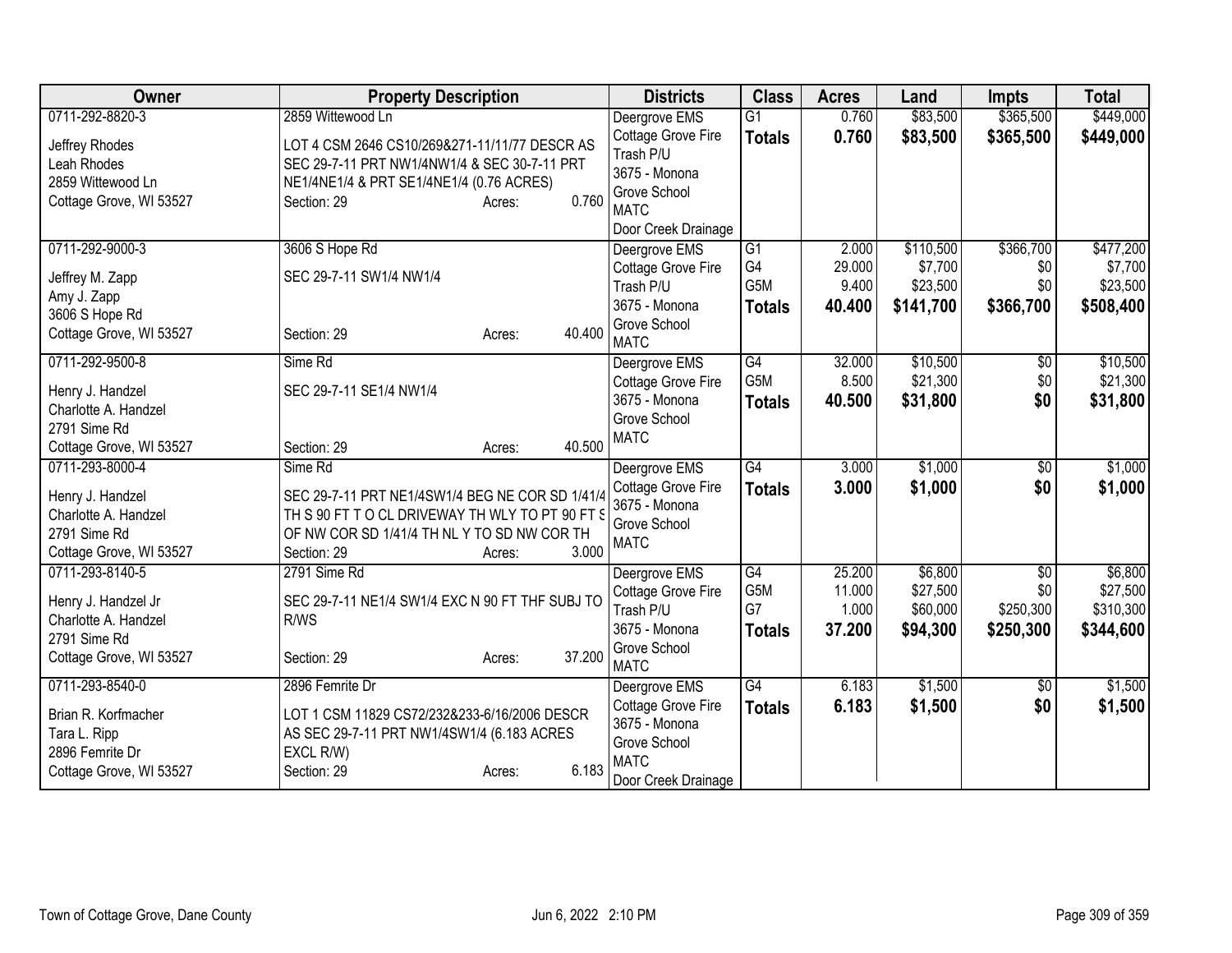| Owner                                                 | <b>Property Description</b>                   | <b>Districts</b>                     | <b>Class</b>    | <b>Acres</b> | Land      | <b>Impts</b>    | <b>Total</b> |
|-------------------------------------------------------|-----------------------------------------------|--------------------------------------|-----------------|--------------|-----------|-----------------|--------------|
| 0711-293-8590-0                                       | 2896 Femrite Dr                               | Deergrove EMS                        | $\overline{G1}$ | 2.001        | \$110,500 | \$422,000       | \$532,500    |
| Brian R. Korfmacher                                   | LOT 2 CSM 11829 CS72/232&233-6/16/2006 DESCR  | Cottage Grove Fire                   | <b>Totals</b>   | 2.001        | \$110,500 | \$422,000       | \$532,500    |
| Tara L. Ripp                                          | AS SEC 29-7-11 PRT NW1/4SW1/4 (2.001 ACRES    | Trash P/U                            |                 |              |           |                 |              |
| 2896 Femrite Dr                                       | EXCL R/W)                                     | 3675 - Monona                        |                 |              |           |                 |              |
| Cottage Grove, WI 53527                               | 2.001<br>Section: 29<br>Acres:                | Grove School                         |                 |              |           |                 |              |
|                                                       |                                               | <b>MATC</b>                          |                 |              |           |                 |              |
| 0711-293-8660-0                                       | Femrite Dr                                    | Door Creek Drainage<br>Deergrove EMS | G4              | 12.247       | \$3,200   | \$0             | \$3,200      |
|                                                       |                                               | Cottage Grove Fire                   | G <sub>5</sub>  | 4.000        | \$1,300   | \$0             | \$1,300      |
| Roger A. Korfmacher                                   | SEC 29-7-11 NW1/4 SW1/4 EXC CSM 9804 & ALSO   | 3675 - Monona                        | G5M             | 2.200        | \$4,500   | \$0             | \$4,500      |
| Lynn C. Korfmacher                                    | EXC DOC #3929648 EXC CSM 11829                | Grove School                         | <b>Totals</b>   | 18.447       | \$9,000   | \$0             | \$9,000      |
| 11621 Lake Rd                                         |                                               | <b>MATC</b>                          |                 |              |           |                 |              |
| Winter, WI 54896                                      | 18.447<br>Section: 29<br>Acres:               | Door Creek Drainage                  |                 |              |           |                 |              |
| 0711-293-8825-0                                       | 2878 Femrite Dr                               | Deergrove EMS                        | $\overline{G1}$ | 2.500        | \$113,500 | \$521,000       | \$634,500    |
|                                                       | SEC 29-7-11 PRT NW1/4SW1/4 & PRT SW1/4SW1/4   | Cottage Grove Fire                   | <b>Totals</b>   | 2.500        | \$113,500 | \$521,000       | \$634,500    |
| Korfmacher Living Tr, David & Jill<br>2878 Femrite Dr | DESCR AS COM AT W1/4 COR OF SD SEC 29 TH      | Trash P/U                            |                 |              |           |                 |              |
| Cottage Grove, WI 53527                               | S00DEG23'59"W ALG W LN OF SD R/W LN OF        | 3675 - Monona                        |                 |              |           |                 |              |
|                                                       | 0.000<br>Section: 29<br>Acres:                | Grove School                         |                 |              |           |                 |              |
|                                                       |                                               | <b>MATC</b>                          |                 |              |           |                 |              |
|                                                       |                                               | Door Creek Drainage                  |                 |              |           |                 |              |
| 0711-293-9003-0                                       | Femrite Dr                                    | Deergrove EMS                        | $\overline{G4}$ | 5.397        | \$1,800   | $\overline{50}$ | \$1,800      |
| Roger A. Korfmacher                                   | SEC 29-7-11 SW1/4 SW1/4 EXC BEG SE COR TH N   | Cottage Grove Fire                   | <b>Totals</b>   | 5.397        | \$1,800   | \$0             | \$1,800      |
| Lynn C. Korfmacher                                    | 660 FT TH SWLY TO PT 132 FT W OF SE COR TH E  | 3675 - Monona<br>Grove School        |                 |              |           |                 |              |
| 11621 Lake Rd                                         | TO POB & EXC TO DOT IN 2784303 & ALSO EXC CSM | <b>MATC</b>                          |                 |              |           |                 |              |
| Winter, WI 54896                                      | 5.397<br>Section: 29<br>Acres:                | Door Creek Drainage                  |                 |              |           |                 |              |
| 0711-293-9080-0                                       | Femrite Dr                                    | Deergrove EMS                        | $\overline{G4}$ | 18.723       | \$4,300   | $\overline{50}$ | \$4,300      |
|                                                       |                                               | Cottage Grove Fire                   | G5M             | 2.000        | \$5,000   | \$0             | \$5,000      |
| Roger A. Korfmacher                                   | LOT 1 CSM 9804 CS56/323&327-8/29/20000 DESCR  | 3675 - Monona                        | G7              | 1.000        | \$12,000  | \$27,900        | \$39,900     |
| Lynn C. Korfmacher                                    | AS SEC 29-7-11 PRT W1/2SW1/4 (21.723 ACRES)   | Grove School                         | <b>Totals</b>   | 21.723       | \$21,300  | \$27,900        | \$49,200     |
| 11621 Lake Rd                                         |                                               | <b>MATC</b>                          |                 |              |           |                 |              |
| Winter, WI 54896                                      | 21.723<br>Section: 29<br>Acres:               | Door Creek Drainage                  |                 |              |           |                 |              |
| 0711-293-9160-0                                       | 2871 Femrite Dr                               | Deergrove EMS                        | $\overline{G1}$ | 2.007        | \$110,500 | \$215,700       | \$326,200    |
| Lucas D. Stivarius                                    | LOT 2 CSM 9804 CS56/323&327-8/29/20000 DESCR  | Cottage Grove Fire                   | <b>Totals</b>   | 2.007        | \$110,500 | \$215,700       | \$326,200    |
| Billie J. Grorich                                     | AS SEC 29-7-11 PRT W1/2SW1/4 (2.007 ACRES)    | Trash P/U                            |                 |              |           |                 |              |
| 2871 Femrite Dr                                       |                                               | 3675 - Monona                        |                 |              |           |                 |              |
| Cottage Grove, WI 53527                               | 2.007<br>Section: 29<br>Acres:                | Grove School                         |                 |              |           |                 |              |
|                                                       |                                               | <b>MATC</b>                          |                 |              |           |                 |              |
|                                                       |                                               | Door Creek Drainage                  |                 |              |           |                 |              |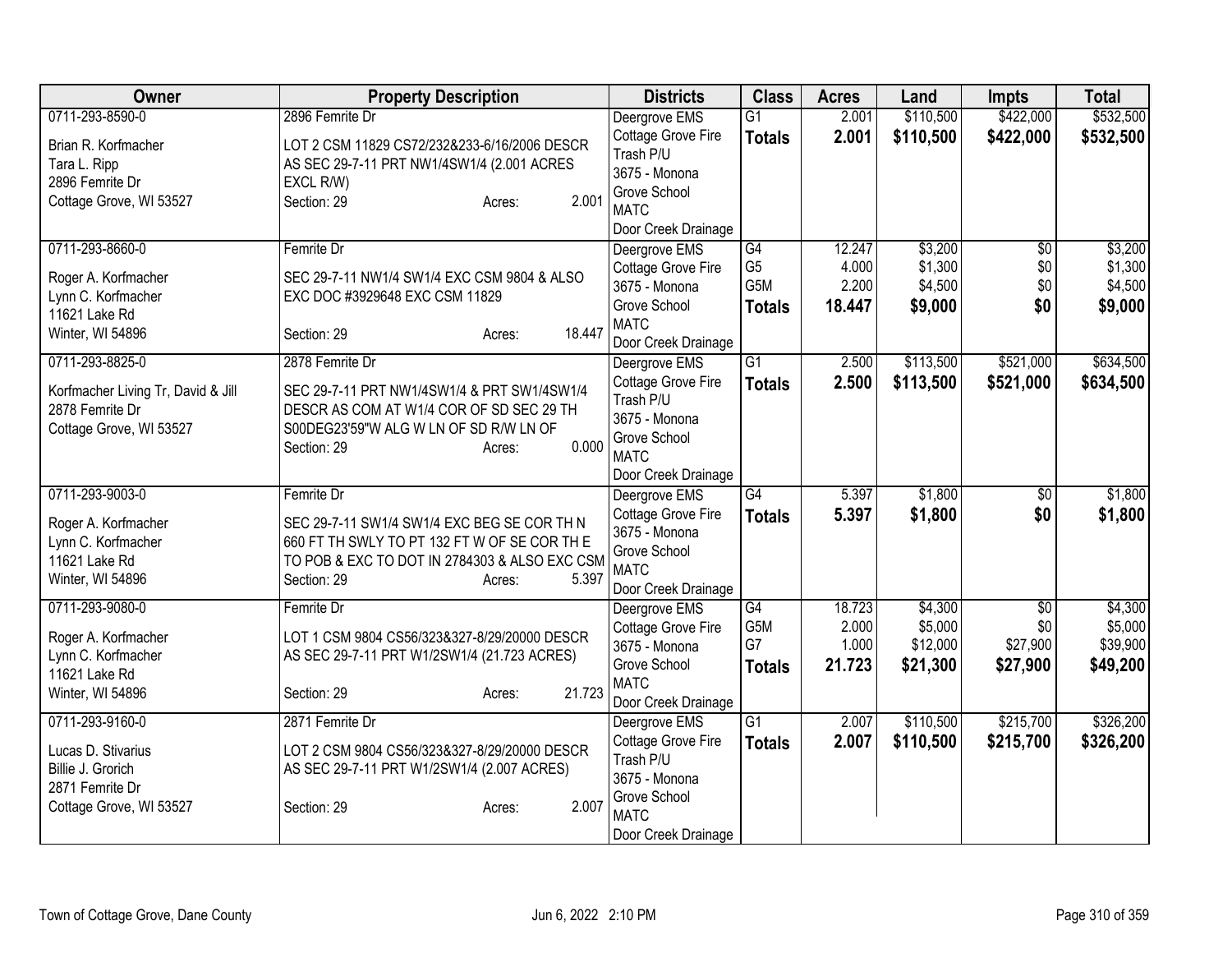| Owner                                                                            | <b>Property Description</b>                                                                                                                                                 | <b>Districts</b>                                                          | <b>Class</b>           | <b>Acres</b>   | Land               | <b>Impts</b>    | <b>Total</b>       |
|----------------------------------------------------------------------------------|-----------------------------------------------------------------------------------------------------------------------------------------------------------------------------|---------------------------------------------------------------------------|------------------------|----------------|--------------------|-----------------|--------------------|
| 0711-293-9240-0                                                                  | 2878 Femrite Dr                                                                                                                                                             | Deergrove EMS                                                             | G1                     | 2.943          | \$17,500           | \$46,300        | \$63,800           |
| Korfmacher Living Tr, David & Jill<br>2878 Femrite Dr<br>Cottage Grove, WI 53527 | LOT 3 CSM 9804 CS56/323&327-8/29/20000 DESCR<br>AS SEC 29-7-11 PRT W1/2 SW1/4 (2.943 ACRES)                                                                                 | Cottage Grove Fire<br>3675 - Monona<br>Grove School                       | <b>Totals</b>          | 2.943          | \$17,500           | \$46,300        | \$63,800           |
|                                                                                  | 2.943<br>Section: 29<br>Acres:                                                                                                                                              | <b>MATC</b><br>Door Creek Drainage                                        |                        |                |                    |                 |                    |
| 0711-293-9440-0                                                                  | Femrite Dr                                                                                                                                                                  | Deergrove EMS                                                             | $\overline{\text{G5}}$ | 0.250          | $\overline{50}$    | $\overline{50}$ | $\overline{\$0}$   |
| Roger A. Korfmacher<br>Lynn C. Korfmacher<br>11621 Lake Rd<br>Winter, WI 54896   | SEC 29-7-11 PRT SW1/4SW1/4 PRT LYG N OF OLD<br>USH 12&18 N/K/A FEMRITE DR BEG SE COR TH N<br>660 FT TH SWLY TO PT 132 FT W OF SE COR TH E<br>0.250<br>Section: 29<br>Acres: | <b>Cottage Grove Fire</b><br>3675 - Monona<br>Grove School<br><b>MATC</b> | <b>Totals</b>          | 0.250          | \$0                | \$0             | \$0                |
| 0711-293-9500-7                                                                  | 2846 Femrite Dr                                                                                                                                                             | Deergrove EMS                                                             | G1                     | 1.000          | \$96,500           | \$372,100       | \$468,600          |
| Colin Knueppel                                                                   | SEC 29-7-11 PRT SE1/4SW1/4 N 17 ACRES THF LYG                                                                                                                               | <b>Cottage Grove Fire</b><br>Trash P/U                                    | G4<br>G <sub>5</sub>   | 7.750<br>3.250 | \$2,000<br>\$1,000 | \$0<br>\$0      | \$2,000<br>\$1,000 |
| Randy Knueppel                                                                   | N OF USH 12&18                                                                                                                                                              | 3675 - Monona                                                             | G <sub>5</sub> M       | 5.000          | \$12,500           | \$0             | \$12,500           |
| 2846 Femrite Dr                                                                  |                                                                                                                                                                             | Grove School                                                              | <b>Totals</b>          | 17.000         | \$112,000          | \$372,100       | \$484,100          |
| Cottage Grove, WI 53527                                                          | 17.000<br>Section: 29<br>Acres:                                                                                                                                             | <b>MATC</b>                                                               |                        |                |                    |                 |                    |
| 0711-293-9690-8                                                                  | US Highway 12                                                                                                                                                               | Deergrove EMS                                                             | $\overline{G4}$        | 9.200          | \$1,900            | $\overline{50}$ | \$1,900            |
| Colin Knueppel                                                                   | SEC 29-7-11 SE1/4 SW1/4 EXC PRT SW OF HWY,                                                                                                                                  | Cottage Grove Fire                                                        | G <sub>5</sub>         | 4.500          | \$1,300            | \$0             | \$1,300            |
| Randy Knueppel                                                                   | HWY, CSM 1158, N 17 ACRES THF & CSM 3726                                                                                                                                    | 3675 - Monona                                                             | G5M                    | 3.000          | \$7,500            | \$0             | \$7,500            |
| 2846 Femrite Dr                                                                  |                                                                                                                                                                             | Grove School                                                              | <b>Totals</b>          | 16.700         | \$10,700           | \$0             | \$10,700           |
| Cottage Grove, WI 53527                                                          | 16.700<br>Section: 29<br>Acres:                                                                                                                                             | <b>MATC</b>                                                               |                        |                |                    |                 |                    |
| 0711-293-9700-5                                                                  | 2848 Femrite Dr                                                                                                                                                             | Deergrove EMS                                                             | $\overline{G1}$        | 3.000          | \$116,500          | \$122,000       | \$238,500          |
| John H. Schreve                                                                  | LOT 1 CSM 3726 CS15/167&168 R2868/70&71-6/18/81                                                                                                                             | Cottage Grove Fire                                                        | <b>Totals</b>          | 3.000          | \$116,500          | \$122,000       | \$238,500          |
| 2848 Femrite Dr                                                                  | DESCR AS SEC 29-7-11 PRT S1/2 SW1/4 COM SEC                                                                                                                                 | Trash P/U                                                                 |                        |                |                    |                 |                    |
| Cottage Grove, WI 53527                                                          | S1/4 COR THS87DEGW 1328.16 FT TH N1DEGE                                                                                                                                     | 3675 - Monona                                                             |                        |                |                    |                 |                    |
|                                                                                  | 3.000<br>Section: 29<br>Acres:                                                                                                                                              | Grove School<br><b>MATC</b>                                               |                        |                |                    |                 |                    |
| 0711-293-9800-4                                                                  | 3445 Rothhamer Rd                                                                                                                                                           | Deergrove EMS                                                             | $\overline{G2}$        | 0.770          | \$80,500           | \$0             | \$80,500           |
| Cbpr Holdings, LLC                                                               | LOT 1 CSM 1158 CS5/41-5/29/73 DESCR AS SEC                                                                                                                                  | Cottage Grove Fire                                                        | <b>Totals</b>          | 0.770          | \$80,500           | \$0             | \$80,500           |
| 3452 Rothamer Rd                                                                 | 29-7-11 PRT SE1/4SW1/4 (0.77 ACRES)                                                                                                                                         | 3675 - Monona                                                             |                        |                |                    |                 |                    |
| Cottage Grove, WI 53527                                                          |                                                                                                                                                                             | Grove School                                                              |                        |                |                    |                 |                    |
|                                                                                  | 0.770<br>Section: 29<br>Acres:                                                                                                                                              | <b>MATC</b>                                                               |                        |                |                    |                 |                    |
| 0711-293-9915-6                                                                  | 3452 Rothhamer Rd                                                                                                                                                           | Deergrove EMS                                                             | $\overline{G2}$        | 1.640          | \$89,500           | \$462,300       | \$551,800          |
| Cbpr Holdings, LLC                                                               | LOT 2 CSM 1158 CS5/41-5/29/73 DESCR AS SEC                                                                                                                                  | Cottage Grove Fire                                                        | <b>Totals</b>          | 1.640          | \$89,500           | \$462,300       | \$551,800          |
| 3452 Rothamer Rd                                                                 | 29-7-11 PRT SE1/4SW1/4                                                                                                                                                      | 3675 - Monona                                                             |                        |                |                    |                 |                    |
| Cottage Grove, WI 53527                                                          |                                                                                                                                                                             | Grove School<br><b>MATC</b>                                               |                        |                |                    |                 |                    |
|                                                                                  | 1.640<br>Section: 29<br>Acres:                                                                                                                                              |                                                                           |                        |                |                    |                 |                    |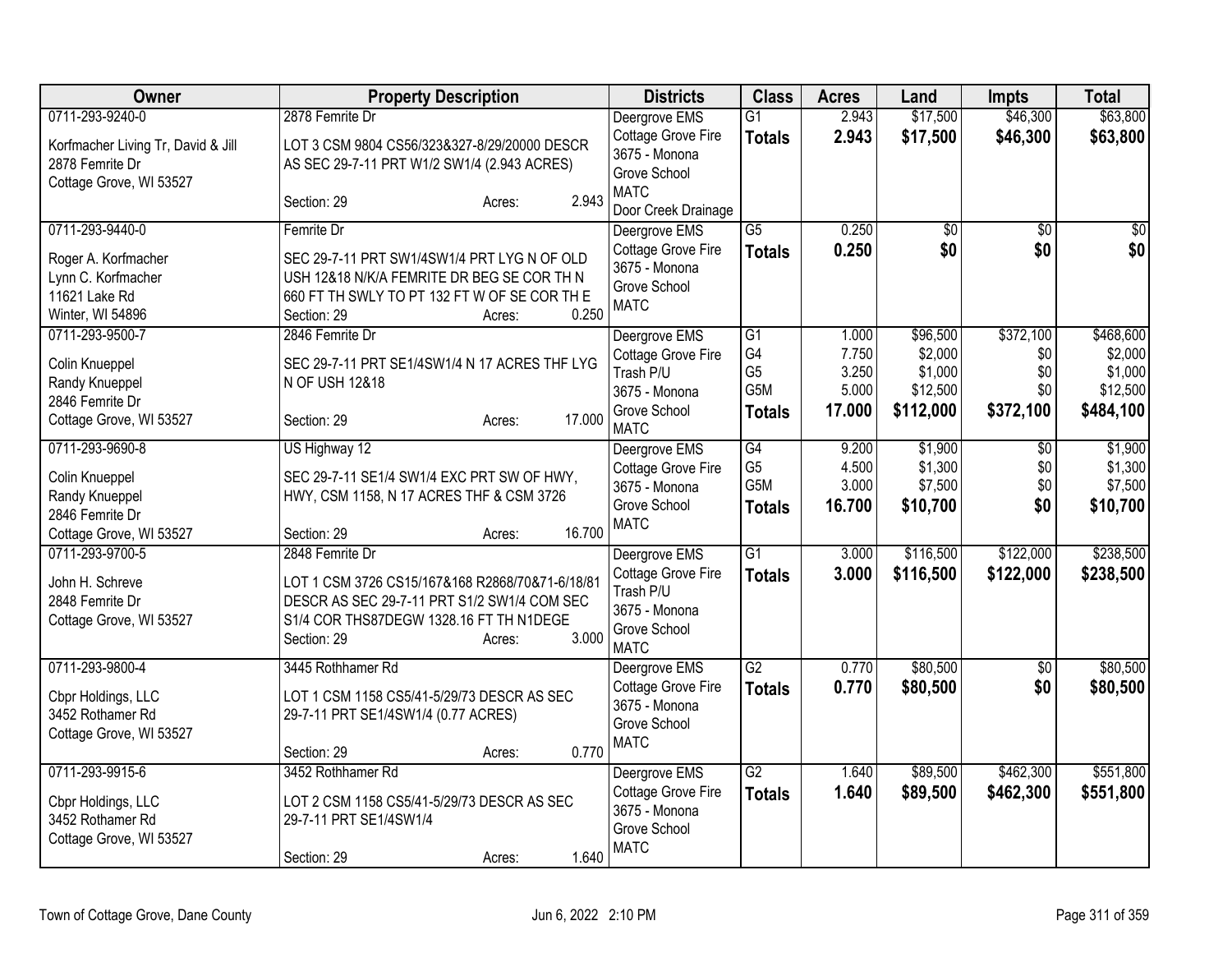| Owner                                                                                                       | <b>Property Description</b>                                                                                                                                                                           | <b>Districts</b>                                                                              | <b>Class</b>                                                    | <b>Acres</b>                                | Land                                                  | Impts                                       | <b>Total</b>                                            |
|-------------------------------------------------------------------------------------------------------------|-------------------------------------------------------------------------------------------------------------------------------------------------------------------------------------------------------|-----------------------------------------------------------------------------------------------|-----------------------------------------------------------------|---------------------------------------------|-------------------------------------------------------|---------------------------------------------|---------------------------------------------------------|
| 0711-294-8002-0                                                                                             | Sime Rd                                                                                                                                                                                               | Deergrove EMS                                                                                 | G4                                                              | 0.009                                       | \$100                                                 | $\overline{50}$                             | \$100                                                   |
| Henry J. Handzel Jr<br>Charlotte A. Handzel<br>2791 Sime Rd<br>Cottage Grove, WI 53527                      | SEC 29-7-11 PRT NE1/4SE1/4 DESCR AS COM S1/4<br>COR SEC 29 TH N1DEG57'18"E ALG W LN SE1/4<br>1313.07 FT TH N89DEG42'18"E 1319.96 FT TH<br>0.009<br>Section: 29<br>Acres:                              | Cottage Grove Fire<br>5621 - Stoughton<br>School<br><b>MATC</b>                               | <b>Totals</b>                                                   | 0.009                                       | \$100                                                 | \$0                                         | \$100                                                   |
| 0711-294-8030-0<br>Jeffrey R. Natvig<br>Susan A. Halverson Natvig<br>PO Box 245<br>Cottage Grove, WI 53527  | 3505 Vilas Rd<br>LOT 3 CSM 14491 CS100/9&11-4/17/2017 F/K/A LOTS<br>1, 2 & 3 CSM 9819 CS57/28&90-9/14/2000 & ALSO<br>F/K/A LOT 1 CSM 515 CS3/6-4/22/71 DESCR AS SEC<br>7.439<br>Section: 29<br>Acres: | Deergrove EMS<br>Cottage Grove Fire<br>Trash P/U<br>5621 - Stoughton<br>School<br><b>MATC</b> | G1<br>G4<br>Totals                                              | 1.488<br>5.951<br>7.439                     | \$100,500<br>\$1,900<br>\$102,400                     | \$260,100<br>\$0<br>\$260,100               | \$360,600<br>\$1,900<br>\$362,500                       |
| 0711-294-8040-0<br>Ward Rev Living Tr, Timothy G &<br>Colleen A<br>3545 Vilas Rd<br>Cottage Grove, WI 53527 | 3545 Vilas Rd<br>LOT 4 CSM 14491 CS100/9&11-4/17/2017 F/K/A LOTS<br>1, 2 & 3 CSM 9819 CS57/28&90-9/14/2000 & ALSO<br>F/K/A LOT 1 CSM 515 CS3/6-4/22/71 DESCR AS SEC<br>4.071<br>Section: 29<br>Acres: | Deergrove EMS<br>Cottage Grove Fire<br>5621 - Stoughton<br>School<br><b>MATC</b>              | $\overline{G1}$<br><b>Totals</b>                                | 4.071<br>4.071                              | \$123,000<br>\$123,000                                | \$259,700<br>\$259,700                      | \$382,700<br>\$382,700                                  |
| 0711-294-8065-6<br>Joseph M. Dipiazza<br>Tami K. Dipiazza<br>3540 Vilas Rd<br>Cottage Grove, WI 53527       | 3540 Vilas Rd<br>LOT 1 CSM 7197 CS36/271&272 R24066/1-8/12/93<br>DESCR AS SEC 29 -7-11 PRT NE1/4SE1/4 (87,120 SQ<br>FT)<br>2.000<br>Section: 29<br>Acres:                                             | Deergrove EMS<br>Cottage Grove Fire<br>Trash P/U<br>5621 - Stoughton<br>School<br><b>MATC</b> | $\overline{G1}$<br><b>Totals</b>                                | 2.000<br>2.000                              | \$110,500<br>\$110,500                                | \$245,600<br>\$245,600                      | \$356,100<br>\$356,100                                  |
| 0711-294-8341-0<br>Mark A. Stifter<br>Joan B. Stifter<br>3500 Vilas Rd<br>Cottage Grove, WI 53527           | 3500 Vilas Rd<br>SEC 29-7-11 PRT NE1/4 SE1/4 BEG INTERS S LN SD<br>NE1/4 SE1/4 & C/L TWN RD TH E ALG S LN 308.85 FT<br>TO PT 110.62 FT W OF SE COR SD 1/41/4 TH<br>0.580<br>Section: 29<br>Acres:     | Deergrove EMS<br>Cottage Grove Fire<br>Trash P/U<br>5621 - Stoughton<br>School<br><b>MATC</b> | G1<br><b>Totals</b>                                             | 0.580<br>0.580                              | \$70,000<br>\$70,000                                  | \$184,700<br>\$184,700                      | \$254,700<br>\$254,700                                  |
| 0711-294-8400-0<br>Airth Burtman<br>Elizabeth Burtman<br>3502 Vilas Rd<br>Cottage Grove, WI 53527           | 3502 Vilas Rd<br>LOT 1 CSM 9879 CS57/188&189-11/20/2000 DESCR<br>AS SEC 29-7-11 PRT NE1/4SE1/4 (17.407 ACRES<br>INCL R/W) SUBJ TO INGRESS/EGRESS ESMT & JT<br>Section: 29<br>17.407<br>Acres:         | Deergrove EMS<br>Cottage Grove Fire<br>Trash P/U<br>5621 - Stoughton<br>School<br><b>MATC</b> | $\overline{G4}$<br>G <sub>5</sub><br>G5M<br>G7<br><b>Totals</b> | 10.907<br>4.000<br>0.500<br>2.000<br>17.407 | \$3,300<br>\$1,000<br>\$1,000<br>\$80,000<br>\$85,300 | \$0<br>\$0<br>\$0<br>\$168,000<br>\$168,000 | \$3,300<br>\$1,000<br>\$1,000<br>\$248,000<br>\$253,300 |
| 0711-294-8501-0<br>Henry J. Handzel Jr<br>Charlotte A. Handzel<br>2791 Sime Rd<br>Cottage Grove, WI 53527   | Sime Rd<br>SEC 29-7-11 NW1/4SE1/4 EXC CSM 3470 & EXC CSM<br>9819 & ALSO PRT SW1/4NE1/4 LYG S OF SIME RD C/I<br><b>EXC CSM 3470</b><br>37.900<br>Section: 29<br>Acres:                                 | Deergrove EMS<br>Cottage Grove Fire<br>3675 - Monona<br>Grove School<br><b>MATC</b>           | G4<br>G <sub>5</sub><br>G5M<br><b>Totals</b>                    | 22.000<br>4.000<br>11.900<br>37.900         | \$6,700<br>\$1,800<br>\$29,800<br>\$38,300            | $\overline{30}$<br>\$0<br>\$0<br>\$0        | \$6,700<br>\$1,800<br>\$29,800<br>\$38,300              |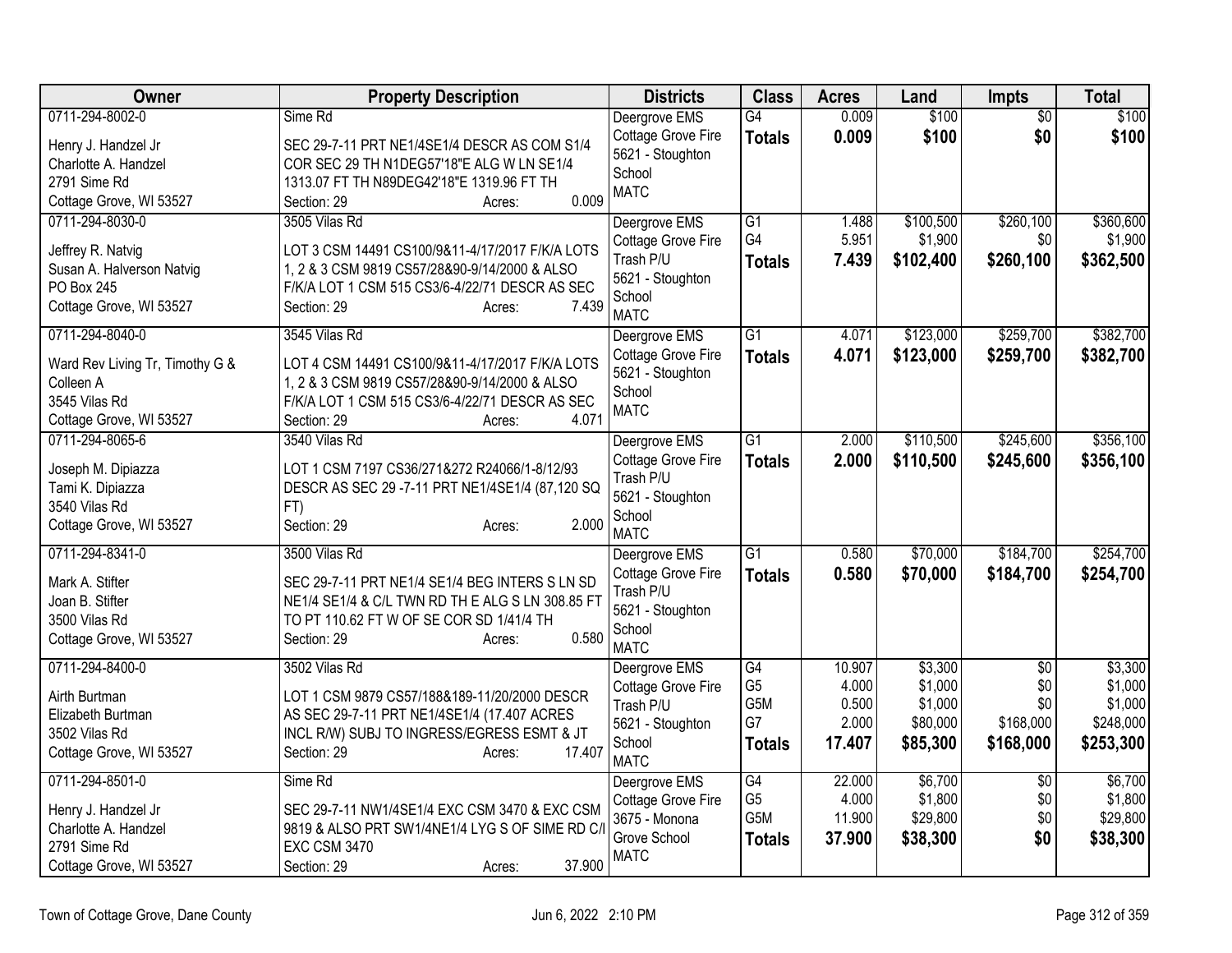| Owner                   | <b>Property Description</b>                      | <b>Districts</b>    | <b>Class</b>    | <b>Acres</b> | Land            | <b>Impts</b>    | <b>Total</b>    |
|-------------------------|--------------------------------------------------|---------------------|-----------------|--------------|-----------------|-----------------|-----------------|
| 0711-294-8520-4         | Sime Rd                                          | Deergrove EMS       | $\overline{G}$  | 1.933        | \$23,000        | $\overline{50}$ | \$23,000        |
| Wayne K. Galarowicz     | LOT 2 CSM 3470 CS14/23&24 DESCR AS SEC 29-7-11   | Cottage Grove Fire  | <b>Totals</b>   | 1.933        | \$23,000        | \$0             | \$23,000        |
| Vicky L. Galarowicz     | PRT SW1/4NE1/ 4 & PRT NW1/4SE1/4 COM SEC E1/4    | 3675 - Monona       |                 |              |                 |                 |                 |
| 2724 Sime Rd            | COR TH S88DEGW 1528.12 FT TO POB TH S 187.41     | Grove School        |                 |              |                 |                 |                 |
| Cottage Grove, WI 53527 | 1.933<br>Section: 29<br>Acres:                   | <b>MATC</b>         |                 |              |                 |                 |                 |
| 0711-294-9100-0         | Sime Rd                                          | Deergrove EMS       | G4              | 35.691       | \$9,200         | \$0             | \$9,200         |
| Henry J. Handzel Jr     | LOT 1 CSM 14491 CS100/9&11-4/17/2017 F/K/A LOTS  | Cottage Grove Fire  | <b>Totals</b>   | 35.691       | \$9,200         | \$0             | \$9,200         |
| Charlette A. Handzel    | 1, 2 & 3 CSM 9819 CS57/28&90-9/14/2000 & ALSO    | 5621 - Stoughton    |                 |              |                 |                 |                 |
| 2791 Sime Rd            | F/K/A LOT 1 CSM 515 CS3/6-4/22/71 DESCR AS SEC   | School              |                 |              |                 |                 |                 |
| Cottage Grove, WI 53527 | 35.691<br>Section: 29<br>Acres:                  | <b>MATC</b>         |                 |              |                 |                 |                 |
|                         |                                                  | Door Creek Drainage |                 |              |                 |                 |                 |
| 0711-294-9310-0         |                                                  | Deergrove EMS       | $\overline{G5}$ | 0.300        | $\overline{50}$ | $\overline{50}$ | $\overline{50}$ |
| Fred W. Goetz           | LOT 1 CSM 13760 CS91/29&33-7/18/2014 F/K/A LOT 1 | Cottage Grove Fire  | <b>Totals</b>   | 0.300        | \$0             | \$0             | \$0             |
| Diane L. Goetz          | CSM 3810 CS15/333&335 R3192/34&36-10/29/81 F/K/A | 3675 - Monona       |                 |              |                 |                 |                 |
| 3437 Vilas Rd           | PRT LOT 2 CSM 2228 CS9/22&23-11/9/76 & ALSO      | Grove School        |                 |              |                 |                 |                 |
| Cottage Grove, WI 53527 | 0.000<br>Section: 29<br>Acres:                   | <b>MATC</b>         |                 |              |                 |                 |                 |
|                         |                                                  | Door Creek Drainage |                 |              |                 |                 |                 |
| 0711-294-9325-0         | 3437 Vilas Rd                                    | Deergrove EMS       | G1              | 12.897       | \$209,500       | \$388,400       | \$597,900       |
| Fred W. Goetz           | LOT 1 CSM 13760 CS91/29&33-7/18/2014 F/K/A LOT 1 | Cottage Grove Fire  | <b>Totals</b>   | 12.897       | \$209,500       | \$388,400       | \$597,900       |
| Diane L. Goetz          | CSM 3810 CS15/333&335 R3192/34&36-10/29/81 F/K/A | Trash P/U           |                 |              |                 |                 |                 |
| 3437 Vilas Rd           | PRT LOT 2 CSM 2228 CS9/22&23-11/9/76 & ALSO      | 5621 - Stoughton    |                 |              |                 |                 |                 |
| Cottage Grove, WI 53527 | 0.000<br>Section: 29<br>Acres:                   | School              |                 |              |                 |                 |                 |
|                         |                                                  | <b>MATC</b>         |                 |              |                 |                 |                 |
| 0711-294-9500-6         | 3488 Vilas Rd                                    | Deergrove EMS       | G1              | 2.600        | \$114,000       | \$123,500       | \$237,500       |
| Betty A. Winters        | SEC 29-7-11 PRT SE1/4 SE1/4 COM NE COR SD 1/4    | Cottage Grove Fire  | <b>Totals</b>   | 2.600        | \$114,000       | \$123,500       | \$237,500       |
| 3488 Vilas Rd           | 1/4 TH S02-02-00W ALG SEC E LN 261.9 FT TH       | Trash P/U           |                 |              |                 |                 |                 |
| Cottage Grove, WI 53527 | N89-37-00W TO C/L TH N ALG C/L TO INTSEC WITH N  | 5621 - Stoughton    |                 |              |                 |                 |                 |
|                         | 2.600<br>Section: 29<br>Acres:                   | School              |                 |              |                 |                 |                 |
|                         |                                                  | <b>MATC</b>         |                 |              |                 |                 |                 |
|                         |                                                  | Door Creek Drainage |                 |              |                 |                 |                 |
| 0711-294-9520-0         | Vilas Rd                                         | Deergrove EMS       | G1              | 17.121       | \$197,500       | $\overline{50}$ | \$197,500       |
| Robert D. Hulburt       | LOT 2 CSM 14491 CS100/9&11-4/17/2017 F/K/A LOTS  | Cottage Grove Fire  | <b>Totals</b>   | 17.121       | \$197,500       | \$0             | \$197,500       |
| 4378 S Jordan Dr #3     | 1, 2 & 3 CSM 9819 CS57/28&90-9/14/2000 & ALSO    | 5621 - Stoughton    |                 |              |                 |                 |                 |
| Mcfarland, WI 53558     | F/K/A LOT 1 CSM 515 CS3/6-4/22/71 DESCR AS SEC   | School              |                 |              |                 |                 |                 |
|                         | 17.121<br>Section: 29<br>Acres:                  | <b>MATC</b>         |                 |              |                 |                 |                 |
|                         |                                                  | Door Creek Drainage |                 |              |                 |                 |                 |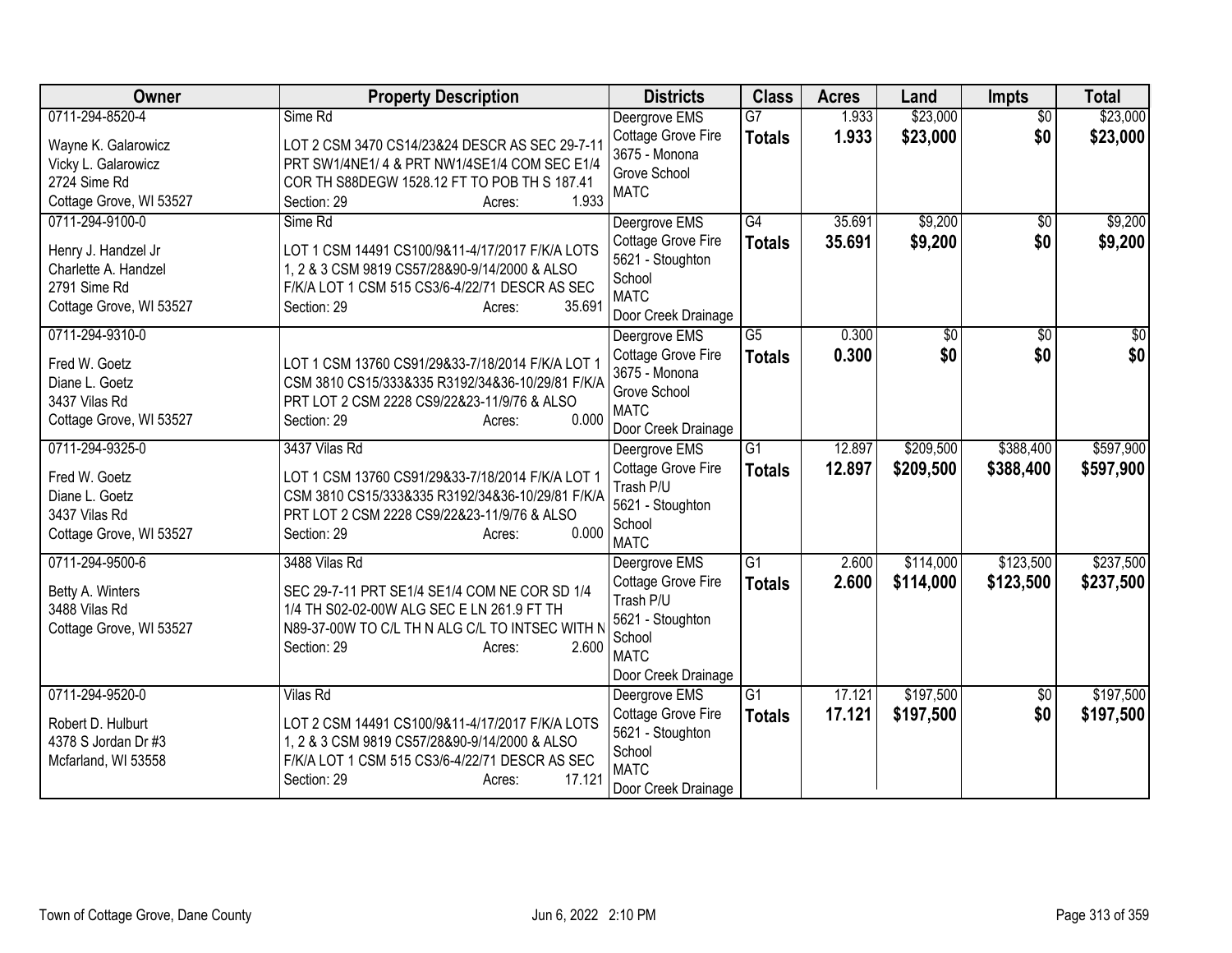| Owner                       | <b>Property Description</b>                     | <b>Districts</b>                    | <b>Class</b>    | <b>Acres</b> | Land      | <b>Impts</b>    | <b>Total</b> |
|-----------------------------|-------------------------------------------------|-------------------------------------|-----------------|--------------|-----------|-----------------|--------------|
| 0711-294-9760-2             | <b>Vilas Rd</b>                                 | Deergrove EMS                       | $\overline{G4}$ | 17.000       | \$3,900   | $\overline{30}$ | \$3,900      |
| Skaar Scattered Acres, Inc. | SEC 29-7-11 PRT SE1/4SE1/4 LYG SE OF CL VILAS   | Cottage Grove Fire                  | G <sub>5</sub>  | 3.000        | \$800     | \$0             | \$800        |
| 2453 W Star Rd              | RD EXC DOC 918588 (D648/540)                    | 5621 - Stoughton                    | <b>Totals</b>   | 20.000       | \$4,700   | \$0             | \$4,700      |
| Cottage Grove, WI 53527     |                                                 | School                              |                 |              |           |                 |              |
|                             | 20.000<br>Section: 29<br>Acres:                 | <b>MATC</b>                         |                 |              |           |                 |              |
| 0711-301-8002-0             | 2924 Hope Rd                                    | Door Creek Drainage                 | $\overline{G4}$ | 8.920        | \$2,900   | $\overline{50}$ | \$2,900      |
|                             |                                                 | Deergrove EMS<br>Cottage Grove Fire | G5M             | 2.500        | \$6,300   | \$0             | \$6,300      |
| Fred H Witte & Sons, Inc    | SEC 30-7-11 E1/2 NE1/4 NE1/4 SELY OF DD EXC CSM | Trash P/U                           | G7              | 3.000        | \$100,000 | \$121,400       | \$221,400    |
| 5711 Pleasant Hill Rd       | 2646 SUBJ TO CONSERVATION ESMT IN DOC           | 3675 - Monona                       | <b>Totals</b>   | 14.420       | \$109,200 | \$121,400       | \$230,600    |
| Monona, WI 53716            | #3196895 & DOC #3205386 EXC DOC #4738351        | Grove School                        |                 |              |           |                 |              |
|                             | 14.420<br>Section: 30<br>Acres:                 | <b>MATC</b>                         |                 |              |           |                 |              |
|                             |                                                 | Door Creek Drainage                 |                 |              |           |                 |              |
| 0711-301-8050-3             | 2944 Hope Rd                                    | Deergrove EMS                       | G1              | 2.000        | \$110,500 | \$46,000        | \$156,500    |
| Nathaniel P. Snyder         | SEC 30-7-11 PRT NE1/4 NE1/4 COM NW COR TH E     | Cottage Grove Fire                  | <b>Totals</b>   | 2.000        | \$110,500 | \$46,000        | \$156,500    |
| Martha J. Snyder            | TO C/L HOPE RD & POB TH SE ALG SD C/L TO C/L    | 3675 - Monona                       |                 |              |           |                 |              |
| 4312 Vilas Hope Rd          | DD TH N ALG DD C/L TO N LN 1/41/4 TH W TO POB   | Grove School                        |                 |              |           |                 |              |
| Cottage Grove, WI 53527     | 2.000<br>Section: 30<br>Acres:                  | <b>MATC</b>                         |                 |              |           |                 |              |
|                             |                                                 | Door Creek Drainage                 |                 |              |           |                 |              |
| 0711-301-8131-0             | 2963 Hope Rd                                    | Deergrove EMS                       | G4              | 1.450        | \$400     | $\overline{50}$ | \$400        |
| Donald D. Dummer            | SEC 30-7-11 W1/2 NE1/4NE1/4 EXC NE OF HOPE RD   | Cottage Grove Fire                  | G <sub>5</sub>  | 0.500        | \$300     | \$0             | \$300        |
| Theresa K. Dummer           | & EXC TO TOWN & EXC CSM 12140 SUBJ TO           | 3675 - Monona<br>Grove School       | <b>Totals</b>   | 1.950        | \$700     | \$0             | \$700        |
| 3701 S Hope Rd              | CONSERVATION ESMT IN DOC #3196895 & DOC         | <b>MATC</b>                         |                 |              |           |                 |              |
| Cottage Grove, WI 53527     | 1.950<br>Section: 30<br>Acres:                  | Door Creek Drainage                 |                 |              |           |                 |              |
| 0711-301-8310-0             | Hope Rd                                         | Deergrove EMS                       | $\overline{G5}$ | 4.900        | \$1,300   | $\sqrt{6}$      | \$1,300      |
|                             |                                                 | Cottage Grove Fire                  | <b>Totals</b>   | 4.900        | \$1,300   | \$0             | \$1,300      |
| Donald D. Dummer            | SEC 30-7-11 E1/2 NE1/4 NE1/4 SELY OF DD & SWLY  | 3675 - Monona                       |                 |              |           |                 |              |
| Theresa K. Dummer           | OF S HOPE RD SUBJ TO CONSERVATION ESMT IN       | Grove School                        |                 |              |           |                 |              |
| 3701 S Hope Rd              | DOC #3196895 & DOC #3205386<br>4.900            | <b>MATC</b>                         |                 |              |           |                 |              |
| Cottage Grove, WI 53527     | Section: 30<br>Acres:                           | Door Creek Drainage                 |                 |              |           |                 |              |
| 0711-301-8370-6             | 2889 Wittewood Ln                               | Deergrove EMS                       | G1              | 1.480        | \$106,000 | \$427,000       | \$533,000    |
| Jeffrey P. Wilson           | LOT 1 CSM 2646 CS10/269-271 DESCR AS SEC        | Cottage Grove Fire                  | <b>Totals</b>   | 1.480        | \$106,000 | \$427,000       | \$533,000    |
| Linda L. Wilson             | 29-7-11 PRT NW1/4NW1/4 & SEC 30-7-11 PRT E1/2   | Trash P/U                           |                 |              |           |                 |              |
| 2889 Wittewood Ln           | <b>NE1/4 1.48 ACRES</b>                         | 3675 - Monona                       |                 |              |           |                 |              |
| Cottage Grove, WI 53527     | 1.480<br>Section: 30<br>Acres:                  | Grove School                        |                 |              |           |                 |              |
|                             |                                                 | <b>MATC</b>                         |                 |              |           |                 |              |
|                             |                                                 | Door Creek Drainage                 |                 |              |           |                 |              |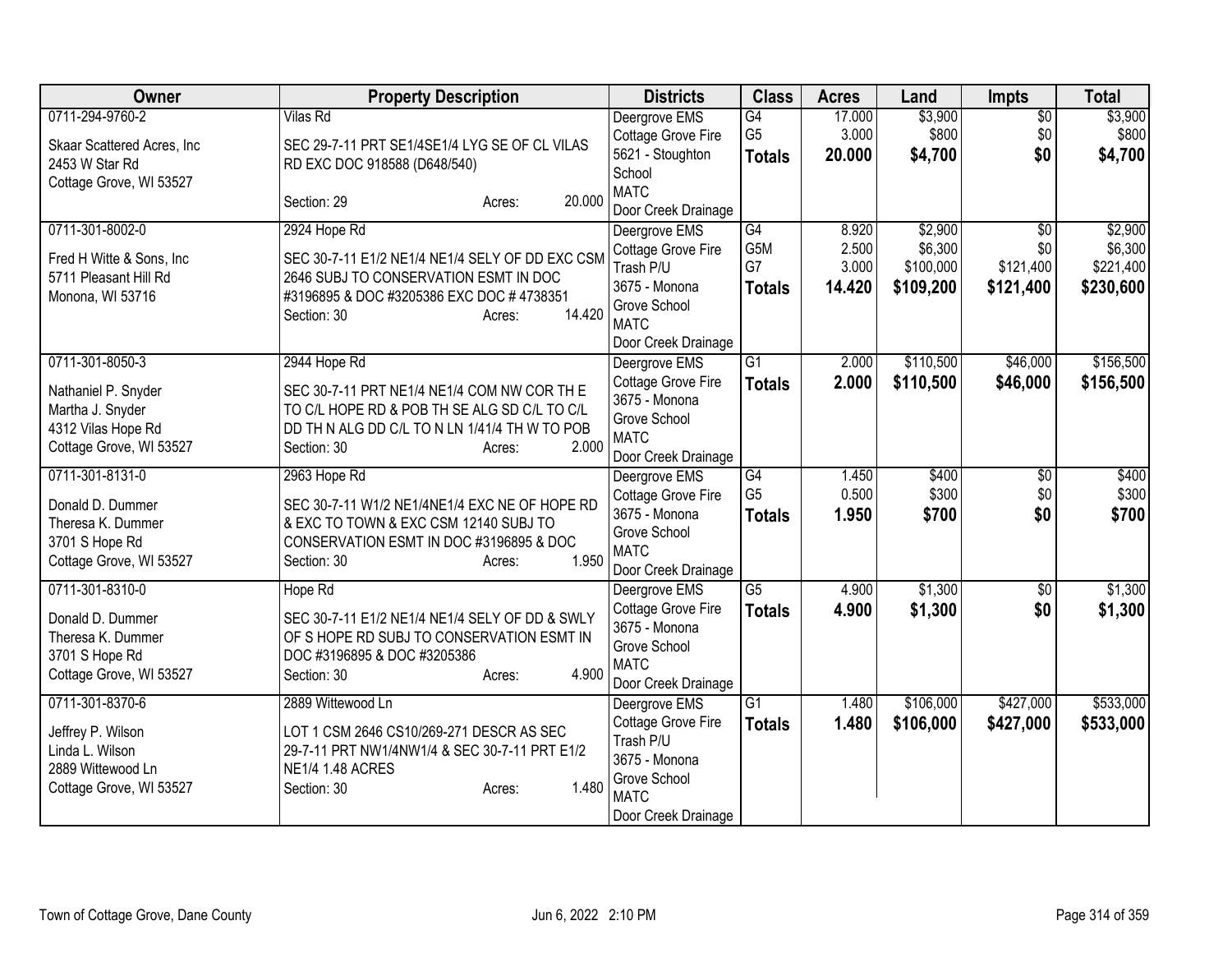| Owner                          | <b>Property Description</b>                     | <b>Districts</b>                     | <b>Class</b>    | <b>Acres</b> | Land            | Impts           | <b>Total</b>    |
|--------------------------------|-------------------------------------------------|--------------------------------------|-----------------|--------------|-----------------|-----------------|-----------------|
| 0711-301-8565-0                | 2963 Hope Rd                                    | Deergrove EMS                        | X3              | 50.211       | $\overline{50}$ | $\overline{50}$ | \$0             |
| Dane County Waste & Renewables | LOT 1 CSM 12140 CS75/28&29-5/4/2007 DESCR AS    | Cottage Grove Fire                   | <b>Totals</b>   | 50.211       | \$0             | \$0             | \$0             |
| 1919 Alliant Energy Center Way | SEC 30-7-11 PRT NE1/4NE1/4, PRT NW1/4NE1/4, PRT | Trash P/U<br>3675 - Monona           |                 |              |                 |                 |                 |
| Madison, WI 53713              | SW1/4NE1/4 & PRT SE1/4NE14 (50.211 ACRES)       | Grove School                         |                 |              |                 |                 |                 |
|                                | 50.211<br>Section: 30<br>Acres:                 | <b>MATC</b>                          |                 |              |                 |                 |                 |
|                                |                                                 | Door Creek Drainage                  |                 |              |                 |                 |                 |
| 0711-301-9040-3                | Femrite Dr                                      | Deergrove EMS                        | X3              | 50.360       | $\sqrt{$0}$     | $\overline{50}$ | $\overline{50}$ |
| Dane County                    | SEC 30-7-11 PRT W1/2 NE1/4 LYG SW C/L OLD USH   | Cottage Grove Fire                   | <b>Totals</b>   | 50.360       | \$0             | \$0             | \$0             |
| 5201 Fen Oak Dr #208           | 12&18 ALSO, PRT SE1/4 NE1/4 COM ON W LN SD      | 3675 - Monona                        |                 |              |                 |                 |                 |
| Madison, WI 53718              | 1/41/4 825 FT N OF SW COR TH N TO C/L HWY TH    | Grove School                         |                 |              |                 |                 |                 |
|                                | 50.360<br>Section: 30<br>Acres:                 | <b>MATC</b>                          |                 |              |                 |                 |                 |
|                                |                                                 | Door Creek Drainage                  |                 |              |                 |                 |                 |
| 0711-301-9520-2                | Hope Rd                                         | Deergrove EMS                        | G5              | 3.000        | \$800           | \$0             | \$800           |
| Donald D. Dummer               | SEC 30-7-11 PRT SE1/4NE1/4 N 495 FT LYG E OF DD | Cottage Grove Fire                   | G <sub>6</sub>  | 6.000        | \$36,000        | \$0             | \$36,000        |
| Theresa K. Dummer              | EXC CSM 2646, R269/152 & CSM 3721 & CSM 7965    | 3675 - Monona                        | <b>Totals</b>   | 9.000        | \$36,800        | \$0             | \$36,800        |
| 3701 S Hope Rd                 | SUBJ TO CONSERVATION ESMT IN DOC #3196895 &     | Grove School<br><b>MATC</b>          |                 |              |                 |                 |                 |
| Cottage Grove, WI 53527        | 9.000<br>Section: 30<br>Acres:                  | Door Creek Drainage                  |                 |              |                 |                 |                 |
| 0711-301-9545-3                | 3701 S Hope Rd                                  | Deergrove EMS                        | $\overline{G1}$ | 1.970        | \$110,000       | \$263,200       | \$373,200       |
|                                |                                                 | Cottage Grove Fire                   | <b>Totals</b>   | 1.970        | \$110,000       | \$263,200       | \$373,200       |
| Donald D. Dummer               | LOT 1 CSM 3721 CS15/159&160-6/16/81 DESCR AS    | Trash P/U                            |                 |              |                 |                 |                 |
| Theresa K. Dummer              | SEC 30-7-11 PRT SE1/4NE1/4 (1.97 ACRES INCL RD  | 3675 - Monona                        |                 |              |                 |                 |                 |
| 3701 S Hope Rd                 | R/W) SUBJ TO CONSERVATION ESMT IN DOC           | Grove School                         |                 |              |                 |                 |                 |
| Cottage Grove, WI 53527        | 1.970<br>Section: 30<br>Acres:                  | <b>MATC</b>                          |                 |              |                 |                 |                 |
|                                |                                                 | Door Creek Drainage                  |                 |              |                 |                 |                 |
| 0711-301-9720-0                | Femrite Dr                                      | Deergrove EMS                        | G4              | 8.750        | \$1,800         | $\overline{30}$ | \$1,800         |
| Lamoine V. Haefer V            | SEC 30-7-11 S 825 FT OF SE1/4 NE1/4 LYG SLY OF  | Cottage Grove Fire                   | G <sub>5</sub>  | 6.250        | \$1,500         | \$0             | \$1,500         |
| Elaine J. Haefer               | USH 12&18 & S E OF CREEK CL                     | 3675 - Monona                        | <b>Totals</b>   | 15.000       | \$3,300         | \$0             | \$3,300         |
| 2911 Femrite Dr                |                                                 | Grove School                         |                 |              |                 |                 |                 |
| Cottage Grove, WI 53527        | 15.000<br>Section: 30<br>Acres:                 | <b>MATC</b>                          |                 |              |                 |                 |                 |
| 0711-301-9885-2                | 3577 S Hope Rd                                  | Door Creek Drainage<br>Deergrove EMS | $\overline{G1}$ | 7.978        | \$146,500       | \$395,200       | \$541,700       |
|                                |                                                 | Cottage Grove Fire                   | <b>Totals</b>   | 7.978        | \$146,500       | \$395,200       | \$541,700       |
| Steven M. Buss                 | LOT 2 CSM 7965 CS42/165&167                     | Trash P/U                            |                 |              |                 |                 |                 |
| 3577 S Hope Rd                 | R30884/53&55-9/22/95 DESCR AS SEC 30-7-11 PRT   | 3675 - Monona                        |                 |              |                 |                 |                 |
| Cottage Grove, WI 53527        | SE1/4NE1/4 (7.977 ACRES)                        | Grove School                         |                 |              |                 |                 |                 |
|                                | 9.780<br>Section: 30<br>Acres:                  | <b>MATC</b>                          |                 |              |                 |                 |                 |
|                                |                                                 | Door Creek Drainage                  |                 |              |                 |                 |                 |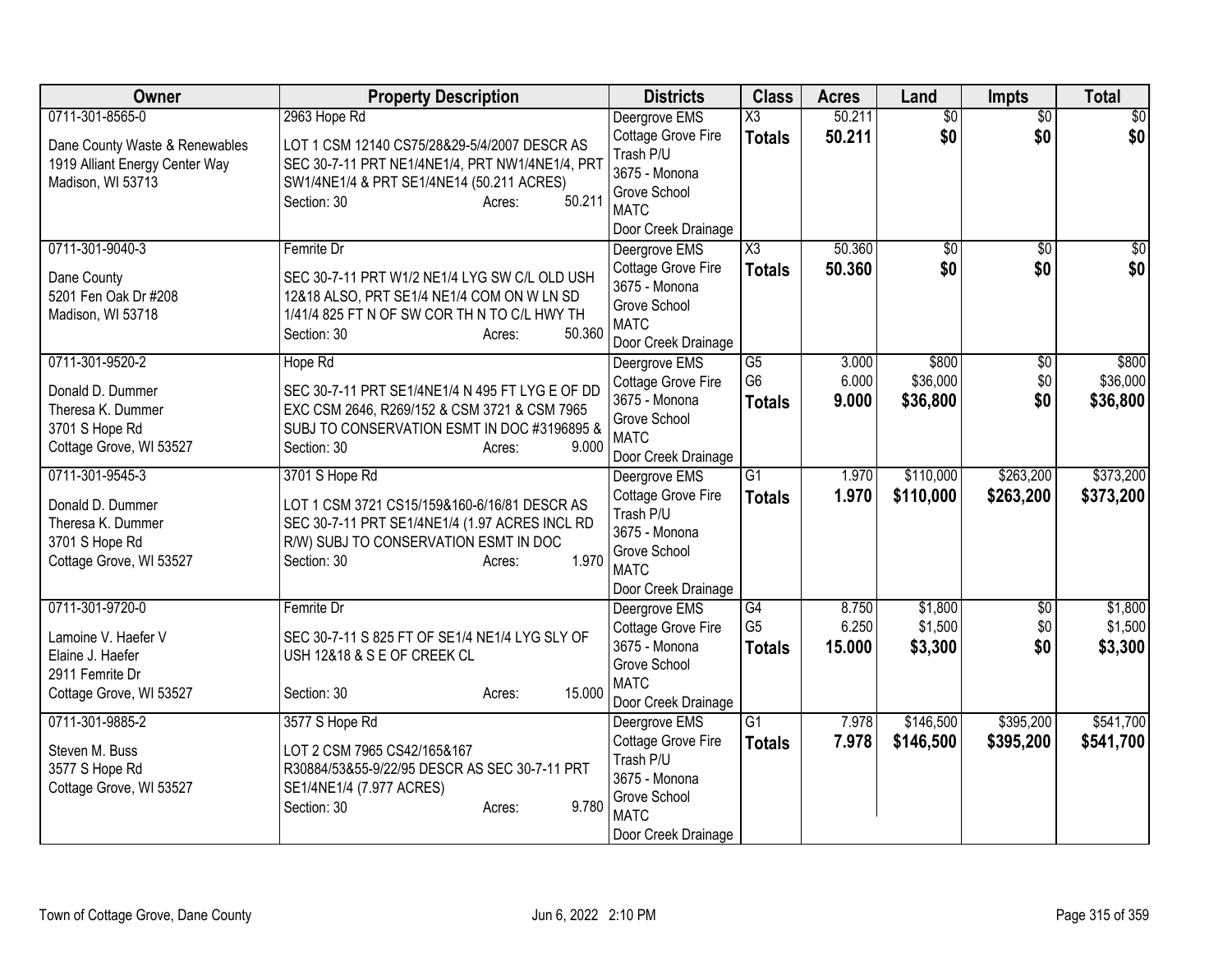| <b>Owner</b>                   | <b>Property Description</b>                      | <b>Districts</b>             | <b>Class</b>    | <b>Acres</b> | Land            | Impts           | <b>Total</b>    |
|--------------------------------|--------------------------------------------------|------------------------------|-----------------|--------------|-----------------|-----------------|-----------------|
| 0711-301-9945-9                | 3599 S Hope Rd                                   | Deergrove EMS                | $\overline{G1}$ | 0.840        | \$83,500        | \$413,200       | \$496,700       |
| Brian J. Pook                  | LOT 1 CSM 7965 CS42/165&167                      | Cottage Grove Fire           | <b>Totals</b>   | 0.840        | \$83,500        | \$413,200       | \$496,700       |
| Lori A. Pook                   | R30884/53&55-9/22/95 DESCR AS SEC 30-7-11 PRT    | Trash P/U                    |                 |              |                 |                 |                 |
| 3599 S Hope Rd                 | SE1/4NE1/4 (.843 ACRES)                          | 3675 - Monona                |                 |              |                 |                 |                 |
| Cottage Grove, WI 53527        | 0.840<br>Section: 30<br>Acres:                   | Grove School<br><b>MATC</b>  |                 |              |                 |                 |                 |
|                                |                                                  | Door Creek Drainage          |                 |              |                 |                 |                 |
| 0711-302-8000-2                | 3073 Femrite Dr                                  | Deergrove EMS                | X3              | 39.800       | $\overline{60}$ | $\overline{50}$ | \$0             |
| Dane County                    | SEC 30-7-11 NE1/4 NW1/4                          | Cottage Grove Fire           | <b>Totals</b>   | 39.800       | \$0             | \$0             | \$0             |
| 210 Martin Luther King Jr Blvd |                                                  | Trash P/U<br>3675 - Monona   |                 |              |                 |                 |                 |
| Madison, WI 53703-3342         |                                                  | Grove School                 |                 |              |                 |                 |                 |
|                                | 39.800<br>Section: 30<br>Acres:                  | <b>MATC</b>                  |                 |              |                 |                 |                 |
| 0711-302-8500-7                | County Rd AB                                     | Deergrove EMS                | X3              | 8.500        | $\overline{50}$ | $\overline{50}$ | $\overline{50}$ |
| Dane County                    | SEC 30-7-11 FR NW1/4 NW1/4 EXC W 330 FT          | <b>Cottage Grove Fire</b>    | <b>Totals</b>   | 8.500        | \$0             | \$0             | \$0             |
| 210 Martin Luther King Jr Blvd |                                                  | 3675 - Monona                |                 |              |                 |                 |                 |
| Madison, WI 53703-3342         |                                                  | Grove School<br><b>MATC</b>  |                 |              |                 |                 |                 |
|                                | 8.500<br>Section: 30<br>Acres:                   |                              |                 |              |                 |                 |                 |
| 0711-302-8530-1                | County Rd AB                                     | Deergrove EMS                | X4              | 0.625        | \$0             | \$0             | \$0             |
| Hope Cottage Grove             | SEC 30-7-11 PRT FR NW1/4 NW1/4 N 82.5 FT OF W    | Cottage Grove Fire           | <b>Totals</b>   | 0.625        | \$0             | \$0             | \$0             |
| 3702 County Highway Ab         | 330 FT R466/14 4                                 | 3675 - Monona                |                 |              |                 |                 |                 |
| Mcfarland, WI 53558            |                                                  | Grove School                 |                 |              |                 |                 |                 |
|                                | 4.200<br>Section: 30<br>Acres:                   | <b>MATC</b>                  |                 |              |                 |                 |                 |
| 0711-302-8645-3                | County Rd AB                                     | Deergrove EMS                | X4              | 2.226        | $\sqrt{50}$     | $\sqrt{6}$      | \$0             |
| Hope Cottage Grove Cemetary    | SEC 30-7-11 PRT FR NW1/4NW1/4 DESCR AS COM       | Cottage Grove Fire           | <b>Totals</b>   | 2.226        | \$0             | \$0             | \$0             |
| Association                    | AT W1/4 COR SD SE C 30 TH N00DEG00'27"W ALG W    | 3675 - Monona                |                 |              |                 |                 |                 |
| 3702 County Highway Ab         | LN SD SEC 30 2263.38 FT TO POB T H CONT          | Grove School                 |                 |              |                 |                 |                 |
| Madison, WI 53704              | 0.000<br>Section: 30<br>Acres:                   | <b>MATC</b>                  |                 |              |                 |                 |                 |
| 0711-302-8670-0                | 3666 County Highway Ab                           | Deergrove EMS                | $\overline{G1}$ | 2.382        | \$113,000       | \$95,000        | \$208,000       |
| Dorothy M. Rodefeld            | SEC 30-7-11 PRT FR NW1/4 NW1/4 W 330 FT EXC N    | Cottage Grove Fire           | <b>Totals</b>   | 2.382        | \$113,000       | \$95,000        | \$208,000       |
| 510 Westlawn Dr Apt 11         | 82.5 FT ALSO EXC S 396 FT & EXC R28129/51 & ALSC | Trash P/U                    |                 |              |                 |                 |                 |
| Cottage Grove, WI 53527        | EXC N 231.0 FT OF S 627.0 FT OF W 330.0 FT OF SD | 3675 - Monona                |                 |              |                 |                 |                 |
|                                | 2.382<br>Section: 30<br>Acres:                   | Grove School                 |                 |              |                 |                 |                 |
| 0711-302-8700-0                | 3646 County Highway Ab                           | <b>MATC</b><br>Deergrove EMS | $\overline{G1}$ | 3.250        | \$118,000       | \$231,700       | \$349,700       |
|                                |                                                  | Cottage Grove Fire           | <b>Totals</b>   | 3.250        | \$118,000       | \$231,700       | \$349,700       |
| Kyle J. Mathews                | SEC 30-7-11 PRT FR NW1/4 NW1/4 N 429 FT OF S 627 | Trash P/U                    |                 |              |                 |                 |                 |
| 3646 County Highway Ab         | FT OF W 330 FT                                   | 3675 - Monona                |                 |              |                 |                 |                 |
| Mcfarland, WI 53558            |                                                  | Grove School                 |                 |              |                 |                 |                 |
|                                | 3.250<br>Section: 30<br>Acres:                   | <b>MATC</b>                  |                 |              |                 |                 |                 |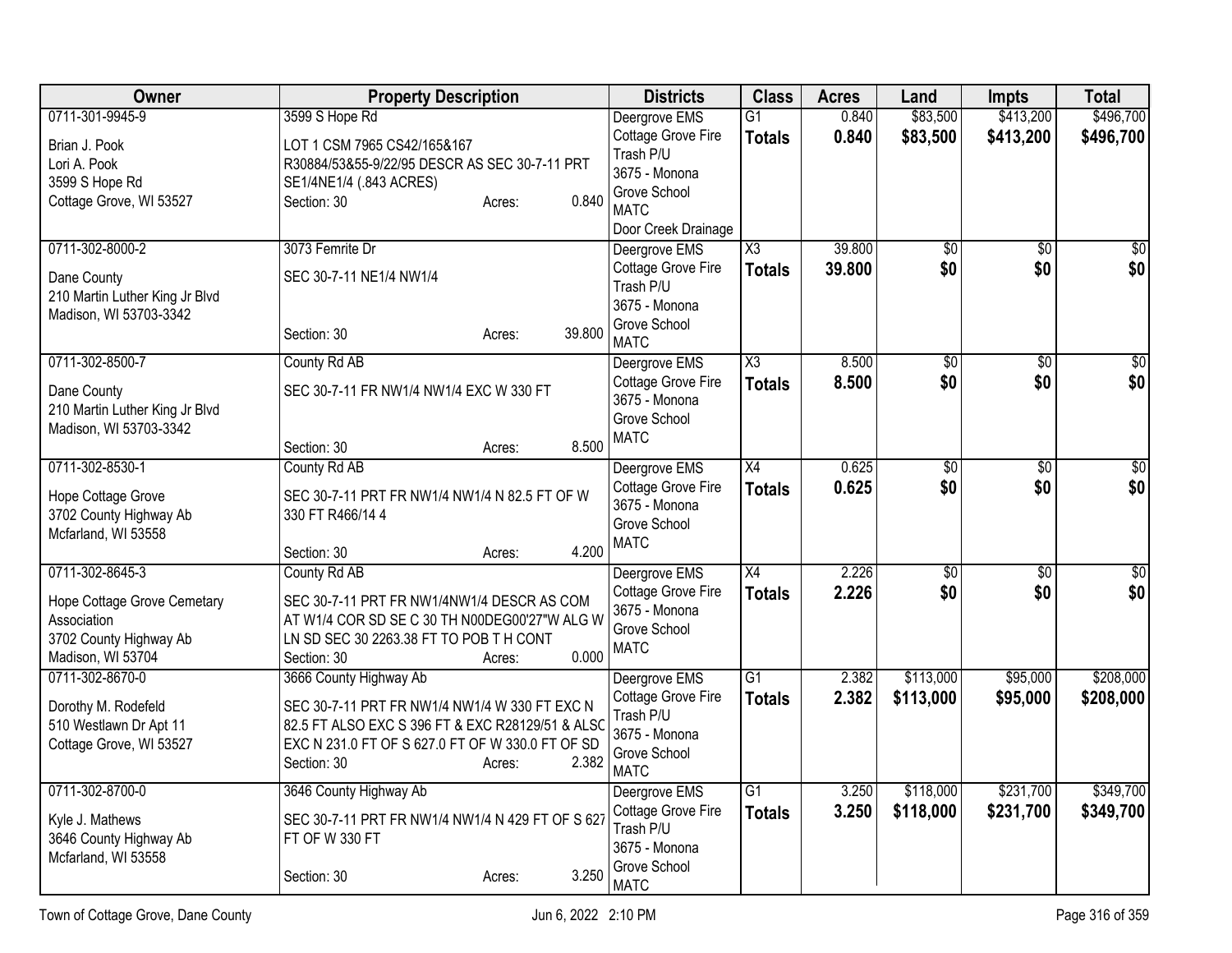| Owner                                                            | <b>Property Description</b>                                                                 | <b>Districts</b>                       | <b>Class</b>                     | <b>Acres</b>     | Land                   | <b>Impts</b>           | <b>Total</b>           |
|------------------------------------------------------------------|---------------------------------------------------------------------------------------------|----------------------------------------|----------------------------------|------------------|------------------------|------------------------|------------------------|
| 0711-302-8730-9                                                  | 3624 County Highway Ab                                                                      | Deergrove EMS<br>Cottage Grove Fire    | $\overline{G1}$<br><b>Totals</b> | 1.500<br>1.500   | \$100,500<br>\$100,500 | \$78,500<br>\$78,500   | \$179,000<br>\$179,000 |
| Kyle J. Mathews<br>3646 County Highway Ab<br>Mcfarland, WI 53558 | SEC 30-7-11 PRT FR NW1/4 NW1/4 COM SW COR TH<br>N 198 FT E 330 FT S 198 FT W 330 FT TO POB  | Trash P/U<br>3675 - Monona             |                                  |                  |                        |                        |                        |
|                                                                  | 1.500<br>Section: 30<br>Acres:                                                              | Grove School<br><b>MATC</b>            |                                  |                  |                        |                        |                        |
| 0711-302-9010-8                                                  | 3620 County Highway Ab                                                                      | Deergrove EMS                          | $\overline{G1}$                  | 8.010            | \$146,500              | \$225,800              | \$372,300              |
| Jerry M. Moore                                                   | LOT 1 CSM 7090 CS36/9&10 R22511/46-4/29/93                                                  | Cottage Grove Fire<br>Trash P/U        | <b>Totals</b>                    | 8.010            | \$146,500              | \$225,800              | \$372,300              |
| Barbara J. Moore<br>3620 County Highway Ab                       | DESCR AS SEC 30-7-11 PRT S1/2 NW1/4 (8.01                                                   | 3675 - Monona                          |                                  |                  |                        |                        |                        |
| Mcfarland, WI 53558                                              | ACRES)<br>8.010<br>Section: 30<br>Acres:                                                    | Grove School<br><b>MATC</b>            |                                  |                  |                        |                        |                        |
| 0711-302-9160-0                                                  | 3164 Luds Ln                                                                                | Deergrove EMS                          | $\overline{G2}$                  | 3.613            | \$115,500              | \$1,217,700            | \$1,333,200            |
| Safeguard Storage of Wisconsin, LLC                              | LOT 1 CSM 11164 CS67/166&168-9/3/2004 F/K/A LOT                                             | Cottage Grove Fire<br>Street Lights 03 | <b>Totals</b>                    | 3.613            | \$115,500              | \$1,217,700            | \$1,333,200            |
| 3164 Luds Ln                                                     | 2 CSM 7090 CS36/9&10 R22511/46-4/29/93 DESCR AS                                             | 3675 - Monona                          |                                  |                  |                        |                        |                        |
| Mcfarland, WI 53558                                              | SEC 30-7-11 PRT S1/2 NW1/4 (3.613 ACRES)<br>3.613<br>Section: 30<br>Acres:                  | Grove School                           |                                  |                  |                        |                        |                        |
|                                                                  |                                                                                             | <b>MATC</b>                            |                                  |                  |                        |                        |                        |
| 0711-302-9180-0                                                  | 3124 Luds Ln                                                                                | Deergrove EMS<br>Cottage Grove Fire    | G1<br><b>Totals</b>              | 4.000<br>4.000   | \$122,500<br>\$122,500 | \$454,900<br>\$454,900 | \$577,400<br>\$577,400 |
| Michael R. Niebuhr                                               | LOT 2 CSM 11164 CS67/166&168-9/3/2004 F/K/A LOT                                             | Trash P/U                              |                                  |                  |                        |                        |                        |
| 3124 Luds Ln<br>Mcfarland, WI 53558                              | 2 CSM 7090 CS36/9&10 R22511/46-4/29/93 DESCR AS<br>SEC 30-7-11 PRT S1/2 NW1/4 (4.000 ACRES) | 3675 - Monona                          |                                  |                  |                        |                        |                        |
|                                                                  | 4.000<br>Section: 30<br>Acres:                                                              | Grove School<br><b>MATC</b>            |                                  |                  |                        |                        |                        |
| 0711-302-9200-8                                                  | 3111 Luds Ln                                                                                | Deergrove EMS                          | $\overline{\text{X3}}$           | 4.680            | \$0                    | $\overline{30}$        | $\overline{50}$        |
| Dane County                                                      | LOT 1 CSM 5392 CS24/298&299 R10799/96-11/9/87                                               | Cottage Grove Fire<br>3675 - Monona    | <b>Totals</b>                    | 4.680            | \$0                    | \$0                    | \$0                    |
| 210 Martin Luther King Jr Blvd                                   | DESCR AS SEC 30-7-11 PRT FR S1/2 NW1/4 & PRT                                                | Grove School                           |                                  |                  |                        |                        |                        |
| Madison, WI 53703-3342                                           | FR N1/2 SW1/4 174,240 SQ FT<br>4.680<br>Section: 30<br>Acres:                               | <b>MATC</b>                            |                                  |                  |                        |                        |                        |
| 0711-302-9340-9                                                  | 3103 Luds Ln                                                                                | Deergrove EMS                          | X3                               | 16.090           | \$0                    | $\overline{50}$        | $\sqrt{50}$            |
| Dane County                                                      | LOT 2 CSM 5392 CS24/298&299 R10799/96-11/9/87                                               | <b>Cottage Grove Fire</b>              | <b>Totals</b>                    | 16.090           | \$0                    | \$0                    | \$0                    |
| 210 Martin Luther King Jr Blvd                                   | DESCR AS SEC 30-7-11 PRT FR S1/2 NW1/4 & PRT                                                | 3675 - Monona                          |                                  |                  |                        |                        |                        |
| Madison, WI 53703-3342                                           | FR N1/2 SW1/4 675,659 SQ FT                                                                 | Grove School<br><b>MATC</b>            |                                  |                  |                        |                        |                        |
|                                                                  | 16.090<br>Section: 30<br>Acres:                                                             |                                        |                                  |                  |                        |                        |                        |
| 0711-302-9501-0                                                  | 3087 Luds Ln                                                                                | Deergrove EMS<br>Cottage Grove Fire    | X3                               | 18.800<br>18.800 | \$0<br>\$0             | $\overline{50}$<br>\$0 | \$0<br>\$0             |
| Dane County Waste & Renewables                                   | SEC 30-7-11 S1/2 NW1/4 & N 10 ACRES N1/2 SW1/4                                              | Trash P/U                              | <b>Totals</b>                    |                  |                        |                        |                        |
| 1919 Alliant Energy Center Way<br>Madison, WI 53713              | EXC BEG AT NW COR S1/2 NW1/4 TH N86DEG34'01"E<br>1108.65 FT TH S0DEG47'0"W 1539.54 FT TH    | 3675 - Monona                          |                                  |                  |                        |                        |                        |
|                                                                  | 18.800<br>Section: 30<br>Acres:                                                             | Grove School<br><b>MATC</b>            |                                  |                  |                        |                        |                        |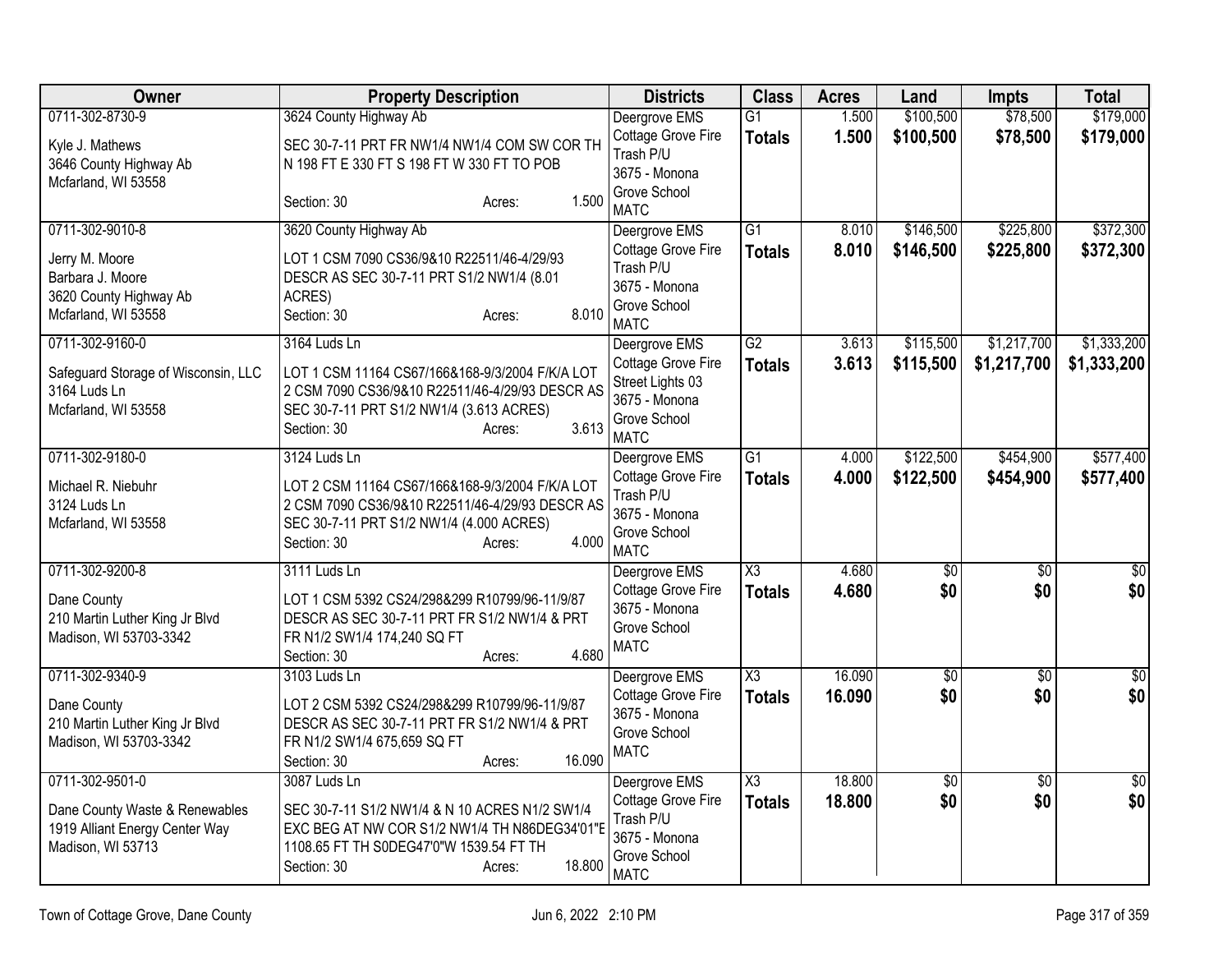| Owner                                         | <b>Property Description</b>                                                               | <b>Districts</b>                    | <b>Class</b>         | <b>Acres</b>   | Land               | Impts                  | <b>Total</b>       |
|-----------------------------------------------|-------------------------------------------------------------------------------------------|-------------------------------------|----------------------|----------------|--------------------|------------------------|--------------------|
| 0711-303-8211-6                               | 3486 County Highway Ab                                                                    | Deergrove EMS                       | G4                   | 10.322         | \$3,500            | $\overline{50}$        | \$3,500            |
| <b>C&amp;L Investment Partnership</b>         | LOT 1 CSM 9029 CS50/243&245-9/14/98 F/K/A LOT 1                                           | Cottage Grove Fire                  | G <sub>5</sub>       | 19.000         | \$56,500           | \$0                    | \$56,500           |
| W1085 County Highway K                        | CSM 8289 CS44/325&328 DESCR AS SEC 30-7-11                                                | 3675 - Monona                       | <b>Totals</b>        | 29.322         | \$60,000           | \$0                    | \$60,000           |
| Columbus, WI 53925                            | PRT FR SW1/4 (29.322 ACRES)                                                               | Grove School<br><b>MATC</b>         |                      |                |                    |                        |                    |
|                                               | 29.322<br>Section: 30<br>Acres:                                                           |                                     |                      |                |                    |                        |                    |
| 0711-303-8300-8                               | 3101 US Highway 12 & 18                                                                   | Deergrove EMS                       | $\overline{G1}$      | 11.572         | \$177,000          | \$202,600              | \$379,600          |
| <b>C&amp;L Investment Partnership</b>         | LOT 2 CSM 8289 CS44/325&328-7/31/96 F/K/A LOT 1                                           | Cottage Grove Fire                  | <b>Totals</b>        | 11.572         | \$177,000          | \$202,600              | \$379,600          |
| W1085 County Highway K                        | CSM 5085 CS23/54&57-10/24/86 & ALSO INCL &                                                | Trash P/U                           |                      |                |                    |                        |                    |
| Columbus, WI 53925                            | DESCR AS SEC 30-7-11 PRT FR SW1/4 & PRT SE1/4                                             | 3675 - Monona<br>Grove School       |                      |                |                    |                        |                    |
|                                               | 11.572<br>Section: 30<br>Acres:                                                           | <b>MATC</b>                         |                      |                |                    |                        |                    |
| 0711-303-8540-8                               | 3562 County Highway Ab                                                                    | Deergrove EMS                       | X <sub>3</sub>       | 1.340          | $\sqrt{$0}$        | $\overline{50}$        | $\overline{50}$    |
|                                               |                                                                                           | Cottage Grove Fire                  | <b>Totals</b>        | 1.340          | \$0                | \$0                    | \$0                |
| Dane County<br>210 Martin Luther King Jr Blvd | SEC 30-7-11 PRT NW1/4 & PRT SW1/4 DESCR AS<br>COM AT NW COR OF SD SEC 30 TH S00DEG26'40"W | 3381 - McFarland                    |                      |                |                    |                        |                    |
| Madison, WI 53703-3342                        | ALG C/L OF BRANDT RD 2565.69 FT TO POB TH                                                 | School                              |                      |                |                    |                        |                    |
|                                               | Section: 30<br>1.340<br>Acres:                                                            | <b>MATC</b>                         |                      |                |                    |                        |                    |
| 0711-303-9200-7                               | 3124 Hope Hollow Trl                                                                      | Deergrove EMS                       | $\overline{G1}$      | 5.420          | \$131,000          | \$109,800              | \$240,800          |
| Vernon J. Rathert                             | SEC 30-7-11 PRT SW1/4 SW1/4 BEG SW COR OF SD                                              | Cottage Grove Fire                  | <b>Totals</b>        | 5.420          | \$131,000          | \$109,800              | \$240,800          |
| 3124 Hope Hollow Trl                          | SEC TH N ALG C/L OF TOWN RD & W LN OF SD SEC                                              | Trash P/U                           |                      |                |                    |                        |                    |
| Mcfarland, WI 53558                           | 30 595.0 FT TH S89-49-02E 716.05 FT TH S36-31-03E                                         | 3675 - Monona                       |                      |                |                    |                        |                    |
|                                               | 5.420<br>Section: 30<br>Acres:                                                            | Grove School<br><b>MATC</b>         |                      |                |                    |                        |                    |
| 0711-303-9261-0                               | <b>Hope Hollow Trl</b>                                                                    | Deergrove EMS                       | G4                   | 1.400          | \$400              | $\sqrt{6}$             | \$400              |
|                                               |                                                                                           | Cottage Grove Fire                  | G <sub>5</sub>       | 0.298          | \$300              | \$0                    | \$300              |
| Larry G. Skaar                                | SEC 30-7-11 PRT FR SW1/4 SW1/4 BEG SW COR TH E                                            | 3675 - Monona                       | <b>Totals</b>        | 1.698          | \$700              | \$0                    | \$700              |
| 4374 Secretariat Ct                           | TO SE COR TH N 430 FT M/L TH SWLY TO POB EXC                                              | Grove School                        |                      |                |                    |                        |                    |
| Cottage Grove, WI 53527                       | CSM 2191 EXC CSM 12985<br>1.698<br>Section: 30<br>Acres:                                  | <b>MATC</b>                         |                      |                |                    |                        |                    |
| 0711-303-9710-0                               | 3108 Hope Hollow Trl                                                                      | Deergrove EMS                       | $\overline{G1}$      | 1.004          | \$90,500           | \$267,200              | \$357,700          |
|                                               |                                                                                           | Cottage Grove Fire                  | <b>Totals</b>        | 1.004          | \$90,500           | \$267,200              | \$357,700          |
| Brian D. Rogers                               | LOT 1 CSM 2191 CS8/437&439-10/5/76 DESCR AS                                               | Trash P/U                           |                      |                |                    |                        |                    |
| 3108 Hope Hollow Trl<br>Mcfarland, WI 53558   | SEC 30-7-11 PRT S1/2 SW1/4 (1.004 ACRES INCL<br>$R/W$ )                                   | 3675 - Monona                       |                      |                |                    |                        |                    |
|                                               | 1.004<br>Section: 30<br>Acres:                                                            | Grove School                        |                      |                |                    |                        |                    |
|                                               |                                                                                           | <b>MATC</b>                         |                      |                |                    |                        |                    |
|                                               |                                                                                           | Door Creek Drainage                 |                      |                |                    |                        |                    |
| 0711-303-9743-0                               | <b>Hope Hollow Trl</b>                                                                    | Deergrove EMS<br>Cottage Grove Fire | G4<br>G <sub>5</sub> | 6.075<br>6.000 | \$2,100<br>\$1,800 | $\overline{30}$<br>\$0 | \$2,100<br>\$1,800 |
| Larry G. Skaar                                | SEC 30-7-11 PRT SE1/4SW1/4 BEG NE COR TH S TO                                             | 3675 - Monona                       | <b>Totals</b>        | 12.075         | \$3,900            | \$0                    | \$3,900            |
| 4374 Secretariat Ct                           | SE COR TH W TO SW COR TH N 420 FT M/L TH NELY                                             | Grove School                        |                      |                |                    |                        |                    |
| Cottage Grove, WI 53527                       | TO POB EXC CSM 2191 EXC TO DOT IN 2783173 EXC                                             | <b>MATC</b>                         |                      |                |                    |                        |                    |
|                                               | Section: 30<br>12.075<br>Acres:                                                           | Door Creek Drainage                 |                      |                |                    |                        |                    |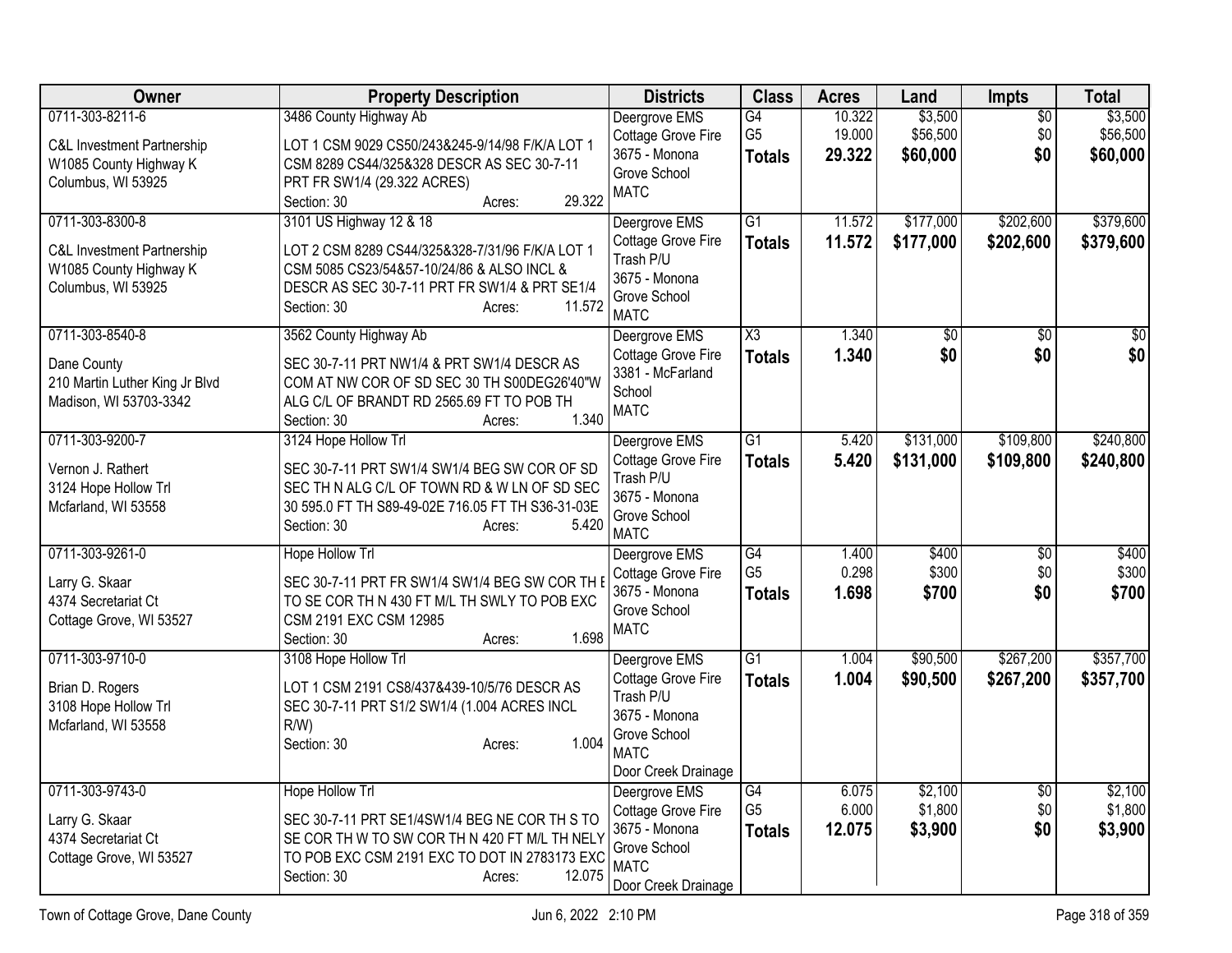| Owner                                 | <b>Property Description</b>                                                           | <b>Districts</b>                    | <b>Class</b>        | <b>Acres</b> | Land            | <b>Impts</b>    | <b>Total</b> |
|---------------------------------------|---------------------------------------------------------------------------------------|-------------------------------------|---------------------|--------------|-----------------|-----------------|--------------|
| 0711-303-9750-0                       | 3104 Hope Hollow Trl                                                                  | Deergrove EMS                       | $\overline{G1}$     | 0.470        | \$63,500        | \$413,000       | \$476,500    |
| Amy M. Fluke                          | LOT 1 CSM 12985 CS83/20-22 09-16-10 DESCR AS                                          | Cottage Grove Fire                  | <b>Totals</b>       | 0.470        | \$63,500        | \$413,000       | \$476,500    |
| 3104 Hope Hollow Trl                  | SEC 30-07-11 PRT OF SW1/4 SW1/4 & PRT SE1/4                                           | Trash P/U                           |                     |              |                 |                 |              |
| Mcfarland, WI 53558                   | SW1/4 & SEC 31-07-11 PRT OF NW1/4 NW1/4 & PRT                                         | 3675 - Monona                       |                     |              |                 |                 |              |
|                                       | 0.470<br>Section: 30<br>Acres:                                                        | Grove School<br><b>MATC</b>         |                     |              |                 |                 |              |
|                                       |                                                                                       | Door Creek Drainage                 |                     |              |                 |                 |              |
| 0711-303-9765-0                       | 3098 Hope Hollow Trl                                                                  | Deergrove EMS                       | G5                  | 1.048        | \$300           | \$0             | \$300        |
|                                       |                                                                                       | Cottage Grove Fire                  | G7                  | 1.082        | \$61,500        | \$106,200       | \$167,700    |
| Amy M. Fluke                          | LOT 1 CSM 14171 CS96/42&44-2/12/2016 F/K/A LOT 2                                      | Trash P/U                           | <b>Totals</b>       | 2.130        | \$61,800        | \$106,200       | \$168,000    |
| 3104 Hope Hollow Trl                  | CSM 12985 CS83/20&22-9/16/2010 DESCR AS SEC                                           | 3675 - Monona                       |                     |              |                 |                 |              |
| Mcfarland, WI 53558                   | 30-7-11 PRT SE1/4SW1/4 & SEC 31-7-11 PRT<br>2.130<br>Section: 30<br>Acres:            | Grove School                        |                     |              |                 |                 |              |
|                                       |                                                                                       | <b>MATC</b>                         |                     |              |                 |                 |              |
|                                       |                                                                                       | Door Creek Drainage                 |                     |              |                 |                 |              |
| 0711-303-9980-0                       | Hope Hollow Trl                                                                       | Deergrove EMS                       | G1                  | 6.000        | \$24,000        | \$0             | \$24,000     |
| <b>C&amp;L Investment Partnership</b> | LOT 1 CSM 15686 CS114/24&28-4/30/2021 DESCR AS                                        | Cottage Grove Fire                  | G <sub>5</sub>      | 6.430        | \$22,800        | \$0             | \$22,800     |
| W1085 County Highway K                | SEC 30-7-11 PRT SE1/4SW1/4 & PRT SW1/4SE1/4                                           | 3675 - Monona                       | <b>Totals</b>       | 12.430       | \$46,800        | \$0             | \$46,800     |
| Columbus, WI 53925                    | (12.43 ACRES) TOG W/ACCESS ESMT IN DOC                                                | Grove School<br><b>MATC</b>         |                     |              |                 |                 |              |
|                                       | 12.430<br>Section: 30<br>Acres:                                                       | Door Creek Drainage                 |                     |              |                 |                 |              |
| 0711-304-8000-0                       | 2911 Femrite Dr                                                                       | Deergrove EMS                       | $\overline{G4}$     | 25.000       | \$6,000         | $\overline{50}$ | \$6,000      |
|                                       |                                                                                       | Cottage Grove Fire                  | G <sub>5</sub>      | 5.000        | \$1,500         | \$0             | \$1,500      |
| Lamoine V. Haefer V                   | SEC 30-7-11 NE1/4 SE1/4 EXC DOOR CREEK                                                | Trash P/U                           | G <sub>5</sub> M    | 4.400        | \$8,800         | \$0             | \$8,800      |
| Elaine J. Haefer<br>2911 Femrite Dr   | BUSINESS PARK CONDO PLAT AND EXC BEG 662 FT<br>M/L S OF NW COR TH S00-07-50W 264FT TH | 3675 - Monona                       | G7                  | 2.000        | \$80,000        | \$242,400       | \$322,400    |
| Cottage Grove, WI 53527               | 36.400<br>Section: 30<br>Acres:                                                       | Grove School                        | <b>Totals</b>       | 36.400       | \$96,300        | \$242,400       | \$338,700    |
|                                       |                                                                                       | <b>MATC</b>                         |                     |              |                 |                 |              |
|                                       |                                                                                       | Door Creek Drainage                 |                     |              |                 |                 |              |
| 0711-304-8190-1                       | Femrite Dr                                                                            | Deergrove EMS                       | $\overline{G5}$     | 1.000        | \$300           | \$0             | \$300        |
| Lamoine V. Haefer V                   | SEC 30-7-11 PRT NE1/4 SE1/4 BEG 660 FT S OF NW                                        | Cottage Grove Fire<br>3675 - Monona | <b>Totals</b>       | 1.000        | \$300           | \$0             | \$300        |
| Elaine J. Haefer                      | COR TH S 264 FT TH E 165 FT TH N 264 FT TH W 165                                      | Grove School                        |                     |              |                 |                 |              |
| 2911 Femrite Dr                       | FT TO POB                                                                             | <b>MATC</b>                         |                     |              |                 |                 |              |
| Cottage Grove, WI 53527               | 1.000<br>Section: 30<br>Acres:                                                        | Door Creek Drainage                 |                     |              |                 |                 |              |
| 0711-304-8501-0                       | US Highway 12                                                                         | Deergrove EMS                       | $\overline{\chi_3}$ | 1.100        | $\overline{50}$ | $\overline{50}$ | \$0          |
|                                       |                                                                                       | Cottage Grove Fire                  | <b>Totals</b>       | 1.100        | \$0             | \$0             | \$0          |
| Dane County<br>5201 Fen Oak Dr #208   | SEC 30-7-11 N1/2 NW1/4 SE1/4 EXC DOC #4075428                                         | 3675 - Monona                       |                     |              |                 |                 |              |
| Madison, WI 53718                     |                                                                                       | Grove School                        |                     |              |                 |                 |              |
|                                       | 1.100<br>Section: 30<br>Acres:                                                        | <b>MATC</b>                         |                     |              |                 |                 |              |
|                                       |                                                                                       | Door Creek Drainage                 |                     |              |                 |                 |              |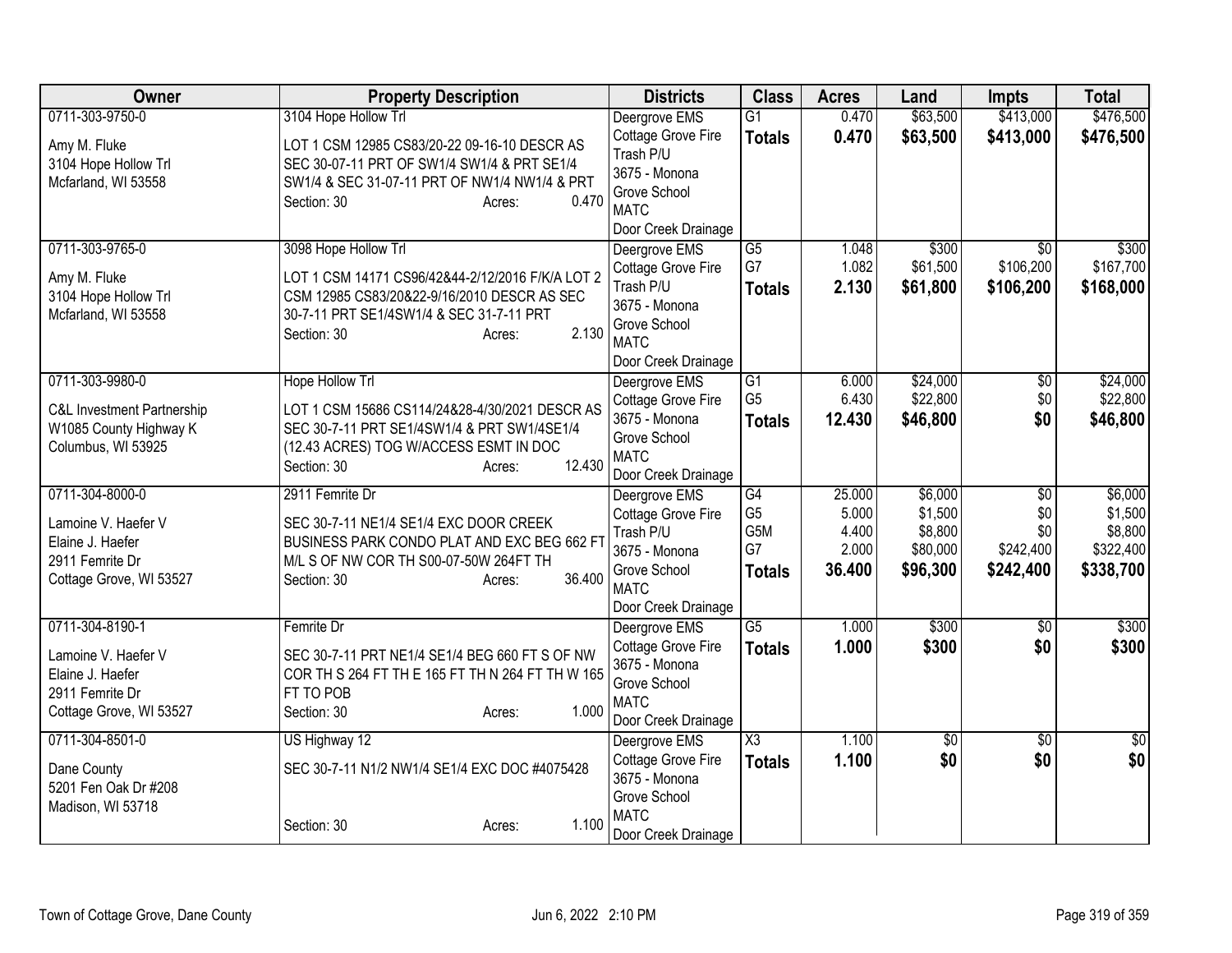| Owner                      | <b>Property Description</b>                     | <b>Districts</b>                    | <b>Class</b>                      | <b>Acres</b>    | Land      | <b>Impts</b>           | <b>Total</b>     |
|----------------------------|-------------------------------------------------|-------------------------------------|-----------------------------------|-----------------|-----------|------------------------|------------------|
| 0711-304-8640-0            | 3100 US Highway 12                              | Deergrove EMS                       | G2                                | 2.500           | \$320,000 | \$659,500              | \$979,500        |
| Copart of Connecticut, Inc | SEC 30-7-11 PRT NW1/4SE1/4, PRT NE1/4SE1/4, PRT | Cottage Grove Fire                  | G <sub>5</sub>                    | 49.800          | \$104,500 | \$0                    | \$104,500        |
| 14185 Dallas Pkwy Ste 300  | SE1/4SE1/4, PRT NE1/4SW1/4 & PRT FR NW1/4SW1/4  | 3675 - Monona                       | G <sub>5</sub> M                  | 6.200           | \$18,500  | \$0                    | \$18,500         |
| Dallas, TX 75254           | DESCR AS COM AT E1/4 COR OF SD SEC 30 TH        | Grove School                        | <b>Totals</b>                     | 58.500          | \$443,000 | \$659,500              | \$1,102,500      |
|                            | 58.500<br>Section: 30<br>Acres:                 | <b>MATC</b>                         |                                   |                 |           |                        |                  |
|                            |                                                 | Door Creek Drainage                 |                                   |                 |           |                        |                  |
| 0711-304-9180-0            | US Highway 12 & 18                              | Deergrove EMS                       | $\overline{G4}$<br>G <sub>5</sub> | 4.109<br>13.750 | \$900     | $\overline{50}$<br>\$0 | \$900<br>\$4,300 |
| Larry G. Skaar             | SEC 30-7-11 W1/2 SW1/4SE1/4 EXC TO DOT IN       | Cottage Grove Fire<br>3675 - Monona |                                   |                 | \$4,300   |                        |                  |
| 4374 Secretariat Ct        | 2783173 & ALSO EXC DOC #5622812 & EXC TO DOT    | Grove School                        | <b>Totals</b>                     | 17.859          | \$5,200   | \$0                    | \$5,200          |
| Cottage Grove, WI 53527    | IN DOC 5809121                                  | <b>MATC</b>                         |                                   |                 |           |                        |                  |
|                            | 17.859<br>Section: 30<br>Acres:                 | Door Creek Drainage                 |                                   |                 |           |                        |                  |
| 0711-304-9321-0            | US Highway 12                                   | Deergrove EMS                       | $\overline{G5}$                   | 14.900          | \$3,800   | \$0                    | \$3,800          |
|                            |                                                 | Cottage Grove Fire                  | G <sub>6</sub>                    | 2.750           | \$11,000  | \$0                    | \$11,000         |
| Roger A. Korfmacher        | SEC 30-7-11 E1/2 SW1/4SE1/4 EXC TO DOT IN       | 3675 - Monona                       | <b>Totals</b>                     | 17.650          | \$14,800  | \$0                    | \$14,800         |
| Lynn C. Korfmacher         | 2784303                                         | Grove School                        |                                   |                 |           |                        |                  |
| 11621 Lake Rd              |                                                 | <b>MATC</b>                         |                                   |                 |           |                        |                  |
| Winter, WI 54896           | 17.650<br>Section: 30<br>Acres:                 | Door Creek Drainage                 |                                   |                 |           |                        |                  |
| 0711-304-9500-3            | US Highway 12                                   | Deergrove EMS                       | G4                                | 10.190          | \$2,500   | $\overline{50}$        | \$2,500          |
| Lamoine V. Haefer V        | SEC 30-7-11 SE1/4SE1/4 EXC R657/118 EXC R8021/9 | Cottage Grove Fire                  | G <sub>5</sub>                    | 1.000           | \$300     | \$0                    | \$300            |
| Elaine J. Haefer           | & EXC TO DOT IN DOC 2829073                     | 3675 - Monona                       | <b>Totals</b>                     | 11.190          | \$2,800   | \$0                    | \$2,800          |
| 2911 Femrite Dr            |                                                 | Grove School                        |                                   |                 |           |                        |                  |
| Cottage Grove, WI 53527    | 11.190<br>Section: 30<br>Acres:                 | <b>MATC</b>                         |                                   |                 |           |                        |                  |
|                            |                                                 | Door Creek Drainage                 |                                   |                 |           |                        |                  |
| 0711-304-9671-7            | 2862 Siggelkow Rd                               | Deergrove EMS                       | G2                                | 5.000           | \$128,000 | \$1,413,000            | \$1,541,000      |
| Nelson's Bus Service, Inc  | SEC 30-7-11 PRT SE1/4SE1/4 LYG S OF USH 12&18   | Cottage Grove Fire                  | G <sub>5</sub>                    | 14.260          | \$2,800   | \$0                    | \$2,800          |
| W8608 Willis Ray Rd        | EXC ADDL LAND TO WI DOT FOR R/W IN DOC          | 3675 - Monona                       | <b>Totals</b>                     | 19.260          | \$130,800 | \$1,413,000            | \$1,543,800      |
| Whitewater, WI 53190       | #2834914 & 1138590                              | Grove School<br><b>MATC</b>         |                                   |                 |           |                        |                  |
|                            | 19.260<br>Section: 30<br>Acres:                 | Door Creek Drainage                 |                                   |                 |           |                        |                  |
| 0711-311-8000-1            | Siggelkow Rd                                    | Deergrove EMS                       | G4                                | 34,900          | \$9,600   | $\overline{50}$        | \$9,600          |
|                            |                                                 | Cottage Grove Fire                  | G <sub>5</sub>                    | 1.000           | \$300     | \$0                    | \$300            |
| Viney Acres, LLC           | SEC 31-7-11 NE1/4 NE1/4 EXCDOC 1178712          | 3675 - Monona                       | G5M                               | 1.500           | \$3,000   | \$0                    | \$3,000          |
| 2093 Us Highway 12&18      | (D830/162) & DOC 1249216 (D130/89) & SUBJ TO    | Grove School                        | <b>Totals</b>                     | 37.400          | \$12,900  | \$0                    | \$12,900         |
| Cottage Grove, WI 53527    | <b>ESMT</b>                                     | <b>MATC</b>                         |                                   |                 |           |                        |                  |
|                            | 37.400<br>Section: 31<br>Acres:                 |                                     |                                   |                 |           |                        |                  |
| 0711-311-8200-9            | 2902 Siggelkow Rd                               | Deergrove EMS                       | $\overline{G1}$                   | 0.990           | \$90,000  | \$220,500              | \$310,500        |
| Daniel J. Ellestad         | SEC 31-7-11 PRT NE1/4 NE1/4 COM N1/4 COR TH     | Cottage Grove Fire                  | <b>Totals</b>                     | 0.990           | \$90,000  | \$220,500              | \$310,500        |
| 2902 Siggelkow Rd          | N89DEG49'45"E 1323.22 FT TH S1DEG40'50"W 815.56 | Trash P/U<br>3675 - Monona          |                                   |                 |           |                        |                  |
| Mcfarland, WI 53558        | FT TO POB TH N89DEG56'15" E 180 FT TO PT. A TH  | Grove School                        |                                   |                 |           |                        |                  |
|                            | 0.990<br>Section: 31<br>Acres:                  | <b>MATC</b>                         |                                   |                 |           |                        |                  |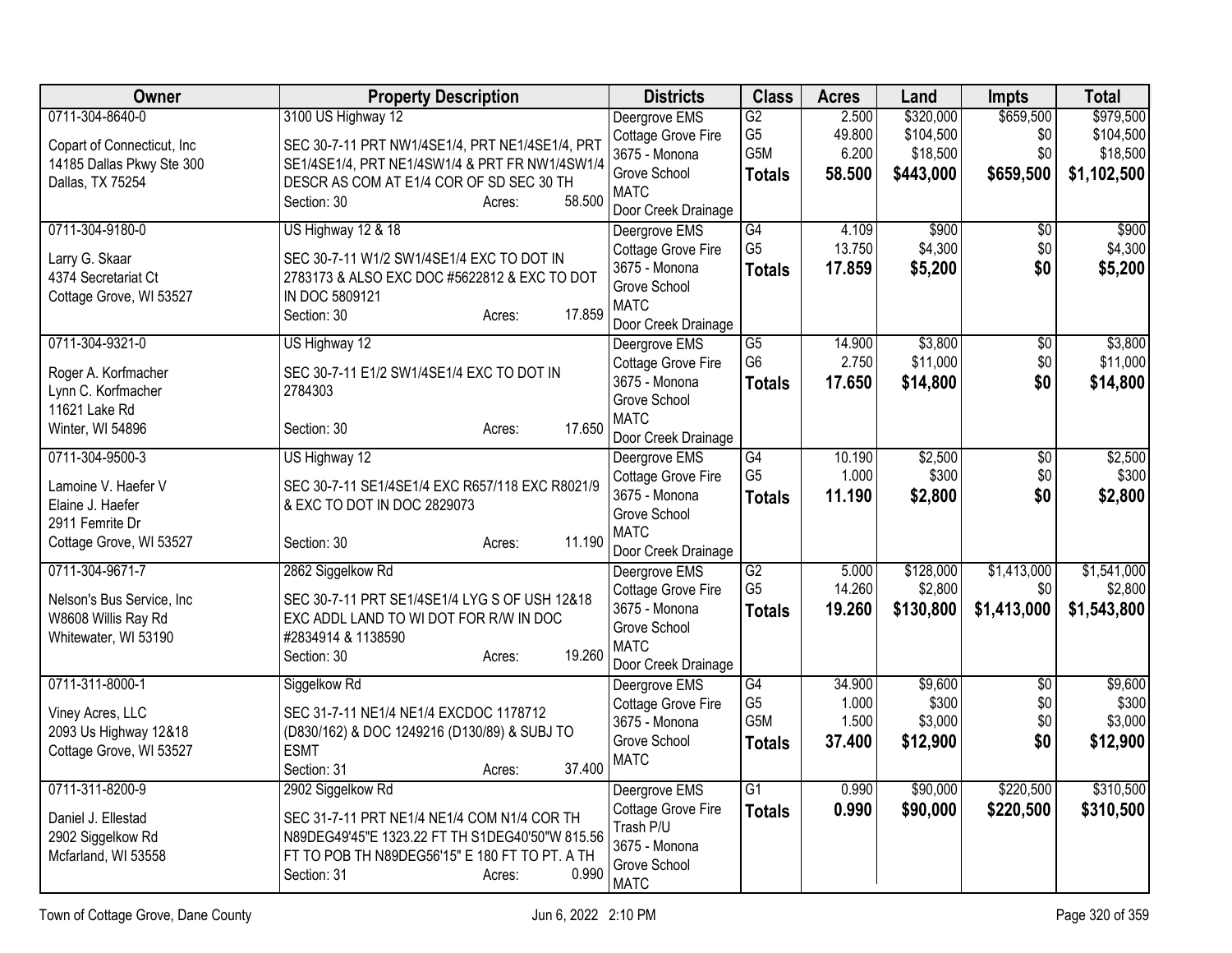| Owner                   | <b>Property Description</b>                     | <b>Districts</b>              | <b>Class</b>    | <b>Acres</b> | Land      | <b>Impts</b> | <b>Total</b> |
|-------------------------|-------------------------------------------------|-------------------------------|-----------------|--------------|-----------|--------------|--------------|
| 0711-311-8230-3         | 2906 Siggelkow Rd                               | Deergrove EMS                 | $\overline{G1}$ | 1.130        | \$99,000  | \$299,500    | \$398,500    |
| Rodney Heller           | SEC 31-7-11 PRT NE1/4NE1/4 DESCR AS COM AT      | Cottage Grove Fire            | <b>Totals</b>   | 1.130        | \$99,000  | \$299,500    | \$398,500    |
| Lynn Heller             | N1/4 COR OF SD SEC 31 TH N89DEG49'45"E 1323.22  | Trash P/U                     |                 |              |           |              |              |
| 2906 Siggelkow Rd       | FT ALG N LN OF SD SEC 31 TH S1DEG40'50"W        | 3675 - Monona                 |                 |              |           |              |              |
| Mcfarland, WI 53558     | 1.130<br>Section: 31<br>Acres:                  | Grove School                  |                 |              |           |              |              |
|                         |                                                 | <b>MATC</b>                   |                 |              |           |              |              |
| 0711-311-8500-6         | 3369 Pierce Rd                                  | Deergrove EMS                 | G1              | 1.000        | \$90,500  | \$253,000    | \$343,500    |
| James E. Ewing          | SEC 31-7-11 NW1/4 NE1/4 EXC PRT NWLY OF DD      | Cottage Grove Fire            | G4              | 20.000       | \$5,300   | \$0          | \$5,300      |
| Ruth A. Ewing           | EXC CSM 696 EXC CSM 5291                        | Trash P/U                     | G <sub>5</sub>  | 7.000        | \$1,800   | \$0          | \$1,800      |
| 3369 Pierce Rd          |                                                 | 3381 - McFarland              | G5M             | 6.600        | \$16,500  | \$0          | \$16,500     |
| Mcfarland, WI 53558     | 34.600<br>Section: 31<br>Acres:                 | School                        | <b>Totals</b>   | 34.600       | \$114,100 | \$253,000    | \$367,100    |
|                         |                                                 | <b>MATC</b>                   |                 |              |           |              |              |
|                         |                                                 | Door Creek Drainage           |                 |              |           |              |              |
| 0711-311-8580-0         | County Rd AB                                    | Deergrove EMS                 | $\overline{G5}$ | 2.300        | \$500     | \$0          | \$500        |
| Larry G. Skaar          | SEC 31-7-11 PRT NW1/4 NE1/4 NWLY OF DD          | Cottage Grove Fire            | <b>Totals</b>   | 2.300        | \$500     | \$0          | \$500        |
| 4374 Secretariat Ct     |                                                 | 3675 - Monona                 |                 |              |           |              |              |
| Cottage Grove, WI 53527 |                                                 | Grove School                  |                 |              |           |              |              |
|                         | 2.300<br>Section: 31<br>Acres:                  | <b>MATC</b>                   |                 |              |           |              |              |
|                         |                                                 | Door Creek Drainage           |                 |              |           |              |              |
| 0711-311-8830-7         | 2908 Siggelkow Rd                               | Deergrove EMS                 | G1              | 4.000        | \$122,500 | \$261,800    | \$384,300    |
| James C. Ellestad       | LOT 1 CSM 696 CS3/229 DESCR AS SEC 31-7-11 PRT  | Cottage Grove Fire            | <b>Totals</b>   | 4.000        | \$122,500 | \$261,800    | \$384,300    |
| Linda J. Ellestad       | NW1/4NE1/4 AL SO DRIVEWAY ESMT IN R14389/66     | Trash P/U<br>3381 - McFarland |                 |              |           |              |              |
| 2908 Siggelkow Rd       |                                                 |                               |                 |              |           |              |              |
| Mcfarland, WI 53558     | 4.000<br>Section: 31<br>Acres:                  | School<br><b>MATC</b>         |                 |              |           |              |              |
| 0711-311-9000-9         | 2910 Siggelkow Rd                               | Deergrove EMS                 | $\overline{G1}$ | 4.000        | \$122,500 | \$277,500    | \$400,000    |
|                         |                                                 | Cottage Grove Fire            |                 | 4.000        |           |              |              |
| Christopher C. Wendorf  | SEC 31-7-11 N 330 FT OF E 528 FT OF SW1/4 NE1/4 | Trash P/U                     | <b>Totals</b>   |              | \$122,500 | \$277,500    | \$400,000    |
| Vicki L. Wendorf        | ALSO DRIVEWAY ESMT IN R14389/64                 | 3381 - McFarland              |                 |              |           |              |              |
| 2910 Siggelkow Rd       |                                                 | School                        |                 |              |           |              |              |
| Mcfarland, WI 53558     | 3.000<br>Section: 31<br>Acres:                  | <b>MATC</b>                   |                 |              |           |              |              |
| 0711-311-9050-9         | Pierce Rd                                       | Deergrove EMS                 | G5              | 3.570        | \$1,500   | \$0          | \$1,500      |
|                         |                                                 | Cottage Grove Fire            | <b>Totals</b>   | 3.570        | \$1,500   | \$0          | \$1,500      |
| James E. Ewing          | SEC 31-7-11 N 330 FT OF SW1/4 NE1/4 AND W 33 FT | 3381 - McFarland              |                 |              |           |              |              |
| Ruth A. Ewing           | OF S 990 FT EXC ELY 528 FT THF & EXC CSM 5291   | School                        |                 |              |           |              |              |
| 3369 Pierce Rd          |                                                 | <b>MATC</b>                   |                 |              |           |              |              |
| Mcfarland, WI 53558     | 3.570<br>Section: 31<br>Acres:                  |                               |                 |              |           |              |              |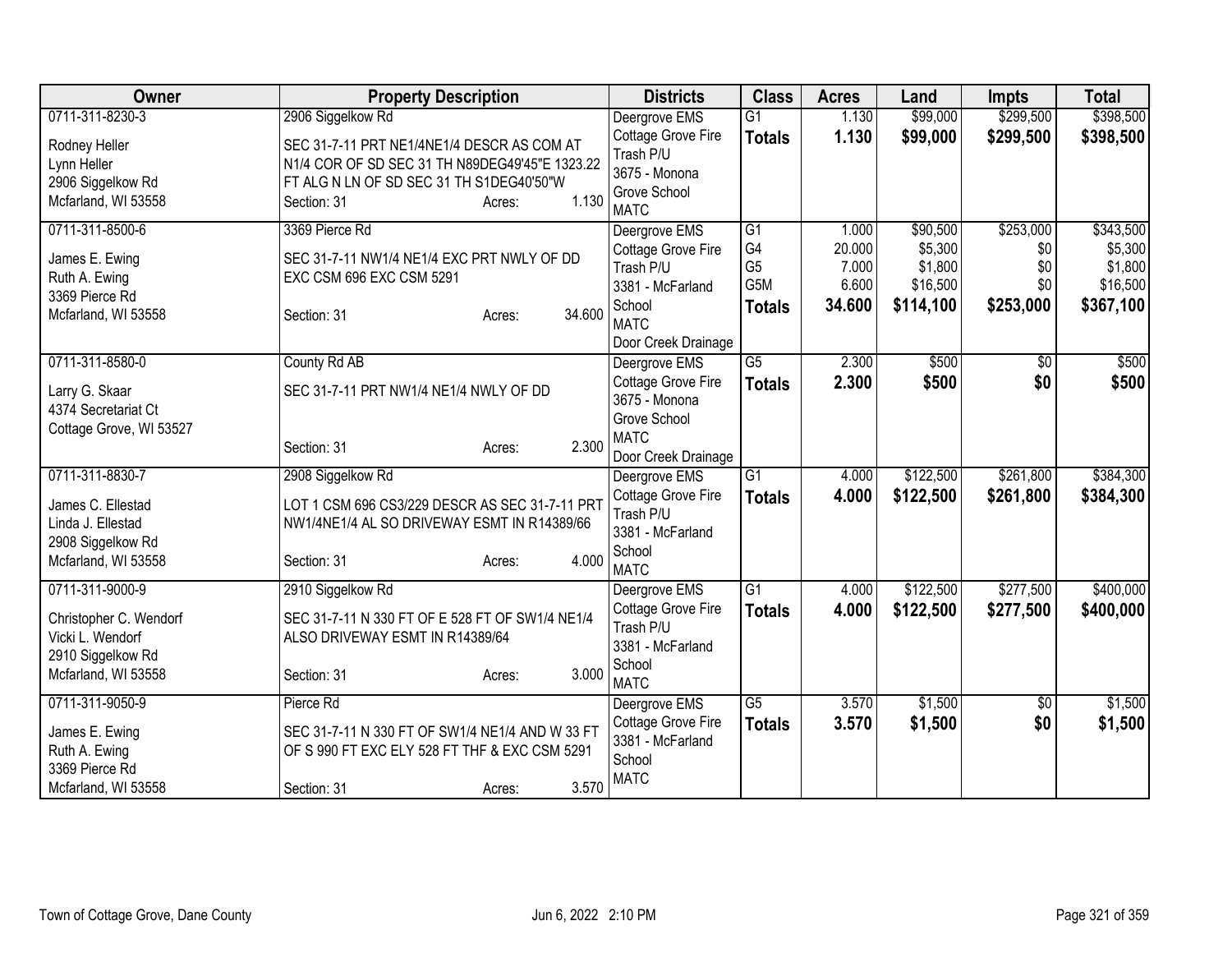| Owner                            | <b>Property Description</b>                                  | <b>Districts</b>                       | <b>Class</b>     | <b>Acres</b> | Land      | <b>Impts</b>    | <b>Total</b> |
|----------------------------------|--------------------------------------------------------------|----------------------------------------|------------------|--------------|-----------|-----------------|--------------|
| 0711-311-9100-8                  | 3363 Pierce Rd                                               | Deergrove EMS                          | G1               | 2.000        | \$110,500 | \$312,100       | \$422,600    |
| Mark A. Ellestad                 | LOT 2 CSM 5291 CS24/96&98 R10319/46&48-7/13/87               | Cottage Grove Fire                     | <b>Totals</b>    | 2.000        | \$110,500 | \$312,100       | \$422,600    |
| Huldah J. Ellestad               | SEC 31-7-11 PRT NW1/4NE1/4 & SW1/4NE1/4 CONT                 | Trash P/U                              |                  |              |           |                 |              |
| 3363 Pierce Rd                   | 2.00 ACRES                                                   | 3381 - McFarland                       |                  |              |           |                 |              |
| Mcfarland, WI 53558              | 2.000<br>Section: 31<br>Acres:                               | School<br><b>MATC</b>                  |                  |              |           |                 |              |
| 0711-311-9130-2                  | Pierce Rd                                                    | Deergrove EMS                          | $\overline{G1}$  | 1.230        | \$7,500   | $\overline{30}$ | \$7,500      |
| Mark A. Ellestad                 | LOT 1 CSM 5291 CS24/96&98 R10319/46&48 SEC                   | Cottage Grove Fire<br>3381 - McFarland | <b>Totals</b>    | 1.230        | \$7,500   | \$0             | \$7,500      |
| Huldah J. Ellestad               | 31-7-11 PRT NW1/4NE1/4& SW1/4NE1/4 CONT 1.23                 | School                                 |                  |              |           |                 |              |
| 3363 Pierce Rd                   | <b>ACRES</b>                                                 | <b>MATC</b>                            |                  |              |           |                 |              |
| Mcfarland, WI 53558              | 1.230<br>Section: 31<br>Acres:                               |                                        |                  |              |           |                 |              |
| 0711-311-9160-6                  | 3032 Siggelkow Rd                                            | Deergrove EMS                          | $\overline{G4}$  | 17.000       | \$5,300   | $\overline{50}$ | \$5,300      |
| Anderson Rev Living Tr, Earl     | SEC 31-7-11 S 30 ACRES OF W1/2 NE1/4 EXC W 33                | Cottage Grove Fire                     | G <sub>5</sub> M | 9.200        | \$23,000  | \$0             | \$23,000     |
| 3032 Siggelkow Rd                | FT.                                                          | Trash P/U                              | G7               | 1.000        | \$60,000  | \$121,900       | \$181,900    |
| Mcfarland, WI 53558              |                                                              | 3675 - Monona                          | X4               | 2.000        | \$0       | \$0             | \$0          |
|                                  | 29.200<br>Section: 31<br>Acres:                              | Grove School<br><b>MATC</b>            | <b>Totals</b>    | 29.200       | \$88,300  | \$121,900       | \$210,200    |
| 0711-311-9500-4                  | 2883 Siggelkow Rd                                            | Deergrove EMS                          | $\overline{G4}$  | 11.670       | \$3,700   | \$0             | \$3,700      |
|                                  |                                                              | Cottage Grove Fire                     | G5M              | 5.500        | \$11,000  | \$0             | \$11,000     |
| Jerry H. Ewers                   | SEC 31-7-11 N1/2 SE1/4 NE1/4 EXC W 230 FT OF N               | 3675 - Monona                          | G7               | 0.630        | \$7,500   | \$31,100        | \$38,600     |
| Sharon K. Ewers<br>3194 Vilas Rd | 416.5 FT & EXC TO T COTTAGE GROVE IN DOC                     | Grove School                           | <b>Totals</b>    | 17.800       | \$22,200  | \$31,100        | \$53,300     |
| Cottage Grove, WI 53527          | 1138591 (D804/254)<br>17.800<br>Section: 31<br>Acres:        | <b>MATC</b>                            |                  |              |           |                 |              |
| 0711-311-9610-1                  | 2905 Siggelkow Rd                                            | Deergrove EMS                          | G <sub>1</sub>   | 2.200        | \$111,500 | \$32,900        | \$144,400    |
|                                  |                                                              | Cottage Grove Fire                     |                  | 2.200        | \$111,500 | \$32,900        | \$144,400    |
| Dennis A. Anderson               | SEC 31-7-11 PRT N1/2 SE1/4NE1/4 W 230 FT OF N                | Trash P/U                              | <b>Totals</b>    |              |           |                 |              |
| 2905 Siggelkow Rd                | 416.5 FT                                                     | 3675 - Monona                          |                  |              |           |                 |              |
| Mcfarland, WI 53558              |                                                              | Grove School                           |                  |              |           |                 |              |
|                                  | 2.200<br>Section: 31<br>Acres:                               | <b>MATC</b>                            |                  |              |           |                 |              |
| 0711-311-9691-4                  | Siggelkow Rd                                                 | Deergrove EMS                          | G4               | 15.770       | \$4,500   | \$0             | \$4,500      |
| Allan T. Riebe                   | SEC 31-7-11 S1/2 SE1/4 NE1/4 EXC S 50 FT OF THE              | Cottage Grove Fire                     | G5M              | 4.000        | \$10,000  | \$0             | \$10,000     |
| Janie K. Riebe                   | W 200 FT                                                     | 3675 - Monona                          | <b>Totals</b>    | 19.770       | \$14,500  | \$0             | \$14,500     |
| 2965 Siggelkow Rd                |                                                              | Grove School                           |                  |              |           |                 |              |
| Mcfarland, WI 53558              | 19.770<br>Section: 31<br>Acres:                              | <b>MATC</b>                            |                  |              |           |                 |              |
| 0711-311-9750-2                  | 2965 Siggelkow Rd                                            | Deergrove EMS                          | $\overline{G1}$  | 0.230        | \$1,500   | \$0             | \$1,500      |
|                                  |                                                              | Cottage Grove Fire                     | <b>Totals</b>    | 0.230        | \$1,500   | \$0             | \$1,500      |
| Allan T. Riebe<br>Janie K. Riebe | SEC 31-7-11 PRT SE1/4NE1/4 S 50 FT OF THE W 200<br><b>FT</b> | 3675 - Monona                          |                  |              |           |                 |              |
| 2965 Siggelkow Rd                |                                                              | Grove School                           |                  |              |           |                 |              |
| Mcfarland, WI 53558              | 0.230<br>Section: 31<br>Acres:                               | <b>MATC</b>                            |                  |              |           |                 |              |
|                                  |                                                              | Door Creek Drainage                    |                  |              |           |                 |              |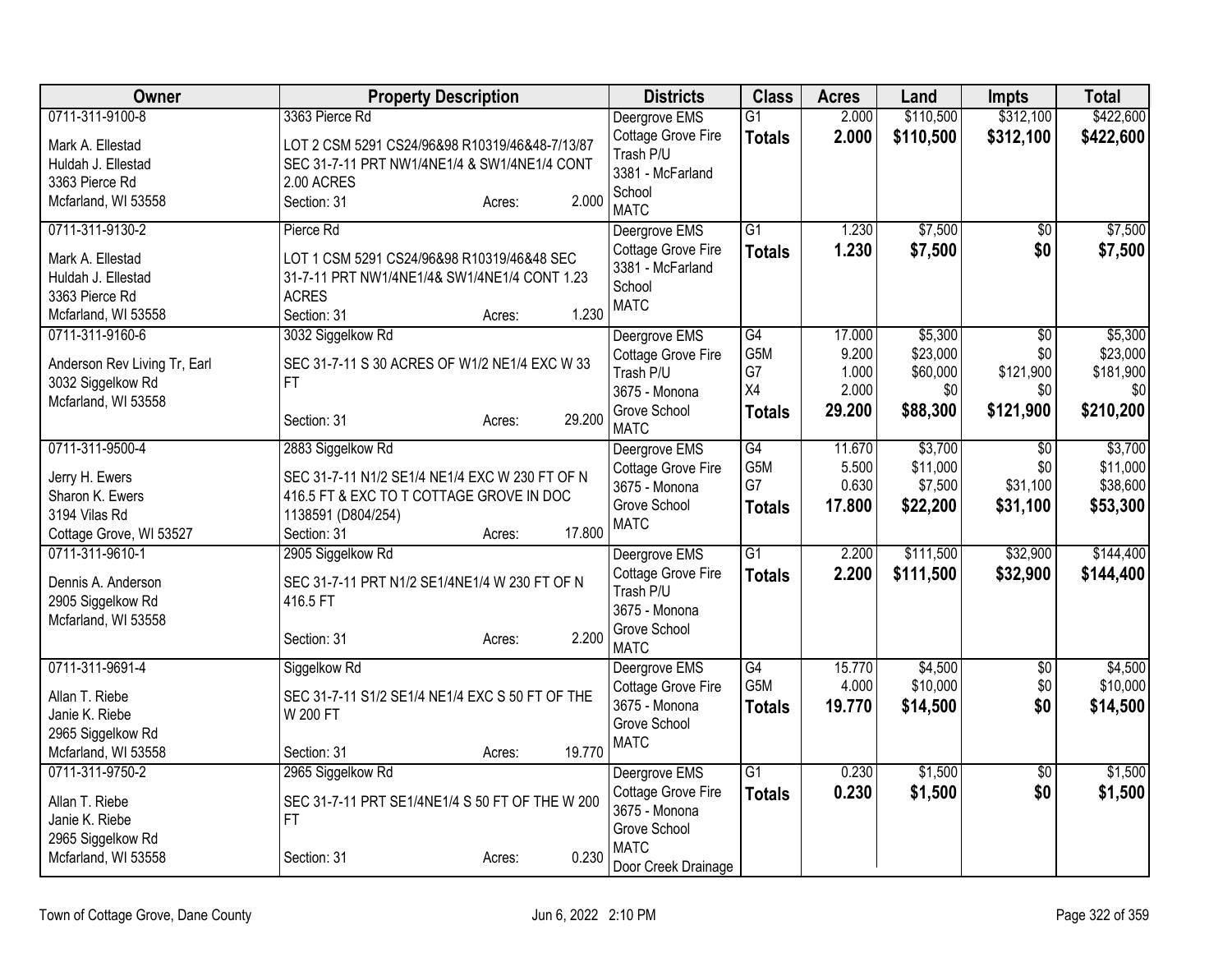| 0711-312-8002-0<br><b>Hope Hollow Trl</b><br>$\overline{G4}$<br>\$4,500<br>$\overline{50}$<br>Deergrove EMS<br>18.700<br>G <sub>5</sub><br>6.500<br>\$2,000<br>Cottage Grove Fire<br>\$0<br>SEC 31-7-11 PRT NE1/4 NW1/4 NWLY OF DD EXC<br>Larry G. Skaar<br>3675 - Monona<br>25.200<br>\$6,500<br>\$0<br><b>Totals</b><br>4374 Secretariat Ct<br>CSM 12985 & ALSO EXC CSM 14171<br>Grove School<br>Cottage Grove, WI 53527<br><b>MATC</b><br>0.000<br>Section: 31<br>Acres:<br>Door Creek Drainage<br>0711-312-8260-6<br>\$1,700<br>G4<br>7.000<br>$\sqrt{6}$<br>Pierce Rd<br>Deergrove EMS<br>G <sub>5</sub><br>\$2,000<br>6.700<br>\$0<br>Cottage Grove Fire<br>SEC 31-7-11 PRT NE1/4 NW1/4 SELY OF DD<br>James E. Ewing<br>3381 - McFarland<br>\$0<br>13.700<br>\$3,700<br><b>Totals</b><br>Ruth A. Ewing<br>School | Owner | <b>Property Description</b> | <b>Districts</b> | <b>Class</b> | <b>Acres</b> | Land | <b>Impts</b> | <b>Total</b> |
|------------------------------------------------------------------------------------------------------------------------------------------------------------------------------------------------------------------------------------------------------------------------------------------------------------------------------------------------------------------------------------------------------------------------------------------------------------------------------------------------------------------------------------------------------------------------------------------------------------------------------------------------------------------------------------------------------------------------------------------------------------------------------------------------------------------------|-------|-----------------------------|------------------|--------------|--------------|------|--------------|--------------|
|                                                                                                                                                                                                                                                                                                                                                                                                                                                                                                                                                                                                                                                                                                                                                                                                                        |       |                             |                  |              |              |      |              | \$4,500      |
|                                                                                                                                                                                                                                                                                                                                                                                                                                                                                                                                                                                                                                                                                                                                                                                                                        |       |                             |                  |              |              |      |              | \$2,000      |
|                                                                                                                                                                                                                                                                                                                                                                                                                                                                                                                                                                                                                                                                                                                                                                                                                        |       |                             |                  |              |              |      |              | \$6,500      |
|                                                                                                                                                                                                                                                                                                                                                                                                                                                                                                                                                                                                                                                                                                                                                                                                                        |       |                             |                  |              |              |      |              |              |
|                                                                                                                                                                                                                                                                                                                                                                                                                                                                                                                                                                                                                                                                                                                                                                                                                        |       |                             |                  |              |              |      |              |              |
|                                                                                                                                                                                                                                                                                                                                                                                                                                                                                                                                                                                                                                                                                                                                                                                                                        |       |                             |                  |              |              |      |              |              |
|                                                                                                                                                                                                                                                                                                                                                                                                                                                                                                                                                                                                                                                                                                                                                                                                                        |       |                             |                  |              |              |      |              | \$1,700      |
|                                                                                                                                                                                                                                                                                                                                                                                                                                                                                                                                                                                                                                                                                                                                                                                                                        |       |                             |                  |              |              |      |              | \$2,000      |
|                                                                                                                                                                                                                                                                                                                                                                                                                                                                                                                                                                                                                                                                                                                                                                                                                        |       |                             |                  |              |              |      |              | \$3,700      |
| 3369 Pierce Rd                                                                                                                                                                                                                                                                                                                                                                                                                                                                                                                                                                                                                                                                                                                                                                                                         |       |                             |                  |              |              |      |              |              |
| <b>MATC</b><br>13.700<br>Mcfarland, WI 53558<br>Section: 31<br>Acres:                                                                                                                                                                                                                                                                                                                                                                                                                                                                                                                                                                                                                                                                                                                                                  |       |                             |                  |              |              |      |              |              |
| Door Creek Drainage                                                                                                                                                                                                                                                                                                                                                                                                                                                                                                                                                                                                                                                                                                                                                                                                    |       |                             |                  |              |              |      |              |              |
| 0711-312-8501-0<br>County Rd AB<br>17.000<br>\$4,600<br>G4<br>\$0<br>Deergrove EMS                                                                                                                                                                                                                                                                                                                                                                                                                                                                                                                                                                                                                                                                                                                                     |       |                             |                  |              |              |      |              | \$4,600      |
| G <sub>5</sub><br>1.500<br>\$500<br>Cottage Grove Fire<br>\$0<br>SEC 31-7-11 FR NW1/4 NW1/4 EXC CSM 12985<br>Larry G. Skaar                                                                                                                                                                                                                                                                                                                                                                                                                                                                                                                                                                                                                                                                                            |       |                             |                  |              |              |      |              | \$500        |
| 3675 - Monona<br>18.500<br>\$5,100<br>\$0<br><b>Totals</b><br>4374 Secretariat Ct                                                                                                                                                                                                                                                                                                                                                                                                                                                                                                                                                                                                                                                                                                                                      |       |                             |                  |              |              |      |              | \$5,100      |
| Grove School<br>Cottage Grove, WI 53527                                                                                                                                                                                                                                                                                                                                                                                                                                                                                                                                                                                                                                                                                                                                                                                |       |                             |                  |              |              |      |              |              |
| <b>MATC</b><br>18.500<br>Section: 31<br>Acres:                                                                                                                                                                                                                                                                                                                                                                                                                                                                                                                                                                                                                                                                                                                                                                         |       |                             |                  |              |              |      |              |              |
| Door Creek Drainage                                                                                                                                                                                                                                                                                                                                                                                                                                                                                                                                                                                                                                                                                                                                                                                                    |       |                             |                  |              |              |      |              |              |
| G4<br>\$500<br>0711-312-9002-0<br>County Rd AB<br>2.433<br>$\overline{50}$<br>Deergrove EMS<br>G <sub>5</sub>                                                                                                                                                                                                                                                                                                                                                                                                                                                                                                                                                                                                                                                                                                          |       |                             |                  |              |              |      |              | \$500        |
| 2.517<br>\$800<br>Cottage Grove Fire<br>\$0<br>SEC 31-7-11 FR SW1/4 NW1/4 EXC LOT 1 CSM 13165<br>Larry G. Skaar                                                                                                                                                                                                                                                                                                                                                                                                                                                                                                                                                                                                                                                                                                        |       |                             |                  |              |              |      |              | \$800        |
| 3381 - McFarland<br>4.950<br>\$1,300<br><b>Totals</b><br>\$0<br>& ALSO EXC LANDS DESCR IN DOC #5434448<br>4374 Secretariat Ct                                                                                                                                                                                                                                                                                                                                                                                                                                                                                                                                                                                                                                                                                          |       |                             |                  |              |              |      |              | \$1,300      |
| School<br>Cottage Grove, WI 53527<br><b>MATC</b>                                                                                                                                                                                                                                                                                                                                                                                                                                                                                                                                                                                                                                                                                                                                                                       |       |                             |                  |              |              |      |              |              |
| 0.000<br>Section: 31<br>Acres:<br>Door Creek Drainage                                                                                                                                                                                                                                                                                                                                                                                                                                                                                                                                                                                                                                                                                                                                                                  |       |                             |                  |              |              |      |              |              |
| 0711-312-9250-0<br>G1<br>\$102,000<br>\$160,000<br>3310 County Highway Ab<br>1.567                                                                                                                                                                                                                                                                                                                                                                                                                                                                                                                                                                                                                                                                                                                                     |       |                             |                  |              |              |      |              | \$262,000    |
| Deergrove EMS<br>G4<br>0.500<br>\$100<br>\$0<br>Cottage Grove Fire                                                                                                                                                                                                                                                                                                                                                                                                                                                                                                                                                                                                                                                                                                                                                     |       |                             |                  |              |              |      |              | \$100        |
| LOT 1 CSM 13165 CS 84/270-272 09/28/2011 F/K/A<br>Jessica L. Schwefel<br>2.067<br>Trash P/U<br>\$160,000                                                                                                                                                                                                                                                                                                                                                                                                                                                                                                                                                                                                                                                                                                               |       |                             |                  |              |              |      |              | \$262,100    |
| \$102,100<br><b>Totals</b><br>James P. Schwefel<br>SEC 31-7-11 FR SW1/4 NW1/4 (2.067 A)<br>3381 - McFarland                                                                                                                                                                                                                                                                                                                                                                                                                                                                                                                                                                                                                                                                                                            |       |                             |                  |              |              |      |              |              |
| 3310 County Highway Ab<br>School                                                                                                                                                                                                                                                                                                                                                                                                                                                                                                                                                                                                                                                                                                                                                                                       |       |                             |                  |              |              |      |              |              |
| 2.067<br>Mcfarland, WI 53558<br>Section: 31<br>Acres:<br><b>MATC</b>                                                                                                                                                                                                                                                                                                                                                                                                                                                                                                                                                                                                                                                                                                                                                   |       |                             |                  |              |              |      |              |              |
| Door Creek Drainage                                                                                                                                                                                                                                                                                                                                                                                                                                                                                                                                                                                                                                                                                                                                                                                                    |       |                             |                  |              |              |      |              |              |
| \$10,200<br>0711-312-9510-0<br>G4<br>34.000<br>Siggelkow Rd<br>\$0<br>Deergrove EMS                                                                                                                                                                                                                                                                                                                                                                                                                                                                                                                                                                                                                                                                                                                                    |       |                             |                  |              |              |      |              | \$10,200     |
| G <sub>5</sub><br>\$4,800<br>Cottage Grove Fire<br>15.600<br>\$0                                                                                                                                                                                                                                                                                                                                                                                                                                                                                                                                                                                                                                                                                                                                                       |       |                             |                  |              |              |      |              | \$4,800      |
| Teran He Teran, LLC<br>SEC 31-7-11 PRT S1/2 NW1/4 DESCR AS COM AT<br>3381 - McFarland<br>\$0<br>49.600<br>\$15,000<br><b>Totals</b>                                                                                                                                                                                                                                                                                                                                                                                                                                                                                                                                                                                                                                                                                    |       |                             |                  |              |              |      |              | \$15,000     |
| W1/4 COR OF SEC 31 TH N87DEG08'28"E ALG E-W ?<br>4967 Highwood Cir<br>School                                                                                                                                                                                                                                                                                                                                                                                                                                                                                                                                                                                                                                                                                                                                           |       |                             |                  |              |              |      |              |              |
| LN OF SEC 31 383.23 FT TO POB TH N02DEG51'32"W<br>Middleton, WI 53562<br><b>MATC</b>                                                                                                                                                                                                                                                                                                                                                                                                                                                                                                                                                                                                                                                                                                                                   |       |                             |                  |              |              |      |              |              |
| 49.600<br>Section: 31<br>Acres:<br>Door Creek Drainage                                                                                                                                                                                                                                                                                                                                                                                                                                                                                                                                                                                                                                                                                                                                                                 |       |                             |                  |              |              |      |              |              |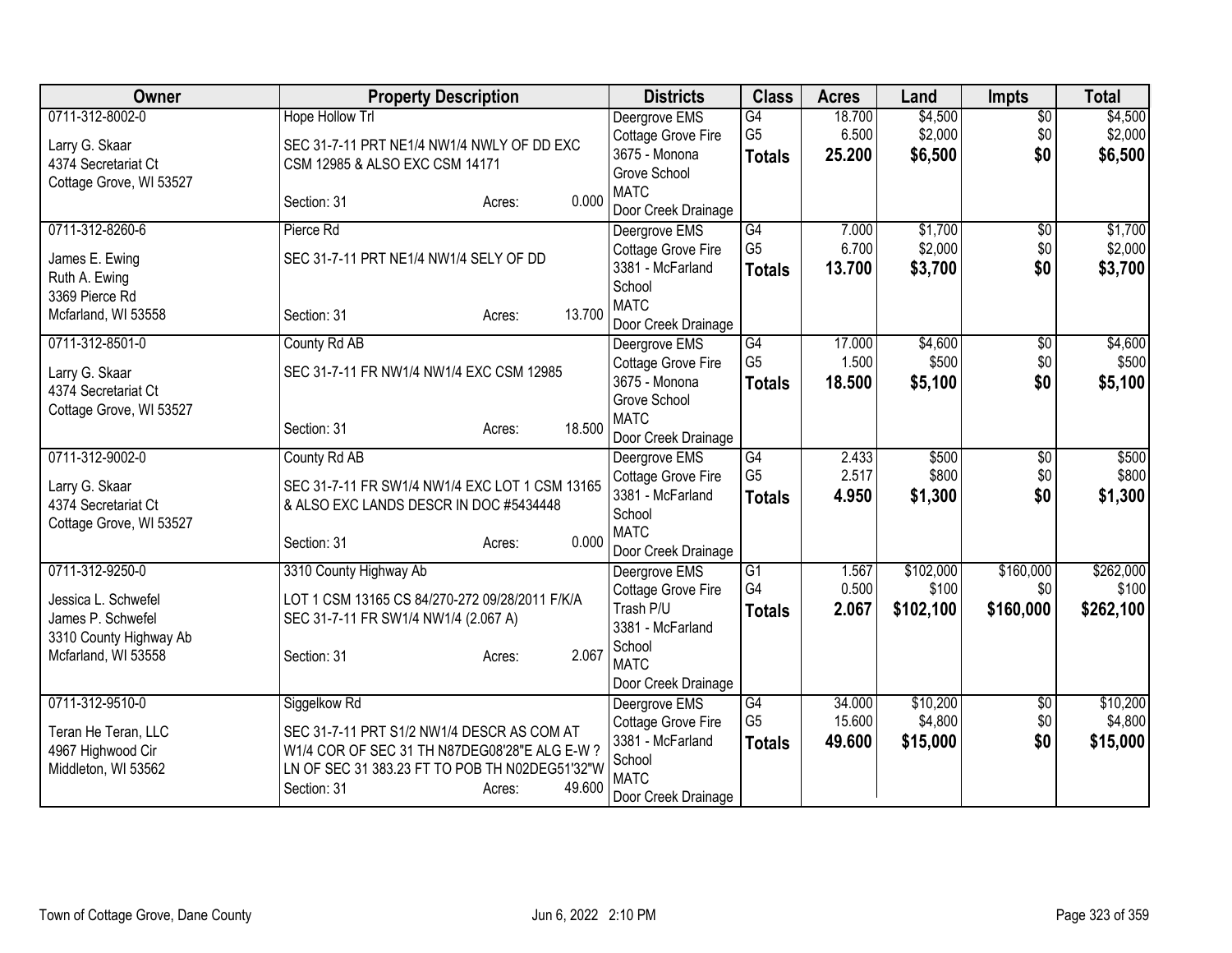| Owner                                                                                                 | <b>Property Description</b>                                                                                                                                                                           | <b>Districts</b>                                                                                                     | <b>Class</b>                                | <b>Acres</b>                       | Land                                         | <b>Impts</b>                         | <b>Total</b>                                 |
|-------------------------------------------------------------------------------------------------------|-------------------------------------------------------------------------------------------------------------------------------------------------------------------------------------------------------|----------------------------------------------------------------------------------------------------------------------|---------------------------------------------|------------------------------------|----------------------------------------------|--------------------------------------|----------------------------------------------|
| 0711-312-9625-0<br>Larry G. Skaar<br>4374 Secretariat Ct                                              | Siggelkow Rd<br>SEC 31-7-11 SE1/4 NW1/4 EXC LANDS DESCR IN<br>DOC #5434448                                                                                                                            | Deergrove EMS<br>Cottage Grove Fire<br>3381 - McFarland<br>School                                                    | $\overline{G5}$<br><b>Totals</b>            | 0.200<br>0.200                     | $\overline{50}$<br>\$0                       | $\overline{50}$<br>\$0               | $\sqrt{30}$<br>\$0                           |
| Cottage Grove, WI 53527                                                                               | 0.200<br>Section: 31<br>Acres:                                                                                                                                                                        | <b>MATC</b><br>Door Creek Drainage                                                                                   |                                             |                                    |                                              |                                      |                                              |
| 0711-313-8520-0<br>Logan J. Arndt<br>3115 Siggelkow Rd<br>Mcfarland, WI 53558                         | 3115 Siggelkow Rd<br>SEC 31-7-11 PRT NW1/4SW1/4 COM SEC SW COR TH<br>N 2622.56 FT TH N86DEGE 442.39 FT TO POB ON C/L<br>SIGGELKOW RD TH S 189.13 FT TH ALG CRV TO R<br>0.440<br>Section: 31<br>Acres: | Deergrove EMS<br>Cottage Grove Fire<br>Trash P/U<br>3381 - McFarland<br>School<br><b>MATC</b>                        | $\overline{G1}$<br><b>Totals</b>            | 0.440<br>0.440                     | \$61,000<br>\$61,000                         | \$198,400<br>\$198,400               | \$259,400<br>\$259,400                       |
| 0711-313-8530-8<br>Todd A. Draper<br>3125 Siggelkow Rd<br>Mcfarland, WI 53558                         | 3125 Siggelkow Rd<br>SEC 31-7-11 PRT NW1/4SW1/4 COM SEC W1/4 COR<br>SD SEC 31 TH N87 DEG32'30"E 256.47 FT TO POB TH<br>CONT N87DEG32'30"E 185.92 FT TH S0DEG50'W<br>0.890<br>Section: 31<br>Acres:    | Deergrove EMS<br>Cottage Grove Fire<br>Trash P/U<br>3381 - McFarland<br>School<br><b>MATC</b>                        | $\overline{G1}$<br><b>Totals</b>            | 0.890<br>0.890                     | \$85,500<br>\$85,500                         | \$173,000<br>\$173,000               | \$258,500<br>\$258,500                       |
| 0711-313-8550-4<br>Patricia L. Hamm<br>3131 Siggelkow Rd<br>Mcfarland, WI 53558                       | 3131 Siggelkow Rd<br>SEC 31-7-11 N 208 FT OF W 256.47 FT OF NW1/4<br>SW1/4<br>1.220<br>Section: 31<br>Acres:                                                                                          | Deergrove EMS<br>Cottage Grove Fire<br>Trash P/U<br>3381 - McFarland<br>School<br><b>MATC</b>                        | $\overline{G1}$<br><b>Totals</b>            | 1.220<br>1.220                     | \$95,000<br>\$95,000                         | \$147,500<br>\$147,500               | \$242,500<br>\$242,500                       |
| 0711-313-8672-7<br>Brett T. Dollar<br>Laura M. Dollar<br>3111 Siggelkow Rd<br>Mcfarland, WI 53558     | 3111 Siggelkow Rd<br>LOT 2 CSM 8262 CS44/261&262-6/28/96 F/K/A LOTS 1<br>& 2 CSM 3544 CS14/140&142-9/3/80 DESCR AS SEC<br>31-7-11 PRT NW1/4SW1/4 (1.864 ACRES)<br>1.864<br>Section: 31<br>Acres:      | Deergrove EMS<br>Cottage Grove Fire<br>Trash P/U<br>3381 - McFarland<br>School<br><b>MATC</b>                        | $\overline{G1}$<br><b>Totals</b>            | 1.864<br>1.864                     | \$108,000<br>\$108,000                       | \$261,800<br>\$261,800               | \$369,800<br>\$369,800                       |
| 0711-313-9541-3<br>Eric C. Schnarr<br>Margaret A. Schnarr<br>3059 Siggelkow Rd<br>Mcfarland, WI 53558 | 3059 Siggelkow Rd<br>SEC 31-7-11 PRT SW1/4 & PRT SW1/4SE1/4 & SEC<br>6-6-11 PRT N1/2 DESCR AS COM AT W1/4 COR SD<br>SEC 31 TH N86DEG44'29"E 1504.22 FT ALG E-W 1/4<br>20.170<br>Section: 31<br>Acres: | Deergrove EMS<br>Cottage Grove Fire<br>Trash P/U<br>3381 - McFarland<br>School<br><b>MATC</b><br>Door Creek Drainage | G1<br>G4<br>G <sub>5</sub><br><b>Totals</b> | 2.000<br>4.720<br>13.450<br>20.170 | \$110,500<br>\$1,300<br>\$4,000<br>\$115,800 | \$358,000<br>\$0<br>\$0<br>\$358,000 | \$468,500<br>\$1,300<br>\$4,000<br>\$473,800 |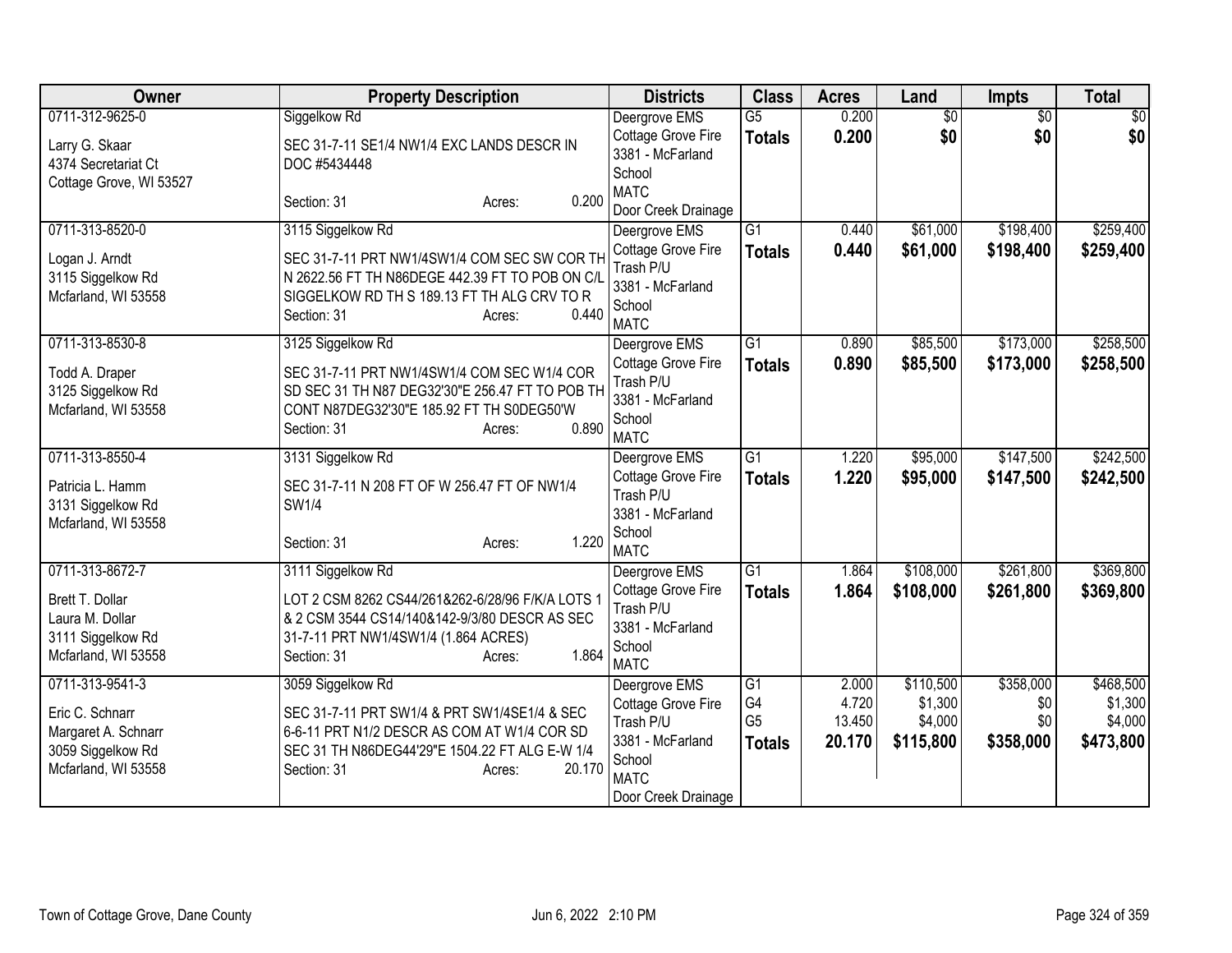| Owner                            | <b>Property Description</b>                                                                       | <b>Districts</b>                    | <b>Class</b>    | <b>Acres</b> | Land      | <b>Impts</b> | <b>Total</b> |
|----------------------------------|---------------------------------------------------------------------------------------------------|-------------------------------------|-----------------|--------------|-----------|--------------|--------------|
| 0711-314-8000-8                  | 2965 Siggelkow Rd                                                                                 | Deergrove EMS                       | $\overline{G1}$ | 2.000        | \$116,500 | \$228,000    | \$344,500    |
| Allan T. Riebe                   | SEC 31-7-11 NE1/4SE1/4 EXC 3 ACRES IN SE COR                                                      | Cottage Grove Fire                  | G4              | 17.100       | \$4,000   | \$0          | \$4,000      |
| Janie K. Riebe                   | THF DESC AS BEG SE COR SD 1/41/4 TH N 478.5 FT                                                    | Trash P/U                           | G <sub>5</sub>  | 10.000       | \$4,000   | \$0          | \$4,000      |
| 2965 Siggelkow Rd                | ALG SEC E LN TH W 189.75 FT TH S 107.25 FT TH W                                                   | 3675 - Monona                       | G5M             | 8.000        | \$20,000  | \$0          | \$20,000     |
| Mcfarland, WI 53558              | 37.100<br>Section: 31<br>Acres:                                                                   | Grove School<br><b>MATC</b>         | <b>Totals</b>   | 37.100       | \$144,500 | \$228,000    | \$372,500    |
|                                  |                                                                                                   | Door Creek Drainage                 |                 |              |           |              |              |
| 0711-314-8350-5                  | Siggelkow Rd                                                                                      | Deergrove EMS                       | $\overline{G5}$ | 3.000        | \$1,000   | \$0          | \$1,000      |
| Allan T. Riebe<br>Janie K. Riebe | SEC 31-7-11 PRT NE1/4SE1/4 BEG SE COR SD 1/41/4<br>TH N 478.5 FT ALG SEC E LN TH W 189.75 FT TH S | Cottage Grove Fire<br>3675 - Monona | <b>Totals</b>   | 3.000        | \$1,000   | \$0          | \$1,000      |
| 2965 Siggelkow Rd                | 107.25 FT TH W 107.25 FT TH S 374.25 FT TH E 297                                                  | Grove School                        |                 |              |           |              |              |
| Mcfarland, WI 53558              | 3.000<br>Section: 31<br>Acres:                                                                    | <b>MATC</b><br>Door Creek Drainage  |                 |              |           |              |              |
| 0711-314-8500-3                  | 2977 Siggelkow Rd                                                                                 | Deergrove EMS                       | $\overline{G1}$ | 1.990        | \$110,500 | \$228,600    | \$339,100    |
| Daniel J. Parks                  | SEC 31-7-11 PRT NW1/4 SE1/4 BEG NE COR SD 1/4                                                     | Cottage Grove Fire                  | <b>Totals</b>   | 1.990        | \$110,500 | \$228,600    | \$339,100    |
| Lynn S. Gilpin-Parks             | 1/4 TH W 208.7 FT TH S1DEG06'E 417.4 FT TH E                                                      | Trash P/U                           |                 |              |           |              |              |
| 2977 Siggelkow Rd                | 208.7 FT TH N1DEG06'W 417.4 FT TO POB 2 ACRES                                                     | 3381 - McFarland                    |                 |              |           |              |              |
| Mcfarland, WI 53558              | 1.990<br>Section: 31<br>Acres:                                                                    | School                              |                 |              |           |              |              |
|                                  |                                                                                                   | <b>MATC</b>                         |                 |              |           |              |              |
| 0711-314-8520-9                  | 2987 Siggelkow Rd                                                                                 | Deergrove EMS                       | $\overline{G1}$ | 1.710        | \$104,500 | \$203,900    | \$308,400    |
| Eith Rev Tr, Richard & Elizabeth | SEC 31-7-11 PRT NW1/4SE1/4 COM NE COR SD                                                          | Cottage Grove Fire<br>Trash P/U     | <b>Totals</b>   | 1.710        | \$104,500 | \$203,900    | \$308,400    |
| 2987 Siggelkow Rd                | 1/41/4 TH W 208.7 F T TO POB TH CON W 178.7 FT                                                    | 3381 - McFarland                    |                 |              |           |              |              |
| Mcfarland, WI 53558              | TH S1DEGE 417.4 FT TH E 178.7 FT TH N1DEGW                                                        | School                              |                 |              |           |              |              |
|                                  | 1.710<br>Section: 31<br>Acres:                                                                    | <b>MATC</b>                         |                 |              |           |              |              |
| 0711-314-8550-3                  | 3007 Siggelkow Rd                                                                                 | Deergrove EMS                       | $\overline{G1}$ | 1.990        | \$110,500 | \$199,800    | \$310,300    |
|                                  |                                                                                                   | Cottage Grove Fire                  | <b>Totals</b>   | 1.990        | \$110,500 | \$199,800    | \$310,300    |
| David W. Eith                    | SEC 31-7-11 PRT NW1/4SE1/4 DESCR AS COM AT NE                                                     | Trash P/U                           |                 |              |           |              |              |
| Coleen L. Eith                   | COR OF SD NW1/4SE1/4 TH W ALG N LN OF SD 1/4                                                      | 3381 - McFarland                    |                 |              |           |              |              |
| 3007 Siggelkow Rd                | 1/4 417.4 FT TO POB TH CONT W ALG SD N LN OF<br>1.990                                             | School                              |                 |              |           |              |              |
| Mcfarland, WI 53558              | Section: 31<br>Acres:                                                                             | <b>MATC</b>                         |                 |              |           |              |              |
| 0711-314-8560-1                  | 3017 Siggelkow Rd                                                                                 | Deergrove EMS                       | $\overline{G1}$ | 1.990        | \$110,500 | \$263,300    | \$373,800    |
| Nancy A. Moedinger               | SEC 31-7-11 W 208.7 FT OF E 834.8 FT OF N 417.4 FT                                                | <b>Cottage Grove Fire</b>           | <b>Totals</b>   | 1.990        | \$110,500 | \$263,300    | \$373,800    |
| 3017 Siggelkow Rd                | OF NW1/4 SE1/4                                                                                    | Trash P/U                           |                 |              |           |              |              |
| Mcfarland, WI 53558              |                                                                                                   | 3381 - McFarland                    |                 |              |           |              |              |
|                                  | 1.990<br>Section: 31<br>Acres:                                                                    | School<br><b>MATC</b>               |                 |              |           |              |              |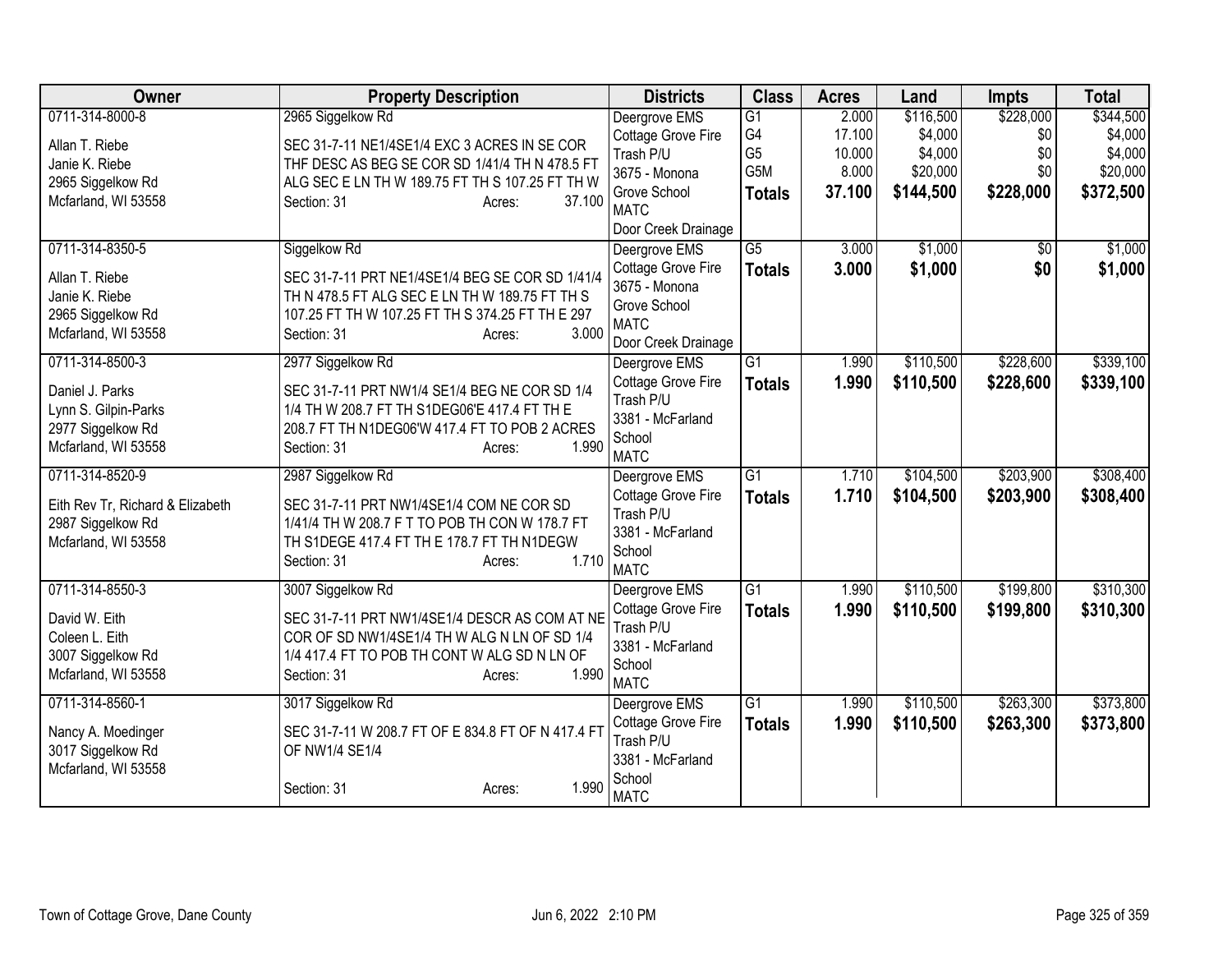| Owner                                                                                                  | <b>Property Description</b>                                                                                                                                                                           | <b>Districts</b>                                                                                                     | <b>Class</b>                                | <b>Acres</b>                       | Land                                     | <b>Impts</b>                     | <b>Total</b>                             |
|--------------------------------------------------------------------------------------------------------|-------------------------------------------------------------------------------------------------------------------------------------------------------------------------------------------------------|----------------------------------------------------------------------------------------------------------------------|---------------------------------------------|------------------------------------|------------------------------------------|----------------------------------|------------------------------------------|
| 0711-314-8580-7<br>Paul E. Krueger<br>3027 Siggelkow Rd<br>Mcfarland, WI 53558                         | 3027 Siggelkow Rd<br>SEC 31-7-11 PRT NW1/4 SE1/4 COM AT NE COR TH<br>W 834.8 FT TO POB TH W 208.7 FT TH S 1 DEG W<br>417.4 FT TH E 208.7 FT TH N 1DEG E 417.4 FT TO<br>1.990<br>Section: 31<br>Acres: | Deergrove EMS<br>Cottage Grove Fire<br>Trash P/U<br>3381 - McFarland<br>School<br><b>MATC</b>                        | G1<br><b>Totals</b>                         | 1.990<br>1.990                     | \$110,500<br>\$110,500                   | \$210,200<br>\$210,200           | \$320,700<br>\$320,700                   |
| 0711-314-8601-1<br>Paul E. Krueger<br>3027 Siggelkow Rd<br>Mcfarland, WI 53558                         | Siggelkow Rd<br>SEC 31-7-11 PRT NE1/4SW1/4 & PRT NW1/4SE1/4<br>DESCR AS COM AT W1/4 COR OF SD SEC 31 TH<br>N86DEG44'29"E 1997.43 FT ALG E-W 1/4 LN TO POB<br>10.000<br>Section: 31<br>Acres:          | Deergrove EMS<br>Cottage Grove Fire<br>3381 - McFarland<br>School<br><b>MATC</b>                                     | G4<br>G5M<br><b>Totals</b>                  | 5.340<br>4.660<br>10.000           | \$1,800<br>\$14,000<br>\$15,800          | $\sqrt{6}$<br>\$0<br>\$0         | \$1,800<br>\$14,000<br>\$15,800          |
| 0711-314-8940-1<br>Douglas W. Jones<br>3005 Siggelkow Rd<br>Mcfarland, WI 53558                        | 3005 Siggelkow Rd<br>SEC 31-7-11 PRT NW1/4SE1/4 COM NE COR SD<br>1/41/4 TH S1DEG06'W 417.4 FT TO POB TH CONT<br>S01DEG06'W 417.4 FT TH W 834.8 FT TH N01DEG06'E<br>8.290<br>Section: 31<br>Acres:     | Deergrove EMS<br>Cottage Grove Fire<br>Trash P/U<br>3381 - McFarland<br>School<br><b>MATC</b>                        | G1<br>G4<br><b>Totals</b>                   | 2.000<br>6.290<br>8.290            | \$110,500<br>\$1,800<br>\$112,300        | \$158,600<br>\$0<br>\$158,600    | \$269,100<br>\$1,800<br>\$270,900        |
| 0711-314-9500-1<br>Schwoerer Living Tr, Brian & Jessica<br>3234 Vilas Rd<br>Cottage Grove, WI 53527    | <b>Vilas Rd</b><br>SEC 31-7-11 PRT SE1/4SE1/4 SELY OF DD<br>32.300<br>Section: 31<br>Acres:                                                                                                           | Deergrove EMS<br>Cottage Grove Fire<br>3381 - McFarland<br>School<br><b>MATC</b><br>Door Creek Drainage              | G4<br>G <sub>5</sub><br><b>Totals</b>       | 4.000<br>28.300<br>32.300          | \$800<br>\$8,500<br>\$9,300              | $\sqrt[6]{3}$<br>\$0<br>\$0      | \$800<br>\$8,500<br>\$9,300              |
| 0711-321-8001-8<br>Skaar Scattered Acres, Inc.<br>2453 W Star Rd<br>Cottage Grove, WI 53527            | <b>Vilas Rd</b><br>SEC 32-7-11 NE1/4NE1/4 EXC TO STATE FOR HWY<br>PURP IN R919/197 EXC CSM 4516 EXC R7586/16 &<br>EXC TO WI DOT IN DOC #2814732 & EXC DOC<br>23.770<br>Section: 32<br>Acres:          | Deergrove EMS<br>Cottage Grove Fire<br>5621 - Stoughton<br>School<br><b>MATC</b><br>Door Creek Drainage              | G4<br>G <sub>5</sub><br>G7<br><b>Totals</b> | 20.770<br>2.000<br>1.000<br>23.770 | \$5,300<br>\$500<br>\$12,000<br>\$17,800 | \$0<br>\$0<br>\$3,900<br>\$3,900 | \$5,300<br>\$500<br>\$15,900<br>\$21,700 |
| 0711-321-8140-0<br>Daniel M. Davis<br>Cassie Mccance-Davis<br>3428 Vilas Rd<br>Cottage Grove, WI 53527 | 3428 Vilas Rd<br>LOT 1 CSM 4516 CS19/267 R6215/25-10/30/84 DESCR<br>AS SEC 32-7-11 PRT NE1/4NE1/4 0.55 ACRE<br>0.550<br>Section: 32<br>Acres:                                                         | Deergrove EMS<br>Cottage Grove Fire<br>Trash P/U<br>5621 - Stoughton<br>School<br><b>MATC</b><br>Door Creek Drainage | G <sub>1</sub><br><b>Totals</b>             | 0.550<br>0.550                     | \$68,500<br>\$68,500                     | \$98,600<br>\$98,600             | \$167,100<br>\$167,100                   |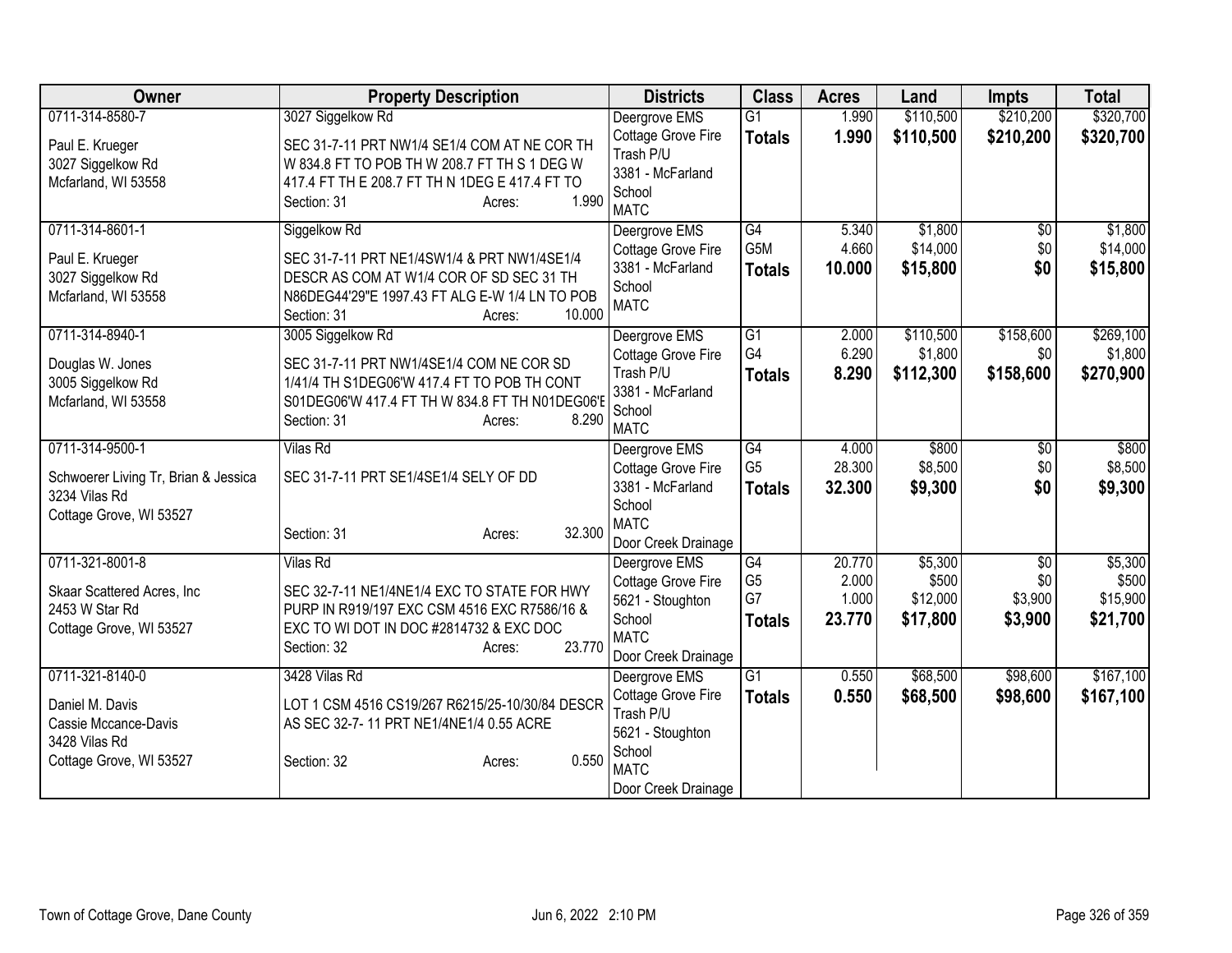| Owner                                                                                             | <b>Property Description</b>                                                                                                                                                            | <b>Districts</b>                                                                                       | <b>Class</b>                           | <b>Acres</b>            | Land                         | <b>Impts</b>            | <b>Total</b>                  |
|---------------------------------------------------------------------------------------------------|----------------------------------------------------------------------------------------------------------------------------------------------------------------------------------------|--------------------------------------------------------------------------------------------------------|----------------------------------------|-------------------------|------------------------------|-------------------------|-------------------------------|
| 0711-321-8170-4<br>Schwoerer Living Tr<br>3408 Vilas Rd                                           | 3408 Vilas Rd<br>SEC 32-7-11 PRT NW1/4NE1/4 LYG N USH 12&18 & E<br>OF VILAS RD ALSO PRT 1/41/4 LYG S USH 12&18 & W                                                                     | Deergrove EMS<br>Cottage Grove Fire<br>Trash P/U                                                       | G1<br>G <sub>4</sub><br>G <sub>5</sub> | 1.000<br>2.000<br>5.700 | \$90,500<br>\$600<br>\$1,800 | \$101,900<br>\$0<br>\$0 | \$192,400<br>\$600<br>\$1,800 |
| Cottage Grove, WI 53527                                                                           | OF VILAS RD EXC TO STATE FOR HWY PURP IN<br>8.700<br>Section: 32<br>Acres:                                                                                                             | 5621 - Stoughton<br>School<br><b>MATC</b><br>Door Creek Drainage                                       | <b>Totals</b>                          | 8.700                   | \$92,900                     | \$101,900               | \$194,800                     |
| 0711-321-8505-9                                                                                   | 3427 Vilas Rd                                                                                                                                                                          | Deergrove EMS                                                                                          | $\overline{G1}$                        | 1.126                   | \$93,000                     | \$131,000               | \$224,000                     |
| Eric V. Yusas<br>3427 Vilas Rd<br>Cottage Grove, WI 53527                                         | LOT 1 CSM 5695 CS26/258-260 R12244/35-11/30/88<br>F/K/A LOT 3 CSM 2228 & LOT 2 CSM 3810 DESCR AS<br>SEC 32-7-11 PRT NW1/4NE1/4 49,028 SQ FT ALSO<br>1.130<br>Section: 32<br>Acres:     | Cottage Grove Fire<br>Trash P/U<br>5621 - Stoughton<br>School<br><b>MATC</b><br>Door Creek Drainage    | <b>Totals</b>                          | 1.126                   | \$93,000                     | \$131,000               | \$224,000                     |
| 0711-321-8530-8                                                                                   | 2760 US Highway 12 & 18                                                                                                                                                                | Deergrove EMS                                                                                          | G1                                     | 5.070                   | \$129,000                    | \$323,300               | \$452,300                     |
| William J. Rickerman<br>Sheryl D. Rickerman<br>2760 Us Highway 12 & 18<br>Cottage Grove, WI 53527 | LOT 2 CSM 2849 CS11/200-6/9/78 F/K/A PRT LOT 1<br>CSM 2228 CS9/22&23-11/9/76 DESCR AS SEC 32-7-11<br>PRT NW1/4NE1/4 (5.07 ACRES)<br>5.070<br>Section: 32<br>Acres:                     | Cottage Grove Fire<br>Trash P/U<br>3675 - Monona<br>Grove School<br><b>MATC</b><br>Door Creek Drainage | <b>Totals</b>                          | 5.070                   | \$129,000                    | \$323,300               | \$452,300                     |
| 0711-321-8580-8                                                                                   | 2764 US Highway 12 & 18                                                                                                                                                                | Deergrove EMS                                                                                          | G1                                     | 1.440                   | \$86,000                     | \$230,100               | \$316,100                     |
| 1218 Storage, LLC<br>401 N Grammen Rd<br>Madison, WI 53717                                        | LOT 1 CSM 2849 CS11/200-6/9/78 F/K/A PRT LOT 1<br>CSM 2228 CS9/22&23-11/9/76 DESCR AS SEC 32-7-11<br>PRT NW1/4NE1/4 (2.44 ACRES)<br>2.440<br>Section: 32<br>Acres:                     | Cottage Grove Fire<br>Trash P/U<br>3675 - Monona<br>Grove School<br><b>MATC</b><br>Door Creek Drainage | G <sub>2</sub><br><b>Totals</b>        | 1.000<br>2.440          | \$105,500<br>\$191,500       | \$294,000<br>\$524,100  | \$399,500<br>\$715,600        |
| 0711-321-8780-6                                                                                   | 2750 Sandven Rd                                                                                                                                                                        | Deergrove EMS                                                                                          | G1                                     | 9.450                   | \$124,000                    | \$289,000               | \$413,000                     |
| Mcnulty Rev Tr, Craig L<br>2750 Sandven Rd<br>Cottage Grove, WI 53527                             | SEC 32-7-11 PRT NW1/4NE1/4 LYG S OF USH 12&18<br>& E OF VILAS RD EXC COM INTERS 1/41/4 E LN & C/L<br>USH 12 TH NWLY ALG SD C/L 309.0 FT TO C/L TN RD<br>9.450<br>Section: 32<br>Acres: | Cottage Grove Fire<br>Trash P/U<br>5621 - Stoughton<br>School<br><b>MATC</b><br>Door Creek Drainage    | <b>Totals</b>                          | 9.450                   | \$124,000                    | \$289,000               | \$413,000                     |
| 0711-321-8925-1                                                                                   | 3398 Vilas Rd                                                                                                                                                                          | Deergrove EMS                                                                                          | $\overline{\text{X2}}$                 | 0.348                   | \$0                          | \$0                     | \$0                           |
| WI Dot<br>2101 Wright St<br>Madison, WI 53704                                                     | SEC 32-7-11 PRT NW1/4 NE1/4 COM S 52DEG W 118.<br>FT FROM INTS HWY 12 & TN RD TH S 37DEG 30 MIN<br>E 132 FT S 52 DEG W 115.5 FT N 37 DEG 30 MIN W<br>0.000<br>Section: 32<br>Acres:    | Cottage Grove Fire<br>5621 - Stoughton<br>School<br><b>MATC</b>                                        | <b>Totals</b>                          | 0.348                   | \$0                          | \$0                     | \$0                           |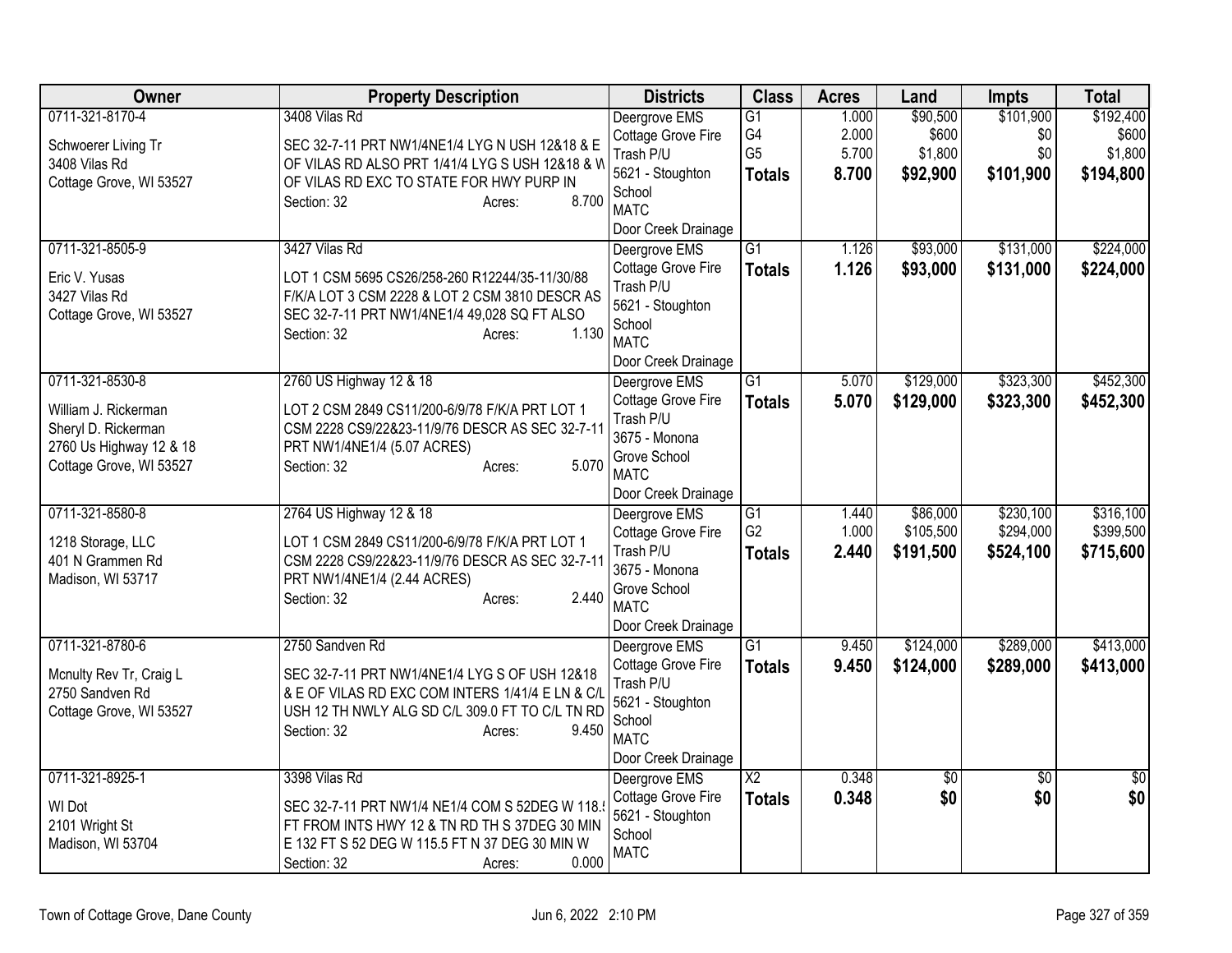| Owner                   | <b>Property Description</b>                      | <b>Districts</b>                     | <b>Class</b>    | <b>Acres</b> | Land      | Impts           | <b>Total</b> |
|-------------------------|--------------------------------------------------|--------------------------------------|-----------------|--------------|-----------|-----------------|--------------|
| 0711-321-8960-0         | 3419 Vilas Rd                                    | Deergrove EMS                        | $\overline{G1}$ | 0.250        | \$46,500  | \$209,400       | \$255,900    |
| John A. Dott            | LOT 2 CSM 13760 CS91/29&33-7/18/2014 F/K/A LOT 1 | Cottage Grove Fire                   | G <sub>2</sub>  | 1.499        | \$100,500 | \$267,300       | \$367,800    |
| 2760 Us Highway 12 & 18 | CSM 3810 CS15/333&335 R3192/34&36-10/29/81 F/K/A | Trash P/U                            | <b>Totals</b>   | 1.749        | \$147,000 | \$476,700       | \$623,700    |
| Cottage Grove, WI 53527 | PRT LOT 2 CSM 2228 CS9/22&23-11/9/76 & ALSO      | 5621 - Stoughton                     |                 |              |           |                 |              |
|                         | 1.749<br>Section: 32<br>Acres:                   | School<br><b>MATC</b>                |                 |              |           |                 |              |
|                         |                                                  | Door Creek Drainage                  |                 |              |           |                 |              |
| 0711-321-8980-0         | <b>Vilas Rd</b>                                  | Deergrove EMS                        | $\overline{G1}$ | 1.874        | \$108,000 | \$0             | \$108,000    |
|                         |                                                  | Cottage Grove Fire                   | <b>Totals</b>   | 1.874        | \$108,000 | \$0             | \$108,000    |
| John A. Dott            | OUTLOT 1 CSM 13760 CS91/29&33-7/18/2014 F/K/A    | 5621 - Stoughton                     |                 |              |           |                 |              |
| 2760 Us Highway 12 & 18 | LOT 1 CSM 3810 CS15/333&335                      | School                               |                 |              |           |                 |              |
| Cottage Grove, WI 53527 | R3192/34&36-10/29/81 F/K/A PRT LOT 2 CSM 2228    | <b>MATC</b>                          |                 |              |           |                 |              |
|                         | 1.874<br>Section: 32<br>Acres:                   | Door Creek Drainage                  |                 |              |           |                 |              |
| 0711-321-9001-0         | 2728 Sandven Rd                                  | Deergrove EMS                        | G4              | 32.000       | \$8,800   | \$0             | \$8,800      |
| Schwoerer Living Tr     | SEC 32-7-11 SW1/4 NE1/4 EXC DOC 1215839          | Cottage Grove Fire                   | G <sub>5</sub>  | 0.719        | \$300     | \$0             | \$300        |
| 3408 Vilas Rd           | (R34/16), DOC 1315977 (R315/182), & DOC 1324740  | Trash P/U                            | G5M             | 2.000        | \$4,000   | \$0             | \$4,000      |
| Cottage Grove, WI 53527 | (R338/355) & ALSO EXC CSM 9885                   | 5621 - Stoughton                     | G7              | 2.000        | \$80,000  | \$78,300        | \$158,300    |
|                         | 36.719<br>Section: 32<br>Acres:                  | School                               | <b>Totals</b>   | 36.719       | \$93,100  | \$78,300        | \$171,400    |
|                         |                                                  | <b>MATC</b>                          |                 |              |           |                 |              |
| 0711-321-9150-0         | 2739 Sandven Rd                                  | Deergrove EMS                        | G4              | 0.500        | \$200     | $\overline{50}$ | \$200        |
| Schwoerer Living Tr     | LOT 1 CSM 9885 CS57/206&207-11/21/2000 DESCR     | Cottage Grove Fire                   | G <sub>5</sub>  | 1.280        | \$4,500   | \$0             | \$4,500      |
| 3408 Vilas Rd           | AS SEC 32-7-11 PRT SW1/4NE1/4 (1.781 ACRES EXCL  | 5621 - Stoughton<br>School           | <b>Totals</b>   | 1.780        | \$4,700   | \$0             | \$4,700      |
| Cottage Grove, WI 53527 | $R/W$ )                                          | <b>MATC</b>                          |                 |              |           |                 |              |
|                         | 1.780<br>Section: 32<br>Acres:                   |                                      |                 |              |           |                 |              |
| 0711-321-9190-8         | 3346 Vilas Rd                                    | Deergrove EMS                        | $\overline{G1}$ | 2.330        | \$14,500  | $\overline{50}$ | \$14,500     |
| Kahl Living Tr, Hurley  | LOT 1 CSM 6379 CS31/55&56 R15714/34-4/17/91      | Cottage Grove Fire                   | <b>Totals</b>   | 2.330        | \$14,500  | \$0             | \$14,500     |
| 505 Clark St            | DESCR AS SEC 32-7-11 PRT SW1/4NE1/4 & PRT        | 5621 - Stoughton                     |                 |              |           |                 |              |
| Lodi, WI 53555          | SE1/4NW1/4 (101,637 SQ FT)                       | School                               |                 |              |           |                 |              |
|                         | 2.330<br>Section: 32<br>Acres:                   | <b>MATC</b>                          |                 |              |           |                 |              |
| 0711-321-9200-5         | 3346 Vilas Rd                                    | Door Creek Drainage<br>Deergrove EMS | $\overline{G1}$ | 2.410        | \$154,000 | \$211,000       | \$365,000    |
|                         |                                                  | Cottage Grove Fire                   | <b>Totals</b>   | 2.410        | \$154,000 | \$211,000       | \$365,000    |
| Kahl Living Tr, Hurley  | LOT 2 CSM 6379 CS31/55&56 R15714/34-4/17/91      | Trash P/U                            |                 |              |           |                 |              |
| 505 Clark St            | DESCR AS SEC 32-7-11 PRT SW1/4NE1/4 & PRT        | 5621 - Stoughton                     |                 |              |           |                 |              |
| Lodi, WI 53555          | SE1/4NW1/4 (104,958 SQ FT)                       | School                               |                 |              |           |                 |              |
|                         | 2.410<br>Section: 32<br>Acres:                   | <b>MATC</b>                          |                 |              |           |                 |              |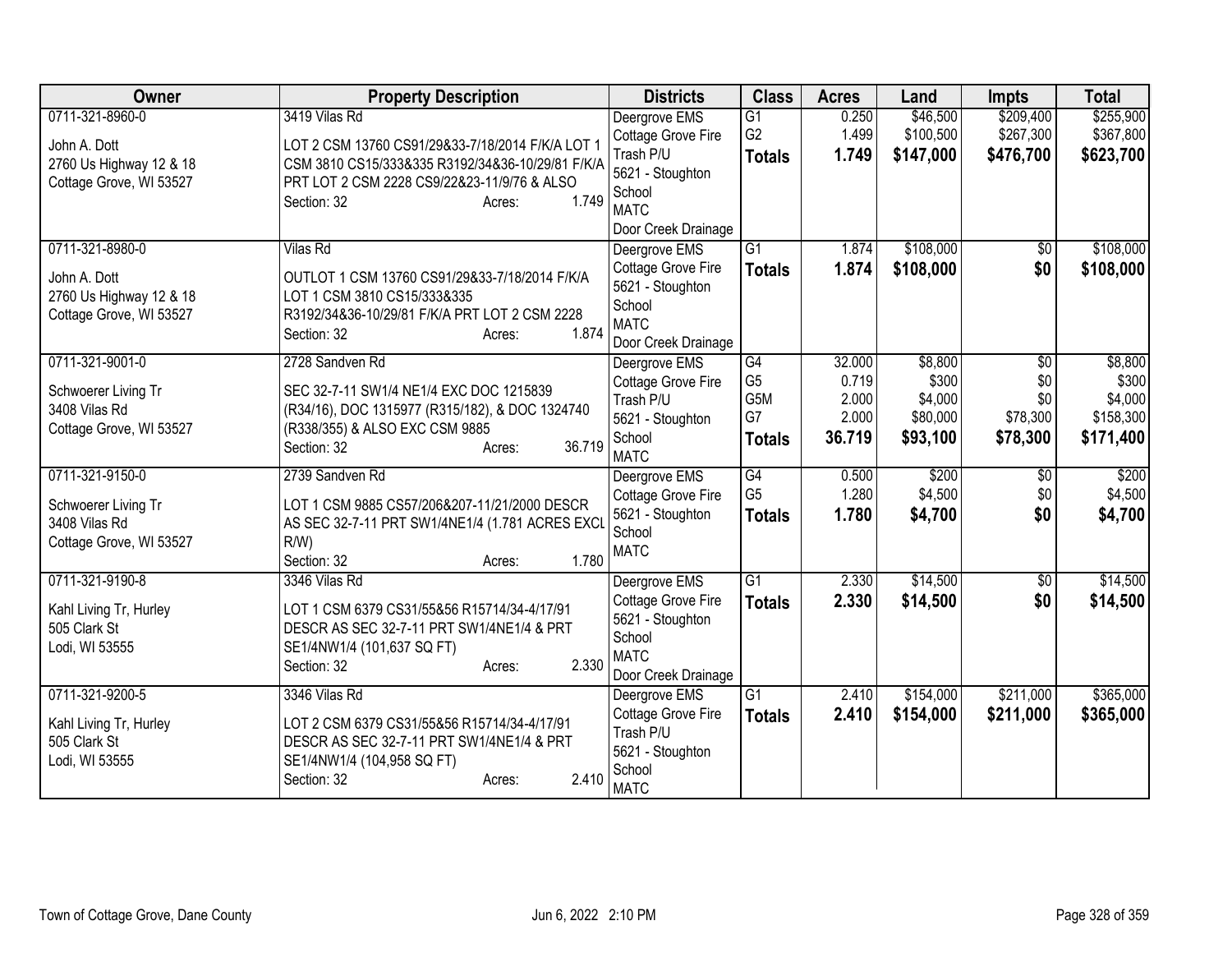| Owner                   | <b>Property Description</b>                     | <b>Districts</b>            | <b>Class</b>    | <b>Acres</b> | Land      | Impts           | <b>Total</b> |
|-------------------------|-------------------------------------------------|-----------------------------|-----------------|--------------|-----------|-----------------|--------------|
| 0711-321-9501-0         | <b>Field View Ln</b>                            | Deergrove EMS               | G4              | 20.000       | \$5,600   | $\overline{50}$ | \$5,600      |
| Everson Properties, LLC | SEC 32-7-11 SE1/4 NE1/4 ALSO ROW BENEFITS       | Cottage Grove Fire          | G <sub>5</sub>  | 1.350        | \$300     | \$0             | \$300        |
| N7886 State Highway 89  | OVER PRT W 20 FT SEC 33-7-11 NW1/4NW1/4 LYG S   | 5621 - Stoughton            | G5M             | 12.500       | \$31,300  | \$0             | \$31,300     |
| Waterloo, WI 53594      | OF HWY AS DESCR IN D467/541 EXC CSM 10192       | School                      | <b>Totals</b>   | 33.850       | \$37,200  | \$0             | \$37,200     |
|                         | 33.850<br>Section: 32<br>Acres:                 | <b>MATC</b>                 |                 |              |           |                 |              |
|                         |                                                 | Door Creek Drainage         |                 |              |           |                 |              |
| 0711-321-9910-0         | 3361 Field Vw Ln                                | Deergrove EMS               | $\overline{G1}$ | 2.000        | \$116,500 | \$370,700       | \$487,200    |
| Raymond Johnston        | LOT 1 CSM 10192 CS59/309&312-10/3/2001 DESCR    | Cottage Grove Fire          | <b>Totals</b>   | 2.000        | \$116,500 | \$370,700       | \$487,200    |
| Virginia Johnston       | AS SEC 33-7-11 PRT NW1/4NW1/4 & SEC 32-7-11 PRT | Trash P/U                   |                 |              |           |                 |              |
| 3361 Field View Ln      | NE1/4NE1/4 & PRT SE1/4NE1/4 (2.000 ACRES) SUBJ  | 5621 - Stoughton            |                 |              |           |                 |              |
| Cottage Grove, WI 53527 | 2.000<br>Section: 32<br>Acres:                  | School                      |                 |              |           |                 |              |
|                         |                                                 | <b>MATC</b>                 |                 |              |           |                 |              |
|                         |                                                 | Door Creek Drainage         |                 |              |           |                 |              |
| 0711-321-9925-0         | 3367 Field Vw Ln                                | Deergrove EMS               | G1              | 2.000        | \$116,500 | \$321,500       | \$438,000    |
| Jason L. Fleener        | LOT 2 CSM 10192 CS59/309&312-10/3/2001 DESCR    | Cottage Grove Fire          | <b>Totals</b>   | 2.000        | \$116,500 | \$321,500       | \$438,000    |
| Jennifer L. Fleener     | AS SEC 33-7-11 PRT NW1/4NW1/4 & SEC 32-7-11 PRT | Trash P/U                   |                 |              |           |                 |              |
| 3367 Field View Ln      | NE1/4NE1/4 & PRT SE1/4NE1/4 (2.000 ACRES) SUBJ  | 5621 - Stoughton            |                 |              |           |                 |              |
| Cottage Grove, WI 53527 | 2.000<br>Section: 32<br>Acres:                  | School                      |                 |              |           |                 |              |
|                         |                                                 | <b>MATC</b>                 |                 |              |           |                 |              |
|                         |                                                 | Door Creek Drainage         |                 |              |           |                 |              |
| 0711-321-9940-0         | 3377 Field Vw Ln                                | Deergrove EMS               | G1              | 2.000        | \$116,500 | \$426,300       | \$542,800    |
| David A. Yanke          | LOT 3 CSM 10192 CS59/309&312-10/3/2001 DESCR    | Cottage Grove Fire          | <b>Totals</b>   | 2.000        | \$116,500 | \$426,300       | \$542,800    |
| Jill M. Yanke           | AS SEC 33-7-11 PRT NW1/4NW1/4 & SEC 32-7-11 PRT | Trash P/U                   |                 |              |           |                 |              |
| 3377 Field View Ln      | NE1/4NE1/4 & PRT SE1/4NE1/4 (2.000 ACRES)       | 5621 - Stoughton            |                 |              |           |                 |              |
| Cottage Grove, WI 53527 | 2.000<br>Section: 32<br>Acres:                  | School                      |                 |              |           |                 |              |
|                         |                                                 | <b>MATC</b>                 |                 |              |           |                 |              |
|                         |                                                 | Door Creek Drainage         |                 |              |           |                 |              |
| 0711-322-8000-8         | 2772 US Highway 12 & 18                         | Deergrove EMS               | G1              | 0.720        | \$78,000  | \$205,500       | \$283,500    |
| Jose P. Vasquez         | LOT 2 CSM 3161 CS12/217-5/1/79 DESCR AS SEC     | Cottage Grove Fire          | <b>Totals</b>   | 0.720        | \$78,000  | \$205,500       | \$283,500    |
| Gabriela Vasquez        | 32-7-11 PRT NE1/4NW1/4 (0.72 ACRES) SUBJ TO JT  | Trash P/U                   |                 |              |           |                 |              |
| 2772 Us Highway 12 & 18 | DRIVEWAY ESMT IN R18132/70                      | 3675 - Monona               |                 |              |           |                 |              |
| Cottage Grove, WI 53527 | 0.720<br>Section: 32<br>Acres:                  | Grove School<br><b>MATC</b> |                 |              |           |                 |              |
|                         |                                                 |                             |                 |              |           |                 |              |
|                         |                                                 | Door Creek Drainage         |                 |              |           |                 |              |
| 0711-322-8020-4         | 2774 US Highway 12 & 18                         | Deergrove EMS               | G1              | 1.660        | \$103,500 | \$152,300       | \$255,800    |
| Carol A. Meier          | LOT 1 CSM 3161 CS12/217 DESCR AS SEC 32-7-11    | Cottage Grove Fire          | <b>Totals</b>   | 1.660        | \$103,500 | \$152,300       | \$255,800    |
| Etas M. Carria          | PRT NE1/4NW1/4 (1.66 ACRES) SUBJ TO JT          | Trash P/U<br>3675 - Monona  |                 |              |           |                 |              |
| 2774 Us Highway 12 & 18 | DRIVEWAY ESMT IN R18132/70                      | Grove School                |                 |              |           |                 |              |
| Cottage Grove, WI 53527 | 1.660<br>Section: 32<br>Acres:                  | <b>MATC</b>                 |                 |              |           |                 |              |
|                         |                                                 |                             |                 |              |           |                 |              |
|                         |                                                 | Door Creek Drainage         |                 |              |           |                 |              |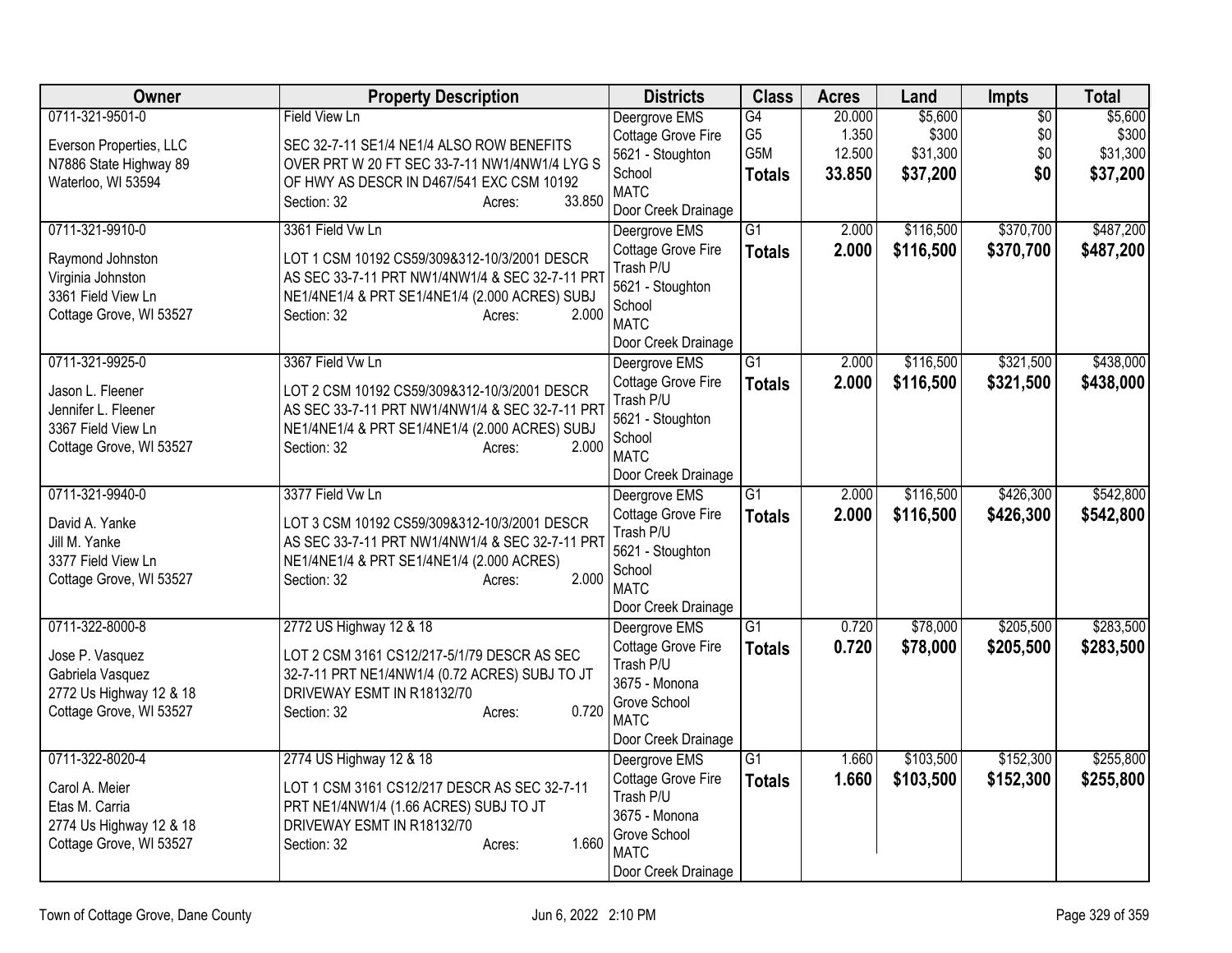| Owner                                      | <b>Property Description</b>                                                                     | <b>Districts</b>                    | <b>Class</b>           | <b>Acres</b> | Land            | <b>Impts</b>    | <b>Total</b>    |
|--------------------------------------------|-------------------------------------------------------------------------------------------------|-------------------------------------|------------------------|--------------|-----------------|-----------------|-----------------|
| 0711-322-8130-1                            | US Highway 12                                                                                   | Deergrove EMS                       | $\overline{\text{X2}}$ | 3.300        | $\overline{50}$ | $\overline{50}$ | \$0             |
| WI Dot                                     | SEC 32-7-11 PRT NE1/4 NW1/4 BEG SD1/41/4 NW                                                     | Cottage Grove Fire                  | <b>Totals</b>          | 3.300        | \$0             | \$0             | \$0             |
| 2101 Wright St                             | COR TH S 561 FT TH NELY 660 FT TO PT 330 FT E                                                   | 3675 - Monona                       |                        |              |                 |                 |                 |
| Madison, WI 53704                          | OF NW COR TH W 330 FT TO POB 3 .3 ACRES M/L                                                     | Grove School                        |                        |              |                 |                 |                 |
|                                            | 0.000<br>Section: 32<br>Acres:                                                                  | <b>MATC</b>                         |                        |              |                 |                 |                 |
| 0711-322-8141-8                            | US Highway 12                                                                                   | Deergrove EMS                       | X3                     | 0.000        | \$0             | $\sqrt{50}$     | \$0             |
| Dane County                                | SEC 32-7-11 PRT NE1/4NW1/4 COM SEC NW COR TH                                                    | Cottage Grove Fire                  | <b>Totals</b>          | 0.000        | \$0             | \$0             | \$0             |
| c/o Dane County Parks                      | N87DEG23'27"E A LG N LN NW1/4 SD SEC 32 1328.17                                                 | 3675 - Monona                       |                        |              |                 |                 |                 |
|                                            | FT TO NW COR NE1/4NW1/4 SD S EC 32 TH                                                           | Grove School                        |                        |              |                 |                 |                 |
|                                            | 0.000<br>Section: 32<br>Acres:                                                                  | <b>MATC</b>                         |                        |              |                 |                 |                 |
| 0711-322-8180-1                            | US Highway 12                                                                                   | Deergrove EMS                       | G4                     | 22.080       | \$5,100         | \$0             | \$5,100         |
|                                            |                                                                                                 | Cottage Grove Fire                  | G <sub>5</sub> M       | 1.000        | \$2,000         | \$0             | \$2,000         |
| Vwf, LLC                                   | SEC 32-7-11 PRT NE1/4 NW1/4 BEG SW COR TH N TO                                                  | 3675 - Monona                       | <b>Totals</b>          | 23.080       | \$7,100         | \$0             | \$7,100         |
| 532 S Fischer Ave                          | PT 561 FT S OF NW COR TH NELY 660 FT TO N LN                                                    | Grove School                        |                        |              |                 |                 |                 |
| Jefferson, WI 53549                        | AT PT 330 FT E OF NW COR TH E TO NE COR W1/2<br>23.080<br>Section: 32                           | <b>MATC</b>                         |                        |              |                 |                 |                 |
|                                            | Acres:                                                                                          | Door Creek Drainage                 |                        |              |                 |                 |                 |
| 0711-322-8300-5                            | US Highway 12                                                                                   | Deergrove EMS                       | G4                     | 7.400        | \$1,700         | \$0             | \$1,700         |
| Schwoerer Living Tr                        | SEC 32-7-11 PRT NE1/4 NW1/4 COM SE COR TH N                                                     | Cottage Grove Fire                  | G <sub>5</sub>         | 4.000        | \$1,000         | \$0             | \$1,000         |
| 3408 Vilas Rd                              | 660 FT TH W 700 FT TH SWLY TO PT ON S LN 783.75                                                 | 3675 - Monona                       | <b>Totals</b>          | 11.400       | \$2,700         | \$0             | \$2,700         |
| Cottage Grove, WI 53527                    | FT W OF SE COR THE TO POB                                                                       | Grove School                        |                        |              |                 |                 |                 |
|                                            | 11.400<br>Section: 32<br>Acres:                                                                 | <b>MATC</b>                         |                        |              |                 |                 |                 |
|                                            |                                                                                                 | Door Creek Drainage                 |                        |              |                 |                 |                 |
| 0711-322-8441-5                            | US Highway 12                                                                                   | Deergrove EMS                       | $\overline{G5}$        | 3.300        | \$800           | \$0             | \$800           |
| Roger A. Korfmacher                        | SEC 32-7-11 PRT NE1/4 NE1/4NW1/4 LYG S OF USH                                                   | Cottage Grove Fire<br>3675 - Monona | <b>Totals</b>          | 3.300        | \$800           | \$0             | \$800           |
| Lynn C. Korfmacher                         | 12&18 EXC TO D OT IN 2784303                                                                    | Grove School                        |                        |              |                 |                 |                 |
| 11621 Lake Rd                              |                                                                                                 | <b>MATC</b>                         |                        |              |                 |                 |                 |
| Winter, WI 54896                           | 3.300<br>Section: 32<br>Acres:                                                                  | Door Creek Drainage                 |                        |              |                 |                 |                 |
| 0711-322-8501-2                            | US Highway 12                                                                                   | Deergrove EMS                       | $\overline{\chi_3}$    | 0.402        | \$0             | \$0             | $\overline{50}$ |
|                                            |                                                                                                 | Cottage Grove Fire                  | <b>Totals</b>          | 0.402        | \$0             | \$0             | \$0             |
| Dane County Hwy & Trans Dpt                | SEC 32-7-11 PRT NW1/4NW1/4 COM SEC NW COR TH<br>N87DEG23'27"E A LG N LN NW1/4 SD SEC 32 1328.17 | 3675 - Monona                       |                        |              |                 |                 |                 |
| 2302 Fish Hatchery Rd<br>Madison, WI 53713 | FT TO NE COR OF NW1/4NW1/4 S D SEC 32 TH                                                        | Grove School                        |                        |              |                 |                 |                 |
|                                            | 0.000<br>Section: 32<br>Acres:                                                                  | <b>MATC</b>                         |                        |              |                 |                 |                 |
|                                            |                                                                                                 | Door Creek Drainage                 |                        |              |                 |                 |                 |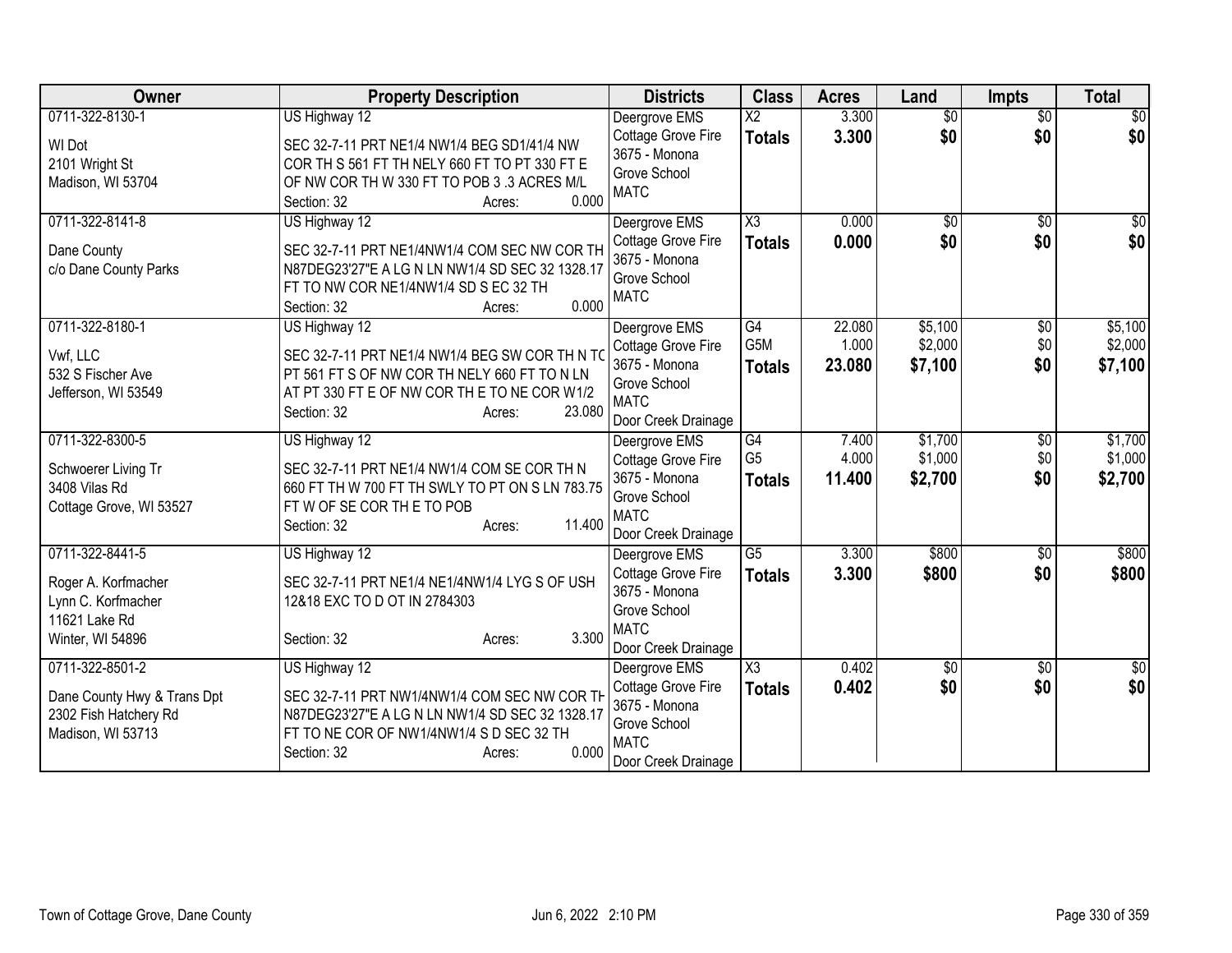| Owner                                | <b>Property Description</b>                     |                  | <b>Districts</b>            | <b>Class</b>    | <b>Acres</b> | Land      | Impts           | <b>Total</b> |
|--------------------------------------|-------------------------------------------------|------------------|-----------------------------|-----------------|--------------|-----------|-----------------|--------------|
| 0711-322-8520-9                      | 2859 Siggelkow Rd                               |                  | Deergrove EMS               | G1              | 1.000        | \$8,500   | $\overline{50}$ | \$8,500      |
| Vwf, LLC                             | SEC 32-7-11 NW1/4NW1/4 EXC R10809/32 & EXC TO   |                  | Cottage Grove Fire          | G4              | 20.000       | \$4,800   | \$0             | \$4,800      |
| 532 S Fischer Ave                    | WI DOT IN DOC #2853170 FOR RD R/W               |                  | Trash P/U                   | G <sub>5</sub>  | 8.076        | \$2,300   | \$0             | \$2,300      |
| Jefferson, WI 53549                  |                                                 |                  | 3675 - Monona               | G5M             | 10.000       | \$25,000  | \$0             | \$25,000     |
|                                      | Section: 32                                     | 39.076<br>Acres: | Grove School<br><b>MATC</b> | <b>Totals</b>   | 39.076       | \$40,600  | \$0             | \$40,600     |
|                                      |                                                 |                  | Door Creek Drainage         |                 |              |           |                 |              |
| 0711-322-9000-6                      | Siggelkow Rd                                    |                  | Deergrove EMS               | G4              | 18.000       | \$3,700   | $\overline{50}$ | \$3,700      |
|                                      |                                                 |                  | Cottage Grove Fire          | G <sub>5</sub>  | 19.000       | \$7,300   | \$0             | \$7,300      |
| Vwf, LLC                             | SEC 32-7-11 SW1/4 NW1/4                         |                  | 3675 - Monona               | G5M             | 3.000        | \$7,500   | \$0             | \$7,500      |
| 532 S Fischer Ave                    |                                                 |                  | Grove School                | <b>Totals</b>   | 40.000       | \$18,500  | \$0             | \$18,500     |
| Jefferson, WI 53549                  |                                                 |                  | <b>MATC</b>                 |                 |              |           |                 |              |
|                                      | Section: 32                                     | 40.000<br>Acres: | Door Creek Drainage         |                 |              |           |                 |              |
| 0711-322-9500-1                      | <b>Vilas Rd</b>                                 |                  | Deergrove EMS               | G5              | 22.000       | \$10,000  | $\overline{50}$ | \$10,000     |
|                                      |                                                 |                  | Cottage Grove Fire          | G <sub>6</sub>  | 14.100       | \$70,500  | \$0             | \$70,500     |
| Schwoerer Living Tr<br>3408 Vilas Rd | SEC 32-7-11 PRT SE1/4 NW1/4 LYG WLY OF VILAS RI |                  | 3675 - Monona               | <b>Totals</b>   | 36.100       | \$80,500  | \$0             | \$80,500     |
| Cottage Grove, WI 53527              | R478/83                                         |                  | Grove School                |                 |              |           |                 |              |
|                                      | Section: 32                                     | 36.100<br>Acres: | <b>MATC</b>                 |                 |              |           |                 |              |
|                                      |                                                 |                  | Door Creek Drainage         |                 |              |           |                 |              |
| 0711-322-9840-0                      | 3316 Vilas Rd                                   |                  | Deergrove EMS               | $\overline{G1}$ | 3.800        | \$164,000 | \$390,400       | \$554,400    |
| Patrick G. Omalley                   | SEC 32-7-11 PRT SE1/4NW1/4 BEG 3161.53 FT N OF  |                  | Cottage Grove Fire          | <b>Totals</b>   | 3.800        | \$164,000 | \$390,400       | \$554,400    |
| Margaret A. Omalley                  | SEC S1/4 COR TH N83DEGW 196.47 FT TH S25DEGW    |                  | Trash P/U                   |                 |              |           |                 |              |
| 3316 Vilas Rd                        | 614 FT TH ELY 460 FT TO N-S1/4 LN SEC TH N 489  |                  | 3675 - Monona               |                 |              |           |                 |              |
| Cottage Grove, WI 53527              | Section: 32                                     | 3.800<br>Acres:  | Grove School<br><b>MATC</b> |                 |              |           |                 |              |
|                                      |                                                 |                  | Door Creek Drainage         |                 |              |           |                 |              |
| 0711-323-8000-7                      | <b>Vilas Rd</b>                                 |                  | Deergrove EMS               | $\overline{G5}$ | 2.100        | \$1,000   | $\overline{50}$ | \$1,000      |
|                                      |                                                 |                  | Cottage Grove Fire          | G <sub>6</sub>  | 4.000        | \$24,000  | \$0             | \$24,000     |
| Schwoerer Living Tr                  | SEC 32-7-11 PRT N1/3 NE1/4 SW1/4 LYG E OF HWY   |                  | 3381 - McFarland            | <b>Totals</b>   | 6.100        | \$25,000  | \$0             | \$25,000     |
| 3408 Vilas Rd                        |                                                 |                  | School                      |                 |              |           |                 |              |
| Cottage Grove, WI 53527              |                                                 |                  | <b>MATC</b>                 |                 |              |           |                 |              |
|                                      | Section: 32                                     | 6.100<br>Acres:  | Door Creek Drainage         |                 |              |           |                 |              |
| 0711-323-8050-7                      | 3277 Vilas Rd                                   |                  | Deergrove EMS               | G1              | 5.300        | \$130,500 | \$376,500       | \$507,000    |
| Kieran Montgomery                    | SEC 32-7-11 N1/3 NE1/4 SW1/4 W OF HWY           |                  | Cottage Grove Fire          | <b>Totals</b>   | 5.300        | \$130,500 | \$376,500       | \$507,000    |
| Isabel Montgomery                    |                                                 |                  | Trash P/U                   |                 |              |           |                 |              |
| 3277 Vilas Rd                        |                                                 |                  | 3381 - McFarland            |                 |              |           |                 |              |
| Cottage Grove, WI 53527              | Section: 32                                     | 5.300<br>Acres:  | School                      |                 |              |           |                 |              |
|                                      |                                                 |                  | <b>MATC</b>                 |                 |              |           |                 |              |
|                                      |                                                 |                  | Door Creek Drainage         |                 |              |           |                 |              |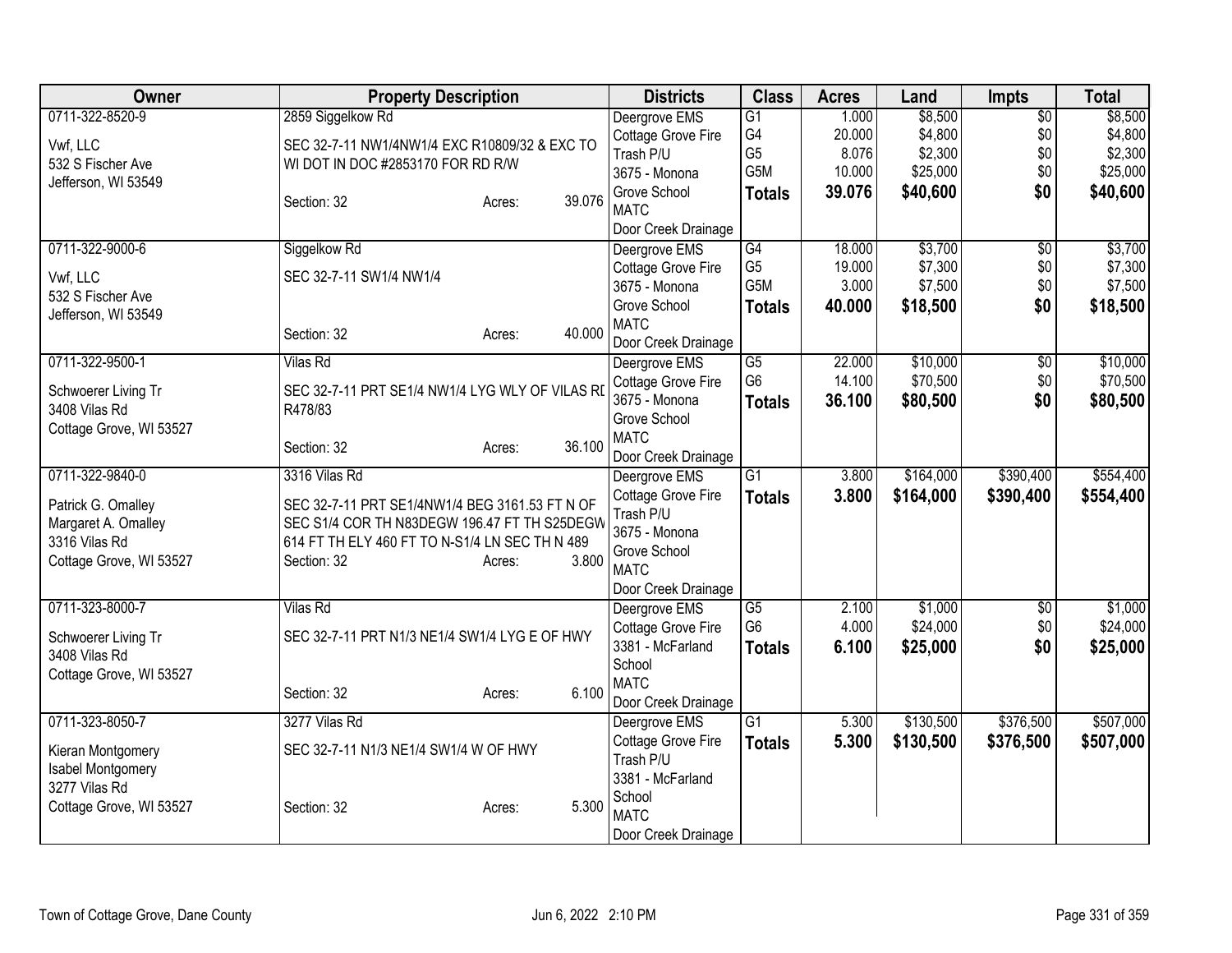| 3252 Vilas Rd<br>G4<br>9.500<br>\$2,500<br>$\overline{50}$<br>\$2,500<br>Deergrove EMS<br>G <sub>5</sub><br>1.800<br>\$800<br>\$0<br>\$800<br>Cottage Grove Fire<br>Thomas C. Griffith<br>SEC 32-7-11 PRT S2/3 OF NE1/4SW1/4 LYG W OF<br>G7<br>1.000<br>\$33,500<br>\$45,500<br>\$12,000<br>3381 - McFarland<br>Gretchen P. Griffith<br><b>VILAS RDCL</b><br>School<br>12.300<br>\$15,300<br>\$33,500<br><b>Totals</b><br>3252 Vilas Rd<br><b>MATC</b><br>12.300<br>Cottage Grove, WI 53527<br>Section: 32<br>Acres:<br>Door Creek Drainage<br>\$2,300<br>0711-323-8290-7<br>3252 Vilas Rd<br>G4<br>\$2,300<br>$\overline{50}$<br>8.000<br>Deergrove EMS<br>G5M<br>\$8,800<br>3.500<br>\$0<br>Cottage Grove Fire<br>Thomas C. Griffith<br>SEC 32-7-11 S2/3 NE1/4 SW1/4 LYG E OF VILAS RD<br>G7<br>2.000<br>\$80,000<br>\$201,500<br>Trash P/U<br>Gretchen P. Griffith<br>C/L EXC R580/687<br>3381 - McFarland<br>13.500<br>\$91,100<br>\$201,500<br><b>Totals</b><br>3252 Vilas Rd<br>School<br>13.500<br>Cottage Grove, WI 53527<br>Section: 32<br>Acres:<br><b>MATC</b><br>Door Creek Drainage<br>0711-323-8445-0<br>G <sub>1</sub><br>\$86,500<br>\$192,000<br>3272 Vilas Rd<br>Deergrove EMS<br>0.910<br>Cottage Grove Fire<br>0.910<br>\$86,500<br>\$192,000<br><b>Totals</b><br>SEC 32-7-11 PRT NE1/4 SW1/4 BEG 443.4 FT S &<br>Noah Ovshinsky<br>Trash P/U<br>412.12 FT W OF NE COR TH W 197.56 FT S ALG C/L<br>Elizabeth Griffith<br>3381 - McFarland<br>3272 Vilas Rd<br>RD 200 FT E 200 FT N 199.99 FT TO POB<br>School<br>0.910<br>Cottage Grove, WI 53527<br>Section: 32<br>Acres:<br><b>MATC</b><br>Door Creek Drainage<br>0711-323-8500-2<br>12.300<br>\$5,500<br>$\overline{G5}$<br><b>Vilas Rd</b><br>Deergrove EMS<br>$\overline{50}$<br>Cottage Grove Fire<br>12.300<br>\$5,500<br>\$0<br><b>Totals</b><br>SEC 32-7-11 N1/3 NW1/4 SW1/4 EXC DOC 645575<br>Kieran Montgomery<br>3381 - McFarland<br>Isabel Montgomery<br>(D411/559)<br>School<br>3277 Vilas Rd<br><b>MATC</b><br>12.300<br>Cottage Grove, WI 53527<br>Section: 32<br>Acres:<br>Door Creek Drainage<br>0711-323-8620-7<br>$\overline{\text{G5}}$<br>\$500<br>\$500<br><b>Vilas Rd</b><br>0.920<br>$\overline{50}$<br>Deergrove EMS<br>Cottage Grove Fire<br>0.920<br>\$500<br>\$0<br><b>Totals</b><br>Vwf, LLC<br>SEC 32-7-11 PRT NW1/4 SW1/4 NW OF CRK BEG NW<br>3675 - Monona<br>532 S Fischer Ave<br>COR SD 1/4 TH S 400 FT TH NE TO PT 100 FT E OF<br>Grove School<br>POB TH W TO POB<br>Jefferson, WI 53549<br><b>MATC</b><br>0.920<br>Section: 32<br>Acres:<br>Door Creek Drainage<br>0711-323-8670-7<br>26.800<br>\$12,000<br>G5<br>\$0<br><b>Vilas Rd</b><br>Deergrove EMS<br>Cottage Grove Fire<br>\$0<br>26.800<br>\$12,000<br><b>Totals</b><br>Thomas C. Griffith<br>SEC 32-7-11 S2/3 NW1/4SW1/4<br>3381 - McFarland<br>Gretchen P. Griffith<br>School<br>3252 Vilas Rd<br><b>MATC</b><br>26,800<br>Cottage Grove, WI 53527<br>Section: 32<br>Acres: | <b>Owner</b>    | <b>Property Description</b> | <b>Districts</b>    | <b>Class</b> | <b>Acres</b> | Land | Impts | <b>Total</b> |
|-------------------------------------------------------------------------------------------------------------------------------------------------------------------------------------------------------------------------------------------------------------------------------------------------------------------------------------------------------------------------------------------------------------------------------------------------------------------------------------------------------------------------------------------------------------------------------------------------------------------------------------------------------------------------------------------------------------------------------------------------------------------------------------------------------------------------------------------------------------------------------------------------------------------------------------------------------------------------------------------------------------------------------------------------------------------------------------------------------------------------------------------------------------------------------------------------------------------------------------------------------------------------------------------------------------------------------------------------------------------------------------------------------------------------------------------------------------------------------------------------------------------------------------------------------------------------------------------------------------------------------------------------------------------------------------------------------------------------------------------------------------------------------------------------------------------------------------------------------------------------------------------------------------------------------------------------------------------------------------------------------------------------------------------------------------------------------------------------------------------------------------------------------------------------------------------------------------------------------------------------------------------------------------------------------------------------------------------------------------------------------------------------------------------------------------------------------------------------------------------------------------------------------------------------------------------------------------------------------------------------------------------------------------------------------------------------------------------------------------------------------------------------------------------------------------------------------------------------------------------------------------------------------------------------------------------------|-----------------|-----------------------------|---------------------|--------------|--------------|------|-------|--------------|
|                                                                                                                                                                                                                                                                                                                                                                                                                                                                                                                                                                                                                                                                                                                                                                                                                                                                                                                                                                                                                                                                                                                                                                                                                                                                                                                                                                                                                                                                                                                                                                                                                                                                                                                                                                                                                                                                                                                                                                                                                                                                                                                                                                                                                                                                                                                                                                                                                                                                                                                                                                                                                                                                                                                                                                                                                                                                                                                                                 | 0711-323-8170-2 |                             |                     |              |              |      |       |              |
| \$48,800                                                                                                                                                                                                                                                                                                                                                                                                                                                                                                                                                                                                                                                                                                                                                                                                                                                                                                                                                                                                                                                                                                                                                                                                                                                                                                                                                                                                                                                                                                                                                                                                                                                                                                                                                                                                                                                                                                                                                                                                                                                                                                                                                                                                                                                                                                                                                                                                                                                                                                                                                                                                                                                                                                                                                                                                                                                                                                                                        |                 |                             |                     |              |              |      |       |              |
|                                                                                                                                                                                                                                                                                                                                                                                                                                                                                                                                                                                                                                                                                                                                                                                                                                                                                                                                                                                                                                                                                                                                                                                                                                                                                                                                                                                                                                                                                                                                                                                                                                                                                                                                                                                                                                                                                                                                                                                                                                                                                                                                                                                                                                                                                                                                                                                                                                                                                                                                                                                                                                                                                                                                                                                                                                                                                                                                                 |                 |                             |                     |              |              |      |       |              |
|                                                                                                                                                                                                                                                                                                                                                                                                                                                                                                                                                                                                                                                                                                                                                                                                                                                                                                                                                                                                                                                                                                                                                                                                                                                                                                                                                                                                                                                                                                                                                                                                                                                                                                                                                                                                                                                                                                                                                                                                                                                                                                                                                                                                                                                                                                                                                                                                                                                                                                                                                                                                                                                                                                                                                                                                                                                                                                                                                 |                 |                             |                     |              |              |      |       |              |
| \$8,800<br>\$281,500<br>\$292,600<br>\$278,500<br>\$5,500<br>\$5,500<br>\$12,000                                                                                                                                                                                                                                                                                                                                                                                                                                                                                                                                                                                                                                                                                                                                                                                                                                                                                                                                                                                                                                                                                                                                                                                                                                                                                                                                                                                                                                                                                                                                                                                                                                                                                                                                                                                                                                                                                                                                                                                                                                                                                                                                                                                                                                                                                                                                                                                                                                                                                                                                                                                                                                                                                                                                                                                                                                                                |                 |                             |                     |              |              |      |       |              |
|                                                                                                                                                                                                                                                                                                                                                                                                                                                                                                                                                                                                                                                                                                                                                                                                                                                                                                                                                                                                                                                                                                                                                                                                                                                                                                                                                                                                                                                                                                                                                                                                                                                                                                                                                                                                                                                                                                                                                                                                                                                                                                                                                                                                                                                                                                                                                                                                                                                                                                                                                                                                                                                                                                                                                                                                                                                                                                                                                 |                 |                             |                     |              |              |      |       |              |
|                                                                                                                                                                                                                                                                                                                                                                                                                                                                                                                                                                                                                                                                                                                                                                                                                                                                                                                                                                                                                                                                                                                                                                                                                                                                                                                                                                                                                                                                                                                                                                                                                                                                                                                                                                                                                                                                                                                                                                                                                                                                                                                                                                                                                                                                                                                                                                                                                                                                                                                                                                                                                                                                                                                                                                                                                                                                                                                                                 |                 |                             |                     |              |              |      |       |              |
|                                                                                                                                                                                                                                                                                                                                                                                                                                                                                                                                                                                                                                                                                                                                                                                                                                                                                                                                                                                                                                                                                                                                                                                                                                                                                                                                                                                                                                                                                                                                                                                                                                                                                                                                                                                                                                                                                                                                                                                                                                                                                                                                                                                                                                                                                                                                                                                                                                                                                                                                                                                                                                                                                                                                                                                                                                                                                                                                                 |                 |                             |                     |              |              |      |       |              |
|                                                                                                                                                                                                                                                                                                                                                                                                                                                                                                                                                                                                                                                                                                                                                                                                                                                                                                                                                                                                                                                                                                                                                                                                                                                                                                                                                                                                                                                                                                                                                                                                                                                                                                                                                                                                                                                                                                                                                                                                                                                                                                                                                                                                                                                                                                                                                                                                                                                                                                                                                                                                                                                                                                                                                                                                                                                                                                                                                 |                 |                             |                     |              |              |      |       |              |
|                                                                                                                                                                                                                                                                                                                                                                                                                                                                                                                                                                                                                                                                                                                                                                                                                                                                                                                                                                                                                                                                                                                                                                                                                                                                                                                                                                                                                                                                                                                                                                                                                                                                                                                                                                                                                                                                                                                                                                                                                                                                                                                                                                                                                                                                                                                                                                                                                                                                                                                                                                                                                                                                                                                                                                                                                                                                                                                                                 |                 |                             |                     |              |              |      |       |              |
|                                                                                                                                                                                                                                                                                                                                                                                                                                                                                                                                                                                                                                                                                                                                                                                                                                                                                                                                                                                                                                                                                                                                                                                                                                                                                                                                                                                                                                                                                                                                                                                                                                                                                                                                                                                                                                                                                                                                                                                                                                                                                                                                                                                                                                                                                                                                                                                                                                                                                                                                                                                                                                                                                                                                                                                                                                                                                                                                                 |                 |                             |                     |              |              |      |       |              |
|                                                                                                                                                                                                                                                                                                                                                                                                                                                                                                                                                                                                                                                                                                                                                                                                                                                                                                                                                                                                                                                                                                                                                                                                                                                                                                                                                                                                                                                                                                                                                                                                                                                                                                                                                                                                                                                                                                                                                                                                                                                                                                                                                                                                                                                                                                                                                                                                                                                                                                                                                                                                                                                                                                                                                                                                                                                                                                                                                 |                 |                             |                     |              |              |      |       |              |
| \$278,500<br>\$500<br>\$12,000                                                                                                                                                                                                                                                                                                                                                                                                                                                                                                                                                                                                                                                                                                                                                                                                                                                                                                                                                                                                                                                                                                                                                                                                                                                                                                                                                                                                                                                                                                                                                                                                                                                                                                                                                                                                                                                                                                                                                                                                                                                                                                                                                                                                                                                                                                                                                                                                                                                                                                                                                                                                                                                                                                                                                                                                                                                                                                                  |                 |                             |                     |              |              |      |       |              |
|                                                                                                                                                                                                                                                                                                                                                                                                                                                                                                                                                                                                                                                                                                                                                                                                                                                                                                                                                                                                                                                                                                                                                                                                                                                                                                                                                                                                                                                                                                                                                                                                                                                                                                                                                                                                                                                                                                                                                                                                                                                                                                                                                                                                                                                                                                                                                                                                                                                                                                                                                                                                                                                                                                                                                                                                                                                                                                                                                 |                 |                             |                     |              |              |      |       |              |
|                                                                                                                                                                                                                                                                                                                                                                                                                                                                                                                                                                                                                                                                                                                                                                                                                                                                                                                                                                                                                                                                                                                                                                                                                                                                                                                                                                                                                                                                                                                                                                                                                                                                                                                                                                                                                                                                                                                                                                                                                                                                                                                                                                                                                                                                                                                                                                                                                                                                                                                                                                                                                                                                                                                                                                                                                                                                                                                                                 |                 |                             |                     |              |              |      |       |              |
|                                                                                                                                                                                                                                                                                                                                                                                                                                                                                                                                                                                                                                                                                                                                                                                                                                                                                                                                                                                                                                                                                                                                                                                                                                                                                                                                                                                                                                                                                                                                                                                                                                                                                                                                                                                                                                                                                                                                                                                                                                                                                                                                                                                                                                                                                                                                                                                                                                                                                                                                                                                                                                                                                                                                                                                                                                                                                                                                                 |                 |                             |                     |              |              |      |       |              |
|                                                                                                                                                                                                                                                                                                                                                                                                                                                                                                                                                                                                                                                                                                                                                                                                                                                                                                                                                                                                                                                                                                                                                                                                                                                                                                                                                                                                                                                                                                                                                                                                                                                                                                                                                                                                                                                                                                                                                                                                                                                                                                                                                                                                                                                                                                                                                                                                                                                                                                                                                                                                                                                                                                                                                                                                                                                                                                                                                 |                 |                             |                     |              |              |      |       |              |
|                                                                                                                                                                                                                                                                                                                                                                                                                                                                                                                                                                                                                                                                                                                                                                                                                                                                                                                                                                                                                                                                                                                                                                                                                                                                                                                                                                                                                                                                                                                                                                                                                                                                                                                                                                                                                                                                                                                                                                                                                                                                                                                                                                                                                                                                                                                                                                                                                                                                                                                                                                                                                                                                                                                                                                                                                                                                                                                                                 |                 |                             |                     |              |              |      |       |              |
|                                                                                                                                                                                                                                                                                                                                                                                                                                                                                                                                                                                                                                                                                                                                                                                                                                                                                                                                                                                                                                                                                                                                                                                                                                                                                                                                                                                                                                                                                                                                                                                                                                                                                                                                                                                                                                                                                                                                                                                                                                                                                                                                                                                                                                                                                                                                                                                                                                                                                                                                                                                                                                                                                                                                                                                                                                                                                                                                                 |                 |                             |                     |              |              |      |       |              |
|                                                                                                                                                                                                                                                                                                                                                                                                                                                                                                                                                                                                                                                                                                                                                                                                                                                                                                                                                                                                                                                                                                                                                                                                                                                                                                                                                                                                                                                                                                                                                                                                                                                                                                                                                                                                                                                                                                                                                                                                                                                                                                                                                                                                                                                                                                                                                                                                                                                                                                                                                                                                                                                                                                                                                                                                                                                                                                                                                 |                 |                             |                     |              |              |      |       |              |
|                                                                                                                                                                                                                                                                                                                                                                                                                                                                                                                                                                                                                                                                                                                                                                                                                                                                                                                                                                                                                                                                                                                                                                                                                                                                                                                                                                                                                                                                                                                                                                                                                                                                                                                                                                                                                                                                                                                                                                                                                                                                                                                                                                                                                                                                                                                                                                                                                                                                                                                                                                                                                                                                                                                                                                                                                                                                                                                                                 |                 |                             |                     |              |              |      |       |              |
|                                                                                                                                                                                                                                                                                                                                                                                                                                                                                                                                                                                                                                                                                                                                                                                                                                                                                                                                                                                                                                                                                                                                                                                                                                                                                                                                                                                                                                                                                                                                                                                                                                                                                                                                                                                                                                                                                                                                                                                                                                                                                                                                                                                                                                                                                                                                                                                                                                                                                                                                                                                                                                                                                                                                                                                                                                                                                                                                                 |                 |                             |                     |              |              |      |       |              |
|                                                                                                                                                                                                                                                                                                                                                                                                                                                                                                                                                                                                                                                                                                                                                                                                                                                                                                                                                                                                                                                                                                                                                                                                                                                                                                                                                                                                                                                                                                                                                                                                                                                                                                                                                                                                                                                                                                                                                                                                                                                                                                                                                                                                                                                                                                                                                                                                                                                                                                                                                                                                                                                                                                                                                                                                                                                                                                                                                 |                 |                             |                     |              |              |      |       |              |
|                                                                                                                                                                                                                                                                                                                                                                                                                                                                                                                                                                                                                                                                                                                                                                                                                                                                                                                                                                                                                                                                                                                                                                                                                                                                                                                                                                                                                                                                                                                                                                                                                                                                                                                                                                                                                                                                                                                                                                                                                                                                                                                                                                                                                                                                                                                                                                                                                                                                                                                                                                                                                                                                                                                                                                                                                                                                                                                                                 |                 |                             |                     |              |              |      |       |              |
|                                                                                                                                                                                                                                                                                                                                                                                                                                                                                                                                                                                                                                                                                                                                                                                                                                                                                                                                                                                                                                                                                                                                                                                                                                                                                                                                                                                                                                                                                                                                                                                                                                                                                                                                                                                                                                                                                                                                                                                                                                                                                                                                                                                                                                                                                                                                                                                                                                                                                                                                                                                                                                                                                                                                                                                                                                                                                                                                                 |                 |                             |                     |              |              |      |       |              |
|                                                                                                                                                                                                                                                                                                                                                                                                                                                                                                                                                                                                                                                                                                                                                                                                                                                                                                                                                                                                                                                                                                                                                                                                                                                                                                                                                                                                                                                                                                                                                                                                                                                                                                                                                                                                                                                                                                                                                                                                                                                                                                                                                                                                                                                                                                                                                                                                                                                                                                                                                                                                                                                                                                                                                                                                                                                                                                                                                 |                 |                             |                     |              |              |      |       |              |
|                                                                                                                                                                                                                                                                                                                                                                                                                                                                                                                                                                                                                                                                                                                                                                                                                                                                                                                                                                                                                                                                                                                                                                                                                                                                                                                                                                                                                                                                                                                                                                                                                                                                                                                                                                                                                                                                                                                                                                                                                                                                                                                                                                                                                                                                                                                                                                                                                                                                                                                                                                                                                                                                                                                                                                                                                                                                                                                                                 |                 |                             |                     |              |              |      |       |              |
|                                                                                                                                                                                                                                                                                                                                                                                                                                                                                                                                                                                                                                                                                                                                                                                                                                                                                                                                                                                                                                                                                                                                                                                                                                                                                                                                                                                                                                                                                                                                                                                                                                                                                                                                                                                                                                                                                                                                                                                                                                                                                                                                                                                                                                                                                                                                                                                                                                                                                                                                                                                                                                                                                                                                                                                                                                                                                                                                                 |                 |                             |                     |              |              |      |       |              |
|                                                                                                                                                                                                                                                                                                                                                                                                                                                                                                                                                                                                                                                                                                                                                                                                                                                                                                                                                                                                                                                                                                                                                                                                                                                                                                                                                                                                                                                                                                                                                                                                                                                                                                                                                                                                                                                                                                                                                                                                                                                                                                                                                                                                                                                                                                                                                                                                                                                                                                                                                                                                                                                                                                                                                                                                                                                                                                                                                 |                 |                             |                     |              |              |      |       |              |
|                                                                                                                                                                                                                                                                                                                                                                                                                                                                                                                                                                                                                                                                                                                                                                                                                                                                                                                                                                                                                                                                                                                                                                                                                                                                                                                                                                                                                                                                                                                                                                                                                                                                                                                                                                                                                                                                                                                                                                                                                                                                                                                                                                                                                                                                                                                                                                                                                                                                                                                                                                                                                                                                                                                                                                                                                                                                                                                                                 |                 |                             |                     |              |              |      |       |              |
|                                                                                                                                                                                                                                                                                                                                                                                                                                                                                                                                                                                                                                                                                                                                                                                                                                                                                                                                                                                                                                                                                                                                                                                                                                                                                                                                                                                                                                                                                                                                                                                                                                                                                                                                                                                                                                                                                                                                                                                                                                                                                                                                                                                                                                                                                                                                                                                                                                                                                                                                                                                                                                                                                                                                                                                                                                                                                                                                                 |                 |                             |                     |              |              |      |       |              |
|                                                                                                                                                                                                                                                                                                                                                                                                                                                                                                                                                                                                                                                                                                                                                                                                                                                                                                                                                                                                                                                                                                                                                                                                                                                                                                                                                                                                                                                                                                                                                                                                                                                                                                                                                                                                                                                                                                                                                                                                                                                                                                                                                                                                                                                                                                                                                                                                                                                                                                                                                                                                                                                                                                                                                                                                                                                                                                                                                 |                 |                             |                     |              |              |      |       |              |
|                                                                                                                                                                                                                                                                                                                                                                                                                                                                                                                                                                                                                                                                                                                                                                                                                                                                                                                                                                                                                                                                                                                                                                                                                                                                                                                                                                                                                                                                                                                                                                                                                                                                                                                                                                                                                                                                                                                                                                                                                                                                                                                                                                                                                                                                                                                                                                                                                                                                                                                                                                                                                                                                                                                                                                                                                                                                                                                                                 |                 |                             |                     |              |              |      |       |              |
|                                                                                                                                                                                                                                                                                                                                                                                                                                                                                                                                                                                                                                                                                                                                                                                                                                                                                                                                                                                                                                                                                                                                                                                                                                                                                                                                                                                                                                                                                                                                                                                                                                                                                                                                                                                                                                                                                                                                                                                                                                                                                                                                                                                                                                                                                                                                                                                                                                                                                                                                                                                                                                                                                                                                                                                                                                                                                                                                                 |                 |                             |                     |              |              |      |       |              |
|                                                                                                                                                                                                                                                                                                                                                                                                                                                                                                                                                                                                                                                                                                                                                                                                                                                                                                                                                                                                                                                                                                                                                                                                                                                                                                                                                                                                                                                                                                                                                                                                                                                                                                                                                                                                                                                                                                                                                                                                                                                                                                                                                                                                                                                                                                                                                                                                                                                                                                                                                                                                                                                                                                                                                                                                                                                                                                                                                 |                 |                             |                     |              |              |      |       |              |
|                                                                                                                                                                                                                                                                                                                                                                                                                                                                                                                                                                                                                                                                                                                                                                                                                                                                                                                                                                                                                                                                                                                                                                                                                                                                                                                                                                                                                                                                                                                                                                                                                                                                                                                                                                                                                                                                                                                                                                                                                                                                                                                                                                                                                                                                                                                                                                                                                                                                                                                                                                                                                                                                                                                                                                                                                                                                                                                                                 |                 |                             | Door Creek Drainage |              |              |      |       |              |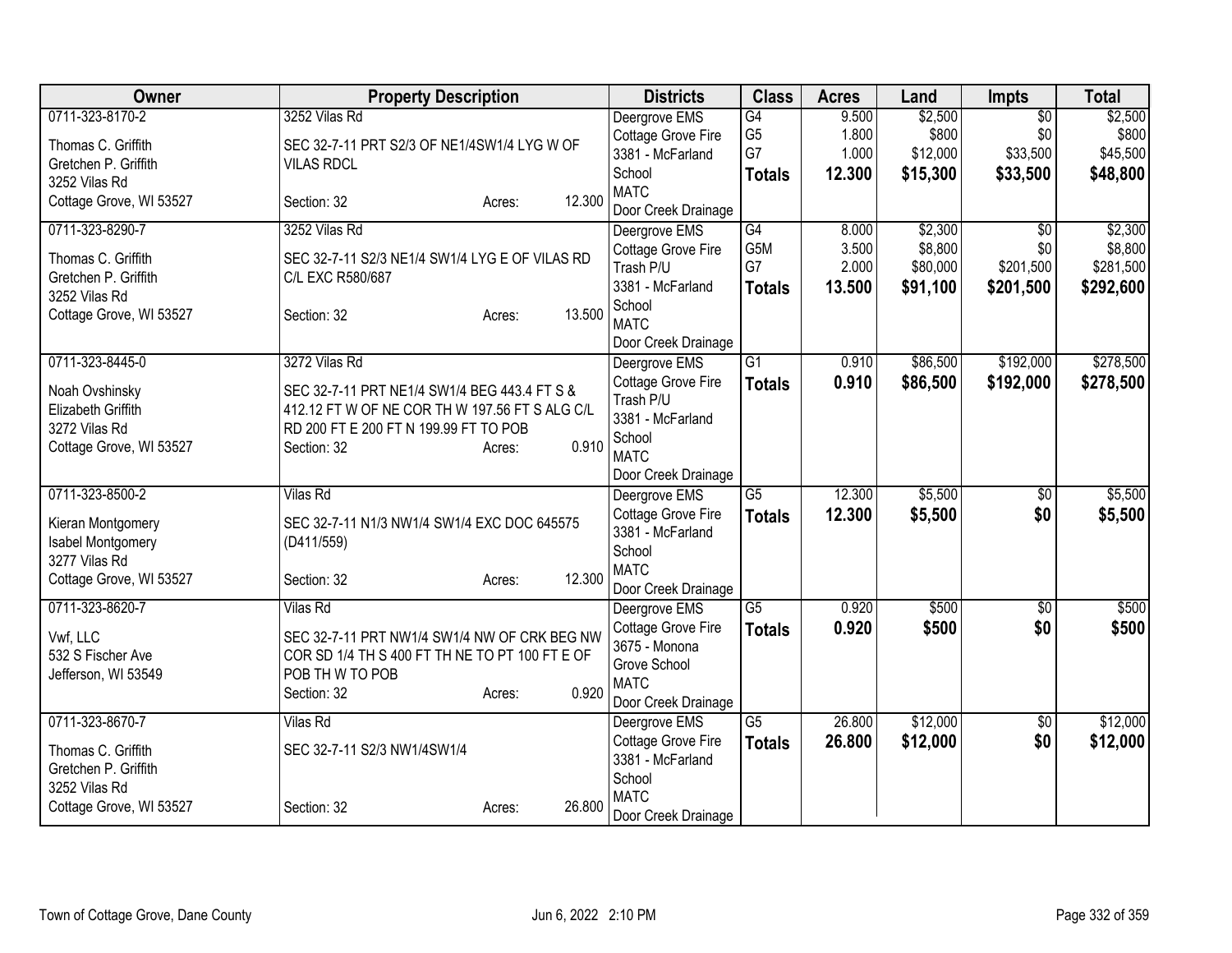| Owner                                | <b>Property Description</b>                                                             |                  | <b>Districts</b>                     | <b>Class</b>    | <b>Acres</b>   | Land      | Impts           | <b>Total</b> |
|--------------------------------------|-----------------------------------------------------------------------------------------|------------------|--------------------------------------|-----------------|----------------|-----------|-----------------|--------------|
| 0711-323-9000-5                      | <b>Vilas Rd</b>                                                                         |                  | Deergrove EMS                        | G4              | 21.000         | \$6,400   | $\overline{50}$ | \$6,400      |
| Schwoerer Living Tr, Brian & Jessica | SEC 32-7-11 SW1/4SW1/4 EXC BEG SE COR TH                                                |                  | Cottage Grove Fire                   | G <sub>5</sub>  | 13.600         | \$4,000   | \$0             | \$4,000      |
| 3234 Vilas Rd                        | N1DEGE 663.8 FT TH W 121 FT TO C/L TWN RD TH                                            |                  | 3381 - McFarland<br>School           | <b>Totals</b>   | 34.600         | \$10,400  | \$0             | \$10,400     |
| Cottage Grove, WI 53527              | S35DEGW ALG C/L 818.5 FT TO S LN TH E 583.1 FT                                          |                  | <b>MATC</b>                          |                 |                |           |                 |              |
|                                      | Section: 32                                                                             | 34.600<br>Acres: | Door Creek Drainage                  |                 |                |           |                 |              |
| 0711-323-9330-6                      | 3172 Vilas Rd                                                                           |                  | Deergrove EMS                        | $\overline{G1}$ | 1.170          | \$94,000  | \$288,500       | \$382,500    |
|                                      |                                                                                         |                  | Cottage Grove Fire                   | <b>Totals</b>   | 1.170          | \$94,000  | \$288,500       | \$382,500    |
| Casey P. Curtin<br>3172 Vilas Rd     | SEC 32-7-11 PRT SW1/4 SW1/4 BEG SE COR TH<br>N1DEGE 663.8 FT W 121 FT S35 DEG W ALG CLN |                  | Trash P/U                            |                 |                |           |                 |              |
| Cottage Grove, WI 53527              | TWN RD 818.5 FT E 583.1 FT TO POB EXC DOC                                               |                  | 3381 - McFarland                     |                 |                |           |                 |              |
|                                      | Section: 32                                                                             | 1.170<br>Acres:  | School                               |                 |                |           |                 |              |
|                                      |                                                                                         |                  | <b>MATC</b>                          |                 |                |           |                 |              |
|                                      |                                                                                         |                  | Door Creek Drainage                  | $\overline{G1}$ |                | \$102,500 | \$168,500       | \$271,000    |
| 0711-323-9360-0                      | 3180 Vilas Rd                                                                           |                  | Deergrove EMS<br>Cottage Grove Fire  |                 | 1.600<br>1.600 | \$102,500 | \$168,500       |              |
| Jerome Reller                        | SEC 32-7-11 PRT SW1/4 SW1/4 BEG 1315.5 FT W N1/4                                        |                  | Trash P/U                            | <b>Totals</b>   |                |           |                 | \$271,000    |
| Patricia Reller                      | COR SEC 5-6-11 TH N1DEGE 133 FT, N67DEGW                                                |                  | 3381 - McFarland                     |                 |                |           |                 |              |
| 3180 Vilas Rd                        | 407.2 FT TH S35DEGW 145 FT TH S67DEGE 279.1 FT                                          |                  | School                               |                 |                |           |                 |              |
| Cottage Grove, WI 53527              | Section: 32                                                                             | 1.600<br>Acres:  | <b>MATC</b>                          |                 |                |           |                 |              |
|                                      |                                                                                         |                  | Door Creek Drainage                  |                 |                |           |                 |              |
| 0711-323-9390-4                      | 3188 Vilas Rd                                                                           |                  | Deergrove EMS                        | $\overline{G1}$ | 1.320          | \$97,000  | \$222,100       | \$319,100    |
| Luster, LLC                          | SEC 32-7-11 PRT SW1/4SW1/4 COM AT N1/4 COR                                              |                  | Cottage Grove Fire                   | <b>Totals</b>   | 1.320          | \$97,000  | \$222,100       | \$319,100    |
| 520 E Dentaria Dr                    | SEC 5-6-11 TH W 1 315.5 FT TH N1DEG31MINE 133                                           |                  | Trash P/U                            |                 |                |           |                 |              |
| Cottage Grove, WI 53527              | FT TO POB TH N67DEG13MINW 407.2 FT TH                                                   |                  | 3381 - McFarland<br>School           |                 |                |           |                 |              |
|                                      | Section: 32                                                                             | 1.320<br>Acres:  | <b>MATC</b>                          |                 |                |           |                 |              |
|                                      |                                                                                         |                  | Door Creek Drainage                  |                 |                |           |                 |              |
| 0711-323-9410-9                      | 3194 Vilas Rd                                                                           |                  | Deergrove EMS                        | $\overline{G1}$ | 1.760          | \$105,500 | \$228,300       | \$333,800    |
|                                      |                                                                                         |                  | Cottage Grove Fire                   | <b>Totals</b>   | 1.760          | \$105,500 | \$228,300       | \$333,800    |
| Jerry H. Ewers<br>Sharon K. Ewers    | LOT 1 CSM 760 CS3/307-1/25/72 DESCR AS SEC<br>32-7-11 PRT SW1/4 SW1/4 (1.50 ACRES)      |                  | Trash P/U                            |                 |                |           |                 |              |
| 3194 Vilas Rd                        |                                                                                         |                  | 3381 - McFarland                     |                 |                |           |                 |              |
| Cottage Grove, WI 53527              | Section: 32                                                                             | 1.760<br>Acres:  | School                               |                 |                |           |                 |              |
|                                      |                                                                                         |                  | <b>MATC</b>                          |                 |                |           |                 |              |
| 0711-323-9500-0                      | 3234 Vilas Rd                                                                           |                  | Door Creek Drainage<br>Deergrove EMS | G4              | 16.500         | \$3,100   | $\overline{50}$ | \$3,100      |
|                                      |                                                                                         |                  | Cottage Grove Fire                   | G5M             | 2.200          | \$5,500   | \$0             | \$5,500      |
| Schwoerer Living Tr, Brian & Jessica | SEC 32-7-11 N1/2 SE1/4SW1/4                                                             |                  | Trash P/U                            | G7              | 1.500          | \$70,000  | \$145,600       | \$215,600    |
| 3234 Vilas Rd                        |                                                                                         |                  | 3381 - McFarland                     | <b>Totals</b>   | 20.200         | \$78,600  | \$145,600       | \$224,200    |
| Cottage Grove, WI 53527              |                                                                                         |                  | School                               |                 |                |           |                 |              |
|                                      | Section: 32                                                                             | 20.200<br>Acres: | <b>MATC</b>                          |                 |                |           |                 |              |
|                                      |                                                                                         |                  | Door Creek Drainage                  |                 |                |           |                 |              |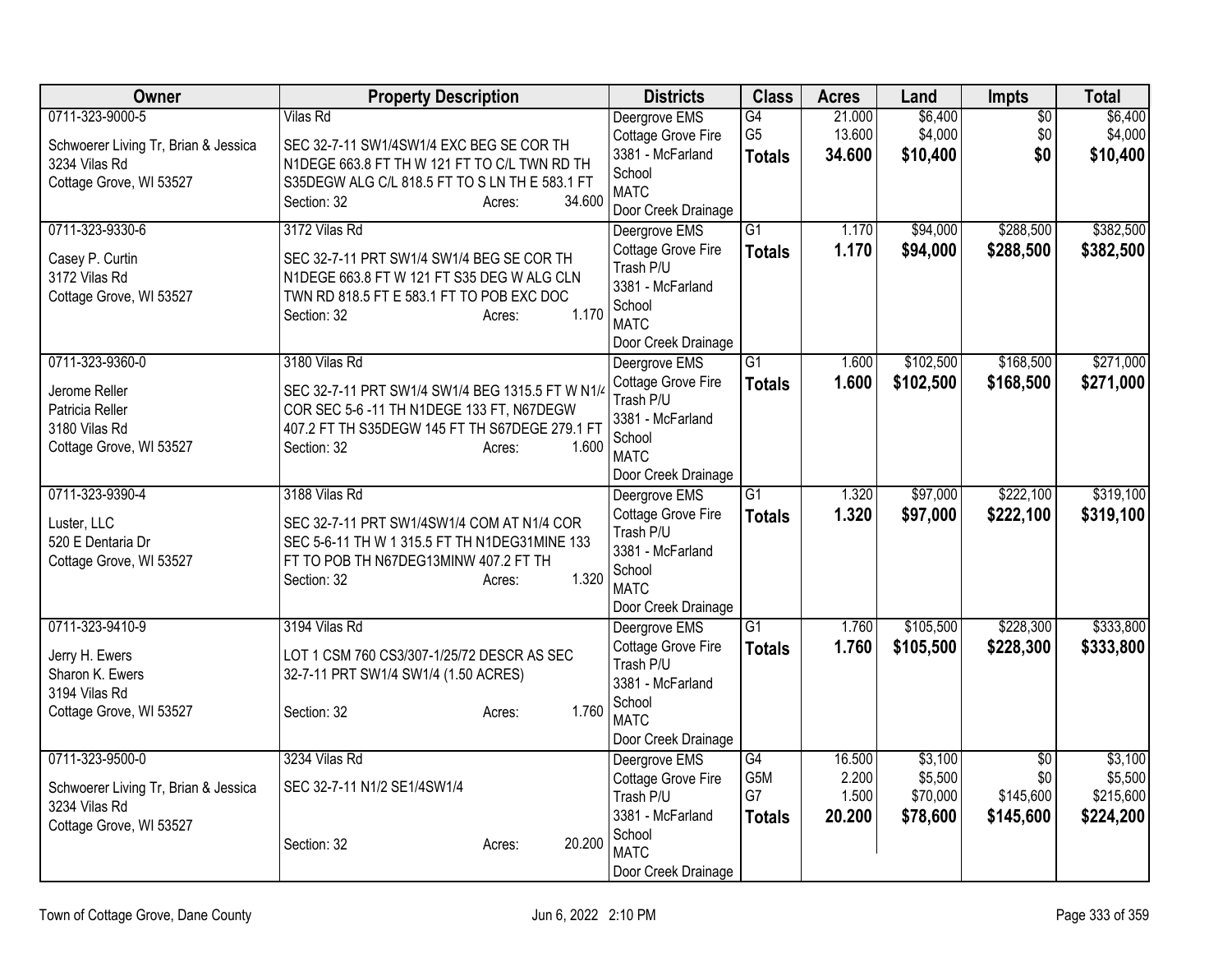| Owner                                                                            | <b>Property Description</b>                                                                                                                                             |        | <b>Districts</b>                                                             | <b>Class</b>                      | <b>Acres</b>     | Land                 | <b>Impts</b>    | <b>Total</b>         |
|----------------------------------------------------------------------------------|-------------------------------------------------------------------------------------------------------------------------------------------------------------------------|--------|------------------------------------------------------------------------------|-----------------------------------|------------------|----------------------|-----------------|----------------------|
| 0711-323-9690-1                                                                  | 2842 Pleasant View Hts Rd                                                                                                                                               |        | Deergrove EMS                                                                | $\overline{G1}$                   | 9.000            | \$166,500            | \$392,500       | \$559,000            |
| Ejcmpm Tr<br>2842 Pleasant View Hts<br>Cottage Grove, WI 53527                   | SEC 32-7-11 PRT SE1/4SW1/4 BEG 745.5 FT W OF<br>N1/4 COR SEC 5-6-11 TH W 570 FT N 663.8 FT E<br>608.8 FT S 664.9 FT TO POB<br>Section: 32<br>Acres:                     | 9.000  | Cottage Grove Fire<br>Trash P/U<br>3381 - McFarland<br>School<br><b>MATC</b> | <b>Totals</b>                     | 9.000            | \$166,500            | \$392,500       | \$559,000            |
| 0711-323-9810-5                                                                  | <b>Vilas Rd</b>                                                                                                                                                         |        | Deergrove EMS                                                                | G4                                | 9.800            | \$2,500              | \$0             | \$2,500              |
| Schwoerer Living Tr, Brian & Jessica<br>3234 Vilas Rd<br>Cottage Grove, WI 53527 | SEC 32-7-11 PRT SE1/4 SW1/4 COM 6X6 INCH<br>MONUMENT N1/4 COR SEC 5 T6NR11E TH E 10.8 FT<br>N1DEGE 663.7 FT W 716.5 FT S4DEGW 664.9 FT E<br>Section: 32<br>Acres:       | 10.800 | Cottage Grove Fire<br>3381 - McFarland<br>School<br><b>MATC</b>              | G5M<br><b>Totals</b>              | 1.000<br>10.800  | \$2,500<br>\$5,000   | \$0<br>\$0      | \$2,500<br>\$5,000   |
| 0711-324-8001-5                                                                  | County Rd MN                                                                                                                                                            |        | Deergrove EMS                                                                | G4                                | 0.120            | \$100                | $\overline{50}$ | \$100                |
| Skaar Scattered Acres, Inc<br>2453 W Star Rd<br>Cottage Grove, WI 53527          | SEC 32-7-11 PRT NE1/4SE1/4 DESCR AS BEG E1/4<br>COR SEC 32 TH S00DEG35'08"E 66.03 FT ALG E LN<br>SEC 32 TH S87DEG45'24"W 5.00 FT TH ALG CRV TO<br>Section: 32<br>Acres: | 0.120  | Cottage Grove Fire<br>5621 - Stoughton<br>School<br><b>MATC</b>              | <b>Totals</b>                     | 0.120            | \$100                | \$0             | \$100                |
| 0711-324-8050-6                                                                  | Field View Ln                                                                                                                                                           |        | Deergrove EMS                                                                | G4                                | 30.480           | \$9,400              | $\overline{50}$ | \$9,400              |
| Everson Properties, LLC<br>N7886 State Highway 89<br>Waterloo, WI 53594          | SEC 32-7-11 NE1/4SE1/4 EXC BEG E1/4 COR SEC 32<br>TH S00DEG35'08"E 66.03 FT ALG E LN SEC 32 TH<br>S87DEG45'24"W 5.00 FT TH ALG CRV TO R RAD<br>Section: 32<br>Acres:    | 40.480 | Cottage Grove Fire<br>5621 - Stoughton<br>School<br><b>MATC</b>              | G5M<br><b>Totals</b>              | 10.000<br>40.480 | \$30,000<br>\$39,400 | \$0<br>\$0      | \$30,000<br>\$39,400 |
| 0711-324-8500-1                                                                  | <b>Vilas Rd</b>                                                                                                                                                         |        | Deergrove EMS                                                                | G4                                | 4.000            | \$1,100              | \$0             | \$1,100              |
| Schwoerer Living Tr                                                              | SEC 32-7-11 N1/3 NW1/4 SE1/4                                                                                                                                            |        | Cottage Grove Fire                                                           | G <sub>5</sub>                    | 6.300            | \$2,000              | \$0             | \$2,000              |
| 3408 Vilas Rd                                                                    |                                                                                                                                                                         |        | 3381 - McFarland<br>School                                                   | G <sub>5</sub> M<br><b>Totals</b> | 3.000<br>13.300  | \$7,500<br>\$10,600  | \$0<br>\$0      | \$7,500<br>\$10,600  |
| Cottage Grove, WI 53527                                                          |                                                                                                                                                                         |        | <b>MATC</b>                                                                  |                                   |                  |                      |                 |                      |
| 0711-324-8670-6                                                                  | Section: 32<br>Acres:<br><b>Vilas Rd</b>                                                                                                                                | 13.300 |                                                                              | G4                                | 22.100           | \$6,700              | \$0             | \$6,700              |
|                                                                                  |                                                                                                                                                                         |        | Deergrove EMS<br>Cottage Grove Fire                                          | G5M                               | 5.000            | \$12,500             | \$0             | \$12,500             |
| Thomas C. Griffith<br>Gretchen P. Griffith                                       | SEC 32-7-11 S2/3 NW1/4 SE1/4                                                                                                                                            |        | 3381 - McFarland                                                             | <b>Totals</b>                     | 27.100           | \$19,200             | \$0             | \$19,200             |
| 3252 Vilas Rd                                                                    |                                                                                                                                                                         |        | School                                                                       |                                   |                  |                      |                 |                      |
| Cottage Grove, WI 53527                                                          | Section: 32<br>Acres:                                                                                                                                                   | 27.100 | <b>MATC</b>                                                                  |                                   |                  |                      |                 |                      |
| 0711-324-9000-4                                                                  | <b>Vilas Rd</b>                                                                                                                                                         |        | Deergrove EMS                                                                | $\overline{G4}$                   | 38.500           | \$11,000             | \$0             | \$11,000             |
| Schwoerer Living Tr, Brian & Jessica<br>3234 Vilas Rd<br>Cottage Grove, WI 53527 | SEC 32-7-11 SW1/4SE1/4                                                                                                                                                  |        | Cottage Grove Fire<br>3381 - McFarland<br>School                             | G5M<br><b>Totals</b>              | 2.000<br>40.500  | \$5,000<br>\$16,000  | \$0<br>\$0      | \$5,000<br>\$16,000  |
|                                                                                  | Section: 32<br>Acres:                                                                                                                                                   | 40.500 | <b>MATC</b>                                                                  |                                   |                  |                      |                 |                      |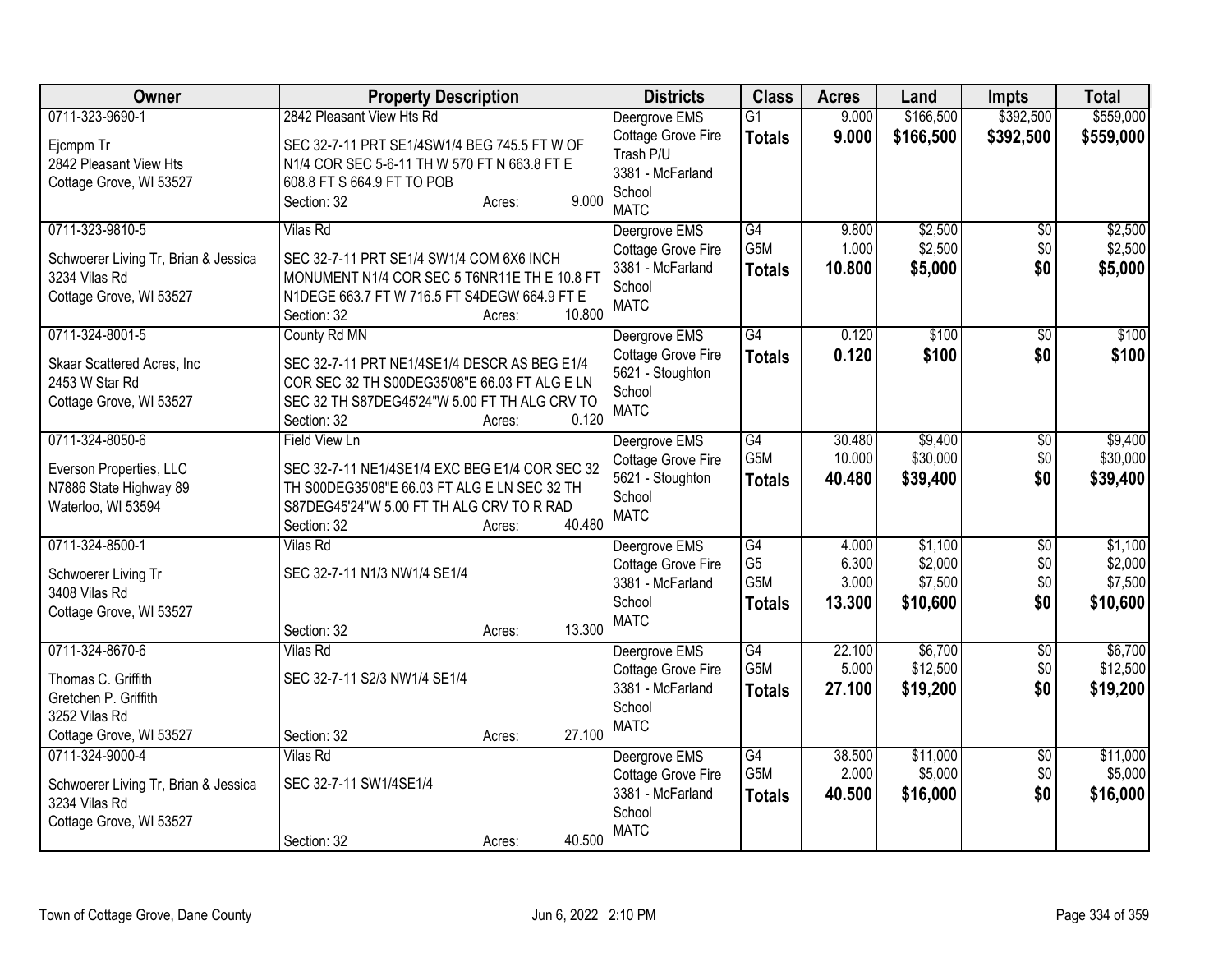| <b>Owner</b>            | <b>Property Description</b>                    | <b>Districts</b>             | <b>Class</b>           | <b>Acres</b> | Land     | <b>Impts</b>    | <b>Total</b> |
|-------------------------|------------------------------------------------|------------------------------|------------------------|--------------|----------|-----------------|--------------|
| 0711-324-9500-9         | County Rd MN                                   | Deergrove EMS                | G4                     | 33.000       | \$9,800  | $\overline{50}$ | \$9,800      |
| Skaar Living Tr         | SEC 32-7-11 SE1/4 SE1/4                        | Cottage Grove Fire           | G5M                    | 7.500        | \$18,800 | \$0             | \$18,800     |
| 2506 County Highway Mn  |                                                | 5621 - Stoughton             | <b>Totals</b>          | 40.500       | \$28,600 | \$0             | \$28,600     |
| Cottage Grove, WI 53527 |                                                | School                       |                        |              |          |                 |              |
|                         | 40.500<br>Section: 32<br>Acres:                | <b>MATC</b>                  |                        |              |          |                 |              |
| 0711-331-8000-7         | 3385 N Star Rd                                 | Deergrove EMS                | G1                     | 1.000        | \$8,500  | \$8,400         | \$16,900     |
| Jodi L. Coon            | SEC 33-7-11 NE1/4 NE1/4 EXC RD R/W IN DOC      | Cottage Grove Fire           | G4                     | 36.000       | \$10,900 | \$0             | \$10,900     |
| Sara L. Swalheim        | #5492707                                       | 5621 - Stoughton             | G <sub>5</sub>         | 3.200        | \$1,000  | \$0             | \$1,000      |
| 2024 Meadow Dr          |                                                | School                       | <b>Totals</b>          | 40.200       | \$20,400 | \$8,400         | \$28,800     |
| Stoughton, WI 53589     | 40.200<br>Section: 33<br>Acres:                | <b>MATC</b>                  |                        |              |          |                 |              |
| 0711-331-8501-1         | County Rd N                                    | Deergrove EMS                | $\overline{G4}$        | 35.350       | \$11,700 | $\overline{50}$ | \$11,700     |
| Skaar Pit, LLC          | SEC 33-7-11 NW1/4NE1/4 EXC CSM 2323 & EXC TO   | Cottage Grove Fire           | G <sub>5</sub>         | 1.000        | \$300    | \$0             | \$300        |
| 2561 Coffeytown Rd      | WI DOT IN DOC #2802015 SUBJ TO ACCESS ESMT IN  | 5621 - Stoughton             | <b>Totals</b>          | 36.350       | \$12,000 | \$0             | \$12,000     |
| Cottage Grove, WI 53527 | DOC 3594775 & DOC #3707780 & DOC #4357435      | School                       |                        |              |          |                 |              |
|                         | 36.350<br>Section: 33<br>Acres:                | <b>MATC</b>                  |                        |              |          |                 |              |
| 0711-331-8580-6         | 3432 County Highway N Unit B                   | Deergrove EMS                | $\overline{G2}$        | 1.500        | \$87,000 | \$722,500       | \$809,500    |
| Barnsdale, LLC          | LOT 1 CSM 2323 CS9/174&175 DESCR AS SEC        | Cottage Grove Fire           | <b>Totals</b>          | 1.500        | \$87,000 | \$722,500       | \$809,500    |
| 3432A County Highway N  | 33-7-11 PRT NW1/4NE1/4 (1.53 ACRES) TOG        | 5621 - Stoughton             |                        |              |          |                 |              |
| Cottage Grove, WI 53527 | W/ACCESS ESMT IN DOC 3594775 & DOC #3707780 8  | School                       |                        |              |          |                 |              |
|                         | Section: 33<br>1.500<br>Acres:                 | <b>MATC</b>                  |                        |              |          |                 |              |
| 0711-331-9001-4         | 2476 Ofsthun Rd                                | Deergrove EMS                | G4                     | 9.900        | \$3,300  | $\sqrt[6]{}$    | \$3,300      |
| Skaar Pit, LLC          | SEC 33-7-11 SW1/4 NE1/4 EXC COM SE COR TH      | Cottage Grove Fire           | G5M                    | 1.500        | \$3,800  | \$0             | \$3,800      |
| 2561 Coffeytown Rd      | NWLY ALG CL HWY 775.5 FT SWLY TO PT 973.5 FT V | Trash P/U                    | G7                     | 2.000        | \$80,000 | \$74,000        | \$154,000    |
| Cottage Grove, WI 53527 | OF SE COR E 973.5 FT TO POB, EXC R919/643 & TO | 5621 - Stoughton             | <b>Totals</b>          | 13.400       | \$87,100 | \$74,000        | \$161,100    |
|                         | Section: 33<br>13.400<br>Acres:                | School                       |                        |              |          |                 |              |
| 0711-331-9065-8         | US Highway 12                                  | <b>MATC</b><br>Deergrove EMS | $\overline{\text{X2}}$ | 0.000        | \$0      | \$0             | \$0          |
|                         |                                                | <b>Cottage Grove Fire</b>    | <b>Totals</b>          | 0.000        | \$0      | \$0             | \$0          |
| WI Dot                  | SEC 33-7-11 HWY R/W                            | 5621 - Stoughton             |                        |              |          |                 |              |
| 2101 Wright St          |                                                | School                       |                        |              |          |                 |              |
| Madison, WI 53704       |                                                | <b>MATC</b>                  |                        |              |          |                 |              |
|                         | 0.000<br>Section: 33<br>Acres:                 |                              |                        |              |          |                 |              |
| 0711-331-9215-0         |                                                | 5621 - Stoughton             | $\overline{G5}$        | 1.590        | \$5,000  | $\overline{50}$ | \$5,000      |
| Kristopher D. Hampton   | SEC 33-7-11 PRT SW1/4NE1/4 DESCR AS COM AT     | School                       | <b>Totals</b>          | 1.590        | \$5,000  | \$0             | \$5,000      |
| Faye E. Hampton         | NORTH MOST COR OF LOT 2 CSM 10841 TH           | <b>MATC</b>                  |                        |              |          |                 |              |
| 3310 County Highway N   | N60DEG36'12"W 94.57 FT TO POB TH CONT          |                              |                        |              |          |                 |              |
| Cottage Grove, WI 53527 | 1.590<br>Section: 33<br>Acres:                 |                              |                        |              |          |                 |              |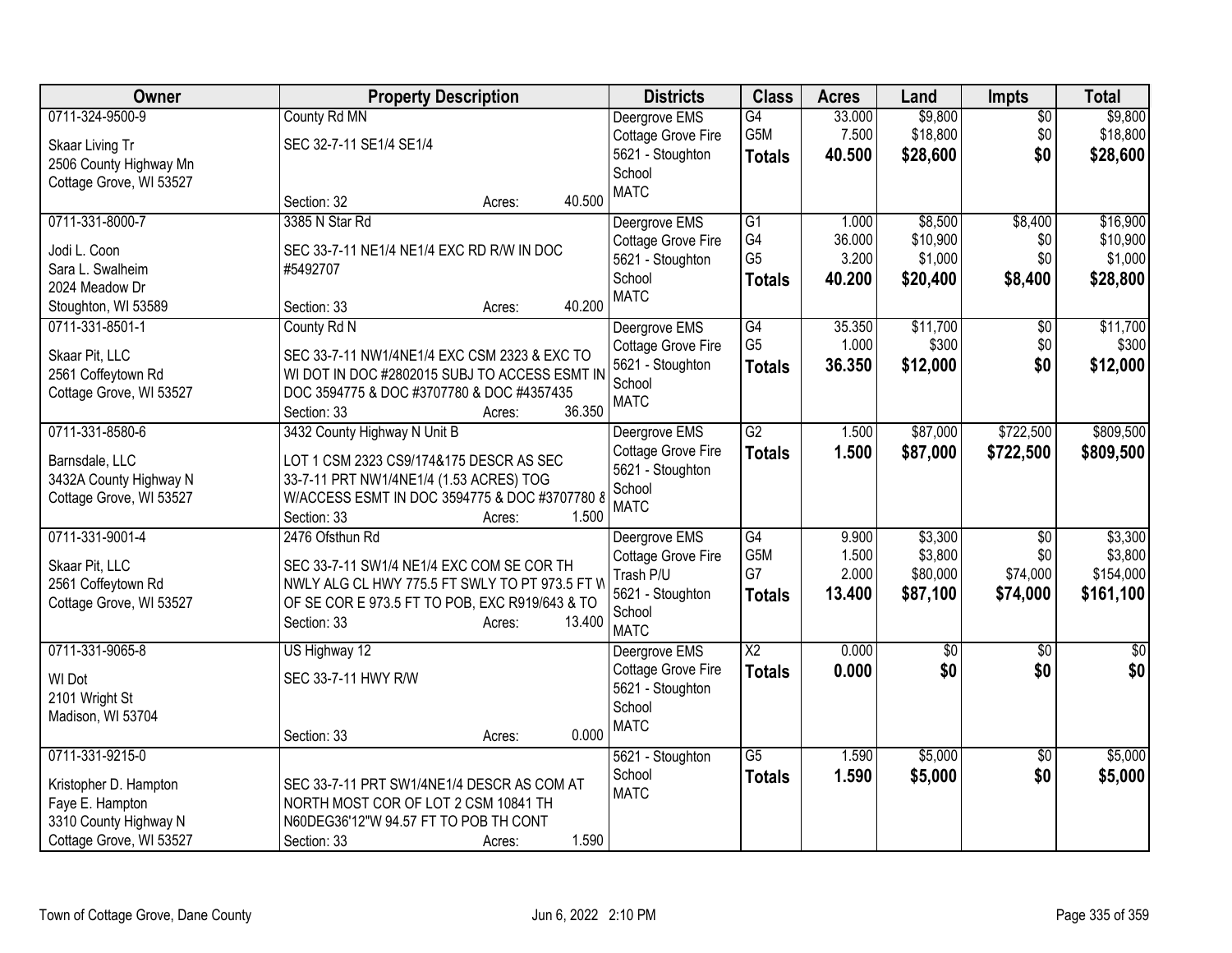| Owner                      | <b>Property Description</b>                      | <b>Districts</b>           | <b>Class</b>    | <b>Acres</b> | Land      | <b>Impts</b>    | <b>Total</b> |
|----------------------------|--------------------------------------------------|----------------------------|-----------------|--------------|-----------|-----------------|--------------|
| 0711-331-9260-1            | 3310 County Highway N                            | Deergrove EMS              | $\overline{G1}$ | 3.720        | \$121,000 | \$244,900       | \$365,900    |
| Kristopher D. Hampton      | SEC 33-7-11 PRT SW1/4NE1/4 COM SE COR SD         | Cottage Grove Fire         | <b>Totals</b>   | 3.720        | \$121,000 | \$244,900       | \$365,900    |
| Faye E. Hampton            | 1/41/4 TH NW ALG CL USH 12&18 775.5 FT TO POB    | Trash P/U                  |                 |              |           |                 |              |
| 3310 County Highway N      | TH SWLY 470.25 FT TO S LN AT PT 973.5 FT W OF SE | 5621 - Stoughton           |                 |              |           |                 |              |
| Cottage Grove, WI 53527    | 3.720<br>Section: 33<br>Acres:                   | School<br><b>MATC</b>      |                 |              |           |                 |              |
| 0711-331-9502-8            | North Star Rd                                    | Deergrove EMS              | $\overline{G4}$ | 17.341       | \$5,900   | $\overline{50}$ | \$5,900      |
|                            |                                                  | Cottage Grove Fire         | <b>Totals</b>   | 17.341       | \$5,900   | \$0             | \$5,900      |
| Jodi L. Coon et al         | SEC 33-7-11 SE1/4NE1/4 EXC HWY R/W, HWY IN       | 5621 - Stoughton           |                 |              |           |                 |              |
| c/o Jodi L. Coon           | R919/201 & CSM 3718 & EXC TO WI DOT IN DOC       | School                     |                 |              |           |                 |              |
| 2024 Meadow Dr             | #2844744 & EXC CSM 8789 & ALSO EXC RD R/W IN     | <b>MATC</b>                |                 |              |           |                 |              |
| Stoughton, WI 53589        | 17.341<br>Section: 33<br>Acres:                  |                            |                 |              |           |                 |              |
| 0711-331-9701-7            | 2410 Ofsthun Rd                                  | Deergrove EMS              | G1              | 1.500        | \$100,500 | \$341,900       | \$442,400    |
| Amanda Oyen                | LOT 1 CSM 8854 CS49/149&151-3/26/98 F/K/A CSM    | Cottage Grove Fire         | G4              | 7.209        | \$2,400   | \$0             | \$2,400      |
| Lucas A. Oyen              | 8789 CS48/292&294-1/9/98 DESCR AS SEC 33-7-11    | Trash P/U                  | <b>Totals</b>   | 8.709        | \$102,900 | \$341,900       | \$444,800    |
| 2410 Ofsthun Rd            | PRT SE1/4NE1/4 (8.709 ACRES)                     | 5621 - Stoughton           |                 |              |           |                 |              |
| Cottage Grove, WI 53527    | 8.709<br>Section: 33<br>Acres:                   | School<br><b>MATC</b>      |                 |              |           |                 |              |
| 0711-331-9835-6            | 2394 Ofsthun Rd                                  | Deergrove EMS              | G1              | 0.460        | \$62,500  | \$84,500        | \$147,000    |
|                            |                                                  | Cottage Grove Fire         |                 | 0.460        | \$62,500  | \$84,500        | \$147,000    |
| <b>Tyler Long</b>          | LOT 2 CSM 3718 CS15/155&156 R2856/25&26-6/15/81  | Trash P/U                  | <b>Totals</b>   |              |           |                 |              |
| 2394 Ofsthun Rd            | DESCR AS SEC 33-7-11 PRT SE1/4NE1/4 .46 ACRE     | 5621 - Stoughton           |                 |              |           |                 |              |
| Cottage Grove, WI 53527    |                                                  | School                     |                 |              |           |                 |              |
|                            | 0.460<br>Section: 33<br>Acres:                   | <b>MATC</b>                |                 |              |           |                 |              |
| 0711-331-9885-6            | 2382 Ofsthun Rd                                  | Deergrove EMS              | $\overline{G1}$ | 0.780        | \$81,000  | \$102,500       | \$183,500    |
| David R. Meyer             | LOT 1 CSM 3718 CS15/154&155 R2856/25&26-6/15/81  | Cottage Grove Fire         | <b>Totals</b>   | 0.780        | \$81,000  | \$102,500       | \$183,500    |
| 2382 Ofsthun Rd            | DESCR AS SEC 33-7-11 PRT SE1/4NE1/4 (0.78        | Trash P/U                  |                 |              |           |                 |              |
| Cottage Grove, WI 53527    | ACRES)                                           | 5621 - Stoughton           |                 |              |           |                 |              |
|                            | 0.780<br>Section: 33<br>Acres:                   | School                     |                 |              |           |                 |              |
|                            |                                                  | <b>MATC</b>                |                 |              |           |                 |              |
| 0711-332-8100-5            | US Highway 12                                    | Deergrove EMS              | $\overline{G4}$ | 4.000        | \$1,400   | $\overline{30}$ | \$1,400      |
| Skaar Scattered Acres, Inc | SEC 33-7-11 NE1/4NW1/4 EXC TO STATE FOR HWY      | Cottage Grove Fire         | <b>Totals</b>   | 4.000        | \$1,400   | \$0             | \$1,400      |
| 2453 W Star Rd             | IN R922/382 & EX C TO WI DOT IN DOC #2814732 &   | 5621 - Stoughton<br>School |                 |              |           |                 |              |
| Cottage Grove, WI 53527    | EXC DOC 3119538                                  | <b>MATC</b>                |                 |              |           |                 |              |
|                            | 4.000<br>Section: 33<br>Acres:                   |                            |                 |              |           |                 |              |
| 0711-332-8501-0            | US Highway 12                                    | Deergrove EMS              | G4              | 16.600       | \$4,600   | $\overline{50}$ | \$4,600      |
| Skaar Scattered Acres, Inc | SEC 33-7-11 PRT NW1/4NW1/4 BEG NW COR TH E TO    | Cottage Grove Fire         | G <sub>5</sub>  | 1.500        | \$500     | \$0             | \$500        |
| 2453 W Star Rd             | NE COR S TO SE COR NW TO POB EXC .31 ACRE M/I    | 5621 - Stoughton           | <b>Totals</b>   | 18.100       | \$5,100   | \$0             | \$5,100      |
| Cottage Grove, WI 53527    | FOR HWY IN R920/172 & EXC TO WI DOT IN DOC       | School                     |                 |              |           |                 |              |
|                            | 18.100<br>Section: 33<br>Acres:                  | <b>MATC</b>                |                 |              |           |                 |              |
|                            |                                                  | Door Creek Drainage        |                 |              |           |                 |              |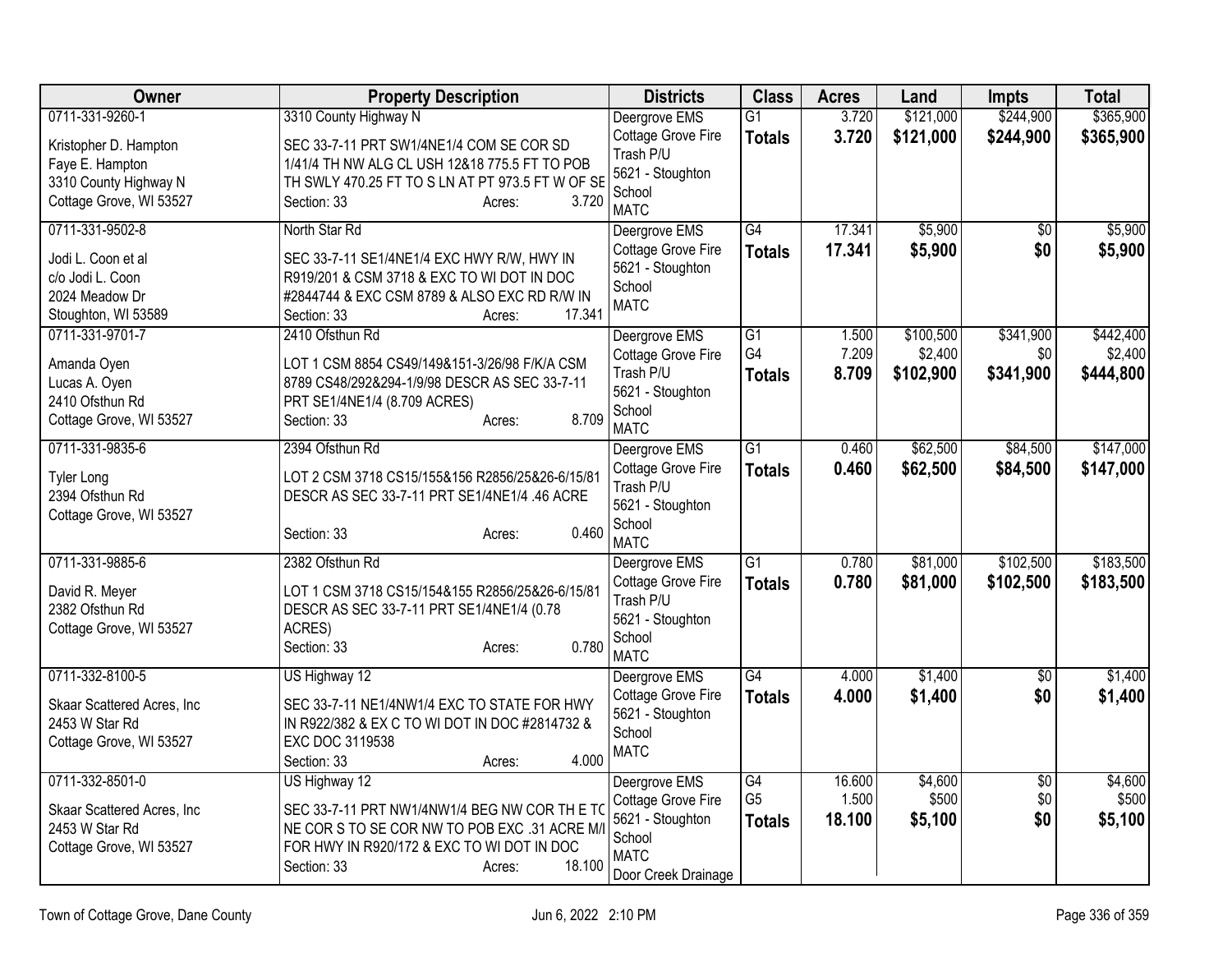| Owner                                      | <b>Property Description</b>                                                   | <b>Districts</b>                | <b>Class</b>    | <b>Acres</b> | Land     | Impts           | <b>Total</b> |
|--------------------------------------------|-------------------------------------------------------------------------------|---------------------------------|-----------------|--------------|----------|-----------------|--------------|
| 0711-332-8631-3                            | US Highway 12                                                                 | Deergrove EMS                   | G4              | 12.100       | \$3,300  | $\overline{50}$ | \$3,300      |
| Skaar Scattered Acres, Inc                 | SEC 33-7-11 PRT NW1/4 NW1/4 COM NW COR TH S                                   | Cottage Grove Fire              | G <sub>5</sub>  | 1.000        | \$300    | \$0             | \$300        |
| 2453 W Star Rd                             | TO SW CORE TO SE COR NW TO POBEXC PRT S                                       | 5621 - Stoughton                | <b>Totals</b>   | 13.100       | \$3,600  | \$0             | \$3,600      |
| Cottage Grove, WI 53527                    | OF USH 12 & EXC TO STATE FOR HWY IN R919/197                                  | School<br><b>MATC</b>           |                 |              |          |                 |              |
|                                            | Section: 33<br>13.100<br>Acres:                                               | Door Creek Drainage             |                 |              |          |                 |              |
| 0711-332-8760-7                            | 3343 Field Vw Ln                                                              | Deergrove EMS                   | $\overline{G1}$ | 0.680        | \$75,500 | \$61,100        | \$136,600    |
|                                            |                                                                               | Cottage Grove Fire              | <b>Totals</b>   | 0.680        | \$75,500 | \$61,100        | \$136,600    |
| Ryan C. Peters                             | SEC 33-7-11 PRT NW1/4 NW1/4 COM 20 FT E OF SW                                 | Trash P/U                       |                 |              |          |                 |              |
| 3343 Field View Ln                         | COR TH N89DEG43'E 113 FT TH N 269.5 FT TO SLY                                 | 5621 - Stoughton                |                 |              |          |                 |              |
| Cottage Grove, WI 53527                    | R/W LN HWY 12&18 TH N76DEG03'W 116.12 FT TO<br>0.680<br>Section: 33<br>Acres: | School                          |                 |              |          |                 |              |
|                                            |                                                                               | <b>MATC</b>                     |                 |              |          |                 |              |
|                                            |                                                                               | Door Creek Drainage             |                 |              |          |                 |              |
| 0711-332-8770-5                            | 3337 Field Vw Ln Unit UPPER                                                   | Deergrove EMS                   | G1              | 0.900        | \$86,000 | \$228,100       | \$314,100    |
| Shane M. Hoger                             | SEC 33-7-11 PRT NW1/4 NW1/4 COM S LN AT A PT                                  | Cottage Grove Fire<br>Trash P/U | <b>Totals</b>   | 0.900        | \$86,000 | \$228,100       | \$314,100    |
| 3339 Field View Ln                         | 133 FT E OF SW COR TH E 162.6 FT TH N PARA TO                                 | 5621 - Stoughton                |                 |              |          |                 |              |
| Cottage Grove, WI 53527                    | W LN TO SWLY LN OF HWY 12 N76DEGW ALG SD                                      | School                          |                 |              |          |                 |              |
|                                            | 0.900<br>Section: 33<br>Acres:                                                | <b>MATC</b>                     |                 |              |          |                 |              |
|                                            |                                                                               | Door Creek Drainage             |                 |              |          |                 |              |
| 0711-332-8790-0                            | 3333 Field Vw Ln                                                              | Deergrove EMS                   | $\overline{G1}$ | 0.916        | \$86,500 | \$112,500       | \$199,000    |
| Tnt Houses, LLC                            | LOT 1 CSM 11964 CS73/265&269-10/30/2006 DESCR                                 | Cottage Grove Fire              | <b>Totals</b>   | 0.916        | \$86,500 | \$112,500       | \$199,000    |
| 333 Meadow Crest Trl                       | AS SEC 33-7-11 PRT NW1/4 NW1/4 (0.916 ACRES)                                  | Trash P/U                       |                 |              |          |                 |              |
| Cottage Grove, WI 53527                    |                                                                               | 5621 - Stoughton                |                 |              |          |                 |              |
|                                            | 0.916<br>Section: 33<br>Acres:                                                | School<br><b>MATC</b>           |                 |              |          |                 |              |
|                                            |                                                                               | Door Creek Drainage             |                 |              |          |                 |              |
| 0711-332-8800-0                            | 3329 Field Vw Ln                                                              | Deergrove EMS                   | $\overline{G1}$ | 0.459        | \$62,500 | \$457,000       | \$519,500    |
|                                            |                                                                               | Cottage Grove Fire              | <b>Totals</b>   | 0.459        | \$62,500 | \$457,000       | \$519,500    |
| Gabriel L. Orduno                          | LOT 2 CSM 11964 CS73/265&269-10/30/2006 DESCR                                 | Trash P/U                       |                 |              |          |                 |              |
| Danielle Lopez                             | AS SEC 33-07-11 PRT OF NW1/4 NW1/4 (0.459 ACRE)                               | 5621 - Stoughton                |                 |              |          |                 |              |
| 6826 Karolina Way<br>Sun Prairie, WI 53590 | 0.459<br>Section: 33                                                          | School                          |                 |              |          |                 |              |
|                                            | Acres:                                                                        | <b>MATC</b>                     |                 |              |          |                 |              |
|                                            |                                                                               | Door Creek Drainage             |                 |              |          |                 |              |
| 0711-332-8810-0                            | 3325 Field Vw Ln                                                              | Deergrove EMS                   | G1              | 1.166        | \$94,000 | \$381,100       | \$475,100    |
| Joseph Konkel                              | LOT 3 CSM 11964 CS73/265&269-10/30/2006 DESCR                                 | Cottage Grove Fire              | <b>Totals</b>   | 1.166        | \$94,000 | \$381,100       | \$475,100    |
| Nicole Konkel                              | AS SEC 33-07-11 PRT NW1/4NW1/4 (1.17 ACRES)                                   | Trash P/U                       |                 |              |          |                 |              |
| 3325 Field View Ln                         |                                                                               | 5621 - Stoughton<br>School      |                 |              |          |                 |              |
| Cottage Grove, WI 53527                    | 1.166<br>Section: 33<br>Acres:                                                | <b>MATC</b>                     |                 |              |          |                 |              |
|                                            |                                                                               | Door Creek Drainage             |                 |              |          |                 |              |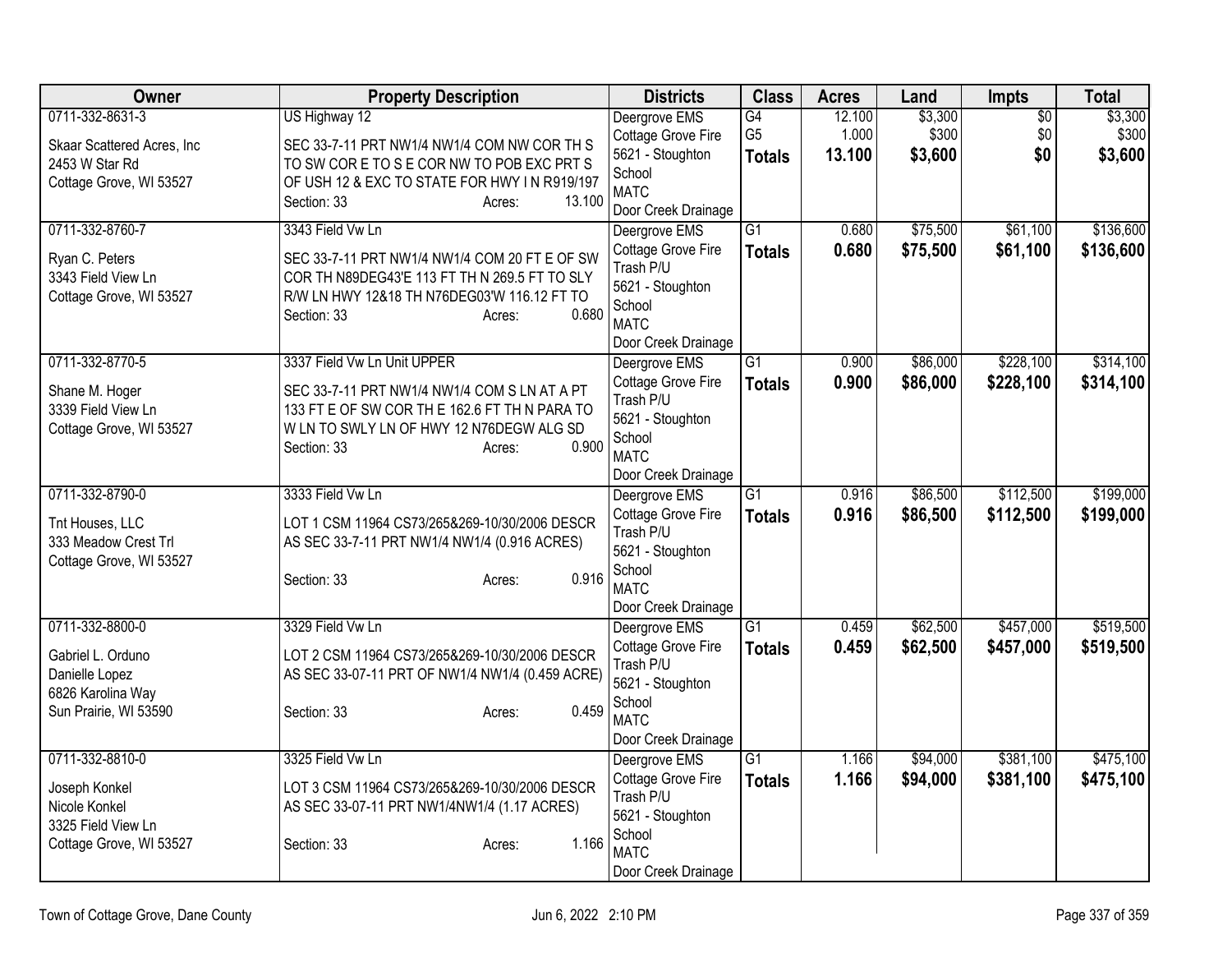| Owner                                                                                                    | <b>Property Description</b>                                                                                                                                                                           | <b>Districts</b>                                                                                     | <b>Class</b>                                       | <b>Acres</b>                       | Land                                        | <b>Impts</b>                                   | <b>Total</b>                                |
|----------------------------------------------------------------------------------------------------------|-------------------------------------------------------------------------------------------------------------------------------------------------------------------------------------------------------|------------------------------------------------------------------------------------------------------|----------------------------------------------------|------------------------------------|---------------------------------------------|------------------------------------------------|---------------------------------------------|
| 0711-332-9002-0<br>Larry G. Skaar<br>4374 Secretariat Ct<br>Cottage Grove, WI 53527                      | 3281 Field Vw Ln<br>SEC 33-7-11 SW1/4 NW1/4 EXC TO STATE FOR HWY<br>IN R926/213 TOG W/ESMT AGRMT IN DOC 3636946<br><b>EXC CSM 12982</b><br>39.900<br>Section: 33<br>Acres:                            | Deergrove EMS<br>Cottage Grove Fire<br>5621 - Stoughton<br>School<br><b>MATC</b>                     | $\overline{G4}$<br>G5M<br>G7<br><b>Totals</b>      | 29.500<br>8.000<br>2.400<br>39.900 | \$8,700<br>\$24,000<br>\$29,000<br>\$61,700 | $\overline{50}$<br>\$0<br>\$36,500<br>\$36,500 | \$8,700<br>\$24,000<br>\$65,500<br>\$98,200 |
| 0711-332-9500-9<br>WI Dot<br>2101 Wright St<br>Madison, WI 53704                                         | 3222 County Highway N<br>SEC 33-7-11 PRT SE1/4NW1/4 NE OF HWY EXC COM<br>CL USH 12 S72DE GE 416.4 FT FR NW COR TH<br>S68DEGE 250 FT ALG CL HWY N22DEGE 2 15.5 FT<br>0.000<br>Section: 33<br>Acres:    | Deergrove EMS<br>Cottage Grove Fire<br>5621 - Stoughton<br>School<br><b>MATC</b>                     | $\overline{X2}$<br><b>Totals</b>                   | 0.000<br>0.000                     | \$0<br>\$0                                  | $\sqrt{50}$<br>\$0                             | $\overline{50}$<br>\$0                      |
| 0711-332-9560-7<br>WI Dot<br>2101 Wright St<br>Madison, WI 53704                                         | 2544 US Highway 12 & 18<br>SEC 33-7-11 PRT SE1/4NW1/4 BEG USH 12 CL<br>S72DEGE 416.4 FT FR NW COR SD1/41/4 TH<br>S68DEGE 250 FT ALG CL HWY N22DEGE 215.5 FT<br>0.000<br>Section: 33<br>Acres:         | Deergrove EMS<br>Cottage Grove Fire<br>5621 - Stoughton<br>School<br><b>MATC</b>                     | $\overline{\text{X2}}$<br><b>Totals</b>            | 0.000<br>0.000                     | \$0<br>\$0                                  | \$0<br>\$0                                     | \$0<br>\$0                                  |
| 0711-332-9610-0<br>Aaron J. Everingham<br>Amy E. Veloff<br>3287 Field View Ln<br>Cottage Grove, WI 53527 | 3287 Field Vw Ln<br>LOT 1 CSM 12982 CS83/13-15 09-16-10 DESCR AS<br>SEC 33-07-11 PRT OF SW1/4 NW1/4 & PRT SE1/4<br>NW1/4 (0.935 ACRE) SUBJ TO ESMT DOC 5824741<br>0.935<br>Section: 33<br>Acres:      | Deergrove EMS<br><b>Cottage Grove Fire</b><br>Trash P/U<br>5621 - Stoughton<br>School<br><b>MATC</b> | $\overline{G}$<br><b>Totals</b>                    | 0.935<br>0.935                     | \$91,500<br>\$91,500                        | \$118,000<br>\$118,000                         | \$209,500<br>\$209,500                      |
| 0711-332-9632-0<br>Larry G. Skaar<br>4374 Secretariat Ct<br>Cottage Grove, WI 53527                      | Field View Ln<br>SEC 33-7-11 PRT SE1/4NW1/4 LYG SWLY OF USH 12<br>& 18 & NWLY OF FIELD VIEW LN EXC TO STATE FOR<br>HWY IN R 890/377 & R926/213 & EXC TO WI DOT IN<br>0.535<br>Section: 33<br>Acres:   | Deergrove EMS<br>Cottage Grove Fire<br>5621 - Stoughton<br>School<br><b>MATC</b>                     | $\overline{G5}$<br><b>Totals</b>                   | 0.535<br>0.535                     | \$100<br>\$100                              | $\overline{30}$<br>\$0                         | \$100<br>\$100                              |
| 0711-332-9700-0<br>Storage World of Cottage Grove, LLC<br>PO Box 163<br>Baraboo, WI 53913                | 3286 Field Vw Ln<br>SEC 33-7-11 PRT SE1/4NW1/4 LYG S OF USH 12 & 18<br>& W OF CTH N EXC PRT LYG NWLY OF FIELD VIEW<br>LN EXC TO STATE FOR HWY IN R926/213 & EXC TO<br>24.840<br>Section: 33<br>Acres: | Deergrove EMS<br>Cottage Grove Fire<br>5621 - Stoughton<br>School<br><b>MATC</b>                     | $\overline{G2}$<br><b>Totals</b>                   | 24.840<br>24.840                   | \$559,000<br>\$559,000                      | \$1,079,000<br>\$1,079,000                     | \$1,638,000<br>\$1,638,000                  |
| 0711-333-8001-4<br><b>BMS Properties, LLC</b><br>414 Manley Ln<br>Cottage Grove, WI 53527                | 2416 County Rd MN<br>LOT 1 CSM 8277 CS44/294&296-7/17/96 DESCR AS<br>SEC 33-7-11 PRT NE1/4SW1/4 (3.2 ACRES) EXC TO<br>DOT IN DOC 2786988<br>3.000<br>Section: 33<br>Acres:                            | Deergrove EMS<br>Cottage Grove Fire<br>Trash P/U<br>5621 - Stoughton<br>School<br><b>MATC</b>        | $\overline{G1}$<br>G <sub>2</sub><br><b>Totals</b> | 1.000<br>2.000<br>3.000            | \$78,000<br>\$57,500<br>\$135,500           | \$308,500<br>\$109,200<br>\$417,700            | \$386,500<br>\$166,700<br>\$553,200         |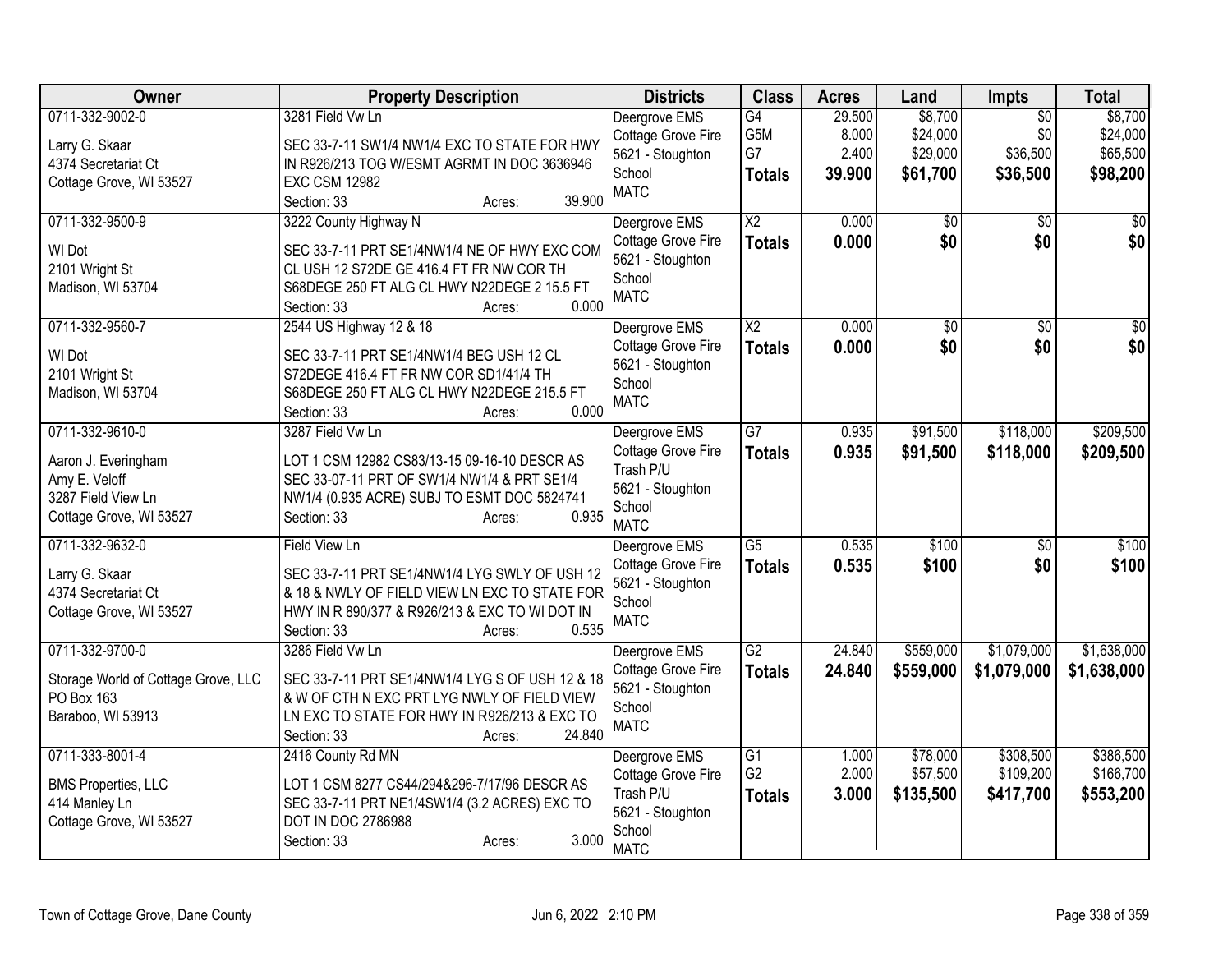| <b>Owner</b>                                                                               | <b>Property Description</b>                                                                                                                                                                     | <b>Districts</b>                                                                              | <b>Class</b>                                  | <b>Acres</b>                        | Land                                         | Impts                                            | <b>Total</b>                                  |
|--------------------------------------------------------------------------------------------|-------------------------------------------------------------------------------------------------------------------------------------------------------------------------------------------------|-----------------------------------------------------------------------------------------------|-----------------------------------------------|-------------------------------------|----------------------------------------------|--------------------------------------------------|-----------------------------------------------|
| 0711-333-8040-7<br>Harvey R. Skaar<br>2506 County Highway Mn<br>Cottage Grove, WI 53527    | County Rd MN<br>SEC 33-7-11 NE1/4 SW1/4 EXC CSM 1115, CSM 1977<br>& R914/4 & EXC CSM 8277 & ALSO EXC TO DOT IN<br>DOC 2786988 & DOC #2985624<br>28.510<br>Section: 33<br>Acres:                 | Deergrove EMS<br>Cottage Grove Fire<br>5621 - Stoughton<br>School<br><b>MATC</b>              | G4<br>G <sub>5</sub><br>G5M<br><b>Totals</b>  | 25.610<br>0.500<br>2.400<br>28.510  | \$8,300<br>\$0<br>\$4,800<br>\$13,100        | $\overline{50}$<br>\$0<br>\$0<br>\$0             | \$8,300<br>\$0<br>\$4,800<br>\$13,100         |
| 0711-333-8110-2<br>Stephen J. Riddle<br>3274 Field View Ln<br>Cottage Grove, WI 53527      | 3274 Field Vw Ln<br>LOT 1 CSM 1977 CS8/119&120 DESCR AS SEC<br>33-7-11 PRT NE1/4SW1 /4 (1.012 ACRES)<br>1.010<br>Section: 33<br>Acres:                                                          | Deergrove EMS<br>Cottage Grove Fire<br>Trash P/U<br>5621 - Stoughton<br>School<br><b>MATC</b> | G1<br><b>Totals</b>                           | 1.012<br>1.012                      | \$90,500<br>\$90,500                         | \$190,800<br>\$190,800                           | \$281,300<br>\$281,300                        |
| 0711-333-8240-5<br>Skaar Living Tr<br>2506 County Highway Mn<br>Cottage Grove, WI 53527    | County Rd MN<br>SEC 33-7-11 PRT SW1/4 COM SEC S1/4 COR TH<br>S86-46-00W 1304.9 FT TO C/L OAK ST TH ALG SD C/L<br>N00DEG05'00"W 217.57 FT TO C/L CTH MN TH ALG<br>1.000<br>Section: 33<br>Acres: | Deergrove EMS<br>Cottage Grove Fire<br>5621 - Stoughton<br>School<br><b>MATC</b>              | $\overline{G4}$<br><b>Totals</b>              | 1.000<br>1.000                      | \$300<br>\$300                               | $\overline{50}$<br>\$0                           | \$300<br>\$300                                |
| 0711-333-8501-9<br>Everson Properties, LLC<br>N7886 State Highway 89<br>Waterloo, WI 53594 | <b>Field View Ln</b><br>SEC 33-7-11 PRT NW1/4SW1/4 N 66 FT THF<br>2.000<br>Section: 33<br>Acres:                                                                                                | Deergrove EMS<br>Cottage Grove Fire<br>5621 - Stoughton<br>School<br><b>MATC</b>              | G4<br>G5M<br><b>Totals</b>                    | 1.500<br>0.500<br>2.000             | \$500<br>\$1,300<br>\$1,800                  | $\overline{50}$<br>\$0<br>\$0                    | \$500<br>\$1,300<br>\$1,800                   |
| 0711-333-8640-1<br>Everson Properties, LLC<br>N7886 State Highway 89<br>Waterloo, WI 53594 | Field View Ln<br>SEC 33-7-11 NW1/4SW1/4 EXC CSM 1115 & EXC TO<br>DOT IN DOC 2786988 & EXC N 66 FT SUBJ TO ESMT<br>IN DOC #4152185<br>37.150<br>Section: 33<br>Acres:                            | Deergrove EMS<br>Cottage Grove Fire<br>5621 - Stoughton<br>School<br><b>MATC</b>              | G4<br>G5M<br>G7<br><b>Totals</b>              | 29.250<br>6.400<br>1.500<br>37.150  | \$9,600<br>\$16,000<br>\$18,000<br>\$43,600  | $\overline{30}$<br>\$0<br>\$22,700<br>\$22,700   | \$9,600<br>\$16,000<br>\$40,700<br>\$66,300   |
| 0711-333-8920-2<br>Kathleen J. Eccles<br>3267 Field View Ln<br>Cottage Grove, WI 53527     | 3267 Field Vw Ln<br>LOT 1 CSM 1115 CS4/420&421 DESCR AS SEC<br>33-7-11 PRT SW1/4 (1.69 ACRES) TOG/W ESMT IN<br>DOC #4152185<br>1.690<br>Section: 33<br>Acres:                                   | Deergrove EMS<br>Cottage Grove Fire<br>Trash P/U<br>5621 - Stoughton<br>School<br><b>MATC</b> | $\overline{G1}$<br><b>Totals</b>              | 1.690<br>1.690                      | \$104,500<br>\$104,500                       | \$136,900<br>\$136,900                           | \$241,400<br>\$241,400                        |
| 0711-333-9000-3<br>Skaar Living Tr<br>2506 County Highway Mn<br>Cottage Grove, WI 53527    | 2506 County Highway Mn<br>SEC 33-7-11 SW1/4 SW1/4 & ALSO INCL VAC STONE<br>DAHL RD IN DOC #4691746<br>41.500<br>Section: 33<br>Acres:                                                           | Deergrove EMS<br>Cottage Grove Fire<br>Trash P/U<br>5621 - Stoughton<br>School<br><b>MATC</b> | $\overline{G4}$<br>G5M<br>G7<br><b>Totals</b> | 24.000<br>16.500<br>1.000<br>41.500 | \$7,600<br>\$41,300<br>\$60,000<br>\$108,900 | $\overline{50}$<br>\$0<br>\$115,900<br>\$115,900 | \$7,600<br>\$41,300<br>\$175,900<br>\$224,800 |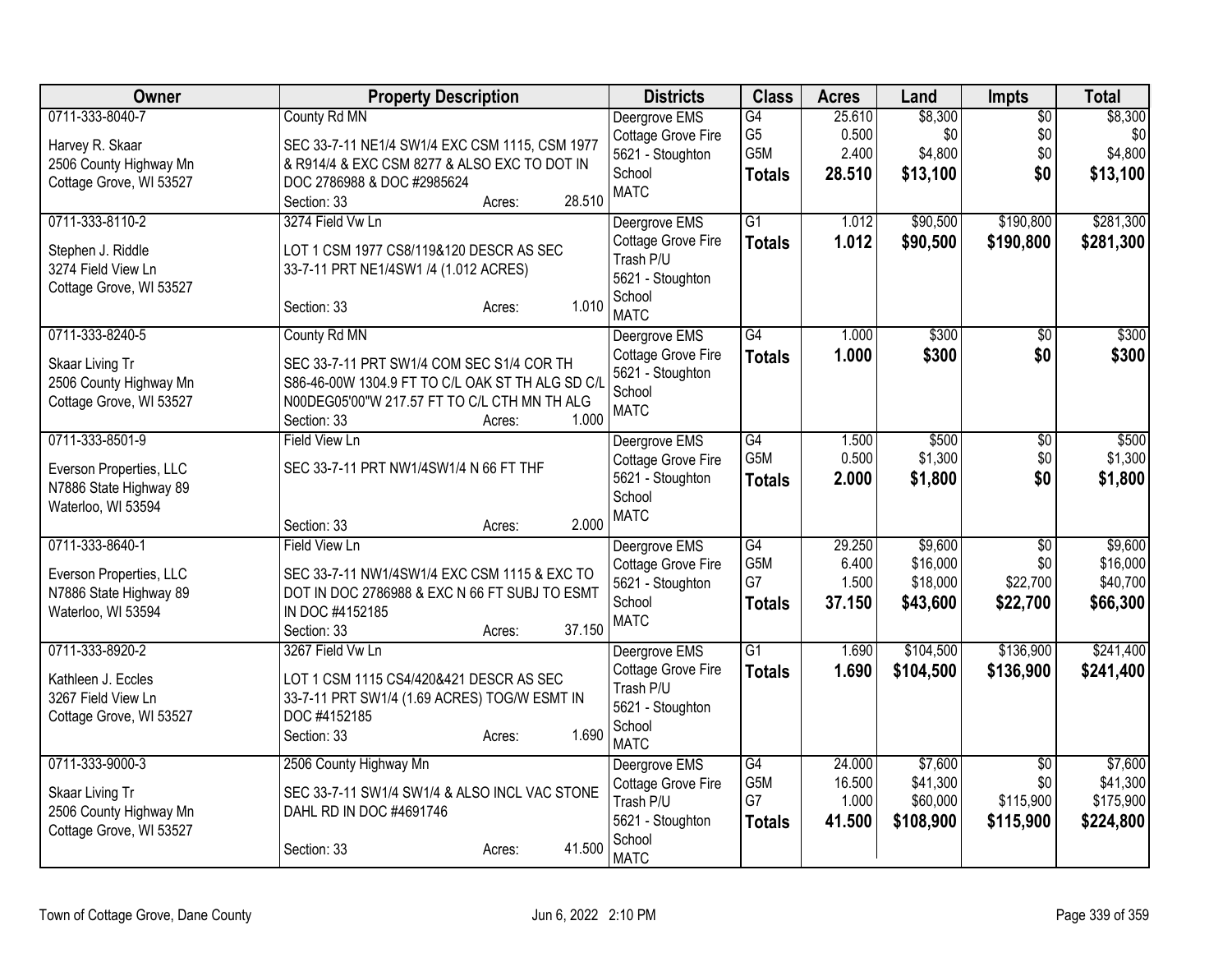| Owner<br><b>Property Description</b><br><b>Districts</b><br><b>Class</b><br><b>Acres</b><br>Land                                                                                  | <b>Impts</b>    | <b>Total</b>    |
|-----------------------------------------------------------------------------------------------------------------------------------------------------------------------------------|-----------------|-----------------|
| 0711-333-9500-8<br>2501 County Highway Mn<br>G4<br>\$11,700<br>Deergrove EMS<br>36.000                                                                                            | $\overline{50}$ | \$11,700        |
| G <sub>5</sub> M<br>\$3,000<br>1.500<br>Cottage Grove Fire<br>SEC 33-7-11 SE1/4 SW1/4<br>Skaar Living Tr                                                                          | \$0             | \$3,000         |
| G7<br>3.000<br>\$100,000<br>Trash P/U<br>2506 County Highway Mn                                                                                                                   | \$91,600        | \$191,600       |
| 5621 - Stoughton<br>40.500<br>\$114,700<br><b>Totals</b><br>Cottage Grove, WI 53527                                                                                               | \$91,600        | \$206,300       |
| School<br>40.500<br>Section: 33<br>Acres:<br><b>MATC</b>                                                                                                                          |                 |                 |
| 0711-334-8001-3<br>3270 Spencer Rd<br>$\overline{G4}$<br>34.176<br>\$10,800<br>Deergrove EMS                                                                                      | $\overline{30}$ | \$10,800        |
| G <sub>5</sub><br>1.000<br>\$300<br>Cottage Grove Fire                                                                                                                            | \$0             | \$300           |
| SEC 33-7-11 NE1/4 SE1/4 EXC BEG 181.5 FT W OF NE<br>Christy A. Bemis<br>G7<br>2.000<br>\$80,000<br>Trash P/U<br>3284 Spencer Rd<br>COR TH W 264 FT TH S 247.5 FT TH E 264 FT TH N | \$227,800       | \$307,800       |
| 37.176<br>\$91,100<br>5621 - Stoughton<br><b>Totals</b><br>TO POB, EXC .14 ACRE TO STATE FOR HWY PURP<br>Cottage Grove, WI 53527                                                  | \$227,800       | \$318,900       |
| School<br>37.176<br>Section: 33<br>Acres:                                                                                                                                         |                 |                 |
| <b>MATC</b>                                                                                                                                                                       |                 |                 |
| X4<br>0711-334-8020-0<br>2397 Ofsthun Rd<br>1.500<br>\$0<br>Deergrove EMS                                                                                                         | $\overline{50}$ | $\overline{50}$ |
| \$0<br>Cottage Grove Fire<br>1.500<br><b>Totals</b><br>CEMETERY PLAT OF DOOR CREEK LOCATED SEC<br>Door Creek Cemetery                                                             | \$0             | \$0             |
| 5621 - Stoughton<br>Not Provided<br>33-7-11 PRT NE1/4 SE1/4 COM 181.5 FT W NE COR                                                                                                 |                 |                 |
| School<br>Not Provided, WI 99999<br>TH W 264 FT S 247.5 FT E 264 FT N 247.5 FT TO POB                                                                                             |                 |                 |
| <b>MATC</b><br>1.500<br>Section: 33<br>Acres:                                                                                                                                     |                 |                 |
| 0711-334-8050-4<br>3284 Spencer Rd<br>Deergrove EMS<br>$\overline{G1}$<br>\$91,000<br>1.024                                                                                       | \$255,500       | \$346,500       |
| Cottage Grove Fire<br>1.024<br>\$91,000<br><b>Totals</b><br>Derek J. Bemis<br>LOT 1 CSM 8389 CS45/257-259 10/25/96 DESCR AS                                                       | \$255,500       | \$346,500       |
| Trash P/U<br>Christy A. Bemis<br>SEC 33-7-11 PR T NE1/4SE1/4 (1.024 ACRES)                                                                                                        |                 |                 |
| 5621 - Stoughton<br>3284 Spencer Rd                                                                                                                                               |                 |                 |
| School<br>1.024<br>Cottage Grove, WI 53527<br>Section: 33<br>Acres:                                                                                                               |                 |                 |
| <b>MATC</b>                                                                                                                                                                       |                 |                 |
| 0711-334-8400-0<br>3245 N Star Rd<br>$\overline{G1}$<br>0.990<br>\$90,000<br>Deergrove EMS                                                                                        | \$215,900       | \$305,900       |
| Cottage Grove Fire<br>0.990<br>\$90,000<br><b>Totals</b><br>LOT 1 CSM 2585 CS10/172 DESCR AS SEC 33-7-11<br>Gary R. Simonson                                                      | \$215,900       | \$305,900       |
| Trash P/U<br>Deborah K. Simonson<br>PRT NE1/4SE1/4 1 ACRE M/L<br>5621 - Stoughton                                                                                                 |                 |                 |
| 3245 N Star Rd<br>School                                                                                                                                                          |                 |                 |
| 0.990<br>Cottage Grove, WI 53527<br>Section: 33<br>Acres:<br><b>MATC</b>                                                                                                          |                 |                 |
| 0711-334-8501-0<br>2447 Ofsthun Rd<br>$\overline{G1}$<br>2.058<br>\$111,000<br>Deergrove EMS                                                                                      | \$342,500       | \$453,500       |
| 2.058<br>Cottage Grove Fire<br>\$111,000<br><b>Totals</b>                                                                                                                         | \$342,500       | \$453,500       |
| Andrew J. Hornung<br>LOT 1 CSM 10841 CS64/313-315 8/28/03 DESCR AS<br>Trash P/U                                                                                                   |                 |                 |
| Alisa M. Hornung<br>SEC 33-7-11 PRT SW1/4NE1/4, NW1/4SE1/4,<br>5621 - Stoughton                                                                                                   |                 |                 |
| 2447 Ofsthun Rd<br>SW1/4SE1/4 (2.057 ACRES EXCL R/W)<br>School<br>2.058                                                                                                           |                 |                 |
| Cottage Grove, WI 53527<br>Section: 33<br>Acres:<br><b>MATC</b>                                                                                                                   |                 |                 |
| 0711-334-8600-0<br>2441 Ofsthun Rd<br>$\overline{G1}$<br>\$110,500<br>Deergrove EMS<br>2.000                                                                                      | \$464,200       | \$574,700       |
| G4<br>28.411<br>\$8,100<br>Cottage Grove Fire<br>John J. Hornung<br>LOT 2 CSM 10841 CS64/313-315 8/28/03 DESCR AS                                                                 | \$0             | \$8,100         |
| G5M<br>\$12,500<br>Trash P/U<br>5.000<br>Nancy J. Hornung<br>SEC 33-7-11 PRT SW1/4NE1/4, NW1/4SE1/4,                                                                              | \$0             | \$12,500        |
| 5621 - Stoughton<br>35.411<br>\$131,100<br><b>Totals</b><br>2441 Ofsthun Rd<br>SW1/4SE1/4 (35.411 EXCL R/W)                                                                       | \$464,200       | \$595,300       |
| School<br>35.411<br>Cottage Grove, WI 53527<br>Section: 33<br>Acres:<br><b>MATC</b>                                                                                               |                 |                 |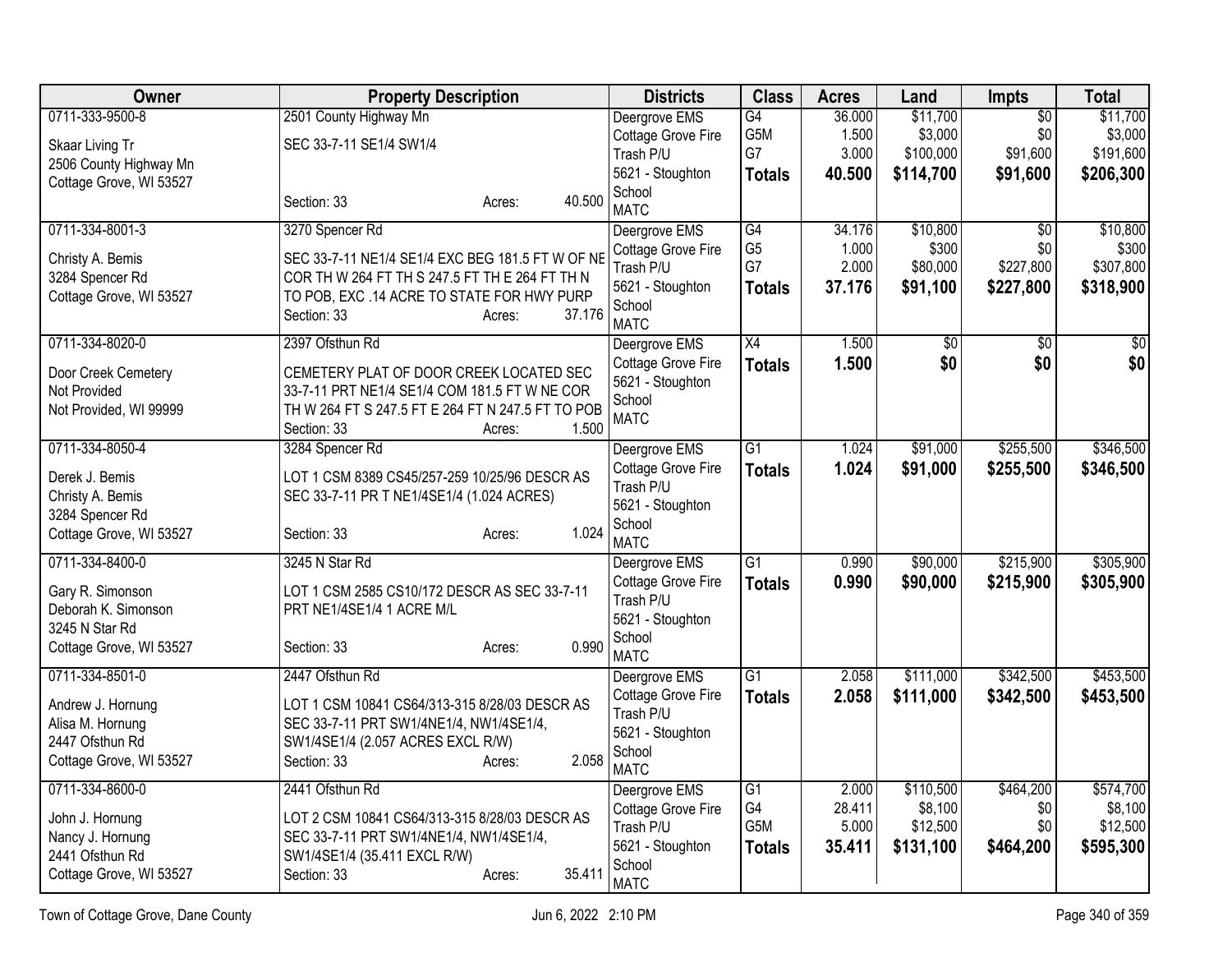| <b>Owner</b>                                                                                                  | <b>Property Description</b>                                                                                                                                                                              | <b>Districts</b>                                                                              | <b>Class</b>                           | <b>Acres</b>              | Land                            | <b>Impts</b>                              | <b>Total</b>                      |
|---------------------------------------------------------------------------------------------------------------|----------------------------------------------------------------------------------------------------------------------------------------------------------------------------------------------------------|-----------------------------------------------------------------------------------------------|----------------------------------------|---------------------------|---------------------------------|-------------------------------------------|-----------------------------------|
| 0711-334-8710-5                                                                                               | 3250 County Highway N                                                                                                                                                                                    | Deergrove EMS                                                                                 | $\overline{G1}$                        | 0.931                     | \$87,500                        | \$101,400                                 | \$188,900                         |
| C M. Schroeder<br>14 Sauthoff Rd<br>Madison, WI 53704                                                         | SEC 33-7-11 PRT NW1/4 SE1/4 COM 272 FT N OF SW<br>COR TH N85DEG08'E 238.5 FT N3DEG13'W 170 FT<br>S85DEG08'W 235.9 FT S 170 FT TO POB<br>0.920<br>Section: 33<br>Acres:                                   | Cottage Grove Fire<br>Trash P/U<br>5621 - Stoughton<br>School<br><b>MATC</b>                  | <b>Totals</b>                          | 0.931                     | \$87,500                        | \$101,400                                 | \$188,900                         |
| 0711-334-9200-0                                                                                               | 3196 County Highway N                                                                                                                                                                                    | Deergrove EMS                                                                                 | G1                                     | 0.240                     | \$44,500                        | \$132,800                                 | \$177,300                         |
| Timothy D. Connery<br>3196 County Highway N<br>Cottage Grove, WI 53527                                        | SEC 33-7-11 PRT SW1/4SE1/4 COM SW COR<br>SW1/4SE1/4 SD SEC TH N ALG C/L CTH N 520.0 FT<br>THE 70.0 FT TO E LN SD HWY & POB TH CONTE<br>0.240<br>Section: 33<br>Acres:                                    | Cottage Grove Fire<br>Trash P/U<br>5621 - Stoughton<br>School<br><b>MATC</b>                  | <b>Totals</b>                          | 0.240                     | \$44,500                        | \$132,800                                 | \$177,300                         |
| 0711-334-9211-7<br>Timothy D. Connery<br>Randy S. Connery<br>3234 County Highway N<br>Cottage Grove, WI 53527 | 3234 County Rd N<br>LOT 1 CSM 8280 CS44/301&302-7/18/96 DESCR AS<br>SEC 33-7-11 PRT SW1/4SE1/4 (2.691 ACRES)<br>2.691<br>Section: 33<br>Acres:                                                           | Deergrove EMS<br>Cottage Grove Fire<br>5621 - Stoughton<br>School<br><b>MATC</b>              | G2<br><b>Totals</b>                    | 2.691<br>2.691            | \$105,500<br>\$105,500          | \$476,900<br>\$476,900                    | \$582,400<br>\$582,400            |
| 0711-334-9235-0                                                                                               | County Rd N                                                                                                                                                                                              | Deergrove EMS                                                                                 | $\overline{\chi_3}$                    | 31.980                    | \$0                             | \$0                                       | \$0                               |
| Dane County<br>210 Martin Luther King Jr Blvd<br>Madison, WI 53703-3342                                       | LOT 1 CSM 15512 CS112/43&46-10/6/2020 F/K/A LOT<br>3 CSM 10841 CS64/313&315-8/28/2003 & F/K/A LOT 2<br>CSM 8280 CS44/301&302-7/18/96 & ALSO INCL &<br>31.980<br>Section: 33<br>Acres:                    | Cottage Grove Fire<br>5621 - Stoughton<br>School<br><b>MATC</b>                               | <b>Totals</b>                          | 31,980                    | \$0                             | \$0                                       | \$0                               |
| 0711-334-9265-0<br>H Storage, LLC<br>2561 Coffeytown Rd<br>Cottage Grove, WI 53527                            | 3190 County Rd N<br>LOT 2 CSM 15512 CS112/43&46-10/6/2020 F/K/A LOT<br>3 CSM 10841 CS64/313&315-8/28/2003 & F/K/A LOT 2<br>CSM 8280 CS44/301&302-7/18/96 & ALSO INCL &<br>7.780<br>Section: 33<br>Acres: | Deergrove EMS<br>Cottage Grove Fire<br>5621 - Stoughton<br>School<br><b>MATC</b>              | $\overline{G2}$<br><b>Totals</b>       | 7.780<br>7.780            | \$142,000<br>\$142,000          | \$532,800<br>\$532,800                    | \$674,800<br>\$674,800            |
| 0711-334-9500-7<br>Avril E. Link<br>3229 N Star Rd<br>Cottage Grove, WI 53527                                 | 3229 N Star Rd<br>SEC 33-7-11 N1/2 SE1/4 SE1/4<br>20.100<br>Section: 33<br>Acres:                                                                                                                        | Deergrove EMS<br>Cottage Grove Fire<br>Trash P/U<br>5621 - Stoughton<br>School<br><b>MATC</b> | $\overline{G4}$<br>G7<br><b>Totals</b> | 18.100<br>2.000<br>20.100 | \$6,000<br>\$80,000<br>\$86,000 | $\overline{30}$<br>\$170,900<br>\$170,900 | \$6,000<br>\$250,900<br>\$256,900 |
| 0711-334-9695-0                                                                                               | North Star Rd                                                                                                                                                                                            | Deergrove EMS                                                                                 | $\overline{G4}$                        | 14.524                    | \$4,900                         | \$0                                       | \$4,900                           |
| H Storage, LLC<br>2561 Coffeytown Rd<br>Cottage Grove, WI 53527                                               | LOT 1 CSM 9528 CS54/224&225-11/29/99 DESCR AS<br>SEC 33-7-11 PRT SE1/4SE1/4 (16.524 ACRES)<br>16.524<br>Section: 33<br>Acres:                                                                            | Cottage Grove Fire<br>5621 - Stoughton<br>School<br><b>MATC</b>                               | G5M<br><b>Totals</b>                   | 2.000<br>16.524           | \$5,000<br>\$9,900              | \$0<br>\$0                                | \$5,000<br>\$9,900                |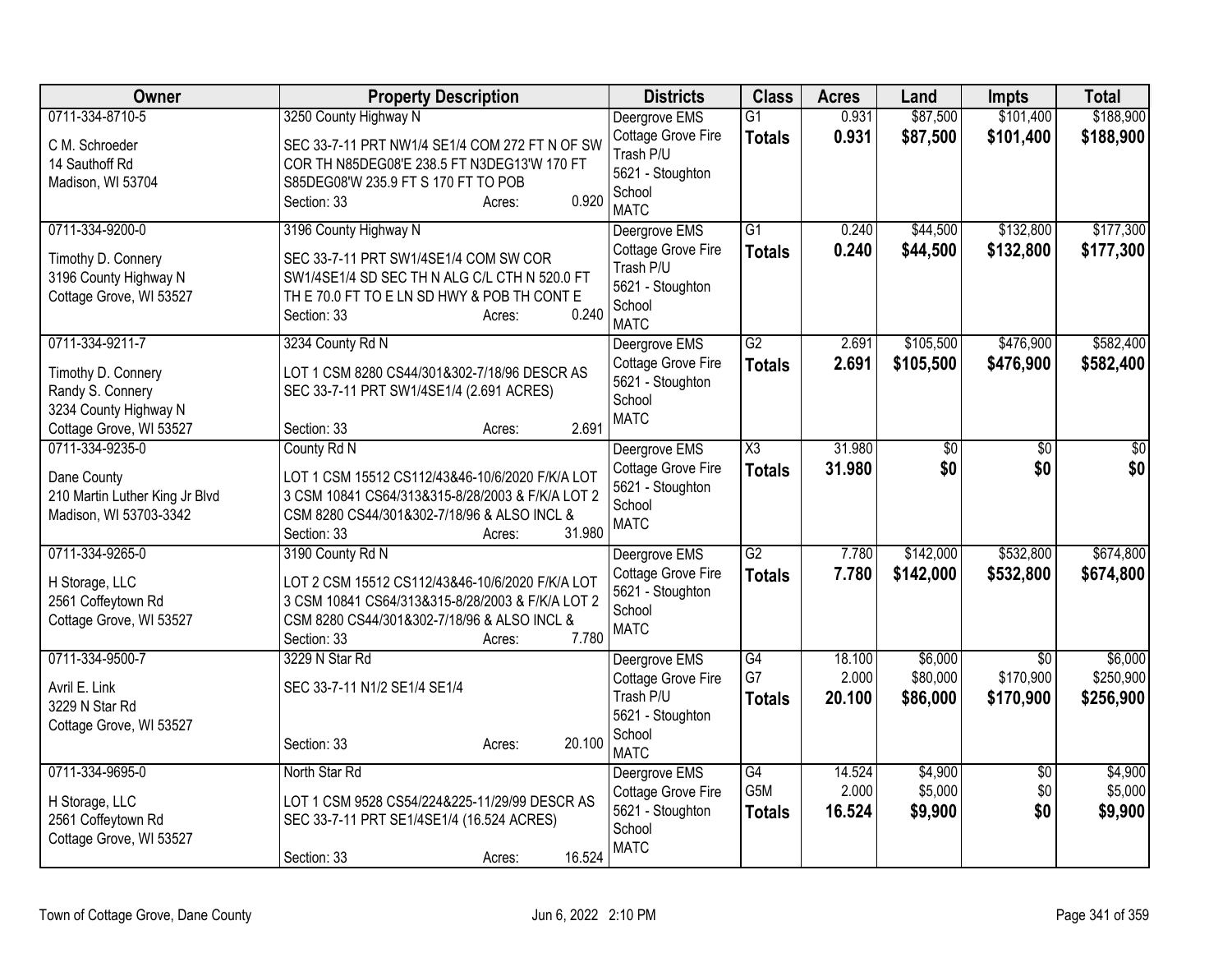| Owner                                                                                     | <b>Property Description</b>                                                                                                                                                          | <b>Districts</b>                                                                 | <b>Class</b>                                 | <b>Acres</b>                       | Land                                   | <b>Impts</b>                         | <b>Total</b>                           |
|-------------------------------------------------------------------------------------------|--------------------------------------------------------------------------------------------------------------------------------------------------------------------------------------|----------------------------------------------------------------------------------|----------------------------------------------|------------------------------------|----------------------------------------|--------------------------------------|----------------------------------------|
| 0711-334-9835-0                                                                           | 3187 N Star Rd                                                                                                                                                                       | Deergrove EMS                                                                    | $\overline{G1}$                              | 2.000                              | \$110,500                              | \$381,400                            | \$491,900                              |
| Joseph E. Ellingson<br>Tracy L. Ellingson<br>3187 N Star Rd<br>Cottage Grove, WI 53527    | LOT 2 CSM 9528 CS54/224&225-11/29/99 DESCR AS<br>SEC 33-7-11 PRT SE1/4SE1/4 (2.000 ACRES) TOG<br>W/DRIVEWAY AGRMT IN DOC #3200612<br>2.000<br>Section: 33<br>Acres:                  | Cottage Grove Fire<br>Trash P/U<br>5621 - Stoughton<br>School<br><b>MATC</b>     | <b>Totals</b>                                | 2.000                              | \$110,500                              | \$381,400                            | \$491,900                              |
| 0711-334-9860-2                                                                           | 3191 N Star Rd                                                                                                                                                                       | Deergrove EMS                                                                    | G1                                           | 1.478                              | \$100,000                              | \$97,000                             | \$197,000                              |
| Janice E. Ellingson<br>3191 N Star Rd<br>Cottage Grove, WI 53527                          | LOT 1 CSM 1656 CS7/2 DESCR AS SEC 33-7-11 PRT<br>SE1/4SE1/4 1.478 ACRES SUBJ TO DRIVEWAY<br>AGRMT IN DOC #3200612<br>1.478<br>Section: 33<br>Acres:                                  | Cottage Grove Fire<br>Trash P/U<br>5621 - Stoughton<br>School<br><b>MATC</b>     | <b>Totals</b>                                | 1.478                              | \$100,000                              | \$97,000                             | \$197,000                              |
| 0711-341-8000-5                                                                           | US Highway 12                                                                                                                                                                        | Deergrove EMS                                                                    | $\overline{G5}$                              | 12.300                             | \$3,000                                | \$0                                  | \$3,000                                |
| Viney Acres, LLC<br>2093 Us Highway 12&18<br>Cottage Grove, WI 53527                      | SEC 34-7-11 E1/2 NE1/4NE1/4                                                                                                                                                          | Cottage Grove Fire<br>5621 - Stoughton<br>School<br><b>MATC</b>                  | G <sub>6</sub><br><b>Totals</b>              | 8.000<br>20.300                    | \$40,000<br>\$43,000                   | \$0<br>\$0                           | \$40,000<br>\$43,000                   |
|                                                                                           | 20.300<br>Section: 34<br>Acres:                                                                                                                                                      |                                                                                  |                                              |                                    |                                        |                                      |                                        |
| 0711-341-8080-9<br>Viney Acres, LLC<br>2093 Us Highway 12&18<br>Cottage Grove, WI 53527   | US Highway 12<br>SEC 34-7-11 ALL THAT PRT W1/2 NE1/4NE1/4 LYG<br>ELY OF THE C/L OF DRAINAGE DITCH<br>18.130<br>Section: 34<br>Acres:                                                 | Deergrove EMS<br>Cottage Grove Fire<br>5621 - Stoughton<br>School<br><b>MATC</b> | G4<br>G <sub>5</sub><br>G5M<br><b>Totals</b> | 15.630<br>2.000<br>0.500<br>18.130 | \$5,200<br>\$500<br>\$1,000<br>\$6,700 | $\overline{50}$<br>\$0<br>\$0<br>\$0 | \$5,200<br>\$500<br>\$1,000<br>\$6,700 |
| 0711-341-8501-9                                                                           | US Highway 12                                                                                                                                                                        | Deergrove EMS                                                                    | $\overline{G4}$                              | 3.210                              | \$1,000                                | $\sqrt{6}$                           | \$1,000                                |
| Viney Acres, LLC<br>2093 Us Highway 12&18<br>Cottage Grove, WI 53527                      | SEC 34-7-11 ALL THAT PRT E1/2 NW1/4NE1/4 LYG<br>ELY OF THE C/L OF DRAINAGE DITCH<br>3.210<br>Section: 34<br>Acres:                                                                   | Cottage Grove Fire<br>5621 - Stoughton<br>School<br><b>MATC</b>                  | <b>Totals</b>                                | 3.210                              | \$1,000                                | \$0                                  | \$1,000                                |
| 0711-341-8600-0                                                                           | 2294 US Highway 12 & 18                                                                                                                                                              | Deergrove EMS                                                                    | $\overline{G3}$                              | 52.350                             | $\overline{50}$                        | $\sqrt{6}$                           | $\overline{50}$                        |
| Rocky Rights, LLC<br>2401 Vondron Rd<br>Madison, WI 53718                                 | SEC 34-7-11 PRT NW1/4NE1/4, PRT SW1/4NE1/4, PRT<br>SE1/4NW1/4, PRT NE1/4NW1/4 DESCR AS COM AT<br>NW COR OF SD SEC 34 TH ALG N LN OF SD NW1/4<br>52.350<br>Section: 34<br>Acres:      | Cottage Grove Fire<br>5621 - Stoughton<br>School<br><b>MATC</b>                  | <b>Totals</b>                                | 52.350                             | \$0                                    | \$0                                  | \$0                                    |
| 0711-341-9240-0                                                                           | 2236 US Highway 12 & 18                                                                                                                                                              | Deergrove EMS                                                                    | $\overline{G1}$<br>G4                        | 1.700<br>1.343                     | \$57,500<br>\$400                      | \$202,500<br>\$0                     | \$260,000<br>\$400                     |
| Jeffrey W. Coffey<br>Alyssa L. Coffey<br>2236 Us Highway 12/18<br>Cottage Grove, WI 53527 | LOT 1 CSM 13407 CS87/70&73-11/29/2012 F/K/A LOT<br>2 CSM 11516 CS70/130&131-9/12/2005 & ALSO F/K/A<br>LOT 1 CSM 9983 CS58/141&143-3/14/01 DESCR AS<br>3.043<br>Section: 34<br>Acres: | Cottage Grove Fire<br>Trash P/U<br>5621 - Stoughton<br>School<br><b>MATC</b>     | Totals                                       | 3.043                              | \$57,900                               | \$202,500                            | \$260,400                              |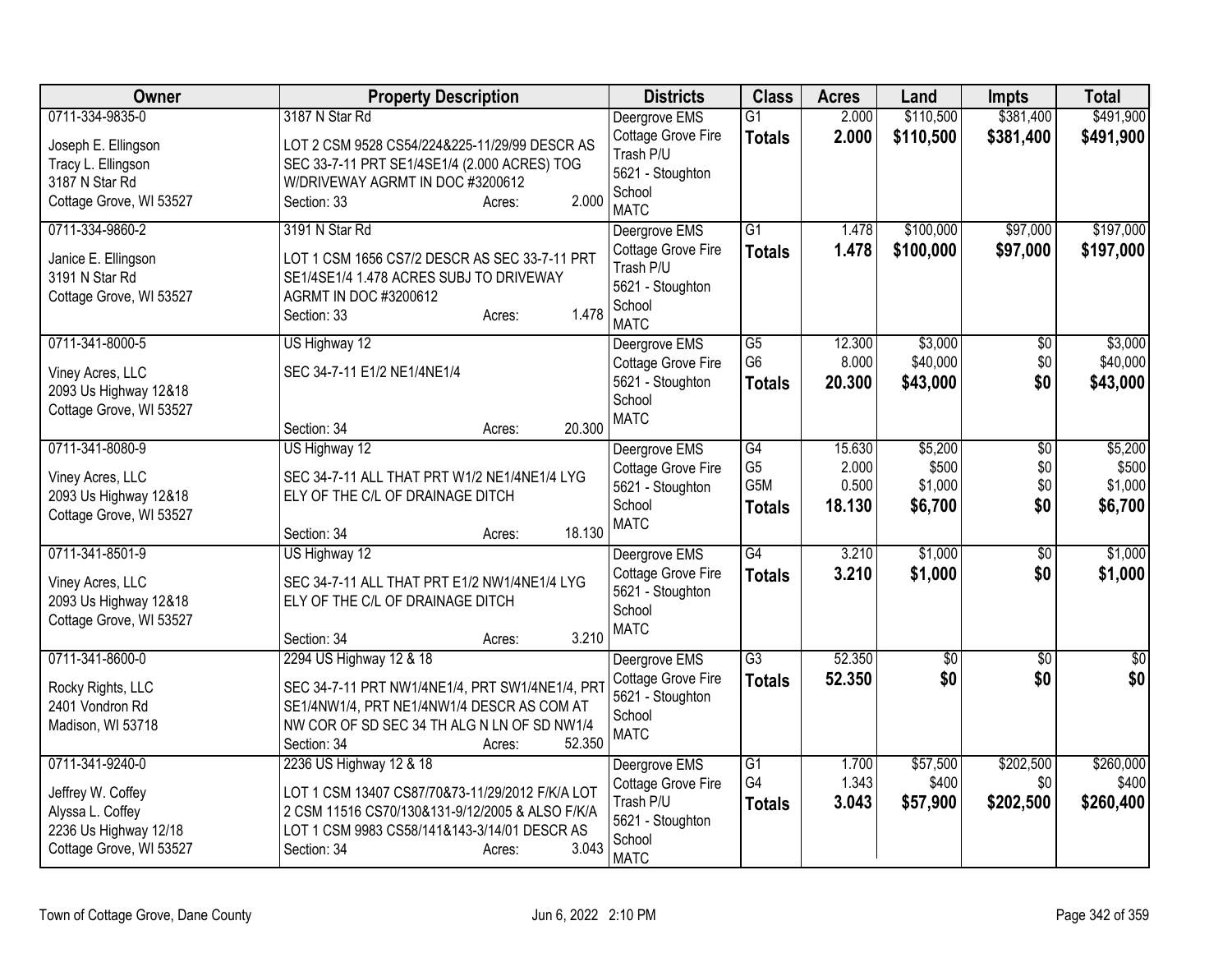| <b>Owner</b>                    | <b>Property Description</b>                     | <b>Districts</b>                | <b>Class</b>          | <b>Acres</b>    | Land                | <b>Impts</b>    | <b>Total</b>        |
|---------------------------------|-------------------------------------------------|---------------------------------|-----------------------|-----------------|---------------------|-----------------|---------------------|
| 0711-341-9265-0                 | US Highway 12                                   | Deergrove EMS                   | G4                    | 72.646          | \$21,900            | $\overline{50}$ | \$21,900            |
| Viney Acres, LLC                | LOT 2 CSM 13407 CS87/70&73-11/29/2012 F/K/A LOT | Cottage Grove Fire              | G <sub>5</sub><br>G5M | 3.680<br>12.870 | \$1,000<br>\$32,300 | \$0<br>\$0      | \$1,000<br>\$32,300 |
| 2093 Us Highway 12&18           | 2 CSM 11516 CS70/130&131-9/12/2005 & ALSO F/K/A | 5621 - Stoughton<br>School      | G7                    | 2.000           | \$24,000            | \$42,800        | \$66,800            |
| Cottage Grove, WI 53527         | LOT 1 CSM 9983 CS58/141&143-3/14/01 DESCR AS    | <b>MATC</b>                     | <b>Totals</b>         | 91.196          | \$79,200            | \$42,800        | \$122,000           |
|                                 | 91.196<br>Section: 34<br>Acres:                 |                                 |                       |                 |                     |                 |                     |
| 0711-341-9280-0                 | 2234 US Highway 12 & 18                         | Deergrove EMS                   | $\overline{G1}$       | 0.506           | \$66,000            | \$83,700        | \$149,700           |
| Robert Hunter                   | LOT 1 CSM 11516 CS70/130&131-9/12/2005 DESCR    | Cottage Grove Fire<br>Trash P/U | <b>Totals</b>         | 0.506           | \$66,000            | \$83,700        | \$149,700           |
| 2234 Us Highway 12/18           | AS SEC 34-7-11 PRT SE1/4NW1/4 & PRT SW1/4NE1/4  | 5621 - Stoughton                |                       |                 |                     |                 |                     |
| Cottage Grove, WI 53527         | (0.505 ACRES) SUBJ TO JT DRVWY ESMT IN 5050214  | School                          |                       |                 |                     |                 |                     |
|                                 | Section: 34<br>0.505<br>Acres:                  | <b>MATC</b>                     |                       |                 |                     |                 |                     |
| 0711-341-9320-6                 | US Highway 12                                   | Deergrove EMS                   | G6                    | 1.000           | \$4,000             | $\overline{50}$ | \$4,000             |
| John Hayes                      | SEC 34-7-11 PRT E 1/2 SW1/4 NE1/4 S OF USH 12 & | Cottage Grove Fire              | <b>Totals</b>         | 1.000           | \$4,000             | \$0             | \$4,000             |
| <b>Brittney Hayes</b>           | 18 (1 ACRE)                                     | 5621 - Stoughton                |                       |                 |                     |                 |                     |
| 1714 Brittany PI #7             |                                                 | School                          |                       |                 |                     |                 |                     |
| Madison, WI 53711               | 1.000<br>Section: 34<br>Acres:                  | <b>MATC</b>                     |                       |                 |                     |                 |                     |
| 0711-341-9501-7                 | US Highway 12                                   | Deergrove EMS                   | $\overline{G4}$       | 10.890          | \$2,800             | $\overline{50}$ | \$2,800             |
| Viney Acres, LLC                | SEC 34-7-11 ALL THAT PRT SE1/4NE1/4 LYG ELY OF  | Cottage Grove Fire              | G5M                   | 2.000           | \$6,000             | \$0             | \$6,000             |
| 2093 Us Highway 12&18           | THE CL OF DRA INAGE DITCH EXC TO WI DOT IN      | 5621 - Stoughton                | <b>Totals</b>         | 12.890          | \$8,800             | \$0             | \$8,800             |
| Cottage Grove, WI 53527         | DOC #2841104 FOR RD R/W                         | School                          |                       |                 |                     |                 |                     |
|                                 | 12.890<br>Section: 34<br>Acres:                 | <b>MATC</b>                     |                       |                 |                     |                 |                     |
| 0711-341-9540-0                 | 2142 US Highway 12 & 18                         | Deergrove EMS                   | $\overline{G1}$       | 1.720           | \$105,000           | \$132,400       | \$237,400           |
| Anchor Property Management, LLC | LOT 1 CSM 1874 CS7/318&319-12/1/75 DESCR AS     | Cottage Grove Fire              | <b>Totals</b>         | 1.720           | \$105,000           | \$132,400       | \$237,400           |
| 3560 Timber Ln                  | SEC 34-7-11 PRT SE1/4NE1/4 1.717 ACRES SUBJ TO  | Trash P/U                       |                       |                 |                     |                 |                     |
| Cross Plains, WI 53528          | 60 FT RAD ACCESS ESMT IN SE COR DESCR           | 5621 - Stoughton<br>School      |                       |                 |                     |                 |                     |
|                                 | 1.720<br>Section: 34<br>Acres:                  | <b>MATC</b>                     |                       |                 |                     |                 |                     |
| 0711-341-9721-1                 | 2174 US Highway 12 & 18                         | Deergrove EMS                   | $\overline{G1}$       | 1.720           | \$105,000           | \$63,500        | \$168,500           |
| Viney Acres, LLC                | LOT 1 CSM 2896 CS11/267 DESCR AS SEC 34-7-11    | Cottage Grove Fire              | <b>Totals</b>         | 1.720           | \$105,000           | \$63,500        | \$168,500           |
| 2093 Us Highway 12&18           | PRT S1/2 NE1/4 (1.942 ACRES) EXC TO DOT IN DOC  | Trash P/U                       |                       |                 |                     |                 |                     |
| Cottage Grove, WI 53527         | 2821917 SUBJ TO ACCESS ESMT IN DOC 3124060      | 5621 - Stoughton                |                       |                 |                     |                 |                     |
|                                 | 1.340<br>Section: 34<br>Acres:                  | School<br><b>MATC</b>           |                       |                 |                     |                 |                     |
| 0711-342-8500-9                 | US Highway 12                                   | Deergrove EMS                   | $\overline{G4}$       | 9.200           | \$2,800             | $\overline{50}$ | \$2,800             |
|                                 |                                                 | Cottage Grove Fire              | G <sub>5</sub>        | 4.000           | \$1,800             | \$0             | \$1,800             |
| Swalheim 2011 Rev Tr, Duane P & | SEC 34-7-11 NW1/4 NW1/4 EXC COM SW COR TH E     | 5621 - Stoughton                | <b>Totals</b>         | 13.200          | \$4,600             | \$0             | \$4,600             |
| Candace J                       | 1089 FT N 561 FT W 330 FT N 759 FT TO N LN W TO | School                          |                       |                 |                     |                 |                     |
| 436 Connie St                   | NW COR S TO POB<br>13.200                       | <b>MATC</b>                     |                       |                 |                     |                 |                     |
| Cottage Grove, WI 53527         | Section: 34<br>Acres:                           |                                 |                       |                 |                     |                 |                     |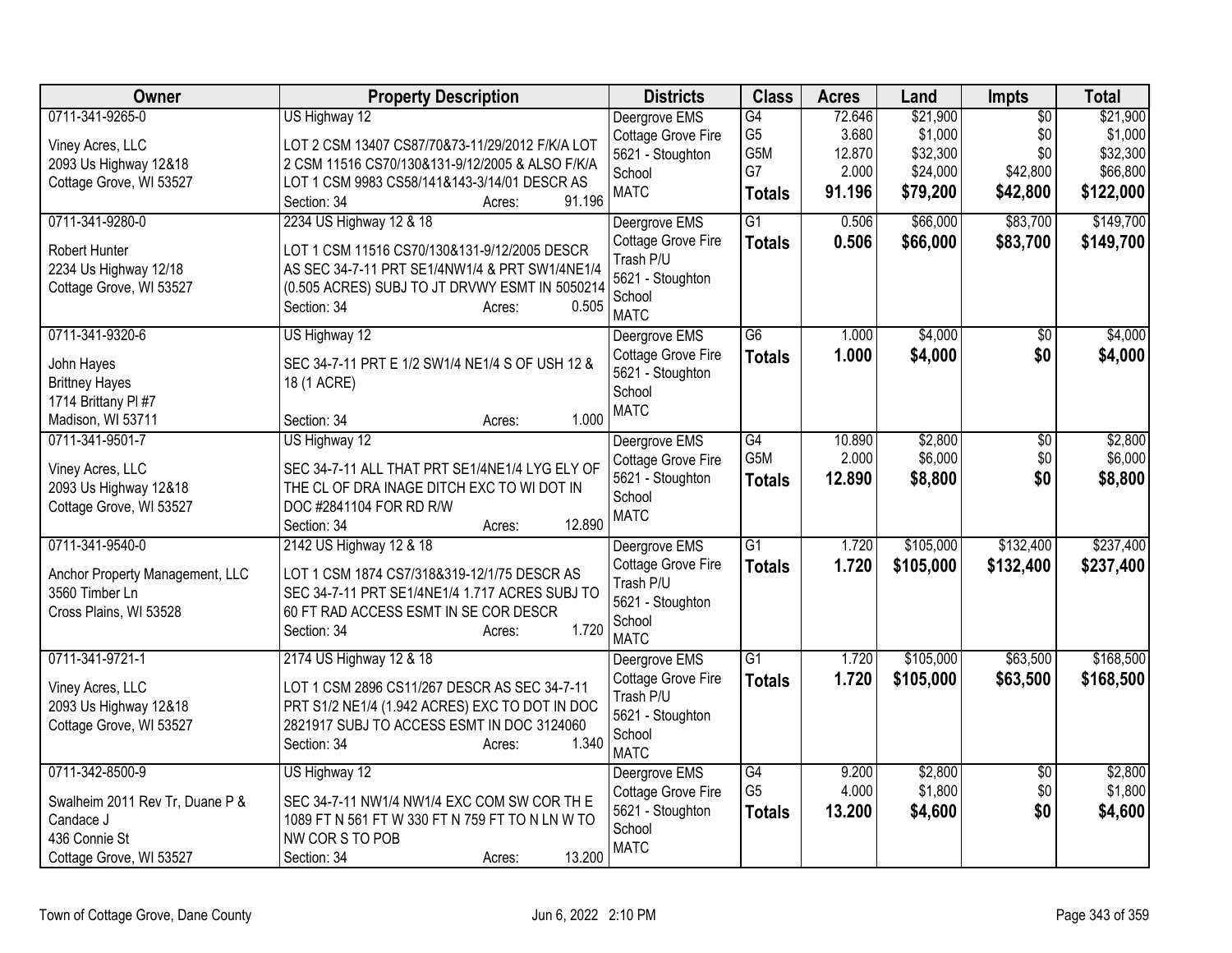| Owner                                        | <b>Property Description</b>                                                                     | <b>Districts</b>   | <b>Class</b>    | <b>Acres</b> | Land            | Impts           | <b>Total</b>    |
|----------------------------------------------|-------------------------------------------------------------------------------------------------|--------------------|-----------------|--------------|-----------------|-----------------|-----------------|
| 0711-342-8690-0                              | North Star Rd                                                                                   | Deergrove EMS      | G1              | 1.500        | \$13,000        | \$117,100       | \$130,100       |
| Cummings and Turk Farms, LLC                 | LOT 1 CSM 15383 CS110/158&159-4/10/2020 F/K/A                                                   | Cottage Grove Fire | G4              | 12.652       | \$3,200         | \$0             | \$3,200         |
| 9615 Overland Rd                             | PRT LOT 1 CSM 13360 CS86/254&256-9/11/2012                                                      | 5621 - Stoughton   | G <sub>5</sub>  | 2.000        | \$500           | \$0             | \$500           |
| Mount Horeb, WI 53572                        | DESCR AS SEC 27-7-11 PRT SW1/4SW1/4 & SEC                                                       | School             | G5M             | 1.300        | \$2,500         | \$0             | \$2,500         |
|                                              | 17.452<br>Section: 34<br>Acres:                                                                 | <b>MATC</b>        | <b>Totals</b>   | 17.452       | \$19,200        | \$117,100       | \$136,300       |
| 0711-342-8730-0                              | North Star Rd                                                                                   | Deergrove EMS      | G4              | 9.734        | \$2,800         | $\overline{50}$ | \$2,800         |
| Michael Mcevilly                             | LOT 2 CSM 15383 CS110/158&159-4/10/2020 F/K/A                                                   | Cottage Grove Fire | G <sub>5</sub>  | 2.000        | \$500           | \$0             | \$500           |
| 100 Ontario Ct                               | PRT LOT 1 CSM 13360 CS86/254&256-9/11/2012                                                      | 5621 - Stoughton   | <b>Totals</b>   | 11.734       | \$3,300         | \$0             | \$3,300         |
| Gibson, PA 15044                             | DESCR AS SEC 27-7-11 PRT SW1/4SW1/4 & SEC                                                       | School             |                 |              |                 |                 |                 |
|                                              | 11.734<br>Section: 34<br>Acres:                                                                 | <b>MATC</b>        |                 |              |                 |                 |                 |
| 0711-342-8755-0                              | 3380 N Star Rd                                                                                  | Deergrove EMS      | $\overline{G7}$ | 2.030        | \$80,500        | \$154,800       | \$235,300       |
|                                              |                                                                                                 | Cottage Grove Fire | <b>Totals</b>   | 2.030        | \$80,500        | \$154,800       | \$235,300       |
| Jonathan J. Enriquez                         | LOT 2 CSM 13360 CS86/254&256-9/11/2012 DESCR                                                    | Trash P/U          |                 |              |                 |                 |                 |
| Andrea N. Creager<br>3380 N Star Rd          | AS SEC 27-7-11 PRT SW1/4SW1/4 & SEC 34-7-11 PRT                                                 | 5621 - Stoughton   |                 |              |                 |                 |                 |
| Cottage Grove, WI 53527                      | NW1/4NW1/4 (2.03 ACRES EXCL R/W)<br>2.030<br>Section: 34<br>Acres:                              | School             |                 |              |                 |                 |                 |
|                                              |                                                                                                 | <b>MATC</b>        |                 |              |                 |                 |                 |
| 0711-342-9001-1                              | US Highway 12                                                                                   | Deergrove EMS      | G4              | 25.150       | \$8,500         | $\overline{30}$ | \$8,500         |
| Swalheim 2011 Rev Tr, Duane P &              | SEC 34-7-11 SW1/4 NW1/4 EXC TO STATE FOR HWY                                                    | Cottage Grove Fire | <b>Totals</b>   | 25.150       | \$8,500         | \$0             | \$8,500         |
| Candace J                                    | IN R920/537 & EXC TO WI DOT IN DOC #2852810 &                                                   | 5621 - Stoughton   |                 |              |                 |                 |                 |
| 436 Connie St                                | ALSO EXC RD R/W IN DOC #5492705                                                                 | School             |                 |              |                 |                 |                 |
| Cottage Grove, WI 53527                      | 25.150<br>Section: 34<br>Acres:                                                                 | <b>MATC</b>        |                 |              |                 |                 |                 |
| 0711-342-9160-9                              | US Highway 12                                                                                   | Deergrove EMS      | $\overline{X2}$ | 0.000        | $\overline{50}$ | $\overline{50}$ | $\overline{50}$ |
| WI Dot                                       | SEC 34-7-11 HWY R/W THRU SEC                                                                    | Cottage Grove Fire | <b>Totals</b>   | 0.000        | \$0             | \$0             | \$0             |
| 2101 Wright St                               |                                                                                                 | 5621 - Stoughton   |                 |              |                 |                 |                 |
| Madison, WI 53704                            |                                                                                                 | School             |                 |              |                 |                 |                 |
|                                              | 0.000<br>Section: 34<br>Acres:                                                                  | <b>MATC</b>        |                 |              |                 |                 |                 |
| 0711-342-9730-0                              | 2298 US Highway 12 & 18                                                                         | Deergrove EMS      | G4              | 29.000       | \$9,500         | $\overline{30}$ | \$9,500         |
|                                              |                                                                                                 | Cottage Grove Fire | G <sub>5</sub>  | 7.795        | \$2,300         | \$0             | \$2,300         |
| Swalheim 2011 Rev Tr, Duane P &<br>Candace J | LOT 1 CSM 12384 CS77/82&85-2/6/2008 F/K/A LOT 1<br>CSM 3439 CS13/287 & ALSO INCL & DESCR AS SEC | 5621 - Stoughton   | G7              | 3.000        | \$100,000       | \$87,600        | \$187,600       |
| 436 Connie St                                | 34-7-11 PRT W1/2 OF E1/2 OF NW1/4 (39.795 ACRES)                                                | School             | <b>Totals</b>   | 39.795       | \$111,800       | \$87,600        | \$199,400       |
| Cottage Grove, WI 53527                      | 39.795<br>Section: 34<br>Acres:                                                                 | <b>MATC</b>        |                 |              |                 |                 |                 |
| 0711-342-9800-0                              | 2292 US Highway 12 & 18                                                                         | Deergrove EMS      | $\overline{G1}$ | 2.000        | \$61,000        | \$261,100       | \$322,100       |
|                                              |                                                                                                 | Cottage Grove Fire | <b>Totals</b>   | 2.000        | \$61,000        | \$261,100       | \$322,100       |
| Rocky Rights, LLC                            | LOT 1 CSM 9984 CS58/144&145-3/14/2001 DESCR AS                                                  | Trash P/U          |                 |              |                 |                 |                 |
| 2401 Vondron Rd                              | SEC 34-7-11 PRT SE1/4NW1/4 (2.000 ACRES)                                                        | 5621 - Stoughton   |                 |              |                 |                 |                 |
| Madison, WI 53718                            | 2.000                                                                                           | School             |                 |              |                 |                 |                 |
|                                              | Section: 34<br>Acres:                                                                           | <b>MATC</b>        |                 |              |                 |                 |                 |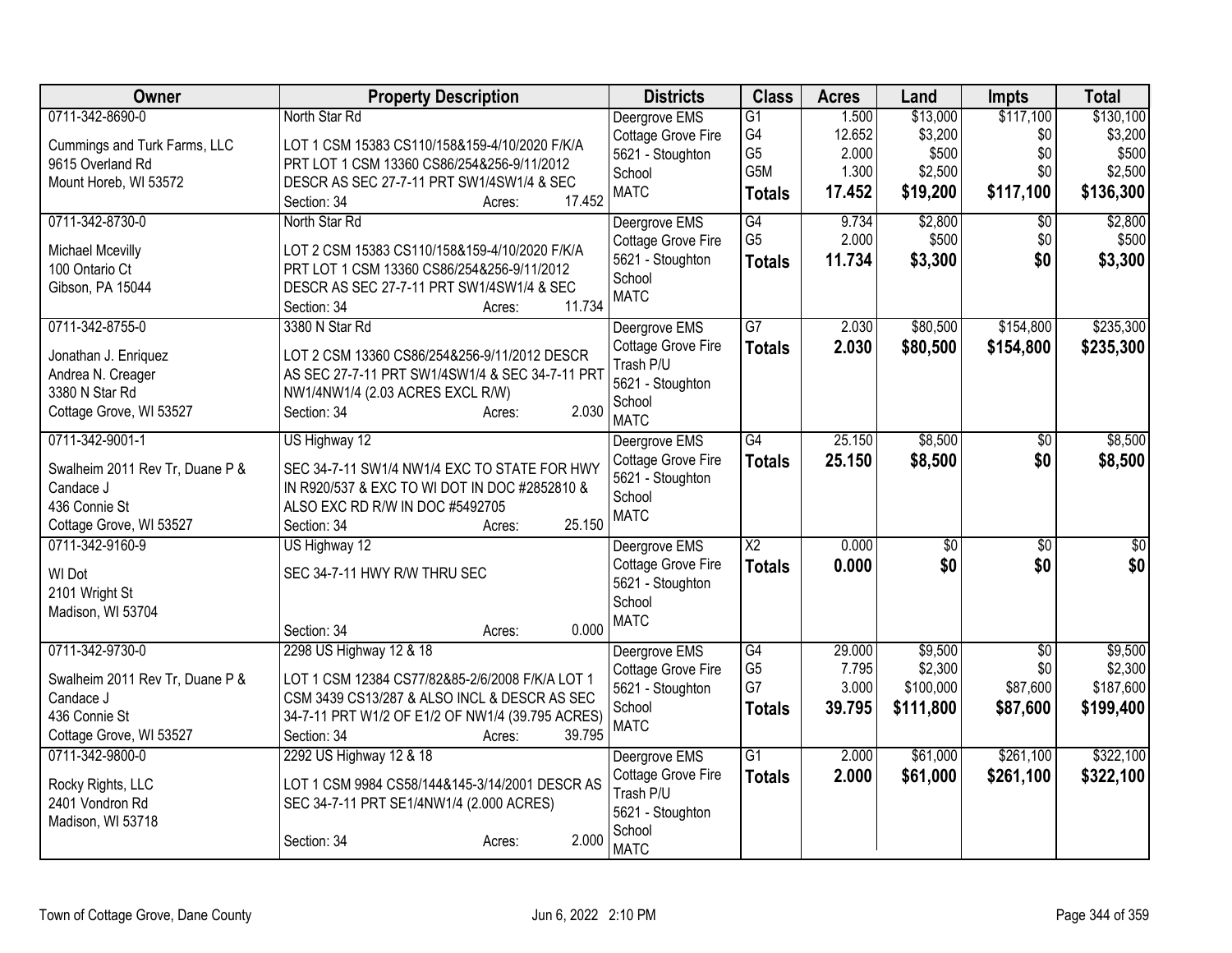| Owner                                                                                                       | <b>Property Description</b>                                                                                                                                                             |        | <b>Districts</b>                                                                              | <b>Class</b>                                       | <b>Acres</b>            | Land                        | <b>Impts</b>                  | <b>Total</b>                |
|-------------------------------------------------------------------------------------------------------------|-----------------------------------------------------------------------------------------------------------------------------------------------------------------------------------------|--------|-----------------------------------------------------------------------------------------------|----------------------------------------------------|-------------------------|-----------------------------|-------------------------------|-----------------------------|
| 0711-342-9830-0                                                                                             | 2272 US Highway 12 & 18                                                                                                                                                                 |        | Deergrove EMS                                                                                 | $\overline{G1}$                                    | 2.000                   | \$61,000                    | \$274,400                     | \$335,400                   |
| Andrew O. Johnson<br>2272 Us Highway 12 & 18<br>Cottage Grove, WI 53527                                     | LOT 2 CSM 9984 CS58/144&145 3/14/01 DESCR AS<br>SEC 34-7-11 PRT SE1/4NW1/4 (2.000 ACRES)                                                                                                |        | Cottage Grove Fire<br>Trash P/U<br>5621 - Stoughton                                           | <b>Totals</b>                                      | 2.000                   | \$61,000                    | \$274,400                     | \$335,400                   |
|                                                                                                             | Section: 34<br>Acres:                                                                                                                                                                   | 2.000  | School<br><b>MATC</b>                                                                         |                                                    |                         |                             |                               |                             |
| 0711-342-9860-0                                                                                             | 2252 US Highway 12 & 18                                                                                                                                                                 |        | Deergrove EMS                                                                                 | $\overline{G1}$                                    | 2.120                   | \$61,000                    | \$293,900                     | \$354,900                   |
| Tracy T. Becker<br>Lisa M. Becker<br>2252 Us Highway 12 & 18<br>Cottage Grove, WI 53527                     | LOT 3 CSM 9984 CS58/144&145-3/14/2001 DESCR AS<br>SEC 34-7-11 PRT SE1/4NW1/4 (2.12 ACRES)<br>Section: 34<br>Acres:                                                                      | 2.120  | Cottage Grove Fire<br>Trash P/U<br>5621 - Stoughton<br>School<br><b>MATC</b>                  | <b>Totals</b>                                      | 2.120                   | \$61,000                    | \$293,900                     | \$354,900                   |
| 0711-343-8002-0                                                                                             | US Highway 12                                                                                                                                                                           |        | Deergrove EMS                                                                                 | $\overline{G4}$                                    | 27.450                  | \$9,300                     | \$0                           | \$9,300                     |
| Swalheim 2011 Rev Tr, Duane P &<br>Candace J                                                                | SEC 34-7-11 NE1/4SW1/4 EXC TO STATE FOR HWY<br>IN R919/199 & EXC TO WI DOT IN DOC #2846773 &                                                                                            |        | Cottage Grove Fire<br>5621 - Stoughton<br>School                                              | G5M<br><b>Totals</b>                               | 10.300<br>37.750        | \$31,000<br>\$40,300        | \$0<br>\$0                    | \$31,000<br>\$40,300        |
| 436 Connie St                                                                                               | ALSO EXC CSM 12385                                                                                                                                                                      |        | <b>MATC</b>                                                                                   |                                                    |                         |                             |                               |                             |
| Cottage Grove, WI 53527                                                                                     | Section: 34<br>Acres:                                                                                                                                                                   | 0.000  |                                                                                               |                                                    |                         |                             |                               |                             |
| 0711-343-8185-0<br>Swalheim 2011 Rev Tr, Duane P &<br>Candace J<br>436 Connie St<br>Cottage Grove, WI 53527 | US Highway 12<br>LOT 1 CSM 12385 CS77/86&88-2/6/2008 DESCR AS<br>SEC 34-7-11 PRT NW1/4SW1/4, PRT NE1/4SW1/4, PR<br>SW1/4SW1/4 (2.18 ACRES INCL R/W)<br>Section: 34<br>Acres:            | 2.180  | Deergrove EMS<br>Cottage Grove Fire<br>5621 - Stoughton<br>School<br><b>MATC</b>              | $\overline{G4}$<br>G <sub>5</sub><br><b>Totals</b> | 1.680<br>0.500<br>2.180 | \$600<br>\$300<br>\$900     | $\overline{50}$<br>\$0<br>\$0 | \$600<br>\$300<br>\$900     |
| 0711-343-8502-0<br>Swalheim 2011 Rev Tr, Duane P &<br>Candace J<br>436 Connie St<br>Cottage Grove, WI 53527 | US Highway 12<br>SEC 34-7-11 NW1/4SW1/4 EXC PRT SWLY OF HWY &<br>EXC TO STATE FOR HWY IN R919/199 & EXC TO WI<br>DOT IN DOC #2846773 & EXC CSM 8788 & ALSO EXC<br>Section: 34<br>Acres: | 27,870 | Deergrove EMS<br>Cottage Grove Fire<br>5621 - Stoughton<br>School<br><b>MATC</b>              | $\overline{G4}$<br><b>Totals</b>                   | 27.870<br>27.870        | \$9,200<br>\$9,200          | $\overline{50}$<br>\$0        | \$9,200<br>\$9,200          |
| 0711-343-8600-7<br>Arcides P. Cabrera<br>Ruth N. Ramos<br>4624 Stein Ave<br>Madison, WI 53714               | 3290 N Star Rd<br>LOT 1 CSM 8788 CS48/289&291-1/9/98 DESCR AS<br>SEC 34-7-11 PRT NW1/4SW1/4 (2 ACRES)<br>Section: 34<br>Acres:                                                          | 2.000  | Deergrove EMS<br>Cottage Grove Fire<br>Trash P/U<br>5621 - Stoughton<br>School<br><b>MATC</b> | $\overline{G1}$<br><b>Totals</b>                   | 2.000<br>2.000          | \$110,500<br>\$110,500      | \$246,700<br>\$246,700        | \$357,200<br>\$357,200      |
| 0711-343-8700-6<br>Richard B. Quale<br>Sharon J. Quale<br>3114 N Star Rd<br>Cottage Grove, WI 53527         | North Star Rd<br>SEC 34-7-11 PRT NW1/4SW1/4 LYG SWLY OF HWY<br>EXC R524/19 & CSM 1754<br>Section: 34<br>Acres:                                                                          | 5.000  | Deergrove EMS<br>Cottage Grove Fire<br>5621 - Stoughton<br>School<br><b>MATC</b>              | G4<br>G <sub>5</sub><br><b>Totals</b>              | 4.000<br>1.000<br>5.000 | \$1,100<br>\$300<br>\$1,400 | \$0<br>\$0<br>\$0             | \$1,100<br>\$300<br>\$1,400 |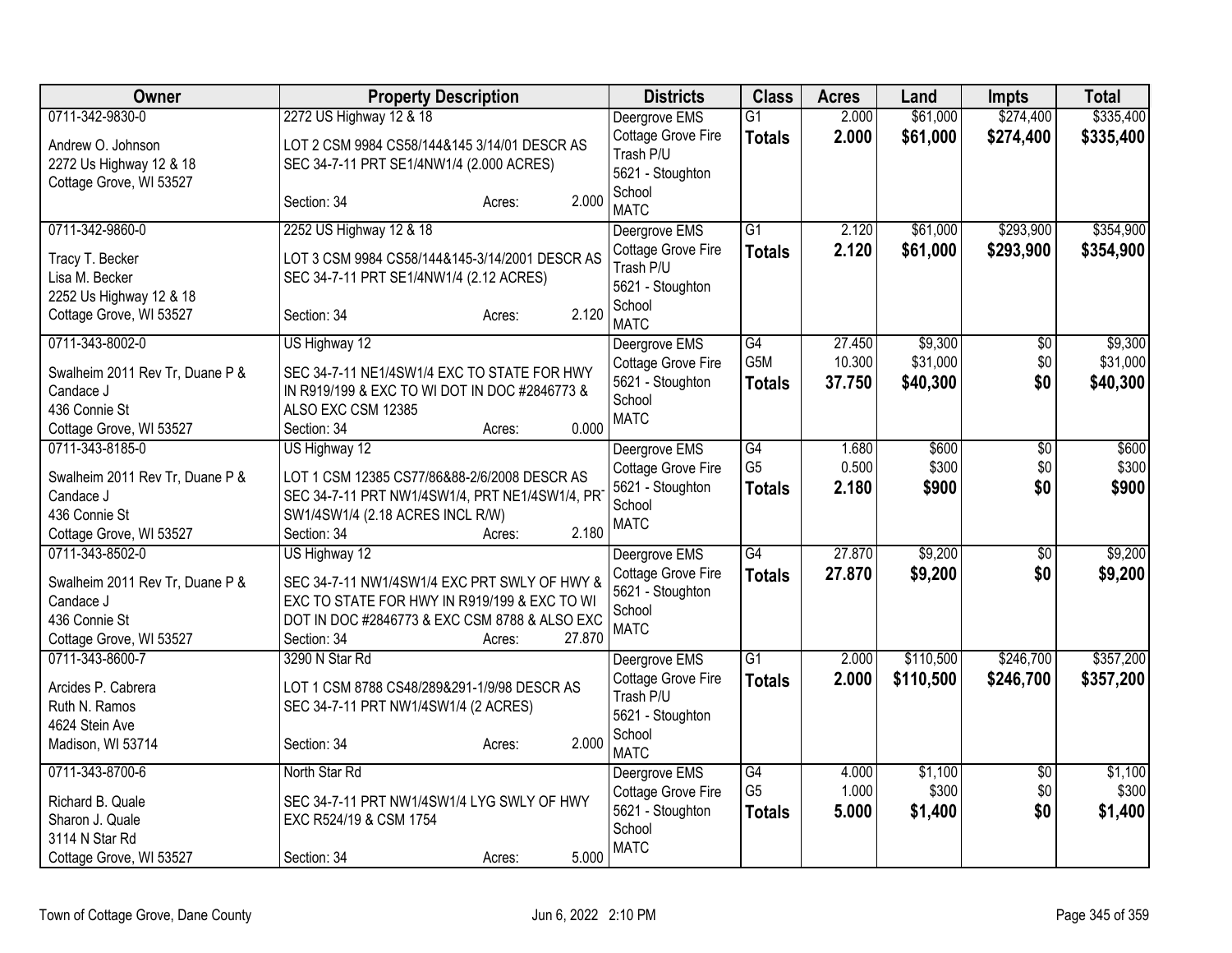| Owner                           | <b>Property Description</b>                      | <b>Districts</b>                       | <b>Class</b>         | <b>Acres</b>    | Land                 | <b>Impts</b>           | <b>Total</b>     |
|---------------------------------|--------------------------------------------------|----------------------------------------|----------------------|-----------------|----------------------|------------------------|------------------|
| 0711-343-8795-3                 | Schadel Rd                                       | Deergrove EMS                          | $\overline{G1}$      | 0.510           | \$66,500             | $\overline{50}$        | \$66,500         |
| Wayne A. Schwartz               | LOT 1 CSM 1754 CS7/141&142 DESCR AS SEC          | Cottage Grove Fire                     | <b>Totals</b>        | 0.510           | \$66,500             | \$0                    | \$66,500         |
| 2347 Schadel Rd                 | 34-7-11 PRT W1/2 SW1/4 (0.507 ACRES)             | 5621 - Stoughton<br>School             |                      |                 |                      |                        |                  |
| Cottage Grove, WI 53527         |                                                  | <b>MATC</b>                            |                      |                 |                      |                        |                  |
|                                 | 0.507<br>Section: 34<br>Acres:                   |                                        |                      |                 |                      |                        |                  |
| 0711-343-8805-0                 | 2347 Schadel Rd                                  | Deergrove EMS                          | G1                   | 0.470           | \$63,500             | \$222,400              | \$285,900        |
| Wayne A. Schwartz               | LOT 2 CSM 1754 CS7/141&142 DESCR AS SEC          | Cottage Grove Fire<br>Trash P/U        | <b>Totals</b>        | 0.470           | \$63,500             | \$222,400              | \$285,900        |
| 2347 Schadel Rd                 | 34-7-11 PRT W1/2 SW1/4 (0.471 ACRES)             | 5621 - Stoughton                       |                      |                 |                      |                        |                  |
| Cottage Grove, WI 53527         |                                                  | School                                 |                      |                 |                      |                        |                  |
|                                 | 0.471<br>Section: 34<br>Acres:                   | <b>MATC</b>                            |                      |                 |                      |                        |                  |
| 0711-343-9025-0                 | US Highway 12                                    | Deergrove EMS                          | G4                   | 0.770           | \$300                | $\overline{30}$        | \$300            |
| Swalheim 2011 Rev Tr, Duane P & | SEC 34-7-11 PRT SW1/4SW1/4 NELY OF HWY EXC       | Cottage Grove Fire                     | <b>Totals</b>        | 0.770           | \$300                | \$0                    | \$300            |
| Candace J                       | <b>CSM 12385</b>                                 | 5621 - Stoughton                       |                      |                 |                      |                        |                  |
| 436 Connie St                   |                                                  | School<br><b>MATC</b>                  |                      |                 |                      |                        |                  |
| Cottage Grove, WI 53527         | 0.770<br>Section: 34<br>Acres:                   |                                        |                      |                 |                      |                        |                  |
| 0711-343-9050-1                 | 2337 Schadel Rd                                  | Deergrove EMS                          | G1                   | 2.000           | \$110,500            | \$221,100              | \$331,600        |
| Martha E. Waisman               | SEC 34-7-11 PRT W1/2 SW1/4 BEG 1660.8 FT W OF SI | Cottage Grove Fire                     | G4                   | 15.100          | \$4,700              | \$0                    | \$4,700          |
| David J. Waisman                | COR SW1/4 TH W 580.2 FT TH N 1622.5 FT TH        | Trash P/U                              | G5M                  | 1.000<br>18.100 | \$2,500<br>\$117,700 | \$0<br>\$221,100       | \$2,500          |
| 2337 Schadel Rd                 | S57DEG30'E ALG C/L TWN RD 685 FT TH S 1247.6 FT  | 5621 - Stoughton<br>School             | <b>Totals</b>        |                 |                      |                        | \$338,800        |
| Cottage Grove, WI 53527         | 18.100<br>Section: 34<br>Acres:                  | <b>MATC</b>                            |                      |                 |                      |                        |                  |
| 0711-343-9090-3                 | North Star Rd                                    | Deergrove EMS                          | $\overline{G4}$      | 13.400          | \$3,800              | \$0                    | \$3,800          |
| Richard B. Quale                | SEC 34-7-11 PRT SW1/4 SW1/4 W 445.5 FT           | Cottage Grove Fire                     | <b>Totals</b>        | 13.400          | \$3,800              | \$0                    | \$3,800          |
| Sharon J. Quale                 |                                                  | 5621 - Stoughton                       |                      |                 |                      |                        |                  |
| 3114 N Star Rd                  |                                                  | School<br><b>MATC</b>                  |                      |                 |                      |                        |                  |
| Cottage Grove, WI 53527         | 13.400<br>Section: 34<br>Acres:                  |                                        |                      |                 |                      |                        |                  |
| 0711-343-9501-0                 | 2263 Schadel Rd                                  | Deergrove EMS                          | G4                   | 13.820          | \$4,700              | $\sqrt{6}$             | \$4,700          |
| Swalheim 2011 Rev Tr, Duane P & | SEC 34-7-11 PRT SE1/4 SW1/4 COM NE COR TH W      | Cottage Grove Fire                     | G <sub>5</sub>       | 1.400           | \$500                | \$0                    | \$500            |
| Candace J                       | 614.7 FT S25DEGW 652.8 FT TO C/L HWY SELY ALG    | 5621 - Stoughton<br>School             | <b>Totals</b>        | 15.220          | \$5,200              | \$0                    | \$5,200          |
| 436 Connie St                   | C/L HWY 315.7 FT S4DEGW TO PT ON S LN 681.5 FT   | <b>MATC</b>                            |                      |                 |                      |                        |                  |
| Cottage Grove, WI 53527         | 15.220<br>Section: 34<br>Acres:                  |                                        |                      |                 |                      |                        |                  |
| 0711-343-9561-0                 | Schadel Rd                                       | Deergrove EMS                          | G4<br>G <sub>5</sub> | 4.700<br>0.400  | \$1,600<br>\$300     | $\overline{60}$<br>\$0 | \$1,600<br>\$300 |
| Swalheim 2011 Rev Tr, Duane P & | SEC 34-7-11 PRT SE1/4 SW1/4 COM NW COR TH E      | Cottage Grove Fire<br>5621 - Stoughton | <b>Totals</b>        | 5.100           | \$1,900              | \$0                    | \$1,900          |
| Candace J                       | TO PT 614.7 FT W OF NE COR S25DEGW 652.8 FT TO   | School                                 |                      |                 |                      |                        |                  |
| 436 Connie St                   | C/L HWY SE ALG C/L HWY 315.7 FT S4DEGW TO PT     | <b>MATC</b>                            |                      |                 |                      |                        |                  |
| Cottage Grove, WI 53527         | 5.100<br>Section: 34<br>Acres:                   |                                        |                      |                 |                      |                        |                  |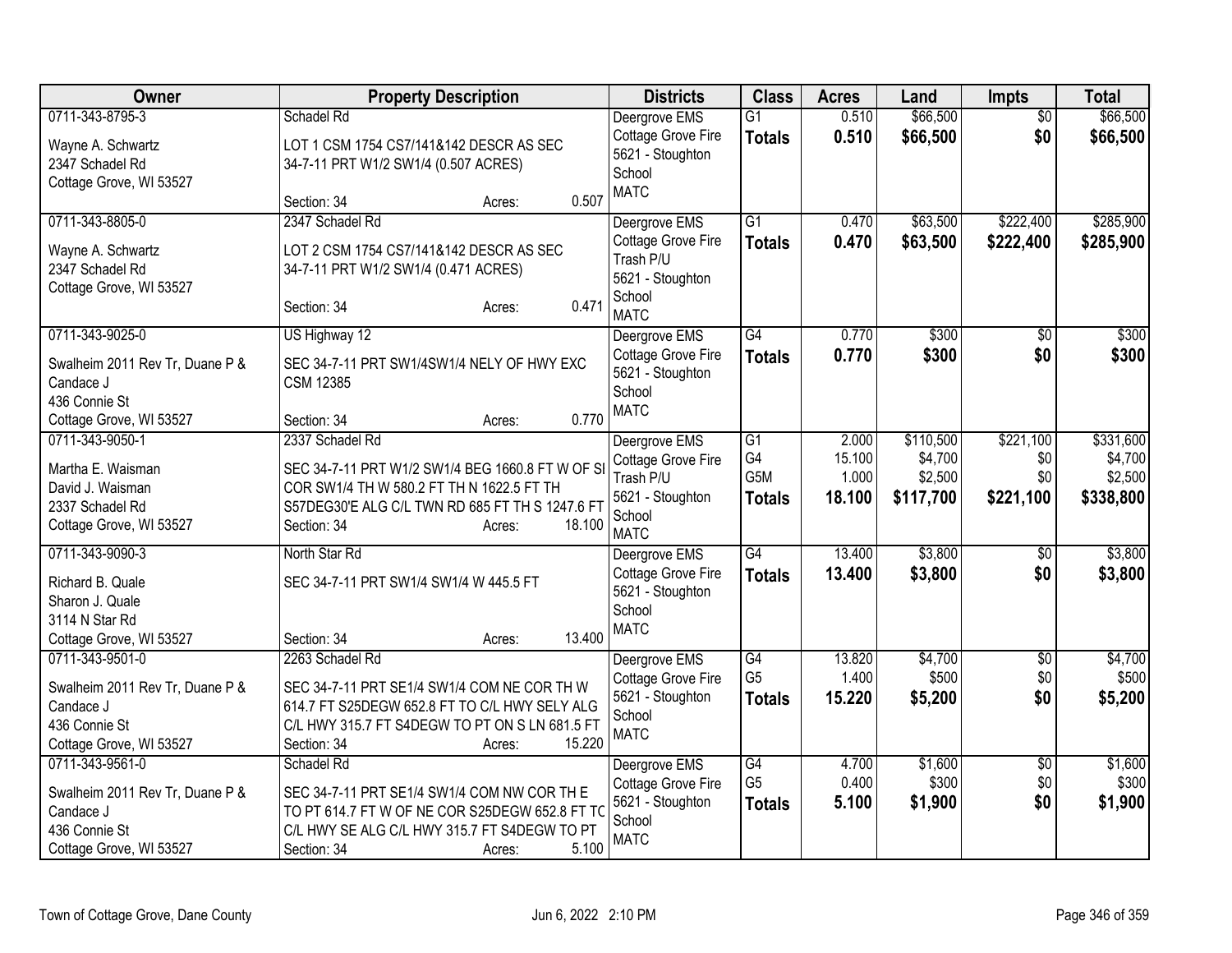| Owner                       | <b>Property Description</b>                     | <b>Districts</b>           | <b>Class</b>     | <b>Acres</b> | Land      | <b>Impts</b>    | <b>Total</b> |
|-----------------------------|-------------------------------------------------|----------------------------|------------------|--------------|-----------|-----------------|--------------|
| 0711-343-9800-0             | 2263 Schadel Rd                                 | Deergrove EMS              | $\overline{G1}$  | 2.292        | \$112,500 | \$419,900       | \$532,400    |
| William J. Blaser           | LOT 1 CSM 11924 CS73/158&160-9/28/2006 DESCR    | Cottage Grove Fire         | <b>Totals</b>    | 2.292        | \$112,500 | \$419,900       | \$532,400    |
| Lynn M. Boehnlein           | AS SEC 34-7-11 PRT SE1/4SW1/4 & PRT SW1/4SW1/4  | Trash P/U                  |                  |              |           |                 |              |
| 2263 Schadel Rd             | (2.292 ACRES EXCL R/W) TOG W/ESMT IN DOC        | 5621 - Stoughton<br>School |                  |              |           |                 |              |
| Cottage Grove, WI 53527     | 2.292<br>Section: 34<br>Acres:                  | <b>MATC</b>                |                  |              |           |                 |              |
| 0711-343-9840-0             | Schadel Rd                                      | Deergrove EMS              | G4               | 20.640       | \$7,000   | $\sqrt{6}$      | \$7,000      |
| David R. Quale              | LOT 2 CSM 11924 CS73/158&160-9/28/2006 DESCR    | Cottage Grove Fire         | G <sub>5</sub>   | 1.750        | \$500     | \$0             | \$500        |
| Vacant Land Lot 2 Csm 11924 | AS SEC 34-7-11 PRT SE1/4SW1/4 & PRT SW1/4SW1/4  | 5621 - Stoughton           | <b>Totals</b>    | 22,390       | \$7,500   | \$0             | \$7,500      |
| Cottage Grove, WI 53527     | (22.390 ACRES EXCL R/W) SUBJ TO ESMT IN DOC     | School<br><b>MATC</b>      |                  |              |           |                 |              |
|                             | 22.390<br>Section: 34<br>Acres:                 |                            |                  |              |           |                 |              |
| 0711-344-8003-0             | US Highway 12                                   | Deergrove EMS              | G4               | 2.050        | \$600     | $\overline{60}$ | \$600        |
| Viney Acres, LLC            | SEC 34-7-11 E 330 FT OF NE1/4SE1/4 EXC TO WI    | Cottage Grove Fire         | G <sub>5</sub>   | 0.500        | \$300     | \$0             | \$300        |
| 2093 Us Highway 12&18       | DOT IN DOC #2840971 FOR RD R/W EXC CSM 11505    | 5621 - Stoughton           | G <sub>5</sub> M | 3.500        | \$7,000   | \$0             | \$7,000      |
| Cottage Grove, WI 53527     |                                                 | School                     | <b>Totals</b>    | 6.050        | \$7,900   | \$0             | \$7,900      |
|                             | 6.050<br>Section: 34<br>Acres:                  | <b>MATC</b>                |                  |              |           |                 |              |
| 0711-344-8030-6             | 2157 US Highway 12 & 18                         | Deergrove EMS              | G4               | 22.700       | \$6,700   | $\overline{50}$ | \$6,700      |
| Skaar Scattered Acres, Inc  | SEC 34-7-11 NE1/4SE1/4 EXC E 330 FT & EXC TO WI | Cottage Grove Fire         | G <sub>5</sub>   | 2.000        | \$500     | \$0             | \$500        |
| 2453 W Star Rd              | DOT IN DOC # 2814732                            | Trash P/U 3                | G5M              | 2.200        | \$5,500   | \$0             | \$5,500      |
| Cottage Grove, WI 53527     |                                                 | 5621 - Stoughton           | G7               | 2.000        | \$80,000  | \$176,500       | \$256,500    |
|                             | 28.900<br>Section: 34<br>Acres:                 | School<br><b>MATC</b>      | <b>Totals</b>    | 28.900       | \$92,700  | \$176,500       | \$269,200    |
| 0711-344-8500-7             | 2157 US Highway 12                              | Deergrove EMS              | $\overline{G4}$  | 34.120       | \$11,000  | $\overline{50}$ | \$11,000     |
| Skaar Scattered Acres, Inc  | SEC 34-7-11 NW1/4SE1/4 EXC TO WI DOT IN DOC     | Cottage Grove Fire         | G <sub>5</sub> M | 4.400        | \$13,300  | \$0             | \$13,300     |
| 2453 W Star Rd              | #2814732                                        | 5621 - Stoughton           | G7               | 1.000        | \$60,000  | \$37,800        | \$97,800     |
| Cottage Grove, WI 53527     |                                                 | School                     | <b>Totals</b>    | 39.520       | \$84,300  | \$37,800        | \$122,100    |
|                             | 39.520<br>Section: 34<br>Acres:                 | <b>MATC</b>                |                  |              |           |                 |              |
| 0711-344-9000-0             | Schadel Rd                                      | Deergrove EMS              | $\overline{G4}$  | 36.000       | \$11,500  | $\overline{50}$ | \$11,500     |
| Skaar Scattered Acres, Inc  | SEC 34-7-11 SW1/4 SE1/4                         | Cottage Grove Fire         | G <sub>5</sub>   | 2.000        | \$500     | \$0             | \$500        |
| 2453 W Star Rd              |                                                 | 5621 - Stoughton           | G5M              | 2.200        | \$4,500   | \$0             | \$4,500      |
| Cottage Grove, WI 53527     |                                                 | School<br><b>MATC</b>      | <b>Totals</b>    | 40.200       | \$16,500  | \$0             | \$16,500     |
|                             | 40.200<br>Section: 34<br>Acres:                 |                            |                  |              |           |                 |              |
| 0711-344-9510-0             | 3208 Kinney Rd                                  | Deergrove EMS              | $\overline{G1}$  | 1.528        | \$131,000 | \$440,000       | \$571,000    |
| Adam L. Jakubowski          | LOT 1 CSM 11505 CS70/100&101-8/31/2005 F/K/A    | Cottage Grove Fire         | <b>Totals</b>    | 1.528        | \$131,000 | \$440,000       | \$571,000    |
| Teresa A. Jakubowski        | VINEY ESTATES LOT 1 & LOT 3 CSM 10263           | Trash P/U                  |                  |              |           |                 |              |
| 3208 Kinney Rd              | CS60/146&150-12/12/2001 DESCR AS SEC 34-7-11    | 5621 - Stoughton           |                  |              |           |                 |              |
| Cottage Grove, WI 53527     | 1.528<br>Section: 34<br>Acres:                  | School<br><b>MATC</b>      |                  |              |           |                 |              |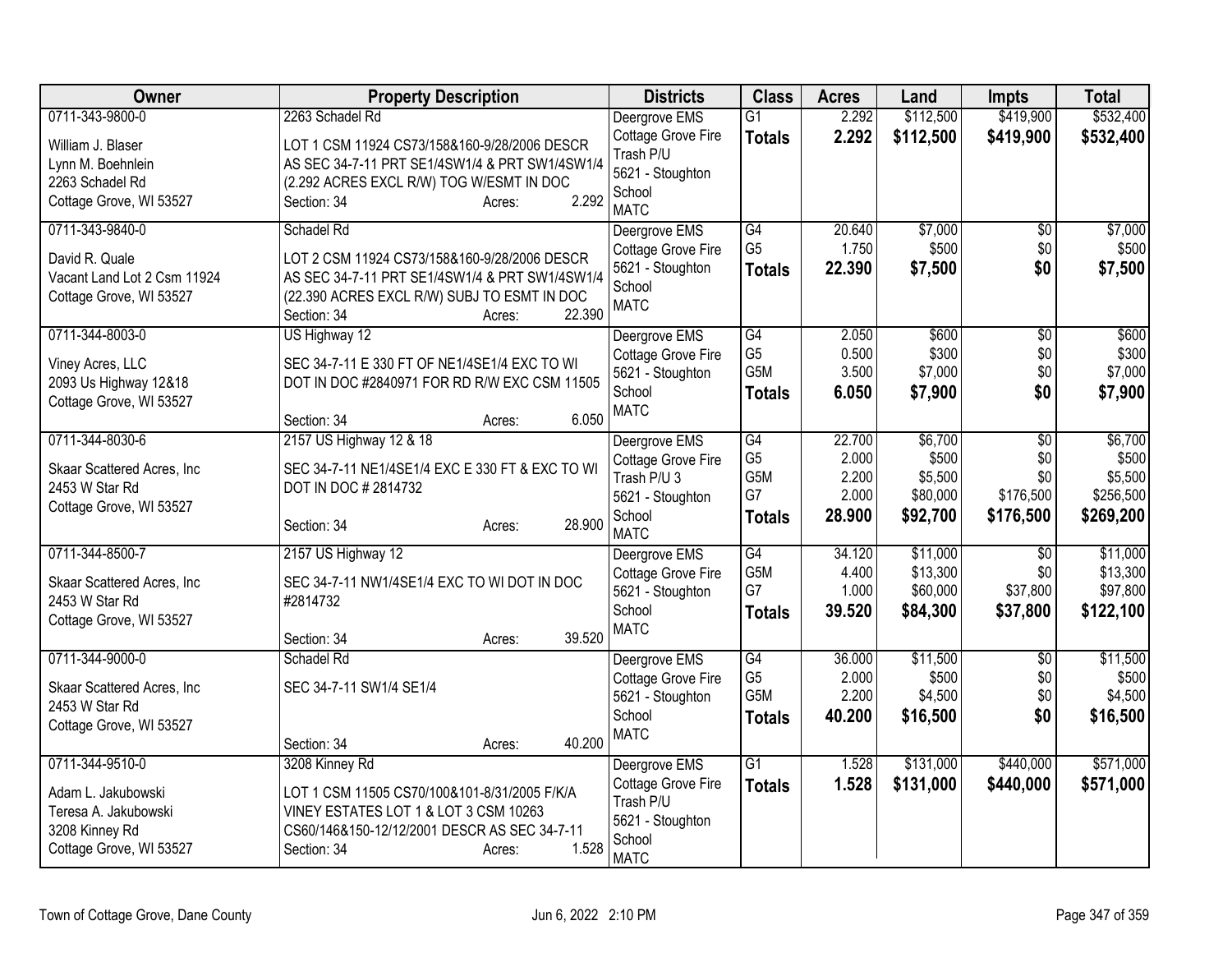| <b>Owner</b>                              | <b>Property Description</b>                                                        | <b>Districts</b>                | <b>Class</b>    | <b>Acres</b> | Land      | Impts           | <b>Total</b> |
|-------------------------------------------|------------------------------------------------------------------------------------|---------------------------------|-----------------|--------------|-----------|-----------------|--------------|
| 0711-344-9525-0                           | 3204 Kinney Rd                                                                     | Deergrove EMS                   | $\overline{G1}$ | 1.097        | \$114,000 | \$392,500       | \$506,500    |
| Brian J. Becker                           | LOT 1 CSM 11960 CS73/252&253-10/26/2006 F/K/A                                      | Cottage Grove Fire<br>Trash P/U | <b>Totals</b>   | 1.097        | \$114,000 | \$392,500       | \$506,500    |
| Nicole M. Becker                          | LOT 2 VINEY ESTATES & F/K/A LOT 2 CSM 11505                                        | 5621 - Stoughton                |                 |              |           |                 |              |
| 3204 Kinney Rd<br>Cottage Grove, WI 53527 | CS70/100&101-8/31/2005 F/K/A VINEY ESTATES PRT<br>1.097<br>Section: 34             | School                          |                 |              |           |                 |              |
|                                           | Acres:                                                                             | <b>MATC</b>                     |                 |              |           |                 |              |
| 0711-344-9535-0                           | 3200 Kinney Rd                                                                     | Deergrove EMS                   | $\overline{G1}$ | 2.340        | \$145,500 | \$358,000       | \$503,500    |
| Derek J. Daggett                          | LOT 2 CSM 11960 CS73/252 10-26-06 F/K/A LOT 2                                      | Cottage Grove Fire<br>Trash P/U | <b>Totals</b>   | 2.340        | \$145,500 | \$358,000       | \$503,500    |
| Kimberly K. Daggett                       | CSM 11505 CS70/100-101 08-31-05 F/K/A VINEY                                        | 5621 - Stoughton                |                 |              |           |                 |              |
| 3200 Kinney Rd                            | ESTATES LOT 1 & LOT 3 CSM 10263 DESCR AS SEC                                       | School                          |                 |              |           |                 |              |
| Cottage Grove, WI 53527                   | 2.340<br>Section: 34<br>Acres:                                                     | <b>MATC</b>                     |                 |              |           |                 |              |
| 0711-344-9541-0                           | Schadel Rd                                                                         | Deergrove EMS                   | G4              | 22.981       | \$7,200   | $\overline{50}$ | \$7,200      |
| Skaar Scattered Acres, Inc                | SEC 34-7-11 SE1/4SE1/4 EXC E 330 FT, R1649/52 &                                    | Cottage Grove Fire              | <b>Totals</b>   | 22.981       | \$7,200   | \$0             | \$7,200      |
| 2453 W Star Rd                            | CSM 2642 & ALSO EXC CSM 11393                                                      | 5621 - Stoughton                |                 |              |           |                 |              |
| Cottage Grove, WI 53527                   |                                                                                    | School<br><b>MATC</b>           |                 |              |           |                 |              |
|                                           | 22.981<br>Section: 34<br>Acres:                                                    |                                 |                 |              |           |                 |              |
| 0711-344-9790-5                           | 2156 Schadel Rd                                                                    | Deergrove EMS                   | $\overline{G1}$ | 1.110        | \$114,500 | \$185,000       | \$299,500    |
| Stewart K. Strope                         | R979/375 LOT 2 CSM 2642 CS10/261 DESCR AS SEC                                      | Cottage Grove Fire              | <b>Totals</b>   | 1.110        | \$114,500 | \$185,000       | \$299,500    |
| 2156 Schadel Rd                           | 34-7-11 PRT SE 1/4SE1/4 COM SEC SE COR TH                                          | Trash P/U<br>5621 - Stoughton   |                 |              |           |                 |              |
| Cottage Grove, WI 53527                   | S88DEGW 736 FT TO POB TH N1DEGW 2 81.85 FT TH                                      | School                          |                 |              |           |                 |              |
|                                           | 1.110<br>Section: 34<br>Acres:                                                     | <b>MATC</b>                     |                 |              |           |                 |              |
| 0711-344-9810-0                           | 2160 Schadel Rd                                                                    | Deergrove EMS                   | G <sub>1</sub>  | 4.050        | \$165,500 | \$207,000       | \$372,500    |
| Richard L. Vanderhoef                     | R738/81 LOT 1 CSM 2642 CS10/261 DESCR AS SEC                                       | Cottage Grove Fire              | <b>Totals</b>   | 4.050        | \$165,500 | \$207,000       | \$372,500    |
| Anna Vanderhoef                           | 34-7-11 PRT SE1/4SE1/4 COM SEC SE COR TH                                           | Trash P/U                       |                 |              |           |                 |              |
| 2160 Schadel Rd                           | S88DEGW 670 FT TO POB TH S88DEGW 6 6 FT TH                                         | 5621 - Stoughton<br>School      |                 |              |           |                 |              |
| Cottage Grove, WI 53527                   | 4.050<br>Section: 34<br>Acres:                                                     | <b>MATC</b>                     |                 |              |           |                 |              |
| 0711-344-9820-8                           | 2128 Schadel Rd                                                                    | Deergrove EMS                   | $\overline{G1}$ | 2.200        | \$111,500 | \$195,900       | \$307,400    |
| Bret A. Stubblefield                      | SEC 34-7-11 PRT SE1/4 SE1/4 COM SEC S1/4 COR,                                      | Cottage Grove Fire              | <b>Totals</b>   | 2.200        | \$111,500 | \$195,900       | \$307,400    |
| Stacey J. Stubblefield                    | TH N88DEGE 1995.5 FT TO POB, TH CON N88DEGE                                        | Trash P/U                       |                 |              |           |                 |              |
| 2128 Schadel Rd                           | 340 FT, TH N1DEGW 281.85 FT, TH S88DEGW 340 FT                                     | 5621 - Stoughton                |                 |              |           |                 |              |
| Cottage Grove, WI 53527                   | Section: 34<br>2.200<br>Acres:                                                     | School<br><b>MATC</b>           |                 |              |           |                 |              |
| 0711-344-9850-0                           | 3181 Kinney Rd                                                                     | Deergrove EMS                   | $\overline{G1}$ | 1.425        | \$127,000 | \$307,500       | \$434,500    |
|                                           |                                                                                    | Cottage Grove Fire              | <b>Totals</b>   | 1.425        | \$127,000 | \$307,500       | \$434,500    |
| Richard D. Kilgore                        | LOT 1 CSM 9858 CS57/126&128-10/19/2000 DESCR                                       | Trash P/U                       |                 |              |           |                 |              |
| Linda G. Kilgore<br>3181 Kinney Rd        | AS SEC 34-7-11 PRT E1/2SE1/4 & SEC 35-7-11 PRT<br>W1/2SW1/4 (1.425 ACRES INCL R/W) | 5621 - Stoughton                |                 |              |           |                 |              |
| Cottage Grove, WI 53527                   | 1.425<br>Section: 35<br>Acres:                                                     | School                          |                 |              |           |                 |              |
|                                           |                                                                                    | <b>MATC</b>                     |                 |              |           |                 |              |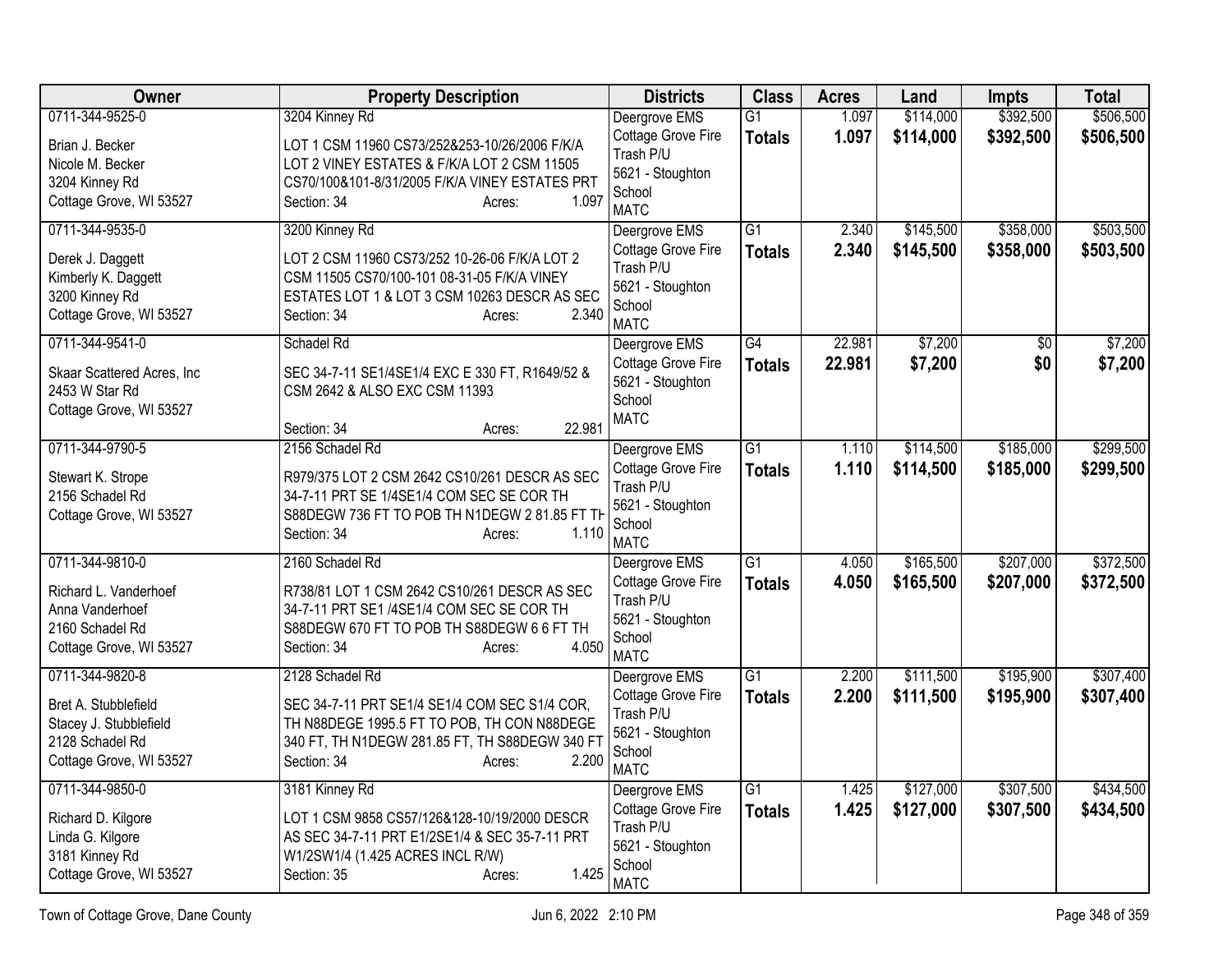| Owner                                                                                                   | <b>Property Description</b>                                                                                                                                                               | <b>Districts</b>                                                                              | <b>Class</b>                           | <b>Acres</b>            | Land                              | Impts                         | <b>Total</b>                      |
|---------------------------------------------------------------------------------------------------------|-------------------------------------------------------------------------------------------------------------------------------------------------------------------------------------------|-----------------------------------------------------------------------------------------------|----------------------------------------|-------------------------|-----------------------------------|-------------------------------|-----------------------------------|
| 0711-344-9950-0<br>Derek J. Daggett<br>Kimberly K. Daggett<br>3200 Kinney Rd<br>Cottage Grove, WI 53527 | Kinney Rd<br>LOT 2 CSM 10263 CS60/146&150-12/12/2001 DESCR<br>AS SEC 34-7-11 PRT E1/2SE1/4 & SEC 35-7-11 PRT<br>W1/2SW1/4 (1.32 ACRES EXCL R/W)<br>1.320<br>Section: 35<br>Acres:         | Deergrove EMS<br>Cottage Grove Fire<br>5621 - Stoughton<br>School<br><b>MATC</b>              | $\overline{G1}$<br><b>Totals</b>       | 1.320<br>1.320          | \$123,000<br>\$123,000            | $\overline{50}$<br>\$0        | \$123,000<br>\$123,000            |
| 0711-344-9960-0<br>Mark F. Toijala<br>Kelly R. Toijala<br>3199 Kinney Rd<br>Cottage Grove, WI 53527     | 3199 Kinney Rd<br>LOT 1 CSM 11393 CS69/116&118-5/4/2005 DESCR AS<br>SEC 34-7-11 PRT SE1/4SE1/4 (1.510 ACRES)<br>1.510<br>Section: 34<br>Acres:                                            | Deergrove EMS<br>Cottage Grove Fire<br>Trash P/U<br>5621 - Stoughton<br>School<br><b>MATC</b> | $\overline{G1}$<br><b>Totals</b>       | 1.510<br>1.510          | \$106,500<br>\$106,500            | \$397,000<br>\$397,000        | \$503,500<br>\$503,500            |
| 0711-344-9970-0<br>David Lathrop<br>Judi Lathrop<br>3193 Kinney Rd<br>Cottage Grove, WI 53527           | 3193 Kinney Rd<br>LOT 2 CSM 11393 CS69/116&118-5/4/2005 DESCR AS<br>SEC 34-7-11 PRT SE1/4SE1/4 (1.509 ACRES)<br>1.509<br>Section: 34<br>Acres:                                            | Deergrove EMS<br>Cottage Grove Fire<br>Trash P/U<br>5621 - Stoughton<br>School<br><b>MATC</b> | $\overline{G1}$<br><b>Totals</b>       | 1.509<br>1.509          | \$106,500<br>\$106,500            | \$391,000<br>\$391,000        | \$497,500<br>\$497,500            |
| 0711-351-8020-9<br>Franke Walters Living Tr<br>1677 Nora Rd<br>Cottage Grove, WI 53527                  | 1677 Nora Rd<br>LOT 1 CSM 6664 CS33/19&20 R17972/34-2/21/92<br>DESCR AS SEC 35-6-11 PRT NE1/4NE1/4 (8.47<br>ACRES)<br>8.470<br>Section: 35<br>Acres:                                      | Deergrove EMS<br>Cottage Grove Fire<br>Trash P/U<br>5621 - Stoughton<br>School<br><b>MATC</b> | $\overline{G1}$<br>G4<br><b>Totals</b> | 2.000<br>6.470<br>8.470 | \$110,500<br>\$2,200<br>\$112,700 | \$239,800<br>\$0<br>\$239,800 | \$350,300<br>\$2,200<br>\$352,500 |
| 0711-351-8030-7<br>John K. Hulsebos<br>1689 Nora Rd<br>Cottage Grove, WI 53527                          | 1689 Nora Rd<br>LOT 2 CSM 6664 CS33/19&20 R17972/34-2/21/92<br>DESCR AS SEC 35-6-11 PRT NE1/4NE1/4 (0.89 ACRE)<br>TOG W/JT DRIVEWAY AGRMT IN R 26453/57<br>0.890<br>Section: 35<br>Acres: | Deergrove EMS<br>Cottage Grove Fire<br>Trash P/U<br>5621 - Stoughton<br>School<br><b>MATC</b> | $\overline{G1}$<br><b>Totals</b>       | 0.890<br>0.890          | \$85,500<br>\$85,500              | \$104,800<br>\$104,800        | \$190,300<br>\$190,300            |
| 0711-351-8040-5<br>Brett D. Johnson<br>1681 Nora Rd<br>Cottage Grove, WI 53527                          | 1681 Nora Rd<br>LOT 3 CSM 6664 CS33/19&20 R17972/34-2/21/92<br>DESCR AS SEC 35-6-11 PRT NE1/4NE1/4 (0.68 ACRE)<br>TOG W/JT DRIVEWAY AGRMT IN R26453/57<br>0.680<br>Section: 35<br>Acres:  | Deergrove EMS<br>Cottage Grove Fire<br>Trash P/U<br>5621 - Stoughton<br>School<br><b>MATC</b> | $\overline{G1}$<br><b>Totals</b>       | 0.680<br>0.680          | \$75,500<br>\$75,500              | \$224,000<br>\$224,000        | \$299,500<br>\$299,500            |
| 0711-351-8110-0<br>Screamin' Norwegian Farms, LLC<br>1893 Us Highway 12 & 18<br>Cottage Grove, WI 53527 | US Highway 12<br>SEC 35-7-11 W 172.6 FT (MEASURED AS 204.64 FT)<br>OF NE1/4 NE1/4<br>5.700<br>Section: 35<br>Acres:                                                                       | Deergrove EMS<br>Cottage Grove Fire<br>5621 - Stoughton<br>School<br><b>MATC</b>              | G4<br><b>Totals</b>                    | 5.700<br>5.700          | \$1,900<br>\$1,900                | \$0<br>\$0                    | \$1,900<br>\$1,900                |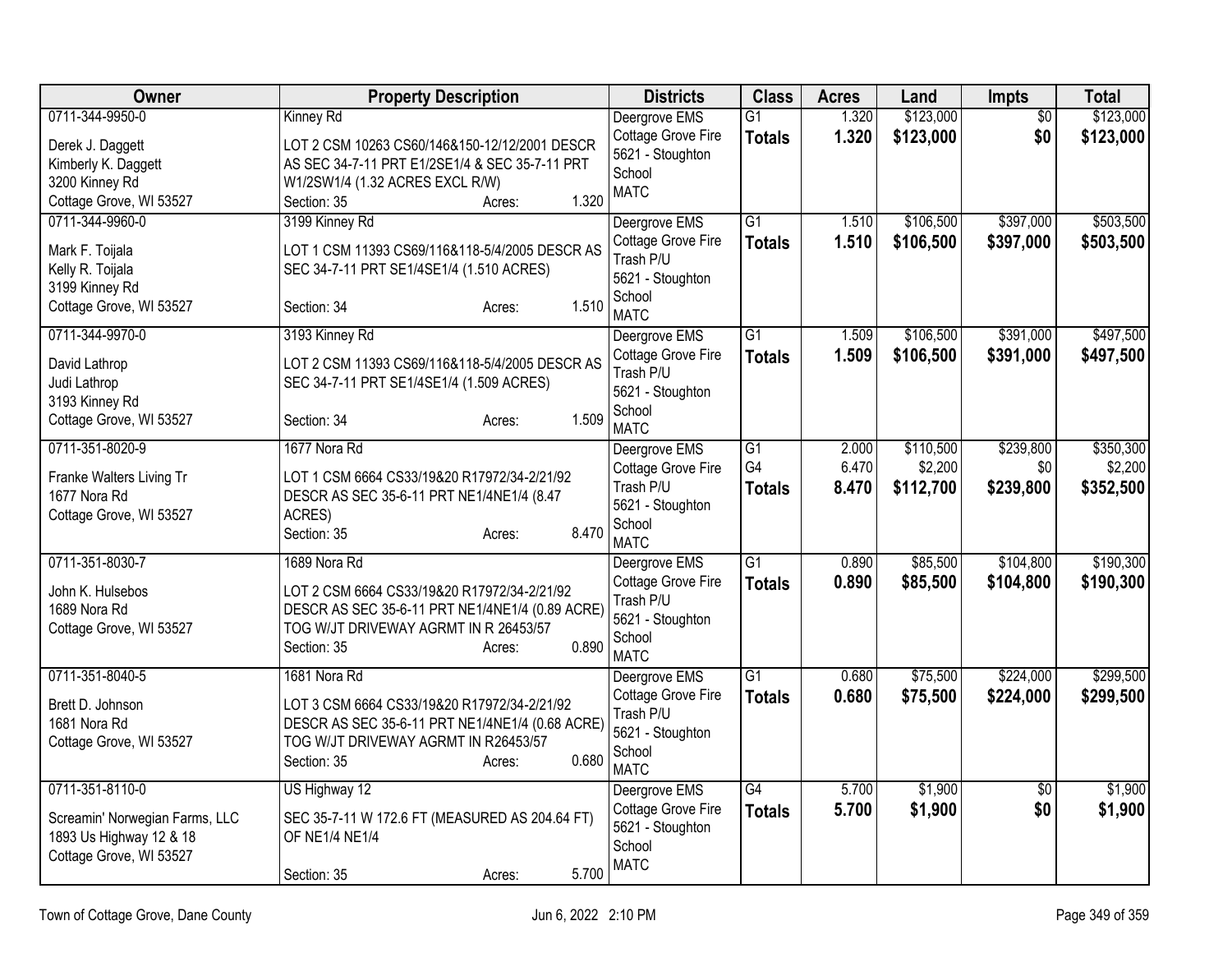| Owner                                                                                                   | <b>Property Description</b>                                                                                                                                                                                      | <b>Districts</b>                                                                                | <b>Class</b>                          | <b>Acres</b>              | Land                        | <b>Impts</b>                  | <b>Total</b>                |
|---------------------------------------------------------------------------------------------------------|------------------------------------------------------------------------------------------------------------------------------------------------------------------------------------------------------------------|-------------------------------------------------------------------------------------------------|---------------------------------------|---------------------------|-----------------------------|-------------------------------|-----------------------------|
| 0711-351-8270-7<br>Screamin' Norwegian Farms, LLC<br>1893 Us Highway 12 & 18<br>Cottage Grove, WI 53527 | Nora Rd<br>SEC 35-7-11 PRT NE1/4 NE1/4 COM SE COR TH N<br>930 FT W 1122 FT S TO LN E TO POB<br>24.500<br>Section: 35<br>Acres:                                                                                   | Deergrove EMS<br>Cottage Grove Fire<br>5621 - Stoughton<br>School<br><b>MATC</b>                | G4<br>G <sub>5</sub><br><b>Totals</b> | 24.000<br>0.500<br>24.500 | \$6,700<br>\$300<br>\$7,000 | $\overline{50}$<br>\$0<br>\$0 | \$6,700<br>\$300<br>\$7,000 |
| 0711-351-8500-8<br>Screamin' Norwegian Farms, LLC<br>1893 Us Highway 12 & 18<br>Cottage Grove, WI 53527 | US Highway 12<br>SEC 35-7-11 NW1/4NE1/4<br>40.100<br>Section: 35<br>Acres:                                                                                                                                       | Deergrove EMS<br>Cottage Grove Fire<br>5621 - Stoughton<br>School<br><b>MATC</b>                | G4<br><b>Totals</b>                   | 40.100<br>40.100          | \$13,300<br>\$13,300        | \$0<br>\$0                    | \$13,300<br>\$13,300        |
| 0711-351-9001-0<br>Screamin' Norwegian Farms, LLC<br>1893 Us Highway 12 & 18<br>Cottage Grove, WI 53527 | US Highway 12 & 18<br>SEC 35-7-11 SW1/4 NE1/4 EXC PRT SELY OF HWY<br>ALSO EXC COM INT S C/L HWY AND W LN TH N 73<br>FT E 68 FT S 73 FT W 68 FT TO POB EXC TO WI DOT<br>27.513<br>Section: 35<br>Acres:           | Deergrove EMS<br>Cottage Grove Fire<br>Trash P/U 2<br>5621 - Stoughton<br>School<br><b>MATC</b> | G4<br><b>Totals</b>                   | 27.513<br>27.513          | \$8,800<br>\$8,800          | $\overline{50}$<br>\$0        | \$8,800<br>\$8,800          |
| 0711-351-9220-5<br>WI Dot<br>2101 Wright St<br>Madison, WI 53704                                        | 1978 US Highway 12 & 18<br>SEC 35-7-11 PRT SW1/4 NE1/4 COM AT INTS CL HWY<br>AND WLN THE ALG C/L 68 FT TH N 73 FT TH W 68<br>FT TO 1/4 LN TH S TO POB<br>0.110<br>Section: 35<br>Acres:                          | Deergrove EMS<br>Cottage Grove Fire<br>5621 - Stoughton<br>School<br><b>MATC</b>                | $\overline{X2}$<br><b>Totals</b>      | 0.110<br>0.110            | $\overline{50}$<br>\$0      | $\overline{50}$<br>\$0        | $\overline{50}$<br>\$0      |
| 0711-351-9240-1<br>Screamin' Norwegian Farms, LLC<br>1893 Us Highway 12 & 18<br>Cottage Grove, WI 53527 | 1971 US Highway 12 & 18<br>SEC 35-7-11 PRT SW1/4 NE1/4 BEG SW COR TH E<br>396 FT (6 CH) TH N 285.12 FT (4 CH 32 L) TH WLY<br>ALG CL HWY 412.5 FT (6 CH 25 L) TH S 229.02 FT (3<br>1.800<br>Section: 35<br>Acres: | Deergrove EMS<br>Cottage Grove Fire<br>5621 - Stoughton<br>School<br><b>MATC</b>                | G4<br>G <sub>5</sub><br><b>Totals</b> | 0.800<br>1.000<br>1.800   | \$200<br>\$3,500<br>\$3,700 | $\overline{50}$<br>\$0<br>\$0 | \$200<br>\$3,500<br>\$3,700 |
| 0711-351-9290-1<br>Screamin' Norwegian Farms, LLC<br>1893 Us Highway 12 & 18<br>Cottage Grove, WI 53527 | US Highway 12<br>SEC 35-7-11 PRT SW1/4 NE1/4 COM SE COR TH N TO<br>INTS E LN & CL HWY 12 SWLY ALG CL HWY TO PT<br>412.5 FT NE OF W LN S 285.1 FT TO S LN E TO POB<br>5.150<br>Section: 35<br>Acres:              | Deergrove EMS<br><b>Cottage Grove Fire</b><br>5621 - Stoughton<br>School<br><b>MATC</b>         | G4<br><b>Totals</b>                   | 5.150<br>5.150            | \$1,700<br>\$1,700          | $\overline{50}$<br>\$0        | \$1,700<br>\$1,700          |
| 0711-351-9441-0<br>Screamin' Norwegian Farms, LLC<br>1893 Us Highway 12 & 18<br>Cottage Grove, WI 53527 | 1924 US Highway 12 & 18<br>LOT 1 CSM 14677 CS102/64-66-12/18/2017 DESCR AS<br>SEC 35-7-11 PRT SW1/4 NE1/4 (1.320 ACRES)<br>1.320<br>Section: 35<br>Acres:                                                        | Deergrove EMS<br>Cottage Grove Fire<br>Trash P/U 2<br>5621 - Stoughton<br>School<br><b>MATC</b> | G7<br><b>Totals</b>                   | 1.320<br>1.320            | \$66,500<br>\$66,500        | \$176,300<br>\$176,300        | \$242,800<br>\$242,800      |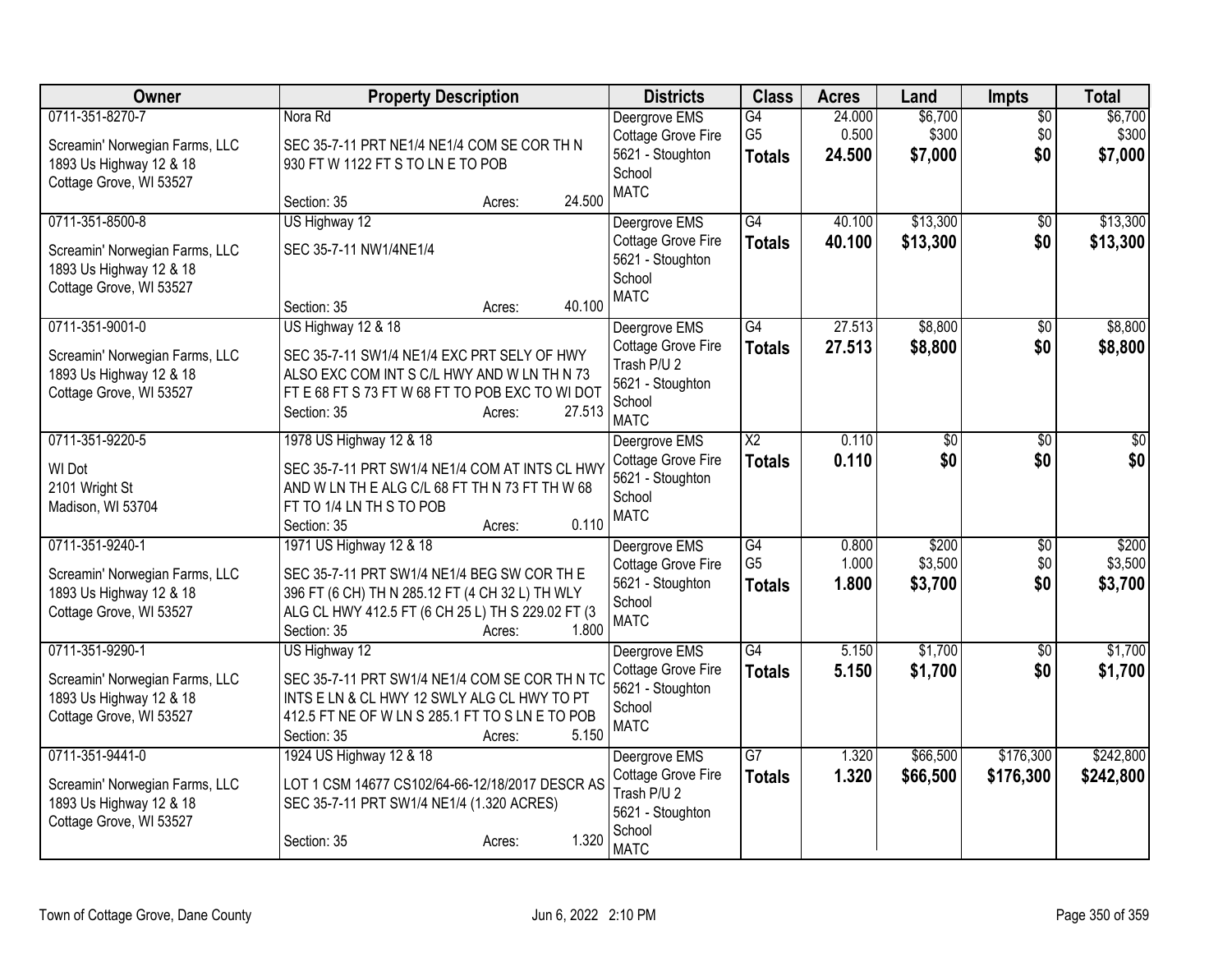| Owner                                                                                                   | <b>Property Description</b>                                                                                                                                                                                    | <b>Districts</b>                                                                                | <b>Class</b>                           | <b>Acres</b>              | Land                              | Impts                         | <b>Total</b>                      |
|---------------------------------------------------------------------------------------------------------|----------------------------------------------------------------------------------------------------------------------------------------------------------------------------------------------------------------|-------------------------------------------------------------------------------------------------|----------------------------------------|---------------------------|-----------------------------------|-------------------------------|-----------------------------------|
| 0711-351-9502-0<br>Screamin' Norwegian Farms, LLC<br>1893 Us Highway 12 & 18<br>Cottage Grove, WI 53527 | US Highway 12 & 18<br>SEC 35-7-11 SE1/4 NE1/4 EXC W 172.6 FT N OF HWY<br>ALSO EXC COM INTS E LN AND HWY TH W ALG C/L<br>HWY 210 FT S 201 FT E 219 FT N TO POB 422/246<br>0.000<br>Section: 35<br>Acres:        | Deergrove EMS<br>Cottage Grove Fire<br>Trash P/U 2<br>5621 - Stoughton<br>School<br><b>MATC</b> | G4<br><b>Totals</b>                    | 17.500<br>17.500          | \$5,600<br>\$5,600                | $\overline{60}$<br>\$0        | \$5,600<br>\$5,600                |
| 0711-351-9590-0<br>Screamin' Norwegian Farms, LLC<br>1893 Us Highway 12 & 18<br>Cottage Grove, WI 53527 | 1872 US Highway 12 & 18<br>LOT 1 CSM 13295 CS86/11&13-5/31/2012 DESCR AS<br>SEC 35-7-11 PRT SE1/4NE1/4 (1.12 ACRES) SUBJ TO<br>& TOG W/JT DRIVEWAY ESMT AGRMT IN DOC<br>1.120<br>Section: 35<br>Acres:         | Deergrove EMS<br>Cottage Grove Fire<br>Trash P/U<br>5621 - Stoughton<br>School<br><b>MATC</b>   | $\overline{G7}$<br><b>Totals</b>       | 1.120<br>1.120            | \$62,500<br>\$62,500              | \$145,000<br>\$145,000        | \$207,500<br>\$207,500            |
| 0711-351-9610-0<br>Screamin' Norwegian Farms, LLC<br>1893 Us Highway 12 & 18<br>Cottage Grove, WI 53527 | 1864 US Highway 12 & 18<br>LOT 1 CSM 14678 CS102/67&69-12/18/2017 DESCR<br>AS SEC 35-7-11 PRT SE1/4 NE1/4 SUBJ TO & TOG<br>W/JT DRIVEWAY ESMT AGRMT IN DOC #4876485<br>1.290<br>Section: 35<br>Acres:          | Deergrove EMS<br>Cottage Grove Fire<br>Trash P/U 2<br>5621 - Stoughton<br>School<br><b>MATC</b> | $\overline{G7}$<br><b>Totals</b>       | 1.290<br>1.290            | \$66,000<br>\$66,000              | \$141,300<br>\$141,300        | \$207,300<br>\$207,300            |
| 0711-351-9610-3<br>Screamin' Norwegian Farms, LLC<br>1893 Us Highway 12 & 18<br>Cottage Grove, WI 53527 | US Highway 12<br>SEC 35-7-11 PRT SE1/4 NE1/4 W 172.6 FT<br>(MEASURED AS 203.5 FT) N OF HWY EXC TO DOT IN<br>DOC 2887172<br>3.800<br>Section: 35<br>Acres:                                                      | Deergrove EMS<br>Cottage Grove Fire<br>5621 - Stoughton<br>School<br><b>MATC</b>                | G4<br><b>Totals</b>                    | 3.800<br>3.800            | \$1,200<br>\$1,200                | $\overline{50}$<br>\$0        | \$1,200<br>\$1,200                |
| 0711-351-9720-0<br>Screamin' Norwegian Farms, LLC<br>1893 Us Highway 12 & 18<br>Cottage Grove, WI 53527 | 1893 US Highway 12 & 18<br>SEC 35-7-11 PRT SE1/4NE1/4 LYG S OF USH 12 EXC<br>R546/573 16.5 ACRES EXC TO DOT IN DOC 2887172<br>15.130<br>Section: 35<br>Acres:                                                  | Deergrove EMS<br>Cottage Grove Fire<br>Trash P/U<br>5621 - Stoughton<br>School<br><b>MATC</b>   | $\overline{G4}$<br>G7<br><b>Totals</b> | 12.130<br>3.000<br>15.130 | \$3,600<br>\$100,000<br>\$103,600 | \$0<br>\$237,300<br>\$237,300 | \$3,600<br>\$337,300<br>\$340,900 |
| 0711-351-9920-8<br>Naomi A. Dahnert<br>3329 County Highway Bn<br>Cottage Grove, WI 53527                | 3329 County Highway Bn<br>SEC 35-7-11 PRT SE1/4NE1/4 COM INTERS SEC E LN<br>& S LN USH 12 TH ALG SD S LN WLY 165 FT TH SLY<br>132 FT TH ELY 165 FT TH NLY 132 FT TO POB ALSO<br>0.570<br>Section: 35<br>Acres: | Deergrove EMS<br>Cottage Grove Fire<br>Trash P/U<br>5621 - Stoughton<br>School<br><b>MATC</b>   | $\overline{G1}$<br><b>Totals</b>       | 0.570<br>0.570            | \$69,500<br>\$69,500              | \$131,700<br>\$131,700        | \$201,200<br>\$201,200            |
| 0711-352-8000-2<br>Viney Acres, LLC<br>2093 Us Highway 12&18<br>Cottage Grove, WI 53527                 | US Highway 12<br>SEC 35-7-11 NE1/4 NW1/4<br>40.400<br>Section: 35<br>Acres:                                                                                                                                    | Deergrove EMS<br>Cottage Grove Fire<br>5621 - Stoughton<br>School<br><b>MATC</b>                | $\overline{G4}$<br><b>Totals</b>       | 40.400<br>40.400          | \$12,900<br>\$12,900              | \$0<br>\$0                    | \$12,900<br>\$12,900              |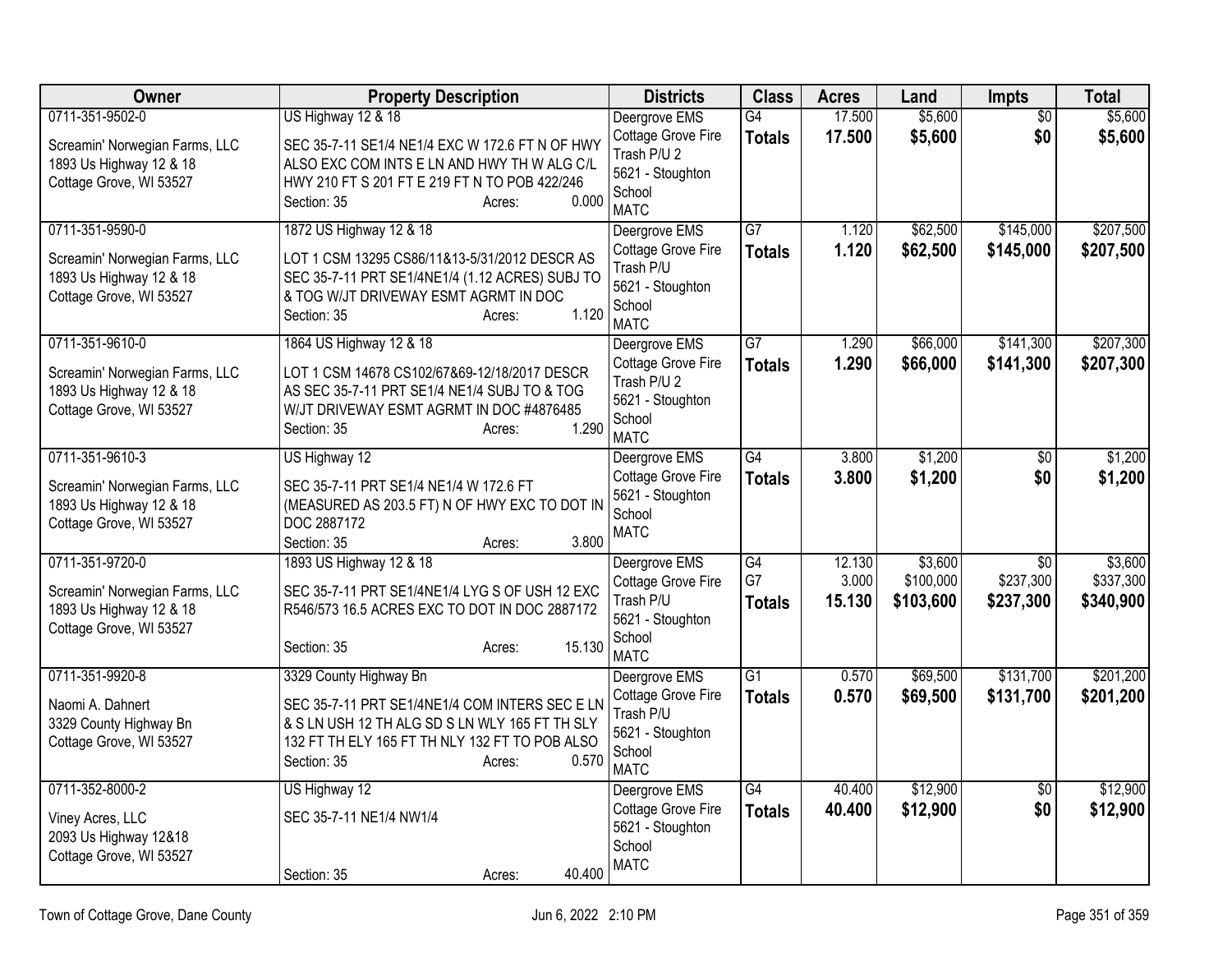| Owner                   | <b>Property Description</b>                     | <b>Districts</b>           | <b>Class</b>    | <b>Acres</b> | Land      | <b>Impts</b>    | <b>Total</b> |
|-------------------------|-------------------------------------------------|----------------------------|-----------------|--------------|-----------|-----------------|--------------|
| 0711-352-8500-7         | US Highway 12                                   | Deergrove EMS              | G4              | 33.300       | \$10,200  | $\overline{50}$ | \$10,200     |
| Viney Acres, LLC        | SEC 35-7-11 NW1/4NW1/4                          | Cottage Grove Fire         | G <sub>5</sub>  | 7.000        | \$3,300   | \$0             | \$3,300      |
| 2093 Us Highway 12&18   |                                                 | 5621 - Stoughton           | <b>Totals</b>   | 40.300       | \$13,500  | \$0             | \$13,500     |
| Cottage Grove, WI 53527 |                                                 | School                     |                 |              |           |                 |              |
|                         | 40.300<br>Section: 35<br>Acres:                 | <b>MATC</b>                |                 |              |           |                 |              |
| 0711-352-9250-8         | US Highway 12                                   | Deergrove EMS              | G4              | 2.200        | \$700     | \$0             | \$700        |
|                         |                                                 | Cottage Grove Fire         | G <sub>5</sub>  | 0.300        | \$0       | \$0             | \$0          |
| Viney Acres, LLC        | SEC 35-7-11 PRT SE1/4NW1/4 S OF HWY EXC TO WI   | 5621 - Stoughton           | <b>Totals</b>   | 2.500        | \$700     | \$0             | \$700        |
| 2093 Us Highway 12&18   | DOT IN DOC #28 40971                            | School                     |                 |              |           |                 |              |
| Cottage Grove, WI 53527 | 2.500<br>Section: 35<br>Acres:                  | <b>MATC</b>                |                 |              |           |                 |              |
| 0711-352-9270-0         | US Highway 12                                   | Deergrove EMS              | G4              | 31.345       | \$9,800   | \$0             | \$9,800      |
|                         |                                                 | Cottage Grove Fire         | G <sub>5</sub>  | 4.235        | \$2,000   | \$0             | \$2,000      |
| Viney Acres, LLC        | LOT 1 CSM 14187 CS96/92&95-3/1/2016 F/K/A LOT 1 | 5621 - Stoughton           | <b>Totals</b>   | 35.580       | \$11,800  | \$0             | \$11,800     |
| 2093 Us Highway 12&18   | CSM 8628 CS47/211&212-7/8/97 DESCR AS SEC       | School                     |                 |              |           |                 |              |
| Cottage Grove, WI 53527 | 35-7-11 PRT SW1/4NW1/4 & PRT NW1/4SW1/4 (35.58  | <b>MATC</b>                |                 |              |           |                 |              |
|                         | 35.580<br>Section: 35<br>Acres:                 |                            |                 |              |           |                 |              |
| 0711-352-9310-0         | 2074 US Highway 12 & 18                         | Deergrove EMS              | $\overline{G1}$ | 3.240        | \$90,500  | \$110,300       | \$200,800    |
| Gregory H. Heisig       | LOT 2 CSM 14187 CS96/92&95-3/1/2016 F/K/A LOT 1 | Cottage Grove Fire         | <b>Totals</b>   | 3.240        | \$90,500  | \$110,300       | \$200,800    |
| Anita R. Heisig         | CSM 8628 CS47/211&212-7/8/97 DESCR AS SEC       | Trash P/U                  |                 |              |           |                 |              |
| 2074 Us Highway 12 & 18 | 35-7-11 PRT SW1/4NW1/4 & PRT NW1/4SW1/4 (3.24   | 5621 - Stoughton           |                 |              |           |                 |              |
| Cottage Grove, WI 53527 | 3.240<br>Section: 35<br>Acres:                  | School                     |                 |              |           |                 |              |
|                         |                                                 | <b>MATC</b>                |                 |              |           |                 |              |
| 0711-352-9332-9         | 2064 US Highway 12 & 18                         | Deergrove EMS              | $\overline{G1}$ | 1.005        | \$90,500  | \$79,500        | \$170,000    |
| <b>Andrew Poquette</b>  | LOT 2 CSM 8628 CS47/211&212 7/8/97 DESCR AS     | Cottage Grove Fire         | <b>Totals</b>   | 1.005        | \$90,500  | \$79,500        | \$170,000    |
| Darcy Poquette          | SEC 35-7-11 PRT SW1/4NW1/4 (1.005 ACRES) SUBJ   | Trash P/U                  |                 |              |           |                 |              |
| 2064 Us Highway 12 & 18 | TO DRIVEWAY AGRMT IN DOC #2874569 TOG           | 5621 - Stoughton<br>School |                 |              |           |                 |              |
| Cottage Grove, WI 53527 | 1.005<br>Section: 35<br>Acres:                  | <b>MATC</b>                |                 |              |           |                 |              |
| 0711-352-9503-0         | 1994 US Highway 12 & 18                         | Deergrove EMS              | G4              | 29.180       | \$9,300   | $\overline{50}$ | \$9,300      |
|                         |                                                 | Cottage Grove Fire         | G5M             | 2.200        | \$5,500   | \$0             | \$5,500      |
| Viney Acres, LLC        | SEC 35-7-11 SE1/4 NW1/4 EXC PRT S OF HWY ALSO   | 5621 - Stoughton           | <b>Totals</b>   | 31.380       | \$14,800  | \$0             | \$14,800     |
| 2093 Us Highway 12&18   | EXC COM AT C/L HWY & E LN TH N 214.5 FT TH W    | School                     |                 |              |           |                 |              |
| Cottage Grove, WI 53527 | 196 FT TH S 214.5 FT TO C/L HWY TH E TO POB &   | <b>MATC</b>                |                 |              |           |                 |              |
|                         | 31.380<br>Section: 35<br>Acres:                 |                            |                 |              |           |                 |              |
| 0711-352-9675-0         | 2040 US Highway 12 & 18                         | Deergrove EMS              | $\overline{G1}$ | 2.400        | \$113,000 | \$533,500       | \$646,500    |
| Daniel P. Viney         | LOT 1 CSM 14683 CS102/83&84-12/28/2017 DESCR    | Cottage Grove Fire         | <b>Totals</b>   | 2.400        | \$113,000 | \$533,500       | \$646,500    |
| Laura E. Viney          | AS SEC 35-7-11 PRT SE1/4NW1/4 (2.400 ACRES) TOG | 5621 - Stoughton           |                 |              |           |                 |              |
| 2040 Us Highway 12 & 18 | W/DRIVEWAY & ACCESS ESMT AGRMT IN DOC           | School                     |                 |              |           |                 |              |
| Cottage Grove, WI 53527 | 2.400<br>Section: 35<br>Acres:                  | <b>MATC</b>                |                 |              |           |                 |              |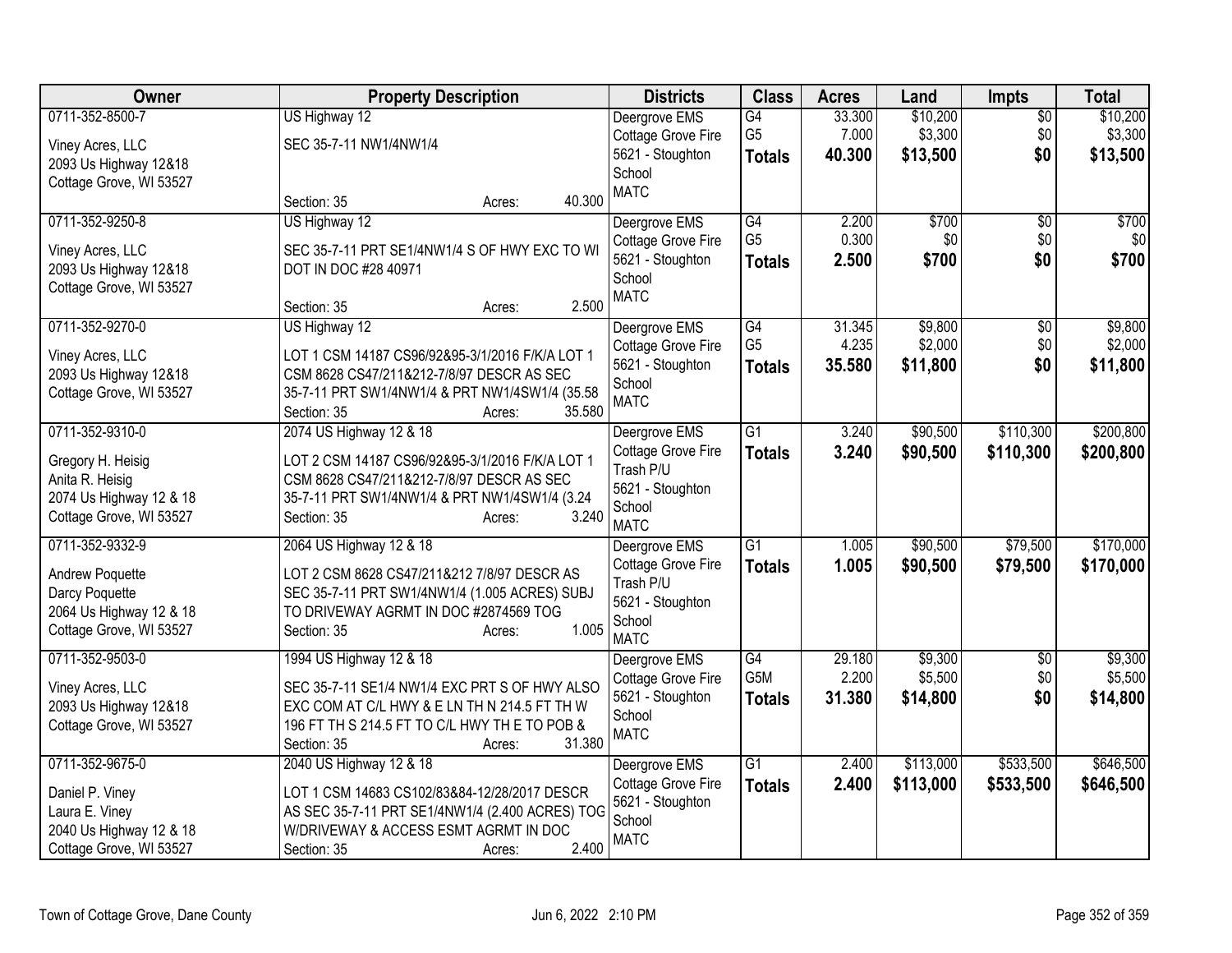| $\overline{50}$<br>\$200<br>Cottage Grove Fire<br>0.800<br>\$200<br>\$0<br><b>Totals</b><br>SEC 35-7-11 PRT SE1/4NW1/4 DESCR AS COM AT<br>Viney Acres, LLC<br>5621 - Stoughton<br>2093 Us Highway 12&18<br>N1/4 COR OF SD SEC 35 TH S0DEG43'52"E 2383.31<br>School<br>Cottage Grove, WI 53527<br>FT ALG E LN OF NW1/4 TO NLY R/W OF USH 12/18 &<br><b>MATC</b><br>0.850<br>Section: 35<br>Acres:<br>0711-353-8000-1<br>\$11,800<br>US Highway 12<br>Deergrove EMS<br>G4<br>38.400<br>\$0<br>G <sub>5</sub><br>Cottage Grove Fire<br>1.880<br>\$500<br>\$0<br>SEC 35-7-11 NE1/4SW1/4 EXC TO WI DOT IN DOC<br>Viney Acres, LLC<br>5621 - Stoughton<br>\$0<br>40.280<br>\$12,300<br><b>Totals</b><br>2093 Us Highway 12&18<br>#2840971<br>School<br>Cottage Grove, WI 53527<br><b>MATC</b><br>40.280<br>Section: 35<br>Acres:<br>0711-353-8504-0<br>2093 US Highway 12 & 18<br>G4<br>26.010<br>\$8,800<br>Deergrove EMS<br>\$0<br>G <sub>5</sub><br>0.500<br>\$300<br>\$0<br>Cottage Grove Fire<br>SEC 35-7-11 NW1/4SW1/4 EXC TO WI DOT IN DOC<br>Viney Acres, LLC<br>G5M<br>3.000<br>\$6,000<br>\$0<br>Trash P/U<br>2093 Us Highway 12&18<br>#2840971 FOR RD R/W EXC VINEY ESTATES EXC<br>G7<br>\$100,000<br>\$289,200<br>3.000<br>5621 - Stoughton<br>Cottage Grove, WI 53527<br>CSM 11505 & ALSO EXC CSM 14187<br>\$115,100<br>\$404,300<br>32.510<br>\$289,200<br>School<br><b>Totals</b><br>0.000<br>Section: 35<br>Acres:<br><b>MATC</b><br>0711-353-9115-0<br>$\overline{G1}$<br>\$132,000<br>\$453,100<br>3186 Kinney Rd<br>Deergrove EMS<br>3.540<br>Cottage Grove Fire<br>3.540<br>\$132,000<br>\$453,100<br>\$585,100<br><b>Totals</b><br>LOT 1 CSM 15483 CS111/234&238-9/9/2020 F/K/A LOT<br>Miller Living Tr, C & T<br>Trash P/U<br>3 CSM 11505 CS70/100&101-8/31/2005 F/K/A VINEY<br>Viney Acres, LLC<br>5621 - Stoughton<br>3186 Kinney Rd<br>ESTATES LOT 1 & F/K/A LOTS 1 & 3 CSM 10263<br>School<br>3.540<br>Cottage Grove, WI 53527<br>Section: 35<br>Acres:<br><b>MATC</b><br>0711-353-9150-0<br>Schadel Rd<br>G4<br>14.400<br>\$4,700<br>$\overline{50}$<br>Deergrove EMS<br>G <sub>5</sub><br>\$5,300<br>14.600<br>\$0<br>Cottage Grove Fire<br>LOT 2 CSM 15483 CS111/234&238-9/9/2020 F/K/A LOT<br>Viney Acres, LLC<br>G5M<br>\$12,000<br>\$0<br>5621 - Stoughton<br>4.840<br>2093 Us Highway 12&18<br>3 CSM 11505 CS70/100&101-8/31/2005 F/K/A VINEY<br>33.840<br>\$22,000<br>\$0<br>\$22,000<br>School<br><b>Totals</b><br>Cottage Grove, WI 53527<br>ESTATES LOT 1 & F/K/A LOTS 1 & 3 CSM 10263<br><b>MATC</b><br>33.840<br>Section: 35<br>Acres:<br>0711-353-9350-0<br>\$3,200<br>\$3,200<br>G4<br>11.250<br>Schadel Rd<br>Deergrove EMS<br>$\overline{50}$<br>G <sub>5</sub><br>0.250<br>\$0<br>Cottage Grove Fire<br>\$0<br>SEC 35-7-11 SW1/4SW1/4 EXC CSM 9858 & ALSO EXO<br>Viney Acres, LLC<br>5621 - Stoughton<br>11.500<br>\$3,200<br>\$0<br><b>Totals</b><br>CSM 10263 EXC VINEY ESTATES & ALSO EXC CSM<br>2093 Us Highway 12&18<br>School<br>11505<br>Cottage Grove, WI 53527<br><b>MATC</b><br>11.500<br>Section: 35<br>Acres: | Owner           | <b>Property Description</b> | <b>Districts</b> | <b>Class</b>    | <b>Acres</b> | Land     | <b>Impts</b> | <b>Total</b> |
|-----------------------------------------------------------------------------------------------------------------------------------------------------------------------------------------------------------------------------------------------------------------------------------------------------------------------------------------------------------------------------------------------------------------------------------------------------------------------------------------------------------------------------------------------------------------------------------------------------------------------------------------------------------------------------------------------------------------------------------------------------------------------------------------------------------------------------------------------------------------------------------------------------------------------------------------------------------------------------------------------------------------------------------------------------------------------------------------------------------------------------------------------------------------------------------------------------------------------------------------------------------------------------------------------------------------------------------------------------------------------------------------------------------------------------------------------------------------------------------------------------------------------------------------------------------------------------------------------------------------------------------------------------------------------------------------------------------------------------------------------------------------------------------------------------------------------------------------------------------------------------------------------------------------------------------------------------------------------------------------------------------------------------------------------------------------------------------------------------------------------------------------------------------------------------------------------------------------------------------------------------------------------------------------------------------------------------------------------------------------------------------------------------------------------------------------------------------------------------------------------------------------------------------------------------------------------------------------------------------------------------------------------------------------------------------------------------------------------------------------------------------------------------------------------------------------------------------------------------------------------------------------------------------------------------------------------------------------------------------------------------------------------------------------------------------------|-----------------|-----------------------------|------------------|-----------------|--------------|----------|--------------|--------------|
|                                                                                                                                                                                                                                                                                                                                                                                                                                                                                                                                                                                                                                                                                                                                                                                                                                                                                                                                                                                                                                                                                                                                                                                                                                                                                                                                                                                                                                                                                                                                                                                                                                                                                                                                                                                                                                                                                                                                                                                                                                                                                                                                                                                                                                                                                                                                                                                                                                                                                                                                                                                                                                                                                                                                                                                                                                                                                                                                                                                                                                                                 | 0711-352-9905-0 | US Highway 12               | Deergrove EMS    | $\overline{G4}$ | 0.800        | \$200    |              | \$200        |
|                                                                                                                                                                                                                                                                                                                                                                                                                                                                                                                                                                                                                                                                                                                                                                                                                                                                                                                                                                                                                                                                                                                                                                                                                                                                                                                                                                                                                                                                                                                                                                                                                                                                                                                                                                                                                                                                                                                                                                                                                                                                                                                                                                                                                                                                                                                                                                                                                                                                                                                                                                                                                                                                                                                                                                                                                                                                                                                                                                                                                                                                 |                 |                             |                  |                 |              |          |              |              |
|                                                                                                                                                                                                                                                                                                                                                                                                                                                                                                                                                                                                                                                                                                                                                                                                                                                                                                                                                                                                                                                                                                                                                                                                                                                                                                                                                                                                                                                                                                                                                                                                                                                                                                                                                                                                                                                                                                                                                                                                                                                                                                                                                                                                                                                                                                                                                                                                                                                                                                                                                                                                                                                                                                                                                                                                                                                                                                                                                                                                                                                                 |                 |                             |                  |                 |              |          |              |              |
|                                                                                                                                                                                                                                                                                                                                                                                                                                                                                                                                                                                                                                                                                                                                                                                                                                                                                                                                                                                                                                                                                                                                                                                                                                                                                                                                                                                                                                                                                                                                                                                                                                                                                                                                                                                                                                                                                                                                                                                                                                                                                                                                                                                                                                                                                                                                                                                                                                                                                                                                                                                                                                                                                                                                                                                                                                                                                                                                                                                                                                                                 |                 |                             |                  |                 |              |          |              |              |
| \$11,800<br>\$500<br>\$12,300<br>\$8,800<br>\$300<br>\$6,000<br>\$389,200<br>\$585,100                                                                                                                                                                                                                                                                                                                                                                                                                                                                                                                                                                                                                                                                                                                                                                                                                                                                                                                                                                                                                                                                                                                                                                                                                                                                                                                                                                                                                                                                                                                                                                                                                                                                                                                                                                                                                                                                                                                                                                                                                                                                                                                                                                                                                                                                                                                                                                                                                                                                                                                                                                                                                                                                                                                                                                                                                                                                                                                                                                          |                 |                             |                  |                 |              |          |              |              |
|                                                                                                                                                                                                                                                                                                                                                                                                                                                                                                                                                                                                                                                                                                                                                                                                                                                                                                                                                                                                                                                                                                                                                                                                                                                                                                                                                                                                                                                                                                                                                                                                                                                                                                                                                                                                                                                                                                                                                                                                                                                                                                                                                                                                                                                                                                                                                                                                                                                                                                                                                                                                                                                                                                                                                                                                                                                                                                                                                                                                                                                                 |                 |                             |                  |                 |              |          |              |              |
|                                                                                                                                                                                                                                                                                                                                                                                                                                                                                                                                                                                                                                                                                                                                                                                                                                                                                                                                                                                                                                                                                                                                                                                                                                                                                                                                                                                                                                                                                                                                                                                                                                                                                                                                                                                                                                                                                                                                                                                                                                                                                                                                                                                                                                                                                                                                                                                                                                                                                                                                                                                                                                                                                                                                                                                                                                                                                                                                                                                                                                                                 |                 |                             |                  |                 |              |          |              |              |
|                                                                                                                                                                                                                                                                                                                                                                                                                                                                                                                                                                                                                                                                                                                                                                                                                                                                                                                                                                                                                                                                                                                                                                                                                                                                                                                                                                                                                                                                                                                                                                                                                                                                                                                                                                                                                                                                                                                                                                                                                                                                                                                                                                                                                                                                                                                                                                                                                                                                                                                                                                                                                                                                                                                                                                                                                                                                                                                                                                                                                                                                 |                 |                             |                  |                 |              |          |              |              |
|                                                                                                                                                                                                                                                                                                                                                                                                                                                                                                                                                                                                                                                                                                                                                                                                                                                                                                                                                                                                                                                                                                                                                                                                                                                                                                                                                                                                                                                                                                                                                                                                                                                                                                                                                                                                                                                                                                                                                                                                                                                                                                                                                                                                                                                                                                                                                                                                                                                                                                                                                                                                                                                                                                                                                                                                                                                                                                                                                                                                                                                                 |                 |                             |                  |                 |              |          |              |              |
|                                                                                                                                                                                                                                                                                                                                                                                                                                                                                                                                                                                                                                                                                                                                                                                                                                                                                                                                                                                                                                                                                                                                                                                                                                                                                                                                                                                                                                                                                                                                                                                                                                                                                                                                                                                                                                                                                                                                                                                                                                                                                                                                                                                                                                                                                                                                                                                                                                                                                                                                                                                                                                                                                                                                                                                                                                                                                                                                                                                                                                                                 |                 |                             |                  |                 |              |          |              |              |
|                                                                                                                                                                                                                                                                                                                                                                                                                                                                                                                                                                                                                                                                                                                                                                                                                                                                                                                                                                                                                                                                                                                                                                                                                                                                                                                                                                                                                                                                                                                                                                                                                                                                                                                                                                                                                                                                                                                                                                                                                                                                                                                                                                                                                                                                                                                                                                                                                                                                                                                                                                                                                                                                                                                                                                                                                                                                                                                                                                                                                                                                 |                 |                             |                  |                 |              |          |              |              |
|                                                                                                                                                                                                                                                                                                                                                                                                                                                                                                                                                                                                                                                                                                                                                                                                                                                                                                                                                                                                                                                                                                                                                                                                                                                                                                                                                                                                                                                                                                                                                                                                                                                                                                                                                                                                                                                                                                                                                                                                                                                                                                                                                                                                                                                                                                                                                                                                                                                                                                                                                                                                                                                                                                                                                                                                                                                                                                                                                                                                                                                                 |                 |                             |                  |                 |              |          |              |              |
|                                                                                                                                                                                                                                                                                                                                                                                                                                                                                                                                                                                                                                                                                                                                                                                                                                                                                                                                                                                                                                                                                                                                                                                                                                                                                                                                                                                                                                                                                                                                                                                                                                                                                                                                                                                                                                                                                                                                                                                                                                                                                                                                                                                                                                                                                                                                                                                                                                                                                                                                                                                                                                                                                                                                                                                                                                                                                                                                                                                                                                                                 |                 |                             |                  |                 |              |          |              |              |
|                                                                                                                                                                                                                                                                                                                                                                                                                                                                                                                                                                                                                                                                                                                                                                                                                                                                                                                                                                                                                                                                                                                                                                                                                                                                                                                                                                                                                                                                                                                                                                                                                                                                                                                                                                                                                                                                                                                                                                                                                                                                                                                                                                                                                                                                                                                                                                                                                                                                                                                                                                                                                                                                                                                                                                                                                                                                                                                                                                                                                                                                 |                 |                             |                  |                 |              |          |              |              |
|                                                                                                                                                                                                                                                                                                                                                                                                                                                                                                                                                                                                                                                                                                                                                                                                                                                                                                                                                                                                                                                                                                                                                                                                                                                                                                                                                                                                                                                                                                                                                                                                                                                                                                                                                                                                                                                                                                                                                                                                                                                                                                                                                                                                                                                                                                                                                                                                                                                                                                                                                                                                                                                                                                                                                                                                                                                                                                                                                                                                                                                                 |                 |                             |                  |                 |              |          |              |              |
|                                                                                                                                                                                                                                                                                                                                                                                                                                                                                                                                                                                                                                                                                                                                                                                                                                                                                                                                                                                                                                                                                                                                                                                                                                                                                                                                                                                                                                                                                                                                                                                                                                                                                                                                                                                                                                                                                                                                                                                                                                                                                                                                                                                                                                                                                                                                                                                                                                                                                                                                                                                                                                                                                                                                                                                                                                                                                                                                                                                                                                                                 |                 |                             |                  |                 |              |          |              |              |
|                                                                                                                                                                                                                                                                                                                                                                                                                                                                                                                                                                                                                                                                                                                                                                                                                                                                                                                                                                                                                                                                                                                                                                                                                                                                                                                                                                                                                                                                                                                                                                                                                                                                                                                                                                                                                                                                                                                                                                                                                                                                                                                                                                                                                                                                                                                                                                                                                                                                                                                                                                                                                                                                                                                                                                                                                                                                                                                                                                                                                                                                 |                 |                             |                  |                 |              |          |              |              |
|                                                                                                                                                                                                                                                                                                                                                                                                                                                                                                                                                                                                                                                                                                                                                                                                                                                                                                                                                                                                                                                                                                                                                                                                                                                                                                                                                                                                                                                                                                                                                                                                                                                                                                                                                                                                                                                                                                                                                                                                                                                                                                                                                                                                                                                                                                                                                                                                                                                                                                                                                                                                                                                                                                                                                                                                                                                                                                                                                                                                                                                                 |                 |                             |                  |                 |              |          |              |              |
| \$4,700<br>\$5,300<br>\$12,000<br>\$0<br>\$3,200                                                                                                                                                                                                                                                                                                                                                                                                                                                                                                                                                                                                                                                                                                                                                                                                                                                                                                                                                                                                                                                                                                                                                                                                                                                                                                                                                                                                                                                                                                                                                                                                                                                                                                                                                                                                                                                                                                                                                                                                                                                                                                                                                                                                                                                                                                                                                                                                                                                                                                                                                                                                                                                                                                                                                                                                                                                                                                                                                                                                                |                 |                             |                  |                 |              |          |              |              |
|                                                                                                                                                                                                                                                                                                                                                                                                                                                                                                                                                                                                                                                                                                                                                                                                                                                                                                                                                                                                                                                                                                                                                                                                                                                                                                                                                                                                                                                                                                                                                                                                                                                                                                                                                                                                                                                                                                                                                                                                                                                                                                                                                                                                                                                                                                                                                                                                                                                                                                                                                                                                                                                                                                                                                                                                                                                                                                                                                                                                                                                                 |                 |                             |                  |                 |              |          |              |              |
|                                                                                                                                                                                                                                                                                                                                                                                                                                                                                                                                                                                                                                                                                                                                                                                                                                                                                                                                                                                                                                                                                                                                                                                                                                                                                                                                                                                                                                                                                                                                                                                                                                                                                                                                                                                                                                                                                                                                                                                                                                                                                                                                                                                                                                                                                                                                                                                                                                                                                                                                                                                                                                                                                                                                                                                                                                                                                                                                                                                                                                                                 |                 |                             |                  |                 |              |          |              |              |
|                                                                                                                                                                                                                                                                                                                                                                                                                                                                                                                                                                                                                                                                                                                                                                                                                                                                                                                                                                                                                                                                                                                                                                                                                                                                                                                                                                                                                                                                                                                                                                                                                                                                                                                                                                                                                                                                                                                                                                                                                                                                                                                                                                                                                                                                                                                                                                                                                                                                                                                                                                                                                                                                                                                                                                                                                                                                                                                                                                                                                                                                 |                 |                             |                  |                 |              |          |              |              |
|                                                                                                                                                                                                                                                                                                                                                                                                                                                                                                                                                                                                                                                                                                                                                                                                                                                                                                                                                                                                                                                                                                                                                                                                                                                                                                                                                                                                                                                                                                                                                                                                                                                                                                                                                                                                                                                                                                                                                                                                                                                                                                                                                                                                                                                                                                                                                                                                                                                                                                                                                                                                                                                                                                                                                                                                                                                                                                                                                                                                                                                                 |                 |                             |                  |                 |              |          |              |              |
|                                                                                                                                                                                                                                                                                                                                                                                                                                                                                                                                                                                                                                                                                                                                                                                                                                                                                                                                                                                                                                                                                                                                                                                                                                                                                                                                                                                                                                                                                                                                                                                                                                                                                                                                                                                                                                                                                                                                                                                                                                                                                                                                                                                                                                                                                                                                                                                                                                                                                                                                                                                                                                                                                                                                                                                                                                                                                                                                                                                                                                                                 |                 |                             |                  |                 |              |          |              |              |
|                                                                                                                                                                                                                                                                                                                                                                                                                                                                                                                                                                                                                                                                                                                                                                                                                                                                                                                                                                                                                                                                                                                                                                                                                                                                                                                                                                                                                                                                                                                                                                                                                                                                                                                                                                                                                                                                                                                                                                                                                                                                                                                                                                                                                                                                                                                                                                                                                                                                                                                                                                                                                                                                                                                                                                                                                                                                                                                                                                                                                                                                 |                 |                             |                  |                 |              |          |              |              |
|                                                                                                                                                                                                                                                                                                                                                                                                                                                                                                                                                                                                                                                                                                                                                                                                                                                                                                                                                                                                                                                                                                                                                                                                                                                                                                                                                                                                                                                                                                                                                                                                                                                                                                                                                                                                                                                                                                                                                                                                                                                                                                                                                                                                                                                                                                                                                                                                                                                                                                                                                                                                                                                                                                                                                                                                                                                                                                                                                                                                                                                                 |                 |                             |                  |                 |              |          |              |              |
|                                                                                                                                                                                                                                                                                                                                                                                                                                                                                                                                                                                                                                                                                                                                                                                                                                                                                                                                                                                                                                                                                                                                                                                                                                                                                                                                                                                                                                                                                                                                                                                                                                                                                                                                                                                                                                                                                                                                                                                                                                                                                                                                                                                                                                                                                                                                                                                                                                                                                                                                                                                                                                                                                                                                                                                                                                                                                                                                                                                                                                                                 |                 |                             |                  |                 |              |          |              |              |
|                                                                                                                                                                                                                                                                                                                                                                                                                                                                                                                                                                                                                                                                                                                                                                                                                                                                                                                                                                                                                                                                                                                                                                                                                                                                                                                                                                                                                                                                                                                                                                                                                                                                                                                                                                                                                                                                                                                                                                                                                                                                                                                                                                                                                                                                                                                                                                                                                                                                                                                                                                                                                                                                                                                                                                                                                                                                                                                                                                                                                                                                 |                 |                             |                  |                 |              |          |              |              |
|                                                                                                                                                                                                                                                                                                                                                                                                                                                                                                                                                                                                                                                                                                                                                                                                                                                                                                                                                                                                                                                                                                                                                                                                                                                                                                                                                                                                                                                                                                                                                                                                                                                                                                                                                                                                                                                                                                                                                                                                                                                                                                                                                                                                                                                                                                                                                                                                                                                                                                                                                                                                                                                                                                                                                                                                                                                                                                                                                                                                                                                                 |                 |                             |                  |                 |              |          |              |              |
|                                                                                                                                                                                                                                                                                                                                                                                                                                                                                                                                                                                                                                                                                                                                                                                                                                                                                                                                                                                                                                                                                                                                                                                                                                                                                                                                                                                                                                                                                                                                                                                                                                                                                                                                                                                                                                                                                                                                                                                                                                                                                                                                                                                                                                                                                                                                                                                                                                                                                                                                                                                                                                                                                                                                                                                                                                                                                                                                                                                                                                                                 |                 |                             |                  |                 |              |          |              |              |
|                                                                                                                                                                                                                                                                                                                                                                                                                                                                                                                                                                                                                                                                                                                                                                                                                                                                                                                                                                                                                                                                                                                                                                                                                                                                                                                                                                                                                                                                                                                                                                                                                                                                                                                                                                                                                                                                                                                                                                                                                                                                                                                                                                                                                                                                                                                                                                                                                                                                                                                                                                                                                                                                                                                                                                                                                                                                                                                                                                                                                                                                 |                 |                             |                  |                 |              |          |              |              |
| G4<br>36.300<br>Schadel Rd<br>Deergrove EMS<br>$\overline{60}$                                                                                                                                                                                                                                                                                                                                                                                                                                                                                                                                                                                                                                                                                                                                                                                                                                                                                                                                                                                                                                                                                                                                                                                                                                                                                                                                                                                                                                                                                                                                                                                                                                                                                                                                                                                                                                                                                                                                                                                                                                                                                                                                                                                                                                                                                                                                                                                                                                                                                                                                                                                                                                                                                                                                                                                                                                                                                                                                                                                                  | 0711-353-9501-0 |                             |                  |                 |              | \$10,600 |              | \$10,600     |
| G5M<br>\$1,800<br>0.581<br>\$0<br>\$1,800<br>Cottage Grove Fire<br>SEC 35-7-11 SE1/4 SW1/4 EXC CSM 13118<br>Viney Acres, LLC                                                                                                                                                                                                                                                                                                                                                                                                                                                                                                                                                                                                                                                                                                                                                                                                                                                                                                                                                                                                                                                                                                                                                                                                                                                                                                                                                                                                                                                                                                                                                                                                                                                                                                                                                                                                                                                                                                                                                                                                                                                                                                                                                                                                                                                                                                                                                                                                                                                                                                                                                                                                                                                                                                                                                                                                                                                                                                                                    |                 |                             |                  |                 |              |          |              |              |
| 5621 - Stoughton<br>\$12,400<br>\$0<br>\$12,400<br>36.881<br><b>Totals</b><br>2093 Us Highway 12&18                                                                                                                                                                                                                                                                                                                                                                                                                                                                                                                                                                                                                                                                                                                                                                                                                                                                                                                                                                                                                                                                                                                                                                                                                                                                                                                                                                                                                                                                                                                                                                                                                                                                                                                                                                                                                                                                                                                                                                                                                                                                                                                                                                                                                                                                                                                                                                                                                                                                                                                                                                                                                                                                                                                                                                                                                                                                                                                                                             |                 |                             |                  |                 |              |          |              |              |
| School<br>Cottage Grove, WI 53527                                                                                                                                                                                                                                                                                                                                                                                                                                                                                                                                                                                                                                                                                                                                                                                                                                                                                                                                                                                                                                                                                                                                                                                                                                                                                                                                                                                                                                                                                                                                                                                                                                                                                                                                                                                                                                                                                                                                                                                                                                                                                                                                                                                                                                                                                                                                                                                                                                                                                                                                                                                                                                                                                                                                                                                                                                                                                                                                                                                                                               |                 |                             |                  |                 |              |          |              |              |
| <b>MATC</b><br>36.881<br>Section: 35<br>Acres:                                                                                                                                                                                                                                                                                                                                                                                                                                                                                                                                                                                                                                                                                                                                                                                                                                                                                                                                                                                                                                                                                                                                                                                                                                                                                                                                                                                                                                                                                                                                                                                                                                                                                                                                                                                                                                                                                                                                                                                                                                                                                                                                                                                                                                                                                                                                                                                                                                                                                                                                                                                                                                                                                                                                                                                                                                                                                                                                                                                                                  |                 |                             |                  |                 |              |          |              |              |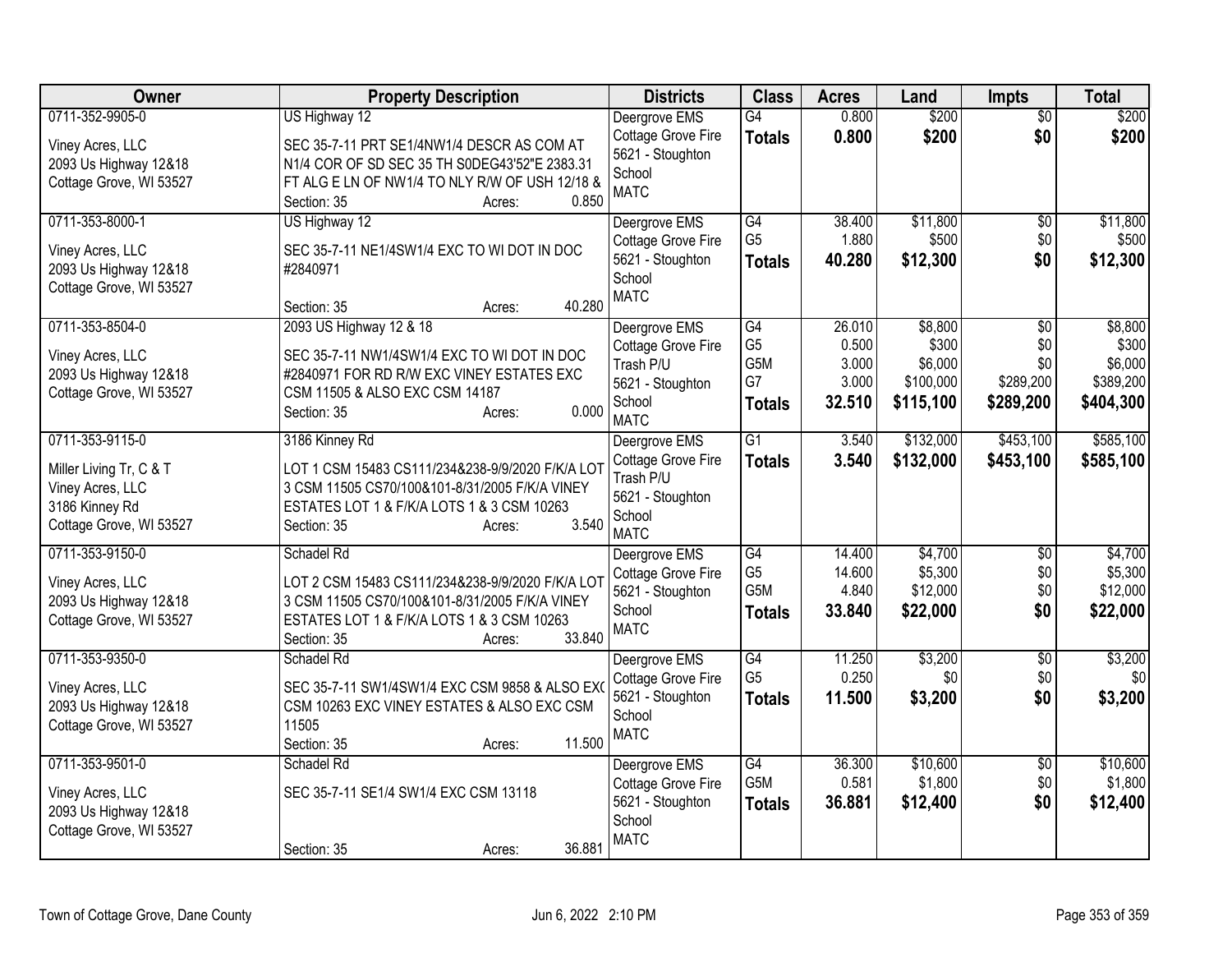| Owner                                                                                | <b>Property Description</b>                                                                                                                       |        |        | <b>Districts</b>                                                                              | <b>Class</b>                           | <b>Acres</b>             | Land                           | <b>Impts</b>           | <b>Total</b>                   |
|--------------------------------------------------------------------------------------|---------------------------------------------------------------------------------------------------------------------------------------------------|--------|--------|-----------------------------------------------------------------------------------------------|----------------------------------------|--------------------------|--------------------------------|------------------------|--------------------------------|
| 0711-353-9775-0                                                                      | 2040 Schadel Rd                                                                                                                                   |        |        | Deergrove EMS                                                                                 | G1                                     | 3.419                    | \$119,000                      | \$276,500              | \$395,500                      |
| Jason S. Viney<br>Alison M. Viney<br>2040 Schadel Rd                                 | LOT 1 CSM 13118 CS84/113&114-6/13/2011 DESCR<br>AS SEC 35-7-11 PRT SE1/4SW1/4 (3.419 ACRES EXCI<br>$R/W$ )                                        |        |        | Cottage Grove Fire<br>Trash P/U<br>5621 - Stoughton                                           | <b>Totals</b>                          | 3.419                    | \$119,000                      | \$276,500              | \$395,500                      |
| Cottage Grove, WI 53527                                                              | Section: 35                                                                                                                                       | Acres: | 3.419  | School<br><b>MATC</b>                                                                         |                                        |                          |                                |                        |                                |
| 0711-354-8000-0                                                                      | County Rd BN                                                                                                                                      |        |        | Deergrove EMS                                                                                 | G4                                     | 35.750                   | \$11,300                       | $\overline{60}$        | \$11,300                       |
| Screamin' Norwegian Farms, LLC<br>1893 Us Highway 12 & 18<br>Cottage Grove, WI 53527 | SEC 35-7-11 NE1/4 SE1/4                                                                                                                           |        |        | Cottage Grove Fire<br>5621 - Stoughton<br>School                                              | G <sub>5</sub><br>G5M<br><b>Totals</b> | 2.250<br>2.500<br>40.500 | \$1,000<br>\$5,000<br>\$17,300 | \$0<br>\$0<br>\$0      | \$1,000<br>\$5,000<br>\$17,300 |
|                                                                                      | Section: 35                                                                                                                                       | Acres: | 40.500 | <b>MATC</b>                                                                                   |                                        |                          |                                |                        |                                |
| 0711-354-8500-5                                                                      | US Highway 12                                                                                                                                     |        |        | Deergrove EMS                                                                                 | G4                                     | 39.500                   | \$12,400                       | $\overline{60}$        | \$12,400                       |
| Screamin' Norwegian Farms, LLC<br>1893 Us Highway 12 & 18<br>Cottage Grove, WI 53527 | SEC 35-7-11 NW1/4 SE1/4                                                                                                                           |        |        | Cottage Grove Fire<br>5621 - Stoughton<br>School                                              | G <sub>5</sub><br>Totals               | 1.000<br>40.500          | \$300<br>\$12,700              | \$0<br>\$0             | \$300<br>\$12,700              |
|                                                                                      | Section: 35                                                                                                                                       | Acres: | 40.500 | <b>MATC</b>                                                                                   |                                        |                          |                                |                        |                                |
| 0711-354-9000-8                                                                      | Schadel Rd                                                                                                                                        |        |        | Deergrove EMS<br>Cottage Grove Fire                                                           | G4                                     | 40.500<br>40.500         | \$13,500<br>\$13,500           | $\overline{50}$<br>\$0 | \$13,500                       |
| Screamin' Norwegian Farms, LLC<br>1893 Us Highway 12 & 18<br>Cottage Grove, WI 53527 | SEC 35-7-11 SW1/4 SE1/4                                                                                                                           |        |        | 5621 - Stoughton<br>School                                                                    | <b>Totals</b>                          |                          |                                |                        | \$13,500                       |
|                                                                                      | Section: 35                                                                                                                                       | Acres: | 40.500 | <b>MATC</b>                                                                                   |                                        |                          |                                |                        |                                |
| 0711-354-9500-3                                                                      | Schadel Rd                                                                                                                                        |        |        | Deergrove EMS                                                                                 | G4                                     | 40.500                   | \$13,000                       | \$0                    | \$13,000                       |
| Screamin' Norwegian Farms, LLC<br>1893 Us Highway 12 & 18                            | SEC 35-7-11 SE1/4 SE1/4                                                                                                                           |        |        | Cottage Grove Fire<br>5621 - Stoughton<br>School                                              | <b>Totals</b>                          | 40.500                   | \$13,000                       | \$0                    | \$13,000                       |
| Cottage Grove, WI 53527                                                              | Section: 35                                                                                                                                       | Acres: | 40.500 | <b>MATC</b>                                                                                   |                                        |                          |                                |                        |                                |
| 0711-361-8235-0                                                                      | 1640 US Highway 12 & 18                                                                                                                           |        |        | Deergrove EMS                                                                                 | G4                                     | 4.000                    | \$1,400                        | \$0                    | \$1,400                        |
| Brent P. Jolma<br>Amanda M. Jolma<br>1640 Us Highway 12 & 18<br>Deerfield, WI 53531  | LOT 1 CSM 14416 CS99/32&34-1/5/2017 DESCR AS<br>SEC 36-7-11 PRT NW1/4NE1/4 & PRT NE1/4NE1/4<br>(6.00 ACRES)<br>Section: 36                        | Acres: | 6.000  | Cottage Grove Fire<br>Trash P/U<br>1309 - Deerfield<br>School                                 | G7<br><b>Totals</b>                    | 2.000<br>6.000           | \$80,000<br>\$81,400           | \$226,000<br>\$226,000 | \$306,000<br>\$307,400         |
|                                                                                      |                                                                                                                                                   |        |        | <b>MATC</b>                                                                                   |                                        |                          |                                |                        |                                |
| 0711-361-8270-0<br>Haag Living Tr<br>6868 Buethin Rd<br>Dane, WI 53529               | US Highway 12 & 18<br>LOT 2 CSM 14416 CS99/32&34-1/5/2017 DESCR AS<br>SEC 36-7-11 PRT NW1/4NE1/4 & PRT NE1/4NE1/4<br>(27.24 ACRES)<br>Section: 36 | Acres: | 27.240 | Deergrove EMS<br>Cottage Grove Fire<br>Trash P/U<br>1309 - Deerfield<br>School<br><b>MATC</b> | $\overline{G4}$<br><b>Totals</b>       | 27.240<br>27.240         | \$9,200<br>\$9,200             | $\overline{50}$<br>\$0 | \$9,200<br>\$9,200             |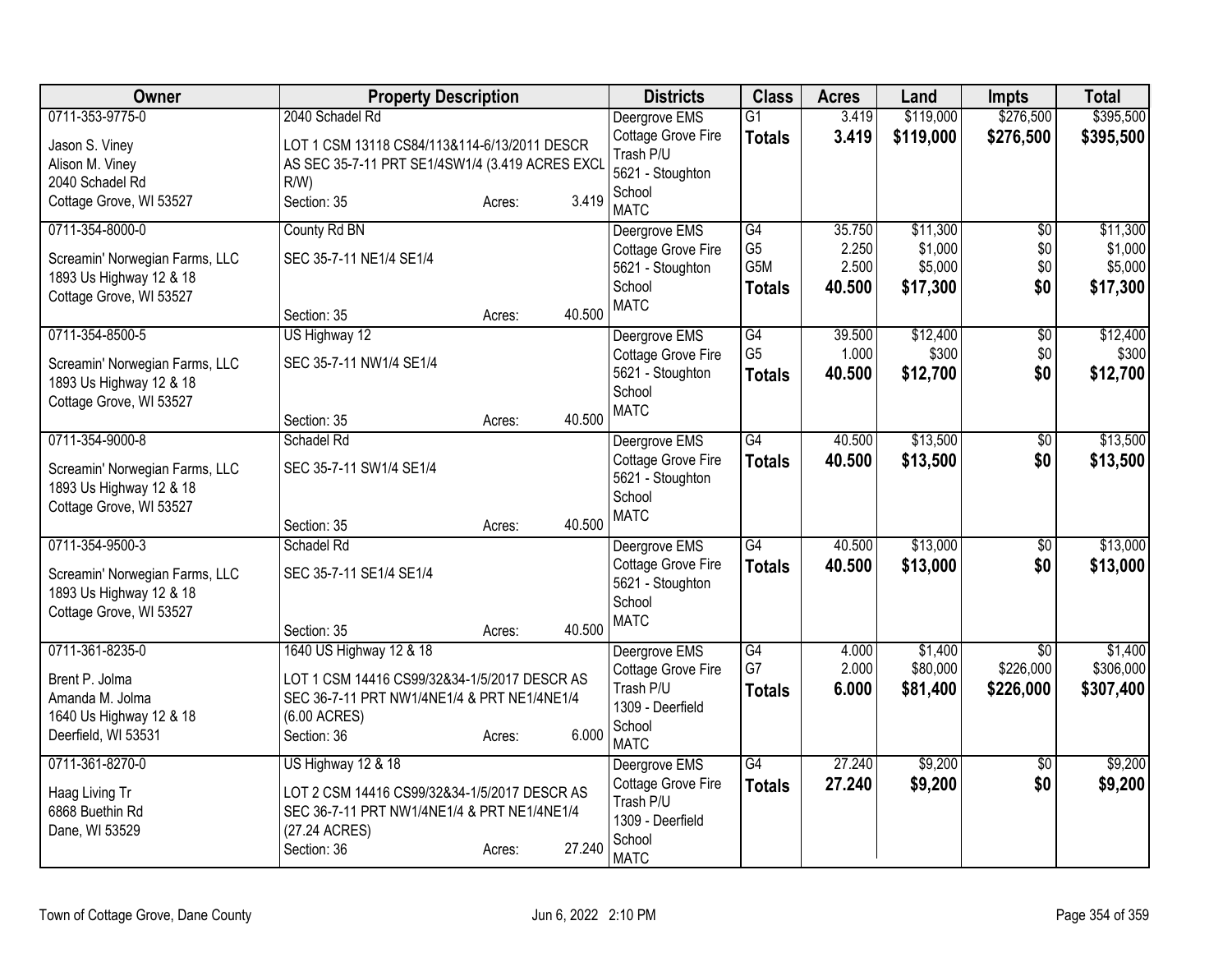| Owner                                                                                                                   | <b>Property Description</b>                                                                                                                                                                                | <b>Districts</b>                                                                                     | <b>Class</b>                          | <b>Acres</b>                       | Land                                        | <b>Impts</b>                                     | <b>Total</b>                                  |
|-------------------------------------------------------------------------------------------------------------------------|------------------------------------------------------------------------------------------------------------------------------------------------------------------------------------------------------------|------------------------------------------------------------------------------------------------------|---------------------------------------|------------------------------------|---------------------------------------------|--------------------------------------------------|-----------------------------------------------|
| 0711-361-8291-0<br>Johnson Rev Tr, Orlow & Lorraine<br>c/o Orlow S. Johnson<br>3516 Deerfield Rd<br>Deerfield, WI 53531 | US Highway 12<br>SEC 36-7-11 PRT NE1/4NE1/4 LYG S OF USH 12 EXC<br>CSM 3900 & EX C TO WI DOT IN DOC #2827099 FOR<br>RD <sub>R/W</sub><br>4.810<br>Section: 36<br>Acres:                                    | Deergrove EMS<br>Cottage Grove Fire<br>1309 - Deerfield<br>School<br><b>MATC</b>                     | G4<br><b>Totals</b>                   | 4.810<br>4.810                     | \$1,600<br>\$1,600                          | $\overline{30}$<br>\$0                           | \$1,600<br>\$1,600                            |
| 0711-361-8510-4<br>Joseph Gallagher<br>Chelsea Gallagher<br>1668 Us Highway 12 & 18<br>Deerfield, WI 53531              | 1668 US Highway 12 & 18<br>SEC 36-7-11 PRT W1/2 NE1/4 LYG N OF HWY C/L EXC<br>E 36.7 FT THF & EXC TO WI DOT IN DOC #2808727<br>38.400<br>Section: 36<br>Acres:                                             | Deergrove EMS<br>Cottage Grove Fire<br>Trash P/U<br>5621 - Stoughton<br>School<br><b>MATC</b>        | G4<br>G5M<br>G7<br><b>Totals</b>      | 35.400<br>1.000<br>2.000<br>38.400 | \$11,500<br>\$2,000<br>\$80,000<br>\$93,500 | $\overline{50}$<br>\$0<br>\$191,500<br>\$191,500 | \$11,500<br>\$2,000<br>\$271,500<br>\$285,000 |
| 0711-361-9000-9<br>Norske Farms, LLC<br>2624 W Star Rd<br>Cottage Grove, WI 53527                                       | US Highway 12<br>SEC 36-7-11 W1/2 NE1/4 EXC PRT LYG N OF HWY &<br>EXC BEG INTS W LN AND HWY TH NELY 192 FT TH S<br>260 FT TH SWLY 192 FT TH N TO POB & EXC TO WI<br>36.630<br>Section: 36<br>Acres:        | Deergrove EMS<br>Cottage Grove Fire<br>5621 - Stoughton<br>School<br><b>MATC</b>                     | G4<br>G <sub>5</sub><br><b>Totals</b> | 35.630<br>1.000<br>36.630          | \$12,000<br>\$500<br>\$12,500               | $\overline{50}$<br>\$0<br>\$0                    | \$12,000<br>\$500<br>\$12,500                 |
| 0711-361-9150-8<br>Cottage Grove, Town of<br>4058 County Highway N<br>Cottage Grove, WI 53527                           | 1711 US Highway 12 & 18<br>SEC 36-7-11 PRT SW1/4 NE1/4 BEG INTS W LN & HW<br>C/L TH NELY ALG SD C/L 192 FT S 260 FT SWLY 192<br>FT N TO POB<br>1.200<br>Section: 36<br>Acres:                              | Deergrove EMS<br><b>Cottage Grove Fire</b><br>5621 - Stoughton<br>School<br><b>MATC</b>              | X4<br><b>Totals</b>                   | 1.200<br>1.200                     | $\overline{50}$<br>\$0                      | $\overline{30}$<br>\$0                           | $\overline{50}$<br>\$0                        |
| 0711-361-9501-0<br>Johnson Rev Tr, Orlow & Lorraine<br>3516 Deerfield Rd<br>Deerfield, WI 53531                         | Deerfield Rd<br>SEC 36-7-11 SE1/4 NE1/4 EXC CSM 3900 & EXC CSM<br>11530<br>37.400<br>Section: 36<br>Acres:                                                                                                 | Deergrove EMS<br>Cottage Grove Fire<br>1309 - Deerfield<br>School<br><b>MATC</b>                     | G4<br>G <sub>5</sub><br><b>Totals</b> | 37.200<br>0.200<br>37.400          | \$11,500<br>\$0<br>\$11,500                 | $\overline{60}$<br>\$0<br>\$0                    | \$11,500<br>\$0<br>\$11,500                   |
| 0711-361-9600-3<br>Mark C. Schmidt<br>Jodi L. Schmidt<br>1647 Us Highway 12 & 18<br>Deerfield, WI 53531                 | 1647 US Highway 12 & 18<br>LOT 1 CSM 3900 CS16/121 R3473/62-3/23/82 DESCR<br>AS SEC 36-7-1 1 PRT NE1/4NE1/4 SUBJ TO USH<br>12&18 R/W OVER NLY 33.00 FT THF EXC TO WI DOT<br>1.060<br>Section: 36<br>Acres: | Deergrove EMS<br><b>Cottage Grove Fire</b><br>Trash P/U<br>1309 - Deerfield<br>School<br><b>MATC</b> | G1<br><b>Totals</b>                   | 1.060<br>1.060                     | \$91,500<br>\$91,500                        | \$129,900<br>\$129,900                           | \$221,400<br>\$221,400                        |
| 0711-361-9850-0<br>Steven A. Johnson<br>Janet L. Johnson<br>3289 Deerfield Rd<br>Deerfield, WI 53531                    | 3289 Deerfield Rd<br>LOT 1 CSM 11530 CS70/164&165-9/19-2005 DESCR<br>AS SEC 36-7-11 PRT SE1/4NE1/4 (2.000 ACRES)<br>2.000<br>Section: 36<br>Acres:                                                         | Deergrove EMS<br>Cottage Grove Fire<br>Trash P/U<br>1309 - Deerfield<br>School<br><b>MATC</b>        | $\overline{G1}$<br><b>Totals</b>      | 2.000<br>2.000                     | \$110,500<br>\$110,500                      | \$471,400<br>\$471,400                           | \$581,900<br>\$581,900                        |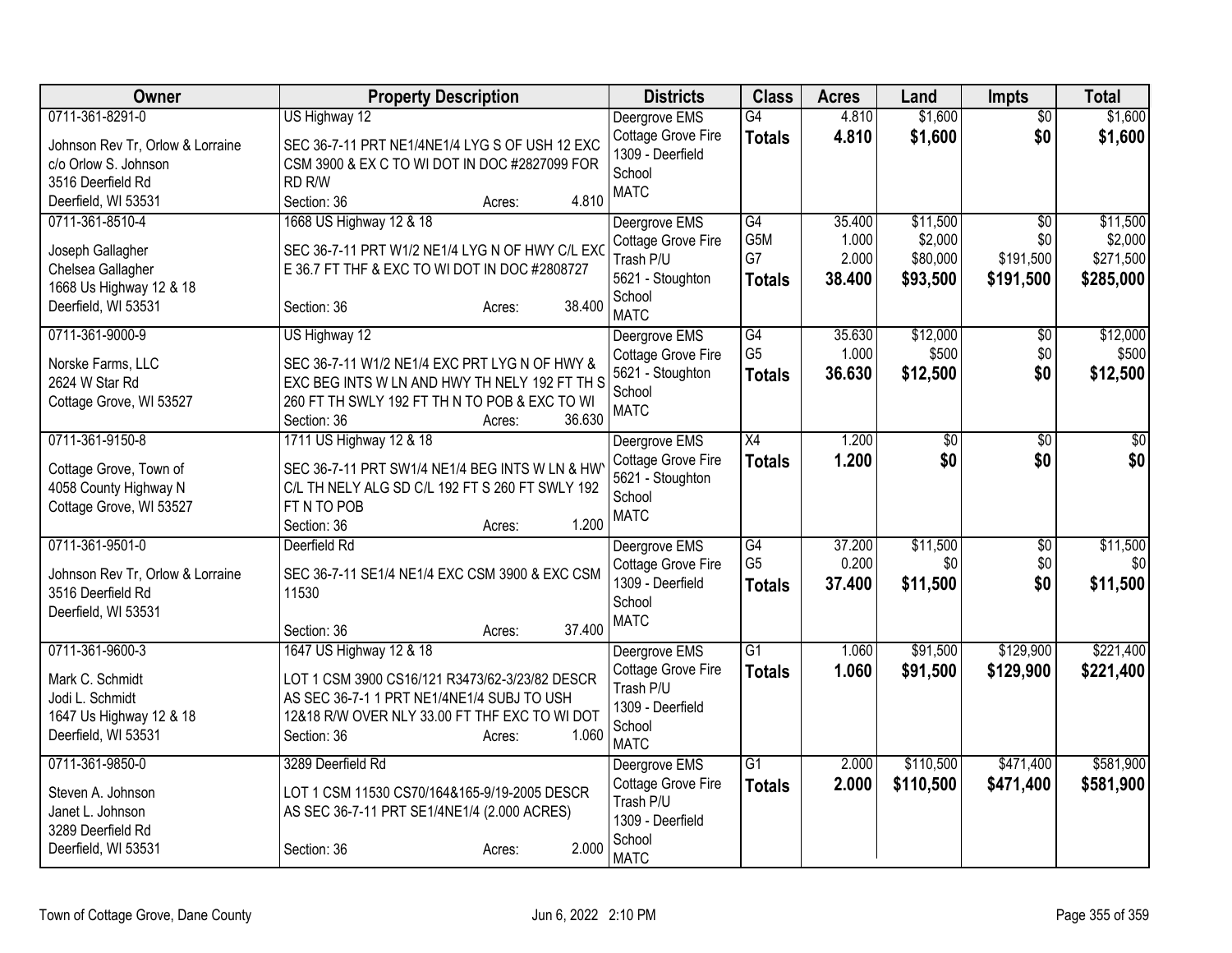| Owner                   | <b>Property Description</b>                     |                  | <b>Districts</b>              | <b>Class</b>    | <b>Acres</b> | Land      | <b>Impts</b>    | <b>Total</b> |
|-------------------------|-------------------------------------------------|------------------|-------------------------------|-----------------|--------------|-----------|-----------------|--------------|
| 0711-362-8000-0         | 1764 US Highway 12 & 18                         |                  | Deergrove EMS                 | $\overline{G1}$ | 2.000        | \$94,000  | \$308,500       | \$402,500    |
| Sandra Whitney          | SEC 36-7-11 NE1/4NW1/4                          |                  | Cottage Grove Fire            | G4              | 38.600       | \$11,700  | \$0             | \$11,700     |
| Kevin Shelley           |                                                 |                  | Trash P/U                     | <b>Totals</b>   | 40.600       | \$105,700 | \$308,500       | \$414,200    |
| 1764 Us Highway 12 & 18 |                                                 |                  | 5621 - Stoughton<br>School    |                 |              |           |                 |              |
| Deerfield, WI 53531     | Section: 36                                     | 40.600<br>Acres: | <b>MATC</b>                   |                 |              |           |                 |              |
| 0711-362-8500-5         | Nora Rd                                         |                  | Deergrove EMS                 | G4              | 39.500       | \$12,600  | $\overline{30}$ | \$12,600     |
| M & W Olson Partnership | SEC 36-7-11 NW1/4 NW1/4                         |                  | Cottage Grove Fire            | G7              | 1.000        | \$12,000  | \$46,400        | \$58,400     |
| 1690 County Highway B   |                                                 |                  | 5621 - Stoughton<br>School    | <b>Totals</b>   | 40.500       | \$24,600  | \$46,400        | \$71,000     |
| Stoughton, WI 53589     |                                                 |                  | <b>MATC</b>                   |                 |              |           |                 |              |
|                         | Section: 36                                     | 40.500<br>Acres: |                               |                 |              |           |                 |              |
| 0711-362-9001-0         | US Highway 12 & 18                              |                  | Deergrove EMS                 | G4              | 31.610       | \$10,500  | $\overline{50}$ | \$10,500     |
| M & W Olson Partnership | SEC 36-7-11 SW1/4 NW1/4 EXC COM AT INTS W LN &  |                  | Cottage Grove Fire            | <b>Totals</b>   | 31.610       | \$10,500  | \$0             | \$10,500     |
| 1690 County Highway B   | HWY TH N 132 FT TH NELY 165 FT TH S 132 FT TH   |                  | 5621 - Stoughton              |                 |              |           |                 |              |
| Stoughton, WI 53589     | SWLY ALG C/L HWY 165 FT TO POB ALSO EXC COM     |                  | School<br><b>MATC</b>         |                 |              |           |                 |              |
|                         | Section: 36                                     | 31.610<br>Acres: |                               |                 |              |           |                 |              |
| 0711-362-9065-1         | 1821 US Highway 12 & 18                         |                  | Deergrove EMS                 | $\overline{G1}$ | 0.820        | \$66,000  | \$115,300       | \$181,300    |
| Richard D. Donahue      | LOT 1 CSM 3291 CS13/27 DESCR AS SEC 36-7-11     |                  | Cottage Grove Fire            | <b>Totals</b>   | 0.820        | \$66,000  | \$115,300       | \$181,300    |
| 1821 Us Highway 12 & 18 | PRT SW1/4NW1/4 EXC TO WI DOT IN DOC #2831944    |                  | Trash P/U<br>5621 - Stoughton |                 |              |           |                 |              |
| Deerfield, WI 53531     | FOR RD R/W                                      |                  | School                        |                 |              |           |                 |              |
|                         | Section: 36                                     | 0.820<br>Acres:  | <b>MATC</b>                   |                 |              |           |                 |              |
| 0711-362-9170-3         | 1644 Nora Rd                                    |                  | Deergrove EMS                 | $\overline{G1}$ | 0.310        | \$51,000  | \$167,700       | \$218,700    |
| Bradley E. Smith        | SEC 36-7-11 PRT SW1/4 NW1/4 BEG INTS C/LS HWYS  |                  | Cottage Grove Fire            | <b>Totals</b>   | 0.310        | \$51,000  | \$167,700       | \$218,700    |
| Anita L. Smith          | ON 1/41/4 W LN TH N 132 FT TH E 165 FT TH S 132 |                  | Trash P/U                     |                 |              |           |                 |              |
| 1644 Nora Rd            | FT TH W 165 FT TO POB EXC TO DOT IN DOC         |                  | 5621 - Stoughton<br>School    |                 |              |           |                 |              |
| Cottage Grove, WI 53527 | Section: 36                                     | 0.310<br>Acres:  | <b>MATC</b>                   |                 |              |           |                 |              |
| 0711-362-9190-9         | 1843 US Highway 12 & 18                         |                  | Deergrove EMS                 | $\overline{G2}$ | 1.060        | \$79,000  | \$284,000       | \$363,000    |
| Tk2 Enterprises, LLC    | SEC 36-7-11 PRT SW1/4 NW1/4 COM AT INTS W LN &  |                  | Cottage Grove Fire            | <b>Totals</b>   | 1.060        | \$79,000  | \$284,000       | \$363,000    |
| 1843 Us Highway 12 & 18 | HWY TH S 368 FT E 181 FT N 406.9 FT TO CL HWY   |                  | 5621 - Stoughton              |                 |              |           |                 |              |
| Deerfield, WI 53531     | WLY ALG CL TO POB EXC TO WI DOT IN DOC          |                  | School                        |                 |              |           |                 |              |
|                         | Section: 36                                     | 1.060<br>Acres:  | <b>MATC</b>                   |                 |              |           |                 |              |
| 0711-362-9210-0         | US Highway 12 & 18                              |                  | Deergrove EMS                 | $\overline{G7}$ | 0.119        | \$1,500   | \$200           | \$1,700      |
| Dennis A. Rahn          | SEC 36-7-11 PRT SW1/4 NW1/4 DESC IN DOC         |                  | Cottage Grove Fire            | <b>Totals</b>   | 0.119        | \$1,500   | \$200           | \$1,700      |
| Marlys Rahn             | 5463252 AS COM W1/4 COR TH N00?-11-50W 194.96   |                  | 5621 - Stoughton              |                 |              |           |                 |              |
| 3316 County Highway Bn  | FT TH N89?-47-23E 176.78 FT TO POB TH           |                  | School<br><b>MATC</b>         |                 |              |           |                 |              |
| Deerfield, WI 53531     | Section: 36                                     | 0.000<br>Acres:  |                               |                 |              |           |                 |              |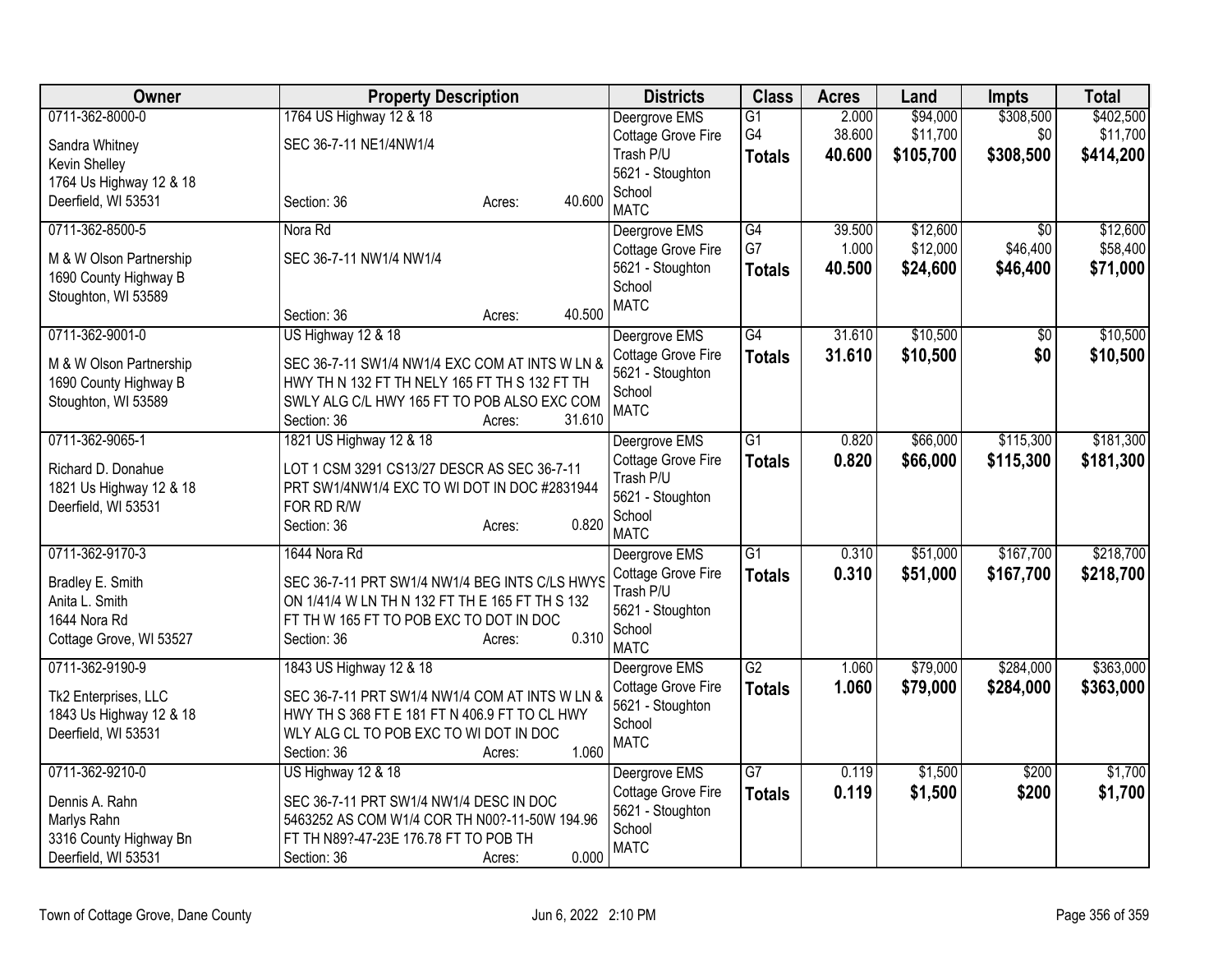| Owner                                                           | <b>Property Description</b>                                                                                  | <b>Districts</b>                                    | <b>Class</b>    | <b>Acres</b> | Land     | <b>Impts</b>           | <b>Total</b> |
|-----------------------------------------------------------------|--------------------------------------------------------------------------------------------------------------|-----------------------------------------------------|-----------------|--------------|----------|------------------------|--------------|
| 0711-362-9220-2                                                 | 3316 County Highway Bn                                                                                       | Deergrove EMS                                       | $\overline{G1}$ | 0.670        | \$75,000 | \$201,200              | \$276,200    |
| Dennis A. Rahn<br>Marlys Rahn<br>3316 County Highway Bn         | SEC 36-7-11 PRT SW1/4 NW1/4 COM 195 FT N OF SW<br>COR TH N 165 FT E 181 FT S 165.05 FT W 176.78 FT<br>TO POB | Cottage Grove Fire<br>Trash P/U<br>5621 - Stoughton | <b>Totals</b>   | 0.670        | \$75,000 | \$201,200              | \$276,200    |
| Deerfield, WI 53531                                             | 0.670<br>Section: 36<br>Acres:                                                                               | School<br><b>MATC</b>                               |                 |              |          |                        |              |
| 0711-362-9230-0                                                 | 3314 County Highway Bn                                                                                       | Deergrove EMS                                       | $\overline{G1}$ | 0.794        | \$81,500 | \$241,800              | \$323,300    |
| William H. Scheer<br>Rachel K. Scheer<br>3314 County Highway Bn | LOT 1 CSM 3361 CS13/146 DESCR AS SEC 36-7-11<br>PRT SW1/4NW1/4 (.794 ACRE)                                   | Cottage Grove Fire<br>Trash P/U<br>5621 - Stoughton | <b>Totals</b>   | 0.794        | \$81,500 | \$241,800              | \$323,300    |
| Deerfield, WI 53531                                             | 0.794<br>Section: 36<br>Acres:                                                                               | School<br><b>MATC</b>                               |                 |              |          |                        |              |
| 0711-362-9502-0                                                 | 1760 US Highway 12 & 18                                                                                      | Deergrove EMS                                       | G4              | 3.400        | \$1,000  | \$0                    | \$1,000      |
| Sandra Whitney                                                  | SEC 36-7-11 PRT SE1/4NW1/4 LYG N OF HWY 12/18                                                                | Cottage Grove Fire                                  | G7              | 1.430        | \$68,500 | \$76,400               | \$144,900    |
| Kevin Shelley                                                   | EXC TO WI DOT IN DOC #2811292 EXC CSM 13145                                                                  | Trash P/U                                           | <b>Totals</b>   | 4.830        | \$69,500 | \$76,400               | \$145,900    |
| 1764 Us Highway 12 & 18                                         | SUBJ TO & TOG/W ESMT IN DOC #4781938                                                                         | 5621 - Stoughton<br>School                          |                 |              |          |                        |              |
| Deerfield, WI 53531                                             | 4.830<br>Section: 36<br>Acres:                                                                               | <b>MATC</b>                                         |                 |              |          |                        |              |
| 0711-362-9540-0                                                 | 1760 US Highway 12 & 18                                                                                      | Deergrove EMS                                       | G7              | 0.570        | \$25,500 | \$54,500               | \$80,000     |
| Sandra Whitney                                                  | LOT 1 CSM 13145 CS84/209-211 08-04-11 DESCR AS                                                               | Cottage Grove Fire                                  | <b>Totals</b>   | 0.570        | \$25,500 | \$54,500               | \$80,000     |
| Kevin Shelley                                                   | SEC 36-07-11 PRT OF SE1/4 NW1/4 (0.570 ACRE)                                                                 | Trash P/U                                           |                 |              |          |                        |              |
| 1764 Us Highway 12 & 18                                         | TOG/W ESMT IN DOC #4781938                                                                                   | 5621 - Stoughton                                    |                 |              |          |                        |              |
| Deerfield, WI 53531                                             | 0.570<br>Section: 36<br>Acres:                                                                               | School<br><b>MATC</b>                               |                 |              |          |                        |              |
| 0711-362-9680-0                                                 | 1762 US Highway 12 & 18                                                                                      | Deergrove EMS                                       | $\overline{G4}$ | 30.680       | \$9,800  | $\overline{50}$        | \$9,800      |
| Sandra Whitney                                                  | SEC 36-7-11 PRT SE1/4NW1/4 LYG S OF HWY 12/18                                                                | Cottage Grove Fire                                  | <b>Totals</b>   | 30.680       | \$9,800  | \$0                    | \$9,800      |
| Kevin Shelley                                                   | EXC TO WI DOT IN DOC #2811292                                                                                | 5621 - Stoughton<br>School                          |                 |              |          |                        |              |
| 1764 Us Highway 12 & 18                                         |                                                                                                              | <b>MATC</b>                                         |                 |              |          |                        |              |
| Deerfield, WI 53531                                             | 30.680<br>Section: 36<br>Acres:                                                                              |                                                     |                 |              |          |                        |              |
| 0711-363-8000-9                                                 | US Highway 12                                                                                                | Deergrove EMS                                       | $\overline{G4}$ | 40.500       | \$10,700 | $\overline{50}$        | \$10,700     |
| Sandra Whitney                                                  | SEC 36-7-11 NE1/4SW1/4                                                                                       | Cottage Grove Fire<br>5621 - Stoughton              | <b>Totals</b>   | 40.500       | \$10,700 | \$0                    | \$10,700     |
| Kevin Shelley                                                   |                                                                                                              | School                                              |                 |              |          |                        |              |
| 1764 Us Highway 12 & 18                                         |                                                                                                              | <b>MATC</b>                                         |                 |              |          |                        |              |
| Deerfield, WI 53531<br>0711-363-8501-0                          | 40.500<br>Section: 36<br>Acres:                                                                              |                                                     | G4              | 32.296       | \$9,000  |                        | \$9,000      |
|                                                                 | County Rd BN                                                                                                 | Deergrove EMS<br>Cottage Grove Fire                 | G <sub>5</sub>  | 5.000        | \$2,300  | $\overline{50}$<br>\$0 | \$2,300      |
| Skaar Jt Rev Living Tr, Duane L &                               | SEC 36-7-11 NW1/4 SW1/4 EXC CSM 9670                                                                         | 5621 - Stoughton                                    | <b>Totals</b>   | 37.296       | \$11,300 | \$0                    | \$11,300     |
| Dorothy J                                                       |                                                                                                              | School                                              |                 |              |          |                        |              |
| 1466 Schadel Rd<br>Deerfield, WI 53531                          | 37.296<br>Section: 36<br>Acres:                                                                              | <b>MATC</b>                                         |                 |              |          |                        |              |
|                                                                 |                                                                                                              |                                                     |                 |              |          |                        |              |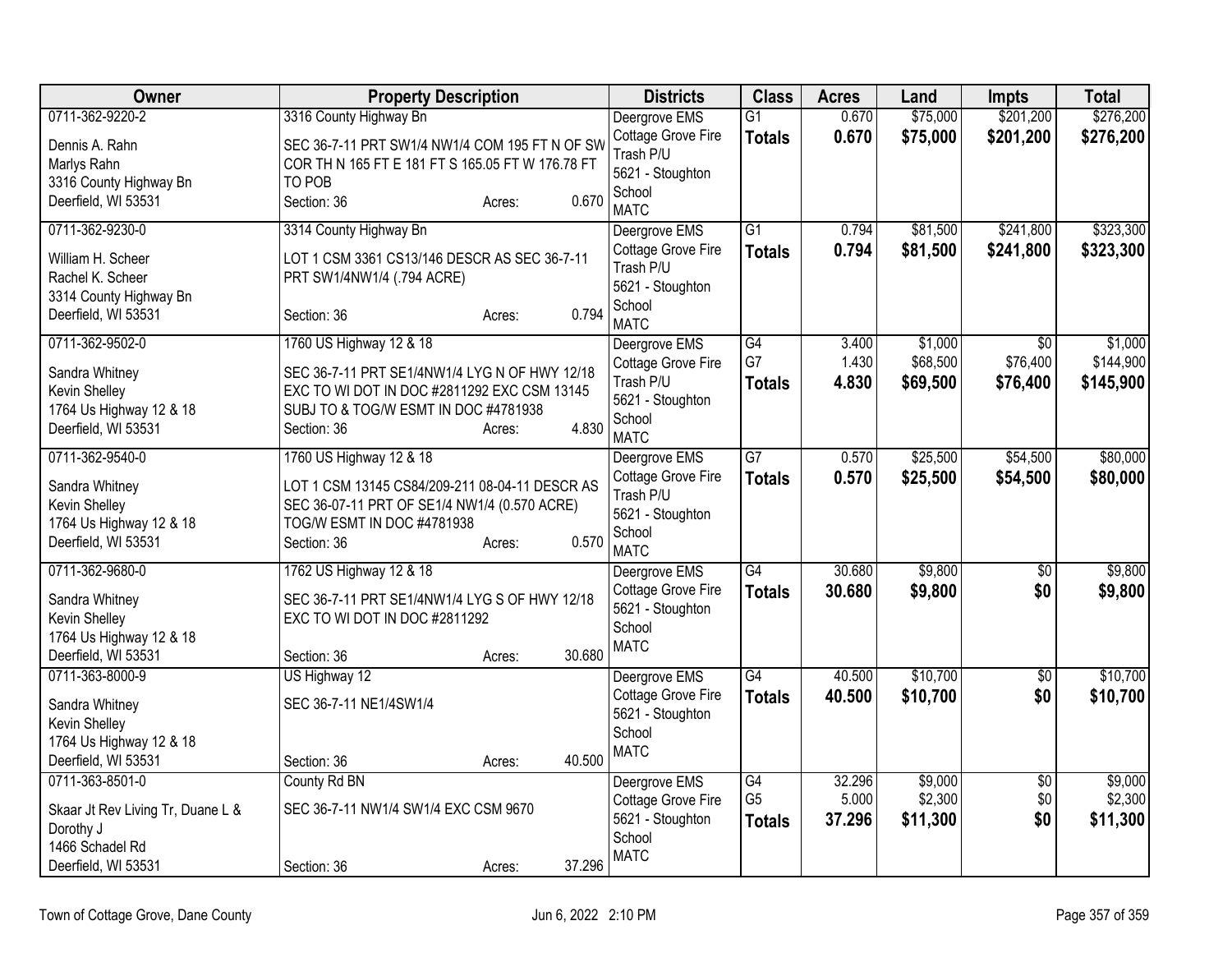| <b>Owner</b>                                            | <b>Property Description</b>                                                                  | <b>Districts</b>                       | <b>Class</b>         | <b>Acres</b>    | Land               | <b>Impts</b>           | <b>Total</b>       |
|---------------------------------------------------------|----------------------------------------------------------------------------------------------|----------------------------------------|----------------------|-----------------|--------------------|------------------------|--------------------|
| 0711-363-8680-0                                         | 3266 County Highway Bn                                                                       | Deergrove EMS                          | $\overline{G1}$      | 3.204           | \$117,500          | \$119,500              | \$237,000          |
| Bradley G. Littel                                       | LOT 1 CSM 9670 CS55/295&296-4/27/2000 DESCR AS                                               | Cottage Grove Fire<br>Trash P/U        | <b>Totals</b>        | 3.204           | \$117,500          | \$119,500              | \$237,000          |
| 3266 County Highway Bn                                  | SEC 36-7-11 PRT NW1/4SW1/4 (3.204 ACRES INCL                                                 | 5621 - Stoughton                       |                      |                 |                    |                        |                    |
| Deerfield, WI 53531                                     | R/W<br>3.204                                                                                 | School                                 |                      |                 |                    |                        |                    |
|                                                         | Section: 36<br>Acres:                                                                        | <b>MATC</b>                            |                      |                 |                    |                        |                    |
| 0711-363-9020-0                                         | Schadel Rd                                                                                   | Deergrove EMS                          | G4                   | 25.528          | \$7,400            | $\overline{30}$        | \$7,400            |
| Viney Acres, LLC                                        | SEC 36-7-11 SW1/4 SW1/4 EXC W 1083.46 FT OF S                                                | Cottage Grove Fire<br>Trash P/U        | <b>Totals</b>        | 25.528          | \$7,400            | \$0                    | \$7,400            |
| 2093 Us Highway 12&18                                   | 635 FT AS DESC IN DOC 5322138                                                                | 1309 - Deerfield                       |                      |                 |                    |                        |                    |
| Cottage Grove, WI 53527                                 |                                                                                              | School                                 |                      |                 |                    |                        |                    |
|                                                         | 40.600<br>Section: 36<br>Acres:                                                              | <b>MATC</b>                            |                      |                 |                    |                        |                    |
| 0711-363-9215-0                                         | Schadel Rd                                                                                   | Deergrove EMS                          | G4                   | 5.072           | \$1,700            | \$0                    | \$1,700            |
| Viney Acres, LLC                                        | LOT 1 CSM 14636 CS101/233&234-10/18/2017 DESCR                                               | Cottage Grove Fire                     | <b>Totals</b>        | 5.072           | \$1,700            | \$0                    | \$1,700            |
| 2093 Us Highway 12&18                                   | AS SEC 36-7-11 PRT SW1/4SW1/4 (5.072 ACRES INCL                                              | Trash P/U<br>1309 - Deerfield          |                      |                 |                    |                        |                    |
| Cottage Grove, WI 53527                                 | SCHADEL RD R/W)                                                                              | School                                 |                      |                 |                    |                        |                    |
|                                                         | 5.072<br>Section: 36<br>Acres:                                                               | <b>MATC</b>                            |                      |                 |                    |                        |                    |
| 0711-363-9245-0                                         | 1834 Schadel Rd                                                                              | Deergrove EMS                          | G4                   | 7.000           | \$2,400            | $\overline{50}$        | \$2,400            |
| Viney Acres, LLC                                        | LOT 2 CSM 14636 CS101/233&234-10/18/2017 DESCR                                               | Cottage Grove Fire                     | G7                   | 3.000           | \$100,000          | \$138,200              | \$238,200          |
| 2093 Us Highway 12&18                                   | AS SEC 36-7-11 PRT SW1/4SW1/4 (10.000 ACRES                                                  | Trash P/U                              | <b>Totals</b>        | 10.000          | \$102,400          | \$138,200              | \$240,600          |
| Cottage Grove, WI 53527                                 | INCL SCHADEL RD R/W)                                                                         | 1309 - Deerfield<br>School             |                      |                 |                    |                        |                    |
|                                                         | 10.000<br>Section: 36<br>Acres:                                                              | <b>MATC</b>                            |                      |                 |                    |                        |                    |
| 0711-363-9500-2                                         | Schadel Rd                                                                                   | Deergrove EMS                          | $\overline{G4}$      | 40.600          | \$13,500           | $\overline{50}$        | \$13,500           |
| Viney Acres, LLC                                        | SEC 36-7-11 SE1/4 SW1/4                                                                      | Cottage Grove Fire                     | <b>Totals</b>        | 40.600          | \$13,500           | \$0                    | \$13,500           |
| 2093 Us Highway 12&18                                   |                                                                                              | 1309 - Deerfield<br>School             |                      |                 |                    |                        |                    |
| Cottage Grove, WI 53527                                 |                                                                                              | <b>MATC</b>                            |                      |                 |                    |                        |                    |
|                                                         | 40.600<br>Section: 36<br>Acres:                                                              |                                        |                      |                 |                    |                        |                    |
| 0711-364-8001-7                                         | 3269 Deerfield Rd                                                                            | Deergrove EMS                          | G4<br>G <sub>5</sub> | 32.930<br>5.000 | \$9,200<br>\$2,300 | $\overline{50}$<br>\$0 | \$9,200<br>\$2,300 |
| Storms Family Tr, Gregory & Judith                      | SEC 36-7-11 NE1/4SE1/4 EXC CSM 8488                                                          | Cottage Grove Fire<br>1309 - Deerfield | <b>Totals</b>        | 37.930          | \$11,500           | \$0                    | \$11,500           |
| 3269 Deerfield Rd                                       |                                                                                              | School                                 |                      |                 |                    |                        |                    |
| Deerfield, WI 53531                                     | 37.930<br>Section: 36                                                                        | <b>MATC</b>                            |                      |                 |                    |                        |                    |
| 0711-364-8420-0                                         | Acres:<br>3269 Deerfield Rd                                                                  | Deergrove EMS                          | G1                   | 2.267           | \$82,500           | \$351,600              | \$434,100          |
|                                                         |                                                                                              | Cottage Grove Fire                     | <b>Totals</b>        | 2.267           | \$82,500           | \$351,600              | \$434,100          |
| Storms Family Tr, Gregory & Judith<br>3269 Deerfield Rd | LOT 1 CSM 8488 CS46/180&181-2/18/97 DESCR AS<br>SEC 36-7-11 PRT NE1/4SE1/4 (2.267 ACRES INCL | Trash P/U                              |                      |                 |                    |                        |                    |
| Deerfield, WI 53531                                     | R/W                                                                                          | 1309 - Deerfield                       |                      |                 |                    |                        |                    |
|                                                         | 2.267<br>Section: 36<br>Acres:                                                               | School                                 |                      |                 |                    |                        |                    |
|                                                         |                                                                                              | <b>MATC</b>                            |                      |                 |                    |                        |                    |